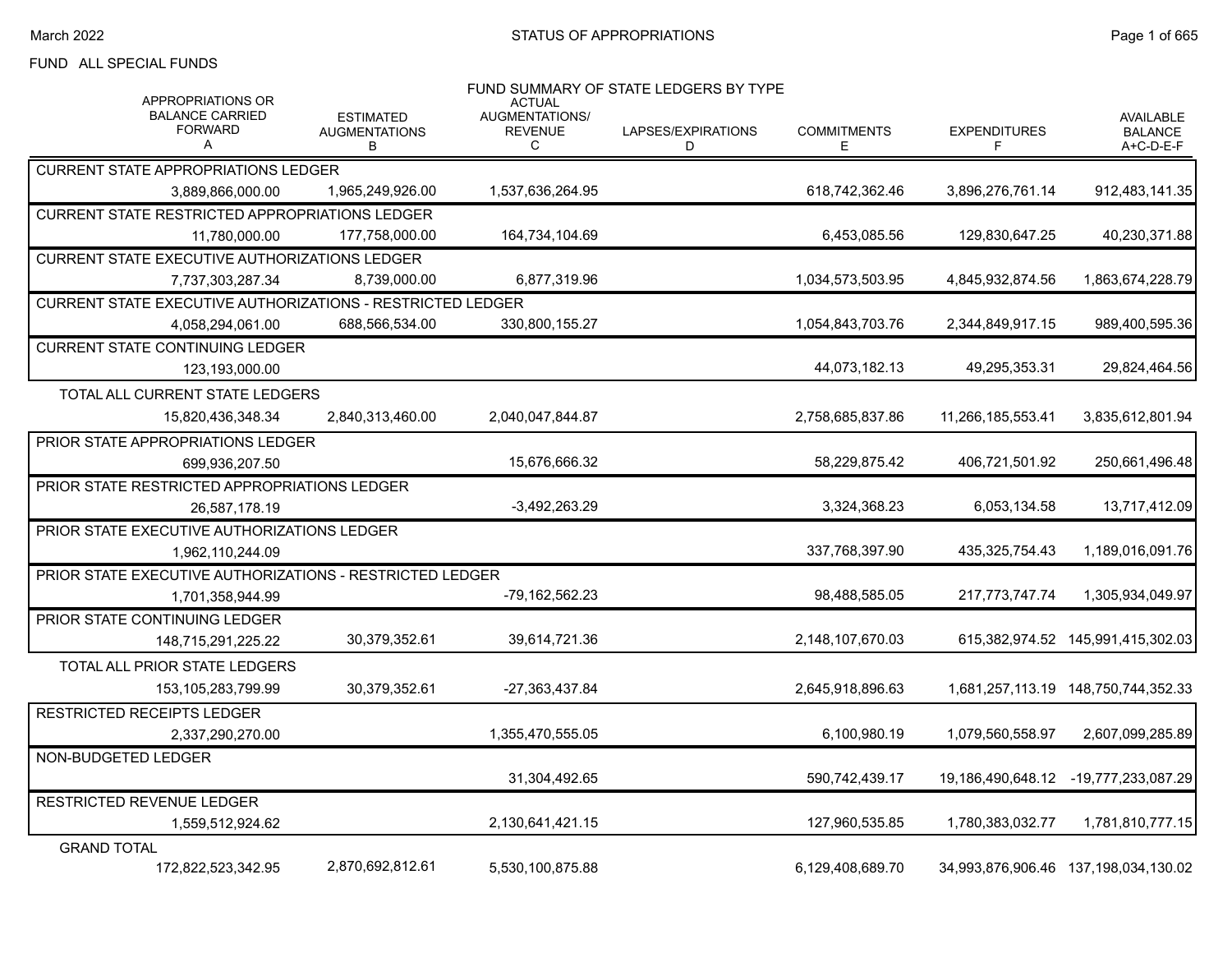# FUND 002 STATE LOTTERY FUND

| <b>APPROPRIATIONS OR</b>                           |                                               | <b>ACTUAL</b>                                | FUND SUMMARY OF STATE LEDGERS BY TYPE |                         |                          |                                                 |
|----------------------------------------------------|-----------------------------------------------|----------------------------------------------|---------------------------------------|-------------------------|--------------------------|-------------------------------------------------|
| <b>BALANCE CARRIED</b><br><b>FORWARD</b>           | <b>ESTIMATED</b><br><b>AUGMENTATIONS</b><br>в | <b>AUGMENTATIONS/</b><br><b>REVENUE</b><br>С | LAPSES/EXPIRATIONS<br>D               | <b>COMMITMENTS</b><br>Е | <b>EXPENDITURES</b><br>F | <b>AVAILABLE</b><br><b>BALANCE</b><br>A+C-D-E-F |
| <b>CURRENT STATE APPROPRIATIONS LEDGER</b>         |                                               |                                              |                                       |                         |                          |                                                 |
| 822.733.000.00                                     | 805,000.00                                    | 277,021.97                                   |                                       | 70,446,650.45           | 531,965,172.17           | 220,598,199.35                                  |
| CURRENT STATE EXECUTIVE AUTHORIZATIONS LEDGER      |                                               |                                              |                                       |                         |                          |                                                 |
| 1,190,752,000.00                                   | 663,000.00                                    | 659,710.00                                   |                                       | 209,977,027.25          | 735,483,784.14           | 245,950,898.61                                  |
| <b>TOTAL ALL CURRENT STATE LEDGERS</b>             |                                               |                                              |                                       |                         |                          |                                                 |
| 2.013.485.000.00                                   | 1,468,000.00                                  | 936,731.97                                   |                                       | 280,423,677.70          | 1.267.448.956.31         | 466,549,097.96                                  |
| <b>PRIOR STATE APPROPRIATIONS LEDGER</b>           |                                               |                                              |                                       |                         |                          |                                                 |
| 121,293,513.57                                     |                                               | 485.00                                       |                                       | 477,695.91              | 87,881,120.17            | 32,935,182.49                                   |
| <b>PRIOR STATE EXECUTIVE AUTHORIZATIONS LEDGER</b> |                                               |                                              |                                       |                         |                          |                                                 |
| 182,906,135.19                                     |                                               |                                              |                                       | 12,957,569.70           | 65,179,164.02            | 104,769,401.47                                  |
| TOTAL ALL PRIOR STATE LEDGERS                      |                                               |                                              |                                       |                         |                          |                                                 |
| 304,199,648.76                                     |                                               | 485.00                                       |                                       | 13,435,265.61           | 153,060,284.19           | 137,704,583.96                                  |
| <b>RESTRICTED RECEIPTS LEDGER</b>                  |                                               |                                              |                                       |                         |                          |                                                 |
| 404,684.42                                         |                                               | 90,000.00                                    |                                       |                         | 70,000.00                | 424,684.42                                      |
| <b>RESTRICTED REVENUE LEDGER</b>                   |                                               |                                              |                                       |                         |                          |                                                 |
| 2,650.00                                           |                                               |                                              |                                       |                         |                          | 2,650.00                                        |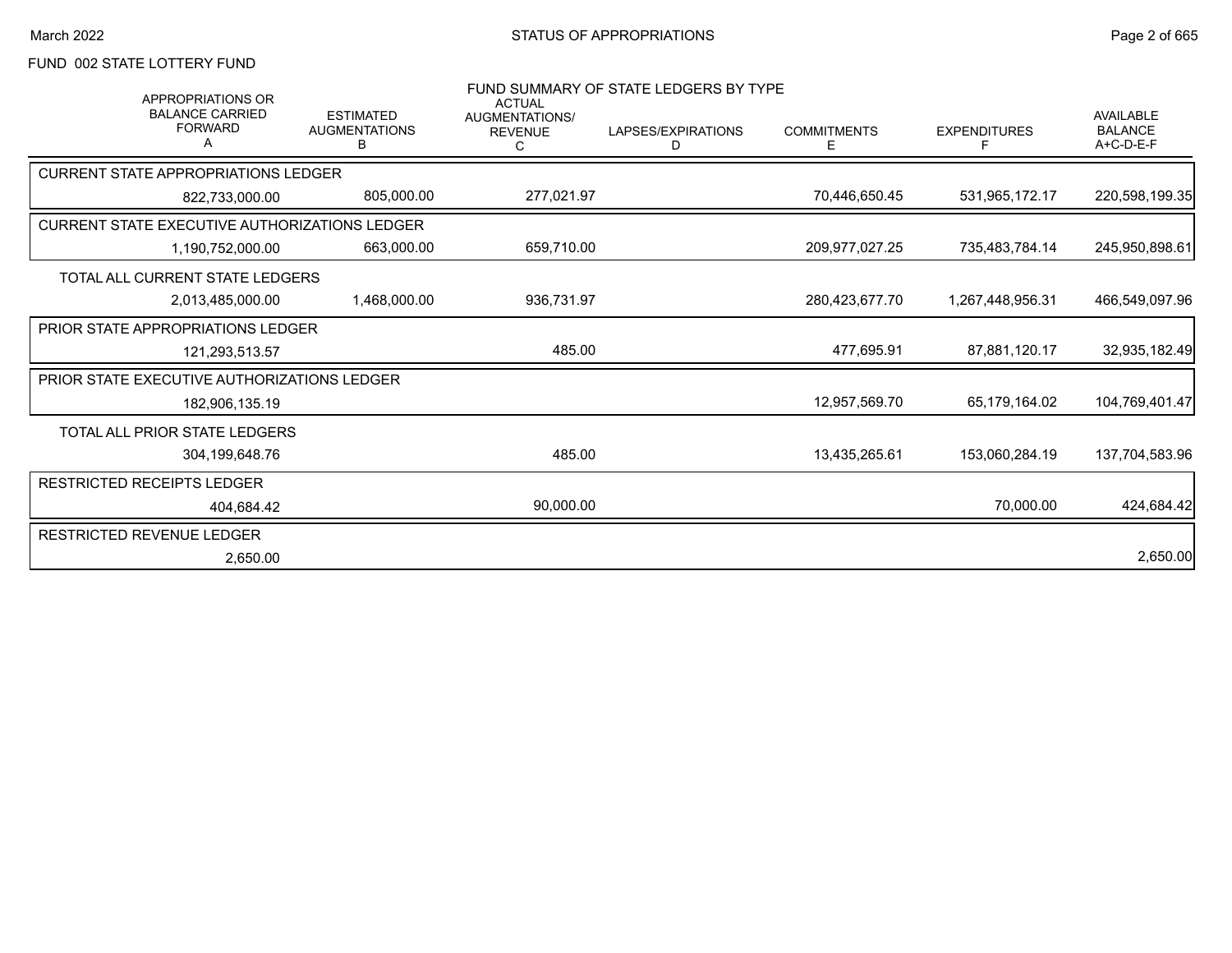## FUND 003 WILD RESOURCE CONSERVATION FUND

| APPROPRIATIONS OR<br><b>BALANCE CARRIED</b><br><b>FORWARD</b><br>А | <b>ESTIMATED</b><br><b>AUGMENTATIONS</b> | ACTUAL<br>AUGMENTATIONS/<br><b>REVENUE</b> | FUND SUMMARY OF STATE LEDGERS BY TYPE<br>LAPSES/EXPIRATIONS | <b>COMMITMENTS</b> | <b>EXPENDITURES</b> | AVAILABLE<br><b>BALANCE</b><br>A+C-D-E-F |
|--------------------------------------------------------------------|------------------------------------------|--------------------------------------------|-------------------------------------------------------------|--------------------|---------------------|------------------------------------------|
| CURRENT STATE EXECUTIVE AUTHORIZATIONS LEDGER                      |                                          |                                            |                                                             |                    |                     |                                          |
| 132,000.00                                                         |                                          |                                            |                                                             | 49,993.27          | 8,252.82            | 73,753.91                                |
| TOTAL ALL CURRENT STATE LEDGERS                                    |                                          |                                            |                                                             |                    |                     |                                          |
| 132,000.00                                                         |                                          |                                            |                                                             | 49,993.27          | 8,252.82            | 73,753.91                                |
| PRIOR STATE EXECUTIVE AUTHORIZATIONS LEDGER                        |                                          |                                            |                                                             |                    |                     |                                          |
| 126.058.54                                                         |                                          |                                            |                                                             |                    | 22.461.65           | 103,596.89                               |
| TOTAL ALL PRIOR STATE LEDGERS                                      |                                          |                                            |                                                             |                    |                     |                                          |
| 126,058.54                                                         |                                          |                                            |                                                             |                    | 22.461.65           | 103,596.89                               |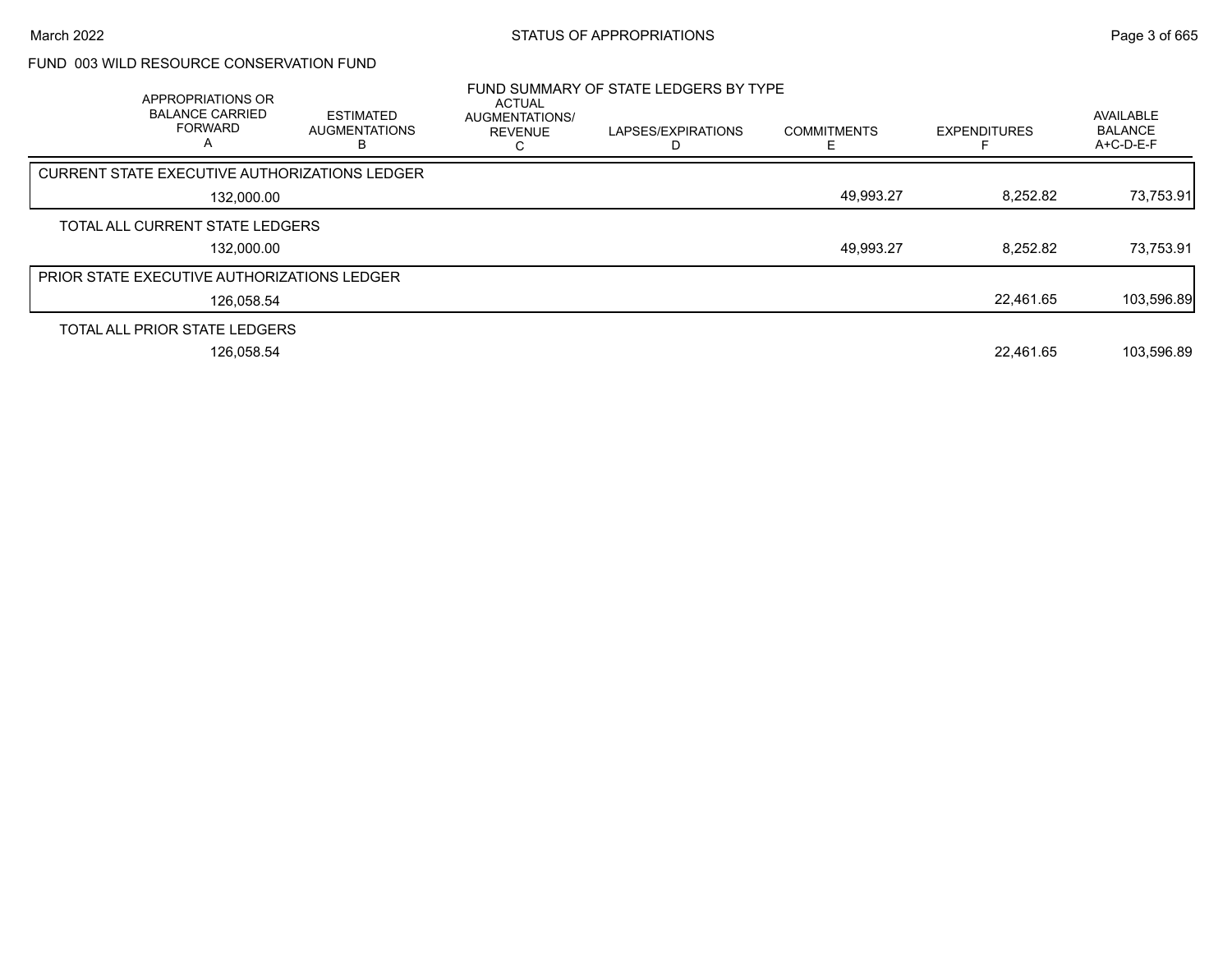# FUND 004 ENERGY DEVELOPMENT FUND

| APPROPRIATIONS OR<br><b>BALANCE CARRIED</b><br><b>FORWARD</b><br>A | <b>ESTIMATED</b><br><b>AUGMENTATIONS</b><br>R | ACTUAL<br>AUGMENTATIONS/<br><b>REVENUE</b><br>С | FUND SUMMARY OF STATE LEDGERS BY TYPE<br>LAPSES/EXPIRATIONS | <b>COMMITMENTS</b><br>F | <b>EXPENDITURES</b> | AVAILABLE<br><b>BALANCE</b><br>A+C-D-E-F |
|--------------------------------------------------------------------|-----------------------------------------------|-------------------------------------------------|-------------------------------------------------------------|-------------------------|---------------------|------------------------------------------|
| <b>CURRENT STATE EXECUTIVE AUTHORIZATIONS LEDGER</b>               |                                               |                                                 |                                                             |                         |                     |                                          |
| 139,000.00                                                         |                                               |                                                 |                                                             |                         | 47,427.05           | 91,572.95                                |
| TOTAL ALL CURRENT STATE LEDGERS                                    |                                               |                                                 |                                                             |                         |                     |                                          |
| 139,000.00                                                         |                                               |                                                 |                                                             |                         | 47,427.05           | 91,572.95                                |
| <b>PRIOR STATE EXECUTIVE AUTHORIZATIONS LEDGER</b>                 |                                               |                                                 |                                                             |                         |                     |                                          |
| 2,385,170.72                                                       |                                               |                                                 |                                                             |                         | 2,816.10            | 2,382,354.62                             |
| TOTAL ALL PRIOR STATE LEDGERS                                      |                                               |                                                 |                                                             |                         |                     |                                          |
| 2,385,170.72                                                       |                                               |                                                 |                                                             |                         | 2,816.10            | 2,382,354.62                             |
| <b>RESTRICTED REVENUE LEDGER</b>                                   |                                               |                                                 |                                                             |                         |                     |                                          |
|                                                                    |                                               |                                                 |                                                             |                         |                     |                                          |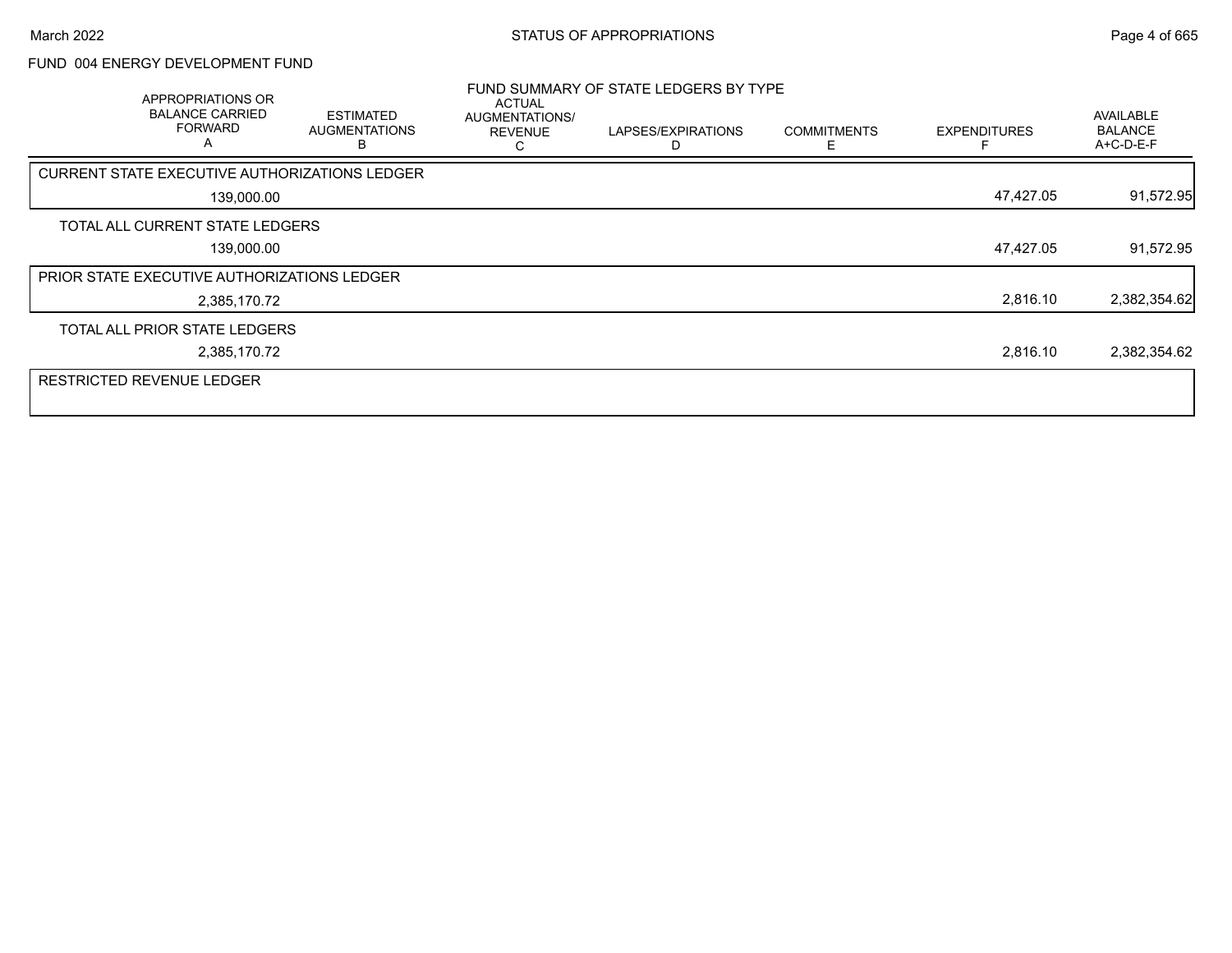#### FUND 005 STATE RACING FUND

| APPROPRIATIONS OR<br><b>BALANCE CARRIED</b><br><b>FORWARD</b><br>A | <b>ESTIMATED</b><br><b>AUGMENTATIONS</b><br>в | <b>ACTUAL</b><br>AUGMENTATIONS/<br><b>REVENUE</b><br>С | FUND SUMMARY OF STATE LEDGERS BY TYPE<br>LAPSES/EXPIRATIONS<br>D | <b>COMMITMENTS</b><br>E. | <b>EXPENDITURES</b> | AVAILABLE<br><b>BALANCE</b><br>A+C-D-E-F |
|--------------------------------------------------------------------|-----------------------------------------------|--------------------------------------------------------|------------------------------------------------------------------|--------------------------|---------------------|------------------------------------------|
| <b>CURRENT STATE APPROPRIATIONS LEDGER</b>                         |                                               |                                                        |                                                                  |                          |                     |                                          |
| 22,665,000.00                                                      | 10,000.00                                     |                                                        |                                                                  | 2,408,488.08             | 13,084,283.08       | 7,172,228.84                             |
| TOTAL ALL CURRENT STATE LEDGERS                                    |                                               |                                                        |                                                                  |                          |                     |                                          |
| 22,665,000.00                                                      | 10,000.00                                     |                                                        |                                                                  | 2,408,488.08             | 13,084,283.08       | 7,172,228.84                             |
| PRIOR STATE APPROPRIATIONS LEDGER                                  |                                               |                                                        |                                                                  |                          |                     |                                          |
| 5,606,897.74                                                       |                                               |                                                        |                                                                  |                          | 1,360,665.28        | 4,246,232.46                             |
| <b>PRIOR STATE EXECUTIVE AUTHORIZATIONS LEDGER</b>                 |                                               |                                                        |                                                                  |                          |                     |                                          |
| 10,000,000.00                                                      |                                               |                                                        |                                                                  |                          |                     | 10,000,000.00                            |
| TOTAL ALL PRIOR STATE LEDGERS                                      |                                               |                                                        |                                                                  |                          |                     |                                          |
| 15,606,897.74                                                      |                                               |                                                        |                                                                  |                          | 1,360,665.28        | 14,246,232.46                            |
| <b>RESTRICTED REVENUE LEDGER</b>                                   |                                               |                                                        |                                                                  |                          |                     |                                          |
| 24,388,875.09                                                      |                                               | 25,420,500.54                                          |                                                                  |                          | 21,359,441.51       | 28,449,934.12                            |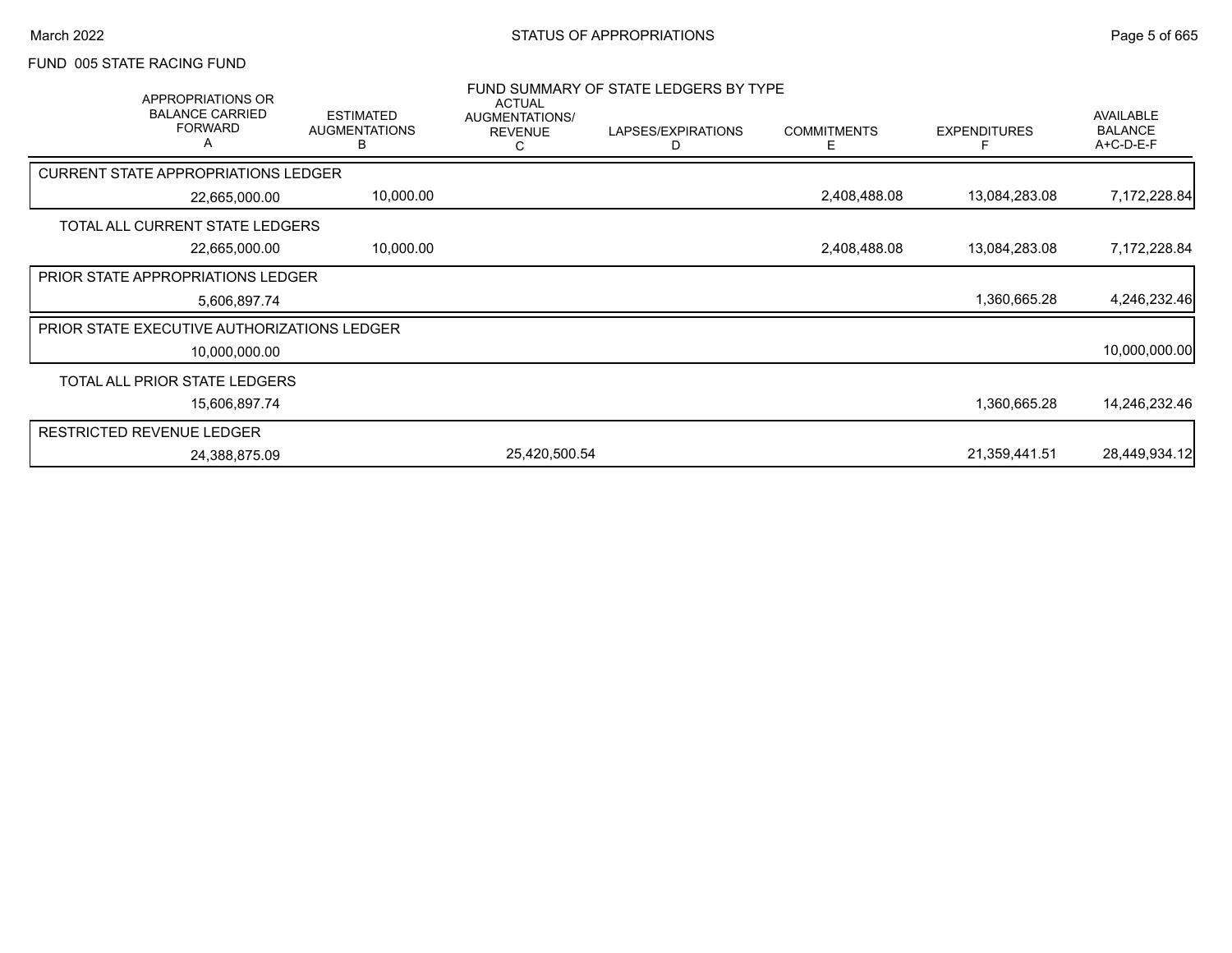#### FUND 006 HAZARDOUS SITES CLEANUP FUND

| APPROPRIATIONS OR<br><b>BALANCE CARRIED</b><br><b>FORWARD</b> | <b>ESTIMATED</b><br><b>AUGMENTATIONS</b><br>B              | <b>ACTUAL</b><br><b>AUGMENTATIONS/</b><br><b>REVENUE</b><br>C | FUND SUMMARY OF STATE LEDGERS BY TYPE<br>LAPSES/EXPIRATIONS<br>D | <b>COMMITMENTS</b><br>E. | <b>EXPENDITURES</b> | AVAILABLE<br><b>BALANCE</b><br>A+C-D-E-F |
|---------------------------------------------------------------|------------------------------------------------------------|---------------------------------------------------------------|------------------------------------------------------------------|--------------------------|---------------------|------------------------------------------|
| CURRENT STATE EXECUTIVE AUTHORIZATIONS LEDGER                 |                                                            |                                                               |                                                                  |                          |                     |                                          |
| 38,195,000.00                                                 |                                                            |                                                               |                                                                  | 6,437,021.80             | 16,450,232.66       | 15,307,745.54                            |
|                                                               | CURRENT STATE EXECUTIVE AUTHORIZATIONS - RESTRICTED LEDGER |                                                               |                                                                  |                          |                     |                                          |
|                                                               | 15,000,000.00                                              | 3,750,000.00                                                  |                                                                  | 9,533,951.63             | 2,718,630.12        | $-8,502,581.75$                          |
| TOTAL ALL CURRENT STATE LEDGERS                               |                                                            |                                                               |                                                                  |                          |                     |                                          |
| 38,195,000.00                                                 | 15,000,000.00                                              | 3,750,000.00                                                  |                                                                  | 15,970,973.43            | 19,168,862.78       | 6,805,163.79                             |
| PRIOR STATE EXECUTIVE AUTHORIZATIONS LEDGER                   |                                                            |                                                               |                                                                  |                          |                     |                                          |
| 21,948,258.22                                                 |                                                            |                                                               |                                                                  | 45,715.61                | 3,197,186.68        | 18,705,355.93                            |
| TOTAL ALL PRIOR STATE LEDGERS                                 |                                                            |                                                               |                                                                  |                          |                     |                                          |
| 21,948,258.22                                                 |                                                            |                                                               |                                                                  | 45,715.61                | 3,197,186.68        | 18,705,355.93                            |
| RESTRICTED REVENUE LEDGER                                     |                                                            |                                                               |                                                                  |                          |                     |                                          |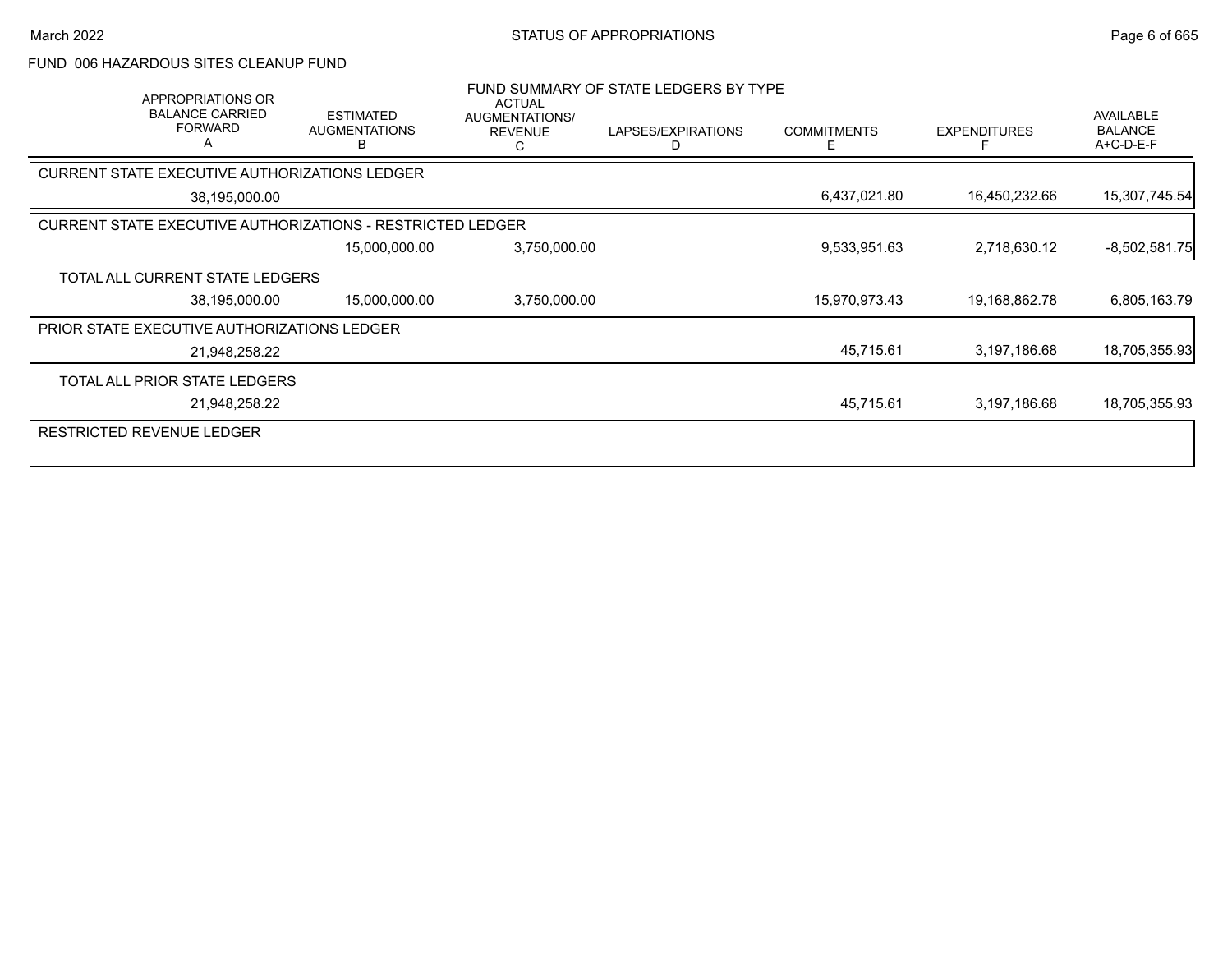## FUND 007 HIGHWAY BEAUTIFICATION FUND

| <b>APPROPRIATIONS OR</b><br><b>BALANCE CARRIED</b><br><b>FORWARD</b><br>A | <b>ESTIMATED</b><br><b>AUGMENTATIONS</b><br>в | ACTUAL<br>AUGMENTATIONS/<br><b>REVENUE</b> | FUND SUMMARY OF STATE LEDGERS BY TYPE<br>LAPSES/EXPIRATIONS | <b>COMMITMENTS</b> | <b>EXPENDITURES</b> | AVAILABLE<br><b>BALANCE</b><br>A+C-D-E-F |
|---------------------------------------------------------------------------|-----------------------------------------------|--------------------------------------------|-------------------------------------------------------------|--------------------|---------------------|------------------------------------------|
| CURRENT STATE EXECUTIVE AUTHORIZATIONS LEDGER                             |                                               |                                            |                                                             |                    |                     |                                          |
| 350,000.00                                                                |                                               |                                            |                                                             |                    | 258,272.47          | 91,727.53                                |
| TOTAL ALL CURRENT STATE LEDGERS                                           |                                               |                                            |                                                             |                    |                     |                                          |
| 350,000.00                                                                |                                               |                                            |                                                             |                    | 258,272.47          | 91,727.53                                |
| <b>PRIOR STATE EXECUTIVE AUTHORIZATIONS LEDGER</b>                        |                                               |                                            |                                                             |                    |                     |                                          |
| 230,700.99                                                                |                                               |                                            |                                                             |                    | 18,087.29           | 212,613.70                               |
| TOTAL ALL PRIOR STATE LEDGERS                                             |                                               |                                            |                                                             |                    |                     |                                          |
| 230,700.99                                                                |                                               |                                            |                                                             |                    | 18,087.29           | 212,613.70                               |
| <b>RESTRICTED RECEIPTS LEDGER</b>                                         |                                               |                                            |                                                             |                    |                     |                                          |
| 20,566.64                                                                 |                                               |                                            |                                                             |                    |                     | 20,566.64                                |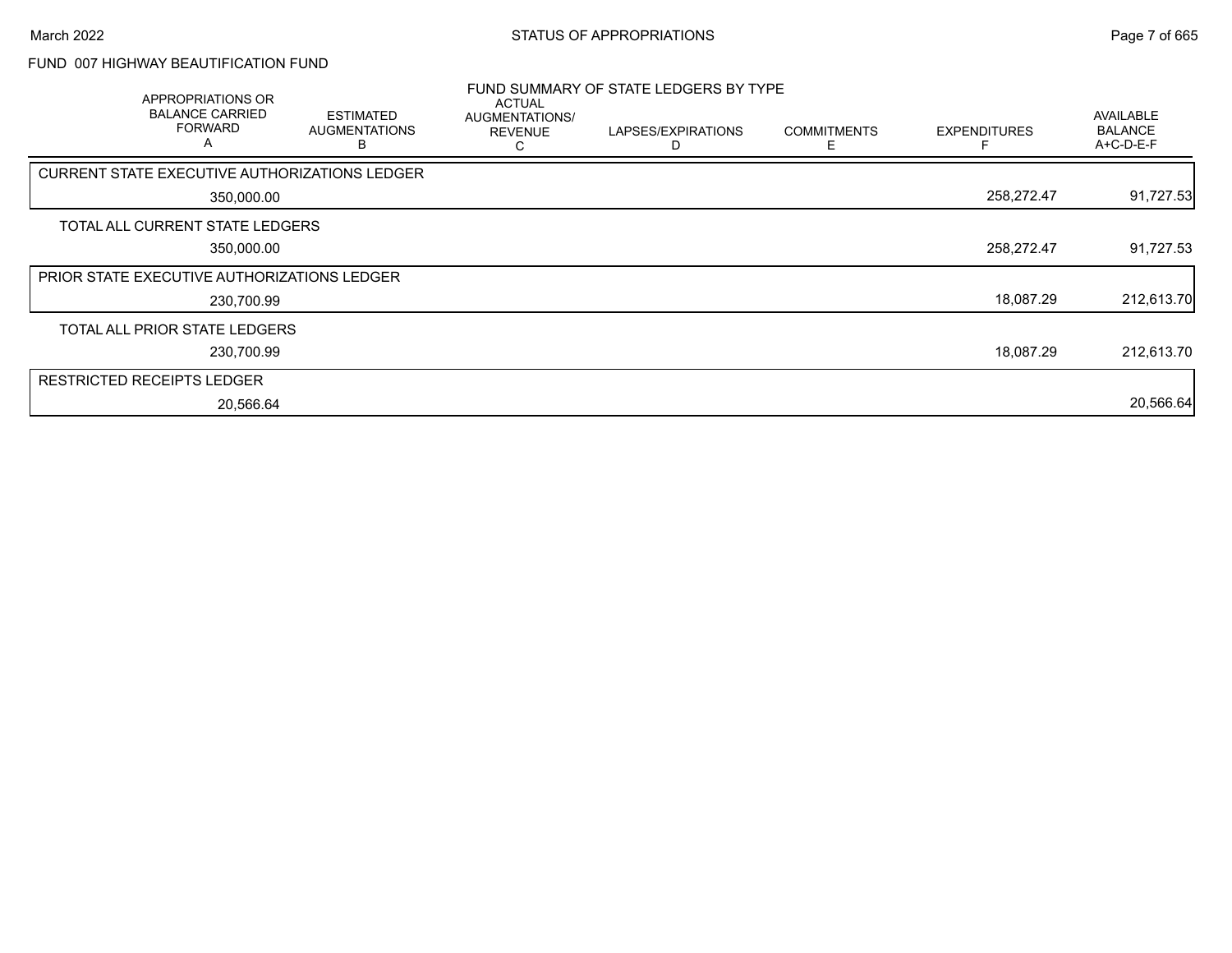#### FUND 008 ENVIRONMENTAL STEWARDSHIP FUND

| APPROPRIATIONS OR<br><b>BALANCE CARRIED</b><br><b>FORWARD</b><br>Α | <b>ESTIMATED</b><br><b>AUGMENTATIONS</b><br>в | <b>ACTUAL</b><br>AUGMENTATIONS/<br><b>REVENUE</b> | FUND SUMMARY OF STATE LEDGERS BY TYPE<br>LAPSES/EXPIRATIONS<br>D | <b>COMMITMENTS</b><br>Е | <b>EXPENDITURES</b> | AVAILABLE<br><b>BALANCE</b><br>A+C-D-E-F |
|--------------------------------------------------------------------|-----------------------------------------------|---------------------------------------------------|------------------------------------------------------------------|-------------------------|---------------------|------------------------------------------|
| CURRENT STATE EXECUTIVE AUTHORIZATIONS LEDGER                      |                                               |                                                   |                                                                  |                         |                     |                                          |
| 80,753,000.00                                                      |                                               |                                                   |                                                                  | 29,860,311.98           | 41,566,718.90       | 9,325,969.12                             |
| TOTAL ALL CURRENT STATE LEDGERS                                    |                                               |                                                   |                                                                  |                         |                     |                                          |
| 80,753,000.00                                                      |                                               |                                                   |                                                                  | 29,860,311.98           | 41,566,718.90       | 9,325,969.12                             |
| PRIOR STATE APPROPRIATIONS LEDGER                                  |                                               |                                                   |                                                                  |                         |                     |                                          |
|                                                                    |                                               |                                                   |                                                                  |                         |                     |                                          |
| PRIOR STATE EXECUTIVE AUTHORIZATIONS LEDGER                        |                                               |                                                   |                                                                  |                         |                     |                                          |
| 161,257,104.89                                                     |                                               |                                                   |                                                                  | 94,748,240.82           | 31,417,141.92       | 35,091,722.15                            |
| TOTAL ALL PRIOR STATE LEDGERS                                      |                                               |                                                   |                                                                  |                         |                     |                                          |
| 161,257,104.89                                                     |                                               |                                                   |                                                                  | 94,748,240.82           | 31,417,141.92       | 35,091,722.15                            |
| RESTRICTED RECEIPTS LEDGER                                         |                                               |                                                   |                                                                  |                         |                     |                                          |
|                                                                    |                                               |                                                   |                                                                  |                         |                     |                                          |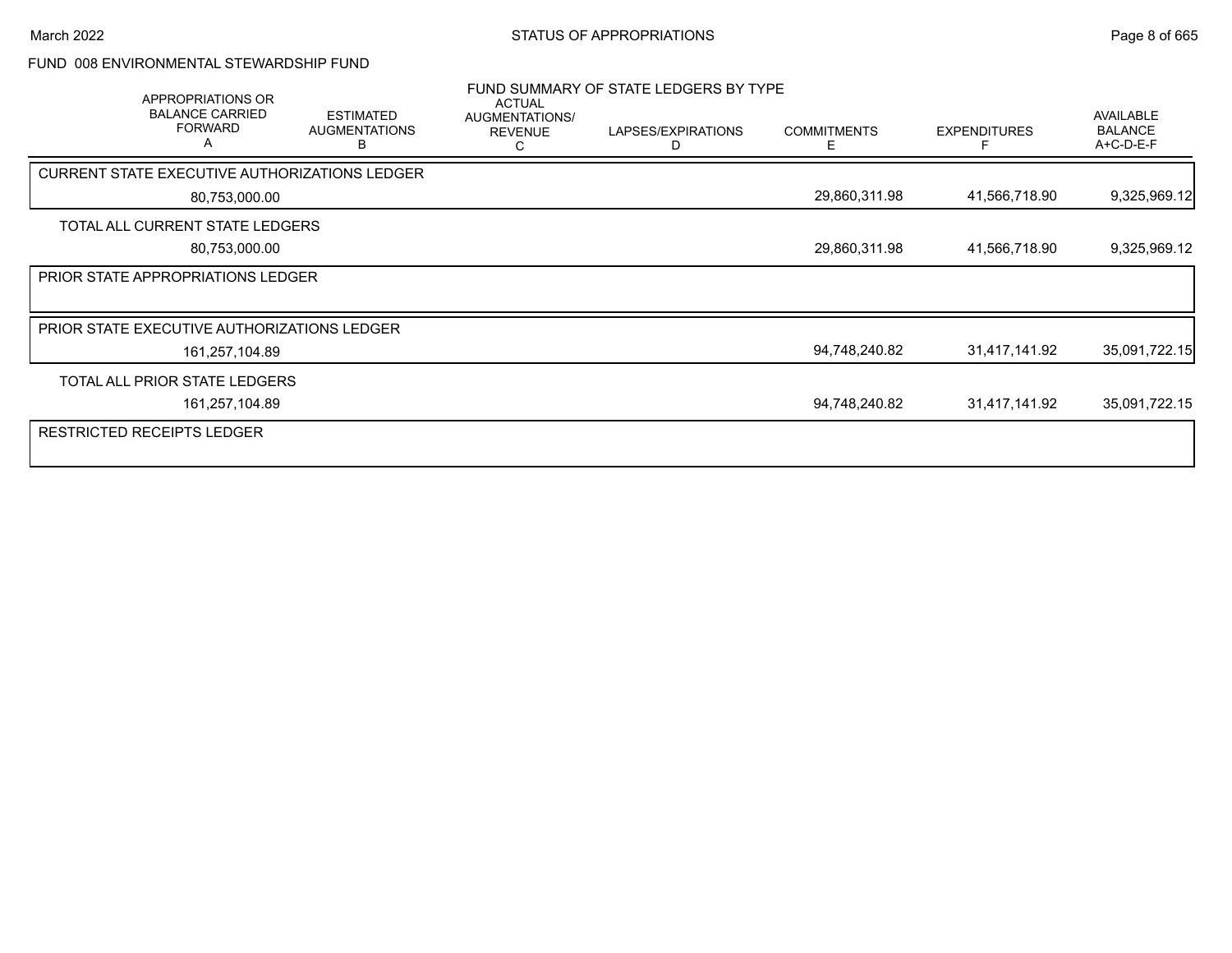#### FUND 009 RECYCLING FUND

| APPROPRIATIONS OR<br><b>BALANCE CARRIED</b><br><b>FORWARD</b><br>A | <b>ESTIMATED</b><br><b>AUGMENTATIONS</b><br>В | <b>ACTUAL</b><br>AUGMENTATIONS/<br><b>REVENUE</b><br>С | FUND SUMMARY OF STATE LEDGERS BY TYPE<br>LAPSES/EXPIRATIONS | <b>COMMITMENTS</b><br>⊢ | <b>EXPENDITURES</b> | AVAILABLE<br><b>BALANCE</b><br>A+C-D-E-F |
|--------------------------------------------------------------------|-----------------------------------------------|--------------------------------------------------------|-------------------------------------------------------------|-------------------------|---------------------|------------------------------------------|
| CURRENT STATE EXECUTIVE AUTHORIZATIONS LEDGER                      |                                               |                                                        |                                                             |                         |                     |                                          |
| 78,172,000.00                                                      |                                               |                                                        |                                                             | 25,837,651.42           | 27,897,963.69       | 24,436,384.89                            |
| TOTAL ALL CURRENT STATE LEDGERS                                    |                                               |                                                        |                                                             |                         |                     |                                          |
| 78,172,000.00                                                      |                                               |                                                        |                                                             | 25,837,651.42           | 27,897,963.69       | 24,436,384.89                            |
| <b>PRIOR STATE EXECUTIVE AUTHORIZATIONS LEDGER</b>                 |                                               |                                                        |                                                             |                         |                     |                                          |
| 38,334,568.57                                                      |                                               |                                                        |                                                             |                         | 14,492,944.38       | 23,841,624.19                            |
| TOTAL ALL PRIOR STATE LEDGERS                                      |                                               |                                                        |                                                             |                         |                     |                                          |
| 38,334,568.57                                                      |                                               |                                                        |                                                             |                         | 14,492,944.38       | 23,841,624.19                            |
| <b>RESTRICTED REVENUE LEDGER</b>                                   |                                               |                                                        |                                                             |                         |                     |                                          |
| 4,368,461.35                                                       |                                               | 1,000,000.00                                           |                                                             |                         | 1,028,696.60        | 4,339,764.75                             |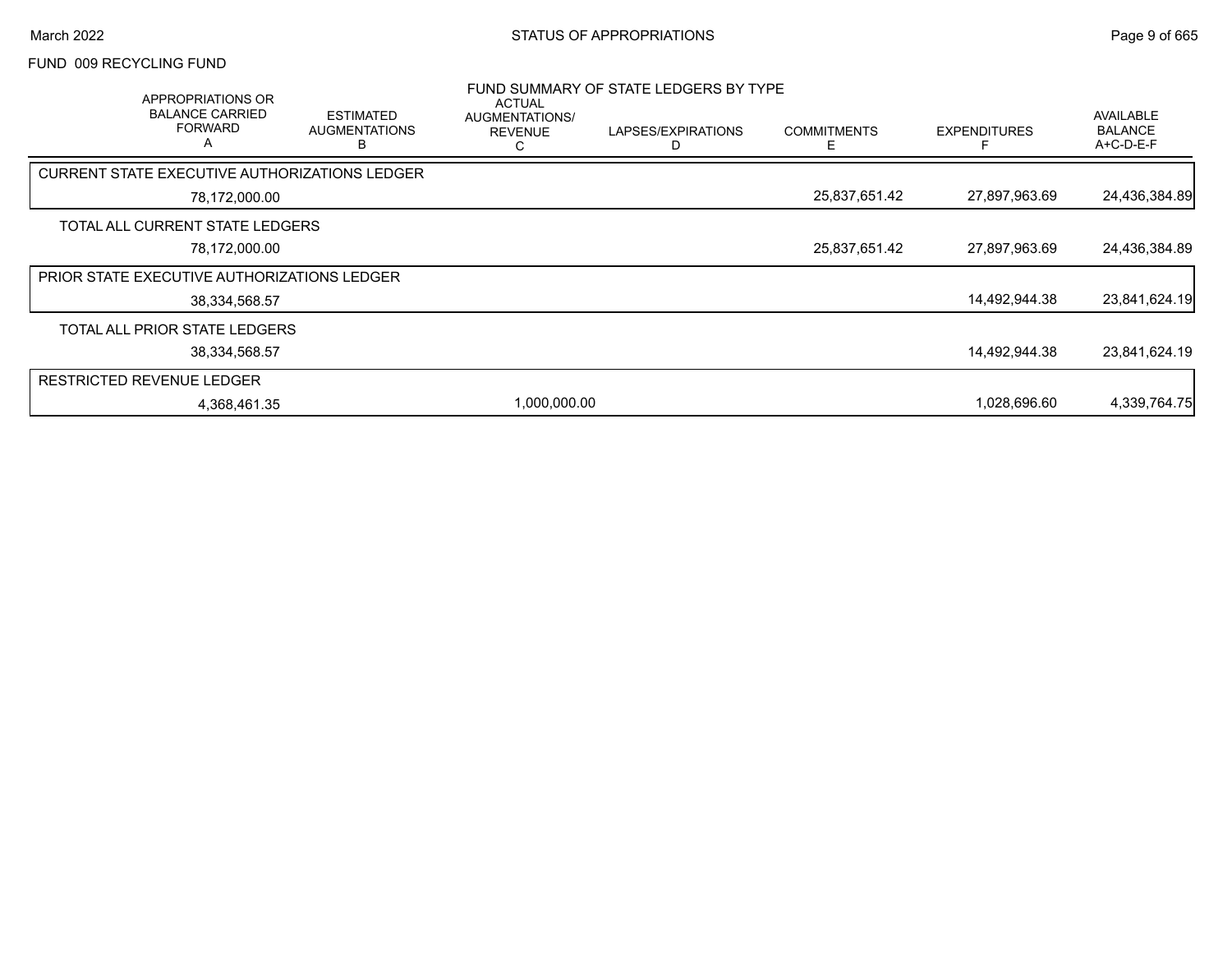# FUND 010 MOTOR LICENSE FUND

| APPROPRIATIONS OR<br><b>BALANCE CARRIED</b><br><b>FORWARD</b><br>$\mathsf{A}$ | <b>ESTIMATED</b><br><b>AUGMENTATIONS</b><br>В | <b>ACTUAL</b><br><b>AUGMENTATIONS/</b><br><b>REVENUE</b><br>С | FUND SUMMARY OF STATE LEDGERS BY TYPE<br>LAPSES/EXPIRATIONS<br>D | <b>COMMITMENTS</b><br>Е | <b>EXPENDITURES</b><br>F | <b>AVAILABLE</b><br><b>BALANCE</b><br>A+C-D-E-F |
|-------------------------------------------------------------------------------|-----------------------------------------------|---------------------------------------------------------------|------------------------------------------------------------------|-------------------------|--------------------------|-------------------------------------------------|
| <b>CURRENT STATE APPROPRIATIONS LEDGER</b>                                    |                                               |                                                               |                                                                  |                         |                          |                                                 |
| 2.530.917.000.00                                                              | 1,964,059,926.00                              | 1,535,121,005.59                                              |                                                                  | 510,996,751.46          | 3,130,457,573.72         | 424,583,680.41                                  |
| CURRENT STATE RESTRICTED APPROPRIATIONS LEDGER                                |                                               |                                                               |                                                                  |                         |                          |                                                 |
| 11,780,000.00                                                                 | 500,000.00                                    | 451,862.15                                                    |                                                                  | 2,810,501.69            | 3,078,879.93             | 6,342,480.53                                    |
| CURRENT STATE EXECUTIVE AUTHORIZATIONS LEDGER                                 |                                               |                                                               |                                                                  |                         |                          |                                                 |
| 320,393,000.00                                                                |                                               |                                                               |                                                                  | 20,026.70               | 131, 190, 113.85         | 189, 182, 859. 45                               |
| CURRENT STATE EXECUTIVE AUTHORIZATIONS - RESTRICTED LEDGER                    |                                               |                                                               |                                                                  |                         |                          |                                                 |
| 1,921,144,107.00                                                              | 538,179,000.00                                | 190,821,373.45                                                |                                                                  | 139,080,080.08          | 1,391,348,440.08         | 581,536,960.29                                  |
| <b>CURRENT STATE CONTINUING LEDGER</b>                                        |                                               |                                                               |                                                                  |                         |                          |                                                 |
| 28,000,000.00                                                                 |                                               |                                                               |                                                                  | 4,979,502.88            | 22,620,698.99            | 399,798.13                                      |
| TOTAL ALL CURRENT STATE LEDGERS                                               |                                               |                                                               |                                                                  |                         |                          |                                                 |
| 4,812,234,107.00                                                              | 2,502,738,926.00                              | 1,726,394,241.19                                              |                                                                  | 657,886,862.81          | 4,678,695,706.57         | 1,202,045,778.81                                |
| <b>PRIOR STATE APPROPRIATIONS LEDGER</b>                                      |                                               |                                                               |                                                                  |                         |                          |                                                 |
| 448,101,430.56                                                                |                                               | 15,676,181.32                                                 |                                                                  | 47,464,987.35           | 282,419,621.80           | 133,893,002.73                                  |
| PRIOR STATE RESTRICTED APPROPRIATIONS LEDGER                                  |                                               |                                                               |                                                                  |                         |                          |                                                 |
| 11.749.183.25                                                                 |                                               | 9,988.15                                                      |                                                                  | 1,802,850.87            | 1,982,372.22             | 7,973,948.31                                    |
| PRIOR STATE EXECUTIVE AUTHORIZATIONS LEDGER                                   |                                               |                                                               |                                                                  |                         |                          |                                                 |
| 4,053,979.05                                                                  |                                               |                                                               |                                                                  |                         | 580,784.27               | 3,473,194.78                                    |
| PRIOR STATE EXECUTIVE AUTHORIZATIONS - RESTRICTED LEDGER                      |                                               |                                                               |                                                                  |                         |                          |                                                 |
| 373.240.632.92                                                                |                                               | 163.669.33                                                    |                                                                  | 89,286,682.70           | 120,582,192.37           | 163,535,427.18                                  |
| <b>PRIOR STATE CONTINUING LEDGER</b>                                          |                                               |                                                               |                                                                  |                         |                          |                                                 |
| 2,318,818.47                                                                  |                                               |                                                               |                                                                  | 462,397.32              | 1.891.889.70             | $-35,468.55$                                    |
| TOTAL ALL PRIOR STATE LEDGERS                                                 |                                               |                                                               |                                                                  |                         |                          |                                                 |
| 839,464,044.25                                                                |                                               | 15,849,838.80                                                 |                                                                  | 139,016,918.24          | 407,456,860.36           | 308,840,104.45                                  |
| <b>RESTRICTED RECEIPTS LEDGER</b>                                             |                                               |                                                               |                                                                  |                         |                          |                                                 |
| 61,460,096.00                                                                 |                                               | 172,322,317.11                                                |                                                                  | 5,094,863.07            | 157,030,053.64           | 71,657,496.40                                   |
| NON-BUDGETED LEDGER                                                           |                                               |                                                               |                                                                  |                         |                          |                                                 |
|                                                                               |                                               |                                                               |                                                                  |                         |                          |                                                 |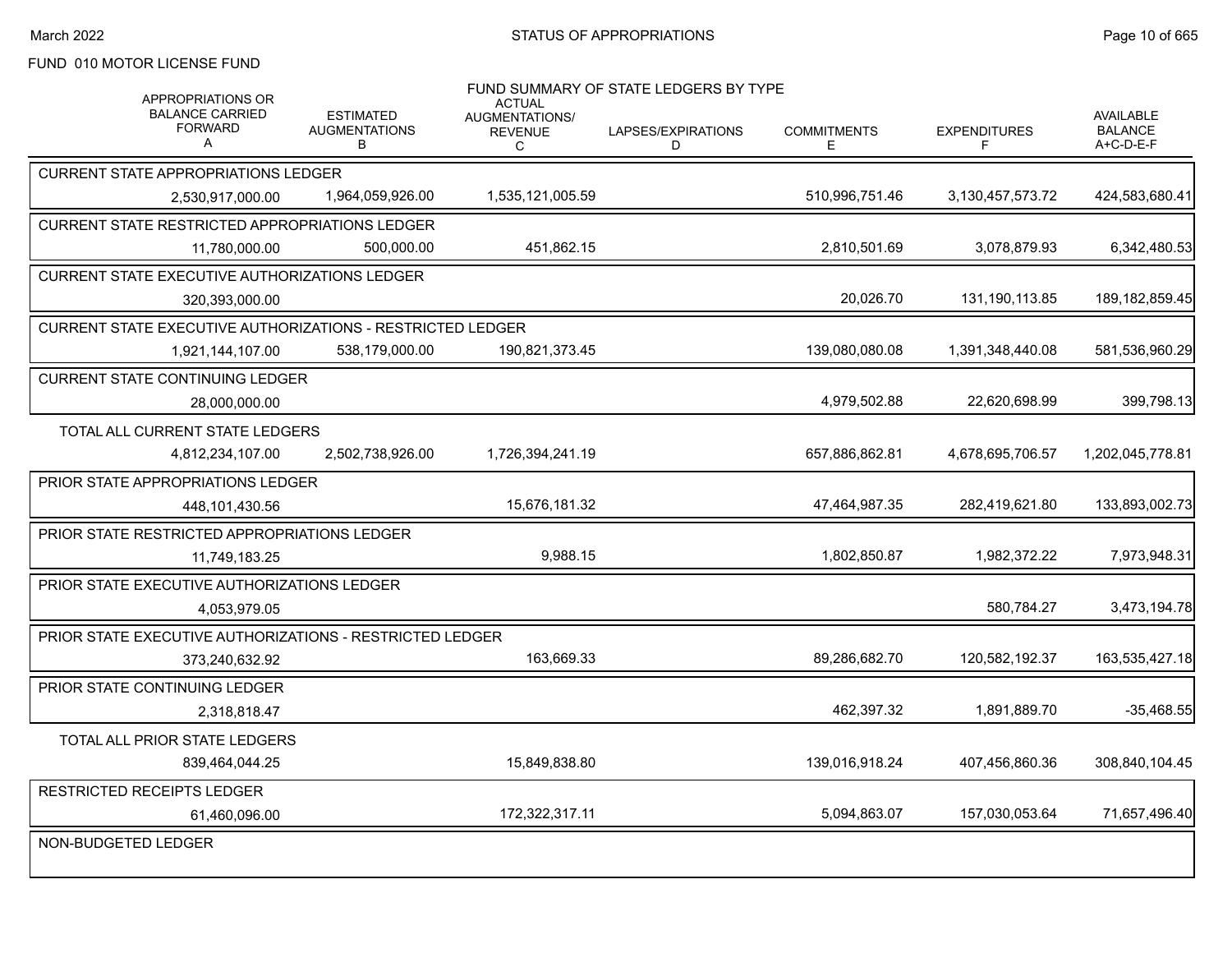# FUND 010 MOTOR LICENSE FUND

| APPROPRIATIONS OR<br><b>BALANCE CARRIED</b><br>FORWARD | <b>ESTIMATED</b><br><b>AUGMENTATIONS</b> | ACTUAL<br><b>AUGMENTATIONS/</b><br>REVENUE | FUND SUMMARY OF STATE LEDGERS BY TYPE<br>LAPSES/EXPIRATIONS | <b>COMMITMENTS</b> | <b>EXPENDITURES</b> | AVAILABLE<br><b>BALANCE</b><br>$A+C-D-E-F$ |
|--------------------------------------------------------|------------------------------------------|--------------------------------------------|-------------------------------------------------------------|--------------------|---------------------|--------------------------------------------|
| RESTRICTED REVENUE LEDGER                              |                                          |                                            |                                                             |                    |                     |                                            |
| 152,755,394.10                                         |                                          | 27,896,649.00                              |                                                             | 48,947,106.33      | 6,769,488.39        | 124,935,448.38                             |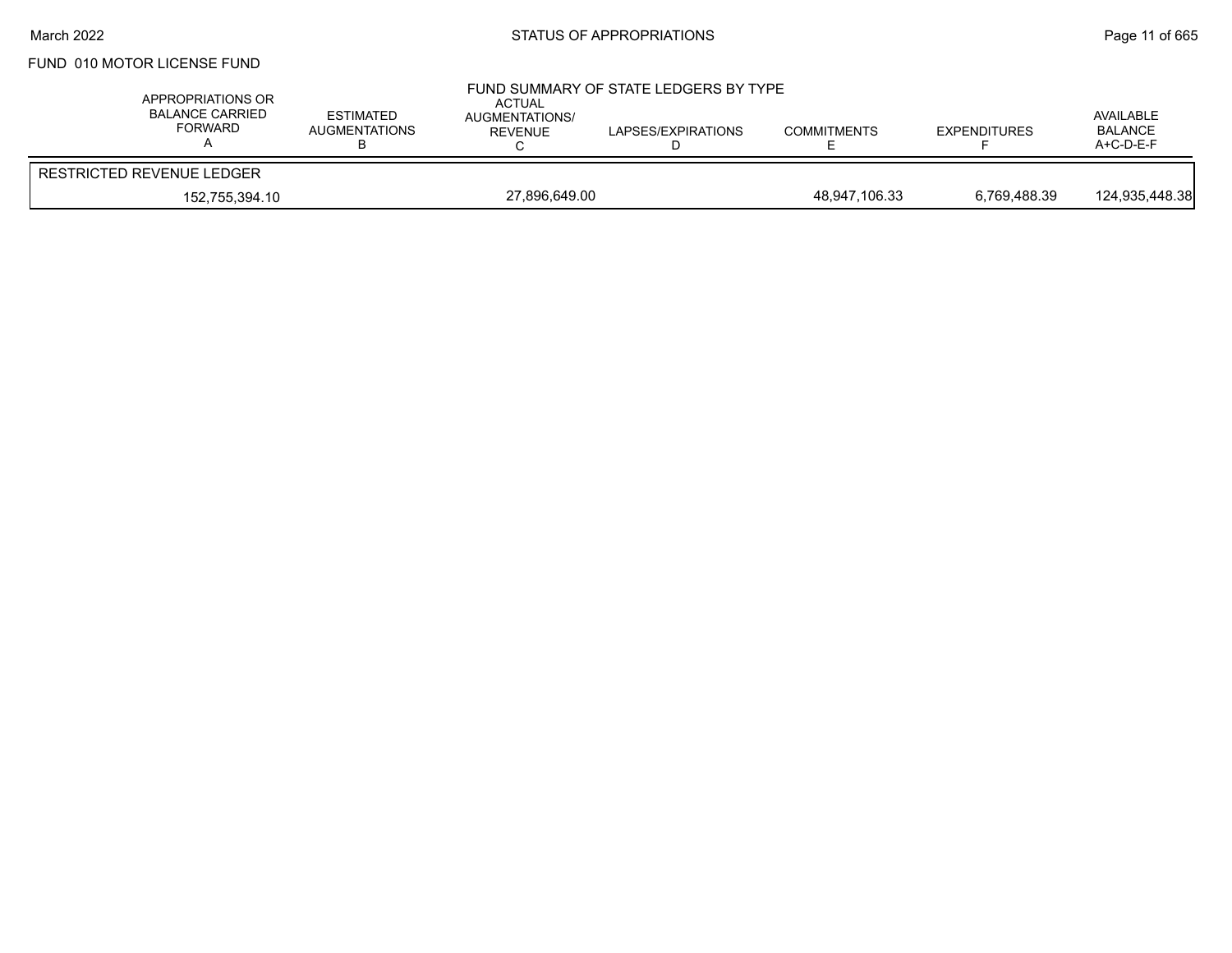#### FUND 011 GAME FUND

| <b>APPROPRIATIONS OR</b><br><b>BALANCE CARRIED</b>                |                                               | <b>ACTUAL</b>                         | FUND SUMMARY OF STATE LEDGERS BY TYPE |                         |                     |                                                 |
|-------------------------------------------------------------------|-----------------------------------------------|---------------------------------------|---------------------------------------|-------------------------|---------------------|-------------------------------------------------|
| <b>FORWARD</b>                                                    | <b>ESTIMATED</b><br><b>AUGMENTATIONS</b><br>В | AUGMENTATIONS/<br><b>REVENUE</b><br>C | LAPSES/EXPIRATIONS<br>D               | <b>COMMITMENTS</b><br>Е | <b>EXPENDITURES</b> | <b>AVAILABLE</b><br><b>BALANCE</b><br>A+C-D-E-F |
| <b>CURRENT STATE EXECUTIVE AUTHORIZATIONS LEDGER</b>              |                                               |                                       |                                       |                         |                     |                                                 |
| 125,646,000.00                                                    |                                               |                                       |                                       | 30,490,575.02           | 71,308,438.56       | 23,846,986.42                                   |
| <b>CURRENT STATE EXECUTIVE AUTHORIZATIONS - RESTRICTED LEDGER</b> |                                               |                                       |                                       |                         |                     |                                                 |
|                                                                   | 9,000,000.00                                  | 9,000,000.00                          |                                       |                         | 5,222,075.34        | 3,777,924.66                                    |
| <b>TOTAL ALL CURRENT STATE LEDGERS</b>                            |                                               |                                       |                                       |                         |                     |                                                 |
| 125,646,000.00                                                    | 9,000,000.00                                  | 9,000,000.00                          |                                       | 30,490,575.02           | 76,530,513.90       | 27,624,911.08                                   |
| PRIOR STATE EXECUTIVE AUTHORIZATIONS LEDGER                       |                                               |                                       |                                       |                         |                     |                                                 |
| 45,072,740.47                                                     |                                               |                                       |                                       | 35,506.24               | 20.769.796.40       | 24, 267, 437.83                                 |
| <b>PRIOR STATE EXECUTIVE AUTHORIZATIONS - RESTRICTED LEDGER</b>   |                                               |                                       |                                       |                         |                     |                                                 |
|                                                                   |                                               |                                       |                                       |                         |                     |                                                 |
| TOTAL ALL PRIOR STATE LEDGERS                                     |                                               |                                       |                                       |                         |                     |                                                 |
| 45,072,740.47                                                     |                                               |                                       |                                       | 35,506.24               | 20,769,796.40       | 24, 267, 437.83                                 |
| <b>RESTRICTED RECEIPTS LEDGER</b>                                 |                                               |                                       |                                       |                         |                     |                                                 |
| 82.283.79                                                         |                                               | 127,000.00                            |                                       |                         |                     | 209,283.79                                      |
| RESTRICTED REVENUE LEDGER                                         |                                               |                                       |                                       |                         |                     |                                                 |
| 28,331,890.16                                                     |                                               | 16,808,048.23                         |                                       | 6,040,384.14            | 10,207,106.76       | 28,892,447.49                                   |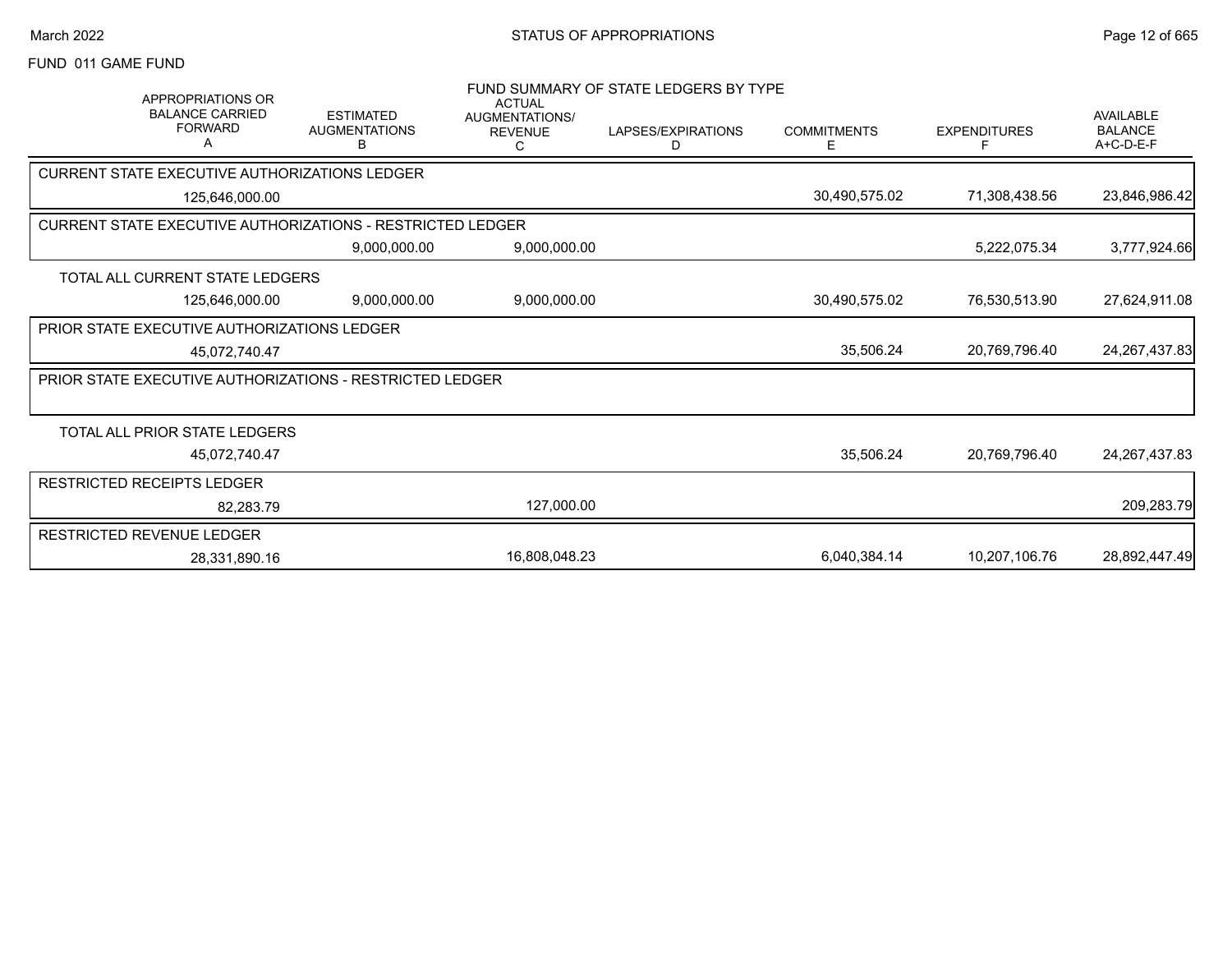#### FUND 012 FISH FUND

| <b>APPROPRIATIONS OR</b><br><b>BALANCE CARRIED</b><br><b>FORWARD</b><br>$\overline{A}$ |               | <b>ESTIMATED</b><br><b>AUGMENTATIONS</b><br>R | <b>ACTUAL</b><br>AUGMENTATIONS/<br><b>REVENUE</b><br>C | FUND SUMMARY OF STATE LEDGERS BY TYPE<br>LAPSES/EXPIRATIONS | <b>COMMITMENTS</b><br>F | <b>EXPENDITURES</b> | <b>AVAILABLE</b><br><b>BALANCE</b><br>A+C-D-E-F |
|----------------------------------------------------------------------------------------|---------------|-----------------------------------------------|--------------------------------------------------------|-------------------------------------------------------------|-------------------------|---------------------|-------------------------------------------------|
| CURRENT STATE EXECUTIVE AUTHORIZATIONS LEDGER                                          |               |                                               |                                                        |                                                             |                         |                     |                                                 |
|                                                                                        | 34,527,000.00 |                                               |                                                        |                                                             | 6,582,308.50            | 21,272,387.92       | 6,672,303.58                                    |
| TOTAL ALL CURRENT STATE LEDGERS                                                        |               |                                               |                                                        |                                                             |                         |                     |                                                 |
|                                                                                        | 34,527,000.00 |                                               |                                                        |                                                             | 6,582,308.50            | 21,272,387.92       | 6,672,303.58                                    |
| PRIOR STATE EXECUTIVE AUTHORIZATIONS LEDGER                                            |               |                                               |                                                        |                                                             |                         |                     |                                                 |
|                                                                                        | 7,742,286.49  |                                               |                                                        |                                                             | 545,272.06              | 4,693,892.17        | 2,503,122.26                                    |
| TOTAL ALL PRIOR STATE LEDGERS                                                          |               |                                               |                                                        |                                                             |                         |                     |                                                 |
|                                                                                        | 7,742,286.49  |                                               |                                                        |                                                             | 545,272.06              | 4,693,892.17        | 2,503,122.26                                    |
| <b>RESTRICTED REVENUE LEDGER</b>                                                       |               |                                               |                                                        |                                                             |                         |                     |                                                 |
|                                                                                        | 26,061,651.14 |                                               | 1,766,645.96                                           |                                                             | 2,410,960.44            | 2,117,249.15        | 23,300,087.51                                   |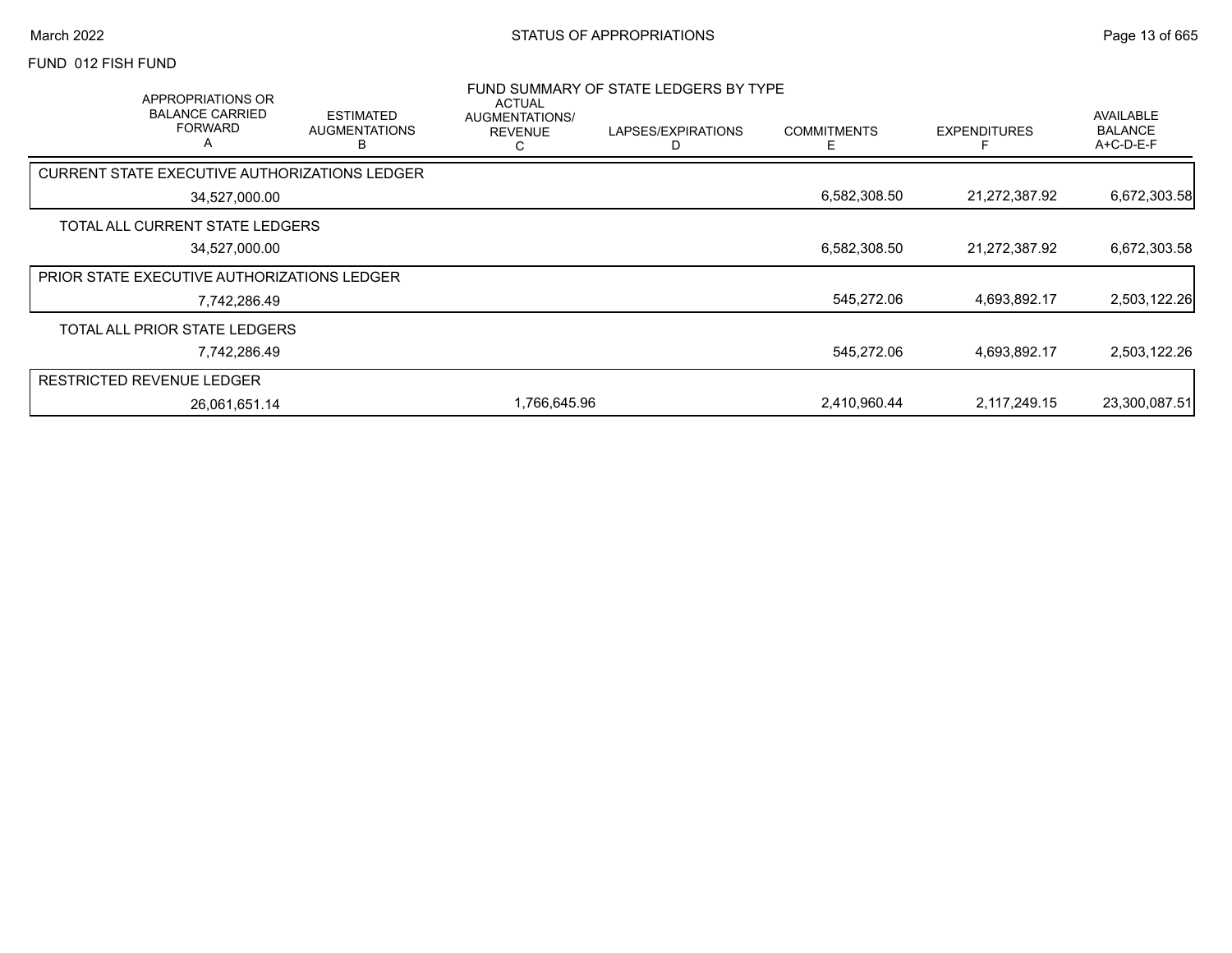# FUND 013 BANKING TRUST FUND

| APPROPRIATIONS OR<br><b>BALANCE CARRIED</b><br><b>FORWARD</b><br>A | <b>ESTIMATED</b><br><b>AUGMENTATIONS</b><br>В | <b>ACTUAL</b><br>AUGMENTATIONS/<br><b>REVENUE</b><br>С | FUND SUMMARY OF STATE LEDGERS BY TYPE<br>LAPSES/EXPIRATIONS<br>D | <b>COMMITMENTS</b><br>E. | <b>EXPENDITURES</b> | AVAILABLE<br><b>BALANCE</b><br>A+C-D-E-F |
|--------------------------------------------------------------------|-----------------------------------------------|--------------------------------------------------------|------------------------------------------------------------------|--------------------------|---------------------|------------------------------------------|
| <b>CURRENT STATE APPROPRIATIONS LEDGER</b>                         |                                               |                                                        |                                                                  |                          |                     |                                          |
| 23,786,000.00                                                      |                                               |                                                        |                                                                  | 590,230.00               | 13,514,112.62       | 9,681,657.38                             |
| TOTAL ALL CURRENT STATE LEDGERS                                    |                                               |                                                        |                                                                  |                          |                     |                                          |
| 23,786,000.00                                                      |                                               |                                                        |                                                                  | 590,230.00               | 13,514,112.62       | 9,681,657.38                             |
| PRIOR STATE APPROPRIATIONS LEDGER                                  |                                               |                                                        |                                                                  |                          |                     |                                          |
| 8,161,798.13                                                       |                                               |                                                        |                                                                  |                          | 567,253.01          | 7,594,545.12                             |
| TOTAL ALL PRIOR STATE LEDGERS                                      |                                               |                                                        |                                                                  |                          |                     |                                          |
| 8,161,798.13                                                       |                                               |                                                        |                                                                  |                          | 567,253.01          | 7,594,545.12                             |
| <b>RESTRICTED RECEIPTS LEDGER</b>                                  |                                               |                                                        |                                                                  |                          |                     |                                          |
|                                                                    |                                               |                                                        |                                                                  |                          |                     |                                          |
| <b>RESTRICTED REVENUE LEDGER</b>                                   |                                               |                                                        |                                                                  |                          |                     |                                          |
| 19,500,000.00                                                      |                                               |                                                        |                                                                  |                          |                     | 19,500,000.00                            |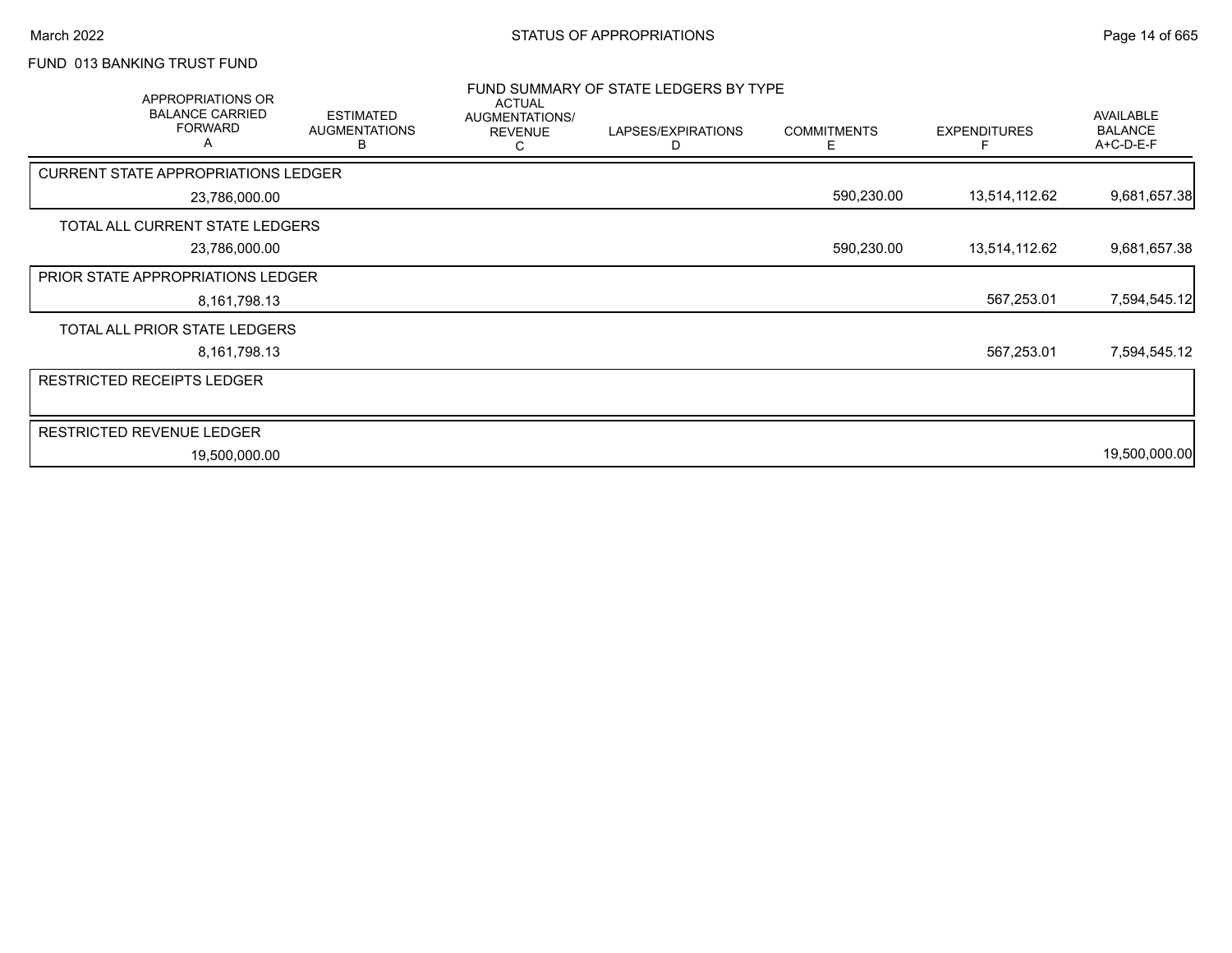# FUND 014 MILK MARKETING FUND

| APPROPRIATIONS OR<br><b>BALANCE CARRIED</b><br><b>FORWARD</b> | <b>ESTIMATED</b><br><b>AUGMENTATIONS</b><br>в | <b>ACTUAL</b><br>AUGMENTATIONS/<br><b>REVENUE</b><br>ι. | FUND SUMMARY OF STATE LEDGERS BY TYPE<br>LAPSES/EXPIRATIONS<br>D | <b>COMMITMENTS</b> | <b>EXPENDITURES</b> | <b>AVAILABLE</b><br><b>BALANCE</b><br>A+C-D-E-F |
|---------------------------------------------------------------|-----------------------------------------------|---------------------------------------------------------|------------------------------------------------------------------|--------------------|---------------------|-------------------------------------------------|
| CURRENT STATE APPROPRIATIONS LEDGER                           |                                               |                                                         |                                                                  |                    |                     |                                                 |
| 2,840,000.00                                                  |                                               |                                                         |                                                                  | 21,530.71          | 1,607,993.04        | 1,210,476.25                                    |
| TOTAL ALL CURRENT STATE LEDGERS                               |                                               |                                                         |                                                                  |                    |                     |                                                 |
| 2,840,000.00                                                  |                                               |                                                         |                                                                  | 21,530.71          | 1,607,993.04        | 1,210,476.25                                    |
| <b>PRIOR STATE APPROPRIATIONS LEDGER</b>                      |                                               |                                                         |                                                                  |                    |                     |                                                 |
| 973,229.86                                                    |                                               |                                                         |                                                                  | 166,240.05         | 358,787.91          | 448,201.90                                      |
| TOTAL ALL PRIOR STATE LEDGERS                                 |                                               |                                                         |                                                                  |                    |                     |                                                 |
| 973,229.86                                                    |                                               |                                                         |                                                                  | 166,240.05         | 358,787.91          | 448,201.90                                      |
| <b>RESTRICTED RECEIPTS LEDGER</b>                             |                                               |                                                         |                                                                  |                    |                     |                                                 |
| 11,519.07                                                     |                                               |                                                         |                                                                  |                    |                     | 11,519.07                                       |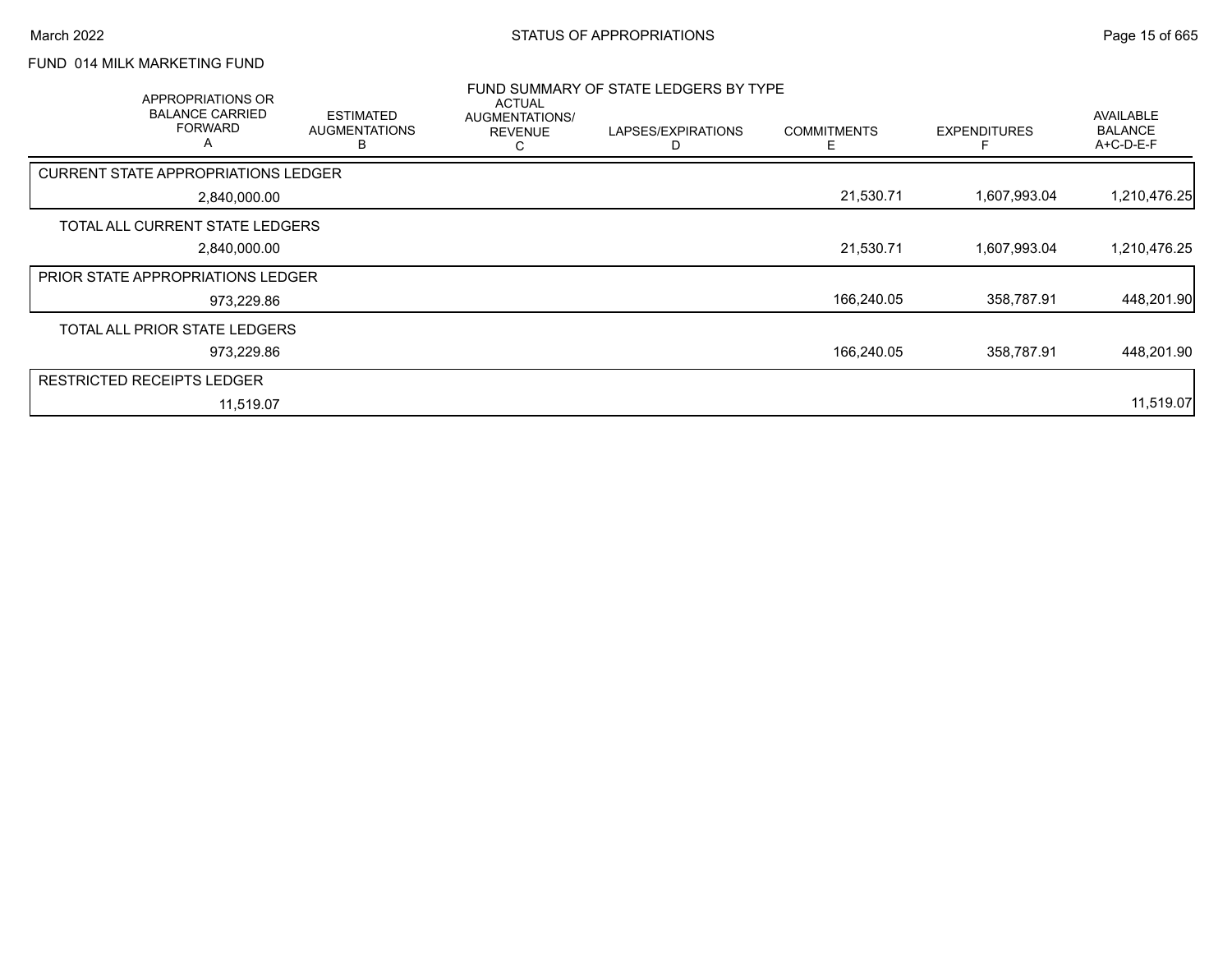# FUND 015 STATE FARM PRODUCTS SHOW FUND

| <b>APPROPRIATIONS OR</b><br><b>BALANCE CARRIED</b><br><b>FORWARD</b><br>А | <b>ESTIMATED</b><br><b>AUGMENTATIONS</b> | <b>ACTUAL</b><br><b>AUGMENTATIONS/</b><br><b>REVENUE</b> | FUND SUMMARY OF STATE LEDGERS BY TYPE<br>LAPSES/EXPIRATIONS | <b>COMMITMENTS</b> | <b>EXPENDITURES</b> | <b>AVAILABLE</b><br><b>BALANCE</b><br>$A+C-D-E-F$ |
|---------------------------------------------------------------------------|------------------------------------------|----------------------------------------------------------|-------------------------------------------------------------|--------------------|---------------------|---------------------------------------------------|
| <b>CURRENT STATE EXECUTIVE AUTHORIZATIONS LEDGER</b>                      |                                          |                                                          |                                                             |                    |                     |                                                   |
| 13.000.000.00                                                             |                                          |                                                          |                                                             | 746,233.05         | 8,592,898.51        | 3,660,868.44                                      |
| TOTAL ALL CURRENT STATE LEDGERS                                           |                                          |                                                          |                                                             |                    |                     |                                                   |
| 13.000.000.00                                                             |                                          |                                                          |                                                             | 746,233.05         | 8.592.898.51        | 3,660,868.44                                      |
| <b>PRIOR STATE EXECUTIVE AUTHORIZATIONS LEDGER</b>                        |                                          |                                                          |                                                             |                    |                     |                                                   |
| 1,079,476.37                                                              |                                          |                                                          |                                                             | 72,000.00          | 326.114.33          | 681,362.04                                        |
| TOTAL ALL PRIOR STATE LEDGERS                                             |                                          |                                                          |                                                             |                    |                     |                                                   |
| 1,079,476.37                                                              |                                          |                                                          |                                                             | 72,000.00          | 326,114.33          | 681,362.04                                        |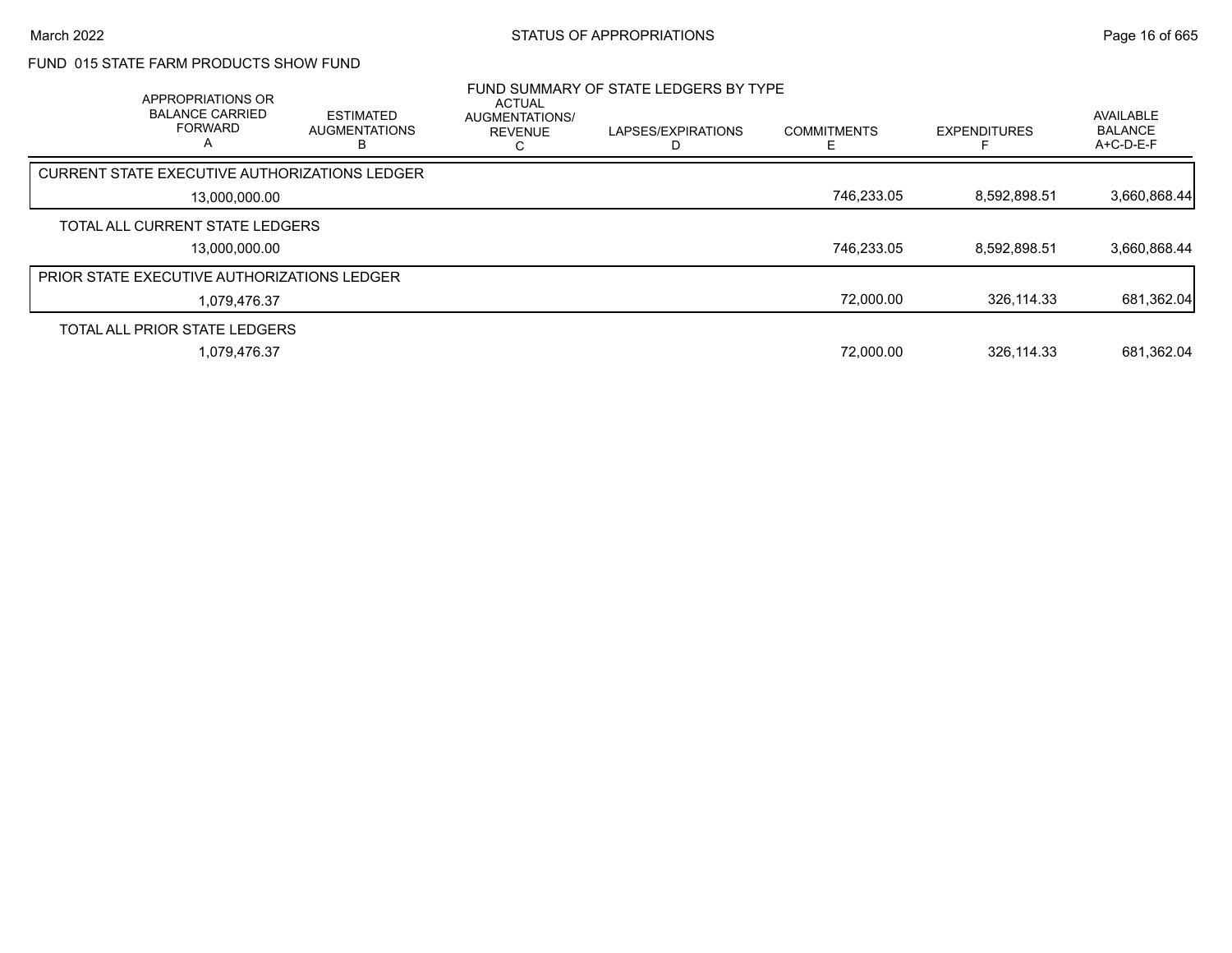## March 2022 **STATUS OF APPROPRIATIONS** STATUS OF APPROPRIATIONS

# FUND 016 OIL AND GAS LEASE FUND

| <b>APPROPRIATIONS OR</b><br><b>BALANCE CARRIED</b><br><b>FORWARD</b><br>A | <b>ESTIMATED</b><br><b>AUGMENTATIONS</b><br>B | <b>ACTUAL</b><br><b>AUGMENTATIONS/</b><br><b>REVENUE</b><br>C | FUND SUMMARY OF STATE LEDGERS BY TYPE<br>LAPSES/EXPIRATIONS<br>D | <b>COMMITMENTS</b><br>Е | <b>EXPENDITURES</b><br>F | <b>AVAILABLE</b><br><b>BALANCE</b><br>A+C-D-E-F |
|---------------------------------------------------------------------------|-----------------------------------------------|---------------------------------------------------------------|------------------------------------------------------------------|-------------------------|--------------------------|-------------------------------------------------|
| <b>CURRENT STATE APPROPRIATIONS LEDGER</b>                                |                                               |                                                               |                                                                  |                         |                          |                                                 |
| 47,790,000.00                                                             |                                               |                                                               |                                                                  | 4,599,898.72            | 39,868,771.72            | 3,321,329.56                                    |
| <b>CURRENT STATE RESTRICTED APPROPRIATIONS LEDGER</b>                     |                                               |                                                               |                                                                  |                         |                          |                                                 |
|                                                                           |                                               |                                                               |                                                                  |                         |                          |                                                 |
| <b>CURRENT STATE CONTINUING LEDGER</b>                                    |                                               |                                                               |                                                                  |                         |                          |                                                 |
| 15,000,000.00                                                             |                                               |                                                               |                                                                  |                         | 15,000,000.00            |                                                 |
| TOTAL ALL CURRENT STATE LEDGERS                                           |                                               |                                                               |                                                                  |                         |                          |                                                 |
| 62,790,000.00                                                             |                                               |                                                               |                                                                  | 4,599,898.72            | 54,868,771.72            | 3,321,329.56                                    |
| PRIOR STATE APPROPRIATIONS LEDGER                                         |                                               |                                                               |                                                                  |                         |                          |                                                 |
| 8,086,608.94                                                              |                                               |                                                               |                                                                  | 3,870,684.53            | 1,014,108.79             | 3,201,815.62                                    |
| <b>PRIOR STATE EXECUTIVE AUTHORIZATIONS LEDGER</b>                        |                                               |                                                               |                                                                  |                         |                          |                                                 |
| 1,005,988.81                                                              |                                               |                                                               |                                                                  |                         | 1,005,988.81             |                                                 |
| TOTAL ALL PRIOR STATE LEDGERS                                             |                                               |                                                               |                                                                  |                         |                          |                                                 |
| 9,092,597.75                                                              |                                               |                                                               |                                                                  | 3,870,684.53            | 2,020,097.60             | 3,201,815.62                                    |
| NON-BUDGETED LEDGER                                                       |                                               |                                                               |                                                                  |                         |                          |                                                 |
| <b>RESTRICTED REVENUE LEDGER</b>                                          |                                               |                                                               |                                                                  |                         |                          |                                                 |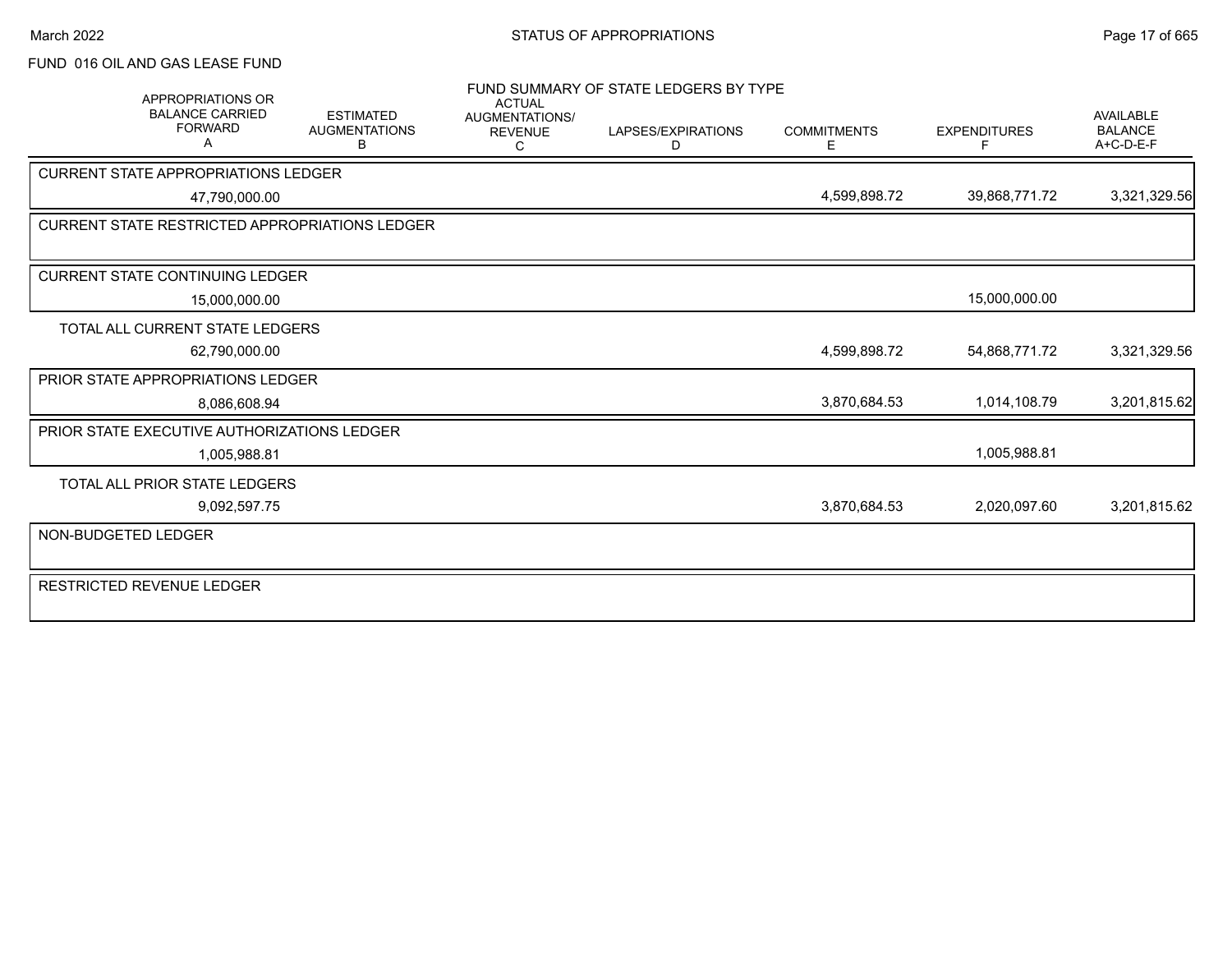#### March 2022 **Example 2022** Page 18 of 665

# FUND 017 STATE TREASURY ARMORY FUND

|                     | APPROPRIATIONS OR<br>BALANCE CARRIED<br>FORWARD | <b>ESTIMATED</b><br>AUGMENTATIONS | ACTUAL<br>AUGMENTATIONS/<br>REVENUE | FUND SUMMARY OF STATE LEDGERS BY TYPE<br>LAPSES/EXPIRATIONS | <b>COMMITMENTS</b> | <b>EXPENDITURES</b> | AVAILABLE<br><b>BALANCE</b><br>$A+C-D-E-F$ |
|---------------------|-------------------------------------------------|-----------------------------------|-------------------------------------|-------------------------------------------------------------|--------------------|---------------------|--------------------------------------------|
| NON-BUDGETED LEDGER |                                                 |                                   |                                     |                                                             | 421.637.18         | 451.357.68          | $-872.994.86$                              |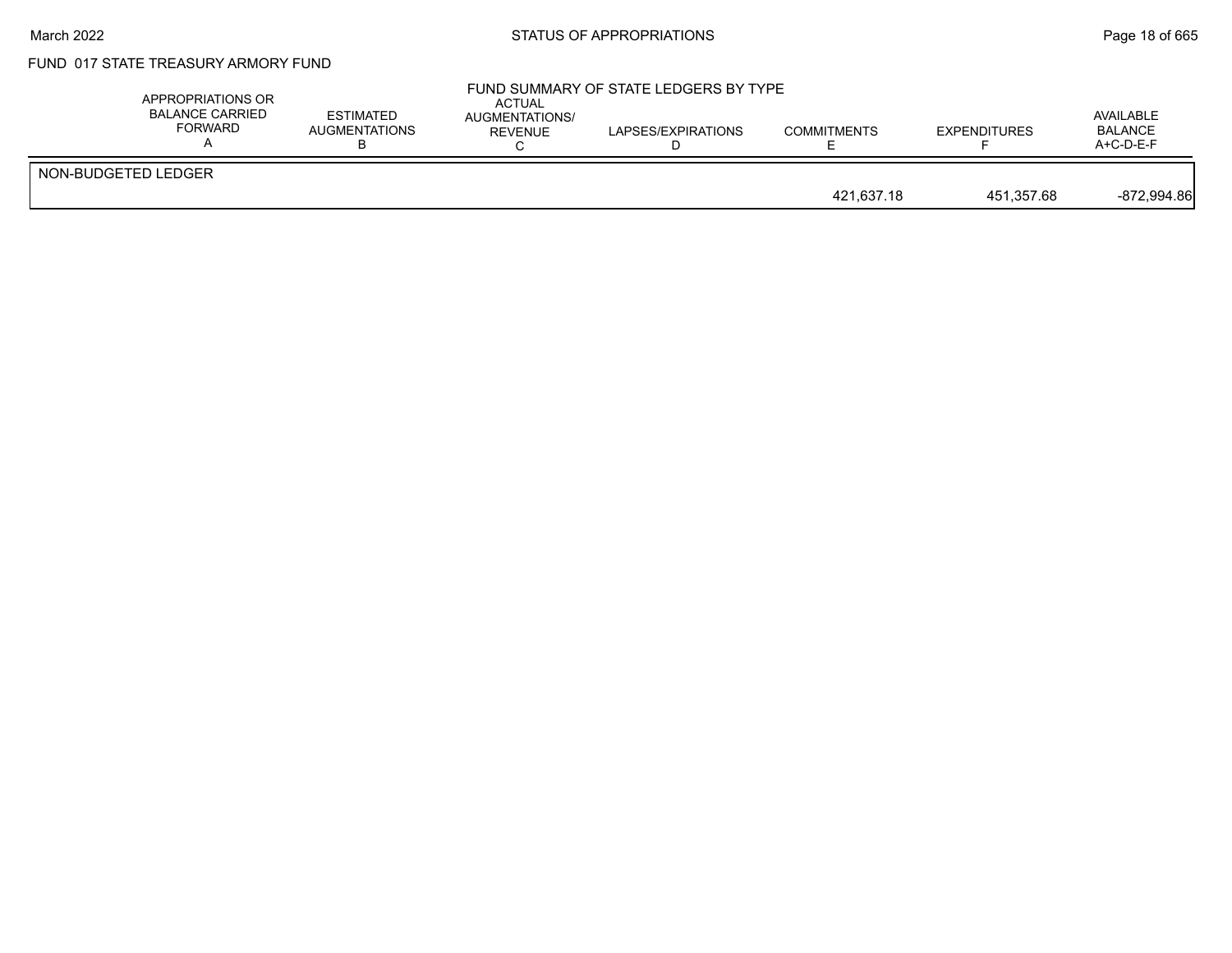# FUND 018 HISTORICAL PRESERVATION FUND

|                     | APPROPRIATIONS OR<br><b>BALANCE CARRIED</b><br><b>FORWARD</b><br>A | <b>ESTIMATED</b><br><b>AUGMENTATIONS</b><br>В | <b>ACTUAL</b><br>AUGMENTATIONS/<br><b>REVENUE</b><br>С | FUND SUMMARY OF STATE LEDGERS BY TYPE<br>LAPSES/EXPIRATIONS<br>D | <b>COMMITMENTS</b><br>E | <b>EXPENDITURES</b> | <b>AVAILABLE</b><br><b>BALANCE</b><br>A+C-D-E-F |
|---------------------|--------------------------------------------------------------------|-----------------------------------------------|--------------------------------------------------------|------------------------------------------------------------------|-------------------------|---------------------|-------------------------------------------------|
|                     | CURRENT STATE EXECUTIVE AUTHORIZATIONS LEDGER                      |                                               |                                                        |                                                                  |                         |                     |                                                 |
|                     | 1,267,000.00                                                       |                                               |                                                        |                                                                  | 60,000.00               | 255,220.59          | 951,779.41                                      |
|                     | TOTAL ALL CURRENT STATE LEDGERS                                    |                                               |                                                        |                                                                  |                         |                     |                                                 |
|                     | 1,267,000.00                                                       |                                               |                                                        |                                                                  | 60,000.00               | 255,220.59          | 951,779.41                                      |
|                     | PRIOR STATE EXECUTIVE AUTHORIZATIONS LEDGER                        |                                               |                                                        |                                                                  |                         |                     |                                                 |
|                     | 5,265,695.94                                                       |                                               |                                                        |                                                                  |                         | 11,788.93           | 5,253,907.01                                    |
|                     | TOTAL ALL PRIOR STATE LEDGERS                                      |                                               |                                                        |                                                                  |                         |                     |                                                 |
|                     | 5,265,695.94                                                       |                                               |                                                        |                                                                  |                         | 11,788.93           | 5,253,907.01                                    |
| NON-BUDGETED LEDGER |                                                                    |                                               |                                                        |                                                                  |                         |                     |                                                 |
|                     | <b>RESTRICTED REVENUE LEDGER</b>                                   |                                               |                                                        |                                                                  |                         |                     |                                                 |
|                     | 4,102,264.87                                                       |                                               | 3,836.00                                               |                                                                  | 3,196,350.94            | 547,492.79          | 362,257.14                                      |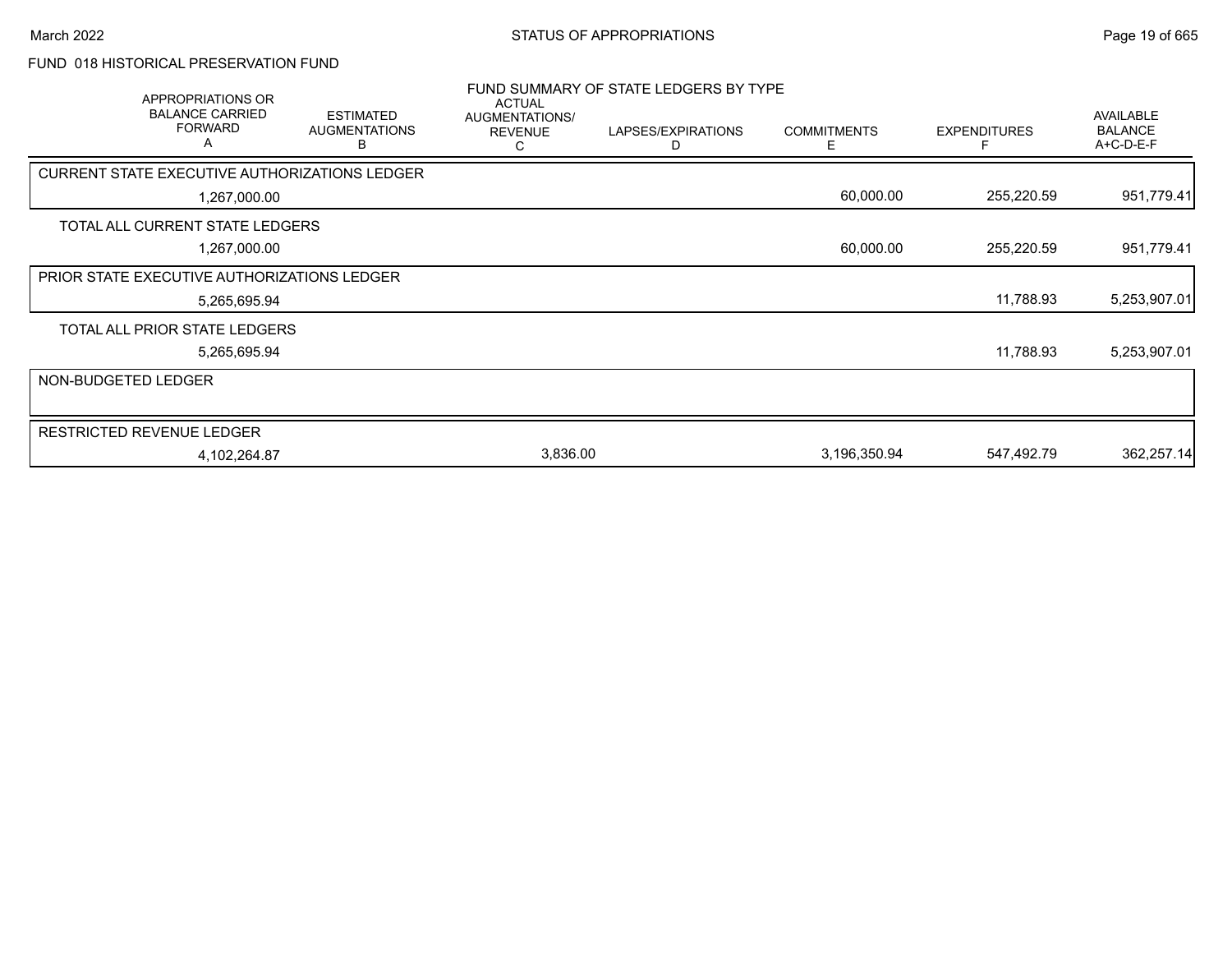## FUND 019 PENNSYLVANIA INFRASTRUCTURE BANK

| APPROPRIATIONS OR<br><b>BALANCE CARRIED</b><br><b>FORWARD</b><br>A | <b>ESTIMATED</b><br><b>AUGMENTATIONS</b><br>R | ACTUAL<br>AUGMENTATIONS/<br><b>REVENUE</b> | FUND SUMMARY OF STATE LEDGERS BY TYPE<br>LAPSES/EXPIRATIONS | <b>COMMITMENTS</b> | <b>EXPENDITURES</b> | <b>AVAILABLE</b><br><b>BALANCE</b><br>A+C-D-E-F |
|--------------------------------------------------------------------|-----------------------------------------------|--------------------------------------------|-------------------------------------------------------------|--------------------|---------------------|-------------------------------------------------|
| <b>CURRENT STATE EXECUTIVE AUTHORIZATIONS LEDGER</b>               |                                               |                                            |                                                             |                    |                     |                                                 |
| 42,000,000.00                                                      |                                               |                                            |                                                             | 4,773,247.43       | 15,367,162.23       | 21,859,590.34                                   |
| TOTAL ALL CURRENT STATE LEDGERS                                    |                                               |                                            |                                                             |                    |                     |                                                 |
| 42,000,000.00                                                      |                                               |                                            |                                                             | 4,773,247.43       | 15,367,162.23       | 21,859,590.34                                   |
| PRIOR STATE EXECUTIVE AUTHORIZATIONS LEDGER                        |                                               |                                            |                                                             |                    |                     |                                                 |
| 11,269,650.75                                                      |                                               |                                            |                                                             |                    | 4,050,750.82        | 7,218,899.93                                    |
| TOTAL ALL PRIOR STATE LEDGERS                                      |                                               |                                            |                                                             |                    |                     |                                                 |
| 11,269,650.75                                                      |                                               |                                            |                                                             |                    | 4,050,750.82        | 7,218,899.93                                    |
| <b>RESTRICTED REVENUE LEDGER</b>                                   |                                               |                                            |                                                             |                    |                     |                                                 |
|                                                                    |                                               |                                            |                                                             |                    |                     |                                                 |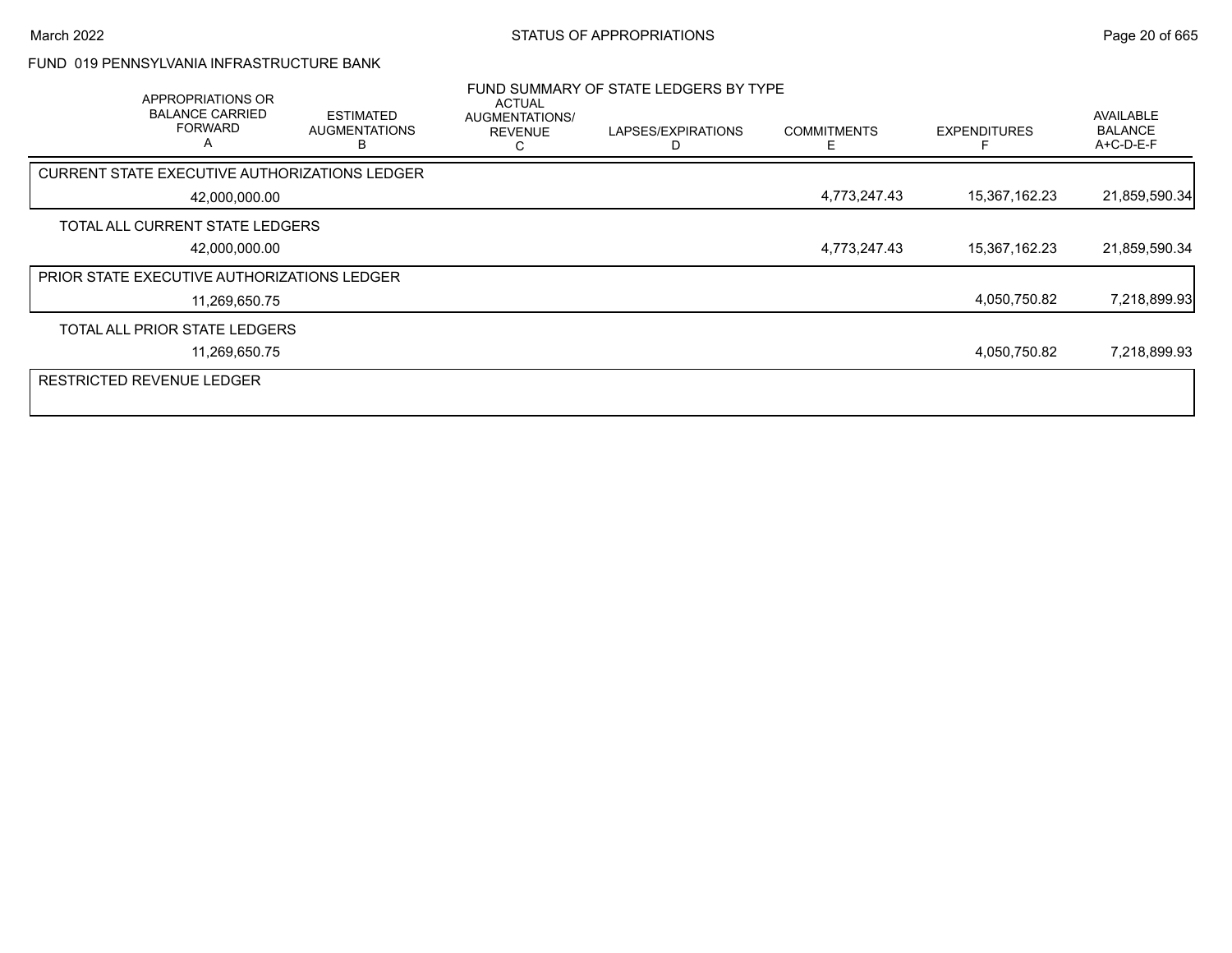#### FUND 020 SURFACE MINING CONSERV&RECLAMATION

| <b>APPROPRIATIONS OR</b><br><b>BALANCE CARRIED</b><br><b>FORWARD</b><br>Α | <b>ESTIMATED</b><br><b>AUGMENTATIONS</b><br>В | <b>ACTUAL</b><br>AUGMENTATIONS/<br><b>REVENUE</b><br>С | FUND SUMMARY OF STATE LEDGERS BY TYPE<br>LAPSES/EXPIRATIONS<br>D | <b>COMMITMENTS</b><br>E. | <b>EXPENDITURES</b> | <b>AVAILABLE</b><br><b>BALANCE</b><br>A+C-D-E-F |
|---------------------------------------------------------------------------|-----------------------------------------------|--------------------------------------------------------|------------------------------------------------------------------|--------------------------|---------------------|-------------------------------------------------|
| CURRENT STATE EXECUTIVE AUTHORIZATIONS LEDGER                             |                                               |                                                        |                                                                  |                          |                     |                                                 |
| 4,999,000.00                                                              |                                               |                                                        |                                                                  | 805,815.56               | 1,001,747.10        | 3,191,437.34                                    |
| TOTAL ALL CURRENT STATE LEDGERS                                           |                                               |                                                        |                                                                  |                          |                     |                                                 |
| 4,999,000.00                                                              |                                               |                                                        |                                                                  | 805,815.56               | 1,001,747.10        | 3,191,437.34                                    |
| PRIOR STATE EXECUTIVE AUTHORIZATIONS LEDGER                               |                                               |                                                        |                                                                  |                          |                     |                                                 |
| 3,586,957.27                                                              |                                               |                                                        |                                                                  | 148,215.11               | 550,222.29          | 2,888,519.87                                    |
| TOTAL ALL PRIOR STATE LEDGERS                                             |                                               |                                                        |                                                                  |                          |                     |                                                 |
| 3,586,957.27                                                              |                                               |                                                        |                                                                  | 148,215.11               | 550,222.29          | 2,888,519.87                                    |
| <b>RESTRICTED RECEIPTS LEDGER</b>                                         |                                               |                                                        |                                                                  |                          |                     |                                                 |
| 9,781,806.56                                                              |                                               | 185,579.95                                             |                                                                  |                          | 12,400.00           | 9,954,986.51                                    |
| RESTRICTED REVENUE LEDGER                                                 |                                               |                                                        |                                                                  |                          |                     |                                                 |
| 49,084,932.22                                                             |                                               | 975,043.89                                             |                                                                  | 1,704,911.44             | 553,844.26          | 47,801,220.41                                   |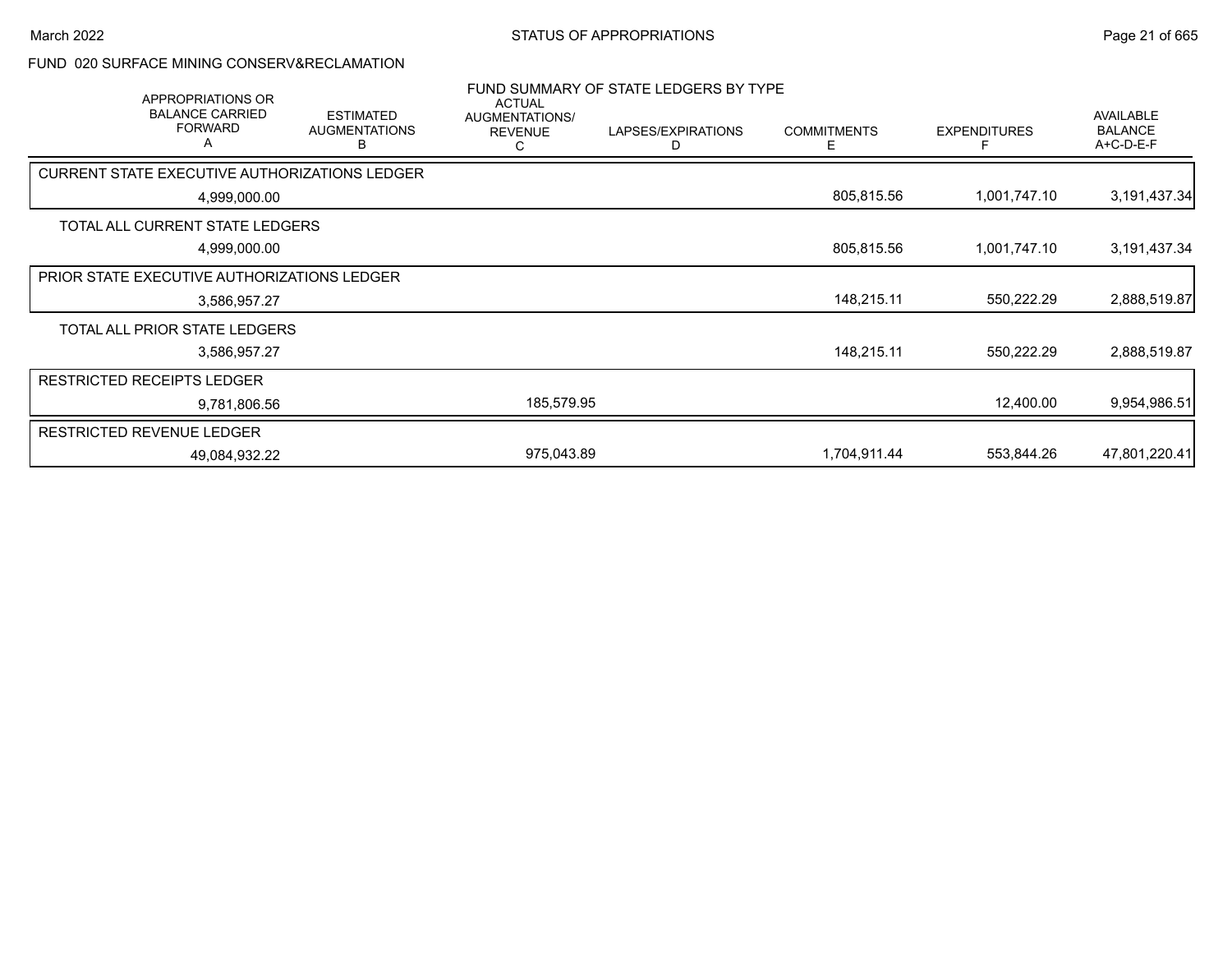## FUND 021 SPECIAL ADMINISTRATION FUND

|                     | APPROPRIATIONS OR<br><b>BALANCE CARRIED</b><br><b>FORWARD</b><br>A | <b>ESTIMATED</b><br><b>AUGMENTATIONS</b><br>в | ACTUAL<br>AUGMENTATIONS/<br><b>REVENUE</b><br>ι. | FUND SUMMARY OF STATE LEDGERS BY TYPE<br>LAPSES/EXPIRATIONS | <b>COMMITMENTS</b><br>F | <b>EXPENDITURES</b> | <b>AVAILABLE</b><br><b>BALANCE</b><br>A+C-D-E-F |
|---------------------|--------------------------------------------------------------------|-----------------------------------------------|--------------------------------------------------|-------------------------------------------------------------|-------------------------|---------------------|-------------------------------------------------|
|                     | <b>CURRENT STATE EXECUTIVE AUTHORIZATIONS LEDGER</b>               |                                               |                                                  |                                                             |                         |                     |                                                 |
|                     | 28,000,000.00                                                      |                                               |                                                  |                                                             | 18,600,687.85           | 7,962,847.81        | 1,436,464.34                                    |
|                     | TOTAL ALL CURRENT STATE LEDGERS                                    |                                               |                                                  |                                                             |                         |                     |                                                 |
|                     | 28,000,000.00                                                      |                                               |                                                  |                                                             | 18,600,687.85           | 7,962,847.81        | 1,436,464.34                                    |
|                     | PRIOR STATE EXECUTIVE AUTHORIZATIONS LEDGER                        |                                               |                                                  |                                                             |                         |                     |                                                 |
|                     | 5,518,158.29                                                       |                                               |                                                  |                                                             | 375,000.00              | 2,469,045.65        | 2,674,112.64                                    |
|                     | TOTAL ALL PRIOR STATE LEDGERS                                      |                                               |                                                  |                                                             |                         |                     |                                                 |
|                     | 5,518,158.29                                                       |                                               |                                                  |                                                             | 375,000.00              | 2,469,045.65        | 2,674,112.64                                    |
| NON-BUDGETED LEDGER |                                                                    |                                               |                                                  |                                                             |                         |                     |                                                 |
|                     |                                                                    |                                               |                                                  |                                                             | 3,000,000.00            |                     | $-3,000,000.00$                                 |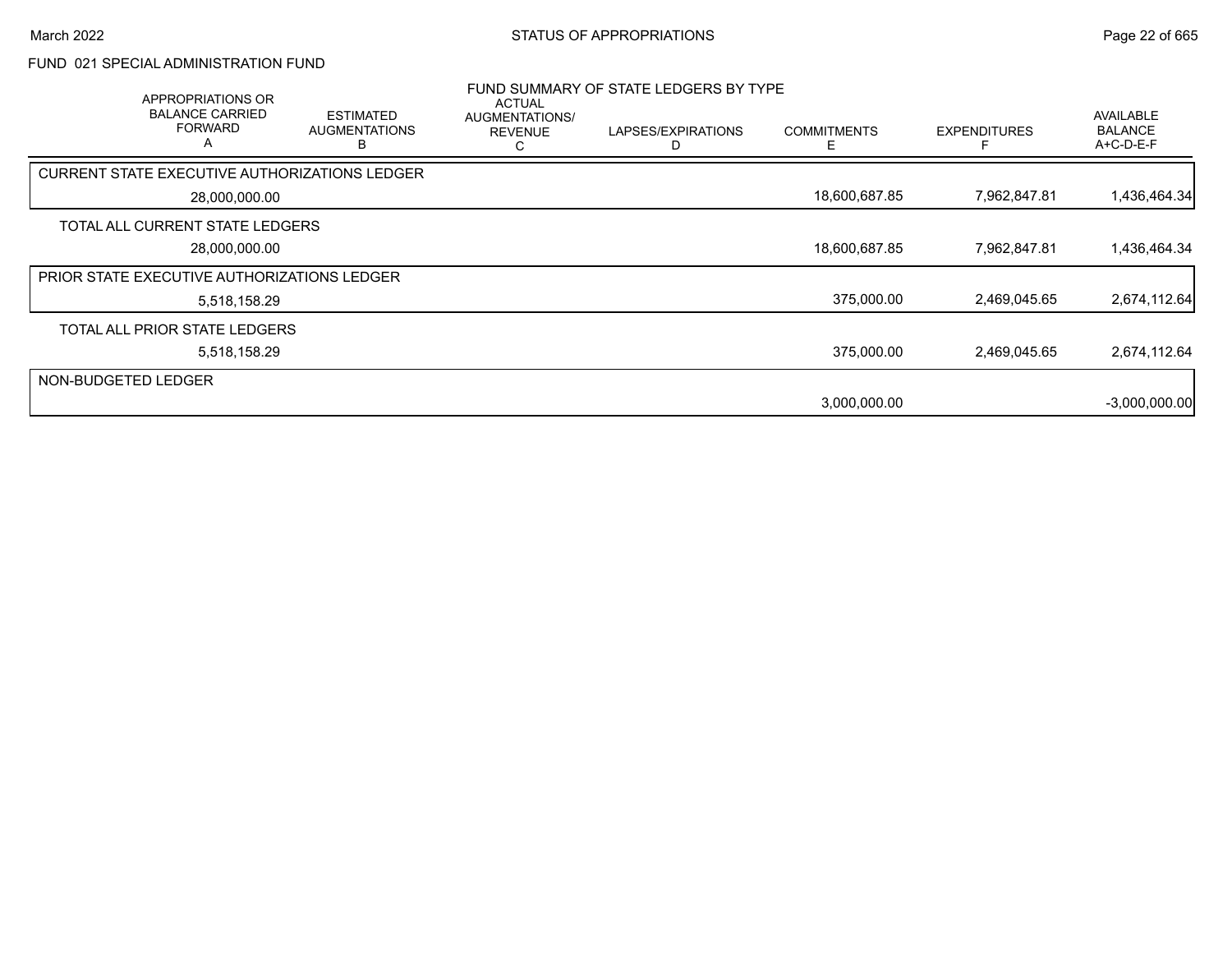# FUND 022 CAPITOL RESTORATION TRUST FUND

| APPROPRIATIONS OR<br><b>BALANCE CARRIED</b><br><b>FORWARD</b> | <b>ESTIMATED</b><br><b>AUGMENTATIONS</b> | ACTUAL<br><b>AUGMENTATIONS/</b><br>REVENUE | FUND SUMMARY OF STATE LEDGERS BY TYPE<br>LAPSES/EXPIRATIONS | <b>COMMITMENTS</b> | <b>EXPENDITURES</b> | AVAILABLE<br><b>BALANCE</b><br>A+C-D-E-F |
|---------------------------------------------------------------|------------------------------------------|--------------------------------------------|-------------------------------------------------------------|--------------------|---------------------|------------------------------------------|
| NON-BUDGETED LEDGER                                           |                                          |                                            |                                                             |                    | $-5.24$             | 5.24                                     |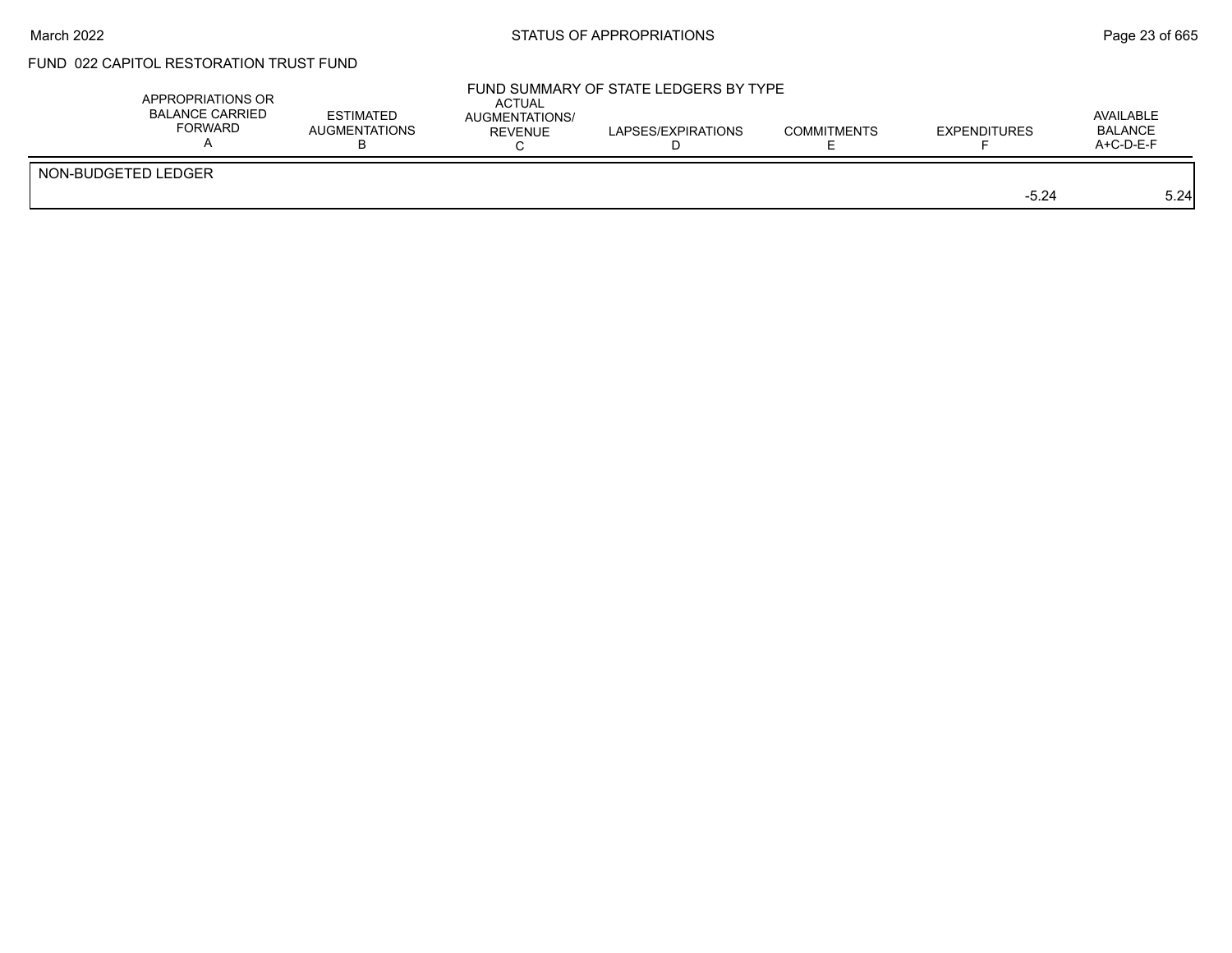# FUND 023 VOCATIONAL REHABILITATION FUND

| APPROPRIATIONS OR<br><b>BALANCE CARRIED</b><br><b>FORWARD</b><br>A | <b>ESTIMATED</b><br><b>AUGMENTATIONS</b> | <b>ACTUAL</b><br>AUGMENTATIONS/<br><b>REVENUE</b> | FUND SUMMARY OF STATE LEDGERS BY TYPE<br>LAPSES/EXPIRATIONS | <b>COMMITMENTS</b> | <b>EXPENDITURES</b> | AVAILABLE<br><b>BALANCE</b><br>$A+C-D-E-F$ |
|--------------------------------------------------------------------|------------------------------------------|---------------------------------------------------|-------------------------------------------------------------|--------------------|---------------------|--------------------------------------------|
| CURRENT STATE EXECUTIVE AUTHORIZATIONS LEDGER                      |                                          |                                                   |                                                             |                    |                     |                                            |
| 47,942,000.00                                                      |                                          | 220.00                                            |                                                             | 4,792,490.10       | 30,478,327.03       | 12,671,402.87                              |
| TOTAL ALL CURRENT STATE LEDGERS                                    |                                          |                                                   |                                                             |                    |                     |                                            |
| 47,942,000.00                                                      |                                          | 220.00                                            |                                                             | 4,792,490.10       | 30,478,327.03       | 12,671,402.87                              |
| <b>PRIOR STATE EXECUTIVE AUTHORIZATIONS LEDGER</b>                 |                                          |                                                   |                                                             |                    |                     |                                            |
| 27,693,058.33                                                      |                                          |                                                   |                                                             | 2.490.317.45       | 15.080.209.46       | 10,122,531.42                              |
| TOTAL ALL PRIOR STATE LEDGERS                                      |                                          |                                                   |                                                             |                    |                     |                                            |
| 27.693.058.33                                                      |                                          |                                                   |                                                             | 2,490,317.45       | 15.080.209.46       | 10,122,531.42                              |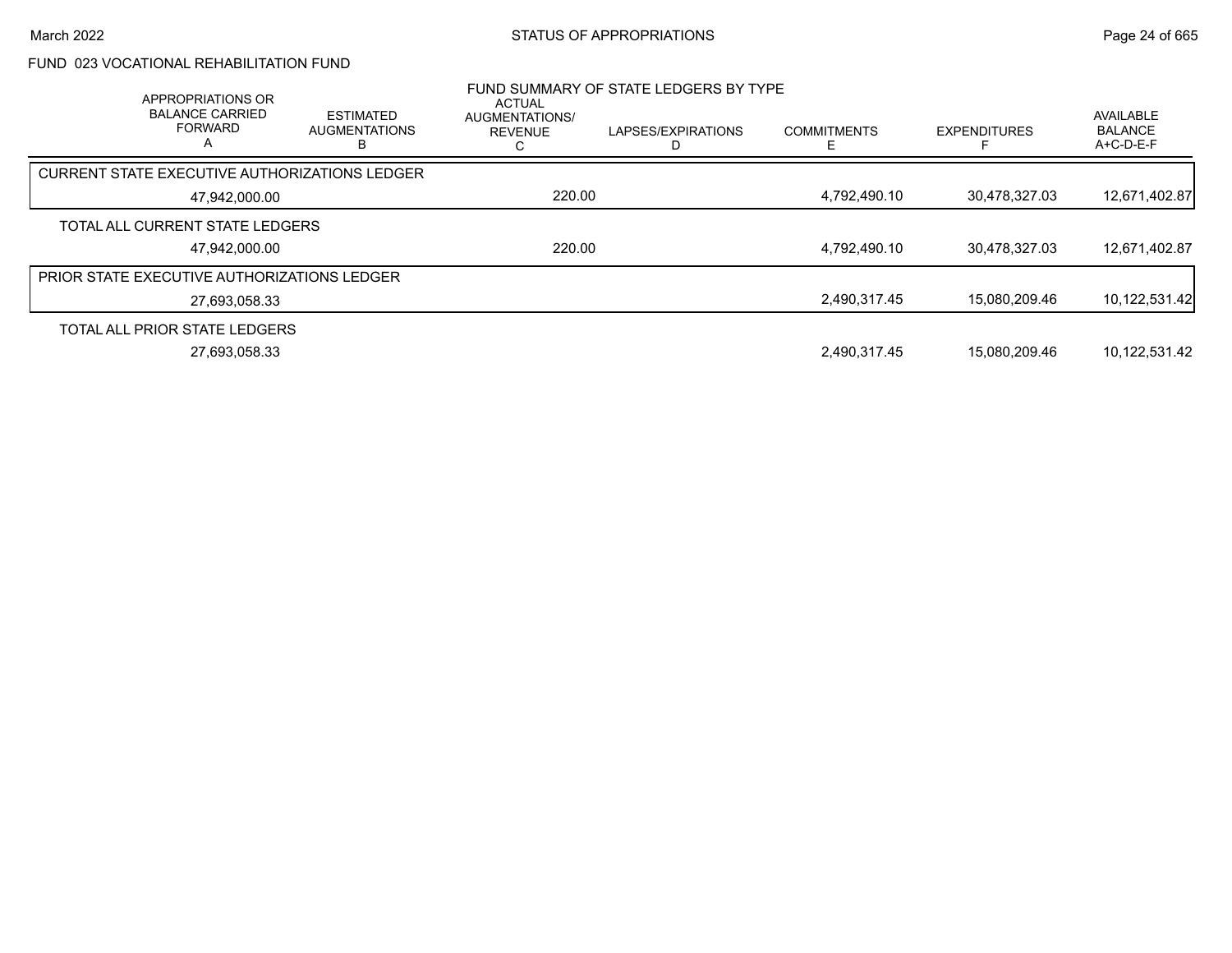## FUND 024 PHARMACEUTICAL ASSISTANCE FUND

| APPROPRIATIONS OR<br><b>BALANCE CARRIED</b><br><b>FORWARD</b><br>Α | <b>ESTIMATED</b><br><b>AUGMENTATIONS</b> | <b>ACTUAL</b><br>AUGMENTATIONS/<br><b>REVENUE</b> | FUND SUMMARY OF STATE LEDGERS BY TYPE<br>LAPSES/EXPIRATIONS | <b>COMMITMENTS</b><br>⊢ | <b>EXPENDITURES</b> | AVAILABLE<br><b>BALANCE</b><br>A+C-D-E-F |
|--------------------------------------------------------------------|------------------------------------------|---------------------------------------------------|-------------------------------------------------------------|-------------------------|---------------------|------------------------------------------|
| CURRENT STATE EXECUTIVE AUTHORIZATIONS LEDGER                      |                                          |                                                   |                                                             |                         |                     |                                          |
| 138,922,000.00                                                     | 790,000.00                               | 333,720.05                                        |                                                             | 9,316,432.09            | 86,733,507.13       | 43,205,780.83                            |
| TOTAL ALL CURRENT STATE LEDGERS                                    |                                          |                                                   |                                                             |                         |                     |                                          |
| 138,922,000.00                                                     | 790,000.00                               | 333,720.05                                        |                                                             | 9,316,432.09            | 86,733,507.13       | 43,205,780.83                            |
| <b>PRIOR STATE EXECUTIVE AUTHORIZATIONS LEDGER</b>                 |                                          |                                                   |                                                             |                         |                     |                                          |
| 26,939,578.13                                                      |                                          |                                                   |                                                             |                         | 14,824,980.66       | 12, 114, 597. 47                         |
| TOTAL ALL PRIOR STATE LEDGERS                                      |                                          |                                                   |                                                             |                         |                     |                                          |
| 26,939,578.13                                                      |                                          |                                                   |                                                             |                         | 14,824,980.66       | 12,114,597.47                            |
| RESTRICTED REVENUE LEDGER                                          |                                          |                                                   |                                                             |                         |                     |                                          |
| 31,827,516.98                                                      |                                          | 49,554,068.58                                     |                                                             | 442.561.08              | 55,581,843.79       | 25,357,180.69                            |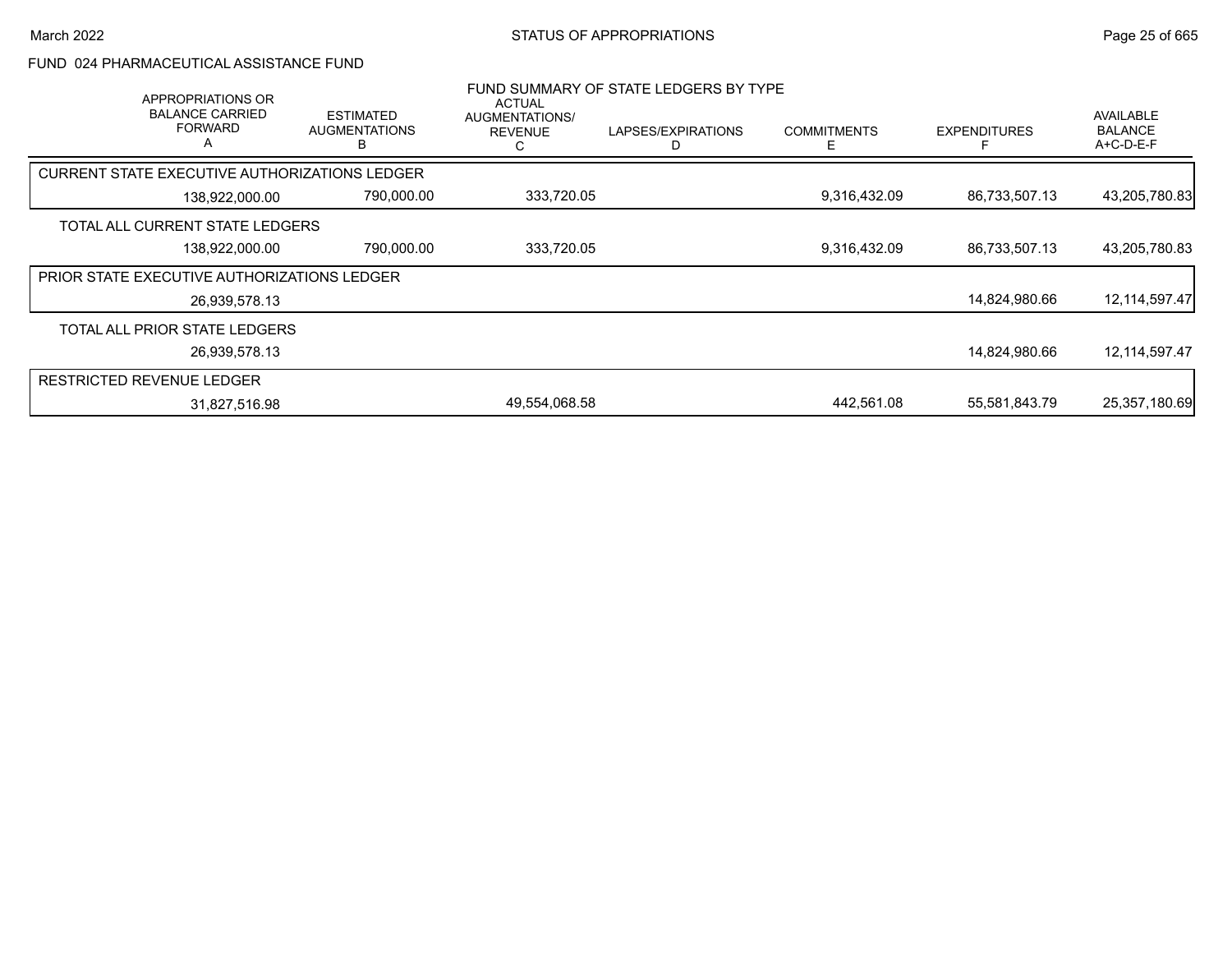#### FUND 025 BOAT FUND

|                                  | APPROPRIATIONS OR<br><b>BALANCE CARRIED</b><br><b>FORWARD</b><br>A | <b>ESTIMATED</b><br><b>AUGMENTATIONS</b><br>в | <b>ACTUAL</b><br>AUGMENTATIONS/<br><b>REVENUE</b><br>С | FUND SUMMARY OF STATE LEDGERS BY TYPE<br>LAPSES/EXPIRATIONS | <b>COMMITMENTS</b> | <b>EXPENDITURES</b> | AVAILABLE<br><b>BALANCE</b><br>A+C-D-E-F |
|----------------------------------|--------------------------------------------------------------------|-----------------------------------------------|--------------------------------------------------------|-------------------------------------------------------------|--------------------|---------------------|------------------------------------------|
|                                  |                                                                    | CURRENT STATE EXECUTIVE AUTHORIZATIONS LEDGER |                                                        |                                                             |                    |                     |                                          |
|                                  | 19,614,000.00                                                      |                                               |                                                        |                                                             | 3,488,804.62       | 9,490,711.34        | 6,634,484.04                             |
|                                  | TOTAL ALL CURRENT STATE LEDGERS                                    |                                               |                                                        |                                                             |                    |                     |                                          |
|                                  | 19,614,000.00                                                      |                                               |                                                        |                                                             | 3,488,804.62       | 9,490,711.34        | 6,634,484.04                             |
|                                  | <b>PRIOR STATE EXECUTIVE AUTHORIZATIONS LEDGER</b>                 |                                               |                                                        |                                                             |                    |                     |                                          |
|                                  | 6,968,228.15                                                       |                                               |                                                        |                                                             | 155,747.34         | 2,709,621.54        | 4,102,859.27                             |
|                                  | TOTAL ALL PRIOR STATE LEDGERS                                      |                                               |                                                        |                                                             |                    |                     |                                          |
|                                  | 6,968,228.15                                                       |                                               |                                                        |                                                             | 155,747.34         | 2,709,621.54        | 4,102,859.27                             |
| <b>RESTRICTED REVENUE LEDGER</b> |                                                                    |                                               |                                                        |                                                             |                    |                     |                                          |
|                                  | 31,048,294.52                                                      |                                               | 6,000,000.00                                           |                                                             | 48,665.13          | 3,083,811.54        | 33,915,817.85                            |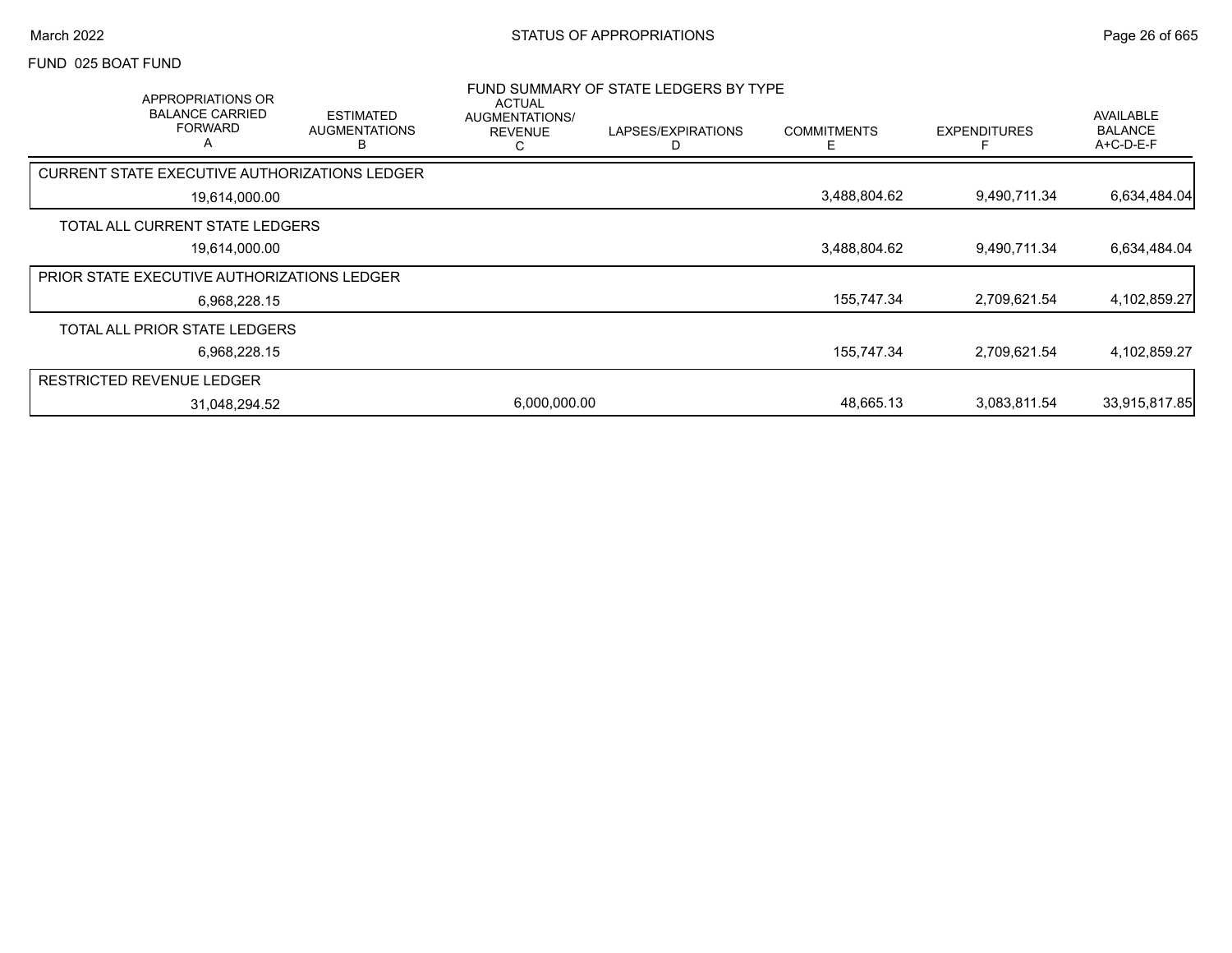## FUND 026 ADMINISTRATION FUND

| APPROPRIATIONS OR<br><b>BALANCE CARRIED</b><br><b>FORWARD</b><br>A | <b>ESTIMATED</b><br><b>AUGMENTATIONS</b><br>В | <b>ACTUAL</b><br>AUGMENTATIONS/<br><b>REVENUE</b><br>С | FUND SUMMARY OF STATE LEDGERS BY TYPE<br>LAPSES/EXPIRATIONS<br>D | <b>COMMITMENTS</b><br>E. | <b>EXPENDITURES</b> | <b>AVAILABLE</b><br><b>BALANCE</b><br>A+C-D-E-F |
|--------------------------------------------------------------------|-----------------------------------------------|--------------------------------------------------------|------------------------------------------------------------------|--------------------------|---------------------|-------------------------------------------------|
| <b>CURRENT STATE EXECUTIVE AUTHORIZATIONS LEDGER</b>               |                                               |                                                        |                                                                  |                          |                     |                                                 |
| 1,640,000.00                                                       | 66,000.00                                     |                                                        |                                                                  | 316, 184. 37             | 93,833.15           | 1,229,982.48                                    |
| TOTAL ALL CURRENT STATE LEDGERS                                    |                                               |                                                        |                                                                  |                          |                     |                                                 |
| 1,640,000.00                                                       | 66,000.00                                     |                                                        |                                                                  | 316,184.37               | 93,833.15           | 1,229,982.48                                    |
| PRIOR STATE EXECUTIVE AUTHORIZATIONS LEDGER                        |                                               |                                                        |                                                                  |                          |                     |                                                 |
| 2,792,408.22                                                       |                                               |                                                        |                                                                  | 183.06                   | 204,341.72          | 2,587,883.44                                    |
| TOTAL ALL PRIOR STATE LEDGERS                                      |                                               |                                                        |                                                                  |                          |                     |                                                 |
| 2,792,408.22                                                       |                                               |                                                        |                                                                  | 183.06                   | 204,341.72          | 2,587,883.44                                    |
| <b>RESTRICTED RECEIPTS LEDGER</b>                                  |                                               |                                                        |                                                                  |                          |                     |                                                 |
| 4,084,106.12                                                       |                                               | 227,772.41                                             |                                                                  |                          |                     | 4,311,878.53                                    |
| NON-BUDGETED LEDGER                                                |                                               |                                                        |                                                                  |                          |                     |                                                 |
|                                                                    |                                               |                                                        |                                                                  |                          | 272.00              | $-272.00$                                       |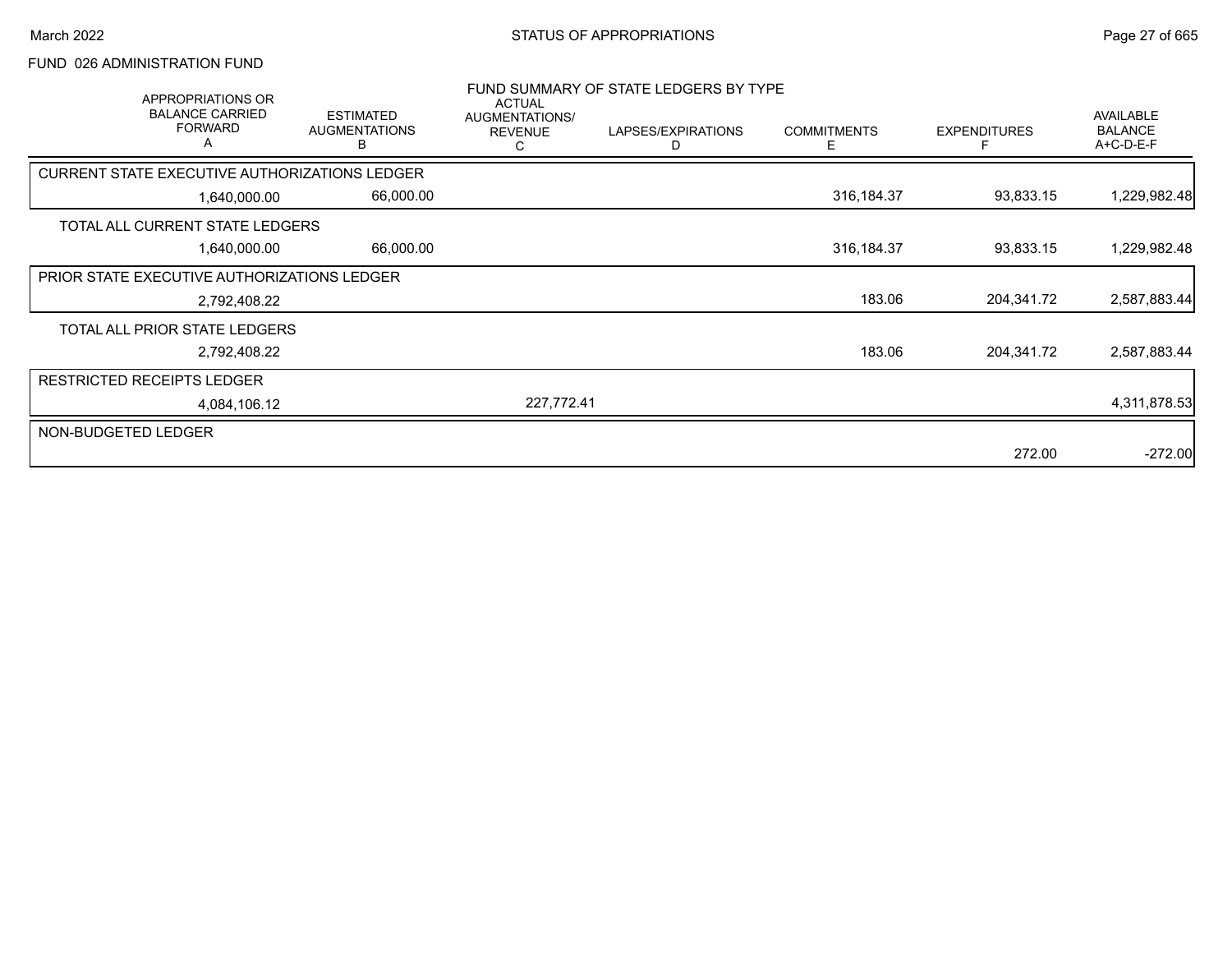# FUND 027 LIQUID FUELS TAX FUND

|                     | APPROPRIATIONS OR<br><b>BALANCE CARRIED</b><br><b>FORWARD</b><br>A | <b>ESTIMATED</b><br><b>AUGMENTATIONS</b> | <b>ACTUAL</b><br>AUGMENTATIONS/<br><b>REVENUE</b> | FUND SUMMARY OF STATE LEDGERS BY TYPE<br>LAPSES/EXPIRATIONS | <b>COMMITMENTS</b><br>E | <b>EXPENDITURES</b> | AVAILABLE<br><b>BALANCE</b><br>A+C-D-E-F |
|---------------------|--------------------------------------------------------------------|------------------------------------------|---------------------------------------------------|-------------------------------------------------------------|-------------------------|---------------------|------------------------------------------|
|                     | CURRENT STATE EXECUTIVE AUTHORIZATIONS LEDGER                      |                                          |                                                   |                                                             |                         |                     |                                          |
|                     | 810,000.00                                                         |                                          |                                                   |                                                             |                         | 197,658.20          | 612,341.80                               |
|                     | TOTAL ALL CURRENT STATE LEDGERS                                    |                                          |                                                   |                                                             |                         |                     |                                          |
|                     | 810,000.00                                                         |                                          |                                                   |                                                             |                         | 197,658.20          | 612,341.80                               |
|                     | PRIOR STATE EXECUTIVE AUTHORIZATIONS LEDGER                        |                                          |                                                   |                                                             |                         |                     |                                          |
|                     | 857,731.44                                                         |                                          |                                                   |                                                             |                         |                     | 857,731.44                               |
|                     | TOTAL ALL PRIOR STATE LEDGERS                                      |                                          |                                                   |                                                             |                         |                     |                                          |
|                     | 857,731.44                                                         |                                          |                                                   |                                                             |                         |                     | 857,731.44                               |
| NON-BUDGETED LEDGER |                                                                    |                                          |                                                   |                                                             |                         |                     |                                          |
|                     |                                                                    |                                          |                                                   |                                                             |                         | 14,193,423.05       | $-14,193,423.05$                         |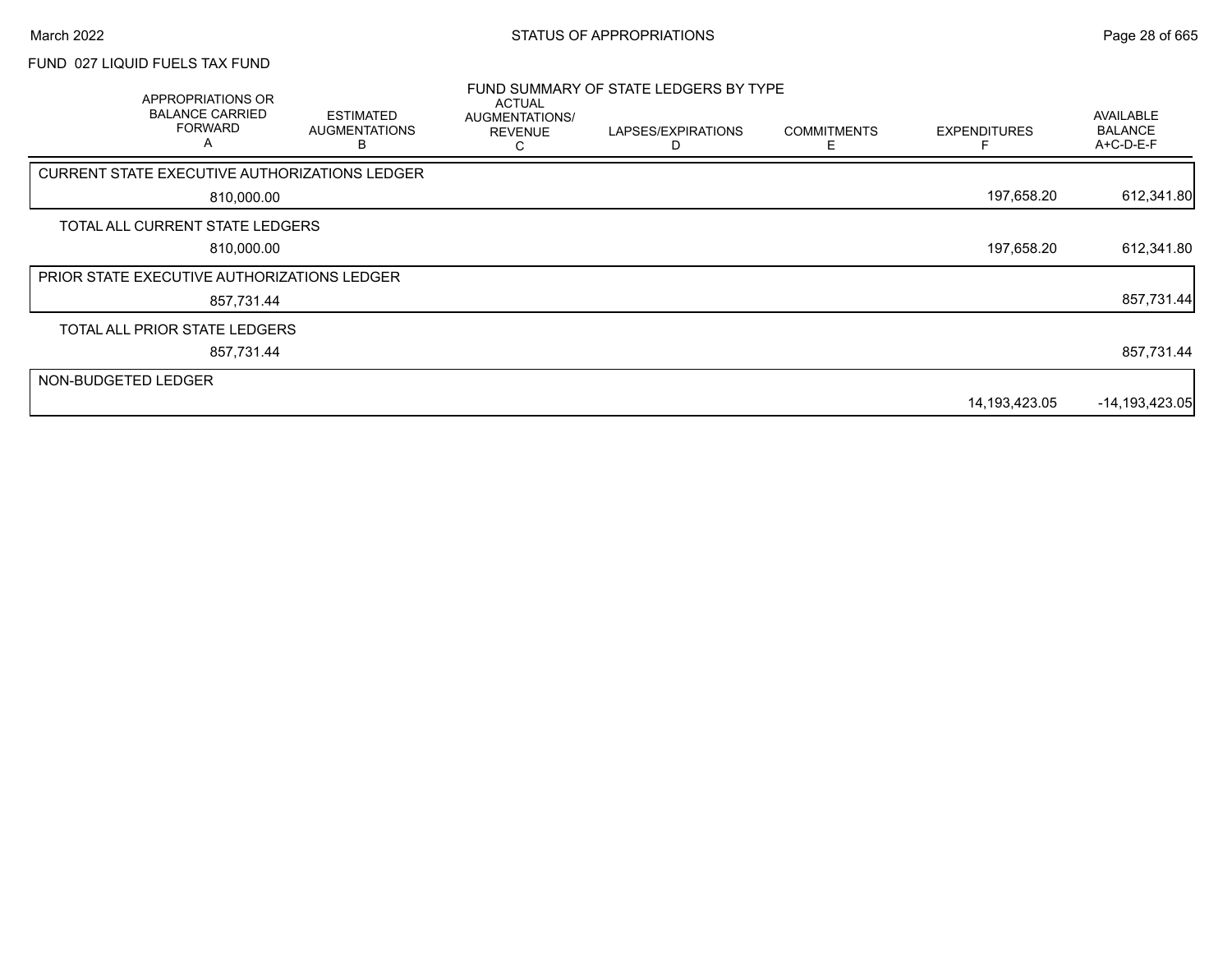#### March 2022 **Example 2018** STATUS OF APPROPRIATIONS **Page 29 of 665**

## FUND 028 LIQUOR LICENSE FUND

| APPROPRIATIONS OR<br><b>BALANCE CARRIED</b><br><b>FORWARD</b> | <b>ESTIMATED</b><br><b>AUGMENTATIONS</b> | ACTUAL<br>AUGMENTATIONS/<br>REVENUE | FUND SUMMARY OF STATE LEDGERS BY TYPE<br>LAPSES/EXPIRATIONS | <b>COMMITMENTS</b> | <b>EXPENDITURES</b> | AVAILABLE<br><b>BALANCE</b><br>$A+C-D-E-F$ |
|---------------------------------------------------------------|------------------------------------------|-------------------------------------|-------------------------------------------------------------|--------------------|---------------------|--------------------------------------------|
| NON-BUDGETED LEDGER                                           |                                          |                                     |                                                             |                    | 875.475.00          | $-875,475.00$                              |
|                                                               |                                          |                                     |                                                             |                    |                     |                                            |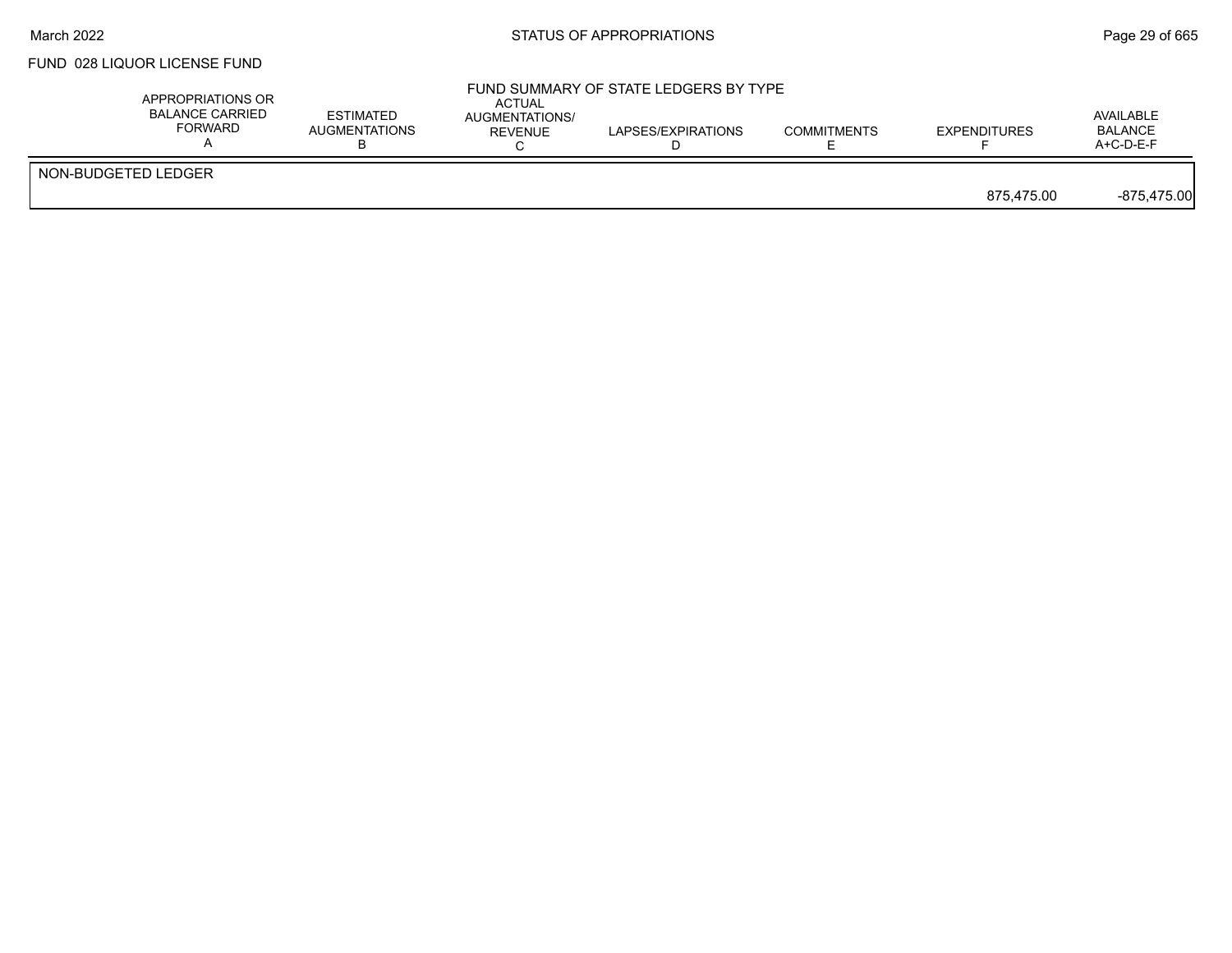#### March 2022 **Example 2018** STATUS OF APPROPRIATIONS **Page 30 of 665**

## FUND 029 FIRE INSURANCE TAX FUND

|                     | APPROPRIATIONS OR<br>BALANCE CARRIED<br><b>ESTIMATED</b><br><b>FORWARD</b><br><b>AUGMENTATIONS</b> | ACTUAL<br>AUGMENTATIONS/<br>REVENUE | FUND SUMMARY OF STATE LEDGERS BY TYPE<br>LAPSES/EXPIRATIONS | <b>COMMITMENTS</b> | <b>EXPENDITURES</b> | AVAILABLE<br><b>BALANCE</b><br>$A+C-D-E-F$ |
|---------------------|----------------------------------------------------------------------------------------------------|-------------------------------------|-------------------------------------------------------------|--------------------|---------------------|--------------------------------------------|
| NON-BUDGETED LEDGER |                                                                                                    |                                     |                                                             |                    | 68,269,562.63       | -68,269,562.63                             |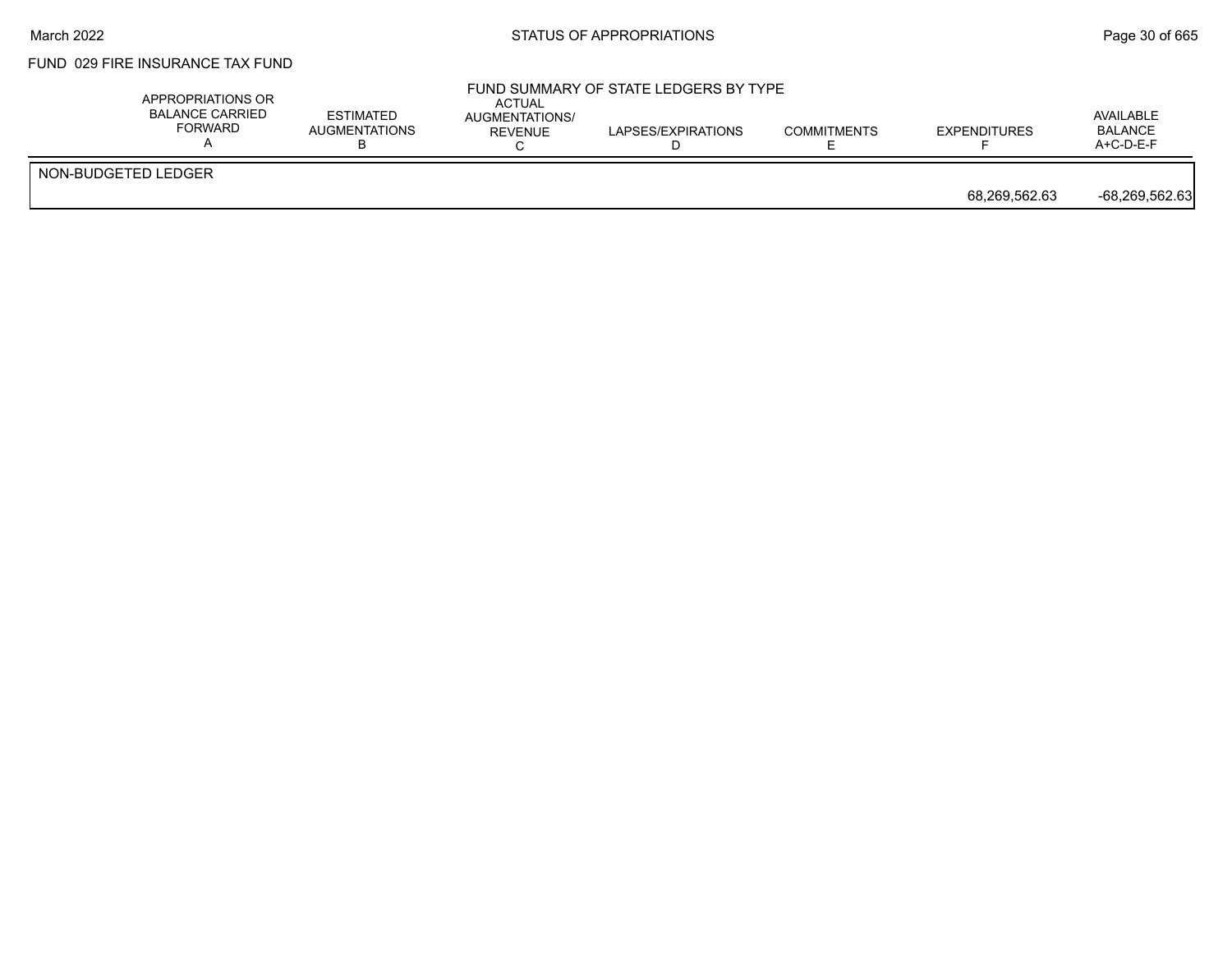#### March 2022 **Example 2018** STATUS OF APPROPRIATIONS **Page 31** of 665

# FUND 030 FIRE & EMERGENCY MED SVCS LOAN FUND

| APPROPRIATIONS OR<br><b>BALANCE CARRIED</b><br>FORWARD | <b>ESTIMATED</b><br>AUGMENTATIONS | ACTUAL<br>AUGMENTATIONS/<br>REVENUE | FUND SUMMARY OF STATE LEDGERS BY TYPE<br>LAPSES/EXPIRATIONS | <b>COMMITMENTS</b> | <b>EXPENDITURES</b> | AVAILABLE<br><b>BALANCE</b><br>$A+C-D-E-F$ |
|--------------------------------------------------------|-----------------------------------|-------------------------------------|-------------------------------------------------------------|--------------------|---------------------|--------------------------------------------|
| NON-BUDGETED LEDGER                                    |                                   |                                     |                                                             |                    |                     |                                            |
|                                                        |                                   |                                     |                                                             | 3,062,579.00       | 6,646,532.00        | $-9,709,111.00$                            |
| <b>RESTRICTED REVENUE LEDGER</b>                       |                                   |                                     |                                                             |                    |                     |                                            |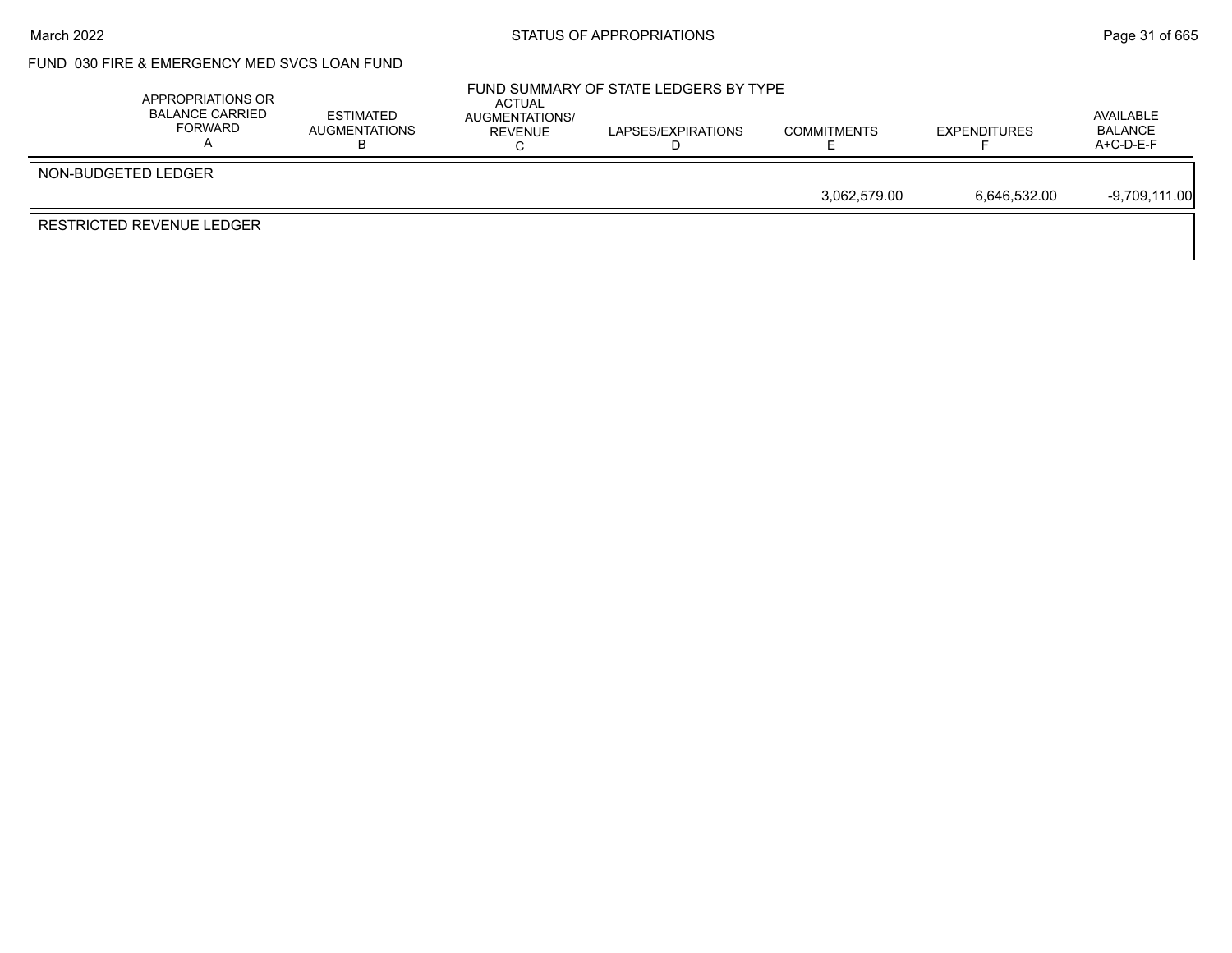# FUND 031 MANUFACTURING FUND

| <b>APPROPRIATIONS OR</b><br><b>BALANCE CARRIED</b><br><b>FORWARD</b><br>A | <b>ESTIMATED</b><br><b>AUGMENTATIONS</b> | ACTUAL<br>AUGMENTATIONS/<br><b>REVENUE</b> | FUND SUMMARY OF STATE LEDGERS BY TYPE<br>LAPSES/EXPIRATIONS | <b>COMMITMENTS</b> | <b>EXPENDITURES</b> | AVAILABLE<br><b>BALANCE</b><br>$A+C-D-E-F$ |
|---------------------------------------------------------------------------|------------------------------------------|--------------------------------------------|-------------------------------------------------------------|--------------------|---------------------|--------------------------------------------|
| <b>CURRENT STATE EXECUTIVE AUTHORIZATIONS LEDGER</b>                      |                                          |                                            |                                                             |                    |                     |                                            |
| 97,111,000.00                                                             |                                          |                                            |                                                             | 18,014,053.73      | 58,075,139.30       | 21,021,806.97                              |
| TOTAL ALL CURRENT STATE LEDGERS                                           |                                          |                                            |                                                             |                    |                     |                                            |
| 97.111.000.00                                                             |                                          |                                            |                                                             | 18,014,053.73      | 58,075,139.30       | 21,021,806.97                              |
| <b>PRIOR STATE EXECUTIVE AUTHORIZATIONS LEDGER</b>                        |                                          |                                            |                                                             |                    |                     |                                            |
| 14,650,175.92                                                             |                                          |                                            |                                                             | 492,368.78         | 6.801.917.20        | 7,355,889.94                               |
| TOTAL ALL PRIOR STATE LEDGERS                                             |                                          |                                            |                                                             |                    |                     |                                            |
| 14,650,175.92                                                             |                                          |                                            |                                                             | 492,368.78         | 6,801,917.20        | 7,355,889.94                               |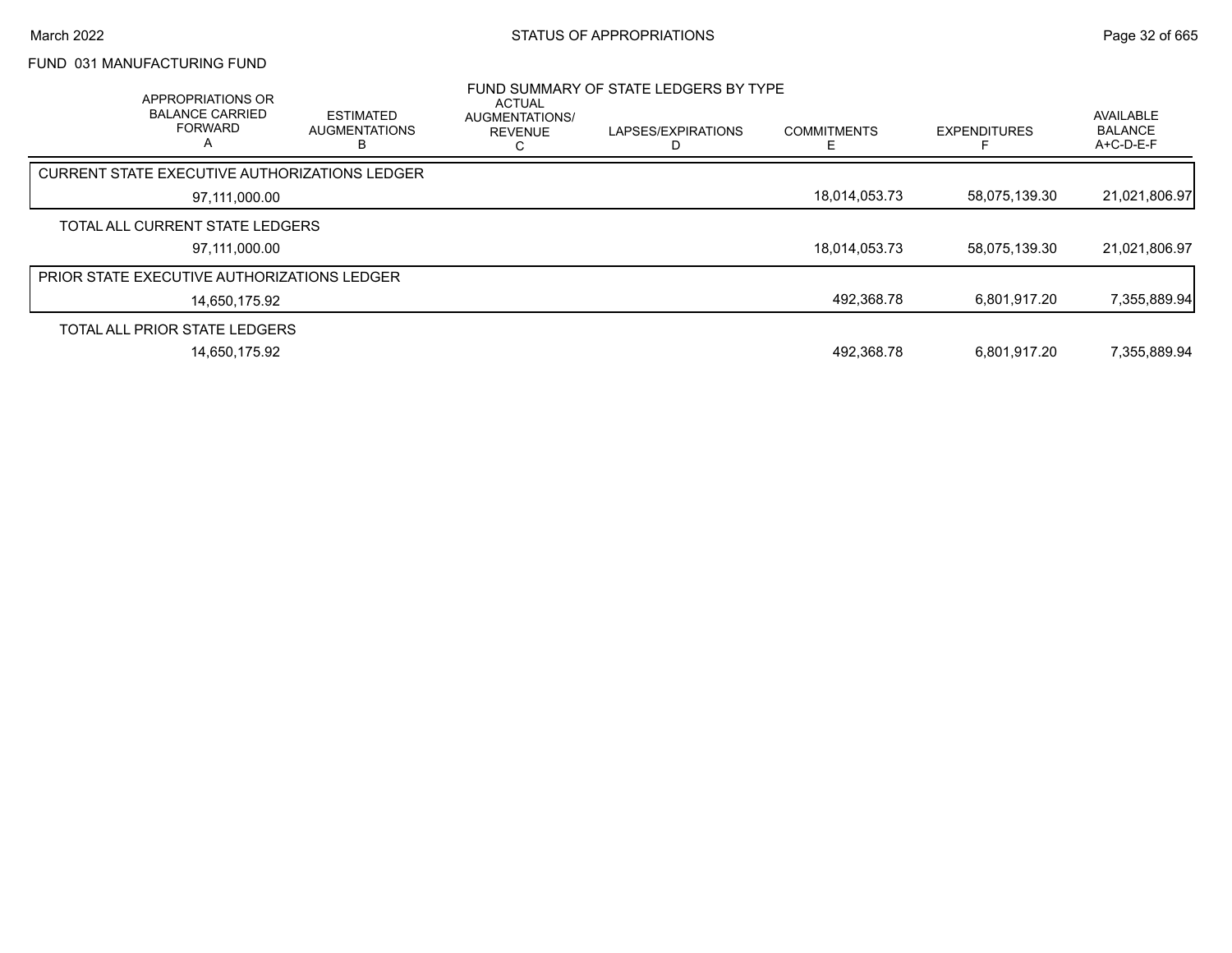## March 2022 **STATUS OF APPROPRIATIONS** STATUS OF APPROPRIATIONS

#### FUND 032 PURCHASING FUND

| APPROPRIATIONS OR<br><b>BALANCE CARRIED</b><br><b>FORWARD</b> | <b>ESTIMATED</b><br>AUGMENTATIONS | ACTUAL<br>AUGMENTATIONS/<br>REVENUE | FUND SUMMARY OF STATE LEDGERS BY TYPE<br>LAPSES/EXPIRATIONS | <b>COMMITMENTS</b> | <b>EXPENDITURES</b> | AVAILABLE<br><b>BALANCE</b><br>$A+C-D-E-F$ |
|---------------------------------------------------------------|-----------------------------------|-------------------------------------|-------------------------------------------------------------|--------------------|---------------------|--------------------------------------------|
| NON-BUDGETED LEDGER                                           |                                   |                                     |                                                             |                    |                     |                                            |
|                                                               | 30,249,168.66                     |                                     |                                                             | 398,895,390.35     | 30,275,748.82       | -429,171,139.17                            |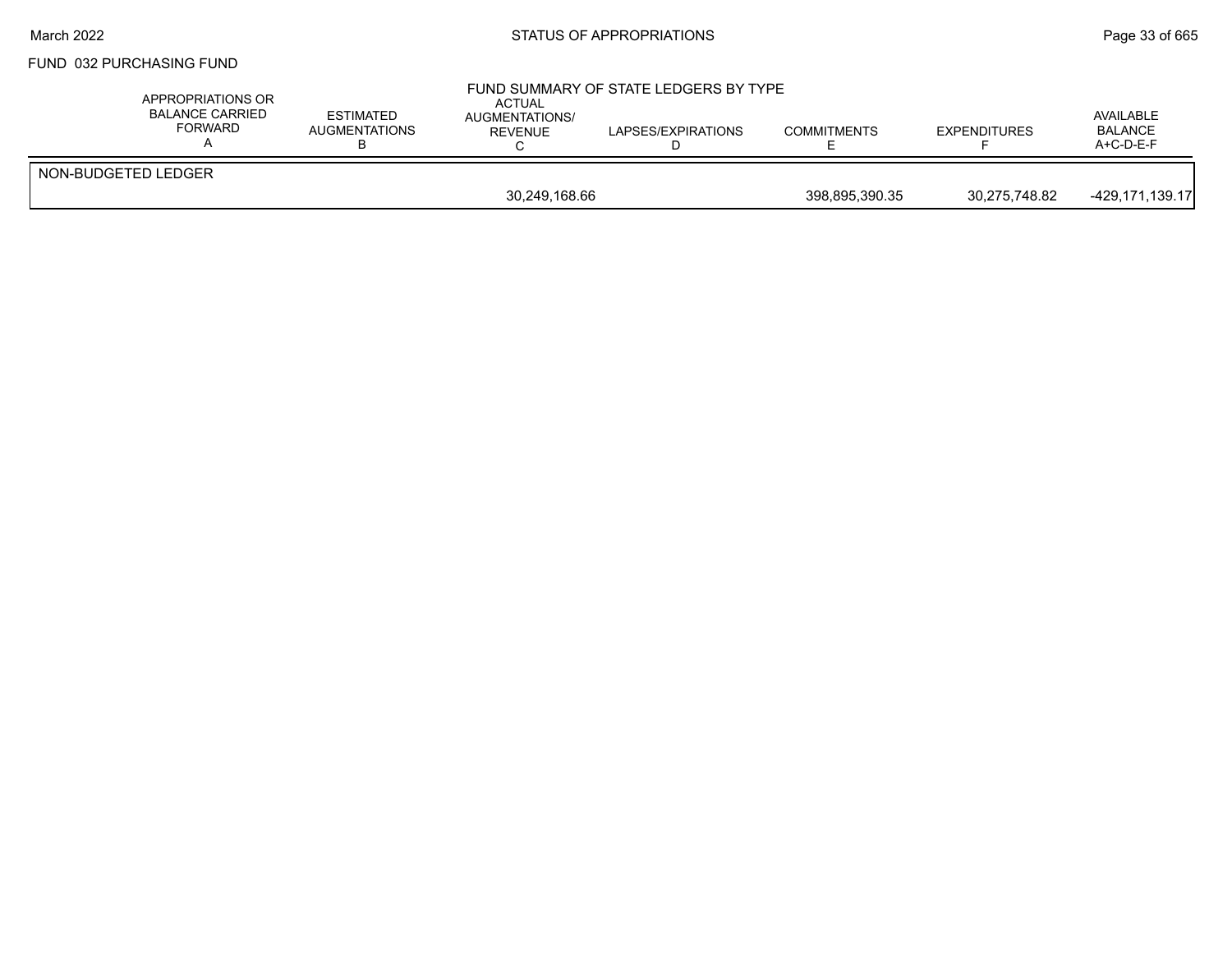# FUND 033 EMPLOYMENT FUND FOR THE BLIND

| APPROPRIATIONS OR<br><b>BALANCE CARRIED</b><br>FORWARD | <b>ESTIMATED</b><br><b>AUGMENTATIONS</b> | ACTUAL<br>AUGMENTATIONS/<br><b>REVENUE</b> | FUND SUMMARY OF STATE LEDGERS BY TYPE<br>LAPSES/EXPIRATIONS | <b>COMMITMENTS</b> | <b>EXPENDITURES</b> | AVAILABLE<br><b>BALANCE</b><br>A+C-D-E-F |
|--------------------------------------------------------|------------------------------------------|--------------------------------------------|-------------------------------------------------------------|--------------------|---------------------|------------------------------------------|
| <b>RESTRICTED RECEIPTS LEDGER</b>                      |                                          |                                            |                                                             |                    |                     |                                          |
| 44.878.27                                              |                                          | 129.644.42                                 |                                                             |                    | 3.236.57            | 171,286.12                               |
| NON-BUDGETED LEDGER                                    |                                          |                                            |                                                             |                    |                     |                                          |
|                                                        |                                          | 62,183.34                                  |                                                             | 2.712.43           | 172.719.41          | $-175,431.84$                            |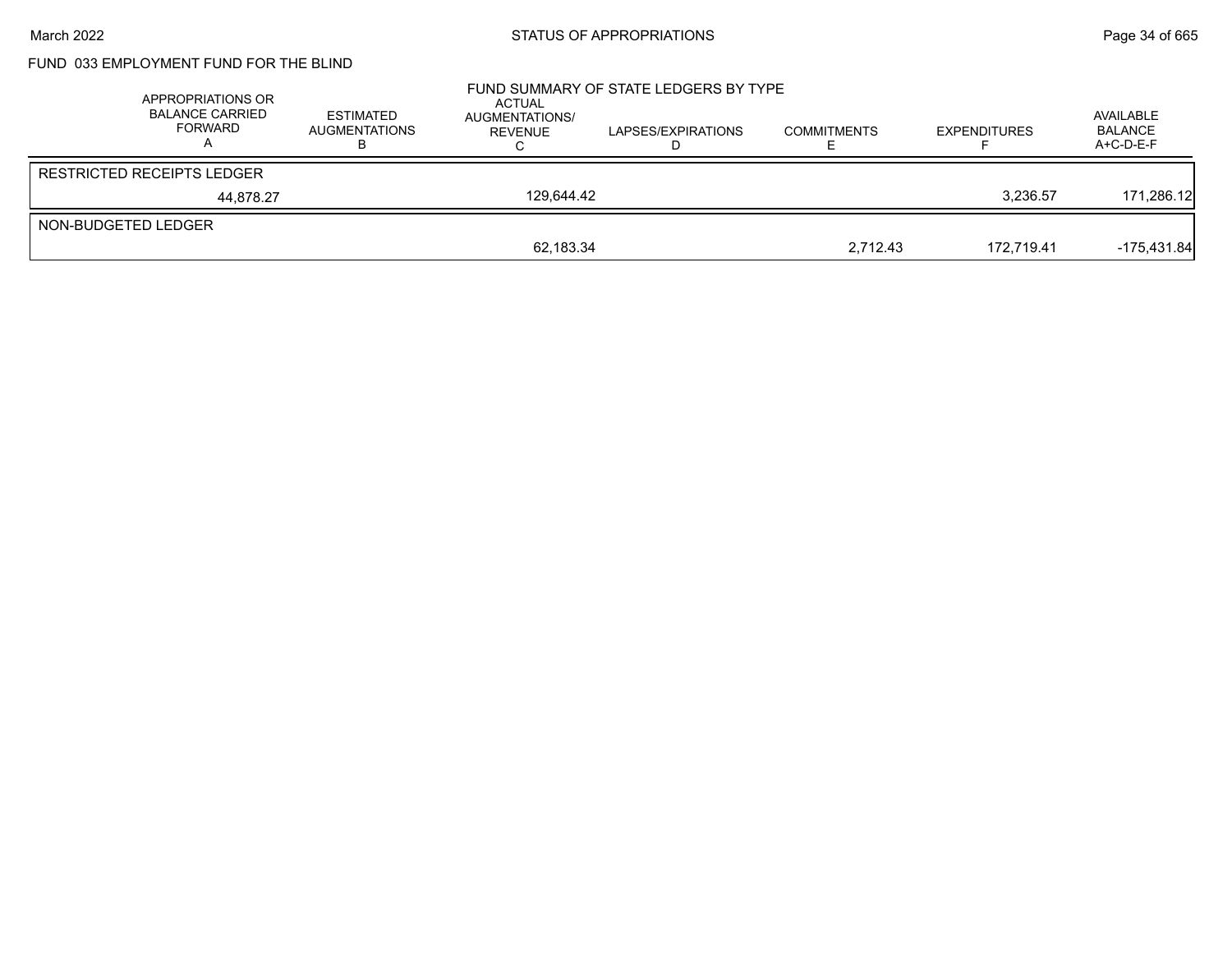# FUND 036 DISASTER RELIEF FUND

| APPROPRIATIONS OR<br><b>BALANCE CARRIED</b><br>FORWARD | ESTIMATED<br>AUGMENTATIONS<br>D | ACTUAL<br>AUGMENTATIONS/<br>REVENUE | FUND SUMMARY OF STATE LEDGERS BY TYPE<br>LAPSES/EXPIRATIONS | <b>COMMITMENTS</b> | <b>EXPENDITURES</b> | AVAILABLE<br>BALANCE<br>$A+C-D-E-F$ |
|--------------------------------------------------------|---------------------------------|-------------------------------------|-------------------------------------------------------------|--------------------|---------------------|-------------------------------------|
| <b>PRIOR STATE CONTINUING LEDGER</b>                   |                                 |                                     |                                                             |                    |                     |                                     |
| 77.446.000.00                                          |                                 |                                     |                                                             |                    |                     | 77,446,000.00                       |
| TOTAL ALL PRIOR STATE LEDGERS                          |                                 |                                     |                                                             |                    |                     |                                     |
| 77.446.000.00                                          |                                 |                                     |                                                             |                    |                     | 77,446,000.00                       |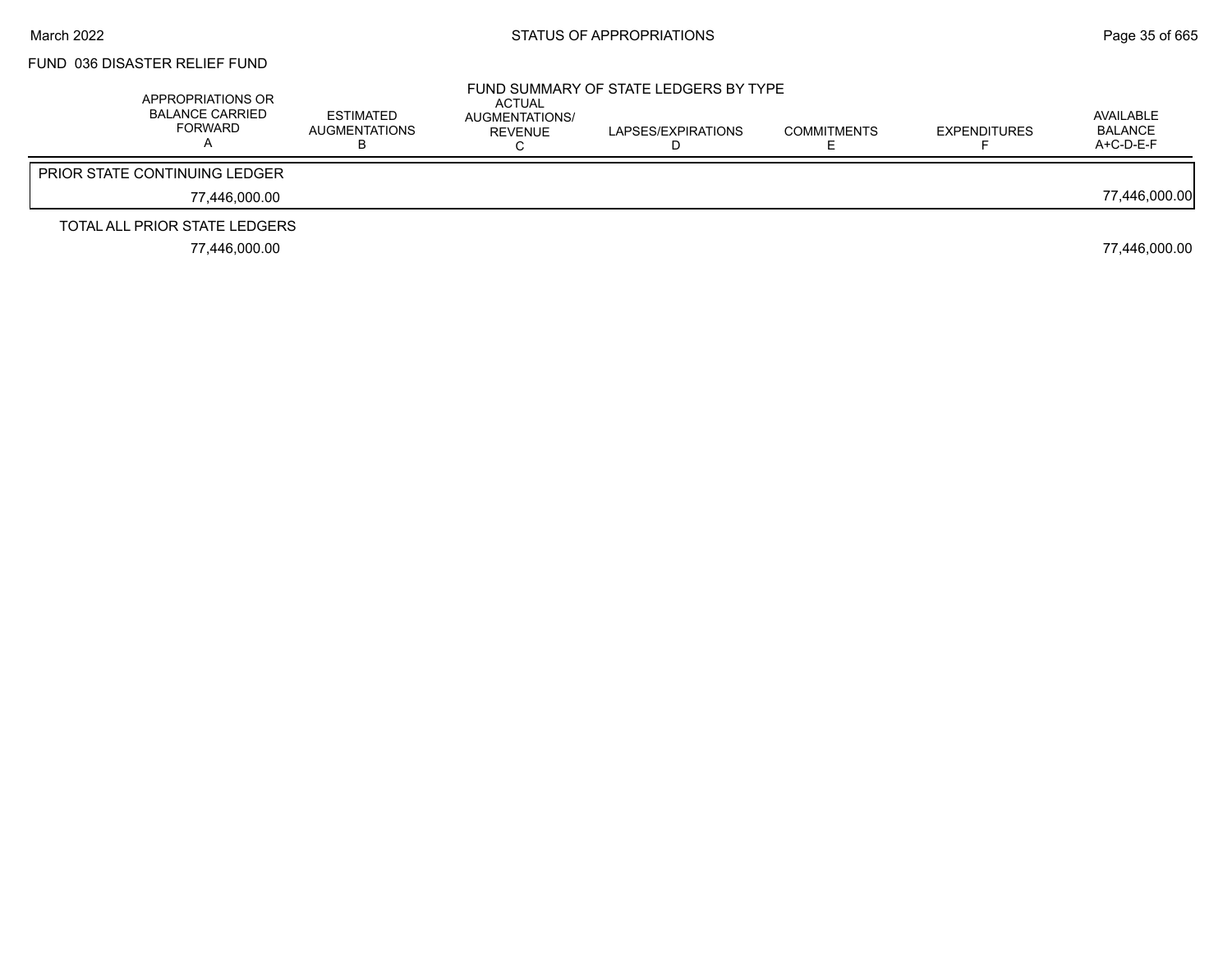## FUND 037 PENNVEST DRINKING WATER REVOLVING

| <b>APPROPRIATIONS OR</b><br><b>BALANCE CARRIED</b><br><b>FORWARD</b><br>$\overline{A}$ | <b>ESTIMATED</b><br><b>AUGMENTATIONS</b> | ACTUAL<br>AUGMENTATIONS/<br><b>REVENUE</b> | FUND SUMMARY OF STATE LEDGERS BY TYPE<br>LAPSES/EXPIRATIONS | <b>COMMITMENTS</b><br>F | <b>EXPENDITURES</b> | AVAILABLE<br><b>BALANCE</b><br>A+C-D-E-F |
|----------------------------------------------------------------------------------------|------------------------------------------|--------------------------------------------|-------------------------------------------------------------|-------------------------|---------------------|------------------------------------------|
| CURRENT STATE EXECUTIVE AUTHORIZATIONS LEDGER                                          |                                          |                                            |                                                             |                         |                     |                                          |
| 220,000,000.00                                                                         |                                          |                                            |                                                             | 168,707,728.56          | 12,117,491.16       | 39,174,780.28                            |
| TOTAL ALL CURRENT STATE LEDGERS                                                        |                                          |                                            |                                                             |                         |                     |                                          |
| 220,000,000.00                                                                         |                                          |                                            |                                                             | 168,707,728.56          | 12,117,491.16       | 39,174,780.28                            |
| PRIOR STATE EXECUTIVE AUTHORIZATIONS LEDGER                                            |                                          |                                            |                                                             |                         |                     |                                          |
| 210,767,896.94                                                                         |                                          |                                            |                                                             |                         | 5,531,662.99        | 205,236,233.95                           |
| TOTAL ALL PRIOR STATE LEDGERS                                                          |                                          |                                            |                                                             |                         |                     |                                          |
| 210,767,896.94                                                                         |                                          |                                            |                                                             |                         | 5,531,662.99        | 205,236,233.95                           |
| <b>RESTRICTED REVENUE LEDGER</b>                                                       |                                          |                                            |                                                             |                         |                     |                                          |
|                                                                                        |                                          |                                            |                                                             |                         |                     |                                          |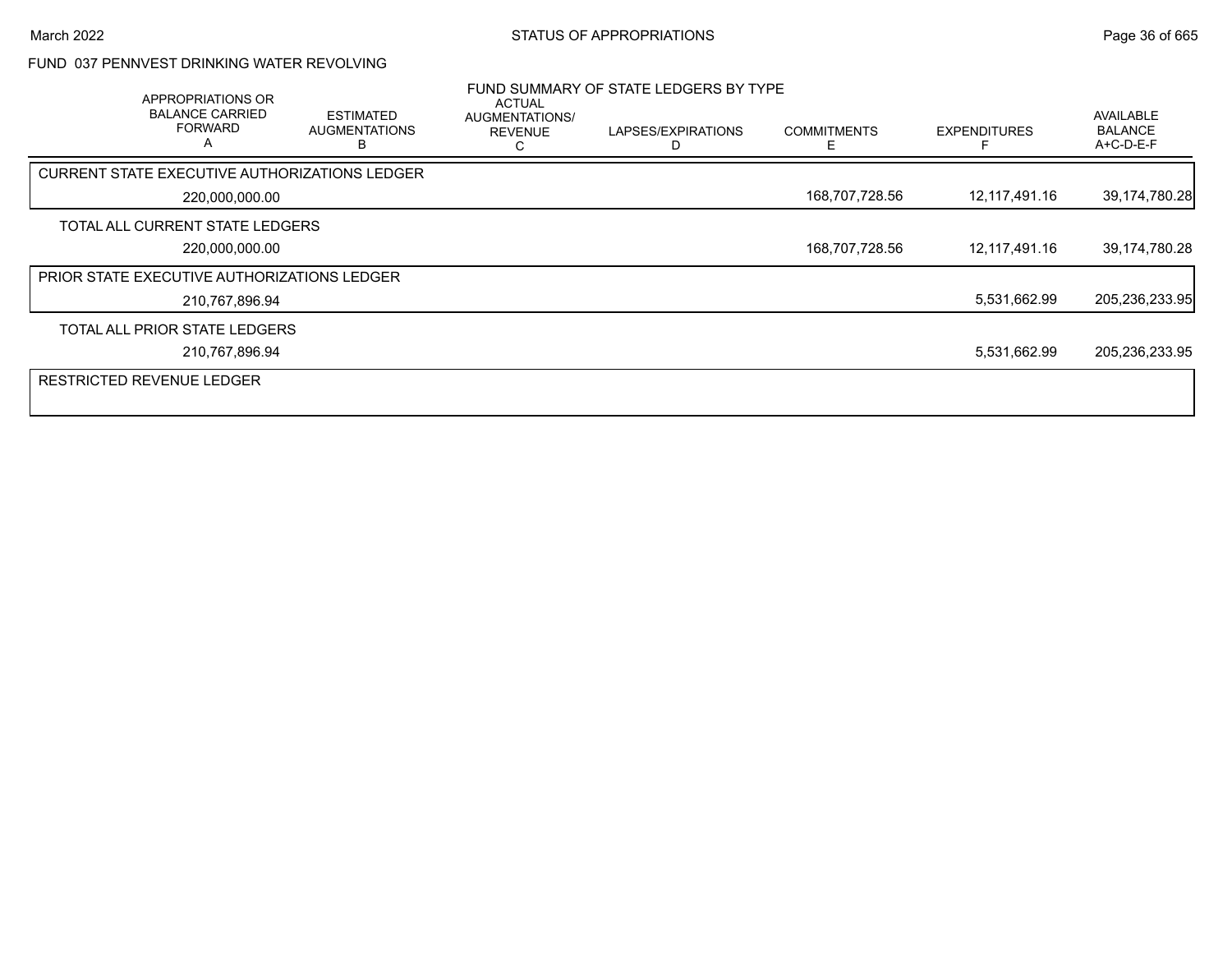## FUND 038 CAPITAL FACILITIES FUND

| APPROPRIATIONS OR<br><b>BALANCE CARRIED</b><br><b>FORWARD</b> | <b>ESTIMATED</b><br><b>AUGMENTATIONS</b><br>В | <b>ACTUAL</b><br>AUGMENTATIONS/<br><b>REVENUE</b><br>C | FUND SUMMARY OF STATE LEDGERS BY TYPE<br>LAPSES/EXPIRATIONS<br>D | <b>COMMITMENTS</b><br>Е | <b>EXPENDITURES</b><br>E | AVAILABLE<br><b>BALANCE</b><br>A+C-D-E-F |
|---------------------------------------------------------------|-----------------------------------------------|--------------------------------------------------------|------------------------------------------------------------------|-------------------------|--------------------------|------------------------------------------|
| CURRENT STATE EXECUTIVE AUTHORIZATIONS LEDGER                 |                                               |                                                        |                                                                  |                         |                          |                                          |
| 29,000,000.00                                                 |                                               |                                                        |                                                                  | 6,879,242.96            | 517,459.22               | 21,603,297.82                            |
| TOTAL ALL CURRENT STATE LEDGERS                               |                                               |                                                        |                                                                  |                         |                          |                                          |
| 29,000,000.00                                                 |                                               |                                                        |                                                                  | 6,879,242.96            | 517,459.22               | 21,603,297.82                            |
| <b>PRIOR STATE EXECUTIVE AUTHORIZATIONS LEDGER</b>            |                                               |                                                        |                                                                  |                         |                          |                                          |
| 38,765,760.78                                                 |                                               |                                                        |                                                                  | 15,856,506.22           | 3,022,546.18             | 19,886,708.38                            |
| PRIOR STATE CONTINUING LEDGER                                 |                                               |                                                        |                                                                  |                         |                          |                                          |
| 147,920,170,363.08                                            | 30,379,352.61                                 | 39,614,721.36                                          |                                                                  | 2,025,533,322.71        | 553,206,772.94           | 145,381,044,988.79                       |
| TOTAL ALL PRIOR STATE LEDGERS                                 |                                               |                                                        |                                                                  |                         |                          |                                          |
| 147,958,936,123.86                                            | 30,379,352.61                                 | 39,614,721.36                                          |                                                                  | 2,041,389,828.93        | 556,229,319.12           | 145,400,931,697.17                       |
| NON-BUDGETED LEDGER                                           |                                               |                                                        |                                                                  |                         |                          |                                          |
|                                                               |                                               |                                                        |                                                                  |                         | 170,734.93               | $-170,734.93$                            |
| <b>RESTRICTED REVENUE LEDGER</b>                              |                                               |                                                        |                                                                  |                         |                          |                                          |
| 4,882,343.36                                                  |                                               |                                                        |                                                                  | 1,977,368.25            |                          | 2,904,975.11                             |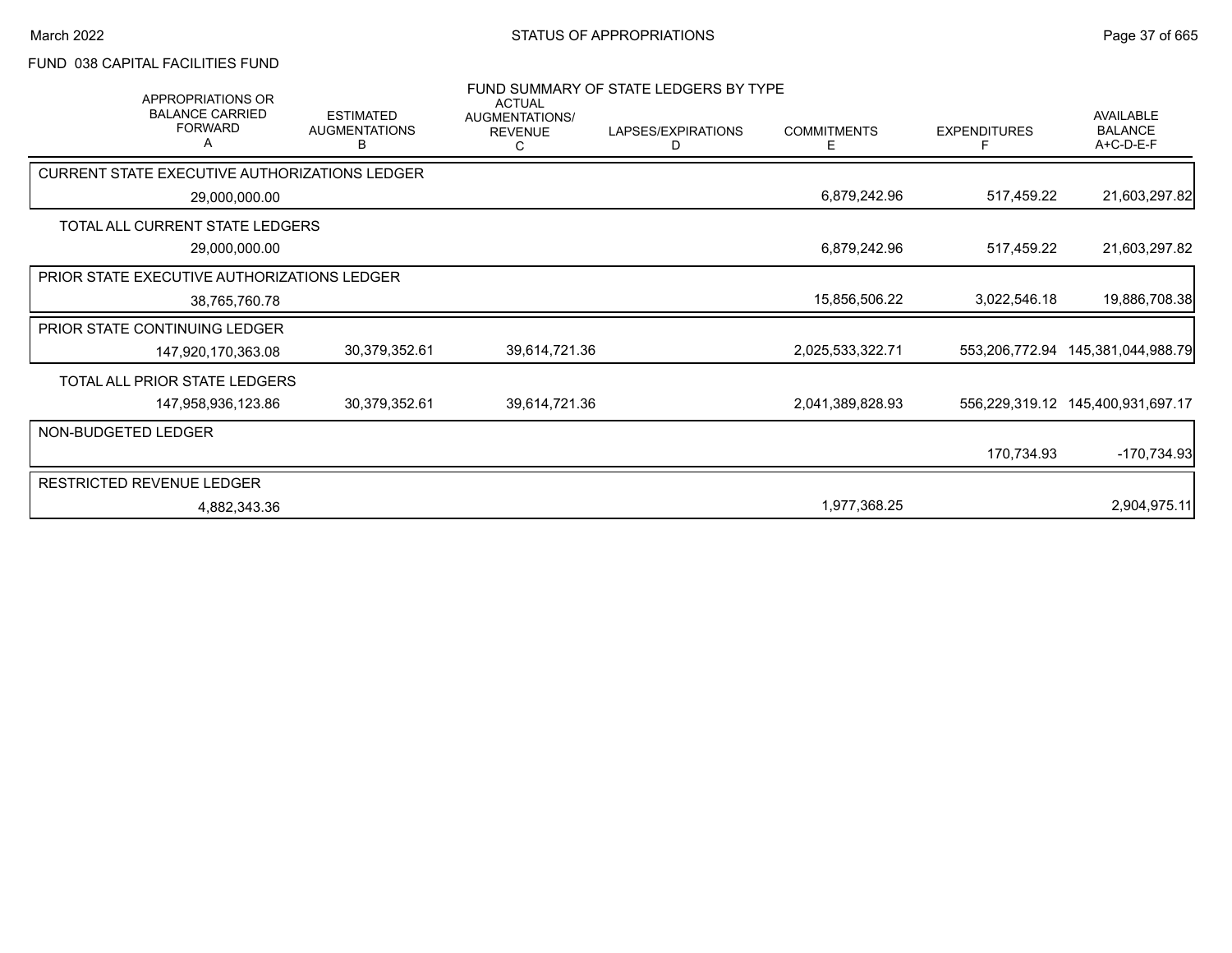# FUND 039 LAND AND WATER DEVELOPMENT FUND

| APPROPRIATIONS OR<br><b>BALANCE CARRIED</b><br><b>FORWARD</b> | ESTIMATED<br>AUGMENTATIONS | <b>ACTUAL</b><br>AUGMENTATIONS/<br>REVENUE | FUND SUMMARY OF STATE LEDGERS BY TYPE<br>LAPSES/EXPIRATIONS | COMMITMENTS | <b>EXPENDITURES</b> | AVAILABLE<br>BALANCE<br>A+C-D-E-F |
|---------------------------------------------------------------|----------------------------|--------------------------------------------|-------------------------------------------------------------|-------------|---------------------|-----------------------------------|
| <b>PRIOR STATE CONTINUING LEDGER</b>                          |                            |                                            |                                                             |             |                     |                                   |
| 19.069.37                                                     |                            |                                            |                                                             |             |                     | 19.069.37                         |
| TOTAL ALL PRIOR STATE LEDGERS                                 |                            |                                            |                                                             |             |                     |                                   |
| 19,069.37                                                     |                            |                                            |                                                             |             |                     | 19.069.37                         |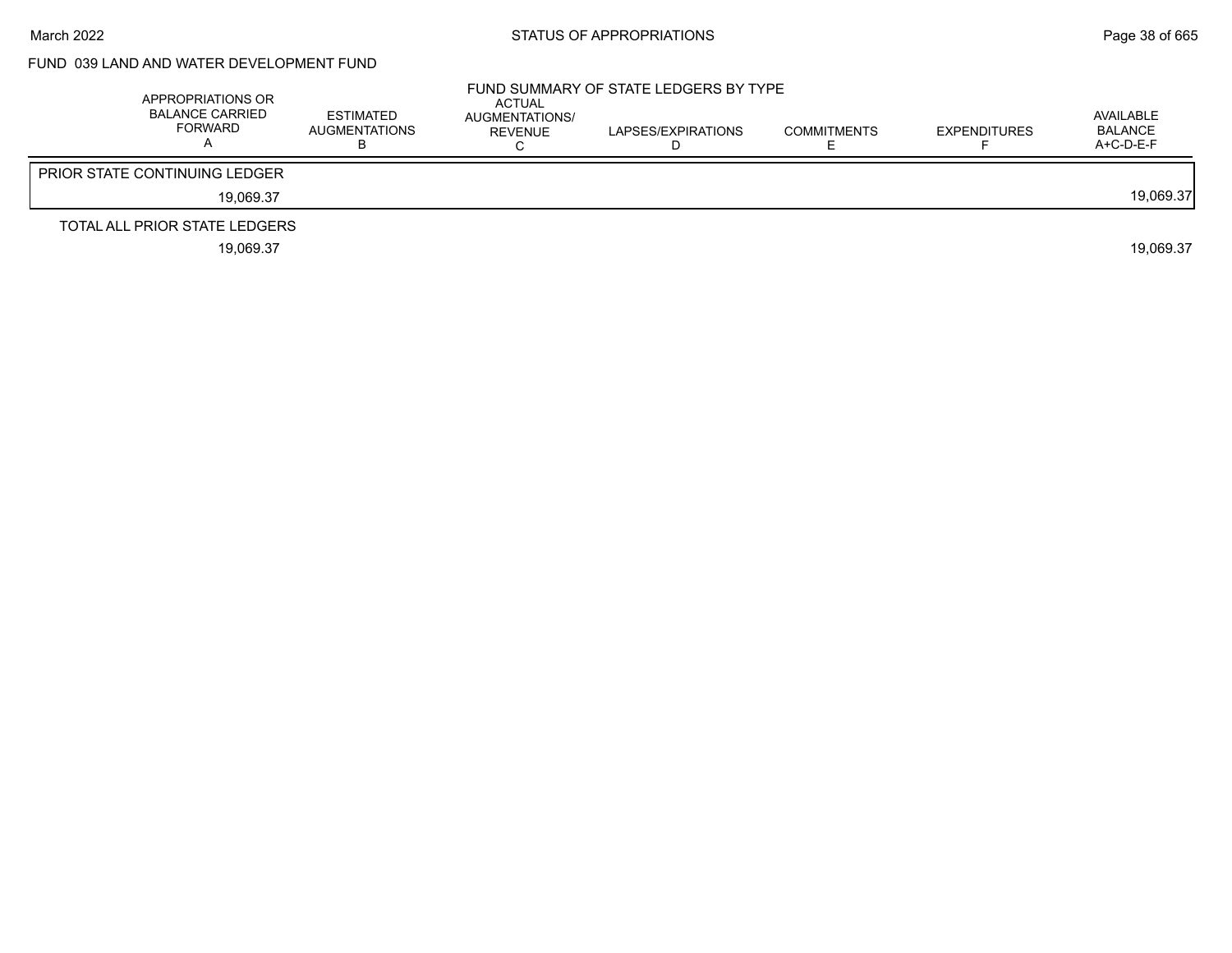# FUND 040 WATER FACILITIES LOAN FUND(NO CASH)

| APPROPRIATIONS OR<br><b>BALANCE CARRIED</b><br><b>FORWARD</b> | <b>ESTIMATED</b><br><b>AUGMENTATIONS</b> | ACTUAL<br>AUGMENTATIONS/<br>REVENUE | FUND SUMMARY OF STATE LEDGERS BY TYPE<br>LAPSES/EXPIRATIONS | <b>COMMITMENTS</b> | <b>EXPENDITURES</b> | AVAILABLE<br><b>BALANCE</b><br>$A+C-D-E-F$ |
|---------------------------------------------------------------|------------------------------------------|-------------------------------------|-------------------------------------------------------------|--------------------|---------------------|--------------------------------------------|
| <b>PRIOR STATE CONTINUING LEDGER</b>                          |                                          |                                     |                                                             |                    |                     |                                            |
| 12.620.196.06                                                 |                                          |                                     |                                                             |                    |                     | 12,620,196.06                              |
| TOTAL ALL PRIOR STATE LEDGERS                                 |                                          |                                     |                                                             |                    |                     |                                            |
| 12.620.196.06                                                 |                                          |                                     |                                                             |                    |                     | 12.620.196.06                              |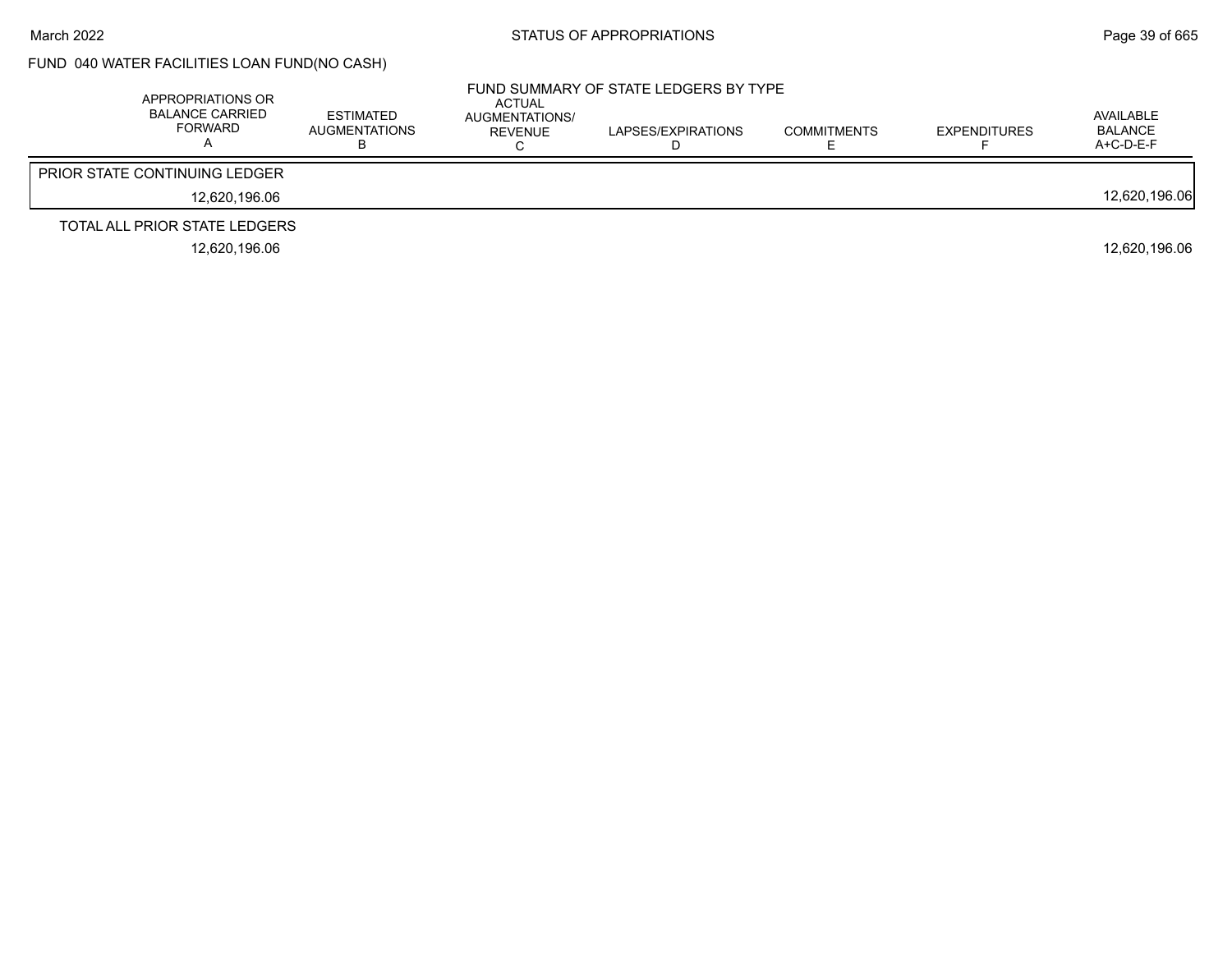## FUND 043 DEFERRED COMPENSATION FUND

|                     | APPROPRIATIONS OR<br><b>BALANCE CARRIED</b><br>FORWARD | <b>ESTIMATED</b><br><b>AUGMENTATIONS</b> | ACTUAL<br>AUGMENTATIONS/<br>REVENUE | FUND SUMMARY OF STATE LEDGERS BY TYPE<br>LAPSES/EXPIRATIONS | <b>COMMITMENTS</b> | <b>EXPENDITURES</b> | AVAILABLE<br><b>BALANCE</b><br>$A+C-D-E-F$ |
|---------------------|--------------------------------------------------------|------------------------------------------|-------------------------------------|-------------------------------------------------------------|--------------------|---------------------|--------------------------------------------|
|                     | <b>RESTRICTED RECEIPTS LEDGER</b>                      |                                          |                                     |                                                             |                    |                     |                                            |
|                     | 1,368,399,687.87                                       |                                          | 312.687.891.70                      |                                                             |                    | 130.177.233.07      | 1,550,910,346.50                           |
| NON-BUDGETED LEDGER |                                                        |                                          |                                     |                                                             |                    |                     |                                            |
|                     |                                                        |                                          |                                     |                                                             | 11.896.088.13      | 237,133,670.78      | $-249,029,758.91$                          |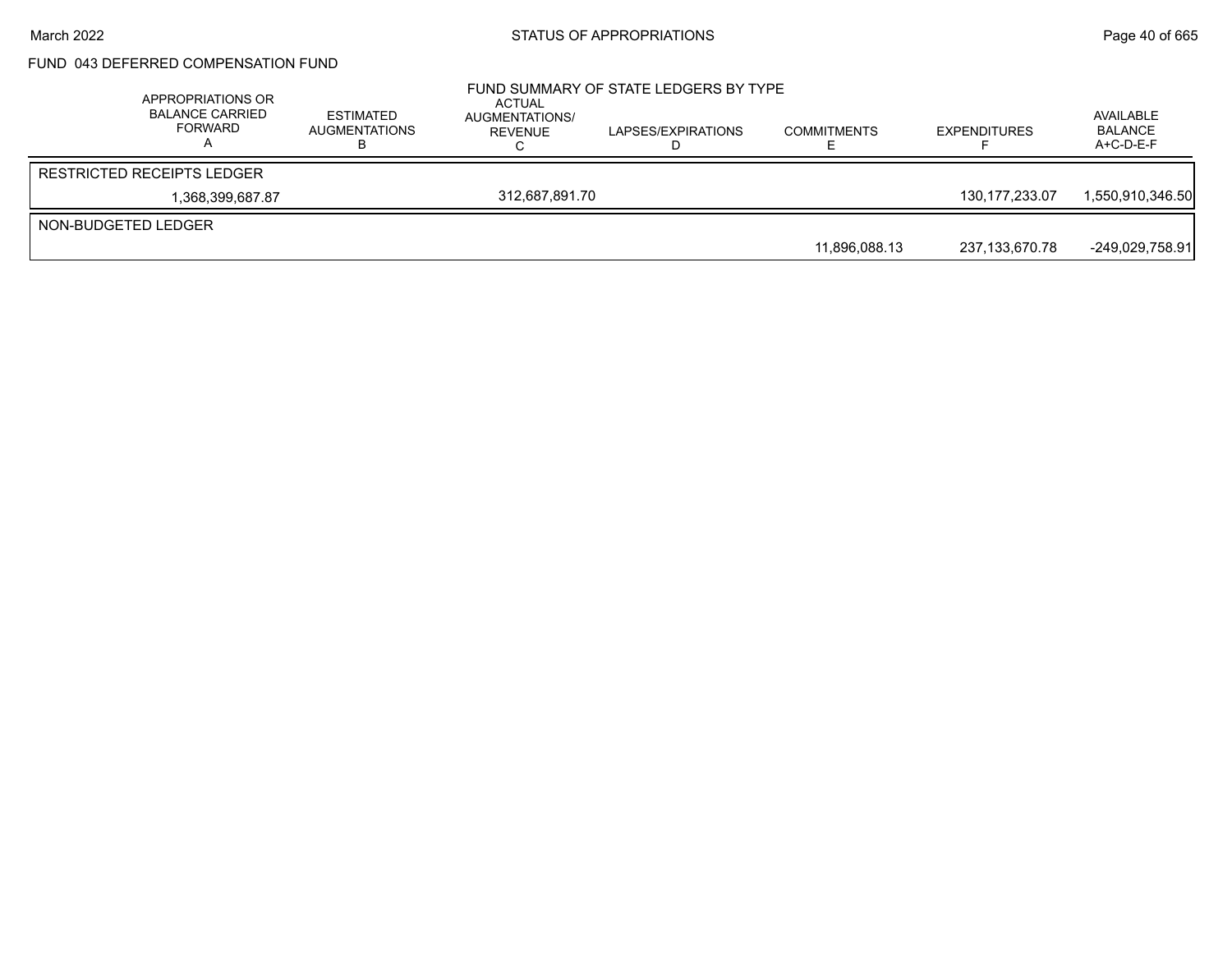#### March 2022 **Example 2022** Page 41 of 665

# FUND 052 UNIFIED JUDICIAL SYSTEM TRANSFERRED

| APPROPRIATIONS OR<br><b>BALANCE CARRIED</b><br><b>FORWARD</b> | <b>ESTIMATED</b><br><b>AUGMENTATIONS</b> | <b>ACTUAL</b><br>AUGMENTATIONS/<br>REVENUE | FUND SUMMARY OF STATE LEDGERS BY TYPE<br>LAPSES/EXPIRATIONS | <b>COMMITMENTS</b> | <b>EXPENDITURES</b> | AVAILABLE<br><b>BALANCE</b><br>$A+C-D-E-F$ |
|---------------------------------------------------------------|------------------------------------------|--------------------------------------------|-------------------------------------------------------------|--------------------|---------------------|--------------------------------------------|
| NON-BUDGETED LEDGER                                           |                                          |                                            |                                                             |                    | 317.797.08          | $-317,797.08$                              |
|                                                               |                                          |                                            |                                                             |                    |                     |                                            |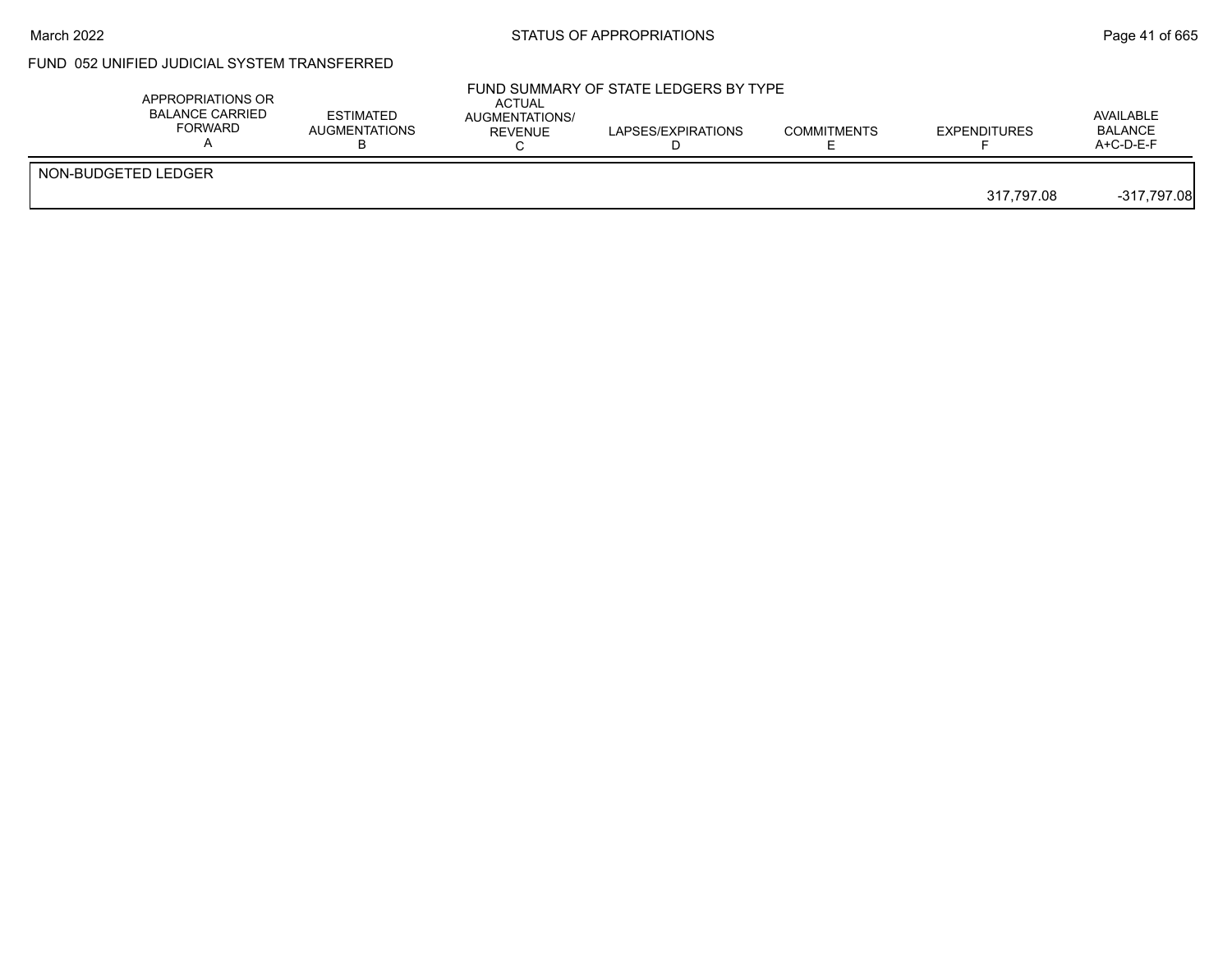#### FUND 054 AGRICULTURALCOLLEGE LAND SCRIP FUND

| APPROPRIATIONS OR<br><b>BALANCE CARRIED</b><br><b>FORWARD</b><br>А | <b>ESTIMATED</b><br><b>AUGMENTATIONS</b> | <b>ACTUAL</b><br>AUGMENTATIONS/<br><b>REVENUE</b> | FUND SUMMARY OF STATE LEDGERS BY TYPE<br>LAPSES/EXPIRATIONS | <b>COMMITMENTS</b> | <b>EXPENDITURES</b> | <b>AVAILABLE</b><br><b>BALANCE</b><br>A+C-D-E-F |
|--------------------------------------------------------------------|------------------------------------------|---------------------------------------------------|-------------------------------------------------------------|--------------------|---------------------|-------------------------------------------------|
| <b>CURRENT STATE RESTRICTED APPROPRIATIONS LEDGER</b>              |                                          |                                                   |                                                             |                    |                     |                                                 |
|                                                                    | 54,960,000.00                            | 45,800,000.00                                     |                                                             |                    | 45,800,000.00       |                                                 |
| TOTAL ALL CURRENT STATE LEDGERS                                    |                                          |                                                   |                                                             |                    |                     |                                                 |
|                                                                    | 54,960,000.00                            | 45,800,000.00                                     |                                                             |                    | 45,800,000.00       |                                                 |
| <b>PRIOR STATE RESTRICTED APPROPRIATIONS LEDGER</b>                |                                          |                                                   |                                                             |                    |                     |                                                 |
|                                                                    |                                          |                                                   |                                                             |                    |                     |                                                 |
| TOTAL ALL PRIOR STATE LEDGERS                                      |                                          |                                                   |                                                             |                    |                     |                                                 |
|                                                                    |                                          |                                                   |                                                             |                    |                     |                                                 |
| <b>RESTRICTED REVENUE LEDGER</b>                                   |                                          |                                                   |                                                             |                    |                     |                                                 |
|                                                                    |                                          | 45,800,000.00                                     |                                                             |                    | 45,800,000.00       |                                                 |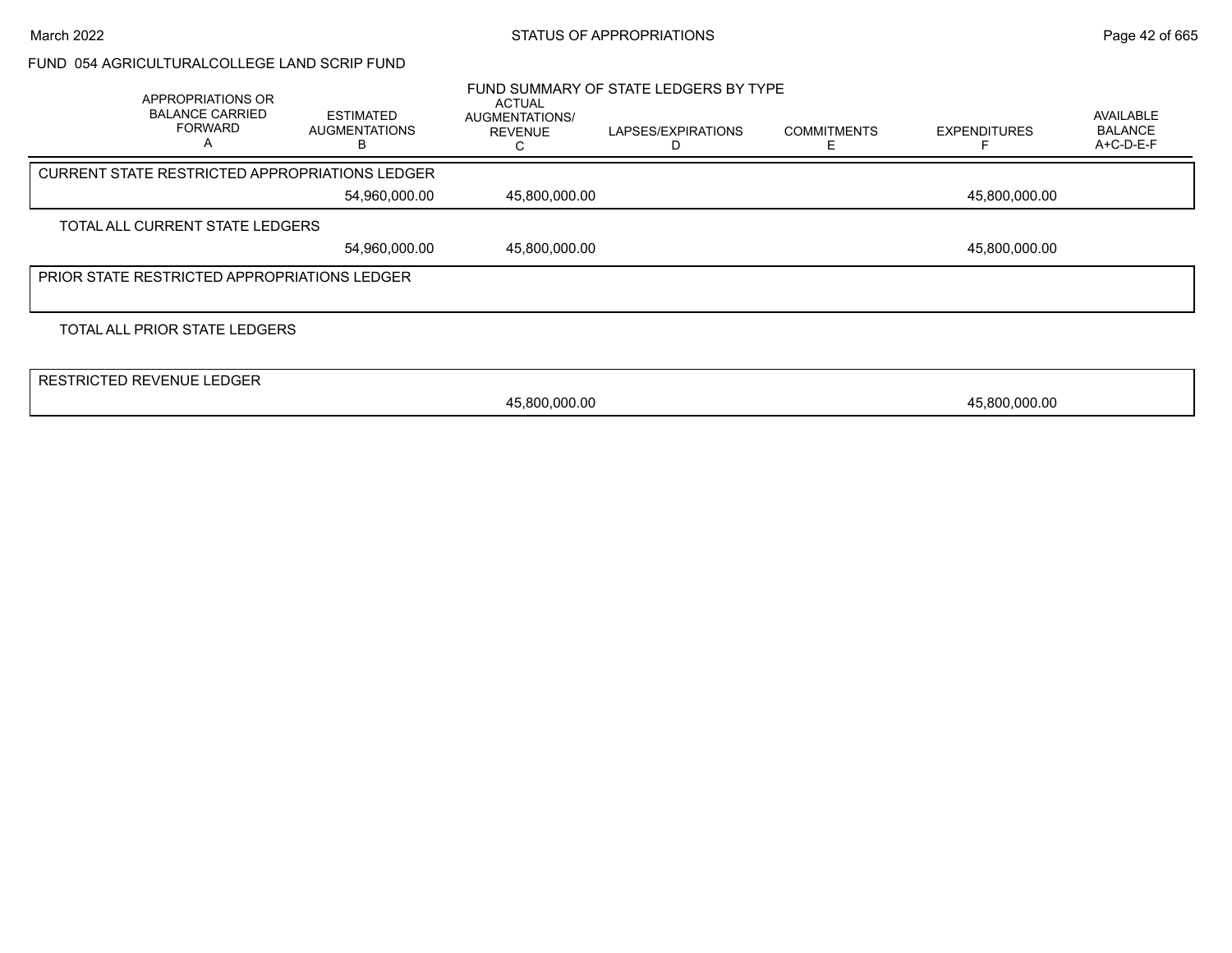#### March 2022 **Example 2022** Page 43 of 665

## FUND 058 STATE INSURANCE FUND

| APPROPRIATIONS OR<br>BALANCE CARRIED<br>FORWARD | <b>ESTIMATED</b><br>AUGMENTATIONS | <b>ACTUAL</b><br><b>AUGMENTATIONS/</b><br><b>REVENUE</b> | FUND SUMMARY OF STATE LEDGERS BY TYPE<br>LAPSES/EXPIRATIONS | <b>COMMITMENTS</b> | <b>EXPENDITURES</b> | AVAILABLE<br><b>BALANCE</b><br>$A+C-D-E-F$ |
|-------------------------------------------------|-----------------------------------|----------------------------------------------------------|-------------------------------------------------------------|--------------------|---------------------|--------------------------------------------|
| NON-BUDGETED LEDGER                             |                                   |                                                          |                                                             |                    |                     |                                            |
|                                                 |                                   |                                                          |                                                             | 2,385,965.17       | -219.972.49         | $-2,165,992.68$                            |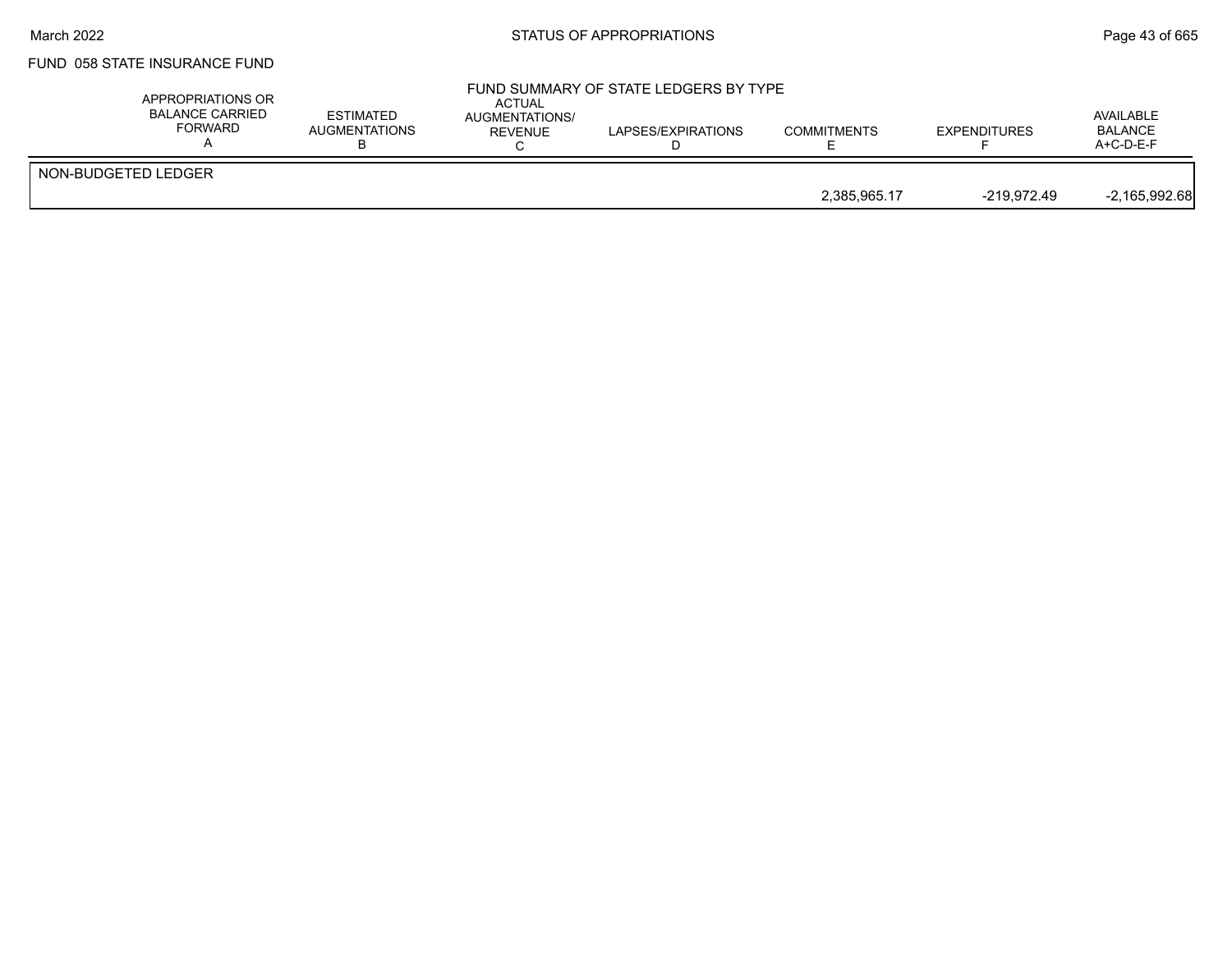## FUND 061 STATE EMPLOYEES' RET SYS

|                     | APPROPRIATIONS OR                             |                                               | <b>ACTUAL</b>                    | FUND SUMMARY OF STATE LEDGERS BY TYPE |                         |                     |                                                 |
|---------------------|-----------------------------------------------|-----------------------------------------------|----------------------------------|---------------------------------------|-------------------------|---------------------|-------------------------------------------------|
|                     | <b>BALANCE CARRIED</b><br><b>FORWARD</b><br>А | <b>ESTIMATED</b><br><b>AUGMENTATIONS</b><br>в | AUGMENTATIONS/<br><b>REVENUE</b> | LAPSES/EXPIRATIONS<br>D               | <b>COMMITMENTS</b><br>E | <b>EXPENDITURES</b> | <b>AVAILABLE</b><br><b>BALANCE</b><br>A+C-D-E-F |
|                     | <b>CURRENT STATE APPROPRIATIONS LEDGER</b>    |                                               |                                  |                                       |                         |                     |                                                 |
|                     | 33,069,000.00                                 |                                               |                                  |                                       | 2,766,459.96            | 19,517,046.57       | 10,785,493.47                                   |
|                     | TOTAL ALL CURRENT STATE LEDGERS               |                                               |                                  |                                       |                         |                     |                                                 |
|                     | 33,069,000.00                                 |                                               |                                  |                                       | 2,766,459.96            | 19,517,046.57       | 10,785,493.47                                   |
|                     | <b>PRIOR STATE APPROPRIATIONS LEDGER</b>      |                                               |                                  |                                       |                         |                     |                                                 |
|                     | 13,462,312.80                                 |                                               |                                  |                                       | 145,498.13              | 1,557,155.39        | 11,759,659.28                                   |
|                     | TOTAL ALL PRIOR STATE LEDGERS                 |                                               |                                  |                                       |                         |                     |                                                 |
|                     | 13,462,312.80                                 |                                               |                                  |                                       | 145,498.13              | 1,557,155.39        | 11,759,659.28                                   |
|                     | <b>RESTRICTED RECEIPTS LEDGER</b>             |                                               |                                  |                                       |                         |                     |                                                 |
|                     |                                               |                                               |                                  |                                       |                         |                     |                                                 |
| NON-BUDGETED LEDGER |                                               |                                               |                                  |                                       |                         |                     |                                                 |
|                     |                                               |                                               |                                  |                                       | 3,315,888.10            | 2,880,737,942.46    | $-2,884,053,830.56$                             |
|                     | RESTRICTED REVENUE LEDGER                     |                                               |                                  |                                       |                         |                     |                                                 |
|                     | 3,681,844.22                                  |                                               | 22,833.55                        |                                       |                         |                     | 3,704,677.77                                    |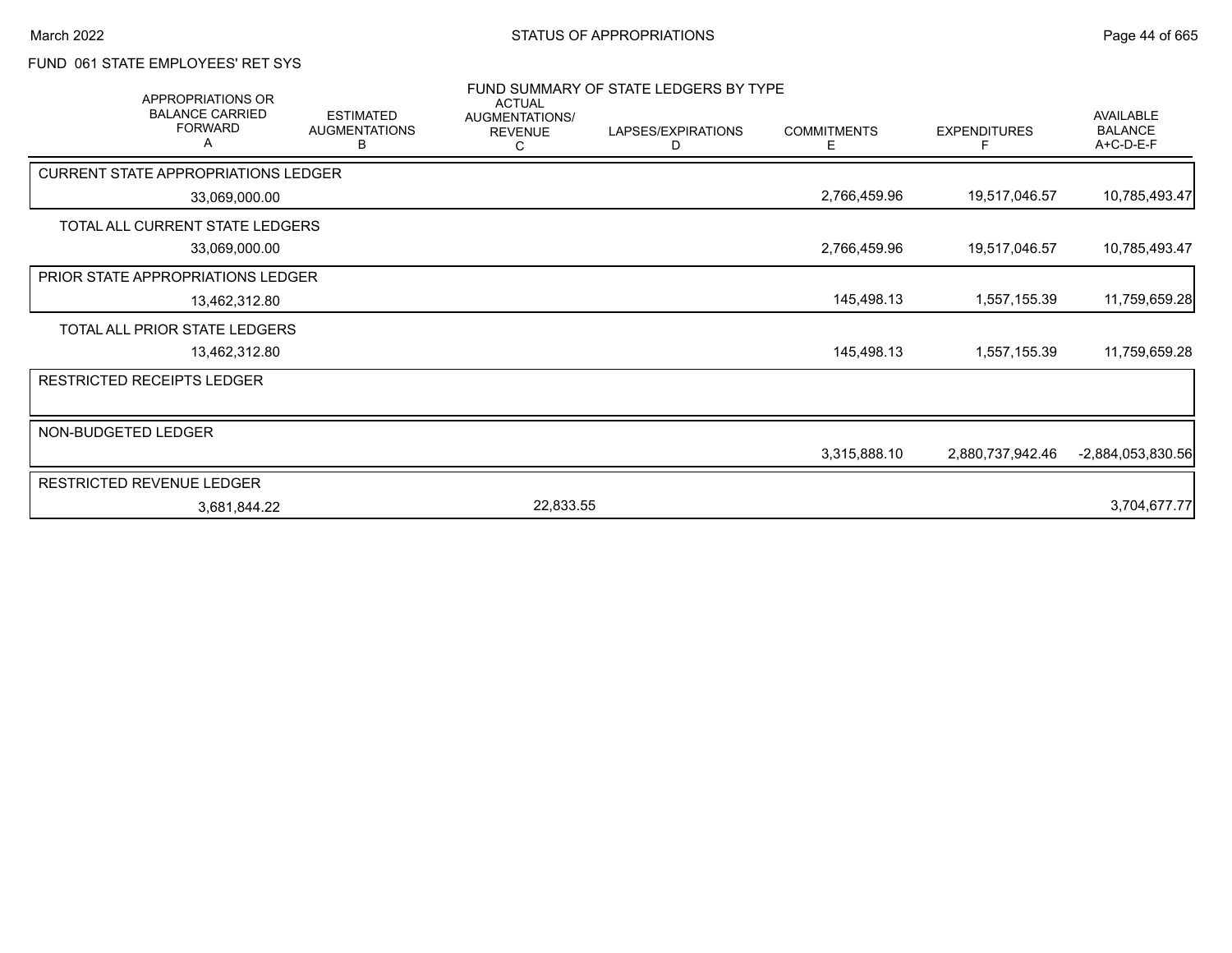# FUND 062 PUB SCHOOL EMPLOYEES' RET SYS

| <b>APPROPRIATIONS OR</b>                      |                                               | <b>ACTUAL</b>                         | FUND SUMMARY OF STATE LEDGERS BY TYPE |                         |                     |                                                 |
|-----------------------------------------------|-----------------------------------------------|---------------------------------------|---------------------------------------|-------------------------|---------------------|-------------------------------------------------|
| <b>BALANCE CARRIED</b><br><b>FORWARD</b><br>А | <b>ESTIMATED</b><br><b>AUGMENTATIONS</b><br>B | AUGMENTATIONS/<br><b>REVENUE</b><br>С | LAPSES/EXPIRATIONS<br>D               | <b>COMMITMENTS</b><br>Е | <b>EXPENDITURES</b> | <b>AVAILABLE</b><br><b>BALANCE</b><br>A+C-D-E-F |
| <b>CURRENT STATE APPROPRIATIONS LEDGER</b>    |                                               |                                       |                                       |                         |                     |                                                 |
| 52,294,000.00                                 |                                               |                                       |                                       | 6,103,779.41            | 33,653,039.65       | 12,537,180.94                                   |
| TOTAL ALL CURRENT STATE LEDGERS               |                                               |                                       |                                       |                         |                     |                                                 |
| 52,294,000.00                                 |                                               |                                       |                                       | 6,103,779.41            | 33,653,039.65       | 12,537,180.94                                   |
| <b>PRIOR STATE APPROPRIATIONS LEDGER</b>      |                                               |                                       |                                       |                         |                     |                                                 |
| 10,329,124.02                                 |                                               |                                       |                                       | 4,017,082.47            | 3,773,963.30        | 2,538,078.25                                    |
| TOTAL ALL PRIOR STATE LEDGERS                 |                                               |                                       |                                       |                         |                     |                                                 |
| 10,329,124.02                                 |                                               |                                       |                                       | 4,017,082.47            | 3,773,963.30        | 2,538,078.25                                    |
| RESTRICTED RECEIPTS LEDGER                    |                                               |                                       |                                       |                         |                     |                                                 |
|                                               |                                               |                                       |                                       |                         |                     |                                                 |
| NON-BUDGETED LEDGER                           |                                               |                                       |                                       |                         |                     |                                                 |
|                                               |                                               |                                       |                                       | 34,328,610.51           | 5,632,068,330.58    | -5,666,396,941.09                               |
| RESTRICTED REVENUE LEDGER                     |                                               |                                       |                                       |                         |                     |                                                 |
| 79,957,941.35                                 |                                               | 91,343,987.16                         |                                       | 9,030,562.18            | 89,053,926.12       | 73,217,440.21                                   |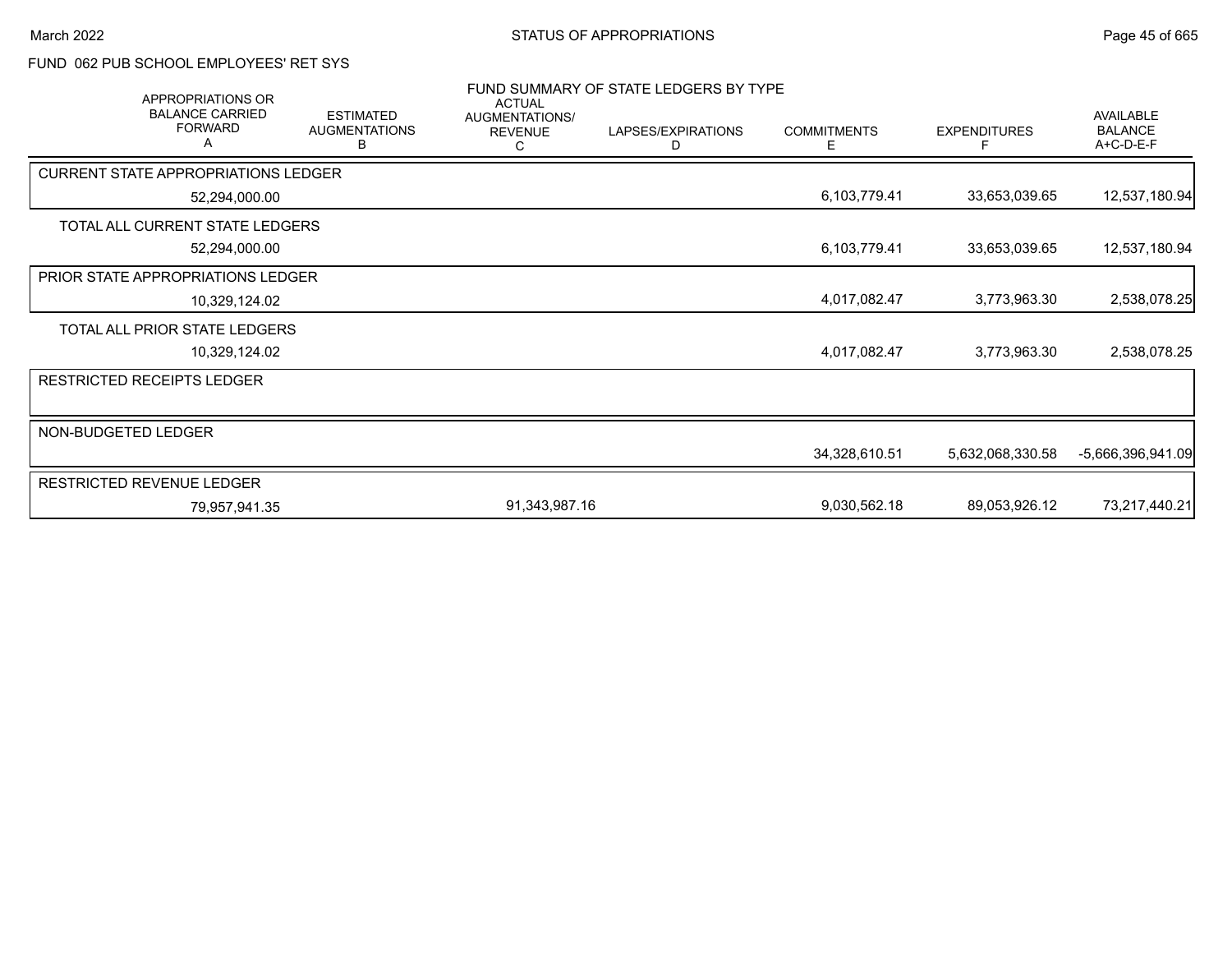#### FUND 063 UNEMPLOYMENT COMP CONTRIBUTION FUND

| APPROPRIATIONS OR<br><b>BALANCE CARRIED</b><br><b>FORWARD</b><br>A | <b>ESTIMATED</b><br><b>AUGMENTATIONS</b> | <b>ACTUAL</b><br>AUGMENTATIONS/<br><b>REVENUE</b><br>C | FUND SUMMARY OF STATE LEDGERS BY TYPE<br>LAPSES/EXPIRATIONS<br>D | <b>COMMITMENTS</b><br>Ε | <b>EXPENDITURES</b> | <b>AVAILABLE</b><br><b>BALANCE</b><br>A+C-D-E-F |
|--------------------------------------------------------------------|------------------------------------------|--------------------------------------------------------|------------------------------------------------------------------|-------------------------|---------------------|-------------------------------------------------|
| <b>CURRENT STATE EXECUTIVE AUTHORIZATIONS - RESTRICTED LEDGER</b>  |                                          |                                                        |                                                                  |                         |                     |                                                 |
|                                                                    | 30,228,506.00                            | 30,228,505.88                                          |                                                                  | 3,328,300.93            | 13,529,717.48       | 13,370,487.47                                   |
| TOTAL ALL CURRENT STATE LEDGERS                                    |                                          |                                                        |                                                                  |                         |                     |                                                 |
|                                                                    | 30,228,506.00                            | 30,228,505.88                                          |                                                                  | 3,328,300.93            | 13,529,717.48       | 13,370,487.47                                   |
| PRIOR STATE EXECUTIVE AUTHORIZATIONS - RESTRICTED LEDGER           |                                          |                                                        |                                                                  |                         |                     |                                                 |
| 35,845,128.69                                                      |                                          | -19,645,000.00                                         |                                                                  | 8,892,049.78            | 4,646,823.43        | 2,661,255.48                                    |
| TOTAL ALL PRIOR STATE LEDGERS                                      |                                          |                                                        |                                                                  |                         |                     |                                                 |
| 35,845,128.69                                                      |                                          | -19,645,000.00                                         |                                                                  | 8,892,049.78            | 4,646,823.43        | 2,661,255.48                                    |
| NON-BUDGETED LEDGER                                                |                                          |                                                        |                                                                  |                         |                     |                                                 |
|                                                                    |                                          |                                                        |                                                                  |                         | 1,025,571,479.19    | $-1,025,571,479.19$                             |
| <b>RESTRICTED REVENUE LEDGER</b>                                   |                                          |                                                        |                                                                  |                         |                     |                                                 |
| 39,585,126.67                                                      |                                          | 8,192,228.51                                           |                                                                  |                         | 10,583,505.88       | 37,193,849.30                                   |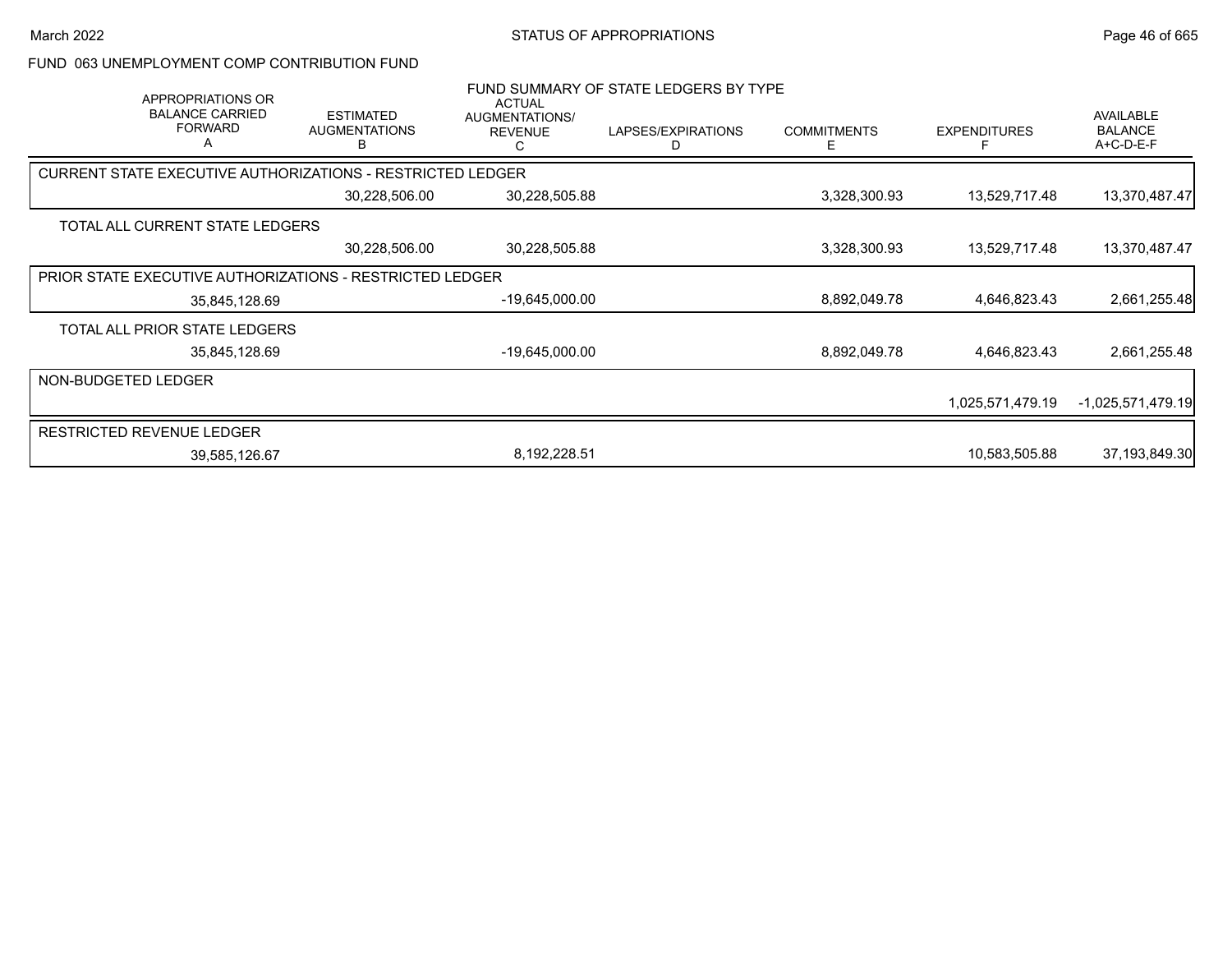#### March 2022 **STATUS OF APPROPRIATIONS** STATUS OF APPROPRIATIONS

## FUND 064 UNEMPLOYMENT COMP BENEFIT PAYMENT

|                     | APPROPRIATIONS OR<br><b>BALANCE CARRIED</b><br>FORWARD | <b>ESTIMATED</b><br><b>AUGMENTATIONS</b> | ACTUAL<br>AUGMENTATIONS/<br>REVENUE | FUND SUMMARY OF STATE LEDGERS BY TYPE<br>LAPSES/EXPIRATIONS | <b>COMMITMENTS</b> | <b>EXPENDITURES</b> | AVAILABLE<br><b>BALANCE</b><br>$A+C-D-E-F$ |
|---------------------|--------------------------------------------------------|------------------------------------------|-------------------------------------|-------------------------------------------------------------|--------------------|---------------------|--------------------------------------------|
| NON-BUDGETED LEDGER |                                                        |                                          |                                     |                                                             |                    | 5.695.583.585.11    | $-5,695,583,585.11$                        |
|                     |                                                        |                                          |                                     |                                                             |                    |                     |                                            |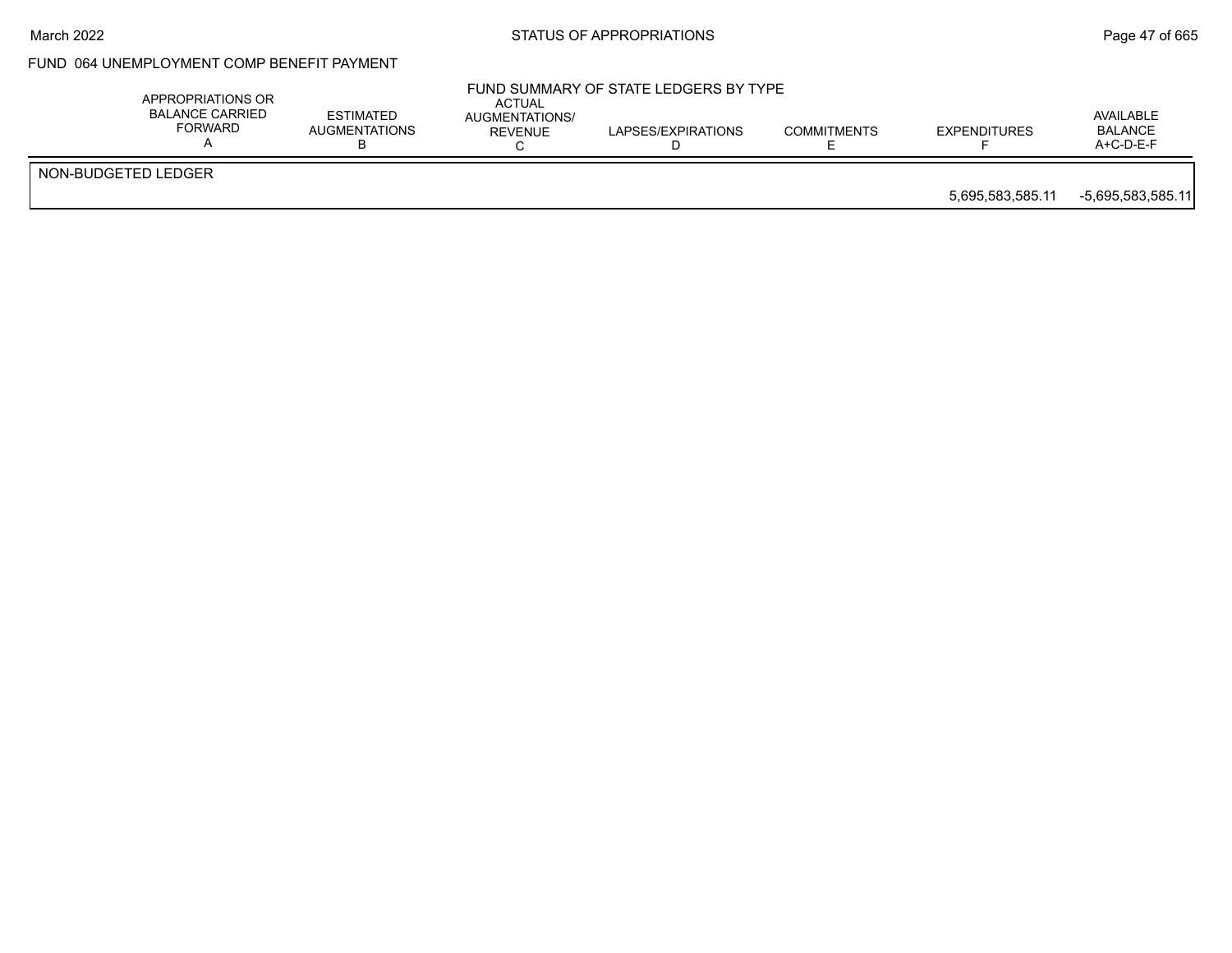## FUND 065 WORKMEN'S COMPENSATION ADMIN FUND

|                                                       | <b>APPROPRIATIONS OR</b>                 |                                               |                                                        | FUND SUMMARY OF STATE LEDGERS BY TYPE |                    |                     |                                                 |
|-------------------------------------------------------|------------------------------------------|-----------------------------------------------|--------------------------------------------------------|---------------------------------------|--------------------|---------------------|-------------------------------------------------|
|                                                       | <b>BALANCE CARRIED</b><br><b>FORWARD</b> | <b>ESTIMATED</b><br><b>AUGMENTATIONS</b><br>В | <b>ACTUAL</b><br>AUGMENTATIONS/<br><b>REVENUE</b><br>C | LAPSES/EXPIRATIONS<br>D               | <b>COMMITMENTS</b> | <b>EXPENDITURES</b> | <b>AVAILABLE</b><br><b>BALANCE</b><br>A+C-D-E-F |
| <b>CURRENT STATE APPROPRIATIONS LEDGER</b>            |                                          |                                               |                                                        |                                       |                    |                     |                                                 |
|                                                       | 75,802,000.00                            | 300,000.00                                    | 15,071.45                                              |                                       | 10,788,769.43      | 45,120,688.70       | 19,907,613.32                                   |
| <b>CURRENT STATE RESTRICTED APPROPRIATIONS LEDGER</b> |                                          |                                               |                                                        |                                       |                    |                     |                                                 |
|                                                       |                                          | 280,000.00                                    | 280,000.00                                             |                                       | 75,591.68          | 103,768.15          | 100,640.17                                      |
| TOTAL ALL CURRENT STATE LEDGERS                       |                                          |                                               |                                                        |                                       |                    |                     |                                                 |
|                                                       | 75,802,000.00                            | 580,000.00                                    | 295,071.45                                             |                                       | 10,864,361.11      | 45,224,456.85       | 20,008,253.49                                   |
| <b>PRIOR STATE APPROPRIATIONS LEDGER</b>              |                                          |                                               |                                                        |                                       |                    |                     |                                                 |
|                                                       | 15,144,071.03                            |                                               |                                                        |                                       | 398,736.24         | 4,524,408.08        | 10,220,926.71                                   |
| <b>PRIOR STATE RESTRICTED APPROPRIATIONS LEDGER</b>   |                                          |                                               |                                                        |                                       |                    |                     |                                                 |
|                                                       | 43,312.41                                |                                               | $-36,293.48$                                           |                                       |                    | 7,018.93            |                                                 |
| TOTAL ALL PRIOR STATE LEDGERS                         |                                          |                                               |                                                        |                                       |                    |                     |                                                 |
|                                                       | 15, 187, 383. 44                         |                                               | $-36,293.48$                                           |                                       | 398,736.24         | 4,531,427.01        | 10,220,926.71                                   |
| RESTRICTED RECEIPTS LEDGER                            |                                          |                                               |                                                        |                                       |                    |                     |                                                 |
| RESTRICTED REVENUE LEDGER                             |                                          |                                               |                                                        |                                       |                    |                     |                                                 |
|                                                       | 1,167,485.85                             |                                               | 268,265.00                                             |                                       |                    | 243,706.52          | 1,192,044.33                                    |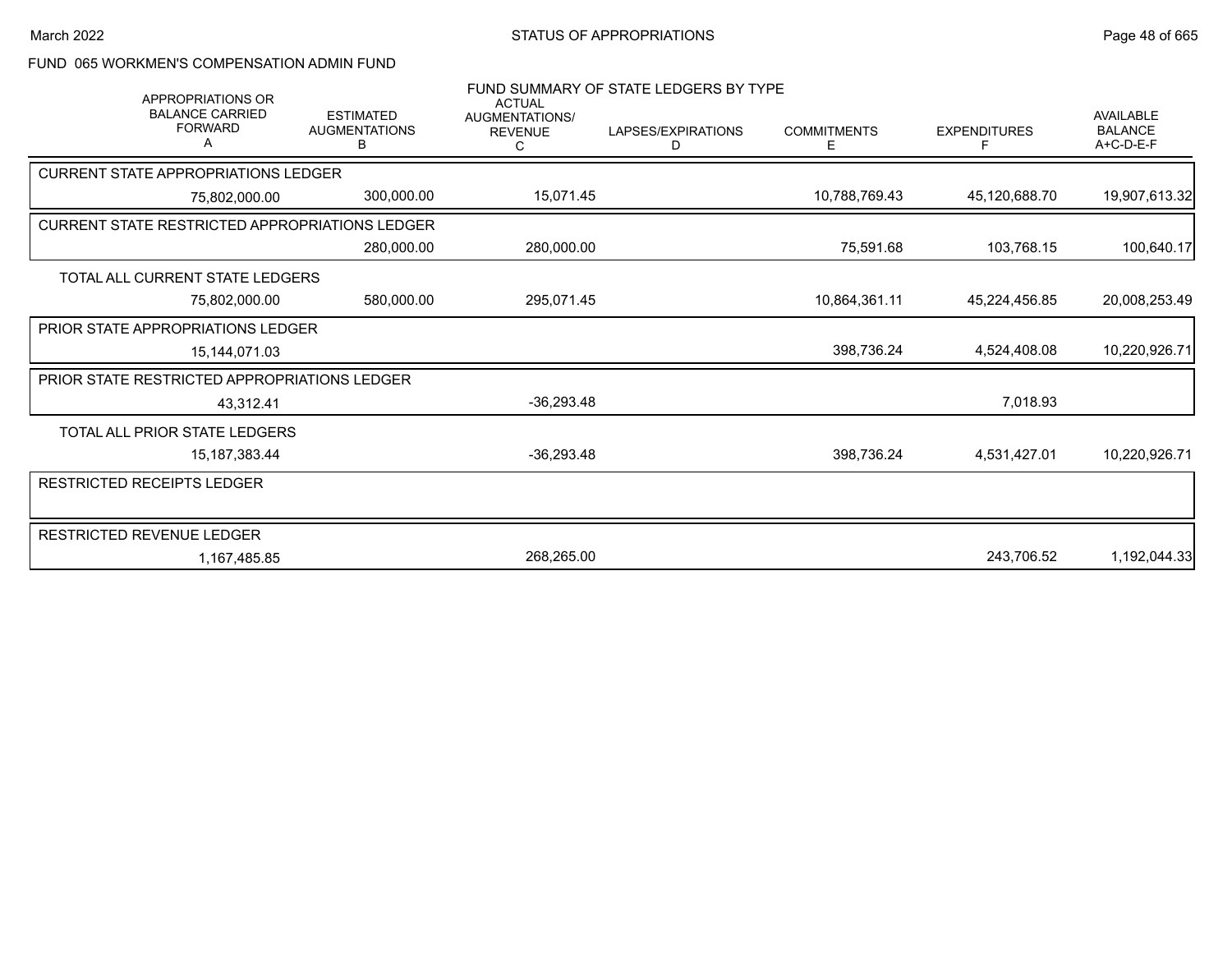### FUND 067 WORKERS' COMPENSATION SECURITY FUND

|                     | APPROPRIATIONS OR<br><b>BALANCE CARRIED</b><br><b>FORWARD</b><br>A | <b>ESTIMATED</b><br><b>AUGMENTATIONS</b><br>н | ACTUAL<br>AUGMENTATIONS/<br><b>REVENUE</b><br>С | FUND SUMMARY OF STATE LEDGERS BY TYPE<br>LAPSES/EXPIRATIONS | <b>COMMITMENTS</b><br>F | <b>EXPENDITURES</b> | AVAILABLE<br><b>BALANCE</b><br>A+C-D-E-F |
|---------------------|--------------------------------------------------------------------|-----------------------------------------------|-------------------------------------------------|-------------------------------------------------------------|-------------------------|---------------------|------------------------------------------|
|                     | CURRENT STATE EXECUTIVE AUTHORIZATIONS LEDGER                      |                                               |                                                 |                                                             |                         |                     |                                          |
|                     | 34,758,000.00                                                      |                                               |                                                 |                                                             | 3,399,381.83            | 17,656,902.41       | 13,701,715.76                            |
|                     | TOTAL ALL CURRENT STATE LEDGERS                                    |                                               |                                                 |                                                             |                         |                     |                                          |
|                     | 34,758,000.00                                                      |                                               |                                                 |                                                             | 3,399,381.83            | 17,656,902.41       | 13,701,715.76                            |
|                     | <b>PRIOR STATE EXECUTIVE AUTHORIZATIONS LEDGER</b>                 |                                               |                                                 |                                                             |                         |                     |                                          |
|                     | 11,654,028.34                                                      |                                               |                                                 |                                                             |                         | 138,557.79          | 11,515,470.55                            |
|                     | TOTAL ALL PRIOR STATE LEDGERS                                      |                                               |                                                 |                                                             |                         |                     |                                          |
|                     | 11,654,028.34                                                      |                                               |                                                 |                                                             |                         | 138,557.79          | 11,515,470.55                            |
| NON-BUDGETED LEDGER |                                                                    |                                               |                                                 |                                                             |                         |                     |                                          |
|                     |                                                                    |                                               |                                                 |                                                             |                         | $-1,149.72$         | 1,149.72                                 |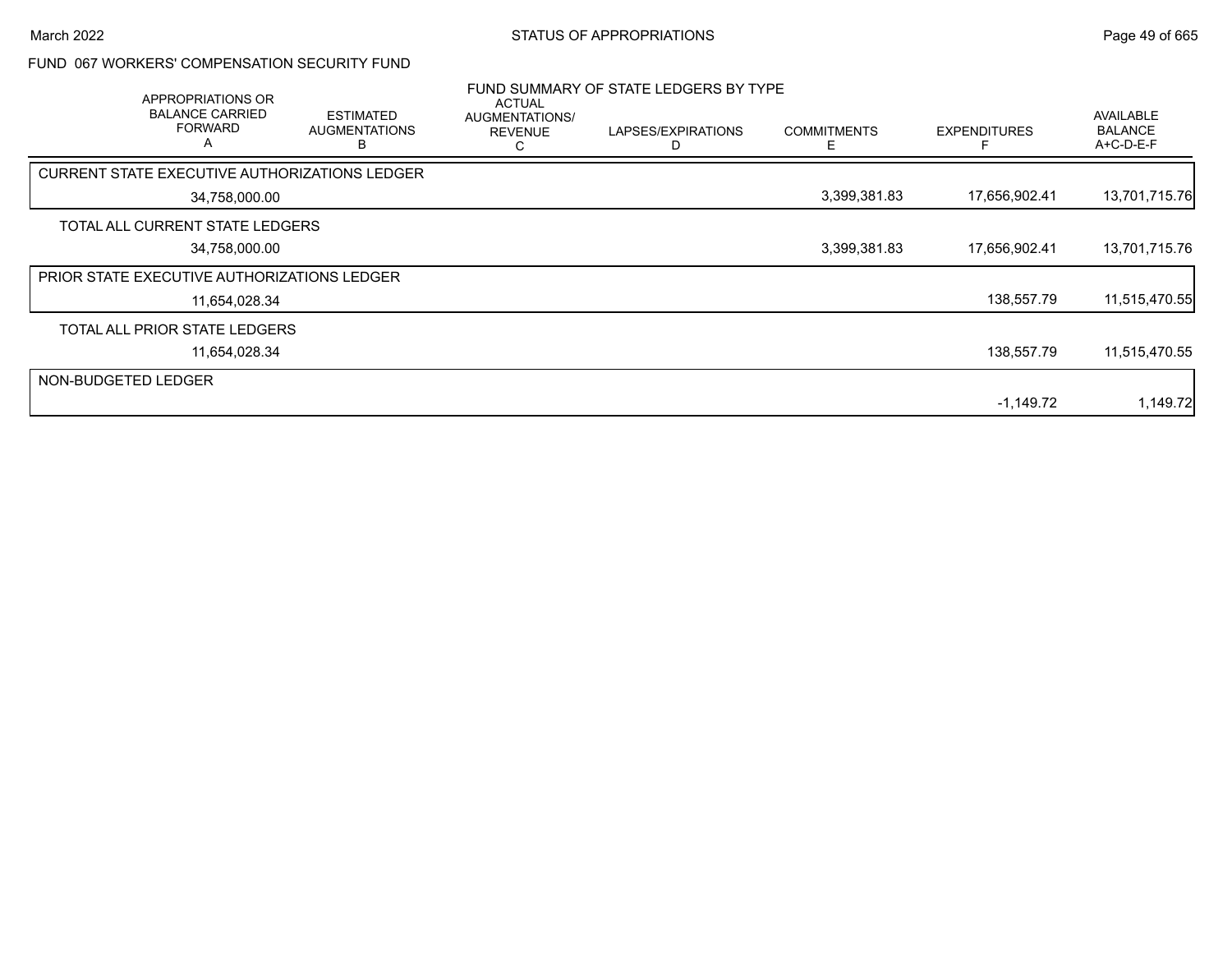#### March 2022 **STATUS OF APPROPRIATIONS** STATUS OF APPROPRIATIONS

## FUND 069 WORKMEN'S COMPENSATION SUPERSEDEAS

| APPROPRIATIONS OR<br><b>BALANCE CARRIED</b><br>FORWARD | <b>ESTIMATED</b><br><b>AUGMENTATIONS</b> | <b>ACTUAL</b><br>AUGMENTATIONS/<br><b>REVENUE</b> | FUND SUMMARY OF STATE LEDGERS BY TYPE<br>LAPSES/EXPIRATIONS | <b>COMMITMENTS</b> | <b>EXPENDITURES</b> | AVAILABLE<br><b>BALANCE</b><br>A+C-D-E-F |
|--------------------------------------------------------|------------------------------------------|---------------------------------------------------|-------------------------------------------------------------|--------------------|---------------------|------------------------------------------|
| NON-BUDGETED LEDGER                                    |                                          |                                                   |                                                             |                    | 19,819,655.13       | $-19,819,655.13$                         |
|                                                        |                                          |                                                   |                                                             |                    |                     |                                          |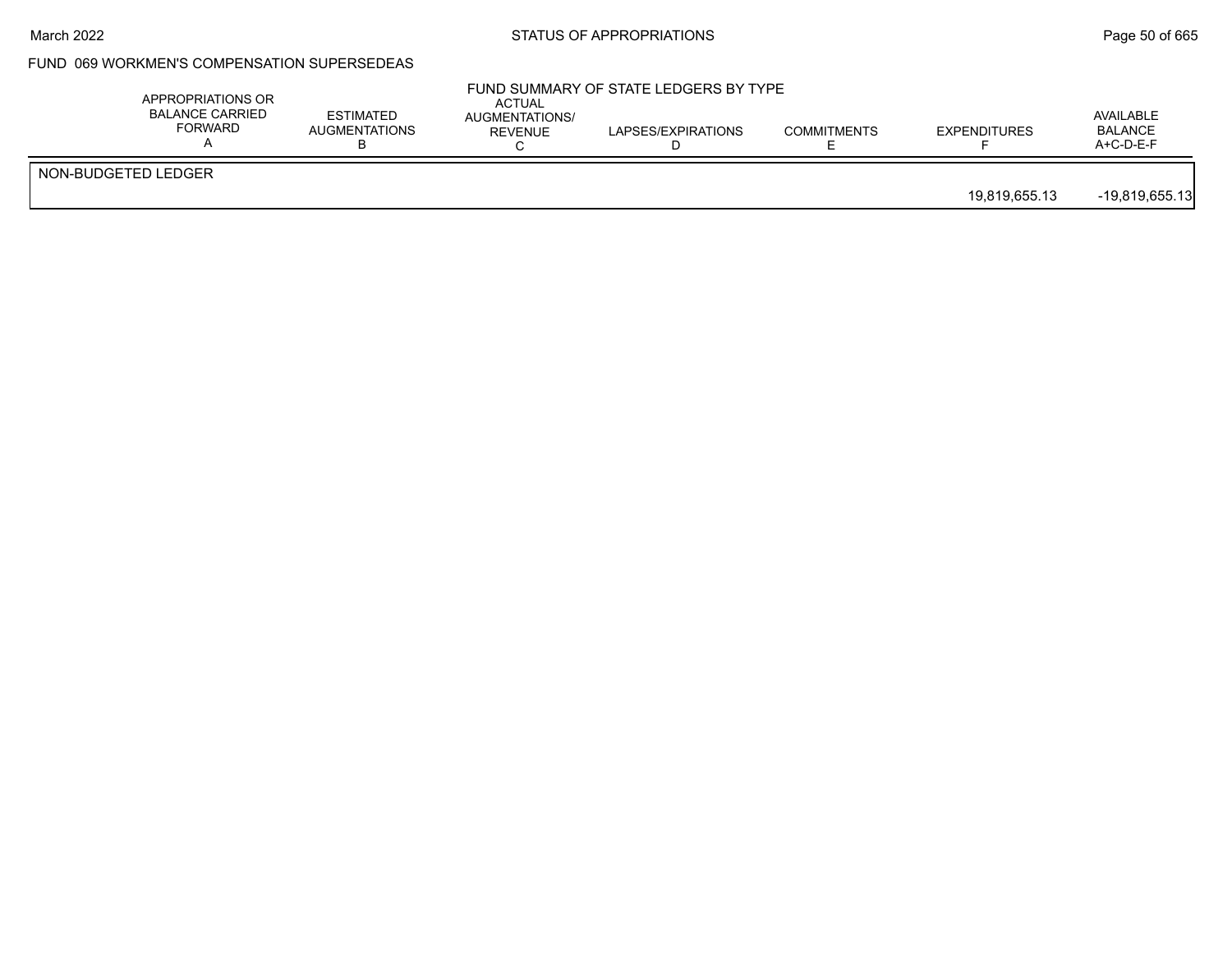### FUND 071 TOBACCO SETTLEMENT FUND

| <b>APPROPRIATIONS OR</b>                      |                                               | <b>ACTUAL</b>                           | FUND SUMMARY OF STATE LEDGERS BY TYPE |                         |                     |                                                 |
|-----------------------------------------------|-----------------------------------------------|-----------------------------------------|---------------------------------------|-------------------------|---------------------|-------------------------------------------------|
| <b>BALANCE CARRIED</b><br><b>FORWARD</b>      | <b>ESTIMATED</b><br><b>AUGMENTATIONS</b><br>в | <b>AUGMENTATIONS/</b><br><b>REVENUE</b> | LAPSES/EXPIRATIONS<br>D               | <b>COMMITMENTS</b><br>E | <b>EXPENDITURES</b> | <b>AVAILABLE</b><br><b>BALANCE</b><br>A+C-D-E-F |
| <b>CURRENT STATE APPROPRIATIONS LEDGER</b>    |                                               |                                         |                                       |                         |                     |                                                 |
| 155,457,000.00                                |                                               |                                         |                                       | 1,016,513.17            | 1,983,486.83        | 152,457,000.00                                  |
| CURRENT STATE EXECUTIVE AUTHORIZATIONS LEDGER |                                               |                                         |                                       |                         |                     |                                                 |
| 200,117,000.00                                |                                               |                                         |                                       | 11,011,014.11           | 312,109.96          | 188,793,875.93                                  |
| TOTAL ALL CURRENT STATE LEDGERS               |                                               |                                         |                                       |                         |                     |                                                 |
| 355,574,000.00                                |                                               |                                         |                                       | 12,027,527.28           | 2,295,596.79        | 341,250,875.93                                  |
| <b>PRIOR STATE APPROPRIATIONS LEDGER</b>      |                                               |                                         |                                       |                         |                     |                                                 |
| 16,506,926.56                                 |                                               |                                         |                                       |                         | 16,506,926.56       |                                                 |
| PRIOR STATE EXECUTIVE AUTHORIZATIONS LEDGER   |                                               |                                         |                                       |                         |                     |                                                 |
| 98,783,409.12                                 |                                               |                                         |                                       | 6,095,630.10            | 60,303,070.21       | 32,384,708.81                                   |
| TOTAL ALL PRIOR STATE LEDGERS                 |                                               |                                         |                                       |                         |                     |                                                 |
| 115,290,335.68                                |                                               |                                         |                                       | 6,095,630.10            | 76,809,996.77       | 32,384,708.81                                   |
| RESTRICTED RECEIPTS LEDGER                    |                                               |                                         |                                       |                         |                     |                                                 |
| <b>RESTRICTED REVENUE LEDGER</b>              |                                               |                                         |                                       |                         |                     |                                                 |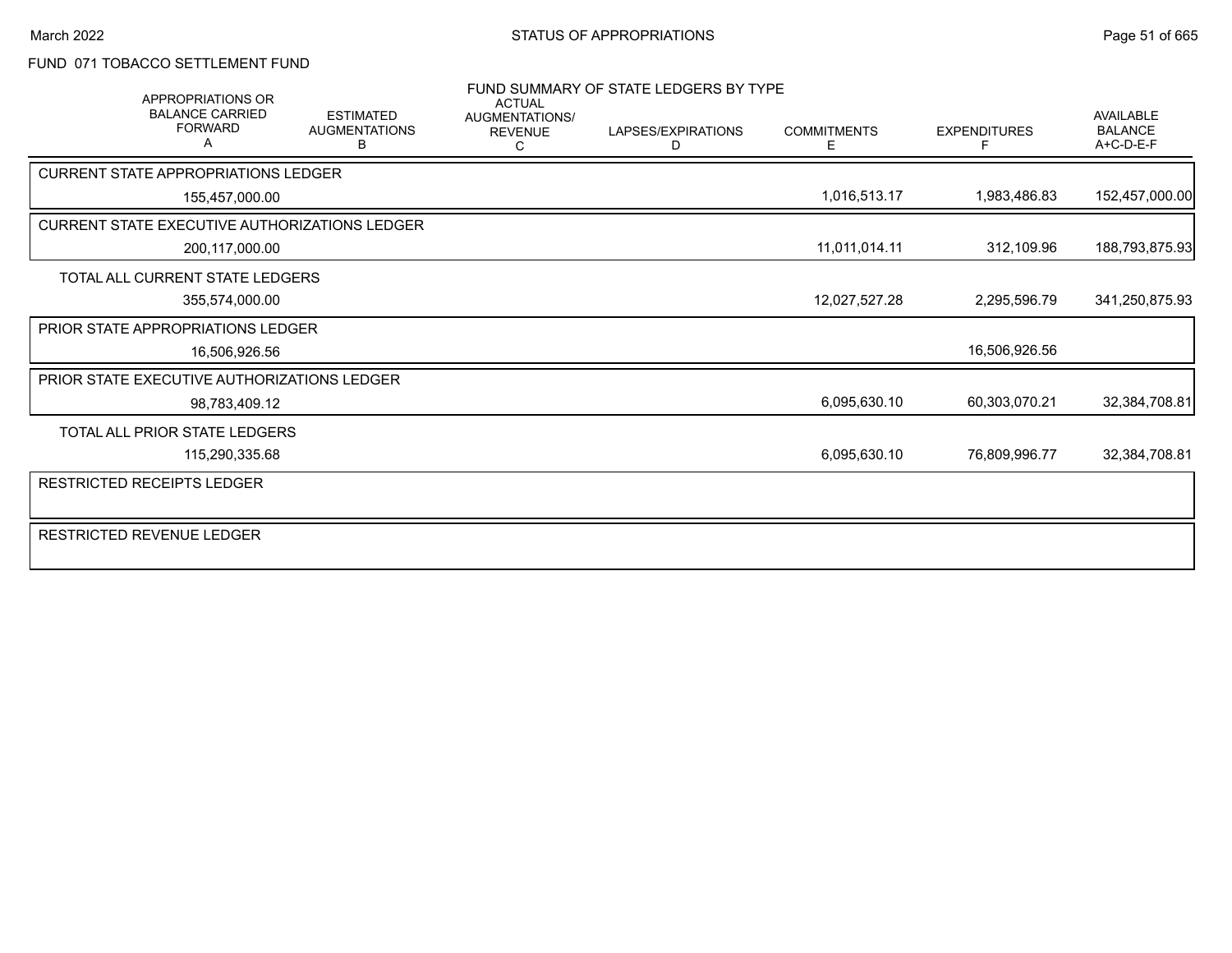# FUND 072 REAL ESTATE RECOVERY FUND

| APPROPRIATIONS OR<br><b>BALANCE CARRIED</b><br><b>FORWARD</b> | <b>ESTIMATED</b><br>AUGMENTATIONS<br>в | <b>ACTUAL</b><br>AUGMENTATIONS/<br><b>REVENUE</b> | FUND SUMMARY OF STATE LEDGERS BY TYPE<br>LAPSES/EXPIRATIONS<br>D | <b>COMMITMENTS</b> | <b>EXPENDITURES</b> | AVAILABLE<br><b>BALANCE</b><br>$A+C-D-E-F$ |
|---------------------------------------------------------------|----------------------------------------|---------------------------------------------------|------------------------------------------------------------------|--------------------|---------------------|--------------------------------------------|
| <b>CURRENT STATE EXECUTIVE AUTHORIZATIONS LEDGER</b>          |                                        |                                                   |                                                                  |                    |                     |                                            |
| 150,000.00                                                    |                                        |                                                   |                                                                  |                    |                     | 150,000.00                                 |
| TOTAL ALL CURRENT STATE LEDGERS                               |                                        |                                                   |                                                                  |                    |                     |                                            |
| 150,000.00                                                    |                                        |                                                   |                                                                  |                    |                     | 150,000.00                                 |
| <b>PRIOR STATE EXECUTIVE AUTHORIZATIONS LEDGER</b>            |                                        |                                                   |                                                                  |                    |                     |                                            |
| 129,990.94                                                    |                                        |                                                   |                                                                  |                    |                     | 129,990.94                                 |
| TOTAL ALL PRIOR STATE LEDGERS                                 |                                        |                                                   |                                                                  |                    |                     |                                            |
| 129.990.94                                                    |                                        |                                                   |                                                                  |                    |                     | 129,990.94                                 |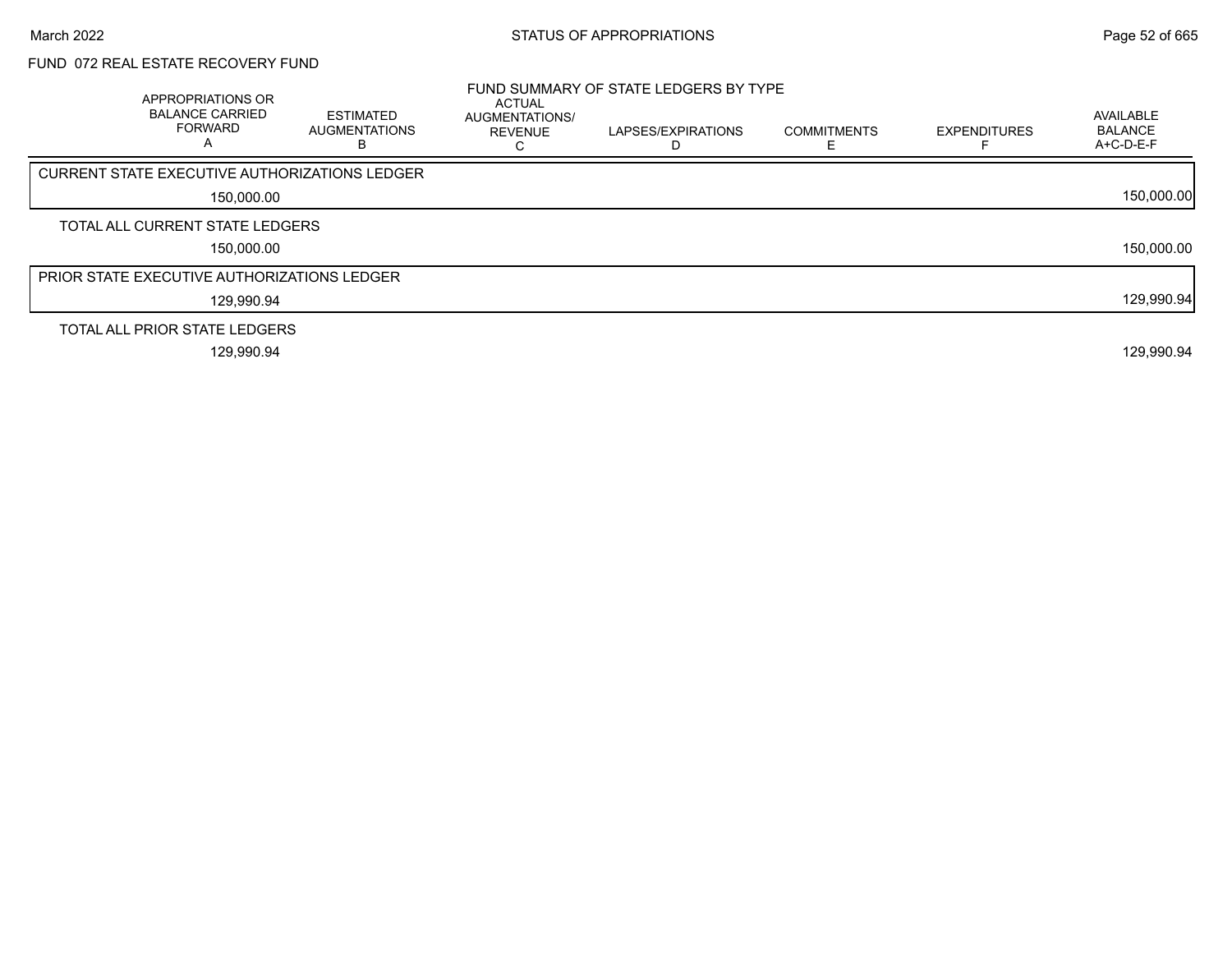### FUND 073 NONCOAL SURFACE MINING CONSERVATION

| APPROPRIATIONS OR                                    |                                               | <b>ACTUAL</b>                         | FUND SUMMARY OF STATE LEDGERS BY TYPE |                         |                     |                                          |  |
|------------------------------------------------------|-----------------------------------------------|---------------------------------------|---------------------------------------|-------------------------|---------------------|------------------------------------------|--|
| <b>BALANCE CARRIED</b><br><b>FORWARD</b><br>A        | <b>ESTIMATED</b><br><b>AUGMENTATIONS</b><br>В | AUGMENTATIONS/<br><b>REVENUE</b><br>С | LAPSES/EXPIRATIONS<br>D               | <b>COMMITMENTS</b><br>Е | <b>EXPENDITURES</b> | AVAILABLE<br><b>BALANCE</b><br>A+C-D-E-F |  |
| <b>CURRENT STATE EXECUTIVE AUTHORIZATIONS LEDGER</b> |                                               |                                       |                                       |                         |                     |                                          |  |
| 3,978,000.00                                         |                                               |                                       |                                       | 36,000.00               | 2,034,495.98        | 1,907,504.02                             |  |
| TOTAL ALL CURRENT STATE LEDGERS                      |                                               |                                       |                                       |                         |                     |                                          |  |
| 3,978,000.00                                         |                                               |                                       |                                       | 36,000.00               | 2,034,495.98        | 1,907,504.02                             |  |
| PRIOR STATE EXECUTIVE AUTHORIZATIONS LEDGER          |                                               |                                       |                                       |                         |                     |                                          |  |
| 1,292,504.49                                         |                                               |                                       |                                       | 5,000.00                | 145,845.14          | 1,141,659.35                             |  |
| TOTAL ALL PRIOR STATE LEDGERS                        |                                               |                                       |                                       |                         |                     |                                          |  |
| 1,292,504.49                                         |                                               |                                       |                                       | 5,000.00                | 145,845.14          | 1,141,659.35                             |  |
| <b>RESTRICTED RECEIPTS LEDGER</b>                    |                                               |                                       |                                       |                         |                     |                                          |  |
| 2,505,766.05                                         |                                               | 171,804.28                            |                                       |                         | 1,000.00            | 2,676,570.33                             |  |
| <b>RESTRICTED REVENUE LEDGER</b>                     |                                               |                                       |                                       |                         |                     |                                          |  |
| 1,332,137.99                                         |                                               | 85,671.01                             |                                       |                         |                     | 1,417,809.00                             |  |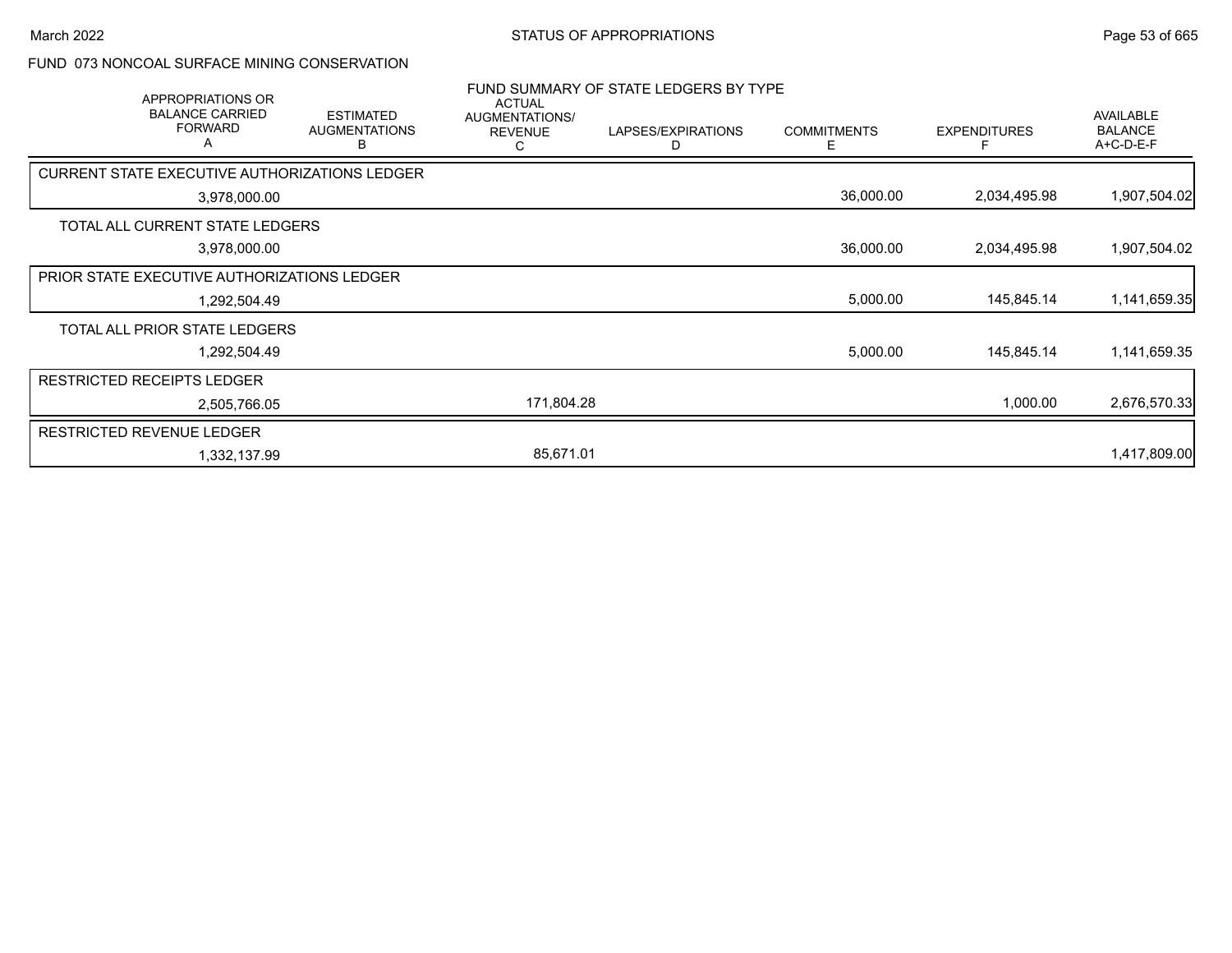#### March 2022 **Example 2022** Page 54 of 665

# FUND 075 PUBLIC SCHOOL RETIREES' HEALTH INS

|                                                  |                          | $A+C-D-E-F$ |
|--------------------------------------------------|--------------------------|-------------|
| <b>RESTRICTED REVENUE LEDGER</b><br>1.500.000.00 | 214.291.64<br>911.387.41 | 374,320.95  |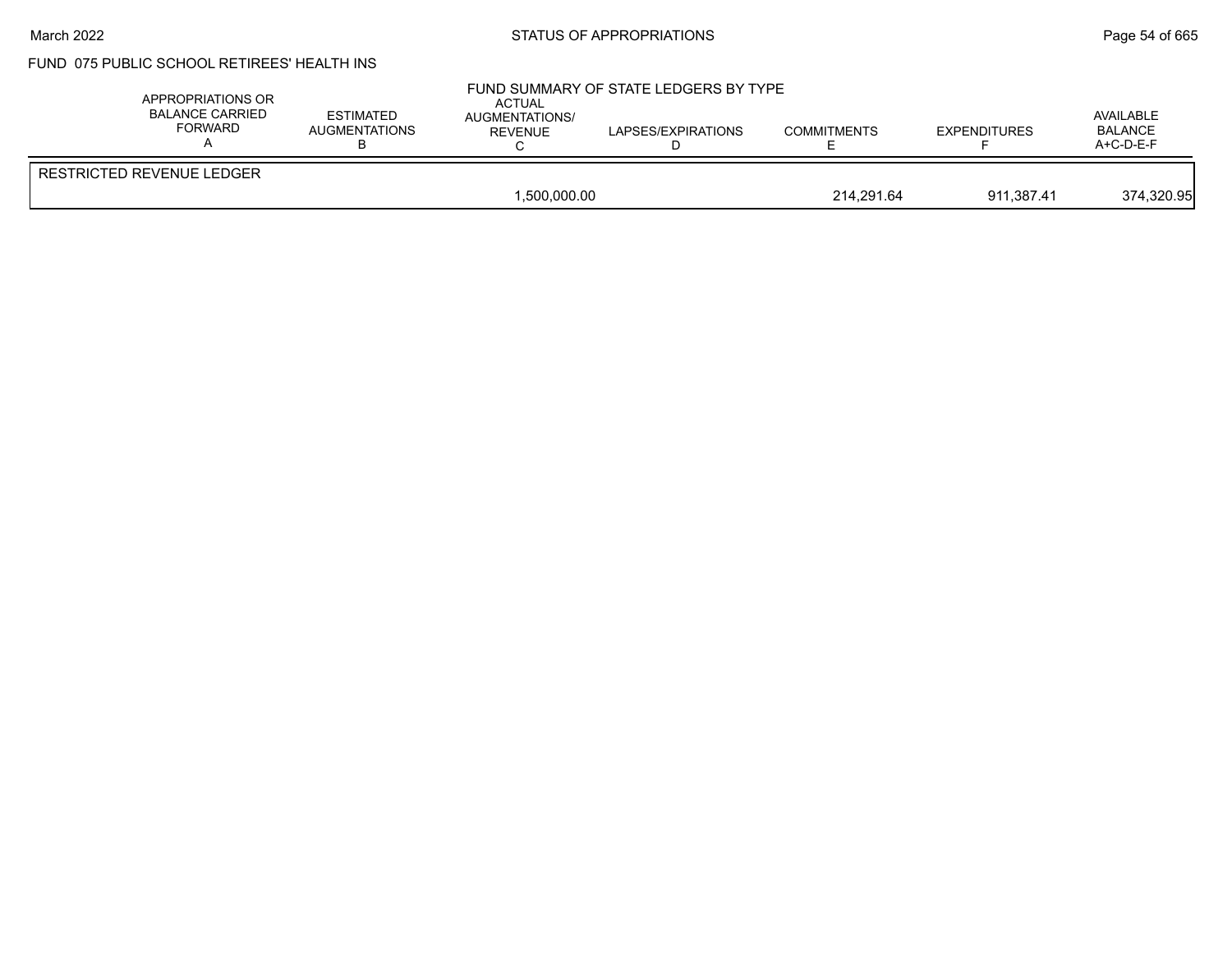## FUND 076 MUNICIPAL PENSION AID FUND

| APPROPRIATIONS OR<br><b>BALANCE CARRIED</b><br>FORWARD | ESTIMATED<br><b>AUGMENTATIONS</b> | ACTUAL<br>AUGMENTATIONS/<br>REVENUE | FUND SUMMARY OF STATE LEDGERS BY TYPE<br>LAPSES/EXPIRATIONS | <b>COMMITMENTS</b> | <b>EXPENDITURES</b> | AVAILABLE<br><b>BALANCE</b><br>A+C-D-E-F |
|--------------------------------------------------------|-----------------------------------|-------------------------------------|-------------------------------------------------------------|--------------------|---------------------|------------------------------------------|
| RESTRICTED RECEIPTS LEDGER                             |                                   |                                     |                                                             |                    |                     |                                          |
| 323.482.369.37                                         |                                   | 302,444,910.51                      |                                                             |                    | 318,772,586.93      | 307,154,692.95                           |
| RESTRICTED REVENUE LEDGER                              |                                   |                                     |                                                             |                    |                     |                                          |
| 972.20                                                 |                                   | 922,752.47                          |                                                             |                    | 922.752.47          | 972.20                                   |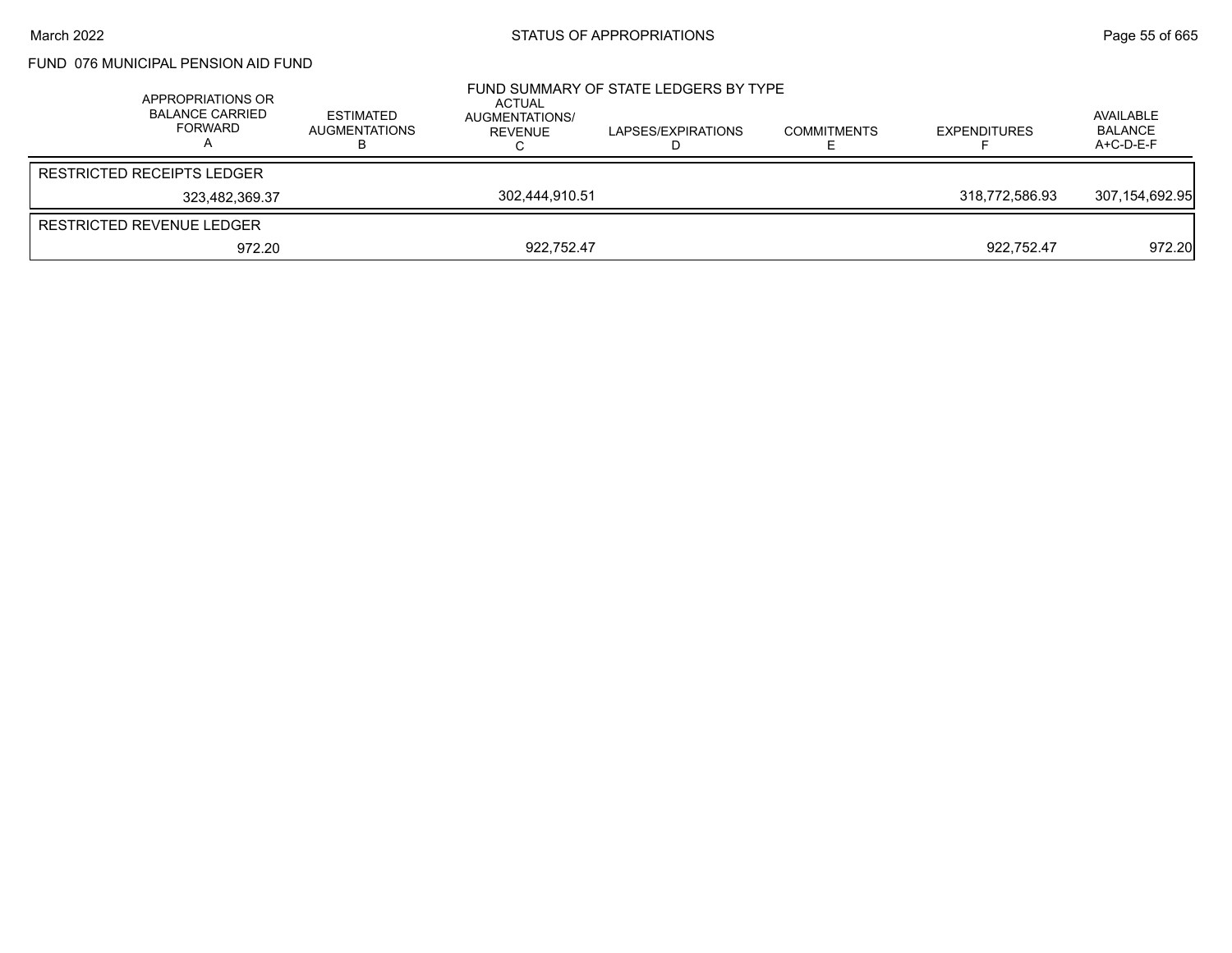# FUND 078 PA MUNICIPAL RETIREMENT FUND

|                     | APPROPRIATIONS OR<br>BALANCE CARRIED<br>FORWARD | ESTIMATED<br>AUGMENTATIONS | ACTUAL<br>AUGMENTATIONS/<br><b>REVENUE</b> | FUND SUMMARY OF STATE LEDGERS BY TYPE<br>LAPSES/EXPIRATIONS | <b>COMMITMENTS</b> | <b>EXPENDITURES</b> | AVAILABLE<br><b>BALANCE</b><br>$A+C-D-E-F$ |
|---------------------|-------------------------------------------------|----------------------------|--------------------------------------------|-------------------------------------------------------------|--------------------|---------------------|--------------------------------------------|
|                     | RESTRICTED RECEIPTS LEDGER                      |                            |                                            |                                                             |                    |                     |                                            |
| NON-BUDGETED LEDGER |                                                 |                            |                                            |                                                             |                    |                     |                                            |
|                     |                                                 |                            |                                            |                                                             | 10,353,058.51      | 117,037,886.37      | -127,390,944.88                            |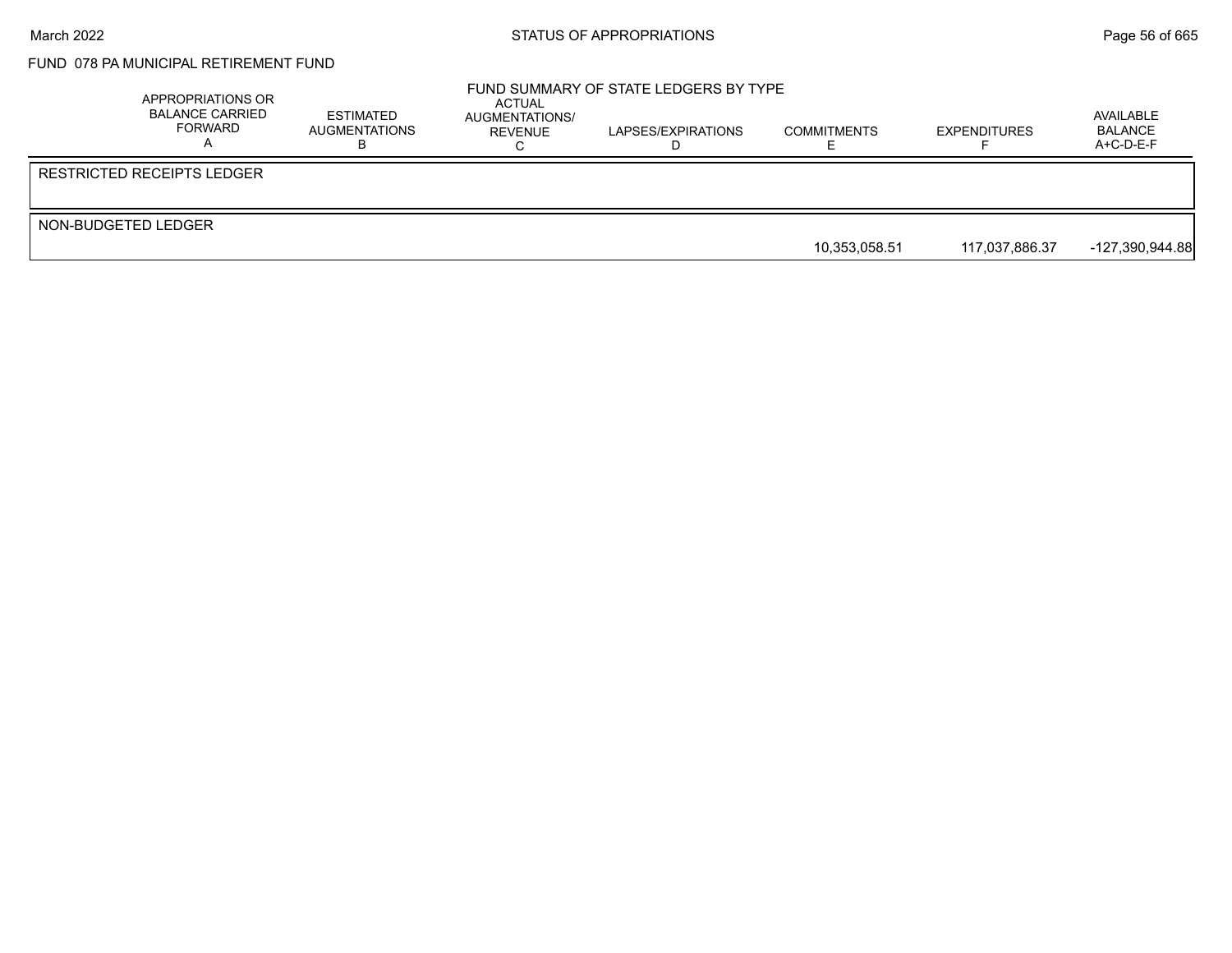### FUND 079 HIGHER EDUCATION ASSISTANCE FUND

| APPROPRIATIONS OR<br><b>BALANCE CARRIED</b><br><b>FORWARD</b><br>A | <b>ESTIMATED</b><br><b>AUGMENTATIONS</b><br>в | ACTUAL<br>AUGMENTATIONS/<br>REVENUE | FUND SUMMARY OF STATE LEDGERS BY TYPE<br>LAPSES/EXPIRATIONS | <b>COMMITMENTS</b> | <b>EXPENDITURES</b> | AVAILABLE<br><b>BALANCE</b><br>A+C-D-E-F |
|--------------------------------------------------------------------|-----------------------------------------------|-------------------------------------|-------------------------------------------------------------|--------------------|---------------------|------------------------------------------|
| <b>PRIOR STATE CONTINUING LEDGER</b>                               |                                               |                                     |                                                             |                    |                     |                                          |
| 205,404.49                                                         |                                               |                                     |                                                             |                    |                     | 205,404.49                               |
| TOTAL ALL PRIOR STATE LEDGERS                                      |                                               |                                     |                                                             |                    |                     |                                          |
| 205,404.49                                                         |                                               |                                     |                                                             |                    |                     | 205,404.49                               |
| <b>RESTRICTED RECEIPTS LEDGER</b>                                  |                                               |                                     |                                                             |                    |                     |                                          |
| $-16.141.369.50$                                                   |                                               | 241.561.601.28                      |                                                             |                    | 219,054,741.35      | 6,365,490.43                             |
| <b>RESTRICTED REVENUE LEDGER</b>                                   |                                               |                                     |                                                             |                    |                     |                                          |
| 337,982,863.49                                                     |                                               | 889,840,419.09                      |                                                             |                    | 717,464,804.68      | 510,358,477.90                           |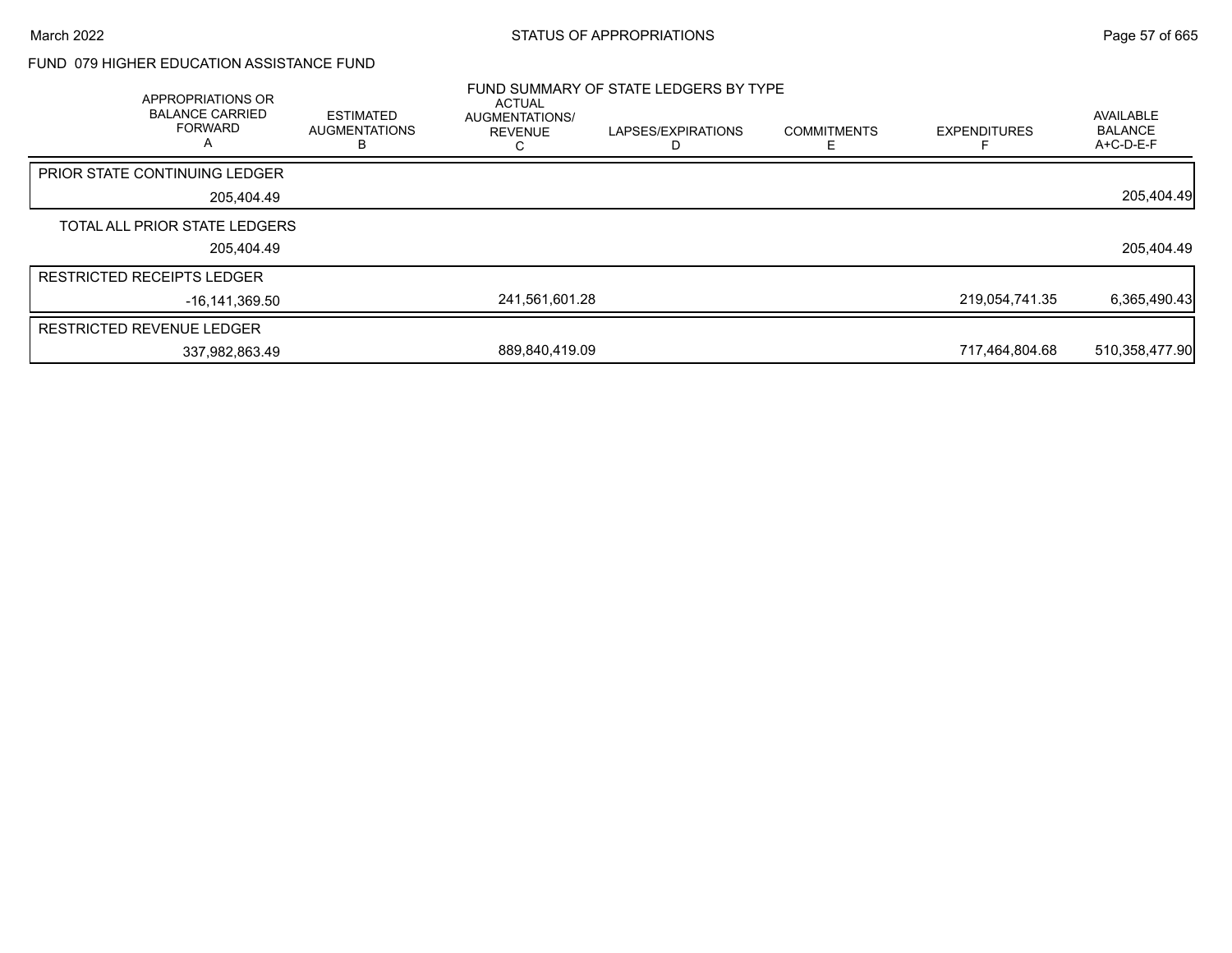### FUND 080 EMERGENCY MEDICAL OPERATING SERVICE

| APPROPRIATIONS OR<br><b>BALANCE CARRIED</b><br><b>FORWARD</b><br>А | <b>ESTIMATED</b><br><b>AUGMENTATIONS</b> | <b>ACTUAL</b><br><b>AUGMENTATIONS/</b><br><b>REVENUE</b> | FUND SUMMARY OF STATE LEDGERS BY TYPE<br>LAPSES/EXPIRATIONS | <b>COMMITMENTS</b> | <b>EXPENDITURES</b> | AVAILABLE<br><b>BALANCE</b><br>$A+C-D-E-F$ |
|--------------------------------------------------------------------|------------------------------------------|----------------------------------------------------------|-------------------------------------------------------------|--------------------|---------------------|--------------------------------------------|
| <b>CURRENT STATE APPROPRIATIONS LEDGER</b>                         |                                          |                                                          |                                                             |                    |                     |                                            |
| 13.500.000.00                                                      |                                          |                                                          |                                                             | 3,042,550.84       | 7,192,580.54        | 3,264,868.62                               |
| TOTAL ALL CURRENT STATE LEDGERS                                    |                                          |                                                          |                                                             |                    |                     |                                            |
| 13.500.000.00                                                      |                                          |                                                          |                                                             | 3,042,550.84       | 7,192,580.54        | 3,264,868.62                               |
| <b>PRIOR STATE APPROPRIATIONS LEDGER</b>                           |                                          |                                                          |                                                             |                    |                     |                                            |
| 4.224.201.82                                                       |                                          |                                                          |                                                             | 206.687.24         | 1.463.392.00        | 2,554,122.58                               |
| TOTAL ALL PRIOR STATE LEDGERS                                      |                                          |                                                          |                                                             |                    |                     |                                            |
| 4.224.201.82                                                       |                                          |                                                          |                                                             | 206.687.24         | 1.463.392.00        | 2.554.122.58                               |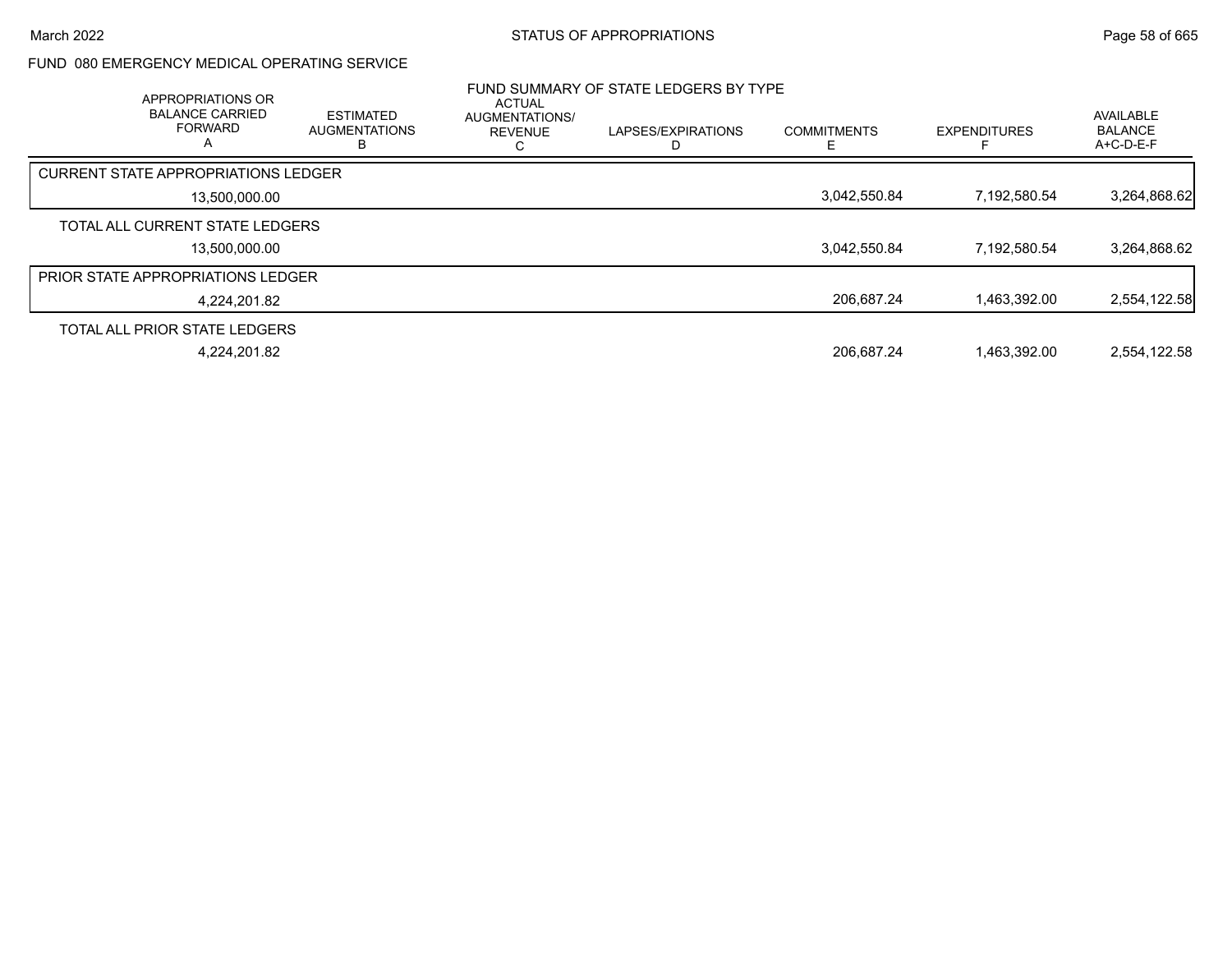## FUND 081 STATE RESTAURANT FUND

| APPROPRIATIONS OR<br><b>BALANCE CARRIED</b><br><b>FORWARD</b> | <b>ESTIMATED</b><br>AUGMENTATIONS | ACTUAL<br><b>AUGMENTATIONS/</b><br>REVENUE | FUND SUMMARY OF STATE LEDGERS BY TYPE<br>LAPSES/EXPIRATIONS | <b>COMMITMENTS</b> | <b>EXPENDITURES</b> | AVAILABLE<br><b>BALANCE</b><br>$A+C-D-E-F$ |
|---------------------------------------------------------------|-----------------------------------|--------------------------------------------|-------------------------------------------------------------|--------------------|---------------------|--------------------------------------------|
| NON-BUDGETED LEDGER                                           |                                   |                                            |                                                             | 430.17             | 41.860.31           | $-42,290.48$                               |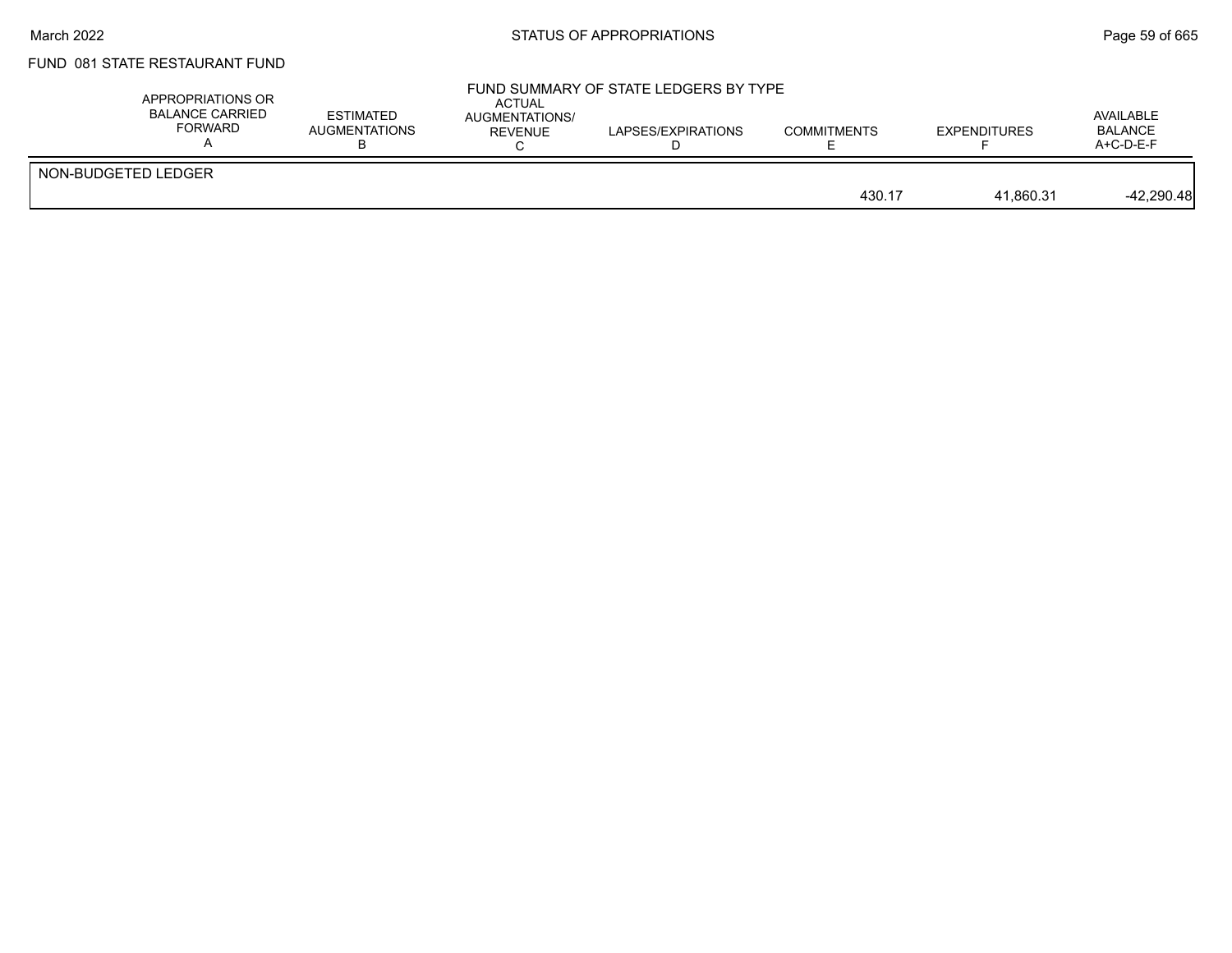## FUND 082 STATE WORKER'S INSURANCE FUND-SWIF

|                     | APPROPRIATIONS OR<br><b>BALANCE CARRIED</b><br>FORWARD | <b>ESTIMATED</b><br><b>AUGMENTATIONS</b> | ACTUAL<br>AUGMENTATIONS/<br>REVENUE | FUND SUMMARY OF STATE LEDGERS BY TYPE<br>LAPSES/EXPIRATIONS | <b>COMMITMENTS</b> | <b>EXPENDITURES</b> | AVAILABLE<br><b>BALANCE</b><br>$A+C-D-E-F$ |
|---------------------|--------------------------------------------------------|------------------------------------------|-------------------------------------|-------------------------------------------------------------|--------------------|---------------------|--------------------------------------------|
|                     | <b>RESTRICTED RECEIPTS LEDGER</b>                      |                                          |                                     |                                                             |                    |                     |                                            |
|                     | 2,891,726.83                                           |                                          | 672.592.80                          |                                                             |                    | 675.897.40          | 2,888,422.23                               |
| NON-BUDGETED LEDGER |                                                        |                                          |                                     |                                                             |                    |                     |                                            |
|                     |                                                        |                                          | 468.448.50                          |                                                             | 115.306.173.62     | 115.624.266.19      | -230,930,439.81                            |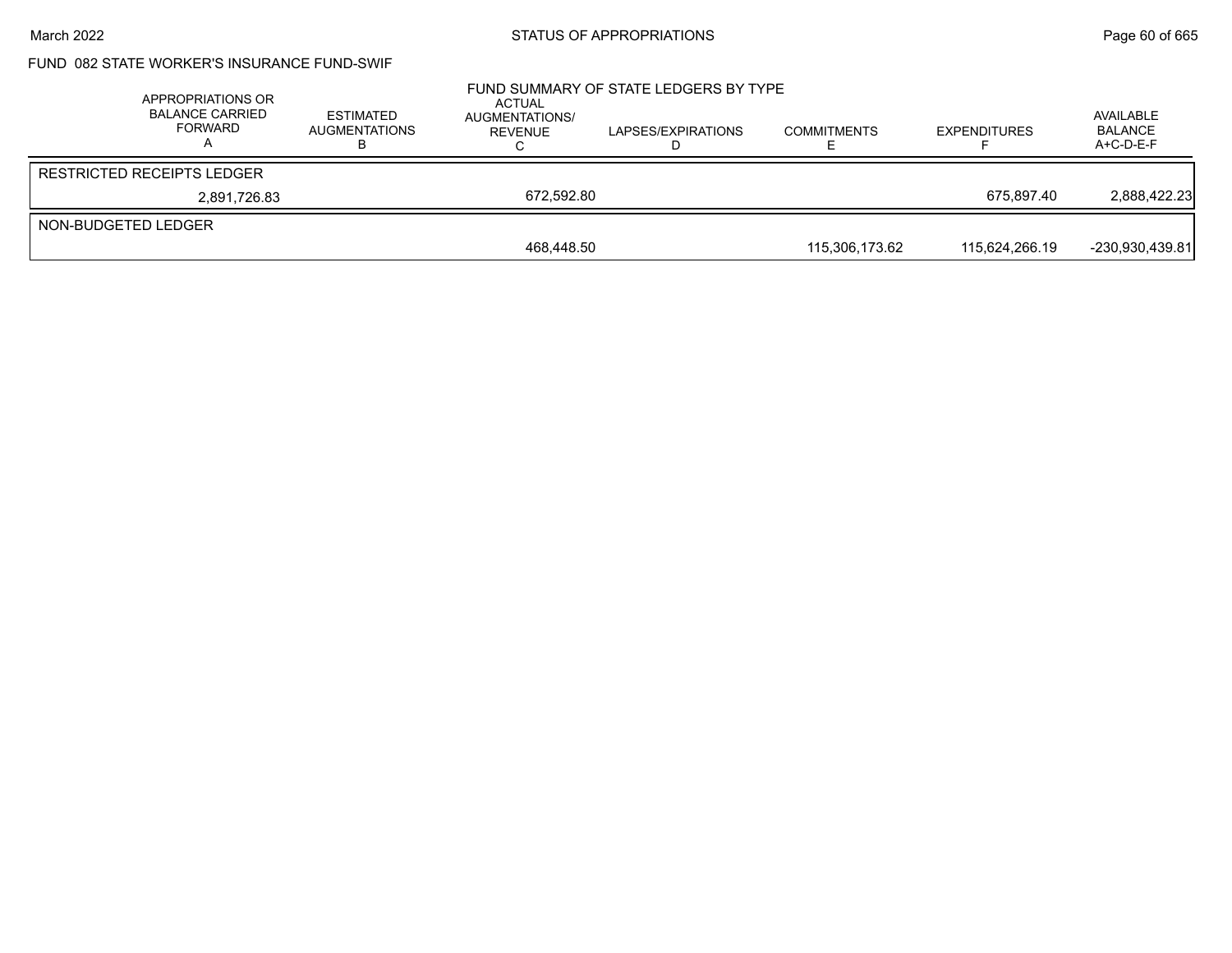$\overline{1}$ 

## FUND 083 SOLID WASTE RESOURCE RECOVERY DEVEL

| APPROPRIATIONS OR<br>BALANCE CARRIED<br>FORWARD | ESTIMATED<br>AUGMENTATIONS | ACTUAL<br>AUGMENTATIONS/<br><b>REVENUE</b> | FUND SUMMARY OF STATE LEDGERS BY TYPE<br>LAPSES/EXPIRATIONS | <b>COMMITMENTS</b> | <b>EXPENDITURES</b> | AVAILABLE<br><b>BALANCE</b><br>A+C-D-E-F |
|-------------------------------------------------|----------------------------|--------------------------------------------|-------------------------------------------------------------|--------------------|---------------------|------------------------------------------|
| RESTRICTED REVENUE LEDGER                       |                            |                                            |                                                             |                    |                     |                                          |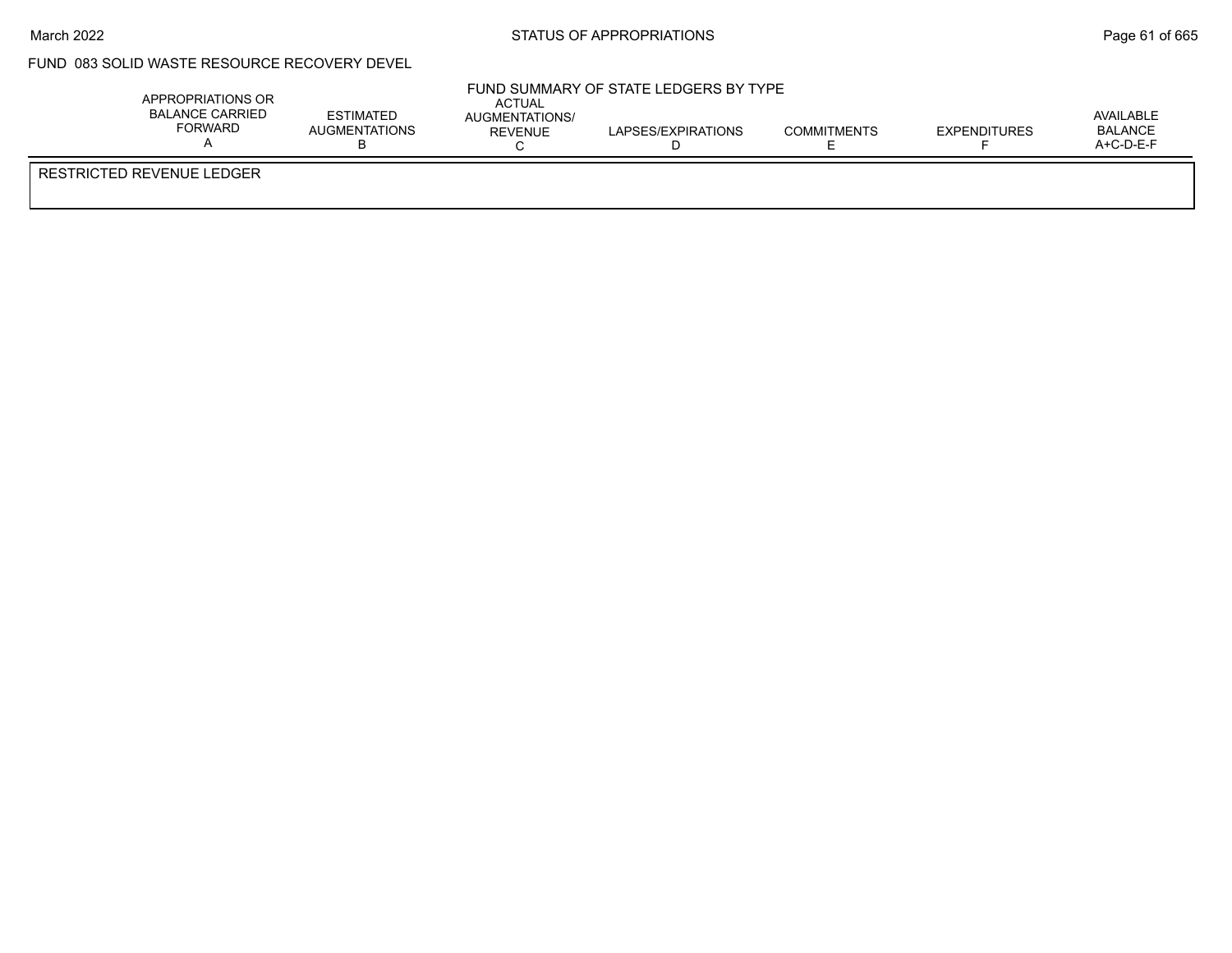# FUND 084 STATE STORES FUND

| <b>APPROPRIATIONS OR</b><br><b>BALANCE CARRIED</b><br><b>FORWARD</b> | <b>ESTIMATED</b><br><b>AUGMENTATIONS</b><br>в | <b>ACTUAL</b><br><b>AUGMENTATIONS/</b><br><b>REVENUE</b><br>C | FUND SUMMARY OF STATE LEDGERS BY TYPE<br>LAPSES/EXPIRATIONS<br>D | <b>COMMITMENTS</b><br>Е | <b>EXPENDITURES</b> | <b>AVAILABLE</b><br><b>BALANCE</b><br>$A+C-D-E-F$ |
|----------------------------------------------------------------------|-----------------------------------------------|---------------------------------------------------------------|------------------------------------------------------------------|-------------------------|---------------------|---------------------------------------------------|
| <b>CURRENT STATE APPROPRIATIONS LEDGER</b>                           |                                               |                                                               |                                                                  |                         |                     |                                                   |
| 33.196.000.00                                                        | 75,000.00                                     | 23,205.00                                                     |                                                                  | 1,190,064.37            | 21,518,061.33       | 10,511,079.30                                     |
| CURRENT STATE EXECUTIVE AUTHORIZATIONS LEDGER                        |                                               |                                                               |                                                                  |                         |                     |                                                   |
| 2,403,594,166.00                                                     | 20,000.00                                     |                                                               |                                                                  | 106,556,884.00          | 1,880,898,883.37    | 416,138,398.63                                    |
| TOTAL ALL CURRENT STATE LEDGERS                                      |                                               |                                                               |                                                                  |                         |                     |                                                   |
| 2,436,790,166.00                                                     | 95,000.00                                     | 23,205.00                                                     |                                                                  | 107,746,948.37          | 1,902,416,944.70    | 426,649,477.93                                    |
| <b>PRIOR STATE APPROPRIATIONS LEDGER</b>                             |                                               |                                                               |                                                                  |                         |                     |                                                   |
| 7,377,247.40                                                         |                                               |                                                               |                                                                  | 573,347.07              | 1,627,917.42        | 5,175,982.91                                      |
| PRIOR STATE EXECUTIVE AUTHORIZATIONS LEDGER                          |                                               |                                                               |                                                                  |                         |                     |                                                   |
| 116,647,410.39                                                       |                                               |                                                               |                                                                  | 5,592,380.20            | 50,611,267.74       | 60,443,762.45                                     |
| <b>TOTAL ALL PRIOR STATE LEDGERS</b>                                 |                                               |                                                               |                                                                  |                         |                     |                                                   |
| 124,024,657.79                                                       |                                               |                                                               |                                                                  | 6, 165, 727. 27         | 52,239,185.16       | 65,619,745.36                                     |
| <b>RESTRICTED RECEIPTS LEDGER</b>                                    |                                               |                                                               |                                                                  |                         |                     |                                                   |
| <b>RESTRICTED REVENUE LEDGER</b>                                     |                                               |                                                               |                                                                  |                         |                     |                                                   |
| 212,929.12                                                           |                                               | 750,000.00                                                    |                                                                  |                         |                     | 962,929.12                                        |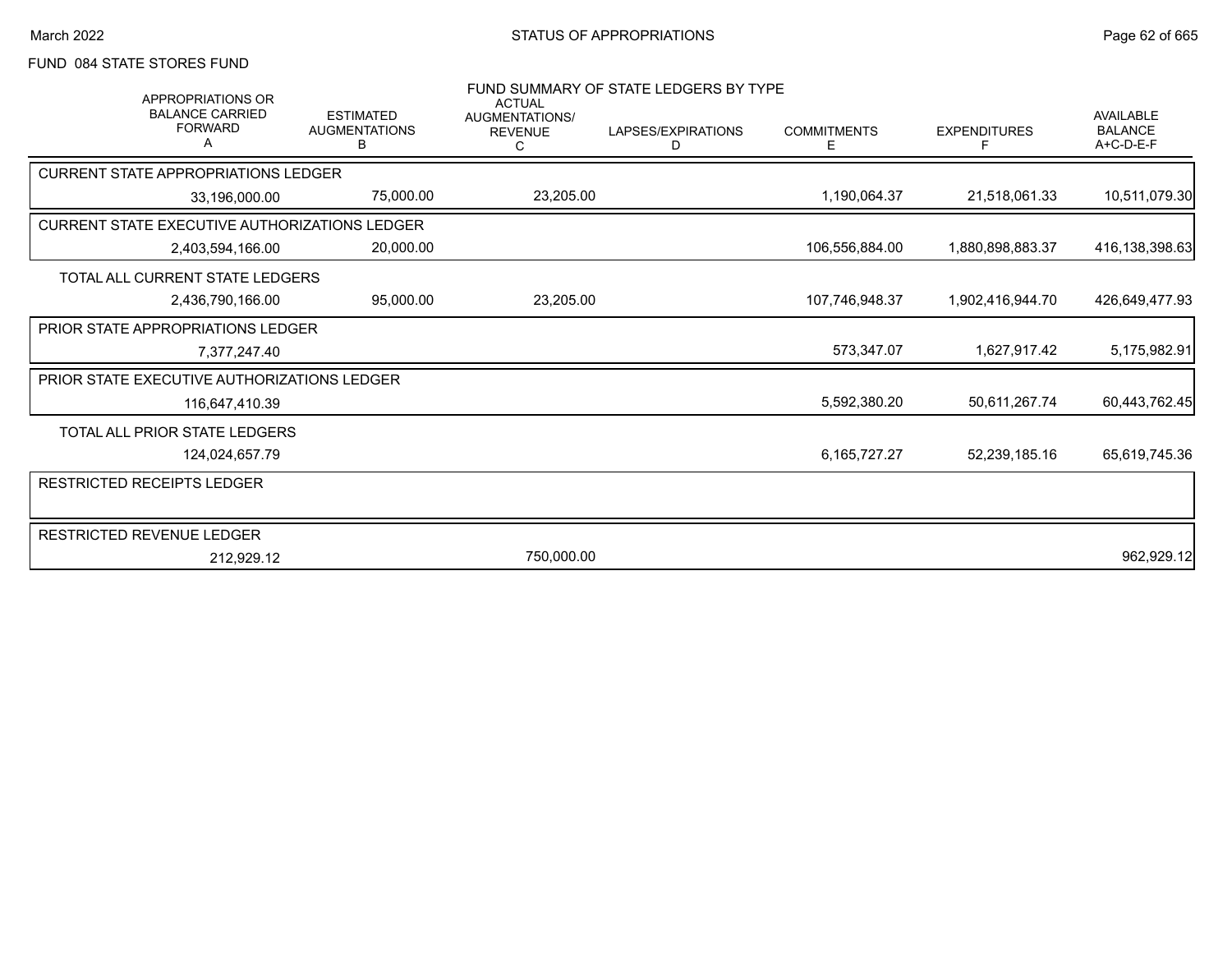#### March 2022 **Example 2022** Page 63 of 665

# FUND 085 REHABILITATION CENTER FUND

| APPROPRIATIONS OR<br><b>BALANCE CARRIED</b><br><b>FORWARD</b> | <b>ESTIMATED</b><br><b>AUGMENTATIONS</b> | <b>ACTUAL</b><br>AUGMENTATIONS/<br><b>REVENUE</b> | FUND SUMMARY OF STATE LEDGERS BY TYPE<br>LAPSES/EXPIRATIONS | <b>COMMITMENTS</b> | <b>EXPENDITURES</b> | AVAILABLE<br><b>BALANCE</b><br>$A+C-D-E-F$ |
|---------------------------------------------------------------|------------------------------------------|---------------------------------------------------|-------------------------------------------------------------|--------------------|---------------------|--------------------------------------------|
| NON-BUDGETED LEDGER                                           |                                          |                                                   |                                                             |                    |                     |                                            |
|                                                               |                                          | 524.692.15                                        |                                                             | 6,782,999.20       | 16,247,653.20       | $-23,030,652.40$                           |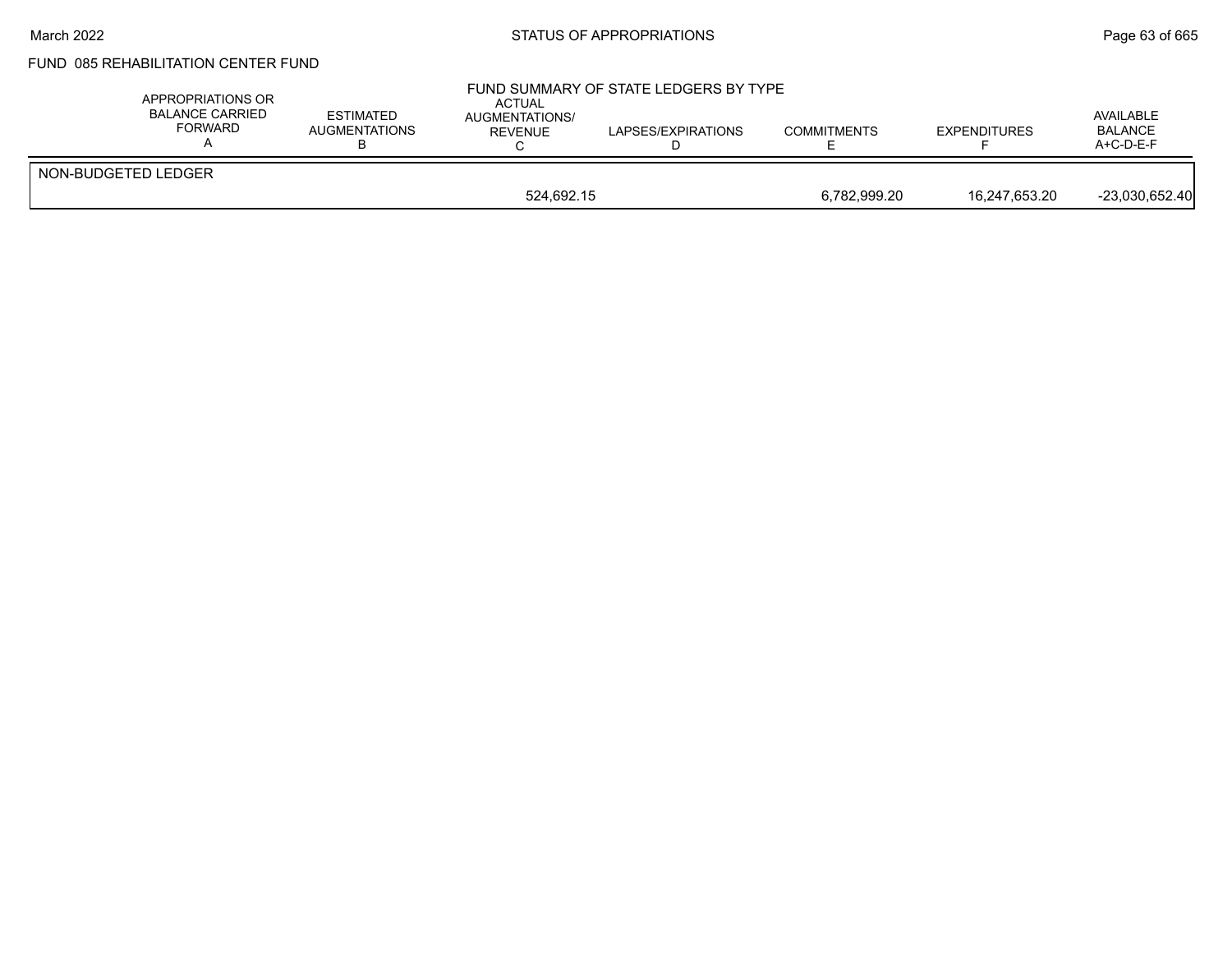### FUND 086 COAL&CLAY MINE SUBSIDENCE INSURANCE

| APPROPRIATIONS OR<br><b>BALANCE CARRIED</b><br><b>FORWARD</b><br>A | <b>ESTIMATED</b><br><b>AUGMENTATIONS</b> | <b>ACTUAL</b><br><b>AUGMENTATIONS/</b><br><b>REVENUE</b> | FUND SUMMARY OF STATE LEDGERS BY TYPE<br>LAPSES/EXPIRATIONS | <b>COMMITMENTS</b> | <b>EXPENDITURES</b> | AVAILABLE<br><b>BALANCE</b><br>$A+C-D-E-F$ |
|--------------------------------------------------------------------|------------------------------------------|----------------------------------------------------------|-------------------------------------------------------------|--------------------|---------------------|--------------------------------------------|
| CURRENT STATE EXECUTIVE AUTHORIZATIONS LEDGER                      |                                          |                                                          |                                                             |                    |                     |                                            |
| 6,778,000.00                                                       |                                          |                                                          |                                                             | 334,683.16         | 2,827,654.96        | 3,615,661.88                               |
| TOTAL ALL CURRENT STATE LEDGERS                                    |                                          |                                                          |                                                             |                    |                     |                                            |
| 6,778,000.00                                                       |                                          |                                                          |                                                             | 334,683.16         | 2.827.654.96        | 3,615,661.88                               |
| <b>PRIOR STATE EXECUTIVE AUTHORIZATIONS LEDGER</b>                 |                                          |                                                          |                                                             |                    |                     |                                            |
| 2,410,279.17                                                       |                                          |                                                          |                                                             | 11,376.90          | 245.597.70          | 2,153,304.57                               |
| TOTAL ALL PRIOR STATE LEDGERS                                      |                                          |                                                          |                                                             |                    |                     |                                            |
| 2,410,279.17                                                       |                                          |                                                          |                                                             | 11,376.90          | 245.597.70          | 2,153,304.57                               |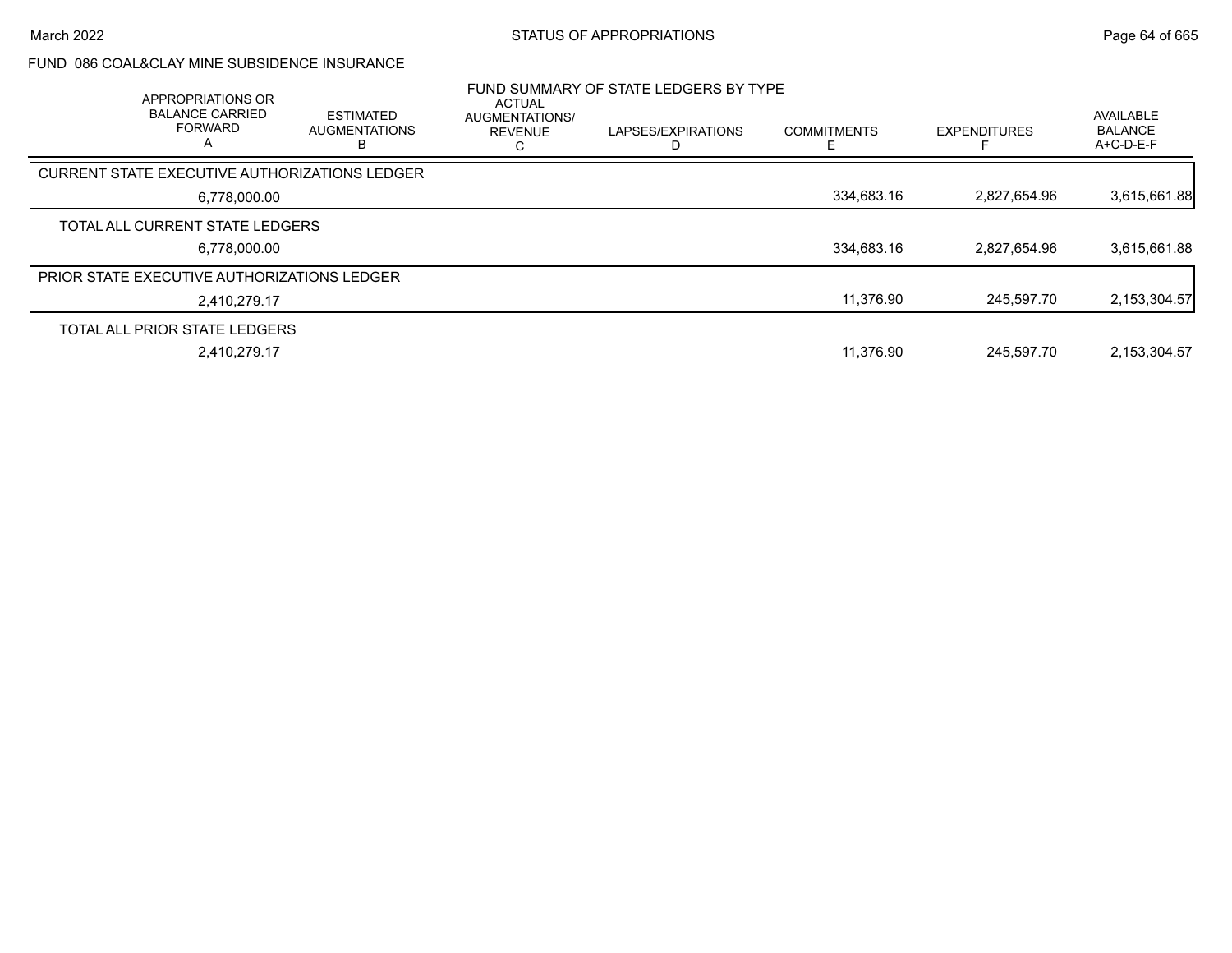## FUND 087 COAL LANDS IMPROVEMENT FUND

| APPROPRIATIONS OR<br><b>BALANCE CARRIED</b><br><b>FORWARD</b><br>A | <b>ESTIMATED</b><br><b>AUGMENTATIONS</b><br>n | <b>ACTUAL</b><br><b>AUGMENTATIONS/</b><br><b>REVENUE</b> | FUND SUMMARY OF STATE LEDGERS BY TYPE<br>LAPSES/EXPIRATIONS | <b>COMMITMENTS</b> | <b>EXPENDITURES</b> | AVAILABLE<br><b>BALANCE</b><br>A+C-D-E-F |
|--------------------------------------------------------------------|-----------------------------------------------|----------------------------------------------------------|-------------------------------------------------------------|--------------------|---------------------|------------------------------------------|
| CURRENT STATE EXECUTIVE AUTHORIZATIONS LEDGER                      |                                               |                                                          |                                                             |                    |                     |                                          |
| 1,200,000.00                                                       |                                               |                                                          |                                                             |                    | 750,000.00          | 450,000.00                               |
| TOTAL ALL CURRENT STATE LEDGERS                                    |                                               |                                                          |                                                             |                    |                     |                                          |
| 1,200,000.00                                                       |                                               |                                                          |                                                             |                    | 750,000.00          | 450,000.00                               |
| <b>PRIOR STATE EXECUTIVE AUTHORIZATIONS LEDGER</b>                 |                                               |                                                          |                                                             |                    |                     |                                          |
| 831,908.25                                                         |                                               |                                                          |                                                             |                    |                     | 831,908.25                               |
| TOTAL ALL PRIOR STATE LEDGERS                                      |                                               |                                                          |                                                             |                    |                     |                                          |
| 831,908.25                                                         |                                               |                                                          |                                                             |                    |                     | 831,908.25                               |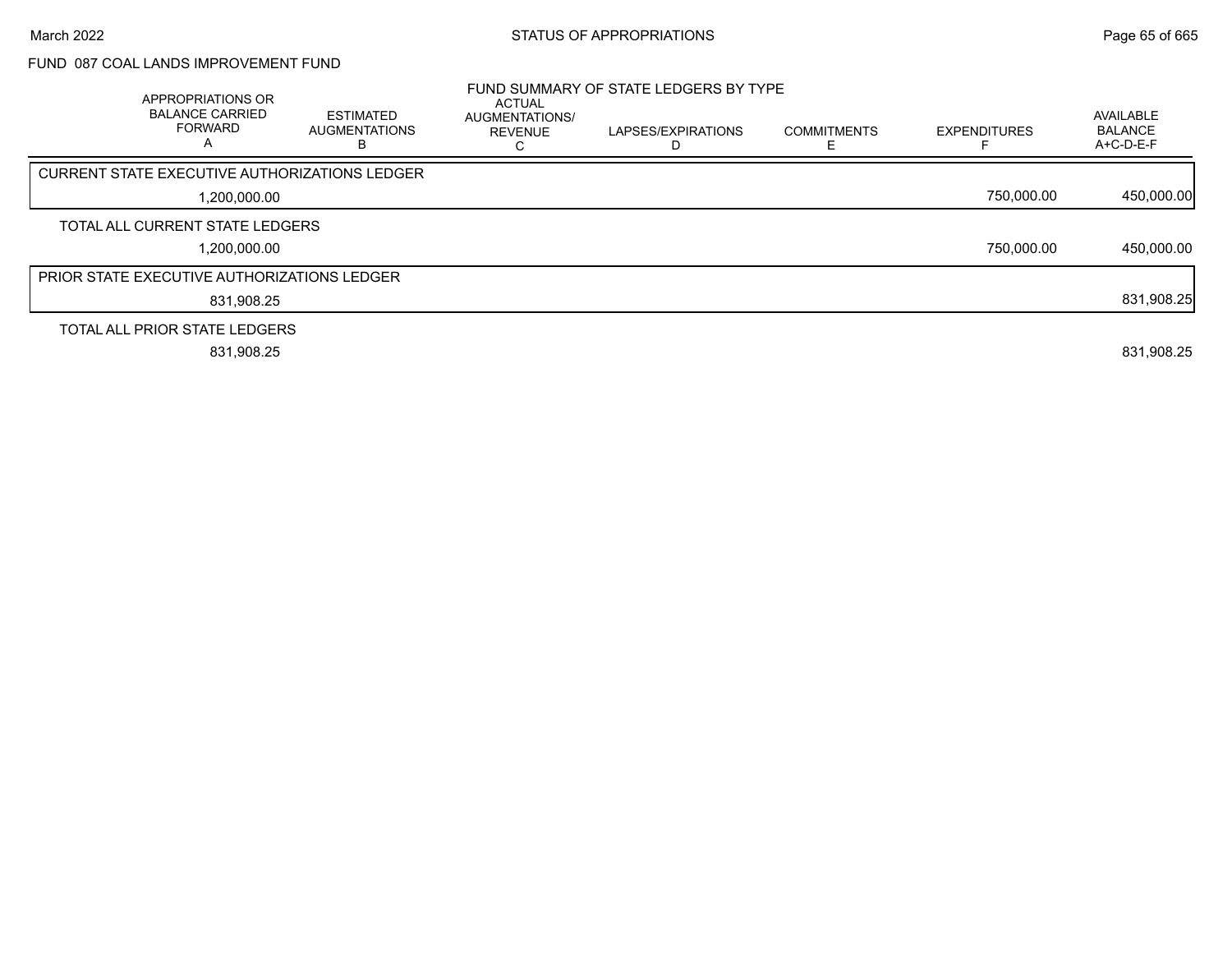## FUND 088 MINORITY BUSINESS DEVELOPMENT FUND

| APPROPRIATIONS OR<br><b>BALANCE CARRIED</b><br><b>FORWARD</b><br>A | <b>ESTIMATED</b><br><b>AUGMENTATIONS</b> | <b>ACTUAL</b><br>AUGMENTATIONS/<br><b>REVENUE</b> | FUND SUMMARY OF STATE LEDGERS BY TYPE<br>LAPSES/EXPIRATIONS | <b>COMMITMENTS</b> | <b>EXPENDITURES</b> | <b>AVAILABLE</b><br><b>BALANCE</b><br>$A+C-D-E-F$ |
|--------------------------------------------------------------------|------------------------------------------|---------------------------------------------------|-------------------------------------------------------------|--------------------|---------------------|---------------------------------------------------|
| CURRENT STATE EXECUTIVE AUTHORIZATIONS LEDGER                      |                                          |                                                   |                                                             |                    |                     |                                                   |
| 1,340,000.00                                                       |                                          |                                                   |                                                             | 152,124.00         | 521,232.81          | 666,643.19                                        |
| TOTAL ALL CURRENT STATE LEDGERS                                    |                                          |                                                   |                                                             |                    |                     |                                                   |
| 1.340.000.00                                                       |                                          |                                                   |                                                             | 152,124.00         | 521.232.81          | 666,643.19                                        |
| <b>PRIOR STATE EXECUTIVE AUTHORIZATIONS LEDGER</b>                 |                                          |                                                   |                                                             |                    |                     |                                                   |
| 333,694.32                                                         |                                          |                                                   |                                                             |                    | 13,185.28           | 320,509.04                                        |
| TOTAL ALL PRIOR STATE LEDGERS                                      |                                          |                                                   |                                                             |                    |                     |                                                   |
| 333.694.32                                                         |                                          |                                                   |                                                             |                    | 13.185.28           | 320.509.04                                        |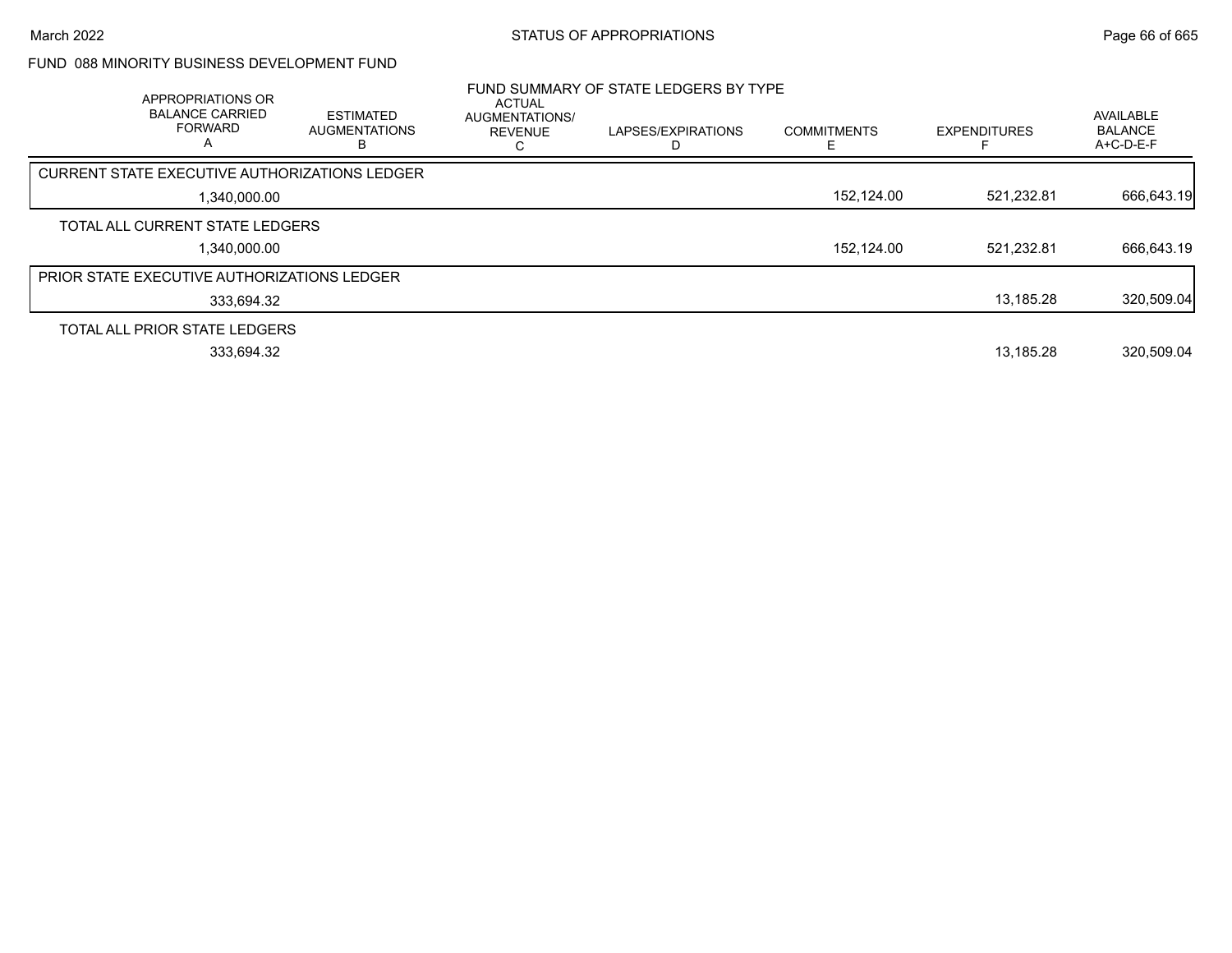#### FUND 091 CAPITAL DEBT FUND

| <b>APPROPRIATIONS OR</b><br><b>BALANCE CARRIED</b><br>FORWARD | <b>ESTIMATED</b><br><b>AUGMENTATIONS</b> | ACTUAL<br>AUGMENTATIONS/<br>REVENUE | FUND SUMMARY OF STATE LEDGERS BY TYPE<br>LAPSES/EXPIRATIONS | <b>COMMITMENTS</b> | <b>EXPENDITURES</b> | AVAILABLE<br><b>BALANCE</b><br>$A+C-D-E-F$ |
|---------------------------------------------------------------|------------------------------------------|-------------------------------------|-------------------------------------------------------------|--------------------|---------------------|--------------------------------------------|
| <b>RESTRICTED RECEIPTS LEDGER</b>                             |                                          |                                     |                                                             |                    |                     |                                            |
| NON-BUDGETED LEDGER                                           |                                          |                                     |                                                             |                    | 1.176.190.585.30    | -1,176,190,585.30                          |
| <b>RESTRICTED REVENUE LEDGER</b>                              |                                          |                                     |                                                             |                    |                     | 5,034,895.94                               |
| 325.98                                                        |                                          | 438,057,919.96                      |                                                             |                    | 433,023,350.00      |                                            |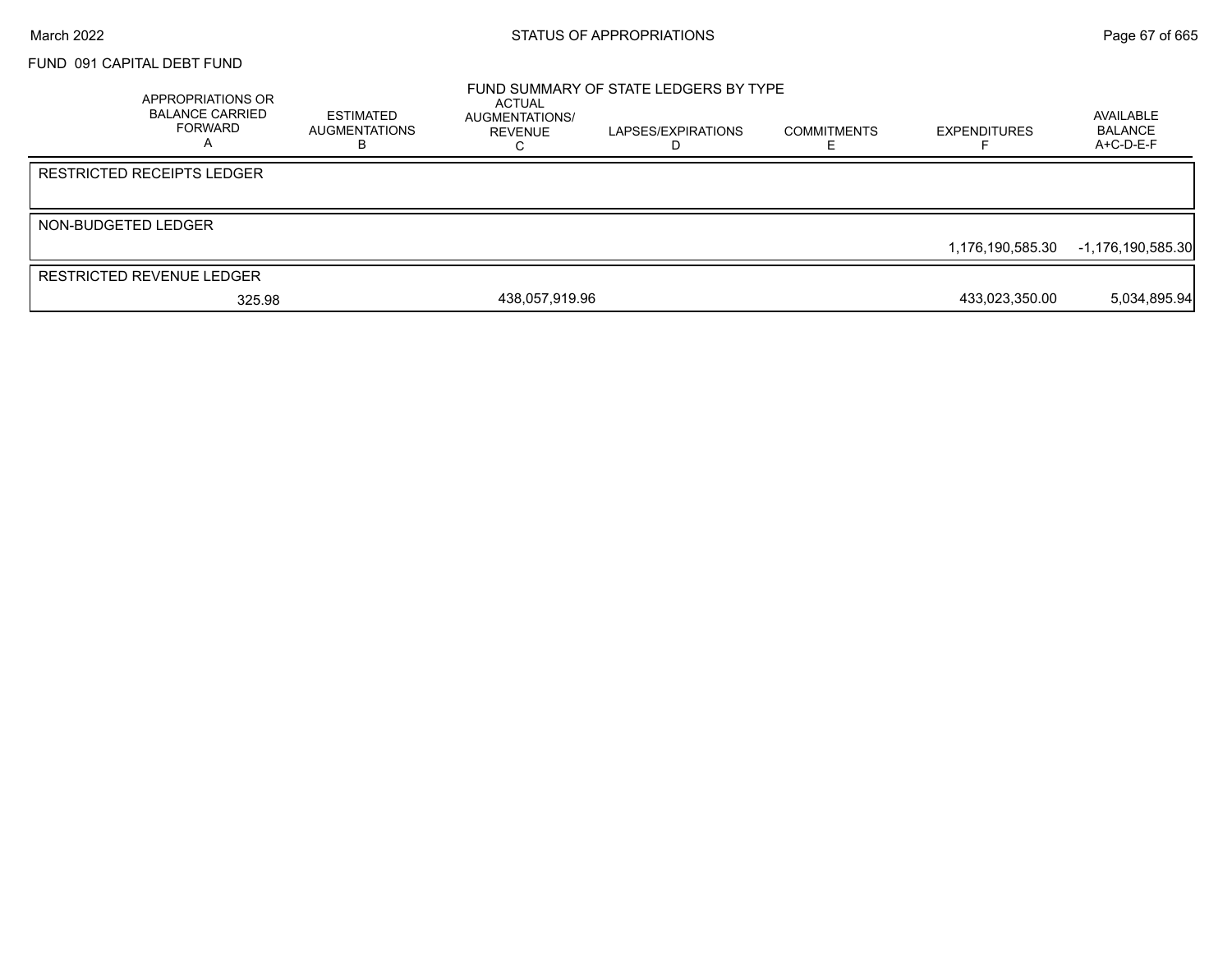## FUND 096 PA VETS MONUMNTS & MEMRIAL TRST FND

| APPROPRIATIONS OR<br><b>BALANCE CARRIED</b><br><b>FORWARD</b><br>A | <b>ESTIMATED</b><br><b>AUGMENTATIONS</b><br>в | <b>ACTUAL</b><br><b>AUGMENTATIONS/</b><br><b>REVENUE</b> | FUND SUMMARY OF STATE LEDGERS BY TYPE<br>LAPSES/EXPIRATIONS | <b>COMMITMENTS</b> | <b>EXPENDITURES</b> | AVAILABLE<br><b>BALANCE</b><br>A+C-D-E-F |
|--------------------------------------------------------------------|-----------------------------------------------|----------------------------------------------------------|-------------------------------------------------------------|--------------------|---------------------|------------------------------------------|
| CURRENT STATE EXECUTIVE AUTHORIZATIONS LEDGER                      |                                               |                                                          |                                                             |                    |                     |                                          |
| 175,000.00                                                         |                                               |                                                          |                                                             | 22,174.32          | 30,903.62           | 121,922.06                               |
| TOTAL ALL CURRENT STATE LEDGERS                                    |                                               |                                                          |                                                             |                    |                     |                                          |
| 175,000.00                                                         |                                               |                                                          |                                                             | 22,174.32          | 30.903.62           | 121,922.06                               |
| <b>PRIOR STATE EXECUTIVE AUTHORIZATIONS LEDGER</b>                 |                                               |                                                          |                                                             |                    |                     |                                          |
| 24.456.64                                                          |                                               |                                                          |                                                             |                    | 6,419.92            | 18,036.72                                |
| TOTAL ALL PRIOR STATE LEDGERS                                      |                                               |                                                          |                                                             |                    |                     |                                          |
| 24.456.64                                                          |                                               |                                                          |                                                             |                    | 6.419.92            | 18.036.72                                |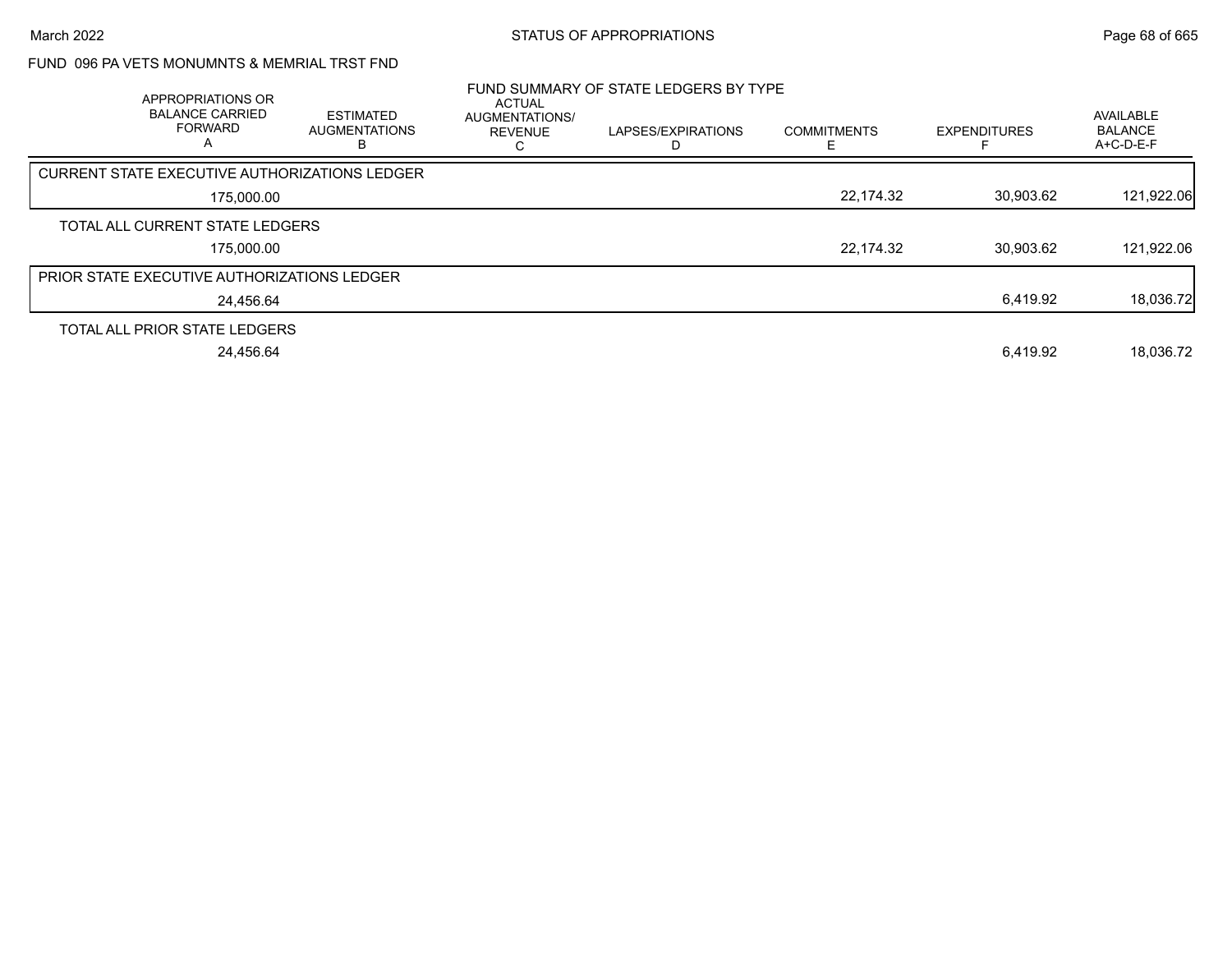## FUND 097 ANTHRACITE DEEP MINE OPERATORS EMER

| <b>APPROPRIATIONS OR</b><br><b>BALANCE CARRIED</b><br><b>FORWARD</b><br>A | <b>ESTIMATED</b><br><b>AUGMENTATIONS</b><br>B | ACTUAL<br>AUGMENTATIONS/<br><b>REVENUE</b><br>С | FUND SUMMARY OF STATE LEDGERS BY TYPE<br>LAPSES/EXPIRATIONS | <b>COMMITMENTS</b><br>Е | <b>EXPENDITURES</b> | AVAILABLE<br><b>BALANCE</b><br>A+C-D-E-F |
|---------------------------------------------------------------------------|-----------------------------------------------|-------------------------------------------------|-------------------------------------------------------------|-------------------------|---------------------|------------------------------------------|
| CURRENT STATE EXECUTIVE AUTHORIZATIONS LEDGER                             |                                               |                                                 |                                                             |                         |                     |                                          |
| 273,000.00                                                                |                                               |                                                 |                                                             | 197,987.34              |                     | 75,012.66                                |
| TOTAL ALL CURRENT STATE LEDGERS                                           |                                               |                                                 |                                                             |                         |                     |                                          |
| 273,000.00                                                                |                                               |                                                 |                                                             | 197,987.34              |                     | 75,012.66                                |
| <b>PRIOR STATE EXECUTIVE AUTHORIZATIONS LEDGER</b>                        |                                               |                                                 |                                                             |                         |                     |                                          |
| 450,000.00                                                                |                                               |                                                 |                                                             |                         |                     | 450,000.00                               |
| TOTAL ALL PRIOR STATE LEDGERS                                             |                                               |                                                 |                                                             |                         |                     |                                          |
| 450,000.00                                                                |                                               |                                                 |                                                             |                         |                     | 450,000.00                               |
| <b>RESTRICTED RECEIPTS LEDGER</b>                                         |                                               |                                                 |                                                             |                         |                     |                                          |
| 134,085.95                                                                |                                               | $-628.26$                                       |                                                             |                         |                     | 133,457.69                               |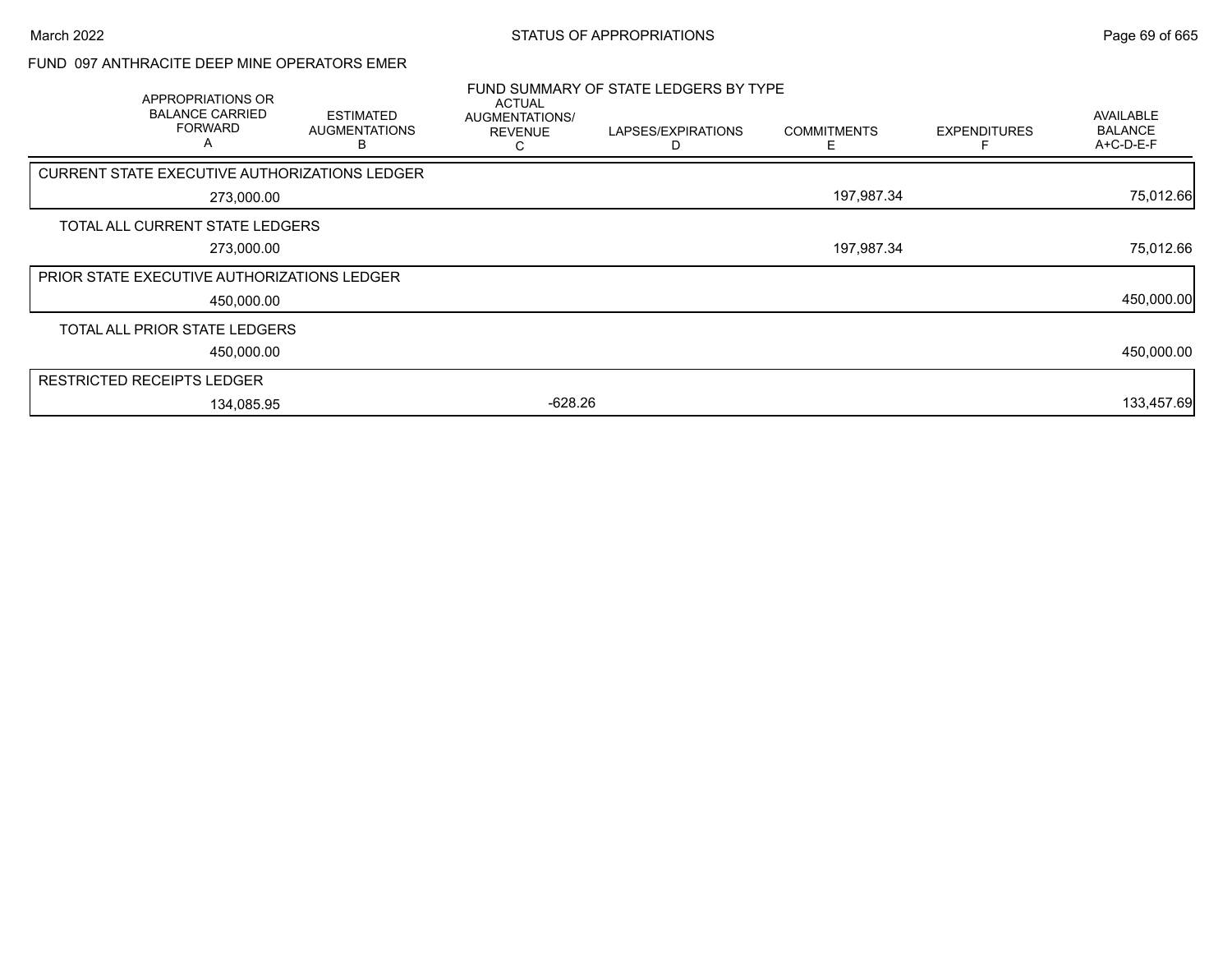## FUND 104 PENNVEST FUND

| <b>APPROPRIATIONS OR</b><br><b>BALANCE CARRIED</b><br><b>FORWARD</b> | <b>ESTIMATED</b><br><b>AUGMENTATIONS</b><br>В | <b>ACTUAL</b><br>AUGMENTATIONS/<br><b>REVENUE</b> | FUND SUMMARY OF STATE LEDGERS BY TYPE<br>LAPSES/EXPIRATIONS<br>D | <b>COMMITMENTS</b><br>Ε | <b>EXPENDITURES</b><br>F | AVAILABLE<br><b>BALANCE</b><br>A+C-D-E-F |
|----------------------------------------------------------------------|-----------------------------------------------|---------------------------------------------------|------------------------------------------------------------------|-------------------------|--------------------------|------------------------------------------|
| CURRENT STATE EXECUTIVE AUTHORIZATIONS LEDGER                        |                                               |                                                   |                                                                  |                         |                          |                                          |
| 40,944,000.00                                                        | 200,000.00                                    | 5,353.93                                          |                                                                  | 232,268.56              | 1,854,777.51             | 38,862,307.86                            |
| <b>CURRENT STATE EXECUTIVE AUTHORIZATIONS - RESTRICTED LEDGER</b>    |                                               |                                                   |                                                                  |                         |                          |                                          |
|                                                                      | 60,000,000.00                                 | 60,000,000.00                                     |                                                                  | 34,210,360.20           | 9,809,415.12             | 15,980,224.68                            |
| TOTAL ALL CURRENT STATE LEDGERS                                      |                                               |                                                   |                                                                  |                         |                          |                                          |
| 40,944,000.00                                                        | 60,200,000.00                                 | 60,005,353.93                                     |                                                                  | 34,442,628.76           | 11,664,192.63            | 54,842,532.54                            |
| PRIOR STATE EXECUTIVE AUTHORIZATIONS LEDGER                          |                                               |                                                   |                                                                  |                         |                          |                                          |
| 23,701,282.85                                                        |                                               |                                                   |                                                                  | 2,243.50                | 272,937.00               | 23,426,102.35                            |
| PRIOR STATE EXECUTIVE AUTHORIZATIONS - RESTRICTED LEDGER             |                                               |                                                   |                                                                  |                         |                          |                                          |
| 75,975,365.78                                                        |                                               | -55,185,654.81                                    |                                                                  |                         | 20,330,221.82            | 459,489.15                               |
| TOTAL ALL PRIOR STATE LEDGERS                                        |                                               |                                                   |                                                                  |                         |                          |                                          |
| 99,676,648.63                                                        |                                               | -55,185,654.81                                    |                                                                  | 2,243.50                | 20,603,158.82            | 23,885,591.50                            |
| RESTRICTED REVENUE LEDGER                                            |                                               |                                                   |                                                                  |                         |                          |                                          |
| 123,207,311.19                                                       |                                               | 42,879,272.57                                     |                                                                  | 41,261,528.74           | 14,858,074.58            | 109,966,980.44                           |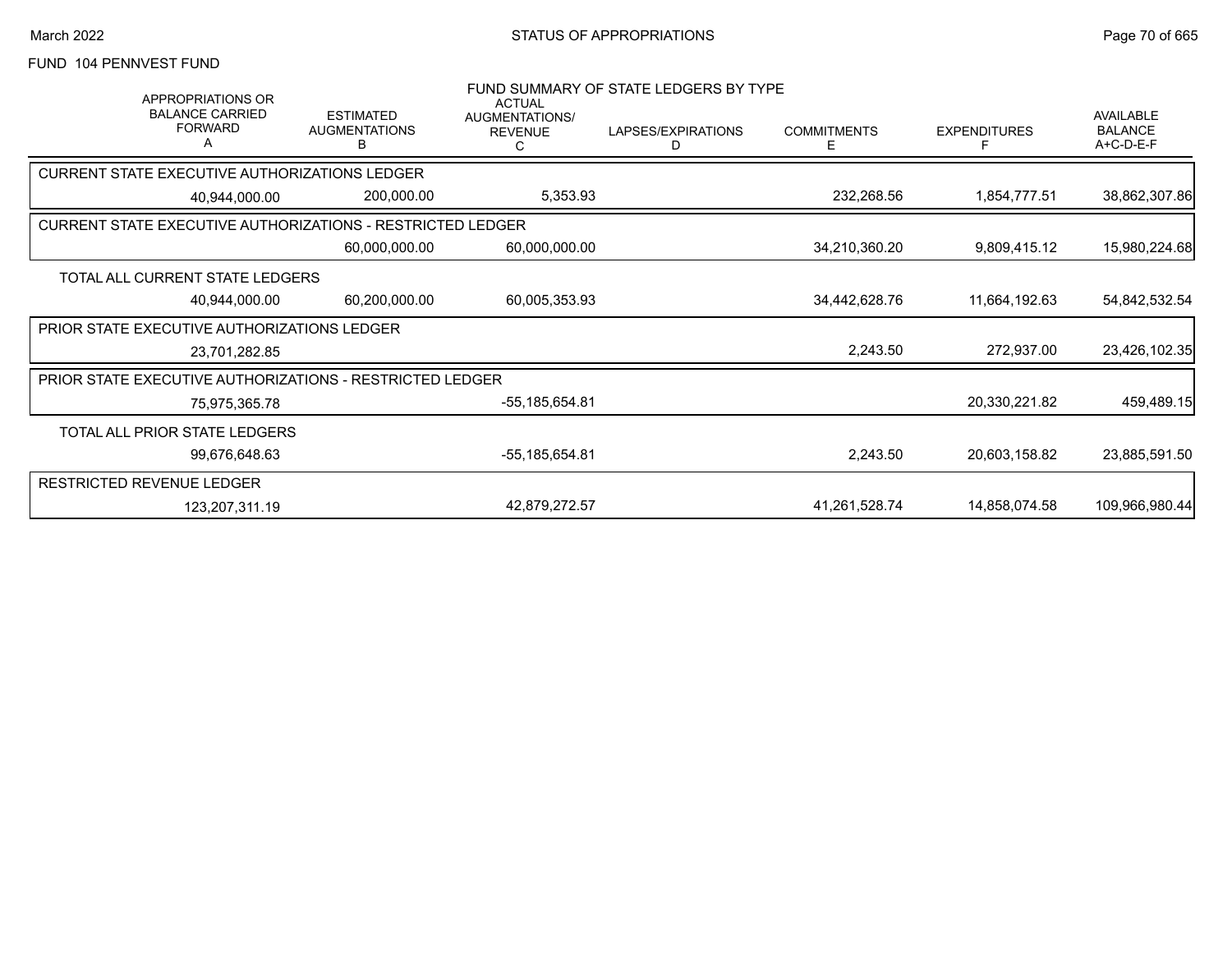## FUND 105 PENNVEST BOND AUTHORIZATION FUND

| APPROPRIATIONS OR<br><b>BALANCE CARRIED</b><br>FORWARD | ESTIMATED<br>AUGMENTATIONS<br>ר | ACTUAL<br>AUGMENTATIONS/<br>REVENUE | FUND SUMMARY OF STATE LEDGERS BY TYPE<br>LAPSES/EXPIRATIONS | <b>COMMITMENTS</b> | <b>EXPENDITURES</b> | AVAILABLE<br>BALANCE<br>$A+C-D-E-F$ |
|--------------------------------------------------------|---------------------------------|-------------------------------------|-------------------------------------------------------------|--------------------|---------------------|-------------------------------------|
| <b>PRIOR STATE CONTINUING LEDGER</b>                   |                                 |                                     |                                                             |                    |                     |                                     |
| 8,245,390.60                                           |                                 |                                     |                                                             |                    |                     | 8,245,390.60                        |
| TOTAL ALL PRIOR STATE LEDGERS                          |                                 |                                     |                                                             |                    |                     |                                     |
| 8.245.390.60                                           |                                 |                                     |                                                             |                    |                     | 8.245.390.60                        |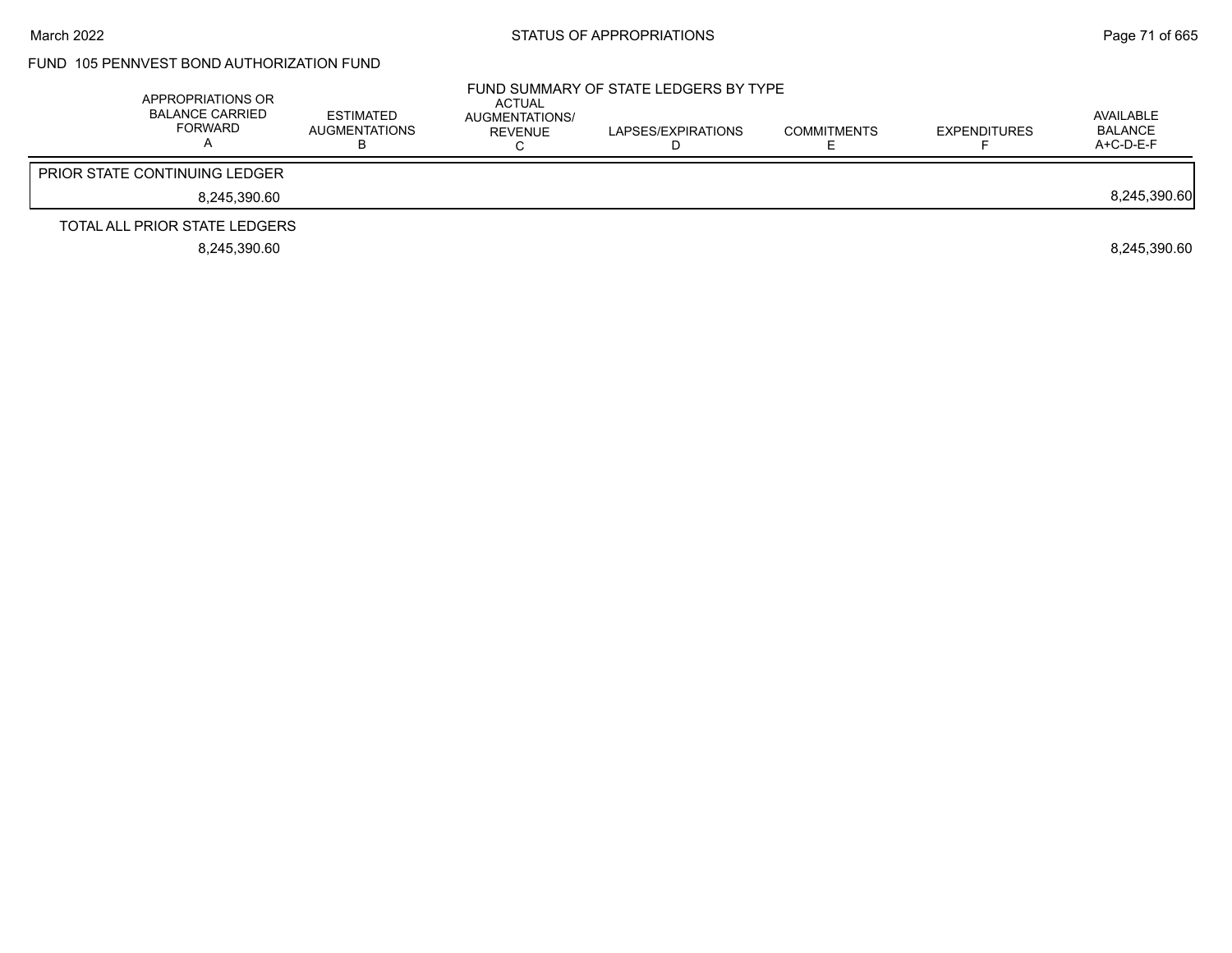#### March 2022 **Example 2018** STATUS OF APPROPRIATIONS **Page 72 of 665**

## FUND 108 PENNVEST REDEMPTION FUND

|                     | BALANCE CARRIED<br><b>FORWARD</b> | <b>ESTIMATED</b><br>AUGMENTATIONS<br>ח | ACTUAL<br>AUGMENTATIONS/<br><b>REVENUE</b> | LAPSES/EXPIRATIONS | <b>COMMITMENTS</b> | <b>EXPENDITURES</b> | AVAILABLE<br><b>BALANCE</b><br>$A+C-D-E-F$ |
|---------------------|-----------------------------------|----------------------------------------|--------------------------------------------|--------------------|--------------------|---------------------|--------------------------------------------|
| NON-BUDGETED LEDGER |                                   |                                        |                                            |                    |                    | 3,104,900.00        | $-3,104,900.00$                            |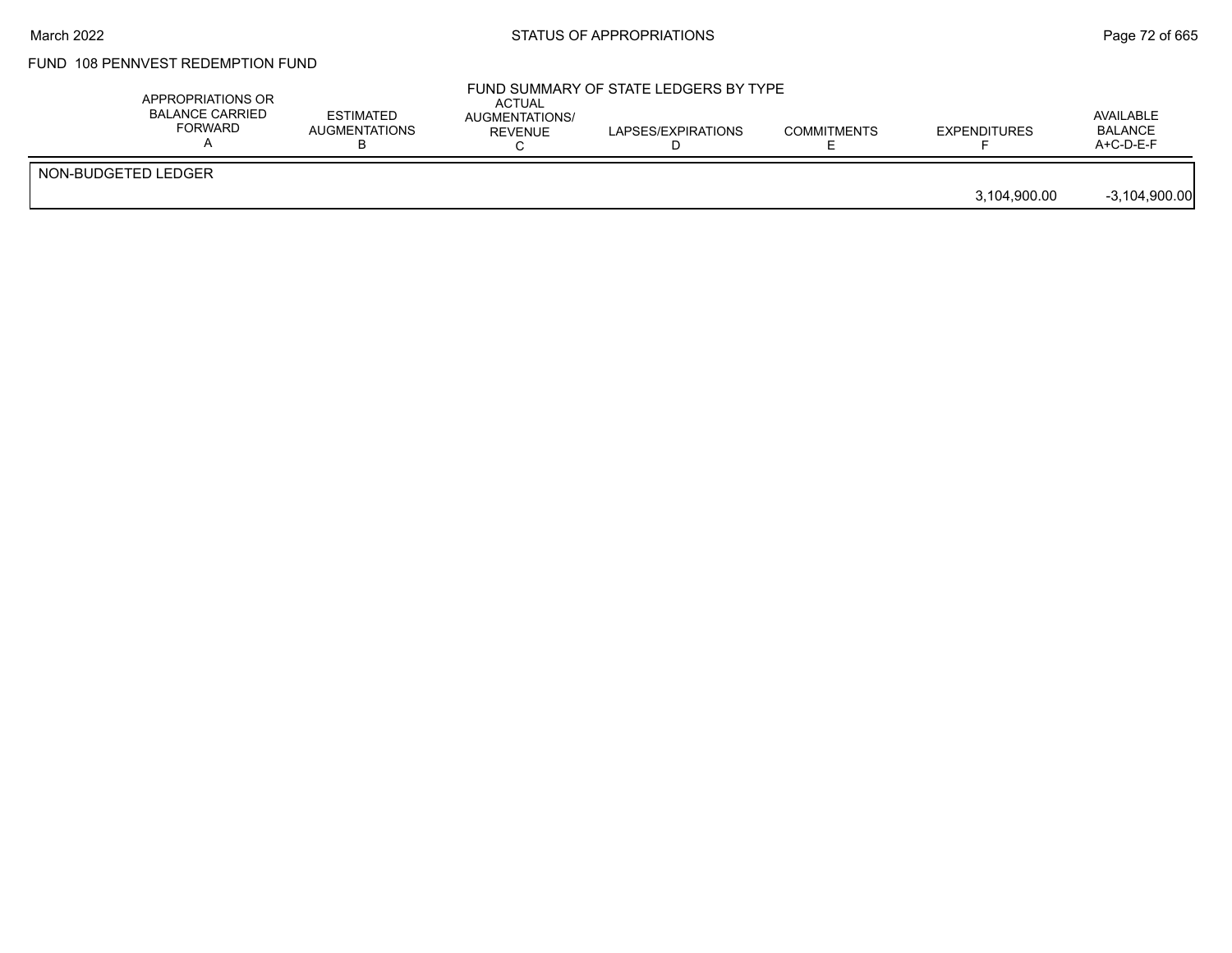## FUND 109 PENNVEST WATER POLLUTION CONTROL RE

| APPROPRIATIONS OR<br><b>BALANCE CARRIED</b><br><b>FORWARD</b><br>A | <b>ESTIMATED</b><br><b>AUGMENTATIONS</b><br>в | <b>ACTUAL</b><br>AUGMENTATIONS/<br><b>REVENUE</b><br>ι. | FUND SUMMARY OF STATE LEDGERS BY TYPE<br>LAPSES/EXPIRATIONS<br>D | <b>COMMITMENTS</b><br>E | <b>EXPENDITURES</b> | <b>AVAILABLE</b><br><b>BALANCE</b><br>$A+C-D-E-F$ |
|--------------------------------------------------------------------|-----------------------------------------------|---------------------------------------------------------|------------------------------------------------------------------|-------------------------|---------------------|---------------------------------------------------|
| CURRENT STATE EXECUTIVE AUTHORIZATIONS LEDGER                      |                                               |                                                         |                                                                  |                         |                     |                                                   |
| 277,200,000.00                                                     |                                               |                                                         |                                                                  | 236,664,537.04          | 16,729,364.12       | 23,806,098.84                                     |
| TOTAL ALL CURRENT STATE LEDGERS                                    |                                               |                                                         |                                                                  |                         |                     |                                                   |
| 277,200,000.00                                                     |                                               |                                                         |                                                                  | 236,664,537.04          | 16,729,364.12       | 23,806,098.84                                     |
| PRIOR STATE EXECUTIVE AUTHORIZATIONS LEDGER                        |                                               |                                                         |                                                                  |                         |                     |                                                   |
| 271,779,078.33                                                     |                                               |                                                         |                                                                  | 815.54                  | 7,106,433.24        | 264,671,829.55                                    |
| TOTAL ALL PRIOR STATE LEDGERS                                      |                                               |                                                         |                                                                  |                         |                     |                                                   |
| 271,779,078.33                                                     |                                               |                                                         |                                                                  | 815.54                  | 7.106.433.24        | 264,671,829.55                                    |
| <b>RESTRICTED REVENUE LEDGER</b>                                   |                                               |                                                         |                                                                  |                         |                     |                                                   |
| 406,455.48                                                         |                                               |                                                         |                                                                  |                         |                     | 406,455.48                                        |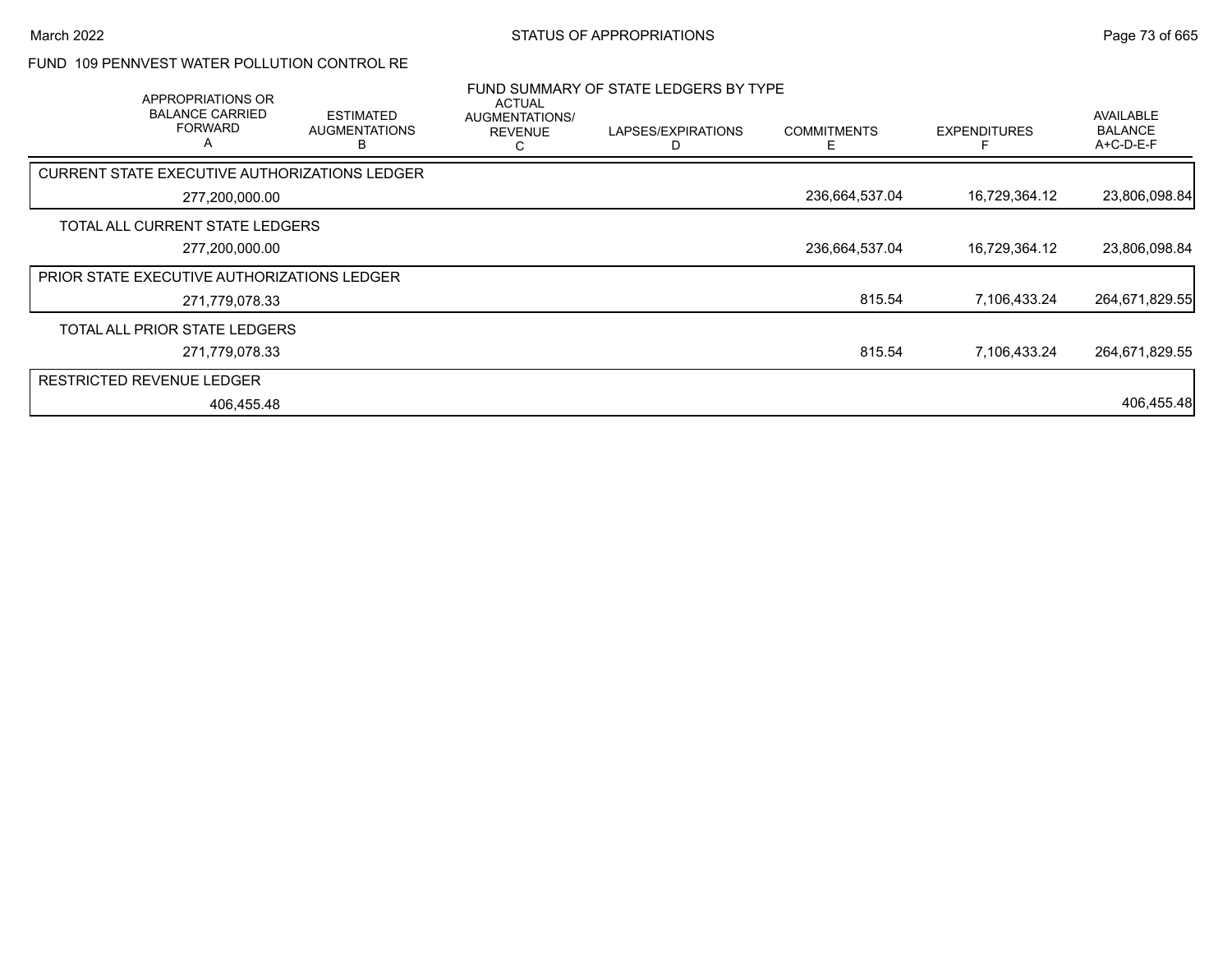#### March 2022 **STATUS OF APPROPRIATIONS** STATUS OF APPROPRIATIONS

# FUND 110 DEFERRED COMPENSATION FUND - SHORT

|                     | APPROPRIATIONS OR<br><b>BALANCE CARRIED</b><br>FORWARD | <b>ESTIMATED</b><br><b>AUGMENTATIONS</b> | <b>ACTUAL</b><br>AUGMENTATIONS/<br><b>REVENUE</b> | FUND SUMMARY OF STATE LEDGERS BY TYPE<br>LAPSES/EXPIRATIONS | <b>COMMITMENTS</b> | <b>EXPENDITURES</b> | AVAILABLE<br><b>BALANCE</b><br>$A+C-D-E-F$ |
|---------------------|--------------------------------------------------------|------------------------------------------|---------------------------------------------------|-------------------------------------------------------------|--------------------|---------------------|--------------------------------------------|
| NON-BUDGETED LEDGER |                                                        |                                          |                                                   |                                                             |                    | 19.087.942.58       | $-19,087,942.58$                           |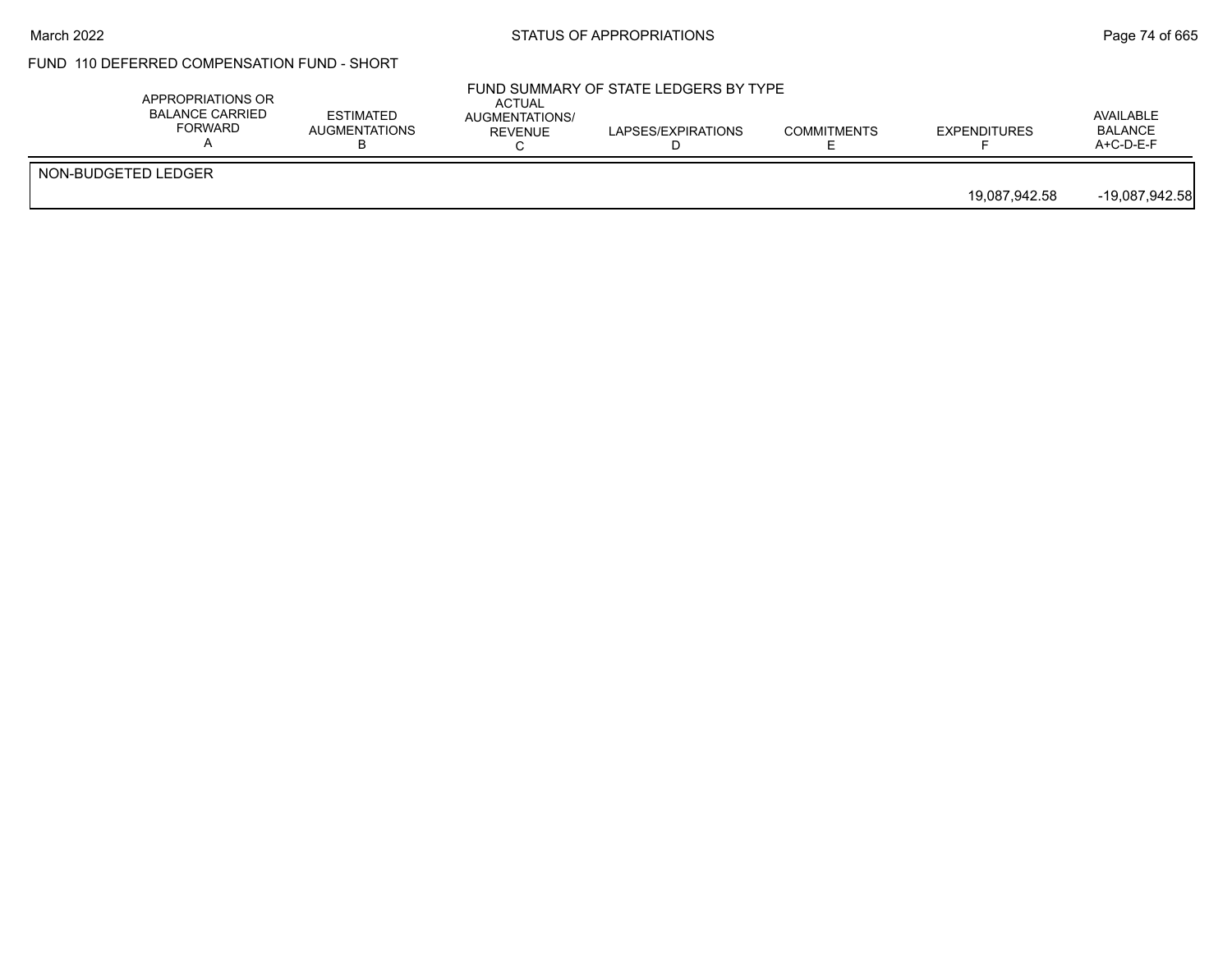### FUND 111 MACHINERY AND EQUIPMENT LOAN FUND

| APPROPRIATIONS OR                                  |                                               | <b>ACTUAL</b>                         | FUND SUMMARY OF STATE LEDGERS BY TYPE |                    |                     |                                          |
|----------------------------------------------------|-----------------------------------------------|---------------------------------------|---------------------------------------|--------------------|---------------------|------------------------------------------|
| <b>BALANCE CARRIED</b><br><b>FORWARD</b><br>A      | <b>ESTIMATED</b><br><b>AUGMENTATIONS</b><br>B | AUGMENTATIONS/<br><b>REVENUE</b><br>С | LAPSES/EXPIRATIONS                    | <b>COMMITMENTS</b> | <b>EXPENDITURES</b> | AVAILABLE<br><b>BALANCE</b><br>A+C-D-E-F |
| CURRENT STATE EXECUTIVE AUTHORIZATIONS LEDGER      |                                               |                                       |                                       |                    |                     |                                          |
| 11,778,000.00                                      |                                               |                                       |                                       | 1,018,149.50       | 270,661.42          | 10,489,189.08                            |
| TOTAL ALL CURRENT STATE LEDGERS                    |                                               |                                       |                                       |                    |                     |                                          |
| 11,778,000.00                                      |                                               |                                       |                                       | 1,018,149.50       | 270,661.42          | 10,489,189.08                            |
| <b>PRIOR STATE EXECUTIVE AUTHORIZATIONS LEDGER</b> |                                               |                                       |                                       |                    |                     |                                          |
| 12,753,331.18                                      |                                               |                                       |                                       | 1,922,319.00       | 1,663,836.49        | 9,167,175.69                             |
| TOTAL ALL PRIOR STATE LEDGERS                      |                                               |                                       |                                       |                    |                     |                                          |
| 12,753,331.18                                      |                                               |                                       |                                       | 1,922,319.00       | 1,663,836.49        | 9,167,175.69                             |
| <b>RESTRICTED REVENUE LEDGER</b>                   |                                               |                                       |                                       |                    |                     |                                          |
| 5,666,833.73                                       |                                               |                                       |                                       |                    |                     | 5,666,833.73                             |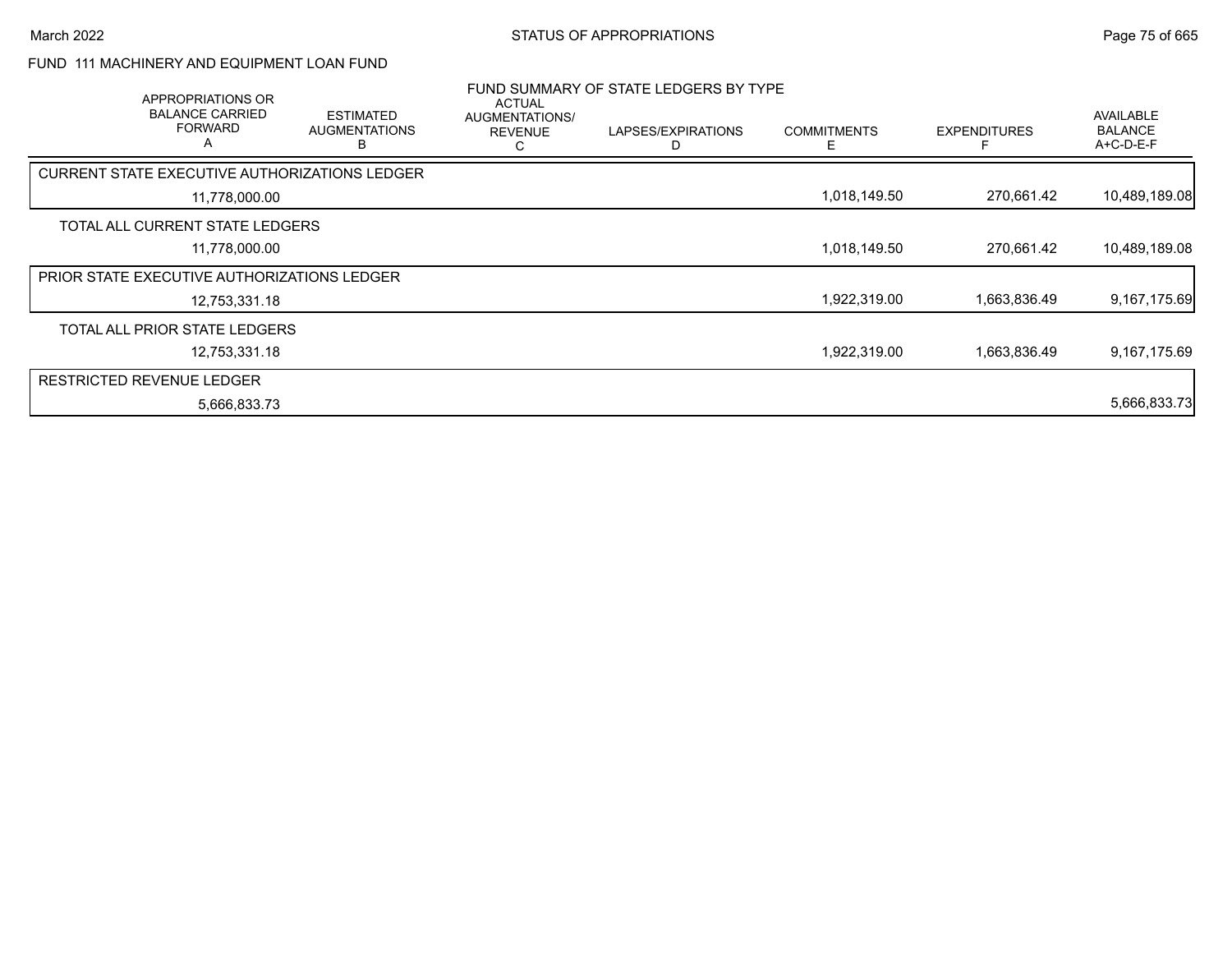## FUND 112 INSURANCE LIQUIDATION FUND

|                     | APPROPRIATIONS OR<br>BALANCE CARRIED<br>FORWARD | <b>ESTIMATED</b><br>AUGMENTATIONS | ACTUAL<br>AUGMENTATIONS/<br>REVENUE | FUND SUMMARY OF STATE LEDGERS BY TYPE<br>LAPSES/EXPIRATIONS | <b>COMMITMENTS</b> | <b>EXPENDITURES</b> | AVAILABLE<br><b>BALANCE</b><br>$A+C-D-E-F$ |
|---------------------|-------------------------------------------------|-----------------------------------|-------------------------------------|-------------------------------------------------------------|--------------------|---------------------|--------------------------------------------|
|                     | <b>RESTRICTED RECEIPTS LEDGER</b>               |                                   |                                     |                                                             |                    |                     |                                            |
| NON-BUDGETED LEDGER |                                                 |                                   |                                     |                                                             |                    | 39.238.360.79       | $-39,238,360.79$                           |
|                     |                                                 |                                   |                                     |                                                             |                    |                     |                                            |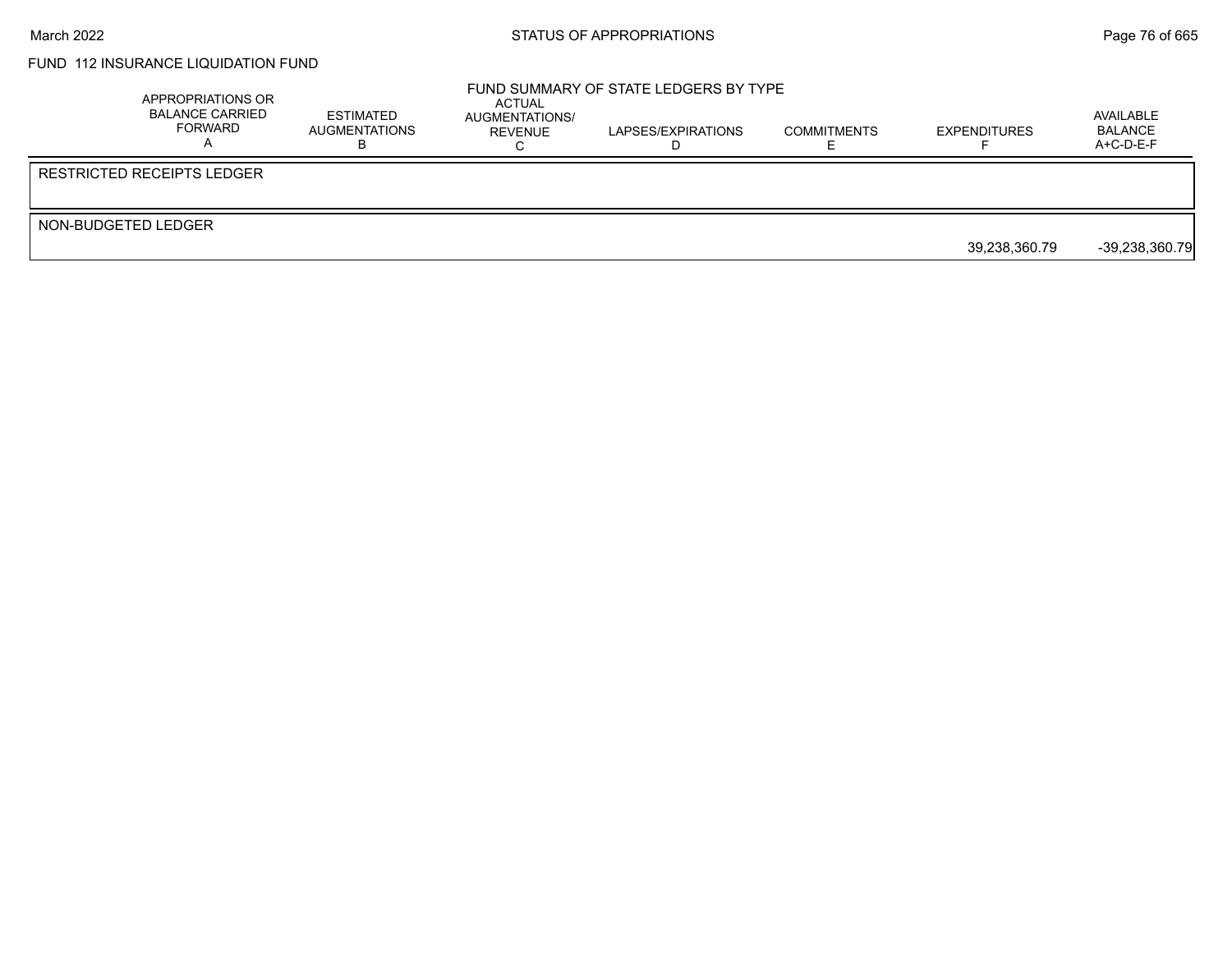### FUND 113 AGRICULTURAL CONS EASEMENT PURCHASE

| APPROPRIATIONS OR<br><b>BALANCE CARRIED</b><br><b>FORWARD</b><br>A | <b>ESTIMATED</b><br><b>AUGMENTATIONS</b><br>B | ACTUAL<br>AUGMENTATIONS/<br><b>REVENUE</b><br>С | FUND SUMMARY OF STATE LEDGERS BY TYPE<br>LAPSES/EXPIRATIONS | <b>COMMITMENTS</b><br>F | <b>EXPENDITURES</b> | <b>AVAILABLE</b><br><b>BALANCE</b><br>A+C-D-E-F |
|--------------------------------------------------------------------|-----------------------------------------------|-------------------------------------------------|-------------------------------------------------------------|-------------------------|---------------------|-------------------------------------------------|
| CURRENT STATE EXECUTIVE AUTHORIZATIONS LEDGER                      |                                               |                                                 |                                                             |                         |                     |                                                 |
| 40,000,000.00                                                      |                                               |                                                 |                                                             | 4,961,814.56            | 23,102,366.87       | 11,935,818.57                                   |
| TOTAL ALL CURRENT STATE LEDGERS                                    |                                               |                                                 |                                                             |                         |                     |                                                 |
| 40,000,000.00                                                      |                                               |                                                 |                                                             | 4,961,814.56            | 23,102,366.87       | 11,935,818.57                                   |
| PRIOR STATE EXECUTIVE AUTHORIZATIONS LEDGER                        |                                               |                                                 |                                                             |                         |                     |                                                 |
| 3,996,228.17                                                       |                                               |                                                 |                                                             |                         | 3,571,338.05        | 424,890.12                                      |
| TOTAL ALL PRIOR STATE LEDGERS                                      |                                               |                                                 |                                                             |                         |                     |                                                 |
| 3,996,228.17                                                       |                                               |                                                 |                                                             |                         | 3,571,338.05        | 424,890.12                                      |
| <b>RESTRICTED REVENUE LEDGER</b>                                   |                                               |                                                 |                                                             |                         |                     |                                                 |
| 135,856.21                                                         |                                               |                                                 |                                                             | 33,031.60               |                     | 102,824.61                                      |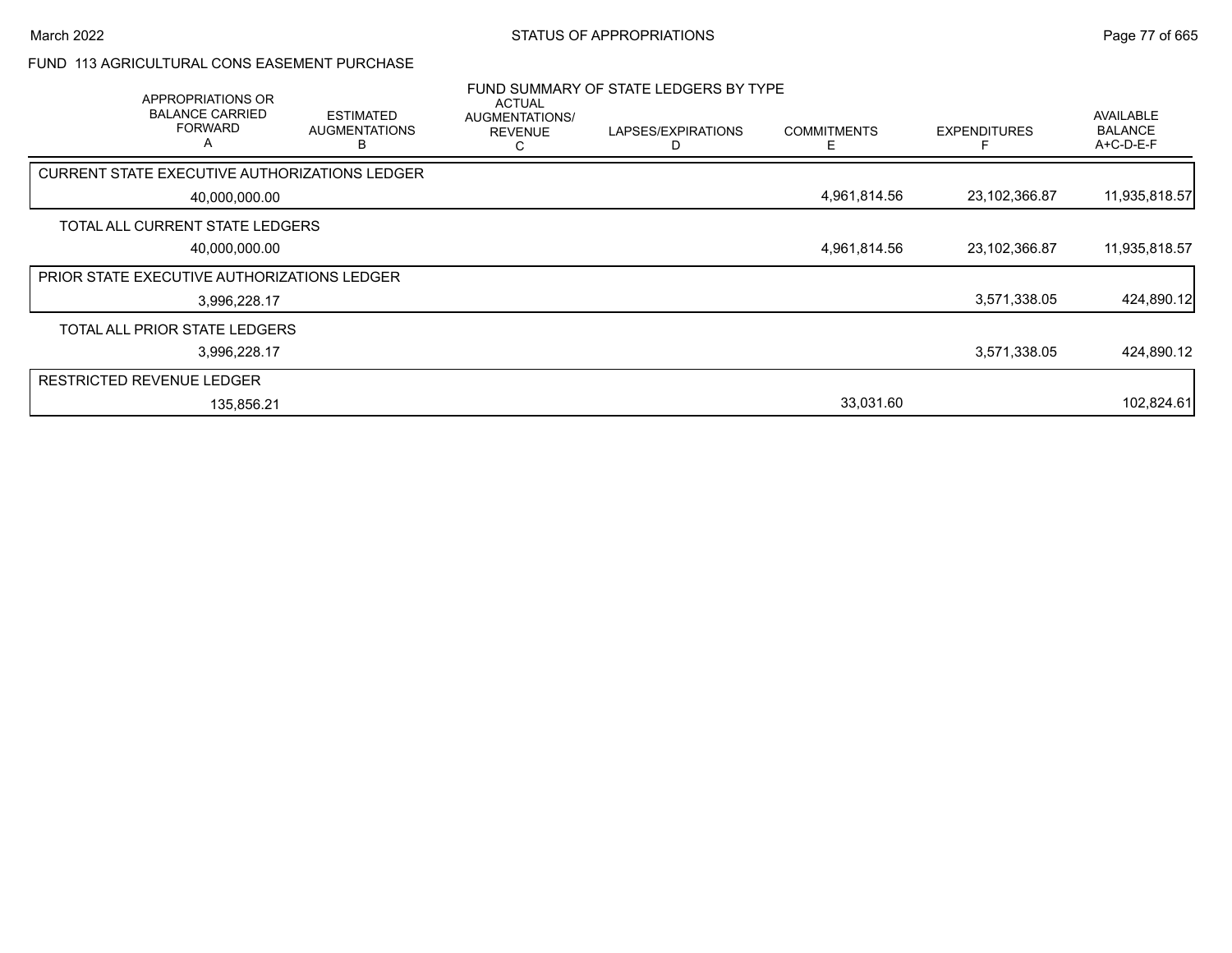# FUND 115 CHILDREN'S TRUST FUND

| APPROPRIATIONS OR<br><b>BALANCE CARRIED</b><br><b>FORWARD</b><br>А | <b>ESTIMATED</b><br><b>AUGMENTATIONS</b> | ACTUAL<br>AUGMENTATIONS/<br><b>REVENUE</b> | FUND SUMMARY OF STATE LEDGERS BY TYPE<br>LAPSES/EXPIRATIONS | <b>COMMITMENTS</b> | <b>EXPENDITURES</b> | AVAILABLE<br><b>BALANCE</b><br>A+C-D-E-F |
|--------------------------------------------------------------------|------------------------------------------|--------------------------------------------|-------------------------------------------------------------|--------------------|---------------------|------------------------------------------|
| <b>CURRENT STATE EXECUTIVE AUTHORIZATIONS LEDGER</b>               |                                          |                                            |                                                             |                    |                     |                                          |
| 1,400,000.00                                                       |                                          |                                            |                                                             | 456,225.30         | 706.225.10          | 237,549.60                               |
| TOTAL ALL CURRENT STATE LEDGERS                                    |                                          |                                            |                                                             |                    |                     |                                          |
| 1.400.000.00                                                       |                                          |                                            |                                                             | 456,225.30         | 706.225.10          | 237,549.60                               |
| <b>PRIOR STATE EXECUTIVE AUTHORIZATIONS LEDGER</b>                 |                                          |                                            |                                                             |                    |                     |                                          |
| 187,500.00                                                         |                                          |                                            |                                                             | 12,500.00          | 120.616.22          | 54,383.78                                |
| TOTAL ALL PRIOR STATE LEDGERS                                      |                                          |                                            |                                                             |                    |                     |                                          |
| 187.500.00                                                         |                                          |                                            |                                                             | 12.500.00          | 120.616.22          | 54.383.78                                |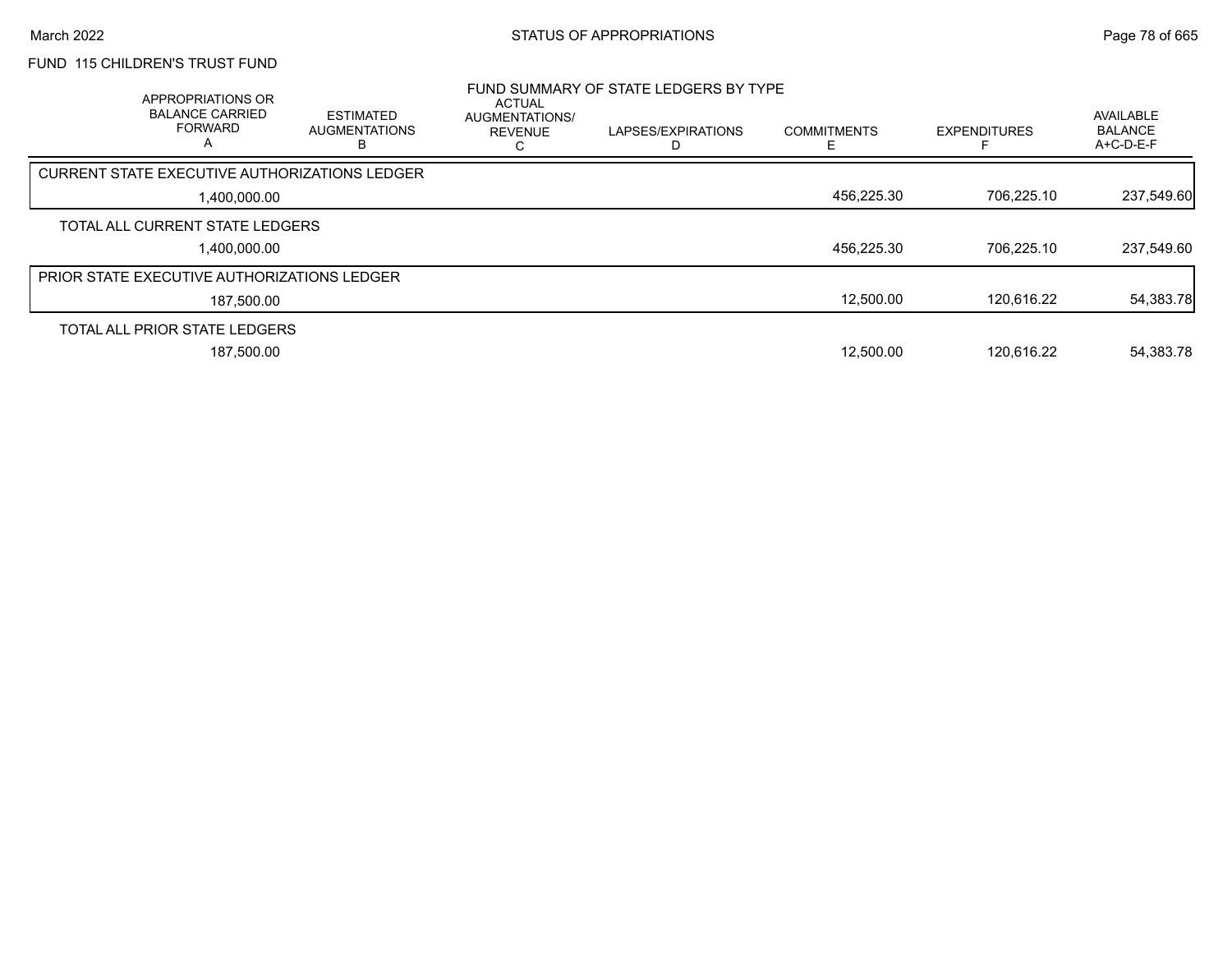### FUND 116 MUNICIPALITIES FINANRECOV REVOL AID

| APPROPRIATIONS OR<br><b>BALANCE CARRIED</b><br><b>FORWARD</b><br>A | <b>ESTIMATED</b><br><b>AUGMENTATIONS</b> | <b>ACTUAL</b><br>AUGMENTATIONS/<br><b>REVENUE</b><br>С | FUND SUMMARY OF STATE LEDGERS BY TYPE<br>LAPSES/EXPIRATIONS | <b>COMMITMENTS</b><br>F | <b>EXPENDITURES</b> | AVAILABLE<br><b>BALANCE</b><br>A+C-D-E-F |
|--------------------------------------------------------------------|------------------------------------------|--------------------------------------------------------|-------------------------------------------------------------|-------------------------|---------------------|------------------------------------------|
| CURRENT STATE EXECUTIVE AUTHORIZATIONS LEDGER                      |                                          |                                                        |                                                             |                         |                     |                                          |
| 11,350,000.00                                                      |                                          |                                                        |                                                             | 2,944,849.08            | 7,360,785.94        | 1,044,364.98                             |
| TOTAL ALL CURRENT STATE LEDGERS                                    |                                          |                                                        |                                                             |                         |                     |                                          |
| 11,350,000.00                                                      |                                          |                                                        |                                                             | 2,944,849.08            | 7,360,785.94        | 1,044,364.98                             |
| <b>PRIOR STATE EXECUTIVE AUTHORIZATIONS LEDGER</b>                 |                                          |                                                        |                                                             |                         |                     |                                          |
| 5,977,741.00                                                       |                                          |                                                        |                                                             | 2,042,276.78            | 1,640,729.25        | 2,294,734.97                             |
| TOTAL ALL PRIOR STATE LEDGERS                                      |                                          |                                                        |                                                             |                         |                     |                                          |
| 5,977,741.00                                                       |                                          |                                                        |                                                             | 2,042,276.78            | 1,640,729.25        | 2,294,734.97                             |
| <b>RESTRICTED RECEIPTS LEDGER</b>                                  |                                          |                                                        |                                                             |                         |                     |                                          |
|                                                                    |                                          |                                                        |                                                             |                         |                     |                                          |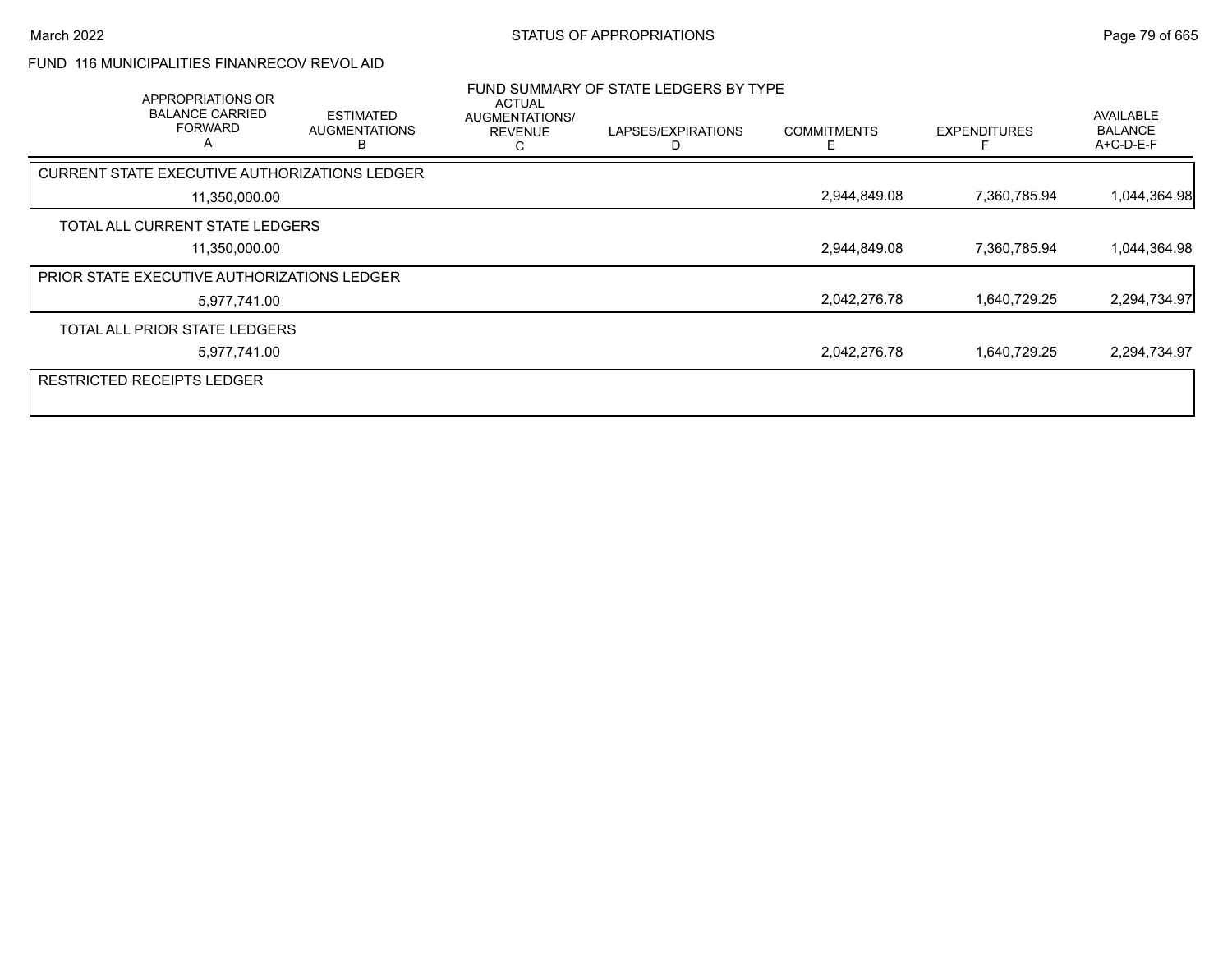## FUND 117 CATASTROPHIC LOSS BENEFITS CONTINUA

| APPROPRIATIONS OR<br><b>BALANCE CARRIED</b><br><b>FORWARD</b><br>А | <b>ESTIMATED</b><br><b>AUGMENTATIONS</b> | ACTUAL<br>AUGMENTATIONS/<br><b>REVENUE</b> | FUND SUMMARY OF STATE LEDGERS BY TYPE<br>LAPSES/EXPIRATIONS | <b>COMMITMENTS</b> | <b>EXPENDITURES</b> | AVAILABLE<br><b>BALANCE</b><br>A+C-D-E-F |
|--------------------------------------------------------------------|------------------------------------------|--------------------------------------------|-------------------------------------------------------------|--------------------|---------------------|------------------------------------------|
| <b>CURRENT STATE EXECUTIVE AUTHORIZATIONS LEDGER</b>               |                                          |                                            |                                                             |                    |                     |                                          |
| 7,935,000.00                                                       |                                          |                                            |                                                             | 36,757.96          | 4,060,008.27        | 3,838,233.77                             |
| TOTAL ALL CURRENT STATE LEDGERS                                    |                                          |                                            |                                                             |                    |                     |                                          |
| 7,935,000.00                                                       |                                          |                                            |                                                             | 36,757.96          | 4.060.008.27        | 3,838,233.77                             |
| <b>PRIOR STATE EXECUTIVE AUTHORIZATIONS LEDGER</b>                 |                                          |                                            |                                                             |                    |                     |                                          |
| 3.058.752.93                                                       |                                          |                                            |                                                             |                    | 7,730.39            | 3,051,022.54                             |
| TOTAL ALL PRIOR STATE LEDGERS                                      |                                          |                                            |                                                             |                    |                     |                                          |
| 3.058.752.93                                                       |                                          |                                            |                                                             |                    | 7.730.39            | 3.051.022.54                             |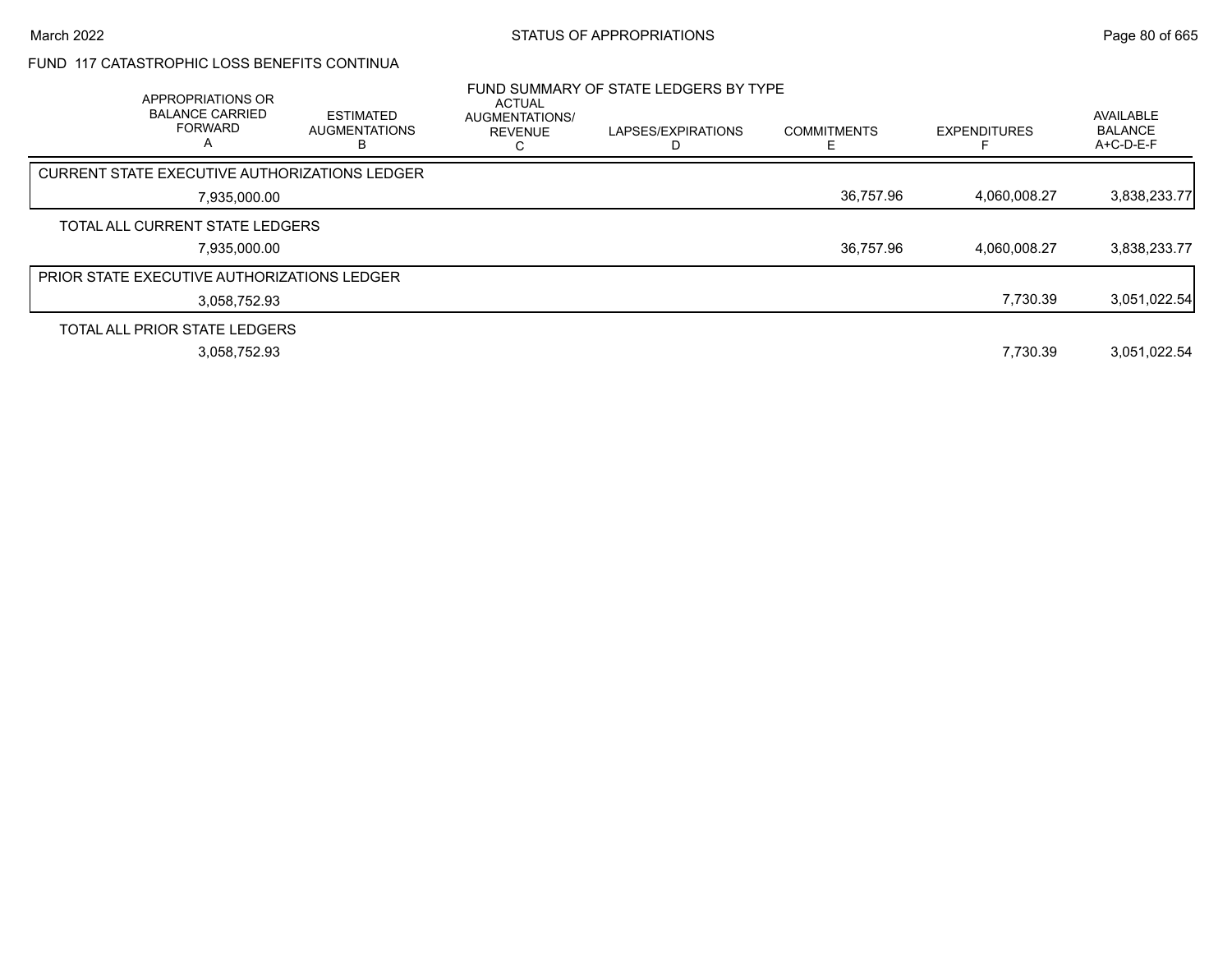# FUND 118 STORAGE TANK FUND

| APPROPRIATIONS OR<br><b>BALANCE CARRIED</b><br><b>FORWARD</b><br>A | <b>ESTIMATED</b><br><b>AUGMENTATIONS</b> | <b>ACTUAL</b><br><b>AUGMENTATIONS/</b><br><b>REVENUE</b> | FUND SUMMARY OF STATE LEDGERS BY TYPE<br>LAPSES/EXPIRATIONS | <b>COMMITMENTS</b> | <b>EXPENDITURES</b> | AVAILABLE<br><b>BALANCE</b><br>A+C-D-E-F |
|--------------------------------------------------------------------|------------------------------------------|----------------------------------------------------------|-------------------------------------------------------------|--------------------|---------------------|------------------------------------------|
| CURRENT STATE EXECUTIVE AUTHORIZATIONS LEDGER                      |                                          |                                                          |                                                             |                    |                     |                                          |
| 3.986.000.00                                                       | 7,000,000.00                             | 5,709,449.76                                             |                                                             | 56,162.43          | 6,176,974.48        | 3,462,312.85                             |
| TOTAL ALL CURRENT STATE LEDGERS                                    |                                          |                                                          |                                                             |                    |                     |                                          |
| 3.986.000.00                                                       | 7.000.000.00                             | 5.709.449.76                                             |                                                             | 56.162.43          | 6.176.974.48        | 3,462,312.85                             |
| <b>PRIOR STATE EXECUTIVE AUTHORIZATIONS LEDGER</b>                 |                                          |                                                          |                                                             |                    |                     |                                          |
| 1.142.635.15                                                       |                                          |                                                          |                                                             | 45,997.56          | 702,166.98          | 394,470.61                               |
| TOTAL ALL PRIOR STATE LEDGERS                                      |                                          |                                                          |                                                             |                    |                     |                                          |
| 1.142.635.15                                                       |                                          |                                                          |                                                             | 45.997.56          | 702.166.98          | 394.470.61                               |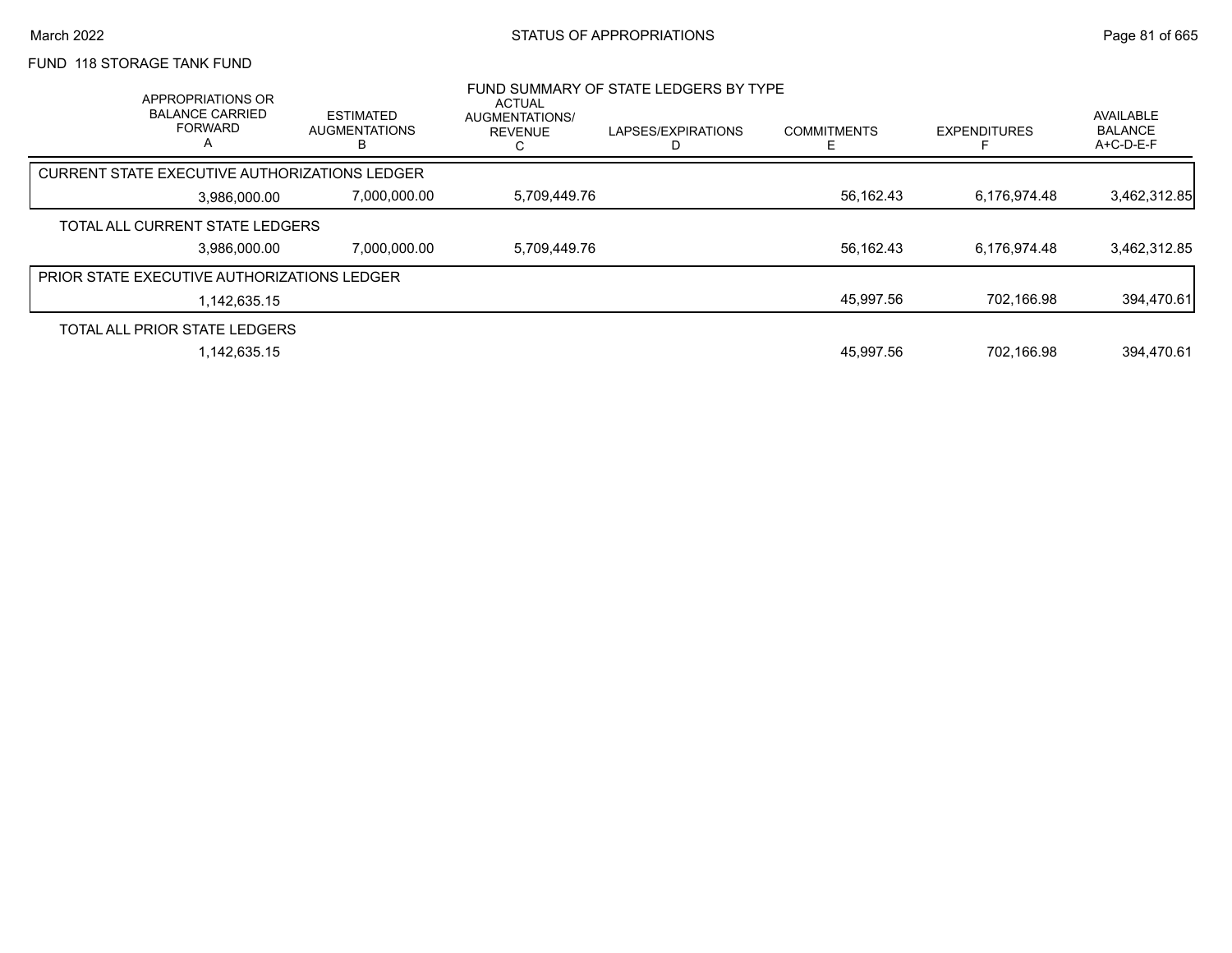### FUND 119 UNDERGROUND STORAGE TANK INDEMNIFIC

|                                  | APPROPRIATIONS OR<br><b>BALANCE CARRIED</b><br><b>FORWARD</b><br>A | <b>ESTIMATED</b><br><b>AUGMENTATIONS</b><br>н | <b>ACTUAL</b><br>AUGMENTATIONS/<br><b>REVENUE</b> | FUND SUMMARY OF STATE LEDGERS BY TYPE<br>LAPSES/EXPIRATIONS | <b>COMMITMENTS</b> | <b>EXPENDITURES</b> | AVAILABLE<br><b>BALANCE</b><br>A+C-D-E-F |
|----------------------------------|--------------------------------------------------------------------|-----------------------------------------------|---------------------------------------------------|-------------------------------------------------------------|--------------------|---------------------|------------------------------------------|
|                                  |                                                                    | CURRENT STATE EXECUTIVE AUTHORIZATIONS LEDGER |                                                   |                                                             |                    |                     |                                          |
|                                  | 60,290,000.00                                                      |                                               |                                                   |                                                             | 4,897,543.02       | 30,869,169.30       | 24,523,287.68                            |
|                                  | TOTAL ALL CURRENT STATE LEDGERS                                    |                                               |                                                   |                                                             |                    |                     |                                          |
|                                  | 60,290,000.00                                                      |                                               |                                                   |                                                             | 4,897,543.02       | 30,869,169.30       | 24,523,287.68                            |
|                                  | <b>PRIOR STATE EXECUTIVE AUTHORIZATIONS LEDGER</b>                 |                                               |                                                   |                                                             |                    |                     |                                          |
|                                  | 18,008,366.39                                                      |                                               |                                                   |                                                             |                    | 2,517,077.92        | 15,491,288.47                            |
|                                  | TOTAL ALL PRIOR STATE LEDGERS                                      |                                               |                                                   |                                                             |                    |                     |                                          |
|                                  | 18,008,366.39                                                      |                                               |                                                   |                                                             |                    | 2,517,077.92        | 15,491,288.47                            |
| <b>RESTRICTED REVENUE LEDGER</b> |                                                                    |                                               |                                                   |                                                             |                    |                     |                                          |
|                                  |                                                                    |                                               |                                                   |                                                             |                    |                     |                                          |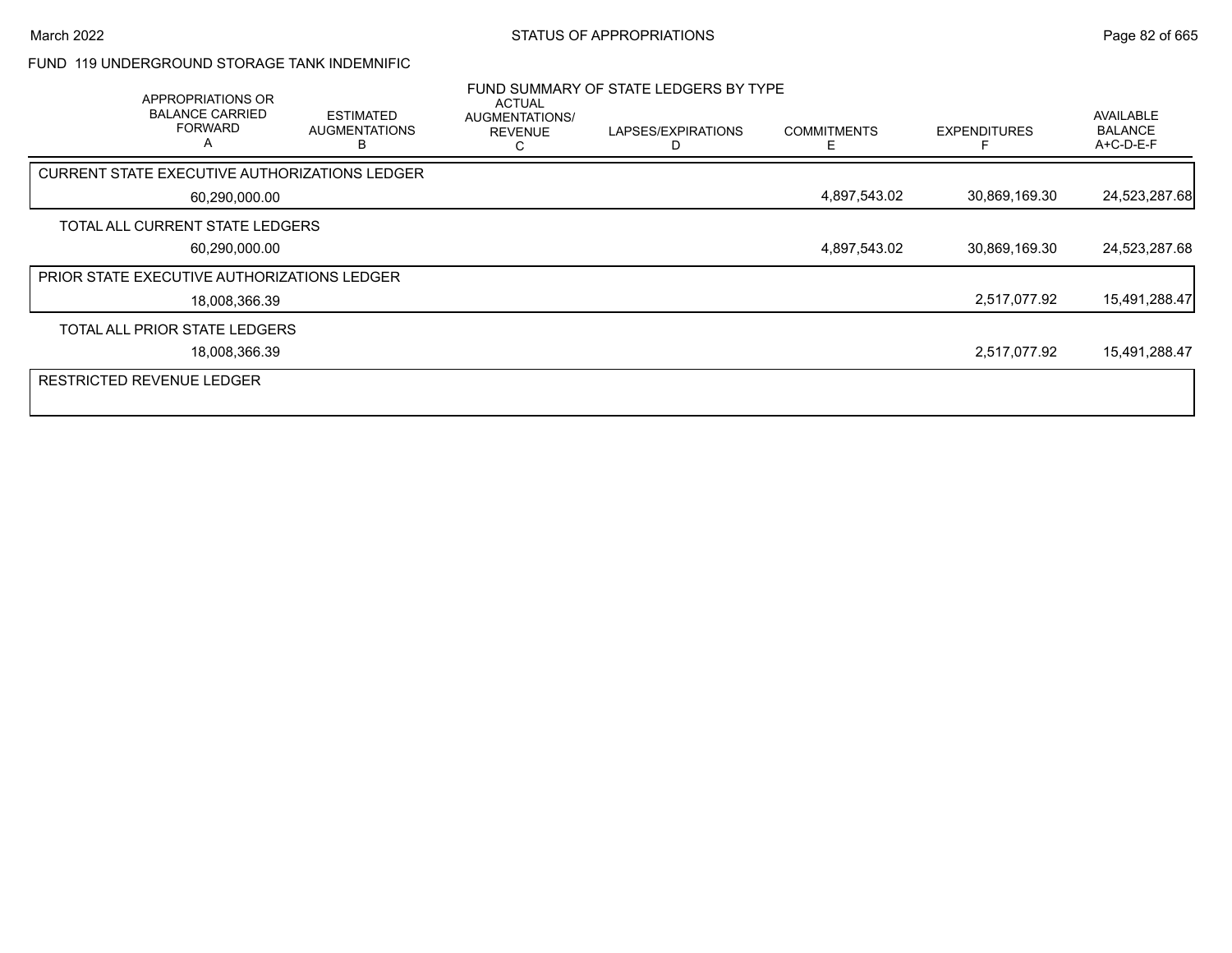#### March 2022 **STATUS OF APPROPRIATIONS** STATUS OF APPROPRIATIONS

# FUND 123 MOTOR VEHICLE TRANSACTION RECOVERY

| APPROPRIATIONS OR<br><b>BALANCE CARRIED</b><br><b>FORWARD</b> | <b>ESTIMATED</b><br>AUGMENTATIONS | <b>ACTUAL</b><br><b>AUGMENTATIONS/</b><br><b>REVENUE</b> | FUND SUMMARY OF STATE LEDGERS BY TYPE<br>LAPSES/EXPIRATIONS | <b>COMMITMENTS</b> | <b>EXPENDITURES</b> | AVAILABLE<br><b>BALANCE</b><br>$A+C-D-E-F$ |
|---------------------------------------------------------------|-----------------------------------|----------------------------------------------------------|-------------------------------------------------------------|--------------------|---------------------|--------------------------------------------|
| NON-BUDGETED LEDGER                                           |                                   |                                                          |                                                             |                    | 291.651.41          | $-291,651.41$                              |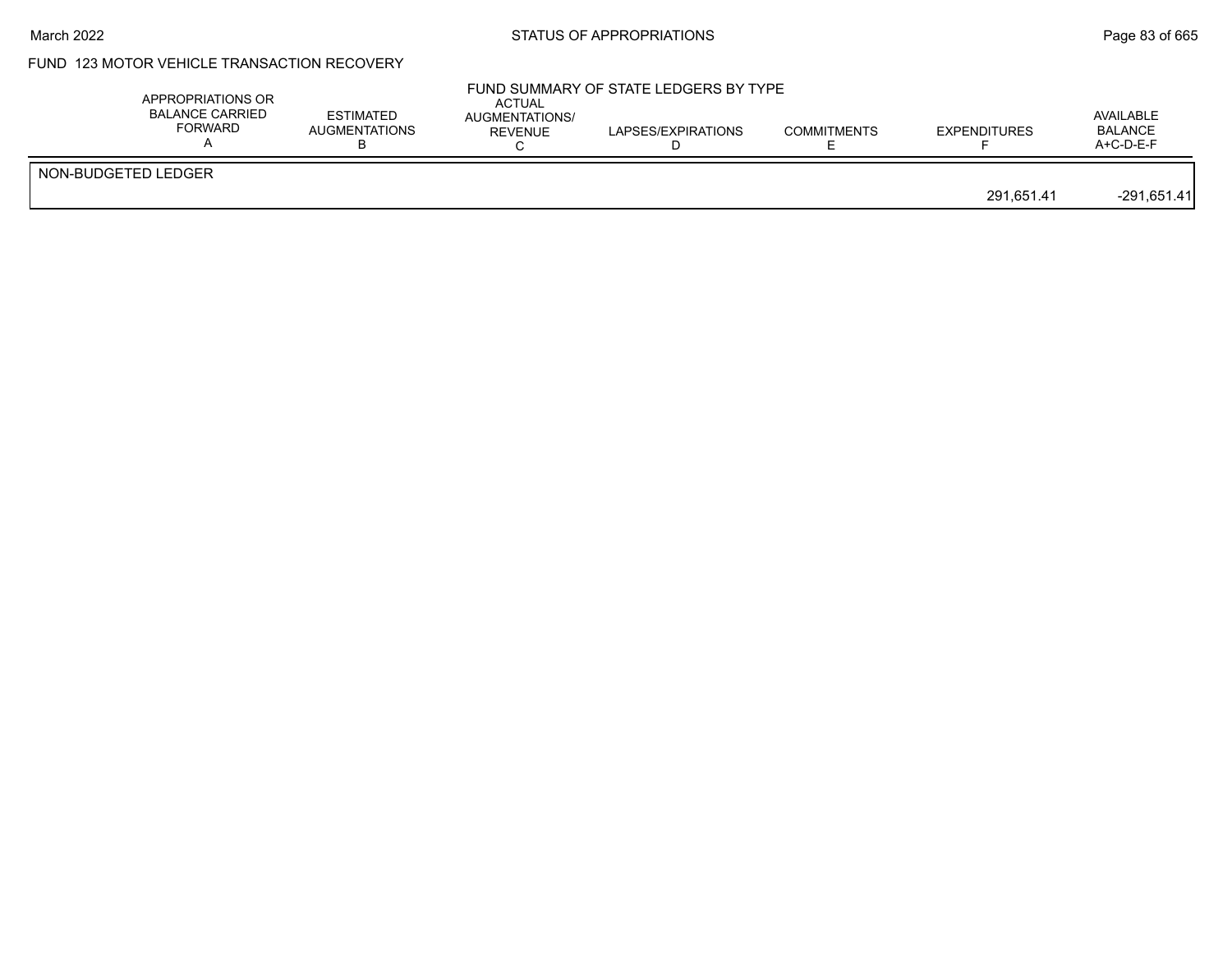### FUND 125 HAZARDOUS MATERIAL RESPONSE FUND

| APPROPRIATIONS OR                          |                                               |                                                        | FUND SUMMARY OF STATE LEDGERS BY TYPE |                    |                     |                                                 |
|--------------------------------------------|-----------------------------------------------|--------------------------------------------------------|---------------------------------------|--------------------|---------------------|-------------------------------------------------|
| <b>BALANCE CARRIED</b><br>FORWARD<br>A     | <b>ESTIMATED</b><br><b>AUGMENTATIONS</b><br>B | <b>ACTUAL</b><br>AUGMENTATIONS/<br><b>REVENUE</b><br>С | LAPSES/EXPIRATIONS<br>D               | <b>COMMITMENTS</b> | <b>EXPENDITURES</b> | <b>AVAILABLE</b><br><b>BALANCE</b><br>A+C-D-E-F |
| <b>CURRENT STATE APPROPRIATIONS LEDGER</b> |                                               |                                                        |                                       |                    |                     |                                                 |
| 1,800,000.00                               |                                               |                                                        |                                       | 492.71             | 1,536,266.53        | 263,240.76                                      |
| TOTAL ALL CURRENT STATE LEDGERS            |                                               |                                                        |                                       |                    |                     |                                                 |
| 1,800,000.00                               |                                               |                                                        |                                       | 492.71             | 1,536,266.53        | 263,240.76                                      |
| <b>PRIOR STATE APPROPRIATIONS LEDGER</b>   |                                               |                                                        |                                       |                    |                     |                                                 |
| 173,961.87                                 |                                               |                                                        |                                       | 15,412.53          | $-25,258.48$        | 183,807.82                                      |
| TOTAL ALL PRIOR STATE LEDGERS              |                                               |                                                        |                                       |                    |                     |                                                 |
| 173,961.87                                 |                                               |                                                        |                                       | 15,412.53          | $-25,258.48$        | 183,807.82                                      |
| <b>RESTRICTED RECEIPTS LEDGER</b>          |                                               |                                                        |                                       |                    |                     |                                                 |
| 752,036.96                                 |                                               | 52,102.00                                              |                                       |                    | 3.864.09            | 800,274.87                                      |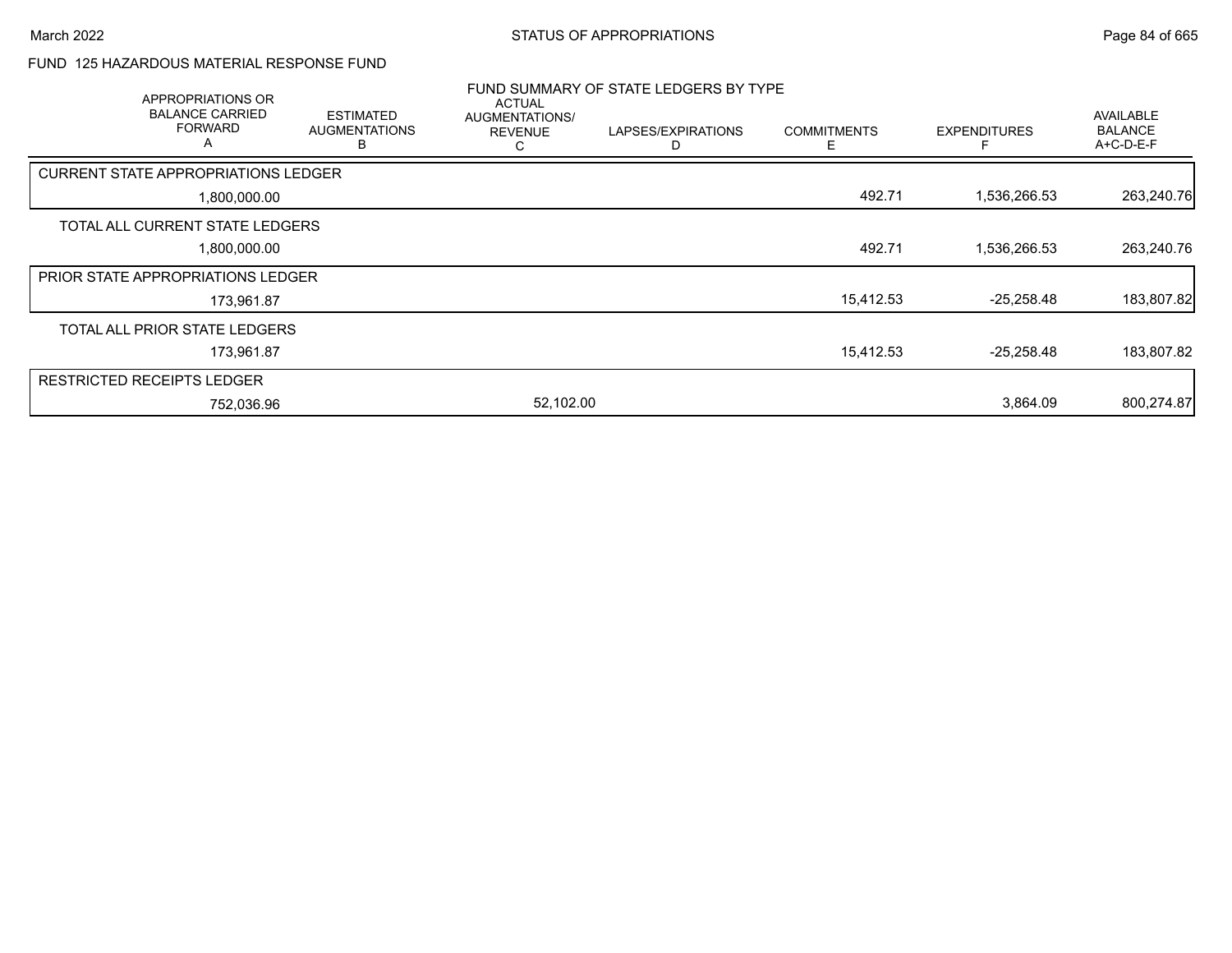# FUND 127 LOCAL GOV'T CAPITAL PROJECT LOAN

| APPROPRIATIONS OR<br><b>BALANCE CARRIED</b><br><b>FORWARD</b><br>A | <b>ESTIMATED</b><br><b>AUGMENTATIONS</b> | <b>ACTUAL</b><br>AUGMENTATIONS/<br><b>REVENUE</b> | FUND SUMMARY OF STATE LEDGERS BY TYPE<br>LAPSES/EXPIRATIONS | <b>COMMITMENTS</b> | <b>EXPENDITURES</b> | AVAILABLE<br><b>BALANCE</b><br>$A+C-D-E-F$ |
|--------------------------------------------------------------------|------------------------------------------|---------------------------------------------------|-------------------------------------------------------------|--------------------|---------------------|--------------------------------------------|
| <b>CURRENT STATE EXECUTIVE AUTHORIZATIONS LEDGER</b>               |                                          |                                                   |                                                             |                    |                     |                                            |
| 1,000,000.00                                                       |                                          |                                                   |                                                             |                    |                     | 1,000,000.00                               |
| TOTAL ALL CURRENT STATE LEDGERS                                    |                                          |                                                   |                                                             |                    |                     |                                            |
| 1,000,000.00                                                       |                                          |                                                   |                                                             |                    |                     | 1,000,000.00                               |
| <b>PRIOR STATE EXECUTIVE AUTHORIZATIONS LEDGER</b>                 |                                          |                                                   |                                                             |                    |                     |                                            |
| 1,000,000.00                                                       |                                          |                                                   |                                                             |                    |                     | 1,000,000.00                               |
| TOTAL ALL PRIOR STATE LEDGERS                                      |                                          |                                                   |                                                             |                    |                     |                                            |
| 1,000,000.00                                                       |                                          |                                                   |                                                             |                    |                     | 1,000,000.00                               |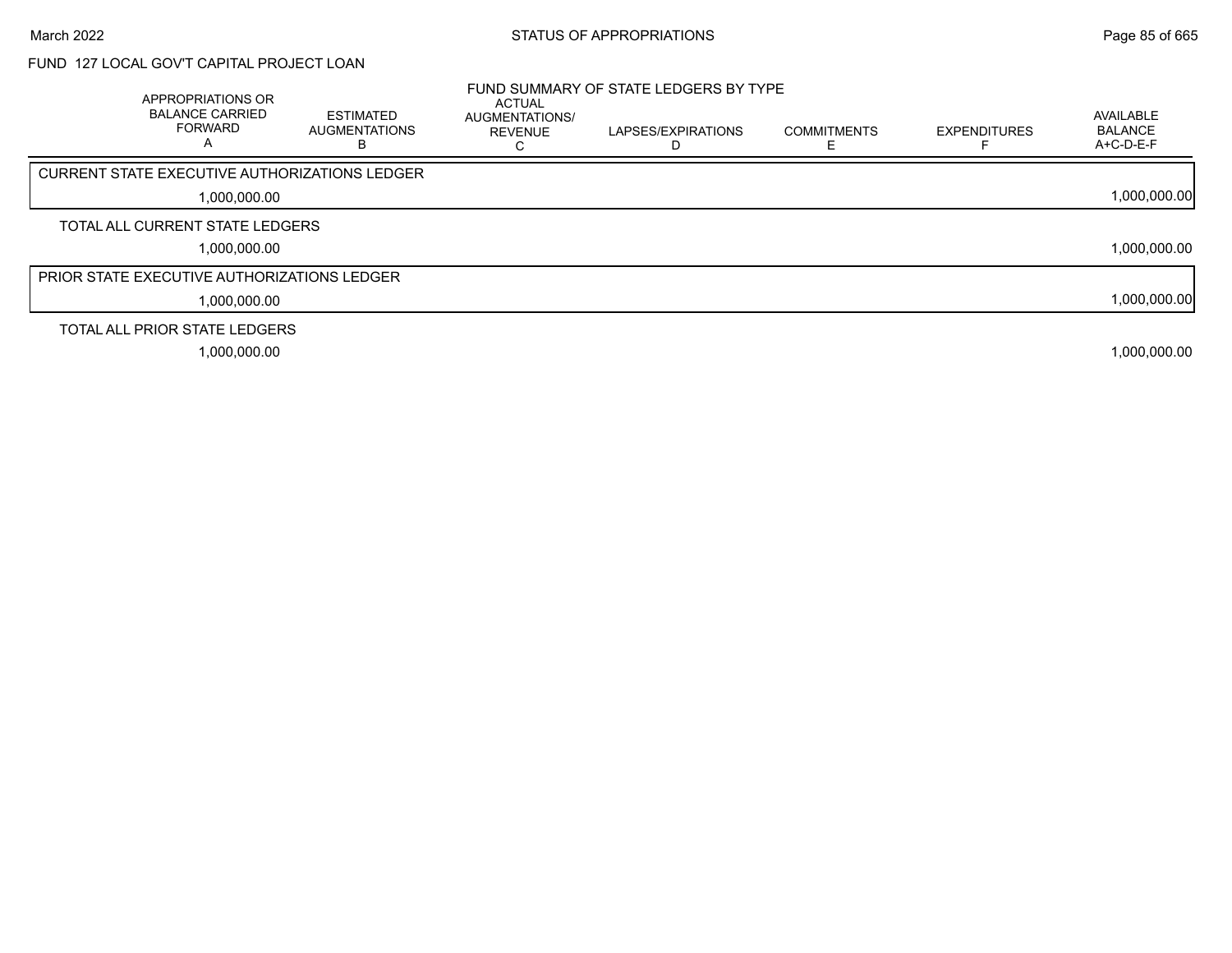#### March 2022 **Example 2022** Page 86 of 665

# FUND 128 LOCAL SALES AND USE TAX FUND

|                     | APPROPRIATIONS OR<br><b>BALANCE CARRIED</b><br>FORWARD | <b>ESTIMATED</b><br><b>AUGMENTATIONS</b> | <b>ACTUAL</b><br>AUGMENTATIONS/<br><b>REVENUE</b> | FUND SUMMARY OF STATE LEDGERS BY TYPE<br>LAPSES/EXPIRATIONS | <b>COMMITMENTS</b> | <b>EXPENDITURES</b> | AVAILABLE<br><b>BALANCE</b><br>$A+C-D-E-F$ |
|---------------------|--------------------------------------------------------|------------------------------------------|---------------------------------------------------|-------------------------------------------------------------|--------------------|---------------------|--------------------------------------------|
| NON-BUDGETED LEDGER |                                                        |                                          |                                                   |                                                             |                    | 295.015.265.39      | -295,015,265.39                            |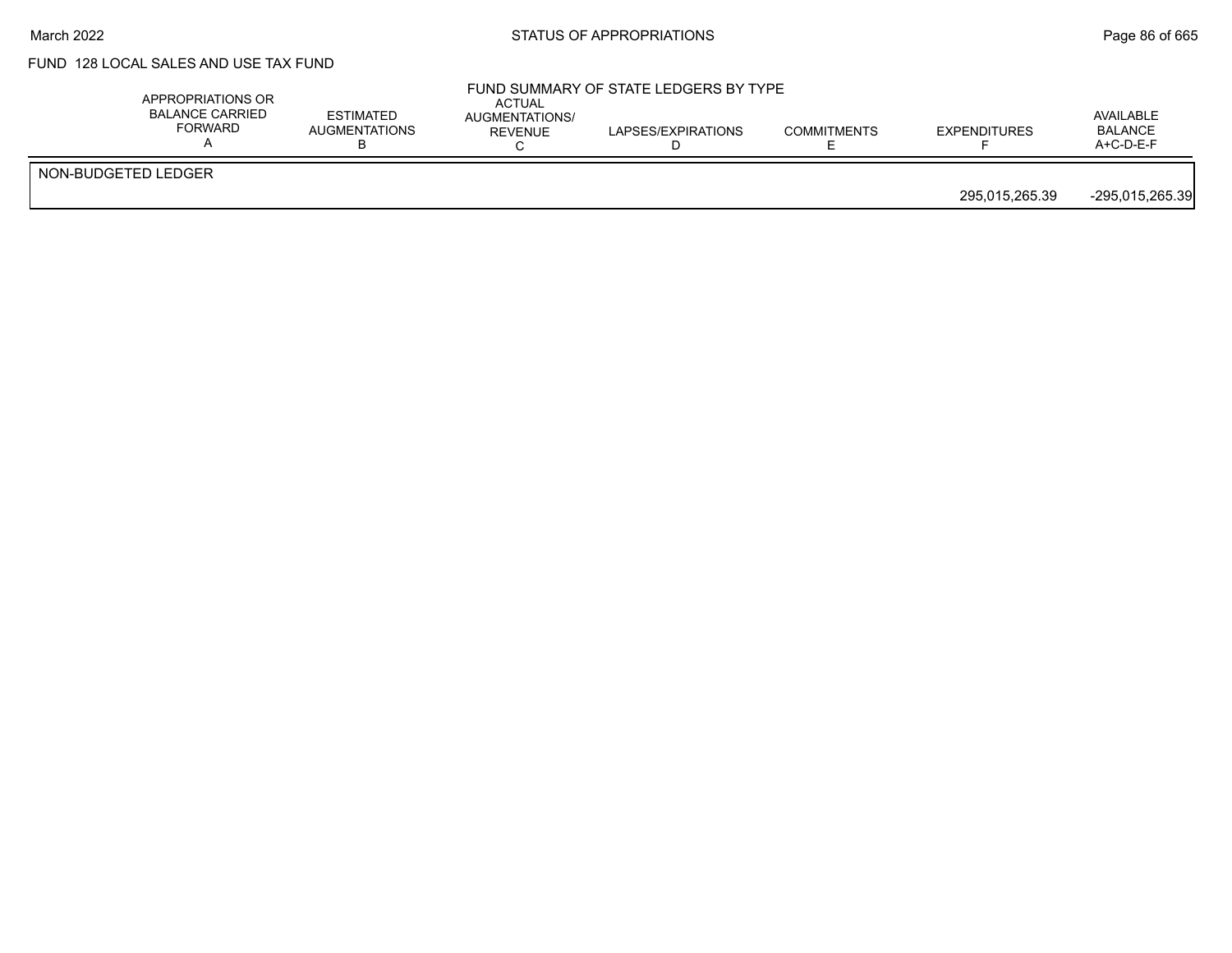#### March 2022 **STATUS OF APPROPRIATIONS** STATUS OF APPROPRIATIONS

# FUND 129 PA INTERGOVERNMENTAL COOPERATION AU

|                     | APPROPRIATIONS OR<br><b>BALANCE CARRIED</b><br>FORWARD | <b>ESTIMATED</b><br>AUGMENTATIONS | <b>ACTUAL</b><br>AUGMENTATIONS/<br>REVENUE | FUND SUMMARY OF STATE LEDGERS BY TYPE<br>LAPSES/EXPIRATIONS | <b>COMMITMENTS</b> | <b>EXPENDITURES</b> | AVAILABLE<br><b>BALANCE</b><br>$A+C-D-E-F$ |
|---------------------|--------------------------------------------------------|-----------------------------------|--------------------------------------------|-------------------------------------------------------------|--------------------|---------------------|--------------------------------------------|
| NON-BUDGETED LEDGER |                                                        |                                   |                                            |                                                             |                    | 404.467.481.45      | -404,467,481.45                            |
|                     |                                                        |                                   |                                            |                                                             |                    |                     |                                            |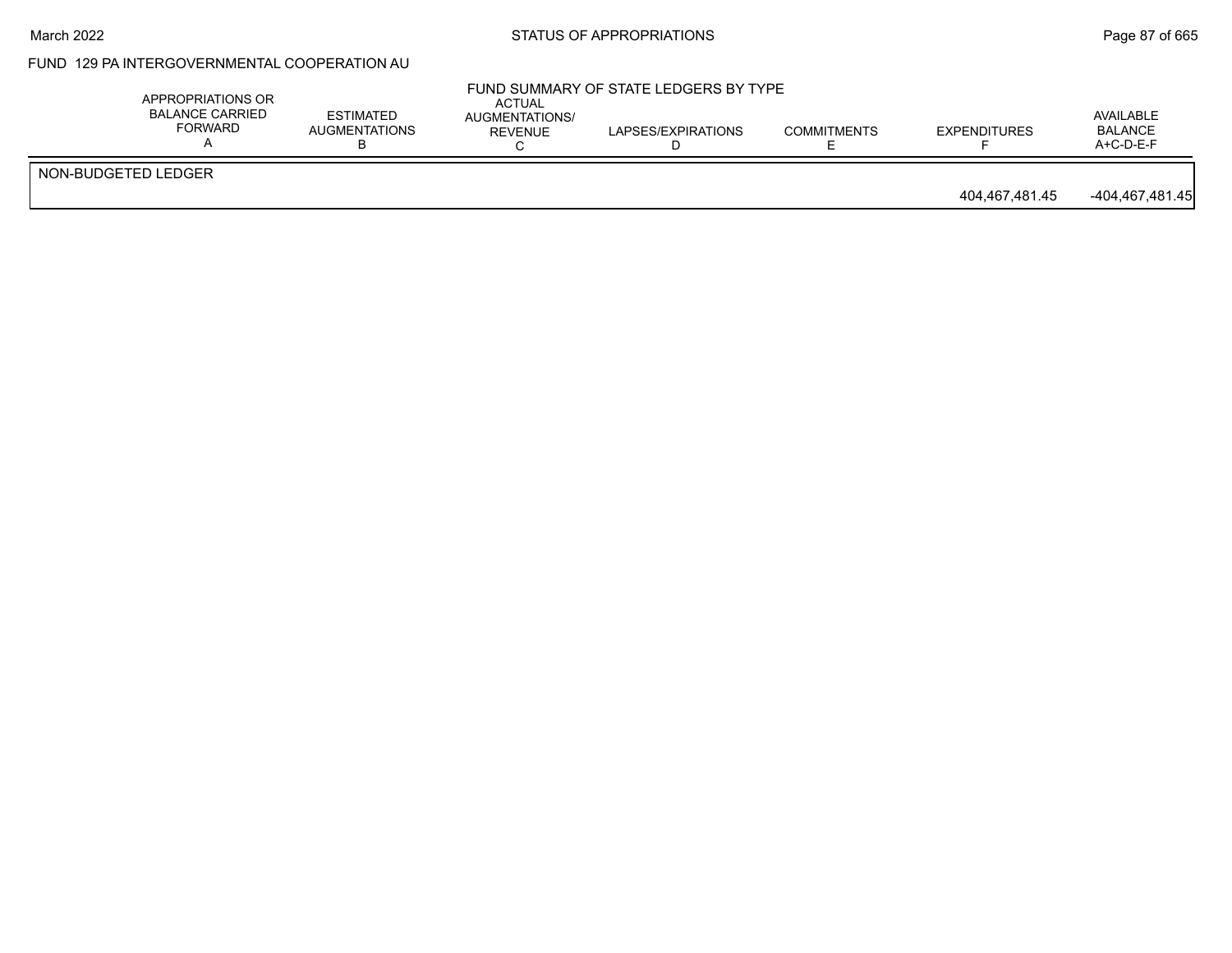## FUND 130 PUBLIC TRANSPORTATION ASSISTANCE

| APPROPRIATIONS OR<br><b>BALANCE CARRIED</b><br><b>FORWARD</b><br>A | <b>ESTIMATED</b><br><b>AUGMENTATIONS</b> | <b>ACTUAL</b><br>AUGMENTATIONS/<br><b>REVENUE</b> | FUND SUMMARY OF STATE LEDGERS BY TYPE<br>LAPSES/EXPIRATIONS | <b>COMMITMENTS</b> | <b>EXPENDITURES</b> | AVAILABLE<br><b>BALANCE</b><br>A+C-D-E-F |
|--------------------------------------------------------------------|------------------------------------------|---------------------------------------------------|-------------------------------------------------------------|--------------------|---------------------|------------------------------------------|
| CURRENT STATE EXECUTIVE AUTHORIZATIONS LEDGER                      |                                          |                                                   |                                                             |                    |                     |                                          |
| 284,200,000.00                                                     |                                          |                                                   |                                                             |                    | 215,328,968.81      | 68,871,031.19                            |
| TOTAL ALL CURRENT STATE LEDGERS                                    |                                          |                                                   |                                                             |                    |                     |                                          |
| 284,200,000.00                                                     |                                          |                                                   |                                                             |                    | 215,328,968.81      | 68,871,031.19                            |
| <b>PRIOR STATE EXECUTIVE AUTHORIZATIONS LEDGER</b>                 |                                          |                                                   |                                                             |                    |                     |                                          |
| 3,399,163.13                                                       |                                          |                                                   |                                                             |                    |                     | 3,399,163.13                             |
| TOTAL ALL PRIOR STATE LEDGERS                                      |                                          |                                                   |                                                             |                    |                     |                                          |
| 3,399,163.13                                                       |                                          |                                                   |                                                             |                    |                     | 3,399,163.13                             |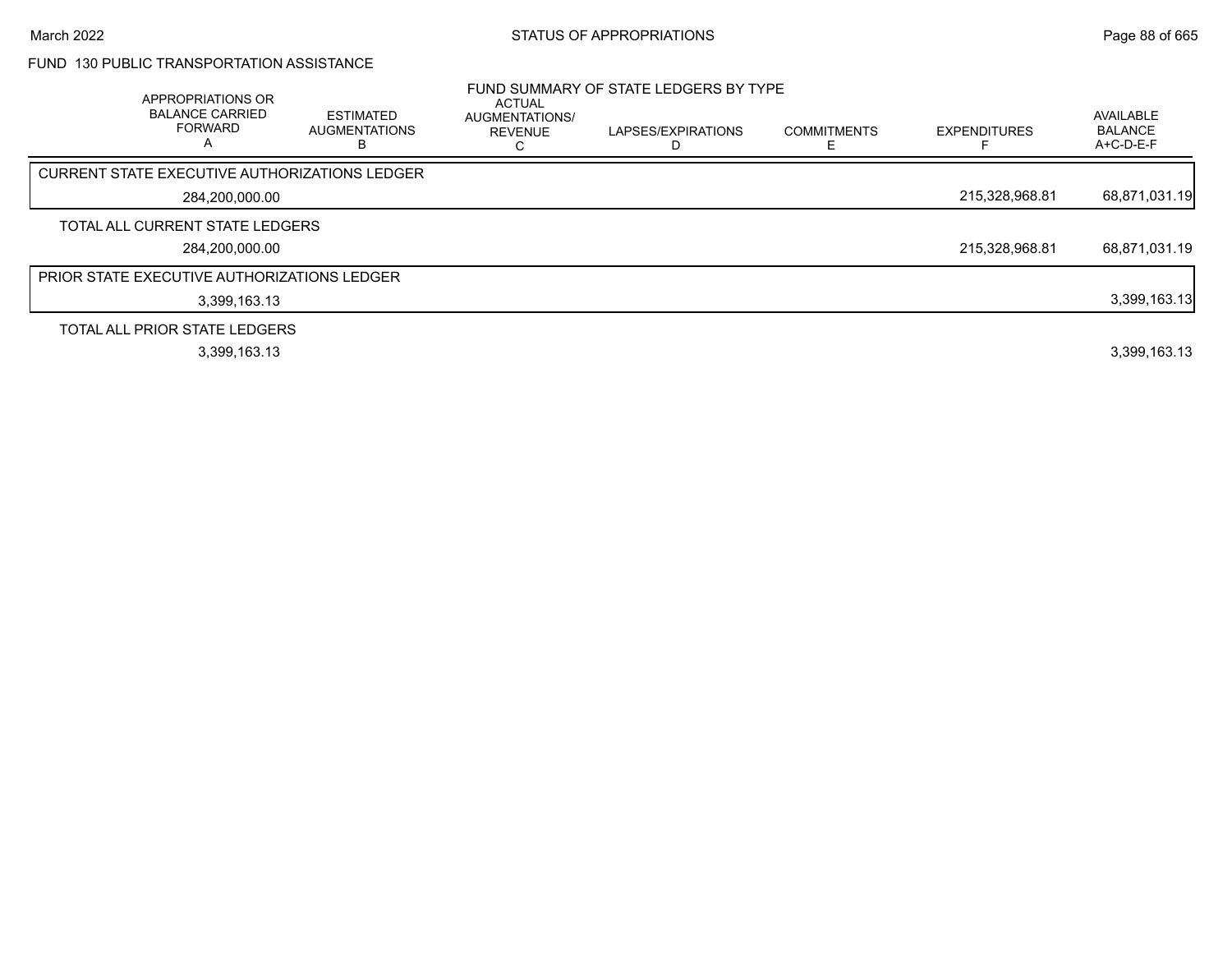## FUND 138 CLEAN AIR FUND

|               | APPROPRIATIONS OR<br><b>BALANCE CARRIED</b><br><b>FORWARD</b><br>A | <b>ESTIMATED</b><br><b>AUGMENTATIONS</b><br>B | ACTUAL<br>AUGMENTATIONS/<br><b>REVENUE</b> | FUND SUMMARY OF STATE LEDGERS BY TYPE<br>LAPSES/EXPIRATIONS | <b>COMMITMENTS</b> | <b>EXPENDITURES</b> | AVAILABLE<br><b>BALANCE</b><br>A+C-D-E-F |
|---------------|--------------------------------------------------------------------|-----------------------------------------------|--------------------------------------------|-------------------------------------------------------------|--------------------|---------------------|------------------------------------------|
|               | CURRENT STATE EXECUTIVE AUTHORIZATIONS LEDGER                      |                                               |                                            |                                                             |                    |                     |                                          |
|               | 30,236,000.00                                                      |                                               | 168,866.22                                 |                                                             | 1,779,588.44       | 12,612,622.38       | 16,012,655.40                            |
|               | TOTAL ALL CURRENT STATE LEDGERS                                    |                                               |                                            |                                                             |                    |                     |                                          |
| 30,236,000.00 |                                                                    |                                               | 168,866.22                                 |                                                             | 1,779,588.44       | 12.612.622.38       | 16,012,655.40                            |
|               | <b>PRIOR STATE EXECUTIVE AUTHORIZATIONS LEDGER</b>                 |                                               |                                            |                                                             |                    |                     |                                          |
|               | 9,436,856.55                                                       |                                               |                                            |                                                             | 4,955.24           | 1,375,113.33        | 8,056,787.98                             |
|               | TOTAL ALL PRIOR STATE LEDGERS                                      |                                               |                                            |                                                             |                    |                     |                                          |
|               | 9,436,856.55                                                       |                                               |                                            |                                                             | 4,955.24           | 1,375,113.33        | 8,056,787.98                             |
|               | <b>RESTRICTED RECEIPTS LEDGER</b>                                  |                                               |                                            |                                                             |                    |                     |                                          |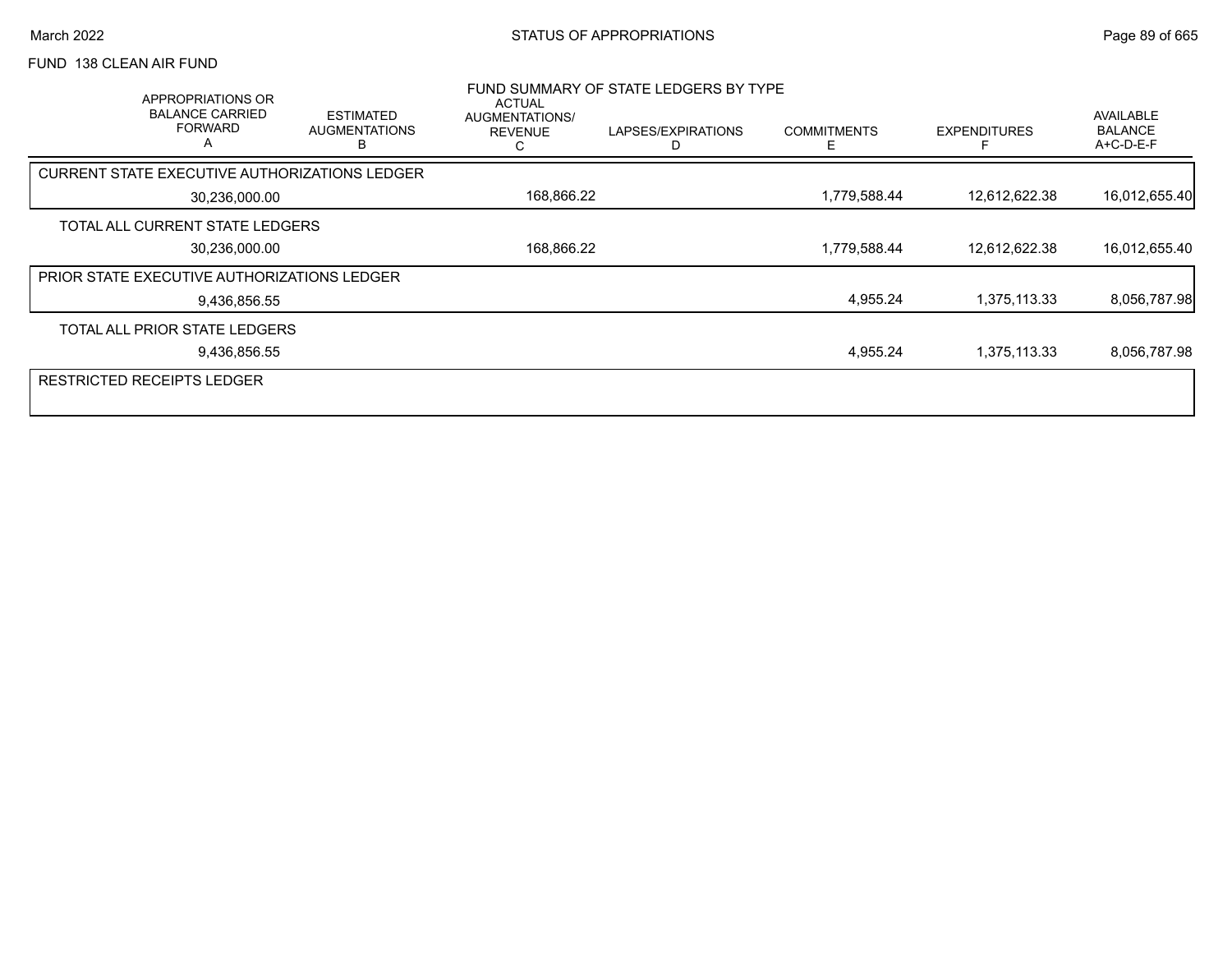# FUND 139 HOME INVESTMENT TRUST FUND

| APPROPRIATIONS OR<br><b>BALANCE CARRIED</b><br>FORWARD | <b>ESTIMATED</b><br>AUGMENTATIONS<br>◡ | <b>ACTUAL</b><br>AUGMENTATIONS/<br>REVENUE | FUND SUMMARY OF STATE LEDGERS BY TYPE<br>LAPSES/EXPIRATIONS | <b>COMMITMENTS</b> | EXPENDITURES | AVAILABLE<br><b>BALANCE</b><br>$A+C-D-E-F$ |
|--------------------------------------------------------|----------------------------------------|--------------------------------------------|-------------------------------------------------------------|--------------------|--------------|--------------------------------------------|
| <b>RESTRICTED REVENUE LEDGER</b>                       |                                        |                                            |                                                             |                    |              |                                            |
| 859.844.95                                             |                                        | 69,790.07                                  |                                                             |                    |              | 929,635.02                                 |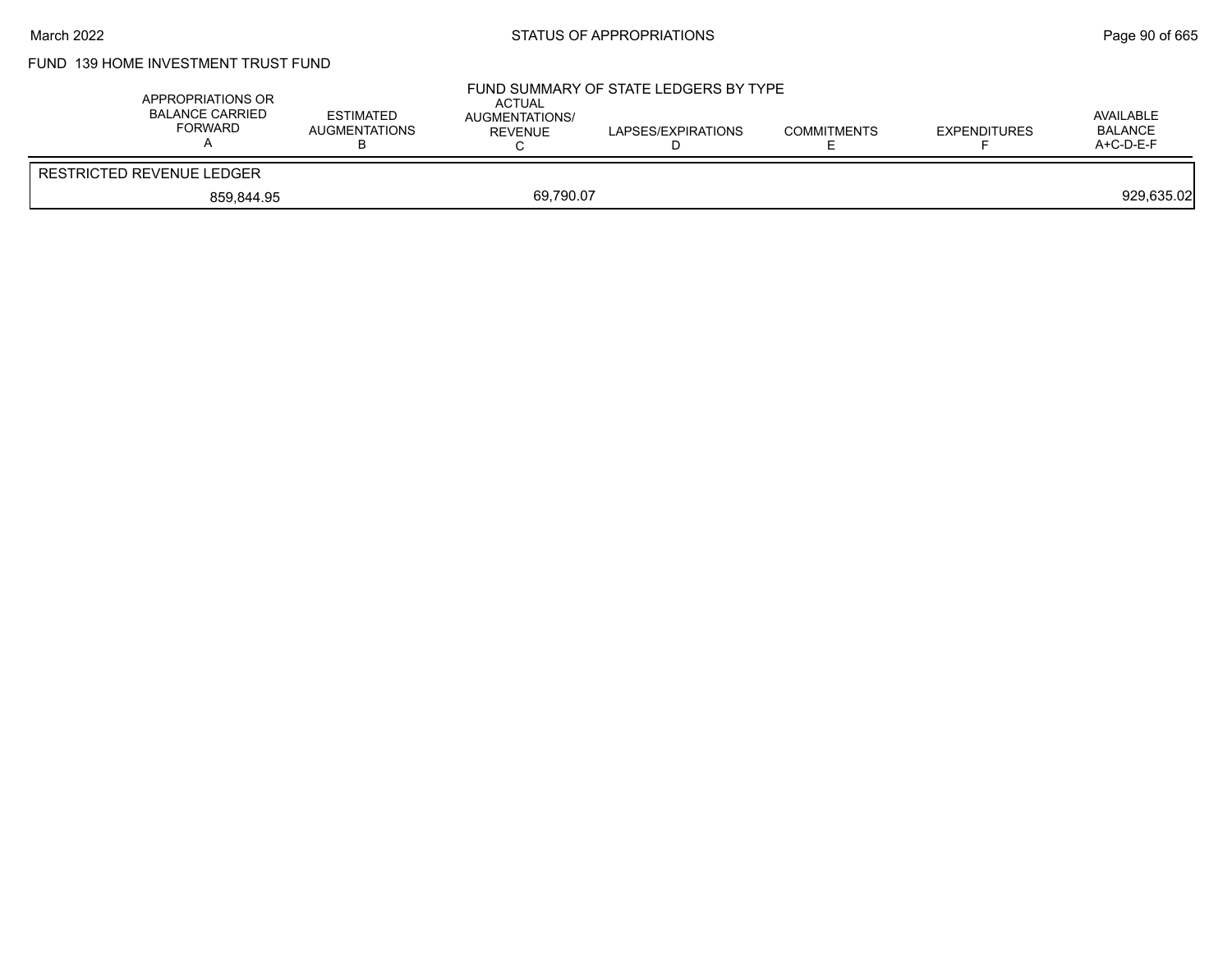#### March 2022 **STATUS OF APPROPRIATIONS** STATUS OF APPROPRIATIONS

# FUND 140 PHILADELPHIA REGIONAL PORT AUTHORIT

| APPROPRIATIONS OR<br><b>BALANCE CARRIED</b><br><b>FORWARD</b> | <b>ESTIMATED</b><br><b>AUGMENTATIONS</b> | <b>ACTUAL</b><br>AUGMENTATIONS/<br>REVENUE | FUND SUMMARY OF STATE LEDGERS BY TYPE<br>LAPSES/EXPIRATIONS | <b>COMMITMENTS</b> | <b>EXPENDITURES</b> | AVAILABLE<br>BALANCE<br>$A+C-D-E-F$ |
|---------------------------------------------------------------|------------------------------------------|--------------------------------------------|-------------------------------------------------------------|--------------------|---------------------|-------------------------------------|
| <b>RESTRICTED REVENUE LEDGER</b>                              |                                          |                                            |                                                             |                    |                     |                                     |
| 347,730.89                                                    |                                          | 4,800,000.00                               |                                                             |                    | 4.566.997.41        | 580,733.48                          |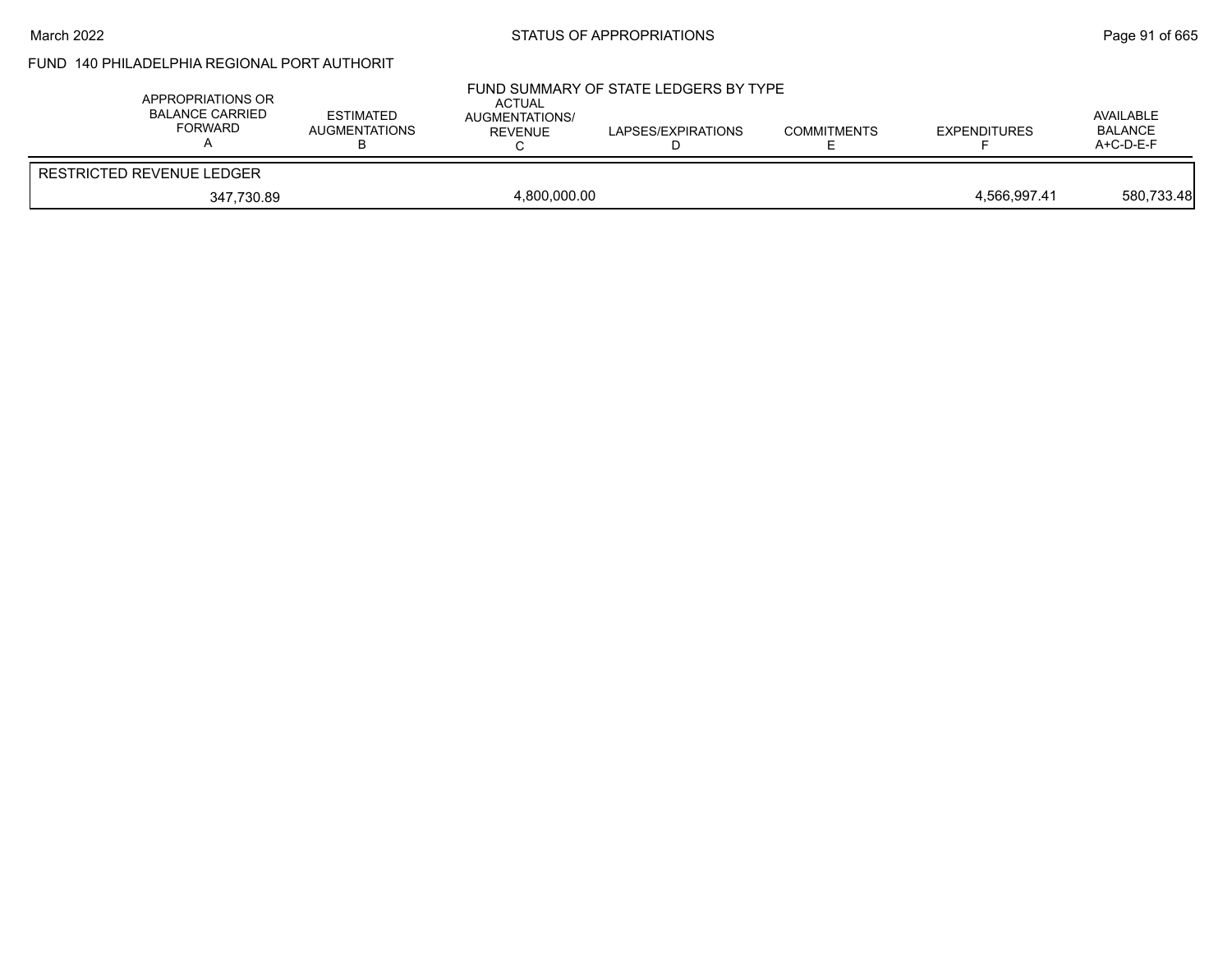#### March 2022 **Example 2018** STATUS OF APPROPRIATIONS **Page 92** of 665

# FUND 141 PORT OF PITTSBURGH COMMISSION FUND

| APPROPRIATIONS OR<br>BALANCE CARRIED<br><b>FORWARD</b> | <b>ESTIMATED</b><br><b>AUGMENTATIONS</b> | ACTUAL<br><b>AUGMENTATIONS/</b><br>REVENUE | FUND SUMMARY OF STATE LEDGERS BY TYPE<br>LAPSES/EXPIRATIONS | <b>COMMITMENTS</b> | <b>EXPENDITURES</b> | AVAILABLE<br><b>BALANCE</b><br>$A+C-D-E-F$ |
|--------------------------------------------------------|------------------------------------------|--------------------------------------------|-------------------------------------------------------------|--------------------|---------------------|--------------------------------------------|
| RESTRICTED REVENUE LEDGER                              |                                          |                                            |                                                             |                    |                     |                                            |
| 712.500.00<br>1.971.563.63                             |                                          |                                            | 196.029.06                                                  | 673.245.03         | 1,814,789.54        |                                            |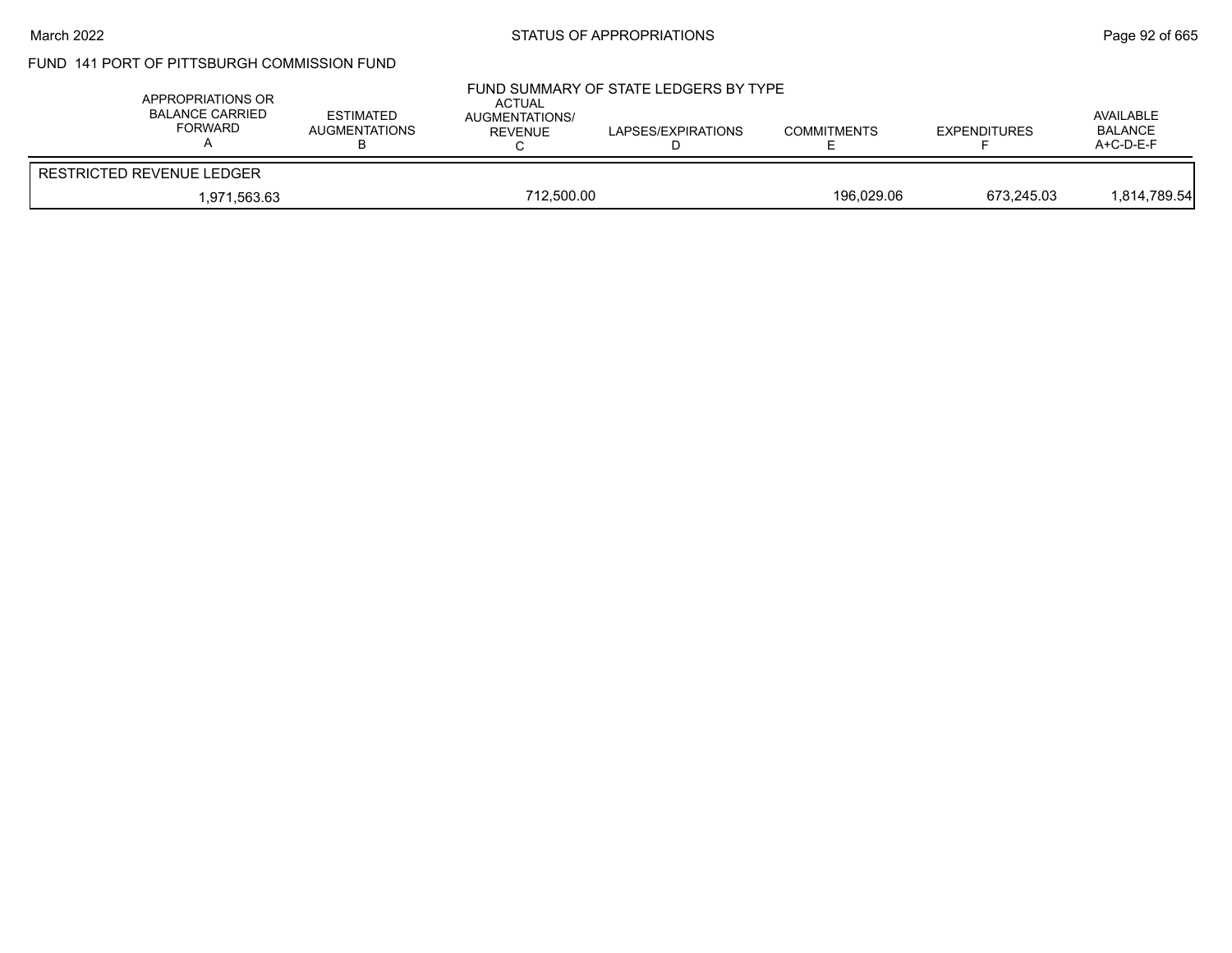#### March 2022 **Example 2018** STATUS OF APPROPRIATIONS **Page 93** of 665

# FUND 142 TUITION ACCOUNT INVESTMENT PROGRAM

|                     | APPROPRIATIONS OR<br><b>BALANCE CARRIED</b><br><b>ESTIMATED</b><br>FORWARD<br><b>AUGMENTATIONS</b> | <b>ACTUAL</b><br>AUGMENTATIONS/<br>REVENUE | FUND SUMMARY OF STATE LEDGERS BY TYPE<br>LAPSES/EXPIRATIONS | <b>COMMITMENTS</b> | <b>EXPENDITURES</b> | AVAILABLE<br><b>BALANCE</b><br>$A+C-D-E-F$ |
|---------------------|----------------------------------------------------------------------------------------------------|--------------------------------------------|-------------------------------------------------------------|--------------------|---------------------|--------------------------------------------|
| NON-BUDGETED LEDGER |                                                                                                    |                                            |                                                             |                    | 126,553,389.42      | $-126,553,389.42$                          |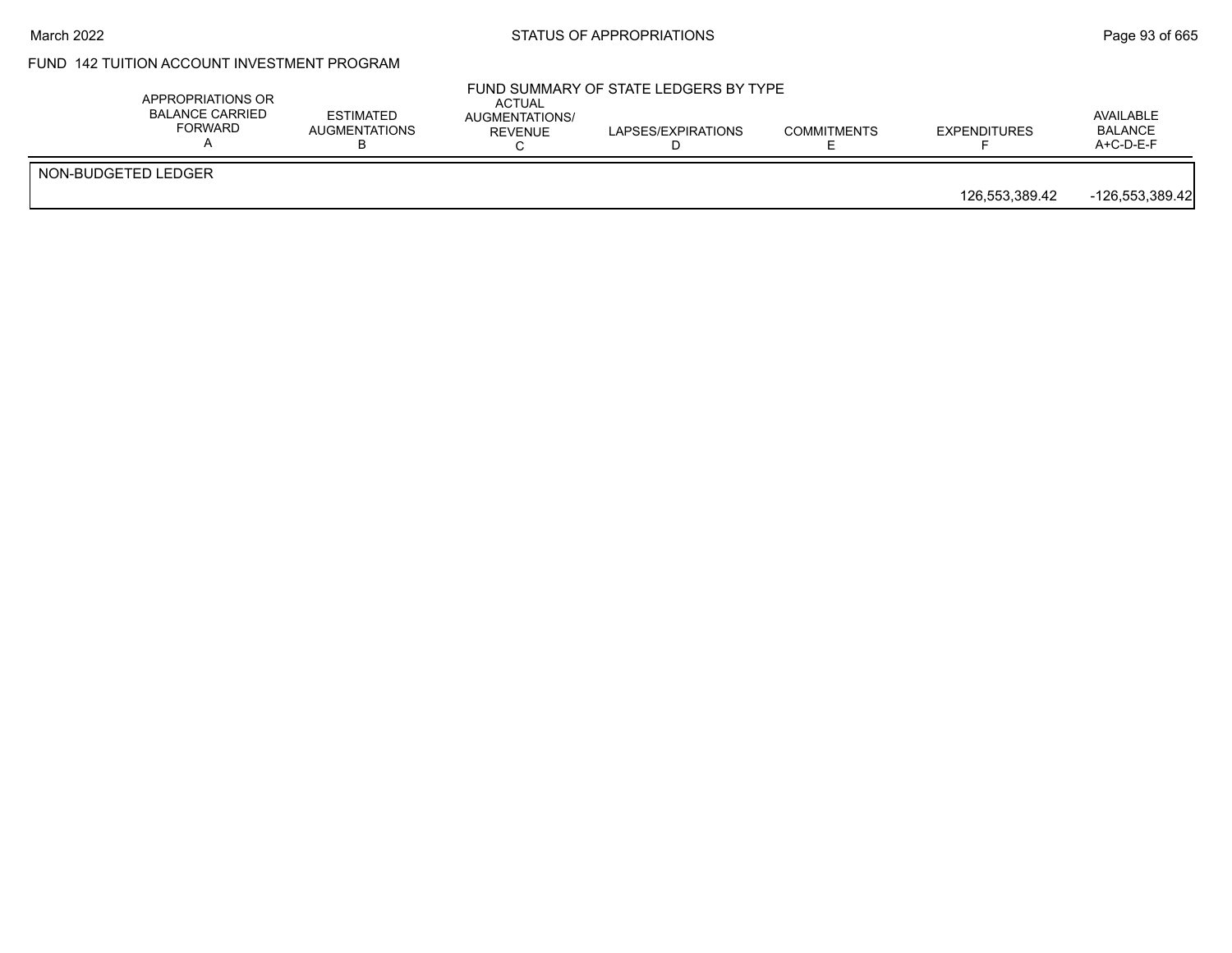#### FUND 143 TUITIONACCOUNTGUARANTDSVNGSPGRMFUND

|                     | APPROPRIATIONS OR<br><b>BALANCE CARRIED</b><br><b>FORWARD</b><br>$\mathsf{A}$ | <b>ESTIMATED</b><br><b>AUGMENTATIONS</b><br>R | ACTUAL<br>AUGMENTATIONS/<br><b>REVENUE</b><br>С | FUND SUMMARY OF STATE LEDGERS BY TYPE<br>LAPSES/EXPIRATIONS | <b>COMMITMENTS</b><br>F | <b>EXPENDITURES</b> | AVAILABLE<br><b>BALANCE</b><br>A+C-D-E-F |
|---------------------|-------------------------------------------------------------------------------|-----------------------------------------------|-------------------------------------------------|-------------------------------------------------------------|-------------------------|---------------------|------------------------------------------|
|                     | <b>CURRENT STATE APPROPRIATIONS LEDGER</b>                                    |                                               |                                                 |                                                             |                         |                     |                                          |
|                     | 3,339,000.00                                                                  |                                               | 2,199,960.94                                    |                                                             |                         | 2,817,280.52        | 2,721,680.42                             |
|                     | TOTAL ALL CURRENT STATE LEDGERS                                               |                                               |                                                 |                                                             |                         |                     |                                          |
|                     | 3,339,000.00                                                                  |                                               | 2,199,960.94                                    |                                                             |                         | 2,817,280.52        | 2,721,680.42                             |
|                     | <b>PRIOR STATE APPROPRIATIONS LEDGER</b>                                      |                                               |                                                 |                                                             |                         |                     |                                          |
|                     | 4,606,544.60                                                                  |                                               |                                                 |                                                             |                         | 1,108,072.48        | 3,498,472.12                             |
|                     | TOTAL ALL PRIOR STATE LEDGERS                                                 |                                               |                                                 |                                                             |                         |                     |                                          |
|                     | 4,606,544.60                                                                  |                                               |                                                 |                                                             |                         | 1,108,072.48        | 3,498,472.12                             |
| NON-BUDGETED LEDGER |                                                                               |                                               |                                                 |                                                             |                         |                     |                                          |
|                     |                                                                               |                                               |                                                 |                                                             |                         | 237,141,692.56      | $-237,141,692.56$                        |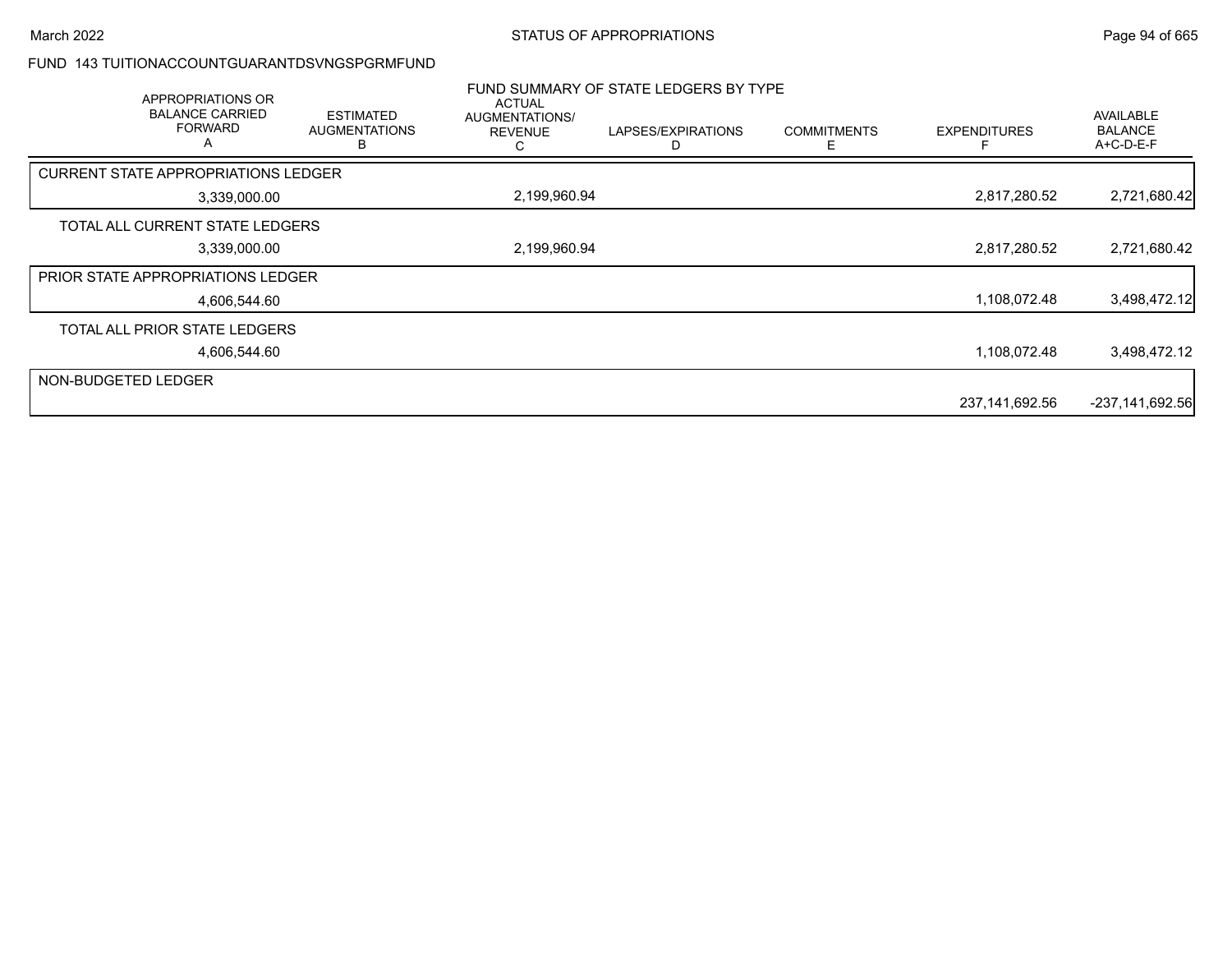## FUND 146 REMINING FINANCIAL ASSURANCE FUND

| APPROPRIATIONS OR<br><b>BALANCE CARRIED</b><br><b>FORWARD</b><br>А | <b>ESTIMATED</b><br><b>AUGMENTATIONS</b> | <b>ACTUAL</b><br><b>AUGMENTATIONS/</b><br><b>REVENUE</b> | FUND SUMMARY OF STATE LEDGERS BY TYPE<br>LAPSES/EXPIRATIONS | <b>COMMITMENTS</b> | <b>EXPENDITURES</b> | AVAILABLE<br><b>BALANCE</b><br>A+C-D-E-F |
|--------------------------------------------------------------------|------------------------------------------|----------------------------------------------------------|-------------------------------------------------------------|--------------------|---------------------|------------------------------------------|
| CURRENT STATE EXECUTIVE AUTHORIZATIONS LEDGER                      |                                          |                                                          |                                                             |                    |                     |                                          |
| 400,000.00                                                         |                                          |                                                          |                                                             |                    |                     | 400,000.00                               |
| TOTAL ALL CURRENT STATE LEDGERS                                    |                                          |                                                          |                                                             |                    |                     |                                          |
| 400,000.00                                                         |                                          |                                                          |                                                             |                    |                     | 400,000.00                               |
| PRIOR STATE EXECUTIVE AUTHORIZATIONS LEDGER                        |                                          |                                                          |                                                             |                    |                     |                                          |
| 510,230.42                                                         |                                          |                                                          |                                                             |                    |                     | 510,230.42                               |
| TOTAL ALL PRIOR STATE LEDGERS                                      |                                          |                                                          |                                                             |                    |                     |                                          |
| 510,230.42                                                         |                                          |                                                          |                                                             |                    |                     | 510,230.42                               |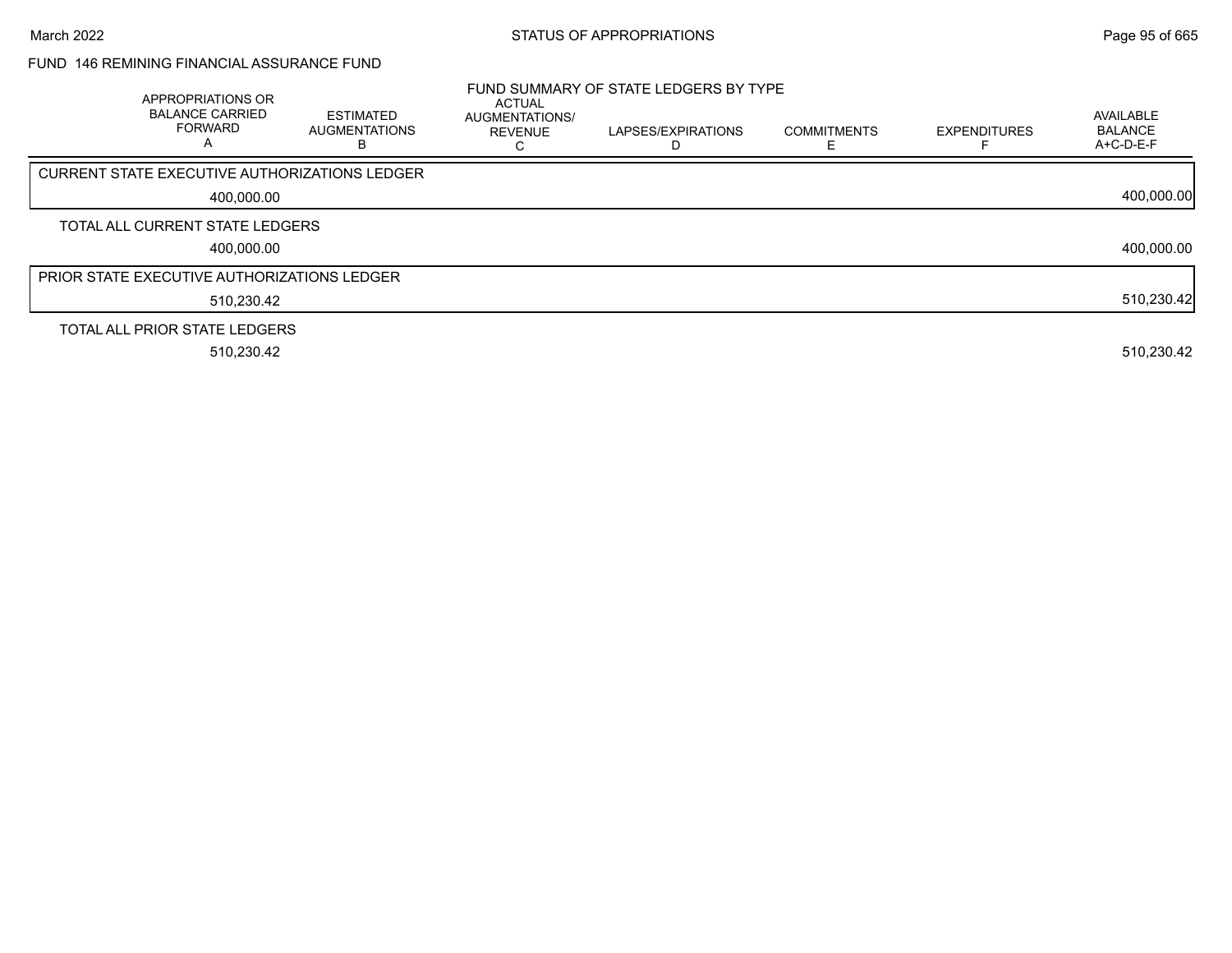# FUND 147 ENVIRONMENTAL EDUCATION FUND

| APPROPRIATIONS OR<br><b>BALANCE CARRIED</b><br><b>FORWARD</b><br>$\overline{A}$ | <b>ESTIMATED</b><br><b>AUGMENTATIONS</b> | <b>ACTUAL</b><br><b>AUGMENTATIONS/</b><br><b>REVENUE</b> | FUND SUMMARY OF STATE LEDGERS BY TYPE<br>LAPSES/EXPIRATIONS | <b>COMMITMENTS</b> | <b>EXPENDITURES</b> | <b>AVAILABLE</b><br><b>BALANCE</b><br>$A+C-D-E-F$ |
|---------------------------------------------------------------------------------|------------------------------------------|----------------------------------------------------------|-------------------------------------------------------------|--------------------|---------------------|---------------------------------------------------|
| <b>CURRENT STATE EXECUTIVE AUTHORIZATIONS LEDGER</b>                            |                                          |                                                          |                                                             |                    |                     |                                                   |
| 1.464.000.00                                                                    |                                          |                                                          |                                                             | 431,729.75         | 419.657.58          | 612,612.67                                        |
| TOTAL ALL CURRENT STATE LEDGERS                                                 |                                          |                                                          |                                                             |                    |                     |                                                   |
| 1.464.000.00                                                                    |                                          |                                                          |                                                             | 431,729.75         | 419.657.58          | 612.612.67                                        |
| PRIOR STATE EXECUTIVE AUTHORIZATIONS LEDGER                                     |                                          |                                                          |                                                             |                    |                     |                                                   |
| 833.700.84                                                                      |                                          |                                                          |                                                             | 48,351.60          | 238.992.38          | 546,356.86                                        |
| TOTAL ALL PRIOR STATE LEDGERS                                                   |                                          |                                                          |                                                             |                    |                     |                                                   |
| 833.700.84                                                                      |                                          |                                                          |                                                             | 48.351.60          | 238.992.38          | 546,356.86                                        |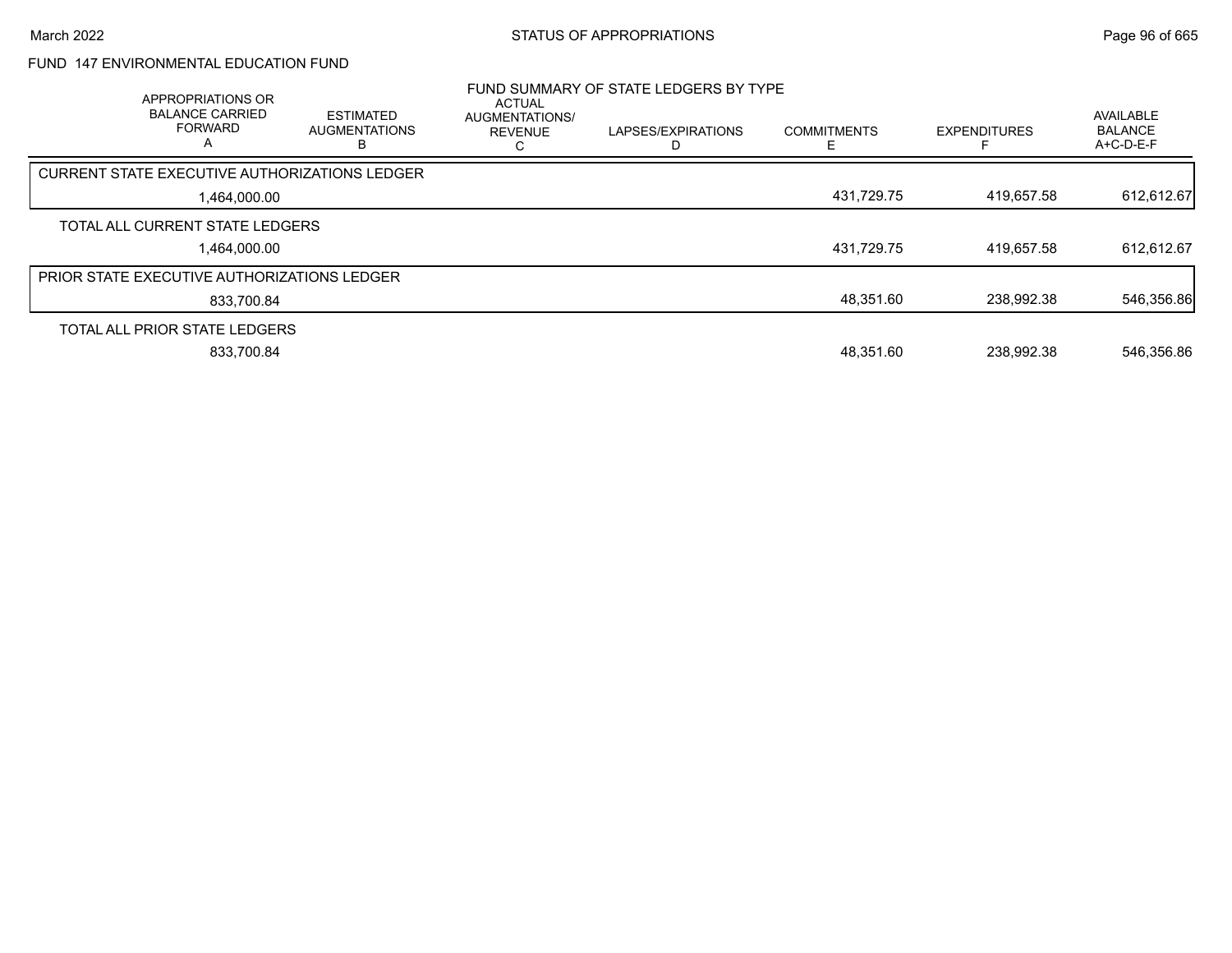## FUND 148 SELF-INSURANCE GUARANTY FUND

| APPROPRIATIONS OR<br><b>BALANCE CARRIED</b><br><b>FORWARD</b> | ESTIMATED<br>AUGMENTATIONS | ACTUAL<br>AUGMENTATIONS/<br>REVENUE | FUND SUMMARY OF STATE LEDGERS BY TYPE<br>LAPSES/EXPIRATIONS | <b>COMMITMENTS</b> | <b>EXPENDITURES</b> | AVAILABLE<br><b>BALANCE</b><br>A+C-D-E-F |
|---------------------------------------------------------------|----------------------------|-------------------------------------|-------------------------------------------------------------|--------------------|---------------------|------------------------------------------|
| <b>RESTRICTED RECEIPTS LEDGER</b>                             |                            |                                     |                                                             |                    |                     |                                          |
| 12.776.211.85                                                 |                            | 507.064.00                          |                                                             | 6.117.12           | 931.843.93          | 12,345,314.80                            |
| RESTRICTED REVENUE LEDGER                                     |                            |                                     |                                                             |                    |                     |                                          |
| 38,138,603.42                                                 |                            | 1,590,043.91                        |                                                             | 1.261.173.38       | 911.809.07          | 37,555,664.88                            |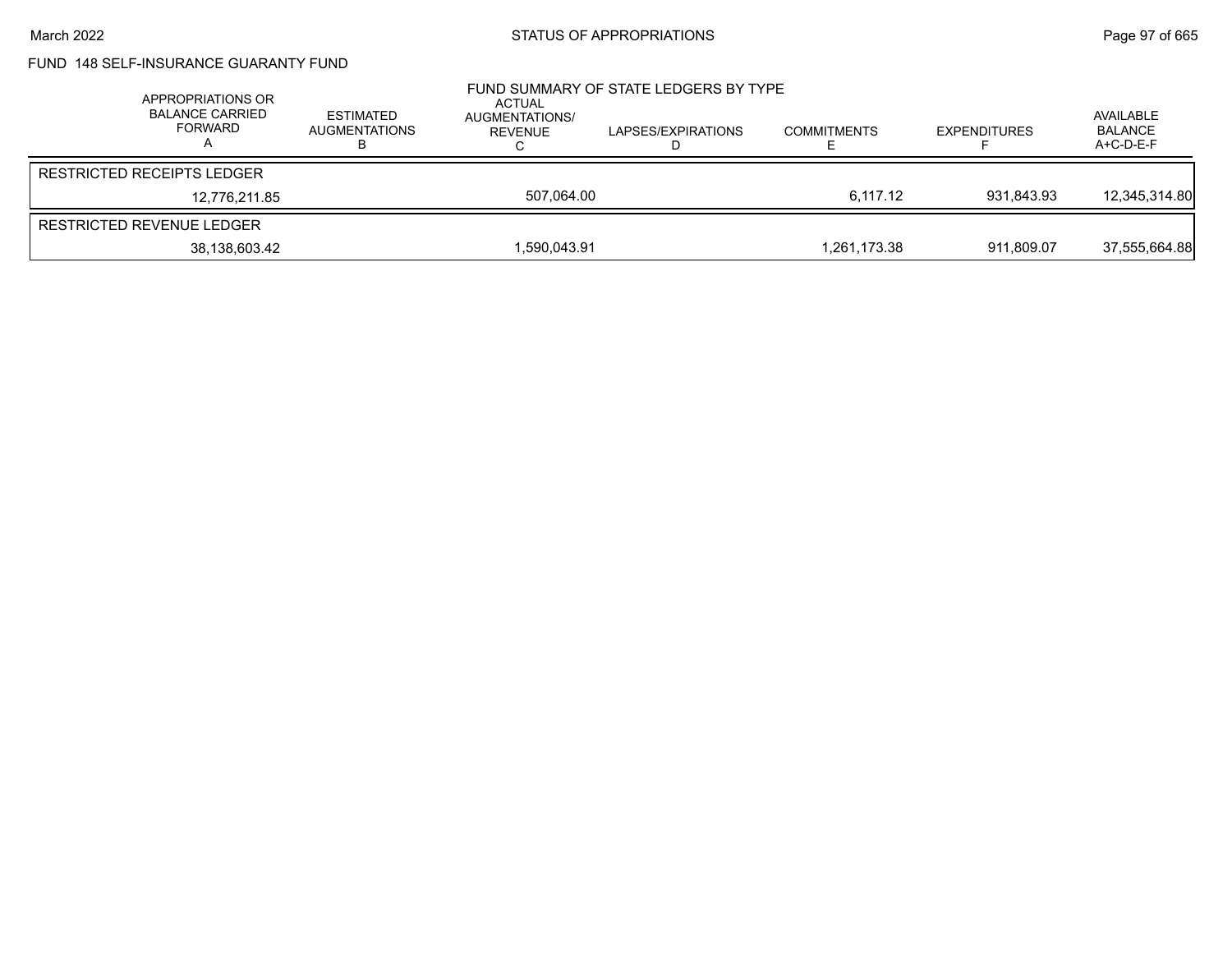### FUND 149 KEYSTONE RECREATION PARK&CONSERVATN

|                                      | APPROPRIATIONS OR<br><b>BALANCE CARRIED</b><br><b>FORWARD</b><br>A | <b>ESTIMATED</b><br><b>AUGMENTATIONS</b><br>в        | <b>ACTUAL</b><br>AUGMENTATIONS/<br><b>REVENUE</b> | FUND SUMMARY OF STATE LEDGERS BY TYPE<br>LAPSES/EXPIRATIONS<br>D | <b>COMMITMENTS</b><br>E. | <b>EXPENDITURES</b> | <b>AVAILABLE</b><br><b>BALANCE</b><br>A+C-D-E-F |
|--------------------------------------|--------------------------------------------------------------------|------------------------------------------------------|---------------------------------------------------|------------------------------------------------------------------|--------------------------|---------------------|-------------------------------------------------|
|                                      |                                                                    | <b>CURRENT STATE EXECUTIVE AUTHORIZATIONS LEDGER</b> |                                                   |                                                                  |                          |                     |                                                 |
|                                      | 17,603,000.00                                                      |                                                      |                                                   |                                                                  |                          | 17,603,000.00       |                                                 |
|                                      | <b>CURRENT STATE CONTINUING LEDGER</b>                             |                                                      |                                                   |                                                                  |                          |                     |                                                 |
|                                      | 80,193,000.00                                                      |                                                      |                                                   |                                                                  | 39,093,679.25            | 11,674,654.32       | 29,424,666.43                                   |
|                                      | TOTAL ALL CURRENT STATE LEDGERS                                    |                                                      |                                                   |                                                                  |                          |                     |                                                 |
|                                      | 97,796,000.00                                                      |                                                      |                                                   |                                                                  | 39,093,679.25            | 29,277,654.32       | 29,424,666.43                                   |
|                                      | <b>PRIOR STATE EXECUTIVE AUTHORIZATIONS LEDGER</b>                 |                                                      |                                                   |                                                                  |                          |                     |                                                 |
|                                      | 6,548,000.00                                                       |                                                      |                                                   |                                                                  |                          | 6,548,000.00        |                                                 |
| <b>PRIOR STATE CONTINUING LEDGER</b> |                                                                    |                                                      |                                                   |                                                                  |                          |                     |                                                 |
|                                      | 185,064,223.61                                                     |                                                      |                                                   |                                                                  | 109,388,090.65           | 46,996,058.49       | 28,680,074.47                                   |
|                                      | TOTAL ALL PRIOR STATE LEDGERS                                      |                                                      |                                                   |                                                                  |                          |                     |                                                 |
|                                      | 191,612,223.61                                                     |                                                      |                                                   |                                                                  | 109,388,090.65           | 53,544,058.49       | 28,680,074.47                                   |
|                                      |                                                                    |                                                      |                                                   |                                                                  |                          |                     |                                                 |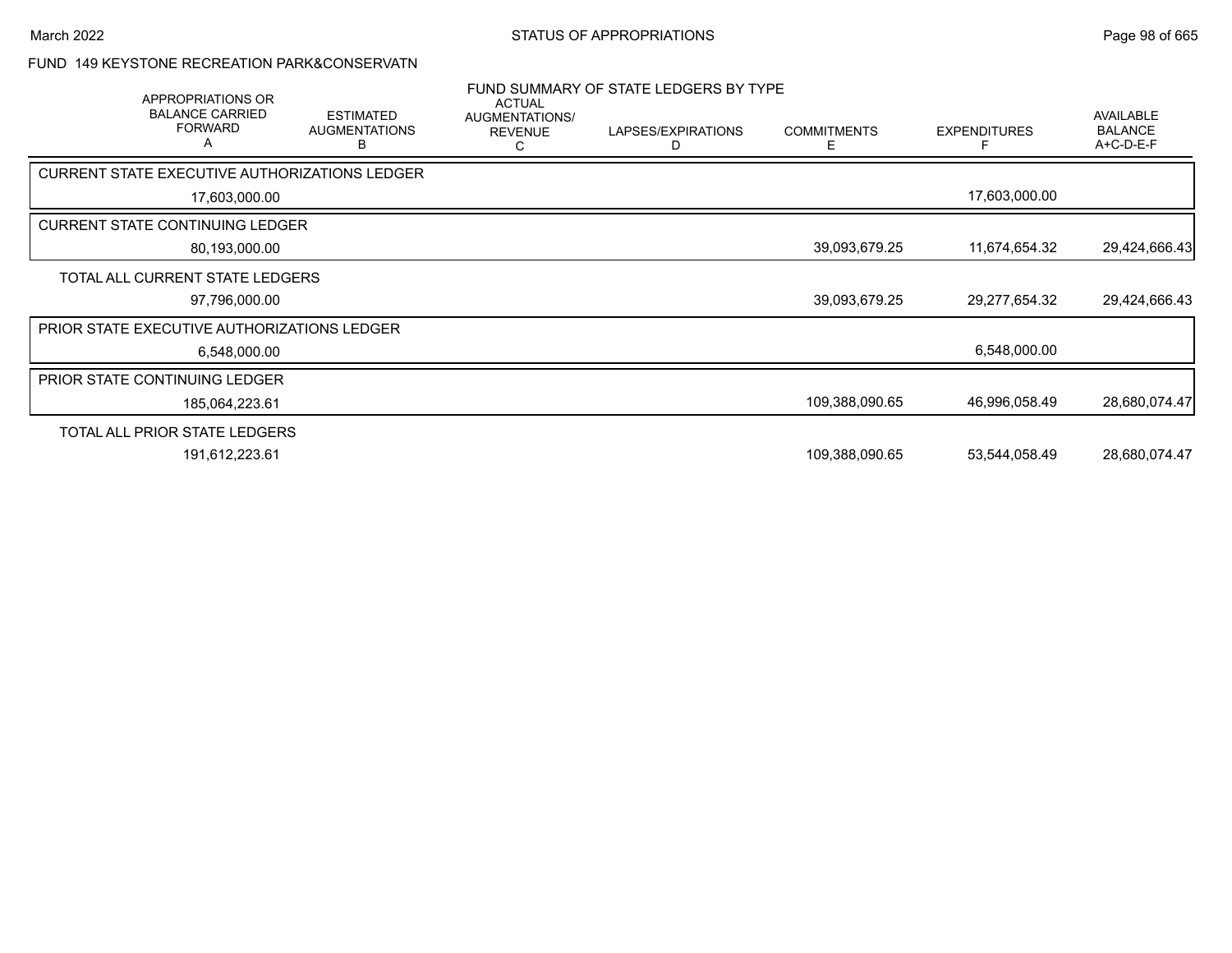# FUND 152 NUTRIENT MANAGEMENT FUND

| APPROPRIATIONS OR<br><b>BALANCE CARRIED</b><br><b>FORWARD</b><br>А | <b>ESTIMATED</b><br><b>AUGMENTATIONS</b> | <b>ACTUAL</b><br><b>AUGMENTATIONS/</b><br><b>REVENUE</b> | FUND SUMMARY OF STATE LEDGERS BY TYPE<br>LAPSES/EXPIRATIONS | <b>COMMITMENTS</b> | <b>EXPENDITURES</b> | <b>AVAILABLE</b><br><b>BALANCE</b><br>$A+C-D-E-F$ |
|--------------------------------------------------------------------|------------------------------------------|----------------------------------------------------------|-------------------------------------------------------------|--------------------|---------------------|---------------------------------------------------|
| CURRENT STATE EXECUTIVE AUTHORIZATIONS LEDGER                      |                                          |                                                          |                                                             |                    |                     |                                                   |
| 6,749,000.00                                                       |                                          |                                                          |                                                             | 2,858,985.81       | 2,655,561.32        | 1,234,452.87                                      |
| TOTAL ALL CURRENT STATE LEDGERS                                    |                                          |                                                          |                                                             |                    |                     |                                                   |
| 6,749,000.00                                                       |                                          |                                                          |                                                             | 2,858,985.81       | 2,655,561.32        | 1,234,452.87                                      |
| <b>PRIOR STATE EXECUTIVE AUTHORIZATIONS LEDGER</b>                 |                                          |                                                          |                                                             |                    |                     |                                                   |
| 3,939,146.36                                                       |                                          |                                                          |                                                             | 1,238,710.42       | 1.890.044.46        | 810,391.48                                        |
| TOTAL ALL PRIOR STATE LEDGERS                                      |                                          |                                                          |                                                             |                    |                     |                                                   |
| 3,939,146.36                                                       |                                          |                                                          |                                                             | 1,238,710.42       | 1,890,044.46        | 810,391.48                                        |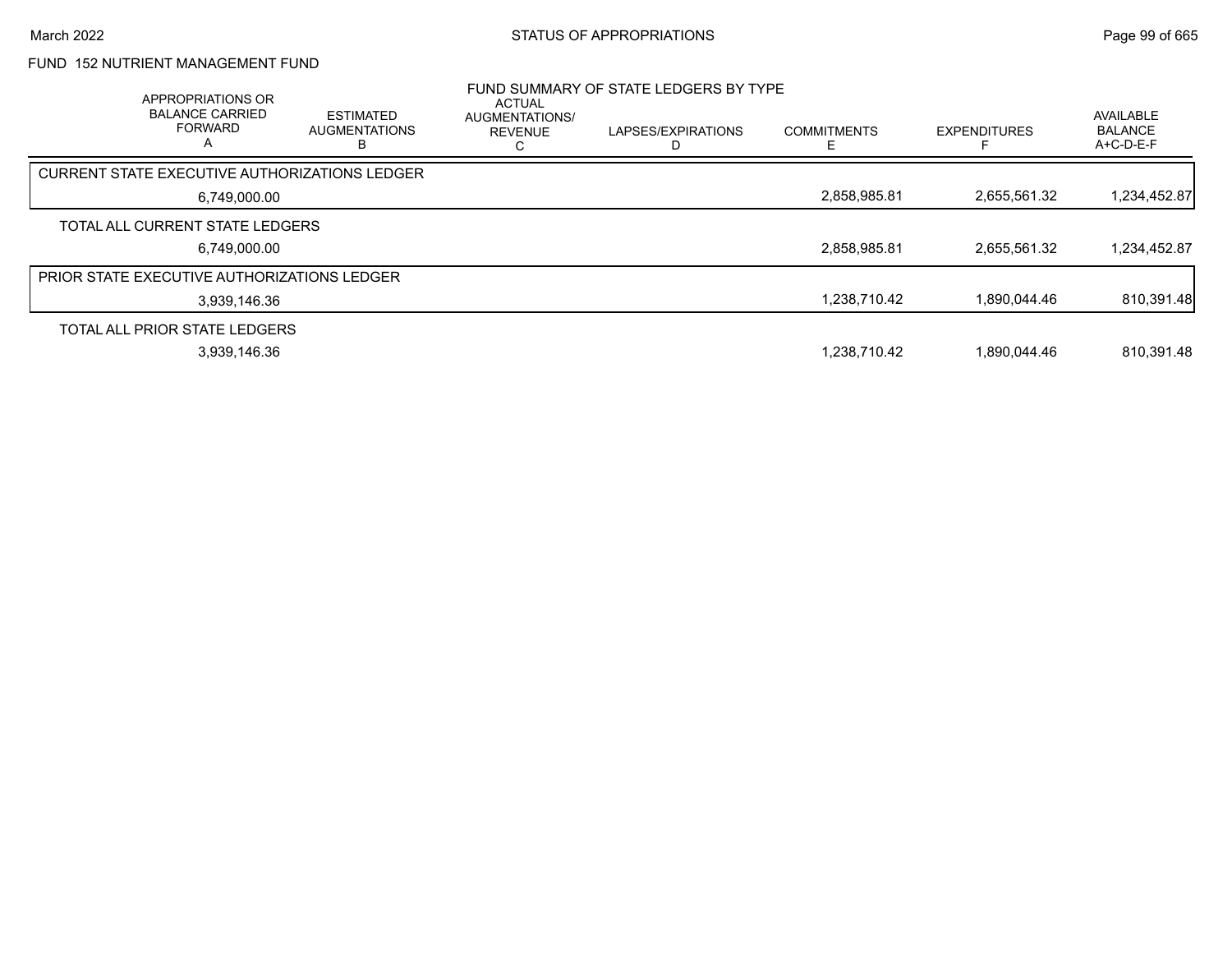#### March 2022 **STATUS OF APPROPRIATIONS** STATUS OF APPROPRIATIONS

# FUND 153 ALLEGHENY REGIONAL ASSET DISTRICT S

|                     | APPROPRIATIONS OR<br><b>BALANCE CARRIED</b><br><b>FORWARD</b> | <b>ESTIMATED</b><br><b>AUGMENTATIONS</b> | <b>ACTUAL</b><br>AUGMENTATIONS/<br><b>REVENUE</b> | FUND SUMMARY OF STATE LEDGERS BY TYPE<br>LAPSES/EXPIRATIONS | <b>COMMITMENTS</b> | <b>EXPENDITURES</b> | AVAILABLE<br><b>BALANCE</b><br>$A+C-D-E-F$ |
|---------------------|---------------------------------------------------------------|------------------------------------------|---------------------------------------------------|-------------------------------------------------------------|--------------------|---------------------|--------------------------------------------|
| NON-BUDGETED LEDGER |                                                               |                                          |                                                   |                                                             |                    | 181,746,977.25      | -181,746,977.25                            |
|                     |                                                               |                                          |                                                   |                                                             |                    |                     |                                            |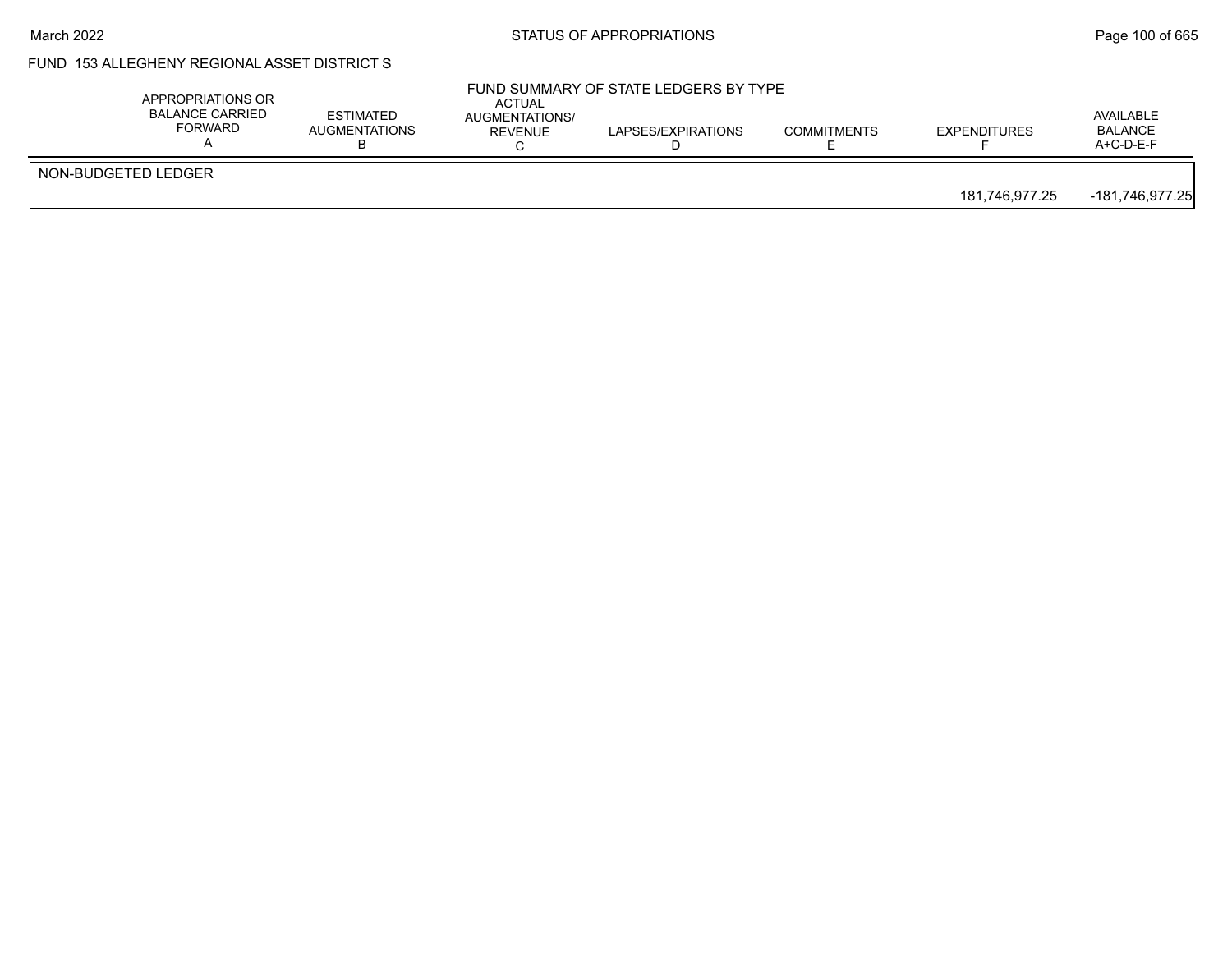### FUND 155 GOVERNOR ROBERT P. CASEY MEMORIAL O

| APPROPRIATIONS OR<br><b>BALANCE CARRIED</b><br><b>FORWARD</b><br>A | <b>ESTIMATED</b><br><b>AUGMENTATIONS</b><br>в                     | <b>ACTUAL</b><br>AUGMENTATIONS/<br><b>REVENUE</b> | FUND SUMMARY OF STATE LEDGERS BY TYPE<br>LAPSES/EXPIRATIONS<br>D | <b>COMMITMENTS</b><br>F | <b>EXPENDITURES</b> | <b>AVAILABLE</b><br><b>BALANCE</b><br>A+C-D-E-F |
|--------------------------------------------------------------------|-------------------------------------------------------------------|---------------------------------------------------|------------------------------------------------------------------|-------------------------|---------------------|-------------------------------------------------|
| <b>CURRENT STATE EXECUTIVE AUTHORIZATIONS LEDGER</b>               |                                                                   |                                                   |                                                                  |                         |                     |                                                 |
| 813,000.00                                                         |                                                                   |                                                   |                                                                  | 334,567.97              | 281,678.01          | 196,754.02                                      |
|                                                                    | <b>CURRENT STATE EXECUTIVE AUTHORIZATIONS - RESTRICTED LEDGER</b> |                                                   |                                                                  |                         |                     |                                                 |
| 80,000.00                                                          |                                                                   |                                                   |                                                                  |                         |                     | 80,000.00                                       |
| TOTAL ALL CURRENT STATE LEDGERS                                    |                                                                   |                                                   |                                                                  |                         |                     |                                                 |
| 893,000.00                                                         |                                                                   |                                                   |                                                                  | 334,567.97              | 281,678.01          | 276,754.02                                      |
| PRIOR STATE EXECUTIVE AUTHORIZATIONS LEDGER                        |                                                                   |                                                   |                                                                  |                         |                     |                                                 |
| 412,405.12                                                         |                                                                   |                                                   |                                                                  |                         | 192,199.98          | 220,205.14                                      |
|                                                                    | <b>PRIOR STATE EXECUTIVE AUTHORIZATIONS - RESTRICTED LEDGER</b>   |                                                   |                                                                  |                         |                     |                                                 |
| 273,628.55                                                         |                                                                   |                                                   |                                                                  |                         |                     | 273,628.55                                      |
| TOTAL ALL PRIOR STATE LEDGERS                                      |                                                                   |                                                   |                                                                  |                         |                     |                                                 |
| 686,033.67                                                         |                                                                   |                                                   |                                                                  |                         | 192,199.98          | 493,833.69                                      |
|                                                                    |                                                                   |                                                   |                                                                  |                         |                     |                                                 |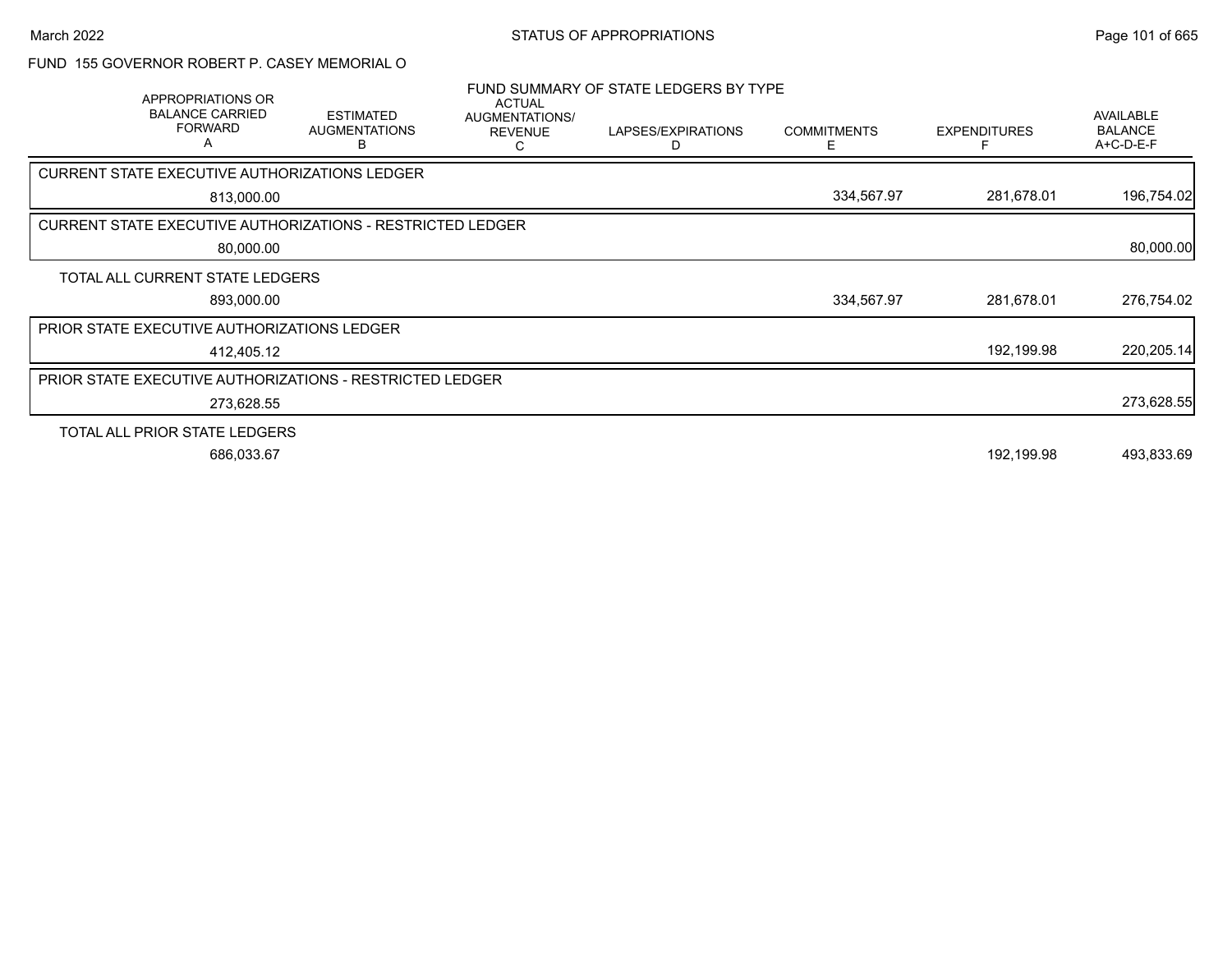# FUND 156 INSURANCE FRAUD PREVENTION TRUST

| APPROPRIATIONS OR<br><b>BALANCE CARRIED</b><br><b>FORWARD</b> | <b>ESTIMATED</b><br><b>AUGMENTATIONS</b><br>В | <b>ACTUAL</b><br>AUGMENTATIONS/<br><b>REVENUE</b> | FUND SUMMARY OF STATE LEDGERS BY TYPE<br>LAPSES/EXPIRATIONS | <b>COMMITMENTS</b> | <b>EXPENDITURES</b> | AVAILABLE<br><b>BALANCE</b><br>A+C-D-E-F |
|---------------------------------------------------------------|-----------------------------------------------|---------------------------------------------------|-------------------------------------------------------------|--------------------|---------------------|------------------------------------------|
| CURRENT STATE EXECUTIVE AUTHORIZATIONS LEDGER                 |                                               |                                                   |                                                             |                    |                     |                                          |
| 17,123,000.00                                                 |                                               |                                                   |                                                             |                    |                     | 17,123,000.00                            |
| TOTAL ALL CURRENT STATE LEDGERS                               |                                               |                                                   |                                                             |                    |                     |                                          |
| 17,123,000.00                                                 |                                               |                                                   |                                                             |                    |                     | 17,123,000.00                            |
| <b>PRIOR STATE EXECUTIVE AUTHORIZATIONS LEDGER</b>            |                                               |                                                   |                                                             |                    |                     |                                          |
| 21.766.935.98                                                 |                                               |                                                   |                                                             |                    | 12.546.533.49       | 9,220,402.49                             |
| TOTAL ALL PRIOR STATE LEDGERS                                 |                                               |                                                   |                                                             |                    |                     |                                          |
| 21.766.935.98                                                 |                                               |                                                   |                                                             |                    | 12.546.533.49       | 9.220.402.49                             |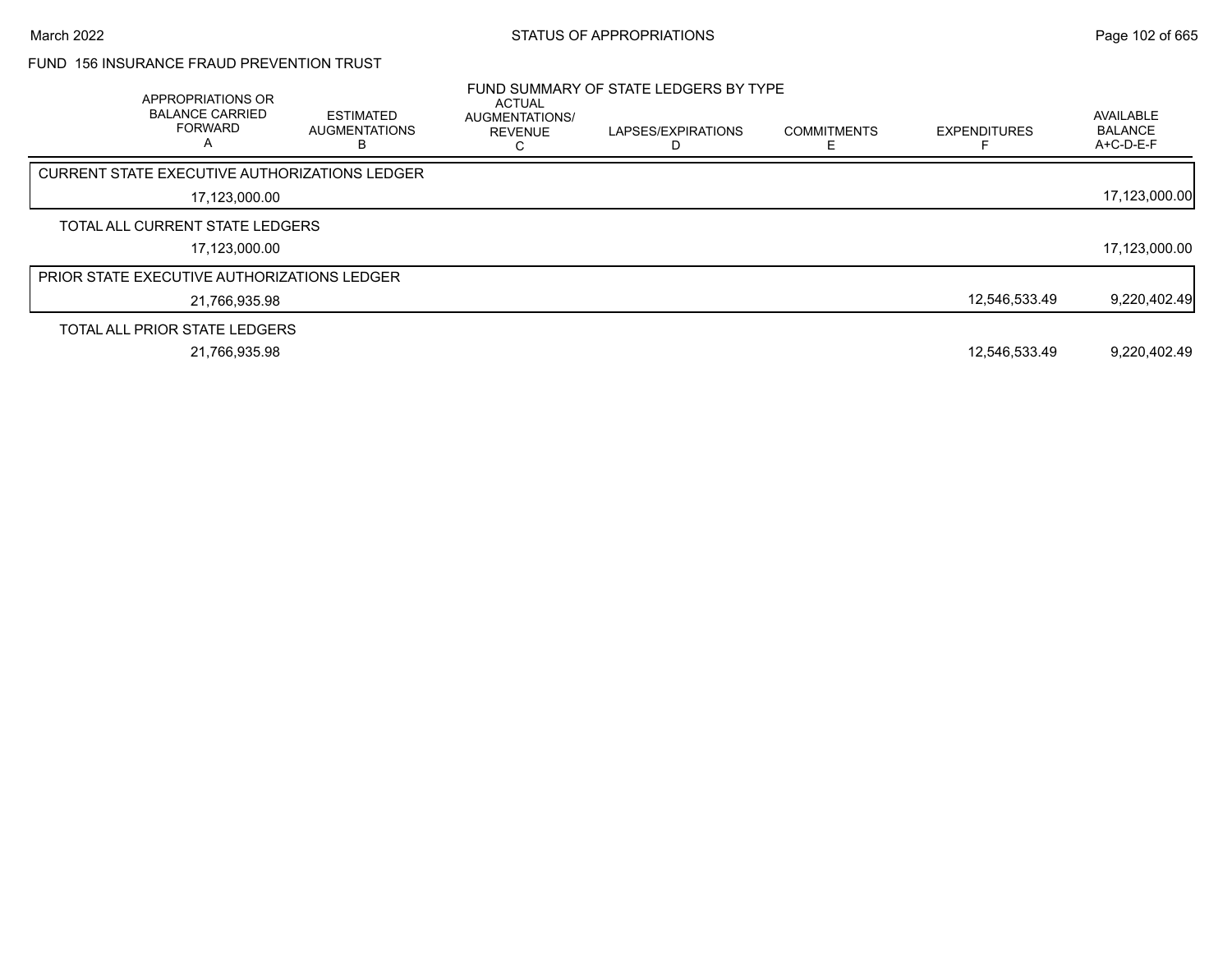# FUND 157 AUTOMOBILE THEFT PREVENTION TRUST

| APPROPRIATIONS OR<br><b>BALANCE CARRIED</b><br><b>FORWARD</b><br>A | <b>ESTIMATED</b><br><b>AUGMENTATIONS</b> | <b>ACTUAL</b><br>AUGMENTATIONS/<br><b>REVENUE</b> | FUND SUMMARY OF STATE LEDGERS BY TYPE<br>LAPSES/EXPIRATIONS | <b>COMMITMENTS</b> | <b>EXPENDITURES</b> | AVAILABLE<br><b>BALANCE</b><br>A+C-D-E-F |
|--------------------------------------------------------------------|------------------------------------------|---------------------------------------------------|-------------------------------------------------------------|--------------------|---------------------|------------------------------------------|
| CURRENT STATE EXECUTIVE AUTHORIZATIONS LEDGER                      |                                          |                                                   |                                                             |                    |                     |                                          |
| 7,402,812.92                                                       |                                          |                                                   |                                                             |                    | 7,379,001.02        | 23,811.90                                |
| TOTAL ALL CURRENT STATE LEDGERS                                    |                                          |                                                   |                                                             |                    |                     |                                          |
| 7.402.812.92                                                       |                                          |                                                   |                                                             |                    | 7.379.001.02        | 23,811.90                                |
| <b>PRIOR STATE EXECUTIVE AUTHORIZATIONS LEDGER</b>                 |                                          |                                                   |                                                             |                    |                     |                                          |
| 1.574.493.99                                                       |                                          |                                                   |                                                             |                    | 620,999.99          | 953,494.00                               |
| TOTAL ALL PRIOR STATE LEDGERS                                      |                                          |                                                   |                                                             |                    |                     |                                          |
| 1.574.493.99                                                       |                                          |                                                   |                                                             |                    | 620.999.99          | 953.494.00                               |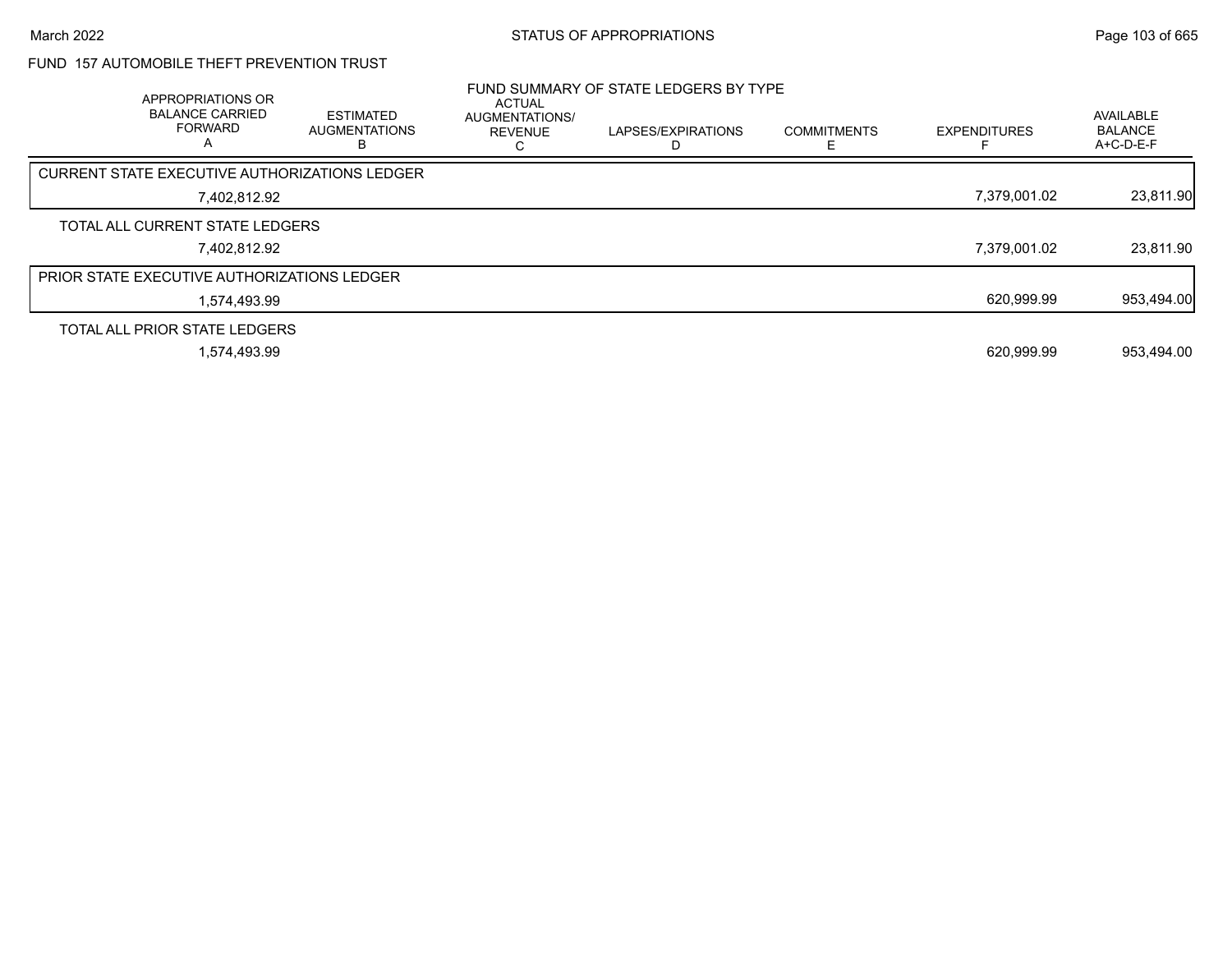# FUND 158 INDUSTRIAL SITES CLEANUP FUND

| APPROPRIATIONS OR<br><b>BALANCE CARRIED</b><br><b>FORWARD</b><br>A | <b>ESTIMATED</b><br><b>AUGMENTATIONS</b> | <b>ACTUAL</b><br>AUGMENTATIONS/<br><b>REVENUE</b> | FUND SUMMARY OF STATE LEDGERS BY TYPE<br>LAPSES/EXPIRATIONS | <b>COMMITMENTS</b> | <b>EXPENDITURES</b> | AVAILABLE<br><b>BALANCE</b><br>$A+C-D-E-F$ |
|--------------------------------------------------------------------|------------------------------------------|---------------------------------------------------|-------------------------------------------------------------|--------------------|---------------------|--------------------------------------------|
| CURRENT STATE EXECUTIVE AUTHORIZATIONS LEDGER                      |                                          |                                                   |                                                             |                    |                     |                                            |
| 6,314,000.00                                                       |                                          |                                                   |                                                             | 2,438,955.00       | 596,196.51          | 3,278,848.49                               |
| TOTAL ALL CURRENT STATE LEDGERS                                    |                                          |                                                   |                                                             |                    |                     |                                            |
| 6.314.000.00                                                       |                                          |                                                   |                                                             | 2,438,955.00       | 596.196.51          | 3,278,848.49                               |
| <b>PRIOR STATE EXECUTIVE AUTHORIZATIONS LEDGER</b>                 |                                          |                                                   |                                                             |                    |                     |                                            |
| 7.265.535.26                                                       |                                          |                                                   |                                                             | 4,226,680.00       | 1.244.495.15        | 1,794,360.11                               |
| TOTAL ALL PRIOR STATE LEDGERS                                      |                                          |                                                   |                                                             |                    |                     |                                            |
| 7,265,535.26                                                       |                                          |                                                   |                                                             | 4,226,680.00       | 1.244.495.15        | 1,794,360.11                               |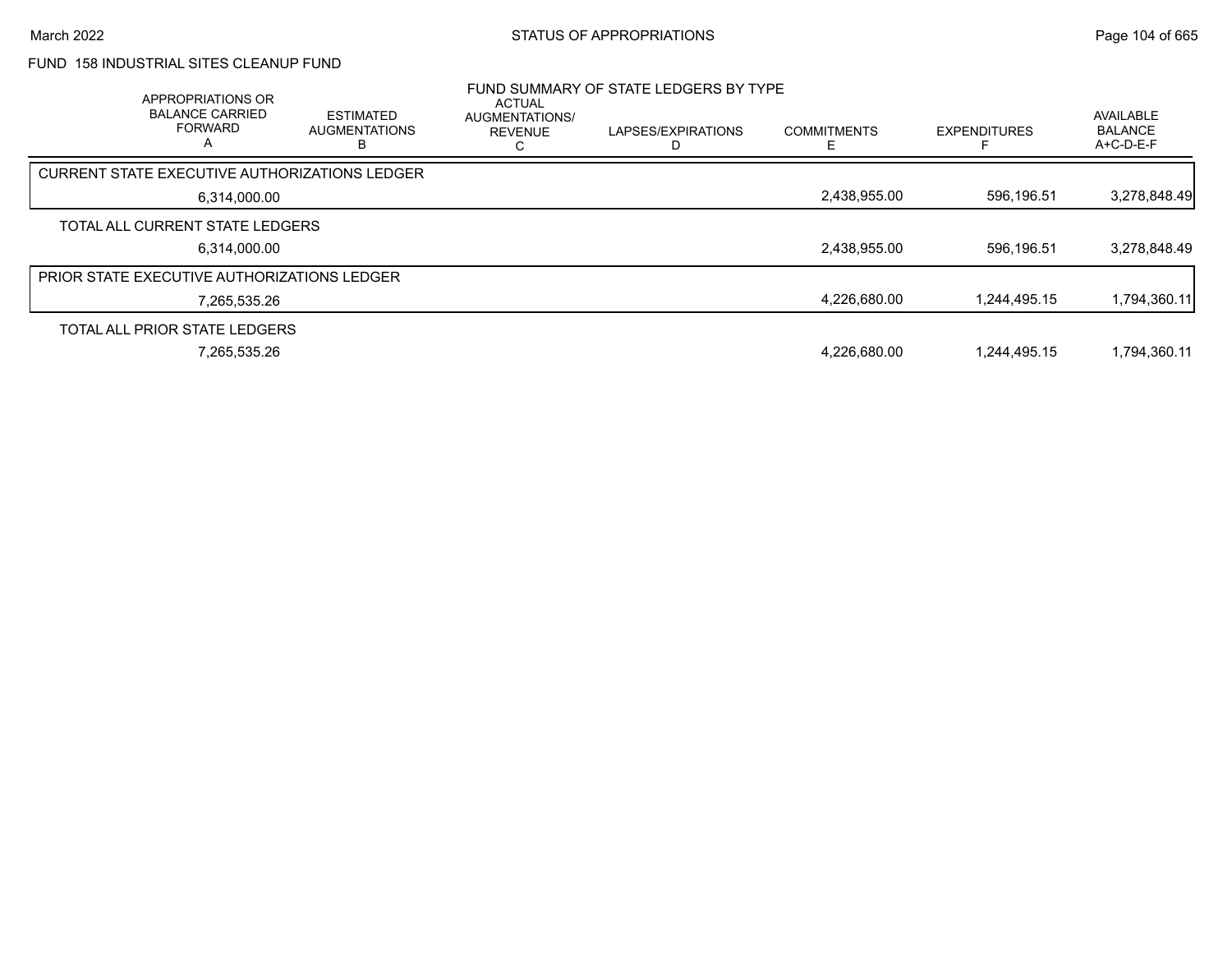# FUND 159 DNA DETECTION FUND

| APPROPRIATIONS OR<br><b>BALANCE CARRIED</b><br><b>FORWARD</b><br>А | <b>ESTIMATED</b><br><b>AUGMENTATIONS</b> | <b>ACTUAL</b><br>AUGMENTATIONS/<br><b>REVENUE</b> | FUND SUMMARY OF STATE LEDGERS BY TYPE<br>LAPSES/EXPIRATIONS | <b>COMMITMENTS</b> | <b>EXPENDITURES</b> | <b>AVAILABLE</b><br><b>BALANCE</b><br>A+C-D-E-F |
|--------------------------------------------------------------------|------------------------------------------|---------------------------------------------------|-------------------------------------------------------------|--------------------|---------------------|-------------------------------------------------|
| <b>CURRENT STATE EXECUTIVE AUTHORIZATIONS LEDGER</b>               |                                          |                                                   |                                                             |                    |                     |                                                 |
| 5,152,000.00                                                       |                                          |                                                   |                                                             | 592,042.69         | 2.640.165.41        | 1,919,791.90                                    |
| TOTAL ALL CURRENT STATE LEDGERS                                    |                                          |                                                   |                                                             |                    |                     |                                                 |
| 5,152,000.00                                                       |                                          |                                                   |                                                             | 592.042.69         | 2.640.165.41        | 1,919,791.90                                    |
| <b>PRIOR STATE EXECUTIVE AUTHORIZATIONS LEDGER</b>                 |                                          |                                                   |                                                             |                    |                     |                                                 |
| 2.297.690.54                                                       |                                          |                                                   |                                                             | 13.14              | 59.834.62           | 2,237,842.78                                    |
| TOTAL ALL PRIOR STATE LEDGERS                                      |                                          |                                                   |                                                             |                    |                     |                                                 |
| 2,297,690.54                                                       |                                          |                                                   |                                                             | 13.14              | 59.834.62           | 2.237.842.78                                    |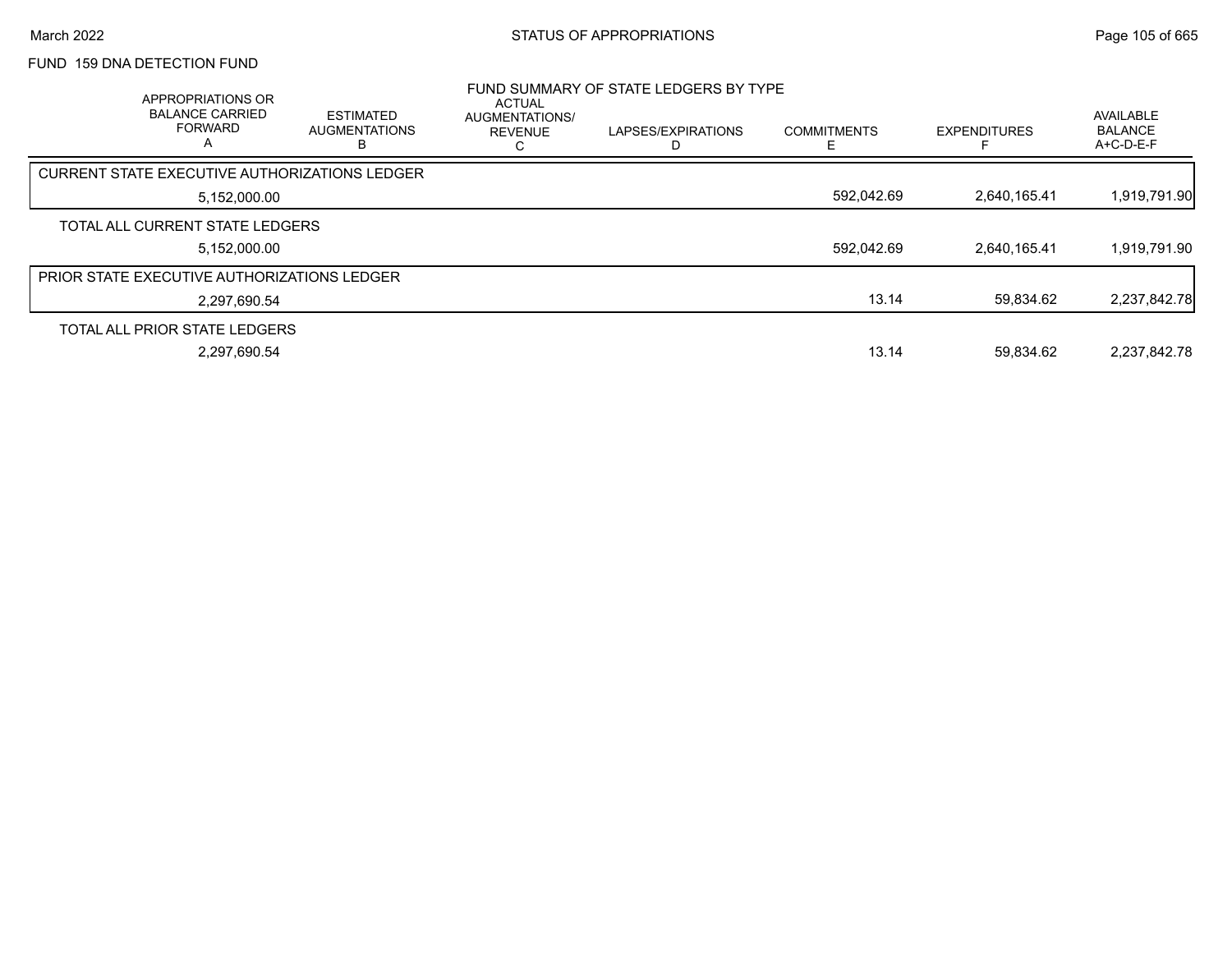## FUND 160 SMALL BUSINESS FIRST FUND

|                                  | APPROPRIATIONS OR<br><b>BALANCE CARRIED</b><br><b>FORWARD</b><br>A | <b>ESTIMATED</b><br><b>AUGMENTATIONS</b><br>R | <b>ACTUAL</b><br>AUGMENTATIONS/<br><b>REVENUE</b><br>С | FUND SUMMARY OF STATE LEDGERS BY TYPE<br>LAPSES/EXPIRATIONS<br>D | <b>COMMITMENTS</b><br>Е | <b>EXPENDITURES</b> | AVAILABLE<br><b>BALANCE</b><br>A+C-D-E-F |
|----------------------------------|--------------------------------------------------------------------|-----------------------------------------------|--------------------------------------------------------|------------------------------------------------------------------|-------------------------|---------------------|------------------------------------------|
|                                  |                                                                    | CURRENT STATE EXECUTIVE AUTHORIZATIONS LEDGER |                                                        |                                                                  |                         |                     |                                          |
|                                  | 10,000,000.00                                                      |                                               |                                                        |                                                                  | 955,089.00              | 1,900,559.40        | 7,144,351.60                             |
|                                  | TOTAL ALL CURRENT STATE LEDGERS                                    |                                               |                                                        |                                                                  |                         |                     |                                          |
|                                  | 10,000,000.00                                                      |                                               |                                                        |                                                                  | 955,089.00              | 1,900,559.40        | 7,144,351.60                             |
|                                  | PRIOR STATE EXECUTIVE AUTHORIZATIONS LEDGER                        |                                               |                                                        |                                                                  |                         |                     |                                          |
|                                  | 17,025,193.32                                                      |                                               |                                                        |                                                                  | 650,000.00              | 1,739,600.88        | 14,635,592.44                            |
|                                  | TOTAL ALL PRIOR STATE LEDGERS                                      |                                               |                                                        |                                                                  |                         |                     |                                          |
|                                  | 17,025,193.32                                                      |                                               |                                                        |                                                                  | 650,000.00              | 1,739,600.88        | 14,635,592.44                            |
| <b>RESTRICTED REVENUE LEDGER</b> |                                                                    |                                               |                                                        |                                                                  |                         |                     |                                          |
|                                  | 1,398,749.56                                                       |                                               | 47,355.02                                              |                                                                  |                         |                     | 1,446,104.58                             |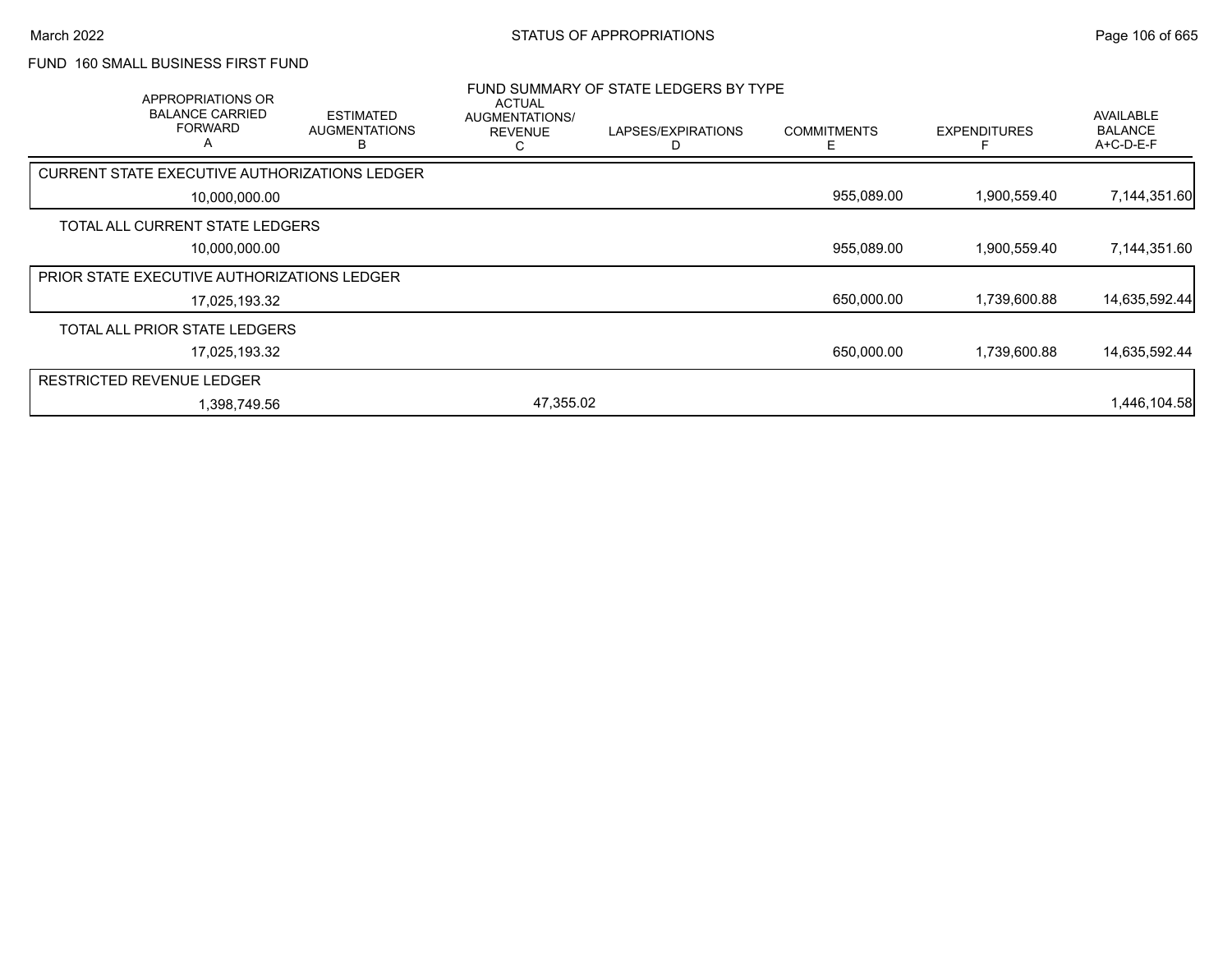## FUND 161 BEN FRANKLIN TECHNOLOGY DEVELOPMENT

| APPROPRIATIONS OR                             |                                               | <b>ACTUAL</b>                         | FUND SUMMARY OF STATE LEDGERS BY TYPE |                         |                     |                                                 |
|-----------------------------------------------|-----------------------------------------------|---------------------------------------|---------------------------------------|-------------------------|---------------------|-------------------------------------------------|
| <b>BALANCE CARRIED</b><br><b>FORWARD</b><br>A | <b>ESTIMATED</b><br><b>AUGMENTATIONS</b><br>В | AUGMENTATIONS/<br><b>REVENUE</b><br>С | LAPSES/EXPIRATIONS                    | <b>COMMITMENTS</b><br>F | <b>EXPENDITURES</b> | <b>AVAILABLE</b><br><b>BALANCE</b><br>A+C-D-E-F |
| <b>CURRENT STATE APPROPRIATIONS LEDGER</b>    |                                               |                                       |                                       |                         |                     |                                                 |
| 35,000,000.00                                 |                                               |                                       |                                       | 3,500,688.41            | 10,862,142.14       | 20,637,169.45                                   |
| TOTAL ALL CURRENT STATE LEDGERS               |                                               |                                       |                                       |                         |                     |                                                 |
| 35,000,000.00                                 |                                               |                                       |                                       | 3,500,688.41            | 10,862,142.14       | 20,637,169.45                                   |
| PRIOR STATE APPROPRIATIONS LEDGER             |                                               |                                       |                                       |                         |                     |                                                 |
| 20,411,356.49                                 |                                               |                                       |                                       | 24,490.14               | 32,708.91           | 20,354,157.44                                   |
| TOTAL ALL PRIOR STATE LEDGERS                 |                                               |                                       |                                       |                         |                     |                                                 |
| 20,411,356.49                                 |                                               |                                       |                                       | 24,490.14               | 32,708.91           | 20,354,157.44                                   |
| <b>RESTRICTED RECEIPTS LEDGER</b>             |                                               |                                       |                                       |                         |                     |                                                 |
| 14,761,944.59                                 |                                               | 4,761,118.29                          |                                       | 1,000,000.00            | 3,047,902.62        | 15,475,160.26                                   |
| <b>RESTRICTED REVENUE LEDGER</b>              |                                               |                                       |                                       |                         |                     |                                                 |
| 952,097.38                                    |                                               |                                       |                                       |                         | 952,097.38          |                                                 |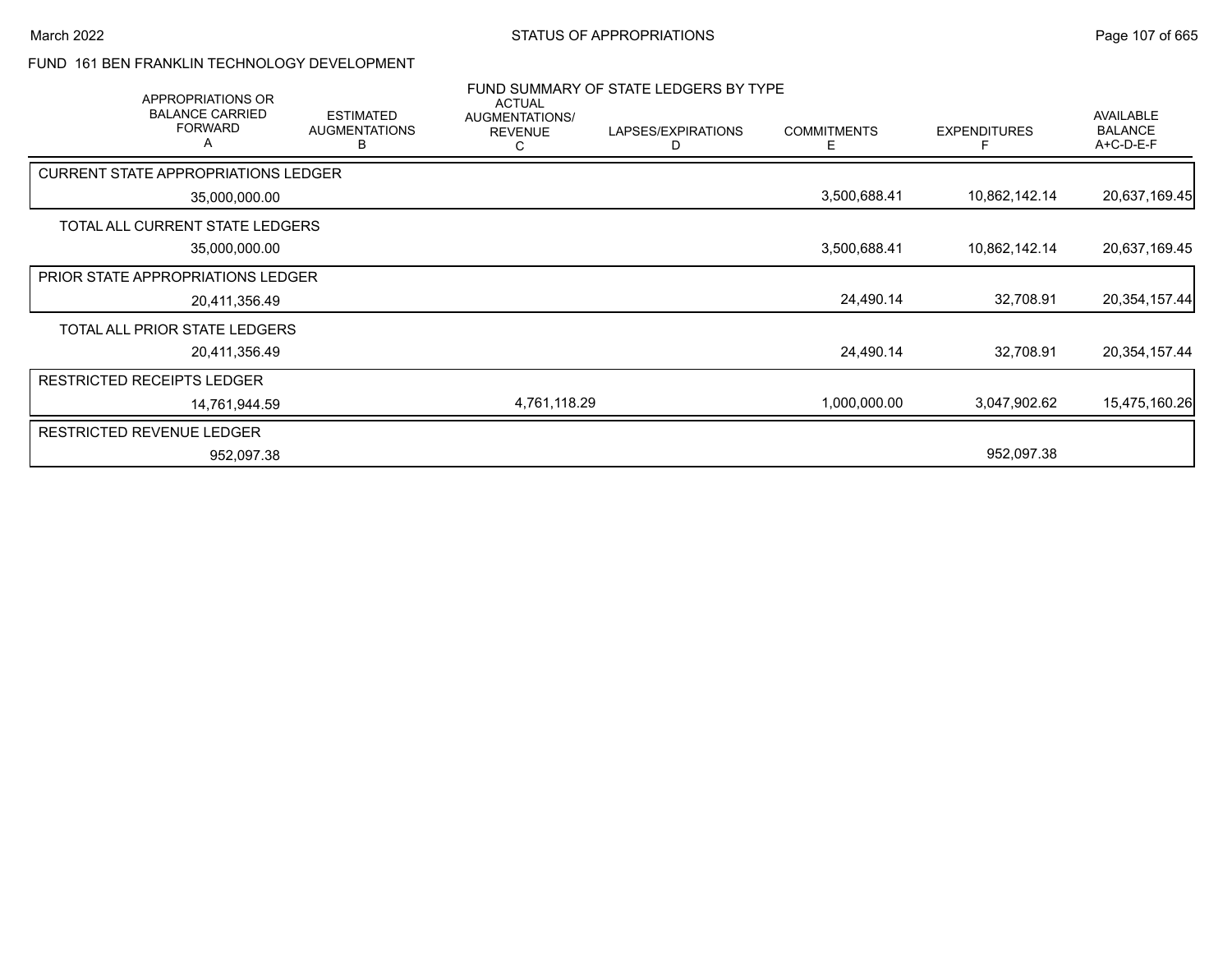# FUND 162 MED CARE AVAIL & REDUCT OF ERR FUND

| APPROPRIATIONS OR<br><b>BALANCE CARRIED</b><br><b>FORWARD</b><br>А | <b>ESTIMATED</b><br><b>AUGMENTATIONS</b> | ACTUAL<br>AUGMENTATIONS/<br><b>REVENUE</b> | FUND SUMMARY OF STATE LEDGERS BY TYPE<br>LAPSES/EXPIRATIONS | <b>COMMITMENTS</b> | <b>EXPENDITURES</b> | AVAILABLE<br><b>BALANCE</b><br>A+C-D-E-F |
|--------------------------------------------------------------------|------------------------------------------|--------------------------------------------|-------------------------------------------------------------|--------------------|---------------------|------------------------------------------|
| <b>CURRENT STATE EXECUTIVE AUTHORIZATIONS LEDGER</b>               |                                          |                                            |                                                             |                    |                     |                                          |
| 209,931,000.00                                                     |                                          |                                            |                                                             | 4,948,176.30       | 147,193,886.10      | 57,788,937.60                            |
| TOTAL ALL CURRENT STATE LEDGERS                                    |                                          |                                            |                                                             |                    |                     |                                          |
| 209.931.000.00                                                     |                                          |                                            |                                                             | 4,948,176.30       | 147,193,886.10      | 57,788,937.60                            |
| <b>PRIOR STATE EXECUTIVE AUTHORIZATIONS LEDGER</b>                 |                                          |                                            |                                                             |                    |                     |                                          |
| 35,840,214.84                                                      |                                          |                                            |                                                             |                    | 882.330.39          | 34,957,884.45                            |
| TOTAL ALL PRIOR STATE LEDGERS                                      |                                          |                                            |                                                             |                    |                     |                                          |
| 35.840.214.84                                                      |                                          |                                            |                                                             |                    | 882.330.39          | 34.957.884.45                            |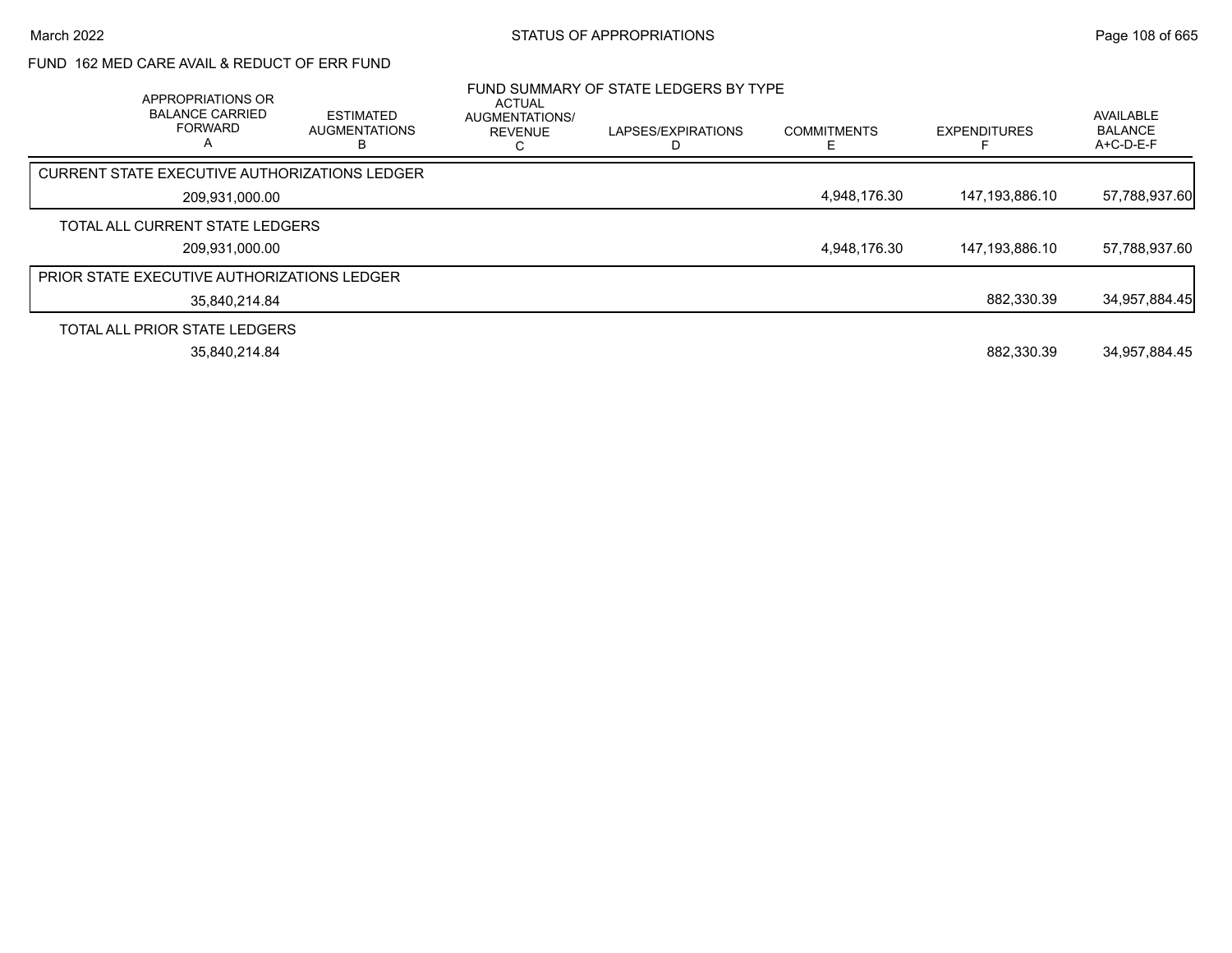## FUND 163 PATIENT SAFETY TRUST FUND

| APPROPRIATIONS OR<br><b>BALANCE CARRIED</b><br><b>FORWARD</b><br>А | <b>ESTIMATED</b><br><b>AUGMENTATIONS</b> | ACTUAL<br>AUGMENTATIONS/<br><b>REVENUE</b> | FUND SUMMARY OF STATE LEDGERS BY TYPE<br>LAPSES/EXPIRATIONS | <b>COMMITMENTS</b> | <b>EXPENDITURES</b> | AVAILABLE<br><b>BALANCE</b><br>A+C-D-E-F |
|--------------------------------------------------------------------|------------------------------------------|--------------------------------------------|-------------------------------------------------------------|--------------------|---------------------|------------------------------------------|
| CURRENT STATE EXECUTIVE AUTHORIZATIONS LEDGER                      |                                          |                                            |                                                             |                    |                     |                                          |
| 9,400,000.00                                                       |                                          |                                            |                                                             | 910,515.28         | 4.785.667.91        | 3,703,816.81                             |
| TOTAL ALL CURRENT STATE LEDGERS                                    |                                          |                                            |                                                             |                    |                     |                                          |
| 9,400,000.00                                                       |                                          |                                            |                                                             | 910,515.28         | 4.785.667.91        | 3,703,816.81                             |
| <b>PRIOR STATE EXECUTIVE AUTHORIZATIONS LEDGER</b>                 |                                          |                                            |                                                             |                    |                     |                                          |
| 5.869.016.73                                                       |                                          |                                            |                                                             |                    | 410.703.51          | 5,458,313.22                             |
| TOTAL ALL PRIOR STATE LEDGERS                                      |                                          |                                            |                                                             |                    |                     |                                          |
| 5,869,016.73                                                       |                                          |                                            |                                                             |                    | 410.703.51          | 5,458,313.22                             |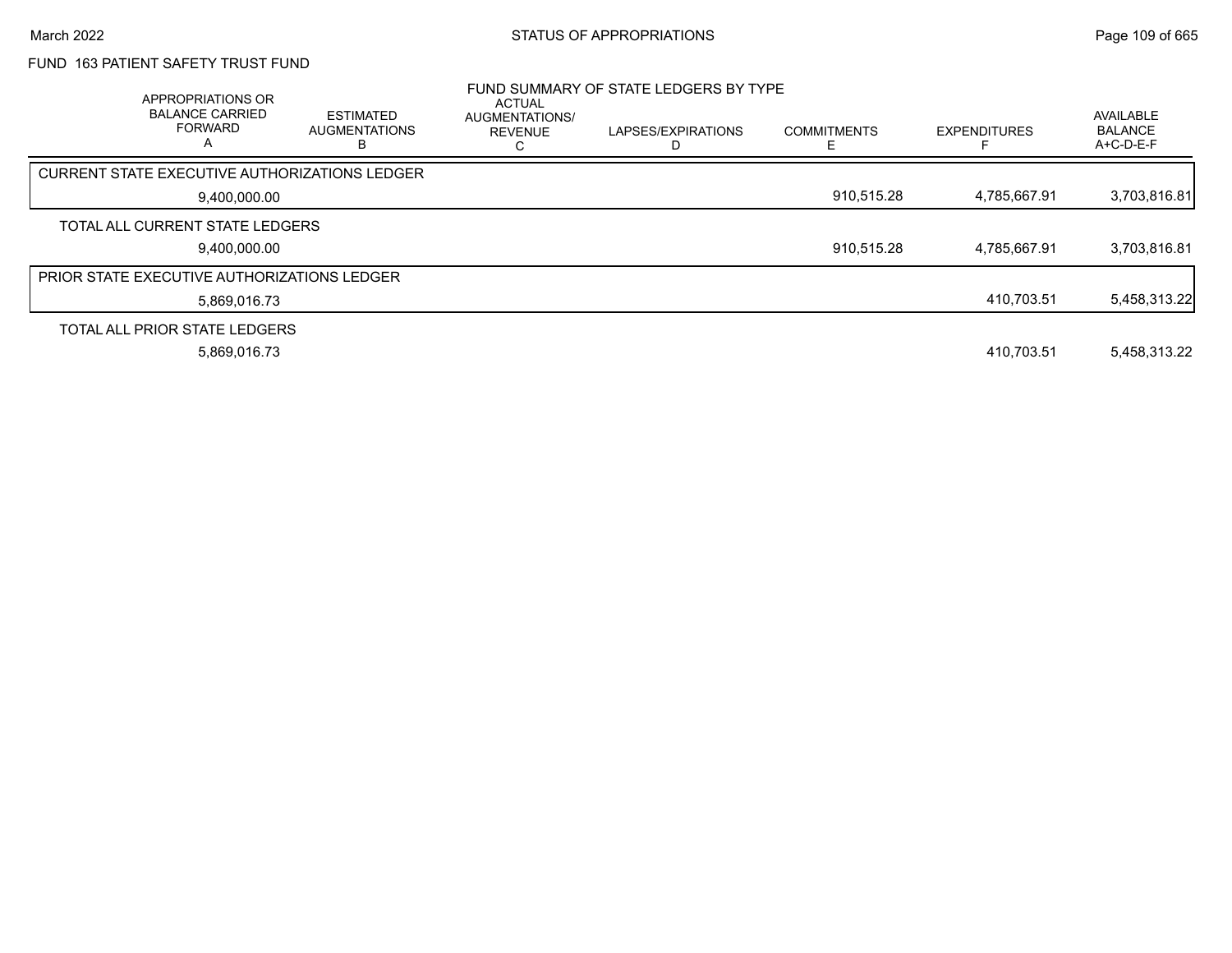## FUND 164 SUBST AB EDUC & DEMAND REDUCTION

| APPROPRIATIONS OR<br><b>BALANCE CARRIED</b><br><b>FORWARD</b><br>A | <b>ESTIMATED</b><br><b>AUGMENTATIONS</b> | <b>ACTUAL</b><br><b>AUGMENTATIONS/</b><br><b>REVENUE</b> | FUND SUMMARY OF STATE LEDGERS BY TYPE<br>LAPSES/EXPIRATIONS | <b>COMMITMENTS</b> | <b>EXPENDITURES</b> | AVAILABLE<br><b>BALANCE</b><br>A+C-D-E-F |
|--------------------------------------------------------------------|------------------------------------------|----------------------------------------------------------|-------------------------------------------------------------|--------------------|---------------------|------------------------------------------|
| CURRENT STATE EXECUTIVE AUTHORIZATIONS LEDGER                      |                                          |                                                          |                                                             |                    |                     |                                          |
| 5,800,000.00                                                       |                                          |                                                          |                                                             | 2,291,002.88       | 1.775.423.79        | 1,733,573.33                             |
| TOTAL ALL CURRENT STATE LEDGERS                                    |                                          |                                                          |                                                             |                    |                     |                                          |
| 5.800.000.00                                                       |                                          |                                                          |                                                             | 2,291,002.88       | 1.775.423.79        | 1,733,573.33                             |
| <b>PRIOR STATE EXECUTIVE AUTHORIZATIONS LEDGER</b>                 |                                          |                                                          |                                                             |                    |                     |                                          |
| 5,265,562.81                                                       |                                          |                                                          |                                                             |                    | 70.897.10           | 5,194,665.71                             |
| TOTAL ALL PRIOR STATE LEDGERS                                      |                                          |                                                          |                                                             |                    |                     |                                          |
| 5,265,562.81                                                       |                                          |                                                          |                                                             |                    | 70.897.10           | 5,194,665.71                             |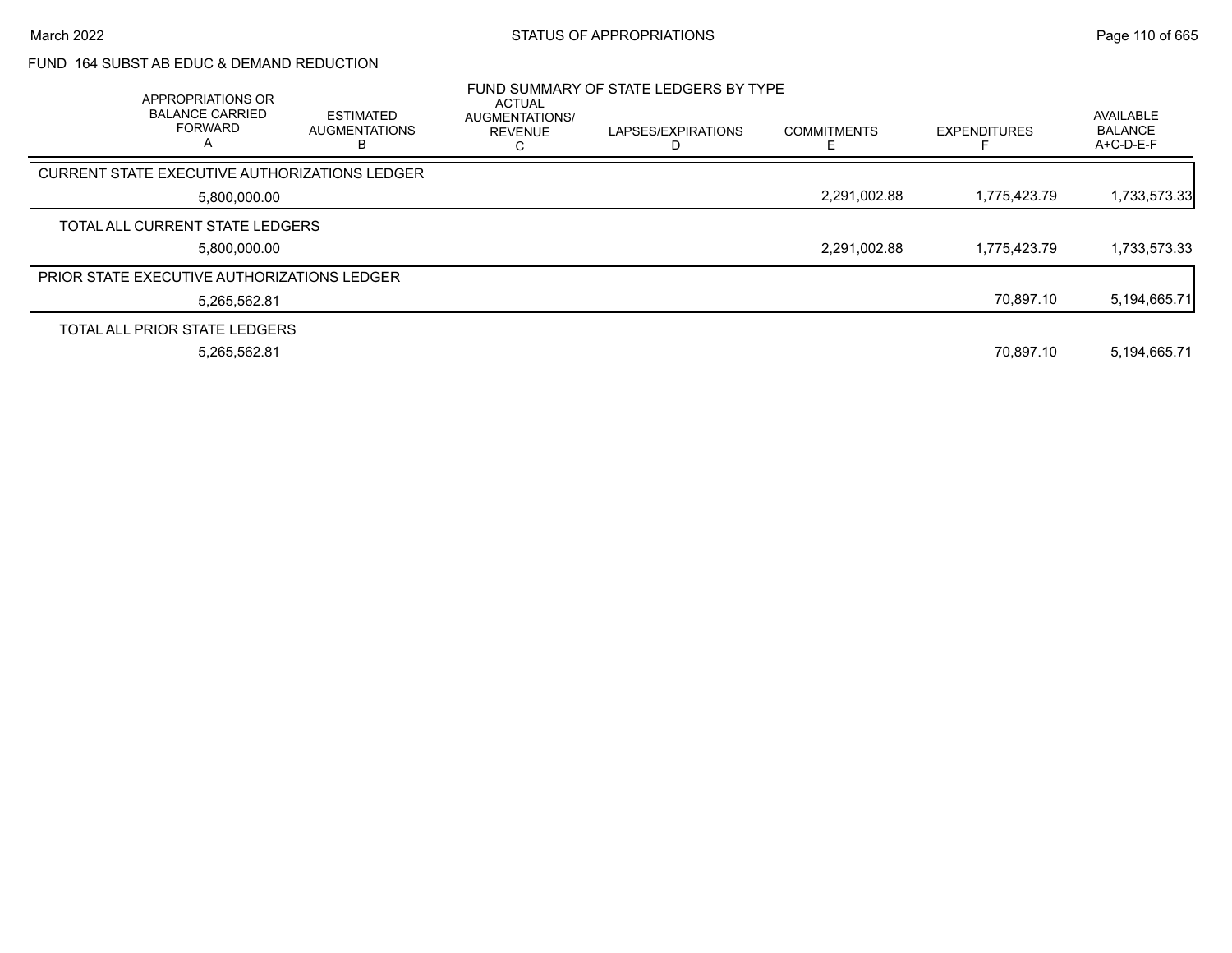#### March 2022 **STATUS OF APPROPRIATIONS** STATUS OF APPROPRIATIONS

# FUND 165 BENEFITS COMPLETION PLAN FUND

|                     | APPROPRIATIONS OR<br>BALANCE CARRIED<br>FORWARD | <b>ESTIMATED</b><br>AUGMENTATIONS | ACTUAL<br>AUGMENTATIONS/<br><b>REVENUE</b> | FUND SUMMARY OF STATE LEDGERS BY TYPE<br>LAPSES/EXPIRATIONS | <b>COMMITMENTS</b> | <b>EXPENDITURES</b> | AVAILABLE<br><b>BALANCE</b><br>A+C-D-E-F |
|---------------------|-------------------------------------------------|-----------------------------------|--------------------------------------------|-------------------------------------------------------------|--------------------|---------------------|------------------------------------------|
| NON-BUDGETED LEDGER |                                                 |                                   |                                            |                                                             |                    | 1.226.014.85        | $-1,226,014.85$                          |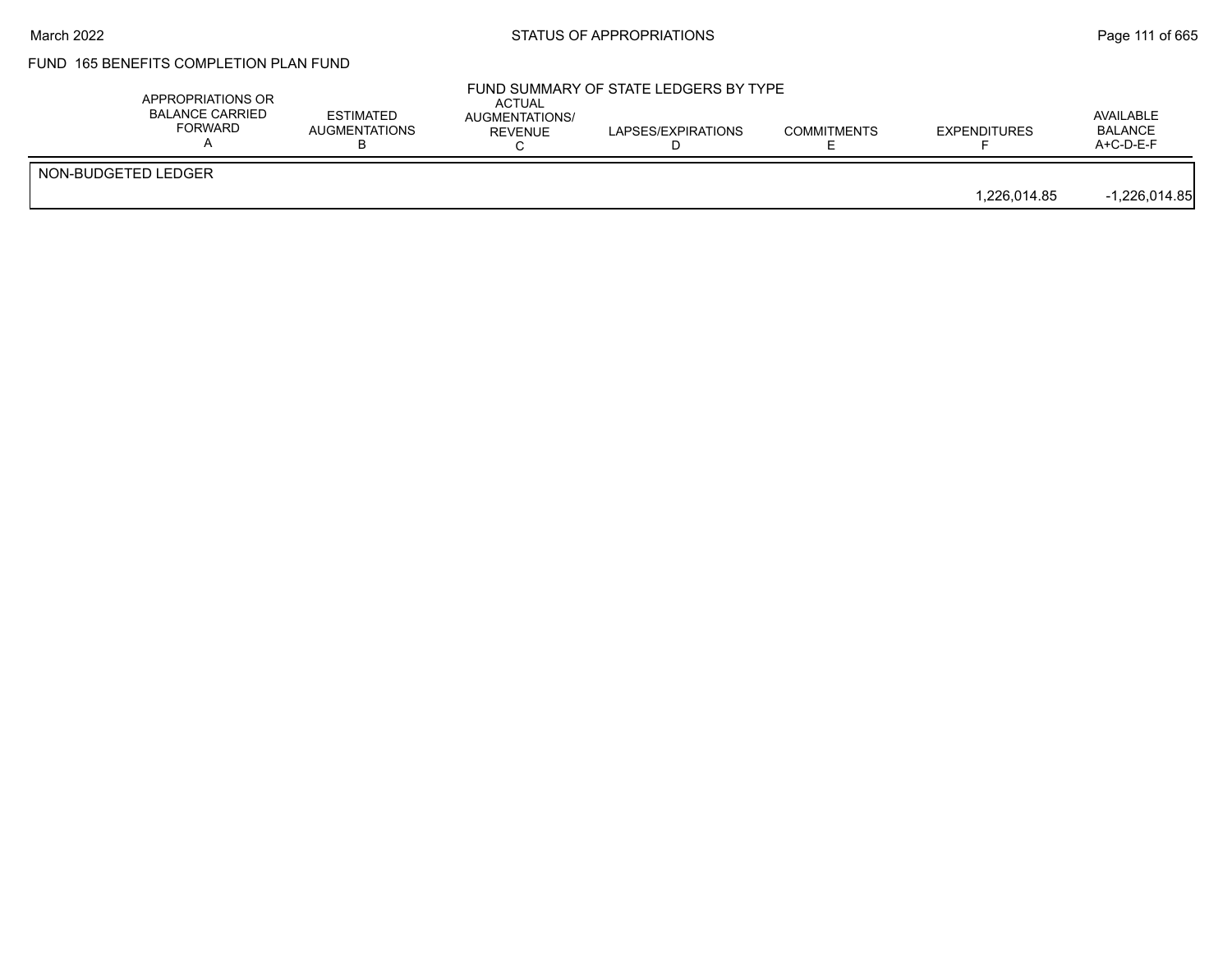FUND 166 911 FUND

| APPROPRIATIONS OR<br><b>BALANCE CARRIED</b><br><b>FORWARD</b> | <b>ESTIMATED</b><br><b>AUGMENTATIONS</b> | <b>ACTUAL</b><br>AUGMENTATIONS/<br><b>REVENUE</b> | FUND SUMMARY OF STATE LEDGERS BY TYPE<br>LAPSES/EXPIRATIONS | <b>COMMITMENTS</b> | <b>EXPENDITURES</b> | AVAILABLE<br><b>BALANCE</b><br>$A+C-D-E-F$ |
|---------------------------------------------------------------|------------------------------------------|---------------------------------------------------|-------------------------------------------------------------|--------------------|---------------------|--------------------------------------------|
| CURRENT STATE EXECUTIVE AUTHORIZATIONS LEDGER                 |                                          |                                                   |                                                             |                    |                     |                                            |
| 357.000.000.00                                                |                                          |                                                   |                                                             | 40.886.470.15      | 239,980,816.44      | 76,132,713.41                              |
| TOTAL ALL CURRENT STATE LEDGERS                               |                                          |                                                   |                                                             |                    |                     |                                            |
| 357,000,000.00                                                |                                          |                                                   |                                                             | 40,886,470.15      | 239,980,816.44      | 76,132,713.41                              |
| <b>PRIOR STATE EXECUTIVE AUTHORIZATIONS LEDGER</b>            |                                          |                                                   |                                                             |                    |                     |                                            |
| 30,258,508.50                                                 |                                          |                                                   |                                                             | 4,651,590.30       | 10.064.816.76       | 15,542,101.44                              |
| TOTAL ALL PRIOR STATE LEDGERS                                 |                                          |                                                   |                                                             |                    |                     |                                            |
| 30.258.508.50                                                 |                                          |                                                   |                                                             | 4,651,590.30       | 10.064.816.76       | 15.542.101.44                              |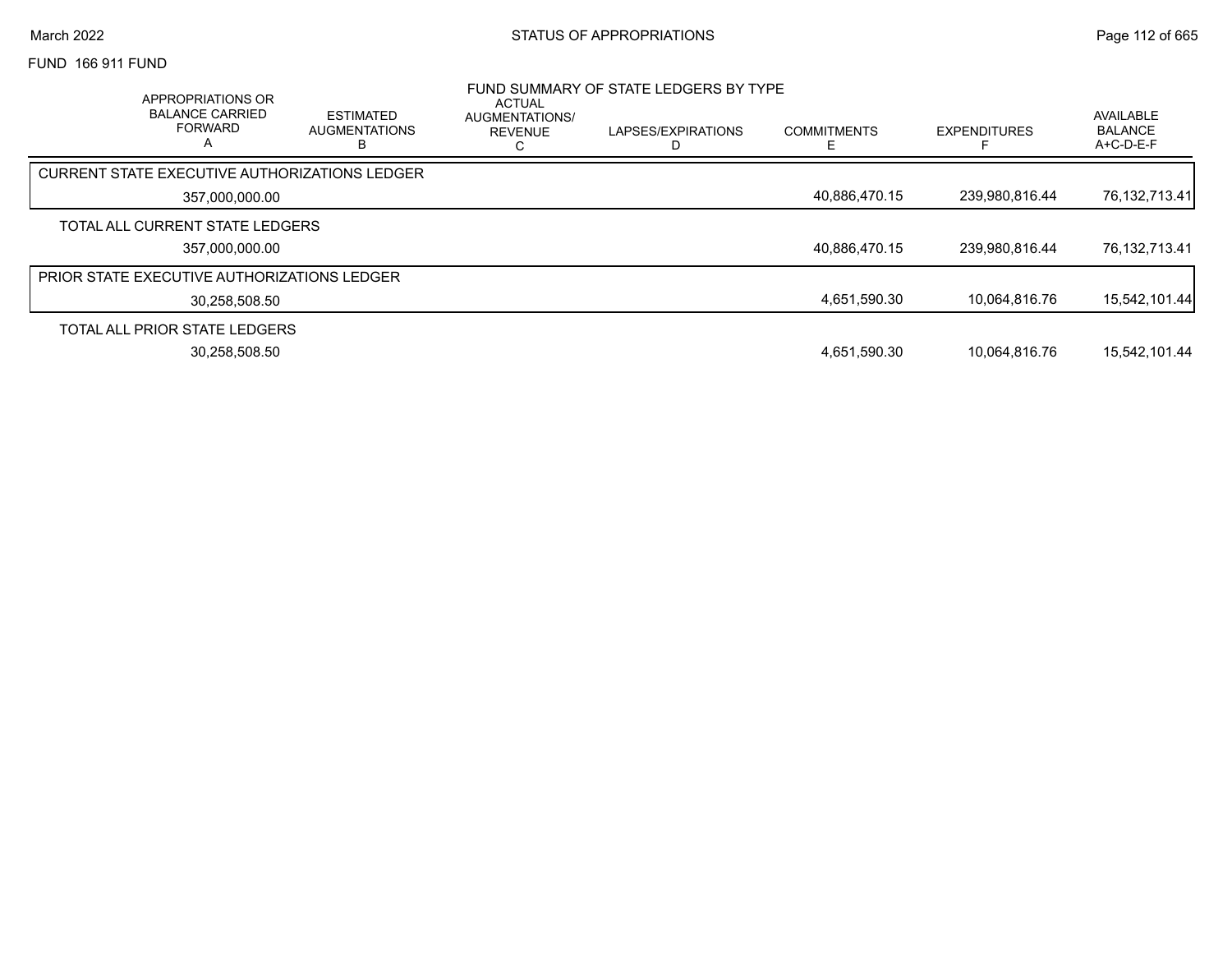## FUND 167 RIGHTFUL OWNERS' CLAIMS PAYMENT

| NON-BUDGETED LEDGER | AVAILABLE<br><b>BALANCE</b><br><b>EXPENDITURES</b><br>$A+C-D-E-F$ | <b>COMMITMENTS</b> | LAPSES/EXPIRATIONS | AUGMENTATIONS/<br>REVENUE | ESTIMATED<br><b>AUGMENTATIONS</b> | <b>BALANCE CARRIED</b><br>FORWARD |
|---------------------|-------------------------------------------------------------------|--------------------|--------------------|---------------------------|-----------------------------------|-----------------------------------|
| 123.584.90          | $-123,584.90$                                                     |                    |                    |                           |                                   |                                   |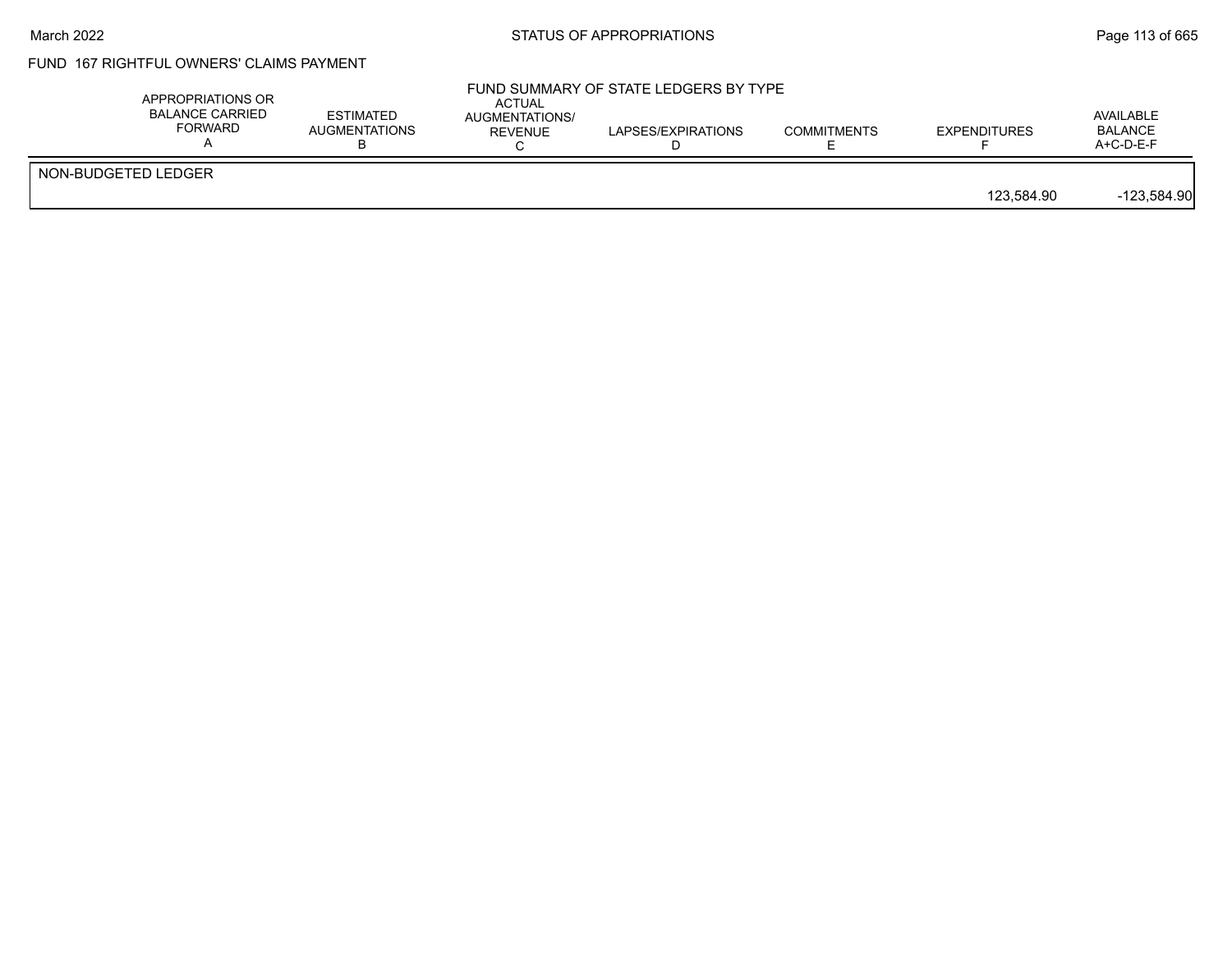# FUND 168 STATE GAMING FUND

| <b>APPROPRIATIONS OR</b><br><b>BALANCE CARRIED</b><br><b>FORWARD</b><br>А | <b>ESTIMATED</b><br><b>AUGMENTATIONS</b><br>B | <b>ACTUAL</b><br><b>AUGMENTATIONS/</b><br><b>REVENUE</b><br>C | FUND SUMMARY OF STATE LEDGERS BY TYPE<br>LAPSES/EXPIRATIONS<br>D | <b>COMMITMENTS</b><br>Е | <b>EXPENDITURES</b><br>F | <b>AVAILABLE</b><br><b>BALANCE</b><br>$A+C-D-E-F$ |
|---------------------------------------------------------------------------|-----------------------------------------------|---------------------------------------------------------------|------------------------------------------------------------------|-------------------------|--------------------------|---------------------------------------------------|
| <b>CURRENT STATE RESTRICTED APPROPRIATIONS LEDGER</b>                     |                                               |                                                               |                                                                  |                         |                          |                                                   |
|                                                                           | 84,818,000.00                                 | 83,484,158.99                                                 |                                                                  | 2,878,717.58            | 56,199,573.66            | 24,405,867.75                                     |
| <b>CURRENT STATE EXECUTIVE AUTHORIZATIONS LEDGER</b>                      |                                               |                                                               |                                                                  |                         |                          |                                                   |
| 47,624,842.00                                                             |                                               |                                                               |                                                                  |                         | 45,438,593.23            | 2,186,248.77                                      |
| TOTAL ALL CURRENT STATE LEDGERS                                           |                                               |                                                               |                                                                  |                         |                          |                                                   |
| 47.624.842.00                                                             | 84.818.000.00                                 | 83,484,158.99                                                 |                                                                  | 2,878,717.58            | 101,638,166.89           | 26,592,116.52                                     |
| PRIOR STATE RESTRICTED APPROPRIATIONS LEDGER                              |                                               |                                                               |                                                                  |                         |                          |                                                   |
| 7,222,570.70                                                              |                                               | -864,490.92                                                   |                                                                  | 520,306.93              | 3,232,305.93             | 2,605,466.92                                      |
| PRIOR STATE EXECUTIVE AUTHORIZATIONS LEDGER                               |                                               |                                                               |                                                                  |                         |                          |                                                   |
| 6.210.503.86                                                              |                                               |                                                               |                                                                  | 51,487.61               | 3,657,080.39             | 2,501,935.86                                      |
| TOTAL ALL PRIOR STATE LEDGERS                                             |                                               |                                                               |                                                                  |                         |                          |                                                   |
| 13,433,074.56                                                             |                                               | -864,490.92                                                   |                                                                  | 571,794.54              | 6,889,386.32             | 5,107,402.78                                      |
| <b>RESTRICTED RECEIPTS LEDGER</b>                                         |                                               |                                                               |                                                                  |                         |                          |                                                   |
| 29,731,150.68                                                             |                                               | 69,636,849.32                                                 |                                                                  |                         | 77,118,000.00            | 22,250,000.00                                     |
| NON-BUDGETED LEDGER                                                       |                                               |                                                               |                                                                  |                         |                          |                                                   |
|                                                                           |                                               |                                                               |                                                                  |                         | 763,705,909.26           | -763,705,909.26                                   |
| RESTRICTED REVENUE LEDGER                                                 |                                               |                                                               |                                                                  |                         |                          |                                                   |
| 207,220,929.04                                                            |                                               | 283.243.959.29                                                |                                                                  | 10.635.611.50           | 155,681,022.80           | 324, 148, 254.03                                  |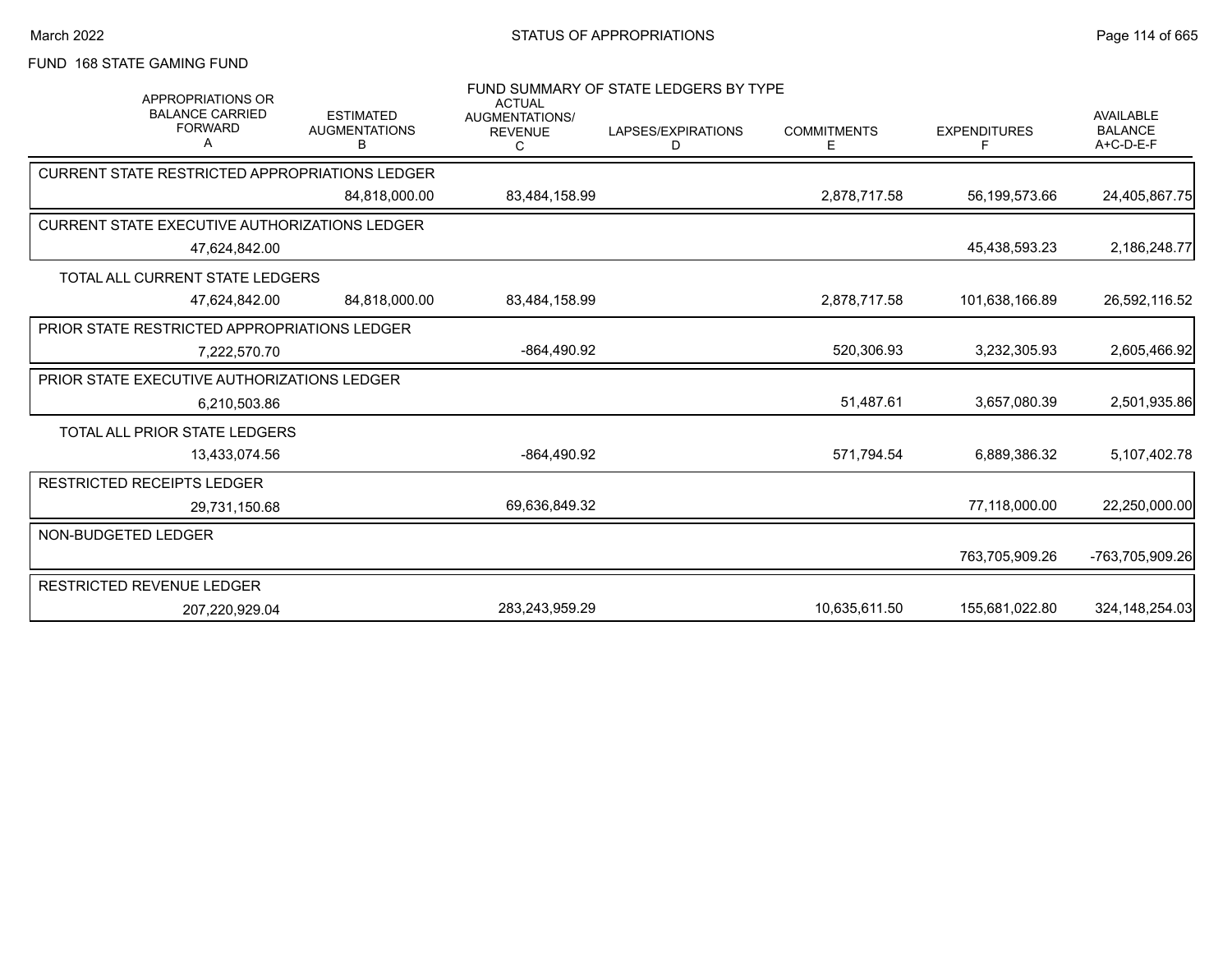### FUND 169 COMPULSIVE&PROBLEM GAMBLING TREATMT

| APPROPRIATIONS OR                                                 |              |                                               | <b>ACTUAL</b>                                | FUND SUMMARY OF STATE LEDGERS BY TYPE |                         |                     |                                          |
|-------------------------------------------------------------------|--------------|-----------------------------------------------|----------------------------------------------|---------------------------------------|-------------------------|---------------------|------------------------------------------|
| <b>BALANCE CARRIED</b><br><b>FORWARD</b><br>A                     |              | <b>ESTIMATED</b><br><b>AUGMENTATIONS</b><br>В | <b>AUGMENTATIONS/</b><br><b>REVENUE</b><br>С | LAPSES/EXPIRATIONS<br>D               | <b>COMMITMENTS</b><br>Е | <b>EXPENDITURES</b> | AVAILABLE<br><b>BALANCE</b><br>A+C-D-E-F |
| CURRENT STATE EXECUTIVE AUTHORIZATIONS LEDGER                     |              |                                               |                                              |                                       |                         |                     |                                          |
|                                                                   | 4,676,000.00 |                                               |                                              |                                       | 2,581,486.94            | 2,094,513.06        |                                          |
| <b>CURRENT STATE EXECUTIVE AUTHORIZATIONS - RESTRICTED LEDGER</b> |              |                                               |                                              |                                       |                         |                     |                                          |
|                                                                   |              | 5,800,000.00                                  | 7,426,690.15                                 |                                       | 1,135,737.54            | 1,646,103.75        | 4,644,848.86                             |
| TOTAL ALL CURRENT STATE LEDGERS                                   |              |                                               |                                              |                                       |                         |                     |                                          |
|                                                                   | 4,676,000.00 | 5,800,000.00                                  | 7,426,690.15                                 |                                       | 3,717,224.48            | 3,740,616.81        | 4,644,848.86                             |
| PRIOR STATE EXECUTIVE AUTHORIZATIONS LEDGER                       |              |                                               |                                              |                                       |                         |                     |                                          |
|                                                                   | 571,296.00   |                                               |                                              |                                       |                         | 511,309.00          | 59,987.00                                |
| PRIOR STATE EXECUTIVE AUTHORIZATIONS - RESTRICTED LEDGER          |              |                                               |                                              |                                       |                         |                     |                                          |
|                                                                   | 2,381,459.99 |                                               | $-1,919,690.15$                              |                                       |                         | 461,769.84          |                                          |
| TOTAL ALL PRIOR STATE LEDGERS                                     |              |                                               |                                              |                                       |                         |                     |                                          |
|                                                                   | 2,952,755.99 |                                               | $-1,919,690.15$                              |                                       |                         | 973,078.84          | 59,987.00                                |
| <b>RESTRICTED REVENUE LEDGER</b>                                  |              |                                               |                                              |                                       |                         |                     |                                          |
|                                                                   | 3,414,261.58 |                                               | 8,005,039.33                                 |                                       |                         | 5,507,000.00        | 5,912,300.91                             |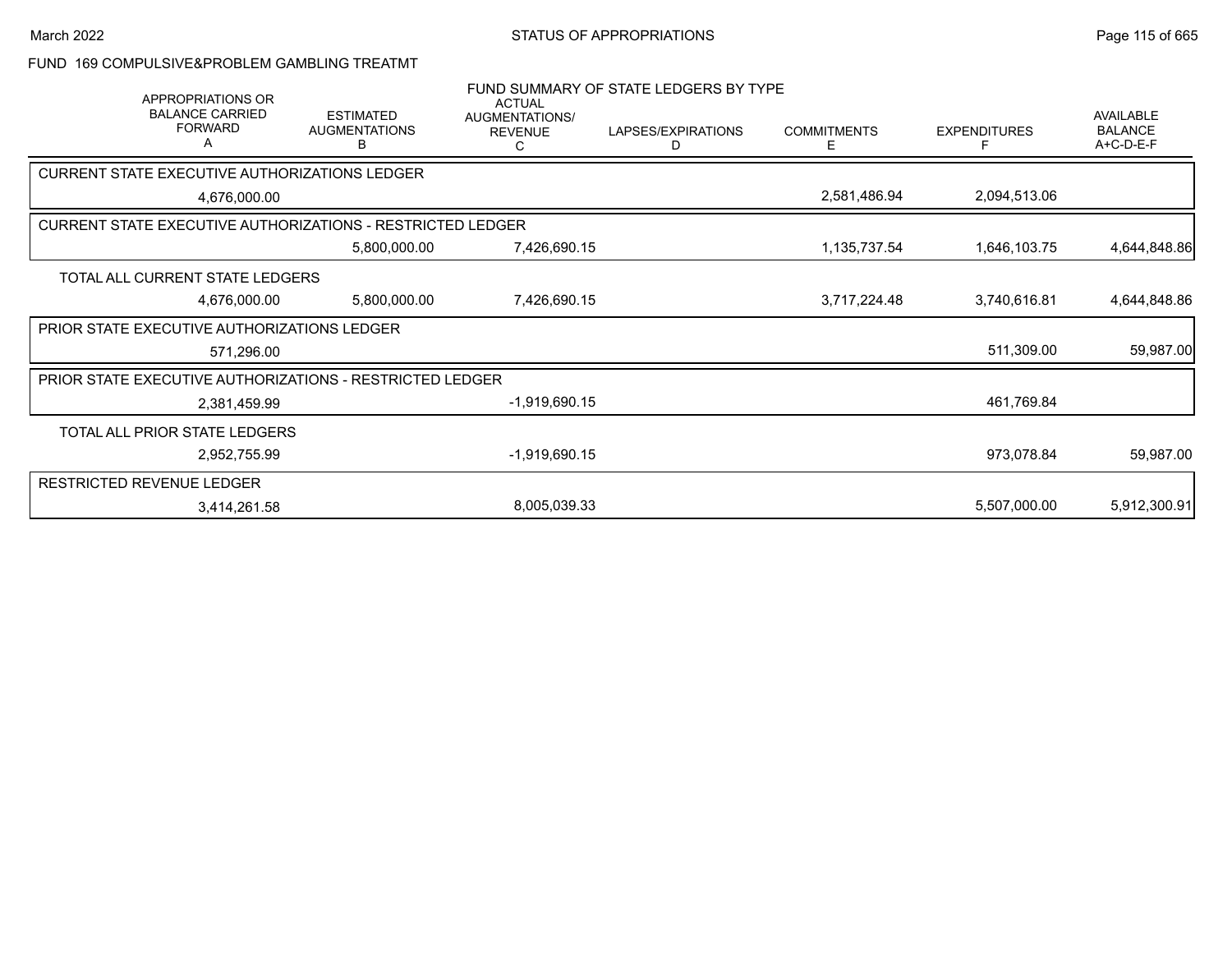## FUND 170 PROPERTY TAX RELIEF FUND

| APPROPRIATIONS OR<br><b>BALANCE CARRIED</b><br><b>FORWARD</b><br>A | <b>ESTIMATED</b><br><b>AUGMENTATIONS</b><br>B | <b>ACTUAL</b><br>AUGMENTATIONS/<br><b>REVENUE</b><br>С | FUND SUMMARY OF STATE LEDGERS BY TYPE<br>LAPSES/EXPIRATIONS<br>D | <b>COMMITMENTS</b><br>E. | <b>EXPENDITURES</b> | AVAILABLE<br><b>BALANCE</b><br>A+C-D-E-F |
|--------------------------------------------------------------------|-----------------------------------------------|--------------------------------------------------------|------------------------------------------------------------------|--------------------------|---------------------|------------------------------------------|
| CURRENT STATE EXECUTIVE AUTHORIZATIONS LEDGER                      |                                               |                                                        |                                                                  |                          |                     |                                          |
| 740,500,000.00                                                     |                                               |                                                        |                                                                  |                          | 740,499,999.94      | 0.06                                     |
| TOTAL ALL CURRENT STATE LEDGERS                                    |                                               |                                                        |                                                                  |                          |                     |                                          |
| 740,500,000.00                                                     |                                               |                                                        |                                                                  |                          | 740,499,999.94      | 0.06                                     |
| PRIOR STATE EXECUTIVE AUTHORIZATIONS LEDGER                        |                                               |                                                        |                                                                  |                          |                     |                                          |
| 0.04                                                               |                                               |                                                        |                                                                  |                          |                     | 0.04                                     |
| PRIOR STATE CONTINUING LEDGER                                      |                                               |                                                        |                                                                  |                          |                     |                                          |
| 10,341.00                                                          |                                               |                                                        |                                                                  |                          |                     | 10,341.00                                |
| TOTAL ALL PRIOR STATE LEDGERS                                      |                                               |                                                        |                                                                  |                          |                     |                                          |
| 10,341.04                                                          |                                               |                                                        |                                                                  |                          |                     | 10,341.04                                |
| <b>RESTRICTED RECEIPTS LEDGER</b>                                  |                                               |                                                        |                                                                  |                          |                     |                                          |
| 6,192,265.00                                                       |                                               |                                                        |                                                                  |                          |                     | 6,192,265.00                             |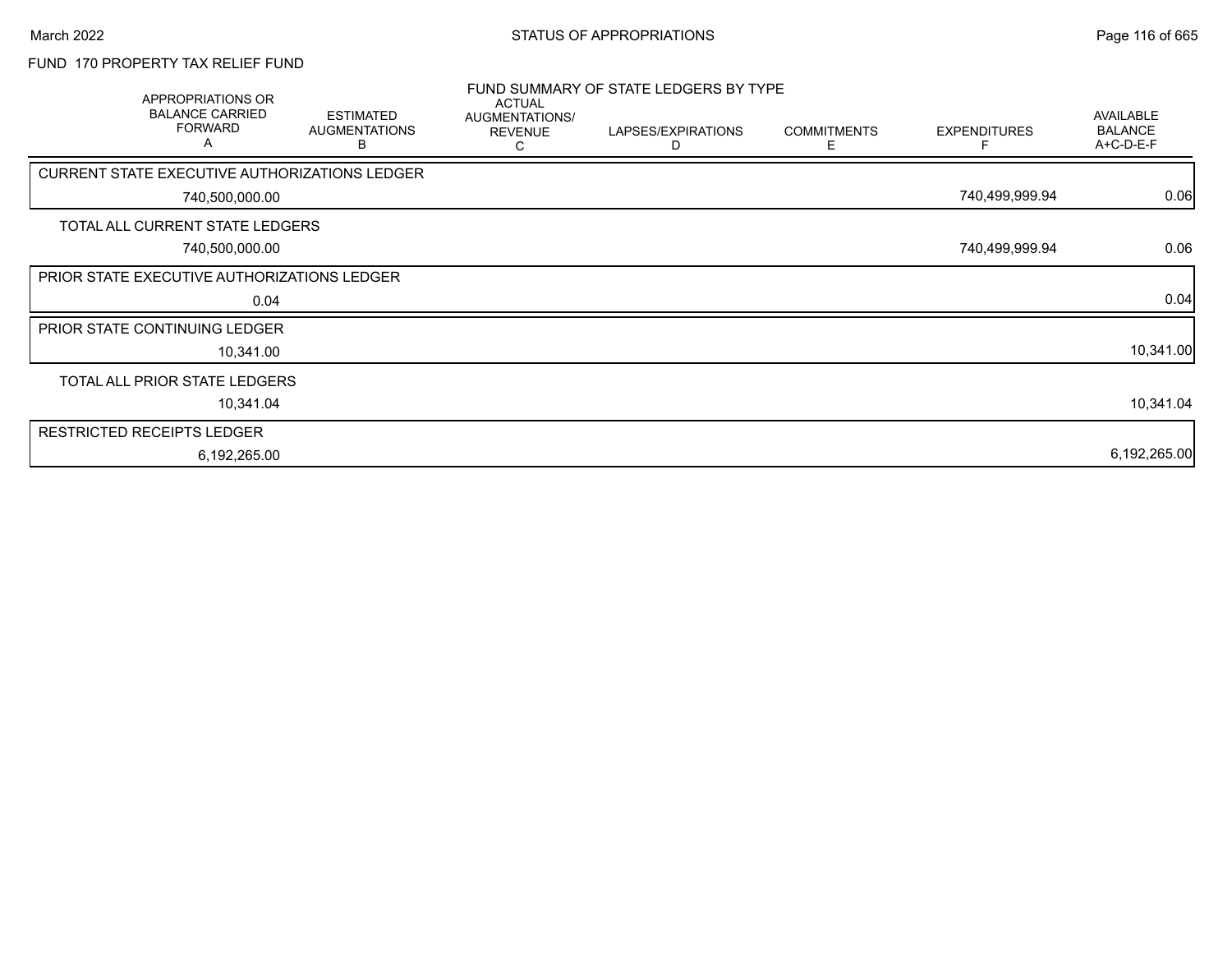## FUND 171 PA GAMING ECONOMIC DEVELOPMENT

| APPROPRIATIONS OR<br><b>BALANCE CARRIED</b><br><b>FORWARD</b><br>A | <b>ESTIMATED</b><br><b>AUGMENTATIONS</b><br>в | <b>ACTUAL</b><br>AUGMENTATIONS/<br><b>REVENUE</b><br>C | FUND SUMMARY OF STATE LEDGERS BY TYPE<br>LAPSES/EXPIRATIONS<br>D | <b>COMMITMENTS</b><br>E. | <b>EXPENDITURES</b> | <b>AVAILABLE</b><br><b>BALANCE</b><br>A+C-D-E-F |
|--------------------------------------------------------------------|-----------------------------------------------|--------------------------------------------------------|------------------------------------------------------------------|--------------------------|---------------------|-------------------------------------------------|
| <b>CURRENT STATE EXECUTIVE AUTHORIZATIONS LEDGER</b>               |                                               |                                                        |                                                                  |                          |                     |                                                 |
| 78,471,466.42                                                      |                                               |                                                        |                                                                  |                          | 28,208,753.39       | 50,262,713.03                                   |
| TOTAL ALL CURRENT STATE LEDGERS                                    |                                               |                                                        |                                                                  |                          |                     |                                                 |
| 78,471,466.42                                                      |                                               |                                                        |                                                                  |                          | 28,208,753.39       | 50,262,713.03                                   |
| <b>PRIOR STATE EXECUTIVE AUTHORIZATIONS LEDGER</b>                 |                                               |                                                        |                                                                  |                          |                     |                                                 |
| 16,000,000.00                                                      |                                               |                                                        |                                                                  |                          |                     | 16,000,000.00                                   |
| PRIOR STATE CONTINUING LEDGER                                      |                                               |                                                        |                                                                  |                          |                     |                                                 |
| 440,610,511.97                                                     |                                               |                                                        |                                                                  |                          | $-1,449,222.32$     | 442,059,734.29                                  |
| TOTAL ALL PRIOR STATE LEDGERS                                      |                                               |                                                        |                                                                  |                          |                     |                                                 |
| 456,610,511.97                                                     |                                               |                                                        |                                                                  |                          | $-1,449,222.32$     | 458,059,734.29                                  |
| <b>RESTRICTED REVENUE LEDGER</b>                                   |                                               |                                                        |                                                                  |                          |                     |                                                 |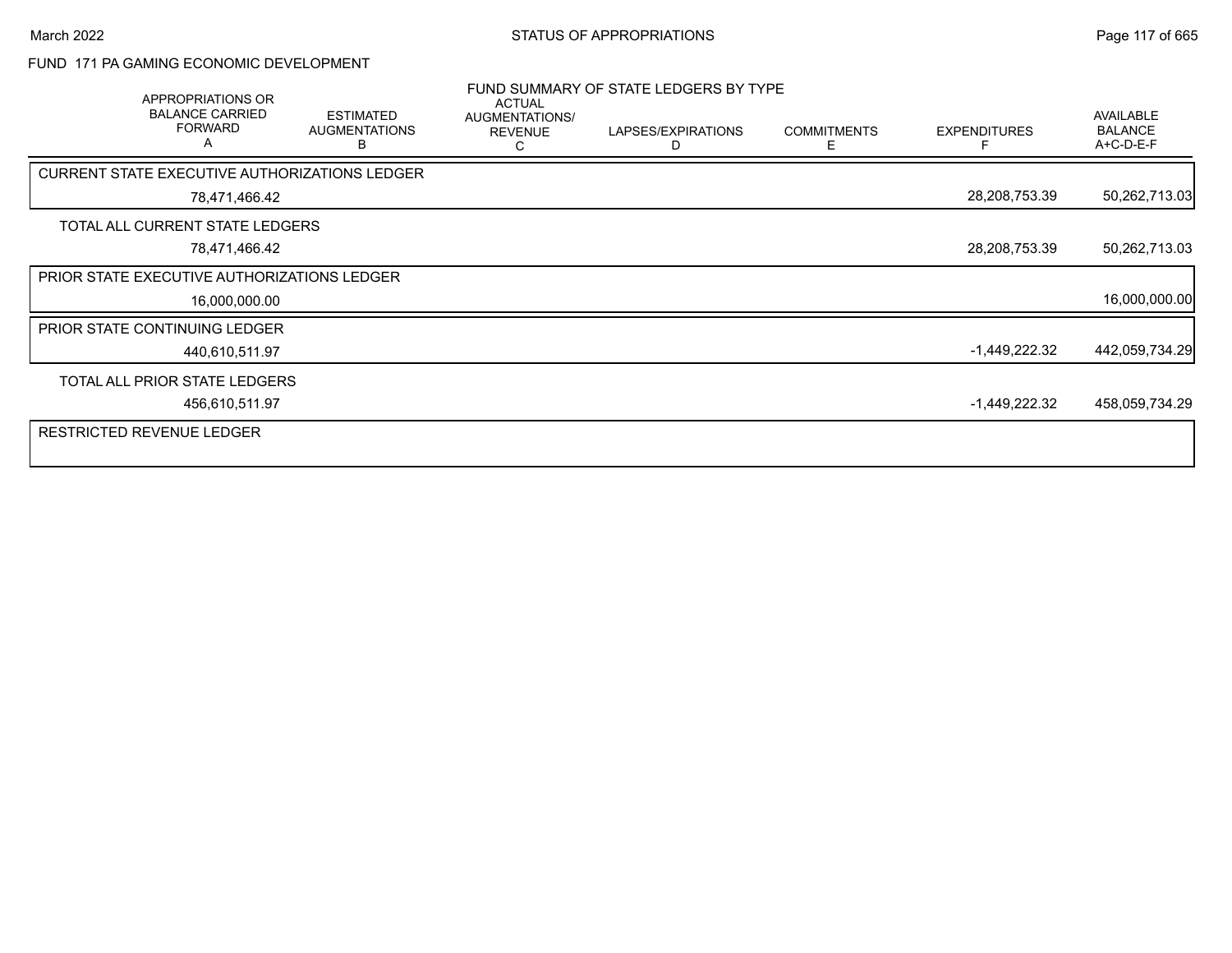FUND 172 PA RACEHORSE DEVELOPMENT TRUST FUND

| APPROPRIATIONS OR<br><b>BALANCE CARRIED</b><br><b>FORWARD</b><br>A | <b>ESTIMATED</b><br><b>AUGMENTATIONS</b><br>n | <b>ACTUAL</b><br>AUGMENTATIONS/<br><b>REVENUE</b> | FUND SUMMARY OF STATE LEDGERS BY TYPE<br>LAPSES/EXPIRATIONS<br>D | <b>COMMITMENTS</b><br>Е | <b>EXPENDITURES</b> | AVAILABLE<br><b>BALANCE</b><br>A+C-D-E-F |
|--------------------------------------------------------------------|-----------------------------------------------|---------------------------------------------------|------------------------------------------------------------------|-------------------------|---------------------|------------------------------------------|
| <b>CURRENT STATE RESTRICTED APPROPRIATIONS LEDGER</b>              |                                               |                                                   |                                                                  |                         |                     |                                          |
|                                                                    | 29,725,000.00                                 | 27,264,000.00                                     |                                                                  |                         | 20,574,997.20       | 6,689,002.80                             |
| <b>CURRENT STATE EXECUTIVE AUTHORIZATIONS - RESTRICTED LEDGER</b>  |                                               |                                                   |                                                                  |                         |                     |                                          |
|                                                                    | 1,840,028.00                                  | 1,840,028.00                                      |                                                                  |                         | 1,840,028.00        |                                          |
| TOTAL ALL CURRENT STATE LEDGERS                                    |                                               |                                                   |                                                                  |                         |                     |                                          |
|                                                                    | 31,565,028.00                                 | 29,104,028.00                                     |                                                                  |                         | 22,415,025.20       | 6,689,002.80                             |
| <b>PRIOR STATE RESTRICTED APPROPRIATIONS LEDGER</b>                |                                               |                                                   |                                                                  |                         |                     |                                          |
| 1,920,922.39                                                       |                                               |                                                   |                                                                  | 966,176.85              | 355,936.51          | 598,809.03                               |
| TOTAL ALL PRIOR STATE LEDGERS                                      |                                               |                                                   |                                                                  |                         |                     |                                          |
| 1,920,922.39                                                       |                                               |                                                   |                                                                  | 966,176.85              | 355,936.51          | 598,809.03                               |
| <b>RESTRICTED REVENUE LEDGER</b>                                   |                                               |                                                   |                                                                  |                         |                     |                                          |
| 4,880,757.02                                                       |                                               | 176,406,242.67                                    |                                                                  |                         | 179,897,060.79      | 1,389,938.90                             |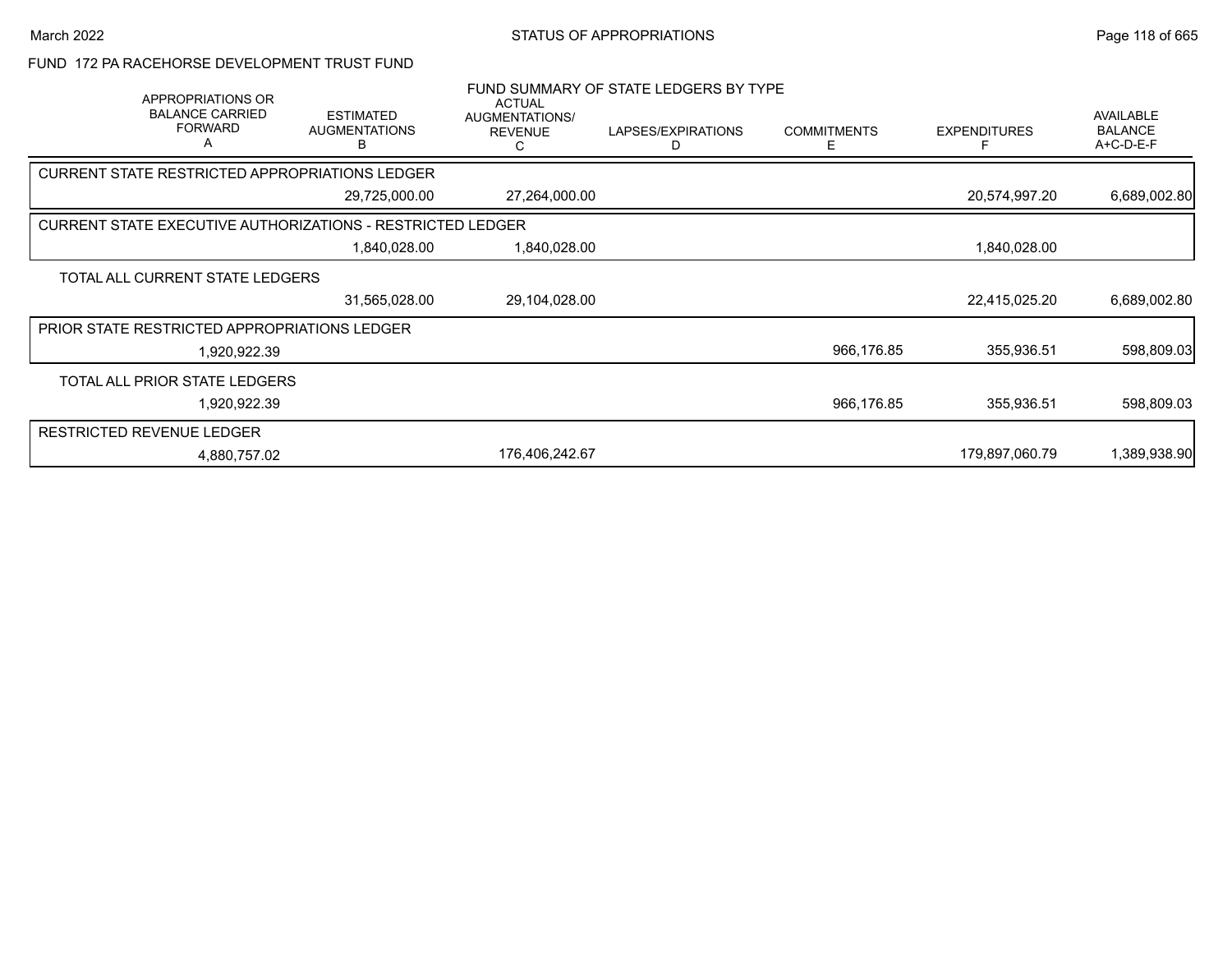### FUND 176 EDUCATIONAL ASSISTANCE PROGRAM FUND

| APPROPRIATIONS OR<br><b>BALANCE CARRIED</b><br><b>FORWARD</b><br>Α | <b>ESTIMATED</b><br><b>AUGMENTATIONS</b><br>в | <b>ACTUAL</b><br>AUGMENTATIONS/<br><b>REVENUE</b><br>C. | FUND SUMMARY OF STATE LEDGERS BY TYPE<br>LAPSES/EXPIRATIONS<br>D | <b>COMMITMENTS</b><br>Е | <b>EXPENDITURES</b><br>F | AVAILABLE<br><b>BALANCE</b><br>A+C-D-E-F |
|--------------------------------------------------------------------|-----------------------------------------------|---------------------------------------------------------|------------------------------------------------------------------|-------------------------|--------------------------|------------------------------------------|
| CURRENT STATE EXECUTIVE AUTHORIZATIONS LEDGER                      |                                               |                                                         |                                                                  |                         |                          |                                          |
| 11,231,000.00                                                      |                                               |                                                         |                                                                  | 889,235.96              | 9,844,660.40             | 497,103.64                               |
| <b>CURRENT STATE EXECUTIVE AUTHORIZATIONS - RESTRICTED LEDGER</b>  |                                               |                                                         |                                                                  |                         |                          |                                          |
|                                                                    | 4,579,000.00                                  | 4,579,000.00                                            |                                                                  | 3,000,216.00            | 1,509,488.10             | 69,295.90                                |
| TOTAL ALL CURRENT STATE LEDGERS                                    |                                               |                                                         |                                                                  |                         |                          |                                          |
| 11,231,000.00                                                      | 4,579,000.00                                  | 4,579,000.00                                            |                                                                  | 3,889,451.96            | 11,354,148.50            | 566,399.54                               |
| PRIOR STATE EXECUTIVE AUTHORIZATIONS LEDGER                        |                                               |                                                         |                                                                  |                         |                          |                                          |
| 1,471,557.14                                                       |                                               |                                                         |                                                                  |                         | 11,251.53                | 1,460,305.61                             |
| PRIOR STATE EXECUTIVE AUTHORIZATIONS - RESTRICTED LEDGER           |                                               |                                                         |                                                                  |                         |                          |                                          |
| 1,883,232.29                                                       |                                               |                                                         |                                                                  |                         | 11,384.58                | 1,871,847.71                             |
| TOTAL ALL PRIOR STATE LEDGERS                                      |                                               |                                                         |                                                                  |                         |                          |                                          |
| 3,354,789.43                                                       |                                               |                                                         |                                                                  |                         | 22,636.11                | 3,332,153.32                             |
| RESTRICTED REVENUE LEDGER                                          |                                               |                                                         |                                                                  |                         |                          |                                          |
| 428.27                                                             |                                               | 4,579,000.17                                            |                                                                  |                         | 4,579,000.00             | 428.44                                   |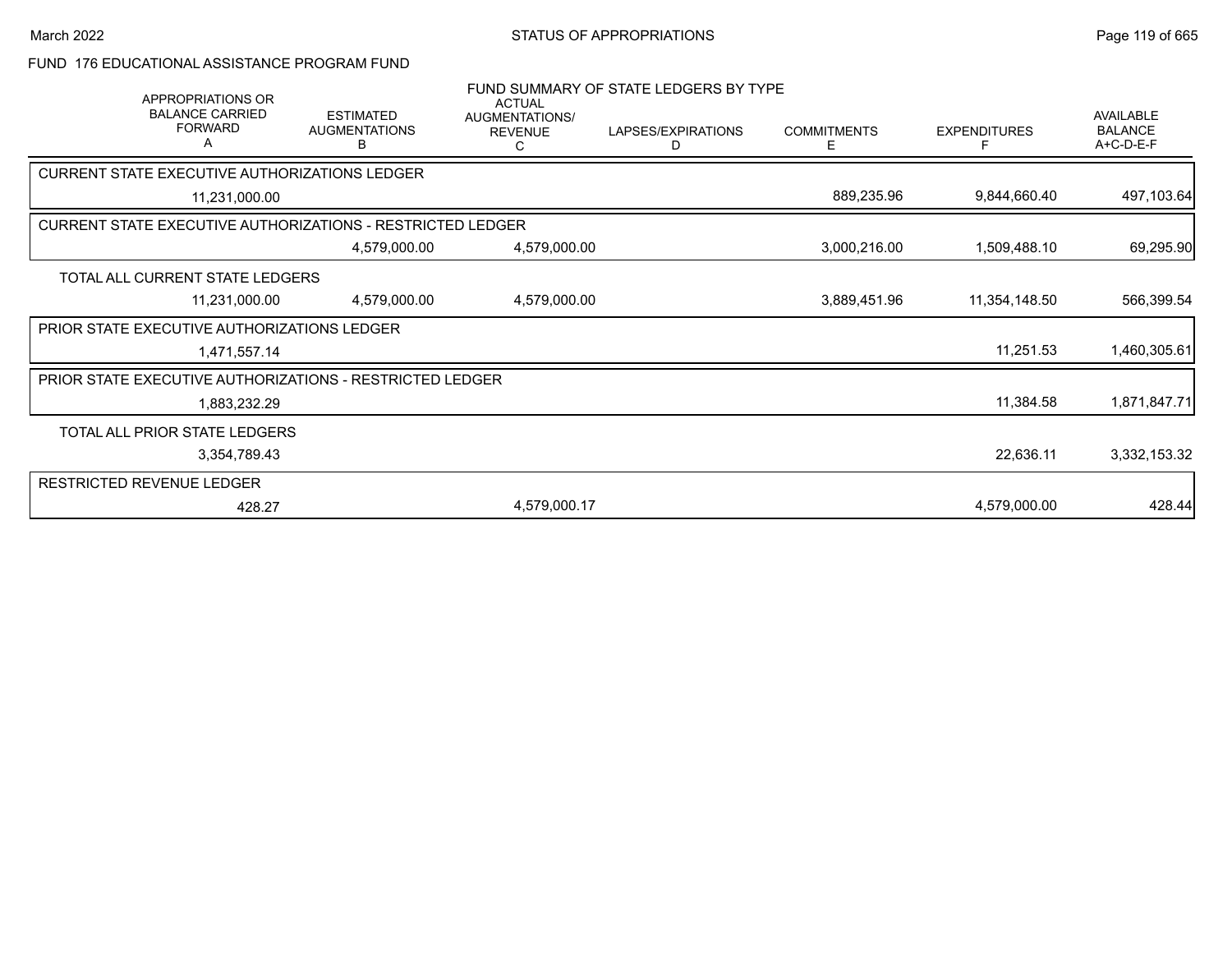# FUND 178 COMMUNITY COLLEGE CAPITAL FUND

|                     | APPROPRIATIONS OR<br><b>BALANCE CARRIED</b><br><b>FORWARD</b> | <b>ESTIMATED</b><br>AUGMENTATIONS | <b>ACTUAL</b><br>AUGMENTATIONS/<br>REVENUE | FUND SUMMARY OF STATE LEDGERS BY TYPE<br>LAPSES/EXPIRATIONS | <b>COMMITMENTS</b> | <b>EXPENDITURES</b> | AVAILABLE<br><b>BALANCE</b><br>A+C-D-E-F |
|---------------------|---------------------------------------------------------------|-----------------------------------|--------------------------------------------|-------------------------------------------------------------|--------------------|---------------------|------------------------------------------|
| NON-BUDGETED LEDGER |                                                               |                                   |                                            |                                                             |                    | 51,188,477.84       | -51,188,477.84                           |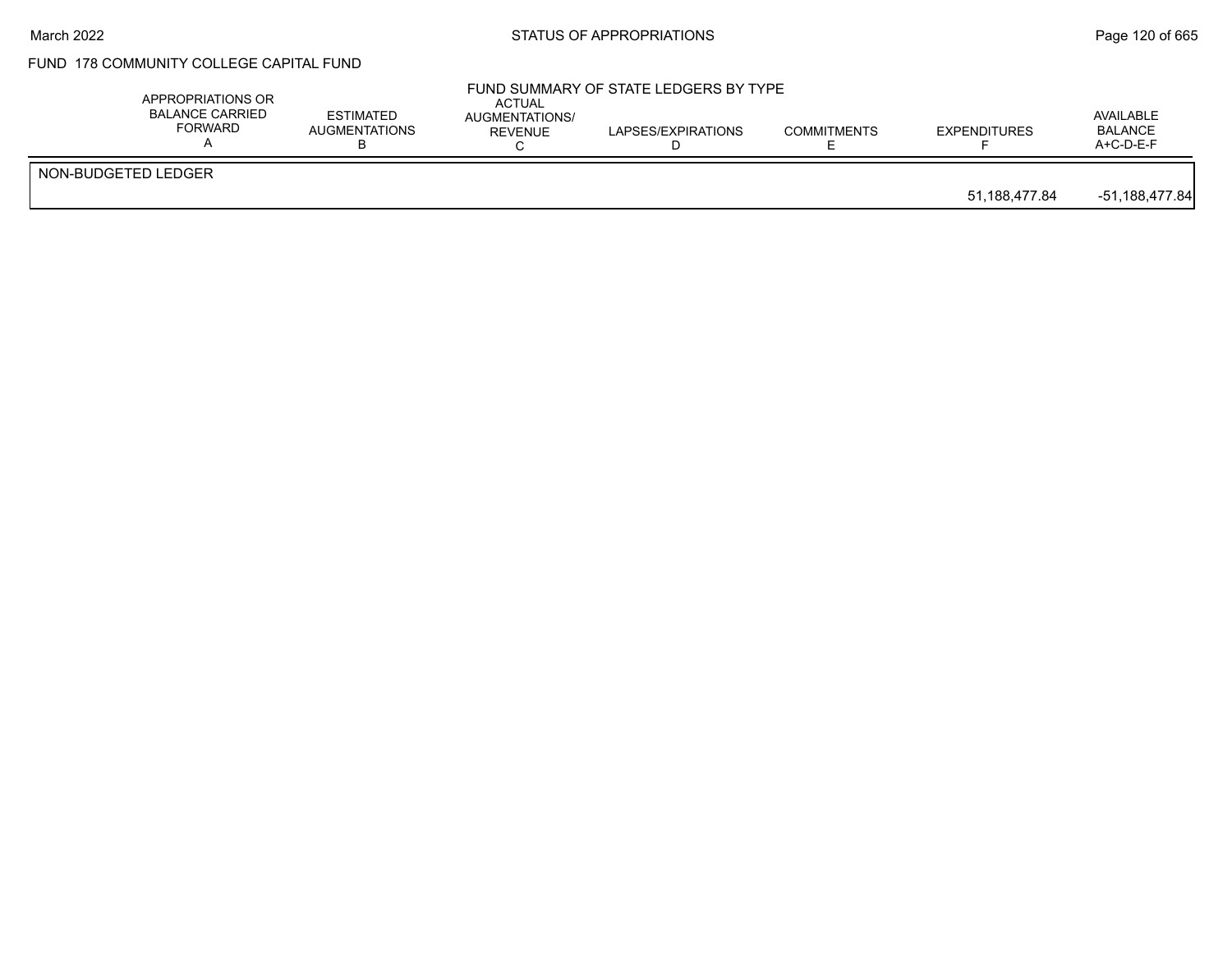# FUND 179 GROWING GREENER BOND FUND

| APPROPRIATIONS OR<br><b>BALANCE CARRIED</b><br>FORWARD | <b>ESTIMATED</b><br><b>AUGMENTATIONS</b> | ACTUAL<br>AUGMENTATIONS/<br>REVENUE | FUND SUMMARY OF STATE LEDGERS BY TYPE<br>LAPSES/EXPIRATIONS | <b>COMMITMENTS</b> | <b>EXPENDITURES</b> | AVAILABLE<br><b>BALANCE</b><br>$A+C-D-E-F$ |
|--------------------------------------------------------|------------------------------------------|-------------------------------------|-------------------------------------------------------------|--------------------|---------------------|--------------------------------------------|
| <b>PRIOR STATE CONTINUING LEDGER</b>                   |                                          |                                     |                                                             |                    |                     |                                            |
| 745.451.75                                             |                                          |                                     |                                                             |                    | 121.160.39          | 624.291.36                                 |
| TOTAL ALL PRIOR STATE LEDGERS                          |                                          |                                     |                                                             |                    |                     |                                            |
| 745,451.75                                             |                                          |                                     |                                                             |                    | 121,160.39          | 624.291.36                                 |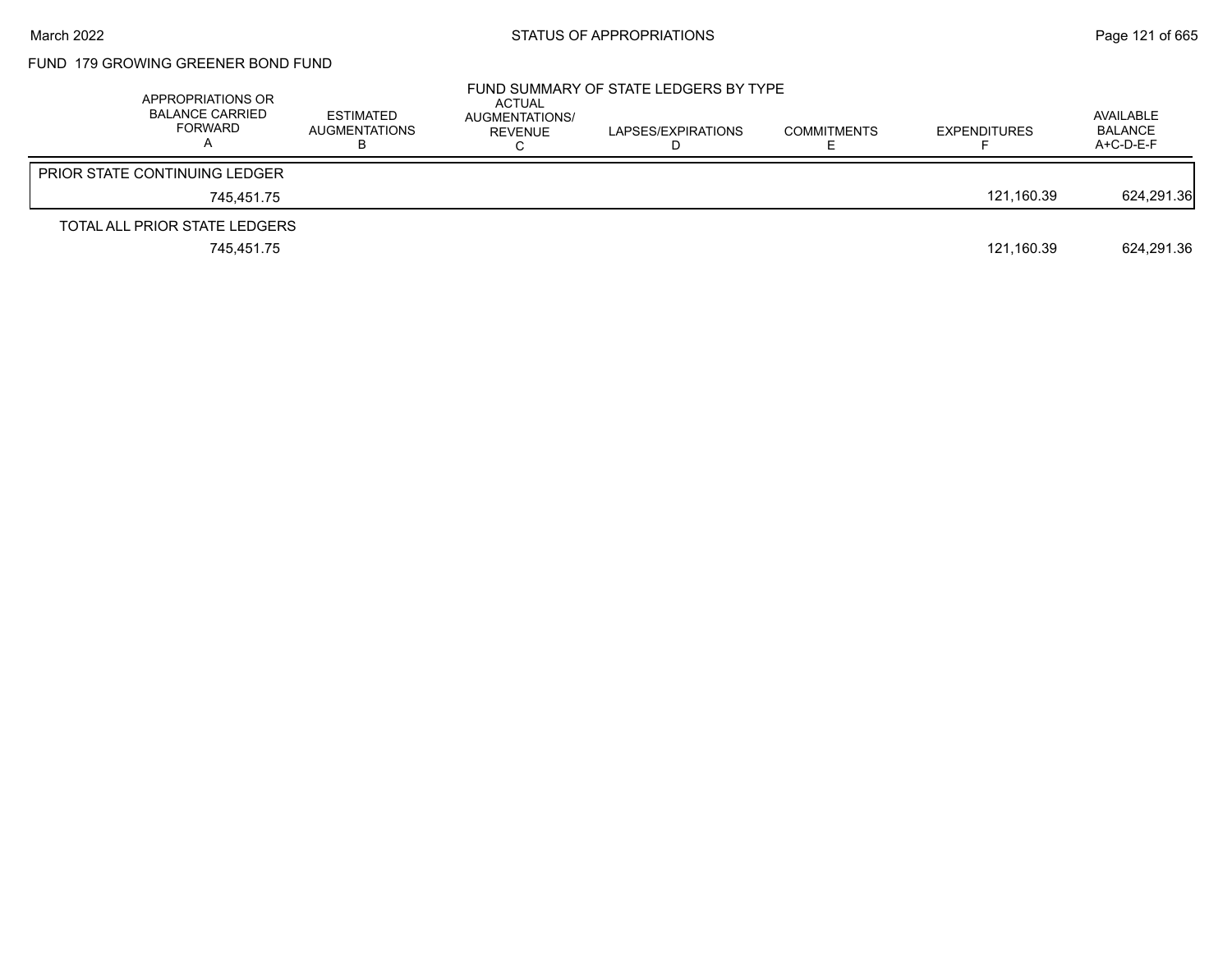## FUND 180 GROWING GREENER BOND SINKING FUND

|                                  | APPROPRIATIONS OR<br><b>BALANCE CARRIED</b><br>FORWARD | <b>ESTIMATED</b><br>AUGMENTATIONS | ACTUAL<br>AUGMENTATIONS/<br>REVENUE | FUND SUMMARY OF STATE LEDGERS BY TYPE<br>LAPSES/EXPIRATIONS | <b>COMMITMENTS</b> | <b>EXPENDITURES</b> | AVAILABLE<br>BALANCE<br>$A+C-D-E-F$ |
|----------------------------------|--------------------------------------------------------|-----------------------------------|-------------------------------------|-------------------------------------------------------------|--------------------|---------------------|-------------------------------------|
| NON-BUDGETED LEDGER              |                                                        |                                   |                                     |                                                             |                    |                     |                                     |
|                                  |                                                        |                                   |                                     |                                                             |                    | 10,243,675.00       | $-10,243,675.00$                    |
| <b>RESTRICTED REVENUE LEDGER</b> |                                                        |                                   |                                     |                                                             |                    |                     |                                     |
|                                  |                                                        |                                   |                                     |                                                             |                    |                     |                                     |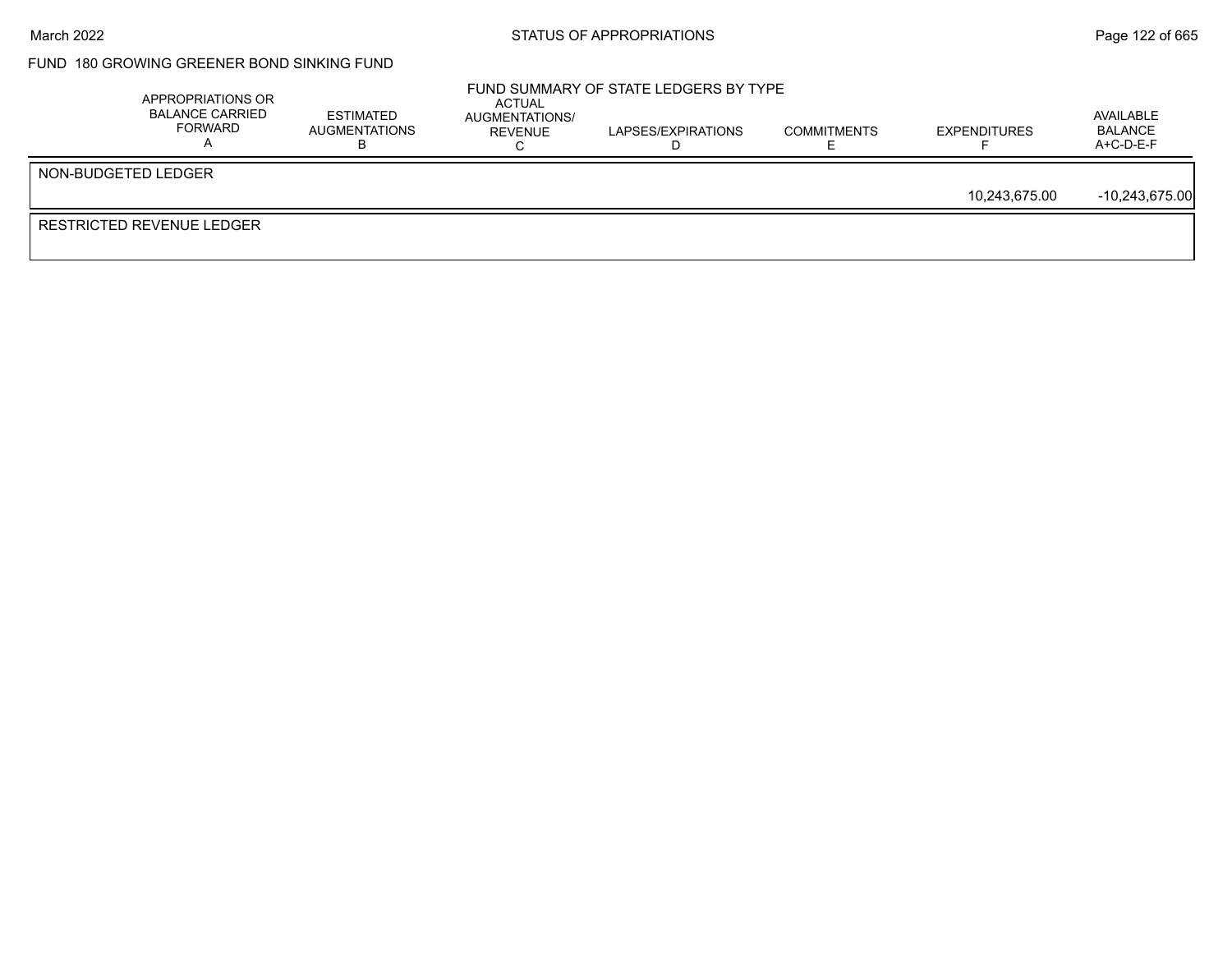# FUND 181 WATER SUPPLY & WASTEWATER TREATMENT

| APPROPRIATIONS OR<br>BALANCE CARRIED<br><b>FORWARD</b> | <b>ESTIMATED</b><br><b>AUGMENTATIONS</b> | ACTUAL<br>AUGMENTATIONS/<br>REVENUE | FUND SUMMARY OF STATE LEDGERS BY TYPE<br>LAPSES/EXPIRATIONS | <b>COMMITMENTS</b> | <b>EXPENDITURES</b> | AVAILABLE<br><b>BALANCE</b><br>$A+C-D-E-F$ |
|--------------------------------------------------------|------------------------------------------|-------------------------------------|-------------------------------------------------------------|--------------------|---------------------|--------------------------------------------|
| <b>PRIOR STATE CONTINUING LEDGER</b>                   |                                          |                                     |                                                             |                    |                     |                                            |
| 9.400.182.32                                           |                                          |                                     |                                                             |                    |                     | 9,400,182.32                               |
| TOTAL ALL PRIOR STATE LEDGERS                          |                                          |                                     |                                                             |                    |                     |                                            |
| 9.400.182.32                                           |                                          |                                     |                                                             |                    |                     | 9.400.182.32                               |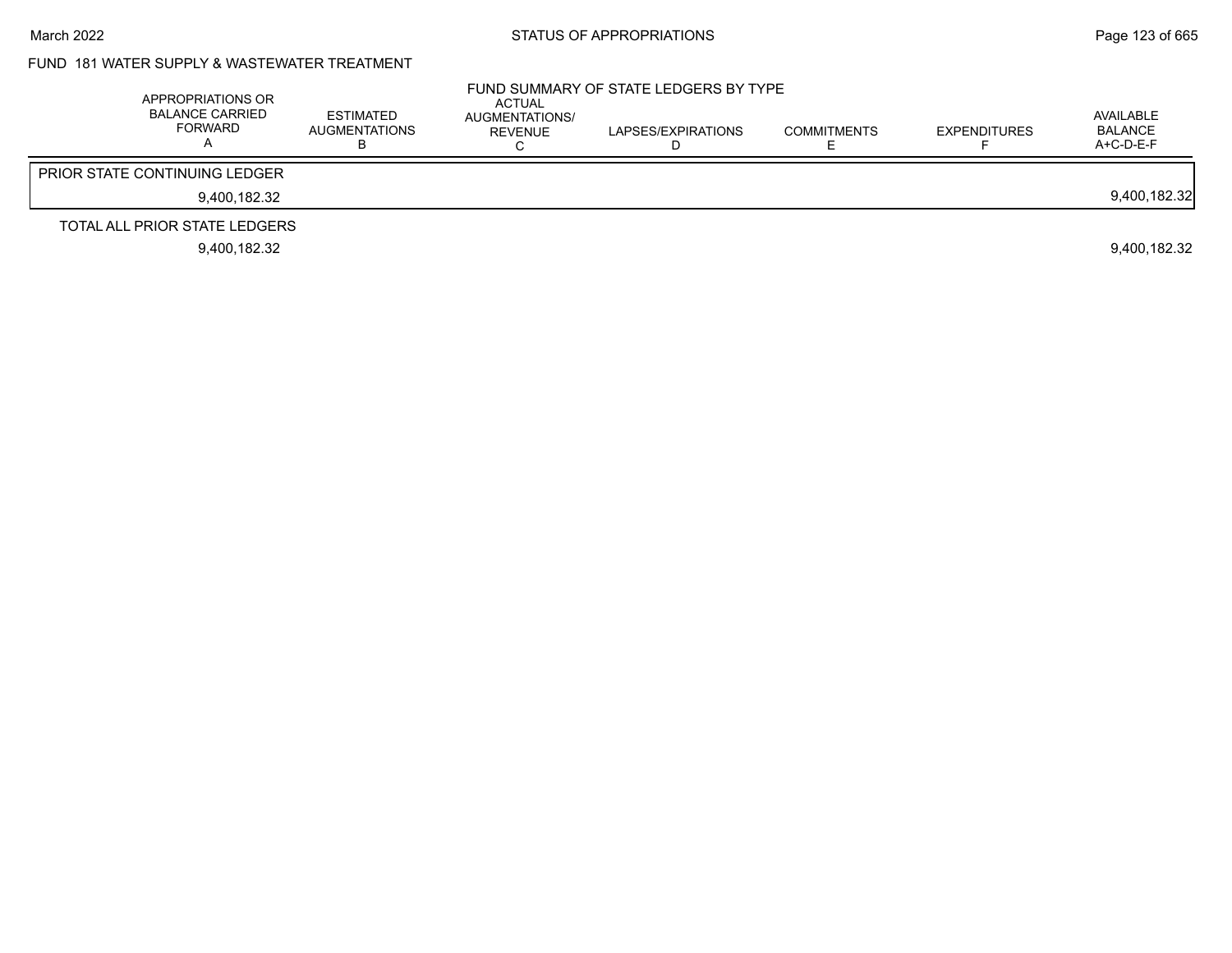## FUND 182 WATER SUPP& WASTEWATER TRMT SINKING

|                     | APPROPRIATIONS OR<br><b>BALANCE CARRIED</b><br><b>FORWARD</b> | <b>ESTIMATED</b><br>AUGMENTATIONS | <b>ACTUAL</b><br>AUGMENTATIONS/<br>REVENUE | FUND SUMMARY OF STATE LEDGERS BY TYPE<br>LAPSES/EXPIRATIONS | <b>COMMITMENTS</b> | <b>EXPENDITURES</b> | AVAILABLE<br><b>BALANCE</b><br>$A+C-D-E-F$ |
|---------------------|---------------------------------------------------------------|-----------------------------------|--------------------------------------------|-------------------------------------------------------------|--------------------|---------------------|--------------------------------------------|
| NON-BUDGETED LEDGER |                                                               |                                   |                                            |                                                             |                    | 1,613,800.00        | $-1,613,800.00$                            |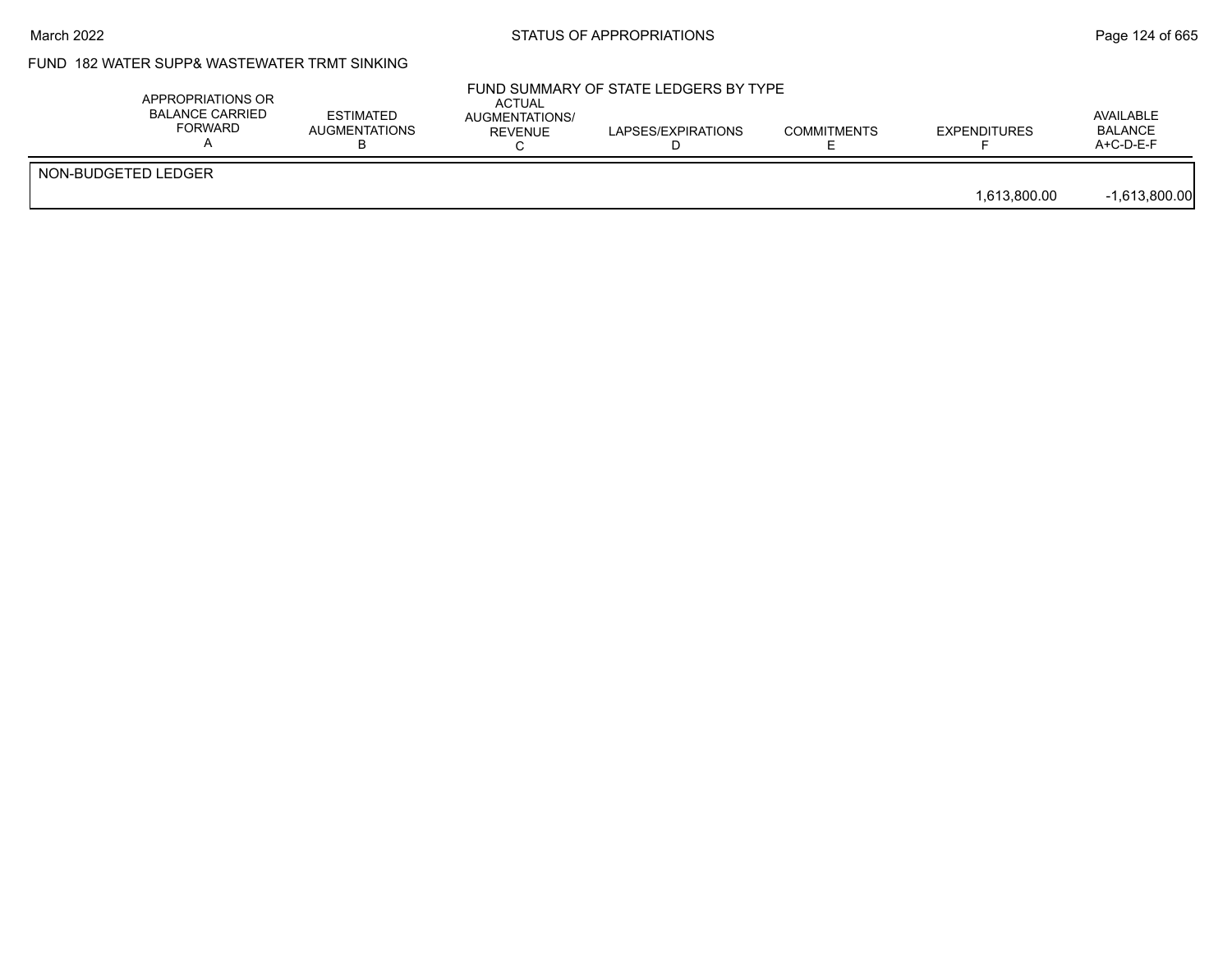## FUND 183 CONSERVATION DISTRICT FUND

| APPROPRIATIONS OR<br><b>BALANCE CARRIED</b><br><b>FORWARD</b><br>A | <b>ESTIMATED</b><br><b>AUGMENTATIONS</b><br>B | ACTUAL<br>AUGMENTATIONS/<br><b>REVENUE</b><br>ι. | FUND SUMMARY OF STATE LEDGERS BY TYPE<br>LAPSES/EXPIRATIONS | <b>COMMITMENTS</b><br>E | <b>EXPENDITURES</b> | AVAILABLE<br><b>BALANCE</b><br>A+C-D-E-F |
|--------------------------------------------------------------------|-----------------------------------------------|--------------------------------------------------|-------------------------------------------------------------|-------------------------|---------------------|------------------------------------------|
| CURRENT STATE EXECUTIVE AUTHORIZATIONS LEDGER                      |                                               |                                                  |                                                             |                         |                     |                                          |
| 7,781,000.00                                                       |                                               |                                                  |                                                             | 752,542.07              | 5,414,112.19        | 1,614,345.74                             |
| TOTAL ALL CURRENT STATE LEDGERS                                    |                                               |                                                  |                                                             |                         |                     |                                          |
| 7,781,000.00                                                       |                                               |                                                  |                                                             | 752,542.07              | 5,414,112.19        | 1,614,345.74                             |
| <b>PRIOR STATE EXECUTIVE AUTHORIZATIONS LEDGER</b>                 |                                               |                                                  |                                                             |                         |                     |                                          |
| 1.268.542.21                                                       |                                               |                                                  |                                                             |                         | 917.417.42          | 351,124.79                               |
| TOTAL ALL PRIOR STATE LEDGERS                                      |                                               |                                                  |                                                             |                         |                     |                                          |
| 1,268,542.21                                                       |                                               |                                                  |                                                             |                         | 917.417.42          | 351,124.79                               |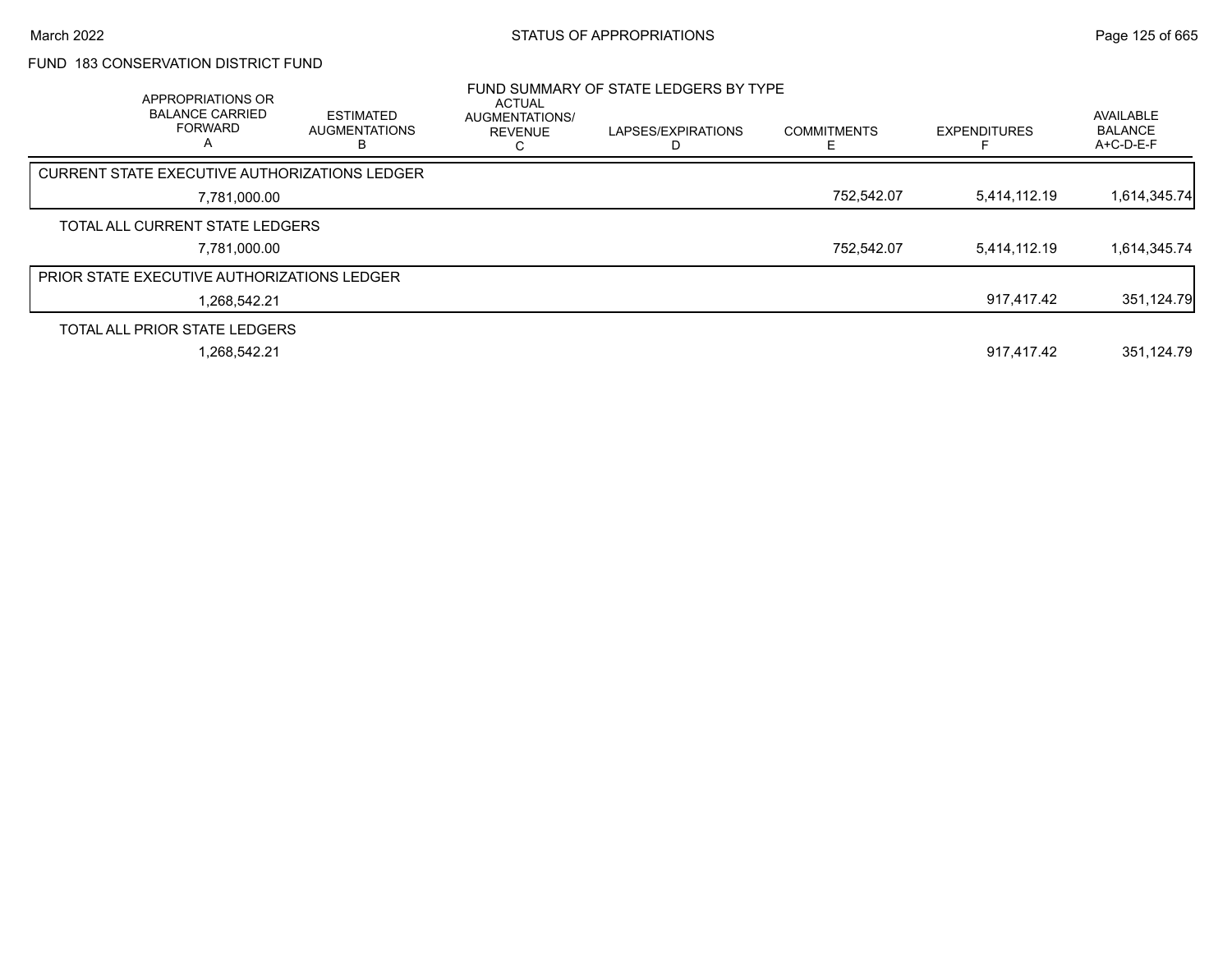## March 2022 **STATUS OF APPROPRIATIONS** STATUS OF APPROPRIATIONS

# FUND 184 UNINSURED EMPLOYERS GUARANTY FUND

| APPROPRIATIONS OR<br><b>BALANCE CARRIED</b><br><b>FORWARD</b> | <b>ESTIMATED</b><br>AUGMENTATIONS | <b>ACTUAL</b><br>AUGMENTATIONS/<br><b>REVENUE</b> | FUND SUMMARY OF STATE LEDGERS BY TYPE<br>LAPSES/EXPIRATIONS | <b>COMMITMENTS</b> | <b>EXPENDITURES</b> | AVAILABLE<br><b>BALANCE</b><br>$A+C-D-E-F$ |
|---------------------------------------------------------------|-----------------------------------|---------------------------------------------------|-------------------------------------------------------------|--------------------|---------------------|--------------------------------------------|
| NON-BUDGETED LEDGER                                           |                                   |                                                   |                                                             | 990.906.80         | 4.837.184.45        | $-5,828,091.25$                            |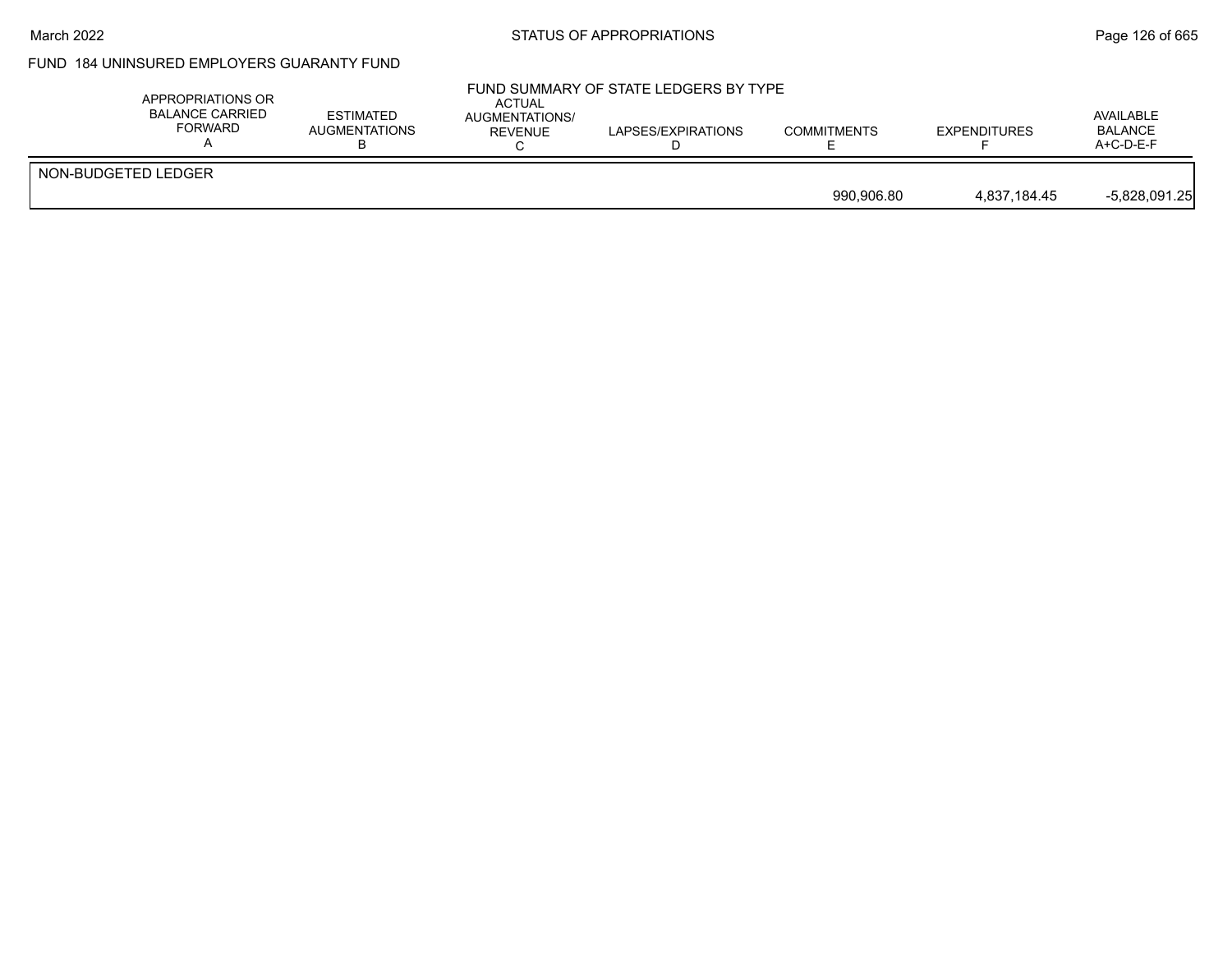### FUND 185 PERSIAN GULF VETERANS COMPENSATION

| APPROPRIATIONS OR<br><b>BALANCE CARRIED</b><br><b>FORWARD</b> | <b>ESTIMATED</b><br>AUGMENTATIONS | <b>ACTUAL</b><br>AUGMENTATIONS/<br>REVENUE | FUND SUMMARY OF STATE LEDGERS BY TYPE<br>LAPSES/EXPIRATIONS | <b>COMMITMENTS</b> | <b>EXPENDITURES</b> | AVAILABLE<br>BALANCE<br>$A+C-D-E-F$ |
|---------------------------------------------------------------|-----------------------------------|--------------------------------------------|-------------------------------------------------------------|--------------------|---------------------|-------------------------------------|
| <b>PRIOR STATE CONTINUING LEDGER</b>                          |                                   |                                            |                                                             |                    |                     |                                     |
| 14.210.362.39                                                 |                                   |                                            |                                                             |                    |                     | 14,210,362.39                       |
| TOTAL ALL PRIOR STATE LEDGERS                                 |                                   |                                            |                                                             |                    |                     |                                     |
| 14.210.362.39                                                 |                                   |                                            |                                                             |                    |                     | 14.210.362.39                       |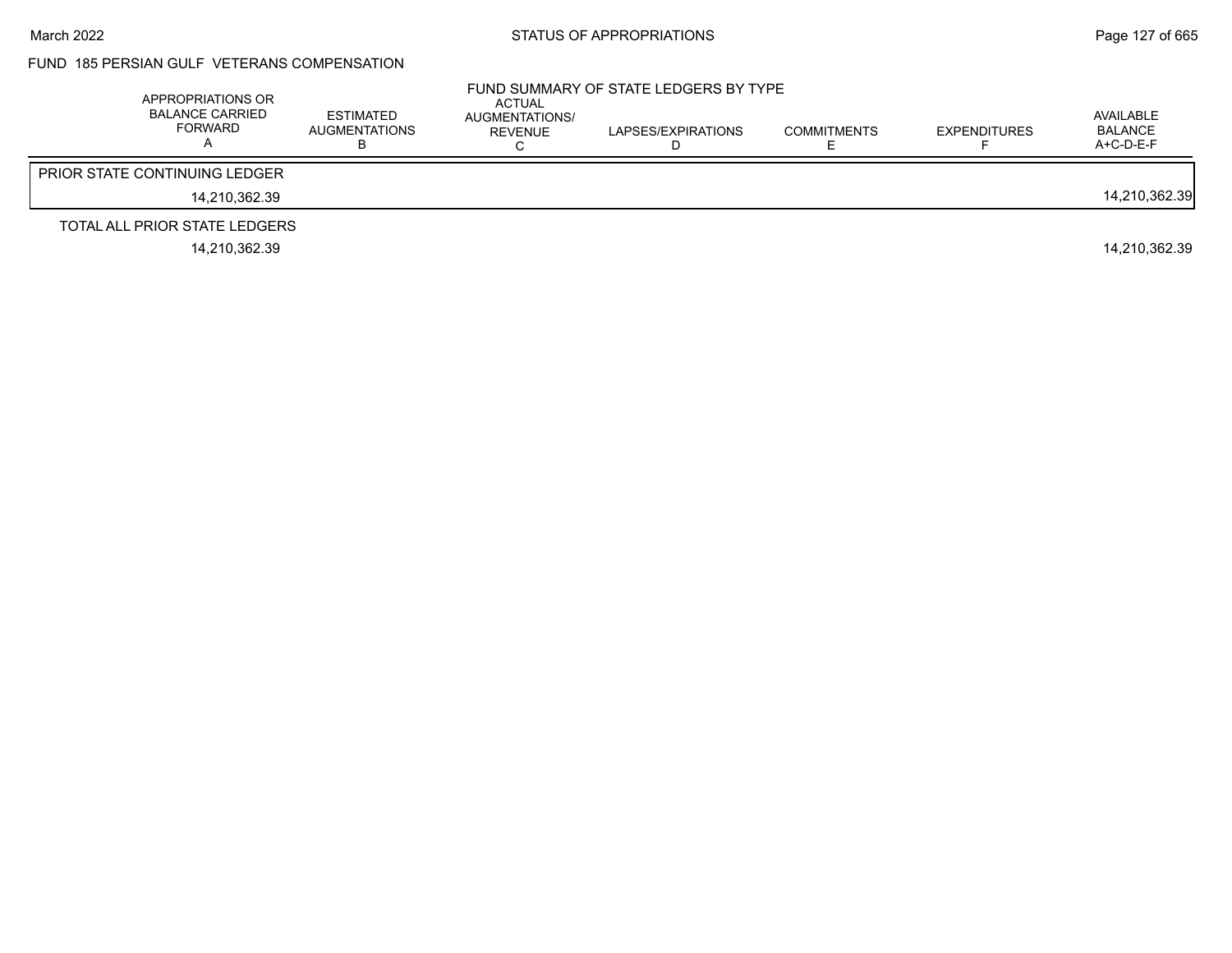### FUND 187 PUBLIC TRANSPORTATION TRUST FUND

| APPROPRIATIONS OR<br><b>BALANCE CARRIED</b><br><b>FORWARD</b><br>Α | <b>ESTIMATED</b><br><b>AUGMENTATIONS</b>                        | ACTUAL<br>AUGMENTATIONS/<br><b>REVENUE</b> | FUND SUMMARY OF STATE LEDGERS BY TYPE<br>LAPSES/EXPIRATIONS | <b>COMMITMENTS</b> | <b>EXPENDITURES</b> | AVAILABLE<br><b>BALANCE</b><br>A+C-D-E-F |
|--------------------------------------------------------------------|-----------------------------------------------------------------|--------------------------------------------|-------------------------------------------------------------|--------------------|---------------------|------------------------------------------|
|                                                                    | CURRENT STATE EXECUTIVE AUTHORIZATIONS - RESTRICTED LEDGER      |                                            |                                                             |                    |                     |                                          |
| 2,137,069,954.00                                                   | 2,700,000.00                                                    | 1,576,304.88                               |                                                             | 862,075,464.74     | 908,134,516.38      | 368,436,277.76                           |
| TOTAL ALL CURRENT STATE LEDGERS                                    |                                                                 |                                            |                                                             |                    |                     |                                          |
| 2,137,069,954.00                                                   | 2,700,000.00                                                    | 1.576.304.88                               |                                                             | 862,075,464.74     | 908,134,516.38      | 368,436,277.76                           |
|                                                                    | <b>PRIOR STATE EXECUTIVE AUTHORIZATIONS - RESTRICTED LEDGER</b> |                                            |                                                             |                    |                     |                                          |
| 1.208.436.574.15                                                   |                                                                 |                                            |                                                             | 309,852.57         | 71.277.023.04       | 1,136,849,698.54                         |
| TOTAL ALL PRIOR STATE LEDGERS                                      |                                                                 |                                            |                                                             |                    |                     |                                          |
| 1,208,436,574.15                                                   |                                                                 |                                            |                                                             | 309.852.57         | 71.277.023.04       | 1.136.849.698.54                         |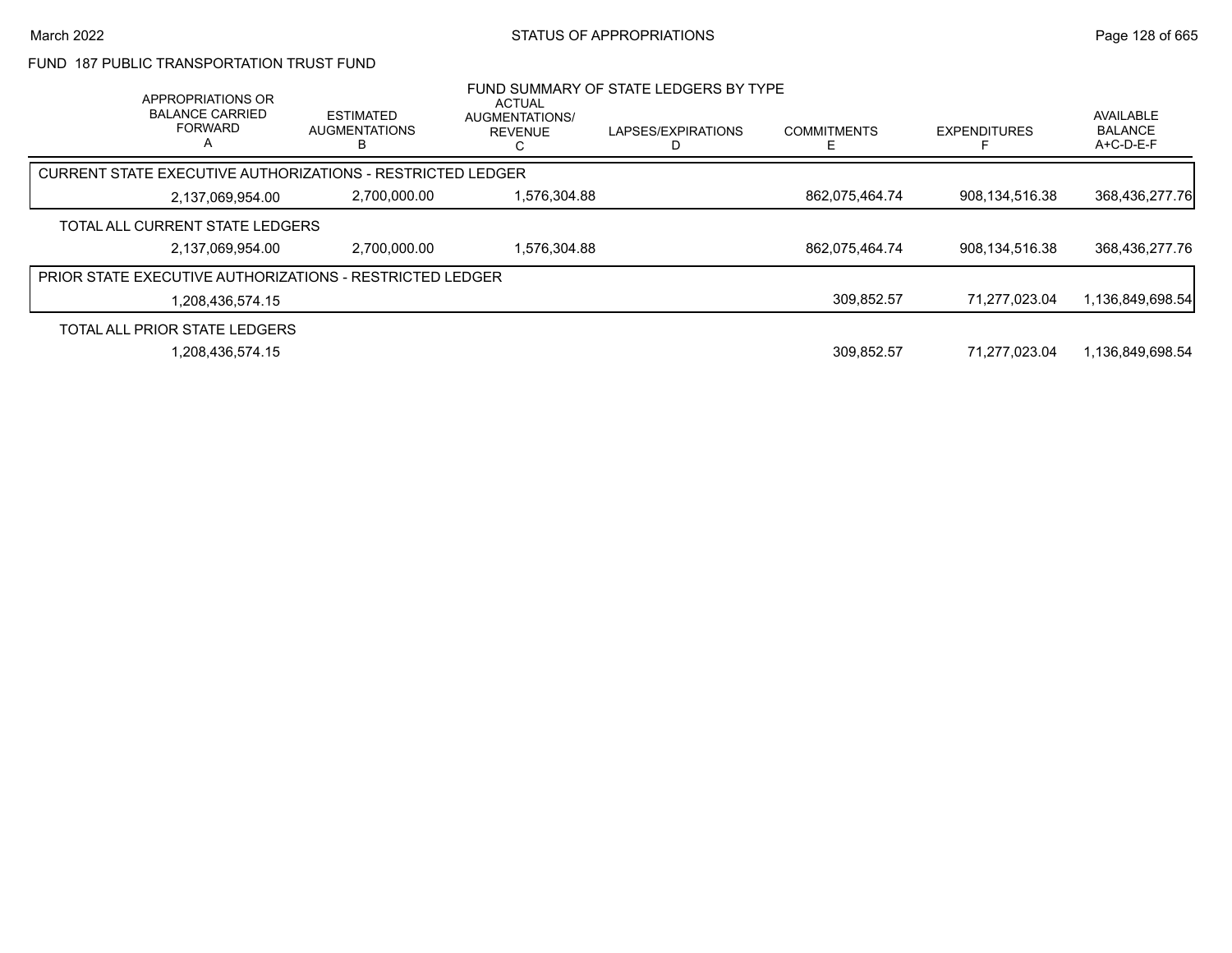#### March 2022 **STATUS OF APPROPRIATIONS** STATUS OF APPROPRIATIONS

## FUND 188 NEIGHBORHOOD IMPROVEMENT ZONE FUND

| <b>RESTRICTED RECEIPTS LEDGER</b> | APPROPRIATIONS OR<br><b>BALANCE CARRIED</b><br><b>FORWARD</b> | <b>ESTIMATED</b><br><b>AUGMENTATIONS</b> | FUND SUMMARY OF STATE LEDGERS BY TYPE<br><b>ACTUAL</b><br>AUGMENTATIONS/<br>REVENUE | <b>COMMITMENTS</b> | <b>EXPENDITURES</b> | AVAILABLE<br><b>BALANCE</b><br>A+C-D-E-F |
|-----------------------------------|---------------------------------------------------------------|------------------------------------------|-------------------------------------------------------------------------------------|--------------------|---------------------|------------------------------------------|
| 94,563,317.73<br>94,563,317.73    |                                                               |                                          |                                                                                     |                    |                     |                                          |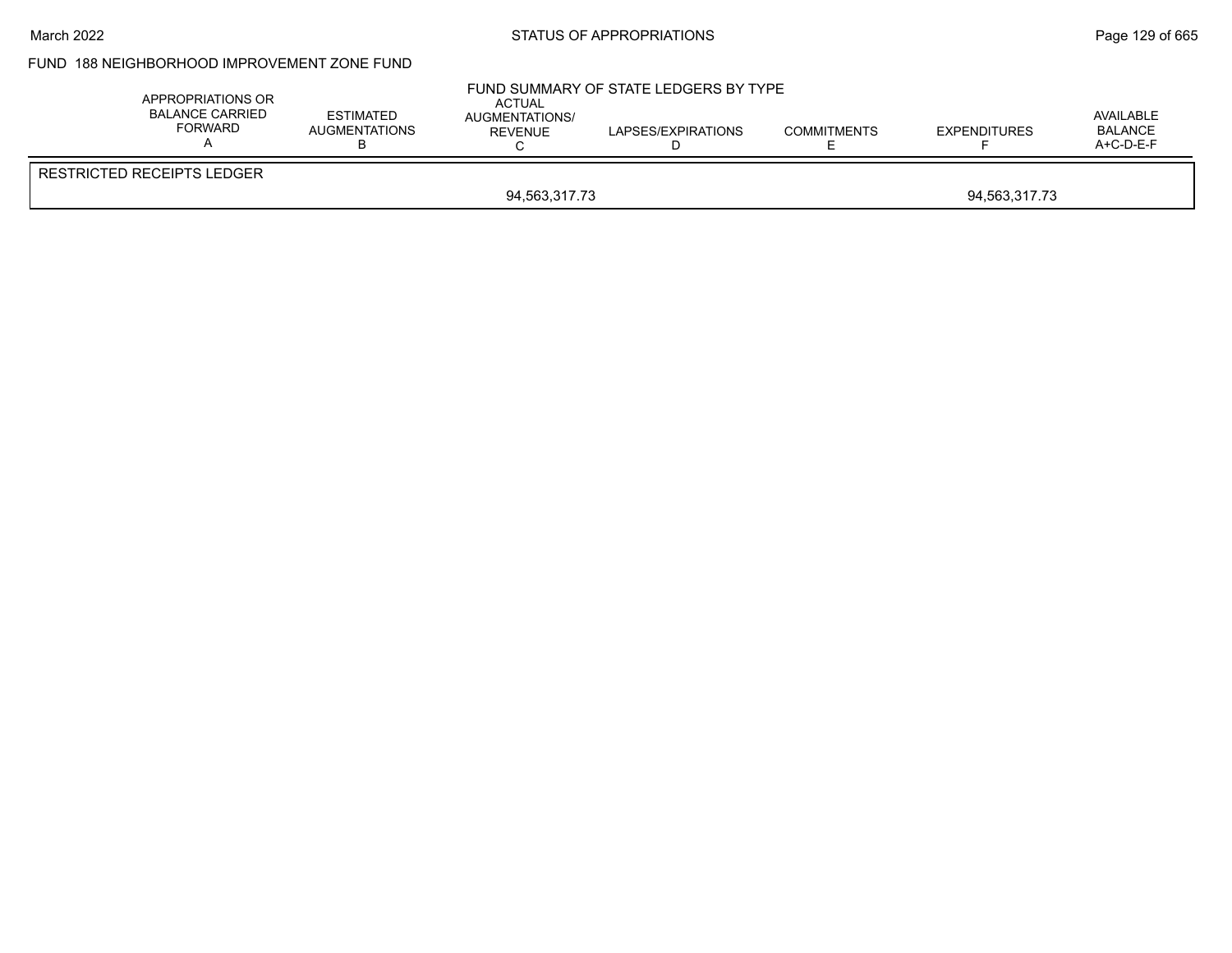# FUND 189 OPEB INVESTMENT POOL

| APPROPRIATIONS OR<br>BALANCE CARRIED<br>FORWARD | ESTIMATED<br>AUGMENTATIONS<br>D | <b>ACTUAL</b><br>AUGMENTATIONS/<br>REVENUE | FUND SUMMARY OF STATE LEDGERS BY TYPE<br>LAPSES/EXPIRATIONS | <b>COMMITMENTS</b> | <b>EXPENDITURES</b> | AVAILABLE<br><b>BALANCE</b><br>A+C-D-E-F |
|-------------------------------------------------|---------------------------------|--------------------------------------------|-------------------------------------------------------------|--------------------|---------------------|------------------------------------------|
| <b>RESTRICTED RECEIPTS LEDGER</b>               |                                 |                                            |                                                             |                    |                     |                                          |
| 464,800,000.00                                  |                                 | 51.000.000.00                              |                                                             |                    |                     | 515,800,000.00                           |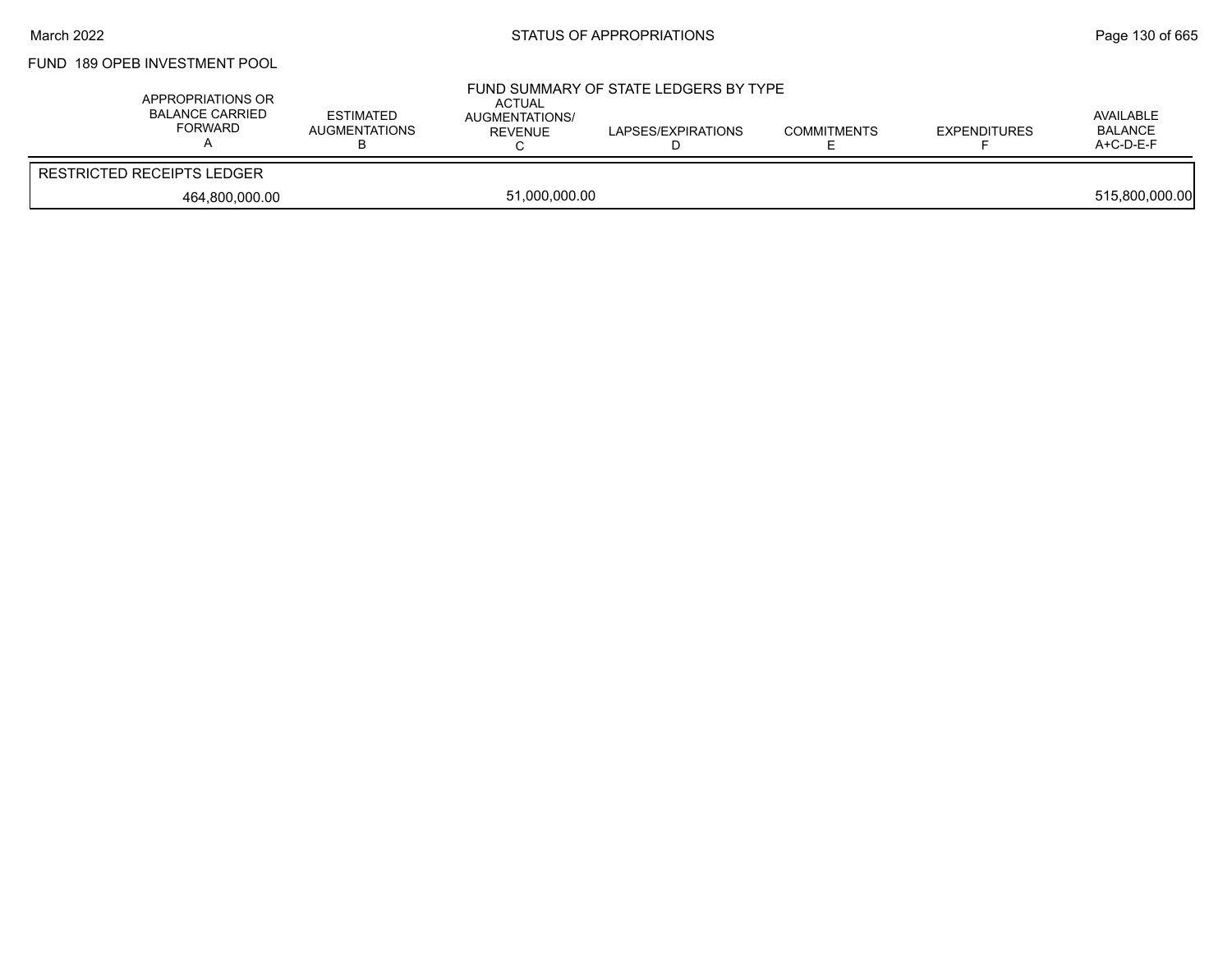# FUND 191 CIGARETTE FIRE & FIREFIGHTER PROT

| <b>APPROPRIATIONS OR</b><br><b>BALANCE CARRIED</b><br><b>FORWARD</b><br>A | <b>ESTIMATED</b><br><b>AUGMENTATIONS</b><br>ь | <b>ACTUAL</b><br><b>AUGMENTATIONS/</b><br><b>REVENUE</b> | FUND SUMMARY OF STATE LEDGERS BY TYPE<br>LAPSES/EXPIRATIONS<br>D | <b>COMMITMENTS</b><br>F. | <b>EXPENDITURES</b> | AVAILABLE<br><b>BALANCE</b><br>$A+C-D-E-F$ |
|---------------------------------------------------------------------------|-----------------------------------------------|----------------------------------------------------------|------------------------------------------------------------------|--------------------------|---------------------|--------------------------------------------|
| <b>CURRENT STATE APPROPRIATIONS LEDGER</b>                                |                                               |                                                          |                                                                  |                          |                     |                                            |
| 50,000.00                                                                 |                                               |                                                          |                                                                  | 48,000.00                | 20.00               | 1,980.00                                   |
| TOTAL ALL CURRENT STATE LEDGERS                                           |                                               |                                                          |                                                                  |                          |                     |                                            |
| 50,000.00                                                                 |                                               |                                                          |                                                                  | 48,000.00                | 20.00               | 1,980.00                                   |
| PRIOR STATE APPROPRIATIONS LEDGER                                         |                                               |                                                          |                                                                  |                          |                     |                                            |
| 98,466.06                                                                 |                                               |                                                          |                                                                  | 43,620.00                |                     | 54,846.06                                  |
| PRIOR STATE EXECUTIVE AUTHORIZATIONS LEDGER                               |                                               |                                                          |                                                                  |                          |                     |                                            |
|                                                                           |                                               |                                                          |                                                                  |                          |                     |                                            |
| TOTAL ALL PRIOR STATE LEDGERS                                             |                                               |                                                          |                                                                  |                          |                     |                                            |
| 98,466.06                                                                 |                                               |                                                          |                                                                  | 43,620.00                |                     | 54,846.06                                  |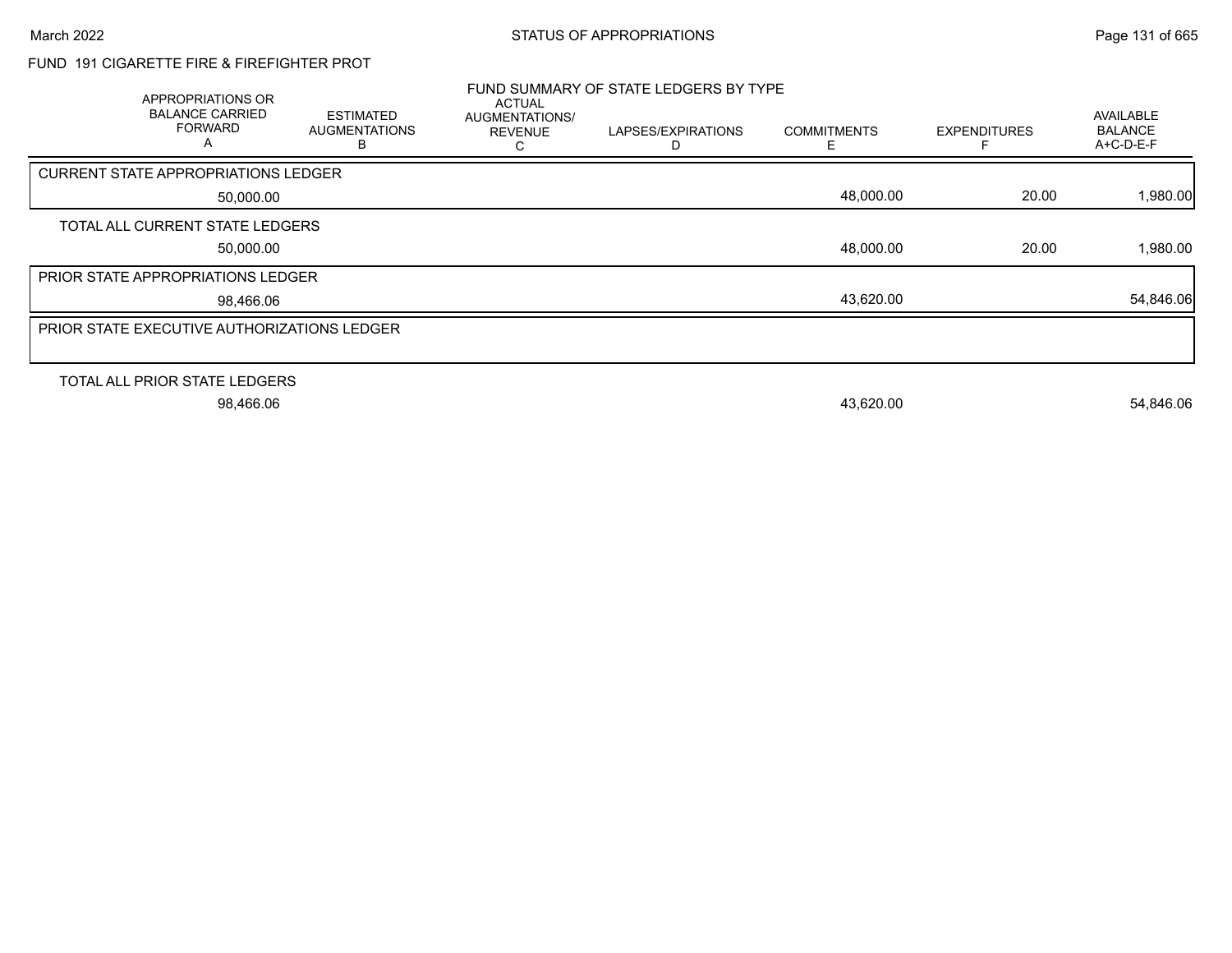## FUND 192 MINE SAFETY FUND

| <b>APPROPRIATIONS OR</b><br><b>BALANCE CARRIED</b><br><b>FORWARD</b><br>Α | <b>ESTIMATED</b><br><b>AUGMENTATIONS</b> | ACTUAL<br><b>AUGMENTATIONS/</b><br><b>REVENUE</b> | FUND SUMMARY OF STATE LEDGERS BY TYPE<br>LAPSES/EXPIRATIONS<br>D | <b>COMMITMENTS</b> | <b>EXPENDITURES</b> | AVAILABLE<br><b>BALANCE</b><br>A+C-D-E-F |
|---------------------------------------------------------------------------|------------------------------------------|---------------------------------------------------|------------------------------------------------------------------|--------------------|---------------------|------------------------------------------|
| <b>CURRENT STATE EXECUTIVE AUTHORIZATIONS LEDGER</b>                      |                                          |                                                   |                                                                  |                    |                     |                                          |
| 17,000.00                                                                 |                                          |                                                   |                                                                  |                    |                     | 17,000.00                                |
| TOTAL ALL CURRENT STATE LEDGERS                                           |                                          |                                                   |                                                                  |                    |                     |                                          |
| 17,000.00                                                                 |                                          |                                                   |                                                                  |                    |                     | 17,000.00                                |
| <b>PRIOR STATE EXECUTIVE AUTHORIZATIONS LEDGER</b>                        |                                          |                                                   |                                                                  |                    |                     |                                          |
| 13,000.00                                                                 |                                          |                                                   |                                                                  |                    |                     | 13,000.00                                |
| TOTAL ALL PRIOR STATE LEDGERS                                             |                                          |                                                   |                                                                  |                    |                     |                                          |
| 13,000.00                                                                 |                                          |                                                   |                                                                  |                    |                     | 13,000.00                                |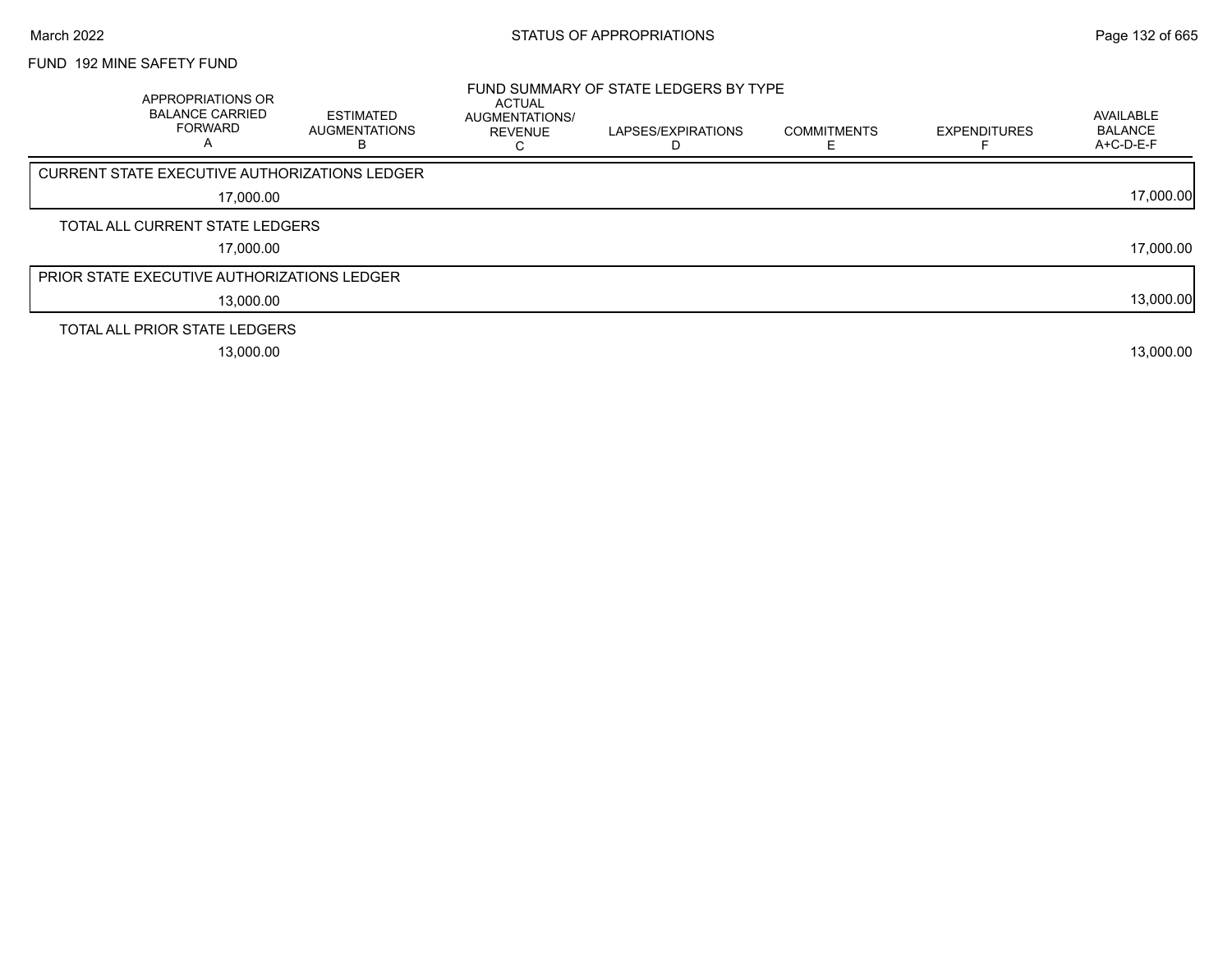# FUND 194 WATER & SEWER SYSTEMS ASST BOND

|                     | APPROPRIATIONS OR<br><b>BALANCE CARRIED</b><br>FORWARD | ESTIMATED<br><b>AUGMENTATIONS</b><br>в | <b>ACTUAL</b><br>AUGMENTATIONS/<br>REVENUE | FUND SUMMARY OF STATE LEDGERS BY TYPE<br>LAPSES/EXPIRATIONS | <b>COMMITMENTS</b> | <b>EXPENDITURES</b> | AVAILABLE<br><b>BALANCE</b><br>A+C-D-E-F |
|---------------------|--------------------------------------------------------|----------------------------------------|--------------------------------------------|-------------------------------------------------------------|--------------------|---------------------|------------------------------------------|
|                     | <b>PRIOR STATE CONTINUING LEDGER</b>                   |                                        |                                            |                                                             |                    |                     |                                          |
|                     | 18,759,566.41                                          |                                        |                                            |                                                             | 10,645,275.46      | 7,598,447.65        | 515,843.30                               |
|                     | TOTAL ALL PRIOR STATE LEDGERS                          |                                        |                                            |                                                             |                    |                     |                                          |
|                     | 18,759,566.41                                          |                                        |                                            |                                                             | 10,645,275.46      | 7,598,447.65        | 515,843.30                               |
| NON-BUDGETED LEDGER |                                                        |                                        |                                            |                                                             |                    |                     |                                          |
|                     |                                                        |                                        |                                            |                                                             |                    | 88.50               | $-88.50$                                 |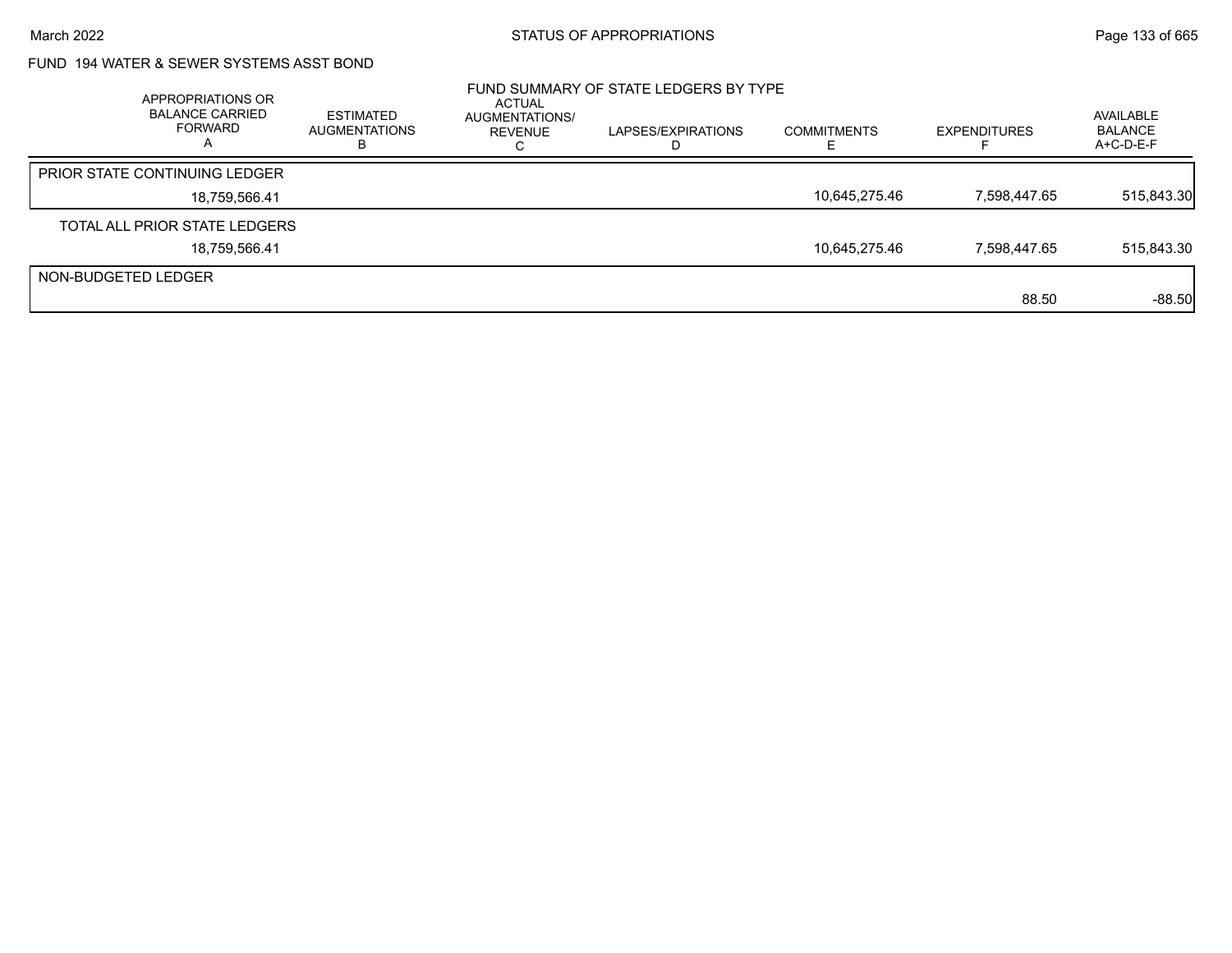## FUND 195 WATER & SEWER SYS ASST BOND SINKING

| APPROPRIATIONS OR<br><b>BALANCE CARRIED</b><br>FORWARD | <b>ESTIMATED</b><br>AUGMENTATIONS | ACTUAL<br>AUGMENTATIONS/<br>REVENUE | FUND SUMMARY OF STATE LEDGERS BY TYPE<br>LAPSES/EXPIRATIONS | <b>COMMITMENTS</b> | <b>EXPENDITURES</b> | AVAILABLE<br><b>BALANCE</b><br>$A+C-D-E-F$ |
|--------------------------------------------------------|-----------------------------------|-------------------------------------|-------------------------------------------------------------|--------------------|---------------------|--------------------------------------------|
| NON-BUDGETED LEDGER                                    |                                   |                                     |                                                             |                    |                     |                                            |
|                                                        |                                   |                                     |                                                             |                    | 6,729,291.25        | $-6,729,291.25$                            |
| RESTRICTED REVENUE LEDGER                              |                                   |                                     |                                                             |                    |                     |                                            |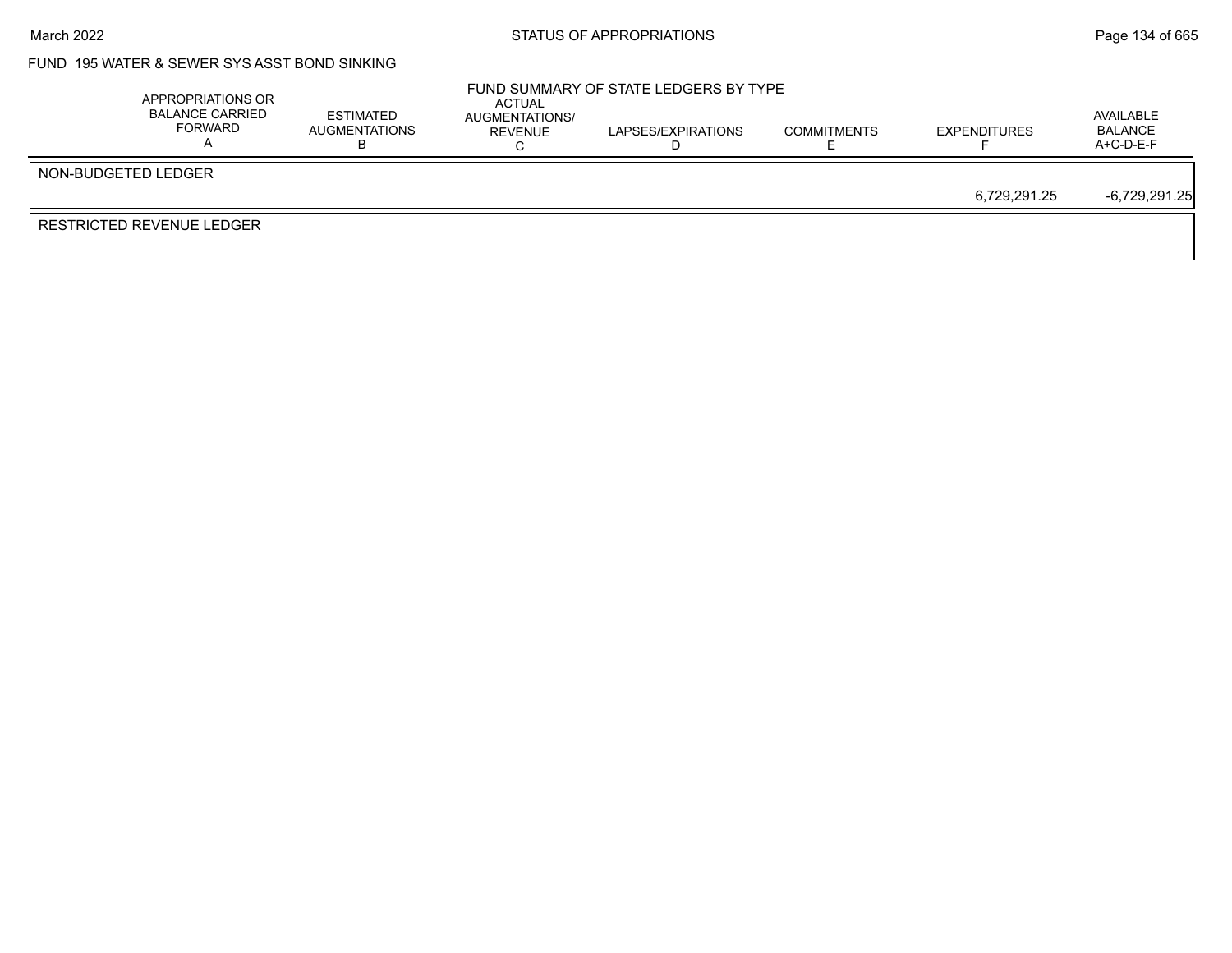# FUND 196 TREASURY INITIATIVE SUPPORT FUND

| APPROPRIATIONS OR<br><b>BALANCE CARRIED</b><br>FORWARD | ESTIMATED<br>AUGMENTATIONS | ACTUAL<br>AUGMENTATIONS/<br>REVENUE | FUND SUMMARY OF STATE LEDGERS BY TYPE<br>LAPSES/EXPIRATIONS | <b>COMMITMENTS</b> | <b>EXPENDITURES</b> | AVAILABLE<br>BALANCE<br>$A+C-D-E-F$ |
|--------------------------------------------------------|----------------------------|-------------------------------------|-------------------------------------------------------------|--------------------|---------------------|-------------------------------------|
| <b>RESTRICTED RECEIPTS LEDGER</b>                      |                            |                                     |                                                             |                    |                     |                                     |
| 3.957.656.81                                           |                            |                                     |                                                             |                    |                     | 3,957,656.81                        |
| <b>RESTRICTED REVENUE LEDGER</b>                       |                            |                                     |                                                             |                    |                     |                                     |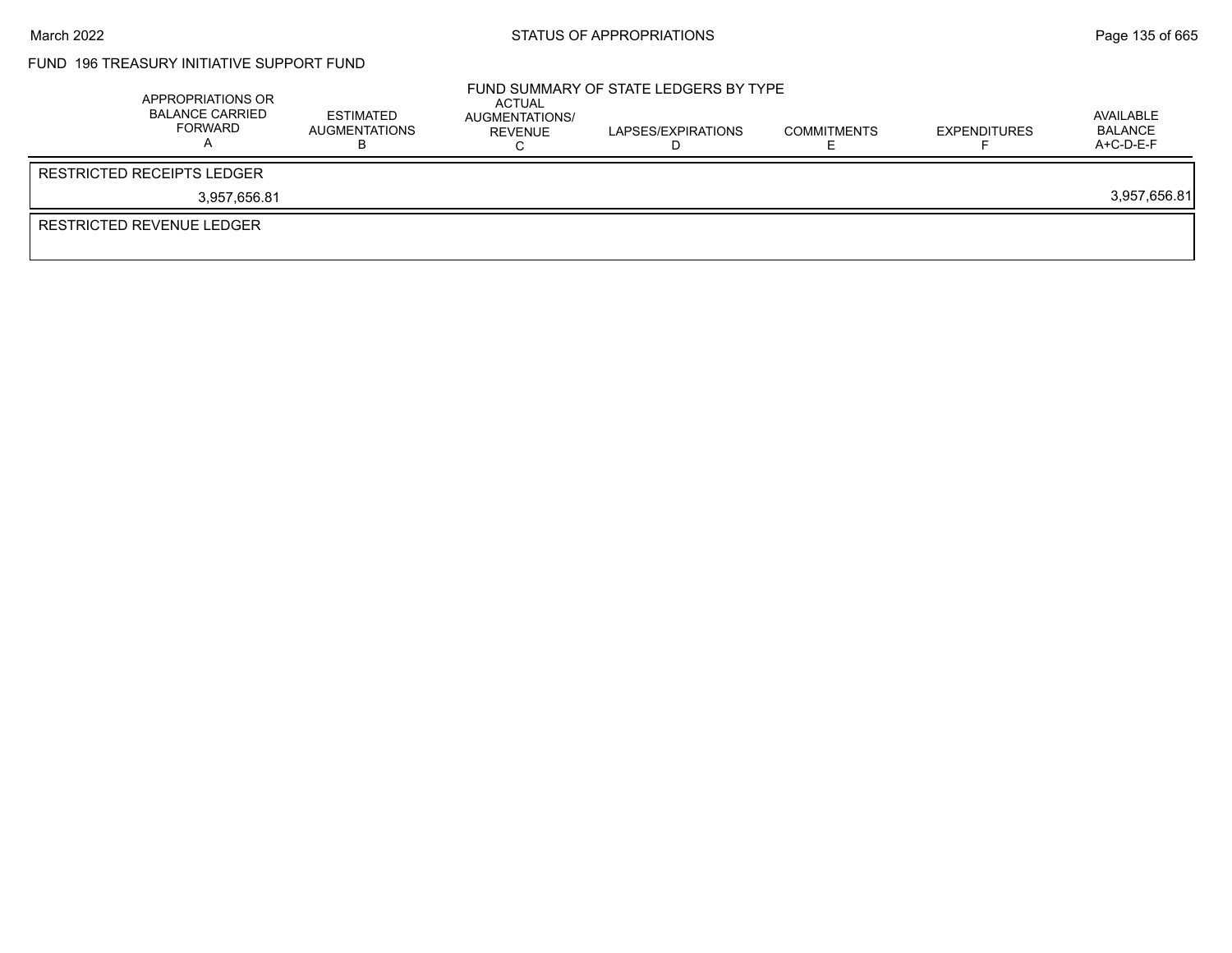$\bar{r}$ 

## FUND 197 SPEC JUVENILE VICTIM COMPENSATION

| APPROPRIATIONS OR<br><b>BALANCE CARRIED</b><br>FORWARD | ESTIMATED<br>AUGMENTATIONS | ACTUAL<br>AUGMENTATIONS/<br><b>REVENUE</b> | FUND SUMMARY OF STATE LEDGERS BY TYPE<br>LAPSES/EXPIRATIONS | <b>COMMITMENTS</b> | <b>EXPENDITURES</b> | AVAILABLE<br>BALANCE<br>$A+C-D-E-F$ |  |
|--------------------------------------------------------|----------------------------|--------------------------------------------|-------------------------------------------------------------|--------------------|---------------------|-------------------------------------|--|
| RESTRICTED REVENUE LEDGER                              |                            |                                            |                                                             |                    |                     |                                     |  |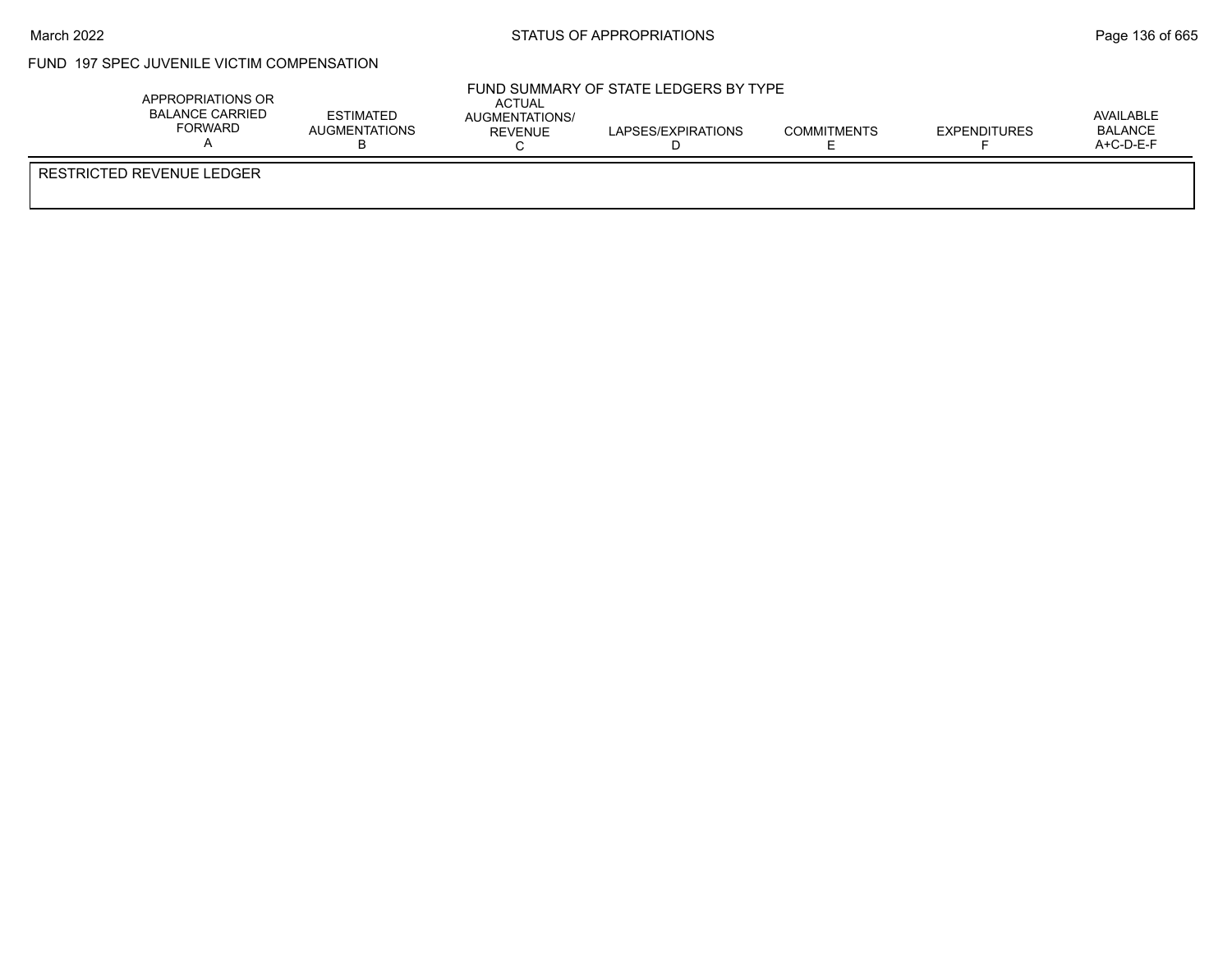#### March 2022 **STATUS OF APPROPRIATIONS** STATUS OF APPROPRIATIONS

# FUND 199 UNEMPLOYMENT COMP. DEBT SERVICE

|                     | APPROPRIATIONS OR<br>BALANCE CARRIED<br><b>FORWARD</b> | <b>ESTIMATED</b><br><b>AUGMENTATIONS</b> | ACTUAL<br>AUGMENTATIONS/<br><b>REVENUE</b> | FUND SUMMARY OF STATE LEDGERS BY TYPE<br>LAPSES/EXPIRATIONS | <b>COMMITMENTS</b> | <b>EXPENDITURES</b> | AVAILABLE<br><b>BALANCE</b><br>A+C-D-E-F |
|---------------------|--------------------------------------------------------|------------------------------------------|--------------------------------------------|-------------------------------------------------------------|--------------------|---------------------|------------------------------------------|
| NON-BUDGETED LEDGER |                                                        |                                          |                                            |                                                             |                    | 1.136.909.64        | $-1,136,909.64$                          |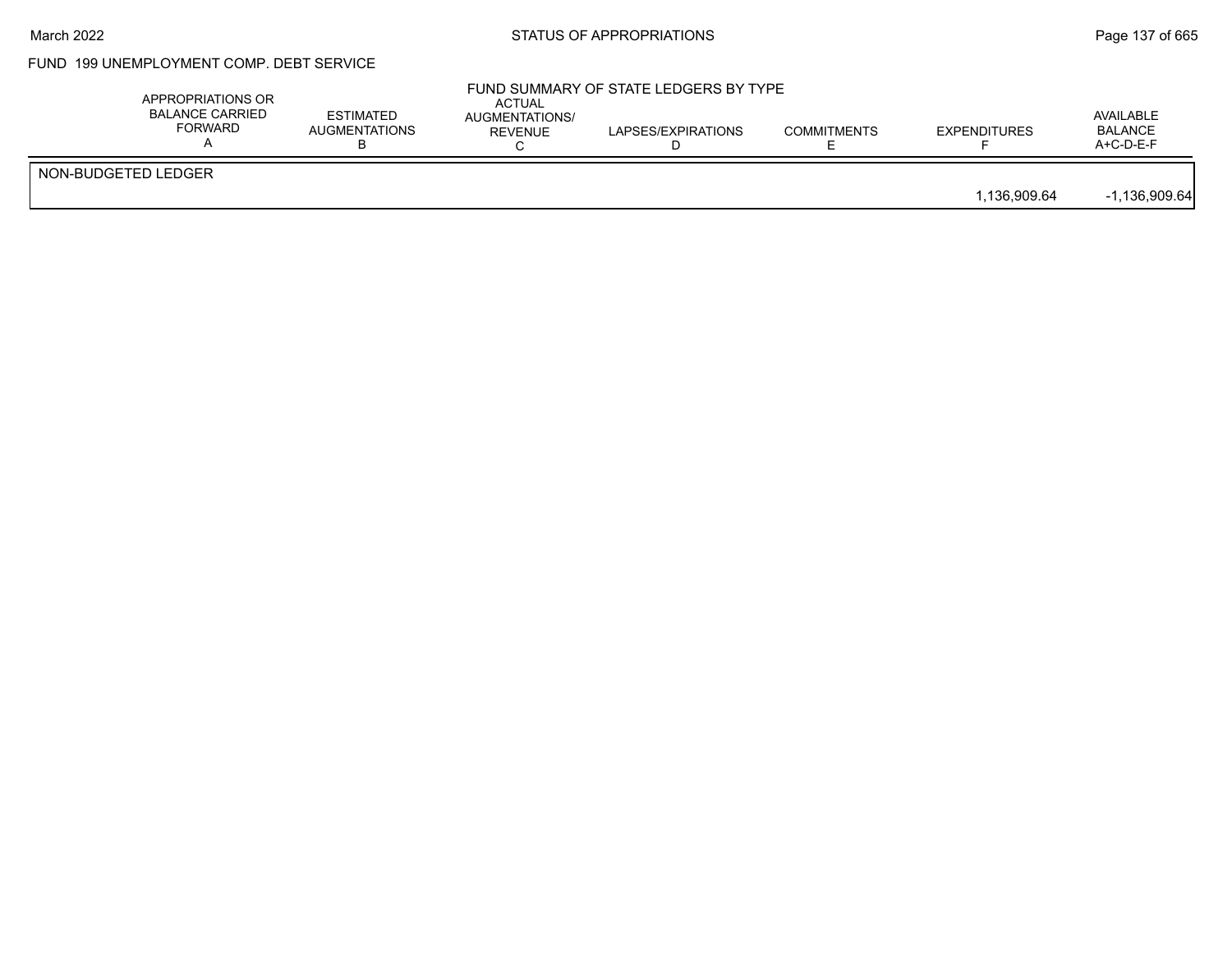## FUND 201 HOUSING AFFORD AND REHAB ENH FND

| APPROPRIATIONS OR<br><b>BALANCE CARRIED</b><br><b>FORWARD</b> | ESTIMATED<br><b>AUGMENTATIONS</b><br>в | ACTUAL<br>AUGMENTATIONS/<br><b>REVENUE</b> | FUND SUMMARY OF STATE LEDGERS BY TYPE<br>LAPSES/EXPIRATIONS | <b>COMMITMENTS</b> | <b>EXPENDITURES</b> | AVAILABLE<br><b>BALANCE</b><br>$A+C-D-E-F$ |
|---------------------------------------------------------------|----------------------------------------|--------------------------------------------|-------------------------------------------------------------|--------------------|---------------------|--------------------------------------------|
| CURRENT STATE EXECUTIVE AUTHORIZATIONS LEDGER                 |                                        |                                            |                                                             |                    |                     |                                            |
| 40,000,000.00                                                 |                                        |                                            |                                                             |                    | 40.000.000.00       |                                            |
| TOTAL ALL CURRENT STATE LEDGERS                               |                                        |                                            |                                                             |                    |                     |                                            |
| 40,000,000.00                                                 |                                        |                                            |                                                             |                    | 40,000,000.00       |                                            |
| <b>PRIOR STATE CONTINUING LEDGER</b>                          |                                        |                                            |                                                             |                    |                     |                                            |
| 5,059,973.68                                                  |                                        |                                            |                                                             |                    | 5.059.973.68        |                                            |
| TOTAL ALL PRIOR STATE LEDGERS                                 |                                        |                                            |                                                             |                    |                     |                                            |
| 5,059,973.68                                                  |                                        |                                            |                                                             |                    | 5,059,973.68        |                                            |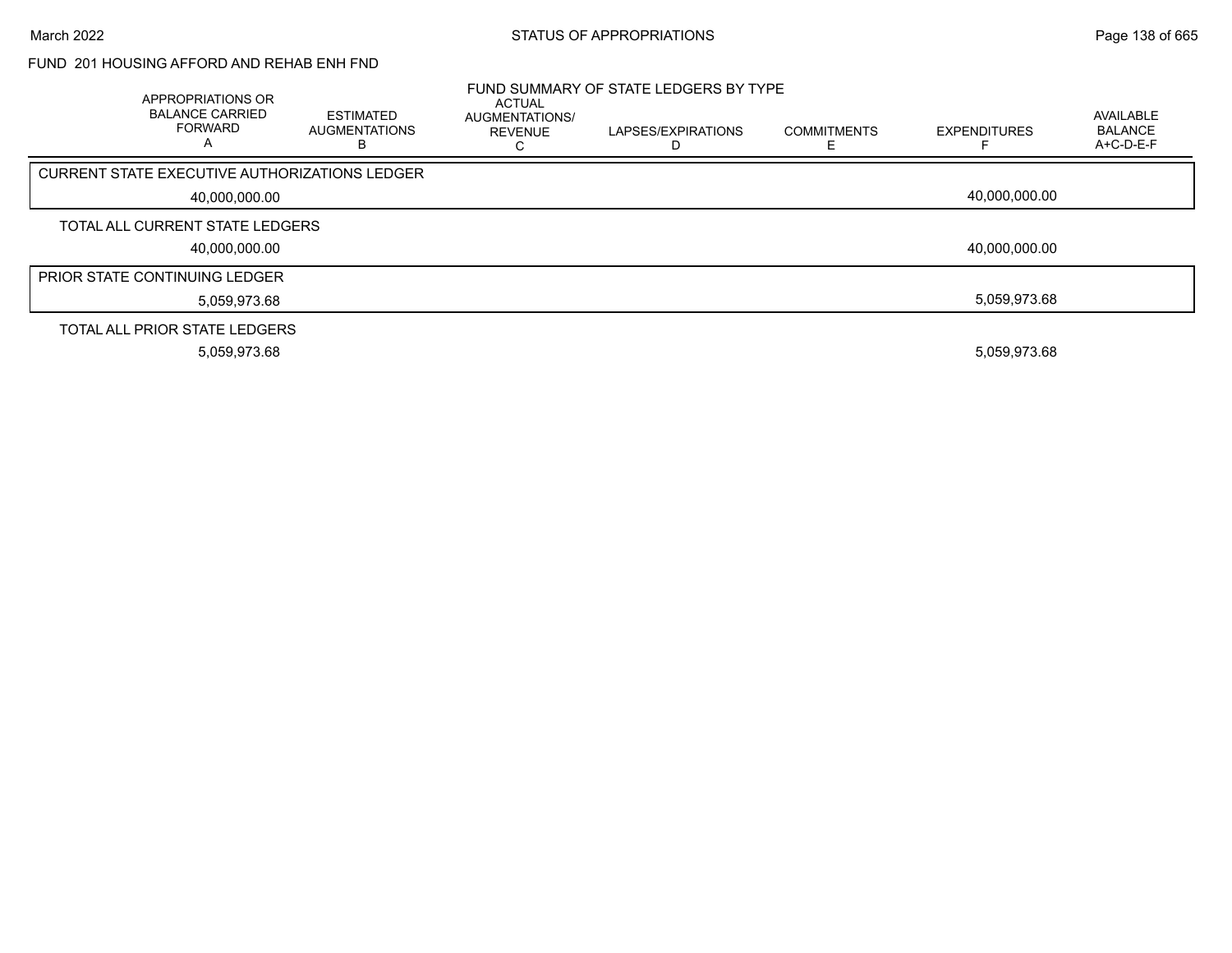# FUND 202 UNCONVENTIONAL GAS WELL FUND

| <b>APPROPRIATIONS OR</b><br><b>BALANCE CARRIED</b><br><b>FORWARD</b> | <b>ESTIMATED</b><br><b>AUGMENTATIONS</b><br>в | ACTUAL<br>AUGMENTATIONS/<br><b>REVENUE</b> | FUND SUMMARY OF STATE LEDGERS BY TYPE<br>LAPSES/EXPIRATIONS | <b>COMMITMENTS</b> | <b>EXPENDITURES</b> | AVAILABLE<br><b>BALANCE</b><br>$A+C-D-E-F$ |
|----------------------------------------------------------------------|-----------------------------------------------|--------------------------------------------|-------------------------------------------------------------|--------------------|---------------------|--------------------------------------------|
| <b>CURRENT STATE CONTINUING LEDGER</b>                               |                                               |                                            |                                                             |                    |                     |                                            |
| TOTAL ALL CURRENT STATE LEDGERS                                      |                                               |                                            |                                                             |                    |                     |                                            |
| <b>PRIOR STATE CONTINUING LEDGER</b>                                 |                                               |                                            |                                                             |                    |                     |                                            |
| 14,334,770.90                                                        |                                               |                                            |                                                             | 2,078,583.89       | 1,957,893.99        | 10,298,293.02                              |
| TOTAL ALL PRIOR STATE LEDGERS                                        |                                               |                                            |                                                             |                    |                     |                                            |

14,334,770.90 2,078,583.89 1,957,893.99 10,298,293.02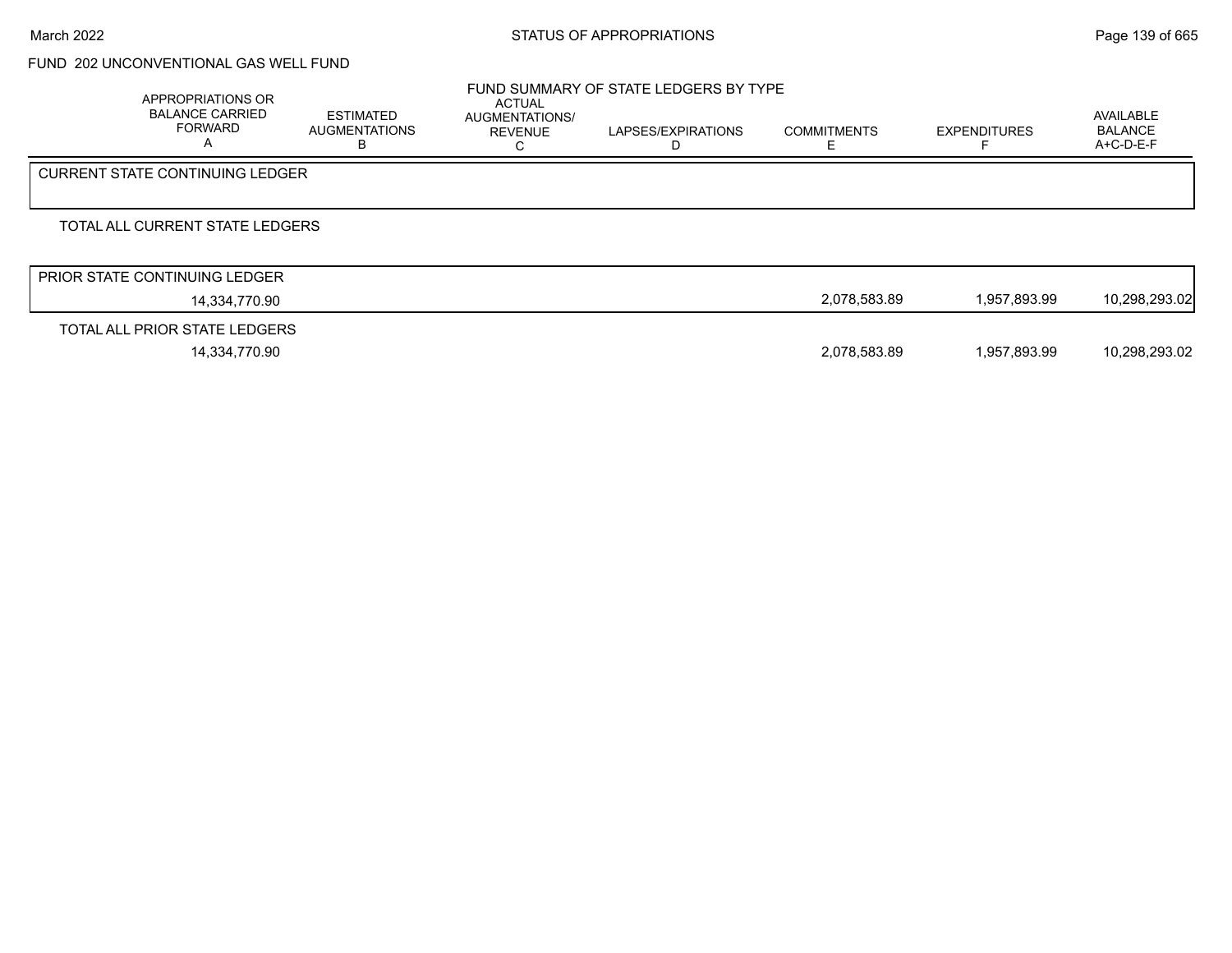### FUND 203 MARCELLUS LEGACY FUND

|                                      | APPROPRIATIONS OR<br><b>BALANCE CARRIED</b><br><b>FORWARD</b><br>А | <b>ESTIMATED</b><br><b>AUGMENTATIONS</b>                          | <b>ACTUAL</b><br><b>AUGMENTATIONS/</b><br><b>REVENUE</b> | FUND SUMMARY OF STATE LEDGERS BY TYPE<br>LAPSES/EXPIRATIONS | <b>COMMITMENTS</b> | <b>EXPENDITURES</b> | AVAILABLE<br><b>BALANCE</b><br>A+C-D-E-F |
|--------------------------------------|--------------------------------------------------------------------|-------------------------------------------------------------------|----------------------------------------------------------|-------------------------------------------------------------|--------------------|---------------------|------------------------------------------|
|                                      |                                                                    | <b>CURRENT STATE EXECUTIVE AUTHORIZATIONS - RESTRICTED LEDGER</b> |                                                          |                                                             |                    |                     |                                          |
|                                      |                                                                    | 15.000.000.00                                                     | 15,000,000.00                                            |                                                             |                    | 7.500.000.00        | 7,500,000.00                             |
|                                      | TOTAL ALL CURRENT STATE LEDGERS                                    |                                                                   |                                                          |                                                             |                    |                     |                                          |
|                                      |                                                                    | 15,000,000.00                                                     | 15,000,000.00                                            |                                                             |                    | 7.500.000.00        | 7,500,000.00                             |
| <b>PRIOR STATE CONTINUING LEDGER</b> |                                                                    |                                                                   |                                                          |                                                             |                    |                     |                                          |
|                                      | 6.000.755.23                                                       |                                                                   |                                                          |                                                             |                    |                     | 6,000,755.23                             |
|                                      | TOTAL ALL PRIOR STATE LEDGERS                                      |                                                                   |                                                          |                                                             |                    |                     |                                          |
|                                      | 6,000,755.23                                                       |                                                                   |                                                          |                                                             |                    |                     | 6,000,755.23                             |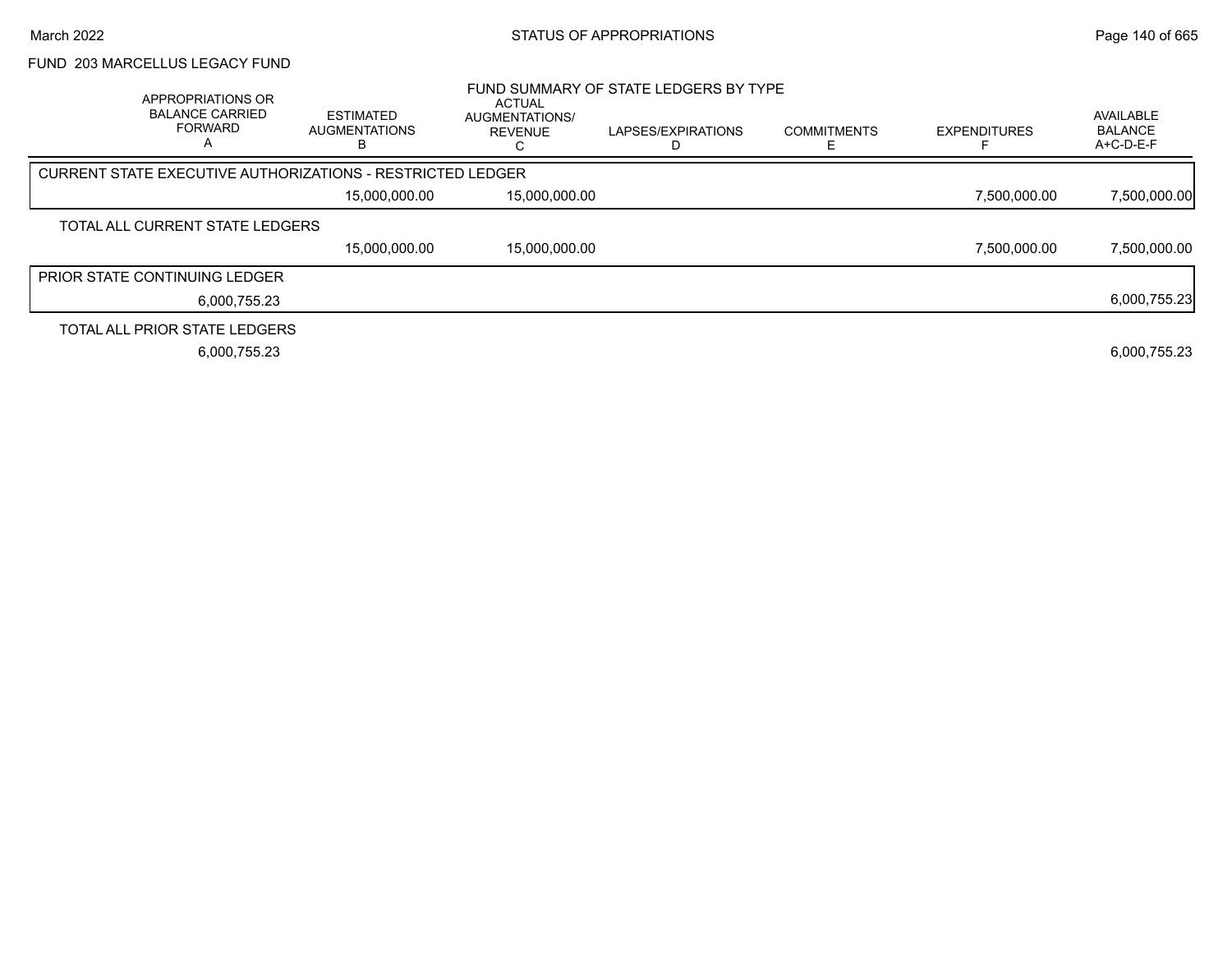## FUND 204 HOMEOWNER ASSISTANCE SETTLEMNT FUND

| APPROPRIATIONS OR<br><b>BALANCE CARRIED</b><br>FORWARD | <b>ESTIMATED</b><br><b>AUGMENTATIONS</b> | ACTUAL<br>AUGMENTATIONS/<br><b>REVENUE</b> | FUND SUMMARY OF STATE LEDGERS BY TYPE<br>LAPSES/EXPIRATIONS | <b>COMMITMENTS</b> | <b>EXPENDITURES</b> | AVAILABLE<br><b>BALANCE</b><br>$A+C-D-E-F$ |
|--------------------------------------------------------|------------------------------------------|--------------------------------------------|-------------------------------------------------------------|--------------------|---------------------|--------------------------------------------|
| <b>PRIOR STATE CONTINUING LEDGER</b>                   |                                          |                                            |                                                             |                    |                     |                                            |
| 6.871.21                                               |                                          |                                            |                                                             |                    |                     | 6,871.21                                   |
| TOTAL ALL PRIOR STATE LEDGERS                          |                                          |                                            |                                                             |                    |                     |                                            |
| 6,871.21                                               |                                          |                                            |                                                             |                    |                     | 6.871.21                                   |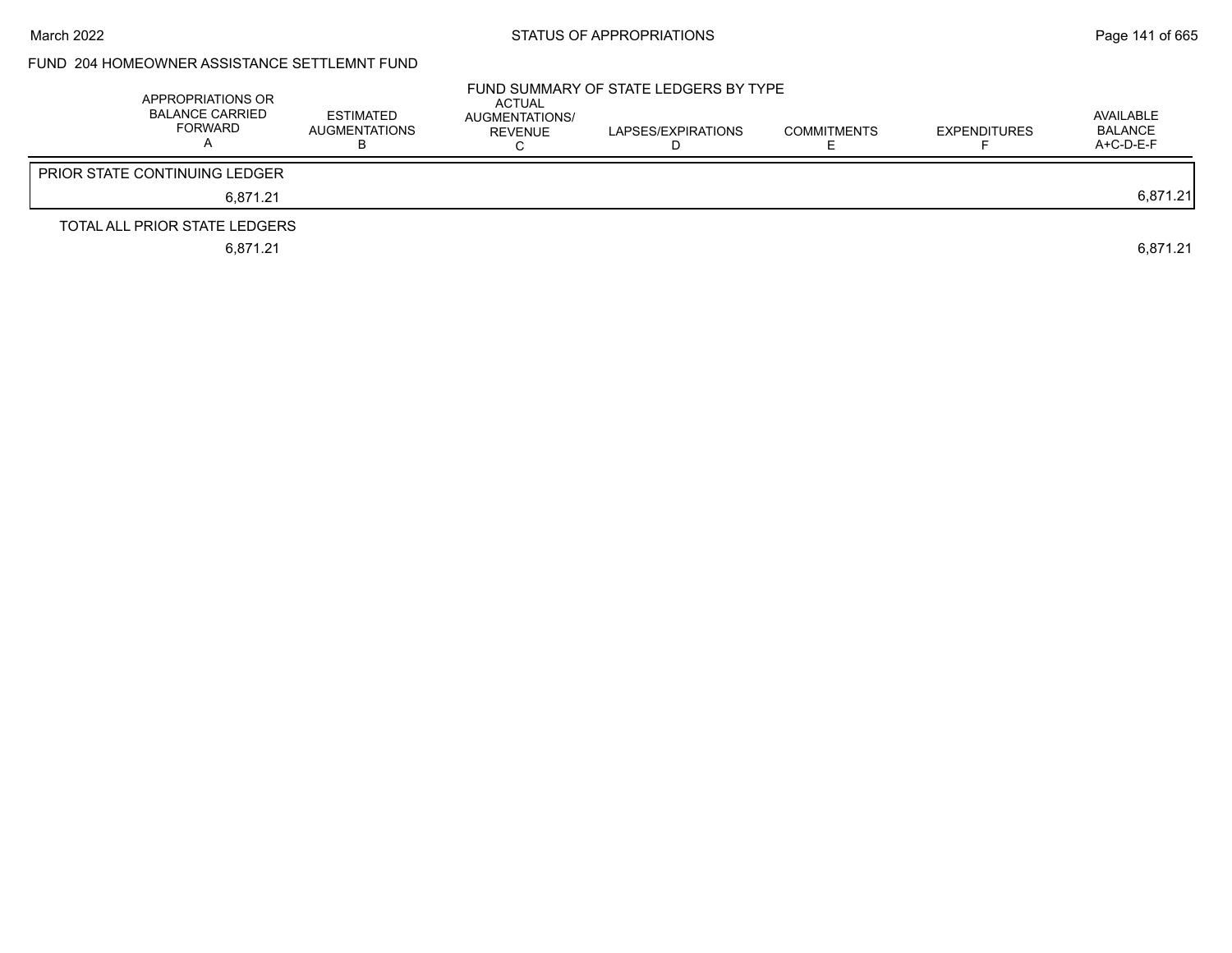## FUND 206 VETERANS' TRUST FUND

| <b>APPROPRIATIONS OR</b><br><b>BALANCE CARRIED</b><br><b>FORWARD</b><br>A | <b>ESTIMATED</b><br><b>AUGMENTATIONS</b><br>R | ACTUAL<br>AUGMENTATIONS/<br><b>REVENUE</b><br>C | FUND SUMMARY OF STATE LEDGERS BY TYPE<br>LAPSES/EXPIRATIONS | <b>COMMITMENTS</b><br>E. | <b>EXPENDITURES</b> | AVAILABLE<br><b>BALANCE</b><br>A+C-D-E-F |
|---------------------------------------------------------------------------|-----------------------------------------------|-------------------------------------------------|-------------------------------------------------------------|--------------------------|---------------------|------------------------------------------|
| CURRENT STATE EXECUTIVE AUTHORIZATIONS LEDGER                             |                                               |                                                 |                                                             |                          |                     |                                          |
| 1,755,000.00                                                              |                                               |                                                 |                                                             |                          | 463,538.00          | 1,291,462.00                             |
| TOTAL ALL CURRENT STATE LEDGERS                                           |                                               |                                                 |                                                             |                          |                     |                                          |
| 1,755,000.00                                                              |                                               |                                                 |                                                             |                          | 463,538.00          | 1,291,462.00                             |
| <b>PRIOR STATE EXECUTIVE AUTHORIZATIONS LEDGER</b>                        |                                               |                                                 |                                                             |                          |                     |                                          |
| 1,415,008.43                                                              |                                               |                                                 |                                                             |                          | 25,966.98           | 1,389,041.45                             |
| <b>PRIOR STATE CONTINUING LEDGER</b>                                      |                                               |                                                 |                                                             |                          |                     |                                          |
| 62,972.68                                                                 |                                               |                                                 |                                                             |                          |                     | 62,972.68                                |
| TOTAL ALL PRIOR STATE LEDGERS                                             |                                               |                                                 |                                                             |                          |                     |                                          |
| 1,477,981.11                                                              |                                               |                                                 |                                                             |                          | 25,966.98           | 1,452,014.13                             |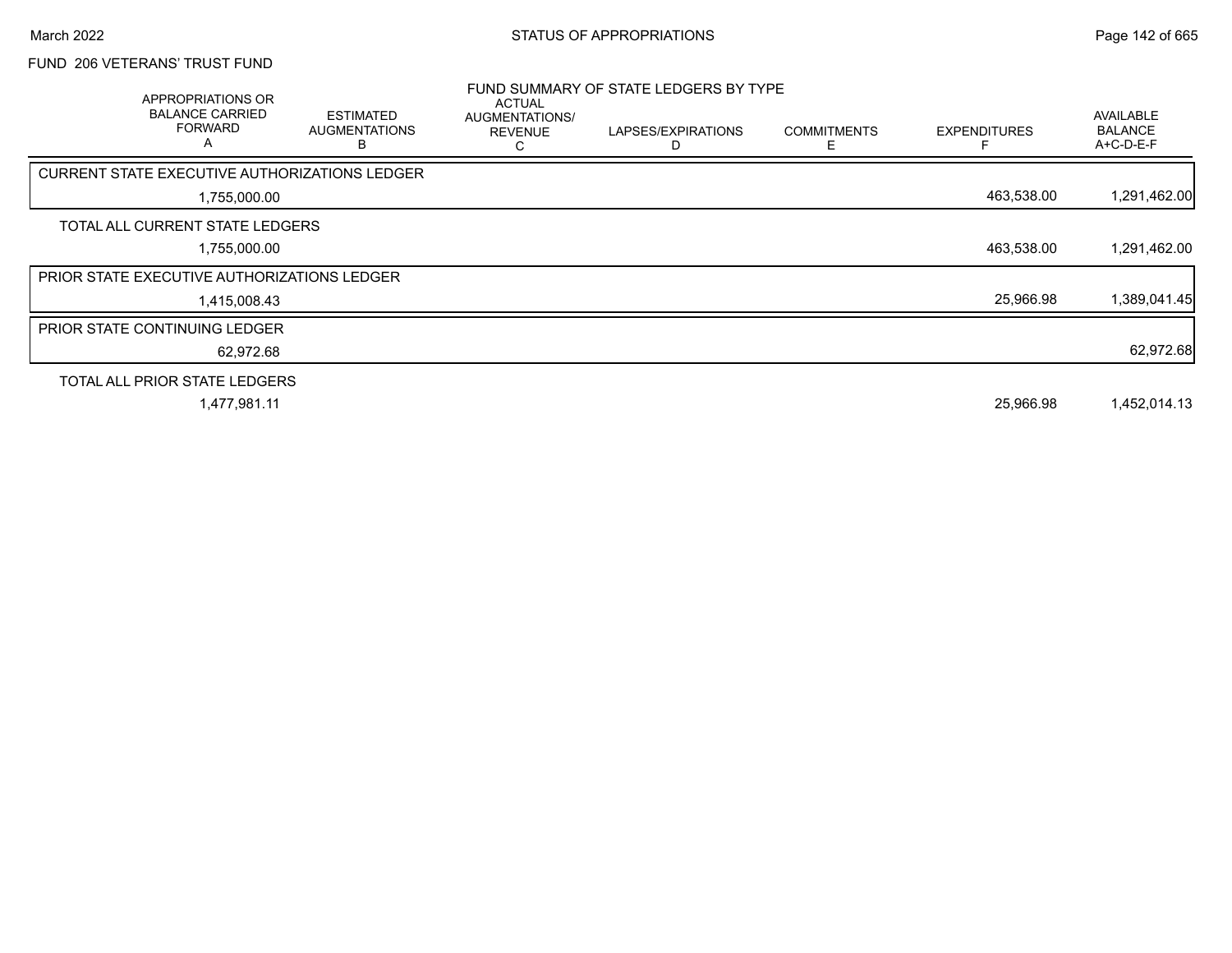### FUND 207 JUSTICE REINVESTMENT FUND

| APPROPRIATIONS OR<br><b>BALANCE CARRIED</b><br><b>FORWARD</b> | <b>ESTIMATED</b><br>AUGMENTATIONS<br>в                     | ACTUAL<br><b>AUGMENTATIONS/</b><br><b>REVENUE</b> | FUND SUMMARY OF STATE LEDGERS BY TYPE<br>LAPSES/EXPIRATIONS | <b>COMMITMENTS</b> | <b>EXPENDITURES</b> | <b>AVAILABLE</b><br><b>BALANCE</b><br>A+C-D-E-F |
|---------------------------------------------------------------|------------------------------------------------------------|---------------------------------------------------|-------------------------------------------------------------|--------------------|---------------------|-------------------------------------------------|
|                                                               | CURRENT STATE EXECUTIVE AUTHORIZATIONS - RESTRICTED LEDGER |                                                   |                                                             |                    |                     |                                                 |
|                                                               | 1,220,000.00                                               | 1,220,000.00                                      |                                                             |                    |                     | 1,220,000.00                                    |
| TOTAL ALL CURRENT STATE LEDGERS                               |                                                            |                                                   |                                                             |                    |                     |                                                 |
|                                                               | 1,220,000.00                                               | 1,220,000.00                                      |                                                             |                    |                     | 1,220,000.00                                    |
| <b>PRIOR STATE APPROPRIATIONS LEDGER</b>                      |                                                            |                                                   |                                                             |                    |                     |                                                 |
| 553.530.43                                                    |                                                            |                                                   |                                                             | 273,259.88         | 270.740.12          | 9,530.43                                        |
| TOTAL ALL PRIOR STATE LEDGERS                                 |                                                            |                                                   |                                                             |                    |                     |                                                 |
| 553.530.43                                                    |                                                            |                                                   |                                                             | 273.259.88         | 270.740.12          | 9,530.43                                        |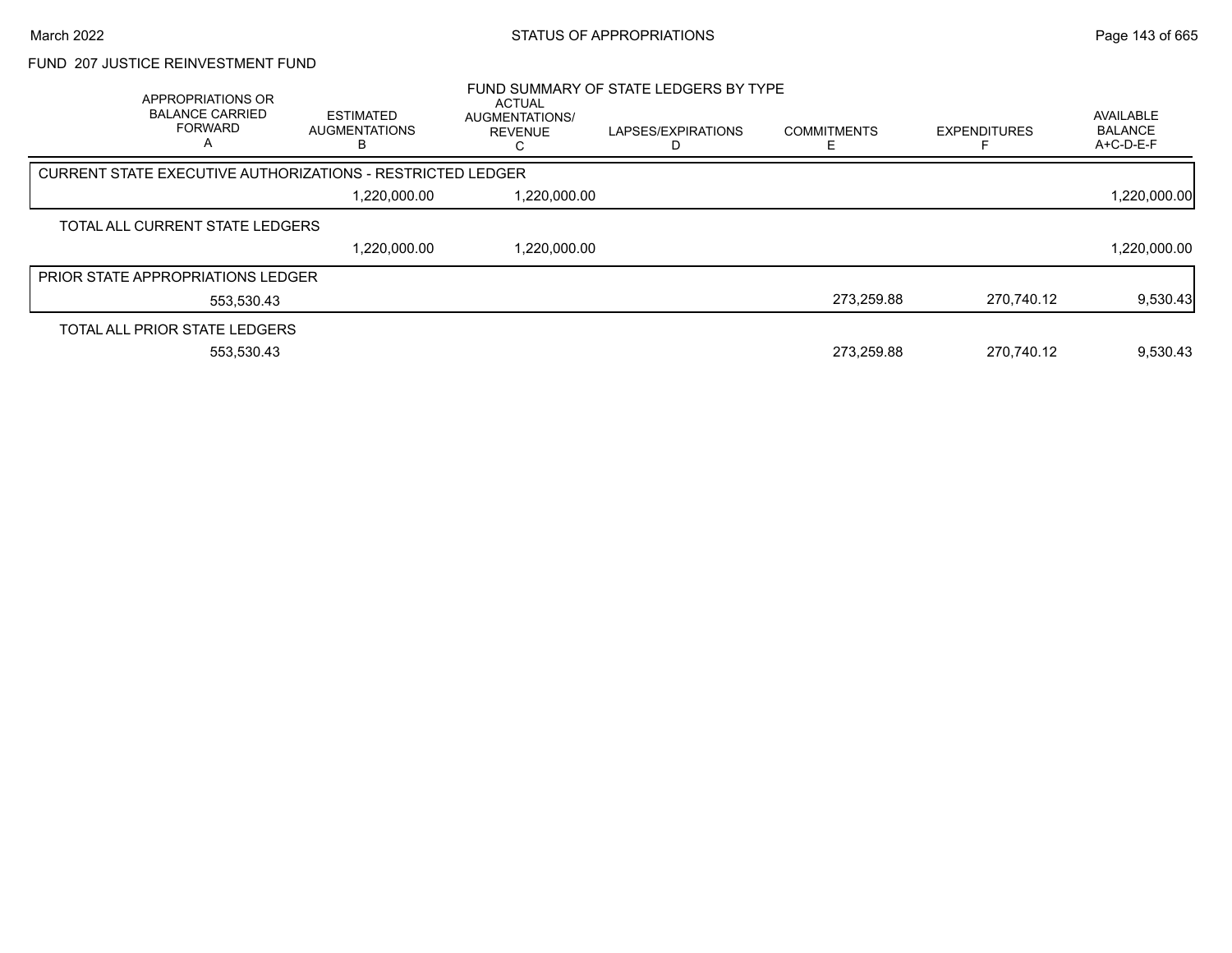## FUND 208 INSURANCE REG AND OVERSIGHT FUND

| APPROPRIATIONS OR<br><b>BALANCE CARRIED</b><br><b>FORWARD</b><br>A | <b>ESTIMATED</b><br><b>AUGMENTATIONS</b><br>ь | <b>ACTUAL</b><br>AUGMENTATIONS/<br><b>REVENUE</b> | FUND SUMMARY OF STATE LEDGERS BY TYPE<br>LAPSES/EXPIRATIONS | <b>COMMITMENTS</b> | <b>EXPENDITURES</b> | AVAILABLE<br><b>BALANCE</b><br>$A+C-D-E-F$ |
|--------------------------------------------------------------------|-----------------------------------------------|---------------------------------------------------|-------------------------------------------------------------|--------------------|---------------------|--------------------------------------------|
| <b>CURRENT STATE APPROPRIATIONS LEDGER</b>                         |                                               |                                                   |                                                             |                    |                     |                                            |
| 31,649,000.00                                                      |                                               |                                                   |                                                             | 1,221,494.74       | 19,690,463.13       | 10,737,042.13                              |
| TOTAL ALL CURRENT STATE LEDGERS                                    |                                               |                                                   |                                                             |                    |                     |                                            |
| 31,649,000.00                                                      |                                               |                                                   |                                                             | 1,221,494.74       | 19,690,463.13       | 10,737,042.13                              |
| <b>PRIOR STATE APPROPRIATIONS LEDGER</b>                           |                                               |                                                   |                                                             |                    |                     |                                            |
| 8,705,021.16                                                       |                                               |                                                   |                                                             | 552,133.88         | 1.723.441.22        | 6,429,446.06                               |
| TOTAL ALL PRIOR STATE LEDGERS                                      |                                               |                                                   |                                                             |                    |                     |                                            |
| 8,705,021.16                                                       |                                               |                                                   |                                                             | 552,133.88         | 1.723.441.22        | 6,429,446.06                               |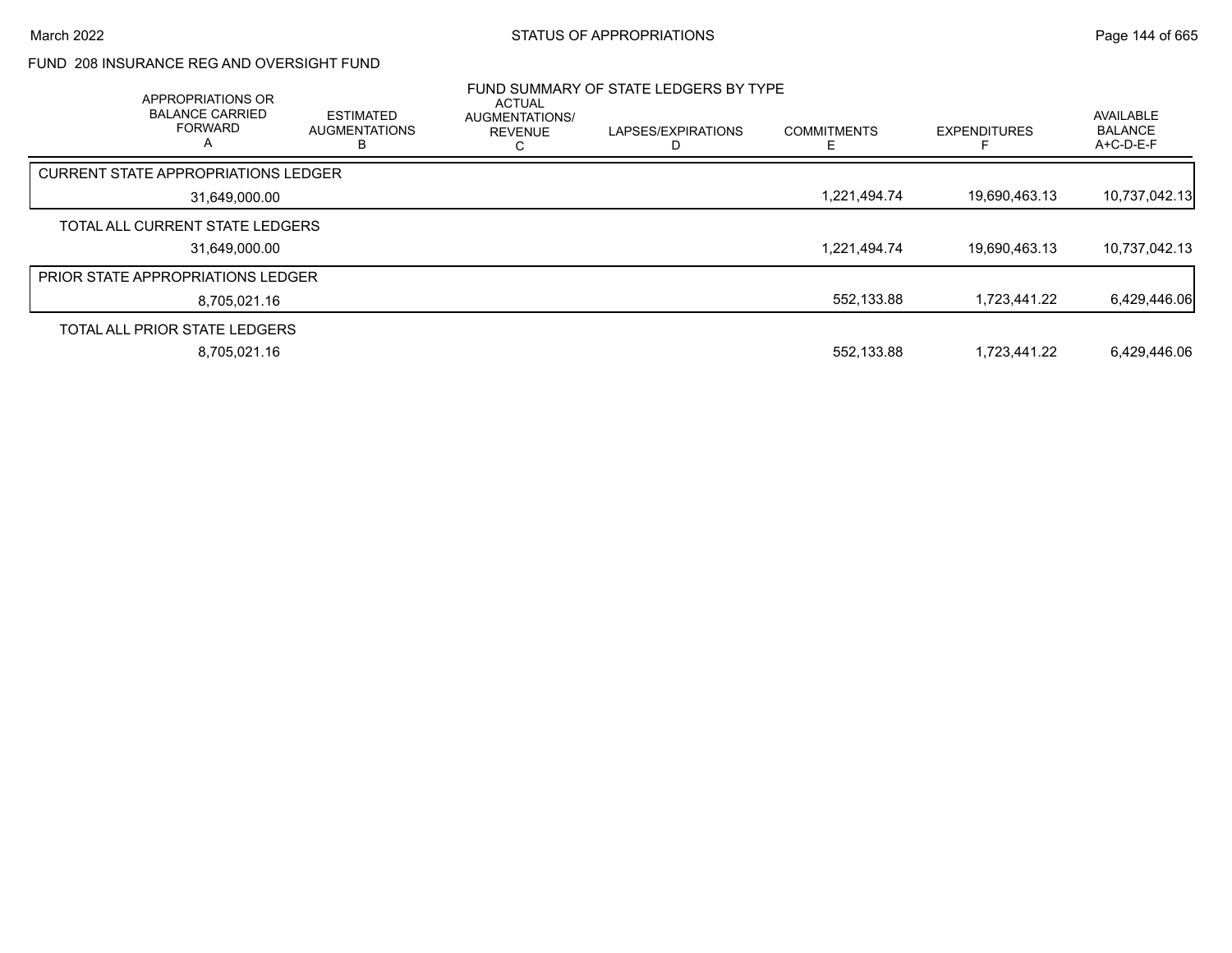# FUND 209 PHILA TAXI AND LIMO REG FUND

| APPROPRIATIONS OR<br><b>BALANCE CARRIED</b><br><b>FORWARD</b> | <b>ESTIMATED</b><br><b>AUGMENTATIONS</b> | <b>ACTUAL</b><br>AUGMENTATIONS/<br><b>REVENUE</b> | FUND SUMMARY OF STATE LEDGERS BY TYPE<br>LAPSES/EXPIRATIONS | <b>COMMITMENTS</b> | <b>EXPENDITURES</b> | <b>AVAILABLE</b><br><b>BALANCE</b><br>A+C-D-E-F |
|---------------------------------------------------------------|------------------------------------------|---------------------------------------------------|-------------------------------------------------------------|--------------------|---------------------|-------------------------------------------------|
| <b>CURRENT STATE APPROPRIATIONS LEDGER</b>                    |                                          |                                                   |                                                             |                    |                     |                                                 |
| 2,749,000.00                                                  |                                          |                                                   |                                                             |                    | 1,397,345.00        | 1,351,655.00                                    |
| TOTAL ALL CURRENT STATE LEDGERS                               |                                          |                                                   |                                                             |                    |                     |                                                 |
| 2,749,000.00                                                  |                                          |                                                   |                                                             |                    | 1,397,345.00        | 1,351,655.00                                    |
| <b>PRIOR STATE APPROPRIATIONS LEDGER</b>                      |                                          |                                                   |                                                             |                    |                     |                                                 |
| 1,352,760.00                                                  |                                          |                                                   |                                                             |                    | 310,195.00          | 1,042,565.00                                    |
| TOTAL ALL PRIOR STATE LEDGERS                                 |                                          |                                                   |                                                             |                    |                     |                                                 |
| 1.352.760.00                                                  |                                          |                                                   |                                                             |                    | 310.195.00          | 1,042,565.00                                    |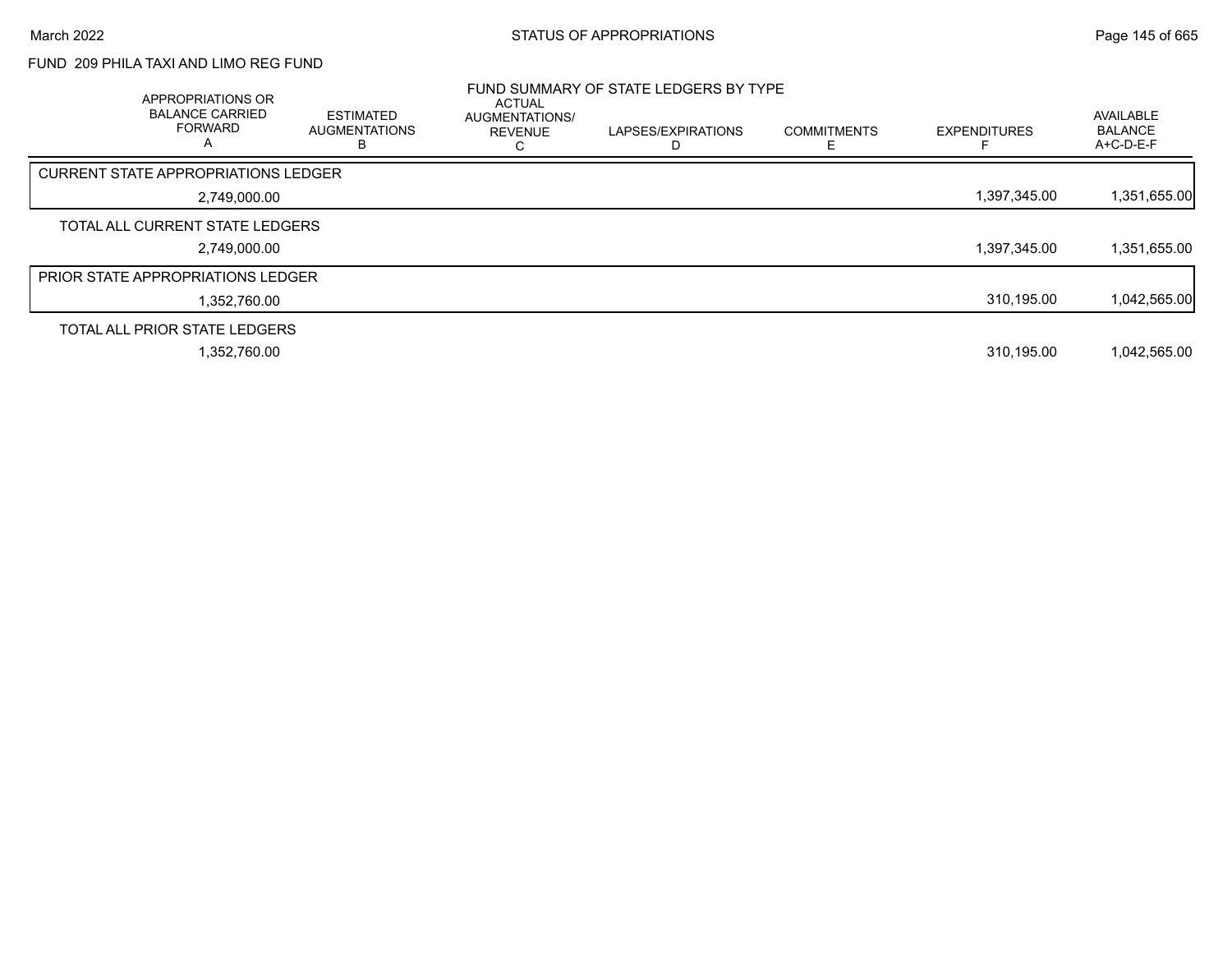## FUND 210 PHILA TAXI MEDALLION FUND

| APPROPRIATIONS OR<br><b>BALANCE CARRIED</b><br><b>FORWARD</b><br>A | <b>ESTIMATED</b><br><b>AUGMENTATIONS</b> | <b>ACTUAL</b><br>AUGMENTATIONS/<br><b>REVENUE</b> | FUND SUMMARY OF STATE LEDGERS BY TYPE<br>LAPSES/EXPIRATIONS | <b>COMMITMENTS</b> | <b>EXPENDITURES</b> | AVAILABLE<br><b>BALANCE</b><br>A+C-D-E-F |
|--------------------------------------------------------------------|------------------------------------------|---------------------------------------------------|-------------------------------------------------------------|--------------------|---------------------|------------------------------------------|
| CURRENT STATE APPROPRIATIONS LEDGER                                |                                          |                                                   |                                                             |                    |                     |                                          |
| 100,000.00                                                         |                                          |                                                   |                                                             |                    |                     | 100,000.00                               |
| TOTAL ALL CURRENT STATE LEDGERS                                    |                                          |                                                   |                                                             |                    |                     |                                          |
| 100,000.00                                                         |                                          |                                                   |                                                             |                    |                     | 100,000.00                               |
| <b>PRIOR STATE APPROPRIATIONS LEDGER</b>                           |                                          |                                                   |                                                             |                    |                     |                                          |
| 100,000.00                                                         |                                          |                                                   |                                                             |                    |                     | 100,000.00                               |
| TOTAL ALL PRIOR STATE LEDGERS                                      |                                          |                                                   |                                                             |                    |                     |                                          |
| 100,000.00                                                         |                                          |                                                   |                                                             |                    |                     | 100,000.00                               |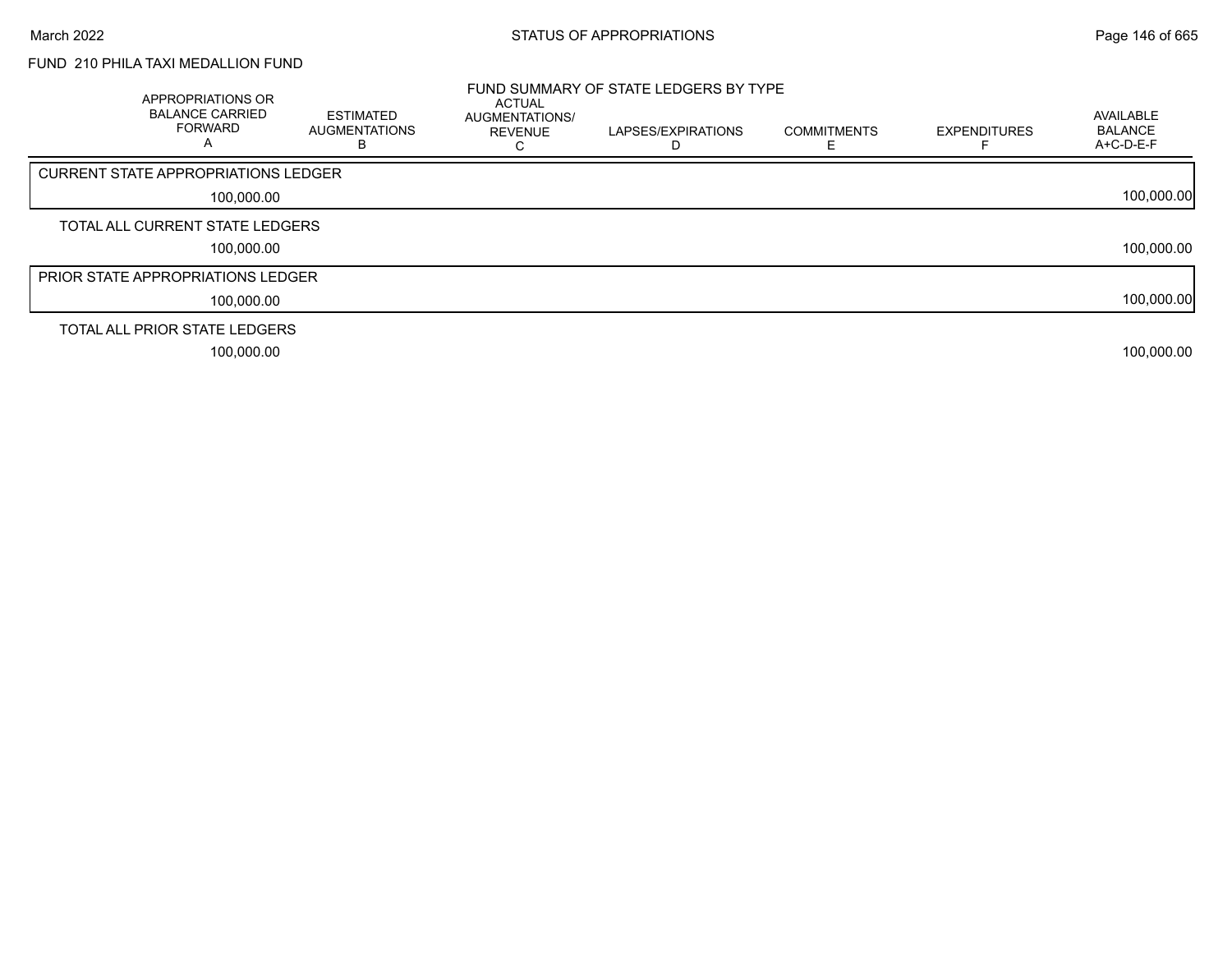# FUND 211 MULTIMODAL TRANSPORTATION FUND

| APPROPRIATIONS OR<br><b>BALANCE CARRIED</b><br><b>FORWARD</b><br>Α | <b>ESTIMATED</b><br><b>AUGMENTATIONS</b><br>n | <b>ACTUAL</b><br><b>AUGMENTATIONS/</b><br><b>REVENUE</b> | FUND SUMMARY OF STATE LEDGERS BY TYPE<br>LAPSES/EXPIRATIONS | <b>COMMITMENTS</b> | <b>EXPENDITURES</b> | AVAILABLE<br><b>BALANCE</b><br>A+C-D-E-F |
|--------------------------------------------------------------------|-----------------------------------------------|----------------------------------------------------------|-------------------------------------------------------------|--------------------|---------------------|------------------------------------------|
| CURRENT STATE EXECUTIVE AUTHORIZATIONS LEDGER                      |                                               |                                                          |                                                             |                    |                     |                                          |
| 84,629,000.00                                                      |                                               |                                                          |                                                             | 14,731,856.33      | 3,021,469.30        | 66,875,674.37                            |
| TOTAL ALL CURRENT STATE LEDGERS                                    |                                               |                                                          |                                                             |                    |                     |                                          |
| 84,629,000.00                                                      |                                               |                                                          |                                                             | 14,731,856.33      | 3,021,469.30        | 66,875,674.37                            |
| <b>PRIOR STATE APPROPRIATIONS LEDGER</b>                           |                                               |                                                          |                                                             |                    |                     |                                          |
| 4,321,087.38                                                       |                                               |                                                          |                                                             |                    |                     | 4,321,087.38                             |
| <b>PRIOR STATE EXECUTIVE AUTHORIZATIONS LEDGER</b>                 |                                               |                                                          |                                                             |                    |                     |                                          |
| 287,495,381.87                                                     |                                               |                                                          |                                                             | 164,388,296.38     | 49,771,946.82       | 73,335,138.67                            |
| TOTAL ALL PRIOR STATE LEDGERS                                      |                                               |                                                          |                                                             |                    |                     |                                          |
| 291,816,469.25                                                     |                                               |                                                          |                                                             | 164,388,296.38     | 49,771,946.82       | 77,656,226.05                            |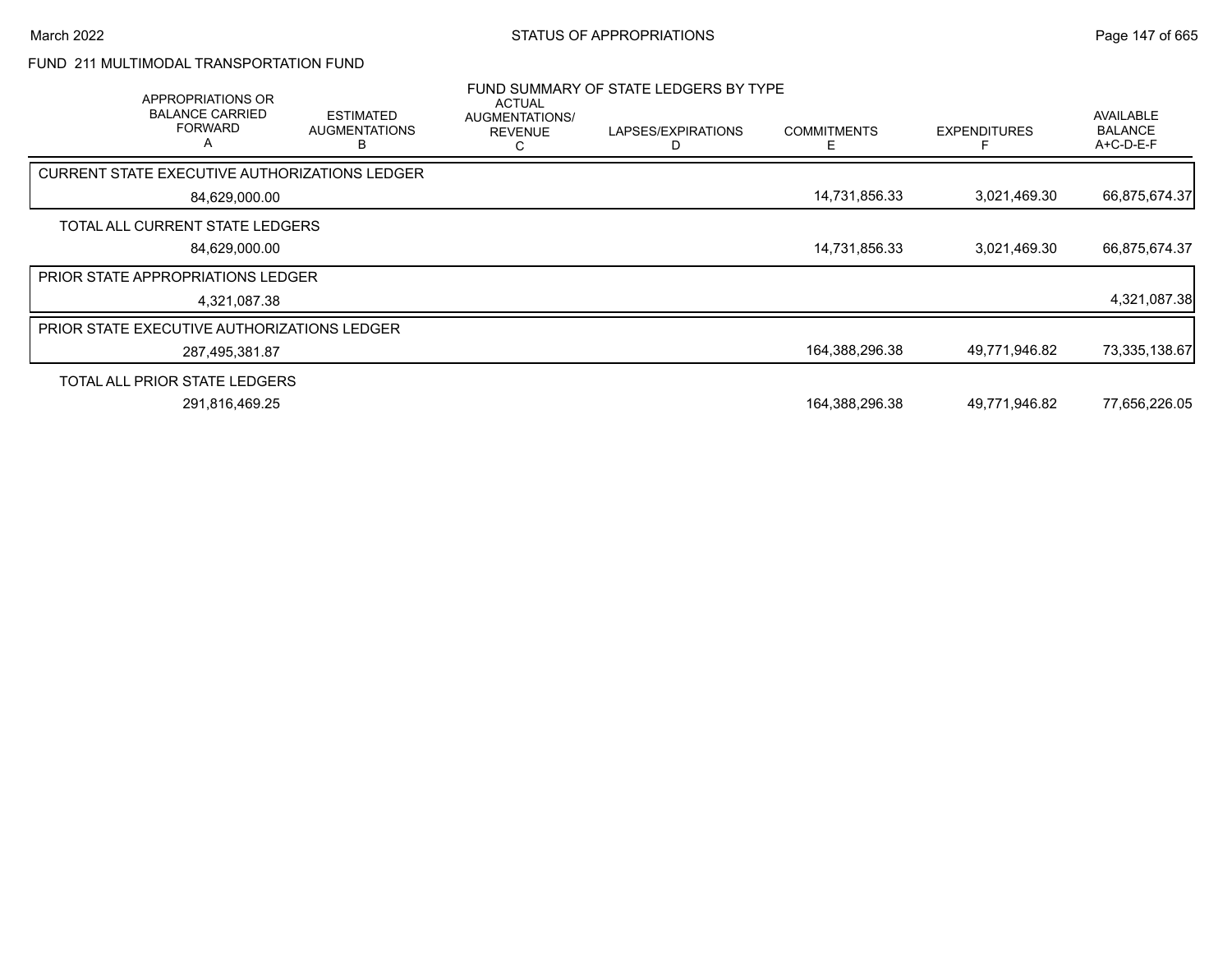### March 2022 **STATUS OF APPROPRIATIONS** STATUS OF APPROPRIATIONS

# FUND 212 CITY REVITALIZATION & IMPROVEMENT

| APPROPRIATIONS OR<br><b>BALANCE CARRIED</b><br>FORWARD | <b>ESTIMATED</b><br><b>AUGMENTATIONS</b> | <b>ACTUAL</b><br>AUGMENTATIONS/<br><b>REVENUE</b> | FUND SUMMARY OF STATE LEDGERS BY TYPE<br>LAPSES/EXPIRATIONS | <b>COMMITMENTS</b> | <b>EXPENDITURES</b> | AVAILABLE<br><b>BALANCE</b><br>$A+C-D-E-F$ |
|--------------------------------------------------------|------------------------------------------|---------------------------------------------------|-------------------------------------------------------------|--------------------|---------------------|--------------------------------------------|
| <b>RESTRICTED RECEIPTS LEDGER</b>                      |                                          |                                                   |                                                             |                    |                     |                                            |
|                                                        | 8,985,614.34<br>8.985.614.34             |                                                   |                                                             |                    |                     |                                            |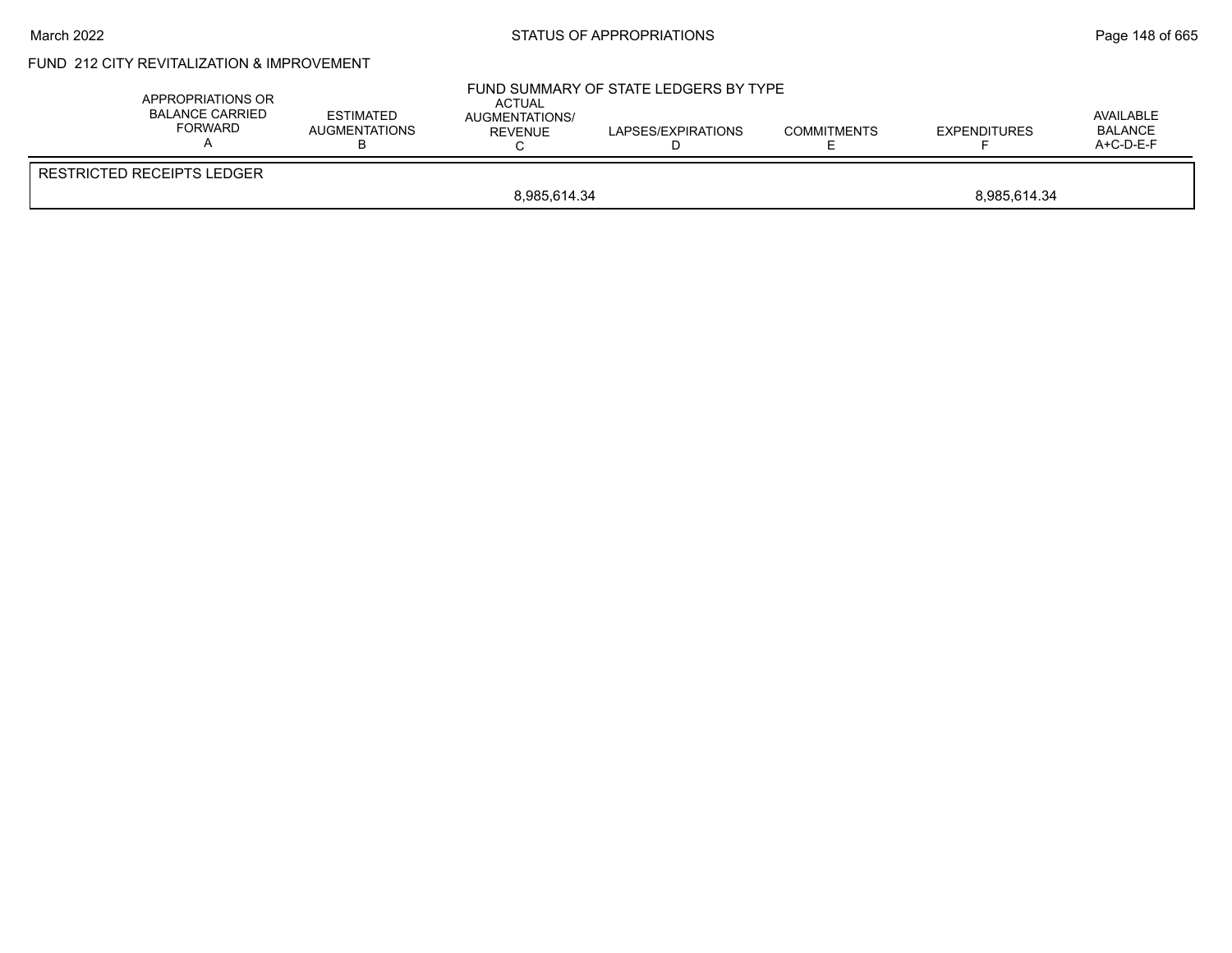# FUND 213 LOCAL CIGARETTE TAX FUND

| APPROPRIATIONS OR<br><b>BALANCE CARRIED</b><br>FORWARD | <b>ESTIMATED</b><br>AUGMENTATIONS | <b>ACTUAL</b><br><b>AUGMENTATIONS/</b><br><b>REVENUE</b> | FUND SUMMARY OF STATE LEDGERS BY TYPE<br>LAPSES/EXPIRATIONS | <b>COMMITMENTS</b> | <b>EXPENDITURES</b> | AVAILABLE<br><b>BALANCE</b><br>A+C-D-E-F |
|--------------------------------------------------------|-----------------------------------|----------------------------------------------------------|-------------------------------------------------------------|--------------------|---------------------|------------------------------------------|
| <b>RESTRICTED RECEIPTS LEDGER</b>                      |                                   |                                                          |                                                             |                    |                     |                                          |
| 2,796,487.01                                           |                                   | 48,347,271.17                                            |                                                             |                    | 48,917,106.98       | 2,226,651.20                             |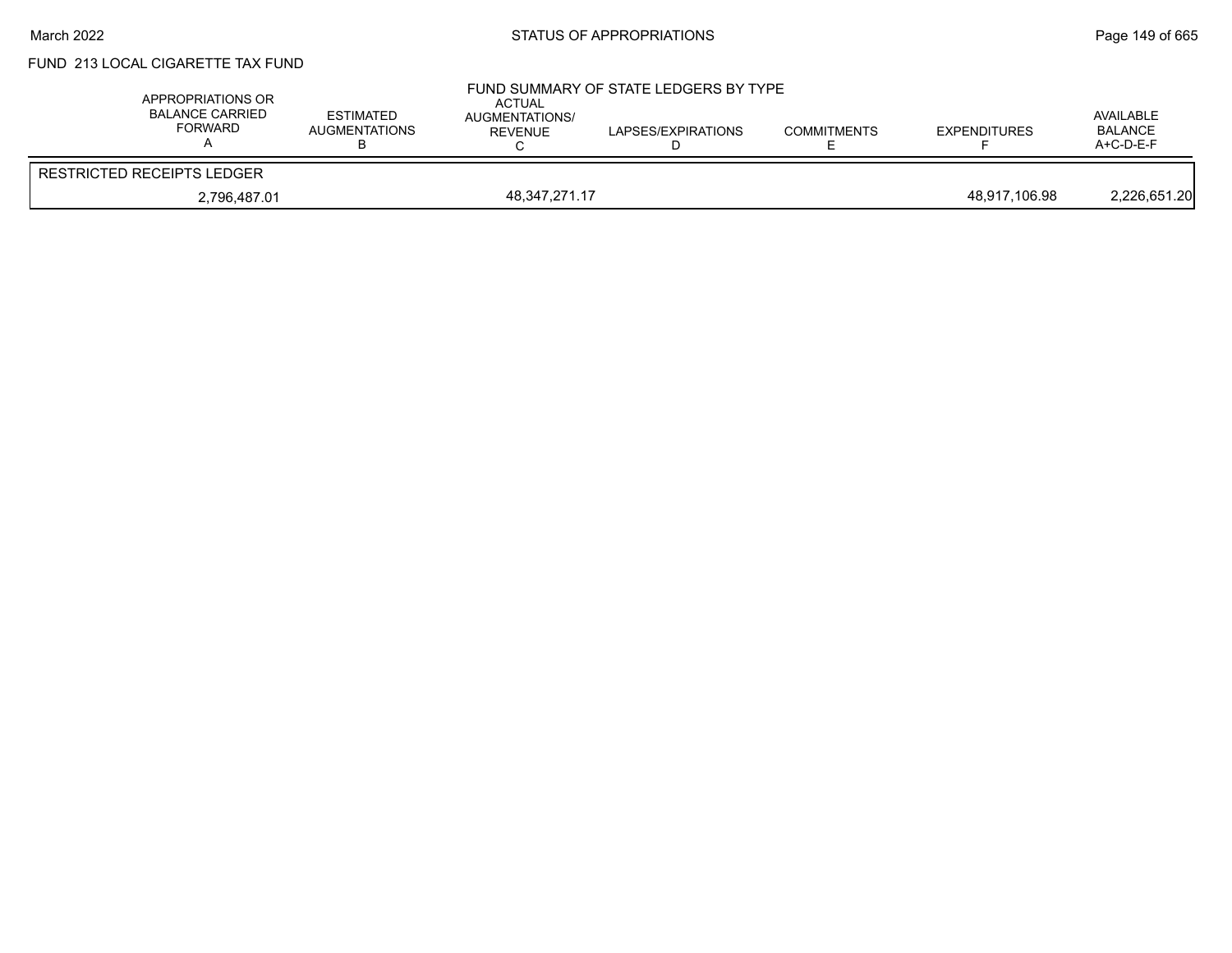### FUND 215 MONETARY PENALTY ENDOWMNTS TRST FND

| APPROPRIATIONS OR<br><b>BALANCE CARRIED</b><br><b>FORWARD</b><br>A | <b>ESTIMATED</b><br><b>AUGMENTATIONS</b>                   | ACTUAL<br>AUGMENTATIONS/<br><b>REVENUE</b><br>С | FUND SUMMARY OF STATE LEDGERS BY TYPE<br>LAPSES/EXPIRATIONS | <b>COMMITMENTS</b><br>F | <b>EXPENDITURES</b> | AVAILABLE<br><b>BALANCE</b><br>$A+C-D-E-F$ |
|--------------------------------------------------------------------|------------------------------------------------------------|-------------------------------------------------|-------------------------------------------------------------|-------------------------|---------------------|--------------------------------------------|
|                                                                    | CURRENT STATE EXECUTIVE AUTHORIZATIONS - RESTRICTED LEDGER |                                                 |                                                             |                         |                     |                                            |
|                                                                    | 4,800,000.00                                               | 4,800,000.00                                    |                                                             | 2,479,592.64            | 1,076,635.20        | 1,243,772.16                               |
| TOTAL ALL CURRENT STATE LEDGERS                                    |                                                            |                                                 |                                                             |                         |                     |                                            |
|                                                                    | 4,800,000.00                                               | 4,800,000.00                                    |                                                             | 2,479,592.64            | 1,076,635.20        | 1,243,772.16                               |
|                                                                    | PRIOR STATE EXECUTIVE AUTHORIZATIONS - RESTRICTED LEDGER   |                                                 |                                                             |                         |                     |                                            |
| 3,289,617.63                                                       |                                                            | -2,567,633.69                                   |                                                             |                         | 450,280.58          | 271,703.36                                 |
| TOTAL ALL PRIOR STATE LEDGERS                                      |                                                            |                                                 |                                                             |                         |                     |                                            |
| 3,289,617.63                                                       |                                                            | $-2,567,633.69$                                 |                                                             |                         | 450,280.58          | 271,703.36                                 |
| <b>RESTRICTED REVENUE LEDGER</b>                                   |                                                            |                                                 |                                                             |                         |                     |                                            |
| 40.415.780.62                                                      |                                                            |                                                 |                                                             |                         | 2,232,366.31        | 38,183,414.31                              |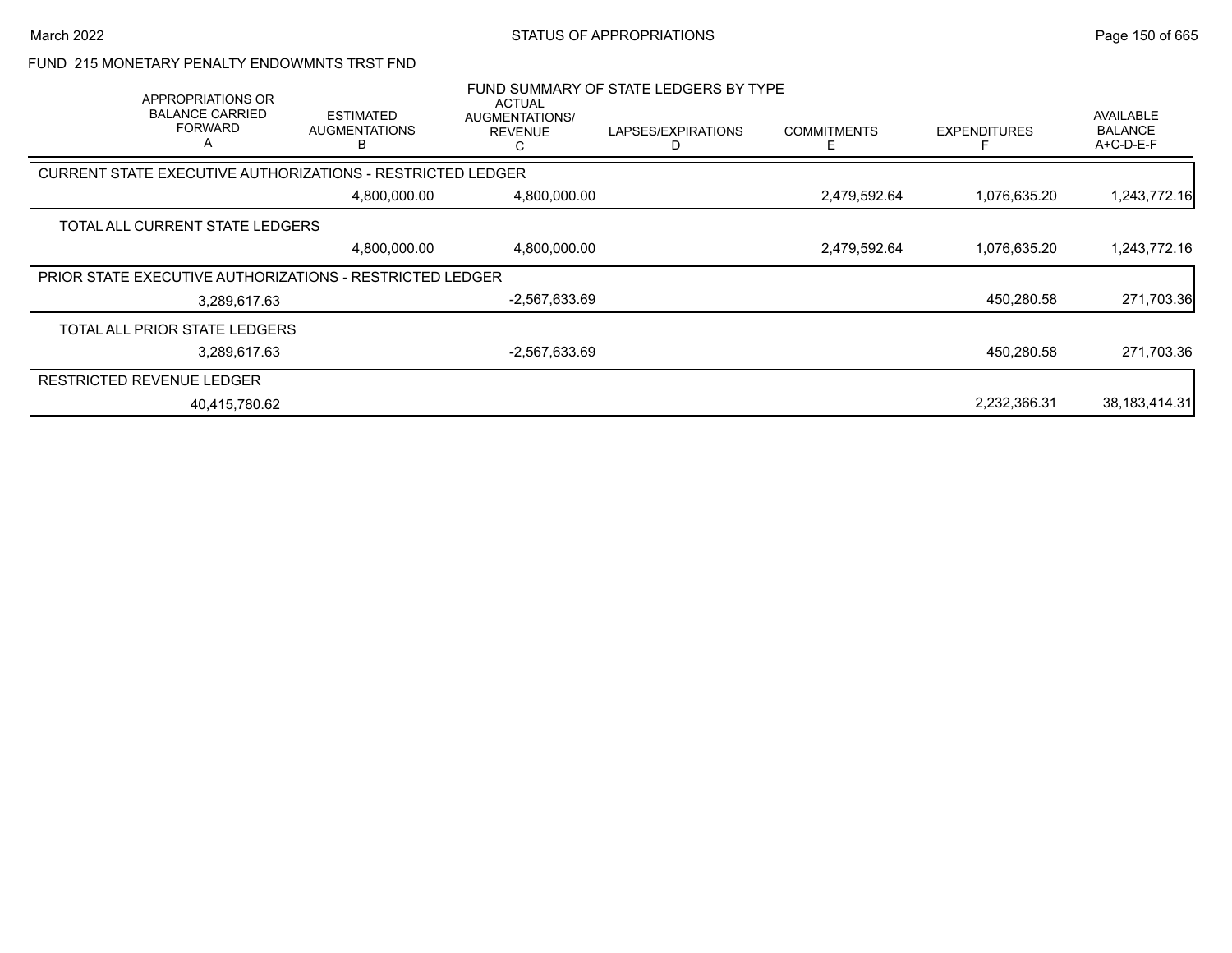# FUND 216 ACHIEVING A BETTER LIFE EXPERIENCE

| APPROPRIATIONS OR<br><b>BALANCE CARRIED</b><br><b>FORWARD</b><br>A | <b>ESTIMATED</b><br><b>AUGMENTATIONS</b><br>В | <b>ACTUAL</b><br>AUGMENTATIONS/<br><b>REVENUE</b> | FUND SUMMARY OF STATE LEDGERS BY TYPE<br>LAPSES/EXPIRATIONS | <b>COMMITMENTS</b> | <b>EXPENDITURES</b> | AVAILABLE<br><b>BALANCE</b><br>$A+C-D-E-F$ |
|--------------------------------------------------------------------|-----------------------------------------------|---------------------------------------------------|-------------------------------------------------------------|--------------------|---------------------|--------------------------------------------|
| <b>CURRENT STATE APPROPRIATIONS LEDGER</b>                         |                                               |                                                   |                                                             |                    |                     |                                            |
| 1,130,000.00                                                       |                                               |                                                   |                                                             |                    | 490.433.85          | 639,566.15                                 |
| TOTAL ALL CURRENT STATE LEDGERS                                    |                                               |                                                   |                                                             |                    |                     |                                            |
| 1,130,000.00                                                       |                                               |                                                   |                                                             |                    | 490,433.85          | 639,566.15                                 |
| <b>PRIOR STATE APPROPRIATIONS LEDGER</b>                           |                                               |                                                   |                                                             |                    |                     |                                            |
| 346.117.08                                                         |                                               |                                                   |                                                             |                    | 246.282.96          | 99,834.12                                  |
| TOTAL ALL PRIOR STATE LEDGERS                                      |                                               |                                                   |                                                             |                    |                     |                                            |
| 346,117.08                                                         |                                               |                                                   |                                                             |                    | 246.282.96          | 99,834.12                                  |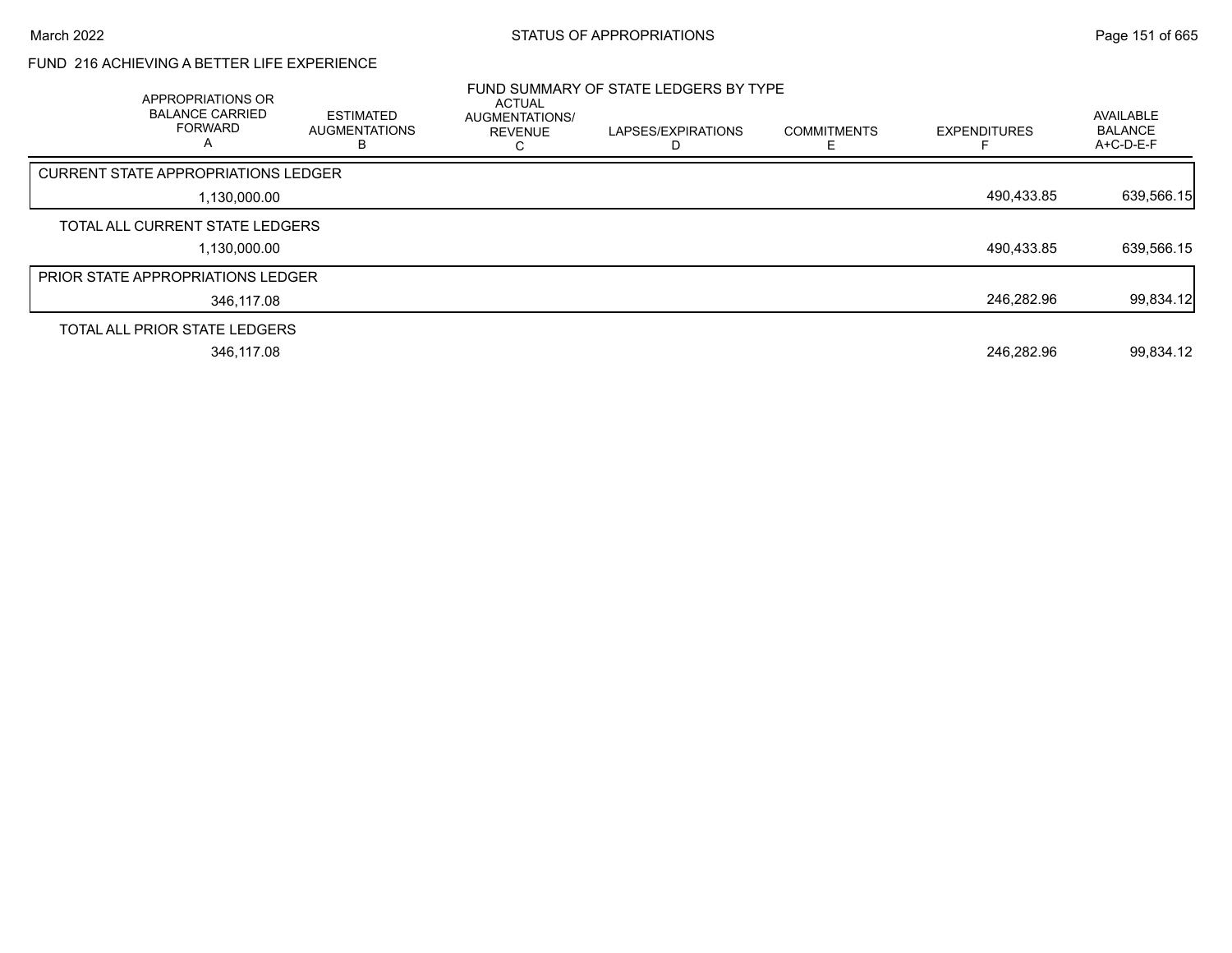# FUND 217 MEDICAL MARIJUANA PROGRAM FUND

| APPROPRIATIONS OR<br><b>BALANCE CARRIED</b><br><b>FORWARD</b><br>А | <b>ESTIMATED</b><br><b>AUGMENTATIONS</b> | ACTUAL<br>AUGMENTATIONS/<br><b>REVENUE</b> | FUND SUMMARY OF STATE LEDGERS BY TYPE<br>LAPSES/EXPIRATIONS | <b>COMMITMENTS</b> | <b>EXPENDITURES</b> | AVAILABLE<br><b>BALANCE</b><br>A+C-D-E-F |
|--------------------------------------------------------------------|------------------------------------------|--------------------------------------------|-------------------------------------------------------------|--------------------|---------------------|------------------------------------------|
| CURRENT STATE EXECUTIVE AUTHORIZATIONS LEDGER                      |                                          |                                            |                                                             |                    |                     |                                          |
| 54,858,000.00                                                      |                                          |                                            |                                                             | 4,612,149.60       | 11,241,975.15       | 39,003,875.25                            |
| TOTAL ALL CURRENT STATE LEDGERS                                    |                                          |                                            |                                                             |                    |                     |                                          |
| 54.858.000.00                                                      |                                          |                                            |                                                             | 4.612.149.60       | 11.241.975.15       | 39,003,875.25                            |
| PRIOR STATE EXECUTIVE AUTHORIZATIONS LEDGER                        |                                          |                                            |                                                             |                    |                     |                                          |
| 2.758.544.91                                                       |                                          |                                            |                                                             | 23,700.00          | 2,570,284.30        | 164,560.61                               |
| TOTAL ALL PRIOR STATE LEDGERS                                      |                                          |                                            |                                                             |                    |                     |                                          |
| 2.758.544.91                                                       |                                          |                                            |                                                             | 23.700.00          | 2.570.284.30        | 164.560.61                               |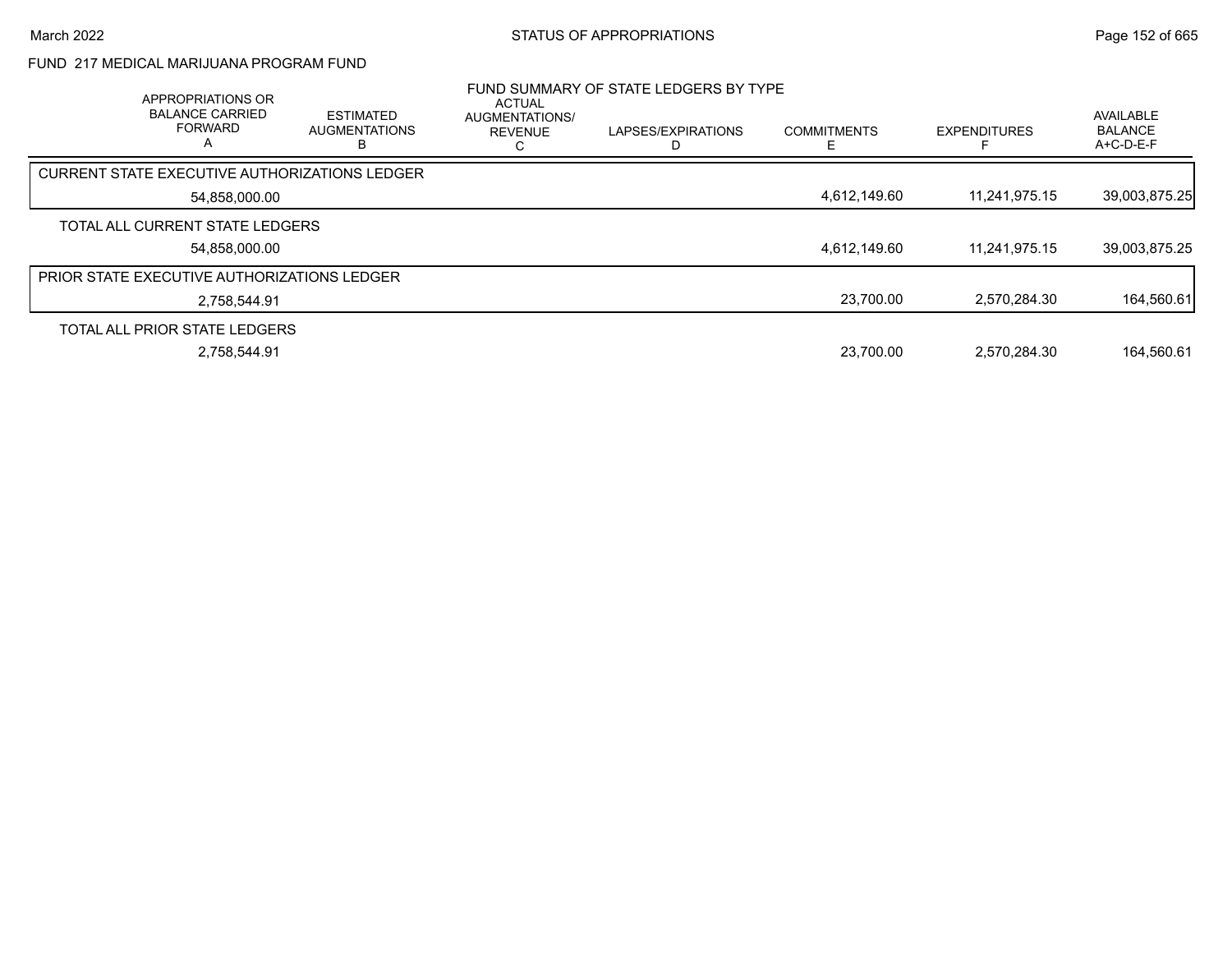# FUND 218 PLANCON BOND PROJECTS FUND

| APPROPRIATIONS OR<br><b>BALANCE CARRIED</b><br>FORWARD | <b>ESTIMATED</b><br><b>AUGMENTATIONS</b> | <b>ACTUAL</b><br>AUGMENTATIONS/<br><b>REVENUE</b> | FUND SUMMARY OF STATE LEDGERS BY TYPE<br>LAPSES/EXPIRATIONS | <b>COMMITMENTS</b> | <b>EXPENDITURES</b> | AVAILABLE<br><b>BALANCE</b><br>A+C-D-E-F |
|--------------------------------------------------------|------------------------------------------|---------------------------------------------------|-------------------------------------------------------------|--------------------|---------------------|------------------------------------------|
| RESTRICTED REVENUE LEDGER                              |                                          |                                                   |                                                             |                    |                     |                                          |
| 282.647.343.81                                         |                                          |                                                   |                                                             |                    | 11.271.951.53       | 271,375,392.28                           |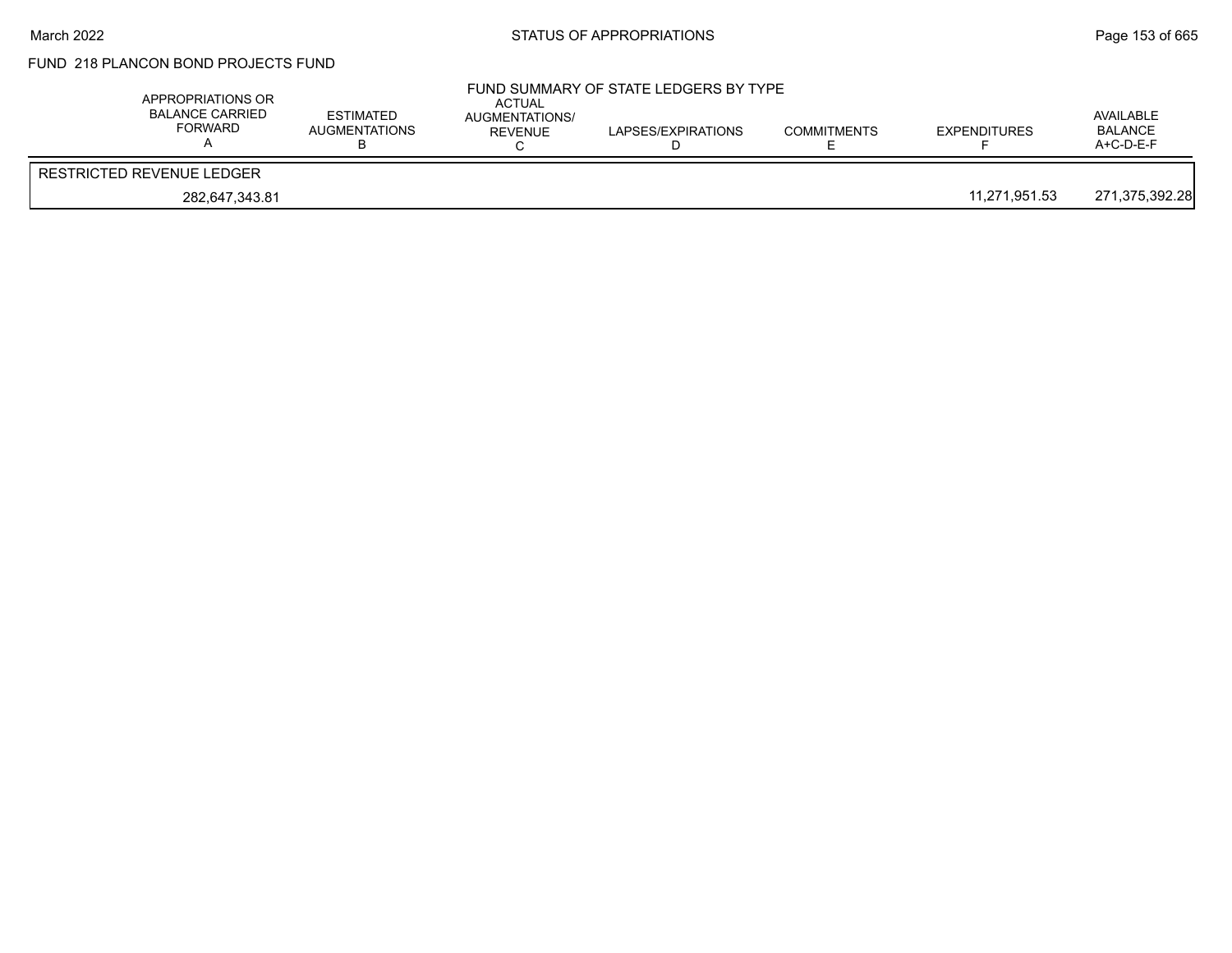## FUND 219 SERS - DEFINED CONTRIBUTION FUND

| APPROPRIATIONS OR<br><b>BALANCE CARRIED</b><br><b>FORWARD</b><br>Α | <b>ESTIMATED</b><br><b>AUGMENTATIONS</b><br>В | <b>ACTUAL</b><br>AUGMENTATIONS/<br><b>REVENUE</b><br>С | FUND SUMMARY OF STATE LEDGERS BY TYPE<br>LAPSES/EXPIRATIONS<br>D | <b>COMMITMENTS</b><br>Е | <b>EXPENDITURES</b><br>F | AVAILABLE<br><b>BALANCE</b><br>A+C-D-E-F |
|--------------------------------------------------------------------|-----------------------------------------------|--------------------------------------------------------|------------------------------------------------------------------|-------------------------|--------------------------|------------------------------------------|
| CURRENT STATE RESTRICTED APPROPRIATIONS LEDGER                     |                                               |                                                        |                                                                  |                         |                          |                                          |
|                                                                    | 4,398,000.00                                  | 4,398,000.00                                           |                                                                  | 490,680.69              | 2,441,245.30             | 1,466,074.01                             |
| TOTAL ALL CURRENT STATE LEDGERS                                    |                                               |                                                        |                                                                  |                         |                          |                                          |
|                                                                    | 4,398,000.00                                  | 4,398,000.00                                           |                                                                  | 490,680.69              | 2,441,245.30             | 1,466,074.01                             |
| PRIOR STATE RESTRICTED APPROPRIATIONS LEDGER                       |                                               |                                                        |                                                                  |                         |                          |                                          |
| 2,302,780.00                                                       |                                               | $-1,695,700.00$                                        |                                                                  | 35,033.58               | 402,879.24               | 169, 167. 18                             |
| TOTAL ALL PRIOR STATE LEDGERS                                      |                                               |                                                        |                                                                  |                         |                          |                                          |
| 2,302,780.00                                                       |                                               | -1,695,700.00                                          |                                                                  | 35,033.58               | 402,879.24               | 169,167.18                               |
| <b>RESTRICTED RECEIPTS LEDGER</b>                                  |                                               |                                                        |                                                                  |                         |                          |                                          |
| 44,360,309.30                                                      |                                               | 29,538,143.36                                          |                                                                  |                         | 2,737,305.67             | 71,161,146.99                            |
| NON-BUDGETED LEDGER                                                |                                               |                                                        |                                                                  |                         |                          |                                          |
|                                                                    |                                               |                                                        |                                                                  |                         | 1,828,641.81             | $-1,828,641.81$                          |
| <b>RESTRICTED REVENUE LEDGER</b>                                   |                                               |                                                        |                                                                  |                         |                          |                                          |
| 433,768.48                                                         |                                               |                                                        |                                                                  |                         |                          | 433,768.48                               |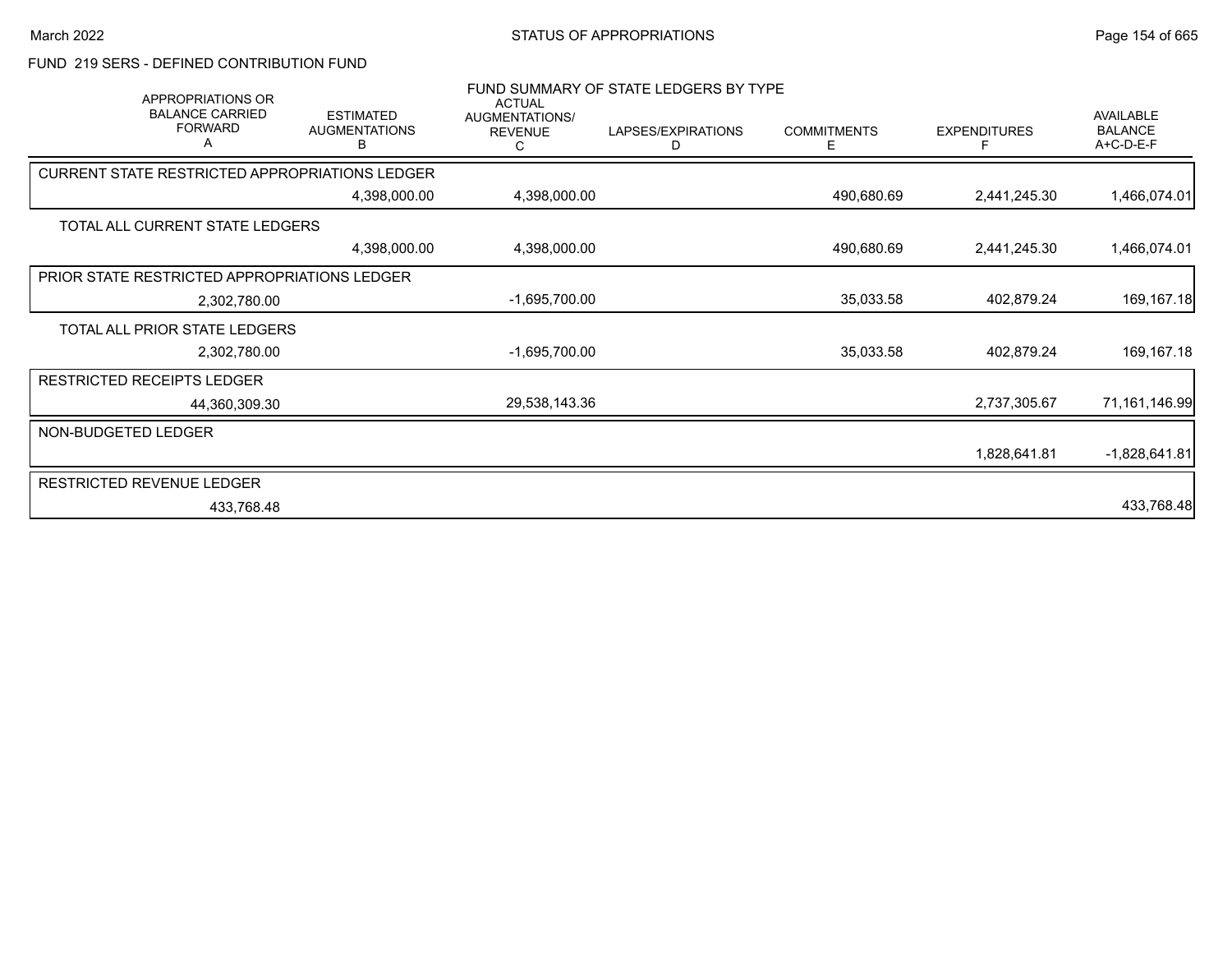## FUND 220 PSERS - DEFINED CONTRIBUTION FUND

|                                                       | APPROPRIATIONS OR<br><b>BALANCE CARRIED</b><br><b>FORWARD</b><br>A | <b>ESTIMATED</b><br><b>AUGMENTATIONS</b> | <b>ACTUAL</b><br>AUGMENTATIONS/<br><b>REVENUE</b> | FUND SUMMARY OF STATE LEDGERS BY TYPE<br>LAPSES/EXPIRATIONS | <b>COMMITMENTS</b> | <b>EXPENDITURES</b> | <b>AVAILABLE</b><br><b>BALANCE</b><br>A+C-D-E-F |
|-------------------------------------------------------|--------------------------------------------------------------------|------------------------------------------|---------------------------------------------------|-------------------------------------------------------------|--------------------|---------------------|-------------------------------------------------|
| <b>CURRENT STATE RESTRICTED APPROPRIATIONS LEDGER</b> |                                                                    |                                          |                                                   |                                                             |                    |                     |                                                 |
|                                                       |                                                                    | 955,000.00                               | 955,000.00                                        |                                                             | 168,436.67         | 565,418.72          | 221,144.61                                      |
| TOTAL ALL CURRENT STATE LEDGERS                       |                                                                    |                                          |                                                   |                                                             |                    |                     |                                                 |
|                                                       |                                                                    | 955,000.00                               | 955,000.00                                        |                                                             | 168,436.67         | 565,418.72          | 221,144.61                                      |
| PRIOR STATE RESTRICTED APPROPRIATIONS LEDGER          |                                                                    |                                          |                                                   |                                                             |                    |                     |                                                 |
|                                                       | 2,152,229.58                                                       |                                          |                                                   |                                                             |                    | 42,502.36           | 2,109,727.22                                    |
| TOTAL ALL PRIOR STATE LEDGERS                         |                                                                    |                                          |                                                   |                                                             |                    |                     |                                                 |
|                                                       | 2,152,229.58                                                       |                                          |                                                   |                                                             |                    | 42,502.36           | 2,109,727.22                                    |
| <b>RESTRICTED REVENUE LEDGER</b>                      |                                                                    |                                          |                                                   |                                                             |                    |                     |                                                 |
|                                                       | 3,424,804.77                                                       |                                          | $-955,000.00$                                     |                                                             | 560,000.00         |                     | 1,909,804.77                                    |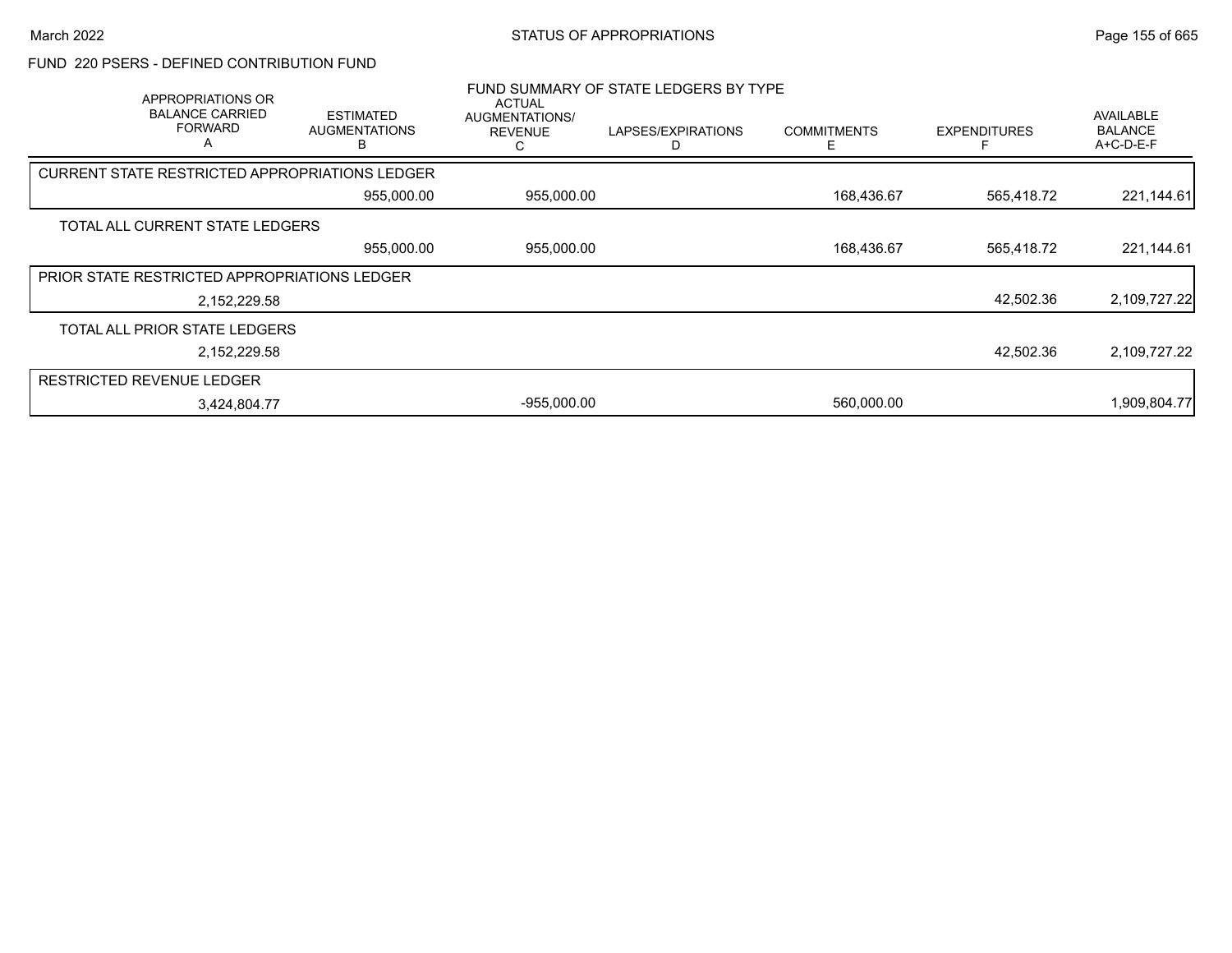# FUND 221 VIDEO GAMING FUND

| <b>APPROPRIATIONS OR</b><br><b>BALANCE CARRIED</b><br><b>FORWARD</b><br>Α    | <b>ESTIMATED</b><br><b>AUGMENTATIONS</b><br>В | <b>ACTUAL</b><br>AUGMENTATIONS/<br><b>REVENUE</b><br>С | FUND SUMMARY OF STATE LEDGERS BY TYPE<br>LAPSES/EXPIRATIONS<br>D | <b>COMMITMENTS</b><br>Е | <b>EXPENDITURES</b> | <b>AVAILABLE</b><br><b>BALANCE</b><br>A+C-D-E-F |
|------------------------------------------------------------------------------|-----------------------------------------------|--------------------------------------------------------|------------------------------------------------------------------|-------------------------|---------------------|-------------------------------------------------|
| CURRENT STATE RESTRICTED APPROPRIATIONS LEDGER                               |                                               |                                                        |                                                                  |                         |                     |                                                 |
|                                                                              | 1,604,000.00                                  | 1,604,000.00                                           |                                                                  | 29,157.25               | 1,034,343.53        | 540,499.22                                      |
| <b>CURRENT STATE EXECUTIVE AUTHORIZATIONS - RESTRICTED LEDGER</b>            |                                               |                                                        |                                                                  |                         |                     |                                                 |
|                                                                              | 50,000.00                                     |                                                        |                                                                  |                         |                     |                                                 |
| TOTAL ALL CURRENT STATE LEDGERS                                              |                                               |                                                        |                                                                  |                         |                     |                                                 |
|                                                                              | 1,654,000.00                                  | 1,604,000.00                                           |                                                                  | 29,157.25               | 1,034,343.53        | 540,499.22                                      |
| PRIOR STATE RESTRICTED APPROPRIATIONS LEDGER                                 |                                               |                                                        |                                                                  |                         |                     |                                                 |
| 579,566.43                                                                   |                                               | $-552,069.89$                                          |                                                                  |                         | 27,466.54           | 30.00                                           |
| <b>PRIOR STATE EXECUTIVE AUTHORIZATIONS - RESTRICTED LEDGER</b><br>11,000.00 |                                               |                                                        |                                                                  |                         |                     | 11,000.00                                       |
| TOTAL ALL PRIOR STATE LEDGERS                                                |                                               |                                                        |                                                                  |                         |                     |                                                 |
| 590,566.43                                                                   |                                               | -552,069.89                                            |                                                                  |                         | 27,466.54           | 11,030.00                                       |
| RESTRICTED RECEIPTS LEDGER                                                   |                                               |                                                        |                                                                  |                         |                     |                                                 |
|                                                                              |                                               | 1,158,000.00                                           |                                                                  |                         | 1,158,000.00        |                                                 |
| <b>RESTRICTED REVENUE LEDGER</b>                                             |                                               |                                                        |                                                                  |                         |                     |                                                 |
| 3,648,637.65                                                                 |                                               | 3,034,349.17                                           |                                                                  |                         |                     | 6,682,986.82                                    |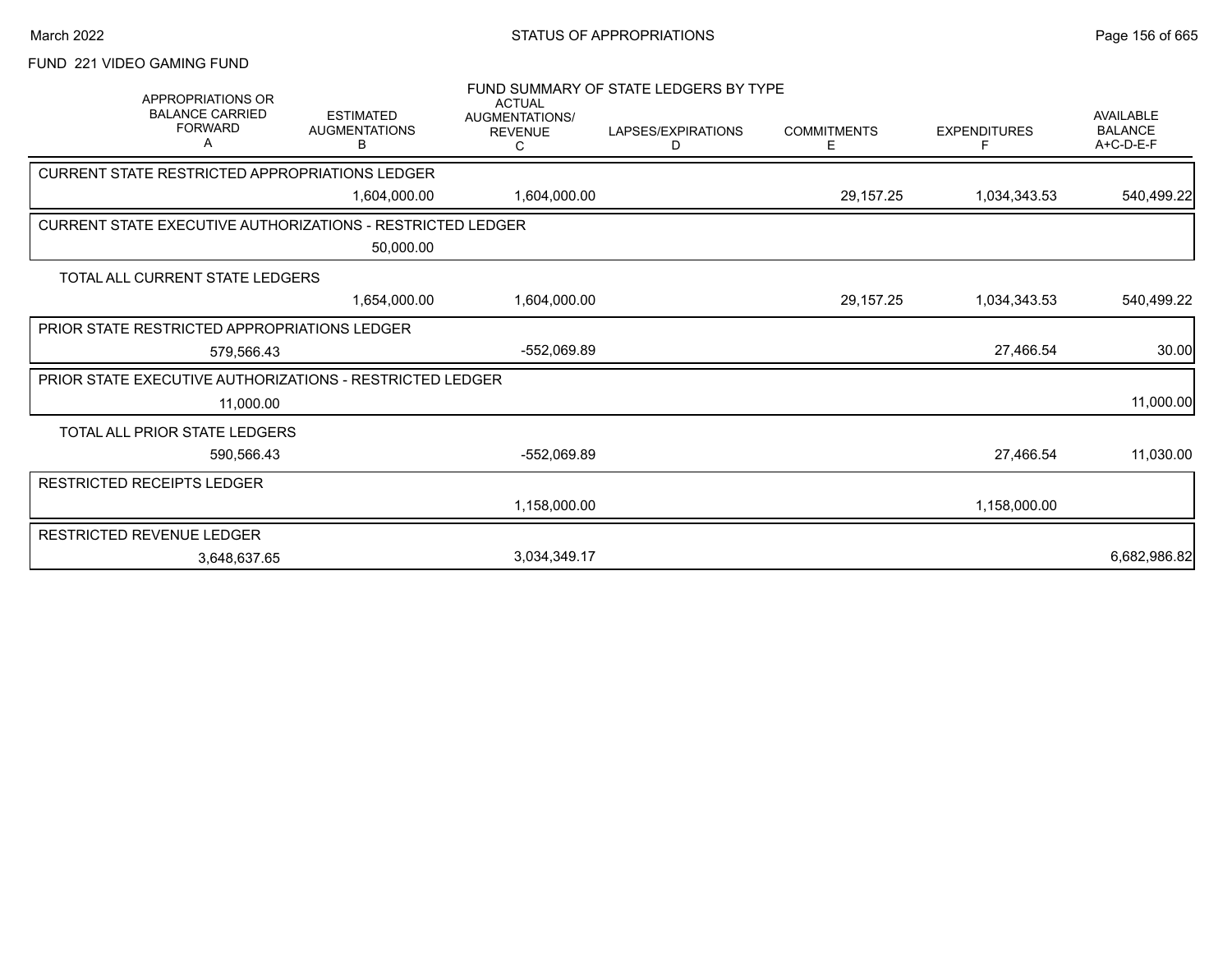# FUND 222 FANTASY CONTEST FUND

|                                                                   | APPROPRIATIONS OR                             |                                               |                                                        | FUND SUMMARY OF STATE LEDGERS BY TYPE |                         |                          |                                                 |
|-------------------------------------------------------------------|-----------------------------------------------|-----------------------------------------------|--------------------------------------------------------|---------------------------------------|-------------------------|--------------------------|-------------------------------------------------|
|                                                                   | <b>BALANCE CARRIED</b><br><b>FORWARD</b><br>A | <b>ESTIMATED</b><br><b>AUGMENTATIONS</b><br>в | <b>ACTUAL</b><br>AUGMENTATIONS/<br><b>REVENUE</b><br>С | LAPSES/EXPIRATIONS<br>D               | <b>COMMITMENTS</b><br>Ε | <b>EXPENDITURES</b><br>F | <b>AVAILABLE</b><br><b>BALANCE</b><br>A+C-D-E-F |
| CURRENT STATE RESTRICTED APPROPRIATIONS LEDGER                    |                                               |                                               |                                                        |                                       |                         |                          |                                                 |
|                                                                   |                                               | 518,000.00                                    | 497,083.55                                             |                                       |                         | 32,420.76                | 464,662.79                                      |
| <b>CURRENT STATE EXECUTIVE AUTHORIZATIONS - RESTRICTED LEDGER</b> |                                               |                                               |                                                        |                                       |                         |                          |                                                 |
|                                                                   |                                               | 20,000.00                                     |                                                        |                                       |                         |                          |                                                 |
| TOTAL ALL CURRENT STATE LEDGERS                                   |                                               |                                               |                                                        |                                       |                         |                          |                                                 |
|                                                                   |                                               | 538,000.00                                    | 497,083.55                                             |                                       |                         | 32,420.76                | 464,662.79                                      |
| PRIOR STATE RESTRICTED APPROPRIATIONS LEDGER                      |                                               |                                               |                                                        |                                       |                         |                          |                                                 |
|                                                                   | 616,613.43                                    |                                               | $-353,697.15$                                          |                                       |                         | 2,652.85                 | 260,263.43                                      |
| PRIOR STATE EXECUTIVE AUTHORIZATIONS - RESTRICTED LEDGER          |                                               |                                               |                                                        |                                       |                         |                          |                                                 |
|                                                                   |                                               |                                               |                                                        |                                       |                         |                          |                                                 |
| TOTAL ALL PRIOR STATE LEDGERS                                     |                                               |                                               |                                                        |                                       |                         |                          |                                                 |
|                                                                   | 616,613.43                                    |                                               | $-353,697.15$                                          |                                       |                         | 2,652.85                 | 260,263.43                                      |
| RESTRICTED RECEIPTS LEDGER                                        |                                               |                                               |                                                        |                                       |                         |                          |                                                 |
|                                                                   | 0.36                                          |                                               | 497,083.55                                             |                                       |                         | 497,083.55               | 0.36                                            |
| <b>RESTRICTED REVENUE LEDGER</b>                                  |                                               |                                               |                                                        |                                       |                         |                          |                                                 |
|                                                                   | 65.266.28                                     |                                               | 20,000.00                                              |                                       |                         |                          | 85,266.28                                       |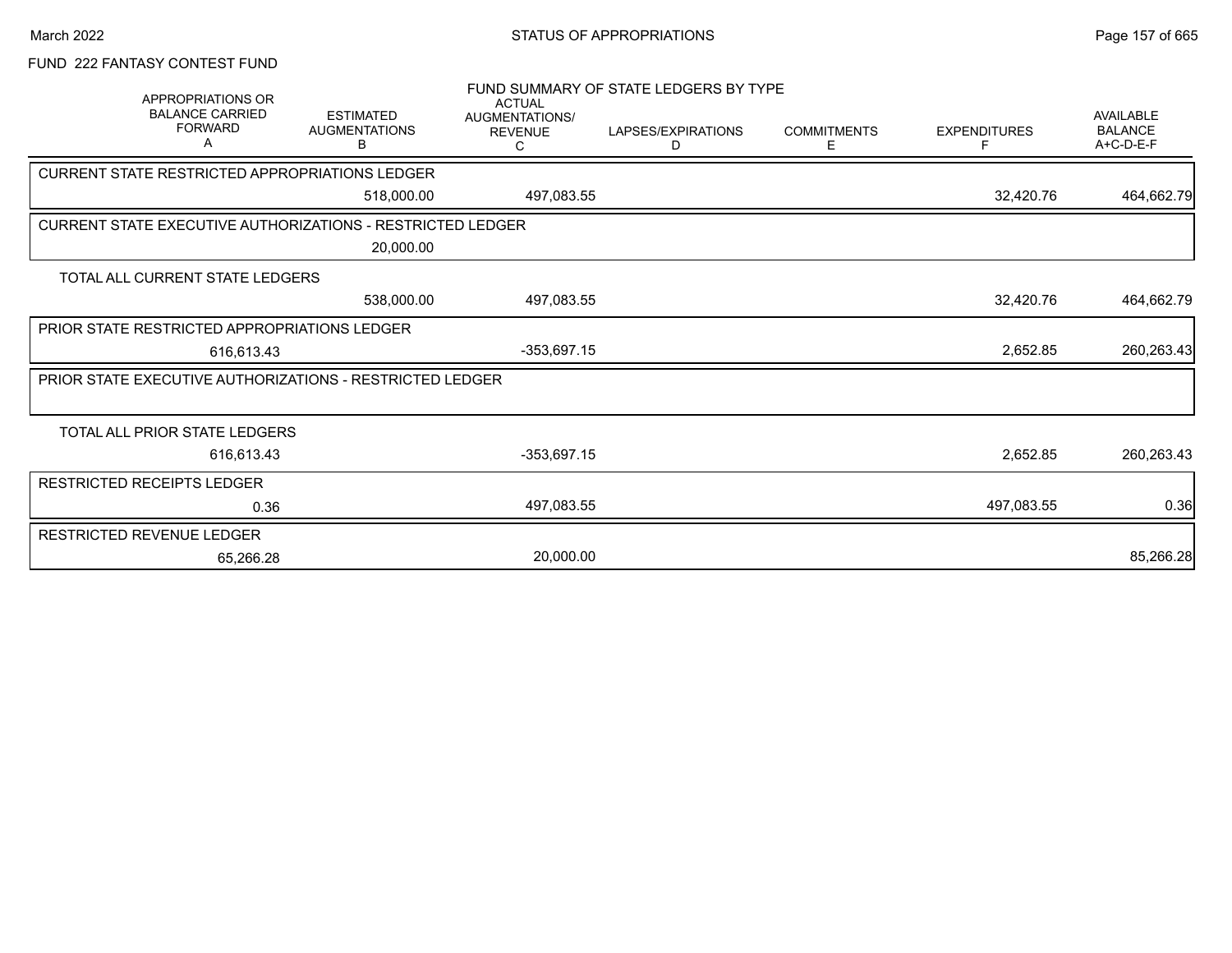# FUND 223 SCHOOL SAFETY AND SECURITY FUND

| APPROPRIATIONS OR<br><b>BALANCE CARRIED</b><br><b>FORWARD</b><br>А | <b>ESTIMATED</b><br><b>AUGMENTATIONS</b> | ACTUAL<br>AUGMENTATIONS/<br><b>REVENUE</b> | FUND SUMMARY OF STATE LEDGERS BY TYPE<br>LAPSES/EXPIRATIONS | <b>COMMITMENTS</b> | <b>EXPENDITURES</b> | AVAILABLE<br><b>BALANCE</b><br>A+C-D-E-F |
|--------------------------------------------------------------------|------------------------------------------|--------------------------------------------|-------------------------------------------------------------|--------------------|---------------------|------------------------------------------|
| <b>CURRENT STATE EXECUTIVE AUTHORIZATIONS LEDGER</b>               |                                          |                                            |                                                             |                    |                     |                                          |
| 24,556,000.00                                                      |                                          |                                            |                                                             | 15,595,501.48      | 8,958,603.66        | 1,894.86                                 |
| TOTAL ALL CURRENT STATE LEDGERS                                    |                                          |                                            |                                                             |                    |                     |                                          |
| 24.556.000.00                                                      |                                          |                                            |                                                             | 15.595.501.48      | 8.958.603.66        | 1.894.86                                 |
| <b>PRIOR STATE EXECUTIVE AUTHORIZATIONS LEDGER</b>                 |                                          |                                            |                                                             |                    |                     |                                          |
| 30,569,170.93                                                      |                                          |                                            |                                                             | 4,210,399.24       | 11.746.708.20       | 14,612,063.49                            |
| TOTAL ALL PRIOR STATE LEDGERS                                      |                                          |                                            |                                                             |                    |                     |                                          |
| 30,569,170.93                                                      |                                          |                                            |                                                             | 4,210,399.24       | 11.746.708.20       | 14.612.063.49                            |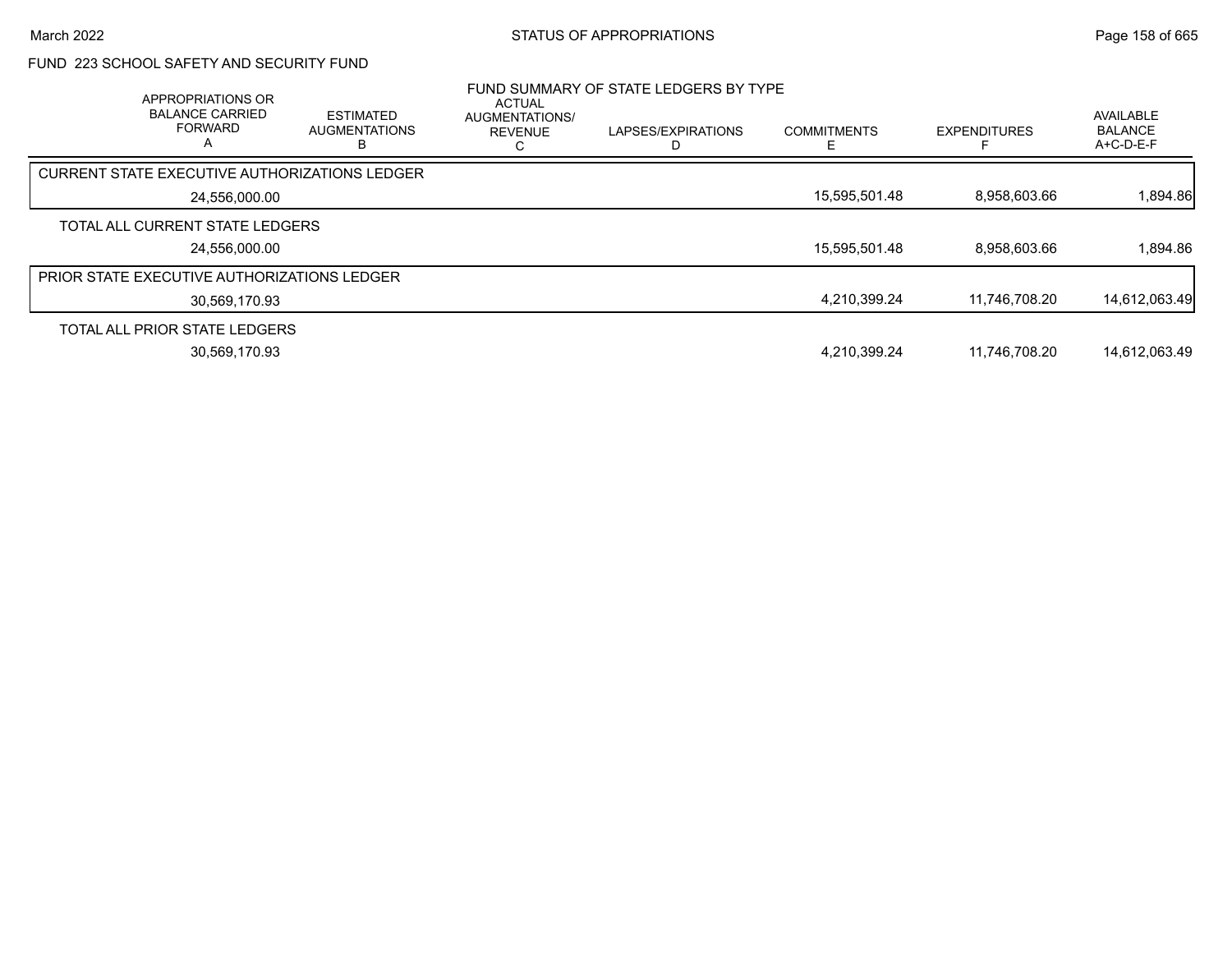# FUND 224 PA HEALTH INSURANCE EXCHANGE FUND

| APPROPRIATIONS OR<br><b>BALANCE CARRIED</b><br><b>FORWARD</b><br>А | <b>ESTIMATED</b><br><b>AUGMENTATIONS</b> | <b>ACTUAL</b><br>AUGMENTATIONS/<br><b>REVENUE</b> | FUND SUMMARY OF STATE LEDGERS BY TYPE<br>LAPSES/EXPIRATIONS | <b>COMMITMENTS</b> | <b>EXPENDITURES</b> | <b>AVAILABLE</b><br><b>BALANCE</b><br>$A+C-D-E-F$ |
|--------------------------------------------------------------------|------------------------------------------|---------------------------------------------------|-------------------------------------------------------------|--------------------|---------------------|---------------------------------------------------|
| CURRENT STATE EXECUTIVE AUTHORIZATIONS LEDGER                      |                                          |                                                   |                                                             |                    |                     |                                                   |
| 49,381,000.00                                                      |                                          |                                                   |                                                             | 18,197,915.83      | 22,911,560.54       | 8,271,523.63                                      |
| TOTAL ALL CURRENT STATE LEDGERS                                    |                                          |                                                   |                                                             |                    |                     |                                                   |
| 49,381,000.00                                                      |                                          |                                                   |                                                             | 18,197,915.83      | 22,911,560.54       | 8,271,523.63                                      |
| <b>PRIOR STATE EXECUTIVE AUTHORIZATIONS LEDGER</b>                 |                                          |                                                   |                                                             |                    |                     |                                                   |
| 8.893.344.36                                                       |                                          |                                                   |                                                             |                    | 1,420,232.82        | 7,473,111.54                                      |
| TOTAL ALL PRIOR STATE LEDGERS                                      |                                          |                                                   |                                                             |                    |                     |                                                   |
| 8,893,344.36                                                       |                                          |                                                   |                                                             |                    | 1.420.232.82        | 7,473,111.54                                      |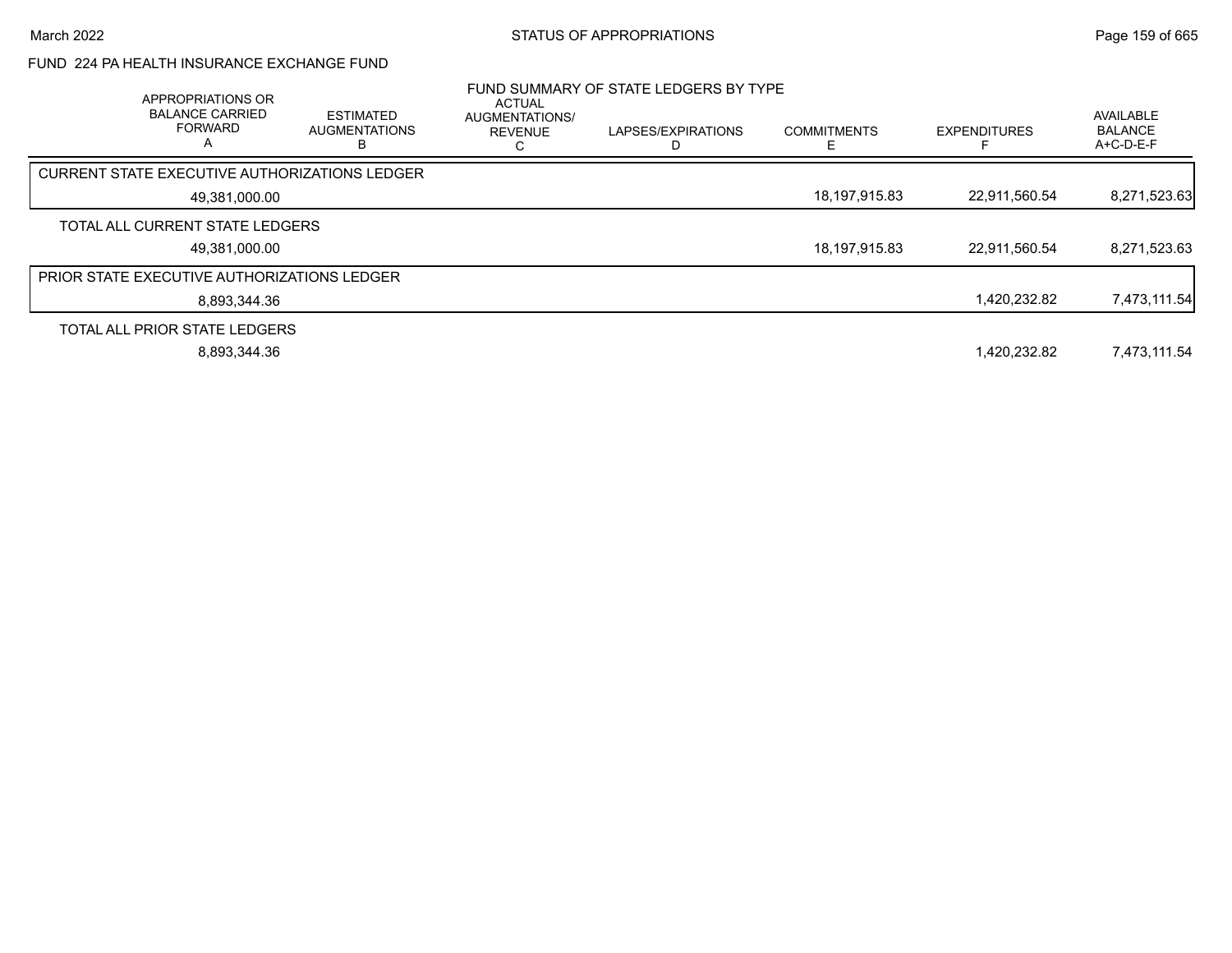## FUND 225 REINSURANCE FUND

| APPROPRIATIONS OR<br><b>BALANCE CARRIED</b><br><b>FORWARD</b><br>A | <b>ESTIMATED</b><br><b>AUGMENTATIONS</b> | ACTUAL<br>AUGMENTATIONS/<br><b>REVENUE</b> | FUND SUMMARY OF STATE LEDGERS BY TYPE<br>LAPSES/EXPIRATIONS | <b>COMMITMENTS</b> | <b>EXPENDITURES</b> | AVAILABLE<br><b>BALANCE</b><br>A+C-D-E-F |
|--------------------------------------------------------------------|------------------------------------------|--------------------------------------------|-------------------------------------------------------------|--------------------|---------------------|------------------------------------------|
| <b>CURRENT STATE EXECUTIVE AUTHORIZATIONS LEDGER</b>               |                                          |                                            |                                                             |                    |                     |                                          |
| 275,000.00                                                         |                                          |                                            |                                                             | 51,300.00          | 151,780.07          | 71,919.93                                |
| TOTAL ALL CURRENT STATE LEDGERS                                    |                                          |                                            |                                                             |                    |                     |                                          |
| 275,000.00                                                         |                                          |                                            |                                                             | 51,300.00          | 151.780.07          | 71,919.93                                |
| PRIOR STATE EXECUTIVE AUTHORIZATIONS LEDGER                        |                                          |                                            |                                                             |                    |                     |                                          |
| 119,038.22                                                         |                                          |                                            |                                                             |                    |                     | 119,038.22                               |
| TOTAL ALL PRIOR STATE LEDGERS                                      |                                          |                                            |                                                             |                    |                     |                                          |
| 119,038.22                                                         |                                          |                                            |                                                             |                    |                     | 119,038.22                               |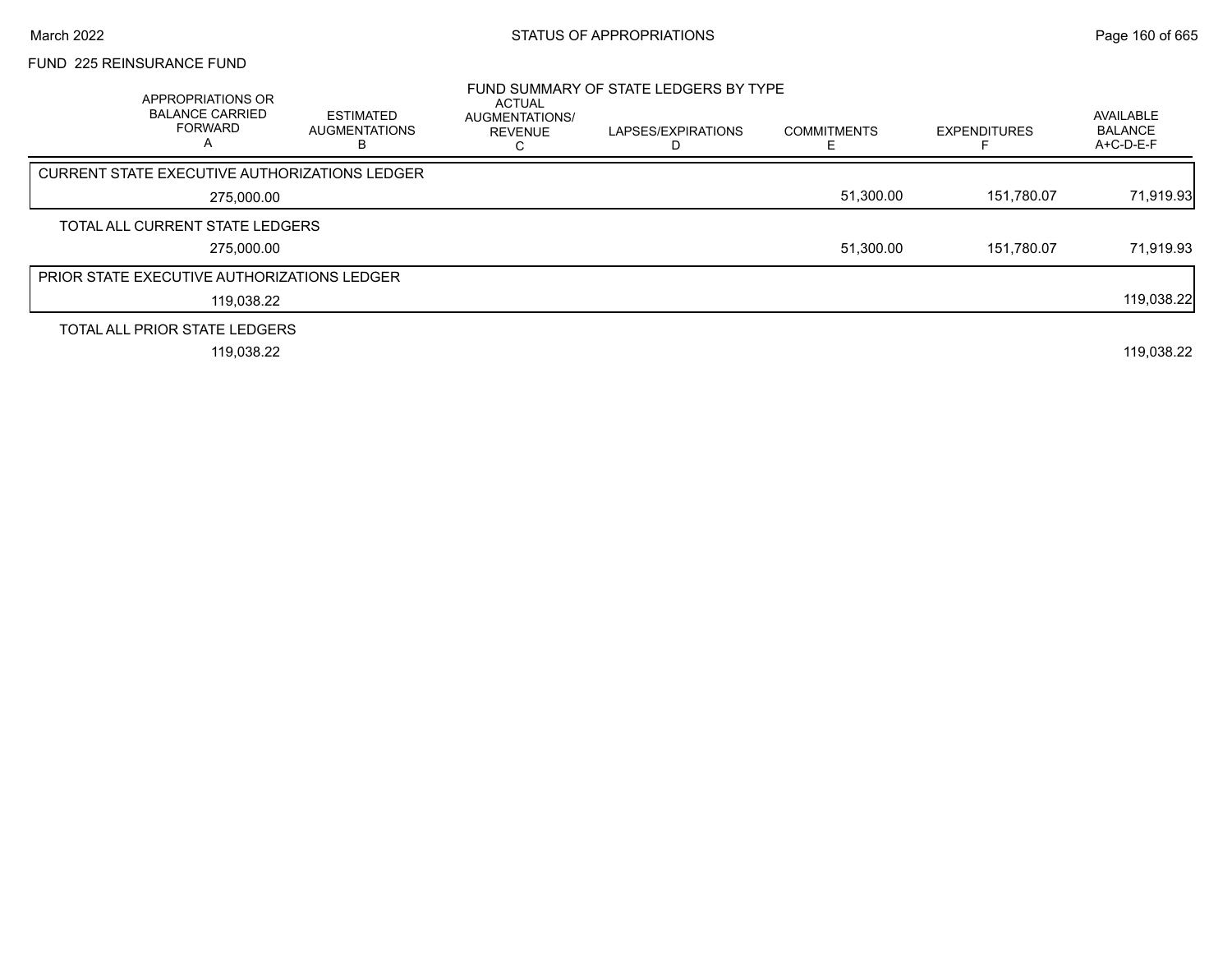# FUND 226 PA RURAL HEALTH REDESIGN CTR FUND

| APPROPRIATIONS OR<br><b>BALANCE CARRIED</b><br><b>FORWARD</b> | <b>ESTIMATED</b><br><b>AUGMENTATIONS</b><br>в | <b>ACTUAL</b><br>AUGMENTATIONS/<br><b>REVENUE</b><br>C | FUND SUMMARY OF STATE LEDGERS BY TYPE<br>LAPSES/EXPIRATIONS<br>D | <b>COMMITMENTS</b><br>Е | <b>EXPENDITURES</b> | <b>AVAILABLE</b><br><b>BALANCE</b><br>A+C-D-E-F |
|---------------------------------------------------------------|-----------------------------------------------|--------------------------------------------------------|------------------------------------------------------------------|-------------------------|---------------------|-------------------------------------------------|
| CURRENT STATE EXECUTIVE AUTHORIZATIONS LEDGER                 |                                               |                                                        |                                                                  |                         |                     |                                                 |
| 350,000.00                                                    |                                               |                                                        |                                                                  |                         |                     | 350,000.00                                      |
| CURRENT STATE EXECUTIVE AUTHORIZATIONS - RESTRICTED LEDGER    |                                               |                                                        |                                                                  |                         |                     |                                                 |
|                                                               | 150,000.00                                    | 558,252.91                                             |                                                                  |                         | 514,867.58          | 43,385.33                                       |
| TOTAL ALL CURRENT STATE LEDGERS                               |                                               |                                                        |                                                                  |                         |                     |                                                 |
| 350,000.00                                                    | 150,000.00                                    | 558,252.91                                             |                                                                  |                         | 514,867.58          | 393,385.33                                      |
| PRIOR STATE EXECUTIVE AUTHORIZATIONS LEDGER                   |                                               |                                                        |                                                                  |                         |                     |                                                 |
| 483,806.58                                                    |                                               |                                                        |                                                                  |                         |                     | 483,806.58                                      |
| PRIOR STATE EXECUTIVE AUTHORIZATIONS - RESTRICTED LEDGER      |                                               |                                                        |                                                                  |                         |                     |                                                 |
| 22,304.99                                                     |                                               | $-8,252.91$                                            |                                                                  |                         | 14,052.08           |                                                 |
| TOTAL ALL PRIOR STATE LEDGERS                                 |                                               |                                                        |                                                                  |                         |                     |                                                 |
| 506,111.57                                                    |                                               | $-8,252.91$                                            |                                                                  |                         | 14,052.08           | 483,806.58                                      |
|                                                               |                                               |                                                        |                                                                  |                         |                     |                                                 |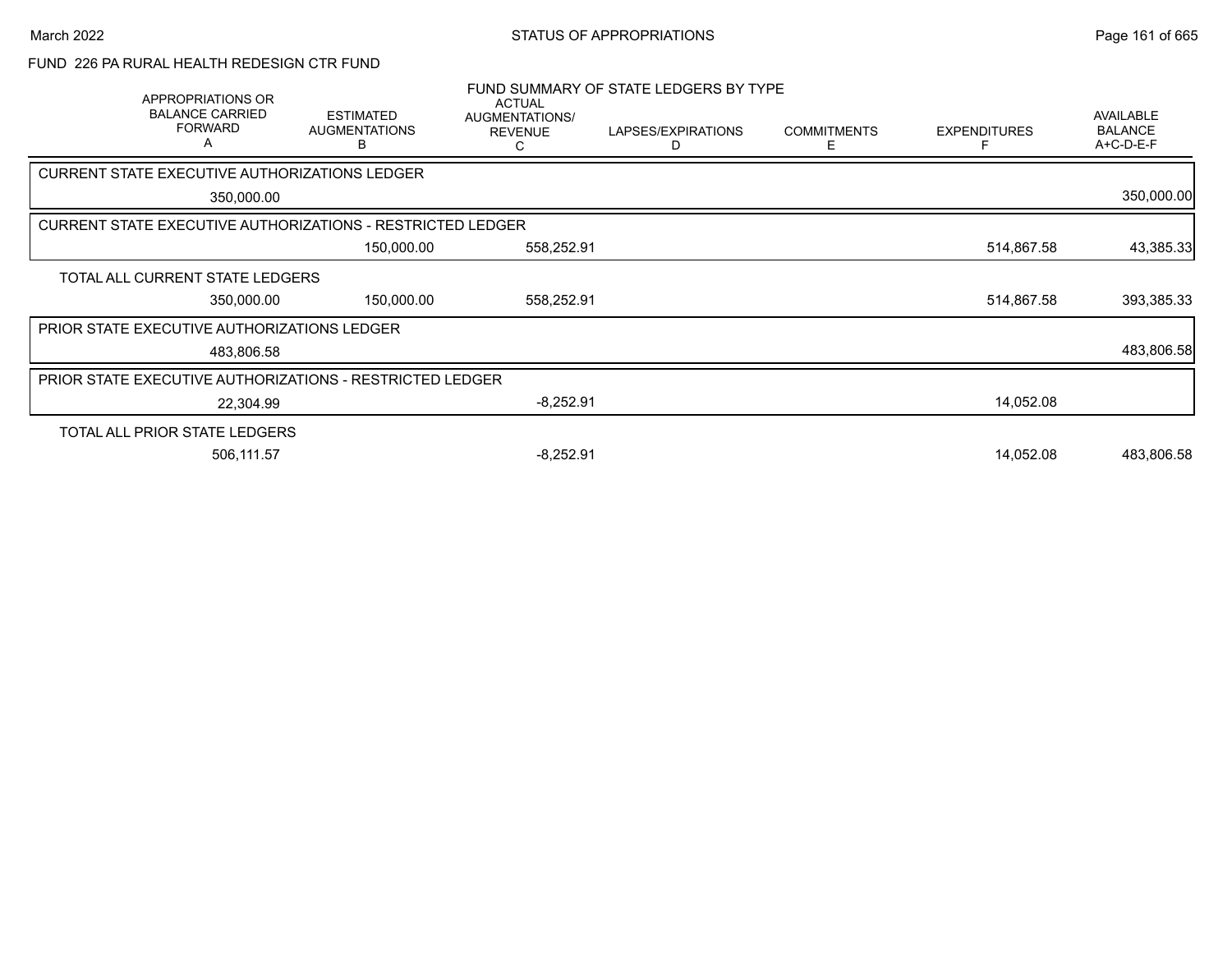# FUND 227 COUNTY VOTING APPARATUS FUND

| APPROPRIATIONS OR<br><b>BALANCE CARRIED</b><br>FORWARD | ESTIMATED<br>AUGMENTATIONS | ACTUAL<br>AUGMENTATIONS/<br>REVENUE | FUND SUMMARY OF STATE LEDGERS BY TYPE<br>LAPSES/EXPIRATIONS | <b>COMMITMENTS</b> | <b>EXPENDITURES</b> | AVAILABLE<br>BALANCE<br>A+C-D-E-F |
|--------------------------------------------------------|----------------------------|-------------------------------------|-------------------------------------------------------------|--------------------|---------------------|-----------------------------------|
| <b>PRIOR STATE EXECUTIVE AUTHORIZATIONS LEDGER</b>     |                            |                                     |                                                             |                    |                     |                                   |
| 47.218.029.02                                          |                            |                                     |                                                             | 14.621.032.00      | 778.720.15          | 31.818.276.87                     |
| TOTAL ALL PRIOR STATE LEDGERS                          |                            |                                     |                                                             |                    |                     |                                   |
| 47.218.029.02                                          |                            |                                     |                                                             | 14,621,032.00      | 778.720.15          | 31.818.276.87                     |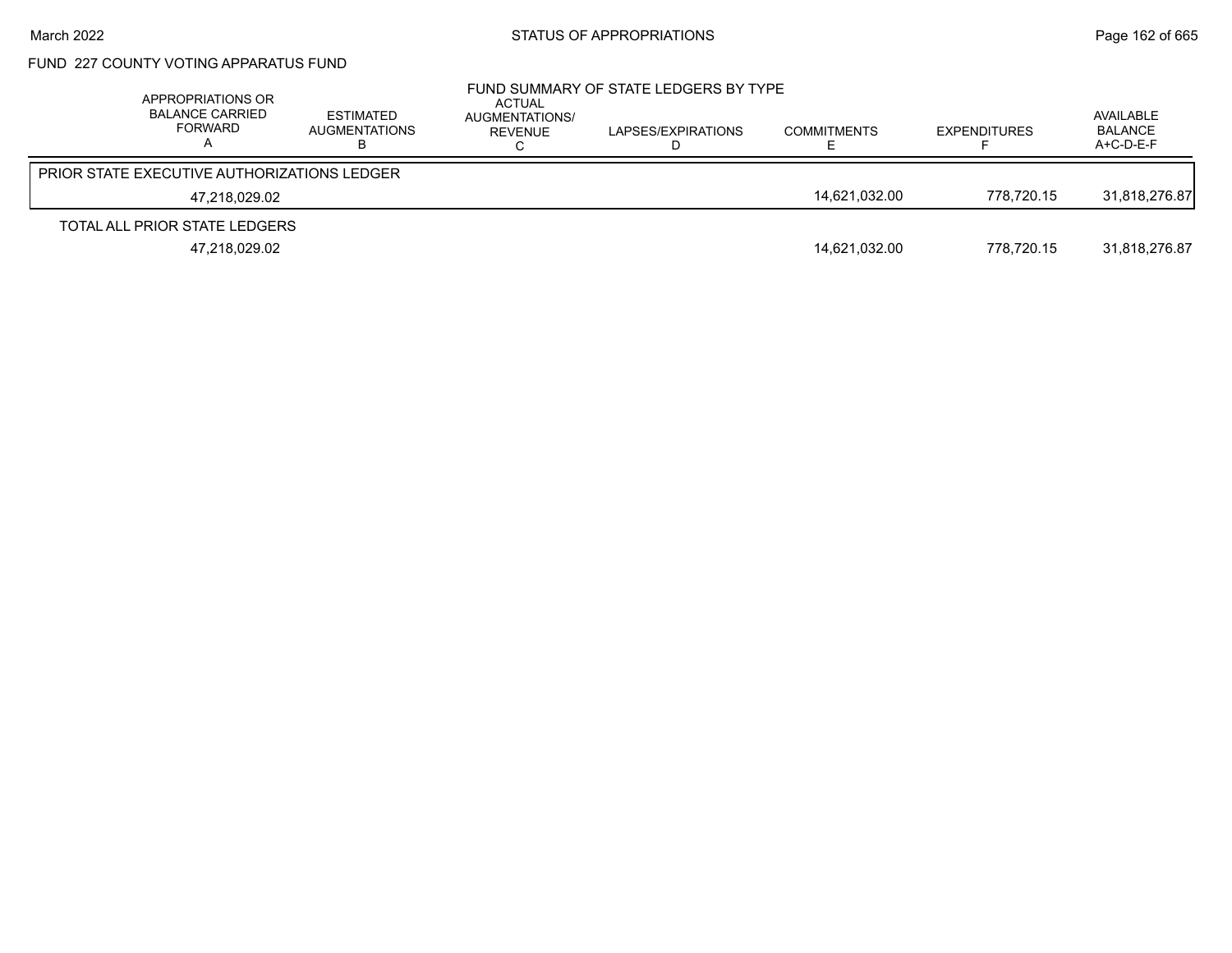### March 2022 **STATUS OF APPROPRIATIONS** STATUS OF APPROPRIATIONS

# FUND 229 MILITARY INSTALLATION REMED FUND

| APPROPRIATIONS OR<br>BALANCE CARRIED<br>FORWARD | <b>ESTIMATED</b><br>AUGMENTATIONS | ACTUAL<br>AUGMENTATIONS/<br><b>REVENUE</b> | FUND SUMMARY OF STATE LEDGERS BY TYPE<br>LAPSES/EXPIRATIONS | <b>COMMITMENTS</b> | <b>EXPENDITURES</b> | AVAILABLE<br><b>BALANCE</b><br>A+C-D-E-F |
|-------------------------------------------------|-----------------------------------|--------------------------------------------|-------------------------------------------------------------|--------------------|---------------------|------------------------------------------|
| <b>RESTRICTED RECEIPTS LEDGER</b>               |                                   |                                            |                                                             |                    |                     |                                          |
|                                                 |                                   | 15,803,505.09                              |                                                             |                    | 15,803,371.10       | 133.99                                   |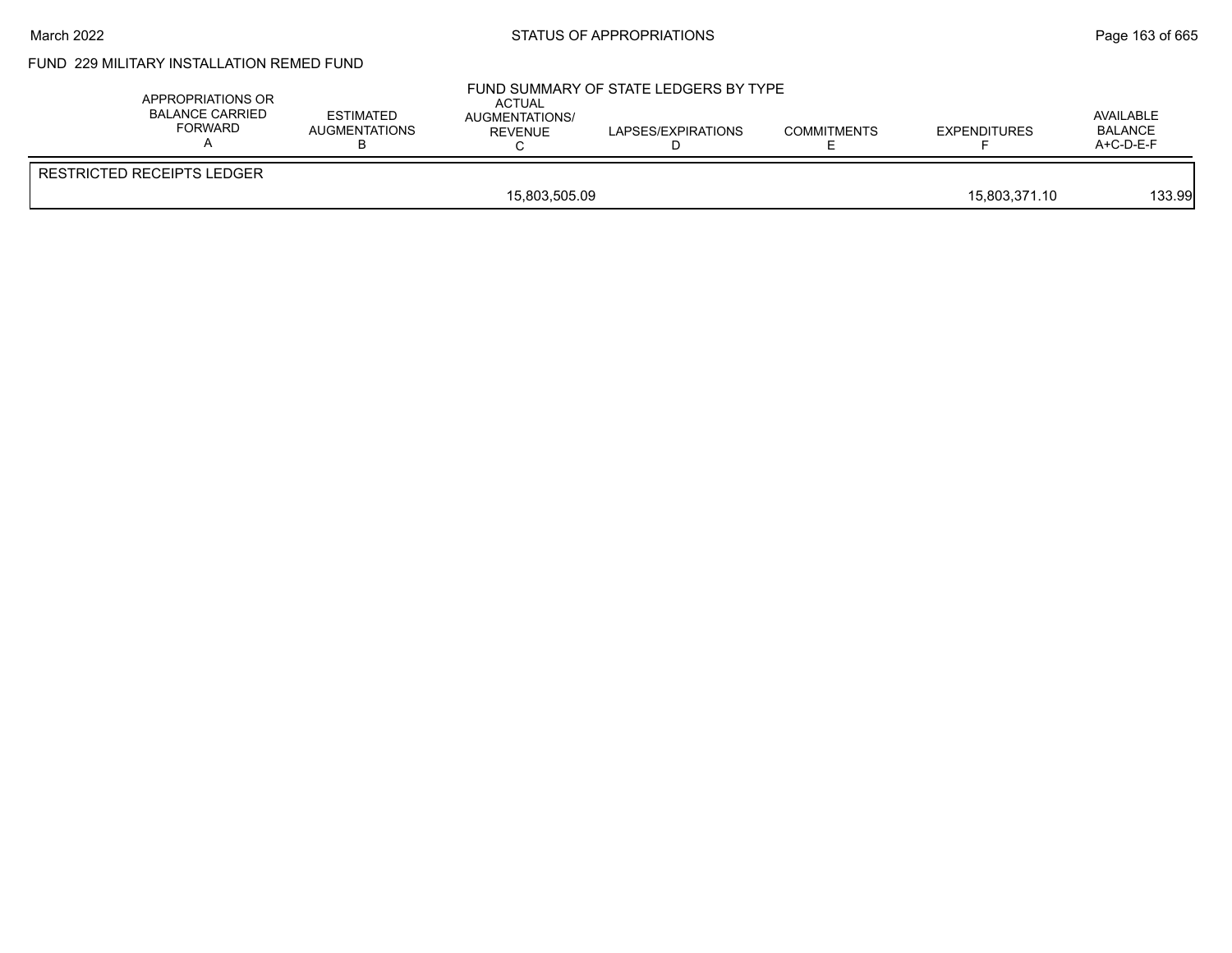### CURRENT STATE APPROPRIATIONS LEDGER

|                                                              | APPROPRIATIONS OR<br><b>BALANCE CARRIED</b><br><b>FORWARD</b><br>Α    | <b>ESTIMATED</b><br><b>AUGMENTATIONS</b><br>B | <b>ACTUAL</b><br>AUGMENTATIONS/<br><b>REVENUE</b><br>C | LAPSES/EXPIRATIONS<br>D | <b>COMMITMENTS</b><br>Е | <b>EXPENDITURES</b><br>F | <b>AVAILABLE</b><br><b>BALANCE</b><br>A+C-D-E-F |
|--------------------------------------------------------------|-----------------------------------------------------------------------|-----------------------------------------------|--------------------------------------------------------|-------------------------|-------------------------|--------------------------|-------------------------------------------------|
| BA 10 - Aging<br><b>GENERAL GOVERNMENT</b>                   |                                                                       |                                               |                                                        |                         |                         |                          |                                                 |
|                                                              | 10701 2021 General Government Operations                              |                                               | 59,032.69                                              |                         |                         |                          |                                                 |
| <b>GRANTS AND SUBSIDIES</b>                                  | 10,171,000.00                                                         | 80,000.00                                     |                                                        |                         | 665,636.16              | 5,827,695.51             | 3,736,701.02                                    |
|                                                              | 10001 2021 Transfer to Pharmaceutical Assistance Fd<br>155,000,000.00 |                                               |                                                        |                         |                         | 80,000,000.00            | 75,000,000.00                                   |
| 10008 2021                                                   | PennCARE<br>281,993,000.00                                            | 725,000.00                                    | 217,989.28                                             |                         | 65,692,901.76           | 212,059,145.53           | 4,458,941.99                                    |
| 10747 2021                                                   | <b>Grants to Senior Centers</b><br>2,000,000.00                       |                                               |                                                        |                         |                         | 1,999,800.00             | 200.00                                          |
| 10749 2021                                                   | <b>Pre-Admission Assessment</b><br>8,750,000.00                       |                                               |                                                        |                         | 564,331.14              | 2,367,733.52             | 5,817,935.34                                    |
| 10914 2021                                                   | <b>Caregiver Support</b><br>12,103,000.00                             |                                               |                                                        |                         | 2,232,569.00            | 7,252,010.00             | 2,618,421.00                                    |
| 10959 2021                                                   | Alzheimer's Outreach<br>250,000.00                                    |                                               |                                                        |                         | 93,651.00               | 156,349.00               |                                                 |
| <b>DEPT TOTAL</b>                                            | 470,267,000.00                                                        | 805,000.00                                    | 277,021.97                                             |                         | 69,249,089.06           | 309,662,733.56           | 91,632,199.35                                   |
| <b>BA 21 - Human Services</b><br><b>GRANTS AND SUBSIDIES</b> |                                                                       |                                               |                                                        |                         |                         |                          |                                                 |
|                                                              | 11072 2021 Medical Assist-Transportation Services<br>3,500,000.00     |                                               |                                                        |                         | 1,197,561.39            | 2,302,438.61             |                                                 |
| 11134 2021                                                   | <b>Medical Assist - Community Healthchoices</b><br>348,966,000.00     |                                               |                                                        |                         |                         | 220,000,000.00           | 128,966,000.00                                  |
| <b>DEPT TOTAL</b>                                            | 352,466,000.00                                                        |                                               |                                                        |                         | 1,197,561.39            | 222,302,438.61           | 128,966,000.00                                  |
| <b>LEDGER TOTAL</b>                                          | 822,733,000.00                                                        | 805,000.00                                    | 277,021.97                                             |                         | 70,446,650.45           | 531,965,172.17           | 220,598,199.35                                  |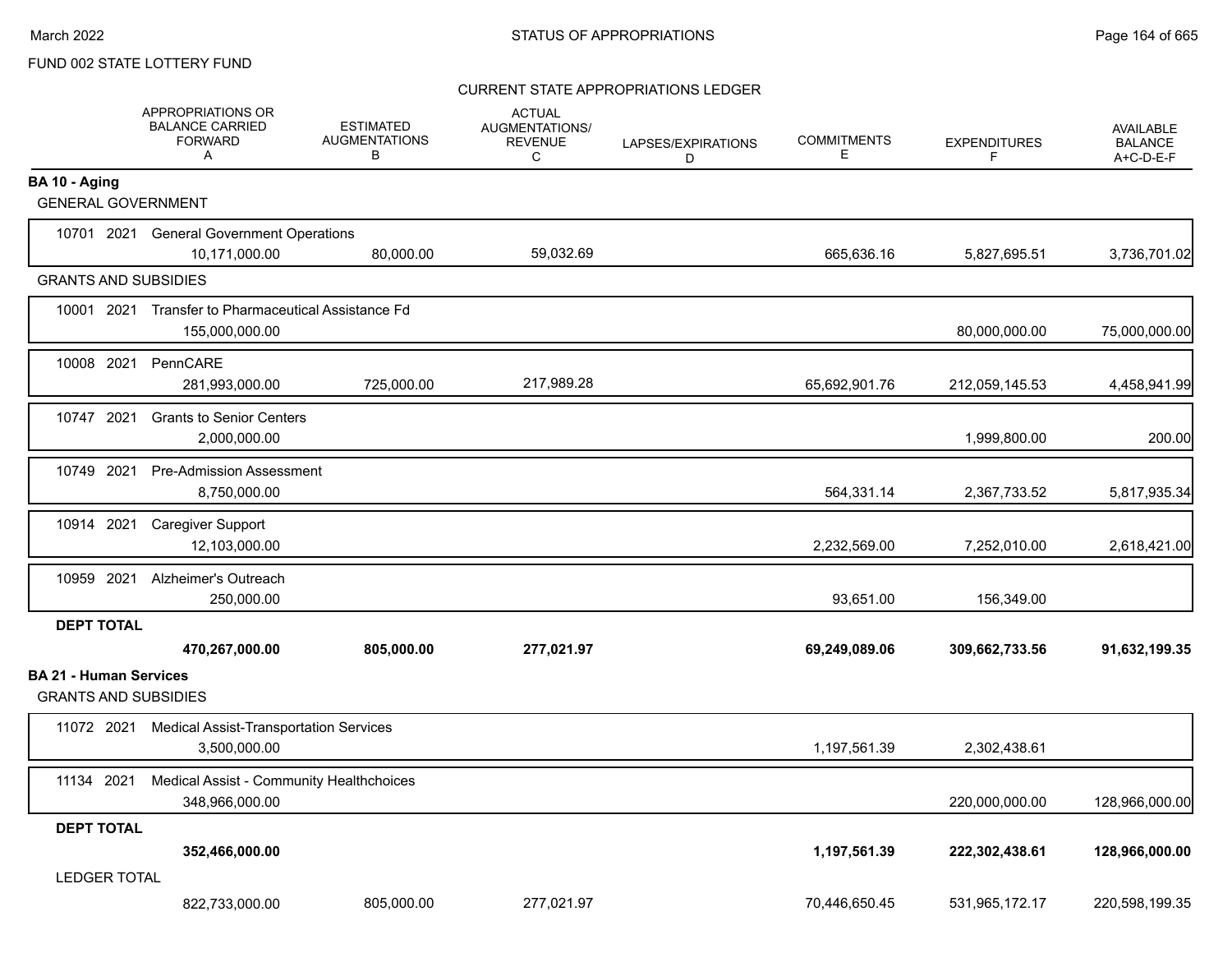### CURRENT STATE EXECUTIVE AUTHORIZATIONS LEDGER

|                                                              | APPROPRIATIONS OR<br><b>BALANCE CARRIED</b><br><b>FORWARD</b><br>Α | <b>ESTIMATED</b><br><b>AUGMENTATIONS</b><br>в | <b>ACTUAL</b><br>AUGMENTATIONS/<br><b>REVENUE</b><br>C | LAPSES/EXPIRATIONS<br>D | <b>COMMITMENTS</b><br>E. | <b>EXPENDITURES</b><br>F | <b>AVAILABLE</b><br><b>BALANCE</b><br>A+C-D-E-F |
|--------------------------------------------------------------|--------------------------------------------------------------------|-----------------------------------------------|--------------------------------------------------------|-------------------------|--------------------------|--------------------------|-------------------------------------------------|
| BA 18 - Revenue                                              |                                                                    |                                               |                                                        |                         |                          |                          |                                                 |
| <b>GENERAL GOVERNMENT</b>                                    |                                                                    |                                               |                                                        |                         |                          |                          |                                                 |
| 20020 2021                                                   | Payment of Prize Money<br>490,293,000.00                           |                                               |                                                        |                         | 68,662,486.38            | 329,849,592.75           | 91,780,920.87                                   |
| 20022 2021                                                   | <b>On-Line Vendor Commissions</b><br>73,692,000.00                 |                                               |                                                        |                         | 25, 167, 188.08          | 48,524,811.92            |                                                 |
| 20024 2021                                                   | <b>Instant Vendor Commissions</b><br>53,100,000.00                 |                                               |                                                        |                         | 15,121,832.99            | 37,400,732.12            | 577,434.89                                      |
| 20270 2021                                                   | <b>Lottery Advertising</b><br>51,000,000.00                        | 500,000.00                                    | 500,000.00                                             |                         | 22,858,590.66            | 28,641,409.19            | 0.15                                            |
| 20296 2021                                                   | <b>General Operations</b><br>70,308,000.00                         | 163,000.00                                    | 159,710.00                                             |                         | 12,574,911.81            | 34,614,425.87            | 23,278,372.32                                   |
| 20361 2021                                                   | Property Tax Rent Rebate - General Op<br>18,952,000.00             |                                               |                                                        |                         | 353,754.05               | 12,348,899.76            | 6,249,346.19                                    |
| 20438 2021                                                   | iLottery Vendor Commissions<br>27,900,000.00                       |                                               |                                                        |                         | 15,569,844.71            | 12,330,155.28            | 0.01                                            |
| <b>GRANTS AND SUBSIDIES</b>                                  |                                                                    |                                               |                                                        |                         |                          |                          |                                                 |
|                                                              | 20021 2021 Prop Tax/Rent Astnc for Older Penn<br>234,600,000.00    |                                               |                                                        |                         |                          | 206,544,175.82           | 28,055,824.18                                   |
| <b>DEPT TOTAL</b>                                            |                                                                    |                                               |                                                        |                         |                          |                          |                                                 |
|                                                              | 1,019,845,000.00                                                   | 663,000.00                                    | 659,710.00                                             |                         | 160,308,608.68           | 710,254,202.71           | 149,941,898.61                                  |
| <b>BA 78 - Transportation</b><br><b>GRANTS AND SUBSIDIES</b> |                                                                    |                                               |                                                        |                         |                          |                          |                                                 |
| 20167 2021                                                   | Older Pennsylvania Shared Rides<br>75,000,000.00                   |                                               |                                                        |                         | 49,668,418.57            | 25,229,581.43            | 102,000.00                                      |
| 20335 2021                                                   | Transfer to Public Transp. Trust Fund<br>95,907,000.00             |                                               |                                                        |                         |                          |                          | 95,907,000.00                                   |
| <b>DEPT TOTAL</b>                                            |                                                                    |                                               |                                                        |                         |                          |                          |                                                 |
|                                                              | 170,907,000.00                                                     |                                               |                                                        |                         | 49,668,418.57            | 25,229,581.43            | 96,009,000.00                                   |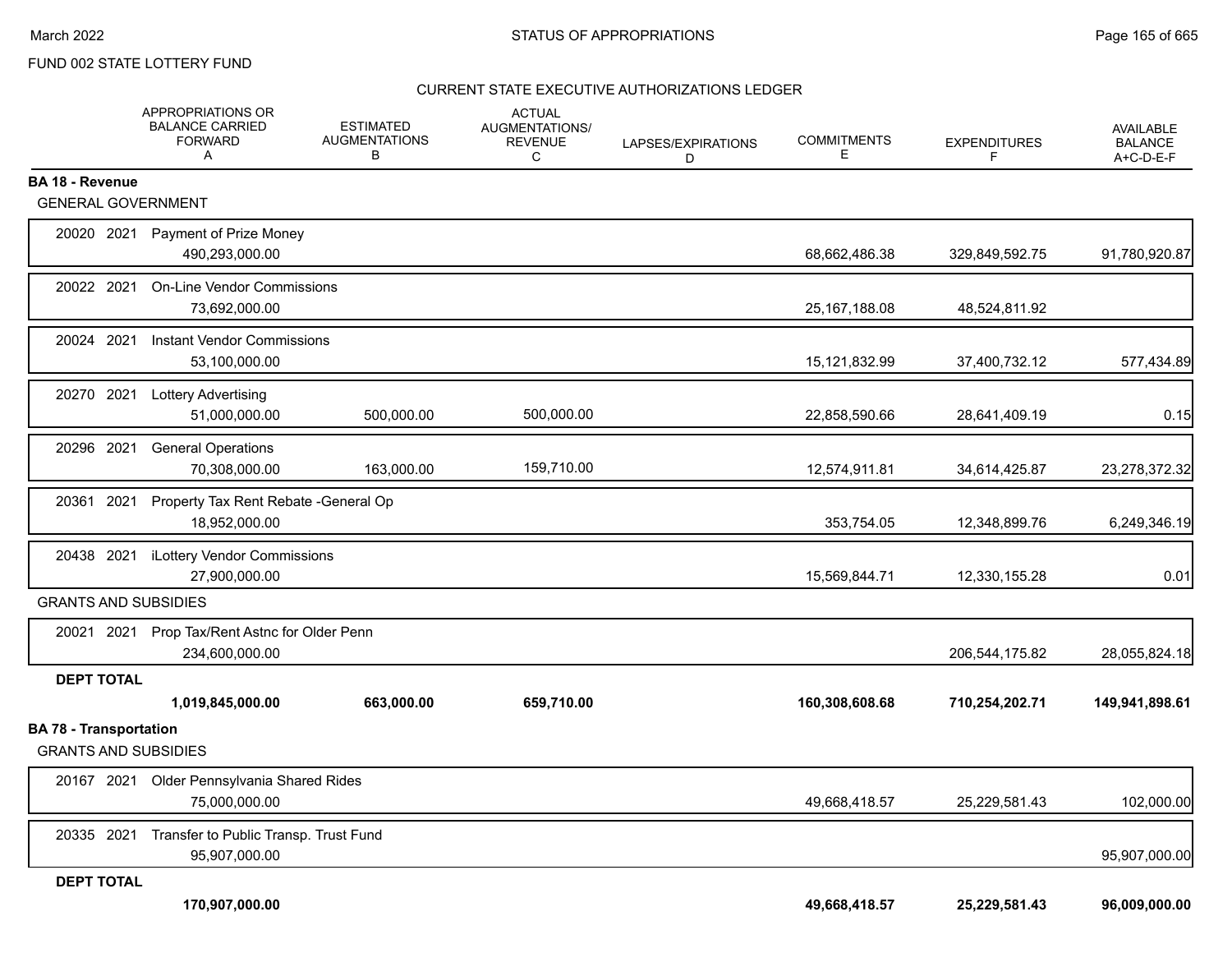#### LEDGER TOTAL

| 1.190.752.000.00                      | 663.000.00  | 659,710.00 | 209.977.027.25 | 735.483.784.14   | 245.950.898.61 |
|---------------------------------------|-------------|------------|----------------|------------------|----------------|
|                                       |             |            |                |                  |                |
| TOTAL TOTAL ALL CURRENT STATE LEDGERS |             |            |                |                  |                |
| 2,013,485,000.00                      | .468.000.00 | 936.731.97 | 280.423.677.70 | 1.267.448.956.31 | 466,549,097.96 |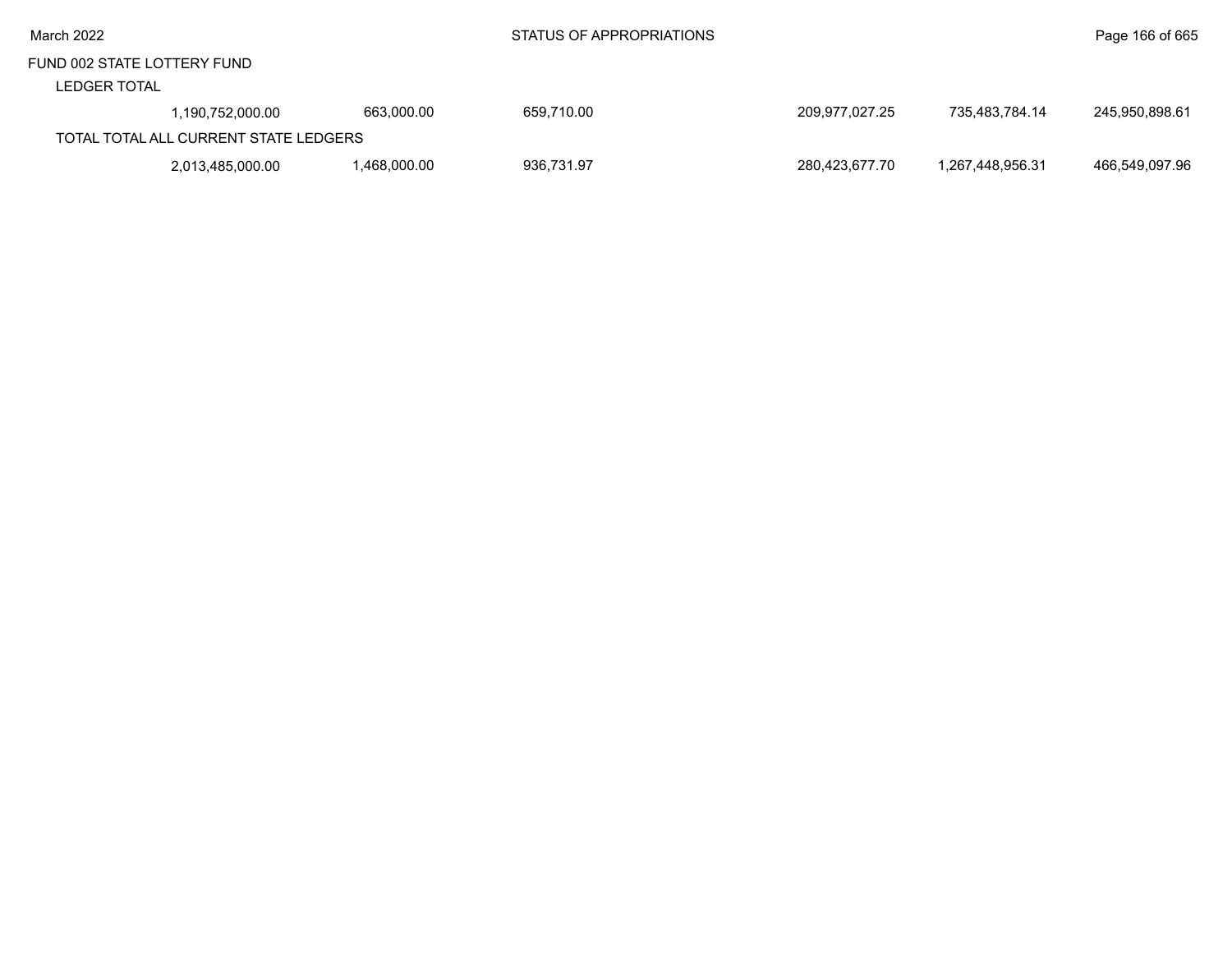#### PRIOR STATE APPROPRIATIONS LEDGER

|                             | APPROPRIATIONS OR<br><b>BALANCE CARRIED</b><br><b>FORWARD</b><br>A   | <b>ESTIMATED</b><br><b>AUGMENTATIONS</b><br>B | <b>ACTUAL</b><br>AUGMENTATIONS/<br><b>REVENUE</b><br>C | LAPSES/EXPIRATIONS<br>D | <b>COMMITMENTS</b><br>E | <b>EXPENDITURES</b><br>F | <b>AVAILABLE</b><br><b>BALANCE</b><br>A+C-D-E-F |
|-----------------------------|----------------------------------------------------------------------|-----------------------------------------------|--------------------------------------------------------|-------------------------|-------------------------|--------------------------|-------------------------------------------------|
| BA 10 - Aging               |                                                                      |                                               |                                                        |                         |                         |                          |                                                 |
| <b>GENERAL GOVERNMENT</b>   |                                                                      |                                               |                                                        |                         |                         |                          |                                                 |
|                             | 10701 2019 General Government Operations<br>399.70                   |                                               |                                                        |                         | 388.66                  |                          | 11.04                                           |
|                             | 10701 2020 General Government Operations<br>1,048,949.03             |                                               | $-40.00$                                               |                         |                         | 465,313.52               | 583,595.51                                      |
| <b>GRANTS AND SUBSIDIES</b> |                                                                      |                                               |                                                        |                         |                         |                          |                                                 |
|                             | 10001 2020 Transfer to Pharmaceutical Assistance Fd<br>15,000,000.00 |                                               |                                                        |                         |                         |                          | 15,000,000.00                                   |
|                             | 10008 2018 PennCARE<br>455.79                                        |                                               |                                                        |                         |                         |                          | 455.79                                          |
| 10008 2019                  | PennCARE<br>1,747,790.76                                             |                                               |                                                        |                         |                         | $-3,660.00$              | 1,751,450.76                                    |
| 10008 2020                  | PennCARE<br>3,879,105.04                                             |                                               | 525.00                                                 |                         | 124,149.01              | $-8,295,333.76$          | 12,050,814.79                                   |
| 10747 2017                  | <b>Grants to Senior Centers</b><br>55,657.27                         |                                               |                                                        |                         | 19,975.00               | 30,977.79                | 4,704.48                                        |
|                             | 10747 2018 Grants to Senior Centers<br>205,918.11                    |                                               |                                                        |                         | 30,650.98               | 167,596.93               | 7,670.20                                        |
| 10747 2019                  | <b>Grants to Senior Centers</b><br>1,028,270.00                      |                                               |                                                        |                         | 120,833.26              | 907,428.04               | 8.70                                            |
| 10747 2020                  | <b>Grants to Senior Centers</b>                                      |                                               |                                                        |                         | 4,936.00                | $-4,940.00$              | 4.00                                            |
|                             | 10749 2019 Pre-Admission Assessment<br>10,001.50                     |                                               |                                                        |                         |                         |                          | 10,001.50                                       |
| 10749 2020                  | <b>Pre-Admission Assessment</b><br>5,996,915.00                      |                                               |                                                        |                         |                         | 5,969,981.34             | 26,933.66                                       |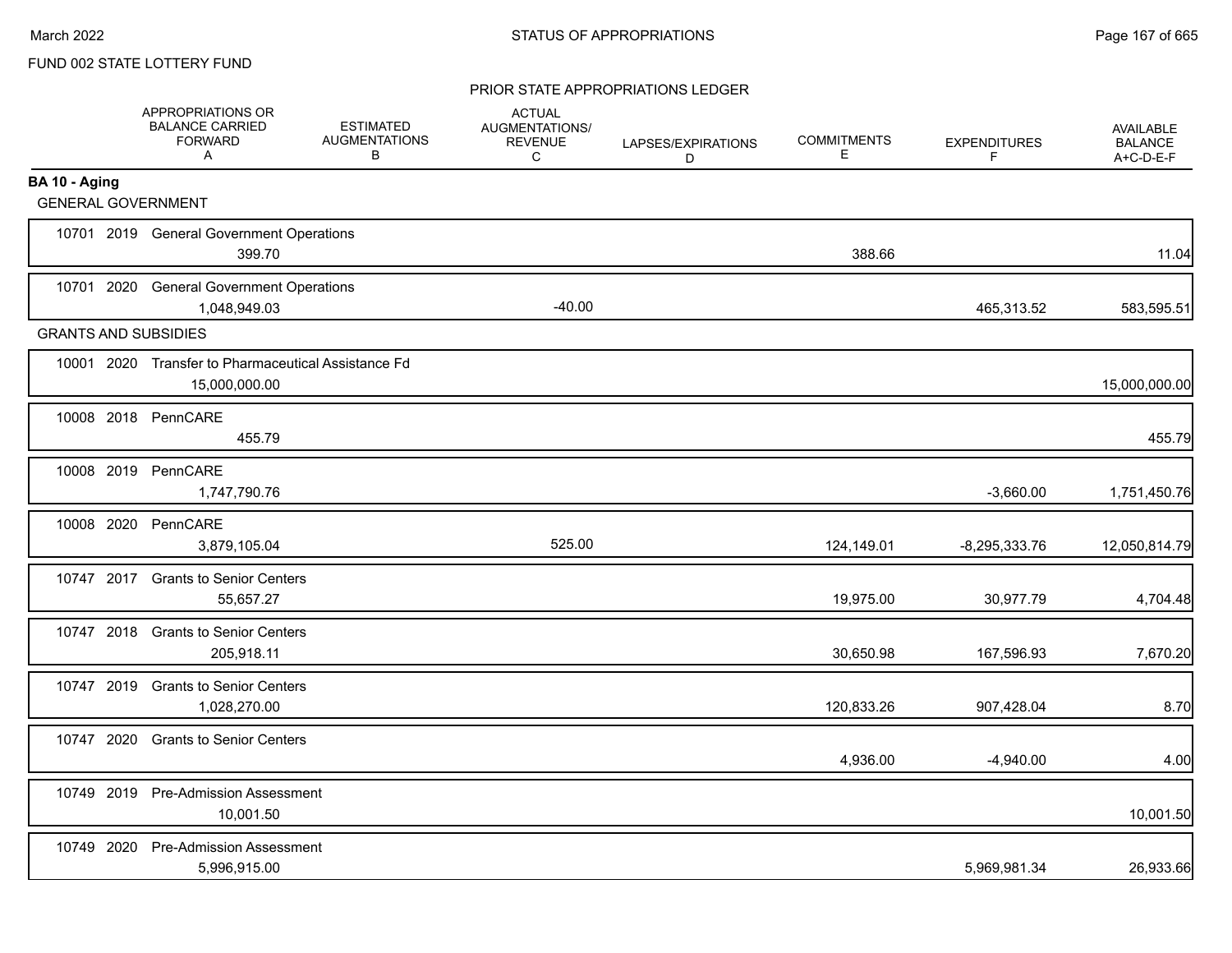#### PRIOR STATE APPROPRIATIONS LEDGER

|                                                              | <b>APPROPRIATIONS OR</b><br><b>BALANCE CARRIED</b><br><b>FORWARD</b><br>Α | <b>ESTIMATED</b><br><b>AUGMENTATIONS</b><br>В | <b>ACTUAL</b><br>AUGMENTATIONS/<br><b>REVENUE</b><br>С | LAPSES/EXPIRATIONS<br>D | <b>COMMITMENTS</b><br>Е | <b>EXPENDITURES</b><br>F. | <b>AVAILABLE</b><br><b>BALANCE</b><br>A+C-D-E-F |
|--------------------------------------------------------------|---------------------------------------------------------------------------|-----------------------------------------------|--------------------------------------------------------|-------------------------|-------------------------|---------------------------|-------------------------------------------------|
| 10914 2019                                                   | <b>Caregiver Support</b><br>127,955.43                                    |                                               |                                                        |                         |                         | $-50.00$                  | 128,005.43                                      |
| 2020<br>10914                                                | <b>Caregiver Support</b><br>1,955,148.00                                  |                                               |                                                        |                         | 176,763.00              | $-1,469,276.69$           | 3,247,661.69                                    |
| 10959 2020                                                   | Alzheimer's Outreach<br>115,789.00                                        |                                               |                                                        |                         |                         | 113,083.00                | 2,706.00                                        |
| <b>DEPT TOTAL</b>                                            |                                                                           |                                               |                                                        |                         |                         |                           |                                                 |
|                                                              | 31, 172, 354.63                                                           |                                               | 485.00                                                 |                         | 477,695.91              | $-2,118,879.83$           | 32,814,023.55                                   |
| <b>BA 21 - Human Services</b><br><b>GRANTS AND SUBSIDIES</b> |                                                                           |                                               |                                                        |                         |                         |                           |                                                 |
| 11072 2020                                                   | <b>Medical Assist-Transportation Services</b><br>121,158.94               |                                               |                                                        |                         |                         |                           | 121,158.94                                      |
| 11134 2020                                                   | Medical Assist - Community Healthchoices<br>90,000,000.00                 |                                               |                                                        |                         |                         | 90,000,000.00             |                                                 |
| <b>DEPT TOTAL</b>                                            |                                                                           |                                               |                                                        |                         |                         |                           |                                                 |
|                                                              | 90,121,158.94                                                             |                                               |                                                        |                         |                         | 90,000,000.00             | 121,158.94                                      |
| <b>LEDGER TOTAL</b>                                          |                                                                           |                                               |                                                        |                         |                         |                           |                                                 |
|                                                              | 121,293,513.57                                                            |                                               | 485.00                                                 |                         | 477,695.91              | 87,881,120.17             | 32,935,182.49                                   |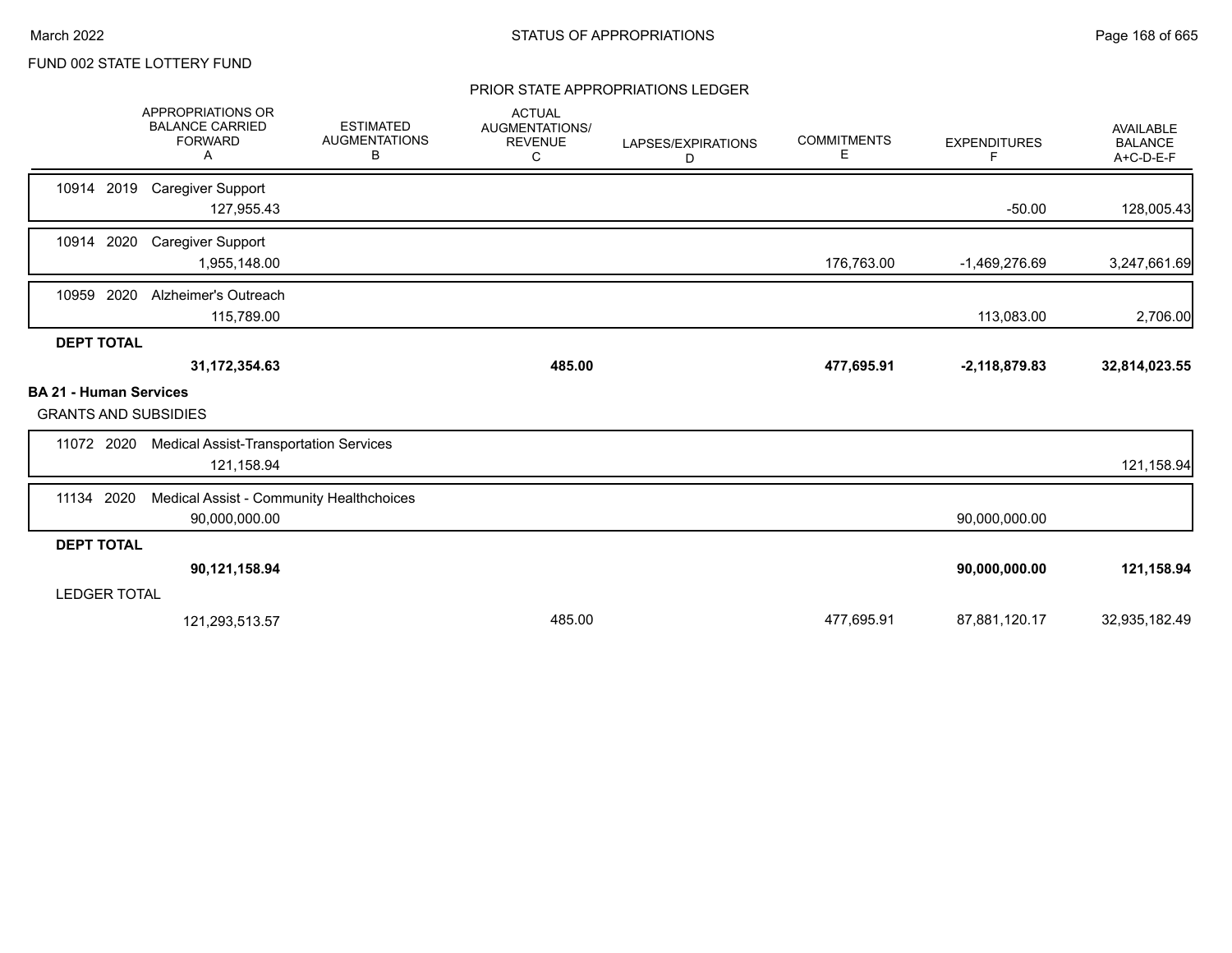#### PRIOR STATE EXECUTIVE AUTHORIZATIONS LEDGER

|                               | APPROPRIATIONS OR<br><b>BALANCE CARRIED</b><br><b>FORWARD</b><br>A | <b>ESTIMATED</b><br><b>AUGMENTATIONS</b><br>B | <b>ACTUAL</b><br>AUGMENTATIONS/<br><b>REVENUE</b><br>C | LAPSES/EXPIRATIONS<br>D | <b>COMMITMENTS</b><br>Е | <b>EXPENDITURES</b><br>F | AVAILABLE<br><b>BALANCE</b><br>A+C-D-E-F |
|-------------------------------|--------------------------------------------------------------------|-----------------------------------------------|--------------------------------------------------------|-------------------------|-------------------------|--------------------------|------------------------------------------|
| <b>BA 18 - Revenue</b>        |                                                                    |                                               |                                                        |                         |                         |                          |                                          |
| <b>GENERAL GOVERNMENT</b>     |                                                                    |                                               |                                                        |                         |                         |                          |                                          |
|                               | 20020 2019 Payment of Prize Money<br>15,000.00                     |                                               |                                                        |                         |                         | 1.00                     | 14,999.00                                |
| 20020 2020                    | Payment of Prize Money<br>30,904,323.68                            |                                               |                                                        |                         |                         | 116,534.88               | 30,787,788.80                            |
| 20022 2020                    | <b>On-Line Vendor Commissions</b><br>9,635,841.91                  |                                               |                                                        |                         |                         | 6,645,629.26             | 2,990,212.65                             |
| 20024 2020                    | <b>Instant Vendor Commissions</b><br>13,581,965.67                 |                                               |                                                        |                         |                         | 9,668,681.03             | 3,913,284.64                             |
|                               | 20270 2018 Lottery Advertising<br>1,100.00                         |                                               |                                                        |                         |                         |                          | 1,100.00                                 |
|                               | 20270 2019 Lottery Advertising<br>76,677.55                        |                                               |                                                        |                         |                         |                          | 76,677.55                                |
|                               | 20270 2020 Lottery Advertising<br>11,699,021.28                    |                                               |                                                        |                         | 131,868.91              | 11,567,151.54            | 0.83                                     |
| 20296 2020                    | <b>General Operations</b><br>24,661,711.19                         |                                               |                                                        |                         | 11,160,505.60           | 13,324,738.86            | 176,466.73                               |
|                               | 20361 2020 Property Tax Rent Rebate - General Op<br>3,068,376.49   |                                               |                                                        |                         |                         | 447,963.61               | 2,620,412.88                             |
|                               | 20438 2020 iLottery Vendor Commissions<br>31,469,000.00            |                                               |                                                        |                         | 1,665,195.19            | 12,931,464.62            | 16,872,340.19                            |
| <b>GRANTS AND SUBSIDIES</b>   |                                                                    |                                               |                                                        |                         |                         |                          |                                          |
|                               | 20021 2019 Prop Tax/Rent Astnc for Older Penn<br>9,544,318.45      |                                               |                                                        |                         |                         | 3,278,610.30             | 6,265,708.15                             |
| <b>DEPT TOTAL</b>             |                                                                    |                                               |                                                        |                         |                         |                          |                                          |
| <b>BA 78 - Transportation</b> | 134,657,336.22                                                     |                                               |                                                        |                         | 12,957,569.70           | 57,980,775.10            | 63,718,991.42                            |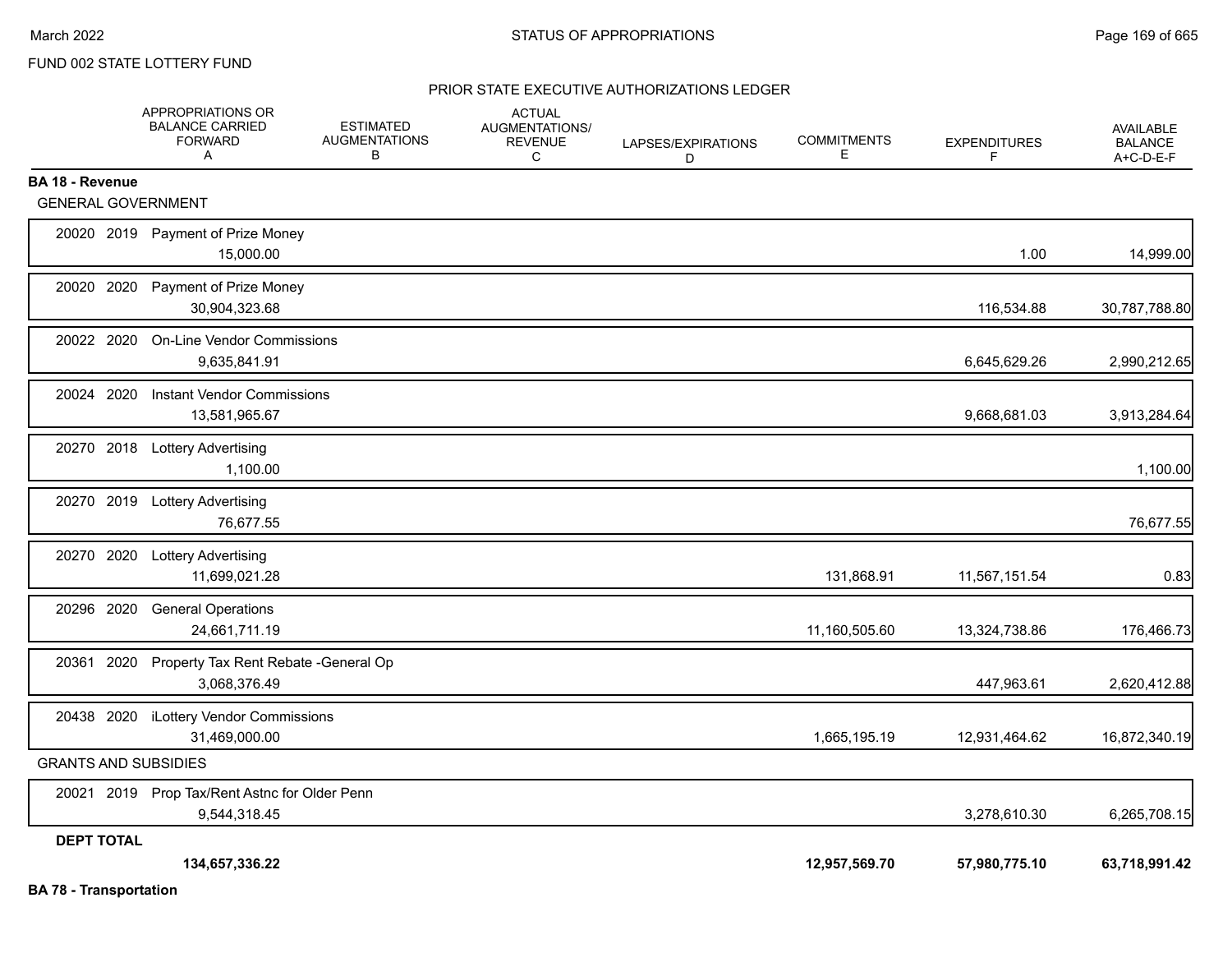### PRIOR STATE EXECUTIVE AUTHORIZATIONS LEDGER

|                             | APPROPRIATIONS OR<br><b>BALANCE CARRIED</b><br><b>FORWARD</b><br>$\mathsf{A}$ | <b>ESTIMATED</b><br><b>AUGMENTATIONS</b><br>в | <b>ACTUAL</b><br>AUGMENTATIONS/<br><b>REVENUE</b><br>C | LAPSES/EXPIRATIONS<br>D | <b>COMMITMENTS</b> | <b>EXPENDITURES</b> | AVAILABLE<br><b>BALANCE</b><br>A+C-D-E-F |
|-----------------------------|-------------------------------------------------------------------------------|-----------------------------------------------|--------------------------------------------------------|-------------------------|--------------------|---------------------|------------------------------------------|
| <b>GRANTS AND SUBSIDIES</b> |                                                                               |                                               |                                                        |                         |                    |                     |                                          |
| 2020<br>20167               | Older Pennsylvania Shared Rides                                               |                                               |                                                        |                         |                    |                     |                                          |
|                             | 48,248,798.97                                                                 |                                               |                                                        |                         |                    | 7,198,388.92        | 41,050,410.05                            |
| <b>DEPT TOTAL</b>           |                                                                               |                                               |                                                        |                         |                    |                     |                                          |
|                             | 48,248,798.97                                                                 |                                               |                                                        |                         |                    | 7,198,388.92        | 41,050,410.05                            |
| <b>LEDGER TOTAL</b>         |                                                                               |                                               |                                                        |                         |                    |                     |                                          |
|                             | 182,906,135.19                                                                |                                               |                                                        |                         | 12,957,569.70      | 65,179,164.02       | 104,769,401.47                           |
|                             | TOTAL TOTAL ALL PRIOR STATE LEDGERS                                           |                                               |                                                        |                         |                    |                     |                                          |
|                             | 304,199,648.76                                                                |                                               | 485.00                                                 |                         | 13,435,265.61      | 153,060,284.19      | 137,704,583.96                           |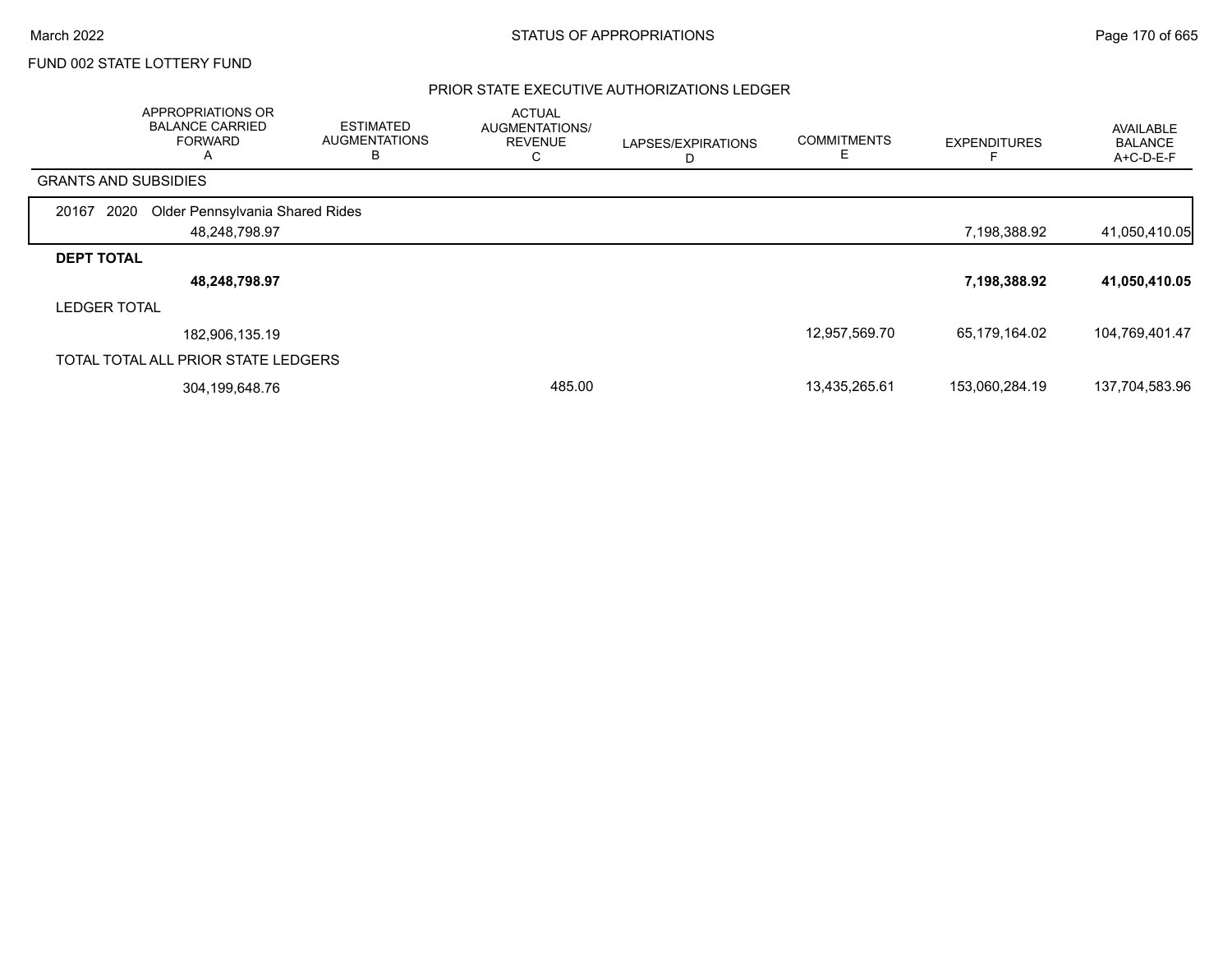### RESTRICTED RECEIPTS LEDGER

|                           | APPROPRIATIONS OR<br><b>BALANCE CARRIED</b><br>FORWARD<br>A | <b>ESTIMATED</b><br><b>AUGMENTATIONS</b><br>В | <b>ACTUAL</b><br><b>AUGMENTATIONS/</b><br><b>REVENUE</b><br>C | LAPSES/EXPIRATIONS<br>D | <b>COMMITMENTS</b><br>E | <b>EXPENDITURES</b> | AVAILABLE<br><b>BALANCE</b><br>A+C-D-E-F |
|---------------------------|-------------------------------------------------------------|-----------------------------------------------|---------------------------------------------------------------|-------------------------|-------------------------|---------------------|------------------------------------------|
| <b>BA 18 - Revenue</b>    |                                                             |                                               |                                                               |                         |                         |                     |                                          |
| <b>GENERAL GOVERNMENT</b> |                                                             |                                               |                                                               |                         |                         |                     |                                          |
| 2021<br>40176             | <b>Bond Collateral</b>                                      |                                               |                                                               |                         |                         |                     |                                          |
|                           | 404,684.42                                                  |                                               | 90,000.00                                                     |                         |                         | 70,000.00           | 424,684.42                               |
| <b>DEPT TOTAL</b>         |                                                             |                                               |                                                               |                         |                         |                     |                                          |
|                           | 404,684.42                                                  |                                               | 90,000.00                                                     |                         |                         | 70,000.00           | 424,684.42                               |
| <b>LEDGER TOTAL</b>       |                                                             |                                               |                                                               |                         |                         |                     |                                          |
|                           | 404,684.42                                                  |                                               | 90.000.00                                                     |                         |                         | 70.000.00           | 424,684.42                               |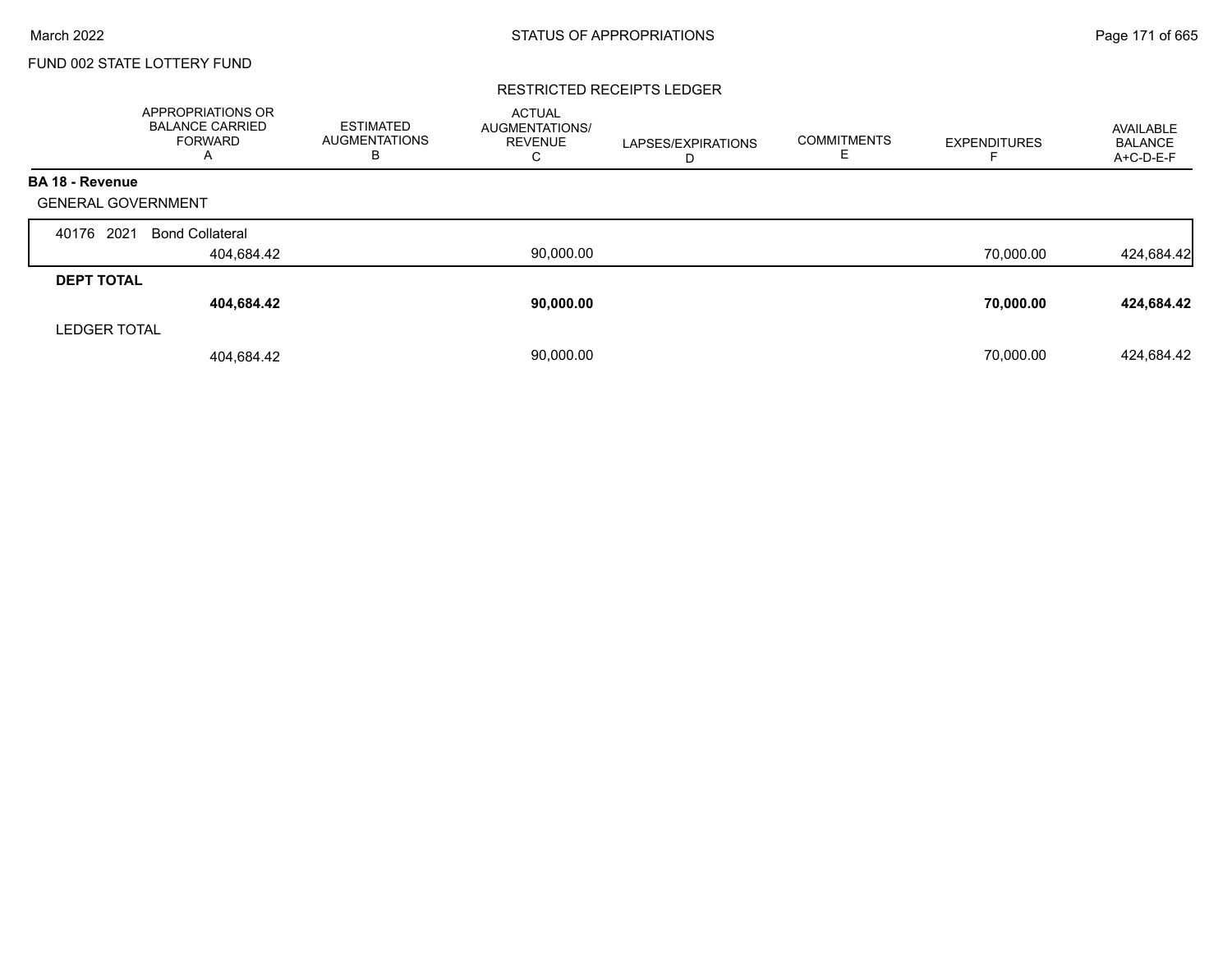### RESTRICTED REVENUE LEDGER

|                           | APPROPRIATIONS OR<br><b>BALANCE CARRIED</b><br><b>FORWARD</b><br>$\overline{A}$ | <b>ESTIMATED</b><br><b>AUGMENTATIONS</b><br>В | <b>ACTUAL</b><br>AUGMENTATIONS/<br><b>REVENUE</b><br>C | LAPSES/EXPIRATIONS<br>D | <b>COMMITMENTS</b><br>Е | <b>EXPENDITURES</b> | AVAILABLE<br><b>BALANCE</b><br>A+C-D-E-F |
|---------------------------|---------------------------------------------------------------------------------|-----------------------------------------------|--------------------------------------------------------|-------------------------|-------------------------|---------------------|------------------------------------------|
| <b>BA 18 - Revenue</b>    |                                                                                 |                                               |                                                        |                         |                         |                     |                                          |
| <b>GENERAL GOVERNMENT</b> |                                                                                 |                                               |                                                        |                         |                         |                     |                                          |
| 60206 2021                | Access Compliance Account                                                       |                                               |                                                        |                         |                         |                     |                                          |
|                           | 2,650.00                                                                        |                                               |                                                        |                         |                         |                     | 2,650.00                                 |
| <b>DEPT TOTAL</b>         |                                                                                 |                                               |                                                        |                         |                         |                     |                                          |
|                           | 2,650.00                                                                        |                                               |                                                        |                         |                         |                     | 2,650.00                                 |
| <b>LEDGER TOTAL</b>       |                                                                                 |                                               |                                                        |                         |                         |                     |                                          |
|                           | 2,650.00                                                                        |                                               |                                                        |                         |                         |                     | 2,650.00                                 |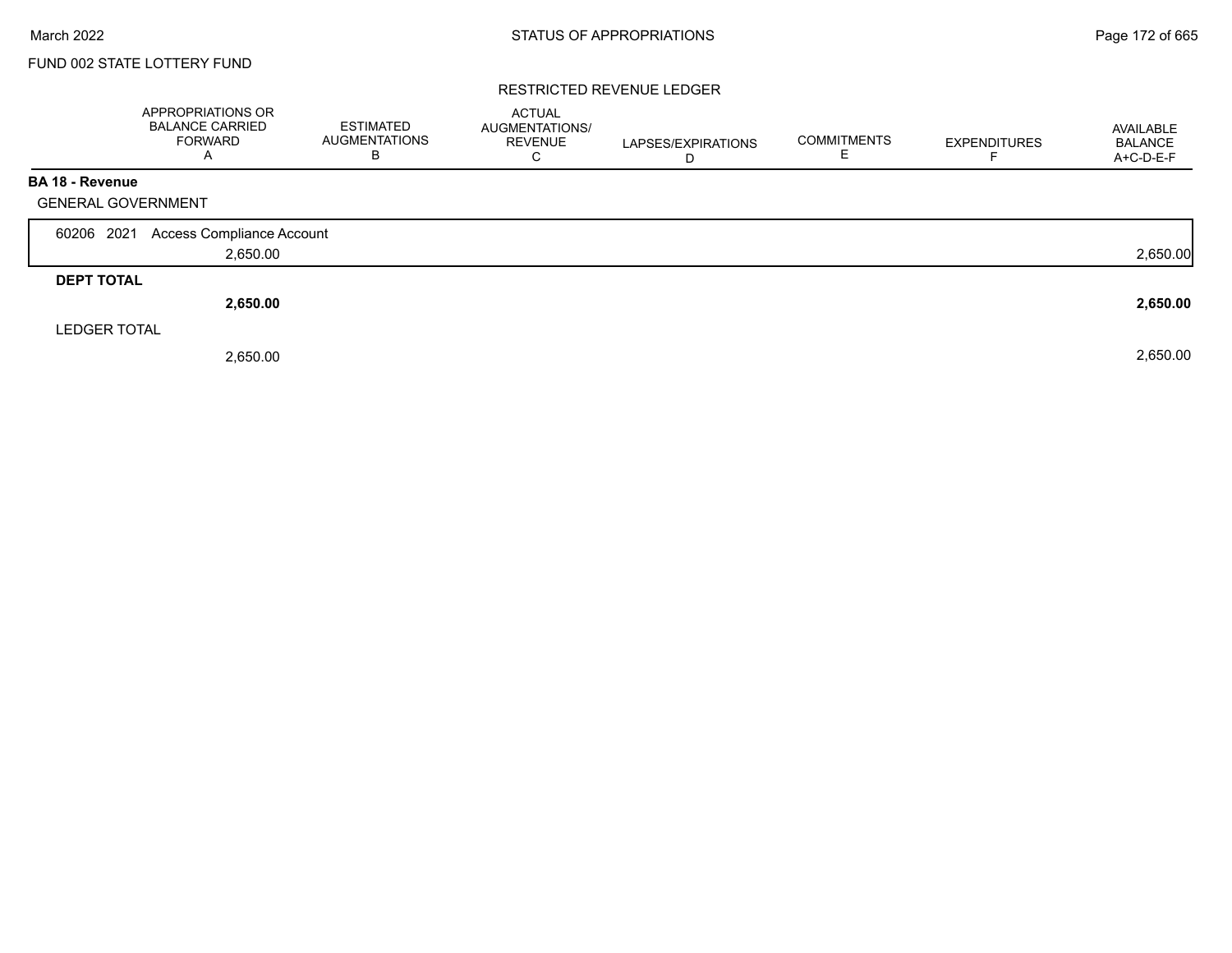Г

# FUND 003 WILD RESOURCE CONSERVATION FUND

### CURRENT STATE EXECUTIVE AUTHORIZATIONS LEDGER

|                           | APPROPRIATIONS OR<br><b>BALANCE CARRIED</b><br><b>FORWARD</b><br>A | <b>ESTIMATED</b><br><b>AUGMENTATIONS</b><br>B | <b>ACTUAL</b><br>AUGMENTATIONS/<br><b>REVENUE</b><br>С | LAPSES/EXPIRATIONS<br>D | <b>COMMITMENTS</b><br>E | <b>EXPENDITURES</b> | AVAILABLE<br><b>BALANCE</b><br>$A+C-D-E-F$ |
|---------------------------|--------------------------------------------------------------------|-----------------------------------------------|--------------------------------------------------------|-------------------------|-------------------------|---------------------|--------------------------------------------|
|                           | <b>BA 38 - Conservation &amp; Natural Resourc</b>                  |                                               |                                                        |                         |                         |                     |                                            |
| <b>GENERAL GOVERNMENT</b> |                                                                    |                                               |                                                        |                         |                         |                     |                                            |
| 2021<br>20207             | <b>General Operations</b>                                          |                                               |                                                        |                         |                         |                     |                                            |
|                           | 132,000.00                                                         |                                               |                                                        |                         | 49,993.27               | 8,252.82            | 73,753.91                                  |
| <b>DEPT TOTAL</b>         |                                                                    |                                               |                                                        |                         |                         |                     |                                            |
|                           | 132,000.00                                                         |                                               |                                                        |                         | 49,993.27               | 8,252.82            | 73,753.91                                  |
| <b>LEDGER TOTAL</b>       |                                                                    |                                               |                                                        |                         |                         |                     |                                            |
|                           | 132,000.00                                                         |                                               |                                                        |                         | 49,993.27               | 8,252.82            | 73,753.91                                  |
|                           | TOTAL TOTAL ALL CURRENT STATE LEDGERS                              |                                               |                                                        |                         |                         |                     |                                            |
|                           | 132,000.00                                                         |                                               |                                                        |                         | 49,993.27               | 8,252.82            | 73,753.91                                  |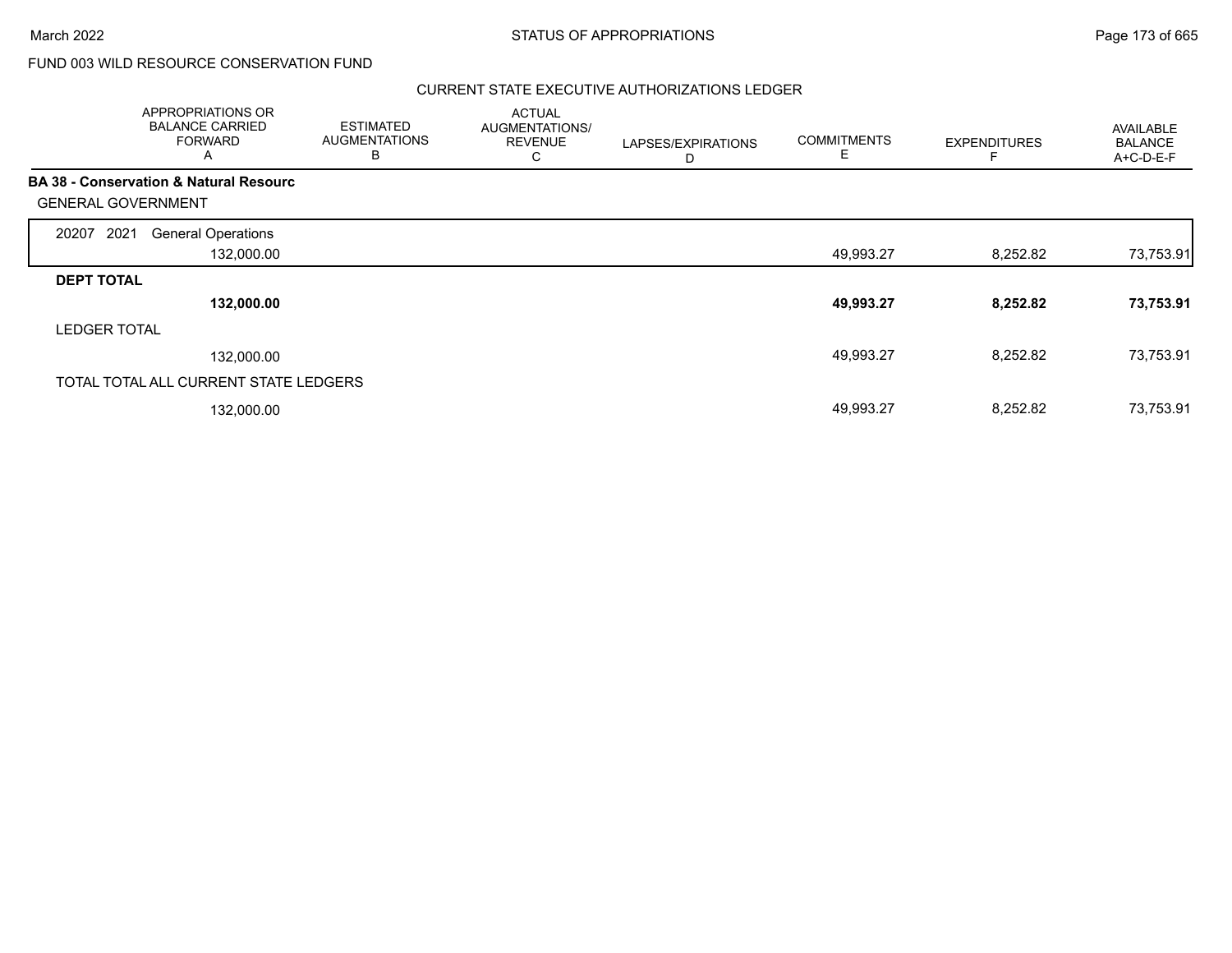# FUND 003 WILD RESOURCE CONSERVATION FUND

### PRIOR STATE EXECUTIVE AUTHORIZATIONS LEDGER

|                           | <b>APPROPRIATIONS OR</b><br><b>BALANCE CARRIED</b><br><b>FORWARD</b><br>A | <b>ESTIMATED</b><br><b>AUGMENTATIONS</b><br>B | <b>ACTUAL</b><br>AUGMENTATIONS/<br><b>REVENUE</b><br>С | LAPSES/EXPIRATIONS<br>D | <b>COMMITMENTS</b><br>Е | <b>EXPENDITURES</b> | AVAILABLE<br><b>BALANCE</b><br>A+C-D-E-F |
|---------------------------|---------------------------------------------------------------------------|-----------------------------------------------|--------------------------------------------------------|-------------------------|-------------------------|---------------------|------------------------------------------|
|                           | <b>BA 38 - Conservation &amp; Natural Resourc</b>                         |                                               |                                                        |                         |                         |                     |                                          |
| <b>GENERAL GOVERNMENT</b> |                                                                           |                                               |                                                        |                         |                         |                     |                                          |
| 2020<br>20207             | <b>General Operations</b>                                                 |                                               |                                                        |                         |                         |                     |                                          |
|                           | 126,058.54                                                                |                                               |                                                        |                         |                         | 22,461.65           | 103,596.89                               |
| <b>DEPT TOTAL</b>         |                                                                           |                                               |                                                        |                         |                         |                     |                                          |
|                           | 126,058.54                                                                |                                               |                                                        |                         |                         | 22,461.65           | 103,596.89                               |
| <b>LEDGER TOTAL</b>       |                                                                           |                                               |                                                        |                         |                         |                     |                                          |
|                           | 126,058.54                                                                |                                               |                                                        |                         |                         | 22,461.65           | 103,596.89                               |
|                           | TOTAL TOTAL ALL PRIOR STATE LEDGERS                                       |                                               |                                                        |                         |                         |                     |                                          |
|                           | 126,058.54                                                                |                                               |                                                        |                         |                         | 22,461.65           | 103,596.89                               |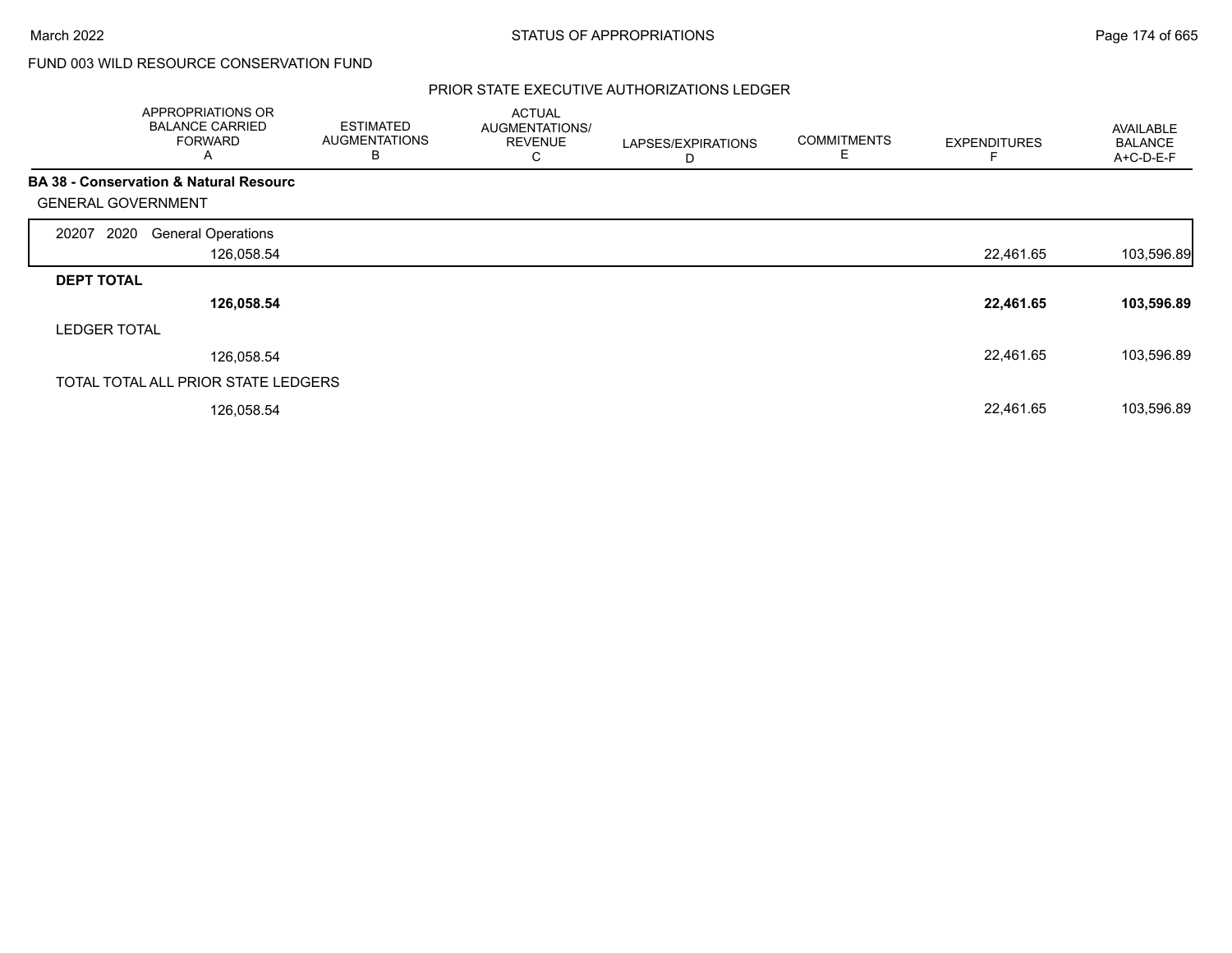# FUND 004 ENERGY DEVELOPMENT FUND

### CURRENT STATE EXECUTIVE AUTHORIZATIONS LEDGER

|                           | APPROPRIATIONS OR<br><b>BALANCE CARRIED</b><br><b>FORWARD</b><br>A | <b>ESTIMATED</b><br><b>AUGMENTATIONS</b><br>в | <b>ACTUAL</b><br>AUGMENTATIONS/<br><b>REVENUE</b><br>С | LAPSES/EXPIRATIONS<br>D | <b>COMMITMENTS</b><br>Е | <b>EXPENDITURES</b> | AVAILABLE<br><b>BALANCE</b><br>A+C-D-E-F |
|---------------------------|--------------------------------------------------------------------|-----------------------------------------------|--------------------------------------------------------|-------------------------|-------------------------|---------------------|------------------------------------------|
|                           | <b>BA 35 - Environmental Protection</b>                            |                                               |                                                        |                         |                         |                     |                                          |
| <b>GENERAL GOVERNMENT</b> |                                                                    |                                               |                                                        |                         |                         |                     |                                          |
| 2021<br>20289             | Energy Development - Administration                                |                                               |                                                        |                         |                         |                     |                                          |
|                           | 139,000.00                                                         |                                               |                                                        |                         |                         | 47,427.05           | 91,572.95                                |
| <b>DEPT TOTAL</b>         |                                                                    |                                               |                                                        |                         |                         |                     |                                          |
|                           | 139,000.00                                                         |                                               |                                                        |                         |                         | 47,427.05           | 91,572.95                                |
| <b>LEDGER TOTAL</b>       |                                                                    |                                               |                                                        |                         |                         |                     |                                          |
|                           | 139,000.00                                                         |                                               |                                                        |                         |                         | 47,427.05           | 91,572.95                                |
|                           | TOTAL TOTAL ALL CURRENT STATE LEDGERS                              |                                               |                                                        |                         |                         |                     |                                          |
|                           | 139,000.00                                                         |                                               |                                                        |                         |                         | 47,427.05           | 91,572.95                                |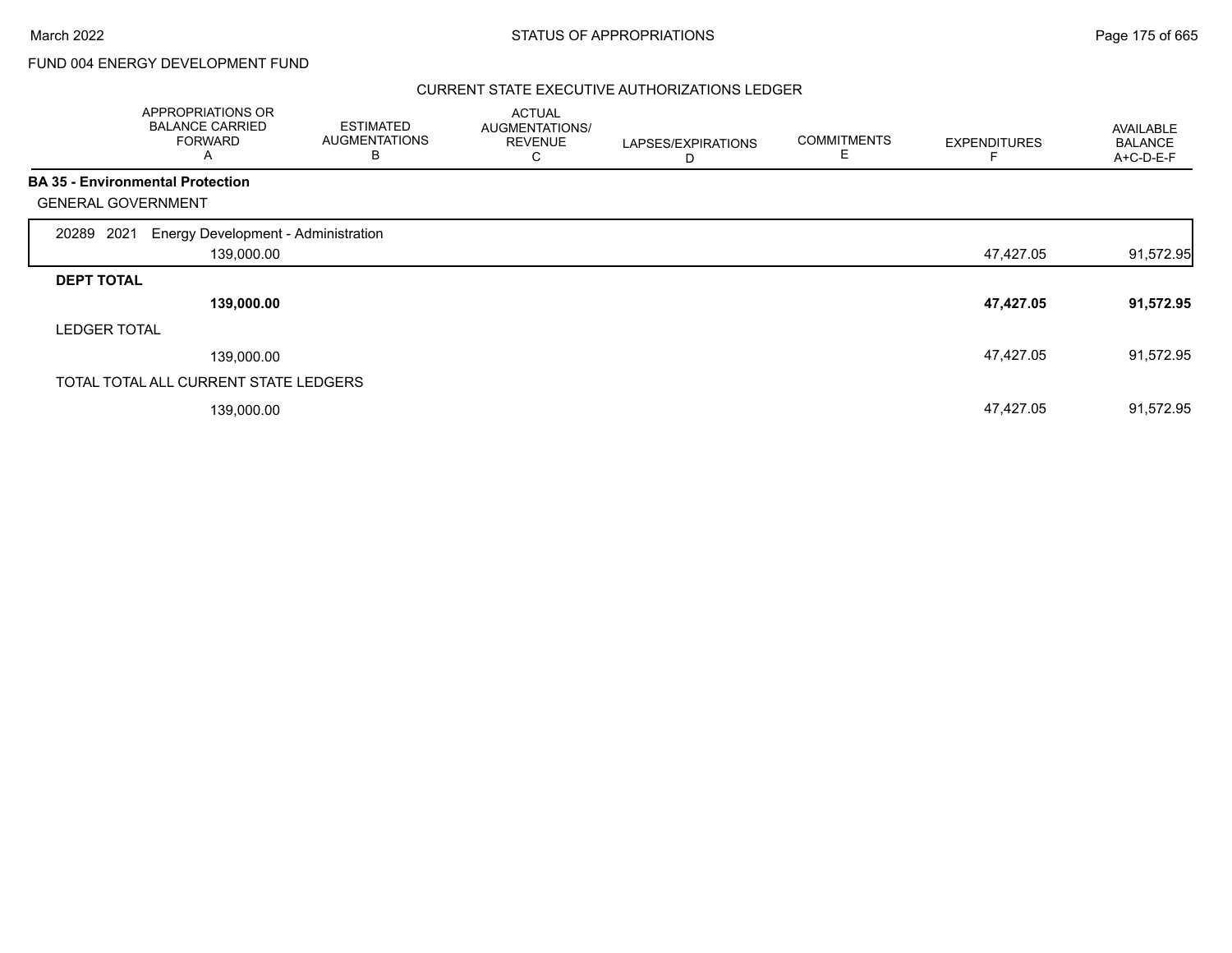# FUND 004 ENERGY DEVELOPMENT FUND

### PRIOR STATE EXECUTIVE AUTHORIZATIONS LEDGER

|                             | <b>APPROPRIATIONS OR</b><br><b>BALANCE CARRIED</b><br><b>FORWARD</b><br>Α | <b>ESTIMATED</b><br><b>AUGMENTATIONS</b><br>В | <b>ACTUAL</b><br>AUGMENTATIONS/<br><b>REVENUE</b><br>С | LAPSES/EXPIRATIONS<br>D | <b>COMMITMENTS</b><br>Е | <b>EXPENDITURES</b> | AVAILABLE<br><b>BALANCE</b><br>A+C-D-E-F |
|-----------------------------|---------------------------------------------------------------------------|-----------------------------------------------|--------------------------------------------------------|-------------------------|-------------------------|---------------------|------------------------------------------|
|                             | <b>BA 35 - Environmental Protection</b>                                   |                                               |                                                        |                         |                         |                     |                                          |
| <b>GENERAL GOVERNMENT</b>   |                                                                           |                                               |                                                        |                         |                         |                     |                                          |
| 2020<br>20289               | <b>Energy Development - Administration</b><br>85,170.72                   |                                               |                                                        |                         |                         | 2,816.10            | 82,354.62                                |
| <b>GRANTS AND SUBSIDIES</b> |                                                                           |                                               |                                                        |                         |                         |                     |                                          |
| 2020<br>20288               | <b>Energy Development Loans/Grants</b><br>2,300,000.00                    |                                               |                                                        |                         |                         |                     | 2,300,000.00                             |
| <b>DEPT TOTAL</b>           |                                                                           |                                               |                                                        |                         |                         |                     |                                          |
|                             | 2,385,170.72                                                              |                                               |                                                        |                         |                         | 2,816.10            | 2,382,354.62                             |
| <b>LEDGER TOTAL</b>         |                                                                           |                                               |                                                        |                         |                         |                     |                                          |
|                             | 2,385,170.72                                                              |                                               |                                                        |                         |                         | 2,816.10            | 2,382,354.62                             |
|                             | TOTAL TOTAL ALL PRIOR STATE LEDGERS                                       |                                               |                                                        |                         |                         |                     |                                          |
|                             | 2,385,170.72                                                              |                                               |                                                        |                         |                         | 2,816.10            | 2,382,354.62                             |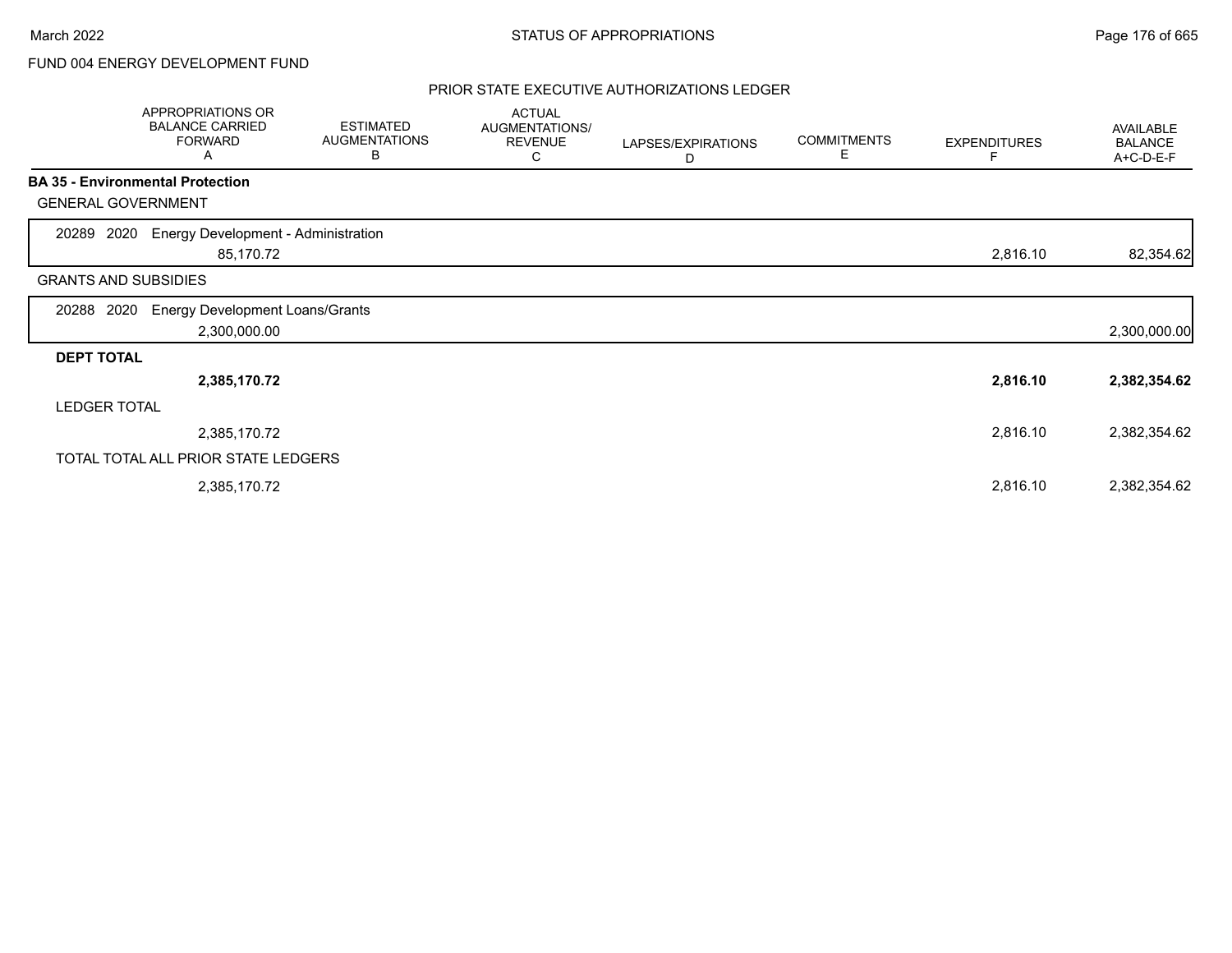### CURRENT STATE APPROPRIATIONS LEDGER

|                                                     | <b>APPROPRIATIONS OR</b><br><b>BALANCE CARRIED</b><br><b>FORWARD</b><br>A | <b>ESTIMATED</b><br><b>AUGMENTATIONS</b><br>В | <b>ACTUAL</b><br><b>AUGMENTATIONS/</b><br><b>REVENUE</b><br>C | LAPSES/EXPIRATIONS<br>D | <b>COMMITMENTS</b><br>E | <b>EXPENDITURES</b><br>F | <b>AVAILABLE</b><br><b>BALANCE</b><br>A+C-D-E-F |
|-----------------------------------------------------|---------------------------------------------------------------------------|-----------------------------------------------|---------------------------------------------------------------|-------------------------|-------------------------|--------------------------|-------------------------------------------------|
| <b>BA 68 - Agriculture</b>                          |                                                                           |                                               |                                                               |                         |                         |                          |                                                 |
| <b>GENERAL GOVERNMENT</b>                           |                                                                           |                                               |                                                               |                         |                         |                          |                                                 |
| 11106 2021                                          | <b>State Racing Commission</b><br>7,180,000.00                            |                                               |                                                               |                         | 344,180.78              | 4,450,364.77             | 2,385,454.45                                    |
| 11107 2021                                          | Equine Toxicology&Research Lab<br>13,251,000.00                           | 10,000.00                                     |                                                               |                         | 1,444,009.64            | 7,374,130.96             | 4,432,859.40                                    |
| 2021<br>11113                                       | Horse Racing Promotion<br>1,972,000.00                                    |                                               |                                                               |                         | 620,297.66              | 1,167,236.57             | 184,465.77                                      |
| <b>DEPT TOTAL</b>                                   |                                                                           |                                               |                                                               |                         |                         |                          |                                                 |
|                                                     | 22,403,000.00                                                             | 10,000.00                                     |                                                               |                         | 2,408,488.08            | 12,991,732.30            | 7,002,779.62                                    |
| <b>BA 18 - Revenue</b><br><b>GENERAL GOVERNMENT</b> |                                                                           |                                               |                                                               |                         |                         |                          |                                                 |
| 11109 2021                                          | <b>Collections-State Racing</b><br>262,000.00                             |                                               |                                                               |                         |                         | 92,550.78                | 169,449.22                                      |
| <b>DEPT TOTAL</b>                                   |                                                                           |                                               |                                                               |                         |                         |                          |                                                 |
|                                                     | 262,000.00                                                                |                                               |                                                               |                         |                         | 92,550.78                | 169,449.22                                      |
| <b>LEDGER TOTAL</b>                                 |                                                                           |                                               |                                                               |                         |                         |                          |                                                 |
|                                                     | 22,665,000.00                                                             | 10,000.00                                     |                                                               |                         | 2,408,488.08            | 13,084,283.08            | 7,172,228.84                                    |
|                                                     | TOTAL TOTAL ALL CURRENT STATE LEDGERS                                     |                                               |                                                               |                         |                         |                          |                                                 |
|                                                     | 22,665,000.00                                                             | 10,000.00                                     |                                                               |                         | 2,408,488.08            | 13,084,283.08            | 7,172,228.84                                    |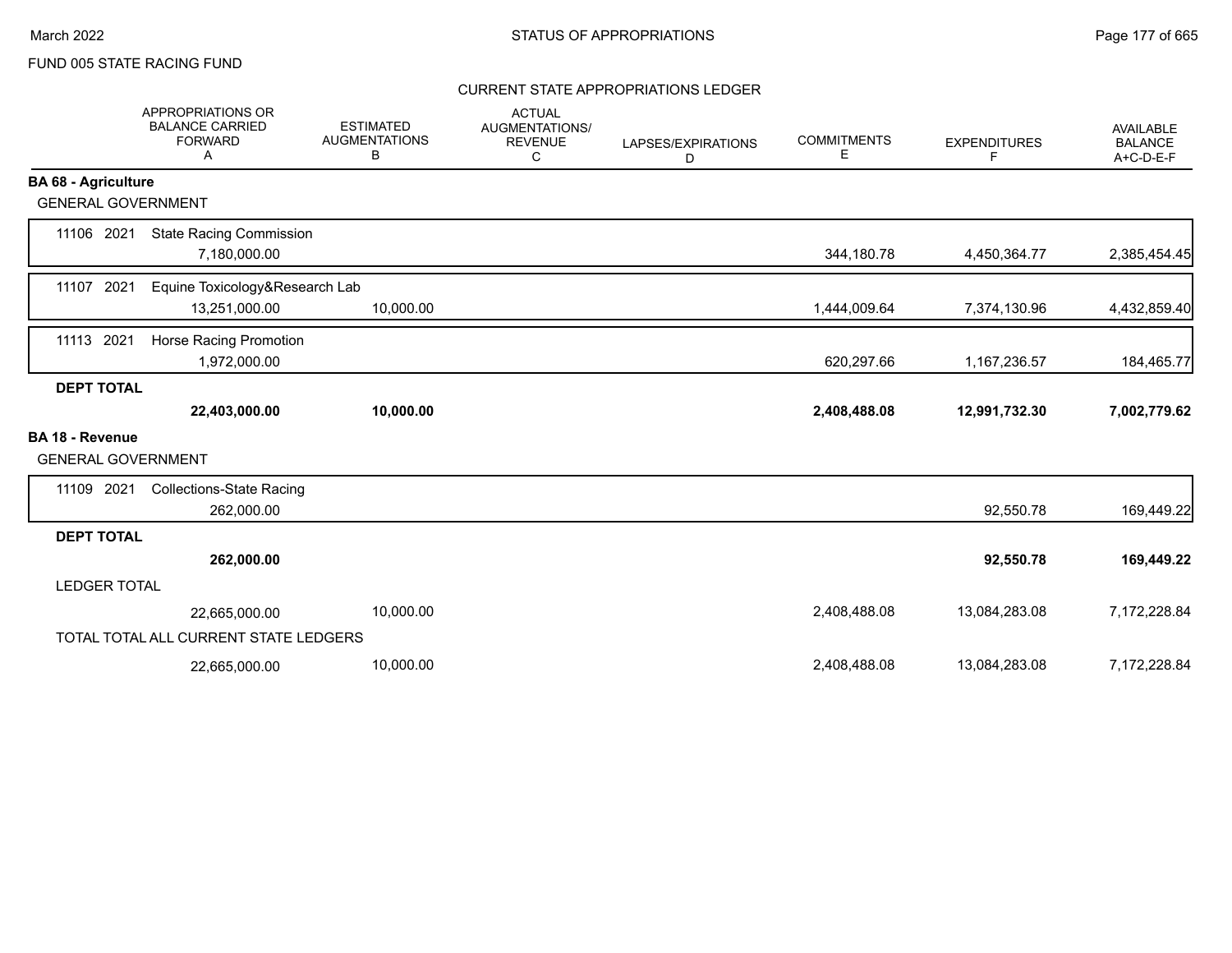#### PRIOR STATE APPROPRIATIONS LEDGER

|                                                     | APPROPRIATIONS OR<br><b>BALANCE CARRIED</b><br><b>FORWARD</b><br>Α | <b>ESTIMATED</b><br><b>AUGMENTATIONS</b><br>В | <b>ACTUAL</b><br>AUGMENTATIONS/<br><b>REVENUE</b><br>C | LAPSES/EXPIRATIONS<br>D | <b>COMMITMENTS</b><br>Е | <b>EXPENDITURES</b><br>F | AVAILABLE<br><b>BALANCE</b><br>$A+C-D-E-F$ |
|-----------------------------------------------------|--------------------------------------------------------------------|-----------------------------------------------|--------------------------------------------------------|-------------------------|-------------------------|--------------------------|--------------------------------------------|
| <b>BA 68 - Agriculture</b>                          |                                                                    |                                               |                                                        |                         |                         |                          |                                            |
| <b>GENERAL GOVERNMENT</b>                           |                                                                    |                                               |                                                        |                         |                         |                          |                                            |
| 11106 2020                                          | <b>State Racing Commission</b><br>1,487,151.81                     |                                               |                                                        |                         |                         | 104,073.54               | 1,383,078.27                               |
| 11107 2020                                          | Equine Toxicology&Research Lab<br>3,610,741.34                     |                                               |                                                        |                         |                         | 849,472.63               | 2,761,268.71                               |
| 11113 2019                                          | Horse Racing Promotion<br>44.68                                    |                                               |                                                        |                         |                         | 0.02                     | 44.66                                      |
| 11113 2020                                          | Horse Racing Promotion<br>403,684.80                               |                                               |                                                        |                         |                         | 403,645.78               | 39.02                                      |
| <b>DEPT TOTAL</b>                                   | 5,501,622.63                                                       |                                               |                                                        |                         |                         | 1,357,191.97             | 4,144,430.66                               |
| <b>BA 18 - Revenue</b><br><b>GENERAL GOVERNMENT</b> |                                                                    |                                               |                                                        |                         |                         |                          |                                            |
| 2020<br>11109                                       | <b>Collections-State Racing</b><br>105,275.11                      |                                               |                                                        |                         |                         | 3,473.31                 | 101,801.80                                 |
| <b>DEPT TOTAL</b>                                   |                                                                    |                                               |                                                        |                         |                         |                          |                                            |
|                                                     | 105,275.11                                                         |                                               |                                                        |                         |                         | 3,473.31                 | 101,801.80                                 |
| <b>LEDGER TOTAL</b>                                 |                                                                    |                                               |                                                        |                         |                         |                          |                                            |
|                                                     | 5,606,897.74                                                       |                                               |                                                        |                         |                         | 1,360,665.28             | 4,246,232.46                               |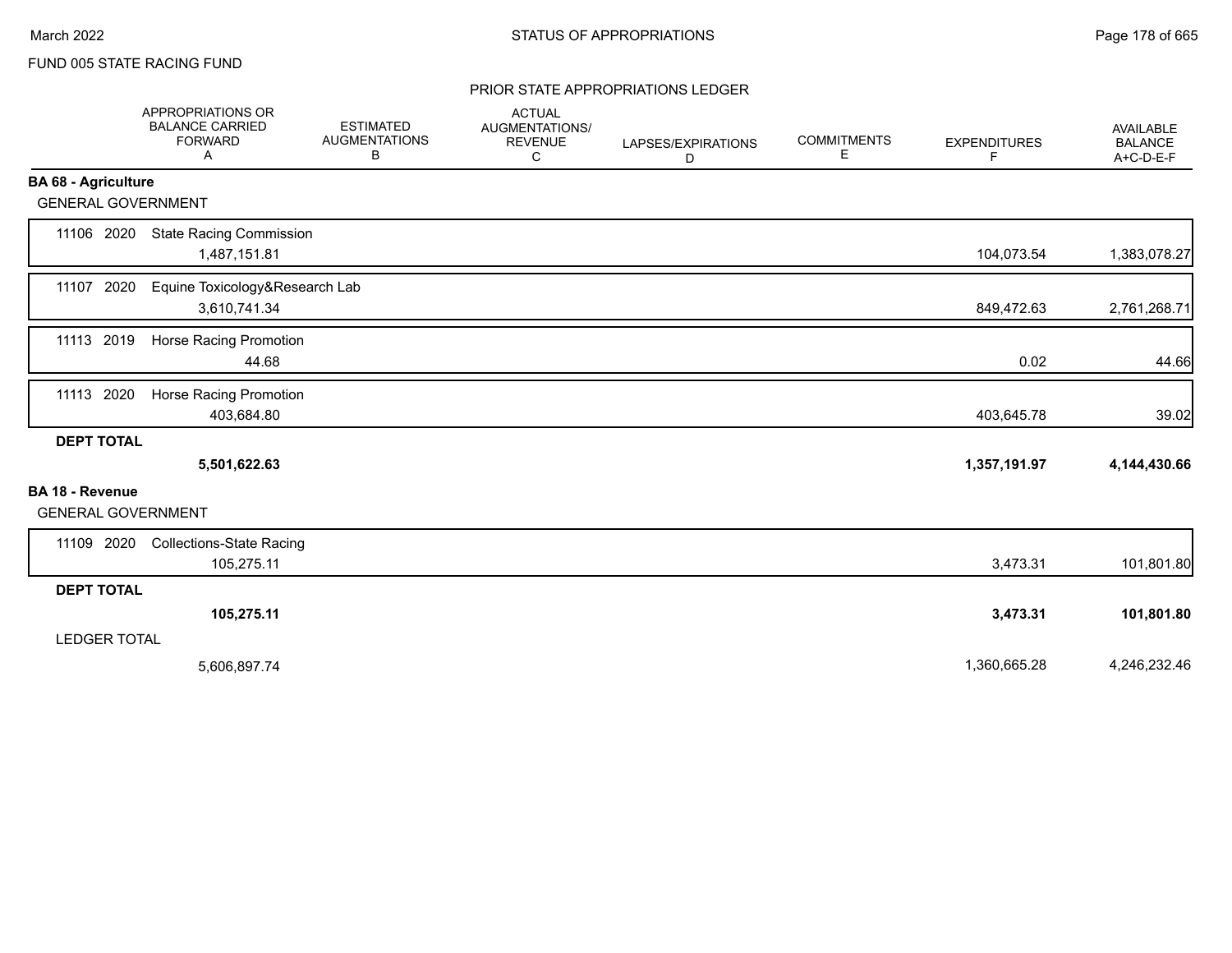### PRIOR STATE EXECUTIVE AUTHORIZATIONS LEDGER

|                                  | APPROPRIATIONS OR<br><b>BALANCE CARRIED</b><br><b>FORWARD</b><br>Α | <b>ESTIMATED</b><br><b>AUGMENTATIONS</b><br>B | <b>ACTUAL</b><br>AUGMENTATIONS/<br><b>REVENUE</b><br>С | LAPSES/EXPIRATIONS<br>D | <b>COMMITMENTS</b><br>E | <b>EXPENDITURES</b> | AVAILABLE<br><b>BALANCE</b><br>A+C-D-E-F |
|----------------------------------|--------------------------------------------------------------------|-----------------------------------------------|--------------------------------------------------------|-------------------------|-------------------------|---------------------|------------------------------------------|
| <b>BA 81 - Executive Offices</b> |                                                                    |                                               |                                                        |                         |                         |                     |                                          |
| <b>GENERAL GOVERNMENT</b>        |                                                                    |                                               |                                                        |                         |                         |                     |                                          |
| 20493 2020                       | Transfer to the General Fund                                       |                                               |                                                        |                         |                         |                     |                                          |
|                                  | 10,000,000.00                                                      |                                               |                                                        |                         |                         |                     | 10,000,000.00                            |
| <b>DEPT TOTAL</b>                |                                                                    |                                               |                                                        |                         |                         |                     |                                          |
|                                  | 10,000,000.00                                                      |                                               |                                                        |                         |                         |                     | 10,000,000.00                            |
| <b>LEDGER TOTAL</b>              |                                                                    |                                               |                                                        |                         |                         |                     |                                          |
|                                  | 10,000,000.00                                                      |                                               |                                                        |                         |                         |                     | 10,000,000.00                            |
|                                  | TOTAL TOTAL ALL PRIOR STATE LEDGERS                                |                                               |                                                        |                         |                         |                     |                                          |
|                                  | 15,606,897.74                                                      |                                               |                                                        |                         |                         | 1,360,665.28        | 14,246,232.46                            |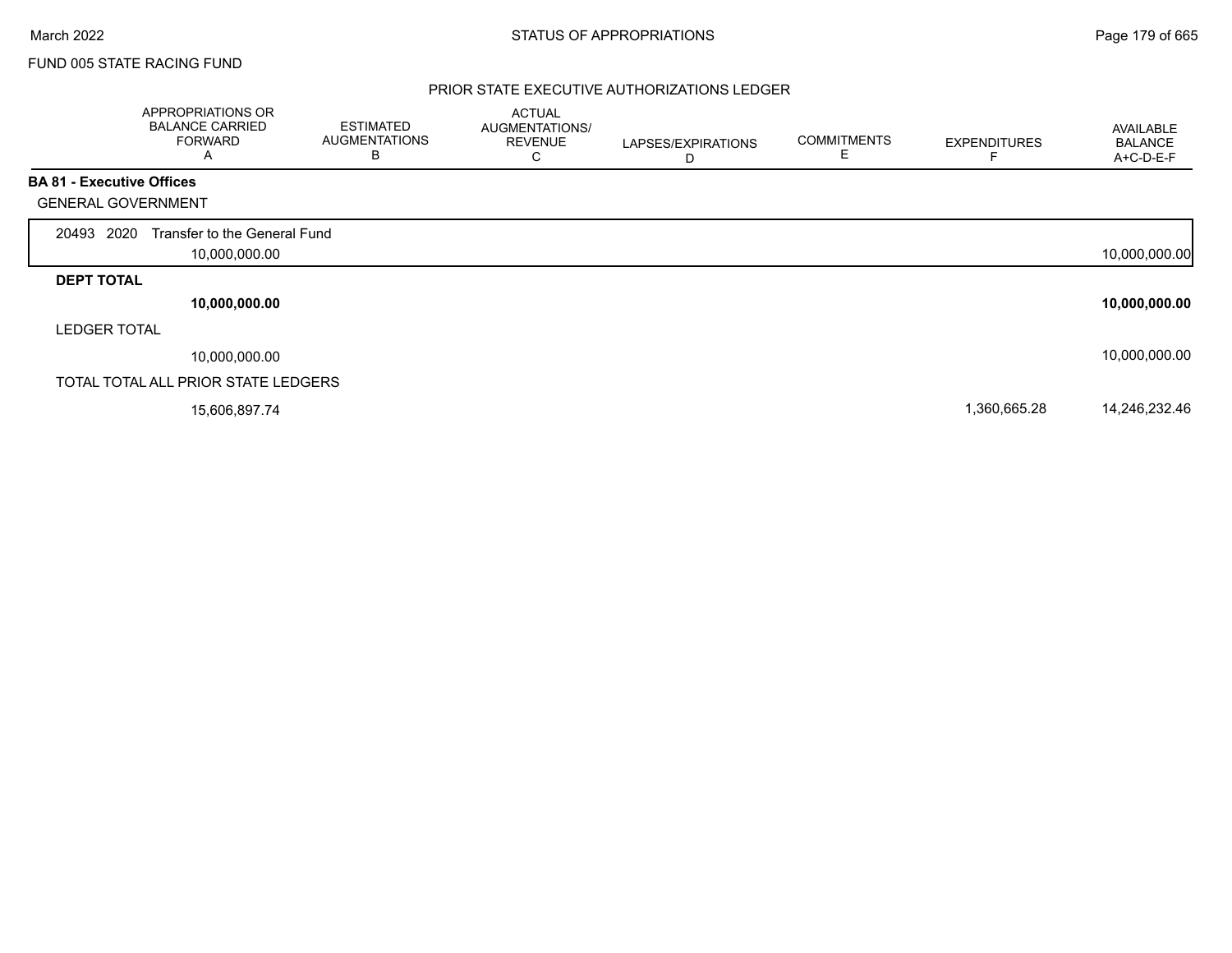### RESTRICTED REVENUE LEDGER

|                             | APPROPRIATIONS OR<br><b>BALANCE CARRIED</b><br><b>FORWARD</b><br>A | <b>ESTIMATED</b><br><b>AUGMENTATIONS</b><br>B | <b>ACTUAL</b><br>AUGMENTATIONS/<br><b>REVENUE</b><br>С | LAPSES/EXPIRATIONS<br>D | <b>COMMITMENTS</b><br>Е | <b>EXPENDITURES</b> | <b>AVAILABLE</b><br><b>BALANCE</b><br>A+C-D-E-F |
|-----------------------------|--------------------------------------------------------------------|-----------------------------------------------|--------------------------------------------------------|-------------------------|-------------------------|---------------------|-------------------------------------------------|
| <b>BA 68 - Agriculture</b>  |                                                                    |                                               |                                                        |                         |                         |                     |                                                 |
| <b>GRANTS AND SUBSIDIES</b> |                                                                    |                                               |                                                        |                         |                         |                     |                                                 |
| 60112 2021                  | Pennsylvania Breeding Fund                                         |                                               |                                                        |                         |                         |                     |                                                 |
|                             | 12,783,493.82                                                      |                                               | 14,113,375.46                                          |                         |                         | 12,282,033.57       | 14,614,835.71                                   |
| 2021<br>60113               | Sire Stakes Program                                                |                                               |                                                        |                         |                         |                     |                                                 |
|                             | 5,036,027.03                                                       |                                               | 7,039,731.54                                           |                         |                         | 5,330,451.16        | 6,745,307.41                                    |
| 2021<br>60214               | PA Standardbred Breeders Development Fnd                           |                                               |                                                        |                         |                         |                     |                                                 |
|                             | 6,569,354.24                                                       |                                               | 4,267,393.54                                           |                         |                         | 3,746,956.78        | 7,089,791.00                                    |
| <b>DEPT TOTAL</b>           |                                                                    |                                               |                                                        |                         |                         |                     |                                                 |
|                             | 24,388,875.09                                                      |                                               | 25,420,500.54                                          |                         |                         | 21,359,441.51       | 28,449,934.12                                   |
| <b>LEDGER TOTAL</b>         |                                                                    |                                               |                                                        |                         |                         |                     |                                                 |
|                             | 24,388,875.09                                                      |                                               | 25,420,500.54                                          |                         |                         | 21,359,441.51       | 28,449,934.12                                   |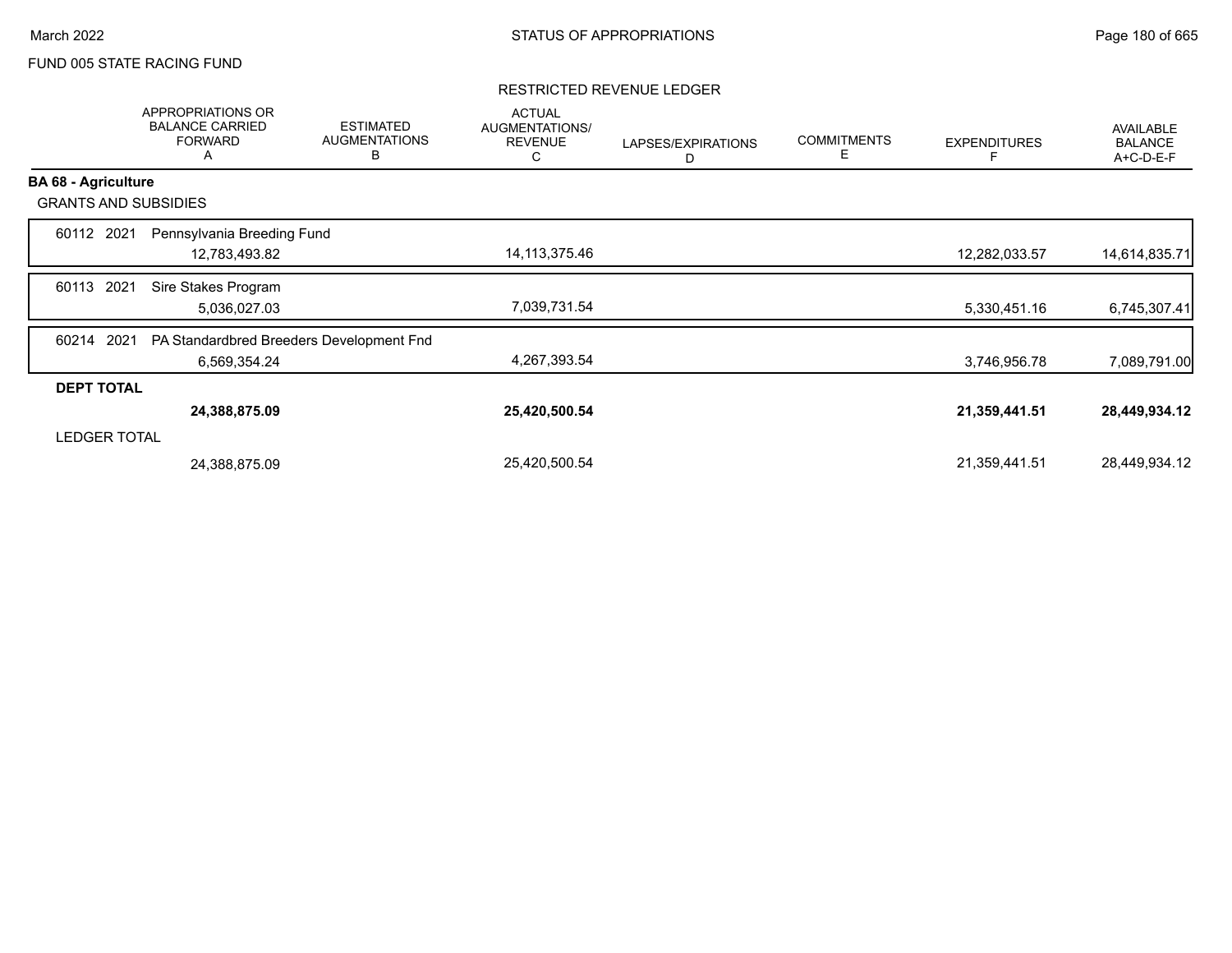FUND 006 HAZARDOUS SITES CLEANUP FUND

|                   | APPROPRIATIONS OR<br><b>BALANCE CARRIED</b><br><b>FORWARD</b><br>A | <b>ESTIMATED</b><br><b>AUGMENTATIONS</b><br>В | <b>ACTUAL</b><br>AUGMENTATIONS/<br><b>REVENUE</b><br>С | LAPSES/EXPIRATIONS<br>D | <b>COMMITMENTS</b><br>E | <b>EXPENDITURES</b><br>F | <b>AVAILABLE</b><br><b>BALANCE</b><br>$A+C-D-E-F$ |
|-------------------|--------------------------------------------------------------------|-----------------------------------------------|--------------------------------------------------------|-------------------------|-------------------------|--------------------------|---------------------------------------------------|
|                   | <b>BA 35 - Environmental Protection</b>                            |                                               |                                                        |                         |                         |                          |                                                   |
|                   | <b>GENERAL GOVERNMENT</b>                                          |                                               |                                                        |                         |                         |                          |                                                   |
| 20069 2021        | <b>General Operations</b><br>24,170,000.00                         |                                               |                                                        |                         | 210,363.49              | 10,248,058.97            | 13,711,577.54                                     |
| 20271             | 2021<br>Tfr to Industrial Sites Cleanup Fund<br>3,000,000.00       |                                               |                                                        |                         |                         | 3,000,000.00             |                                                   |
| 20272 2021        | 1,000,000.00                                                       | Tfr to Household Hazardous Waste Account      |                                                        |                         |                         | 1,000,000.00             |                                                   |
|                   | <b>GRANTS AND SUBSIDIES</b>                                        |                                               |                                                        |                         |                         |                          |                                                   |
| 20070 2021        | Hazardous Sites Cleanup<br>9,000,000.00                            |                                               |                                                        |                         | 5,887,223.31            | 2,066,644.69             | 1,046,132.00                                      |
| 20071             | 2021<br><b>Host Municipality Grants</b><br>25,000.00               |                                               |                                                        |                         |                         |                          | 25,000.00                                         |
| 20273             | 2021<br><b>Small Business Pollution Prevention</b><br>1,000,000.00 |                                               |                                                        |                         | 339,435.00              | 135,529.00               | 525,036.00                                        |
| <b>DEPT TOTAL</b> |                                                                    |                                               |                                                        |                         |                         |                          |                                                   |
|                   | 38,195,000.00<br><b>LEDGER TOTAL</b>                               |                                               |                                                        |                         | 6,437,021.80            | 16,450,232.66            | 15,307,745.54                                     |
|                   | 38,195,000.00                                                      |                                               |                                                        |                         | 6,437,021.80            | 16,450,232.66            | 15,307,745.54                                     |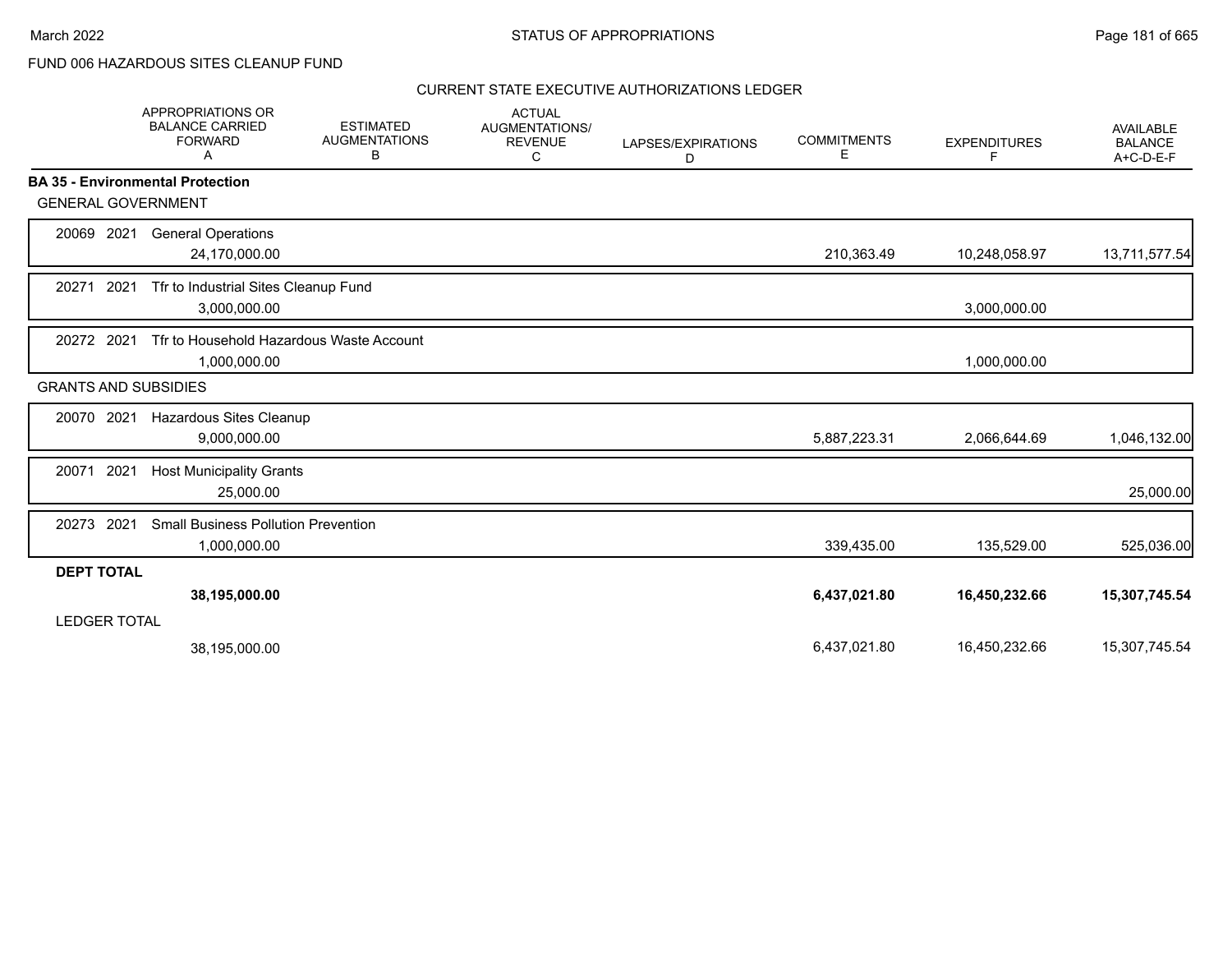FUND 006 HAZARDOUS SITES CLEANUP FUND

#### CURRENT STATE EXECUTIVE AUTHORIZATIONS - RESTRICTED LEDGER

|                             | <b>APPROPRIATIONS OR</b><br><b>BALANCE CARRIED</b><br><b>FORWARD</b><br>$\mathsf{\Lambda}{}$ | <b>ESTIMATED</b><br><b>AUGMENTATIONS</b><br>в | <b>ACTUAL</b><br>AUGMENTATIONS/<br><b>REVENUE</b><br>С | LAPSES/EXPIRATIONS<br>D | <b>COMMITMENTS</b><br>E. | <b>EXPENDITURES</b> | AVAILABLE<br><b>BALANCE</b><br>A+C-D-E-F |
|-----------------------------|----------------------------------------------------------------------------------------------|-----------------------------------------------|--------------------------------------------------------|-------------------------|--------------------------|---------------------|------------------------------------------|
|                             | <b>BA 35 - Environmental Protection</b>                                                      |                                               |                                                        |                         |                          |                     |                                          |
| <b>GRANTS AND SUBSIDIES</b> |                                                                                              |                                               |                                                        |                         |                          |                     |                                          |
| 26512 2021                  | Hazardous Sites Cleanup (OGLF-T)                                                             |                                               |                                                        |                         |                          |                     |                                          |
|                             |                                                                                              | 15,000,000.00                                 | 3,750,000.00                                           |                         | 9,533,951.63             | 2,718,630.12        | $-8,502,581.75$                          |
| <b>DEPT TOTAL</b>           |                                                                                              |                                               |                                                        |                         |                          |                     |                                          |
|                             |                                                                                              | 15,000,000.00                                 | 3,750,000.00                                           |                         | 9,533,951.63             | 2,718,630.12        | $-8,502,581.75$                          |
| <b>LEDGER TOTAL</b>         |                                                                                              |                                               |                                                        |                         |                          |                     |                                          |
|                             |                                                                                              | 15,000,000.00                                 | 3,750,000.00                                           |                         | 9,533,951.63             | 2,718,630.12        | $-8,502,581.75$                          |
|                             | TOTAL TOTAL ALL CURRENT STATE LEDGERS                                                        |                                               |                                                        |                         |                          |                     |                                          |
|                             | 38,195,000.00                                                                                | 15,000,000.00                                 | 3,750,000.00                                           |                         | 15,970,973.43            | 19,168,862.78       | 6,805,163.79                             |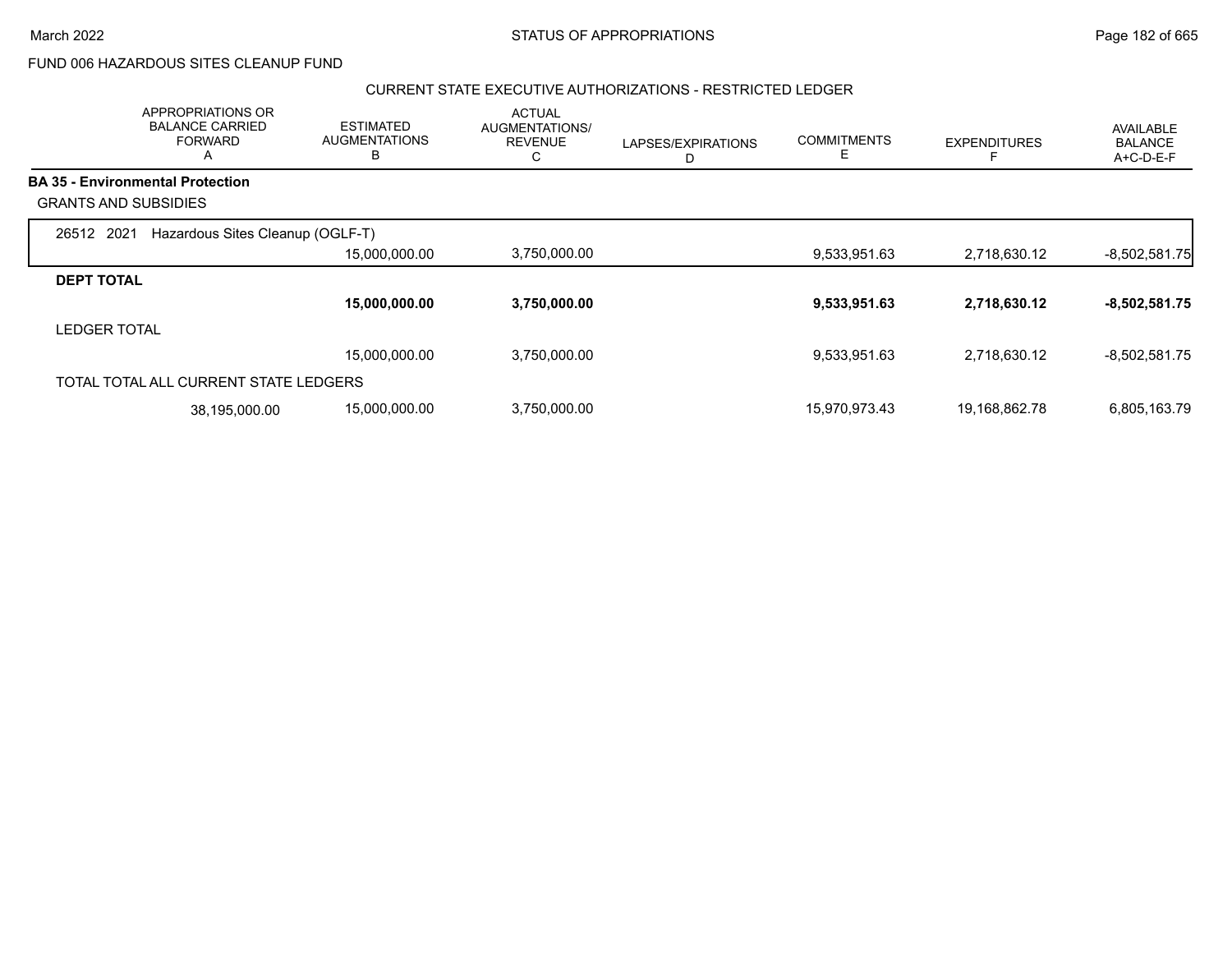## FUND 006 HAZARDOUS SITES CLEANUP FUND

|                             | <b>APPROPRIATIONS OR</b><br><b>BALANCE CARRIED</b><br><b>FORWARD</b><br>A | <b>ESTIMATED</b><br><b>AUGMENTATIONS</b><br>в | <b>ACTUAL</b><br>AUGMENTATIONS/<br><b>REVENUE</b><br>C | LAPSES/EXPIRATIONS<br>D | <b>COMMITMENTS</b><br>Е | <b>EXPENDITURES</b><br>F | <b>AVAILABLE</b><br><b>BALANCE</b><br>A+C-D-E-F |
|-----------------------------|---------------------------------------------------------------------------|-----------------------------------------------|--------------------------------------------------------|-------------------------|-------------------------|--------------------------|-------------------------------------------------|
|                             | <b>BA 35 - Environmental Protection</b>                                   |                                               |                                                        |                         |                         |                          |                                                 |
| <b>GENERAL GOVERNMENT</b>   |                                                                           |                                               |                                                        |                         |                         |                          |                                                 |
| 2020<br>20069               | <b>General Operations</b>                                                 |                                               |                                                        |                         |                         |                          |                                                 |
|                             | 6,061,971.33                                                              |                                               |                                                        |                         | 45,715.61               | 736,503.23               | 5,279,752.49                                    |
| <b>GRANTS AND SUBSIDIES</b> |                                                                           |                                               |                                                        |                         |                         |                          |                                                 |
| 2020<br>20070               | Hazardous Sites Cleanup                                                   |                                               |                                                        |                         |                         |                          |                                                 |
|                             | 15,642,228.89                                                             |                                               |                                                        |                         |                         | 2,276,817.85             | 13,365,411.04                                   |
| 2020<br>20071               | <b>Host Municipality Grants</b>                                           |                                               |                                                        |                         |                         |                          |                                                 |
|                             | 25,000.00                                                                 |                                               |                                                        |                         |                         | 4,296.60                 | 20,703.40                                       |
| 2020<br>20273               | <b>Small Business Pollution Prevention</b>                                |                                               |                                                        |                         |                         |                          |                                                 |
|                             | 219,058.00                                                                |                                               |                                                        |                         |                         | 179,569.00               | 39,489.00                                       |
| <b>DEPT TOTAL</b>           |                                                                           |                                               |                                                        |                         |                         |                          |                                                 |
|                             | 21,948,258.22                                                             |                                               |                                                        |                         | 45,715.61               | 3,197,186.68             | 18,705,355.93                                   |
| LEDGER TOTAL                |                                                                           |                                               |                                                        |                         |                         |                          |                                                 |
|                             | 21,948,258.22                                                             |                                               |                                                        |                         | 45,715.61               | 3,197,186.68             | 18,705,355.93                                   |
|                             | TOTAL TOTAL ALL PRIOR STATE LEDGERS                                       |                                               |                                                        |                         |                         |                          |                                                 |
|                             | 21,948,258.22                                                             |                                               |                                                        |                         | 45,715.61               | 3,197,186.68             | 18,705,355.93                                   |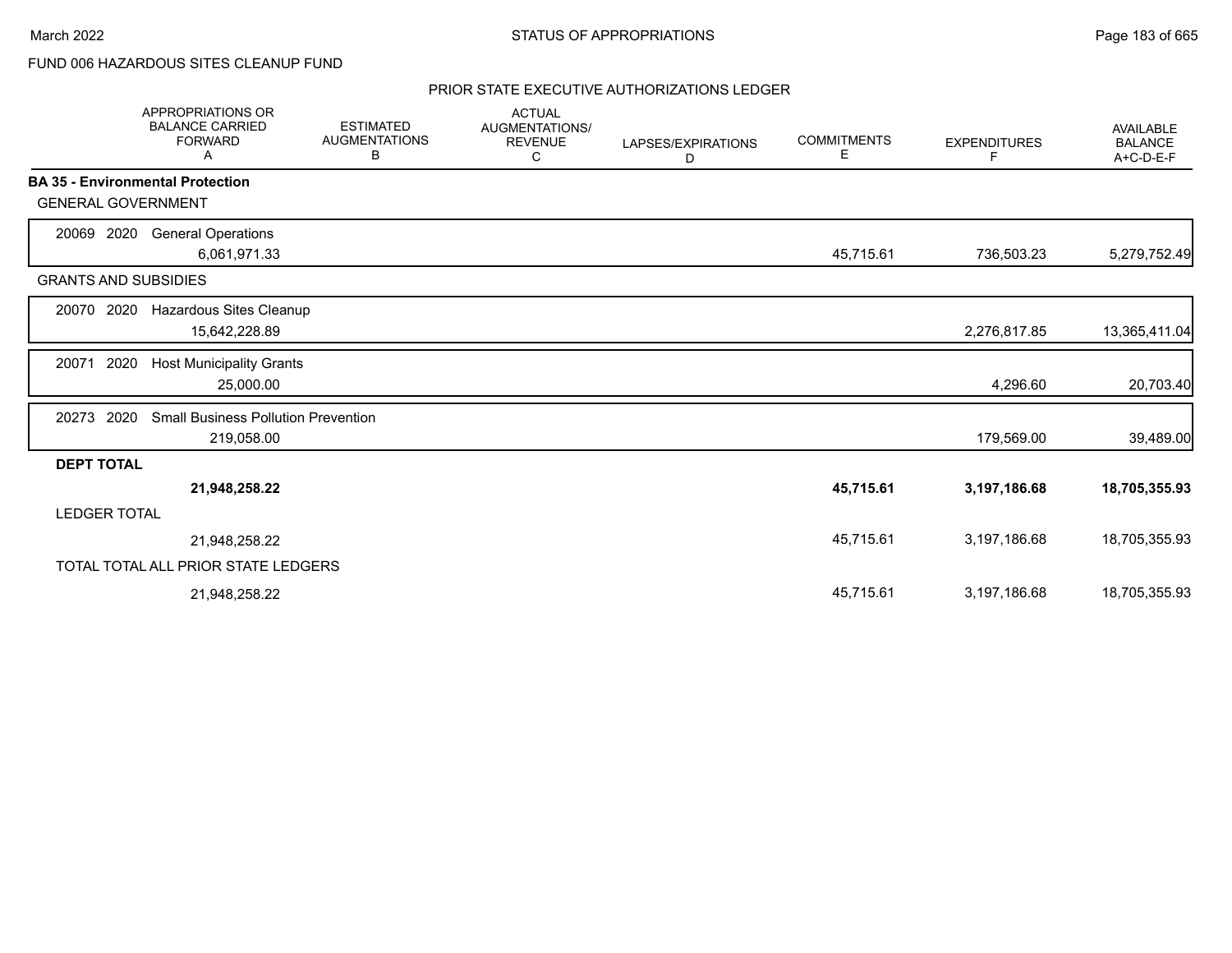## FUND 007 HIGHWAY BEAUTIFICATION FUND

|                               | APPROPRIATIONS OR<br><b>BALANCE CARRIED</b><br><b>FORWARD</b><br>A | <b>ESTIMATED</b><br><b>AUGMENTATIONS</b><br>B | <b>ACTUAL</b><br>AUGMENTATIONS/<br><b>REVENUE</b><br>С | LAPSES/EXPIRATIONS<br>D | <b>COMMITMENTS</b><br>Е | <b>EXPENDITURES</b> | AVAILABLE<br><b>BALANCE</b><br>A+C-D-E-F |
|-------------------------------|--------------------------------------------------------------------|-----------------------------------------------|--------------------------------------------------------|-------------------------|-------------------------|---------------------|------------------------------------------|
| <b>BA 78 - Transportation</b> |                                                                    |                                               |                                                        |                         |                         |                     |                                          |
|                               | <b>GENERAL GOVERNMENT</b>                                          |                                               |                                                        |                         |                         |                     |                                          |
| 20169 2021                    | <b>Control of Outdoor Advertising</b>                              |                                               |                                                        |                         |                         |                     |                                          |
|                               | 350,000.00                                                         |                                               |                                                        |                         |                         | 258,272.47          | 91,727.53                                |
| <b>DEPT TOTAL</b>             |                                                                    |                                               |                                                        |                         |                         |                     |                                          |
|                               | 350,000.00                                                         |                                               |                                                        |                         |                         | 258,272.47          | 91,727.53                                |
|                               | <b>LEDGER TOTAL</b>                                                |                                               |                                                        |                         |                         |                     |                                          |
|                               | 350,000.00                                                         |                                               |                                                        |                         |                         | 258,272.47          | 91,727.53                                |
|                               | TOTAL TOTAL ALL CURRENT STATE LEDGERS                              |                                               |                                                        |                         |                         |                     |                                          |
|                               | 350,000.00                                                         |                                               |                                                        |                         |                         | 258,272.47          | 91,727.53                                |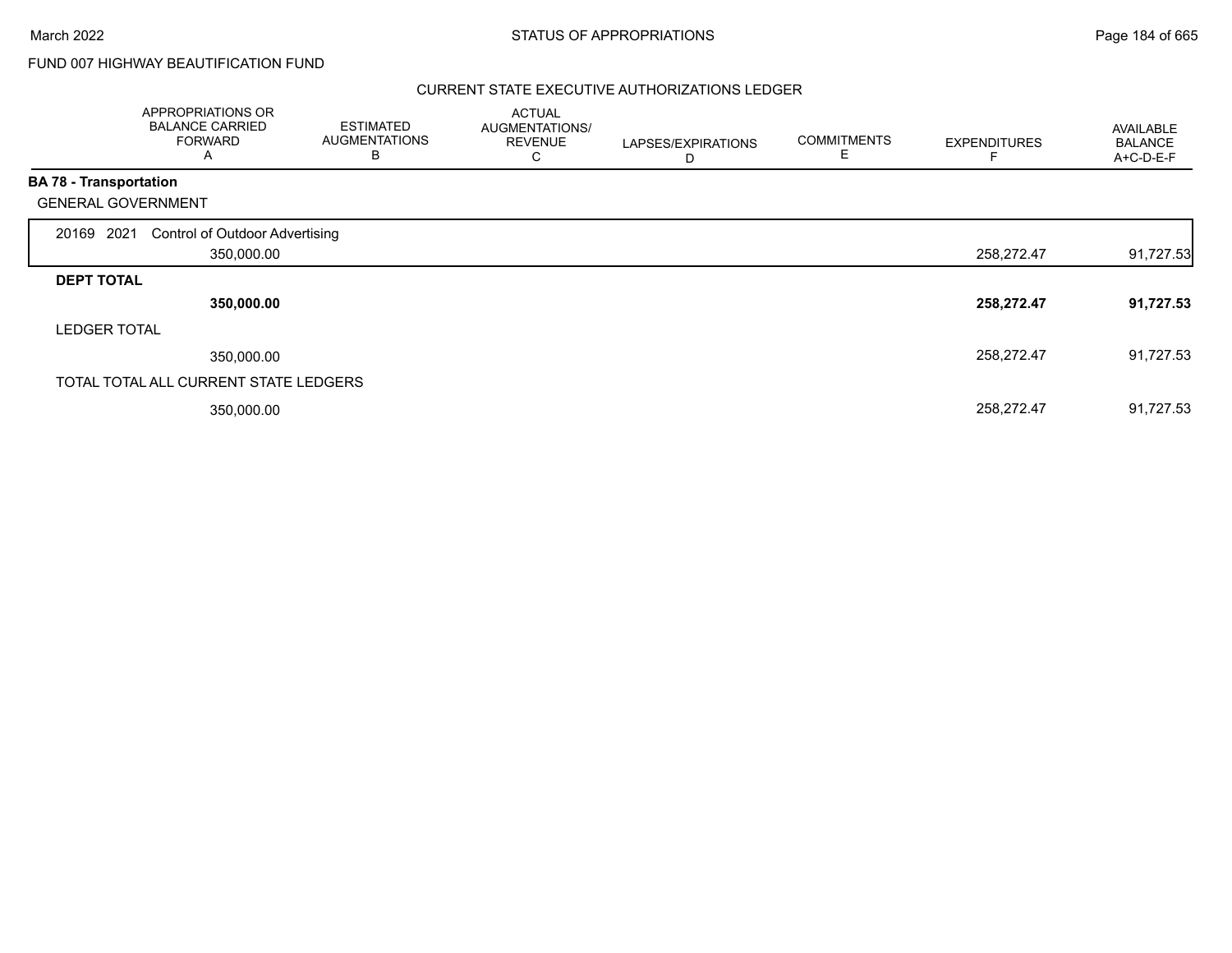## FUND 007 HIGHWAY BEAUTIFICATION FUND

|                               | APPROPRIATIONS OR<br><b>BALANCE CARRIED</b><br><b>FORWARD</b><br>A | <b>ESTIMATED</b><br><b>AUGMENTATIONS</b><br>В | <b>ACTUAL</b><br>AUGMENTATIONS/<br><b>REVENUE</b><br>С | LAPSES/EXPIRATIONS<br>D | <b>COMMITMENTS</b><br>Е | <b>EXPENDITURES</b> | AVAILABLE<br><b>BALANCE</b><br>A+C-D-E-F |
|-------------------------------|--------------------------------------------------------------------|-----------------------------------------------|--------------------------------------------------------|-------------------------|-------------------------|---------------------|------------------------------------------|
| <b>BA 78 - Transportation</b> |                                                                    |                                               |                                                        |                         |                         |                     |                                          |
|                               | <b>GENERAL GOVERNMENT</b>                                          |                                               |                                                        |                         |                         |                     |                                          |
| 20169                         | <b>Control of Outdoor Advertising</b><br>2019<br>164,096.04        |                                               |                                                        |                         |                         |                     | 164,096.04                               |
| 20169 2020                    | <b>Control of Outdoor Advertising</b>                              |                                               |                                                        |                         |                         |                     |                                          |
|                               | 66,604.95                                                          |                                               |                                                        |                         |                         | 18,087.29           | 48,517.66                                |
| <b>DEPT TOTAL</b>             |                                                                    |                                               |                                                        |                         |                         |                     |                                          |
|                               | 230,700.99                                                         |                                               |                                                        |                         |                         | 18,087.29           | 212,613.70                               |
|                               | <b>LEDGER TOTAL</b>                                                |                                               |                                                        |                         |                         |                     |                                          |
|                               | 230,700.99                                                         |                                               |                                                        |                         |                         | 18,087.29           | 212,613.70                               |
|                               | TOTAL TOTAL ALL PRIOR STATE LEDGERS                                |                                               |                                                        |                         |                         |                     |                                          |
|                               | 230,700.99                                                         |                                               |                                                        |                         |                         | 18,087.29           | 212,613.70                               |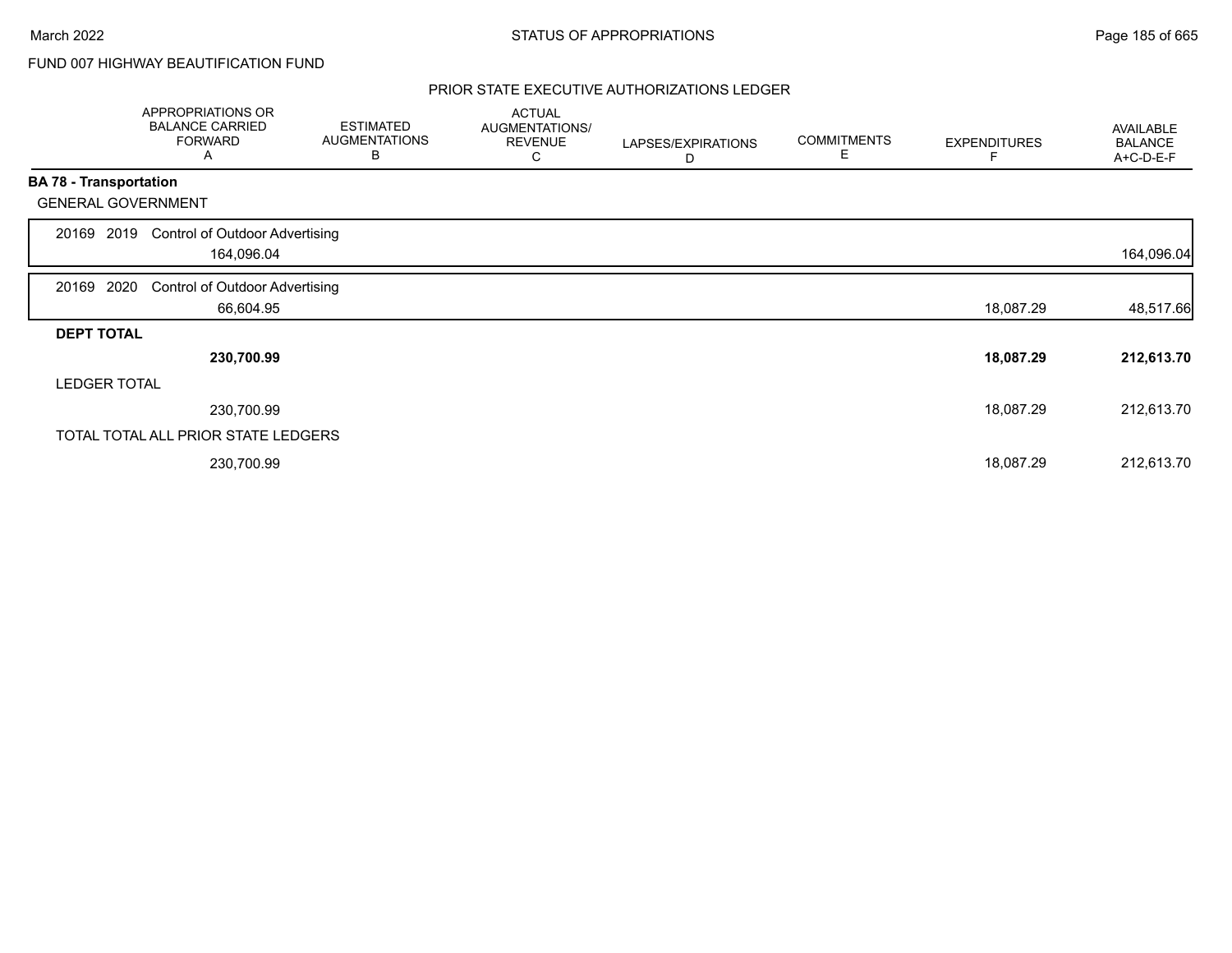## FUND 007 HIGHWAY BEAUTIFICATION FUND

#### RESTRICTED RECEIPTS LEDGER

|                               | APPROPRIATIONS OR<br><b>BALANCE CARRIED</b><br><b>FORWARD</b><br>A | <b>ESTIMATED</b><br><b>AUGMENTATIONS</b><br>B | <b>ACTUAL</b><br><b>AUGMENTATIONS/</b><br><b>REVENUE</b><br>U | LAPSES/EXPIRATIONS<br>D | <b>COMMITMENTS</b> | <b>EXPENDITURES</b> | AVAILABLE<br><b>BALANCE</b><br>A+C-D-E-F |
|-------------------------------|--------------------------------------------------------------------|-----------------------------------------------|---------------------------------------------------------------|-------------------------|--------------------|---------------------|------------------------------------------|
| <b>BA 78 - Transportation</b> |                                                                    |                                               |                                                               |                         |                    |                     |                                          |
| <b>GENERAL GOVERNMENT</b>     |                                                                    |                                               |                                                               |                         |                    |                     |                                          |
| 40079 2021                    | <b>Outdoor Advertising Sign Removal</b>                            |                                               |                                                               |                         |                    |                     |                                          |
|                               | 20,566.64                                                          |                                               |                                                               |                         |                    |                     | 20,566.64                                |
| <b>DEPT TOTAL</b>             |                                                                    |                                               |                                                               |                         |                    |                     |                                          |
|                               | 20,566.64                                                          |                                               |                                                               |                         |                    |                     | 20,566.64                                |
| <b>LEDGER TOTAL</b>           |                                                                    |                                               |                                                               |                         |                    |                     |                                          |
|                               | 20,566.64                                                          |                                               |                                                               |                         |                    |                     | 20,566.64                                |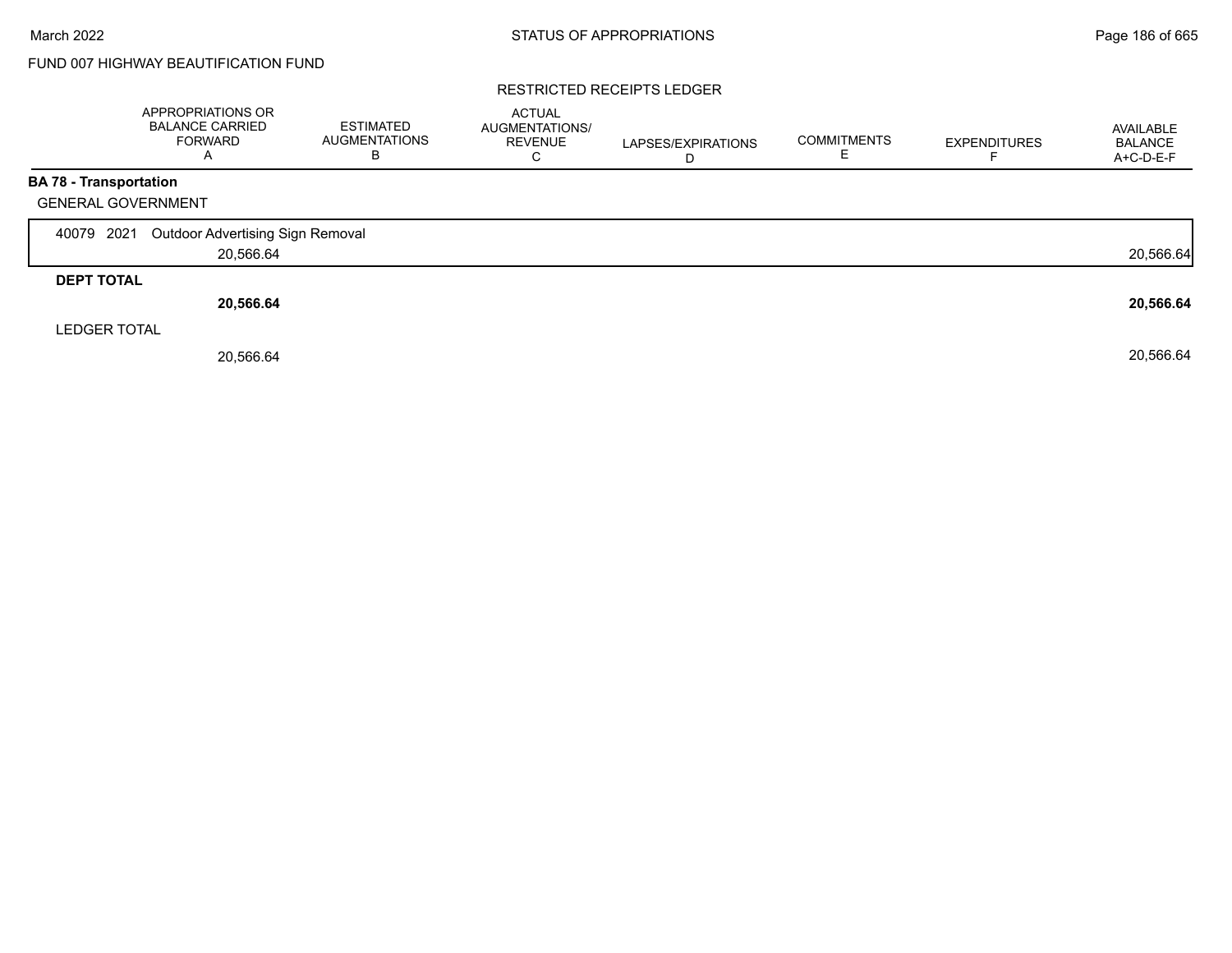#### CURRENT STATE EXECUTIVE AUTHORIZATIONS LEDGER

|                             | <b>APPROPRIATIONS OR</b><br><b>BALANCE CARRIED</b><br><b>FORWARD</b><br>Α | <b>ESTIMATED</b><br><b>AUGMENTATIONS</b><br>В | <b>ACTUAL</b><br><b>AUGMENTATIONS/</b><br><b>REVENUE</b><br>C | LAPSES/EXPIRATIONS<br>D | <b>COMMITMENTS</b><br>Е | <b>EXPENDITURES</b><br>F. | <b>AVAILABLE</b><br><b>BALANCE</b><br>A+C-D-E-F |
|-----------------------------|---------------------------------------------------------------------------|-----------------------------------------------|---------------------------------------------------------------|-------------------------|-------------------------|---------------------------|-------------------------------------------------|
| <b>BA 73 - Treasury</b>     |                                                                           |                                               |                                                               |                         |                         |                           |                                                 |
| <b>DEBT SERVICE</b>         |                                                                           |                                               |                                                               |                         |                         |                           |                                                 |
| 20330 2021                  | Debt Service for Growing Greener                                          |                                               |                                                               |                         |                         |                           |                                                 |
|                             | 12.289.000.00                                                             |                                               |                                                               |                         |                         | 10,243,675.00             | 2,045,325.00                                    |
| <b>DEPT TOTAL</b>           |                                                                           |                                               |                                                               |                         |                         |                           |                                                 |
|                             | 12,289,000.00                                                             |                                               |                                                               |                         |                         | 10,243,675.00             | 2,045,325.00                                    |
| <b>BA 68 - Agriculture</b>  |                                                                           |                                               |                                                               |                         |                         |                           |                                                 |
| <b>GRANTS AND SUBSIDIES</b> |                                                                           |                                               |                                                               |                         |                         |                           |                                                 |
|                             | 20116 2021 Agricultural Conservation Easement Prgrm<br>10,133,000.00      |                                               |                                                               |                         |                         | 10,133,000.00             |                                                 |
| <b>DEPT TOTAL</b>           |                                                                           |                                               |                                                               |                         |                         |                           |                                                 |
|                             | 10,133,000.00                                                             |                                               |                                                               |                         |                         | 10,133,000.00             |                                                 |
|                             | <b>BA 38 - Conservation &amp; Natural Resourc</b>                         |                                               |                                                               |                         |                         |                           |                                                 |
| <b>GRANTS AND SUBSIDIES</b> |                                                                           |                                               |                                                               |                         |                         |                           |                                                 |
| 29220 2021                  | Parks & Forest Facility Rehabilitation                                    |                                               |                                                               |                         |                         |                           |                                                 |
|                             | 10,024,545.00                                                             |                                               |                                                               |                         | 7,266,308.09            | 500,814.12                | 2,257,422.79                                    |
| 29221 2021                  | <b>Community Conservation Grants</b>                                      |                                               |                                                               |                         |                         |                           |                                                 |
|                             | 6,150,455.00                                                              |                                               |                                                               |                         | 4,370,639.00            | 345,957.00                | 1,433,859.00                                    |
| 29223 2021                  | <b>Natural Diversity Cnsvn Grants</b>                                     |                                               |                                                               |                         |                         |                           |                                                 |
|                             | 325,000.00                                                                |                                               |                                                               |                         |                         |                           | 325,000.00                                      |
| <b>DEPT TOTAL</b>           |                                                                           |                                               |                                                               |                         |                         |                           |                                                 |
|                             | 16,500,000.00                                                             |                                               |                                                               |                         | 11,636,947.09           | 846,771.12                | 4,016,281.79                                    |
|                             | <b>BA 35 - Environmental Protection</b>                                   |                                               |                                                               |                         |                         |                           |                                                 |
| <b>GRANTS AND SUBSIDIES</b> |                                                                           |                                               |                                                               |                         |                         |                           |                                                 |
| 29079 2021                  | Watershed Protection & Restoration                                        |                                               |                                                               |                         |                         |                           |                                                 |
|                             | 25,605,000.00                                                             |                                               |                                                               |                         | 18,223,364.89           | 4, 117, 272. 78           | 3,264,362.33                                    |
| <b>DEPT TOTAL</b>           |                                                                           |                                               |                                                               |                         |                         |                           |                                                 |
|                             | 25,605,000.00                                                             |                                               |                                                               |                         | 18,223,364.89           | 4,117,272.78              | 3,264,362.33                                    |
|                             | <b>BA 33 - PA Infrastructure Investment</b>                               |                                               |                                                               |                         |                         |                           |                                                 |

GRANTS AND SUBSIDIES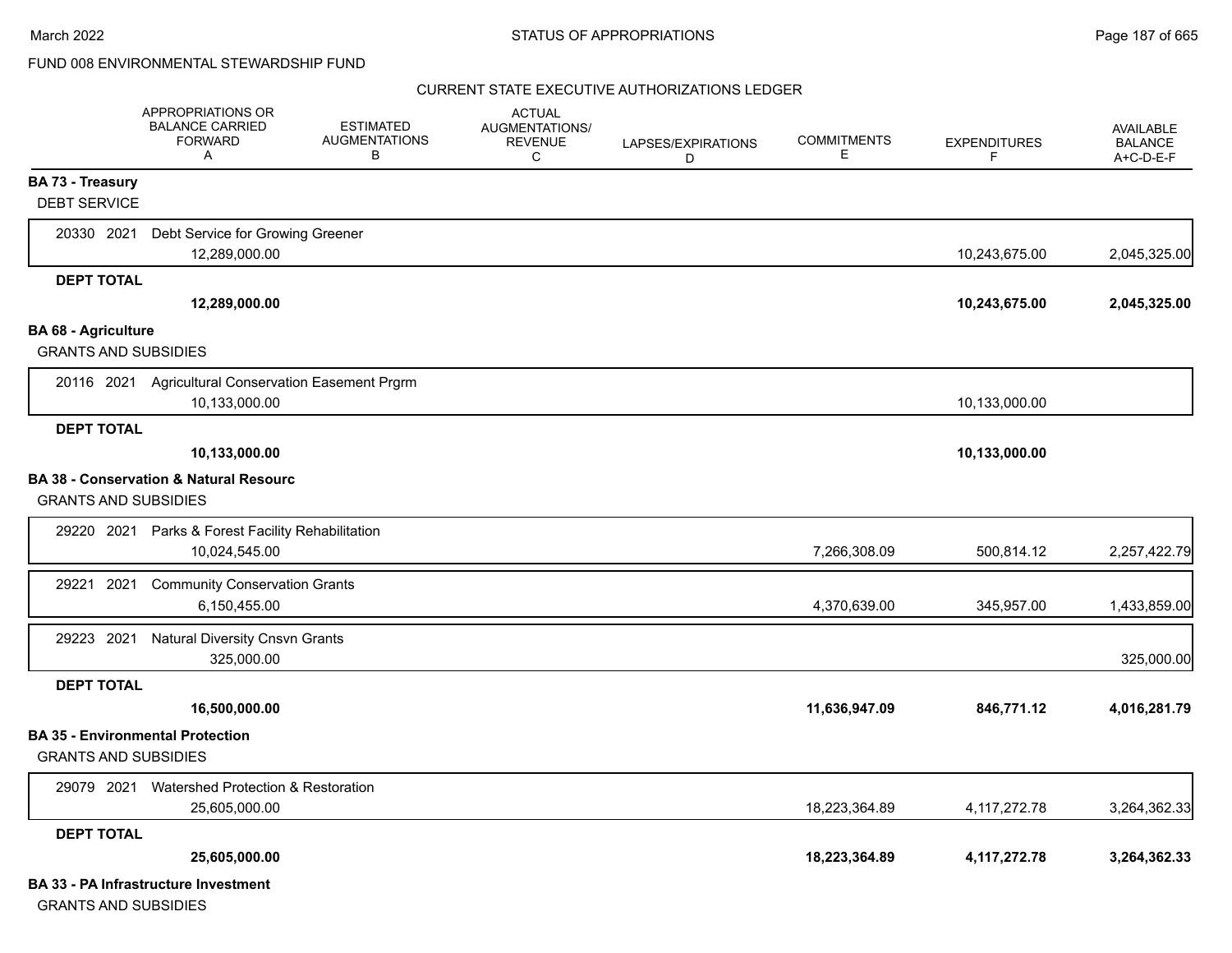March 2022 **STATUS OF APPROPRIATIONS** STATUS OF APPROPRIATIONS

FUND 008 ENVIRONMENTAL STEWARDSHIP FUND

|                     | <b>APPROPRIATIONS OR</b><br><b>BALANCE CARRIED</b><br><b>FORWARD</b><br>Α | <b>ESTIMATED</b><br><b>AUGMENTATIONS</b><br>в | <b>ACTUAL</b><br>AUGMENTATIONS/<br><b>REVENUE</b><br>C. | LAPSES/EXPIRATIONS | <b>COMMITMENTS</b> | <b>EXPENDITURES</b> | <b>AVAILABLE</b><br><b>BALANCE</b><br>A+C-D-E-F |
|---------------------|---------------------------------------------------------------------------|-----------------------------------------------|---------------------------------------------------------|--------------------|--------------------|---------------------|-------------------------------------------------|
| 2021<br>20247       | Storm Water, Water & Sewer Grants                                         |                                               |                                                         |                    |                    |                     |                                                 |
|                     | 16,226,000.00                                                             |                                               |                                                         |                    |                    | 16,226,000.00       |                                                 |
| <b>DEPT TOTAL</b>   |                                                                           |                                               |                                                         |                    |                    |                     |                                                 |
|                     | 16,226,000.00                                                             |                                               |                                                         |                    |                    | 16,226,000.00       |                                                 |
| <b>LEDGER TOTAL</b> |                                                                           |                                               |                                                         |                    |                    |                     |                                                 |
|                     | 80,753,000.00                                                             |                                               |                                                         |                    | 29,860,311.98      | 41,566,718.90       | 9,325,969.12                                    |
|                     | TOTAL TOTAL ALL CURRENT STATE LEDGERS                                     |                                               |                                                         |                    |                    |                     |                                                 |
|                     | 80,753,000.00                                                             |                                               |                                                         |                    | 29,860,311.98      | 41,566,718.90       | 9,325,969.12                                    |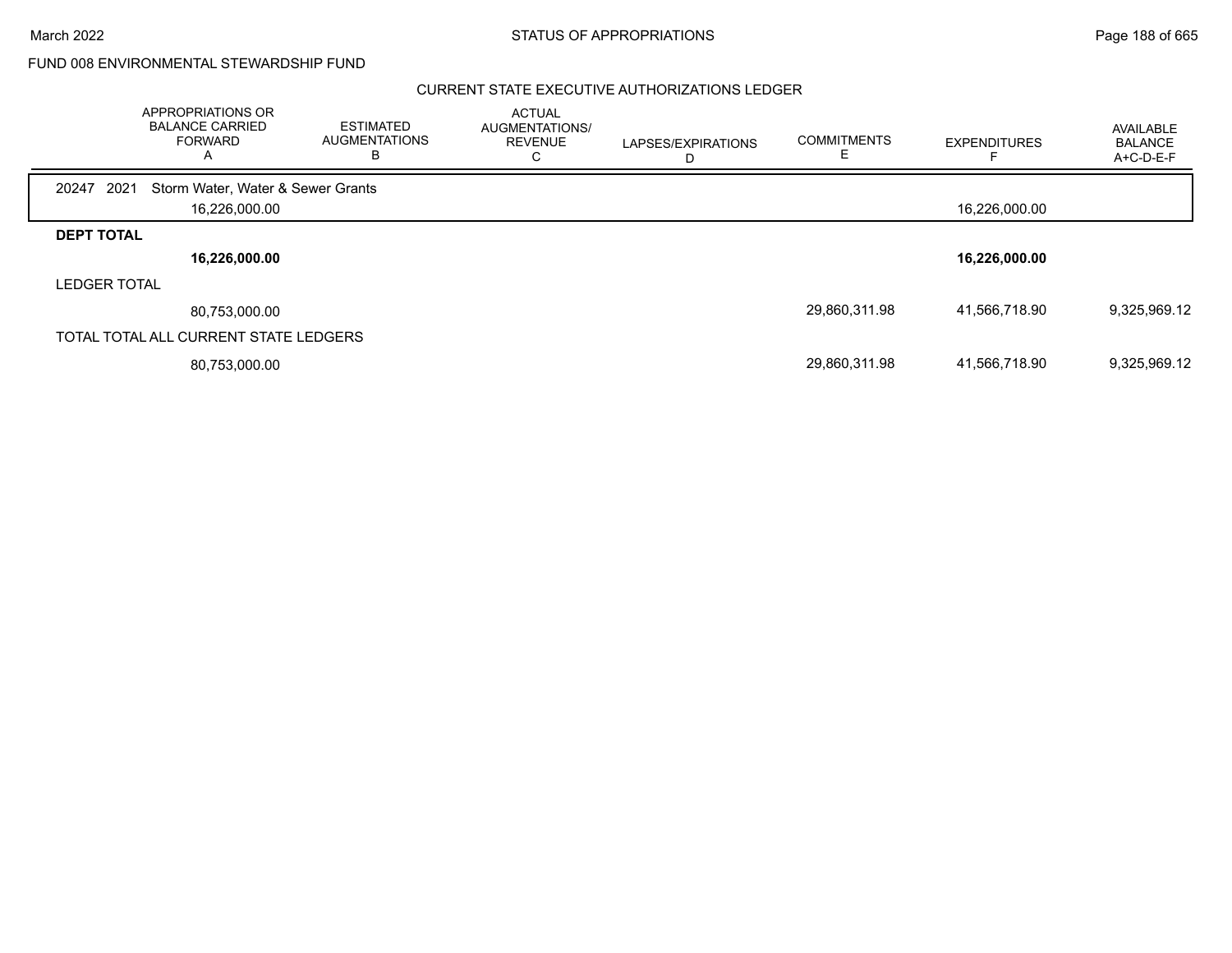|                             | APPROPRIATIONS OR<br><b>BALANCE CARRIED</b><br><b>FORWARD</b><br>Α | <b>ESTIMATED</b><br><b>AUGMENTATIONS</b><br>В | <b>ACTUAL</b><br><b>AUGMENTATIONS/</b><br><b>REVENUE</b><br>C | LAPSES/EXPIRATIONS<br>D | <b>COMMITMENTS</b><br>Е | <b>EXPENDITURES</b><br>F | <b>AVAILABLE</b><br><b>BALANCE</b><br>$A+C-D-E-F$ |
|-----------------------------|--------------------------------------------------------------------|-----------------------------------------------|---------------------------------------------------------------|-------------------------|-------------------------|--------------------------|---------------------------------------------------|
| <b>BA 73 - Treasury</b>     |                                                                    |                                               |                                                               |                         |                         |                          |                                                   |
| <b>DEBT SERVICE</b>         |                                                                    |                                               |                                                               |                         |                         |                          |                                                   |
| 20330 2020                  | Debt Service for Growing Greener<br>173,437.50                     |                                               |                                                               |                         |                         |                          | 173,437.50                                        |
| <b>DEPT TOTAL</b>           |                                                                    |                                               |                                                               |                         |                         |                          |                                                   |
|                             | 173,437.50                                                         |                                               |                                                               |                         |                         |                          | 173,437.50                                        |
| <b>BA 68 - Agriculture</b>  |                                                                    |                                               |                                                               |                         |                         |                          |                                                   |
| <b>GRANTS AND SUBSIDIES</b> |                                                                    |                                               |                                                               |                         |                         |                          |                                                   |
|                             | 20116 2020 Agricultural Conservation Easement Prgrm<br>366,000.00  |                                               |                                                               |                         |                         | 366,000.00               |                                                   |
| <b>DEPT TOTAL</b>           |                                                                    |                                               |                                                               |                         |                         |                          |                                                   |
|                             | 366,000.00                                                         |                                               |                                                               |                         |                         | 366,000.00               |                                                   |
| <b>GRANTS AND SUBSIDIES</b> | <b>BA 38 - Conservation &amp; Natural Resourc</b>                  |                                               |                                                               |                         |                         |                          |                                                   |
|                             | 29220 2016 Parks & Forest Facility Rehabilitation<br>1,982,607.57  |                                               |                                                               |                         | 600,865.54              | 1,381,742.03             |                                                   |
|                             | 29220 2017 Parks & Forest Facility Rehabilitation<br>8,258,797.99  |                                               |                                                               |                         | 5,600,381.25            | 2,200,059.59             | 458,357.15                                        |
|                             | 29220 2018 Parks & Forest Facility Rehabilitation<br>9,546,663.38  |                                               |                                                               |                         | 8,169,350.45            | 1,031,056.05             | 346,256.88                                        |
| 29220 2019                  | Parks & Forest Facility Rehabilitation<br>8,974,365.63             |                                               |                                                               |                         | 6,032,956.95            | 1,553,359.60             | 1,388,049.08                                      |
| 29220 2020                  | Parks & Forest Facility Rehabilitation<br>11,137,390.62            |                                               |                                                               |                         | 8,878,517.14            | 1,457,412.63             | 801,460.85                                        |
| 2014<br>29221               | <b>Community Conservation Grants</b><br>1,051,675.00               |                                               |                                                               |                         | 692,340.00              | 359,335.00               |                                                   |
| 29221<br>2015               | <b>Community Conservation Grants</b><br>2,010,042.57               |                                               |                                                               |                         | 1,756,175.00            | 106,682.00               | 147, 185.57                                       |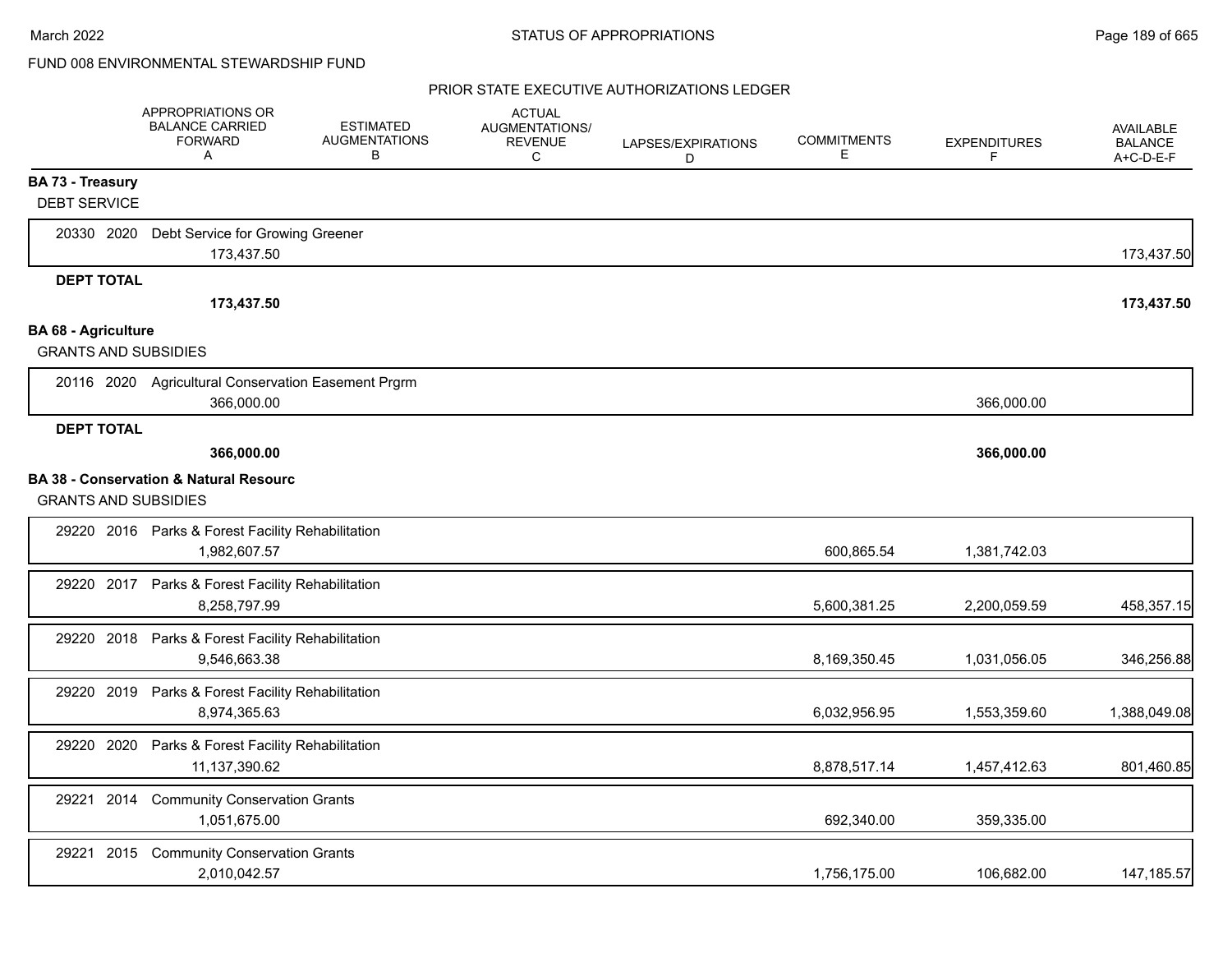|            |      | APPROPRIATIONS OR<br><b>BALANCE CARRIED</b><br><b>FORWARD</b><br>A | <b>ESTIMATED</b><br><b>AUGMENTATIONS</b><br>в | <b>ACTUAL</b><br>AUGMENTATIONS/<br><b>REVENUE</b><br>C | LAPSES/EXPIRATIONS<br>D | <b>COMMITMENTS</b><br>Е | <b>EXPENDITURES</b><br>F | <b>AVAILABLE</b><br><b>BALANCE</b><br>A+C-D-E-F |
|------------|------|--------------------------------------------------------------------|-----------------------------------------------|--------------------------------------------------------|-------------------------|-------------------------|--------------------------|-------------------------------------------------|
|            |      | 29221 2016 Community Conservation Grants<br>778,500.00             |                                               |                                                        |                         | 385,800.00              | 213,099.00               | 179,601.00                                      |
|            |      | 29221 2017 Community Conservation Grants<br>823,655.00             |                                               |                                                        |                         | 506,460.00              | 317,195.00               |                                                 |
|            |      | 29221 2018 Community Conservation Grants<br>1,640,970.43           |                                               |                                                        |                         | 1,110,781.00            | 526,025.00               | 4,164.43                                        |
|            |      | 29221 2019 Community Conservation Grants<br>1,709,229.00           |                                               |                                                        |                         | 1,390,612.00            | 318,617.00               |                                                 |
| 29221      | 2020 | <b>Community Conservation Grants</b><br>5,117,659.00               |                                               |                                                        |                         | 3,544,736.00            | 1,375,923.00             | 197,000.00                                      |
|            |      | 29221 2013 Community Conservation Grants<br>10,000.00              |                                               |                                                        |                         |                         | 10,000.00                |                                                 |
|            |      | 29223 2014 Natural Diversity Cnsvn Grants<br>6,730.84              |                                               |                                                        |                         |                         |                          | 6,730.84                                        |
|            |      | 29223 2015 Natural Diversity Cnsvn Grants<br>69,640.75             |                                               |                                                        |                         |                         |                          | 69,640.75                                       |
|            |      | 29223 2016 Natural Diversity Cnsvn Grants<br>8,551.89              |                                               |                                                        |                         |                         |                          | 8,551.89                                        |
|            |      | 29223 2017 Natural Diversity Cnsvn Grants<br>62,649.37             |                                               |                                                        |                         | 52,558.16               | $-15,286.67$             | 25,377.88                                       |
|            |      | 29223 2018 Natural Diversity Cnsvn Grants<br>77,239.68             |                                               |                                                        |                         | 21,550.59               | 26,967.27                | 28,721.82                                       |
|            |      | 29223 2019 Natural Diversity Cnsvn Grants<br>230,037.69            |                                               |                                                        |                         | 102,778.00              | 99,686.23                | 27,573.46                                       |
| 29223 2020 |      | <b>Natural Diversity Cnsvn Grants</b><br>299,834.91                |                                               |                                                        |                         | 212,752.74              | 75,503.17                | 11,579.00                                       |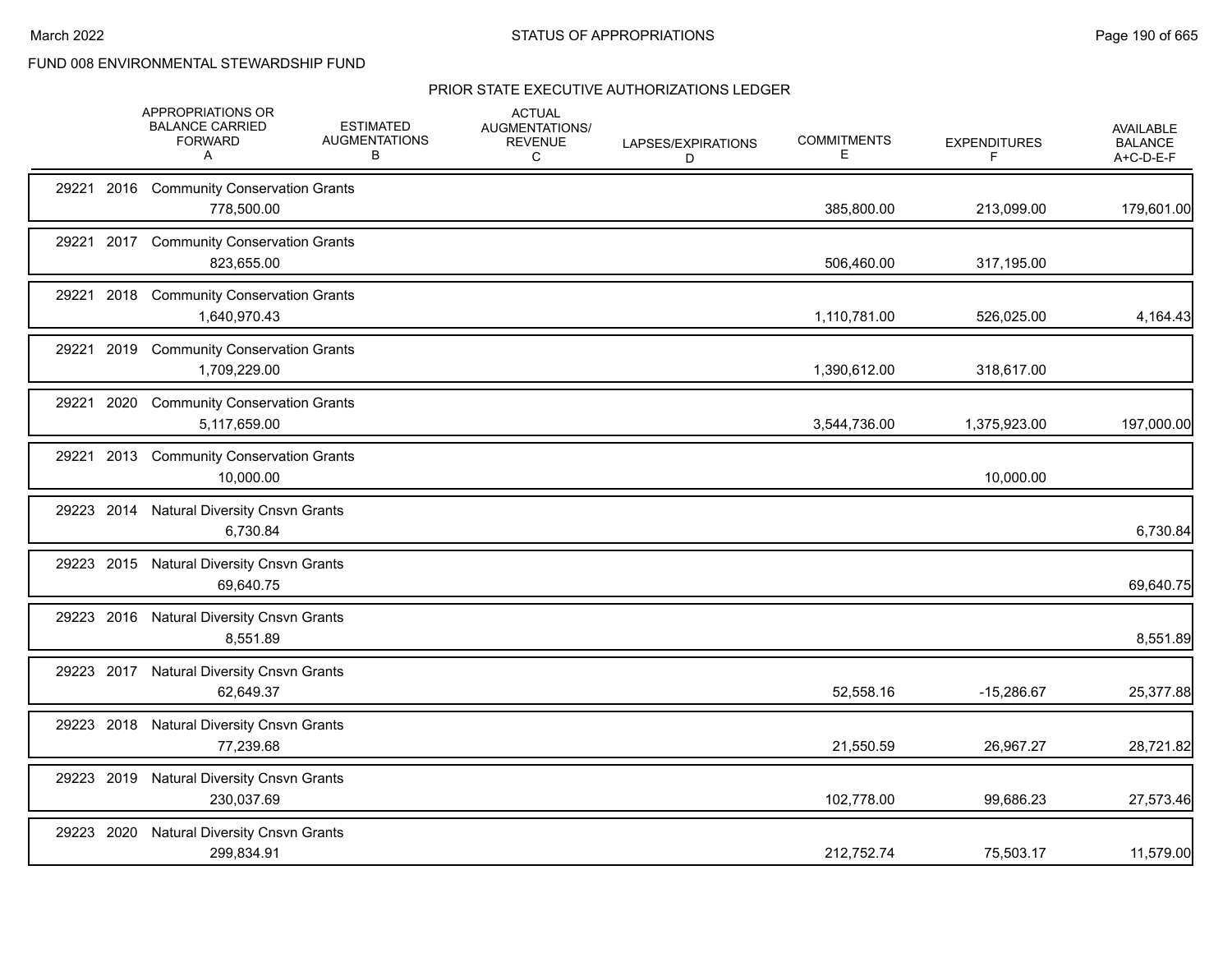|                                                                        | APPROPRIATIONS OR<br><b>BALANCE CARRIED</b><br><b>FORWARD</b><br>Α | <b>ESTIMATED</b><br><b>AUGMENTATIONS</b><br>В | <b>ACTUAL</b><br>AUGMENTATIONS/<br><b>REVENUE</b><br>С | LAPSES/EXPIRATIONS<br>D | <b>COMMITMENTS</b><br>Е | <b>EXPENDITURES</b><br>F | <b>AVAILABLE</b><br><b>BALANCE</b><br>A+C-D-E-F |
|------------------------------------------------------------------------|--------------------------------------------------------------------|-----------------------------------------------|--------------------------------------------------------|-------------------------|-------------------------|--------------------------|-------------------------------------------------|
|                                                                        | 29223 2012 Natural Diversity Cnsvn Gnts<br>29,395.37               |                                               |                                                        |                         |                         |                          | 29,395.37                                       |
|                                                                        | 29223 2013 NATURAL DIVERSITY CNSVN GNTS<br>23,066.25               |                                               |                                                        |                         |                         |                          | 23,066.25                                       |
| <b>DEPT TOTAL</b>                                                      | 53,848,702.94                                                      |                                               |                                                        |                         | 39,058,614.82           | 11,037,375.90            | 3,752,712.22                                    |
| <b>BA 35 - Environmental Protection</b><br><b>GRANTS AND SUBSIDIES</b> |                                                                    |                                               |                                                        |                         |                         |                          |                                                 |
|                                                                        | 23079 2007 Watershed Protection & Restoration<br>288,000.75        |                                               |                                                        |                         |                         | $-36,287.46$             | 324,288.21                                      |
| 29079 2014                                                             | Watershed Protection & Restoration<br>1,838,905.85                 |                                               |                                                        |                         | 592,253.05              | 573,437.00               | 673,215.80                                      |
|                                                                        | 29079 2015 Watershed Protection & Restoration<br>4,523,130.08      |                                               |                                                        |                         | 2,422,490.04            | 892,047.69               | 1,208,592.35                                    |
| 29079 2016                                                             | Watershed Protection & Restoration<br>10,196,826.05                |                                               |                                                        |                         | 5,735,886.91            | 1,936,625.86             | 2,524,313.28                                    |
|                                                                        | 29079 2017 Watershed Protection & Restoration<br>17,769,824.44     |                                               |                                                        |                         | 12,105,164.36           | 5,095,097.12             | 569,562.96                                      |
| 29079 2018                                                             | Watershed Protection & Restoration<br>25,535,049.69                |                                               |                                                        |                         | 21,756,130.22           | 3,267,998.76             | 510,920.71                                      |
| 29079 2019                                                             | Watershed Protection & Restoration<br>20,143,263.79                |                                               |                                                        |                         | 7,225,945.55            | 1,478,718.40             | 11,438,599.84                                   |
| 29079 2020                                                             | Watershed Protection & Restoration<br>25,051,449.15                |                                               |                                                        |                         | 5,592,493.83            | 5,683,113.37             | 13,775,841.95                                   |
|                                                                        | 29079 2012 Watershed Protection & Restoration<br>178,730.20        |                                               |                                                        |                         | 75,769.18               | 78,679.21                | 24,281.81                                       |
| 29079 2013                                                             | Watershed Protection & Restoration<br>756,784.45                   |                                               |                                                        |                         | 183,492.86              | 457,336.07               | 115,955.52                                      |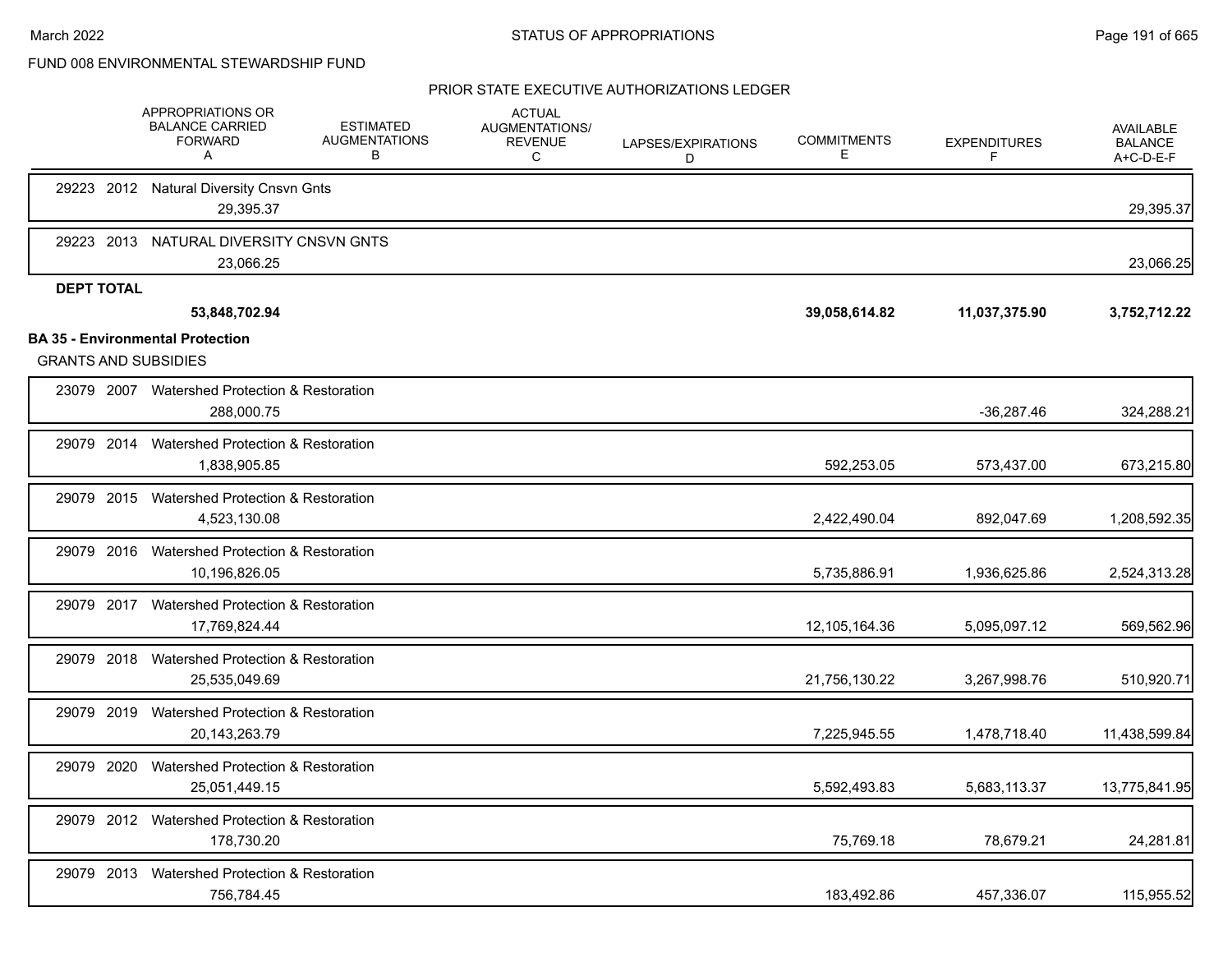March 2022 **STATUS OF APPROPRIATIONS** STATUS OF APPROPRIATIONS

FUND 008 ENVIRONMENTAL STEWARDSHIP FUND

|                             | APPROPRIATIONS OR<br><b>BALANCE CARRIED</b><br><b>FORWARD</b><br>Α | <b>ESTIMATED</b><br><b>AUGMENTATIONS</b><br>В | <b>ACTUAL</b><br>AUGMENTATIONS/<br><b>REVENUE</b><br>С | LAPSES/EXPIRATIONS<br>D | <b>COMMITMENTS</b><br>Е | <b>EXPENDITURES</b> | <b>AVAILABLE</b><br><b>BALANCE</b><br>A+C-D-E-F |
|-----------------------------|--------------------------------------------------------------------|-----------------------------------------------|--------------------------------------------------------|-------------------------|-------------------------|---------------------|-------------------------------------------------|
| <b>DEPT TOTAL</b>           |                                                                    |                                               |                                                        |                         |                         |                     |                                                 |
|                             | 106,281,964.45                                                     |                                               |                                                        |                         | 55,689,626.00           | 19,426,766.02       | 31,165,572.43                                   |
| <b>GRANTS AND SUBSIDIES</b> | <b>BA 33 - PA Infrastructure Investment</b>                        |                                               |                                                        |                         |                         |                     |                                                 |
| 2020<br>20247               | Storm Water, Water & Sewer Grants                                  |                                               |                                                        |                         |                         |                     |                                                 |
|                             | 587,000.00                                                         |                                               |                                                        |                         |                         | 587,000.00          |                                                 |
| <b>DEPT TOTAL</b>           |                                                                    |                                               |                                                        |                         |                         |                     |                                                 |
|                             | 587,000.00                                                         |                                               |                                                        |                         |                         | 587,000.00          |                                                 |
| <b>LEDGER TOTAL</b>         |                                                                    |                                               |                                                        |                         |                         |                     |                                                 |
|                             | 161,257,104.89                                                     |                                               |                                                        |                         | 94,748,240.82           | 31,417,141.92       | 35,091,722.15                                   |
|                             | TOTAL TOTAL ALL PRIOR STATE LEDGERS                                |                                               |                                                        |                         |                         |                     |                                                 |
|                             | 161,257,104.89                                                     |                                               |                                                        |                         | 94,748,240.82           | 31,417,141.92       | 35,091,722.15                                   |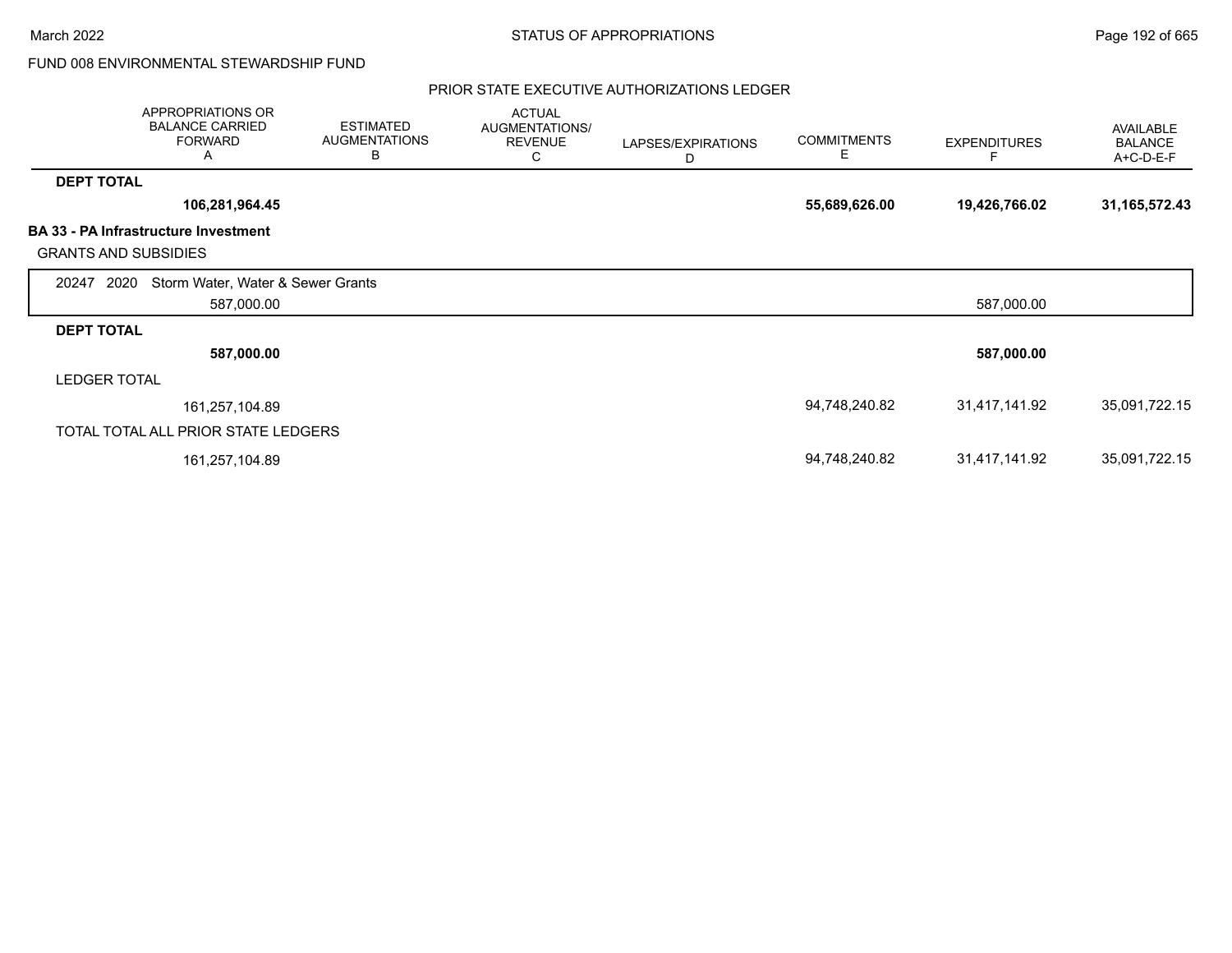### FUND 009 RECYCLING FUND

|                   | APPROPRIATIONS OR<br><b>BALANCE CARRIED</b><br><b>FORWARD</b><br>A | <b>ESTIMATED</b><br><b>AUGMENTATIONS</b><br>В | <b>ACTUAL</b><br><b>AUGMENTATIONS/</b><br><b>REVENUE</b><br>C | LAPSES/EXPIRATIONS<br>D | <b>COMMITMENTS</b><br>E | <b>EXPENDITURES</b><br>F | <b>AVAILABLE</b><br><b>BALANCE</b><br>A+C-D-E-F |
|-------------------|--------------------------------------------------------------------|-----------------------------------------------|---------------------------------------------------------------|-------------------------|-------------------------|--------------------------|-------------------------------------------------|
|                   | <b>BA 35 - Environmental Protection</b>                            |                                               |                                                               |                         |                         |                          |                                                 |
|                   | <b>GENERAL GOVERNMENT</b>                                          |                                               |                                                               |                         |                         |                          |                                                 |
|                   | 20092 2021 Administration of Recycling Program<br>1,367,000.00     |                                               |                                                               |                         | 1,526.20                | 600,471.41               | 765,002.39                                      |
|                   | <b>GRANTS AND SUBSIDIES</b>                                        |                                               |                                                               |                         |                         |                          |                                                 |
| 29089 2021        | <b>Recycling Coordinator Reimbursement</b><br>2,000,000.00         |                                               |                                                               |                         |                         |                          | 2,000,000.00                                    |
| 29090 2021        | Reimbursement for Municipal Inspection<br>400,000.00               |                                               |                                                               |                         |                         | 48,765.84                | 351,234.16                                      |
| 29091             | 2021<br>10,000.00                                                  | ReimbrsHostMunicipltyPermitApplictnsRevw      |                                                               |                         |                         |                          | 10,000.00                                       |
| 29093             | 2021<br><b>County Planning Grants</b><br>1,300,000.00              |                                               |                                                               |                         | 823,051.37              | 165,722.61               | 311,226.02                                      |
| 29094 2021        | <b>Municipal Recycling Grants</b><br>44,000,000.00                 |                                               |                                                               |                         | 20,777,177.29           | 11,765,777.79            | 11,457,044.92                                   |
| 29095 2021        | 21,500,000.00                                                      | Municipal Recycling Performance Program       |                                                               |                         |                         | 13,609,885.56            | 7,890,114.44                                    |
| 29096 2021        | <b>Public Education/Technical Assistance</b><br>7,595,000.00       |                                               |                                                               |                         | 4,235,896.56            | 1,707,340.48             | 1,651,762.96                                    |
| <b>DEPT TOTAL</b> |                                                                    |                                               |                                                               |                         |                         |                          |                                                 |
|                   | 78,172,000.00                                                      |                                               |                                                               |                         | 25,837,651.42           | 27,897,963.69            | 24,436,384.89                                   |
|                   | <b>LEDGER TOTAL</b>                                                |                                               |                                                               |                         |                         |                          |                                                 |
|                   | 78,172,000.00                                                      |                                               |                                                               |                         | 25,837,651.42           | 27,897,963.69            | 24,436,384.89                                   |
|                   | TOTAL TOTAL ALL CURRENT STATE LEDGERS                              |                                               |                                                               |                         |                         |                          |                                                 |
|                   | 78,172,000.00                                                      |                                               |                                                               |                         | 25,837,651.42           | 27,897,963.69            | 24.436.384.89                                   |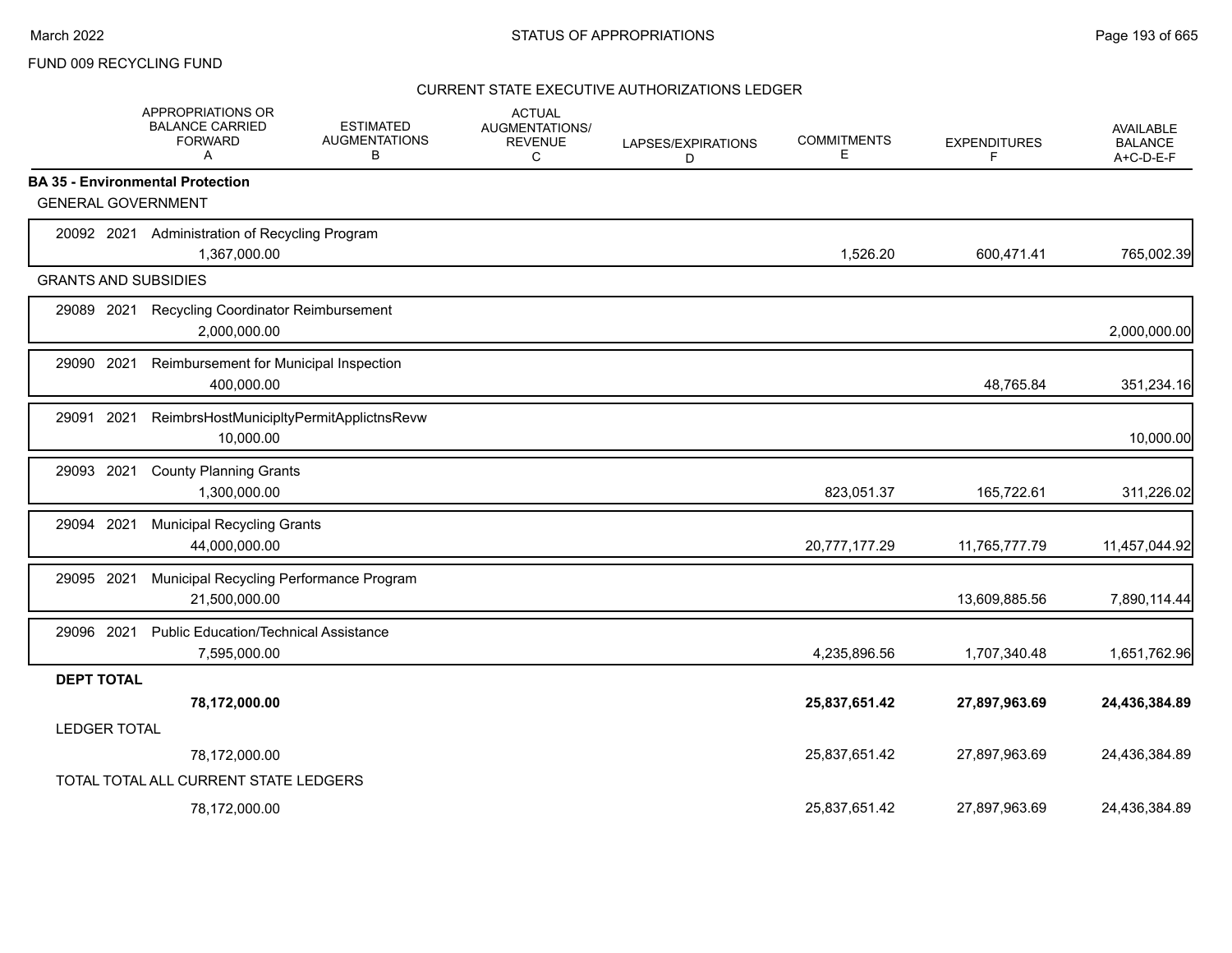### FUND 009 RECYCLING FUND

|                                         | APPROPRIATIONS OR<br><b>BALANCE CARRIED</b><br>FORWARD<br>A    | <b>ESTIMATED</b><br><b>AUGMENTATIONS</b><br>B | <b>ACTUAL</b><br>AUGMENTATIONS/<br><b>REVENUE</b><br>C | LAPSES/EXPIRATIONS<br>D | <b>COMMITMENTS</b><br>Е | <b>EXPENDITURES</b><br>F | <b>AVAILABLE</b><br><b>BALANCE</b><br>A+C-D-E-F |
|-----------------------------------------|----------------------------------------------------------------|-----------------------------------------------|--------------------------------------------------------|-------------------------|-------------------------|--------------------------|-------------------------------------------------|
| <b>BA 35 - Environmental Protection</b> |                                                                |                                               |                                                        |                         |                         |                          |                                                 |
| <b>GENERAL GOVERNMENT</b>               |                                                                |                                               |                                                        |                         |                         |                          |                                                 |
|                                         | 20092 2020 Administration of Recycling Program<br>155,171.48   |                                               |                                                        |                         |                         | 1,320.00                 | 153,851.48                                      |
| <b>GRANTS AND SUBSIDIES</b>             |                                                                |                                               |                                                        |                         |                         |                          |                                                 |
|                                         | 20089 2020 Recycling Coordinator Reimbursement<br>1,969,453.59 |                                               |                                                        |                         |                         | 1,871,135.69             | 98,317.90                                       |
| 20090 2020                              | Reimbursement for Municipal Inspections<br>271,447.00          |                                               |                                                        |                         |                         | 148,804.80               | 122,642.20                                      |
| 2020<br>20091                           | Reimb Host Municipality Permit App Rev<br>10,000.00            |                                               |                                                        |                         |                         |                          | 10,000.00                                       |
| 20093 2020                              | <b>County Planning Grants</b><br>1,515,970.70                  |                                               |                                                        |                         |                         | 37,500.00                | 1,478,470.70                                    |
| 20094 2020                              | <b>Municipal Recycling Grants</b><br>18,260,426.48             |                                               |                                                        |                         |                         | 5,948,898.79             | 12,311,527.69                                   |
| 20095 2020                              | Municipal Recycling Performance Program<br>5,011,947.25        |                                               |                                                        |                         |                         | 5,011,947.25             |                                                 |
| 20096 2019                              | <b>Public Education/Technical Assistance</b><br>5,536,288.26   |                                               |                                                        |                         |                         |                          | 5,536,288.26                                    |
| 20096 2020                              | <b>Public Education/Technical Assistance</b><br>5,603,863.81   |                                               |                                                        |                         |                         | 1,473,337.85             | 4,130,525.96                                    |
| <b>DEPT TOTAL</b>                       |                                                                |                                               |                                                        |                         |                         |                          |                                                 |
|                                         | 38,334,568.57                                                  |                                               |                                                        |                         |                         | 14,492,944.38            | 23,841,624.19                                   |
| <b>LEDGER TOTAL</b>                     |                                                                |                                               |                                                        |                         |                         |                          |                                                 |
|                                         | 38,334,568.57                                                  |                                               |                                                        |                         |                         | 14,492,944.38            | 23,841,624.19                                   |
|                                         | TOTAL TOTAL ALL PRIOR STATE LEDGERS                            |                                               |                                                        |                         |                         |                          |                                                 |
|                                         | 38,334,568.57                                                  |                                               |                                                        |                         |                         | 14.492.944.38            | 23.841.624.19                                   |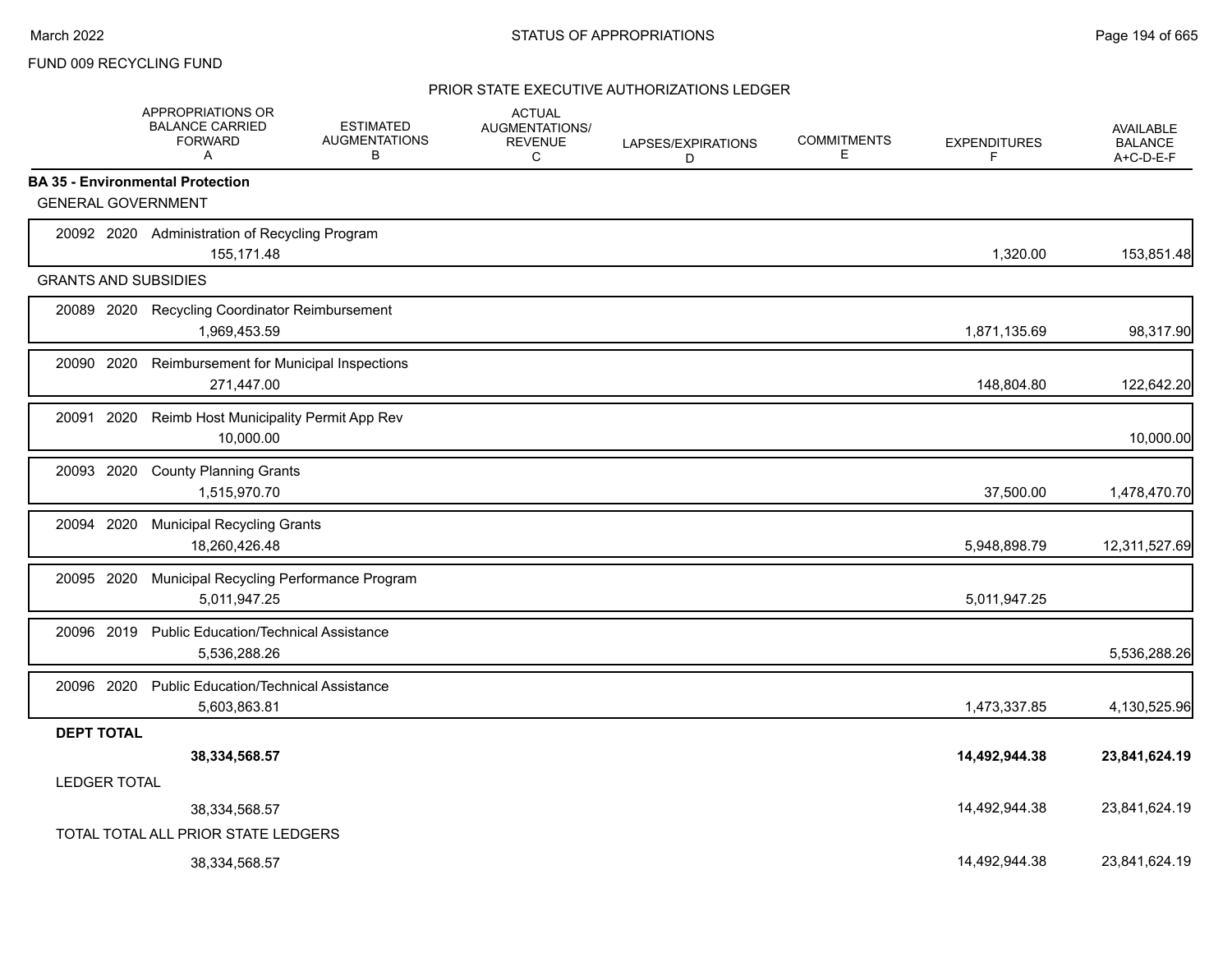# FUND 009 RECYCLING FUND

### RESTRICTED REVENUE LEDGER

|                           | <b>APPROPRIATIONS OR</b><br><b>BALANCE CARRIED</b><br><b>FORWARD</b><br>A | <b>ESTIMATED</b><br><b>AUGMENTATIONS</b><br>в | <b>ACTUAL</b><br><b>AUGMENTATIONS/</b><br><b>REVENUE</b><br>С | LAPSES/EXPIRATIONS<br>D | <b>COMMITMENTS</b><br>╘ | <b>EXPENDITURES</b> | AVAILABLE<br><b>BALANCE</b><br>A+C-D-E-F |
|---------------------------|---------------------------------------------------------------------------|-----------------------------------------------|---------------------------------------------------------------|-------------------------|-------------------------|---------------------|------------------------------------------|
|                           | <b>BA 35 - Environmental Protection</b>                                   |                                               |                                                               |                         |                         |                     |                                          |
| <b>GENERAL GOVERNMENT</b> |                                                                           |                                               |                                                               |                         |                         |                     |                                          |
| 2021<br>60081             | Household Hazardous Waste                                                 |                                               |                                                               |                         |                         |                     |                                          |
|                           | 4,368,461.35                                                              |                                               | 1,000,000.00                                                  |                         |                         | 1,028,696.60        | 4,339,764.75                             |
| <b>DEPT TOTAL</b>         |                                                                           |                                               |                                                               |                         |                         |                     |                                          |
|                           | 4,368,461.35                                                              |                                               | 1,000,000.00                                                  |                         |                         | 1,028,696.60        | 4,339,764.75                             |
| <b>LEDGER TOTAL</b>       |                                                                           |                                               |                                                               |                         |                         |                     |                                          |
|                           | 4,368,461.35                                                              |                                               | 1.000.000.00                                                  |                         |                         | 1,028,696.60        | 4,339,764.75                             |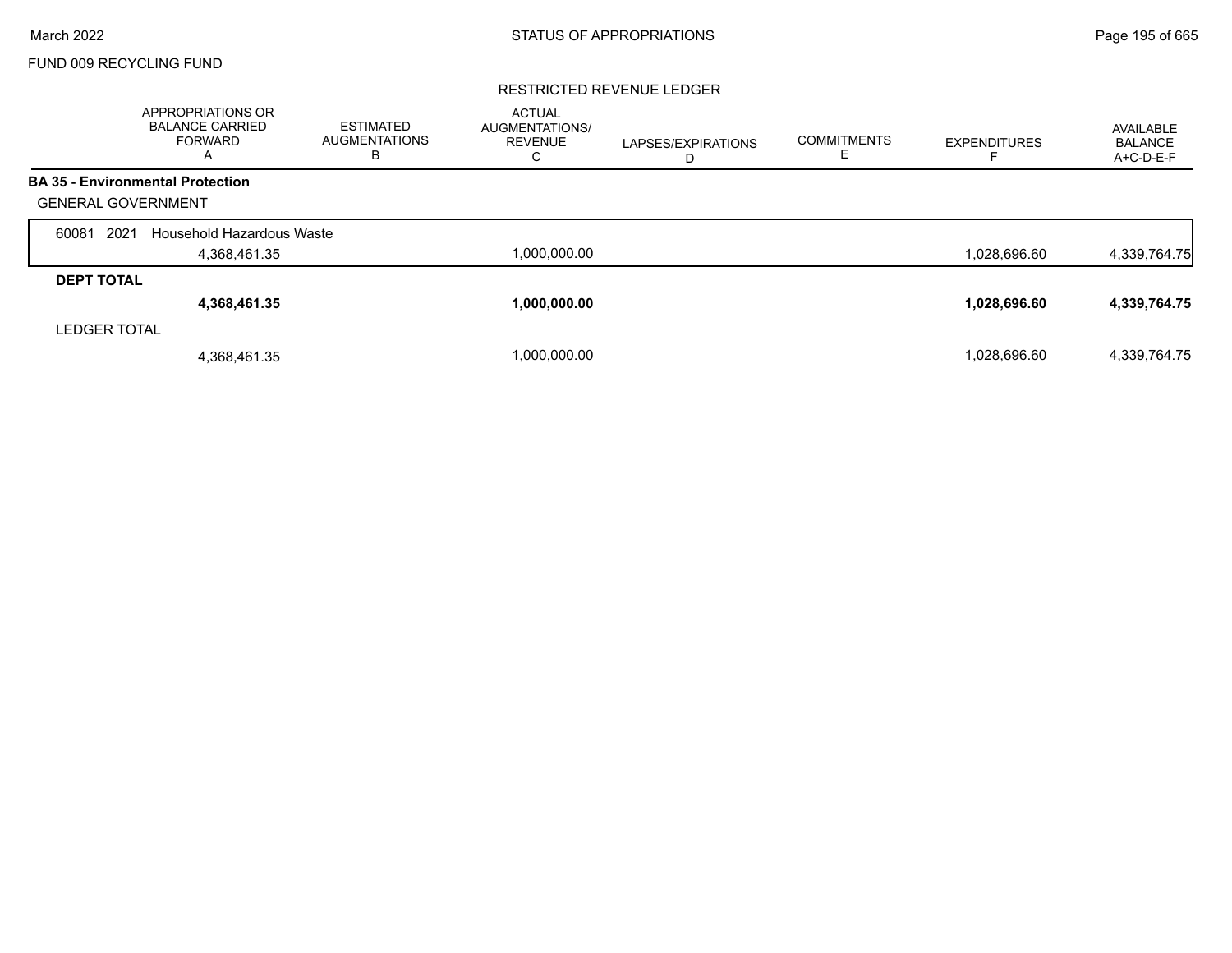|                                                         | APPROPRIATIONS OR<br><b>BALANCE CARRIED</b><br><b>FORWARD</b><br>Α | <b>ESTIMATED</b><br><b>AUGMENTATIONS</b><br>В | <b>ACTUAL</b><br><b>AUGMENTATIONS/</b><br><b>REVENUE</b><br>C | LAPSES/EXPIRATIONS<br>D | <b>COMMITMENTS</b><br>E. | <b>EXPENDITURES</b><br>F | <b>AVAILABLE</b><br><b>BALANCE</b><br>A+C-D-E-F |
|---------------------------------------------------------|--------------------------------------------------------------------|-----------------------------------------------|---------------------------------------------------------------|-------------------------|--------------------------|--------------------------|-------------------------------------------------|
| BA 73 - Treasury                                        |                                                                    |                                               |                                                               |                         |                          |                          |                                                 |
| <b>GENERAL GOVERNMENT</b>                               |                                                                    |                                               |                                                               |                         |                          |                          |                                                 |
| 10545 2021                                              | Admin of Refunding Liquid Fuels Tax<br>551,000.00                  |                                               |                                                               |                         |                          | 215,605.29               | 335,394.71                                      |
| <b>DEBT SERVICE</b>                                     |                                                                    |                                               |                                                               |                         |                          |                          |                                                 |
| 10548 2021                                              | <b>General Obligation Debt Service</b><br>23,187,000.00            |                                               |                                                               |                         |                          |                          | 23,187,000.00                                   |
| 10549 2021                                              | <b>Capital Debt-Transportation Projects</b><br>35,779,000.00       |                                               |                                                               |                         |                          | 35,778,217.50            | 782.50                                          |
| 10550 2021                                              | Loan & Transfer Agents<br>40,000.00                                |                                               |                                                               |                         |                          |                          | 40,000.00                                       |
| <b>DEPT TOTAL</b>                                       | 59,557,000.00                                                      |                                               |                                                               |                         |                          | 35,993,822.79            | 23,563,177.21                                   |
| <b>BA 68 - Agriculture</b><br><b>GENERAL GOVERNMENT</b> |                                                                    |                                               |                                                               |                         |                          |                          |                                                 |
|                                                         | 10945 2021 Weights and Measures Administration<br>5,817,000.00     |                                               |                                                               |                         |                          |                          | 5,817,000.00                                    |
| <b>DEPT TOTAL</b>                                       |                                                                    |                                               |                                                               |                         |                          |                          |                                                 |
|                                                         | 5,817,000.00                                                       |                                               |                                                               |                         |                          |                          | 5,817,000.00                                    |
| <b>GENERAL GOVERNMENT</b>                               | <b>BA 24 - Community &amp; Economic Develop</b>                    |                                               |                                                               |                         |                          |                          |                                                 |
| 11059 2021                                              | Appalachian Regional Commission<br>500,000.00                      |                                               |                                                               |                         |                          | 175,000.00               | 325,000.00                                      |
| <b>DEPT TOTAL</b>                                       |                                                                    |                                               |                                                               |                         |                          |                          |                                                 |
|                                                         | 500,000.00                                                         |                                               |                                                               |                         |                          | 175,000.00               | 325,000.00                                      |
| <b>GENERAL GOVERNMENT</b>                               | <b>BA 38 - Conservation &amp; Natural Resourc</b>                  |                                               |                                                               |                         |                          |                          |                                                 |
| 10398 2021                                              | Dirt & Gravel Roads<br>7,000,000.00                                |                                               |                                                               |                         | 2,017,713.13             | 471,876.97               | 4,510,409.90                                    |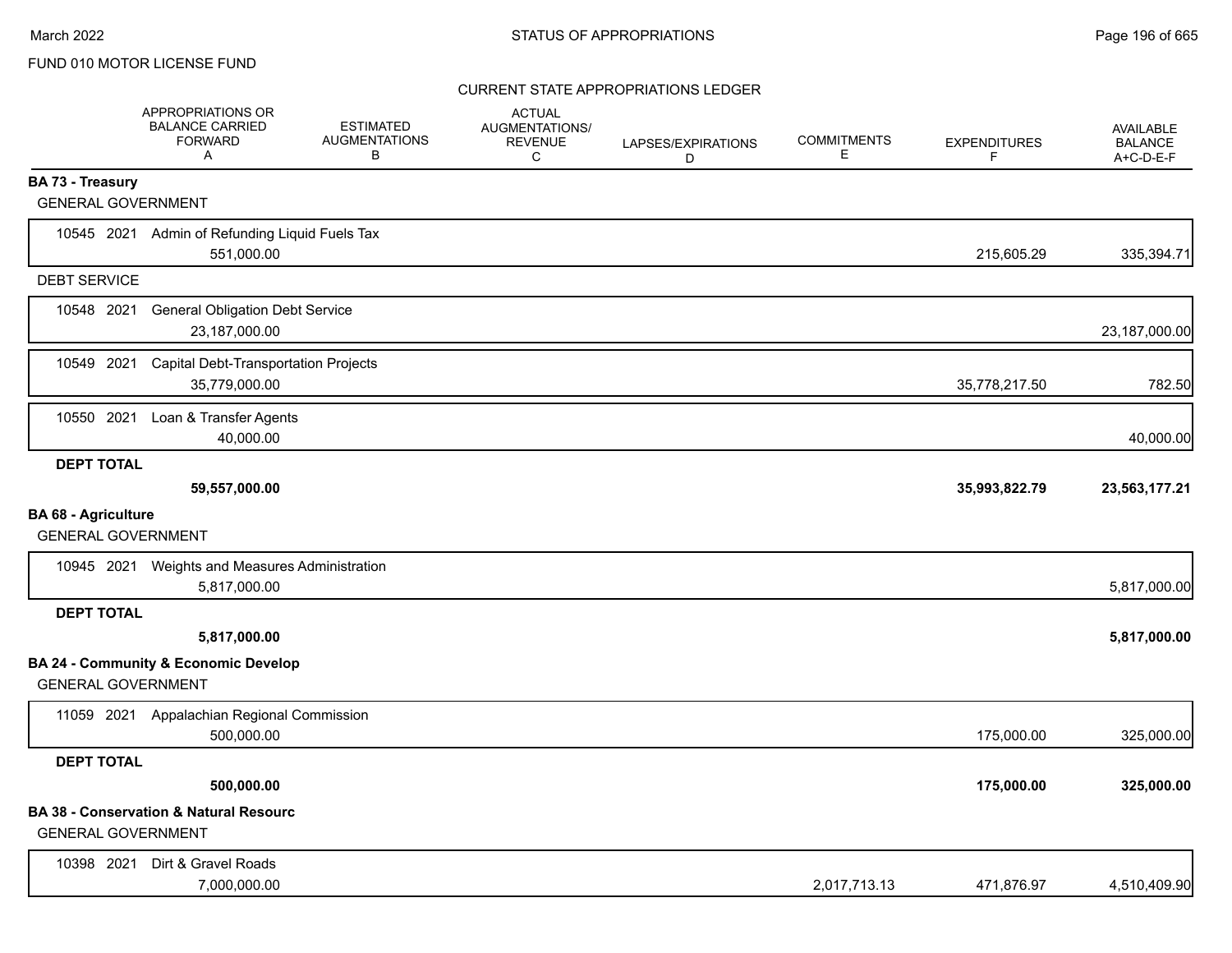|                                                              | APPROPRIATIONS OR<br><b>BALANCE CARRIED</b><br><b>FORWARD</b><br>Α | <b>ESTIMATED</b><br><b>AUGMENTATIONS</b><br>В | <b>ACTUAL</b><br><b>AUGMENTATIONS/</b><br><b>REVENUE</b><br>C | LAPSES/EXPIRATIONS<br>D | <b>COMMITMENTS</b><br>Е | <b>EXPENDITURES</b><br>F. | AVAILABLE<br><b>BALANCE</b><br>A+C-D-E-F |
|--------------------------------------------------------------|--------------------------------------------------------------------|-----------------------------------------------|---------------------------------------------------------------|-------------------------|-------------------------|---------------------------|------------------------------------------|
| <b>DEPT TOTAL</b>                                            |                                                                    |                                               |                                                               |                         |                         |                           |                                          |
|                                                              | 7,000,000.00                                                       |                                               |                                                               |                         | 2,017,713.13            | 471,876.97                | 4,510,409.90                             |
| <b>BA 16 - Education</b>                                     |                                                                    |                                               |                                                               |                         |                         |                           |                                          |
| <b>GRANTS AND SUBSIDIES</b>                                  |                                                                    |                                               |                                                               |                         |                         |                           |                                          |
|                                                              | 10147 2021 Safe Driving Course                                     |                                               |                                                               |                         |                         |                           |                                          |
|                                                              | 1,100,000.00                                                       |                                               |                                                               |                         | 149.90                  | 146,549.54                | 953,300.56                               |
| <b>DEPT TOTAL</b>                                            |                                                                    |                                               |                                                               |                         |                         |                           |                                          |
|                                                              | 1,100,000.00                                                       |                                               |                                                               |                         | 149.90                  | 146,549.54                | 953,300.56                               |
| <b>BA 15 - General Services</b><br><b>GENERAL GOVERNMENT</b> |                                                                    |                                               |                                                               |                         |                         |                           |                                          |
|                                                              | 10076 2021 Tort Claims Payments<br>9,000,000.00                    |                                               |                                                               |                         |                         | 753,739.56                | 8,246,260.44                             |
| <b>DEPT TOTAL</b>                                            |                                                                    |                                               |                                                               |                         |                         |                           |                                          |
|                                                              | 9,000,000.00                                                       |                                               |                                                               |                         |                         | 753,739.56                | 8,246,260.44                             |
| <b>BA 18 - Revenue</b>                                       |                                                                    |                                               |                                                               |                         |                         |                           |                                          |
| <b>GENERAL GOVERNMENT</b>                                    |                                                                    |                                               |                                                               |                         |                         |                           |                                          |
|                                                              | 10206 2021 Collections - Liquid Fuels Tax                          |                                               |                                                               |                         |                         |                           |                                          |
|                                                              | 21,792,000.00                                                      |                                               |                                                               |                         | 76,324.74               | 11,224,977.34             | 10,490,697.92                            |
| <b>DEPT TOTAL</b>                                            |                                                                    |                                               |                                                               |                         |                         |                           |                                          |
|                                                              | 21,792,000.00                                                      |                                               |                                                               |                         | 76,324.74               | 11,224,977.34             | 10,490,697.92                            |
| <b>BA 20 - State Police</b>                                  |                                                                    |                                               |                                                               |                         |                         |                           |                                          |
| <b>GENERAL GOVERNMENT</b>                                    |                                                                    |                                               |                                                               |                         |                         |                           |                                          |
| 10222 2021                                                   | Law Enforcement Information Technology<br>20,697,000.00            |                                               |                                                               |                         |                         | 20,697,000.00             |                                          |
| 10223 2021                                                   | <b>General Government Operations</b><br>599,652,000.00             |                                               |                                                               |                         |                         | 599,652,000.00            |                                          |
| 10224 2021                                                   | <b>Municipal Police Training</b><br>1,708,000.00                   |                                               |                                                               |                         |                         | 1,708,000.00              |                                          |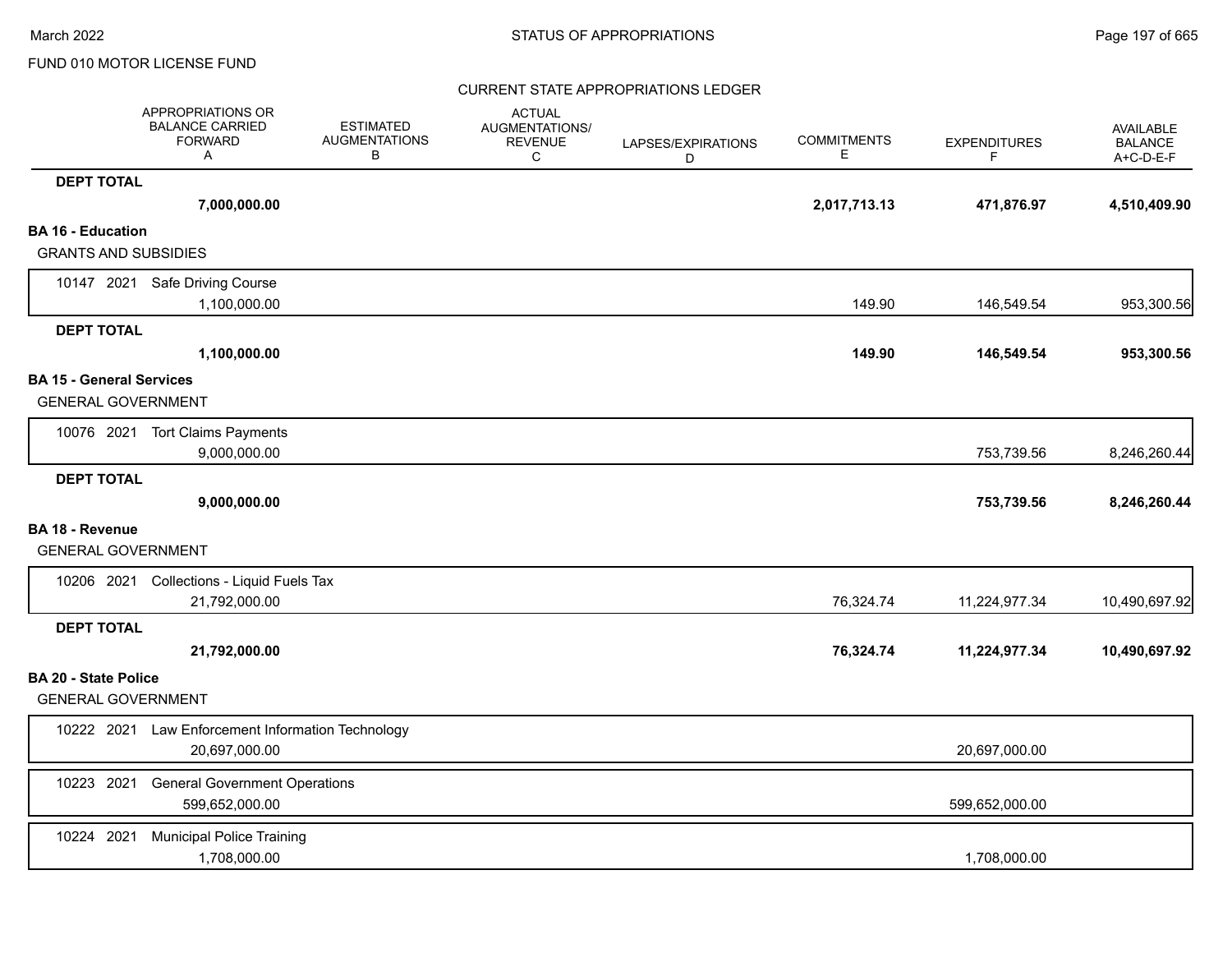|                               |                   | <b>APPROPRIATIONS OR</b><br><b>BALANCE CARRIED</b><br><b>FORWARD</b><br>A | <b>ESTIMATED</b><br><b>AUGMENTATIONS</b><br>В | <b>ACTUAL</b><br><b>AUGMENTATIONS/</b><br><b>REVENUE</b><br>C | LAPSES/EXPIRATIONS<br>D | <b>COMMITMENTS</b><br>Е | <b>EXPENDITURES</b><br>F | <b>AVAILABLE</b><br><b>BALANCE</b><br>A+C-D-E-F |
|-------------------------------|-------------------|---------------------------------------------------------------------------|-----------------------------------------------|---------------------------------------------------------------|-------------------------|-------------------------|--------------------------|-------------------------------------------------|
|                               | 10225 2021        | <b>Patrol Vehicles</b><br>12,000,000.00                                   |                                               |                                                               |                         | 11,525,218.40           | 400,318.09               | 74,463.51                                       |
|                               | 10703 2021        | <b>Commercial Vehicle Inspections</b><br>13,427,000.00                    | 785,000.00                                    | 783,710.00                                                    |                         | 50,137.92               | 8,549,645.68             | 5,610,926.40                                    |
| 11041 2021                    |                   | Public Safety Radio System - MLF<br>20,977,000.00                         |                                               |                                                               |                         |                         | 20,977,000.00            |                                                 |
|                               |                   | <b>GRANTS AND SUBSIDIES</b>                                               |                                               |                                                               |                         |                         |                          |                                                 |
|                               | 11074 2021        | <b>Municipal Police Training Grants</b><br>5,000,000.00                   |                                               |                                                               |                         |                         | 836,331.56               | 4,163,668.44                                    |
|                               | <b>DEPT TOTAL</b> | 673,461,000.00                                                            | 785,000.00                                    | 783,710.00                                                    |                         | 11,575,356.32           | 652,820,295.33           | 9,849,058.35                                    |
| <b>BA 78 - Transportation</b> |                   | <b>GENERAL GOVERNMENT</b>                                                 |                                               |                                                               |                         |                         |                          |                                                 |
|                               |                   | 10575 2021 Reinvestment-Facilities<br>16,000,000.00                       | 10,000,000.00                                 | 3,489,603.34                                                  |                         | 7,906,061.88            | 12,361,721.72            | -778,180.26                                     |
| 10576 2021                    |                   | <b>Highway Systems Technology</b><br>16,000,000.00                        | 2,580,000.00                                  | 2,244,184.64                                                  |                         | 4,237,984.74            | 11,498,265.88            | 2,507,934.02                                    |
|                               | 10580 2021        | <b>Driver and Vehicle Services</b><br>225,834,000.00                      | 34,453,000.00                                 | 30, 158, 437. 92                                              |                         | 31,050,041.60           | 132,036,899.92           | 92,905,496.40                                   |
| 10581 2021                    |                   | Highway / Safety Improvement<br>190,000,000.00                            | 1,702,151,926.00                              | 1,411,916,490.13                                              |                         | 191,146,940.57          | 1,466,251,610.74         | $-55,482,061.18$                                |
| 10582 2021                    |                   | <b>Highway Maintenance</b><br>896,879,000.00                              | 212,336,000.00                                | 85,872,169.14                                                 |                         | 172,981,146.67          | 470,583,889.99           | 339, 186, 132. 48                               |
| 10584 2021                    |                   | <b>General Government Operations</b><br>68,600,000.00                     | 1,754,000.00                                  | 233,525.79                                                    |                         | 52,570,434.85           | 67,719,759.54            | -51,456,668.60                                  |
| 10795 2021                    |                   | Homeland Security - Real ID<br>25,901,000.00                              |                                               |                                                               |                         | 3,251,771.70            | 16,015,995.23            | 6,633,233.07                                    |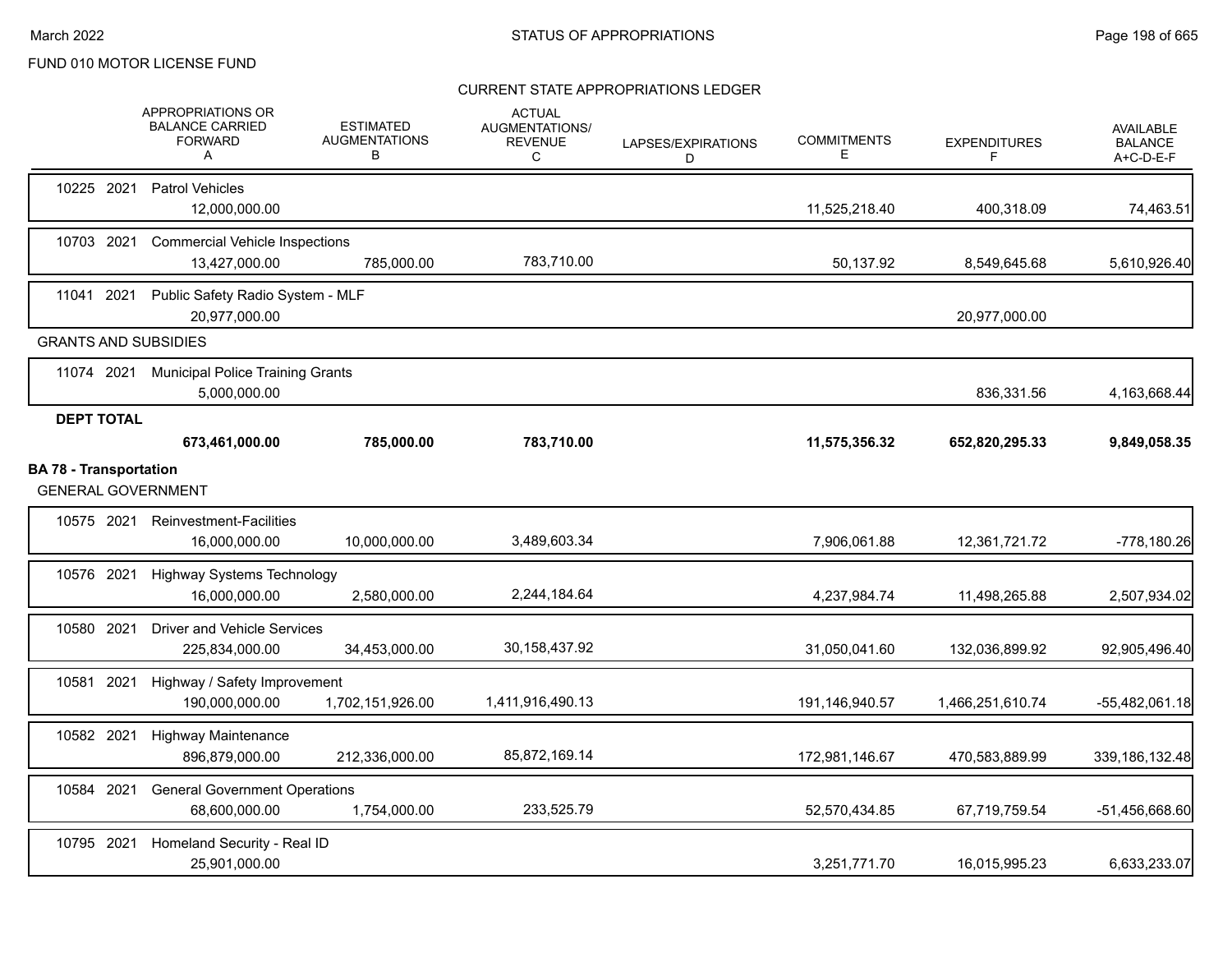|                             | APPROPRIATIONS OR<br><b>BALANCE CARRIED</b><br><b>FORWARD</b><br>A | <b>ESTIMATED</b><br><b>AUGMENTATIONS</b><br>в | <b>ACTUAL</b><br><b>AUGMENTATIONS/</b><br><b>REVENUE</b><br>C | LAPSES/EXPIRATIONS<br>D | <b>COMMITMENTS</b><br>Е | <b>EXPENDITURES</b><br>F | <b>AVAILABLE</b><br><b>BALANCE</b><br>A+C-D-E-F |
|-----------------------------|--------------------------------------------------------------------|-----------------------------------------------|---------------------------------------------------------------|-------------------------|-------------------------|--------------------------|-------------------------------------------------|
| 10847<br>2021               | Welcome Centers Automated Technology<br>4,115,000.00               |                                               |                                                               |                         | 102,443.04              | 2,628,640.35             | 1,383,916.61                                    |
| <b>GRANTS AND SUBSIDIES</b> |                                                                    |                                               |                                                               |                         |                         |                          |                                                 |
| 10573<br>2021               | Local Road Maint & Construction Payments<br>229,361,000.00         |                                               |                                                               |                         |                         | 211,971,982.49           | 17,389,017.51                                   |
| 10574<br>2021               | Suppl Local Road Maint & Const Payments<br>5,000,000.00            |                                               |                                                               |                         |                         | 4,621,238.57             | 378,761.43                                      |
| 10917<br>2021               | Maintenance and Const of County Bridges<br>5,000,000.00            |                                               |                                                               |                         |                         | 5,000,000.00             |                                                 |
| 10918 2021                  | Municipal Roads and Bridges<br>30,000,000.00                       |                                               |                                                               |                         |                         | 27,721,756.48            | 2,278,243.52                                    |
| 11073 2021                  | <b>Municipal Traffic Signals</b><br>40,000,000.00                  |                                               | 422,884.63                                                    |                         | 34,080,382.32           | 459,551.28               | 5,882,951.03                                    |
| <b>DEPT TOTAL</b>           |                                                                    |                                               |                                                               |                         |                         |                          |                                                 |
| <b>LEDGER TOTAL</b>         | 1,752,690,000.00                                                   | 1,963,274,926.00                              | 1,534,337,295.59                                              |                         | 497,327,207.37          | 2,428,871,312.19         | 360,828,776.03                                  |
|                             | 2,530,917,000.00                                                   | 1,964,059,926.00                              | 1,535,121,005.59                                              |                         | 510,996,751.46          | 3,130,457,573.72         | 424,583,680.41                                  |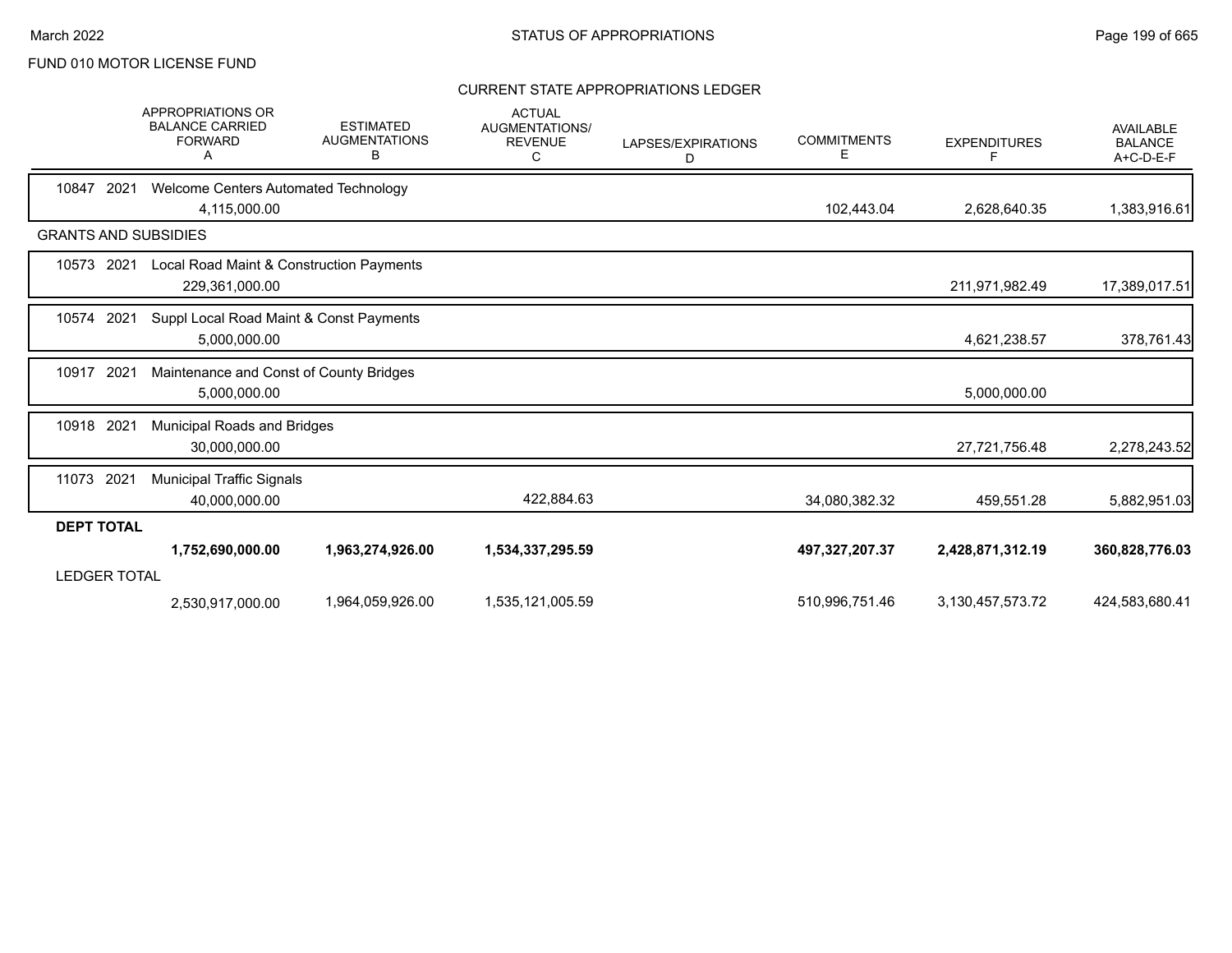#### CURRENT STATE RESTRICTED APPROPRIATIONS LEDGER

|                               | <b>APPROPRIATIONS OR</b><br><b>BALANCE CARRIED</b><br><b>FORWARD</b><br>Α | <b>ESTIMATED</b><br><b>AUGMENTATIONS</b><br>В | <b>ACTUAL</b><br><b>AUGMENTATIONS/</b><br><b>REVENUE</b><br>С | LAPSES/EXPIRATIONS<br>D | <b>COMMITMENTS</b><br>Е | <b>EXPENDITURES</b><br>F | <b>AVAILABLE</b><br><b>BALANCE</b><br>A+C-D-E-F |
|-------------------------------|---------------------------------------------------------------------------|-----------------------------------------------|---------------------------------------------------------------|-------------------------|-------------------------|--------------------------|-------------------------------------------------|
| <b>BA 78 - Transportation</b> |                                                                           |                                               |                                                               |                         |                         |                          |                                                 |
| <b>GENERAL GOVERNMENT</b>     |                                                                           |                                               |                                                               |                         |                         |                          |                                                 |
| 16579<br>2021                 | <b>Aviation Operations</b><br>5,530,000.00                                | 500,000.00                                    | 451,862.15                                                    |                         | 769,354.70              | 2,658,951.69             | 2,553,555.76                                    |
| <b>GRANTS AND SUBSIDIES</b>   |                                                                           |                                               |                                                               |                         |                         |                          |                                                 |
| 16571<br>2021                 | <b>Airport Development</b><br>6,000,000.00                                |                                               |                                                               |                         | 2,029,271.99            | 329,088.24               | 3,641,639.77                                    |
| 16572 2021                    | <b>Real Estate Tax Rebate</b><br>250,000.00                               |                                               |                                                               |                         | 11,875.00               | 90,840.00                | 147,285.00                                      |
| <b>DEPT TOTAL</b>             |                                                                           |                                               |                                                               |                         |                         |                          |                                                 |
|                               | 11,780,000.00                                                             | 500,000.00                                    | 451,862.15                                                    |                         | 2,810,501.69            | 3,078,879.93             | 6,342,480.53                                    |
| <b>LEDGER TOTAL</b>           |                                                                           |                                               |                                                               |                         |                         |                          |                                                 |
|                               | 11,780,000.00                                                             | 500,000.00                                    | 451,862.15                                                    |                         | 2,810,501.69            | 3,078,879.93             | 6,342,480.53                                    |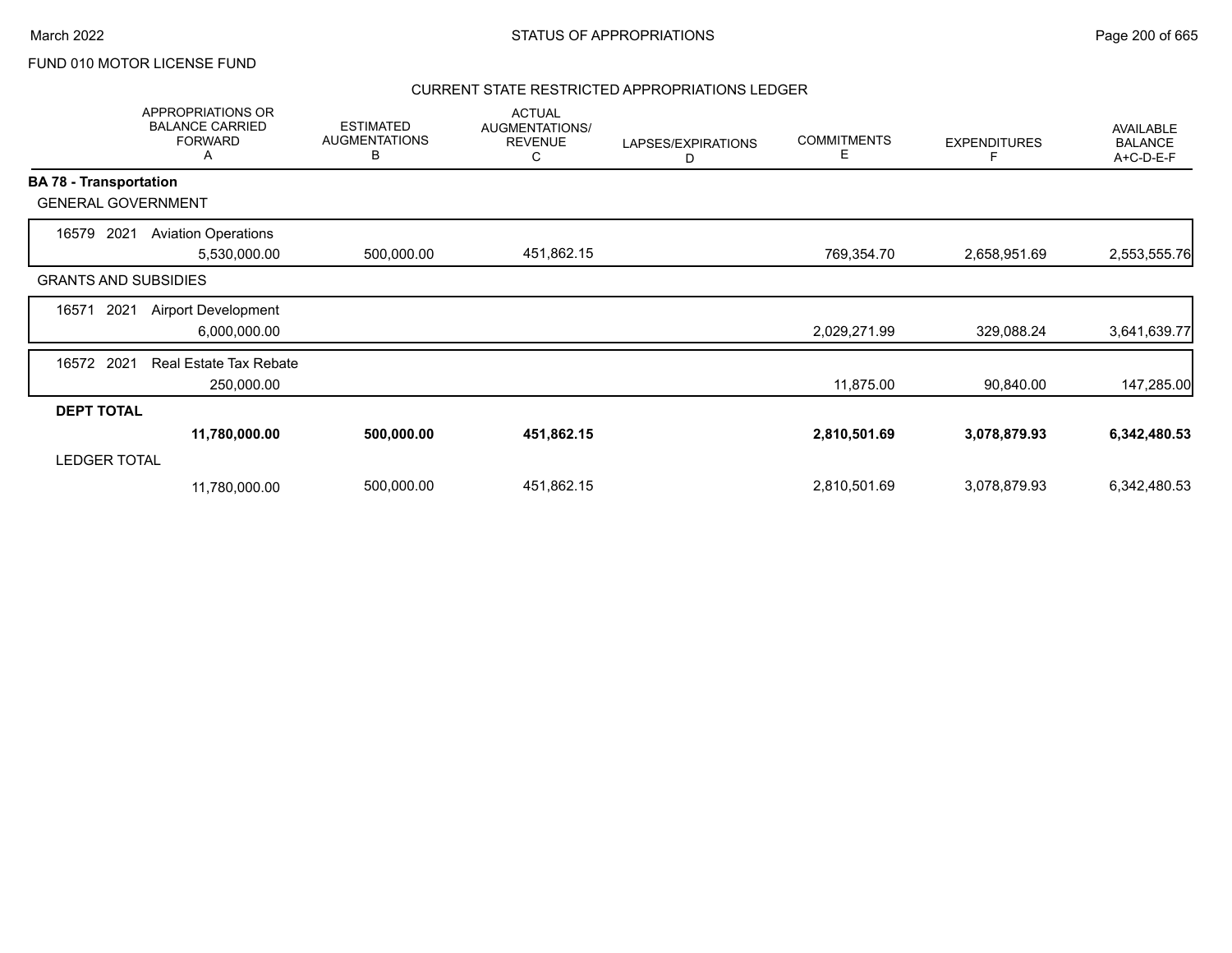|                                   | APPROPRIATIONS OR<br><b>BALANCE CARRIED</b><br><b>FORWARD</b><br>Α | <b>ESTIMATED</b><br><b>AUGMENTATIONS</b><br>в | <b>ACTUAL</b><br>AUGMENTATIONS/<br><b>REVENUE</b><br>C | LAPSES/EXPIRATIONS<br>D | <b>COMMITMENTS</b><br>E. | <b>EXPENDITURES</b><br>F | <b>AVAILABLE</b><br><b>BALANCE</b><br>$A+C-D-E-F$ |
|-----------------------------------|--------------------------------------------------------------------|-----------------------------------------------|--------------------------------------------------------|-------------------------|--------------------------|--------------------------|---------------------------------------------------|
| <b>BA 73 - Treasury</b>           |                                                                    |                                               |                                                        |                         |                          |                          |                                                   |
| <b>REFUNDS</b>                    |                                                                    |                                               |                                                        |                         |                          |                          |                                                   |
| 20350 2021                        | 4,800,000.00                                                       | Refunding Liquid Fuels Taxes-State Share      |                                                        |                         |                          | 225,520.52               | 4,574,479.48                                      |
| 20354 2021                        | 5,000,000.00                                                       | Refunding Liquid Fuels Taxes-Agriculture      |                                                        |                         |                          | 4,576,069.80             | 423,930.20                                        |
| 20355 2021                        | 5,000,000.00                                                       | Refndng Liquid Fuels Txs-Political Subdv      |                                                        |                         |                          |                          | 5,000,000.00                                      |
| 20356 2021                        | 700,000.00                                                         | Refndng Liquid Fuels Txs-Volunteer Srvcs      |                                                        |                         |                          | 660,070.93               | 39,929.07                                         |
| 20357 2021                        | 1,000,000.00                                                       | Refndng Liquid Fuels Txs-Snwmbls & ATVs       |                                                        |                         |                          | 1,000,000.00             |                                                   |
| 20358 2021                        | Refndng Liquid Fuels Txs-Boat Fund<br>12,012,000.00                |                                               |                                                        |                         |                          | 11,910,489.28            | 101,510.72                                        |
| <b>DEPT TOTAL</b>                 |                                                                    |                                               |                                                        |                         |                          |                          |                                                   |
|                                   | 28,512,000.00                                                      |                                               |                                                        |                         |                          | 18,372,150.53            | 10,139,849.47                                     |
| <b>BA 15 - General Services</b>   |                                                                    |                                               |                                                        |                         |                          |                          |                                                   |
|                                   | <b>GENERAL GOVERNMENT</b>                                          |                                               |                                                        |                         |                          |                          |                                                   |
|                                   | 20007 2021 Harristown Utility & Municipal Charges<br>276,000.00    |                                               |                                                        |                         | 20,026.69                | 255,973.31               |                                                   |
| 20008 2021                        | <b>Harristown Rental Charges</b><br>105,000.00                     |                                               |                                                        |                         | 0.01                     | 104,159.69               | 840.30                                            |
| <b>DEPT TOTAL</b>                 |                                                                    |                                               |                                                        |                         |                          |                          |                                                   |
|                                   | 381,000.00                                                         |                                               |                                                        |                         | 20,026.70                | 360,133.00               | 840.30                                            |
| BA 18 - Revenue<br><b>REFUNDS</b> |                                                                    |                                               |                                                        |                         |                          |                          |                                                   |
| 20017 2021                        | Refunding Liquid Fuels Tax                                         |                                               |                                                        |                         |                          |                          |                                                   |
|                                   | 31,000,000.00                                                      |                                               |                                                        |                         |                          | 25,594,466.35            | 5,405,533.65                                      |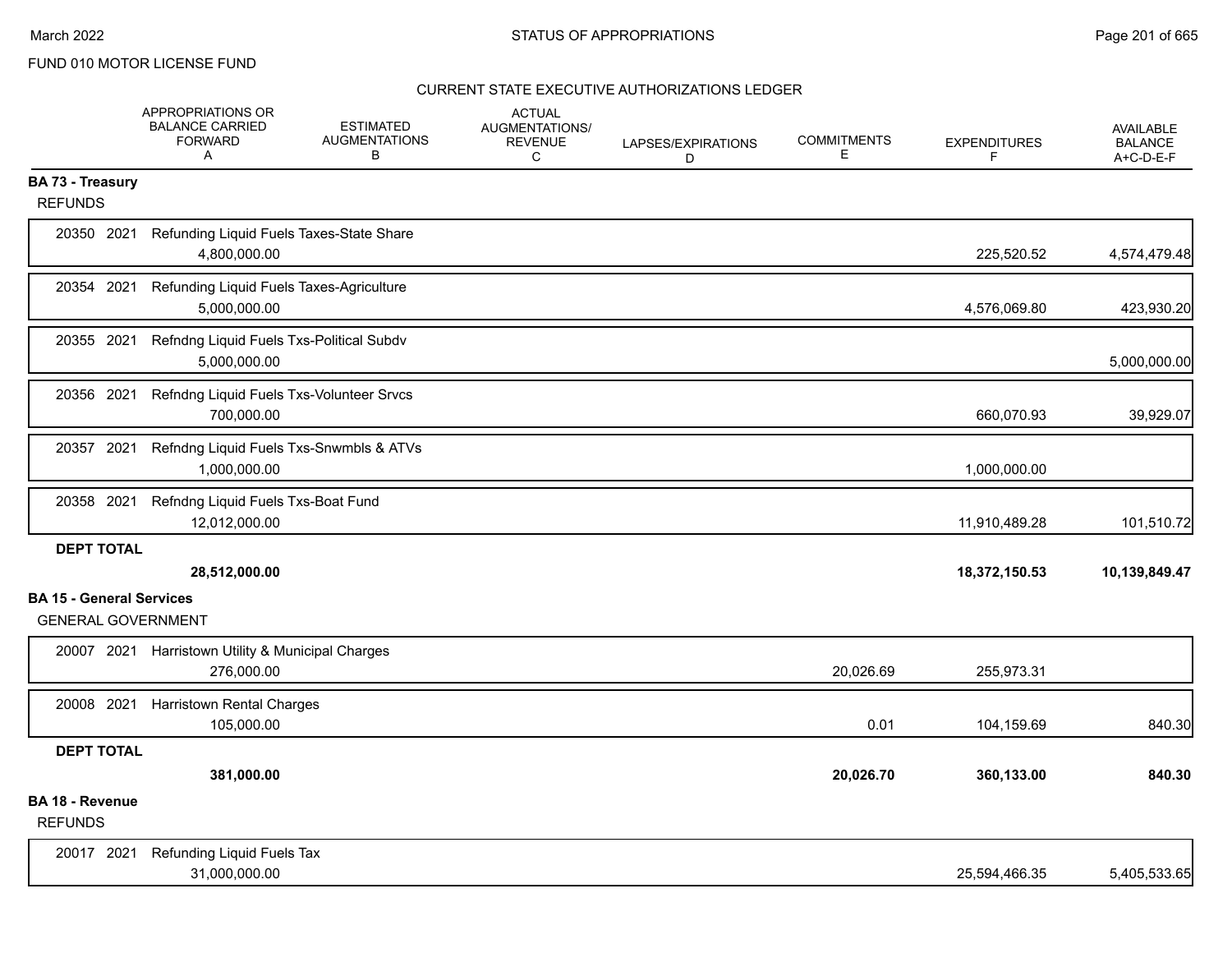March 2022 **STATUS OF APPROPRIATIONS** STATUS OF APPROPRIATIONS

## FUND 010 MOTOR LICENSE FUND

|                                                            | <b>APPROPRIATIONS OR</b><br><b>BALANCE CARRIED</b><br><b>FORWARD</b><br>Α | <b>ESTIMATED</b><br><b>AUGMENTATIONS</b><br>В | <b>ACTUAL</b><br><b>AUGMENTATIONS/</b><br><b>REVENUE</b><br>С | LAPSES/EXPIRATIONS<br>D | <b>COMMITMENTS</b><br>Е | <b>EXPENDITURES</b><br>F | <b>AVAILABLE</b><br><b>BALANCE</b><br>A+C-D-E-F |
|------------------------------------------------------------|---------------------------------------------------------------------------|-----------------------------------------------|---------------------------------------------------------------|-------------------------|-------------------------|--------------------------|-------------------------------------------------|
| <b>DEPT TOTAL</b>                                          |                                                                           |                                               |                                                               |                         |                         |                          |                                                 |
|                                                            | 31,000,000.00                                                             |                                               |                                                               |                         |                         | 25,594,466.35            | 5,405,533.65                                    |
| <b>BA 78 - Transportation</b><br><b>GENERAL GOVERNMENT</b> |                                                                           |                                               |                                                               |                         |                         |                          |                                                 |
| 20175 2021                                                 | <b>Highway Capital Projects</b><br>230,000,000.00                         |                                               |                                                               |                         |                         | 65,000,000.00            | 165,000,000.00                                  |
| <b>GRANTS AND SUBSIDIES</b>                                |                                                                           |                                               |                                                               |                         |                         |                          |                                                 |
| 20176 2021                                                 | Payment to Turnpike Commission<br>28,000,000.00                           |                                               |                                                               |                         |                         | 20,999,999.97            | 7,000,000.03                                    |
| <b>REFUNDS</b>                                             |                                                                           |                                               |                                                               |                         |                         |                          |                                                 |
| 2021<br>20171                                              | <b>Refunding Collected Monies</b><br>2,500,000.00                         |                                               |                                                               |                         |                         | 863,364.00               | 1,636,636.00                                    |
| <b>DEPT TOTAL</b>                                          |                                                                           |                                               |                                                               |                         |                         |                          |                                                 |
| LEDGER TOTAL                                               | 260,500,000.00                                                            |                                               |                                                               |                         |                         | 86,863,363.97            | 173,636,636.03                                  |
|                                                            | 320,393,000.00                                                            |                                               |                                                               |                         | 20,026.70               | 131,190,113.85           | 189, 182, 859. 45                               |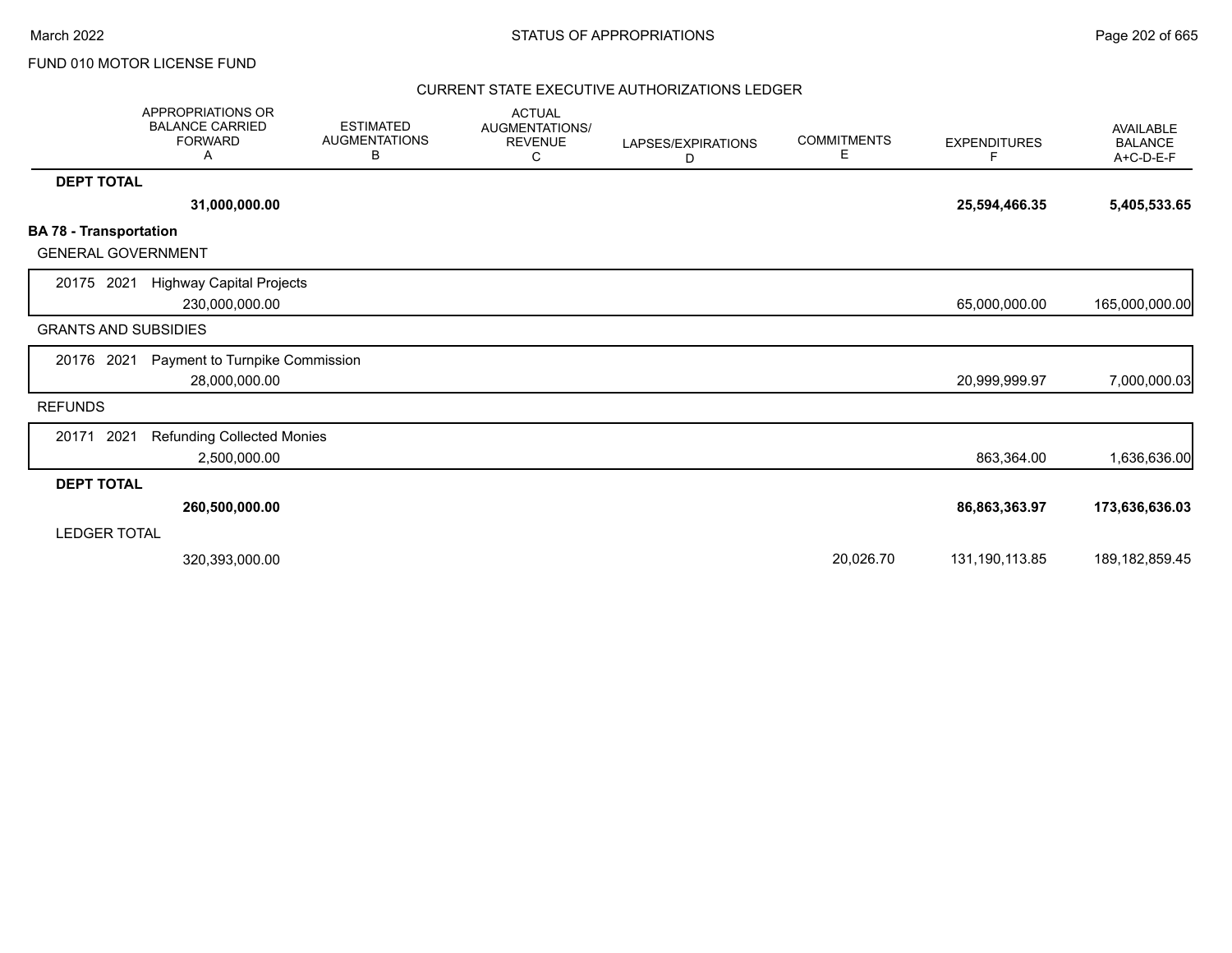#### CURRENT STATE EXECUTIVE AUTHORIZATIONS - RESTRICTED LEDGER

|                               | APPROPRIATIONS OR<br><b>BALANCE CARRIED</b><br><b>FORWARD</b><br>$\mathsf{A}$ | <b>ESTIMATED</b><br><b>AUGMENTATIONS</b><br>B | <b>ACTUAL</b><br>AUGMENTATIONS/<br><b>REVENUE</b><br>C | LAPSES/EXPIRATIONS<br>D | <b>COMMITMENTS</b><br>Е | <b>EXPENDITURES</b><br>F | <b>AVAILABLE</b><br><b>BALANCE</b><br>$A+C-D-E-F$ |
|-------------------------------|-------------------------------------------------------------------------------|-----------------------------------------------|--------------------------------------------------------|-------------------------|-------------------------|--------------------------|---------------------------------------------------|
| <b>BA 73 - Treasury</b>       |                                                                               |                                               |                                                        |                         |                         |                          |                                                   |
| <b>DEBT SERVICE</b>           |                                                                               |                                               |                                                        |                         |                         |                          |                                                   |
| 26132 2021                    | Capital Bridge Debt Service<br>69,297,000.00                                  |                                               |                                                        |                         |                         | 63,573,167.61            | 5,723,832.39                                      |
| <b>DEPT TOTAL</b>             |                                                                               |                                               |                                                        |                         |                         |                          |                                                   |
|                               | 69,297,000.00                                                                 |                                               |                                                        |                         |                         | 63,573,167.61            | 5,723,832.39                                      |
|                               | <b>BA 38 - Conservation &amp; Natural Resourc</b>                             |                                               |                                                        |                         |                         |                          |                                                   |
| <b>GRANTS AND SUBSIDIES</b>   |                                                                               |                                               |                                                        |                         |                         |                          |                                                   |
|                               | 26226 2021 Forestry Bridges - Exise Tax                                       |                                               |                                                        |                         |                         |                          |                                                   |
|                               | 9,305,000.00                                                                  |                                               |                                                        |                         | 6,670,949.73            | 1,937,647.15             | 696,403.12                                        |
| <b>DEPT TOTAL</b>             |                                                                               |                                               |                                                        |                         |                         |                          |                                                   |
|                               | 9,305,000.00                                                                  |                                               |                                                        |                         | 6,670,949.73            | 1,937,647.15             | 696,403.12                                        |
| <b>BA 78 - Transportation</b> |                                                                               |                                               |                                                        |                         |                         |                          |                                                   |
| <b>GENERAL GOVERNMENT</b>     |                                                                               |                                               |                                                        |                         |                         |                          |                                                   |
|                               | 26174 2021 Highway Maintenance Enhancement<br>266,520,000.00                  |                                               |                                                        |                         |                         | 176,637,000.00           | 89,883,000.00                                     |
| 26177 2021                    | Highway Capital Projects-Excise Tax<br>379,200,000.00                         |                                               |                                                        |                         |                         | 230,000,000.00           | 149,200,000.00                                    |
| 26178 2021                    | <b>Bridges-Excise Tax</b><br>123,465,000.00                                   |                                               |                                                        |                         |                         | 98,465,000.00            | 25,000,000.00                                     |
| 26181 2021                    | Highway Maintenance-Excise Tax<br>178,795,000.00                              |                                               |                                                        |                         |                         | 138,037,000.00           | 40,758,000.00                                     |
| 26185 2021                    | <b>Highway Bridge Projects</b><br>135,000,000.00                              | 511,003,000.00                                | 177,219,342.70                                         |                         | 77,760,013.47           | 285,011,937.76           | -50,552,608.53                                    |
| 26409 2021                    | Expanded Highway & Bridge Maintenance<br>320,624,000.00                       | 10,000,000.00                                 | 835,700.89                                             |                         | 48,900,156.83           | 47,275,399.59            | 225,284,144.47                                    |
| 26463 2021                    | AWZSE Program - PA DOT                                                        | 4,000,000.00                                  | 4,926,595.81                                           |                         | 346.766.53              | 3,419,891.44             | 1,159,937.84                                      |

GRANTS AND SUBSIDIES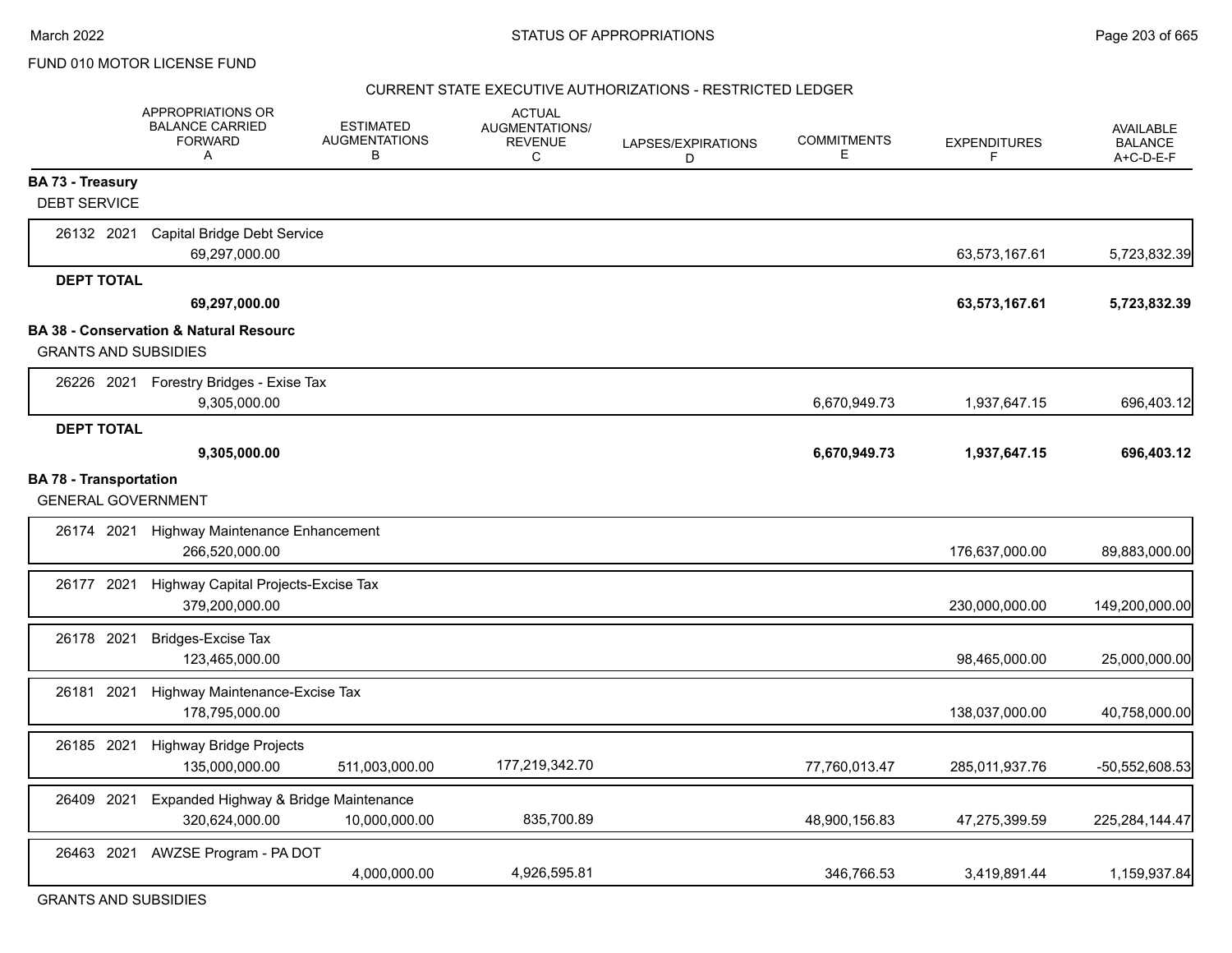### CURRENT STATE EXECUTIVE AUTHORIZATIONS - RESTRICTED LEDGER

|                     | <b>APPROPRIATIONS OR</b><br><b>BALANCE CARRIED</b><br><b>FORWARD</b><br>A | <b>ESTIMATED</b><br><b>AUGMENTATIONS</b><br>В | <b>ACTUAL</b><br>AUGMENTATIONS/<br><b>REVENUE</b><br>C | LAPSES/EXPIRATIONS<br>D | <b>COMMITMENTS</b><br>E. | <b>EXPENDITURES</b><br>F | <b>AVAILABLE</b><br><b>BALANCE</b><br>A+C-D-E-F |
|---------------------|---------------------------------------------------------------------------|-----------------------------------------------|--------------------------------------------------------|-------------------------|--------------------------|--------------------------|-------------------------------------------------|
| 26172 2021          | Annual Maint Payments-Highway Transfer<br>19,372,000.00                   |                                               |                                                        |                         |                          | 19,276,280.00            | 95,720.00                                       |
| 26173 2021          | Payment to Municipalities<br>79,127,000.00                                |                                               |                                                        |                         |                          | 73,132,937.28            | 5,994,062.72                                    |
| 26179 2021          | <b>County Bridges Excise Tax</b><br>17,052,000.00                         | 200,000.00                                    | $-246,758.77$                                          |                         | 440,755.36               | 4,933,946.77             | 11,430,539.10                                   |
| 26180 2021          | Local Road Payments- Excise Tax<br>112,397,000.00                         |                                               |                                                        |                         |                          | 103,882,653.35           | 8,514,346.65                                    |
| 26182 2021          | <b>Toll Roads-Excise Tax</b><br>135,782,000.00                            |                                               |                                                        |                         |                          | 103,491,544.38           | 32,290,455.62                                   |
| 26183 2021          | Local Grants for Bridge Projects<br>25,000,000.00                         | 12,976,000.00                                 | 8,086,492.82                                           |                         | 4,723,691.16             | 19,701,997.80            | 8,660,803.86                                    |
| 26184 2021          | Restoration Projects-Highway Transfer<br>11,000,000.00                    |                                               |                                                        |                         | 237,747.00               | 9,813,929.95             | 948,323.05                                      |
| 26388 2021          | County Bridge Projects - Marcellus Shale<br>12,758,107.00                 |                                               |                                                        |                         |                          | 12,758,107.00            |                                                 |
| 26410 2021          | Local Bridge Projects<br>26,450,000.00                                    |                                               |                                                        |                         |                          |                          | 26,450,000.00                                   |
| <b>DEPT TOTAL</b>   |                                                                           |                                               |                                                        |                         |                          |                          |                                                 |
|                     | 1,842,542,107.00                                                          | 538,179,000.00                                | 190,821,373.45                                         |                         | 132,409,130.35           | 1,325,837,625.32         | 575, 116, 724. 78                               |
| <b>LEDGER TOTAL</b> | 1,921,144,107.00                                                          | 538,179,000.00                                | 190,821,373.45                                         |                         | 139,080,080.08           | 1,391,348,440.08         | 581,536,960.29                                  |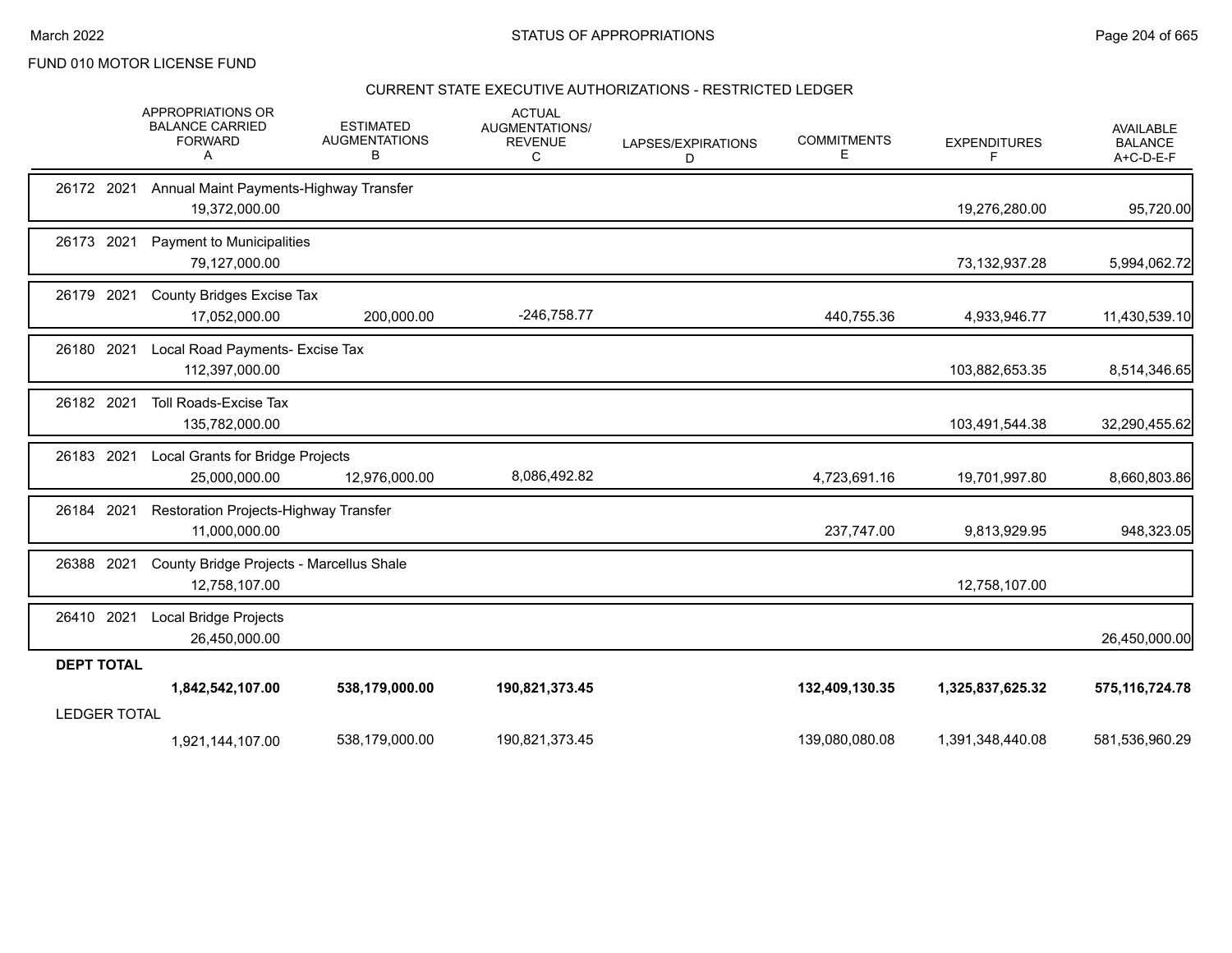### CURRENT STATE CONTINUING LEDGER

|                             | APPROPRIATIONS OR<br><b>BALANCE CARRIED</b><br><b>FORWARD</b><br>A | <b>ESTIMATED</b><br><b>AUGMENTATIONS</b><br>В | <b>ACTUAL</b><br>AUGMENTATIONS/<br><b>REVENUE</b><br>◡ | LAPSES/EXPIRATIONS | <b>COMMITMENTS</b><br>Ε | <b>EXPENDITURES</b> | <b>AVAILABLE</b><br><b>BALANCE</b><br>A+C-D-E-F |
|-----------------------------|--------------------------------------------------------------------|-----------------------------------------------|--------------------------------------------------------|--------------------|-------------------------|---------------------|-------------------------------------------------|
| <b>BA 68 - Agriculture</b>  |                                                                    |                                               |                                                        |                    |                         |                     |                                                 |
| <b>GRANTS AND SUBSIDIES</b> |                                                                    |                                               |                                                        |                    |                         |                     |                                                 |
| 2021<br>30354               | Dirt Gravel & Low Volume Roads<br>28,000,000.00                    |                                               |                                                        |                    | 4,979,502.88            | 22,620,698.99       | 399,798.13                                      |
| <b>DEPT TOTAL</b>           |                                                                    |                                               |                                                        |                    |                         |                     |                                                 |
|                             | 28,000,000.00                                                      |                                               |                                                        |                    | 4,979,502.88            | 22,620,698.99       | 399,798.13                                      |
| <b>LEDGER TOTAL</b>         |                                                                    |                                               |                                                        |                    |                         |                     |                                                 |
|                             | 28,000,000.00                                                      |                                               |                                                        |                    | 4,979,502.88            | 22,620,698.99       | 399,798.13                                      |
|                             | TOTAL TOTAL ALL CURRENT STATE LEDGERS                              |                                               |                                                        |                    |                         |                     |                                                 |
|                             | 4,812,234,107.00                                                   | 2,502,738,926.00                              | 1,726,394,241.19                                       |                    | 657,886,862.81          | 4,678,695,706.57    | 1,202,045,778.81                                |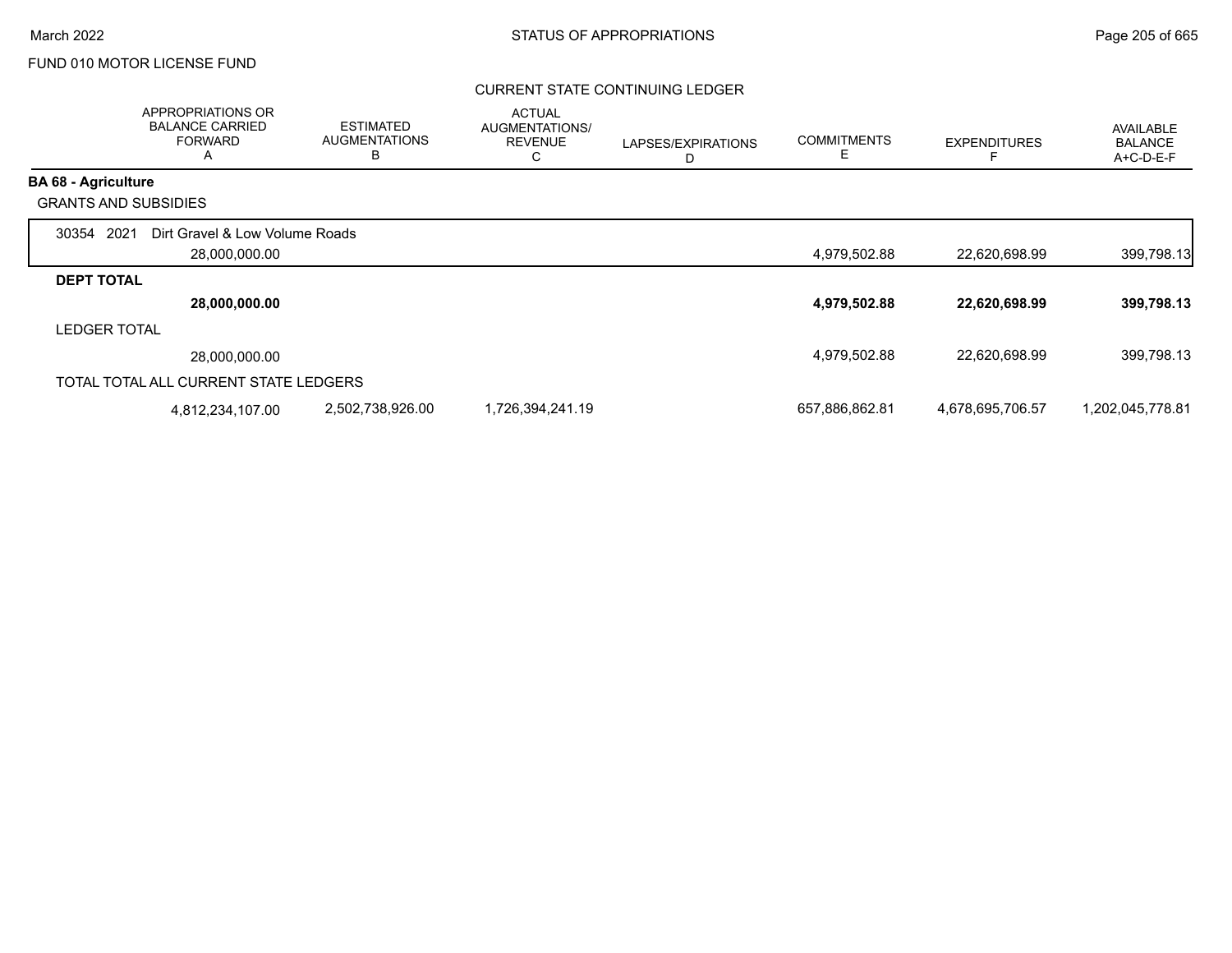|                           | APPROPRIATIONS OR<br><b>BALANCE CARRIED</b><br><b>FORWARD</b><br>A | <b>ESTIMATED</b><br><b>AUGMENTATIONS</b><br>В | <b>ACTUAL</b><br>AUGMENTATIONS/<br><b>REVENUE</b><br>C | LAPSES/EXPIRATIONS<br>D | <b>COMMITMENTS</b><br>Е | <b>EXPENDITURES</b><br>F | <b>AVAILABLE</b><br><b>BALANCE</b><br>A+C-D-E-F |
|---------------------------|--------------------------------------------------------------------|-----------------------------------------------|--------------------------------------------------------|-------------------------|-------------------------|--------------------------|-------------------------------------------------|
| BA 73 - Treasury          |                                                                    |                                               |                                                        |                         |                         |                          |                                                 |
| <b>GENERAL GOVERNMENT</b> |                                                                    |                                               |                                                        |                         |                         |                          |                                                 |
|                           | 10545 2019 Admin of Refunding Liquid Fuels Tax<br>74,799.49        |                                               |                                                        |                         |                         |                          | 74,799.49                                       |
|                           | 10545 2020 Admin of Refunding Liquid Fuels Tax<br>233,728.31       |                                               |                                                        |                         |                         | 12,535.82                | 221,192.49                                      |
| <b>DEBT SERVICE</b>       |                                                                    |                                               |                                                        |                         |                         |                          |                                                 |
|                           | 10549 2019 Capital Debt-Transportation Projects<br>107.50          |                                               |                                                        |                         |                         |                          | 107.50                                          |
| 10549 2020                | <b>Capital Debt-Transportation Projects</b><br>770.00              |                                               |                                                        |                         |                         |                          | 770.00                                          |
|                           | 10550 2019 Loan & Transfer Agents<br>40,000.00                     |                                               |                                                        |                         |                         |                          | 40,000.00                                       |
|                           | 10550 2020 Loan & Transfer Agents<br>40,000.00                     |                                               |                                                        |                         |                         |                          | 40,000.00                                       |
| <b>DEPT TOTAL</b>         |                                                                    |                                               |                                                        |                         |                         |                          |                                                 |
|                           | 389,405.30                                                         |                                               |                                                        |                         |                         | 12,535.82                | 376,869.48                                      |
| <b>GENERAL GOVERNMENT</b> | <b>BA 24 - Community &amp; Economic Develop</b>                    |                                               |                                                        |                         |                         |                          |                                                 |
|                           | 11059 2020 Appalachian Regional Commission<br>352,000.00           |                                               |                                                        |                         |                         |                          | 352,000.00                                      |
| <b>DEPT TOTAL</b>         |                                                                    |                                               |                                                        |                         |                         |                          |                                                 |
|                           | 352,000.00                                                         |                                               |                                                        |                         |                         |                          | 352,000.00                                      |
| <b>GENERAL GOVERNMENT</b> | <b>BA 38 - Conservation &amp; Natural Resourc</b>                  |                                               |                                                        |                         |                         |                          |                                                 |
|                           | 10398 2017 Dirt & Gravel Roads<br>61.50                            |                                               |                                                        |                         |                         | 60.61                    | 0.89                                            |
|                           | 10398 2019 Dirt & Gravel Roads<br>1,785,044.64                     |                                               |                                                        |                         | 179,619.00              | 980,796.63               | 624,629.01                                      |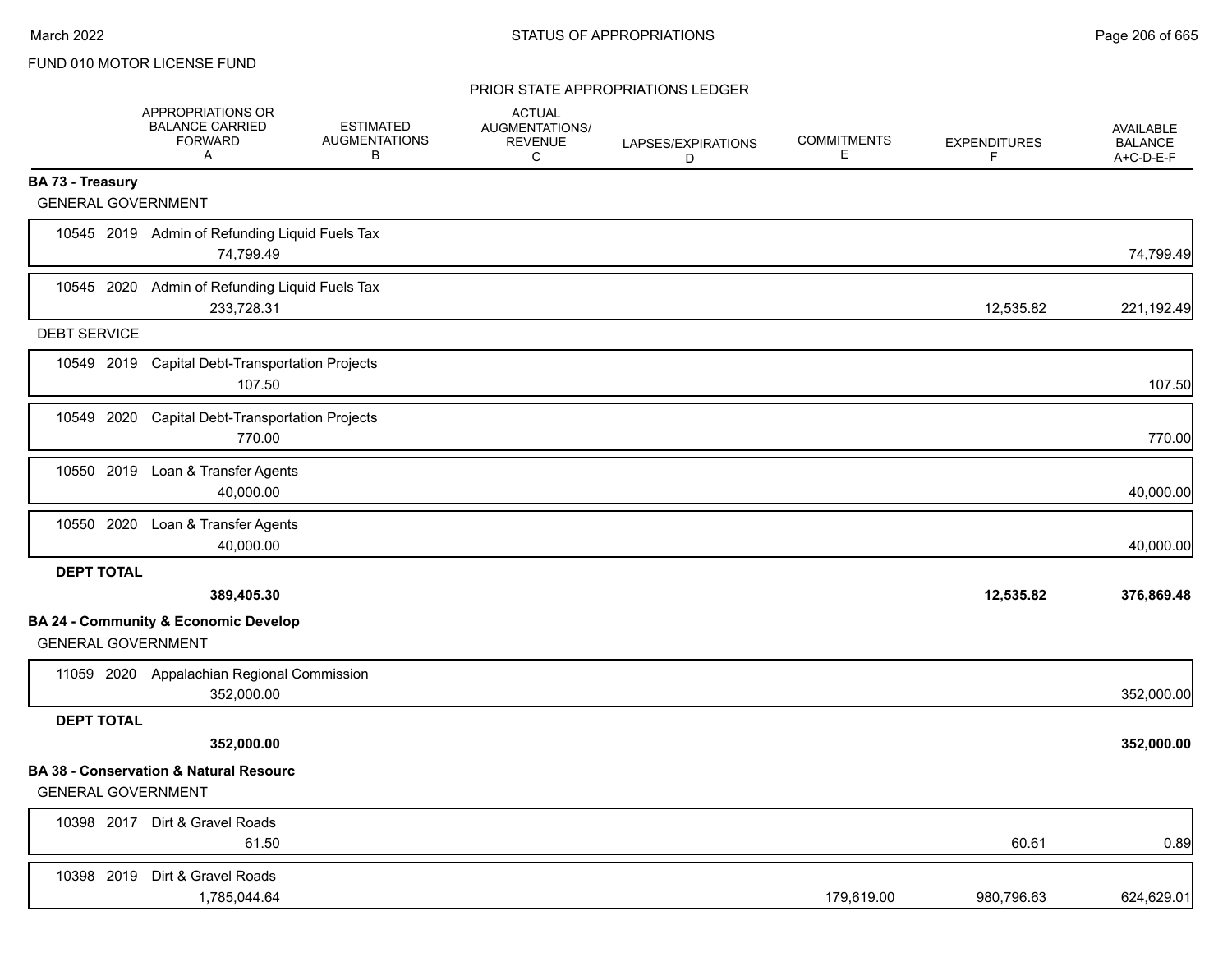|                                                              | APPROPRIATIONS OR<br><b>BALANCE CARRIED</b><br><b>FORWARD</b><br>A | <b>ESTIMATED</b><br><b>AUGMENTATIONS</b><br>В | <b>ACTUAL</b><br>AUGMENTATIONS/<br><b>REVENUE</b><br>С | LAPSES/EXPIRATIONS<br>D | <b>COMMITMENTS</b><br>Е | <b>EXPENDITURES</b><br>F | AVAILABLE<br><b>BALANCE</b><br>A+C-D-E-F |
|--------------------------------------------------------------|--------------------------------------------------------------------|-----------------------------------------------|--------------------------------------------------------|-------------------------|-------------------------|--------------------------|------------------------------------------|
|                                                              | 10398 2020 Dirt & Gravel Roads<br>4,025,765.65                     |                                               |                                                        |                         | 155,770.73              | 2,560,055.55             | 1,309,939.37                             |
| <b>DEPT TOTAL</b>                                            |                                                                    |                                               |                                                        |                         |                         |                          |                                          |
|                                                              | 5,810,871.79                                                       |                                               |                                                        |                         | 335,389.73              | 3,540,912.79             | 1,934,569.27                             |
| <b>BA 16 - Education</b><br><b>GRANTS AND SUBSIDIES</b>      |                                                                    |                                               |                                                        |                         |                         |                          |                                          |
|                                                              | 10147 2020 Safe Driving Course<br>829,822.37                       |                                               |                                                        |                         |                         | 86,207.55                | 743,614.82                               |
| <b>DEPT TOTAL</b>                                            | 829,822.37                                                         |                                               |                                                        |                         |                         | 86,207.55                | 743,614.82                               |
| <b>BA 15 - General Services</b><br><b>GENERAL GOVERNMENT</b> |                                                                    |                                               |                                                        |                         |                         |                          |                                          |
|                                                              | 10076 2017 Tort Claims Payments                                    |                                               |                                                        |                         |                         | $-1,175.20$              | 1,175.20                                 |
|                                                              | 10076 2019 Tort Claims Payments<br>1,667,956.90                    |                                               |                                                        |                         |                         | 857,045.26               | 810,911.64                               |
|                                                              | 10076 2020 Tort Claims Payments<br>7,974,443.98                    |                                               |                                                        |                         |                         | 2,525,008.43             | 5,449,435.55                             |
| <b>DEPT TOTAL</b>                                            | 9,642,400.88                                                       |                                               |                                                        |                         |                         | 3,380,878.49             | 6,261,522.39                             |
| <b>BA 18 - Revenue</b><br><b>GENERAL GOVERNMENT</b>          |                                                                    |                                               |                                                        |                         |                         |                          |                                          |
|                                                              | 10206 2019 Collections - Liquid Fuels Tax<br>3,039,700.65          |                                               |                                                        |                         |                         |                          | 3,039,700.65                             |
| 10206 2020                                                   | Collections - Liquid Fuels Tax<br>8,825,993.11                     |                                               |                                                        |                         |                         | 392,024.17               | 8,433,968.94                             |
|                                                              | 10206 2013 Collections - Liquid Fuels Tax                          |                                               |                                                        |                         |                         | $-2,036.74$              | 2,036.74                                 |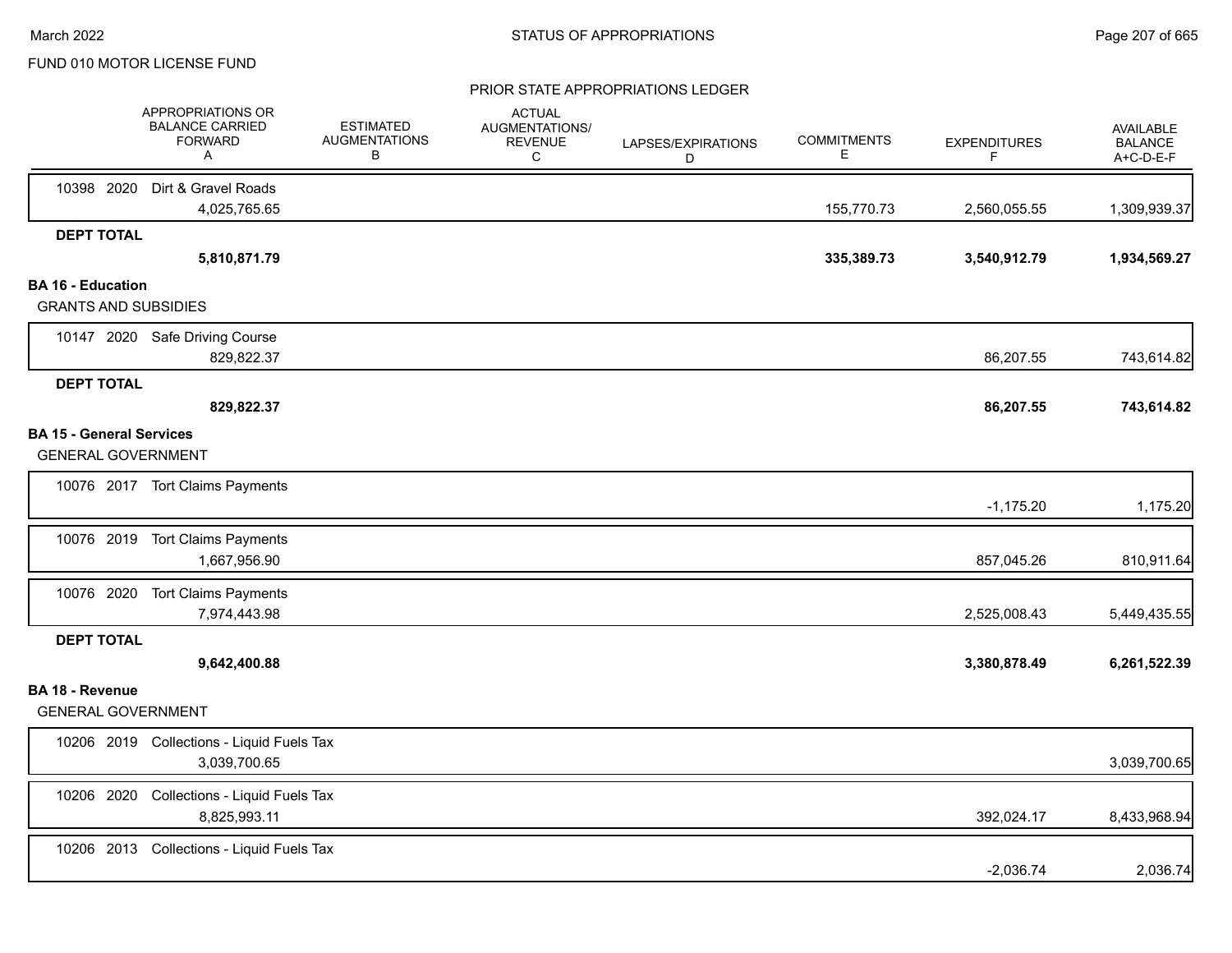|                                                            | APPROPRIATIONS OR<br><b>BALANCE CARRIED</b><br><b>FORWARD</b><br>A | <b>ESTIMATED</b><br><b>AUGMENTATIONS</b><br>В | <b>ACTUAL</b><br>AUGMENTATIONS/<br><b>REVENUE</b><br>C | LAPSES/EXPIRATIONS<br>D | <b>COMMITMENTS</b><br>Е | <b>EXPENDITURES</b><br>F | AVAILABLE<br><b>BALANCE</b><br>A+C-D-E-F |
|------------------------------------------------------------|--------------------------------------------------------------------|-----------------------------------------------|--------------------------------------------------------|-------------------------|-------------------------|--------------------------|------------------------------------------|
| <b>DEPT TOTAL</b>                                          |                                                                    |                                               |                                                        |                         |                         |                          |                                          |
|                                                            | 11,865,693.76                                                      |                                               |                                                        |                         |                         | 389,987.43               | 11,475,706.33                            |
| <b>BA 20 - State Police</b>                                |                                                                    |                                               |                                                        |                         |                         |                          |                                          |
| <b>GENERAL GOVERNMENT</b>                                  |                                                                    |                                               |                                                        |                         |                         |                          |                                          |
|                                                            | 10225 2020 Patrol Vehicles<br>11,500,000.00                        |                                               |                                                        |                         | 2,312,974.70            | 9,187,025.30             |                                          |
| 10703 2020                                                 | <b>Commercial Vehicle Inspections</b><br>1,046,124.69              |                                               |                                                        |                         | 31,580.24               | 574,987.97               | 439,556.48                               |
| <b>GRANTS AND SUBSIDIES</b>                                |                                                                    |                                               |                                                        |                         |                         |                          |                                          |
| 11074 2020                                                 | <b>Municipal Police Training Grants</b><br>2,279,865.03            |                                               |                                                        |                         |                         | 1,158,962.43             | 1,120,902.60                             |
| <b>DEPT TOTAL</b>                                          |                                                                    |                                               |                                                        |                         |                         |                          |                                          |
|                                                            | 14,825,989.72                                                      |                                               |                                                        |                         | 2,344,554.94            | 10,920,975.70            | 1,560,459.08                             |
| <b>BA 78 - Transportation</b><br><b>GENERAL GOVERNMENT</b> |                                                                    |                                               |                                                        |                         |                         |                          |                                          |
| 10575 2017                                                 | Reinvestment-Facilities<br>179,163.75                              |                                               |                                                        |                         | 12,560.12               | 2,757.35                 | 163,846.28                               |
| 10575 2018                                                 | <b>Reinvestment-Facilities</b><br>170,160.91                       |                                               |                                                        |                         | 26,872.70               |                          | 143,288.21                               |
| 10575 2019                                                 | Reinvestment-Facilities<br>10,045,467.40                           |                                               |                                                        |                         | 878,992.43              | 5,977,628.55             | 3,188,846.42                             |
| 10575 2020                                                 | Reinvestment-Facilities<br>1,253,736.10                            |                                               |                                                        |                         | 241,572.52              | 848,137.09               | 164,026.49                               |
| 10576 2018                                                 | Highway Systems Technology<br>397,400.35                           |                                               | $-51,710.36$                                           |                         |                         |                          | 345,689.99                               |
|                                                            | 10576 2019 Highway Systems Technology<br>196,922.31                |                                               | 51,710.36                                              |                         |                         |                          | 248,632.67                               |
| 10576 2020                                                 | <b>Highway Systems Technology</b><br>2,226,862.63                  |                                               |                                                        |                         | 19,656.00               | 1,744,213.59             | 462,993.04                               |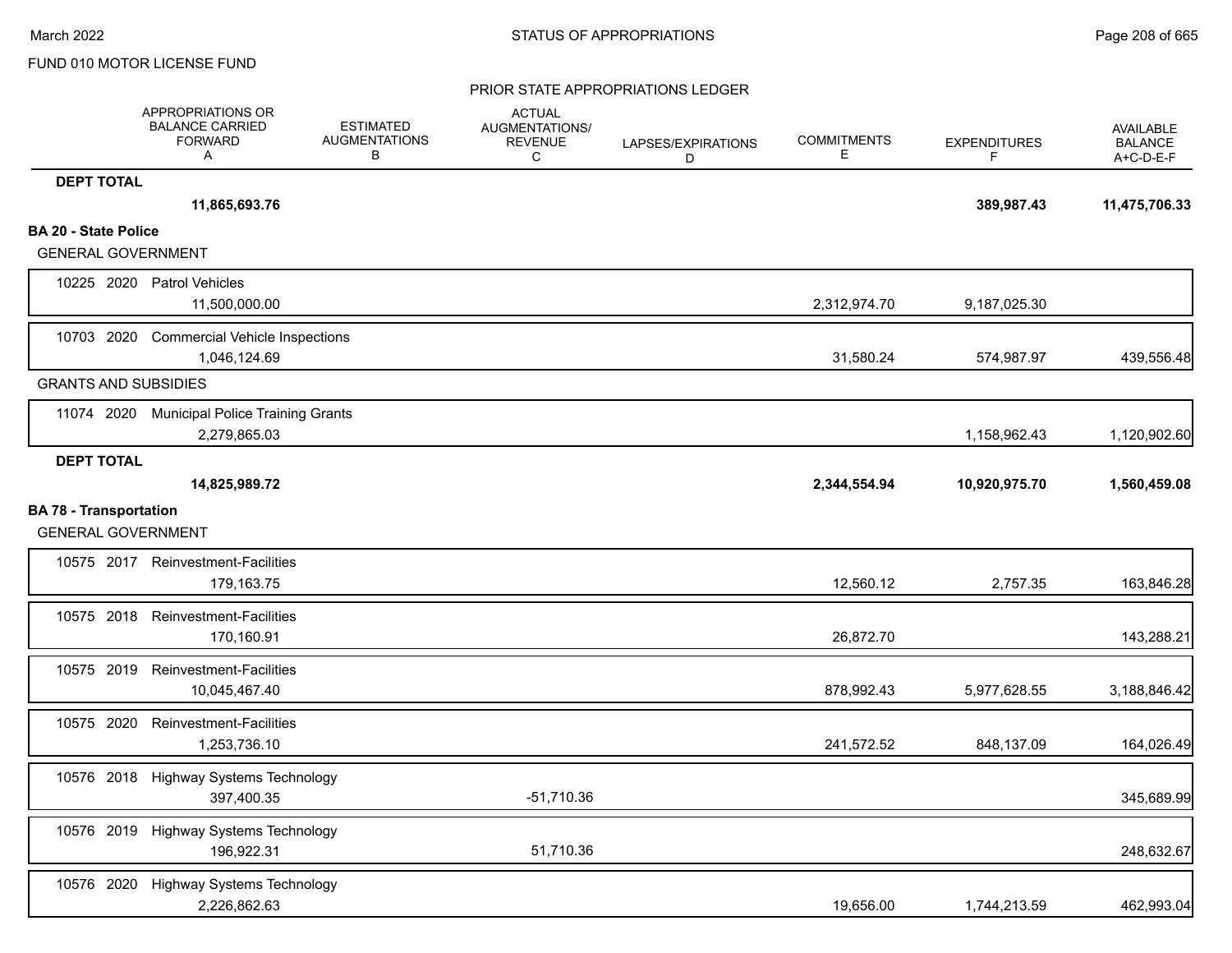|            | APPROPRIATIONS OR<br><b>BALANCE CARRIED</b><br><b>FORWARD</b><br>A | <b>ESTIMATED</b><br><b>AUGMENTATIONS</b><br>В | <b>ACTUAL</b><br>AUGMENTATIONS/<br><b>REVENUE</b><br>С | LAPSES/EXPIRATIONS<br>D | <b>COMMITMENTS</b><br>E. | <b>EXPENDITURES</b><br>F. | <b>AVAILABLE</b><br><b>BALANCE</b><br>A+C-D-E-F |
|------------|--------------------------------------------------------------------|-----------------------------------------------|--------------------------------------------------------|-------------------------|--------------------------|---------------------------|-------------------------------------------------|
| 10580 2019 | <b>Driver and Vehicle Services</b><br>501,332.67                   |                                               |                                                        |                         | 297,250.32               | 9,820.65                  | 194,261.70                                      |
| 10580 2020 | <b>Driver and Vehicle Services</b><br>34, 173, 196. 17             |                                               |                                                        |                         | 69,129.60                | 18,166,266.79             | 15,937,799.78                                   |
| 10581 2014 | Highway / Safety Improvement<br>67,388.48                          |                                               |                                                        |                         | 70,960.54                | $-3,572.06$               |                                                 |
|            | 10581 2015 Highway / Safety Improvement<br>3,322.59                |                                               |                                                        |                         | 2,525.23                 |                           | 797.36                                          |
|            | 10581 2016 Highway / Safety Improvement<br>113,180.57              |                                               |                                                        |                         | 57,726.26                | 1,340.00                  | 54,114.31                                       |
|            | 10581 2017 Highway / Safety Improvement<br>783,698.24              |                                               |                                                        |                         | 510,520.12               | 61,667.40                 | 211,510.72                                      |
| 10581 2018 | Highway / Safety Improvement<br>4,511,705.78                       |                                               | 1,050.00                                               |                         | 3,219,873.51             | 696,506.86                | 596,375.41                                      |
| 10581 2019 | Highway / Safety Improvement<br>606,268.20                         |                                               | 1,320.00                                               |                         | 974,745.95               | -476,765.31               | 109,607.56                                      |
| 10581 2020 | Highway / Safety Improvement<br>3,203,245.90                       |                                               | 15,000,000.00                                          |                         | 522,044.18               | 16,188,109.94             | 1,493,091.78                                    |
| 10581 2008 | Highway / Safety Improvement<br>1,150,817.09                       |                                               |                                                        |                         |                          |                           | 1,150,817.09                                    |
| 10581 2009 | <b>Highway Safety Improvement</b><br>90,633.90                     |                                               |                                                        |                         |                          | $-1,075,000.00$           | 1,165,633.90                                    |
| 10581 2010 | <b>Highway Safety Improvement</b>                                  |                                               |                                                        |                         |                          | -578,503.00               | 578,503.00                                      |
| 10581 2011 | Highway / Safety Improvement<br>11,953.35                          |                                               |                                                        |                         |                          |                           | 11,953.35                                       |
|            |                                                                    |                                               |                                                        |                         |                          |                           |                                                 |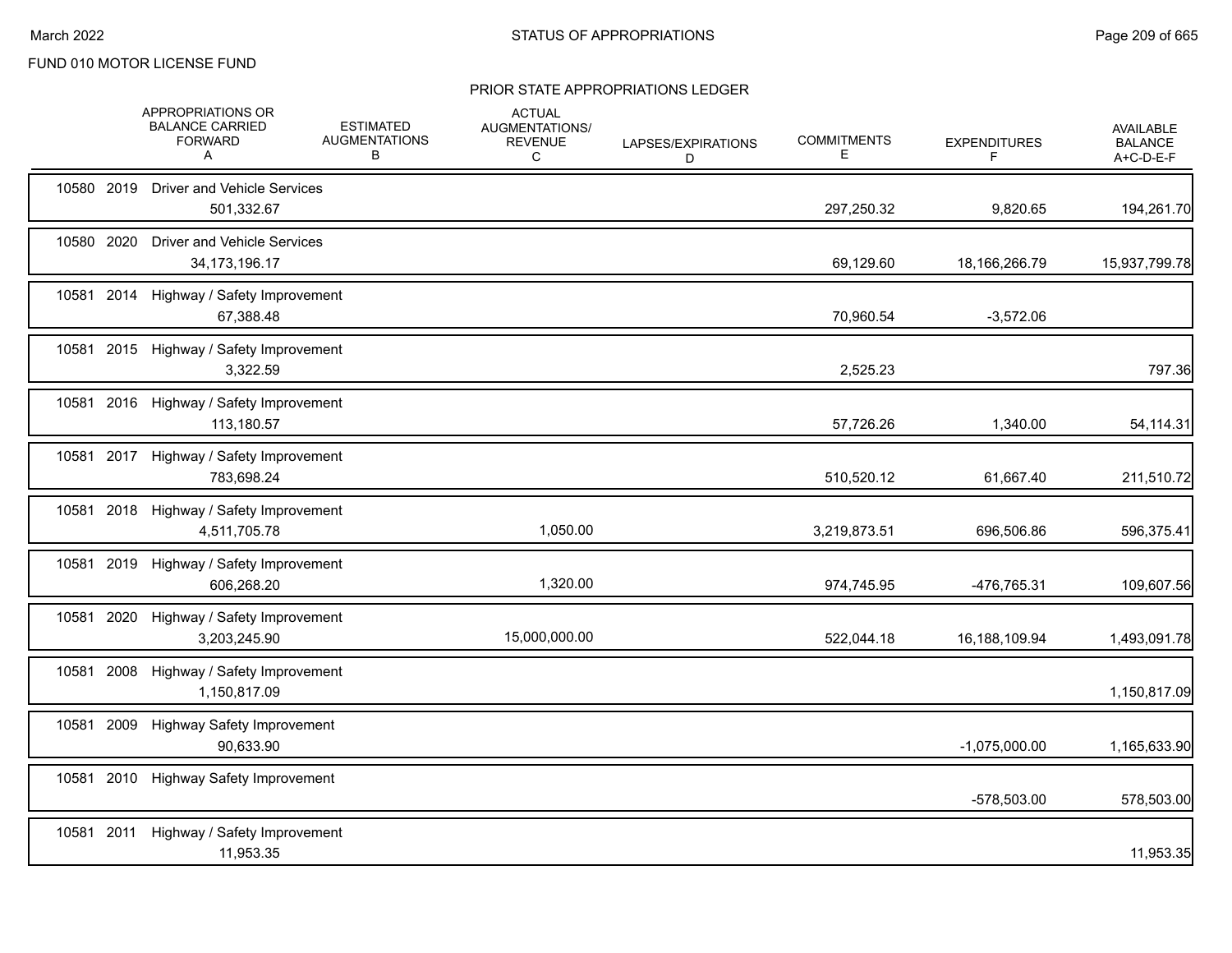|            | APPROPRIATIONS OR<br><b>BALANCE CARRIED</b><br><b>FORWARD</b><br>A | <b>ESTIMATED</b><br><b>AUGMENTATIONS</b><br>В | <b>ACTUAL</b><br>AUGMENTATIONS/<br><b>REVENUE</b><br>C | LAPSES/EXPIRATIONS<br>D | <b>COMMITMENTS</b><br>E | <b>EXPENDITURES</b><br>F | <b>AVAILABLE</b><br><b>BALANCE</b><br>$A+C-D-E-F$ |
|------------|--------------------------------------------------------------------|-----------------------------------------------|--------------------------------------------------------|-------------------------|-------------------------|--------------------------|---------------------------------------------------|
|            | 10581 2012 Highway / Safety Improvement<br>4,126.31                |                                               |                                                        |                         |                         |                          | 4,126.31                                          |
|            | 10581 2013 Highway/Safety Improvement<br>126,481.67                |                                               |                                                        |                         |                         |                          | 126,481.67                                        |
|            | 10582 2014 Highway Maintenance<br>92,984.08                        |                                               |                                                        |                         | 0.01                    |                          | 92,984.07                                         |
|            | 10582 2015 Highway Maintenance<br>944,017.56                       |                                               |                                                        |                         | 47,064.36               | 14,226.49                | 882,726.71                                        |
|            | 10582 2016 Highway Maintenance<br>482,603.45                       |                                               | 2,524.71                                               |                         | 76,787.23               | 136,230.55               | 272,110.38                                        |
|            | 10582 2017 Highway Maintenance<br>3,517,958.35                     |                                               | 73,071.72                                              |                         | 1,759,091.74            | 614,351.80               | 1,217,586.53                                      |
| 10582 2018 | <b>Highway Maintenance</b><br>3,968,656.16                         |                                               | 25,919.06                                              |                         | 1,451,338.02            | 232,505.89               | 2,310,731.31                                      |
| 10582 2019 | <b>Highway Maintenance</b><br>6,626,092.06                         |                                               | 99,199.49                                              |                         | 719,939.63              | 4,864,276.29             | 1,141,075.63                                      |
| 10582 2020 | <b>Highway Maintenance</b><br>246,372,056.10                       |                                               | 906,055.07                                             |                         | 23,688,407.29           | 187,703,023.15           | 35,886,680.73                                     |
| 10582 2005 | <b>Highway Maintenance</b><br>1,064.54                             |                                               |                                                        |                         |                         |                          | 1,064.54                                          |
| 10582 2006 | <b>Highway Maintenance</b><br>2,110.23                             |                                               |                                                        |                         |                         |                          | 2,110.23                                          |
| 10582 2007 | <b>Highway Maintenance</b><br>58.01                                |                                               |                                                        |                         |                         |                          | 58.01                                             |
|            | 10582 2008 Highway Maintenance<br>107,918.19                       |                                               |                                                        |                         |                         | $-1,315.24$              | 109,233.43                                        |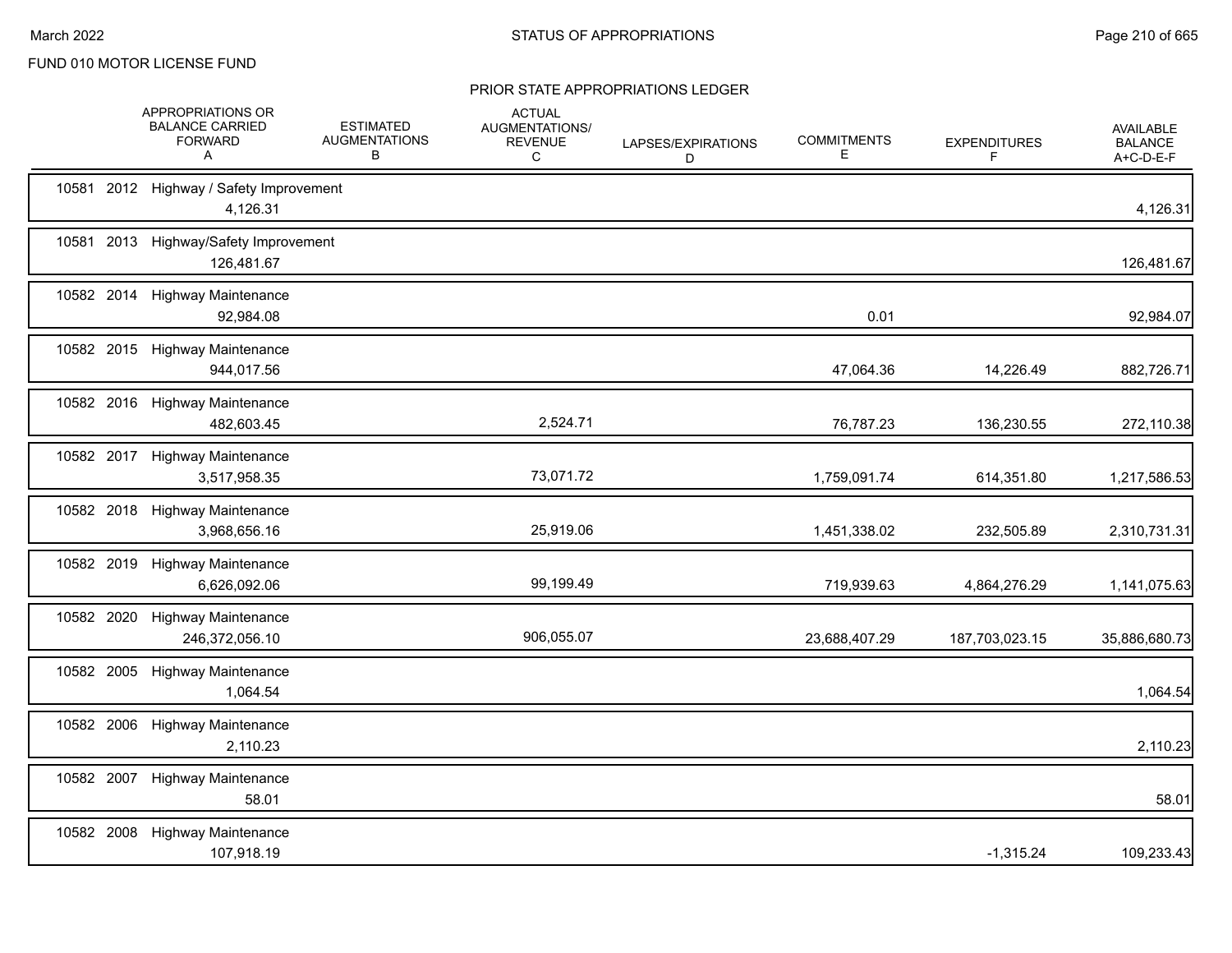|            | APPROPRIATIONS OR<br><b>BALANCE CARRIED</b><br><b>FORWARD</b><br>A | <b>ESTIMATED</b><br><b>AUGMENTATIONS</b><br>В | <b>ACTUAL</b><br>AUGMENTATIONS/<br><b>REVENUE</b><br>С | LAPSES/EXPIRATIONS<br>D | <b>COMMITMENTS</b><br>Е | <b>EXPENDITURES</b><br>F | <b>AVAILABLE</b><br><b>BALANCE</b><br>A+C-D-E-F |
|------------|--------------------------------------------------------------------|-----------------------------------------------|--------------------------------------------------------|-------------------------|-------------------------|--------------------------|-------------------------------------------------|
|            | 10582 2009 Highway Maintenance<br>18,111.74                        |                                               |                                                        |                         |                         | $-174.92$                | 18,286.66                                       |
|            | 10582 2010 Highway Maintenance<br>10,547.41                        |                                               | $-10,235.85$                                           |                         |                         |                          | 311.56                                          |
|            | 10582 2011 Highway Maintenance<br>18,121.73                        |                                               |                                                        |                         |                         | 1,862.25                 | 16,259.48                                       |
|            | 10582 2012 Highway Maintenance<br>11,540.06                        |                                               |                                                        |                         |                         |                          | 11,540.06                                       |
|            | 10582 2013 Highway Maintenance<br>81,521.76                        |                                               | 161.75                                                 |                         | 36,010.00               | 3,060.55                 | 42,612.96                                       |
|            | 10584 2017 General Government Operations<br>20,502.17              |                                               |                                                        |                         |                         |                          | 20,502.17                                       |
| 10584 2018 | <b>General Government Operations</b><br>84,126.46                  |                                               |                                                        |                         | 39,674.14               |                          | 44,452.32                                       |
| 10584 2019 | <b>General Government Operations</b><br>1,435,581.39               |                                               |                                                        |                         | 745,090.43              | $-201.50$                | 690,692.46                                      |
| 10584 2020 | <b>General Government Operations</b><br>22,827,045.59              |                                               |                                                        |                         | 1,935,608.24            | 19,110,614.68            | 1,780,822.67                                    |
| 10584 2008 | <b>General Government Operations</b><br>117.68                     |                                               |                                                        |                         |                         |                          | 117.68                                          |
| 10795 2020 | Homeland Security - Real ID<br>3,799,047.75                        |                                               |                                                        |                         |                         | 1,930,785.39             | 1,868,262.36                                    |
| 10847 2020 | Welcome Centers Automated Technology<br>402,472.76                 |                                               |                                                        |                         |                         | 203,084.13               | 199,388.63                                      |
| 10916 2009 | Expanded Maintainance Highways & Bridges<br>3,147.49               |                                               |                                                        |                         |                         |                          | 3,147.49                                        |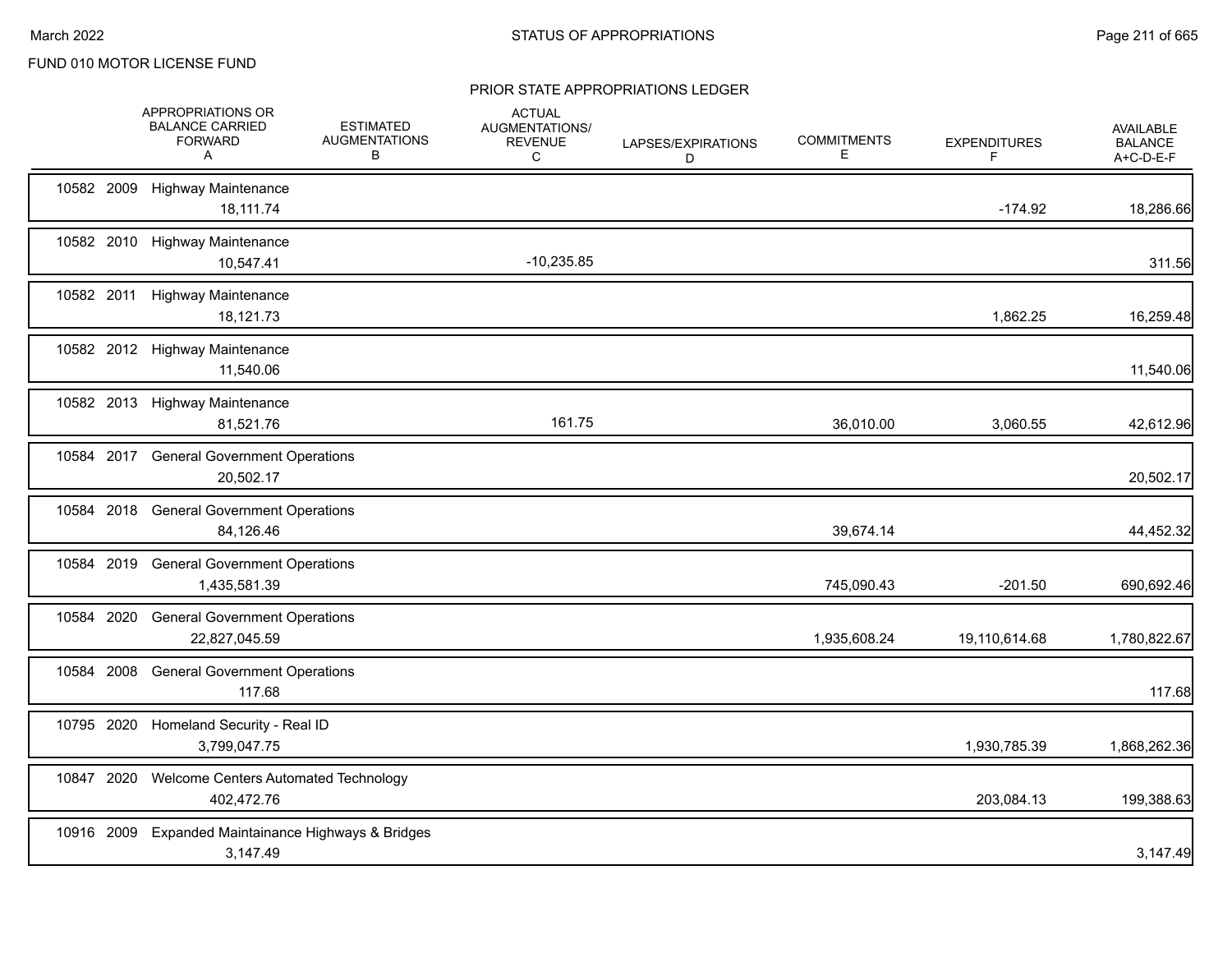|            |            | APPROPRIATIONS OR<br><b>BALANCE CARRIED</b><br><b>FORWARD</b><br>A  | <b>ESTIMATED</b><br><b>AUGMENTATIONS</b><br>В | <b>ACTUAL</b><br>AUGMENTATIONS/<br>REVENUE<br>C | LAPSES/EXPIRATIONS<br>D | <b>COMMITMENTS</b><br>E | <b>EXPENDITURES</b><br>F | <b>AVAILABLE</b><br><b>BALANCE</b><br>A+C-D-E-F |
|------------|------------|---------------------------------------------------------------------|-----------------------------------------------|-------------------------------------------------|-------------------------|-------------------------|--------------------------|-------------------------------------------------|
|            |            | 10916 2013 Expanded Maintainance Highway & Bridge<br>509.33         |                                               |                                                 |                         |                         |                          | 509.33                                          |
| 11138 2018 |            | <b>Rural Commercial Routes</b><br>8,633,657.81                      |                                               |                                                 |                         | 0.02                    |                          | 8,633,657.79                                    |
|            |            | <b>GRANTS AND SUBSIDIES</b>                                         |                                               |                                                 |                         |                         |                          |                                                 |
|            |            | 10573 2018 Local Road Maint & Construction Payments<br>1,798,691.27 |                                               |                                                 |                         |                         |                          | 1,798,691.27                                    |
|            |            | 10573 2019 Local Road Maint & Construction Payments<br>297,282.24   |                                               |                                                 |                         |                         | 38,348.20                | 258,934.04                                      |
|            |            | 10573 2020 Local Road Maint & Construction Payments<br>4,267,747.98 |                                               |                                                 |                         |                         | 3,637,016.69             | 630,731.29                                      |
|            |            | 10574 2017 Suppl Local Road Maint & Const Payments<br>1,137.77      |                                               |                                                 |                         |                         |                          | 1,137.77                                        |
|            |            | 10574 2018 Suppl Local Road Maint & Const Payments<br>2,436.25      |                                               |                                                 |                         |                         |                          | 2,436.25                                        |
|            |            | 10574 2019 Suppl Local Road Maint & Const Payments<br>5.860.75      |                                               |                                                 |                         |                         | 756.12                   | 5,104.63                                        |
|            |            | 10574 2020 Suppl Local Road Maint & Const Payments<br>88.987.18     |                                               |                                                 |                         |                         | 75,837.94                | 13,149.24                                       |
|            |            | 10917 2018 Maintenance and Const of County Bridges<br>0.02          |                                               |                                                 |                         |                         |                          | 0.02                                            |
|            |            | 10917 2019 Maintenance and Const of County Bridges<br>0.02          |                                               |                                                 |                         |                         |                          | 0.02                                            |
|            | 10917 2020 | Maintenance and Const of County Bridges<br>11,877.27                |                                               |                                                 |                         |                         | 11,877.27                |                                                 |
|            |            | 10918 2017 Municipal Roads and Bridges<br>7,014.24                  |                                               |                                                 |                         |                         |                          | 7,014.24                                        |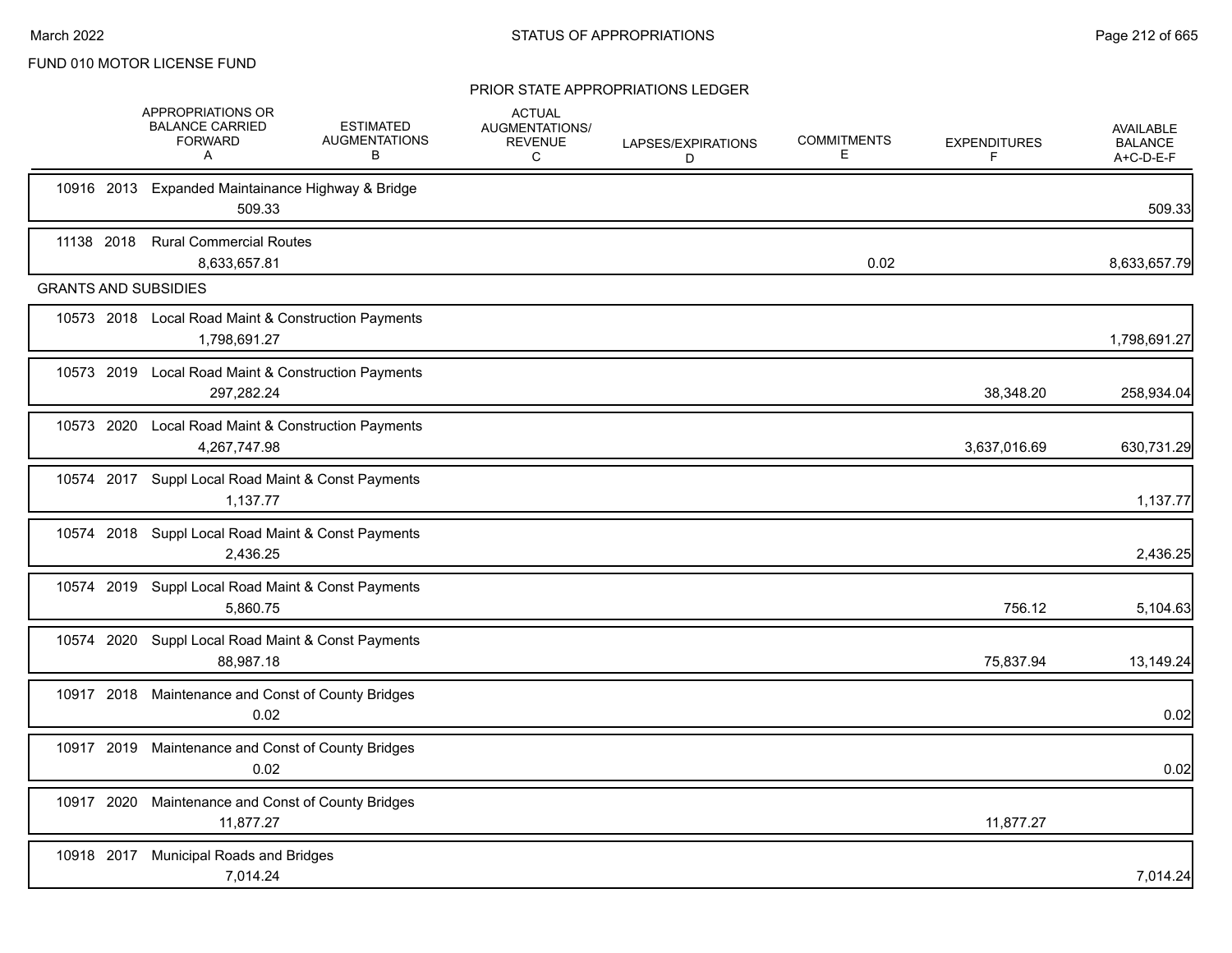|                     | <b>APPROPRIATIONS OR</b><br><b>BALANCE CARRIED</b><br><b>FORWARD</b><br>A | <b>ESTIMATED</b><br><b>AUGMENTATIONS</b><br>В | <b>ACTUAL</b><br>AUGMENTATIONS/<br><b>REVENUE</b><br>C | LAPSES/EXPIRATIONS<br>D | <b>COMMITMENTS</b><br>Е | <b>EXPENDITURES</b><br>F | <b>AVAILABLE</b><br><b>BALANCE</b><br>A+C-D-E-F |
|---------------------|---------------------------------------------------------------------------|-----------------------------------------------|--------------------------------------------------------|-------------------------|-------------------------|--------------------------|-------------------------------------------------|
| 10918 2018          | Municipal Roads and Bridges<br>14,752.45                                  |                                               |                                                        |                         |                         |                          | 14,752.45                                       |
| 10918 2019          | <b>Municipal Roads and Bridges</b><br>35,331.22                           |                                               |                                                        |                         |                         | 4,536.86                 | 30,794.36                                       |
| 10918<br>2020       | Municipal Roads and Bridges<br>440,891.35                                 |                                               |                                                        |                         |                         | 361,603.19               | 79,288.16                                       |
| 11073<br>2018       | <b>Municipal Traffic Signals</b><br>17,560,589.03                         |                                               |                                                        |                         | 0.05                    | 27,451.05                | 17,533,137.93                                   |
| 2019<br>11073       | <b>Municipal Traffic Signals</b><br>11,438,900.09                         |                                               | -422,884.63                                            |                         | 4,469,690.13            | 623,942.98               | 5,922,382.35                                    |
| 2020<br>11073       | <b>Municipal Traffic Signals</b><br>9,135,113.38                          |                                               |                                                        |                         | 2,911,911.91            | 2,931,816.36             | 3,291,385.11                                    |
| <b>DEPT TOTAL</b>   |                                                                           |                                               |                                                        |                         |                         |                          |                                                 |
|                     | 404,385,246.74                                                            |                                               | 15,676,181.32                                          |                         | 44,785,042.68           | 264,088,124.02           | 111, 188, 261. 36                               |
| <b>LEDGER TOTAL</b> |                                                                           |                                               |                                                        |                         |                         |                          |                                                 |
|                     | 448,101,430.56                                                            |                                               | 15,676,181.32                                          |                         | 47,464,987.35           | 282,419,621.80           | 133,893,002.73                                  |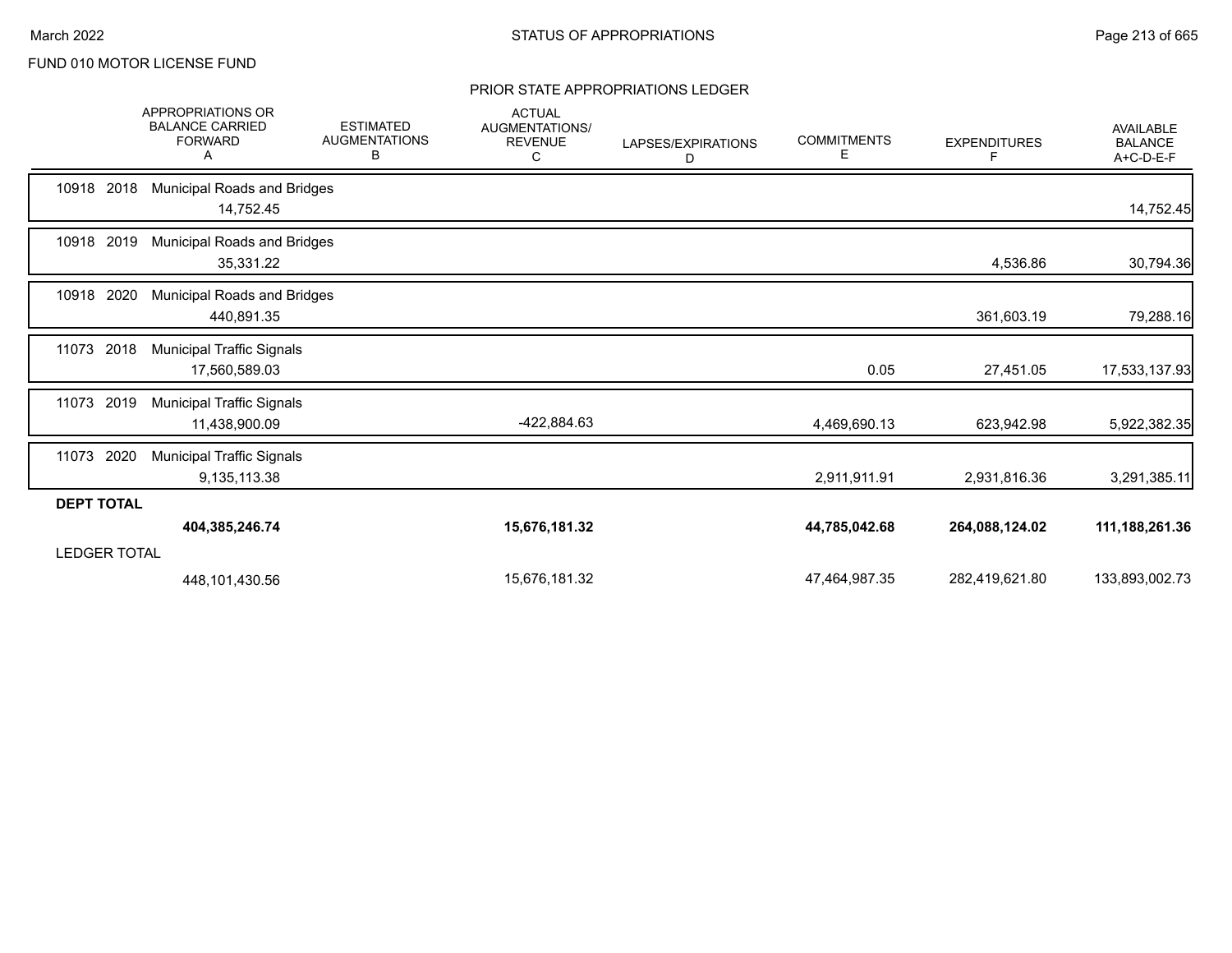### PRIOR STATE RESTRICTED APPROPRIATIONS LEDGER

|                               | APPROPRIATIONS OR<br><b>BALANCE CARRIED</b><br><b>FORWARD</b><br>$\mathsf{A}$ | <b>ESTIMATED</b><br><b>AUGMENTATIONS</b><br>В | <b>ACTUAL</b><br>AUGMENTATIONS/<br><b>REVENUE</b><br>C | LAPSES/EXPIRATIONS<br>D | <b>COMMITMENTS</b><br>E. | <b>EXPENDITURES</b><br>F | <b>AVAILABLE</b><br><b>BALANCE</b><br>A+C-D-E-F |
|-------------------------------|-------------------------------------------------------------------------------|-----------------------------------------------|--------------------------------------------------------|-------------------------|--------------------------|--------------------------|-------------------------------------------------|
| <b>BA 78 - Transportation</b> |                                                                               |                                               |                                                        |                         |                          |                          |                                                 |
| <b>GENERAL GOVERNMENT</b>     |                                                                               |                                               |                                                        |                         |                          |                          |                                                 |
|                               | 16579 2016 Aviation Operations<br>11,302.92                                   |                                               | 739.35                                                 |                         |                          | $-3,508.38$              | 15,550.65                                       |
|                               | 16579 2017 Aviation Operations<br>34.50                                       |                                               |                                                        |                         |                          |                          | 34.50                                           |
|                               | 16579 2018 Aviation Operations<br>10,537.76                                   |                                               |                                                        |                         |                          |                          | 10,537.76                                       |
|                               | 16579 2019 Aviation Operations<br>3,913,554.53                                |                                               |                                                        |                         |                          |                          | 3,913,554.53                                    |
|                               | 16579 2020 Aviation Operations<br>753,095.33                                  |                                               | 9,248.80                                               |                         |                          | 154,452.10               | 607,892.03                                      |
| <b>GRANTS AND SUBSIDIES</b>   |                                                                               |                                               |                                                        |                         |                          |                          |                                                 |
|                               | 16571 2016 Airport Development<br>24,319.18                                   |                                               |                                                        |                         |                          |                          | 24,319.18                                       |
|                               | 16571 2017 Airport Development<br>551,960.72                                  |                                               |                                                        |                         |                          |                          | 551,960.72                                      |
|                               | 16571 2018 Airport Development<br>603,539.02                                  |                                               |                                                        |                         |                          | 83,816.76                | 519,722.26                                      |
|                               | 16571 2019 Airport Development<br>1,144,989.04                                |                                               |                                                        |                         | 360,401.28               | 699,677.07               | 84,910.69                                       |
| 16571                         | 2020 Airport Development<br>4,448,577.25                                      |                                               |                                                        |                         | 1,442,449.59             | 1,048,734.67             | 1,957,392.99                                    |
|                               | 16572 2018 Real Estate Tax Rebate<br>200.00                                   |                                               |                                                        |                         |                          | $-800.00$                | 1,000.00                                        |
|                               | 16572 2019 Real Estate Tax Rebate<br>153,098.00                               |                                               |                                                        |                         |                          |                          | 153,098.00                                      |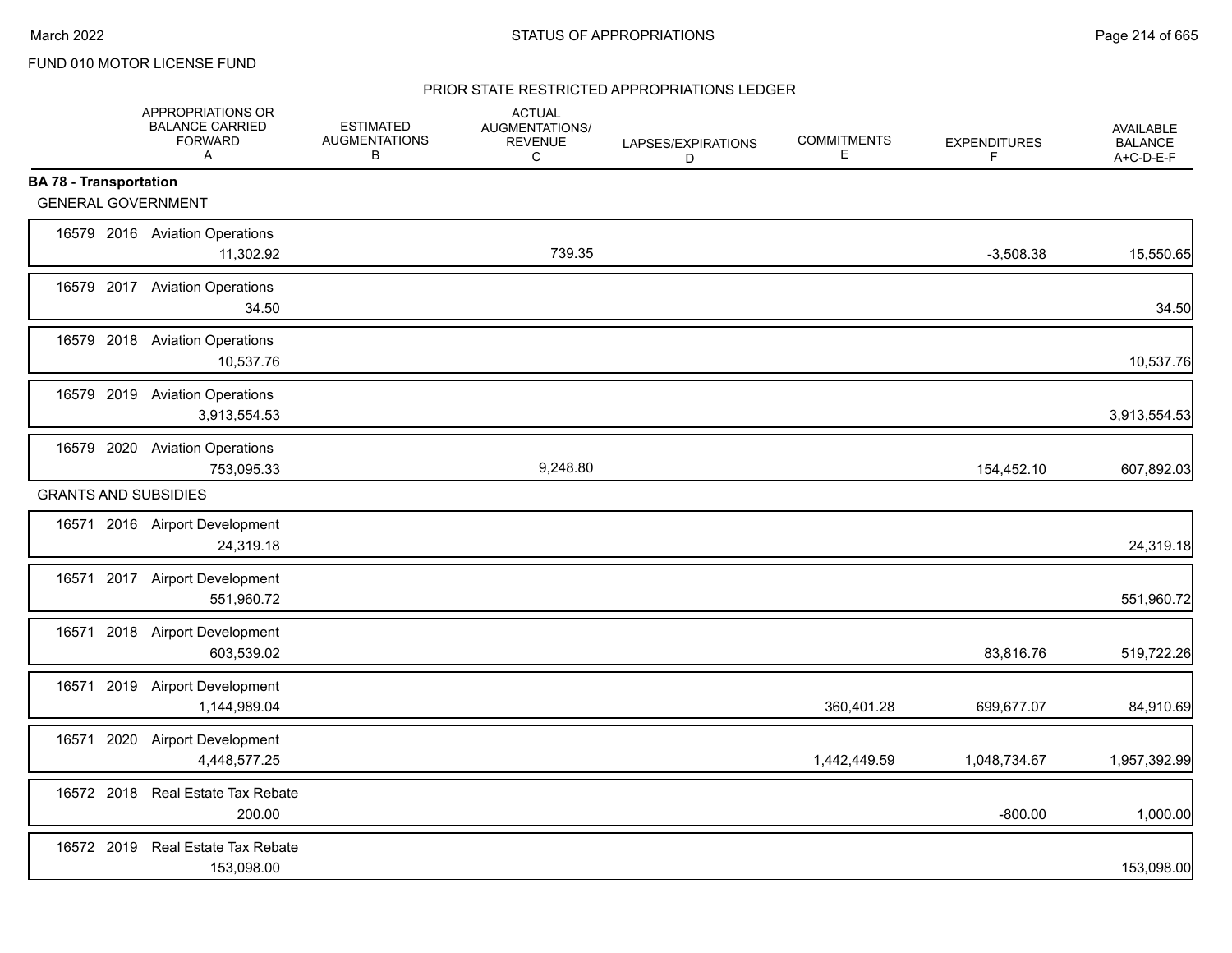#### PRIOR STATE RESTRICTED APPROPRIATIONS LEDGER

|                     | APPROPRIATIONS OR<br><b>BALANCE CARRIED</b><br>FORWARD | <b>ESTIMATED</b><br><b>AUGMENTATIONS</b><br>ь | <b>ACTUAL</b><br>AUGMENTATIONS/<br><b>REVENUE</b><br>С | LAPSES/EXPIRATIONS<br>D | <b>COMMITMENTS</b> | <b>EXPENDITURES</b> | AVAILABLE<br><b>BALANCE</b><br>$A+C-D-E-F$ |
|---------------------|--------------------------------------------------------|-----------------------------------------------|--------------------------------------------------------|-------------------------|--------------------|---------------------|--------------------------------------------|
| 16572 2020          | Real Estate Tax Rebate                                 |                                               |                                                        |                         |                    |                     |                                            |
|                     | 133,975.00                                             |                                               |                                                        |                         |                    |                     | 133,975.00                                 |
| <b>DEPT TOTAL</b>   |                                                        |                                               |                                                        |                         |                    |                     |                                            |
|                     | 11,749,183.25                                          |                                               | 9,988.15                                               |                         | 1,802,850.87       | 1,982,372.22        | 7,973,948.31                               |
| <b>LEDGER TOTAL</b> |                                                        |                                               |                                                        |                         |                    |                     |                                            |
|                     | 11,749,183.25                                          |                                               | 9,988.15                                               |                         | 1,802,850.87       | 1,982,372.22        | 7,973,948.31                               |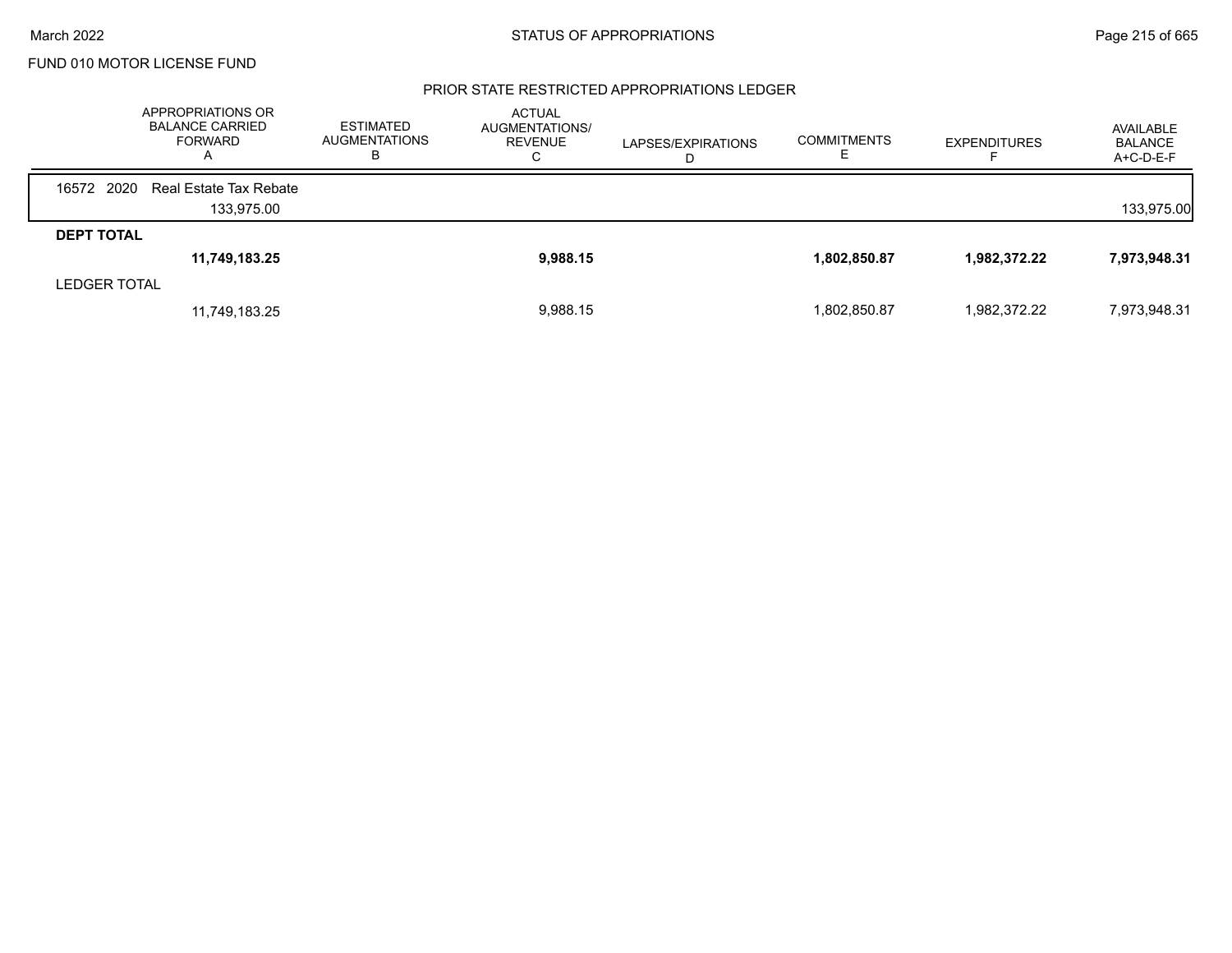#### PRIOR STATE EXECUTIVE AUTHORIZATIONS LEDGER

|                                    | APPROPRIATIONS OR<br><b>BALANCE CARRIED</b><br><b>FORWARD</b><br>A | <b>ESTIMATED</b><br><b>AUGMENTATIONS</b><br>в       | <b>ACTUAL</b><br>AUGMENTATIONS/<br><b>REVENUE</b><br>C | LAPSES/EXPIRATIONS<br>D | <b>COMMITMENTS</b><br>Е | <b>EXPENDITURES</b><br>F | <b>AVAILABLE</b><br><b>BALANCE</b><br>A+C-D-E-F |
|------------------------------------|--------------------------------------------------------------------|-----------------------------------------------------|--------------------------------------------------------|-------------------------|-------------------------|--------------------------|-------------------------------------------------|
| BA 73 - Treasury<br><b>REFUNDS</b> |                                                                    |                                                     |                                                        |                         |                         |                          |                                                 |
|                                    | 712.96                                                             | 20350 2019 Refunding Liquid Fuels Taxes-State Share |                                                        |                         |                         |                          | 712.96                                          |
| 20350 2020                         | 2,100,568.15                                                       | Refunding Liquid Fuels Taxes-State Share            |                                                        |                         |                         | 586,798.27               | 1,513,769.88                                    |
| 20354 2020                         | 76,564.78                                                          | Refunding Liquid Fuels Taxes-Agriculture            |                                                        |                         |                         |                          | 76,564.78                                       |
| 20355 2020                         | 306,255.93                                                         | Refndng Liquid Fuels Txs-Political Subdv            |                                                        |                         |                         | 9,750.74                 | 296,505.19                                      |
| 20356 2020                         | 56,735.51                                                          | Refndng Liquid Fuels Txs-Volunteer Srvcs            |                                                        |                         |                         |                          | 56,735.51                                       |
| <b>DEPT TOTAL</b>                  |                                                                    |                                                     |                                                        |                         |                         |                          |                                                 |
|                                    | 2,540,837.33                                                       |                                                     |                                                        |                         |                         | 596,549.01               | 1,944,288.32                                    |
| <b>BA 15 - General Services</b>    | <b>GENERAL GOVERNMENT</b>                                          |                                                     |                                                        |                         |                         |                          |                                                 |
|                                    | 20007 2019 Harristown Utility & Municipal Charges<br>1,770.34      |                                                     |                                                        |                         |                         |                          | 1,770.34                                        |
| 20007 2020                         | 328.32                                                             | Harristown Utility & Municipal Charges              |                                                        |                         |                         |                          | 328.32                                          |
| 20008 2019                         | <b>Harristown Rental Charges</b><br>51,417.13                      |                                                     |                                                        |                         |                         |                          | 51,417.13                                       |
| 20008 2020                         | <b>Harristown Rental Charges</b><br>564.36                         |                                                     |                                                        |                         |                         | 564.36                   |                                                 |
| <b>DEPT TOTAL</b>                  |                                                                    |                                                     |                                                        |                         |                         |                          |                                                 |
|                                    | 54,080.15                                                          |                                                     |                                                        |                         |                         | 564.36                   | 53,515.79                                       |
| <b>BA 18 - Revenue</b>             |                                                                    |                                                     |                                                        |                         |                         |                          |                                                 |

REFUNDS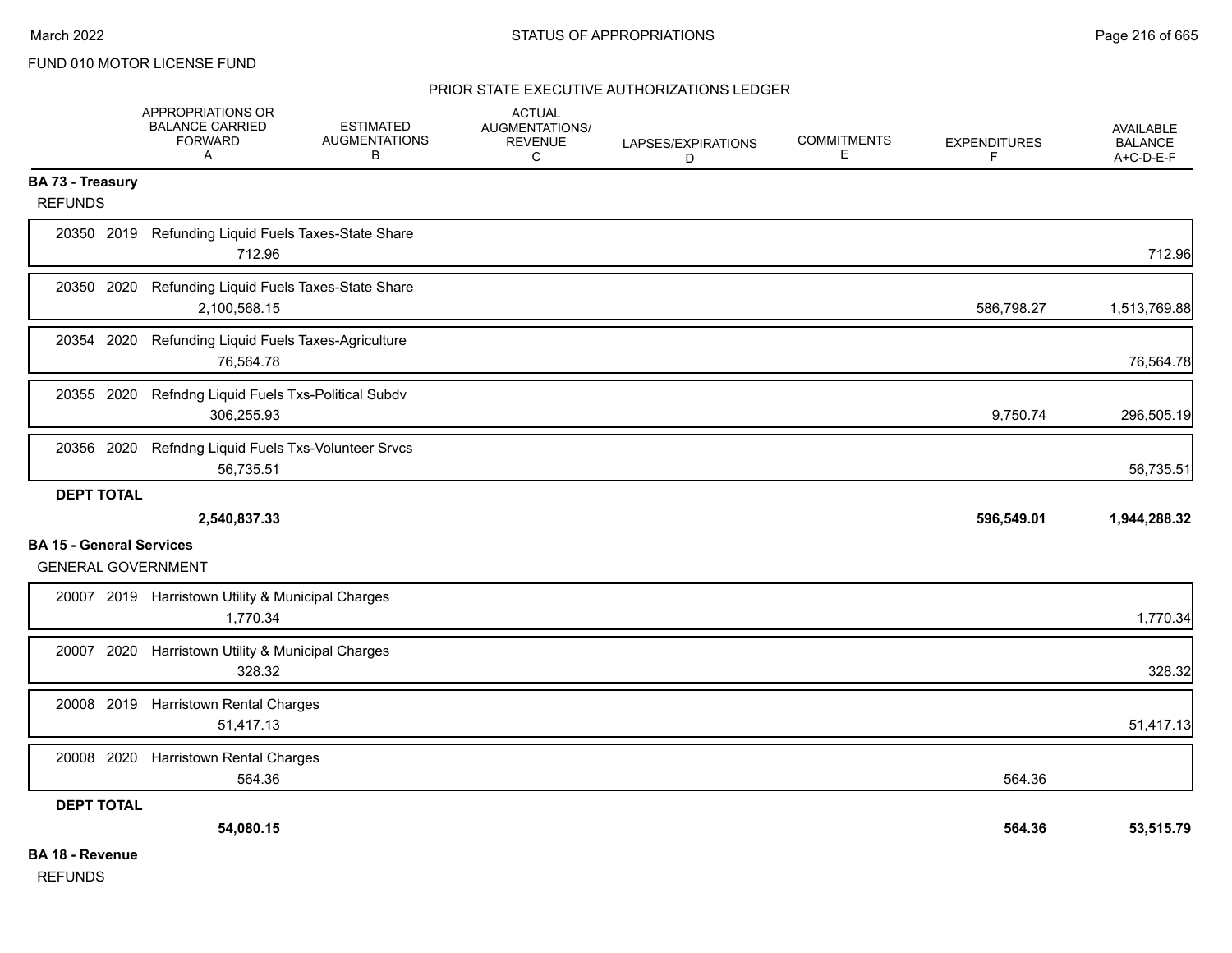## PRIOR STATE EXECUTIVE AUTHORIZATIONS LEDGER

|                                                 | APPROPRIATIONS OR<br><b>BALANCE CARRIED</b><br><b>FORWARD</b><br>Α | <b>ESTIMATED</b><br><b>AUGMENTATIONS</b><br>В | <b>ACTUAL</b><br><b>AUGMENTATIONS/</b><br><b>REVENUE</b><br>C | LAPSES/EXPIRATIONS<br>D | <b>COMMITMENTS</b><br>Е | <b>EXPENDITURES</b><br>F | <b>AVAILABLE</b><br><b>BALANCE</b><br>A+C-D-E-F |
|-------------------------------------------------|--------------------------------------------------------------------|-----------------------------------------------|---------------------------------------------------------------|-------------------------|-------------------------|--------------------------|-------------------------------------------------|
| 2019<br>20017                                   | Refunding Liquid Fuels Tax<br>5,664.58                             |                                               |                                                               |                         |                         | 5.90                     | 5,658.68                                        |
| 2020<br>20017                                   | Refunding Liquid Fuels Tax<br>848,018.21                           |                                               |                                                               |                         |                         | $-12,144.75$             | 860,162.96                                      |
| <b>DEPT TOTAL</b>                               | 853,682.79                                                         |                                               |                                                               |                         |                         | $-12,138.85$             | 865,821.64                                      |
| <b>BA 78 - Transportation</b><br><b>REFUNDS</b> |                                                                    |                                               |                                                               |                         |                         |                          |                                                 |
| 2019<br>20171                                   | <b>Refunding Collected Monies</b><br>567,577.89                    |                                               |                                                               |                         |                         | $-89.00$                 | 567,666.89                                      |
| 2020<br>20171                                   | <b>Refunding Collected Monies</b><br>37,800.89                     |                                               |                                                               |                         |                         | $-4,101.25$              | 41,902.14                                       |
| <b>DEPT TOTAL</b>                               |                                                                    |                                               |                                                               |                         |                         |                          |                                                 |
|                                                 | 605,378.78                                                         |                                               |                                                               |                         |                         | $-4,190.25$              | 609,569.03                                      |
| <b>LEDGER TOTAL</b>                             |                                                                    |                                               |                                                               |                         |                         |                          |                                                 |
|                                                 | 4,053,979.05                                                       |                                               |                                                               |                         |                         | 580,784.27               | 3,473,194.78                                    |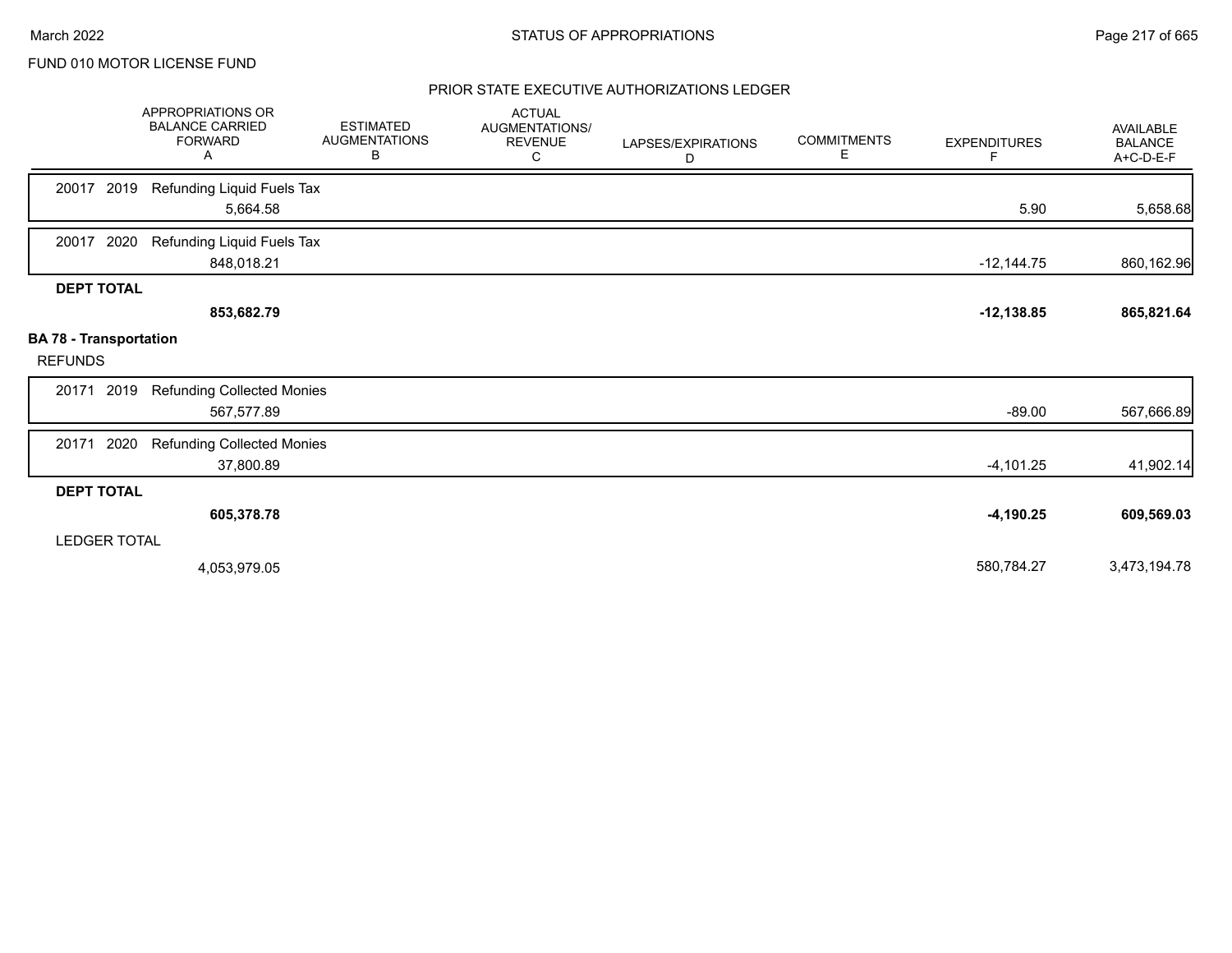|                                                            | APPROPRIATIONS OR<br><b>BALANCE CARRIED</b><br><b>FORWARD</b><br>A | <b>ESTIMATED</b><br><b>AUGMENTATIONS</b><br>В | <b>ACTUAL</b><br>AUGMENTATIONS/<br><b>REVENUE</b><br>С | LAPSES/EXPIRATIONS<br>D | <b>COMMITMENTS</b><br>E. | <b>EXPENDITURES</b><br>F | <b>AVAILABLE</b><br><b>BALANCE</b><br>A+C-D-E-F |
|------------------------------------------------------------|--------------------------------------------------------------------|-----------------------------------------------|--------------------------------------------------------|-------------------------|--------------------------|--------------------------|-------------------------------------------------|
| BA 73 - Treasury<br><b>DEBT SERVICE</b>                    |                                                                    |                                               |                                                        |                         |                          |                          |                                                 |
| 26132 2019                                                 | Capital Bridge Debt Service<br>1,112.50                            |                                               |                                                        |                         |                          |                          | 1,112.50                                        |
| 26132 2020                                                 | Capital Bridge Debt Service<br>1,577,020.00                        |                                               |                                                        |                         |                          |                          | 1,577,020.00                                    |
| <b>DEPT TOTAL</b>                                          |                                                                    |                                               |                                                        |                         |                          |                          |                                                 |
|                                                            | 1,578,132.50                                                       |                                               |                                                        |                         |                          |                          | 1,578,132.50                                    |
| <b>GRANTS AND SUBSIDIES</b>                                | BA 38 - Conservation & Natural Resourc                             |                                               |                                                        |                         |                          |                          |                                                 |
|                                                            | 26226 2018 Forestry Bridges - Exise Tax<br>712,071.82              |                                               |                                                        |                         | 559,809.40               |                          | 152,262.42                                      |
| 26226 2019                                                 | Forestry Bridges - Exise Tax<br>2,525,300.48                       |                                               |                                                        |                         | 1,196,911.69             | 49,823.91                | 1,278,564.88                                    |
| 26226 2020                                                 | Forestry Bridges - Exise Tax<br>10,149,746.17                      |                                               |                                                        |                         | 4,297,456.99             | 2,595,970.36             | 3,256,318.82                                    |
| <b>DEPT TOTAL</b>                                          |                                                                    |                                               |                                                        |                         |                          |                          |                                                 |
|                                                            | 13,387,118.47                                                      |                                               |                                                        |                         | 6,054,178.08             | 2,645,794.27             | 4,687,146.12                                    |
| <b>BA 78 - Transportation</b><br><b>GENERAL GOVERNMENT</b> |                                                                    |                                               |                                                        |                         |                          |                          |                                                 |
|                                                            | 26185 2014 Highway Bridge Projects<br>257,339.65                   |                                               |                                                        |                         |                          |                          | 257,339.65                                      |
| 26185 2015                                                 | Highway Bridge Projects<br>138,624.97                              |                                               |                                                        |                         |                          |                          | 138,624.97                                      |
|                                                            | 26185 2016 Highway Bridge Projects<br>39,067.31                    |                                               |                                                        |                         | 4,525.00                 |                          | 34,542.31                                       |
| 26185 2017                                                 | Highway Bridge Projects<br>63,877.56                               |                                               |                                                        |                         | 58,434.71                |                          | 5,442.85                                        |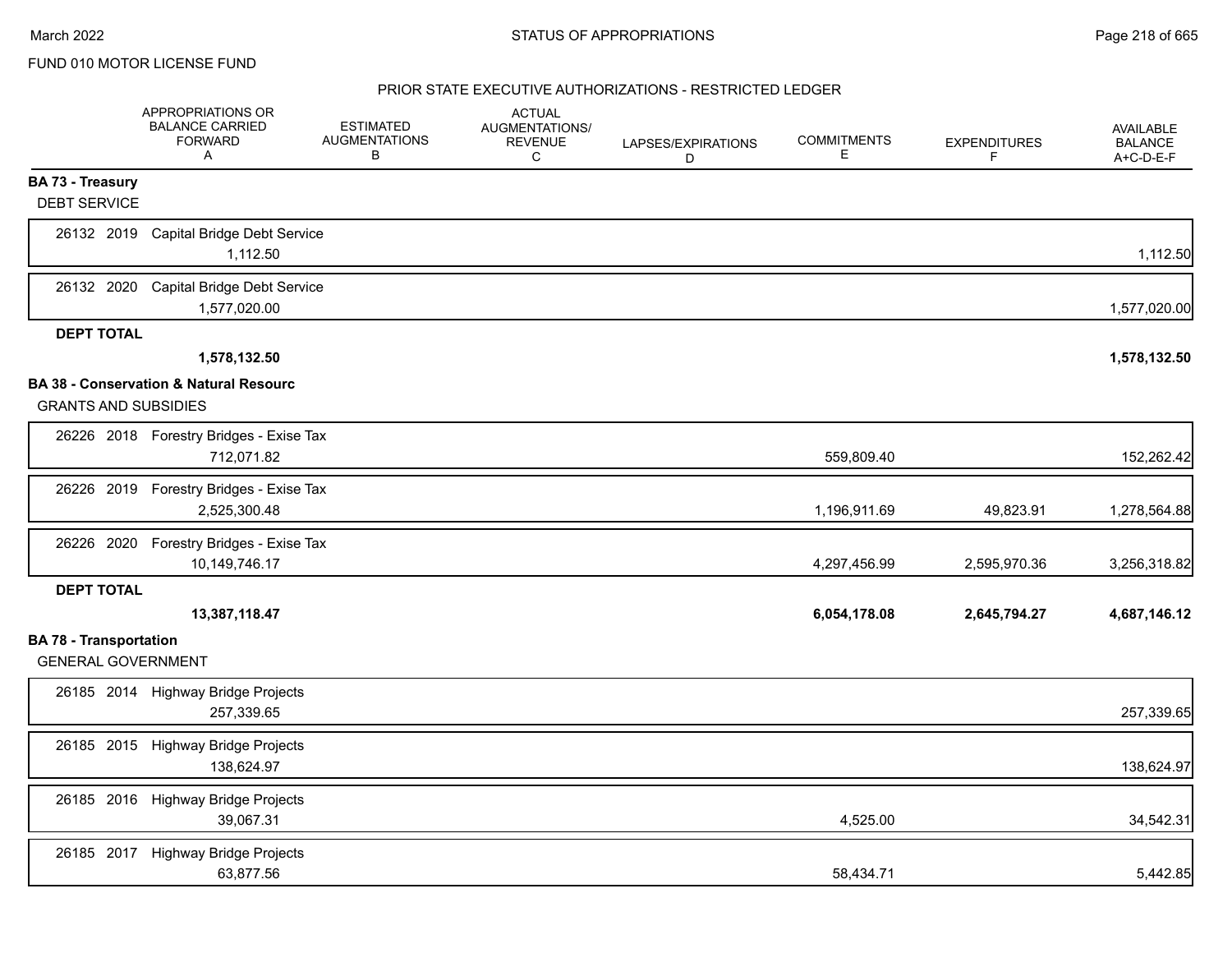|            |      | APPROPRIATIONS OR<br><b>BALANCE CARRIED</b><br><b>FORWARD</b><br>A | <b>ESTIMATED</b><br><b>AUGMENTATIONS</b><br>в | <b>ACTUAL</b><br>AUGMENTATIONS/<br><b>REVENUE</b><br>C | LAPSES/EXPIRATIONS<br>D | <b>COMMITMENTS</b><br>Е | <b>EXPENDITURES</b><br>F. | <b>AVAILABLE</b><br><b>BALANCE</b><br>A+C-D-E-F |
|------------|------|--------------------------------------------------------------------|-----------------------------------------------|--------------------------------------------------------|-------------------------|-------------------------|---------------------------|-------------------------------------------------|
|            |      | 26185 2018 Highway Bridge Projects<br>22,992.05                    |                                               | 112,572.07                                             |                         |                         |                           | 135,564.12                                      |
|            |      | 26185 2019 Highway Bridge Projects<br>3,452,328.28                 |                                               | -152,685.39                                            |                         | 43,071.38               | $-35,747.21$              | 3,292,318.72                                    |
| 26185 2020 |      | <b>Highway Bridge Projects</b><br>4,339,667.36                     |                                               |                                                        |                         | 64,929.10               | 2,225,692.41              | 2,049,045.85                                    |
|            |      | 26185 2012 Highway Bridge Projects<br>10,699.00                    |                                               |                                                        |                         |                         |                           | 10,699.00                                       |
|            |      | 26185 2013 Highway Bridge Projects<br>3,439.43                     |                                               |                                                        |                         |                         |                           | 3,439.43                                        |
| 26409 2014 |      | Expanded Highway & Bridge Maintenance<br>247,738.12                |                                               |                                                        |                         |                         |                           | 247,738.12                                      |
| 26409      | 2015 | Expanded Highway & Bridge Maintenance<br>16,004.34                 |                                               |                                                        |                         | 0.01                    |                           | 16,004.33                                       |
|            |      | 26409 2016 Expanded Highway & Bridge Maintenance<br>422,010.37     |                                               |                                                        |                         | 120,608.90              | 124,333.68                | 177,067.79                                      |
| 26409 2017 |      | Expanded Highway & Bridge Maintenance<br>2,435,476.08              |                                               |                                                        |                         | 1,389,138.01            | 112,763.25                | 933,574.82                                      |
| 26409 2018 |      | Expanded Highway & Bridge Maintenance<br>4,011,084.10              |                                               |                                                        |                         | 1,842,059.85            | 2,098,822.05              | 70,202.20                                       |
| 26409 2019 |      | Expanded Highway & Bridge Maintenance<br>75,057,273.58             |                                               |                                                        |                         | 15,256,384.37           | 46,236,316.17             | 13,564,573.04                                   |
| 26409 2020 |      | Expanded Highway & Bridge Maintenance<br>172,908,013.56            |                                               |                                                        |                         | 61,127,434.85           | 63,312,409.94             | 48,468,168.77                                   |
|            |      | 26409 2013 Expanded Highway & Bridge Maintenance<br>154,898.43     |                                               |                                                        |                         |                         |                           | 154,898.43                                      |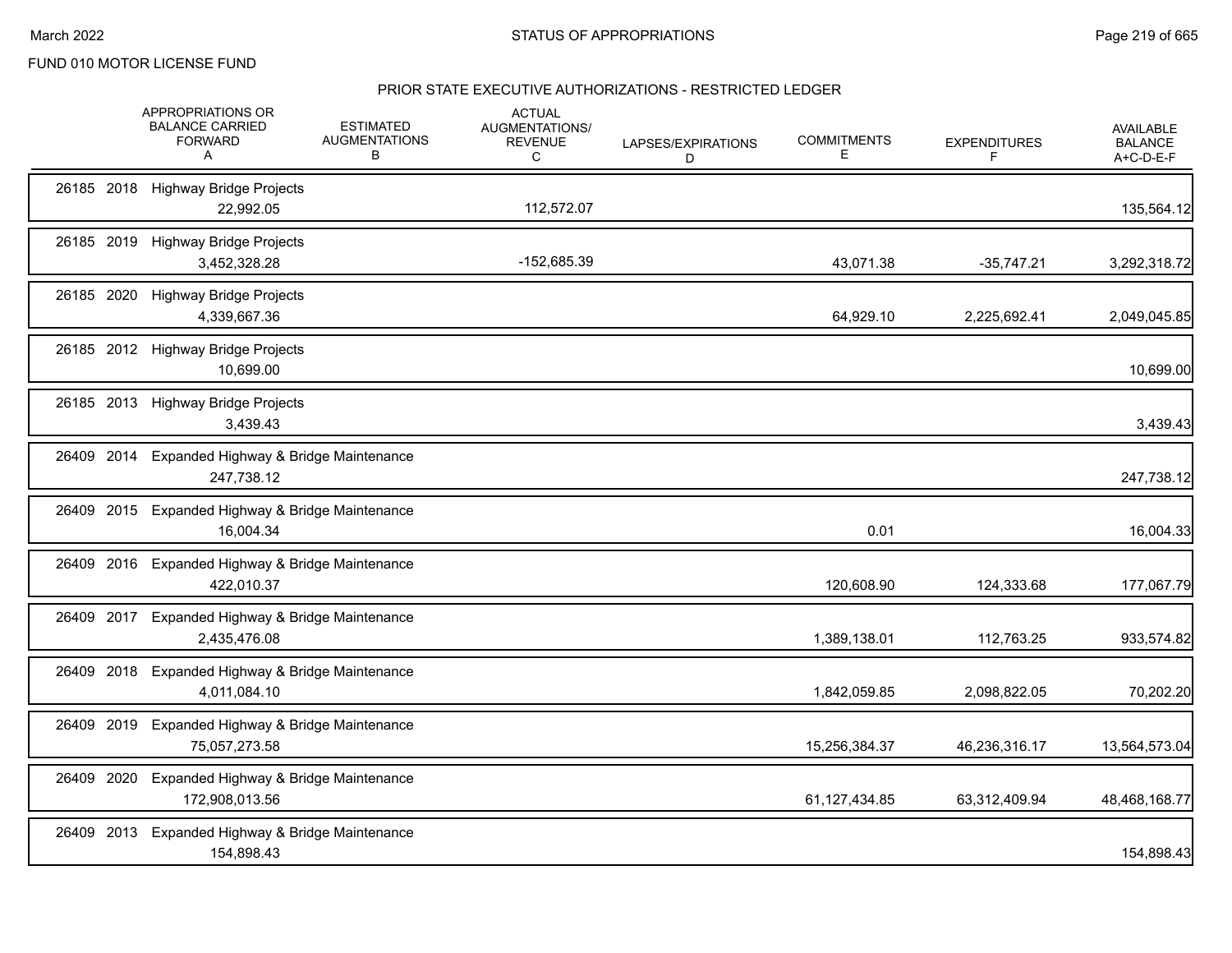|                             | APPROPRIATIONS OR<br><b>BALANCE CARRIED</b><br><b>FORWARD</b><br>Α | <b>ESTIMATED</b><br><b>AUGMENTATIONS</b><br>В | <b>ACTUAL</b><br>AUGMENTATIONS/<br><b>REVENUE</b><br>$\mathsf{C}$ | LAPSES/EXPIRATIONS<br>D | <b>COMMITMENTS</b><br>Е | <b>EXPENDITURES</b><br>F | <b>AVAILABLE</b><br><b>BALANCE</b><br>A+C-D-E-F |
|-----------------------------|--------------------------------------------------------------------|-----------------------------------------------|-------------------------------------------------------------------|-------------------------|-------------------------|--------------------------|-------------------------------------------------|
|                             | 26463 2019 AWZSE Program - PA DOT<br>313,743.38                    |                                               |                                                                   |                         |                         |                          | 313,743.38                                      |
|                             | 26463 2020 AWZSE Program - PA DOT                                  |                                               |                                                                   |                         |                         | $-83,774.39$             | 83,774.39                                       |
| <b>GRANTS AND SUBSIDIES</b> |                                                                    |                                               |                                                                   |                         |                         |                          |                                                 |
|                             | 26172 2020 Annual Maint Payments-Highway Transfer<br>90,920.00     |                                               |                                                                   |                         |                         |                          | 90,920.00                                       |
|                             | 26173 2018 Payment to Municipalities<br>41,485.78                  |                                               |                                                                   |                         |                         |                          | 41,485.78                                       |
|                             | 26173 2019 Payment to Municipalities<br>95,685.37                  |                                               |                                                                   |                         |                         | 12,345.00                | 83,340.37                                       |
|                             | 26173 2020 Payment to Municipalities<br>1,300,318.19               |                                               |                                                                   |                         |                         | 1,108,158.97             | 192,159.22                                      |
|                             | 26179 2015 County Bridges Excise Tax<br>852.11                     |                                               |                                                                   |                         |                         |                          | 852.11                                          |
|                             | 26179 2017 County Bridges Excise Tax<br>44,681.70                  |                                               | $-44,681.70$                                                      |                         |                         |                          |                                                 |
|                             | 26179 2018 County Bridges Excise Tax<br>20,000.00                  |                                               |                                                                   |                         |                         |                          | 20,000.00                                       |
| 26179 2019                  | County Bridges Excise Tax<br>7,203,905.99                          |                                               | 248,464.35                                                        |                         |                         | 31,351.61                | 7,421,018.73                                    |
| 26179 2020                  | County Bridges Excise Tax<br>9.545.658.12                          |                                               |                                                                   |                         |                         | 46,950.65                | 9,498,707.47                                    |
|                             | 26180 2018 Local Road Payments- Excise Tax<br>59,270.30            |                                               |                                                                   |                         |                         |                          | 59,270.30                                       |
|                             | 26180 2019 Local Road Payments- Excise Tax<br>137,450.95           |                                               |                                                                   |                         |                         | 17,733.47                | 119,717.48                                      |
|                             |                                                                    |                                               |                                                                   |                         |                         |                          |                                                 |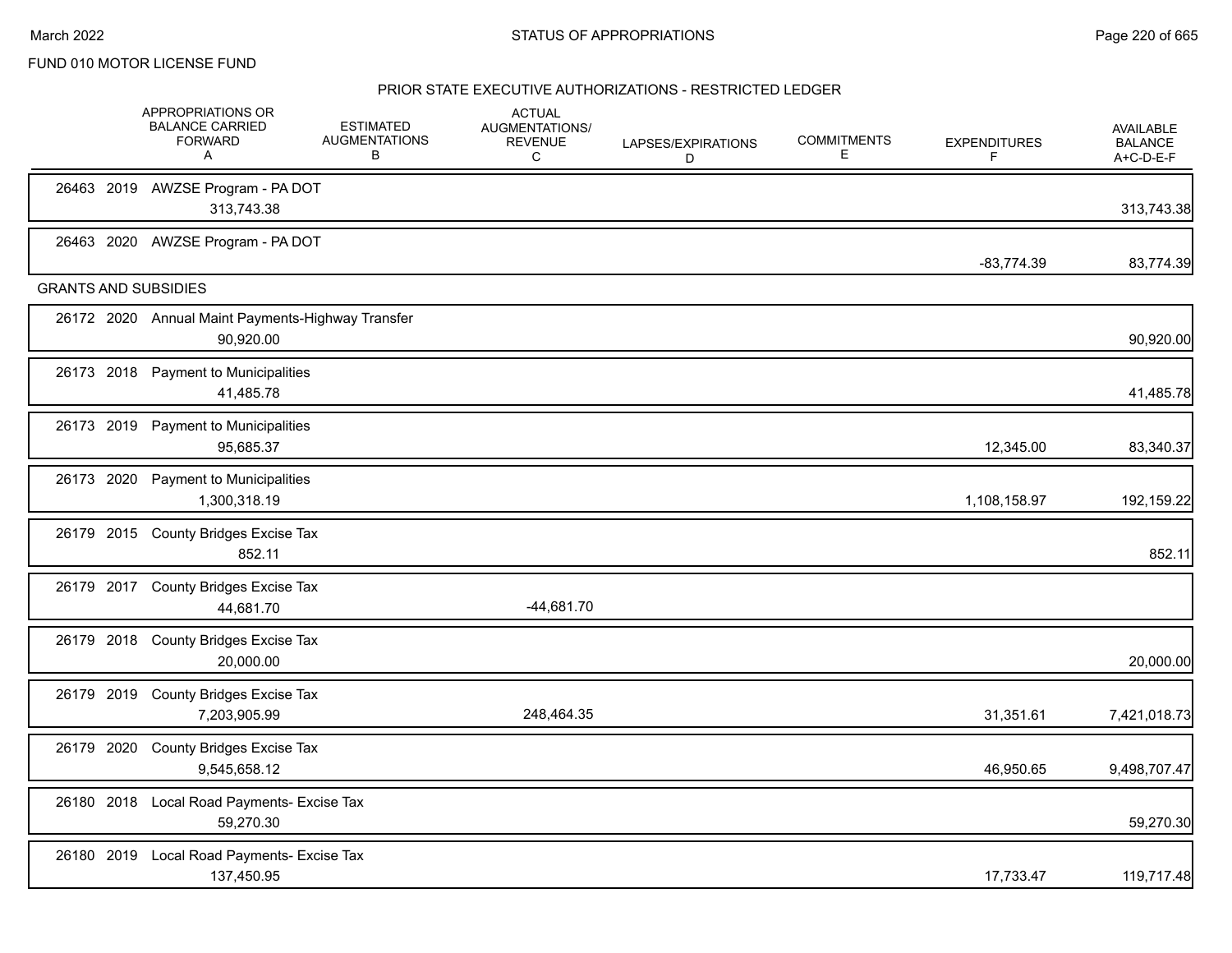|                     | APPROPRIATIONS OR<br><b>BALANCE CARRIED</b><br><b>FORWARD</b><br>A | <b>ESTIMATED</b><br><b>AUGMENTATIONS</b><br>B | <b>ACTUAL</b><br>AUGMENTATIONS/<br><b>REVENUE</b><br>C | LAPSES/EXPIRATIONS<br>D | <b>COMMITMENTS</b><br>Е | <b>EXPENDITURES</b><br>F | AVAILABLE<br><b>BALANCE</b><br>A+C-D-E-F |
|---------------------|--------------------------------------------------------------------|-----------------------------------------------|--------------------------------------------------------|-------------------------|-------------------------|--------------------------|------------------------------------------|
|                     | 26180 2020 Local Road Payments- Excise Tax<br>1,865,196.24         |                                               |                                                        |                         |                         | 1,589,559.71             | 275,636.53                               |
|                     | 26182 2018 Toll Roads-Excise Tax<br>360.00                         |                                               |                                                        |                         |                         |                          | 360.00                                   |
| 26182 2020          | Toll Roads-Excise Tax<br>7,815,487.06                              |                                               |                                                        |                         |                         |                          | 7,815,487.06                             |
|                     | 26183 2015 Local Grants for Bridge Projects<br>0.01                |                                               |                                                        |                         |                         |                          | 0.01                                     |
|                     | 26183 2018 Local Grants for Bridge Projects<br>2,030,938.73        |                                               |                                                        |                         |                         | 178.43                   | 2,030,760.30                             |
| 26183 2019          | Local Grants for Bridge Projects<br>19,805,777.68                  |                                               |                                                        |                         | 3,097,087.24            | 339,765.78               | 16,368,924.66                            |
| 26183 2020          | Local Grants for Bridge Projects<br>30,735,349.65                  |                                               |                                                        |                         | 228,831.20              | 283,017.08               | 30,223,501.37                            |
| 26184 2020          | Restoration Projects-Highway Transfer<br>2,378,726.41              |                                               |                                                        |                         |                         | 516,521.50               | 1,862,204.91                             |
| 26388 2018          | County Bridge Projects - Marcellus Shale<br>1,028,270.00           |                                               |                                                        |                         |                         |                          | 1,028,270.00                             |
| 26388 2020          | County Bridge Projects - Marcellus Shale<br>275.00                 |                                               |                                                        |                         |                         |                          | 275.00                                   |
|                     | 26410 2017 Local Bridge Projects<br>10,180,495.09                  |                                               |                                                        |                         |                         |                          | 10,180,495.09                            |
| <b>DEPT TOTAL</b>   | 358,275,381.95                                                     |                                               | 163,669.33                                             |                         | 83,232,504.62           | 117,936,398.10           | 157,270,148.56                           |
| <b>LEDGER TOTAL</b> | 373,240,632.92                                                     |                                               | 163.669.33                                             |                         | 89,286,682.70           | 120,582,192.37           | 163,535,427.18                           |
|                     |                                                                    |                                               |                                                        |                         |                         |                          |                                          |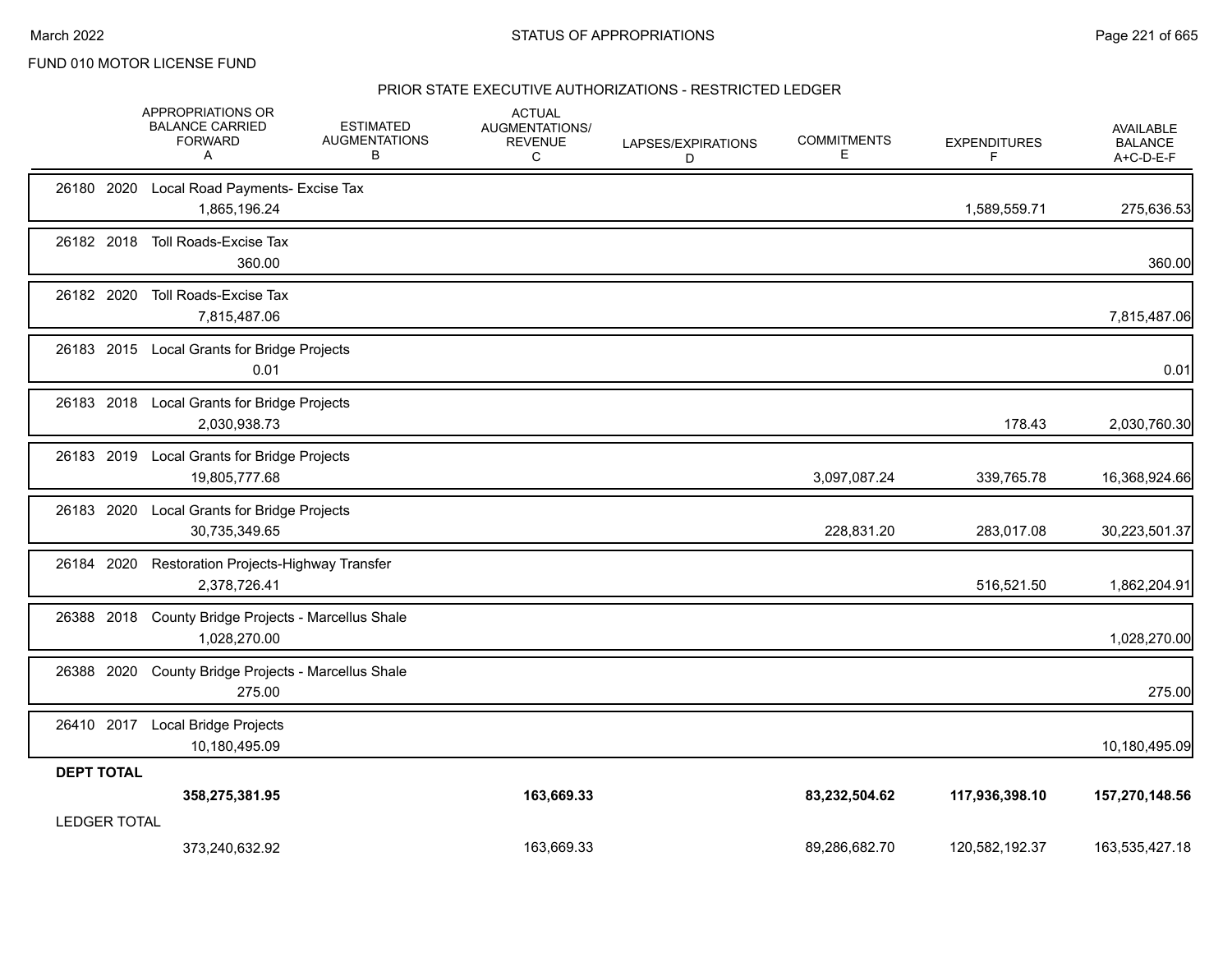## PRIOR STATE CONTINUING LEDGER

|                            | <b>APPROPRIATIONS OR</b><br><b>BALANCE CARRIED</b><br><b>FORWARD</b><br>A | <b>ESTIMATED</b><br><b>AUGMENTATIONS</b><br>B | <b>ACTUAL</b><br>AUGMENTATIONS/<br><b>REVENUE</b><br>С | LAPSES/EXPIRATIONS<br>D | <b>COMMITMENTS</b><br>Е | <b>EXPENDITURES</b> | AVAILABLE<br><b>BALANCE</b><br>A+C-D-E-F |
|----------------------------|---------------------------------------------------------------------------|-----------------------------------------------|--------------------------------------------------------|-------------------------|-------------------------|---------------------|------------------------------------------|
| <b>BA 68 - Agriculture</b> |                                                                           |                                               |                                                        |                         |                         |                     |                                          |
|                            | <b>GRANTS AND SUBSIDIES</b>                                               |                                               |                                                        |                         |                         |                     |                                          |
| 30354                      | Dirt Gravel & Low Volume Roads<br>2019                                    |                                               |                                                        |                         |                         |                     |                                          |
|                            | 175,854.96                                                                |                                               |                                                        |                         | 78,932.24               | 96,922.72           |                                          |
| 30354                      | 2020<br>Dirt Gravel & Low Volume Roads                                    |                                               |                                                        |                         |                         |                     |                                          |
|                            | 2,142,963.51                                                              |                                               |                                                        |                         | 383,465.08              | 1,794,966.98        | $-35,468.55$                             |
| <b>DEPT TOTAL</b>          |                                                                           |                                               |                                                        |                         |                         |                     |                                          |
|                            | 2,318,818.47                                                              |                                               |                                                        |                         | 462,397.32              | 1,891,889.70        | $-35,468.55$                             |
|                            | <b>LEDGER TOTAL</b>                                                       |                                               |                                                        |                         |                         |                     |                                          |
|                            | 2,318,818.47                                                              |                                               |                                                        |                         | 462,397.32              | 1,891,889.70        | $-35,468.55$                             |
|                            | TOTAL TOTAL ALL PRIOR STATE LEDGERS                                       |                                               |                                                        |                         |                         |                     |                                          |
|                            | 839,464,044.25                                                            |                                               | 15,849,838.80                                          |                         | 139,016,918.24          | 407,456,860.36      | 308,840,104.45                           |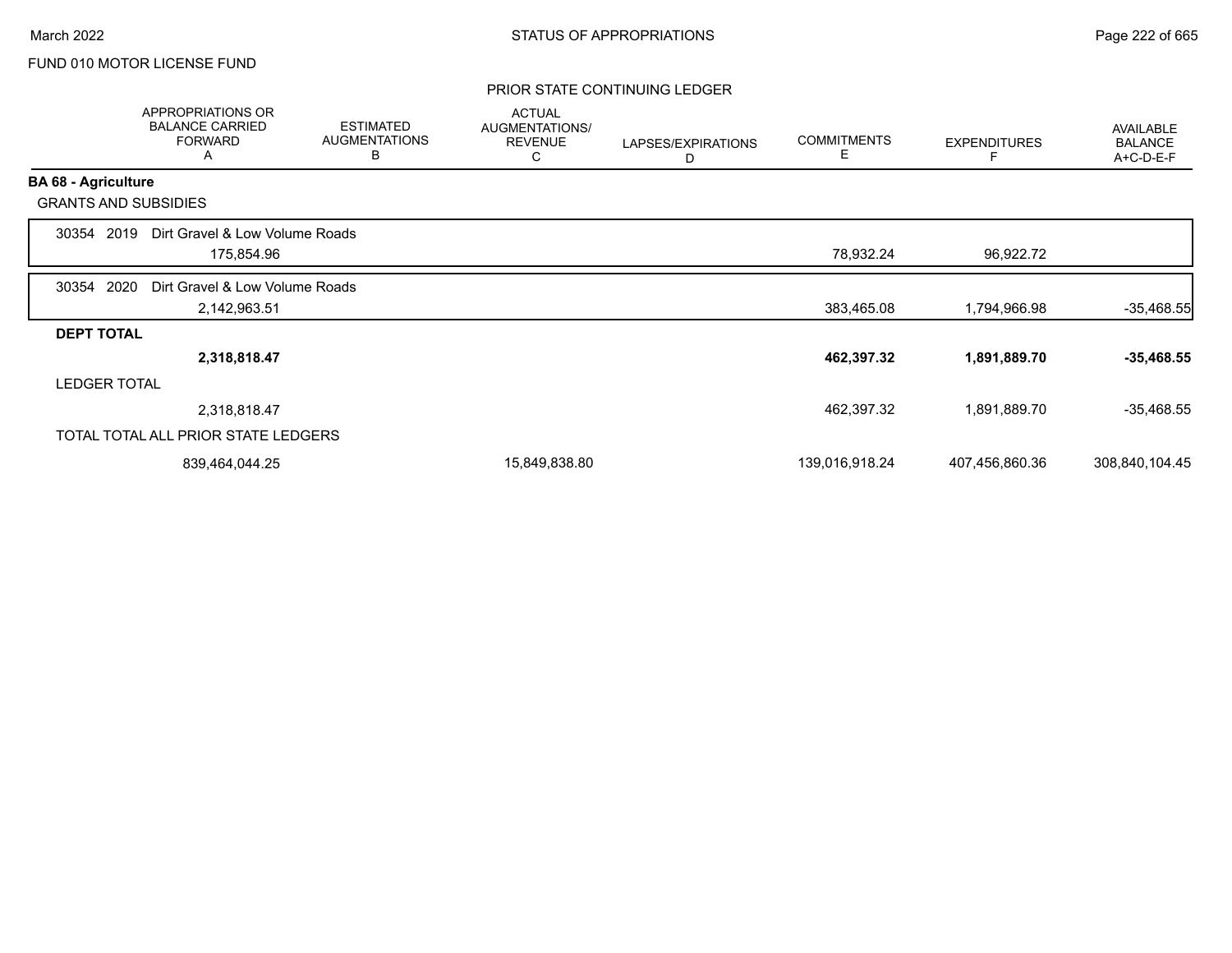## RESTRICTED RECEIPTS LEDGER

|                               | APPROPRIATIONS OR<br><b>BALANCE CARRIED</b><br><b>FORWARD</b><br>A | <b>ESTIMATED</b><br><b>AUGMENTATIONS</b><br>В | <b>ACTUAL</b><br>AUGMENTATIONS/<br><b>REVENUE</b><br>C | LAPSES/EXPIRATIONS<br>D | <b>COMMITMENTS</b><br>Е | <b>EXPENDITURES</b><br>F | <b>AVAILABLE</b><br><b>BALANCE</b><br>A+C-D-E-F |
|-------------------------------|--------------------------------------------------------------------|-----------------------------------------------|--------------------------------------------------------|-------------------------|-------------------------|--------------------------|-------------------------------------------------|
| <b>BA 18 - Revenue</b>        |                                                                    |                                               |                                                        |                         |                         |                          |                                                 |
| <b>GENERAL GOVERNMENT</b>     |                                                                    |                                               |                                                        |                         |                         |                          |                                                 |
| 40021 2021                    | International Fuel Tax Agreement                                   |                                               |                                                        |                         |                         |                          |                                                 |
|                               | 24,761,542.57                                                      |                                               | 4,067,364.62                                           |                         |                         | 301.32                   | 28,828,605.87                                   |
| <b>DEPT TOTAL</b>             |                                                                    |                                               |                                                        |                         |                         |                          |                                                 |
|                               | 24,761,542.57                                                      |                                               | 4,067,364.62                                           |                         |                         | 301.32                   | 28,828,605.87                                   |
| <b>BA 78 - Transportation</b> |                                                                    |                                               |                                                        |                         |                         |                          |                                                 |
| <b>GENERAL GOVERNMENT</b>     |                                                                    |                                               |                                                        |                         |                         |                          |                                                 |
|                               | 40081 2021 Vending Machine Contracts<br>309,199.33                 |                                               |                                                        |                         |                         |                          | 309,199.33                                      |
| 40083 2021                    | License and Registration Pickups<br>2,300.00                       |                                               |                                                        |                         |                         |                          | 2,300.00                                        |
| 40084 2021                    | DELISTINGHIA-FEDSRAL<br>10,790.68                                  |                                               | 167.19                                                 |                         |                         |                          | 10,957.87                                       |
| 40086 2021                    | USDA Federal Aid- Timber Bridges<br>30,855.90                      |                                               |                                                        |                         |                         |                          | 30,855.90                                       |
| 40088 2021                    | Motorcylce Safety Education Account<br>13,340,620.43               |                                               | 3,899,601.20                                           |                         | 5,094,863.07            | 2,980,675.21             | 9,164,683.35                                    |
| 40091 2021                    | Reimburse Other St Apportined RGTRN Plan<br>18,751,537.84          |                                               | $-3,920,980.80$                                        |                         |                         |                          | 14,830,557.04                                   |
| 40137 2021                    | <b>Commercial Driver's License HazMat Fees</b><br>56,219.98        |                                               | 236,912.00                                             |                         |                         | 124,100.00               | 169,031.98                                      |
| 40231 2021                    | <b>Employee Association Fund</b><br>1,473.74                       |                                               | 0.52                                                   |                         |                         |                          | 1,474.26                                        |
| 40265 2021                    | <b>AWZSE Program - PTC</b><br>0.02                                 |                                               | 2,174,115.69                                           |                         |                         | 2,174,115.69             | 0.02                                            |
| 40278 2021                    | PA Breast Cancer Coalition Donations                               |                                               | 166,430.00                                             |                         |                         |                          | 166,430.00                                      |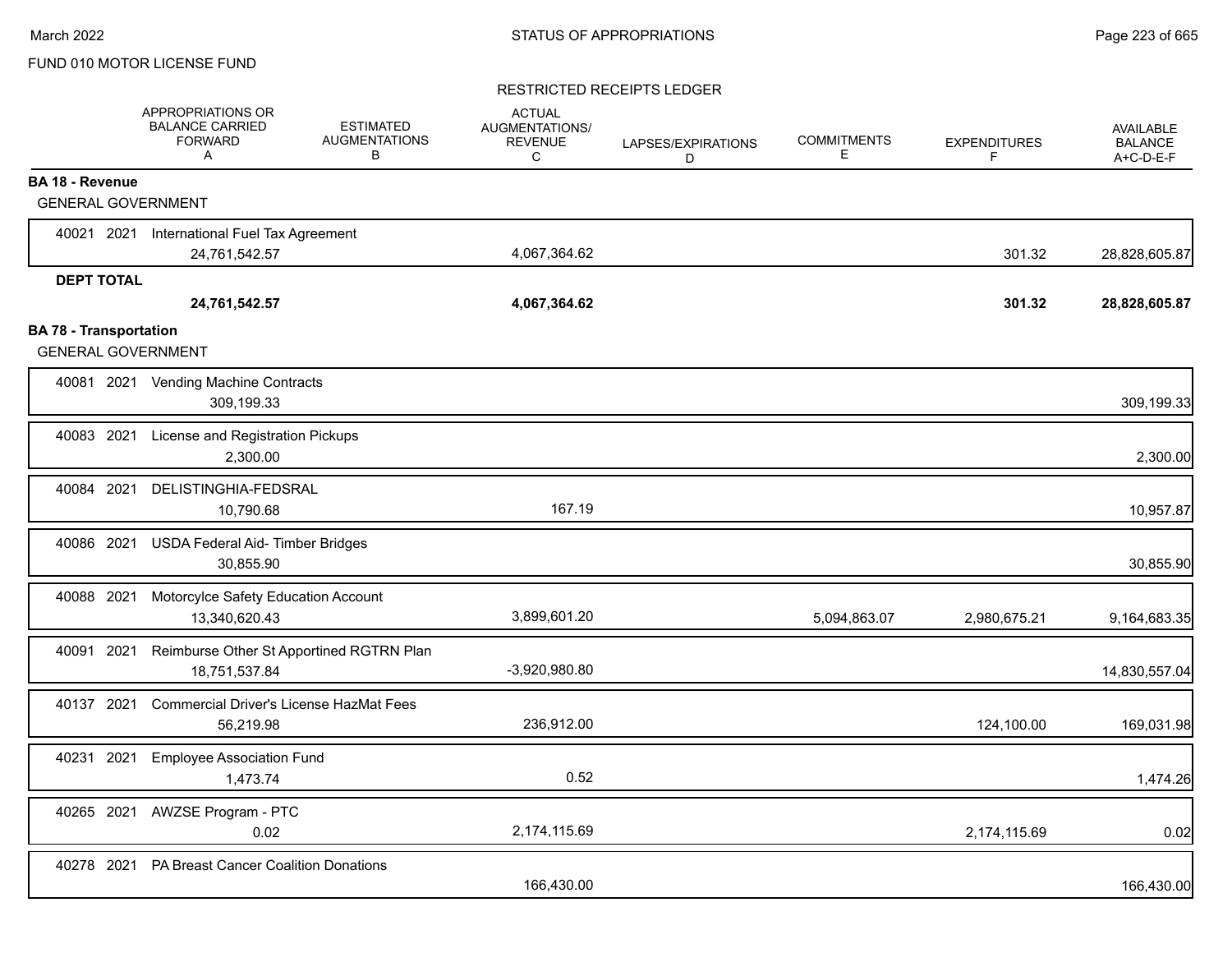## RESTRICTED RECEIPTS LEDGER

|                             | APPROPRIATIONS OR<br><b>BALANCE CARRIED</b><br><b>FORWARD</b><br>A | <b>ESTIMATED</b><br><b>AUGMENTATIONS</b><br>B | <b>ACTUAL</b><br>AUGMENTATIONS/<br><b>REVENUE</b><br>С | LAPSES/EXPIRATIONS<br>D | <b>COMMITMENTS</b><br>E | <b>EXPENDITURES</b> | AVAILABLE<br><b>BALANCE</b><br>A+C-D-E-F |
|-----------------------------|--------------------------------------------------------------------|-----------------------------------------------|--------------------------------------------------------|-------------------------|-------------------------|---------------------|------------------------------------------|
| <b>GRANTS AND SUBSIDIES</b> |                                                                    |                                               |                                                        |                         |                         |                     |                                          |
| 2021<br>40085               | FHWA Reimb-Municipal/Pol Subdivisions                              |                                               |                                                        |                         |                         |                     |                                          |
|                             | $-8,650,304.11$                                                    |                                               | 103,559,043.89                                         |                         |                         | 95,840,096.49       | $-931,356.71$                            |
| 2021<br>40089               | Fed Reimburse-Local Bridge Project Acct                            |                                               |                                                        |                         |                         |                     |                                          |
|                             | 78,190.40                                                          |                                               | 33,753,908.11                                          |                         |                         | 32,960,664.93       | 871,433.58                               |
| 2021<br>40233               | Fee for Local Use                                                  |                                               |                                                        |                         |                         |                     |                                          |
|                             | 12,767,669.22                                                      |                                               | 28,385,754.69                                          |                         |                         | 22,950,100.00       | 18,203,323.91                            |
| <b>DEPT TOTAL</b>           |                                                                    |                                               |                                                        |                         |                         |                     |                                          |
|                             | 36,698,553.43                                                      |                                               | 168,254,952.49                                         |                         | 5,094,863.07            | 157,029,752.32      | 42,828,890.53                            |
| <b>LEDGER TOTAL</b>         |                                                                    |                                               |                                                        |                         |                         |                     |                                          |
|                             | 61,460,096.00                                                      |                                               | 172,322,317.11                                         |                         | 5,094,863.07            | 157,030,053.64      | 71,657,496.40                            |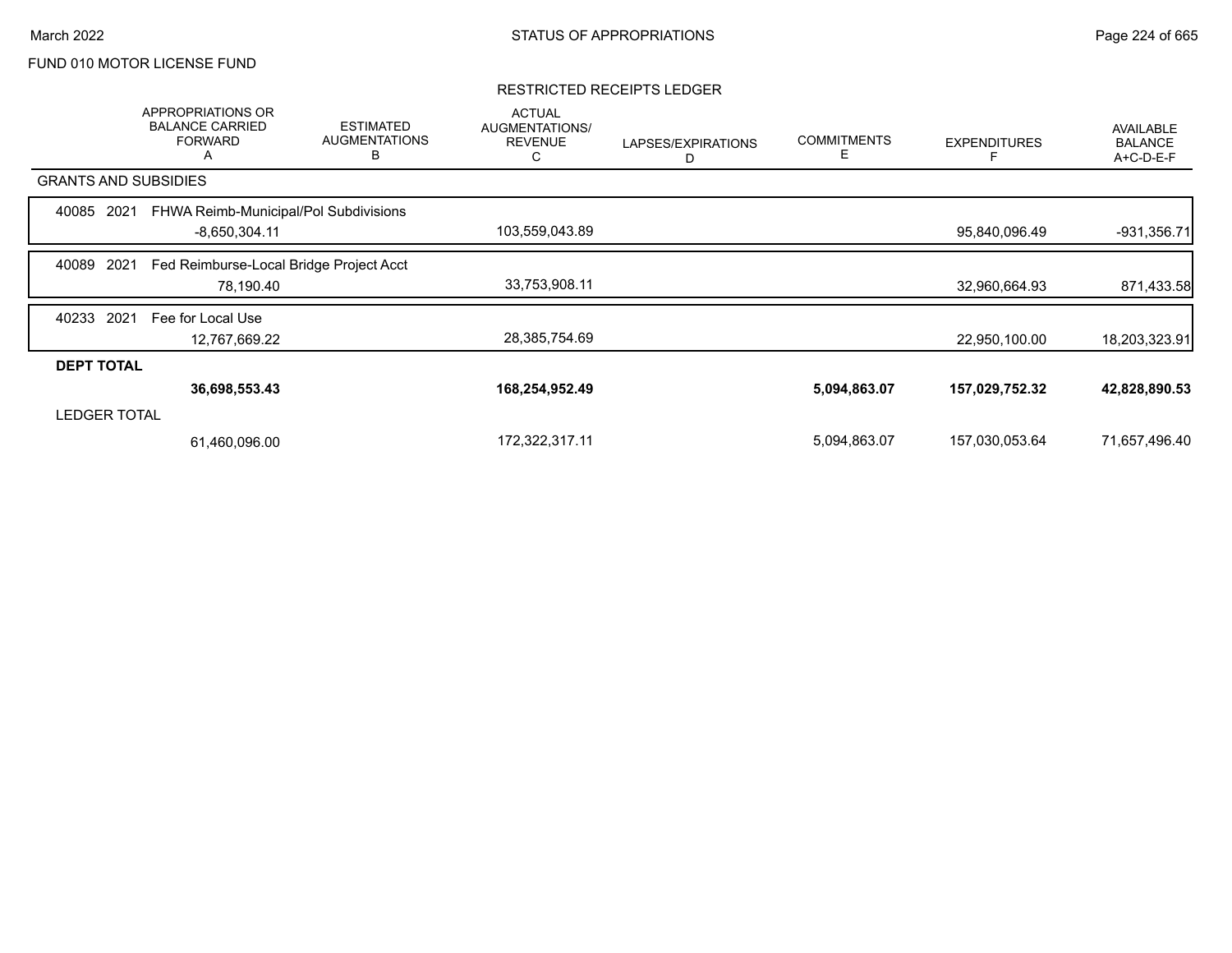## RESTRICTED REVENUE LEDGER

|                                                            | APPROPRIATIONS OR<br><b>BALANCE CARRIED</b><br><b>FORWARD</b><br>A | <b>ESTIMATED</b><br><b>AUGMENTATIONS</b><br>В | <b>ACTUAL</b><br>AUGMENTATIONS/<br><b>REVENUE</b><br>C | LAPSES/EXPIRATIONS<br>D | <b>COMMITMENTS</b><br>Е | <b>EXPENDITURES</b><br>F. | <b>AVAILABLE</b><br><b>BALANCE</b><br>A+C-D-E-F |
|------------------------------------------------------------|--------------------------------------------------------------------|-----------------------------------------------|--------------------------------------------------------|-------------------------|-------------------------|---------------------------|-------------------------------------------------|
| <b>BA 73 - Treasury</b><br><b>DEBT SERVICE</b>             |                                                                    |                                               |                                                        |                         |                         |                           |                                                 |
| 60329 2021                                                 | PTC Special Revenue Bonds Account<br>53,595,000.00                 |                                               | $-4, 114, 209.00$                                      |                         |                         |                           | 49,480,791.00                                   |
| <b>DEPT TOTAL</b>                                          |                                                                    |                                               |                                                        |                         |                         |                           |                                                 |
|                                                            | 53,595,000.00                                                      |                                               | $-4,114,209.00$                                        |                         |                         |                           | 49,480,791.00                                   |
| <b>BA 18 - Revenue</b>                                     |                                                                    |                                               |                                                        |                         |                         |                           |                                                 |
| <b>GRANTS AND SUBSIDIES</b>                                |                                                                    |                                               |                                                        |                         |                         |                           |                                                 |
|                                                            | 60026 2021 Fuels Tax Enforcement Forfeitures<br>120,499.73         |                                               |                                                        |                         |                         |                           | 120,499.73                                      |
| <b>DEPT TOTAL</b>                                          |                                                                    |                                               |                                                        |                         |                         |                           |                                                 |
|                                                            | 120,499.73                                                         |                                               |                                                        |                         |                         |                           | 120,499.73                                      |
| <b>BA 20 - State Police</b><br><b>GENERAL GOVERNMENT</b>   |                                                                    |                                               |                                                        |                         |                         |                           |                                                 |
|                                                            | 60271 2021 Vehicle Sales & Purchases                               |                                               |                                                        |                         |                         |                           |                                                 |
|                                                            | 1,631,735.38                                                       |                                               | 1,442,378.00                                           |                         | 1,985,702.24            | 239,552.70                | 848,858.44                                      |
| <b>DEPT TOTAL</b>                                          |                                                                    |                                               |                                                        |                         |                         |                           |                                                 |
|                                                            | 1,631,735.38                                                       |                                               | 1,442,378.00                                           |                         | 1,985,702.24            | 239,552.70                | 848,858.44                                      |
| <b>BA 78 - Transportation</b><br><b>GENERAL GOVERNMENT</b> |                                                                    |                                               |                                                        |                         |                         |                           |                                                 |
|                                                            | 60132 2021 Engineering Software Maintence<br>6,678,376.11          |                                               | 189,796.00                                             |                         |                         |                           | 6,868,172.11                                    |
| 60383 2021                                                 | <b>Delegated Facility Projects</b><br>4,302,286.01                 |                                               |                                                        |                         | 1,043,238.68            | 1,330,693.99              | 1,928,353.34                                    |
| 60505 2021                                                 | eGovernment Service Fees                                           |                                               | 66,784.00                                              |                         |                         |                           | 66,784.00                                       |
| <b>GRANTS AND SUBSIDIES</b>                                |                                                                    |                                               |                                                        |                         |                         |                           |                                                 |
| 60242 2021                                                 | Infrastructure Bank Loan Proceeds<br>13,498,797.14                 |                                               |                                                        |                         |                         |                           | 13,498,797.14                                   |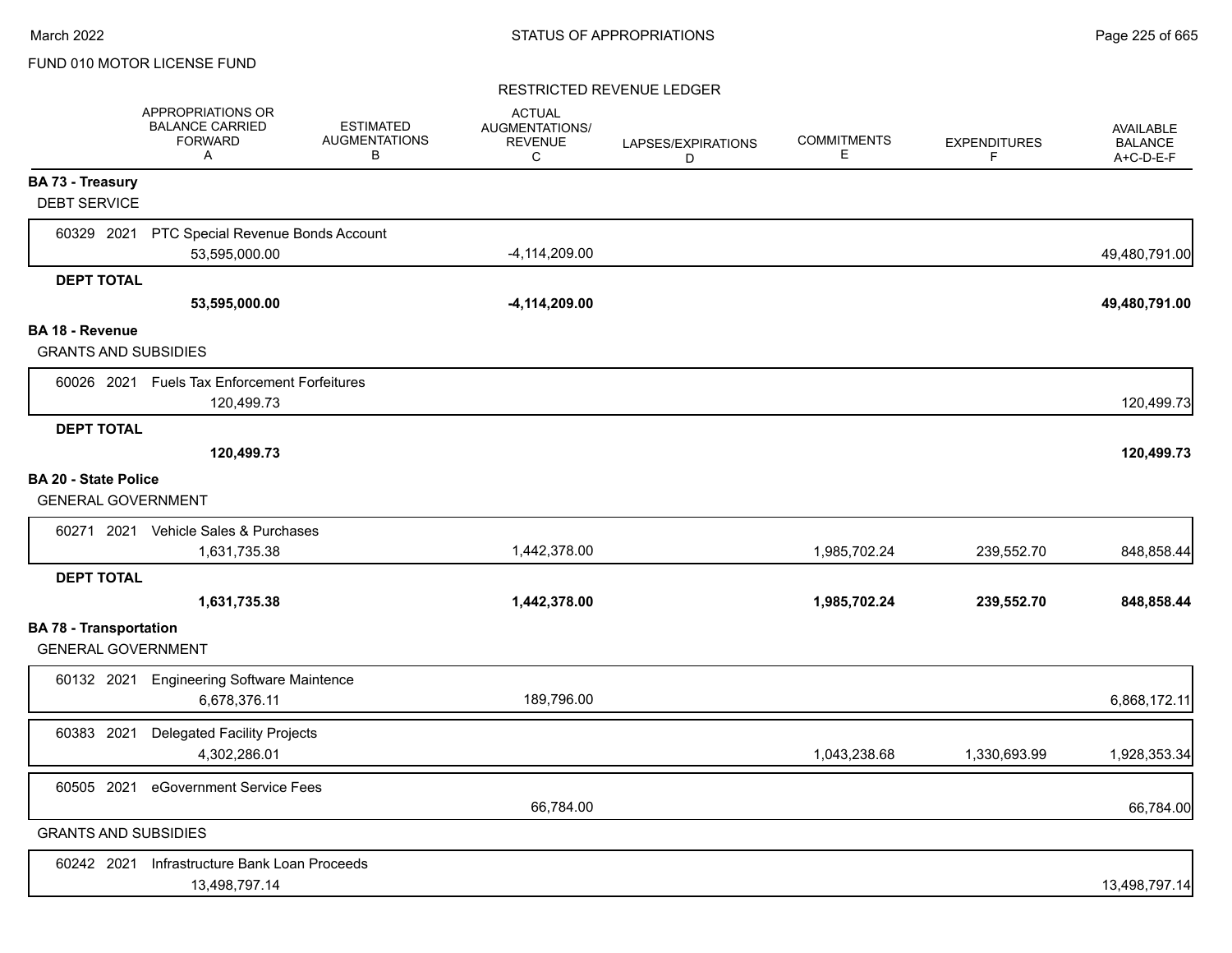### RESTRICTED REVENUE LEDGER

|                     | APPROPRIATIONS OR<br><b>BALANCE CARRIED</b><br><b>FORWARD</b><br>$\mathsf{A}$ | <b>ESTIMATED</b><br><b>AUGMENTATIONS</b><br>в | <b>ACTUAL</b><br>AUGMENTATIONS/<br>REVENUE<br>◡ | LAPSES/EXPIRATIONS<br>D | <b>COMMITMENTS</b> | <b>EXPENDITURES</b> | AVAILABLE<br><b>BALANCE</b><br>$A+C-D-E-F$ |
|---------------------|-------------------------------------------------------------------------------|-----------------------------------------------|-------------------------------------------------|-------------------------|--------------------|---------------------|--------------------------------------------|
| 60244 2021          | Red Light Photo Enforcement Program                                           |                                               |                                                 |                         |                    |                     |                                            |
|                     | 72.928.699.73                                                                 |                                               | 30,311,900.00                                   |                         | 45.918.165.41      | 5.199.241.70        | 52,123,192.62                              |
| <b>DEPT TOTAL</b>   |                                                                               |                                               |                                                 |                         |                    |                     |                                            |
|                     | 97,408,158.99                                                                 |                                               | 30,568,480.00                                   |                         | 46,961,404.09      | 6,529,935.69        | 74,485,299.21                              |
| <b>LEDGER TOTAL</b> |                                                                               |                                               |                                                 |                         |                    |                     |                                            |
|                     | 152,755,394.10                                                                |                                               | 27,896,649.00                                   |                         | 48,947,106.33      | 6,769,488.39        | 124,935,448.38                             |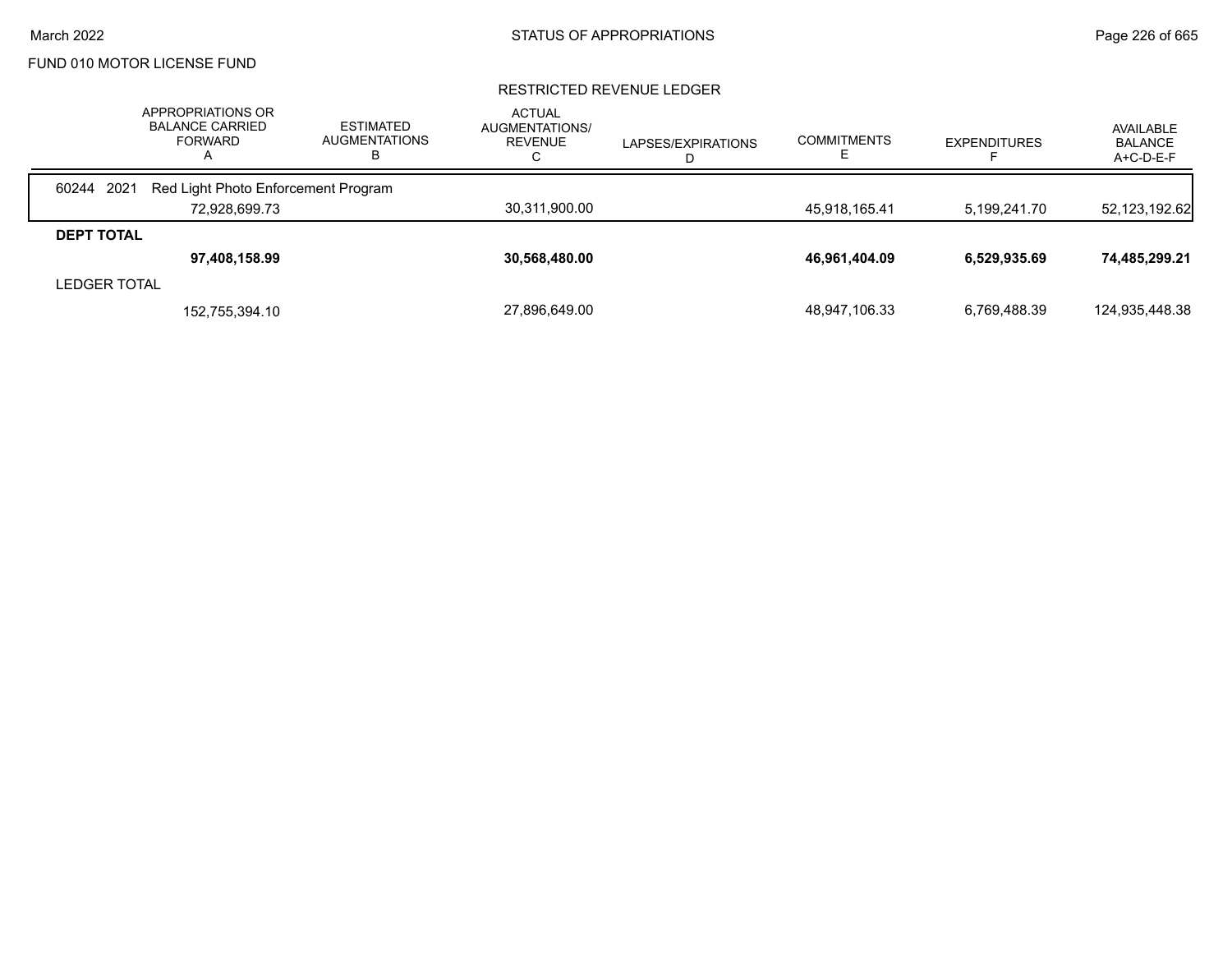## March 2022 **STATUS OF APPROPRIATIONS** STATUS OF APPROPRIATIONS

## FUND 011 GAME FUND

## CURRENT STATE EXECUTIVE AUTHORIZATIONS LEDGER

|                                | APPROPRIATIONS OR<br><b>BALANCE CARRIED</b><br><b>FORWARD</b><br>Α | <b>ESTIMATED</b><br><b>AUGMENTATIONS</b><br>В | <b>ACTUAL</b><br>AUGMENTATIONS/<br><b>REVENUE</b><br>С | LAPSES/EXPIRATIONS<br>D | <b>COMMITMENTS</b><br>Е | <b>EXPENDITURES</b> | <b>AVAILABLE</b><br><b>BALANCE</b><br>A+C-D-E-F |
|--------------------------------|--------------------------------------------------------------------|-----------------------------------------------|--------------------------------------------------------|-------------------------|-------------------------|---------------------|-------------------------------------------------|
| <b>BA 23 - Game Commission</b> |                                                                    |                                               |                                                        |                         |                         |                     |                                                 |
| <b>GENERAL GOVERNMENT</b>      |                                                                    |                                               |                                                        |                         |                         |                     |                                                 |
| 2021<br>20039                  | <b>General Operations</b><br>125,146,000.00                        |                                               |                                                        |                         | 30,490,575.02           | 71,266,195.36       | 23,389,229.62                                   |
| 2021<br>20040                  | Land Acquisition and Development<br>500,000.00                     |                                               |                                                        |                         |                         | 42.243.20           | 457,756.80                                      |
| <b>DEPT TOTAL</b>              |                                                                    |                                               |                                                        |                         |                         |                     |                                                 |
|                                | 125,646,000.00                                                     |                                               |                                                        |                         | 30,490,575.02           | 71,308,438.56       | 23,846,986.42                                   |
| <b>LEDGER TOTAL</b>            |                                                                    |                                               |                                                        |                         |                         |                     |                                                 |
|                                | 125,646,000.00                                                     |                                               |                                                        |                         | 30,490,575.02           | 71,308,438.56       | 23,846,986.42                                   |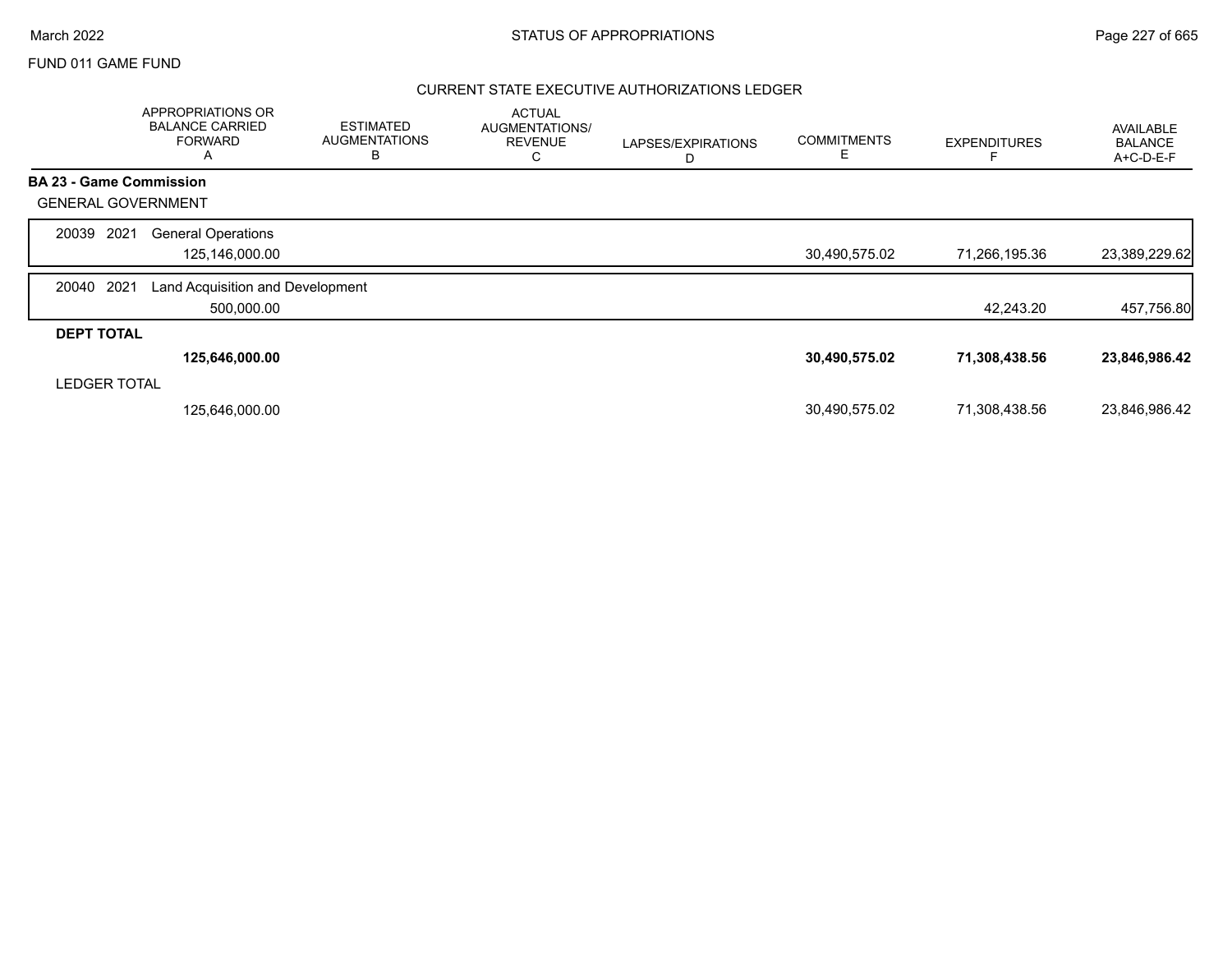|                                | APPROPRIATIONS OR<br><b>BALANCE CARRIED</b><br><b>FORWARD</b><br>А | <b>ESTIMATED</b><br><b>AUGMENTATIONS</b><br>В | <b>ACTUAL</b><br>AUGMENTATIONS/<br><b>REVENUE</b><br>С | LAPSES/EXPIRATIONS<br>D | <b>COMMITMENTS</b><br>E. | <b>EXPENDITURES</b> | <b>AVAILABLE</b><br><b>BALANCE</b><br>A+C-D-E-F |
|--------------------------------|--------------------------------------------------------------------|-----------------------------------------------|--------------------------------------------------------|-------------------------|--------------------------|---------------------|-------------------------------------------------|
| <b>BA 23 - Game Commission</b> |                                                                    |                                               |                                                        |                         |                          |                     |                                                 |
| <b>GENERAL GOVERNMENT</b>      |                                                                    |                                               |                                                        |                         |                          |                     |                                                 |
| 2021<br>26036                  | National Propagation of Wildlife                                   |                                               |                                                        |                         |                          |                     |                                                 |
|                                |                                                                    | 9,000,000.00                                  | 9,000,000.00                                           |                         |                          | 5,222,075.34        | 3,777,924.66                                    |
| <b>DEPT TOTAL</b>              |                                                                    |                                               |                                                        |                         |                          |                     |                                                 |
|                                |                                                                    | 9,000,000.00                                  | 9,000,000.00                                           |                         |                          | 5,222,075.34        | 3,777,924.66                                    |
| <b>LEDGER TOTAL</b>            |                                                                    |                                               |                                                        |                         |                          |                     |                                                 |
|                                |                                                                    | 9,000,000.00                                  | 9,000,000.00                                           |                         |                          | 5,222,075.34        | 3,777,924.66                                    |
|                                | TOTAL TOTAL ALL CURRENT STATE LEDGERS                              |                                               |                                                        |                         |                          |                     |                                                 |
|                                | 125,646,000.00                                                     | 9,000,000.00                                  | 9,000,000.00                                           |                         | 30,490,575.02            | 76,530,513.90       | 27,624,911.08                                   |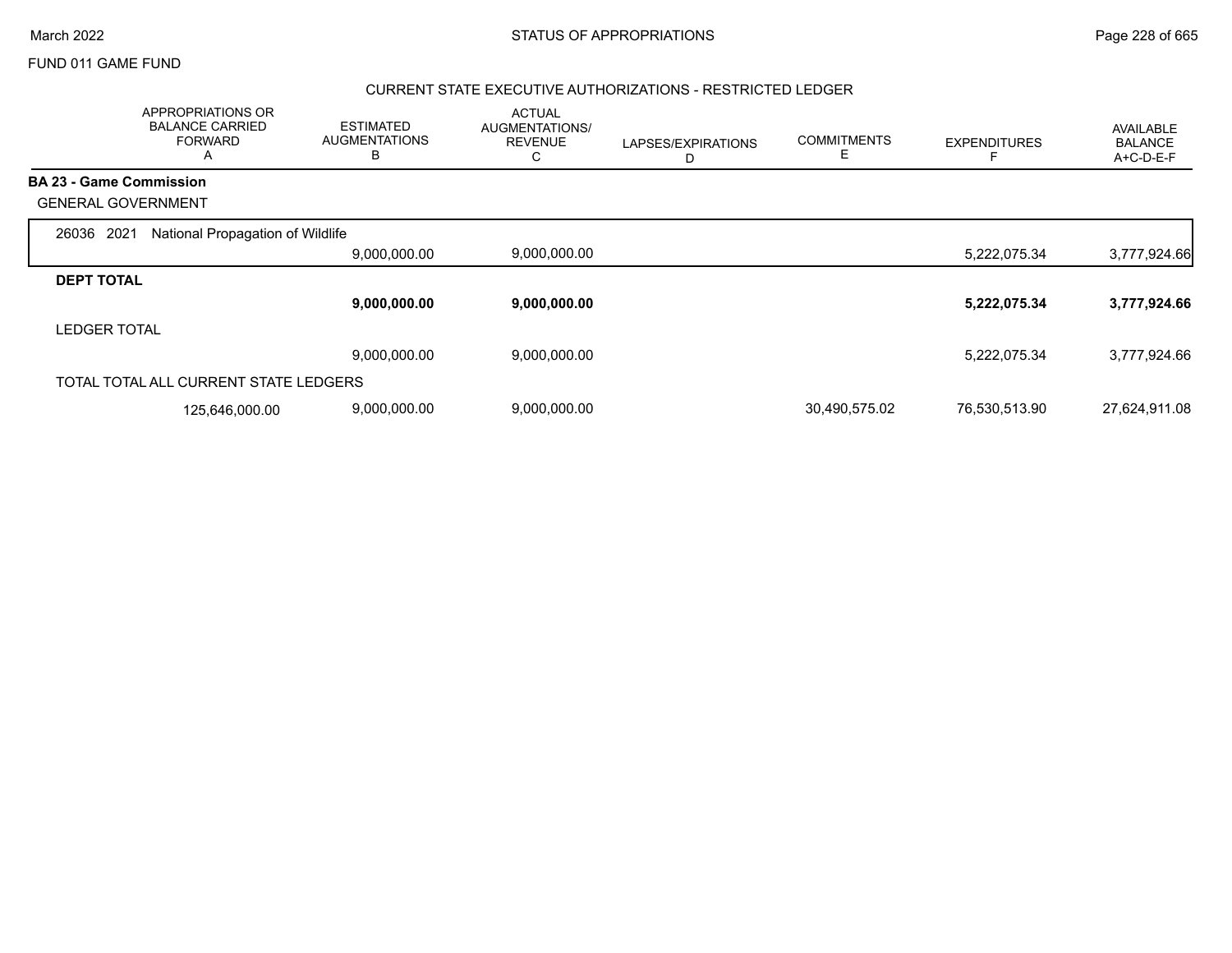## PRIOR STATE EXECUTIVE AUTHORIZATIONS LEDGER

|                                | <b>APPROPRIATIONS OR</b><br><b>BALANCE CARRIED</b><br><b>FORWARD</b><br>Α | <b>ESTIMATED</b><br><b>AUGMENTATIONS</b><br>в | <b>ACTUAL</b><br>AUGMENTATIONS/<br><b>REVENUE</b><br>С | LAPSES/EXPIRATIONS<br>D | <b>COMMITMENTS</b><br>Е | <b>EXPENDITURES</b> | <b>AVAILABLE</b><br><b>BALANCE</b><br>A+C-D-E-F |
|--------------------------------|---------------------------------------------------------------------------|-----------------------------------------------|--------------------------------------------------------|-------------------------|-------------------------|---------------------|-------------------------------------------------|
| <b>BA 23 - Game Commission</b> |                                                                           |                                               |                                                        |                         |                         |                     |                                                 |
| <b>GENERAL GOVERNMENT</b>      |                                                                           |                                               |                                                        |                         |                         |                     |                                                 |
| 2019<br>20039                  | <b>General Operations</b>                                                 |                                               |                                                        |                         |                         |                     |                                                 |
|                                |                                                                           |                                               |                                                        |                         |                         | $-2,245.28$         | 2,245.28                                        |
| 2020<br>20039                  | <b>General Operations</b>                                                 |                                               |                                                        |                         |                         |                     |                                                 |
|                                | 44,687,356.47                                                             |                                               |                                                        |                         | 35,506.24               | 20,742,041.68       | 23,909,808.55                                   |
| 2020<br>20040                  | Land Acquisition and Development                                          |                                               |                                                        |                         |                         |                     |                                                 |
|                                | 385,384.00                                                                |                                               |                                                        |                         |                         | 30,000.00           | 355,384.00                                      |
| <b>DEPT TOTAL</b>              |                                                                           |                                               |                                                        |                         |                         |                     |                                                 |
|                                | 45,072,740.47                                                             |                                               |                                                        |                         | 35,506.24               | 20,769,796.40       | 24, 267, 437.83                                 |
| <b>LEDGER TOTAL</b>            |                                                                           |                                               |                                                        |                         |                         |                     |                                                 |
|                                | 45,072,740.47                                                             |                                               |                                                        |                         | 35,506.24               | 20,769,796.40       | 24, 267, 437.83                                 |
|                                | TOTAL TOTAL ALL PRIOR STATE LEDGERS                                       |                                               |                                                        |                         |                         |                     |                                                 |
|                                | 45,072,740.47                                                             |                                               |                                                        |                         | 35,506.24               | 20,769,796.40       | 24, 267, 437.83                                 |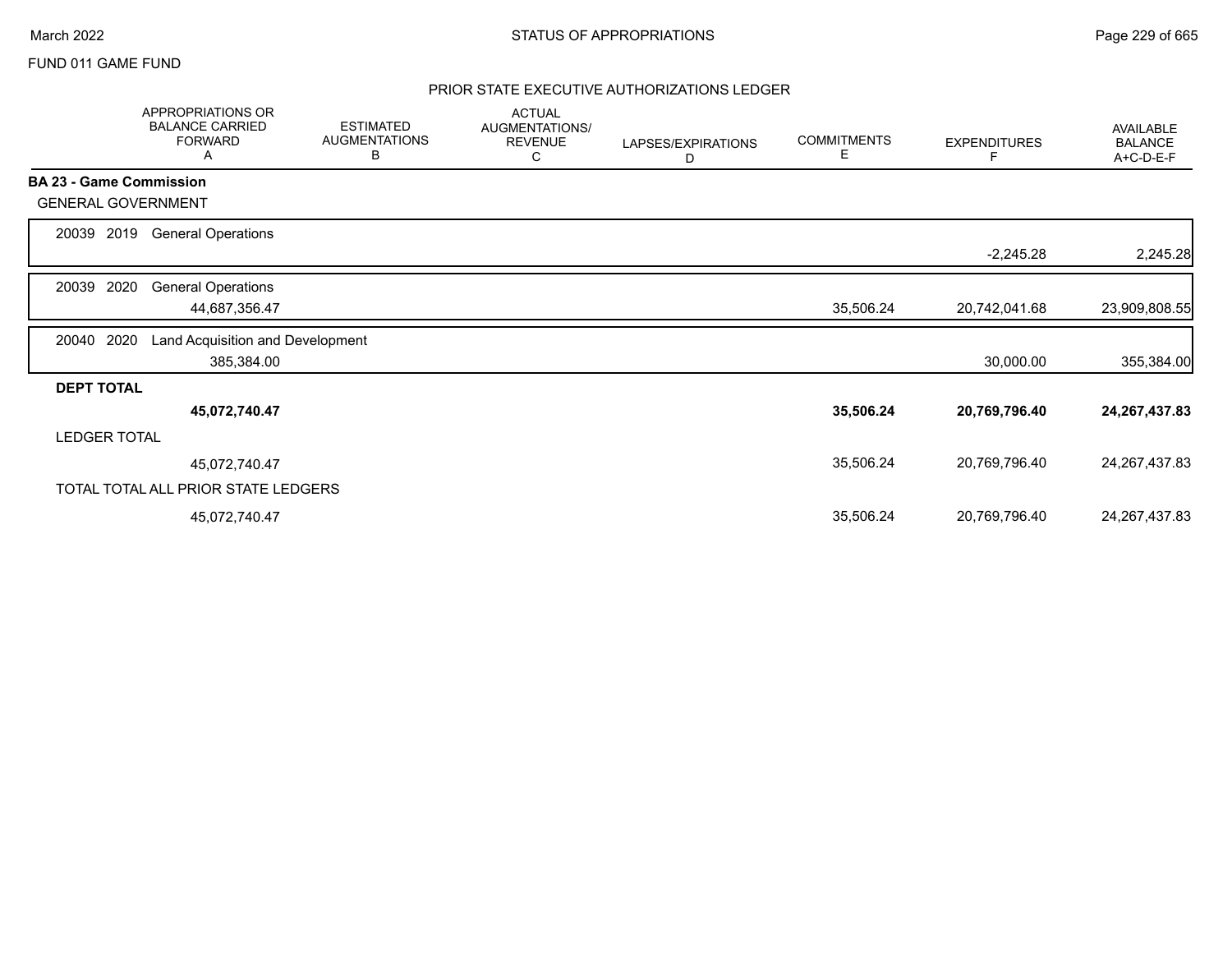## RESTRICTED RECEIPTS LEDGER

|                                | APPROPRIATIONS OR<br><b>BALANCE CARRIED</b><br><b>FORWARD</b><br>A | <b>ESTIMATED</b><br><b>AUGMENTATIONS</b><br>В | <b>ACTUAL</b><br><b>AUGMENTATIONS/</b><br><b>REVENUE</b><br>C | LAPSES/EXPIRATIONS<br>D | <b>COMMITMENTS</b><br>Е | <b>EXPENDITURES</b> | AVAILABLE<br><b>BALANCE</b><br>A+C-D-E-F |
|--------------------------------|--------------------------------------------------------------------|-----------------------------------------------|---------------------------------------------------------------|-------------------------|-------------------------|---------------------|------------------------------------------|
| <b>BA 23 - Game Commission</b> |                                                                    |                                               |                                                               |                         |                         |                     |                                          |
| <b>GENERAL GOVERNMENT</b>      |                                                                    |                                               |                                                               |                         |                         |                     |                                          |
| 2021<br>40036                  | Sharecrop & Agricultural Agreement Prog<br>30,283.79               |                                               |                                                               |                         |                         |                     | 30,283.79                                |
| 2021<br>40269                  | <b>Timber Performance Surety</b>                                   |                                               |                                                               |                         |                         |                     |                                          |
|                                | 52,000.00                                                          |                                               | 127,000.00                                                    |                         |                         |                     | 179,000.00                               |
| <b>DEPT TOTAL</b>              |                                                                    |                                               |                                                               |                         |                         |                     |                                          |
|                                | 82,283.79                                                          |                                               | 127,000.00                                                    |                         |                         |                     | 209,283.79                               |
| <b>LEDGER TOTAL</b>            |                                                                    |                                               |                                                               |                         |                         |                     |                                          |
|                                | 82,283.79                                                          |                                               | 127,000.00                                                    |                         |                         |                     | 209,283.79                               |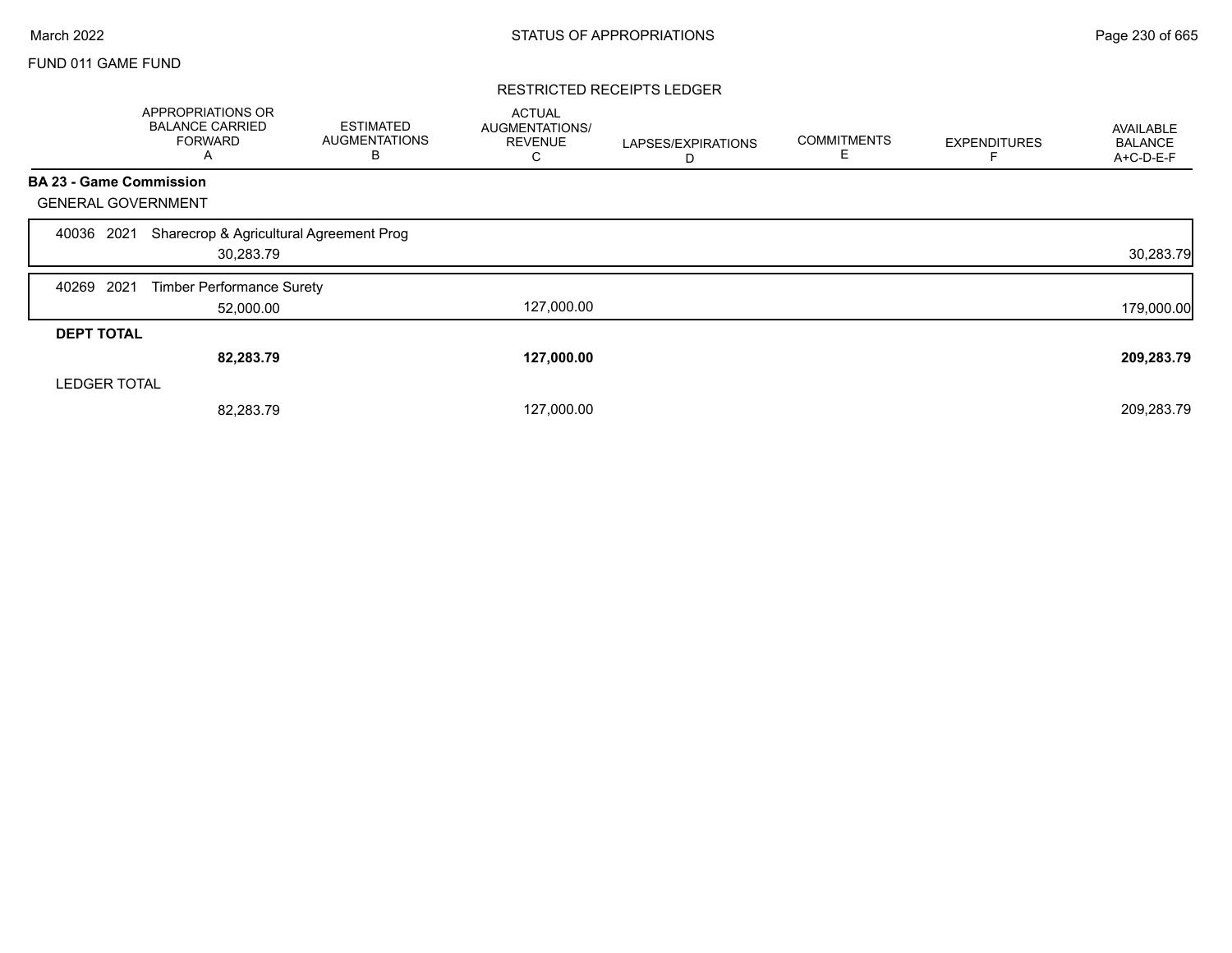## RESTRICTED REVENUE LEDGER

|                     | <b>APPROPRIATIONS OR</b><br><b>BALANCE CARRIED</b><br><b>FORWARD</b><br>Α | <b>ESTIMATED</b><br><b>AUGMENTATIONS</b><br>В | <b>ACTUAL</b><br><b>AUGMENTATIONS/</b><br><b>REVENUE</b><br>C | LAPSES/EXPIRATIONS<br>D | <b>COMMITMENTS</b><br>E | <b>EXPENDITURES</b><br>F | <b>AVAILABLE</b><br><b>BALANCE</b><br>A+C-D-E-F |
|---------------------|---------------------------------------------------------------------------|-----------------------------------------------|---------------------------------------------------------------|-------------------------|-------------------------|--------------------------|-------------------------------------------------|
|                     | <b>BA 23 - Game Commission</b>                                            |                                               |                                                               |                         |                         |                          |                                                 |
|                     | <b>GENERAL GOVERNMENT</b>                                                 |                                               |                                                               |                         |                         |                          |                                                 |
| 60044               | 2021<br><b>Environ Assessment Damage Recoveries</b><br>123,201.32         |                                               |                                                               |                         |                         |                          | 123,201.32                                      |
| 60045 2021          | License Fees-Nat Propagation of Wildlife<br>0.04                          |                                               | 9,000,000.00                                                  |                         |                         | 9,000,000.00             | 0.04                                            |
| 60048 2021          | Pennsylvania Wildlife Data Base<br>25,470.45                              |                                               |                                                               |                         |                         |                          | 25,470.45                                       |
| 60486 2021          | <b>Other Cost Sharing Funds</b><br>5,392,673.75                           |                                               | 17,592.89                                                     |                         |                         | 276,000.00               | 5,134,266.64                                    |
|                     | <b>GRANTS AND SUBSIDIES</b>                                               |                                               |                                                               |                         |                         |                          |                                                 |
| 60381 2021          | PA Hunting Heritage Registration Plates<br>2,544.60                       |                                               | 961.00                                                        |                         |                         | 1,255.00                 | 2,250.60                                        |
| <b>DEPT TOTAL</b>   | 5,543,890.16                                                              |                                               | 9,018,553.89                                                  |                         |                         | 9,277,255.00             | 5,285,189.05                                    |
|                     | <b>BA 15 - General Services</b><br><b>GENERAL GOVERNMENT</b>              |                                               |                                                               |                         |                         |                          |                                                 |
| 60496 2021          | <b>Agency Construction Projects-Game</b><br>22,788,000.00                 |                                               | 7,789,494.34                                                  |                         | 6,040,384.14            | 929,851.76               | 23,607,258.44                                   |
| <b>DEPT TOTAL</b>   |                                                                           |                                               |                                                               |                         |                         |                          |                                                 |
|                     | 22,788,000.00                                                             |                                               | 7,789,494.34                                                  |                         | 6,040,384.14            | 929,851.76               | 23,607,258.44                                   |
| <b>LEDGER TOTAL</b> |                                                                           |                                               |                                                               |                         |                         |                          |                                                 |
|                     | 28,331,890.16                                                             |                                               | 16,808,048.23                                                 |                         | 6,040,384.14            | 10,207,106.76            | 28,892,447.49                                   |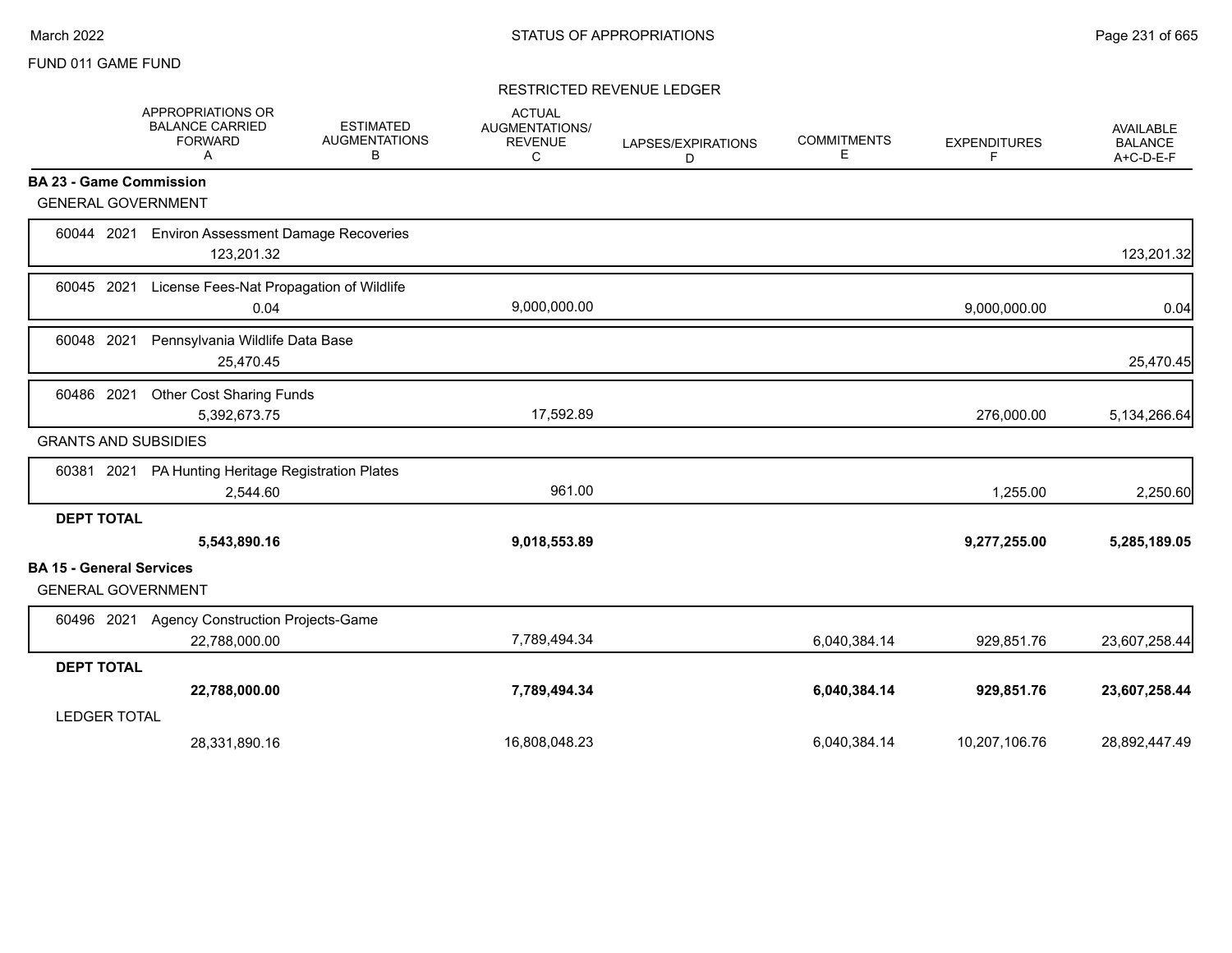## FUND 012 FISH FUND

## CURRENT STATE EXECUTIVE AUTHORIZATIONS LEDGER

|                           | APPROPRIATIONS OR<br><b>BALANCE CARRIED</b><br><b>FORWARD</b><br>$\overline{A}$ | <b>ESTIMATED</b><br><b>AUGMENTATIONS</b><br>В | <b>ACTUAL</b><br>AUGMENTATIONS/<br><b>REVENUE</b><br>U | LAPSES/EXPIRATIONS<br>D | <b>COMMITMENTS</b><br>Е | <b>EXPENDITURES</b> | <b>AVAILABLE</b><br><b>BALANCE</b><br>A+C-D-E-F |
|---------------------------|---------------------------------------------------------------------------------|-----------------------------------------------|--------------------------------------------------------|-------------------------|-------------------------|---------------------|-------------------------------------------------|
|                           | BA 22 - Fish & Boat Commission                                                  |                                               |                                                        |                         |                         |                     |                                                 |
| <b>GENERAL GOVERNMENT</b> |                                                                                 |                                               |                                                        |                         |                         |                     |                                                 |
| 2021<br>20033             | <b>General Operations</b>                                                       |                                               |                                                        |                         |                         |                     |                                                 |
|                           | 34,527,000.00                                                                   |                                               |                                                        |                         | 6,582,308.50            | 21,272,387.92       | 6,672,303.58                                    |
| <b>DEPT TOTAL</b>         |                                                                                 |                                               |                                                        |                         |                         |                     |                                                 |
|                           | 34,527,000.00                                                                   |                                               |                                                        |                         | 6,582,308.50            | 21,272,387.92       | 6,672,303.58                                    |
| <b>LEDGER TOTAL</b>       |                                                                                 |                                               |                                                        |                         |                         |                     |                                                 |
|                           | 34,527,000.00                                                                   |                                               |                                                        |                         | 6,582,308.50            | 21,272,387.92       | 6,672,303.58                                    |
|                           | TOTAL TOTAL ALL CURRENT STATE LEDGERS                                           |                                               |                                                        |                         |                         |                     |                                                 |
|                           | 34,527,000.00                                                                   |                                               |                                                        |                         | 6,582,308.50            | 21,272,387.92       | 6,672,303.58                                    |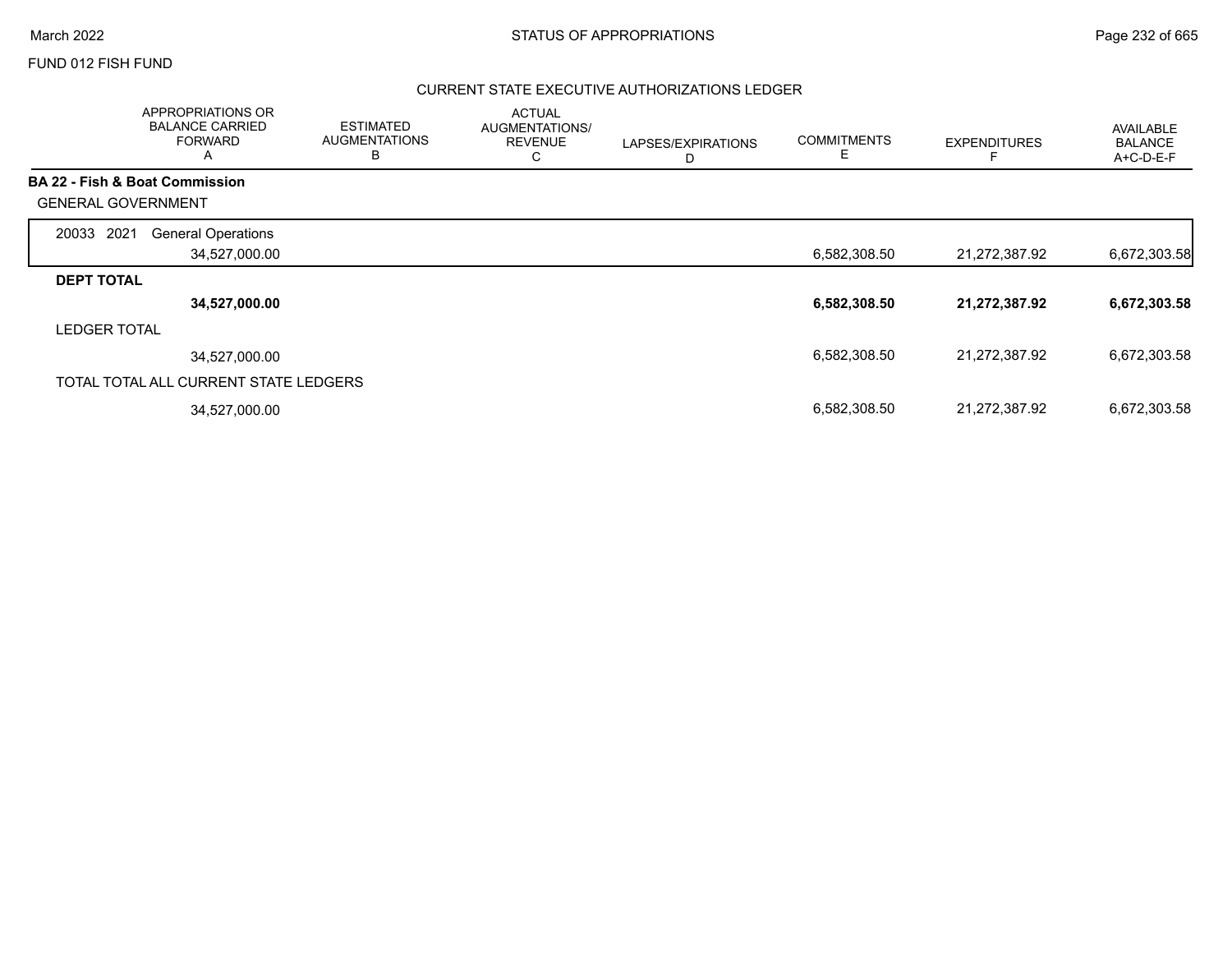## FUND 012 FISH FUND

# PRIOR STATE EXECUTIVE AUTHORIZATIONS LEDGER

|                           | APPROPRIATIONS OR<br><b>BALANCE CARRIED</b><br><b>FORWARD</b><br>A | <b>ESTIMATED</b><br><b>AUGMENTATIONS</b><br>В | <b>ACTUAL</b><br>AUGMENTATIONS/<br><b>REVENUE</b><br>С | LAPSES/EXPIRATIONS<br>D | <b>COMMITMENTS</b><br>Е | <b>EXPENDITURES</b> | AVAILABLE<br><b>BALANCE</b><br>A+C-D-E-F |
|---------------------------|--------------------------------------------------------------------|-----------------------------------------------|--------------------------------------------------------|-------------------------|-------------------------|---------------------|------------------------------------------|
|                           | <b>BA 22 - Fish &amp; Boat Commission</b>                          |                                               |                                                        |                         |                         |                     |                                          |
| <b>GENERAL GOVERNMENT</b> |                                                                    |                                               |                                                        |                         |                         |                     |                                          |
| 2018<br>20033             | <b>General Operations</b>                                          |                                               |                                                        |                         |                         |                     |                                          |
|                           |                                                                    |                                               |                                                        |                         |                         | $-192.01$           | 192.01                                   |
| 20033<br>2019             | <b>General Operations</b>                                          |                                               |                                                        |                         |                         |                     |                                          |
|                           | 34,592.69                                                          |                                               |                                                        |                         | 4,021.90                | $-300,834.22$       | 331,405.01                               |
| 2020<br>20033             | <b>General Operations</b>                                          |                                               |                                                        |                         |                         |                     |                                          |
|                           | 7,707,693.80                                                       |                                               |                                                        |                         | 541,250.16              | 4,994,918.40        | 2,171,525.24                             |
| <b>DEPT TOTAL</b>         |                                                                    |                                               |                                                        |                         |                         |                     |                                          |
|                           | 7,742,286.49                                                       |                                               |                                                        |                         | 545,272.06              | 4,693,892.17        | 2,503,122.26                             |
| <b>LEDGER TOTAL</b>       |                                                                    |                                               |                                                        |                         |                         |                     |                                          |
|                           | 7,742,286.49                                                       |                                               |                                                        |                         | 545,272.06              | 4,693,892.17        | 2,503,122.26                             |
|                           | TOTAL TOTAL ALL PRIOR STATE LEDGERS                                |                                               |                                                        |                         |                         |                     |                                          |
|                           | 7,742,286.49                                                       |                                               |                                                        |                         | 545,272.06              | 4,693,892.17        | 2,503,122.26                             |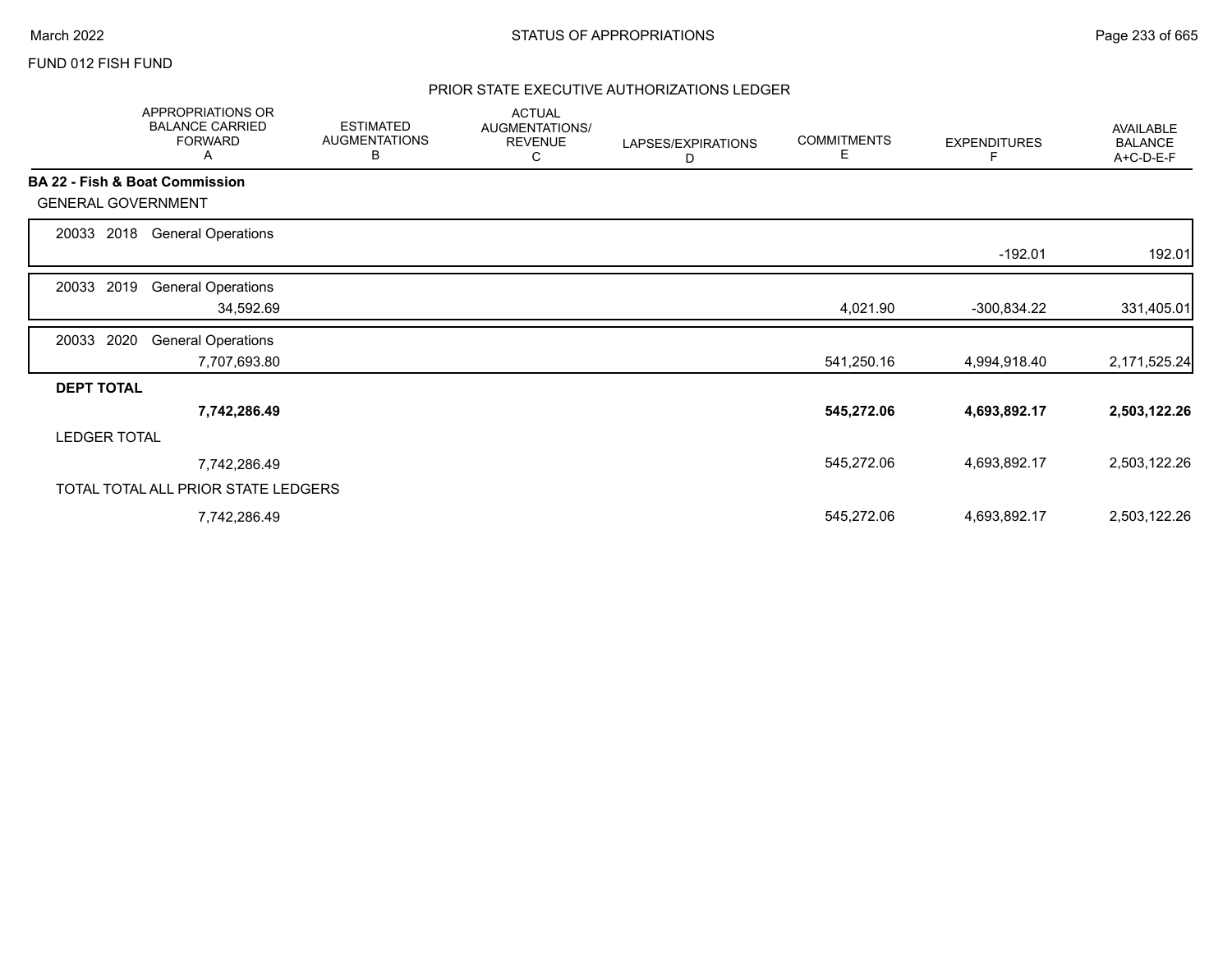## FUND 012 FISH FUND

## RESTRICTED REVENUE LEDGER

|                           | APPROPRIATIONS OR<br><b>BALANCE CARRIED</b><br><b>FORWARD</b><br>Α | <b>ESTIMATED</b><br><b>AUGMENTATIONS</b><br>в | <b>ACTUAL</b><br><b>AUGMENTATIONS/</b><br><b>REVENUE</b><br>C | LAPSES/EXPIRATIONS<br>D | <b>COMMITMENTS</b><br>E. | <b>EXPENDITURES</b><br>F | AVAILABLE<br><b>BALANCE</b><br>A+C-D-E-F |
|---------------------------|--------------------------------------------------------------------|-----------------------------------------------|---------------------------------------------------------------|-------------------------|--------------------------|--------------------------|------------------------------------------|
|                           | BA 22 - Fish & Boat Commission                                     |                                               |                                                               |                         |                          |                          |                                          |
| <b>GENERAL GOVERNMENT</b> |                                                                    |                                               |                                                               |                         |                          |                          |                                          |
| 60039 2021                | <b>Texas Eastern Settlement</b><br>281,019.35                      |                                               |                                                               |                         | 106,086.95               | 21,491.27                | 153,441.13                               |
| 2021<br>60040             | Gill Net Compensation Program<br>5,496,676.07                      |                                               | 433,763.97                                                    |                         | 1,114,362.33             | 1,311,746.27             | 3,504,331.44                             |
| 60041 2021                | Natural Res-Damage Recoveries<br>2,214,380.71                      |                                               | 39,192.65                                                     |                         | 126,979.99               | 141,838.63               | 1,984,754.74                             |
| 60042 2021                | <b>Conservation Partnership Account</b><br>17,034,625.60           |                                               | 1,282,406.24                                                  |                         | 568,780.85               | 487,836.58               | 17,260,414.41                            |
| 60043 2021                | Voluntary Waterways/Watershed Conser<br>14,252.27                  |                                               |                                                               |                         |                          |                          | 14,252.27                                |
| 60224 2021                | Recreational Fishing & Boating Enhancmts<br>130,866.06             |                                               | 11,000.00                                                     |                         |                          |                          | 141,866.06                               |
| 60245 2021                | Norfolk Southern Corporation Settlement<br>852,099.99              |                                               | 269.88                                                        |                         | 494,750.32               | 154,336.40               | 203,283.15                               |
| 60325 2021                | <b>Blair County Stewarship</b><br>37,731.09                        |                                               | 13.22                                                         |                         |                          |                          | 37,744.31                                |
| <b>DEPT TOTAL</b>         |                                                                    |                                               |                                                               |                         |                          |                          |                                          |
|                           | 26,061,651.14                                                      |                                               | 1,766,645.96                                                  |                         | 2,410,960.44             | 2,117,249.15             | 23,300,087.51                            |
| <b>LEDGER TOTAL</b>       |                                                                    |                                               |                                                               |                         |                          |                          |                                          |
|                           | 26,061,651.14                                                      |                                               | 1,766,645.96                                                  |                         | 2,410,960.44             | 2,117,249.15             | 23,300,087.51                            |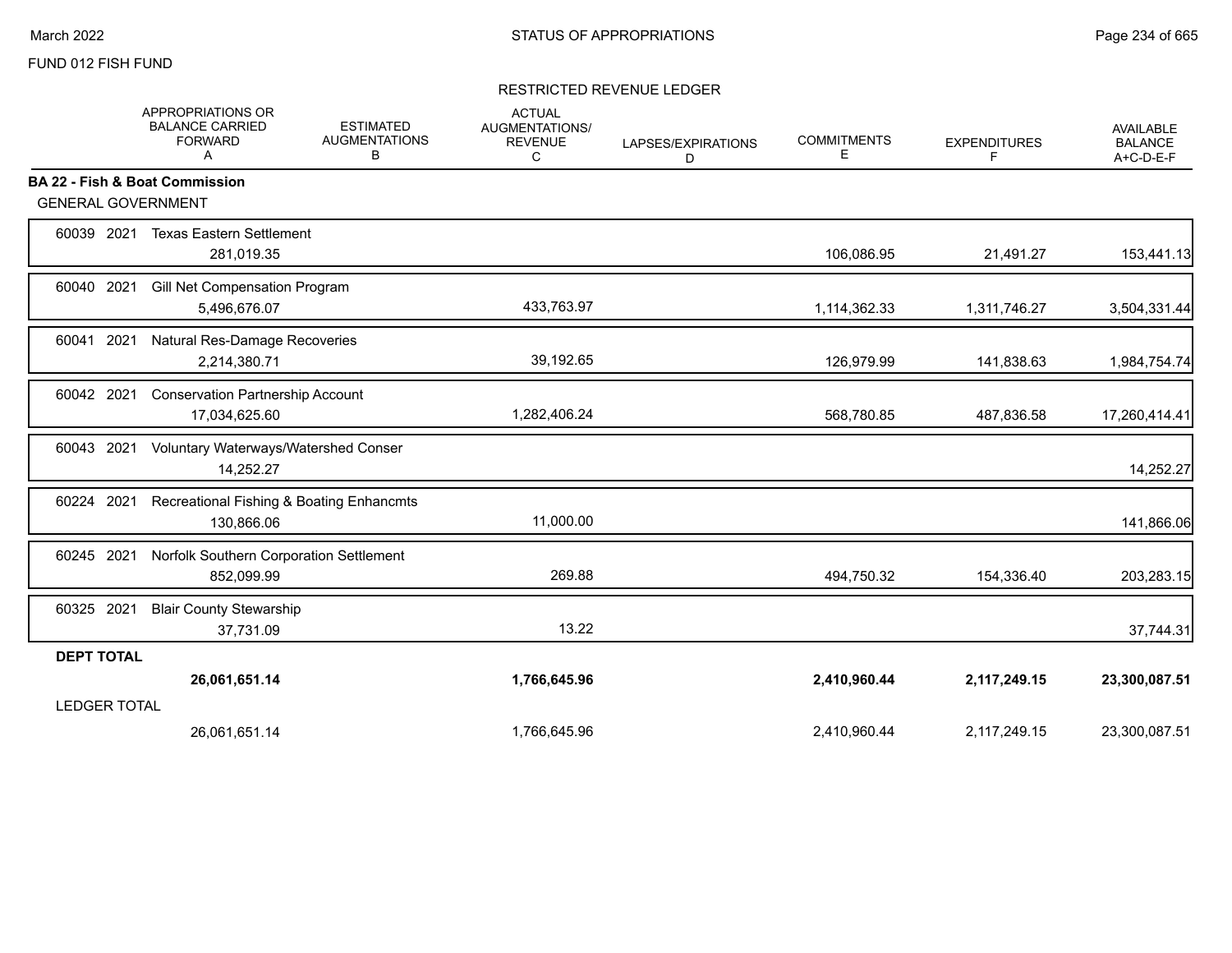# FUND 013 BANKING TRUST FUND

## CURRENT STATE APPROPRIATIONS LEDGER

|                     | APPROPRIATIONS OR<br><b>BALANCE CARRIED</b><br><b>FORWARD</b><br>Α | <b>ESTIMATED</b><br><b>AUGMENTATIONS</b><br>B | <b>ACTUAL</b><br><b>AUGMENTATIONS/</b><br><b>REVENUE</b><br>С | LAPSES/EXPIRATIONS<br>D | <b>COMMITMENTS</b><br>Е | <b>EXPENDITURES</b> | AVAILABLE<br><b>BALANCE</b><br>A+C-D-E-F |
|---------------------|--------------------------------------------------------------------|-----------------------------------------------|---------------------------------------------------------------|-------------------------|-------------------------|---------------------|------------------------------------------|
|                     | <b>BA 75 - Banking &amp; Securities</b>                            |                                               |                                                               |                         |                         |                     |                                          |
|                     | <b>GENERAL GOVERNMENT</b>                                          |                                               |                                                               |                         |                         |                     |                                          |
| 2021<br>10558       | <b>General Government Operations</b>                               |                                               |                                                               |                         |                         |                     |                                          |
|                     | 23,786,000.00                                                      |                                               |                                                               |                         | 590,230.00              | 13,514,112.62       | 9,681,657.38                             |
| <b>DEPT TOTAL</b>   |                                                                    |                                               |                                                               |                         |                         |                     |                                          |
|                     | 23,786,000.00                                                      |                                               |                                                               |                         | 590,230.00              | 13,514,112.62       | 9,681,657.38                             |
| <b>LEDGER TOTAL</b> |                                                                    |                                               |                                                               |                         |                         |                     |                                          |
|                     | 23,786,000.00                                                      |                                               |                                                               |                         | 590,230.00              | 13,514,112.62       | 9,681,657.38                             |
|                     | TOTAL TOTAL ALL CURRENT STATE LEDGERS                              |                                               |                                                               |                         |                         |                     |                                          |
|                     | 23,786,000.00                                                      |                                               |                                                               |                         | 590,230.00              | 13,514,112.62       | 9,681,657.38                             |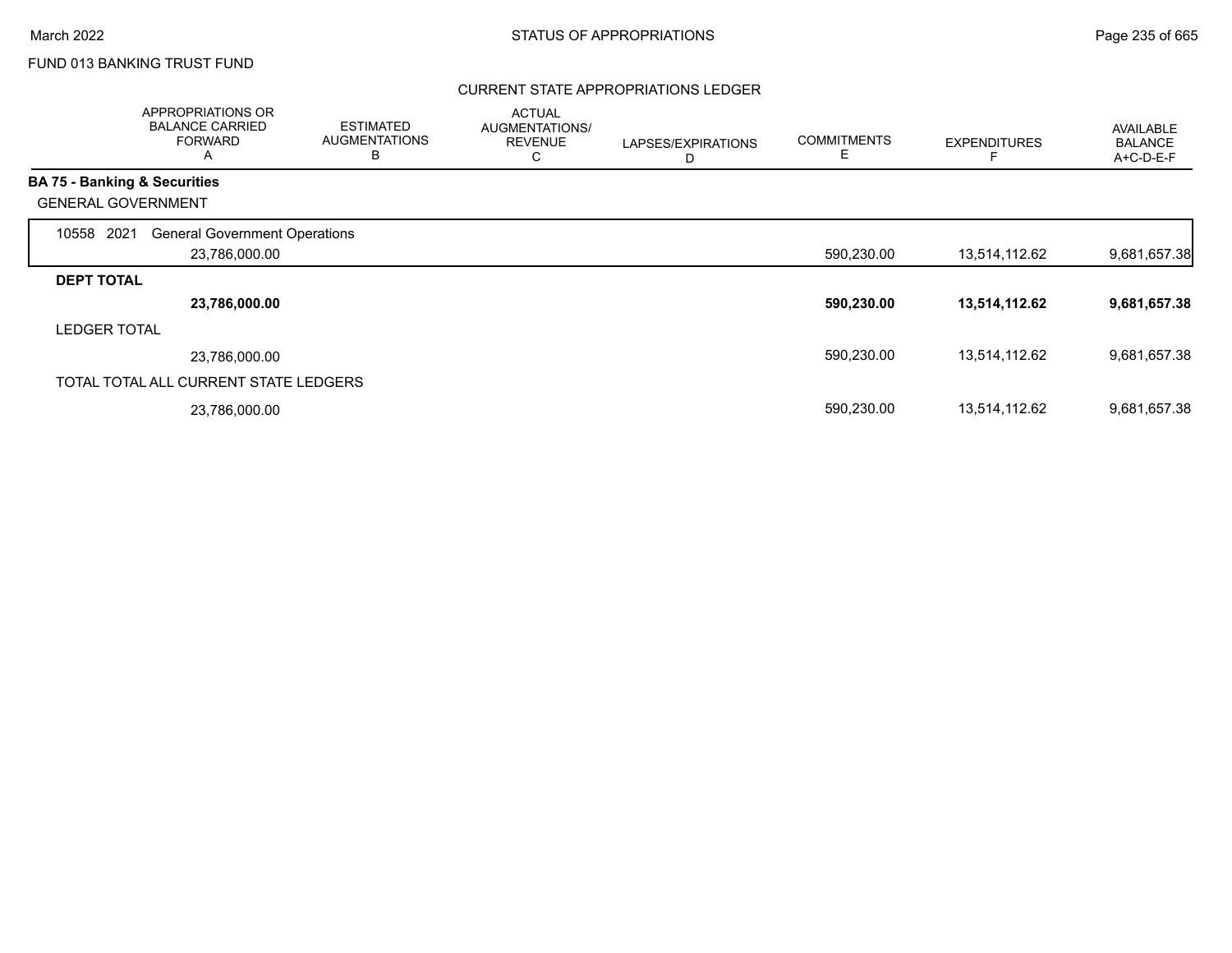# FUND 013 BANKING TRUST FUND

#### PRIOR STATE APPROPRIATIONS LEDGER

|                              | APPROPRIATIONS OR<br><b>BALANCE CARRIED</b><br><b>FORWARD</b><br>A | <b>ESTIMATED</b><br><b>AUGMENTATIONS</b><br>В | <b>ACTUAL</b><br>AUGMENTATIONS/<br><b>REVENUE</b><br>С | LAPSES/EXPIRATIONS<br>D | <b>COMMITMENTS</b><br>Е | <b>EXPENDITURES</b><br>F | <b>AVAILABLE</b><br><b>BALANCE</b><br>A+C-D-E-F |
|------------------------------|--------------------------------------------------------------------|-----------------------------------------------|--------------------------------------------------------|-------------------------|-------------------------|--------------------------|-------------------------------------------------|
| BA 75 - Banking & Securities |                                                                    |                                               |                                                        |                         |                         |                          |                                                 |
| <b>GENERAL GOVERNMENT</b>    |                                                                    |                                               |                                                        |                         |                         |                          |                                                 |
| 10558 2017                   | <b>General Government Operations</b>                               |                                               |                                                        |                         |                         |                          |                                                 |
|                              |                                                                    |                                               |                                                        |                         |                         | $-20,615.00$             | 20,615.00                                       |
| 2019<br>10558                | <b>General Government Operations</b>                               |                                               |                                                        |                         |                         |                          |                                                 |
|                              | 2,614,739.47                                                       |                                               |                                                        |                         |                         | 63,984.69                | 2,550,754.78                                    |
| 2020<br>10558                | <b>General Government Operations</b>                               |                                               |                                                        |                         |                         |                          |                                                 |
|                              | 5,547,058.66                                                       |                                               |                                                        |                         |                         | 523,883.32               | 5,023,175.34                                    |
| <b>DEPT TOTAL</b>            |                                                                    |                                               |                                                        |                         |                         |                          |                                                 |
|                              | 8,161,798.13                                                       |                                               |                                                        |                         |                         | 567,253.01               | 7,594,545.12                                    |
| <b>LEDGER TOTAL</b>          |                                                                    |                                               |                                                        |                         |                         |                          |                                                 |
|                              | 8,161,798.13                                                       |                                               |                                                        |                         |                         | 567,253.01               | 7,594,545.12                                    |
|                              | TOTAL TOTAL ALL PRIOR STATE LEDGERS                                |                                               |                                                        |                         |                         |                          |                                                 |
|                              | 8,161,798.13                                                       |                                               |                                                        |                         |                         | 567,253.01               | 7,594,545.12                                    |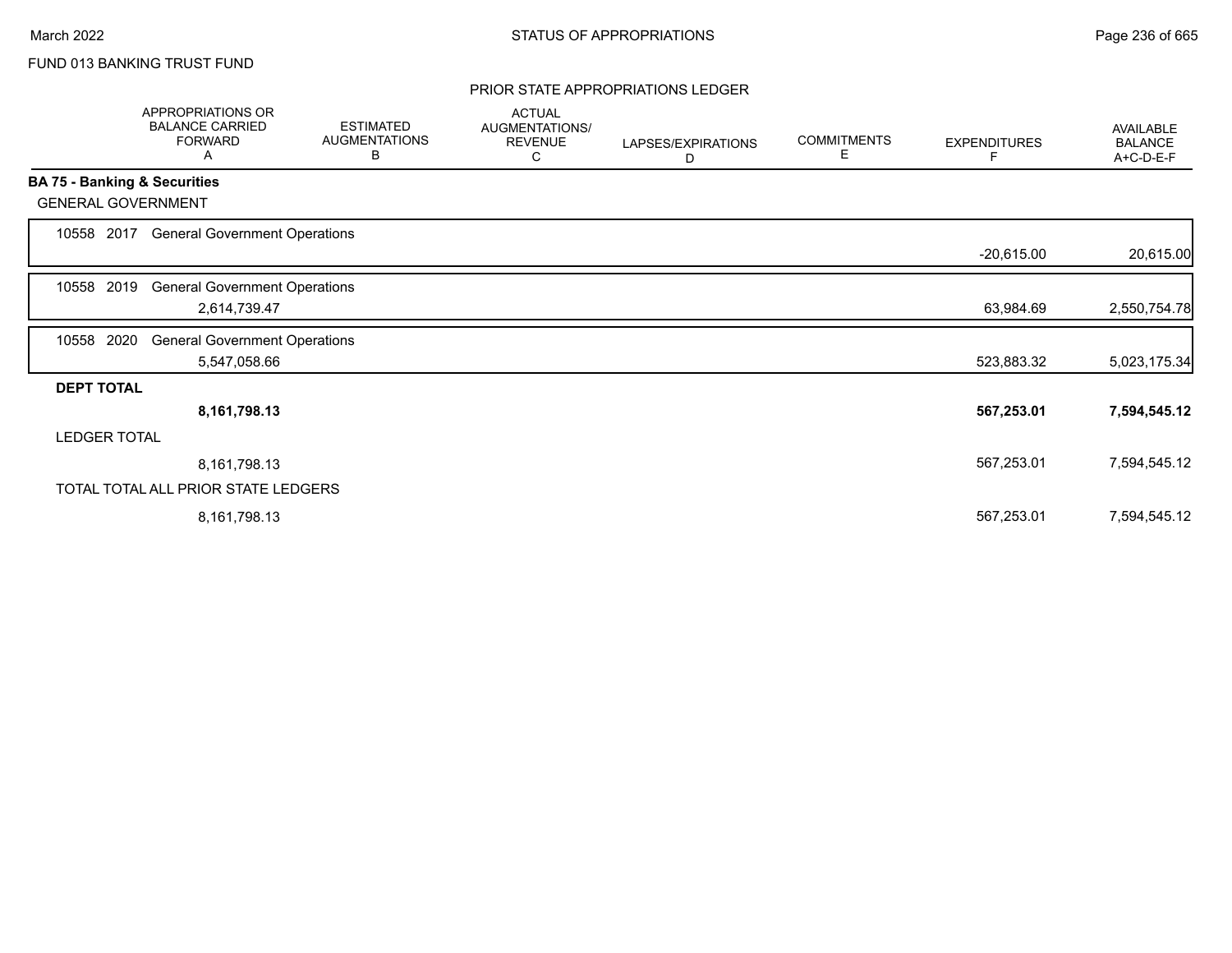Г

# FUND 013 BANKING TRUST FUND

## RESTRICTED REVENUE LEDGER

|                                         | APPROPRIATIONS OR<br><b>BALANCE CARRIED</b><br><b>FORWARD</b><br>A | ESTIMATED<br>AUGMENTATIONS<br>В | <b>ACTUAL</b><br><b>AUGMENTATIONS/</b><br><b>REVENUE</b><br>⌒<br>◡ | LAPSES/EXPIRATIONS | <b>COMMITMENTS</b> | <b>EXPENDITURES</b> | AVAILABLE<br><b>BALANCE</b><br>A+C-D-E-F |
|-----------------------------------------|--------------------------------------------------------------------|---------------------------------|--------------------------------------------------------------------|--------------------|--------------------|---------------------|------------------------------------------|
| <b>BA 75 - Banking &amp; Securities</b> |                                                                    |                                 |                                                                    |                    |                    |                     |                                          |
| <b>GENERAL GOVERNMENT</b>               |                                                                    |                                 |                                                                    |                    |                    |                     |                                          |
| 2021<br>60340                           | Institution Resolution Account                                     |                                 |                                                                    |                    |                    |                     |                                          |
|                                         | 19,500,000.00                                                      |                                 |                                                                    |                    |                    |                     | 19,500,000.00                            |
| <b>DEPT TOTAL</b>                       |                                                                    |                                 |                                                                    |                    |                    |                     |                                          |
|                                         | 19,500,000.00                                                      |                                 |                                                                    |                    |                    |                     | 19,500,000.00                            |
| <b>LEDGER TOTAL</b>                     |                                                                    |                                 |                                                                    |                    |                    |                     |                                          |
|                                         | 19,500,000.00                                                      |                                 |                                                                    |                    |                    |                     | 19,500,000.00                            |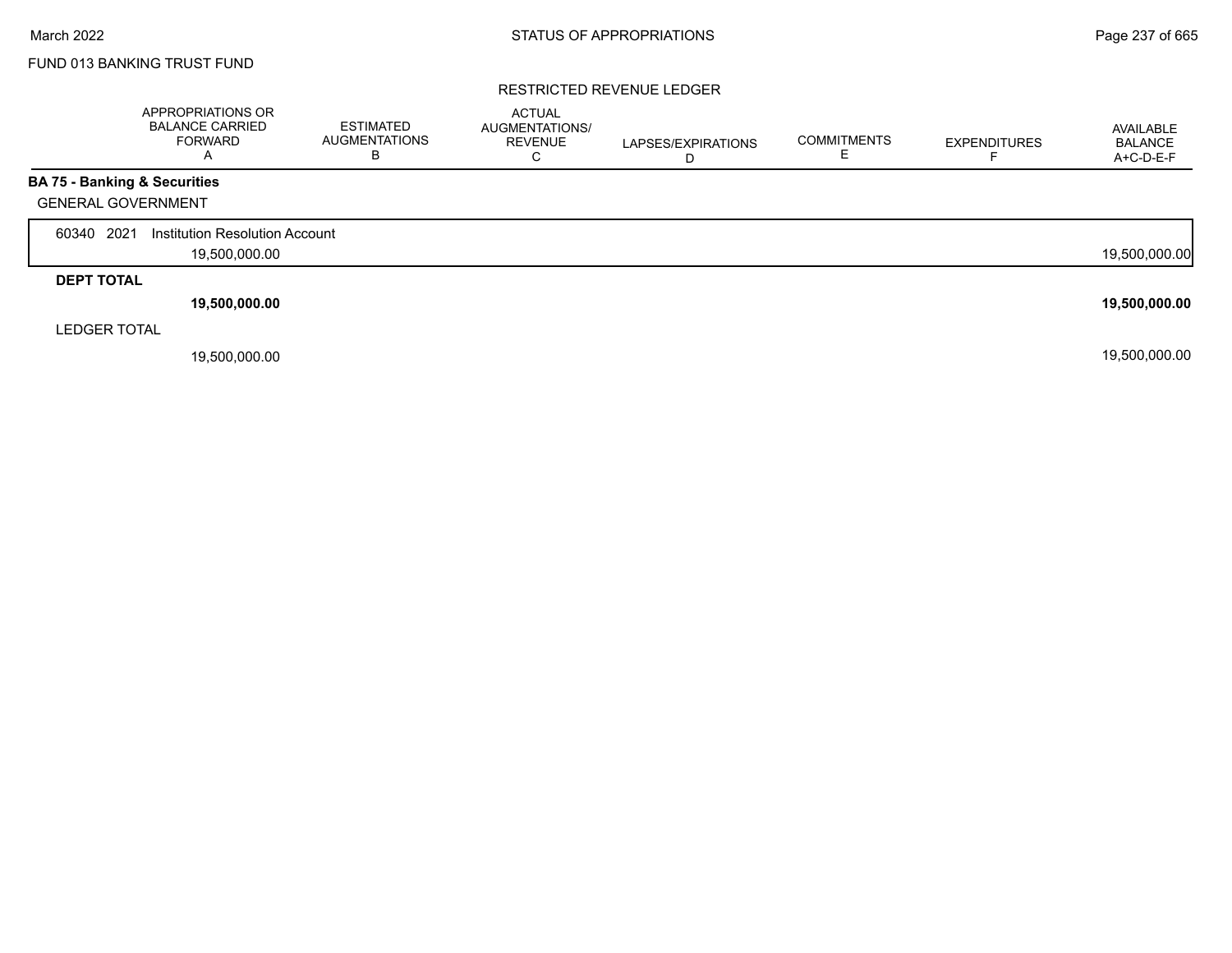# FUND 014 MILK MARKETING FUND

## CURRENT STATE APPROPRIATIONS LEDGER

| APPROPRIATIONS OR<br><b>BALANCE CARRIED</b><br><b>FORWARD</b><br>$\mathsf{A}$ | <b>ESTIMATED</b><br><b>AUGMENTATIONS</b><br>в | <b>ACTUAL</b><br>AUGMENTATIONS/<br><b>REVENUE</b><br>С | LAPSES/EXPIRATIONS<br>D | <b>COMMITMENTS</b><br>Е | <b>EXPENDITURES</b> | <b>AVAILABLE</b><br><b>BALANCE</b><br>A+C-D-E-F |
|-------------------------------------------------------------------------------|-----------------------------------------------|--------------------------------------------------------|-------------------------|-------------------------|---------------------|-------------------------------------------------|
| <b>BA 27 - Milk Marketing Board</b>                                           |                                               |                                                        |                         |                         |                     |                                                 |
| <b>GENERAL GOVERNMENT</b>                                                     |                                               |                                                        |                         |                         |                     |                                                 |
| 2021<br><b>General Operations</b><br>10335                                    |                                               |                                                        |                         |                         |                     |                                                 |
| 2,840,000.00                                                                  |                                               |                                                        |                         | 21,530.71               | 1,607,993.04        | 1,210,476.25                                    |
| <b>DEPT TOTAL</b>                                                             |                                               |                                                        |                         |                         |                     |                                                 |
| 2,840,000.00                                                                  |                                               |                                                        |                         | 21,530.71               | 1,607,993.04        | 1,210,476.25                                    |
| <b>LEDGER TOTAL</b>                                                           |                                               |                                                        |                         |                         |                     |                                                 |
| 2,840,000.00                                                                  |                                               |                                                        |                         | 21,530.71               | 1,607,993.04        | 1,210,476.25                                    |
| TOTAL TOTAL ALL CURRENT STATE LEDGERS                                         |                                               |                                                        |                         |                         |                     |                                                 |
| 2,840,000.00                                                                  |                                               |                                                        |                         | 21,530.71               | 1,607,993.04        | 1,210,476.25                                    |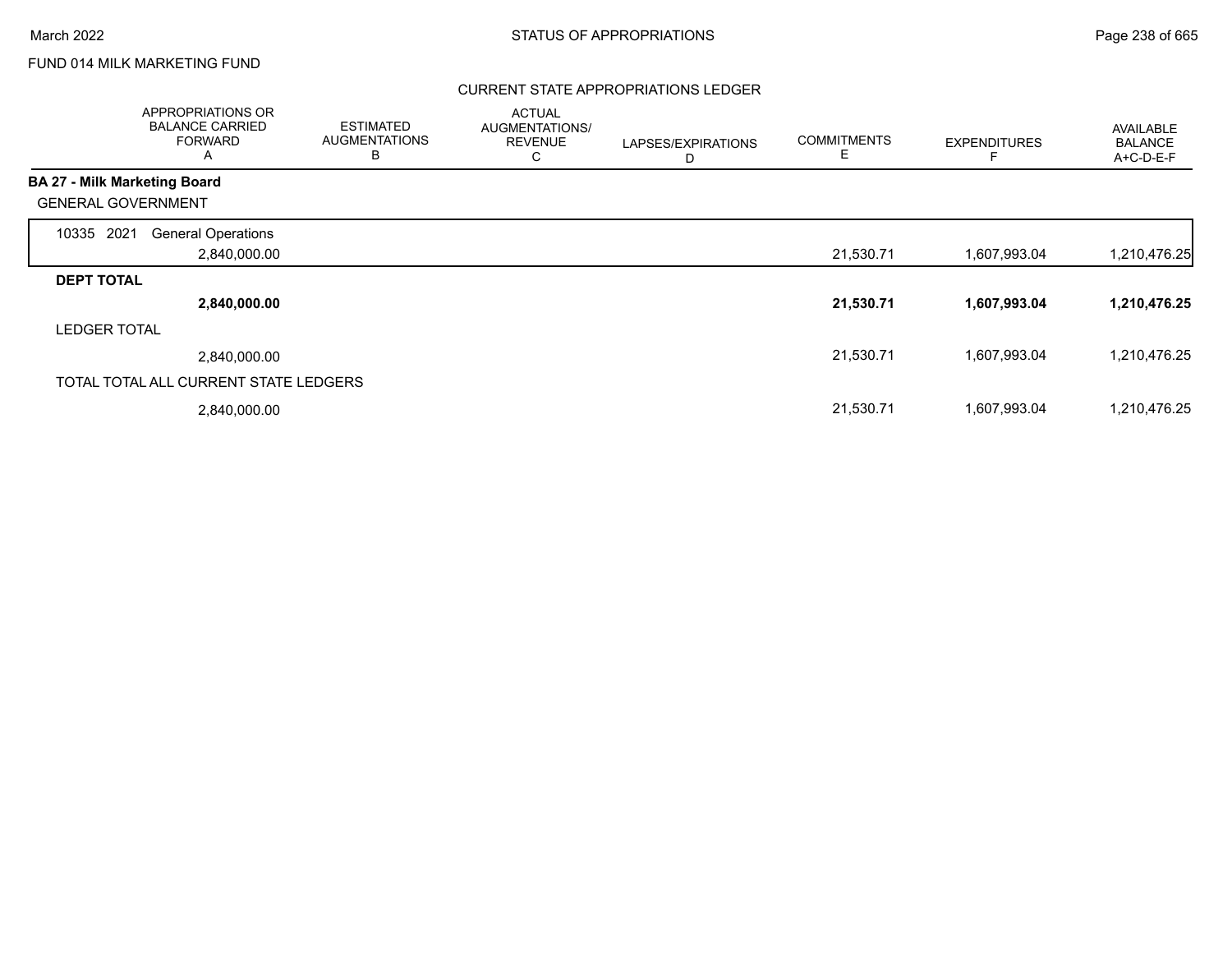# FUND 014 MILK MARKETING FUND

#### PRIOR STATE APPROPRIATIONS LEDGER

|                     | APPROPRIATIONS OR<br><b>BALANCE CARRIED</b><br><b>FORWARD</b><br>A | <b>ESTIMATED</b><br><b>AUGMENTATIONS</b><br>В | <b>ACTUAL</b><br>AUGMENTATIONS/<br><b>REVENUE</b><br>С | LAPSES/EXPIRATIONS<br>D | <b>COMMITMENTS</b><br>Е | <b>EXPENDITURES</b> | <b>AVAILABLE</b><br><b>BALANCE</b><br>A+C-D-E-F |
|---------------------|--------------------------------------------------------------------|-----------------------------------------------|--------------------------------------------------------|-------------------------|-------------------------|---------------------|-------------------------------------------------|
|                     | <b>BA 27 - Milk Marketing Board</b>                                |                                               |                                                        |                         |                         |                     |                                                 |
|                     | <b>GENERAL GOVERNMENT</b>                                          |                                               |                                                        |                         |                         |                     |                                                 |
| 10335               | <b>General Operations</b><br>2019                                  |                                               |                                                        |                         |                         |                     |                                                 |
|                     | 324,423.03                                                         |                                               |                                                        |                         | 67,727.37               | 187,224.58          | 69,471.08                                       |
| 10335               | 2020<br><b>General Operations</b>                                  |                                               |                                                        |                         |                         |                     |                                                 |
|                     | 648,806.83                                                         |                                               |                                                        |                         | 98,512.68               | 171,563.33          | 378,730.82                                      |
| <b>DEPT TOTAL</b>   |                                                                    |                                               |                                                        |                         |                         |                     |                                                 |
|                     | 973,229.86                                                         |                                               |                                                        |                         | 166,240.05              | 358,787.91          | 448,201.90                                      |
| <b>LEDGER TOTAL</b> |                                                                    |                                               |                                                        |                         |                         |                     |                                                 |
|                     | 973,229.86                                                         |                                               |                                                        |                         | 166,240.05              | 358,787.91          | 448,201.90                                      |
|                     | TOTAL TOTAL ALL PRIOR STATE LEDGERS                                |                                               |                                                        |                         |                         |                     |                                                 |
|                     | 973,229.86                                                         |                                               |                                                        |                         | 166,240.05              | 358,787.91          | 448,201.90                                      |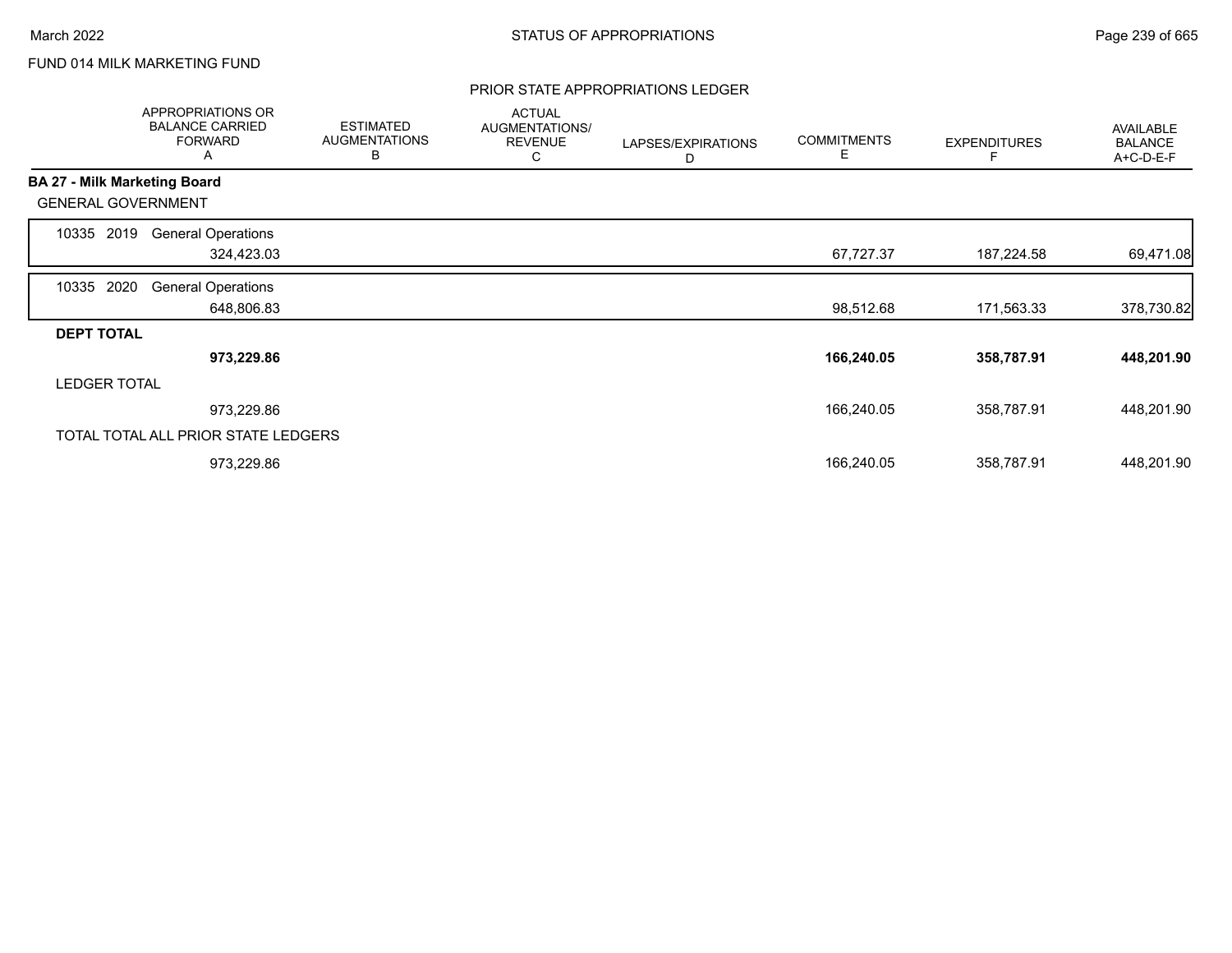# FUND 014 MILK MARKETING FUND

## RESTRICTED RECEIPTS LEDGER

|                                     | APPROPRIATIONS OR<br><b>BALANCE CARRIED</b><br><b>FORWARD</b><br>A | <b>ESTIMATED</b><br><b>AUGMENTATIONS</b><br>B | <b>ACTUAL</b><br>AUGMENTATIONS/<br><b>REVENUE</b><br>С | LAPSES/EXPIRATIONS<br>D | <b>COMMITMENTS</b> | <b>EXPENDITURES</b><br>F | AVAILABLE<br><b>BALANCE</b><br>A+C-D-E-F |
|-------------------------------------|--------------------------------------------------------------------|-----------------------------------------------|--------------------------------------------------------|-------------------------|--------------------|--------------------------|------------------------------------------|
| <b>BA 27 - Milk Marketing Board</b> |                                                                    |                                               |                                                        |                         |                    |                          |                                          |
| <b>GENERAL GOVERNMENT</b>           |                                                                    |                                               |                                                        |                         |                    |                          |                                          |
| 40120 2021                          | Underpayments To Dairy Farmers                                     |                                               |                                                        |                         |                    |                          |                                          |
|                                     | 11,519.07                                                          |                                               |                                                        |                         |                    |                          | 11,519.07                                |
| <b>DEPT TOTAL</b>                   |                                                                    |                                               |                                                        |                         |                    |                          |                                          |
|                                     | 11,519.07                                                          |                                               |                                                        |                         |                    |                          | 11,519.07                                |
| <b>LEDGER TOTAL</b>                 |                                                                    |                                               |                                                        |                         |                    |                          |                                          |
|                                     | 11,519.07                                                          |                                               |                                                        |                         |                    |                          | 11,519.07                                |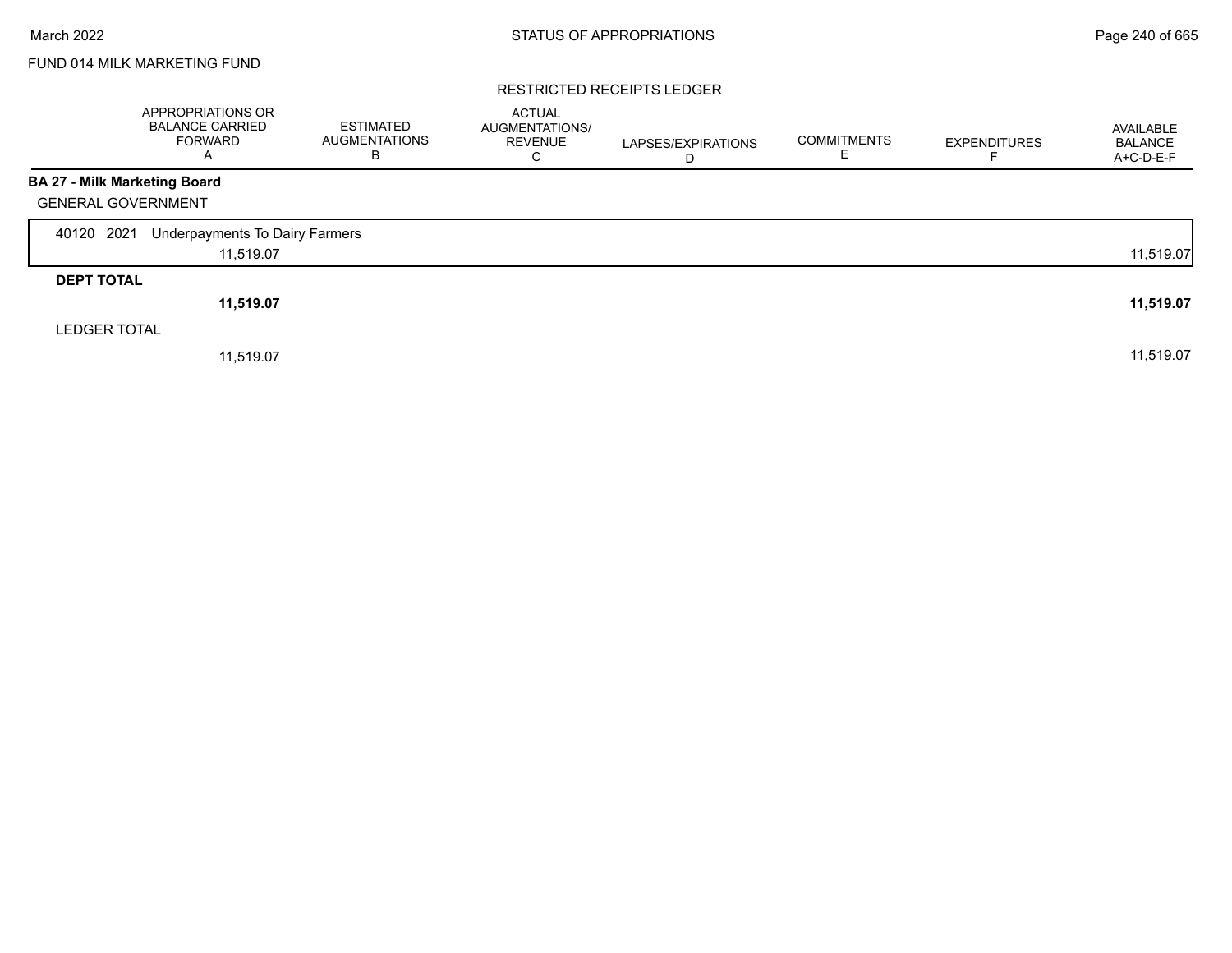# FUND 015 STATE FARM PRODUCTS SHOW FUND

## CURRENT STATE EXECUTIVE AUTHORIZATIONS LEDGER

|                            | APPROPRIATIONS OR<br><b>BALANCE CARRIED</b><br><b>FORWARD</b><br>A | <b>ESTIMATED</b><br><b>AUGMENTATIONS</b><br>B | <b>ACTUAL</b><br>AUGMENTATIONS/<br><b>REVENUE</b><br>С | LAPSES/EXPIRATIONS<br>D | <b>COMMITMENTS</b><br>Е | <b>EXPENDITURES</b> | <b>AVAILABLE</b><br><b>BALANCE</b><br>A+C-D-E-F |
|----------------------------|--------------------------------------------------------------------|-----------------------------------------------|--------------------------------------------------------|-------------------------|-------------------------|---------------------|-------------------------------------------------|
| <b>BA 68 - Agriculture</b> |                                                                    |                                               |                                                        |                         |                         |                     |                                                 |
| <b>GENERAL GOVERNMENT</b>  |                                                                    |                                               |                                                        |                         |                         |                     |                                                 |
| 2021<br>20118              | <b>General Operations</b>                                          |                                               |                                                        |                         |                         |                     |                                                 |
|                            | 13,000,000.00                                                      |                                               |                                                        |                         | 746,233.05              | 8,592,898.51        | 3,660,868.44                                    |
| <b>DEPT TOTAL</b>          |                                                                    |                                               |                                                        |                         |                         |                     |                                                 |
|                            | 13,000,000.00                                                      |                                               |                                                        |                         | 746,233.05              | 8,592,898.51        | 3,660,868.44                                    |
| <b>LEDGER TOTAL</b>        |                                                                    |                                               |                                                        |                         |                         |                     |                                                 |
|                            | 13,000,000.00                                                      |                                               |                                                        |                         | 746,233.05              | 8,592,898.51        | 3,660,868.44                                    |
|                            | TOTAL TOTAL ALL CURRENT STATE LEDGERS                              |                                               |                                                        |                         |                         |                     |                                                 |
|                            | 13,000,000.00                                                      |                                               |                                                        |                         | 746,233.05              | 8,592,898.51        | 3,660,868.44                                    |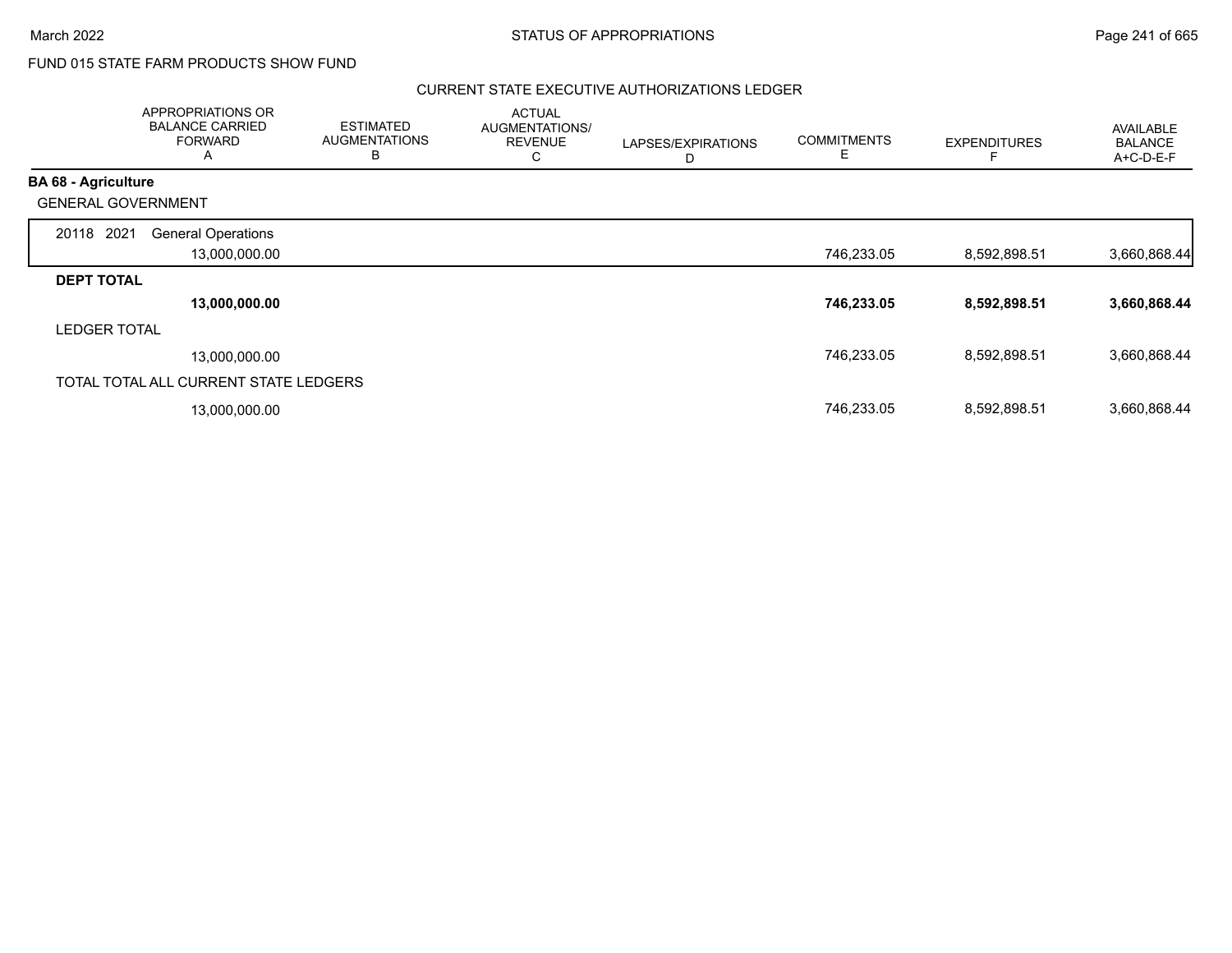# FUND 015 STATE FARM PRODUCTS SHOW FUND

## PRIOR STATE EXECUTIVE AUTHORIZATIONS LEDGER

|                            | APPROPRIATIONS OR<br><b>BALANCE CARRIED</b><br><b>FORWARD</b><br>A | <b>ESTIMATED</b><br><b>AUGMENTATIONS</b><br>B | <b>ACTUAL</b><br>AUGMENTATIONS/<br><b>REVENUE</b><br>С | LAPSES/EXPIRATIONS<br>D | <b>COMMITMENTS</b><br>E | <b>EXPENDITURES</b> | <b>AVAILABLE</b><br><b>BALANCE</b><br>A+C-D-E-F |
|----------------------------|--------------------------------------------------------------------|-----------------------------------------------|--------------------------------------------------------|-------------------------|-------------------------|---------------------|-------------------------------------------------|
| <b>BA 68 - Agriculture</b> |                                                                    |                                               |                                                        |                         |                         |                     |                                                 |
| <b>GENERAL GOVERNMENT</b>  |                                                                    |                                               |                                                        |                         |                         |                     |                                                 |
| 20118 2020                 | <b>General Operations</b>                                          |                                               |                                                        |                         |                         |                     |                                                 |
|                            | 1,079,476.37                                                       |                                               |                                                        |                         | 72,000.00               | 326,114.33          | 681,362.04                                      |
| <b>DEPT TOTAL</b>          |                                                                    |                                               |                                                        |                         |                         |                     |                                                 |
|                            | 1,079,476.37                                                       |                                               |                                                        |                         | 72,000.00               | 326,114.33          | 681,362.04                                      |
| <b>LEDGER TOTAL</b>        |                                                                    |                                               |                                                        |                         |                         |                     |                                                 |
|                            | 1,079,476.37                                                       |                                               |                                                        |                         | 72,000.00               | 326,114.33          | 681,362.04                                      |
|                            | TOTAL TOTAL ALL PRIOR STATE LEDGERS                                |                                               |                                                        |                         |                         |                     |                                                 |
|                            | 1,079,476.37                                                       |                                               |                                                        |                         | 72,000.00               | 326,114.33          | 681,362.04                                      |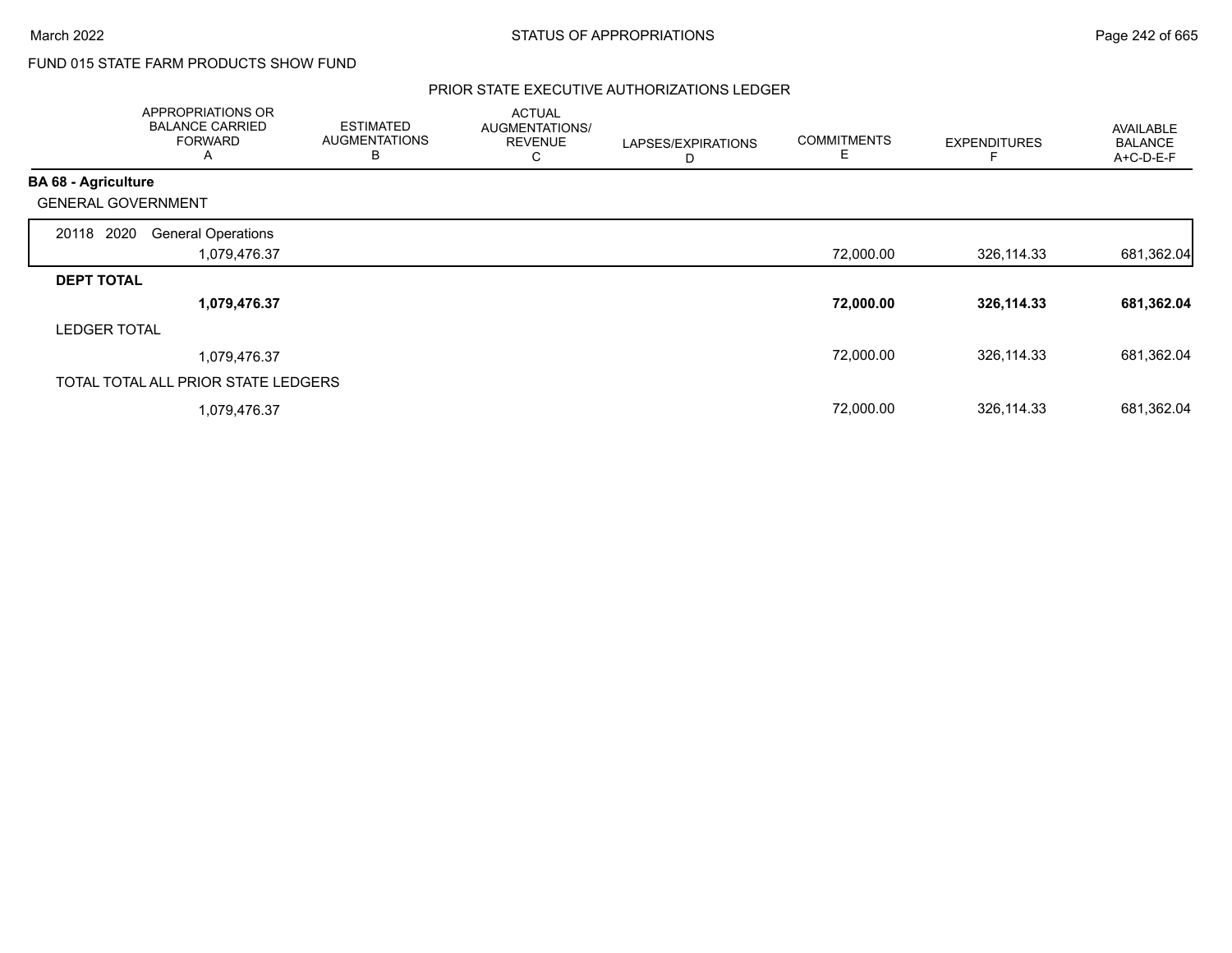## CURRENT STATE APPROPRIATIONS LEDGER

|                           | <b>APPROPRIATIONS OR</b><br><b>BALANCE CARRIED</b><br><b>FORWARD</b><br>A | <b>ESTIMATED</b><br><b>AUGMENTATIONS</b><br>В | <b>ACTUAL</b><br>AUGMENTATIONS/<br><b>REVENUE</b><br>С | LAPSES/EXPIRATIONS<br>D | <b>COMMITMENTS</b><br>Е | <b>EXPENDITURES</b> | AVAILABLE<br><b>BALANCE</b><br>A+C-D-E-F |
|---------------------------|---------------------------------------------------------------------------|-----------------------------------------------|--------------------------------------------------------|-------------------------|-------------------------|---------------------|------------------------------------------|
|                           | <b>BA 38 - Conservation &amp; Natural Resourc</b>                         |                                               |                                                        |                         |                         |                     |                                          |
| <b>GENERAL GOVERNMENT</b> |                                                                           |                                               |                                                        |                         |                         |                     |                                          |
| 2021<br>11026             | <b>State Parks Operations</b><br>16,500,000.00                            |                                               |                                                        |                         |                         | 16,500,000.00       |                                          |
| 2021<br>11060             | <b>State Forest Operations</b><br>16,500,000.00                           |                                               |                                                        |                         |                         | 16,500,000.00       |                                          |
| 2021<br>11075             | <b>General Government Operations</b><br>14,790,000.00                     |                                               |                                                        |                         | 4,599,898.72            | 6,868,771.72        | 3,321,329.56                             |
| <b>DEPT TOTAL</b>         |                                                                           |                                               |                                                        |                         |                         |                     |                                          |
|                           | 47,790,000.00                                                             |                                               |                                                        |                         | 4,599,898.72            | 39,868,771.72       | 3,321,329.56                             |
| <b>LEDGER TOTAL</b>       |                                                                           |                                               |                                                        |                         |                         |                     |                                          |
|                           | 47,790,000.00                                                             |                                               |                                                        |                         | 4,599,898.72            | 39,868,771.72       | 3,321,329.56                             |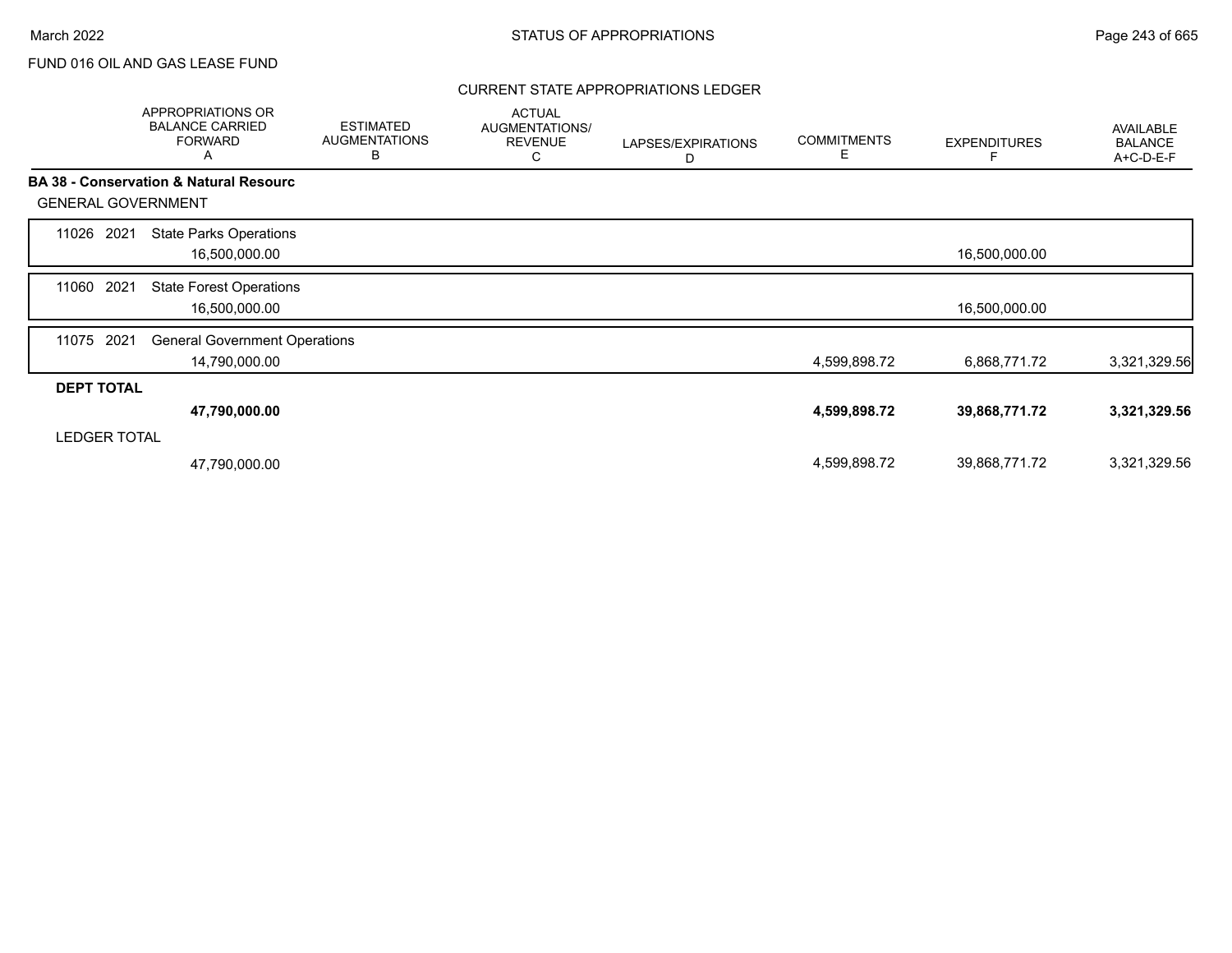## CURRENT STATE CONTINUING LEDGER

|                     | APPROPRIATIONS OR<br><b>BALANCE CARRIED</b><br><b>FORWARD</b><br>A | <b>ESTIMATED</b><br><b>AUGMENTATIONS</b><br>B | <b>ACTUAL</b><br>AUGMENTATIONS/<br><b>REVENUE</b><br>С | LAPSES/EXPIRATIONS<br>D | <b>COMMITMENTS</b><br>E | <b>EXPENDITURES</b> | AVAILABLE<br><b>BALANCE</b><br>A+C-D-E-F |
|---------------------|--------------------------------------------------------------------|-----------------------------------------------|--------------------------------------------------------|-------------------------|-------------------------|---------------------|------------------------------------------|
|                     | <b>BA 38 - Conservation &amp; Natural Resourc</b>                  |                                               |                                                        |                         |                         |                     |                                          |
|                     | <b>GENERAL GOVERNMENT</b>                                          |                                               |                                                        |                         |                         |                     |                                          |
| 30352 2021          | Transfer to Marcellus Legacy Fund                                  |                                               |                                                        |                         |                         |                     |                                          |
|                     | 15,000,000.00                                                      |                                               |                                                        |                         |                         | 15,000,000.00       |                                          |
| <b>DEPT TOTAL</b>   |                                                                    |                                               |                                                        |                         |                         |                     |                                          |
|                     | 15,000,000.00                                                      |                                               |                                                        |                         |                         | 15,000,000.00       |                                          |
| <b>LEDGER TOTAL</b> |                                                                    |                                               |                                                        |                         |                         |                     |                                          |
|                     | 15,000,000.00                                                      |                                               |                                                        |                         |                         | 15,000,000.00       |                                          |
|                     | TOTAL TOTAL ALL CURRENT STATE LEDGERS                              |                                               |                                                        |                         |                         |                     |                                          |
|                     | 62,790,000.00                                                      |                                               |                                                        |                         | 4,599,898.72            | 54,868,771.72       | 3,321,329.56                             |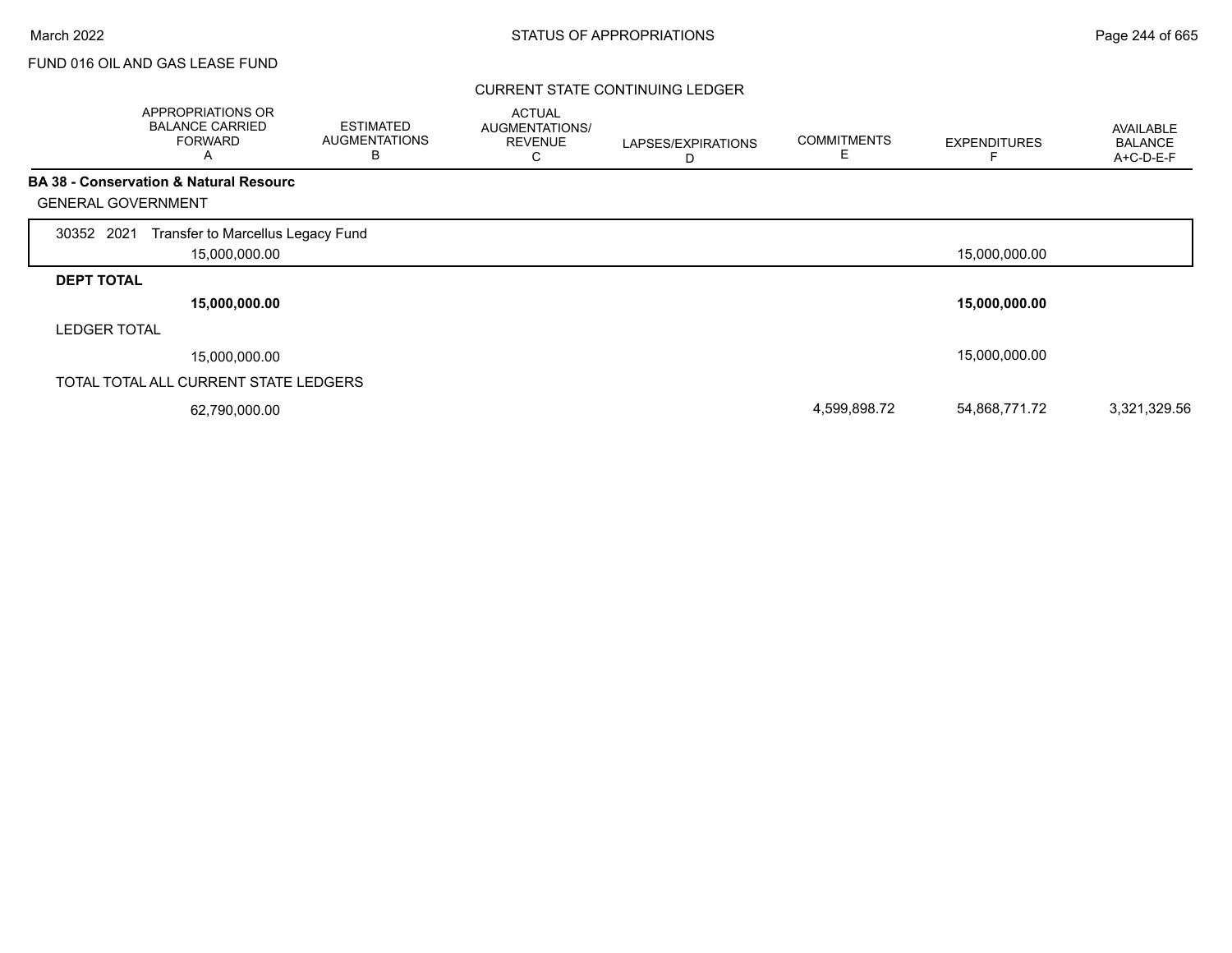#### PRIOR STATE APPROPRIATIONS LEDGER

|                           | <b>APPROPRIATIONS OR</b><br><b>BALANCE CARRIED</b><br><b>FORWARD</b><br>A | <b>ESTIMATED</b><br><b>AUGMENTATIONS</b><br>В | <b>ACTUAL</b><br>AUGMENTATIONS/<br><b>REVENUE</b><br>С | LAPSES/EXPIRATIONS<br>D | <b>COMMITMENTS</b><br>Е | <b>EXPENDITURES</b><br>F | <b>AVAILABLE</b><br><b>BALANCE</b><br>A+C-D-E-F |
|---------------------------|---------------------------------------------------------------------------|-----------------------------------------------|--------------------------------------------------------|-------------------------|-------------------------|--------------------------|-------------------------------------------------|
| <b>GENERAL GOVERNMENT</b> | <b>BA 38 - Conservation &amp; Natural Resourc</b>                         |                                               |                                                        |                         |                         |                          |                                                 |
| 11075<br>2017             | <b>General Government Operations</b><br>42,140.69                         |                                               |                                                        |                         |                         | 42,140.69                |                                                 |
| 2018<br>11075             | <b>General Government Operations</b><br>215,371.36                        |                                               |                                                        |                         |                         | 215,371.36               |                                                 |
| 2019<br>11075             | <b>General Government Operations</b><br>2,381,977.81                      |                                               |                                                        |                         | 811,654.87              | 53,307.56                | 1,517,015.38                                    |
| 2020<br>11075             | <b>General Government Operations</b><br>5,447,119.08                      |                                               |                                                        |                         | 3,059,029.66            | 703,289.18               | 1,684,800.24                                    |
| <b>DEPT TOTAL</b>         |                                                                           |                                               |                                                        |                         |                         |                          |                                                 |
|                           | 8,086,608.94                                                              |                                               |                                                        |                         | 3,870,684.53            | 1,014,108.79             | 3,201,815.62                                    |
| <b>LEDGER TOTAL</b>       |                                                                           |                                               |                                                        |                         |                         |                          |                                                 |
|                           | 8,086,608.94                                                              |                                               |                                                        |                         | 3,870,684.53            | 1,014,108.79             | 3,201,815.62                                    |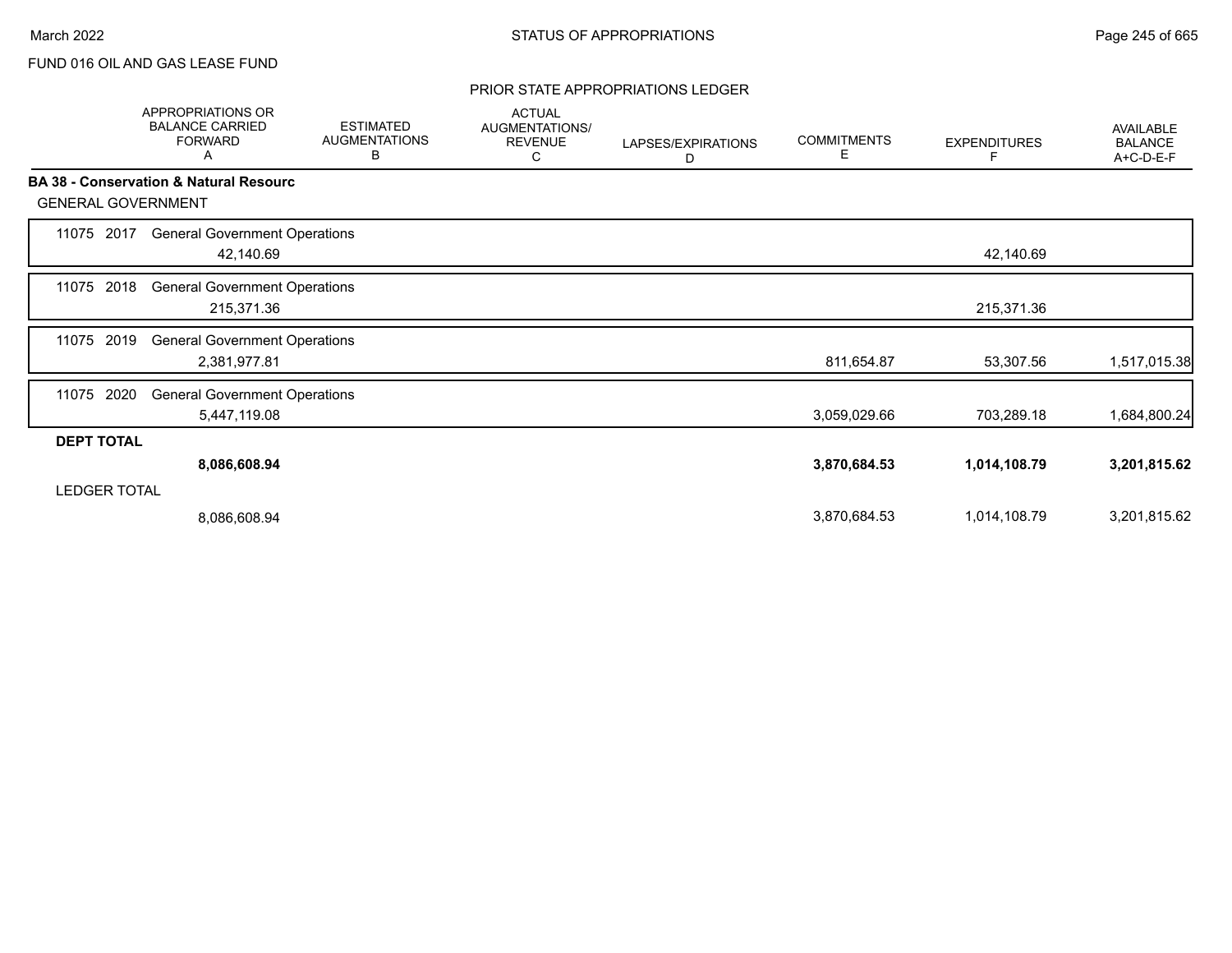## PRIOR STATE EXECUTIVE AUTHORIZATIONS LEDGER

|                           | APPROPRIATIONS OR<br><b>BALANCE CARRIED</b><br><b>FORWARD</b><br>Α | <b>ESTIMATED</b><br><b>AUGMENTATIONS</b><br>В | <b>ACTUAL</b><br>AUGMENTATIONS/<br><b>REVENUE</b><br>С | LAPSES/EXPIRATIONS<br>D | <b>COMMITMENTS</b><br>Е | <b>EXPENDITURES</b><br>F. | <b>AVAILABLE</b><br><b>BALANCE</b><br>A+C-D-E-F |
|---------------------------|--------------------------------------------------------------------|-----------------------------------------------|--------------------------------------------------------|-------------------------|-------------------------|---------------------------|-------------------------------------------------|
|                           | <b>BA 38 - Conservation &amp; Natural Resourc</b>                  |                                               |                                                        |                         |                         |                           |                                                 |
| <b>GENERAL GOVERNMENT</b> |                                                                    |                                               |                                                        |                         |                         |                           |                                                 |
| 29392 2014                | <b>General Operations</b><br>304,913.58                            |                                               |                                                        |                         |                         | 304,913.58                |                                                 |
| 29392 2015                | <b>General Operations</b><br>257,458.62                            |                                               |                                                        |                         |                         | 257,458.62                |                                                 |
| 29392 2016                | <b>General Operations</b><br>110,181.32                            |                                               |                                                        |                         |                         | 110,181.32                |                                                 |
| 29392 2013                | <b>General Operations</b><br>333,435.29                            |                                               |                                                        |                         |                         | 333,435.29                |                                                 |
| <b>DEPT TOTAL</b>         |                                                                    |                                               |                                                        |                         |                         |                           |                                                 |
|                           | 1,005,988.81                                                       |                                               |                                                        |                         |                         | 1,005,988.81              |                                                 |
| <b>LEDGER TOTAL</b>       |                                                                    |                                               |                                                        |                         |                         |                           |                                                 |
|                           | 1,005,988.81                                                       |                                               |                                                        |                         |                         | 1,005,988.81              |                                                 |
|                           | TOTAL TOTAL ALL PRIOR STATE LEDGERS                                |                                               |                                                        |                         |                         |                           |                                                 |
|                           | 9,092,597.75                                                       |                                               |                                                        |                         | 3,870,684.53            | 2,020,097.60              | 3,201,815.62                                    |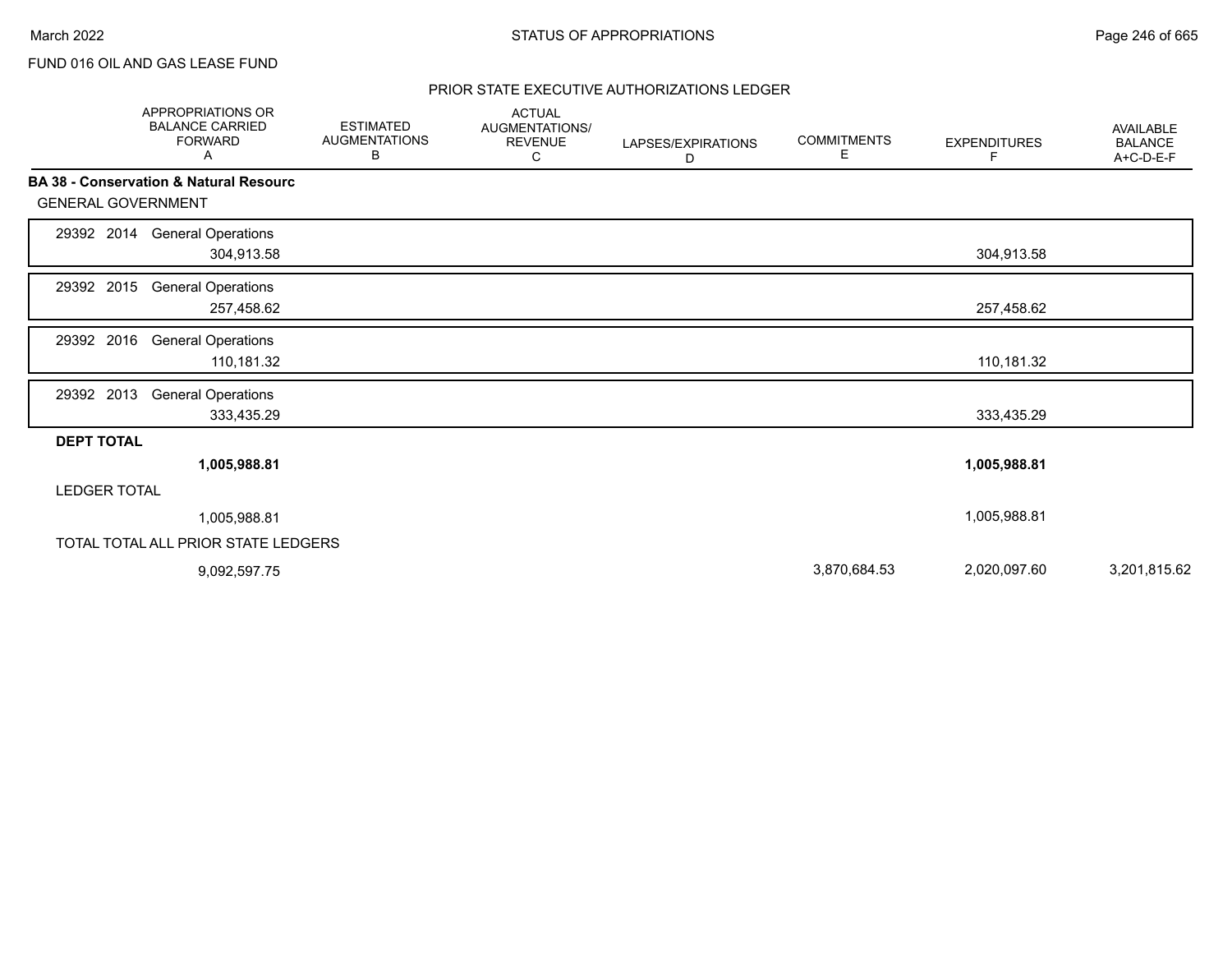г

# FUND 017 STATE TREASURY ARMORY FUND

## NON-BUDGETED LEDGER

|                     | APPROPRIATIONS OR<br><b>BALANCE CARRIED</b><br><b>FORWARD</b><br>A | <b>ESTIMATED</b><br><b>AUGMENTATIONS</b><br>B | <b>ACTUAL</b><br>AUGMENTATIONS/<br><b>REVENUE</b><br>С | LAPSES/EXPIRATIONS<br>D | <b>COMMITMENTS</b> | <b>EXPENDITURES</b> | AVAILABLE<br><b>BALANCE</b><br>A+C-D-E-F |
|---------------------|--------------------------------------------------------------------|-----------------------------------------------|--------------------------------------------------------|-------------------------|--------------------|---------------------|------------------------------------------|
|                     | <b>BA 13 - Military &amp; Veterans Affairs</b>                     |                                               |                                                        |                         |                    |                     |                                          |
|                     | <b>GENERAL GOVERNMENT</b>                                          |                                               |                                                        |                         |                    |                     |                                          |
| 50079               | 2021<br><b>Capital Expenditures-Armories</b>                       |                                               |                                                        |                         |                    |                     |                                          |
|                     |                                                                    |                                               |                                                        |                         | 421,637.18         | 451,357.68          | $-872,994.86$                            |
| <b>DEPT TOTAL</b>   |                                                                    |                                               |                                                        |                         |                    |                     |                                          |
|                     |                                                                    |                                               |                                                        |                         | 421,637.18         | 451,357.68          | -872,994.86                              |
| <b>LEDGER TOTAL</b> |                                                                    |                                               |                                                        |                         |                    |                     |                                          |
|                     |                                                                    |                                               |                                                        |                         | 421.637.18         | 451.357.68          | -872.994.86                              |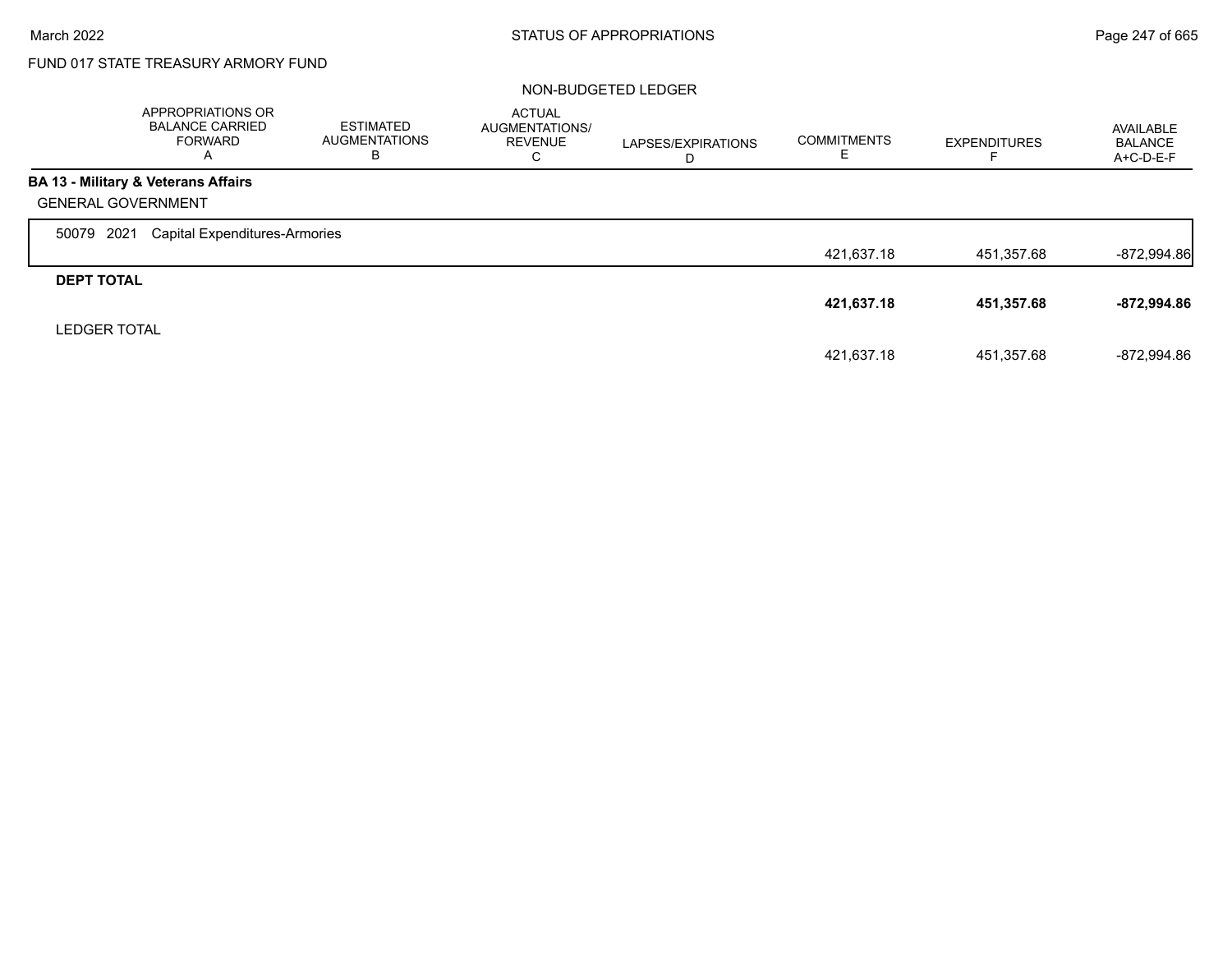# FUND 018 HISTORICAL PRESERVATION FUND

## CURRENT STATE EXECUTIVE AUTHORIZATIONS LEDGER

|                             | APPROPRIATIONS OR<br><b>BALANCE CARRIED</b><br><b>FORWARD</b><br>A | <b>ESTIMATED</b><br><b>AUGMENTATIONS</b><br>B | <b>ACTUAL</b><br>AUGMENTATIONS/<br><b>REVENUE</b><br>С | LAPSES/EXPIRATIONS<br>D | <b>COMMITMENTS</b><br>Е | <b>EXPENDITURES</b> | AVAILABLE<br><b>BALANCE</b><br>A+C-D-E-F |
|-----------------------------|--------------------------------------------------------------------|-----------------------------------------------|--------------------------------------------------------|-------------------------|-------------------------|---------------------|------------------------------------------|
|                             | <b>BA 30 - Historical &amp; Museum Commission</b>                  |                                               |                                                        |                         |                         |                     |                                          |
| <b>GRANTS AND SUBSIDIES</b> |                                                                    |                                               |                                                        |                         |                         |                     |                                          |
| 2021<br>20465               | <b>General Operations</b>                                          |                                               |                                                        |                         |                         |                     |                                          |
|                             | 1,267,000.00                                                       |                                               |                                                        |                         | 60,000.00               | 255,220.59          | 951,779.41                               |
| <b>DEPT TOTAL</b>           |                                                                    |                                               |                                                        |                         |                         |                     |                                          |
|                             | 1,267,000.00                                                       |                                               |                                                        |                         | 60,000.00               | 255,220.59          | 951,779.41                               |
| <b>LEDGER TOTAL</b>         |                                                                    |                                               |                                                        |                         |                         |                     |                                          |
|                             | 1,267,000.00                                                       |                                               |                                                        |                         | 60,000.00               | 255,220.59          | 951,779.41                               |
|                             | TOTAL TOTAL ALL CURRENT STATE LEDGERS                              |                                               |                                                        |                         |                         |                     |                                          |
|                             | 1,267,000.00                                                       |                                               |                                                        |                         | 60,000.00               | 255,220.59          | 951,779.41                               |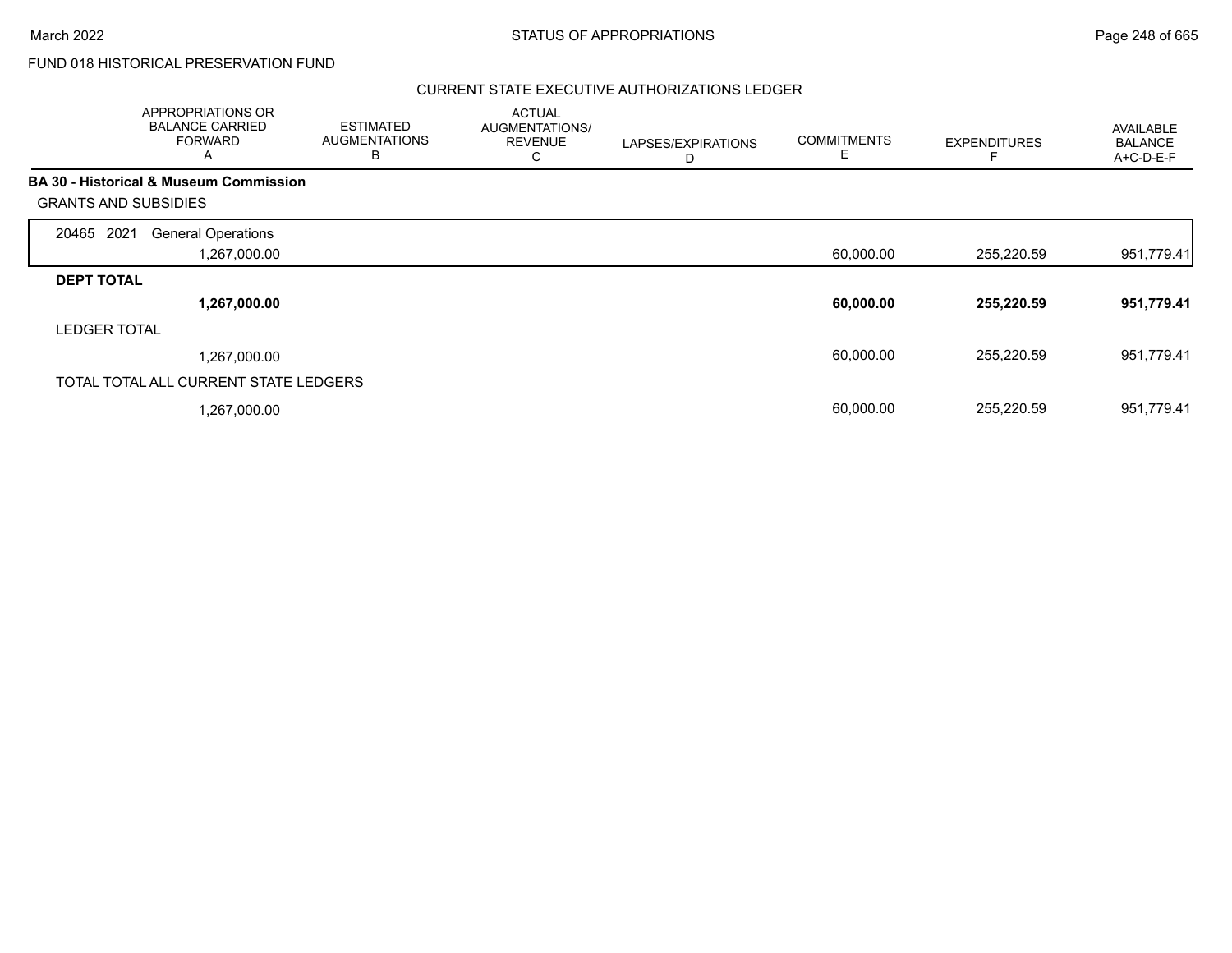# FUND 018 HISTORICAL PRESERVATION FUND

## PRIOR STATE EXECUTIVE AUTHORIZATIONS LEDGER

|                                  | APPROPRIATIONS OR<br><b>BALANCE CARRIED</b><br><b>FORWARD</b><br>Α | <b>ESTIMATED</b><br><b>AUGMENTATIONS</b><br>В | <b>ACTUAL</b><br>AUGMENTATIONS/<br><b>REVENUE</b><br>C | LAPSES/EXPIRATIONS<br>D | <b>COMMITMENTS</b><br>E. | <b>EXPENDITURES</b><br>F | <b>AVAILABLE</b><br><b>BALANCE</b><br>A+C-D-E-F |
|----------------------------------|--------------------------------------------------------------------|-----------------------------------------------|--------------------------------------------------------|-------------------------|--------------------------|--------------------------|-------------------------------------------------|
| <b>BA 81 - Executive Offices</b> |                                                                    |                                               |                                                        |                         |                          |                          |                                                 |
| <b>GENERAL GOVERNMENT</b>        |                                                                    |                                               |                                                        |                         |                          |                          |                                                 |
| 20495 2020                       | Transfer to the General Fund<br>4,000,000.00                       |                                               |                                                        |                         |                          |                          | 4,000,000.00                                    |
| <b>DEPT TOTAL</b>                |                                                                    |                                               |                                                        |                         |                          |                          |                                                 |
|                                  | 4,000,000.00                                                       |                                               |                                                        |                         |                          |                          | 4,000,000.00                                    |
| <b>GRANTS AND SUBSIDIES</b>      | <b>BA 30 - Historical &amp; Museum Commission</b>                  |                                               |                                                        |                         |                          |                          |                                                 |
| 20465 2020                       | <b>General Operations</b><br>1,265,695.94                          |                                               |                                                        |                         |                          | 11,788.93                | 1,253,907.01                                    |
| <b>DEPT TOTAL</b>                |                                                                    |                                               |                                                        |                         |                          |                          |                                                 |
|                                  | 1,265,695.94                                                       |                                               |                                                        |                         |                          | 11,788.93                | 1,253,907.01                                    |
| <b>LEDGER TOTAL</b>              |                                                                    |                                               |                                                        |                         |                          |                          |                                                 |
|                                  | 5,265,695.94                                                       |                                               |                                                        |                         |                          | 11,788.93                | 5,253,907.01                                    |
|                                  | TOTAL TOTAL ALL PRIOR STATE LEDGERS                                |                                               |                                                        |                         |                          |                          |                                                 |
|                                  | 5,265,695.94                                                       |                                               |                                                        |                         |                          | 11,788.93                | 5,253,907.01                                    |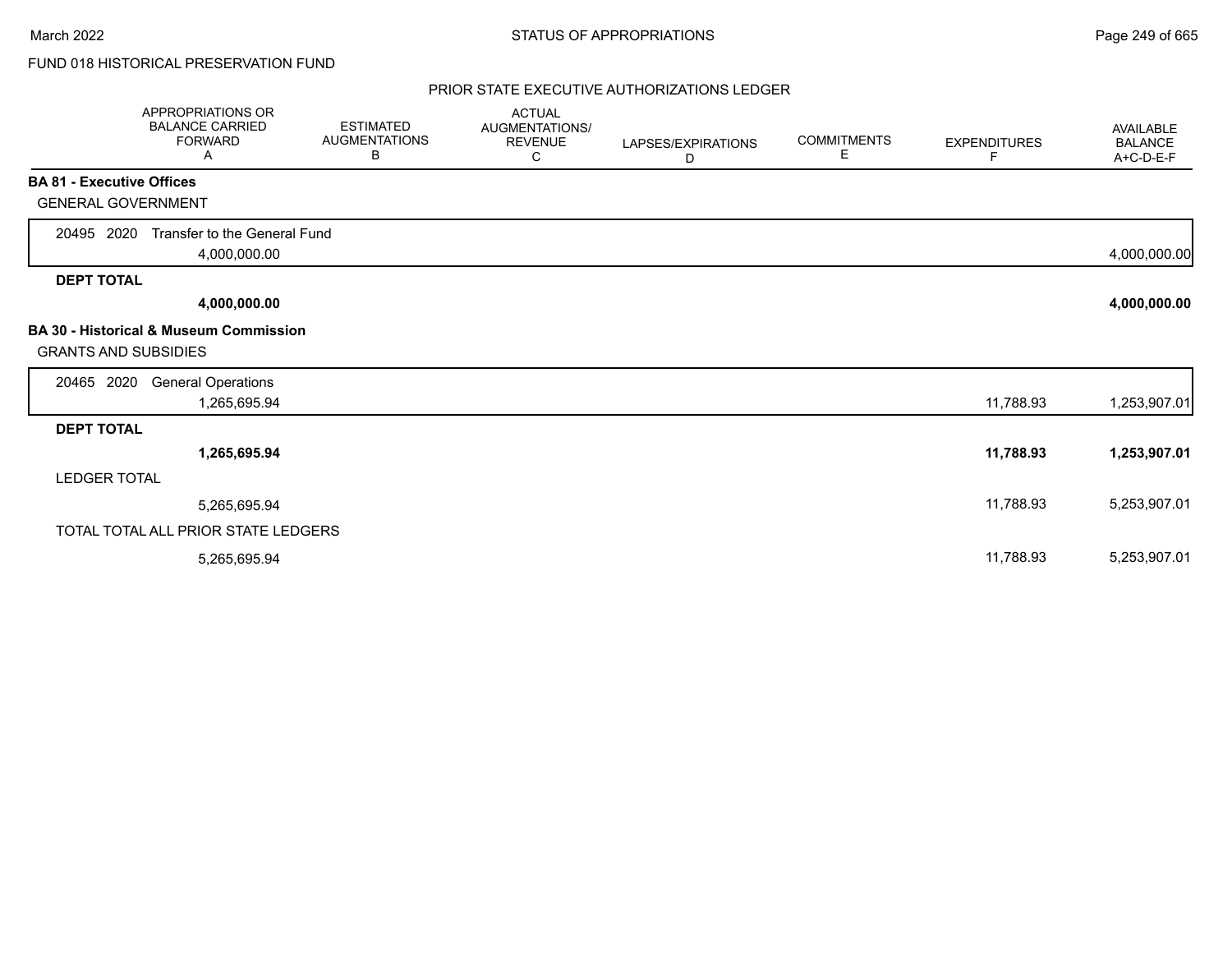# FUND 018 HISTORICAL PRESERVATION FUND

## RESTRICTED REVENUE LEDGER

|                             | APPROPRIATIONS OR<br><b>BALANCE CARRIED</b><br><b>FORWARD</b><br>Α | <b>ESTIMATED</b><br><b>AUGMENTATIONS</b><br>В | <b>ACTUAL</b><br>AUGMENTATIONS/<br><b>REVENUE</b><br>С | LAPSES/EXPIRATIONS<br>D | <b>COMMITMENTS</b><br>E | <b>EXPENDITURES</b> | AVAILABLE<br><b>BALANCE</b><br>A+C-D-E-F |
|-----------------------------|--------------------------------------------------------------------|-----------------------------------------------|--------------------------------------------------------|-------------------------|-------------------------|---------------------|------------------------------------------|
|                             | <b>BA 30 - Historical &amp; Museum Commission</b>                  |                                               |                                                        |                         |                         |                     |                                          |
| <b>GENERAL GOVERNMENT</b>   |                                                                    |                                               |                                                        |                         |                         |                     |                                          |
| 2021<br>60057               | Deaccession of Collections                                         |                                               |                                                        |                         |                         |                     |                                          |
|                             | 317,963.19                                                         |                                               | 3,836.00                                               |                         |                         | 2,324.17            | 319,475.02                               |
| <b>GRANTS AND SUBSIDIES</b> |                                                                    |                                               |                                                        |                         |                         |                     |                                          |
| 2021<br>60463               | Mitigation and Special Projects                                    |                                               |                                                        |                         |                         |                     |                                          |
|                             | 3,784,301.68                                                       |                                               |                                                        |                         | 3,196,350.94            | 545,168.62          | 42,782.12                                |
| <b>DEPT TOTAL</b>           |                                                                    |                                               |                                                        |                         |                         |                     |                                          |
|                             | 4,102,264.87                                                       |                                               | 3,836.00                                               |                         | 3,196,350.94            | 547,492.79          | 362,257.14                               |
| <b>LEDGER TOTAL</b>         |                                                                    |                                               |                                                        |                         |                         |                     |                                          |
|                             | 4,102,264.87                                                       |                                               | 3,836.00                                               |                         | 3,196,350.94            | 547,492.79          | 362,257.14                               |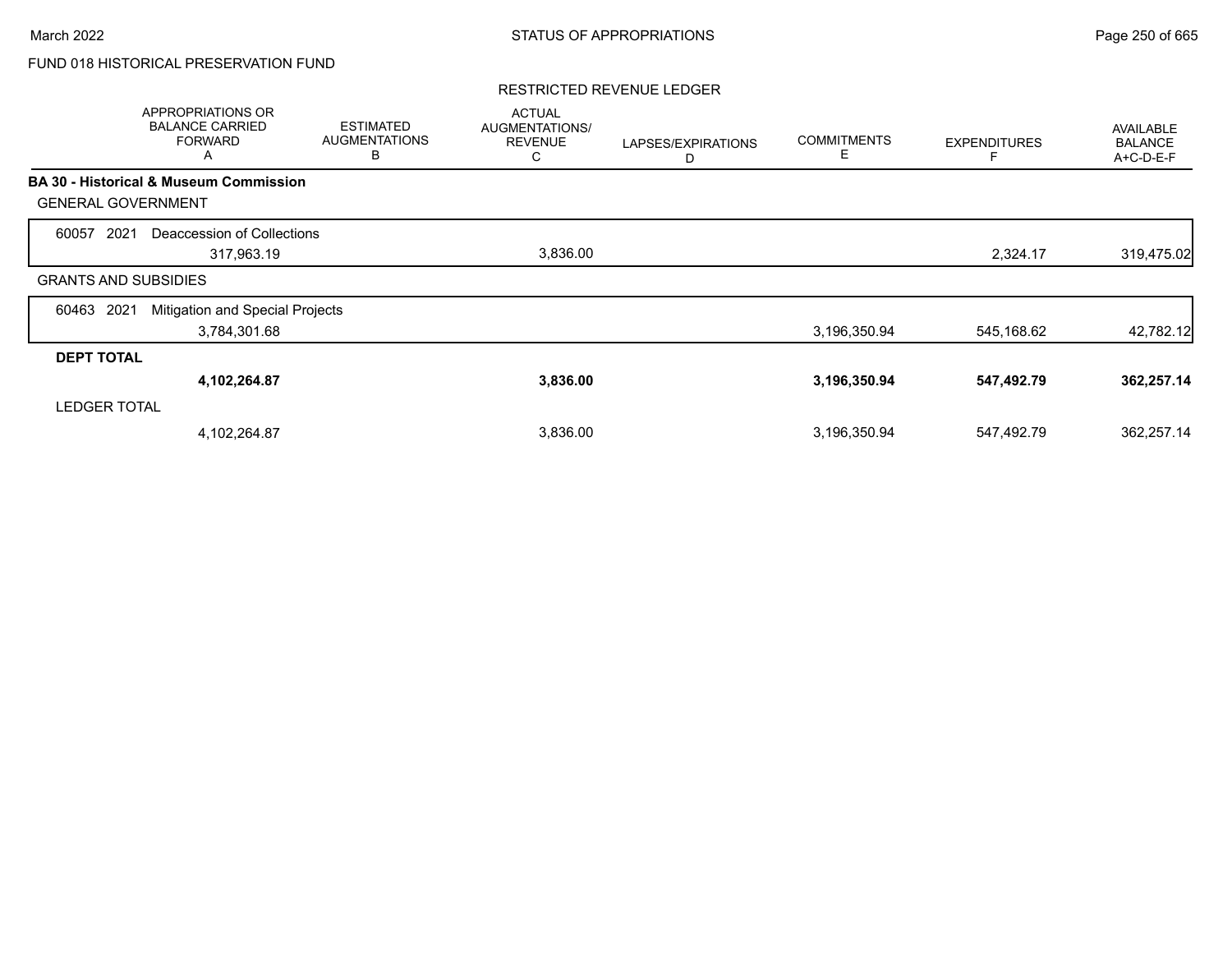Г

# FUND 019 PENNSYLVANIA INFRASTRUCTURE BANK

## CURRENT STATE EXECUTIVE AUTHORIZATIONS LEDGER

|                               | APPROPRIATIONS OR<br><b>BALANCE CARRIED</b><br><b>FORWARD</b><br>A | <b>ESTIMATED</b><br><b>AUGMENTATIONS</b><br>B | <b>ACTUAL</b><br>AUGMENTATIONS/<br><b>REVENUE</b><br>С | LAPSES/EXPIRATIONS<br>D | <b>COMMITMENTS</b><br>Ε | <b>EXPENDITURES</b> | <b>AVAILABLE</b><br><b>BALANCE</b><br>A+C-D-E-F |
|-------------------------------|--------------------------------------------------------------------|-----------------------------------------------|--------------------------------------------------------|-------------------------|-------------------------|---------------------|-------------------------------------------------|
| <b>BA 78 - Transportation</b> |                                                                    |                                               |                                                        |                         |                         |                     |                                                 |
| <b>GRANTS AND SUBSIDIES</b>   |                                                                    |                                               |                                                        |                         |                         |                     |                                                 |
| 20186 2021                    | Infrastruct Bnk Lns                                                |                                               |                                                        |                         |                         |                     |                                                 |
|                               | 42,000,000.00                                                      |                                               |                                                        |                         | 4,773,247.43            | 15,367,162.23       | 21,859,590.34                                   |
| <b>DEPT TOTAL</b>             |                                                                    |                                               |                                                        |                         |                         |                     |                                                 |
|                               | 42,000,000.00                                                      |                                               |                                                        |                         | 4,773,247.43            | 15,367,162.23       | 21,859,590.34                                   |
| <b>LEDGER TOTAL</b>           |                                                                    |                                               |                                                        |                         |                         |                     |                                                 |
|                               | 42,000,000.00                                                      |                                               |                                                        |                         | 4,773,247.43            | 15,367,162.23       | 21,859,590.34                                   |
|                               | TOTAL TOTAL ALL CURRENT STATE LEDGERS                              |                                               |                                                        |                         |                         |                     |                                                 |
|                               | 42,000,000.00                                                      |                                               |                                                        |                         | 4,773,247.43            | 15,367,162.23       | 21,859,590.34                                   |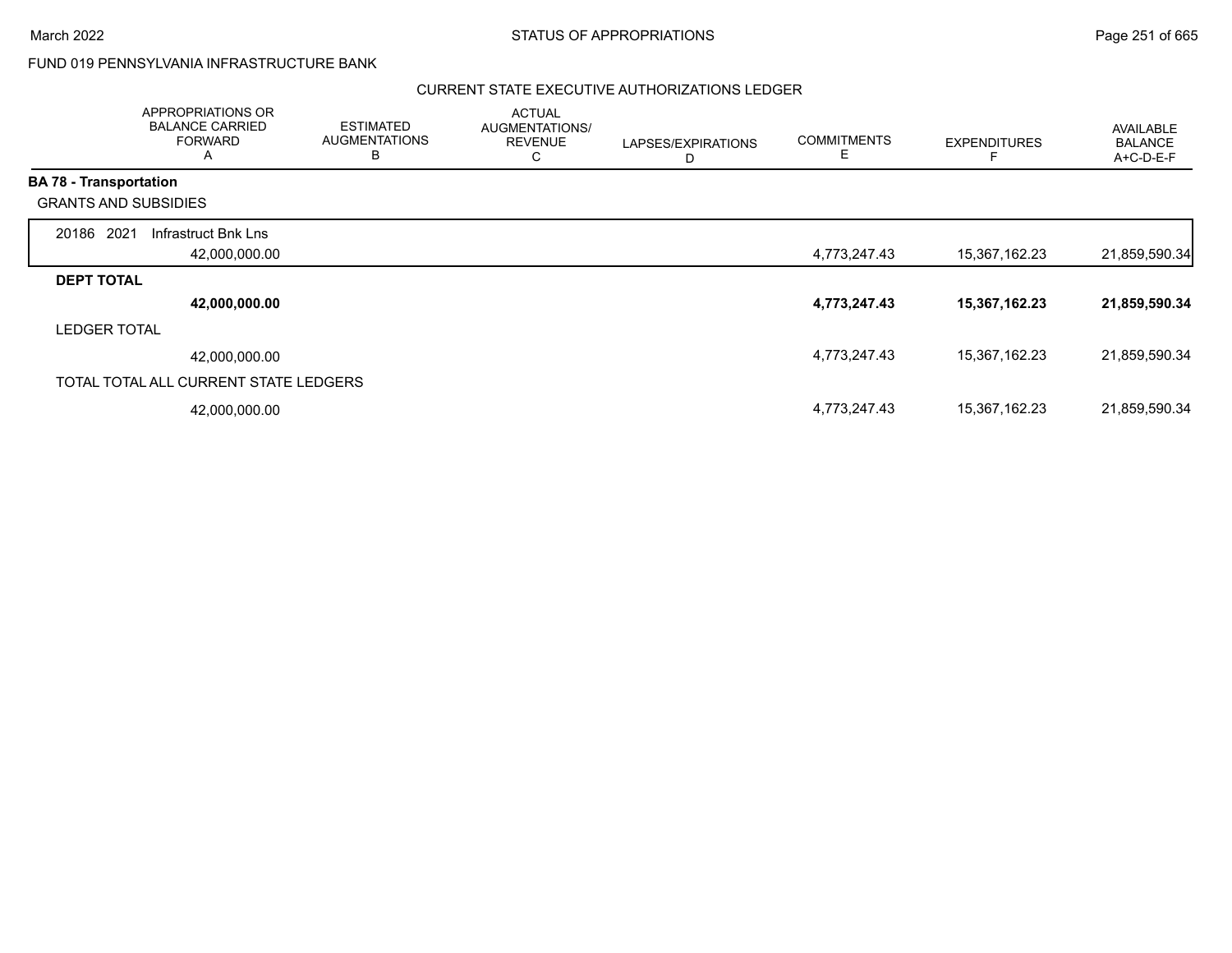# FUND 019 PENNSYLVANIA INFRASTRUCTURE BANK

## PRIOR STATE EXECUTIVE AUTHORIZATIONS LEDGER

|                               | APPROPRIATIONS OR<br><b>BALANCE CARRIED</b><br><b>FORWARD</b><br>A | <b>ESTIMATED</b><br><b>AUGMENTATIONS</b><br>В | <b>ACTUAL</b><br>AUGMENTATIONS/<br><b>REVENUE</b><br>С | LAPSES/EXPIRATIONS<br>D | <b>COMMITMENTS</b><br>Е | <b>EXPENDITURES</b> | AVAILABLE<br><b>BALANCE</b><br>A+C-D-E-F |
|-------------------------------|--------------------------------------------------------------------|-----------------------------------------------|--------------------------------------------------------|-------------------------|-------------------------|---------------------|------------------------------------------|
| <b>BA 78 - Transportation</b> |                                                                    |                                               |                                                        |                         |                         |                     |                                          |
|                               | <b>GRANTS AND SUBSIDIES</b>                                        |                                               |                                                        |                         |                         |                     |                                          |
| 20186 2019                    | Infrastruct Bnk Lns                                                |                                               |                                                        |                         |                         |                     |                                          |
|                               | 1,341,899.00                                                       |                                               |                                                        |                         |                         |                     | 1,341,899.00                             |
| 20186 2020                    | Infrastruct Bnk Lns                                                |                                               |                                                        |                         |                         |                     |                                          |
|                               | 9,927,751.75                                                       |                                               |                                                        |                         |                         | 4,050,750.82        | 5,877,000.93                             |
| <b>DEPT TOTAL</b>             |                                                                    |                                               |                                                        |                         |                         |                     |                                          |
|                               | 11,269,650.75                                                      |                                               |                                                        |                         |                         | 4,050,750.82        | 7,218,899.93                             |
|                               | <b>LEDGER TOTAL</b>                                                |                                               |                                                        |                         |                         |                     |                                          |
|                               | 11,269,650.75                                                      |                                               |                                                        |                         |                         | 4,050,750.82        | 7,218,899.93                             |
|                               | TOTAL TOTAL ALL PRIOR STATE LEDGERS                                |                                               |                                                        |                         |                         |                     |                                          |
|                               | 11,269,650.75                                                      |                                               |                                                        |                         |                         | 4,050,750.82        | 7,218,899.93                             |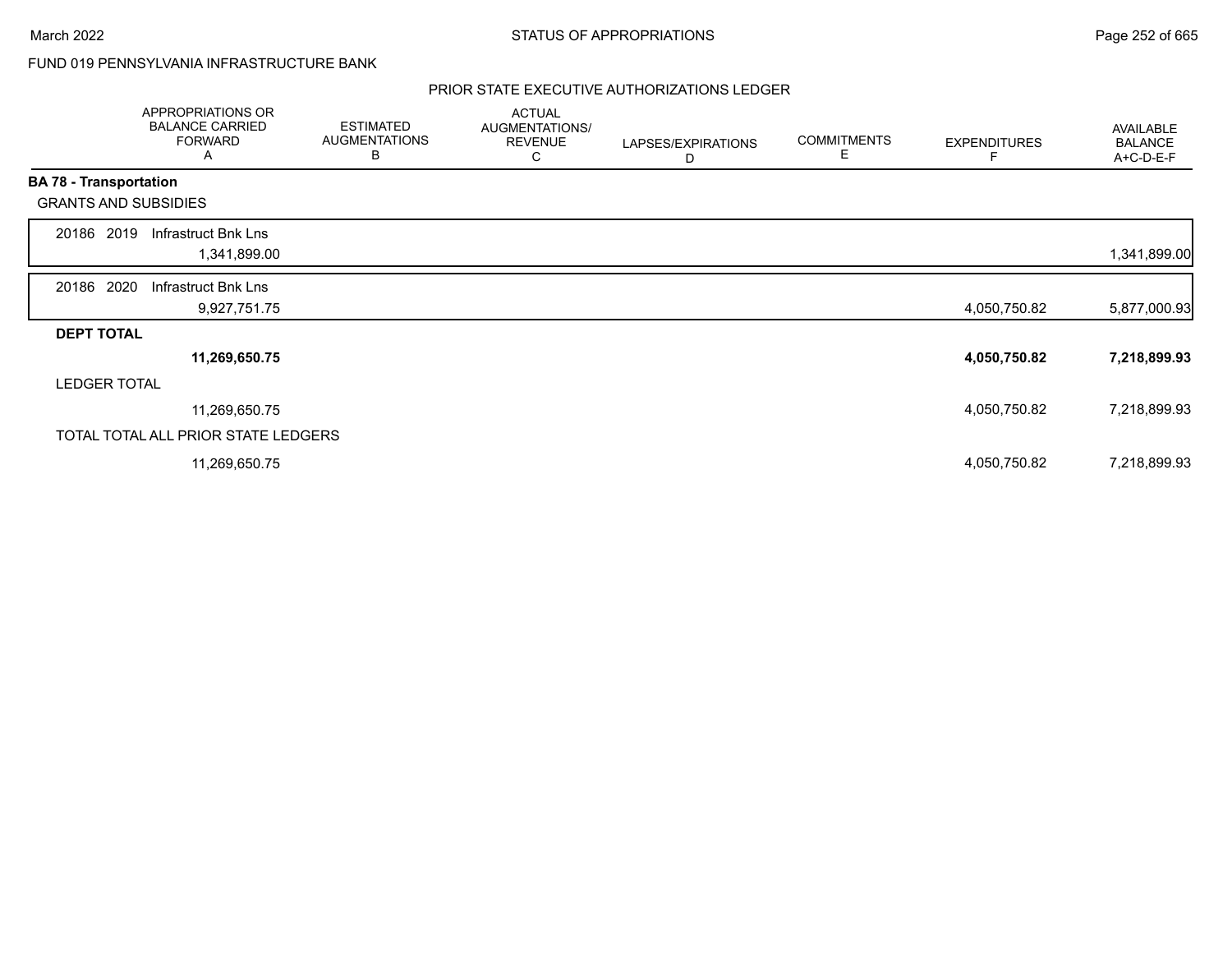| APPROPRIATIONS OR<br><b>BALANCE CARRIED</b><br><b>FORWARD</b><br>A | <b>ESTIMATED</b><br><b>AUGMENTATIONS</b><br>B | <b>ACTUAL</b><br>AUGMENTATIONS/<br><b>REVENUE</b><br>U | LAPSES/EXPIRATIONS<br>D | <b>COMMITMENTS</b><br>Е | <b>EXPENDITURES</b> | <b>AVAILABLE</b><br><b>BALANCE</b><br>A+C-D-E-F |
|--------------------------------------------------------------------|-----------------------------------------------|--------------------------------------------------------|-------------------------|-------------------------|---------------------|-------------------------------------------------|
| <b>BA 35 - Environmental Protection</b>                            |                                               |                                                        |                         |                         |                     |                                                 |
| <b>GENERAL GOVERNMENT</b>                                          |                                               |                                                        |                         |                         |                     |                                                 |
| 20102 2021<br><b>General Operations</b>                            |                                               |                                                        |                         |                         |                     |                                                 |
| 4,999,000.00                                                       |                                               |                                                        |                         | 805,815.56              | 1,001,747.10        | 3,191,437.34                                    |
| <b>DEPT TOTAL</b>                                                  |                                               |                                                        |                         |                         |                     |                                                 |
| 4,999,000.00                                                       |                                               |                                                        |                         | 805,815.56              | 1,001,747.10        | 3,191,437.34                                    |
| <b>LEDGER TOTAL</b>                                                |                                               |                                                        |                         |                         |                     |                                                 |
| 4,999,000.00                                                       |                                               |                                                        |                         | 805,815.56              | 1,001,747.10        | 3,191,437.34                                    |
| TOTAL TOTAL ALL CURRENT STATE LEDGERS                              |                                               |                                                        |                         |                         |                     |                                                 |
| 4,999,000.00                                                       |                                               |                                                        |                         | 805,815.56              | 1,001,747.10        | 3,191,437.34                                    |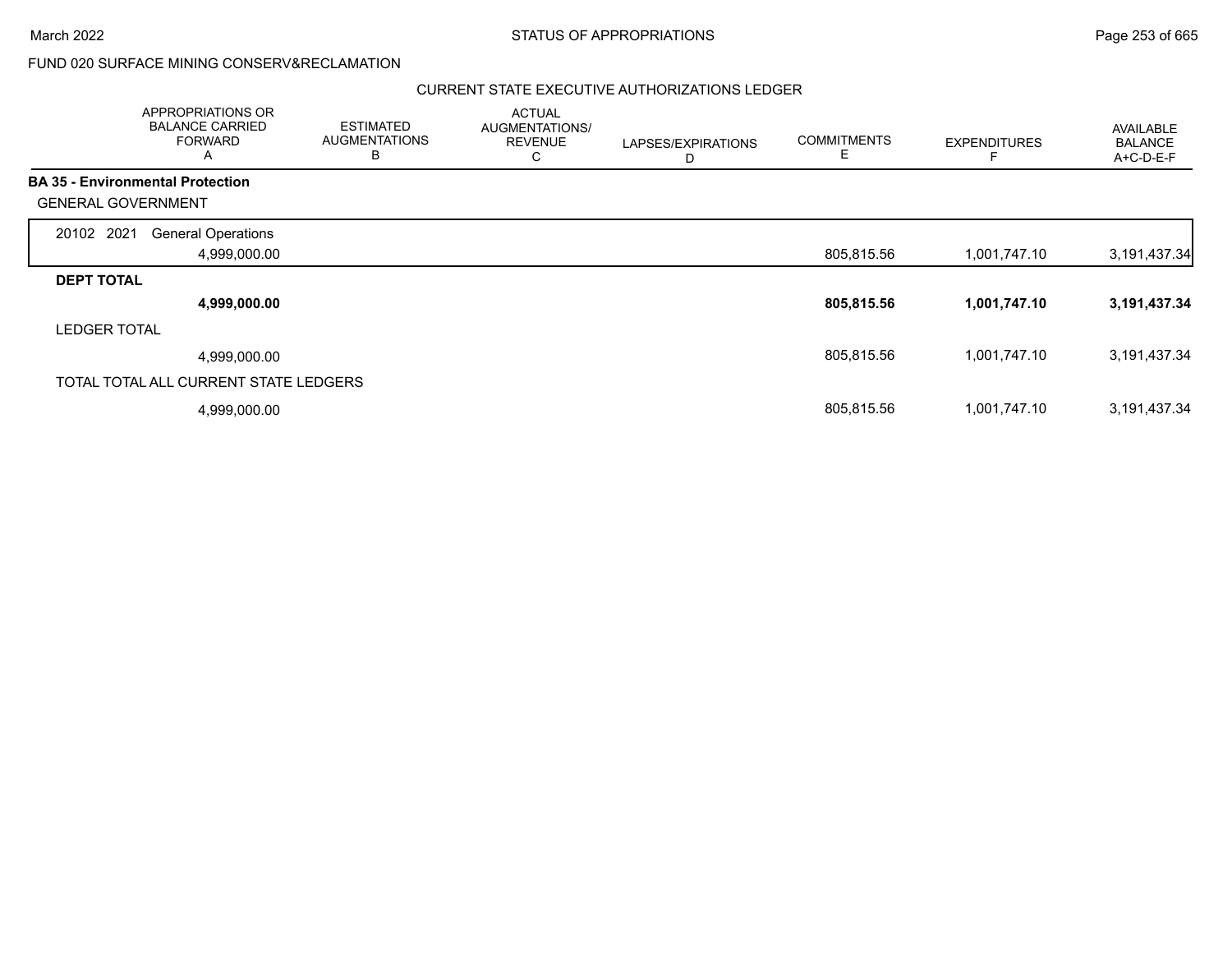|                           | APPROPRIATIONS OR<br><b>BALANCE CARRIED</b><br><b>FORWARD</b><br>Α | <b>ESTIMATED</b><br><b>AUGMENTATIONS</b><br>В | <b>ACTUAL</b><br>AUGMENTATIONS/<br><b>REVENUE</b><br>С | LAPSES/EXPIRATIONS<br>D | <b>COMMITMENTS</b><br>Е | <b>EXPENDITURES</b><br>F | AVAILABLE<br><b>BALANCE</b><br>A+C-D-E-F |
|---------------------------|--------------------------------------------------------------------|-----------------------------------------------|--------------------------------------------------------|-------------------------|-------------------------|--------------------------|------------------------------------------|
|                           | <b>BA 35 - Environmental Protection</b>                            |                                               |                                                        |                         |                         |                          |                                          |
| <b>GENERAL GOVERNMENT</b> |                                                                    |                                               |                                                        |                         |                         |                          |                                          |
| 20102 2018                | <b>General Operations</b><br>51,163.91                             |                                               |                                                        |                         |                         |                          | 51,163.91                                |
| 20102 2019                | <b>General Operations</b><br>279,006.85                            |                                               |                                                        |                         | 55,236.85               |                          | 223,770.00                               |
| 20102 2020                | <b>General Operations</b><br>3,256,786.51                          |                                               |                                                        |                         | 92,978.26               | 550,222.29               | 2,613,585.96                             |
| <b>DEPT TOTAL</b>         |                                                                    |                                               |                                                        |                         |                         |                          |                                          |
|                           | 3,586,957.27                                                       |                                               |                                                        |                         | 148,215.11              | 550,222.29               | 2,888,519.87                             |
| <b>LEDGER TOTAL</b>       |                                                                    |                                               |                                                        |                         |                         |                          |                                          |
|                           | 3,586,957.27                                                       |                                               |                                                        |                         | 148,215.11              | 550,222.29               | 2,888,519.87                             |
|                           | TOTAL TOTAL ALL PRIOR STATE LEDGERS                                |                                               |                                                        |                         |                         |                          |                                          |
|                           | 3,586,957.27                                                       |                                               |                                                        |                         | 148,215.11              | 550,222.29               | 2,888,519.87                             |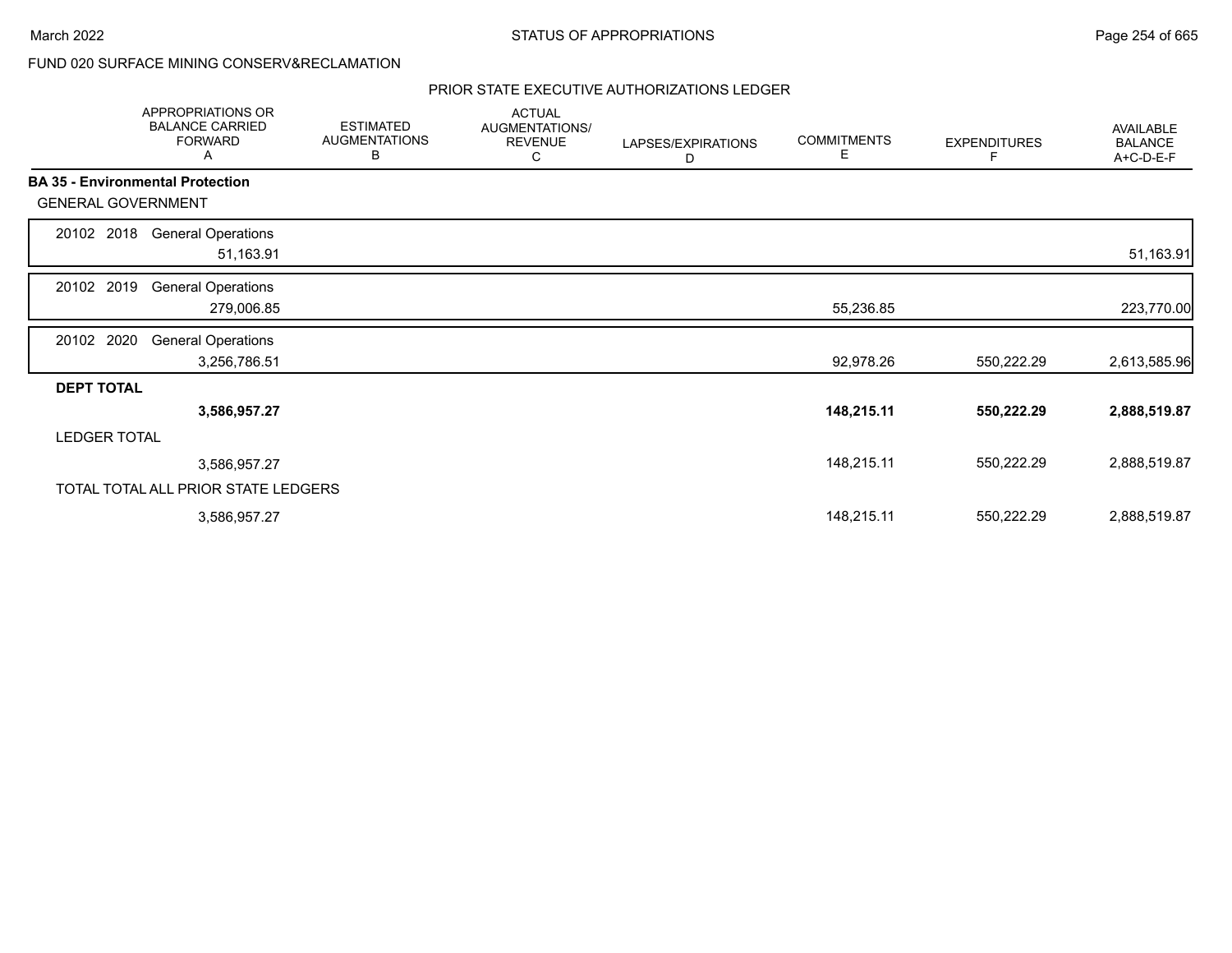#### RESTRICTED RECEIPTS LEDGER

|                           | <b>APPROPRIATIONS OR</b><br><b>BALANCE CARRIED</b><br>FORWARD<br>A | <b>ESTIMATED</b><br><b>AUGMENTATIONS</b><br>в | <b>ACTUAL</b><br>AUGMENTATIONS/<br><b>REVENUE</b><br>С | LAPSES/EXPIRATIONS<br>D | <b>COMMITMENTS</b><br>E. | <b>EXPENDITURES</b> | AVAILABLE<br><b>BALANCE</b><br>$A+C-D-E-F$ |
|---------------------------|--------------------------------------------------------------------|-----------------------------------------------|--------------------------------------------------------|-------------------------|--------------------------|---------------------|--------------------------------------------|
|                           | <b>BA 35 - Environmental Protection</b>                            |                                               |                                                        |                         |                          |                     |                                            |
| <b>GENERAL GOVERNMENT</b> |                                                                    |                                               |                                                        |                         |                          |                     |                                            |
| 2021<br>40050             | Trust Account for CO                                               |                                               |                                                        |                         |                          |                     |                                            |
|                           | 9,781,806.56                                                       |                                               | 185,579.95                                             |                         |                          | 12,400.00           | 9,954,986.51                               |
| <b>DEPT TOTAL</b>         |                                                                    |                                               |                                                        |                         |                          |                     |                                            |
|                           | 9,781,806.56                                                       |                                               | 185,579.95                                             |                         |                          | 12,400.00           | 9,954,986.51                               |
| <b>LEDGER TOTAL</b>       |                                                                    |                                               |                                                        |                         |                          |                     |                                            |
|                           | 9,781,806.56                                                       |                                               | 185.579.95                                             |                         |                          | 12.400.00           | 9,954,986.51                               |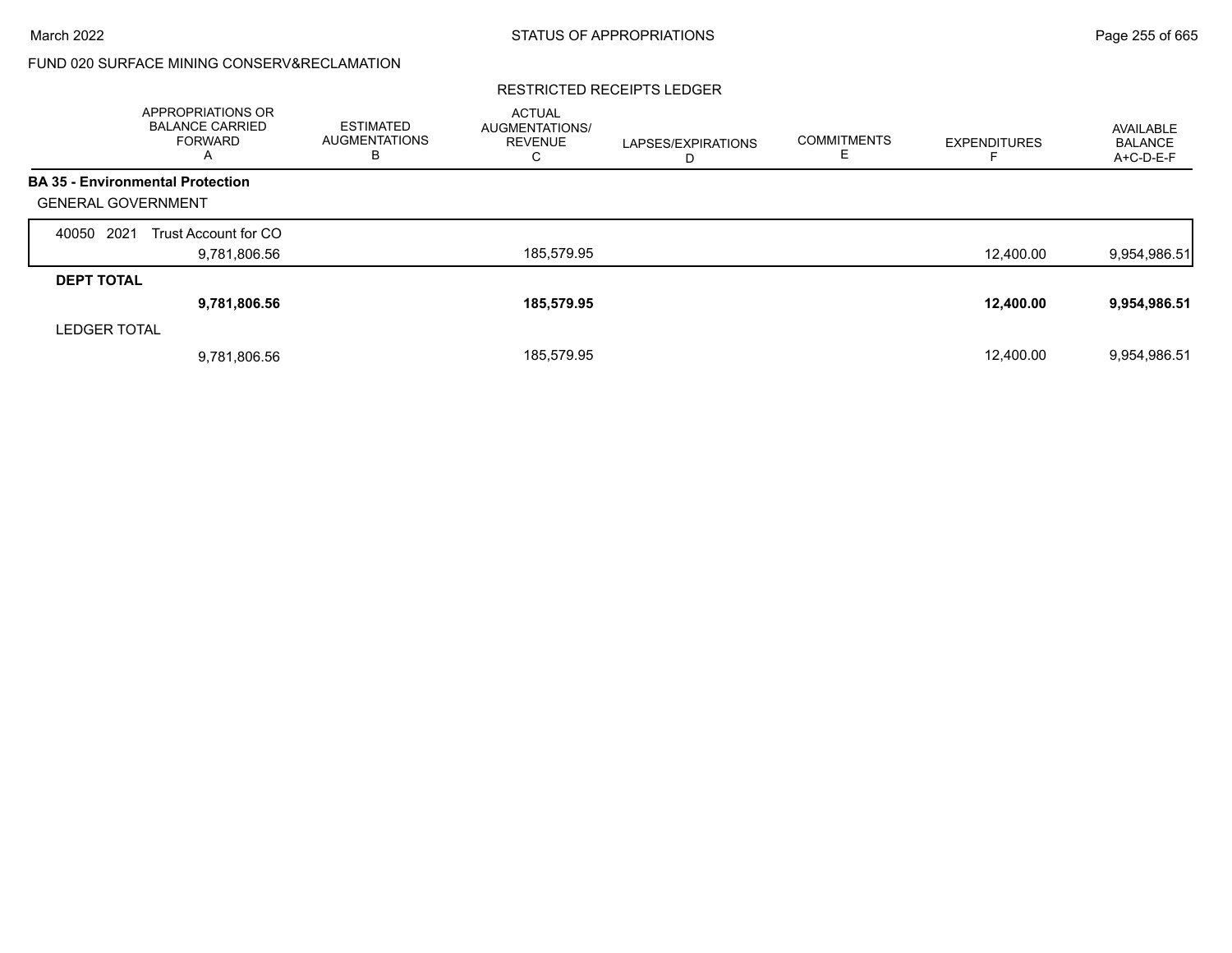#### RESTRICTED REVENUE LEDGER

|                           | <b>APPROPRIATIONS OR</b><br><b>BALANCE CARRIED</b><br><b>FORWARD</b><br>A | <b>ESTIMATED</b><br><b>AUGMENTATIONS</b><br>в | <b>ACTUAL</b><br>AUGMENTATIONS/<br><b>REVENUE</b><br>С | LAPSES/EXPIRATIONS<br>D | <b>COMMITMENTS</b><br>Е | <b>EXPENDITURES</b><br>F | <b>AVAILABLE</b><br><b>BALANCE</b><br>A+C-D-E-F |
|---------------------------|---------------------------------------------------------------------------|-----------------------------------------------|--------------------------------------------------------|-------------------------|-------------------------|--------------------------|-------------------------------------------------|
|                           | <b>BA 35 - Environmental Protection</b>                                   |                                               |                                                        |                         |                         |                          |                                                 |
| <b>GENERAL GOVERNMENT</b> |                                                                           |                                               |                                                        |                         |                         |                          |                                                 |
| 60085 2021                | Forestering or Reclaiming Land                                            |                                               |                                                        |                         |                         |                          |                                                 |
|                           | 17,793,364.01                                                             |                                               | 202,721.77                                             |                         | 47,326.22               | 60,417.51                | 17,888,342.05                                   |
| 60087<br>2021             | Mine Reclamation Released Bonds                                           |                                               |                                                        |                         |                         |                          |                                                 |
|                           | 2,410,517.26                                                              |                                               |                                                        |                         | 53,857.04               | 23,291.01                | 2,333,369.21                                    |
| 2021<br>60178             | Alternative Bond System Deficit Closeout                                  |                                               |                                                        |                         |                         |                          |                                                 |
|                           | 1,897,148.67                                                              |                                               |                                                        |                         | 18,256.78               | 26,478.09                | 1,852,413.80                                    |
| 2021<br>60251             | <b>Reclamation Fee O&amp;M Trust Account</b>                              |                                               |                                                        |                         |                         |                          |                                                 |
|                           | 3,954,995.08                                                              |                                               | 278,160.98                                             |                         | 1,585,471.40            | 443,657.65               | 2,204,027.01                                    |
| 2021<br>60252             | ABS Legacy Sites Trust Account                                            |                                               |                                                        |                         |                         |                          |                                                 |
|                           | 6,111,541.59                                                              |                                               | 2,142.47                                               |                         |                         |                          | 6,113,684.06                                    |
| 2021<br>60349             | LandReclamationFinancialGuaranteeAccount                                  |                                               |                                                        |                         |                         |                          |                                                 |
|                           | 16,917,365.61                                                             |                                               | 492,018.67                                             |                         |                         |                          | 17,409,384.28                                   |
| <b>DEPT TOTAL</b>         |                                                                           |                                               |                                                        |                         |                         |                          |                                                 |
|                           | 49,084,932.22                                                             |                                               | 975,043.89                                             |                         | 1,704,911.44            | 553,844.26               | 47,801,220.41                                   |
| <b>LEDGER TOTAL</b>       |                                                                           |                                               |                                                        |                         |                         |                          |                                                 |
|                           | 49,084,932.22                                                             |                                               | 975,043.89                                             |                         | 1,704,911.44            | 553,844.26               | 47,801,220.41                                   |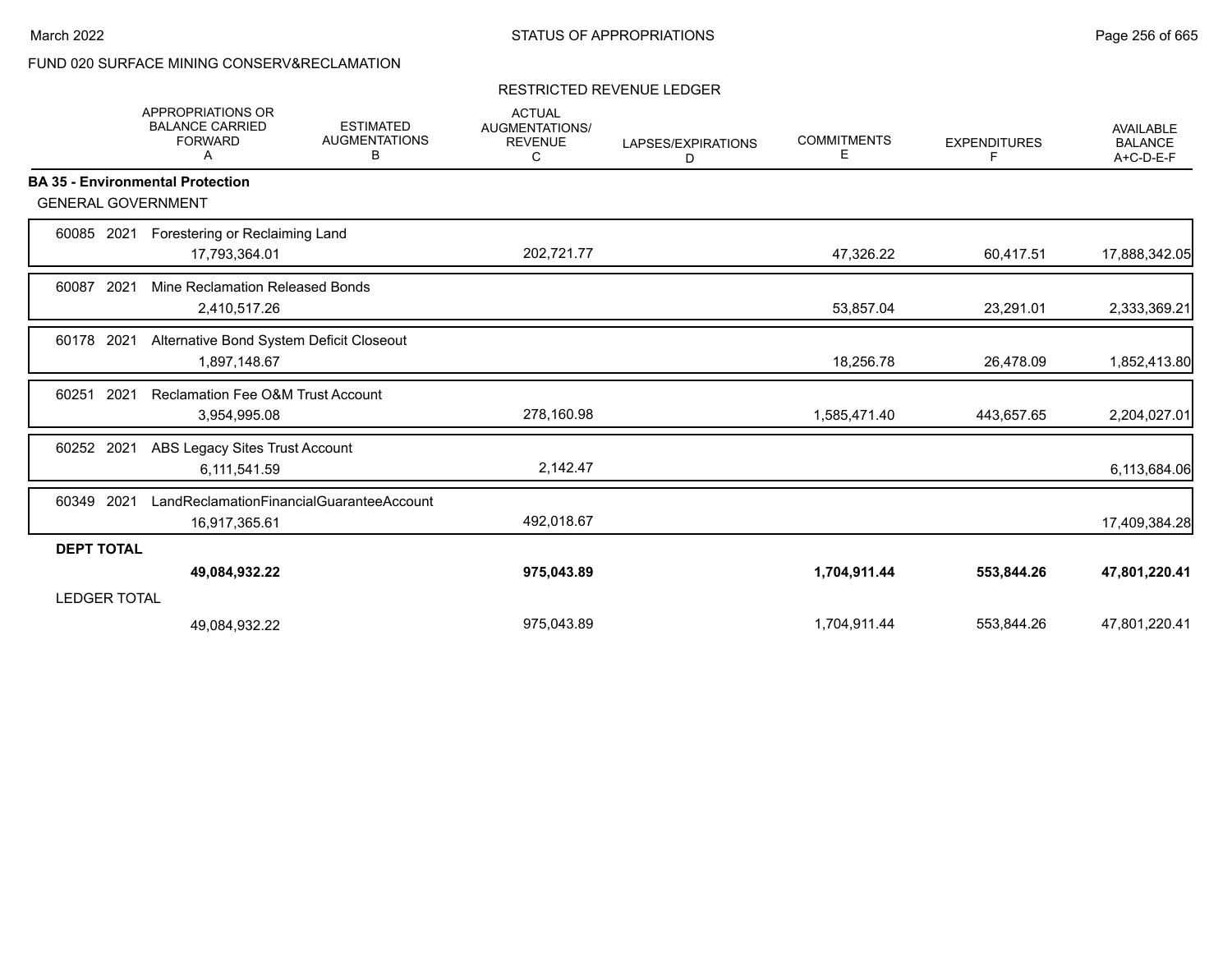# FUND 021 SPECIAL ADMINISTRATION FUND

|                          | APPROPRIATIONS OR<br><b>BALANCE CARRIED</b><br><b>FORWARD</b><br>A | <b>ESTIMATED</b><br><b>AUGMENTATIONS</b><br>B | <b>ACTUAL</b><br>AUGMENTATIONS/<br><b>REVENUE</b><br>С | LAPSES/EXPIRATIONS<br>D | <b>COMMITMENTS</b><br>Ε | <b>EXPENDITURES</b> | <b>AVAILABLE</b><br><b>BALANCE</b><br>A+C-D-E-F |
|--------------------------|--------------------------------------------------------------------|-----------------------------------------------|--------------------------------------------------------|-------------------------|-------------------------|---------------------|-------------------------------------------------|
| BA 12 - Labor & Industry |                                                                    |                                               |                                                        |                         |                         |                     |                                                 |
|                          | <b>GENERAL GOVERNMENT</b>                                          |                                               |                                                        |                         |                         |                     |                                                 |
| 20436                    | 2021<br>Administration of UnemploymentComp-State<br>28,000,000.00  |                                               |                                                        |                         | 18,600,687.85           | 7,962,847.81        | 1,436,464.34                                    |
| <b>DEPT TOTAL</b>        |                                                                    |                                               |                                                        |                         |                         |                     |                                                 |
|                          | 28,000,000.00                                                      |                                               |                                                        |                         | 18,600,687.85           | 7,962,847.81        | 1,436,464.34                                    |
| <b>LEDGER TOTAL</b>      |                                                                    |                                               |                                                        |                         |                         |                     |                                                 |
|                          | 28,000,000.00                                                      |                                               |                                                        |                         | 18,600,687.85           | 7,962,847.81        | 1,436,464.34                                    |
|                          | TOTAL TOTAL ALL CURRENT STATE LEDGERS                              |                                               |                                                        |                         |                         |                     |                                                 |
|                          | 28,000,000.00                                                      |                                               |                                                        |                         | 18,600,687.85           | 7,962,847.81        | 1,436,464.34                                    |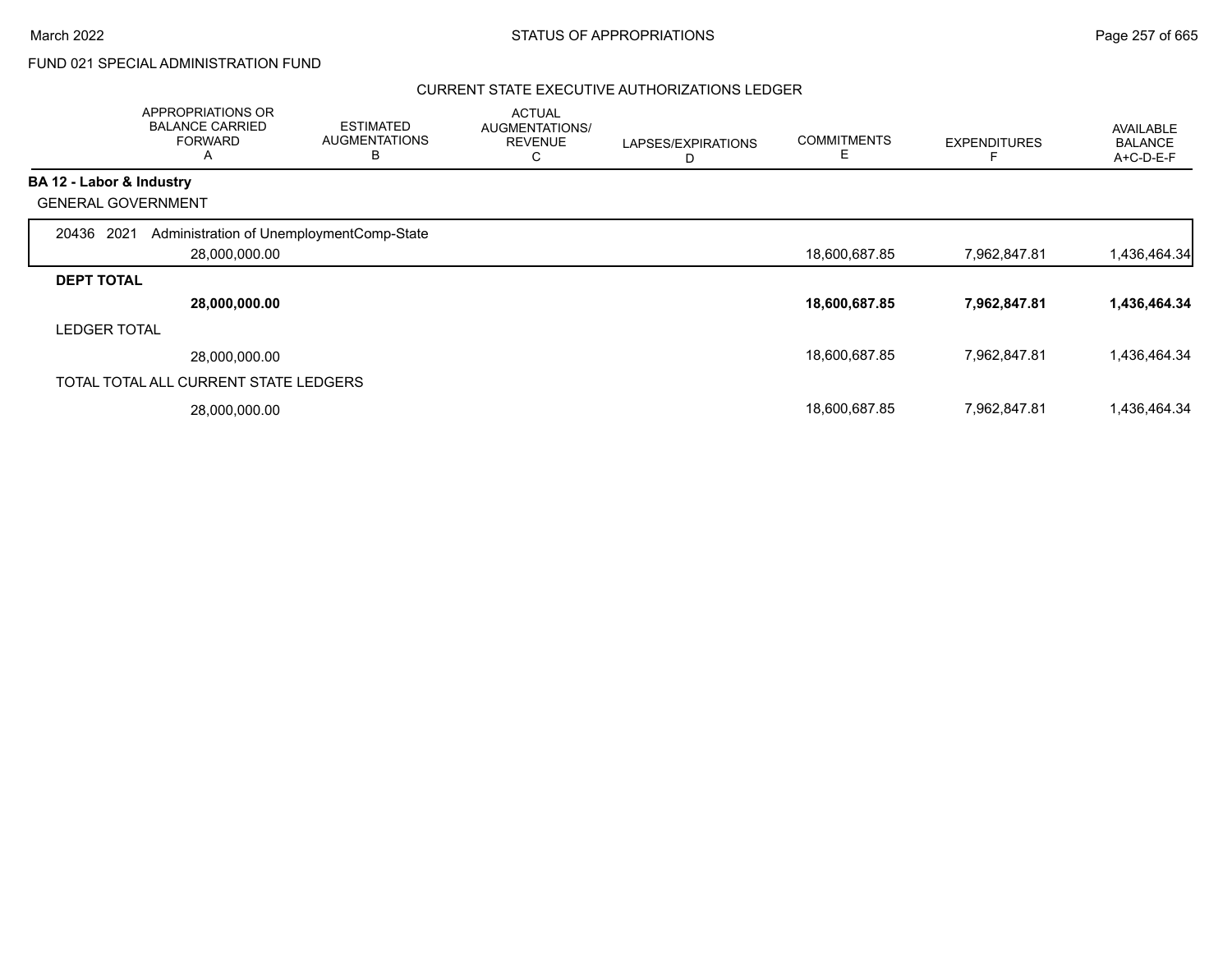# FUND 021 SPECIAL ADMINISTRATION FUND

|                   | APPROPRIATIONS OR<br><b>BALANCE CARRIED</b><br><b>FORWARD</b><br>Α | <b>ESTIMATED</b><br><b>AUGMENTATIONS</b><br>В | <b>ACTUAL</b><br>AUGMENTATIONS/<br><b>REVENUE</b><br>С | LAPSES/EXPIRATIONS<br>D | <b>COMMITMENTS</b><br>Е | <b>EXPENDITURES</b> | AVAILABLE<br><b>BALANCE</b><br>A+C-D-E-F |
|-------------------|--------------------------------------------------------------------|-----------------------------------------------|--------------------------------------------------------|-------------------------|-------------------------|---------------------|------------------------------------------|
|                   | BA 12 - Labor & Industry                                           |                                               |                                                        |                         |                         |                     |                                          |
|                   | <b>GENERAL GOVERNMENT</b>                                          |                                               |                                                        |                         |                         |                     |                                          |
| 20436 2019        | Administration of UnemploymentComp-State<br>459,086.63             |                                               |                                                        |                         |                         |                     | 459,086.63                               |
| 20436 2020        | Administration of UnemploymentComp-State                           |                                               |                                                        |                         |                         |                     |                                          |
|                   | 5,059,071.66                                                       |                                               |                                                        |                         | 375,000.00              | 2,469,045.65        | 2,215,026.01                             |
| <b>DEPT TOTAL</b> |                                                                    |                                               |                                                        |                         |                         |                     |                                          |
|                   | 5,518,158.29                                                       |                                               |                                                        |                         | 375,000.00              | 2,469,045.65        | 2,674,112.64                             |
|                   | <b>LEDGER TOTAL</b>                                                |                                               |                                                        |                         |                         |                     |                                          |
|                   | 5,518,158.29                                                       |                                               |                                                        |                         | 375,000.00              | 2,469,045.65        | 2,674,112.64                             |
|                   | TOTAL TOTAL ALL PRIOR STATE LEDGERS                                |                                               |                                                        |                         |                         |                     |                                          |
|                   | 5,518,158.29                                                       |                                               |                                                        |                         | 375,000.00              | 2,469,045.65        | 2,674,112.64                             |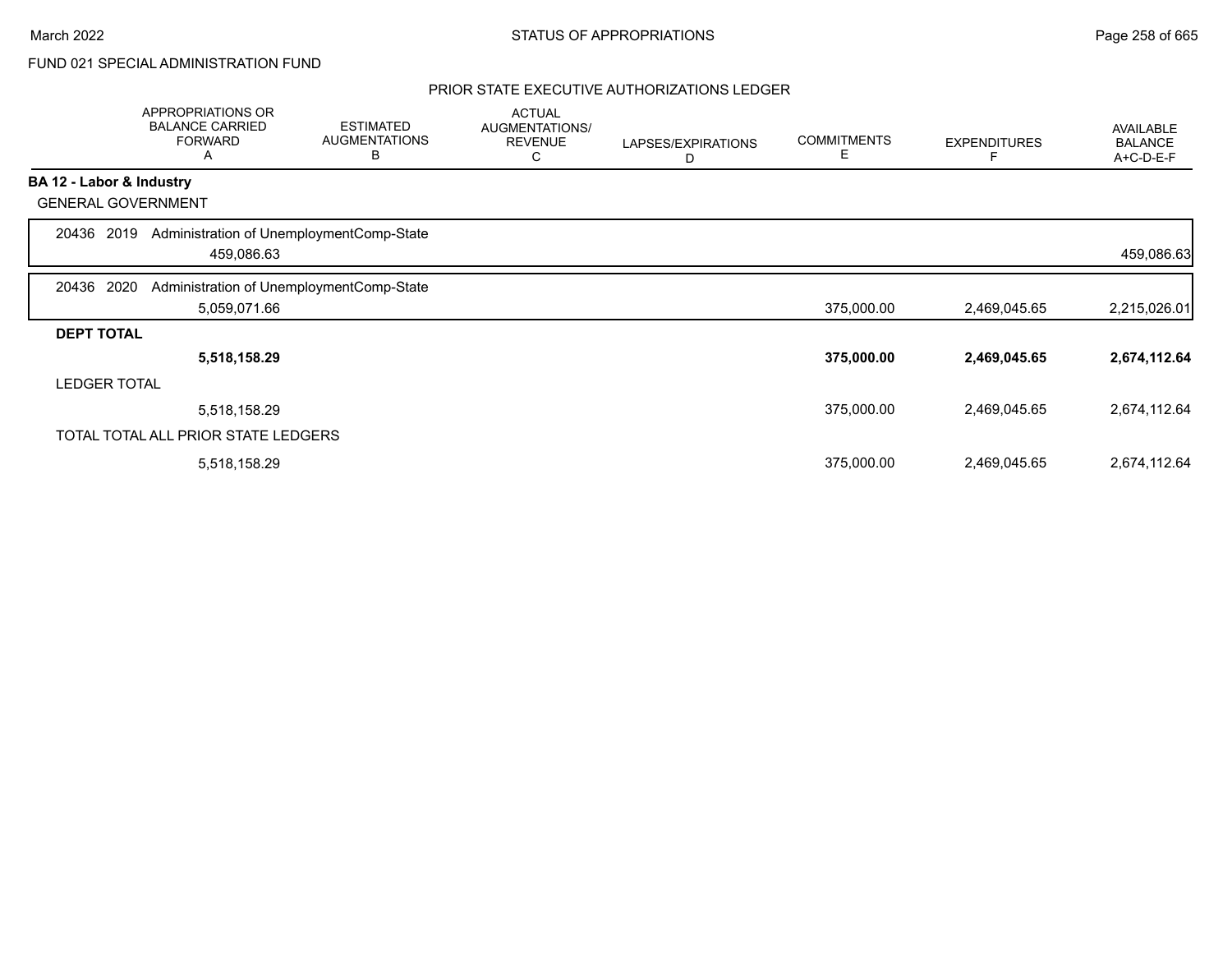г

# FUND 021 SPECIAL ADMINISTRATION FUND

|                           | APPROPRIATIONS OR<br><b>BALANCE CARRIED</b><br><b>FORWARD</b><br>$\overline{A}$ | <b>ESTIMATED</b><br><b>AUGMENTATIONS</b><br>В | <b>ACTUAL</b><br>AUGMENTATIONS/<br><b>REVENUE</b><br>С | LAPSES/EXPIRATIONS<br>D | <b>COMMITMENTS</b> | <b>EXPENDITURES</b> | AVAILABLE<br><b>BALANCE</b><br>A+C-D-E-F |
|---------------------------|---------------------------------------------------------------------------------|-----------------------------------------------|--------------------------------------------------------|-------------------------|--------------------|---------------------|------------------------------------------|
| BA 12 - Labor & Industry  |                                                                                 |                                               |                                                        |                         |                    |                     |                                          |
| <b>GENERAL GOVERNMENT</b> |                                                                                 |                                               |                                                        |                         |                    |                     |                                          |
| 2021<br>50001             | <b>Costs of Administration</b>                                                  |                                               |                                                        |                         |                    |                     |                                          |
|                           |                                                                                 |                                               |                                                        |                         | 3,000,000.00       |                     | $-3,000,000.00$                          |
| <b>DEPT TOTAL</b>         |                                                                                 |                                               |                                                        |                         |                    |                     |                                          |
|                           |                                                                                 |                                               |                                                        |                         | 3,000,000.00       |                     | $-3,000,000.00$                          |
| <b>LEDGER TOTAL</b>       |                                                                                 |                                               |                                                        |                         |                    |                     |                                          |
|                           |                                                                                 |                                               |                                                        |                         | 3,000,000.00       |                     | $-3,000,000.00$                          |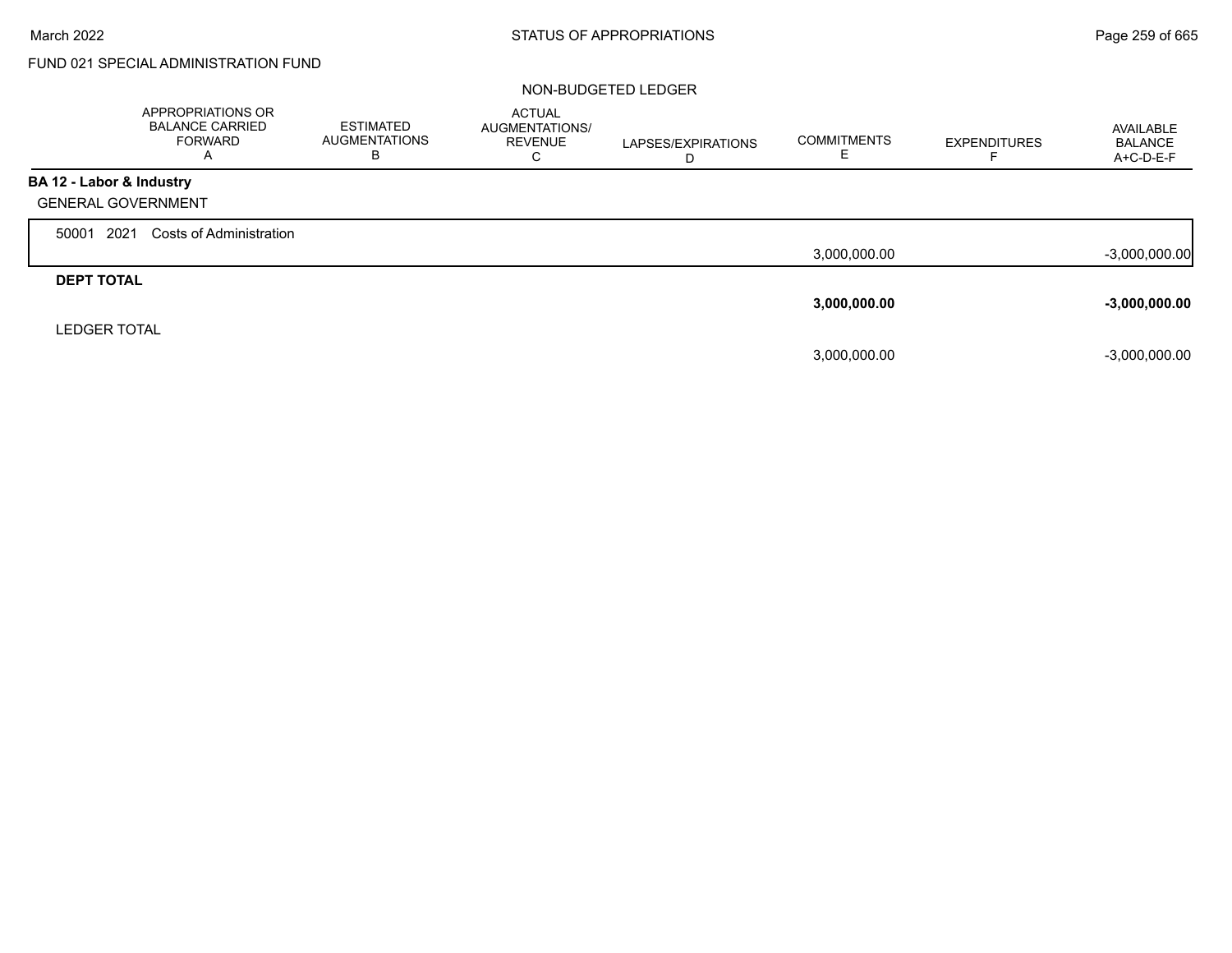г

# FUND 022 CAPITOL RESTORATION TRUST FUND

| <b>ACTUAL</b><br><b>ESTIMATED</b><br>AUGMENTATIONS/<br>AVAILABLE<br><b>COMMITMENTS</b><br>AUGMENTATIONS<br>REVENUE<br><b>EXPENDITURES</b><br><b>BALANCE</b><br>LAPSES/EXPIRATIONS<br>C<br>A+C-D-E-F<br>Е.<br>D |      |
|----------------------------------------------------------------------------------------------------------------------------------------------------------------------------------------------------------------|------|
|                                                                                                                                                                                                                |      |
|                                                                                                                                                                                                                |      |
|                                                                                                                                                                                                                |      |
| $-5.24$                                                                                                                                                                                                        | 5.24 |
|                                                                                                                                                                                                                |      |
| $-5.24$                                                                                                                                                                                                        | 5.24 |
|                                                                                                                                                                                                                |      |
|                                                                                                                                                                                                                | 5.24 |
| $-5.24$                                                                                                                                                                                                        |      |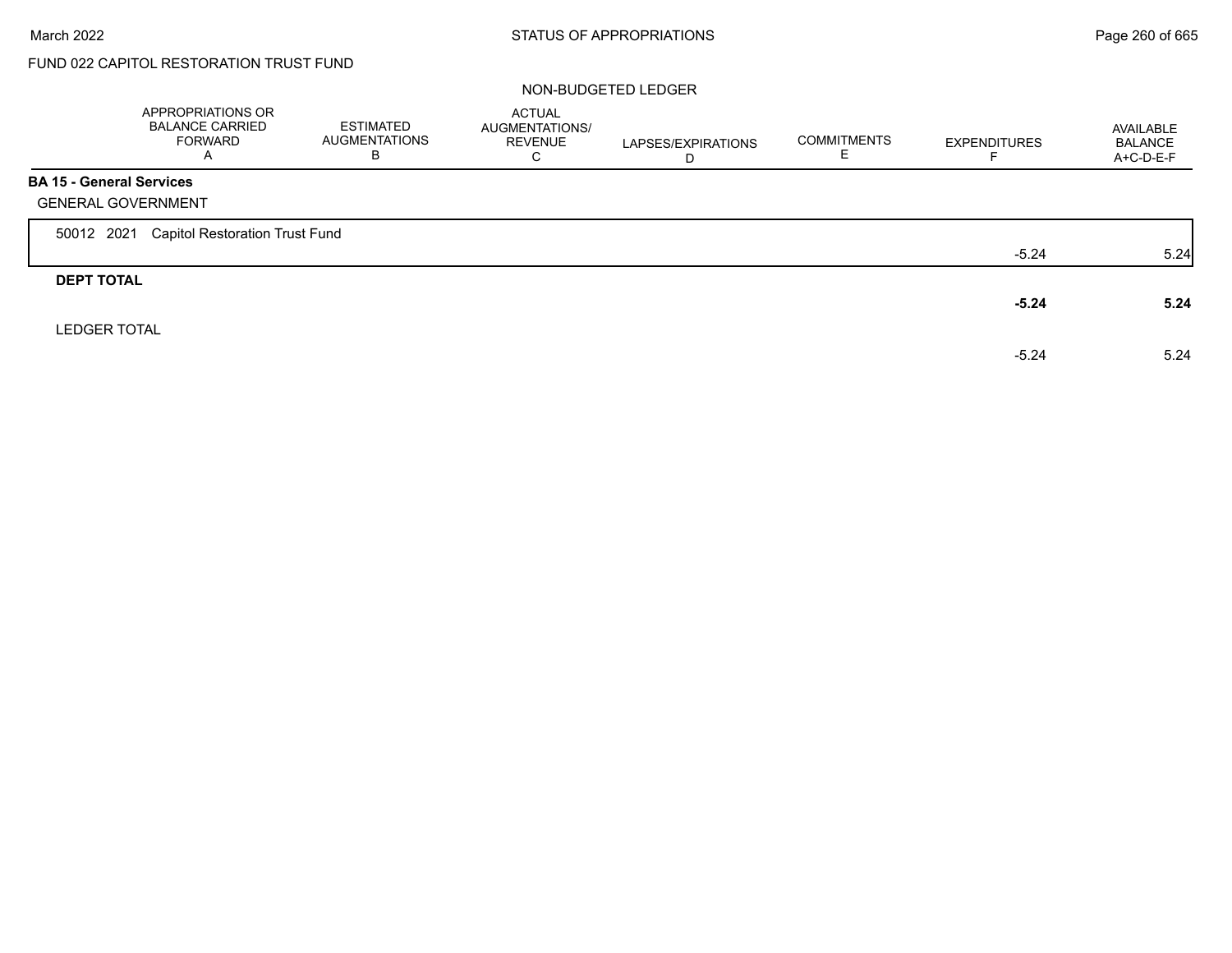# FUND 023 VOCATIONAL REHABILITATION FUND

|                           | APPROPRIATIONS OR<br><b>BALANCE CARRIED</b><br><b>FORWARD</b> | <b>ESTIMATED</b><br><b>AUGMENTATIONS</b><br>в | <b>ACTUAL</b><br>AUGMENTATIONS/<br><b>REVENUE</b><br>C | LAPSES/EXPIRATIONS<br>D | <b>COMMITMENTS</b><br>E | <b>EXPENDITURES</b> | AVAILABLE<br><b>BALANCE</b><br>A+C-D-E-F |
|---------------------------|---------------------------------------------------------------|-----------------------------------------------|--------------------------------------------------------|-------------------------|-------------------------|---------------------|------------------------------------------|
| BA 12 - Labor & Industry  |                                                               |                                               |                                                        |                         |                         |                     |                                          |
| <b>GENERAL GOVERNMENT</b> |                                                               |                                               |                                                        |                         |                         |                     |                                          |
| 2021<br>20006             | <b>General Operations</b>                                     |                                               |                                                        |                         |                         |                     |                                          |
|                           | 47,942,000.00                                                 |                                               | 220.00                                                 |                         | 4,792,490.10            | 30,478,327.03       | 12,671,402.87                            |
| <b>DEPT TOTAL</b>         |                                                               |                                               |                                                        |                         |                         |                     |                                          |
|                           | 47,942,000.00                                                 |                                               | 220.00                                                 |                         | 4,792,490.10            | 30,478,327.03       | 12,671,402.87                            |
| <b>LEDGER TOTAL</b>       |                                                               |                                               |                                                        |                         |                         |                     |                                          |
|                           | 47,942,000.00                                                 |                                               | 220.00                                                 |                         | 4,792,490.10            | 30,478,327.03       | 12,671,402.87                            |
|                           | TOTAL TOTAL ALL CURRENT STATE LEDGERS                         |                                               |                                                        |                         |                         |                     |                                          |
|                           | 47,942,000.00                                                 |                                               | 220.00                                                 |                         | 4,792,490.10            | 30,478,327.03       | 12,671,402.87                            |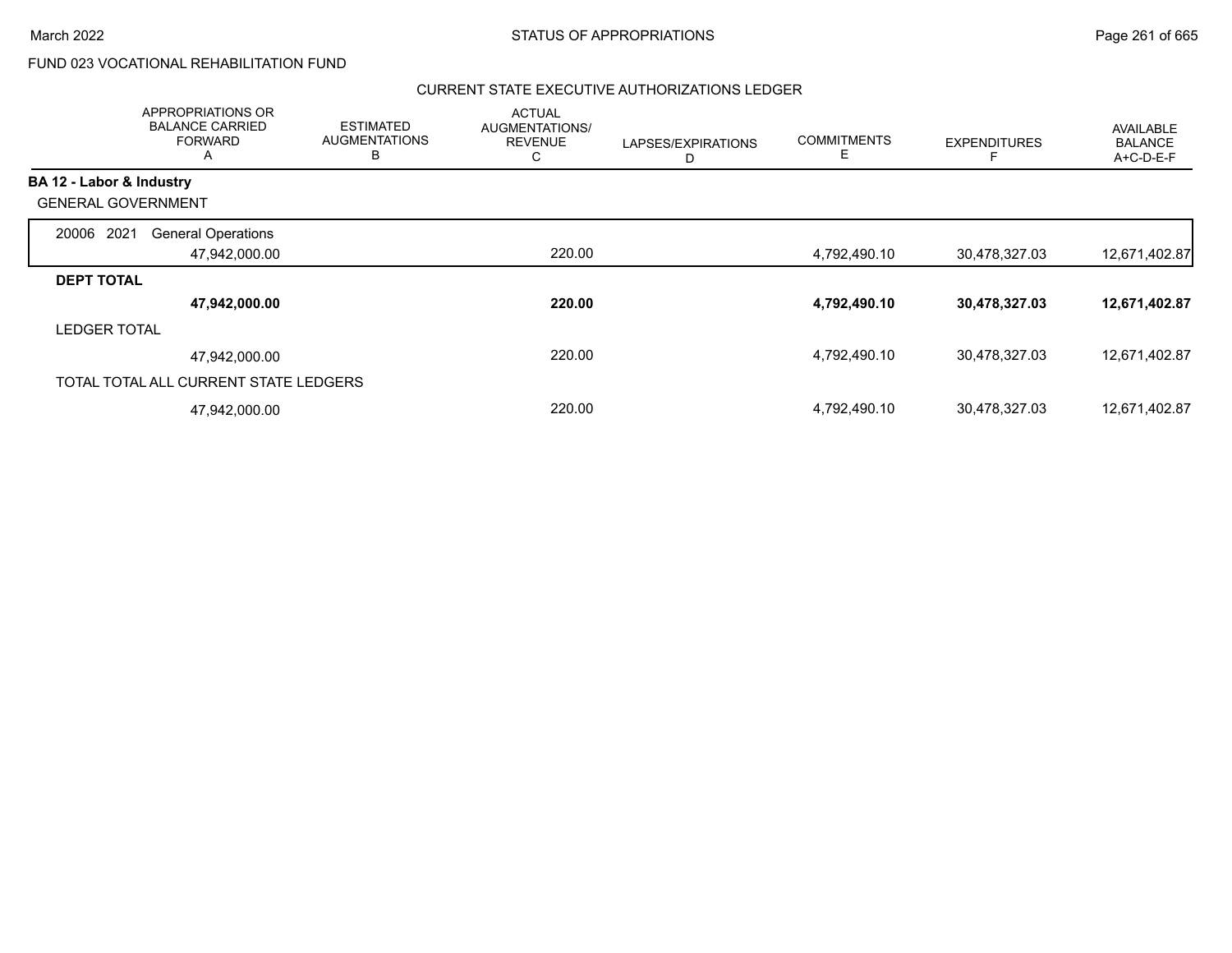# FUND 023 VOCATIONAL REHABILITATION FUND

|                           | APPROPRIATIONS OR<br><b>BALANCE CARRIED</b><br><b>FORWARD</b><br>Α | <b>ESTIMATED</b><br><b>AUGMENTATIONS</b><br>В | <b>ACTUAL</b><br>AUGMENTATIONS/<br><b>REVENUE</b><br>C | LAPSES/EXPIRATIONS<br>D | <b>COMMITMENTS</b><br>Е | <b>EXPENDITURES</b><br>F | AVAILABLE<br><b>BALANCE</b><br>A+C-D-E-F |
|---------------------------|--------------------------------------------------------------------|-----------------------------------------------|--------------------------------------------------------|-------------------------|-------------------------|--------------------------|------------------------------------------|
| BA 12 - Labor & Industry  |                                                                    |                                               |                                                        |                         |                         |                          |                                          |
| <b>GENERAL GOVERNMENT</b> |                                                                    |                                               |                                                        |                         |                         |                          |                                          |
|                           | 20006 2014 General Operations                                      |                                               |                                                        |                         |                         | $-472.52$                | 472.52                                   |
|                           | 20006 2015 General Operations                                      |                                               |                                                        |                         |                         | $-889.09$                | 889.09                                   |
| 20006 2016                | <b>General Operations</b><br>29.09                                 |                                               |                                                        |                         |                         | $-1,662.23$              | 1,691.32                                 |
| 20006 2017                | <b>General Operations</b><br>45.37                                 |                                               |                                                        |                         |                         | $-2,776.29$              | 2,821.66                                 |
| 20006 2018                | <b>General Operations</b>                                          |                                               |                                                        |                         |                         | $-991.66$                | 991.66                                   |
| 20006 2019                | <b>General Operations</b><br>85,322.58                             |                                               |                                                        |                         | 214.06                  | $-1,354.67$              | 86,463.19                                |
| 20006 2020                | <b>General Operations</b><br>27,607,661.29                         |                                               |                                                        |                         | 2,490,103.39            | 15,088,355.92            | 10,029,201.98                            |
| <b>DEPT TOTAL</b>         | 27,693,058.33                                                      |                                               |                                                        |                         | 2,490,317.45            | 15,080,209.46            | 10,122,531.42                            |
| <b>LEDGER TOTAL</b>       |                                                                    |                                               |                                                        |                         |                         |                          |                                          |
|                           | 27,693,058.33                                                      |                                               |                                                        |                         | 2,490,317.45            | 15,080,209.46            | 10,122,531.42                            |
|                           | TOTAL TOTAL ALL PRIOR STATE LEDGERS                                |                                               |                                                        |                         |                         |                          |                                          |
|                           | 27,693,058.33                                                      |                                               |                                                        |                         | 2,490,317.45            | 15,080,209.46            | 10,122,531.42                            |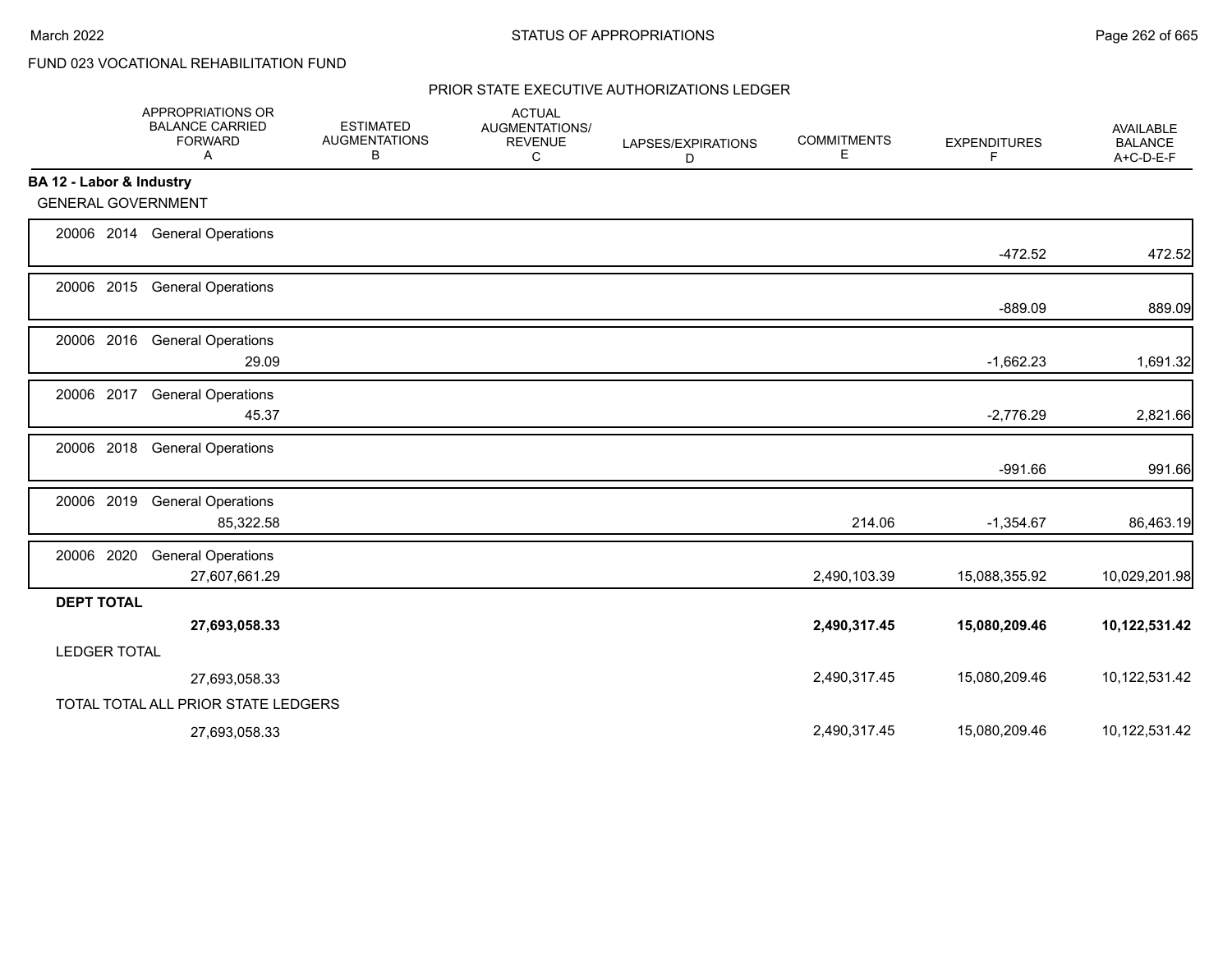# FUND 024 PHARMACEUTICAL ASSISTANCE FUND

|                             | <b>APPROPRIATIONS OR</b><br><b>BALANCE CARRIED</b><br><b>FORWARD</b><br>A | <b>ESTIMATED</b><br><b>AUGMENTATIONS</b><br>В | <b>ACTUAL</b><br>AUGMENTATIONS/<br><b>REVENUE</b><br>С | LAPSES/EXPIRATIONS<br>D | <b>COMMITMENTS</b><br>Е | <b>EXPENDITURES</b> | AVAILABLE<br><b>BALANCE</b><br>A+C-D-E-F |
|-----------------------------|---------------------------------------------------------------------------|-----------------------------------------------|--------------------------------------------------------|-------------------------|-------------------------|---------------------|------------------------------------------|
| BA 10 - Aging               |                                                                           |                                               |                                                        |                         |                         |                     |                                          |
| <b>GENERAL GOVERNMENT</b>   |                                                                           |                                               |                                                        |                         |                         |                     |                                          |
| 2021<br>20316               | Administration of PACE<br>1,224,000.00                                    |                                               |                                                        |                         | 15,808.34               | 814,215.23          | 393,976.43                               |
| <b>GRANTS AND SUBSIDIES</b> |                                                                           |                                               |                                                        |                         |                         |                     |                                          |
| 2021<br>20233               | <b>PACE Contracted Services</b>                                           |                                               |                                                        |                         |                         |                     |                                          |
|                             | 137,698,000.00                                                            | 790,000.00                                    | 333,720.05                                             |                         | 9,300,623.75            | 85,919,291.90       | 42,811,804.40                            |
| <b>DEPT TOTAL</b>           |                                                                           |                                               |                                                        |                         |                         |                     |                                          |
|                             | 138,922,000.00                                                            | 790,000.00                                    | 333,720.05                                             |                         | 9,316,432.09            | 86,733,507.13       | 43,205,780.83                            |
| <b>LEDGER TOTAL</b>         |                                                                           |                                               |                                                        |                         |                         |                     |                                          |
|                             | 138,922,000.00                                                            | 790,000.00                                    | 333,720.05                                             |                         | 9,316,432.09            | 86,733,507.13       | 43,205,780.83                            |
|                             | TOTAL TOTAL ALL CURRENT STATE LEDGERS                                     |                                               |                                                        |                         |                         |                     |                                          |
|                             | 138,922,000.00                                                            | 790,000.00                                    | 333,720.05                                             |                         | 9,316,432.09            | 86,733,507.13       | 43,205,780.83                            |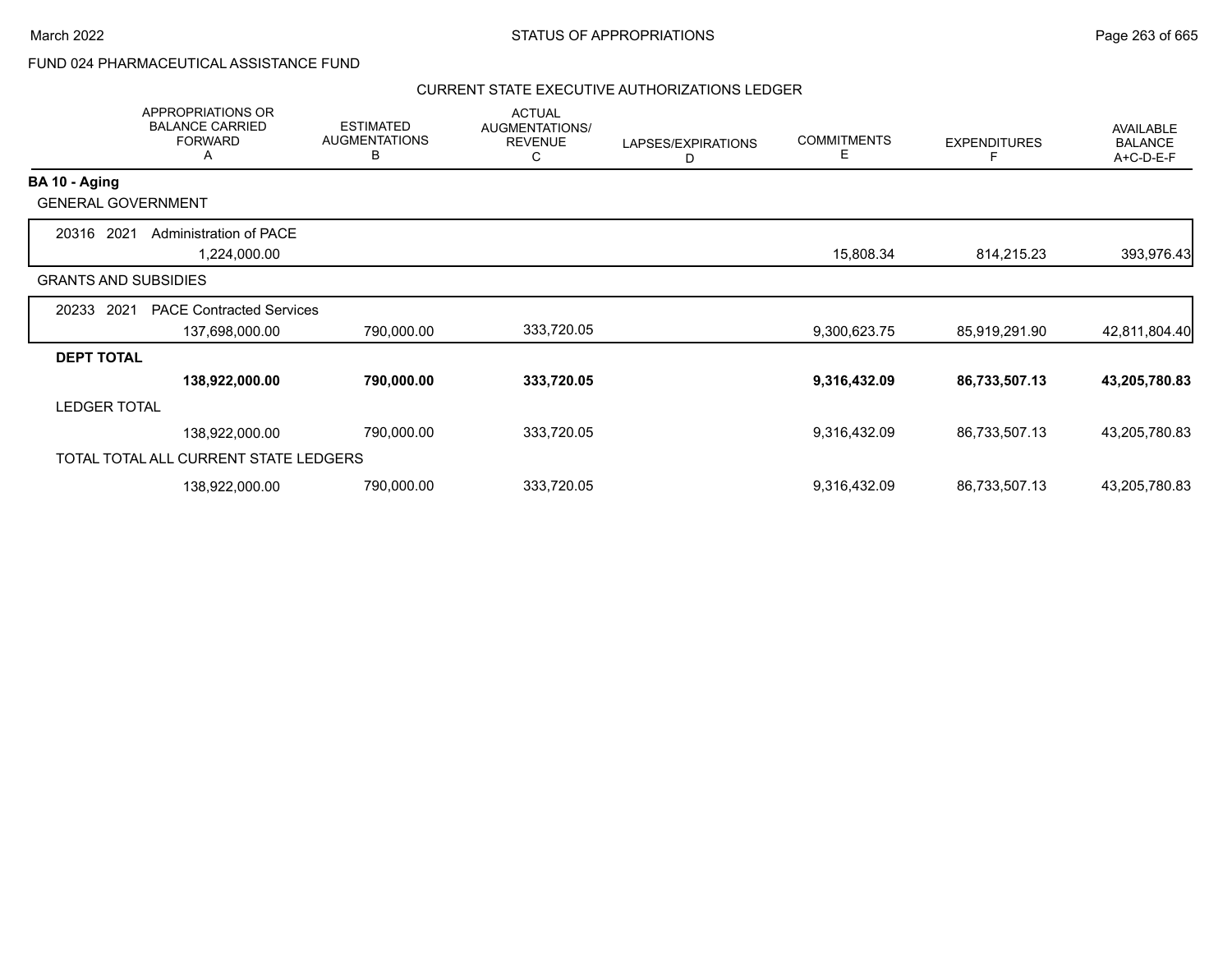# FUND 024 PHARMACEUTICAL ASSISTANCE FUND

|                             | <b>APPROPRIATIONS OR</b><br><b>BALANCE CARRIED</b><br><b>FORWARD</b><br>Α | <b>ESTIMATED</b><br><b>AUGMENTATIONS</b><br>В | <b>ACTUAL</b><br>AUGMENTATIONS/<br><b>REVENUE</b><br>C | LAPSES/EXPIRATIONS<br>D | <b>COMMITMENTS</b><br>E. | <b>EXPENDITURES</b><br>F | <b>AVAILABLE</b><br><b>BALANCE</b><br>A+C-D-E-F |
|-----------------------------|---------------------------------------------------------------------------|-----------------------------------------------|--------------------------------------------------------|-------------------------|--------------------------|--------------------------|-------------------------------------------------|
| BA 10 - Aging               |                                                                           |                                               |                                                        |                         |                          |                          |                                                 |
| <b>GENERAL GOVERNMENT</b>   |                                                                           |                                               |                                                        |                         |                          |                          |                                                 |
| 20316 2020                  | <b>Administration of PACE</b><br>114,485.03                               |                                               |                                                        |                         |                          | 32,206.27                | 82,278.76                                       |
| <b>GRANTS AND SUBSIDIES</b> |                                                                           |                                               |                                                        |                         |                          |                          |                                                 |
|                             | 20233 2019 PACE Contracted Services                                       |                                               |                                                        |                         |                          |                          |                                                 |
|                             |                                                                           |                                               |                                                        |                         |                          | $-22,470.00$             | 22,470.00                                       |
| 2020<br>20233               | <b>PACE Contracted Services</b>                                           |                                               |                                                        |                         |                          |                          |                                                 |
|                             | 26,825,093.10                                                             |                                               |                                                        |                         |                          | 14,815,244.39            | 12,009,848.71                                   |
| <b>DEPT TOTAL</b>           |                                                                           |                                               |                                                        |                         |                          |                          |                                                 |
|                             | 26,939,578.13                                                             |                                               |                                                        |                         |                          | 14,824,980.66            | 12,114,597.47                                   |
| <b>LEDGER TOTAL</b>         |                                                                           |                                               |                                                        |                         |                          |                          |                                                 |
|                             | 26,939,578.13                                                             |                                               |                                                        |                         |                          | 14,824,980.66            | 12, 114, 597. 47                                |
|                             | TOTAL TOTAL ALL PRIOR STATE LEDGERS                                       |                                               |                                                        |                         |                          |                          |                                                 |
|                             | 26,939,578.13                                                             |                                               |                                                        |                         |                          | 14,824,980.66            | 12, 114, 597. 47                                |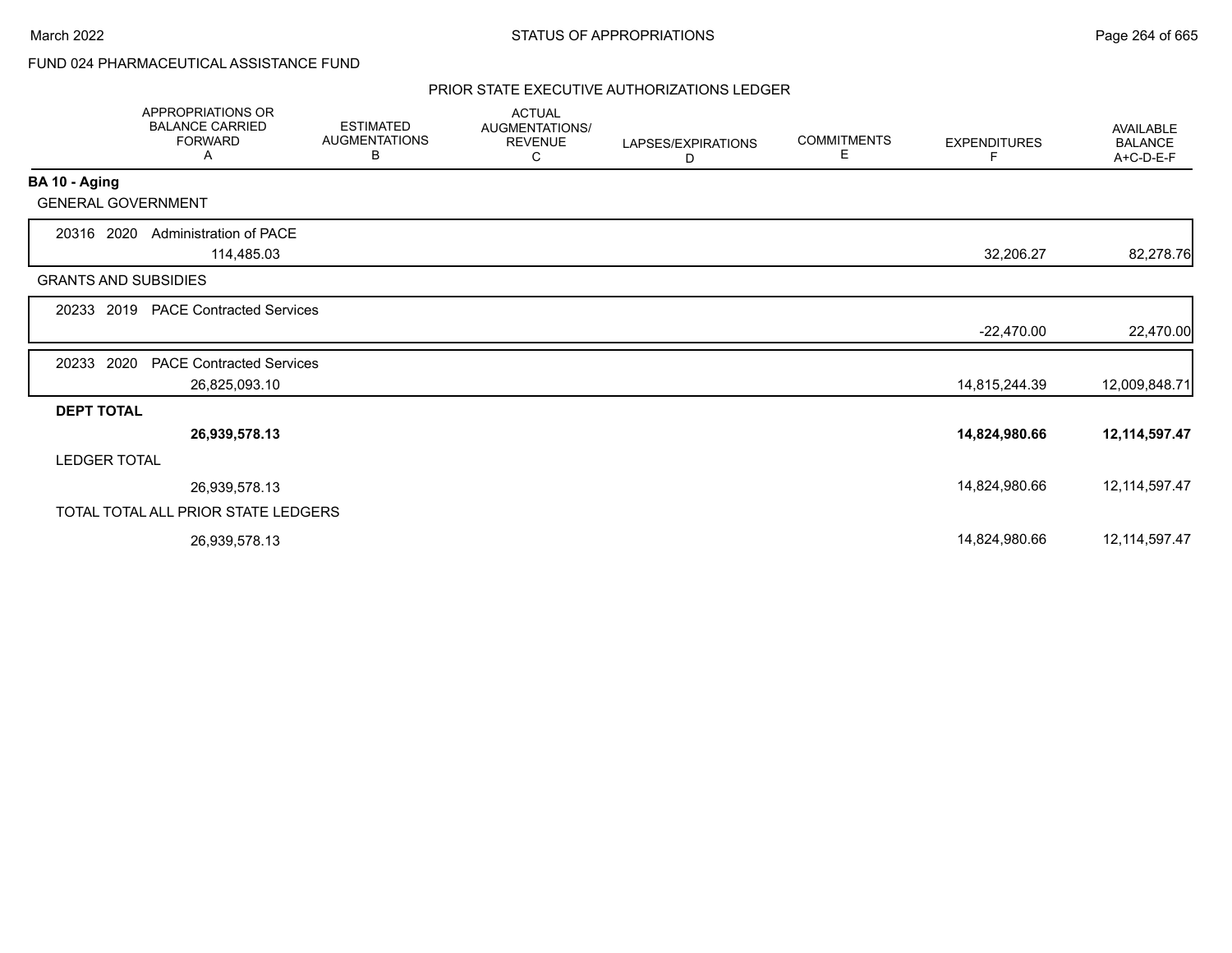# FUND 024 PHARMACEUTICAL ASSISTANCE FUND

#### RESTRICTED REVENUE LEDGER

|                     | <b>APPROPRIATIONS OR</b><br><b>BALANCE CARRIED</b><br><b>FORWARD</b><br>A | <b>ESTIMATED</b><br><b>AUGMENTATIONS</b><br>В | <b>ACTUAL</b><br>AUGMENTATIONS/<br><b>REVENUE</b><br>С | LAPSES/EXPIRATIONS<br>D | <b>COMMITMENTS</b><br>Е | <b>EXPENDITURES</b> | AVAILABLE<br><b>BALANCE</b><br>A+C-D-E-F |
|---------------------|---------------------------------------------------------------------------|-----------------------------------------------|--------------------------------------------------------|-------------------------|-------------------------|---------------------|------------------------------------------|
| BA 10 - Aging       |                                                                           |                                               |                                                        |                         |                         |                     |                                          |
|                     | <b>GRANTS AND SUBSIDIES</b>                                               |                                               |                                                        |                         |                         |                     |                                          |
| 60001               | <b>Chronic Renal Disease</b><br>2021<br>1,462,073.84                      |                                               | 1,453,087.62                                           |                         |                         | 1,255,604.13        | 1,659,557.33                             |
| 60002               | 2021<br>Aids Special Pharmaceutical Services<br>28,358,870.93             |                                               | 48,100,980.96                                          |                         | 442,561.08              | 54,146,508.04       | 21,870,782.77                            |
| 60203               | <b>Attorney General Settlements</b><br>2021<br>2,006,543.53               |                                               |                                                        |                         |                         | 179,731.62          | 1,826,811.91                             |
| 60269               | 2021<br>Auto Cat Claims Processing<br>28.68                               |                                               |                                                        |                         |                         |                     | 28.68                                    |
| <b>DEPT TOTAL</b>   |                                                                           |                                               |                                                        |                         |                         |                     |                                          |
|                     | 31,827,516.98                                                             |                                               | 49,554,068.58                                          |                         | 442,561.08              | 55,581,843.79       | 25,357,180.69                            |
| <b>LEDGER TOTAL</b> |                                                                           |                                               |                                                        |                         |                         |                     |                                          |
|                     | 31,827,516.98                                                             |                                               | 49,554,068.58                                          |                         | 442,561.08              | 55,581,843.79       | 25,357,180.69                            |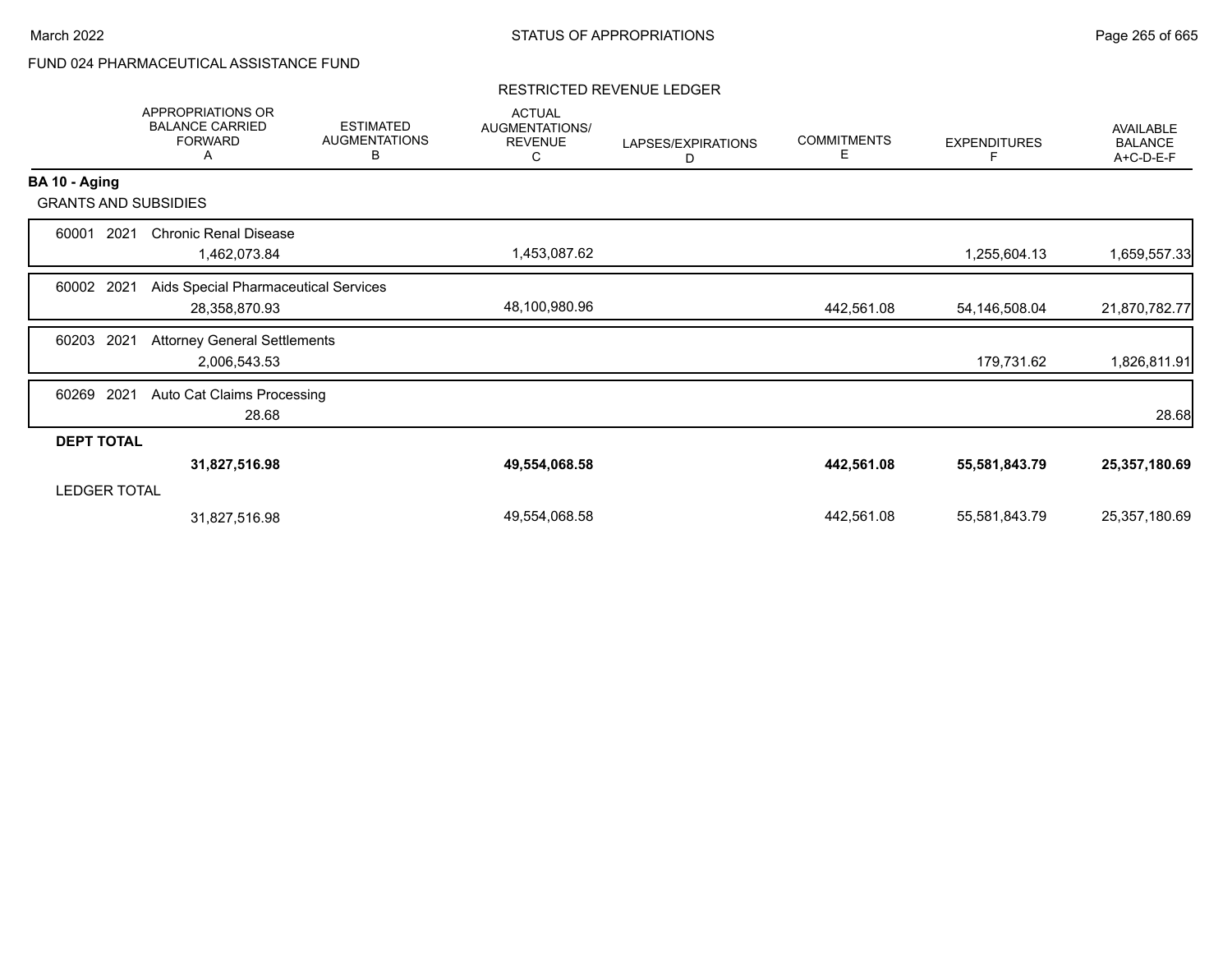#### FUND 025 BOAT FUND

|                           | <b>APPROPRIATIONS OR</b><br><b>BALANCE CARRIED</b><br><b>FORWARD</b><br>$\mathsf{A}$ | <b>ESTIMATED</b><br><b>AUGMENTATIONS</b><br>B | <b>ACTUAL</b><br>AUGMENTATIONS/<br><b>REVENUE</b><br>С | LAPSES/EXPIRATIONS<br>D | <b>COMMITMENTS</b><br>Е | <b>EXPENDITURES</b> | <b>AVAILABLE</b><br><b>BALANCE</b><br>A+C-D-E-F |
|---------------------------|--------------------------------------------------------------------------------------|-----------------------------------------------|--------------------------------------------------------|-------------------------|-------------------------|---------------------|-------------------------------------------------|
|                           | <b>BA 22 - Fish &amp; Boat Commission</b>                                            |                                               |                                                        |                         |                         |                     |                                                 |
| <b>GENERAL GOVERNMENT</b> |                                                                                      |                                               |                                                        |                         |                         |                     |                                                 |
| 2021<br>20034             | <b>General Operations</b>                                                            |                                               |                                                        |                         |                         |                     |                                                 |
|                           | 19,614,000.00                                                                        |                                               |                                                        |                         | 3,488,804.62            | 9,490,711.34        | 6,634,484.04                                    |
| <b>DEPT TOTAL</b>         |                                                                                      |                                               |                                                        |                         |                         |                     |                                                 |
|                           | 19,614,000.00                                                                        |                                               |                                                        |                         | 3,488,804.62            | 9,490,711.34        | 6,634,484.04                                    |
| <b>LEDGER TOTAL</b>       |                                                                                      |                                               |                                                        |                         |                         |                     |                                                 |
|                           | 19.614.000.00                                                                        |                                               |                                                        |                         | 3,488,804.62            | 9,490,711.34        | 6,634,484.04                                    |
|                           | TOTAL TOTAL ALL CURRENT STATE LEDGERS                                                |                                               |                                                        |                         |                         |                     |                                                 |
|                           | 19,614,000.00                                                                        |                                               |                                                        |                         | 3,488,804.62            | 9,490,711.34        | 6,634,484.04                                    |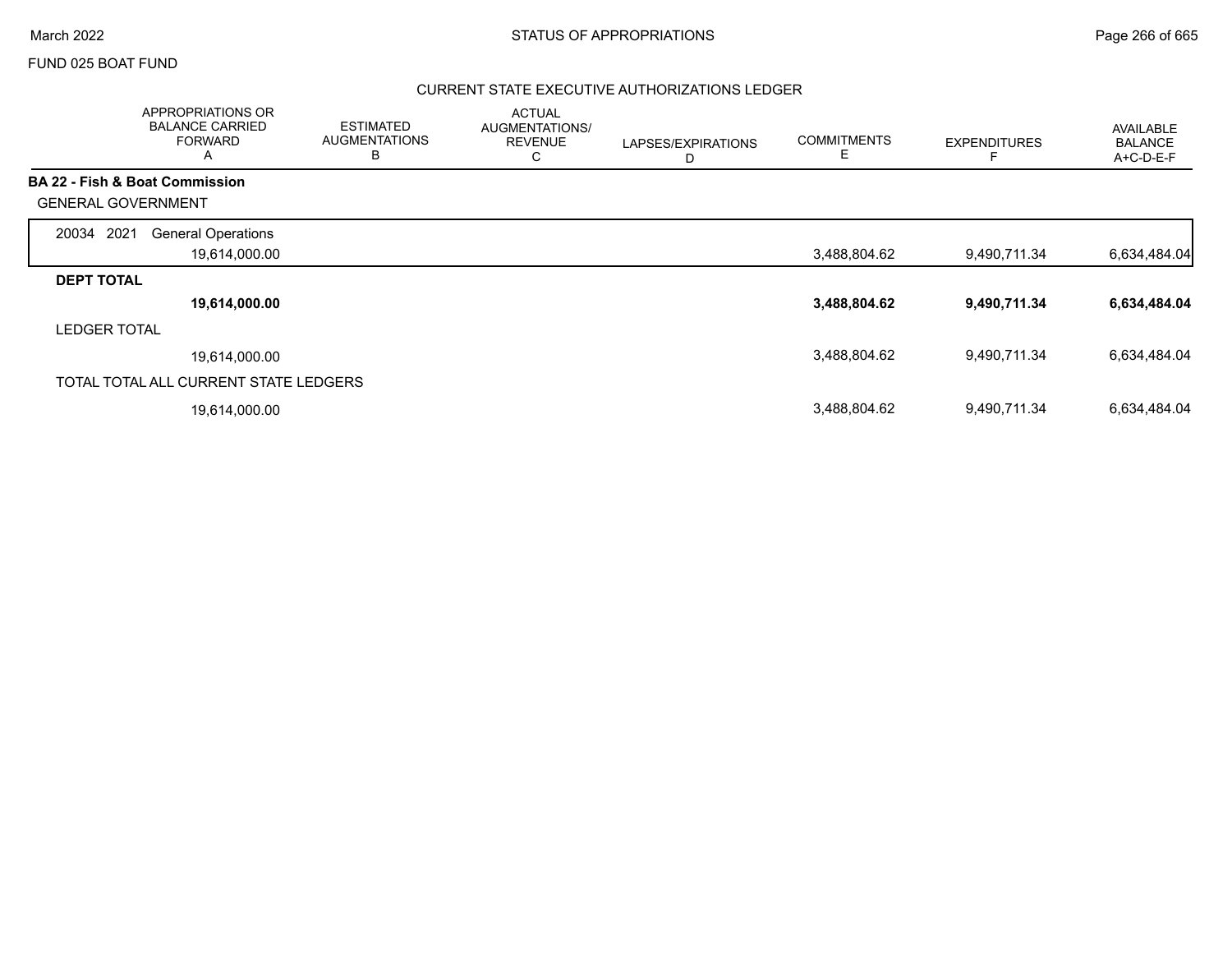#### FUND 025 BOAT FUND

|                           | APPROPRIATIONS OR<br><b>BALANCE CARRIED</b><br><b>FORWARD</b><br>Α | <b>ESTIMATED</b><br><b>AUGMENTATIONS</b><br>В | <b>ACTUAL</b><br>AUGMENTATIONS/<br><b>REVENUE</b><br>С | LAPSES/EXPIRATIONS<br>D | <b>COMMITMENTS</b><br>E | <b>EXPENDITURES</b> | <b>AVAILABLE</b><br><b>BALANCE</b><br>A+C-D-E-F |
|---------------------------|--------------------------------------------------------------------|-----------------------------------------------|--------------------------------------------------------|-------------------------|-------------------------|---------------------|-------------------------------------------------|
|                           | BA 22 - Fish & Boat Commission                                     |                                               |                                                        |                         |                         |                     |                                                 |
| <b>GENERAL GOVERNMENT</b> |                                                                    |                                               |                                                        |                         |                         |                     |                                                 |
| 2019<br>20034             | <b>General Operations</b>                                          |                                               |                                                        |                         |                         |                     |                                                 |
|                           | 97,375.24                                                          |                                               |                                                        |                         | 99,033.68               |                     | $-1,658.44$                                     |
| 2020<br>20034             | <b>General Operations</b>                                          |                                               |                                                        |                         |                         |                     |                                                 |
|                           | 6,870,852.91                                                       |                                               |                                                        |                         | 56,713.66               | 2,709,621.54        | 4,104,517.71                                    |
| <b>DEPT TOTAL</b>         |                                                                    |                                               |                                                        |                         |                         |                     |                                                 |
|                           | 6,968,228.15                                                       |                                               |                                                        |                         | 155,747.34              | 2,709,621.54        | 4,102,859.27                                    |
| <b>LEDGER TOTAL</b>       |                                                                    |                                               |                                                        |                         |                         |                     |                                                 |
|                           | 6,968,228.15                                                       |                                               |                                                        |                         | 155,747.34              | 2,709,621.54        | 4,102,859.27                                    |
|                           | TOTAL TOTAL ALL PRIOR STATE LEDGERS                                |                                               |                                                        |                         |                         |                     |                                                 |
|                           | 6,968,228.15                                                       |                                               |                                                        |                         | 155,747.34              | 2,709,621.54        | 4,102,859.27                                    |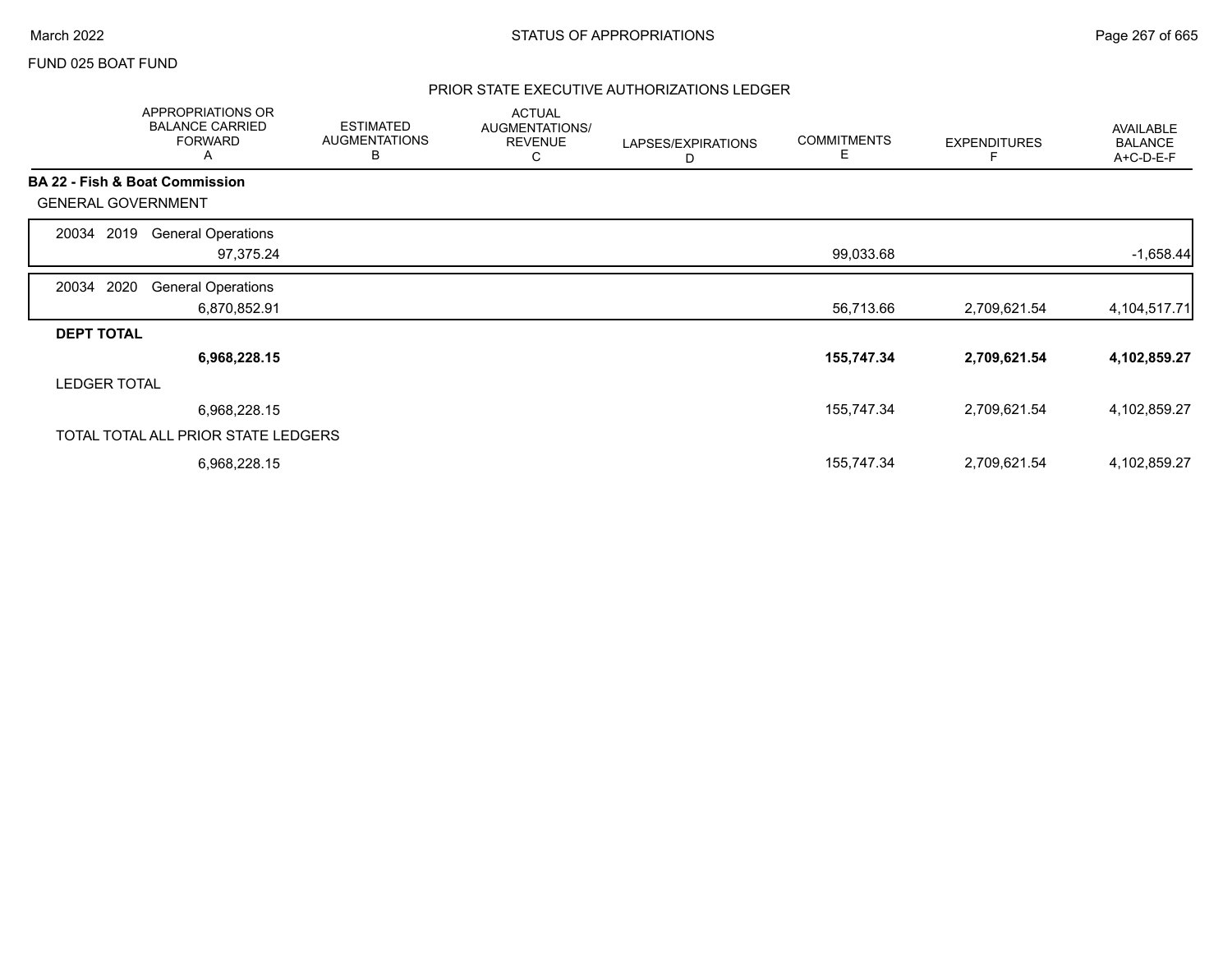# FUND 025 BOAT FUND

### RESTRICTED REVENUE LEDGER

|                           | APPROPRIATIONS OR<br><b>BALANCE CARRIED</b><br><b>FORWARD</b><br>A | <b>ESTIMATED</b><br><b>AUGMENTATIONS</b><br>ь | <b>ACTUAL</b><br>AUGMENTATIONS/<br><b>REVENUE</b><br>С | LAPSES/EXPIRATIONS<br>D | <b>COMMITMENTS</b> | <b>EXPENDITURES</b> | AVAILABLE<br><b>BALANCE</b><br>A+C-D-E-F |
|---------------------------|--------------------------------------------------------------------|-----------------------------------------------|--------------------------------------------------------|-------------------------|--------------------|---------------------|------------------------------------------|
|                           | BA 22 - Fish & Boat Commission                                     |                                               |                                                        |                         |                    |                     |                                          |
| <b>GENERAL GOVERNMENT</b> |                                                                    |                                               |                                                        |                         |                    |                     |                                          |
| 2021<br>60365             | Improvement of Hazardous Dams                                      |                                               |                                                        |                         |                    |                     |                                          |
|                           | 31,048,294.52                                                      |                                               | 6,000,000.00                                           |                         | 48,665.13          | 3,083,811.54        | 33,915,817.85                            |
| <b>DEPT TOTAL</b>         |                                                                    |                                               |                                                        |                         |                    |                     |                                          |
|                           | 31,048,294.52                                                      |                                               | 6,000,000.00                                           |                         | 48,665.13          | 3,083,811.54        | 33,915,817.85                            |
| <b>LEDGER TOTAL</b>       |                                                                    |                                               |                                                        |                         |                    |                     |                                          |
|                           | 31,048,294.52                                                      |                                               | 6.000.000.00                                           |                         | 48.665.13          | 3.083.811.54        | 33,915,817.85                            |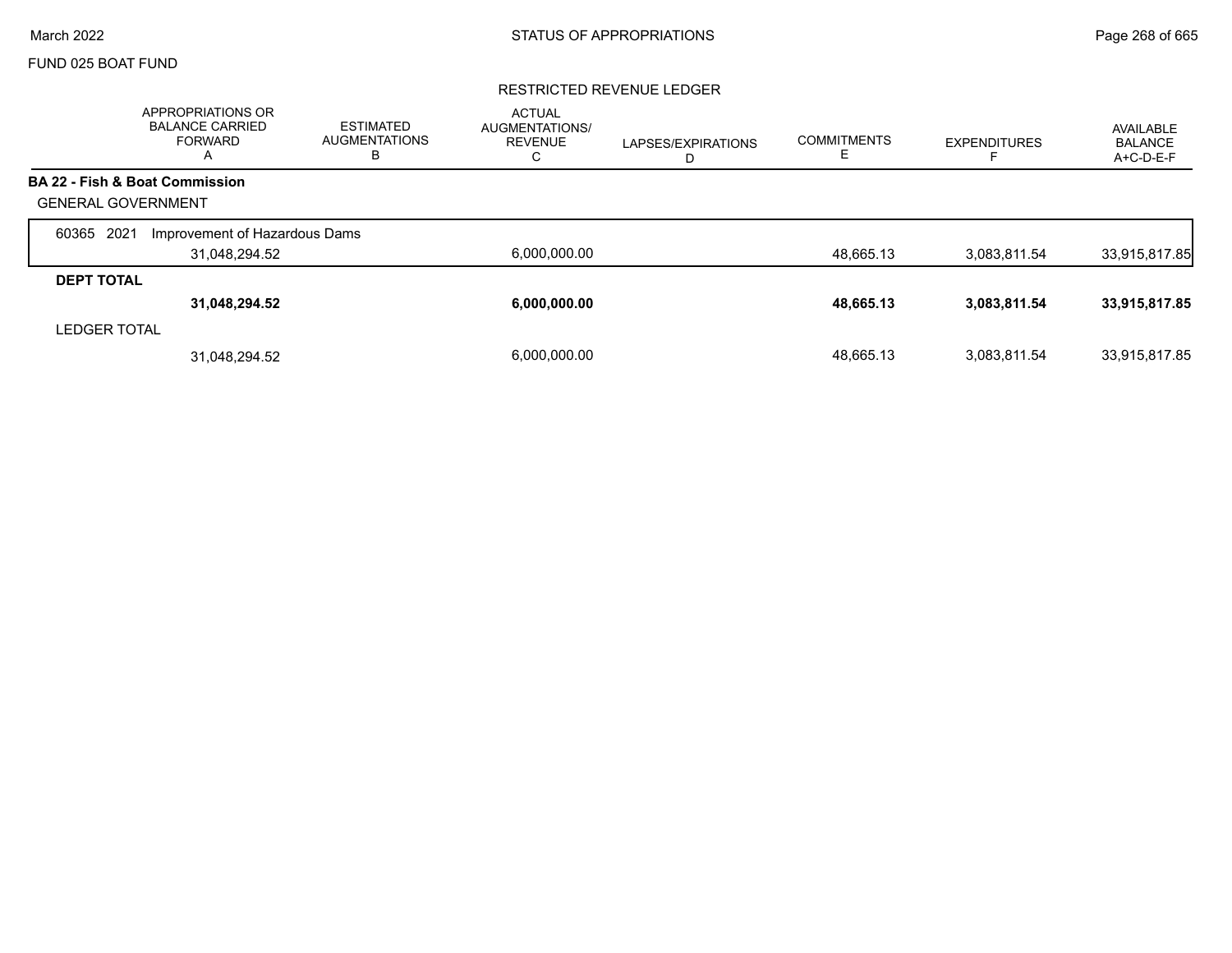# FUND 026 ADMINISTRATION FUND

|                          | APPROPRIATIONS OR<br><b>BALANCE CARRIED</b><br><b>FORWARD</b><br>A | <b>ESTIMATED</b><br><b>AUGMENTATIONS</b><br>В | <b>ACTUAL</b><br>AUGMENTATIONS/<br><b>REVENUE</b><br>C | LAPSES/EXPIRATIONS<br>D | <b>COMMITMENTS</b><br>Е | <b>EXPENDITURES</b> | AVAILABLE<br><b>BALANCE</b><br>A+C-D-E-F |
|--------------------------|--------------------------------------------------------------------|-----------------------------------------------|--------------------------------------------------------|-------------------------|-------------------------|---------------------|------------------------------------------|
| BA 12 - Labor & Industry |                                                                    |                                               |                                                        |                         |                         |                     |                                          |
|                          | <b>GENERAL GOVERNMENT</b>                                          |                                               |                                                        |                         |                         |                     |                                          |
| 20430                    | Administration of Unemploy Compensation<br>2021                    |                                               |                                                        |                         |                         |                     |                                          |
|                          | 1,000,000.00                                                       |                                               |                                                        |                         | 1,092.00                | 395,668.11          | 603,239.89                               |
| 20431                    | 2021<br>Workforce Development                                      |                                               |                                                        |                         |                         |                     |                                          |
|                          | 640,000.00                                                         | 66,000.00                                     |                                                        |                         | 315,092.37              | -301,834.96         | 626,742.59                               |
| <b>DEPT TOTAL</b>        |                                                                    |                                               |                                                        |                         |                         |                     |                                          |
|                          | 1,640,000.00                                                       | 66,000.00                                     |                                                        |                         | 316,184.37              | 93,833.15           | 1,229,982.48                             |
| <b>LEDGER TOTAL</b>      |                                                                    |                                               |                                                        |                         |                         |                     |                                          |
|                          | 1,640,000.00                                                       | 66,000.00                                     |                                                        |                         | 316, 184. 37            | 93,833.15           | 1,229,982.48                             |
|                          | TOTAL TOTAL ALL CURRENT STATE LEDGERS                              |                                               |                                                        |                         |                         |                     |                                          |
|                          | 1,640,000.00                                                       | 66,000.00                                     |                                                        |                         | 316, 184. 37            | 93,833.15           | 1,229,982.48                             |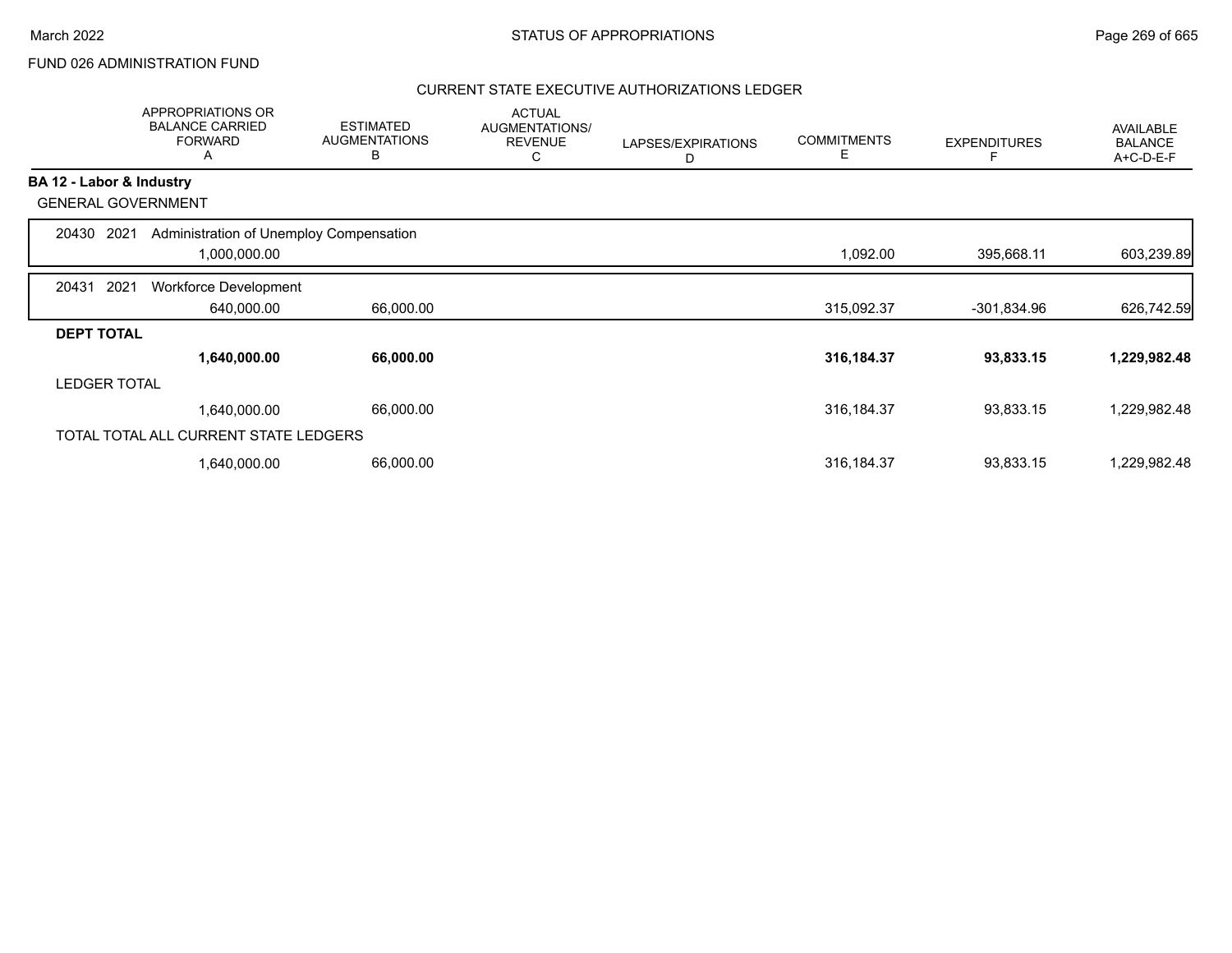# FUND 026 ADMINISTRATION FUND

|                          | APPROPRIATIONS OR<br><b>BALANCE CARRIED</b><br><b>FORWARD</b><br>Α | <b>ESTIMATED</b><br><b>AUGMENTATIONS</b><br>В | <b>ACTUAL</b><br>AUGMENTATIONS/<br><b>REVENUE</b><br>С | LAPSES/EXPIRATIONS<br>D | <b>COMMITMENTS</b><br>Е | <b>EXPENDITURES</b> | AVAILABLE<br><b>BALANCE</b><br>A+C-D-E-F |
|--------------------------|--------------------------------------------------------------------|-----------------------------------------------|--------------------------------------------------------|-------------------------|-------------------------|---------------------|------------------------------------------|
| BA 12 - Labor & Industry |                                                                    |                                               |                                                        |                         |                         |                     |                                          |
|                          | <b>GENERAL GOVERNMENT</b>                                          |                                               |                                                        |                         |                         |                     |                                          |
| 20430                    | Administration of Unemploy Compensation<br>2020                    |                                               |                                                        |                         |                         |                     |                                          |
|                          | 606,481.49                                                         |                                               |                                                        |                         | 183.06                  | 50,468.53           | 555,829.90                               |
| 20431                    | 2019<br>Workforce Development                                      |                                               |                                                        |                         |                         |                     |                                          |
|                          |                                                                    |                                               |                                                        |                         |                         | $-2,020.11$         | 2,020.11                                 |
| 20431                    | 2020<br>Workforce Development                                      |                                               |                                                        |                         |                         |                     |                                          |
|                          | 2,185,926.73                                                       |                                               |                                                        |                         |                         | 155,893.30          | 2,030,033.43                             |
| <b>DEPT TOTAL</b>        |                                                                    |                                               |                                                        |                         |                         |                     |                                          |
|                          | 2,792,408.22                                                       |                                               |                                                        |                         | 183.06                  | 204,341.72          | 2,587,883.44                             |
| <b>LEDGER TOTAL</b>      |                                                                    |                                               |                                                        |                         |                         |                     |                                          |
|                          | 2,792,408.22                                                       |                                               |                                                        |                         | 183.06                  | 204,341.72          | 2,587,883.44                             |
|                          | TOTAL TOTAL ALL PRIOR STATE LEDGERS                                |                                               |                                                        |                         |                         |                     |                                          |
|                          | 2,792,408.22                                                       |                                               |                                                        |                         | 183.06                  | 204,341.72          | 2,587,883.44                             |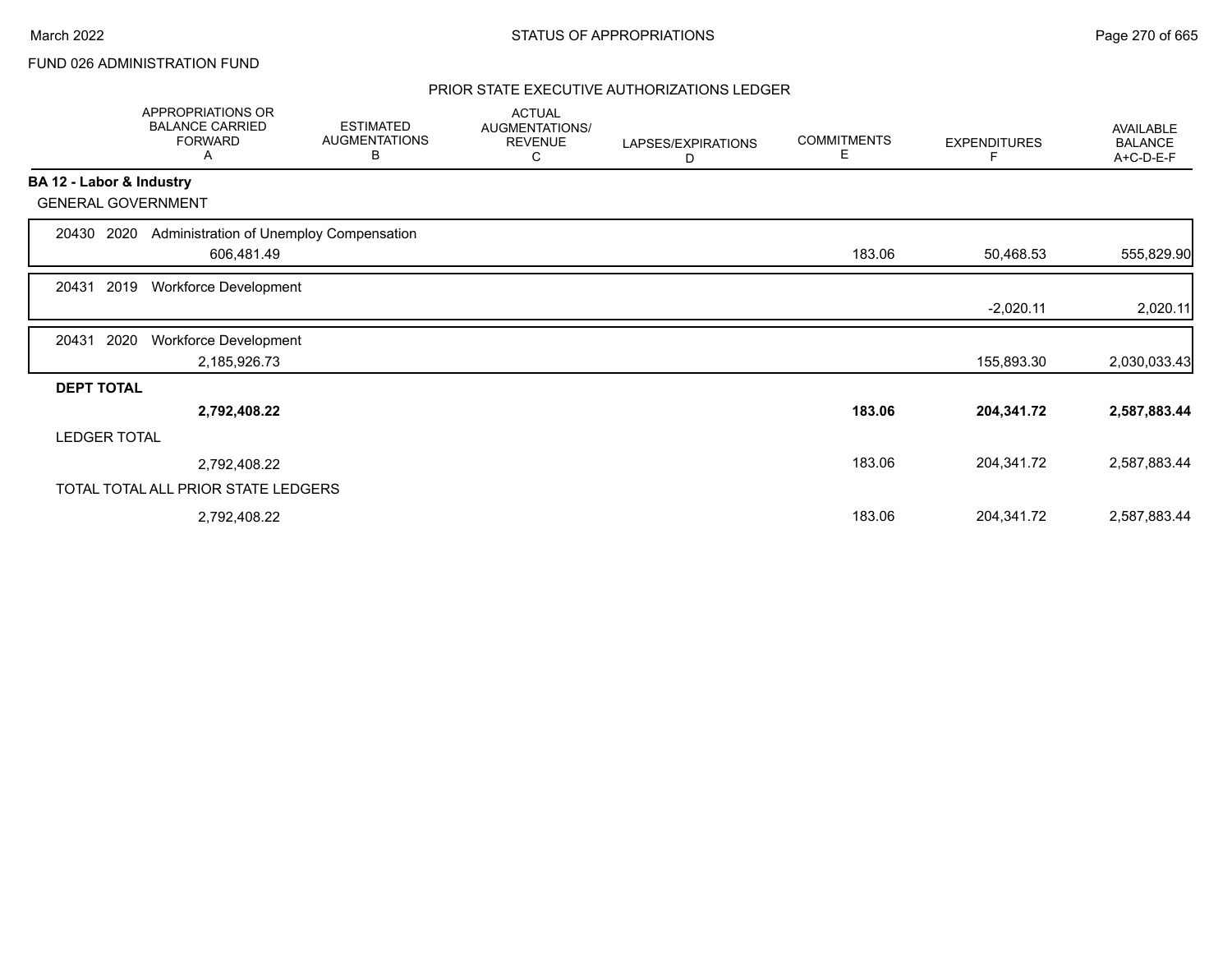# FUND 026 ADMINISTRATION FUND

#### RESTRICTED RECEIPTS LEDGER

|                           | <b>APPROPRIATIONS OR</b><br><b>BALANCE CARRIED</b><br>FORWARD<br>A | <b>ESTIMATED</b><br><b>AUGMENTATIONS</b><br>в | <b>ACTUAL</b><br>AUGMENTATIONS/<br><b>REVENUE</b><br>С | LAPSES/EXPIRATIONS<br>D | <b>COMMITMENTS</b><br>E. | <b>EXPENDITURES</b> | AVAILABLE<br><b>BALANCE</b><br>A+C-D-E-F |
|---------------------------|--------------------------------------------------------------------|-----------------------------------------------|--------------------------------------------------------|-------------------------|--------------------------|---------------------|------------------------------------------|
| BA 12 - Labor & Industry  |                                                                    |                                               |                                                        |                         |                          |                     |                                          |
| <b>GENERAL GOVERNMENT</b> |                                                                    |                                               |                                                        |                         |                          |                     |                                          |
| 40174 2021                | <b>UCTS - Cash Collateral</b>                                      |                                               |                                                        |                         |                          |                     |                                          |
|                           | 4,084,106.12                                                       |                                               | 227,772.41                                             |                         |                          |                     | 4,311,878.53                             |
| <b>DEPT TOTAL</b>         |                                                                    |                                               |                                                        |                         |                          |                     |                                          |
|                           | 4,084,106.12                                                       |                                               | 227,772.41                                             |                         |                          |                     | 4,311,878.53                             |
| <b>LEDGER TOTAL</b>       |                                                                    |                                               |                                                        |                         |                          |                     |                                          |
|                           | 4,084,106.12                                                       |                                               | 227,772.41                                             |                         |                          |                     | 4,311,878.53                             |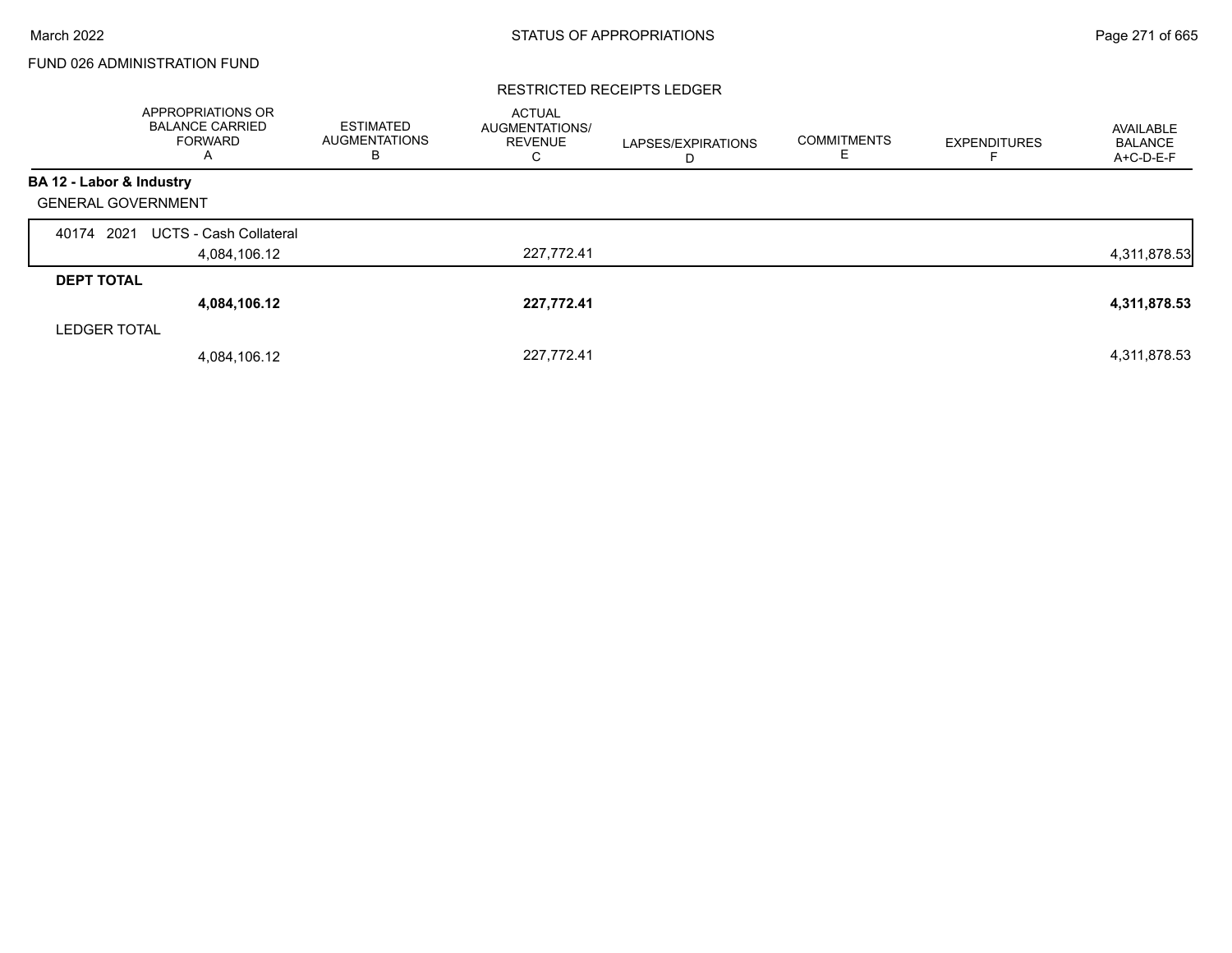# FUND 026 ADMINISTRATION FUND

|                           | APPROPRIATIONS OR<br><b>BALANCE CARRIED</b><br><b>FORWARD</b><br>A | <b>ESTIMATED</b><br>AUGMENTATIONS<br>В | ACTUAL<br><b>AUGMENTATIONS/</b><br>REVENUE<br>C | LAPSES/EXPIRATIONS<br>D | <b>COMMITMENTS</b><br>ᄇ | <b>EXPENDITURES</b> | AVAILABLE<br><b>BALANCE</b><br>A+C-D-E-F |
|---------------------------|--------------------------------------------------------------------|----------------------------------------|-------------------------------------------------|-------------------------|-------------------------|---------------------|------------------------------------------|
| BA 12 - Labor & Industry  |                                                                    |                                        |                                                 |                         |                         |                     |                                          |
| <b>GENERAL GOVERNMENT</b> |                                                                    |                                        |                                                 |                         |                         |                     |                                          |
| 50002 2021                | <b>General Operations</b>                                          |                                        |                                                 |                         |                         |                     |                                          |
|                           |                                                                    |                                        |                                                 |                         |                         | 272.00              | $-272.00$                                |
| <b>DEPT TOTAL</b>         |                                                                    |                                        |                                                 |                         |                         |                     |                                          |
|                           |                                                                    |                                        |                                                 |                         |                         | 272.00              | $-272.00$                                |
| <b>LEDGER TOTAL</b>       |                                                                    |                                        |                                                 |                         |                         |                     |                                          |
|                           |                                                                    |                                        |                                                 |                         |                         | 272.00              | $-272.00$                                |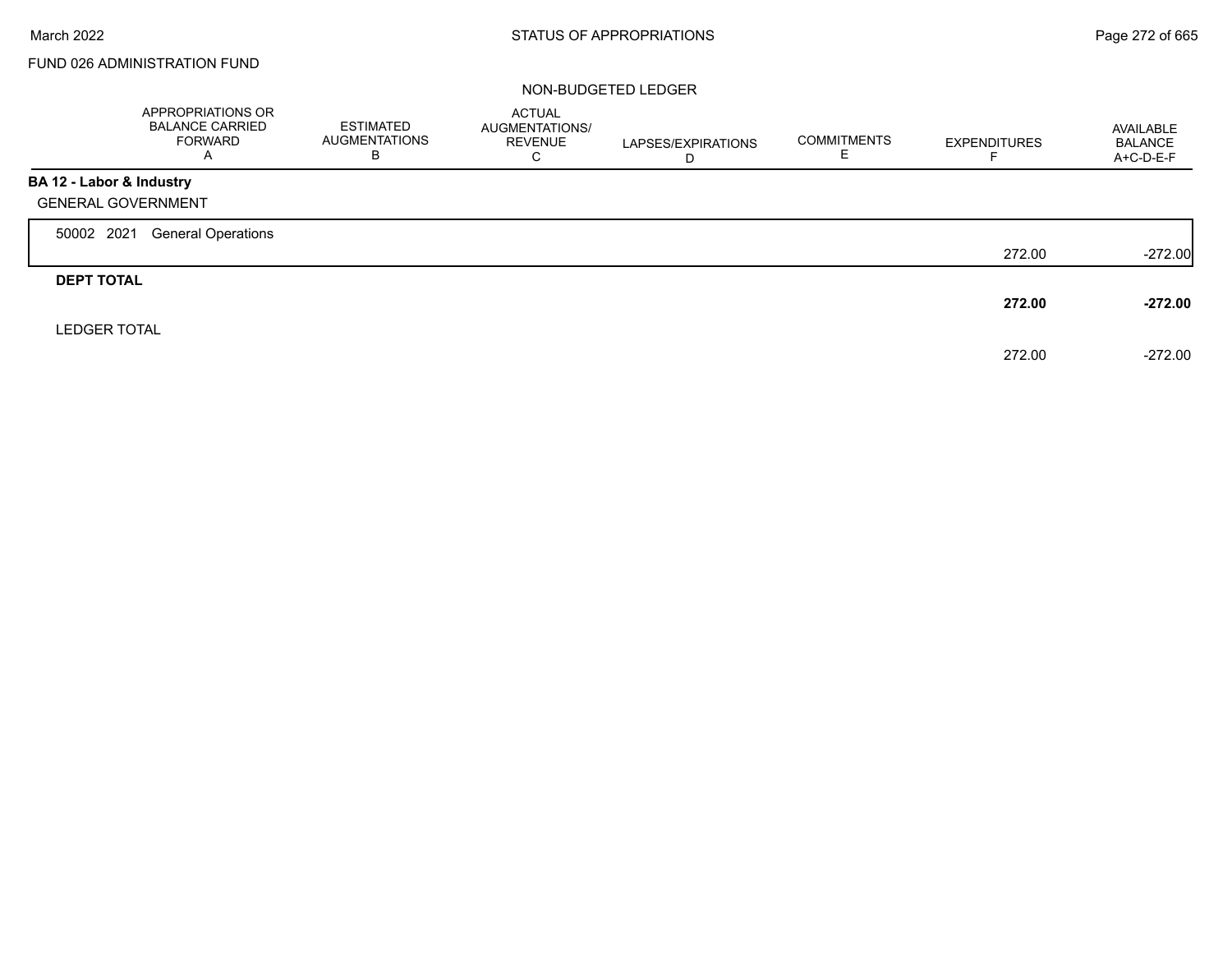# FUND 027 LIQUID FUELS TAX FUND

|                                                            | <b>APPROPRIATIONS OR</b><br><b>BALANCE CARRIED</b><br><b>FORWARD</b><br>Α | <b>ESTIMATED</b><br><b>AUGMENTATIONS</b><br>В | <b>ACTUAL</b><br><b>AUGMENTATIONS/</b><br><b>REVENUE</b><br>С | LAPSES/EXPIRATIONS<br>D | <b>COMMITMENTS</b><br>Е | <b>EXPENDITURES</b><br>F | AVAILABLE<br><b>BALANCE</b><br>A+C-D-E-F |
|------------------------------------------------------------|---------------------------------------------------------------------------|-----------------------------------------------|---------------------------------------------------------------|-------------------------|-------------------------|--------------------------|------------------------------------------|
| <b>BA 73 - Treasury</b>                                    |                                                                           |                                               |                                                               |                         |                         |                          |                                          |
| <b>REFUNDS</b>                                             |                                                                           |                                               |                                                               |                         |                         |                          |                                          |
| 2021<br>20141                                              | Refunding Liq Fuels Tax-Boat Fund<br>110,000.00                           |                                               |                                                               |                         |                         | 101,435.59               | 8,564.41                                 |
| <b>DEPT TOTAL</b>                                          |                                                                           |                                               |                                                               |                         |                         |                          |                                          |
|                                                            | 110,000.00                                                                |                                               |                                                               |                         |                         | 101,435.59               | 8,564.41                                 |
| <b>BA 78 - Transportation</b><br><b>GENERAL GOVERNMENT</b> |                                                                           |                                               |                                                               |                         |                         |                          |                                          |
| 20187 2021                                                 | <b>Auditor General's Audit Costs</b>                                      |                                               |                                                               |                         |                         |                          |                                          |
|                                                            | 700,000.00                                                                |                                               |                                                               |                         |                         | 96,222.61                | 603,777.39                               |
| <b>DEPT TOTAL</b>                                          |                                                                           |                                               |                                                               |                         |                         |                          |                                          |
|                                                            | 700,000.00                                                                |                                               |                                                               |                         |                         | 96,222.61                | 603,777.39                               |
| <b>LEDGER TOTAL</b>                                        |                                                                           |                                               |                                                               |                         |                         |                          |                                          |
|                                                            | 810,000.00                                                                |                                               |                                                               |                         |                         | 197,658.20               | 612,341.80                               |
|                                                            | TOTAL TOTAL ALL CURRENT STATE LEDGERS                                     |                                               |                                                               |                         |                         |                          |                                          |
|                                                            | 810,000.00                                                                |                                               |                                                               |                         |                         | 197,658.20               | 612,341.80                               |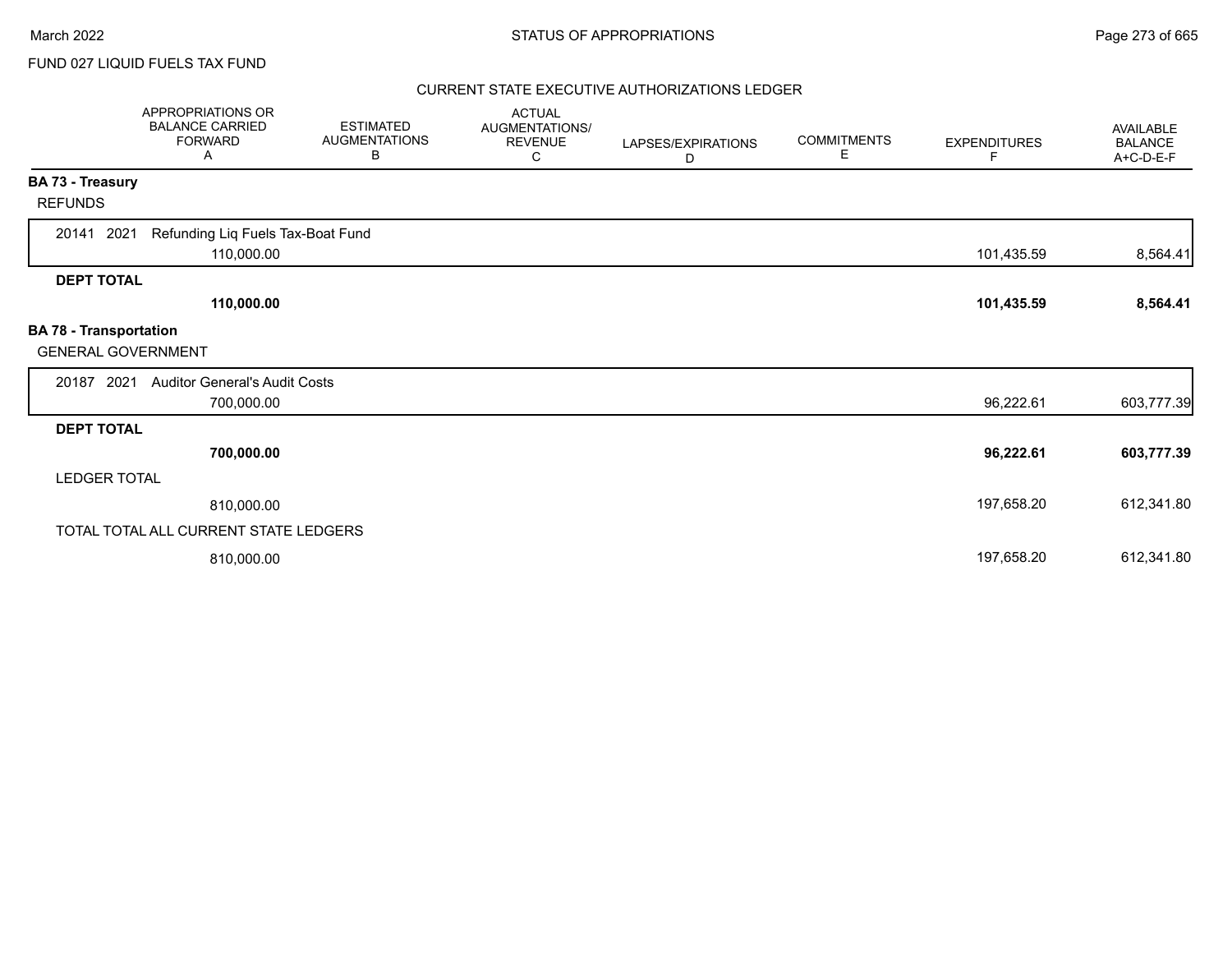FUND 027 LIQUID FUELS TAX FUND

|                               | APPROPRIATIONS OR<br><b>BALANCE CARRIED</b><br><b>FORWARD</b><br>Α | <b>ESTIMATED</b><br><b>AUGMENTATIONS</b><br>В | <b>ACTUAL</b><br>AUGMENTATIONS/<br><b>REVENUE</b><br>C | LAPSES/EXPIRATIONS<br>D | <b>COMMITMENTS</b><br>Е | <b>EXPENDITURES</b><br>F | AVAILABLE<br><b>BALANCE</b><br>A+C-D-E-F |
|-------------------------------|--------------------------------------------------------------------|-----------------------------------------------|--------------------------------------------------------|-------------------------|-------------------------|--------------------------|------------------------------------------|
| BA 73 - Treasury              |                                                                    |                                               |                                                        |                         |                         |                          |                                          |
| <b>REFUNDS</b>                |                                                                    |                                               |                                                        |                         |                         |                          |                                          |
| 20141 2018                    | Refunding Liq Fuels Tax-Boat Fund<br>94,826.65                     |                                               |                                                        |                         |                         |                          | 94,826.65                                |
| 20141 2019                    | Refunding Liq Fuels Tax-Boat Fund<br>105,000.00                    |                                               |                                                        |                         |                         |                          | 105,000.00                               |
| 2020<br>20141                 | Refunding Liq Fuels Tax-Boat Fund<br>318.63                        |                                               |                                                        |                         |                         |                          | 318.63                                   |
| <b>DEPT TOTAL</b>             |                                                                    |                                               |                                                        |                         |                         |                          |                                          |
|                               | 200,145.28                                                         |                                               |                                                        |                         |                         |                          | 200,145.28                               |
| <b>BA 78 - Transportation</b> |                                                                    |                                               |                                                        |                         |                         |                          |                                          |
| <b>GENERAL GOVERNMENT</b>     |                                                                    |                                               |                                                        |                         |                         |                          |                                          |
|                               | 20187 2019 Auditor General's Audit Costs                           |                                               |                                                        |                         |                         |                          |                                          |
|                               | 288,568.33                                                         |                                               |                                                        |                         |                         |                          | 288,568.33                               |
| 20187 2020                    | <b>Auditor General's Audit Costs</b>                               |                                               |                                                        |                         |                         |                          |                                          |
|                               | 369,017.83                                                         |                                               |                                                        |                         |                         |                          | 369,017.83                               |
| <b>DEPT TOTAL</b>             |                                                                    |                                               |                                                        |                         |                         |                          |                                          |
|                               | 657,586.16                                                         |                                               |                                                        |                         |                         |                          | 657,586.16                               |
| <b>LEDGER TOTAL</b>           |                                                                    |                                               |                                                        |                         |                         |                          |                                          |
|                               | 857,731.44                                                         |                                               |                                                        |                         |                         |                          | 857,731.44                               |
|                               | TOTAL TOTAL ALL PRIOR STATE LEDGERS                                |                                               |                                                        |                         |                         |                          |                                          |
|                               | 857,731.44                                                         |                                               |                                                        |                         |                         |                          | 857,731.44                               |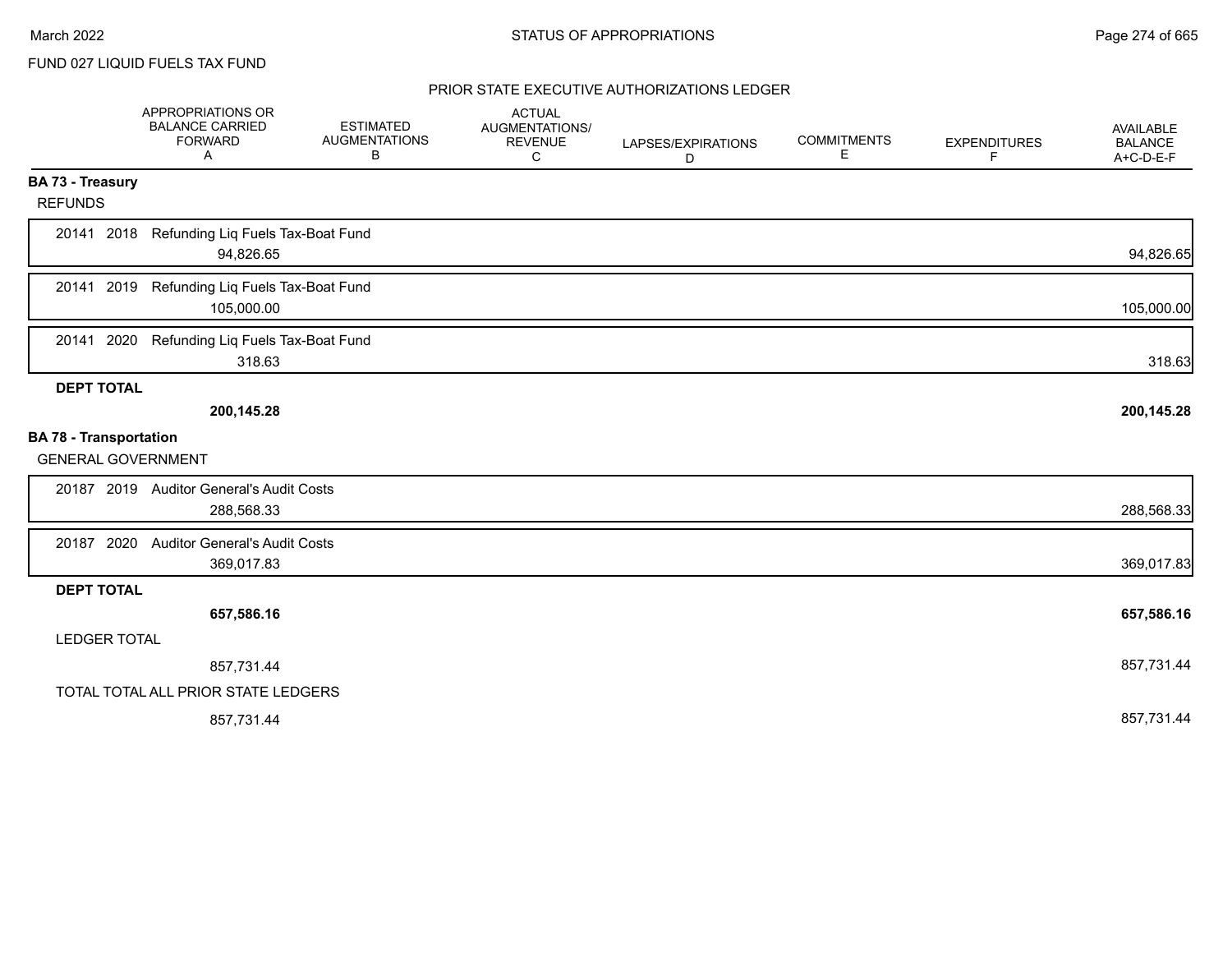# FUND 027 LIQUID FUELS TAX FUND

|                               | APPROPRIATIONS OR<br><b>BALANCE CARRIED</b><br><b>FORWARD</b><br>A | <b>ESTIMATED</b><br>AUGMENTATIONS<br>в | <b>ACTUAL</b><br><b>AUGMENTATIONS/</b><br><b>REVENUE</b><br>◡ | LAPSES/EXPIRATIONS<br>D | <b>COMMITMENTS</b> | <b>EXPENDITURES</b> | AVAILABLE<br><b>BALANCE</b><br>$A+C-D-E-F$ |
|-------------------------------|--------------------------------------------------------------------|----------------------------------------|---------------------------------------------------------------|-------------------------|--------------------|---------------------|--------------------------------------------|
| <b>BA 78 - Transportation</b> |                                                                    |                                        |                                                               |                         |                    |                     |                                            |
|                               | <b>GENERAL GOVERNMENT</b>                                          |                                        |                                                               |                         |                    |                     |                                            |
| 50077                         | 2021<br>PAYMENTS TO COUNTIES                                       |                                        |                                                               |                         |                    |                     |                                            |
|                               |                                                                    |                                        |                                                               |                         |                    | 14,193,423.05       | $-14, 193, 423.05$                         |
| <b>DEPT TOTAL</b>             |                                                                    |                                        |                                                               |                         |                    |                     |                                            |
|                               |                                                                    |                                        |                                                               |                         |                    | 14,193,423.05       | -14,193,423.05                             |
| <b>LEDGER TOTAL</b>           |                                                                    |                                        |                                                               |                         |                    |                     |                                            |
|                               |                                                                    |                                        |                                                               |                         |                    | 14,193,423.05       | -14,193,423.05                             |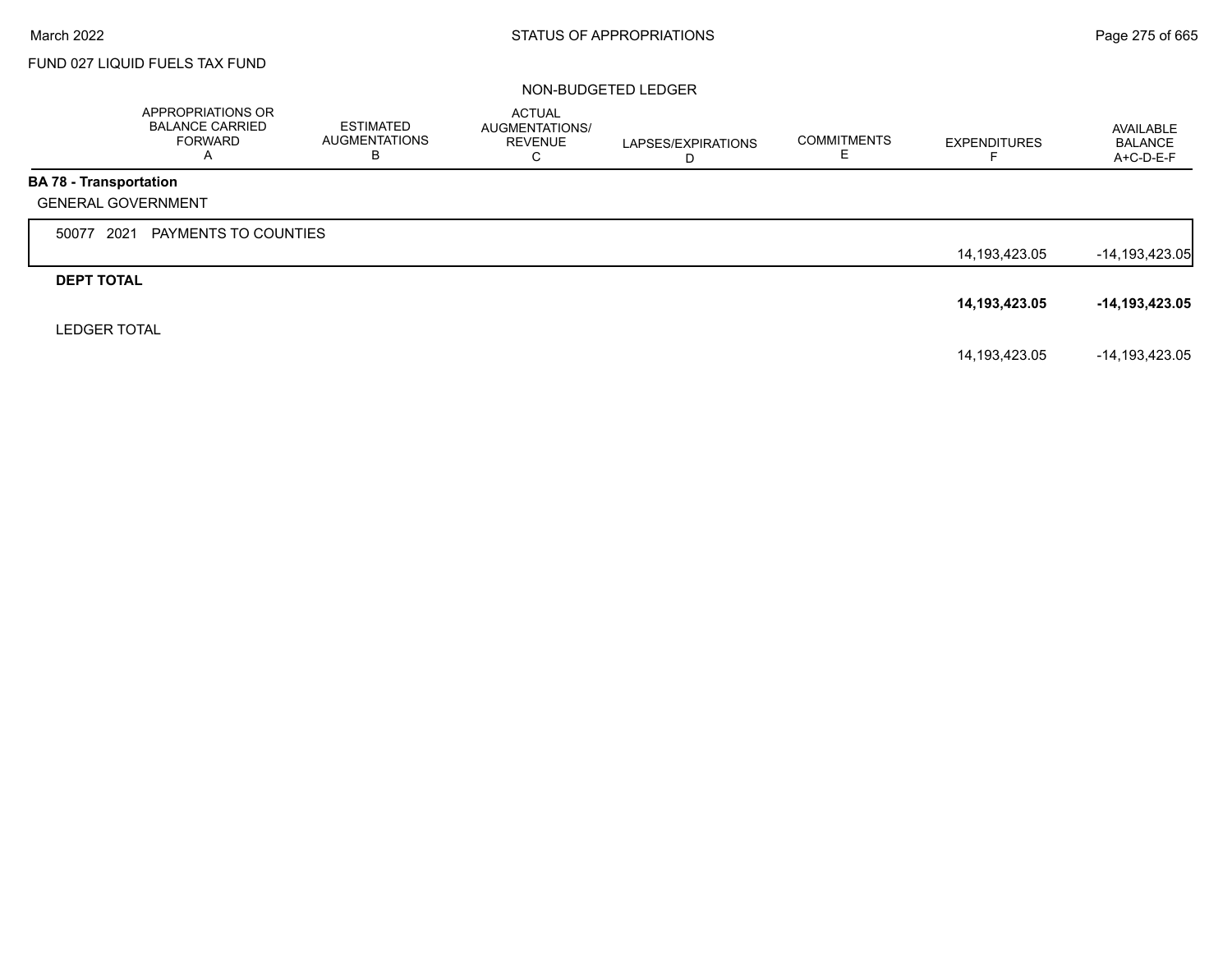г

# FUND 028 LIQUOR LICENSE FUND

|                                     | APPROPRIATIONS OR<br><b>BALANCE CARRIED</b><br>FORWARD<br>A | <b>ESTIMATED</b><br><b>AUGMENTATIONS</b><br>в | <b>ACTUAL</b><br>AUGMENTATIONS/<br><b>REVENUE</b><br>C | LAPSES/EXPIRATIONS<br>D | <b>COMMITMENTS</b><br>Е | <b>EXPENDITURES</b> | AVAILABLE<br><b>BALANCE</b><br>A+C-D-E-F |
|-------------------------------------|-------------------------------------------------------------|-----------------------------------------------|--------------------------------------------------------|-------------------------|-------------------------|---------------------|------------------------------------------|
| <b>BA 26 - Liquor Control Board</b> |                                                             |                                               |                                                        |                         |                         |                     |                                          |
| <b>GRANTS AND SUBSIDIES</b>         |                                                             |                                               |                                                        |                         |                         |                     |                                          |
| 2021<br>50014                       | Liquor License                                              |                                               |                                                        |                         |                         |                     |                                          |
|                                     |                                                             |                                               |                                                        |                         |                         | 875,475.00          | $-875,475.00$                            |
| <b>DEPT TOTAL</b>                   |                                                             |                                               |                                                        |                         |                         |                     |                                          |
|                                     |                                                             |                                               |                                                        |                         |                         | 875,475.00          | -875,475.00                              |
| <b>LEDGER TOTAL</b>                 |                                                             |                                               |                                                        |                         |                         |                     |                                          |
|                                     |                                                             |                                               |                                                        |                         |                         | 875.475.00          | -875.475.00                              |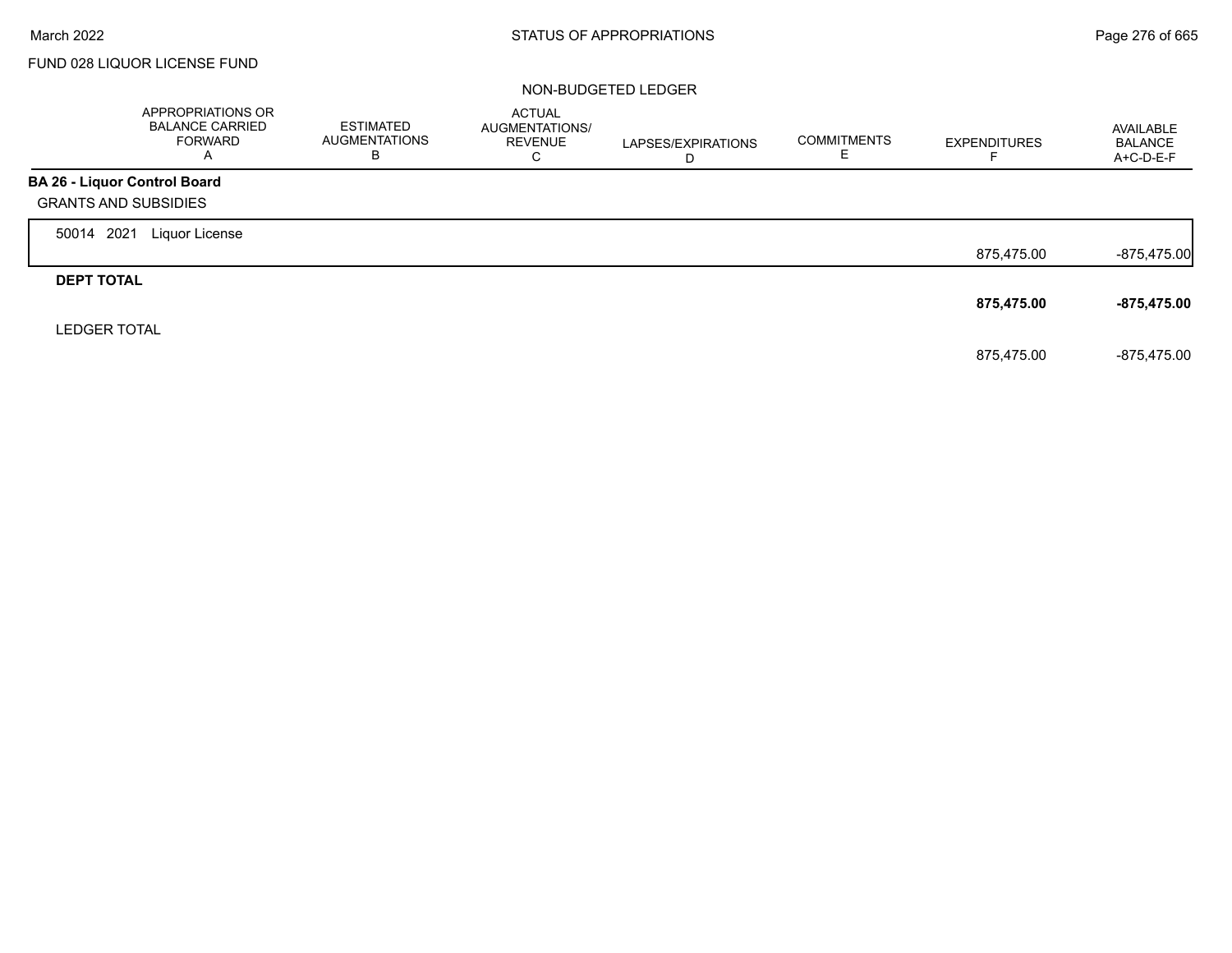# FUND 029 FIRE INSURANCE TAX FUND

|                                | APPROPRIATIONS OR<br><b>BALANCE CARRIED</b><br><b>FORWARD</b><br>Α | <b>ESTIMATED</b><br><b>AUGMENTATIONS</b><br>в | <b>ACTUAL</b><br>AUGMENTATIONS/<br><b>REVENUE</b><br>C | LAPSES/EXPIRATIONS<br>D | <b>COMMITMENTS</b><br>ᄂ | <b>EXPENDITURES</b> | <b>AVAILABLE</b><br><b>BALANCE</b><br>$A+C-D-E-F$ |
|--------------------------------|--------------------------------------------------------------------|-----------------------------------------------|--------------------------------------------------------|-------------------------|-------------------------|---------------------|---------------------------------------------------|
| <b>BA 92 - Auditor General</b> |                                                                    |                                               |                                                        |                         |                         |                     |                                                   |
| <b>GENERAL GOVERNMENT</b>      |                                                                    |                                               |                                                        |                         |                         |                     |                                                   |
| 2021<br>50067                  | Payments to Subdivisions                                           |                                               |                                                        |                         |                         |                     |                                                   |
|                                |                                                                    |                                               |                                                        |                         |                         | 68,269,562.63       | -68,269,562.63                                    |
| <b>DEPT TOTAL</b>              |                                                                    |                                               |                                                        |                         |                         |                     |                                                   |
|                                |                                                                    |                                               |                                                        |                         |                         | 68,269,562.63       | -68,269,562.63                                    |
| <b>LEDGER TOTAL</b>            |                                                                    |                                               |                                                        |                         |                         |                     |                                                   |
|                                |                                                                    |                                               |                                                        |                         |                         | 68,269,562.63       | -68,269,562.63                                    |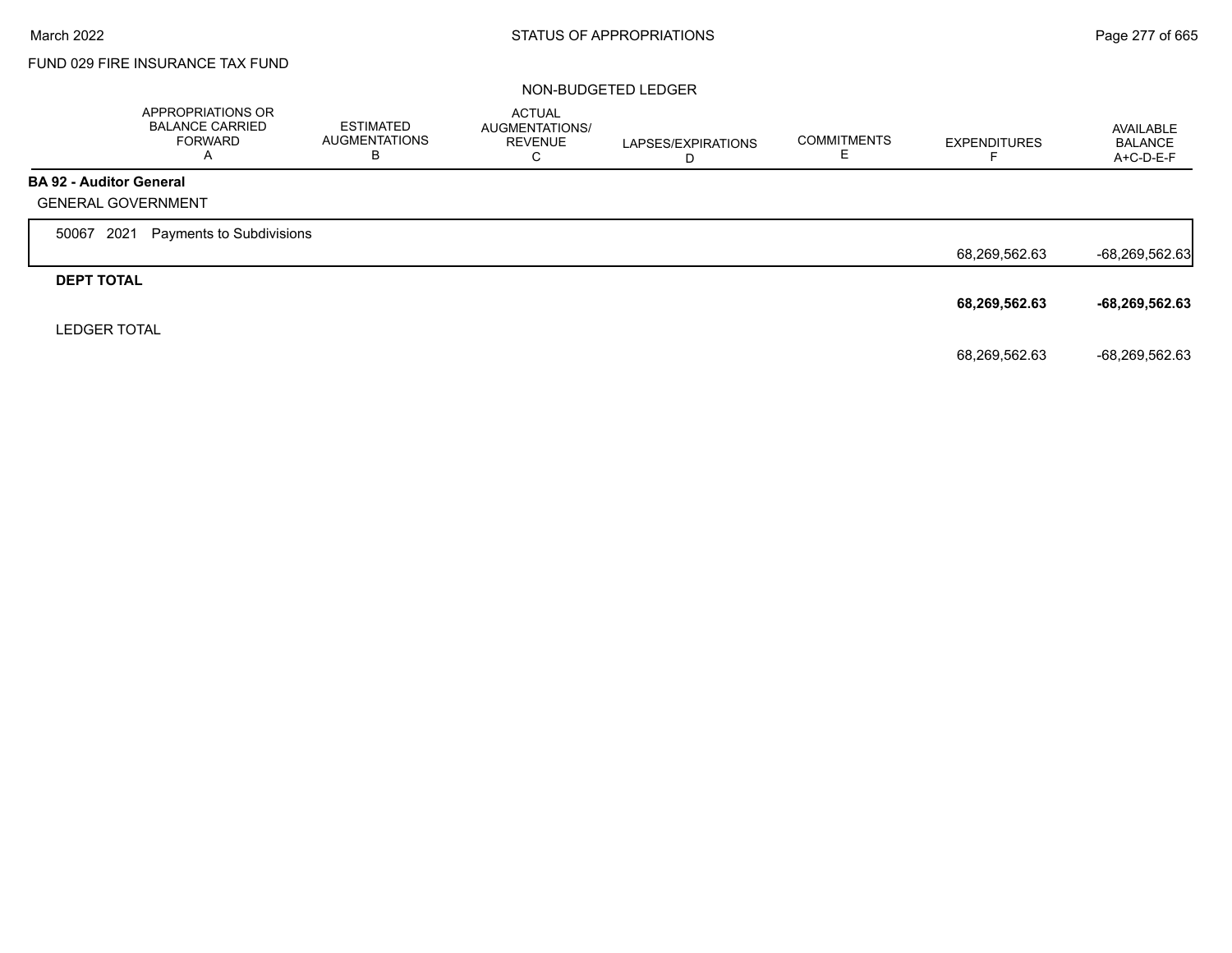# FUND 030 FIRE & EMERGENCY MED SVCS LOAN FUND

|                             | <b>APPROPRIATIONS OR</b><br><b>BALANCE CARRIED</b><br><b>FORWARD</b><br>A | <b>ESTIMATED</b><br><b>AUGMENTATIONS</b><br>B | <b>ACTUAL</b><br>AUGMENTATIONS/<br><b>REVENUE</b><br>С | LAPSES/EXPIRATIONS<br>D | <b>COMMITMENTS</b><br>Е | <b>EXPENDITURES</b><br>F. | <b>AVAILABLE</b><br><b>BALANCE</b><br>A+C-D-E-F |
|-----------------------------|---------------------------------------------------------------------------|-----------------------------------------------|--------------------------------------------------------|-------------------------|-------------------------|---------------------------|-------------------------------------------------|
|                             | BA 31 - PA Emergency Management Agency                                    |                                               |                                                        |                         |                         |                           |                                                 |
| <b>GENERAL GOVERNMENT</b>   |                                                                           |                                               |                                                        |                         |                         |                           |                                                 |
| 2021<br>50020               | VLAP-AMBULANCE                                                            |                                               |                                                        |                         |                         |                           |                                                 |
|                             |                                                                           |                                               |                                                        |                         | 183,549.00              | 143,814.00                | $-327,363.00$                                   |
| 2021<br>50021               | <b>VLAP-RESCUE</b>                                                        |                                               |                                                        |                         |                         |                           |                                                 |
|                             |                                                                           |                                               |                                                        |                         | 45,760.00               | 327,533.00                | $-373,293.00$                                   |
| <b>GRANTS AND SUBSIDIES</b> |                                                                           |                                               |                                                        |                         |                         |                           |                                                 |
| 50019 2021                  | <b>VLAP-FIRE</b>                                                          |                                               |                                                        |                         |                         |                           |                                                 |
|                             |                                                                           |                                               |                                                        |                         | 2,833,270.00            | 6,175,185.00              | $-9,008,455.00$                                 |
| <b>DEPT TOTAL</b>           |                                                                           |                                               |                                                        |                         |                         |                           |                                                 |
|                             |                                                                           |                                               |                                                        |                         | 3,062,579.00            | 6,646,532.00              | $-9,709,111.00$                                 |
| <b>LEDGER TOTAL</b>         |                                                                           |                                               |                                                        |                         |                         |                           |                                                 |
|                             |                                                                           |                                               |                                                        |                         | 3,062,579.00            | 6,646,532.00              | $-9,709,111.00$                                 |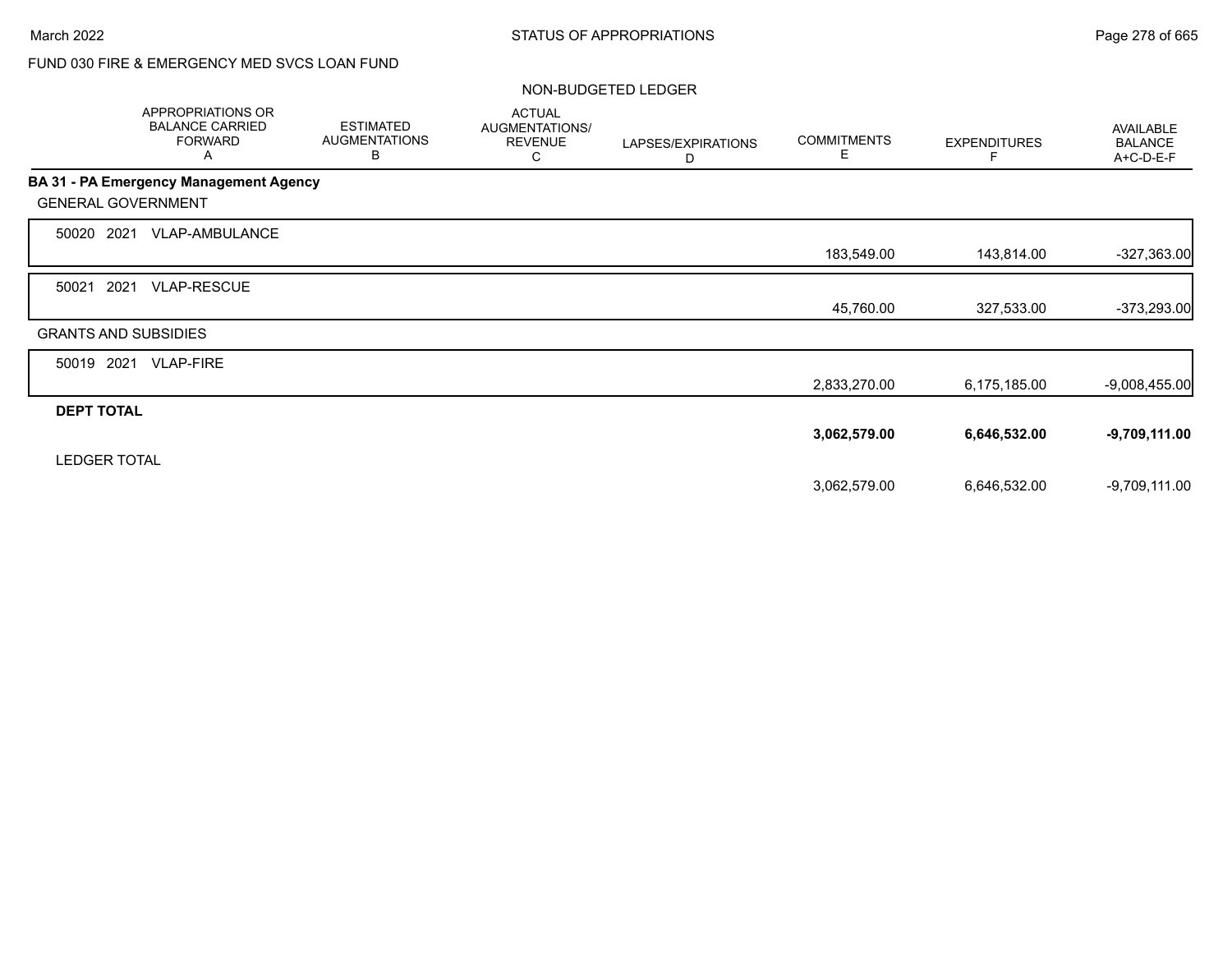FUND 031 MANUFACTURING FUND

|                            | APPROPRIATIONS OR<br><b>BALANCE CARRIED</b><br><b>FORWARD</b><br>A | <b>ESTIMATED</b><br><b>AUGMENTATIONS</b><br>B | <b>ACTUAL</b><br>AUGMENTATIONS/<br><b>REVENUE</b><br>С | LAPSES/EXPIRATIONS<br>D | <b>COMMITMENTS</b><br>Ε | <b>EXPENDITURES</b> | AVAILABLE<br><b>BALANCE</b><br>A+C-D-E-F |
|----------------------------|--------------------------------------------------------------------|-----------------------------------------------|--------------------------------------------------------|-------------------------|-------------------------|---------------------|------------------------------------------|
| <b>BA 11 - Corrections</b> |                                                                    |                                               |                                                        |                         |                         |                     |                                          |
| INSTITUTIONAL              |                                                                    |                                               |                                                        |                         |                         |                     |                                          |
| 20234 2021                 | <b>General Operations</b>                                          |                                               |                                                        |                         |                         |                     |                                          |
|                            | 97,111,000.00                                                      |                                               |                                                        |                         | 18,014,053.73           | 58,075,139.30       | 21,021,806.97                            |
| <b>DEPT TOTAL</b>          |                                                                    |                                               |                                                        |                         |                         |                     |                                          |
|                            | 97,111,000.00                                                      |                                               |                                                        |                         | 18,014,053.73           | 58,075,139.30       | 21,021,806.97                            |
| <b>LEDGER TOTAL</b>        |                                                                    |                                               |                                                        |                         |                         |                     |                                          |
|                            | 97,111,000.00                                                      |                                               |                                                        |                         | 18,014,053.73           | 58,075,139.30       | 21,021,806.97                            |
|                            | TOTAL TOTAL ALL CURRENT STATE LEDGERS                              |                                               |                                                        |                         |                         |                     |                                          |
|                            | 97,111,000.00                                                      |                                               |                                                        |                         | 18,014,053.73           | 58,075,139.30       | 21,021,806.97                            |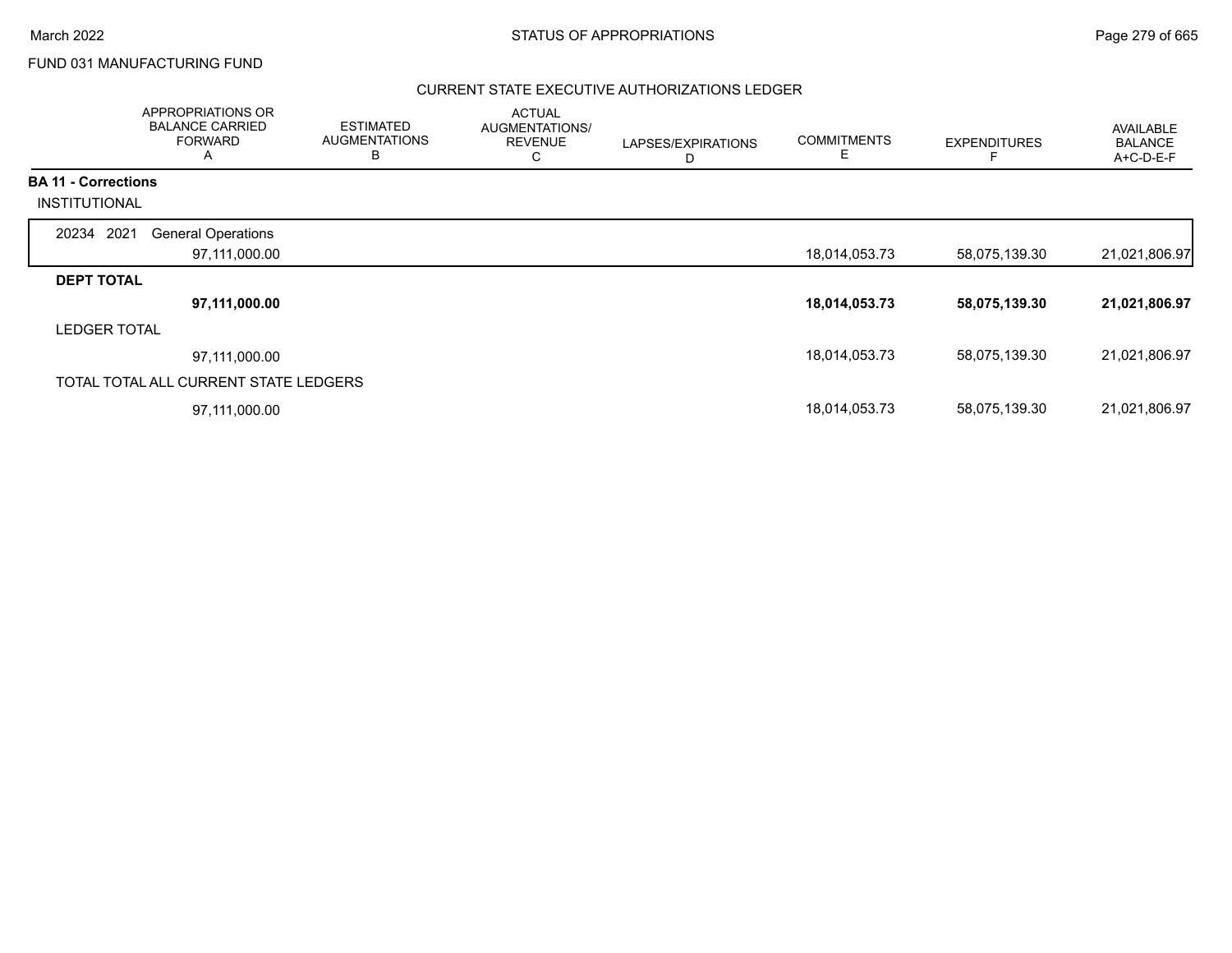# FUND 031 MANUFACTURING FUND

|                            | APPROPRIATIONS OR<br><b>BALANCE CARRIED</b><br><b>FORWARD</b><br>Α | <b>ESTIMATED</b><br><b>AUGMENTATIONS</b><br>в | <b>ACTUAL</b><br>AUGMENTATIONS/<br><b>REVENUE</b><br>C | LAPSES/EXPIRATIONS<br>D | <b>COMMITMENTS</b><br>Е | <b>EXPENDITURES</b><br>F | AVAILABLE<br><b>BALANCE</b><br>A+C-D-E-F |
|----------------------------|--------------------------------------------------------------------|-----------------------------------------------|--------------------------------------------------------|-------------------------|-------------------------|--------------------------|------------------------------------------|
| <b>BA 11 - Corrections</b> |                                                                    |                                               |                                                        |                         |                         |                          |                                          |
| <b>INSTITUTIONAL</b>       |                                                                    |                                               |                                                        |                         |                         |                          |                                          |
|                            | 20234 2014 General Operations<br>1,010.88                          |                                               |                                                        |                         | 1,010.88                |                          |                                          |
|                            | 20234 2015 General Operations<br>5,648.70                          |                                               |                                                        |                         | 5,648.70                |                          |                                          |
|                            | 20234 2016 General Operations<br>213.00                            |                                               |                                                        |                         | 213.00                  |                          |                                          |
| 20234 2018                 | <b>General Operations</b><br>834.71                                |                                               |                                                        |                         | 834.71                  |                          |                                          |
| 20234 2019                 | <b>General Operations</b><br>18,361.77                             |                                               |                                                        |                         | 21,267.93               | $-3,041.31$              | 135.15                                   |
| 20234 2020                 | <b>General Operations</b><br>14,610,906.86                         |                                               |                                                        |                         | 463,393.56              | 6,804,958.51             | 7,342,554.79                             |
| 20234 2011                 | <b>General Operations</b><br>13,200.00                             |                                               |                                                        |                         |                         |                          | 13,200.00                                |
| <b>DEPT TOTAL</b>          |                                                                    |                                               |                                                        |                         |                         |                          |                                          |
|                            | 14,650,175.92                                                      |                                               |                                                        |                         | 492,368.78              | 6,801,917.20             | 7,355,889.94                             |
| <b>LEDGER TOTAL</b>        |                                                                    |                                               |                                                        |                         |                         |                          |                                          |
|                            | 14,650,175.92                                                      |                                               |                                                        |                         | 492,368.78              | 6,801,917.20             | 7,355,889.94                             |
|                            | TOTAL TOTAL ALL PRIOR STATE LEDGERS                                |                                               |                                                        |                         |                         |                          |                                          |
|                            | 14,650,175.92                                                      |                                               |                                                        |                         | 492,368.78              | 6,801,917.20             | 7,355,889.94                             |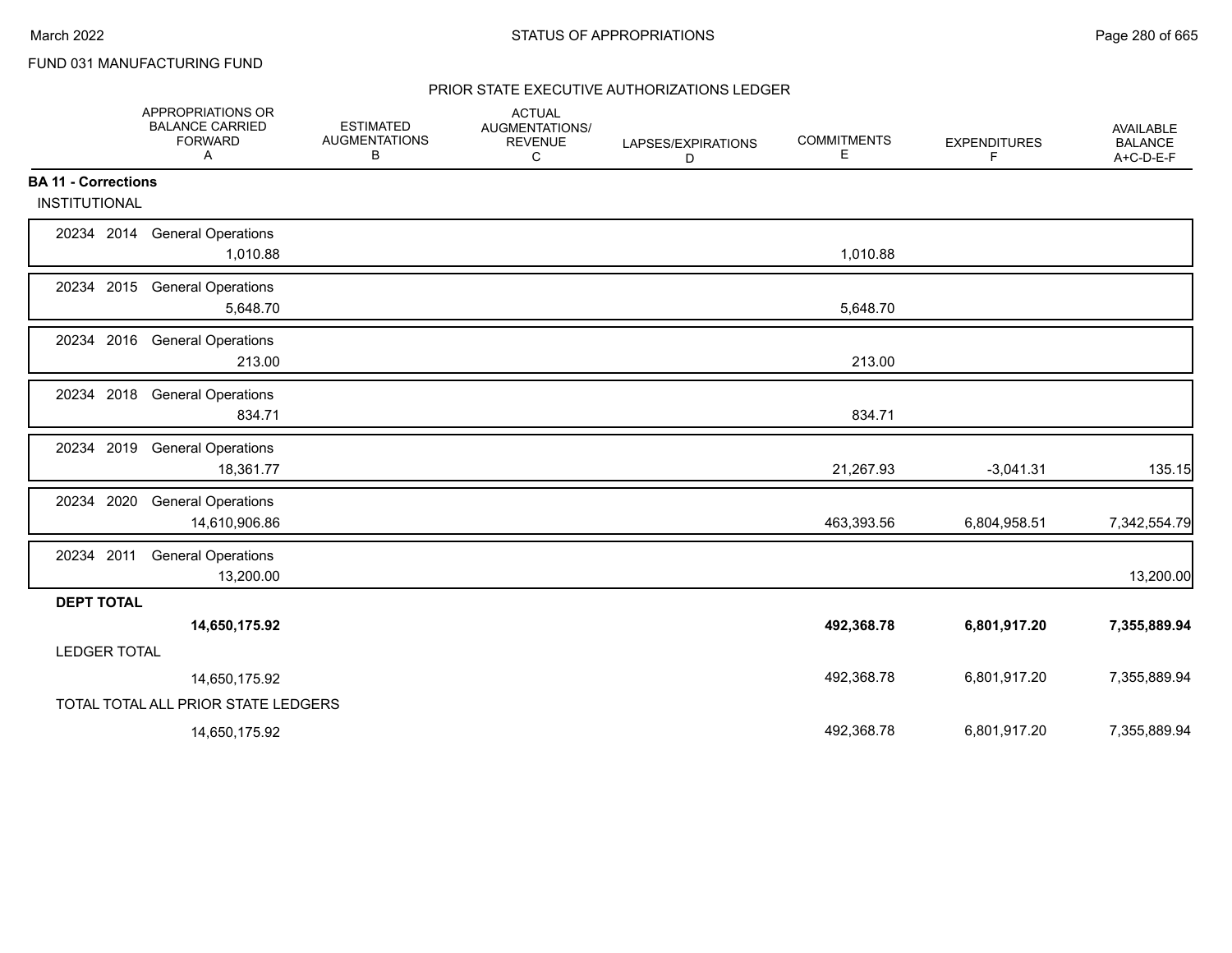# FUND 032 PURCHASING FUND

|                                 | APPROPRIATIONS OR<br><b>BALANCE CARRIED</b><br><b>FORWARD</b><br>A | <b>ESTIMATED</b><br><b>AUGMENTATIONS</b><br>в | <b>ACTUAL</b><br>AUGMENTATIONS/<br><b>REVENUE</b><br>С | LAPSES/EXPIRATIONS<br>D | <b>COMMITMENTS</b><br>ᄂ | <b>EXPENDITURES</b> | AVAILABLE<br><b>BALANCE</b><br>A+C-D-E-F |
|---------------------------------|--------------------------------------------------------------------|-----------------------------------------------|--------------------------------------------------------|-------------------------|-------------------------|---------------------|------------------------------------------|
| <b>BA 15 - General Services</b> |                                                                    |                                               |                                                        |                         |                         |                     |                                          |
| <b>GENERAL GOVERNMENT</b>       |                                                                    |                                               |                                                        |                         |                         |                     |                                          |
| 2021<br>50009                   | <b>Purchasing Fund</b>                                             |                                               |                                                        |                         |                         |                     |                                          |
|                                 |                                                                    |                                               | 30,249,168.66                                          |                         | 398,895,390.35          | 30,275,748.82       | $-429, 171, 139.17$                      |
| <b>DEPT TOTAL</b>               |                                                                    |                                               |                                                        |                         |                         |                     |                                          |
|                                 |                                                                    |                                               | 30,249,168.66                                          |                         | 398,895,390.35          | 30,275,748.82       | -429,171,139.17                          |
| <b>LEDGER TOTAL</b>             |                                                                    |                                               |                                                        |                         |                         |                     |                                          |
|                                 |                                                                    |                                               | 30.249.168.66                                          |                         | 398,895,390.35          | 30,275,748.82       | -429,171,139.17                          |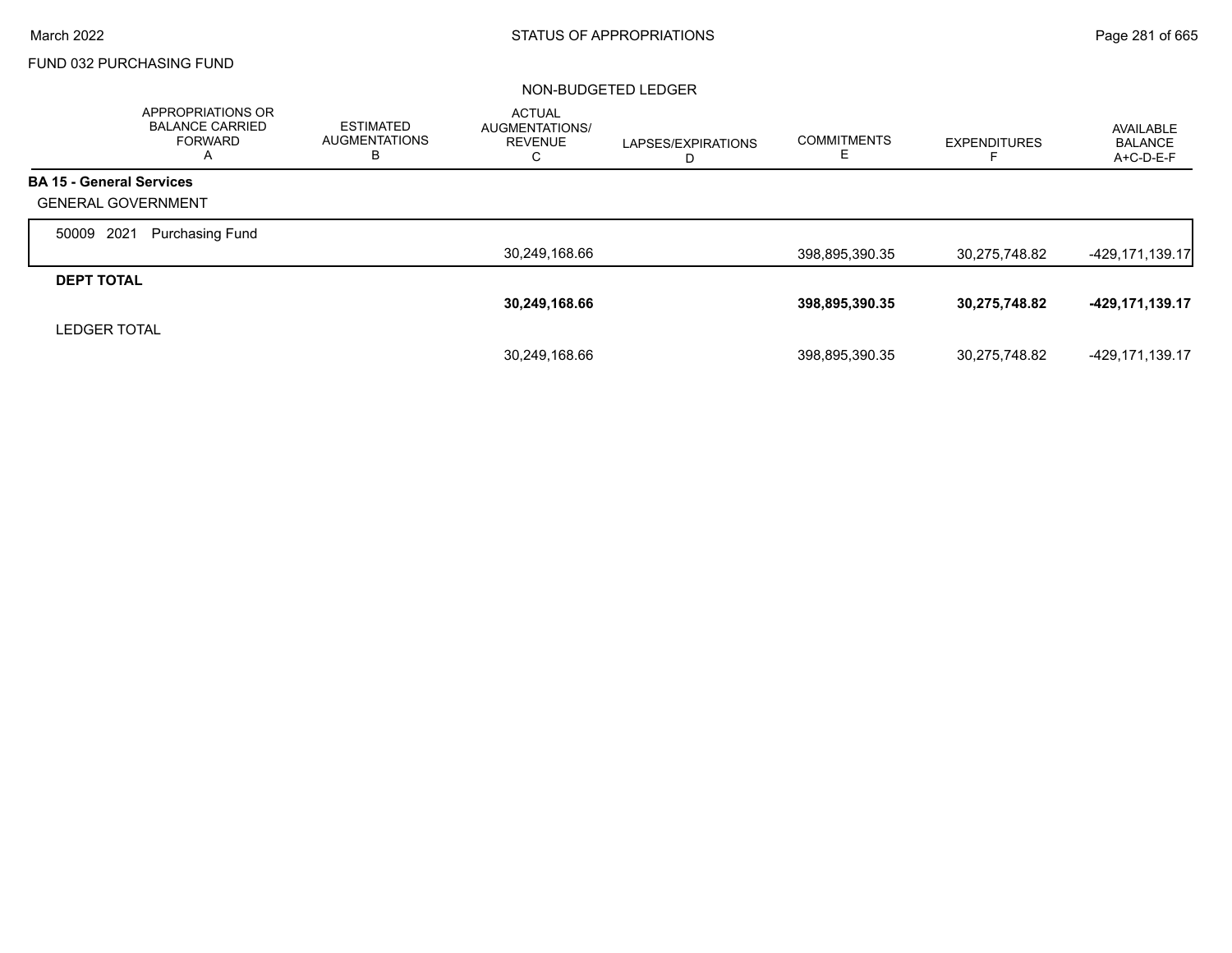# FUND 033 EMPLOYMENT FUND FOR THE BLIND

#### RESTRICTED RECEIPTS LEDGER

|                           | <b>APPROPRIATIONS OR</b><br><b>BALANCE CARRIED</b><br><b>FORWARD</b><br>A | <b>ESTIMATED</b><br><b>AUGMENTATIONS</b><br>в | <b>ACTUAL</b><br>AUGMENTATIONS/<br><b>REVENUE</b><br>С | LAPSES/EXPIRATIONS<br>D | <b>COMMITMENTS</b><br>ᄇ | <b>EXPENDITURES</b> | AVAILABLE<br><b>BALANCE</b><br>A+C-D-E-F |
|---------------------------|---------------------------------------------------------------------------|-----------------------------------------------|--------------------------------------------------------|-------------------------|-------------------------|---------------------|------------------------------------------|
| BA 12 - Labor & Industry  |                                                                           |                                               |                                                        |                         |                         |                     |                                          |
| <b>GENERAL GOVERNMENT</b> |                                                                           |                                               |                                                        |                         |                         |                     |                                          |
| 40002 2021                | <b>Blind Vendors' Retirement Plan</b>                                     |                                               |                                                        |                         |                         |                     |                                          |
|                           | 44.878.27                                                                 |                                               | 129,644.42                                             |                         |                         | 3,236.57            | 171,286.12                               |
| <b>DEPT TOTAL</b>         |                                                                           |                                               |                                                        |                         |                         |                     |                                          |
|                           | 44,878.27                                                                 |                                               | 129,644.42                                             |                         |                         | 3,236.57            | 171,286.12                               |
| <b>LEDGER TOTAL</b>       |                                                                           |                                               |                                                        |                         |                         |                     |                                          |
|                           | 44.878.27                                                                 |                                               | 129,644.42                                             |                         |                         | 3,236.57            | 171,286.12                               |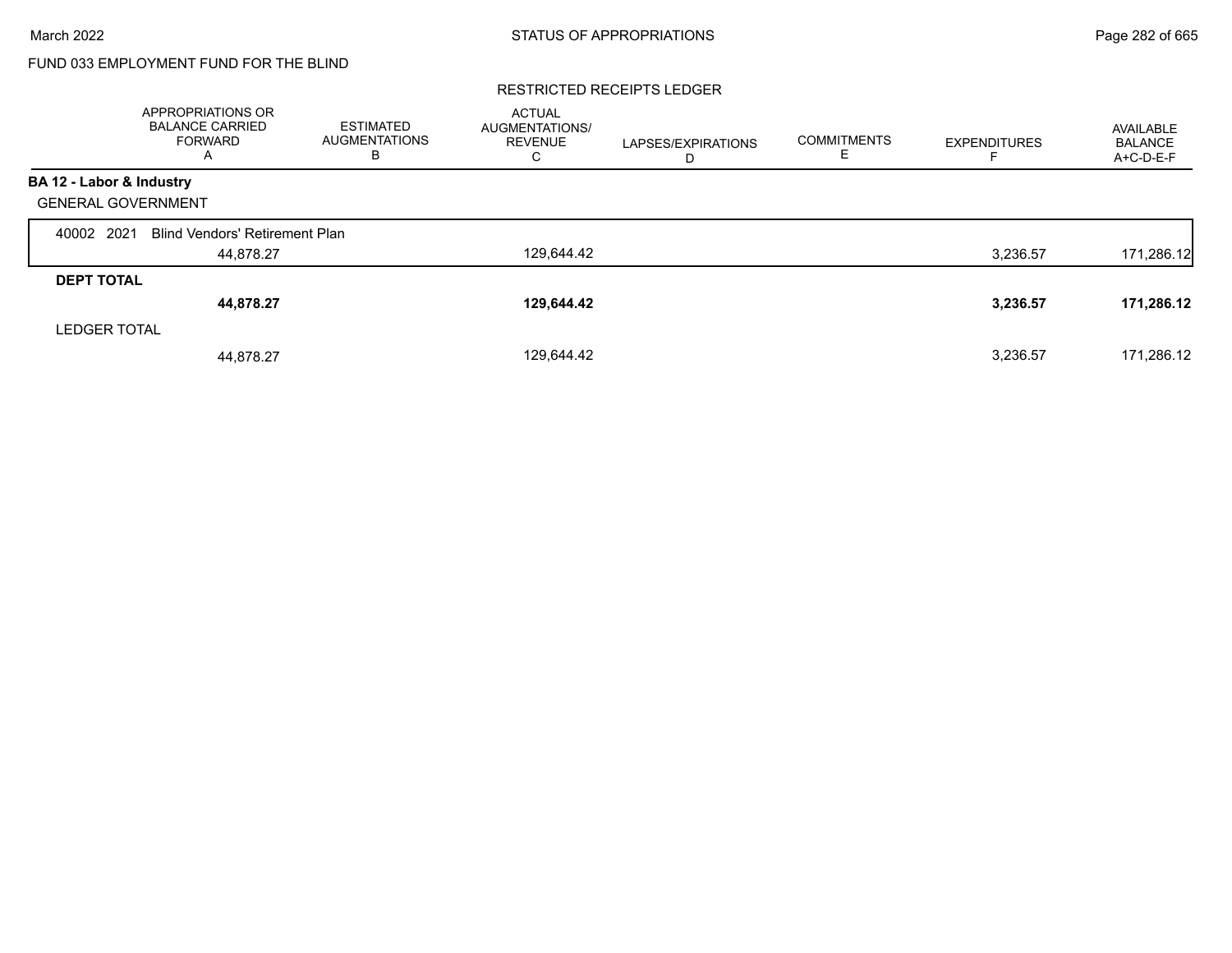# FUND 033 EMPLOYMENT FUND FOR THE BLIND

|                           | APPROPRIATIONS OR<br><b>BALANCE CARRIED</b><br><b>FORWARD</b><br>A | <b>ESTIMATED</b><br><b>AUGMENTATIONS</b><br>В | <b>ACTUAL</b><br>AUGMENTATIONS/<br><b>REVENUE</b><br>U | LAPSES/EXPIRATIONS<br>D | <b>COMMITMENTS</b><br>E | <b>EXPENDITURES</b> | AVAILABLE<br><b>BALANCE</b><br>A+C-D-E-F |
|---------------------------|--------------------------------------------------------------------|-----------------------------------------------|--------------------------------------------------------|-------------------------|-------------------------|---------------------|------------------------------------------|
| BA 12 - Labor & Industry  |                                                                    |                                               |                                                        |                         |                         |                     |                                          |
| <b>GENERAL GOVERNMENT</b> |                                                                    |                                               |                                                        |                         |                         |                     |                                          |
| 2021<br>50003             | Blind Vendors' Retirement Plan-Gen Oper                            |                                               |                                                        |                         |                         |                     |                                          |
|                           |                                                                    |                                               |                                                        |                         | 2,712.43                | 157,719.41          | $-160,431.84$                            |
| 2021<br>50294             | BEP - Set Aside Funds                                              |                                               |                                                        |                         |                         |                     |                                          |
|                           |                                                                    |                                               | 62,183.34                                              |                         |                         | 15,000.00           | $-15,000.00$                             |
| <b>DEPT TOTAL</b>         |                                                                    |                                               |                                                        |                         |                         |                     |                                          |
|                           |                                                                    |                                               | 62,183.34                                              |                         | 2,712.43                | 172,719.41          | $-175,431.84$                            |
| <b>LEDGER TOTAL</b>       |                                                                    |                                               |                                                        |                         |                         |                     |                                          |
|                           |                                                                    |                                               | 62,183.34                                              |                         | 2,712.43                | 172,719.41          | $-175,431.84$                            |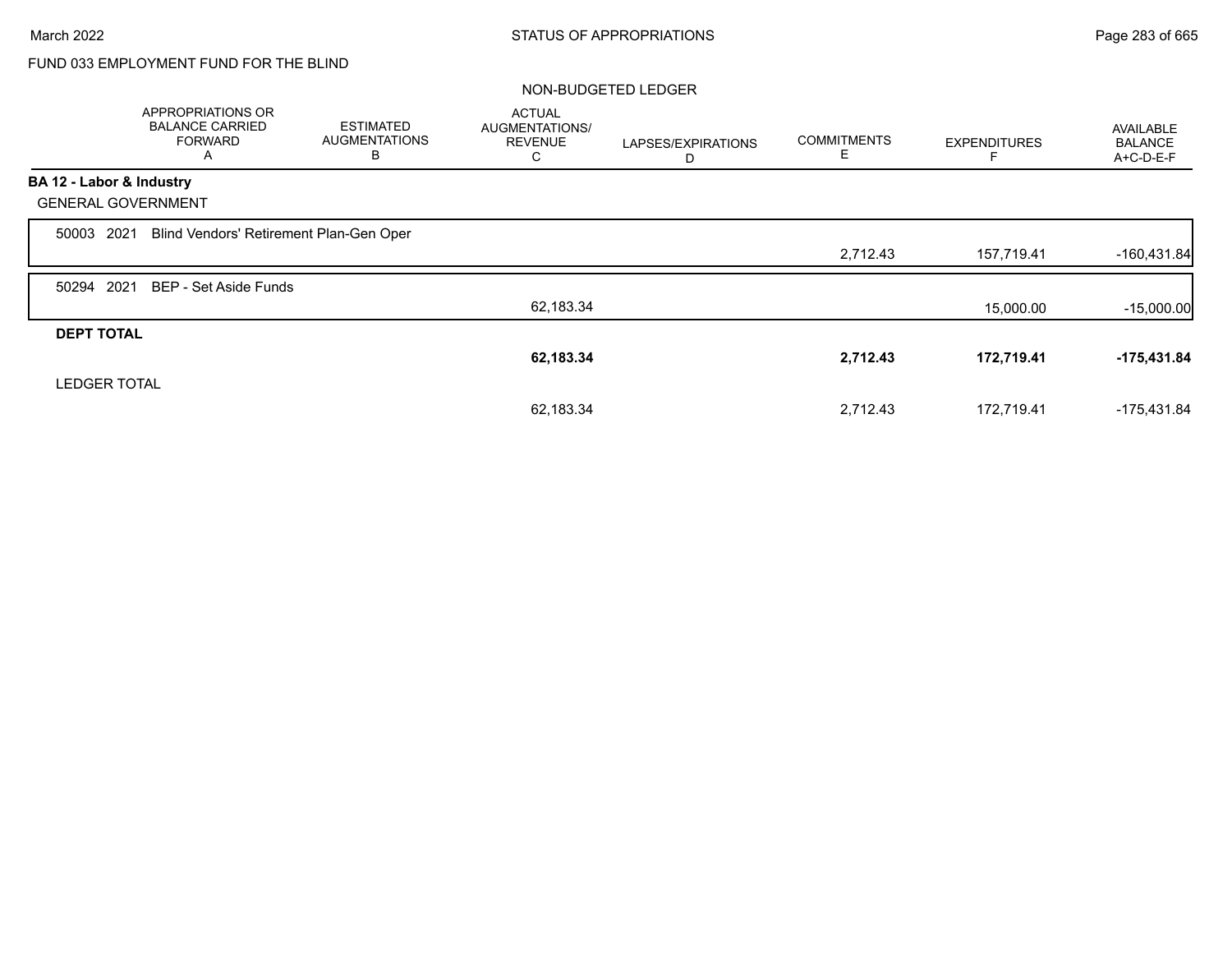# FUND 036 DISASTER RELIEF FUND

#### PRIOR STATE CONTINUING LEDGER

|                                  | APPROPRIATIONS OR<br><b>BALANCE CARRIED</b><br><b>FORWARD</b><br>A | <b>ESTIMATED</b><br><b>AUGMENTATIONS</b><br>B | <b>ACTUAL</b><br>AUGMENTATIONS/<br><b>REVENUE</b><br>C | LAPSES/EXPIRATIONS<br>D | <b>COMMITMENTS</b><br>E | <b>EXPENDITURES</b> | AVAILABLE<br><b>BALANCE</b><br>A+C-D-E-F |
|----------------------------------|--------------------------------------------------------------------|-----------------------------------------------|--------------------------------------------------------|-------------------------|-------------------------|---------------------|------------------------------------------|
| <b>BA 81 - Executive Offices</b> |                                                                    |                                               |                                                        |                         |                         |                     |                                          |
| <b>GRANTS AND SUBSIDIES</b>      |                                                                    |                                               |                                                        |                         |                         |                     |                                          |
| 30182 1996                       | Jan 96 Disaster Relief - Bond Proceeds                             |                                               |                                                        |                         |                         |                     |                                          |
|                                  | 77,446,000.00                                                      |                                               |                                                        |                         |                         |                     | 77,446,000.00                            |
| <b>DEPT TOTAL</b>                |                                                                    |                                               |                                                        |                         |                         |                     |                                          |
|                                  | 77,446,000.00                                                      |                                               |                                                        |                         |                         |                     | 77,446,000.00                            |
| <b>LEDGER TOTAL</b>              |                                                                    |                                               |                                                        |                         |                         |                     |                                          |
|                                  | 77,446,000.00                                                      |                                               |                                                        |                         |                         |                     | 77,446,000.00                            |
|                                  | TOTAL TOTAL ALL PRIOR STATE LEDGERS                                |                                               |                                                        |                         |                         |                     |                                          |
|                                  | 77,446,000.00                                                      |                                               |                                                        |                         |                         |                     | 77,446,000.00                            |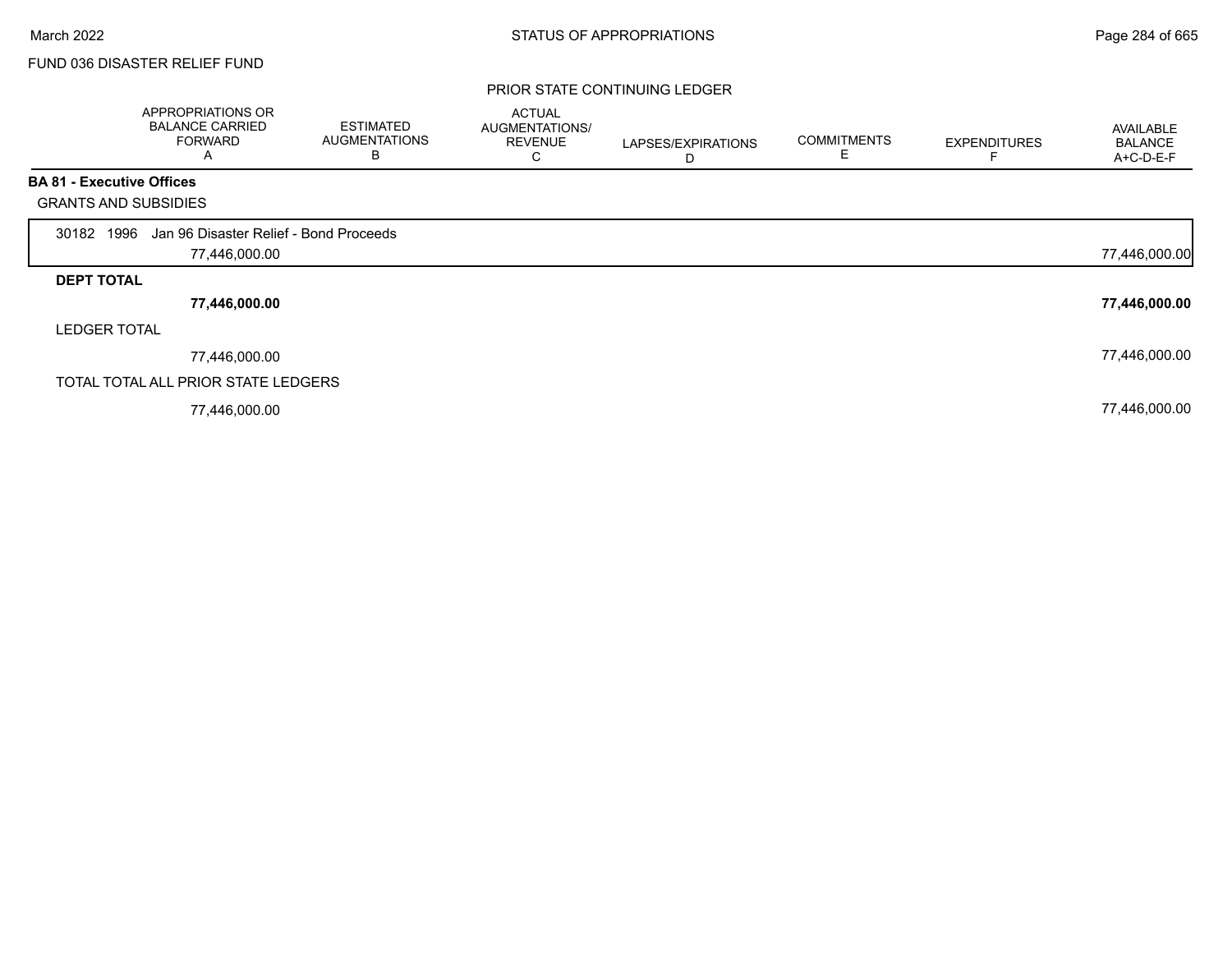# FUND 037 PENNVEST DRINKING WATER REVOLVING

|                             | APPROPRIATIONS OR<br><b>BALANCE CARRIED</b><br><b>FORWARD</b><br>Α | <b>ESTIMATED</b><br><b>AUGMENTATIONS</b><br>В | <b>ACTUAL</b><br><b>AUGMENTATIONS/</b><br><b>REVENUE</b><br>С | LAPSES/EXPIRATIONS<br>D | <b>COMMITMENTS</b><br>Е | <b>EXPENDITURES</b> | AVAILABLE<br><b>BALANCE</b><br>A+C-D-E-F |
|-----------------------------|--------------------------------------------------------------------|-----------------------------------------------|---------------------------------------------------------------|-------------------------|-------------------------|---------------------|------------------------------------------|
|                             | <b>BA 33 - PA Infrastructure Investment</b>                        |                                               |                                                               |                         |                         |                     |                                          |
| <b>GRANTS AND SUBSIDIES</b> |                                                                    |                                               |                                                               |                         |                         |                     |                                          |
| 20246 2021                  | Addtl Drink Water Proj Rev Loans                                   |                                               |                                                               |                         |                         |                     |                                          |
|                             | 200,000,000.00                                                     |                                               |                                                               |                         | 168,707,728.56          | 12,117,491.16       | 19,174,780.28                            |
| 2021<br>20333               | Trsfr-Pennyest WaterPollControl Rev Fund                           |                                               |                                                               |                         |                         |                     |                                          |
|                             | 20,000,000.00                                                      |                                               |                                                               |                         |                         |                     | 20,000,000.00                            |
| <b>DEPT TOTAL</b>           |                                                                    |                                               |                                                               |                         |                         |                     |                                          |
|                             | 220,000,000.00                                                     |                                               |                                                               |                         | 168,707,728.56          | 12,117,491.16       | 39,174,780.28                            |
| <b>LEDGER TOTAL</b>         |                                                                    |                                               |                                                               |                         |                         |                     |                                          |
|                             | 220,000,000.00                                                     |                                               |                                                               |                         | 168,707,728.56          | 12,117,491.16       | 39,174,780.28                            |
|                             | TOTAL TOTAL ALL CURRENT STATE LEDGERS                              |                                               |                                                               |                         |                         |                     |                                          |
|                             | 220,000,000.00                                                     |                                               |                                                               |                         | 168,707,728.56          | 12,117,491.16       | 39,174,780.28                            |
|                             |                                                                    |                                               |                                                               |                         |                         |                     |                                          |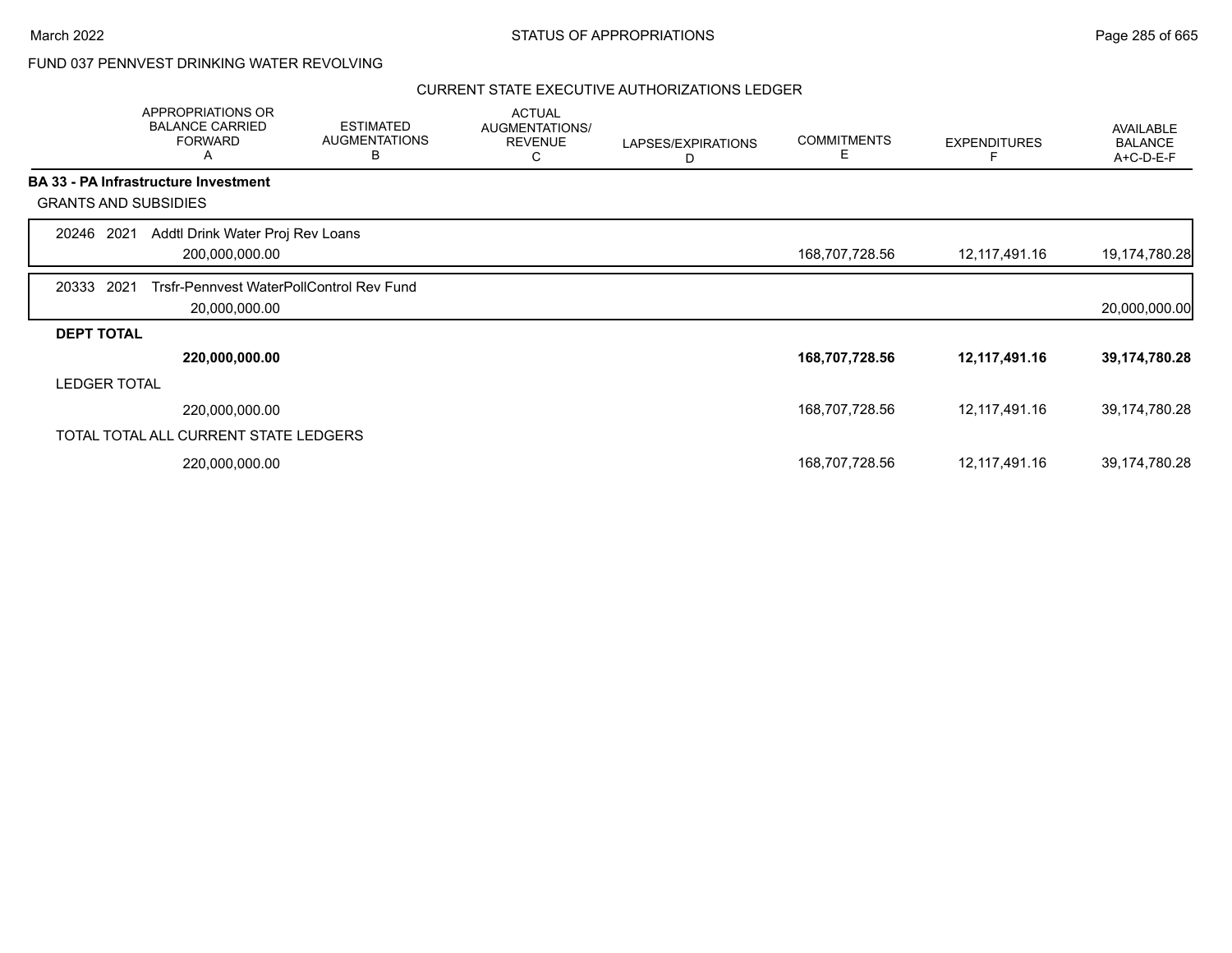# FUND 037 PENNVEST DRINKING WATER REVOLVING

|                                  | <b>APPROPRIATIONS OR</b><br><b>BALANCE CARRIED</b><br><b>FORWARD</b><br>A | <b>ESTIMATED</b><br><b>AUGMENTATIONS</b><br>В | <b>ACTUAL</b><br><b>AUGMENTATIONS/</b><br><b>REVENUE</b><br>С | LAPSES/EXPIRATIONS<br>D | <b>COMMITMENTS</b><br>E | <b>EXPENDITURES</b><br>F | <b>AVAILABLE</b><br><b>BALANCE</b><br>A+C-D-E-F |
|----------------------------------|---------------------------------------------------------------------------|-----------------------------------------------|---------------------------------------------------------------|-------------------------|-------------------------|--------------------------|-------------------------------------------------|
| <b>BA 81 - Executive Offices</b> |                                                                           |                                               |                                                               |                         |                         |                          |                                                 |
| <b>GENERAL GOVERNMENT</b>        |                                                                           |                                               |                                                               |                         |                         |                          |                                                 |
| 20496 2020                       | Transfer to the General Fund<br>26,500,000.00                             |                                               |                                                               |                         |                         |                          | 26,500,000.00                                   |
| <b>DEPT TOTAL</b>                |                                                                           |                                               |                                                               |                         |                         |                          |                                                 |
|                                  | 26,500,000.00                                                             |                                               |                                                               |                         |                         |                          | 26,500,000.00                                   |
|                                  | <b>BA 33 - PA Infrastructure Investment</b>                               |                                               |                                                               |                         |                         |                          |                                                 |
| <b>GRANTS AND SUBSIDIES</b>      |                                                                           |                                               |                                                               |                         |                         |                          |                                                 |
|                                  | 20246 2018 Addtl Drink Water Proj Rev Loans                               |                                               |                                                               |                         |                         |                          |                                                 |
|                                  |                                                                           |                                               |                                                               |                         |                         | -147,852.69              | 147,852.69                                      |
| 20246 2020                       | Addtl Drink Water Proj Rev Loans                                          |                                               |                                                               |                         |                         |                          |                                                 |
|                                  | 164,267,896.94                                                            |                                               |                                                               |                         |                         | 5,679,515.68             | 158,588,381.26                                  |
| 20333 2020                       | Trsfr-Pennvest WaterPollControl Rev Fund                                  |                                               |                                                               |                         |                         |                          |                                                 |
|                                  | 20,000,000.00                                                             |                                               |                                                               |                         |                         |                          | 20,000,000.00                                   |
| <b>DEPT TOTAL</b>                |                                                                           |                                               |                                                               |                         |                         |                          |                                                 |
|                                  | 184,267,896.94                                                            |                                               |                                                               |                         |                         | 5,531,662.99             | 178,736,233.95                                  |
| <b>LEDGER TOTAL</b>              |                                                                           |                                               |                                                               |                         |                         |                          |                                                 |
|                                  | 210,767,896.94                                                            |                                               |                                                               |                         |                         | 5,531,662.99             | 205,236,233.95                                  |
|                                  | TOTAL TOTAL ALL PRIOR STATE LEDGERS                                       |                                               |                                                               |                         |                         |                          |                                                 |
|                                  | 210,767,896.94                                                            |                                               |                                                               |                         |                         | 5,531,662.99             | 205,236,233.95                                  |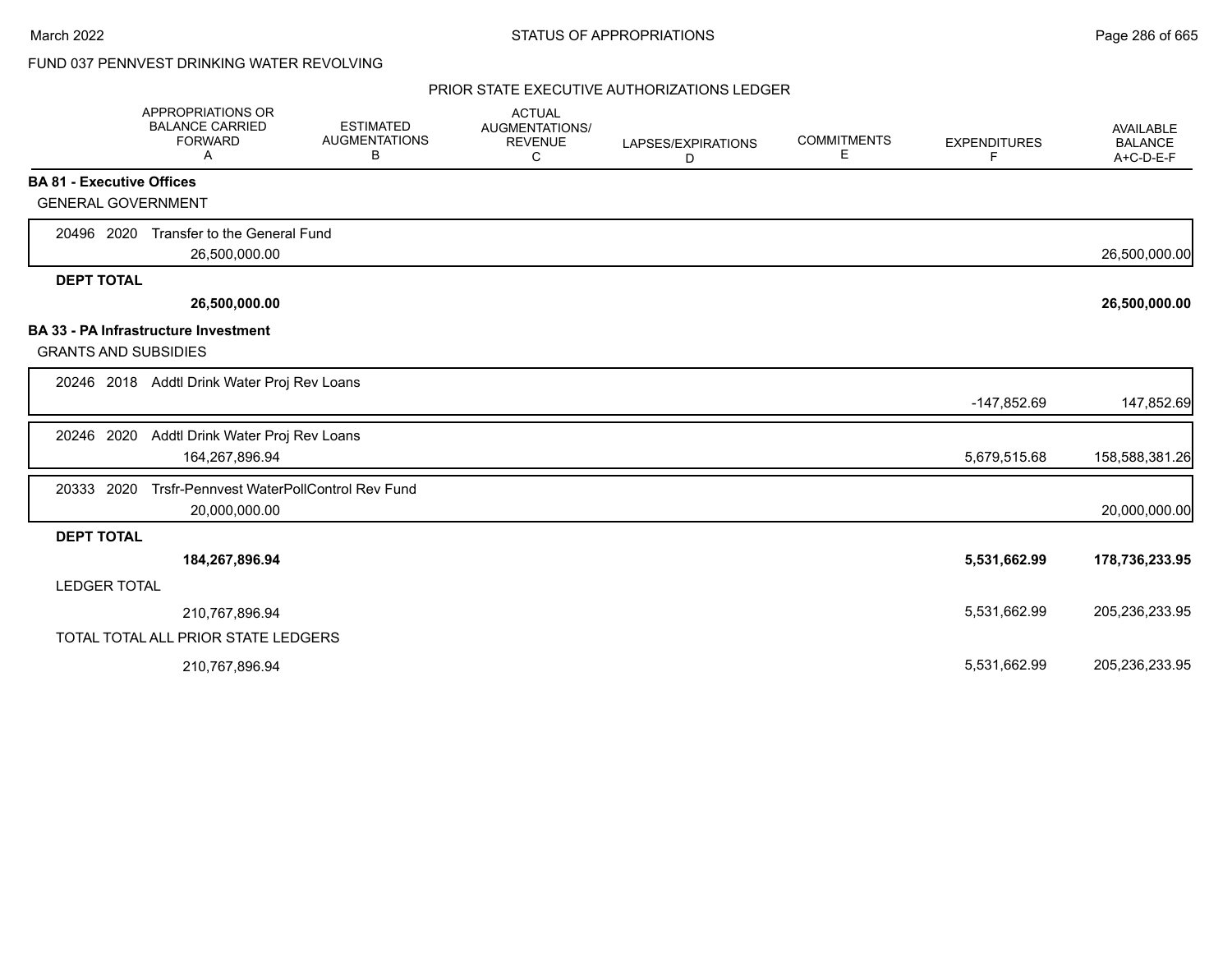# FUND 038 CAPITAL FACILITIES FUND

|                   | APPROPRIATIONS OR<br><b>BALANCE CARRIED</b><br><b>FORWARD</b><br>A | <b>ESTIMATED</b><br><b>AUGMENTATIONS</b><br>B | <b>ACTUAL</b><br>AUGMENTATIONS/<br><b>REVENUE</b><br>С | LAPSES/EXPIRATIONS<br>D | <b>COMMITMENTS</b><br>Е | <b>EXPENDITURES</b> | AVAILABLE<br><b>BALANCE</b><br>A+C-D-E-F |
|-------------------|--------------------------------------------------------------------|-----------------------------------------------|--------------------------------------------------------|-------------------------|-------------------------|---------------------|------------------------------------------|
|                   | <b>BA 81 - Executive Offices</b>                                   |                                               |                                                        |                         |                         |                     |                                          |
|                   | <b>GENERAL GOVERNMENT</b>                                          |                                               |                                                        |                         |                         |                     |                                          |
| 20428             | <b>Public Works Administration</b><br>2021<br>20,000,000.00        |                                               |                                                        |                         |                         |                     | 20,000,000.00                            |
| 29348             | 2021<br>Redevelopment Assistance Administration                    |                                               |                                                        |                         |                         |                     |                                          |
|                   | 9,000,000.00                                                       |                                               |                                                        |                         | 6,879,242.96            | 517,459.22          | 1,603,297.82                             |
| <b>DEPT TOTAL</b> |                                                                    |                                               |                                                        |                         |                         |                     |                                          |
|                   | 29,000,000.00                                                      |                                               |                                                        |                         | 6,879,242.96            | 517,459.22          | 21,603,297.82                            |
|                   | <b>LEDGER TOTAL</b>                                                |                                               |                                                        |                         |                         |                     |                                          |
|                   | 29,000,000.00                                                      |                                               |                                                        |                         | 6,879,242.96            | 517,459.22          | 21,603,297.82                            |
|                   | TOTAL TOTAL ALL CURRENT STATE LEDGERS                              |                                               |                                                        |                         |                         |                     |                                          |
|                   | 29,000,000.00                                                      |                                               |                                                        |                         | 6,879,242.96            | 517,459.22          | 21,603,297.82                            |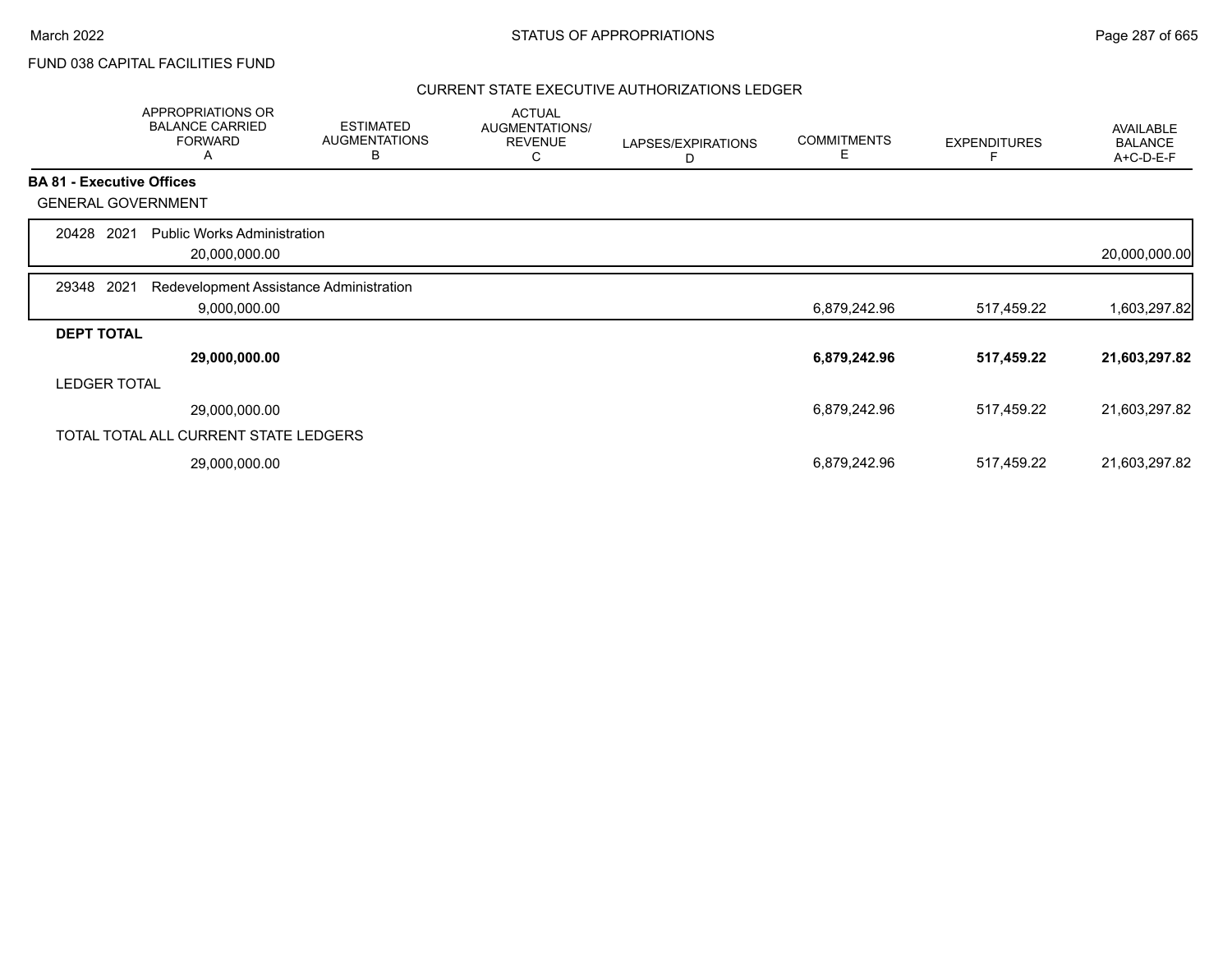# FUND 038 CAPITAL FACILITIES FUND

|                                  |            | APPROPRIATIONS OR<br><b>BALANCE CARRIED</b><br><b>FORWARD</b><br>A | <b>ESTIMATED</b><br><b>AUGMENTATIONS</b><br>В | <b>ACTUAL</b><br>AUGMENTATIONS/<br><b>REVENUE</b><br>C | LAPSES/EXPIRATIONS<br>D | <b>COMMITMENTS</b><br>Е | <b>EXPENDITURES</b><br>F | <b>AVAILABLE</b><br><b>BALANCE</b><br>A+C-D-E-F |
|----------------------------------|------------|--------------------------------------------------------------------|-----------------------------------------------|--------------------------------------------------------|-------------------------|-------------------------|--------------------------|-------------------------------------------------|
| <b>BA 81 - Executive Offices</b> |            |                                                                    |                                               |                                                        |                         |                         |                          |                                                 |
|                                  |            | <b>GENERAL GOVERNMENT</b>                                          |                                               |                                                        |                         |                         |                          |                                                 |
|                                  |            | 20428 2019 Public Works Administration<br>1,200,000.00             |                                               |                                                        |                         |                         |                          | 1,200,000.00                                    |
| 20428 2020                       |            | <b>Public Works Administration</b><br>2,429,000.00                 |                                               |                                                        |                         |                         |                          | 2,429,000.00                                    |
|                                  |            | 29348 2014 Redevelopment Assistance Administration<br>1,557,173.24 |                                               |                                                        |                         | 694,595.04              | 55,899.45                | 806,678.75                                      |
|                                  |            | 29348 2015 Redevelopment Assistance Administration<br>125,071.72   |                                               |                                                        |                         | 78,710.32               | 398.50                   | 45,962.90                                       |
|                                  |            | 29348 2016 Redevelopment Assistance Administration<br>3,353,758.55 |                                               |                                                        |                         | 1,741,735.77            | 185,359.24               | 1,426,663.54                                    |
|                                  |            | 29348 2017 Redevelopment Assistance Administration<br>2,276,753.13 |                                               |                                                        |                         | 898,195.66              | 147,365.05               | 1,231,192.42                                    |
|                                  |            | 29348 2018 Redevelopment Assistance Administration<br>4,729,207.98 |                                               |                                                        |                         | 2,915,442.00            | 589,083.63               | 1,224,682.35                                    |
|                                  |            | 29348 2019 Redevelopment Assistance Administration<br>7,269,020.19 |                                               |                                                        |                         | 3,823,422.51            | 880,466.55               | 2,565,131.13                                    |
| 29348 2020                       |            | Redevelopment Assistance Administration<br>12,536,891.06           |                                               |                                                        |                         | 4,217,456.92            | 1,109,376.56             | 7,210,057.58                                    |
| 29348 2007                       |            | Redevelopment Assistance Administration<br>185,156.76              |                                               |                                                        |                         | 98,273.91               |                          | 86,882.85                                       |
| 29348                            | 2008       | Redevelopment Assistance Administration<br>110,914.30              |                                               |                                                        |                         | 50,914.30               |                          | 60,000.00                                       |
| 29348                            | 2009       | Redevelopment Assistance Administration<br>330,268.94              |                                               |                                                        |                         | 149,019.44              | 6,678.50                 | 174,571.00                                      |
|                                  | 29348 2010 | Redevelopment Assistance Administration<br>433,752.20              |                                               |                                                        |                         | 165,382.70              | 16,598.75                | 251,770.75                                      |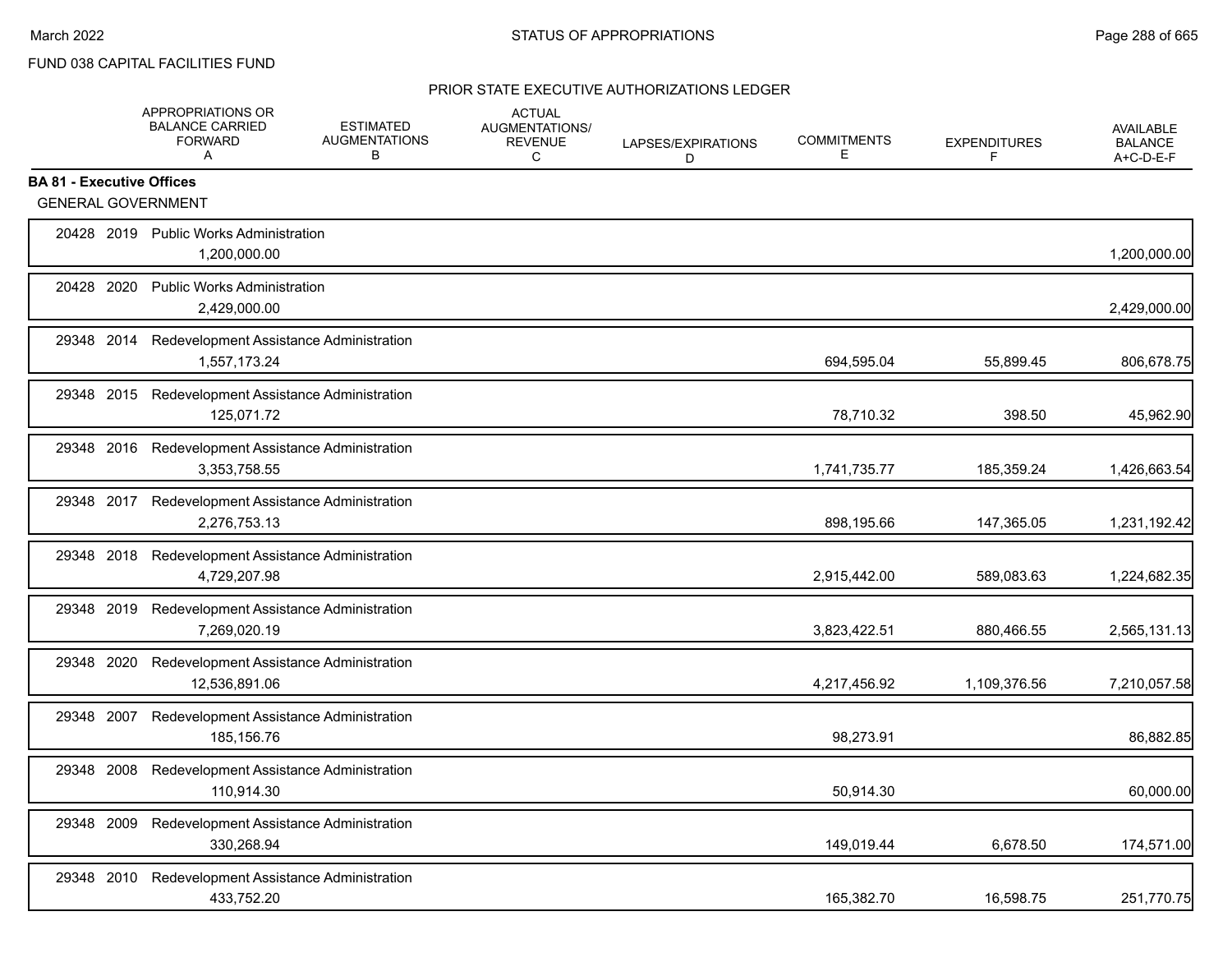## PRIOR STATE EXECUTIVE AUTHORIZATIONS LEDGER

|                     | <b>APPROPRIATIONS OR</b><br><b>BALANCE CARRIED</b><br><b>FORWARD</b><br>A | <b>ESTIMATED</b><br><b>AUGMENTATIONS</b><br>В | <b>ACTUAL</b><br>AUGMENTATIONS/<br><b>REVENUE</b><br>С | LAPSES/EXPIRATIONS<br>D | <b>COMMITMENTS</b><br>E. | <b>EXPENDITURES</b> | <b>AVAILABLE</b><br><b>BALANCE</b><br>$A+C-D-E-F$ |
|---------------------|---------------------------------------------------------------------------|-----------------------------------------------|--------------------------------------------------------|-------------------------|--------------------------|---------------------|---------------------------------------------------|
| 2011<br>29348       | Redevelopment Assistance Administration                                   |                                               |                                                        |                         |                          |                     |                                                   |
|                     | 1,376,526.58                                                              |                                               |                                                        |                         | 645,712.06               | 19,026.95           | 711,787.57                                        |
| 2012<br>29348       | Redevelopment Assistance Administration                                   |                                               |                                                        |                         |                          |                     |                                                   |
|                     | 238,684.48                                                                |                                               |                                                        |                         | 82,449.84                | 4,270.00            | 151,964.64                                        |
| 2013<br>29348       | Redevelopment Assistance Administration                                   |                                               |                                                        |                         |                          |                     |                                                   |
|                     | 613,581.65                                                                |                                               |                                                        |                         | 295,195.75               | 8,023.00            | 310,362.90                                        |
| <b>DEPT TOTAL</b>   |                                                                           |                                               |                                                        |                         |                          |                     |                                                   |
|                     | 38,765,760.78                                                             |                                               |                                                        |                         | 15,856,506.22            | 3,022,546.18        | 19,886,708.38                                     |
| <b>LEDGER TOTAL</b> |                                                                           |                                               |                                                        |                         |                          |                     |                                                   |
|                     | 38,765,760.78                                                             |                                               |                                                        |                         | 15,856,506.22            | 3,022,546.18        | 19,886,708.38                                     |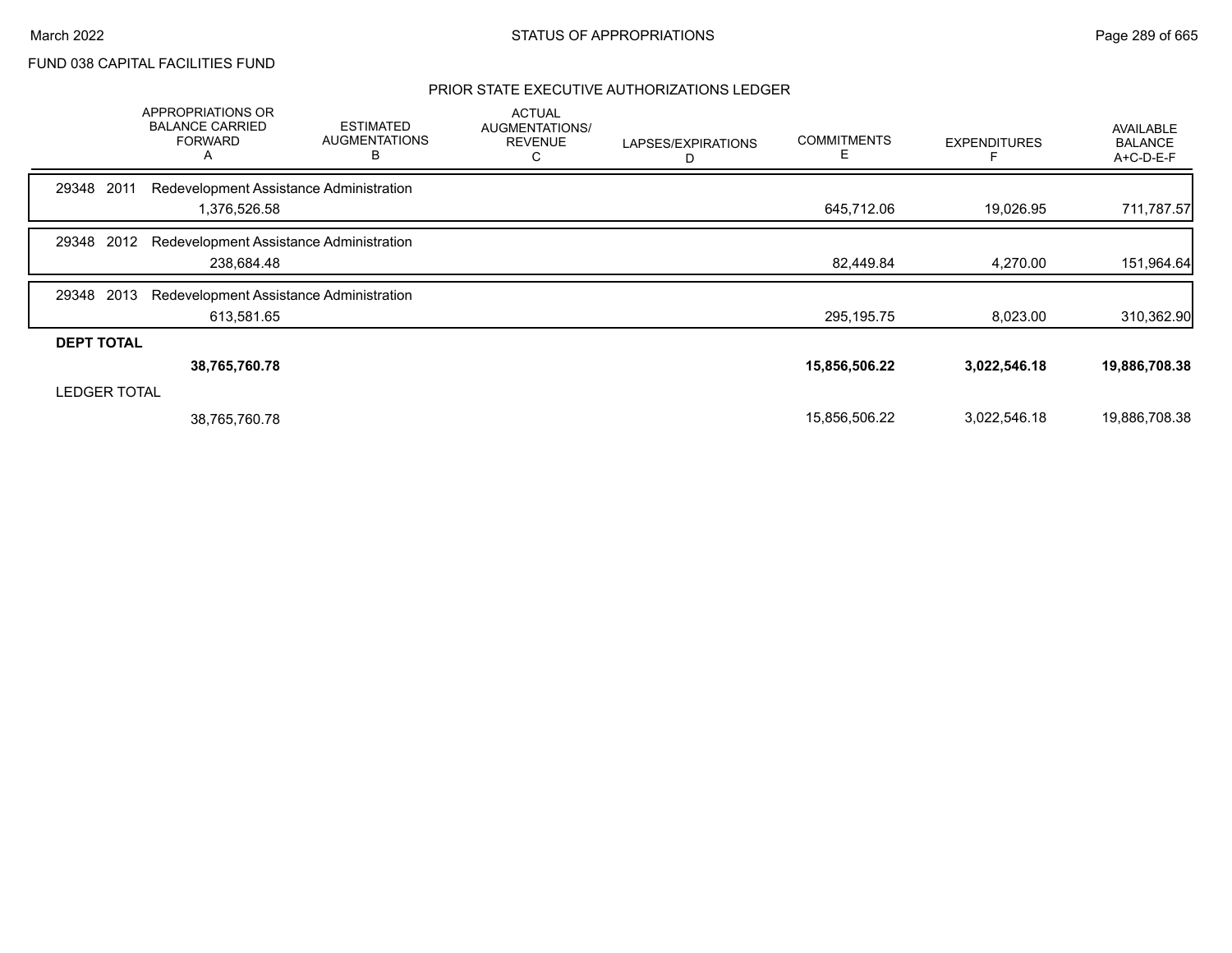|                             | APPROPRIATIONS OR<br><b>BALANCE CARRIED</b><br><b>FORWARD</b><br>A | <b>ESTIMATED</b><br><b>AUGMENTATIONS</b><br>B | <b>ACTUAL</b><br>AUGMENTATIONS/<br><b>REVENUE</b><br>C | LAPSES/EXPIRATIONS<br>D | <b>COMMITMENTS</b><br>Е | <b>EXPENDITURES</b><br>F | <b>AVAILABLE</b><br><b>BALANCE</b><br>A+C-D-E-F |
|-----------------------------|--------------------------------------------------------------------|-----------------------------------------------|--------------------------------------------------------|-------------------------|-------------------------|--------------------------|-------------------------------------------------|
|                             | <b>BA 24 - Community &amp; Economic Develop</b>                    |                                               |                                                        |                         |                         |                          |                                                 |
| <b>GRANTS AND SUBSIDIES</b> |                                                                    |                                               |                                                        |                         |                         |                          |                                                 |
|                             | 30166 2003 Redevelopment Assistance Projects<br>10.000.000.00      |                                               |                                                        |                         |                         |                          | 10,000,000.00                                   |
| 30166 2004                  | Redevelopment Assistance Projects<br>6,000,638,856.14              |                                               |                                                        |                         | 29,709,773.00           | 1,910,863.00             | 5,969,018,220.14                                |
| 30166 2006                  | Redevelopment Assistance Projects<br>5,149,947,527.00              |                                               |                                                        |                         | 39,196,901.00           | 4,585,214.00             | 5,106,165,412.00                                |
| 30166 2008                  | Redevelopment Assistance Projects<br>6,818,846,992.68              |                                               |                                                        |                         | 70,010,547.68           | 8,346,106.00             | 6,740,490,339.00                                |
| 30166 2010                  | Redevelopment Assistance Projects<br>7,040,951,223.00              |                                               |                                                        |                         | 134,112,662.00          | 12,791,795.00            | 6,894,046,766.00                                |
| 30166 2013                  | Redevelopment Assistance Projects<br>6,524,513,877.00              |                                               |                                                        |                         | 68,040,212.00           | 26,199,407.00            | 6,430,274,258.00                                |
| 30166 2017                  | Redevelopment Assistance Projects<br>10,274,965,814.00             |                                               |                                                        |                         | 55,334,506.00           | 19,575,508.00            | 10,200,055,800.00                               |
| 30166 2020                  | Redevelopment Assistance Projects<br>11,015,128,000.00             |                                               |                                                        |                         | 2,250,000.00            | 500,000.00               | 11,012,378,000.00                               |
| <b>CAPITAL</b>              |                                                                    |                                               |                                                        |                         |                         |                          |                                                 |
| 30166 2000                  | Redevelopment Assistance Projects<br>1,177,595,992.18              |                                               |                                                        |                         | 13,025,436.18           |                          | 1,164,570,556.00                                |
| 30166 2001                  | Redevelopment Assistance Projects<br>3,749,333,062.10              |                                               |                                                        |                         | 20,392,615.10           | 60,559.00                | 3,728,879,888.00                                |
| 30166 1996                  | Redevelopment Assistance Projects<br>1,948,435,385.76              |                                               |                                                        |                         |                         |                          | 1,948,435,385.76                                |
| 30166 1999                  | Redevelopment Assistance Projects<br>3,035,643,499.61              |                                               |                                                        |                         | 2,243,424.00            |                          | 3,033,400,075.61                                |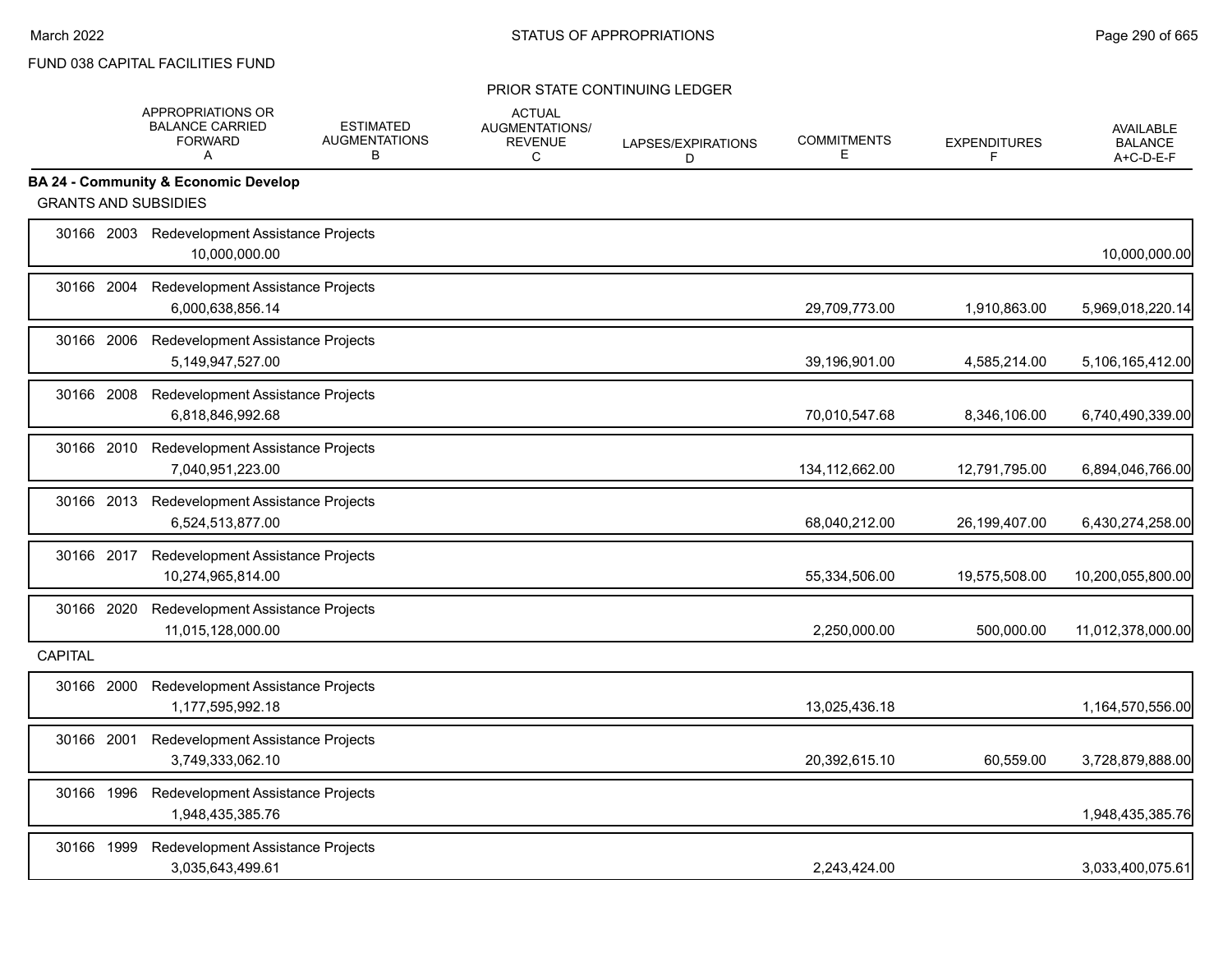|                   | APPROPRIATIONS OR<br><b>BALANCE CARRIED</b><br><b>FORWARD</b><br>A     | <b>ESTIMATED</b><br><b>AUGMENTATIONS</b><br>в | <b>ACTUAL</b><br>AUGMENTATIONS/<br><b>REVENUE</b><br>C | LAPSES/EXPIRATIONS<br>D | <b>COMMITMENTS</b><br>Е | <b>EXPENDITURES</b><br>F | <b>AVAILABLE</b><br><b>BALANCE</b><br>A+C-D-E-F |
|-------------------|------------------------------------------------------------------------|-----------------------------------------------|--------------------------------------------------------|-------------------------|-------------------------|--------------------------|-------------------------------------------------|
|                   | 30167 1984 Redevelopment Assistance Projects<br>81,731,579.43          |                                               |                                                        |                         |                         |                          | 81,731,579.43                                   |
|                   | 30167 1987 REDEVELOPMENT ASSISTANCE PROJECTS<br>473,342,236.02         |                                               |                                                        |                         | 3,601,538.02            |                          | 469,740,698.00                                  |
|                   | 30167 1990 REDEVELOPMENT ASSISTANCE<br>5,100,000.00                    |                                               |                                                        |                         |                         |                          | 5,100,000.00                                    |
|                   | 30167 1991 REDEVELOPMENT ASSISTANCE<br>55,027,157.96                   |                                               |                                                        |                         | 2,429,157.96            |                          | 52,598,000.00                                   |
|                   | 30167 1993 REDEVELOPMENT ASSISTANCE<br>124,346,508.00                  |                                               |                                                        |                         | 1,898.00                |                          | 124,344,610.00                                  |
|                   | 30167 1994 REDEVELOPMENT ASSISTANCE<br>290,371,420.00                  |                                               |                                                        |                         | 568,420.00              |                          | 289,803,000.00                                  |
| <b>DEPT TOTAL</b> |                                                                        |                                               |                                                        |                         |                         |                          |                                                 |
|                   | 63,775,919,130.88                                                      |                                               |                                                        |                         | 440,917,090.94          | 73,969,452.00            | 63,261,032,587.94                               |
|                   | <b>BA 35 - Environmental Protection</b><br><b>GRANTS AND SUBSIDIES</b> |                                               |                                                        |                         |                         |                          |                                                 |
|                   | 30155 2000 Flood Control Projects<br>9,545,678.01                      |                                               |                                                        |                         |                         |                          | 9,545,678.01                                    |
|                   | 30155 2017 Flood Control Projects<br>408,861,000.00                    |                                               |                                                        |                         |                         |                          | 408,861,000.00                                  |
|                   | 30155 2020 Flood Control Projects<br>39,780,000.00                     |                                               |                                                        |                         |                         |                          | 39,780,000.00                                   |
|                   | 30155 2001 Flood Control Projects<br>138,634,443.50                    |                                               |                                                        |                         |                         |                          | 138,634,443.50                                  |
|                   | 30155 2004 Flood Control Projects<br>32,615,990.96                     |                                               |                                                        |                         |                         |                          | 32,615,990.96                                   |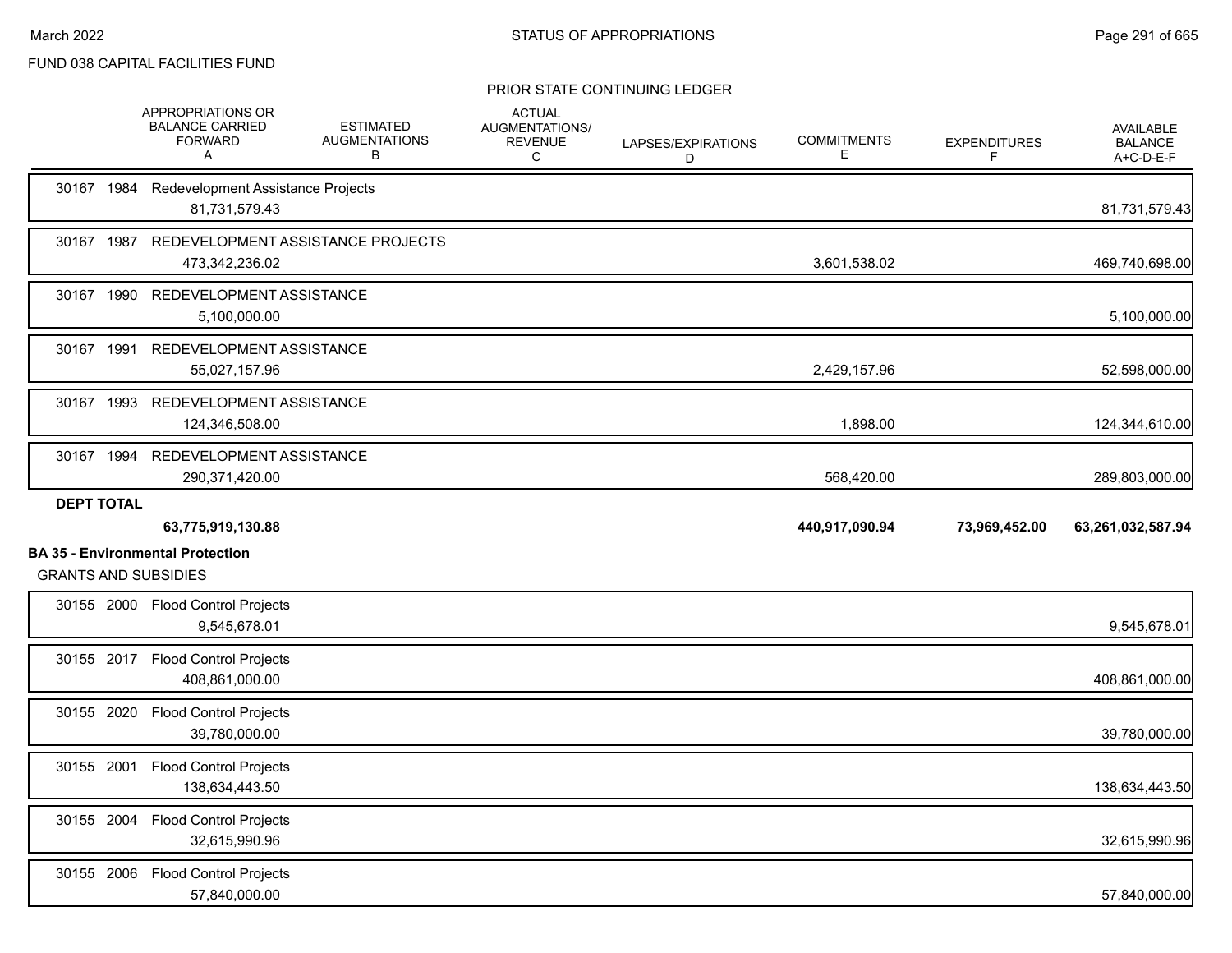|                             | APPROPRIATIONS OR<br><b>BALANCE CARRIED</b><br><b>FORWARD</b><br>A   | <b>ESTIMATED</b><br><b>AUGMENTATIONS</b><br>В | <b>ACTUAL</b><br><b>AUGMENTATIONS/</b><br><b>REVENUE</b><br>C | LAPSES/EXPIRATIONS<br>D | <b>COMMITMENTS</b><br>E. | <b>EXPENDITURES</b><br>F | <b>AVAILABLE</b><br><b>BALANCE</b><br>A+C-D-E-F |
|-----------------------------|----------------------------------------------------------------------|-----------------------------------------------|---------------------------------------------------------------|-------------------------|--------------------------|--------------------------|-------------------------------------------------|
|                             | 30155 2008 Flood Control Projects<br>95,309,123.60                   |                                               |                                                               |                         |                          | 750,000.00               | 94,559,123.60                                   |
|                             | 30155 2010 Flood Control Projects<br>80,445,000.00                   |                                               |                                                               |                         |                          |                          | 80,445,000.00                                   |
|                             | 30155 2013 Flood Control Projects<br>137,852,000.00                  |                                               |                                                               |                         |                          |                          | 137,852,000.00                                  |
| <b>CAPITAL</b>              |                                                                      |                                               |                                                               |                         |                          |                          |                                                 |
|                             | 30155 1984 Flood Control Projects<br>15,830,000.00                   |                                               |                                                               |                         |                          |                          | 15,830,000.00                                   |
|                             | 30155 1990 Flood Control Projects<br>21,265,853.49                   |                                               |                                                               |                         | 1,425,908.42             |                          | 19,839,945.07                                   |
|                             | 30155 1991 Flood Control Projects<br>4,462,000.00                    |                                               |                                                               |                         |                          |                          | 4,462,000.00                                    |
|                             | 30155 1993 Flood Control Projects<br>1,075,000.00                    |                                               |                                                               |                         |                          |                          | 1,075,000.00                                    |
|                             | 30155 1994 Flood Control Projects<br>21,224,239.93                   |                                               |                                                               |                         |                          |                          | 21,224,239.93                                   |
|                             | 30155 1996 Flood Control Projects<br>121,631,000.00                  |                                               |                                                               |                         |                          |                          | 121,631,000.00                                  |
|                             | 30155 1999 Flood Control Projects<br>13,318,877.56                   |                                               |                                                               |                         |                          |                          | 13,318,877.56                                   |
| <b>DEPT TOTAL</b>           |                                                                      |                                               |                                                               |                         |                          |                          |                                                 |
|                             | 1,199,690,207.05                                                     |                                               |                                                               |                         | 1,425,908.42             | 750,000.00               | 1,197,514,298.63                                |
| <b>GRANTS AND SUBSIDIES</b> | <b>BA 22 - Fish &amp; Boat Commission</b>                            |                                               |                                                               |                         |                          |                          |                                                 |
|                             | 30222 2002 Public Improvement- Const. & Acquisition<br>54,460,000.00 |                                               |                                                               |                         |                          |                          | 54,460,000.00                                   |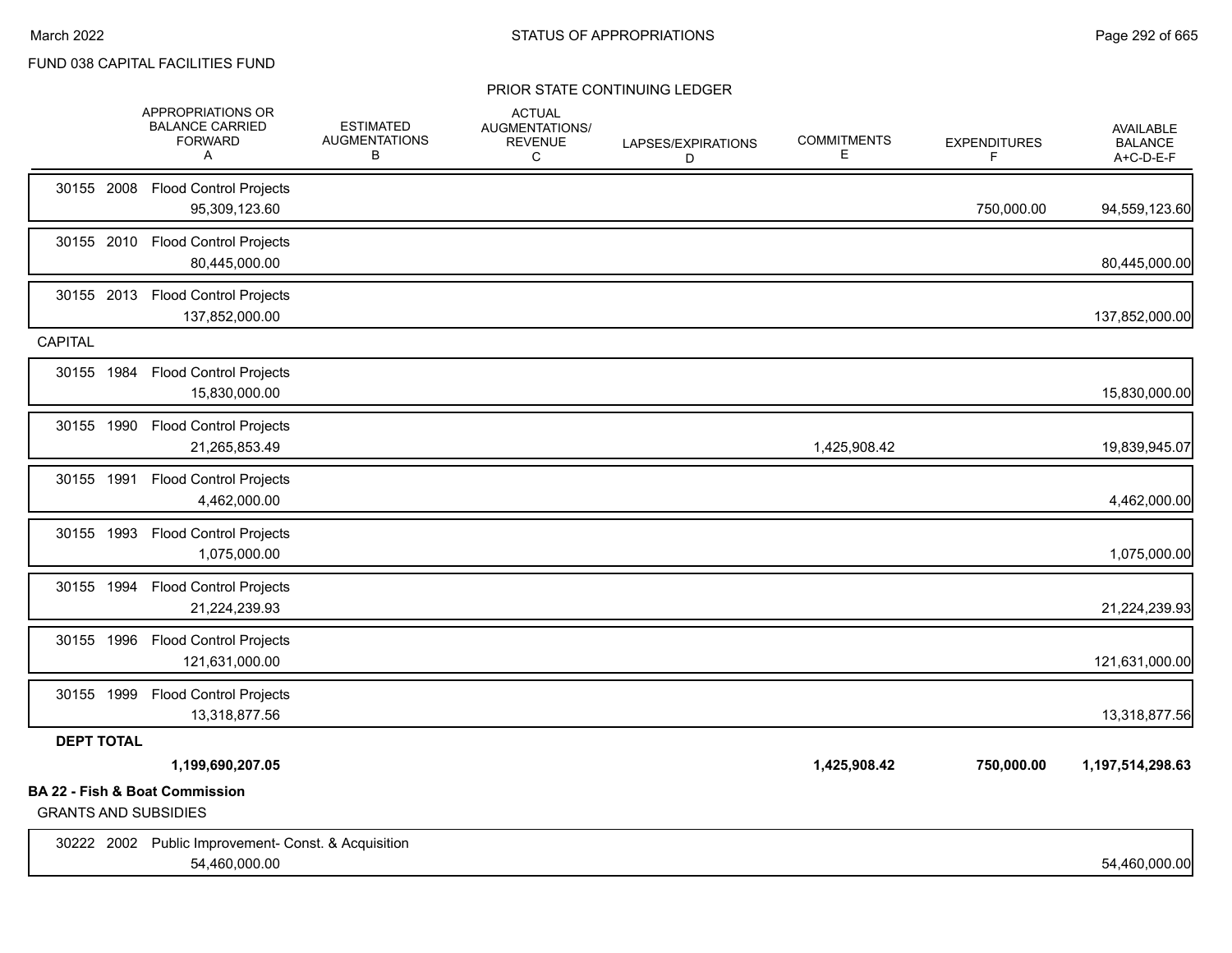|                                 | APPROPRIATIONS OR<br><b>BALANCE CARRIED</b><br><b>FORWARD</b><br>A   | <b>ESTIMATED</b><br><b>AUGMENTATIONS</b><br>в | <b>ACTUAL</b><br>AUGMENTATIONS/<br><b>REVENUE</b><br>C | LAPSES/EXPIRATIONS<br>D | <b>COMMITMENTS</b><br>E. | <b>EXPENDITURES</b><br>E | <b>AVAILABLE</b><br><b>BALANCE</b><br>A+C-D-E-F |
|---------------------------------|----------------------------------------------------------------------|-----------------------------------------------|--------------------------------------------------------|-------------------------|--------------------------|--------------------------|-------------------------------------------------|
| 30222 2004                      | Public Improvement- Const. & Acquisition<br>44,675,000.00            |                                               |                                                        |                         |                          |                          | 44,675,000.00                                   |
| <b>DEPT TOTAL</b>               | 99,135,000.00                                                        |                                               |                                                        |                         |                          |                          | 99,135,000.00                                   |
| <b>BA 15 - General Services</b> |                                                                      |                                               |                                                        |                         |                          |                          |                                                 |
| <b>CAPITAL</b>                  |                                                                      |                                               |                                                        |                         |                          |                          |                                                 |
| 30002 2000                      | Pblc Imprvmnt Prjcts-Orgnl Frntur&Equip<br>27,339,878.40             |                                               |                                                        |                         | 7,660.33                 |                          | 27,332,218.07                                   |
| 30002 2001                      | Pblc Imprvmnt Prjcts-Orgnl Frntur&Equip<br>111, 132, 732.08          |                                               |                                                        |                         | 186,386.96               |                          | 110,946,345.12                                  |
| 30002 2004                      | Pblc Imprvmnt Prjcts-Orgnl Frntur&Equip<br>102,033,376.31            |                                               |                                                        |                         | 186,610.07               | 626,750.03               | 101,220,016.21                                  |
| 30002 2006                      | Pblc Imprvmnt Prjcts-Orgnl Frntur&Equip<br>101,003,862.81            |                                               |                                                        |                         | 4,130,003.29             | 361,801.28               | 96,512,058.24                                   |
| 30002 2008                      | Pblc Imprvmnt Prjcts-Orgnl Frntur&Equip<br>125,665,084.35            |                                               |                                                        |                         | 1,553,340.18             | 437,772.83               | 123,673,971.34                                  |
|                                 | 30002 2010 Pblc Imprvmnt Prjcts-Orgnl Frntur&Equip<br>159,414,509.48 |                                               |                                                        |                         | 496,555.65               | 686,472.73               | 158,231,481.10                                  |
|                                 | 30002 2013 Pblc Imprvmnt Pricts-Orgnl Frntur&Equip<br>151,710,457.72 |                                               |                                                        |                         | 366,756.97               | 132,619.70               | 151,211,081.05                                  |
|                                 | 30002 2017 Pblc Imprvmnt Pricts-Orgnl Frntur&Equip<br>219,547,600.41 |                                               |                                                        |                         | 2,713,108.77             | 2,713.57                 | 216,831,778.07                                  |
| 30002 2020                      | Furniture and Equipment Projects<br>506,655,000.00                   |                                               |                                                        |                         | 2,672,804.84             |                          | 503,982,195.16                                  |
| 30002 1983                      | Pblc Imprvmnt Prjcts-Orgnl Frntur&Equip<br>479,340.10                |                                               |                                                        |                         |                          |                          | 479,340.10                                      |
| 30002 1984                      | Pblc Imprvmnt Prjcts-Orgnl Frntur&Equip<br>595,793.79                |                                               |                                                        |                         |                          |                          | 595,793.79                                      |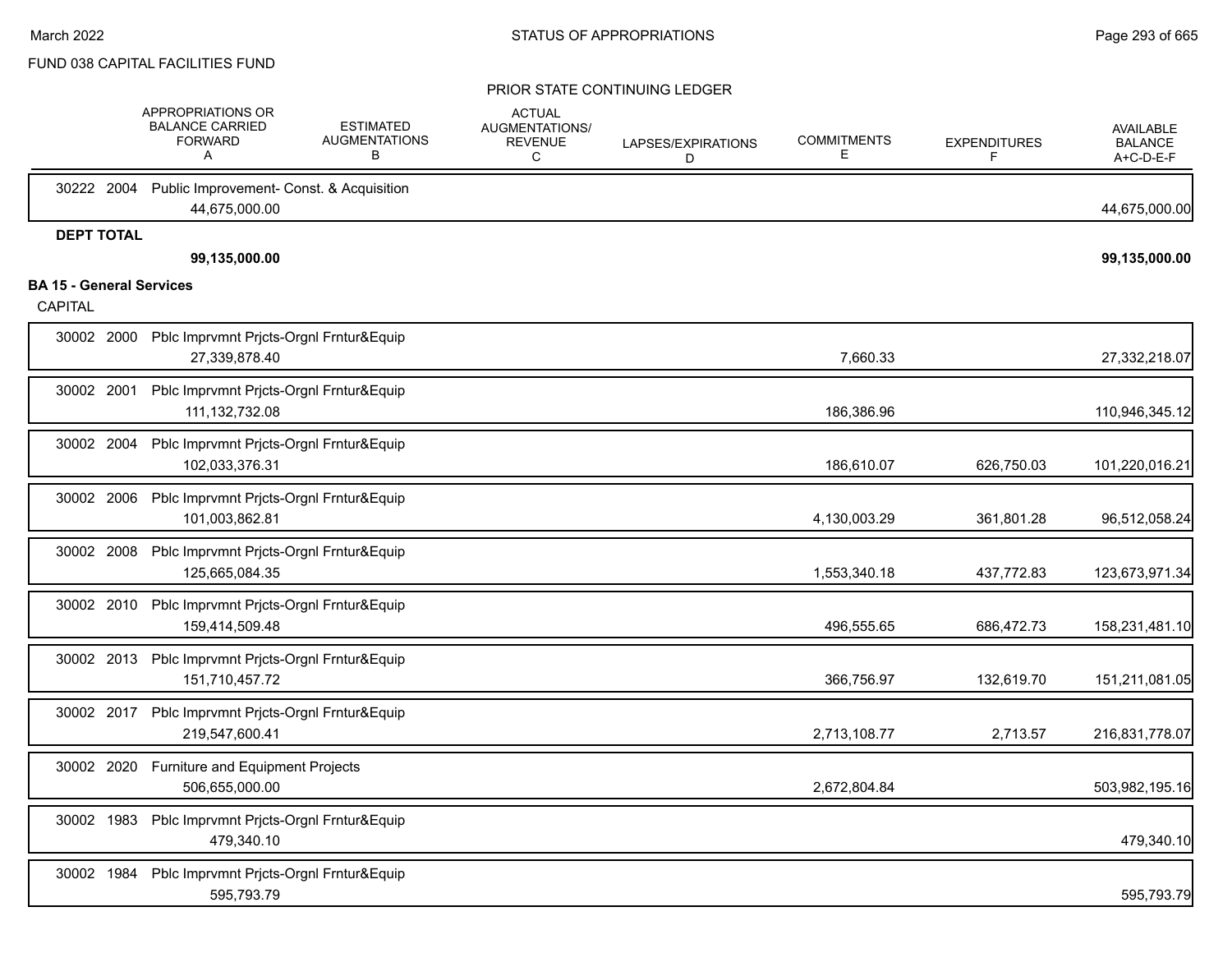|            | APPROPRIATIONS OR<br><b>BALANCE CARRIED</b><br><b>FORWARD</b><br>A    | <b>ESTIMATED</b><br><b>AUGMENTATIONS</b><br>В | <b>ACTUAL</b><br>AUGMENTATIONS/<br><b>REVENUE</b><br>C | LAPSES/EXPIRATIONS<br>D | <b>COMMITMENTS</b><br>Е | <b>EXPENDITURES</b><br>F | <b>AVAILABLE</b><br><b>BALANCE</b><br>A+C-D-E-F |
|------------|-----------------------------------------------------------------------|-----------------------------------------------|--------------------------------------------------------|-------------------------|-------------------------|--------------------------|-------------------------------------------------|
|            | 30002 1987 Pblc Imprvmnt Pricts-Orgnl Frntur&Equip<br>12,304,225.01   |                                               |                                                        |                         |                         |                          | 12,304,225.01                                   |
| 30002 1990 | Pblc Imprvmnt Prjcts-Orgnl Frntur&Equip<br>8,989,575.81               |                                               |                                                        |                         | 613.08                  |                          | 8,988,962.73                                    |
| 30002 1991 | Pblc Imprvmnt Pricts-Orgnl Frntur&Equip<br>8,412,773.45               |                                               |                                                        |                         | 33,435.00               |                          | 8,379,338.45                                    |
| 30002 1993 | Pblc Imprvmnt Prjcts-Orgnl Frntur&Equip<br>1,415,304.58               |                                               |                                                        |                         | 5,398.82                |                          | 1,409,905.76                                    |
|            | 30002 1994 Pblc Imprvmnt Pricts-Orgnl Frntur&Equip<br>7,660,228.94    |                                               |                                                        |                         |                         |                          | 7,660,228.94                                    |
| 30002 1996 | Pblc Imprvmnt Prjcts-Orgnl Frntur&Equip<br>26,070,257.00              |                                               |                                                        |                         | 432,199.97              |                          | 25,638,057.03                                   |
| 30002 1999 | Pblc Imprvmnt Prjcts-Orgnl Frntur&Equip<br>13,169,445.69              |                                               |                                                        |                         | 7,573.24                |                          | 13, 161, 872. 45                                |
| 30003 2000 | Pblc Imprvmnt Prjcts-Const&Acquisition<br>737,216,668.05              |                                               |                                                        |                         | 2,325,892.97            | 24,278.72                | 734,866,496.36                                  |
| 30003 2001 | Pblc Imprvmnt Prjcts-Const&Acquisition<br>2,710,750,736.76            | 38,375.00                                     | 38,375.00                                              |                         | 38,492,257.23           | 23,266,608.23            | 2,649,030,246.30                                |
|            | 30003 2003 Pblc Imprvmnt Prjcts-Const&Acquisition<br>19,160.29        |                                               |                                                        |                         |                         |                          | 19,160.29                                       |
|            | 30003 2004 Pblc Imprvmnt Prjcts-Const&Acquisition<br>2,620,290,995.10 | 2,336,000.00                                  | 17,106.38                                              |                         | 155,911,612.47          | 33,194,282.63            | 2,431,202,206.38                                |
| 30003 2006 | Pblc Imprvmnt Pricts-Const&Acquisition<br>2,293,280,033.55            |                                               |                                                        |                         | 57,452,015.10           | 17,674,552.68            | 2,218,153,465.77                                |
| 30003 2008 | Pblc Imprvmnt Prjcts-Const&Acquisition<br>4,172,343,801.20            |                                               | 50.000.00                                              |                         | 71.289.027.47           | 42,334,445.10            | 4,058,770,328.63                                |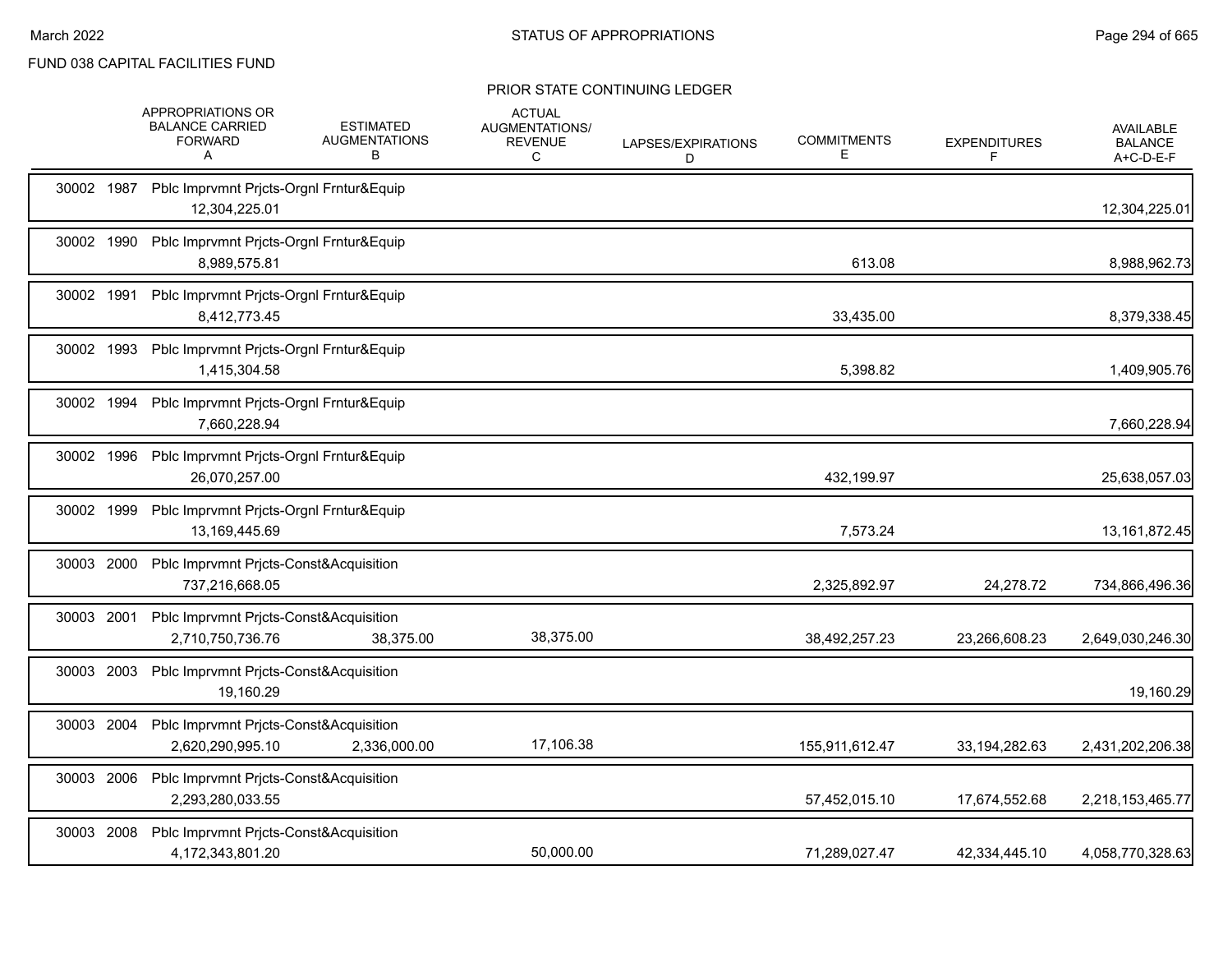|            |      | APPROPRIATIONS OR<br><b>BALANCE CARRIED</b><br><b>FORWARD</b><br>Α    | <b>ESTIMATED</b><br><b>AUGMENTATIONS</b><br>В | <b>ACTUAL</b><br>AUGMENTATIONS/<br><b>REVENUE</b><br>C | LAPSES/EXPIRATIONS<br>D | <b>COMMITMENTS</b><br>Е | <b>EXPENDITURES</b><br>F | <b>AVAILABLE</b><br><b>BALANCE</b><br>A+C-D-E-F |
|------------|------|-----------------------------------------------------------------------|-----------------------------------------------|--------------------------------------------------------|-------------------------|-------------------------|--------------------------|-------------------------------------------------|
|            |      | 30003 2010 Pblc Imprvmnt Pricts-Const&Acquisition<br>3,237,197,781.01 | 15,935,295.37                                 | 7,821,900.98                                           |                         | 130,295,790.24          | 45,516,739.76            | 3,069,207,151.99                                |
| 30003 2013 |      | Pblc Imprvmnt Prjcts-Const&Acquisition<br>4,129,774,198.24            | 5,243,313.00                                  | 4,623,938.00                                           |                         | 288,889,597.18          | 92,268,053.38            | 3,753,240,485.68                                |
|            |      | 30003 2017 Pblc Imprvmnt Pricts-Const&Acquisition<br>7,135,854,978.63 | 3,784,947.69                                  | 23,021,979.45                                          |                         | 511,789,403.94          | 126,473,723.46           | 6,520,613,830.68                                |
| 30003 2020 |      | PublicImprovement-ConstructnAcquisitnPrj<br>8.918.258.021.60          |                                               | 1,000,000.00                                           |                         | 88,626,094.18           | 4,165,549.99             | 8,826,466,377.43                                |
| 30003 1974 |      | Pblc Imprvmnt Pricts-Const&Acquisition<br>70.763.356.86               |                                               |                                                        |                         |                         |                          | 70,763,356.86                                   |
| 30003 1979 |      | Pblc Imprvmnt Pricts-Const&Acquisition<br>14.175.641.86               |                                               |                                                        |                         |                         |                          | 14,175,641.86                                   |
| 30003      | 1980 | Pblc Imprvmnt Pricts-Const&Acquisition<br>21,644,118.28               |                                               |                                                        |                         |                         |                          | 21,644,118.28                                   |
| 30003 1981 |      | Pblc Imprvmnt Pricts-Const&Acquisition<br>25,340,626.93               |                                               |                                                        |                         |                         |                          | 25,340,626.93                                   |
| 30003 1983 |      | Pblc Imprvmnt Pricts-Const&Acquisition<br>64,054,369.62               |                                               |                                                        |                         | 2,033.55                | 6,913.23                 | 64,045,422.84                                   |
| 30003      | 1984 | Pblc Imprvmnt Prjcts-Const&Acquisition<br>65,468,008.82               |                                               |                                                        |                         |                         |                          | 65,468,008.82                                   |
| 30003 1987 |      | Pblc Imprvmnt Pricts-Const&Acquisition<br>916,155,652.61              |                                               |                                                        |                         | 1,848,700.51            | 185,598.81               | 914, 121, 353. 29                               |
| 30003      | 1990 | Pblc Imprvmnt Pricts-Const&Acquisition<br>185,805,084.32              |                                               |                                                        |                         | 2,899,295.36            | 98,310.24                | 182,807,478.72                                  |
| 30003 1991 |      | Pblc Imprvmnt Pricts-Const&Acquisition<br>181,742,528.92              |                                               |                                                        |                         | 1,112.52                |                          | 181,741,416.40                                  |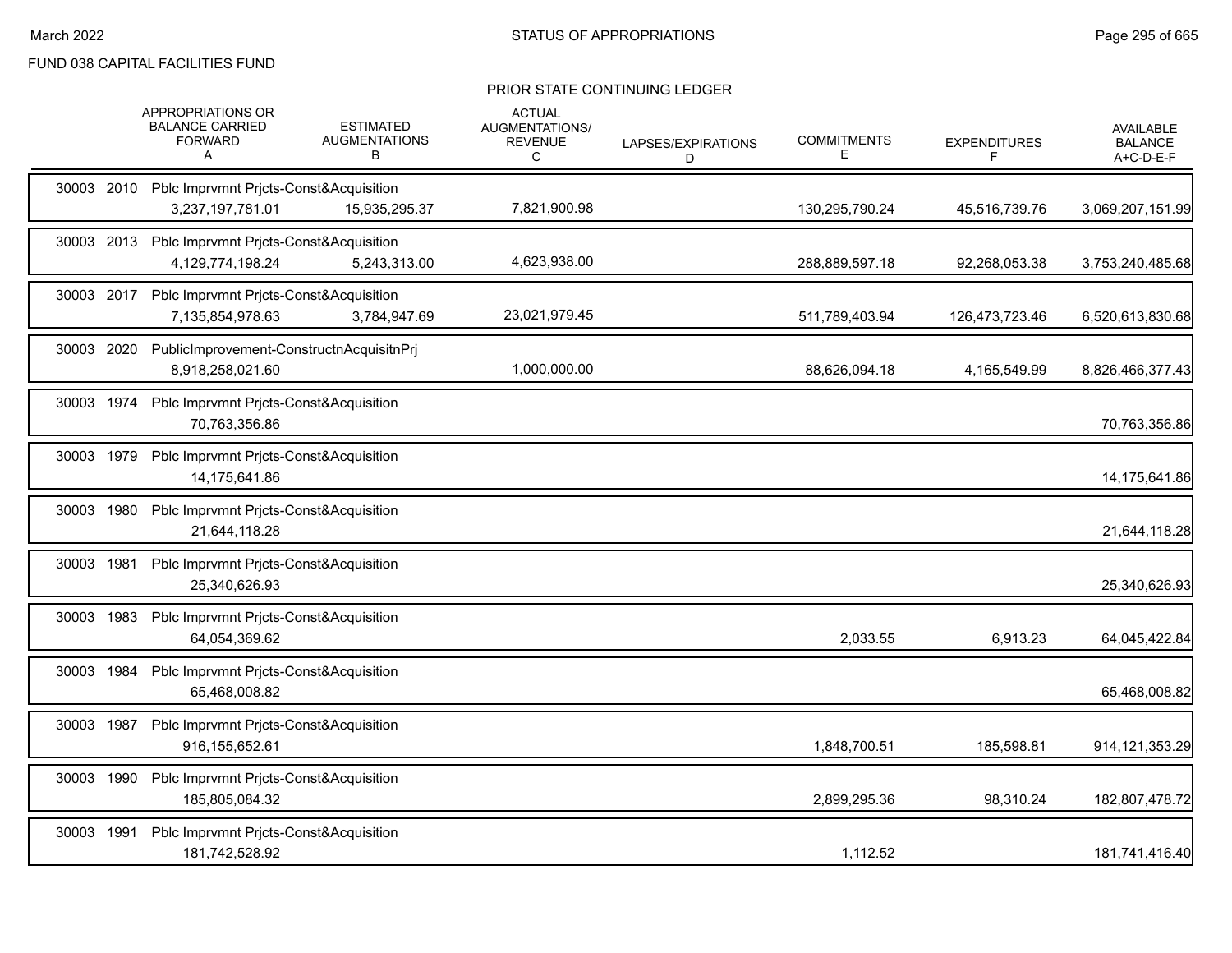|                                                              | APPROPRIATIONS OR<br><b>BALANCE CARRIED</b><br><b>FORWARD</b><br>A  | <b>ESTIMATED</b><br><b>AUGMENTATIONS</b><br>В | <b>ACTUAL</b><br><b>AUGMENTATIONS/</b><br><b>REVENUE</b><br>С | LAPSES/EXPIRATIONS<br>D | <b>COMMITMENTS</b><br>E. | <b>EXPENDITURES</b><br>F | <b>AVAILABLE</b><br><b>BALANCE</b><br>A+C-D-E-F |
|--------------------------------------------------------------|---------------------------------------------------------------------|-----------------------------------------------|---------------------------------------------------------------|-------------------------|--------------------------|--------------------------|-------------------------------------------------|
|                                                              | 30003 1993 Pblc Imprvmnt Prjcts-Const&Acquisition<br>104,333,135.66 |                                               |                                                               |                         | 150,183.11               |                          | 104,182,952.55                                  |
|                                                              | 30003 1994 Pblc Imprvmnt Pricts-Const&Acquisition<br>319,171,464.80 |                                               |                                                               |                         | 4,697,737.37             |                          | 314,473,727.43                                  |
|                                                              | 30003 1995 Pblc Imprvmnt Pricts-Const&Acquisition<br>396,030,698.08 |                                               |                                                               |                         | 864,826.56               |                          | 395, 165, 871.52                                |
|                                                              | 30003 1996 Pblc Imprvmnt Pricts-Const&Acquisition<br>267.760.679.63 | 3,041,421.55                                  | 3,041,421.55                                                  |                         | 10,882,215.41            | 9,898,179.48             | 250,021,706.29                                  |
|                                                              | 30003 1998 Pblc Imprvmnt Prjcts-Const&Acquisition<br>150.000.00     |                                               |                                                               |                         |                          |                          | 150,000.00                                      |
| 30003 1999                                                   | Pblc Imprvmnt Prjcts-Const&Acquisition<br>154,824,487.60            |                                               |                                                               |                         | 3,137,553.95             | 11,267.89                | 151,675,665.76                                  |
| <b>DEPT TOTAL</b>                                            | 40,326,005,674.35                                                   | 30,379,352.61                                 | 39,614,721.36                                                 |                         | 1,382,347,796.29         | 397,366,633.74           | 38,585,905,965.68                               |
| <b>BA 78 - Transportation</b><br><b>GRANTS AND SUBSIDIES</b> |                                                                     |                                               |                                                               |                         |                          |                          |                                                 |
|                                                              | 30144 2000 Transportation Assistance Projects<br>876, 191, 134.54   |                                               |                                                               |                         | 18,033,118.00            | 36,697.52                | 858,121,319.02                                  |
|                                                              | 30144 2017 Transportation Assistance Projects<br>2,362,222,096.39   |                                               |                                                               |                         | 68,036,564.30            | 43,906,868.09            | 2,250,278,664.00                                |
|                                                              | 30144 2020 Transportation Assistance Projects<br>383,683,000.00     |                                               |                                                               |                         | 1,673,439.14             | 1,547,960.86             | 380,461,600.00                                  |
|                                                              | 30144 2001 Transportation Assistance Projects<br>1,116,071,566.99   |                                               |                                                               |                         | 224,308.79               | 177,076.21               | 1,115,670,181.99                                |
|                                                              | 30144 2006 Transportation Assistance Projects<br>805.531.266.74     |                                               |                                                               |                         | 17,255,513.54            | 5,850,617.46             | 782,425,135.74                                  |
| 30144 2008                                                   | <b>Transportation Assistance Projects</b><br>785,581,155.42         |                                               |                                                               |                         | 22,000,255.29            | 1,183,672.00             | 762,397,228.13                                  |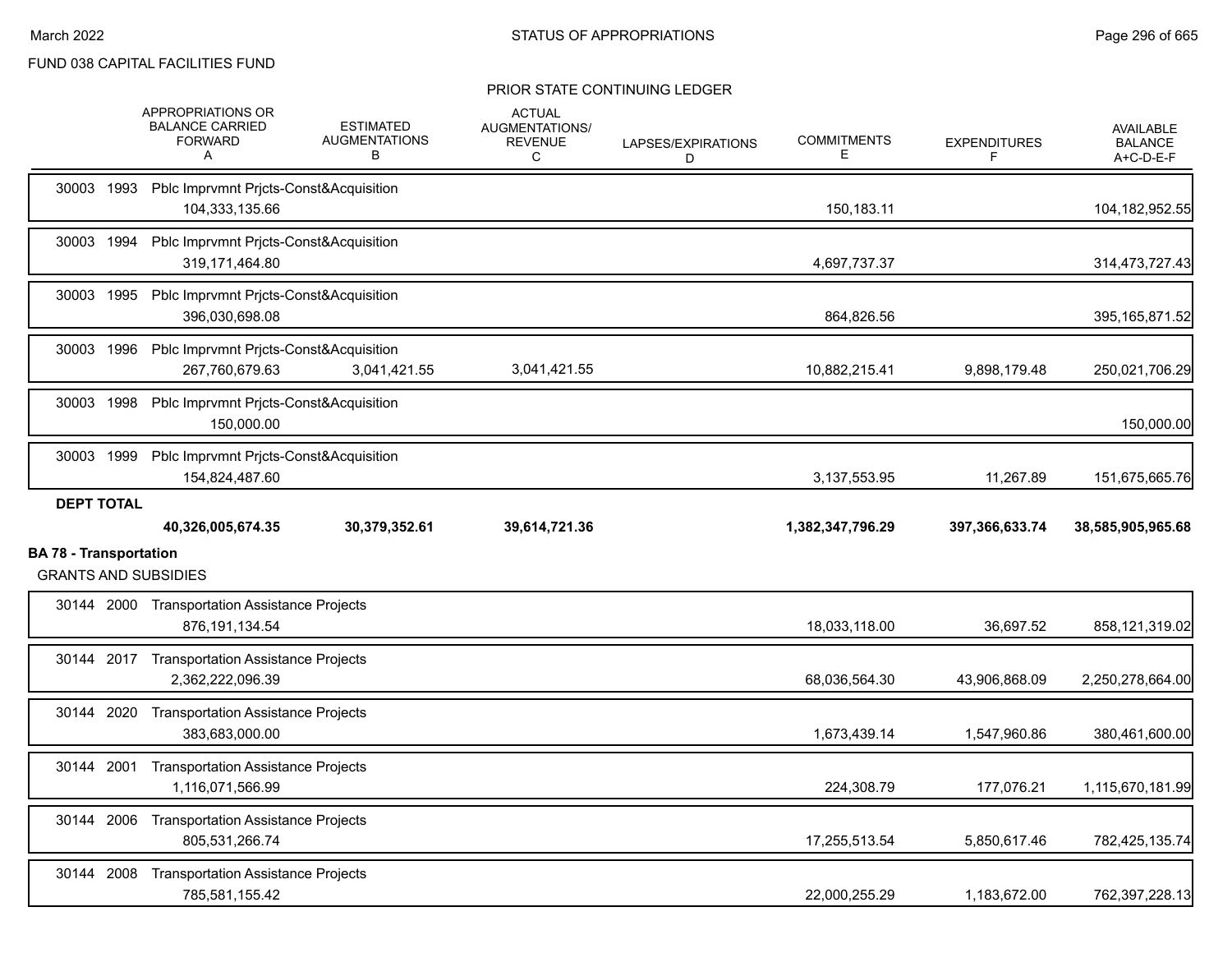|                |            | APPROPRIATIONS OR<br><b>BALANCE CARRIED</b><br><b>FORWARD</b><br>A | <b>ESTIMATED</b><br><b>AUGMENTATIONS</b><br>В | <b>ACTUAL</b><br>AUGMENTATIONS/<br><b>REVENUE</b><br>C | LAPSES/EXPIRATIONS<br>D | <b>COMMITMENTS</b><br>Е | <b>EXPENDITURES</b><br>F | AVAILABLE<br><b>BALANCE</b><br>A+C-D-E-F |
|----------------|------------|--------------------------------------------------------------------|-----------------------------------------------|--------------------------------------------------------|-------------------------|-------------------------|--------------------------|------------------------------------------|
|                | 30144 2009 | <b>Transportation Assistance Projects</b><br>98,419,234.45         |                                               |                                                        |                         |                         |                          | 98,419,234.45                            |
|                |            | 30144 2010 Transportation Assistance Projects<br>735,972,567.89    |                                               |                                                        |                         | 6,380,793.18            | 1,648,015.18             | 727,943,759.53                           |
|                |            | 30144 2013 Transportation Assistance Projects<br>1,449,253,037.65  |                                               |                                                        |                         | 61,073,419.62           | 21,833,629.83            | 1,366,345,988.20                         |
|                | 30229 2004 | <b>Transportation Assistance Projects</b><br>41,856,382.39         |                                               |                                                        |                         |                         |                          | 41,856,382.39                            |
|                | 30358 2014 | Highway Projects - Act 89<br>553.18                                |                                               |                                                        |                         |                         |                          | 553.18                                   |
| <b>CAPITAL</b> |            |                                                                    |                                               |                                                        |                         |                         |                          |                                          |
|                |            | 30144 2004 Transportation Assistance Projects<br>1,382,715,500.39  |                                               |                                                        |                         | 3,906,115.71            | 3,398,047.40             | 1,375,411,337.28                         |
|                |            | 30144 1980 Transportation Assistance Projects<br>2,483,264.60      |                                               |                                                        |                         |                         |                          | 2,483,264.60                             |
|                | 30144 1981 | <b>Transportation Assistance Projects</b><br>3,057,960.97          |                                               |                                                        |                         |                         |                          | 3,057,960.97                             |
|                |            | 30144 1984 Transportation Assistance Projects<br>2,627,413.71      |                                               |                                                        |                         |                         |                          | 2,627,413.71                             |
|                | 30144 1987 | <b>Transportation Assistance Projects</b><br>105,315,732.78        |                                               |                                                        |                         |                         |                          | 105,315,732.78                           |
|                | 30144 1990 | <b>Transportation Assistance Projects</b><br>110,879,445.31        |                                               |                                                        |                         |                         |                          | 110,879,445.31                           |
|                | 30144 1991 | <b>Transportation Assistance Projects</b><br>49,972,924.27         |                                               |                                                        |                         |                         |                          | 49,972,924.27                            |
|                | 30144 1993 | <b>Transportation Assistance Projects</b><br>52,650,713.91         |                                               |                                                        |                         |                         |                          | 52,650,713.91                            |
|                |            |                                                                    |                                               |                                                        |                         |                         |                          |                                          |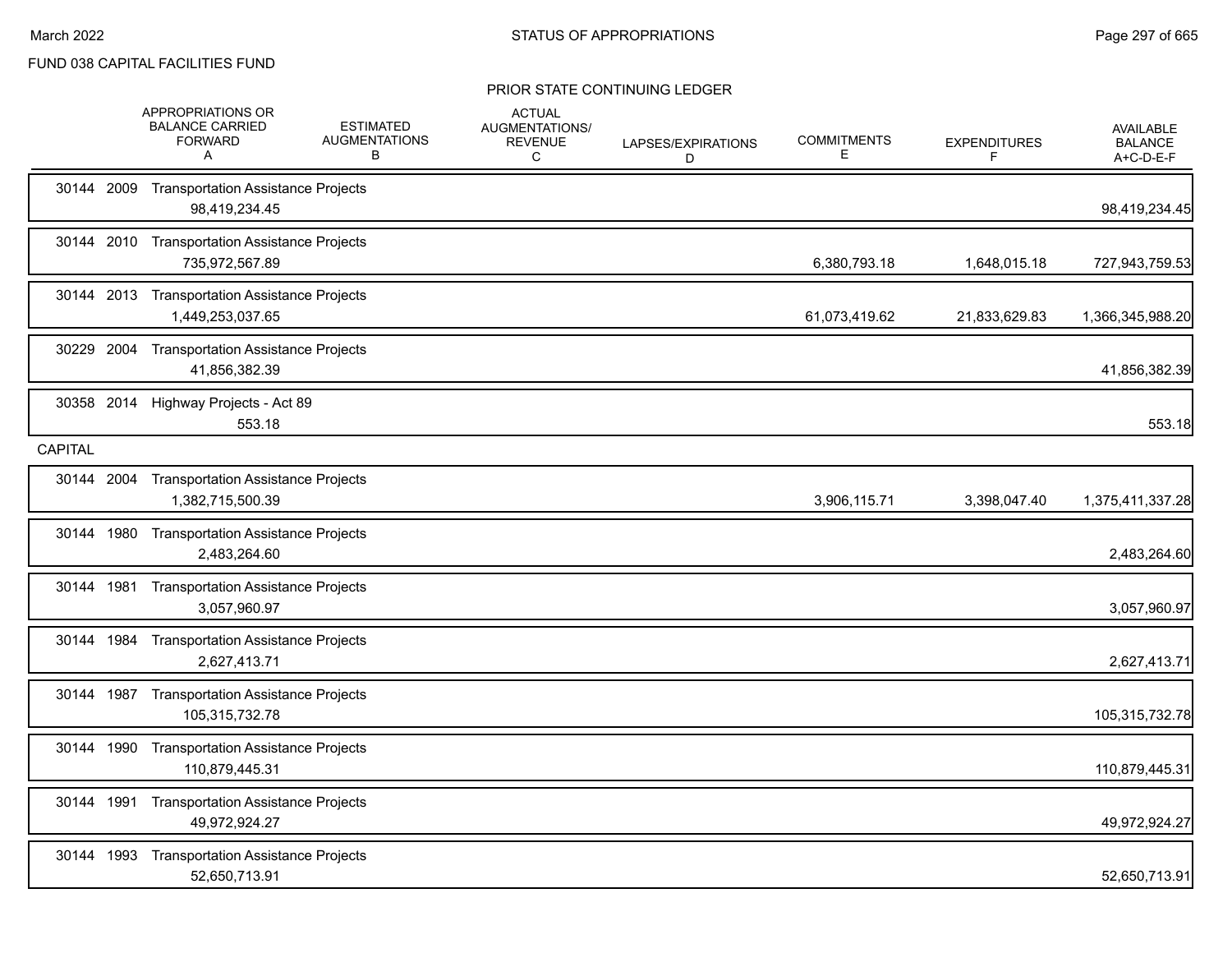|            | APPROPRIATIONS OR<br><b>BALANCE CARRIED</b><br><b>FORWARD</b><br>A  | <b>ESTIMATED</b><br><b>AUGMENTATIONS</b><br>B | <b>ACTUAL</b><br>AUGMENTATIONS/<br><b>REVENUE</b><br>C | LAPSES/EXPIRATIONS<br>D | <b>COMMITMENTS</b><br>E | <b>EXPENDITURES</b><br>F | <b>AVAILABLE</b><br><b>BALANCE</b><br>A+C-D-E-F |
|------------|---------------------------------------------------------------------|-----------------------------------------------|--------------------------------------------------------|-------------------------|-------------------------|--------------------------|-------------------------------------------------|
|            | 30144 1994 Transportation Assistance Projects<br>40,277,102.93      |                                               |                                                        |                         |                         |                          | 40,277,102.93                                   |
| 30144 1996 | <b>Transportation Assistance Projects</b><br>483,011,424.46         |                                               |                                                        |                         | 1,059,379.62            | 147,827.38               | 481,804,217.46                                  |
|            | 30144 1999 Transportation Assistance Projects<br>456,673,961.70     |                                               |                                                        |                         | 1,199,619.87            | 1,390,275.27             | 454,084,066.56                                  |
|            | 30145 1976 Transportation Assist & Highway Projects<br>1,468,851.69 |                                               |                                                        |                         |                         |                          | 1,468,851.69                                    |
|            | 30146 1980 Transportation Assist Projects-pool bus<br>10,507,331.68 |                                               |                                                        |                         |                         |                          | 10,507,331.68                                   |
|            | 30147 1996 Flood Control Projects<br>500,000.00                     |                                               |                                                        |                         |                         |                          | 500,000.00                                      |
| 30148 2008 | Highway-Bridge Projects<br>715,988,088.96                           |                                               |                                                        |                         |                         |                          | 715,988,088.96                                  |
|            | 30148 1982 Highway Projects<br>2,358,324,821.96                     |                                               |                                                        |                         |                         |                          | 2,358,324,821.96                                |
| 30148 1991 | <b>Highway Projects</b><br>1,197,411,000.00                         |                                               |                                                        |                         |                         |                          | 1,197,411,000.00                                |
| 30149 1983 | <b>Transportation Assistance Projects</b><br>19,723,399.90          |                                               |                                                        |                         |                         |                          | 19,723,399.90                                   |
|            | 30149 1984 Transportation Assistance Projects<br>11,853,740.87      |                                               |                                                        |                         |                         |                          | 11,853,740.87                                   |
| 30150 2014 | <b>Highway Projects</b><br>19,154,285,000.00                        |                                               |                                                        |                         |                         |                          | 19,154,285,000.00                               |
| 30150 2008 | <b>Highway Projects</b><br>4,716,904,000.00                         |                                               |                                                        |                         |                         |                          | 4,716,904,000.00                                |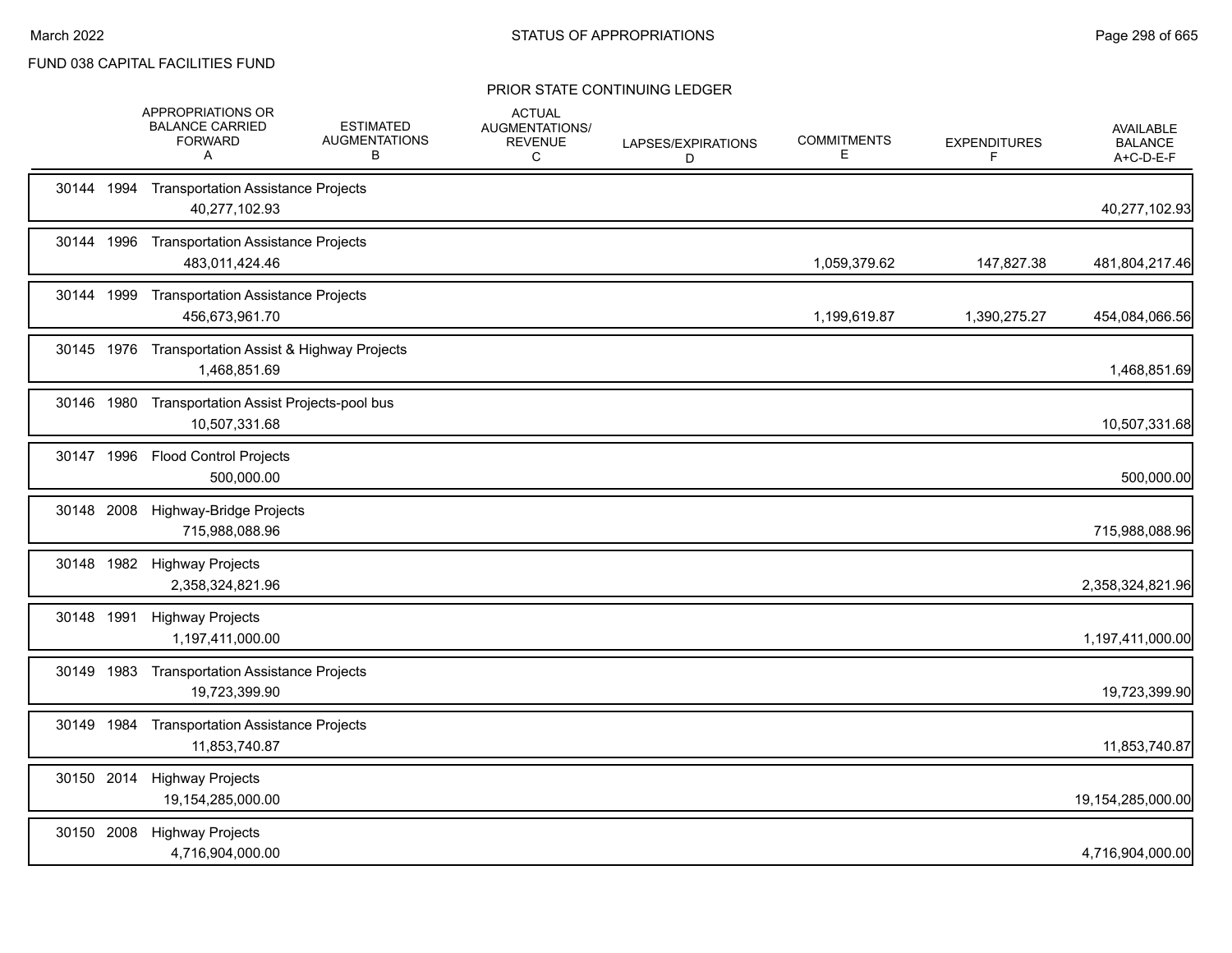|                     |      | APPROPRIATIONS OR<br><b>BALANCE CARRIED</b><br><b>FORWARD</b><br>А | <b>ESTIMATED</b><br><b>AUGMENTATIONS</b><br>в | <b>ACTUAL</b><br>AUGMENTATIONS/<br><b>REVENUE</b><br>С | LAPSES/EXPIRATIONS<br>D | <b>COMMITMENTS</b><br>E. | <b>EXPENDITURES</b><br>F | <b>AVAILABLE</b><br><b>BALANCE</b><br>A+C-D-E-F |
|---------------------|------|--------------------------------------------------------------------|-----------------------------------------------|--------------------------------------------------------|-------------------------|--------------------------|--------------------------|-------------------------------------------------|
| 30150               | 1983 | <b>Highway Projects</b><br>35,885,000.00                           |                                               |                                                        |                         |                          |                          | 35,885,000.00                                   |
| 30150               | 1984 | <b>Highway Projects</b><br>823,784,000.00                          |                                               |                                                        |                         |                          |                          | 823,784,000.00                                  |
| 30150               | 1987 | <b>Highway Projects</b><br>2,128,337,675.07                        |                                               |                                                        |                         |                          |                          | 2,128,337,675.07                                |
| <b>DEPT TOTAL</b>   |      |                                                                    |                                               |                                                        |                         |                          |                          |                                                 |
|                     |      | 42,519,420,350.80                                                  |                                               |                                                        |                         | 200,842,527.06           | 81,120,687.20            | 42,237,457,136.54                               |
| <b>LEDGER TOTAL</b> |      |                                                                    |                                               |                                                        |                         |                          |                          |                                                 |
|                     |      | 147,920,170,363.08                                                 | 30,379,352.61                                 | 39,614,721.36                                          |                         | 2,025,533,322.71         | 553,206,772.94           | 145,381,044,988.79                              |
|                     |      | TOTAL TOTAL ALL PRIOR STATE LEDGERS                                |                                               |                                                        |                         |                          |                          |                                                 |
|                     |      | 147,958,936,123.86                                                 | 30,379,352.61                                 | 39,614,721.36                                          |                         | 2,041,389,828.93         | 556,229,319.12           | 145,400,931,697.17                              |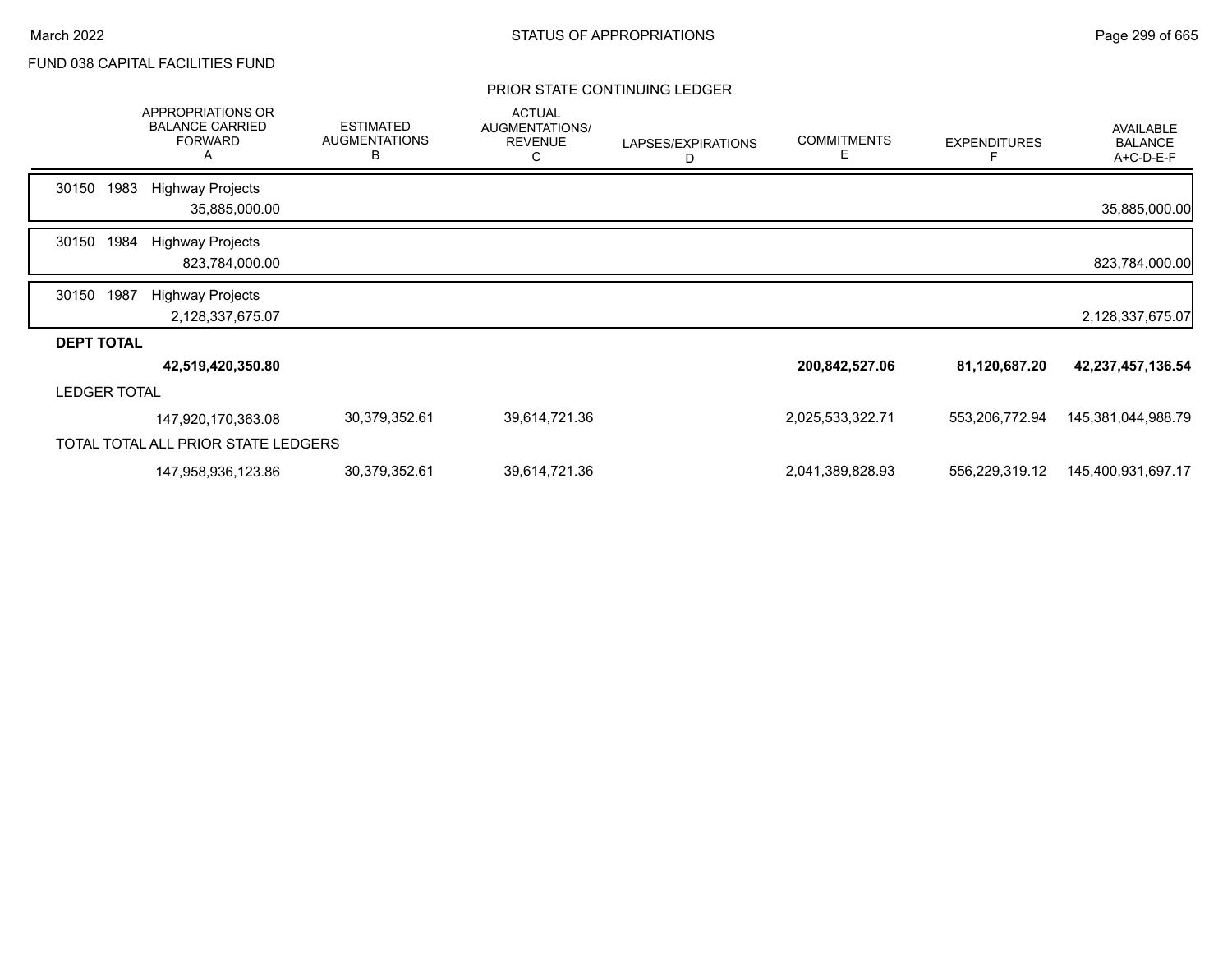|                     | APPROPRIATIONS OR<br><b>BALANCE CARRIED</b><br><b>FORWARD</b><br>A | <b>ESTIMATED</b><br><b>AUGMENTATIONS</b><br>B | <b>ACTUAL</b><br><b>AUGMENTATIONS/</b><br><b>REVENUE</b><br>С | LAPSES/EXPIRATIONS<br>D | <b>COMMITMENTS</b><br>E. | <b>EXPENDITURES</b> | AVAILABLE<br><b>BALANCE</b><br>A+C-D-E-F |
|---------------------|--------------------------------------------------------------------|-----------------------------------------------|---------------------------------------------------------------|-------------------------|--------------------------|---------------------|------------------------------------------|
| BA 73 - Treasury    |                                                                    |                                               |                                                               |                         |                          |                     |                                          |
|                     | <b>GENERAL GOVERNMENT</b>                                          |                                               |                                                               |                         |                          |                     |                                          |
| 50302 2021          | Bond Issuance Expenses SA102                                       |                                               |                                                               |                         |                          |                     |                                          |
|                     |                                                                    |                                               |                                                               |                         |                          | 130,168,610.93      | -130,168,610.93                          |
| 50304 2021          | Bond Issuance Expenses SA104                                       |                                               |                                                               |                         |                          |                     |                                          |
|                     |                                                                    |                                               |                                                               |                         |                          | -99,999,181.38      | 99,999,181.38                            |
| 50307               | 2021<br>Bond Issuance Expenses SA107                               |                                               |                                                               |                         |                          |                     |                                          |
|                     |                                                                    |                                               |                                                               |                         |                          | -29,998,694.62      | 29,998,694.62                            |
| <b>DEPT TOTAL</b>   |                                                                    |                                               |                                                               |                         |                          |                     |                                          |
|                     |                                                                    |                                               |                                                               |                         |                          | 170,734.93          | -170,734.93                              |
| <b>LEDGER TOTAL</b> |                                                                    |                                               |                                                               |                         |                          |                     |                                          |
|                     |                                                                    |                                               |                                                               |                         |                          | 170,734.93          | -170,734.93                              |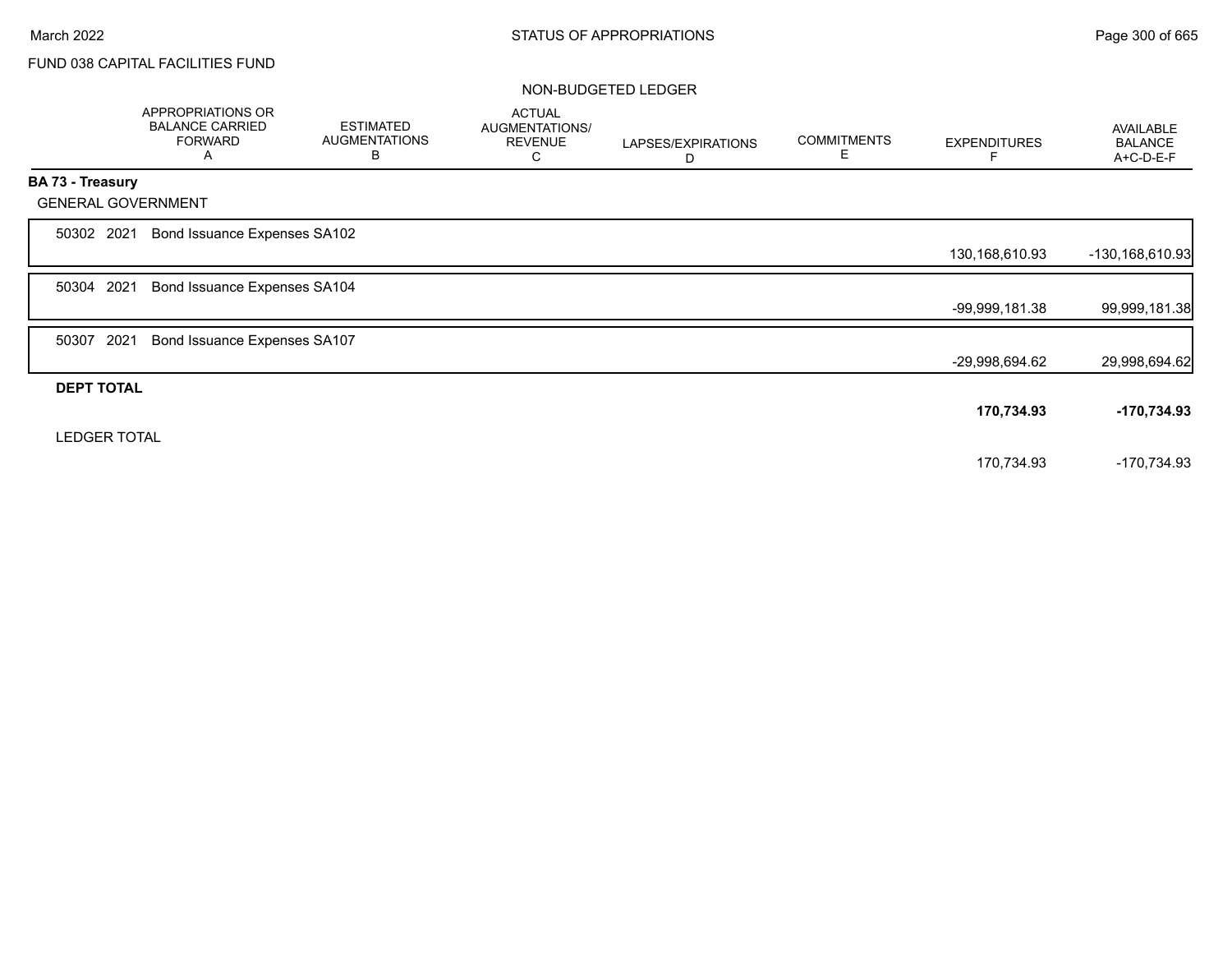### RESTRICTED REVENUE LEDGER

|                                 | APPROPRIATIONS OR<br><b>BALANCE CARRIED</b><br><b>FORWARD</b><br>A | <b>ESTIMATED</b><br><b>AUGMENTATIONS</b><br>В | <b>ACTUAL</b><br>AUGMENTATIONS/<br><b>REVENUE</b><br>С | LAPSES/EXPIRATIONS<br>D | <b>COMMITMENTS</b><br>Е | <b>EXPENDITURES</b><br>F | AVAILABLE<br><b>BALANCE</b><br>A+C-D-E-F |
|---------------------------------|--------------------------------------------------------------------|-----------------------------------------------|--------------------------------------------------------|-------------------------|-------------------------|--------------------------|------------------------------------------|
| CAPITAL                         | <b>BA 38 - Conservation &amp; Natural Resourc</b>                  |                                               |                                                        |                         |                         |                          |                                          |
|                                 |                                                                    |                                               |                                                        |                         |                         |                          |                                          |
| 60228 2021                      | <b>DCNR Delegated Capital Projects</b><br>1,218,863.29             |                                               |                                                        |                         |                         |                          | 1,218,863.29                             |
| <b>DEPT TOTAL</b>               |                                                                    |                                               |                                                        |                         |                         |                          |                                          |
|                                 | 1,218,863.29                                                       |                                               |                                                        |                         |                         |                          | 1,218,863.29                             |
| <b>BA 15 - General Services</b> |                                                                    |                                               |                                                        |                         |                         |                          |                                          |
| <b>GENERAL GOVERNMENT</b>       |                                                                    |                                               |                                                        |                         |                         |                          |                                          |
| 60016 2021                      | <b>GSA Maintenance</b>                                             |                                               |                                                        |                         |                         |                          |                                          |
|                                 | 3,661,370.09                                                       |                                               |                                                        |                         | 1,977,368.25            |                          | 1,684,001.84                             |
| <b>DEPT TOTAL</b>               |                                                                    |                                               |                                                        |                         |                         |                          |                                          |
|                                 | 3,661,370.09                                                       |                                               |                                                        |                         | 1,977,368.25            |                          | 1,684,001.84                             |
| CAPITAL                         | BA 13 - Military & Veterans Affairs                                |                                               |                                                        |                         |                         |                          |                                          |
| 60256 2021                      | DMVA Delegated Capital Projects                                    |                                               |                                                        |                         |                         |                          |                                          |
|                                 | 2,109.98                                                           |                                               |                                                        |                         |                         |                          | 2,109.98                                 |
| <b>DEPT TOTAL</b>               |                                                                    |                                               |                                                        |                         |                         |                          |                                          |
|                                 | 2,109.98                                                           |                                               |                                                        |                         |                         |                          | 2,109.98                                 |
| <b>LEDGER TOTAL</b>             |                                                                    |                                               |                                                        |                         |                         |                          |                                          |
|                                 | 4,882,343.36                                                       |                                               |                                                        |                         | 1,977,368.25            |                          | 2,904,975.11                             |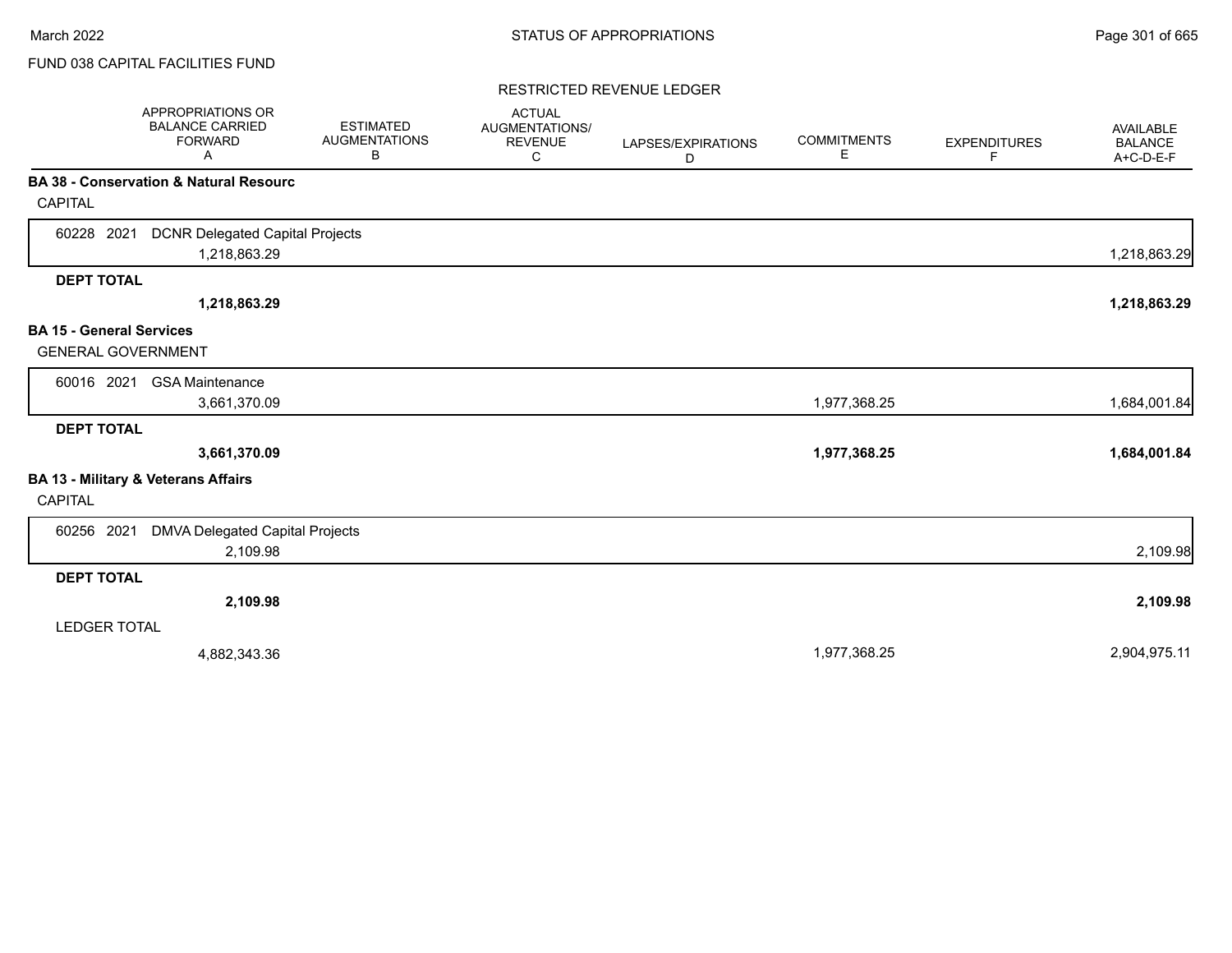# FUND 039 LAND AND WATER DEVELOPMENT FUND

|                           | APPROPRIATIONS OR<br><b>BALANCE CARRIED</b><br><b>FORWARD</b><br>A | <b>ESTIMATED</b><br><b>AUGMENTATIONS</b><br>B | <b>ACTUAL</b><br>AUGMENTATIONS/<br><b>REVENUE</b><br>С | LAPSES/EXPIRATIONS<br>D | <b>COMMITMENTS</b><br>E | <b>EXPENDITURES</b> | AVAILABLE<br><b>BALANCE</b><br>A+C-D-E-F |
|---------------------------|--------------------------------------------------------------------|-----------------------------------------------|--------------------------------------------------------|-------------------------|-------------------------|---------------------|------------------------------------------|
|                           | <b>BA 35 - Environmental Protection</b>                            |                                               |                                                        |                         |                         |                     |                                          |
| <b>GENERAL GOVERNMENT</b> |                                                                    |                                               |                                                        |                         |                         |                     |                                          |
| 1980<br>30177             | ELIMINATION OF LAND/WATER SCARS                                    |                                               |                                                        |                         |                         |                     |                                          |
|                           | 19,069.37                                                          |                                               |                                                        |                         |                         |                     | 19,069.37                                |
| <b>DEPT TOTAL</b>         |                                                                    |                                               |                                                        |                         |                         |                     |                                          |
|                           | 19,069.37                                                          |                                               |                                                        |                         |                         |                     | 19,069.37                                |
| <b>LEDGER TOTAL</b>       |                                                                    |                                               |                                                        |                         |                         |                     |                                          |
|                           | 19,069.37                                                          |                                               |                                                        |                         |                         |                     | 19,069.37                                |
|                           | TOTAL TOTAL ALL PRIOR STATE LEDGERS                                |                                               |                                                        |                         |                         |                     |                                          |
|                           | 19,069.37                                                          |                                               |                                                        |                         |                         |                     | 19,069.37                                |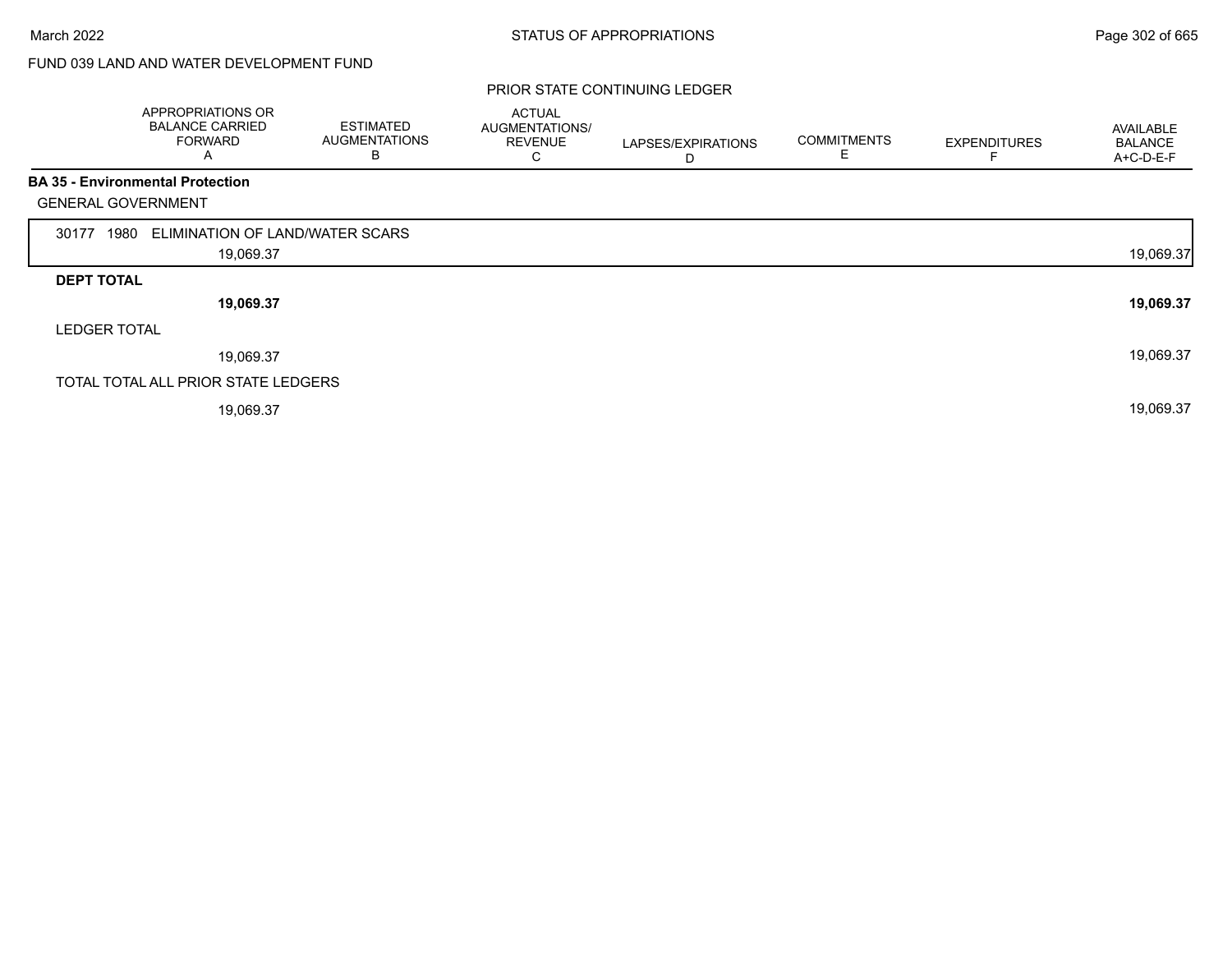# FUND 040 WATER FACILITIES LOAN FUND(NO CASH)

|                             | APPROPRIATIONS OR<br><b>BALANCE CARRIED</b><br><b>FORWARD</b><br>Α | <b>ESTIMATED</b><br><b>AUGMENTATIONS</b><br>В | <b>ACTUAL</b><br>AUGMENTATIONS/<br><b>REVENUE</b><br>С | LAPSES/EXPIRATIONS<br>D | <b>COMMITMENTS</b><br>Ε | <b>EXPENDITURES</b> | AVAILABLE<br><b>BALANCE</b><br>A+C-D-E-F |
|-----------------------------|--------------------------------------------------------------------|-----------------------------------------------|--------------------------------------------------------|-------------------------|-------------------------|---------------------|------------------------------------------|
|                             | <b>BA 33 - PA Infrastructure Investment</b>                        |                                               |                                                        |                         |                         |                     |                                          |
| <b>GRANTS AND SUBSIDIES</b> |                                                                    |                                               |                                                        |                         |                         |                     |                                          |
| 1988<br>30169               | Transf To Pennvest-Drinking Water Suppl                            |                                               |                                                        |                         |                         |                     |                                          |
|                             | 12,620,196.06                                                      |                                               |                                                        |                         |                         |                     | 12,620,196.06                            |
| <b>DEPT TOTAL</b>           |                                                                    |                                               |                                                        |                         |                         |                     |                                          |
|                             | 12,620,196.06                                                      |                                               |                                                        |                         |                         |                     | 12,620,196.06                            |
| <b>LEDGER TOTAL</b>         |                                                                    |                                               |                                                        |                         |                         |                     |                                          |
|                             | 12,620,196.06                                                      |                                               |                                                        |                         |                         |                     | 12,620,196.06                            |
|                             | TOTAL TOTAL ALL PRIOR STATE LEDGERS                                |                                               |                                                        |                         |                         |                     |                                          |
|                             | 12,620,196.06                                                      |                                               |                                                        |                         |                         |                     | 12,620,196.06                            |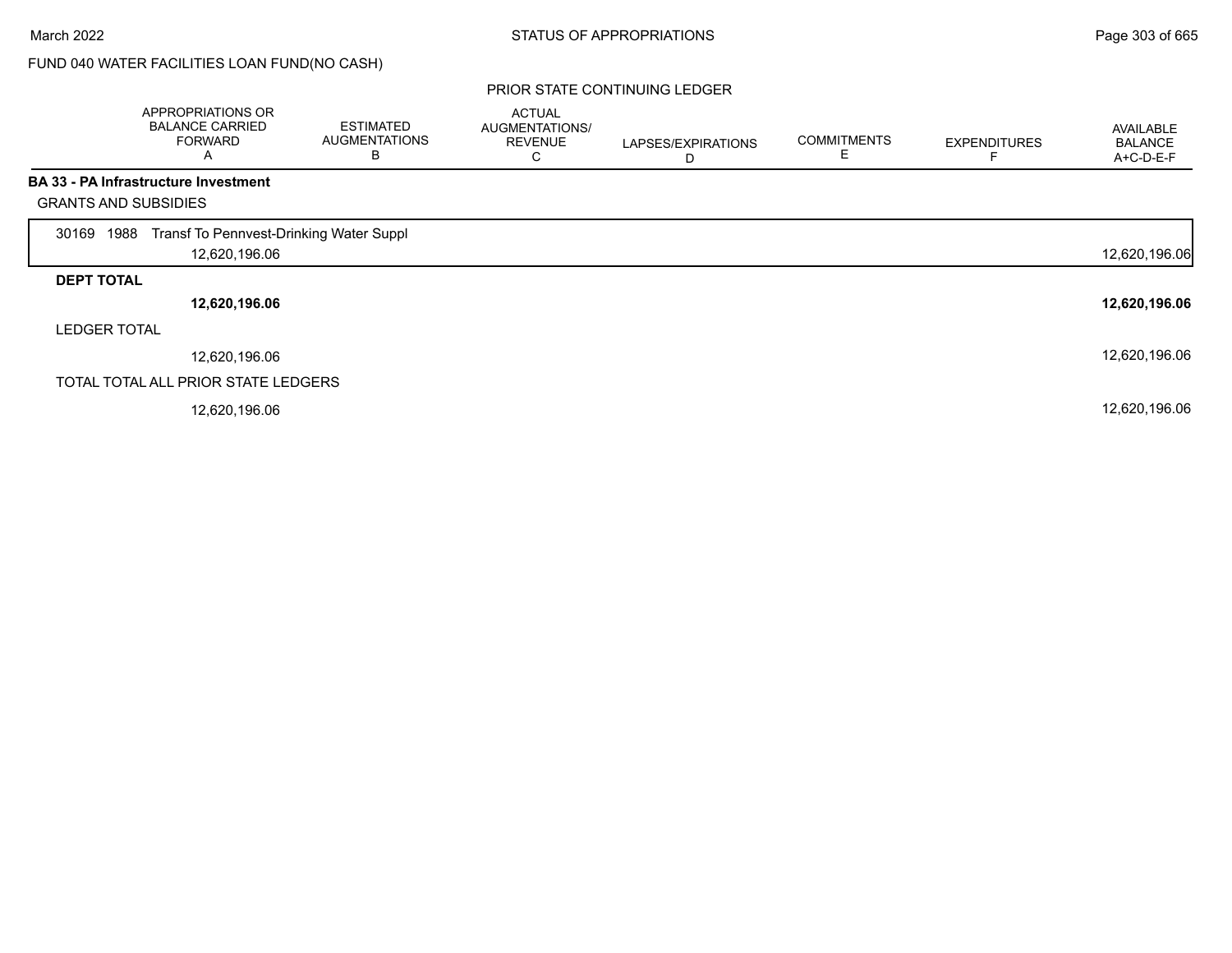# FUND 043 DEFERRED COMPENSATION FUND

### RESTRICTED RECEIPTS LEDGER

|                                  | <b>APPROPRIATIONS OR</b><br><b>BALANCE CARRIED</b><br><b>FORWARD</b><br>A | <b>ESTIMATED</b><br><b>AUGMENTATIONS</b><br>В | <b>ACTUAL</b><br>AUGMENTATIONS/<br><b>REVENUE</b><br>С | LAPSES/EXPIRATIONS<br>D | <b>COMMITMENTS</b><br>Е | <b>EXPENDITURES</b><br>F. | AVAILABLE<br><b>BALANCE</b><br>A+C-D-E-F |
|----------------------------------|---------------------------------------------------------------------------|-----------------------------------------------|--------------------------------------------------------|-------------------------|-------------------------|---------------------------|------------------------------------------|
| <b>BA 81 - Executive Offices</b> |                                                                           |                                               |                                                        |                         |                         |                           |                                          |
| <b>GENERAL GOVERNMENT</b>        |                                                                           |                                               |                                                        |                         |                         |                           |                                          |
| 40122 2021                       | <b>Payroll Deductions</b>                                                 |                                               |                                                        |                         |                         |                           |                                          |
|                                  | 262.50                                                                    |                                               | 113,134,961.78                                         |                         |                         | 113,134,961.78            | 262.50                                   |
| <b>DEPT TOTAL</b>                |                                                                           |                                               |                                                        |                         |                         |                           |                                          |
|                                  | 262.50                                                                    |                                               | 113,134,961.78                                         |                         |                         | 113,134,961.78            | 262.50                                   |
| BA 73 - Treasury                 |                                                                           |                                               |                                                        |                         |                         |                           |                                          |
| <b>GENERAL GOVERNMENT</b>        |                                                                           |                                               |                                                        |                         |                         |                           |                                          |
| 40227 2021                       | Replacement Checks-Deferred Comp                                          |                                               |                                                        |                         |                         |                           |                                          |
|                                  | 43,071.27                                                                 |                                               |                                                        |                         |                         |                           | 43,071.27                                |
| <b>DEPT TOTAL</b>                |                                                                           |                                               |                                                        |                         |                         |                           |                                          |
|                                  | 43,071.27                                                                 |                                               |                                                        |                         |                         |                           | 43,071.27                                |
| <b>GENERAL GOVERNMENT</b>        | BA 70 - State Employees' Ret Sys                                          |                                               |                                                        |                         |                         |                           |                                          |
| 40063 2021                       | Employee Contributions to Plan Invest.                                    |                                               |                                                        |                         |                         |                           |                                          |
|                                  | 1,368,356,354.10                                                          |                                               | 199,552,929.92                                         |                         |                         | 17,042,271.29             | 1,550,867,012.73                         |
| <b>DEPT TOTAL</b>                |                                                                           |                                               |                                                        |                         |                         |                           |                                          |
|                                  | 1,368,356,354.10                                                          |                                               | 199,552,929.92                                         |                         |                         | 17,042,271.29             | 1,550,867,012.73                         |
| <b>LEDGER TOTAL</b>              |                                                                           |                                               |                                                        |                         |                         |                           |                                          |
|                                  | 1,368,399,687.87                                                          |                                               | 312,687,891.70                                         |                         |                         | 130, 177, 233.07          | 1,550,910,346.50                         |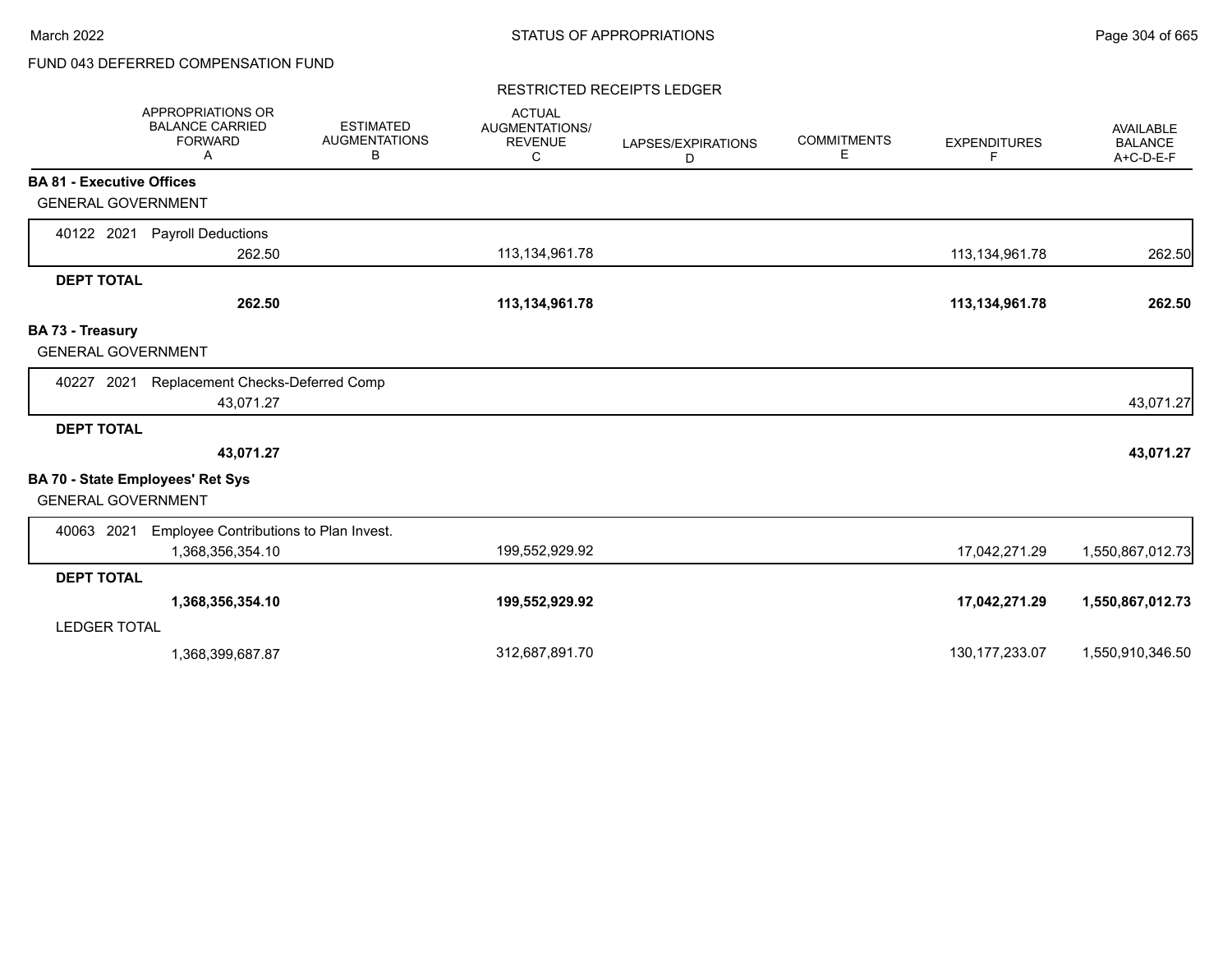г

# FUND 043 DEFERRED COMPENSATION FUND

|                           | APPROPRIATIONS OR<br><b>BALANCE CARRIED</b><br><b>FORWARD</b><br>A | <b>ESTIMATED</b><br><b>AUGMENTATIONS</b><br>в | <b>ACTUAL</b><br>AUGMENTATIONS/<br><b>REVENUE</b><br>С | LAPSES/EXPIRATIONS<br>D | <b>COMMITMENTS</b> | <b>EXPENDITURES</b> | AVAILABLE<br>BALANCE<br>A+C-D-E-F |
|---------------------------|--------------------------------------------------------------------|-----------------------------------------------|--------------------------------------------------------|-------------------------|--------------------|---------------------|-----------------------------------|
|                           | BA 70 - State Employees' Ret Sys                                   |                                               |                                                        |                         |                    |                     |                                   |
| <b>GENERAL GOVERNMENT</b> |                                                                    |                                               |                                                        |                         |                    |                     |                                   |
| 50022 2021                | <b>Plan Payouts and Transfers</b>                                  |                                               |                                                        |                         |                    |                     |                                   |
|                           |                                                                    |                                               |                                                        |                         | 11,896,088.13      | 237,133,670.78      | -249,029,758.91                   |
| <b>DEPT TOTAL</b>         |                                                                    |                                               |                                                        |                         |                    |                     |                                   |
|                           |                                                                    |                                               |                                                        |                         | 11,896,088.13      | 237,133,670.78      | -249,029,758.91                   |
| <b>LEDGER TOTAL</b>       |                                                                    |                                               |                                                        |                         |                    |                     |                                   |
|                           |                                                                    |                                               |                                                        |                         | 11,896,088.13      | 237,133,670.78      | -249,029,758.91                   |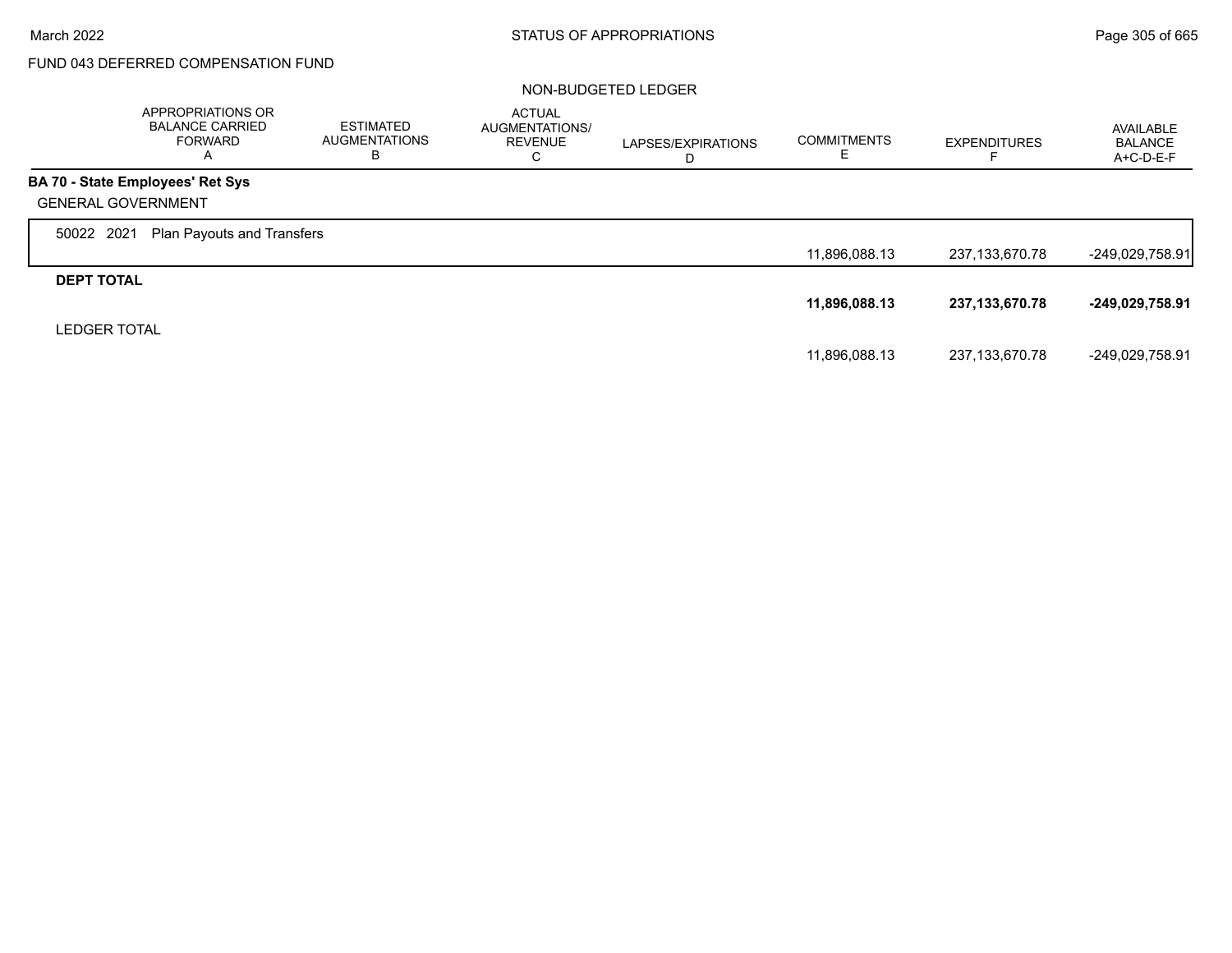$\Gamma$ 

# FUND 052 UNIFIED JUDICIAL SYSTEM TRANSFERRED

|                              | APPROPRIATIONS OR<br><b>BALANCE CARRIED</b><br>FORWARD<br>A | <b>ESTIMATED</b><br><b>AUGMENTATIONS</b><br>в | <b>ACTUAL</b><br>AUGMENTATIONS/<br><b>REVENUE</b><br>C | LAPSES/EXPIRATIONS<br>D | <b>COMMITMENTS</b> | <b>EXPENDITURES</b> | AVAILABLE<br><b>BALANCE</b><br>$A+C-D-E-F$ |
|------------------------------|-------------------------------------------------------------|-----------------------------------------------|--------------------------------------------------------|-------------------------|--------------------|---------------------|--------------------------------------------|
| <b>BA 51 - Supreme Court</b> |                                                             |                                               |                                                        |                         |                    |                     |                                            |
|                              | <b>GENERAL GOVERNMENT</b>                                   |                                               |                                                        |                         |                    |                     |                                            |
| 50207                        | Sick and Annual Leave Payouts<br>2021                       |                                               |                                                        |                         |                    |                     |                                            |
|                              |                                                             |                                               |                                                        |                         |                    | 317.797.08          | $-317,797.08$                              |
| <b>DEPT TOTAL</b>            |                                                             |                                               |                                                        |                         |                    |                     |                                            |
|                              |                                                             |                                               |                                                        |                         |                    | 317,797.08          | $-317,797.08$                              |
| <b>LEDGER TOTAL</b>          |                                                             |                                               |                                                        |                         |                    |                     |                                            |
|                              |                                                             |                                               |                                                        |                         |                    | 317.797.08          | -317,797.08                                |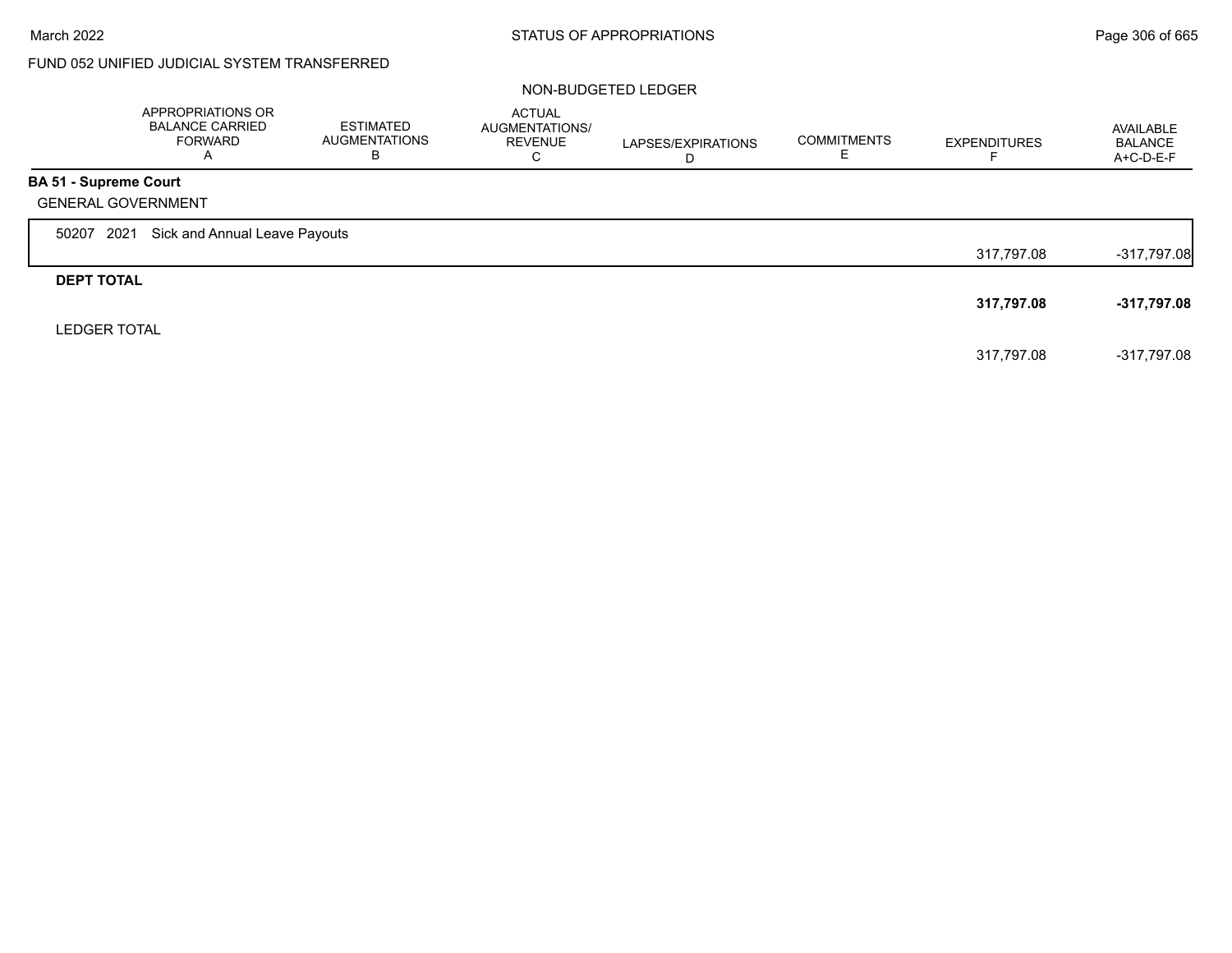## FUND 054 AGRICULTURALCOLLEGE LAND SCRIP FUND

#### CURRENT STATE RESTRICTED APPROPRIATIONS LEDGER

|                             | APPROPRIATIONS OR<br><b>BALANCE CARRIED</b><br><b>FORWARD</b><br>A | <b>ESTIMATED</b><br><b>AUGMENTATIONS</b><br>В | <b>ACTUAL</b><br>AUGMENTATIONS/<br><b>REVENUE</b><br>C | LAPSES/EXPIRATIONS<br>D | <b>COMMITMENTS</b><br>Е | <b>EXPENDITURES</b> | <b>AVAILABLE</b><br><b>BALANCE</b><br>A+C-D-E-F |
|-----------------------------|--------------------------------------------------------------------|-----------------------------------------------|--------------------------------------------------------|-------------------------|-------------------------|---------------------|-------------------------------------------------|
| <b>BA 68 - Agriculture</b>  |                                                                    |                                               |                                                        |                         |                         |                     |                                                 |
| <b>GRANTS AND SUBSIDIES</b> |                                                                    |                                               |                                                        |                         |                         |                     |                                                 |
| 16772 2021                  | PennState AgriculturalResearch&Extension                           |                                               |                                                        |                         |                         |                     |                                                 |
|                             |                                                                    | 54,960,000.00                                 | 45,800,000.00                                          |                         |                         | 45,800,000.00       |                                                 |
| <b>DEPT TOTAL</b>           |                                                                    |                                               |                                                        |                         |                         |                     |                                                 |
|                             |                                                                    | 54,960,000.00                                 | 45,800,000.00                                          |                         |                         | 45,800,000.00       |                                                 |
| <b>LEDGER TOTAL</b>         |                                                                    |                                               |                                                        |                         |                         |                     |                                                 |
|                             |                                                                    | 54.960.000.00                                 | 45.800.000.00                                          |                         |                         | 45,800,000.00       |                                                 |
|                             | TOTAL TOTAL ALL CURRENT STATE LEDGERS                              |                                               |                                                        |                         |                         |                     |                                                 |
|                             |                                                                    | 54,960,000.00                                 | 45,800,000.00                                          |                         |                         | 45,800,000.00       |                                                 |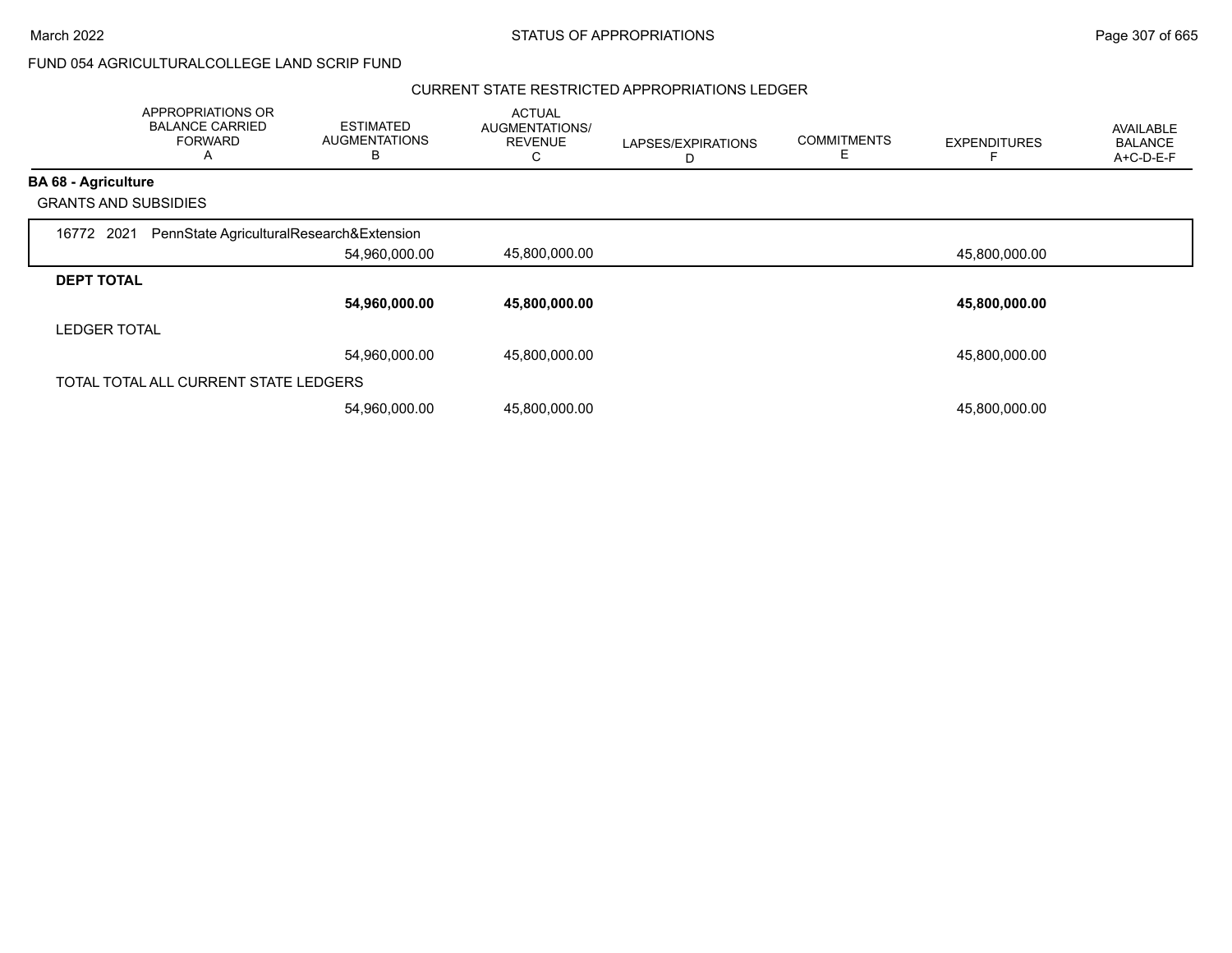# FUND 054 AGRICULTURALCOLLEGE LAND SCRIP FUND

#### RESTRICTED REVENUE LEDGER

|                             | <b>APPROPRIATIONS OR</b><br><b>BALANCE CARRIED</b><br><b>FORWARD</b> | <b>ESTIMATED</b><br><b>AUGMENTATIONS</b><br>В | <b>ACTUAL</b><br><b>AUGMENTATIONS/</b><br><b>REVENUE</b><br>U | LAPSES/EXPIRATIONS<br>D | <b>COMMITMENTS</b> | <b>EXPENDITURES</b> | AVAILABLE<br><b>BALANCE</b><br>A+C-D-E-F |
|-----------------------------|----------------------------------------------------------------------|-----------------------------------------------|---------------------------------------------------------------|-------------------------|--------------------|---------------------|------------------------------------------|
| <b>BA 68 - Agriculture</b>  |                                                                      |                                               |                                                               |                         |                    |                     |                                          |
| <b>GRANTS AND SUBSIDIES</b> |                                                                      |                                               |                                                               |                         |                    |                     |                                          |
| 2021<br>60315               | Agricultural Research Prgs&ExtensionServ                             |                                               |                                                               |                         |                    |                     |                                          |
|                             |                                                                      |                                               | 45,800,000.00                                                 |                         |                    | 45,800,000.00       |                                          |
| <b>DEPT TOTAL</b>           |                                                                      |                                               |                                                               |                         |                    |                     |                                          |
|                             |                                                                      |                                               | 45,800,000.00                                                 |                         |                    | 45,800,000.00       |                                          |
| <b>LEDGER TOTAL</b>         |                                                                      |                                               |                                                               |                         |                    |                     |                                          |
|                             |                                                                      |                                               | 45,800,000.00                                                 |                         |                    | 45,800,000.00       |                                          |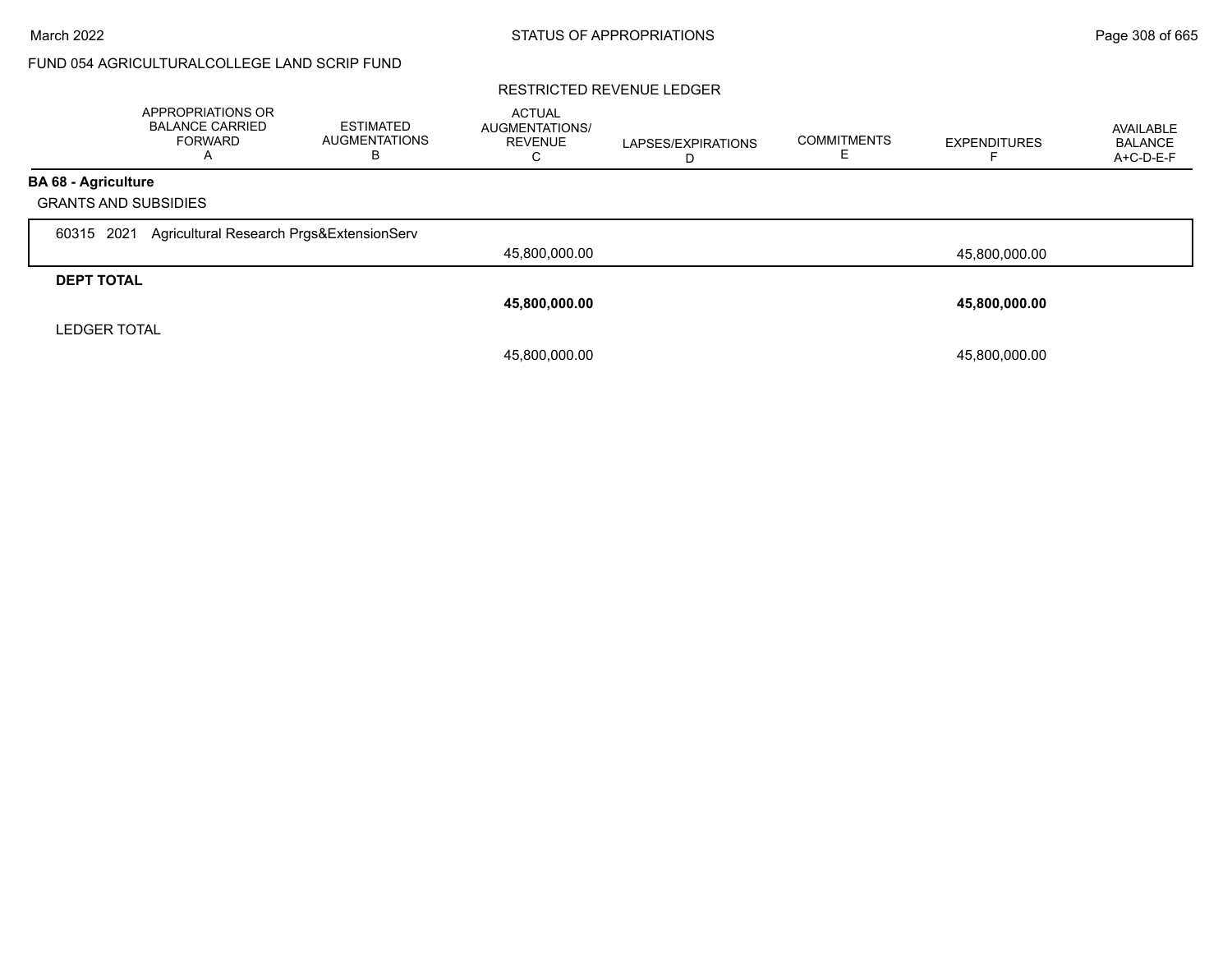г

# FUND 058 STATE INSURANCE FUND

|                                 | APPROPRIATIONS OR<br><b>BALANCE CARRIED</b><br><b>FORWARD</b><br>A | <b>ESTIMATED</b><br><b>AUGMENTATIONS</b><br>в | <b>ACTUAL</b><br>AUGMENTATIONS/<br><b>REVENUE</b><br>С | LAPSES/EXPIRATIONS<br>D | <b>COMMITMENTS</b><br>Е | <b>EXPENDITURES</b> | AVAILABLE<br><b>BALANCE</b><br>$A+C-D-E-F$ |
|---------------------------------|--------------------------------------------------------------------|-----------------------------------------------|--------------------------------------------------------|-------------------------|-------------------------|---------------------|--------------------------------------------|
| <b>BA 15 - General Services</b> |                                                                    |                                               |                                                        |                         |                         |                     |                                            |
| <b>GENERAL GOVERNMENT</b>       |                                                                    |                                               |                                                        |                         |                         |                     |                                            |
| 2021<br>50010                   | State Insurance Fund                                               |                                               |                                                        |                         |                         |                     |                                            |
|                                 |                                                                    |                                               |                                                        |                         | 2,385,965.17            | $-219,972.49$       | $-2,165,992.68$                            |
| <b>DEPT TOTAL</b>               |                                                                    |                                               |                                                        |                         |                         |                     |                                            |
|                                 |                                                                    |                                               |                                                        |                         | 2,385,965.17            | -219,972.49         | $-2,165,992.68$                            |
| <b>LEDGER TOTAL</b>             |                                                                    |                                               |                                                        |                         |                         |                     |                                            |
|                                 |                                                                    |                                               |                                                        |                         | 2,385,965.17            | -219,972.49         | $-2,165,992.68$                            |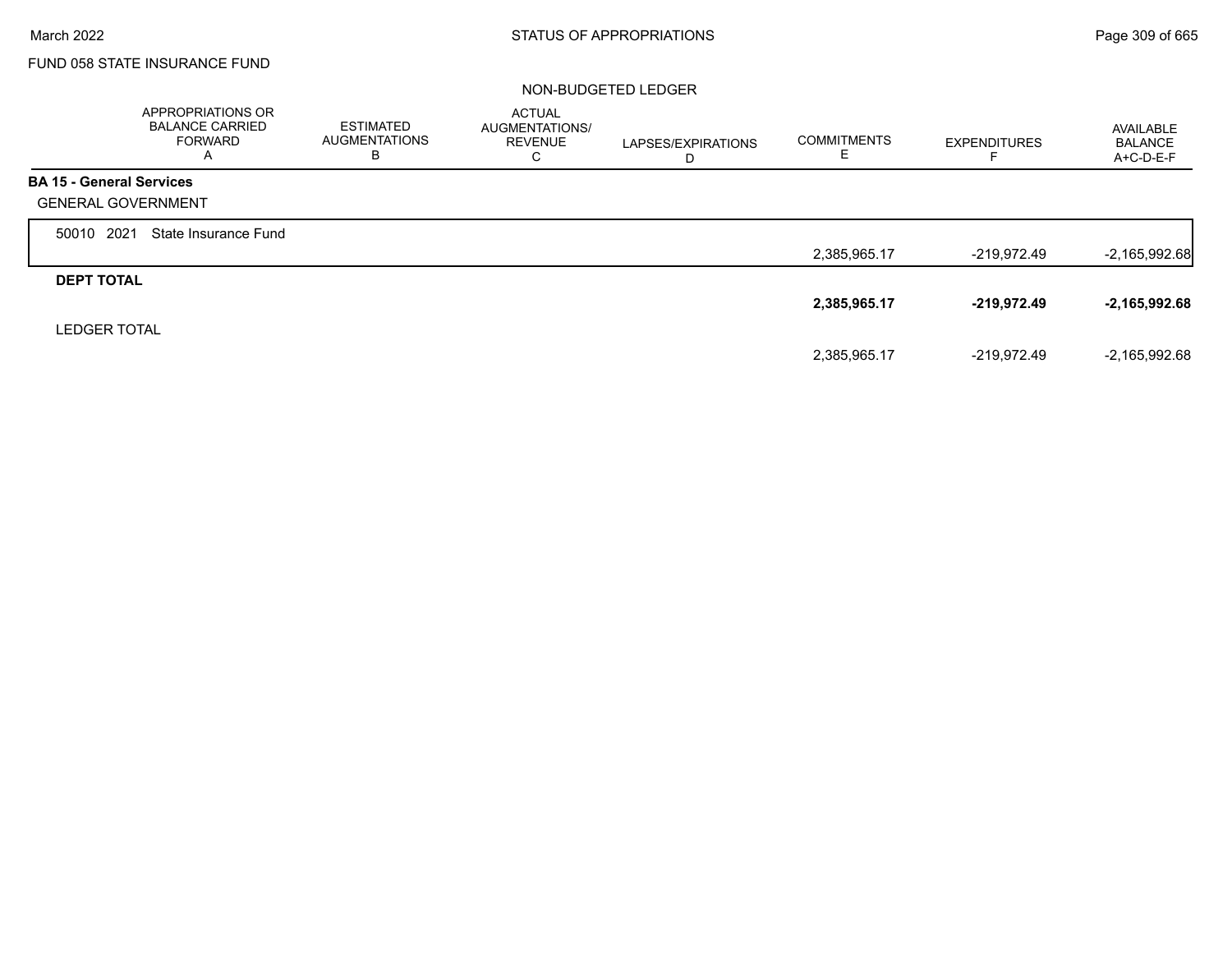## CURRENT STATE APPROPRIATIONS LEDGER

|                                         | APPROPRIATIONS OR<br><b>BALANCE CARRIED</b><br><b>FORWARD</b><br>A | <b>ESTIMATED</b><br><b>AUGMENTATIONS</b><br>B | <b>ACTUAL</b><br>AUGMENTATIONS/<br><b>REVENUE</b><br>C | LAPSES/EXPIRATIONS<br>D | <b>COMMITMENTS</b><br>Е | <b>EXPENDITURES</b> | <b>AVAILABLE</b><br><b>BALANCE</b><br>A+C-D-E-F |
|-----------------------------------------|--------------------------------------------------------------------|-----------------------------------------------|--------------------------------------------------------|-------------------------|-------------------------|---------------------|-------------------------------------------------|
| <b>BA 70 - State Employees' Ret Sys</b> |                                                                    |                                               |                                                        |                         |                         |                     |                                                 |
| <b>GENERAL GOVERNMENT</b>               |                                                                    |                                               |                                                        |                         |                         |                     |                                                 |
| 2021<br>10535                           | Administration-SERB                                                |                                               |                                                        |                         |                         |                     |                                                 |
|                                         | 33,069,000.00                                                      |                                               |                                                        |                         | 2,766,459.96            | 19,517,046.57       | 10,785,493.47                                   |
| <b>DEPT TOTAL</b>                       |                                                                    |                                               |                                                        |                         |                         |                     |                                                 |
|                                         | 33,069,000.00                                                      |                                               |                                                        |                         | 2,766,459.96            | 19,517,046.57       | 10,785,493.47                                   |
| <b>LEDGER TOTAL</b>                     |                                                                    |                                               |                                                        |                         |                         |                     |                                                 |
|                                         | 33,069,000.00                                                      |                                               |                                                        |                         | 2,766,459.96            | 19,517,046.57       | 10,785,493.47                                   |
|                                         | TOTAL TOTAL ALL CURRENT STATE LEDGERS                              |                                               |                                                        |                         |                         |                     |                                                 |
|                                         | 33,069,000.00                                                      |                                               |                                                        |                         | 2,766,459.96            | 19,517,046.57       | 10,785,493.47                                   |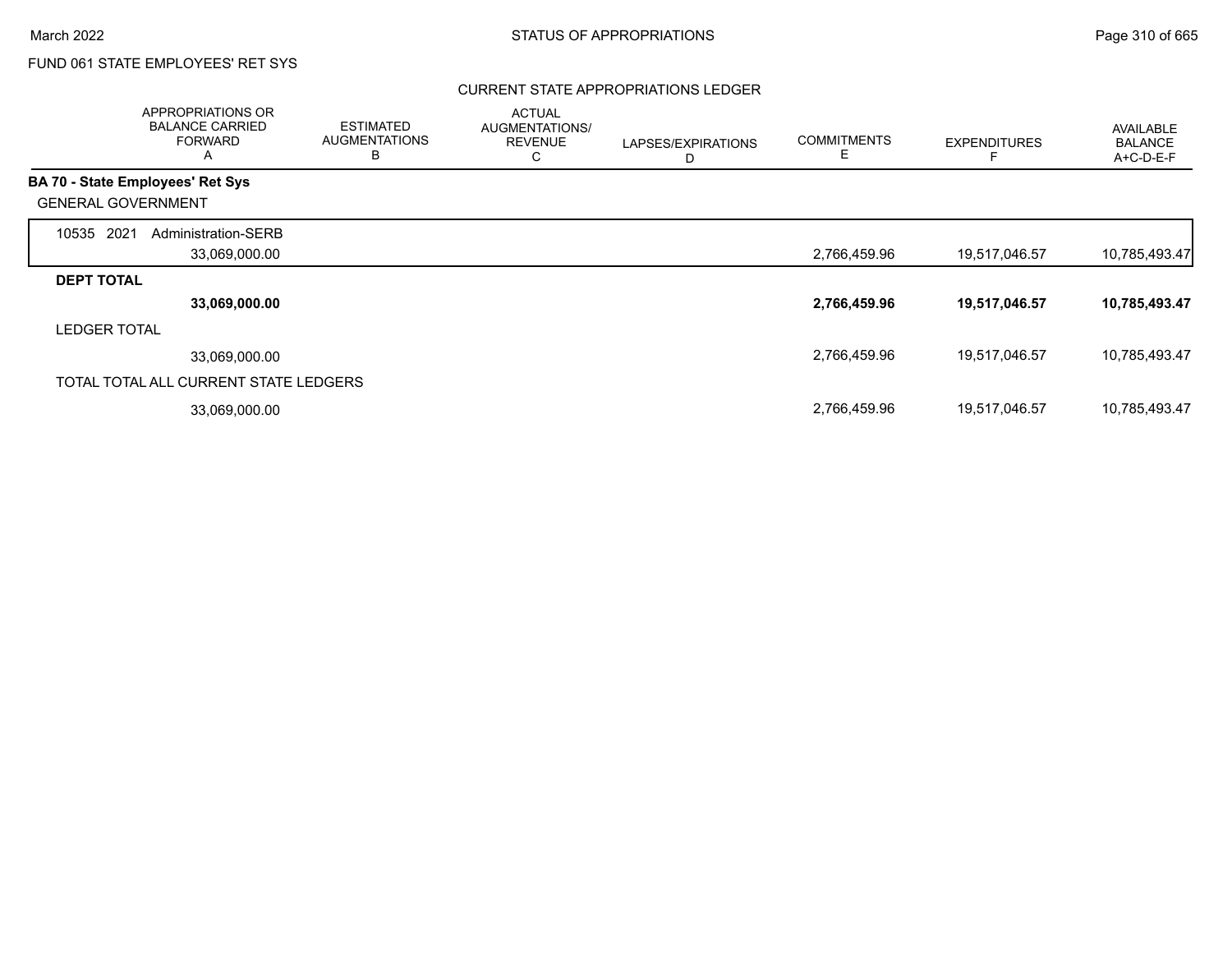#### PRIOR STATE APPROPRIATIONS LEDGER

|                           | APPROPRIATIONS OR<br><b>BALANCE CARRIED</b><br><b>FORWARD</b><br>Α | <b>ESTIMATED</b><br><b>AUGMENTATIONS</b><br>В | <b>ACTUAL</b><br>AUGMENTATIONS/<br><b>REVENUE</b><br>С | LAPSES/EXPIRATIONS<br>D | <b>COMMITMENTS</b><br>Е | <b>EXPENDITURES</b><br>F | <b>AVAILABLE</b><br><b>BALANCE</b><br>A+C-D-E-F |
|---------------------------|--------------------------------------------------------------------|-----------------------------------------------|--------------------------------------------------------|-------------------------|-------------------------|--------------------------|-------------------------------------------------|
|                           | BA 70 - State Employees' Ret Sys                                   |                                               |                                                        |                         |                         |                          |                                                 |
| <b>GENERAL GOVERNMENT</b> |                                                                    |                                               |                                                        |                         |                         |                          |                                                 |
| 10535 2017                | <b>Administration-SERB</b><br>10,500.10                            |                                               |                                                        |                         |                         |                          | 10,500.10                                       |
| 10535 2018                | Administration-SERB<br>285,935.85                                  |                                               |                                                        |                         | 62,500.00               | -157,663.34              | 381,099.19                                      |
| 2019<br>10535             | Administration-SERB<br>7,060,379.76                                |                                               |                                                        |                         |                         | 94,082.17                | 6,966,297.59                                    |
| 2020<br>10535             | Administration-SERB<br>6,105,471.62                                |                                               |                                                        |                         | 82,972.66               | 1,620,736.56             | 4,401,762.40                                    |
| 2013<br>10535             | Administration-St Employes Ret Board<br>25.47                      |                                               |                                                        |                         | 25.47                   |                          |                                                 |
| <b>DEPT TOTAL</b>         |                                                                    |                                               |                                                        |                         |                         |                          |                                                 |
|                           | 13,462,312.80                                                      |                                               |                                                        |                         | 145,498.13              | 1,557,155.39             | 11,759,659.28                                   |
| <b>LEDGER TOTAL</b>       |                                                                    |                                               |                                                        |                         |                         |                          |                                                 |
|                           | 13,462,312.80                                                      |                                               |                                                        |                         | 145,498.13              | 1,557,155.39             | 11,759,659.28                                   |
|                           | TOTAL TOTAL ALL PRIOR STATE LEDGERS                                |                                               |                                                        |                         |                         |                          |                                                 |
|                           | 13,462,312.80                                                      |                                               |                                                        |                         | 145,498.13              | 1,557,155.39             | 11,759,659.28                                   |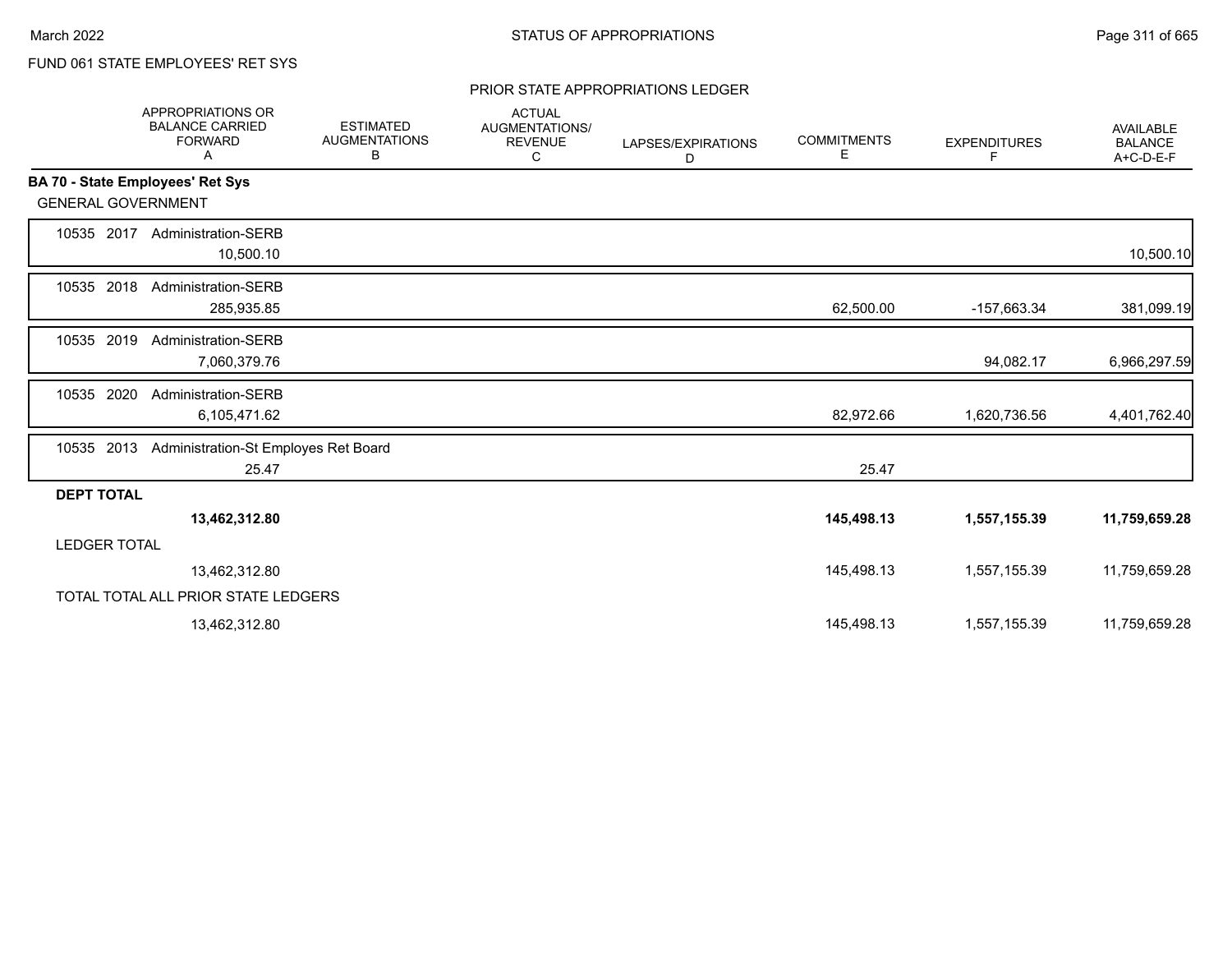|                           | APPROPRIATIONS OR<br><b>BALANCE CARRIED</b><br><b>FORWARD</b><br>A | <b>ESTIMATED</b><br><b>AUGMENTATIONS</b><br>B | <b>ACTUAL</b><br>AUGMENTATIONS/<br><b>REVENUE</b><br>C | LAPSES/EXPIRATIONS<br>D | <b>COMMITMENTS</b><br>Ε | <b>EXPENDITURES</b> | <b>AVAILABLE</b><br><b>BALANCE</b><br>A+C-D-E-F |
|---------------------------|--------------------------------------------------------------------|-----------------------------------------------|--------------------------------------------------------|-------------------------|-------------------------|---------------------|-------------------------------------------------|
|                           | <b>BA 70 - State Employees' Ret Sys</b>                            |                                               |                                                        |                         |                         |                     |                                                 |
| <b>GENERAL GOVERNMENT</b> |                                                                    |                                               |                                                        |                         |                         |                     |                                                 |
| 50025 2021                | <b>Retirement of State Employees</b>                               |                                               |                                                        |                         |                         |                     |                                                 |
|                           |                                                                    |                                               |                                                        |                         |                         | 2,875,064,168.68    | $-2,875,064,168.68$                             |
| 2021<br>50268             | <b>Investment Related Expenses</b>                                 |                                               |                                                        |                         |                         |                     |                                                 |
|                           |                                                                    |                                               |                                                        |                         | 3,315,888.10            | 5,673,773.78        | $-8,989,661.88$                                 |
| <b>DEPT TOTAL</b>         |                                                                    |                                               |                                                        |                         |                         |                     |                                                 |
|                           |                                                                    |                                               |                                                        |                         | 3,315,888.10            | 2,880,737,942.46    | -2,884,053,830.56                               |
| <b>LEDGER TOTAL</b>       |                                                                    |                                               |                                                        |                         |                         |                     |                                                 |
|                           |                                                                    |                                               |                                                        |                         | 3,315,888.10            | 2,880,737,942.46    | -2,884,053,830.56                               |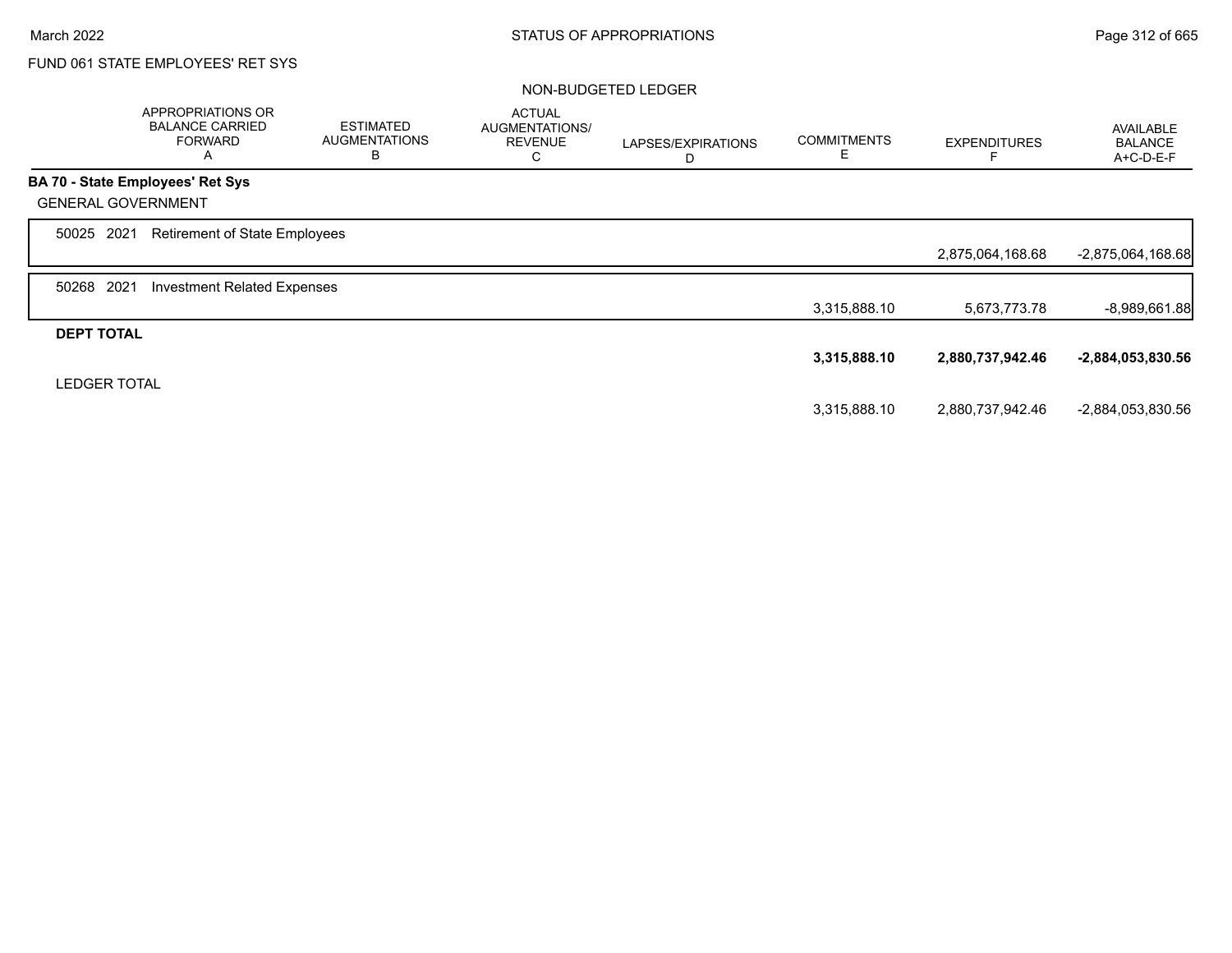### RESTRICTED REVENUE LEDGER

|                                  | APPROPRIATIONS OR<br><b>BALANCE CARRIED</b><br><b>FORWARD</b><br>A | <b>ESTIMATED</b><br><b>AUGMENTATIONS</b><br>в | <b>ACTUAL</b><br>AUGMENTATIONS/<br><b>REVENUE</b><br>C | LAPSES/EXPIRATIONS<br>D | <b>COMMITMENTS</b><br>E. | <b>EXPENDITURES</b> | AVAILABLE<br><b>BALANCE</b><br>A+C-D-E-F |
|----------------------------------|--------------------------------------------------------------------|-----------------------------------------------|--------------------------------------------------------|-------------------------|--------------------------|---------------------|------------------------------------------|
| BA 70 - State Employees' Ret Sys |                                                                    |                                               |                                                        |                         |                          |                     |                                          |
| <b>GENERAL GOVERNMENT</b>        |                                                                    |                                               |                                                        |                         |                          |                     |                                          |
| 60125 2021                       | Directed Commissions                                               |                                               |                                                        |                         |                          |                     |                                          |
|                                  | 3,681,844.22                                                       |                                               | 22,833.55                                              |                         |                          |                     | 3,704,677.77                             |
| <b>DEPT TOTAL</b>                |                                                                    |                                               |                                                        |                         |                          |                     |                                          |
|                                  | 3,681,844.22                                                       |                                               | 22,833.55                                              |                         |                          |                     | 3,704,677.77                             |
| <b>LEDGER TOTAL</b>              |                                                                    |                                               |                                                        |                         |                          |                     |                                          |
|                                  | 3,681,844.22                                                       |                                               | 22.833.55                                              |                         |                          |                     | 3,704,677.77                             |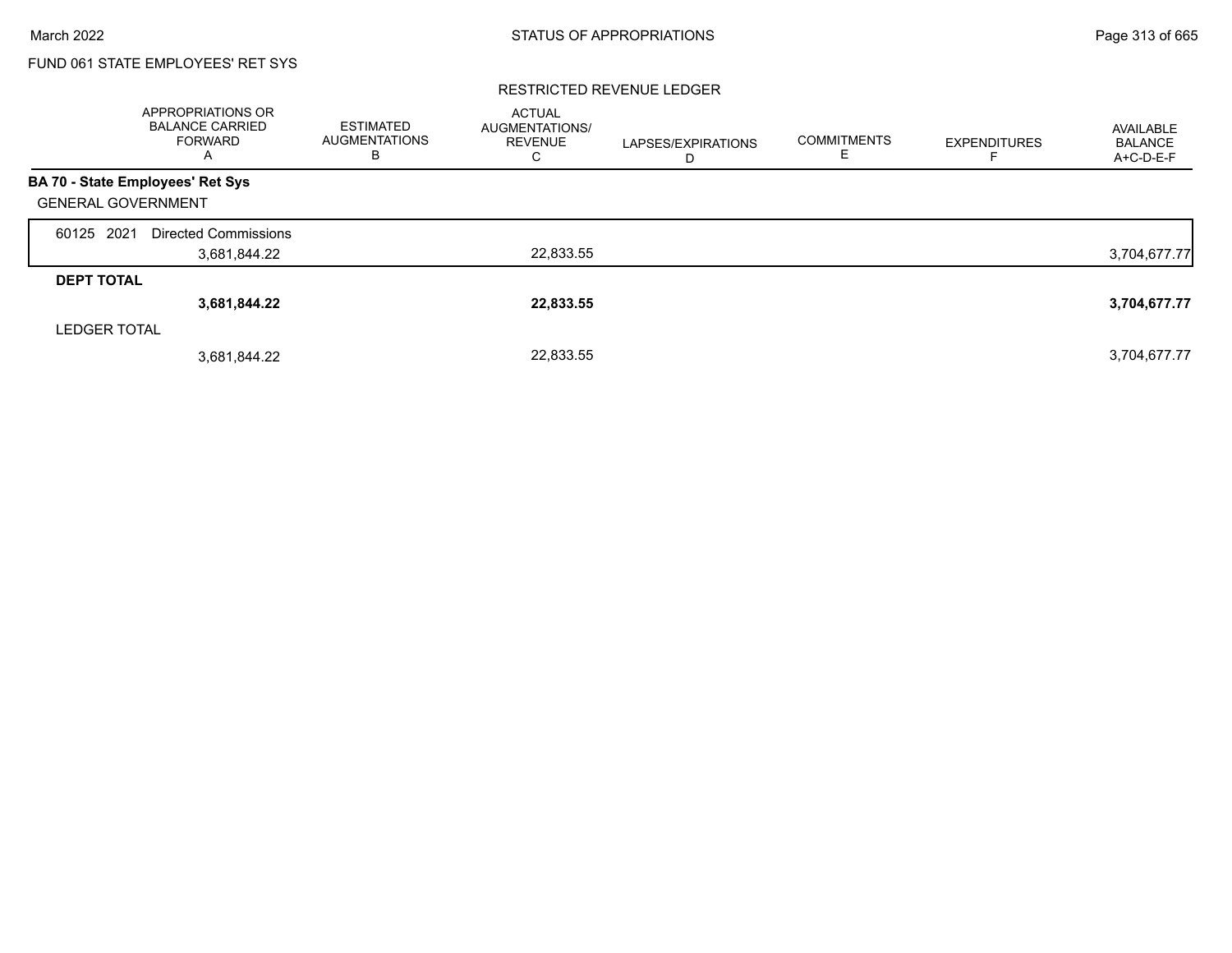## CURRENT STATE APPROPRIATIONS LEDGER

|                           | APPROPRIATIONS OR<br><b>BALANCE CARRIED</b><br><b>FORWARD</b><br>A | <b>ESTIMATED</b><br><b>AUGMENTATIONS</b><br>B | <b>ACTUAL</b><br>AUGMENTATIONS/<br><b>REVENUE</b><br>С | LAPSES/EXPIRATIONS<br>D | <b>COMMITMENTS</b><br>Е | <b>EXPENDITURES</b> | <b>AVAILABLE</b><br><b>BALANCE</b><br>A+C-D-E-F |
|---------------------------|--------------------------------------------------------------------|-----------------------------------------------|--------------------------------------------------------|-------------------------|-------------------------|---------------------|-------------------------------------------------|
|                           | <b>BA 72 - Pub School Employees' Ret Sys</b>                       |                                               |                                                        |                         |                         |                     |                                                 |
| <b>GENERAL GOVERNMENT</b> |                                                                    |                                               |                                                        |                         |                         |                     |                                                 |
| 10536<br>2021             | Administration-PSERB                                               |                                               |                                                        |                         |                         |                     |                                                 |
|                           | 52,294,000.00                                                      |                                               |                                                        |                         | 6,103,779.41            | 33,653,039.65       | 12,537,180.94                                   |
| <b>DEPT TOTAL</b>         |                                                                    |                                               |                                                        |                         |                         |                     |                                                 |
|                           | 52,294,000.00                                                      |                                               |                                                        |                         | 6,103,779.41            | 33,653,039.65       | 12,537,180.94                                   |
| <b>LEDGER TOTAL</b>       |                                                                    |                                               |                                                        |                         |                         |                     |                                                 |
|                           | 52,294,000.00                                                      |                                               |                                                        |                         | 6,103,779.41            | 33,653,039.65       | 12,537,180.94                                   |
|                           | TOTAL TOTAL ALL CURRENT STATE LEDGERS                              |                                               |                                                        |                         |                         |                     |                                                 |
|                           | 52,294,000.00                                                      |                                               |                                                        |                         | 6,103,779.41            | 33,653,039.65       | 12,537,180.94                                   |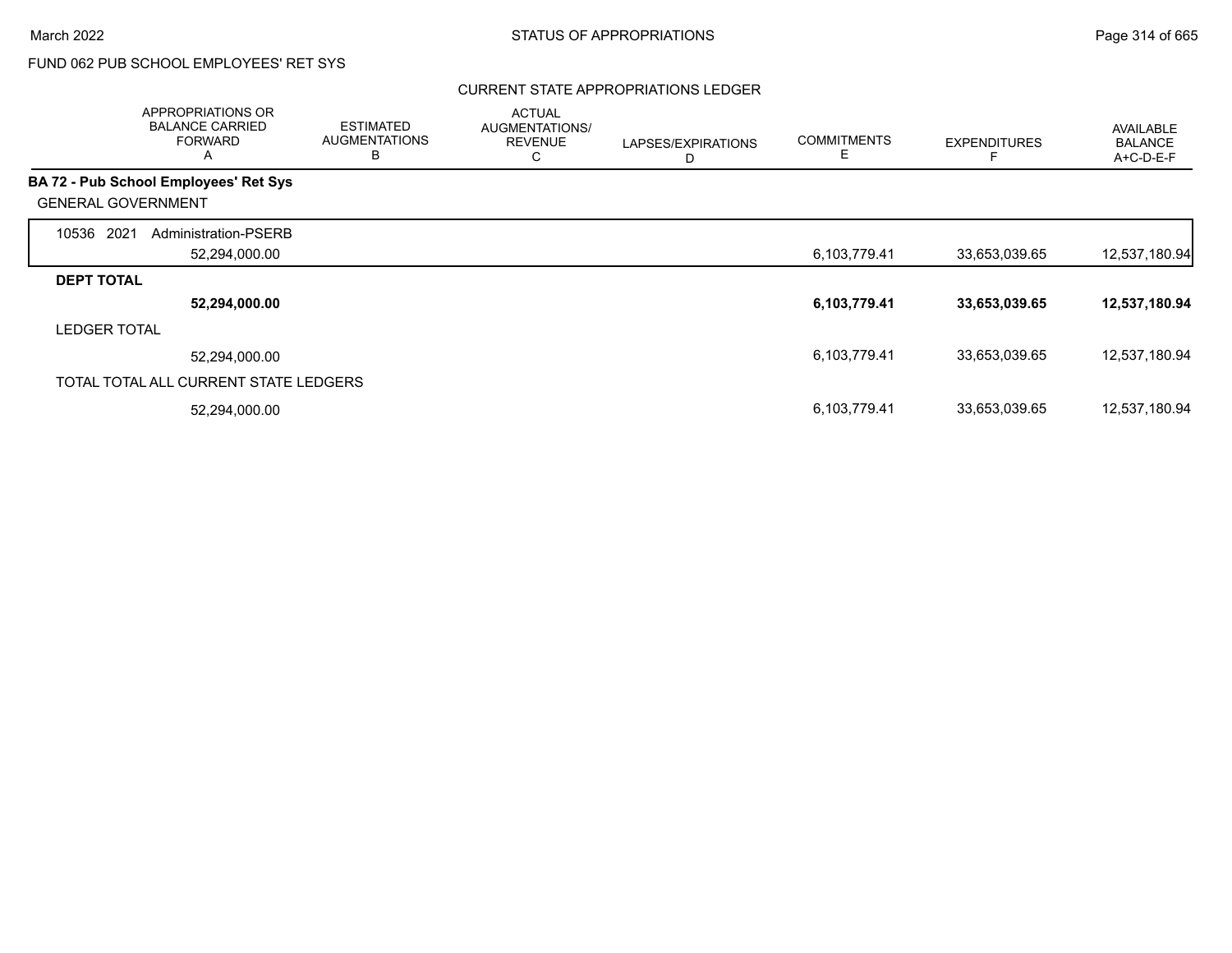#### PRIOR STATE APPROPRIATIONS LEDGER

|                           | APPROPRIATIONS OR<br><b>BALANCE CARRIED</b><br><b>FORWARD</b><br>Α | <b>ESTIMATED</b><br><b>AUGMENTATIONS</b><br>В | <b>ACTUAL</b><br>AUGMENTATIONS/<br><b>REVENUE</b><br>C | LAPSES/EXPIRATIONS<br>D | <b>COMMITMENTS</b><br>Е | <b>EXPENDITURES</b><br>F. | <b>AVAILABLE</b><br><b>BALANCE</b><br>A+C-D-E-F |
|---------------------------|--------------------------------------------------------------------|-----------------------------------------------|--------------------------------------------------------|-------------------------|-------------------------|---------------------------|-------------------------------------------------|
|                           | <b>BA 72 - Pub School Employees' Ret Sys</b>                       |                                               |                                                        |                         |                         |                           |                                                 |
| <b>GENERAL GOVERNMENT</b> |                                                                    |                                               |                                                        |                         |                         |                           |                                                 |
|                           | 10536 2015 Administration-PSERB<br>500.00                          |                                               |                                                        |                         | 500.00                  |                           |                                                 |
| 10536 2016                | <b>Administration-PSERB</b><br>59,229.76                           |                                               |                                                        |                         | 59,229.76               |                           |                                                 |
| 10536 2017                | <b>Administration-PSERB</b><br>107,918.24                          |                                               |                                                        |                         | 107,080.98              |                           | 837.26                                          |
| 10536 2018                | <b>Administration-PSERB</b><br>377,563.71                          |                                               |                                                        |                         | 350,664.59              |                           | 26,899.12                                       |
| 10536 2019                | Administration-PSERB<br>939,395.63                                 |                                               |                                                        |                         | 879,651.61              | 11,412.73                 | 48,331.29                                       |
| 10536 2020                | Administration-PSERB<br>8,844,516.68                               |                                               |                                                        |                         | 2,619,955.53            | 3,762,550.57              | 2,462,010.58                                    |
| <b>DEPT TOTAL</b>         |                                                                    |                                               |                                                        |                         |                         |                           |                                                 |
|                           | 10,329,124.02                                                      |                                               |                                                        |                         | 4,017,082.47            | 3,773,963.30              | 2,538,078.25                                    |
| <b>LEDGER TOTAL</b>       |                                                                    |                                               |                                                        |                         |                         |                           |                                                 |
|                           | 10,329,124.02                                                      |                                               |                                                        |                         | 4,017,082.47            | 3,773,963.30              | 2,538,078.25                                    |
|                           | TOTAL TOTAL ALL PRIOR STATE LEDGERS                                |                                               |                                                        |                         |                         |                           |                                                 |
|                           | 10,329,124.02                                                      |                                               |                                                        |                         | 4,017,082.47            | 3,773,963.30              | 2,538,078.25                                    |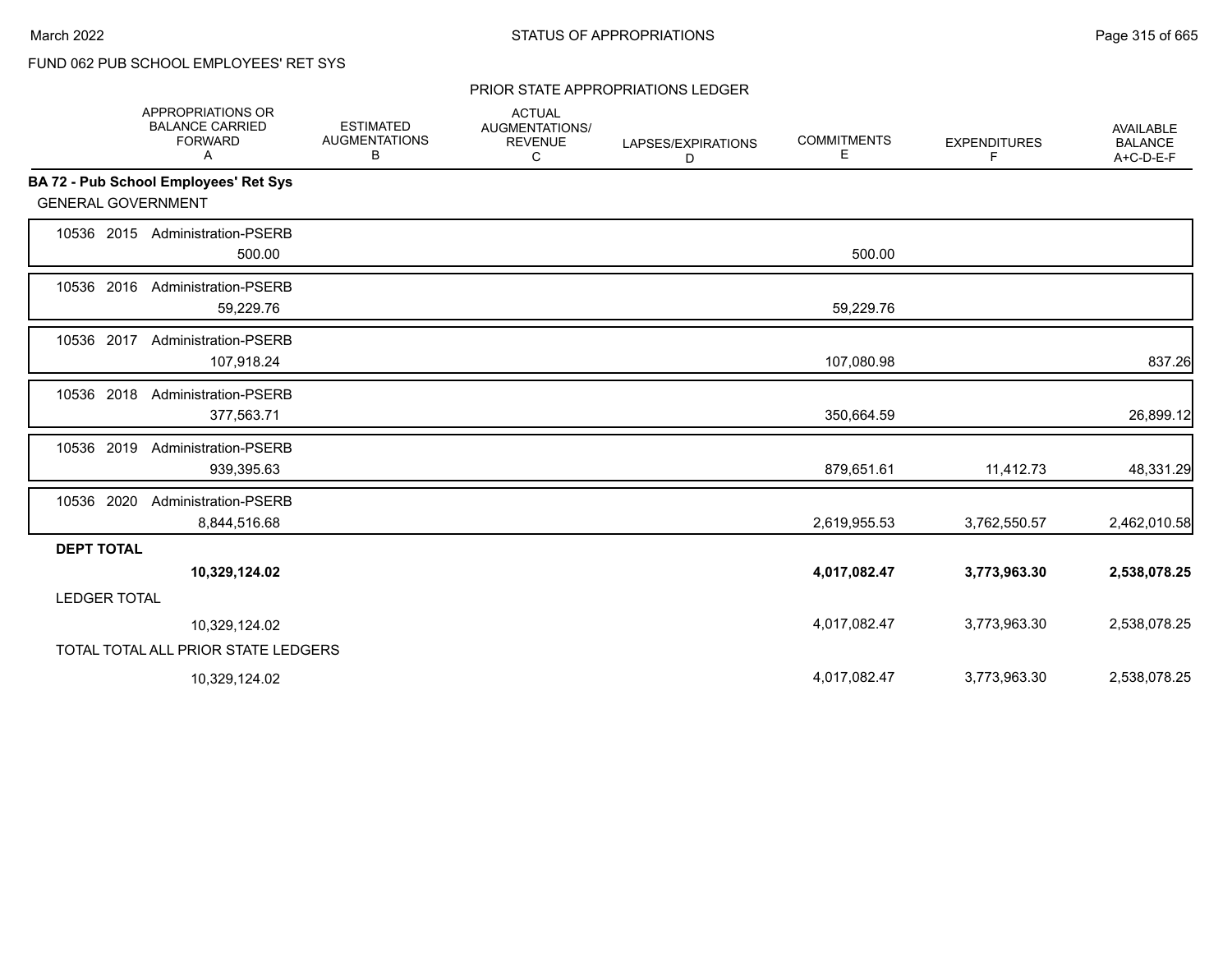|                           | APPROPRIATIONS OR<br><b>BALANCE CARRIED</b><br><b>FORWARD</b><br>A | <b>ESTIMATED</b><br><b>AUGMENTATIONS</b><br>B | <b>ACTUAL</b><br>AUGMENTATIONS/<br><b>REVENUE</b><br>С | LAPSES/EXPIRATIONS<br>D | <b>COMMITMENTS</b><br>Е | <b>EXPENDITURES</b> | <b>AVAILABLE</b><br><b>BALANCE</b><br>A+C-D-E-F |
|---------------------------|--------------------------------------------------------------------|-----------------------------------------------|--------------------------------------------------------|-------------------------|-------------------------|---------------------|-------------------------------------------------|
|                           | <b>BA 72 - Pub School Employees' Ret Sys</b>                       |                                               |                                                        |                         |                         |                     |                                                 |
| <b>GENERAL GOVERNMENT</b> |                                                                    |                                               |                                                        |                         |                         |                     |                                                 |
| 50032 2021                | Retirement of School Employes                                      |                                               |                                                        |                         |                         |                     |                                                 |
|                           |                                                                    |                                               |                                                        |                         |                         | 5,608,959,858.81    | -5,608,959,858.81                               |
| 2021<br>50033             | <b>Investment Related Expenses</b>                                 |                                               |                                                        |                         |                         |                     |                                                 |
|                           |                                                                    |                                               |                                                        |                         | 34,328,610.51           | 23,108,471.77       | -57,437,082.28                                  |
| <b>DEPT TOTAL</b>         |                                                                    |                                               |                                                        |                         |                         |                     |                                                 |
|                           |                                                                    |                                               |                                                        |                         | 34,328,610.51           | 5,632,068,330.58    | -5,666,396,941.09                               |
| <b>LEDGER TOTAL</b>       |                                                                    |                                               |                                                        |                         |                         |                     |                                                 |
|                           |                                                                    |                                               |                                                        |                         | 34,328,610.51           | 5,632,068,330.58    | -5,666,396,941.09                               |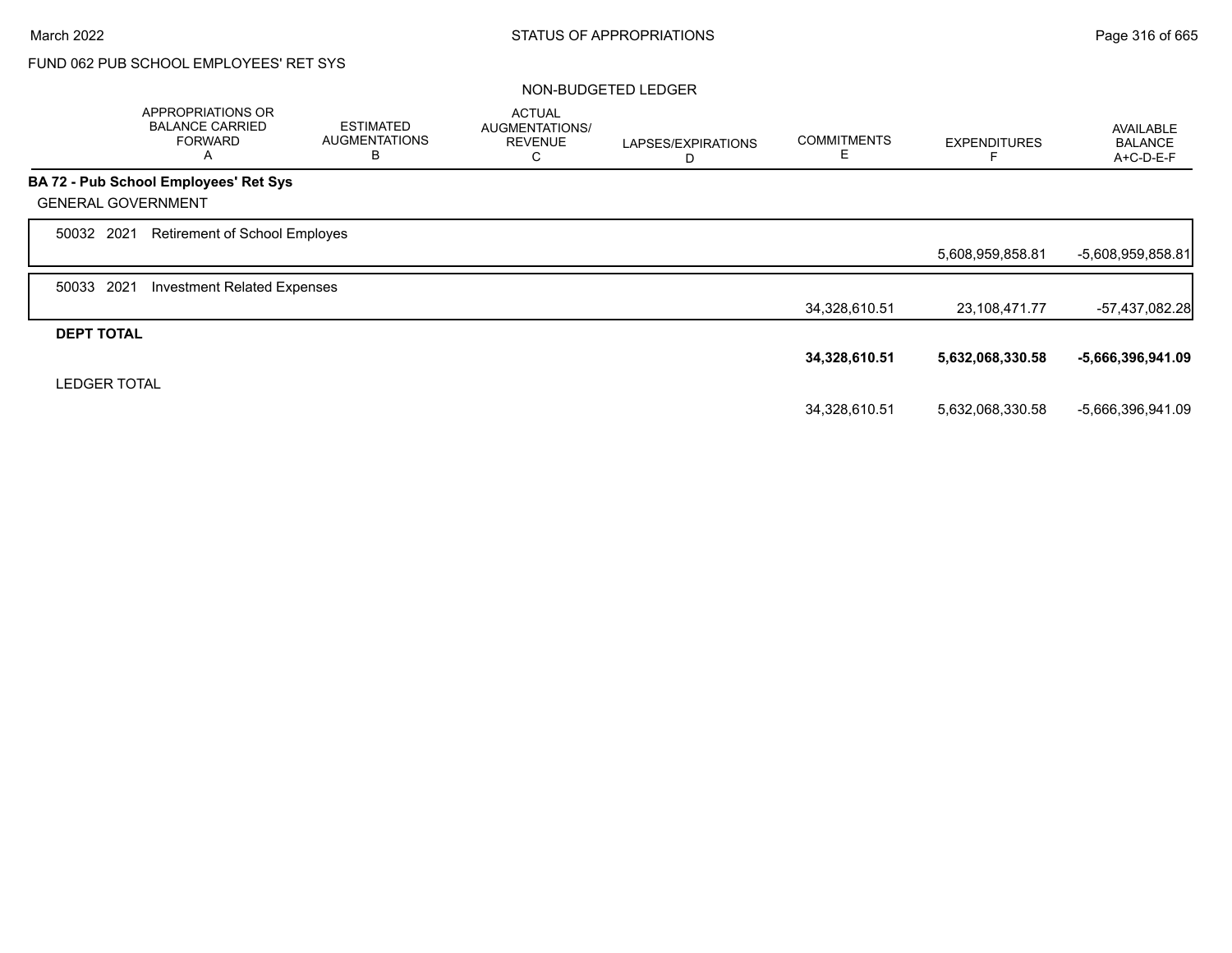#### RESTRICTED REVENUE LEDGER

|                     | APPROPRIATIONS OR<br><b>BALANCE CARRIED</b><br><b>FORWARD</b><br>Α | <b>ESTIMATED</b><br><b>AUGMENTATIONS</b><br>В | <b>ACTUAL</b><br>AUGMENTATIONS/<br><b>REVENUE</b><br>С | LAPSES/EXPIRATIONS<br>D | <b>COMMITMENTS</b><br>Е | <b>EXPENDITURES</b> | AVAILABLE<br><b>BALANCE</b><br>A+C-D-E-F |
|---------------------|--------------------------------------------------------------------|-----------------------------------------------|--------------------------------------------------------|-------------------------|-------------------------|---------------------|------------------------------------------|
|                     | BA 72 - Pub School Employees' Ret Sys                              |                                               |                                                        |                         |                         |                     |                                          |
|                     | <b>GENERAL GOVERNMENT</b>                                          |                                               |                                                        |                         |                         |                     |                                          |
| 60126               | 2021<br>Health Insurance Account                                   |                                               |                                                        |                         |                         |                     |                                          |
|                     | 31,426,326.86                                                      |                                               | 91,312,220.97                                          |                         | 8,277,225.13            | 85,977,131.47       | 28,484,191.23                            |
| 60127               | 2021<br><b>Directed Commissions</b>                                |                                               |                                                        |                         |                         |                     |                                          |
|                     | 8,531,614.49                                                       |                                               | 31,766.19                                              |                         |                         |                     | 8,563,380.68                             |
| 60295               | Directors, O & F Self-Insurance plan Res<br>2021                   |                                               |                                                        |                         |                         |                     |                                          |
|                     | 40,000,000.00                                                      |                                               |                                                        |                         | 753,337.05              | 3,076,794.65        | 36,169,868.30                            |
| <b>DEPT TOTAL</b>   |                                                                    |                                               |                                                        |                         |                         |                     |                                          |
|                     | 79,957,941.35                                                      |                                               | 91,343,987.16                                          |                         | 9,030,562.18            | 89,053,926.12       | 73,217,440.21                            |
| <b>LEDGER TOTAL</b> |                                                                    |                                               |                                                        |                         |                         |                     |                                          |
|                     | 79,957,941.35                                                      |                                               | 91,343,987.16                                          |                         | 9,030,562.18            | 89,053,926.12       | 73,217,440.21                            |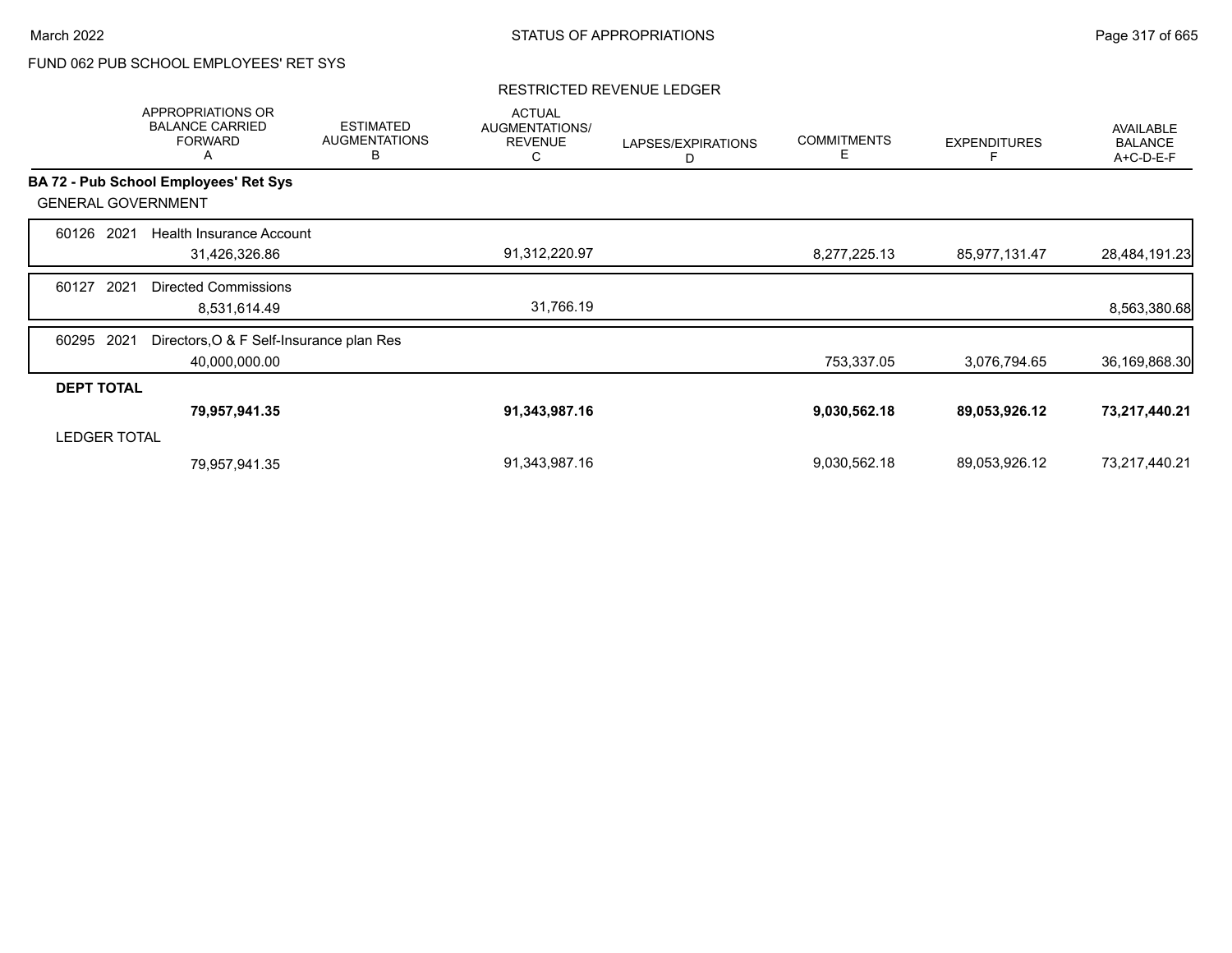## CURRENT STATE EXECUTIVE AUTHORIZATIONS - RESTRICTED LEDGER

|                             | APPROPRIATIONS OR<br><b>BALANCE CARRIED</b><br><b>FORWARD</b><br>A | <b>ESTIMATED</b><br><b>AUGMENTATIONS</b><br>В | <b>ACTUAL</b><br>AUGMENTATIONS/<br><b>REVENUE</b><br>С | LAPSES/EXPIRATIONS<br>D | <b>COMMITMENTS</b><br>E | <b>EXPENDITURES</b> | <b>AVAILABLE</b><br><b>BALANCE</b><br>A+C-D-E-F |
|-----------------------------|--------------------------------------------------------------------|-----------------------------------------------|--------------------------------------------------------|-------------------------|-------------------------|---------------------|-------------------------------------------------|
| BA 12 - Labor & Industry    |                                                                    |                                               |                                                        |                         |                         |                     |                                                 |
| <b>GRANTS AND SUBSIDIES</b> |                                                                    |                                               |                                                        |                         |                         |                     |                                                 |
| 2021<br>26391               | <b>Reemployment Services</b>                                       |                                               |                                                        |                         |                         |                     |                                                 |
|                             |                                                                    | 10,583,506.00                                 | 10,583,505.88                                          |                         | 730,133.70              | 2,748,057.58        | 7,105,314.60                                    |
| 2021<br>26397               | Service & Infrastructure ImprovementFund                           |                                               |                                                        |                         |                         |                     |                                                 |
|                             |                                                                    | 19,645,000.00                                 | 19,645,000.00                                          |                         | 2,598,167.23            | 10,781,659.90       | 6,265,172.87                                    |
| <b>DEPT TOTAL</b>           |                                                                    |                                               |                                                        |                         |                         |                     |                                                 |
|                             |                                                                    | 30,228,506.00                                 | 30,228,505.88                                          |                         | 3,328,300.93            | 13,529,717.48       | 13,370,487.47                                   |
| <b>LEDGER TOTAL</b>         |                                                                    |                                               |                                                        |                         |                         |                     |                                                 |
|                             |                                                                    | 30,228,506.00                                 | 30,228,505.88                                          |                         | 3,328,300.93            | 13,529,717.48       | 13,370,487.47                                   |
|                             | TOTAL TOTAL ALL CURRENT STATE LEDGERS                              |                                               |                                                        |                         |                         |                     |                                                 |
|                             |                                                                    | 30,228,506.00                                 | 30,228,505.88                                          |                         | 3,328,300.93            | 13,529,717.48       | 13,370,487.47                                   |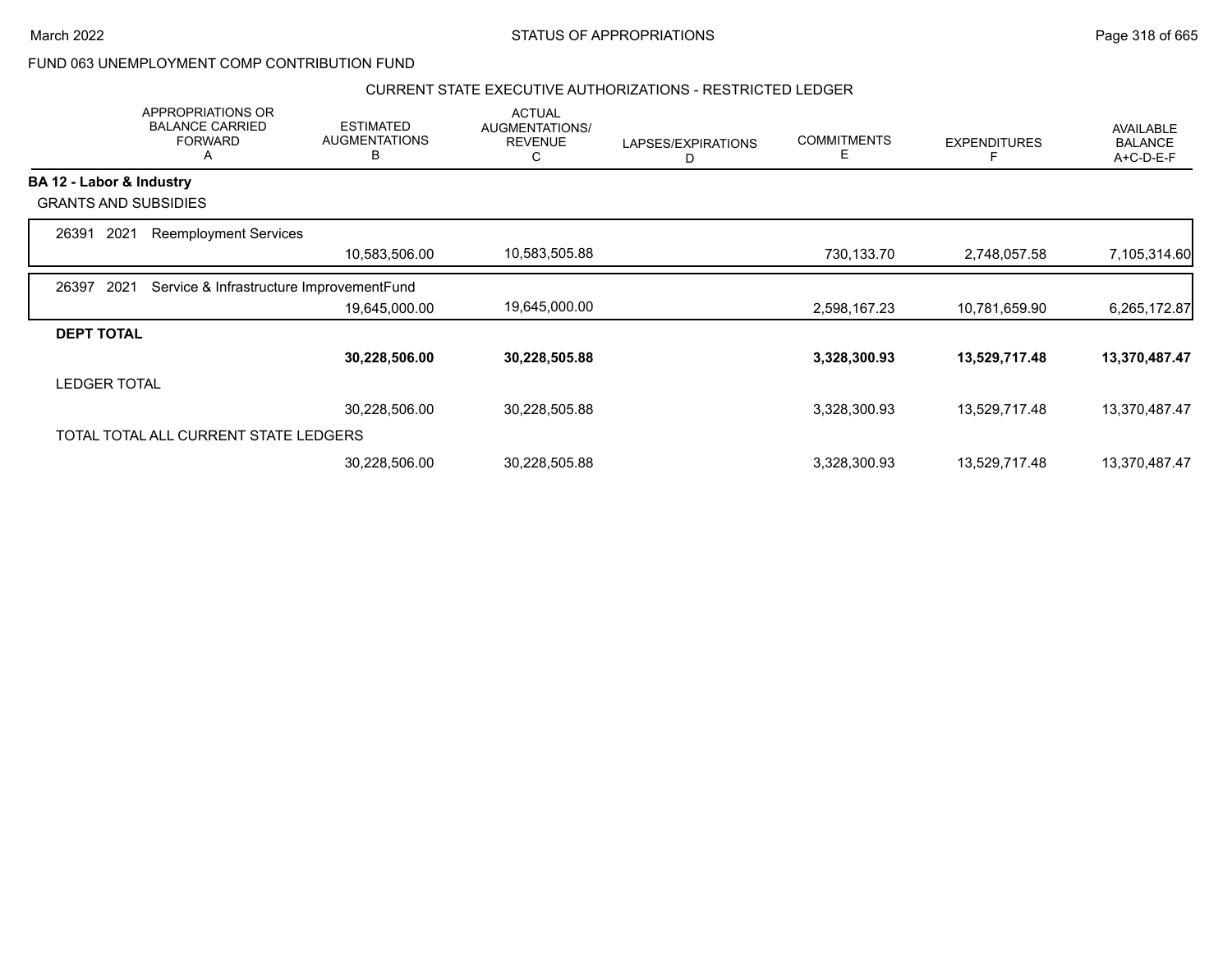### PRIOR STATE EXECUTIVE AUTHORIZATIONS - RESTRICTED LEDGER

|                          | APPROPRIATIONS OR<br><b>BALANCE CARRIED</b><br><b>FORWARD</b><br>A | <b>ESTIMATED</b><br><b>AUGMENTATIONS</b><br>в | <b>ACTUAL</b><br>AUGMENTATIONS/<br><b>REVENUE</b><br>С | LAPSES/EXPIRATIONS<br>D | <b>COMMITMENTS</b><br>E | <b>EXPENDITURES</b> | AVAILABLE<br><b>BALANCE</b><br>A+C-D-E-F |
|--------------------------|--------------------------------------------------------------------|-----------------------------------------------|--------------------------------------------------------|-------------------------|-------------------------|---------------------|------------------------------------------|
| BA 12 - Labor & Industry |                                                                    |                                               |                                                        |                         |                         |                     |                                          |
|                          | <b>GRANTS AND SUBSIDIES</b>                                        |                                               |                                                        |                         |                         |                     |                                          |
| 26391                    | 2020<br><b>Reemployment Services</b>                               |                                               |                                                        |                         |                         |                     |                                          |
|                          | 7,748,523.08                                                       |                                               |                                                        |                         | 5,973,124.54            | 1,729,327.94        | 46,070.60                                |
| 26397                    | Service & Infrastructure ImprovementFund<br>2020                   |                                               |                                                        |                         |                         |                     |                                          |
|                          | 28,096,605.61                                                      |                                               | $-19,645,000.00$                                       |                         | 2,918,925.24            | 2,917,495.49        | 2,615,184.88                             |
| <b>DEPT TOTAL</b>        |                                                                    |                                               |                                                        |                         |                         |                     |                                          |
|                          | 35,845,128.69                                                      |                                               | $-19,645,000.00$                                       |                         | 8,892,049.78            | 4,646,823.43        | 2,661,255.48                             |
| <b>LEDGER TOTAL</b>      |                                                                    |                                               |                                                        |                         |                         |                     |                                          |
|                          | 35,845,128.69                                                      |                                               | -19,645,000.00                                         |                         | 8,892,049.78            | 4,646,823.43        | 2,661,255.48                             |
|                          | TOTAL TOTAL ALL PRIOR STATE LEDGERS                                |                                               |                                                        |                         |                         |                     |                                          |
|                          | 35,845,128.69                                                      |                                               | -19,645,000.00                                         |                         | 8,892,049.78            | 4,646,823.43        | 2,661,255.48                             |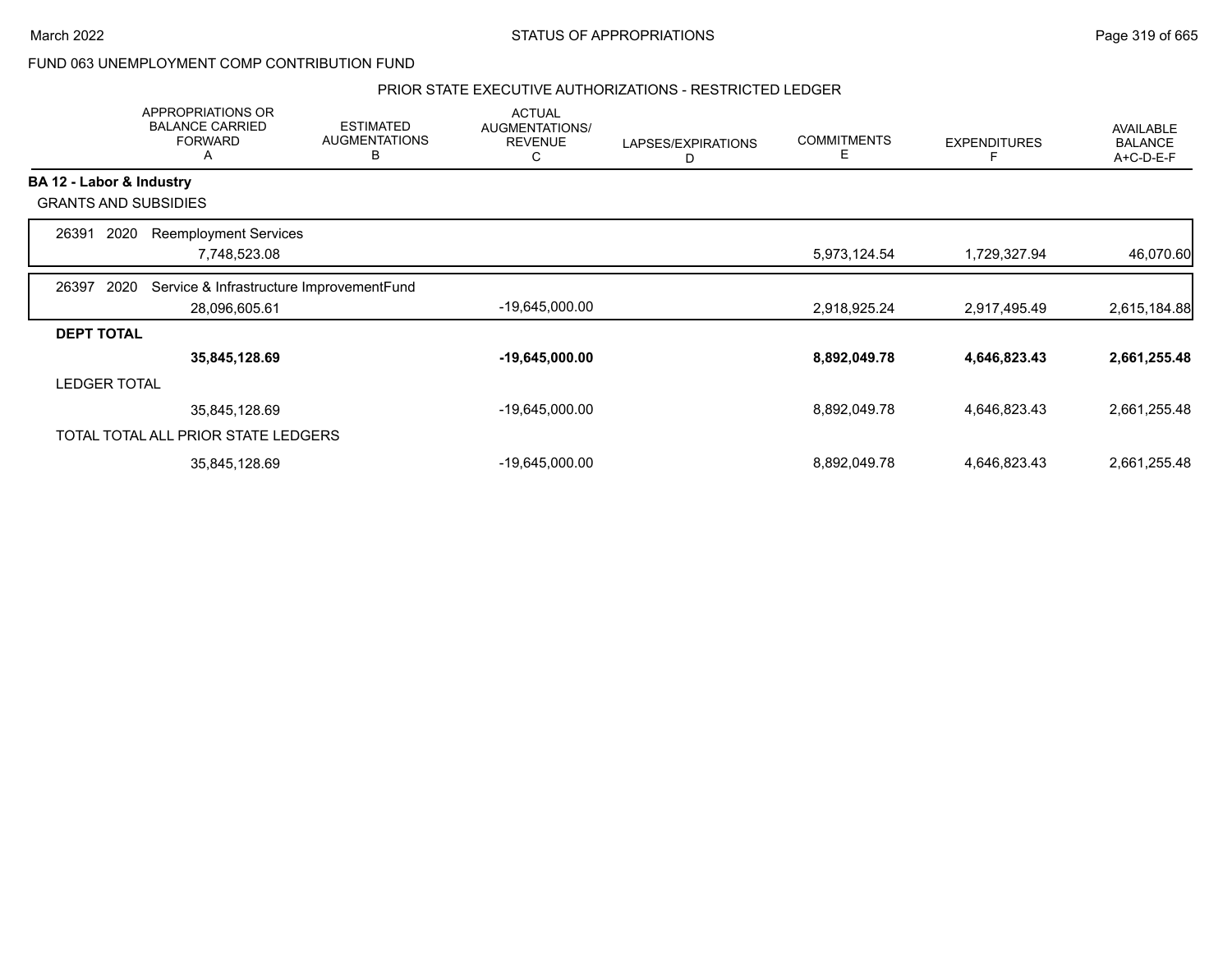|                          | APPROPRIATIONS OR<br><b>BALANCE CARRIED</b><br><b>FORWARD</b><br>A | <b>ESTIMATED</b><br><b>AUGMENTATIONS</b><br>В | <b>ACTUAL</b><br><b>AUGMENTATIONS/</b><br><b>REVENUE</b><br>С | LAPSES/EXPIRATIONS<br>D | <b>COMMITMENTS</b> | <b>EXPENDITURES</b> | AVAILABLE<br><b>BALANCE</b><br>A+C-D-E-F |
|--------------------------|--------------------------------------------------------------------|-----------------------------------------------|---------------------------------------------------------------|-------------------------|--------------------|---------------------|------------------------------------------|
| BA 12 - Labor & Industry |                                                                    |                                               |                                                               |                         |                    |                     |                                          |
|                          | <b>GENERAL GOVERNMENT</b>                                          |                                               |                                                               |                         |                    |                     |                                          |
| 50004 2021               | Unemploy Compensation Contribution Fund                            |                                               |                                                               |                         |                    |                     |                                          |
|                          |                                                                    |                                               |                                                               |                         |                    | 1,025,571,479.19    | $-1,025,571,479.19$                      |
| <b>DEPT TOTAL</b>        |                                                                    |                                               |                                                               |                         |                    |                     |                                          |
|                          |                                                                    |                                               |                                                               |                         |                    | 1,025,571,479.19    | -1,025,571,479.19                        |
| <b>LEDGER TOTAL</b>      |                                                                    |                                               |                                                               |                         |                    |                     |                                          |
|                          |                                                                    |                                               |                                                               |                         |                    | 1,025,571,479.19    | -1,025,571,479.19                        |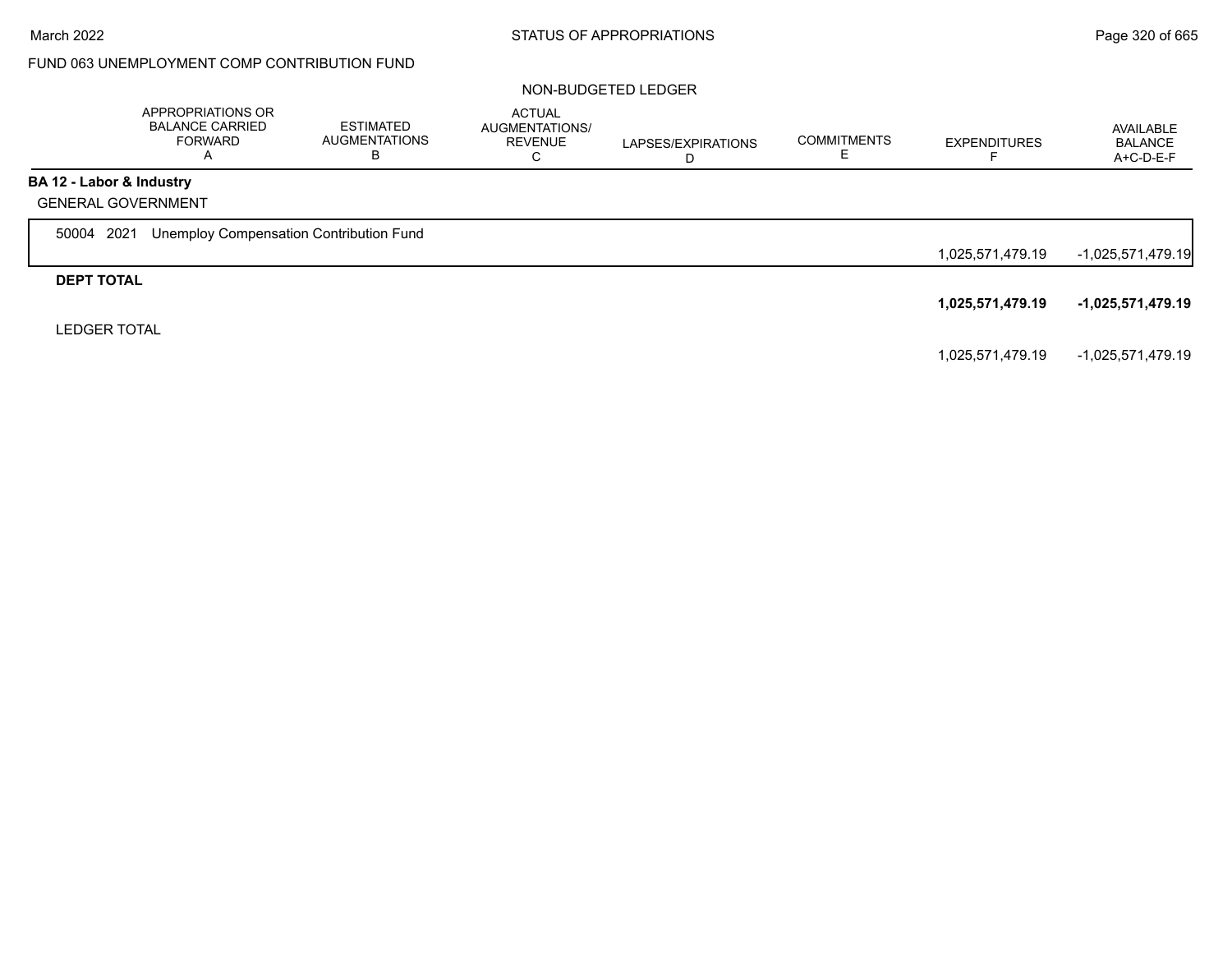### RESTRICTED REVENUE LEDGER

|                             | APPROPRIATIONS OR<br><b>BALANCE CARRIED</b><br><b>FORWARD</b><br>A | <b>ESTIMATED</b><br><b>AUGMENTATIONS</b><br>B | <b>ACTUAL</b><br>AUGMENTATIONS/<br><b>REVENUE</b><br>С | LAPSES/EXPIRATIONS<br>D | <b>COMMITMENTS</b><br>Е | <b>EXPENDITURES</b> | AVAILABLE<br><b>BALANCE</b><br>A+C-D-E-F |
|-----------------------------|--------------------------------------------------------------------|-----------------------------------------------|--------------------------------------------------------|-------------------------|-------------------------|---------------------|------------------------------------------|
| BA 12 - Labor & Industry    |                                                                    |                                               |                                                        |                         |                         |                     |                                          |
| <b>GRANTS AND SUBSIDIES</b> |                                                                    |                                               |                                                        |                         |                         |                     |                                          |
| 2021<br>60348               | <b>Reemployment Fund</b><br>5,640,566.45                           |                                               | 8,192,228.51                                           |                         |                         | 10,583,505.88       | 3,249,289.08                             |
| 2021<br>60355               | Service & Infrastructure ImprovementFund<br>33,944,560.22          |                                               |                                                        |                         |                         |                     | 33,944,560.22                            |
| <b>DEPT TOTAL</b>           |                                                                    |                                               |                                                        |                         |                         |                     |                                          |
|                             | 39,585,126.67                                                      |                                               | 8,192,228.51                                           |                         |                         | 10,583,505.88       | 37,193,849.30                            |
| <b>LEDGER TOTAL</b>         |                                                                    |                                               |                                                        |                         |                         |                     |                                          |
|                             | 39,585,126.67                                                      |                                               | 8,192,228.51                                           |                         |                         | 10,583,505.88       | 37,193,849.30                            |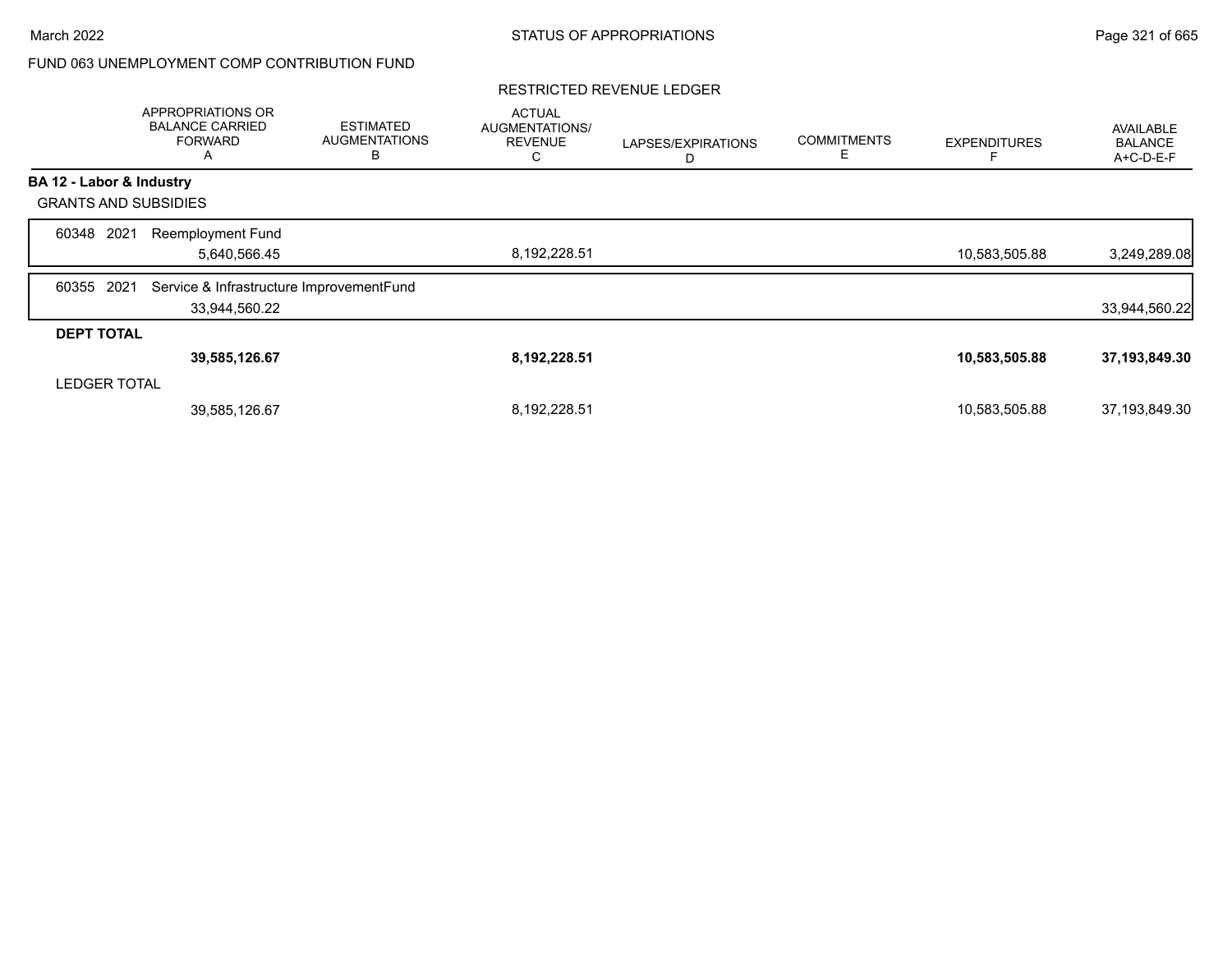# FUND 064 UNEMPLOYMENT COMP BENEFIT PAYMENT

|                          | APPROPRIATIONS OR<br><b>BALANCE CARRIED</b><br><b>FORWARD</b><br>A | <b>ESTIMATED</b><br><b>AUGMENTATIONS</b><br>В | <b>ACTUAL</b><br>AUGMENTATIONS/<br><b>REVENUE</b><br>С | LAPSES/EXPIRATIONS<br>D | <b>COMMITMENTS</b> | <b>EXPENDITURES</b> | AVAILABLE<br><b>BALANCE</b><br>A+C-D-E-F |
|--------------------------|--------------------------------------------------------------------|-----------------------------------------------|--------------------------------------------------------|-------------------------|--------------------|---------------------|------------------------------------------|
| BA 12 - Labor & Industry |                                                                    |                                               |                                                        |                         |                    |                     |                                          |
|                          | <b>GRANTS AND SUBSIDIES</b>                                        |                                               |                                                        |                         |                    |                     |                                          |
| 50005 2021               | Unemploy Comp Benefit Payment Fund                                 |                                               |                                                        |                         |                    |                     |                                          |
|                          |                                                                    |                                               |                                                        |                         |                    | 5,695,583,585.11    | $-5,695,583,585.11$                      |
| <b>DEPT TOTAL</b>        |                                                                    |                                               |                                                        |                         |                    |                     |                                          |
|                          |                                                                    |                                               |                                                        |                         |                    | 5,695,583,585.11    | -5,695,583,585.11                        |
| <b>LEDGER TOTAL</b>      |                                                                    |                                               |                                                        |                         |                    |                     |                                          |
|                          |                                                                    |                                               |                                                        |                         |                    | 5,695,583,585.11    | -5,695,583,585.11                        |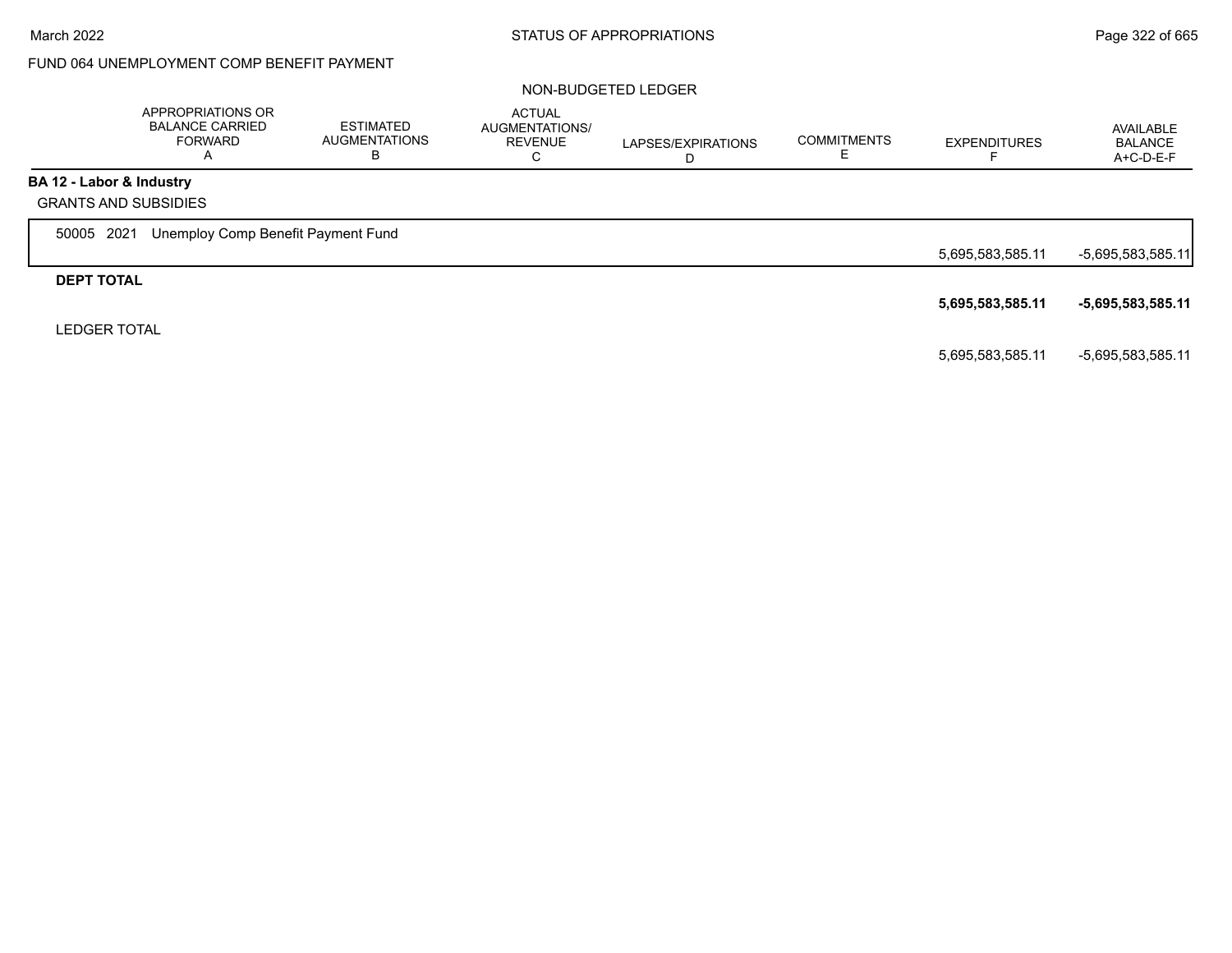# FUND 065 WORKMEN'S COMPENSATION ADMIN FUND

### CURRENT STATE APPROPRIATIONS LEDGER

|                           | APPROPRIATIONS OR<br><b>BALANCE CARRIED</b><br><b>FORWARD</b><br>A | <b>ESTIMATED</b><br><b>AUGMENTATIONS</b><br>в | <b>ACTUAL</b><br>AUGMENTATIONS/<br><b>REVENUE</b><br>С | LAPSES/EXPIRATIONS<br>D | <b>COMMITMENTS</b> | <b>EXPENDITURES</b> | <b>AVAILABLE</b><br><b>BALANCE</b><br>$A+C-D-E-F$ |
|---------------------------|--------------------------------------------------------------------|-----------------------------------------------|--------------------------------------------------------|-------------------------|--------------------|---------------------|---------------------------------------------------|
| BA 12 - Labor & Industry  |                                                                    |                                               |                                                        |                         |                    |                     |                                                   |
| <b>GENERAL GOVERNMENT</b> |                                                                    |                                               |                                                        |                         |                    |                     |                                                   |
| 10032 2021                | Administration of Workers Compensation                             |                                               |                                                        |                         |                    |                     |                                                   |
|                           | 75,802,000.00                                                      | 300,000.00                                    | 15,071.45                                              |                         | 10,788,769.43      | 45,120,688.70       | 19,907,613.32                                     |
| <b>DEPT TOTAL</b>         |                                                                    |                                               |                                                        |                         |                    |                     |                                                   |
|                           | 75,802,000.00                                                      | 300,000.00                                    | 15,071.45                                              |                         | 10,788,769.43      | 45,120,688.70       | 19,907,613.32                                     |
| <b>LEDGER TOTAL</b>       |                                                                    |                                               |                                                        |                         |                    |                     |                                                   |
|                           | 75.802.000.00                                                      | 300,000.00                                    | 15.071.45                                              |                         | 10.788.769.43      | 45.120.688.70       | 19.907.613.32                                     |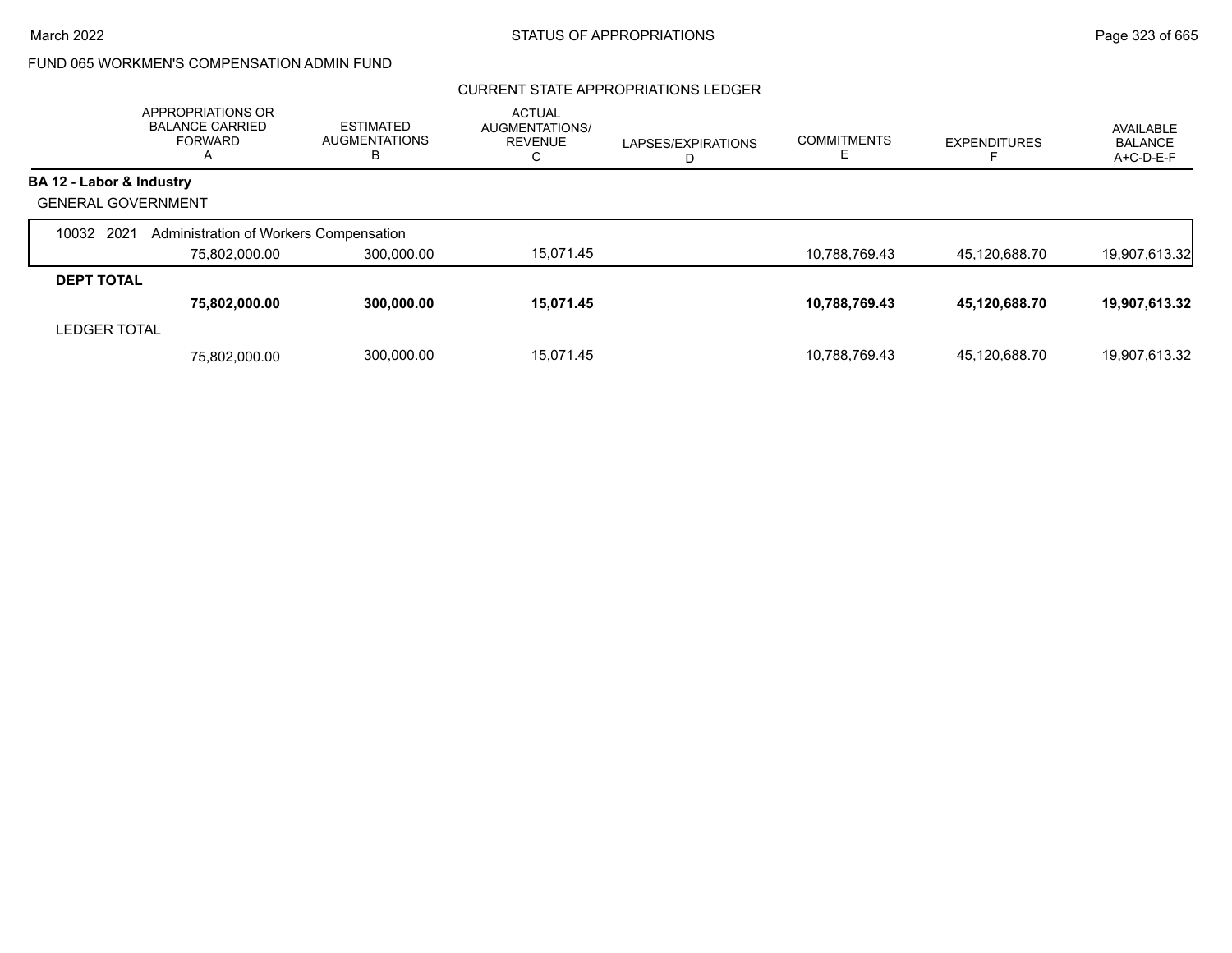## FUND 065 WORKMEN'S COMPENSATION ADMIN FUND

#### CURRENT STATE RESTRICTED APPROPRIATIONS LEDGER

|                           | APPROPRIATIONS OR<br><b>BALANCE CARRIED</b><br><b>FORWARD</b><br>$\mathsf{A}$ | <b>ESTIMATED</b><br><b>AUGMENTATIONS</b><br>B | <b>ACTUAL</b><br>AUGMENTATIONS/<br><b>REVENUE</b><br>С | LAPSES/EXPIRATIONS<br>D | <b>COMMITMENTS</b><br>Е | <b>EXPENDITURES</b> | AVAILABLE<br><b>BALANCE</b><br>A+C-D-E-F |
|---------------------------|-------------------------------------------------------------------------------|-----------------------------------------------|--------------------------------------------------------|-------------------------|-------------------------|---------------------|------------------------------------------|
|                           | <b>BA 24 - Community &amp; Economic Develop</b>                               |                                               |                                                        |                         |                         |                     |                                          |
| <b>GENERAL GOVERNMENT</b> |                                                                               |                                               |                                                        |                         |                         |                     |                                          |
| 2021<br>16315             | Workers' Comp-Small Business Advocate                                         |                                               |                                                        |                         |                         |                     |                                          |
|                           |                                                                               | 280,000.00                                    | 280,000.00                                             |                         | 75,591.68               | 103.768.15          | 100,640.17                               |
| <b>DEPT TOTAL</b>         |                                                                               |                                               |                                                        |                         |                         |                     |                                          |
|                           |                                                                               | 280,000.00                                    | 280,000.00                                             |                         | 75,591.68               | 103,768.15          | 100,640.17                               |
| <b>LEDGER TOTAL</b>       |                                                                               |                                               |                                                        |                         |                         |                     |                                          |
|                           |                                                                               | 280,000.00                                    | 280,000.00                                             |                         | 75,591.68               | 103.768.15          | 100,640.17                               |
|                           | TOTAL TOTAL ALL CURRENT STATE LEDGERS                                         |                                               |                                                        |                         |                         |                     |                                          |
|                           | 75,802,000.00                                                                 | 580,000.00                                    | 295,071.45                                             |                         | 10,864,361.11           | 45,224,456.85       | 20,008,253.49                            |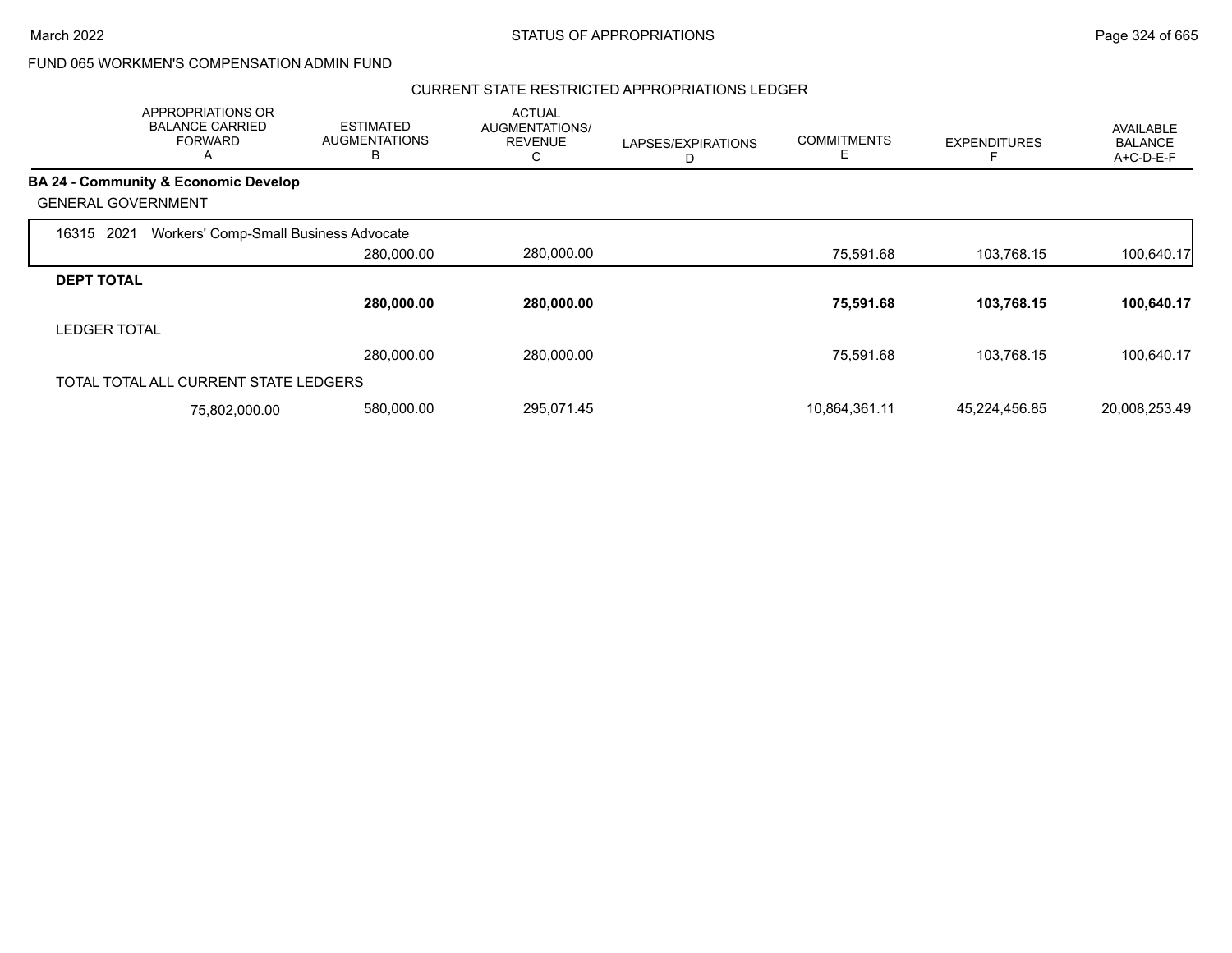# FUND 065 WORKMEN'S COMPENSATION ADMIN FUND

#### PRIOR STATE APPROPRIATIONS LEDGER

|                           | APPROPRIATIONS OR<br><b>BALANCE CARRIED</b><br><b>FORWARD</b><br>A | <b>ESTIMATED</b><br><b>AUGMENTATIONS</b><br>В | <b>ACTUAL</b><br>AUGMENTATIONS/<br><b>REVENUE</b><br>U | LAPSES/EXPIRATIONS<br>D | <b>COMMITMENTS</b><br>E | <b>EXPENDITURES</b> | AVAILABLE<br><b>BALANCE</b><br>A+C-D-E-F |
|---------------------------|--------------------------------------------------------------------|-----------------------------------------------|--------------------------------------------------------|-------------------------|-------------------------|---------------------|------------------------------------------|
| BA 12 - Labor & Industry  |                                                                    |                                               |                                                        |                         |                         |                     |                                          |
| <b>GENERAL GOVERNMENT</b> |                                                                    |                                               |                                                        |                         |                         |                     |                                          |
| 10032 2019                | Administration of Workers Compensation                             |                                               |                                                        |                         |                         |                     |                                          |
|                           | 15,033.01                                                          |                                               |                                                        |                         |                         | 260.00              | 14,773.01                                |
| 2020<br>10032             | Administration of Workers Compensation                             |                                               |                                                        |                         |                         |                     |                                          |
|                           | 15,129,038.02                                                      |                                               |                                                        |                         | 398,736.24              | 4,524,148.08        | 10,206,153.70                            |
| <b>DEPT TOTAL</b>         |                                                                    |                                               |                                                        |                         |                         |                     |                                          |
|                           | 15,144,071.03                                                      |                                               |                                                        |                         | 398,736.24              | 4,524,408.08        | 10,220,926.71                            |
| <b>LEDGER TOTAL</b>       |                                                                    |                                               |                                                        |                         |                         |                     |                                          |
|                           | 15,144,071.03                                                      |                                               |                                                        |                         | 398,736.24              | 4,524,408.08        | 10,220,926.71                            |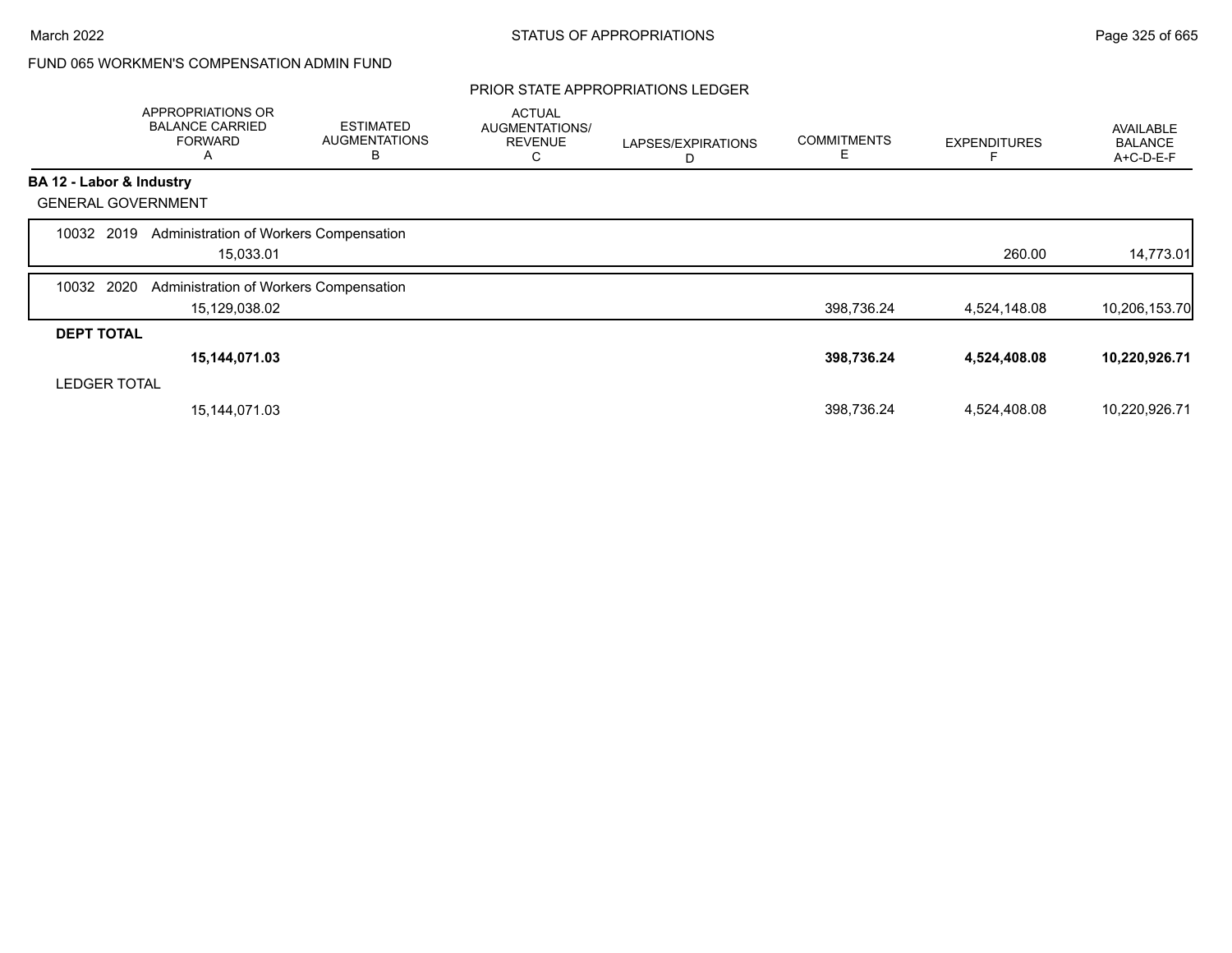## FUND 065 WORKMEN'S COMPENSATION ADMIN FUND

#### PRIOR STATE RESTRICTED APPROPRIATIONS LEDGER

|                           | APPROPRIATIONS OR<br><b>BALANCE CARRIED</b><br><b>FORWARD</b><br>A | <b>ESTIMATED</b><br><b>AUGMENTATIONS</b><br>B | <b>ACTUAL</b><br>AUGMENTATIONS/<br><b>REVENUE</b><br>С | LAPSES/EXPIRATIONS<br>D | <b>COMMITMENTS</b><br>E | <b>EXPENDITURES</b> | AVAILABLE<br><b>BALANCE</b><br>A+C-D-E-F |
|---------------------------|--------------------------------------------------------------------|-----------------------------------------------|--------------------------------------------------------|-------------------------|-------------------------|---------------------|------------------------------------------|
|                           | <b>BA 24 - Community &amp; Economic Develop</b>                    |                                               |                                                        |                         |                         |                     |                                          |
| <b>GENERAL GOVERNMENT</b> |                                                                    |                                               |                                                        |                         |                         |                     |                                          |
| 16315 2020                | Workers' Comp-Small Business Advocate                              |                                               |                                                        |                         |                         |                     |                                          |
|                           | 43,312.41                                                          |                                               | -36,293.48                                             |                         |                         | 7,018.93            |                                          |
| <b>DEPT TOTAL</b>         |                                                                    |                                               |                                                        |                         |                         |                     |                                          |
|                           | 43,312.41                                                          |                                               | $-36,293.48$                                           |                         |                         | 7,018.93            |                                          |
| <b>LEDGER TOTAL</b>       |                                                                    |                                               |                                                        |                         |                         |                     |                                          |
|                           | 43,312.41                                                          |                                               | $-36,293.48$                                           |                         |                         | 7,018.93            |                                          |
|                           | TOTAL TOTAL ALL PRIOR STATE LEDGERS                                |                                               |                                                        |                         |                         |                     |                                          |
|                           | 15, 187, 383. 44                                                   |                                               | $-36,293.48$                                           |                         | 398,736.24              | 4,531,427.01        | 10,220,926.71                            |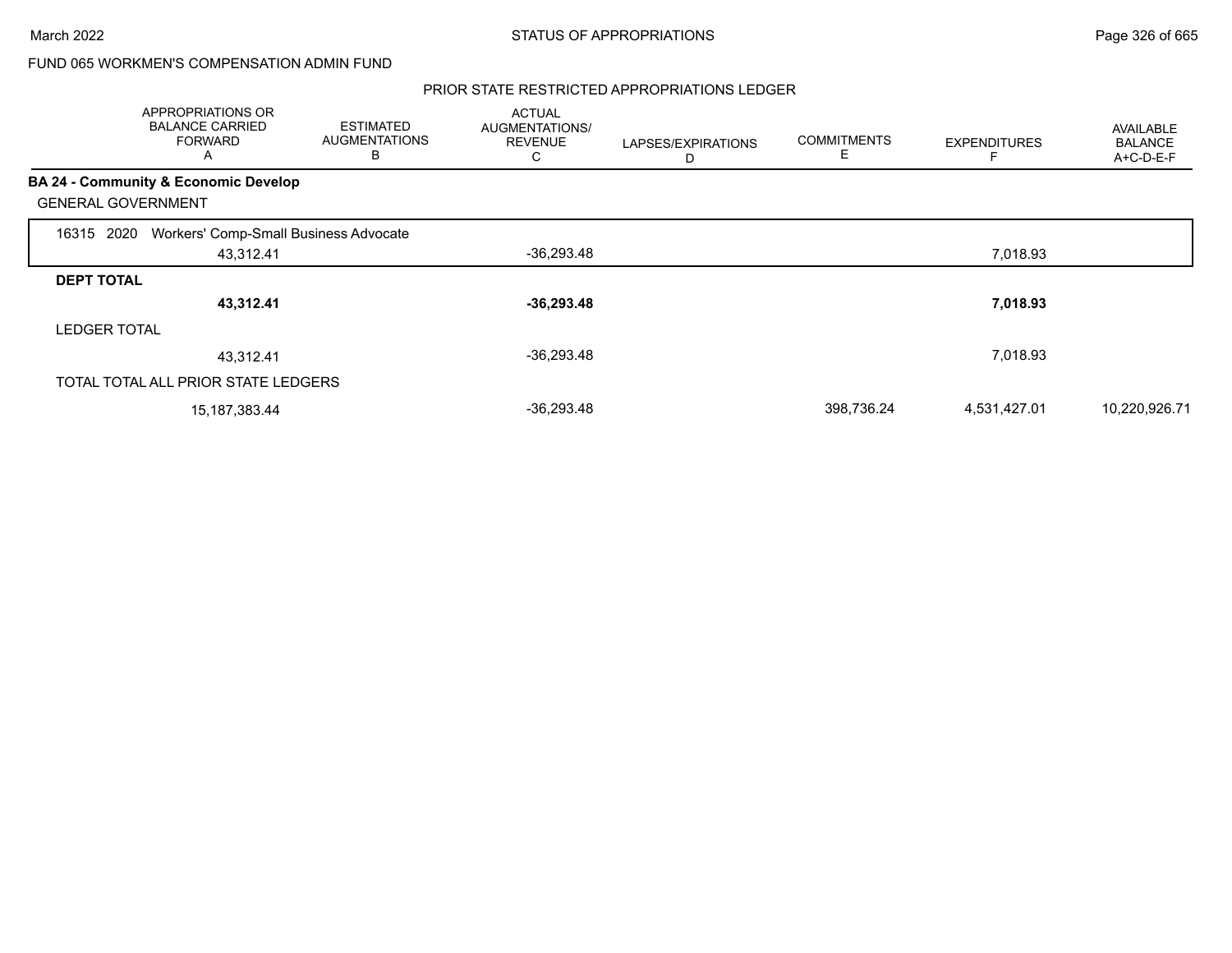# FUND 065 WORKMEN'S COMPENSATION ADMIN FUND

|                           | <b>APPROPRIATIONS OR</b><br><b>BALANCE CARRIED</b><br><b>FORWARD</b><br>A | <b>ESTIMATED</b><br><b>AUGMENTATIONS</b><br>в | <b>ACTUAL</b><br>AUGMENTATIONS/<br><b>REVENUE</b><br>С | LAPSES/EXPIRATIONS<br>D | <b>COMMITMENTS</b> | <b>EXPENDITURES</b> | AVAILABLE<br><b>BALANCE</b><br>A+C-D-E-F |
|---------------------------|---------------------------------------------------------------------------|-----------------------------------------------|--------------------------------------------------------|-------------------------|--------------------|---------------------|------------------------------------------|
|                           | BA 24 - Community & Economic Develop                                      |                                               |                                                        |                         |                    |                     |                                          |
| <b>GENERAL GOVERNMENT</b> |                                                                           |                                               |                                                        |                         |                    |                     |                                          |
| 2021<br>60050             | Workers Comp-Small Business Advocate                                      |                                               |                                                        |                         |                    |                     |                                          |
|                           | 1,167,485.85                                                              |                                               | 268,265.00                                             |                         |                    | 243,706.52          | 1,192,044.33                             |
| <b>DEPT TOTAL</b>         |                                                                           |                                               |                                                        |                         |                    |                     |                                          |
|                           | 1,167,485.85                                                              |                                               | 268.265.00                                             |                         |                    | 243,706.52          | 1,192,044.33                             |
| <b>LEDGER TOTAL</b>       |                                                                           |                                               |                                                        |                         |                    |                     |                                          |
|                           | 1,167,485.85                                                              |                                               | 268.265.00                                             |                         |                    | 243.706.52          | 1,192,044.33                             |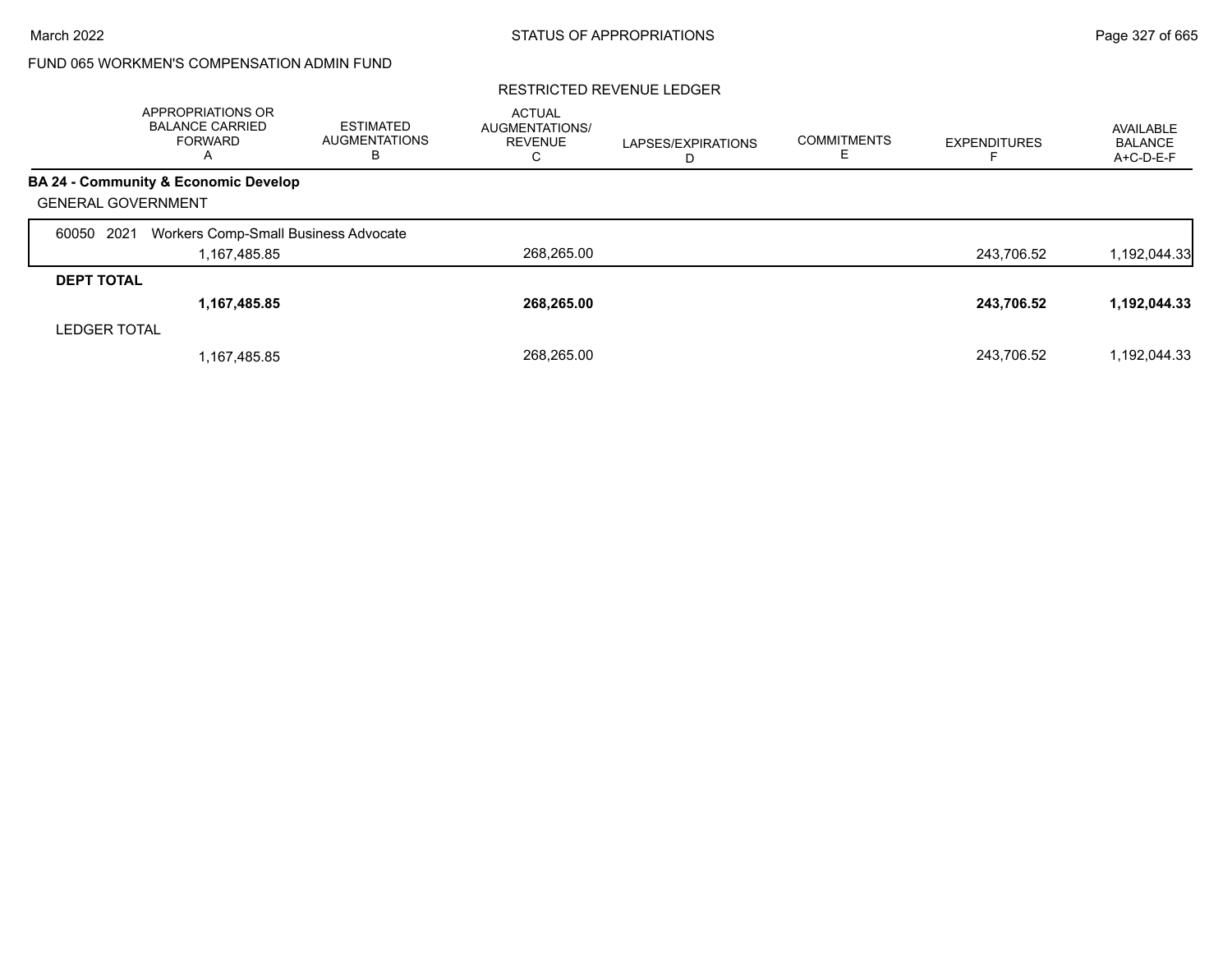### FUND 067 WORKERS' COMPENSATION SECURITY FUND

### CURRENT STATE EXECUTIVE AUTHORIZATIONS LEDGER

|                          | APPROPRIATIONS OR<br><b>BALANCE CARRIED</b><br><b>FORWARD</b><br>A | <b>ESTIMATED</b><br><b>AUGMENTATIONS</b><br>В | <b>ACTUAL</b><br>AUGMENTATIONS/<br><b>REVENUE</b><br>C | LAPSES/EXPIRATIONS<br>D | <b>COMMITMENTS</b><br>E. | <b>EXPENDITURES</b><br>F | AVAILABLE<br><b>BALANCE</b><br>A+C-D-E-F |
|--------------------------|--------------------------------------------------------------------|-----------------------------------------------|--------------------------------------------------------|-------------------------|--------------------------|--------------------------|------------------------------------------|
| <b>BA 79 - Insurance</b> |                                                                    |                                               |                                                        |                         |                          |                          |                                          |
|                          | <b>GENERAL GOVERNMENT</b>                                          |                                               |                                                        |                         |                          |                          |                                          |
| 20466 2021               | <b>WCS Administration</b>                                          |                                               |                                                        |                         |                          |                          |                                          |
|                          | 5,758,000.00                                                       |                                               |                                                        |                         | 570,746.64               | 4,202,965.37             | 984,287.99                               |
|                          | <b>GRANTS AND SUBSIDIES</b>                                        |                                               |                                                        |                         |                          |                          |                                          |
| 20467                    | <b>WCS Claims</b><br>2021                                          |                                               |                                                        |                         |                          |                          |                                          |
|                          | 29,000,000.00                                                      |                                               |                                                        |                         | 2,828,635.19             | 13,453,937.04            | 12,717,427.77                            |
| <b>DEPT TOTAL</b>        |                                                                    |                                               |                                                        |                         |                          |                          |                                          |
|                          | 34,758,000.00                                                      |                                               |                                                        |                         | 3,399,381.83             | 17,656,902.41            | 13,701,715.76                            |
| <b>LEDGER TOTAL</b>      |                                                                    |                                               |                                                        |                         |                          |                          |                                          |
|                          | 34,758,000.00                                                      |                                               |                                                        |                         | 3,399,381.83             | 17,656,902.41            | 13,701,715.76                            |
|                          | TOTAL TOTAL ALL CURRENT STATE LEDGERS                              |                                               |                                                        |                         |                          |                          |                                          |
|                          | 34,758,000.00                                                      |                                               |                                                        |                         | 3,399,381.83             | 17,656,902.41            | 13,701,715.76                            |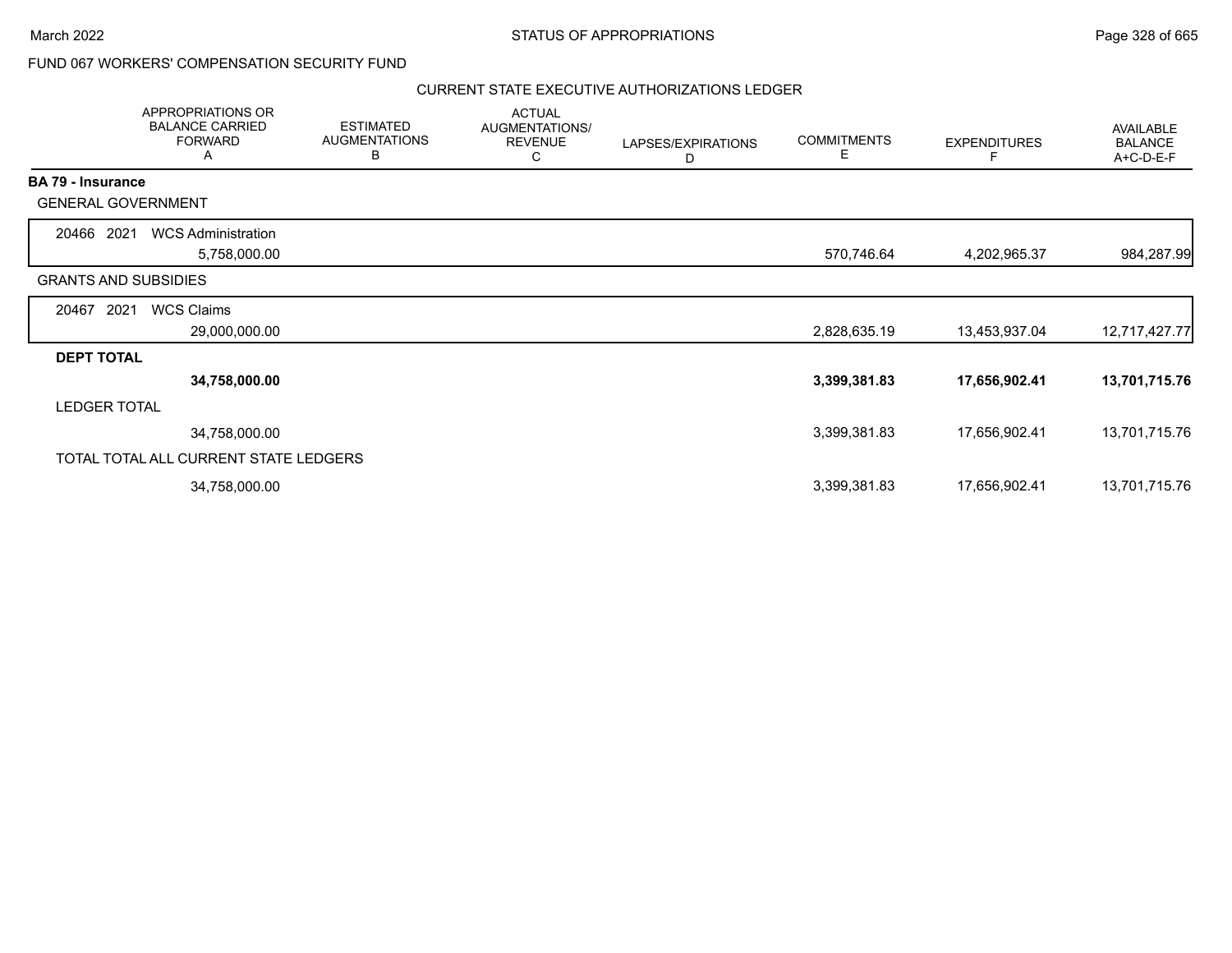### FUND 067 WORKERS' COMPENSATION SECURITY FUND

### PRIOR STATE EXECUTIVE AUTHORIZATIONS LEDGER

|                             | APPROPRIATIONS OR<br><b>BALANCE CARRIED</b><br><b>FORWARD</b><br>Α | <b>ESTIMATED</b><br><b>AUGMENTATIONS</b><br>В | <b>ACTUAL</b><br>AUGMENTATIONS/<br><b>REVENUE</b><br>С | LAPSES/EXPIRATIONS<br>D | <b>COMMITMENTS</b><br>Е | <b>EXPENDITURES</b><br>F | <b>AVAILABLE</b><br><b>BALANCE</b><br>A+C-D-E-F |
|-----------------------------|--------------------------------------------------------------------|-----------------------------------------------|--------------------------------------------------------|-------------------------|-------------------------|--------------------------|-------------------------------------------------|
| BA 79 - Insurance           |                                                                    |                                               |                                                        |                         |                         |                          |                                                 |
| <b>GENERAL GOVERNMENT</b>   |                                                                    |                                               |                                                        |                         |                         |                          |                                                 |
| 20466 2020                  | <b>WCS Administration</b><br>913,788.20                            |                                               |                                                        |                         |                         | 129,667.49               | 784,120.71                                      |
| <b>GRANTS AND SUBSIDIES</b> |                                                                    |                                               |                                                        |                         |                         |                          |                                                 |
| 2019<br>20467               | <b>WCS Claims</b>                                                  |                                               |                                                        |                         |                         |                          |                                                 |
|                             |                                                                    |                                               |                                                        |                         |                         | $-6,840.00$              | 6,840.00                                        |
| 2020<br>20467               | <b>WCS Claims</b>                                                  |                                               |                                                        |                         |                         |                          |                                                 |
|                             | 10,740,240.14                                                      |                                               |                                                        |                         |                         | 15,730.30                | 10,724,509.84                                   |
| <b>DEPT TOTAL</b>           |                                                                    |                                               |                                                        |                         |                         |                          |                                                 |
|                             | 11,654,028.34                                                      |                                               |                                                        |                         |                         | 138,557.79               | 11,515,470.55                                   |
| <b>LEDGER TOTAL</b>         |                                                                    |                                               |                                                        |                         |                         |                          |                                                 |
|                             | 11,654,028.34                                                      |                                               |                                                        |                         |                         | 138,557.79               | 11,515,470.55                                   |
|                             | TOTAL TOTAL ALL PRIOR STATE LEDGERS                                |                                               |                                                        |                         |                         |                          |                                                 |
|                             | 11,654,028.34                                                      |                                               |                                                        |                         |                         | 138,557.79               | 11,515,470.55                                   |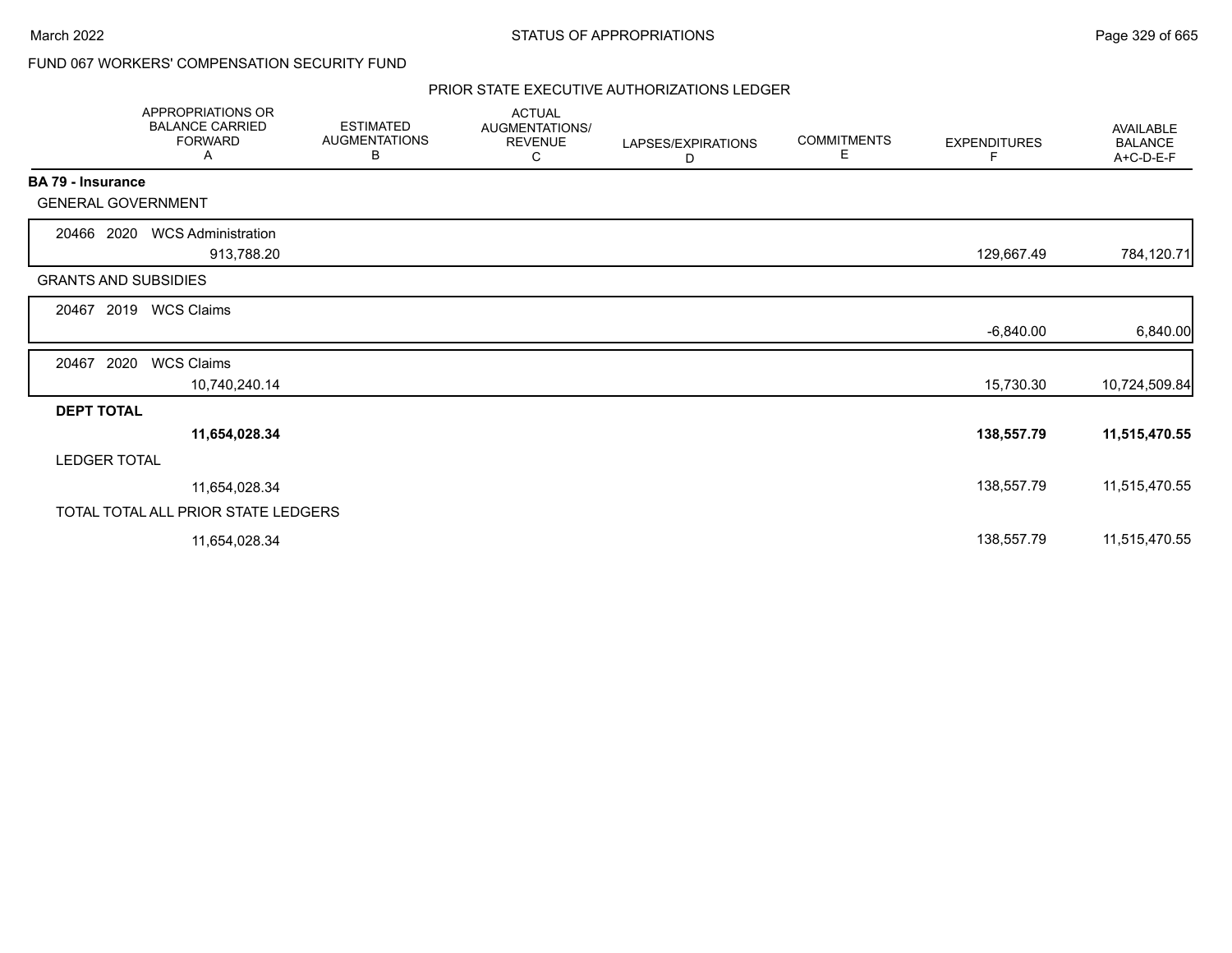## FUND 067 WORKERS' COMPENSATION SECURITY FUND

### NON-BUDGETED LEDGER

|                          | APPROPRIATIONS OR<br><b>BALANCE CARRIED</b><br>FORWARD<br>$\overline{A}$ | ESTIMATED<br><b>AUGMENTATIONS</b><br>В | <b>ACTUAL</b><br>AUGMENTATIONS/<br><b>REVENUE</b><br>С | LAPSES/EXPIRATIONS<br>D | <b>COMMITMENTS</b> | <b>EXPENDITURES</b> | AVAILABLE<br><b>BALANCE</b><br>$A+C-D-E-F$ |
|--------------------------|--------------------------------------------------------------------------|----------------------------------------|--------------------------------------------------------|-------------------------|--------------------|---------------------|--------------------------------------------|
| <b>BA 79 - Insurance</b> |                                                                          |                                        |                                                        |                         |                    |                     |                                            |
|                          | <b>GENERAL GOVERNMENT</b>                                                |                                        |                                                        |                         |                    |                     |                                            |
| 50063 2021               | <b>Workers' Compensation Security</b>                                    |                                        |                                                        |                         |                    |                     |                                            |
|                          |                                                                          |                                        |                                                        |                         |                    | -1,149.72           | 1,149.72                                   |
| <b>DEPT TOTAL</b>        |                                                                          |                                        |                                                        |                         |                    |                     |                                            |
|                          |                                                                          |                                        |                                                        |                         |                    | $-1,149.72$         | 1,149.72                                   |
| <b>LEDGER TOTAL</b>      |                                                                          |                                        |                                                        |                         |                    |                     |                                            |
|                          |                                                                          |                                        |                                                        |                         |                    | $-1,149.72$         | 1,149.72                                   |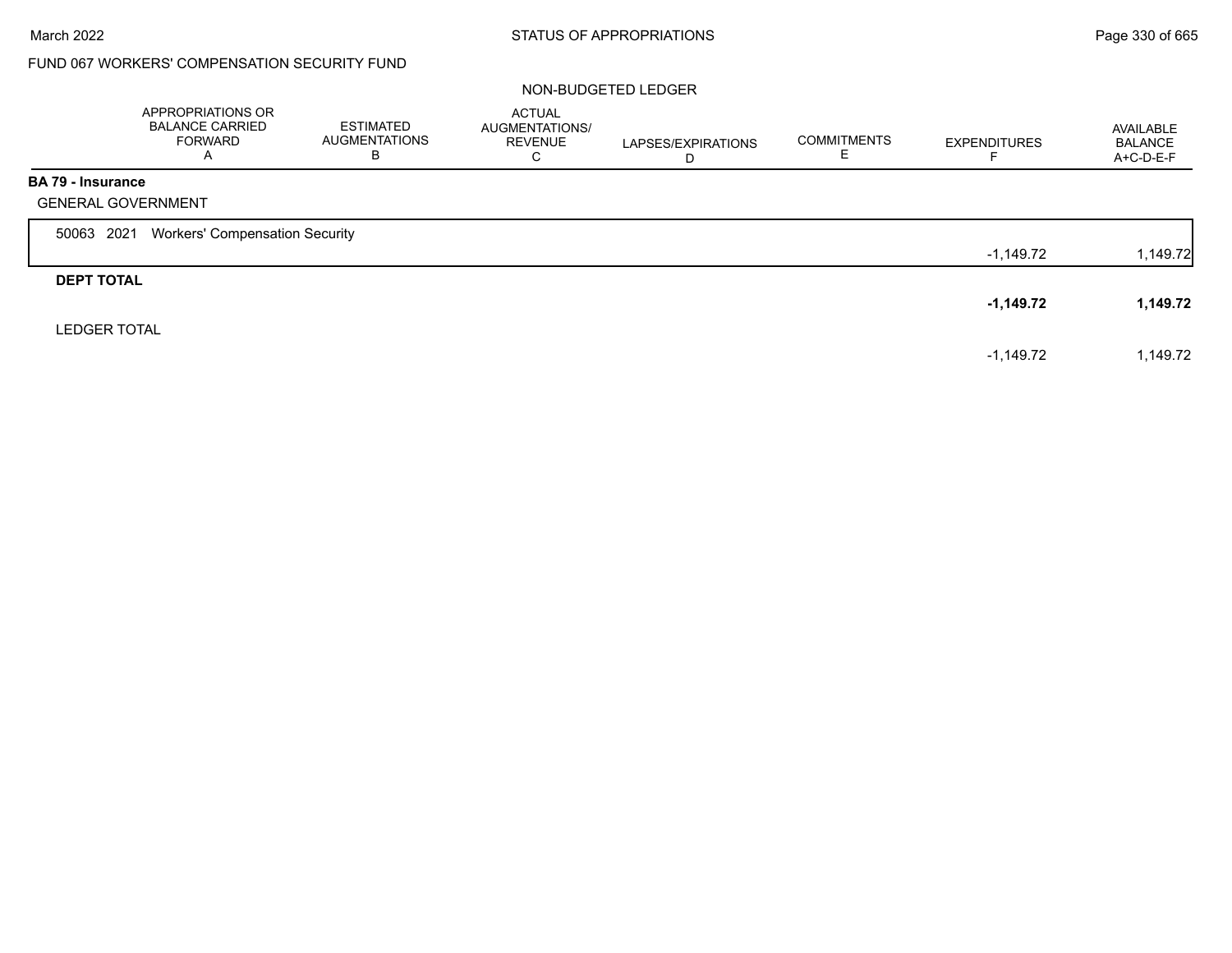### FUND 069 WORKMEN'S COMPENSATION SUPERSEDEAS

#### NON-BUDGETED LEDGER

|                          | APPROPRIATIONS OR<br><b>BALANCE CARRIED</b><br><b>FORWARD</b><br>A | <b>ESTIMATED</b><br>AUGMENTATIONS<br>В | <b>ACTUAL</b><br>AUGMENTATIONS/<br><b>REVENUE</b><br>С | LAPSES/EXPIRATIONS<br>D | <b>COMMITMENTS</b><br>ᆮ | <b>EXPENDITURES</b><br>⊢ | AVAILABLE<br><b>BALANCE</b><br>A+C-D-E-F |
|--------------------------|--------------------------------------------------------------------|----------------------------------------|--------------------------------------------------------|-------------------------|-------------------------|--------------------------|------------------------------------------|
| BA 12 - Labor & Industry |                                                                    |                                        |                                                        |                         |                         |                          |                                          |
|                          | <b>GENERAL GOVERNMENT</b>                                          |                                        |                                                        |                         |                         |                          |                                          |
| 50006 2021               | Workmen's Compensation Superseds Fund                              |                                        |                                                        |                         |                         |                          |                                          |
|                          |                                                                    |                                        |                                                        |                         |                         | 19,819,655.13            | $-19,819,655.13$                         |
| <b>DEPT TOTAL</b>        |                                                                    |                                        |                                                        |                         |                         |                          |                                          |
|                          |                                                                    |                                        |                                                        |                         |                         | 19,819,655.13            | $-19,819,655.13$                         |
| <b>LEDGER TOTAL</b>      |                                                                    |                                        |                                                        |                         |                         |                          |                                          |
|                          |                                                                    |                                        |                                                        |                         |                         | 19,819,655.13            | -19,819,655.13                           |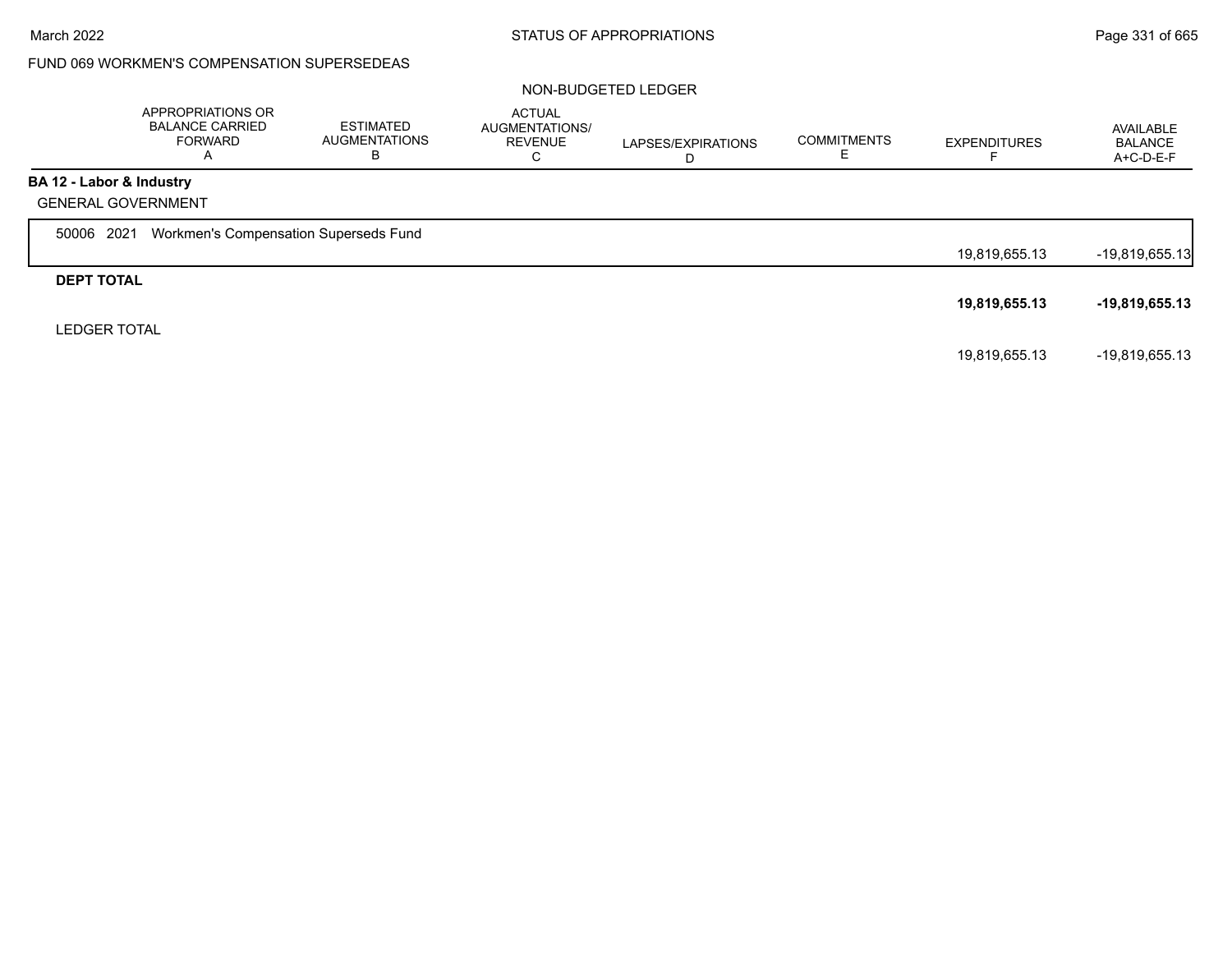### CURRENT STATE APPROPRIATIONS LEDGER

| <b>APPROPRIATIONS OR</b><br><b>BALANCE CARRIED</b><br><b>FORWARD</b><br>Α | <b>ESTIMATED</b><br><b>AUGMENTATIONS</b><br>В | <b>ACTUAL</b><br>AUGMENTATIONS/<br><b>REVENUE</b><br>С | LAPSES/EXPIRATIONS<br>D | <b>COMMITMENTS</b><br>Е | <b>EXPENDITURES</b><br>F | AVAILABLE<br><b>BALANCE</b><br>A+C-D-E-F |
|---------------------------------------------------------------------------|-----------------------------------------------|--------------------------------------------------------|-------------------------|-------------------------|--------------------------|------------------------------------------|
| BA 24 - Community & Economic Develop<br><b>GRANTS AND SUBSIDIES</b>       |                                               |                                                        |                         |                         |                          |                                          |
| Life Science Greenhouse<br>10773<br>2021<br>3,000,000.00                  |                                               |                                                        |                         | 1,016,513.17            | 1,983,486.83             |                                          |
| <b>DEPT TOTAL</b><br>3,000,000.00                                         |                                               |                                                        |                         | 1,016,513.17            | 1,983,486.83             |                                          |
| <b>BA 21 - Human Services</b><br><b>GRANTS AND SUBSIDIES</b>              |                                               |                                                        |                         |                         |                          |                                          |
| 11135 2021<br>152,457,000.00                                              | Medical Assist - Community Healthchoices      |                                                        |                         |                         |                          | 152,457,000.00                           |
| <b>DEPT TOTAL</b>                                                         |                                               |                                                        |                         |                         |                          |                                          |
| 152,457,000.00                                                            |                                               |                                                        |                         |                         |                          | 152,457,000.00                           |
| <b>LEDGER TOTAL</b>                                                       |                                               |                                                        |                         |                         |                          |                                          |
| 155,457,000.00                                                            |                                               |                                                        |                         | 1,016,513.17            | 1,983,486.83             | 152,457,000.00                           |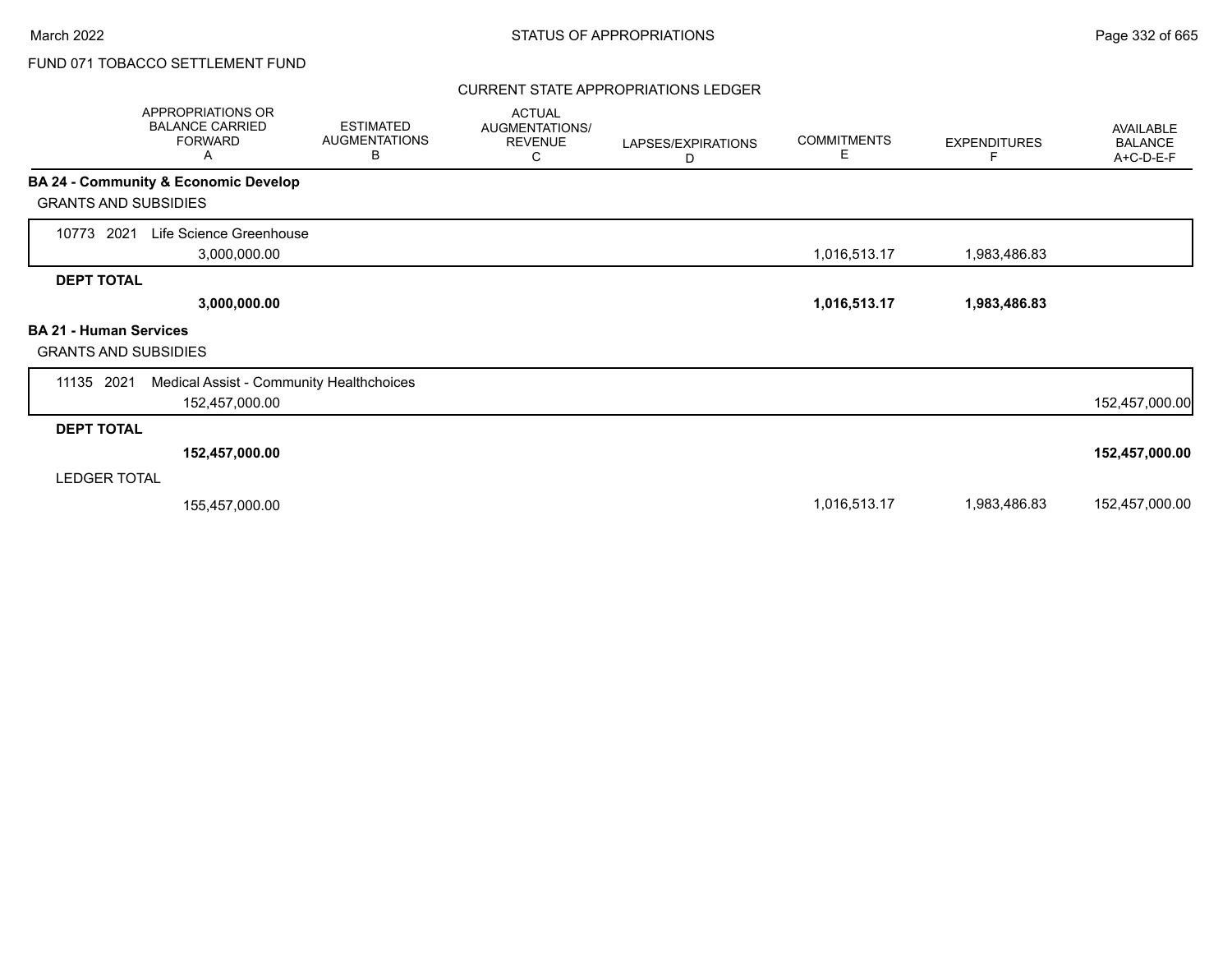### CURRENT STATE EXECUTIVE AUTHORIZATIONS LEDGER

|                                                              | APPROPRIATIONS OR<br><b>BALANCE CARRIED</b><br><b>FORWARD</b><br>A | <b>ESTIMATED</b><br><b>AUGMENTATIONS</b><br>в | <b>ACTUAL</b><br>AUGMENTATIONS/<br><b>REVENUE</b><br>C | LAPSES/EXPIRATIONS<br>D | <b>COMMITMENTS</b><br>Ε | <b>EXPENDITURES</b><br>F | AVAILABLE<br><b>BALANCE</b><br>$A+C-D-E-F$ |
|--------------------------------------------------------------|--------------------------------------------------------------------|-----------------------------------------------|--------------------------------------------------------|-------------------------|-------------------------|--------------------------|--------------------------------------------|
| BA 67 - Health                                               |                                                                    |                                               |                                                        |                         |                         |                          |                                            |
| <b>GRANTS AND SUBSIDIES</b>                                  |                                                                    |                                               |                                                        |                         |                         |                          |                                            |
| 29106 2021                                                   | <b>Tobacco Use Prevention &amp; Cessation</b><br>16,001,000.00     |                                               |                                                        |                         | 9,936,219.80            | 5,722,514.66             | 342,265.54                                 |
| 29107 2021                                                   | <b>Health Research-Health Priorities</b><br>44,802,000.00          |                                               |                                                        |                         | 1,074,794.31            | 94,410.49                | 43,632,795.20                              |
| 29108 2021                                                   | Health Research-National CancerInstitute<br>3,556,000.00           |                                               |                                                        |                         |                         |                          | 3,556,000.00                               |
| <b>DEPT TOTAL</b>                                            |                                                                    |                                               |                                                        |                         |                         |                          |                                            |
|                                                              | 64,359,000.00                                                      |                                               |                                                        |                         | 11,011,014.11           | 5,816,925.15             | 47,531,060.74                              |
| <b>BA 21 - Human Services</b><br><b>GRANTS AND SUBSIDIES</b> |                                                                    |                                               |                                                        |                         |                         |                          |                                            |
| 29030 2021                                                   | <b>Uncompensated Care</b><br>29,086,000.00                         |                                               |                                                        |                         |                         |                          | 29,086,000.00                              |
| 2021<br>29031                                                | Med. Care for Workers with Disabilities<br>106,672,000.00          |                                               |                                                        |                         |                         | $-5,504,815.19$          | 112,176,815.19                             |
| <b>DEPT TOTAL</b>                                            |                                                                    |                                               |                                                        |                         |                         |                          |                                            |
|                                                              | 135,758,000.00                                                     |                                               |                                                        |                         |                         | $-5,504,815.19$          | 141,262,815.19                             |
| <b>LEDGER TOTAL</b>                                          |                                                                    |                                               |                                                        |                         |                         |                          |                                            |
|                                                              | 200,117,000.00                                                     |                                               |                                                        |                         | 11,011,014.11           | 312,109.96               | 188,793,875.93                             |
|                                                              | TOTAL TOTAL ALL CURRENT STATE LEDGERS                              |                                               |                                                        |                         |                         |                          |                                            |
|                                                              | 355,574,000.00                                                     |                                               |                                                        |                         | 12,027,527.28           | 2,295,596.79             | 341,250,875.93                             |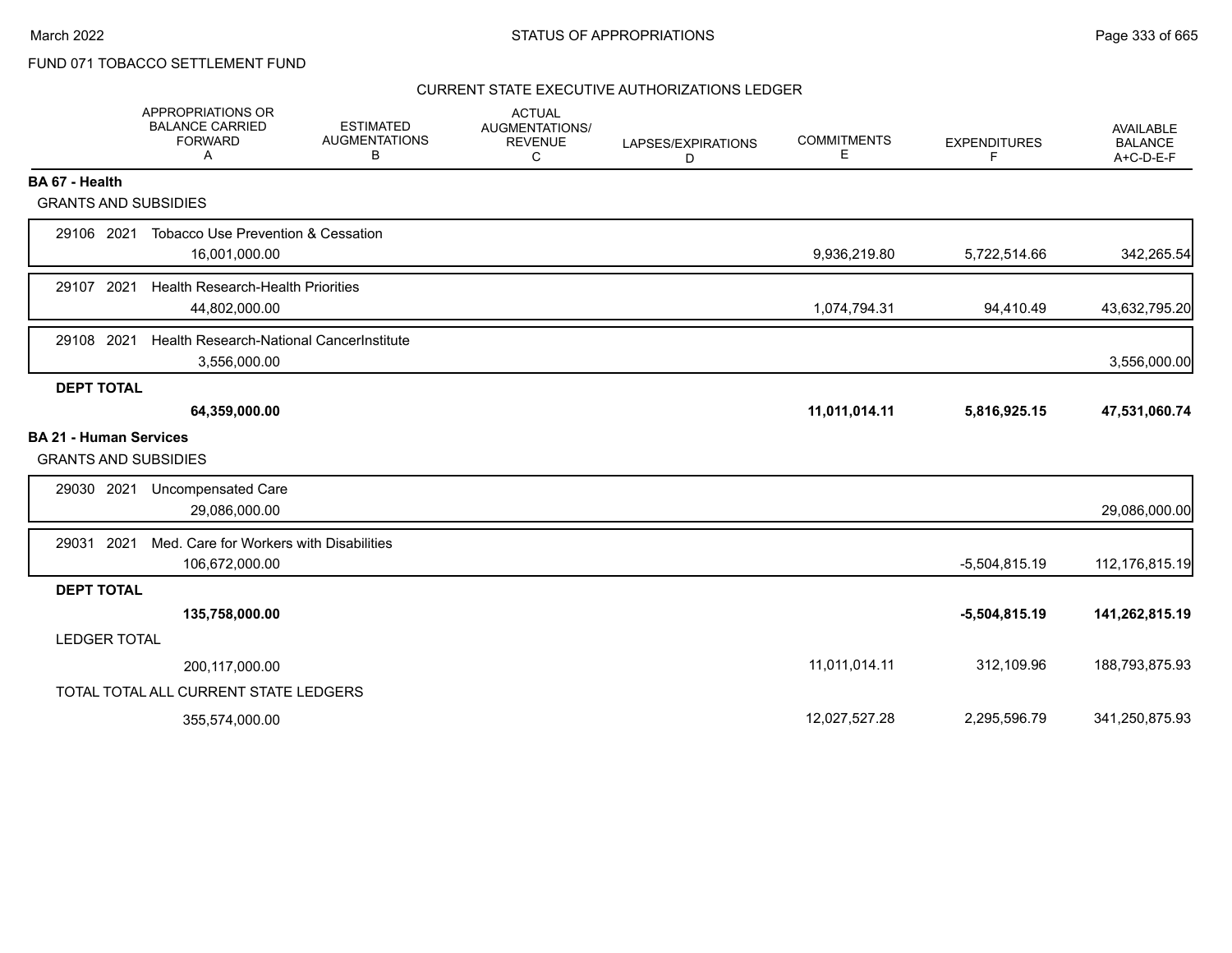#### PRIOR STATE APPROPRIATIONS LEDGER

|                                                              | APPROPRIATIONS OR<br><b>BALANCE CARRIED</b><br><b>FORWARD</b><br>A | <b>ESTIMATED</b><br><b>AUGMENTATIONS</b><br>В | <b>ACTUAL</b><br>AUGMENTATIONS/<br><b>REVENUE</b><br>С | LAPSES/EXPIRATIONS<br>D | <b>COMMITMENTS</b><br>E | <b>EXPENDITURES</b><br>F | AVAILABLE<br><b>BALANCE</b><br>A+C-D-E-F |
|--------------------------------------------------------------|--------------------------------------------------------------------|-----------------------------------------------|--------------------------------------------------------|-------------------------|-------------------------|--------------------------|------------------------------------------|
|                                                              | BA 24 - Community & Economic Develop                               |                                               |                                                        |                         |                         |                          |                                          |
| <b>GRANTS AND SUBSIDIES</b>                                  |                                                                    |                                               |                                                        |                         |                         |                          |                                          |
| 2020<br>10773                                                | Life Science Greenhouse<br>609,926.56                              |                                               |                                                        |                         |                         | 609,926.56               |                                          |
| <b>DEPT TOTAL</b>                                            |                                                                    |                                               |                                                        |                         |                         |                          |                                          |
|                                                              | 609,926.56                                                         |                                               |                                                        |                         |                         | 609,926.56               |                                          |
| <b>BA 21 - Human Services</b><br><b>GRANTS AND SUBSIDIES</b> |                                                                    |                                               |                                                        |                         |                         |                          |                                          |
| 11135 2020                                                   | Medical Assist - Community Healthchoices                           |                                               |                                                        |                         |                         |                          |                                          |
|                                                              | 15,897,000.00                                                      |                                               |                                                        |                         |                         | 15,897,000.00            |                                          |
| <b>DEPT TOTAL</b>                                            |                                                                    |                                               |                                                        |                         |                         |                          |                                          |
|                                                              | 15,897,000.00                                                      |                                               |                                                        |                         |                         | 15,897,000.00            |                                          |
| <b>LEDGER TOTAL</b>                                          |                                                                    |                                               |                                                        |                         |                         |                          |                                          |
|                                                              | 16,506,926.56                                                      |                                               |                                                        |                         |                         | 16,506,926.56            |                                          |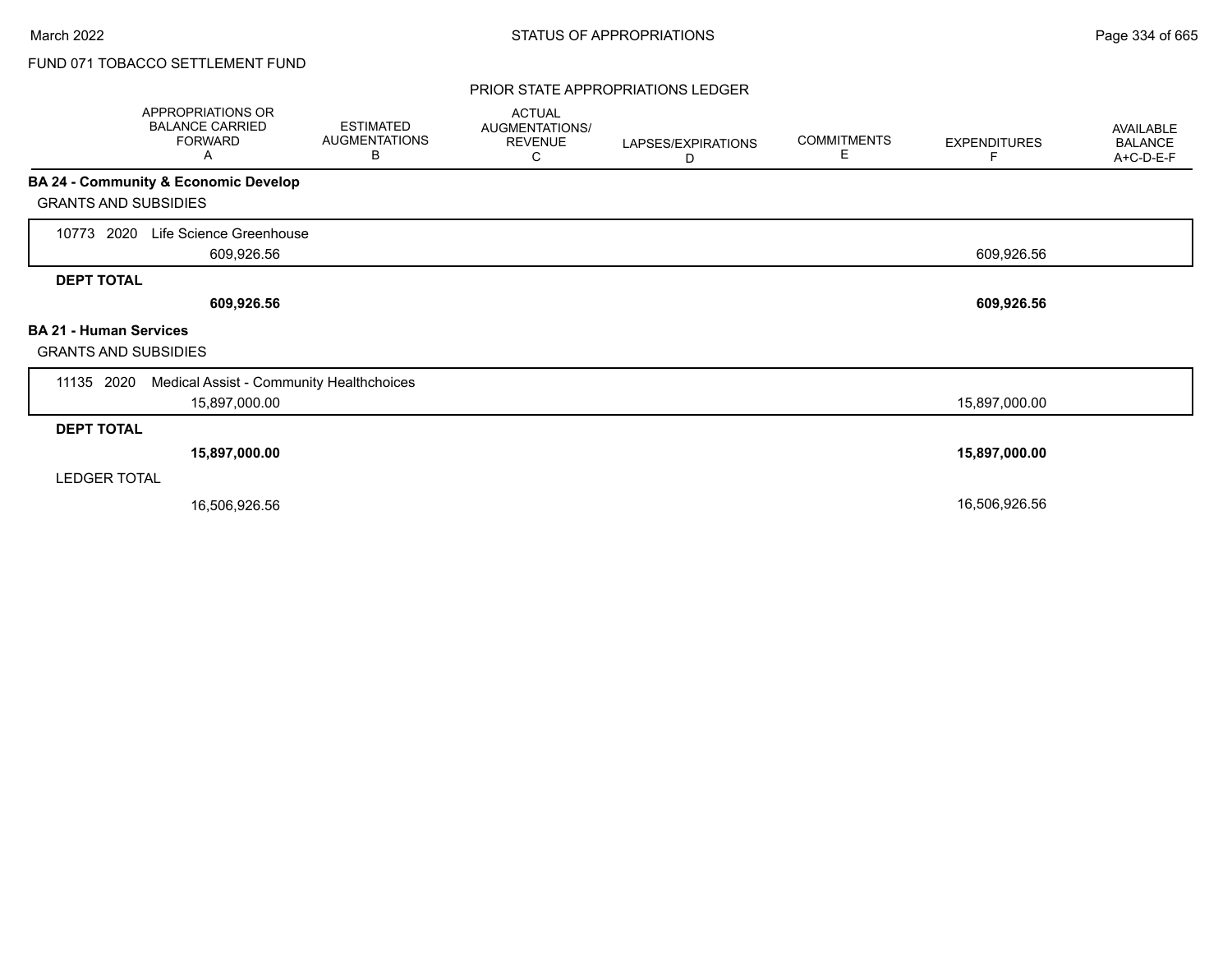### PRIOR STATE EXECUTIVE AUTHORIZATIONS LEDGER

|                                                              | APPROPRIATIONS OR<br><b>BALANCE CARRIED</b><br><b>FORWARD</b><br>Α | <b>ESTIMATED</b><br><b>AUGMENTATIONS</b><br>В | <b>ACTUAL</b><br><b>AUGMENTATIONS/</b><br><b>REVENUE</b><br>$\mathsf{C}$ | LAPSES/EXPIRATIONS<br>D | <b>COMMITMENTS</b><br>E. | <b>EXPENDITURES</b><br>F | <b>AVAILABLE</b><br><b>BALANCE</b><br>A+C-D-E-F |
|--------------------------------------------------------------|--------------------------------------------------------------------|-----------------------------------------------|--------------------------------------------------------------------------|-------------------------|--------------------------|--------------------------|-------------------------------------------------|
| BA 67 - Health                                               |                                                                    |                                               |                                                                          |                         |                          |                          |                                                 |
| <b>GRANTS AND SUBSIDIES</b>                                  |                                                                    |                                               |                                                                          |                         |                          |                          |                                                 |
|                                                              | 20106 2019 Tobacco Use Prevention & Cessation<br>985,430.25        |                                               |                                                                          |                         |                          | 759,345.62               | 226,084.63                                      |
| 20107 2015                                                   | <b>Health Research - Health Priorities</b><br>21,311.71            |                                               |                                                                          |                         | 27,136.27                | $-5,824.56$              |                                                 |
| 20107 2016                                                   | Health Research - Health Priorities<br>25,842.16                   |                                               |                                                                          |                         | 25,842.16                |                          |                                                 |
| 20107 2017                                                   | <b>Health Research - Health Priorities</b><br>2,000.00             |                                               |                                                                          |                         | 2,000.00                 |                          |                                                 |
| 20107 2019                                                   | <b>Health Research - Health Priorities</b><br>154.37               |                                               |                                                                          |                         | 154.37                   |                          |                                                 |
| 20108 2017                                                   | Health Research - National Cancer Inst<br>2,103.56                 |                                               |                                                                          |                         | 2,103.56                 |                          |                                                 |
| 29106 2020                                                   | Tobacco Use Prevention & Cessation<br>7,222,314.45                 |                                               |                                                                          |                         | 1,968,552.85             | 4,256,377.35             | 997,384.25                                      |
| 29107 2020                                                   | <b>Health Research-Health Priorities</b><br>45,250,621.51          |                                               |                                                                          |                         | 4,069,840.89             | 13,264,690.82            | 27,916,089.80                                   |
| 29108 2020                                                   | Health Research-National CancerInstitute<br>3,624,000.00           |                                               |                                                                          |                         |                          | 1,372,858.00             | 2,251,142.00                                    |
| <b>DEPT TOTAL</b>                                            | 57, 133, 778.01                                                    |                                               |                                                                          |                         | 6,095,630.10             | 19,647,447.23            | 31,390,700.68                                   |
| <b>BA 21 - Human Services</b><br><b>GRANTS AND SUBSIDIES</b> |                                                                    |                                               |                                                                          |                         |                          |                          |                                                 |
| 20030 2020                                                   | <b>Uncompensated Care</b><br>272,853.26                            |                                               |                                                                          |                         |                          |                          | 272,853.26                                      |
| 29030 2020                                                   | <b>Uncompensated Care</b><br>29.646.000.00                         |                                               |                                                                          |                         |                          | 28,925,282.90            | 720,717.10                                      |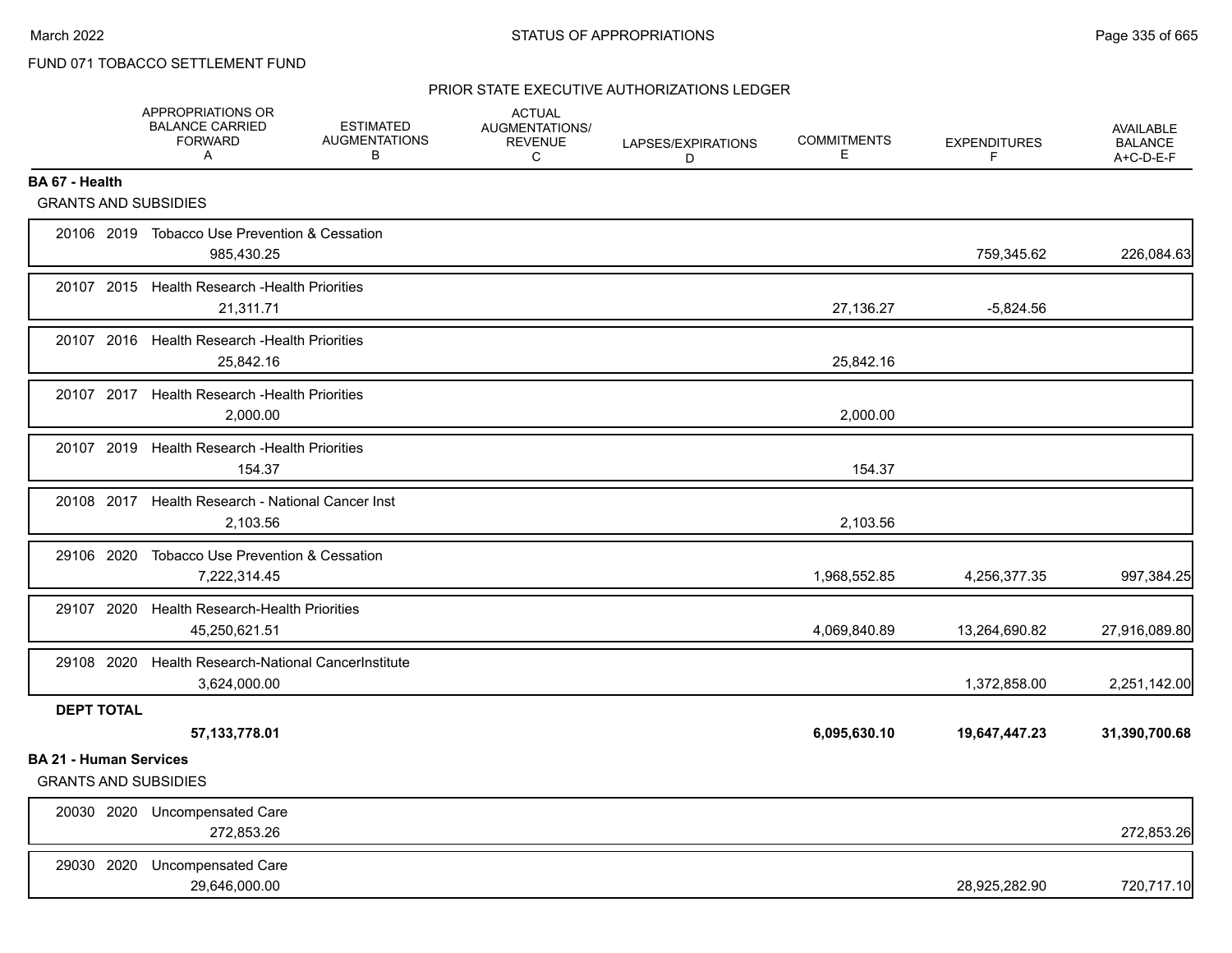### PRIOR STATE EXECUTIVE AUTHORIZATIONS LEDGER

|                     | <b>APPROPRIATIONS OR</b><br><b>BALANCE CARRIED</b><br><b>FORWARD</b> | <b>ESTIMATED</b><br><b>AUGMENTATIONS</b><br>В | <b>ACTUAL</b><br>AUGMENTATIONS/<br><b>REVENUE</b><br>◡ | LAPSES/EXPIRATIONS<br>D | <b>COMMITMENTS</b> | <b>EXPENDITURES</b> | AVAILABLE<br><b>BALANCE</b><br>A+C-D-E-F |
|---------------------|----------------------------------------------------------------------|-----------------------------------------------|--------------------------------------------------------|-------------------------|--------------------|---------------------|------------------------------------------|
| 2020<br>29031       | Med. Care for Workers with Disabilities                              |                                               |                                                        |                         |                    |                     |                                          |
|                     | 11,730,777.85                                                        |                                               |                                                        |                         |                    | 11,730,340.08       | 437.77                                   |
| <b>DEPT TOTAL</b>   |                                                                      |                                               |                                                        |                         |                    |                     |                                          |
|                     | 41,649,631.11                                                        |                                               |                                                        |                         |                    | 40,655,622.98       | 994,008.13                               |
| <b>LEDGER TOTAL</b> |                                                                      |                                               |                                                        |                         |                    |                     |                                          |
|                     | 98,783,409.12                                                        |                                               |                                                        |                         | 6,095,630.10       | 60,303,070.21       | 32,384,708.81                            |
|                     | TOTAL TOTAL ALL PRIOR STATE LEDGERS                                  |                                               |                                                        |                         |                    |                     |                                          |
|                     | 115,290,335.68                                                       |                                               |                                                        |                         | 6,095,630.10       | 76,809,996.77       | 32,384,708.81                            |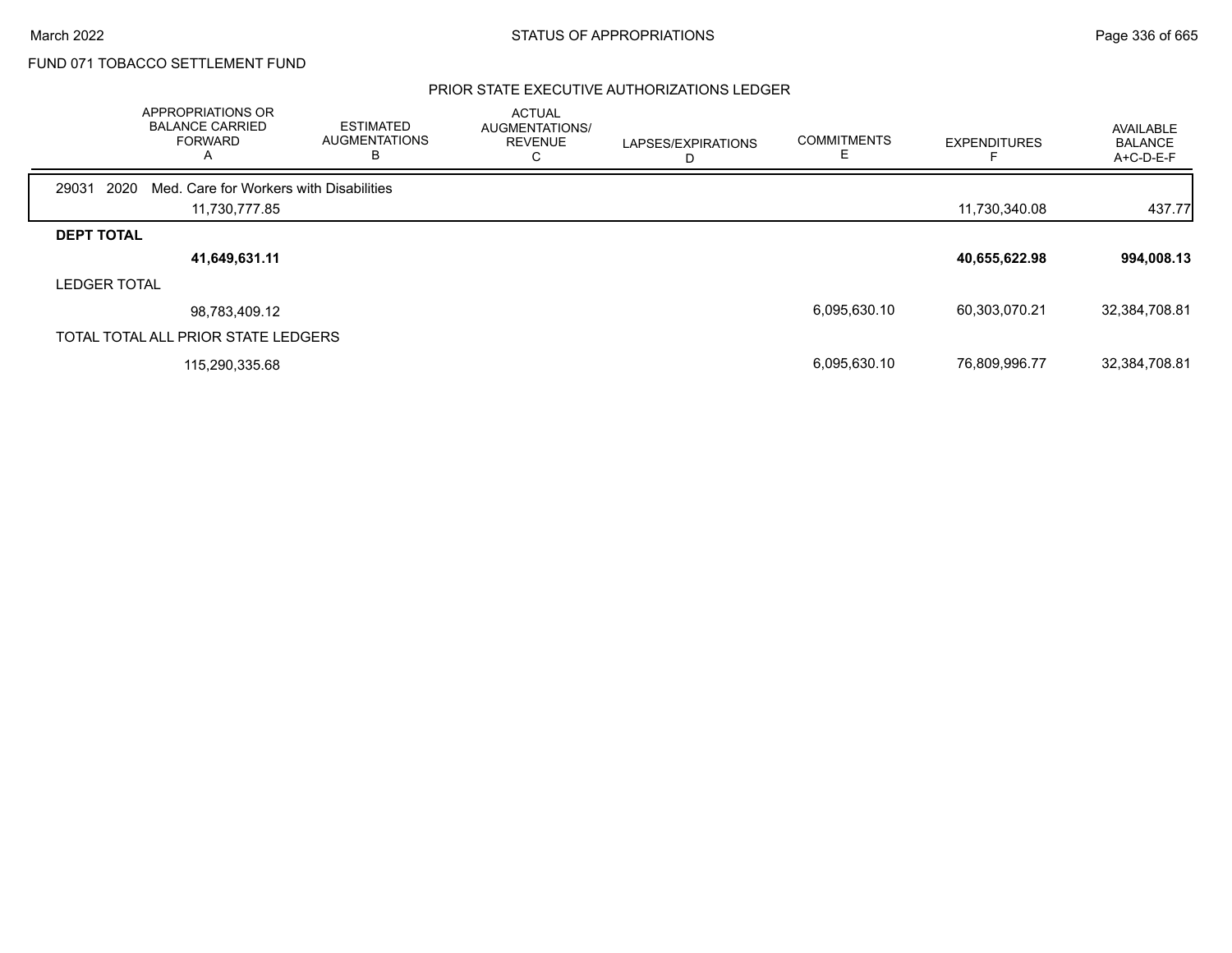## FUND 072 REAL ESTATE RECOVERY FUND

### CURRENT STATE EXECUTIVE AUTHORIZATIONS LEDGER

|                                 | APPROPRIATIONS OR<br><b>BALANCE CARRIED</b><br><b>FORWARD</b><br>A | <b>ESTIMATED</b><br><b>AUGMENTATIONS</b><br>B | <b>ACTUAL</b><br>AUGMENTATIONS/<br><b>REVENUE</b><br>С | LAPSES/EXPIRATIONS<br>D | <b>COMMITMENTS</b><br>E | <b>EXPENDITURES</b> | AVAILABLE<br><b>BALANCE</b><br>A+C-D-E-F |
|---------------------------------|--------------------------------------------------------------------|-----------------------------------------------|--------------------------------------------------------|-------------------------|-------------------------|---------------------|------------------------------------------|
| <b>BA 19 - State Department</b> |                                                                    |                                               |                                                        |                         |                         |                     |                                          |
| <b>GRANTS AND SUBSIDIES</b>     |                                                                    |                                               |                                                        |                         |                         |                     |                                          |
| 20026 2021                      | Real Estate Recovery Payments                                      |                                               |                                                        |                         |                         |                     |                                          |
|                                 | 150,000.00                                                         |                                               |                                                        |                         |                         |                     | 150,000.00                               |
| <b>DEPT TOTAL</b>               |                                                                    |                                               |                                                        |                         |                         |                     |                                          |
|                                 | 150,000.00                                                         |                                               |                                                        |                         |                         |                     | 150,000.00                               |
| <b>LEDGER TOTAL</b>             |                                                                    |                                               |                                                        |                         |                         |                     |                                          |
|                                 | 150,000.00                                                         |                                               |                                                        |                         |                         |                     | 150,000.00                               |
|                                 | TOTAL TOTAL ALL CURRENT STATE LEDGERS                              |                                               |                                                        |                         |                         |                     |                                          |
|                                 | 150,000.00                                                         |                                               |                                                        |                         |                         |                     | 150,000.00                               |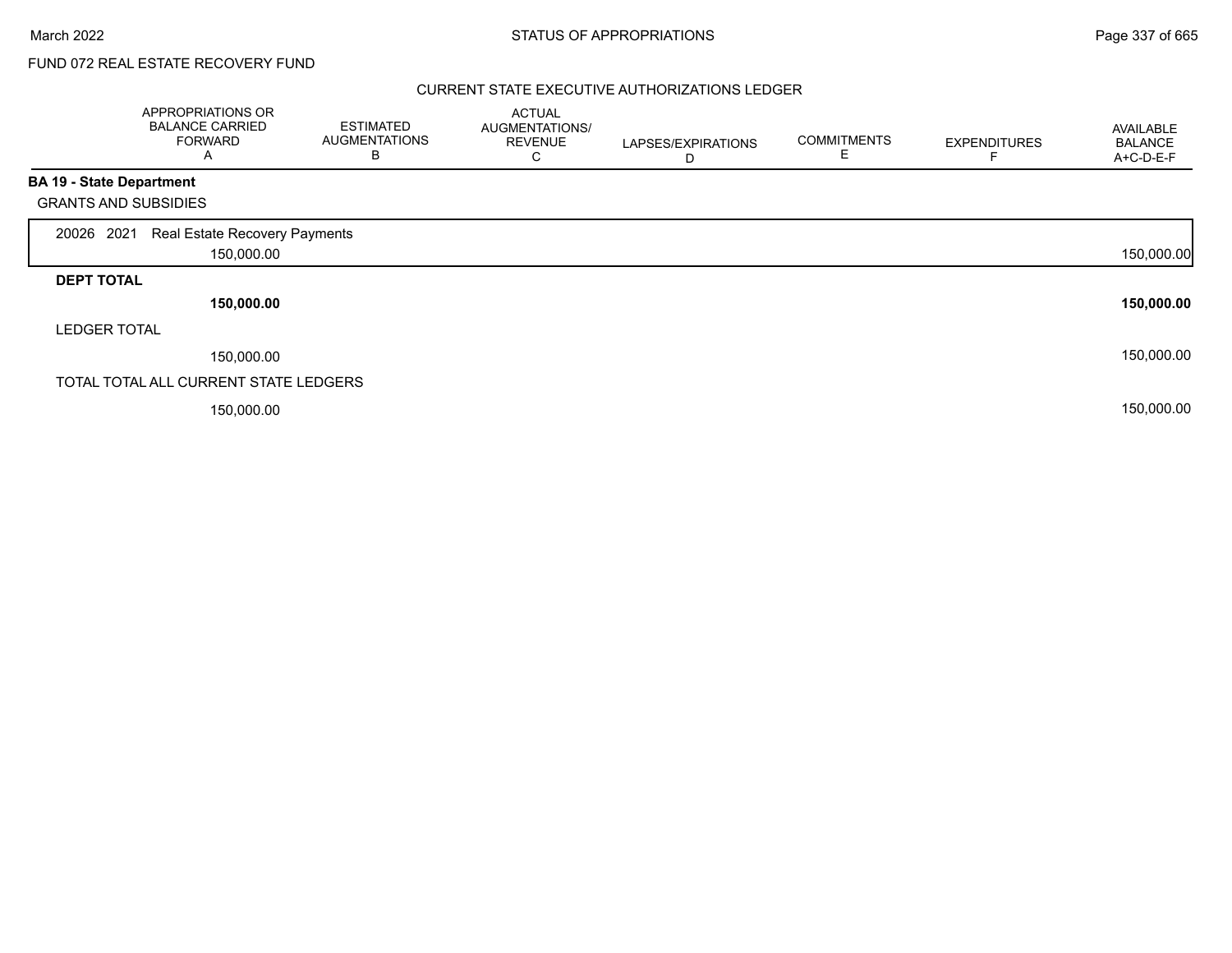# FUND 072 REAL ESTATE RECOVERY FUND

### PRIOR STATE EXECUTIVE AUTHORIZATIONS LEDGER

|                                 | APPROPRIATIONS OR<br><b>BALANCE CARRIED</b><br><b>FORWARD</b><br>A | <b>ESTIMATED</b><br><b>AUGMENTATIONS</b><br>B | <b>ACTUAL</b><br>AUGMENTATIONS/<br><b>REVENUE</b><br>С | LAPSES/EXPIRATIONS<br>D | <b>COMMITMENTS</b><br>E | <b>EXPENDITURES</b> | <b>AVAILABLE</b><br><b>BALANCE</b><br>A+C-D-E-F |
|---------------------------------|--------------------------------------------------------------------|-----------------------------------------------|--------------------------------------------------------|-------------------------|-------------------------|---------------------|-------------------------------------------------|
| <b>BA 19 - State Department</b> |                                                                    |                                               |                                                        |                         |                         |                     |                                                 |
| <b>GRANTS AND SUBSIDIES</b>     |                                                                    |                                               |                                                        |                         |                         |                     |                                                 |
| 20026 2020                      | Real Estate Recovery Payments                                      |                                               |                                                        |                         |                         |                     |                                                 |
|                                 | 129,990.94                                                         |                                               |                                                        |                         |                         |                     | 129,990.94                                      |
| <b>DEPT TOTAL</b>               |                                                                    |                                               |                                                        |                         |                         |                     |                                                 |
|                                 | 129,990.94                                                         |                                               |                                                        |                         |                         |                     | 129,990.94                                      |
| <b>LEDGER TOTAL</b>             |                                                                    |                                               |                                                        |                         |                         |                     |                                                 |
|                                 | 129,990.94                                                         |                                               |                                                        |                         |                         |                     | 129,990.94                                      |
|                                 | TOTAL TOTAL ALL PRIOR STATE LEDGERS                                |                                               |                                                        |                         |                         |                     |                                                 |
|                                 | 129,990.94                                                         |                                               |                                                        |                         |                         |                     | 129,990.94                                      |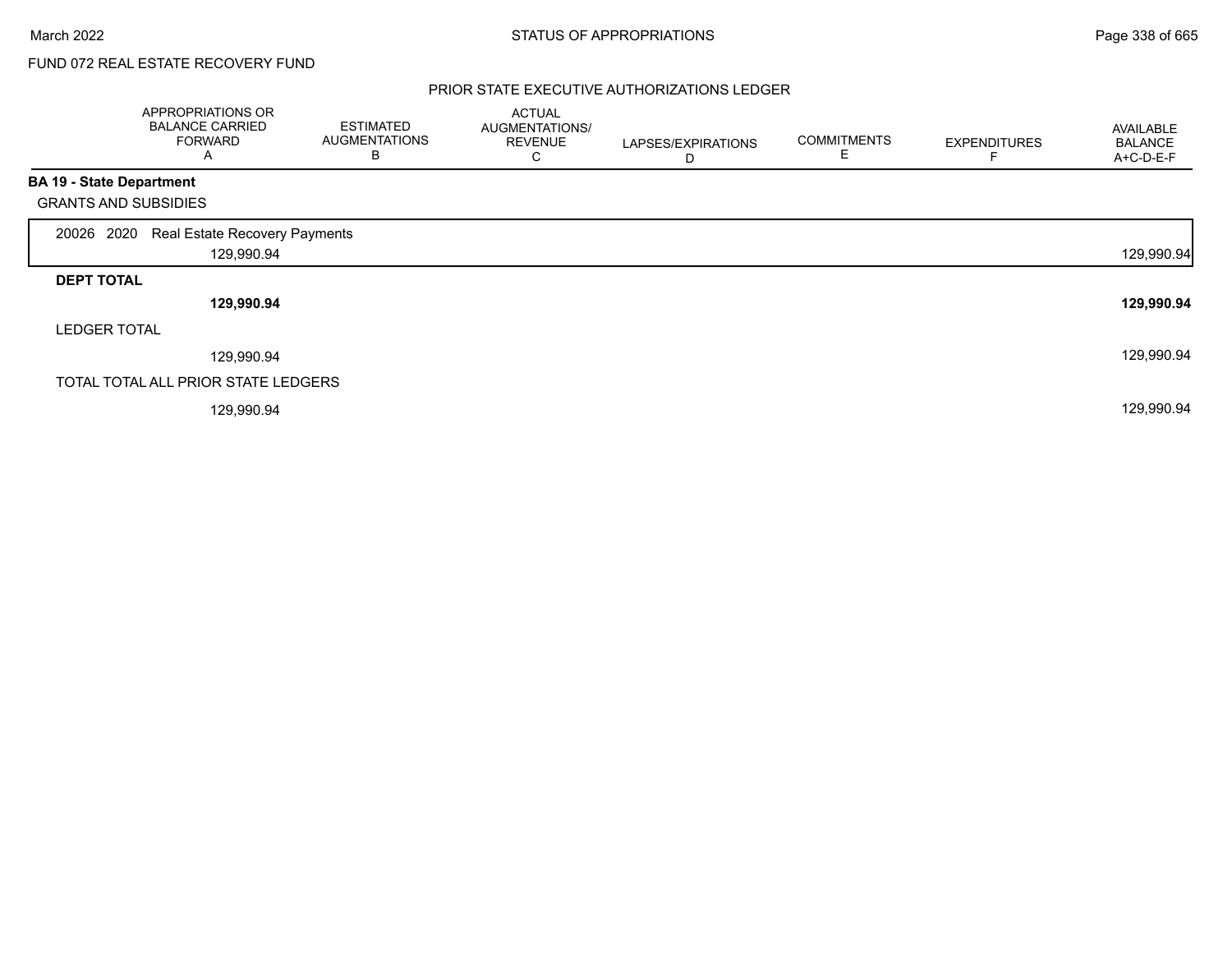### CURRENT STATE EXECUTIVE AUTHORIZATIONS LEDGER

|                                         | <b>APPROPRIATIONS OR</b><br><b>BALANCE CARRIED</b><br><b>FORWARD</b><br>A | <b>ESTIMATED</b><br><b>AUGMENTATIONS</b><br>B | <b>ACTUAL</b><br>AUGMENTATIONS/<br><b>REVENUE</b><br>U | LAPSES/EXPIRATIONS<br>D | <b>COMMITMENTS</b><br>Е | <b>EXPENDITURES</b> | <b>AVAILABLE</b><br><b>BALANCE</b><br>A+C-D-E-F |
|-----------------------------------------|---------------------------------------------------------------------------|-----------------------------------------------|--------------------------------------------------------|-------------------------|-------------------------|---------------------|-------------------------------------------------|
| <b>BA 35 - Environmental Protection</b> |                                                                           |                                               |                                                        |                         |                         |                     |                                                 |
| <b>GENERAL GOVERNMENT</b>               |                                                                           |                                               |                                                        |                         |                         |                     |                                                 |
| 2021<br>20101                           | <b>General Operations</b>                                                 |                                               |                                                        |                         |                         |                     |                                                 |
|                                         | 3,978,000.00                                                              |                                               |                                                        |                         | 36,000.00               | 2,034,495.98        | 1,907,504.02                                    |
| <b>DEPT TOTAL</b>                       |                                                                           |                                               |                                                        |                         |                         |                     |                                                 |
|                                         | 3,978,000.00                                                              |                                               |                                                        |                         | 36,000.00               | 2,034,495.98        | 1,907,504.02                                    |
| <b>LEDGER TOTAL</b>                     |                                                                           |                                               |                                                        |                         |                         |                     |                                                 |
|                                         | 3,978,000.00                                                              |                                               |                                                        |                         | 36,000.00               | 2,034,495.98        | 1,907,504.02                                    |
|                                         | TOTAL TOTAL ALL CURRENT STATE LEDGERS                                     |                                               |                                                        |                         |                         |                     |                                                 |
|                                         | 3,978,000.00                                                              |                                               |                                                        |                         | 36,000.00               | 2,034,495.98        | 1,907,504.02                                    |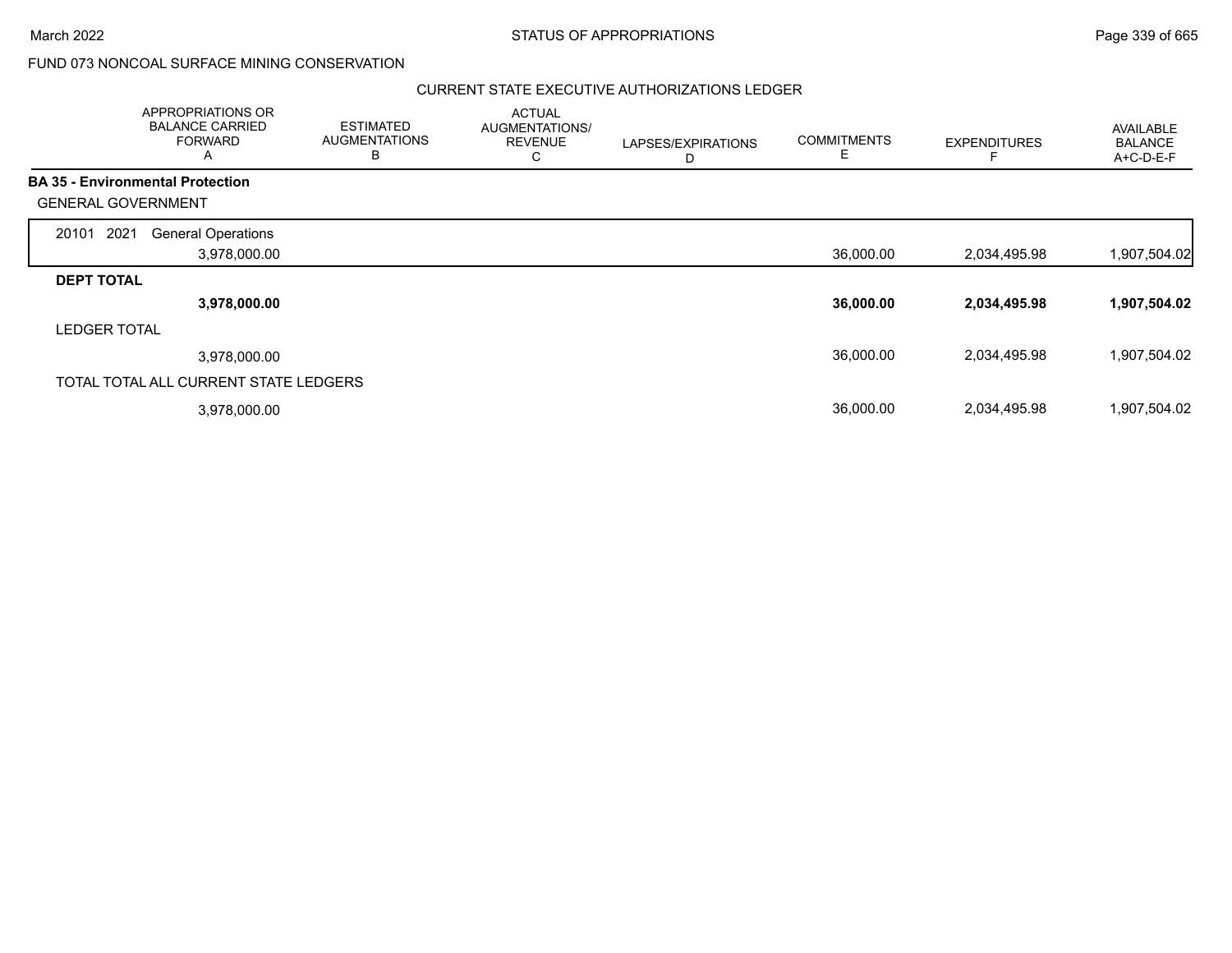### PRIOR STATE EXECUTIVE AUTHORIZATIONS LEDGER

|                           | <b>APPROPRIATIONS OR</b><br><b>BALANCE CARRIED</b><br><b>FORWARD</b><br>A | <b>ESTIMATED</b><br><b>AUGMENTATIONS</b><br>B | <b>ACTUAL</b><br>AUGMENTATIONS/<br><b>REVENUE</b><br>С | LAPSES/EXPIRATIONS<br>D | <b>COMMITMENTS</b><br>Е | <b>EXPENDITURES</b> | AVAILABLE<br><b>BALANCE</b><br>A+C-D-E-F |
|---------------------------|---------------------------------------------------------------------------|-----------------------------------------------|--------------------------------------------------------|-------------------------|-------------------------|---------------------|------------------------------------------|
|                           | <b>BA 35 - Environmental Protection</b>                                   |                                               |                                                        |                         |                         |                     |                                          |
| <b>GENERAL GOVERNMENT</b> |                                                                           |                                               |                                                        |                         |                         |                     |                                          |
| 2020<br>20101             | <b>General Operations</b>                                                 |                                               |                                                        |                         |                         |                     |                                          |
|                           | 1,292,504.49                                                              |                                               |                                                        |                         | 5,000.00                | 145,845.14          | 1,141,659.35                             |
| <b>DEPT TOTAL</b>         |                                                                           |                                               |                                                        |                         |                         |                     |                                          |
|                           | 1,292,504.49                                                              |                                               |                                                        |                         | 5,000.00                | 145,845.14          | 1,141,659.35                             |
| <b>LEDGER TOTAL</b>       |                                                                           |                                               |                                                        |                         |                         |                     |                                          |
|                           | 1,292,504.49                                                              |                                               |                                                        |                         | 5,000.00                | 145,845.14          | 1,141,659.35                             |
|                           | TOTAL TOTAL ALL PRIOR STATE LEDGERS                                       |                                               |                                                        |                         |                         |                     |                                          |
|                           | 1,292,504.49                                                              |                                               |                                                        |                         | 5,000.00                | 145,845.14          | 1,141,659.35                             |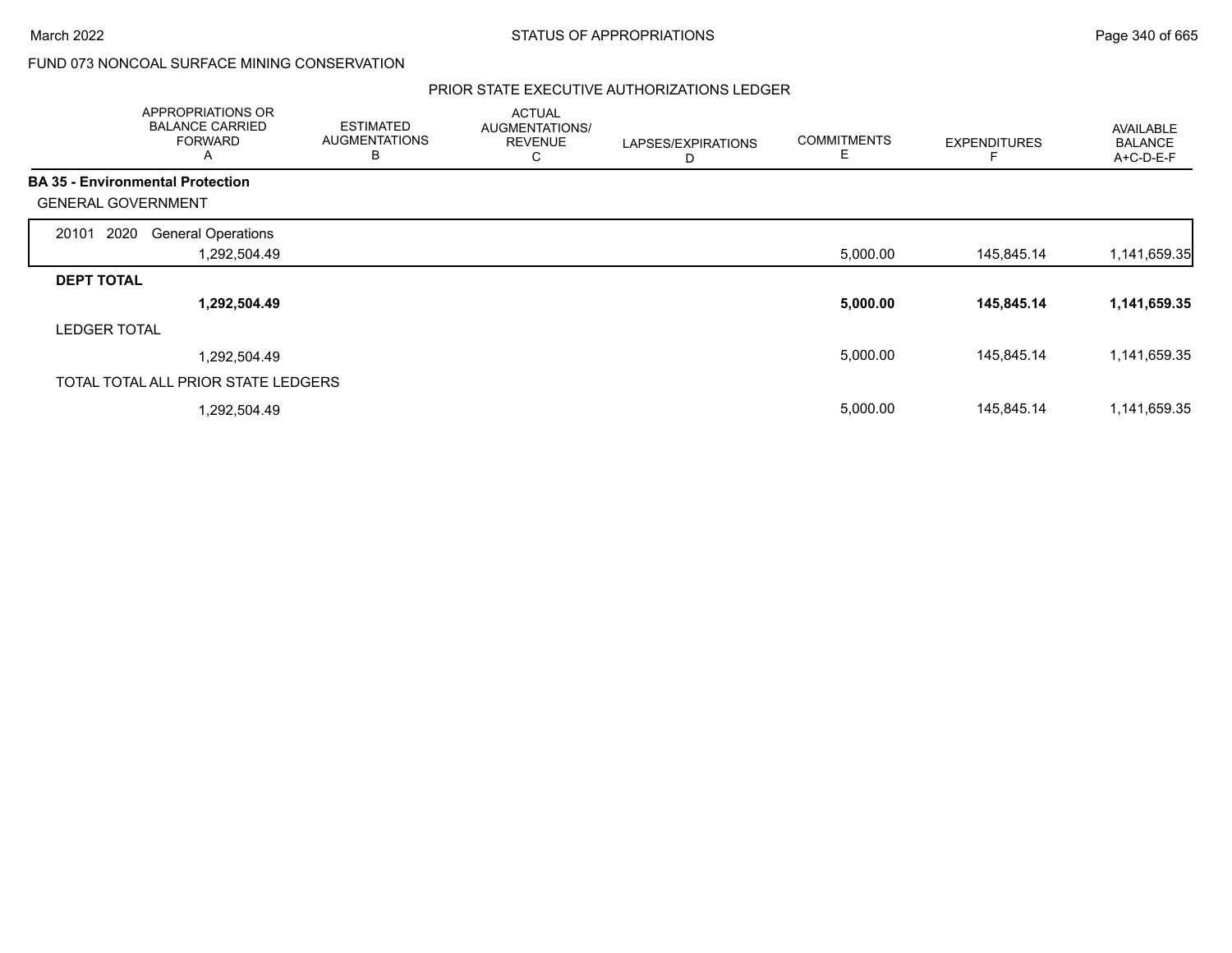#### RESTRICTED RECEIPTS LEDGER

|                           | <b>APPROPRIATIONS OR</b><br><b>BALANCE CARRIED</b><br><b>FORWARD</b><br>A | <b>ESTIMATED</b><br><b>AUGMENTATIONS</b><br>в | <b>ACTUAL</b><br><b>AUGMENTATIONS/</b><br><b>REVENUE</b><br>С | LAPSES/EXPIRATIONS<br>D | <b>COMMITMENTS</b> | <b>EXPENDITURES</b> | AVAILABLE<br><b>BALANCE</b><br>A+C-D-E-F |
|---------------------------|---------------------------------------------------------------------------|-----------------------------------------------|---------------------------------------------------------------|-------------------------|--------------------|---------------------|------------------------------------------|
|                           | <b>BA 35 - Environmental Protection</b>                                   |                                               |                                                               |                         |                    |                     |                                          |
| <b>GENERAL GOVERNMENT</b> |                                                                           |                                               |                                                               |                         |                    |                     |                                          |
| 2021<br>40048             | Mining Permit Collateral Guarantee                                        |                                               |                                                               |                         |                    |                     |                                          |
|                           | 2,505,766.05                                                              |                                               | 171,804.28                                                    |                         |                    | 1,000.00            | 2,676,570.33                             |
| <b>DEPT TOTAL</b>         |                                                                           |                                               |                                                               |                         |                    |                     |                                          |
|                           | 2,505,766.05                                                              |                                               | 171,804.28                                                    |                         |                    | 1,000.00            | 2,676,570.33                             |
| <b>LEDGER TOTAL</b>       |                                                                           |                                               |                                                               |                         |                    |                     |                                          |
|                           | 2,505,766.05                                                              |                                               | 171.804.28                                                    |                         |                    | 1.000.00            | 2,676,570.33                             |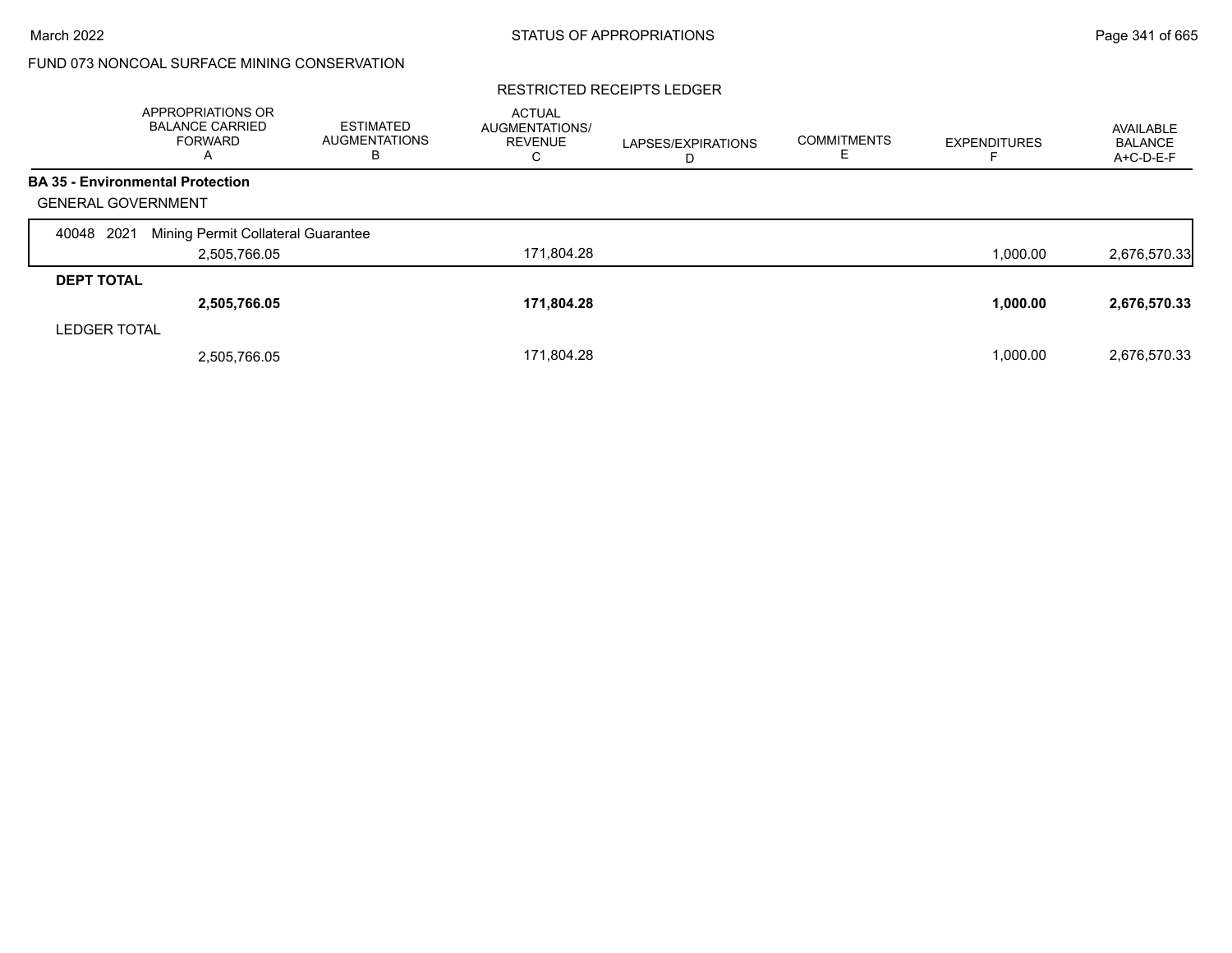|                           | <b>APPROPRIATIONS OR</b><br><b>BALANCE CARRIED</b><br><b>FORWARD</b><br>A | <b>ESTIMATED</b><br>AUGMENTATIONS<br>в | <b>ACTUAL</b><br>AUGMENTATIONS/<br><b>REVENUE</b><br>С | LAPSES/EXPIRATIONS<br>D | <b>COMMITMENTS</b><br>E. | <b>EXPENDITURES</b> | AVAILABLE<br><b>BALANCE</b><br>$A+C-D-E-F$ |
|---------------------------|---------------------------------------------------------------------------|----------------------------------------|--------------------------------------------------------|-------------------------|--------------------------|---------------------|--------------------------------------------|
|                           | <b>BA 35 - Environmental Protection</b>                                   |                                        |                                                        |                         |                          |                     |                                            |
| <b>GENERAL GOVERNMENT</b> |                                                                           |                                        |                                                        |                         |                          |                     |                                            |
| 60084 2021                | Forfeiture of Bonds                                                       |                                        |                                                        |                         |                          |                     |                                            |
|                           | 1,332,137.99                                                              |                                        | 85,671.01                                              |                         |                          |                     | 1,417,809.00                               |
| <b>DEPT TOTAL</b>         |                                                                           |                                        |                                                        |                         |                          |                     |                                            |
|                           | 1,332,137.99                                                              |                                        | 85,671.01                                              |                         |                          |                     | 1,417,809.00                               |
| <b>LEDGER TOTAL</b>       |                                                                           |                                        |                                                        |                         |                          |                     |                                            |
|                           | 1,332,137.99                                                              |                                        | 85,671.01                                              |                         |                          |                     | 1,417,809.00                               |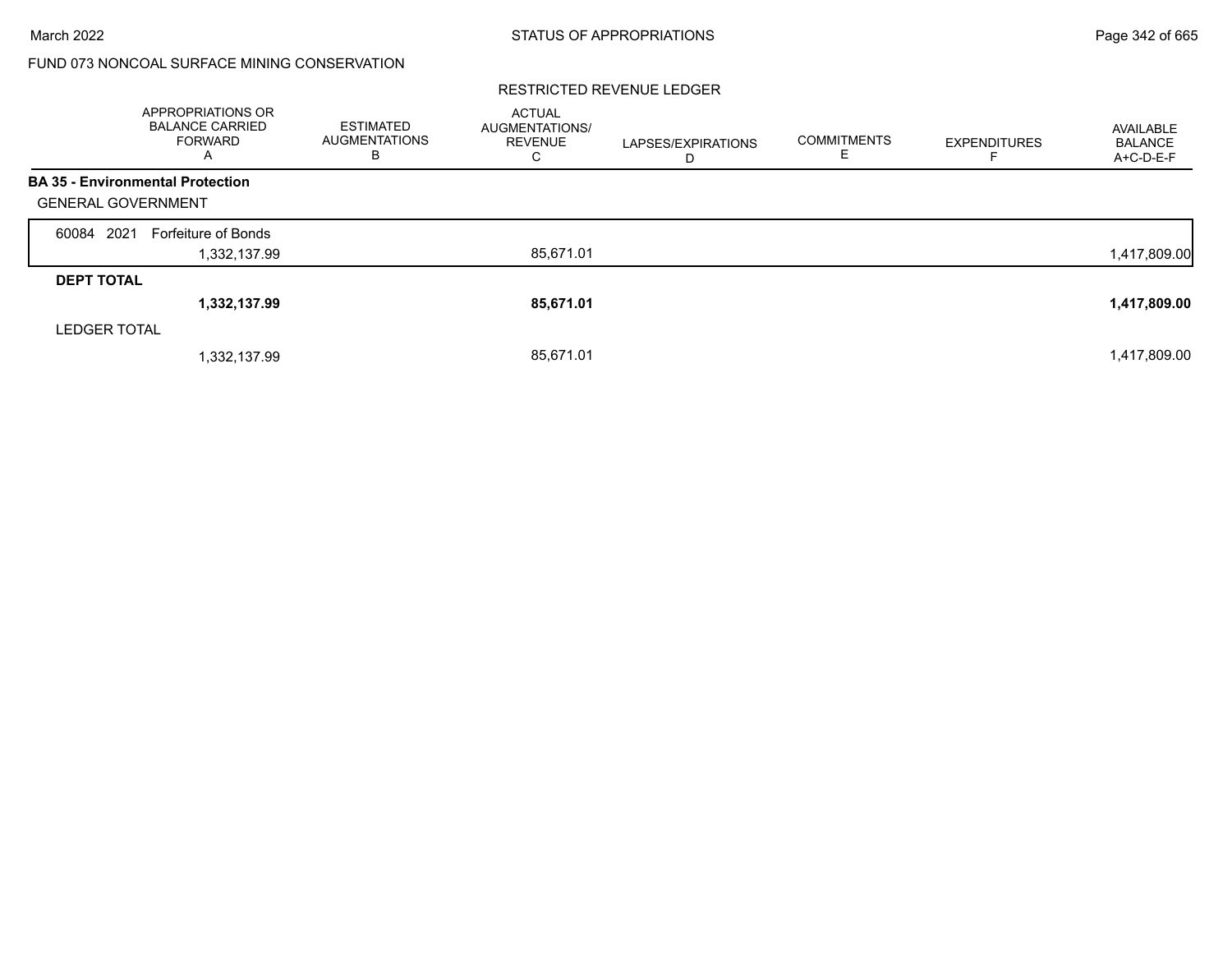# FUND 075 PUBLIC SCHOOL RETIREES' HEALTH INS

|                           | APPROPRIATIONS OR<br><b>BALANCE CARRIED</b><br><b>FORWARD</b><br>A | <b>ESTIMATED</b><br><b>AUGMENTATIONS</b><br>в | <b>ACTUAL</b><br><b>AUGMENTATIONS/</b><br><b>REVENUE</b><br>С | LAPSES/EXPIRATIONS<br>D | <b>COMMITMENTS</b><br>ᄂ | <b>EXPENDITURES</b> | AVAILABLE<br><b>BALANCE</b><br>A+C-D-E-F |
|---------------------------|--------------------------------------------------------------------|-----------------------------------------------|---------------------------------------------------------------|-------------------------|-------------------------|---------------------|------------------------------------------|
|                           | BA 72 - Pub School Employees' Ret Sys                              |                                               |                                                               |                         |                         |                     |                                          |
| <b>GENERAL GOVERNMENT</b> |                                                                    |                                               |                                                               |                         |                         |                     |                                          |
| 2021<br>60187             | Health Insurance Claims Reserve                                    |                                               |                                                               |                         |                         |                     |                                          |
|                           |                                                                    |                                               | 1,500,000.00                                                  |                         | 214,291.64              | 911,387.41          | 374,320.95                               |
| <b>DEPT TOTAL</b>         |                                                                    |                                               |                                                               |                         |                         |                     |                                          |
|                           |                                                                    |                                               | 1,500,000.00                                                  |                         | 214,291.64              | 911,387.41          | 374,320.95                               |
| <b>LEDGER TOTAL</b>       |                                                                    |                                               |                                                               |                         |                         |                     |                                          |
|                           |                                                                    |                                               | 1,500,000.00                                                  |                         | 214.291.64              | 911.387.41          | 374.320.95                               |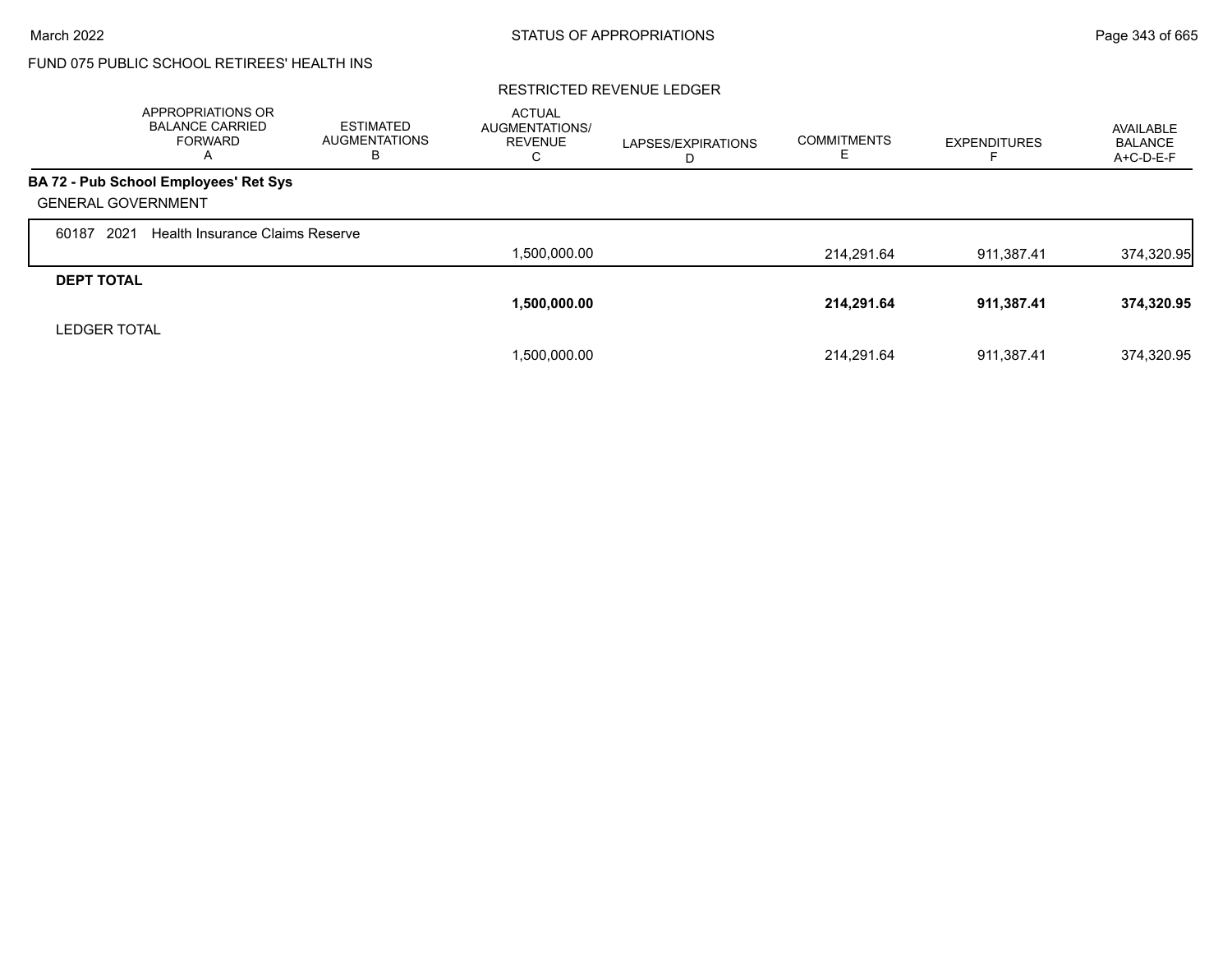## FUND 076 MUNICIPAL PENSION AID FUND

#### RESTRICTED RECEIPTS LEDGER

|                                | APPROPRIATIONS OR<br><b>BALANCE CARRIED</b><br>FORWARD<br>A | ESTIMATED<br><b>AUGMENTATIONS</b><br>В | <b>ACTUAL</b><br>AUGMENTATIONS/<br><b>REVENUE</b><br>C | LAPSES/EXPIRATIONS<br>D | <b>COMMITMENTS</b><br>E. | <b>EXPENDITURES</b> | AVAILABLE<br><b>BALANCE</b><br>A+C-D-E-F |
|--------------------------------|-------------------------------------------------------------|----------------------------------------|--------------------------------------------------------|-------------------------|--------------------------|---------------------|------------------------------------------|
| <b>BA 92 - Auditor General</b> |                                                             |                                        |                                                        |                         |                          |                     |                                          |
| <b>GENERAL GOVERNMENT</b>      |                                                             |                                        |                                                        |                         |                          |                     |                                          |
| 2021<br>40098                  | Municipal Pension Aid                                       |                                        |                                                        |                         |                          |                     |                                          |
|                                | 323,482,369.37                                              |                                        | 302,444,910.51                                         |                         |                          | 318,772,586.93      | 307,154,692.95                           |
| <b>DEPT TOTAL</b>              |                                                             |                                        |                                                        |                         |                          |                     |                                          |
|                                | 323,482,369.37                                              |                                        | 302,444,910.51                                         |                         |                          | 318,772,586.93      | 307,154,692.95                           |
| <b>LEDGER TOTAL</b>            |                                                             |                                        |                                                        |                         |                          |                     |                                          |
|                                | 323,482,369.37                                              |                                        | 302.444.910.51                                         |                         |                          | 318,772,586.93      | 307.154.692.95                           |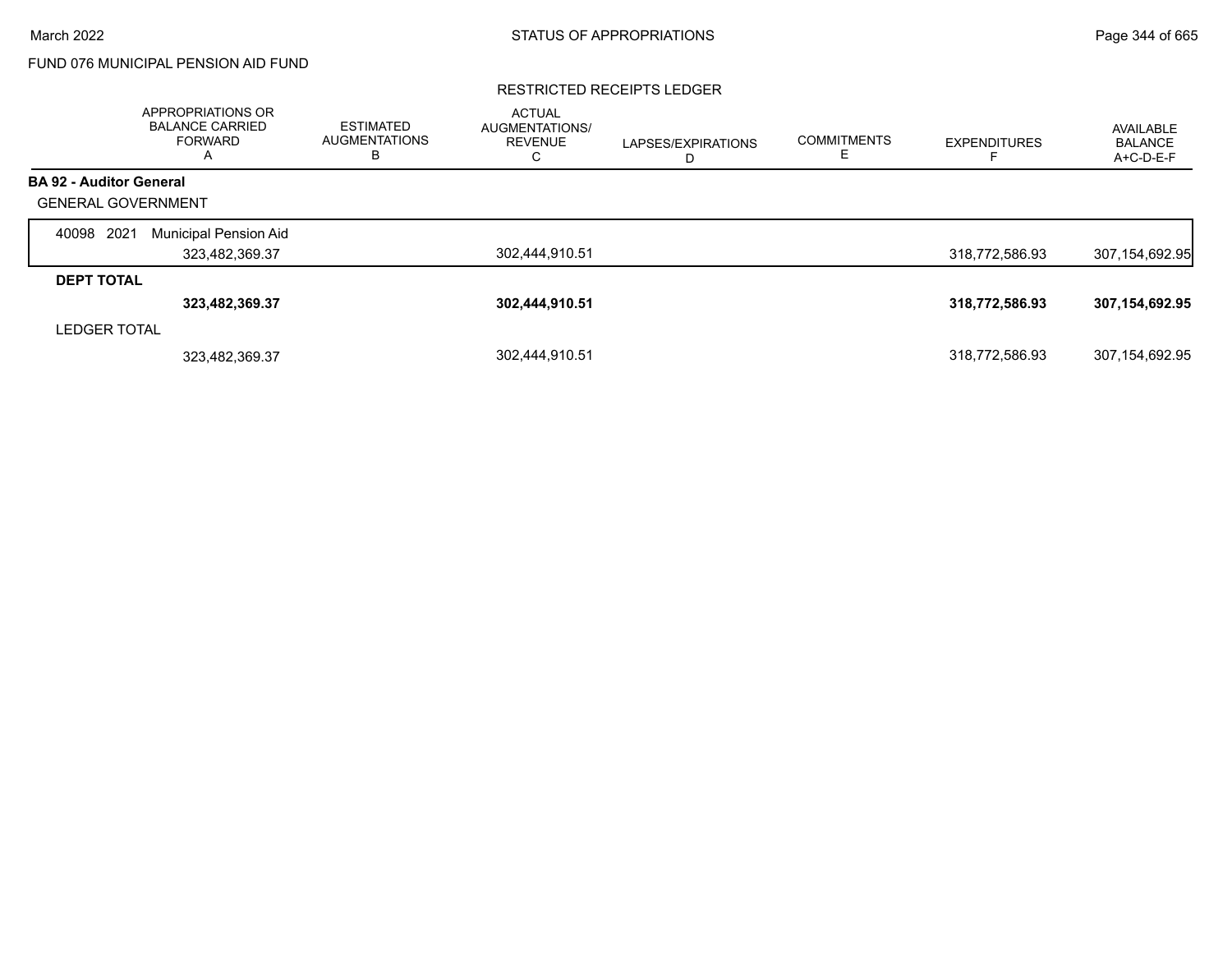## FUND 076 MUNICIPAL PENSION AID FUND

|                                | APPROPRIATIONS OR<br><b>BALANCE CARRIED</b><br><b>FORWARD</b><br>A | <b>ESTIMATED</b><br><b>AUGMENTATIONS</b><br>В | <b>ACTUAL</b><br>AUGMENTATIONS/<br><b>REVENUE</b><br>С | LAPSES/EXPIRATIONS<br>D | <b>COMMITMENTS</b> | <b>EXPENDITURES</b> | AVAILABLE<br><b>BALANCE</b><br>A+C-D-E-F |
|--------------------------------|--------------------------------------------------------------------|-----------------------------------------------|--------------------------------------------------------|-------------------------|--------------------|---------------------|------------------------------------------|
| <b>BA 92 - Auditor General</b> |                                                                    |                                               |                                                        |                         |                    |                     |                                          |
| <b>GENERAL GOVERNMENT</b>      |                                                                    |                                               |                                                        |                         |                    |                     |                                          |
| 60144 2021                     | Post Retirement Adjustment Account                                 |                                               |                                                        |                         |                    |                     |                                          |
|                                | 972.20                                                             |                                               | 922,752.47                                             |                         |                    | 922.752.47          | 972.20                                   |
| <b>DEPT TOTAL</b>              |                                                                    |                                               |                                                        |                         |                    |                     |                                          |
|                                | 972.20                                                             |                                               | 922,752.47                                             |                         |                    | 922,752.47          | 972.20                                   |
| <b>LEDGER TOTAL</b>            |                                                                    |                                               |                                                        |                         |                    |                     |                                          |
|                                | 972.20                                                             |                                               | 922.752.47                                             |                         |                    | 922.752.47          | 972.20                                   |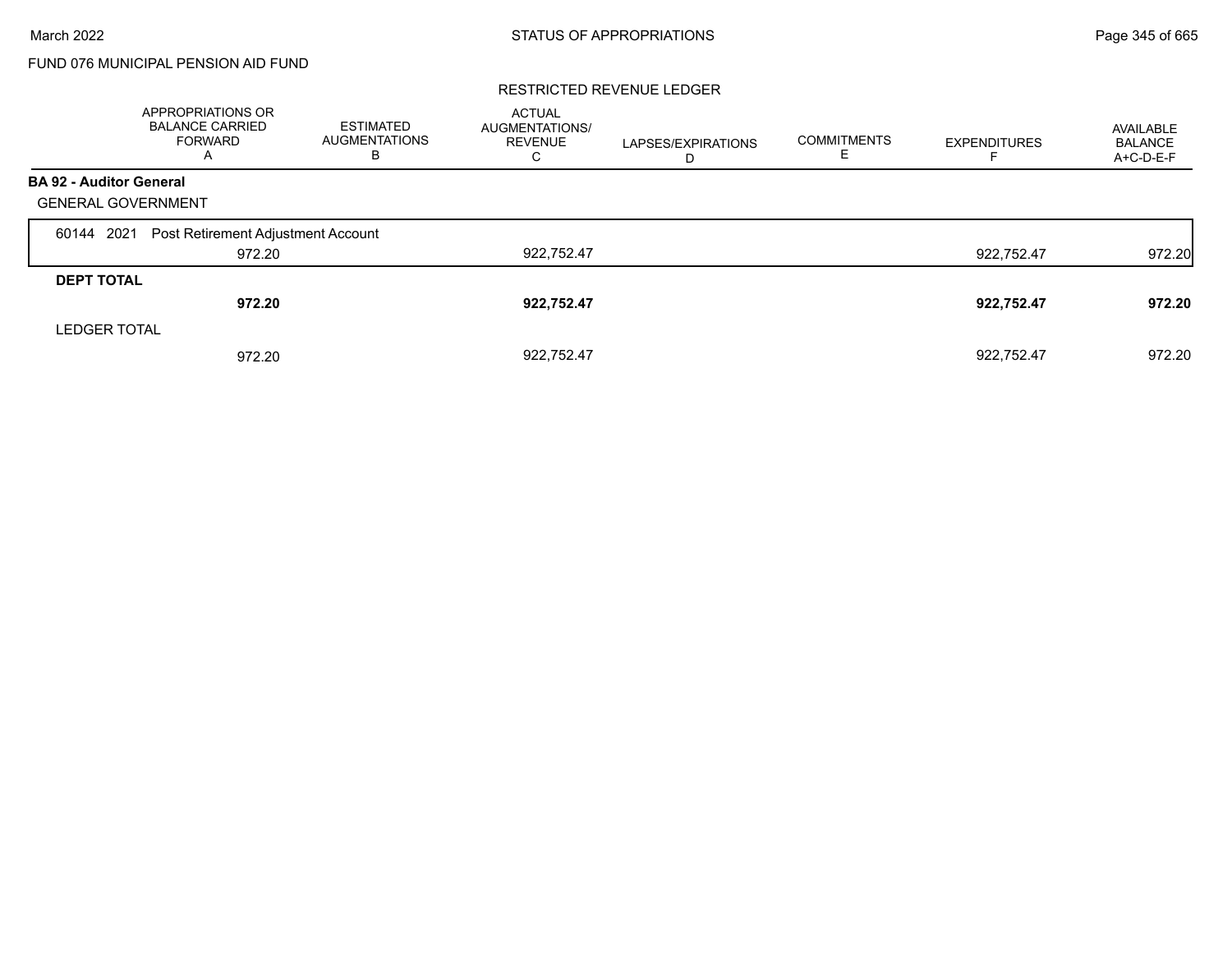# FUND 078 PA MUNICIPAL RETIREMENT FUND

### NON-BUDGETED LEDGER

|                           | APPROPRIATIONS OR<br><b>BALANCE CARRIED</b><br><b>FORWARD</b><br>A | <b>ESTIMATED</b><br><b>AUGMENTATIONS</b><br>B | <b>ACTUAL</b><br>AUGMENTATIONS/<br><b>REVENUE</b><br>C | LAPSES/EXPIRATIONS<br>D | <b>COMMITMENTS</b><br>Ε | <b>EXPENDITURES</b> | <b>AVAILABLE</b><br><b>BALANCE</b><br>A+C-D-E-F |
|---------------------------|--------------------------------------------------------------------|-----------------------------------------------|--------------------------------------------------------|-------------------------|-------------------------|---------------------|-------------------------------------------------|
|                           | <b>BA 71 - PA Municipal Retirement Board</b>                       |                                               |                                                        |                         |                         |                     |                                                 |
| <b>GENERAL GOVERNMENT</b> |                                                                    |                                               |                                                        |                         |                         |                     |                                                 |
| 2021<br>50083             | <b>Administration-PMRS</b>                                         |                                               |                                                        |                         |                         |                     |                                                 |
|                           |                                                                    |                                               |                                                        |                         | 10,353,058.51           | 7,181,004.55        | $-17,534,063.06$                                |
| 2021<br>50085             | <b>Retirement Of Municipal Employes</b>                            |                                               |                                                        |                         |                         |                     |                                                 |
|                           |                                                                    |                                               |                                                        |                         |                         | 109,856,881.82      | $-109,856,881.82$                               |
| <b>DEPT TOTAL</b>         |                                                                    |                                               |                                                        |                         |                         |                     |                                                 |
|                           |                                                                    |                                               |                                                        |                         | 10,353,058.51           | 117,037,886.37      | -127,390,944.88                                 |
| <b>LEDGER TOTAL</b>       |                                                                    |                                               |                                                        |                         |                         |                     |                                                 |
|                           |                                                                    |                                               |                                                        |                         | 10,353,058.51           | 117,037,886.37      | -127,390,944.88                                 |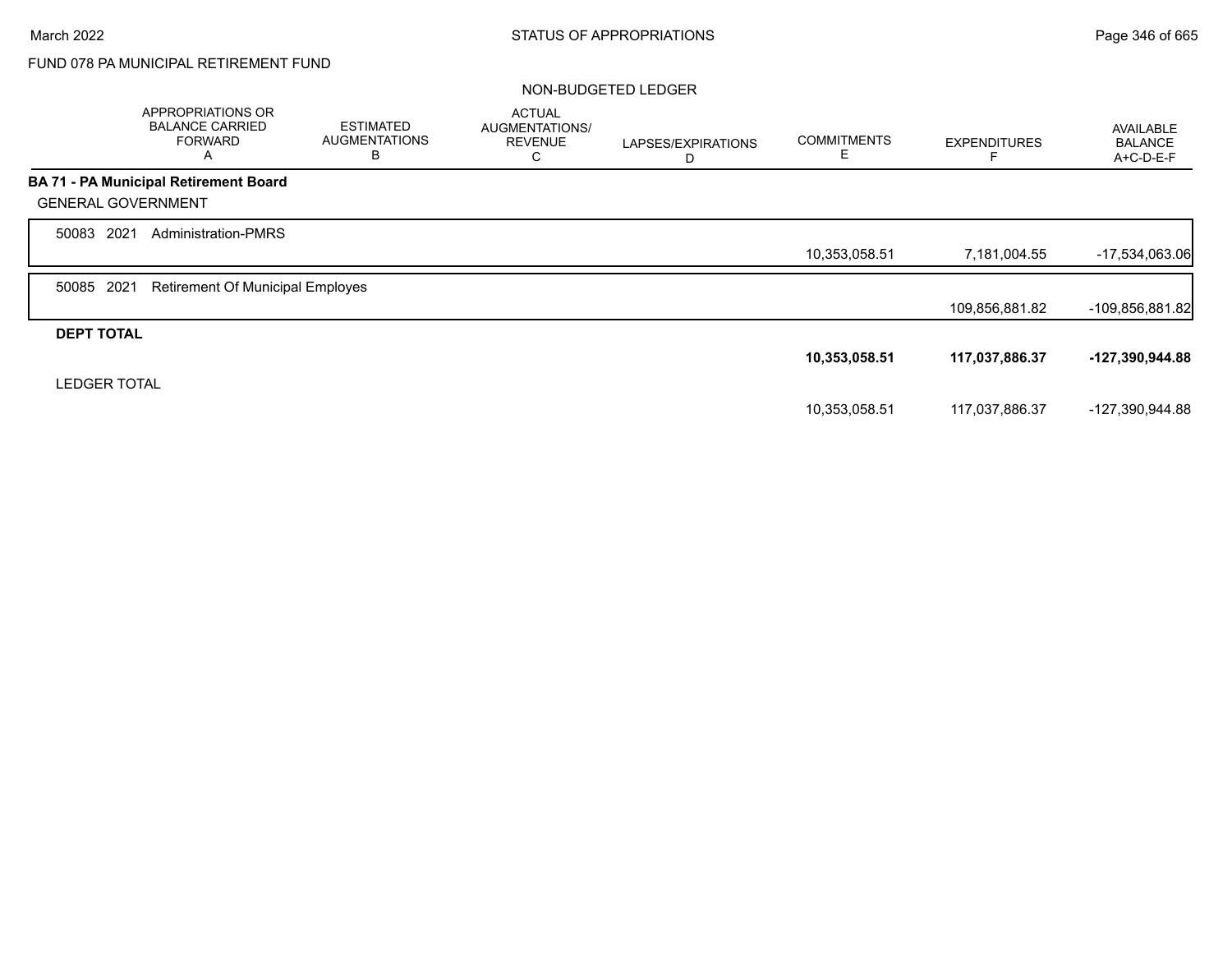### PRIOR STATE CONTINUING LEDGER

|                           | APPROPRIATIONS OR<br><b>BALANCE CARRIED</b><br><b>FORWARD</b><br>Α | <b>ESTIMATED</b><br><b>AUGMENTATIONS</b><br>В | <b>ACTUAL</b><br>AUGMENTATIONS/<br><b>REVENUE</b><br>С | LAPSES/EXPIRATIONS<br>D | <b>COMMITMENTS</b><br>Ε | <b>EXPENDITURES</b> | AVAILABLE<br><b>BALANCE</b><br>A+C-D-E-F |
|---------------------------|--------------------------------------------------------------------|-----------------------------------------------|--------------------------------------------------------|-------------------------|-------------------------|---------------------|------------------------------------------|
|                           | <b>BA 39 - PA Higher Education Assistance</b>                      |                                               |                                                        |                         |                         |                     |                                          |
| <b>GENERAL GOVERNMENT</b> |                                                                    |                                               |                                                        |                         |                         |                     |                                          |
| 1973<br>30036             | Scholarships for Depend of POW's & MIA's                           |                                               |                                                        |                         |                         |                     |                                          |
|                           | 205,404.49                                                         |                                               |                                                        |                         |                         |                     | 205,404.49                               |
| <b>DEPT TOTAL</b>         |                                                                    |                                               |                                                        |                         |                         |                     |                                          |
|                           | 205,404.49                                                         |                                               |                                                        |                         |                         |                     | 205,404.49                               |
| <b>LEDGER TOTAL</b>       |                                                                    |                                               |                                                        |                         |                         |                     |                                          |
|                           | 205,404.49                                                         |                                               |                                                        |                         |                         |                     | 205,404.49                               |
|                           | TOTAL TOTAL ALL PRIOR STATE LEDGERS                                |                                               |                                                        |                         |                         |                     |                                          |
|                           | 205,404.49                                                         |                                               |                                                        |                         |                         |                     | 205,404.49                               |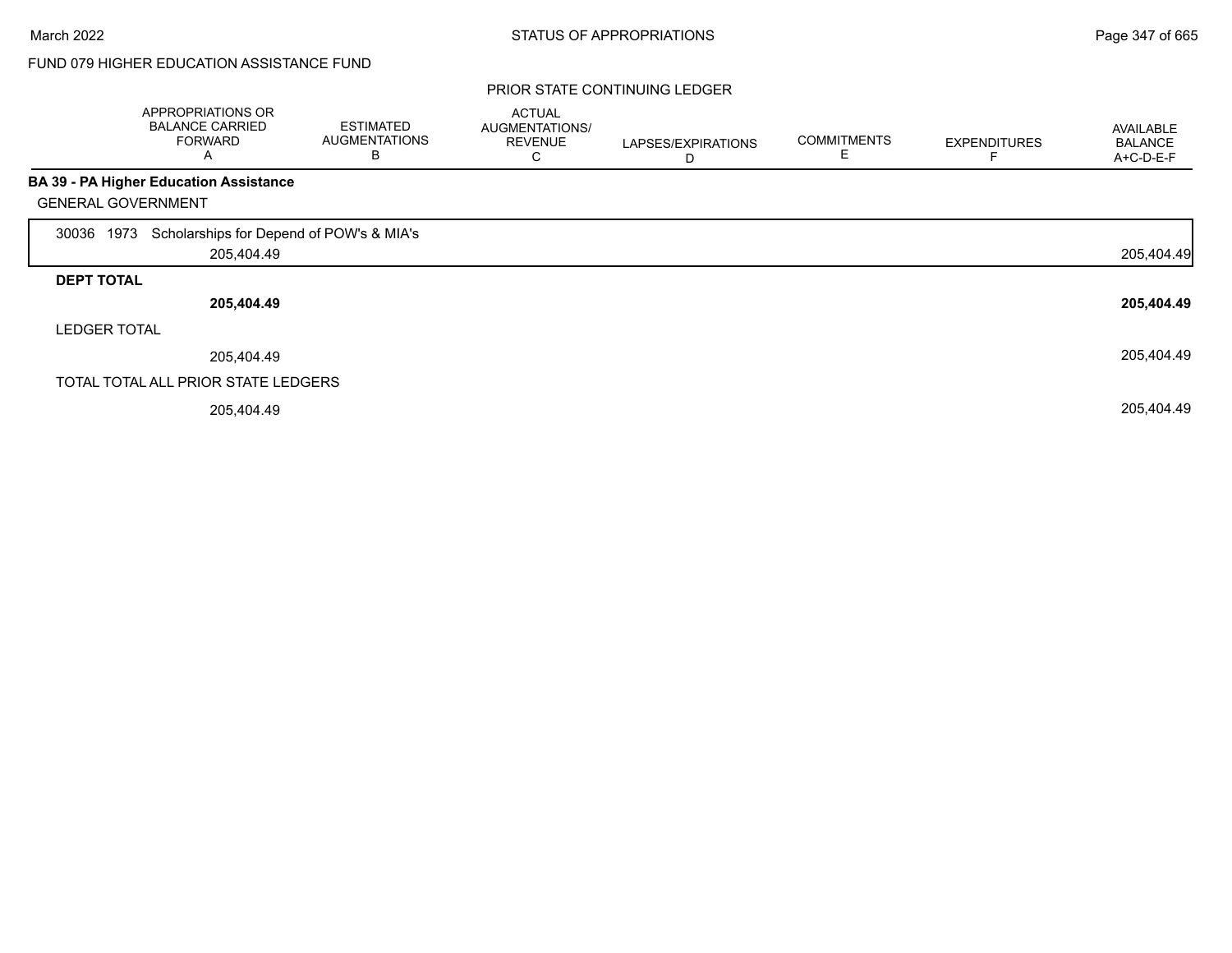### RESTRICTED RECEIPTS LEDGER

|                             | <b>APPROPRIATIONS OR</b><br><b>BALANCE CARRIED</b><br><b>FORWARD</b><br>A | <b>ESTIMATED</b><br><b>AUGMENTATIONS</b><br>в | <b>ACTUAL</b><br><b>AUGMENTATIONS/</b><br><b>REVENUE</b><br>C | LAPSES/EXPIRATIONS<br>D | <b>COMMITMENTS</b> | <b>EXPENDITURES</b> | AVAILABLE<br><b>BALANCE</b><br>A+C-D-E-F |
|-----------------------------|---------------------------------------------------------------------------|-----------------------------------------------|---------------------------------------------------------------|-------------------------|--------------------|---------------------|------------------------------------------|
|                             | <b>BA 39 - PA Higher Education Assistance</b>                             |                                               |                                                               |                         |                    |                     |                                          |
| <b>GRANTS AND SUBSIDIES</b> |                                                                           |                                               |                                                               |                         |                    |                     |                                          |
| 2021<br>40054               | <b>PHEAA Discretionary Fund</b>                                           |                                               |                                                               |                         |                    |                     |                                          |
|                             | -16,141,369.50                                                            |                                               | 241,561,601.28                                                |                         |                    | 219,054,741.35      | 6,365,490.43                             |
| <b>DEPT TOTAL</b>           |                                                                           |                                               |                                                               |                         |                    |                     |                                          |
|                             | $-16, 141, 369.50$                                                        |                                               | 241,561,601.28                                                |                         |                    | 219,054,741.35      | 6,365,490.43                             |
| <b>LEDGER TOTAL</b>         |                                                                           |                                               |                                                               |                         |                    |                     |                                          |
|                             | $-16, 141, 369.50$                                                        |                                               | 241,561,601.28                                                |                         |                    | 219,054,741.35      | 6.365.490.43                             |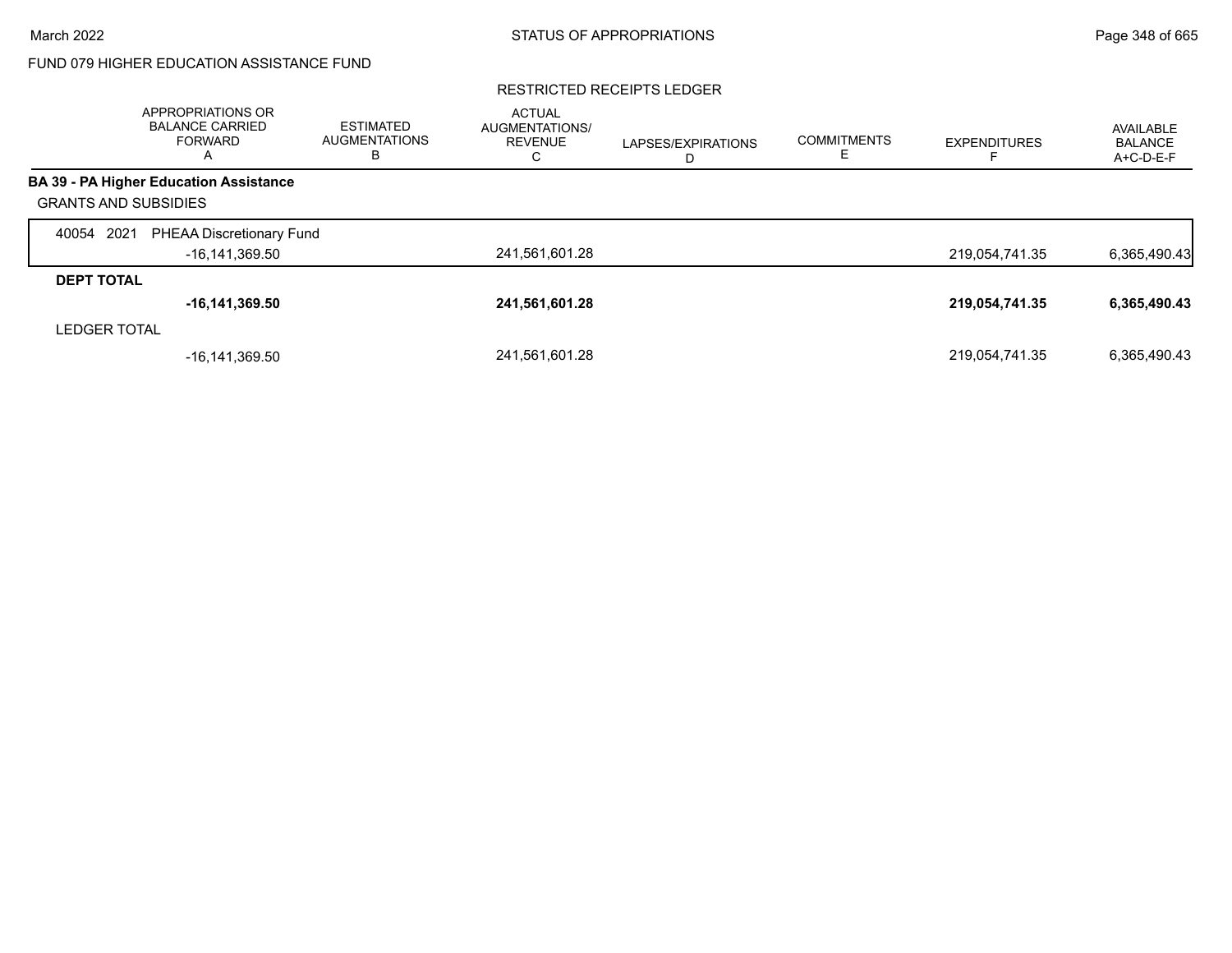|                             | APPROPRIATIONS OR<br><b>BALANCE CARRIED</b><br><b>FORWARD</b><br>A | <b>ESTIMATED</b><br><b>AUGMENTATIONS</b><br>B | <b>ACTUAL</b><br><b>AUGMENTATIONS/</b><br><b>REVENUE</b><br>C | LAPSES/EXPIRATIONS<br>D | <b>COMMITMENTS</b><br>E | <b>EXPENDITURES</b><br>F | <b>AVAILABLE</b><br><b>BALANCE</b><br>$A+C-D-E-F$ |
|-----------------------------|--------------------------------------------------------------------|-----------------------------------------------|---------------------------------------------------------------|-------------------------|-------------------------|--------------------------|---------------------------------------------------|
|                             | <b>BA 39 - PA Higher Education Assistance</b>                      |                                               |                                                               |                         |                         |                          |                                                   |
| <b>GENERAL GOVERNMENT</b>   |                                                                    |                                               |                                                               |                         |                         |                          |                                                   |
|                             | 60179 2021 ADMINISTRATION - PAYROLL<br>2,706,627.93                |                                               | 49,385,965.08                                                 |                         |                         | 46,890,583.87            | 5,202,009.14                                      |
|                             | 60180 2021 ADMINISTRATION<br>54,547,640.06                         |                                               | 280,876,916.59                                                |                         |                         | 285,724,103.46           | 49,700,453.19                                     |
| 60182 2021                  | NURSING SCHOOL STUDENT LOANS<br>324,947.75                         |                                               |                                                               |                         |                         |                          | 324,947.75                                        |
| 60198 2021                  | Washington Center Internships<br>472,500.00                        |                                               | 450,000.00                                                    |                         |                         | 254,000.00               | 668,500.00                                        |
| 60211 2021                  | Technology Work Experience Internship Pr<br>47,123.57              |                                               | 449.26                                                        |                         |                         |                          | 47,572.83                                         |
| 60331 2021                  | TargetedIndustryClusterScholarshipProgrm<br>1,057,331.29           |                                               | 6,328,590.59                                                  |                         |                         | 4,072,650.00             | 3,313,271.88                                      |
| <b>GRANTS AND SUBSIDIES</b> |                                                                    |                                               |                                                               |                         |                         |                          |                                                   |
|                             | 60089 2021 State Grants<br>29,050,362.05                           |                                               | 311,593,200.63                                                |                         |                         | 308,739,073.17           | 31,904,489.51                                     |
| 60090 2021                  | <b>Matching Funds</b><br>8,889,243.20                              |                                               | 13,242,951.47                                                 |                         |                         | 10,114,089.93            | 12,018,104.74                                     |
| 60091 2021                  | Cheyney University Keystone Academy                                |                                               | 4,000,000.00                                                  |                         |                         | 4,000,000.00             |                                                   |
| 60092 2021                  | <b>Institutional Assistance Grants</b><br>3,447,378.10             |                                               | 23,948,379.62                                                 |                         |                         | 26,673,887.00            | 721,870.72                                        |
| 60093 2021                  | Scitech & GI Bill<br>7,915,015.23                                  |                                               | 105,235.08                                                    |                         |                         | -228,586.33              | 8,248,836.64                                      |
| 60094 2021                  | Horace Mann Bds-Leslie Pinckney Hill Sch<br>1,434,568.00           |                                               | 815,103.01                                                    |                         |                         | 643,536.34               | 1,606,134.67                                      |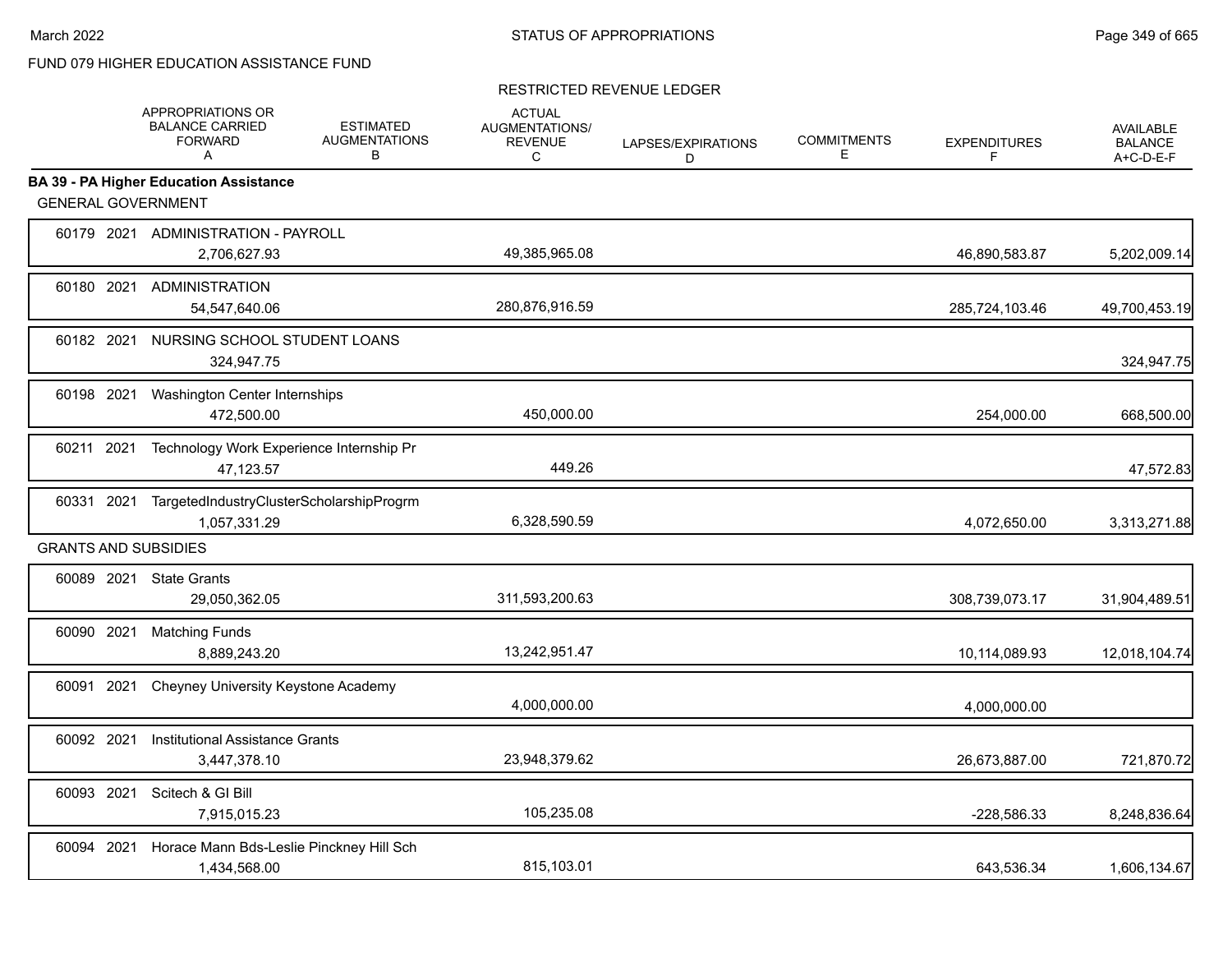|            | APPROPRIATIONS OR<br><b>BALANCE CARRIED</b><br><b>FORWARD</b><br>Α | <b>ESTIMATED</b><br><b>AUGMENTATIONS</b><br>в | <b>ACTUAL</b><br>AUGMENTATIONS/<br><b>REVENUE</b><br>C | LAPSES/EXPIRATIONS<br>D | <b>COMMITMENTS</b><br>Е | <b>EXPENDITURES</b><br>F | AVAILABLE<br><b>BALANCE</b><br>A+C-D-E-F |
|------------|--------------------------------------------------------------------|-----------------------------------------------|--------------------------------------------------------|-------------------------|-------------------------|--------------------------|------------------------------------------|
| 60098 2021 | Primary Health Care Loan Forgiveness<br>833,666.31                 |                                               | 7,948.14                                               |                         |                         |                          | 841,614.45                               |
| 60099 2021 | Paul Doughlas Teachers Scholarships<br>710.00                      |                                               | 585.00                                                 |                         |                         | 835.00                   | 460.00                                   |
| 60103 2021 | <b>Guaranty Agency Operation Fund</b><br>205,317,587.60            |                                               | 158,534,727.99                                         |                         |                         | 9,766,298.61             | 354,086,016.98                           |
| 60200 2021 | <b>Educational Training Vouchers program</b><br>2,297,491.43       |                                               | 1,985,423.50                                           |                         |                         | 2,526,007.00             | 1,756,907.93                             |
| 60259 2021 | <b>Nursing Loan Programs</b><br>2,503,121.57                       |                                               | 11,758.64                                              |                         |                         | $-61.57$                 | 2,514,941.78                             |
| 60274 2021 | National Guard Educational Assistnc Prog<br>412,217.85             |                                               | 9,690,133.00                                           |                         |                         | 9,220,388.00             | 881,962.85                               |
| 60303 2021 | School of Medicine Grant<br>47,752.43                              |                                               | 165,755.18                                             |                         |                         | 160,244.96               | 53,262.65                                |
| 60305 2021 | Public Defender & DA Loan Forgiveness<br>9.402.06                  |                                               | 56,915.00                                              |                         |                         | 56,915.00                | 9,402.06                                 |
| 60318 2021 | <b>State Grants Supplement</b><br>15,000,000.00                    |                                               |                                                        |                         |                         |                          | 15,000,000.00                            |
| 60319 2021 | Higher Education for the Disadvantaged<br>710,548.68               |                                               | 1,657,053.86                                           |                         |                         | 2,240,311.24             | 127,291.30                               |
| 60320 2021 | HigherEducation of Blind or DeafStudents<br>80,840.35              |                                               | 49,979.55                                              |                         |                         | 26,750.00                | 104,069.90                               |
| 60366 2021 | <b>Distance Education Program</b><br>583,336.21                    |                                               | 5,561.51                                               |                         |                         |                          | 588,897.72                               |
| 60373 2021 | Ready to Succeed Scholarships<br>214,280.40                        |                                               | 5,567,518.48                                           |                         |                         | 5,362,812.00             | 418,986.88                               |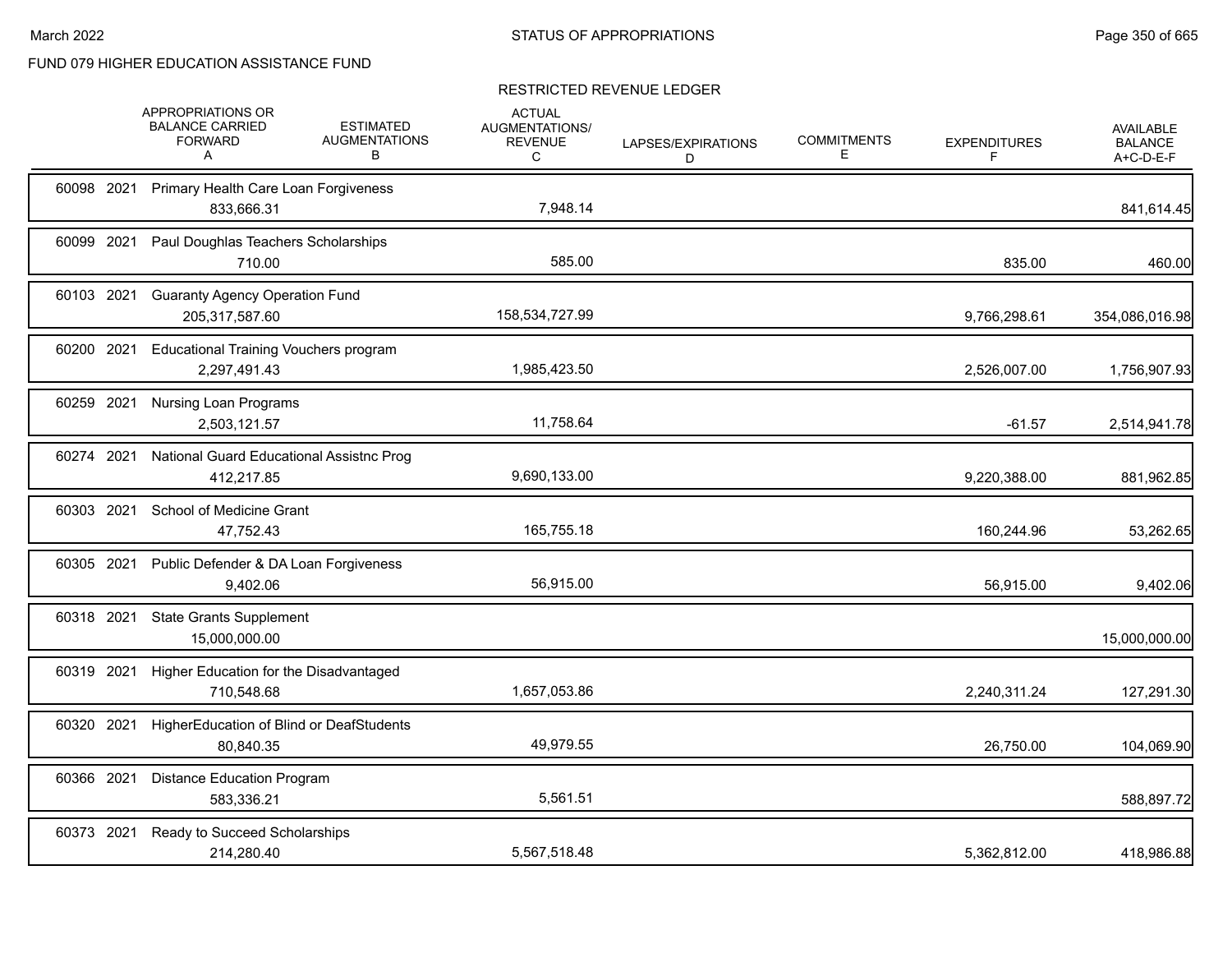|                     | APPROPRIATIONS OR<br><b>BALANCE CARRIED</b><br>FORWARD<br>A | <b>ESTIMATED</b><br><b>AUGMENTATIONS</b><br>В | <b>ACTUAL</b><br><b>AUGMENTATIONS/</b><br><b>REVENUE</b> | LAPSES/EXPIRATIONS | <b>COMMITMENTS</b> | <b>EXPENDITURES</b> | AVAILABLE<br><b>BALANCE</b><br>A+C-D-E-F |
|---------------------|-------------------------------------------------------------|-----------------------------------------------|----------------------------------------------------------|--------------------|--------------------|---------------------|------------------------------------------|
| 60485 2021          | MilitaryFamilyEducationProgrm(MFEP)Grnts                    |                                               |                                                          |                    |                    |                     |                                          |
|                     | 79,171.42                                                   |                                               | 1,345,826.76                                             |                    |                    | 1,220,967.00        | 204,031.18                               |
| 60504 2021          | <b>COVID Student Loan Relief for Nurses</b>                 |                                               |                                                          |                    |                    |                     |                                          |
|                     |                                                             |                                               | 20.014.441.15                                            |                    |                    |                     | 20,014,441.15                            |
| <b>DEPT TOTAL</b>   |                                                             |                                               |                                                          |                    |                    |                     |                                          |
|                     | 337,982,863.49                                              |                                               | 889,840,419.09                                           |                    |                    | 717,464,804.68      | 510,358,477.90                           |
| <b>LEDGER TOTAL</b> |                                                             |                                               |                                                          |                    |                    |                     |                                          |
|                     | 337,982,863.49                                              |                                               | 889,840,419.09                                           |                    |                    | 717,464,804.68      | 510,358,477.90                           |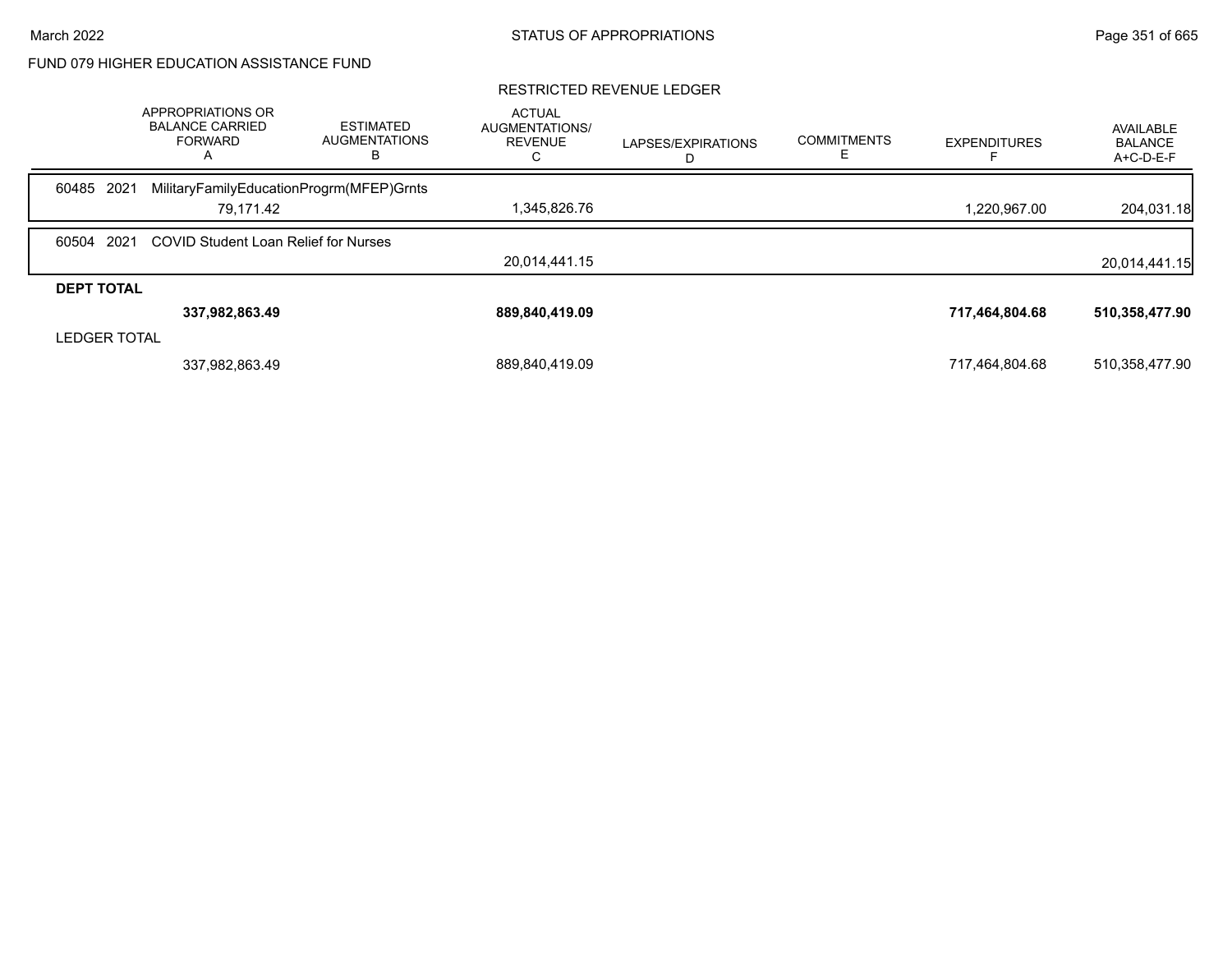## FUND 080 EMERGENCY MEDICAL OPERATING SERVICE

### CURRENT STATE APPROPRIATIONS LEDGER

|                       | <b>APPROPRIATIONS OR</b><br><b>BALANCE CARRIED</b><br><b>FORWARD</b><br>A | <b>ESTIMATED</b><br><b>AUGMENTATIONS</b><br>В | <b>ACTUAL</b><br>AUGMENTATIONS/<br><b>REVENUE</b><br>C | LAPSES/EXPIRATIONS<br>D | <b>COMMITMENTS</b><br>Ε | <b>EXPENDITURES</b> | <b>AVAILABLE</b><br><b>BALANCE</b><br>A+C-D-E-F |
|-----------------------|---------------------------------------------------------------------------|-----------------------------------------------|--------------------------------------------------------|-------------------------|-------------------------|---------------------|-------------------------------------------------|
| <b>BA 67 - Health</b> |                                                                           |                                               |                                                        |                         |                         |                     |                                                 |
|                       | <b>GRANTS AND SUBSIDIES</b>                                               |                                               |                                                        |                         |                         |                     |                                                 |
| 10505<br>2021         | <b>Emergency Medical Services</b>                                         |                                               |                                                        |                         |                         |                     |                                                 |
|                       | 9,200,000.00                                                              |                                               |                                                        |                         | 2,998,407.58            | 5,687,330.83        | 514,261.59                                      |
| 10506 2021            | Catastrophic Medical & Rehabilitation                                     |                                               |                                                        |                         |                         |                     |                                                 |
|                       | 4,300,000.00                                                              |                                               |                                                        |                         | 44,143.26               | 1,505,249.71        | 2,750,607.03                                    |
| <b>DEPT TOTAL</b>     |                                                                           |                                               |                                                        |                         |                         |                     |                                                 |
|                       | 13,500,000.00                                                             |                                               |                                                        |                         | 3,042,550.84            | 7,192,580.54        | 3,264,868.62                                    |
| LEDGER TOTAL          |                                                                           |                                               |                                                        |                         |                         |                     |                                                 |
|                       | 13,500,000.00                                                             |                                               |                                                        |                         | 3,042,550.84            | 7,192,580.54        | 3,264,868.62                                    |
|                       | TOTAL TOTAL ALL CURRENT STATE LEDGERS                                     |                                               |                                                        |                         |                         |                     |                                                 |
|                       | 13,500,000.00                                                             |                                               |                                                        |                         | 3,042,550.84            | 7,192,580.54        | 3,264,868.62                                    |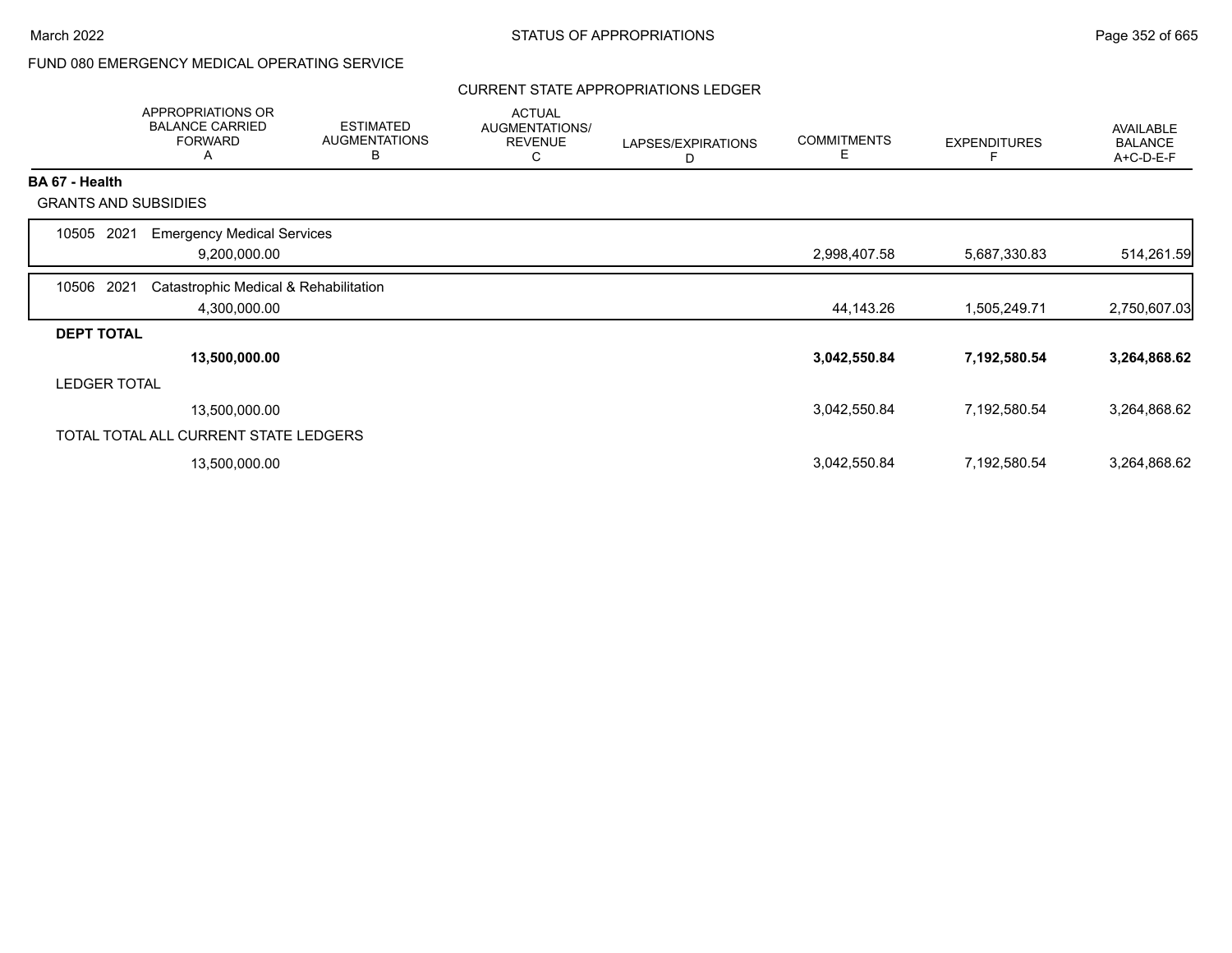## FUND 080 EMERGENCY MEDICAL OPERATING SERVICE

#### PRIOR STATE APPROPRIATIONS LEDGER

|                             | <b>APPROPRIATIONS OR</b><br><b>BALANCE CARRIED</b><br><b>FORWARD</b><br>A | <b>ESTIMATED</b><br><b>AUGMENTATIONS</b><br>В | <b>ACTUAL</b><br><b>AUGMENTATIONS/</b><br><b>REVENUE</b><br>С | LAPSES/EXPIRATIONS<br>D | <b>COMMITMENTS</b><br>E. | <b>EXPENDITURES</b><br>F. | <b>AVAILABLE</b><br><b>BALANCE</b><br>A+C-D-E-F |
|-----------------------------|---------------------------------------------------------------------------|-----------------------------------------------|---------------------------------------------------------------|-------------------------|--------------------------|---------------------------|-------------------------------------------------|
| BA 67 - Health              |                                                                           |                                               |                                                               |                         |                          |                           |                                                 |
| <b>GRANTS AND SUBSIDIES</b> |                                                                           |                                               |                                                               |                         |                          |                           |                                                 |
| 2018<br>10505               | <b>Emergency Medical Services</b>                                         |                                               |                                                               |                         | 10,054.00                | $-10,054.00$              |                                                 |
| 2019<br>10505               | <b>Emergency Medical Services</b><br>79,021.06                            |                                               |                                                               |                         | 45,814.91                | $-10,317.00$              | 43,523.15                                       |
| 2020<br>10505               | <b>Emergency Medical Services</b><br>2,213,917.81                         |                                               |                                                               |                         | 150,818.33               | 1,022,565.53              | 1,040,533.95                                    |
| 2020<br>10506               | Catastrophic Medical & Rehabilitation<br>1,931,262.95                     |                                               |                                                               |                         |                          | 461,197.47                | 1,470,065.48                                    |
| <b>DEPT TOTAL</b>           |                                                                           |                                               |                                                               |                         |                          |                           |                                                 |
|                             | 4,224,201.82                                                              |                                               |                                                               |                         | 206,687.24               | 1,463,392.00              | 2,554,122.58                                    |
| <b>LEDGER TOTAL</b>         |                                                                           |                                               |                                                               |                         |                          |                           |                                                 |
|                             | 4,224,201.82                                                              |                                               |                                                               |                         | 206,687.24               | 1,463,392.00              | 2,554,122.58                                    |
|                             | TOTAL TOTAL ALL PRIOR STATE LEDGERS                                       |                                               |                                                               |                         |                          |                           |                                                 |
|                             | 4,224,201.82                                                              |                                               |                                                               |                         | 206,687.24               | 1,463,392.00              | 2,554,122.58                                    |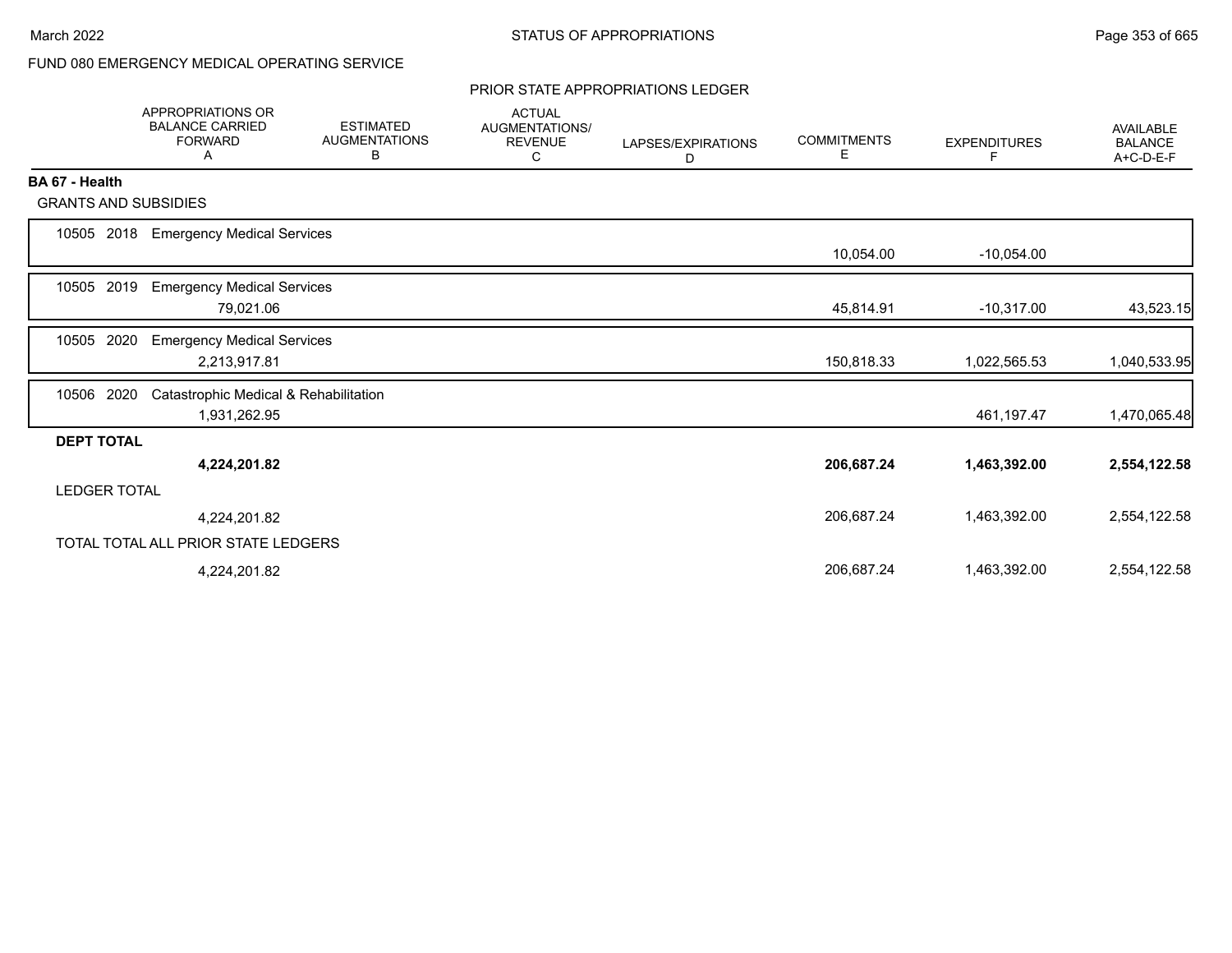г

## FUND 081 STATE RESTAURANT FUND

### NON-BUDGETED LEDGER

|                                 | <b>APPROPRIATIONS OR</b><br><b>BALANCE CARRIED</b><br>FORWARD<br>A | <b>ESTIMATED</b><br><b>AUGMENTATIONS</b><br>в | <b>ACTUAL</b><br>AUGMENTATIONS/<br><b>REVENUE</b><br>С | LAPSES/EXPIRATIONS<br>D | <b>COMMITMENTS</b><br>E | <b>EXPENDITURES</b> | AVAILABLE<br><b>BALANCE</b><br>A+C-D-E-F |
|---------------------------------|--------------------------------------------------------------------|-----------------------------------------------|--------------------------------------------------------|-------------------------|-------------------------|---------------------|------------------------------------------|
| <b>BA 15 - General Services</b> |                                                                    |                                               |                                                        |                         |                         |                     |                                          |
| <b>GENERAL GOVERNMENT</b>       |                                                                    |                                               |                                                        |                         |                         |                     |                                          |
| 2021<br>50011                   | <b>State Restaurant Fund</b>                                       |                                               |                                                        |                         |                         |                     |                                          |
|                                 |                                                                    |                                               |                                                        |                         | 430.17                  | 41,860.31           | $-42,290.48$                             |
| <b>DEPT TOTAL</b>               |                                                                    |                                               |                                                        |                         |                         |                     |                                          |
|                                 |                                                                    |                                               |                                                        |                         | 430.17                  | 41,860.31           | $-42,290.48$                             |
| <b>LEDGER TOTAL</b>             |                                                                    |                                               |                                                        |                         |                         |                     |                                          |
|                                 |                                                                    |                                               |                                                        |                         | 430.17                  | 41,860.31           | $-42,290.48$                             |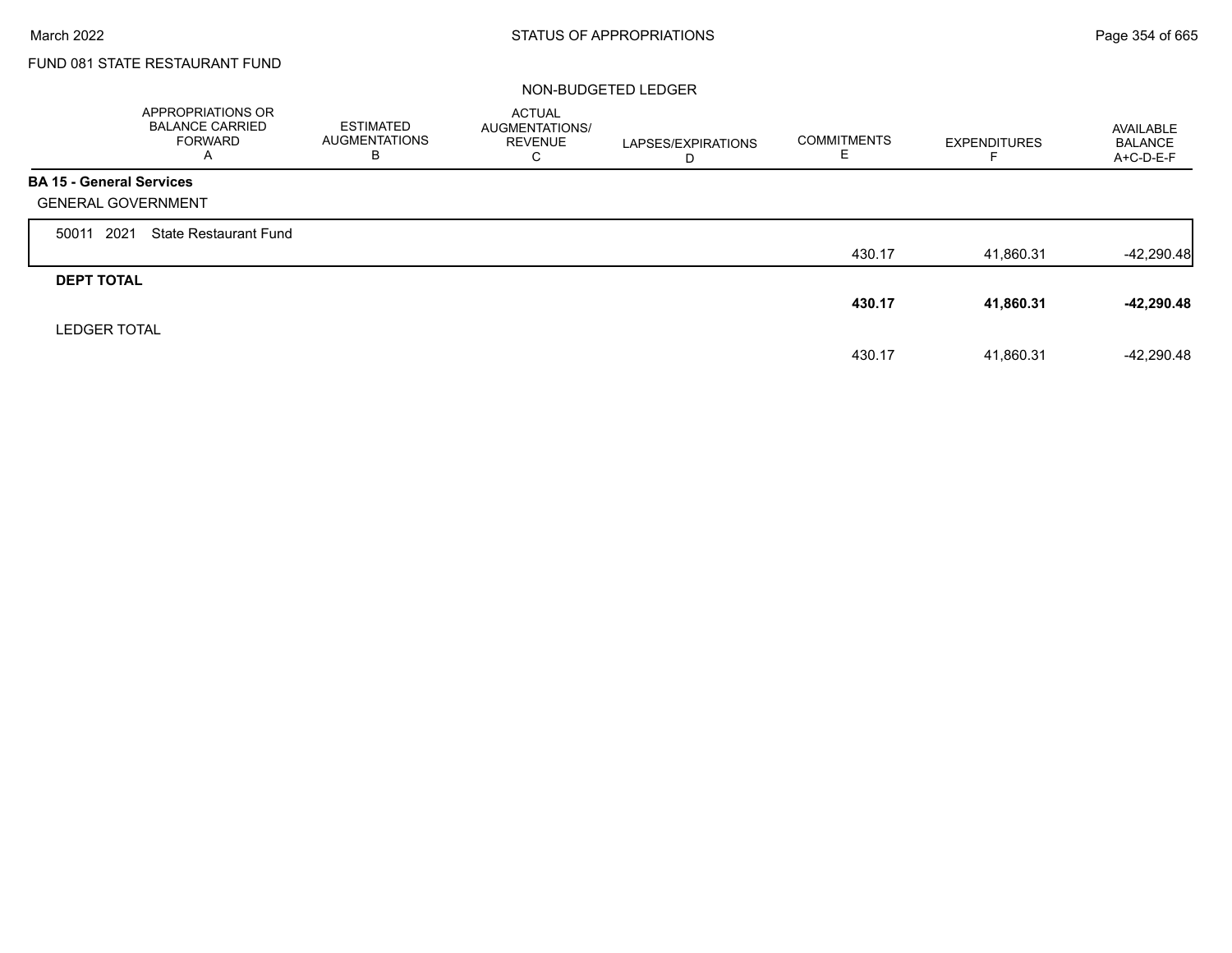## FUND 082 STATE WORKER'S INSURANCE FUND-SWIF

#### RESTRICTED RECEIPTS LEDGER

|                           | APPROPRIATIONS OR<br><b>BALANCE CARRIED</b><br><b>FORWARD</b><br>A | <b>ESTIMATED</b><br><b>AUGMENTATIONS</b><br>в | <b>ACTUAL</b><br><b>AUGMENTATIONS/</b><br><b>REVENUE</b><br>С | LAPSES/EXPIRATIONS<br>D | <b>COMMITMENTS</b><br>Е | <b>EXPENDITURES</b> | AVAILABLE<br><b>BALANCE</b><br>A+C-D-E-F |
|---------------------------|--------------------------------------------------------------------|-----------------------------------------------|---------------------------------------------------------------|-------------------------|-------------------------|---------------------|------------------------------------------|
| BA 12 - Labor & Industry  |                                                                    |                                               |                                                               |                         |                         |                     |                                          |
| <b>GENERAL GOVERNMENT</b> |                                                                    |                                               |                                                               |                         |                         |                     |                                          |
| 2021<br>40006             | Commonwealth Self Insurance Claims Year                            |                                               |                                                               |                         |                         |                     |                                          |
|                           | 1,923,945.62                                                       |                                               | 672,592.80                                                    |                         |                         | 675,897.40          | 1,920,641.02                             |
| 2021<br>40007             | Workmens's Comp Benefits-Self-Insured                              |                                               |                                                               |                         |                         |                     |                                          |
|                           | 967,781.21                                                         |                                               |                                                               |                         |                         |                     | 967,781.21                               |
| <b>DEPT TOTAL</b>         |                                                                    |                                               |                                                               |                         |                         |                     |                                          |
|                           | 2,891,726.83                                                       |                                               | 672,592.80                                                    |                         |                         | 675,897.40          | 2,888,422.23                             |
| <b>LEDGER TOTAL</b>       |                                                                    |                                               |                                                               |                         |                         |                     |                                          |
|                           | 2,891,726.83                                                       |                                               | 672,592.80                                                    |                         |                         | 675,897.40          | 2,888,422.23                             |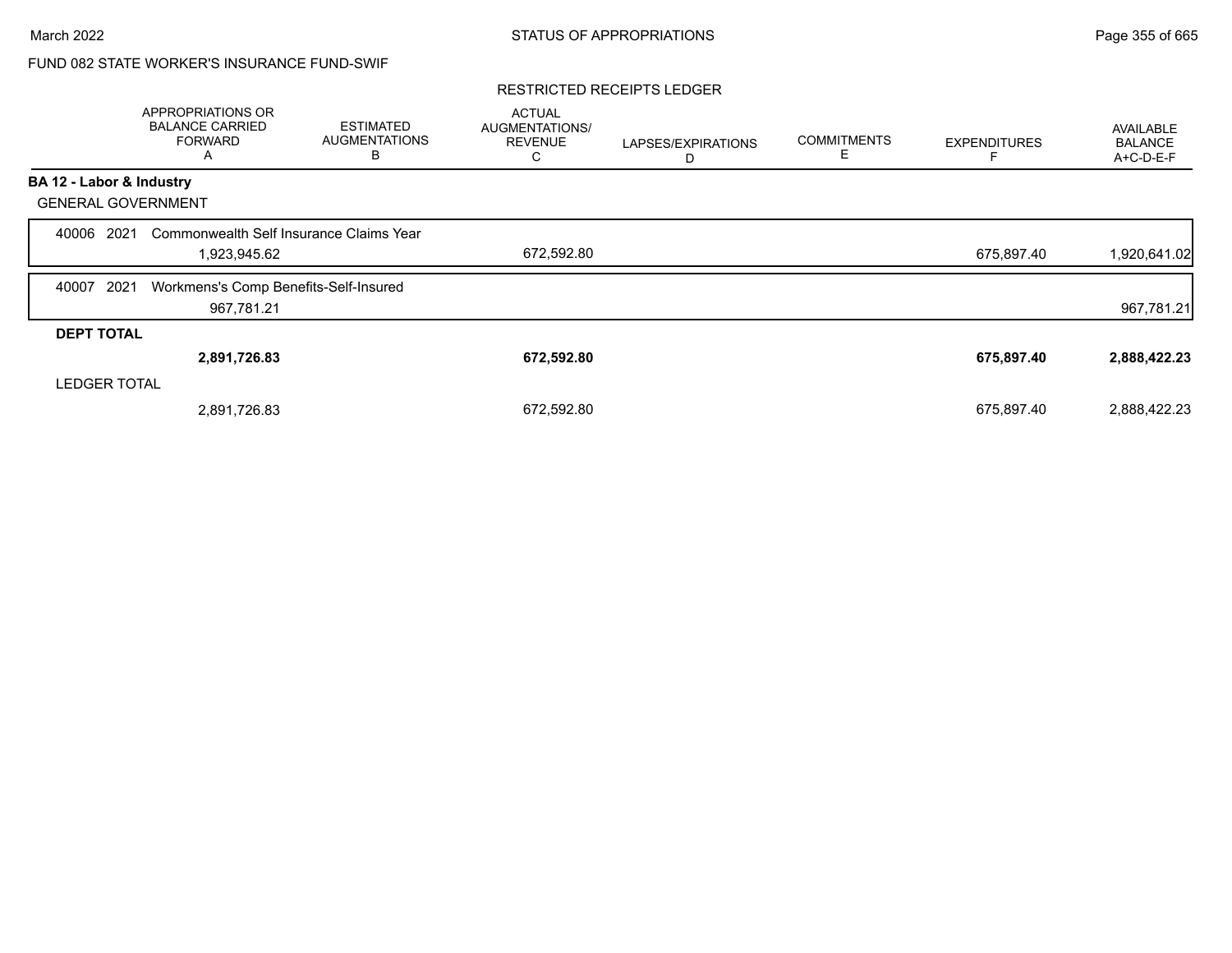## FUND 082 STATE WORKER'S INSURANCE FUND-SWIF

### NON-BUDGETED LEDGER

|                           | APPROPRIATIONS OR<br><b>BALANCE CARRIED</b><br><b>FORWARD</b><br>A | <b>ESTIMATED</b><br><b>AUGMENTATIONS</b><br>в | <b>ACTUAL</b><br>AUGMENTATIONS/<br><b>REVENUE</b><br>С | LAPSES/EXPIRATIONS<br>D | <b>COMMITMENTS</b><br>Е | <b>EXPENDITURES</b> | AVAILABLE<br><b>BALANCE</b><br>$A+C-D-E-F$ |
|---------------------------|--------------------------------------------------------------------|-----------------------------------------------|--------------------------------------------------------|-------------------------|-------------------------|---------------------|--------------------------------------------|
| BA 12 - Labor & Industry  |                                                                    |                                               |                                                        |                         |                         |                     |                                            |
| <b>GENERAL GOVERNMENT</b> |                                                                    |                                               |                                                        |                         |                         |                     |                                            |
| 2021<br>50007             | <b>General Operations</b>                                          |                                               |                                                        |                         |                         |                     |                                            |
|                           |                                                                    |                                               | 468,448.50                                             |                         | 115,306,173.62          | 115,624,266.19      | -230,930,439.81                            |
| <b>DEPT TOTAL</b>         |                                                                    |                                               |                                                        |                         |                         |                     |                                            |
|                           |                                                                    |                                               | 468,448.50                                             |                         | 115,306,173.62          | 115,624,266.19      | -230,930,439.81                            |
| <b>LEDGER TOTAL</b>       |                                                                    |                                               |                                                        |                         |                         |                     |                                            |
|                           |                                                                    |                                               | 468.448.50                                             |                         | 115,306,173.62          | 115,624,266.19      | -230,930,439.81                            |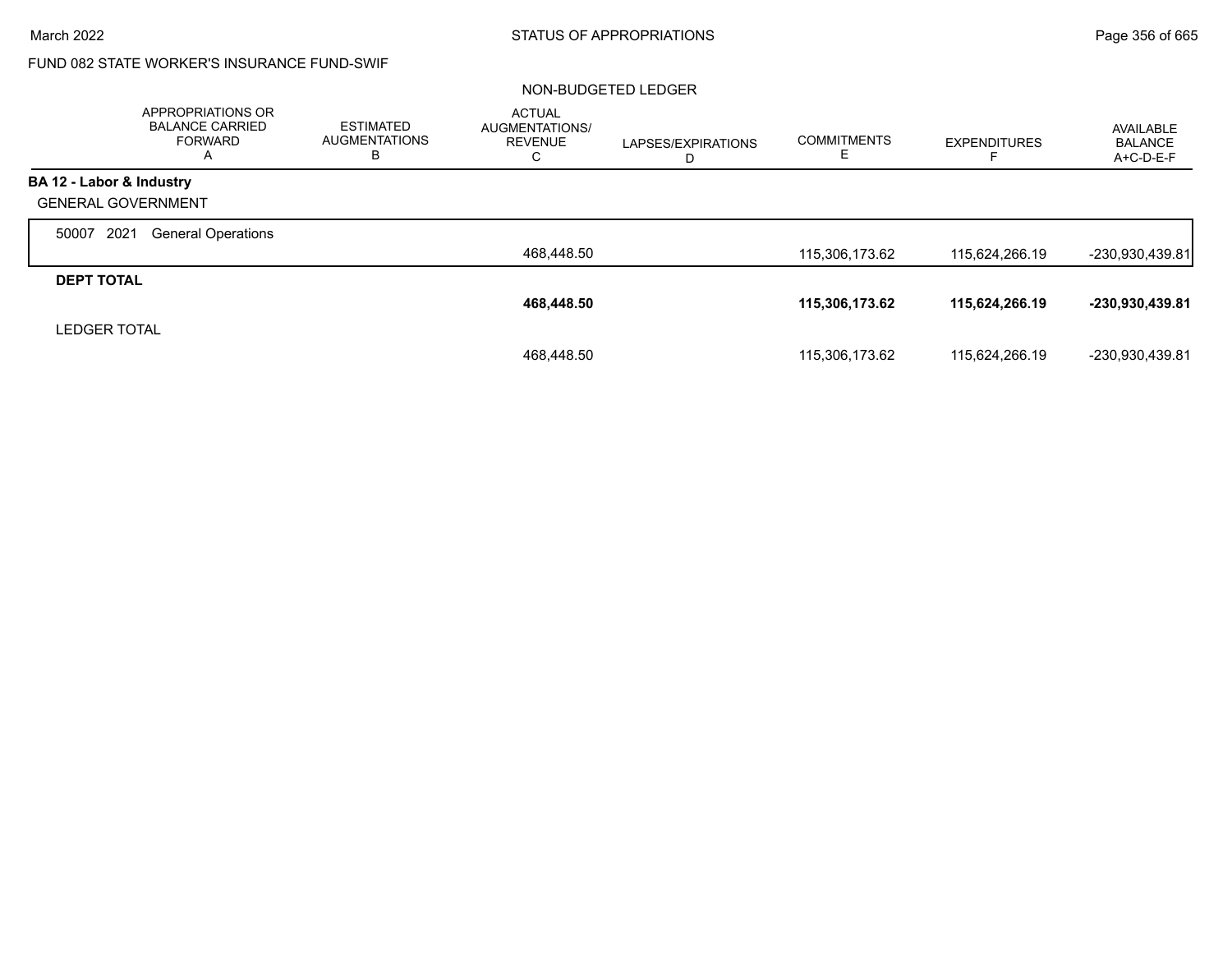### CURRENT STATE APPROPRIATIONS LEDGER

|                             | APPROPRIATIONS OR<br><b>BALANCE CARRIED</b><br><b>FORWARD</b><br>A | <b>ESTIMATED</b><br><b>AUGMENTATIONS</b><br>B | <b>ACTUAL</b><br>AUGMENTATIONS/<br><b>REVENUE</b><br>С | LAPSES/EXPIRATIONS<br>D | <b>COMMITMENTS</b> | <b>EXPENDITURES</b> | AVAILABLE<br><b>BALANCE</b><br>A+C-D-E-F |
|-----------------------------|--------------------------------------------------------------------|-----------------------------------------------|--------------------------------------------------------|-------------------------|--------------------|---------------------|------------------------------------------|
| <b>BA 20 - State Police</b> |                                                                    |                                               |                                                        |                         |                    |                     |                                          |
| <b>GENERAL GOVERNMENT</b>   |                                                                    |                                               |                                                        |                         |                    |                     |                                          |
| 2021<br>10219               | <b>Liquor Control Enforcement</b>                                  |                                               |                                                        |                         |                    |                     |                                          |
|                             | 33,196,000.00                                                      | 75,000.00                                     | 23,205.00                                              |                         | .190,064.37        | 21,518,061.33       | 10,511,079.30                            |
| <b>DEPT TOTAL</b>           |                                                                    |                                               |                                                        |                         |                    |                     |                                          |
|                             | 33,196,000.00                                                      | 75,000.00                                     | 23,205.00                                              |                         | 1,190,064.37       | 21,518,061.33       | 10,511,079.30                            |
| <b>LEDGER TOTAL</b>         |                                                                    |                                               |                                                        |                         |                    |                     |                                          |
|                             | 33.196.000.00                                                      | 75,000.00                                     | 23.205.00                                              |                         | 1.190.064.37       | 21.518.061.33       | 10,511,079.30                            |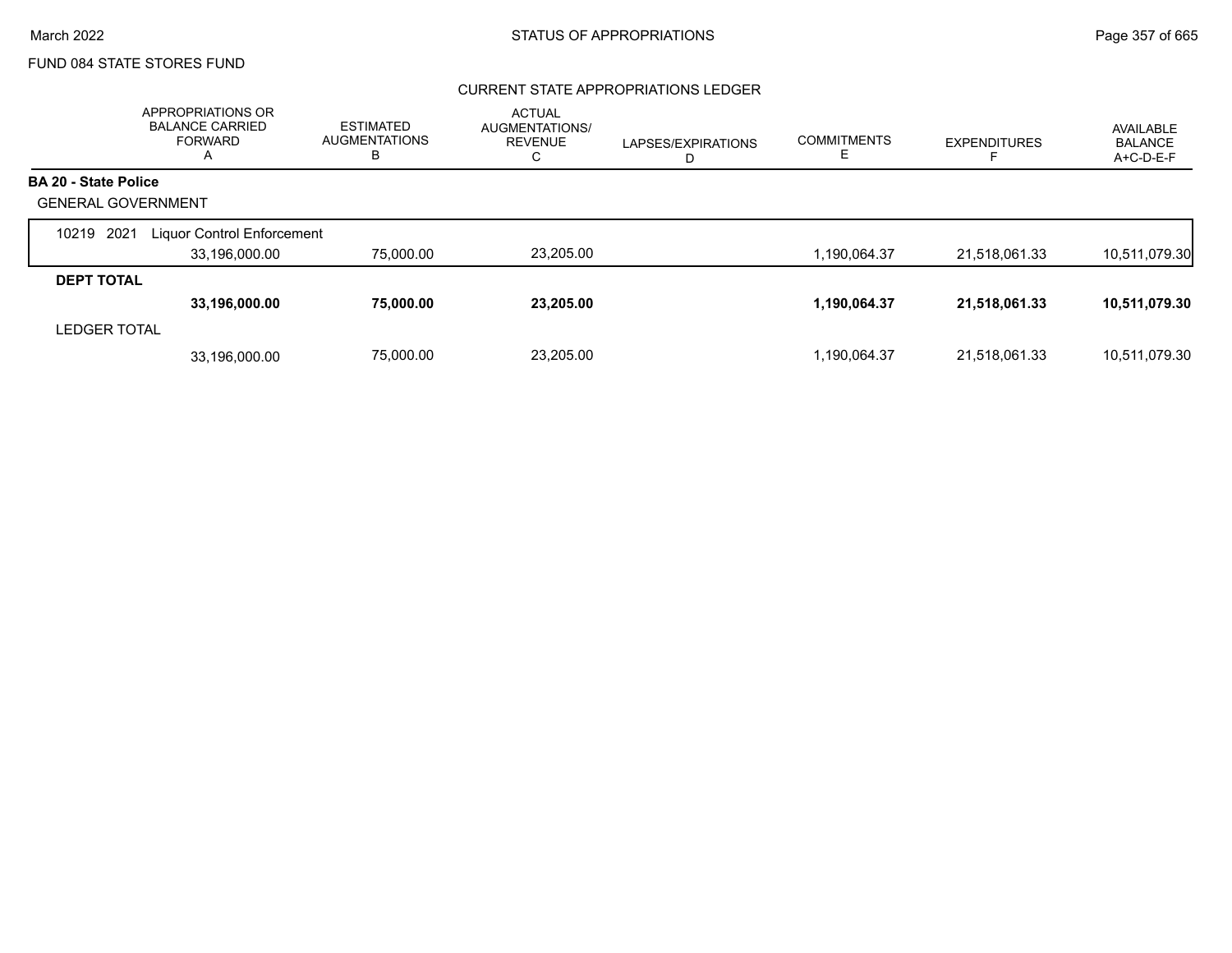### CURRENT STATE EXECUTIVE AUTHORIZATIONS LEDGER

|                                                           | APPROPRIATIONS OR<br><b>BALANCE CARRIED</b><br><b>FORWARD</b><br>Α | <b>ESTIMATED</b><br><b>AUGMENTATIONS</b><br>В | <b>ACTUAL</b><br><b>AUGMENTATIONS/</b><br><b>REVENUE</b><br>C | LAPSES/EXPIRATIONS<br>D | <b>COMMITMENTS</b><br>Е | <b>EXPENDITURES</b><br>F | AVAILABLE<br><b>BALANCE</b><br>$A+C-D-E-F$ |
|-----------------------------------------------------------|--------------------------------------------------------------------|-----------------------------------------------|---------------------------------------------------------------|-------------------------|-------------------------|--------------------------|--------------------------------------------|
|                                                           | <b>BA 74 - Drug and Alcohol Programs</b>                           |                                               |                                                               |                         |                         |                          |                                            |
| <b>GRANTS AND SUBSIDIES</b>                               |                                                                    |                                               |                                                               |                         |                         |                          |                                            |
| 2021<br>20381                                             | SSF-Alcohol Abuse Programs                                         |                                               |                                                               |                         |                         |                          |                                            |
|                                                           | 5,297,166.00                                                       |                                               |                                                               |                         |                         |                          | 5,297,166.00                               |
| <b>DEPT TOTAL</b>                                         |                                                                    |                                               |                                                               |                         |                         |                          |                                            |
|                                                           | 5,297,166.00                                                       |                                               |                                                               |                         |                         |                          | 5,297,166.00                               |
| BA 26 - Liquor Control Board<br><b>GENERAL GOVERNMENT</b> |                                                                    |                                               |                                                               |                         |                         |                          |                                            |
| 20061<br>2021                                             | Purchase of Liquor<br>1,530,600,000.00                             |                                               |                                                               |                         |                         | 1,256,150,469.26         | 274,449,530.74                             |
| 2021<br>20063                                             | <b>Comptroller Operations</b><br>6,130,000.00                      |                                               |                                                               |                         |                         | 2,814,240.73             | 3,315,759.27                               |
| 20064 2021                                                | <b>General Operations</b><br>676,467,000.00                        | 20,000.00                                     |                                                               |                         | 106,556,884.00          | 436,834,173.38           | 133,075,942.62                             |
| <b>GRANTS AND SUBSIDIES</b>                               |                                                                    |                                               |                                                               |                         |                         |                          |                                            |
| 20062 2021                                                | Transfer of Profits to General Fund<br>185,100,000.00              |                                               |                                                               |                         |                         | 185,100,000.00           |                                            |
| <b>DEPT TOTAL</b>                                         |                                                                    |                                               |                                                               |                         |                         |                          |                                            |
|                                                           | 2,398,297,000.00                                                   | 20,000.00                                     |                                                               |                         | 106,556,884.00          | 1,880,898,883.37         | 410,841,232.63                             |
| <b>LEDGER TOTAL</b>                                       |                                                                    |                                               |                                                               |                         |                         |                          |                                            |
|                                                           | 2,403,594,166.00                                                   | 20,000.00                                     |                                                               |                         | 106,556,884.00          | 1,880,898,883.37         | 416,138,398.63                             |
|                                                           | TOTAL TOTAL ALL CURRENT STATE LEDGERS                              |                                               |                                                               |                         |                         |                          |                                            |
|                                                           | 2,436,790,166.00                                                   | 95,000.00                                     | 23,205.00                                                     |                         | 107,746,948.37          | 1,902,416,944.70         | 426.649.477.93                             |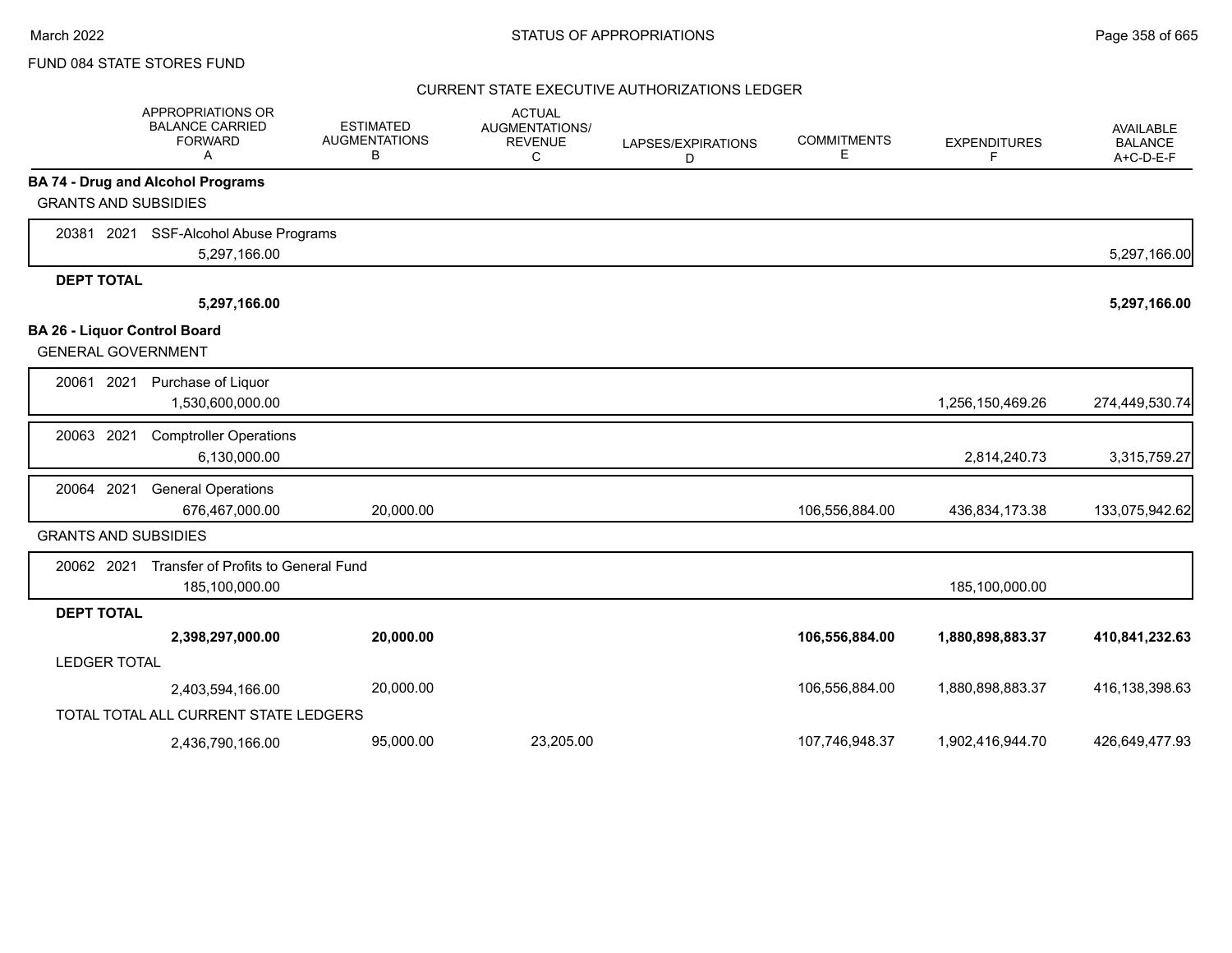#### PRIOR STATE APPROPRIATIONS LEDGER

|                             | APPROPRIATIONS OR<br><b>BALANCE CARRIED</b><br><b>FORWARD</b><br>Α | <b>ESTIMATED</b><br><b>AUGMENTATIONS</b><br>В | <b>ACTUAL</b><br>AUGMENTATIONS/<br><b>REVENUE</b><br>С | LAPSES/EXPIRATIONS<br>D | <b>COMMITMENTS</b><br>Е | <b>EXPENDITURES</b><br>F | <b>AVAILABLE</b><br><b>BALANCE</b><br>A+C-D-E-F |
|-----------------------------|--------------------------------------------------------------------|-----------------------------------------------|--------------------------------------------------------|-------------------------|-------------------------|--------------------------|-------------------------------------------------|
| <b>BA 20 - State Police</b> |                                                                    |                                               |                                                        |                         |                         |                          |                                                 |
| <b>GENERAL GOVERNMENT</b>   |                                                                    |                                               |                                                        |                         |                         |                          |                                                 |
| 10219                       | 2016 Liquor Control Enforcement<br>197.82                          |                                               |                                                        |                         |                         |                          | 197.82                                          |
| 10219 2018                  | <b>Liquor Control Enforcement</b><br>1,241.52                      |                                               |                                                        |                         |                         |                          | 1,241.52                                        |
| 2019<br>10219               | <b>Liquor Control Enforcement</b><br>2,095,887.73                  |                                               |                                                        |                         | 363,202.65              | 11,089.20                | 1,721,595.88                                    |
| 10219<br>2020               | <b>Liquor Control Enforcement</b><br>5,279,920.33                  |                                               |                                                        |                         | 210,144.42              | 1,616,866.22             | 3,452,909.69                                    |
| 2010<br>10219               | <b>Liquor Control Enforcement</b>                                  |                                               |                                                        |                         |                         | $-38.00$                 | 38.00                                           |
| <b>DEPT TOTAL</b>           |                                                                    |                                               |                                                        |                         |                         |                          |                                                 |
| <b>LEDGER TOTAL</b>         | 7,377,247.40                                                       |                                               |                                                        |                         | 573,347.07              | 1,627,917.42             | 5,175,982.91                                    |
|                             | 7,377,247.40                                                       |                                               |                                                        |                         | 573,347.07              | 1,627,917.42             | 5,175,982.91                                    |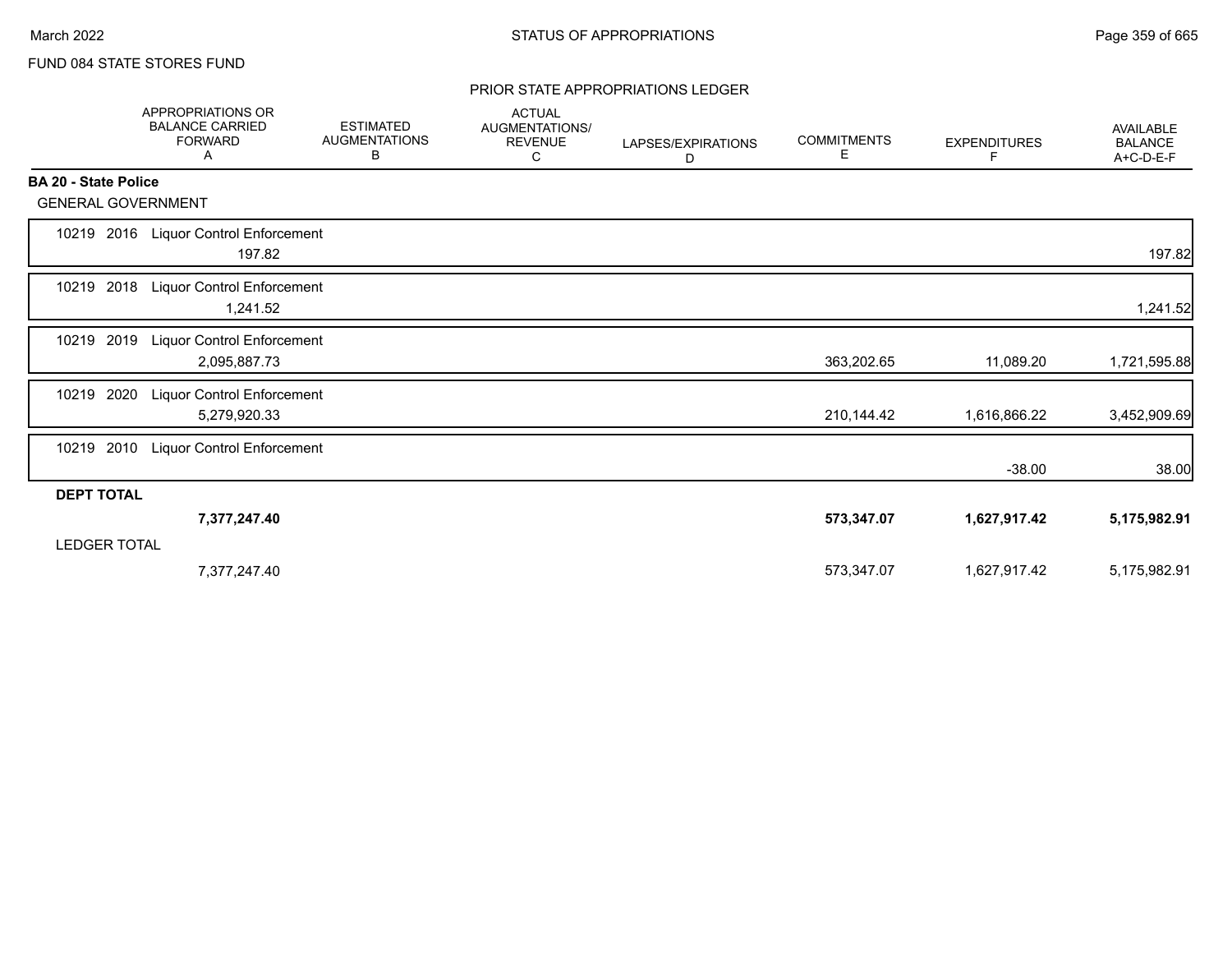### PRIOR STATE EXECUTIVE AUTHORIZATIONS LEDGER

|                                     | APPROPRIATIONS OR<br><b>BALANCE CARRIED</b><br><b>FORWARD</b><br>A | <b>ESTIMATED</b><br><b>AUGMENTATIONS</b><br>B | <b>ACTUAL</b><br><b>AUGMENTATIONS/</b><br><b>REVENUE</b><br>C | LAPSES/EXPIRATIONS<br>D | <b>COMMITMENTS</b><br>E | <b>EXPENDITURES</b><br>F | AVAILABLE<br><b>BALANCE</b><br>A+C-D-E-F |
|-------------------------------------|--------------------------------------------------------------------|-----------------------------------------------|---------------------------------------------------------------|-------------------------|-------------------------|--------------------------|------------------------------------------|
| <b>BA 26 - Liquor Control Board</b> |                                                                    |                                               |                                                               |                         |                         |                          |                                          |
| <b>GENERAL GOVERNMENT</b>           |                                                                    |                                               |                                                               |                         |                         |                          |                                          |
|                                     | 20061 2019 Purchase of Liquor                                      |                                               |                                                               |                         |                         | -106,624.67              | 106,624.67                               |
|                                     | 20061 2020 Purchase of Liquor<br>29,660,735.70                     |                                               |                                                               |                         |                         | 39,567.17                | 29,621,168.53                            |
| 20063 2020                          | <b>Comptroller Operations</b><br>98,000.00                         |                                               |                                                               |                         |                         |                          | 98,000.00                                |
|                                     | 20064 2014 General Operations<br>2,948,191.11                      |                                               |                                                               |                         | 157,411.33              |                          | 2,790,779.78                             |
|                                     | 20064 2015 General Operations<br>1,142,025.81                      |                                               |                                                               |                         | 1,074,980.31            |                          | 67,045.50                                |
|                                     | 20064 2016 General Operations<br>281,023.55                        |                                               |                                                               |                         | 229,998.27              |                          | 51,025.28                                |
|                                     | 20064 2017 General Operations<br>715,580.33                        |                                               |                                                               |                         | 701,117.96              |                          | 14,462.37                                |
|                                     | 20064 2018 General Operations<br>1,018,751.62                      |                                               |                                                               |                         | 992,783.03              | 601.24                   | 25,367.35                                |
| 20064 2019                          | <b>General Operations</b><br>1,194,897.43                          |                                               |                                                               |                         | 908,024.59              | 3,722.93                 | 283,149.91                               |
| 20064 2020                          | <b>General Operations</b><br>79,588,204.84                         |                                               |                                                               |                         | 1,528,064.71            | 50,674,001.07            | 27,386,139.06                            |
| <b>DEPT TOTAL</b>                   |                                                                    |                                               |                                                               |                         |                         |                          |                                          |
|                                     | 116,647,410.39                                                     |                                               |                                                               |                         | 5,592,380.20            | 50,611,267.74            | 60,443,762.45                            |
| <b>LEDGER TOTAL</b>                 |                                                                    |                                               |                                                               |                         |                         |                          |                                          |
|                                     | 116,647,410.39                                                     |                                               |                                                               |                         | 5,592,380.20            | 50,611,267.74            | 60,443,762.45                            |
|                                     | TOTAL TOTAL ALL PRIOR STATE LEDGERS                                |                                               |                                                               |                         |                         |                          |                                          |
|                                     | 124,024,657.79                                                     |                                               |                                                               |                         | 6,165,727.27            | 52,239,185.16            | 65,619,745.36                            |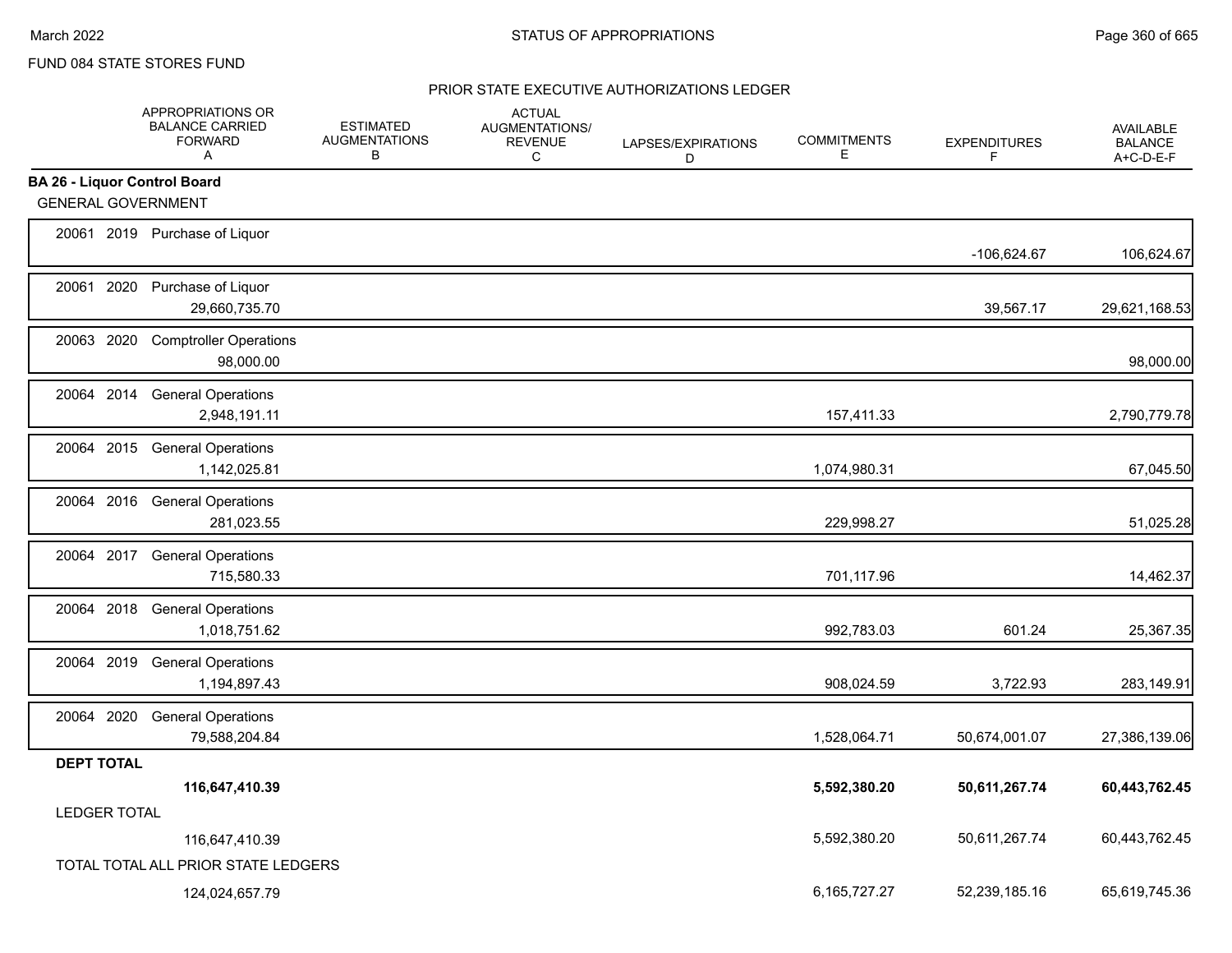### FUND 084 STATE STORES FUND

#### RESTRICTED REVENUE LEDGER

|                              | APPROPRIATIONS OR<br><b>BALANCE CARRIED</b><br><b>FORWARD</b><br>Α | <b>ESTIMATED</b><br><b>AUGMENTATIONS</b><br>В | <b>ACTUAL</b><br>AUGMENTATIONS/<br><b>REVENUE</b><br>С | LAPSES/EXPIRATIONS<br>D | <b>COMMITMENTS</b><br>Е | <b>EXPENDITURES</b> | AVAILABLE<br><b>BALANCE</b><br>A+C-D-E-F |
|------------------------------|--------------------------------------------------------------------|-----------------------------------------------|--------------------------------------------------------|-------------------------|-------------------------|---------------------|------------------------------------------|
| BA 26 - Liquor Control Board |                                                                    |                                               |                                                        |                         |                         |                     |                                          |
| <b>GRANTS AND SUBSIDIES</b>  |                                                                    |                                               |                                                        |                         |                         |                     |                                          |
| 60055 2021                   | Robert Wood Johnson Foundation Grant                               |                                               |                                                        |                         |                         |                     |                                          |
|                              | 212,929.12                                                         |                                               |                                                        |                         |                         |                     | 212,929.12                               |
| <b>DEPT TOTAL</b>            |                                                                    |                                               |                                                        |                         |                         |                     |                                          |
|                              | 212,929.12                                                         |                                               |                                                        |                         |                         |                     | 212,929.12                               |
| BA 20 - State Police         |                                                                    |                                               |                                                        |                         |                         |                     |                                          |
| <b>GENERAL GOVERNMENT</b>    |                                                                    |                                               |                                                        |                         |                         |                     |                                          |
| 2021<br>60451                | <b>BLCE Forfeiture</b>                                             |                                               |                                                        |                         |                         |                     |                                          |
|                              |                                                                    |                                               | 750,000.00                                             |                         |                         |                     | 750,000.00                               |
| <b>DEPT TOTAL</b>            |                                                                    |                                               |                                                        |                         |                         |                     |                                          |
|                              |                                                                    |                                               | 750,000.00                                             |                         |                         |                     | 750,000.00                               |
| <b>LEDGER TOTAL</b>          |                                                                    |                                               |                                                        |                         |                         |                     |                                          |
|                              | 212,929.12                                                         |                                               | 750,000.00                                             |                         |                         |                     | 962,929.12                               |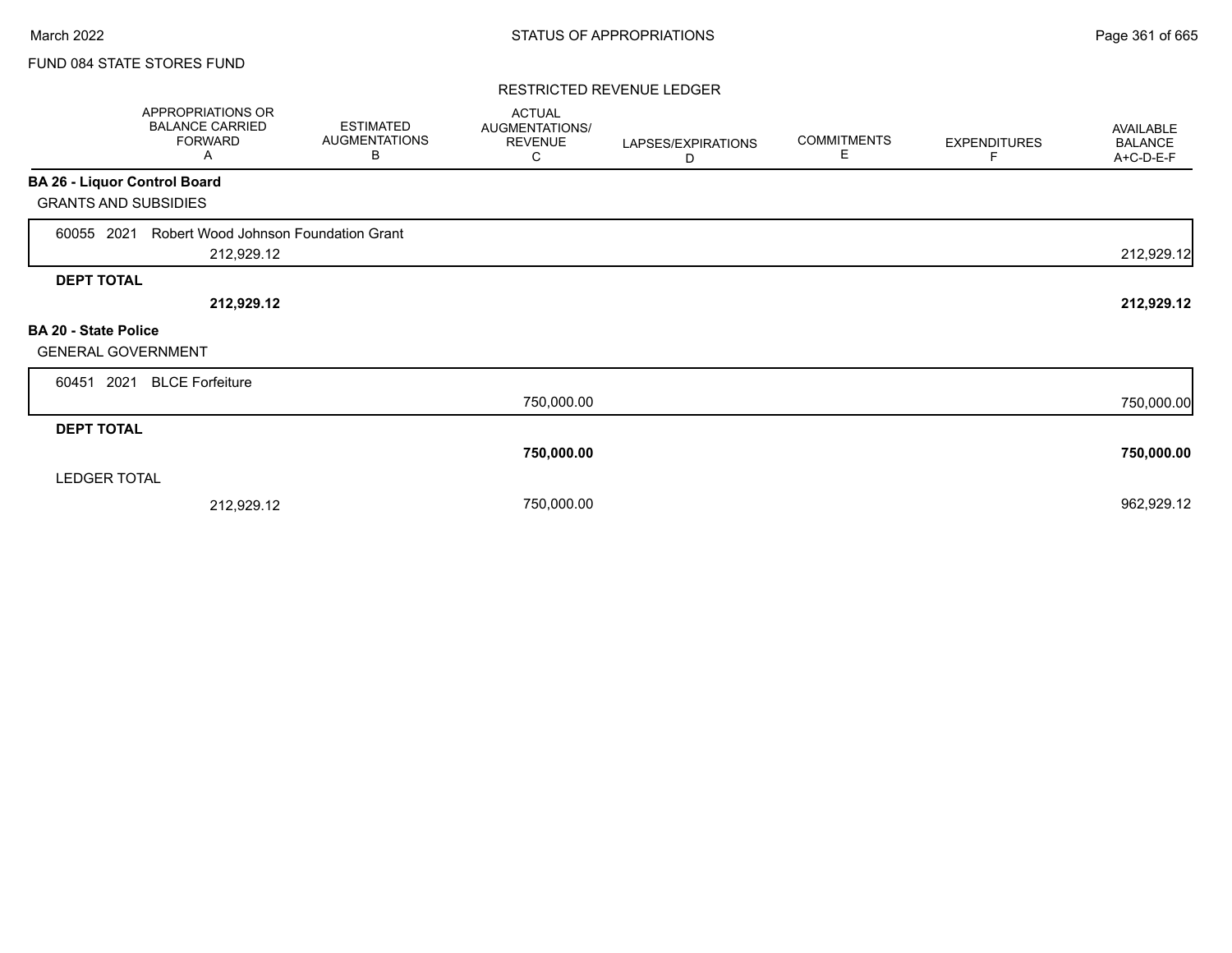# FUND 085 REHABILITATION CENTER FUND

#### NON-BUDGETED LEDGER

|                           | <b>APPROPRIATIONS OR</b><br><b>BALANCE CARRIED</b><br><b>FORWARD</b><br>A | <b>ESTIMATED</b><br><b>AUGMENTATIONS</b><br>в | <b>ACTUAL</b><br><b>AUGMENTATIONS/</b><br><b>REVENUE</b><br>С | LAPSES/EXPIRATIONS<br>D | <b>COMMITMENTS</b><br>ᄂ | <b>EXPENDITURES</b> | AVAILABLE<br><b>BALANCE</b><br>A+C-D-E-F |
|---------------------------|---------------------------------------------------------------------------|-----------------------------------------------|---------------------------------------------------------------|-------------------------|-------------------------|---------------------|------------------------------------------|
| BA 12 - Labor & Industry  |                                                                           |                                               |                                                               |                         |                         |                     |                                          |
| <b>GENERAL GOVERNMENT</b> |                                                                           |                                               |                                                               |                         |                         |                     |                                          |
| 2021<br>50008             | <b>General Operations</b>                                                 |                                               |                                                               |                         |                         |                     |                                          |
|                           |                                                                           |                                               | 524,692.15                                                    |                         | 6,782,999.20            | 16,247,653.20       | $-23,030,652.40$                         |
| <b>DEPT TOTAL</b>         |                                                                           |                                               |                                                               |                         |                         |                     |                                          |
|                           |                                                                           |                                               | 524,692.15                                                    |                         | 6,782,999.20            | 16,247,653.20       | $-23,030,652.40$                         |
| <b>LEDGER TOTAL</b>       |                                                                           |                                               |                                                               |                         |                         |                     |                                          |
|                           |                                                                           |                                               | 524.692.15                                                    |                         | 6,782,999.20            | 16,247,653.20       | -23,030,652.40                           |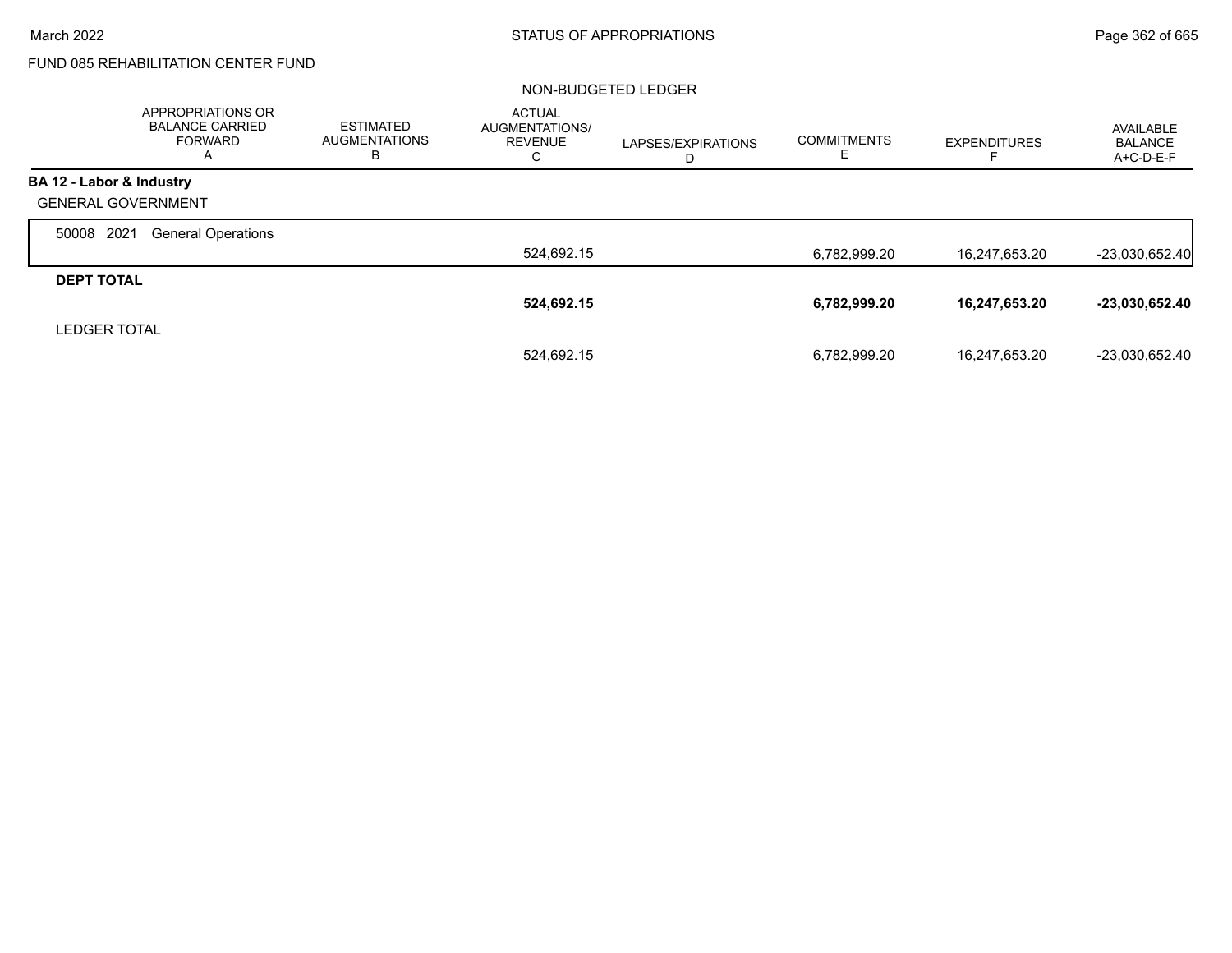## FUND 086 COAL&CLAY MINE SUBSIDENCE INSURANCE

|                                         | APPROPRIATIONS OR<br><b>BALANCE CARRIED</b><br><b>FORWARD</b><br>A | <b>ESTIMATED</b><br><b>AUGMENTATIONS</b><br>В | <b>ACTUAL</b><br>AUGMENTATIONS/<br><b>REVENUE</b><br>С | LAPSES/EXPIRATIONS<br>D | <b>COMMITMENTS</b><br>Е | <b>EXPENDITURES</b> | AVAILABLE<br><b>BALANCE</b><br>A+C-D-E-F |
|-----------------------------------------|--------------------------------------------------------------------|-----------------------------------------------|--------------------------------------------------------|-------------------------|-------------------------|---------------------|------------------------------------------|
| <b>BA 35 - Environmental Protection</b> |                                                                    |                                               |                                                        |                         |                         |                     |                                          |
| <b>GENERAL GOVERNMENT</b>               |                                                                    |                                               |                                                        |                         |                         |                     |                                          |
| 20103 2021                              | <b>General Operations</b>                                          |                                               |                                                        |                         |                         |                     |                                          |
|                                         | 4,738,000.00                                                       |                                               |                                                        |                         | 334,683.16              | 1,498,443.67        | 2,904,873.17                             |
| <b>GRANTS AND SUBSIDIES</b>             |                                                                    |                                               |                                                        |                         |                         |                     |                                          |
| 20104 2021                              | Payment of Claims                                                  |                                               |                                                        |                         |                         |                     |                                          |
|                                         | 2,040,000.00                                                       |                                               |                                                        |                         |                         | 1,329,211.29        | 710,788.71                               |
| <b>DEPT TOTAL</b>                       |                                                                    |                                               |                                                        |                         |                         |                     |                                          |
|                                         | 6,778,000.00                                                       |                                               |                                                        |                         | 334,683.16              | 2,827,654.96        | 3,615,661.88                             |
| <b>LEDGER TOTAL</b>                     |                                                                    |                                               |                                                        |                         |                         |                     |                                          |
|                                         | 6,778,000.00                                                       |                                               |                                                        |                         | 334,683.16              | 2,827,654.96        | 3,615,661.88                             |
|                                         | TOTAL TOTAL ALL CURRENT STATE LEDGERS                              |                                               |                                                        |                         |                         |                     |                                          |
|                                         | 6,778,000.00                                                       |                                               |                                                        |                         | 334,683.16              | 2,827,654.96        | 3,615,661.88                             |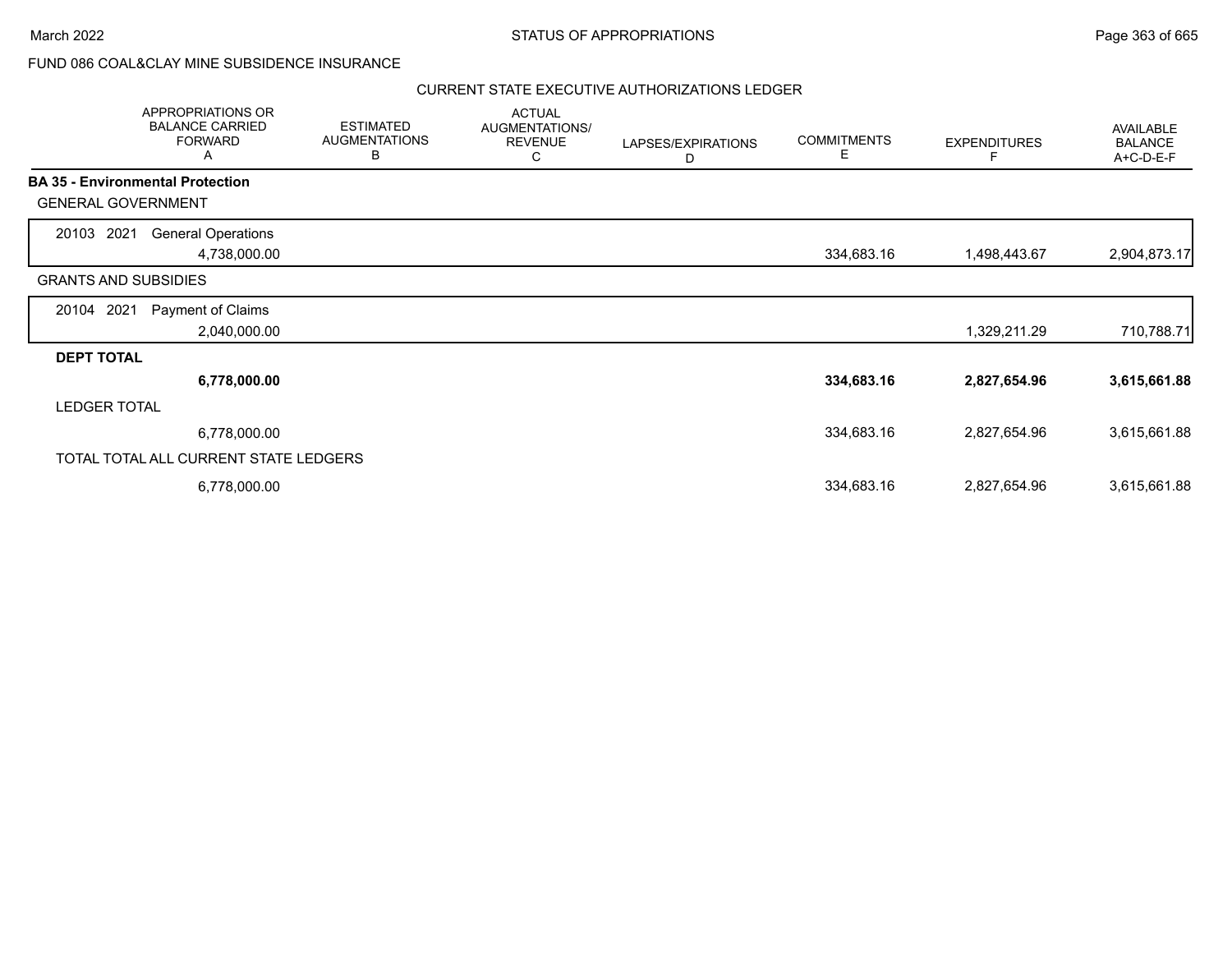# FUND 086 COAL&CLAY MINE SUBSIDENCE INSURANCE

|                                         | APPROPRIATIONS OR<br><b>BALANCE CARRIED</b><br><b>FORWARD</b><br>A | <b>ESTIMATED</b><br><b>AUGMENTATIONS</b><br>B | <b>ACTUAL</b><br>AUGMENTATIONS/<br><b>REVENUE</b><br>С | LAPSES/EXPIRATIONS<br>D | <b>COMMITMENTS</b><br>Е | <b>EXPENDITURES</b><br>F | AVAILABLE<br><b>BALANCE</b><br>A+C-D-E-F |
|-----------------------------------------|--------------------------------------------------------------------|-----------------------------------------------|--------------------------------------------------------|-------------------------|-------------------------|--------------------------|------------------------------------------|
| <b>BA 35 - Environmental Protection</b> |                                                                    |                                               |                                                        |                         |                         |                          |                                          |
| <b>GENERAL GOVERNMENT</b>               |                                                                    |                                               |                                                        |                         |                         |                          |                                          |
| 20103 2020                              | <b>General Operations</b>                                          |                                               |                                                        |                         |                         |                          |                                          |
|                                         | 2,287,145.79                                                       |                                               |                                                        |                         | 11,376.90               | 254,208.39               | 2,021,560.50                             |
| <b>GRANTS AND SUBSIDIES</b>             |                                                                    |                                               |                                                        |                         |                         |                          |                                          |
| 20104 2020                              | Payment of Claims                                                  |                                               |                                                        |                         |                         |                          |                                          |
|                                         | 123,133.38                                                         |                                               |                                                        |                         |                         | -8,610.69                | 131,744.07                               |
| <b>DEPT TOTAL</b>                       |                                                                    |                                               |                                                        |                         |                         |                          |                                          |
|                                         | 2,410,279.17                                                       |                                               |                                                        |                         | 11,376.90               | 245,597.70               | 2,153,304.57                             |
| <b>LEDGER TOTAL</b>                     |                                                                    |                                               |                                                        |                         |                         |                          |                                          |
|                                         | 2,410,279.17                                                       |                                               |                                                        |                         | 11,376.90               | 245,597.70               | 2,153,304.57                             |
|                                         | TOTAL TOTAL ALL PRIOR STATE LEDGERS                                |                                               |                                                        |                         |                         |                          |                                          |
|                                         | 2,410,279.17                                                       |                                               |                                                        |                         | 11,376.90               | 245,597.70               | 2,153,304.57                             |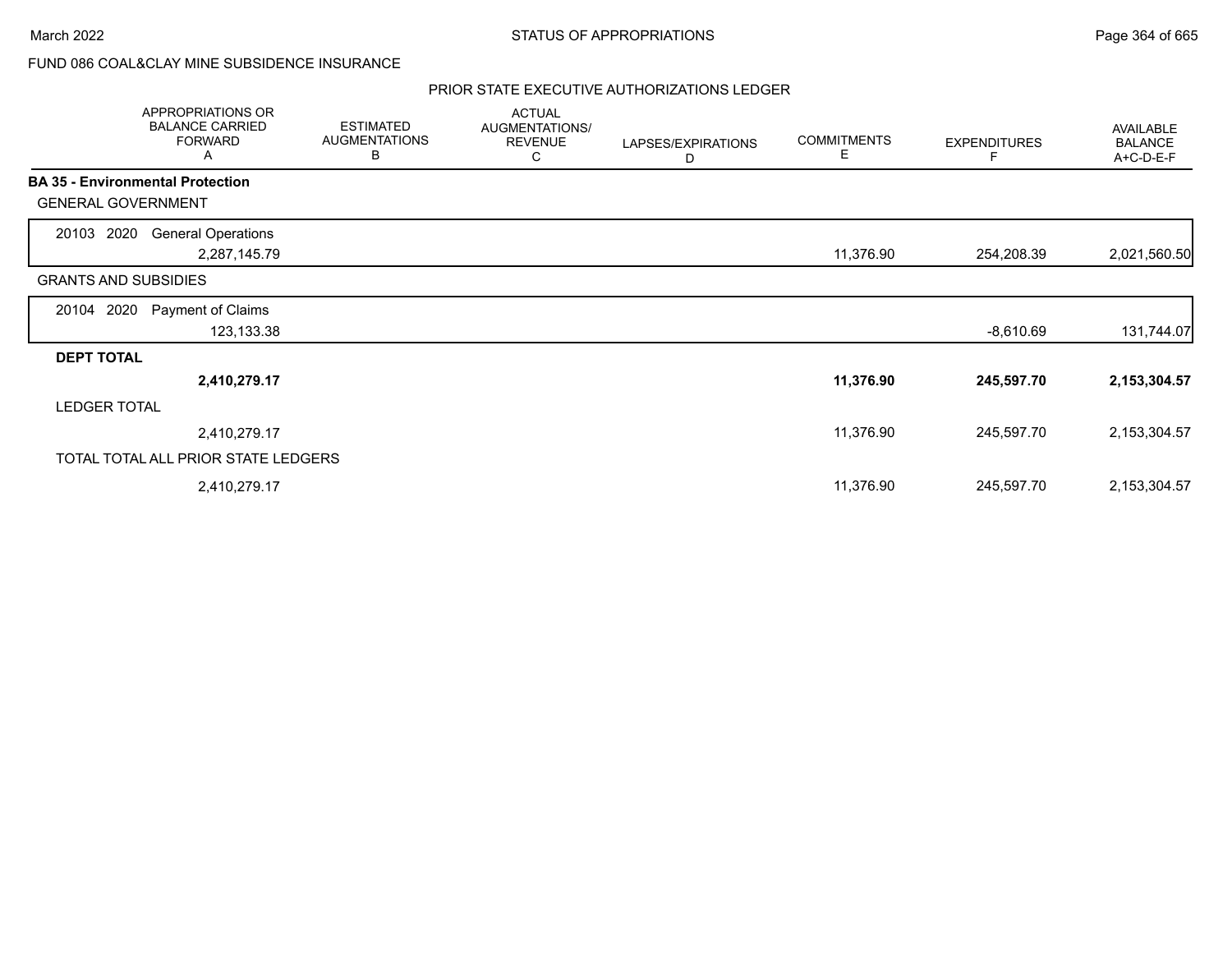# FUND 087 COAL LANDS IMPROVEMENT FUND

|                             | APPROPRIATIONS OR<br><b>BALANCE CARRIED</b><br><b>FORWARD</b><br>A | <b>ESTIMATED</b><br><b>AUGMENTATIONS</b><br>В | <b>ACTUAL</b><br>AUGMENTATIONS/<br><b>REVENUE</b><br>С | LAPSES/EXPIRATIONS<br>D | <b>COMMITMENTS</b><br>Е | <b>EXPENDITURES</b> | AVAILABLE<br><b>BALANCE</b><br>A+C-D-E-F |
|-----------------------------|--------------------------------------------------------------------|-----------------------------------------------|--------------------------------------------------------|-------------------------|-------------------------|---------------------|------------------------------------------|
|                             | <b>BA 35 - Environmental Protection</b>                            |                                               |                                                        |                         |                         |                     |                                          |
| <b>GRANTS AND SUBSIDIES</b> |                                                                    |                                               |                                                        |                         |                         |                     |                                          |
| 2021<br>20297               | Coal Land Restoration                                              |                                               |                                                        |                         |                         |                     |                                          |
|                             | 1,200,000.00                                                       |                                               |                                                        |                         |                         | 750,000.00          | 450,000.00                               |
| <b>DEPT TOTAL</b>           |                                                                    |                                               |                                                        |                         |                         |                     |                                          |
|                             | 1,200,000.00                                                       |                                               |                                                        |                         |                         | 750,000.00          | 450,000.00                               |
| <b>LEDGER TOTAL</b>         |                                                                    |                                               |                                                        |                         |                         |                     |                                          |
|                             | 1,200,000.00                                                       |                                               |                                                        |                         |                         | 750,000.00          | 450,000.00                               |
|                             | TOTAL TOTAL ALL CURRENT STATE LEDGERS                              |                                               |                                                        |                         |                         |                     |                                          |
|                             | ,200,000.00                                                        |                                               |                                                        |                         |                         | 750,000.00          | 450,000.00                               |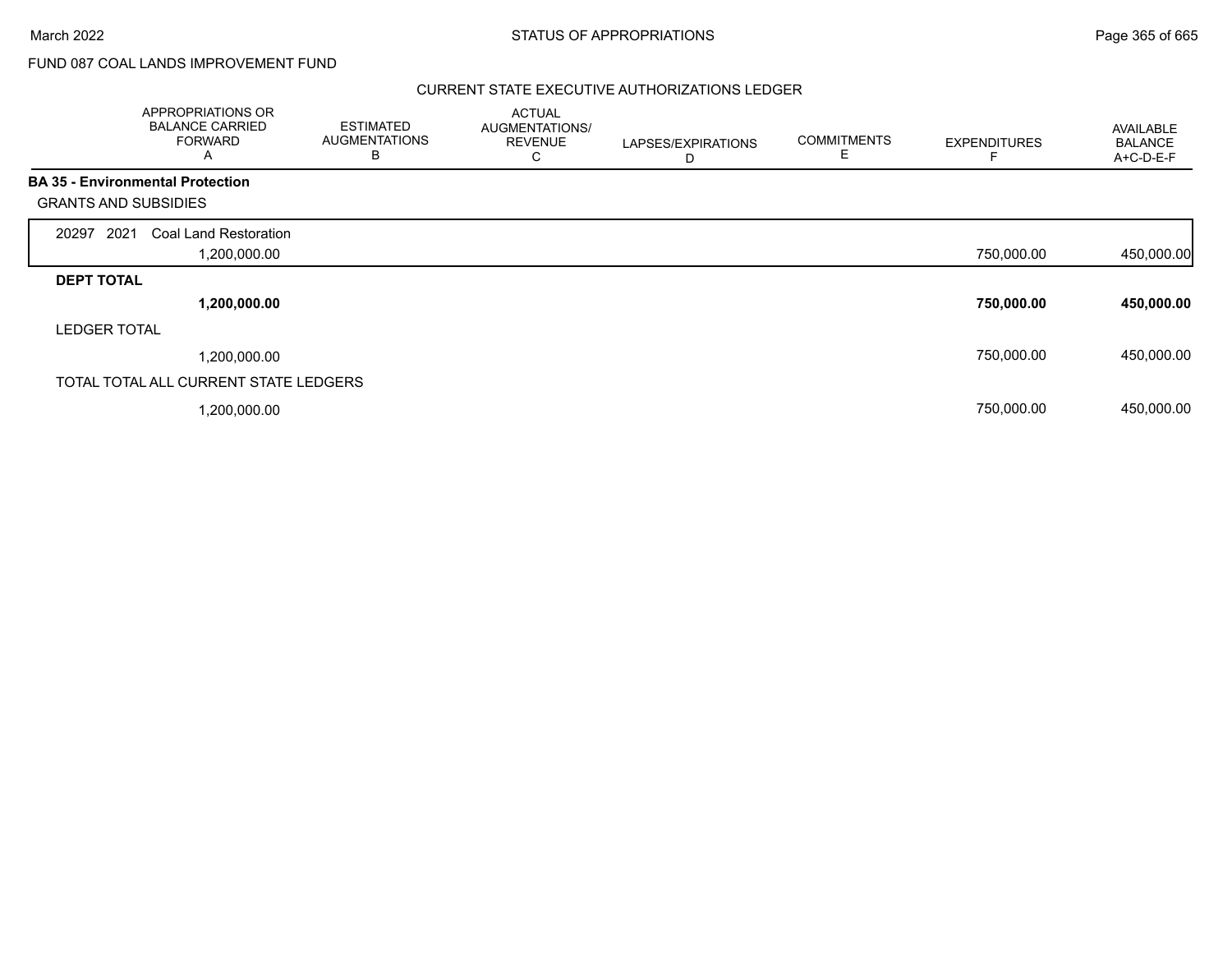# FUND 087 COAL LANDS IMPROVEMENT FUND

|                             | APPROPRIATIONS OR<br><b>BALANCE CARRIED</b><br><b>FORWARD</b><br>A | <b>ESTIMATED</b><br><b>AUGMENTATIONS</b><br>В | <b>ACTUAL</b><br>AUGMENTATIONS/<br><b>REVENUE</b><br>С | LAPSES/EXPIRATIONS<br>D | <b>COMMITMENTS</b><br>E | <b>EXPENDITURES</b> | AVAILABLE<br><b>BALANCE</b><br>A+C-D-E-F |
|-----------------------------|--------------------------------------------------------------------|-----------------------------------------------|--------------------------------------------------------|-------------------------|-------------------------|---------------------|------------------------------------------|
|                             | <b>BA 35 - Environmental Protection</b>                            |                                               |                                                        |                         |                         |                     |                                          |
| <b>GRANTS AND SUBSIDIES</b> |                                                                    |                                               |                                                        |                         |                         |                     |                                          |
| 2020<br>20297               | <b>Coal Land Restoration</b>                                       |                                               |                                                        |                         |                         |                     |                                          |
|                             | 831,908.25                                                         |                                               |                                                        |                         |                         |                     | 831,908.25                               |
| <b>DEPT TOTAL</b>           |                                                                    |                                               |                                                        |                         |                         |                     |                                          |
|                             | 831,908.25                                                         |                                               |                                                        |                         |                         |                     | 831,908.25                               |
| <b>LEDGER TOTAL</b>         |                                                                    |                                               |                                                        |                         |                         |                     |                                          |
|                             | 831,908.25                                                         |                                               |                                                        |                         |                         |                     | 831,908.25                               |
|                             | TOTAL TOTAL ALL PRIOR STATE LEDGERS                                |                                               |                                                        |                         |                         |                     |                                          |
|                             | 831,908.25                                                         |                                               |                                                        |                         |                         |                     | 831,908.25                               |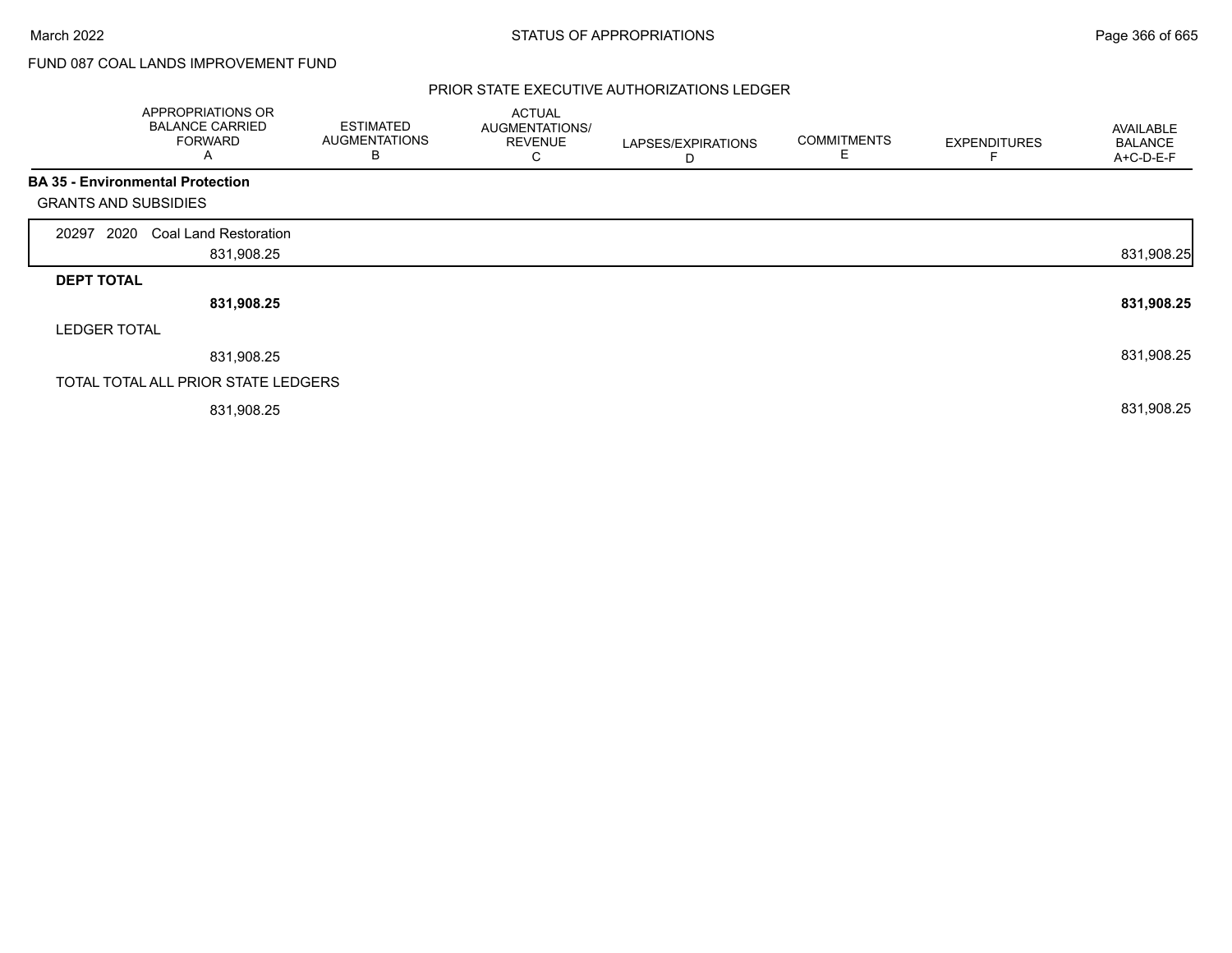## FUND 088 MINORITY BUSINESS DEVELOPMENT FUND

|                             | APPROPRIATIONS OR<br><b>BALANCE CARRIED</b><br><b>FORWARD</b><br>Α | <b>ESTIMATED</b><br><b>AUGMENTATIONS</b><br>В | <b>ACTUAL</b><br>AUGMENTATIONS/<br><b>REVENUE</b><br>С | LAPSES/EXPIRATIONS<br>D | <b>COMMITMENTS</b><br>Е | <b>EXPENDITURES</b> | AVAILABLE<br><b>BALANCE</b><br>A+C-D-E-F |
|-----------------------------|--------------------------------------------------------------------|-----------------------------------------------|--------------------------------------------------------|-------------------------|-------------------------|---------------------|------------------------------------------|
|                             | <b>BA 24 - Community &amp; Economic Develop</b>                    |                                               |                                                        |                         |                         |                     |                                          |
| <b>GENERAL GOVERNMENT</b>   |                                                                    |                                               |                                                        |                         |                         |                     |                                          |
| 2021<br>20041               | <b>General Operations</b>                                          |                                               |                                                        |                         |                         |                     |                                          |
|                             | 340,000.00                                                         |                                               |                                                        |                         | 2,124.00                | 171,232.81          | 166,643.19                               |
| <b>GRANTS AND SUBSIDIES</b> |                                                                    |                                               |                                                        |                         |                         |                     |                                          |
| 20042 2021                  | Minority Business Dev. Loans                                       |                                               |                                                        |                         |                         |                     |                                          |
|                             | 1,000,000.00                                                       |                                               |                                                        |                         | 150,000.00              | 350,000.00          | 500,000.00                               |
| <b>DEPT TOTAL</b>           |                                                                    |                                               |                                                        |                         |                         |                     |                                          |
|                             | 1,340,000.00                                                       |                                               |                                                        |                         | 152,124.00              | 521,232.81          | 666,643.19                               |
| <b>LEDGER TOTAL</b>         |                                                                    |                                               |                                                        |                         |                         |                     |                                          |
|                             | 1,340,000.00                                                       |                                               |                                                        |                         | 152,124.00              | 521,232.81          | 666,643.19                               |
|                             | TOTAL TOTAL ALL CURRENT STATE LEDGERS                              |                                               |                                                        |                         |                         |                     |                                          |
|                             | 1,340,000.00                                                       |                                               |                                                        |                         | 152,124.00              | 521,232.81          | 666,643.19                               |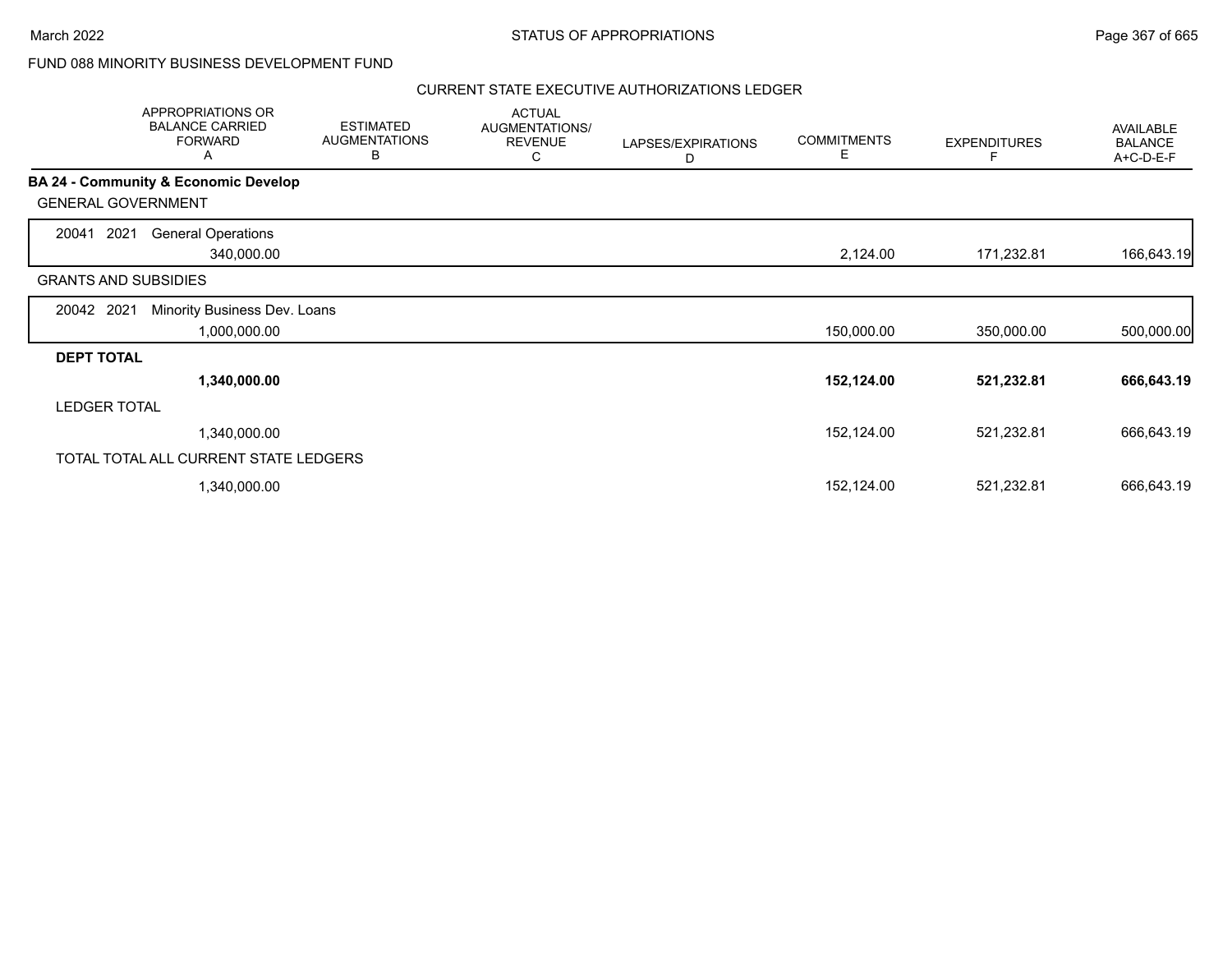# FUND 088 MINORITY BUSINESS DEVELOPMENT FUND

|                             | APPROPRIATIONS OR<br><b>BALANCE CARRIED</b><br><b>FORWARD</b><br>A | <b>ESTIMATED</b><br><b>AUGMENTATIONS</b><br>B | <b>ACTUAL</b><br>AUGMENTATIONS/<br><b>REVENUE</b><br>С | LAPSES/EXPIRATIONS<br>D | <b>COMMITMENTS</b><br>E. | <b>EXPENDITURES</b><br>F | AVAILABLE<br><b>BALANCE</b><br>A+C-D-E-F |
|-----------------------------|--------------------------------------------------------------------|-----------------------------------------------|--------------------------------------------------------|-------------------------|--------------------------|--------------------------|------------------------------------------|
|                             | <b>BA 24 - Community &amp; Economic Develop</b>                    |                                               |                                                        |                         |                          |                          |                                          |
| <b>GENERAL GOVERNMENT</b>   |                                                                    |                                               |                                                        |                         |                          |                          |                                          |
| 2020<br>20041               | <b>General Operations</b><br>39,324.32                             |                                               |                                                        |                         |                          | 13,185.28                | 26,139.04                                |
| <b>GRANTS AND SUBSIDIES</b> |                                                                    |                                               |                                                        |                         |                          |                          |                                          |
| 20042 2020                  | Minority Business Dev. Loans<br>294,370.00                         |                                               |                                                        |                         |                          |                          | 294,370.00                               |
| <b>DEPT TOTAL</b>           |                                                                    |                                               |                                                        |                         |                          |                          |                                          |
|                             | 333,694.32                                                         |                                               |                                                        |                         |                          | 13,185.28                | 320,509.04                               |
| <b>LEDGER TOTAL</b>         |                                                                    |                                               |                                                        |                         |                          |                          |                                          |
|                             | 333,694.32                                                         |                                               |                                                        |                         |                          | 13,185.28                | 320,509.04                               |
|                             | TOTAL TOTAL ALL PRIOR STATE LEDGERS                                |                                               |                                                        |                         |                          |                          |                                          |
|                             | 333,694.32                                                         |                                               |                                                        |                         |                          | 13,185.28                | 320,509.04                               |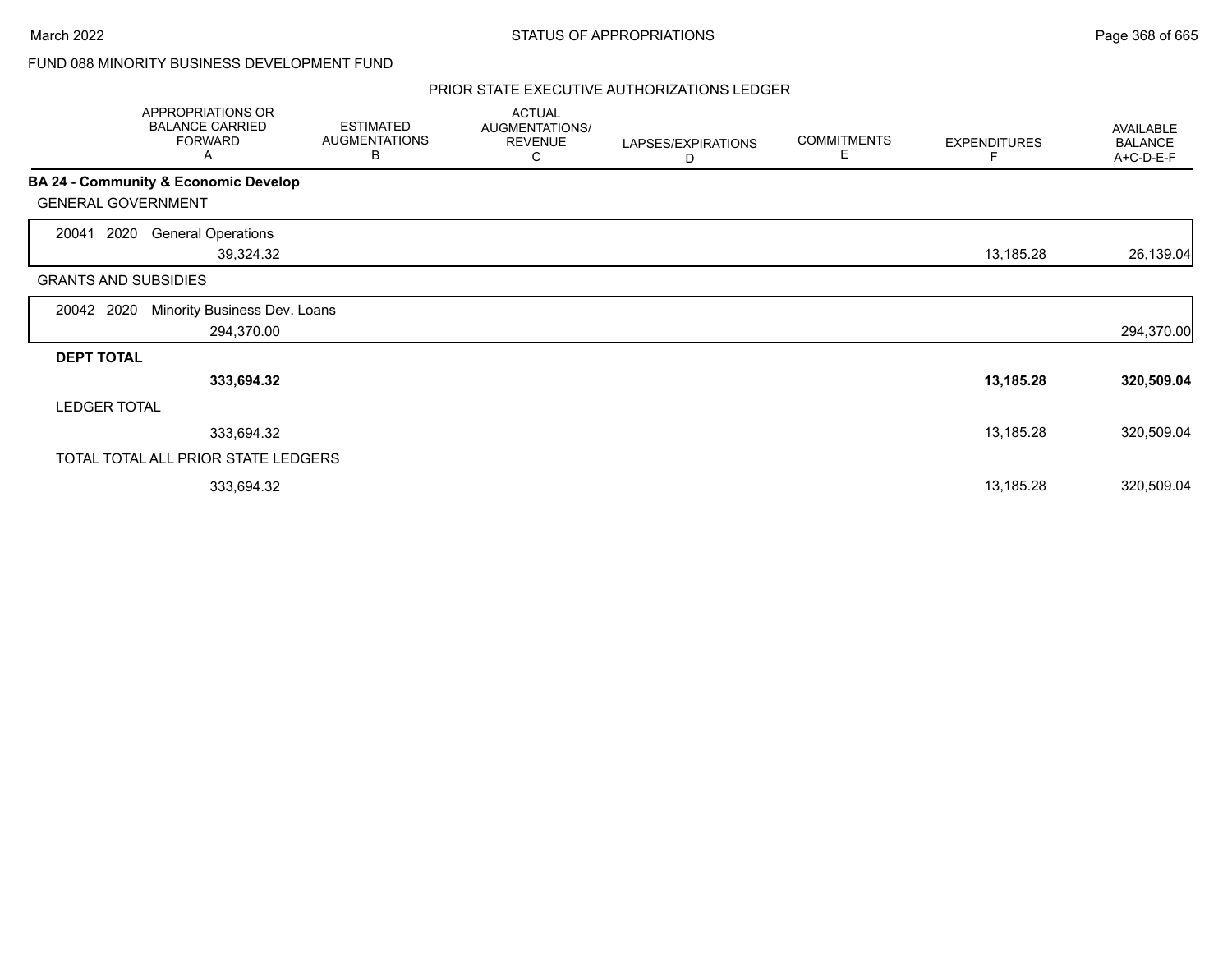## FUND 091 CAPITAL DEBT FUND

#### NON-BUDGETED LEDGER

|                                               | APPROPRIATIONS OR<br><b>BALANCE CARRIED</b><br><b>FORWARD</b><br>$\mathsf{A}$ | ESTIMATED<br><b>AUGMENTATIONS</b><br>ь | <b>ACTUAL</b><br>AUGMENTATIONS/<br><b>REVENUE</b><br>С | LAPSES/EXPIRATIONS<br>D | <b>COMMITMENTS</b> | <b>EXPENDITURES</b> | AVAILABLE<br><b>BALANCE</b><br>$A+C-D-E-F$ |
|-----------------------------------------------|-------------------------------------------------------------------------------|----------------------------------------|--------------------------------------------------------|-------------------------|--------------------|---------------------|--------------------------------------------|
| BA 73 - Treasury<br><b>GENERAL GOVERNMENT</b> |                                                                               |                                        |                                                        |                         |                    |                     |                                            |
| 2021<br>50059                                 | <b>Capital Facilities Redemption</b>                                          |                                        |                                                        |                         |                    | 1,176,190,585.30    | -1,176,190,585.30                          |
| <b>DEPT TOTAL</b>                             |                                                                               |                                        |                                                        |                         |                    |                     |                                            |
| <b>LEDGER TOTAL</b>                           |                                                                               |                                        |                                                        |                         |                    | 1,176,190,585.30    | -1,176,190,585.30                          |

1,176,190,585.30 -1,176,190,585.30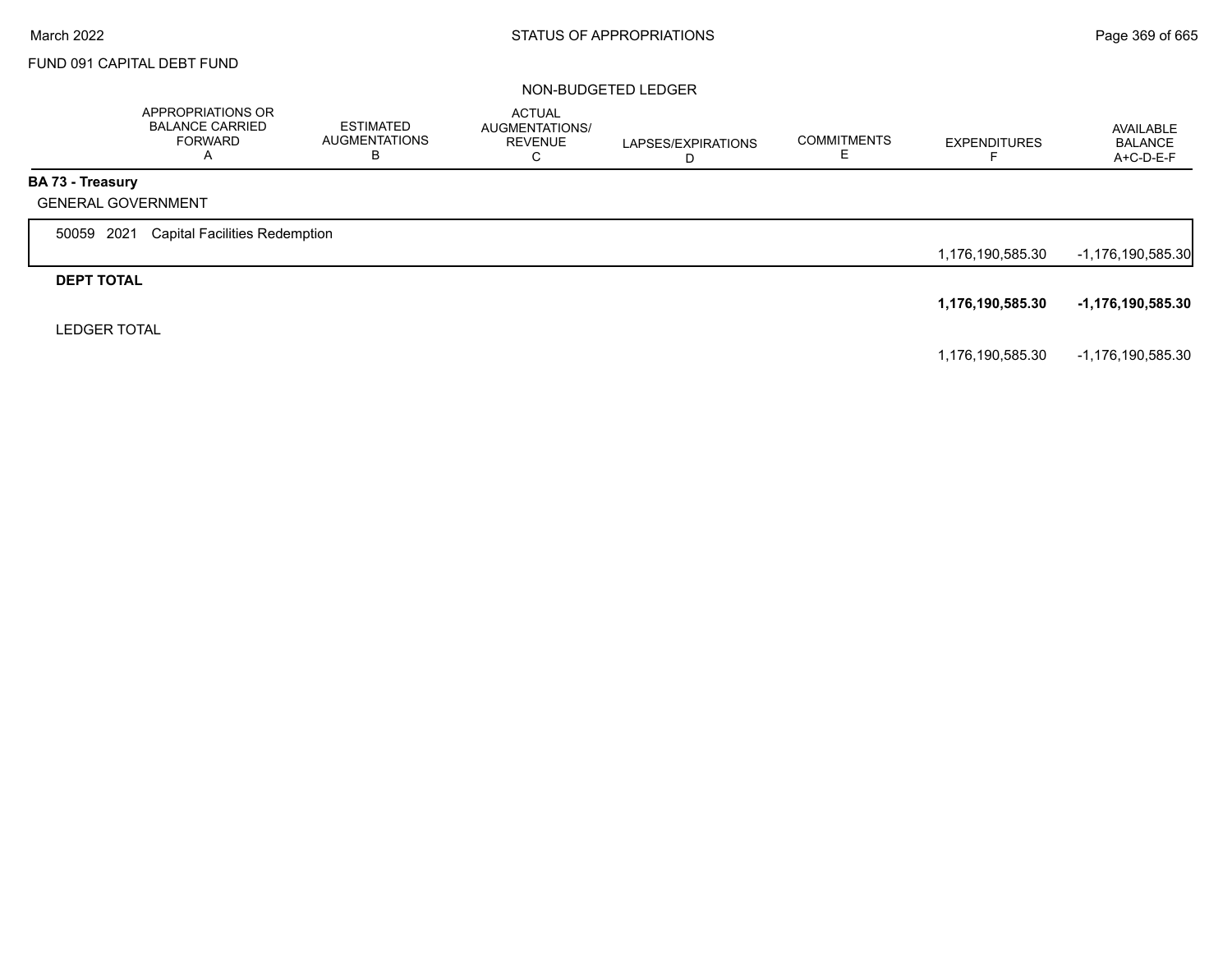### FUND 091 CAPITAL DEBT FUND

### RESTRICTED REVENUE LEDGER

|                           | APPROPRIATIONS OR<br><b>BALANCE CARRIED</b><br><b>FORWARD</b><br>A | <b>ESTIMATED</b><br><b>AUGMENTATIONS</b><br>В | <b>ACTUAL</b><br>AUGMENTATIONS/<br><b>REVENUE</b><br>С | LAPSES/EXPIRATIONS<br>D | <b>COMMITMENTS</b><br>Е | <b>EXPENDITURES</b> | AVAILABLE<br><b>BALANCE</b><br>A+C-D-E-F |
|---------------------------|--------------------------------------------------------------------|-----------------------------------------------|--------------------------------------------------------|-------------------------|-------------------------|---------------------|------------------------------------------|
| <b>BA 73 - Treasury</b>   |                                                                    |                                               |                                                        |                         |                         |                     |                                          |
| <b>GENERAL GOVERNMENT</b> |                                                                    |                                               |                                                        |                         |                         |                     |                                          |
| 2021<br>60430             | Refunding G.O. Bonds-1st Ref Series 2017<br>315.99                 |                                               | 295,412,067.65                                         |                         |                         | 290,377,500.00      | 5,034,883.64                             |
| 2021<br>60499             | Refunding G.O. Bonds-1stRefundSeries2021                           |                                               |                                                        |                         |                         |                     |                                          |
|                           | 9.99                                                               |                                               | 142,645,852.31                                         |                         |                         | 142,645,850.00      | 12.30                                    |
| <b>DEPT TOTAL</b>         |                                                                    |                                               |                                                        |                         |                         |                     |                                          |
|                           | 325.98                                                             |                                               | 438,057,919.96                                         |                         |                         | 433,023,350.00      | 5,034,895.94                             |
| <b>LEDGER TOTAL</b>       |                                                                    |                                               |                                                        |                         |                         |                     |                                          |
|                           | 325.98                                                             |                                               | 438,057,919.96                                         |                         |                         | 433,023,350.00      | 5,034,895.94                             |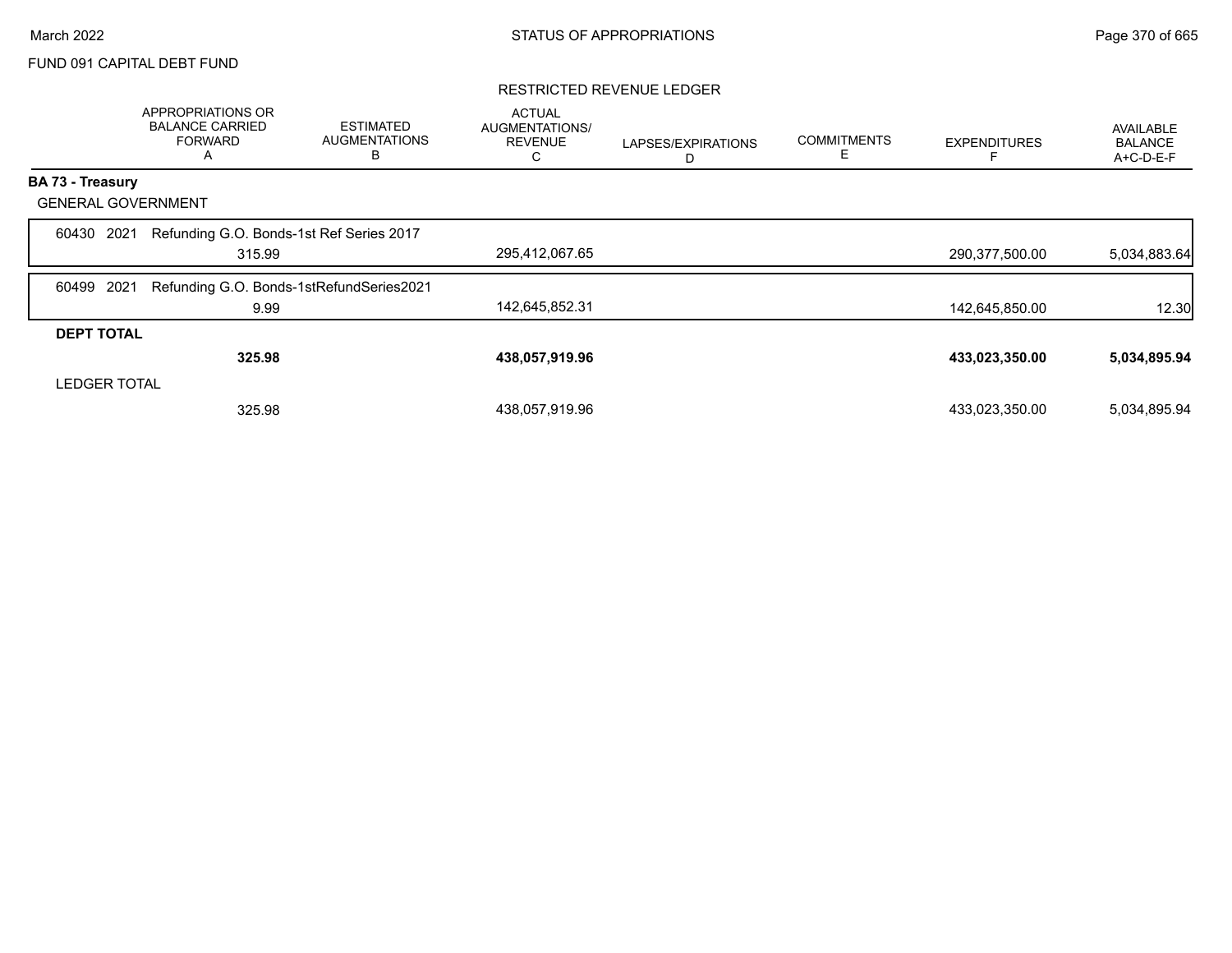# FUND 096 PA VETS MONUMNTS & MEMRIAL TRST FND

|                                                | APPROPRIATIONS OR<br><b>BALANCE CARRIED</b><br><b>FORWARD</b><br>A | <b>ESTIMATED</b><br><b>AUGMENTATIONS</b><br>B | <b>ACTUAL</b><br>AUGMENTATIONS/<br><b>REVENUE</b><br>С | LAPSES/EXPIRATIONS<br>D | <b>COMMITMENTS</b><br>Е | <b>EXPENDITURES</b> | <b>AVAILABLE</b><br><b>BALANCE</b><br>A+C-D-E-F |
|------------------------------------------------|--------------------------------------------------------------------|-----------------------------------------------|--------------------------------------------------------|-------------------------|-------------------------|---------------------|-------------------------------------------------|
| <b>BA 13 - Military &amp; Veterans Affairs</b> |                                                                    |                                               |                                                        |                         |                         |                     |                                                 |
| <b>GRANTS AND SUBSIDIES</b>                    |                                                                    |                                               |                                                        |                         |                         |                     |                                                 |
| 2021<br>20236                                  | Veterans Memorial                                                  |                                               |                                                        |                         |                         |                     |                                                 |
|                                                | 175,000.00                                                         |                                               |                                                        |                         | 22,174.32               | 30,903.62           | 121,922.06                                      |
| <b>DEPT TOTAL</b>                              |                                                                    |                                               |                                                        |                         |                         |                     |                                                 |
|                                                | 175,000.00                                                         |                                               |                                                        |                         | 22,174.32               | 30,903.62           | 121,922.06                                      |
| <b>LEDGER TOTAL</b>                            |                                                                    |                                               |                                                        |                         |                         |                     |                                                 |
|                                                | 175,000.00                                                         |                                               |                                                        |                         | 22,174.32               | 30,903.62           | 121,922.06                                      |
|                                                | TOTAL TOTAL ALL CURRENT STATE LEDGERS                              |                                               |                                                        |                         |                         |                     |                                                 |
|                                                | 175,000.00                                                         |                                               |                                                        |                         | 22,174.32               | 30,903.62           | 121,922.06                                      |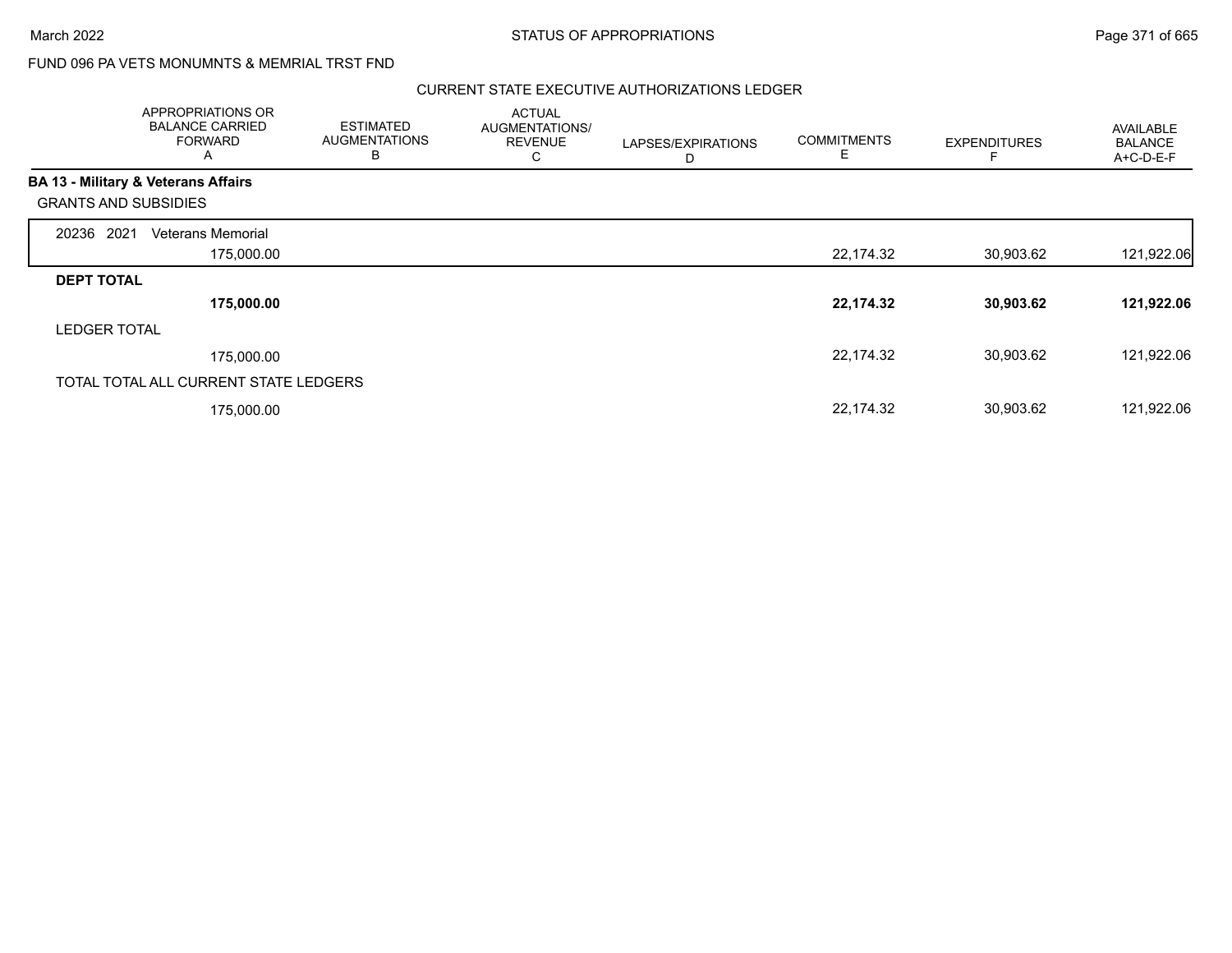# FUND 096 PA VETS MONUMNTS & MEMRIAL TRST FND

|                                                | APPROPRIATIONS OR<br><b>BALANCE CARRIED</b><br><b>FORWARD</b><br>Α | <b>ESTIMATED</b><br><b>AUGMENTATIONS</b><br>B | <b>ACTUAL</b><br>AUGMENTATIONS/<br><b>REVENUE</b><br>С | LAPSES/EXPIRATIONS<br>D | <b>COMMITMENTS</b><br>E | <b>EXPENDITURES</b> | <b>AVAILABLE</b><br><b>BALANCE</b><br>A+C-D-E-F |
|------------------------------------------------|--------------------------------------------------------------------|-----------------------------------------------|--------------------------------------------------------|-------------------------|-------------------------|---------------------|-------------------------------------------------|
| <b>BA 13 - Military &amp; Veterans Affairs</b> |                                                                    |                                               |                                                        |                         |                         |                     |                                                 |
| <b>GRANTS AND SUBSIDIES</b>                    |                                                                    |                                               |                                                        |                         |                         |                     |                                                 |
| 20236 2020                                     | <b>Veterans Memorial</b>                                           |                                               |                                                        |                         |                         |                     |                                                 |
|                                                | 24,456.64                                                          |                                               |                                                        |                         |                         | 6,419.92            | 18,036.72                                       |
| <b>DEPT TOTAL</b>                              |                                                                    |                                               |                                                        |                         |                         |                     |                                                 |
|                                                | 24,456.64                                                          |                                               |                                                        |                         |                         | 6,419.92            | 18,036.72                                       |
| <b>LEDGER TOTAL</b>                            |                                                                    |                                               |                                                        |                         |                         |                     |                                                 |
|                                                | 24,456.64                                                          |                                               |                                                        |                         |                         | 6,419.92            | 18,036.72                                       |
|                                                | TOTAL TOTAL ALL PRIOR STATE LEDGERS                                |                                               |                                                        |                         |                         |                     |                                                 |
|                                                | 24,456.64                                                          |                                               |                                                        |                         |                         | 6,419.92            | 18,036.72                                       |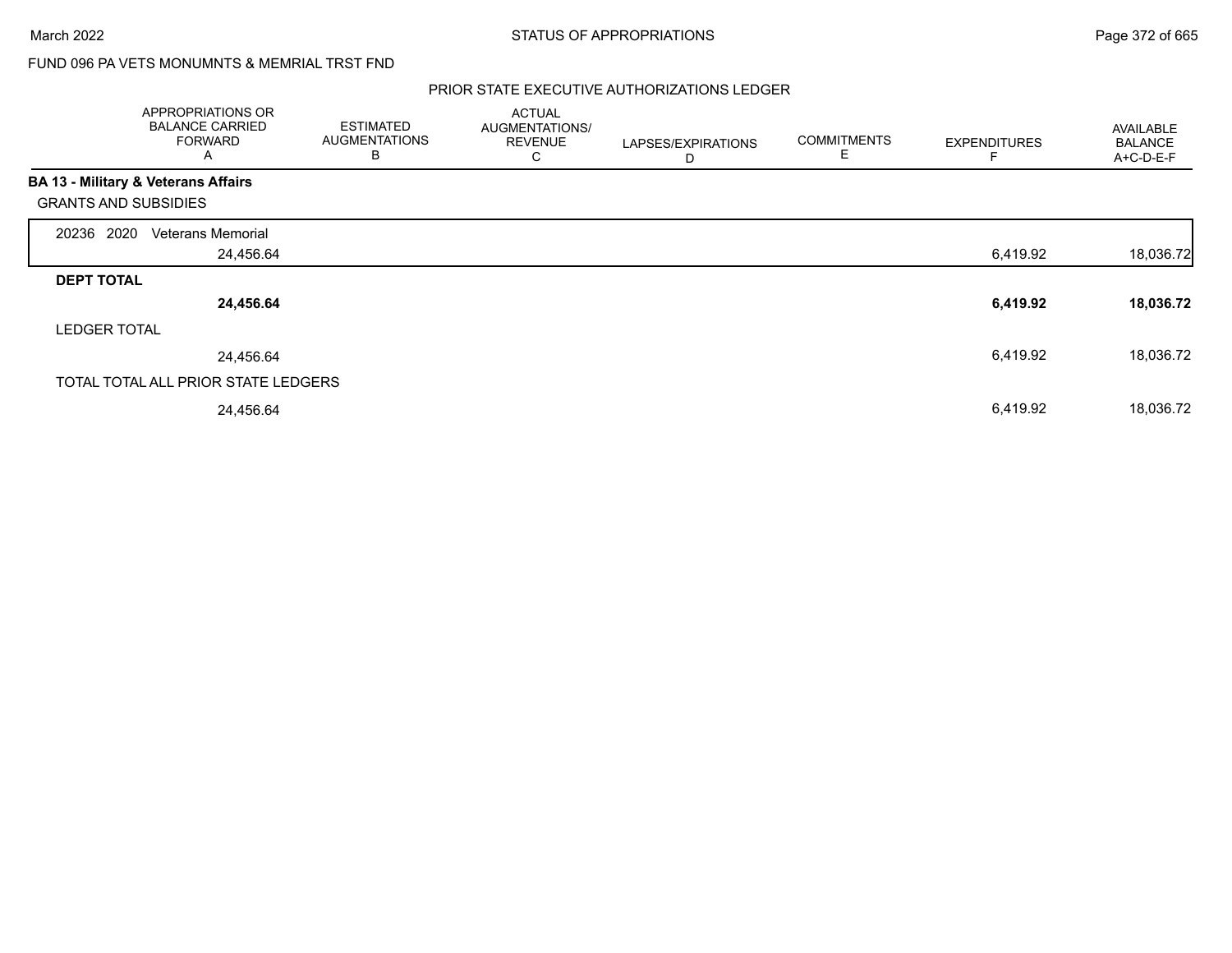March 2022 **STATUS OF APPROPRIATIONS** STATUS OF APPROPRIATIONS

## FUND 097 ANTHRACITE DEEP MINE OPERATORS EMER

|                             | APPROPRIATIONS OR<br><b>BALANCE CARRIED</b><br><b>FORWARD</b><br>A | <b>ESTIMATED</b><br><b>AUGMENTATIONS</b><br>В | <b>ACTUAL</b><br>AUGMENTATIONS/<br><b>REVENUE</b><br>ں | LAPSES/EXPIRATIONS<br>D | <b>COMMITMENTS</b> | <b>EXPENDITURES</b> | <b>AVAILABLE</b><br><b>BALANCE</b><br>A+C-D-E-F |
|-----------------------------|--------------------------------------------------------------------|-----------------------------------------------|--------------------------------------------------------|-------------------------|--------------------|---------------------|-------------------------------------------------|
| <b>GRANTS AND SUBSIDIES</b> | <b>BA 35 - Environmental Protection</b>                            |                                               |                                                        |                         |                    |                     |                                                 |
| 20100 2021                  | Loan Account                                                       |                                               |                                                        |                         |                    |                     |                                                 |
|                             | 273,000.00                                                         |                                               |                                                        |                         | 197,987.34         |                     | 75,012.66                                       |
| <b>DEPT TOTAL</b>           |                                                                    |                                               |                                                        |                         |                    |                     |                                                 |
|                             | 273,000.00                                                         |                                               |                                                        |                         | 197,987.34         |                     | 75,012.66                                       |
| <b>LEDGER TOTAL</b>         |                                                                    |                                               |                                                        |                         |                    |                     |                                                 |
|                             | 273,000.00                                                         |                                               |                                                        |                         | 197,987.34         |                     | 75,012.66                                       |
|                             | TOTAL TOTAL ALL CURRENT STATE LEDGERS                              |                                               |                                                        |                         |                    |                     |                                                 |
|                             | 273,000.00                                                         |                                               |                                                        |                         | 197,987.34         |                     | 75,012.66                                       |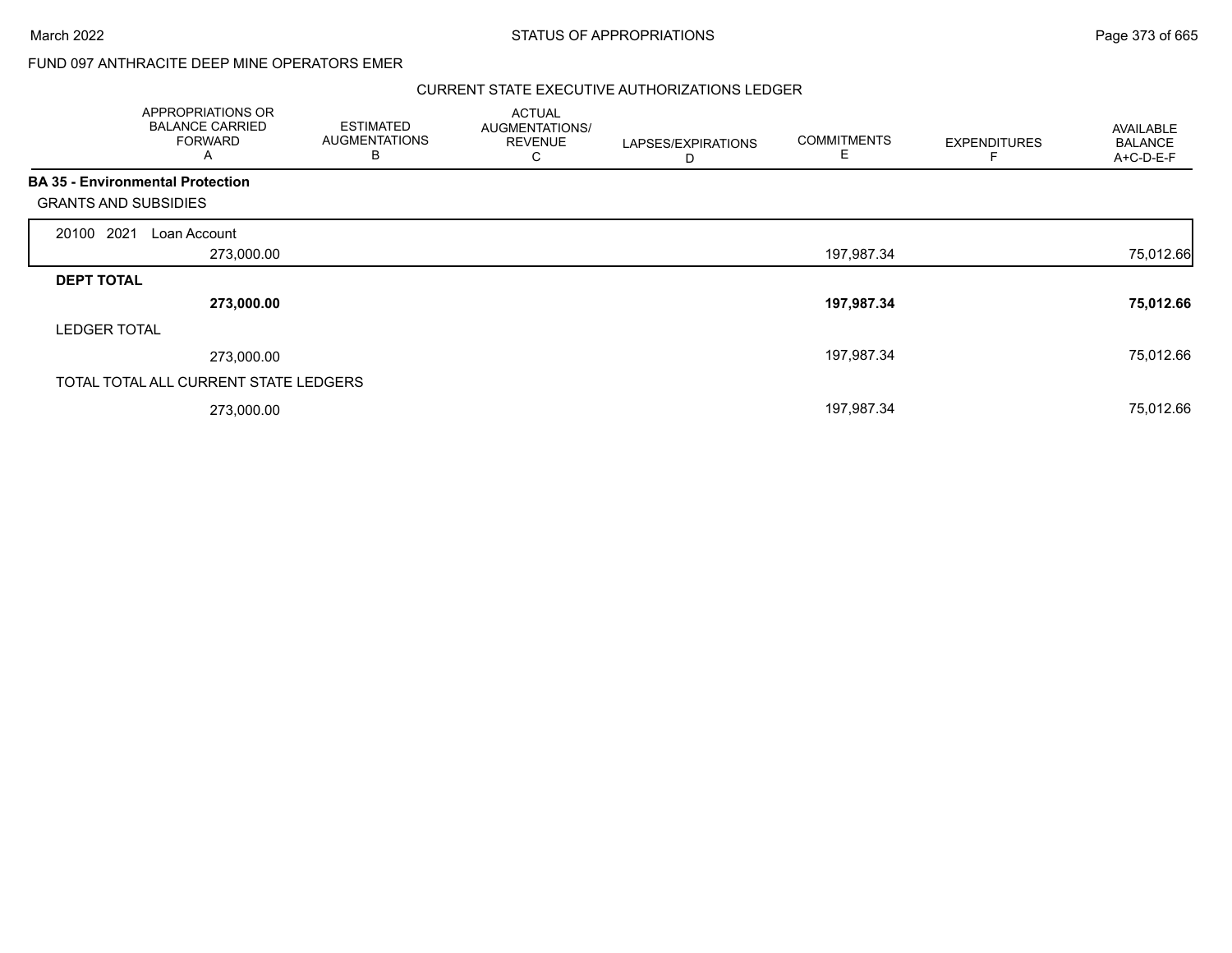## FUND 097 ANTHRACITE DEEP MINE OPERATORS EMER

|                             | APPROPRIATIONS OR<br><b>BALANCE CARRIED</b><br><b>FORWARD</b><br>A | <b>ESTIMATED</b><br><b>AUGMENTATIONS</b><br>B | <b>ACTUAL</b><br>AUGMENTATIONS/<br><b>REVENUE</b><br>С | LAPSES/EXPIRATIONS<br>D | <b>COMMITMENTS</b><br>E | <b>EXPENDITURES</b> | AVAILABLE<br><b>BALANCE</b><br>A+C-D-E-F |
|-----------------------------|--------------------------------------------------------------------|-----------------------------------------------|--------------------------------------------------------|-------------------------|-------------------------|---------------------|------------------------------------------|
|                             | <b>BA 35 - Environmental Protection</b>                            |                                               |                                                        |                         |                         |                     |                                          |
| <b>GRANTS AND SUBSIDIES</b> |                                                                    |                                               |                                                        |                         |                         |                     |                                          |
| 2020<br>20100               | Loan Account                                                       |                                               |                                                        |                         |                         |                     |                                          |
|                             | 450,000.00                                                         |                                               |                                                        |                         |                         |                     | 450,000.00                               |
| <b>DEPT TOTAL</b>           |                                                                    |                                               |                                                        |                         |                         |                     |                                          |
|                             | 450,000.00                                                         |                                               |                                                        |                         |                         |                     | 450,000.00                               |
| <b>LEDGER TOTAL</b>         |                                                                    |                                               |                                                        |                         |                         |                     |                                          |
|                             | 450,000.00                                                         |                                               |                                                        |                         |                         |                     | 450,000.00                               |
|                             | TOTAL TOTAL ALL PRIOR STATE LEDGERS                                |                                               |                                                        |                         |                         |                     |                                          |
|                             | 450,000.00                                                         |                                               |                                                        |                         |                         |                     | 450,000.00                               |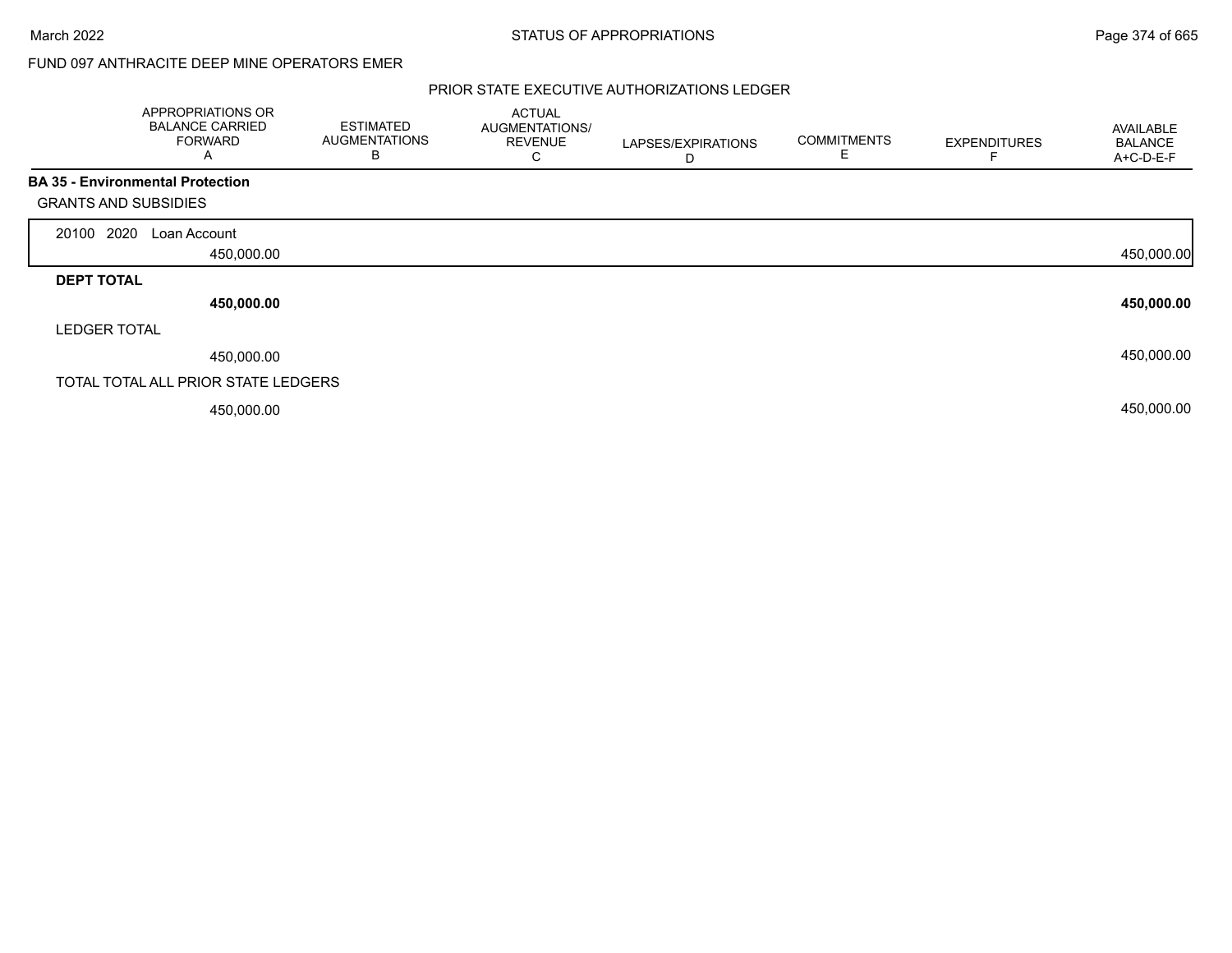# FUND 097 ANTHRACITE DEEP MINE OPERATORS EMER

#### RESTRICTED RECEIPTS LEDGER

|                                         | APPROPRIATIONS OR<br><b>BALANCE CARRIED</b><br><b>FORWARD</b><br>A | <b>ESTIMATED</b><br><b>AUGMENTATIONS</b><br>в | <b>ACTUAL</b><br><b>AUGMENTATIONS/</b><br><b>REVENUE</b><br>С | LAPSES/EXPIRATIONS<br>D | <b>COMMITMENTS</b> | <b>EXPENDITURES</b> | AVAILABLE<br><b>BALANCE</b><br>A+C-D-E-F |
|-----------------------------------------|--------------------------------------------------------------------|-----------------------------------------------|---------------------------------------------------------------|-------------------------|--------------------|---------------------|------------------------------------------|
| <b>BA 35 - Environmental Protection</b> |                                                                    |                                               |                                                               |                         |                    |                     |                                          |
| <b>GENERAL GOVERNMENT</b>               |                                                                    |                                               |                                                               |                         |                    |                     |                                          |
| 2021<br>40045                           | Anthricite Emerg Bond Fd-Opert Payment                             |                                               |                                                               |                         |                    |                     |                                          |
|                                         | 134,085.95                                                         |                                               | $-628.26$                                                     |                         |                    |                     | 133,457.69                               |
| <b>DEPT TOTAL</b>                       |                                                                    |                                               |                                                               |                         |                    |                     |                                          |
|                                         | 134,085.95                                                         |                                               | $-628.26$                                                     |                         |                    |                     | 133,457.69                               |
| <b>LEDGER TOTAL</b>                     |                                                                    |                                               |                                                               |                         |                    |                     |                                          |
|                                         | 134,085.95                                                         |                                               | $-628.26$                                                     |                         |                    |                     | 133,457.69                               |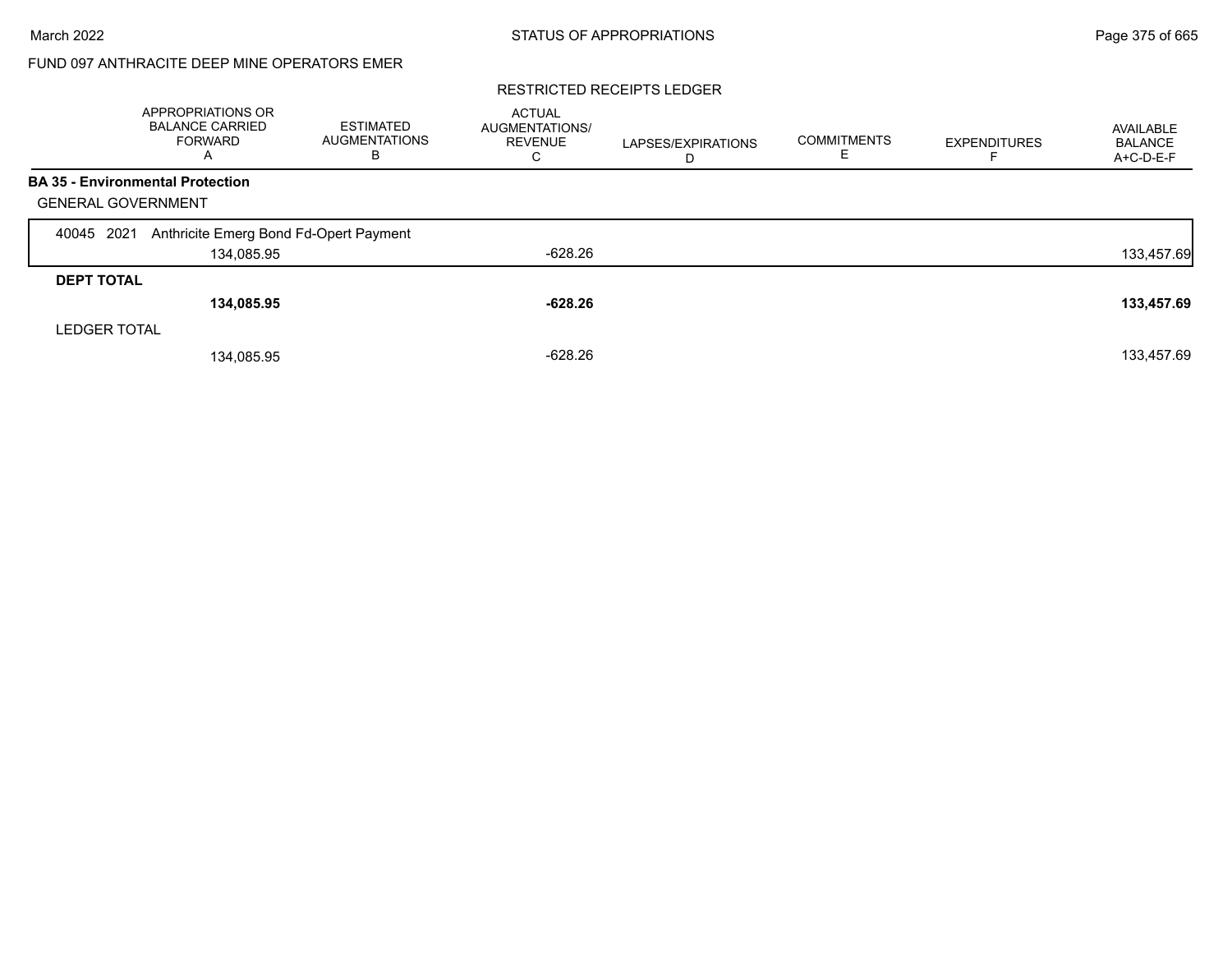|                             | APPROPRIATIONS OR<br><b>BALANCE CARRIED</b><br><b>FORWARD</b><br>A | <b>ESTIMATED</b><br><b>AUGMENTATIONS</b><br>В | <b>ACTUAL</b><br>AUGMENTATIONS/<br><b>REVENUE</b><br>С | LAPSES/EXPIRATIONS<br>D | <b>COMMITMENTS</b><br>Е | <b>EXPENDITURES</b><br>F | <b>AVAILABLE</b><br><b>BALANCE</b><br>A+C-D-E-F |
|-----------------------------|--------------------------------------------------------------------|-----------------------------------------------|--------------------------------------------------------|-------------------------|-------------------------|--------------------------|-------------------------------------------------|
|                             | <b>BA 33 - PA Infrastructure Investment</b>                        |                                               |                                                        |                         |                         |                          |                                                 |
| <b>GENERAL GOVERNMENT</b>   |                                                                    |                                               |                                                        |                         |                         |                          |                                                 |
| 2021<br>20245               | <b>Pennvest Operations</b><br>5,934,000.00                         |                                               |                                                        |                         | 232,268.56              | 1,854,777.51             | 3,846,953.93                                    |
| 2021<br>20249               | Revenue Bond Loan Pool<br>10,000.00                                |                                               |                                                        |                         |                         |                          | 10,000.00                                       |
| <b>GRANTS AND SUBSIDIES</b> |                                                                    |                                               |                                                        |                         |                         |                          |                                                 |
| 2021<br>20244               | <b>Grants-Other Revenue Sources</b><br>35,000,000.00               | 200,000.00                                    | 5,353.93                                               |                         |                         |                          | 35,005,353.93                                   |
| <b>DEPT TOTAL</b>           |                                                                    |                                               |                                                        |                         |                         |                          |                                                 |
| <b>LEDGER TOTAL</b>         | 40,944,000.00                                                      | 200,000.00                                    | 5,353.93                                               |                         | 232,268.56              | 1,854,777.51             | 38,862,307.86                                   |
|                             | 40,944,000.00                                                      | 200,000.00                                    | 5,353.93                                               |                         | 232,268.56              | 1,854,777.51             | 38,862,307.86                                   |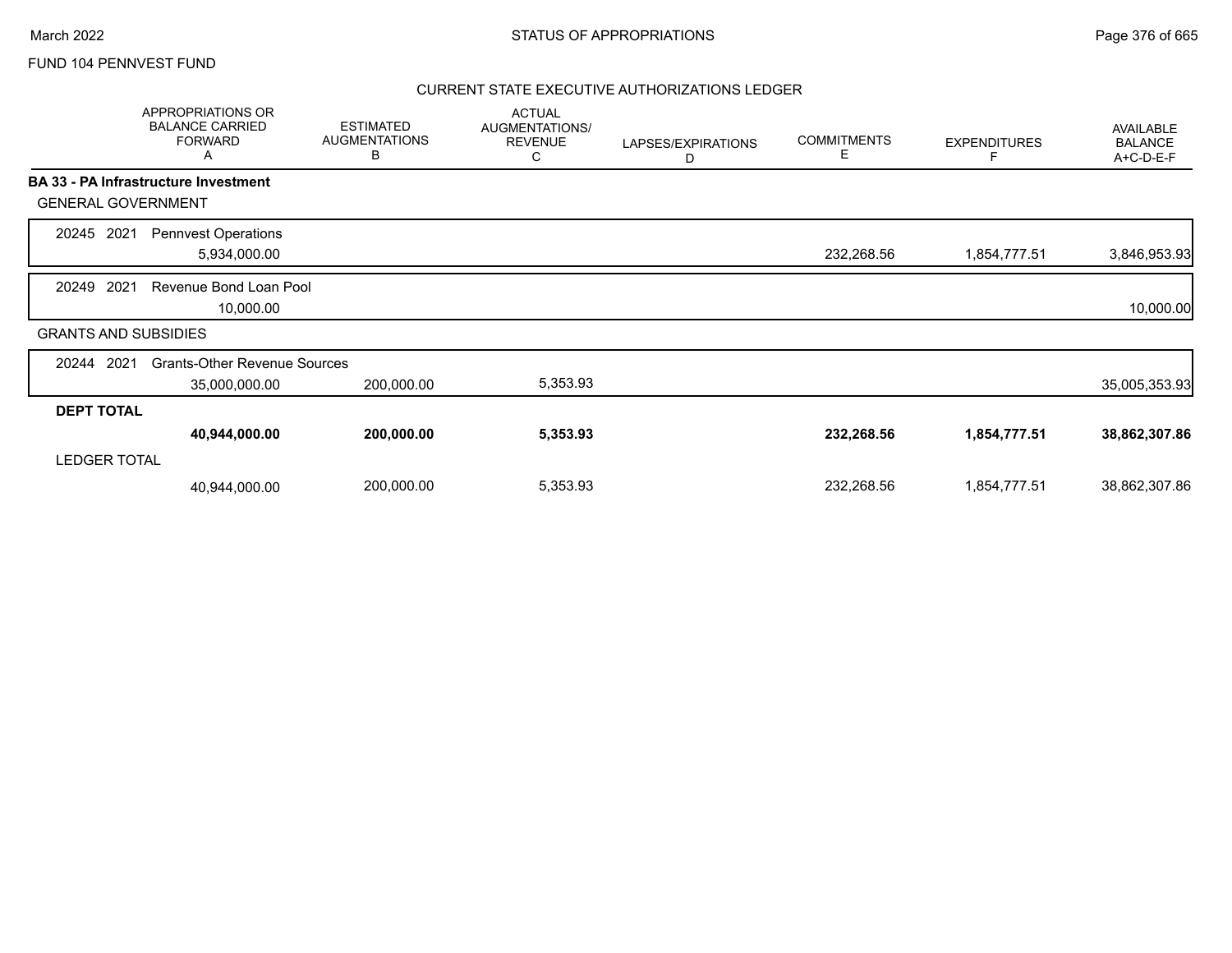#### CURRENT STATE EXECUTIVE AUTHORIZATIONS - RESTRICTED LEDGER

|                             | APPROPRIATIONS OR<br><b>BALANCE CARRIED</b><br><b>FORWARD</b><br>A | <b>ESTIMATED</b><br><b>AUGMENTATIONS</b><br>B | <b>ACTUAL</b><br>AUGMENTATIONS/<br><b>REVENUE</b><br>С | LAPSES/EXPIRATIONS<br>D | <b>COMMITMENTS</b><br>E | <b>EXPENDITURES</b> | AVAILABLE<br><b>BALANCE</b><br>A+C-D-E-F |
|-----------------------------|--------------------------------------------------------------------|-----------------------------------------------|--------------------------------------------------------|-------------------------|-------------------------|---------------------|------------------------------------------|
|                             | <b>BA 33 - PA Infrastructure Investment</b>                        |                                               |                                                        |                         |                         |                     |                                          |
| <b>GRANTS AND SUBSIDIES</b> |                                                                    |                                               |                                                        |                         |                         |                     |                                          |
| 2021<br>26347               | Revolving Loans and Administration                                 |                                               |                                                        |                         |                         |                     |                                          |
|                             |                                                                    | 60,000,000.00                                 | 60,000,000.00                                          |                         | 34,210,360.20           | 9,809,415.12        | 15,980,224.68                            |
| <b>DEPT TOTAL</b>           |                                                                    |                                               |                                                        |                         |                         |                     |                                          |
|                             |                                                                    | 60,000,000.00                                 | 60,000,000.00                                          |                         | 34,210,360.20           | 9,809,415.12        | 15,980,224.68                            |
| <b>LEDGER TOTAL</b>         |                                                                    |                                               |                                                        |                         |                         |                     |                                          |
|                             |                                                                    | 60,000,000.00                                 | 60,000,000.00                                          |                         | 34,210,360.20           | 9,809,415.12        | 15,980,224.68                            |
|                             | TOTAL TOTAL ALL CURRENT STATE LEDGERS                              |                                               |                                                        |                         |                         |                     |                                          |
|                             | 40,944,000.00                                                      | 60,200,000.00                                 | 60,005,353.93                                          |                         | 34,442,628.76           | 11,664,192.63       | 54,842,532.54                            |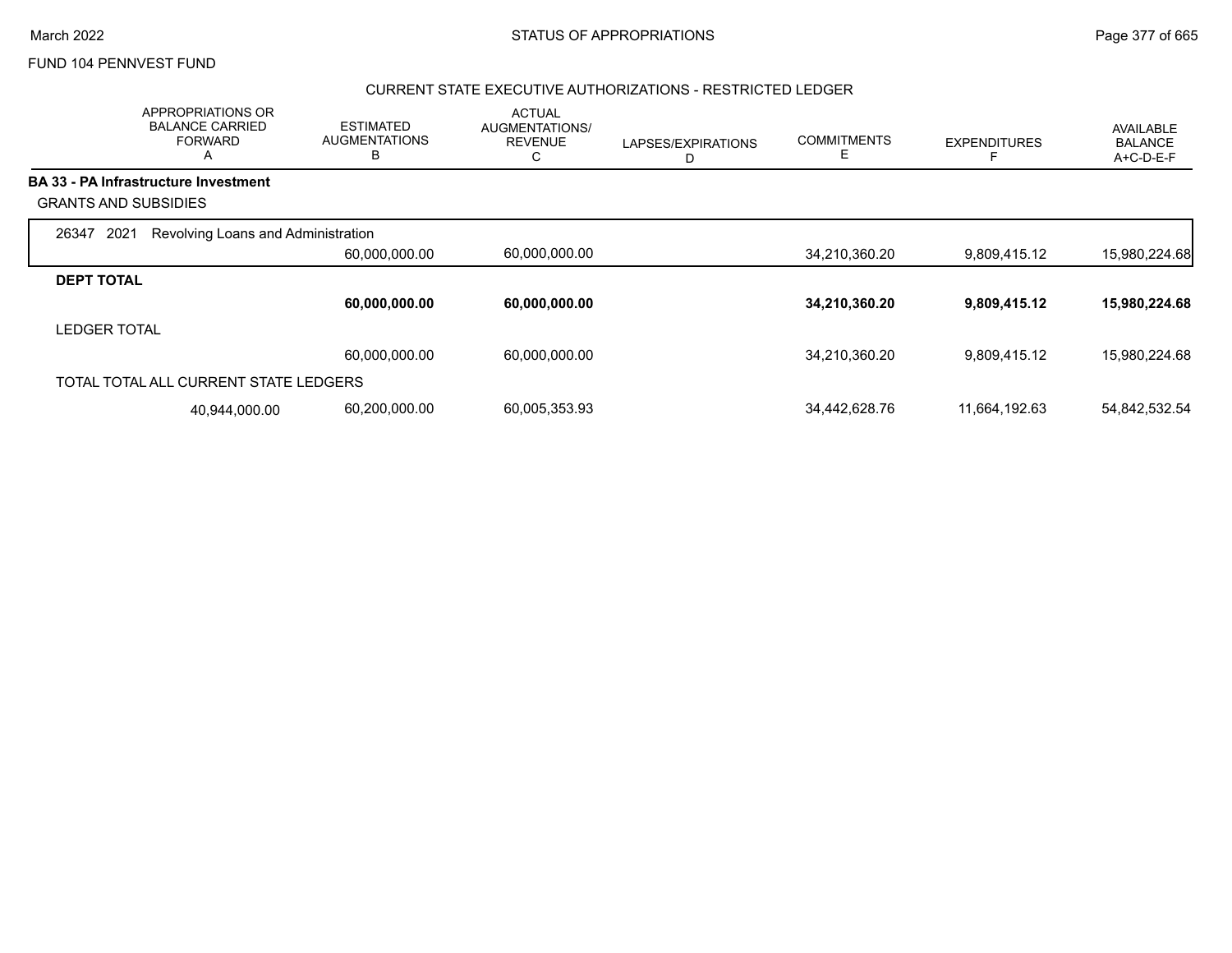|                                  | <b>APPROPRIATIONS OR</b><br><b>BALANCE CARRIED</b><br><b>FORWARD</b><br>A | <b>ESTIMATED</b><br><b>AUGMENTATIONS</b><br>В | <b>ACTUAL</b><br>AUGMENTATIONS/<br><b>REVENUE</b><br>C | LAPSES/EXPIRATIONS<br>D | <b>COMMITMENTS</b><br>Е | <b>EXPENDITURES</b><br>F | <b>AVAILABLE</b><br><b>BALANCE</b><br>A+C-D-E-F |
|----------------------------------|---------------------------------------------------------------------------|-----------------------------------------------|--------------------------------------------------------|-------------------------|-------------------------|--------------------------|-------------------------------------------------|
| <b>BA 81 - Executive Offices</b> |                                                                           |                                               |                                                        |                         |                         |                          |                                                 |
| <b>GENERAL GOVERNMENT</b>        |                                                                           |                                               |                                                        |                         |                         |                          |                                                 |
| 20498 2020                       | Transfer to the General Fund                                              |                                               |                                                        |                         |                         |                          |                                                 |
|                                  | 10,000,000.00                                                             |                                               |                                                        |                         |                         |                          | 10,000,000.00                                   |
| <b>DEPT TOTAL</b>                |                                                                           |                                               |                                                        |                         |                         |                          |                                                 |
|                                  | 10,000,000.00                                                             |                                               |                                                        |                         |                         |                          | 10,000,000.00                                   |
| <b>GENERAL GOVERNMENT</b>        | <b>BA 33 - PA Infrastructure Investment</b>                               |                                               |                                                        |                         |                         |                          |                                                 |
| 20245 2019                       | <b>Pennvest Operations</b><br>48,660.54                                   |                                               |                                                        |                         | 2,243.50                |                          | 46,417.04                                       |
| 20245 2020                       | <b>Pennvest Operations</b><br>3,600,464.56                                |                                               |                                                        |                         |                         | 272,937.00               | 3,327,527.56                                    |
| 2020<br>20249                    | Revenue Bond Loan Pool<br>10,000.00                                       |                                               |                                                        |                         |                         |                          | 10,000.00                                       |
| <b>GRANTS AND SUBSIDIES</b>      |                                                                           |                                               |                                                        |                         |                         |                          |                                                 |
| 20244 2020                       | <b>Grants-Other Revenue Sources</b><br>10,042,157.75                      |                                               |                                                        |                         |                         |                          | 10,042,157.75                                   |
| <b>DEPT TOTAL</b>                |                                                                           |                                               |                                                        |                         |                         |                          |                                                 |
| <b>LEDGER TOTAL</b>              | 13,701,282.85                                                             |                                               |                                                        |                         | 2,243.50                | 272,937.00               | 13,426,102.35                                   |
|                                  | 23,701,282.85                                                             |                                               |                                                        |                         | 2,243.50                | 272,937.00               | 23,426,102.35                                   |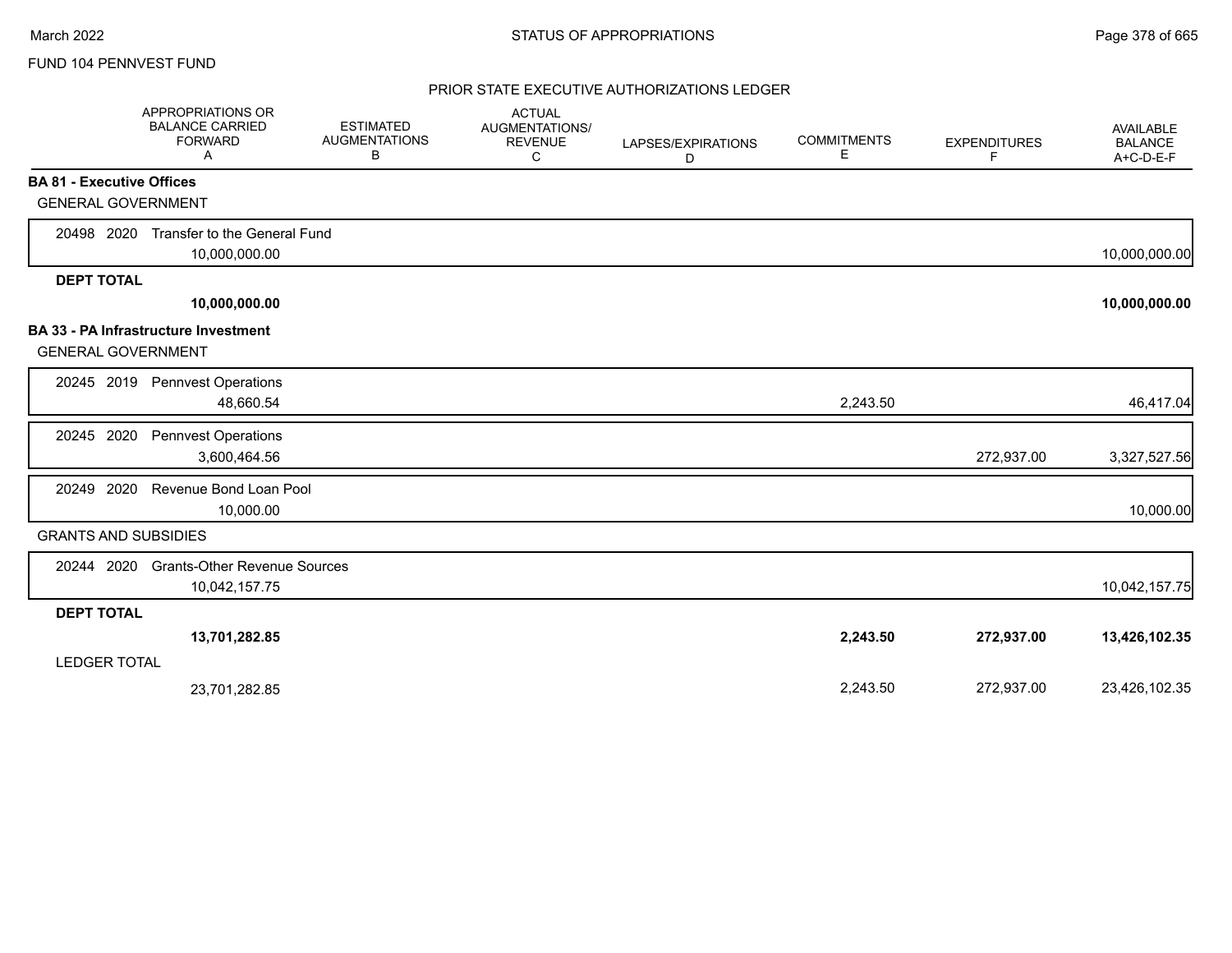### PRIOR STATE EXECUTIVE AUTHORIZATIONS - RESTRICTED LEDGER

|                   |                             | APPROPRIATIONS OR<br><b>BALANCE CARRIED</b><br><b>FORWARD</b><br>A | <b>ESTIMATED</b><br><b>AUGMENTATIONS</b><br>В | <b>ACTUAL</b><br>AUGMENTATIONS/<br><b>REVENUE</b><br>C | LAPSES/EXPIRATIONS<br>D | <b>COMMITMENTS</b><br>Е | <b>EXPENDITURES</b> | AVAILABLE<br><b>BALANCE</b><br>A+C-D-E-F |
|-------------------|-----------------------------|--------------------------------------------------------------------|-----------------------------------------------|--------------------------------------------------------|-------------------------|-------------------------|---------------------|------------------------------------------|
|                   |                             | BA 33 - PA Infrastructure Investment                               |                                               |                                                        |                         |                         |                     |                                          |
|                   | <b>GRANTS AND SUBSIDIES</b> |                                                                    |                                               |                                                        |                         |                         |                     |                                          |
| 26347             | 2019                        | Revolving Loans and Administration                                 |                                               |                                                        |                         |                         |                     |                                          |
|                   |                             | 69,549.51                                                          |                                               | $-69,549.51$                                           |                         |                         |                     |                                          |
| 26347             | 2020                        | Revolving Loans and Administration                                 |                                               |                                                        |                         |                         |                     |                                          |
|                   |                             | 75,905,816.27                                                      |                                               | -55,116,105.30                                         |                         |                         | 20,330,221.82       | 459,489.15                               |
| <b>DEPT TOTAL</b> |                             |                                                                    |                                               |                                                        |                         |                         |                     |                                          |
|                   |                             | 75,975,365.78                                                      |                                               | -55,185,654.81                                         |                         |                         | 20,330,221.82       | 459,489.15                               |
|                   | <b>LEDGER TOTAL</b>         |                                                                    |                                               |                                                        |                         |                         |                     |                                          |
|                   |                             | 75,975,365.78                                                      |                                               | -55,185,654.81                                         |                         |                         | 20,330,221.82       | 459,489.15                               |
|                   |                             | TOTAL TOTAL ALL PRIOR STATE LEDGERS                                |                                               |                                                        |                         |                         |                     |                                          |
|                   |                             | 99,676,648.63                                                      |                                               | -55,185,654.81                                         |                         | 2,243.50                | 20,603,158.82       | 23,885,591.50                            |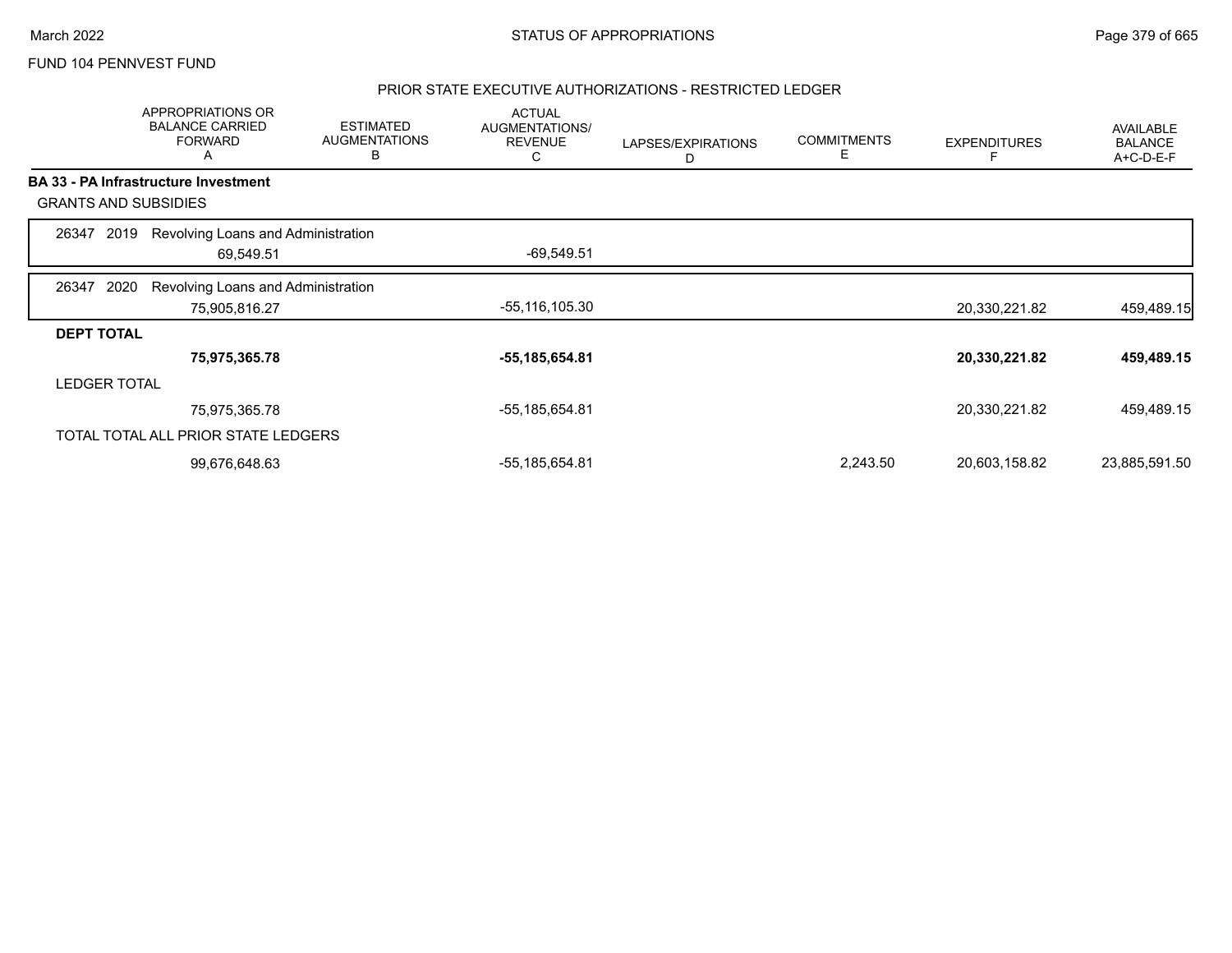### RESTRICTED REVENUE LEDGER

|                             | <b>APPROPRIATIONS OR</b><br><b>BALANCE CARRIED</b><br><b>FORWARD</b><br>A | <b>ESTIMATED</b><br><b>AUGMENTATIONS</b><br>B | <b>ACTUAL</b><br>AUGMENTATIONS/<br><b>REVENUE</b><br>С | LAPSES/EXPIRATIONS<br>D | <b>COMMITMENTS</b><br>Е | <b>EXPENDITURES</b> | <b>AVAILABLE</b><br><b>BALANCE</b><br>A+C-D-E-F |
|-----------------------------|---------------------------------------------------------------------------|-----------------------------------------------|--------------------------------------------------------|-------------------------|-------------------------|---------------------|-------------------------------------------------|
|                             | <b>BA 33 - PA Infrastructure Investment</b>                               |                                               |                                                        |                         |                         |                     |                                                 |
| <b>GRANTS AND SUBSIDIES</b> |                                                                           |                                               |                                                        |                         |                         |                     |                                                 |
| 2021<br>60173               | <b>Growing Greener Grants</b>                                             |                                               |                                                        |                         |                         |                     |                                                 |
|                             | 75,915,867.07                                                             |                                               | 16,813,000.00                                          |                         | 29,094,816.71           | 6,025,511.27        | 57,608,539.09                                   |
| 2021<br>60176               | Revolving Loans and Administration                                        |                                               |                                                        |                         |                         |                     |                                                 |
|                             | 15,032,811.41                                                             |                                               | 26,066,272.57                                          |                         |                         | 4,814,345.19        | 36,284,738.79                                   |
| 2021<br>60347               | Marcellus Legacy Grants                                                   |                                               |                                                        |                         |                         |                     |                                                 |
|                             | 32,258,632.71                                                             |                                               |                                                        |                         | 12,166,712.03           | 4,018,218.12        | 16,073,702.56                                   |
| <b>DEPT TOTAL</b>           |                                                                           |                                               |                                                        |                         |                         |                     |                                                 |
|                             | 123,207,311.19                                                            |                                               | 42,879,272.57                                          |                         | 41,261,528.74           | 14,858,074.58       | 109,966,980.44                                  |
| <b>LEDGER TOTAL</b>         |                                                                           |                                               |                                                        |                         |                         |                     |                                                 |
|                             | 123,207,311.19                                                            |                                               | 42,879,272.57                                          |                         | 41,261,528.74           | 14,858,074.58       | 109,966,980.44                                  |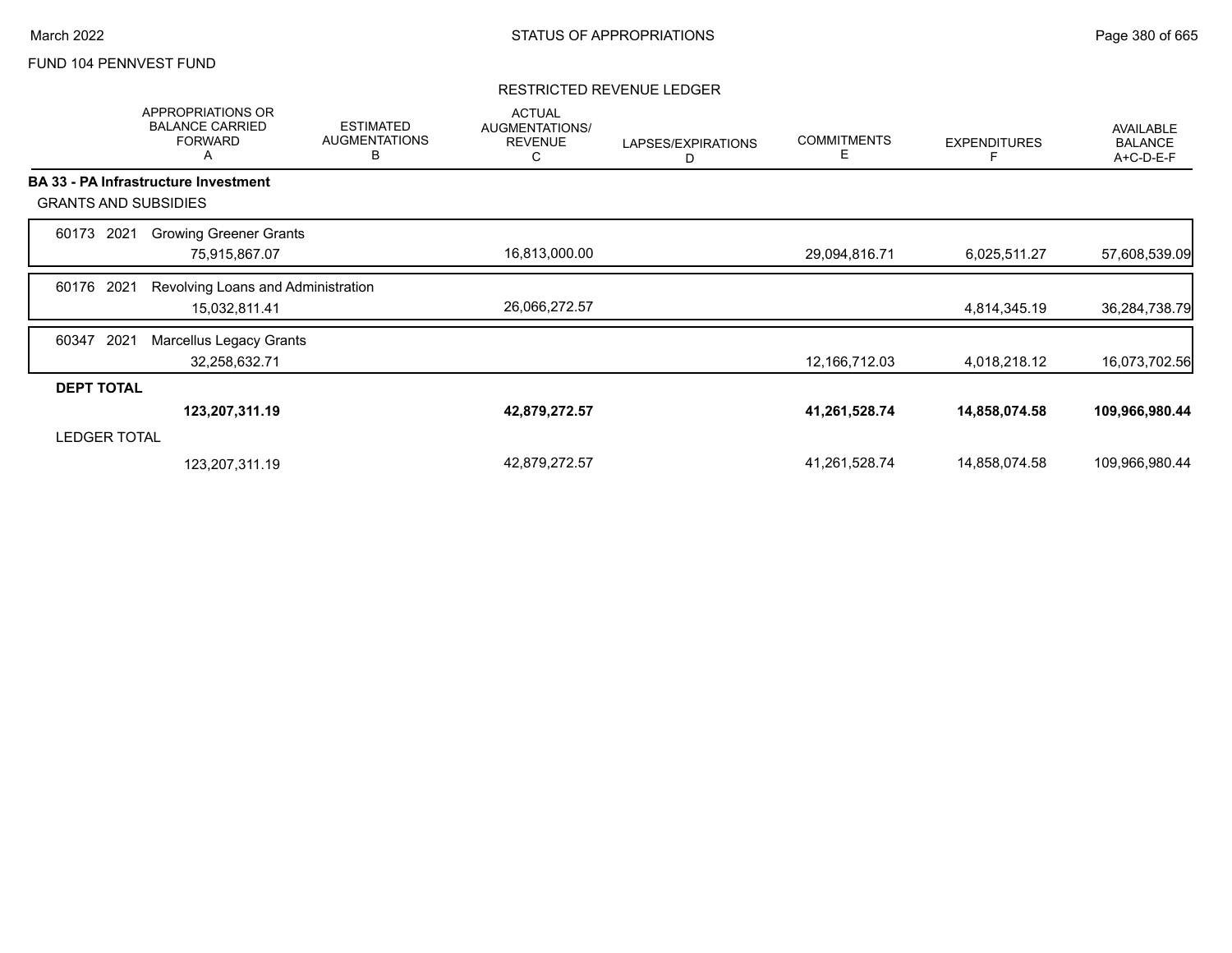# FUND 105 PENNVEST BOND AUTHORIZATION FUND

#### PRIOR STATE CONTINUING LEDGER

|                   | APPROPRIATIONS OR<br><b>BALANCE CARRIED</b><br><b>FORWARD</b><br>A | <b>ESTIMATED</b><br><b>AUGMENTATIONS</b><br>В | <b>ACTUAL</b><br>AUGMENTATIONS/<br><b>REVENUE</b><br>С | LAPSES/EXPIRATIONS<br>D | <b>COMMITMENTS</b><br>E | <b>EXPENDITURES</b> | AVAILABLE<br><b>BALANCE</b><br>A+C-D-E-F |
|-------------------|--------------------------------------------------------------------|-----------------------------------------------|--------------------------------------------------------|-------------------------|-------------------------|---------------------|------------------------------------------|
|                   | <b>BA 33 - PA Infrastructure Investment</b>                        |                                               |                                                        |                         |                         |                     |                                          |
|                   | <b>GRANTS AND SUBSIDIES</b>                                        |                                               |                                                        |                         |                         |                     |                                          |
| 30170             | WATER AND SEWER 1988 REFERENDUM<br>1988                            |                                               |                                                        |                         |                         |                     |                                          |
|                   | 290,504.80                                                         |                                               |                                                        |                         |                         |                     | 290,504.80                               |
| 30171             | 1988<br>DRINKING WATER SUPPLIES                                    |                                               |                                                        |                         |                         |                     |                                          |
|                   | 7,954,885.80                                                       |                                               |                                                        |                         |                         |                     | 7,954,885.80                             |
| <b>DEPT TOTAL</b> |                                                                    |                                               |                                                        |                         |                         |                     |                                          |
|                   | 8,245,390.60                                                       |                                               |                                                        |                         |                         |                     | 8,245,390.60                             |
|                   | <b>LEDGER TOTAL</b>                                                |                                               |                                                        |                         |                         |                     |                                          |
|                   | 8,245,390.60                                                       |                                               |                                                        |                         |                         |                     | 8,245,390.60                             |
|                   | TOTAL TOTAL ALL PRIOR STATE LEDGERS                                |                                               |                                                        |                         |                         |                     |                                          |
|                   | 8,245,390.60                                                       |                                               |                                                        |                         |                         |                     | 8,245,390.60                             |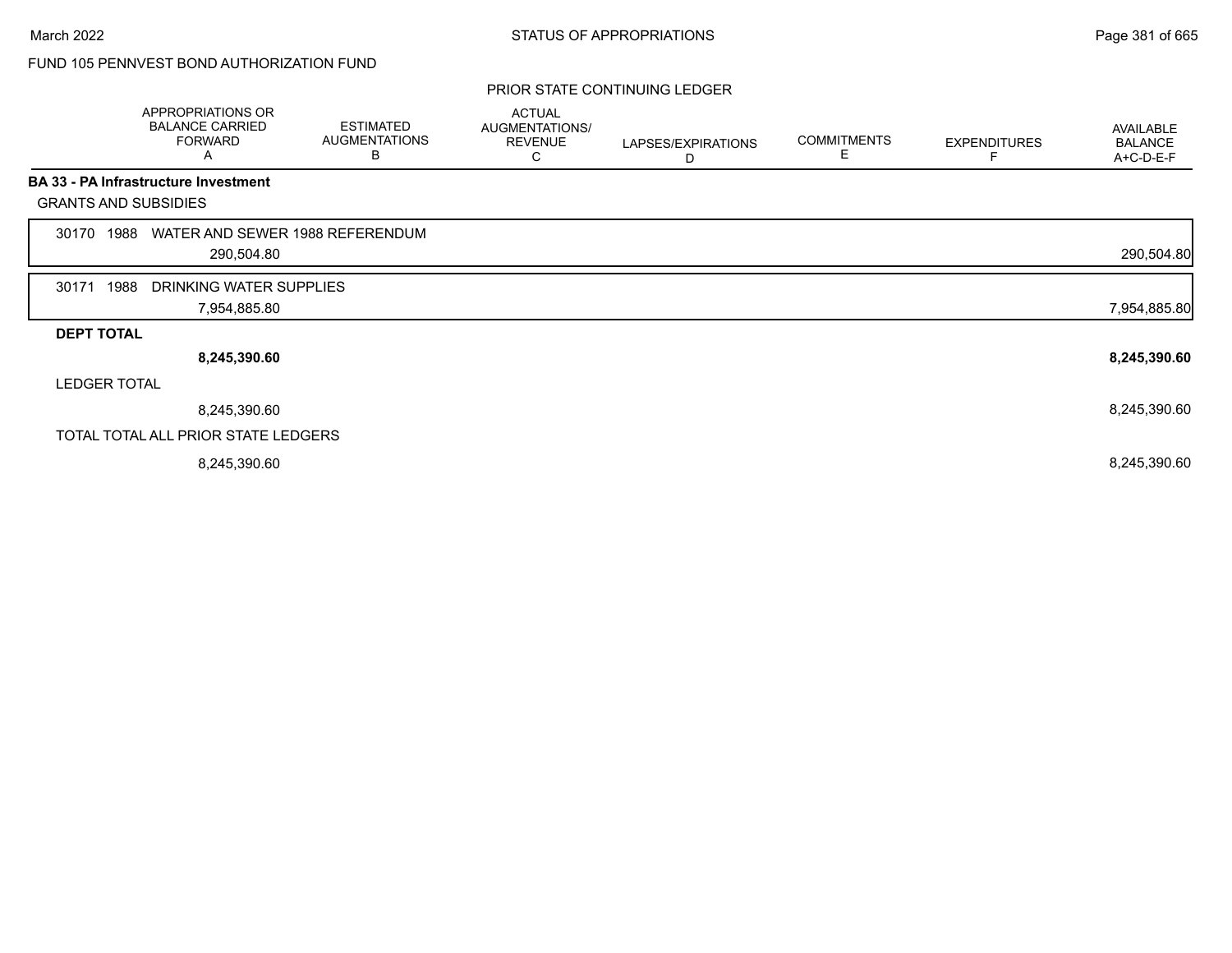# FUND 108 PENNVEST REDEMPTION FUND

#### NON-BUDGETED LEDGER

|                         | APPROPRIATIONS OR<br><b>BALANCE CARRIED</b><br>FORWARD<br>A | ESTIMATED<br>AUGMENTATIONS<br>в | <b>ACTUAL</b><br>AUGMENTATIONS/<br><b>REVENUE</b><br>С | LAPSES/EXPIRATIONS<br>D | <b>COMMITMENTS</b> | <b>EXPENDITURES</b> | AVAILABLE<br><b>BALANCE</b><br>$A+C-D-E-F$ |
|-------------------------|-------------------------------------------------------------|---------------------------------|--------------------------------------------------------|-------------------------|--------------------|---------------------|--------------------------------------------|
| <b>BA 73 - Treasury</b> |                                                             |                                 |                                                        |                         |                    |                     |                                            |
|                         | <b>GENERAL GOVERNMENT</b>                                   |                                 |                                                        |                         |                    |                     |                                            |
| 50035 2021              | Payment of Interest and Principal                           |                                 |                                                        |                         |                    |                     |                                            |
|                         |                                                             |                                 |                                                        |                         |                    | 3,104,900.00        | $-3,104,900.00$                            |
| <b>DEPT TOTAL</b>       |                                                             |                                 |                                                        |                         |                    |                     |                                            |
|                         |                                                             |                                 |                                                        |                         |                    | 3,104,900.00        | $-3,104,900.00$                            |
| <b>LEDGER TOTAL</b>     |                                                             |                                 |                                                        |                         |                    |                     |                                            |
|                         |                                                             |                                 |                                                        |                         |                    | 3,104,900.00        | $-3,104,900.00$                            |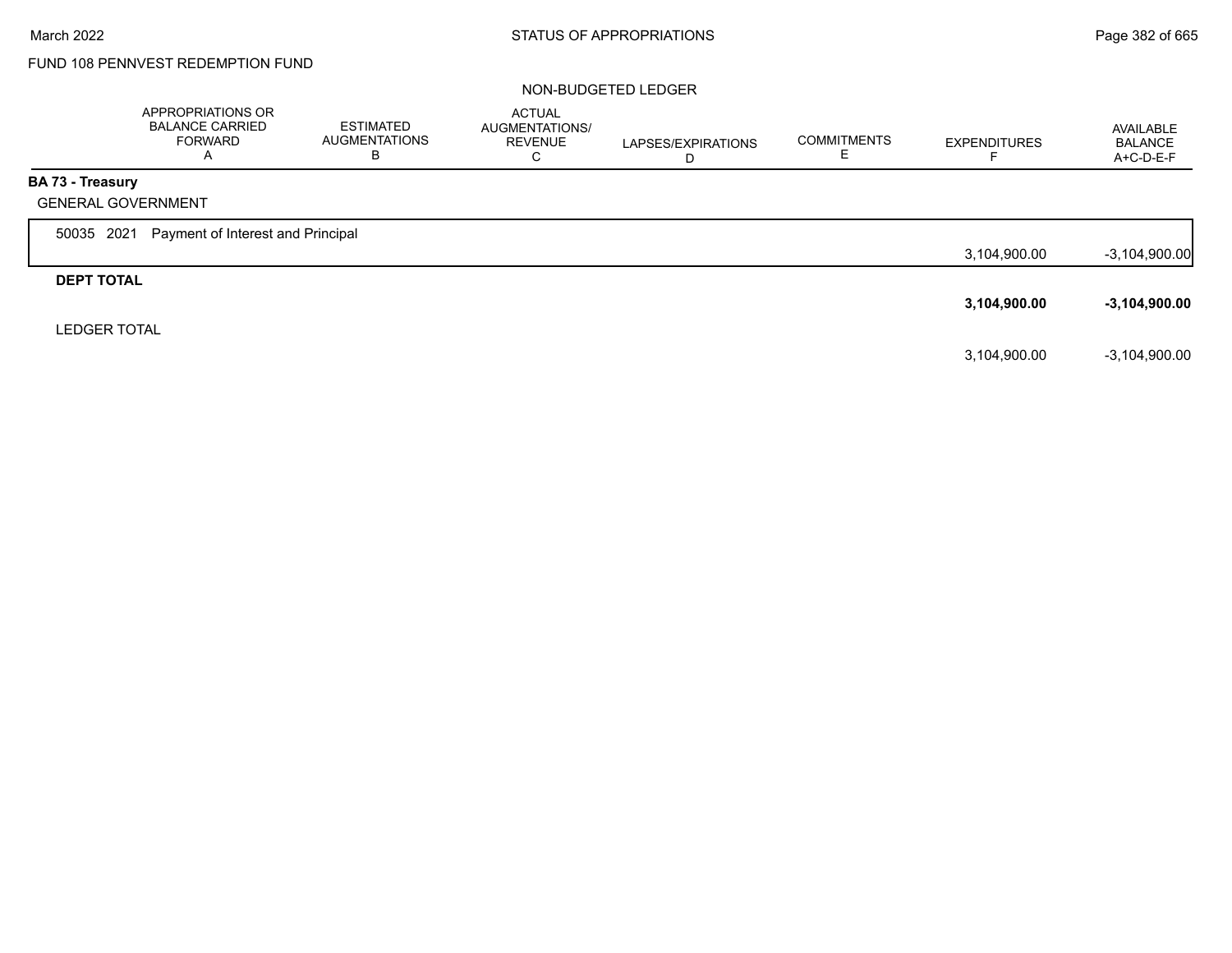## FUND 109 PENNVEST WATER POLLUTION CONTROL RE

|                             | APPROPRIATIONS OR<br><b>BALANCE CARRIED</b><br><b>FORWARD</b><br>Α | <b>ESTIMATED</b><br><b>AUGMENTATIONS</b><br>B | <b>ACTUAL</b><br>AUGMENTATIONS/<br><b>REVENUE</b><br>С | LAPSES/EXPIRATIONS<br>D | <b>COMMITMENTS</b><br>Е | <b>EXPENDITURES</b> | AVAILABLE<br><b>BALANCE</b><br>A+C-D-E-F |
|-----------------------------|--------------------------------------------------------------------|-----------------------------------------------|--------------------------------------------------------|-------------------------|-------------------------|---------------------|------------------------------------------|
|                             | <b>BA 33 - PA Infrastructure Investment</b>                        |                                               |                                                        |                         |                         |                     |                                          |
| <b>GRANTS AND SUBSIDIES</b> |                                                                    |                                               |                                                        |                         |                         |                     |                                          |
| 20248<br>2021               | Addtl Sewage Proj Rev Loans                                        |                                               |                                                        |                         |                         |                     |                                          |
|                             | 257,200,000.00                                                     |                                               |                                                        |                         | 236,664,537.04          | 16,729,364.12       | 3,806,098.84                             |
| 20822 2021                  | Transfr to Drinking Water Revolving Fund<br>20,000,000.00          |                                               |                                                        |                         |                         |                     | 20,000,000.00                            |
| <b>DEPT TOTAL</b>           |                                                                    |                                               |                                                        |                         |                         |                     |                                          |
|                             | 277,200,000.00                                                     |                                               |                                                        |                         | 236,664,537.04          | 16,729,364.12       | 23,806,098.84                            |
| <b>LEDGER TOTAL</b>         |                                                                    |                                               |                                                        |                         |                         |                     |                                          |
|                             | 277,200,000.00                                                     |                                               |                                                        |                         | 236,664,537.04          | 16,729,364.12       | 23,806,098.84                            |
|                             | TOTAL TOTAL ALL CURRENT STATE LEDGERS                              |                                               |                                                        |                         |                         |                     |                                          |
|                             | 277,200,000.00                                                     |                                               |                                                        |                         | 236,664,537.04          | 16,729,364.12       | 23,806,098.84                            |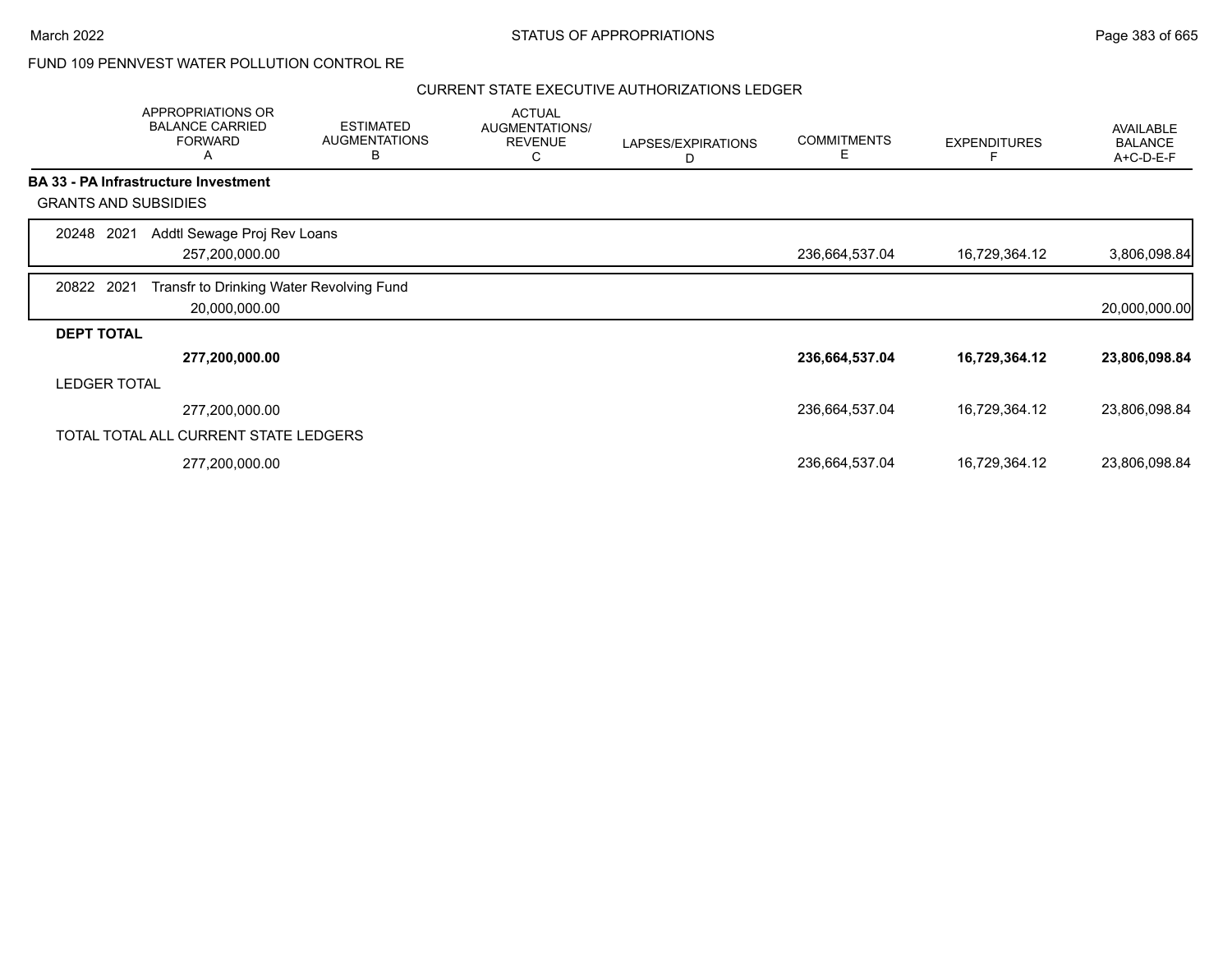# FUND 109 PENNVEST WATER POLLUTION CONTROL RE

|                     | APPROPRIATIONS OR<br><b>BALANCE CARRIED</b><br><b>FORWARD</b><br>Α | <b>ESTIMATED</b><br><b>AUGMENTATIONS</b><br>В | <b>ACTUAL</b><br>AUGMENTATIONS/<br><b>REVENUE</b><br>C | LAPSES/EXPIRATIONS<br>D | <b>COMMITMENTS</b><br>E | <b>EXPENDITURES</b><br>F | AVAILABLE<br><b>BALANCE</b><br>A+C-D-E-F |
|---------------------|--------------------------------------------------------------------|-----------------------------------------------|--------------------------------------------------------|-------------------------|-------------------------|--------------------------|------------------------------------------|
|                     | <b>BA 81 - Executive Offices</b>                                   |                                               |                                                        |                         |                         |                          |                                          |
|                     | <b>GENERAL GOVERNMENT</b>                                          |                                               |                                                        |                         |                         |                          |                                          |
| 20499 2020          | Transfer to the General Fund<br>9,000,000.00                       |                                               |                                                        |                         |                         |                          | 9,000,000.00                             |
| <b>DEPT TOTAL</b>   |                                                                    |                                               |                                                        |                         |                         |                          |                                          |
|                     | 9,000,000.00                                                       |                                               |                                                        |                         |                         |                          | 9,000,000.00                             |
|                     | BA 33 - PA Infrastructure Investment                               |                                               |                                                        |                         |                         |                          |                                          |
|                     | <b>GRANTS AND SUBSIDIES</b>                                        |                                               |                                                        |                         |                         |                          |                                          |
|                     | 20248 2015 Addtl Sewage Proj Rev Loans                             |                                               |                                                        |                         |                         | $-109, 116.79$           | 109,116.79                               |
| 20248 2019          | Addtl Sewage Proj Rev Loans<br>12,895,788.93                       |                                               |                                                        |                         |                         |                          | 12,895,788.93                            |
| 20248 2020          | Addtl Sewage Proj Rev Loans<br>229,882,947.40                      |                                               |                                                        |                         | 815.54                  | 7,215,550.03             | 222,666,581.83                           |
| 20822 2020          | 20,000,342.00                                                      | Transfr to Drinking Water Revolving Fund      |                                                        |                         |                         |                          | 20,000,342.00                            |
| <b>DEPT TOTAL</b>   |                                                                    |                                               |                                                        |                         |                         |                          |                                          |
|                     | 262,779,078.33                                                     |                                               |                                                        |                         | 815.54                  | 7,106,433.24             | 255,671,829.55                           |
| <b>LEDGER TOTAL</b> |                                                                    |                                               |                                                        |                         |                         |                          |                                          |
|                     | 271,779,078.33                                                     |                                               |                                                        |                         | 815.54                  | 7,106,433.24             | 264,671,829.55                           |
|                     | TOTAL TOTAL ALL PRIOR STATE LEDGERS                                |                                               |                                                        |                         |                         |                          |                                          |
|                     | 271,779,078.33                                                     |                                               |                                                        |                         | 815.54                  | 7,106,433.24             | 264,671,829.55                           |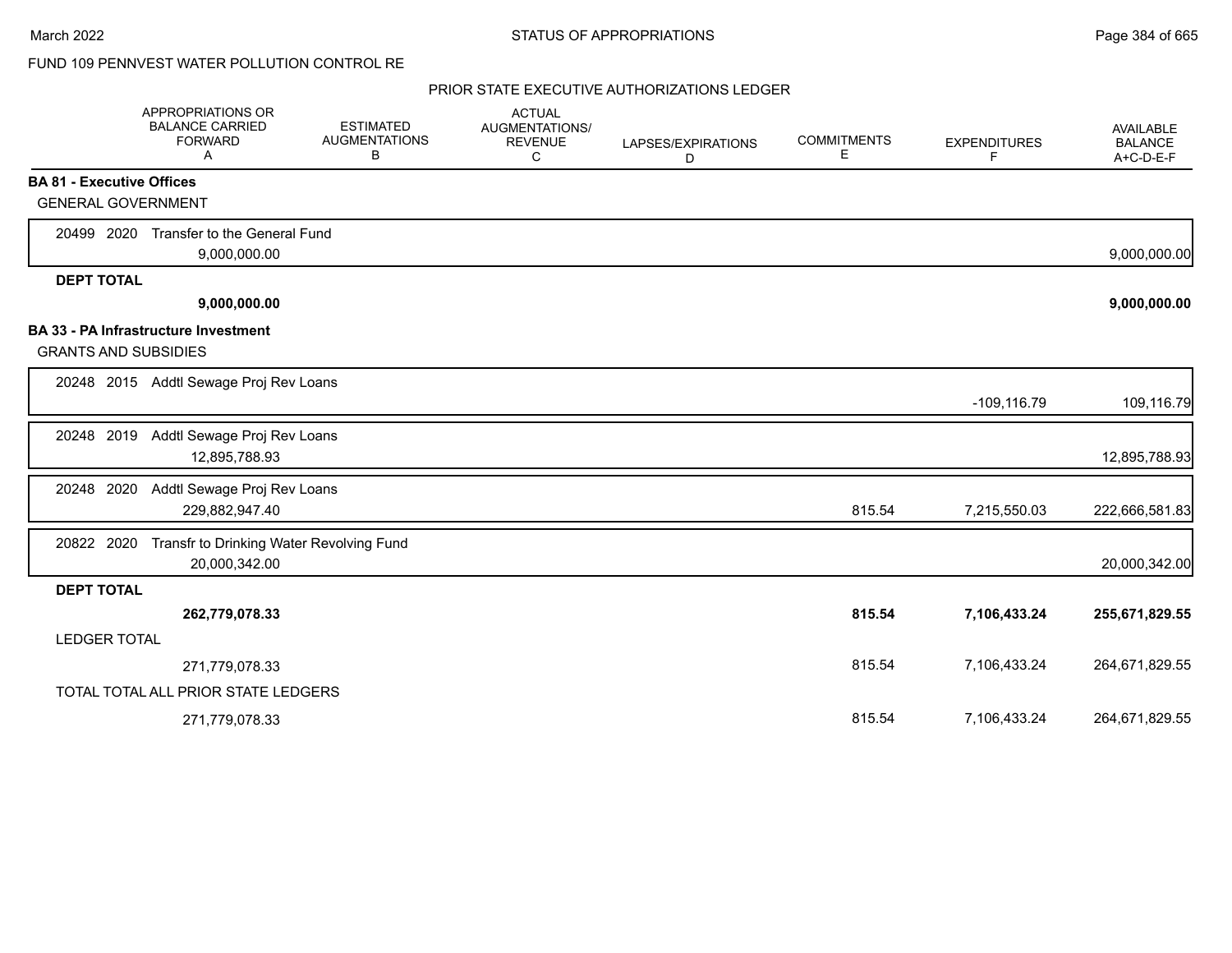# FUND 109 PENNVEST WATER POLLUTION CONTROL RE

#### RESTRICTED REVENUE LEDGER

|                     | APPROPRIATIONS OR<br><b>BALANCE CARRIED</b><br><b>FORWARD</b><br>A | <b>ESTIMATED</b><br><b>AUGMENTATIONS</b><br>B | ACTUAL<br>AUGMENTATIONS/<br><b>REVENUE</b><br>C | LAPSES/EXPIRATIONS<br>D | <b>COMMITMENTS</b><br>E | <b>EXPENDITURES</b> | AVAILABLE<br><b>BALANCE</b><br>A+C-D-E-F |
|---------------------|--------------------------------------------------------------------|-----------------------------------------------|-------------------------------------------------|-------------------------|-------------------------|---------------------|------------------------------------------|
|                     | <b>BA 33 - PA Infrastructure Investment</b>                        |                                               |                                                 |                         |                         |                     |                                          |
|                     | <b>GRANTS AND SUBSIDIES</b>                                        |                                               |                                                 |                         |                         |                     |                                          |
| 60253 2021          | <b>Nutrient Credits</b>                                            |                                               |                                                 |                         |                         |                     |                                          |
|                     | 406,455.48                                                         |                                               |                                                 |                         |                         |                     | 406,455.48                               |
| <b>DEPT TOTAL</b>   |                                                                    |                                               |                                                 |                         |                         |                     |                                          |
|                     | 406,455.48                                                         |                                               |                                                 |                         |                         |                     | 406,455.48                               |
| <b>LEDGER TOTAL</b> |                                                                    |                                               |                                                 |                         |                         |                     |                                          |
|                     | 406,455.48                                                         |                                               |                                                 |                         |                         |                     | 406,455.48                               |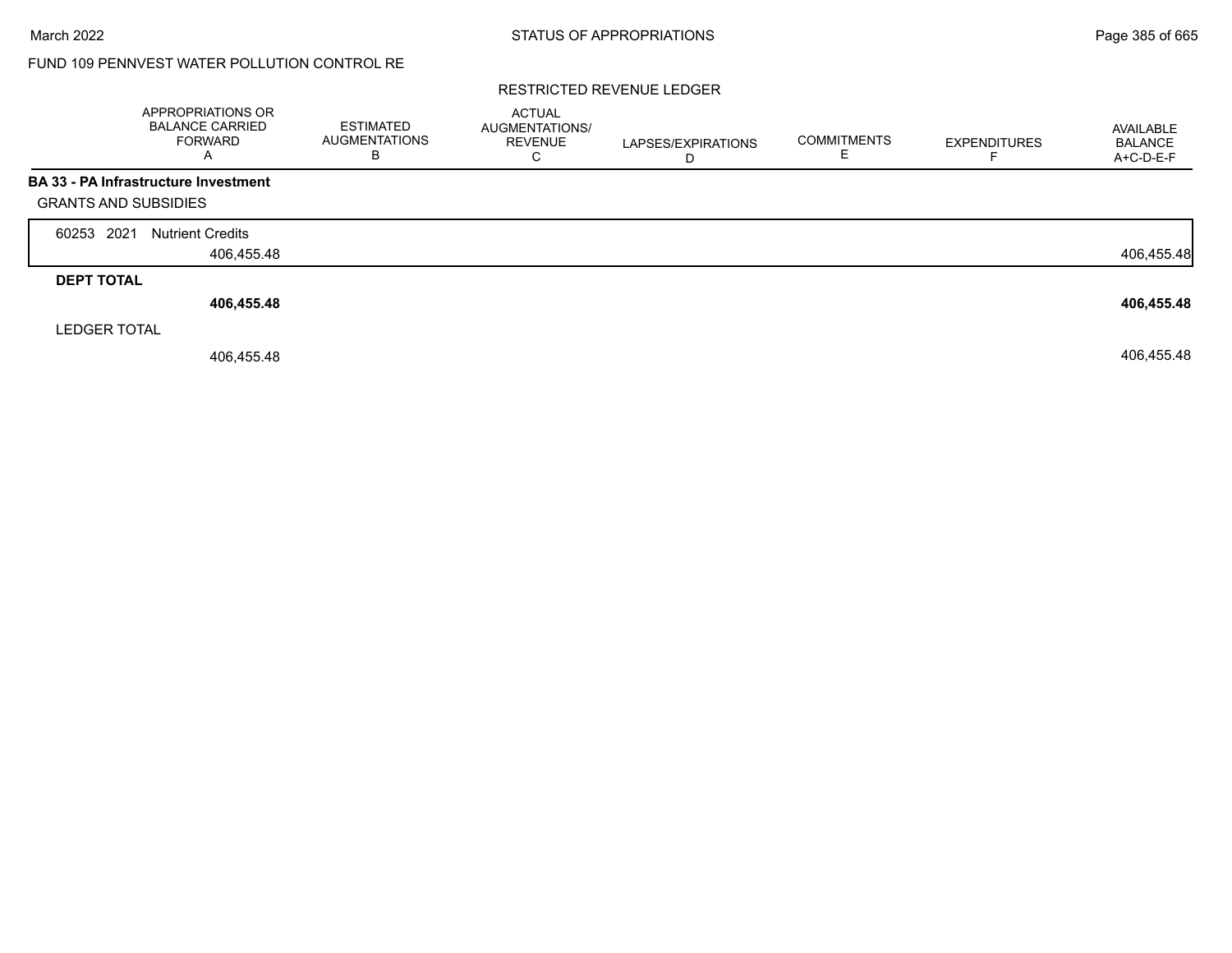# FUND 110 DEFERRED COMPENSATION FUND - SHORT

#### NON-BUDGETED LEDGER

|                           | APPROPRIATIONS OR<br><b>BALANCE CARRIED</b><br><b>FORWARD</b><br>A | <b>ESTIMATED</b><br><b>AUGMENTATIONS</b><br>В | <b>ACTUAL</b><br>AUGMENTATIONS/<br><b>REVENUE</b><br>C | LAPSES/EXPIRATIONS<br>D | <b>COMMITMENTS</b> | <b>EXPENDITURES</b> | AVAILABLE<br><b>BALANCE</b><br>$A+C-D-E-F$ |
|---------------------------|--------------------------------------------------------------------|-----------------------------------------------|--------------------------------------------------------|-------------------------|--------------------|---------------------|--------------------------------------------|
|                           | BA 70 - State Employees' Ret Sys                                   |                                               |                                                        |                         |                    |                     |                                            |
| <b>GENERAL GOVERNMENT</b> |                                                                    |                                               |                                                        |                         |                    |                     |                                            |
| 50029 2021                | Purchase of Investments - Short Term                               |                                               |                                                        |                         |                    |                     |                                            |
|                           |                                                                    |                                               |                                                        |                         |                    | 19,087,942.58       | $-19,087,942.58$                           |
| <b>DEPT TOTAL</b>         |                                                                    |                                               |                                                        |                         |                    |                     |                                            |
|                           |                                                                    |                                               |                                                        |                         |                    | 19,087,942.58       | -19,087,942.58                             |
| <b>LEDGER TOTAL</b>       |                                                                    |                                               |                                                        |                         |                    |                     |                                            |
|                           |                                                                    |                                               |                                                        |                         |                    | 19,087,942.58       | -19,087,942.58                             |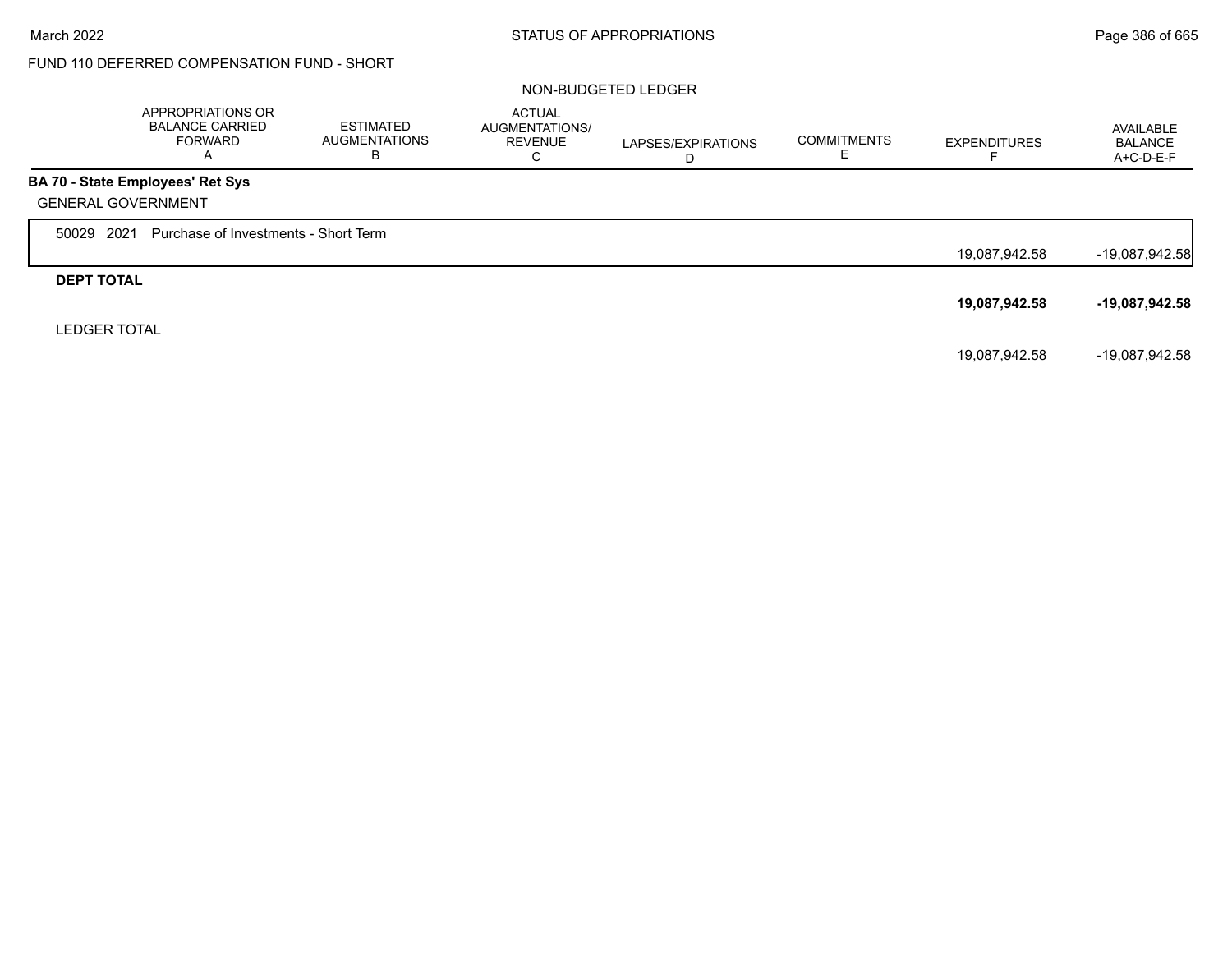## FUND 111 MACHINERY AND EQUIPMENT LOAN FUND

|                             | APPROPRIATIONS OR<br><b>BALANCE CARRIED</b><br><b>FORWARD</b><br>A | <b>ESTIMATED</b><br><b>AUGMENTATIONS</b><br>В | <b>ACTUAL</b><br>AUGMENTATIONS/<br><b>REVENUE</b><br>С | LAPSES/EXPIRATIONS<br>D | <b>COMMITMENTS</b><br>Е | <b>EXPENDITURES</b><br>F | AVAILABLE<br><b>BALANCE</b><br>A+C-D-E-F |
|-----------------------------|--------------------------------------------------------------------|-----------------------------------------------|--------------------------------------------------------|-------------------------|-------------------------|--------------------------|------------------------------------------|
|                             | <b>BA 24 - Community &amp; Economic Develop</b>                    |                                               |                                                        |                         |                         |                          |                                          |
| <b>GENERAL GOVERNMENT</b>   |                                                                    |                                               |                                                        |                         |                         |                          |                                          |
| 2021<br>20043               | <b>General Operations</b>                                          |                                               |                                                        |                         |                         |                          |                                          |
|                             | 778,000.00                                                         |                                               |                                                        |                         | 18,149.50               | 270,661.42               | 489,189.08                               |
| <b>GRANTS AND SUBSIDIES</b> |                                                                    |                                               |                                                        |                         |                         |                          |                                          |
| 2021<br>20044               | Machinery and Equipment Loans                                      |                                               |                                                        |                         |                         |                          |                                          |
|                             | 11,000,000.00                                                      |                                               |                                                        |                         | 1,000,000.00            |                          | 10,000,000.00                            |
| <b>DEPT TOTAL</b>           |                                                                    |                                               |                                                        |                         |                         |                          |                                          |
|                             | 11,778,000.00                                                      |                                               |                                                        |                         | 1,018,149.50            | 270,661.42               | 10,489,189.08                            |
| <b>LEDGER TOTAL</b>         |                                                                    |                                               |                                                        |                         |                         |                          |                                          |
|                             | 11,778,000.00                                                      |                                               |                                                        |                         | 1,018,149.50            | 270,661.42               | 10,489,189.08                            |
|                             | TOTAL TOTAL ALL CURRENT STATE LEDGERS                              |                                               |                                                        |                         |                         |                          |                                          |
|                             | 11,778,000.00                                                      |                                               |                                                        |                         | 1,018,149.50            | 270,661.42               | 10,489,189.08                            |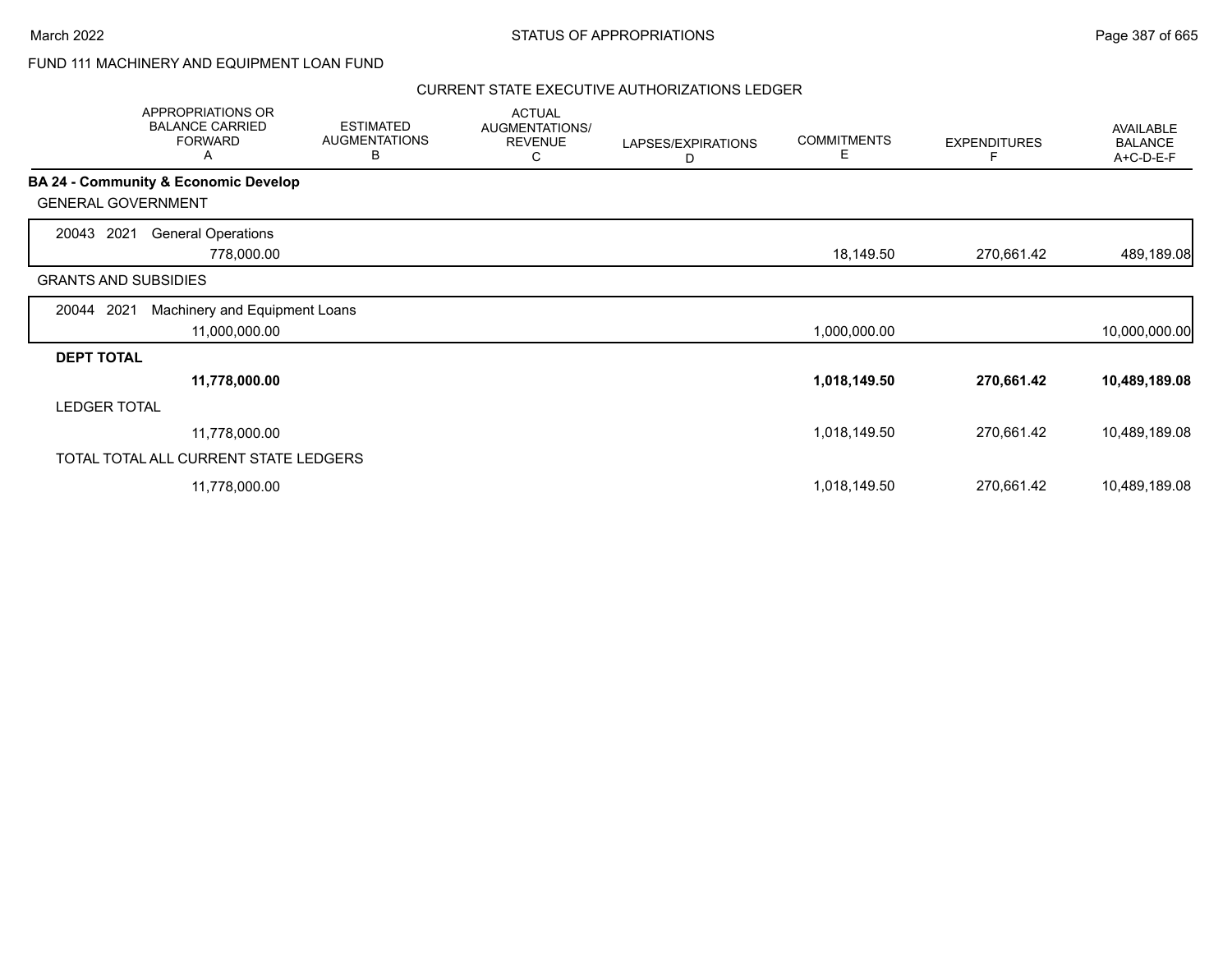# FUND 111 MACHINERY AND EQUIPMENT LOAN FUND

|                             | <b>APPROPRIATIONS OR</b><br><b>BALANCE CARRIED</b><br><b>FORWARD</b><br>A | <b>ESTIMATED</b><br><b>AUGMENTATIONS</b><br>В | <b>ACTUAL</b><br>AUGMENTATIONS/<br><b>REVENUE</b><br>С | LAPSES/EXPIRATIONS<br>D | <b>COMMITMENTS</b><br>Е | <b>EXPENDITURES</b><br>F | <b>AVAILABLE</b><br><b>BALANCE</b><br>A+C-D-E-F |
|-----------------------------|---------------------------------------------------------------------------|-----------------------------------------------|--------------------------------------------------------|-------------------------|-------------------------|--------------------------|-------------------------------------------------|
|                             | BA 24 - Community & Economic Develop                                      |                                               |                                                        |                         |                         |                          |                                                 |
| <b>GENERAL GOVERNMENT</b>   |                                                                           |                                               |                                                        |                         |                         |                          |                                                 |
| 2020<br>20043               | <b>General Operations</b><br>423,181.18                                   |                                               |                                                        |                         |                         | 13,836.49                | 409,344.69                                      |
| <b>GRANTS AND SUBSIDIES</b> |                                                                           |                                               |                                                        |                         |                         |                          |                                                 |
| 20044 2018                  | Machinery and Equipment Loans<br>47,831.00                                |                                               |                                                        |                         |                         |                          | 47,831.00                                       |
| 2019<br>20044               | Machinery and Equipment Loans<br>2,632,319.00                             |                                               |                                                        |                         | 982,319.00              | 1,650,000.00             |                                                 |
| 20044 2020                  | Machinery and Equipment Loans<br>9,650,000.00                             |                                               |                                                        |                         | 940,000.00              |                          | 8,710,000.00                                    |
| <b>DEPT TOTAL</b>           |                                                                           |                                               |                                                        |                         |                         |                          |                                                 |
|                             | 12,753,331.18                                                             |                                               |                                                        |                         | 1,922,319.00            | 1,663,836.49             | 9,167,175.69                                    |
| <b>LEDGER TOTAL</b>         |                                                                           |                                               |                                                        |                         |                         |                          |                                                 |
|                             | 12,753,331.18                                                             |                                               |                                                        |                         | 1,922,319.00            | 1,663,836.49             | 9,167,175.69                                    |
|                             | TOTAL TOTAL ALL PRIOR STATE LEDGERS                                       |                                               |                                                        |                         |                         |                          |                                                 |
|                             | 12,753,331.18                                                             |                                               |                                                        |                         | 1.922.319.00            | 1.663.836.49             | 9,167,175.69                                    |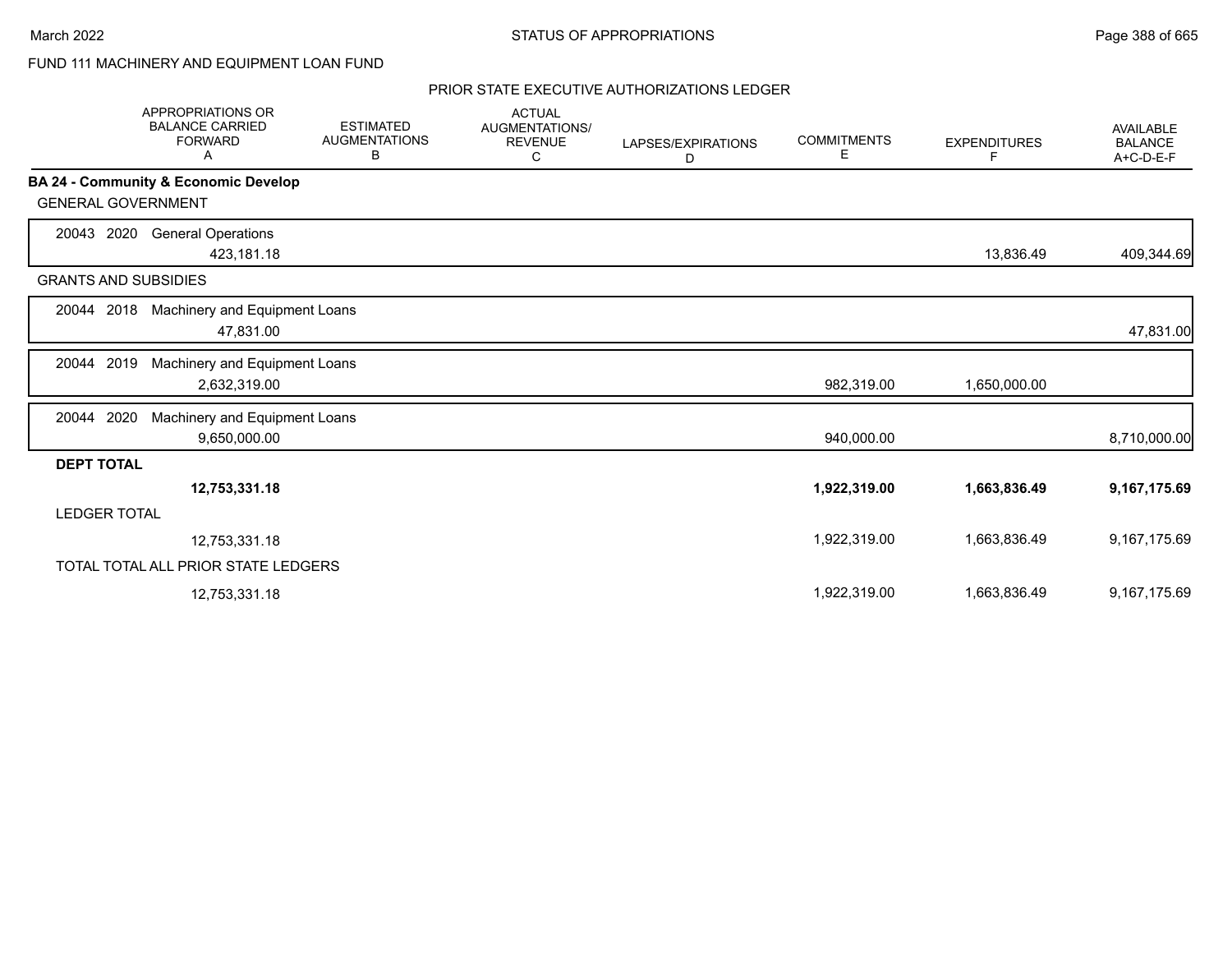# FUND 111 MACHINERY AND EQUIPMENT LOAN FUND

#### RESTRICTED REVENUE LEDGER

|                   |                             | APPROPRIATIONS OR<br><b>BALANCE CARRIED</b><br><b>FORWARD</b><br>A | <b>ESTIMATED</b><br><b>AUGMENTATIONS</b><br>в | <b>ACTUAL</b><br>AUGMENTATIONS/<br><b>REVENUE</b> | LAPSES/EXPIRATIONS<br>D | <b>COMMITMENTS</b> | <b>EXPENDITURES</b> | AVAILABLE<br><b>BALANCE</b><br>A+C-D-E-F |
|-------------------|-----------------------------|--------------------------------------------------------------------|-----------------------------------------------|---------------------------------------------------|-------------------------|--------------------|---------------------|------------------------------------------|
|                   |                             | <b>BA 24 - Community &amp; Economic Develop</b>                    |                                               |                                                   |                         |                    |                     |                                          |
|                   | <b>GRANTS AND SUBSIDIES</b> |                                                                    |                                               |                                                   |                         |                    |                     |                                          |
| 60328 2021        |                             | StateSmallBusinessCreditInitiativeLoans                            |                                               |                                                   |                         |                    |                     |                                          |
|                   |                             | 5,666,833.73                                                       |                                               |                                                   |                         |                    |                     | 5,666,833.73                             |
| <b>DEPT TOTAL</b> |                             |                                                                    |                                               |                                                   |                         |                    |                     |                                          |
|                   |                             | 5,666,833.73                                                       |                                               |                                                   |                         |                    |                     | 5,666,833.73                             |
|                   | <b>LEDGER TOTAL</b>         |                                                                    |                                               |                                                   |                         |                    |                     |                                          |
|                   |                             | 5,666,833.73                                                       |                                               |                                                   |                         |                    |                     | 5,666,833.73                             |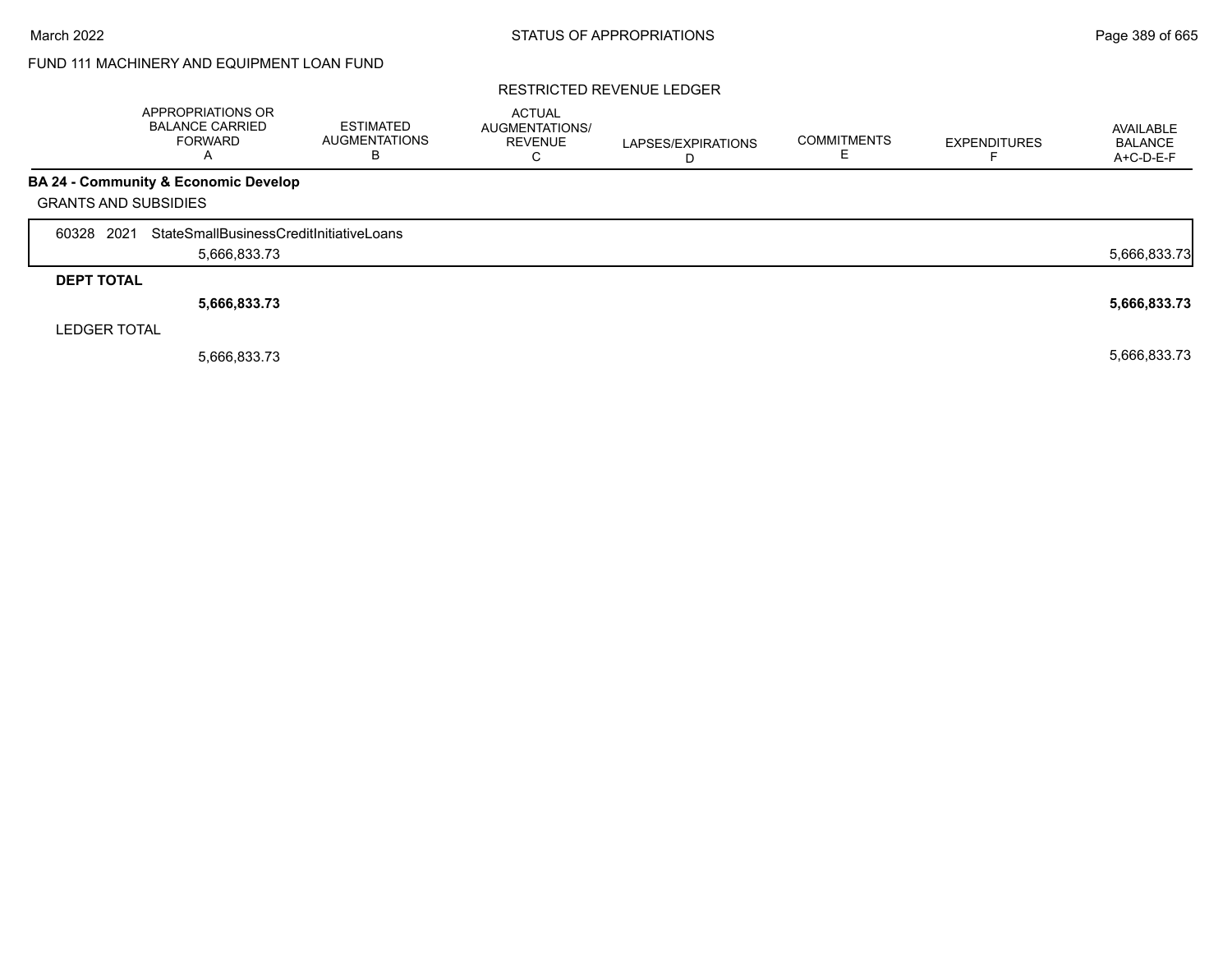# FUND 112 INSURANCE LIQUIDATION FUND

#### NON-BUDGETED LEDGER

|                          | APPROPRIATIONS OR<br><b>BALANCE CARRIED</b><br><b>FORWARD</b><br>A | <b>ESTIMATED</b><br><b>AUGMENTATIONS</b><br>В | <b>ACTUAL</b><br>AUGMENTATIONS/<br><b>REVENUE</b><br>C | LAPSES/EXPIRATIONS<br>D | <b>COMMITMENTS</b> | <b>EXPENDITURES</b><br>⊢ | AVAILABLE<br><b>BALANCE</b><br>A+C-D-E-F |
|--------------------------|--------------------------------------------------------------------|-----------------------------------------------|--------------------------------------------------------|-------------------------|--------------------|--------------------------|------------------------------------------|
| <b>BA 79 - Insurance</b> |                                                                    |                                               |                                                        |                         |                    |                          |                                          |
|                          | <b>GENERAL GOVERNMENT</b>                                          |                                               |                                                        |                         |                    |                          |                                          |
| 50078 2021               | LIQUIDATION DISTRIBUTION                                           |                                               |                                                        |                         |                    |                          |                                          |
|                          |                                                                    |                                               |                                                        |                         |                    | 39,238,360.79            | $-39,238,360.79$                         |
| <b>DEPT TOTAL</b>        |                                                                    |                                               |                                                        |                         |                    |                          |                                          |
|                          |                                                                    |                                               |                                                        |                         |                    | 39,238,360.79            | $-39,238,360.79$                         |
| <b>LEDGER TOTAL</b>      |                                                                    |                                               |                                                        |                         |                    |                          |                                          |
|                          |                                                                    |                                               |                                                        |                         |                    | 39,238,360.79            | -39,238,360.79                           |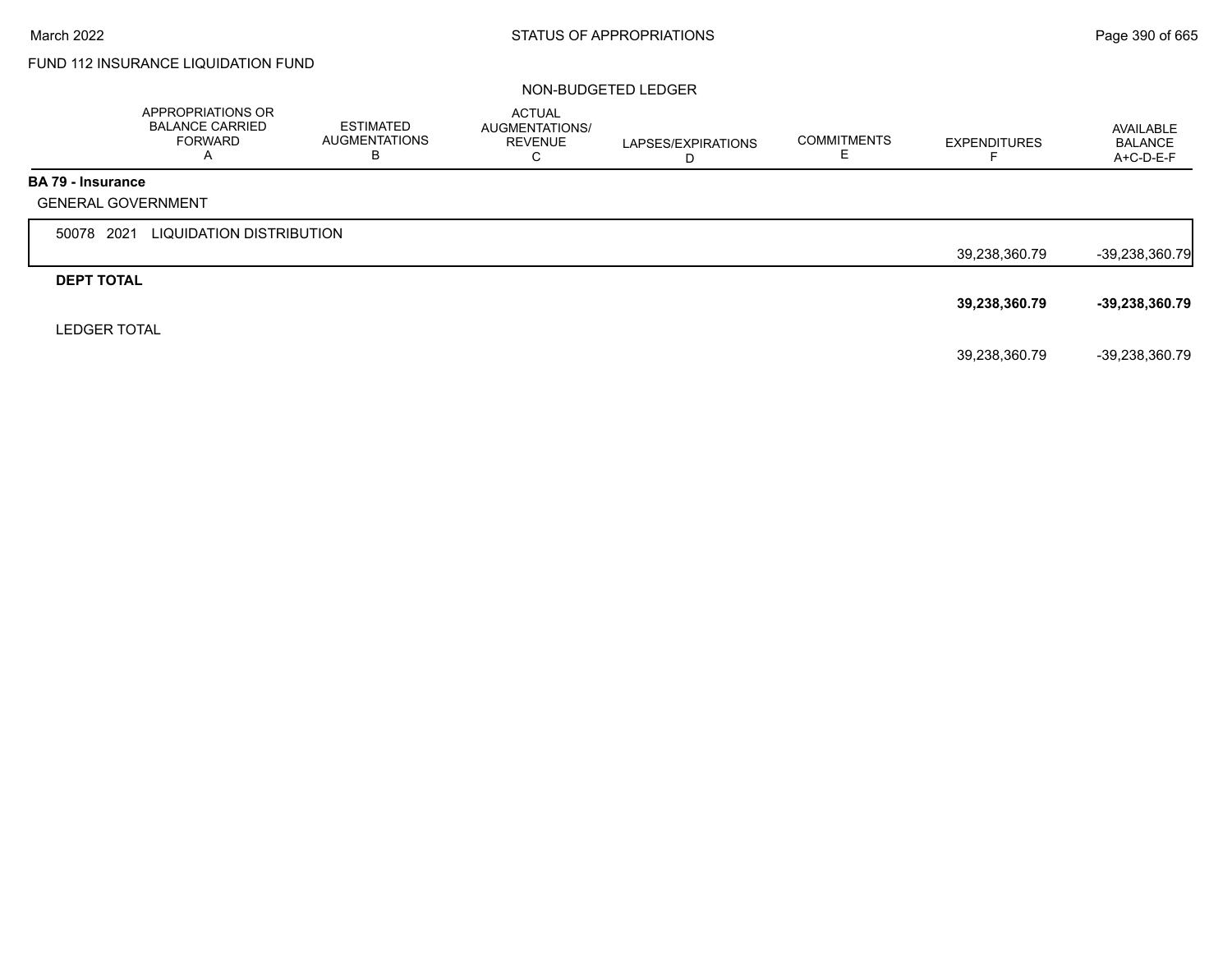$\overline{\phantom{a}}$ 

# FUND 113 AGRICULTURAL CONS EASEMENT PURCHASE

|                             | APPROPRIATIONS OR<br><b>BALANCE CARRIED</b><br><b>FORWARD</b><br>A | <b>ESTIMATED</b><br><b>AUGMENTATIONS</b><br>в | <b>ACTUAL</b><br>AUGMENTATIONS/<br><b>REVENUE</b><br>С | LAPSES/EXPIRATIONS<br>D | <b>COMMITMENTS</b><br>Е | <b>EXPENDITURES</b> | <b>AVAILABLE</b><br><b>BALANCE</b><br>A+C-D-E-F |
|-----------------------------|--------------------------------------------------------------------|-----------------------------------------------|--------------------------------------------------------|-------------------------|-------------------------|---------------------|-------------------------------------------------|
| <b>BA 68 - Agriculture</b>  |                                                                    |                                               |                                                        |                         |                         |                     |                                                 |
| <b>GRANTS AND SUBSIDIES</b> |                                                                    |                                               |                                                        |                         |                         |                     |                                                 |
| 20113 2021                  | <b>Purchase of County Easements</b>                                |                                               |                                                        |                         |                         |                     |                                                 |
|                             | 40,000,000.00                                                      |                                               |                                                        |                         | 4,961,814.56            | 23,102,366.87       | 11,935,818.57                                   |
| <b>DEPT TOTAL</b>           |                                                                    |                                               |                                                        |                         |                         |                     |                                                 |
|                             | 40,000,000.00                                                      |                                               |                                                        |                         | 4,961,814.56            | 23,102,366.87       | 11,935,818.57                                   |
| <b>LEDGER TOTAL</b>         |                                                                    |                                               |                                                        |                         |                         |                     |                                                 |
|                             | 40,000,000.00                                                      |                                               |                                                        |                         | 4,961,814.56            | 23,102,366.87       | 11,935,818.57                                   |
|                             | TOTAL TOTAL ALL CURRENT STATE LEDGERS                              |                                               |                                                        |                         |                         |                     |                                                 |
|                             | 40,000,000.00                                                      |                                               |                                                        |                         | 4,961,814.56            | 23,102,366.87       | 11,935,818.57                                   |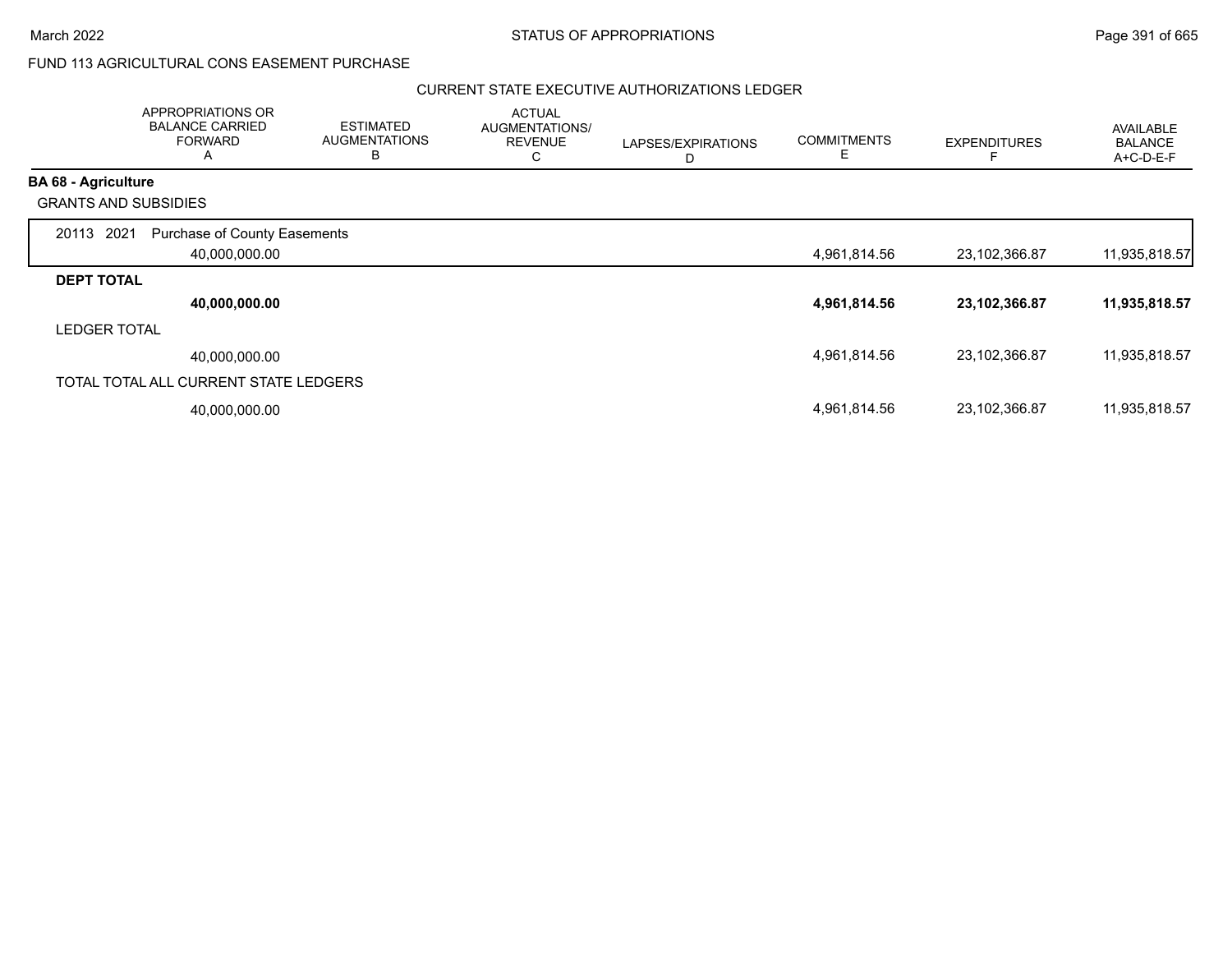# FUND 113 AGRICULTURAL CONS EASEMENT PURCHASE

|                             | <b>APPROPRIATIONS OR</b><br><b>BALANCE CARRIED</b><br><b>FORWARD</b><br>Α | <b>ESTIMATED</b><br><b>AUGMENTATIONS</b><br>В | <b>ACTUAL</b><br>AUGMENTATIONS/<br><b>REVENUE</b><br>С | LAPSES/EXPIRATIONS<br>D | <b>COMMITMENTS</b><br>Е | <b>EXPENDITURES</b><br>F. | <b>AVAILABLE</b><br><b>BALANCE</b><br>A+C-D-E-F |
|-----------------------------|---------------------------------------------------------------------------|-----------------------------------------------|--------------------------------------------------------|-------------------------|-------------------------|---------------------------|-------------------------------------------------|
| <b>BA 68 - Agriculture</b>  |                                                                           |                                               |                                                        |                         |                         |                           |                                                 |
| <b>GRANTS AND SUBSIDIES</b> |                                                                           |                                               |                                                        |                         |                         |                           |                                                 |
| 20113 2020                  | Purchase of County Easements<br>3,994,319.12                              |                                               |                                                        |                         |                         | 3,571,338.05              | 422,981.07                                      |
| 20113 2007                  | Purchase of County Easements<br>37.80                                     |                                               |                                                        |                         |                         |                           | 37.80                                           |
| 20113 2010                  | Purchase of County Easements<br>1,671.25                                  |                                               |                                                        |                         |                         |                           | 1,671.25                                        |
| 20113 2011                  | Purchase of County Easements<br>200.00                                    |                                               |                                                        |                         |                         |                           | 200.00                                          |
| <b>DEPT TOTAL</b>           |                                                                           |                                               |                                                        |                         |                         |                           |                                                 |
|                             | 3,996,228.17                                                              |                                               |                                                        |                         |                         | 3,571,338.05              | 424,890.12                                      |
| <b>LEDGER TOTAL</b>         |                                                                           |                                               |                                                        |                         |                         |                           |                                                 |
|                             | 3,996,228.17                                                              |                                               |                                                        |                         |                         | 3,571,338.05              | 424,890.12                                      |
|                             | TOTAL TOTAL ALL PRIOR STATE LEDGERS                                       |                                               |                                                        |                         |                         |                           |                                                 |
|                             | 3,996,228.17                                                              |                                               |                                                        |                         |                         | 3,571,338.05              | 424,890.12                                      |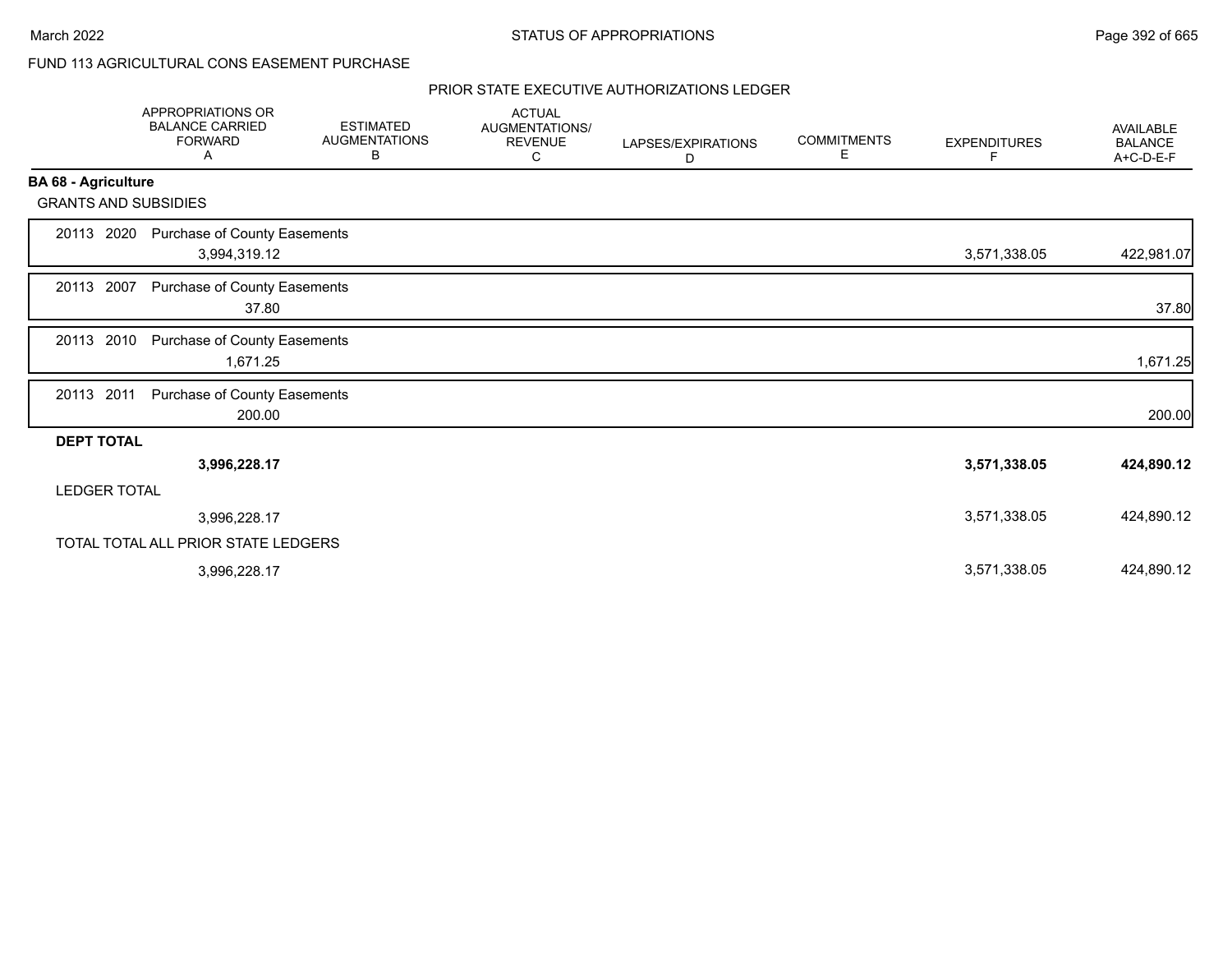# FUND 113 AGRICULTURAL CONS EASEMENT PURCHASE

#### RESTRICTED REVENUE LEDGER

|                             | <b>APPROPRIATIONS OR</b><br><b>BALANCE CARRIED</b><br><b>FORWARD</b><br>A | <b>ESTIMATED</b><br><b>AUGMENTATIONS</b><br>в | <b>ACTUAL</b><br>AUGMENTATIONS/<br><b>REVENUE</b><br>С | LAPSES/EXPIRATIONS<br>D | <b>COMMITMENTS</b><br>E | <b>EXPENDITURES</b> | AVAILABLE<br><b>BALANCE</b><br>A+C-D-E-F |
|-----------------------------|---------------------------------------------------------------------------|-----------------------------------------------|--------------------------------------------------------|-------------------------|-------------------------|---------------------|------------------------------------------|
| <b>BA 68 - Agriculture</b>  |                                                                           |                                               |                                                        |                         |                         |                     |                                          |
| <b>GRANTS AND SUBSIDIES</b> |                                                                           |                                               |                                                        |                         |                         |                     |                                          |
| 2021<br>60115               | Agri Land & Conservation Assistance<br>132,417.62                         |                                               |                                                        |                         | 33,031.60               |                     | 99,386.02                                |
| 2021<br>60117               | Supplemental Ag Conserv Esmt Purchase<br>3,438.59                         |                                               |                                                        |                         |                         |                     | 3,438.59                                 |
| <b>DEPT TOTAL</b>           |                                                                           |                                               |                                                        |                         |                         |                     |                                          |
|                             | 135,856.21                                                                |                                               |                                                        |                         | 33,031.60               |                     | 102,824.61                               |
| <b>LEDGER TOTAL</b>         |                                                                           |                                               |                                                        |                         |                         |                     |                                          |
|                             | 135,856.21                                                                |                                               |                                                        |                         | 33,031.60               |                     | 102,824.61                               |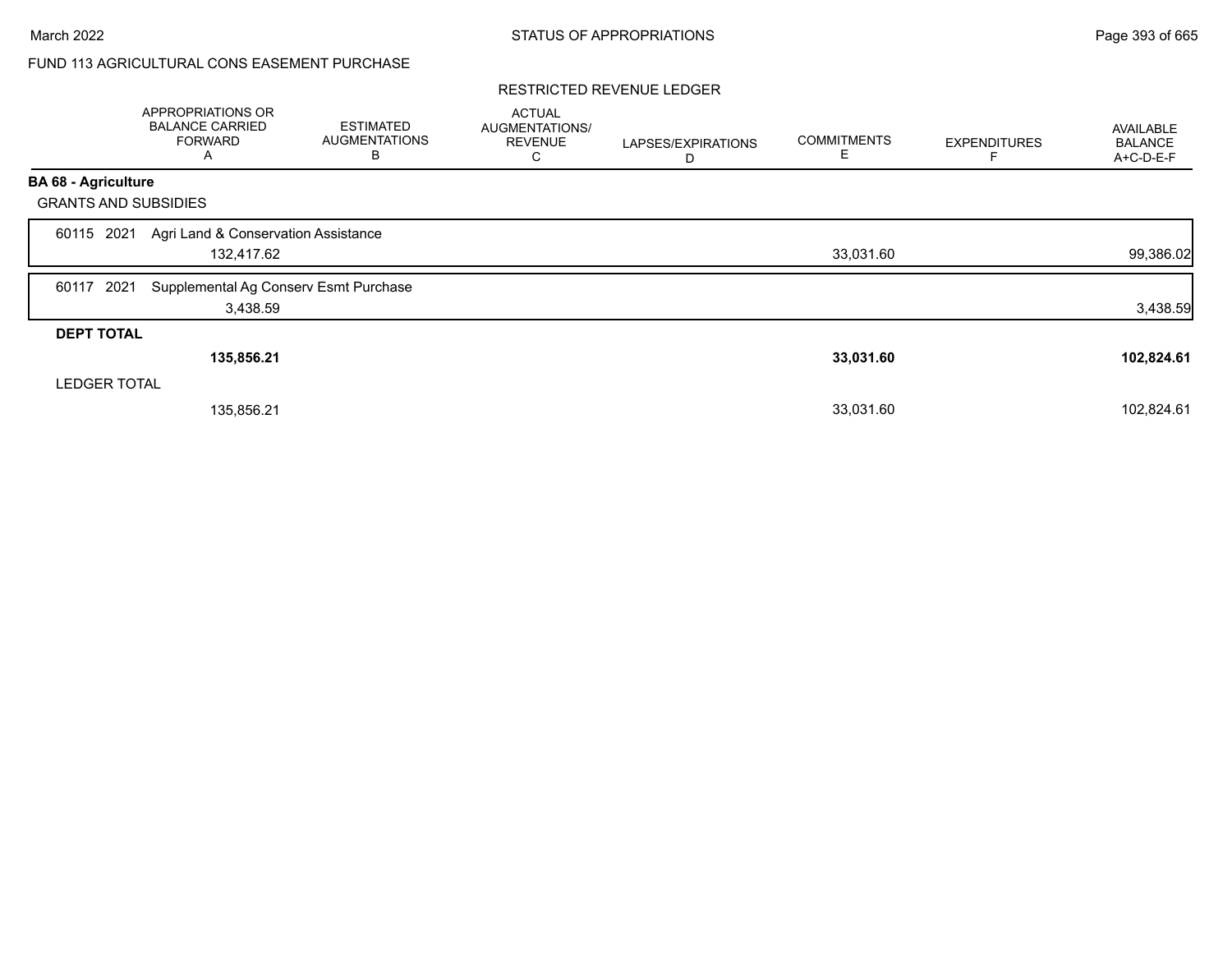# FUND 115 CHILDREN'S TRUST FUND

|                               | APPROPRIATIONS OR<br><b>BALANCE CARRIED</b><br><b>FORWARD</b><br>A | <b>ESTIMATED</b><br><b>AUGMENTATIONS</b><br>B | <b>ACTUAL</b><br>AUGMENTATIONS/<br><b>REVENUE</b><br>C | LAPSES/EXPIRATIONS<br>D | <b>COMMITMENTS</b><br>E | <b>EXPENDITURES</b> | AVAILABLE<br><b>BALANCE</b><br>A+C-D-E-F |
|-------------------------------|--------------------------------------------------------------------|-----------------------------------------------|--------------------------------------------------------|-------------------------|-------------------------|---------------------|------------------------------------------|
| <b>BA 21 - Human Services</b> |                                                                    |                                               |                                                        |                         |                         |                     |                                          |
| <b>GRANTS AND SUBSIDIES</b>   |                                                                    |                                               |                                                        |                         |                         |                     |                                          |
| 2021<br>20029                 | <b>Children's Trust Fund</b>                                       |                                               |                                                        |                         |                         |                     |                                          |
|                               | 00.000.00, ا                                                       |                                               |                                                        |                         | 456,225.30              | 706,225.10          | 237,549.60                               |
| <b>DEPT TOTAL</b>             |                                                                    |                                               |                                                        |                         |                         |                     |                                          |
|                               | 1,400,000.00                                                       |                                               |                                                        |                         | 456,225.30              | 706,225.10          | 237,549.60                               |
| <b>LEDGER TOTAL</b>           |                                                                    |                                               |                                                        |                         |                         |                     |                                          |
|                               | 1,400,000.00                                                       |                                               |                                                        |                         | 456,225.30              | 706,225.10          | 237,549.60                               |
|                               | TOTAL TOTAL ALL CURRENT STATE LEDGERS                              |                                               |                                                        |                         |                         |                     |                                          |
|                               | 1,400,000.00                                                       |                                               |                                                        |                         | 456,225.30              | 706,225.10          | 237,549.60                               |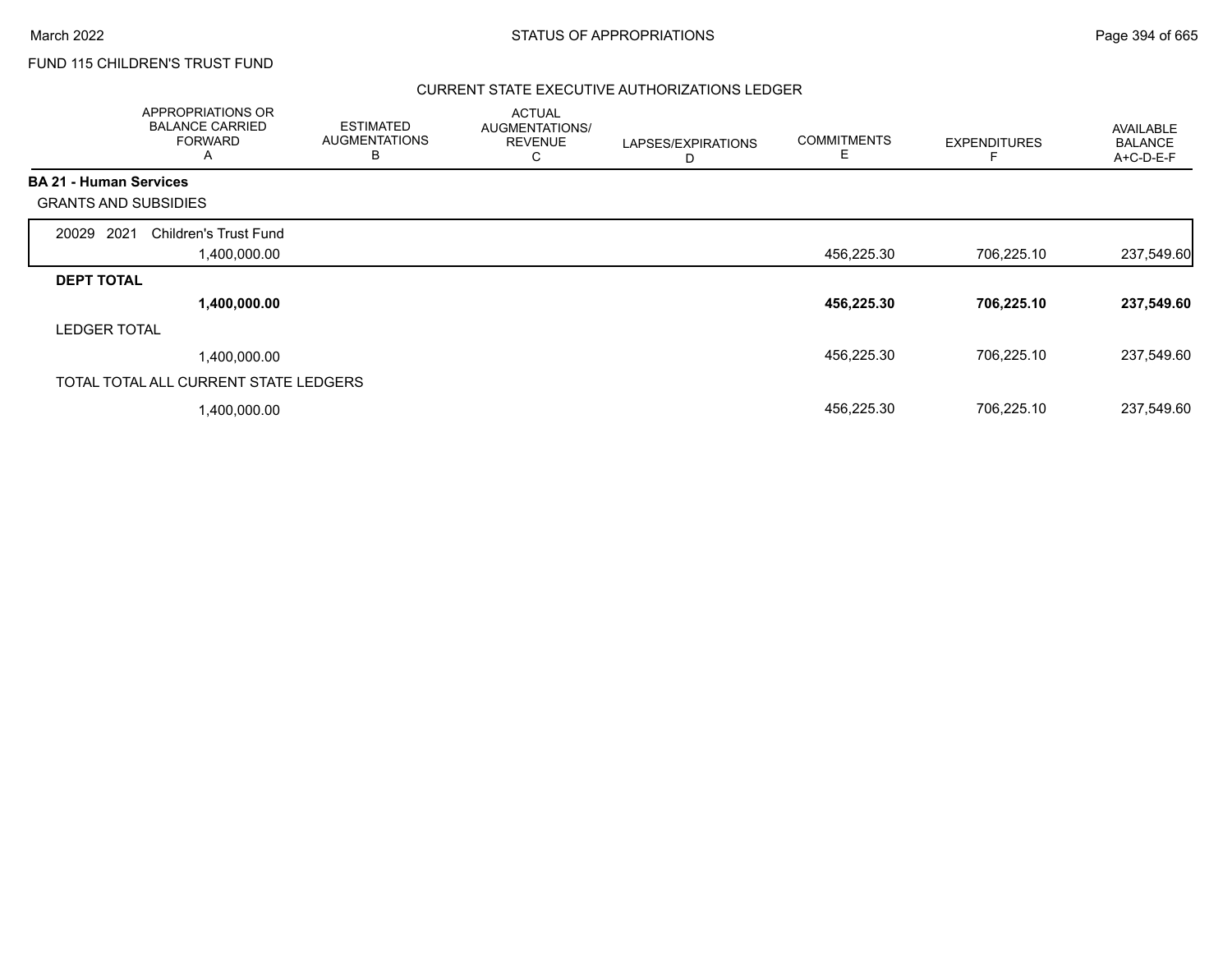# FUND 115 CHILDREN'S TRUST FUND

|                               | <b>APPROPRIATIONS OR</b><br><b>BALANCE CARRIED</b><br><b>FORWARD</b><br>A | <b>ESTIMATED</b><br><b>AUGMENTATIONS</b><br>в | <b>ACTUAL</b><br>AUGMENTATIONS/<br><b>REVENUE</b><br>С | LAPSES/EXPIRATIONS<br>D | <b>COMMITMENTS</b><br>Е | <b>EXPENDITURES</b> | <b>AVAILABLE</b><br><b>BALANCE</b><br>A+C-D-E-F |
|-------------------------------|---------------------------------------------------------------------------|-----------------------------------------------|--------------------------------------------------------|-------------------------|-------------------------|---------------------|-------------------------------------------------|
| <b>BA 21 - Human Services</b> |                                                                           |                                               |                                                        |                         |                         |                     |                                                 |
| <b>GRANTS AND SUBSIDIES</b>   |                                                                           |                                               |                                                        |                         |                         |                     |                                                 |
| 2020<br>20029                 | <b>Children's Trust Fund</b>                                              |                                               |                                                        |                         |                         |                     |                                                 |
|                               | 187,500.00                                                                |                                               |                                                        |                         | 12,500.00               | 120,616.22          | 54,383.78                                       |
| <b>DEPT TOTAL</b>             |                                                                           |                                               |                                                        |                         |                         |                     |                                                 |
|                               | 187,500.00                                                                |                                               |                                                        |                         | 12,500.00               | 120,616.22          | 54,383.78                                       |
| <b>LEDGER TOTAL</b>           |                                                                           |                                               |                                                        |                         |                         |                     |                                                 |
|                               | 187,500.00                                                                |                                               |                                                        |                         | 12,500.00               | 120.616.22          | 54,383.78                                       |
|                               | TOTAL TOTAL ALL PRIOR STATE LEDGERS                                       |                                               |                                                        |                         |                         |                     |                                                 |
|                               | 187,500.00                                                                |                                               |                                                        |                         | 12,500.00               | 120,616.22          | 54,383.78                                       |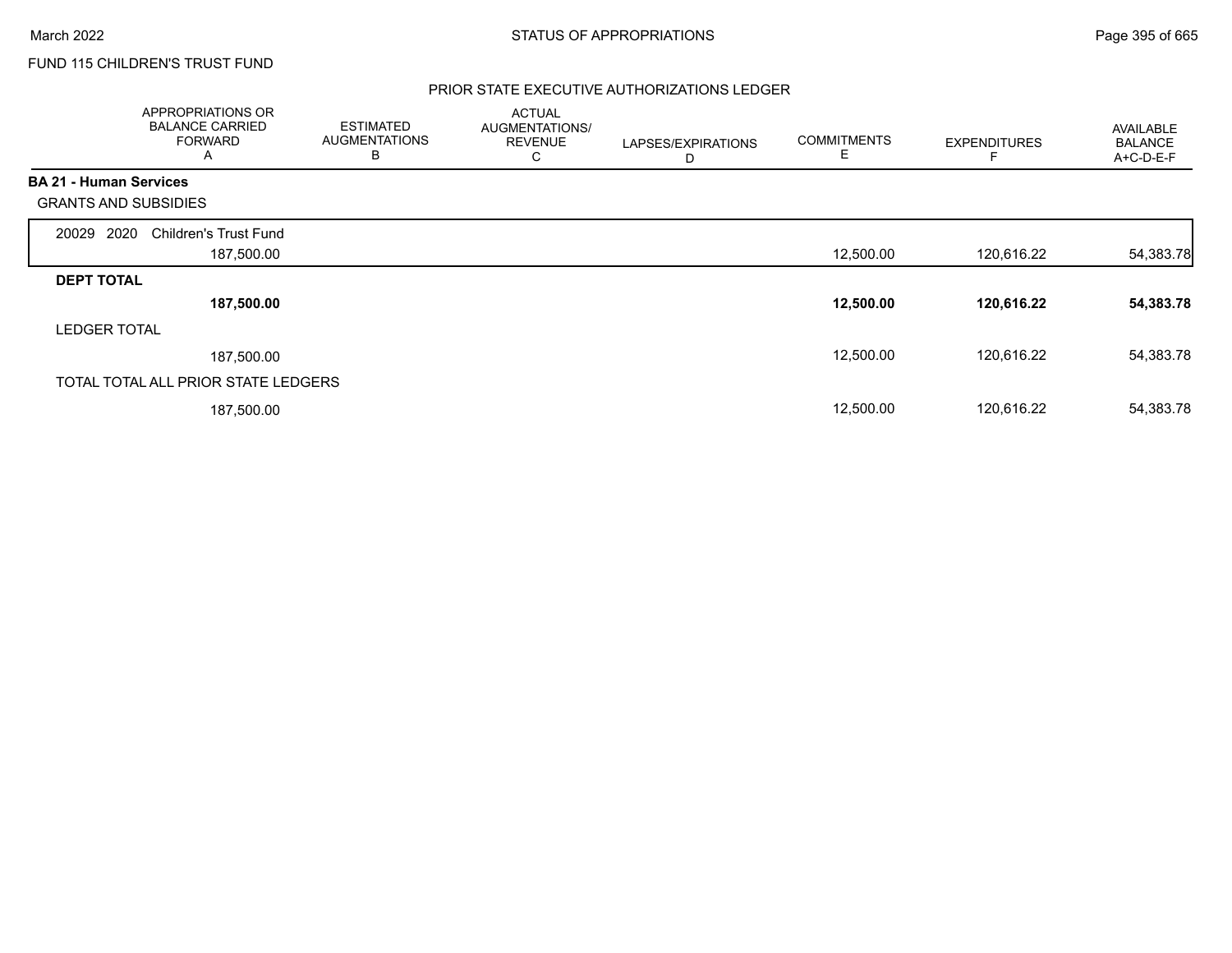## FUND 116 MUNICIPALITIES FINANRECOV REVOL AID

|                             | <b>APPROPRIATIONS OR</b><br><b>BALANCE CARRIED</b><br><b>FORWARD</b><br>Α | <b>ESTIMATED</b><br><b>AUGMENTATIONS</b><br>В | <b>ACTUAL</b><br>AUGMENTATIONS/<br><b>REVENUE</b><br>С | LAPSES/EXPIRATIONS<br>D | <b>COMMITMENTS</b><br>E | <b>EXPENDITURES</b> | <b>AVAILABLE</b><br><b>BALANCE</b><br>A+C-D-E-F |
|-----------------------------|---------------------------------------------------------------------------|-----------------------------------------------|--------------------------------------------------------|-------------------------|-------------------------|---------------------|-------------------------------------------------|
|                             | <b>BA 24 - Community &amp; Economic Develop</b>                           |                                               |                                                        |                         |                         |                     |                                                 |
| <b>GRANTS AND SUBSIDIES</b> |                                                                           |                                               |                                                        |                         |                         |                     |                                                 |
| 2021<br>20048               | <b>Distressed Community Assistance</b><br>11,350,000.00                   |                                               |                                                        |                         | 2,944,849.08            | 7,360,785.94        | 1,044,364.98                                    |
| <b>DEPT TOTAL</b>           |                                                                           |                                               |                                                        |                         |                         |                     |                                                 |
|                             | 11,350,000.00                                                             |                                               |                                                        |                         | 2,944,849.08            | 7,360,785.94        | 1,044,364.98                                    |
| <b>LEDGER TOTAL</b>         |                                                                           |                                               |                                                        |                         |                         |                     |                                                 |
|                             | 11,350,000.00                                                             |                                               |                                                        |                         | 2,944,849.08            | 7,360,785.94        | 1,044,364.98                                    |
|                             | TOTAL TOTAL ALL CURRENT STATE LEDGERS                                     |                                               |                                                        |                         |                         |                     |                                                 |
|                             | 11,350,000.00                                                             |                                               |                                                        |                         | 2,944,849.08            | 7,360,785.94        | 1,044,364.98                                    |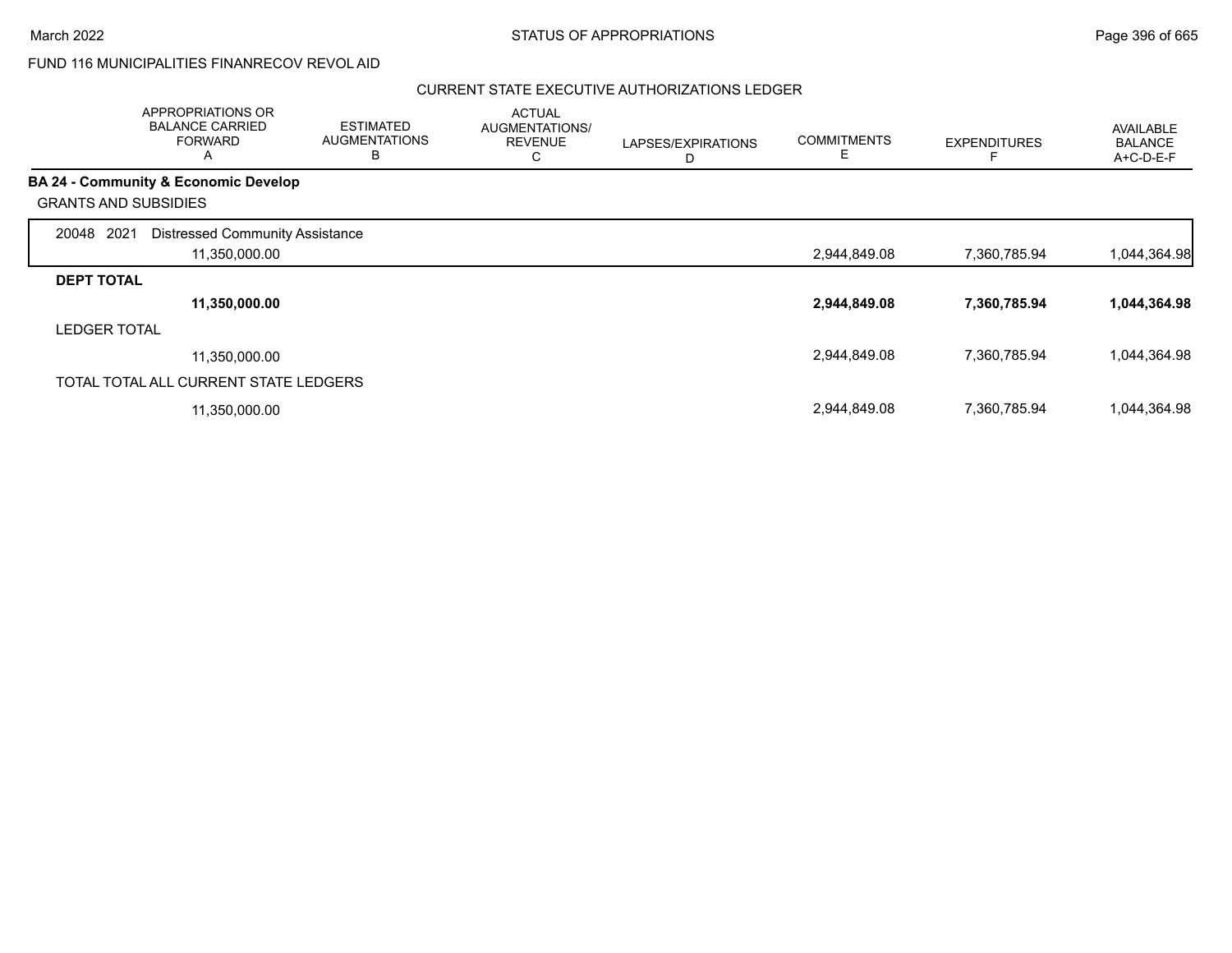# FUND 116 MUNICIPALITIES FINANRECOV REVOL AID

|                             | <b>APPROPRIATIONS OR</b><br><b>BALANCE CARRIED</b><br><b>FORWARD</b><br>A | <b>ESTIMATED</b><br><b>AUGMENTATIONS</b><br>в | <b>ACTUAL</b><br>AUGMENTATIONS/<br><b>REVENUE</b><br>С | LAPSES/EXPIRATIONS<br>D | <b>COMMITMENTS</b><br>E | <b>EXPENDITURES</b> | <b>AVAILABLE</b><br><b>BALANCE</b><br>A+C-D-E-F |
|-----------------------------|---------------------------------------------------------------------------|-----------------------------------------------|--------------------------------------------------------|-------------------------|-------------------------|---------------------|-------------------------------------------------|
|                             | BA 24 - Community & Economic Develop                                      |                                               |                                                        |                         |                         |                     |                                                 |
| <b>GRANTS AND SUBSIDIES</b> |                                                                           |                                               |                                                        |                         |                         |                     |                                                 |
| 2018<br>20048               | <b>Distressed Community Assistance</b><br>820,530.37                      |                                               |                                                        |                         | 671,396.02              | 146,909.19          | 2,225.16                                        |
| 2019<br>20048               | <b>Distressed Community Assistance</b><br>796,117.40                      |                                               |                                                        |                         | 660,010.11              | 133,148.47          | 2,958.82                                        |
| 2020<br>20048               | <b>Distressed Community Assistance</b><br>4,361,093.23                    |                                               |                                                        |                         | 710,870.65              | 1,360,671.59        | 2,289,550.99                                    |
| <b>DEPT TOTAL</b>           |                                                                           |                                               |                                                        |                         |                         |                     |                                                 |
|                             | 5,977,741.00                                                              |                                               |                                                        |                         | 2,042,276.78            | 1,640,729.25        | 2,294,734.97                                    |
| <b>LEDGER TOTAL</b>         |                                                                           |                                               |                                                        |                         |                         |                     |                                                 |
|                             | 5,977,741.00                                                              |                                               |                                                        |                         | 2,042,276.78            | 1,640,729.25        | 2,294,734.97                                    |
|                             | TOTAL TOTAL ALL PRIOR STATE LEDGERS                                       |                                               |                                                        |                         |                         |                     |                                                 |
|                             | 5,977,741.00                                                              |                                               |                                                        |                         | 2,042,276.78            | 1,640,729.25        | 2,294,734.97                                    |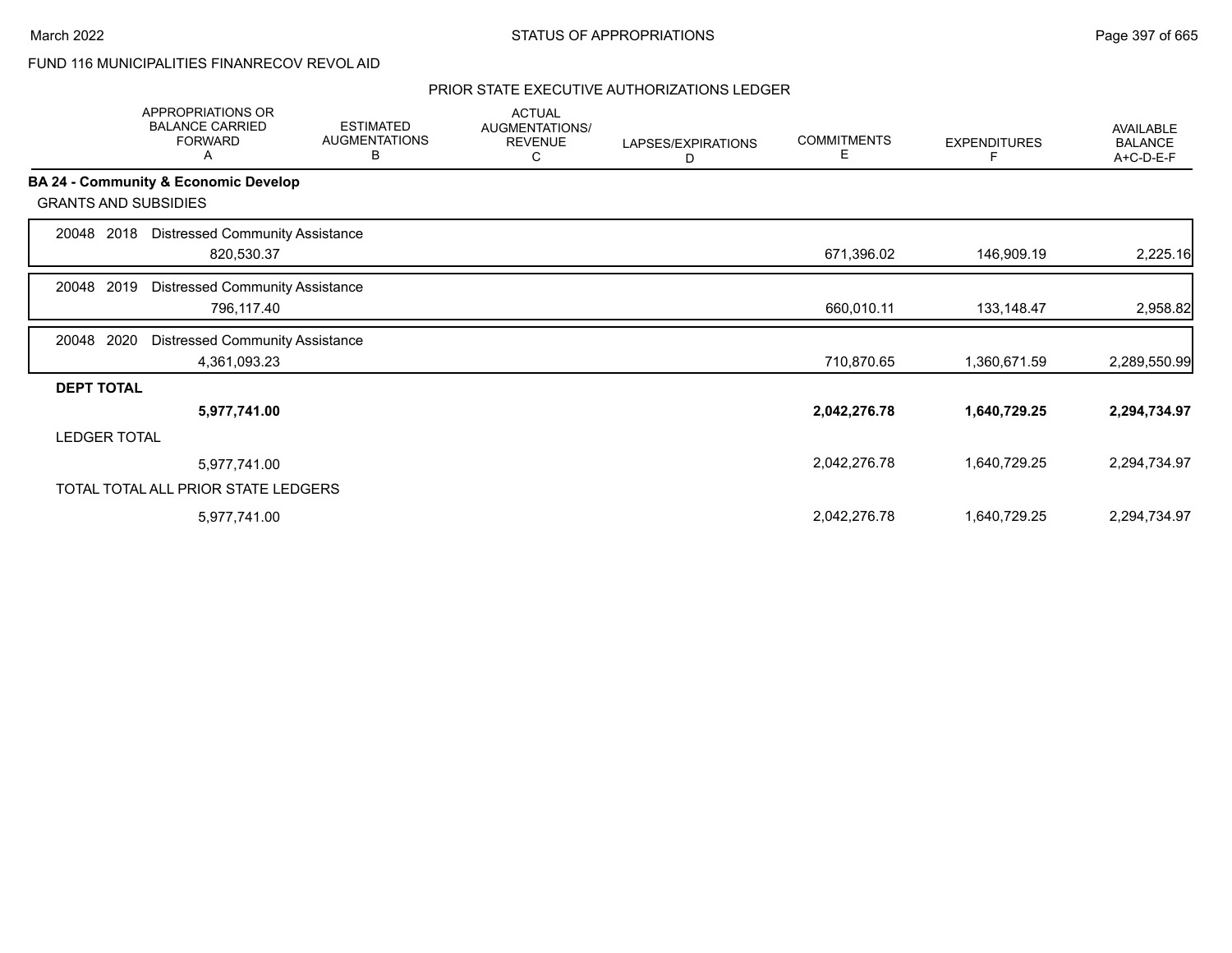### FUND 117 CATASTROPHIC LOSS BENEFITS CONTINUA

|                          | APPROPRIATIONS OR<br><b>BALANCE CARRIED</b><br><b>FORWARD</b><br>A | <b>ESTIMATED</b><br><b>AUGMENTATIONS</b><br>В | <b>ACTUAL</b><br>AUGMENTATIONS/<br><b>REVENUE</b><br>C | LAPSES/EXPIRATIONS<br>D | <b>COMMITMENTS</b><br>E. | <b>EXPENDITURES</b> | AVAILABLE<br><b>BALANCE</b><br>A+C-D-E-F |
|--------------------------|--------------------------------------------------------------------|-----------------------------------------------|--------------------------------------------------------|-------------------------|--------------------------|---------------------|------------------------------------------|
| <b>BA 79 - Insurance</b> |                                                                    |                                               |                                                        |                         |                          |                     |                                          |
|                          | <b>GENERAL GOVERNMENT</b>                                          |                                               |                                                        |                         |                          |                     |                                          |
| 20192 2021               | <b>CAT Administration</b>                                          |                                               |                                                        |                         |                          |                     |                                          |
|                          | 1,885,000.00                                                       |                                               |                                                        |                         | 36,757.96                | 1,597,360.91        | 250,881.13                               |
|                          | <b>GRANTS AND SUBSIDIES</b>                                        |                                               |                                                        |                         |                          |                     |                                          |
| 20193                    | 2021<br><b>CAT Claims</b>                                          |                                               |                                                        |                         |                          |                     |                                          |
|                          | 6,050,000.00                                                       |                                               |                                                        |                         |                          | 2,462,647.36        | 3,587,352.64                             |
| <b>DEPT TOTAL</b>        |                                                                    |                                               |                                                        |                         |                          |                     |                                          |
|                          | 7,935,000.00                                                       |                                               |                                                        |                         | 36,757.96                | 4,060,008.27        | 3,838,233.77                             |
| <b>LEDGER TOTAL</b>      |                                                                    |                                               |                                                        |                         |                          |                     |                                          |
|                          | 7,935,000.00                                                       |                                               |                                                        |                         | 36,757.96                | 4,060,008.27        | 3,838,233.77                             |
|                          | TOTAL TOTAL ALL CURRENT STATE LEDGERS                              |                                               |                                                        |                         |                          |                     |                                          |
|                          | 7,935,000.00                                                       |                                               |                                                        |                         | 36,757.96                | 4,060,008.27        | 3,838,233.77                             |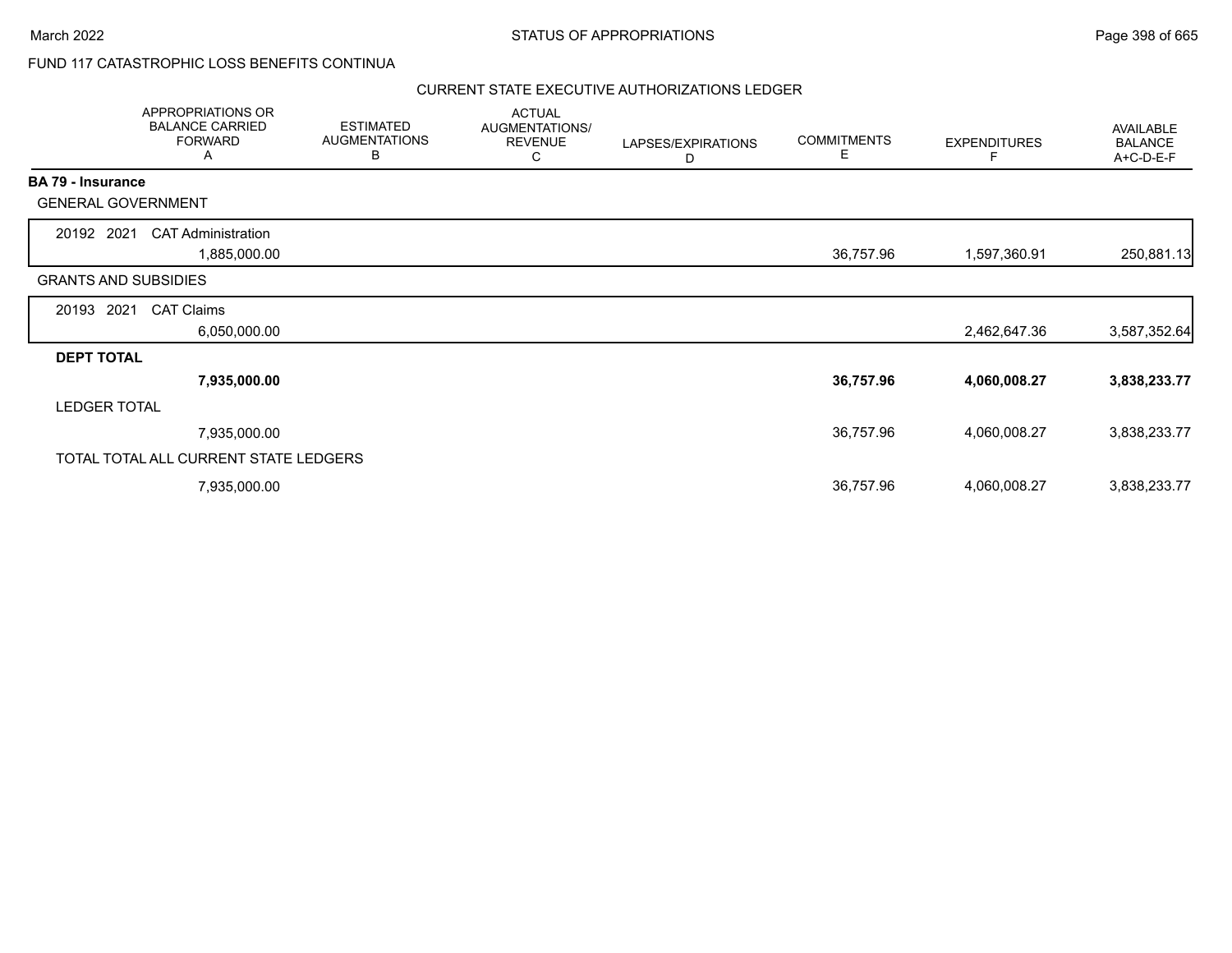# FUND 117 CATASTROPHIC LOSS BENEFITS CONTINUA

|                             | <b>APPROPRIATIONS OR</b><br><b>BALANCE CARRIED</b><br><b>FORWARD</b><br>Α | <b>ESTIMATED</b><br><b>AUGMENTATIONS</b><br>В | <b>ACTUAL</b><br>AUGMENTATIONS/<br><b>REVENUE</b><br>С | LAPSES/EXPIRATIONS<br>D | <b>COMMITMENTS</b><br>Е | <b>EXPENDITURES</b><br>F | <b>AVAILABLE</b><br><b>BALANCE</b><br>A+C-D-E-F |
|-----------------------------|---------------------------------------------------------------------------|-----------------------------------------------|--------------------------------------------------------|-------------------------|-------------------------|--------------------------|-------------------------------------------------|
| BA 79 - Insurance           |                                                                           |                                               |                                                        |                         |                         |                          |                                                 |
| <b>GENERAL GOVERNMENT</b>   |                                                                           |                                               |                                                        |                         |                         |                          |                                                 |
| 20192 2020                  | <b>CAT Administration</b><br>121,118.78                                   |                                               |                                                        |                         |                         | 12,989.47                | 108,129.31                                      |
| <b>GRANTS AND SUBSIDIES</b> |                                                                           |                                               |                                                        |                         |                         |                          |                                                 |
| 20193<br>2020               | <b>CAT Claims</b>                                                         |                                               |                                                        |                         |                         |                          |                                                 |
|                             | 2,937,634.15                                                              |                                               |                                                        |                         |                         | $-244.03$                | 2,937,878.18                                    |
| 20193 2012                  | <b>CAT Claims</b>                                                         |                                               |                                                        |                         |                         |                          |                                                 |
|                             |                                                                           |                                               |                                                        |                         |                         | $-5,015.05$              | 5,015.05                                        |
| <b>DEPT TOTAL</b>           |                                                                           |                                               |                                                        |                         |                         |                          |                                                 |
|                             | 3,058,752.93                                                              |                                               |                                                        |                         |                         | 7,730.39                 | 3,051,022.54                                    |
| <b>LEDGER TOTAL</b>         |                                                                           |                                               |                                                        |                         |                         |                          |                                                 |
|                             | 3,058,752.93                                                              |                                               |                                                        |                         |                         | 7,730.39                 | 3,051,022.54                                    |
|                             | TOTAL TOTAL ALL PRIOR STATE LEDGERS                                       |                                               |                                                        |                         |                         |                          |                                                 |
|                             | 3,058,752.93                                                              |                                               |                                                        |                         |                         | 7,730.39                 | 3,051,022.54                                    |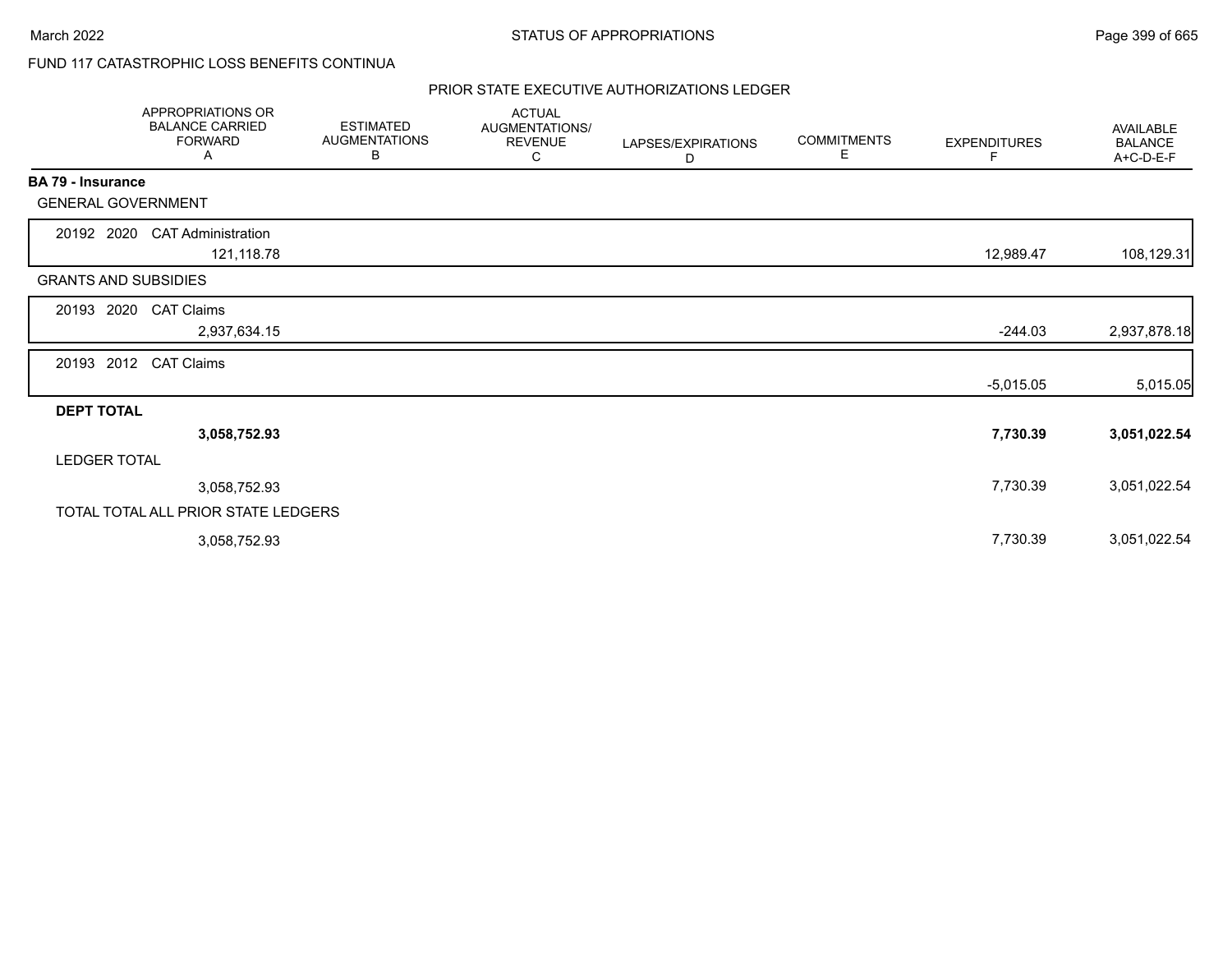### FUND 118 STORAGE TANK FUND

|                           | APPROPRIATIONS OR<br><b>BALANCE CARRIED</b><br><b>FORWARD</b><br>Α | <b>ESTIMATED</b><br><b>AUGMENTATIONS</b><br>B | <b>ACTUAL</b><br><b>AUGMENTATIONS/</b><br><b>REVENUE</b><br>С | LAPSES/EXPIRATIONS<br>D | <b>COMMITMENTS</b><br>Е | <b>EXPENDITURES</b> | AVAILABLE<br><b>BALANCE</b><br>A+C-D-E-F |
|---------------------------|--------------------------------------------------------------------|-----------------------------------------------|---------------------------------------------------------------|-------------------------|-------------------------|---------------------|------------------------------------------|
|                           | <b>BA 35 - Environmental Protection</b>                            |                                               |                                                               |                         |                         |                     |                                          |
| <b>GENERAL GOVERNMENT</b> |                                                                    |                                               |                                                               |                         |                         |                     |                                          |
| 2021<br>20073             | <b>General Operations</b>                                          |                                               |                                                               |                         |                         |                     |                                          |
|                           | 3,986,000.00                                                       | 7,000,000.00                                  | 5,709,449.76                                                  |                         | 56,162.43               | 6,176,974.48        | 3,462,312.85                             |
| <b>DEPT TOTAL</b>         |                                                                    |                                               |                                                               |                         |                         |                     |                                          |
|                           | 3,986,000.00                                                       | 7,000,000.00                                  | 5,709,449.76                                                  |                         | 56,162.43               | 6,176,974.48        | 3,462,312.85                             |
| <b>LEDGER TOTAL</b>       |                                                                    |                                               |                                                               |                         |                         |                     |                                          |
|                           | 3,986,000.00                                                       | 7,000,000.00                                  | 5,709,449.76                                                  |                         | 56,162.43               | 6,176,974.48        | 3,462,312.85                             |
|                           | TOTAL TOTAL ALL CURRENT STATE LEDGERS                              |                                               |                                                               |                         |                         |                     |                                          |
|                           | 3.986.000.00                                                       | 7,000,000.00                                  | 5,709,449.76                                                  |                         | 56,162.43               | 6,176,974.48        | 3,462,312.85                             |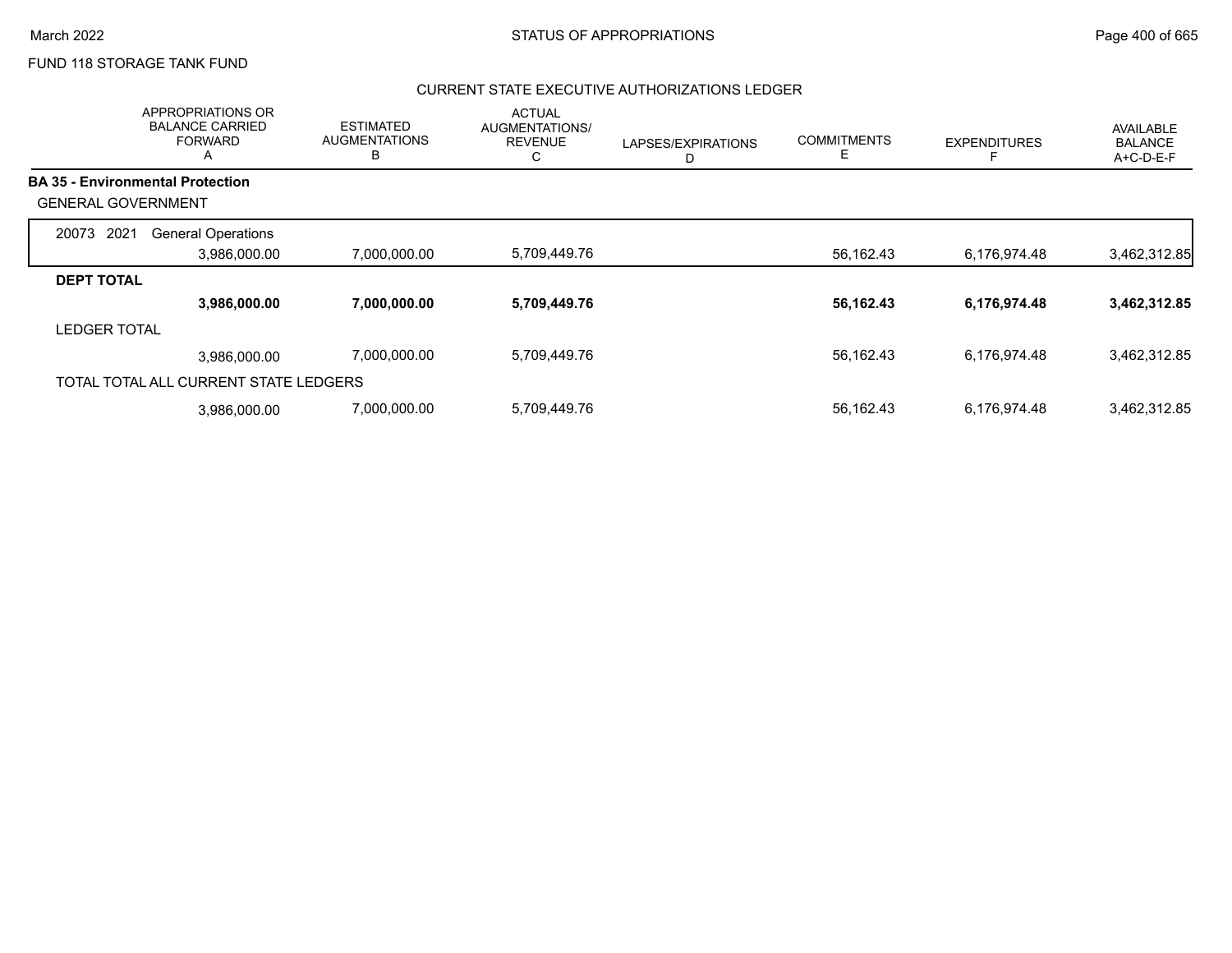## FUND 118 STORAGE TANK FUND

|                                         | APPROPRIATIONS OR<br><b>BALANCE CARRIED</b><br><b>FORWARD</b><br>A | <b>ESTIMATED</b><br><b>AUGMENTATIONS</b><br>В | <b>ACTUAL</b><br>AUGMENTATIONS/<br><b>REVENUE</b><br>С | LAPSES/EXPIRATIONS<br>D | <b>COMMITMENTS</b><br>Е | <b>EXPENDITURES</b> | <b>AVAILABLE</b><br><b>BALANCE</b><br>A+C-D-E-F |
|-----------------------------------------|--------------------------------------------------------------------|-----------------------------------------------|--------------------------------------------------------|-------------------------|-------------------------|---------------------|-------------------------------------------------|
| <b>BA 35 - Environmental Protection</b> |                                                                    |                                               |                                                        |                         |                         |                     |                                                 |
| <b>GENERAL GOVERNMENT</b>               |                                                                    |                                               |                                                        |                         |                         |                     |                                                 |
| 2020<br>20073                           | <b>General Operations</b>                                          |                                               |                                                        |                         |                         |                     |                                                 |
|                                         | 1,142,635.15                                                       |                                               |                                                        |                         | 45,997.56               | 702,166.98          | 394,470.61                                      |
| <b>DEPT TOTAL</b>                       |                                                                    |                                               |                                                        |                         |                         |                     |                                                 |
|                                         | 1,142,635.15                                                       |                                               |                                                        |                         | 45,997.56               | 702,166.98          | 394,470.61                                      |
| <b>LEDGER TOTAL</b>                     |                                                                    |                                               |                                                        |                         |                         |                     |                                                 |
|                                         | 1,142,635.15                                                       |                                               |                                                        |                         | 45,997.56               | 702,166.98          | 394,470.61                                      |
| TOTAL TOTAL ALL PRIOR STATE LEDGERS     |                                                                    |                                               |                                                        |                         |                         |                     |                                                 |
|                                         | 1,142,635.15                                                       |                                               |                                                        |                         | 45,997.56               | 702,166.98          | 394,470.61                                      |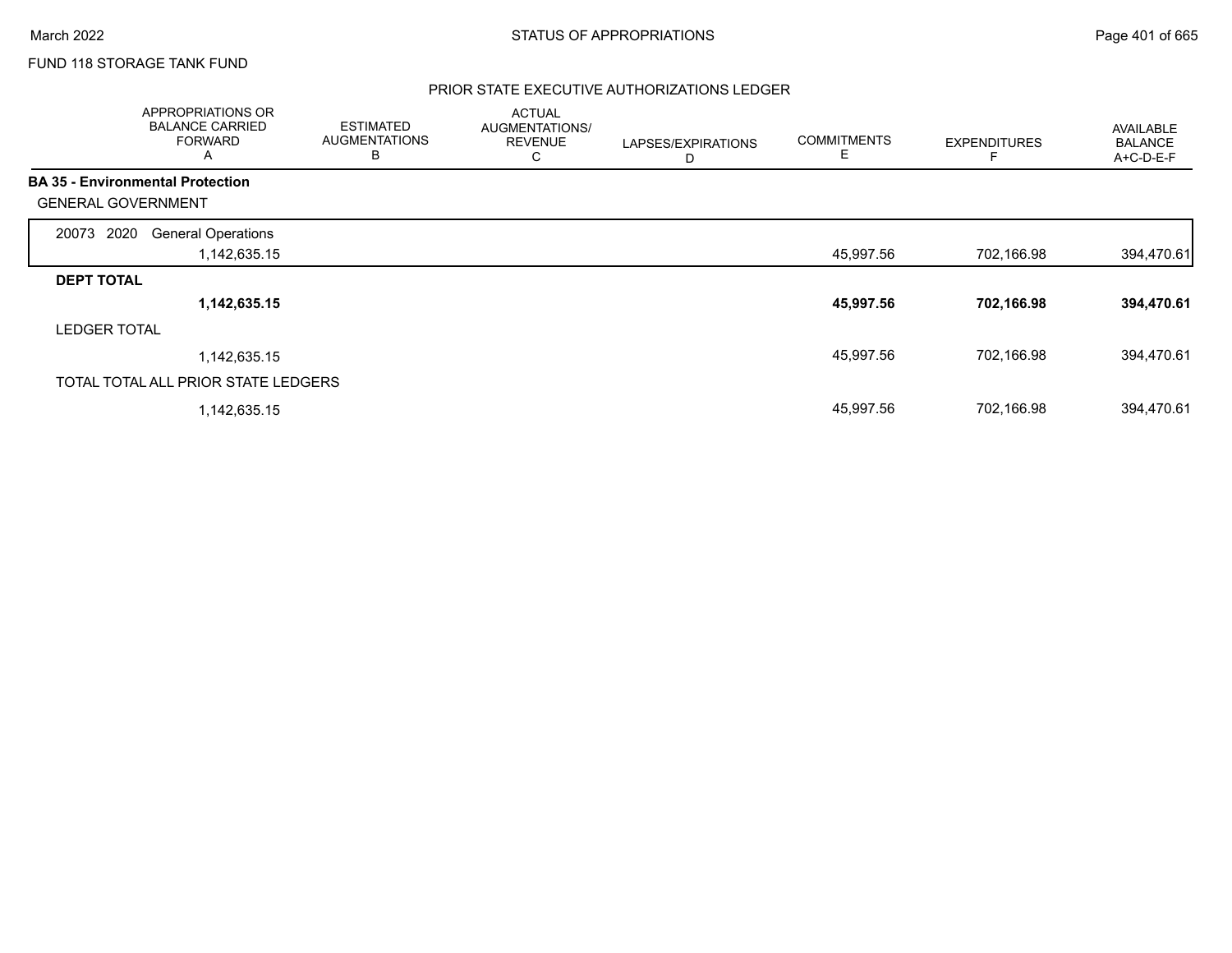٠.

### FUND 119 UNDERGROUND STORAGE TANK INDEMNIFIC

|                             | APPROPRIATIONS OR<br><b>BALANCE CARRIED</b><br><b>FORWARD</b><br>A | <b>ESTIMATED</b><br><b>AUGMENTATIONS</b><br>В | <b>ACTUAL</b><br>AUGMENTATIONS/<br><b>REVENUE</b><br>С | LAPSES/EXPIRATIONS<br>D | <b>COMMITMENTS</b><br>Е | <b>EXPENDITURES</b><br>F | <b>AVAILABLE</b><br><b>BALANCE</b><br>A+C-D-E-F |
|-----------------------------|--------------------------------------------------------------------|-----------------------------------------------|--------------------------------------------------------|-------------------------|-------------------------|--------------------------|-------------------------------------------------|
|                             | <b>BA 35 - Environmental Protection</b>                            |                                               |                                                        |                         |                         |                          |                                                 |
| <b>GRANTS AND SUBSIDIES</b> |                                                                    |                                               |                                                        |                         |                         |                          |                                                 |
| 20082 2021                  | <b>Environmental Cleanup Program</b>                               |                                               |                                                        |                         |                         |                          |                                                 |
|                             | 3,479,000.00                                                       |                                               |                                                        |                         | 1,707,372.31            | 1,294,652.72             | 476,974.97                                      |
| 20083 2021                  | <b>Pollution Prevention Program</b>                                |                                               |                                                        |                         |                         |                          |                                                 |
|                             | 100,000.00                                                         |                                               |                                                        |                         |                         | 7,500.00                 | 92,500.00                                       |
| <b>DEPT TOTAL</b>           |                                                                    |                                               |                                                        |                         |                         |                          |                                                 |
|                             | 3,579,000.00                                                       |                                               |                                                        |                         | 1,707,372.31            | 1,302,152.72             | 569,474.97                                      |
| <b>BA 79 - Insurance</b>    |                                                                    |                                               |                                                        |                         |                         |                          |                                                 |
| <b>GENERAL GOVERNMENT</b>   |                                                                    |                                               |                                                        |                         |                         |                          |                                                 |
| 20195 2021                  | <b>USTIF Admin</b>                                                 |                                               |                                                        |                         |                         |                          |                                                 |
|                             | 16,711,000.00                                                      |                                               |                                                        |                         | 3,190,170.71            | 7,514,431.32             | 6,006,397.97                                    |
| <b>GRANTS AND SUBSIDIES</b> |                                                                    |                                               |                                                        |                         |                         |                          |                                                 |
| 20196 2021                  | Claims                                                             |                                               |                                                        |                         |                         |                          |                                                 |
|                             | 40,000,000.00                                                      |                                               |                                                        |                         |                         | 22,052,585.26            | 17,947,414.74                                   |
| <b>DEPT TOTAL</b>           |                                                                    |                                               |                                                        |                         |                         |                          |                                                 |
|                             | 56,711,000.00                                                      |                                               |                                                        |                         | 3,190,170.71            | 29,567,016.58            | 23,953,812.71                                   |
| <b>LEDGER TOTAL</b>         |                                                                    |                                               |                                                        |                         |                         |                          |                                                 |
|                             | 60,290,000.00                                                      |                                               |                                                        |                         | 4,897,543.02            | 30,869,169.30            | 24,523,287.68                                   |
|                             | TOTAL TOTAL ALL CURRENT STATE LEDGERS                              |                                               |                                                        |                         |                         |                          |                                                 |
|                             | 60,290,000.00                                                      |                                               |                                                        |                         | 4,897,543.02            | 30,869,169.30            | 24,523,287.68                                   |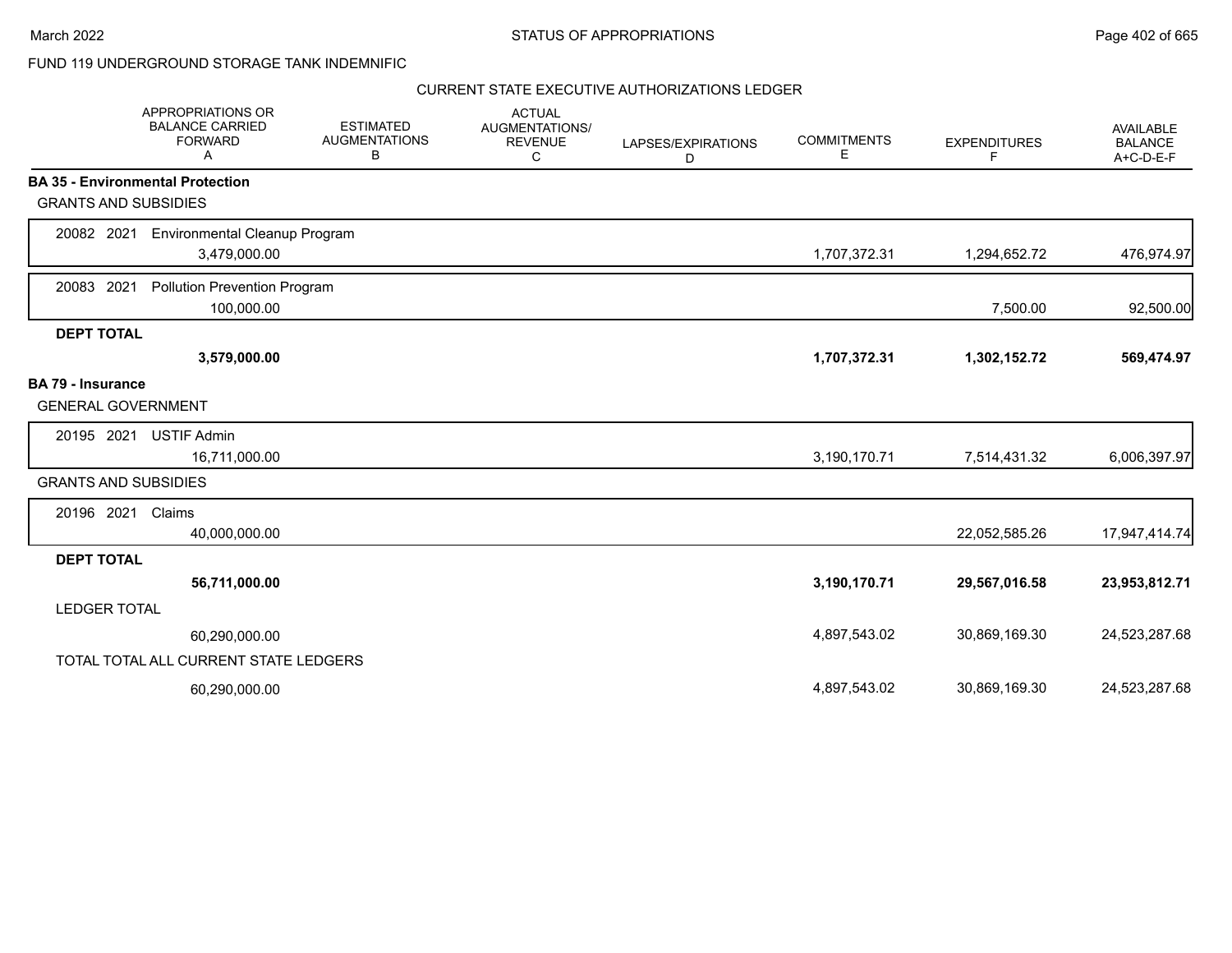### FUND 119 UNDERGROUND STORAGE TANK INDEMNIFIC

|                                                       | APPROPRIATIONS OR<br><b>BALANCE CARRIED</b><br><b>FORWARD</b><br>A | <b>ESTIMATED</b><br><b>AUGMENTATIONS</b><br>B | <b>ACTUAL</b><br>AUGMENTATIONS/<br><b>REVENUE</b><br>C | LAPSES/EXPIRATIONS<br>D | <b>COMMITMENTS</b><br>Е | <b>EXPENDITURES</b><br>F | AVAILABLE<br><b>BALANCE</b><br>A+C-D-E-F |
|-------------------------------------------------------|--------------------------------------------------------------------|-----------------------------------------------|--------------------------------------------------------|-------------------------|-------------------------|--------------------------|------------------------------------------|
|                                                       | <b>BA 35 - Environmental Protection</b>                            |                                               |                                                        |                         |                         |                          |                                          |
| <b>GRANTS AND SUBSIDIES</b>                           |                                                                    |                                               |                                                        |                         |                         |                          |                                          |
|                                                       | 20082 2020 Environmental Cleanup Program<br>1,962,566.67           |                                               |                                                        |                         |                         | 189,764.24               | 1,772,802.43                             |
| 20083 2020                                            | <b>Pollution Prevention Program</b><br>30,723.40                   |                                               |                                                        |                         |                         |                          | 30,723.40                                |
| <b>DEPT TOTAL</b>                                     |                                                                    |                                               |                                                        |                         |                         |                          |                                          |
|                                                       | 1,993,290.07                                                       |                                               |                                                        |                         |                         | 189,764.24               | 1,803,525.83                             |
| <b>BA 79 - Insurance</b><br><b>GENERAL GOVERNMENT</b> |                                                                    |                                               |                                                        |                         |                         |                          |                                          |
| 20195 2020                                            | <b>USTIF Admin</b><br>6,015,085.09                                 |                                               |                                                        |                         |                         | 2,331,503.71             | 3,683,581.38                             |
| <b>GRANTS AND SUBSIDIES</b>                           |                                                                    |                                               |                                                        |                         |                         |                          |                                          |
| 20196 2018 Claims                                     |                                                                    |                                               |                                                        |                         |                         |                          |                                          |
|                                                       | 5,000.00                                                           |                                               |                                                        |                         |                         | $-8,109.20$              | 13,109.20                                |
| 20196 2019                                            | Claims                                                             |                                               |                                                        |                         |                         |                          |                                          |
|                                                       | 433.75                                                             |                                               |                                                        |                         |                         |                          | 433.75                                   |
| 20196 2020                                            | Claims<br>9,994,557.48                                             |                                               |                                                        |                         |                         | 3,919.17                 | 9,990,638.31                             |
| <b>DEPT TOTAL</b>                                     |                                                                    |                                               |                                                        |                         |                         |                          |                                          |
|                                                       | 16,015,076.32                                                      |                                               |                                                        |                         |                         | 2,327,313.68             | 13,687,762.64                            |
| <b>LEDGER TOTAL</b>                                   |                                                                    |                                               |                                                        |                         |                         |                          |                                          |
|                                                       | 18,008,366.39                                                      |                                               |                                                        |                         |                         | 2,517,077.92             | 15,491,288.47                            |
|                                                       | TOTAL TOTAL ALL PRIOR STATE LEDGERS                                |                                               |                                                        |                         |                         |                          |                                          |
|                                                       | 18,008,366.39                                                      |                                               |                                                        |                         |                         | 2,517,077.92             | 15,491,288.47                            |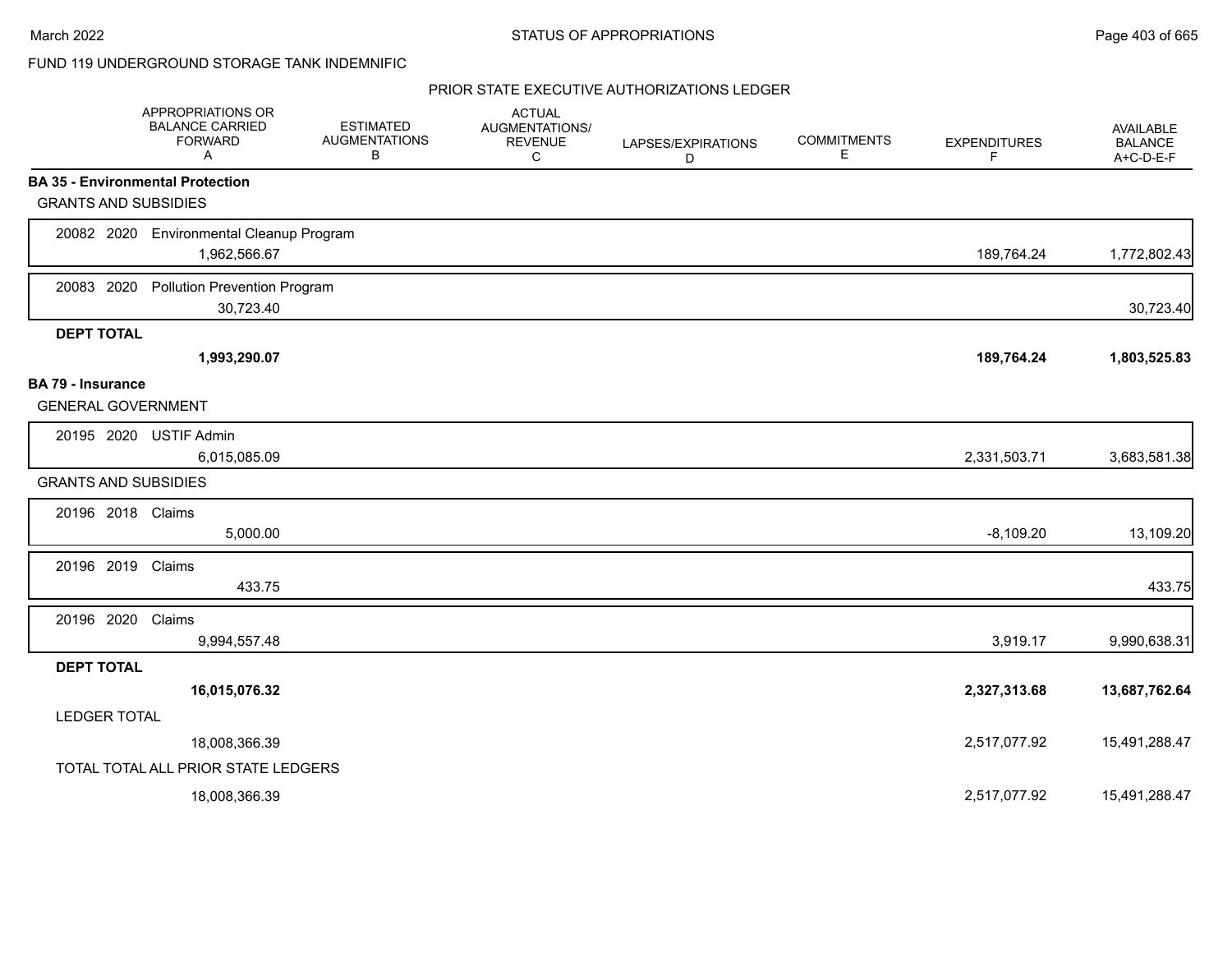## FUND 123 MOTOR VEHICLE TRANSACTION RECOVERY

### NON-BUDGETED LEDGER

|                               | APPROPRIATIONS OR<br><b>BALANCE CARRIED</b><br><b>FORWARD</b><br>A | <b>ESTIMATED</b><br><b>AUGMENTATIONS</b><br>B | <b>ACTUAL</b><br>AUGMENTATIONS/<br><b>REVENUE</b><br>С | LAPSES/EXPIRATIONS<br>D | <b>COMMITMENTS</b><br>Ε | <b>EXPENDITURES</b> | AVAILABLE<br><b>BALANCE</b><br>A+C-D-E-F |
|-------------------------------|--------------------------------------------------------------------|-----------------------------------------------|--------------------------------------------------------|-------------------------|-------------------------|---------------------|------------------------------------------|
| <b>BA 78 - Transportation</b> |                                                                    |                                               |                                                        |                         |                         |                     |                                          |
| <b>GENERAL GOVERNMENT</b>     |                                                                    |                                               |                                                        |                         |                         |                     |                                          |
| 2021<br>50061                 | Titling and Registration Fees                                      |                                               |                                                        |                         |                         |                     |                                          |
|                               |                                                                    |                                               |                                                        |                         |                         | 126,794.10          | $-126,794.10$                            |
| 50062 2021                    | Sales Tax Titling and Registration Fees                            |                                               |                                                        |                         |                         |                     |                                          |
|                               |                                                                    |                                               |                                                        |                         |                         | 164,857.31          | $-164,857.31$                            |
| <b>DEPT TOTAL</b>             |                                                                    |                                               |                                                        |                         |                         |                     |                                          |
|                               |                                                                    |                                               |                                                        |                         |                         | 291,651.41          | $-291,651.41$                            |
| <b>LEDGER TOTAL</b>           |                                                                    |                                               |                                                        |                         |                         |                     |                                          |
|                               |                                                                    |                                               |                                                        |                         |                         | 291,651.41          | $-291,651.41$                            |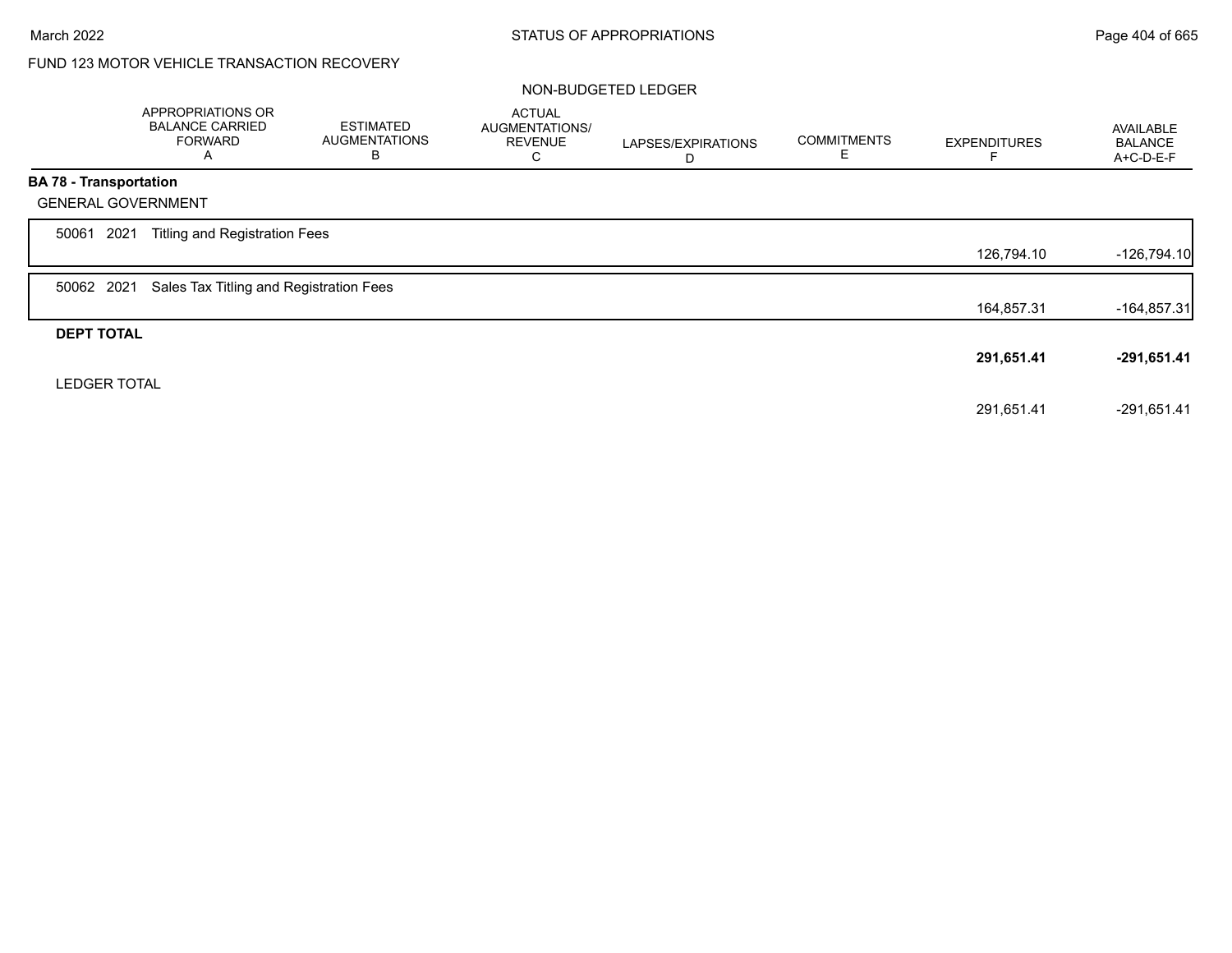# FUND 125 HAZARDOUS MATERIAL RESPONSE FUND

#### CURRENT STATE APPROPRIATIONS LEDGER

|                             | <b>APPROPRIATIONS OR</b><br><b>BALANCE CARRIED</b><br><b>FORWARD</b><br>Α | <b>ESTIMATED</b><br><b>AUGMENTATIONS</b><br>В | <b>ACTUAL</b><br>AUGMENTATIONS/<br><b>REVENUE</b><br>С | LAPSES/EXPIRATIONS<br>D | <b>COMMITMENTS</b><br>E. | <b>EXPENDITURES</b><br>F. | <b>AVAILABLE</b><br><b>BALANCE</b><br>A+C-D-E-F |
|-----------------------------|---------------------------------------------------------------------------|-----------------------------------------------|--------------------------------------------------------|-------------------------|--------------------------|---------------------------|-------------------------------------------------|
|                             | <b>BA 31 - PA Emergency Management Agency</b>                             |                                               |                                                        |                         |                          |                           |                                                 |
| <b>GENERAL GOVERNMENT</b>   |                                                                           |                                               |                                                        |                         |                          |                           |                                                 |
| 10356 2021                  | Act165-HMRT<br>180,000.00                                                 |                                               |                                                        |                         |                          | 135,731.06                | 44,268.94                                       |
| 2021<br>10357               | Act165-PFOE<br>180,000.00                                                 |                                               |                                                        |                         |                          | 75,240.95                 | 104,759.05                                      |
| 10358 2021                  | <b>General Operations</b><br>180,000.00                                   |                                               |                                                        |                         |                          | 66,575.50                 | 113,424.50                                      |
| <b>GRANTS AND SUBSIDIES</b> |                                                                           |                                               |                                                        |                         |                          |                           |                                                 |
| 10359 2021                  | Act165-Grants<br>1,260,000.00                                             |                                               |                                                        |                         | 492.71                   | 1,258,719.02              | 788.27                                          |
| <b>DEPT TOTAL</b>           |                                                                           |                                               |                                                        |                         |                          |                           |                                                 |
|                             | 1,800,000.00                                                              |                                               |                                                        |                         | 492.71                   | 1,536,266.53              | 263,240.76                                      |
| <b>LEDGER TOTAL</b>         |                                                                           |                                               |                                                        |                         |                          |                           |                                                 |
|                             | 1,800,000.00                                                              |                                               |                                                        |                         | 492.71                   | 1,536,266.53              | 263,240.76                                      |
|                             | TOTAL TOTAL ALL CURRENT STATE LEDGERS                                     |                                               |                                                        |                         |                          |                           |                                                 |
|                             | 1,800,000.00                                                              |                                               |                                                        |                         | 492.71                   | 1,536,266.53              | 263,240.76                                      |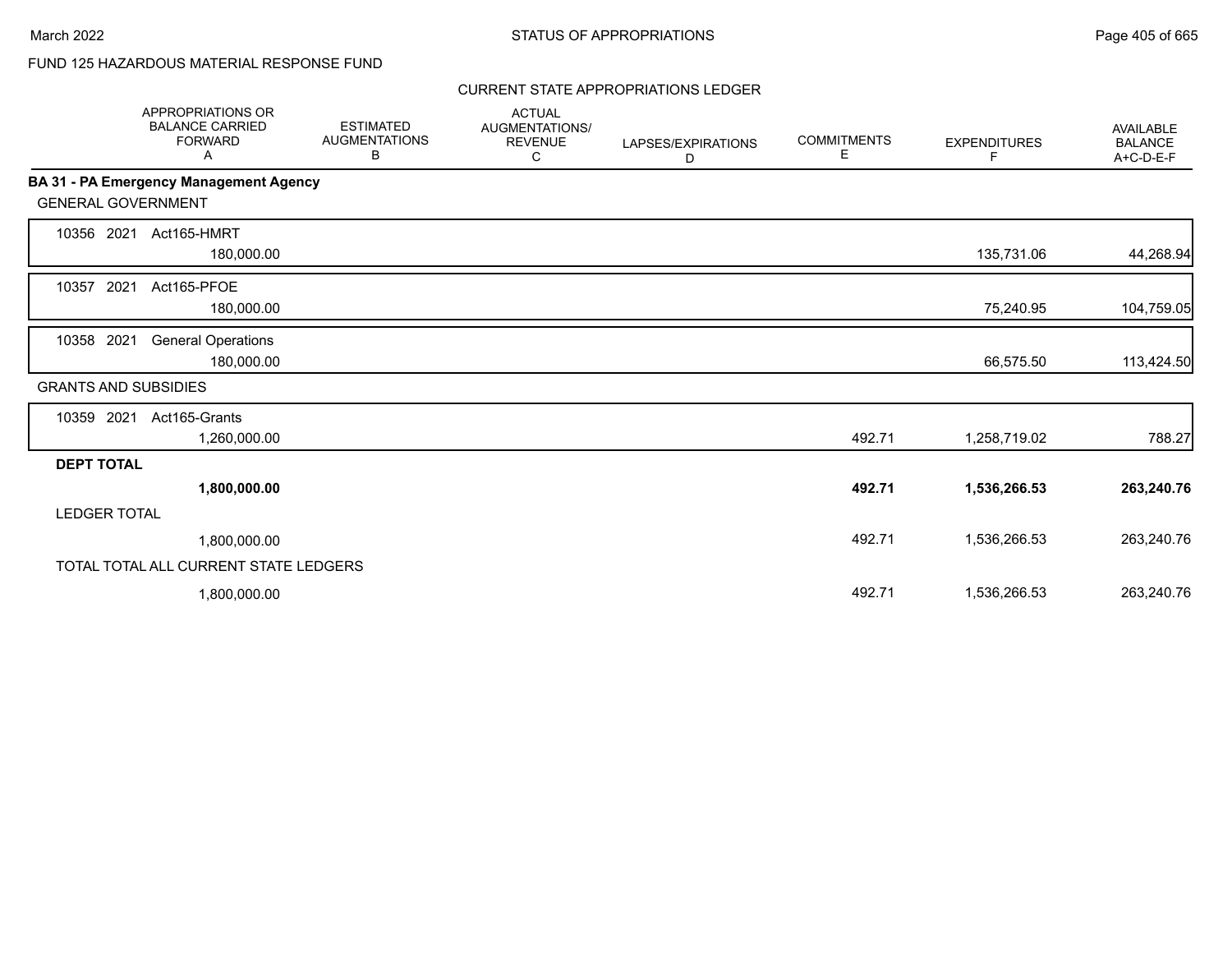# FUND 125 HAZARDOUS MATERIAL RESPONSE FUND

#### PRIOR STATE APPROPRIATIONS LEDGER

|                             | APPROPRIATIONS OR<br><b>BALANCE CARRIED</b><br><b>FORWARD</b><br>Α | <b>ESTIMATED</b><br><b>AUGMENTATIONS</b><br>В | <b>ACTUAL</b><br>AUGMENTATIONS/<br><b>REVENUE</b><br>С | LAPSES/EXPIRATIONS<br>D | <b>COMMITMENTS</b><br>Е | <b>EXPENDITURES</b><br>F | <b>AVAILABLE</b><br><b>BALANCE</b><br>$A+C-D-E-F$ |
|-----------------------------|--------------------------------------------------------------------|-----------------------------------------------|--------------------------------------------------------|-------------------------|-------------------------|--------------------------|---------------------------------------------------|
|                             | BA 31 - PA Emergency Management Agency                             |                                               |                                                        |                         |                         |                          |                                                   |
| <b>GENERAL GOVERNMENT</b>   |                                                                    |                                               |                                                        |                         |                         |                          |                                                   |
|                             | 10356 2020 Act165-HMRT<br>38,273.04                                |                                               |                                                        |                         |                         | 1,926.35                 | 36,346.69                                         |
|                             | 10357 2020 Act165-PFOE<br>84,045.97                                |                                               |                                                        |                         |                         | 3,267.28                 | 80,778.69                                         |
| 10358 2020                  | <b>General Operations</b><br>48,153.89                             |                                               |                                                        |                         |                         | $-1,784.54$              | 49,938.43                                         |
| <b>GRANTS AND SUBSIDIES</b> |                                                                    |                                               |                                                        |                         |                         |                          |                                                   |
|                             | 10359 2017 Act165-Grants                                           |                                               |                                                        |                         | 440.00                  | $-440.00$                |                                                   |
|                             | 10359 2018 Act165-Grants                                           |                                               |                                                        |                         | 5,038.16                | $-5,038.16$              |                                                   |
|                             | 10359 2019 Act165-Grants<br>3,351.91                               |                                               |                                                        |                         | 6,923.09                | $-6,923.09$              | 3,351.91                                          |
|                             | 10359 2020 Act165-Grants<br>137.06                                 |                                               |                                                        |                         | 3,011.28                | $-16,266.32$             | 13,392.10                                         |
| <b>DEPT TOTAL</b>           |                                                                    |                                               |                                                        |                         |                         |                          |                                                   |
| <b>LEDGER TOTAL</b>         | 173,961.87                                                         |                                               |                                                        |                         | 15,412.53               | $-25,258.48$             | 183,807.82                                        |
|                             | 173,961.87                                                         |                                               |                                                        |                         | 15,412.53               | $-25,258.48$             | 183,807.82                                        |
|                             | TOTAL TOTAL ALL PRIOR STATE LEDGERS                                |                                               |                                                        |                         |                         |                          |                                                   |
|                             | 173,961.87                                                         |                                               |                                                        |                         | 15,412.53               | $-25,258.48$             | 183,807.82                                        |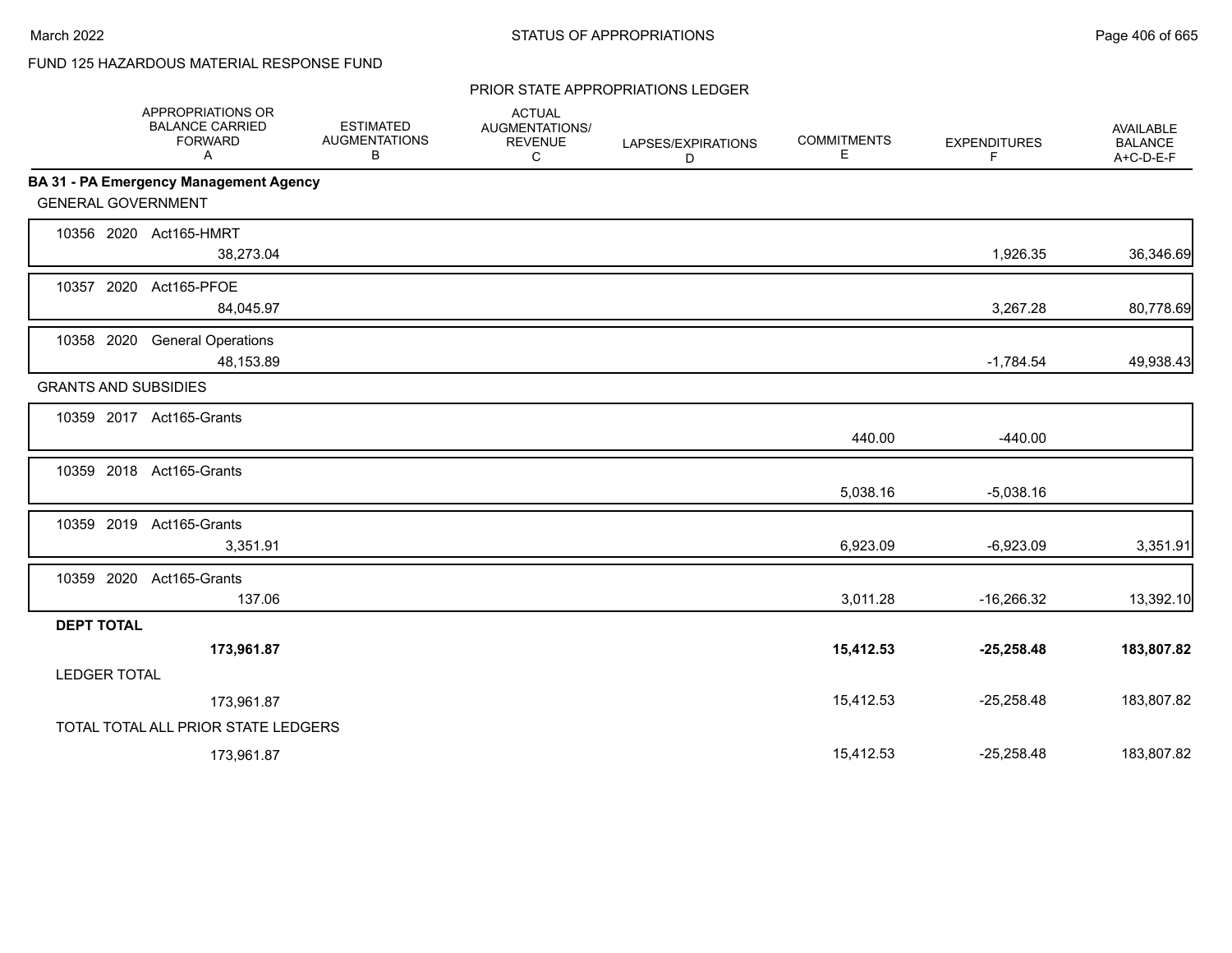# FUND 125 HAZARDOUS MATERIAL RESPONSE FUND

#### RESTRICTED RECEIPTS LEDGER

|                           | <b>APPROPRIATIONS OR</b><br><b>BALANCE CARRIED</b><br><b>FORWARD</b><br>A | <b>ESTIMATED</b><br>AUGMENTATIONS<br>в | <b>ACTUAL</b><br><b>AUGMENTATIONS/</b><br><b>REVENUE</b><br>C | LAPSES/EXPIRATIONS<br>D | <b>COMMITMENTS</b><br>ᄂ | <b>EXPENDITURES</b> | AVAILABLE<br><b>BALANCE</b><br>A+C-D-E-F |
|---------------------------|---------------------------------------------------------------------------|----------------------------------------|---------------------------------------------------------------|-------------------------|-------------------------|---------------------|------------------------------------------|
| BA 12 - Labor & Industry  |                                                                           |                                        |                                                               |                         |                         |                     |                                          |
| <b>GENERAL GOVERNMENT</b> |                                                                           |                                        |                                                               |                         |                         |                     |                                          |
| 2021<br>40008             | Hazardous Material Response Admin                                         |                                        |                                                               |                         |                         |                     |                                          |
|                           | 752,036.96                                                                |                                        | 52,102.00                                                     |                         |                         | 3,864.09            | 800,274.87                               |
| <b>DEPT TOTAL</b>         |                                                                           |                                        |                                                               |                         |                         |                     |                                          |
|                           | 752,036.96                                                                |                                        | 52,102.00                                                     |                         |                         | 3,864.09            | 800,274.87                               |
| <b>LEDGER TOTAL</b>       |                                                                           |                                        |                                                               |                         |                         |                     |                                          |
|                           | 752,036.96                                                                |                                        | 52,102.00                                                     |                         |                         | 3,864.09            | 800,274.87                               |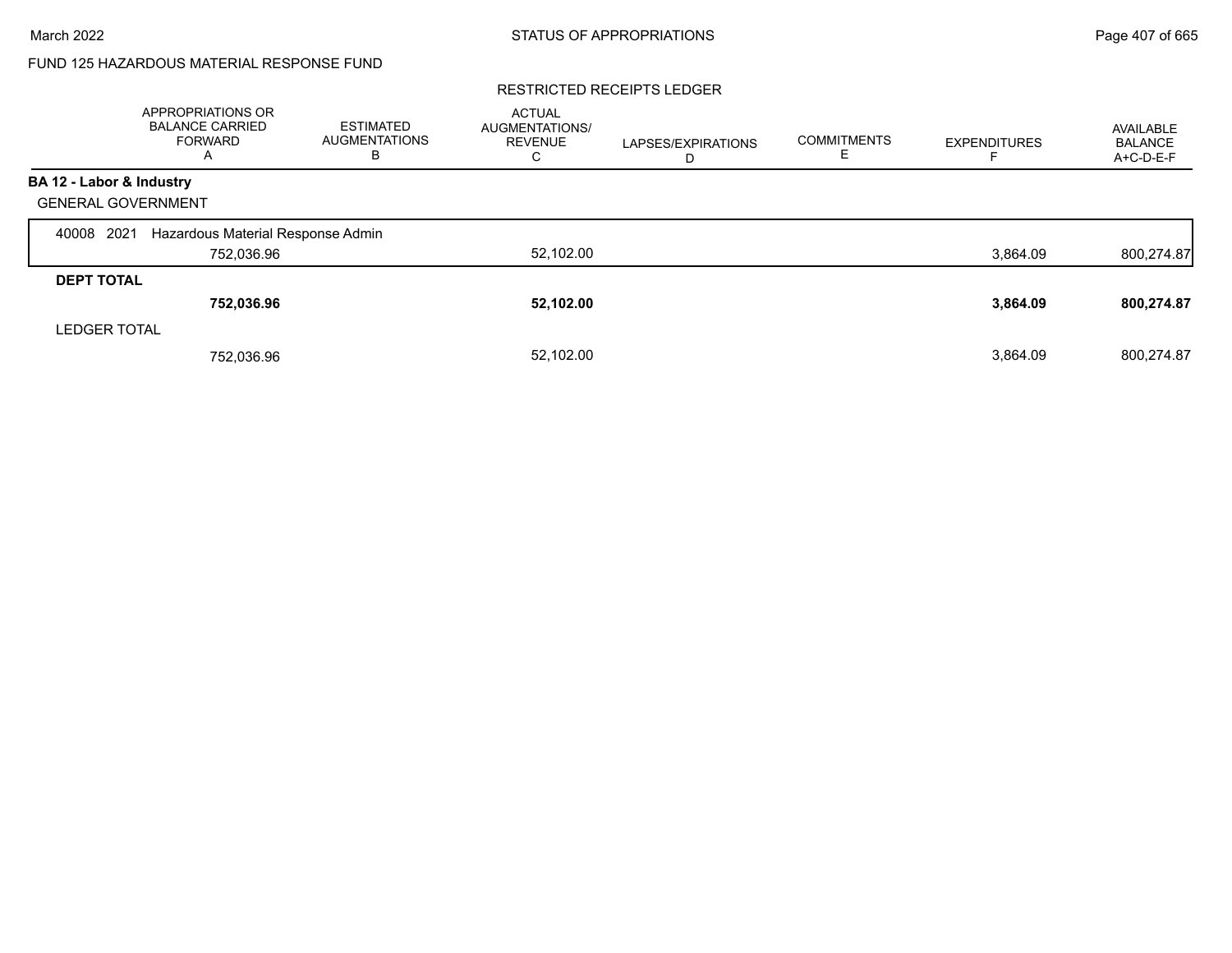# FUND 127 LOCAL GOV'T CAPITAL PROJECT LOAN

|                             | APPROPRIATIONS OR<br><b>BALANCE CARRIED</b><br><b>FORWARD</b><br>A | <b>ESTIMATED</b><br><b>AUGMENTATIONS</b><br>B | <b>ACTUAL</b><br>AUGMENTATIONS/<br><b>REVENUE</b><br>С | LAPSES/EXPIRATIONS<br>D | <b>COMMITMENTS</b><br>E. | <b>EXPENDITURES</b> | AVAILABLE<br><b>BALANCE</b><br>A+C-D-E-F |
|-----------------------------|--------------------------------------------------------------------|-----------------------------------------------|--------------------------------------------------------|-------------------------|--------------------------|---------------------|------------------------------------------|
|                             | <b>BA 24 - Community &amp; Economic Develop</b>                    |                                               |                                                        |                         |                          |                     |                                          |
| <b>GRANTS AND SUBSIDIES</b> |                                                                    |                                               |                                                        |                         |                          |                     |                                          |
| 20049 2021                  | Local Government Capital Proj. Loans<br>1,000,000.00               |                                               |                                                        |                         |                          |                     | 1,000,000.00                             |
| <b>DEPT TOTAL</b>           |                                                                    |                                               |                                                        |                         |                          |                     |                                          |
|                             | 1,000,000.00                                                       |                                               |                                                        |                         |                          |                     | 1,000,000.00                             |
| <b>LEDGER TOTAL</b>         |                                                                    |                                               |                                                        |                         |                          |                     |                                          |
|                             | 1,000,000.00                                                       |                                               |                                                        |                         |                          |                     | 1,000,000.00                             |
|                             | TOTAL TOTAL ALL CURRENT STATE LEDGERS                              |                                               |                                                        |                         |                          |                     |                                          |
|                             | 1,000,000.00                                                       |                                               |                                                        |                         |                          |                     | 1,000,000.00                             |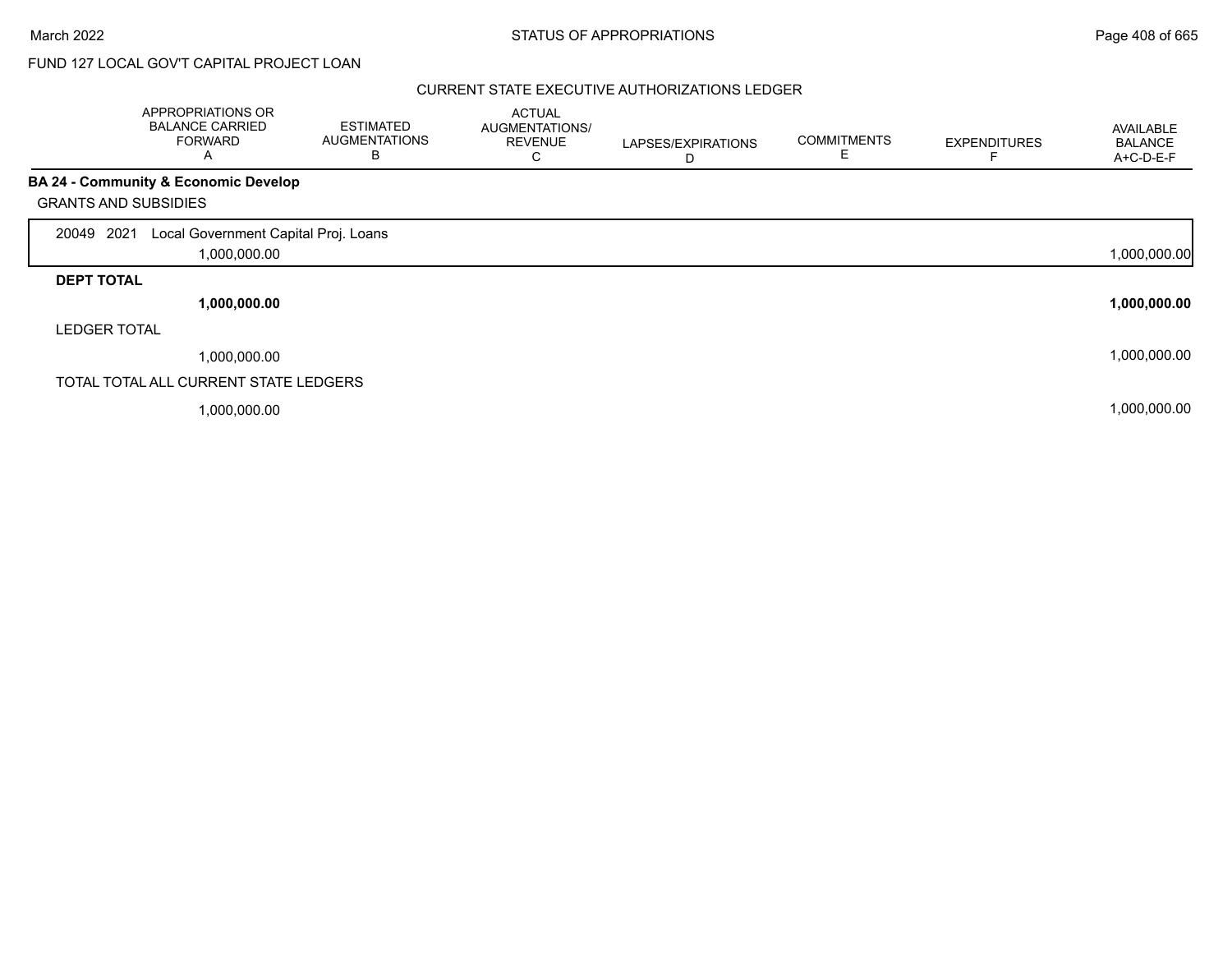# FUND 127 LOCAL GOV'T CAPITAL PROJECT LOAN

|                             | APPROPRIATIONS OR<br><b>BALANCE CARRIED</b><br><b>FORWARD</b><br>A | <b>ESTIMATED</b><br><b>AUGMENTATIONS</b><br>B | <b>ACTUAL</b><br>AUGMENTATIONS/<br><b>REVENUE</b><br>С | LAPSES/EXPIRATIONS<br>D | <b>COMMITMENTS</b><br>Е | <b>EXPENDITURES</b> | AVAILABLE<br><b>BALANCE</b><br>A+C-D-E-F |
|-----------------------------|--------------------------------------------------------------------|-----------------------------------------------|--------------------------------------------------------|-------------------------|-------------------------|---------------------|------------------------------------------|
|                             | <b>BA 24 - Community &amp; Economic Develop</b>                    |                                               |                                                        |                         |                         |                     |                                          |
| <b>GRANTS AND SUBSIDIES</b> |                                                                    |                                               |                                                        |                         |                         |                     |                                          |
| 20049 2020                  | Local Government Capital Proj. Loans                               |                                               |                                                        |                         |                         |                     |                                          |
|                             | 1,000,000.00                                                       |                                               |                                                        |                         |                         |                     | 1,000,000.00                             |
| <b>DEPT TOTAL</b>           |                                                                    |                                               |                                                        |                         |                         |                     |                                          |
|                             | 1,000,000.00                                                       |                                               |                                                        |                         |                         |                     | 1,000,000.00                             |
| <b>LEDGER TOTAL</b>         |                                                                    |                                               |                                                        |                         |                         |                     |                                          |
|                             | 1,000,000.00                                                       |                                               |                                                        |                         |                         |                     | 1,000,000.00                             |
|                             | TOTAL TOTAL ALL PRIOR STATE LEDGERS                                |                                               |                                                        |                         |                         |                     |                                          |
|                             | 1,000,000.00                                                       |                                               |                                                        |                         |                         |                     | 1,000,000.00                             |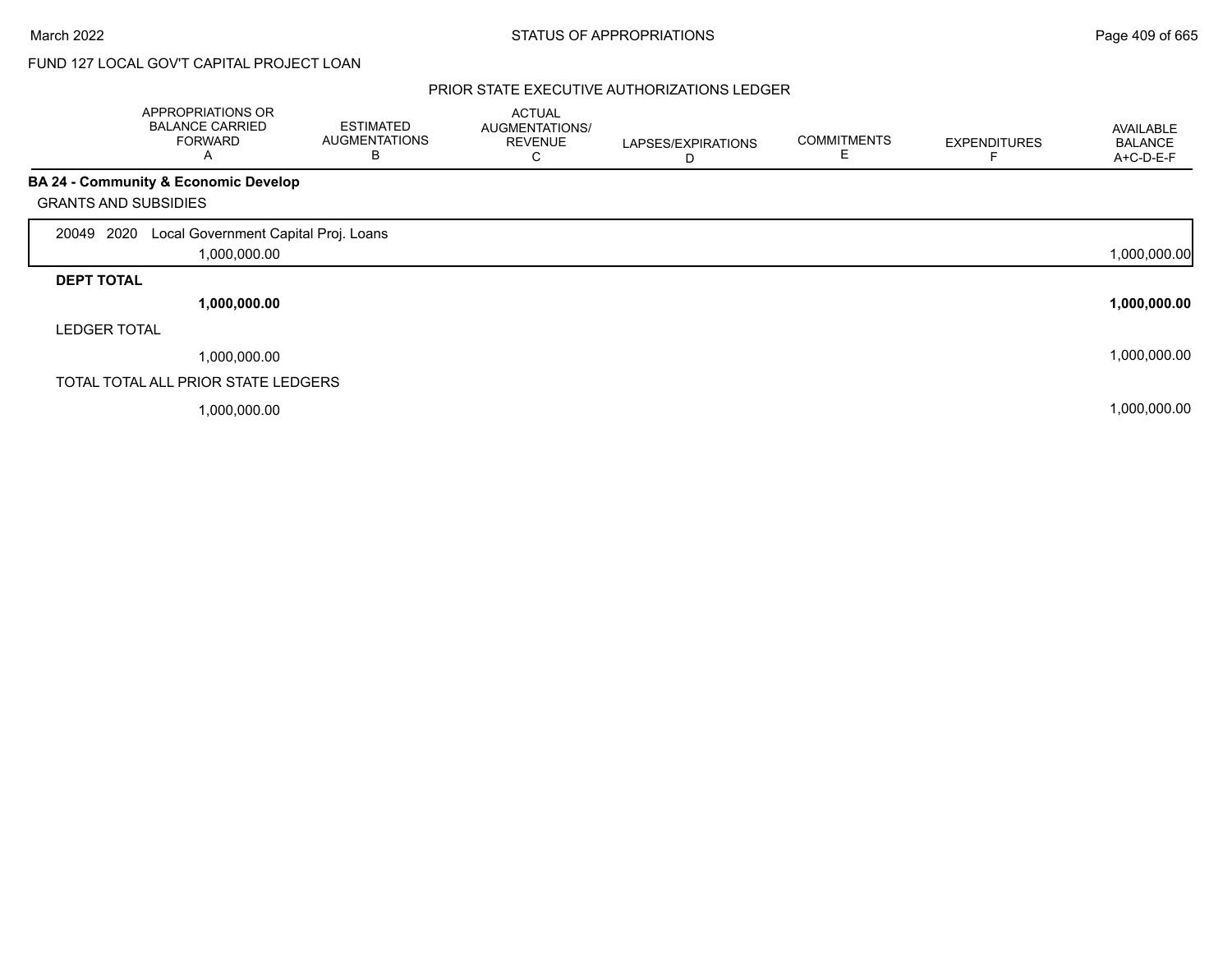# FUND 128 LOCAL SALES AND USE TAX FUND

#### NON-BUDGETED LEDGER

|                           | APPROPRIATIONS OR<br><b>BALANCE CARRIED</b><br><b>FORWARD</b><br>A | ESTIMATED<br>AUGMENTATIONS<br>В | <b>ACTUAL</b><br><b>AUGMENTATIONS/</b><br><b>REVENUE</b><br>C | LAPSES/EXPIRATIONS<br>D | <b>COMMITMENTS</b> | <b>EXPENDITURES</b> | AVAILABLE<br><b>BALANCE</b><br>A+C-D-E-F |
|---------------------------|--------------------------------------------------------------------|---------------------------------|---------------------------------------------------------------|-------------------------|--------------------|---------------------|------------------------------------------|
| BA 73 - Treasury          |                                                                    |                                 |                                                               |                         |                    |                     |                                          |
| <b>GENERAL GOVERNMENT</b> |                                                                    |                                 |                                                               |                         |                    |                     |                                          |
| 2021<br>50043             | Payment to Cities of the First Class                               |                                 |                                                               |                         |                    |                     |                                          |
|                           |                                                                    |                                 |                                                               |                         |                    | 295,015,265.39      | -295,015,265.39                          |
| <b>DEPT TOTAL</b>         |                                                                    |                                 |                                                               |                         |                    |                     |                                          |
|                           |                                                                    |                                 |                                                               |                         |                    | 295,015,265.39      | -295,015,265.39                          |
| <b>LEDGER TOTAL</b>       |                                                                    |                                 |                                                               |                         |                    |                     |                                          |
|                           |                                                                    |                                 |                                                               |                         |                    | 295,015,265.39      | -295,015,265.39                          |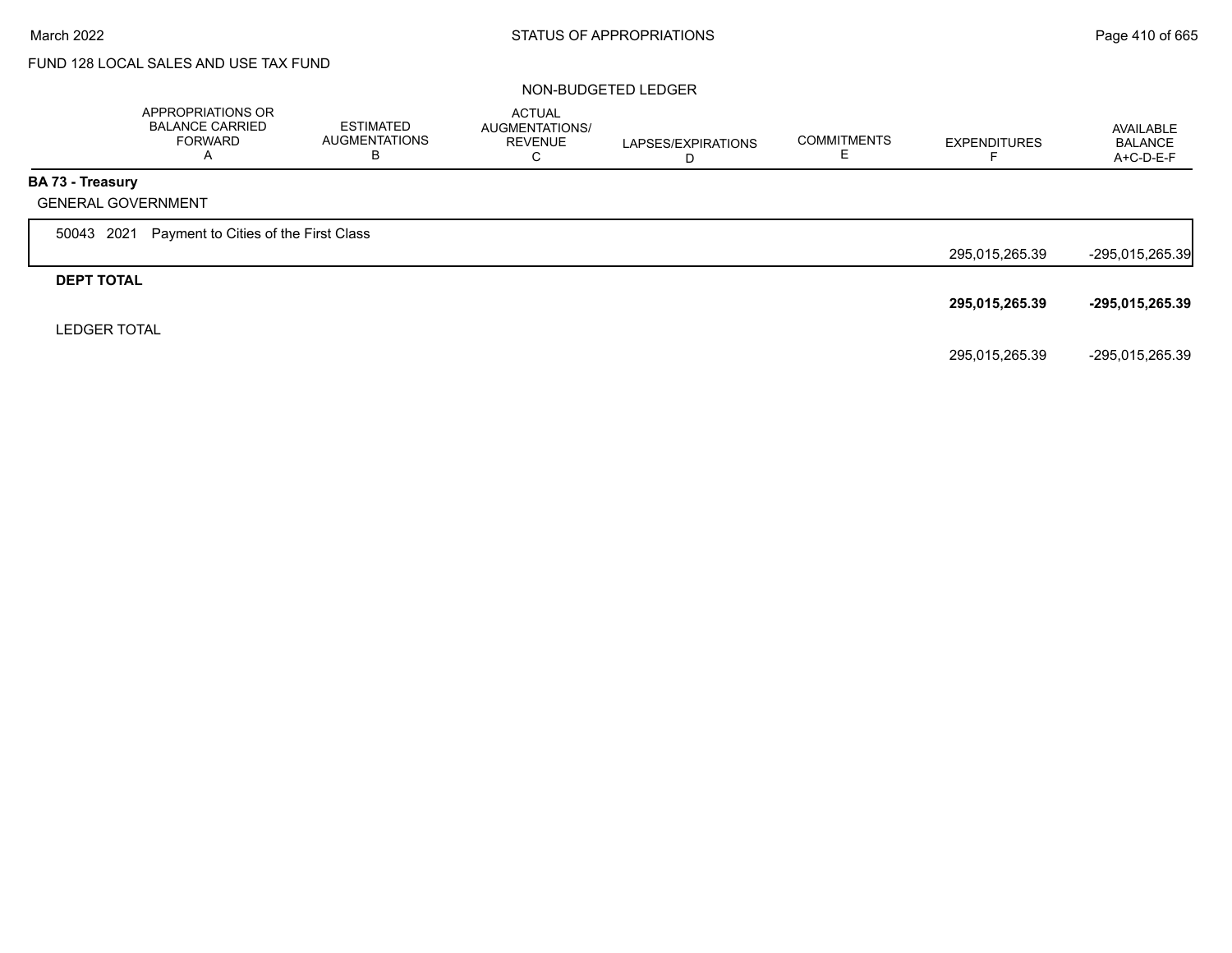# FUND 129 PA INTERGOVERNMENTAL COOPERATION AU

#### NON-BUDGETED LEDGER

|                           | APPROPRIATIONS OR<br><b>BALANCE CARRIED</b><br><b>FORWARD</b><br>A | <b>ESTIMATED</b><br>AUGMENTATIONS<br>В | <b>ACTUAL</b><br>AUGMENTATIONS/<br><b>REVENUE</b><br>С | LAPSES/EXPIRATIONS<br>D | <b>COMMITMENTS</b><br>c. | <b>EXPENDITURES</b><br>⊢ | AVAILABLE<br><b>BALANCE</b><br>A+C-D-E-F |
|---------------------------|--------------------------------------------------------------------|----------------------------------------|--------------------------------------------------------|-------------------------|--------------------------|--------------------------|------------------------------------------|
|                           | BA 95 - PA Intergovernmental CO-OP                                 |                                        |                                                        |                         |                          |                          |                                          |
| <b>GENERAL GOVERNMENT</b> |                                                                    |                                        |                                                        |                         |                          |                          |                                          |
| 2021<br>50070             | Payments to PICA                                                   |                                        |                                                        |                         |                          |                          |                                          |
|                           |                                                                    |                                        |                                                        |                         |                          | 404,467,481.45           | -404,467,481.45                          |
| <b>DEPT TOTAL</b>         |                                                                    |                                        |                                                        |                         |                          |                          |                                          |
|                           |                                                                    |                                        |                                                        |                         |                          | 404,467,481.45           | -404,467,481.45                          |
| <b>LEDGER TOTAL</b>       |                                                                    |                                        |                                                        |                         |                          |                          |                                          |
|                           |                                                                    |                                        |                                                        |                         |                          | 404,467,481.45           | -404,467,481.45                          |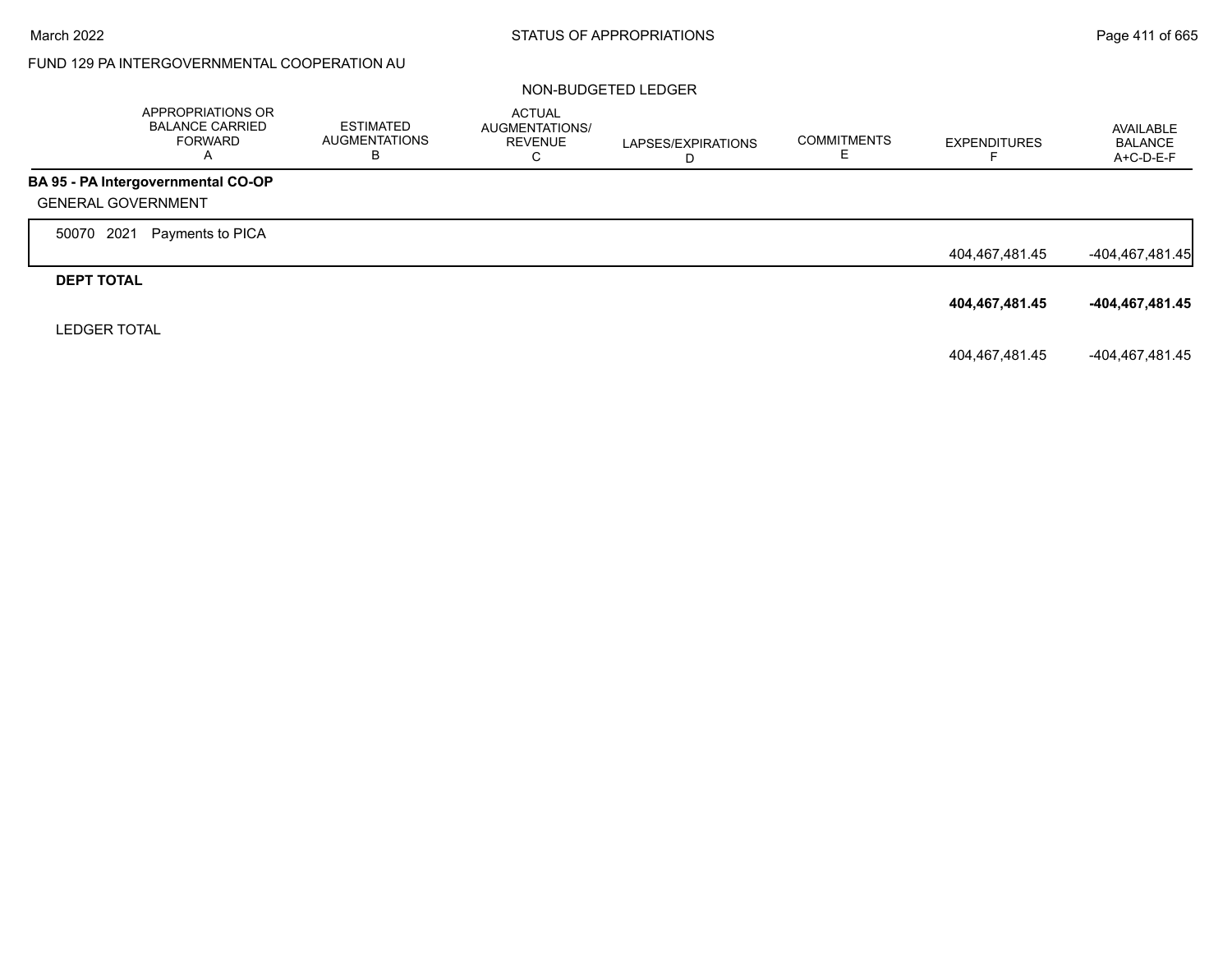### FUND 130 PUBLIC TRANSPORTATION ASSISTANCE

|                   | APPROPRIATIONS OR<br><b>BALANCE CARRIED</b><br><b>FORWARD</b><br>Α |                | <b>ESTIMATED</b><br><b>AUGMENTATIONS</b><br>В | <b>ACTUAL</b><br>AUGMENTATIONS/<br><b>REVENUE</b><br>С | LAPSES/EXPIRATIONS<br>D | <b>COMMITMENTS</b><br>Е | <b>EXPENDITURES</b> | AVAILABLE<br><b>BALANCE</b><br>A+C-D-E-F |
|-------------------|--------------------------------------------------------------------|----------------|-----------------------------------------------|--------------------------------------------------------|-------------------------|-------------------------|---------------------|------------------------------------------|
|                   | <b>BA 78 - Transportation</b>                                      |                |                                               |                                                        |                         |                         |                     |                                          |
|                   | <b>GRANTS AND SUBSIDIES</b>                                        |                |                                               |                                                        |                         |                         |                     |                                          |
| 20336             | <b>Mass Transit</b><br>2021                                        |                |                                               |                                                        |                         |                         |                     |                                          |
|                   | 259,569,000.00                                                     |                |                                               |                                                        |                         |                         | 196,698,365.71      | 62,870,634.29                            |
| 20337             | 2021                                                               |                | Transfer to Public Transp. Trust Fund         |                                                        |                         |                         |                     |                                          |
|                   |                                                                    | 24,631,000.00  |                                               |                                                        |                         |                         | 18,630,603.10       | 6,000,396.90                             |
| <b>DEPT TOTAL</b> |                                                                    |                |                                               |                                                        |                         |                         |                     |                                          |
|                   |                                                                    | 284,200,000.00 |                                               |                                                        |                         |                         | 215,328,968.81      | 68,871,031.19                            |
|                   | <b>LEDGER TOTAL</b>                                                |                |                                               |                                                        |                         |                         |                     |                                          |
|                   | 284,200,000.00                                                     |                |                                               |                                                        |                         |                         | 215,328,968.81      | 68,871,031.19                            |
|                   | TOTAL TOTAL ALL CURRENT STATE LEDGERS                              |                |                                               |                                                        |                         |                         |                     |                                          |
|                   | 284,200,000.00                                                     |                |                                               |                                                        |                         |                         | 215,328,968.81      | 68,871,031.19                            |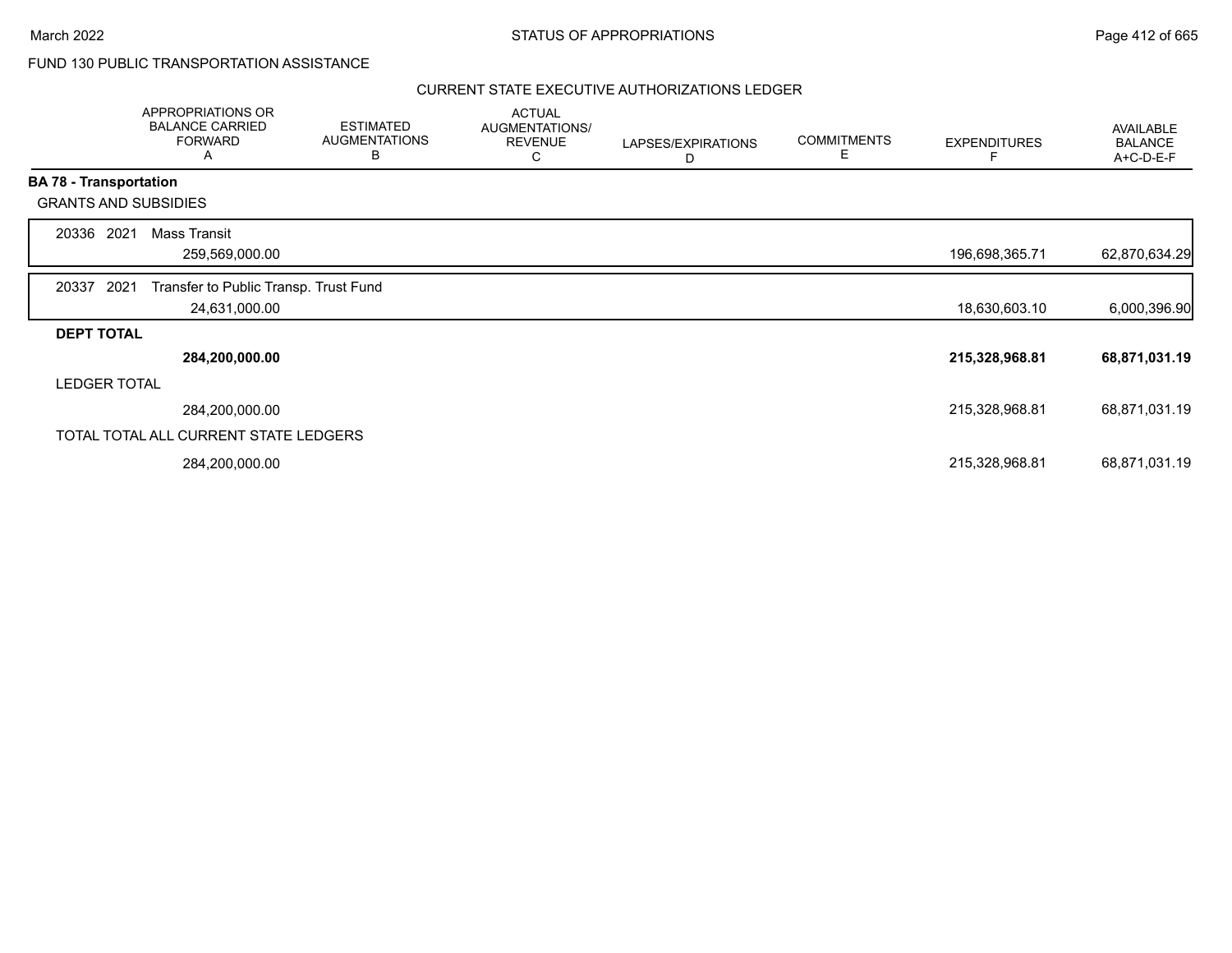# FUND 130 PUBLIC TRANSPORTATION ASSISTANCE

|                               | <b>APPROPRIATIONS OR</b><br><b>BALANCE CARRIED</b><br><b>FORWARD</b><br>Α | <b>ESTIMATED</b><br><b>AUGMENTATIONS</b><br>В | <b>ACTUAL</b><br><b>AUGMENTATIONS/</b><br><b>REVENUE</b><br>С | LAPSES/EXPIRATIONS<br>D | <b>COMMITMENTS</b><br>Е | <b>EXPENDITURES</b><br>F | <b>AVAILABLE</b><br><b>BALANCE</b><br>A+C-D-E-F |
|-------------------------------|---------------------------------------------------------------------------|-----------------------------------------------|---------------------------------------------------------------|-------------------------|-------------------------|--------------------------|-------------------------------------------------|
| <b>BA 78 - Transportation</b> |                                                                           |                                               |                                                               |                         |                         |                          |                                                 |
| <b>GRANTS AND SUBSIDIES</b>   |                                                                           |                                               |                                                               |                         |                         |                          |                                                 |
| 2019<br>20336                 | Mass Transit<br>2,196,866.66                                              |                                               |                                                               |                         |                         |                          | 2,196,866.66                                    |
| 20336 2020                    | Mass Transit<br>957,281.31                                                |                                               |                                                               |                         |                         |                          | 957,281.31                                      |
| 2019<br>20337                 | Transfer to Public Transp. Trust Fund<br>170,501.07                       |                                               |                                                               |                         |                         |                          | 170,501.07                                      |
| 2020<br>20337                 | Transfer to Public Transp. Trust Fund<br>74,514.09                        |                                               |                                                               |                         |                         |                          | 74,514.09                                       |
| <b>DEPT TOTAL</b>             |                                                                           |                                               |                                                               |                         |                         |                          |                                                 |
|                               | 3,399,163.13                                                              |                                               |                                                               |                         |                         |                          | 3,399,163.13                                    |
| <b>LEDGER TOTAL</b>           |                                                                           |                                               |                                                               |                         |                         |                          |                                                 |
|                               | 3,399,163.13                                                              |                                               |                                                               |                         |                         |                          | 3,399,163.13                                    |
|                               | TOTAL TOTAL ALL PRIOR STATE LEDGERS                                       |                                               |                                                               |                         |                         |                          |                                                 |
|                               | 3,399,163.13                                                              |                                               |                                                               |                         |                         |                          | 3,399,163.13                                    |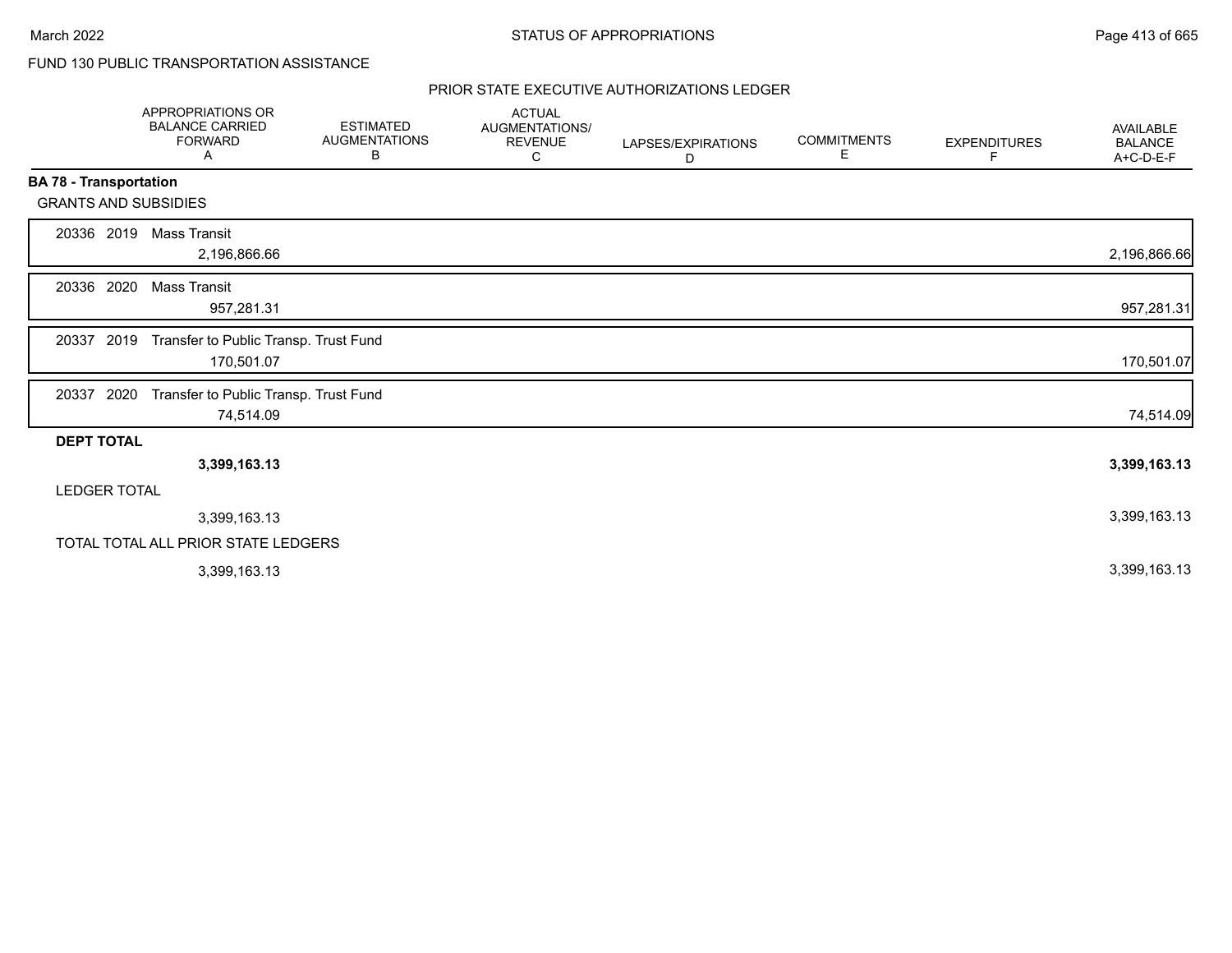### FUND 138 CLEAN AIR FUND

|                           | <b>APPROPRIATIONS OR</b><br><b>BALANCE CARRIED</b><br><b>FORWARD</b><br>A | <b>ESTIMATED</b><br><b>AUGMENTATIONS</b><br>В | <b>ACTUAL</b><br>AUGMENTATIONS/<br><b>REVENUE</b><br>C | LAPSES/EXPIRATIONS<br>D | <b>COMMITMENTS</b><br>Е | <b>EXPENDITURES</b> | AVAILABLE<br><b>BALANCE</b><br>A+C-D-E-F |
|---------------------------|---------------------------------------------------------------------------|-----------------------------------------------|--------------------------------------------------------|-------------------------|-------------------------|---------------------|------------------------------------------|
|                           | <b>BA 35 - Environmental Protection</b>                                   |                                               |                                                        |                         |                         |                     |                                          |
| <b>GENERAL GOVERNMENT</b> |                                                                           |                                               |                                                        |                         |                         |                     |                                          |
| 2021<br>20077             | <b>Major Emission Facilities</b>                                          |                                               |                                                        |                         |                         |                     |                                          |
|                           | 20,083,000.00                                                             |                                               |                                                        |                         | 1,141,229.25            | 10,505,279.46       | 8,436,491.29                             |
| 2021<br>20084             | Mobile and Area Facilities                                                |                                               |                                                        |                         |                         |                     |                                          |
|                           | 10,153,000.00                                                             |                                               | 168,866.22                                             |                         | 638,359.19              | 2,107,342.92        | 7,576,164.11                             |
| <b>DEPT TOTAL</b>         |                                                                           |                                               |                                                        |                         |                         |                     |                                          |
|                           | 30,236,000.00                                                             |                                               | 168,866.22                                             |                         | 1,779,588.44            | 12,612,622.38       | 16,012,655.40                            |
| <b>LEDGER TOTAL</b>       |                                                                           |                                               |                                                        |                         |                         |                     |                                          |
|                           | 30,236,000.00                                                             |                                               | 168,866.22                                             |                         | 1,779,588.44            | 12,612,622.38       | 16,012,655.40                            |
|                           | TOTAL TOTAL ALL CURRENT STATE LEDGERS                                     |                                               |                                                        |                         |                         |                     |                                          |
|                           | 30,236,000.00                                                             |                                               | 168,866.22                                             |                         | 1,779,588.44            | 12,612,622.38       | 16,012,655.40                            |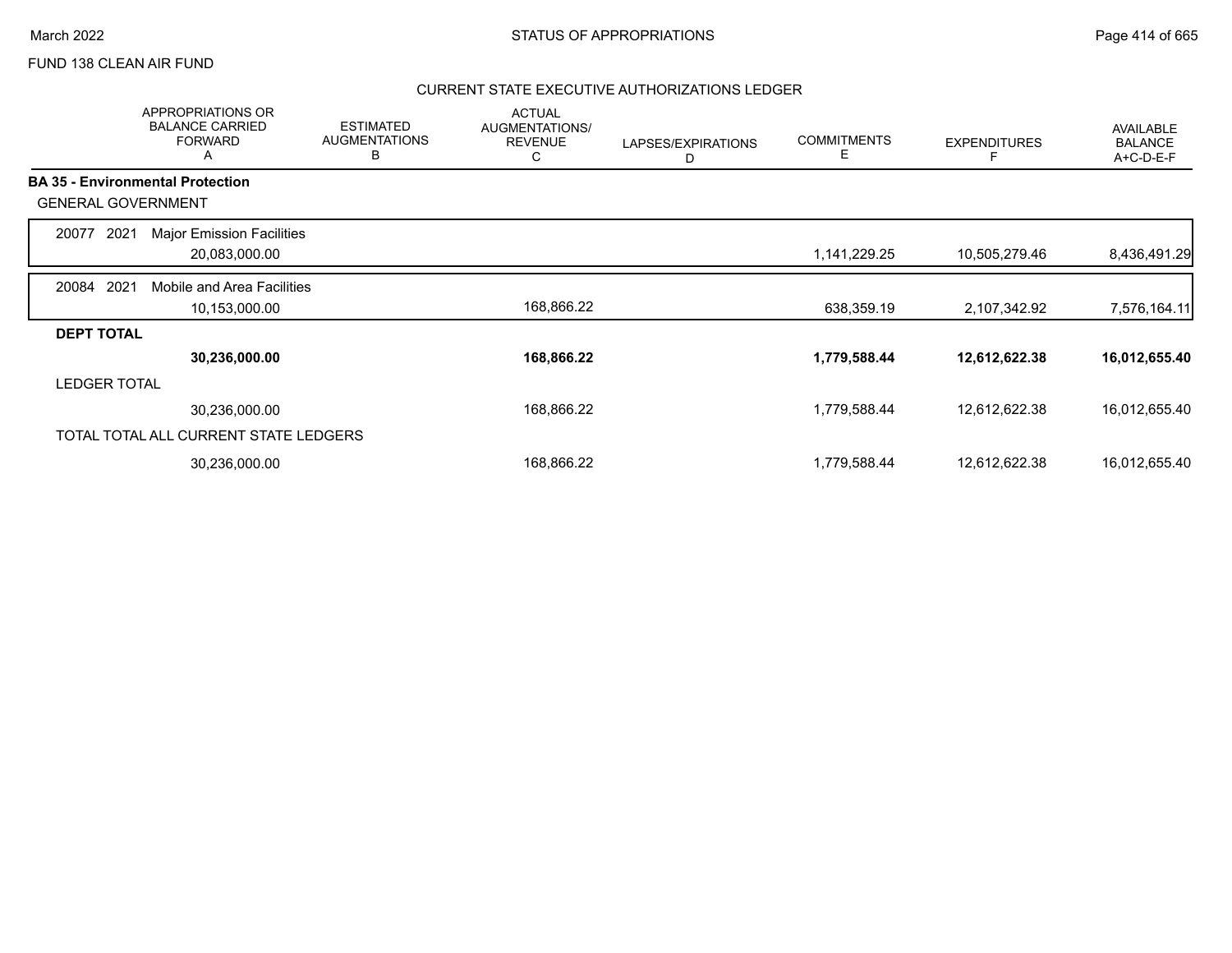### FUND 138 CLEAN AIR FUND

|                           | APPROPRIATIONS OR<br><b>BALANCE CARRIED</b><br><b>FORWARD</b><br>Α | <b>ESTIMATED</b><br><b>AUGMENTATIONS</b><br>В | <b>ACTUAL</b><br>AUGMENTATIONS/<br><b>REVENUE</b><br>С | LAPSES/EXPIRATIONS<br>D | <b>COMMITMENTS</b><br>Е | <b>EXPENDITURES</b> | AVAILABLE<br><b>BALANCE</b><br>A+C-D-E-F |
|---------------------------|--------------------------------------------------------------------|-----------------------------------------------|--------------------------------------------------------|-------------------------|-------------------------|---------------------|------------------------------------------|
|                           | <b>BA 35 - Environmental Protection</b>                            |                                               |                                                        |                         |                         |                     |                                          |
| <b>GENERAL GOVERNMENT</b> |                                                                    |                                               |                                                        |                         |                         |                     |                                          |
| 2020<br>20077             | <b>Major Emission Facilities</b>                                   |                                               |                                                        |                         |                         |                     |                                          |
|                           | 4,878,667.09                                                       |                                               |                                                        |                         | 110.35                  | 1,073,742.63        | 3,804,814.11                             |
| 2020<br>20084             | Mobile and Area Facilities                                         |                                               |                                                        |                         |                         |                     |                                          |
|                           | 4,558,189.46                                                       |                                               |                                                        |                         | 4,844.89                | 301,370.70          | 4,251,973.87                             |
| <b>DEPT TOTAL</b>         |                                                                    |                                               |                                                        |                         |                         |                     |                                          |
|                           | 9,436,856.55                                                       |                                               |                                                        |                         | 4,955.24                | 1,375,113.33        | 8,056,787.98                             |
| <b>LEDGER TOTAL</b>       |                                                                    |                                               |                                                        |                         |                         |                     |                                          |
|                           | 9,436,856.55                                                       |                                               |                                                        |                         | 4,955.24                | 1,375,113.33        | 8,056,787.98                             |
|                           | TOTAL TOTAL ALL PRIOR STATE LEDGERS                                |                                               |                                                        |                         |                         |                     |                                          |
|                           | 9,436,856.55                                                       |                                               |                                                        |                         | 4,955.24                | 1,375,113.33        | 8,056,787.98                             |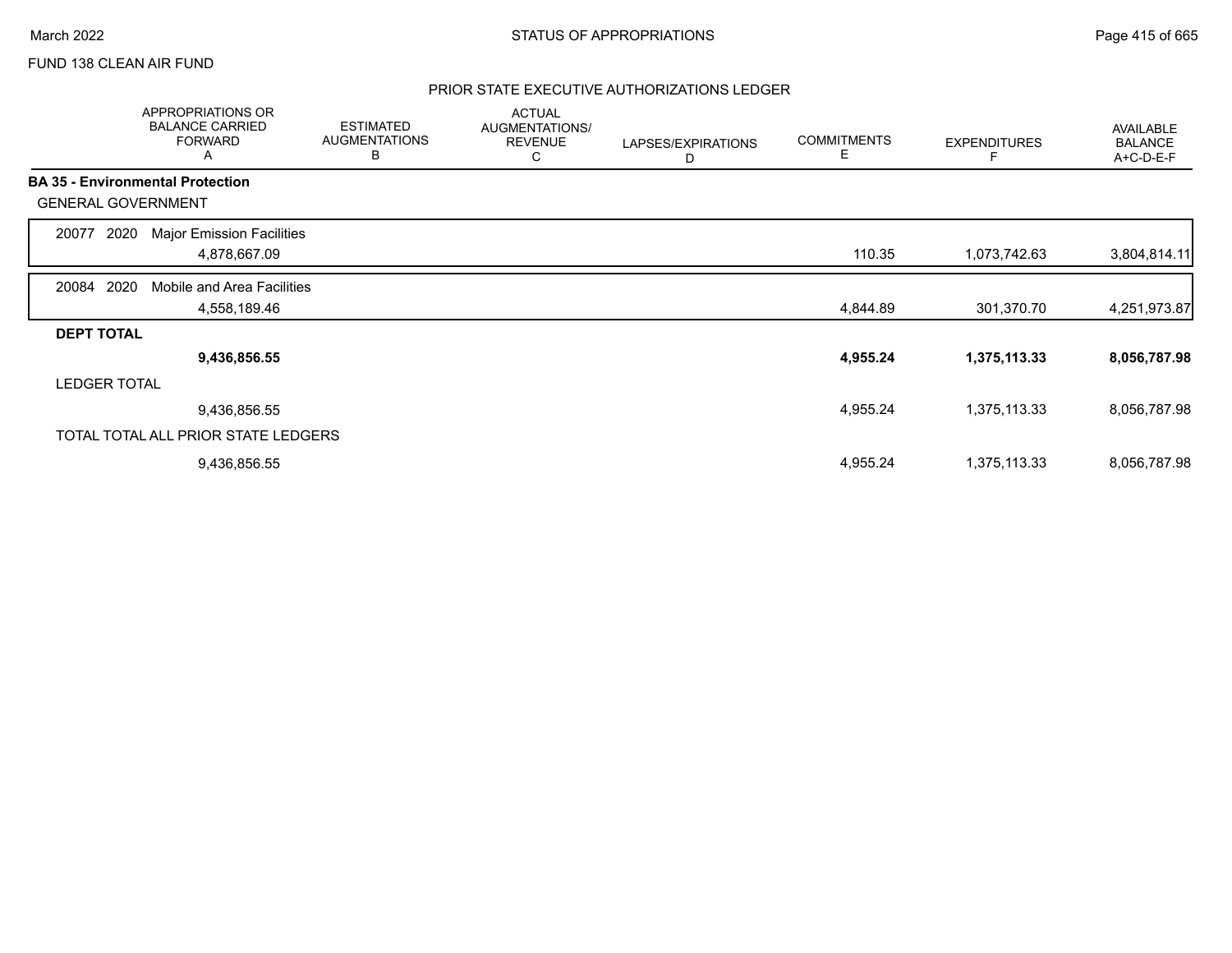# FUND 139 HOME INVESTMENT TRUST FUND

|                           | APPROPRIATIONS OR<br><b>BALANCE CARRIED</b><br><b>FORWARD</b><br>A | <b>ESTIMATED</b><br><b>AUGMENTATIONS</b><br>В | <b>ACTUAL</b><br>AUGMENTATIONS/<br><b>REVENUE</b><br>С | LAPSES/EXPIRATIONS<br>D | <b>COMMITMENTS</b><br>ᄂ | <b>EXPENDITURES</b> | AVAILABLE<br><b>BALANCE</b><br>A+C-D-E-F |
|---------------------------|--------------------------------------------------------------------|-----------------------------------------------|--------------------------------------------------------|-------------------------|-------------------------|---------------------|------------------------------------------|
|                           | BA 24 - Community & Economic Develop                               |                                               |                                                        |                         |                         |                     |                                          |
| <b>GENERAL GOVERNMENT</b> |                                                                    |                                               |                                                        |                         |                         |                     |                                          |
| 2021<br>60400             | HOME Program Income                                                |                                               |                                                        |                         |                         |                     |                                          |
|                           | 859,844.95                                                         |                                               | 69,790.07                                              |                         |                         |                     | 929,635.02                               |
| <b>DEPT TOTAL</b>         |                                                                    |                                               |                                                        |                         |                         |                     |                                          |
|                           | 859,844.95                                                         |                                               | 69,790.07                                              |                         |                         |                     | 929,635.02                               |
| <b>LEDGER TOTAL</b>       |                                                                    |                                               |                                                        |                         |                         |                     |                                          |
|                           | 859.844.95                                                         |                                               | 69,790.07                                              |                         |                         |                     | 929,635.02                               |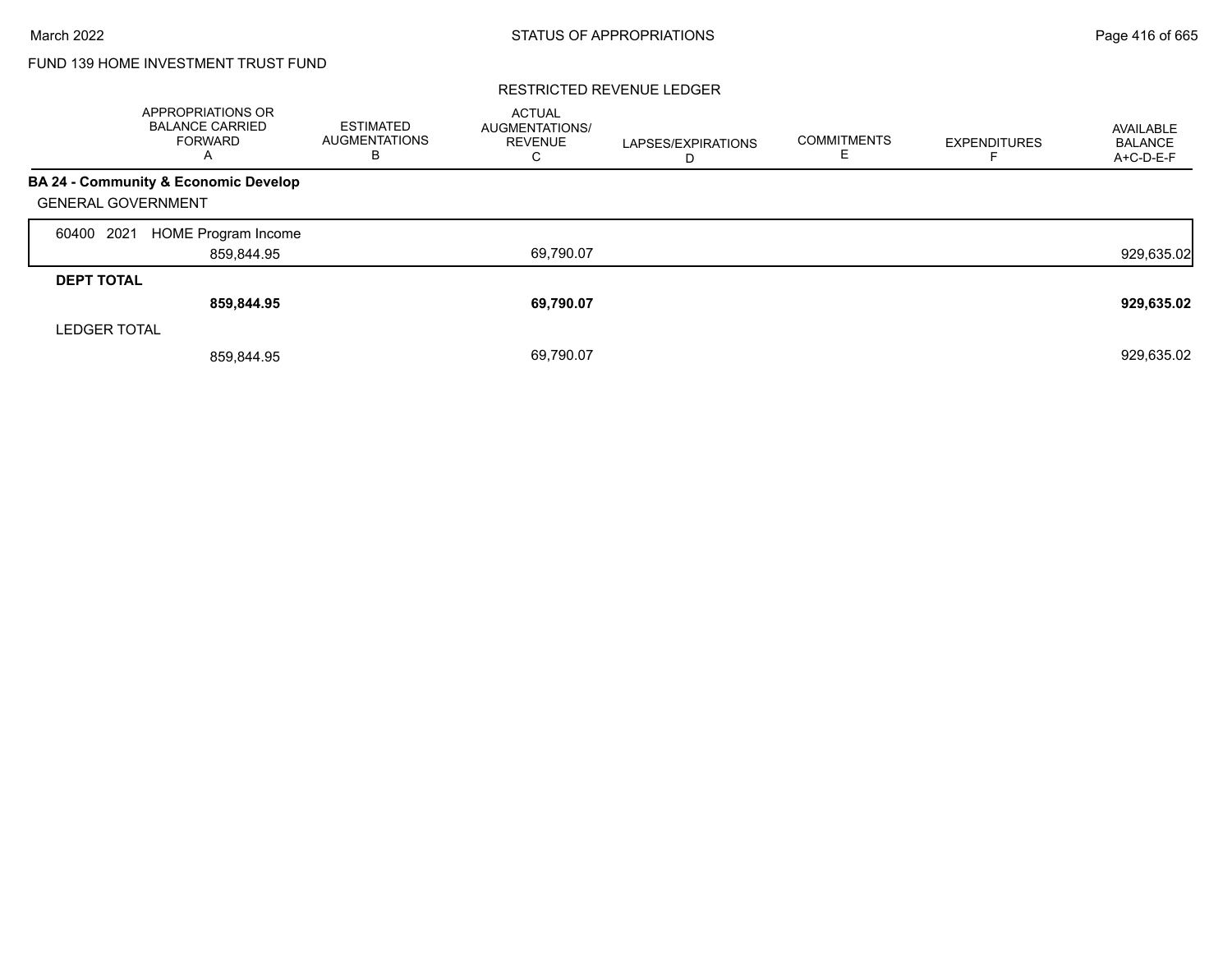# FUND 140 PHILADELPHIA REGIONAL PORT AUTHORIT

|                                    | <b>APPROPRIATIONS OR</b><br><b>BALANCE CARRIED</b><br><b>FORWARD</b><br>A | <b>ESTIMATED</b><br><b>AUGMENTATIONS</b><br>в | <b>ACTUAL</b><br><b>AUGMENTATIONS/</b><br><b>REVENUE</b><br>С | LAPSES/EXPIRATIONS<br>D | <b>COMMITMENTS</b> | <b>EXPENDITURES</b> | AVAILABLE<br><b>BALANCE</b><br>A+C-D-E-F |
|------------------------------------|---------------------------------------------------------------------------|-----------------------------------------------|---------------------------------------------------------------|-------------------------|--------------------|---------------------|------------------------------------------|
| <b>BA 88 - PA Port Authorities</b> |                                                                           |                                               |                                                               |                         |                    |                     |                                          |
| <b>GRANTS AND SUBSIDIES</b>        |                                                                           |                                               |                                                               |                         |                    |                     |                                          |
| 2021<br>60139                      | Philadelphia Reg Port Authority Oper                                      |                                               |                                                               |                         |                    |                     |                                          |
|                                    | 347,730.89                                                                |                                               | 4,800,000.00                                                  |                         |                    | 4,566,997.41        | 580,733.48                               |
| <b>DEPT TOTAL</b>                  |                                                                           |                                               |                                                               |                         |                    |                     |                                          |
|                                    | 347,730.89                                                                |                                               | 4,800,000.00                                                  |                         |                    | 4,566,997.41        | 580,733.48                               |
| <b>LEDGER TOTAL</b>                |                                                                           |                                               |                                                               |                         |                    |                     |                                          |
|                                    | 347,730.89                                                                |                                               | 4.800.000.00                                                  |                         |                    | 4,566,997.41        | 580,733.48                               |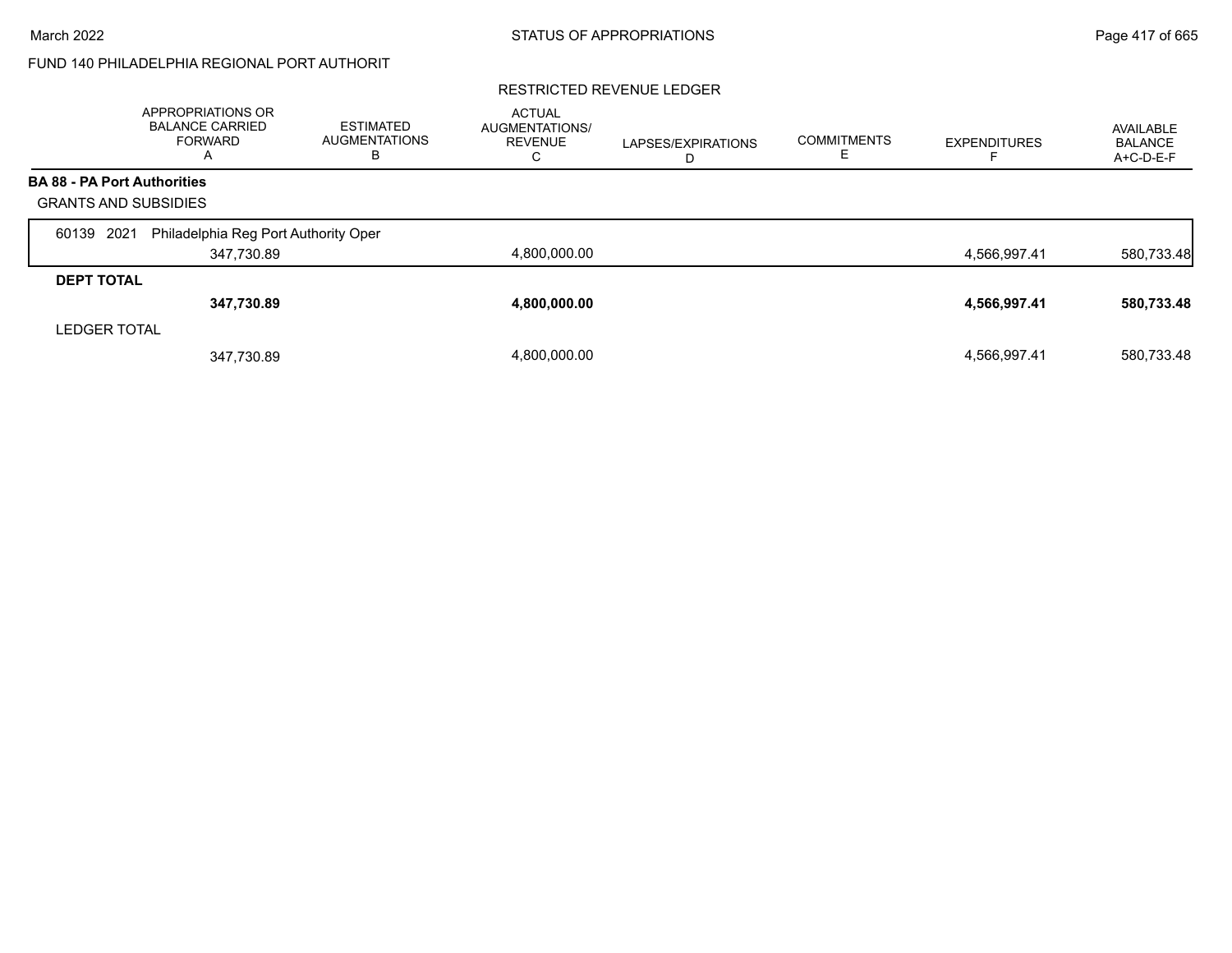# FUND 141 PORT OF PITTSBURGH COMMISSION FUND

|                                    | APPROPRIATIONS OR<br><b>BALANCE CARRIED</b><br><b>FORWARD</b><br>A | <b>ESTIMATED</b><br><b>AUGMENTATIONS</b><br>В | <b>ACTUAL</b><br>AUGMENTATIONS/<br><b>REVENUE</b><br>С | LAPSES/EXPIRATIONS<br>D | <b>COMMITMENTS</b><br>Е | <b>EXPENDITURES</b> | AVAILABLE<br><b>BALANCE</b><br>A+C-D-E-F |
|------------------------------------|--------------------------------------------------------------------|-----------------------------------------------|--------------------------------------------------------|-------------------------|-------------------------|---------------------|------------------------------------------|
| <b>BA 88 - PA Port Authorities</b> |                                                                    |                                               |                                                        |                         |                         |                     |                                          |
| <b>GENERAL GOVERNMENT</b>          |                                                                    |                                               |                                                        |                         |                         |                     |                                          |
| 2021<br>60140                      | Port of Pitts Comm Oper                                            |                                               |                                                        |                         |                         |                     |                                          |
|                                    | 1,015,439.84                                                       |                                               | 712,500.00                                             |                         | 196,029.06              | 673,245.03          | 858,665.75                               |
| 60142 2021                         | Revolving Loan Fund                                                |                                               |                                                        |                         |                         |                     |                                          |
|                                    | 956,123.79                                                         |                                               |                                                        |                         |                         |                     | 956,123.79                               |
| <b>DEPT TOTAL</b>                  |                                                                    |                                               |                                                        |                         |                         |                     |                                          |
|                                    | 1,971,563.63                                                       |                                               | 712,500.00                                             |                         | 196,029.06              | 673,245.03          | 1,814,789.54                             |
| <b>LEDGER TOTAL</b>                |                                                                    |                                               |                                                        |                         |                         |                     |                                          |
|                                    | 1,971,563.63                                                       |                                               | 712,500.00                                             |                         | 196,029.06              | 673,245.03          | 1,814,789.54                             |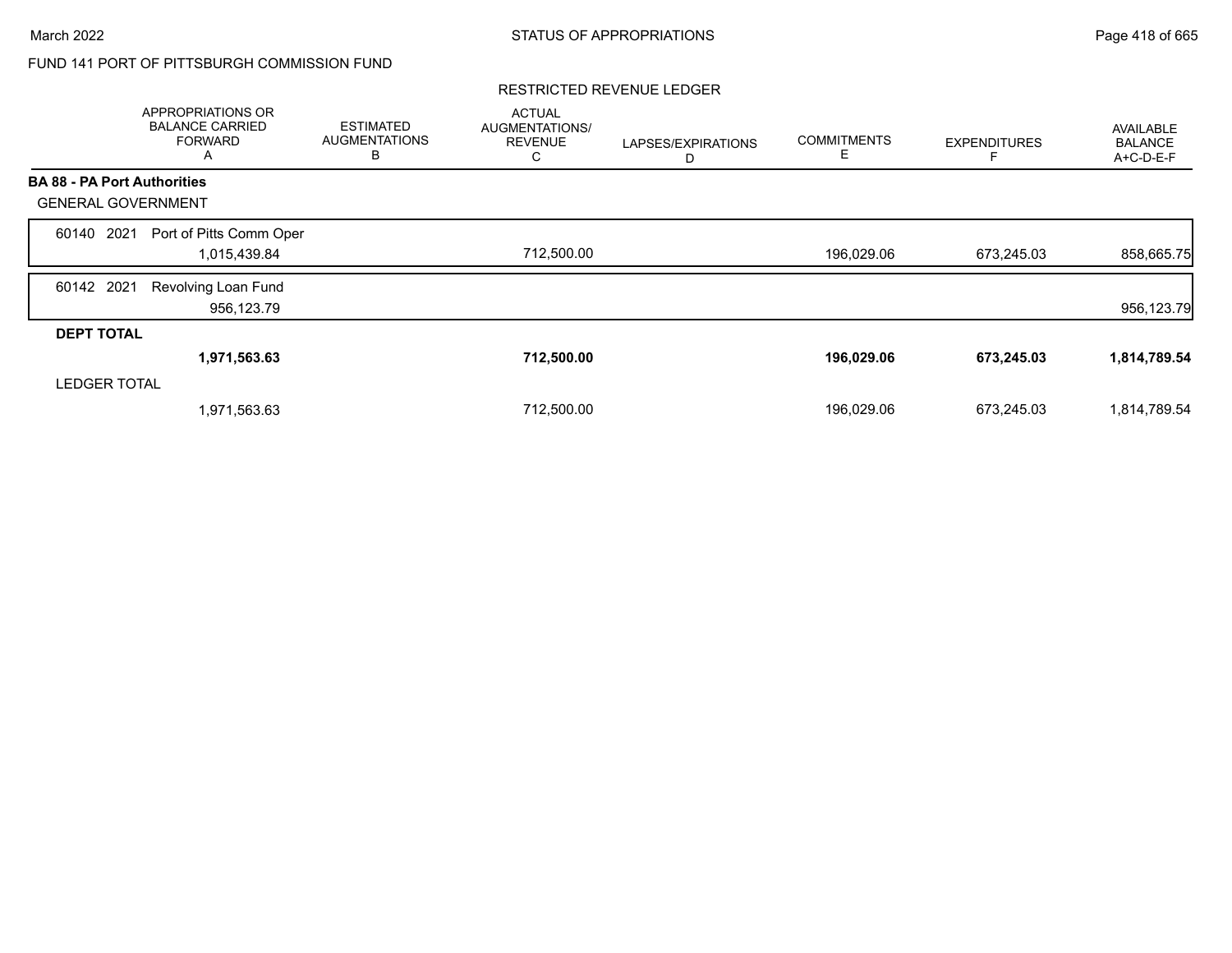# FUND 142 TUITION ACCOUNT INVESTMENT PROGRAM

#### NON-BUDGETED LEDGER

|                         | APPROPRIATIONS OR<br><b>BALANCE CARRIED</b><br><b>FORWARD</b><br>A | <b>ESTIMATED</b><br><b>AUGMENTATIONS</b><br>в | ACTUAL<br>AUGMENTATIONS/<br><b>REVENUE</b><br>C | LAPSES/EXPIRATIONS<br>D | <b>COMMITMENTS</b><br>Е | <b>EXPENDITURES</b> | AVAILABLE<br><b>BALANCE</b><br>A+C-D-E-F |
|-------------------------|--------------------------------------------------------------------|-----------------------------------------------|-------------------------------------------------|-------------------------|-------------------------|---------------------|------------------------------------------|
| <b>BA 73 - Treasury</b> |                                                                    |                                               |                                                 |                         |                         |                     |                                          |
|                         | <b>GENERAL GOVERNMENT</b>                                          |                                               |                                                 |                         |                         |                     |                                          |
| 50120 2021              | <b>Investment Refunds</b>                                          |                                               |                                                 |                         |                         |                     |                                          |
|                         |                                                                    |                                               |                                                 |                         |                         | 126,553,389.42      | -126,553,389.42                          |
| <b>DEPT TOTAL</b>       |                                                                    |                                               |                                                 |                         |                         |                     |                                          |
|                         |                                                                    |                                               |                                                 |                         |                         | 126,553,389.42      | -126,553,389.42                          |
| <b>LEDGER TOTAL</b>     |                                                                    |                                               |                                                 |                         |                         |                     |                                          |
|                         |                                                                    |                                               |                                                 |                         |                         | 126,553,389.42      | -126,553,389.42                          |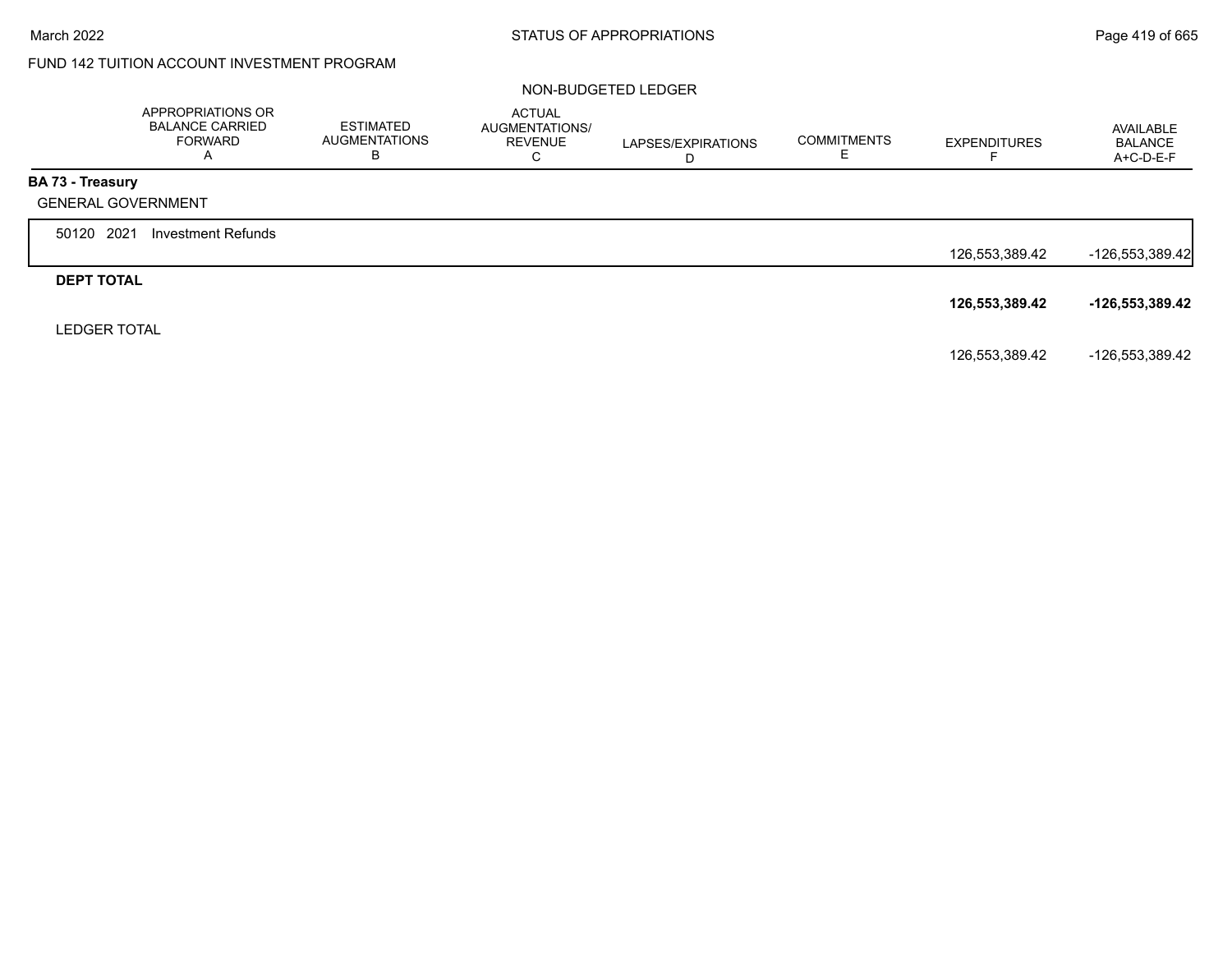### FUND 143 TUITIONACCOUNTGUARANTDSVNGSPGRMFUND

#### CURRENT STATE APPROPRIATIONS LEDGER

|                           | APPROPRIATIONS OR<br><b>BALANCE CARRIED</b><br><b>FORWARD</b><br>$\overline{A}$ | <b>ESTIMATED</b><br><b>AUGMENTATIONS</b><br>в | <b>ACTUAL</b><br>AUGMENTATIONS/<br><b>REVENUE</b><br>С | LAPSES/EXPIRATIONS<br>D | <b>COMMITMENTS</b><br>Е | <b>EXPENDITURES</b> | AVAILABLE<br><b>BALANCE</b><br>A+C-D-E-F |
|---------------------------|---------------------------------------------------------------------------------|-----------------------------------------------|--------------------------------------------------------|-------------------------|-------------------------|---------------------|------------------------------------------|
| <b>BA 73 - Treasury</b>   |                                                                                 |                                               |                                                        |                         |                         |                     |                                          |
| <b>GENERAL GOVERNMENT</b> |                                                                                 |                                               |                                                        |                         |                         |                     |                                          |
| 10542 2021                | Tuition Account Program Bureau                                                  |                                               |                                                        |                         |                         |                     |                                          |
|                           | 3,339,000.00                                                                    |                                               | 2,199,960.94                                           |                         |                         | 2,817,280.52        | 2,721,680.42                             |
| <b>DEPT TOTAL</b>         |                                                                                 |                                               |                                                        |                         |                         |                     |                                          |
|                           | 3,339,000.00                                                                    |                                               | 2,199,960.94                                           |                         |                         | 2,817,280.52        | 2,721,680.42                             |
| <b>LEDGER TOTAL</b>       |                                                                                 |                                               |                                                        |                         |                         |                     |                                          |
|                           | 3,339,000.00                                                                    |                                               | 2,199,960.94                                           |                         |                         | 2,817,280.52        | 2,721,680.42                             |
|                           | TOTAL TOTAL ALL CURRENT STATE LEDGERS                                           |                                               |                                                        |                         |                         |                     |                                          |
|                           | 3,339,000.00                                                                    |                                               | 2,199,960.94                                           |                         |                         | 2,817,280.52        | 2,721,680.42                             |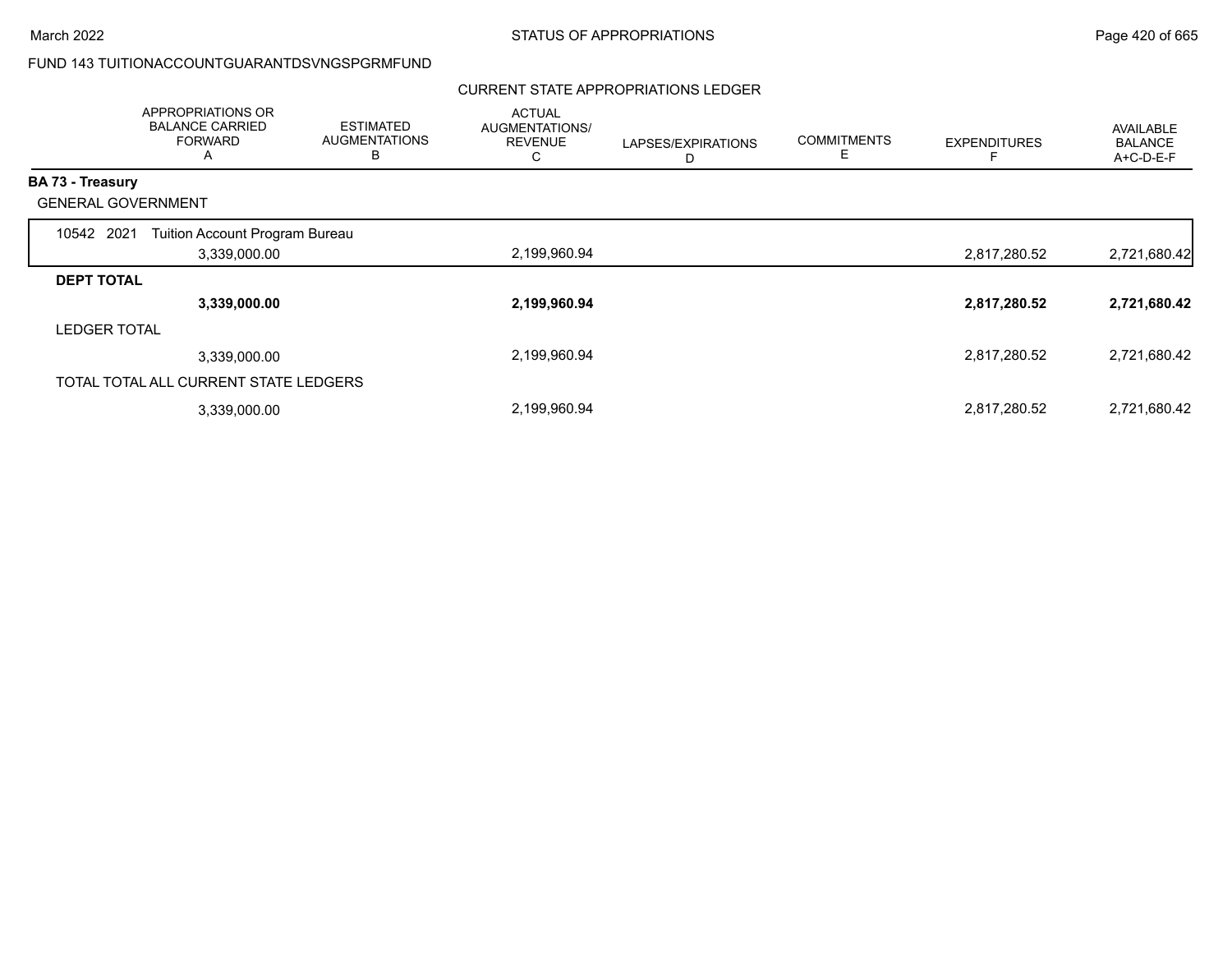# FUND 143 TUITIONACCOUNTGUARANTDSVNGSPGRMFUND

#### PRIOR STATE APPROPRIATIONS LEDGER

|                           | <b>APPROPRIATIONS OR</b><br><b>BALANCE CARRIED</b><br><b>FORWARD</b><br>A | <b>ESTIMATED</b><br><b>AUGMENTATIONS</b><br>В | <b>ACTUAL</b><br>AUGMENTATIONS/<br><b>REVENUE</b><br>С | LAPSES/EXPIRATIONS<br>D | <b>COMMITMENTS</b><br>Е | <b>EXPENDITURES</b><br>F | AVAILABLE<br><b>BALANCE</b><br>A+C-D-E-F |
|---------------------------|---------------------------------------------------------------------------|-----------------------------------------------|--------------------------------------------------------|-------------------------|-------------------------|--------------------------|------------------------------------------|
| <b>BA 73 - Treasury</b>   |                                                                           |                                               |                                                        |                         |                         |                          |                                          |
| <b>GENERAL GOVERNMENT</b> |                                                                           |                                               |                                                        |                         |                         |                          |                                          |
| 10542 2018                | Tuition Account Program Bureau<br>1,388,057.77                            |                                               |                                                        |                         |                         |                          | 1,388,057.77                             |
| 10542 2019                | Tuition Account Program Bureau<br>1,423,666.62                            |                                               |                                                        |                         |                         | $-300.00$                | 1,423,966.62                             |
| 10542 2020                | Tuition Account Program Bureau<br>1,794,820.21                            |                                               |                                                        |                         |                         | 1,108,372.48             | 686,447.73                               |
| <b>DEPT TOTAL</b>         |                                                                           |                                               |                                                        |                         |                         |                          |                                          |
|                           | 4,606,544.60                                                              |                                               |                                                        |                         |                         | 1,108,072.48             | 3,498,472.12                             |
| <b>LEDGER TOTAL</b>       |                                                                           |                                               |                                                        |                         |                         |                          |                                          |
|                           | 4,606,544.60                                                              |                                               |                                                        |                         |                         | 1,108,072.48             | 3,498,472.12                             |
|                           | TOTAL TOTAL ALL PRIOR STATE LEDGERS                                       |                                               |                                                        |                         |                         |                          |                                          |
|                           | 4,606,544.60                                                              |                                               |                                                        |                         |                         | 1,108,072.48             | 3,498,472.12                             |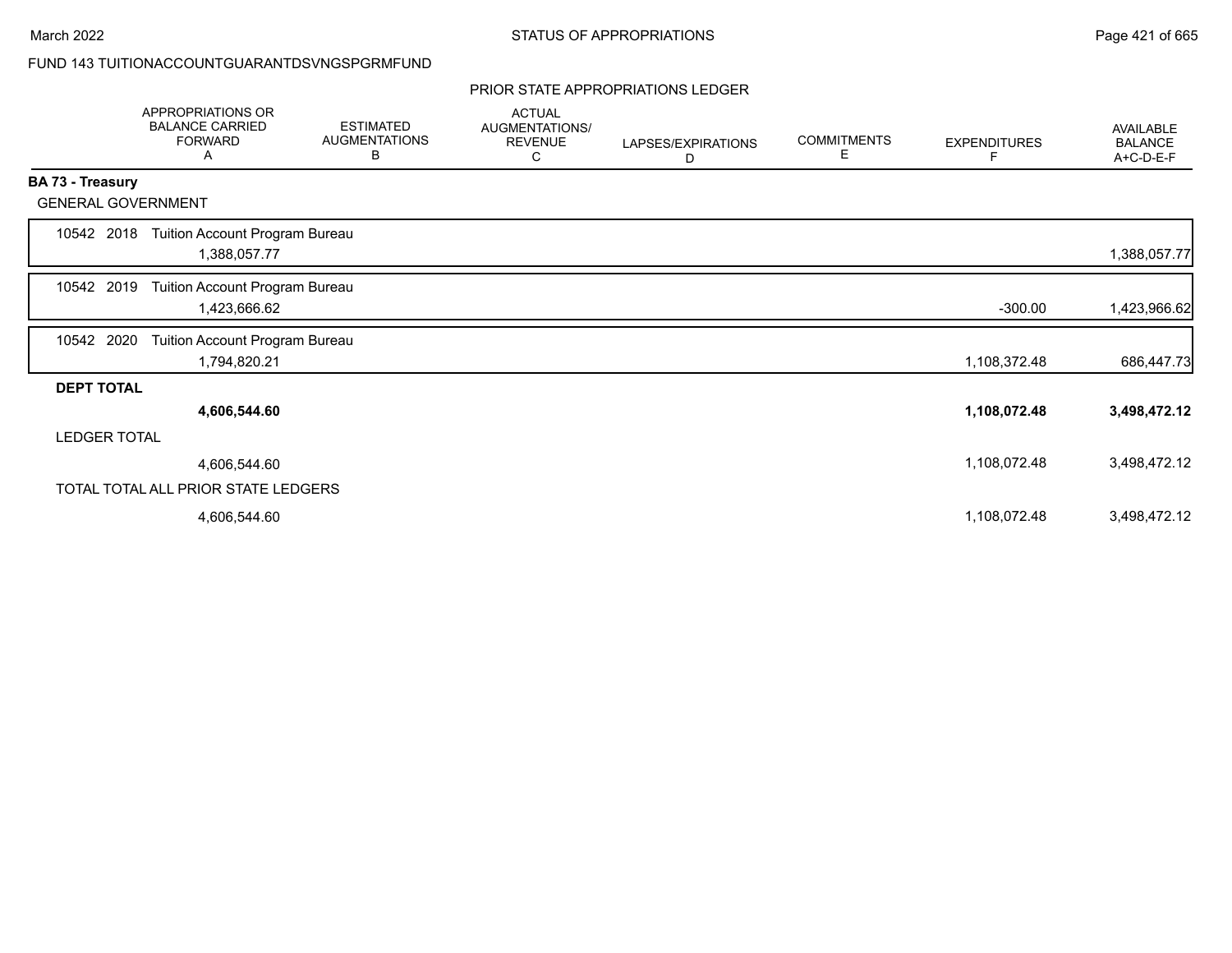# FUND 143 TUITIONACCOUNTGUARANTDSVNGSPGRMFUND

#### NON-BUDGETED LEDGER

|                           | <b>APPROPRIATIONS OR</b><br><b>BALANCE CARRIED</b><br><b>FORWARD</b><br>Α | <b>ESTIMATED</b><br><b>AUGMENTATIONS</b><br>В | <b>ACTUAL</b><br>AUGMENTATIONS/<br><b>REVENUE</b><br>С | LAPSES/EXPIRATIONS<br>D | <b>COMMITMENTS</b><br>Е | <b>EXPENDITURES</b><br>F | AVAILABLE<br><b>BALANCE</b><br>A+C-D-E-F |
|---------------------------|---------------------------------------------------------------------------|-----------------------------------------------|--------------------------------------------------------|-------------------------|-------------------------|--------------------------|------------------------------------------|
| <b>BA 73 - Treasury</b>   |                                                                           |                                               |                                                        |                         |                         |                          |                                          |
| <b>GENERAL GOVERNMENT</b> |                                                                           |                                               |                                                        |                         |                         |                          |                                          |
| 50049 2021                | Tuition Pay to Participating Institution                                  |                                               |                                                        |                         |                         | 79,297,228.33            | -79,297,228.33                           |
| 50050 2021                | Tuition Pay to Nonparticipating Institut                                  |                                               |                                                        |                         |                         |                          |                                          |
|                           |                                                                           |                                               |                                                        |                         |                         | 133,972,726.43           | -133,972,726.43                          |
| 2021<br>50051             | <b>Tuition Units Refunds</b>                                              |                                               |                                                        |                         |                         | 20,618,061.65            | -20,618,061.65                           |
|                           |                                                                           |                                               |                                                        |                         |                         |                          |                                          |
| 50052 2021                | <b>Tuition Shortfall-Participating</b>                                    |                                               |                                                        |                         |                         | 20,584.70                | $-20,584.70$                             |
| 2021<br>50054             | <b>Investment Manager Fees</b>                                            |                                               |                                                        |                         |                         |                          |                                          |
|                           |                                                                           |                                               |                                                        |                         |                         | 3,147,010.39             | $-3,147,010.39$                          |
| 50055 2021                | <b>Tuition Shortfall-Nonparticipating</b>                                 |                                               |                                                        |                         |                         | 86,081.06                | $-86,081.06$                             |
| <b>DEPT TOTAL</b>         |                                                                           |                                               |                                                        |                         |                         |                          |                                          |
|                           |                                                                           |                                               |                                                        |                         |                         | 237, 141, 692. 56        | -237, 141, 692. 56                       |
| <b>LEDGER TOTAL</b>       |                                                                           |                                               |                                                        |                         |                         |                          |                                          |
|                           |                                                                           |                                               |                                                        |                         |                         | 237, 141, 692. 56        | -237, 141, 692. 56                       |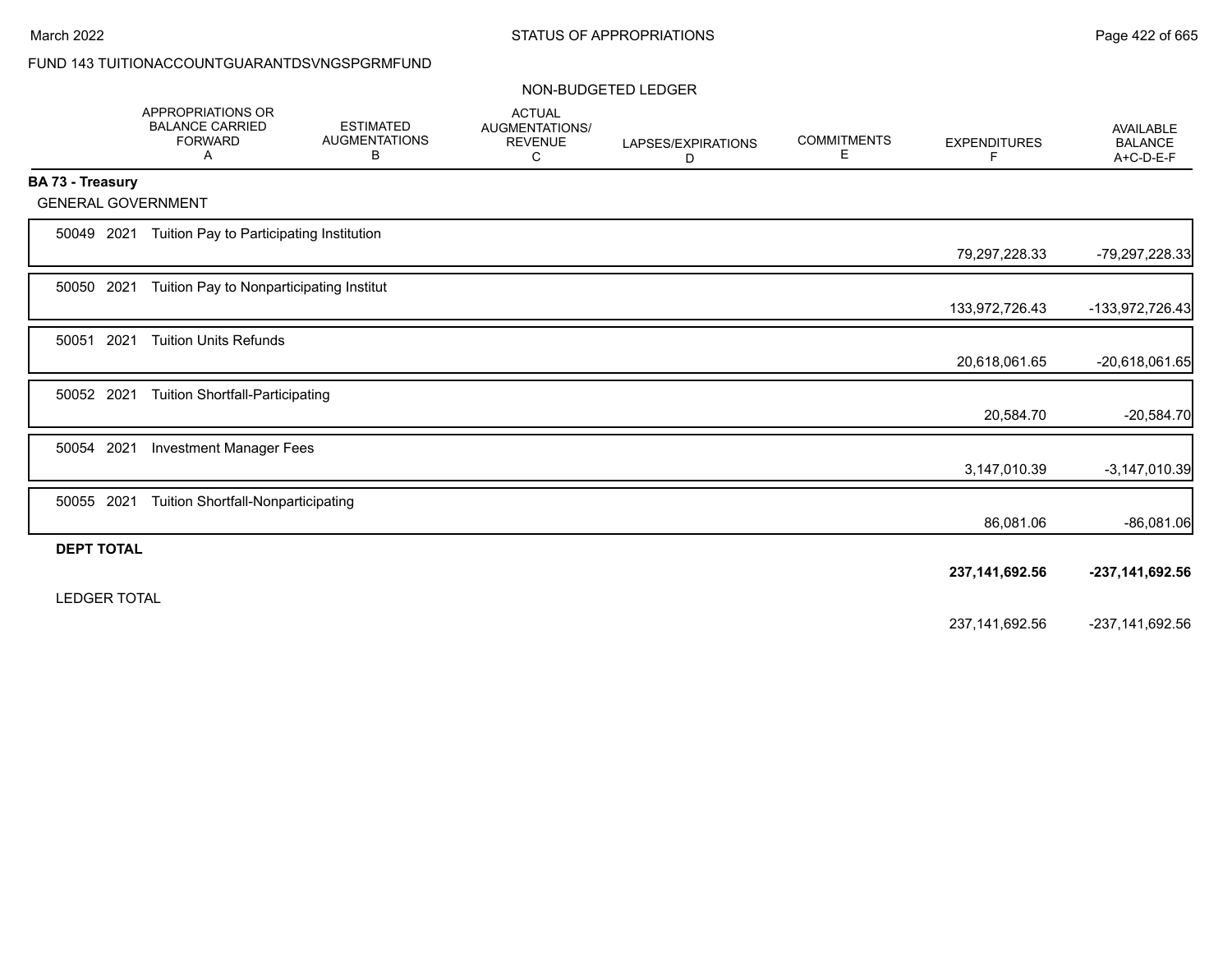### FUND 146 REMINING FINANCIAL ASSURANCE FUND

|                             | APPROPRIATIONS OR<br><b>BALANCE CARRIED</b><br><b>FORWARD</b><br>$\mathsf{A}$ | <b>ESTIMATED</b><br><b>AUGMENTATIONS</b><br>B | <b>ACTUAL</b><br>AUGMENTATIONS/<br><b>REVENUE</b><br>С | LAPSES/EXPIRATIONS<br>D | <b>COMMITMENTS</b><br>E. | <b>EXPENDITURES</b> | AVAILABLE<br><b>BALANCE</b><br>A+C-D-E-F |
|-----------------------------|-------------------------------------------------------------------------------|-----------------------------------------------|--------------------------------------------------------|-------------------------|--------------------------|---------------------|------------------------------------------|
|                             | <b>BA 35 - Environmental Protection</b>                                       |                                               |                                                        |                         |                          |                     |                                          |
| <b>GRANTS AND SUBSIDIES</b> |                                                                               |                                               |                                                        |                         |                          |                     |                                          |
| 2021<br>20076               | Remining Financial Assurance                                                  |                                               |                                                        |                         |                          |                     |                                          |
|                             | 400,000.00                                                                    |                                               |                                                        |                         |                          |                     | 400,000.00                               |
| <b>DEPT TOTAL</b>           |                                                                               |                                               |                                                        |                         |                          |                     |                                          |
|                             | 400,000.00                                                                    |                                               |                                                        |                         |                          |                     | 400,000.00                               |
| <b>LEDGER TOTAL</b>         |                                                                               |                                               |                                                        |                         |                          |                     |                                          |
|                             | 400,000.00                                                                    |                                               |                                                        |                         |                          |                     | 400,000.00                               |
|                             | TOTAL TOTAL ALL CURRENT STATE LEDGERS                                         |                                               |                                                        |                         |                          |                     |                                          |
|                             | 400,000.00                                                                    |                                               |                                                        |                         |                          |                     | 400,000.00                               |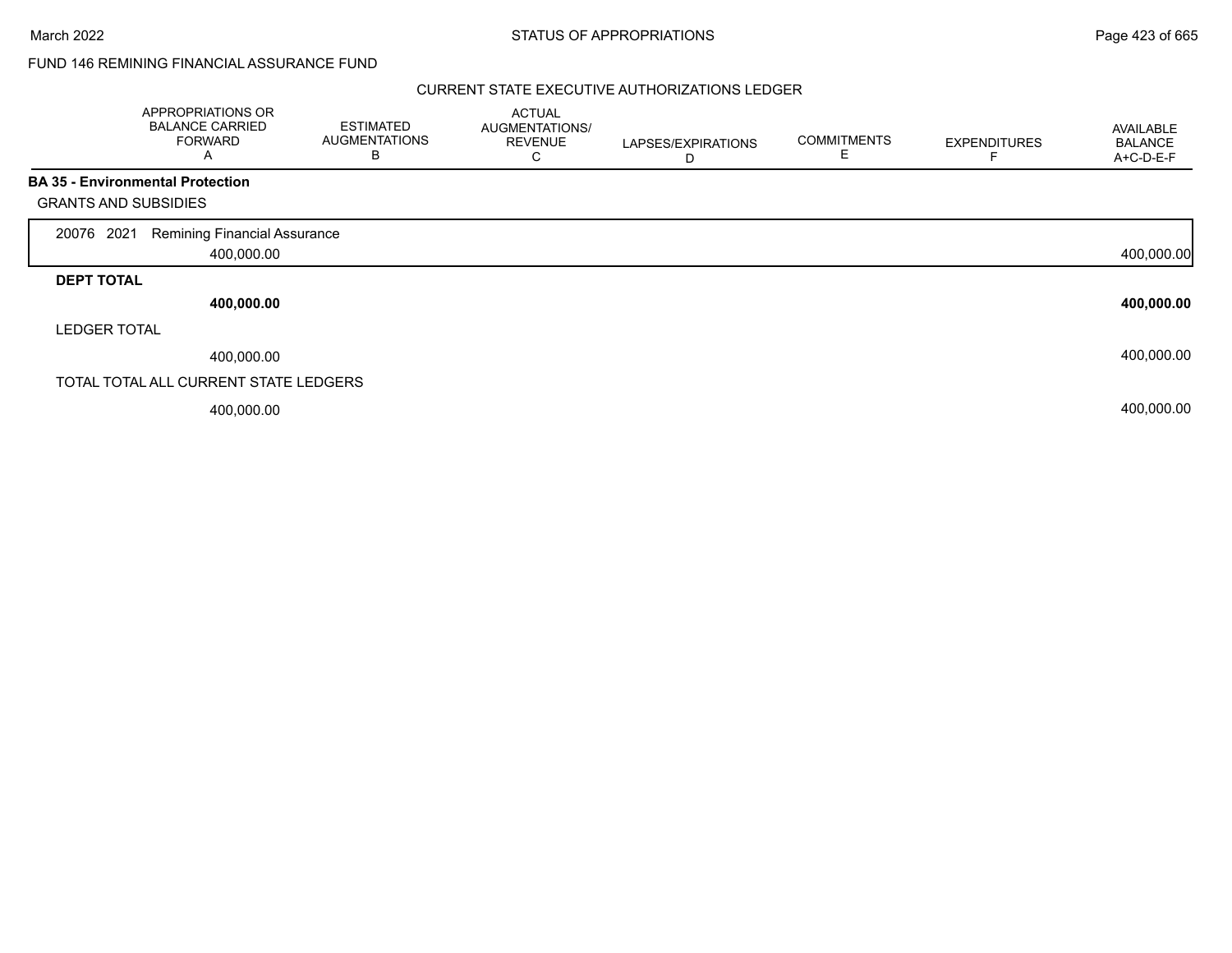### FUND 146 REMINING FINANCIAL ASSURANCE FUND

|                             | APPROPRIATIONS OR<br><b>BALANCE CARRIED</b><br><b>FORWARD</b><br>$\mathsf{A}$ | <b>ESTIMATED</b><br><b>AUGMENTATIONS</b><br>B | <b>ACTUAL</b><br>AUGMENTATIONS/<br><b>REVENUE</b><br>С | LAPSES/EXPIRATIONS<br>D | <b>COMMITMENTS</b><br>Е | <b>EXPENDITURES</b> | <b>AVAILABLE</b><br><b>BALANCE</b><br>A+C-D-E-F |
|-----------------------------|-------------------------------------------------------------------------------|-----------------------------------------------|--------------------------------------------------------|-------------------------|-------------------------|---------------------|-------------------------------------------------|
|                             | <b>BA 35 - Environmental Protection</b>                                       |                                               |                                                        |                         |                         |                     |                                                 |
| <b>GRANTS AND SUBSIDIES</b> |                                                                               |                                               |                                                        |                         |                         |                     |                                                 |
| 2020<br>20076               | <b>Remining Financial Assurance</b>                                           |                                               |                                                        |                         |                         |                     |                                                 |
|                             | 510,230.42                                                                    |                                               |                                                        |                         |                         |                     | 510,230.42                                      |
| <b>DEPT TOTAL</b>           |                                                                               |                                               |                                                        |                         |                         |                     |                                                 |
|                             | 510,230.42                                                                    |                                               |                                                        |                         |                         |                     | 510,230.42                                      |
| <b>LEDGER TOTAL</b>         |                                                                               |                                               |                                                        |                         |                         |                     |                                                 |
|                             | 510,230.42                                                                    |                                               |                                                        |                         |                         |                     | 510,230.42                                      |
|                             | TOTAL TOTAL ALL PRIOR STATE LEDGERS                                           |                                               |                                                        |                         |                         |                     |                                                 |
|                             | 510,230.42                                                                    |                                               |                                                        |                         |                         |                     | 510,230.42                                      |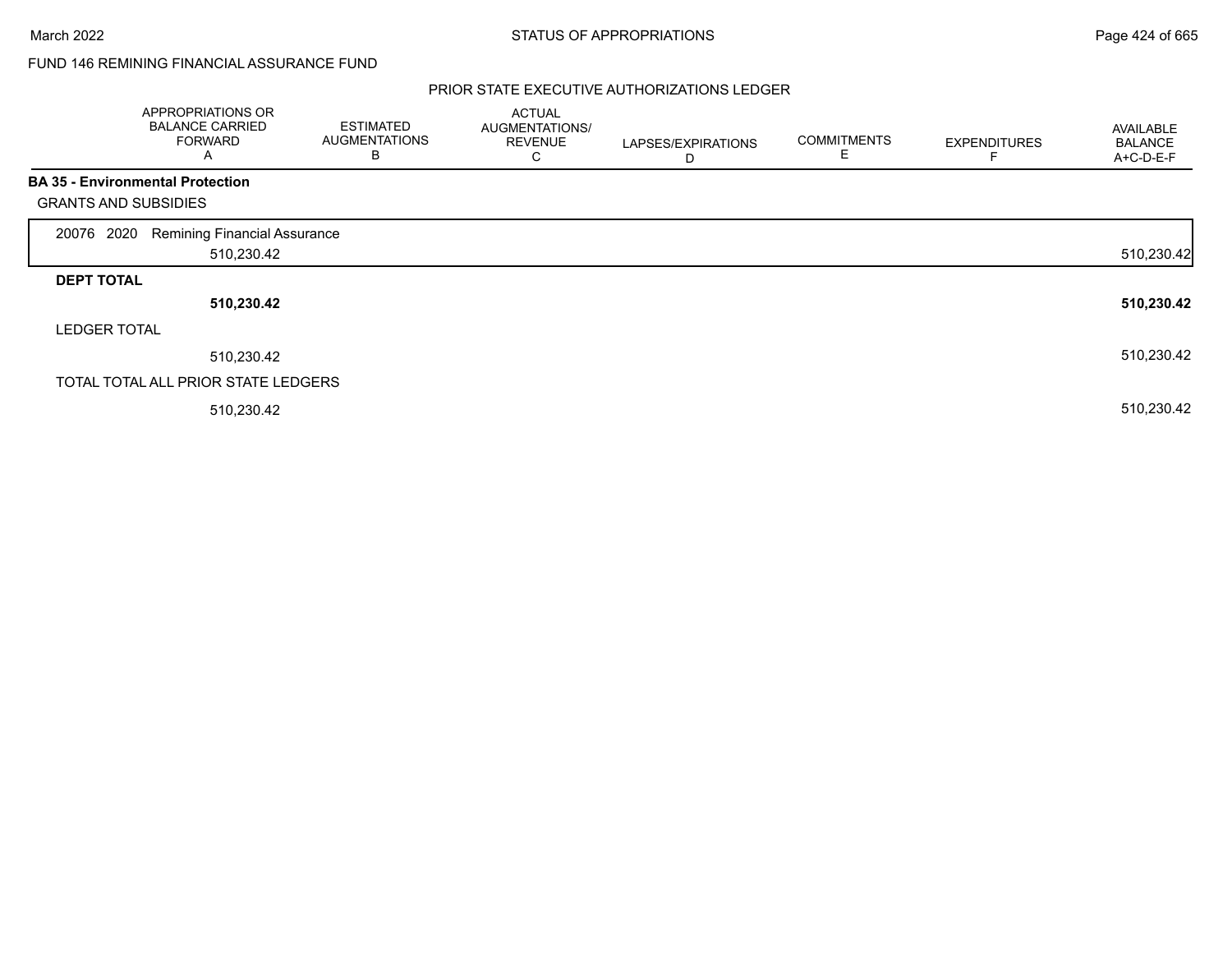# FUND 147 ENVIRONMENTAL EDUCATION FUND

| <b>APPROPRIATIONS OR</b><br><b>BALANCE CARRIED</b><br><b>FORWARD</b><br>Α | <b>ESTIMATED</b><br><b>AUGMENTATIONS</b><br>В | <b>ACTUAL</b><br>AUGMENTATIONS/<br><b>REVENUE</b><br>С | LAPSES/EXPIRATIONS<br>D | <b>COMMITMENTS</b><br>Е | <b>EXPENDITURES</b><br>F | <b>AVAILABLE</b><br><b>BALANCE</b><br>A+C-D-E-F |
|---------------------------------------------------------------------------|-----------------------------------------------|--------------------------------------------------------|-------------------------|-------------------------|--------------------------|-------------------------------------------------|
| BA 38 - Conservation & Natural Resourc                                    |                                               |                                                        |                         |                         |                          |                                                 |
| <b>GENERAL GOVERNMENT</b>                                                 |                                               |                                                        |                         |                         |                          |                                                 |
| 2021<br>20230<br><b>General Operations</b>                                |                                               |                                                        |                         |                         |                          |                                                 |
| 583,000.00                                                                |                                               |                                                        |                         | 70,431.40               | 169,437.66               | 343,130.94                                      |
| <b>DEPT TOTAL</b>                                                         |                                               |                                                        |                         |                         |                          |                                                 |
| 583,000.00                                                                |                                               |                                                        |                         | 70,431.40               | 169,437.66               | 343,130.94                                      |
| <b>BA 35 - Environmental Protection</b><br><b>GENERAL GOVERNMENT</b>      |                                               |                                                        |                         |                         |                          |                                                 |
| 2021<br><b>General Operations</b><br>20097                                |                                               |                                                        |                         |                         |                          |                                                 |
| 881,000.00                                                                |                                               |                                                        |                         | 361,298.35              | 250,219.92               | 269,481.73                                      |
| <b>DEPT TOTAL</b>                                                         |                                               |                                                        |                         |                         |                          |                                                 |
| 881,000.00                                                                |                                               |                                                        |                         | 361,298.35              | 250,219.92               | 269,481.73                                      |
| <b>LEDGER TOTAL</b>                                                       |                                               |                                                        |                         |                         |                          |                                                 |
| 1,464,000.00                                                              |                                               |                                                        |                         | 431,729.75              | 419,657.58               | 612,612.67                                      |
| TOTAL TOTAL ALL CURRENT STATE LEDGERS                                     |                                               |                                                        |                         |                         |                          |                                                 |
| 1,464,000.00                                                              |                                               |                                                        |                         | 431,729.75              | 419,657.58               | 612,612.67                                      |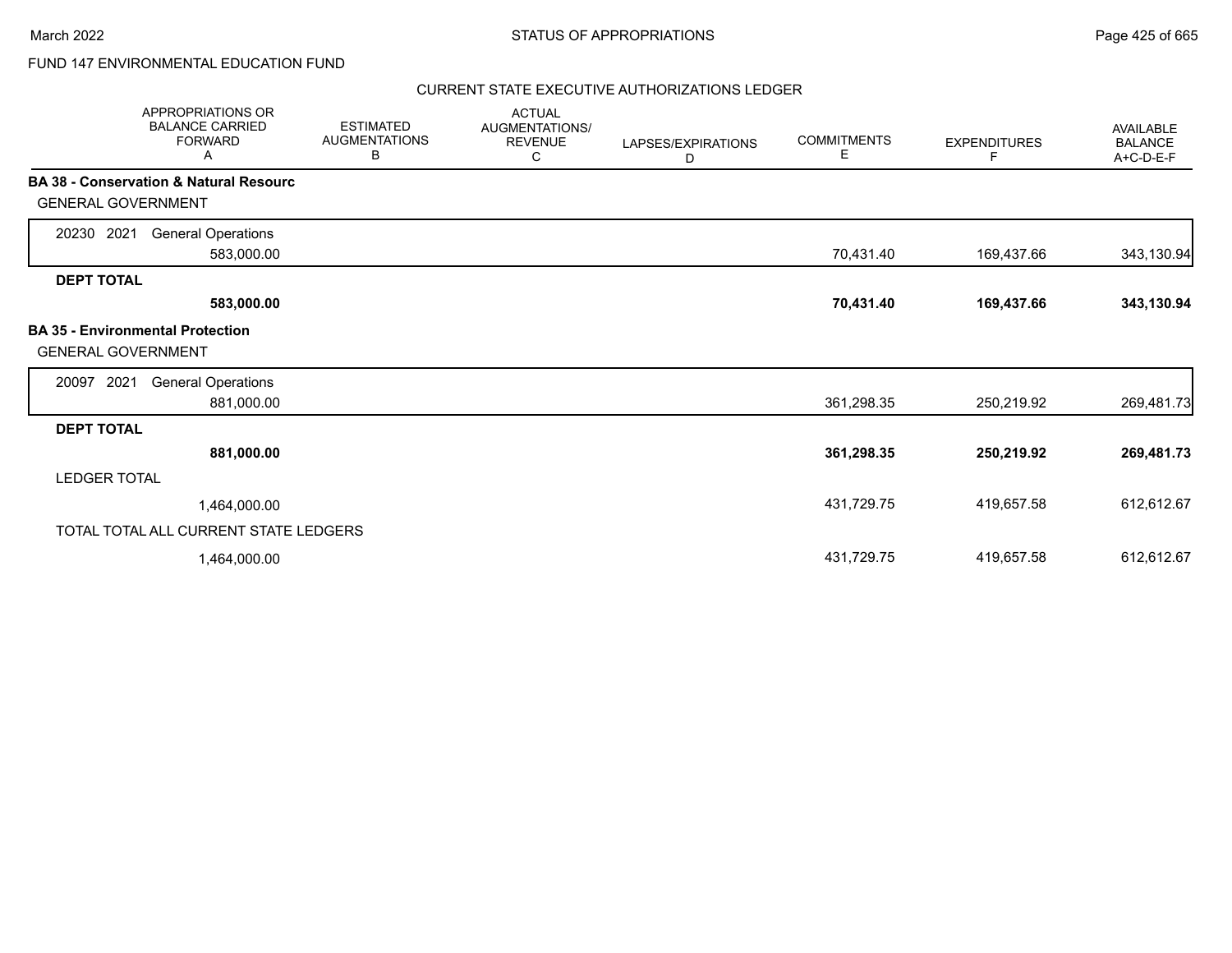# FUND 147 ENVIRONMENTAL EDUCATION FUND

|                           | <b>APPROPRIATIONS OR</b><br><b>BALANCE CARRIED</b><br><b>FORWARD</b><br>Α | <b>ESTIMATED</b><br><b>AUGMENTATIONS</b><br>В | <b>ACTUAL</b><br>AUGMENTATIONS/<br><b>REVENUE</b><br>С | LAPSES/EXPIRATIONS<br>D | <b>COMMITMENTS</b><br>Е | <b>EXPENDITURES</b><br>F | AVAILABLE<br><b>BALANCE</b><br>A+C-D-E-F |
|---------------------------|---------------------------------------------------------------------------|-----------------------------------------------|--------------------------------------------------------|-------------------------|-------------------------|--------------------------|------------------------------------------|
| <b>GENERAL GOVERNMENT</b> | <b>BA 38 - Conservation &amp; Natural Resourc</b>                         |                                               |                                                        |                         |                         |                          |                                          |
| 20230 2020                | <b>General Operations</b><br>119,591.29                                   |                                               |                                                        |                         |                         | 6,541.47                 | 113,049.82                               |
| <b>DEPT TOTAL</b>         | 119,591.29                                                                |                                               |                                                        |                         |                         | 6,541.47                 | 113,049.82                               |
| <b>GENERAL GOVERNMENT</b> | <b>BA 35 - Environmental Protection</b>                                   |                                               |                                                        |                         |                         |                          |                                          |
| 2019<br>20097             | <b>General Operations</b><br>252,624.93                                   |                                               |                                                        |                         | 226.57                  | 37,800.20                | 214,598.16                               |
| 2020<br>20097             | <b>General Operations</b><br>461,484.62                                   |                                               |                                                        |                         | 48,125.03               | 194,650.71               | 218,708.88                               |
| <b>DEPT TOTAL</b>         | 714,109.55                                                                |                                               |                                                        |                         | 48,351.60               | 232,450.91               | 433,307.04                               |
| <b>LEDGER TOTAL</b>       |                                                                           |                                               |                                                        |                         |                         |                          |                                          |
|                           | 833,700.84                                                                |                                               |                                                        |                         | 48,351.60               | 238,992.38               | 546,356.86                               |
|                           | TOTAL TOTAL ALL PRIOR STATE LEDGERS                                       |                                               |                                                        |                         |                         |                          |                                          |
|                           | 833,700.84                                                                |                                               |                                                        |                         | 48,351.60               | 238,992.38               | 546,356.86                               |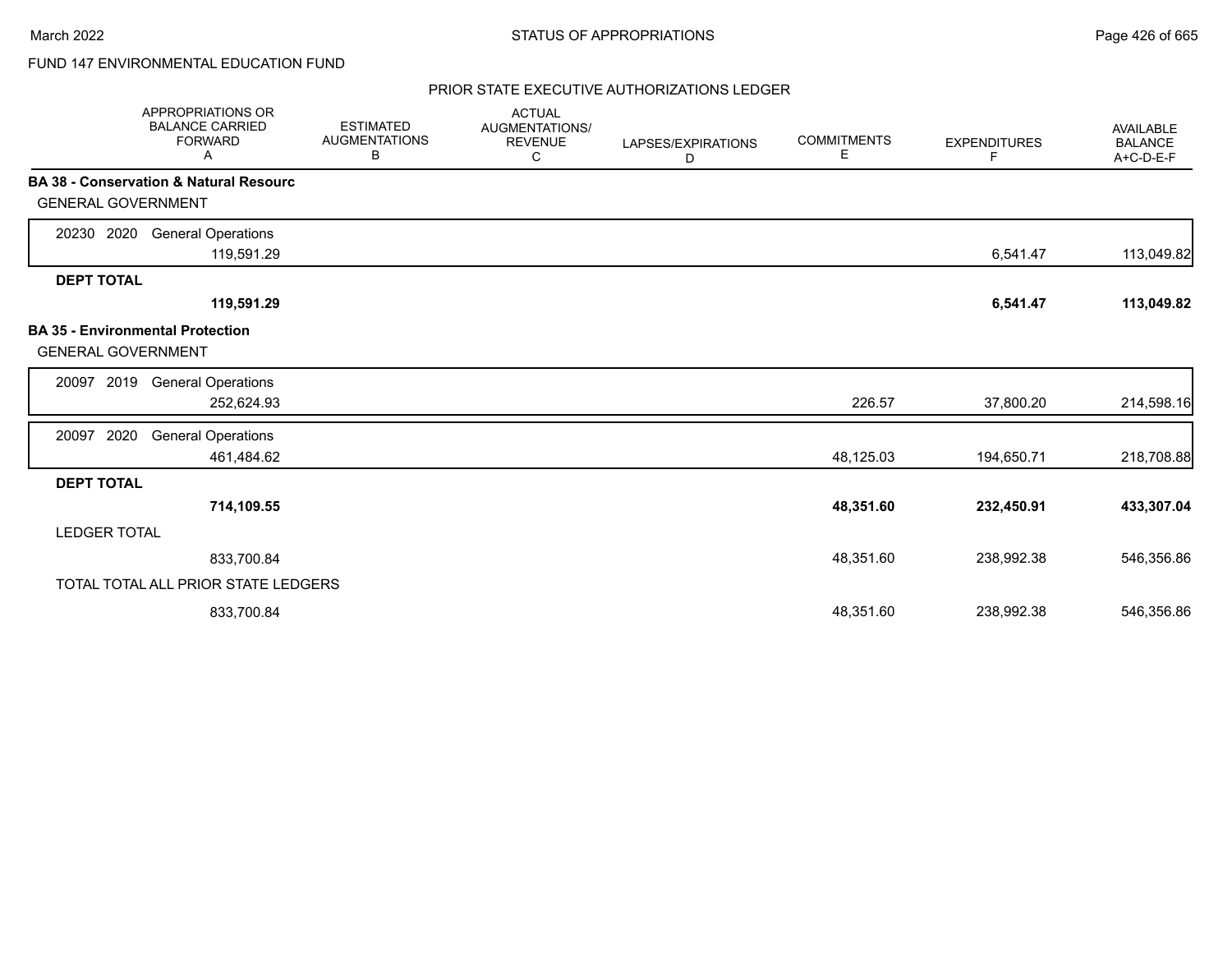# FUND 148 SELF-INSURANCE GUARANTY FUND

### RESTRICTED RECEIPTS LEDGER

|                           | <b>APPROPRIATIONS OR</b><br><b>BALANCE CARRIED</b><br><b>FORWARD</b><br>Α | <b>ESTIMATED</b><br><b>AUGMENTATIONS</b><br>В | <b>ACTUAL</b><br><b>AUGMENTATIONS/</b><br><b>REVENUE</b><br>C | LAPSES/EXPIRATIONS<br>D | <b>COMMITMENTS</b><br>E | <b>EXPENDITURES</b><br>F | <b>AVAILABLE</b><br><b>BALANCE</b><br>A+C-D-E-F |
|---------------------------|---------------------------------------------------------------------------|-----------------------------------------------|---------------------------------------------------------------|-------------------------|-------------------------|--------------------------|-------------------------------------------------|
| BA 12 - Labor & Industry  |                                                                           |                                               |                                                               |                         |                         |                          |                                                 |
| <b>GENERAL GOVERNMENT</b> |                                                                           |                                               |                                                               |                         |                         |                          |                                                 |
| 40178 2021                | Metaldyne Corporation<br>1,629,614.04                                     |                                               | 67,474.00                                                     |                         |                         |                          | 1,697,088.04                                    |
| 40197 2021                | <b>Transcontinental Refrigerated Lines</b><br>66,675.94                   |                                               | 2,429.00                                                      |                         |                         | 16,943.29                | 52,161.65                                       |
| 2021<br>40201             | Lukens Steel<br>396,344.19                                                |                                               | 14,276.00                                                     |                         |                         | 74,491.63                | 336,128.56                                      |
| 40225 2021                | <b>Hostess Brands</b><br>4,021,752.89                                     |                                               | 159,434.00                                                    |                         |                         | 334,407.37               | 3,846,779.52                                    |
| 40232 2021                | <b>Florence Mining Company</b><br>1,044,529.21                            |                                               | 40,266.00                                                     |                         |                         | 154,465.88               | 930,329.33                                      |
| 40237 2021                | Pope & Talbot Claims<br>21,816.19                                         |                                               | 863.00                                                        |                         |                         | 4,244.75                 | 18,434.44                                       |
| 40238 2021                | Great Atlantic & Pacific Tea Co (A&P)<br>5,595,479.39                     |                                               | 222,322.00                                                    |                         | 6,117.12                | 347,291.01               | 5,464,393.26                                    |
| <b>DEPT TOTAL</b>         |                                                                           |                                               |                                                               |                         |                         |                          |                                                 |
|                           | 12,776,211.85                                                             |                                               | 507,064.00                                                    |                         | 6,117.12                | 931,843.93               | 12,345,314.80                                   |
| <b>LEDGER TOTAL</b>       |                                                                           |                                               |                                                               |                         |                         |                          |                                                 |
|                           | 12,776,211.85                                                             |                                               | 507,064.00                                                    |                         | 6,117.12                | 931,843.93               | 12,345,314.80                                   |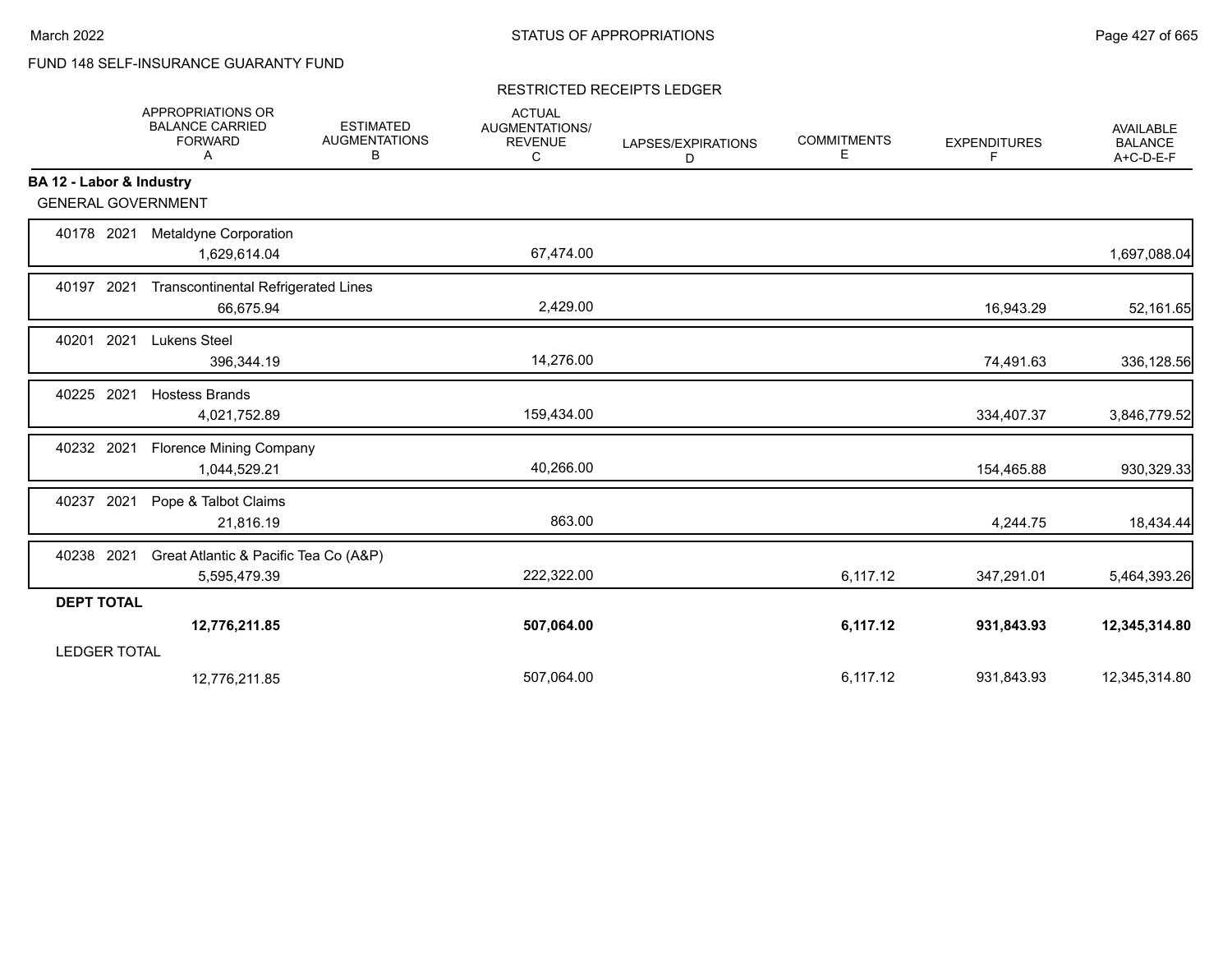# FUND 148 SELF-INSURANCE GUARANTY FUND

|                          | <b>APPROPRIATIONS OR</b><br><b>BALANCE CARRIED</b><br><b>FORWARD</b><br>A | <b>ESTIMATED</b><br><b>AUGMENTATIONS</b><br>B | <b>ACTUAL</b><br>AUGMENTATIONS/<br><b>REVENUE</b><br>С | LAPSES/EXPIRATIONS<br>D | <b>COMMITMENTS</b><br>Е | <b>EXPENDITURES</b> | <b>AVAILABLE</b><br><b>BALANCE</b><br>A+C-D-E-F |
|--------------------------|---------------------------------------------------------------------------|-----------------------------------------------|--------------------------------------------------------|-------------------------|-------------------------|---------------------|-------------------------------------------------|
| BA 12 - Labor & Industry |                                                                           |                                               |                                                        |                         |                         |                     |                                                 |
|                          | <b>GENERAL GOVERNMENT</b>                                                 |                                               |                                                        |                         |                         |                     |                                                 |
| 60006                    | 2021                                                                      | Workmens's Comp Self-Insured Employers        |                                                        |                         |                         |                     |                                                 |
|                          | 28,227,319.25                                                             |                                               | 1,163,542.00                                           |                         | 1,261,173.38            | 267,272.18          | 27,862,415.69                                   |
| 60007                    | 2021                                                                      | Workmens's Comp Self-Insurance Pooling        |                                                        |                         |                         |                     |                                                 |
|                          | 2,711,691.18                                                              |                                               | 126,221.00                                             |                         |                         | 50,553.00           | 2,787,359.18                                    |
| 60008                    | 2021<br>Prefund Account                                                   |                                               |                                                        |                         |                         |                     |                                                 |
|                          | 7,199,592.99                                                              |                                               | 300,280.91                                             |                         |                         | 593,983.89          | 6,905,890.01                                    |
| <b>DEPT TOTAL</b>        |                                                                           |                                               |                                                        |                         |                         |                     |                                                 |
|                          | 38,138,603.42                                                             |                                               | 1,590,043.91                                           |                         | 1,261,173.38            | 911,809.07          | 37,555,664.88                                   |
| <b>LEDGER TOTAL</b>      |                                                                           |                                               |                                                        |                         |                         |                     |                                                 |
|                          | 38,138,603.42                                                             |                                               | 1,590,043.91                                           |                         | 1,261,173.38            | 911.809.07          | 37,555,664.88                                   |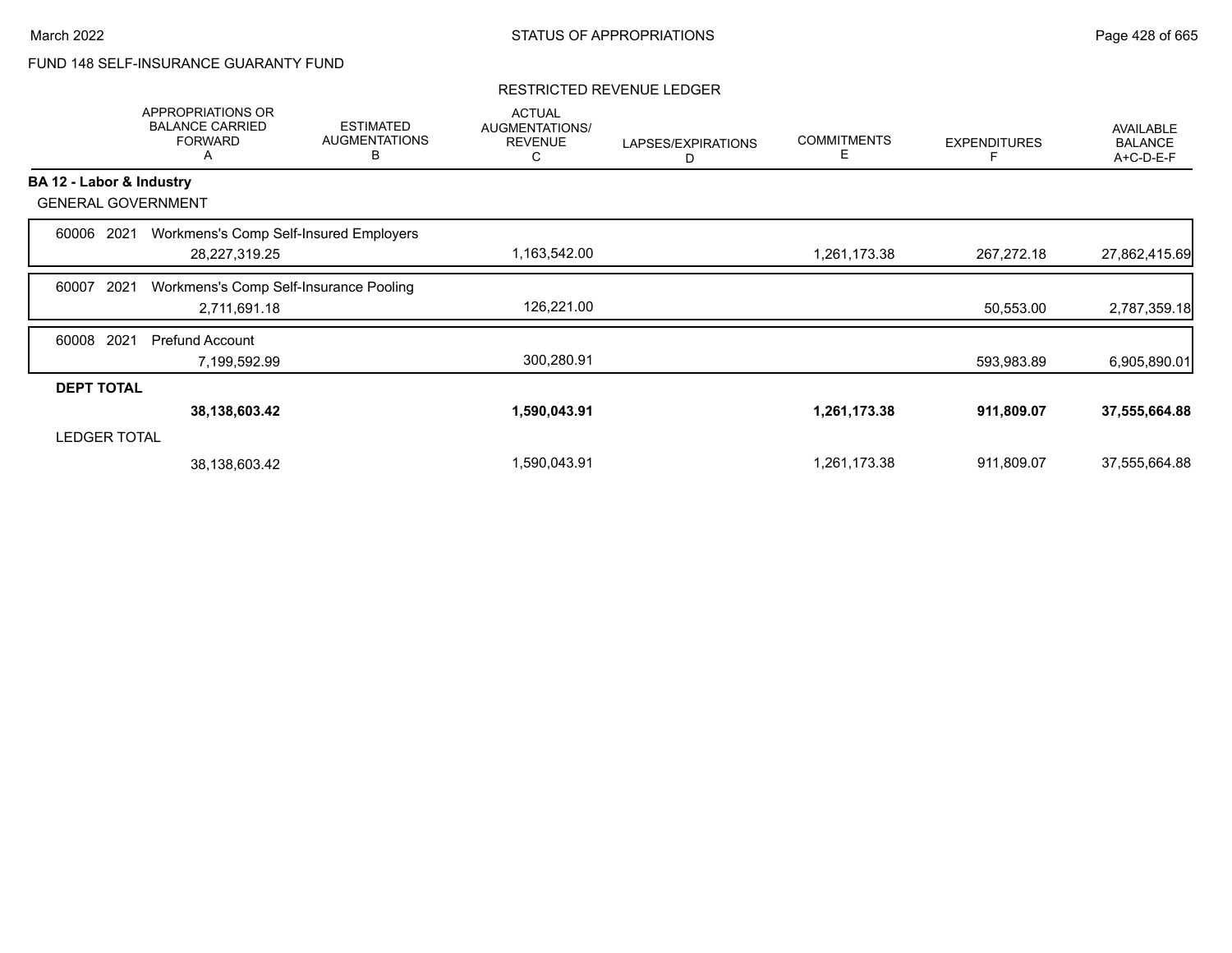March 2022 **STATUS OF APPROPRIATIONS** STATUS OF APPROPRIATIONS

### FUND 149 KEYSTONE RECREATION PARK&CONSERVATN

|                             | APPROPRIATIONS OR<br><b>BALANCE CARRIED</b><br><b>FORWARD</b><br>A | <b>ESTIMATED</b><br><b>AUGMENTATIONS</b><br>в | <b>ACTUAL</b><br><b>AUGMENTATIONS/</b><br><b>REVENUE</b><br>С | LAPSES/EXPIRATIONS<br>D | <b>COMMITMENTS</b> | <b>EXPENDITURES</b> | AVAILABLE<br><b>BALANCE</b><br>A+C-D-E-F |
|-----------------------------|--------------------------------------------------------------------|-----------------------------------------------|---------------------------------------------------------------|-------------------------|--------------------|---------------------|------------------------------------------|
|                             | <b>BA 90 - System of Higher Education</b>                          |                                               |                                                               |                         |                    |                     |                                          |
| <b>GRANTS AND SUBSIDIES</b> |                                                                    |                                               |                                                               |                         |                    |                     |                                          |
| 2021<br>20201               | Deferred Maintenance                                               |                                               |                                                               |                         |                    |                     |                                          |
|                             | 17,603,000.00                                                      |                                               |                                                               |                         |                    | 17,603,000.00       |                                          |
| <b>DEPT TOTAL</b>           |                                                                    |                                               |                                                               |                         |                    |                     |                                          |
|                             | 17,603,000.00                                                      |                                               |                                                               |                         |                    | 17,603,000.00       |                                          |
| <b>LEDGER TOTAL</b>         |                                                                    |                                               |                                                               |                         |                    |                     |                                          |
|                             | 17,603,000.00                                                      |                                               |                                                               |                         |                    | 17,603,000.00       |                                          |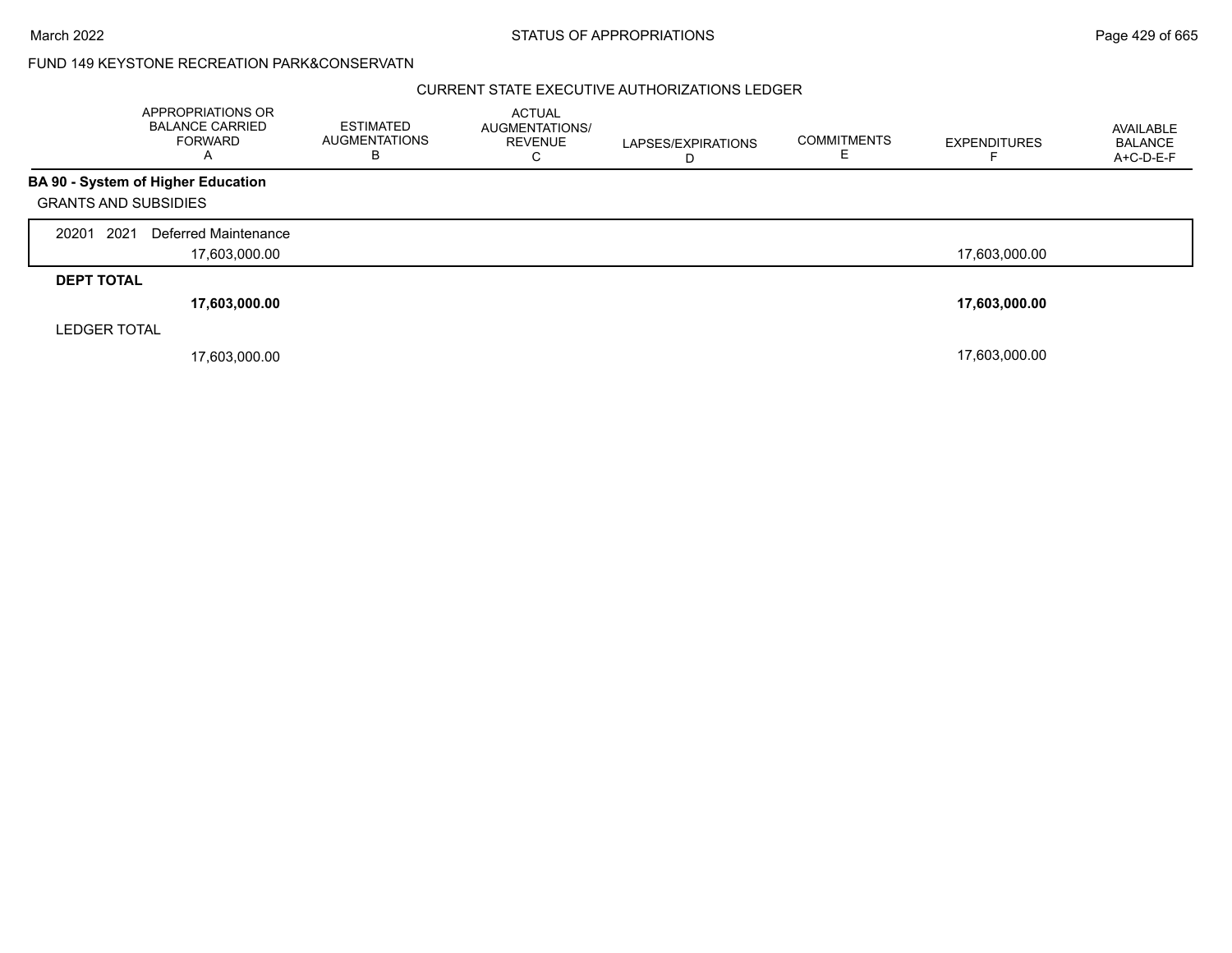### FUND 149 KEYSTONE RECREATION PARK&CONSERVATN

#### CURRENT STATE CONTINUING LEDGER

|                             | APPROPRIATIONS OR<br><b>BALANCE CARRIED</b><br><b>FORWARD</b><br>A | <b>ESTIMATED</b><br><b>AUGMENTATIONS</b><br>В | <b>ACTUAL</b><br>AUGMENTATIONS/<br><b>REVENUE</b><br>C | LAPSES/EXPIRATIONS<br>D | <b>COMMITMENTS</b><br>Е | <b>EXPENDITURES</b><br>F | <b>AVAILABLE</b><br><b>BALANCE</b><br>A+C-D-E-F |
|-----------------------------|--------------------------------------------------------------------|-----------------------------------------------|--------------------------------------------------------|-------------------------|-------------------------|--------------------------|-------------------------------------------------|
|                             | <b>BA 38 - Conservation &amp; Natural Resourc</b>                  |                                               |                                                        |                         |                         |                          |                                                 |
| <b>GENERAL GOVERNMENT</b>   |                                                                    |                                               |                                                        |                         |                         |                          |                                                 |
|                             | 30251 2021 Park and Forest Facility Rehab -RTT                     |                                               |                                                        |                         |                         |                          |                                                 |
|                             | 29,339,000.00                                                      |                                               |                                                        |                         | 13,342,156.25           | 6,624,844.23             | 9,371,999.52                                    |
| <b>GRANTS AND SUBSIDIES</b> |                                                                    |                                               |                                                        |                         |                         |                          |                                                 |
| 30242 2021                  | Grants for Local Recrtn-Realty Trans Tax                           |                                               |                                                        |                         |                         |                          |                                                 |
|                             | 24,449,000.00                                                      |                                               |                                                        |                         | 20,268,394.00           | 1,209,750.00             | 2,970,856.00                                    |
| 30245 2021                  | Grants for Land Trusts-RealtyTransferTax                           |                                               |                                                        |                         |                         |                          |                                                 |
|                             | 9,780,000.00                                                       |                                               |                                                        |                         | 5,048,299.00            | 1,846,700.00             | 2,885,001.00                                    |
| <b>DEPT TOTAL</b>           |                                                                    |                                               |                                                        |                         |                         |                          |                                                 |
|                             | 63,568,000.00                                                      |                                               |                                                        |                         | 38,658,849.25           | 9,681,294.23             | 15,227,856.52                                   |
| <b>BA 16 - Education</b>    |                                                                    |                                               |                                                        |                         |                         |                          |                                                 |
| <b>GRANTS AND SUBSIDIES</b> |                                                                    |                                               |                                                        |                         |                         |                          |                                                 |
|                             | 30252 2021 Local Libraries Rhab & Dvlpmnt-RltyTxT                  |                                               |                                                        |                         |                         |                          |                                                 |
|                             | 3,912,000.00                                                       |                                               |                                                        |                         | 36,400.00               | 159,600.00               | 3,716,000.00                                    |
| <b>DEPT TOTAL</b>           |                                                                    |                                               |                                                        |                         |                         |                          |                                                 |
|                             | 3,912,000.00                                                       |                                               |                                                        |                         | 36,400.00               | 159,600.00               | 3,716,000.00                                    |
|                             | <b>BA 30 - Historical &amp; Museum Commission</b>                  |                                               |                                                        |                         |                         |                          |                                                 |
| <b>GRANTS AND SUBSIDIES</b> |                                                                    |                                               |                                                        |                         |                         |                          |                                                 |
|                             | 30253 2021 Historic Site Dvpt Realty Transfr Tax                   |                                               |                                                        |                         |                         |                          |                                                 |
|                             | 12,713,000.00                                                      |                                               |                                                        |                         | 398,430.00              | 1,833,760.09             | 10,480,809.91                                   |
| <b>DEPT TOTAL</b>           |                                                                    |                                               |                                                        |                         |                         |                          |                                                 |
|                             | 12,713,000.00                                                      |                                               |                                                        |                         | 398,430.00              | 1,833,760.09             | 10,480,809.91                                   |
| <b>LEDGER TOTAL</b>         |                                                                    |                                               |                                                        |                         |                         |                          |                                                 |
|                             | 80,193,000.00                                                      |                                               |                                                        |                         | 39,093,679.25           | 11,674,654.32            | 29,424,666.43                                   |
|                             | TOTAL TOTAL ALL CURRENT STATE LEDGERS                              |                                               |                                                        |                         |                         |                          |                                                 |
|                             | 97,796,000.00                                                      |                                               |                                                        |                         | 39.093.679.25           | 29,277,654.32            | 29,424,666.43                                   |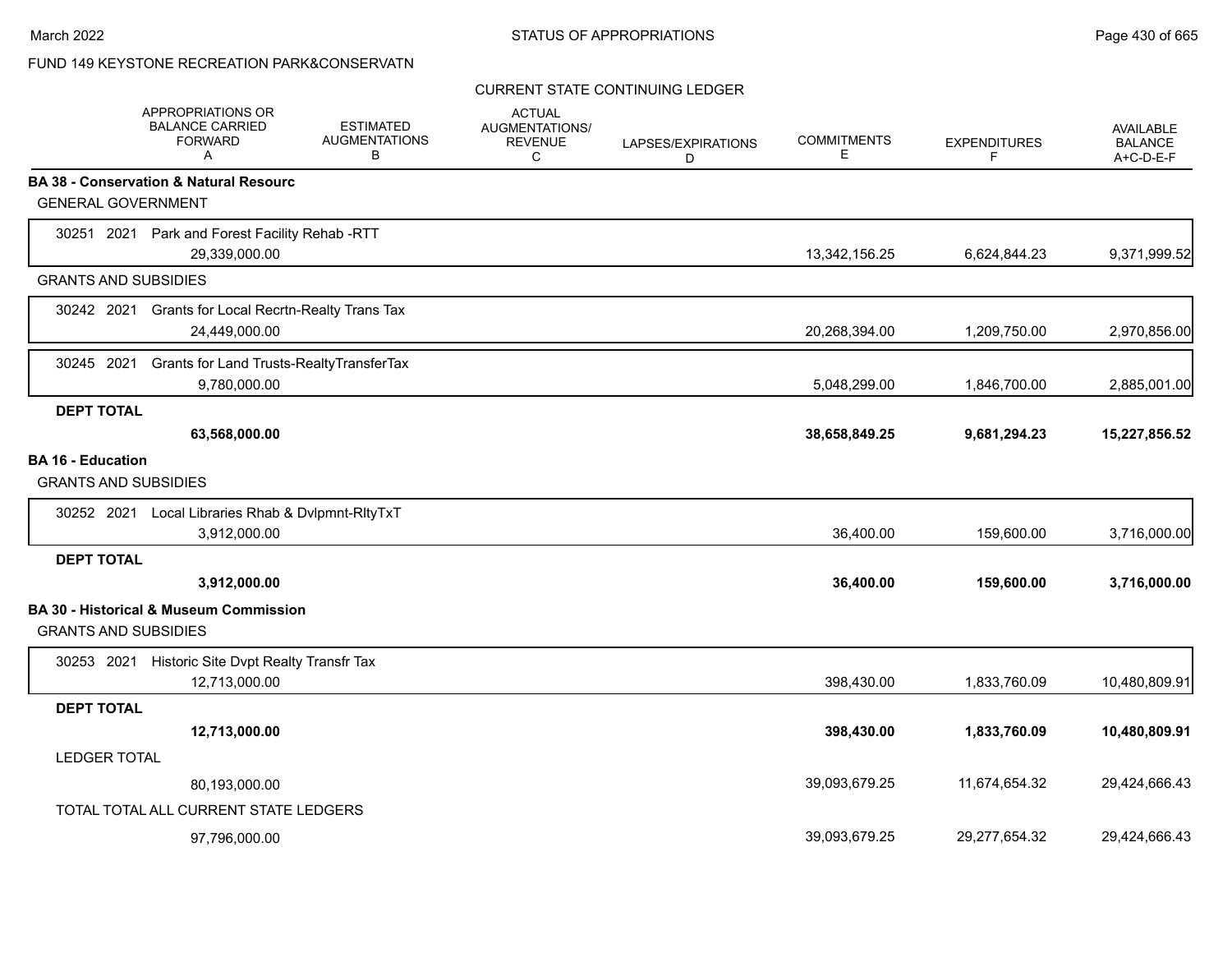### FUND 149 KEYSTONE RECREATION PARK&CONSERVATN

|                             | APPROPRIATIONS OR<br><b>BALANCE CARRIED</b><br><b>FORWARD</b><br>A | <b>ESTIMATED</b><br><b>AUGMENTATIONS</b><br>в | <b>ACTUAL</b><br><b>AUGMENTATIONS/</b><br><b>REVENUE</b><br>С | LAPSES/EXPIRATIONS<br>D | <b>COMMITMENTS</b> | <b>EXPENDITURES</b> | AVAILABLE<br>BALANCE<br>A+C-D-E-F |
|-----------------------------|--------------------------------------------------------------------|-----------------------------------------------|---------------------------------------------------------------|-------------------------|--------------------|---------------------|-----------------------------------|
|                             | <b>BA 90 - System of Higher Education</b>                          |                                               |                                                               |                         |                    |                     |                                   |
| <b>GRANTS AND SUBSIDIES</b> |                                                                    |                                               |                                                               |                         |                    |                     |                                   |
| 2020<br>20201               | Deferred Maintenance                                               |                                               |                                                               |                         |                    |                     |                                   |
|                             | 6,548,000.00                                                       |                                               |                                                               |                         |                    | 6,548,000.00        |                                   |
| <b>DEPT TOTAL</b>           |                                                                    |                                               |                                                               |                         |                    |                     |                                   |
|                             | 6,548,000.00                                                       |                                               |                                                               |                         |                    | 6,548,000.00        |                                   |
| <b>LEDGER TOTAL</b>         |                                                                    |                                               |                                                               |                         |                    |                     |                                   |
|                             | 6,548,000.00                                                       |                                               |                                                               |                         |                    | 6.548.000.00        |                                   |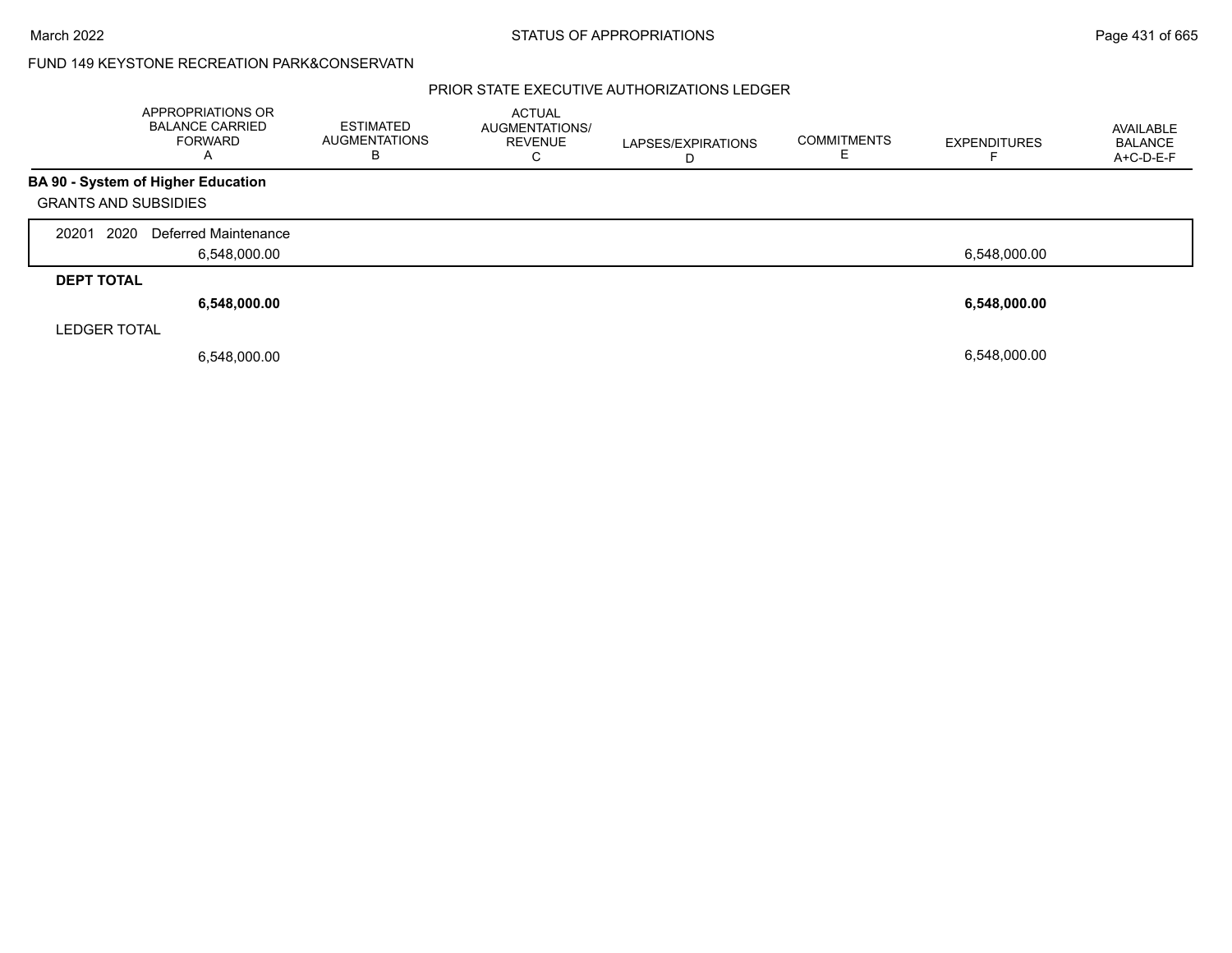## FUND 149 KEYSTONE RECREATION PARK&CONSERVATN

#### PRIOR STATE CONTINUING LEDGER

|                             | <b>APPROPRIATIONS OR</b><br><b>BALANCE CARRIED</b><br><b>FORWARD</b><br>A | <b>ESTIMATED</b><br><b>AUGMENTATIONS</b><br>B | <b>ACTUAL</b><br>AUGMENTATIONS/<br><b>REVENUE</b><br>C | LAPSES/EXPIRATIONS<br>D | <b>COMMITMENTS</b><br>Е | <b>EXPENDITURES</b><br>F | AVAILABLE<br><b>BALANCE</b><br>A+C-D-E-F |
|-----------------------------|---------------------------------------------------------------------------|-----------------------------------------------|--------------------------------------------------------|-------------------------|-------------------------|--------------------------|------------------------------------------|
|                             | <b>BA 38 - Conservation &amp; Natural Resourc</b>                         |                                               |                                                        |                         |                         |                          |                                          |
|                             | <b>GENERAL GOVERNMENT</b>                                                 |                                               |                                                        |                         |                         |                          |                                          |
|                             | 30251 2015 Park and Forest Facility Rehab -RTT<br>279,236.00              |                                               |                                                        |                         |                         | 279,236.00               |                                          |
|                             | 30251 2016 Park and Forest Facility Rehab -RTT<br>3,074,837.96            |                                               |                                                        |                         | 458,003.12              | 2,604,010.84             | 12,824.00                                |
|                             | 30251 2017 Park and Forest Facility Rehab -RTT<br>8,678,989.38            |                                               |                                                        |                         | 3,514,786.74            | 5,012,053.96             | 152,148.68                               |
|                             | 30251 2018 Park and Forest Facility Rehab -RTT<br>10,548,237.06           |                                               |                                                        |                         | 5,069,486.61            | 3,635,820.48             | 1,842,929.97                             |
|                             | 30251 2019 Park and Forest Facility Rehab -RTT<br>12,449,886.17           |                                               |                                                        |                         | 6,744,679.82            | 4,214,113.07             | 1,491,093.28                             |
|                             | 30251 2020 Park and Forest Facility Rehab -RTT<br>22,846,439.63           |                                               |                                                        |                         | 13,150,491.15           | 4,547,001.68             | 5,148,946.80                             |
| <b>GRANTS AND SUBSIDIES</b> |                                                                           |                                               |                                                        |                         |                         |                          |                                          |
|                             | 30242 2014 Grants for Local Recrtn-Realty Trans Tax<br>164,253.00         |                                               |                                                        |                         | 46,551.00               | 50,702.00                | 67,000.00                                |
|                             | 30242 2015 Grants for Local Recrtn-Realty Trans Tax<br>2.831.731.00       |                                               |                                                        |                         | 1,432,752.00            | 1,397,212.00             | 1,767.00                                 |
| 30242 2016                  | <b>Grants for Local Recrtn-Realty Trans Tax</b><br>5,920,028.26           |                                               |                                                        |                         | 4,010,886.00            | 1,639,220.00             | 269,922.26                               |
|                             | 30242 2017 Grants for Local Recrtn-Realty Trans Tax<br>8,363,570.63       |                                               |                                                        |                         | 6,673,526.00            | 1,662,181.00             | 27,863.63                                |
|                             | 30242 2018 Grants for Local Recrtn-Realty Trans Tax<br>11,977,659.00      |                                               |                                                        |                         | 9,039,394.00            | 2,938,265.00             |                                          |
| 30242 2019                  | Grants for Local Recrtn-Realty Trans Tax<br>18,027,091.00                 |                                               |                                                        |                         | 14,089,303.00           | 3,523,710.00             | 414,078.00                               |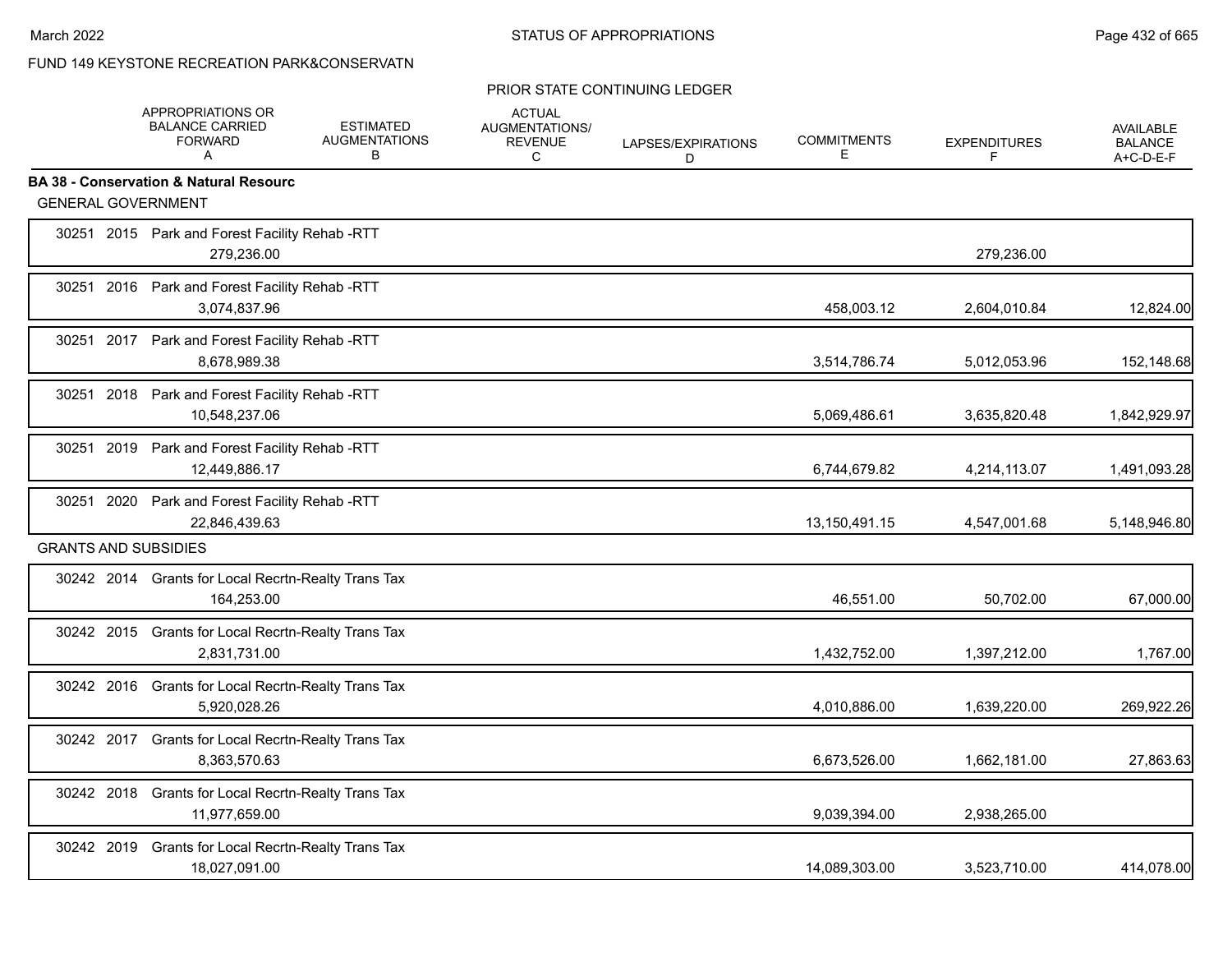FUND 149 KEYSTONE RECREATION PARK&CONSERVATN

#### PRIOR STATE CONTINUING LEDGER

|                   | APPROPRIATIONS OR<br><b>BALANCE CARRIED</b><br><b>FORWARD</b><br>A   | <b>ESTIMATED</b><br><b>AUGMENTATIONS</b><br>В | <b>ACTUAL</b><br>AUGMENTATIONS/<br><b>REVENUE</b><br>C | LAPSES/EXPIRATIONS<br>D | <b>COMMITMENTS</b><br>E. | <b>EXPENDITURES</b> | AVAILABLE<br><b>BALANCE</b><br>A+C-D-E-F |
|-------------------|----------------------------------------------------------------------|-----------------------------------------------|--------------------------------------------------------|-------------------------|--------------------------|---------------------|------------------------------------------|
|                   | 30242 2020 Grants for Local Recrtn-Realty Trans Tax<br>26,276,636.00 |                                               |                                                        |                         | 22,637,212.00            | 2,169,424.00        | 1,470,000.00                             |
| 30242 2008        | Grants for Local Recrtn-Realty Trans Tax<br>4,437.00                 |                                               |                                                        |                         | 4,437.00                 |                     |                                          |
| 30242 2009        | Grants for Local Recrtn-Realty Trans Tax                             |                                               |                                                        |                         |                          | -43,000.00          | 43,000.00                                |
|                   | 30242 2012 Grants for Local Recrtn-Realty Trans Tax<br>527,085.35    |                                               |                                                        |                         | 173,805.00               | 351,800.00          | 1,480.35                                 |
|                   | 30242 2013 Grants for Local Recrtn-Realty Trans Tax<br>588,453.14    |                                               |                                                        |                         | 588,453.00               |                     | 0.14                                     |
|                   | 30245 2014 Grants for Land Trusts-RealtyTransferTax<br>74,042.42     |                                               |                                                        |                         | 71,273.00                | 2,769.00            | 0.42                                     |
|                   | 30245 2015 Grants for Land Trusts-RealtyTransferTax<br>57,899.63     |                                               |                                                        |                         | 11,571.00                | 41,096.00           | 5,232.63                                 |
|                   | 30245 2016 Grants for Land Trusts-RealtyTransferTax<br>17,930.06     |                                               |                                                        |                         | 17,930.00                |                     | 0.06                                     |
| 30245 2017        | <b>Grants for Land Trusts-RealtyTransferTax</b><br>715,376.00        |                                               |                                                        |                         | 620,447.00               | 94,929.00           |                                          |
|                   | 30245 2018 Grants for Land Trusts-RealtyTransferTax<br>1,023,493.00  |                                               |                                                        |                         | 342,684.00               | 680,808.73          | 0.27                                     |
| 30245 2019        | <b>Grants for Land Trusts-RealtyTransferTax</b><br>2,205,200.00      |                                               |                                                        |                         | 1,107,368.00             | 1,032,932.00        | 64,900.00                                |
| 30245 2020        | Grants for Land Trusts-Realty Transfer Tax<br>6,986,971.00           |                                               |                                                        |                         | 3,655,236.00             | 2,572,735.00        | 759,000.00                               |
|                   | 30245 2013 Grants for Land Trusts-RealtyTransferTax<br>35,000.06     |                                               |                                                        |                         |                          | 17,832.00           | 17,168.06                                |
| <b>DEPT TOTAL</b> | 143,674,482.75                                                       |                                               |                                                        |                         | 93,460,275.44            | 38,424,851.76       | 11,789,355.55                            |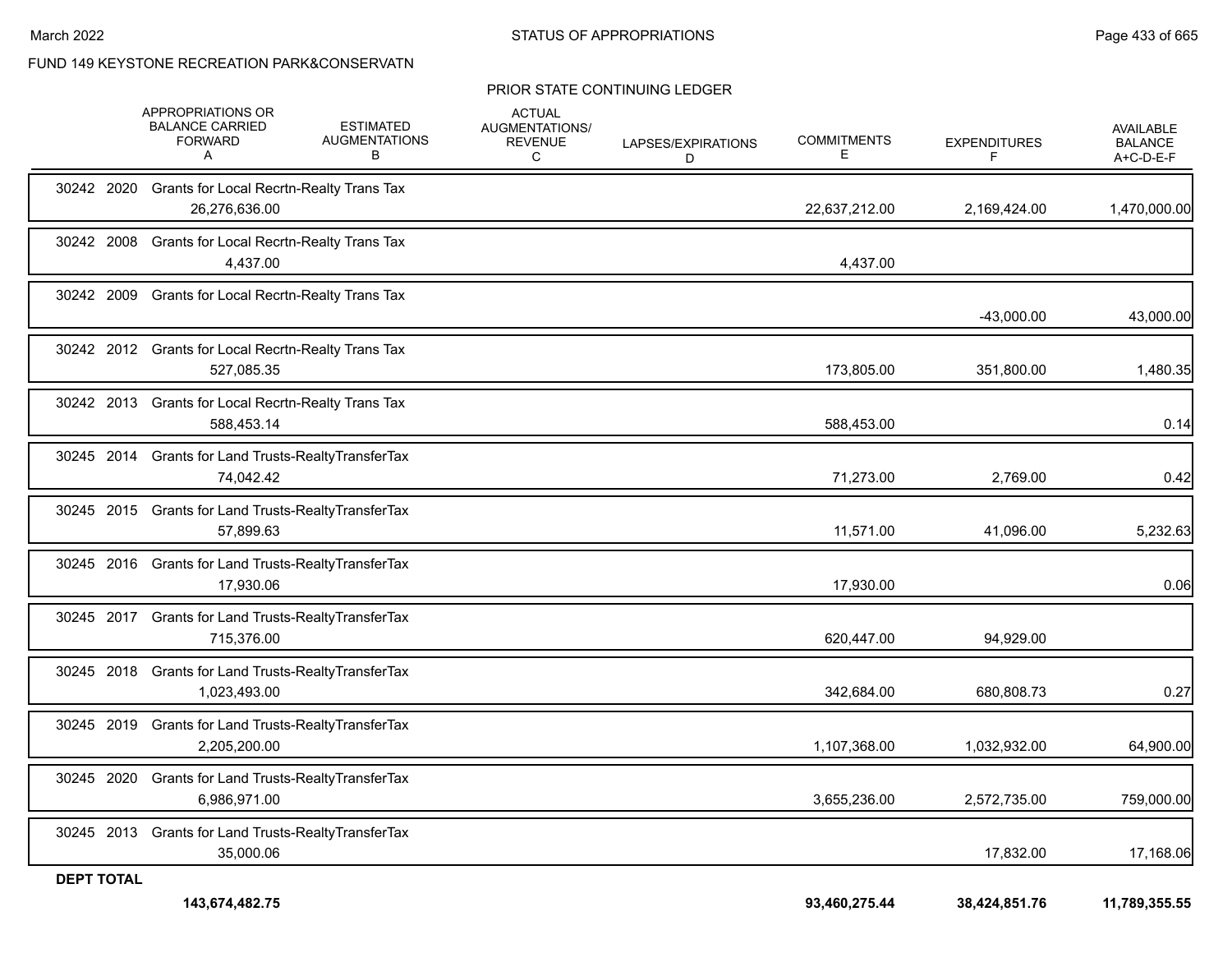# FUND 149 KEYSTONE RECREATION PARK&CONSERVATN

#### PRIOR STATE CONTINUING LEDGER

|                                                         | APPROPRIATIONS OR<br><b>BALANCE CARRIED</b><br><b>FORWARD</b><br>$\mathsf{A}$ | <b>ESTIMATED</b><br><b>AUGMENTATIONS</b><br>В | <b>ACTUAL</b><br><b>AUGMENTATIONS/</b><br><b>REVENUE</b><br>C | LAPSES/EXPIRATIONS<br>D | <b>COMMITMENTS</b><br>Е | <b>EXPENDITURES</b><br>F | <b>AVAILABLE</b><br><b>BALANCE</b><br>A+C-D-E-F |
|---------------------------------------------------------|-------------------------------------------------------------------------------|-----------------------------------------------|---------------------------------------------------------------|-------------------------|-------------------------|--------------------------|-------------------------------------------------|
| <b>BA 16 - Education</b><br><b>GRANTS AND SUBSIDIES</b> |                                                                               |                                               |                                                               |                         |                         |                          |                                                 |
|                                                         |                                                                               |                                               |                                                               |                         |                         |                          |                                                 |
|                                                         | 30252 2014 Local Libraries Rhab & Dvlpmnt-RltyTxT<br>15,792.50                |                                               |                                                               |                         | 9,792.50                |                          | 6,000.00                                        |
|                                                         | 30252 2015 Local Libraries Rhab & Dvlpmnt-RltyTxT<br>424,815.69               |                                               |                                                               |                         | 399,842.00              |                          | 24,973.69                                       |
|                                                         | 30252 2016 Local Libraries Rhab & Dvlpmnt-RltyTxT<br>100,226.40               |                                               |                                                               |                         | 70,525.19               | 28,976.00                | 725.21                                          |
|                                                         | 30252 2017 Local Libraries Rhab & Dvlpmnt-RltyTxT<br>210,349.84               |                                               |                                                               |                         | 79,545.13               | 63,936.37                | 66,868.34                                       |
| 30252 2018                                              | Local Libraries Rhab & Dvlpmnt-RltyTxT<br>3,101,800.03                        |                                               |                                                               |                         | 1,140,707.98            | 1,324,997.77             | 636,094.28                                      |
| 30252 2019                                              | Local Libraries Rhab & Dvlpmnt-RltyTxT<br>3,811,841.90                        |                                               |                                                               |                         | 2,082,438.79            | 1,468,044.00             | 261,359.11                                      |
| 30252 2020                                              | Local Libraries Rhab & Dvlpmnt-RltyTxT<br>4,412,000.00                        |                                               |                                                               |                         |                         |                          | 4,412,000.00                                    |
| 30252 2010                                              | Local Libraries Rhab & Dvlpmnt-RltyTxT<br>2.995.20                            |                                               |                                                               |                         |                         | 59.18                    | 2,936.02                                        |
| 30252 2011                                              | Local Libraries Rhab & Dvlpmnt-RltyTxT<br>53.138.76                           |                                               |                                                               |                         | 46,369.09               |                          | 6,769.67                                        |
|                                                         | 30252 2012 Local Libraries Rhab & Dvlpmnt-RltyTxT<br>6.805.33                 |                                               |                                                               |                         |                         |                          | 6,805.33                                        |
|                                                         | 30252 2013 Local Libraries Rhab & Dvlpmnt-RltyTxT<br>6,889.37                 |                                               |                                                               |                         |                         |                          | 6,889.37                                        |
| <b>DEPT TOTAL</b>                                       |                                                                               |                                               |                                                               |                         |                         |                          |                                                 |
|                                                         | 12,146,655.02                                                                 |                                               |                                                               |                         | 3,829,220.68            | 2,886,013.32             | 5,431,421.02                                    |
|                                                         | <b>BA 30 - Historical &amp; Museum Commission</b>                             |                                               |                                                               |                         |                         |                          |                                                 |

GENERAL GOVERNMENT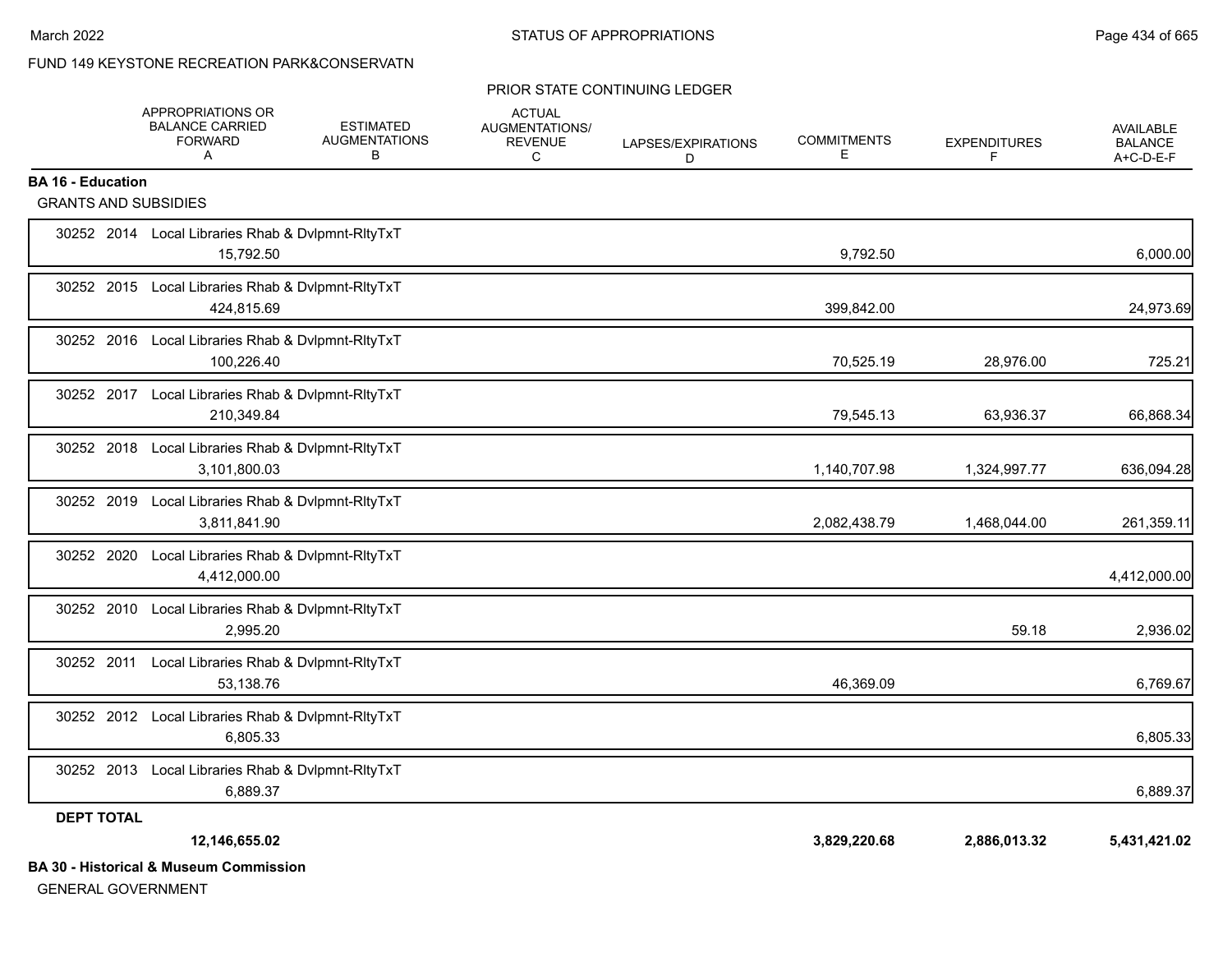### FUND 149 KEYSTONE RECREATION PARK&CONSERVATN

#### PRIOR STATE CONTINUING LEDGER

|                             | APPROPRIATIONS OR<br><b>BALANCE CARRIED</b><br><b>FORWARD</b><br>A | <b>ESTIMATED</b><br><b>AUGMENTATIONS</b><br>В | <b>ACTUAL</b><br><b>AUGMENTATIONS/</b><br><b>REVENUE</b><br>C | LAPSES/EXPIRATIONS<br>D | <b>COMMITMENTS</b><br>Е | <b>EXPENDITURES</b><br>F | AVAILABLE<br><b>BALANCE</b><br>A+C-D-E-F |
|-----------------------------|--------------------------------------------------------------------|-----------------------------------------------|---------------------------------------------------------------|-------------------------|-------------------------|--------------------------|------------------------------------------|
|                             | 30258 2005 Hist Site Dvpt 94-04 Rlty Tfr Tax<br>155,983.14         |                                               |                                                               |                         |                         |                          | 155,983.14                               |
| <b>GRANTS AND SUBSIDIES</b> |                                                                    |                                               |                                                               |                         |                         |                          |                                          |
|                             | 30253 2014 Historic Site Dvpt Realty Transfr Tax<br>1,896,528.13   |                                               |                                                               |                         | 1,700,310.55            | 49,195.09                | 147,022.49                               |
|                             | 30253 2015 Historic Site Dvpt Realty Transfr Tax<br>85,542.71      |                                               |                                                               |                         | 12,613.80               | 72,928.91                |                                          |
|                             | 30253 2016 Historic Site Dvpt Realty Transfr Tax<br>233,591.20     |                                               |                                                               |                         | 55,444.08               | 143,492.97               | 34,654.15                                |
|                             | 30253 2017 Historic Site Dvpt Realty Transfr Tax<br>4,970,527.16   |                                               |                                                               |                         | 1,147,987.35            | 832,859.52               | 2,989,680.29                             |
|                             | 30253 2018 Historic Site Dvpt Realty Transfr Tax<br>5,311,961.44   |                                               |                                                               |                         | 1,637,981.80            | 763,031.62               | 2,910,948.02                             |
|                             | 30253 2019 Historic Site Dvpt Realty Transfr Tax<br>5,940,831.18   |                                               |                                                               |                         | 3,230,100.31            | 2,057,274.49             | 653,456.38                               |
|                             | 30253 2020 Historic Site Dvpt Realty Transfr Tax<br>10,500,359.94  |                                               |                                                               |                         | 4,243,200.64            | 1,689,937.06             | 4,567,222.24                             |
| 30253 2006                  | <b>Realty Transfer Tax</b><br>21,393.00                            |                                               |                                                               |                         | 21,393.00               |                          |                                          |
|                             | 30253 2007 Historic Site Dvpt-Realty Transfer Tax<br>7.563.00      |                                               |                                                               |                         | 7,563.00                |                          |                                          |
|                             | 30253 2012 Historic Site Dvpt 12 Realty Transfr Tax<br>76,112.69   |                                               |                                                               |                         |                         | 76,081.50                | 31.19                                    |
|                             | 30253 2013 Historic Site Dvpt 13 Realty Transfr Tax<br>42,692.25   |                                               |                                                               |                         | 42,000.00               | 392.25                   | 300.00                                   |
| <b>DEPT TOTAL</b>           | 29,243,085.84                                                      |                                               |                                                               |                         | 12,098,594.53           | 5,685,193.41             | 11,459,297.90                            |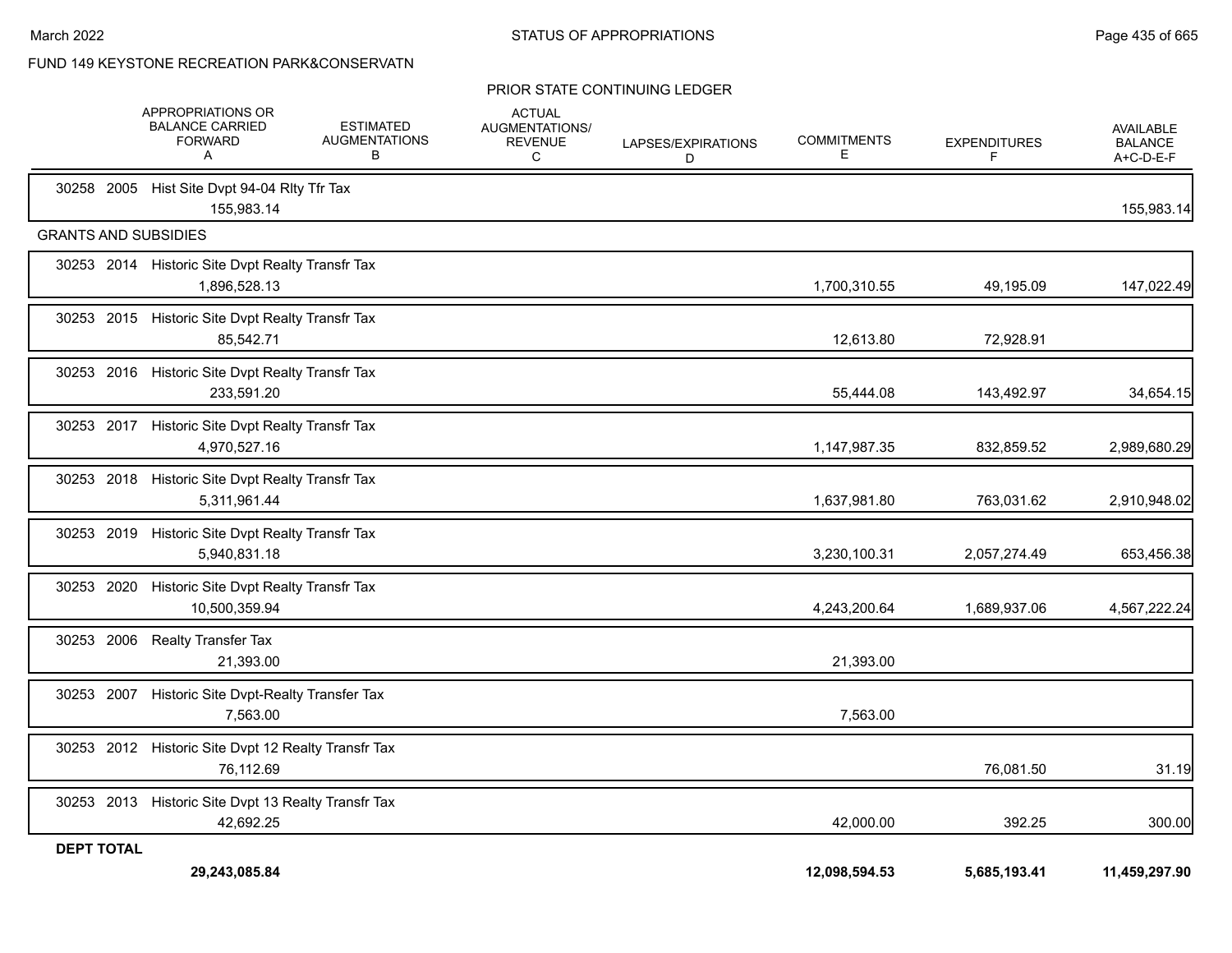# FUND 149 KEYSTONE RECREATION PARK&CONSERVATN LEDGER TOTAL

| LEDUEN IVIAL                        |                |               |               |
|-------------------------------------|----------------|---------------|---------------|
| 185.064.223.61                      | 109.388.090.65 | 46.996.058.49 | 28.680.074.47 |
| TOTAL TOTAL ALL PRIOR STATE LEDGERS |                |               |               |
| 191,612,223.61                      | 109.388.090.65 | 53,544,058.49 | 28,680,074.47 |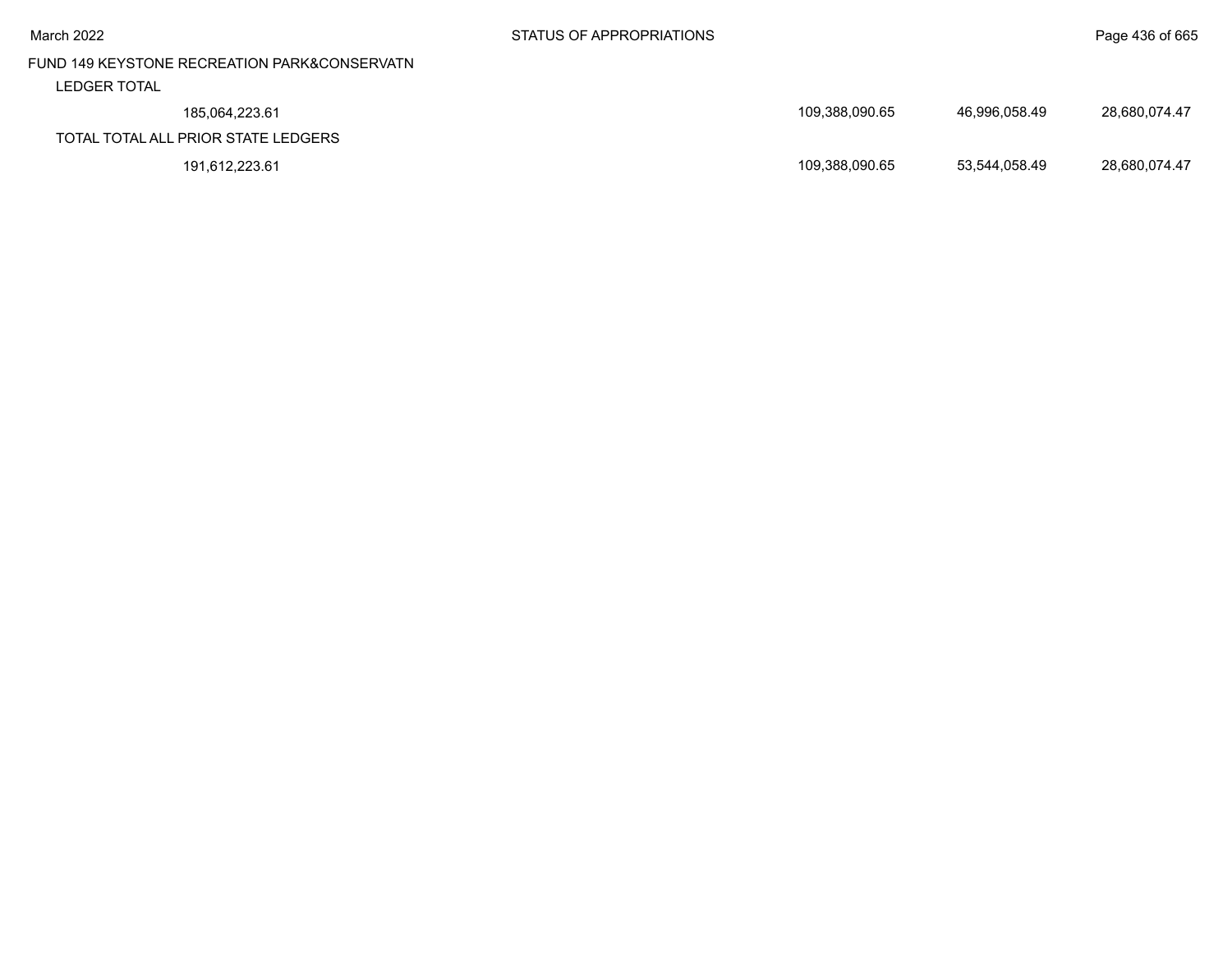# FUND 152 NUTRIENT MANAGEMENT FUND

|                            | <b>APPROPRIATIONS OR</b><br><b>BALANCE CARRIED</b><br><b>FORWARD</b><br>Α | <b>ESTIMATED</b><br><b>AUGMENTATIONS</b><br>В | <b>ACTUAL</b><br>AUGMENTATIONS/<br><b>REVENUE</b><br>C | LAPSES/EXPIRATIONS<br>D | <b>COMMITMENTS</b><br>Е | <b>EXPENDITURES</b><br>F | <b>AVAILABLE</b><br><b>BALANCE</b><br>A+C-D-E-F |
|----------------------------|---------------------------------------------------------------------------|-----------------------------------------------|--------------------------------------------------------|-------------------------|-------------------------|--------------------------|-------------------------------------------------|
| <b>BA 68 - Agriculture</b> |                                                                           |                                               |                                                        |                         |                         |                          |                                                 |
| <b>GENERAL GOVERNMENT</b>  |                                                                           |                                               |                                                        |                         |                         |                          |                                                 |
| 20114 2021                 | Plng, Lns, Grnts & Tchncl Asstnce<br>3,280,000.00                         |                                               |                                                        |                         | 1,328,056.11            | 1,048,037.89             | 903,906.00                                      |
| 20115<br>2021              | Nutrient Management - Administration<br>1,369,000.00                      |                                               |                                                        |                         | 138,266.14              | 900,186.99               | 330,546.87                                      |
| <b>DEPT TOTAL</b>          |                                                                           |                                               |                                                        |                         |                         |                          |                                                 |
|                            | 4,649,000.00                                                              |                                               |                                                        |                         | 1,466,322.25            | 1,948,224.88             | 1,234,452.87                                    |
| <b>GENERAL GOVERNMENT</b>  | <b>BA 35 - Environmental Protection</b>                                   |                                               |                                                        |                         |                         |                          |                                                 |
| 20098 2021                 | Ed Research & Technical Assistance                                        |                                               |                                                        |                         |                         |                          |                                                 |
|                            | 2,100,000.00                                                              |                                               |                                                        |                         | 1,392,663.56            | 707,336.44               |                                                 |
| <b>DEPT TOTAL</b>          |                                                                           |                                               |                                                        |                         |                         |                          |                                                 |
|                            | 2,100,000.00                                                              |                                               |                                                        |                         | 1,392,663.56            | 707,336.44               |                                                 |
| <b>LEDGER TOTAL</b>        |                                                                           |                                               |                                                        |                         |                         |                          |                                                 |
|                            | 6,749,000.00                                                              |                                               |                                                        |                         | 2,858,985.81            | 2,655,561.32             | 1,234,452.87                                    |
|                            | TOTAL TOTAL ALL CURRENT STATE LEDGERS                                     |                                               |                                                        |                         |                         |                          |                                                 |
|                            | 6,749,000.00                                                              |                                               |                                                        |                         | 2,858,985.81            | 2,655,561.32             | 1,234,452.87                                    |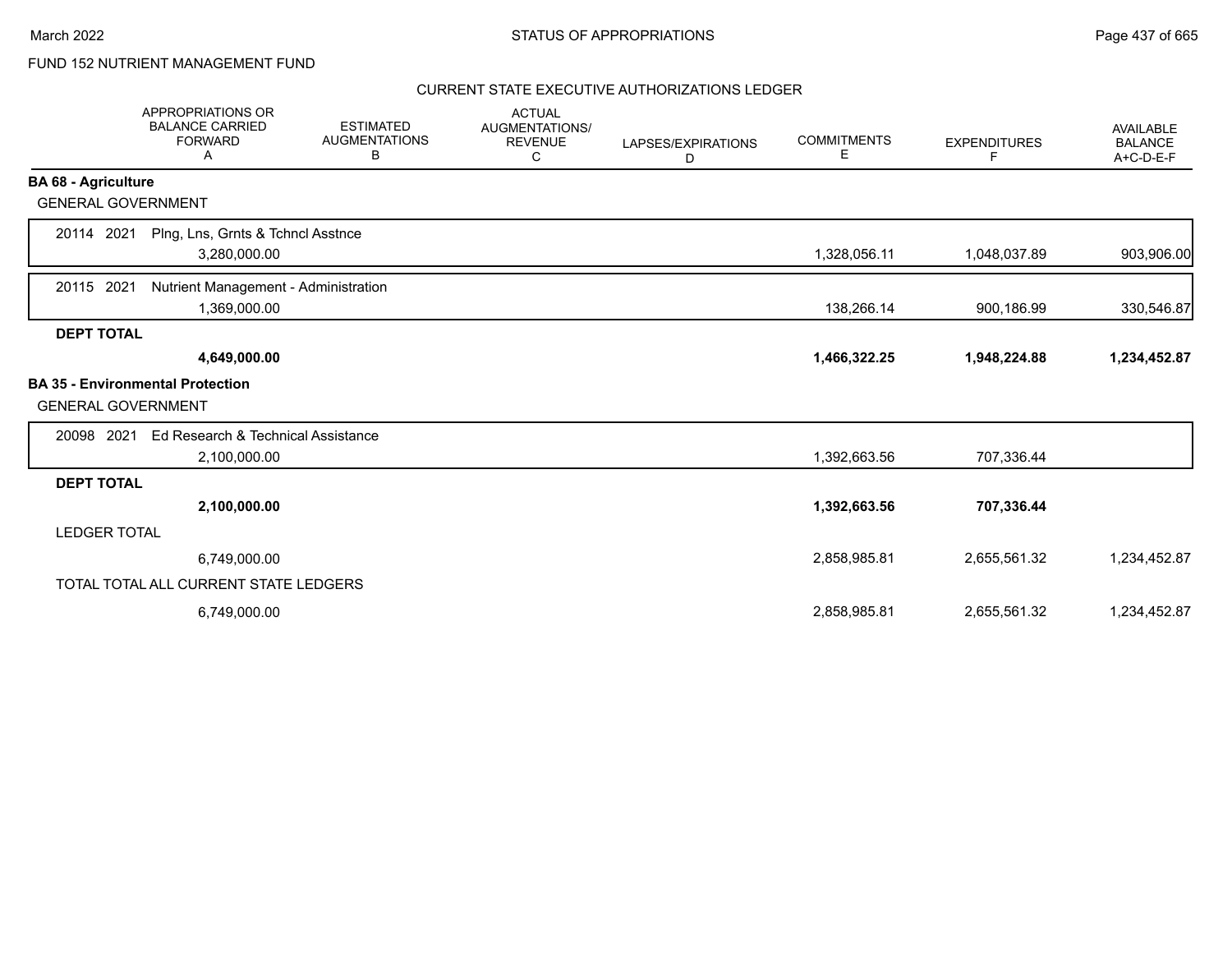# FUND 152 NUTRIENT MANAGEMENT FUND

|                            | <b>APPROPRIATIONS OR</b><br><b>BALANCE CARRIED</b><br><b>FORWARD</b><br>Α | <b>ESTIMATED</b><br><b>AUGMENTATIONS</b><br>В | <b>ACTUAL</b><br>AUGMENTATIONS/<br><b>REVENUE</b><br>С | LAPSES/EXPIRATIONS<br>D | <b>COMMITMENTS</b><br>Е | <b>EXPENDITURES</b><br>F. | <b>AVAILABLE</b><br><b>BALANCE</b><br>A+C-D-E-F |
|----------------------------|---------------------------------------------------------------------------|-----------------------------------------------|--------------------------------------------------------|-------------------------|-------------------------|---------------------------|-------------------------------------------------|
| <b>BA 68 - Agriculture</b> |                                                                           |                                               |                                                        |                         |                         |                           |                                                 |
| <b>GENERAL GOVERNMENT</b>  |                                                                           |                                               |                                                        |                         |                         |                           |                                                 |
| 20114 2019                 | Plng, Lns, Grnts & Tchncl Asstnce<br>1,284,284.66                         |                                               |                                                        |                         | 625,000.00              | 625,000.00                | 34,284.66                                       |
| 20114 2020                 | Plng, Lns, Grnts & Tchncl Asstnce<br>1,587,414.70                         |                                               |                                                        |                         | 565,970.15              | 495,770.55                | 525,674.00                                      |
| 20115 2020                 | Nutrient Management - Administration<br>277,812.00                        |                                               |                                                        |                         | 47,740.27               | 87,529.84                 | 142,541.89                                      |
| <b>DEPT TOTAL</b>          |                                                                           |                                               |                                                        |                         |                         |                           |                                                 |
|                            | 3,149,511.36                                                              |                                               |                                                        |                         | 1,238,710.42            | 1,208,300.39              | 702,500.55                                      |
| <b>GENERAL GOVERNMENT</b>  | <b>BA 35 - Environmental Protection</b>                                   |                                               |                                                        |                         |                         |                           |                                                 |
| 20098 2020                 | Ed Research & Technical Assistance<br>789,635.00                          |                                               |                                                        |                         |                         | 681,744.07                | 107,890.93                                      |
| <b>DEPT TOTAL</b>          |                                                                           |                                               |                                                        |                         |                         |                           |                                                 |
|                            | 789,635.00                                                                |                                               |                                                        |                         |                         | 681,744.07                | 107,890.93                                      |
| <b>LEDGER TOTAL</b>        |                                                                           |                                               |                                                        |                         |                         |                           |                                                 |
|                            | 3,939,146.36                                                              |                                               |                                                        |                         | 1,238,710.42            | 1,890,044.46              | 810,391.48                                      |
|                            | TOTAL TOTAL ALL PRIOR STATE LEDGERS                                       |                                               |                                                        |                         |                         |                           |                                                 |
|                            | 3,939,146.36                                                              |                                               |                                                        |                         | 1,238,710.42            | 1,890,044.46              | 810,391.48                                      |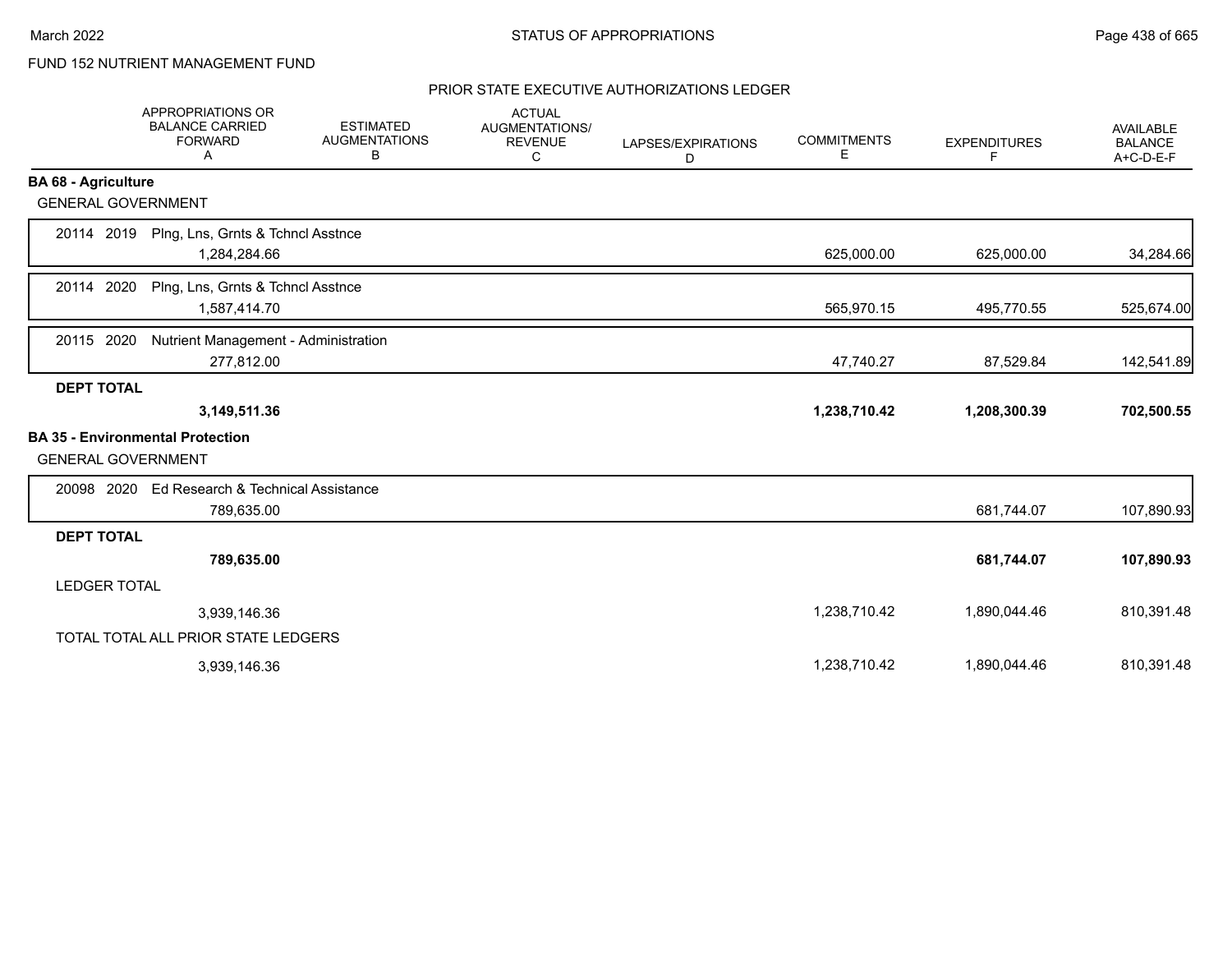# FUND 153 ALLEGHENY REGIONAL ASSET DISTRICT S

### NON-BUDGETED LEDGER

|                   | APPROPRIATIONS OR<br><b>BALANCE CARRIED</b><br><b>FORWARD</b><br>A | <b>ESTIMATED</b><br><b>AUGMENTATIONS</b><br>В | <b>ACTUAL</b><br>AUGMENTATIONS/<br><b>REVENUE</b><br>С | LAPSES/EXPIRATIONS<br>D | <b>COMMITMENTS</b><br>Е | <b>EXPENDITURES</b> | AVAILABLE<br><b>BALANCE</b><br>A+C-D-E-F |
|-------------------|--------------------------------------------------------------------|-----------------------------------------------|--------------------------------------------------------|-------------------------|-------------------------|---------------------|------------------------------------------|
| BA 73 - Treasury  |                                                                    |                                               |                                                        |                         |                         |                     |                                          |
|                   | <b>GENERAL GOVERNMENT</b>                                          |                                               |                                                        |                         |                         |                     |                                          |
| 50044             | 2021                                                               | Pay to Allegheny Regional Asset District      |                                                        |                         |                         |                     |                                          |
|                   |                                                                    |                                               |                                                        |                         |                         | 90,873,488.59       | $-90,873,488.59$                         |
| 50045             | 2021<br>Payment to Allegheny County                                |                                               |                                                        |                         |                         |                     |                                          |
|                   |                                                                    |                                               |                                                        |                         |                         | 45,436,744.33       | $-45,436,744.33$                         |
| 50046             | 2021<br>Payment to Municipalities                                  |                                               |                                                        |                         |                         |                     |                                          |
|                   |                                                                    |                                               |                                                        |                         |                         | 45,436,744.33       | $-45,436,744.33$                         |
| <b>DEPT TOTAL</b> |                                                                    |                                               |                                                        |                         |                         |                     |                                          |
|                   |                                                                    |                                               |                                                        |                         |                         | 181,746,977.25      | -181,746,977.25                          |
|                   | <b>LEDGER TOTAL</b>                                                |                                               |                                                        |                         |                         |                     |                                          |
|                   |                                                                    |                                               |                                                        |                         |                         | 181,746,977.25      | -181,746,977.25                          |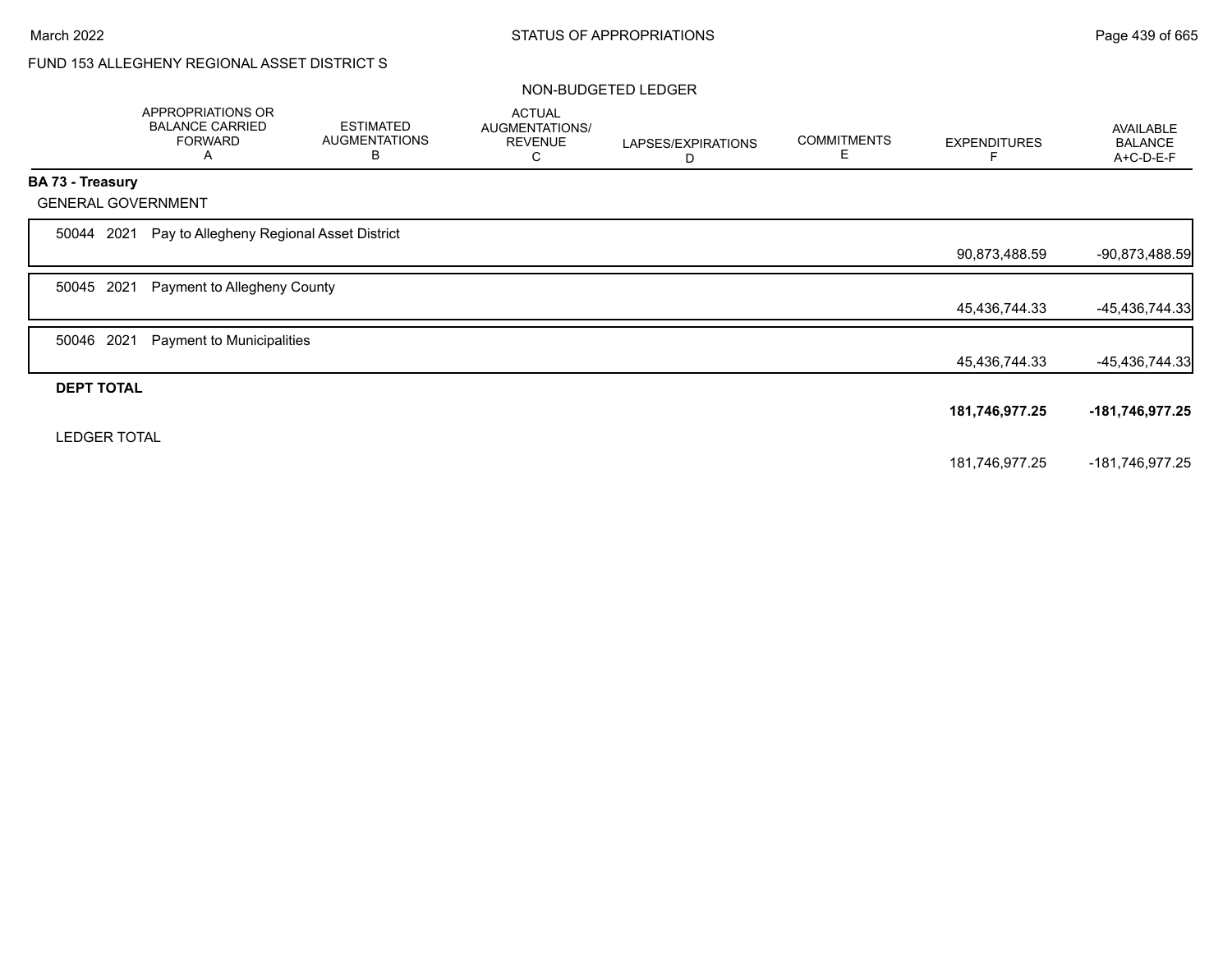|                                                       | APPROPRIATIONS OR<br><b>BALANCE CARRIED</b><br><b>FORWARD</b><br>A | <b>ESTIMATED</b><br><b>AUGMENTATIONS</b><br>В | <b>ACTUAL</b><br><b>AUGMENTATIONS/</b><br><b>REVENUE</b><br>C | LAPSES/EXPIRATIONS<br>D | <b>COMMITMENTS</b><br>Е | <b>EXPENDITURES</b><br>F | <b>AVAILABLE</b><br><b>BALANCE</b><br>A+C-D-E-F |
|-------------------------------------------------------|--------------------------------------------------------------------|-----------------------------------------------|---------------------------------------------------------------|-------------------------|-------------------------|--------------------------|-------------------------------------------------|
| <b>BA 16 - Education</b><br><b>GENERAL GOVERNMENT</b> |                                                                    |                                               |                                                               |                         |                         |                          |                                                 |
| 20015 2021                                            | Gov Casey Org & Tis Donation Awareness                             |                                               |                                                               |                         |                         |                          |                                                 |
|                                                       | 165,000.00                                                         |                                               |                                                               |                         | 157,861.00              | 7,139.00                 |                                                 |
| <b>DEPT TOTAL</b>                                     |                                                                    |                                               |                                                               |                         |                         |                          |                                                 |
|                                                       | 165,000.00                                                         |                                               |                                                               |                         | 157,861.00              | 7,139.00                 |                                                 |
| BA 67 - Health<br><b>GENERAL GOVERNMENT</b>           |                                                                    |                                               |                                                               |                         |                         |                          |                                                 |
| 20109 2021                                            | <b>Implementation Costs</b>                                        |                                               |                                                               |                         |                         |                          |                                                 |
|                                                       | 170,000.00                                                         |                                               |                                                               |                         | 1,665.24                | 41,596.72                | 126,738.04                                      |
| <b>GRANTS AND SUBSIDIES</b>                           |                                                                    |                                               |                                                               |                         |                         |                          |                                                 |
| 20110 2021                                            | <b>Hospital and Other Medical Costs</b><br>18,000.00               |                                               |                                                               |                         |                         | 2,984.02                 | 15,015.98                                       |
| 20111 2021                                            | Grants to Cert. Procurement Org<br>310,000.00                      |                                               |                                                               |                         | 129,784.70              | 180,215.30               |                                                 |
| 20112 2021                                            | Project Make-A-Choice<br>150,000.00                                |                                               |                                                               |                         | 45,257.03               | 49,742.97                | 55,000.00                                       |
| <b>DEPT TOTAL</b>                                     |                                                                    |                                               |                                                               |                         |                         |                          |                                                 |
|                                                       | 648,000.00                                                         |                                               |                                                               |                         | 176,706.97              | 274,539.01               | 196,754.02                                      |
| <b>LEDGER TOTAL</b>                                   |                                                                    |                                               |                                                               |                         |                         |                          |                                                 |
|                                                       | 813,000.00                                                         |                                               |                                                               |                         | 334,567.97              | 281,678.01               | 196,754.02                                      |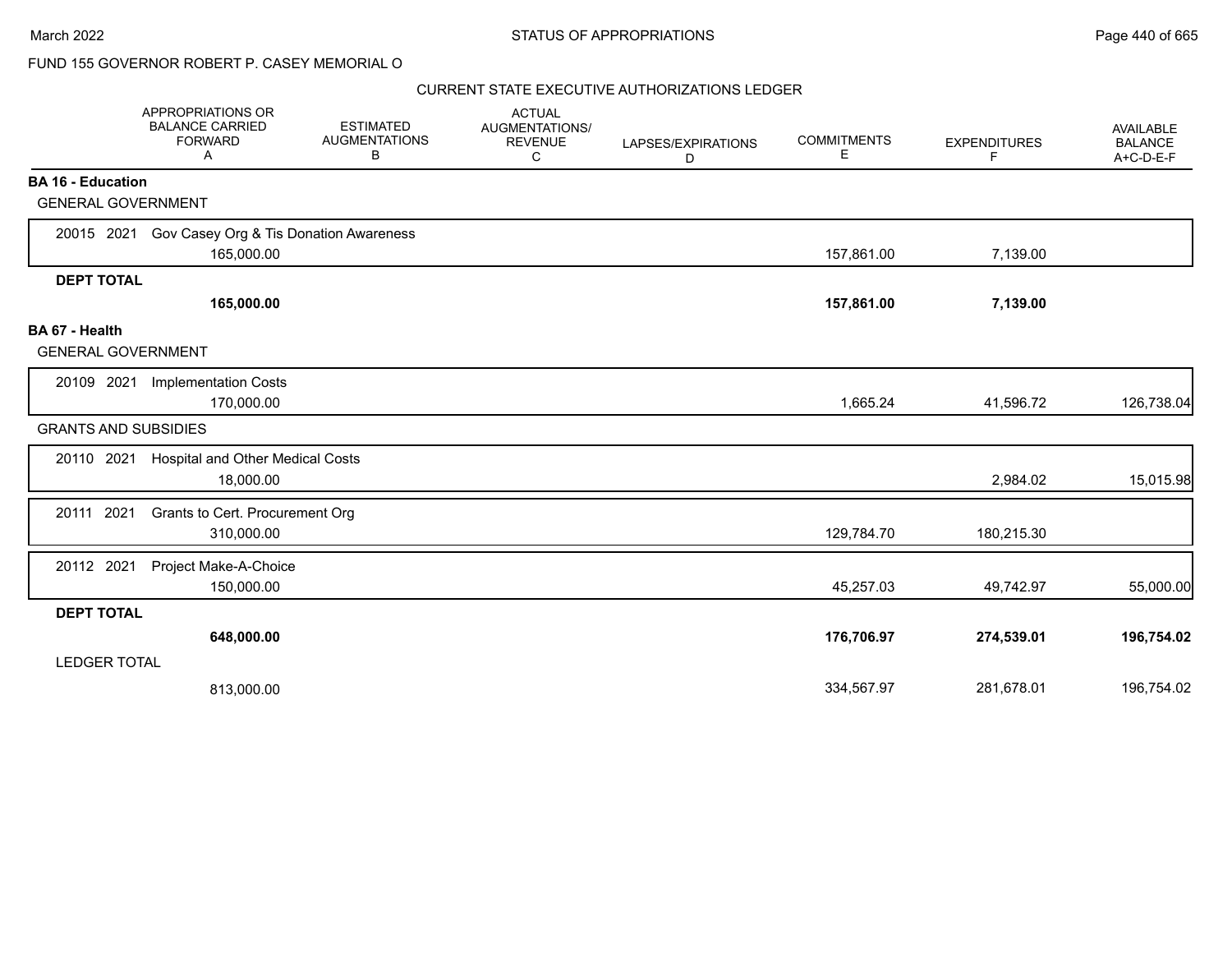#### CURRENT STATE EXECUTIVE AUTHORIZATIONS - RESTRICTED LEDGER

|                               | APPROPRIATIONS OR<br><b>BALANCE CARRIED</b><br><b>FORWARD</b><br>A | <b>ESTIMATED</b><br><b>AUGMENTATIONS</b><br>в | <b>ACTUAL</b><br>AUGMENTATIONS/<br><b>REVENUE</b><br>С | LAPSES/EXPIRATIONS<br>D | <b>COMMITMENTS</b><br>Е | <b>EXPENDITURES</b> | AVAILABLE<br><b>BALANCE</b><br>A+C-D-E-F |
|-------------------------------|--------------------------------------------------------------------|-----------------------------------------------|--------------------------------------------------------|-------------------------|-------------------------|---------------------|------------------------------------------|
| <b>BA 78 - Transportation</b> |                                                                    |                                               |                                                        |                         |                         |                     |                                          |
|                               | <b>GRANTS AND SUBSIDIES</b>                                        |                                               |                                                        |                         |                         |                     |                                          |
| 26468 2021                    | Reimbursement to Transportation<br>80,000.00                       |                                               |                                                        |                         |                         |                     | 80,000.00                                |
| <b>DEPT TOTAL</b>             |                                                                    |                                               |                                                        |                         |                         |                     |                                          |
|                               | 80,000.00                                                          |                                               |                                                        |                         |                         |                     | 80,000.00                                |
| <b>LEDGER TOTAL</b>           |                                                                    |                                               |                                                        |                         |                         |                     |                                          |
|                               | 80,000.00                                                          |                                               |                                                        |                         |                         |                     | 80,000.00                                |
|                               | TOTAL TOTAL ALL CURRENT STATE LEDGERS                              |                                               |                                                        |                         |                         |                     |                                          |
|                               | 893,000.00                                                         |                                               |                                                        |                         | 334,567.97              | 281,678.01          | 276,754.02                               |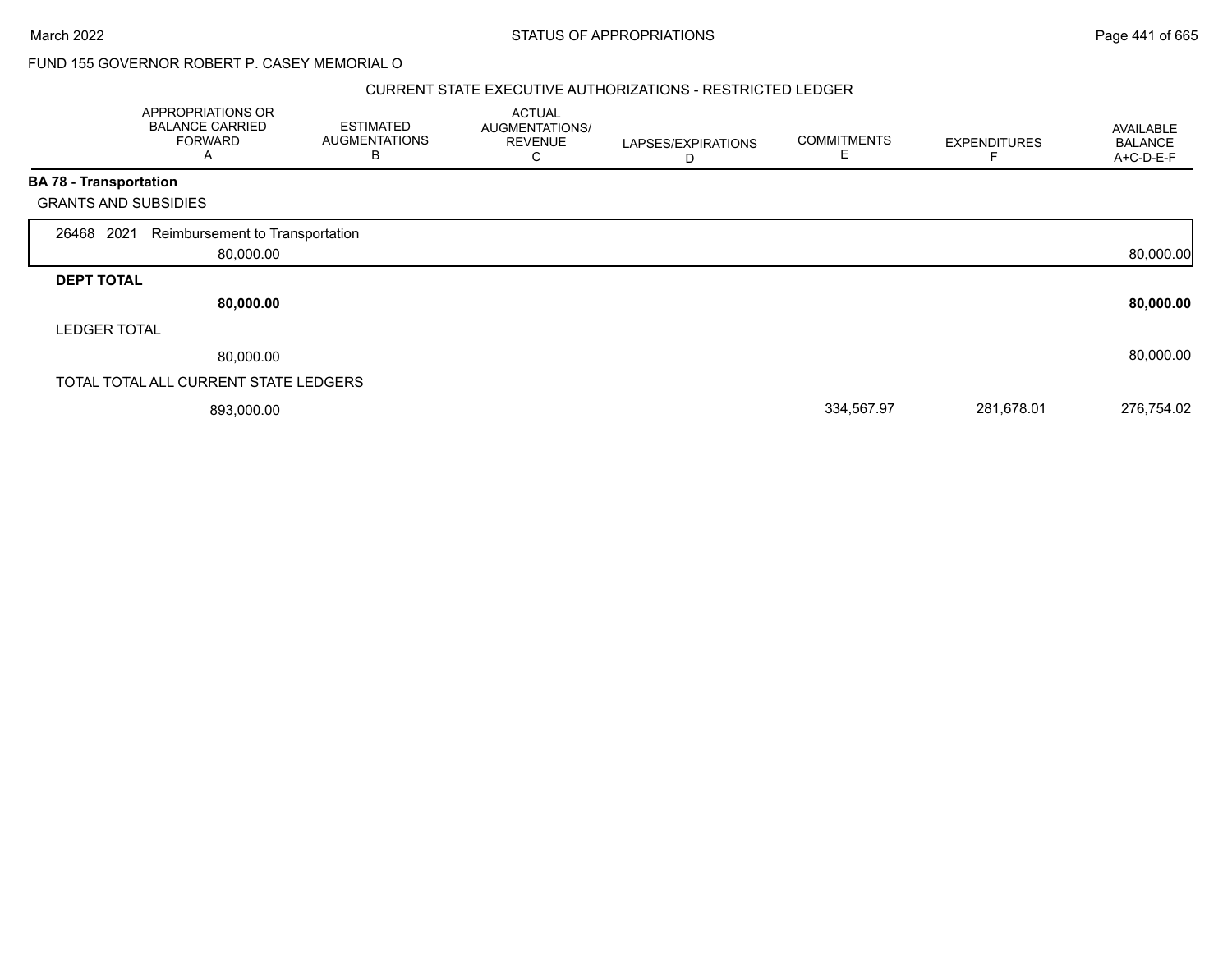|                                             | APPROPRIATIONS OR<br><b>BALANCE CARRIED</b><br><b>FORWARD</b><br>A | <b>ESTIMATED</b><br><b>AUGMENTATIONS</b><br>B | <b>ACTUAL</b><br>AUGMENTATIONS/<br><b>REVENUE</b><br>C | LAPSES/EXPIRATIONS<br>D | <b>COMMITMENTS</b><br>Е | <b>EXPENDITURES</b><br>F | <b>AVAILABLE</b><br><b>BALANCE</b><br>A+C-D-E-F |
|---------------------------------------------|--------------------------------------------------------------------|-----------------------------------------------|--------------------------------------------------------|-------------------------|-------------------------|--------------------------|-------------------------------------------------|
| <b>BA 16 - Education</b>                    |                                                                    |                                               |                                                        |                         |                         |                          |                                                 |
| <b>GENERAL GOVERNMENT</b>                   |                                                                    |                                               |                                                        |                         |                         |                          |                                                 |
|                                             | 20015 2020 Gov Casey Org & Tis Donation Awareness<br>68,749.00     |                                               |                                                        |                         |                         | 68,749.00                |                                                 |
| <b>DEPT TOTAL</b>                           |                                                                    |                                               |                                                        |                         |                         |                          |                                                 |
|                                             | 68,749.00                                                          |                                               |                                                        |                         |                         | 68,749.00                |                                                 |
| BA 67 - Health<br><b>GENERAL GOVERNMENT</b> |                                                                    |                                               |                                                        |                         |                         |                          |                                                 |
| 20109 2020                                  | <b>Implementation Costs</b><br>154,026.35                          |                                               |                                                        |                         |                         | 2,520.89                 | 151,505.46                                      |
| <b>GRANTS AND SUBSIDIES</b>                 |                                                                    |                                               |                                                        |                         |                         |                          |                                                 |
| 20110 2020                                  | Hospital and Other Medical Costs<br>11,904.80                      |                                               |                                                        |                         |                         | 600.00                   | 11,304.80                                       |
| 20111 2020                                  | Grants to Cert. Procurement Org<br>55,798.26                       |                                               |                                                        |                         |                         | 54,473.22                | 1,325.04                                        |
| 20112 2020                                  | Project Make-A-Choice<br>121,926.71                                |                                               |                                                        |                         |                         | 65,856.87                | 56,069.84                                       |
| <b>DEPT TOTAL</b>                           |                                                                    |                                               |                                                        |                         |                         |                          |                                                 |
|                                             | 343,656.12                                                         |                                               |                                                        |                         |                         | 123,450.98               | 220,205.14                                      |
| <b>LEDGER TOTAL</b>                         |                                                                    |                                               |                                                        |                         |                         |                          |                                                 |
|                                             | 412,405.12                                                         |                                               |                                                        |                         |                         | 192,199.98               | 220,205.14                                      |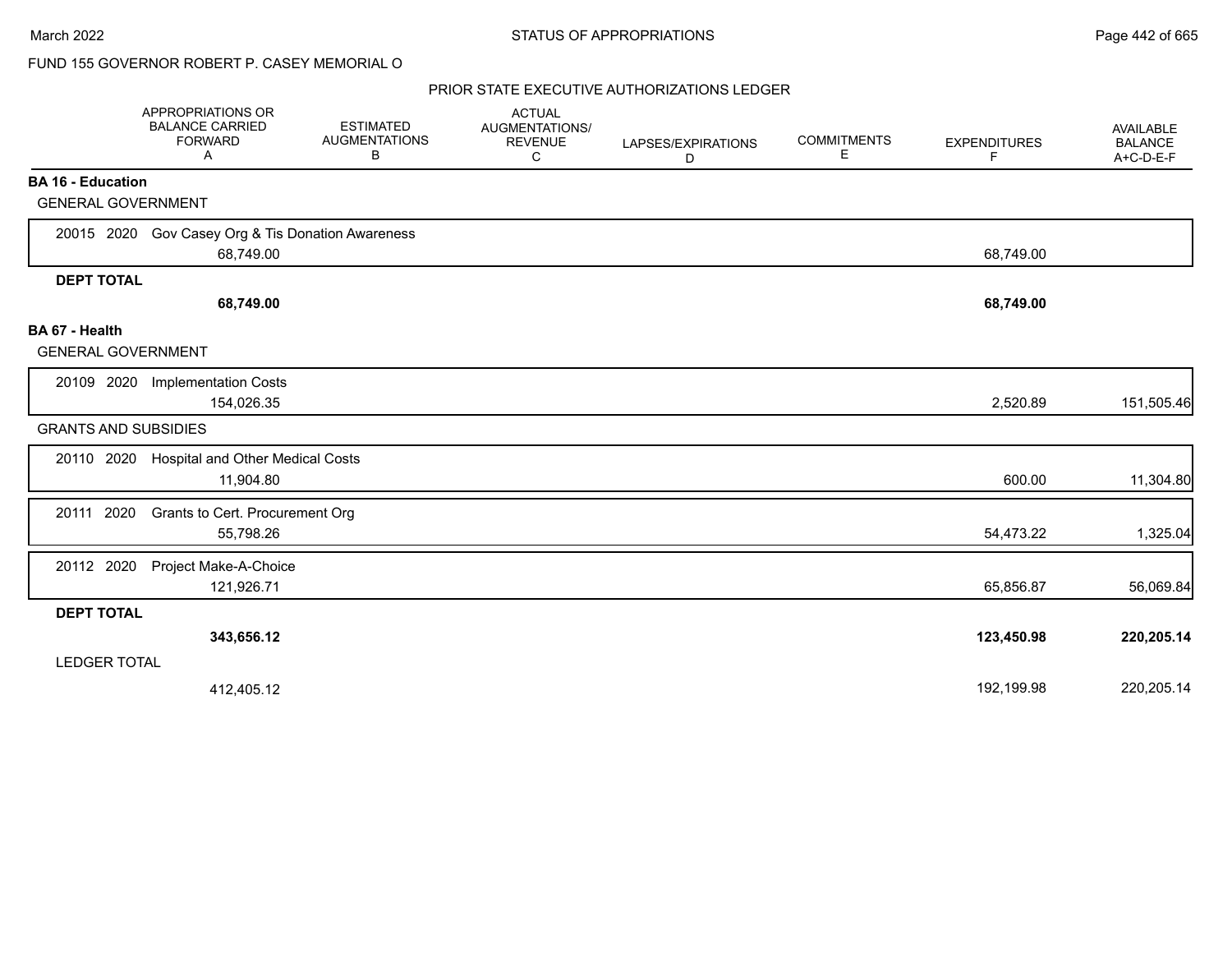#### PRIOR STATE EXECUTIVE AUTHORIZATIONS - RESTRICTED LEDGER

|                   | APPROPRIATIONS OR<br><b>BALANCE CARRIED</b><br><b>FORWARD</b><br>A | <b>ESTIMATED</b><br><b>AUGMENTATIONS</b><br>в | <b>ACTUAL</b><br><b>AUGMENTATIONS/</b><br><b>REVENUE</b><br>С | LAPSES/EXPIRATIONS<br>D | <b>COMMITMENTS</b><br>Е | <b>EXPENDITURES</b> | AVAILABLE<br><b>BALANCE</b><br>A+C-D-E-F |
|-------------------|--------------------------------------------------------------------|-----------------------------------------------|---------------------------------------------------------------|-------------------------|-------------------------|---------------------|------------------------------------------|
|                   | <b>BA 78 - Transportation</b>                                      |                                               |                                                               |                         |                         |                     |                                          |
|                   | <b>GRANTS AND SUBSIDIES</b>                                        |                                               |                                                               |                         |                         |                     |                                          |
| 26468             | Reimbursement to Transportation<br>2019<br>173,628.55              |                                               |                                                               |                         |                         |                     | 173,628.55                               |
| 26468             | 2020<br>Reimbursement to Transportation<br>100,000.00              |                                               |                                                               |                         |                         |                     | 100,000.00                               |
| <b>DEPT TOTAL</b> |                                                                    |                                               |                                                               |                         |                         |                     |                                          |
|                   | 273,628.55                                                         |                                               |                                                               |                         |                         |                     | 273,628.55                               |
|                   | <b>LEDGER TOTAL</b>                                                |                                               |                                                               |                         |                         |                     |                                          |
|                   | 273,628.55                                                         |                                               |                                                               |                         |                         |                     | 273,628.55                               |
|                   | TOTAL TOTAL ALL PRIOR STATE LEDGERS                                |                                               |                                                               |                         |                         |                     |                                          |
|                   | 686,033.67                                                         |                                               |                                                               |                         |                         | 192,199.98          | 493,833.69                               |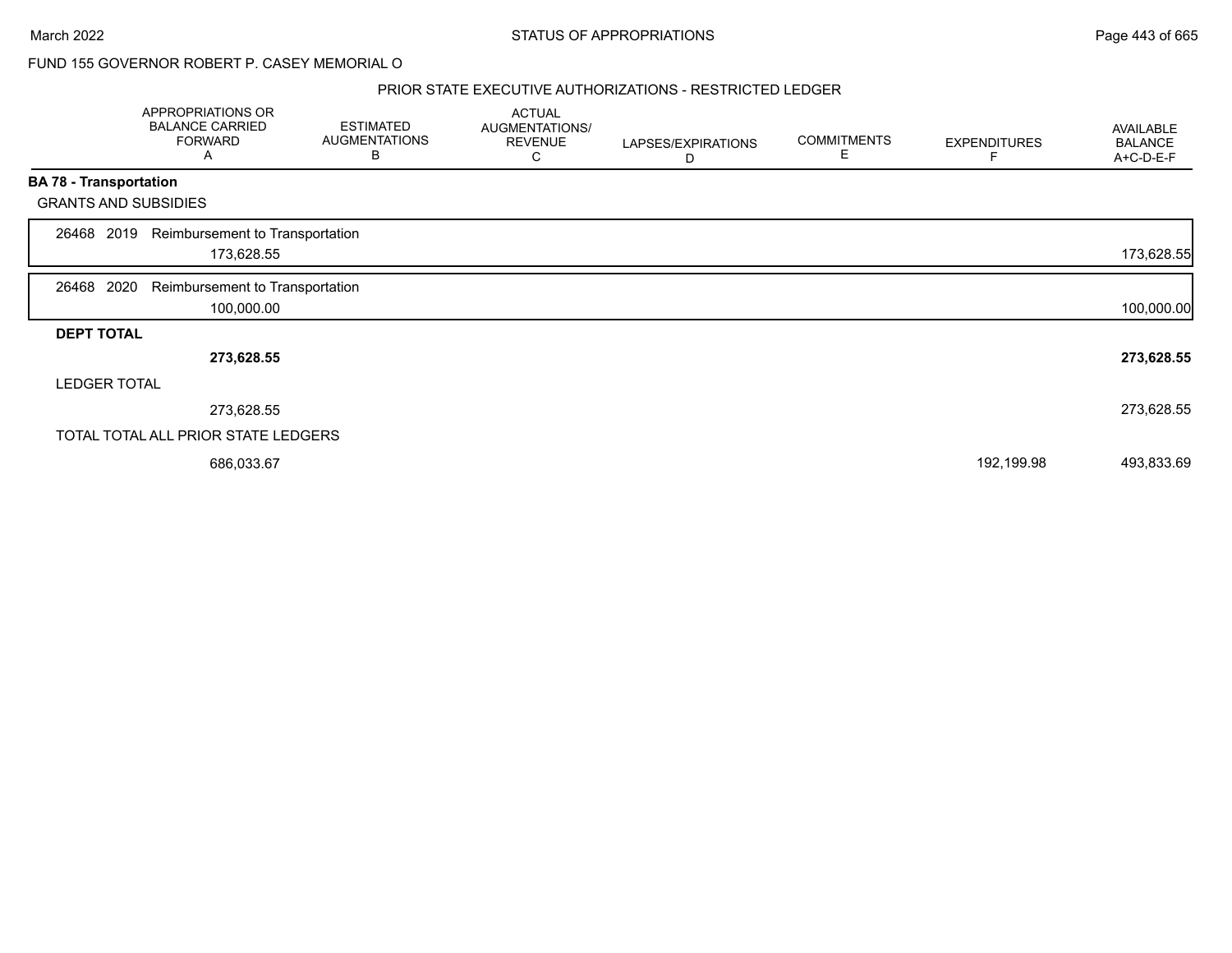# FUND 156 INSURANCE FRAUD PREVENTION TRUST

|                             | APPROPRIATIONS OR<br><b>BALANCE CARRIED</b><br><b>FORWARD</b><br>A | <b>ESTIMATED</b><br><b>AUGMENTATIONS</b><br>в | <b>ACTUAL</b><br>AUGMENTATIONS/<br><b>REVENUE</b><br>С | LAPSES/EXPIRATIONS<br>D | <b>COMMITMENTS</b><br>E | <b>EXPENDITURES</b> | AVAILABLE<br><b>BALANCE</b><br>A+C-D-E-F |
|-----------------------------|--------------------------------------------------------------------|-----------------------------------------------|--------------------------------------------------------|-------------------------|-------------------------|---------------------|------------------------------------------|
|                             | <b>BA 76 - Insurance Fraud Prevention</b>                          |                                               |                                                        |                         |                         |                     |                                          |
| <b>GRANTS AND SUBSIDIES</b> |                                                                    |                                               |                                                        |                         |                         |                     |                                          |
| 20252 2021                  | <b>General Operations</b>                                          |                                               |                                                        |                         |                         |                     |                                          |
|                             | 17,123,000.00                                                      |                                               |                                                        |                         |                         |                     | 17,123,000.00                            |
| <b>DEPT TOTAL</b>           |                                                                    |                                               |                                                        |                         |                         |                     |                                          |
|                             | 17,123,000.00                                                      |                                               |                                                        |                         |                         |                     | 17,123,000.00                            |
| <b>LEDGER TOTAL</b>         |                                                                    |                                               |                                                        |                         |                         |                     |                                          |
|                             | 17,123,000.00                                                      |                                               |                                                        |                         |                         |                     | 17,123,000.00                            |
|                             | TOTAL TOTAL ALL CURRENT STATE LEDGERS                              |                                               |                                                        |                         |                         |                     |                                          |
|                             | 17,123,000.00                                                      |                                               |                                                        |                         |                         |                     | 17,123,000.00                            |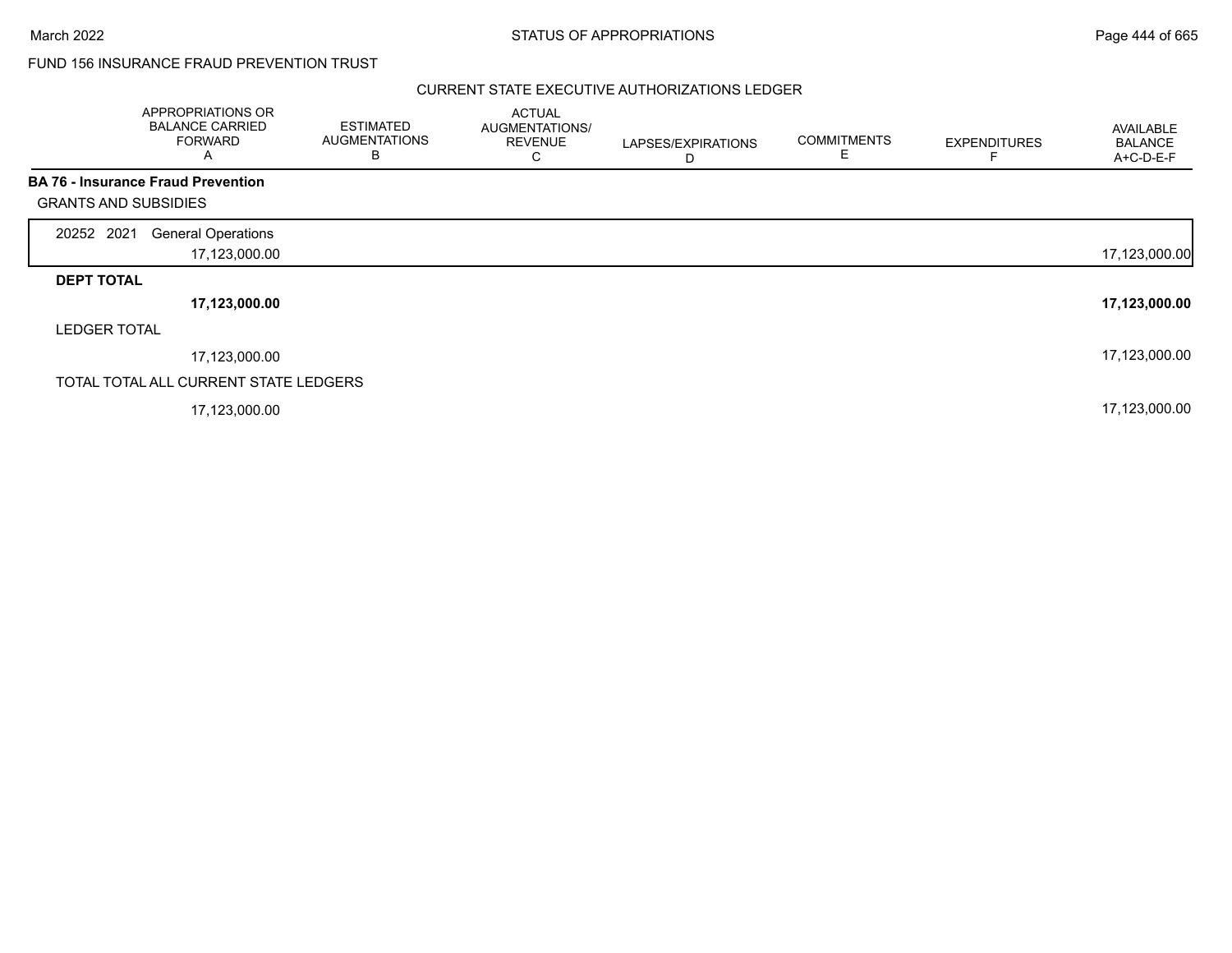# FUND 156 INSURANCE FRAUD PREVENTION TRUST

|                             | <b>APPROPRIATIONS OR</b><br><b>BALANCE CARRIED</b><br><b>FORWARD</b><br>Α | <b>ESTIMATED</b><br><b>AUGMENTATIONS</b><br>В | <b>ACTUAL</b><br>AUGMENTATIONS/<br><b>REVENUE</b><br>С | LAPSES/EXPIRATIONS<br>D | <b>COMMITMENTS</b><br>Е | <b>EXPENDITURES</b><br>F | <b>AVAILABLE</b><br><b>BALANCE</b><br>A+C-D-E-F |
|-----------------------------|---------------------------------------------------------------------------|-----------------------------------------------|--------------------------------------------------------|-------------------------|-------------------------|--------------------------|-------------------------------------------------|
|                             | <b>BA 76 - Insurance Fraud Prevention</b>                                 |                                               |                                                        |                         |                         |                          |                                                 |
| <b>GRANTS AND SUBSIDIES</b> |                                                                           |                                               |                                                        |                         |                         |                          |                                                 |
| 20252 2017                  | <b>General Operations</b><br>3,771.80                                     |                                               |                                                        |                         |                         |                          | 3,771.80                                        |
| 20252 2018                  | <b>General Operations</b><br>2,163,952.66                                 |                                               |                                                        |                         |                         |                          | 2,163,952.66                                    |
| 20252 2019                  | <b>General Operations</b><br>2,476,211.52                                 |                                               |                                                        |                         |                         | 2,298,359.25             | 177,852.27                                      |
| 20252 2020                  | <b>General Operations</b><br>17,123,000.00                                |                                               |                                                        |                         |                         | 10,248,174.24            | 6,874,825.76                                    |
| <b>DEPT TOTAL</b>           |                                                                           |                                               |                                                        |                         |                         |                          |                                                 |
|                             | 21,766,935.98                                                             |                                               |                                                        |                         |                         | 12,546,533.49            | 9,220,402.49                                    |
| <b>LEDGER TOTAL</b>         |                                                                           |                                               |                                                        |                         |                         |                          |                                                 |
|                             | 21,766,935.98                                                             |                                               |                                                        |                         |                         | 12,546,533.49            | 9,220,402.49                                    |
|                             | TOTAL TOTAL ALL PRIOR STATE LEDGERS                                       |                                               |                                                        |                         |                         |                          |                                                 |
|                             | 21,766,935.98                                                             |                                               |                                                        |                         |                         | 12,546,533.49            | 9,220,402.49                                    |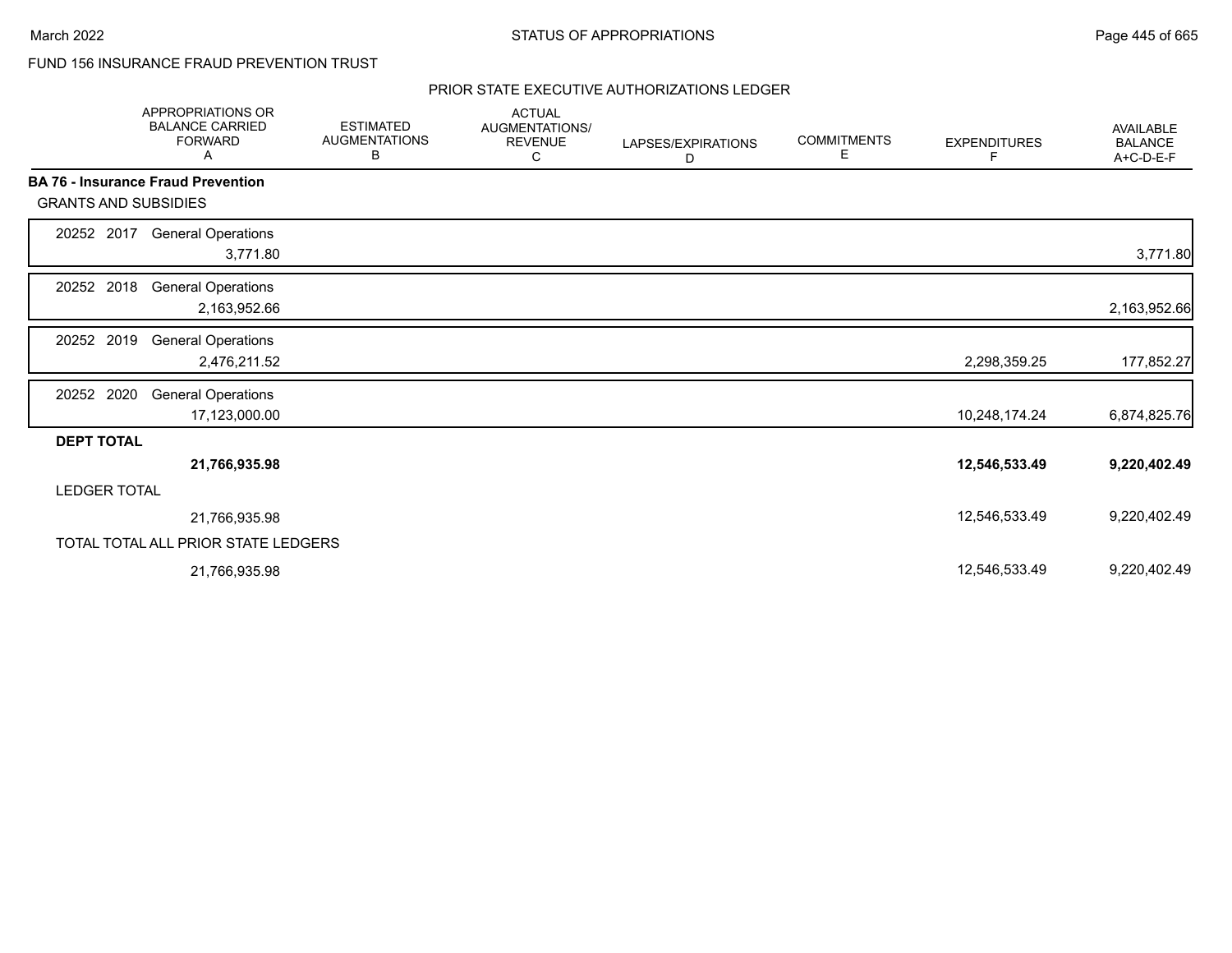# FUND 157 AUTOMOBILE THEFT PREVENTION TRUST

|                                            | APPROPRIATIONS OR<br><b>BALANCE CARRIED</b><br><b>FORWARD</b><br>A | <b>ESTIMATED</b><br><b>AUGMENTATIONS</b><br>в | <b>ACTUAL</b><br><b>AUGMENTATIONS/</b><br><b>REVENUE</b><br>С | LAPSES/EXPIRATIONS<br>D | <b>COMMITMENTS</b><br>E | <b>EXPENDITURES</b> | AVAILABLE<br><b>BALANCE</b><br>A+C-D-E-F |
|--------------------------------------------|--------------------------------------------------------------------|-----------------------------------------------|---------------------------------------------------------------|-------------------------|-------------------------|---------------------|------------------------------------------|
| <b>BA 77 - Automobile Theft Prevention</b> |                                                                    |                                               |                                                               |                         |                         |                     |                                          |
| <b>GRANTS AND SUBSIDIES</b>                |                                                                    |                                               |                                                               |                         |                         |                     |                                          |
| 2021<br>20253                              | <b>General Operations</b>                                          |                                               |                                                               |                         |                         |                     |                                          |
|                                            | 7,402,812.92                                                       |                                               |                                                               |                         |                         | 7,379,001.02        | 23,811.90                                |
| <b>DEPT TOTAL</b>                          |                                                                    |                                               |                                                               |                         |                         |                     |                                          |
|                                            | 7,402,812.92                                                       |                                               |                                                               |                         |                         | 7,379,001.02        | 23,811.90                                |
| <b>LEDGER TOTAL</b>                        |                                                                    |                                               |                                                               |                         |                         |                     |                                          |
|                                            | 7,402,812.92                                                       |                                               |                                                               |                         |                         | 7,379,001.02        | 23,811.90                                |
|                                            | TOTAL TOTAL ALL CURRENT STATE LEDGERS                              |                                               |                                                               |                         |                         |                     |                                          |
|                                            | 7,402,812.92                                                       |                                               |                                                               |                         |                         | 7,379,001.02        | 23,811.90                                |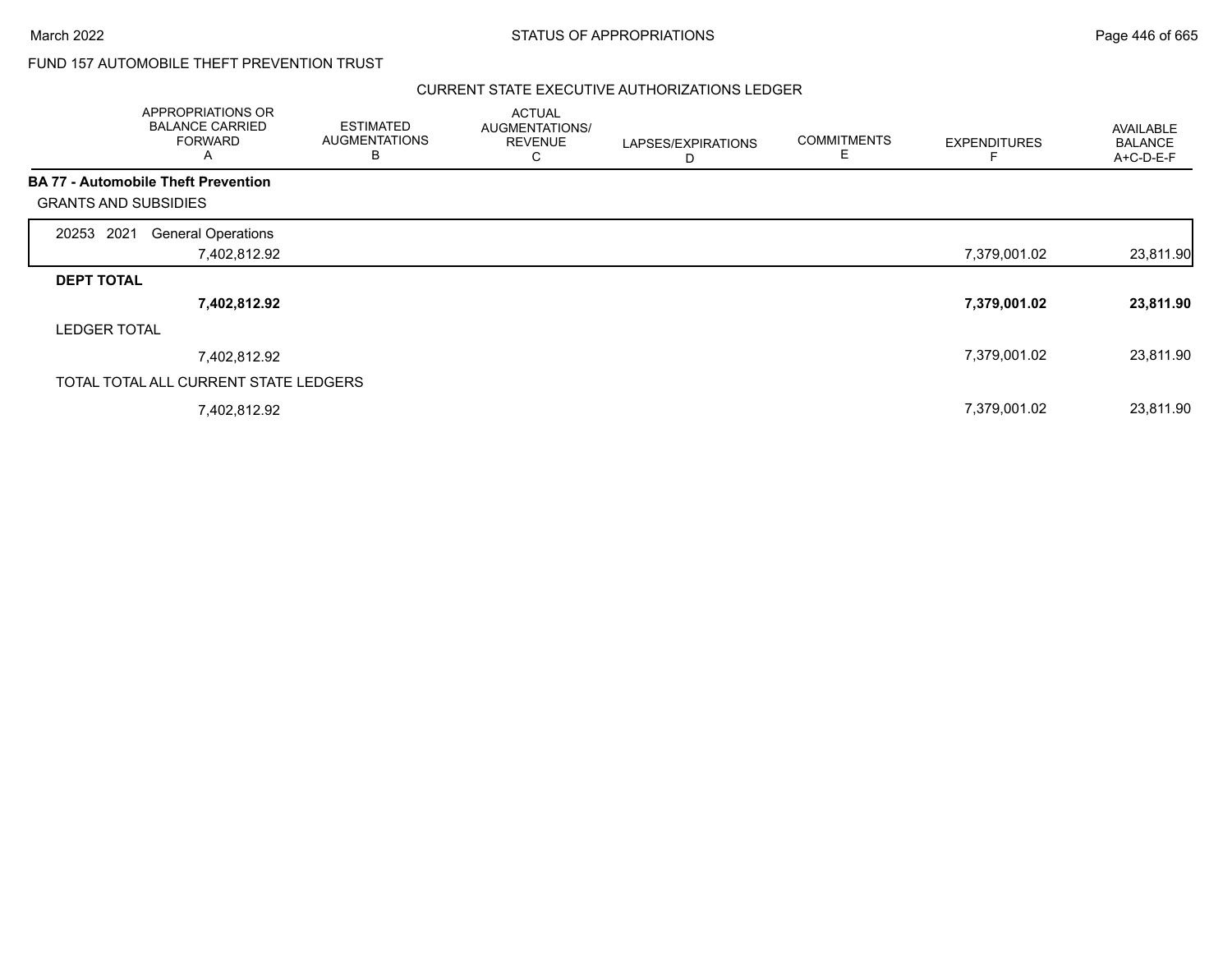# FUND 157 AUTOMOBILE THEFT PREVENTION TRUST

|                             | APPROPRIATIONS OR<br><b>BALANCE CARRIED</b><br><b>FORWARD</b><br>Α | <b>ESTIMATED</b><br><b>AUGMENTATIONS</b><br>В | <b>ACTUAL</b><br>AUGMENTATIONS/<br><b>REVENUE</b><br>С | LAPSES/EXPIRATIONS<br>D | <b>COMMITMENTS</b><br>Е | <b>EXPENDITURES</b><br>F | AVAILABLE<br><b>BALANCE</b><br>A+C-D-E-F |
|-----------------------------|--------------------------------------------------------------------|-----------------------------------------------|--------------------------------------------------------|-------------------------|-------------------------|--------------------------|------------------------------------------|
|                             | <b>BA 77 - Automobile Theft Prevention</b>                         |                                               |                                                        |                         |                         |                          |                                          |
| <b>GRANTS AND SUBSIDIES</b> |                                                                    |                                               |                                                        |                         |                         |                          |                                          |
| 2018<br>20253               | <b>General Operations</b><br>199,948.00                            |                                               |                                                        |                         |                         |                          | 199,948.00                               |
| 2019<br>20253               | <b>General Operations</b><br>753,546.00                            |                                               |                                                        |                         |                         |                          | 753,546.00                               |
| 2020<br>20253               | <b>General Operations</b><br>620,999.99                            |                                               |                                                        |                         |                         | 620,999.99               |                                          |
| <b>DEPT TOTAL</b>           |                                                                    |                                               |                                                        |                         |                         |                          |                                          |
|                             | 1,574,493.99                                                       |                                               |                                                        |                         |                         | 620,999.99               | 953,494.00                               |
| <b>LEDGER TOTAL</b>         |                                                                    |                                               |                                                        |                         |                         |                          |                                          |
|                             | 1,574,493.99                                                       |                                               |                                                        |                         |                         | 620,999.99               | 953,494.00                               |
|                             | TOTAL TOTAL ALL PRIOR STATE LEDGERS                                |                                               |                                                        |                         |                         |                          |                                          |
|                             | 1,574,493.99                                                       |                                               |                                                        |                         |                         | 620,999.99               | 953,494.00                               |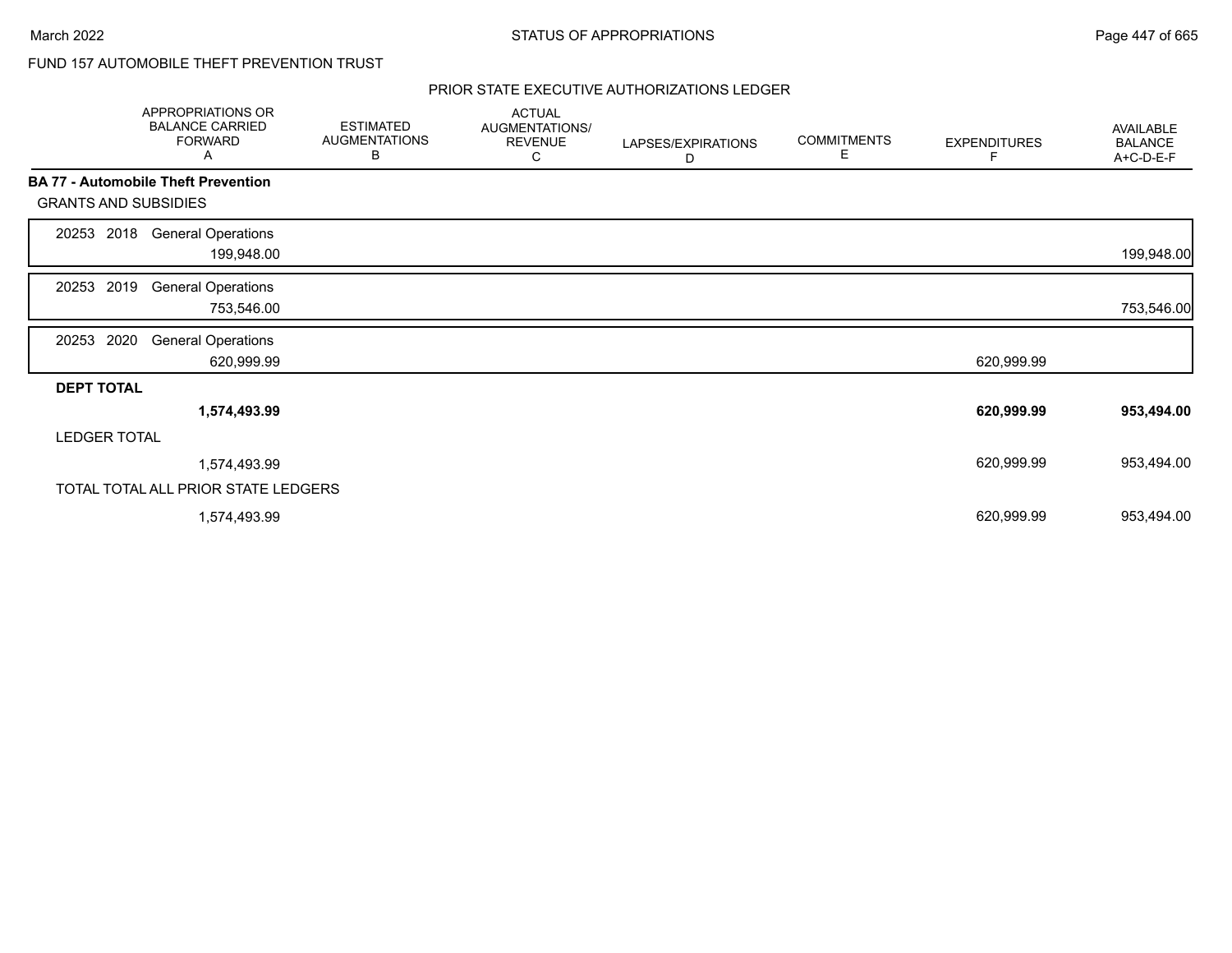# FUND 158 INDUSTRIAL SITES CLEANUP FUND

|                             | APPROPRIATIONS OR<br><b>BALANCE CARRIED</b><br><b>FORWARD</b><br>Α | <b>ESTIMATED</b><br><b>AUGMENTATIONS</b><br>В | <b>ACTUAL</b><br>AUGMENTATIONS/<br><b>REVENUE</b><br>С | LAPSES/EXPIRATIONS<br>D | <b>COMMITMENTS</b><br>E | <b>EXPENDITURES</b> | AVAILABLE<br><b>BALANCE</b><br>A+C-D-E-F |
|-----------------------------|--------------------------------------------------------------------|-----------------------------------------------|--------------------------------------------------------|-------------------------|-------------------------|---------------------|------------------------------------------|
|                             | <b>BA 24 - Community &amp; Economic Develop</b>                    |                                               |                                                        |                         |                         |                     |                                          |
| <b>GENERAL GOVERNMENT</b>   |                                                                    |                                               |                                                        |                         |                         |                     |                                          |
| 2021<br>20054               | Industrial Sites Cleanup-Adm.                                      |                                               |                                                        |                         |                         |                     |                                          |
|                             | 314,000.00                                                         |                                               |                                                        |                         |                         | 63,788.51           | 250,211.49                               |
| <b>GRANTS AND SUBSIDIES</b> |                                                                    |                                               |                                                        |                         |                         |                     |                                          |
| 2021<br>20055               | Industrial Sites Cleanup-Projects                                  |                                               |                                                        |                         |                         |                     |                                          |
|                             | 6,000,000.00                                                       |                                               |                                                        |                         | 2,438,955.00            | 532,408.00          | 3,028,637.00                             |
| <b>DEPT TOTAL</b>           |                                                                    |                                               |                                                        |                         |                         |                     |                                          |
|                             | 6,314,000.00                                                       |                                               |                                                        |                         | 2,438,955.00            | 596,196.51          | 3,278,848.49                             |
| <b>LEDGER TOTAL</b>         |                                                                    |                                               |                                                        |                         |                         |                     |                                          |
|                             | 6,314,000.00                                                       |                                               |                                                        |                         | 2,438,955.00            | 596,196.51          | 3,278,848.49                             |
|                             | TOTAL TOTAL ALL CURRENT STATE LEDGERS                              |                                               |                                                        |                         |                         |                     |                                          |
|                             | 6,314,000.00                                                       |                                               |                                                        |                         | 2,438,955.00            | 596,196.51          | 3,278,848.49                             |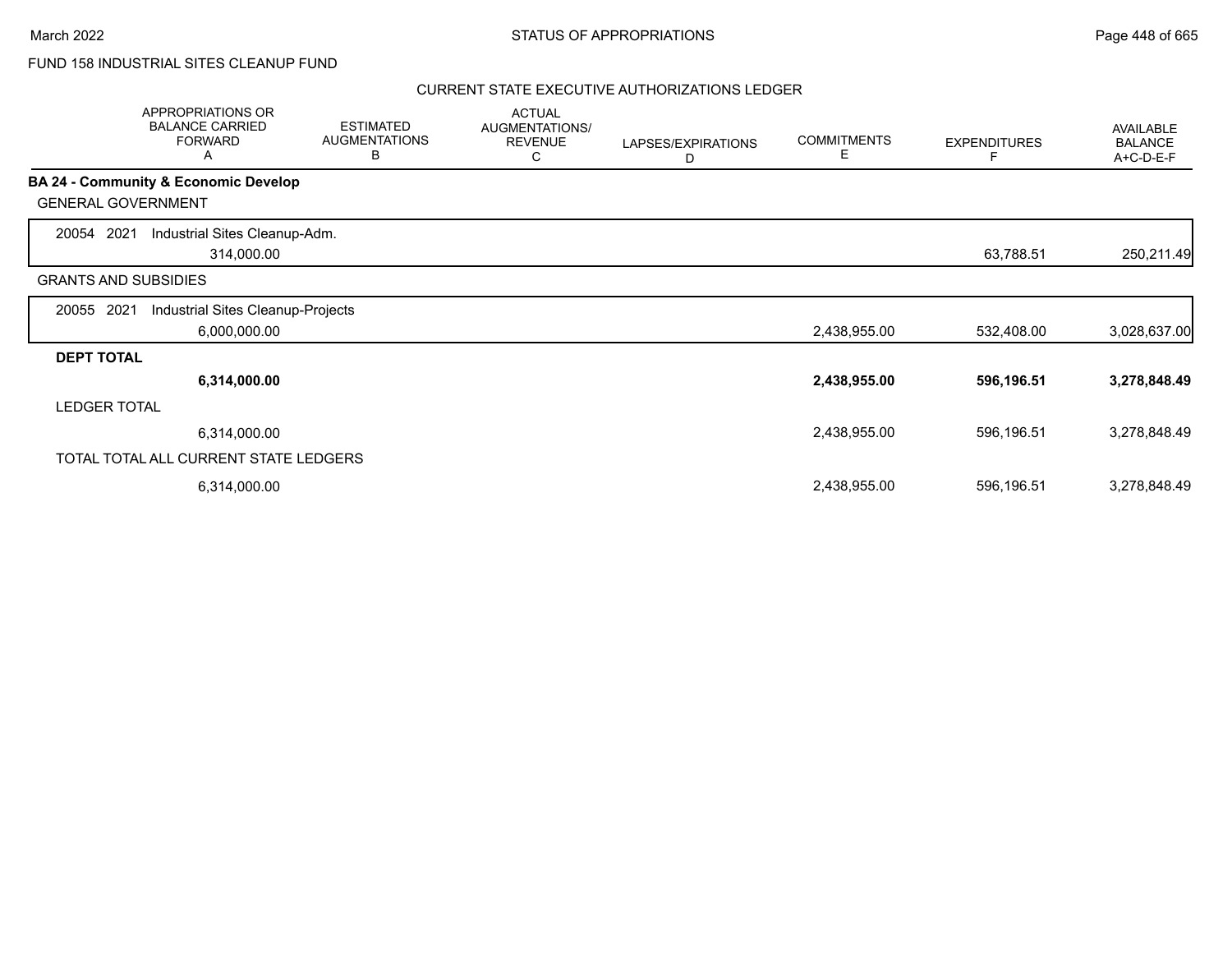# FUND 158 INDUSTRIAL SITES CLEANUP FUND

|                             | <b>APPROPRIATIONS OR</b><br><b>BALANCE CARRIED</b><br><b>FORWARD</b><br>Α | <b>ESTIMATED</b><br><b>AUGMENTATIONS</b><br>в | <b>ACTUAL</b><br><b>AUGMENTATIONS/</b><br><b>REVENUE</b><br>C | LAPSES/EXPIRATIONS<br>D | <b>COMMITMENTS</b><br>Е | <b>EXPENDITURES</b><br>F | <b>AVAILABLE</b><br><b>BALANCE</b><br>A+C-D-E-F |
|-----------------------------|---------------------------------------------------------------------------|-----------------------------------------------|---------------------------------------------------------------|-------------------------|-------------------------|--------------------------|-------------------------------------------------|
|                             | BA 24 - Community & Economic Develop                                      |                                               |                                                               |                         |                         |                          |                                                 |
| <b>GENERAL GOVERNMENT</b>   |                                                                           |                                               |                                                               |                         |                         |                          |                                                 |
| 2020<br>20054               | Industrial Sites Cleanup-Adm.                                             |                                               |                                                               |                         |                         |                          |                                                 |
|                             | 221,343.26                                                                |                                               |                                                               |                         |                         | 4,450.15                 | 216,893.11                                      |
| <b>GRANTS AND SUBSIDIES</b> |                                                                           |                                               |                                                               |                         |                         |                          |                                                 |
| 20055 2018                  | Industrial Sites Cleanup-Projects                                         |                                               |                                                               |                         |                         |                          |                                                 |
|                             | 441,657.00                                                                |                                               |                                                               |                         |                         | 222,466.00               | 219,191.00                                      |
| 2019<br>20055               | Industrial Sites Cleanup-Projects                                         |                                               |                                                               |                         |                         |                          |                                                 |
|                             | 2,213,126.00                                                              |                                               |                                                               |                         | 2,031,588.00            | 125,913.00               | 55,625.00                                       |
| 2020<br>20055               | Industrial Sites Cleanup-Projects                                         |                                               |                                                               |                         |                         |                          |                                                 |
|                             | 4,389,409.00                                                              |                                               |                                                               |                         | 2,195,092.00            | 891,666.00               | 1,302,651.00                                    |
| <b>DEPT TOTAL</b>           |                                                                           |                                               |                                                               |                         |                         |                          |                                                 |
|                             | 7,265,535.26                                                              |                                               |                                                               |                         | 4,226,680.00            | 1,244,495.15             | 1,794,360.11                                    |
| <b>LEDGER TOTAL</b>         |                                                                           |                                               |                                                               |                         |                         |                          |                                                 |
|                             | 7,265,535.26                                                              |                                               |                                                               |                         | 4,226,680.00            | 1,244,495.15             | 1,794,360.11                                    |
|                             | TOTAL TOTAL ALL PRIOR STATE LEDGERS                                       |                                               |                                                               |                         |                         |                          |                                                 |
|                             | 7,265,535.26                                                              |                                               |                                                               |                         | 4.226.680.00            | 1,244,495.15             | 1,794,360.11                                    |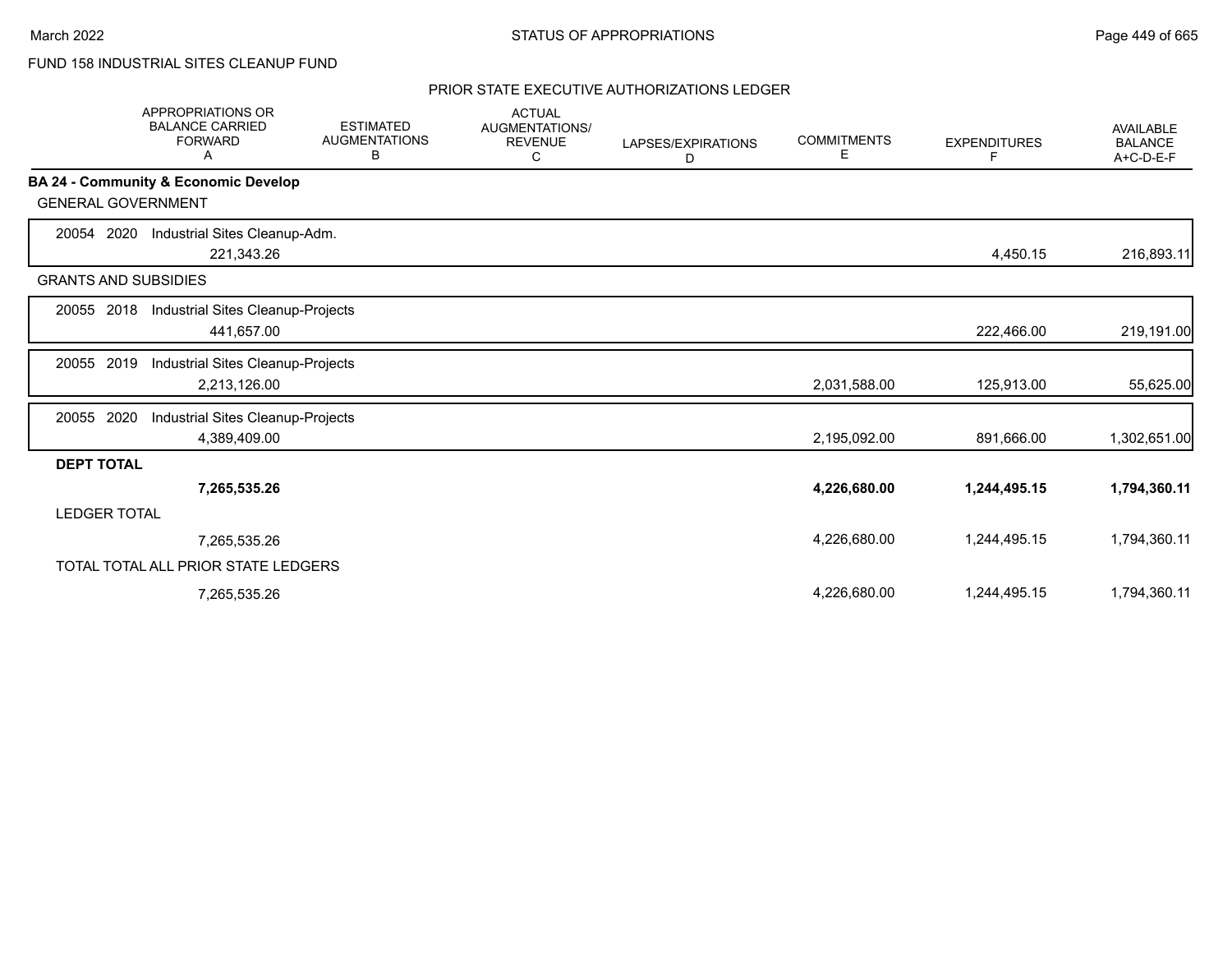# FUND 159 DNA DETECTION FUND

|                             | APPROPRIATIONS OR<br><b>BALANCE CARRIED</b><br><b>FORWARD</b><br>A | <b>ESTIMATED</b><br><b>AUGMENTATIONS</b><br>B | <b>ACTUAL</b><br>AUGMENTATIONS/<br><b>REVENUE</b><br>С | LAPSES/EXPIRATIONS<br>D | <b>COMMITMENTS</b><br>E | <b>EXPENDITURES</b> | AVAILABLE<br><b>BALANCE</b><br>A+C-D-E-F |
|-----------------------------|--------------------------------------------------------------------|-----------------------------------------------|--------------------------------------------------------|-------------------------|-------------------------|---------------------|------------------------------------------|
| <b>BA 20 - State Police</b> |                                                                    |                                               |                                                        |                         |                         |                     |                                          |
|                             | <b>GENERAL GOVERNMENT</b>                                          |                                               |                                                        |                         |                         |                     |                                          |
| 20240                       | 2021<br>DNA Detection of Offenders                                 |                                               |                                                        |                         |                         |                     |                                          |
|                             | 5,152,000.00                                                       |                                               |                                                        |                         | 592,042.69              | 2,640,165.41        | 1,919,791.90                             |
| <b>DEPT TOTAL</b>           |                                                                    |                                               |                                                        |                         |                         |                     |                                          |
|                             | 5,152,000.00                                                       |                                               |                                                        |                         | 592,042.69              | 2,640,165.41        | 1,919,791.90                             |
| <b>LEDGER TOTAL</b>         |                                                                    |                                               |                                                        |                         |                         |                     |                                          |
|                             | 5,152,000.00                                                       |                                               |                                                        |                         | 592,042.69              | 2,640,165.41        | 1,919,791.90                             |
|                             | TOTAL TOTAL ALL CURRENT STATE LEDGERS                              |                                               |                                                        |                         |                         |                     |                                          |
|                             | 5,152,000.00                                                       |                                               |                                                        |                         | 592,042.69              | 2,640,165.41        | 1,919,791.90                             |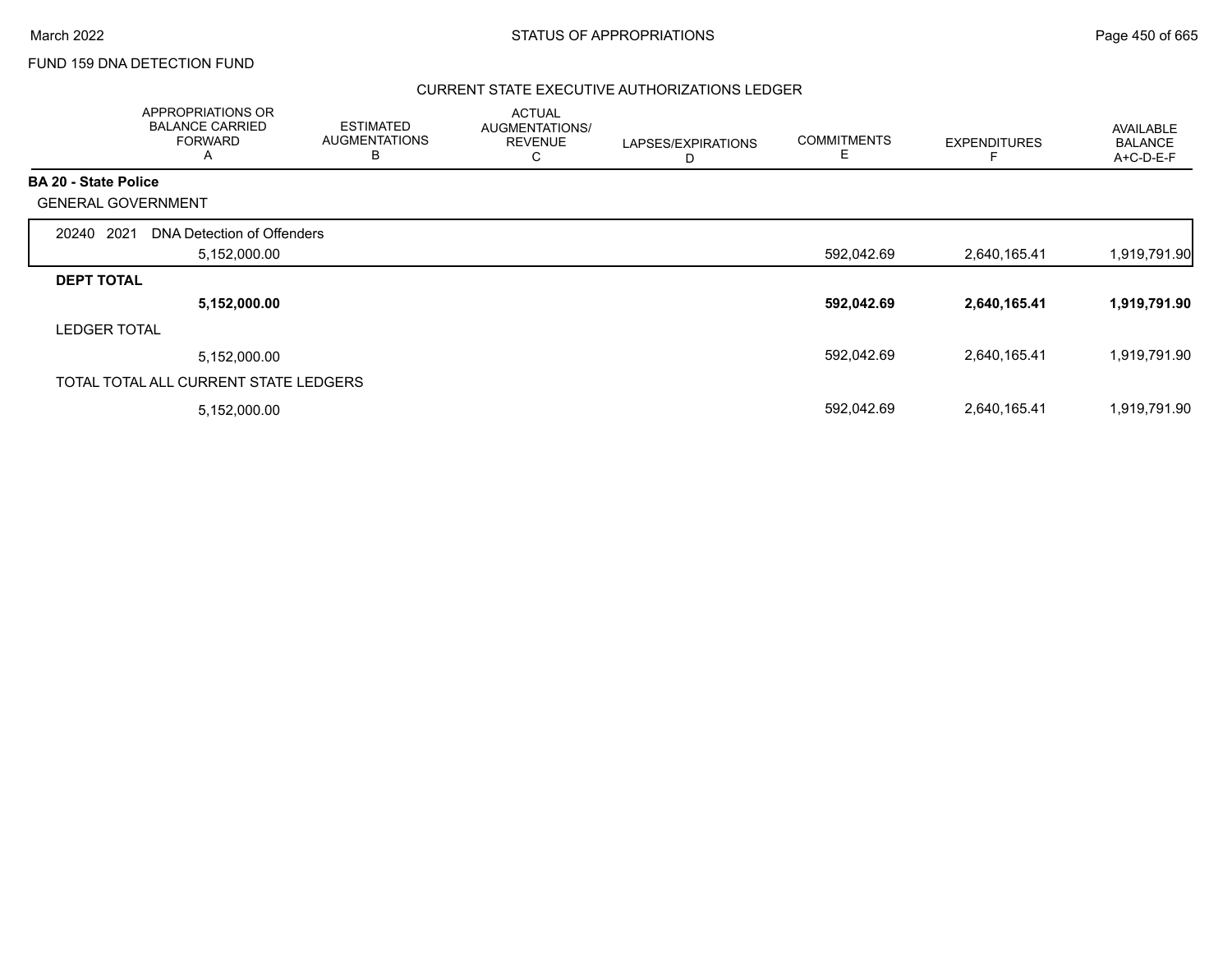# FUND 159 DNA DETECTION FUND

|                           | APPROPRIATIONS OR<br><b>BALANCE CARRIED</b><br><b>FORWARD</b><br>A | <b>ESTIMATED</b><br><b>AUGMENTATIONS</b><br>В | <b>ACTUAL</b><br>AUGMENTATIONS/<br><b>REVENUE</b><br>C | LAPSES/EXPIRATIONS<br>D | <b>COMMITMENTS</b><br>Е | <b>EXPENDITURES</b> | AVAILABLE<br><b>BALANCE</b><br>A+C-D-E-F |
|---------------------------|--------------------------------------------------------------------|-----------------------------------------------|--------------------------------------------------------|-------------------------|-------------------------|---------------------|------------------------------------------|
| BA 20 - State Police      |                                                                    |                                               |                                                        |                         |                         |                     |                                          |
| <b>GENERAL GOVERNMENT</b> |                                                                    |                                               |                                                        |                         |                         |                     |                                          |
| 2018<br>20240             | DNA Detection of Offenders                                         |                                               |                                                        |                         |                         |                     |                                          |
|                           | 13.14                                                              |                                               |                                                        |                         | 13.14                   |                     |                                          |
| 2020<br>20240             | DNA Detection of Offenders                                         |                                               |                                                        |                         |                         |                     |                                          |
|                           | 2,297,677.40                                                       |                                               |                                                        |                         |                         | 59,834.62           | 2,237,842.78                             |
| <b>DEPT TOTAL</b>         |                                                                    |                                               |                                                        |                         |                         |                     |                                          |
|                           | 2,297,690.54                                                       |                                               |                                                        |                         | 13.14                   | 59,834.62           | 2,237,842.78                             |
| <b>LEDGER TOTAL</b>       |                                                                    |                                               |                                                        |                         |                         |                     |                                          |
|                           | 2,297,690.54                                                       |                                               |                                                        |                         | 13.14                   | 59,834.62           | 2,237,842.78                             |
|                           | TOTAL TOTAL ALL PRIOR STATE LEDGERS                                |                                               |                                                        |                         |                         |                     |                                          |
|                           | 2,297,690.54                                                       |                                               |                                                        |                         | 13.14                   | 59,834.62           | 2,237,842.78                             |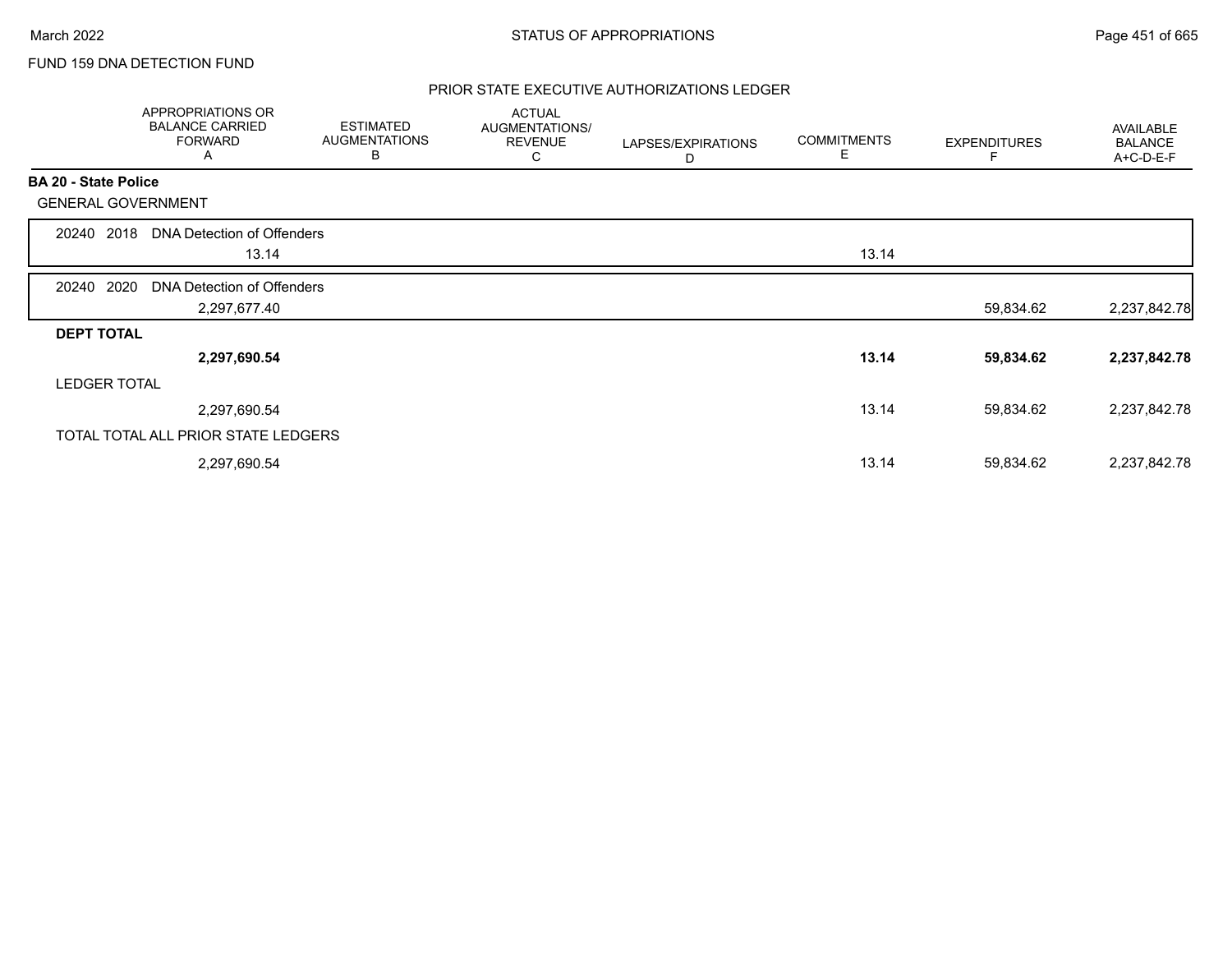# FUND 160 SMALL BUSINESS FIRST FUND

|                             | APPROPRIATIONS OR<br><b>BALANCE CARRIED</b><br><b>FORWARD</b><br>A | <b>ESTIMATED</b><br><b>AUGMENTATIONS</b><br>В | <b>ACTUAL</b><br>AUGMENTATIONS/<br><b>REVENUE</b><br>С | LAPSES/EXPIRATIONS<br>D | <b>COMMITMENTS</b><br>Е | <b>EXPENDITURES</b> | <b>AVAILABLE</b><br><b>BALANCE</b><br>A+C-D-E-F |
|-----------------------------|--------------------------------------------------------------------|-----------------------------------------------|--------------------------------------------------------|-------------------------|-------------------------|---------------------|-------------------------------------------------|
|                             | BA 24 - Community & Economic Develop                               |                                               |                                                        |                         |                         |                     |                                                 |
| <b>GENERAL GOVERNMENT</b>   |                                                                    |                                               |                                                        |                         |                         |                     |                                                 |
| 20056<br>2021               | Administration                                                     |                                               |                                                        |                         |                         |                     |                                                 |
|                             | 1,958,000.00                                                       |                                               |                                                        |                         | 9,089.00                | 324,059.40          | 1,624,851.60                                    |
| <b>GRANTS AND SUBSIDIES</b> |                                                                    |                                               |                                                        |                         |                         |                     |                                                 |
| 20046<br>2021               | Community Economic Dev. Loans                                      |                                               |                                                        |                         |                         |                     |                                                 |
|                             | 3,000,000.00                                                       |                                               |                                                        |                         | 200,000.00              |                     | 2,800,000.00                                    |
| 2021<br>20057               | Loans                                                              |                                               |                                                        |                         |                         |                     |                                                 |
|                             | 5,042,000.00                                                       |                                               |                                                        |                         | 746,000.00              | 1,576,500.00        | 2,719,500.00                                    |
| <b>DEPT TOTAL</b>           |                                                                    |                                               |                                                        |                         |                         |                     |                                                 |
|                             | 10,000,000.00                                                      |                                               |                                                        |                         | 955,089.00              | 1,900,559.40        | 7,144,351.60                                    |
| <b>LEDGER TOTAL</b>         |                                                                    |                                               |                                                        |                         |                         |                     |                                                 |
|                             | 10,000,000.00                                                      |                                               |                                                        |                         | 955,089.00              | 1,900,559.40        | 7,144,351.60                                    |
|                             | TOTAL TOTAL ALL CURRENT STATE LEDGERS                              |                                               |                                                        |                         |                         |                     |                                                 |
|                             | 10,000,000.00                                                      |                                               |                                                        |                         | 955,089.00              | 1,900,559.40        | 7,144,351.60                                    |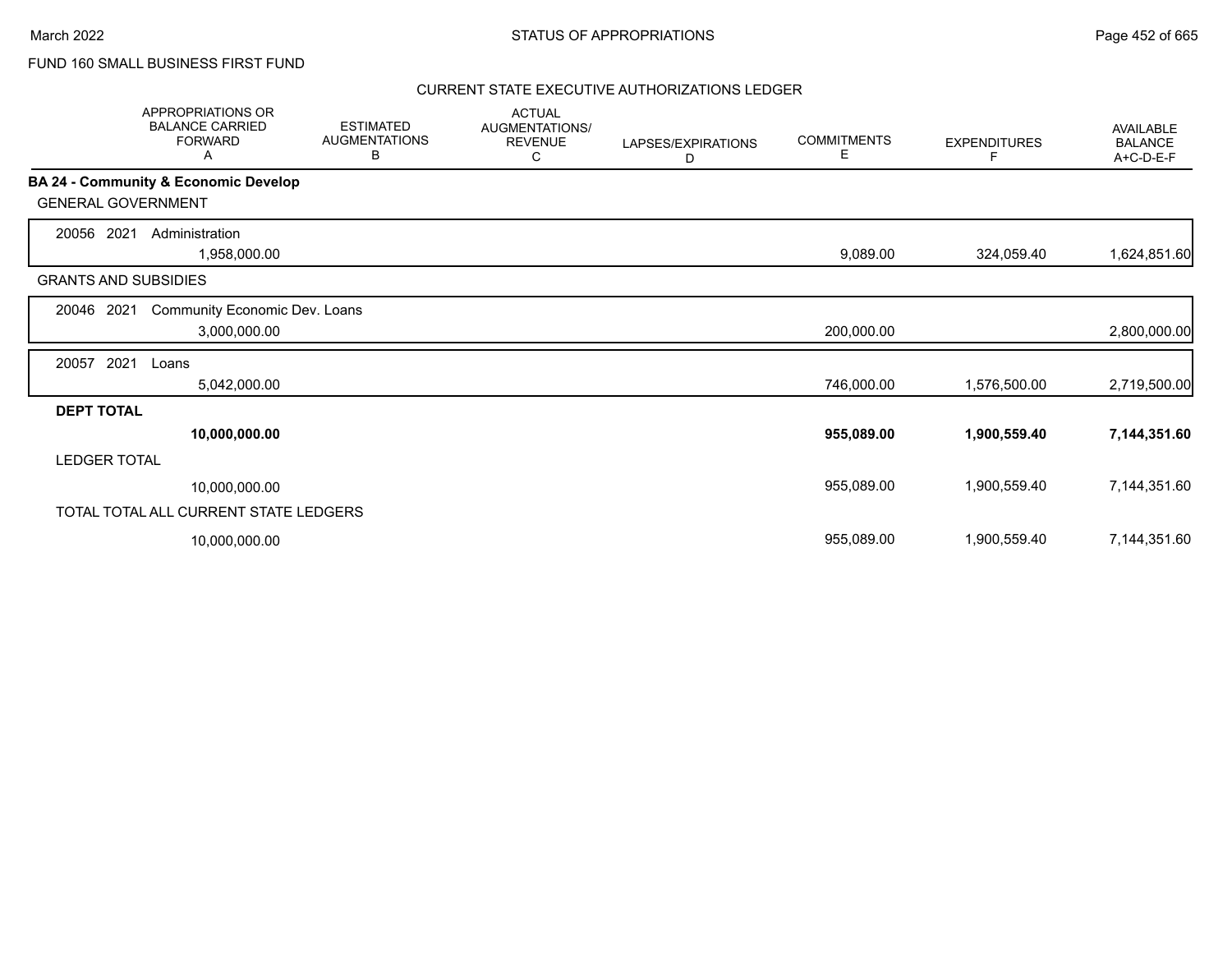# FUND 160 SMALL BUSINESS FIRST FUND

|                             | <b>APPROPRIATIONS OR</b><br><b>BALANCE CARRIED</b><br><b>FORWARD</b><br>A | <b>ESTIMATED</b><br><b>AUGMENTATIONS</b><br>В | <b>ACTUAL</b><br>AUGMENTATIONS/<br><b>REVENUE</b><br>С | LAPSES/EXPIRATIONS<br>D | <b>COMMITMENTS</b><br>Е | <b>EXPENDITURES</b><br>F | <b>AVAILABLE</b><br><b>BALANCE</b><br>A+C-D-E-F |
|-----------------------------|---------------------------------------------------------------------------|-----------------------------------------------|--------------------------------------------------------|-------------------------|-------------------------|--------------------------|-------------------------------------------------|
|                             | BA 24 - Community & Economic Develop                                      |                                               |                                                        |                         |                         |                          |                                                 |
| <b>GENERAL GOVERNMENT</b>   |                                                                           |                                               |                                                        |                         |                         |                          |                                                 |
| 20056 2020                  | Administration<br>1,456,743.32                                            |                                               |                                                        |                         |                         | 12,672.88                | 1,444,070.44                                    |
| <b>GRANTS AND SUBSIDIES</b> |                                                                           |                                               |                                                        |                         |                         |                          |                                                 |
|                             | 20046 2018 Community Economic Dev. Loans<br>200,000.00                    |                                               |                                                        |                         |                         |                          | 200,000.00                                      |
| 20046 2020                  | Community Economic Dev. Loans<br>4,808,178.00                             |                                               |                                                        |                         |                         | 33,178.00                | 4,775,000.00                                    |
| 20057 2018 Loans            | 746,000.00                                                                |                                               |                                                        |                         |                         |                          | 746,000.00                                      |
| 20057 2019                  | Loans<br>650,000.00                                                       |                                               |                                                        |                         | 650,000.00              |                          |                                                 |
| 20057 2020                  | Loans<br>9,164,272.00                                                     |                                               |                                                        |                         |                         | 1,693,750.00             | 7,470,522.00                                    |
| <b>DEPT TOTAL</b>           |                                                                           |                                               |                                                        |                         |                         |                          |                                                 |
|                             | 17,025,193.32                                                             |                                               |                                                        |                         | 650,000.00              | 1,739,600.88             | 14,635,592.44                                   |
| <b>LEDGER TOTAL</b>         |                                                                           |                                               |                                                        |                         |                         |                          |                                                 |
|                             | 17,025,193.32                                                             |                                               |                                                        |                         | 650,000.00              | 1,739,600.88             | 14,635,592.44                                   |
|                             | TOTAL TOTAL ALL PRIOR STATE LEDGERS                                       |                                               |                                                        |                         |                         |                          |                                                 |
|                             | 17,025,193.32                                                             |                                               |                                                        |                         | 650,000.00              | 1,739,600.88             | 14,635,592.44                                   |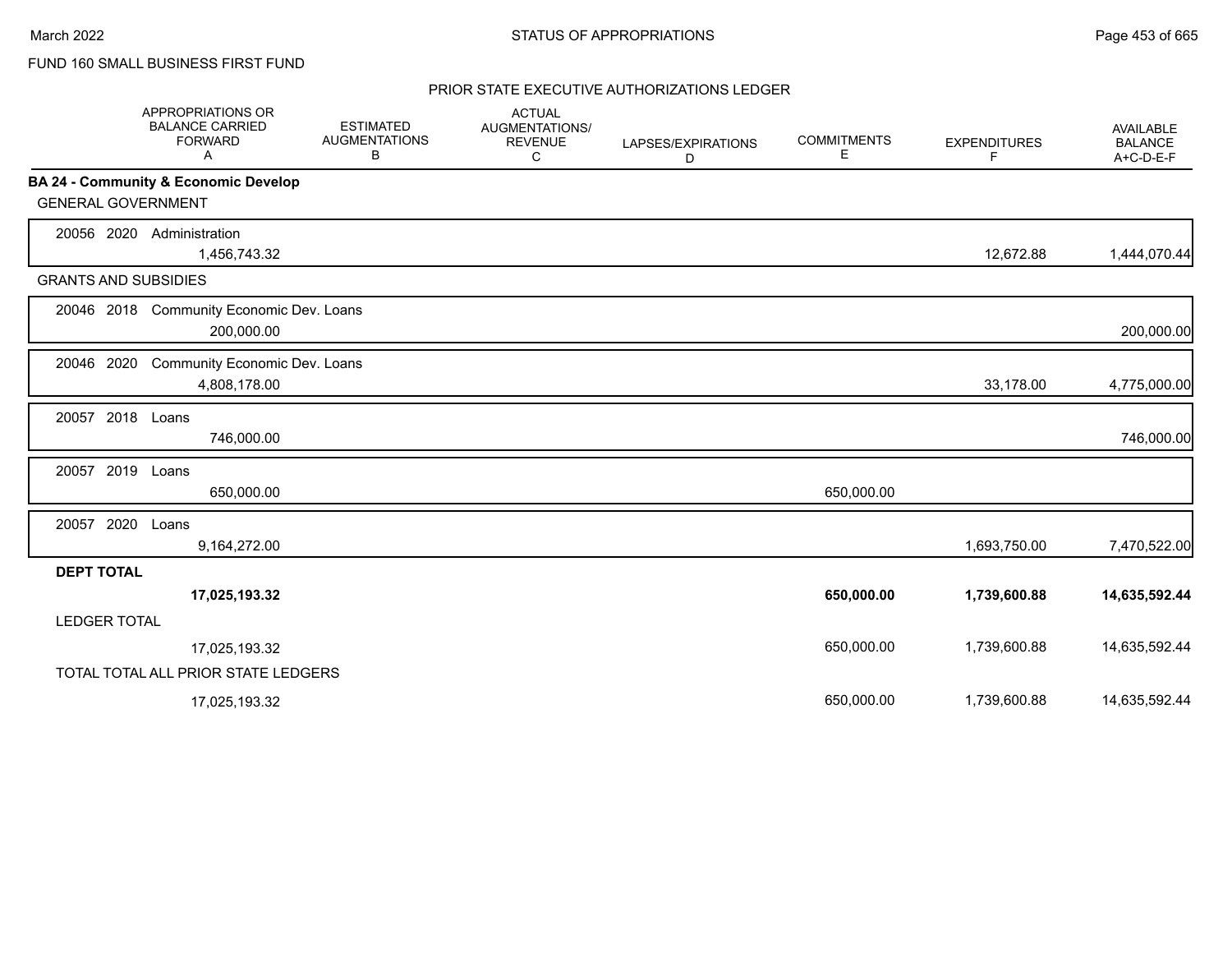# FUND 160 SMALL BUSINESS FIRST FUND

#### RESTRICTED REVENUE LEDGER

|                             | APPROPRIATIONS OR<br><b>BALANCE CARRIED</b><br>FORWARD<br>A | <b>ESTIMATED</b><br><b>AUGMENTATIONS</b><br>в | <b>ACTUAL</b><br><b>AUGMENTATIONS/</b><br><b>REVENUE</b><br>C | LAPSES/EXPIRATIONS<br>D | <b>COMMITMENTS</b><br>Е | <b>EXPENDITURES</b> | AVAILABLE<br><b>BALANCE</b><br>A+C-D-E-F |
|-----------------------------|-------------------------------------------------------------|-----------------------------------------------|---------------------------------------------------------------|-------------------------|-------------------------|---------------------|------------------------------------------|
|                             | BA 24 - Community & Economic Develop                        |                                               |                                                               |                         |                         |                     |                                          |
| <b>GRANTS AND SUBSIDIES</b> |                                                             |                                               |                                                               |                         |                         |                     |                                          |
| 2021<br>60049               | <b>Pollution Prevention Assistance Acct</b>                 |                                               |                                                               |                         |                         |                     |                                          |
|                             | 1,398,749.56                                                |                                               | 47,355.02                                                     |                         |                         |                     | 1,446,104.58                             |
| <b>DEPT TOTAL</b>           |                                                             |                                               |                                                               |                         |                         |                     |                                          |
|                             | 1,398,749.56                                                |                                               | 47,355.02                                                     |                         |                         |                     | 1,446,104.58                             |
| <b>LEDGER TOTAL</b>         |                                                             |                                               |                                                               |                         |                         |                     |                                          |
|                             | 1,398,749.56                                                |                                               | 47,355.02                                                     |                         |                         |                     | 1,446,104.58                             |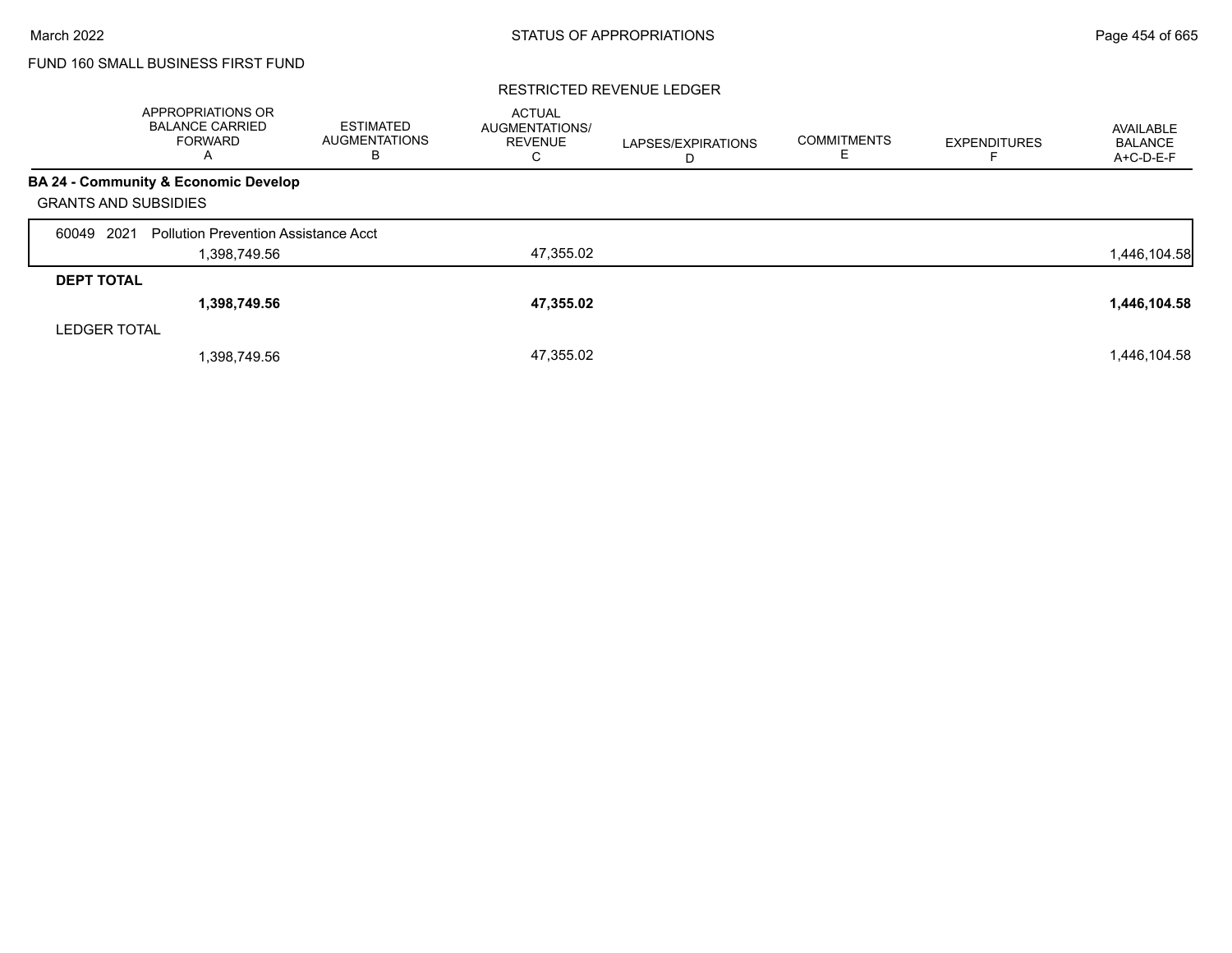#### CURRENT STATE APPROPRIATIONS LEDGER

|                     | <b>APPROPRIATIONS OR</b><br><b>BALANCE CARRIED</b><br><b>FORWARD</b><br>$\mathsf{H}$ | <b>ESTIMATED</b><br><b>AUGMENTATIONS</b><br>В | <b>ACTUAL</b><br>AUGMENTATIONS/<br><b>REVENUE</b><br>C | LAPSES/EXPIRATIONS<br>D | <b>COMMITMENTS</b><br>Ε | <b>EXPENDITURES</b> | <b>AVAILABLE</b><br><b>BALANCE</b><br>A+C-D-E-F |
|---------------------|--------------------------------------------------------------------------------------|-----------------------------------------------|--------------------------------------------------------|-------------------------|-------------------------|---------------------|-------------------------------------------------|
|                     | <b>BA 24 - Community &amp; Economic Develop</b>                                      |                                               |                                                        |                         |                         |                     |                                                 |
|                     | <b>GRANTS AND SUBSIDIES</b>                                                          |                                               |                                                        |                         |                         |                     |                                                 |
| 10281               | Ben FranklinTech Development Authority<br>2021<br>35,000,000.00                      |                                               |                                                        |                         | 3,500,688.41            | 10,862,142.14       | 20,637,169.45                                   |
| <b>DEPT TOTAL</b>   |                                                                                      |                                               |                                                        |                         |                         |                     |                                                 |
|                     | 35,000,000.00                                                                        |                                               |                                                        |                         | 3,500,688.41            | 10,862,142.14       | 20,637,169.45                                   |
| <b>LEDGER TOTAL</b> |                                                                                      |                                               |                                                        |                         |                         |                     |                                                 |
|                     | 35,000,000.00                                                                        |                                               |                                                        |                         | 3,500,688.41            | 10,862,142.14       | 20,637,169.45                                   |
|                     | TOTAL TOTAL ALL CURRENT STATE LEDGERS                                                |                                               |                                                        |                         |                         |                     |                                                 |
|                     | 35,000,000.00                                                                        |                                               |                                                        |                         | 3,500,688.41            | 10,862,142.14       | 20,637,169.45                                   |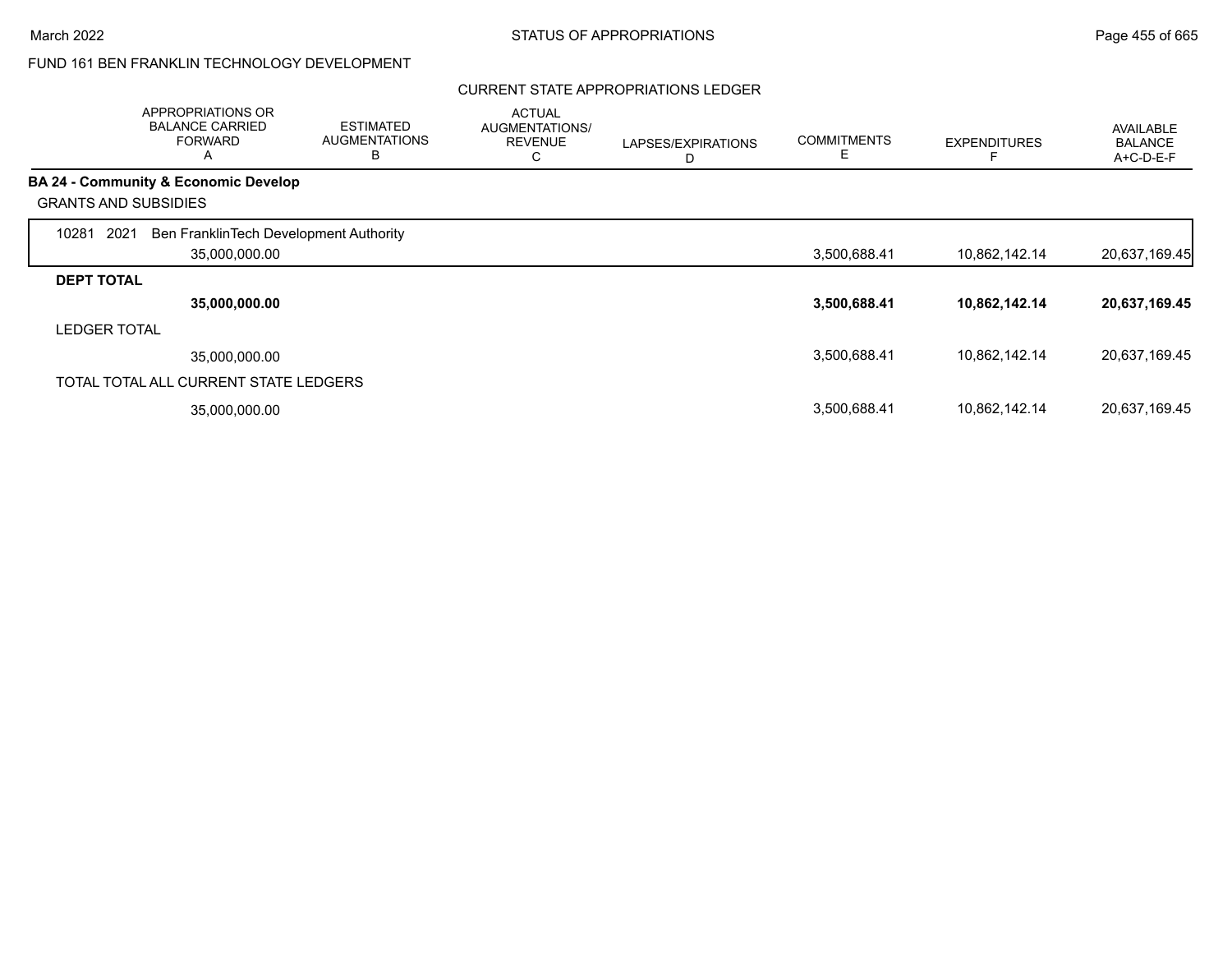#### PRIOR STATE APPROPRIATIONS LEDGER

|                   | APPROPRIATIONS OR<br><b>BALANCE CARRIED</b><br><b>FORWARD</b><br>Α | <b>ESTIMATED</b><br><b>AUGMENTATIONS</b><br>В | <b>ACTUAL</b><br>AUGMENTATIONS/<br><b>REVENUE</b><br>С | LAPSES/EXPIRATIONS<br>D | <b>COMMITMENTS</b><br>Е | <b>EXPENDITURES</b> | <b>AVAILABLE</b><br><b>BALANCE</b><br>A+C-D-E-F |
|-------------------|--------------------------------------------------------------------|-----------------------------------------------|--------------------------------------------------------|-------------------------|-------------------------|---------------------|-------------------------------------------------|
|                   | <b>BA 24 - Community &amp; Economic Develop</b>                    |                                               |                                                        |                         |                         |                     |                                                 |
|                   | <b>GRANTS AND SUBSIDIES</b>                                        |                                               |                                                        |                         |                         |                     |                                                 |
| 10281             | Ben FranklinTech Development Authority<br>2019<br>20,000.00        |                                               |                                                        |                         |                         |                     | 20,000.00                                       |
| 10281             | 2020<br>Ben FranklinTech Development Authority                     |                                               |                                                        |                         |                         |                     |                                                 |
|                   | 20,391,356.49                                                      |                                               |                                                        |                         | 24,490.14               | 32,708.91           | 20,334,157.44                                   |
| <b>DEPT TOTAL</b> |                                                                    |                                               |                                                        |                         |                         |                     |                                                 |
|                   | 20,411,356.49                                                      |                                               |                                                        |                         | 24,490.14               | 32,708.91           | 20,354,157.44                                   |
|                   | <b>LEDGER TOTAL</b>                                                |                                               |                                                        |                         |                         |                     |                                                 |
|                   | 20,411,356.49                                                      |                                               |                                                        |                         | 24,490.14               | 32,708.91           | 20,354,157.44                                   |
|                   | TOTAL TOTAL ALL PRIOR STATE LEDGERS                                |                                               |                                                        |                         |                         |                     |                                                 |
|                   | 20,411,356.49                                                      |                                               |                                                        |                         | 24,490.14               | 32,708.91           | 20,354,157.44                                   |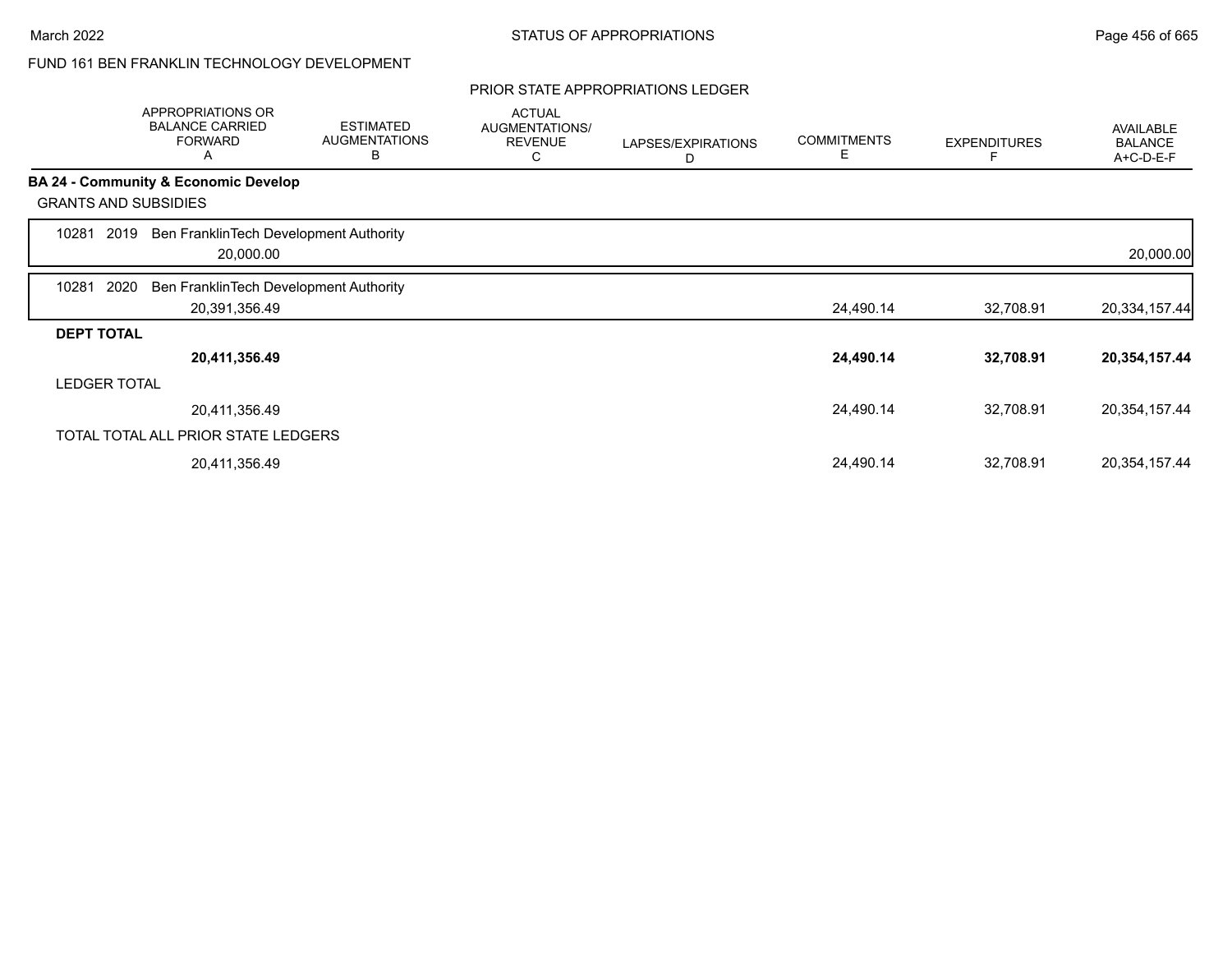### RESTRICTED RECEIPTS LEDGER

|                           | APPROPRIATIONS OR<br><b>BALANCE CARRIED</b><br><b>FORWARD</b><br>$\overline{A}$ | <b>ESTIMATED</b><br><b>AUGMENTATIONS</b><br>В | <b>ACTUAL</b><br><b>AUGMENTATIONS/</b><br><b>REVENUE</b><br>С | LAPSES/EXPIRATIONS<br>D | <b>COMMITMENTS</b> | <b>EXPENDITURES</b> | AVAILABLE<br><b>BALANCE</b><br>A+C-D-E-F |
|---------------------------|---------------------------------------------------------------------------------|-----------------------------------------------|---------------------------------------------------------------|-------------------------|--------------------|---------------------|------------------------------------------|
|                           | <b>BA 24 - Community &amp; Economic Develop</b>                                 |                                               |                                                               |                         |                    |                     |                                          |
| <b>GENERAL GOVERNMENT</b> |                                                                                 |                                               |                                                               |                         |                    |                     |                                          |
| 2021<br>40117             | PA Tech Invest Auth-Revolving Loan Acct                                         |                                               |                                                               |                         |                    |                     |                                          |
|                           | 14,761,944.59                                                                   |                                               | 4,761,118.29                                                  |                         | 1,000,000.00       | 3,047,902.62        | 15,475,160.26                            |
| <b>DEPT TOTAL</b>         |                                                                                 |                                               |                                                               |                         |                    |                     |                                          |
|                           | 14,761,944.59                                                                   |                                               | 4,761,118.29                                                  |                         | 1,000,000.00       | 3,047,902.62        | 15,475,160.26                            |
| <b>LEDGER TOTAL</b>       |                                                                                 |                                               |                                                               |                         |                    |                     |                                          |
|                           | 14,761,944.59                                                                   |                                               | 4,761,118.29                                                  |                         | 1.000.000.00       | 3.047.902.62        | 15,475,160.26                            |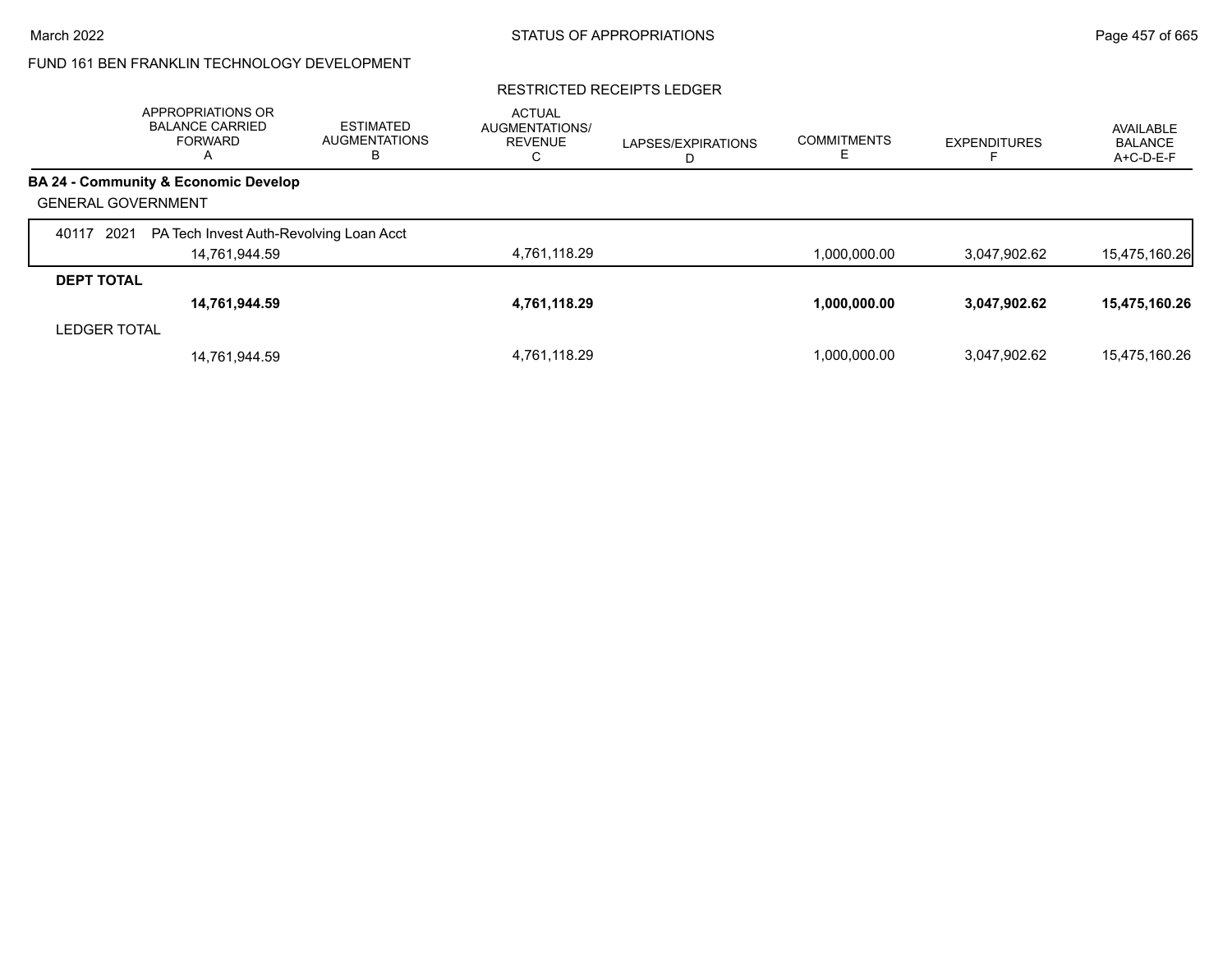### RESTRICTED REVENUE LEDGER

|                             | APPROPRIATIONS OR<br><b>BALANCE CARRIED</b><br><b>FORWARD</b><br>А | <b>ESTIMATED</b><br><b>AUGMENTATIONS</b><br>В | <b>ACTUAL</b><br>AUGMENTATIONS/<br><b>REVENUE</b><br>С | LAPSES/EXPIRATIONS<br>D | <b>COMMITMENTS</b> | <b>EXPENDITURES</b> | AVAILABLE<br><b>BALANCE</b><br>A+C-D-E-F |
|-----------------------------|--------------------------------------------------------------------|-----------------------------------------------|--------------------------------------------------------|-------------------------|--------------------|---------------------|------------------------------------------|
|                             | <b>BA 24 - Community &amp; Economic Develop</b>                    |                                               |                                                        |                         |                    |                     |                                          |
| <b>GRANTS AND SUBSIDIES</b> |                                                                    |                                               |                                                        |                         |                    |                     |                                          |
| 60375 2021                  | Innovate in PA Program                                             |                                               |                                                        |                         |                    |                     |                                          |
|                             | 952,097.38                                                         |                                               |                                                        |                         |                    | 952,097.38          |                                          |
| <b>DEPT TOTAL</b>           |                                                                    |                                               |                                                        |                         |                    |                     |                                          |
|                             | 952,097.38                                                         |                                               |                                                        |                         |                    | 952,097.38          |                                          |
| <b>LEDGER TOTAL</b>         |                                                                    |                                               |                                                        |                         |                    |                     |                                          |
|                             | 952,097.38                                                         |                                               |                                                        |                         |                    | 952,097.38          |                                          |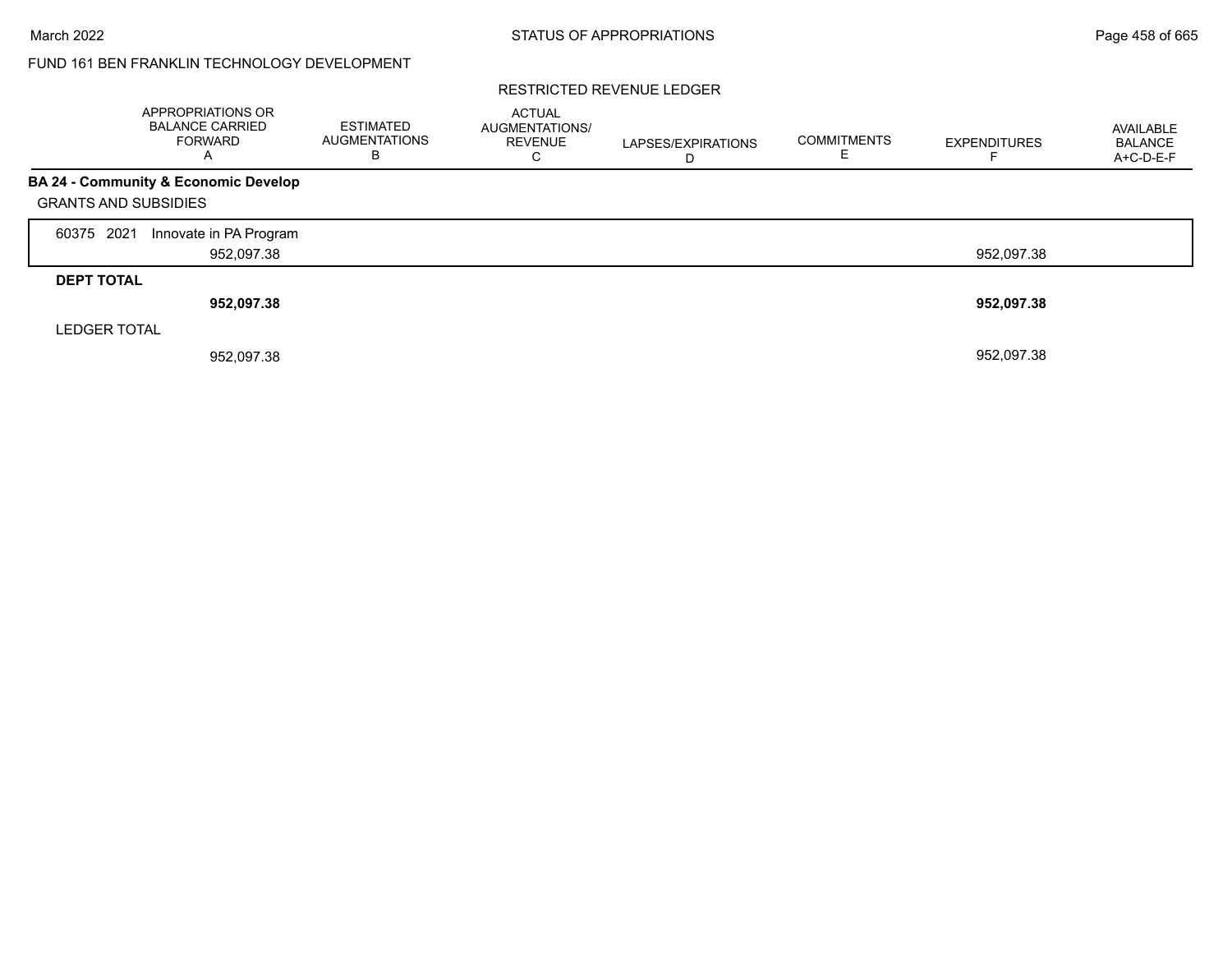# FUND 162 MED CARE AVAIL & REDUCT OF ERR FUND

|                          | APPROPRIATIONS OR<br><b>BALANCE CARRIED</b><br><b>FORWARD</b><br>A | <b>ESTIMATED</b><br><b>AUGMENTATIONS</b><br>B | <b>ACTUAL</b><br>AUGMENTATIONS/<br><b>REVENUE</b><br>C | LAPSES/EXPIRATIONS<br>D | <b>COMMITMENTS</b><br>E. | <b>EXPENDITURES</b> | <b>AVAILABLE</b><br><b>BALANCE</b><br>A+C-D-E-F |
|--------------------------|--------------------------------------------------------------------|-----------------------------------------------|--------------------------------------------------------|-------------------------|--------------------------|---------------------|-------------------------------------------------|
| <b>BA 79 - Insurance</b> |                                                                    |                                               |                                                        |                         |                          |                     |                                                 |
|                          | <b>GENERAL GOVERNMENT</b>                                          |                                               |                                                        |                         |                          |                     |                                                 |
| 20306 2021               | <b>General Operations</b>                                          |                                               |                                                        |                         |                          |                     |                                                 |
|                          | 14,911,000.00                                                      |                                               |                                                        |                         | 4,948,176.30             | 5,737,826.10        | 4,224,997.60                                    |
|                          | <b>GRANTS AND SUBSIDIES</b>                                        |                                               |                                                        |                         |                          |                     |                                                 |
| 20307                    | Payment of Claims<br>2021                                          |                                               |                                                        |                         |                          |                     |                                                 |
|                          | 195,020,000.00                                                     |                                               |                                                        |                         |                          | 141,456,060.00      | 53,563,940.00                                   |
| <b>DEPT TOTAL</b>        |                                                                    |                                               |                                                        |                         |                          |                     |                                                 |
|                          | 209,931,000.00                                                     |                                               |                                                        |                         | 4,948,176.30             | 147,193,886.10      | 57,788,937.60                                   |
| <b>LEDGER TOTAL</b>      |                                                                    |                                               |                                                        |                         |                          |                     |                                                 |
|                          | 209,931,000.00                                                     |                                               |                                                        |                         | 4,948,176.30             | 147,193,886.10      | 57,788,937.60                                   |
|                          | TOTAL TOTAL ALL CURRENT STATE LEDGERS                              |                                               |                                                        |                         |                          |                     |                                                 |
|                          | 209,931,000.00                                                     |                                               |                                                        |                         | 4,948,176.30             | 147,193,886.10      | 57,788,937.60                                   |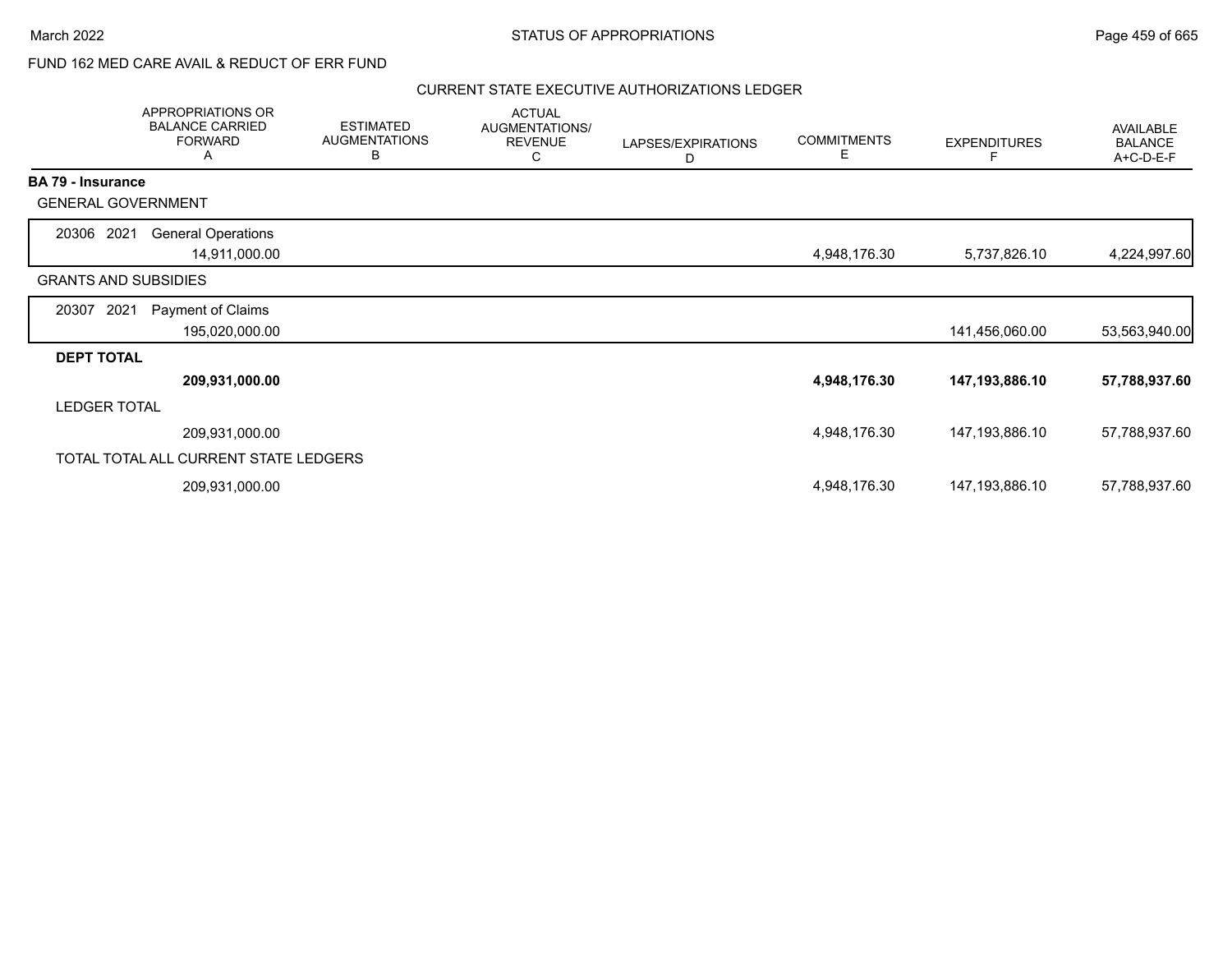# FUND 162 MED CARE AVAIL & REDUCT OF ERR FUND

|                             | APPROPRIATIONS OR<br><b>BALANCE CARRIED</b><br><b>FORWARD</b><br>A | <b>ESTIMATED</b><br><b>AUGMENTATIONS</b><br>В | <b>ACTUAL</b><br>AUGMENTATIONS/<br><b>REVENUE</b><br>С | LAPSES/EXPIRATIONS<br>D | <b>COMMITMENTS</b><br>Е | <b>EXPENDITURES</b><br>F | AVAILABLE<br><b>BALANCE</b><br>A+C-D-E-F |
|-----------------------------|--------------------------------------------------------------------|-----------------------------------------------|--------------------------------------------------------|-------------------------|-------------------------|--------------------------|------------------------------------------|
| <b>BA 79 - Insurance</b>    |                                                                    |                                               |                                                        |                         |                         |                          |                                          |
| <b>GENERAL GOVERNMENT</b>   |                                                                    |                                               |                                                        |                         |                         |                          |                                          |
| 20306 2019                  | <b>General Operations</b>                                          |                                               |                                                        |                         |                         |                          |                                          |
|                             | 589,274.38                                                         |                                               |                                                        |                         |                         |                          | 589,274.38                               |
| 20306 2020                  | <b>General Operations</b>                                          |                                               |                                                        |                         |                         |                          |                                          |
|                             | 9,006,769.46                                                       |                                               |                                                        |                         |                         | 882,330.39               | 8,124,439.07                             |
| <b>GRANTS AND SUBSIDIES</b> |                                                                    |                                               |                                                        |                         |                         |                          |                                          |
| 2020<br>20307               | Payment of Claims                                                  |                                               |                                                        |                         |                         |                          |                                          |
|                             | 26,244,171.00                                                      |                                               |                                                        |                         |                         |                          | 26,244,171.00                            |
| <b>DEPT TOTAL</b>           |                                                                    |                                               |                                                        |                         |                         |                          |                                          |
|                             | 35,840,214.84                                                      |                                               |                                                        |                         |                         | 882,330.39               | 34,957,884.45                            |
| <b>LEDGER TOTAL</b>         |                                                                    |                                               |                                                        |                         |                         |                          |                                          |
|                             | 35,840,214.84                                                      |                                               |                                                        |                         |                         | 882,330.39               | 34,957,884.45                            |
|                             | TOTAL TOTAL ALL PRIOR STATE LEDGERS                                |                                               |                                                        |                         |                         |                          |                                          |
|                             | 35,840,214.84                                                      |                                               |                                                        |                         |                         | 882,330.39               | 34,957,884.45                            |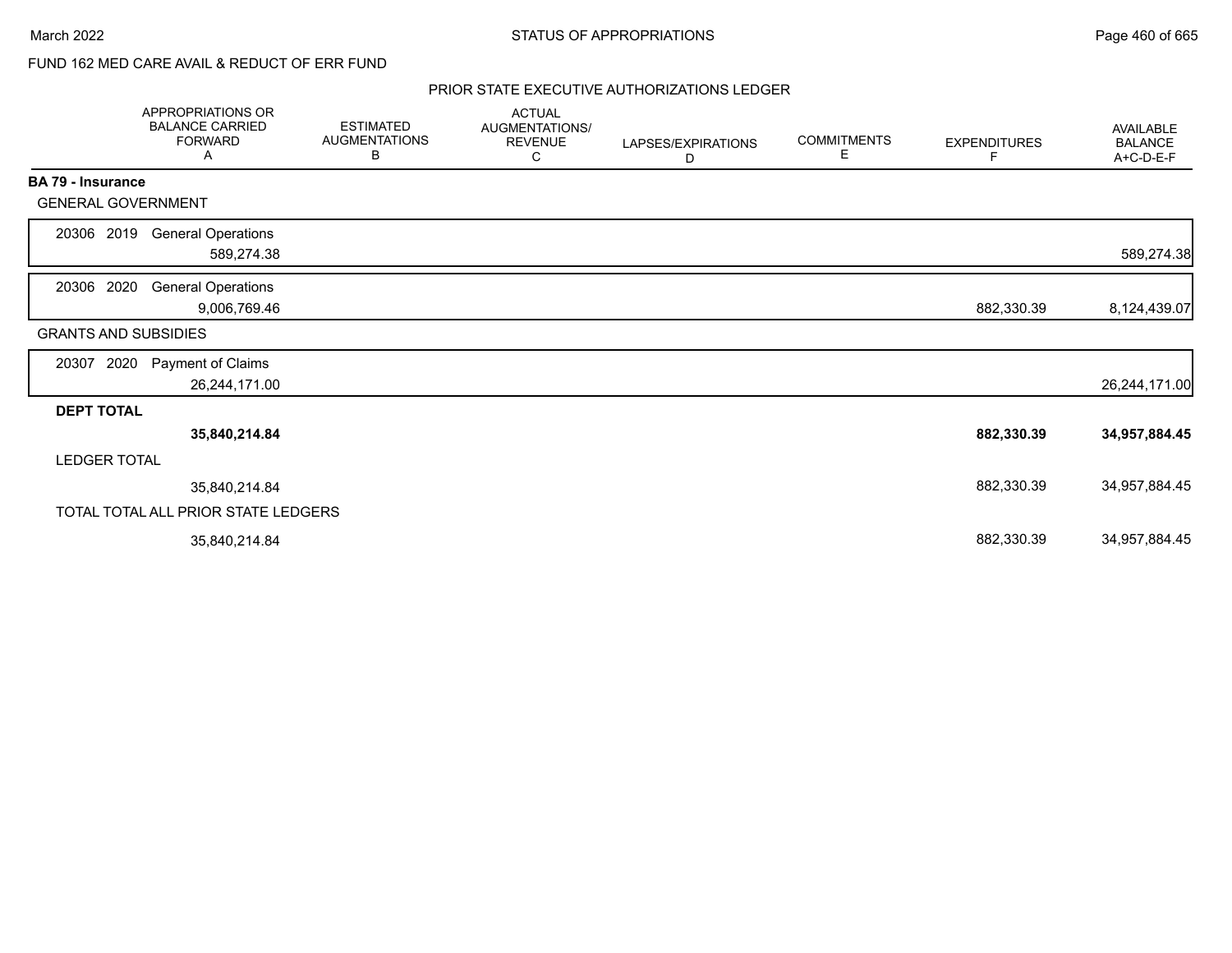# FUND 163 PATIENT SAFETY TRUST FUND

|                           | APPROPRIATIONS OR<br><b>BALANCE CARRIED</b><br><b>FORWARD</b><br>$\mathsf{A}$ | <b>ESTIMATED</b><br><b>AUGMENTATIONS</b><br>в | <b>ACTUAL</b><br>AUGMENTATIONS/<br><b>REVENUE</b><br>С | LAPSES/EXPIRATIONS<br>D | <b>COMMITMENTS</b><br>E. | <b>EXPENDITURES</b> | AVAILABLE<br><b>BALANCE</b><br>A+C-D-E-F |
|---------------------------|-------------------------------------------------------------------------------|-----------------------------------------------|--------------------------------------------------------|-------------------------|--------------------------|---------------------|------------------------------------------|
|                           | <b>BA 83 - Patient Safety Authority</b>                                       |                                               |                                                        |                         |                          |                     |                                          |
| <b>GENERAL GOVERNMENT</b> |                                                                               |                                               |                                                        |                         |                          |                     |                                          |
| 2021<br>20351             | GeneralOperations-PatientSafetyAuthority                                      |                                               |                                                        |                         |                          |                     |                                          |
|                           | 9,400,000.00                                                                  |                                               |                                                        |                         | 910,515.28               | 4,785,667.91        | 3,703,816.81                             |
| <b>DEPT TOTAL</b>         |                                                                               |                                               |                                                        |                         |                          |                     |                                          |
|                           | 9,400,000.00                                                                  |                                               |                                                        |                         | 910,515.28               | 4,785,667.91        | 3,703,816.81                             |
| <b>LEDGER TOTAL</b>       |                                                                               |                                               |                                                        |                         |                          |                     |                                          |
|                           | 9,400,000.00                                                                  |                                               |                                                        |                         | 910,515.28               | 4,785,667.91        | 3,703,816.81                             |
|                           | TOTAL TOTAL ALL CURRENT STATE LEDGERS                                         |                                               |                                                        |                         |                          |                     |                                          |
|                           | 9,400,000.00                                                                  |                                               |                                                        |                         | 910,515.28               | 4,785,667.91        | 3,703,816.81                             |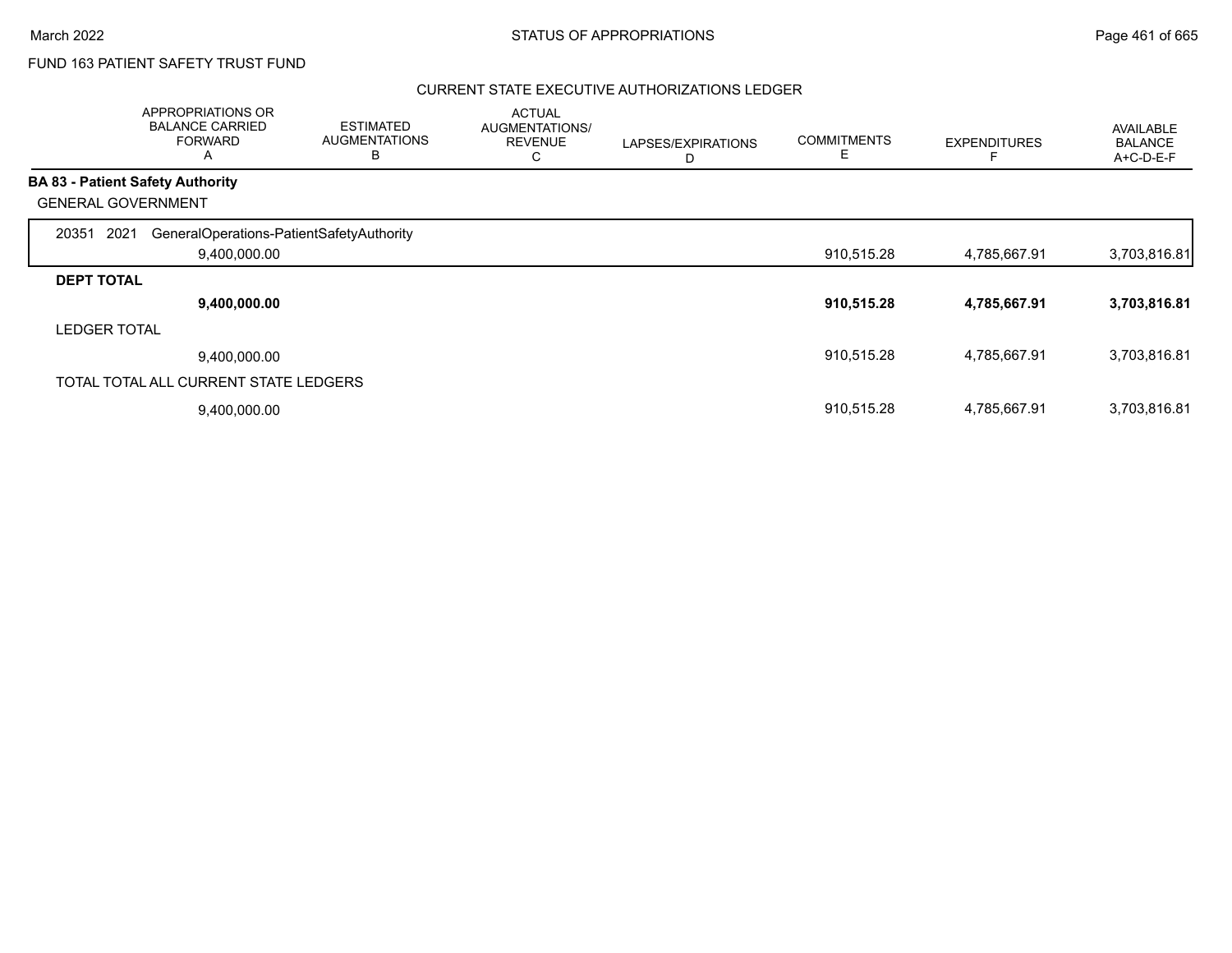# FUND 163 PATIENT SAFETY TRUST FUND

| APPROPRIATIONS OR<br><b>BALANCE CARRIED</b><br><b>FORWARD</b><br>A | <b>ESTIMATED</b><br><b>AUGMENTATIONS</b><br>В | <b>ACTUAL</b><br>AUGMENTATIONS/<br><b>REVENUE</b><br>C                                                                      | LAPSES/EXPIRATIONS<br>D | <b>COMMITMENTS</b><br>Е | <b>EXPENDITURES</b> | AVAILABLE<br><b>BALANCE</b><br>A+C-D-E-F |
|--------------------------------------------------------------------|-----------------------------------------------|-----------------------------------------------------------------------------------------------------------------------------|-------------------------|-------------------------|---------------------|------------------------------------------|
| <b>BA 83 - Patient Safety Authority</b>                            |                                               |                                                                                                                             |                         |                         |                     |                                          |
| <b>GENERAL GOVERNMENT</b>                                          |                                               |                                                                                                                             |                         |                         |                     |                                          |
| 2019                                                               |                                               |                                                                                                                             |                         |                         |                     |                                          |
| 2,613,077.99                                                       |                                               |                                                                                                                             |                         |                         |                     | 2,613,077.99                             |
| 2020                                                               |                                               |                                                                                                                             |                         |                         |                     |                                          |
| 3,255,938.74                                                       |                                               |                                                                                                                             |                         |                         | 410,703.51          | 2,845,235.23                             |
| <b>DEPT TOTAL</b>                                                  |                                               |                                                                                                                             |                         |                         |                     |                                          |
| 5,869,016.73                                                       |                                               |                                                                                                                             |                         |                         | 410,703.51          | 5,458,313.22                             |
| <b>LEDGER TOTAL</b>                                                |                                               |                                                                                                                             |                         |                         |                     |                                          |
| 5,869,016.73                                                       |                                               |                                                                                                                             |                         |                         | 410,703.51          | 5,458,313.22                             |
|                                                                    |                                               |                                                                                                                             |                         |                         |                     |                                          |
| 5,869,016.73                                                       |                                               |                                                                                                                             |                         |                         | 410,703.51          | 5,458,313.22                             |
|                                                                    |                                               | GeneralOperations-PatientSafetyAuthority<br>GeneralOperations-PatientSafetyAuthority<br>TOTAL TOTAL ALL PRIOR STATE LEDGERS |                         |                         |                     |                                          |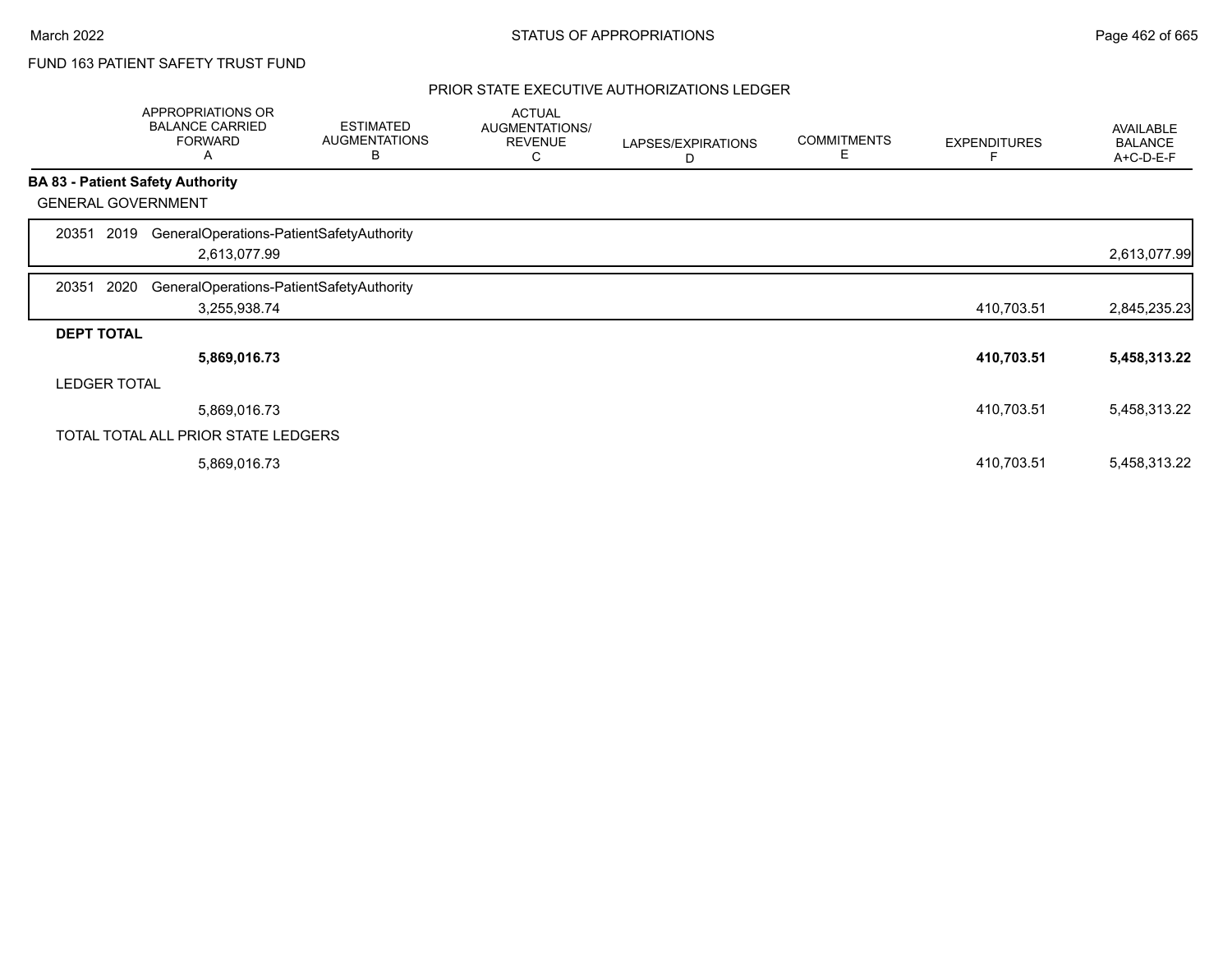# FUND 164 SUBST AB EDUC & DEMAND REDUCTION

|                     | APPROPRIATIONS OR<br><b>BALANCE CARRIED</b><br><b>FORWARD</b><br>Α | <b>ESTIMATED</b><br><b>AUGMENTATIONS</b><br>B | <b>ACTUAL</b><br><b>AUGMENTATIONS/</b><br><b>REVENUE</b><br>С | LAPSES/EXPIRATIONS<br>D | <b>COMMITMENTS</b><br>Е | <b>EXPENDITURES</b> | AVAILABLE<br><b>BALANCE</b><br>A+C-D-E-F |
|---------------------|--------------------------------------------------------------------|-----------------------------------------------|---------------------------------------------------------------|-------------------------|-------------------------|---------------------|------------------------------------------|
|                     | <b>BA 81 - Executive Offices</b>                                   |                                               |                                                               |                         |                         |                     |                                          |
|                     | <b>GENERAL GOVERNMENT</b>                                          |                                               |                                                               |                         |                         |                     |                                          |
| 20308               | 2021                                                               | Substance Abuse Education&Demand Reduc        |                                                               |                         |                         |                     |                                          |
|                     | 5,500,000.00                                                       |                                               |                                                               |                         | 2,289,791.91            | 1,707,419.24        | 1,502,788.85                             |
| 20309               | 2021                                                               | Substance Abuse Edu& Demand Reduc-Admin       |                                                               |                         |                         |                     |                                          |
|                     | 300,000.00                                                         |                                               |                                                               |                         | 1,210.97                | 68,004.55           | 230,784.48                               |
| <b>DEPT TOTAL</b>   |                                                                    |                                               |                                                               |                         |                         |                     |                                          |
|                     | 5,800,000.00                                                       |                                               |                                                               |                         | 2,291,002.88            | 1,775,423.79        | 1,733,573.33                             |
| <b>LEDGER TOTAL</b> |                                                                    |                                               |                                                               |                         |                         |                     |                                          |
|                     | 5,800,000.00                                                       |                                               |                                                               |                         | 2,291,002.88            | 1,775,423.79        | 1,733,573.33                             |
|                     | TOTAL TOTAL ALL CURRENT STATE LEDGERS                              |                                               |                                                               |                         |                         |                     |                                          |
|                     | 5,800,000.00                                                       |                                               |                                                               |                         | 2,291,002.88            | 1,775,423.79        | 1,733,573.33                             |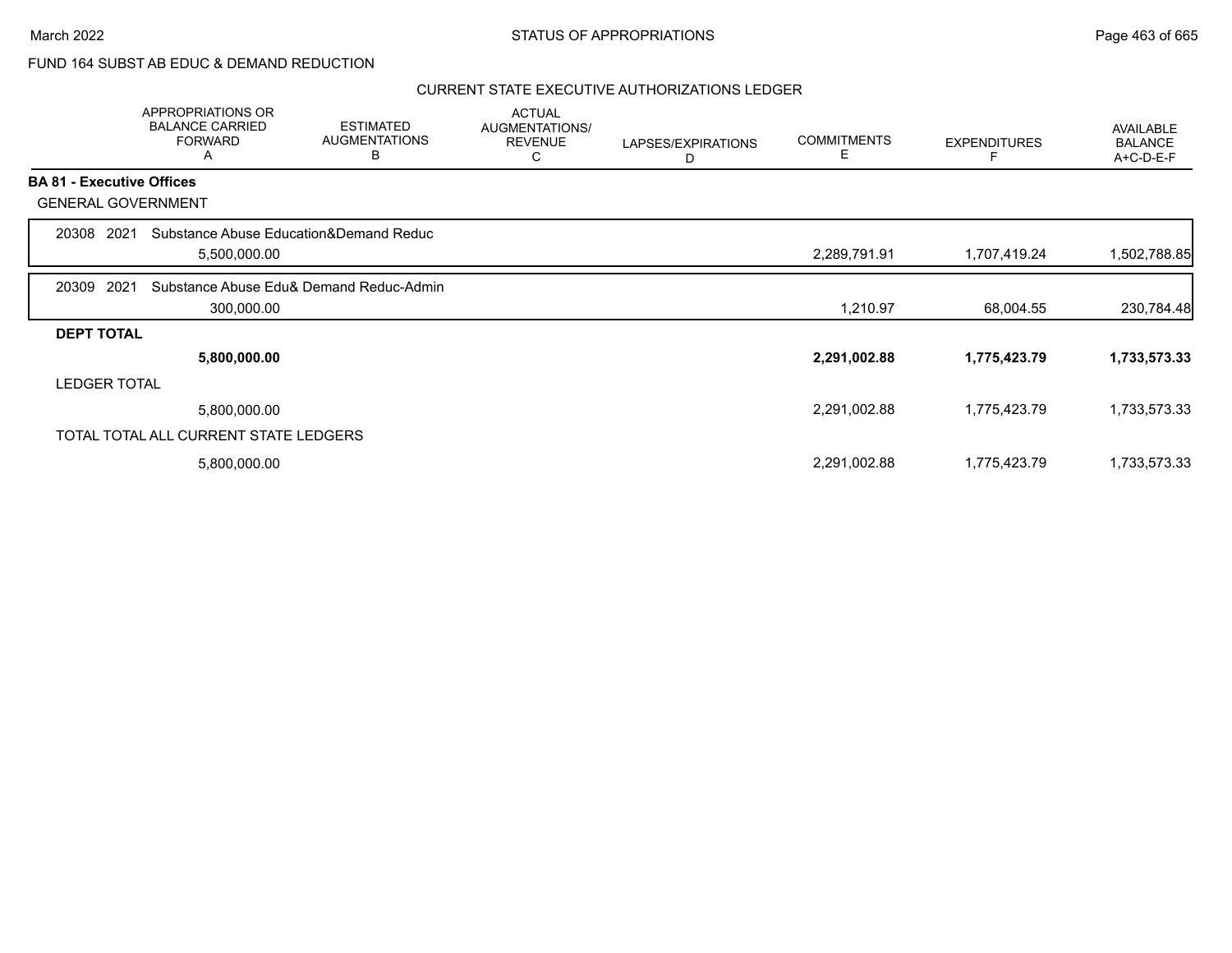# FUND 164 SUBST AB EDUC & DEMAND REDUCTION

|                                  | <b>APPROPRIATIONS OR</b><br><b>BALANCE CARRIED</b><br><b>FORWARD</b><br>Α | <b>ESTIMATED</b><br><b>AUGMENTATIONS</b><br>В | <b>ACTUAL</b><br>AUGMENTATIONS/<br><b>REVENUE</b><br>C | LAPSES/EXPIRATIONS<br>D | <b>COMMITMENTS</b><br>E. | <b>EXPENDITURES</b> | <b>AVAILABLE</b><br><b>BALANCE</b><br>A+C-D-E-F |
|----------------------------------|---------------------------------------------------------------------------|-----------------------------------------------|--------------------------------------------------------|-------------------------|--------------------------|---------------------|-------------------------------------------------|
| <b>BA 81 - Executive Offices</b> |                                                                           |                                               |                                                        |                         |                          |                     |                                                 |
| <b>GENERAL GOVERNMENT</b>        |                                                                           |                                               |                                                        |                         |                          |                     |                                                 |
| 20308 2020                       | Substance Abuse Education&Demand Reduc<br>5,065,038.75                    |                                               |                                                        |                         |                          | 70,032.12           | 4,995,006.63                                    |
| 2017<br>20309                    | 0.01                                                                      | Substance Abuse Edu& Demand Reduc-Admin       |                                                        |                         |                          | 0.01                |                                                 |
| 2020<br>20309                    | 200,524.05                                                                | Substance Abuse Edu& Demand Reduc-Admin       |                                                        |                         |                          | 864.97              | 199,659.08                                      |
| <b>DEPT TOTAL</b>                |                                                                           |                                               |                                                        |                         |                          |                     |                                                 |
|                                  | 5,265,562.81                                                              |                                               |                                                        |                         |                          | 70,897.10           | 5,194,665.71                                    |
| <b>LEDGER TOTAL</b>              |                                                                           |                                               |                                                        |                         |                          |                     |                                                 |
|                                  | 5,265,562.81                                                              |                                               |                                                        |                         |                          | 70,897.10           | 5,194,665.71                                    |
|                                  | TOTAL TOTAL ALL PRIOR STATE LEDGERS                                       |                                               |                                                        |                         |                          |                     |                                                 |
|                                  | 5,265,562.81                                                              |                                               |                                                        |                         |                          | 70,897.10           | 5,194,665.71                                    |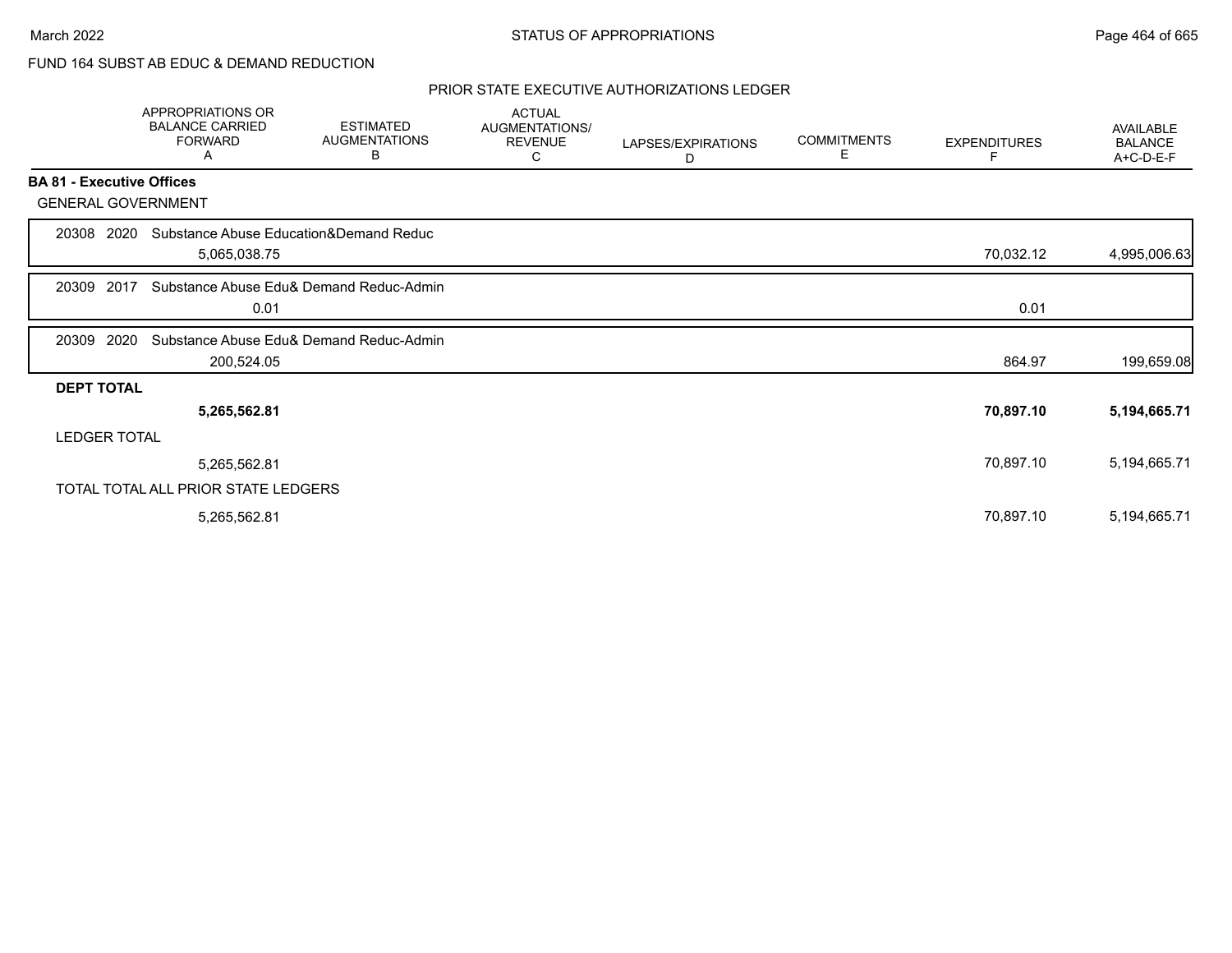Г

# FUND 165 BENEFITS COMPLETION PLAN FUND

### NON-BUDGETED LEDGER

|                           | APPROPRIATIONS OR<br><b>BALANCE CARRIED</b><br><b>FORWARD</b><br>A | ESTIMATED<br><b>AUGMENTATIONS</b><br>В | <b>ACTUAL</b><br>AUGMENTATIONS/<br><b>REVENUE</b><br>C | LAPSES/EXPIRATIONS<br>D | <b>COMMITMENTS</b> | <b>EXPENDITURES</b> | AVAILABLE<br><b>BALANCE</b><br>A+C-D-E-F |
|---------------------------|--------------------------------------------------------------------|----------------------------------------|--------------------------------------------------------|-------------------------|--------------------|---------------------|------------------------------------------|
|                           | <b>BA 70 - State Employees' Ret Sys</b>                            |                                        |                                                        |                         |                    |                     |                                          |
| <b>GENERAL GOVERNMENT</b> |                                                                    |                                        |                                                        |                         |                    |                     |                                          |
| 2021<br>50161             | <b>Benefits Payments</b>                                           |                                        |                                                        |                         |                    |                     |                                          |
|                           |                                                                    |                                        |                                                        |                         |                    | 1,226,014.85        | $-1,226,014.85$                          |
| <b>DEPT TOTAL</b>         |                                                                    |                                        |                                                        |                         |                    |                     |                                          |
|                           |                                                                    |                                        |                                                        |                         |                    | 1,226,014.85        | -1,226,014.85                            |
| <b>LEDGER TOTAL</b>       |                                                                    |                                        |                                                        |                         |                    |                     |                                          |
|                           |                                                                    |                                        |                                                        |                         |                    | 1,226,014.85        | $-1,226,014.85$                          |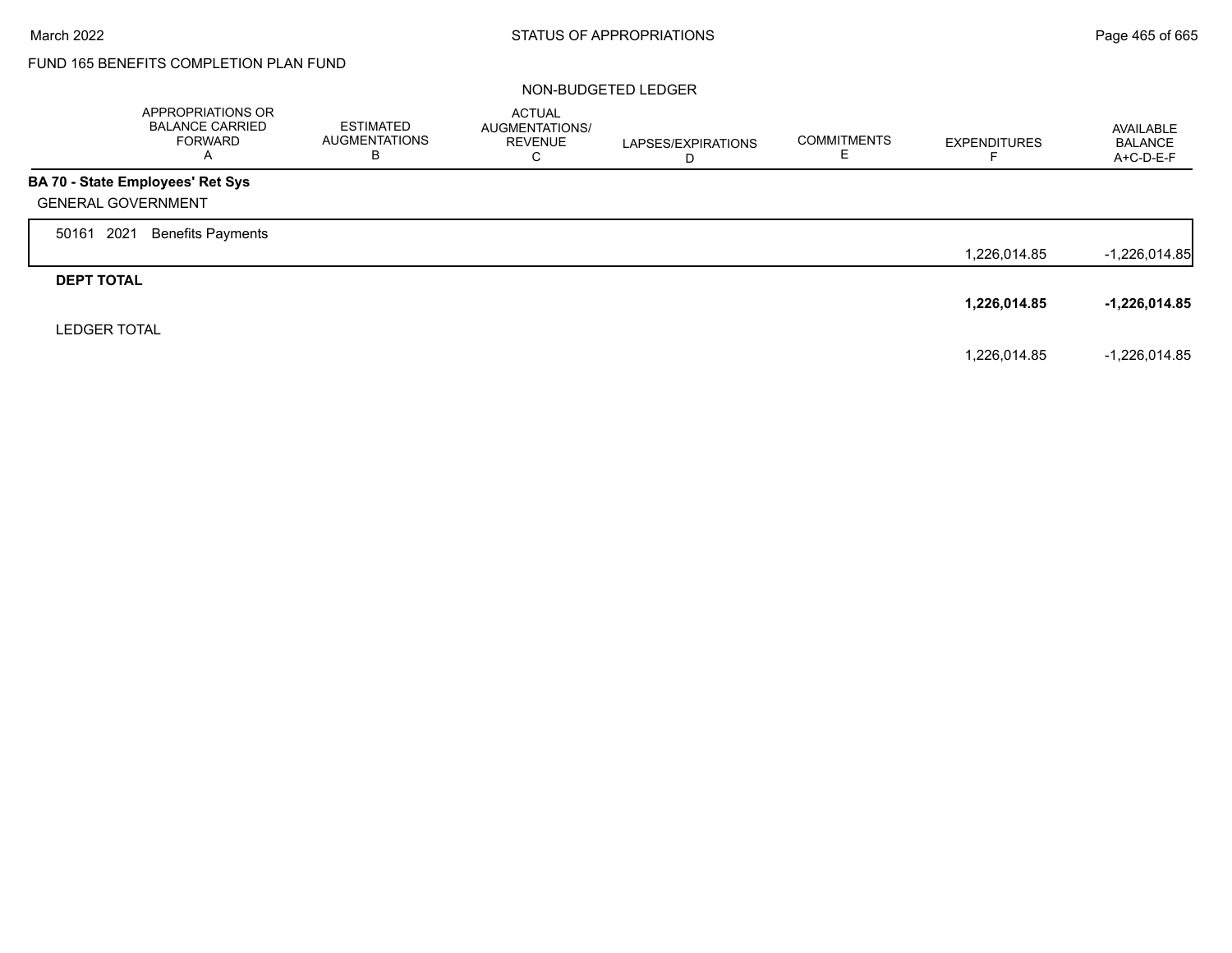### FUND 166 911 FUND

|                             | <b>APPROPRIATIONS OR</b><br><b>BALANCE CARRIED</b><br><b>FORWARD</b><br>Α | <b>ESTIMATED</b><br><b>AUGMENTATIONS</b><br>В | <b>ACTUAL</b><br>AUGMENTATIONS/<br><b>REVENUE</b><br>С | LAPSES/EXPIRATIONS<br>D | <b>COMMITMENTS</b><br>Е | <b>EXPENDITURES</b> | <b>AVAILABLE</b><br><b>BALANCE</b><br>A+C-D-E-F |
|-----------------------------|---------------------------------------------------------------------------|-----------------------------------------------|--------------------------------------------------------|-------------------------|-------------------------|---------------------|-------------------------------------------------|
|                             | BA 31 - PA Emergency Management Agency                                    |                                               |                                                        |                         |                         |                     |                                                 |
| <b>GENERAL GOVERNMENT</b>   |                                                                           |                                               |                                                        |                         |                         |                     |                                                 |
| 2021<br>20293               | <b>General Operations</b><br>6,300,000.00                                 |                                               |                                                        |                         | 1,678,686.08            | 2,407,574.35        | 2,213,739.57                                    |
| <b>GRANTS AND SUBSIDIES</b> |                                                                           |                                               |                                                        |                         |                         |                     |                                                 |
| 2021<br>20294               | <b>Emergency Services Grant</b><br>350,700,000.00                         |                                               |                                                        |                         | 39,207,784.07           | 237,573,242.09      | 73,918,973.84                                   |
| <b>DEPT TOTAL</b>           |                                                                           |                                               |                                                        |                         |                         |                     |                                                 |
|                             | 357,000,000.00                                                            |                                               |                                                        |                         | 40,886,470.15           | 239,980,816.44      | 76, 132, 713. 41                                |
| <b>LEDGER TOTAL</b>         |                                                                           |                                               |                                                        |                         |                         |                     |                                                 |
|                             | 357,000,000.00                                                            |                                               |                                                        |                         | 40,886,470.15           | 239,980,816.44      | 76,132,713.41                                   |
|                             | TOTAL TOTAL ALL CURRENT STATE LEDGERS                                     |                                               |                                                        |                         |                         |                     |                                                 |
|                             | 357,000,000.00                                                            |                                               |                                                        |                         | 40,886,470.15           | 239,980,816.44      | 76, 132, 713. 41                                |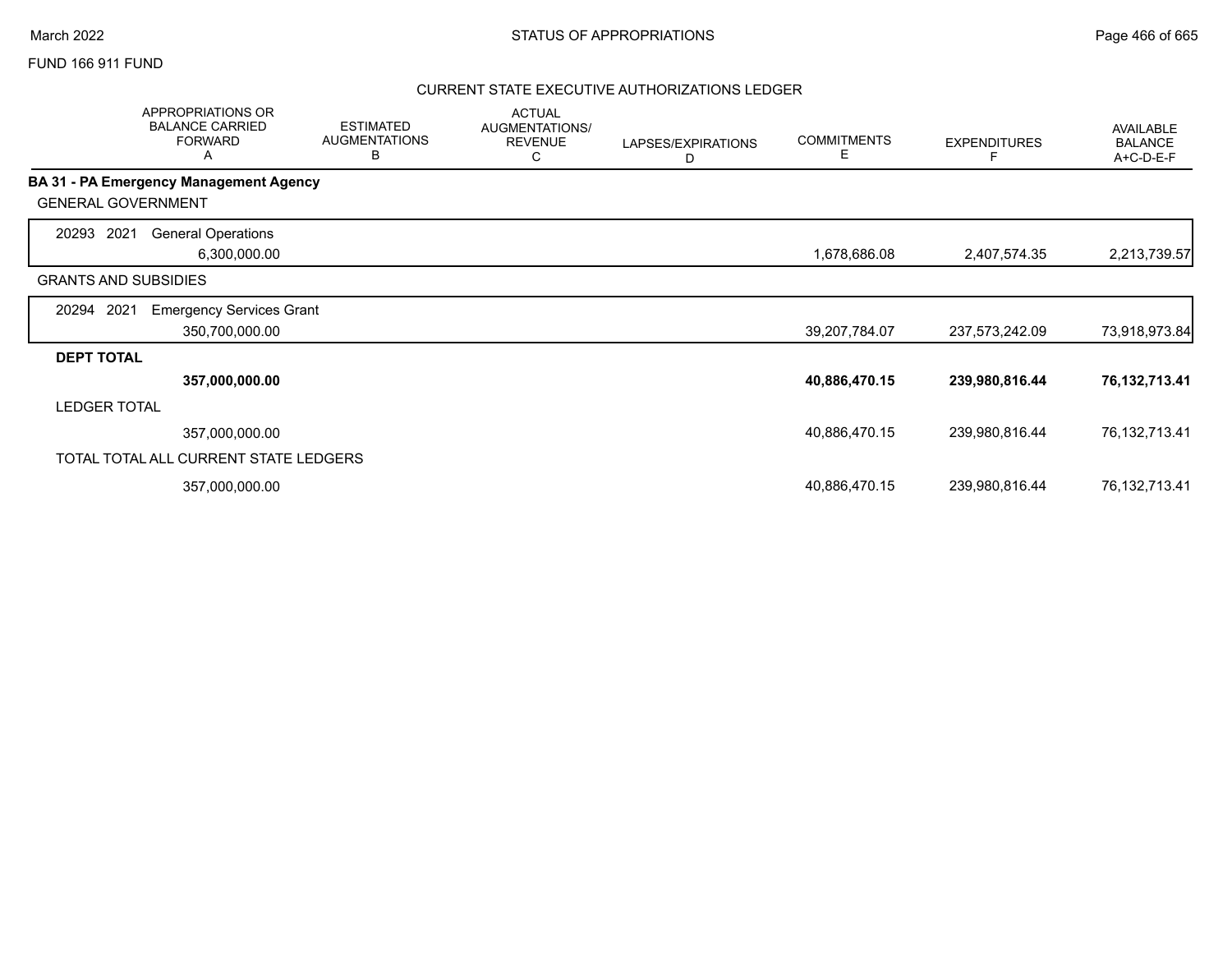### FUND 166 911 FUND

|                     | <b>APPROPRIATIONS OR</b><br><b>BALANCE CARRIED</b><br><b>FORWARD</b><br>A | <b>ESTIMATED</b><br><b>AUGMENTATIONS</b><br>В | <b>ACTUAL</b><br><b>AUGMENTATIONS/</b><br><b>REVENUE</b><br>C | LAPSES/EXPIRATIONS<br>D | <b>COMMITMENTS</b><br>E. | <b>EXPENDITURES</b><br>F | <b>AVAILABLE</b><br><b>BALANCE</b><br>A+C-D-E-F |
|---------------------|---------------------------------------------------------------------------|-----------------------------------------------|---------------------------------------------------------------|-------------------------|--------------------------|--------------------------|-------------------------------------------------|
|                     | BA 31 - PA Emergency Management Agency                                    |                                               |                                                               |                         |                          |                          |                                                 |
|                     | <b>GENERAL GOVERNMENT</b>                                                 |                                               |                                                               |                         |                          |                          |                                                 |
| 20293 2020          | <b>General Operations</b><br>1,363,084.91                                 |                                               |                                                               |                         |                          | 359,963.55               | 1,003,121.36                                    |
|                     | <b>GRANTS AND SUBSIDIES</b>                                               |                                               |                                                               |                         |                          |                          |                                                 |
| 20294               | <b>Emergency Services Grant</b><br>2016                                   |                                               |                                                               |                         |                          | $-990,896.00$            | 990,896.00                                      |
| 2017<br>20294       | <b>Emergency Services Grant</b>                                           |                                               |                                                               |                         |                          | $-122,316.68$            | 122,316.68                                      |
| 20294               | 2018<br><b>Emergency Services Grant</b>                                   |                                               |                                                               |                         |                          | $-2,871.11$              | 2,871.11                                        |
| 20294               | 2019<br><b>Emergency Services Grant</b>                                   |                                               |                                                               |                         |                          | $-6,055.78$              | 6,055.78                                        |
| 2020<br>20294       | <b>Emergency Services Grant</b><br>28,895,423.59                          |                                               |                                                               |                         | 4,651,590.30             | 10,826,992.78            | 13,416,840.51                                   |
| <b>DEPT TOTAL</b>   |                                                                           |                                               |                                                               |                         |                          |                          |                                                 |
|                     | 30,258,508.50                                                             |                                               |                                                               |                         | 4,651,590.30             | 10,064,816.76            | 15,542,101.44                                   |
| <b>LEDGER TOTAL</b> |                                                                           |                                               |                                                               |                         |                          |                          |                                                 |
|                     | 30,258,508.50                                                             |                                               |                                                               |                         | 4,651,590.30             | 10,064,816.76            | 15,542,101.44                                   |
|                     | TOTAL TOTAL ALL PRIOR STATE LEDGERS                                       |                                               |                                                               |                         |                          |                          |                                                 |
|                     | 30,258,508.50                                                             |                                               |                                                               |                         | 4.651.590.30             | 10,064,816.76            | 15,542,101.44                                   |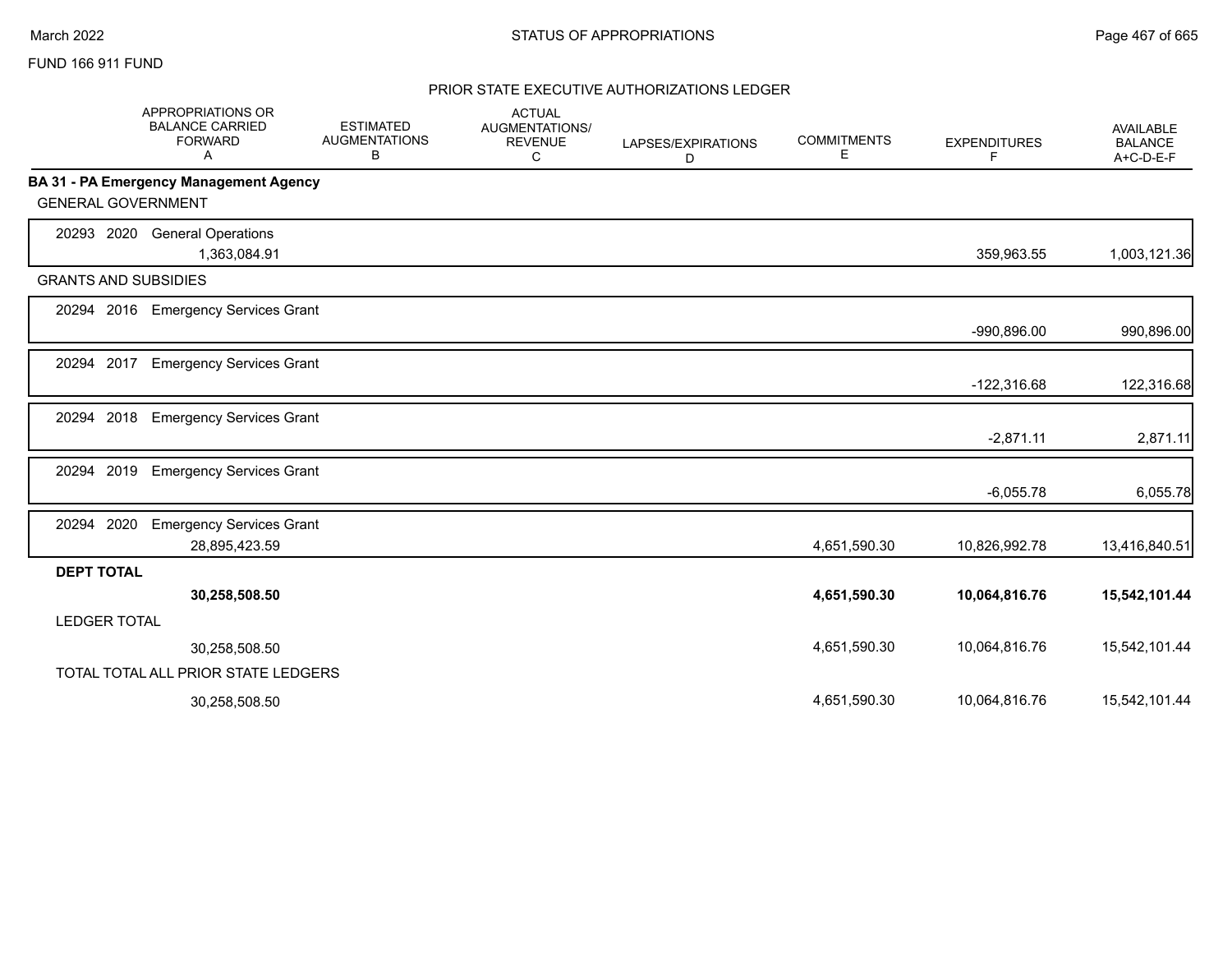# FUND 167 RIGHTFUL OWNERS' CLAIMS PAYMENT

### NON-BUDGETED LEDGER

|                         | APPROPRIATIONS OR<br><b>BALANCE CARRIED</b><br><b>FORWARD</b><br>A | ESTIMATED<br><b>AUGMENTATIONS</b><br>В | <b>ACTUAL</b><br>AUGMENTATIONS/<br><b>REVENUE</b><br>C | LAPSES/EXPIRATIONS<br>D | <b>COMMITMENTS</b><br>ᄇ | <b>EXPENDITURES</b> | AVAILABLE<br><b>BALANCE</b><br>$A+C-D-E-F$ |
|-------------------------|--------------------------------------------------------------------|----------------------------------------|--------------------------------------------------------|-------------------------|-------------------------|---------------------|--------------------------------------------|
| <b>BA 73 - Treasury</b> |                                                                    |                                        |                                                        |                         |                         |                     |                                            |
|                         | <b>GENERAL GOVERNMENT</b>                                          |                                        |                                                        |                         |                         |                     |                                            |
| 50131 2021              | Unclaimed Property Restitution Claim Pay                           |                                        |                                                        |                         |                         |                     |                                            |
|                         |                                                                    |                                        |                                                        |                         |                         | 123,584.90          | $-123,584.90$                              |
| <b>DEPT TOTAL</b>       |                                                                    |                                        |                                                        |                         |                         |                     |                                            |
|                         |                                                                    |                                        |                                                        |                         |                         | 123,584.90          | $-123,584.90$                              |
| <b>LEDGER TOTAL</b>     |                                                                    |                                        |                                                        |                         |                         |                     |                                            |
|                         |                                                                    |                                        |                                                        |                         |                         | 123,584.90          | $-123,584.90$                              |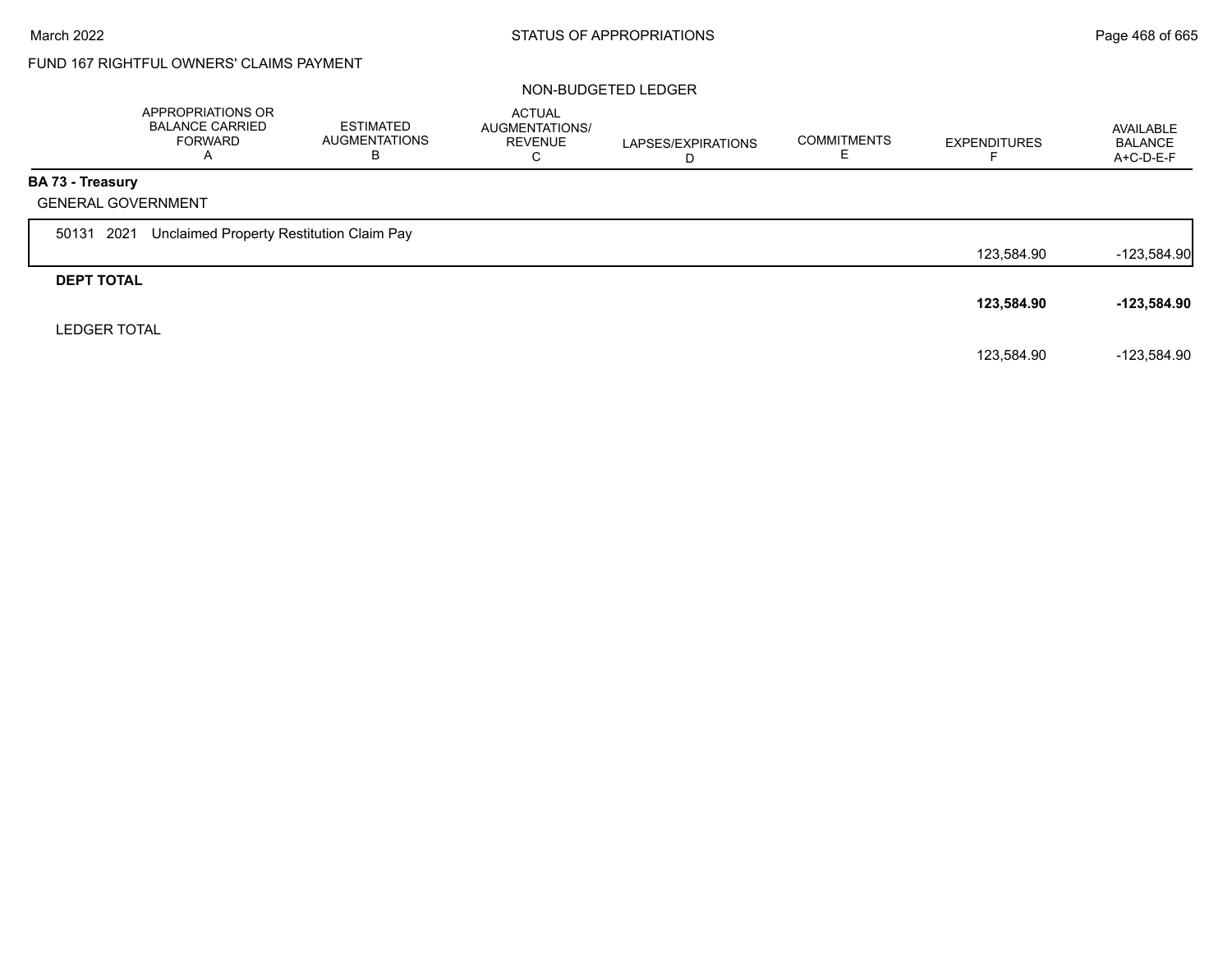#### CURRENT STATE RESTRICTED APPROPRIATIONS LEDGER

|                                 | APPROPRIATIONS OR<br><b>BALANCE CARRIED</b><br><b>FORWARD</b><br>Α | <b>ESTIMATED</b><br><b>AUGMENTATIONS</b><br>В | <b>ACTUAL</b><br><b>AUGMENTATIONS/</b><br><b>REVENUE</b><br>C | LAPSES/EXPIRATIONS<br>D | <b>COMMITMENTS</b><br>Е | <b>EXPENDITURES</b><br>F | <b>AVAILABLE</b><br><b>BALANCE</b><br>A+C-D-E-F |
|---------------------------------|--------------------------------------------------------------------|-----------------------------------------------|---------------------------------------------------------------|-------------------------|-------------------------|--------------------------|-------------------------------------------------|
| <b>BA 14 - Attorney General</b> |                                                                    |                                               |                                                               |                         |                         |                          |                                                 |
| <b>GENERAL GOVERNMENT</b>       |                                                                    |                                               |                                                               |                         |                         |                          |                                                 |
|                                 | 14905 2021 Gaming Enforcement                                      | 1,405,000.00                                  | 1,405,000.00                                                  |                         | 15,687.71               | 850,320.11               | 538,992.18                                      |
| <b>DEPT TOTAL</b>               |                                                                    |                                               |                                                               |                         |                         |                          |                                                 |
|                                 |                                                                    | 1,405,000.00                                  | 1,405,000.00                                                  |                         | 15,687.71               | 850,320.11               | 538,992.18                                      |
| BA 18 - Revenue                 |                                                                    |                                               |                                                               |                         |                         |                          |                                                 |
| <b>GENERAL GOVERNMENT</b>       |                                                                    |                                               |                                                               |                         |                         |                          |                                                 |
| 14906 2021                      | <b>General Operations</b>                                          |                                               |                                                               |                         |                         |                          |                                                 |
|                                 |                                                                    | 6,707,000.00                                  | 6,707,000.00                                                  |                         | 1,600,698.40            | 3,614,665.18             | 1,491,636.42                                    |
| <b>DEPT TOTAL</b>               |                                                                    |                                               |                                                               |                         |                         |                          |                                                 |
|                                 |                                                                    | 6,707,000.00                                  | 6,707,000.00                                                  |                         | 1,600,698.40            | 3,614,665.18             | 1,491,636.42                                    |
| <b>BA 20 - State Police</b>     |                                                                    |                                               |                                                               |                         |                         |                          |                                                 |
| <b>GENERAL GOVERNMENT</b>       |                                                                    |                                               |                                                               |                         |                         |                          |                                                 |
|                                 | 14907 2021 Gaming Enforcement                                      |                                               |                                                               |                         |                         |                          |                                                 |
|                                 |                                                                    | 30,033,000.00                                 | 30,033,000.00                                                 |                         | 7,817.52                | 21,231,046.07            | 8,794,136.41                                    |
| <b>DEPT TOTAL</b>               |                                                                    |                                               |                                                               |                         |                         |                          |                                                 |
|                                 |                                                                    | 30,033,000.00                                 | 30,033,000.00                                                 |                         | 7,817.52                | 21,231,046.07            | 8,794,136.41                                    |
| <b>GENERAL GOVERNMENT</b>       | <b>BA 65 - PA Gaming Control Board</b>                             |                                               |                                                               |                         |                         |                          |                                                 |
|                                 | 14987 2021 Administration-Gaming Control Board                     |                                               |                                                               |                         |                         |                          |                                                 |
|                                 |                                                                    | 38,973,000.00                                 | 38,973,000.00                                                 |                         | 1,254,513.95            | 24,674,647.79            | 13,043,838.26                                   |
| 16908 2021                      | Administration-Gaming Control Board                                |                                               |                                                               |                         |                         |                          |                                                 |
|                                 |                                                                    | 7,700,000.00                                  | 6,366,158.99                                                  |                         |                         | 5,828,894.51             | 537,264.48                                      |
| <b>DEPT TOTAL</b>               |                                                                    |                                               |                                                               |                         |                         |                          |                                                 |
|                                 |                                                                    | 46,673,000.00                                 | 45,339,158.99                                                 |                         | 1,254,513.95            | 30,503,542.30            | 13,581,102.74                                   |
| <b>LEDGER TOTAL</b>             |                                                                    |                                               |                                                               |                         |                         |                          |                                                 |
|                                 |                                                                    | 84,818,000.00                                 | 83,484,158.99                                                 |                         | 2,878,717.58            | 56,199,573.66            | 24,405,867.75                                   |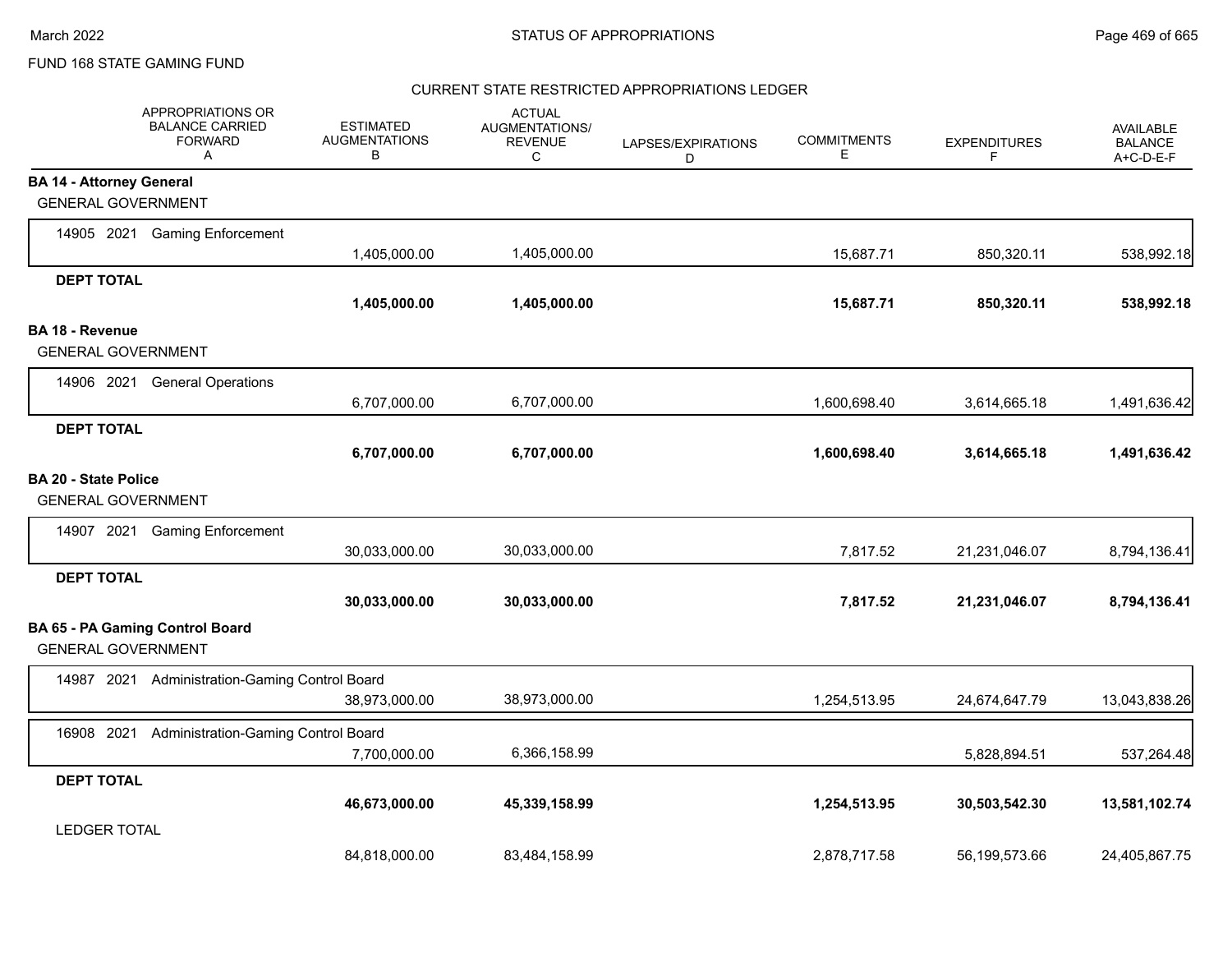### CURRENT STATE EXECUTIVE AUTHORIZATIONS LEDGER

|                                | APPROPRIATIONS OR<br><b>BALANCE CARRIED</b><br><b>FORWARD</b><br>A | <b>ESTIMATED</b><br><b>AUGMENTATIONS</b><br>В | <b>ACTUAL</b><br>AUGMENTATIONS/<br><b>REVENUE</b><br>C | LAPSES/EXPIRATIONS<br>D | <b>COMMITMENTS</b><br>Е | <b>EXPENDITURES</b><br>F | AVAILABLE<br><b>BALANCE</b><br>A+C-D-E-F |
|--------------------------------|--------------------------------------------------------------------|-----------------------------------------------|--------------------------------------------------------|-------------------------|-------------------------|--------------------------|------------------------------------------|
|                                | BA 38 - Conservation & Natural Resourc                             |                                               |                                                        |                         |                         |                          |                                          |
| <b>GENERAL GOVERNMENT</b>      |                                                                    |                                               |                                                        |                         |                         |                          |                                          |
|                                | 20322 2021 Payments in Lieu of Taxes                               |                                               |                                                        |                         |                         |                          |                                          |
|                                | 5,340,000.00                                                       |                                               |                                                        |                         |                         | 5,231,257.16             | 108,742.84                               |
| <b>DEPT TOTAL</b>              |                                                                    |                                               |                                                        |                         |                         |                          |                                          |
|                                | 5,340,000.00                                                       |                                               |                                                        |                         |                         | 5,231,257.16             | 108,742.84                               |
|                                | BA 31 - PA Emergency Management Agency                             |                                               |                                                        |                         |                         |                          |                                          |
| <b>GRANTS AND SUBSIDIES</b>    |                                                                    |                                               |                                                        |                         |                         |                          |                                          |
|                                | 20299 2021 Transfer to Volunteer Co Grants Program                 |                                               |                                                        |                         |                         |                          |                                          |
|                                | 25,000,000.00                                                      |                                               |                                                        |                         |                         | 25,000,000.00            |                                          |
| <b>DEPT TOTAL</b>              |                                                                    |                                               |                                                        |                         |                         |                          |                                          |
|                                | 25,000,000.00                                                      |                                               |                                                        |                         |                         | 25,000,000.00            |                                          |
| BA 22 - Fish & Boat Commission |                                                                    |                                               |                                                        |                         |                         |                          |                                          |
| <b>GENERAL GOVERNMENT</b>      |                                                                    |                                               |                                                        |                         |                         |                          |                                          |
|                                | 20323 2021 Payments in Lieu of Taxes                               |                                               |                                                        |                         |                         |                          |                                          |
|                                | 40,000.00                                                          |                                               |                                                        |                         |                         | 16,533.76                | 23,466.24                                |
| <b>DEPT TOTAL</b>              |                                                                    |                                               |                                                        |                         |                         |                          |                                          |
|                                | 40,000.00                                                          |                                               |                                                        |                         |                         | 16,533.76                | 23,466.24                                |
| <b>BA 23 - Game Commission</b> |                                                                    |                                               |                                                        |                         |                         |                          |                                          |
| <b>GENERAL GOVERNMENT</b>      |                                                                    |                                               |                                                        |                         |                         |                          |                                          |
| 20324 2021                     | Payments in Lieu of Taxes                                          |                                               |                                                        |                         |                         |                          |                                          |
|                                | 3,686,000.00                                                       |                                               |                                                        |                         |                         | 3,631,960.31             | 54,039.69                                |
| <b>DEPT TOTAL</b>              |                                                                    |                                               |                                                        |                         |                         |                          |                                          |
|                                | 3,686,000.00                                                       |                                               |                                                        |                         |                         | 3,631,960.31             | 54,039.69                                |
| <b>BA 18 - Revenue</b>         |                                                                    |                                               |                                                        |                         |                         |                          |                                          |
| <b>GRANTS AND SUBSIDIES</b>    |                                                                    |                                               |                                                        |                         |                         |                          |                                          |
|                                | 20364 2021 Transfer to Comp/ProbGambling Treat-D&A                 |                                               |                                                        |                         |                         |                          |                                          |
|                                | 4,758,143.00                                                       |                                               |                                                        |                         |                         | 4,758,143.00             |                                          |
| 20828 2021                     | Tfr to Cmplsv & Prblm Gamblng Treatmt Fd                           |                                               |                                                        |                         |                         |                          |                                          |
|                                | 6,800,699.00                                                       |                                               |                                                        |                         |                         | 6,800,699.00             |                                          |
|                                |                                                                    |                                               |                                                        |                         |                         |                          |                                          |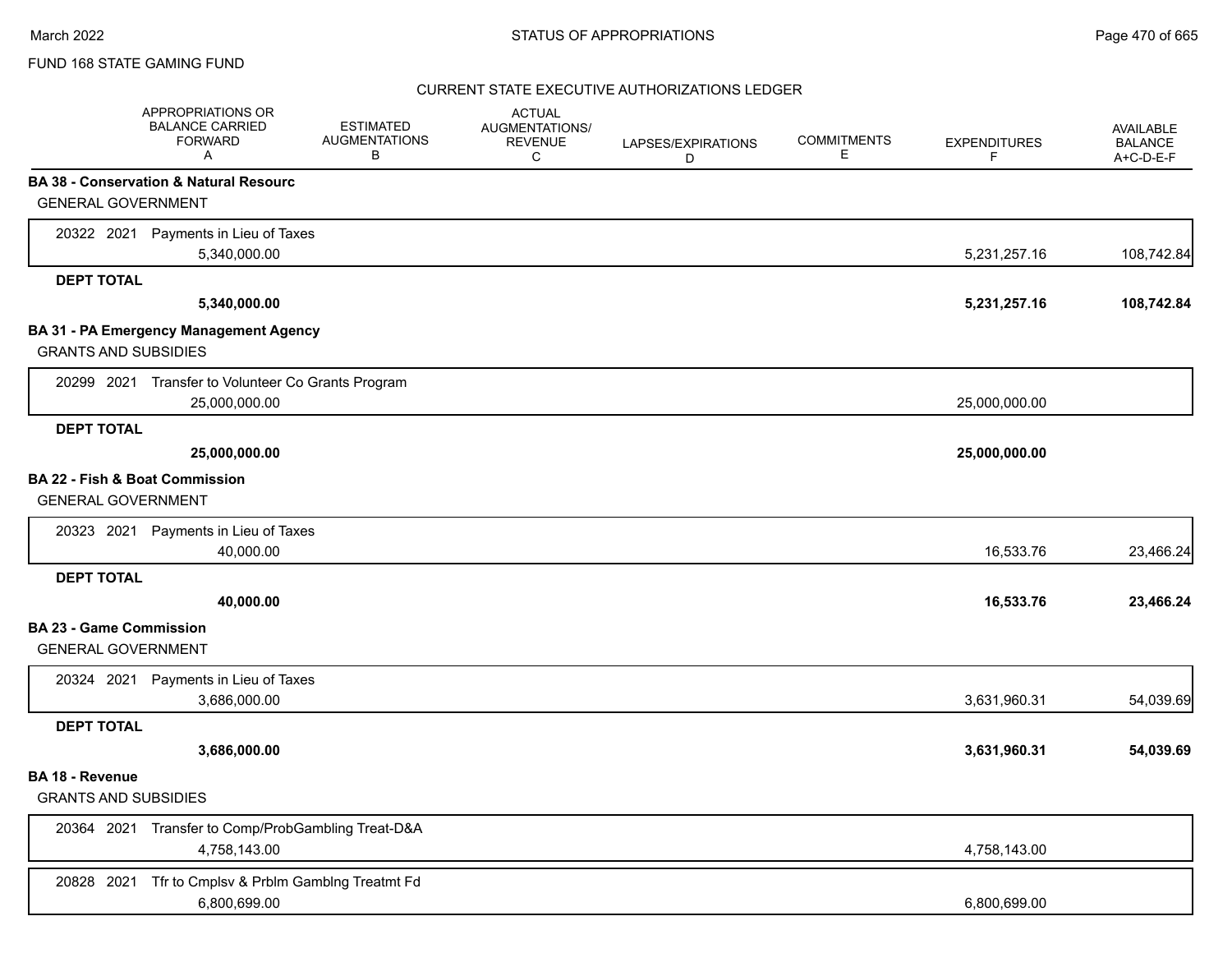### CURRENT STATE EXECUTIVE AUTHORIZATIONS LEDGER

|                             | APPROPRIATIONS OR<br><b>BALANCE CARRIED</b><br><b>FORWARD</b><br>A | <b>ESTIMATED</b><br><b>AUGMENTATIONS</b><br>B | <b>ACTUAL</b><br>AUGMENTATIONS/<br><b>REVENUE</b><br>С | LAPSES/EXPIRATIONS<br>D | <b>COMMITMENTS</b><br>Е | <b>EXPENDITURES</b> | AVAILABLE<br><b>BALANCE</b><br>A+C-D-E-F |
|-----------------------------|--------------------------------------------------------------------|-----------------------------------------------|--------------------------------------------------------|-------------------------|-------------------------|---------------------|------------------------------------------|
| <b>DEPT TOTAL</b>           |                                                                    |                                               |                                                        |                         |                         |                     |                                          |
|                             | 11,558,842.00                                                      |                                               |                                                        |                         |                         | 11,558,842.00       |                                          |
| <b>GRANTS AND SUBSIDIES</b> | BA 65 - PA Gaming Control Board                                    |                                               |                                                        |                         |                         |                     |                                          |
| 2021<br>29300               | <b>Local Law Enforcement Grants</b><br>2,000,000.00                |                                               |                                                        |                         |                         |                     | 2,000,000.00                             |
| <b>DEPT TOTAL</b>           |                                                                    |                                               |                                                        |                         |                         |                     |                                          |
|                             | 2,000,000.00                                                       |                                               |                                                        |                         |                         |                     | 2,000,000.00                             |
| <b>LEDGER TOTAL</b>         |                                                                    |                                               |                                                        |                         |                         |                     |                                          |
|                             | 47,624,842.00                                                      |                                               |                                                        |                         |                         | 45,438,593.23       | 2,186,248.77                             |
|                             | TOTAL TOTAL ALL CURRENT STATE LEDGERS                              |                                               |                                                        |                         |                         |                     |                                          |
|                             | 47,624,842.00                                                      | 84,818,000.00                                 | 83,484,158.99                                          |                         | 2,878,717.58            | 101,638,166.89      | 26,592,116.52                            |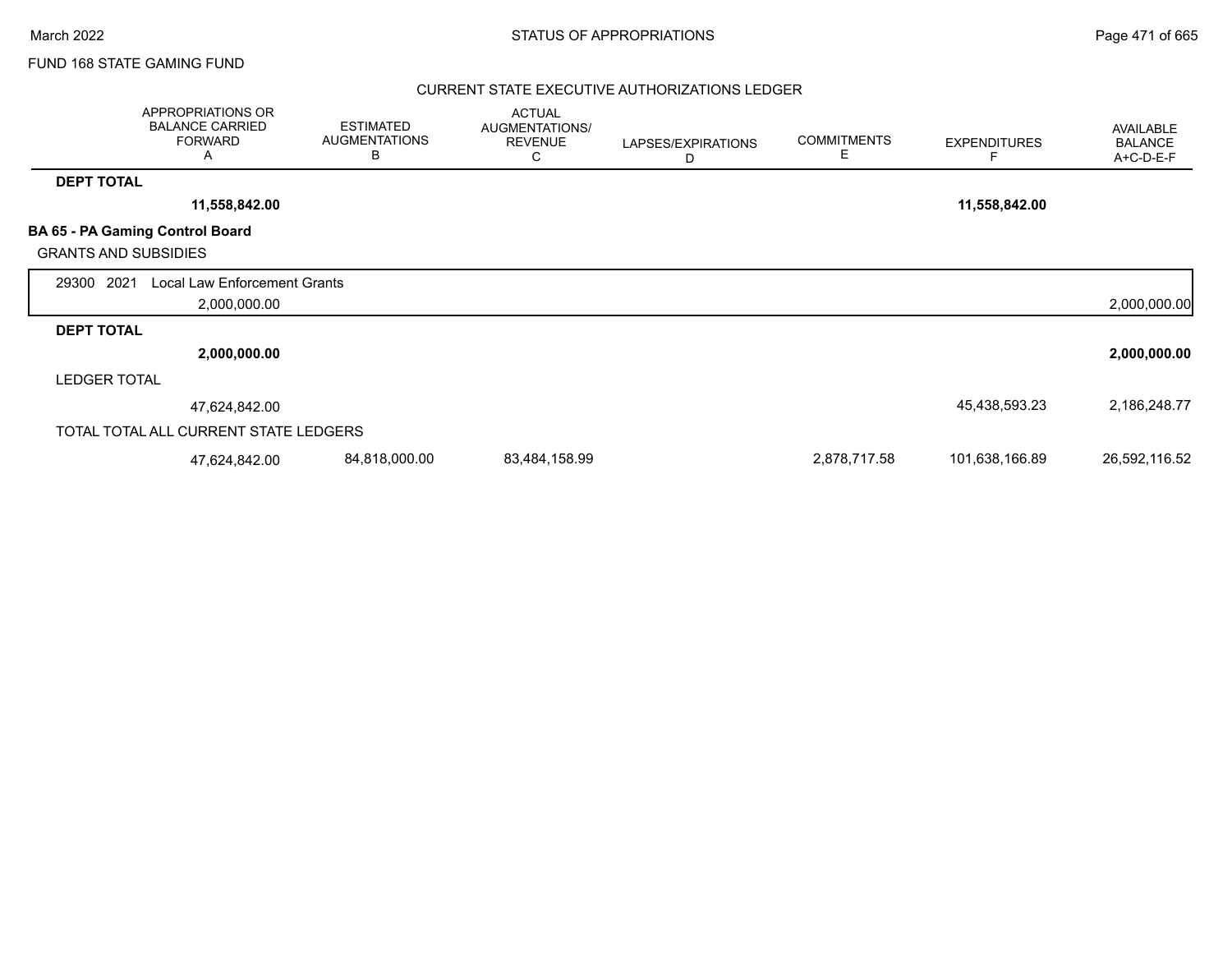### PRIOR STATE RESTRICTED APPROPRIATIONS LEDGER

|                                                              | APPROPRIATIONS OR<br><b>BALANCE CARRIED</b><br><b>FORWARD</b><br>A | <b>ESTIMATED</b><br><b>AUGMENTATIONS</b><br>В | <b>ACTUAL</b><br>AUGMENTATIONS/<br><b>REVENUE</b><br>C | LAPSES/EXPIRATIONS<br>D | <b>COMMITMENTS</b><br>Е | <b>EXPENDITURES</b><br>F | <b>AVAILABLE</b><br><b>BALANCE</b><br>A+C-D-E-F |
|--------------------------------------------------------------|--------------------------------------------------------------------|-----------------------------------------------|--------------------------------------------------------|-------------------------|-------------------------|--------------------------|-------------------------------------------------|
| <b>BA 14 - Attorney General</b><br><b>GENERAL GOVERNMENT</b> |                                                                    |                                               |                                                        |                         |                         |                          |                                                 |
|                                                              | 14905 2020 Gaming Enforcement<br>719,657.47                        |                                               |                                                        |                         |                         | 62,211.29                | 657,446.18                                      |
| <b>DEPT TOTAL</b>                                            | 719,657.47                                                         |                                               |                                                        |                         |                         | 62,211.29                | 657,446.18                                      |
| <b>BA 18 - Revenue</b><br><b>GENERAL GOVERNMENT</b>          |                                                                    |                                               |                                                        |                         |                         |                          |                                                 |
|                                                              | 14906 2020 General Operations<br>871,147.24                        |                                               | -498,331.93                                            |                         |                         | 372,810.21               | 5.10                                            |
| <b>DEPT TOTAL</b>                                            | 871,147.24                                                         |                                               | -498,331.93                                            |                         |                         | 372,810.21               | 5.10                                            |
| <b>BA 20 - State Police</b><br><b>GENERAL GOVERNMENT</b>     |                                                                    |                                               |                                                        |                         |                         |                          |                                                 |
|                                                              | 14907 2020 Gaming Enforcement<br>2,248,366.76                      |                                               |                                                        |                         | 551.70                  | 1,505,604.96             | 742,210.10                                      |
| <b>DEPT TOTAL</b>                                            | 2,248,366.76                                                       |                                               |                                                        |                         | 551.70                  | 1,505,604.96             | 742,210.10                                      |
| <b>GENERAL GOVERNMENT</b>                                    | BA 65 - PA Gaming Control Board                                    |                                               |                                                        |                         |                         |                          |                                                 |
|                                                              | 14987 2017 Administration-Gaming Control Board<br>35.00            |                                               |                                                        |                         |                         |                          | 35.00                                           |
|                                                              | 14987 2019 Administration-Gaming Control Board<br>320,919.63       |                                               |                                                        |                         | 413.71                  |                          | 320,505.92                                      |
|                                                              | 14987 2020 Administration-Gaming Control Board<br>2,709,266.53     |                                               |                                                        |                         | 519,341.52              | 1,304,960.39             | 884,964.62                                      |
| 16908 2020                                                   | Administration-Gaming Control Board<br>352,878.07                  |                                               | $-366, 158.99$                                         |                         |                         | $-13,280.92$             |                                                 |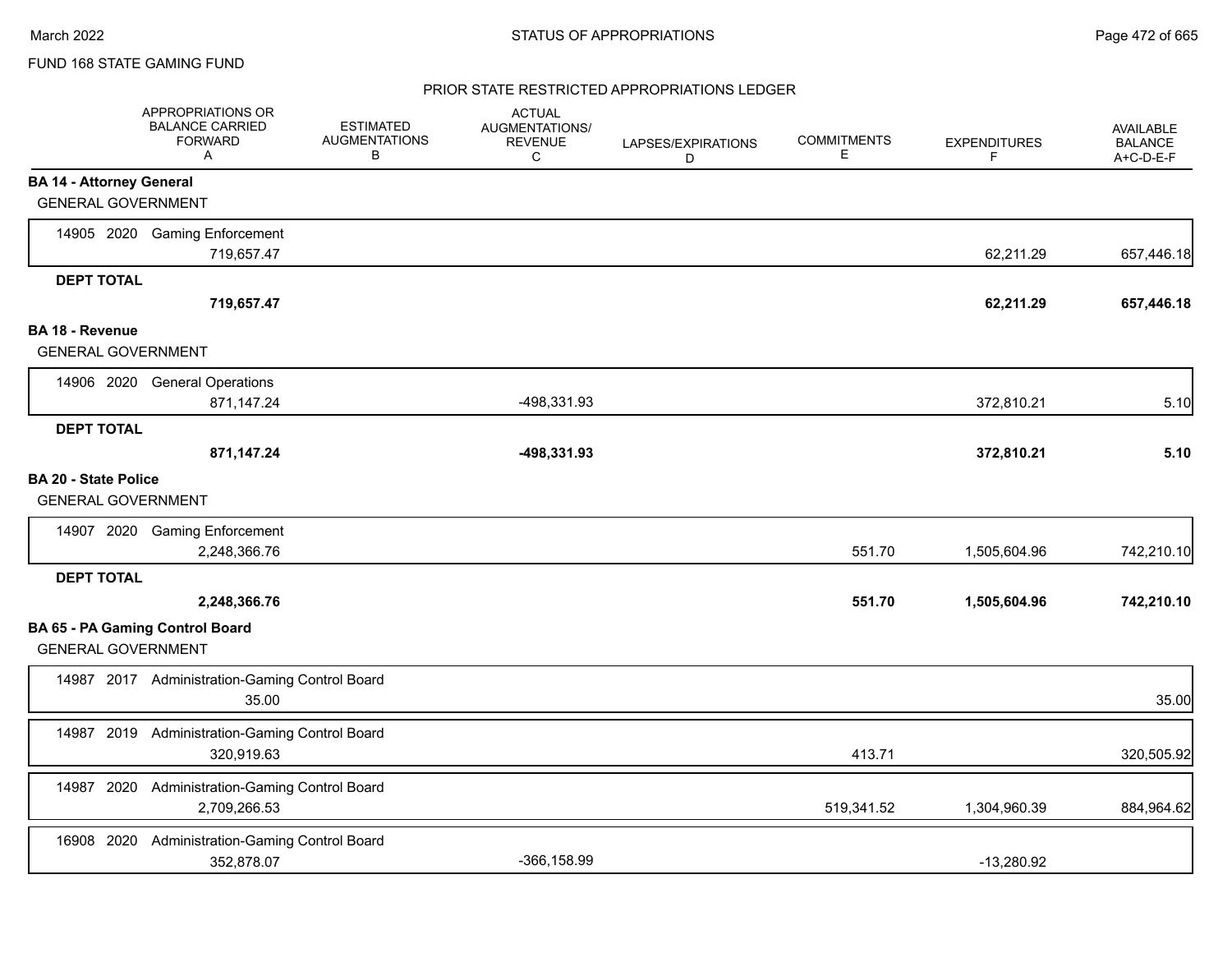### PRIOR STATE RESTRICTED APPROPRIATIONS LEDGER

|                     | APPROPRIATIONS OR<br><b>BALANCE CARRIED</b><br><b>FORWARD</b><br>$\mathsf{A}$ | ESTIMATED<br>AUGMENTATIONS<br>ь | <b>ACTUAL</b><br>AUGMENTATIONS/<br><b>REVENUE</b><br>U | LAPSES/EXPIRATIONS | <b>COMMITMENTS</b> | <b>EXPENDITURES</b> | AVAILABLE<br><b>BALANCE</b><br>$A+C-D-E-F$ |
|---------------------|-------------------------------------------------------------------------------|---------------------------------|--------------------------------------------------------|--------------------|--------------------|---------------------|--------------------------------------------|
| 2013<br>16908       | Administration-Gaming Control Board                                           |                                 |                                                        |                    |                    |                     |                                            |
|                     | 300.00                                                                        |                                 |                                                        |                    |                    |                     | 300.00                                     |
| <b>DEPT TOTAL</b>   |                                                                               |                                 |                                                        |                    |                    |                     |                                            |
|                     | 3,383,399.23                                                                  |                                 | $-366, 158.99$                                         |                    | 519,755.23         | 1,291,679.47        | 1,205,805.54                               |
| <b>LEDGER TOTAL</b> |                                                                               |                                 |                                                        |                    |                    |                     |                                            |
|                     | 7,222,570.70                                                                  |                                 | -864,490.92                                            |                    | 520,306.93         | 3,232,305.93        | 2,605,466.92                               |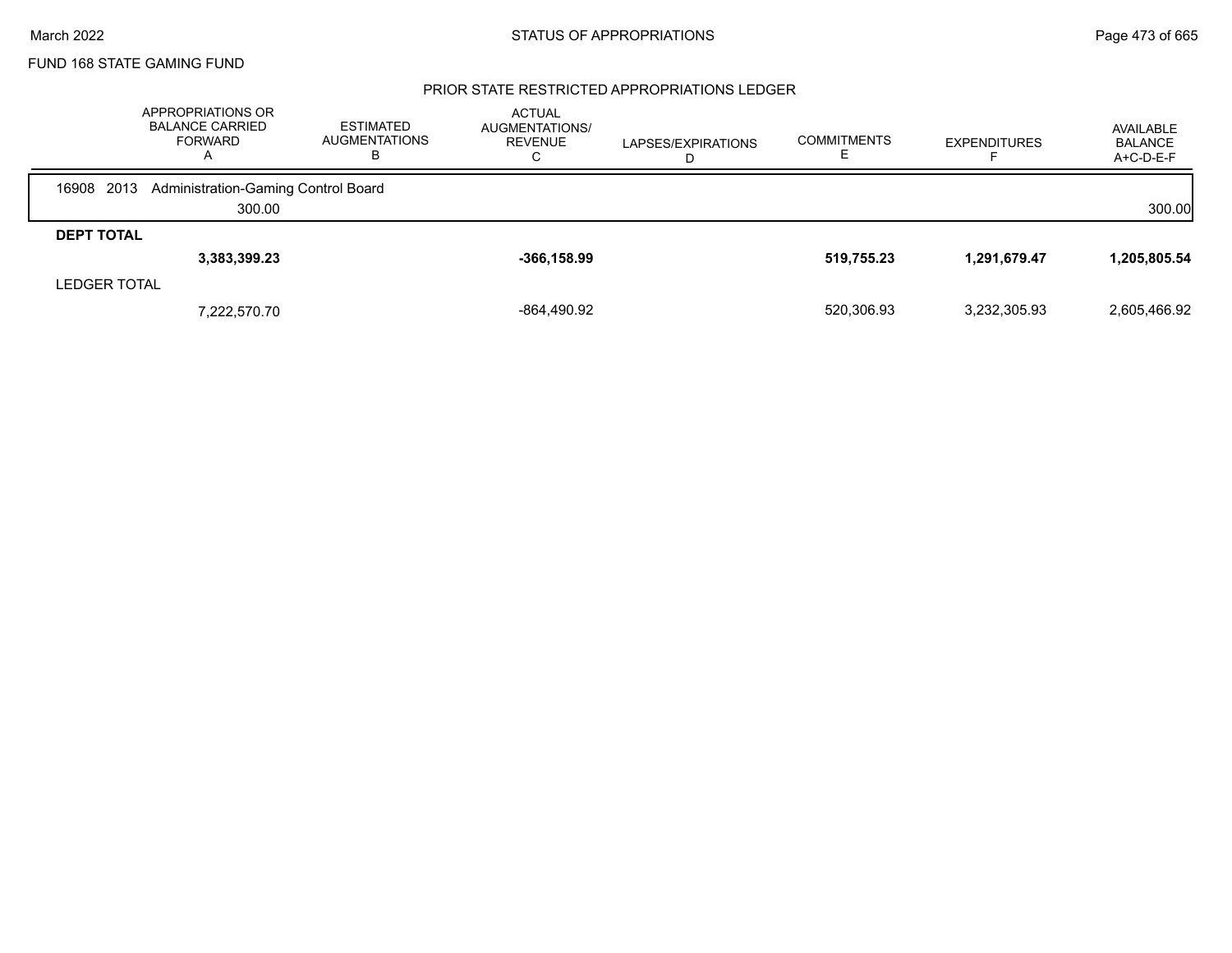### PRIOR STATE EXECUTIVE AUTHORIZATIONS LEDGER

|                                           | APPROPRIATIONS OR<br><b>BALANCE CARRIED</b><br><b>FORWARD</b><br>Α | <b>ESTIMATED</b><br><b>AUGMENTATIONS</b><br>В | <b>ACTUAL</b><br>AUGMENTATIONS/<br><b>REVENUE</b><br>C | LAPSES/EXPIRATIONS<br>D | <b>COMMITMENTS</b><br>Е | <b>EXPENDITURES</b><br>F | AVAILABLE<br><b>BALANCE</b><br>A+C-D-E-F |
|-------------------------------------------|--------------------------------------------------------------------|-----------------------------------------------|--------------------------------------------------------|-------------------------|-------------------------|--------------------------|------------------------------------------|
|                                           | <b>BA 38 - Conservation &amp; Natural Resourc</b>                  |                                               |                                                        |                         |                         |                          |                                          |
| <b>GENERAL GOVERNMENT</b>                 |                                                                    |                                               |                                                        |                         |                         |                          |                                          |
|                                           | 20322 2020 Payments in Lieu of Taxes                               |                                               |                                                        |                         |                         |                          |                                          |
|                                           | 85,845.31                                                          |                                               |                                                        |                         |                         |                          | 85,845.31                                |
| <b>DEPT TOTAL</b>                         |                                                                    |                                               |                                                        |                         |                         |                          |                                          |
|                                           | 85,845.31                                                          |                                               |                                                        |                         |                         |                          | 85,845.31                                |
| <b>BA 22 - Fish &amp; Boat Commission</b> |                                                                    |                                               |                                                        |                         |                         |                          |                                          |
| <b>GENERAL GOVERNMENT</b>                 |                                                                    |                                               |                                                        |                         |                         |                          |                                          |
|                                           | 20323 2020 Payments in Lieu of Taxes                               |                                               |                                                        |                         |                         |                          |                                          |
|                                           | 23,466.24                                                          |                                               |                                                        |                         |                         |                          | 23,466.24                                |
| <b>DEPT TOTAL</b>                         |                                                                    |                                               |                                                        |                         |                         |                          |                                          |
|                                           | 23,466.24                                                          |                                               |                                                        |                         |                         |                          | 23,466.24                                |
| <b>BA 23 - Game Commission</b>            |                                                                    |                                               |                                                        |                         |                         |                          |                                          |
| <b>GENERAL GOVERNMENT</b>                 |                                                                    |                                               |                                                        |                         |                         |                          |                                          |
|                                           | 20324 2020 Payments in Lieu of Taxes                               |                                               |                                                        |                         |                         |                          |                                          |
|                                           | 57,768.58                                                          |                                               |                                                        |                         |                         |                          | 57,768.58                                |
| <b>DEPT TOTAL</b>                         |                                                                    |                                               |                                                        |                         |                         |                          |                                          |
|                                           | 57,768.58                                                          |                                               |                                                        |                         |                         |                          | 57,768.58                                |
| <b>BA 18 - Revenue</b>                    |                                                                    |                                               |                                                        |                         |                         |                          |                                          |
| <b>GRANTS AND SUBSIDIES</b>               |                                                                    |                                               |                                                        |                         |                         |                          |                                          |
|                                           | 20364 2020 Transfer to Comp/ProbGambling Treat-D&A                 |                                               |                                                        |                         |                         |                          |                                          |
|                                           | 3,458,568.00                                                       |                                               |                                                        |                         |                         | 3,458,568.00             |                                          |
| <b>DEPT TOTAL</b>                         |                                                                    |                                               |                                                        |                         |                         |                          |                                          |
|                                           | 3,458,568.00                                                       |                                               |                                                        |                         |                         | 3,458,568.00             |                                          |
| BA 65 - PA Gaming Control Board           |                                                                    |                                               |                                                        |                         |                         |                          |                                          |
| <b>GRANTS AND SUBSIDIES</b>               |                                                                    |                                               |                                                        |                         |                         |                          |                                          |
|                                           | 29300 2019 Local Law Enforcement Grants                            |                                               |                                                        |                         |                         |                          |                                          |
|                                           | 584,855.73                                                         |                                               |                                                        |                         | 51,487.61               | 198,512.39               | 334,855.73                               |
| 29300 2020                                | <b>Local Law Enforcement Grants</b>                                |                                               |                                                        |                         |                         |                          |                                          |
|                                           | 2,000,000.00                                                       |                                               |                                                        |                         |                         |                          | 2,000,000.00                             |
|                                           |                                                                    |                                               |                                                        |                         |                         |                          |                                          |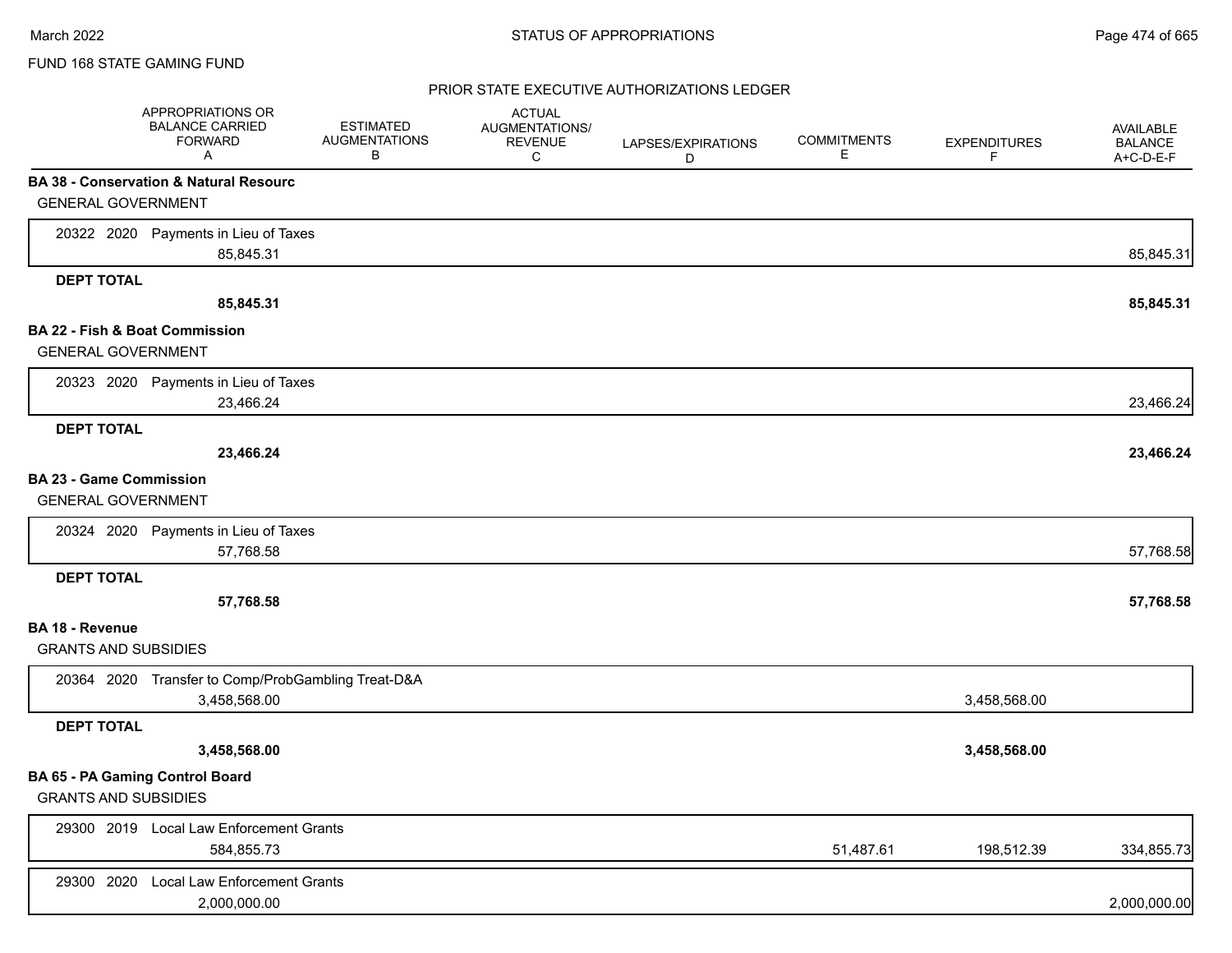### PRIOR STATE EXECUTIVE AUTHORIZATIONS LEDGER

|                     | APPROPRIATIONS OR<br><b>BALANCE CARRIED</b><br>FORWARD<br>Α | <b>ESTIMATED</b><br><b>AUGMENTATIONS</b><br>В | <b>ACTUAL</b><br>AUGMENTATIONS/<br>REVENUE<br>⌒<br>◡ | LAPSES/EXPIRATIONS<br>D | <b>COMMITMENTS</b> | <b>EXPENDITURES</b> | AVAILABLE<br><b>BALANCE</b><br>A+C-D-E-F |
|---------------------|-------------------------------------------------------------|-----------------------------------------------|------------------------------------------------------|-------------------------|--------------------|---------------------|------------------------------------------|
| <b>DEPT TOTAL</b>   |                                                             |                                               |                                                      |                         |                    |                     |                                          |
|                     | 2,584,855.73                                                |                                               |                                                      |                         | 51,487.61          | 198.512.39          | 2,334,855.73                             |
| <b>LEDGER TOTAL</b> |                                                             |                                               |                                                      |                         |                    |                     |                                          |
|                     | 6,210,503.86                                                |                                               |                                                      |                         | 51,487.61          | 3.657.080.39        | 2,501,935.86                             |
|                     | TOTAL TOTAL ALL PRIOR STATE LEDGERS                         |                                               |                                                      |                         |                    |                     |                                          |
|                     | 13,433,074.56                                               |                                               | -864,490.92                                          |                         | 571,794.54         | 6,889,386.32        | 5,107,402.78                             |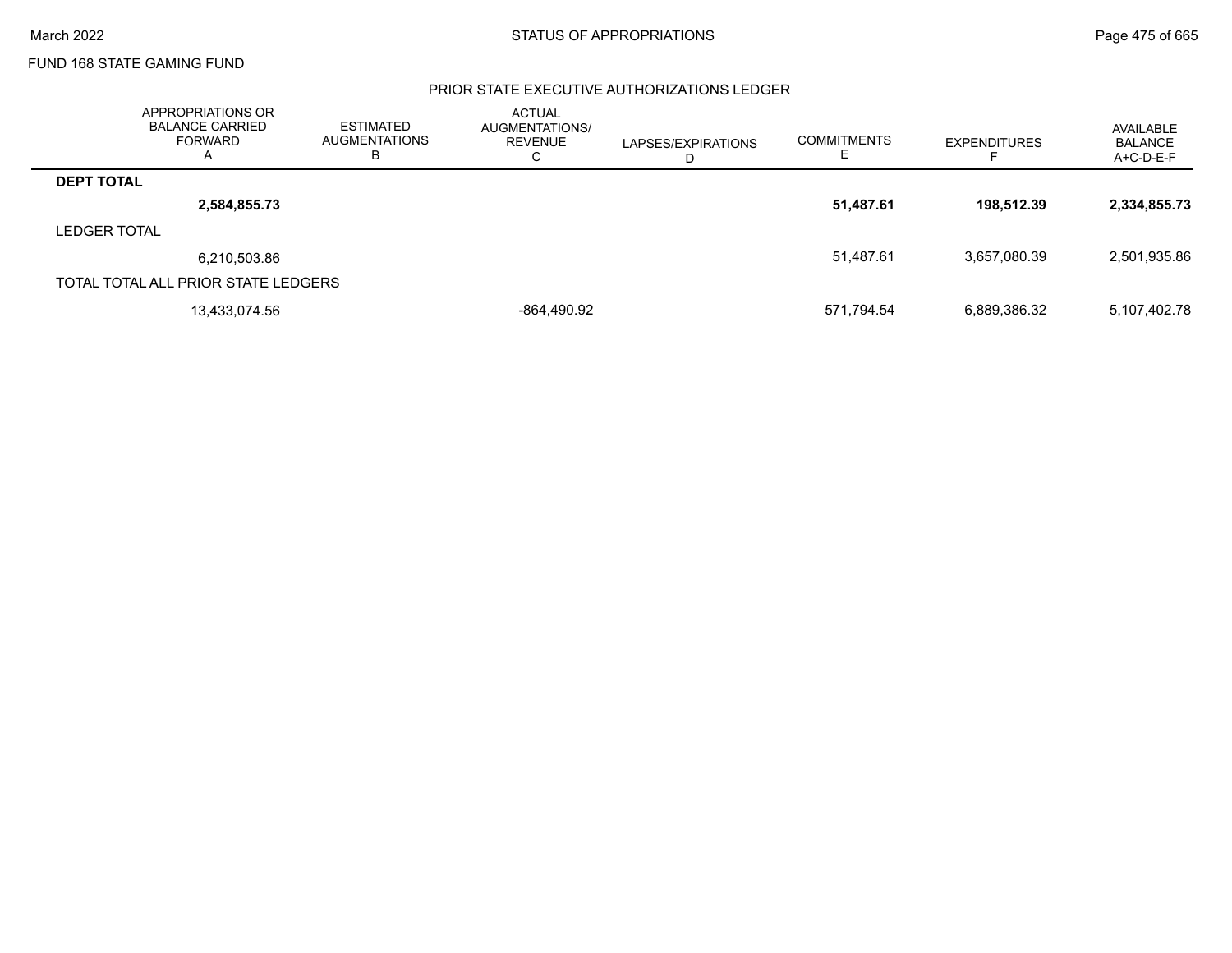### RESTRICTED RECEIPTS LEDGER

|                        |                           | APPROPRIATIONS OR<br><b>BALANCE CARRIED</b><br><b>FORWARD</b><br>A | <b>ESTIMATED</b><br><b>AUGMENTATIONS</b><br>В     | <b>ACTUAL</b><br>AUGMENTATIONS/<br><b>REVENUE</b><br>C | LAPSES/EXPIRATIONS<br>D. | <b>COMMITMENTS</b><br>Е | <b>EXPENDITURES</b><br>F | <b>AVAILABLE</b><br><b>BALANCE</b><br>A+C-D-E-F |
|------------------------|---------------------------|--------------------------------------------------------------------|---------------------------------------------------|--------------------------------------------------------|--------------------------|-------------------------|--------------------------|-------------------------------------------------|
| <b>BA 18 - Revenue</b> | <b>GENERAL GOVERNMENT</b> |                                                                    |                                                   |                                                        |                          |                         |                          |                                                 |
|                        |                           |                                                                    |                                                   |                                                        |                          |                         |                          |                                                 |
|                        |                           | 1,757,479.36                                                       | 40261 2021 LDA Presque Isle-Churchill Downs (CDI) | 1,847,010.82                                           |                          |                         | 2,104,490.18             | 1,500,000.00                                    |
| 40262 2021             |                           | 1,051,511.14                                                       | LDA Nemacolin-Churchill Downs (CDI)               | 341,882.24                                             |                          |                         | 393,393.38               | 1,000,000.00                                    |
| 40268 2021             |                           | LDA Philly Live!-Stadium Casino LLC<br>1,957,032.22                |                                                   | 3,168,627.38                                           |                          |                         | 3,625,659.60             | 1,500,000.00                                    |
| 40451 2021             |                           | 1,962,052.30                                                       | Licensee Deposit Account - Chester Downs          | 2,940,876.82                                           |                          |                         | 3,402,929.12             | 1,500,000.00                                    |
| 40452 2021             |                           | 2,019,674.39                                                       | Licensee Deposit Account - Pocono Downs           | 3,534,863.61                                           |                          |                         | 4,054,538.00             | 1,500,000.00                                    |
| 40453 2021             |                           | 3,059,171.87                                                       | Licensee Deposit Account - Phila Park             | 9,724,551.91                                           |                          |                         | 11,283,723.78            | 1,500,000.00                                    |
| 40454 2021             |                           | 2,852,566.66                                                       | Licensee Deposit Account -Penn National           | 8,532,222.07                                           |                          |                         | 9,884,788.73             | 1,500,000.00                                    |
| 40455 2021             |                           | 2,049,139.58                                                       | Licensee Deposit Account - The Meadows            | 3,763,170.84                                           |                          |                         | 4,312,310.42             | 1,500,000.00                                    |
| 40456 2021             |                           | 2,676,022.02                                                       | Licensee Deposit Acct-Sugar House Casino          | 6,807,232.15                                           |                          |                         | 7,983,254.17             | 1,500,000.00                                    |
| 40458 2021             |                           | Licensee Deposit Acct-Rivers Casino<br>2,239,015.79                |                                                   | 5,255,309.11                                           |                          |                         | 5,994,324.90             | 1,500,000.00                                    |
| 40459 2021             |                           | 2,093,432.45                                                       | License Deposit Acct-Mount Airy Casino            | 3,450,220.42                                           |                          |                         | 4,043,652.87             | 1,500,000.00                                    |
| 40460 2021             |                           | 2,574,411.75                                                       | Licensee Dep Acct-Sands Bethworks Casino          | 8,462,191.91                                           |                          |                         | 9,536,603.66             | 1,500,000.00                                    |
| 40466 2021             |                           | 1,930,568.17                                                       | Licensee Deposit Acct-ValleyForgeCasino           | 6,266,443.72                                           |                          |                         | 7,197,011.89             | 1,000,000.00                                    |
|                        |                           |                                                                    |                                                   |                                                        |                          |                         |                          |                                                 |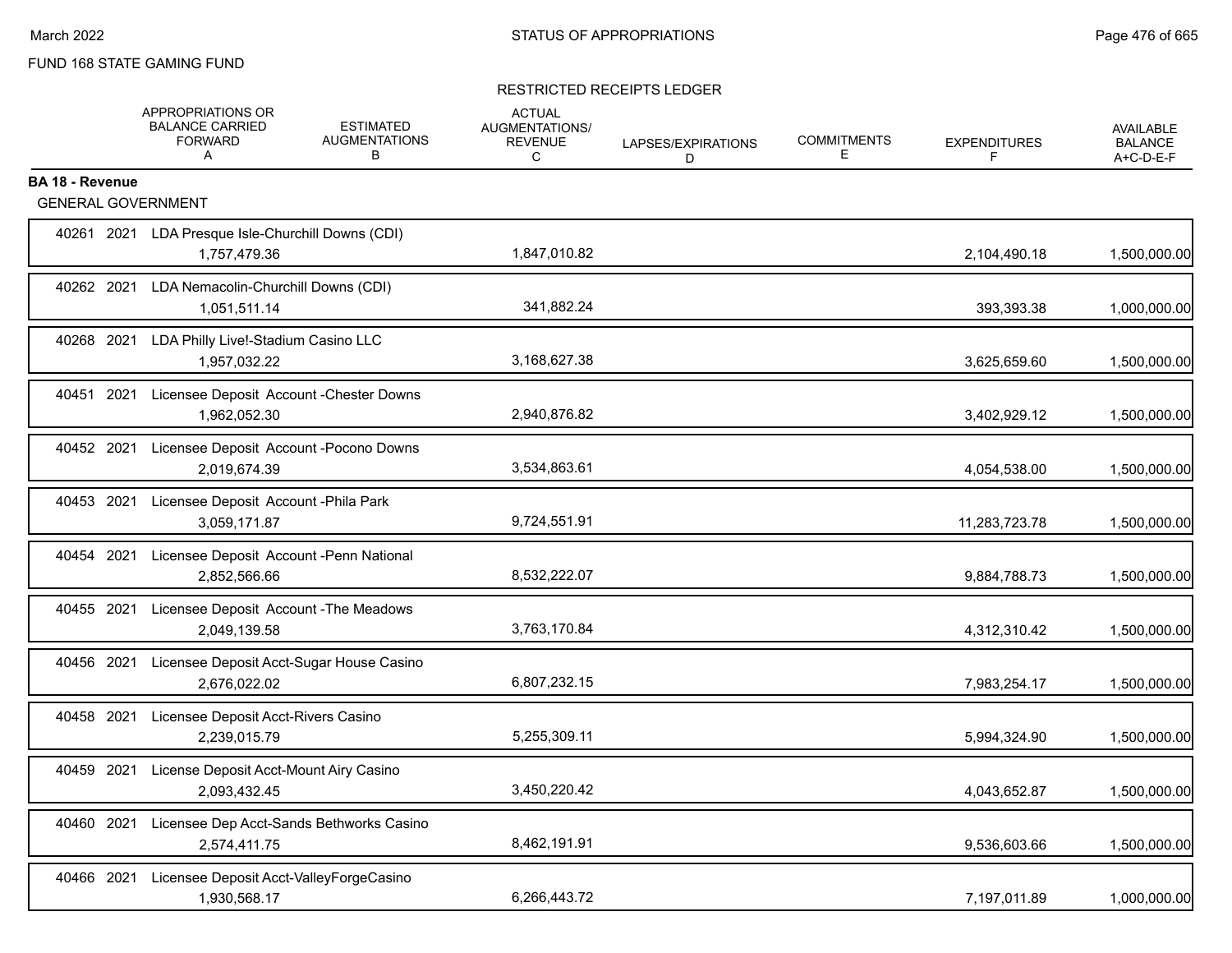#### RESTRICTED RECEIPTS LEDGER

|                   | <b>APPROPRIATIONS OR</b><br><b>BALANCE CARRIED</b><br><b>FORWARD</b><br>A | <b>ESTIMATED</b><br><b>AUGMENTATIONS</b><br>в | <b>ACTUAL</b><br>AUGMENTATIONS/<br><b>REVENUE</b><br>С | LAPSES/EXPIRATIONS<br>D | <b>COMMITMENTS</b><br>E | <b>EXPENDITURES</b> | AVAILABLE<br><b>BALANCE</b><br>A+C-D-E-F |
|-------------------|---------------------------------------------------------------------------|-----------------------------------------------|--------------------------------------------------------|-------------------------|-------------------------|---------------------|------------------------------------------|
| 40480             | 2021                                                                      | Category4LicenseeDepositAcctPennNatlYork      |                                                        |                         |                         |                     |                                          |
|                   |                                                                           |                                               | 2,341,693.93                                           |                         |                         | 1,091,693.93        | 1,250,000.00                             |
| 40481             | 2021                                                                      | Category4LicenseDepAcctPennNatILancaster      |                                                        |                         |                         |                     |                                          |
|                   | 74,011.18                                                                 |                                               | 1,613,158.94                                           |                         |                         | 437,170.12          | 1,250,000.00                             |
| 40482 2021        |                                                                           | Cat4LcnsDepAcctStadiumCasinoWestmoreland      |                                                        |                         |                         |                     |                                          |
|                   | 1,435,061.80                                                              |                                               | 1,587,393.45                                           |                         |                         | 1,772,455.25        | 1,250,000.00                             |
| <b>DEPT TOTAL</b> |                                                                           |                                               |                                                        |                         |                         |                     |                                          |
|                   | 29,731,150.68                                                             |                                               | 69,636,849.32                                          |                         |                         | 77,118,000.00       | 22,250,000.00                            |
| LEDGER TOTAL      |                                                                           |                                               |                                                        |                         |                         |                     |                                          |
|                   | 29,731,150.68                                                             |                                               | 69,636,849.32                                          |                         |                         | 77,118,000.00       | 22,250,000.00                            |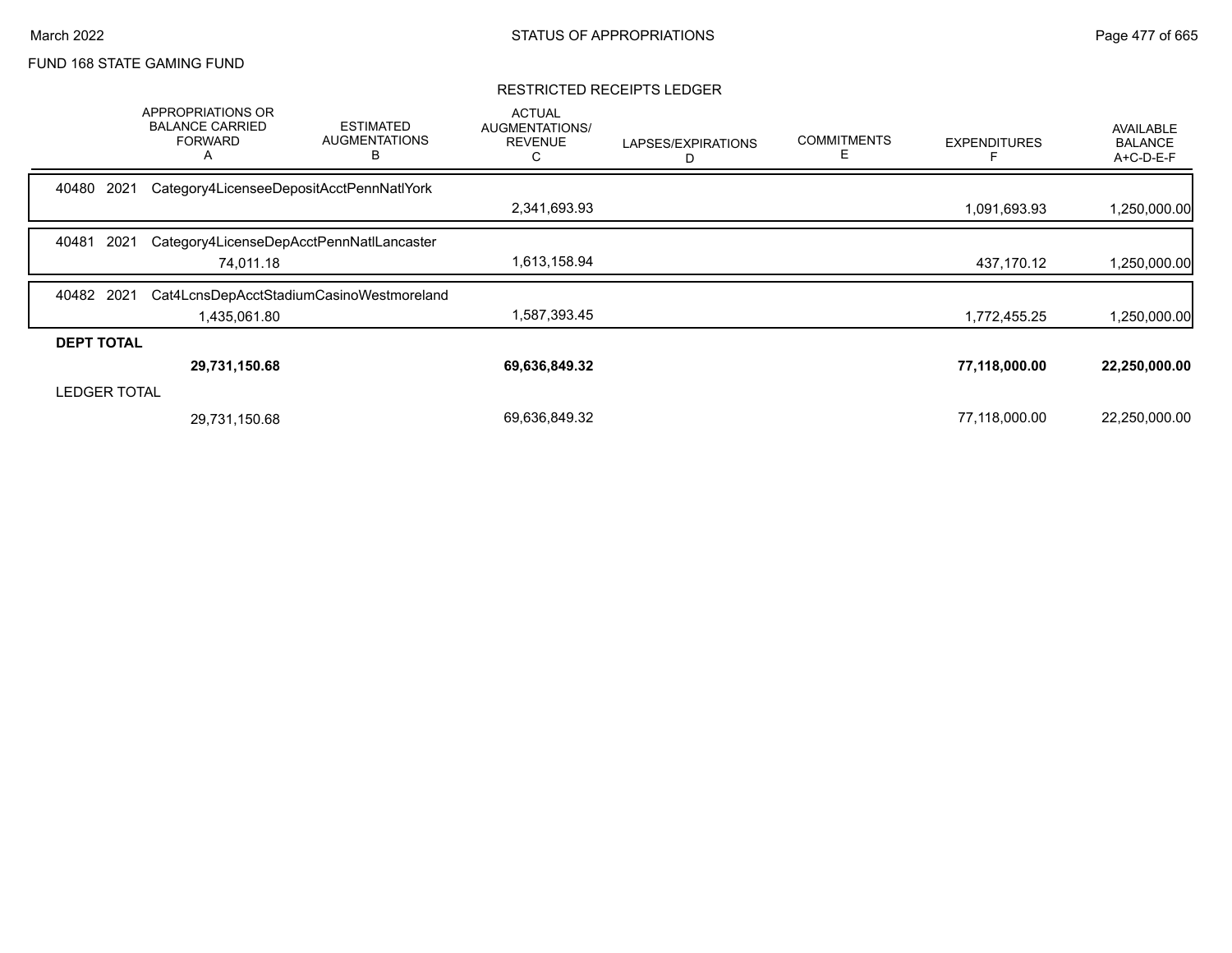#### NON-BUDGETED LEDGER

|                        | APPROPRIATIONS OR<br><b>BALANCE CARRIED</b><br><b>FORWARD</b><br>A | <b>ESTIMATED</b><br><b>AUGMENTATIONS</b><br>В | <b>ACTUAL</b><br>AUGMENTATIONS/<br><b>REVENUE</b><br>C | LAPSES/EXPIRATIONS<br>D | <b>COMMITMENTS</b> | <b>EXPENDITURES</b> | AVAILABLE<br><b>BALANCE</b><br>$A+C-D-E-F$ |
|------------------------|--------------------------------------------------------------------|-----------------------------------------------|--------------------------------------------------------|-------------------------|--------------------|---------------------|--------------------------------------------|
| <b>BA 18 - Revenue</b> |                                                                    |                                               |                                                        |                         |                    |                     |                                            |
|                        | <b>GENERAL GOVERNMENT</b>                                          |                                               |                                                        |                         |                    |                     |                                            |
| 50210 2021             | Transfer To Property Tax Relief Fund                               |                                               |                                                        |                         |                    |                     |                                            |
|                        |                                                                    |                                               |                                                        |                         |                    | 763,705,909.26      | -763,705,909.26                            |
| <b>DEPT TOTAL</b>      |                                                                    |                                               |                                                        |                         |                    |                     |                                            |
|                        |                                                                    |                                               |                                                        |                         |                    | 763,705,909.26      | -763,705,909.26                            |
| <b>LEDGER TOTAL</b>    |                                                                    |                                               |                                                        |                         |                    |                     |                                            |
|                        |                                                                    |                                               |                                                        |                         |                    | 763,705,909.26      | -763,705,909.26                            |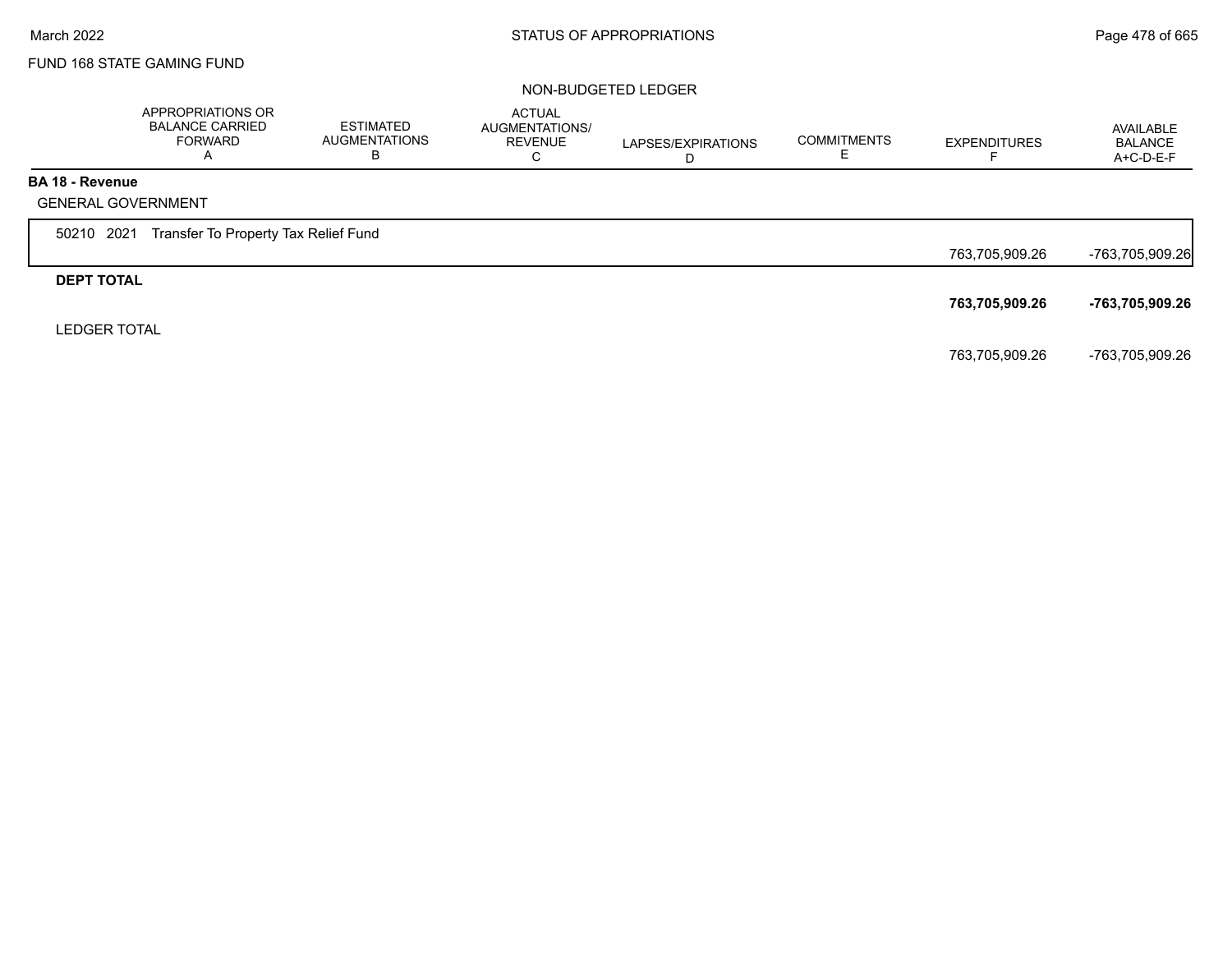### RESTRICTED REVENUE LEDGER

|                          | <b>APPROPRIATIONS OR</b><br><b>BALANCE CARRIED</b><br><b>FORWARD</b><br>$\mathsf{A}$ | <b>ESTIMATED</b><br><b>AUGMENTATIONS</b><br>В | <b>ACTUAL</b><br>AUGMENTATIONS/<br><b>REVENUE</b><br>C | LAPSES/EXPIRATIONS<br>D | <b>COMMITMENTS</b><br>Е | <b>EXPENDITURES</b><br>F | <b>AVAILABLE</b><br><b>BALANCE</b><br>A+C-D-E-F |
|--------------------------|--------------------------------------------------------------------------------------|-----------------------------------------------|--------------------------------------------------------|-------------------------|-------------------------|--------------------------|-------------------------------------------------|
|                          | <b>BA 24 - Community &amp; Economic Develop</b>                                      |                                               |                                                        |                         |                         |                          |                                                 |
|                          | <b>GENERAL GOVERNMENT</b>                                                            |                                               |                                                        |                         |                         |                          |                                                 |
|                          | 60445 2021 Local Share Assessment - Category 4<br>2,089,452.74                       |                                               | 6,277,156.47                                           |                         |                         |                          | 8,366,609.21                                    |
|                          | <b>GRANTS AND SUBSIDIES</b>                                                          |                                               |                                                        |                         |                         |                          |                                                 |
|                          | 60239 2021 Local Share Assessment Grants<br>31,693,179.49                            |                                               | 43,529,645.82                                          |                         | 10,635,611.50           | 26,426,963.17            | 38,160,250.64                                   |
| 60454 2021               | Local Share Assessment - Sports Wagering<br>7,129,332.48                             |                                               | 5,205,063.80                                           |                         |                         |                          | 12,334,396.28                                   |
| 60458 2021               | Local ShareAssessment Interactive Gaming<br>8,547,863.53                             |                                               | 8,550,674.57                                           |                         |                         |                          | 17,098,538.10                                   |
| 60465 2021               | Interactive Gaming Act 42 CFA<br>95,791,184.62                                       |                                               | 79,733,310.39                                          |                         |                         |                          | 175,524,495.01                                  |
| <b>DEPT TOTAL</b>        |                                                                                      |                                               |                                                        |                         |                         |                          |                                                 |
|                          | 145,251,012.86                                                                       |                                               | 143,295,851.05                                         |                         | 10,635,611.50           | 26,426,963.17            | 251,484,289.24                                  |
| <b>BA 16 - Education</b> | <b>GRANTS AND SUBSIDIES</b>                                                          |                                               |                                                        |                         |                         |                          |                                                 |
|                          | 60272 2021 Local Share Assessment-Table Games                                        |                                               | 1,250,315.94                                           |                         |                         | 1,250,315.94             |                                                 |
| <b>DEPT TOTAL</b>        |                                                                                      |                                               |                                                        |                         |                         |                          |                                                 |
|                          |                                                                                      |                                               | 1,250,315.94                                           |                         |                         | 1,250,315.94             |                                                 |
| <b>BA 18 - Revenue</b>   | <b>GENERAL GOVERNMENT</b>                                                            |                                               |                                                        |                         |                         |                          |                                                 |
|                          | 60444 2021 Local Share Assessment - Category 4<br>2,089,452.74                       |                                               | 6,277,156.47                                           |                         |                         |                          | 8,366,609.21                                    |
|                          | <b>GRANTS AND SUBSIDIES</b>                                                          |                                               |                                                        |                         |                         |                          |                                                 |
| 60240 2021               | <b>Local Share Assessment</b><br>14.167.139.41                                       |                                               | 84.050.012.53                                          |                         |                         | 83,472,529.28            | 14,744,622.66                                   |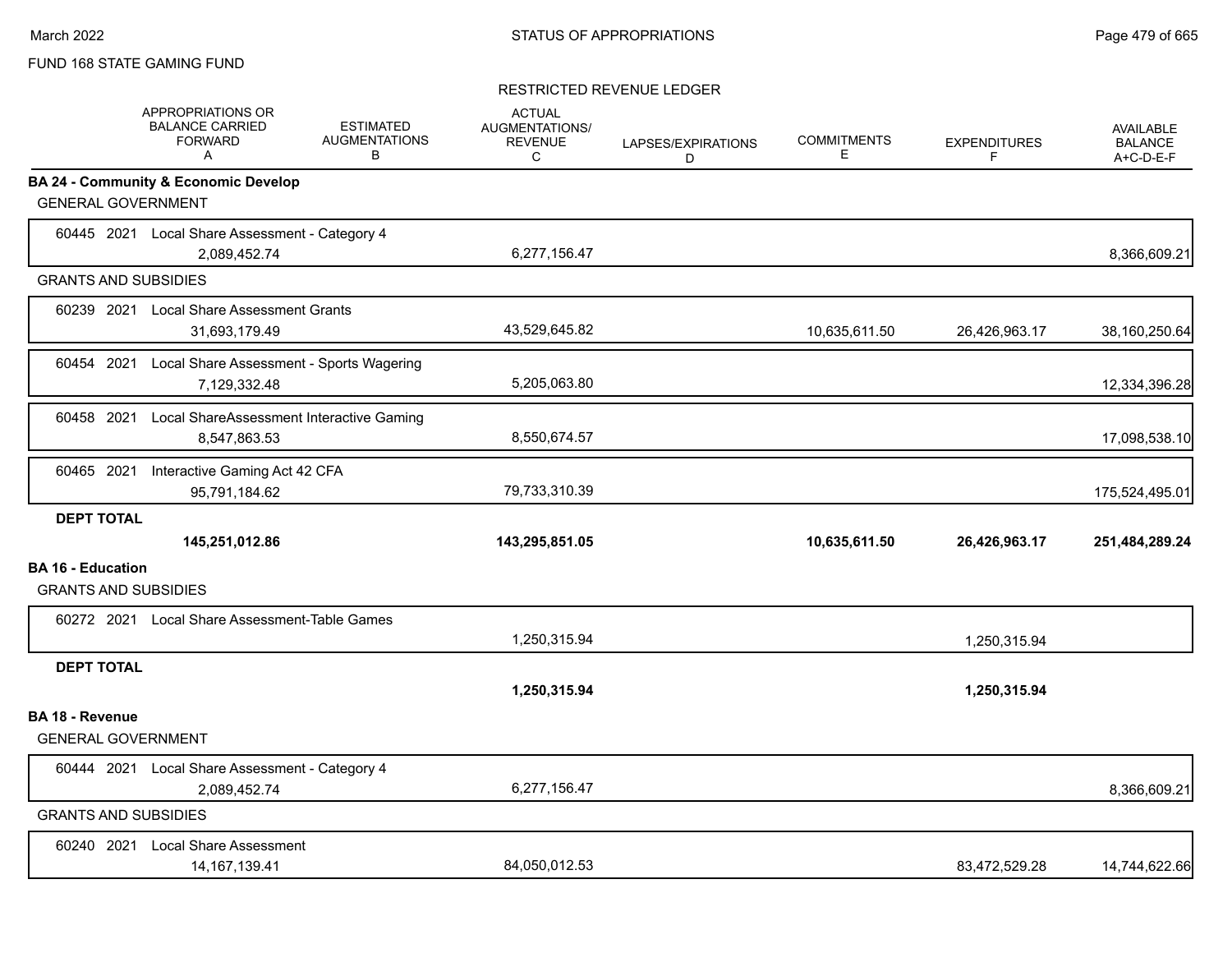### RESTRICTED REVENUE LEDGER

|                           | APPROPRIATIONS OR<br><b>BALANCE CARRIED</b><br><b>FORWARD</b><br>Α | <b>ESTIMATED</b><br><b>AUGMENTATIONS</b><br>в | <b>ACTUAL</b><br><b>AUGMENTATIONS/</b><br><b>REVENUE</b><br>С | LAPSES/EXPIRATIONS<br>D | <b>COMMITMENTS</b><br>Е | <b>EXPENDITURES</b><br>F | <b>AVAILABLE</b><br><b>BALANCE</b><br>A+C-D-E-F |
|---------------------------|--------------------------------------------------------------------|-----------------------------------------------|---------------------------------------------------------------|-------------------------|-------------------------|--------------------------|-------------------------------------------------|
| 60273 2021                | Local Share Assessment-Table Games                                 |                                               |                                                               |                         |                         |                          |                                                 |
|                           | 4,114,494.21                                                       |                                               | 12,606,484.80                                                 |                         |                         | 12,543,862.80            | 4,177,116.21                                    |
| 60453 2021                | Local Share Assessment - Sports Wagering                           |                                               |                                                               |                         |                         |                          |                                                 |
|                           | 1,445,282.79                                                       |                                               | $-180, 118.78$                                                |                         |                         |                          | 1,265,164.01                                    |
| 60457 2021                | Local ShareAssessment Interactive Gaming                           |                                               |                                                               |                         |                         |                          |                                                 |
|                           | 5,065,801.11                                                       |                                               | 8,552,239.77                                                  |                         |                         | 7,826,979.73             | 5,791,061.15                                    |
| 60464 2021                | Interactive Gaming Act 42 LSA                                      |                                               |                                                               |                         |                         |                          |                                                 |
|                           | 29,160,988.58                                                      |                                               | 22, 193, 553. 14                                              |                         |                         | 17,787,954.88            | 33,566,586.84                                   |
| <b>DEPT TOTAL</b>         |                                                                    |                                               |                                                               |                         |                         |                          |                                                 |
|                           | 56,043,158.84                                                      |                                               | 133,499,327.93                                                |                         |                         | 121,631,326.69           | 67,911,160.08                                   |
| <b>GENERAL GOVERNMENT</b> | BA 65 - PA Gaming Control Board                                    |                                               |                                                               |                         |                         |                          |                                                 |
| 60213 2021                | <b>Genaral Operations</b>                                          |                                               |                                                               |                         |                         |                          |                                                 |
|                           | 5,789,794.34                                                       |                                               | 4,700,944.37                                                  |                         |                         | 6,000,000.00             | 4,490,738.71                                    |
| 60363 2021                | <b>Tavern Games-Investigations</b>                                 |                                               |                                                               |                         |                         |                          |                                                 |
|                           | 7,000.00                                                           |                                               | 1,000.00                                                      |                         |                         |                          | 8,000.00                                        |
| 60490 2021                | iGAming Impact Assessment                                          |                                               |                                                               |                         |                         |                          |                                                 |
|                           | 129,963.00                                                         |                                               | 496,520.00                                                    |                         |                         | 372,417.00               | 254,066.00                                      |
| <b>DEPT TOTAL</b>         |                                                                    |                                               |                                                               |                         |                         |                          |                                                 |
|                           | 5,926,757.34                                                       |                                               | 5,198,464.37                                                  |                         |                         | 6,372,417.00             | 4,752,804.71                                    |
| <b>LEDGER TOTAL</b>       |                                                                    |                                               |                                                               |                         |                         |                          |                                                 |
|                           | 207,220,929.04                                                     |                                               | 283,243,959.29                                                |                         | 10,635,611.50           | 155,681,022.80           | 324, 148, 254.03                                |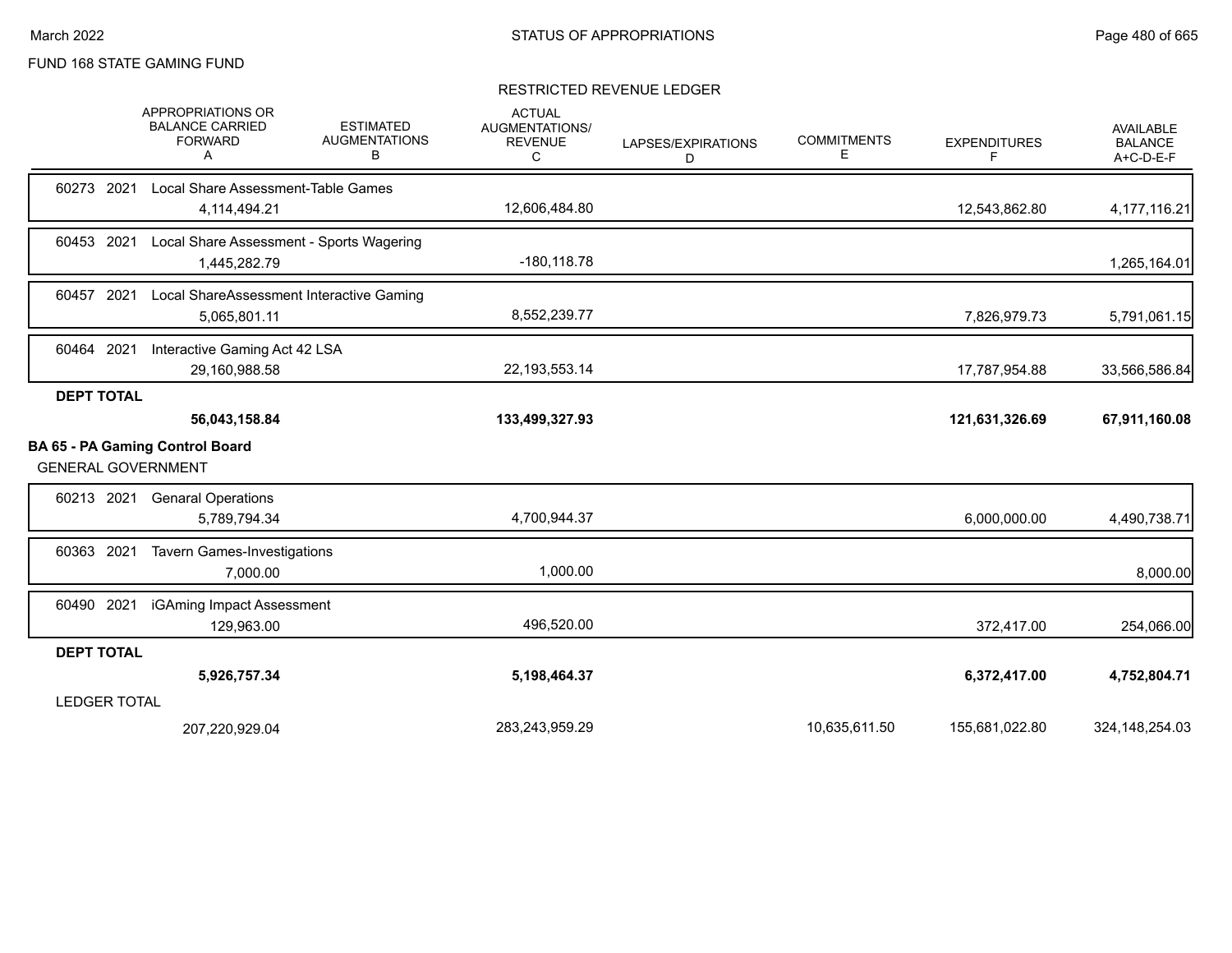### CURRENT STATE EXECUTIVE AUTHORIZATIONS LEDGER

|                             | APPROPRIATIONS OR<br><b>BALANCE CARRIED</b><br><b>FORWARD</b><br>A | <b>ESTIMATED</b><br><b>AUGMENTATIONS</b><br>в | <b>ACTUAL</b><br>AUGMENTATIONS/<br><b>REVENUE</b><br>С | LAPSES/EXPIRATIONS<br>D | <b>COMMITMENTS</b> | <b>EXPENDITURES</b> | AVAILABLE<br><b>BALANCE</b><br>A+C-D-E-F |
|-----------------------------|--------------------------------------------------------------------|-----------------------------------------------|--------------------------------------------------------|-------------------------|--------------------|---------------------|------------------------------------------|
|                             | <b>BA 74 - Drug and Alcohol Programs</b>                           |                                               |                                                        |                         |                    |                     |                                          |
| <b>GRANTS AND SUBSIDIES</b> |                                                                    |                                               |                                                        |                         |                    |                     |                                          |
| 2021<br>20382               | Drug and Alcohol Treatment Services                                |                                               |                                                        |                         |                    |                     |                                          |
|                             | 4,676,000.00                                                       |                                               |                                                        |                         | 2,581,486.94       | 2,094,513.06        |                                          |
| <b>DEPT TOTAL</b>           |                                                                    |                                               |                                                        |                         |                    |                     |                                          |
|                             | 4,676,000.00                                                       |                                               |                                                        |                         | 2,581,486.94       | 2,094,513.06        |                                          |
| <b>LEDGER TOTAL</b>         |                                                                    |                                               |                                                        |                         |                    |                     |                                          |
|                             | 4,676,000.00                                                       |                                               |                                                        |                         | 2,581,486.94       | 2.094.513.06        |                                          |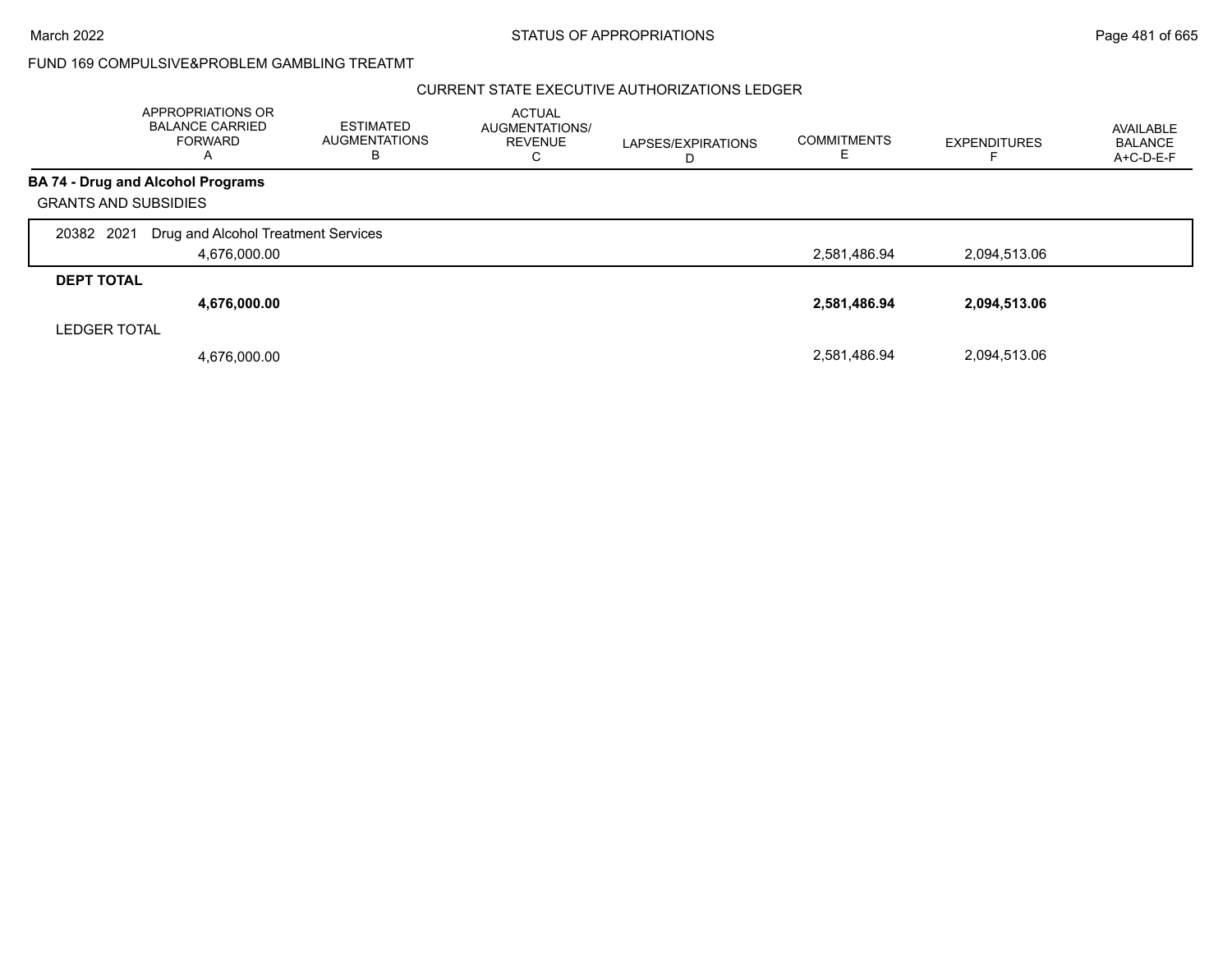#### CURRENT STATE EXECUTIVE AUTHORIZATIONS - RESTRICTED LEDGER

|                                          | APPROPRIATIONS OR<br><b>BALANCE CARRIED</b><br><b>FORWARD</b><br>Α | <b>ESTIMATED</b><br><b>AUGMENTATIONS</b><br>В | <b>ACTUAL</b><br>AUGMENTATIONS/<br><b>REVENUE</b><br>С | LAPSES/EXPIRATIONS<br>D | <b>COMMITMENTS</b><br>Е | <b>EXPENDITURES</b> | <b>AVAILABLE</b><br><b>BALANCE</b><br>A+C-D-E-F |
|------------------------------------------|--------------------------------------------------------------------|-----------------------------------------------|--------------------------------------------------------|-------------------------|-------------------------|---------------------|-------------------------------------------------|
| <b>BA 74 - Drug and Alcohol Programs</b> |                                                                    |                                               |                                                        |                         |                         |                     |                                                 |
| <b>GRANTS AND SUBSIDIES</b>              |                                                                    |                                               |                                                        |                         |                         |                     |                                                 |
| 2021<br>26387                            | Compulsive & Problem Gambling Treatment                            |                                               |                                                        |                         |                         |                     |                                                 |
|                                          |                                                                    | 5,800,000.00                                  | 7,426,690.15                                           |                         | 1,135,737.54            | 1,646,103.75        | 4,644,848.86                                    |
| <b>DEPT TOTAL</b>                        |                                                                    |                                               |                                                        |                         |                         |                     |                                                 |
|                                          |                                                                    | 5,800,000.00                                  | 7,426,690.15                                           |                         | 1,135,737.54            | 1,646,103.75        | 4,644,848.86                                    |
| <b>LEDGER TOTAL</b>                      |                                                                    |                                               |                                                        |                         |                         |                     |                                                 |
|                                          |                                                                    | 5,800,000.00                                  | 7,426,690.15                                           |                         | 1,135,737.54            | 1,646,103.75        | 4,644,848.86                                    |
|                                          | TOTAL TOTAL ALL CURRENT STATE LEDGERS                              |                                               |                                                        |                         |                         |                     |                                                 |
|                                          | 4,676,000.00                                                       | 5,800,000.00                                  | 7,426,690.15                                           |                         | 3,717,224.48            | 3,740,616.81        | 4,644,848.86                                    |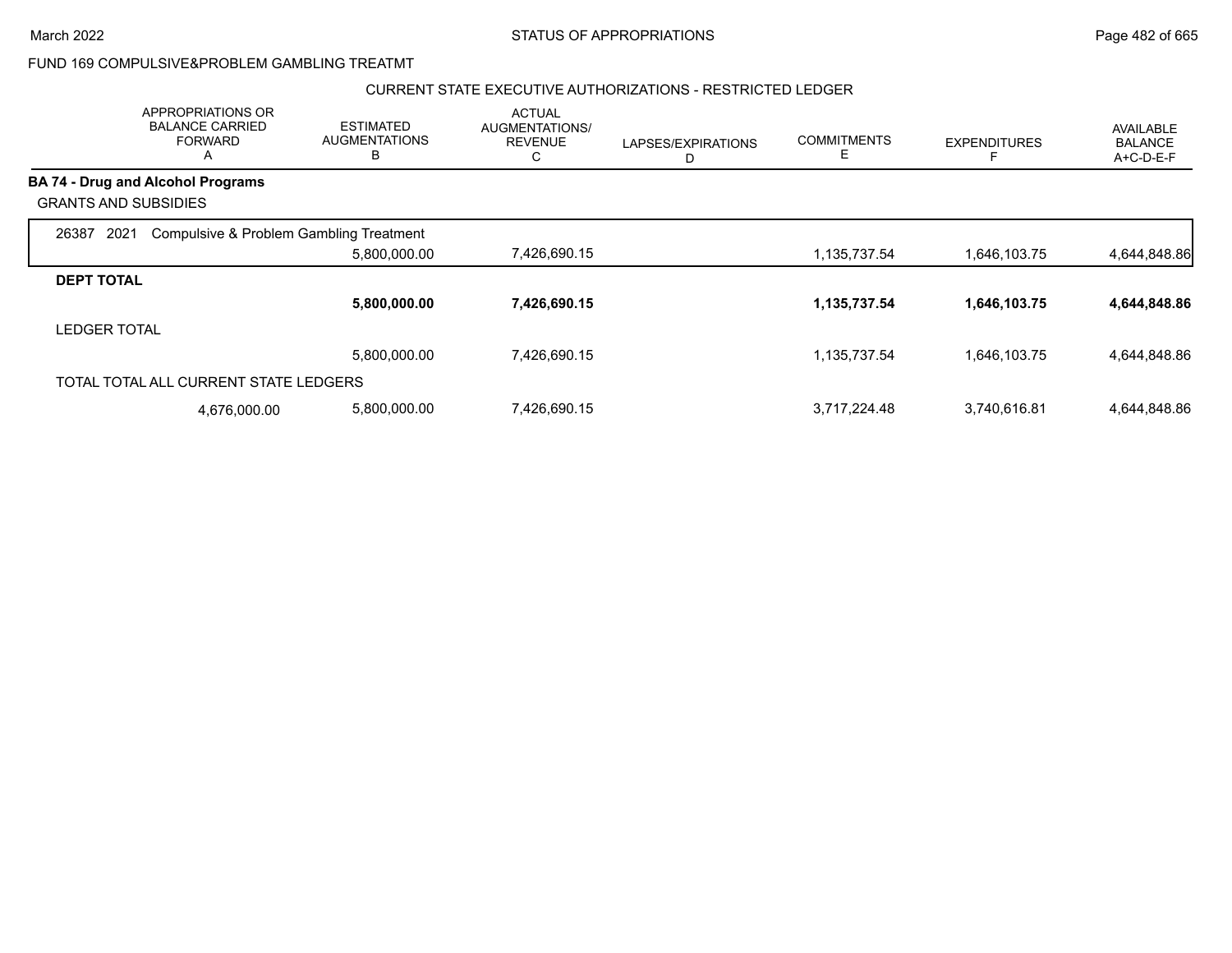### PRIOR STATE EXECUTIVE AUTHORIZATIONS LEDGER

|                             | APPROPRIATIONS OR<br><b>BALANCE CARRIED</b><br>FORWARD<br>A | <b>ESTIMATED</b><br><b>AUGMENTATIONS</b><br>В | <b>ACTUAL</b><br>AUGMENTATIONS/<br><b>REVENUE</b><br>C | LAPSES/EXPIRATIONS<br>D | <b>COMMITMENTS</b><br>ᄂ | <b>EXPENDITURES</b> | AVAILABLE<br><b>BALANCE</b><br>$A+C-D-E-F$ |
|-----------------------------|-------------------------------------------------------------|-----------------------------------------------|--------------------------------------------------------|-------------------------|-------------------------|---------------------|--------------------------------------------|
|                             | <b>BA 74 - Drug and Alcohol Programs</b>                    |                                               |                                                        |                         |                         |                     |                                            |
| <b>GRANTS AND SUBSIDIES</b> |                                                             |                                               |                                                        |                         |                         |                     |                                            |
| 20382 2020                  | Drug and Alcohol Treatment Services                         |                                               |                                                        |                         |                         |                     |                                            |
|                             | 571,296.00                                                  |                                               |                                                        |                         |                         | 511,309.00          | 59,987.00                                  |
| <b>DEPT TOTAL</b>           |                                                             |                                               |                                                        |                         |                         |                     |                                            |
|                             | 571,296.00                                                  |                                               |                                                        |                         |                         | 511,309.00          | 59,987.00                                  |
| <b>LEDGER TOTAL</b>         |                                                             |                                               |                                                        |                         |                         |                     |                                            |
|                             | 571,296.00                                                  |                                               |                                                        |                         |                         | 511.309.00          | 59,987.00                                  |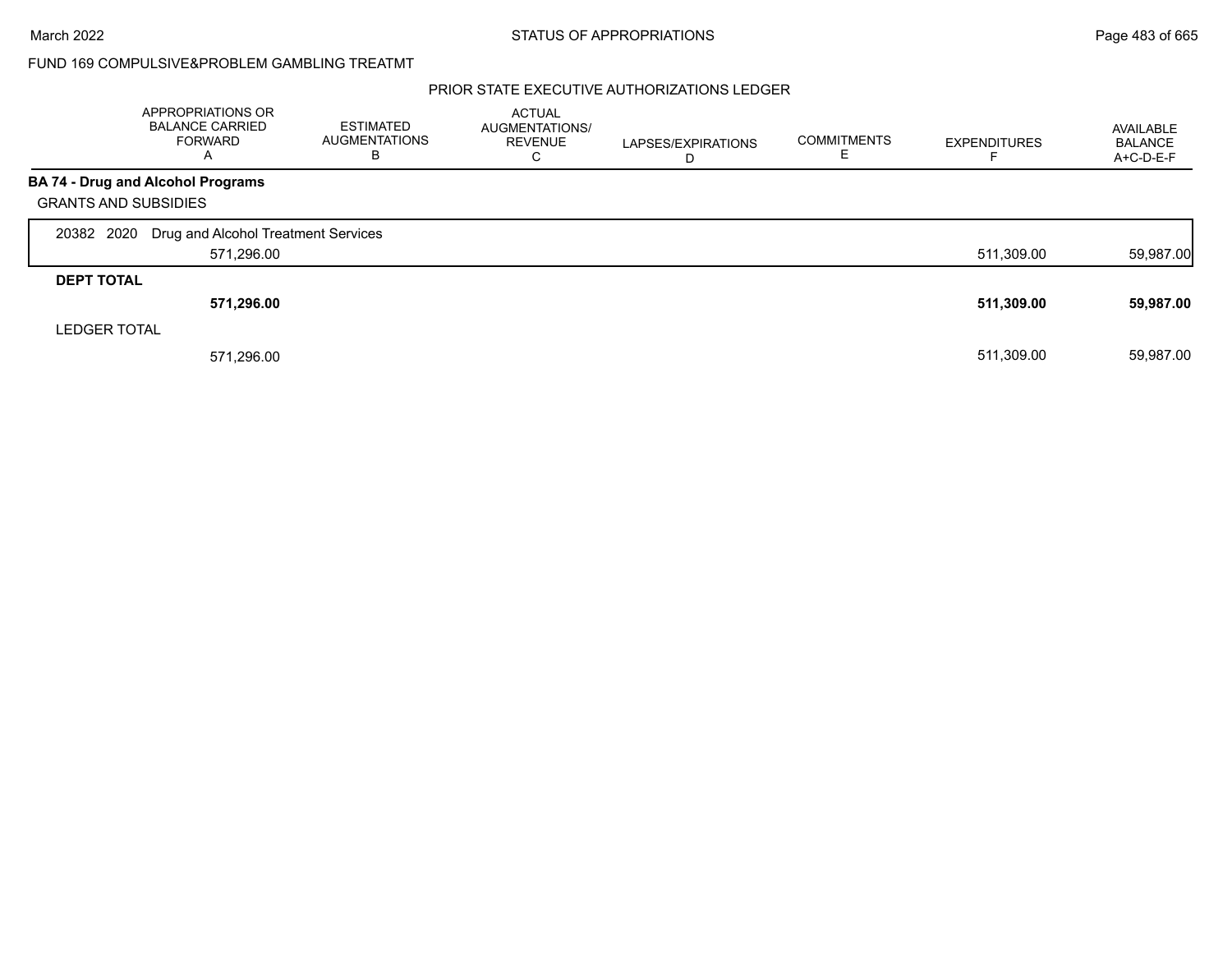### PRIOR STATE EXECUTIVE AUTHORIZATIONS - RESTRICTED LEDGER

|                   | APPROPRIATIONS OR<br><b>BALANCE CARRIED</b><br><b>FORWARD</b><br>Α | <b>ESTIMATED</b><br><b>AUGMENTATIONS</b><br>В | <b>ACTUAL</b><br>AUGMENTATIONS/<br><b>REVENUE</b><br>С | LAPSES/EXPIRATIONS<br>D | <b>COMMITMENTS</b><br>Е | <b>EXPENDITURES</b><br>F | AVAILABLE<br><b>BALANCE</b><br>A+C-D-E-F |
|-------------------|--------------------------------------------------------------------|-----------------------------------------------|--------------------------------------------------------|-------------------------|-------------------------|--------------------------|------------------------------------------|
|                   | <b>BA 74 - Drug and Alcohol Programs</b>                           |                                               |                                                        |                         |                         |                          |                                          |
|                   | <b>GRANTS AND SUBSIDIES</b>                                        |                                               |                                                        |                         |                         |                          |                                          |
| 26387             | 51,882.00                                                          | 2018 Compulsive & Problem Gambling Treatment  | $-51,882.00$                                           |                         |                         |                          |                                          |
| 26387             | 2019<br>785,411.39                                                 | Compulsive & Problem Gambling Treatment       | -785,411.39                                            |                         |                         |                          |                                          |
| 26387             | 2020                                                               | Compulsive & Problem Gambling Treatment       | -1,082,396.76                                          |                         |                         |                          |                                          |
|                   | 1,544,166.60                                                       |                                               |                                                        |                         |                         | 461,769.84               |                                          |
| <b>DEPT TOTAL</b> | 2,381,459.99                                                       |                                               | $-1,919,690.15$                                        |                         |                         | 461,769.84               |                                          |
|                   | <b>LEDGER TOTAL</b>                                                |                                               |                                                        |                         |                         |                          |                                          |
|                   | 2,381,459.99                                                       |                                               | -1,919,690.15                                          |                         |                         | 461,769.84               |                                          |
|                   | TOTAL TOTAL ALL PRIOR STATE LEDGERS                                |                                               |                                                        |                         |                         |                          |                                          |
|                   | 2,952,755.99                                                       |                                               | -1,919,690.15                                          |                         |                         | 973,078.84               | 59,987.00                                |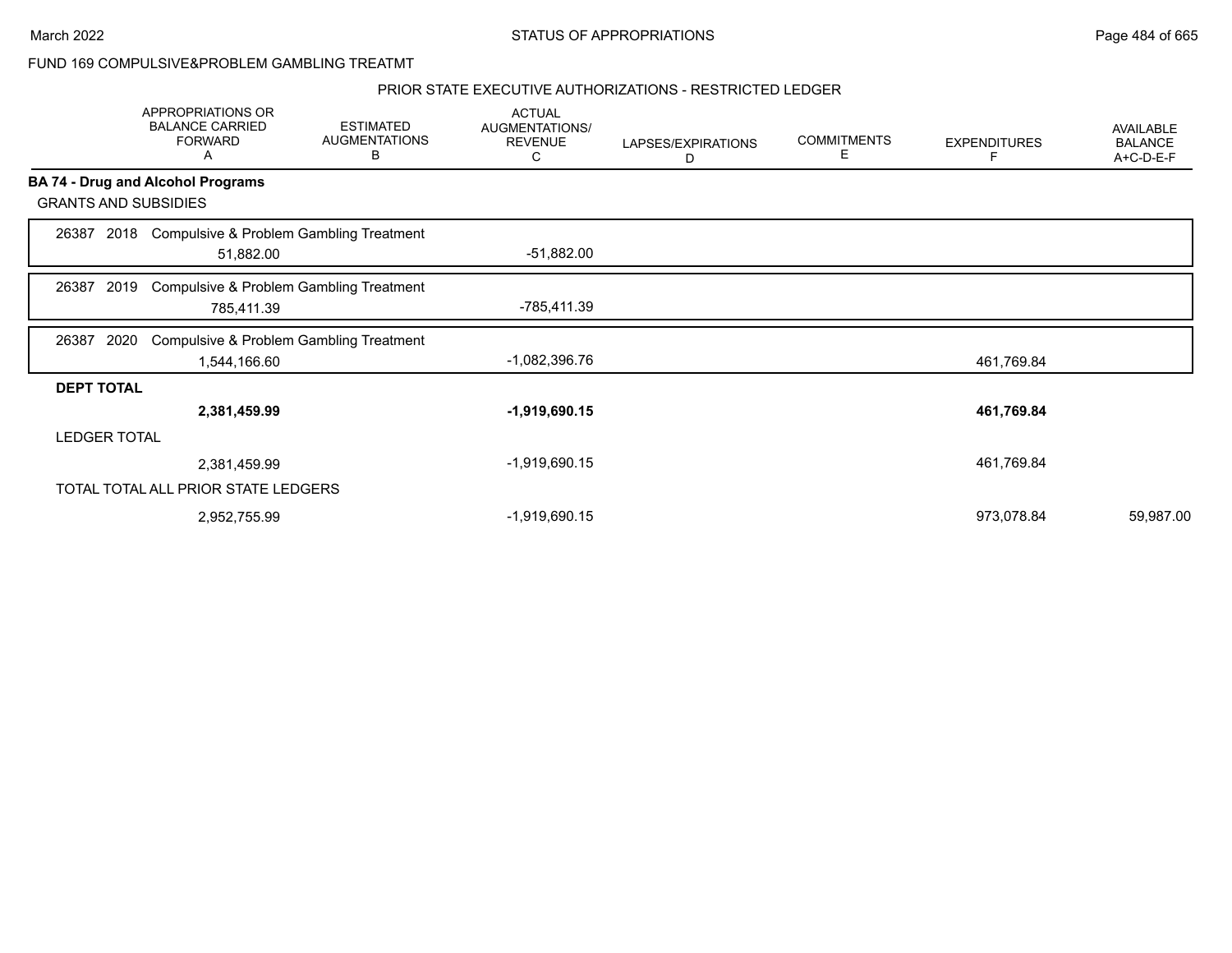#### RESTRICTED REVENUE LEDGER

|                             | APPROPRIATIONS OR<br><b>BALANCE CARRIED</b><br><b>FORWARD</b><br>A | <b>ESTIMATED</b><br><b>AUGMENTATIONS</b><br>в | <b>ACTUAL</b><br>AUGMENTATIONS/<br><b>REVENUE</b><br>◡ | LAPSES/EXPIRATIONS<br>ш | <b>COMMITMENTS</b> | <b>EXPENDITURES</b> | AVAILABLE<br><b>BALANCE</b><br>A+C-D-E-F |
|-----------------------------|--------------------------------------------------------------------|-----------------------------------------------|--------------------------------------------------------|-------------------------|--------------------|---------------------|------------------------------------------|
|                             | <b>BA 74 - Drug and Alcohol Programs</b>                           |                                               |                                                        |                         |                    |                     |                                          |
| <b>GRANTS AND SUBSIDIES</b> |                                                                    |                                               |                                                        |                         |                    |                     |                                          |
| 2021<br>60345               | Compulsive & Problem Gambling Treatment                            |                                               |                                                        |                         |                    |                     |                                          |
|                             | 3,414,261.58                                                       |                                               | 8,005,039.33                                           |                         |                    | 5,507,000.00        | 5,912,300.91                             |
| <b>DEPT TOTAL</b>           |                                                                    |                                               |                                                        |                         |                    |                     |                                          |
|                             | 3,414,261.58                                                       |                                               | 8,005,039.33                                           |                         |                    | 5,507,000.00        | 5,912,300.91                             |
| <b>LEDGER TOTAL</b>         |                                                                    |                                               |                                                        |                         |                    |                     |                                          |
|                             | 3,414,261.58                                                       |                                               | 8.005.039.33                                           |                         |                    | 5,507,000.00        | 5,912,300.91                             |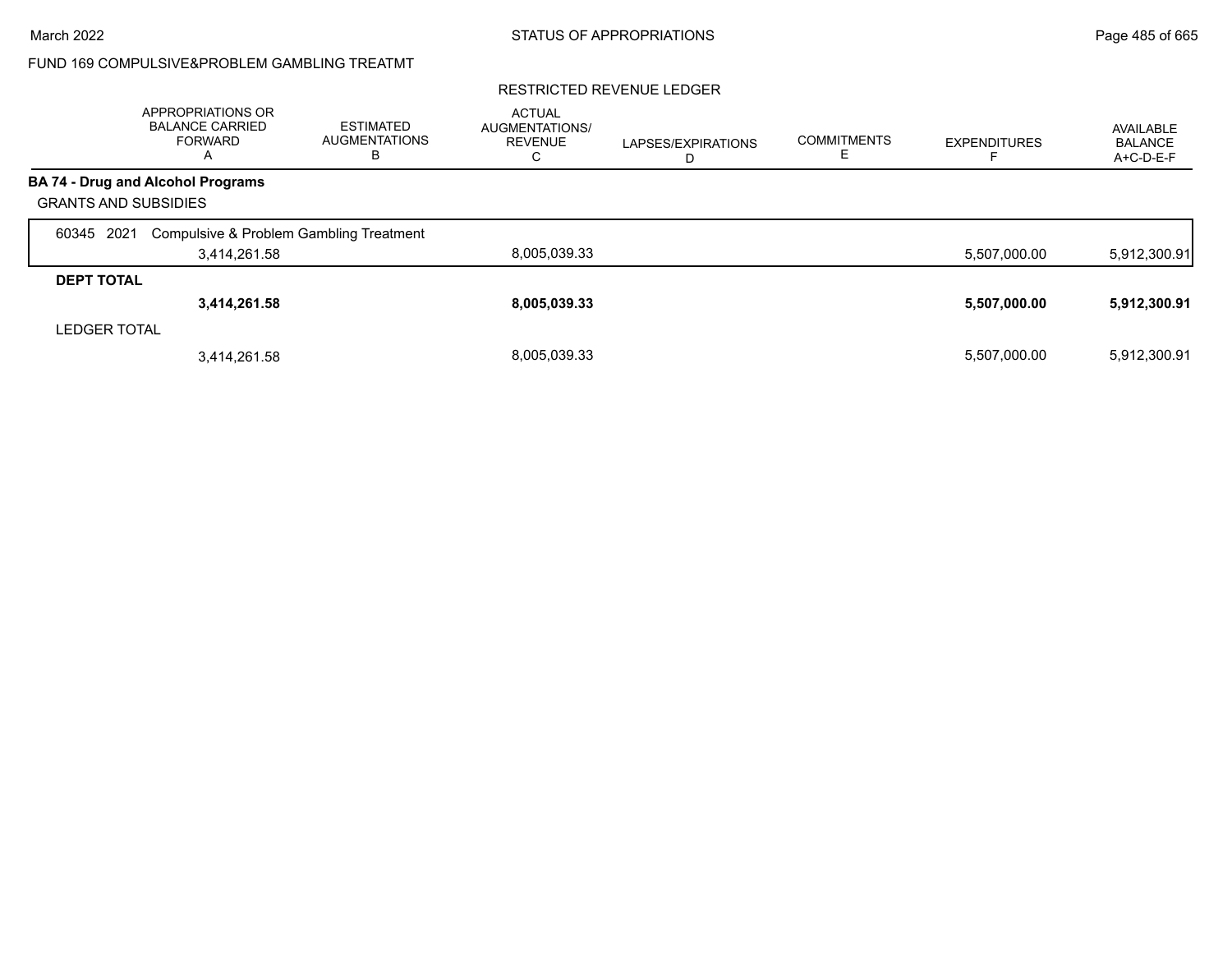### CURRENT STATE EXECUTIVE AUTHORIZATIONS LEDGER

|                             | <b>APPROPRIATIONS OR</b><br><b>BALANCE CARRIED</b><br><b>FORWARD</b><br>A | <b>ESTIMATED</b><br><b>AUGMENTATIONS</b><br>В | <b>ACTUAL</b><br>AUGMENTATIONS/<br><b>REVENUE</b><br>C | LAPSES/EXPIRATIONS<br>D | <b>COMMITMENTS</b><br>Е | <b>EXPENDITURES</b><br>F | AVAILABLE<br><b>BALANCE</b><br>A+C-D-E-F |
|-----------------------------|---------------------------------------------------------------------------|-----------------------------------------------|--------------------------------------------------------|-------------------------|-------------------------|--------------------------|------------------------------------------|
| <b>BA 16 - Education</b>    |                                                                           |                                               |                                                        |                         |                         |                          |                                          |
| <b>GRANTS AND SUBSIDIES</b> |                                                                           |                                               |                                                        |                         |                         |                          |                                          |
| 20321 2021                  | <b>Property Tax Relief Payments</b><br>621,300,000.00                     |                                               |                                                        |                         |                         | 621,299,999.94           | 0.06                                     |
| <b>DEPT TOTAL</b>           |                                                                           |                                               |                                                        |                         |                         |                          |                                          |
|                             | 621,300,000.00                                                            |                                               |                                                        |                         |                         | 621,299,999.94           | 0.06                                     |
| <b>GRANTS AND SUBSIDIES</b> | <b>BA 31 - PA Emergency Management Agency</b>                             |                                               |                                                        |                         |                         |                          |                                          |
| 20389 2021                  | TransferVolunteerCompanyGrantsProgram<br>5,000,000.00                     |                                               |                                                        |                         |                         | 5,000,000.00             |                                          |
| <b>DEPT TOTAL</b>           |                                                                           |                                               |                                                        |                         |                         |                          |                                          |
|                             | 5,000,000.00                                                              |                                               |                                                        |                         |                         | 5,000,000.00             |                                          |
| <b>BA 18 - Revenue</b>      |                                                                           |                                               |                                                        |                         |                         |                          |                                          |
| <b>GRANTS AND SUBSIDIES</b> |                                                                           |                                               |                                                        |                         |                         |                          |                                          |
| 20327 2021                  | Transfer to Lottery Fund                                                  |                                               |                                                        |                         |                         |                          |                                          |
|                             | 114,200,000.00                                                            |                                               |                                                        |                         |                         | 114,200,000.00           |                                          |
| <b>DEPT TOTAL</b>           |                                                                           |                                               |                                                        |                         |                         |                          |                                          |
|                             | 114,200,000.00                                                            |                                               |                                                        |                         |                         | 114,200,000.00           |                                          |
| <b>LEDGER TOTAL</b>         |                                                                           |                                               |                                                        |                         |                         |                          |                                          |
|                             | 740,500,000.00                                                            |                                               |                                                        |                         |                         | 740,499,999.94           | 0.06                                     |
|                             | TOTAL TOTAL ALL CURRENT STATE LEDGERS                                     |                                               |                                                        |                         |                         |                          |                                          |
|                             | 740,500,000.00                                                            |                                               |                                                        |                         |                         | 740,499,999.94           | 0.06                                     |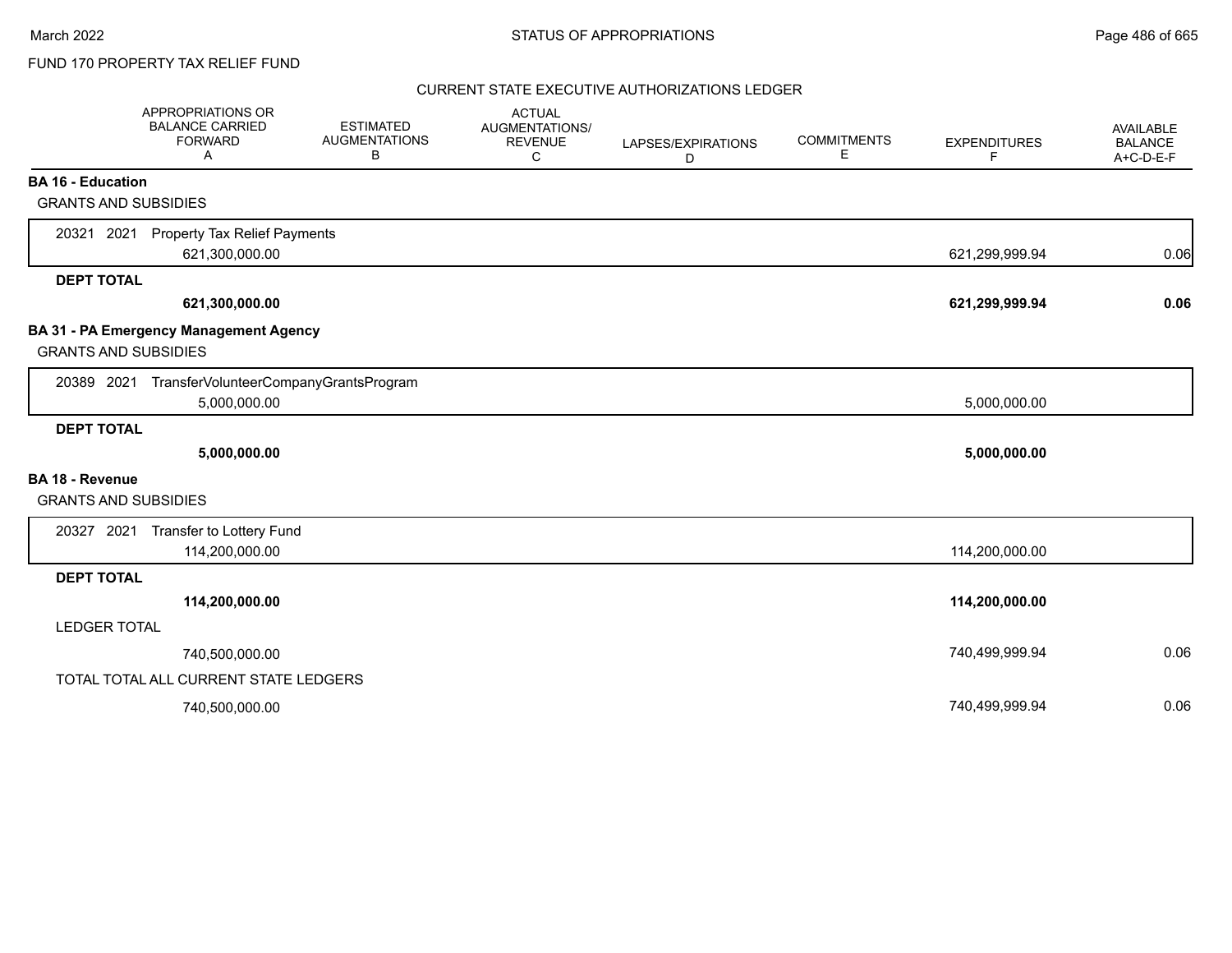### PRIOR STATE EXECUTIVE AUTHORIZATIONS LEDGER

|                             | APPROPRIATIONS OR<br><b>BALANCE CARRIED</b><br><b>FORWARD</b><br>A | <b>ESTIMATED</b><br>AUGMENTATIONS<br>B | ACTUAL<br><b>AUGMENTATIONS/</b><br><b>REVENUE</b><br>C | LAPSES/EXPIRATIONS<br>D | <b>COMMITMENTS</b><br>E. | <b>EXPENDITURES</b> | AVAILABLE<br><b>BALANCE</b><br>A+C-D-E-F |
|-----------------------------|--------------------------------------------------------------------|----------------------------------------|--------------------------------------------------------|-------------------------|--------------------------|---------------------|------------------------------------------|
| <b>BA 16 - Education</b>    |                                                                    |                                        |                                                        |                         |                          |                     |                                          |
| <b>GRANTS AND SUBSIDIES</b> |                                                                    |                                        |                                                        |                         |                          |                     |                                          |
| 2020<br>20321               | Property Tax Relief Payments                                       |                                        |                                                        |                         |                          |                     |                                          |
|                             | 0.04                                                               |                                        |                                                        |                         |                          |                     | 0.04                                     |
| <b>DEPT TOTAL</b>           |                                                                    |                                        |                                                        |                         |                          |                     |                                          |
|                             | 0.04                                                               |                                        |                                                        |                         |                          |                     | 0.04                                     |
| <b>LEDGER TOTAL</b>         |                                                                    |                                        |                                                        |                         |                          |                     |                                          |
|                             | 0.04                                                               |                                        |                                                        |                         |                          |                     | 0.04                                     |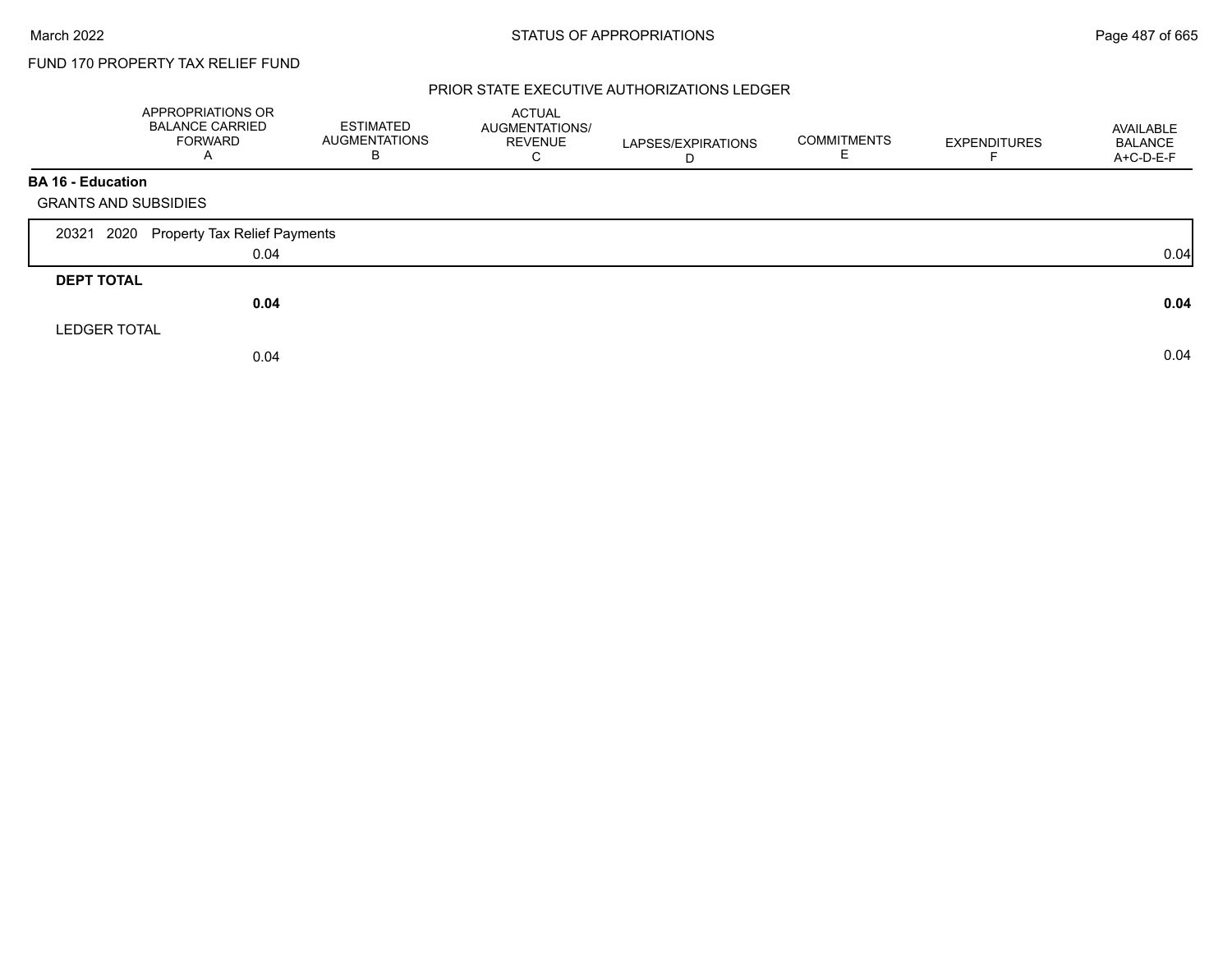### PRIOR STATE CONTINUING LEDGER

|                             | APPROPRIATIONS OR<br><b>BALANCE CARRIED</b><br><b>FORWARD</b><br>Α | <b>ESTIMATED</b><br><b>AUGMENTATIONS</b><br>В | <b>ACTUAL</b><br>AUGMENTATIONS/<br><b>REVENUE</b><br>С | LAPSES/EXPIRATIONS<br>D | <b>COMMITMENTS</b><br>E. | <b>EXPENDITURES</b> | <b>AVAILABLE</b><br><b>BALANCE</b><br>A+C-D-E-F |
|-----------------------------|--------------------------------------------------------------------|-----------------------------------------------|--------------------------------------------------------|-------------------------|--------------------------|---------------------|-------------------------------------------------|
|                             | <b>BA 24 - Community &amp; Economic Develop</b>                    |                                               |                                                        |                         |                          |                     |                                                 |
| <b>GRANTS AND SUBSIDIES</b> |                                                                    |                                               |                                                        |                         |                          |                     |                                                 |
| 2006<br>30290               | <b>Transition Grants to Counties</b>                               |                                               |                                                        |                         |                          |                     |                                                 |
|                             | 10,341.00                                                          |                                               |                                                        |                         |                          |                     | 10,341.00                                       |
| <b>DEPT TOTAL</b>           |                                                                    |                                               |                                                        |                         |                          |                     |                                                 |
|                             | 10,341.00                                                          |                                               |                                                        |                         |                          |                     | 10,341.00                                       |
| <b>LEDGER TOTAL</b>         |                                                                    |                                               |                                                        |                         |                          |                     |                                                 |
|                             | 10,341.00                                                          |                                               |                                                        |                         |                          |                     | 10,341.00                                       |
|                             | TOTAL TOTAL ALL PRIOR STATE LEDGERS                                |                                               |                                                        |                         |                          |                     |                                                 |
|                             | 10,341.04                                                          |                                               |                                                        |                         |                          |                     | 10,341.04                                       |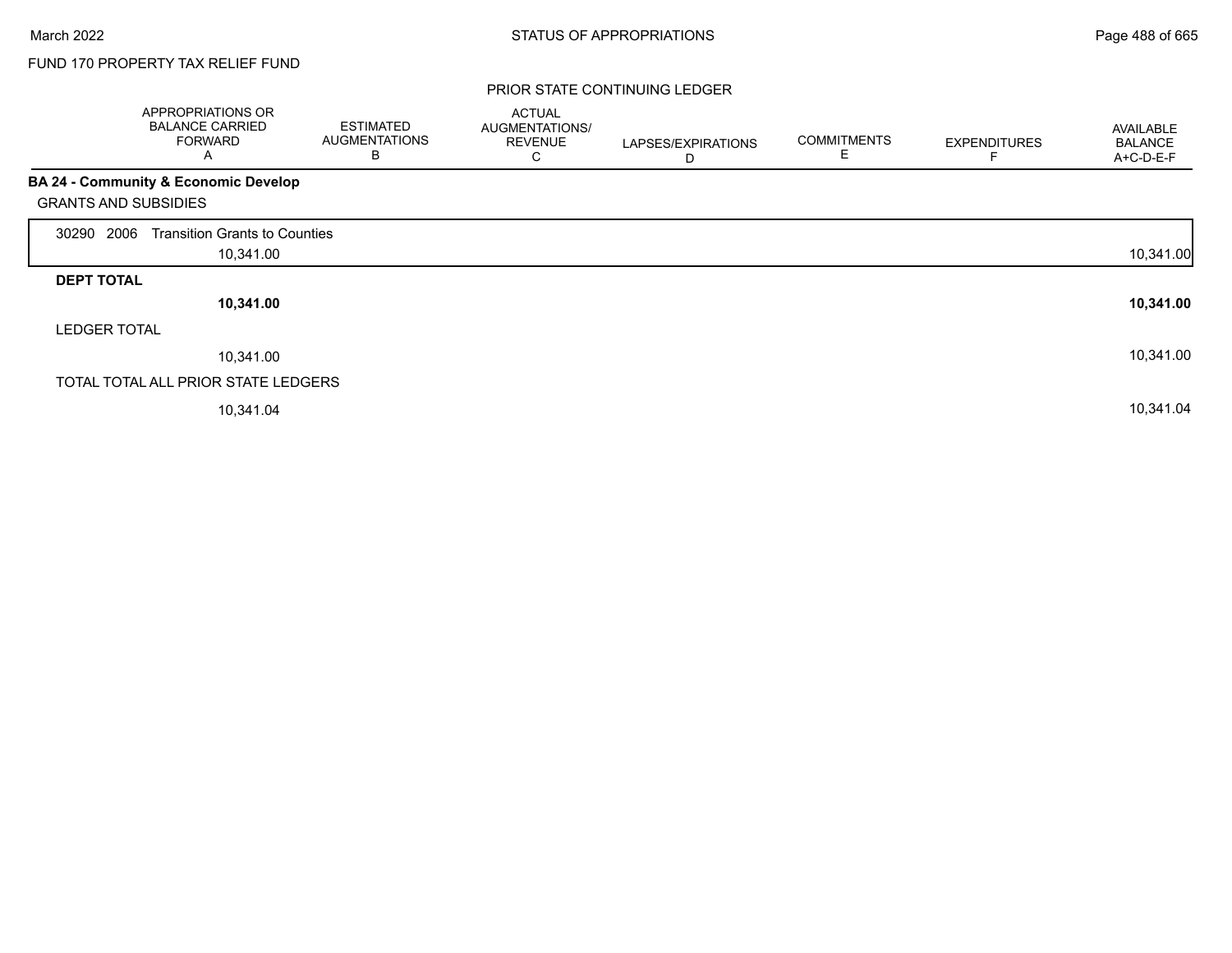#### RESTRICTED RECEIPTS LEDGER

|                           | APPROPRIATIONS OR<br><b>BALANCE CARRIED</b><br><b>FORWARD</b><br>А | <b>ESTIMATED</b><br><b>AUGMENTATIONS</b><br>B | <b>ACTUAL</b><br>AUGMENTATIONS/<br><b>REVENUE</b><br>C | LAPSES/EXPIRATIONS<br>D | <b>COMMITMENTS</b> | <b>EXPENDITURES</b> | AVAILABLE<br><b>BALANCE</b><br>A+C-D-E-F |
|---------------------------|--------------------------------------------------------------------|-----------------------------------------------|--------------------------------------------------------|-------------------------|--------------------|---------------------|------------------------------------------|
| <b>BA 16 - Education</b>  |                                                                    |                                               |                                                        |                         |                    |                     |                                          |
| <b>GENERAL GOVERNMENT</b> |                                                                    |                                               |                                                        |                         |                    |                     |                                          |
| 2021<br>40139             | <b>Property Tax Relief Reserve</b>                                 |                                               |                                                        |                         |                    |                     |                                          |
|                           | 6,192,265.00                                                       |                                               |                                                        |                         |                    |                     | 6,192,265.00                             |
| <b>DEPT TOTAL</b>         |                                                                    |                                               |                                                        |                         |                    |                     |                                          |
|                           | 6,192,265.00                                                       |                                               |                                                        |                         |                    |                     | 6,192,265.00                             |
| <b>LEDGER TOTAL</b>       |                                                                    |                                               |                                                        |                         |                    |                     |                                          |
|                           | 6,192,265.00                                                       |                                               |                                                        |                         |                    |                     | 6,192,265.00                             |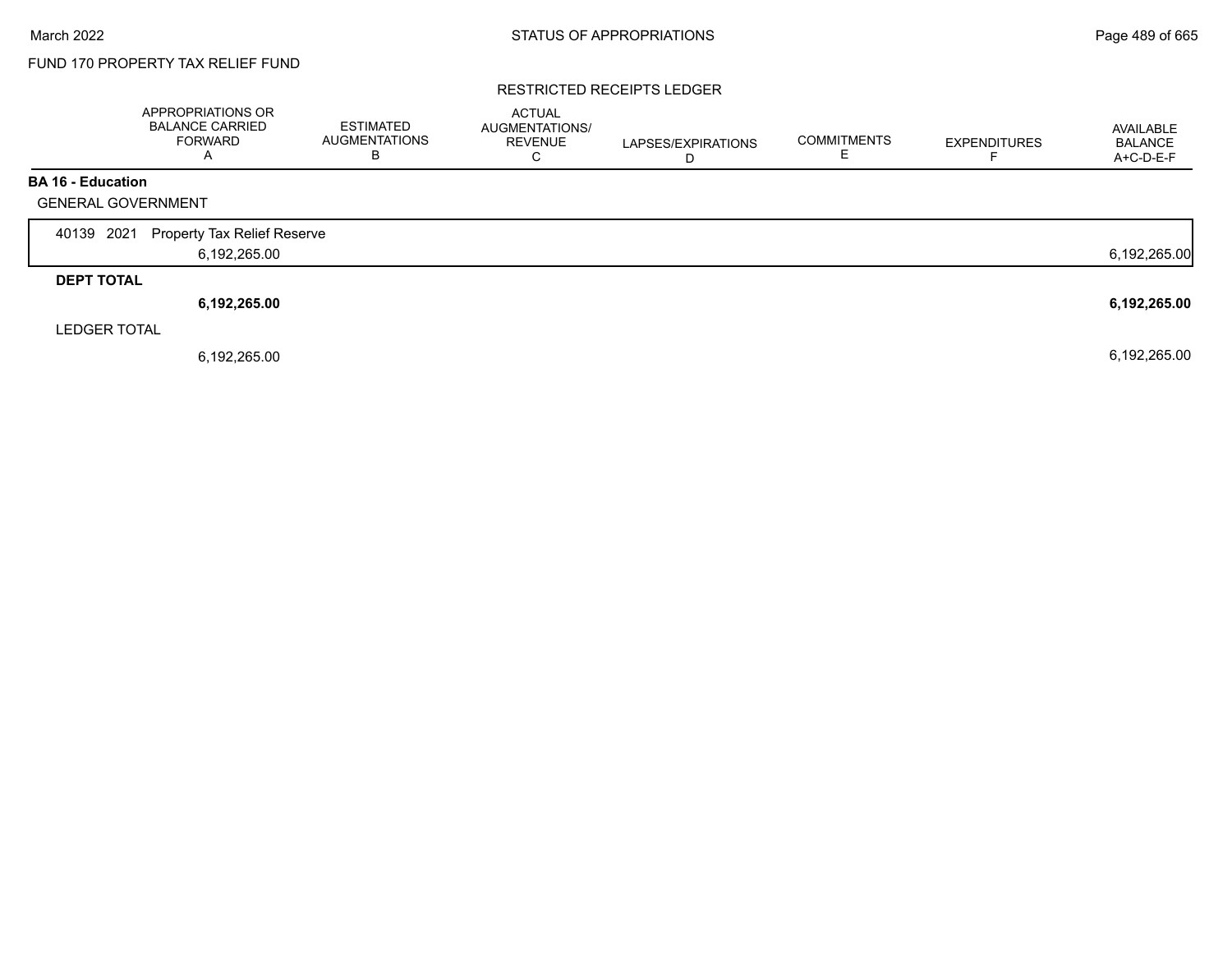# FUND 171 PA GAMING ECONOMIC DEVELOPMENT

### CURRENT STATE EXECUTIVE AUTHORIZATIONS LEDGER

|                                  | <b>APPROPRIATIONS OR</b><br><b>BALANCE CARRIED</b><br><b>FORWARD</b><br>А | <b>ESTIMATED</b><br><b>AUGMENTATIONS</b><br>В | <b>ACTUAL</b><br>AUGMENTATIONS/<br><b>REVENUE</b><br>С | LAPSES/EXPIRATIONS<br>D | <b>COMMITMENTS</b><br>Е | <b>EXPENDITURES</b><br>F | <b>AVAILABLE</b><br><b>BALANCE</b><br>A+C-D-E-F |
|----------------------------------|---------------------------------------------------------------------------|-----------------------------------------------|--------------------------------------------------------|-------------------------|-------------------------|--------------------------|-------------------------------------------------|
| <b>BA 81 - Executive Offices</b> |                                                                           |                                               |                                                        |                         |                         |                          |                                                 |
| <b>GRANTS AND SUBSIDIES</b>      |                                                                           |                                               |                                                        |                         |                         |                          |                                                 |
| 20363 2021                       | Trf to Comwlth Financing Auth-H20 PA                                      |                                               |                                                        |                         |                         |                          |                                                 |
|                                  | 54,071,466.42                                                             |                                               |                                                        |                         |                         | 15,808,753.39            | 38,262,713.03                                   |
| <b>DEPT TOTAL</b>                |                                                                           |                                               |                                                        |                         |                         |                          |                                                 |
|                                  | 54,071,466.42                                                             |                                               |                                                        |                         |                         | 15,808,753.39            | 38,262,713.03                                   |
| <b>GRANTS AND SUBSIDIES</b>      | BA 24 - Community & Economic Develop                                      |                                               |                                                        |                         |                         |                          |                                                 |
| 20476 2021                       | EconomicDevelopmentProjectsAct42of2017                                    |                                               |                                                        |                         |                         |                          |                                                 |
|                                  | 24,400,000.00                                                             |                                               |                                                        |                         |                         | 12,400,000.00            | 12,000,000.00                                   |
| <b>DEPT TOTAL</b>                |                                                                           |                                               |                                                        |                         |                         |                          |                                                 |
|                                  | 24,400,000.00                                                             |                                               |                                                        |                         |                         | 12,400,000.00            | 12,000,000.00                                   |
| <b>LEDGER TOTAL</b>              |                                                                           |                                               |                                                        |                         |                         |                          |                                                 |
|                                  | 78,471,466.42                                                             |                                               |                                                        |                         |                         | 28,208,753.39            | 50,262,713.03                                   |
|                                  | TOTAL TOTAL ALL CURRENT STATE LEDGERS                                     |                                               |                                                        |                         |                         |                          |                                                 |
|                                  | 78,471,466.42                                                             |                                               |                                                        |                         |                         | 28,208,753.39            | 50,262,713.03                                   |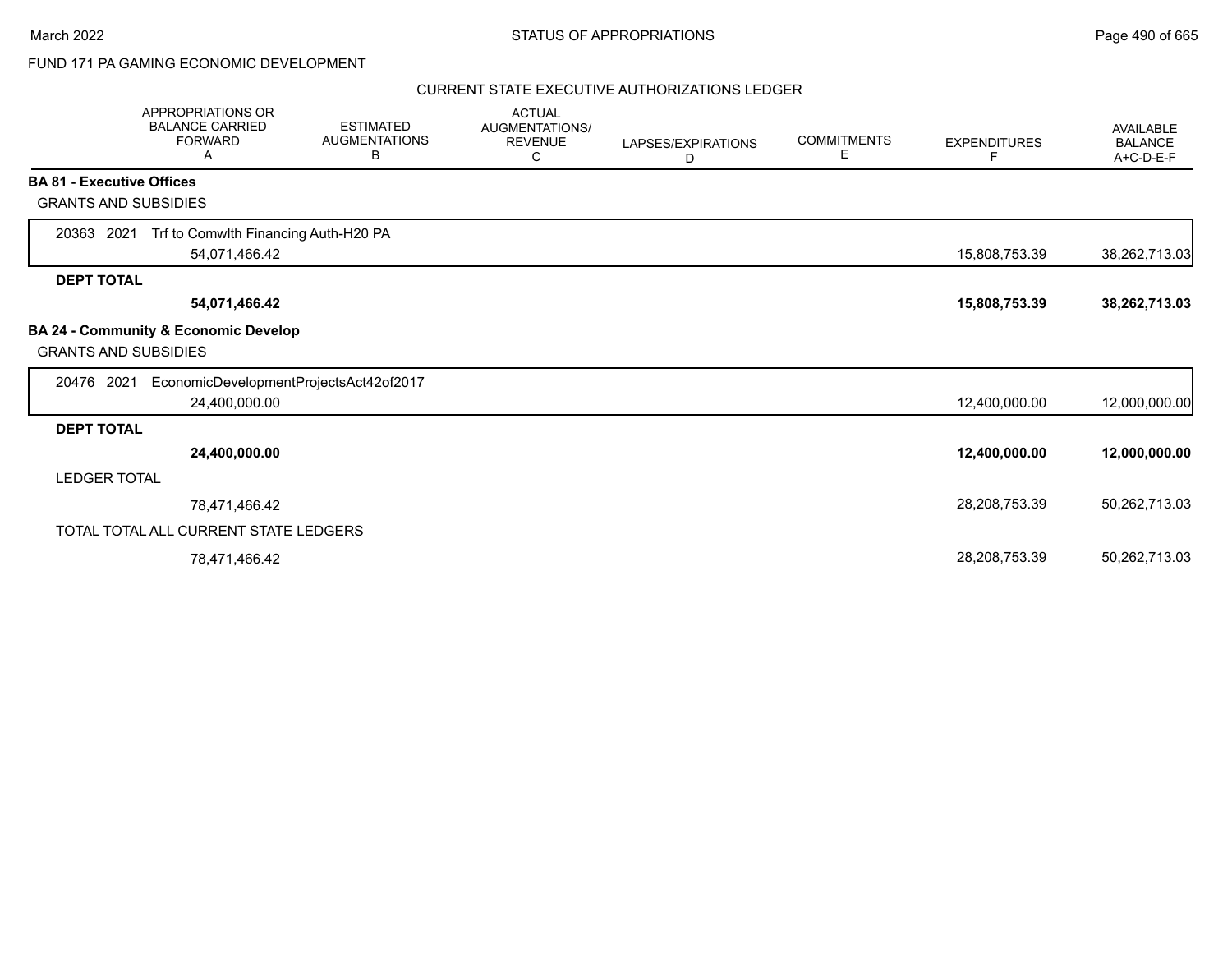# FUND 171 PA GAMING ECONOMIC DEVELOPMENT

### PRIOR STATE EXECUTIVE AUTHORIZATIONS LEDGER

|                             | APPROPRIATIONS OR<br><b>BALANCE CARRIED</b><br><b>FORWARD</b><br>A | <b>ESTIMATED</b><br><b>AUGMENTATIONS</b><br>B | <b>ACTUAL</b><br>AUGMENTATIONS/<br><b>REVENUE</b><br>С | LAPSES/EXPIRATIONS<br>D | <b>COMMITMENTS</b> | <b>EXPENDITURES</b> | AVAILABLE<br><b>BALANCE</b><br>A+C-D-E-F |
|-----------------------------|--------------------------------------------------------------------|-----------------------------------------------|--------------------------------------------------------|-------------------------|--------------------|---------------------|------------------------------------------|
|                             | <b>BA 24 - Community &amp; Economic Develop</b>                    |                                               |                                                        |                         |                    |                     |                                          |
| <b>GRANTS AND SUBSIDIES</b> |                                                                    |                                               |                                                        |                         |                    |                     |                                          |
| 29475 2019                  | Multi-County Project-Debt Service                                  |                                               |                                                        |                         |                    |                     |                                          |
|                             | 16,000,000.00                                                      |                                               |                                                        |                         |                    |                     | 16,000,000.00                            |
| <b>DEPT TOTAL</b>           |                                                                    |                                               |                                                        |                         |                    |                     |                                          |
|                             | 16,000,000.00                                                      |                                               |                                                        |                         |                    |                     | 16,000,000.00                            |
| <b>LEDGER TOTAL</b>         |                                                                    |                                               |                                                        |                         |                    |                     |                                          |
|                             | 16,000,000.00                                                      |                                               |                                                        |                         |                    |                     | 16,000,000.00                            |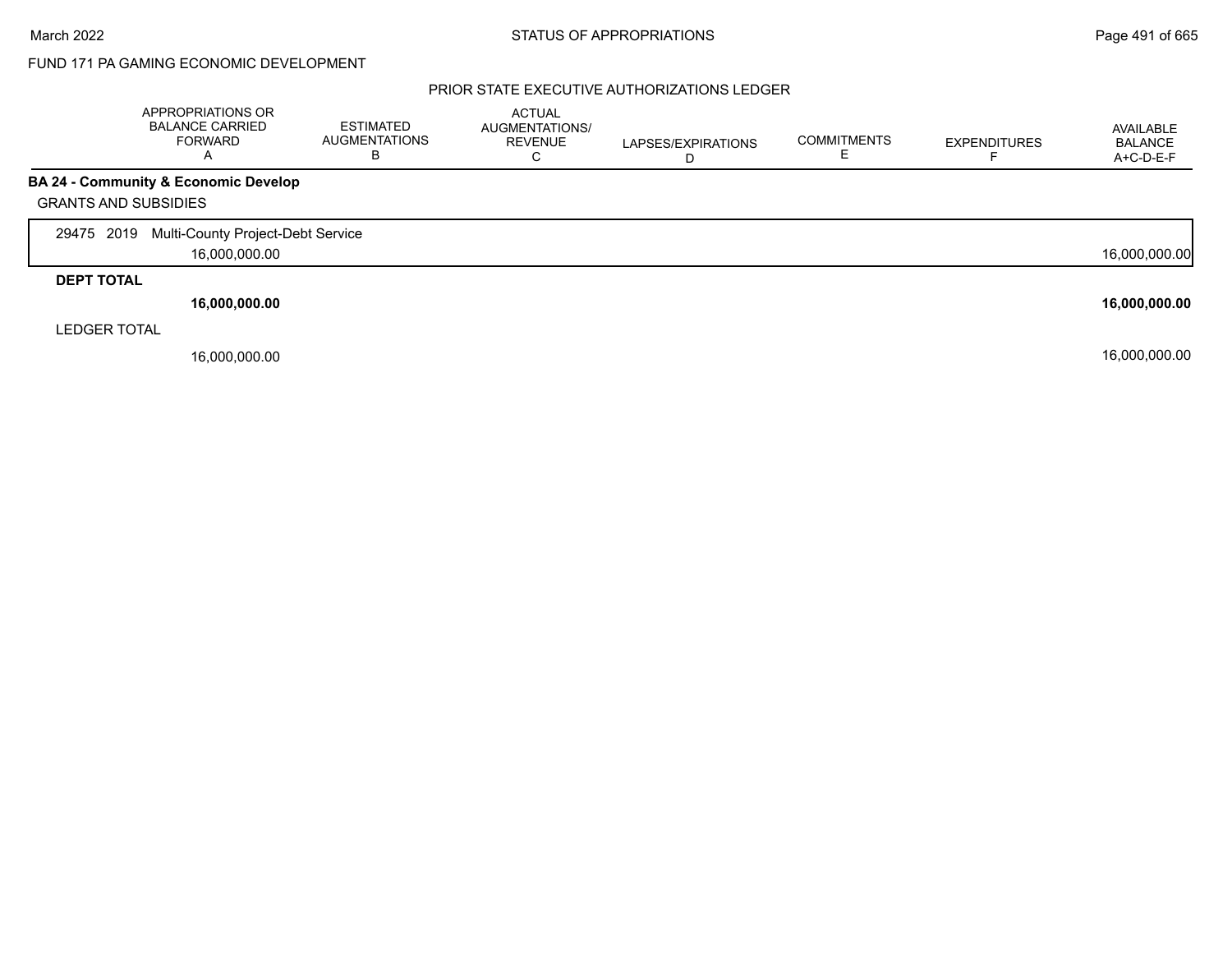# FUND 171 PA GAMING ECONOMIC DEVELOPMENT

### PRIOR STATE CONTINUING LEDGER

| <b>APPROPRIATIONS OR</b><br><b>BALANCE CARRIED</b><br><b>FORWARD</b><br>Α |                                                        | <b>ESTIMATED</b><br><b>AUGMENTATIONS</b><br>В | <b>ACTUAL</b><br>AUGMENTATIONS/<br><b>REVENUE</b><br>C | LAPSES/EXPIRATIONS<br>D | <b>COMMITMENTS</b><br>Е | <b>EXPENDITURES</b><br>F | AVAILABLE<br><b>BALANCE</b><br>A+C-D-E-F |
|---------------------------------------------------------------------------|--------------------------------------------------------|-----------------------------------------------|--------------------------------------------------------|-------------------------|-------------------------|--------------------------|------------------------------------------|
| BA 24 - Community & Economic Develop                                      |                                                        |                                               |                                                        |                         |                         |                          |                                          |
| <b>GRANTS AND SUBSIDIES</b>                                               |                                                        |                                               |                                                        |                         |                         |                          |                                          |
| 2007<br>30329                                                             | <b>Economic Development Projects</b><br>438,296,327.69 |                                               |                                                        |                         |                         | $-1,711,986.56$          | 440,008,314.25                           |
| <b>DEPT TOTAL</b>                                                         |                                                        |                                               |                                                        |                         |                         |                          |                                          |
|                                                                           | 438,296,327.69                                         |                                               |                                                        |                         |                         | $-1,711,986.56$          | 440,008,314.25                           |
| <b>BA 15 - General Services</b><br><b>GENERAL GOVERNMENT</b>              |                                                        |                                               |                                                        |                         |                         |                          |                                          |
| 30234 2014                                                                | Multi-Use Arena Rent                                   |                                               |                                                        |                         |                         |                          |                                          |
|                                                                           | 2,314,184.28                                           |                                               |                                                        |                         |                         | 262,764.24               | 2,051,420.04                             |
| <b>DEPT TOTAL</b>                                                         |                                                        |                                               |                                                        |                         |                         |                          |                                          |
|                                                                           | 2,314,184.28                                           |                                               |                                                        |                         |                         | 262,764.24               | 2,051,420.04                             |
| <b>LEDGER TOTAL</b>                                                       |                                                        |                                               |                                                        |                         |                         |                          |                                          |
|                                                                           | 440,610,511.97                                         |                                               |                                                        |                         |                         | -1,449,222.32            | 442,059,734.29                           |
| TOTAL TOTAL ALL PRIOR STATE LEDGERS                                       |                                                        |                                               |                                                        |                         |                         |                          |                                          |
|                                                                           | 456,610,511.97                                         |                                               |                                                        |                         |                         | $-1,449,222.32$          | 458,059,734.29                           |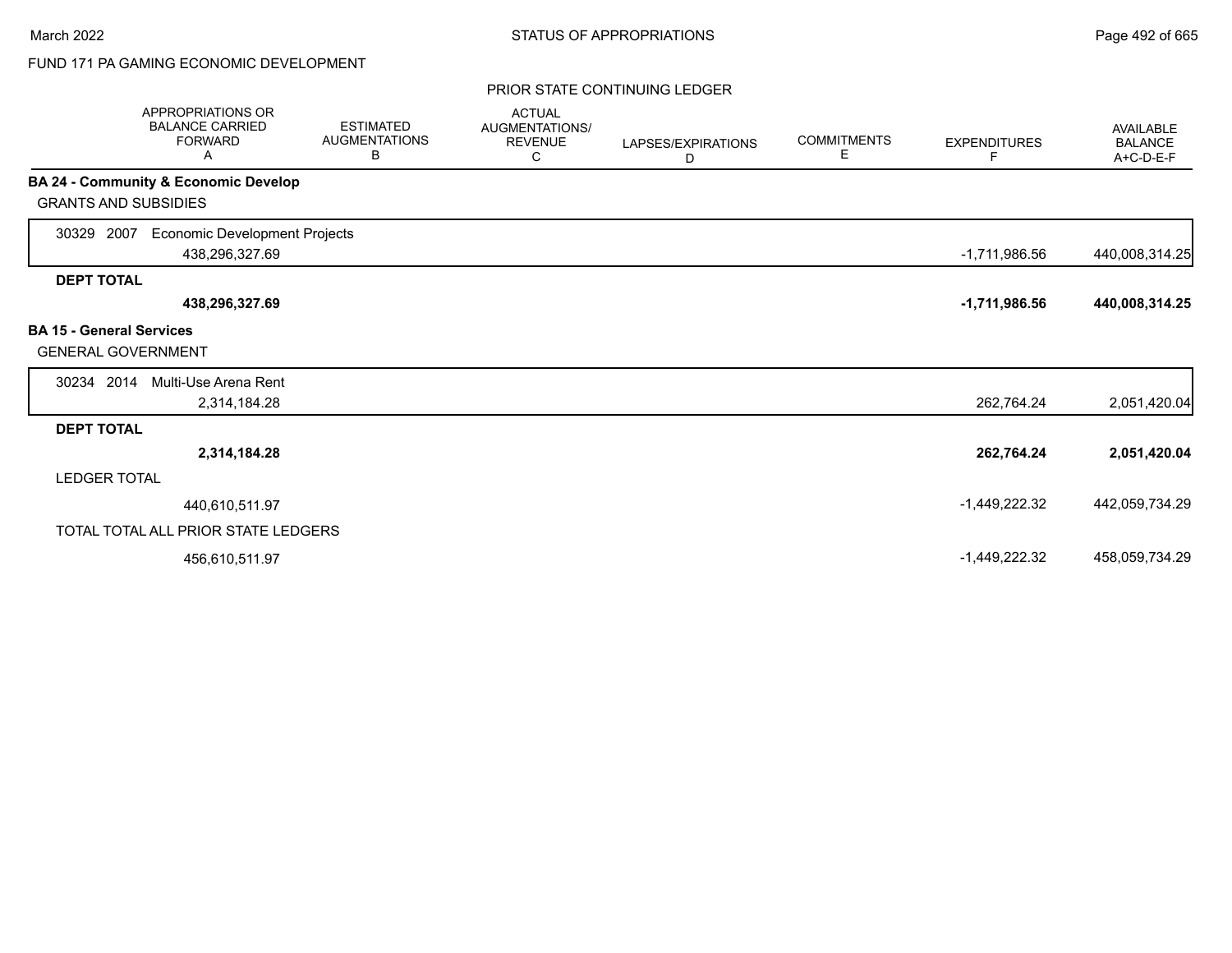# FUND 172 PA RACEHORSE DEVELOPMENT TRUST FUND

#### CURRENT STATE RESTRICTED APPROPRIATIONS LEDGER

|                            | APPROPRIATIONS OR<br><b>BALANCE CARRIED</b><br><b>FORWARD</b><br>Α | <b>ESTIMATED</b><br><b>AUGMENTATIONS</b><br>в | <b>ACTUAL</b><br>AUGMENTATIONS/<br><b>REVENUE</b><br>С | LAPSES/EXPIRATIONS<br>D | <b>COMMITMENTS</b><br>Ε | <b>EXPENDITURES</b><br>F | <b>AVAILABLE</b><br><b>BALANCE</b><br>A+C-D-E-F |
|----------------------------|--------------------------------------------------------------------|-----------------------------------------------|--------------------------------------------------------|-------------------------|-------------------------|--------------------------|-------------------------------------------------|
| <b>BA 68 - Agriculture</b> |                                                                    |                                               |                                                        |                         |                         |                          |                                                 |
|                            | <b>GENERAL GOVERNMENT</b>                                          |                                               |                                                        |                         |                         |                          |                                                 |
| 16820                      | Animal Health & Diagnostic Commission<br>2021                      |                                               |                                                        |                         |                         |                          |                                                 |
|                            |                                                                    | 5,350,000.00                                  | 5,350,000.00                                           |                         |                         | 5,350,000.00             |                                                 |
| 16821                      | 2021<br>PA Veterianary Lab                                         |                                               |                                                        |                         |                         |                          |                                                 |
|                            |                                                                    | 5,309,000.00                                  | 5,309,000.00                                           |                         |                         |                          | 5,309,000.00                                    |
| 16822 2021                 | Payments To PA Fairs                                               |                                               |                                                        |                         |                         |                          |                                                 |
|                            |                                                                    | 4,000,000.00                                  | 4,000,000.00                                           |                         |                         | 2,619,997.20             | 1,380,002.80                                    |
| 16840                      | 2021<br>TransferTo State Farm Products Show Fund                   |                                               |                                                        |                         |                         |                          |                                                 |
|                            |                                                                    | 5,000,000.00                                  | 5,000,000.00                                           |                         |                         | 5,000,000.00             |                                                 |
| <b>DEPT TOTAL</b>          |                                                                    |                                               |                                                        |                         |                         |                          |                                                 |
|                            |                                                                    | 19,659,000.00                                 | 19,659,000.00                                          |                         |                         | 12,969,997.20            | 6,689,002.80                                    |
| BA 18 - Revenue            | <b>GENERAL GOVERNMENT</b>                                          |                                               |                                                        |                         |                         |                          |                                                 |
| 16114 2021                 | TransferToState Racing Fund-Drug Testing                           |                                               |                                                        |                         |                         |                          |                                                 |
|                            |                                                                    | 10,066,000.00                                 | 7,605,000.00                                           |                         |                         | 7,605,000.00             |                                                 |
| <b>DEPT TOTAL</b>          |                                                                    |                                               |                                                        |                         |                         |                          |                                                 |
|                            |                                                                    | 10,066,000.00                                 | 7,605,000.00                                           |                         |                         | 7,605,000.00             |                                                 |
| <b>LEDGER TOTAL</b>        |                                                                    |                                               |                                                        |                         |                         |                          |                                                 |
|                            |                                                                    | 29,725,000.00                                 | 27,264,000.00                                          |                         |                         | 20,574,997.20            | 6,689,002.80                                    |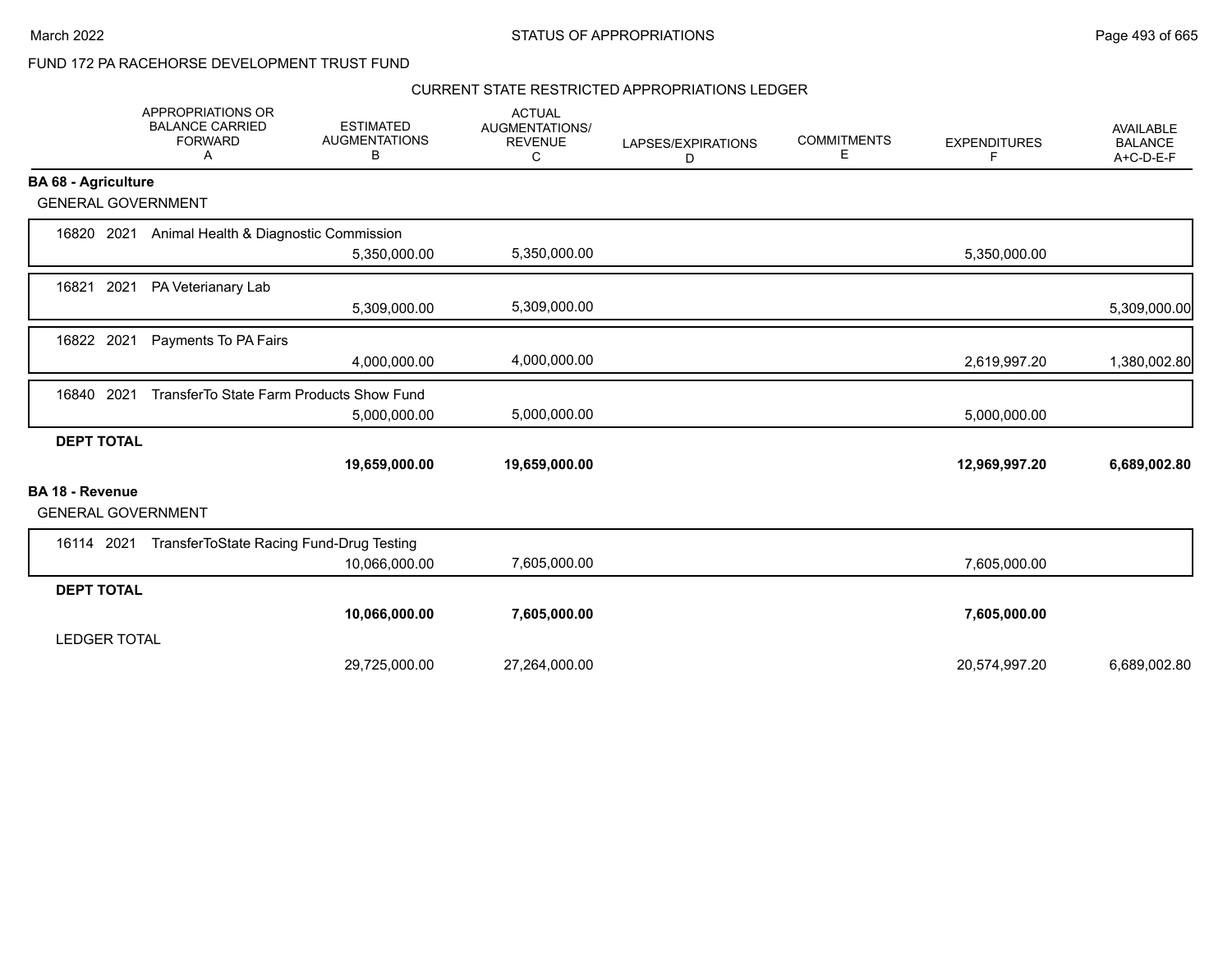#### March 2022 **STATUS OF APPROPRIATIONS** STATUS OF APPROPRIATIONS

# FUND 172 PA RACEHORSE DEVELOPMENT TRUST FUND

#### CURRENT STATE EXECUTIVE AUTHORIZATIONS - RESTRICTED LEDGER

|                           | APPROPRIATIONS OR<br><b>BALANCE CARRIED</b><br><b>FORWARD</b><br>A | <b>ESTIMATED</b><br><b>AUGMENTATIONS</b><br>В | <b>ACTUAL</b><br>AUGMENTATIONS/<br><b>REVENUE</b><br>C | LAPSES/EXPIRATIONS<br>D | <b>COMMITMENTS</b> | <b>EXPENDITURES</b> | <b>AVAILABLE</b><br><b>BALANCE</b><br>A+C-D-E-F |
|---------------------------|--------------------------------------------------------------------|-----------------------------------------------|--------------------------------------------------------|-------------------------|--------------------|---------------------|-------------------------------------------------|
| <b>BA 18 - Revenue</b>    |                                                                    |                                               |                                                        |                         |                    |                     |                                                 |
| <b>GENERAL GOVERNMENT</b> |                                                                    |                                               |                                                        |                         |                    |                     |                                                 |
| 26423 2021                | TrsfrStateRacingFndPromotionHorseRacing                            |                                               |                                                        |                         |                    |                     |                                                 |
|                           |                                                                    | 1,840,028.00                                  | 1,840,028.00                                           |                         |                    | 1,840,028.00        |                                                 |
| <b>DEPT TOTAL</b>         |                                                                    |                                               |                                                        |                         |                    |                     |                                                 |
|                           |                                                                    | 1,840,028.00                                  | 1,840,028.00                                           |                         |                    | 1,840,028.00        |                                                 |
| <b>LEDGER TOTAL</b>       |                                                                    |                                               |                                                        |                         |                    |                     |                                                 |
|                           |                                                                    | 1,840,028.00                                  | 1,840,028.00                                           |                         |                    | 1,840,028.00        |                                                 |
|                           | TOTAL TOTAL ALL CURRENT STATE LEDGERS                              |                                               |                                                        |                         |                    |                     |                                                 |
|                           |                                                                    | 31,565,028.00                                 | 29,104,028.00                                          |                         |                    | 22,415,025.20       | 6,689,002.80                                    |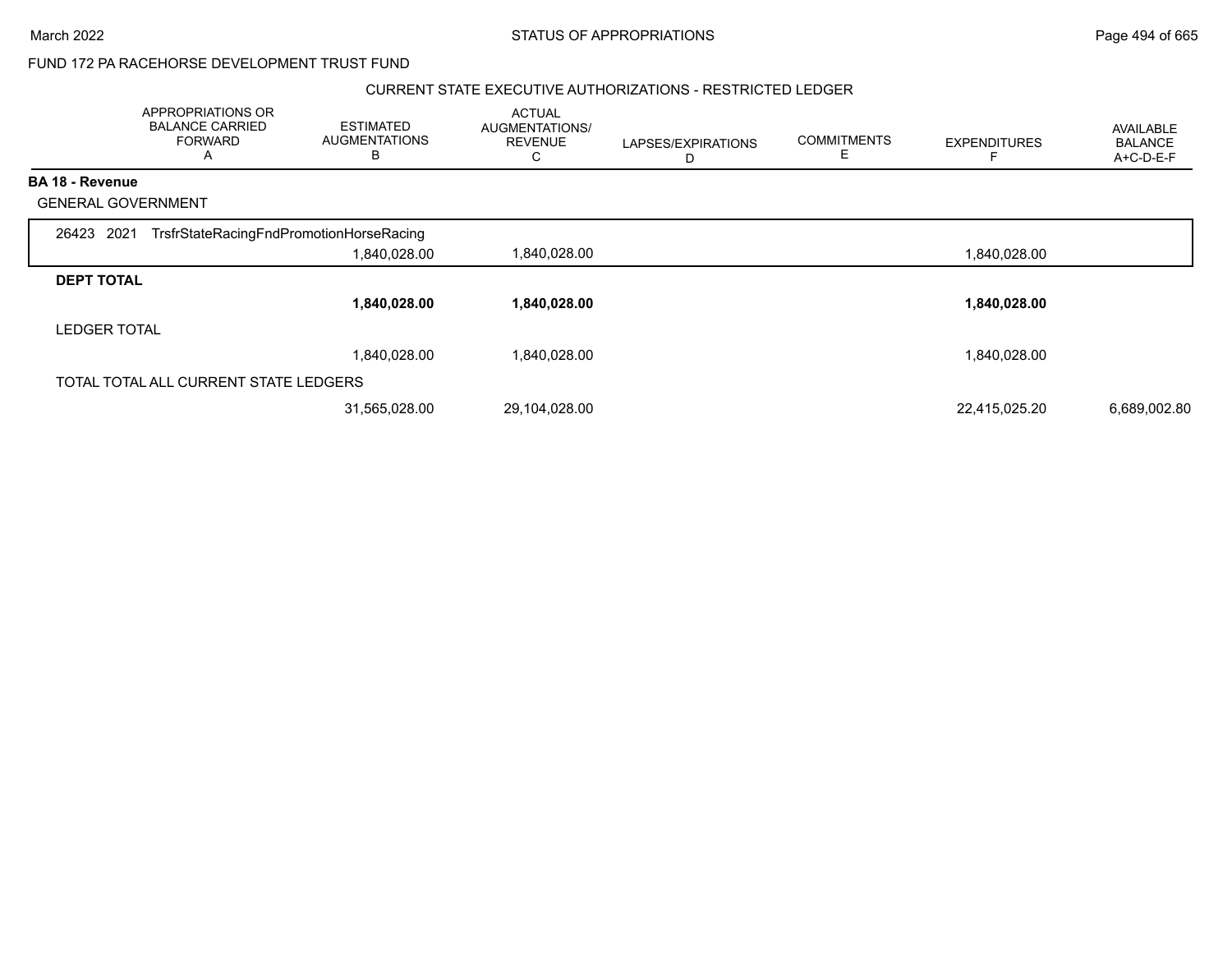# FUND 172 PA RACEHORSE DEVELOPMENT TRUST FUND

### PRIOR STATE RESTRICTED APPROPRIATIONS LEDGER

|                            | <b>APPROPRIATIONS OR</b><br><b>BALANCE CARRIED</b><br><b>FORWARD</b><br>Α | <b>ESTIMATED</b><br><b>AUGMENTATIONS</b><br>В | <b>ACTUAL</b><br><b>AUGMENTATIONS/</b><br><b>REVENUE</b><br>С | LAPSES/EXPIRATIONS<br>D | <b>COMMITMENTS</b><br>Е | <b>EXPENDITURES</b><br>F | <b>AVAILABLE</b><br><b>BALANCE</b><br>A+C-D-E-F |
|----------------------------|---------------------------------------------------------------------------|-----------------------------------------------|---------------------------------------------------------------|-------------------------|-------------------------|--------------------------|-------------------------------------------------|
| <b>BA 68 - Agriculture</b> |                                                                           |                                               |                                                               |                         |                         |                          |                                                 |
| <b>GENERAL GOVERNMENT</b>  |                                                                           |                                               |                                                               |                         |                         |                          |                                                 |
| 16822 2016                 | Payments To PA Fairs<br>1,760.00                                          |                                               |                                                               |                         |                         | 1,760.00                 |                                                 |
| 16822 2017                 | Payments To PA Fairs<br>48,884.00                                         |                                               |                                                               |                         | 25,000.00               | 15,000.00                | 8,884.00                                        |
| 2019<br>16822              | Payments To PA Fairs<br>495,407.25                                        |                                               |                                                               |                         | 228,539.26              | 188,641.82               | 78,226.17                                       |
| 16822<br>2020              | Payments To PA Fairs<br>1,374,871.14                                      |                                               |                                                               |                         | 712,637.59              | 150,534.69               | 511,698.86                                      |
| <b>DEPT TOTAL</b>          |                                                                           |                                               |                                                               |                         |                         |                          |                                                 |
|                            | 1,920,922.39                                                              |                                               |                                                               |                         | 966,176.85              | 355,936.51               | 598,809.03                                      |
| <b>LEDGER TOTAL</b>        |                                                                           |                                               |                                                               |                         |                         |                          |                                                 |
|                            | 1,920,922.39                                                              |                                               |                                                               |                         | 966,176.85              | 355,936.51               | 598,809.03                                      |
|                            | TOTAL TOTAL ALL PRIOR STATE LEDGERS                                       |                                               |                                                               |                         |                         |                          |                                                 |
|                            | 1,920,922.39                                                              |                                               |                                                               |                         | 966,176.85              | 355,936.51               | 598,809.03                                      |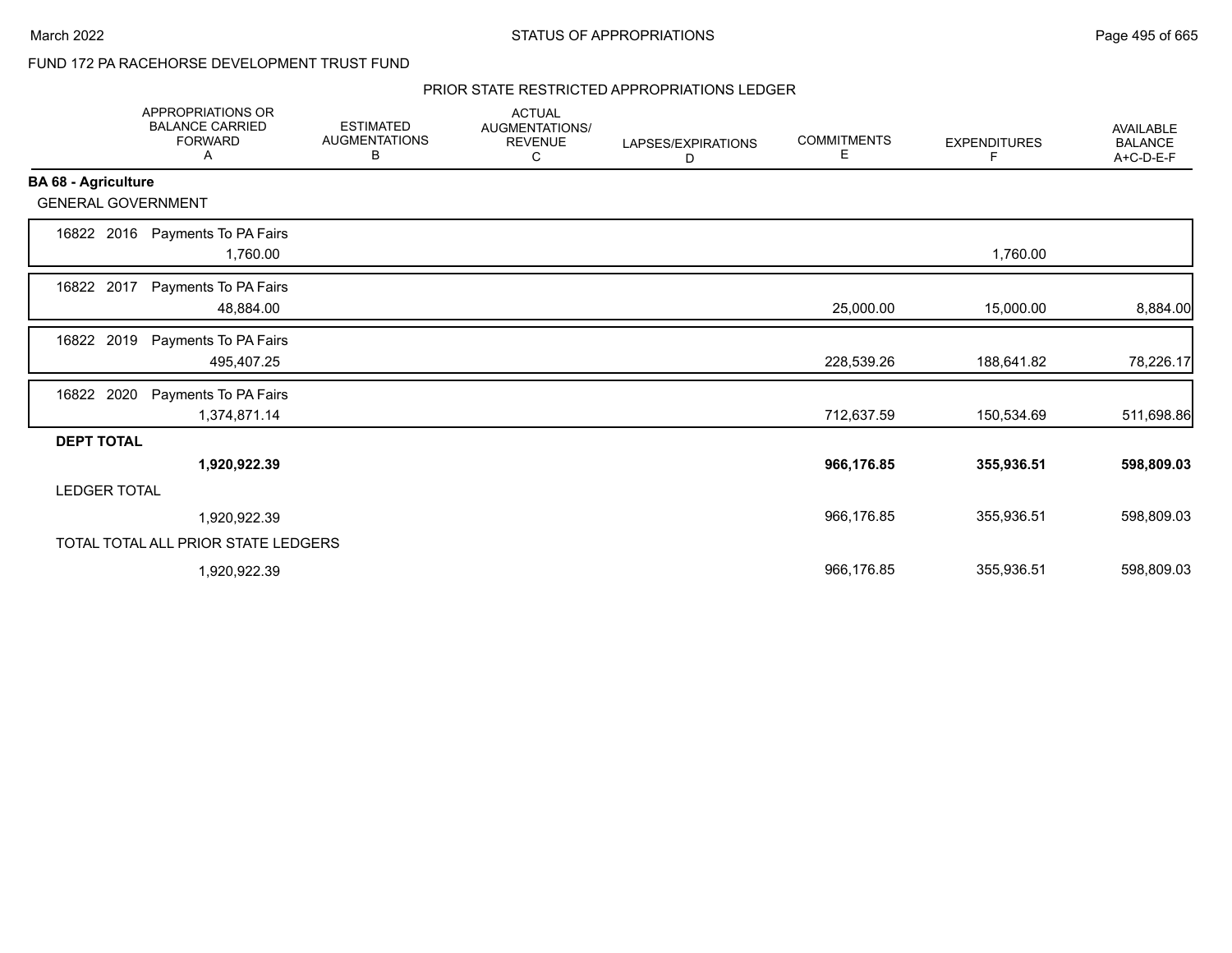# FUND 172 PA RACEHORSE DEVELOPMENT TRUST FUND

#### RESTRICTED REVENUE LEDGER

|                             | APPROPRIATIONS OR<br><b>BALANCE CARRIED</b><br><b>FORWARD</b><br>A | <b>ESTIMATED</b><br><b>AUGMENTATIONS</b><br>В | <b>ACTUAL</b><br>AUGMENTATIONS/<br><b>REVENUE</b><br>С | LAPSES/EXPIRATIONS<br>D | <b>COMMITMENTS</b><br>Е | <b>EXPENDITURES</b> | <b>AVAILABLE</b><br><b>BALANCE</b><br>A+C-D-E-F |
|-----------------------------|--------------------------------------------------------------------|-----------------------------------------------|--------------------------------------------------------|-------------------------|-------------------------|---------------------|-------------------------------------------------|
| <b>BA 68 - Agriculture</b>  |                                                                    |                                               |                                                        |                         |                         |                     |                                                 |
| <b>GRANTS AND SUBSIDIES</b> |                                                                    |                                               |                                                        |                         |                         |                     |                                                 |
| 60352 2021                  | PA Race Horse Development Account                                  |                                               |                                                        |                         |                         |                     |                                                 |
|                             |                                                                    |                                               | 19,659,000.00                                          |                         |                         | 19,659,000.00       |                                                 |
| <b>DEPT TOTAL</b>           |                                                                    |                                               |                                                        |                         |                         |                     |                                                 |
|                             |                                                                    |                                               | 19,659,000.00                                          |                         |                         | 19,659,000.00       |                                                 |
| <b>BA 18 - Revenue</b>      |                                                                    |                                               |                                                        |                         |                         |                     |                                                 |
| <b>GRANTS AND SUBSIDIES</b> |                                                                    |                                               |                                                        |                         |                         |                     |                                                 |
| 2021<br>60241               | Race Horse Development                                             |                                               |                                                        |                         |                         |                     |                                                 |
|                             | 4,880,757.02                                                       |                                               | 156,747,242.67                                         |                         |                         | 160,238,060.79      | 1,389,938.90                                    |
| <b>DEPT TOTAL</b>           |                                                                    |                                               |                                                        |                         |                         |                     |                                                 |
|                             | 4,880,757.02                                                       |                                               | 156,747,242.67                                         |                         |                         | 160,238,060.79      | 1,389,938.90                                    |
| <b>LEDGER TOTAL</b>         |                                                                    |                                               |                                                        |                         |                         |                     |                                                 |
|                             | 4,880,757.02                                                       |                                               | 176,406,242.67                                         |                         |                         | 179,897,060.79      | 1,389,938.90                                    |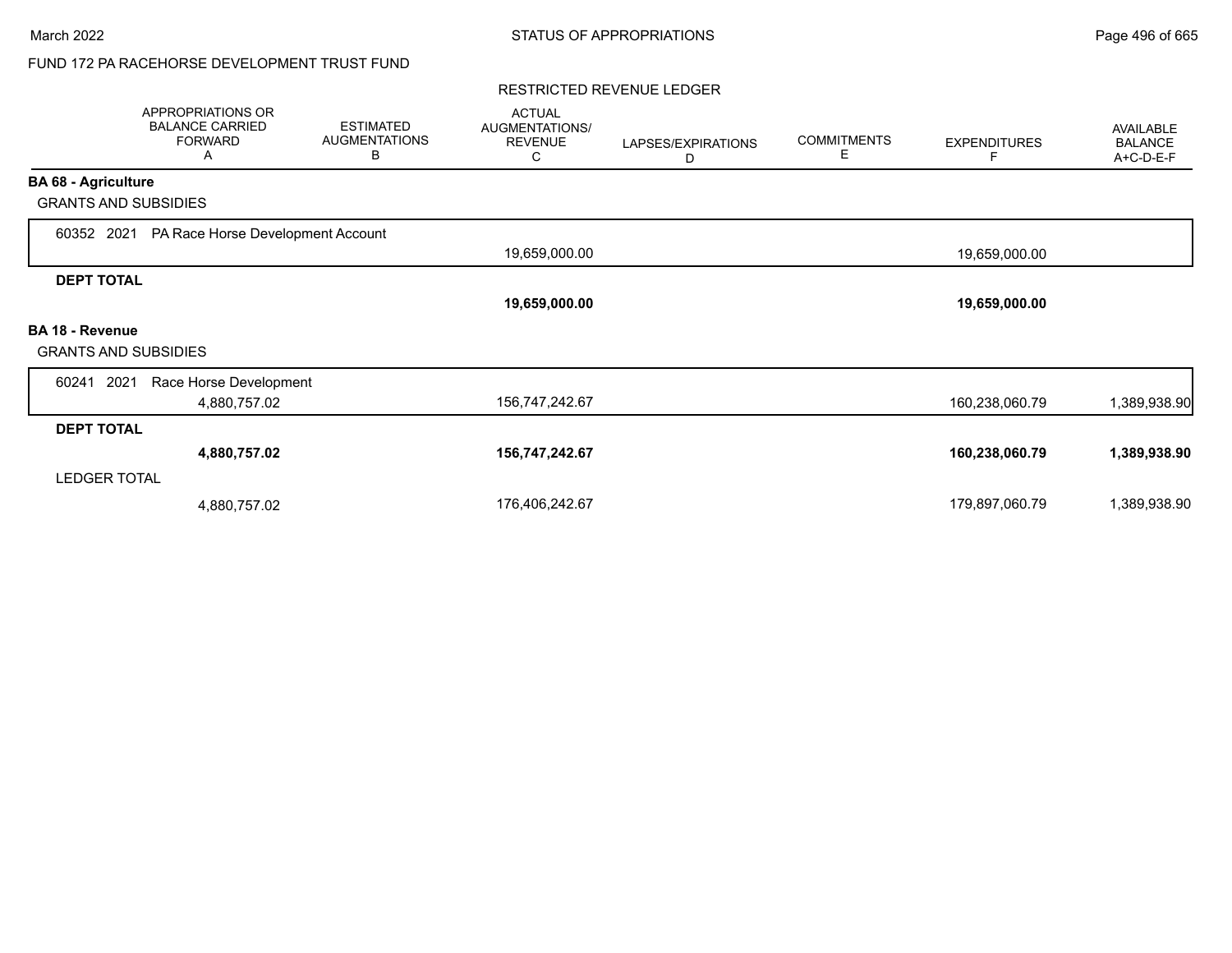### CURRENT STATE EXECUTIVE AUTHORIZATIONS LEDGER

|                             | APPROPRIATIONS OR<br><b>BALANCE CARRIED</b><br><b>FORWARD</b><br>A | <b>ESTIMATED</b><br><b>AUGMENTATIONS</b><br>В | <b>ACTUAL</b><br>AUGMENTATIONS/<br><b>REVENUE</b><br>С | LAPSES/EXPIRATIONS<br>D | <b>COMMITMENTS</b><br>Е. | <b>EXPENDITURES</b> | AVAILABLE<br><b>BALANCE</b><br>A+C-D-E-F |
|-----------------------------|--------------------------------------------------------------------|-----------------------------------------------|--------------------------------------------------------|-------------------------|--------------------------|---------------------|------------------------------------------|
|                             | <b>BA 13 - Military &amp; Veterans Affairs</b>                     |                                               |                                                        |                         |                          |                     |                                          |
| <b>GRANTS AND SUBSIDIES</b> |                                                                    |                                               |                                                        |                         |                          |                     |                                          |
| 20303 2021                  | <b>National Guard Education</b>                                    |                                               |                                                        |                         |                          |                     |                                          |
|                             | 11,231,000.00                                                      |                                               |                                                        |                         | 889,235.96               | 9,844,660.40        | 497,103.64                               |
| <b>DEPT TOTAL</b>           |                                                                    |                                               |                                                        |                         |                          |                     |                                          |
|                             | 11,231,000.00                                                      |                                               |                                                        |                         | 889,235.96               | 9,844,660.40        | 497,103.64                               |
| <b>LEDGER TOTAL</b>         |                                                                    |                                               |                                                        |                         |                          |                     |                                          |
|                             | 11,231,000.00                                                      |                                               |                                                        |                         | 889.235.96               | 9.844.660.40        | 497.103.64                               |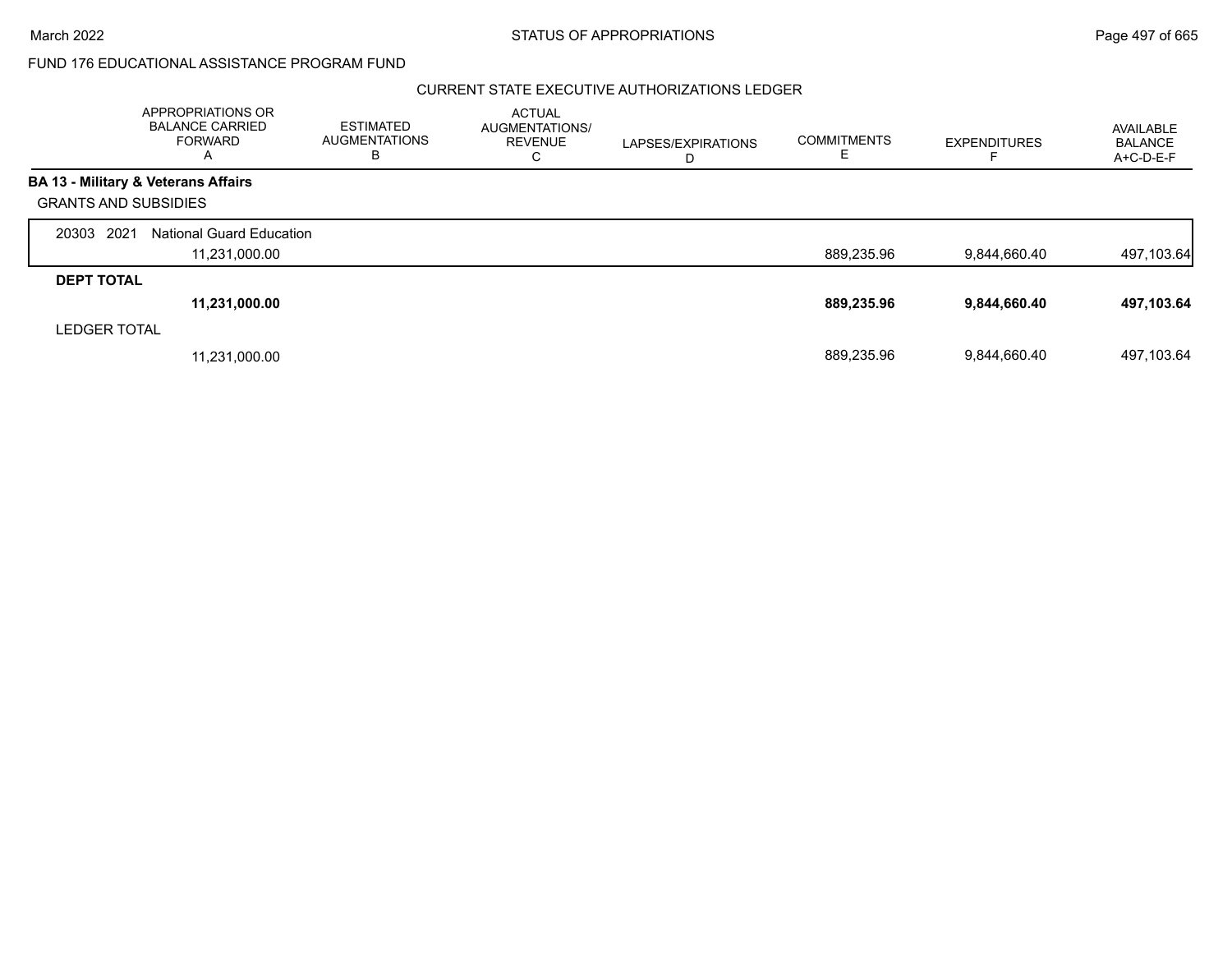#### CURRENT STATE EXECUTIVE AUTHORIZATIONS - RESTRICTED LEDGER

| APPROPRIATIONS OR<br><b>BALANCE CARRIED</b><br><b>FORWARD</b><br>A | <b>ESTIMATED</b><br><b>AUGMENTATIONS</b><br>B |              | <b>ACTUAL</b><br><b>AUGMENTATIONS/</b><br><b>REVENUE</b><br>С | LAPSES/EXPIRATIONS<br>D | <b>COMMITMENTS</b> | <b>EXPENDITURES</b> | AVAILABLE<br><b>BALANCE</b><br>A+C-D-E-F |
|--------------------------------------------------------------------|-----------------------------------------------|--------------|---------------------------------------------------------------|-------------------------|--------------------|---------------------|------------------------------------------|
| <b>BA 13 - Military &amp; Veterans Affairs</b>                     |                                               |              |                                                               |                         |                    |                     |                                          |
| <b>GRANTS AND SUBSIDIES</b>                                        |                                               |              |                                                               |                         |                    |                     |                                          |
| 2021<br><b>Military Family Education</b><br>26471                  |                                               |              |                                                               |                         |                    |                     |                                          |
|                                                                    |                                               | 4,579,000.00 | 4,579,000.00                                                  |                         | 3,000,216.00       | 1,509,488.10        | 69,295.90                                |
| <b>DEPT TOTAL</b>                                                  |                                               |              |                                                               |                         |                    |                     |                                          |
|                                                                    |                                               | 4,579,000.00 | 4,579,000.00                                                  |                         | 3,000,216.00       | 1,509,488.10        | 69,295.90                                |
| <b>LEDGER TOTAL</b>                                                |                                               |              |                                                               |                         |                    |                     |                                          |
|                                                                    |                                               | 4,579,000.00 | 4,579,000.00                                                  |                         | 3,000,216.00       | 1,509,488.10        | 69,295.90                                |
| TOTAL TOTAL ALL CURRENT STATE LEDGERS                              |                                               |              |                                                               |                         |                    |                     |                                          |
| 11,231,000.00                                                      |                                               | 4,579,000.00 | 4,579,000.00                                                  |                         | 3,889,451.96       | 11,354,148.50       | 566,399.54                               |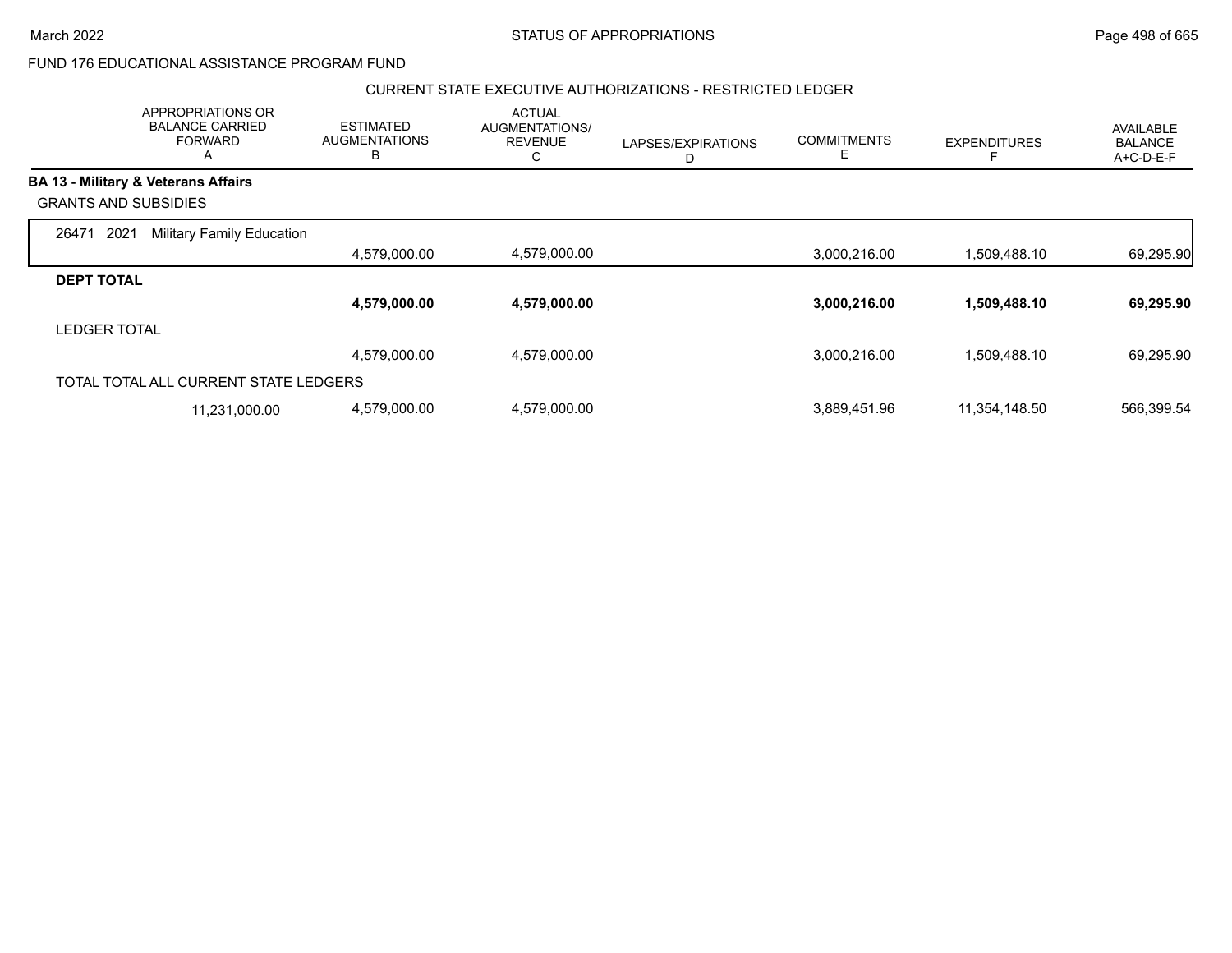# PRIOR STATE EXECUTIVE AUTHORIZATIONS LEDGER

|                             | APPROPRIATIONS OR<br><b>BALANCE CARRIED</b><br>FORWARD<br>A | <b>ESTIMATED</b><br><b>AUGMENTATIONS</b><br>В | <b>ACTUAL</b><br>AUGMENTATIONS/<br><b>REVENUE</b><br>C | LAPSES/EXPIRATIONS<br>D | <b>COMMITMENTS</b><br>E. | <b>EXPENDITURES</b> | AVAILABLE<br><b>BALANCE</b><br>$A+C-D-E-F$ |
|-----------------------------|-------------------------------------------------------------|-----------------------------------------------|--------------------------------------------------------|-------------------------|--------------------------|---------------------|--------------------------------------------|
|                             | <b>BA 13 - Military &amp; Veterans Affairs</b>              |                                               |                                                        |                         |                          |                     |                                            |
| <b>GRANTS AND SUBSIDIES</b> |                                                             |                                               |                                                        |                         |                          |                     |                                            |
| 20303 2020                  | <b>National Guard Education</b>                             |                                               |                                                        |                         |                          |                     |                                            |
|                             | 1,471,557.14                                                |                                               |                                                        |                         |                          | 11,251.53           | 1,460,305.61                               |
| <b>DEPT TOTAL</b>           |                                                             |                                               |                                                        |                         |                          |                     |                                            |
|                             | 1,471,557.14                                                |                                               |                                                        |                         |                          | 11,251.53           | 1,460,305.61                               |
| <b>LEDGER TOTAL</b>         |                                                             |                                               |                                                        |                         |                          |                     |                                            |
|                             | 1,471,557.14                                                |                                               |                                                        |                         |                          | 11,251.53           | 1,460,305.61                               |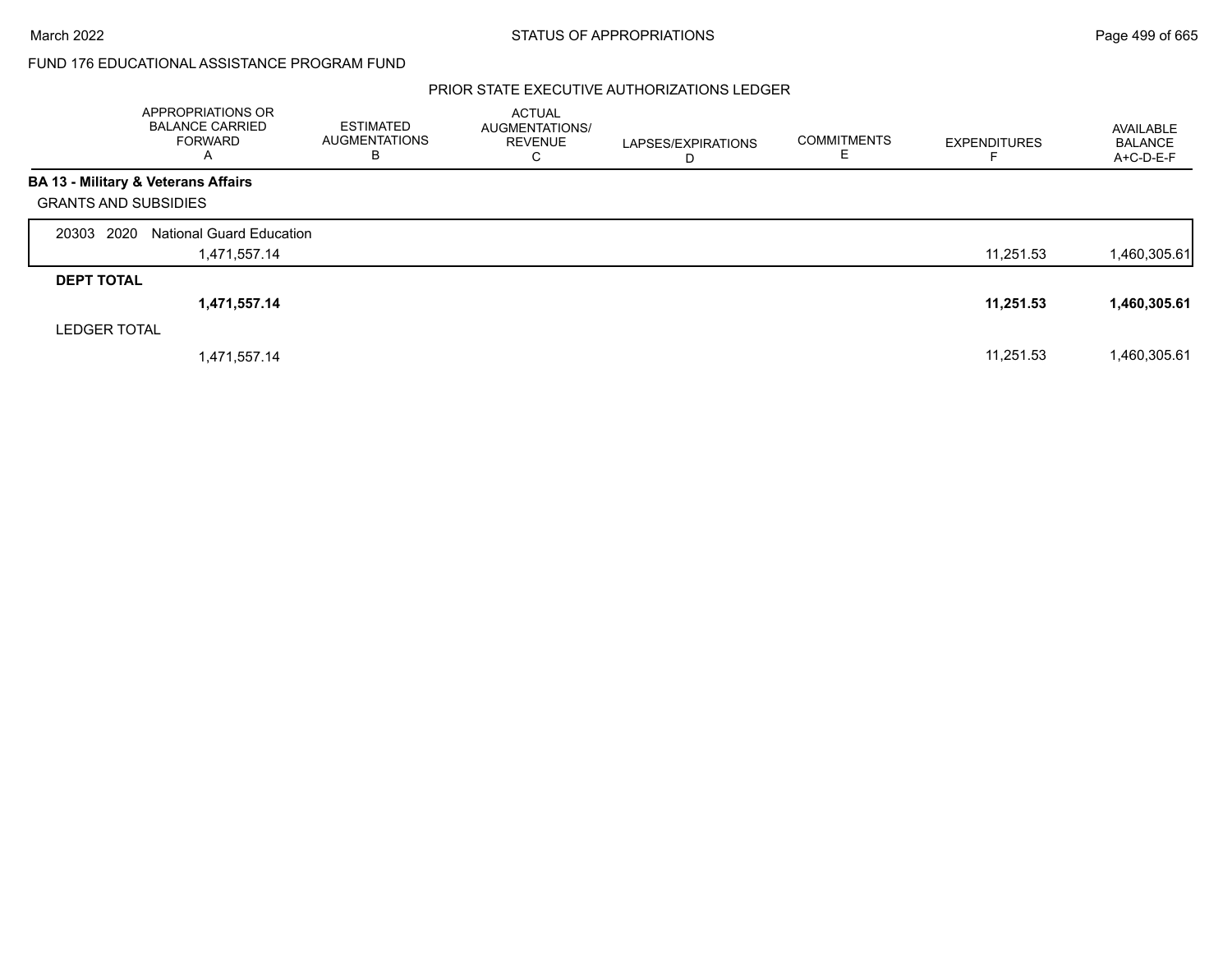### PRIOR STATE EXECUTIVE AUTHORIZATIONS - RESTRICTED LEDGER

|                   | <b>APPROPRIATIONS OR</b><br><b>BALANCE CARRIED</b><br><b>FORWARD</b><br>A | <b>ESTIMATED</b><br><b>AUGMENTATIONS</b><br>В | <b>ACTUAL</b><br>AUGMENTATIONS/<br><b>REVENUE</b><br>С | LAPSES/EXPIRATIONS<br>D | <b>COMMITMENTS</b><br>Е | <b>EXPENDITURES</b> | AVAILABLE<br><b>BALANCE</b><br>A+C-D-E-F |
|-------------------|---------------------------------------------------------------------------|-----------------------------------------------|--------------------------------------------------------|-------------------------|-------------------------|---------------------|------------------------------------------|
|                   | BA 13 - Military & Veterans Affairs                                       |                                               |                                                        |                         |                         |                     |                                          |
|                   | <b>GRANTS AND SUBSIDIES</b>                                               |                                               |                                                        |                         |                         |                     |                                          |
| 26471             | <b>Military Family Education</b><br>2019<br>134,026.79                    |                                               |                                                        |                         |                         |                     | 134,026.79                               |
| 26471             | 2020<br><b>Military Family Education</b><br>1,749,205.50                  |                                               |                                                        |                         |                         | 11,384.58           | 1,737,820.92                             |
| <b>DEPT TOTAL</b> |                                                                           |                                               |                                                        |                         |                         |                     |                                          |
|                   | 1,883,232.29                                                              |                                               |                                                        |                         |                         | 11,384.58           | 1,871,847.71                             |
|                   | <b>LEDGER TOTAL</b>                                                       |                                               |                                                        |                         |                         |                     |                                          |
|                   | 1,883,232.29                                                              |                                               |                                                        |                         |                         | 11,384.58           | 1,871,847.71                             |
|                   | TOTAL TOTAL ALL PRIOR STATE LEDGERS                                       |                                               |                                                        |                         |                         |                     |                                          |
|                   | 3,354,789.43                                                              |                                               |                                                        |                         |                         | 22,636.11           | 3,332,153.32                             |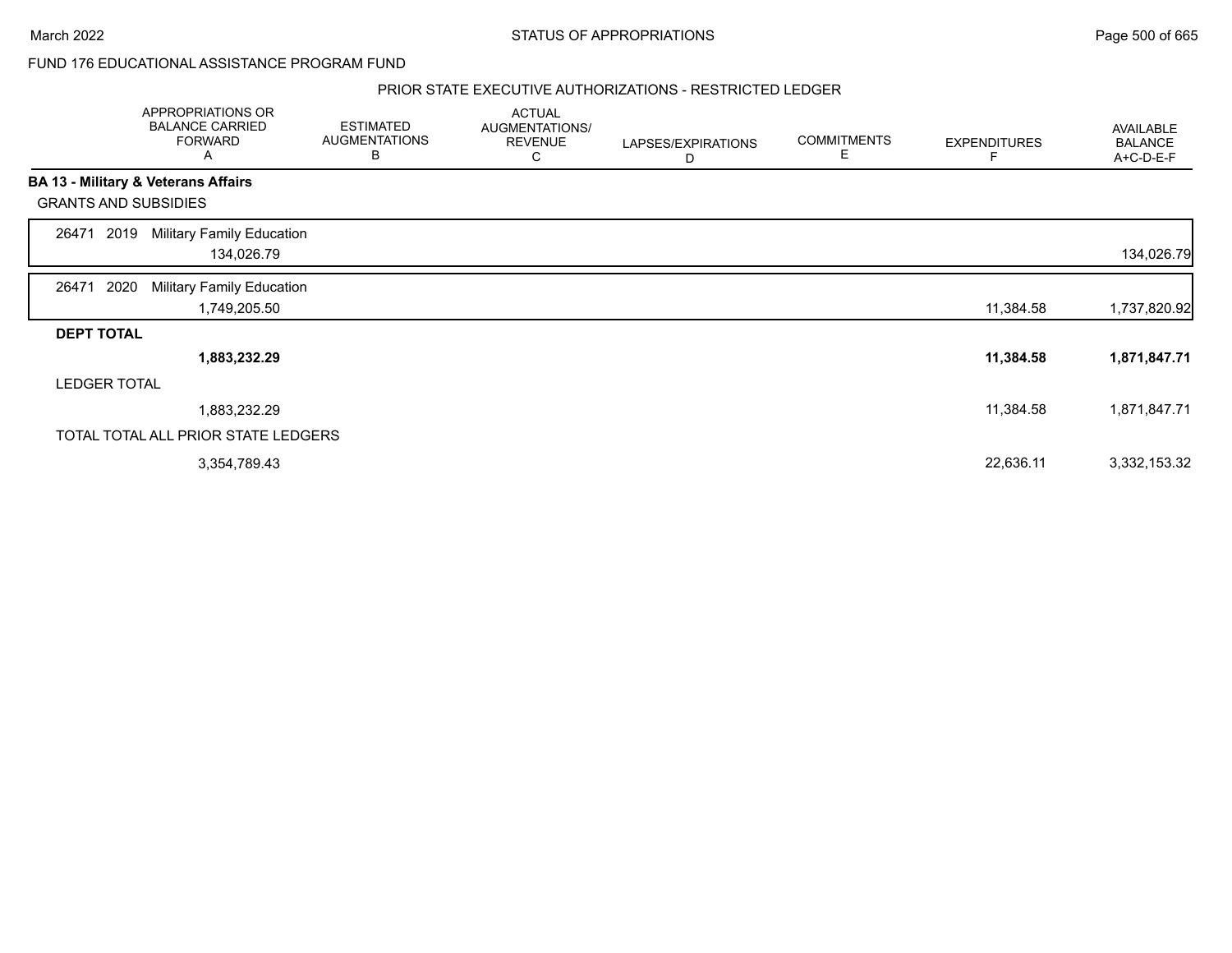#### RESTRICTED REVENUE LEDGER

|                             | APPROPRIATIONS OR<br><b>BALANCE CARRIED</b><br>FORWARD<br>$\overline{\mathsf{A}}$ | ESTIMATED<br><b>AUGMENTATIONS</b><br>В | <b>ACTUAL</b><br>AUGMENTATIONS/<br><b>REVENUE</b><br>С | LAPSES/EXPIRATIONS<br>D | <b>COMMITMENTS</b> | <b>EXPENDITURES</b> | AVAILABLE<br><b>BALANCE</b><br>A+C-D-E-F |
|-----------------------------|-----------------------------------------------------------------------------------|----------------------------------------|--------------------------------------------------------|-------------------------|--------------------|---------------------|------------------------------------------|
|                             | BA 13 - Military & Veterans Affairs                                               |                                        |                                                        |                         |                    |                     |                                          |
| <b>GRANTS AND SUBSIDIES</b> |                                                                                   |                                        |                                                        |                         |                    |                     |                                          |
| 2021<br>60474               | Military Family Education Program Fund                                            |                                        |                                                        |                         |                    |                     |                                          |
|                             | 428.27                                                                            |                                        | 4,579,000.17                                           |                         |                    | 4,579,000.00        | 428.44                                   |
| <b>DEPT TOTAL</b>           |                                                                                   |                                        |                                                        |                         |                    |                     |                                          |
|                             | 428.27                                                                            |                                        | 4,579,000.17                                           |                         |                    | 4,579,000.00        | 428.44                                   |
| <b>LEDGER TOTAL</b>         |                                                                                   |                                        |                                                        |                         |                    |                     |                                          |
|                             | 428.27                                                                            |                                        | 4,579,000.17                                           |                         |                    | 4,579,000.00        | 428.44                                   |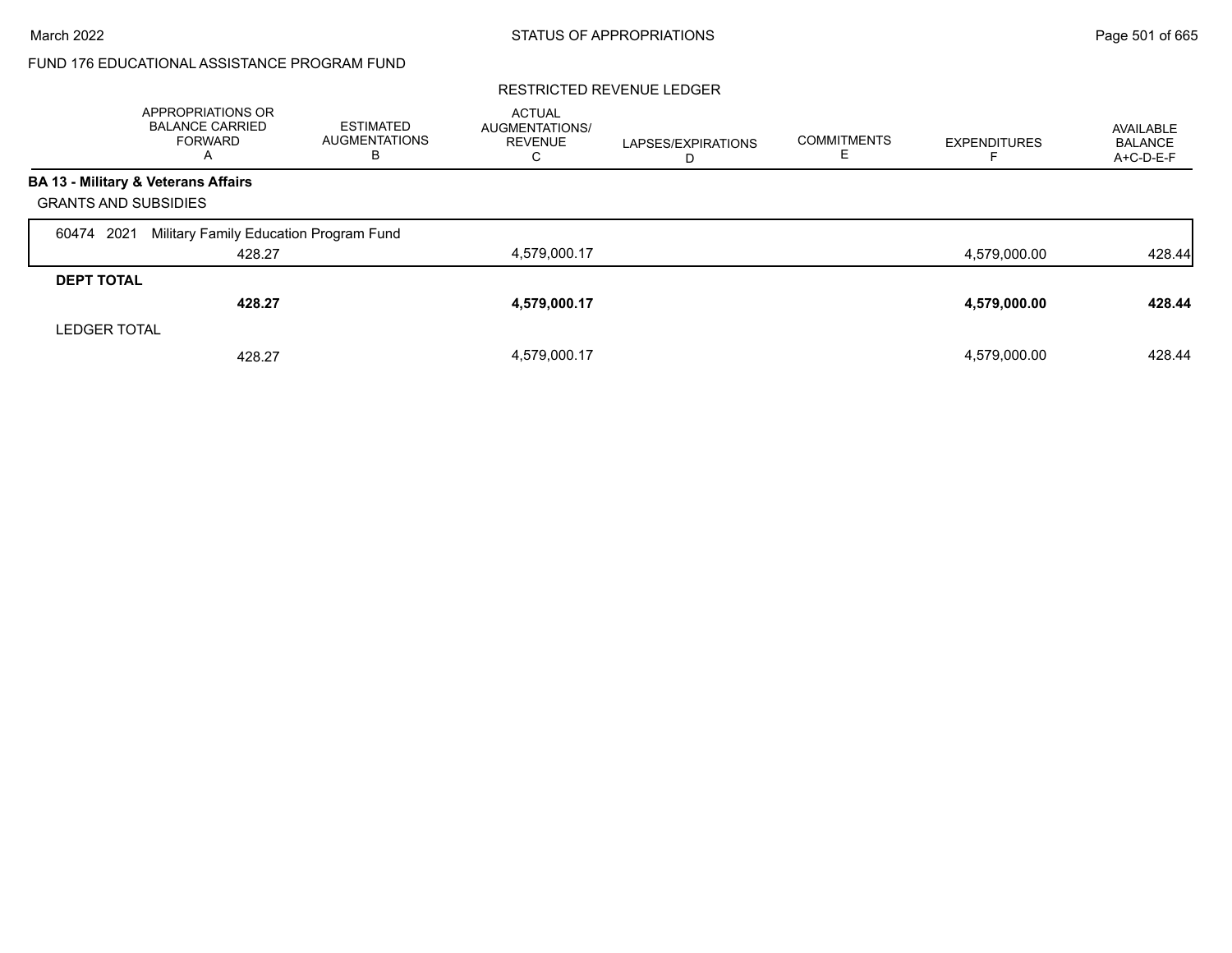# FUND 178 COMMUNITY COLLEGE CAPITAL FUND

### NON-BUDGETED LEDGER

|                          | APPROPRIATIONS OR<br><b>BALANCE CARRIED</b><br><b>FORWARD</b><br>A | ESTIMATED<br><b>AUGMENTATIONS</b><br>В | <b>ACTUAL</b><br>AUGMENTATIONS/<br><b>REVENUE</b><br>C | LAPSES/EXPIRATIONS<br>D | <b>COMMITMENTS</b> | <b>EXPENDITURES</b> | AVAILABLE<br><b>BALANCE</b><br>A+C-D-E-F |
|--------------------------|--------------------------------------------------------------------|----------------------------------------|--------------------------------------------------------|-------------------------|--------------------|---------------------|------------------------------------------|
| <b>BA 16 - Education</b> | <b>GRANTS AND SUBSIDIES</b>                                        |                                        |                                                        |                         |                    |                     |                                          |
| 50138 2021               | <b>Community College Capital</b>                                   |                                        |                                                        |                         |                    |                     |                                          |
|                          |                                                                    |                                        |                                                        |                         |                    | 51,188,477.84       | $-51,188,477.84$                         |
| <b>DEPT TOTAL</b>        |                                                                    |                                        |                                                        |                         |                    |                     |                                          |
|                          |                                                                    |                                        |                                                        |                         |                    | 51,188,477.84       | -51,188,477.84                           |
| <b>LEDGER TOTAL</b>      |                                                                    |                                        |                                                        |                         |                    |                     |                                          |
|                          |                                                                    |                                        |                                                        |                         |                    | 51,188,477.84       | -51.188.477.84                           |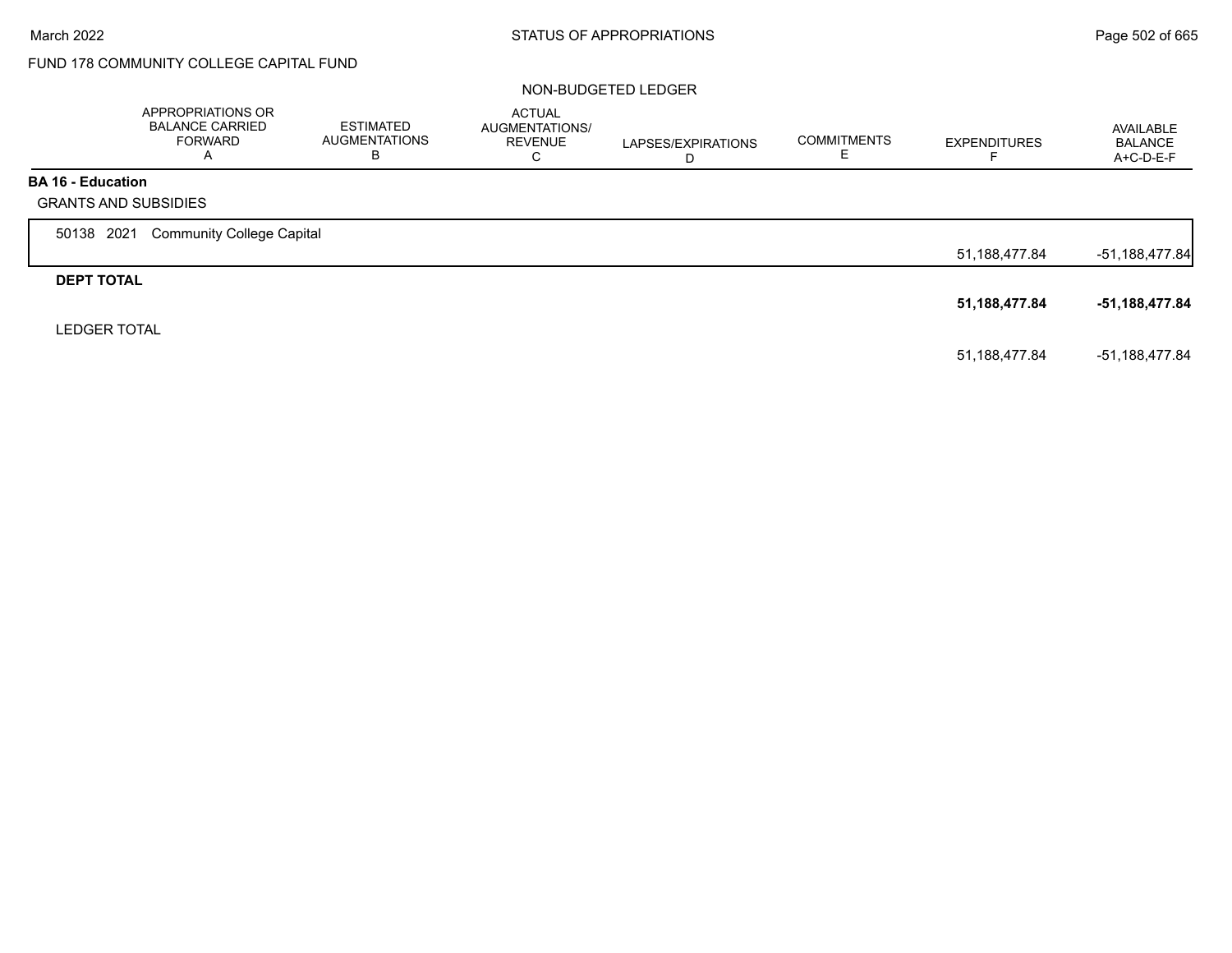# FUND 179 GROWING GREENER BOND FUND

### PRIOR STATE CONTINUING LEDGER

| <b>APPROPRIATIONS OR</b><br><b>BALANCE CARRIED</b><br><b>FORWARD</b><br>Α | <b>ESTIMATED</b><br><b>AUGMENTATIONS</b><br>В | <b>ACTUAL</b><br>AUGMENTATIONS/<br><b>REVENUE</b><br>С | LAPSES/EXPIRATIONS<br>D | <b>COMMITMENTS</b><br>Е | <b>EXPENDITURES</b><br>F | <b>AVAILABLE</b><br><b>BALANCE</b><br>A+C-D-E-F |
|---------------------------------------------------------------------------|-----------------------------------------------|--------------------------------------------------------|-------------------------|-------------------------|--------------------------|-------------------------------------------------|
| <b>BA 24 - Community &amp; Economic Develop</b>                           |                                               |                                                        |                         |                         |                          |                                                 |
| <b>GENERAL GOVERNMENT</b>                                                 |                                               |                                                        |                         |                         |                          |                                                 |
| Main Street and Downtown Development<br>2005<br>30260                     |                                               |                                                        |                         |                         |                          |                                                 |
| 662,212.69                                                                |                                               |                                                        |                         |                         | 37,921.33                | 624,291.36                                      |
| <b>DEPT TOTAL</b>                                                         |                                               |                                                        |                         |                         |                          |                                                 |
| 662,212.69                                                                |                                               |                                                        |                         |                         | 37,921.33                | 624,291.36                                      |
| <b>BA 22 - Fish &amp; Boat Commission</b><br><b>GENERAL GOVERNMENT</b>    |                                               |                                                        |                         |                         |                          |                                                 |
| <b>Capital Improvement Projects</b><br>30266<br>2005                      |                                               |                                                        |                         |                         |                          |                                                 |
| 83,239.06                                                                 |                                               |                                                        |                         |                         | 83,239.06                |                                                 |
| <b>DEPT TOTAL</b>                                                         |                                               |                                                        |                         |                         |                          |                                                 |
| 83,239.06                                                                 |                                               |                                                        |                         |                         | 83,239.06                |                                                 |
| <b>LEDGER TOTAL</b>                                                       |                                               |                                                        |                         |                         |                          |                                                 |
| 745,451.75                                                                |                                               |                                                        |                         |                         | 121,160.39               | 624,291.36                                      |
| TOTAL TOTAL ALL PRIOR STATE LEDGERS                                       |                                               |                                                        |                         |                         |                          |                                                 |
| 745,451.75                                                                |                                               |                                                        |                         |                         | 121,160.39               | 624,291.36                                      |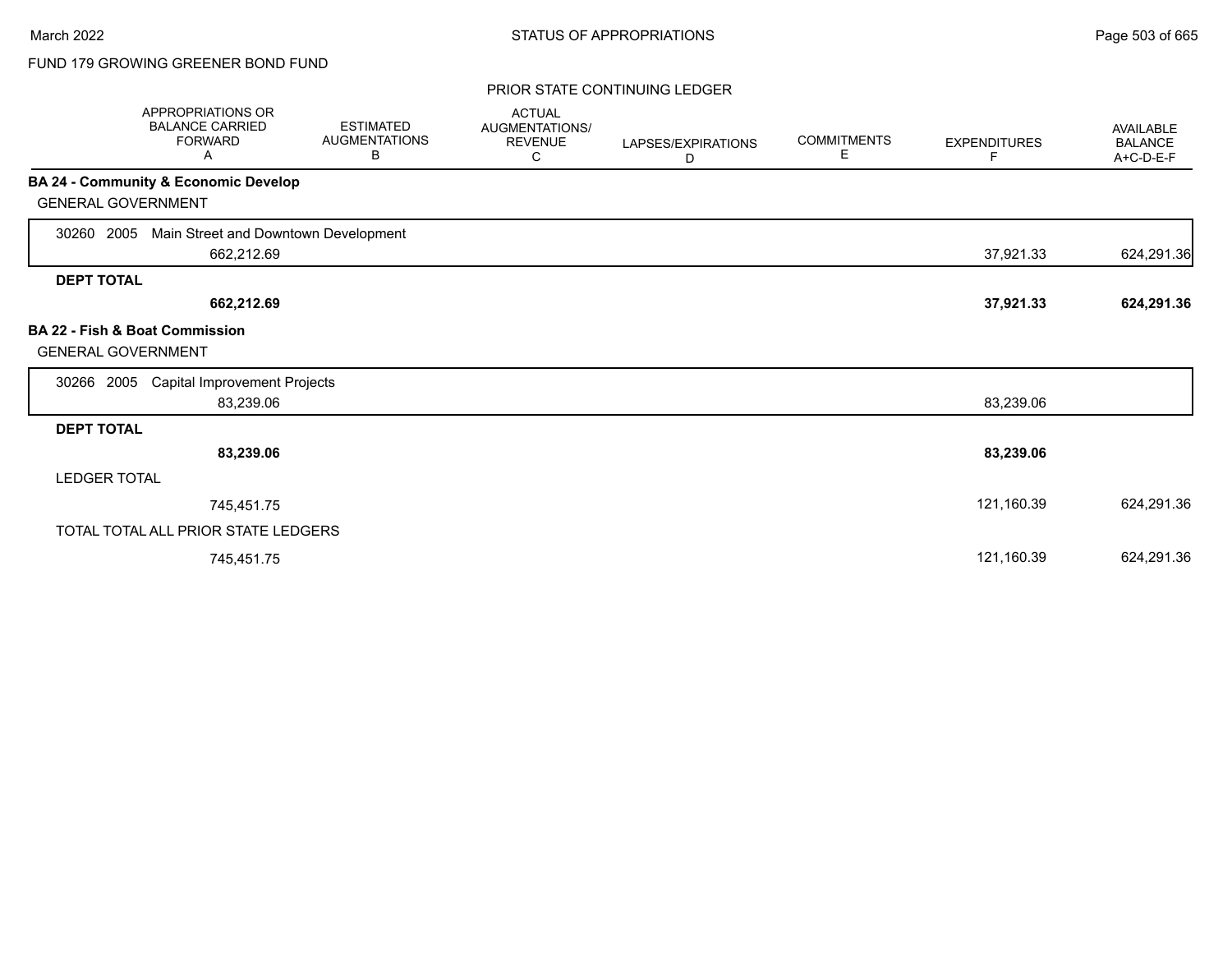# FUND 180 GROWING GREENER BOND SINKING FUND

#### NON-BUDGETED LEDGER

|                         | APPROPRIATIONS OR<br><b>BALANCE CARRIED</b><br><b>FORWARD</b><br>A | <b>ESTIMATED</b><br><b>AUGMENTATIONS</b><br>В | <b>ACTUAL</b><br>AUGMENTATIONS/<br><b>REVENUE</b><br>C | LAPSES/EXPIRATIONS<br>D | <b>COMMITMENTS</b> | <b>EXPENDITURES</b><br>− | AVAILABLE<br><b>BALANCE</b><br>$A+C-D-E-F$ |
|-------------------------|--------------------------------------------------------------------|-----------------------------------------------|--------------------------------------------------------|-------------------------|--------------------|--------------------------|--------------------------------------------|
| <b>BA 73 - Treasury</b> |                                                                    |                                               |                                                        |                         |                    |                          |                                            |
|                         | <b>GENERAL GOVERNMENT</b>                                          |                                               |                                                        |                         |                    |                          |                                            |
| 50146 2021              | Payment of Principal & Interest                                    |                                               |                                                        |                         |                    |                          |                                            |
|                         |                                                                    |                                               |                                                        |                         |                    | 10,243,675.00            | $-10,243,675.00$                           |
| <b>DEPT TOTAL</b>       |                                                                    |                                               |                                                        |                         |                    |                          |                                            |
|                         |                                                                    |                                               |                                                        |                         |                    | 10,243,675.00            | $-10,243,675.00$                           |
| <b>LEDGER TOTAL</b>     |                                                                    |                                               |                                                        |                         |                    |                          |                                            |
|                         |                                                                    |                                               |                                                        |                         |                    | 10,243,675.00            | -10,243,675.00                             |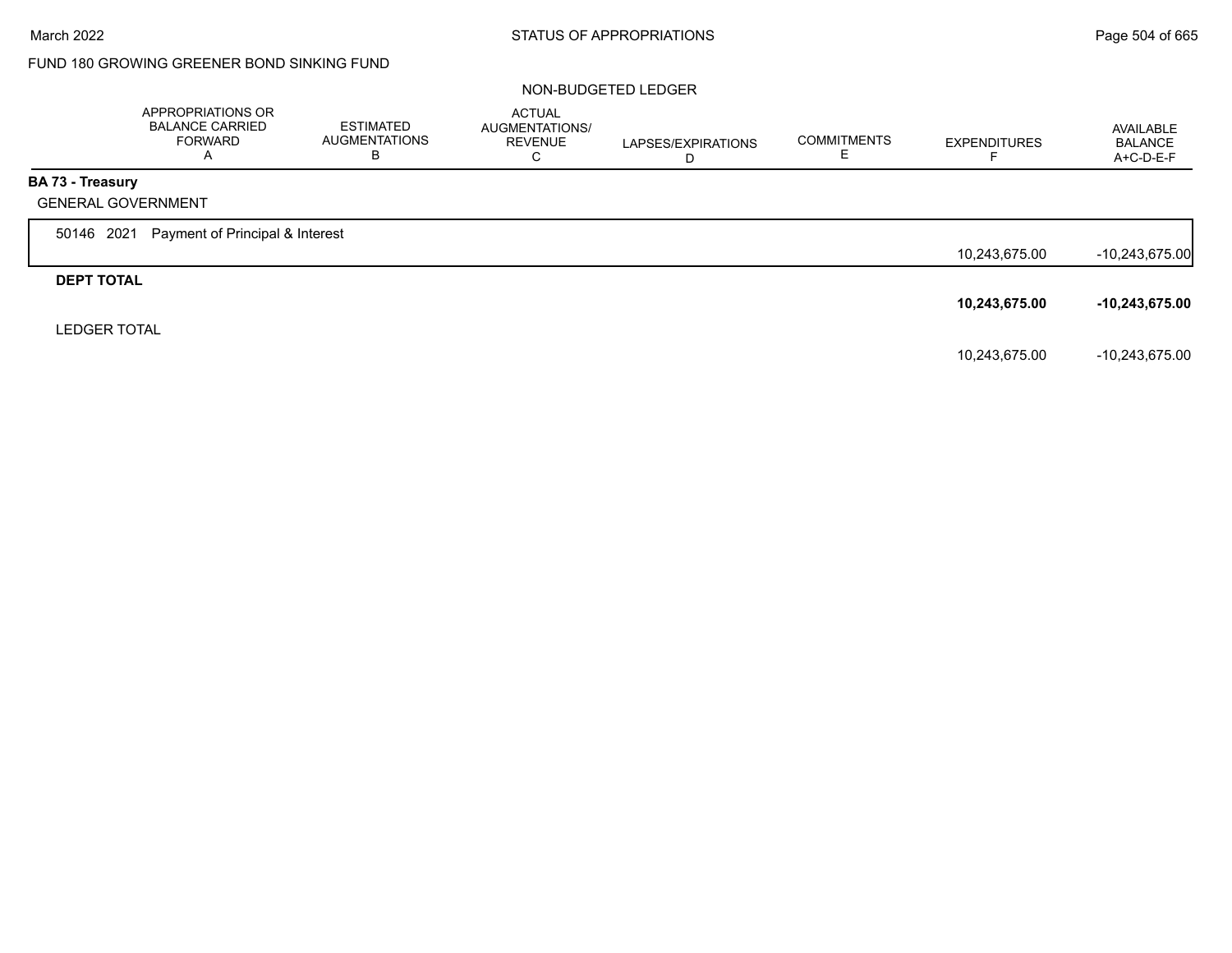# FUND 181 WATER SUPPLY & WASTEWATER TREATMENT

|                     | APPROPRIATIONS OR<br><b>BALANCE CARRIED</b><br><b>FORWARD</b><br>Α | <b>ESTIMATED</b><br><b>AUGMENTATIONS</b><br>В | <b>ACTUAL</b><br>AUGMENTATIONS/<br><b>REVENUE</b><br>С | LAPSES/EXPIRATIONS<br>D | <b>COMMITMENTS</b> | <b>EXPENDITURES</b> | <b>AVAILABLE</b><br><b>BALANCE</b><br>A+C-D-E-F |
|---------------------|--------------------------------------------------------------------|-----------------------------------------------|--------------------------------------------------------|-------------------------|--------------------|---------------------|-------------------------------------------------|
|                     | <b>BA 24 - Community &amp; Economic Develop</b>                    |                                               |                                                        |                         |                    |                     |                                                 |
|                     | <b>GRANTS AND SUBSIDIES</b>                                        |                                               |                                                        |                         |                    |                     |                                                 |
| 30268               | 2005 Comwl Finance Authority-Public Projects                       |                                               |                                                        |                         |                    |                     |                                                 |
|                     | 9,400,182.32                                                       |                                               |                                                        |                         |                    |                     | 9,400,182.32                                    |
| <b>DEPT TOTAL</b>   |                                                                    |                                               |                                                        |                         |                    |                     |                                                 |
|                     | 9,400,182.32                                                       |                                               |                                                        |                         |                    |                     | 9,400,182.32                                    |
| <b>LEDGER TOTAL</b> |                                                                    |                                               |                                                        |                         |                    |                     |                                                 |
|                     | 9,400,182.32                                                       |                                               |                                                        |                         |                    |                     | 9,400,182.32                                    |
|                     | TOTAL TOTAL ALL PRIOR STATE LEDGERS                                |                                               |                                                        |                         |                    |                     |                                                 |
|                     | 9,400,182.32                                                       |                                               |                                                        |                         |                    |                     | 9,400,182.32                                    |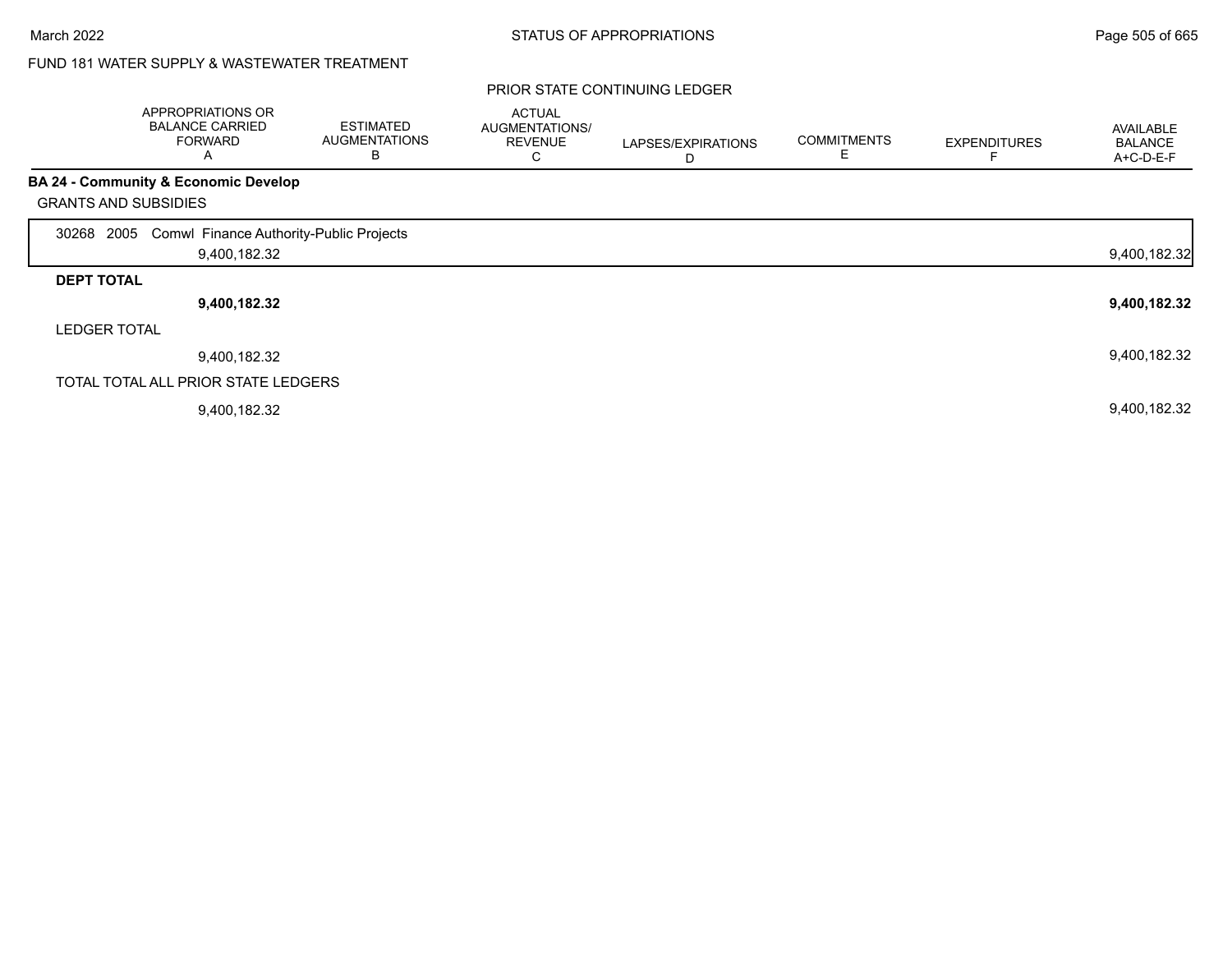# FUND 182 WATER SUPP& WASTEWATER TRMT SINKING

### NON-BUDGETED LEDGER

|                     | APPROPRIATIONS OR<br><b>BALANCE CARRIED</b><br><b>FORWARD</b><br>$\overline{A}$ | ESTIMATED<br><b>AUGMENTATIONS</b><br>В | <b>ACTUAL</b><br>AUGMENTATIONS/<br><b>REVENUE</b><br>С | LAPSES/EXPIRATIONS<br>D | <b>COMMITMENTS</b> | <b>EXPENDITURES</b> | AVAILABLE<br><b>BALANCE</b><br>A+C-D-E-F |
|---------------------|---------------------------------------------------------------------------------|----------------------------------------|--------------------------------------------------------|-------------------------|--------------------|---------------------|------------------------------------------|
| BA 73 - Treasury    |                                                                                 |                                        |                                                        |                         |                    |                     |                                          |
|                     | <b>GENERAL GOVERNMENT</b>                                                       |                                        |                                                        |                         |                    |                     |                                          |
| 50142 2021          | Payment of Principal & Interest                                                 |                                        |                                                        |                         |                    |                     |                                          |
|                     |                                                                                 |                                        |                                                        |                         |                    | 1,613,800.00        | $-1,613,800.00$                          |
| <b>DEPT TOTAL</b>   |                                                                                 |                                        |                                                        |                         |                    |                     |                                          |
|                     |                                                                                 |                                        |                                                        |                         |                    | 1,613,800.00        | $-1,613,800.00$                          |
| <b>LEDGER TOTAL</b> |                                                                                 |                                        |                                                        |                         |                    |                     |                                          |
|                     |                                                                                 |                                        |                                                        |                         |                    | 1,613,800.00        | $-1,613,800.00$                          |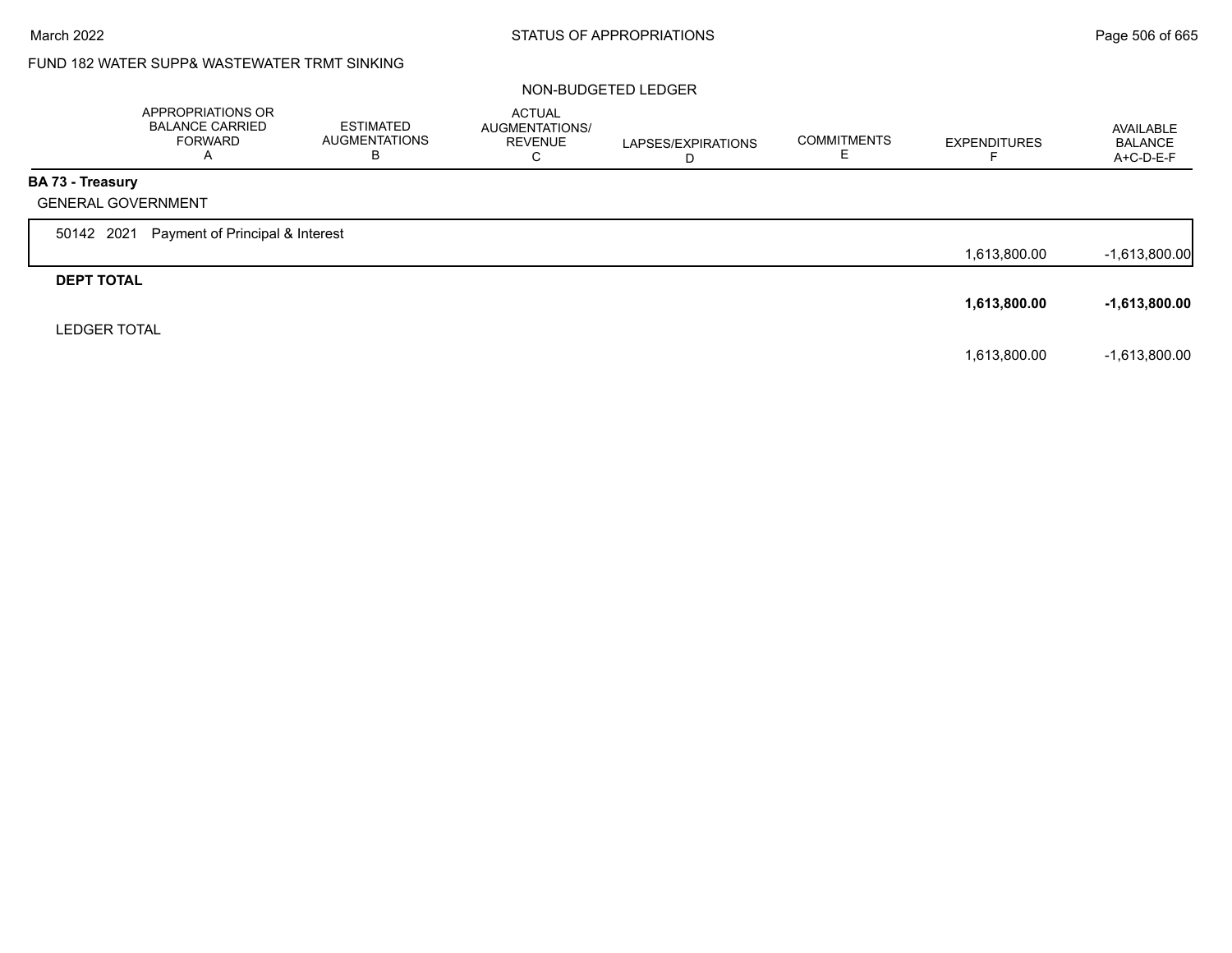# FUND 183 CONSERVATION DISTRICT FUND

### CURRENT STATE EXECUTIVE AUTHORIZATIONS LEDGER

|                             | <b>APPROPRIATIONS OR</b><br><b>BALANCE CARRIED</b><br><b>FORWARD</b><br>Α | <b>ESTIMATED</b><br><b>AUGMENTATIONS</b><br>В | <b>ACTUAL</b><br>AUGMENTATIONS/<br><b>REVENUE</b><br>С | LAPSES/EXPIRATIONS<br>D | <b>COMMITMENTS</b><br>Е | <b>EXPENDITURES</b><br>F | <b>AVAILABLE</b><br><b>BALANCE</b><br>A+C-D-E-F |
|-----------------------------|---------------------------------------------------------------------------|-----------------------------------------------|--------------------------------------------------------|-------------------------|-------------------------|--------------------------|-------------------------------------------------|
| <b>BA 68 - Agriculture</b>  |                                                                           |                                               |                                                        |                         |                         |                          |                                                 |
| <b>GRANTS AND SUBSIDIES</b> |                                                                           |                                               |                                                        |                         |                         |                          |                                                 |
| 20334 2021                  | <b>Conservation District Grants</b>                                       |                                               |                                                        |                         |                         |                          |                                                 |
|                             | 3,200,000.00                                                              |                                               |                                                        |                         | 752,542.07              | 2,024,661.42             | 422,796.51                                      |
| <b>DEPT TOTAL</b>           |                                                                           |                                               |                                                        |                         |                         |                          |                                                 |
|                             | 3,200,000.00                                                              |                                               |                                                        |                         | 752,542.07              | 2,024,661.42             | 422,796.51                                      |
| <b>GRANTS AND SUBSIDIES</b> | <b>BA 35 - Environmental Protection</b>                                   |                                               |                                                        |                         |                         |                          |                                                 |
| 20332 2021                  | <b>Conservation District Grants</b>                                       |                                               |                                                        |                         |                         |                          |                                                 |
|                             | 4,581,000.00                                                              |                                               |                                                        |                         |                         | 3,389,450.77             | 1,191,549.23                                    |
| <b>DEPT TOTAL</b>           |                                                                           |                                               |                                                        |                         |                         |                          |                                                 |
|                             | 4,581,000.00                                                              |                                               |                                                        |                         |                         | 3,389,450.77             | 1,191,549.23                                    |
| <b>LEDGER TOTAL</b>         |                                                                           |                                               |                                                        |                         |                         |                          |                                                 |
|                             | 7,781,000.00                                                              |                                               |                                                        |                         | 752,542.07              | 5,414,112.19             | 1,614,345.74                                    |
|                             | TOTAL TOTAL ALL CURRENT STATE LEDGERS                                     |                                               |                                                        |                         |                         |                          |                                                 |
|                             | 7,781,000.00                                                              |                                               |                                                        |                         | 752,542.07              | 5,414,112.19             | 1,614,345.74                                    |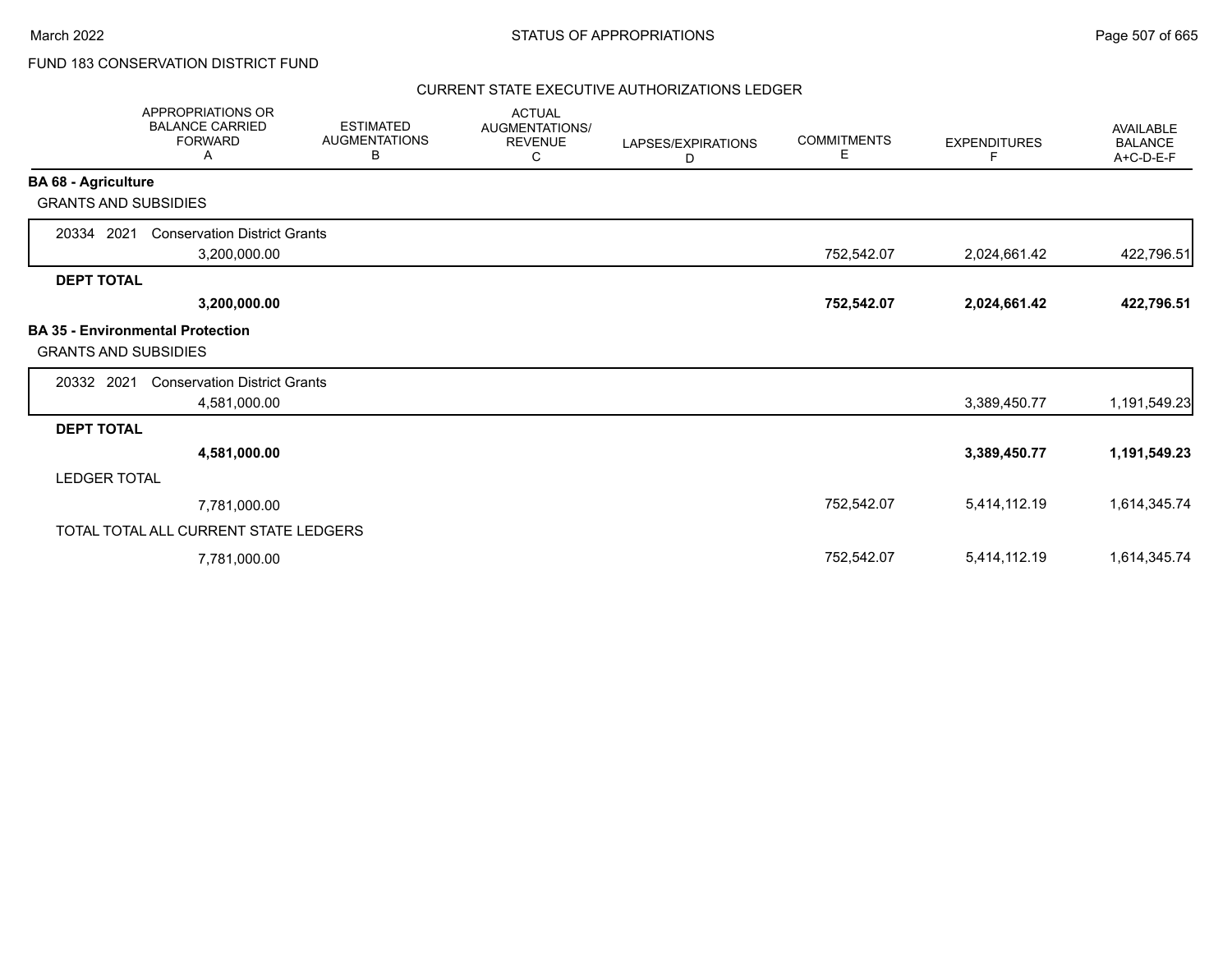# FUND 183 CONSERVATION DISTRICT FUND

## PRIOR STATE EXECUTIVE AUTHORIZATIONS LEDGER

|                             | APPROPRIATIONS OR<br><b>BALANCE CARRIED</b><br><b>FORWARD</b><br>Α | <b>ESTIMATED</b><br><b>AUGMENTATIONS</b><br>В | <b>ACTUAL</b><br>AUGMENTATIONS/<br><b>REVENUE</b><br>С | LAPSES/EXPIRATIONS<br>D | <b>COMMITMENTS</b><br>Е | <b>EXPENDITURES</b><br>F | <b>AVAILABLE</b><br><b>BALANCE</b><br>A+C-D-E-F |
|-----------------------------|--------------------------------------------------------------------|-----------------------------------------------|--------------------------------------------------------|-------------------------|-------------------------|--------------------------|-------------------------------------------------|
| <b>BA 68 - Agriculture</b>  |                                                                    |                                               |                                                        |                         |                         |                          |                                                 |
| <b>GRANTS AND SUBSIDIES</b> |                                                                    |                                               |                                                        |                         |                         |                          |                                                 |
| 20334 2019                  | <b>Conservation District Grants</b><br>28,332.15                   |                                               |                                                        |                         |                         |                          | 28,332.15                                       |
| 2020<br>20334               | <b>Conservation District Grants</b><br>628,201.12                  |                                               |                                                        |                         |                         | 390,462.63               | 237,738.49                                      |
| <b>DEPT TOTAL</b>           |                                                                    |                                               |                                                        |                         |                         |                          |                                                 |
|                             | 656,533.27                                                         |                                               |                                                        |                         |                         | 390,462.63               | 266,070.64                                      |
| <b>GRANTS AND SUBSIDIES</b> | <b>BA 35 - Environmental Protection</b>                            |                                               |                                                        |                         |                         |                          |                                                 |
| 20332 2020                  | <b>Conservation District Grants</b>                                |                                               |                                                        |                         |                         |                          |                                                 |
|                             | 612,008.94                                                         |                                               |                                                        |                         |                         | 526,954.79               | 85,054.15                                       |
| <b>DEPT TOTAL</b>           |                                                                    |                                               |                                                        |                         |                         |                          |                                                 |
|                             | 612,008.94                                                         |                                               |                                                        |                         |                         | 526,954.79               | 85,054.15                                       |
| <b>LEDGER TOTAL</b>         |                                                                    |                                               |                                                        |                         |                         |                          |                                                 |
|                             | 1,268,542.21                                                       |                                               |                                                        |                         |                         | 917,417.42               | 351,124.79                                      |
|                             | TOTAL TOTAL ALL PRIOR STATE LEDGERS                                |                                               |                                                        |                         |                         |                          |                                                 |
|                             | 1,268,542.21                                                       |                                               |                                                        |                         |                         | 917,417.42               | 351,124.79                                      |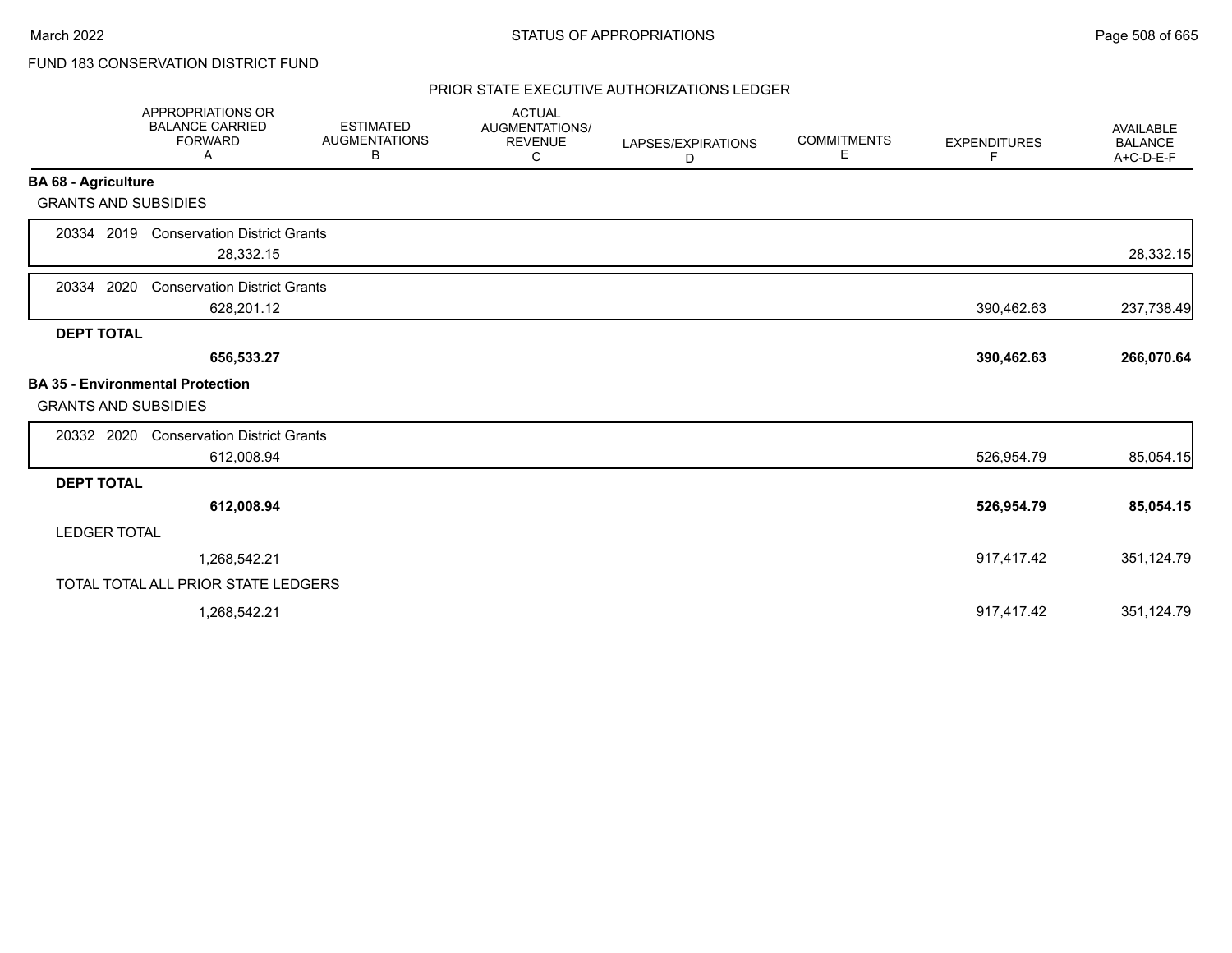г

## FUND 184 UNINSURED EMPLOYERS GUARANTY FUND

### NON-BUDGETED LEDGER

|                           | APPROPRIATIONS OR<br><b>BALANCE CARRIED</b><br><b>FORWARD</b><br>Α | <b>ESTIMATED</b><br><b>AUGMENTATIONS</b><br>в | <b>ACTUAL</b><br>AUGMENTATIONS/<br><b>REVENUE</b><br>C | LAPSES/EXPIRATIONS<br>D | <b>COMMITMENTS</b><br>E | <b>EXPENDITURES</b> | <b>AVAILABLE</b><br><b>BALANCE</b><br>$A+C-D-E-F$ |
|---------------------------|--------------------------------------------------------------------|-----------------------------------------------|--------------------------------------------------------|-------------------------|-------------------------|---------------------|---------------------------------------------------|
| BA 12 - Labor & Industry  |                                                                    |                                               |                                                        |                         |                         |                     |                                                   |
| <b>GENERAL GOVERNMENT</b> |                                                                    |                                               |                                                        |                         |                         |                     |                                                   |
| 2021<br>50211             | <b>Workers Compensation</b>                                        |                                               |                                                        |                         |                         |                     |                                                   |
|                           |                                                                    |                                               |                                                        |                         | 990,906.80              | 4,837,184.45        | $-5,828,091.25$                                   |
| <b>DEPT TOTAL</b>         |                                                                    |                                               |                                                        |                         |                         |                     |                                                   |
|                           |                                                                    |                                               |                                                        |                         | 990,906.80              | 4,837,184.45        | -5,828,091.25                                     |
| <b>LEDGER TOTAL</b>       |                                                                    |                                               |                                                        |                         |                         |                     |                                                   |
|                           |                                                                    |                                               |                                                        |                         | 990.906.80              | 4.837.184.45        | $-5.828.091.25$                                   |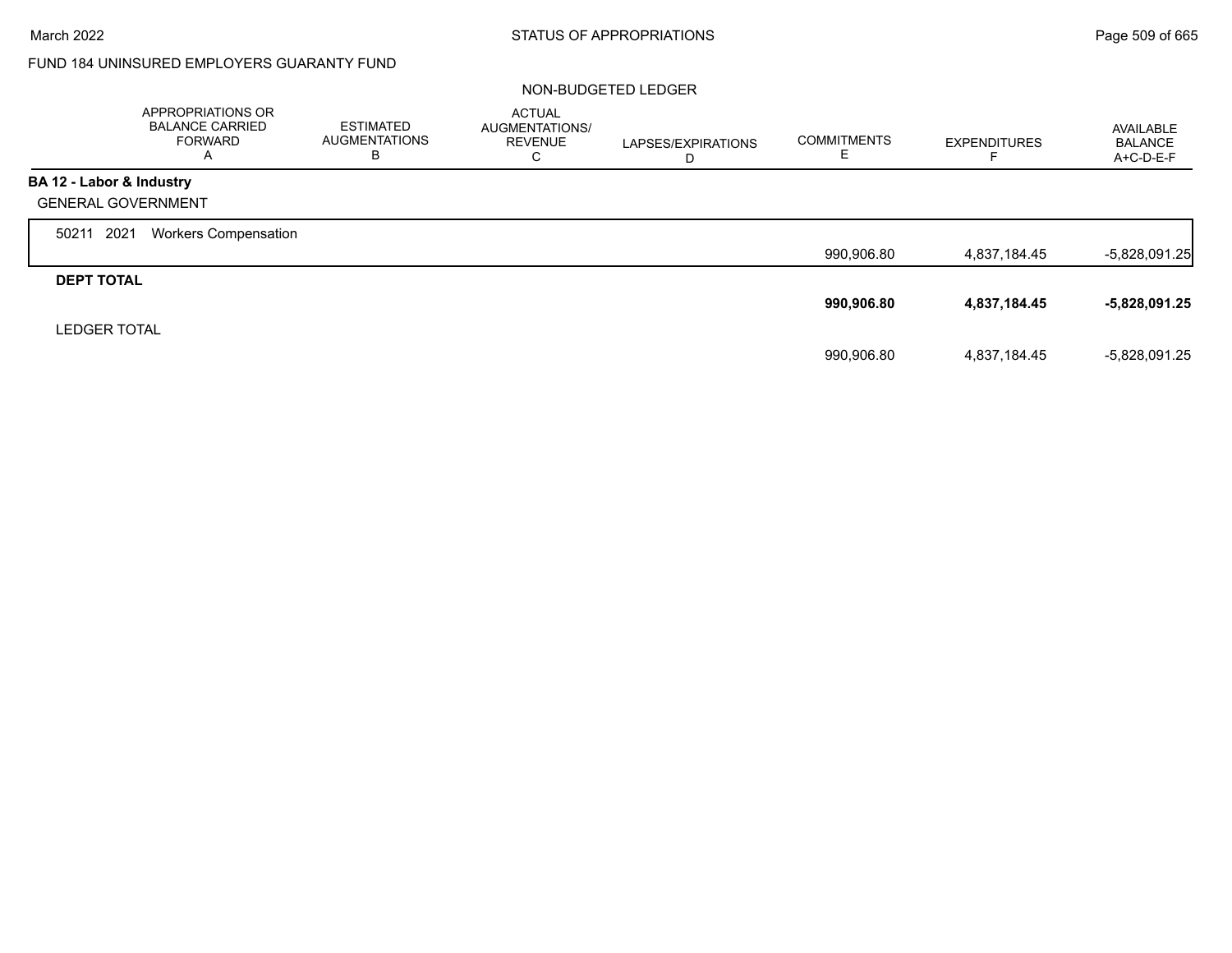## FUND 185 PERSIAN GULF VETERANS COMPENSATION

|                             | APPROPRIATIONS OR<br><b>BALANCE CARRIED</b><br><b>FORWARD</b><br>A | <b>ESTIMATED</b><br><b>AUGMENTATIONS</b><br>В | <b>ACTUAL</b><br><b>AUGMENTATIONS/</b><br><b>REVENUE</b><br>С | LAPSES/EXPIRATIONS<br>D | <b>COMMITMENTS</b> | <b>EXPENDITURES</b> | AVAILABLE<br><b>BALANCE</b><br>A+C-D-E-F |
|-----------------------------|--------------------------------------------------------------------|-----------------------------------------------|---------------------------------------------------------------|-------------------------|--------------------|---------------------|------------------------------------------|
|                             | <b>BA 13 - Military &amp; Veterans Affairs</b>                     |                                               |                                                               |                         |                    |                     |                                          |
| <b>GRANTS AND SUBSIDIES</b> |                                                                    |                                               |                                                               |                         |                    |                     |                                          |
| 2007<br>30297               | Persian Gulf Veterans' Bonus Program                               |                                               |                                                               |                         |                    |                     |                                          |
|                             | 14,210,362.39                                                      |                                               |                                                               |                         |                    |                     | 14,210,362.39                            |
| <b>DEPT TOTAL</b>           |                                                                    |                                               |                                                               |                         |                    |                     |                                          |
|                             | 14,210,362.39                                                      |                                               |                                                               |                         |                    |                     | 14,210,362.39                            |
| <b>LEDGER TOTAL</b>         |                                                                    |                                               |                                                               |                         |                    |                     |                                          |
|                             | 14,210,362.39                                                      |                                               |                                                               |                         |                    |                     | 14,210,362.39                            |
|                             | TOTAL TOTAL ALL PRIOR STATE LEDGERS                                |                                               |                                                               |                         |                    |                     |                                          |
|                             | 14,210,362.39                                                      |                                               |                                                               |                         |                    |                     | 14,210,362.39                            |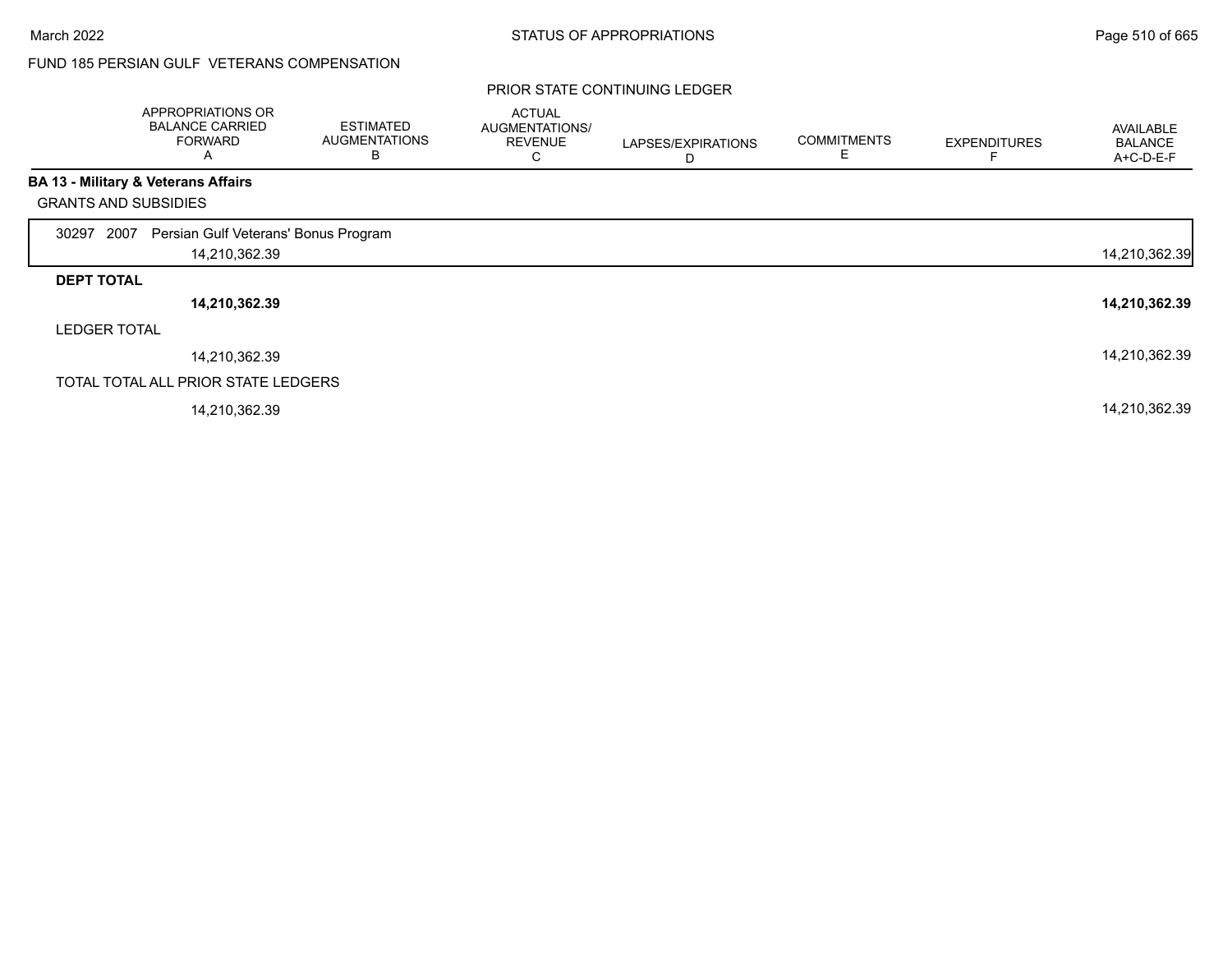FUND 187 PUBLIC TRANSPORTATION TRUST FUND

# CURRENT STATE EXECUTIVE AUTHORIZATIONS - RESTRICTED LEDGER

|                               | <b>APPROPRIATIONS OR</b><br><b>BALANCE CARRIED</b><br><b>FORWARD</b><br>Α | <b>ESTIMATED</b><br><b>AUGMENTATIONS</b><br>В | <b>ACTUAL</b><br>AUGMENTATIONS/<br><b>REVENUE</b><br>C | LAPSES/EXPIRATIONS<br>D | <b>COMMITMENTS</b><br>Ε | <b>EXPENDITURES</b><br>F. | <b>AVAILABLE</b><br><b>BALANCE</b><br>A+C-D-E-F |
|-------------------------------|---------------------------------------------------------------------------|-----------------------------------------------|--------------------------------------------------------|-------------------------|-------------------------|---------------------------|-------------------------------------------------|
| <b>BA 78 - Transportation</b> |                                                                           |                                               |                                                        |                         |                         |                           |                                                 |
| <b>GRANTS AND SUBSIDIES</b>   |                                                                           |                                               |                                                        |                         |                         |                           |                                                 |
| 26338 2021                    | <b>Mass Transit Operating</b>                                             |                                               |                                                        |                         |                         |                           |                                                 |
|                               | 1,015,000,000.00                                                          |                                               |                                                        |                         | 164,086,339.00          | 746,298,088.00            | 104,615,573.00                                  |
| 2021<br>26339                 | Asset Improvement                                                         |                                               |                                                        |                         |                         |                           |                                                 |
|                               | 900,000,000.00                                                            |                                               |                                                        |                         | 595,719,488.63          | 98,350,202.18             | 205,930,309.19                                  |
| 2021<br>26340                 | Capital Improvement                                                       |                                               |                                                        |                         |                         |                           |                                                 |
|                               | 57,581,954.00                                                             | 2,000,000.00                                  | 1,576,304.88                                           |                         | 29,354,198.89           | 12,171,052.27             | 17,633,007.72                                   |
| 2021<br>26341                 | Programs of Statewide Significance                                        |                                               |                                                        |                         |                         |                           |                                                 |
|                               | 160,000,000.00                                                            | 700,000.00                                    |                                                        |                         | 72,657,110.71           | 48,878,970.91             | 38,463,918.38                                   |
| 26342 2021                    | <b>Transit Administration and Oversight</b>                               |                                               |                                                        |                         |                         |                           |                                                 |
|                               | 4,488,000.00                                                              |                                               |                                                        |                         | 258,327.51              | 2,436,203.02              | 1,793,469.47                                    |
| <b>DEPT TOTAL</b>             |                                                                           |                                               |                                                        |                         |                         |                           |                                                 |
|                               | 2,137,069,954.00                                                          | 2,700,000.00                                  | 1,576,304.88                                           |                         | 862,075,464.74          | 908,134,516.38            | 368,436,277.76                                  |
| <b>LEDGER TOTAL</b>           |                                                                           |                                               |                                                        |                         |                         |                           |                                                 |
|                               | 2,137,069,954.00                                                          | 2,700,000.00                                  | 1,576,304.88                                           |                         | 862,075,464.74          | 908, 134, 516. 38         | 368,436,277.76                                  |
|                               | TOTAL TOTAL ALL CURRENT STATE LEDGERS                                     |                                               |                                                        |                         |                         |                           |                                                 |
|                               | 2,137,069,954.00                                                          | 2,700,000.00                                  | 1,576,304.88                                           |                         | 862,075,464.74          | 908,134,516.38            | 368,436,277.76                                  |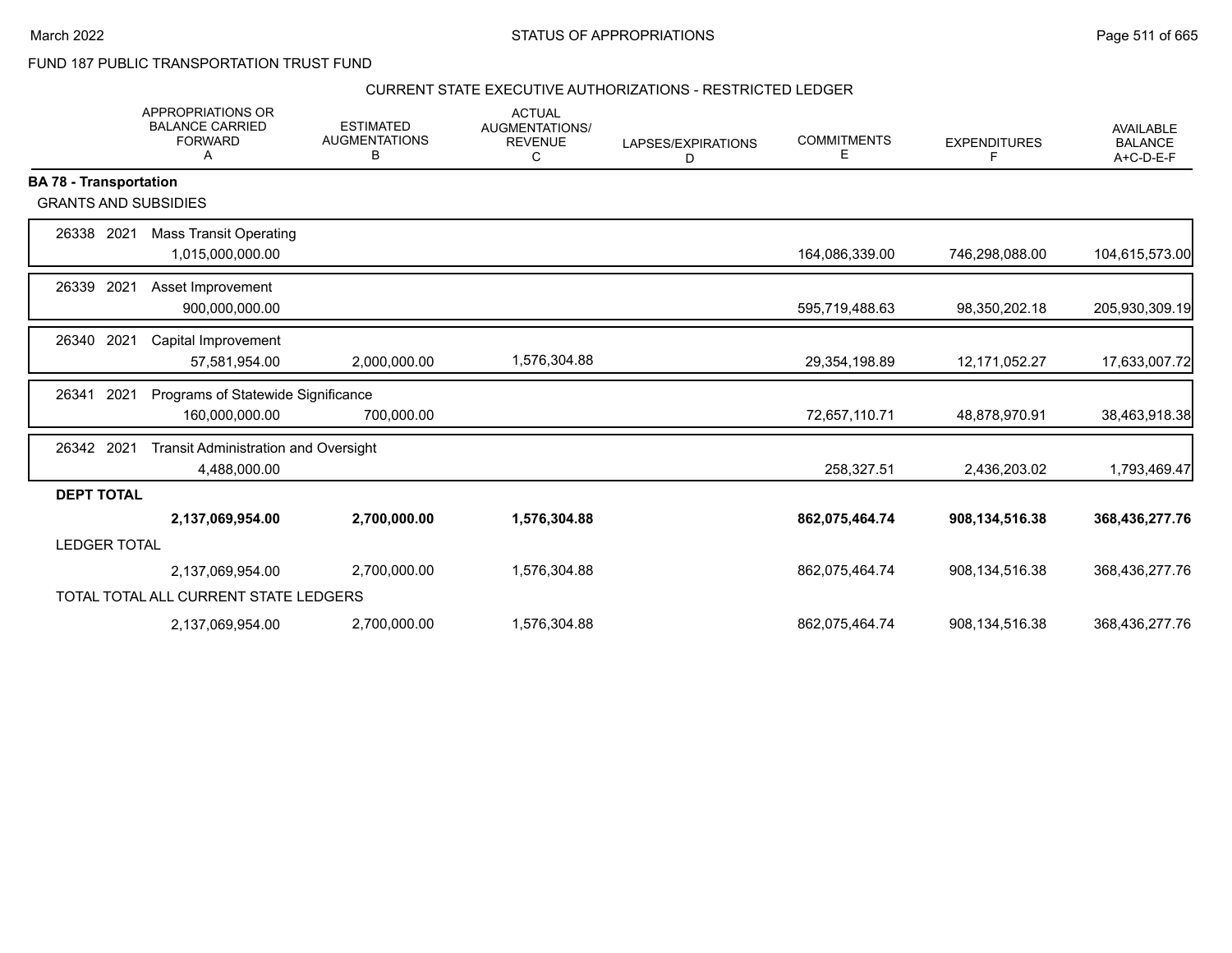FUND 187 PUBLIC TRANSPORTATION TRUST FUND

#### PRIOR STATE EXECUTIVE AUTHORIZATIONS - RESTRICTED LEDGER

|                                                              | APPROPRIATIONS OR<br><b>BALANCE CARRIED</b><br><b>FORWARD</b><br>Α | <b>ESTIMATED</b><br><b>AUGMENTATIONS</b><br>В | <b>ACTUAL</b><br>AUGMENTATIONS/<br><b>REVENUE</b><br>C | LAPSES/EXPIRATIONS<br>D | <b>COMMITMENTS</b><br>Е | <b>EXPENDITURES</b><br>F | <b>AVAILABLE</b><br><b>BALANCE</b><br>A+C-D-E-F |
|--------------------------------------------------------------|--------------------------------------------------------------------|-----------------------------------------------|--------------------------------------------------------|-------------------------|-------------------------|--------------------------|-------------------------------------------------|
| <b>BA 78 - Transportation</b><br><b>GRANTS AND SUBSIDIES</b> |                                                                    |                                               |                                                        |                         |                         |                          |                                                 |
|                                                              | 26338 2019 Mass Transit Operating<br>79,236,058.00                 |                                               |                                                        |                         |                         |                          | 79,236,058.00                                   |
| 26338 2020                                                   | <b>Mass Transit Operating</b><br>43,860,515.00                     |                                               |                                                        |                         |                         | 1,365,674.00             | 42,494,841.00                                   |
| 26339 2019                                                   | Asset Improvement<br>131,332,415.19                                |                                               |                                                        |                         |                         |                          | 131,332,415.19                                  |
| 26339 2020                                                   | Asset Improvement<br>652,982,120.69                                |                                               |                                                        |                         |                         | 59,916,144.19            | 593,065,976.50                                  |
| 26340 2019                                                   | <b>Capital Improvement</b><br>29,688,904.97                        |                                               |                                                        |                         |                         |                          | 29,688,904.97                                   |
| 26340 2020                                                   | Capital Improvement<br>36,657,463.58                               |                                               |                                                        |                         |                         | 1,187,919.52             | 35,469,544.06                                   |
| 26341                                                        | 2016 Programs of Statewide Significance<br>1,060,420.31            |                                               |                                                        |                         |                         |                          | 1,060,420.31                                    |
| 26341 2017                                                   | Programs of Statewide Significance<br>7,731,343.94                 |                                               |                                                        |                         |                         |                          | 7,731,343.94                                    |
| 26341<br>2018                                                | Programs of Statewide Significance<br>11,824,868.77                |                                               |                                                        |                         |                         |                          | 11,824,868.77                                   |
| 2019<br>26341                                                | Programs of Statewide Significance<br>60,217,182.41                |                                               |                                                        |                         | 2,320.57                | $-2,320.57$              | 60,217,182.41                                   |
| 2020<br>26341                                                | Programs of Statewide Significance<br>152,551,868.79               |                                               |                                                        |                         | 307,532.00              | 8,425,567.09             | 143,818,769.70                                  |
|                                                              | 26342 2016 Transit Administration and Oversight<br>564.03          |                                               |                                                        |                         |                         |                          | 564.03                                          |
| 26342 2017                                                   | <b>Transit Administration and Oversight</b><br>290.00              |                                               |                                                        |                         |                         |                          | 290.00                                          |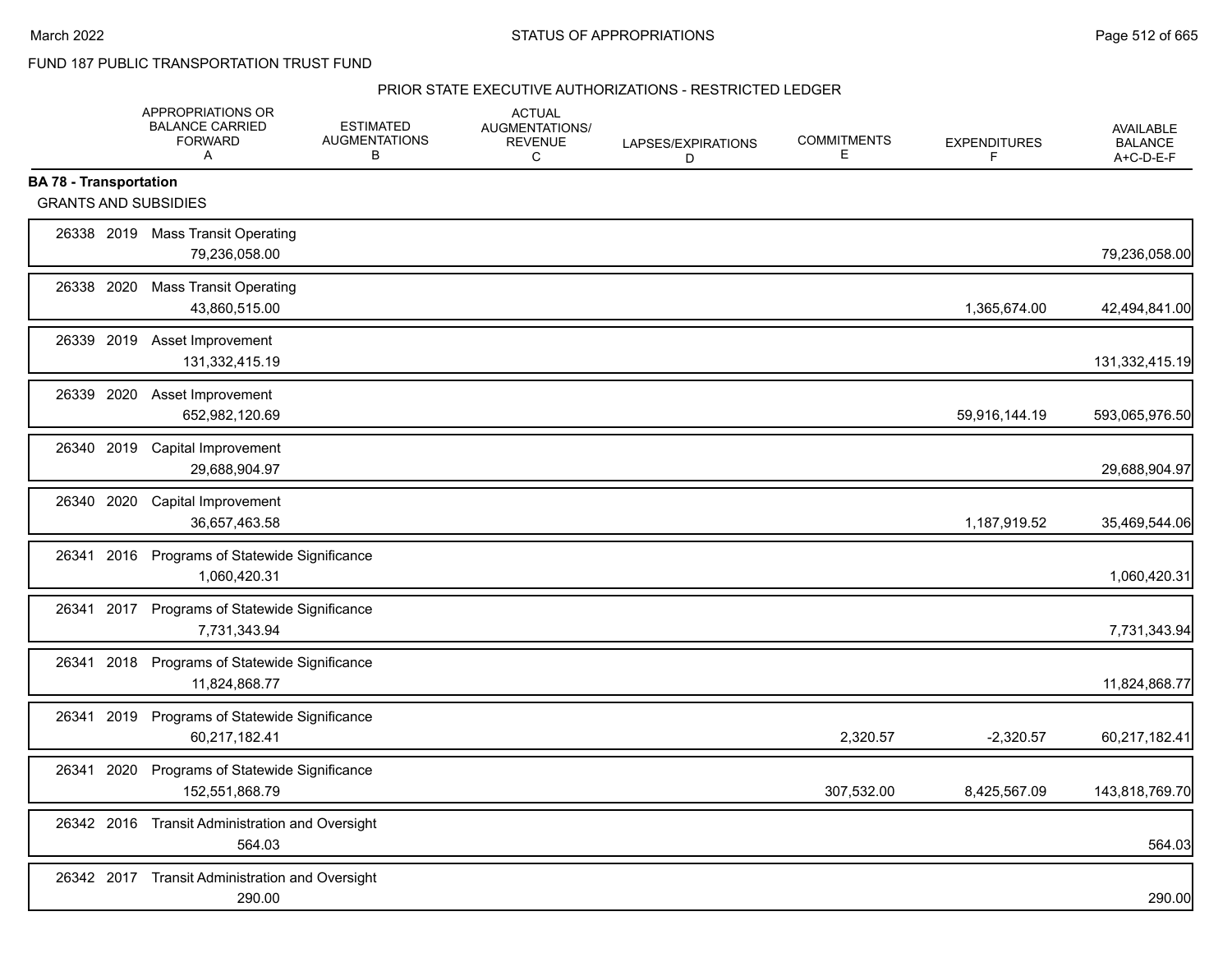FUND 187 PUBLIC TRANSPORTATION TRUST FUND

### PRIOR STATE EXECUTIVE AUTHORIZATIONS - RESTRICTED LEDGER

|                     | APPROPRIATIONS OR<br><b>BALANCE CARRIED</b><br><b>FORWARD</b><br>A | <b>ESTIMATED</b><br><b>AUGMENTATIONS</b><br>В | <b>ACTUAL</b><br>AUGMENTATIONS/<br><b>REVENUE</b><br>C | LAPSES/EXPIRATIONS<br>D | <b>COMMITMENTS</b><br>Е | <b>EXPENDITURES</b> | <b>AVAILABLE</b><br><b>BALANCE</b><br>A+C-D-E-F |
|---------------------|--------------------------------------------------------------------|-----------------------------------------------|--------------------------------------------------------|-------------------------|-------------------------|---------------------|-------------------------------------------------|
| 26342 2018          | <b>Transit Administration and Oversight</b><br>3,000.00            |                                               |                                                        |                         |                         |                     | 3,000.00                                        |
| 26342 2019          | <b>Transit Administration and Oversight</b><br>479,710.59          |                                               |                                                        |                         |                         |                     | 479,710.59                                      |
| 26342 2020          | <b>Transit Administration and Oversight</b><br>809,847.88          |                                               |                                                        |                         |                         | 384,038.81          | 425,809.07                                      |
| <b>DEPT TOTAL</b>   |                                                                    |                                               |                                                        |                         |                         |                     |                                                 |
|                     | 1,208,436,574.15                                                   |                                               |                                                        |                         | 309,852.57              | 71,277,023.04       | 1,136,849,698.54                                |
| <b>LEDGER TOTAL</b> |                                                                    |                                               |                                                        |                         |                         |                     |                                                 |
|                     | 1,208,436,574.15                                                   |                                               |                                                        |                         | 309,852.57              | 71,277,023.04       | 1,136,849,698.54                                |
|                     | TOTAL TOTAL ALL PRIOR STATE LEDGERS                                |                                               |                                                        |                         |                         |                     |                                                 |
|                     | 1,208,436,574.15                                                   |                                               |                                                        |                         | 309,852.57              | 71,277,023.04       | 1,136,849,698.54                                |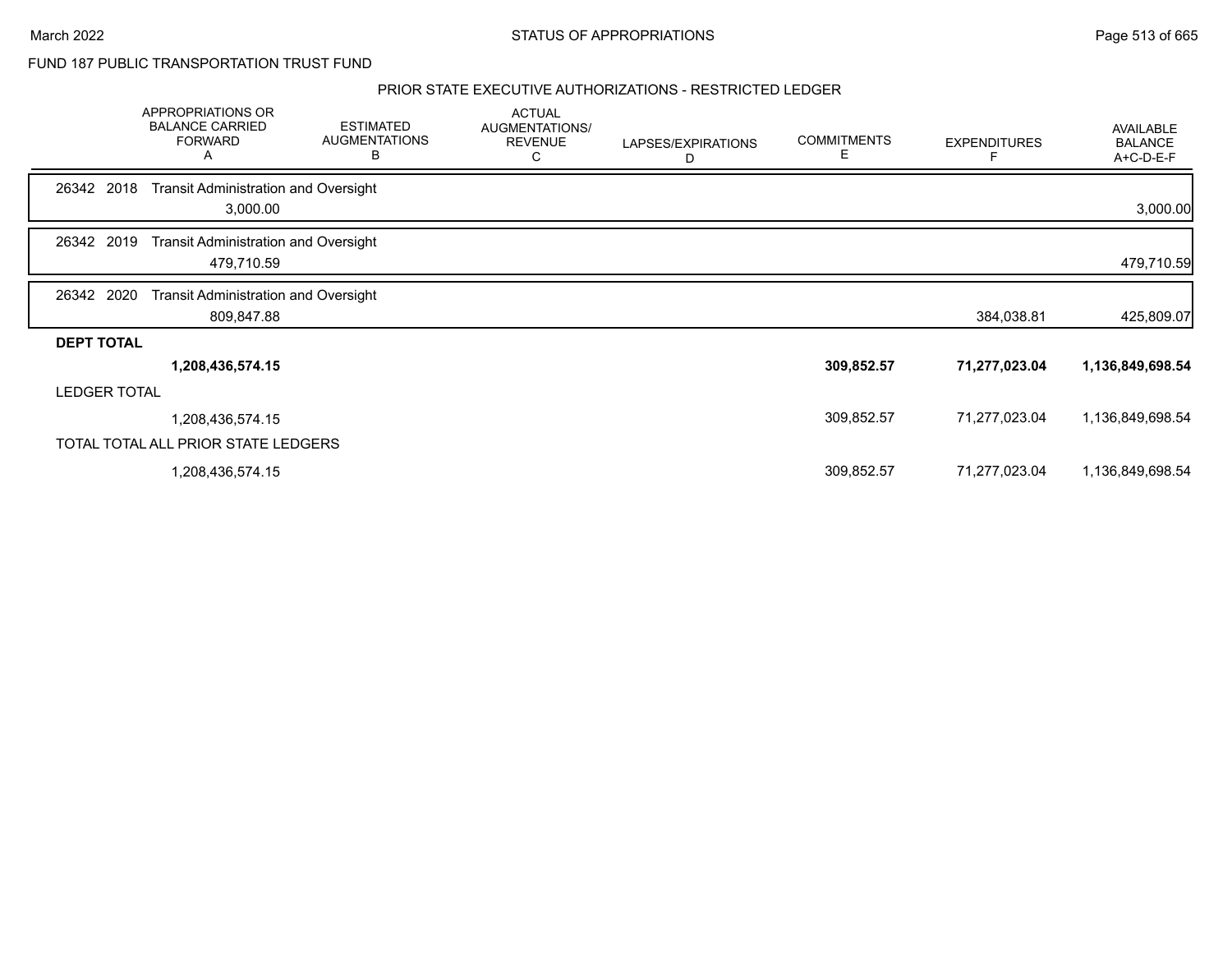## FUND 188 NEIGHBORHOOD IMPROVEMENT ZONE FUND

#### RESTRICTED RECEIPTS LEDGER

|                             | APPROPRIATIONS OR<br><b>BALANCE CARRIED</b><br><b>FORWARD</b><br>A | <b>ESTIMATED</b><br><b>AUGMENTATIONS</b><br>В | <b>ACTUAL</b><br>AUGMENTATIONS/<br><b>REVENUE</b><br>С | LAPSES/EXPIRATIONS<br>D | <b>COMMITMENTS</b><br>E | <b>EXPENDITURES</b> | <b>AVAILABLE</b><br><b>BALANCE</b><br>A+C-D-E-F |
|-----------------------------|--------------------------------------------------------------------|-----------------------------------------------|--------------------------------------------------------|-------------------------|-------------------------|---------------------|-------------------------------------------------|
| <b>BA 73 - Treasury</b>     |                                                                    |                                               |                                                        |                         |                         |                     |                                                 |
| <b>GRANTS AND SUBSIDIES</b> |                                                                    |                                               |                                                        |                         |                         |                     |                                                 |
| 2021<br>40205               | Neighborhood Improvement Zone - State Sh                           |                                               |                                                        |                         |                         |                     |                                                 |
|                             |                                                                    |                                               | 91,327,964.06                                          |                         |                         | 91,327,964.06       |                                                 |
| 2021<br>40206               | Neighborhood Improvement Zone - Local Sh                           |                                               |                                                        |                         |                         |                     |                                                 |
|                             |                                                                    |                                               | 3,235,353.67                                           |                         |                         | 3,235,353.67        |                                                 |
| <b>DEPT TOTAL</b>           |                                                                    |                                               |                                                        |                         |                         |                     |                                                 |
|                             |                                                                    |                                               | 94,563,317.73                                          |                         |                         | 94,563,317.73       |                                                 |
| <b>LEDGER TOTAL</b>         |                                                                    |                                               |                                                        |                         |                         |                     |                                                 |
|                             |                                                                    |                                               | 94,563,317.73                                          |                         |                         | 94,563,317.73       |                                                 |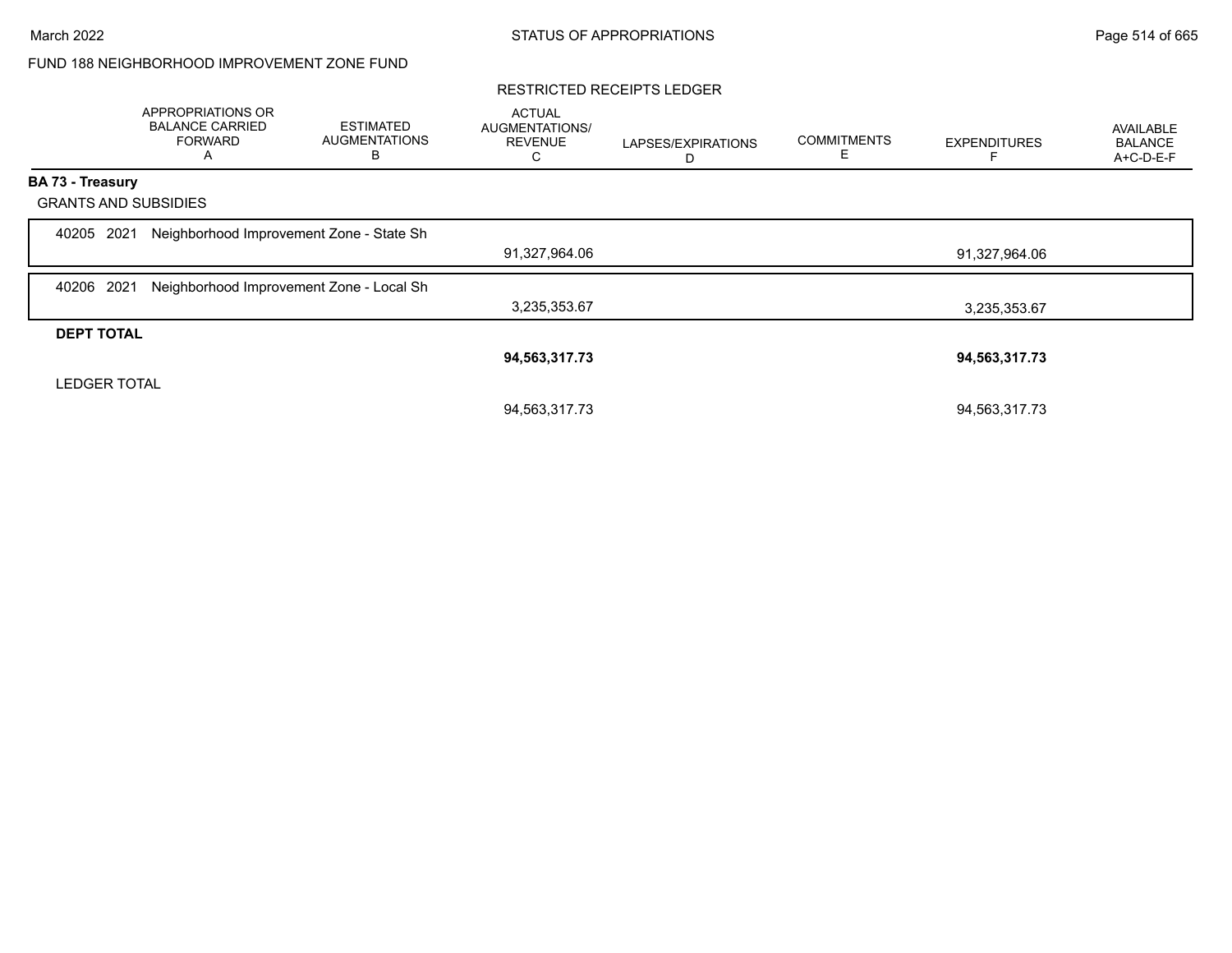## FUND 189 OPEB INVESTMENT POOL

### RESTRICTED RECEIPTS LEDGER

|                           | <b>APPROPRIATIONS OR</b><br><b>BALANCE CARRIED</b><br><b>FORWARD</b><br>А | <b>ESTIMATED</b><br><b>AUGMENTATIONS</b><br>B | <b>ACTUAL</b><br>AUGMENTATIONS/<br><b>REVENUE</b><br>Ō | LAPSES/EXPIRATIONS<br>D | <b>COMMITMENTS</b><br>E | <b>EXPENDITURES</b> | AVAILABLE<br><b>BALANCE</b><br>A+C-D-E-F |
|---------------------------|---------------------------------------------------------------------------|-----------------------------------------------|--------------------------------------------------------|-------------------------|-------------------------|---------------------|------------------------------------------|
| BA 73 - Treasury          |                                                                           |                                               |                                                        |                         |                         |                     |                                          |
| <b>GENERAL GOVERNMENT</b> |                                                                           |                                               |                                                        |                         |                         |                     |                                          |
| 2021<br>40463             | <b>REHP Trust Account</b><br>410,000,000.00                               |                                               | 50,000,000.00                                          |                         |                         |                     | 460,000,000.00                           |
| 2021<br>40464             | <b>RPSPP Trust Account</b><br>54,800,000.00                               |                                               | 1,000,000.00                                           |                         |                         |                     | 55,800,000.00                            |
| <b>DEPT TOTAL</b>         |                                                                           |                                               |                                                        |                         |                         |                     |                                          |
|                           | 464,800,000.00                                                            |                                               | 51,000,000.00                                          |                         |                         |                     | 515,800,000.00                           |
| <b>LEDGER TOTAL</b>       |                                                                           |                                               |                                                        |                         |                         |                     |                                          |
|                           | 464,800,000.00                                                            |                                               | 51,000,000.00                                          |                         |                         |                     | 515,800,000.00                           |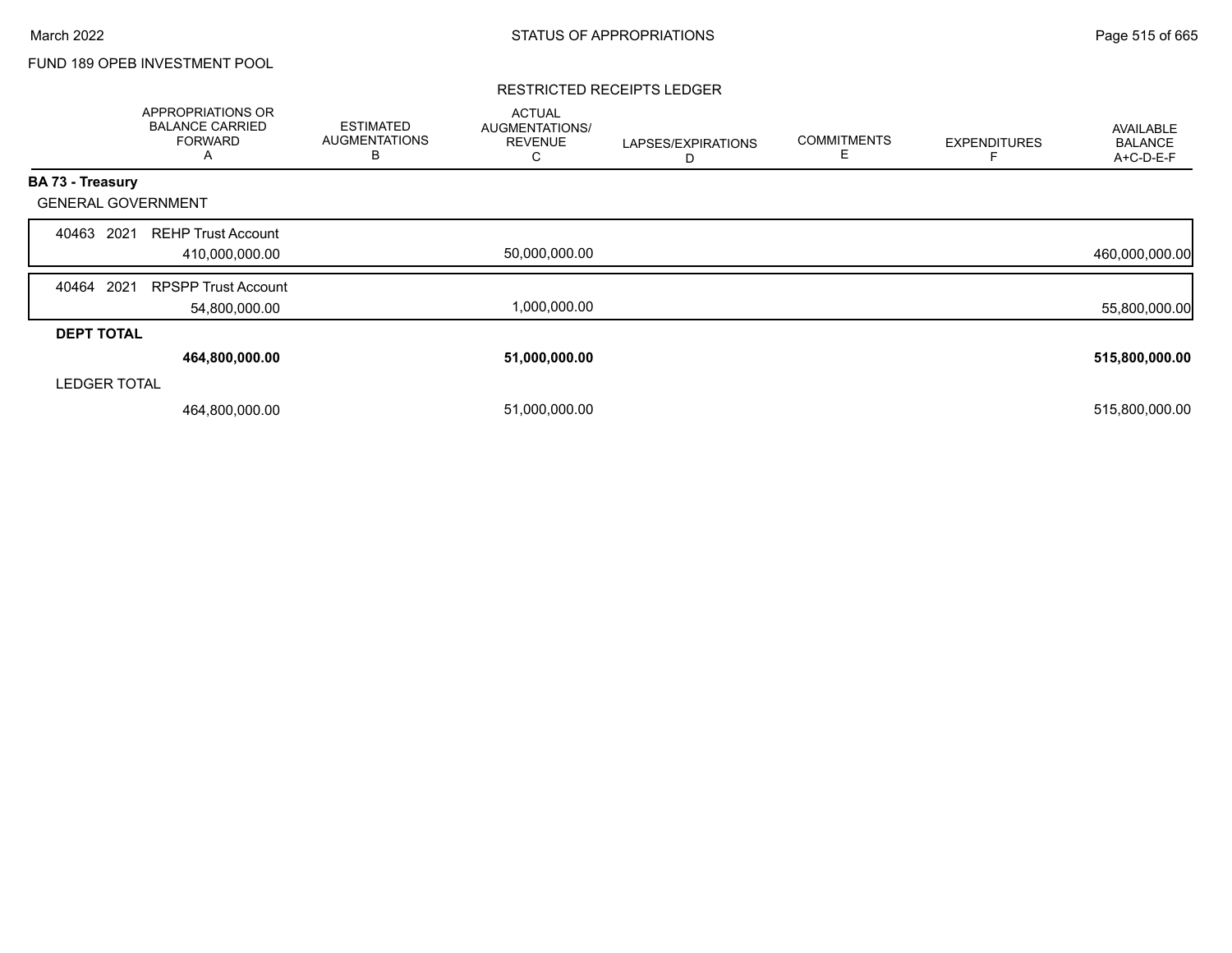# FUND 191 CIGARETTE FIRE & FIREFIGHTER PROT

### CURRENT STATE APPROPRIATIONS LEDGER

|                                 | APPROPRIATIONS OR<br><b>BALANCE CARRIED</b><br><b>FORWARD</b><br>A | <b>ESTIMATED</b><br><b>AUGMENTATIONS</b><br>B | <b>ACTUAL</b><br>AUGMENTATIONS/<br><b>REVENUE</b><br>С | LAPSES/EXPIRATIONS<br>D | <b>COMMITMENTS</b><br>E | <b>EXPENDITURES</b> | AVAILABLE<br><b>BALANCE</b><br>A+C-D-E-F |
|---------------------------------|--------------------------------------------------------------------|-----------------------------------------------|--------------------------------------------------------|-------------------------|-------------------------|---------------------|------------------------------------------|
| <b>BA 14 - Attorney General</b> |                                                                    |                                               |                                                        |                         |                         |                     |                                          |
|                                 | <b>GENERAL GOVERNMENT</b>                                          |                                               |                                                        |                         |                         |                     |                                          |
| 11031                           | CigFireSafety&Firefighter ProtectEnforce<br>2021                   |                                               |                                                        |                         |                         |                     |                                          |
|                                 | 50,000.00                                                          |                                               |                                                        |                         | 48,000.00               | 20.00               | 1,980.00                                 |
| <b>DEPT TOTAL</b>               |                                                                    |                                               |                                                        |                         |                         |                     |                                          |
|                                 | 50,000.00                                                          |                                               |                                                        |                         | 48,000.00               | 20.00               | 1,980.00                                 |
| <b>LEDGER TOTAL</b>             |                                                                    |                                               |                                                        |                         |                         |                     |                                          |
|                                 | 50,000.00                                                          |                                               |                                                        |                         | 48,000.00               | 20.00               | 1,980.00                                 |
|                                 | TOTAL TOTAL ALL CURRENT STATE LEDGERS                              |                                               |                                                        |                         |                         |                     |                                          |
|                                 | 50,000.00                                                          |                                               |                                                        |                         | 48,000.00               | 20.00               | 1,980.00                                 |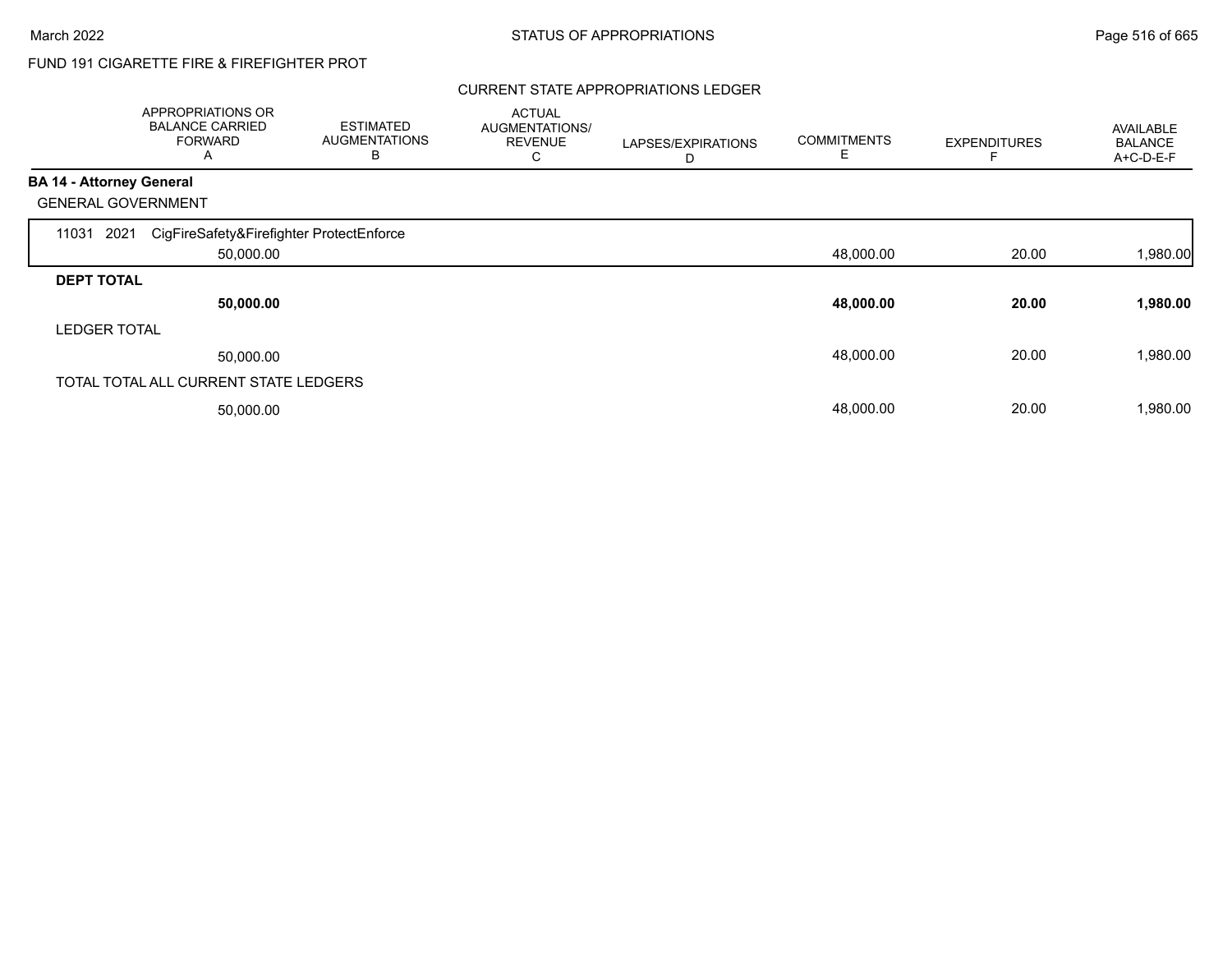# FUND 191 CIGARETTE FIRE & FIREFIGHTER PROT

#### PRIOR STATE APPROPRIATIONS LEDGER

|                                 | APPROPRIATIONS OR<br><b>BALANCE CARRIED</b><br><b>FORWARD</b><br>A | <b>ESTIMATED</b><br><b>AUGMENTATIONS</b><br>B | <b>ACTUAL</b><br>AUGMENTATIONS/<br><b>REVENUE</b><br>С | LAPSES/EXPIRATIONS<br>D | <b>COMMITMENTS</b><br>E | <b>EXPENDITURES</b> | AVAILABLE<br><b>BALANCE</b><br>A+C-D-E-F |
|---------------------------------|--------------------------------------------------------------------|-----------------------------------------------|--------------------------------------------------------|-------------------------|-------------------------|---------------------|------------------------------------------|
| <b>BA 14 - Attorney General</b> |                                                                    |                                               |                                                        |                         |                         |                     |                                          |
|                                 | <b>GENERAL GOVERNMENT</b>                                          |                                               |                                                        |                         |                         |                     |                                          |
| 11031                           | CigFireSafety&Firefighter ProtectEnforce<br>2020                   |                                               |                                                        |                         |                         |                     |                                          |
|                                 | 98,466.06                                                          |                                               |                                                        |                         | 43,620.00               |                     | 54,846.06                                |
| <b>DEPT TOTAL</b>               |                                                                    |                                               |                                                        |                         |                         |                     |                                          |
|                                 | 98,466.06                                                          |                                               |                                                        |                         | 43,620.00               |                     | 54,846.06                                |
| <b>LEDGER TOTAL</b>             |                                                                    |                                               |                                                        |                         |                         |                     |                                          |
|                                 | 98,466.06                                                          |                                               |                                                        |                         | 43,620.00               |                     | 54,846.06                                |
|                                 | TOTAL TOTAL ALL PRIOR STATE LEDGERS                                |                                               |                                                        |                         |                         |                     |                                          |
|                                 | 98,466.06                                                          |                                               |                                                        |                         | 43,620.00               |                     | 54,846.06                                |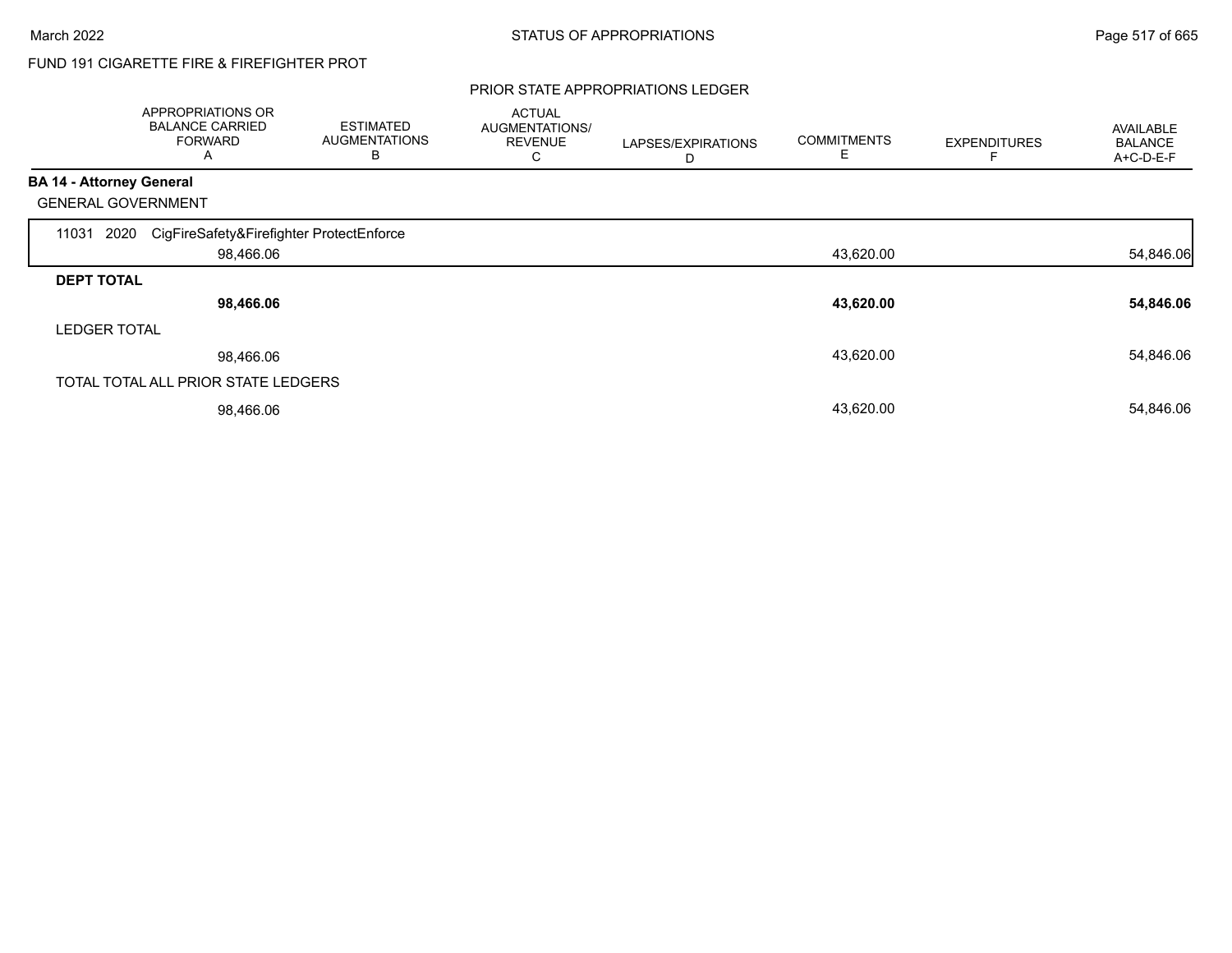## FUND 192 MINE SAFETY FUND

### CURRENT STATE EXECUTIVE AUTHORIZATIONS LEDGER

| APPROPRIATIONS OR<br><b>BALANCE CARRIED</b><br><b>FORWARD</b><br>A |           | <b>ESTIMATED</b><br><b>AUGMENTATIONS</b><br>В | <b>ACTUAL</b><br>AUGMENTATIONS/<br><b>REVENUE</b><br>С | LAPSES/EXPIRATIONS<br>D | <b>COMMITMENTS</b><br>E | <b>EXPENDITURES</b> | AVAILABLE<br><b>BALANCE</b><br>A+C-D-E-F |
|--------------------------------------------------------------------|-----------|-----------------------------------------------|--------------------------------------------------------|-------------------------|-------------------------|---------------------|------------------------------------------|
| <b>BA 35 - Environmental Protection</b>                            |           |                                               |                                                        |                         |                         |                     |                                          |
| <b>GENERAL GOVERNMENT</b>                                          |           |                                               |                                                        |                         |                         |                     |                                          |
| 2021<br><b>General Operations</b><br>20371                         |           |                                               |                                                        |                         |                         |                     |                                          |
|                                                                    | 17,000.00 |                                               |                                                        |                         |                         |                     | 17,000.00                                |
| <b>DEPT TOTAL</b>                                                  |           |                                               |                                                        |                         |                         |                     |                                          |
|                                                                    | 17,000.00 |                                               |                                                        |                         |                         |                     | 17,000.00                                |
| <b>LEDGER TOTAL</b>                                                |           |                                               |                                                        |                         |                         |                     |                                          |
|                                                                    | 17,000.00 |                                               |                                                        |                         |                         |                     | 17,000.00                                |
| TOTAL TOTAL ALL CURRENT STATE LEDGERS                              |           |                                               |                                                        |                         |                         |                     |                                          |
|                                                                    | 17,000.00 |                                               |                                                        |                         |                         |                     | 17,000.00                                |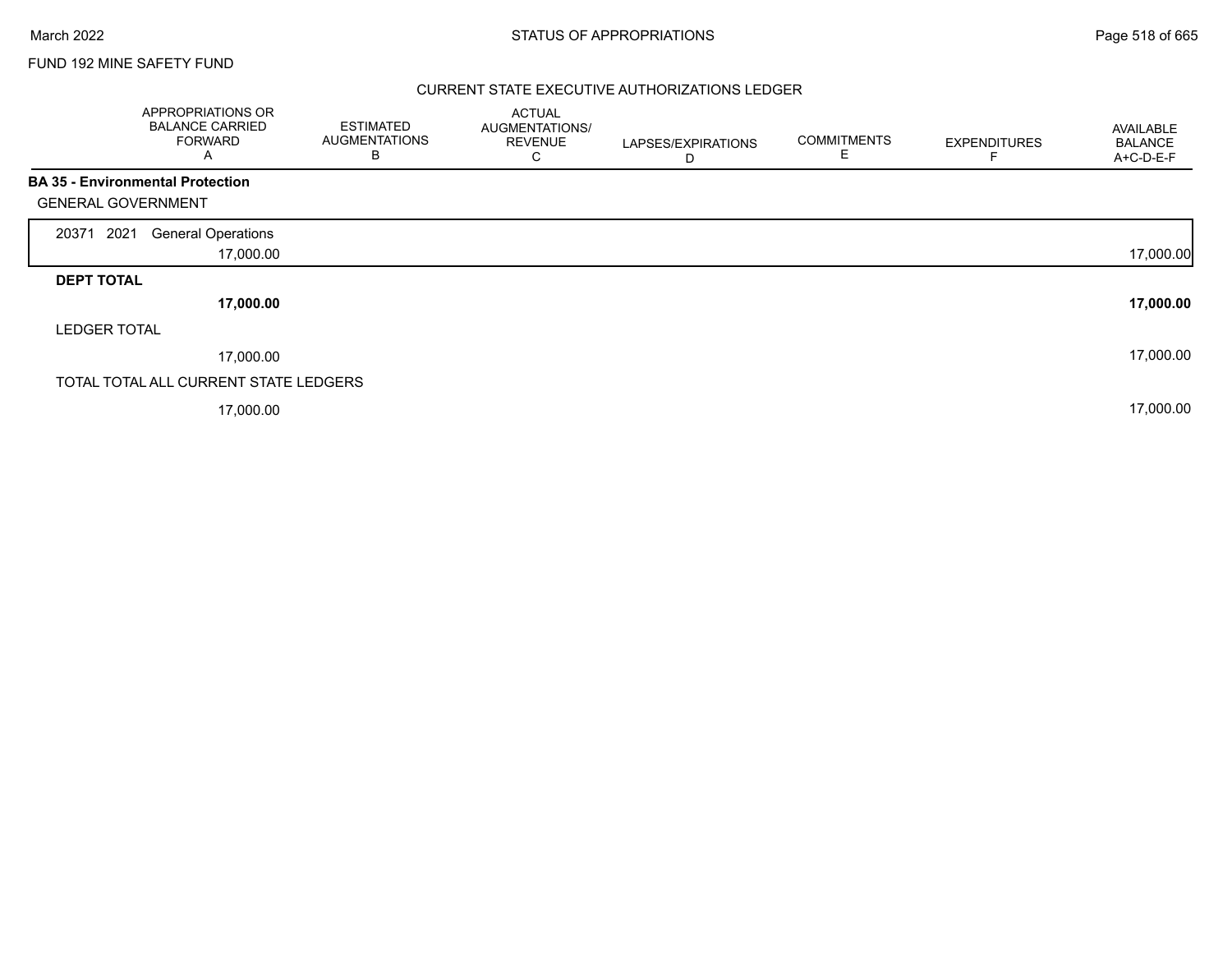$\Gamma$ 

## FUND 192 MINE SAFETY FUND

### PRIOR STATE EXECUTIVE AUTHORIZATIONS LEDGER

|                                         | APPROPRIATIONS OR<br><b>BALANCE CARRIED</b><br><b>FORWARD</b><br>A | <b>ESTIMATED</b><br><b>AUGMENTATIONS</b><br>В | <b>ACTUAL</b><br>AUGMENTATIONS/<br><b>REVENUE</b><br>С | LAPSES/EXPIRATIONS<br>D | <b>COMMITMENTS</b><br>E | <b>EXPENDITURES</b> | AVAILABLE<br><b>BALANCE</b><br>A+C-D-E-F |
|-----------------------------------------|--------------------------------------------------------------------|-----------------------------------------------|--------------------------------------------------------|-------------------------|-------------------------|---------------------|------------------------------------------|
| <b>BA 35 - Environmental Protection</b> |                                                                    |                                               |                                                        |                         |                         |                     |                                          |
| <b>GENERAL GOVERNMENT</b>               |                                                                    |                                               |                                                        |                         |                         |                     |                                          |
| 2020<br>20371                           | <b>General Operations</b>                                          |                                               |                                                        |                         |                         |                     |                                          |
|                                         | 13,000.00                                                          |                                               |                                                        |                         |                         |                     | 13,000.00                                |
| <b>DEPT TOTAL</b>                       |                                                                    |                                               |                                                        |                         |                         |                     |                                          |
|                                         | 13,000.00                                                          |                                               |                                                        |                         |                         |                     | 13,000.00                                |
| <b>LEDGER TOTAL</b>                     |                                                                    |                                               |                                                        |                         |                         |                     |                                          |
|                                         | 13,000.00                                                          |                                               |                                                        |                         |                         |                     | 13,000.00                                |
|                                         | TOTAL TOTAL ALL PRIOR STATE LEDGERS                                |                                               |                                                        |                         |                         |                     |                                          |
|                                         | 13,000.00                                                          |                                               |                                                        |                         |                         |                     | 13,000.00                                |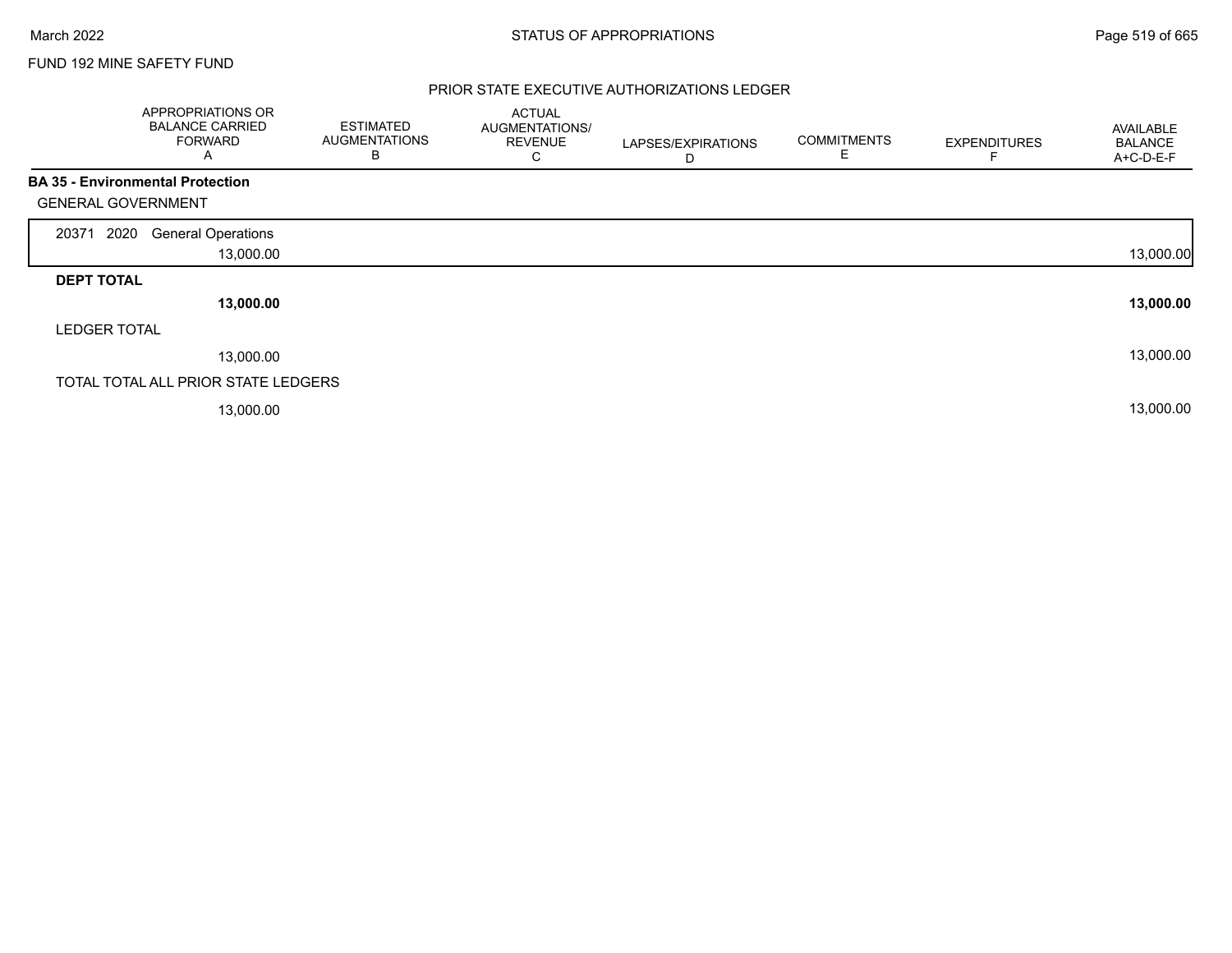## FUND 194 WATER & SEWER SYSTEMS ASST BOND

|                     | APPROPRIATIONS OR<br><b>BALANCE CARRIED</b><br><b>FORWARD</b><br>Α | <b>ESTIMATED</b><br><b>AUGMENTATIONS</b><br>B | <b>ACTUAL</b><br>AUGMENTATIONS/<br><b>REVENUE</b><br>С | LAPSES/EXPIRATIONS<br>D | <b>COMMITMENTS</b><br>E | <b>EXPENDITURES</b> | AVAILABLE<br><b>BALANCE</b><br>A+C-D-E-F |
|---------------------|--------------------------------------------------------------------|-----------------------------------------------|--------------------------------------------------------|-------------------------|-------------------------|---------------------|------------------------------------------|
|                     | <b>BA 33 - PA Infrastructure Investment</b>                        |                                               |                                                        |                         |                         |                     |                                          |
|                     | <b>GRANTS AND SUBSIDIES</b>                                        |                                               |                                                        |                         |                         |                     |                                          |
| 30271               | Water & Sewer Systems Assistance Program<br>2009                   |                                               |                                                        |                         |                         |                     |                                          |
|                     | 18,759,566.41                                                      |                                               |                                                        |                         | 10,645,275.46           | 7,598,447.65        | 515,843.30                               |
| <b>DEPT TOTAL</b>   |                                                                    |                                               |                                                        |                         |                         |                     |                                          |
|                     | 18,759,566.41                                                      |                                               |                                                        |                         | 10,645,275.46           | 7,598,447.65        | 515,843.30                               |
| <b>LEDGER TOTAL</b> |                                                                    |                                               |                                                        |                         |                         |                     |                                          |
|                     | 18,759,566.41                                                      |                                               |                                                        |                         | 10,645,275.46           | 7,598,447.65        | 515,843.30                               |
|                     | TOTAL TOTAL ALL PRIOR STATE LEDGERS                                |                                               |                                                        |                         |                         |                     |                                          |
|                     | 18,759,566.41                                                      |                                               |                                                        |                         | 10,645,275.46           | 7,598,447.65        | 515,843.30                               |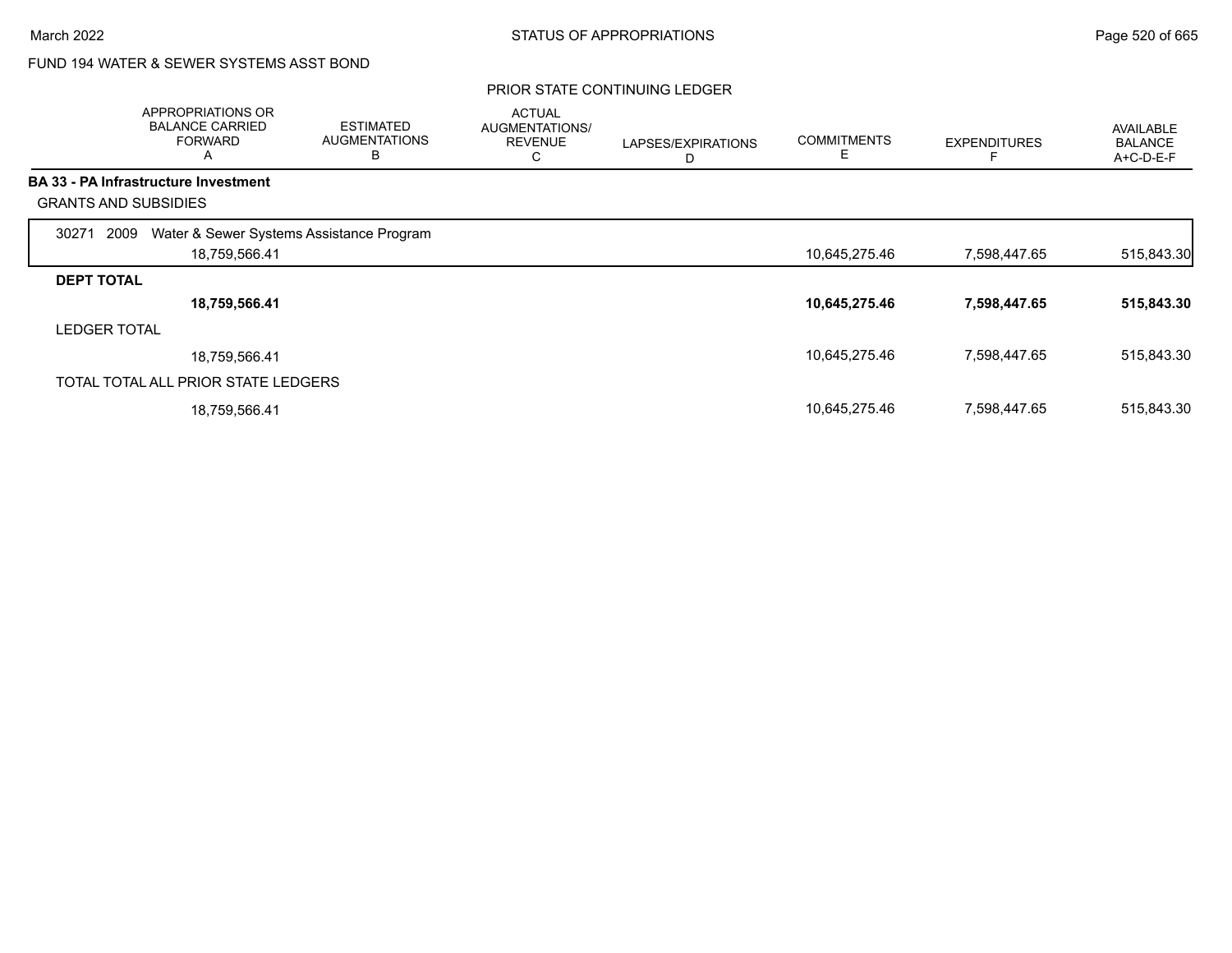# FUND 194 WATER & SEWER SYSTEMS ASST BOND

### NON-BUDGETED LEDGER

|                                                      | APPROPRIATIONS OR<br><b>BALANCE CARRIED</b><br><b>FORWARD</b><br>$\overline{A}$ | <b>ESTIMATED</b><br><b>AUGMENTATIONS</b><br>B | <b>ACTUAL</b><br>AUGMENTATIONS/<br><b>REVENUE</b><br>C | LAPSES/EXPIRATIONS<br>D | <b>COMMITMENTS</b> | <b>EXPENDITURES</b> | AVAILABLE<br><b>BALANCE</b><br>A+C-D-E-F |
|------------------------------------------------------|---------------------------------------------------------------------------------|-----------------------------------------------|--------------------------------------------------------|-------------------------|--------------------|---------------------|------------------------------------------|
| <b>BA 73 - Treasury</b><br><b>GENERAL GOVERNMENT</b> |                                                                                 |                                               |                                                        |                         |                    |                     |                                          |
| 50253 2021                                           | <b>Expenses for Issuing Bonds</b>                                               |                                               |                                                        |                         |                    |                     |                                          |
|                                                      |                                                                                 |                                               |                                                        |                         |                    | 88.50               | $-88.50$                                 |
| <b>DEPT TOTAL</b>                                    |                                                                                 |                                               |                                                        |                         |                    | 88.50               | $-88.50$                                 |
| <b>LEDGER TOTAL</b>                                  |                                                                                 |                                               |                                                        |                         |                    | 88.50               | $-88.50$                                 |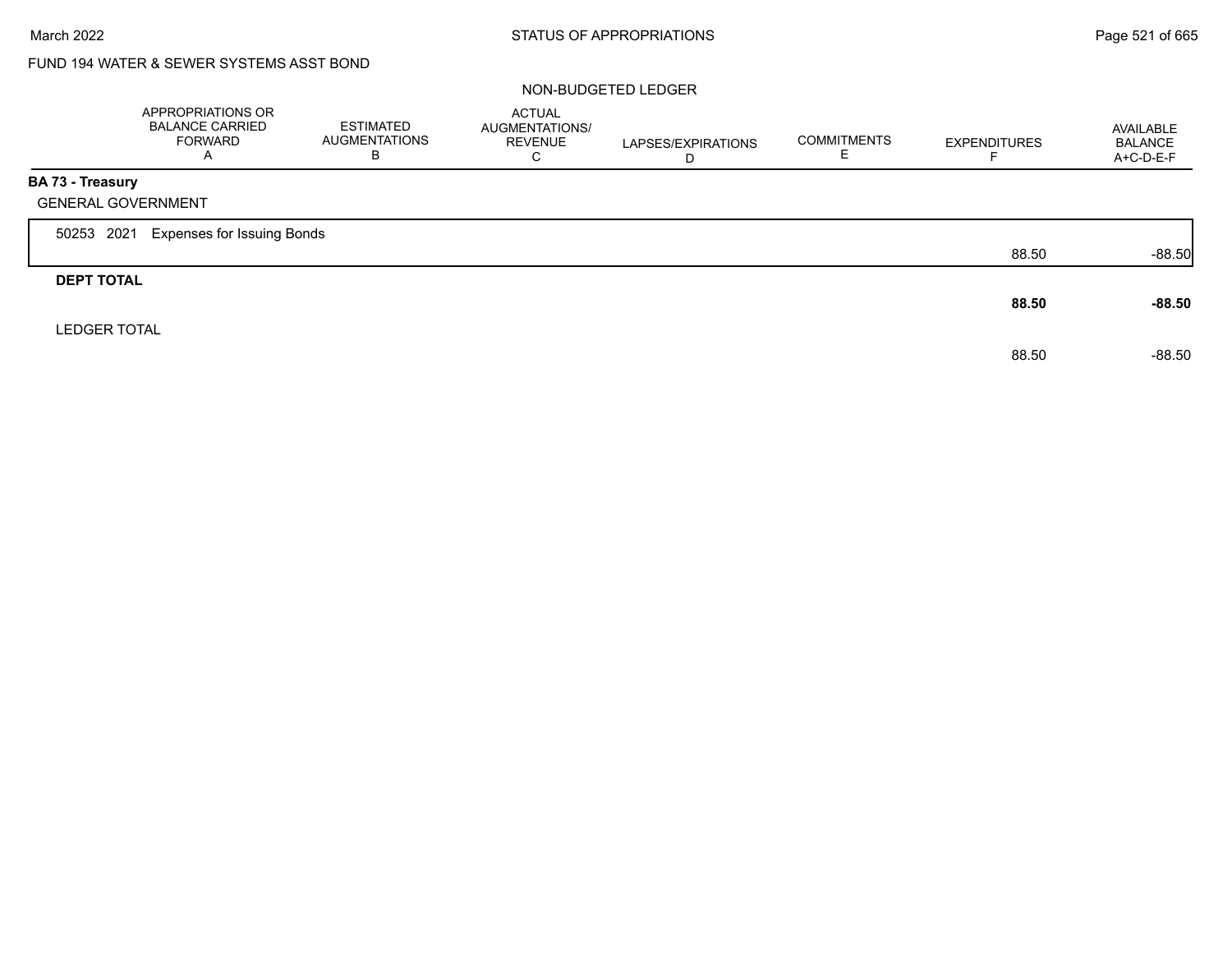# FUND 195 WATER & SEWER SYS ASST BOND SINKING

### NON-BUDGETED LEDGER

|                     | APPROPRIATIONS OR<br><b>BALANCE CARRIED</b><br><b>FORWARD</b><br>A | <b>ESTIMATED</b><br><b>AUGMENTATIONS</b><br>В | <b>ACTUAL</b><br>AUGMENTATIONS/<br><b>REVENUE</b><br>C | LAPSES/EXPIRATIONS<br>D | <b>COMMITMENTS</b> | <b>EXPENDITURES</b> | AVAILABLE<br><b>BALANCE</b><br>A+C-D-E-F |
|---------------------|--------------------------------------------------------------------|-----------------------------------------------|--------------------------------------------------------|-------------------------|--------------------|---------------------|------------------------------------------|
| BA 73 - Treasury    |                                                                    |                                               |                                                        |                         |                    |                     |                                          |
|                     | <b>GENERAL GOVERNMENT</b>                                          |                                               |                                                        |                         |                    |                     |                                          |
| 50254 2021          | Payment of Principal & Interest                                    |                                               |                                                        |                         |                    |                     |                                          |
|                     |                                                                    |                                               |                                                        |                         |                    | 6,729,291.25        | $-6,729,291.25$                          |
| <b>DEPT TOTAL</b>   |                                                                    |                                               |                                                        |                         |                    |                     |                                          |
|                     |                                                                    |                                               |                                                        |                         |                    | 6,729,291.25        | $-6,729,291.25$                          |
| <b>LEDGER TOTAL</b> |                                                                    |                                               |                                                        |                         |                    |                     |                                          |
|                     |                                                                    |                                               |                                                        |                         |                    | 6,729,291.25        | $-6.729.291.25$                          |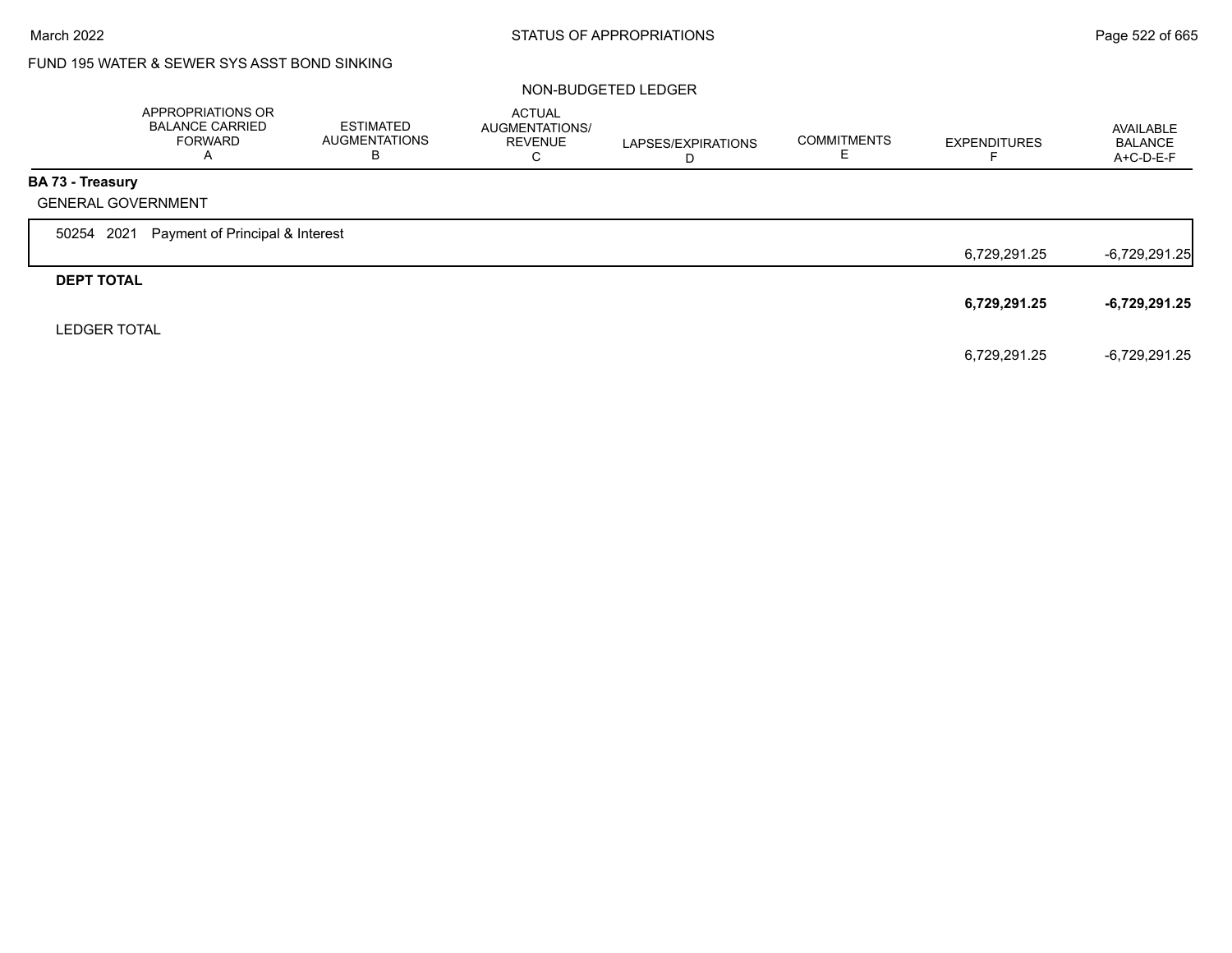# FUND 196 TREASURY INITIATIVE SUPPORT FUND

#### RESTRICTED RECEIPTS LEDGER

|                           | APPROPRIATIONS OR<br><b>BALANCE CARRIED</b><br><b>FORWARD</b><br>A | <b>ESTIMATED</b><br><b>AUGMENTATIONS</b><br>B | <b>ACTUAL</b><br>AUGMENTATIONS/<br><b>REVENUE</b><br>С | LAPSES/EXPIRATIONS<br>D | <b>COMMITMENTS</b><br>Е | <b>EXPENDITURES</b> | <b>AVAILABLE</b><br><b>BALANCE</b><br>A+C-D-E-F |
|---------------------------|--------------------------------------------------------------------|-----------------------------------------------|--------------------------------------------------------|-------------------------|-------------------------|---------------------|-------------------------------------------------|
| BA 73 - Treasury          |                                                                    |                                               |                                                        |                         |                         |                     |                                                 |
| <b>GENERAL GOVERNMENT</b> |                                                                    |                                               |                                                        |                         |                         |                     |                                                 |
| 2021<br>40165             | <b>Energy Audit Fee Reimbursements</b>                             |                                               |                                                        |                         |                         |                     |                                                 |
|                           | 686,990.07                                                         |                                               |                                                        |                         |                         |                     | 686,990.07                                      |
| 2021<br>40175             | Loan Loss Reserve                                                  |                                               |                                                        |                         |                         |                     |                                                 |
|                           | 3,093,316.60                                                       |                                               |                                                        |                         |                         |                     | 3,093,316.60                                    |
| 2021<br>40193             | Geothermal Loan Loss Reserve                                       |                                               |                                                        |                         |                         |                     |                                                 |
|                           | 177,350.14                                                         |                                               |                                                        |                         |                         |                     | 177,350.14                                      |
| <b>DEPT TOTAL</b>         |                                                                    |                                               |                                                        |                         |                         |                     |                                                 |
|                           | 3,957,656.81                                                       |                                               |                                                        |                         |                         |                     | 3,957,656.81                                    |
| <b>LEDGER TOTAL</b>       |                                                                    |                                               |                                                        |                         |                         |                     |                                                 |
|                           | 3,957,656.81                                                       |                                               |                                                        |                         |                         |                     | 3,957,656.81                                    |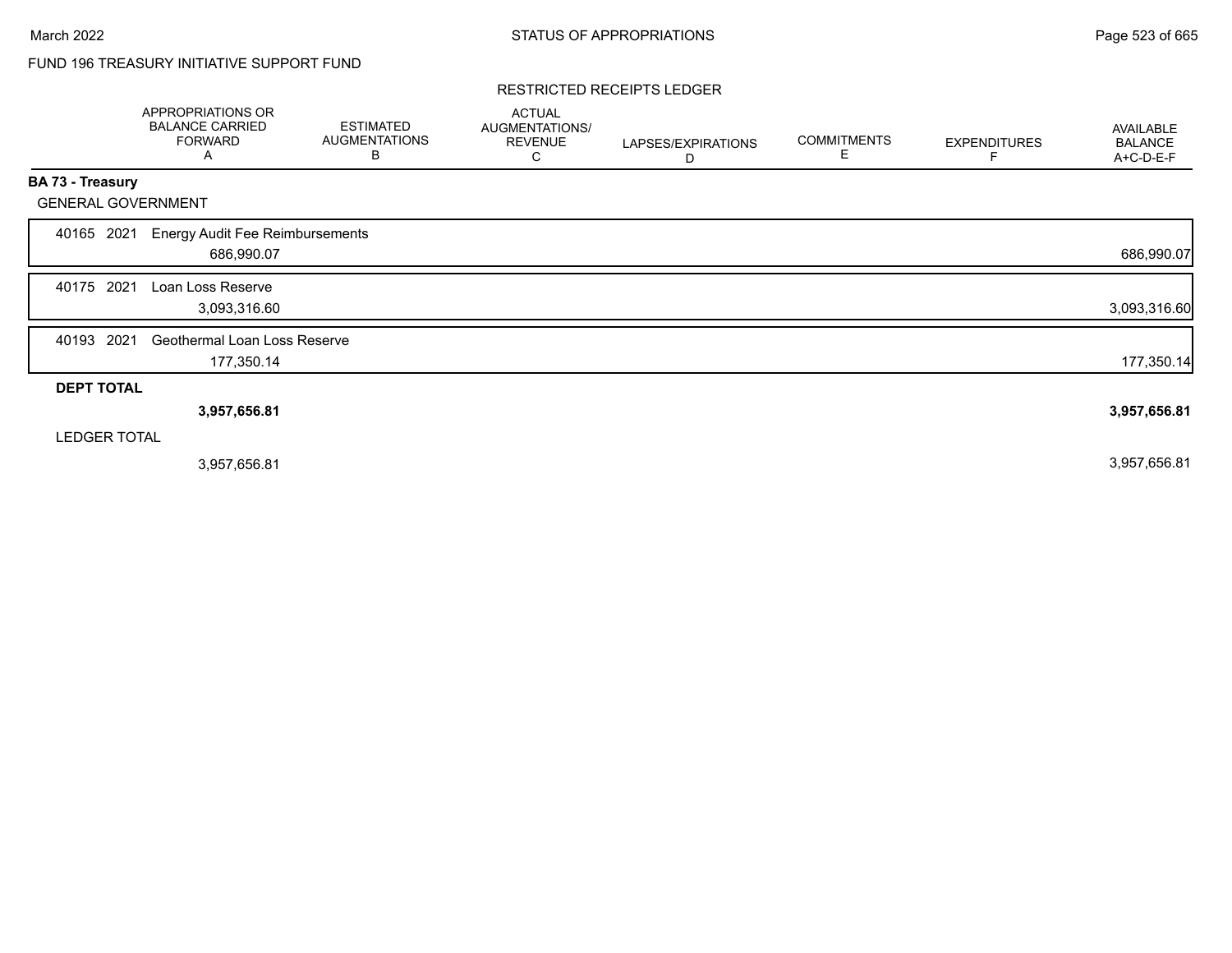## FUND 199 UNEMPLOYMENT COMP. DEBT SERVICE

### NON-BUDGETED LEDGER

|                           | APPROPRIATIONS OR<br><b>BALANCE CARRIED</b><br><b>FORWARD</b><br>Α | <b>ESTIMATED</b><br><b>AUGMENTATIONS</b><br>B | <b>ACTUAL</b><br>AUGMENTATIONS/<br><b>REVENUE</b><br>C | LAPSES/EXPIRATIONS<br>D | <b>COMMITMENTS</b> | <b>EXPENDITURES</b> | AVAILABLE<br><b>BALANCE</b><br>A+C-D-E-F |
|---------------------------|--------------------------------------------------------------------|-----------------------------------------------|--------------------------------------------------------|-------------------------|--------------------|---------------------|------------------------------------------|
| BA 12 - Labor & Industry  |                                                                    |                                               |                                                        |                         |                    |                     |                                          |
| <b>GENERAL GOVERNMENT</b> |                                                                    |                                               |                                                        |                         |                    |                     |                                          |
| 50262 2021                | UC Trust Interest Payments                                         |                                               |                                                        |                         |                    |                     |                                          |
|                           |                                                                    |                                               |                                                        |                         |                    | 1,136,909.64        | $-1,136,909.64$                          |
| <b>DEPT TOTAL</b>         |                                                                    |                                               |                                                        |                         |                    |                     |                                          |
|                           |                                                                    |                                               |                                                        |                         |                    | 1,136,909.64        | -1,136,909.64                            |
| <b>LEDGER TOTAL</b>       |                                                                    |                                               |                                                        |                         |                    |                     |                                          |
|                           |                                                                    |                                               |                                                        |                         |                    | 1,136,909.64        | $-1,136,909.64$                          |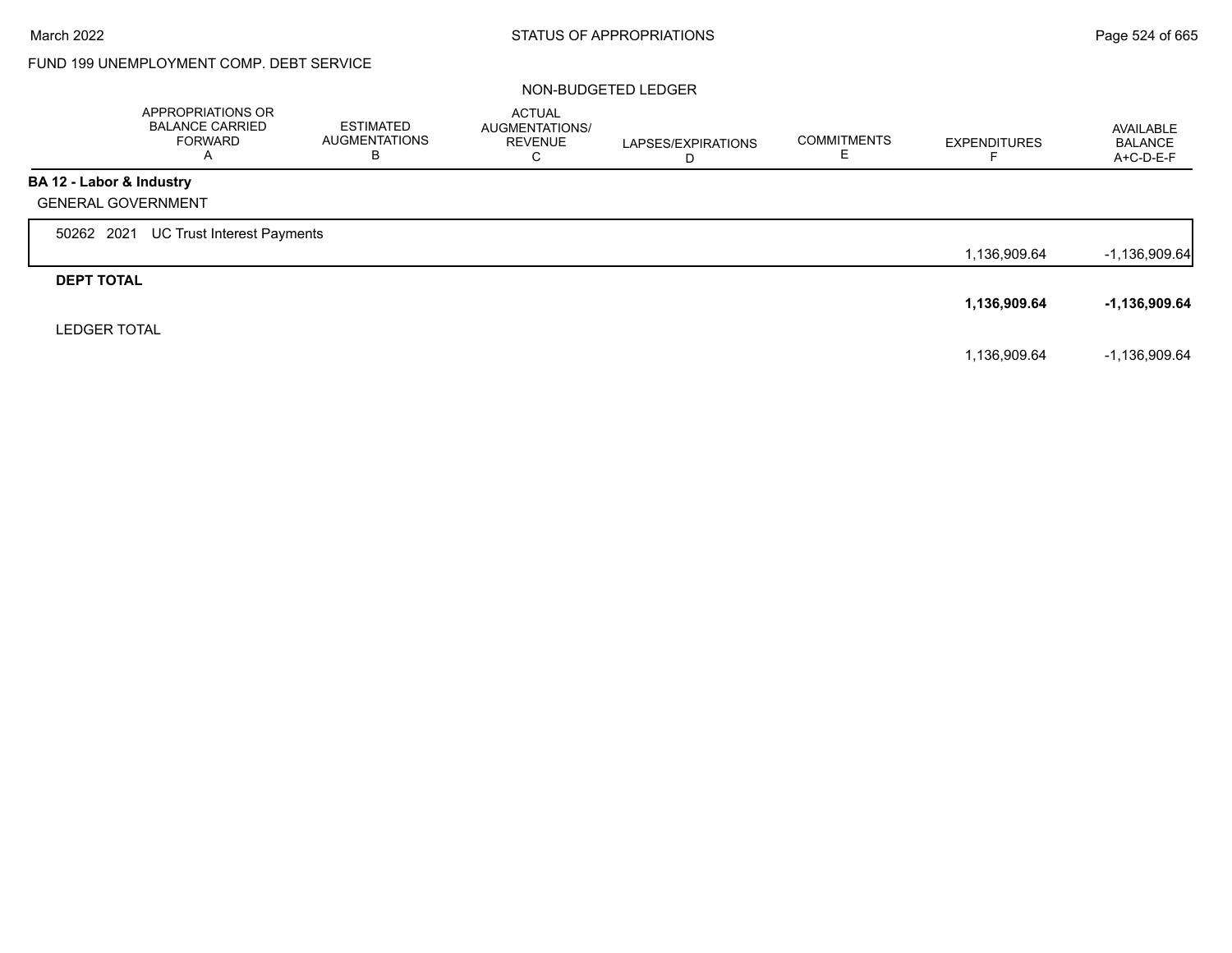March 2022 **STATUS OF APPROPRIATIONS** STATUS OF APPROPRIATIONS

## FUND 201 HOUSING AFFORD AND REHAB ENH FND

### CURRENT STATE EXECUTIVE AUTHORIZATIONS LEDGER

|                             | APPROPRIATIONS OR<br><b>BALANCE CARRIED</b><br><b>FORWARD</b><br>A | <b>ESTIMATED</b><br><b>AUGMENTATIONS</b><br>в | <b>ACTUAL</b><br>AUGMENTATIONS/<br><b>REVENUE</b><br>С | LAPSES/EXPIRATIONS<br>D | <b>COMMITMENTS</b><br>E | <b>EXPENDITURES</b> | AVAILABLE<br><b>BALANCE</b><br>A+C-D-E-F |
|-----------------------------|--------------------------------------------------------------------|-----------------------------------------------|--------------------------------------------------------|-------------------------|-------------------------|---------------------|------------------------------------------|
|                             | BA 94 - PA Housing Finance Agency                                  |                                               |                                                        |                         |                         |                     |                                          |
| <b>GRANTS AND SUBSIDIES</b> |                                                                    |                                               |                                                        |                         |                         |                     |                                          |
| 2021<br>20425               | Housing Programs - RTT                                             |                                               |                                                        |                         |                         |                     |                                          |
|                             | 40,000,000.00                                                      |                                               |                                                        |                         |                         | 40,000,000.00       |                                          |
| <b>DEPT TOTAL</b>           |                                                                    |                                               |                                                        |                         |                         |                     |                                          |
|                             | 40,000,000.00                                                      |                                               |                                                        |                         |                         | 40,000,000.00       |                                          |
| <b>LEDGER TOTAL</b>         |                                                                    |                                               |                                                        |                         |                         |                     |                                          |
|                             | 40,000,000.00                                                      |                                               |                                                        |                         |                         | 40,000,000.00       |                                          |
|                             | TOTAL TOTAL ALL CURRENT STATE LEDGERS                              |                                               |                                                        |                         |                         |                     |                                          |
|                             | 40,000,000.00                                                      |                                               |                                                        |                         |                         | 40,000,000.00       |                                          |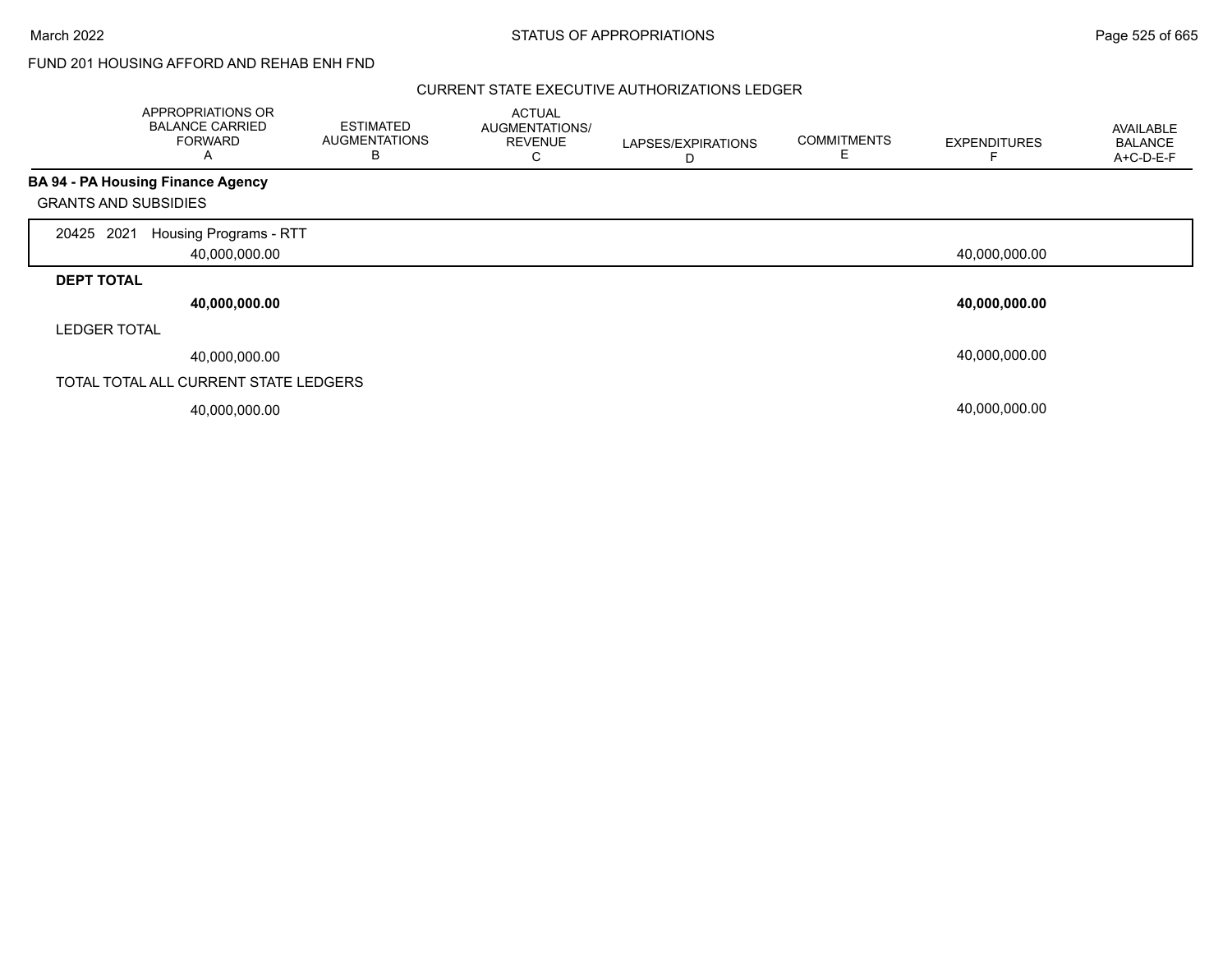# FUND 201 HOUSING AFFORD AND REHAB ENH FND

|                             | APPROPRIATIONS OR<br><b>BALANCE CARRIED</b><br><b>FORWARD</b><br>Α | <b>ESTIMATED</b><br><b>AUGMENTATIONS</b><br>B | <b>ACTUAL</b><br>AUGMENTATIONS/<br><b>REVENUE</b><br>◡ | LAPSES/EXPIRATIONS<br>D | <b>COMMITMENTS</b><br>⊢ | <b>EXPENDITURES</b> | AVAILABLE<br><b>BALANCE</b><br>A+C-D-E-F |
|-----------------------------|--------------------------------------------------------------------|-----------------------------------------------|--------------------------------------------------------|-------------------------|-------------------------|---------------------|------------------------------------------|
|                             | <b>BA 94 - PA Housing Finance Agency</b>                           |                                               |                                                        |                         |                         |                     |                                          |
| <b>GRANTS AND SUBSIDIES</b> |                                                                    |                                               |                                                        |                         |                         |                     |                                          |
| 2020<br>30347               | HousingAffordability&RehabilitationPrgrm                           |                                               |                                                        |                         |                         |                     |                                          |
|                             | 5,059,973.68                                                       |                                               |                                                        |                         |                         | 5,059,973.68        |                                          |
| <b>DEPT TOTAL</b>           |                                                                    |                                               |                                                        |                         |                         |                     |                                          |
|                             | 5,059,973.68                                                       |                                               |                                                        |                         |                         | 5,059,973.68        |                                          |
| <b>LEDGER TOTAL</b>         |                                                                    |                                               |                                                        |                         |                         |                     |                                          |
|                             | 5,059,973.68                                                       |                                               |                                                        |                         |                         | 5,059,973.68        |                                          |
|                             | TOTAL TOTAL ALL PRIOR STATE LEDGERS                                |                                               |                                                        |                         |                         |                     |                                          |
|                             | 5,059,973.68                                                       |                                               |                                                        |                         |                         | 5,059,973.68        |                                          |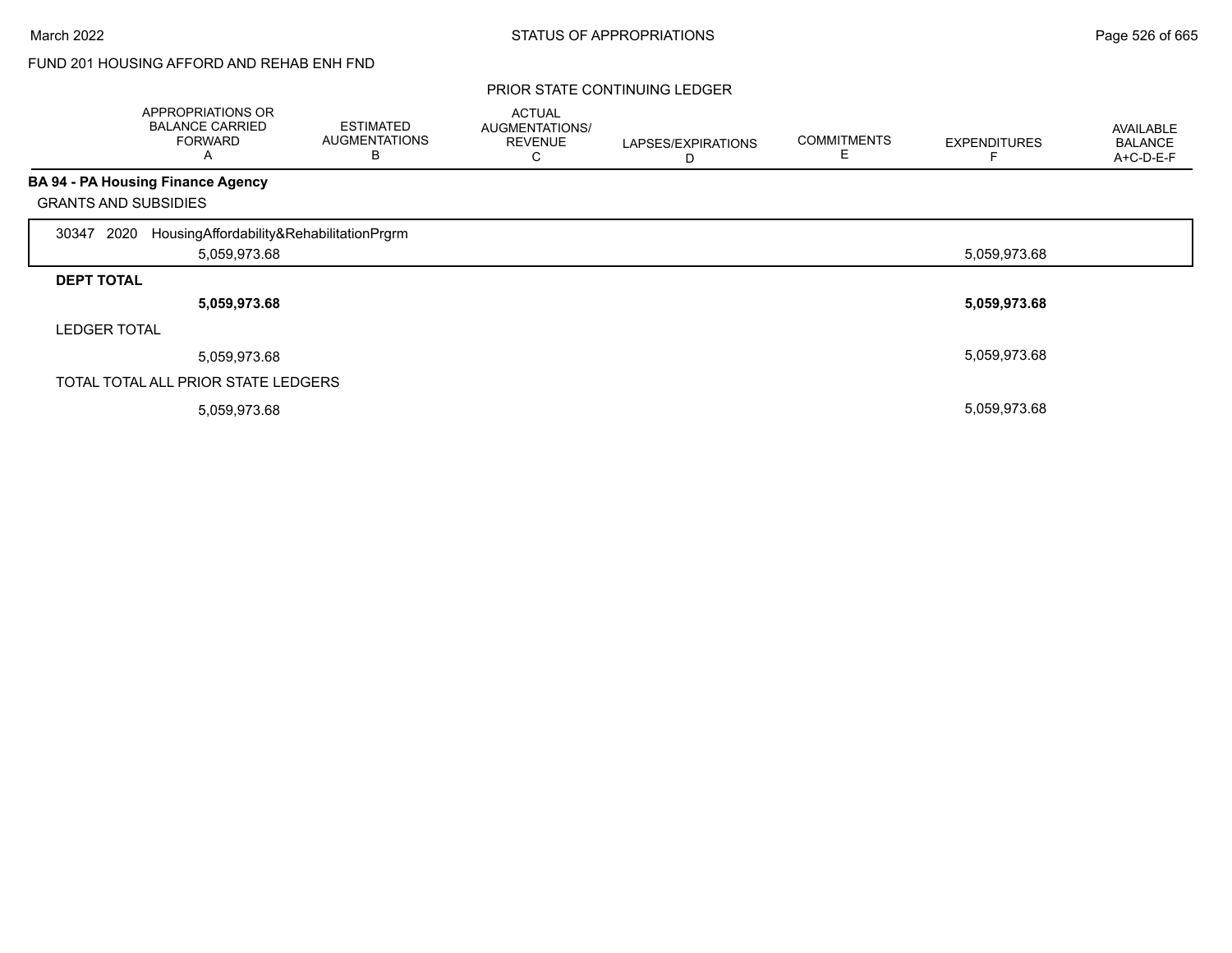|                           | APPROPRIATIONS OR<br><b>BALANCE CARRIED</b><br><b>FORWARD</b><br>A | <b>ESTIMATED</b><br><b>AUGMENTATIONS</b><br>B | <b>ACTUAL</b><br>AUGMENTATIONS/<br><b>REVENUE</b><br>C | LAPSES/EXPIRATIONS<br>D | <b>COMMITMENTS</b><br>E | <b>EXPENDITURES</b><br>F | <b>AVAILABLE</b><br><b>BALANCE</b><br>A+C-D-E-F |
|---------------------------|--------------------------------------------------------------------|-----------------------------------------------|--------------------------------------------------------|-------------------------|-------------------------|--------------------------|-------------------------------------------------|
|                           | <b>BA 31 - PA Emergency Management Agency</b>                      |                                               |                                                        |                         |                         |                          |                                                 |
| <b>GENERAL GOVERNMENT</b> |                                                                    |                                               |                                                        |                         |                         |                          |                                                 |
|                           | 30321 2015 Emergency Response Planning<br>47,438.66                |                                               |                                                        |                         |                         | 780.31                   | 46,658.35                                       |
|                           | 30321 2016 Emergency Response Planning<br>453,975.54               |                                               |                                                        |                         | 28,433.00               | 37,297.12                | 388,245.42                                      |
| 30321                     | 2017 Emergency Response Planning<br>673,462.86                     |                                               |                                                        |                         |                         | 353,511.67               | 319,951.19                                      |
|                           | 30321 2018 Emergency Response Planning<br>750,000.00               |                                               |                                                        |                         |                         | 86.96                    | 749,913.04                                      |
| 30321                     | 2019 Emergency Response Planning<br>750,000.00                     |                                               |                                                        |                         |                         |                          | 750,000.00                                      |
| 2020<br>30321             | <b>Emergency Response Planning</b><br>750,000.00                   |                                               |                                                        |                         |                         | 27,283.38                | 722,716.62                                      |
|                           | 30322 2018 First Responders Equipment and Training<br>28,596.59    |                                               |                                                        |                         |                         | 4,615.96                 | 23,980.63                                       |
|                           | 30322 2019 First Responders Equipment and Training<br>749,826.00   |                                               |                                                        |                         |                         | 279,438.08               | 470,387.92                                      |
|                           | 30322 2020 First Responders Equipment and Training<br>750,000.00   |                                               |                                                        |                         |                         | 29,296.48                | 720,703.52                                      |
| <b>DEPT TOTAL</b>         | 4,953,299.65                                                       |                                               |                                                        |                         | 28,433.00               | 732,309.96               | 4,192,556.69                                    |
| <b>GENERAL GOVERNMENT</b> | <b>BA 22 - Fish &amp; Boat Commission</b>                          |                                               |                                                        |                         |                         |                          |                                                 |
|                           | 30324 2017 Gas Well Fee Administration<br>196.49                   |                                               |                                                        |                         |                         | 196.49                   |                                                 |
|                           | 30324 2018 Gas Well Fee Administration<br>334,438.05               |                                               |                                                        |                         |                         | 334,438.05               |                                                 |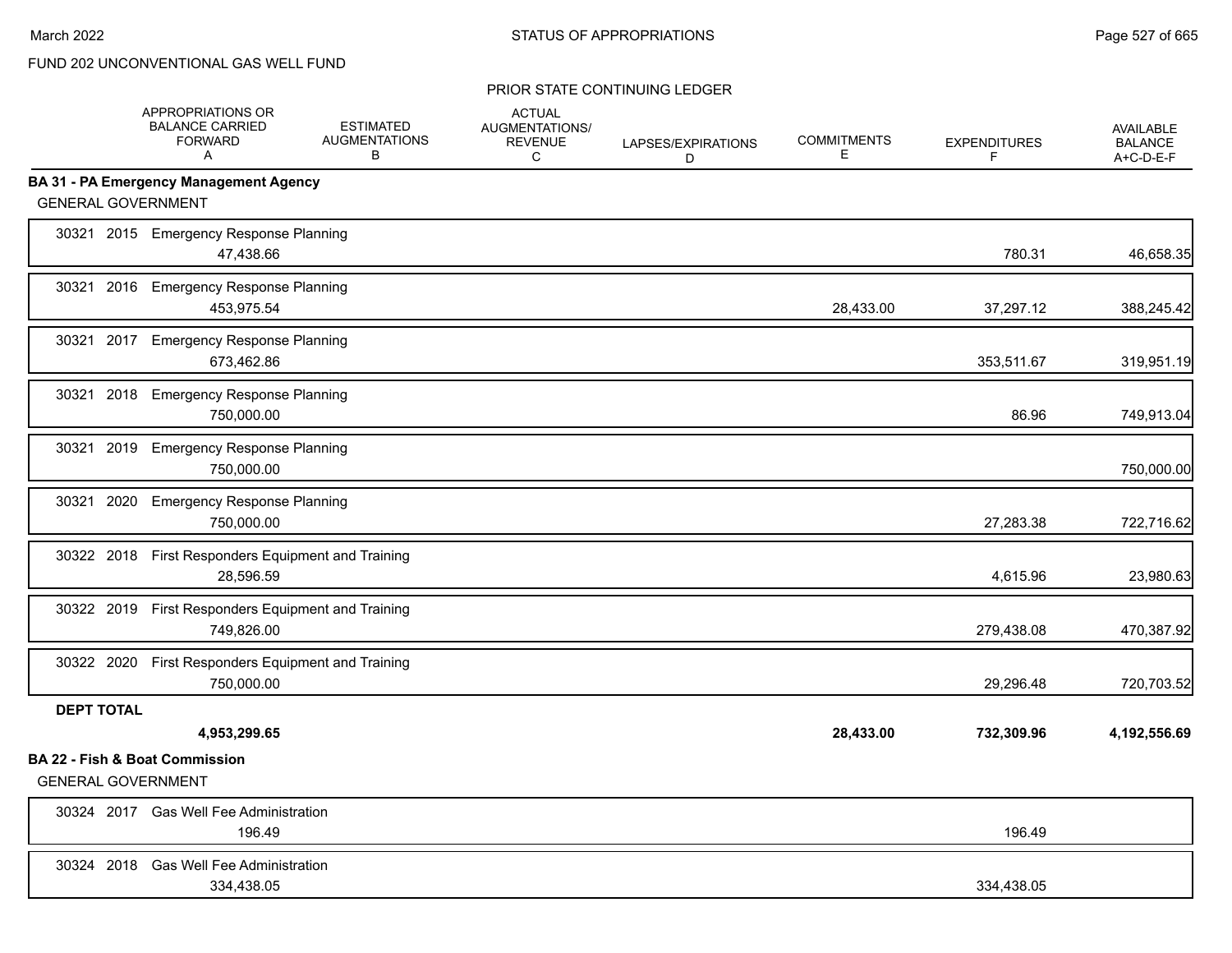#### PRIOR STATE CONTINUING LEDGER

|                   | APPROPRIATIONS OR<br><b>BALANCE CARRIED</b><br><b>FORWARD</b><br>A | <b>ESTIMATED</b><br><b>AUGMENTATIONS</b><br>B | <b>ACTUAL</b><br>AUGMENTATIONS/<br><b>REVENUE</b><br>С | LAPSES/EXPIRATIONS<br>D | <b>COMMITMENTS</b><br>Е | <b>EXPENDITURES</b><br>F | <b>AVAILABLE</b><br><b>BALANCE</b><br>A+C-D-E-F |
|-------------------|--------------------------------------------------------------------|-----------------------------------------------|--------------------------------------------------------|-------------------------|-------------------------|--------------------------|-------------------------------------------------|
|                   | 30324 2019 Gas Well Fee Administration<br>146,047.98               |                                               |                                                        |                         |                         | 146,047.98               |                                                 |
| 30324 2020        | <b>Gas Well Fee Administration</b><br>1,000,000.00                 |                                               |                                                        |                         | 36,833.89               | 459,184.40               | 503,981.71                                      |
| <b>DEPT TOTAL</b> | 1,480,682.52<br><b>BA 17 - Public Utility Commission</b>           |                                               |                                                        |                         | 36,833.89               | 939,866.92               | 503,981.71                                      |
|                   | <b>GENERAL GOVERNMENT</b>                                          |                                               |                                                        |                         |                         |                          |                                                 |
|                   | 30325 2014 Gas Well Fee Administration<br>400,000.00               |                                               |                                                        |                         |                         |                          | 400,000.00                                      |
|                   | 30325 2015 Gas Well Fee Administration<br>273,986.49               |                                               |                                                        |                         |                         | 105,001.36               | 168,985.13                                      |
|                   | 30325 2016 Gas Well Fee Administration<br>158,113.06               |                                               |                                                        |                         |                         |                          | 158,113.06                                      |
|                   | 30325 2017 Gas Well Fee Administration<br>419,999.54               |                                               |                                                        |                         |                         | 58,217.53                | 361,782.01                                      |
| 30325 2018        | <b>Gas Well Fee Administration</b><br>1,000,000.00                 |                                               |                                                        |                         |                         |                          | 1,000,000.00                                    |
|                   | 30325 2019 Gas Well Fee Administration<br>999,098.32               |                                               |                                                        |                         |                         |                          | 999,098.32                                      |
| 30325 2020        | <b>Gas Well Fee Administration</b><br>1,000,000.00                 |                                               |                                                        |                         |                         | 1,685.18                 | 998,314.82                                      |
|                   | 30325 2012 Gas Well Fee Administration<br>29,855.08                |                                               |                                                        |                         |                         | 29,855.08                |                                                 |
| 30325 2013        | <b>Gas Well Fee Administration</b><br>246,842.62                   |                                               |                                                        |                         |                         | 29,065.96                | 217,776.66                                      |
|                   |                                                                    |                                               |                                                        |                         |                         |                          |                                                 |

GRANTS AND SUBSIDIES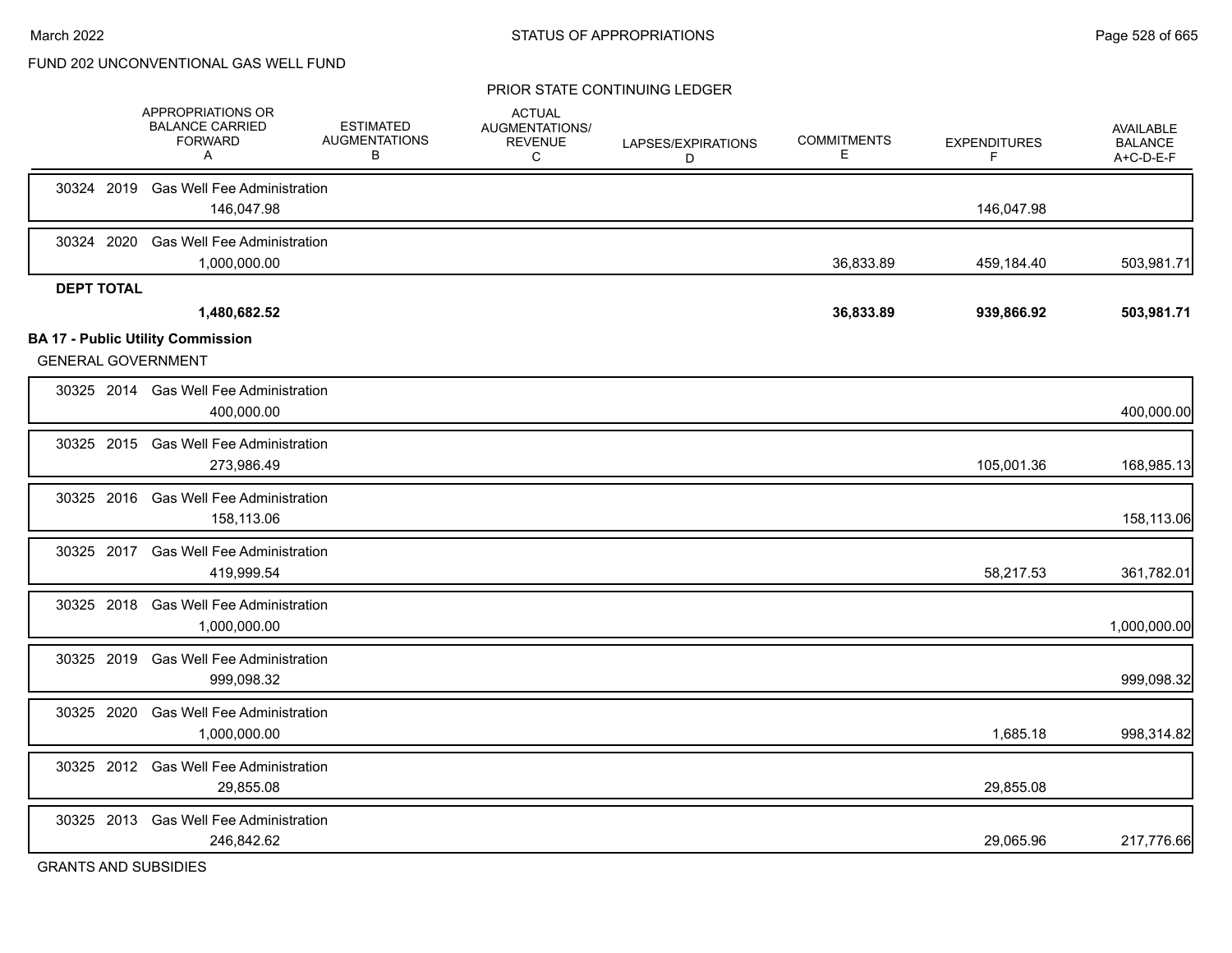| APPROPRIATIONS OR<br><b>BALANCE CARRIED</b><br><b>FORWARD</b><br>A | <b>ESTIMATED</b><br><b>AUGMENTATIONS</b><br>B | <b>ACTUAL</b><br>AUGMENTATIONS/<br><b>REVENUE</b><br>C | LAPSES/EXPIRATIONS<br>D | <b>COMMITMENTS</b><br>Е | <b>EXPENDITURES</b><br>F | AVAILABLE<br><b>BALANCE</b><br>A+C-D-E-F |
|--------------------------------------------------------------------|-----------------------------------------------|--------------------------------------------------------|-------------------------|-------------------------|--------------------------|------------------------------------------|
| 30327 2014 Conservation District Grants<br>0.12                    |                                               |                                                        |                         |                         |                          | 0.12                                     |
| 30327 2015 Conservation District Grants<br>0.06                    |                                               |                                                        |                         |                         |                          | 0.06                                     |
| 30327 2016 Conservation District Grants<br>0.34                    |                                               |                                                        |                         |                         |                          | 0.34                                     |
| 30327 2017 Conservation District Grants<br>0.08                    |                                               |                                                        |                         |                         |                          | 0.08                                     |
| 30327 2018 Conservation District Grants<br>0.10                    |                                               |                                                        |                         |                         |                          | 0.10                                     |
| 30327 2019 Conservation District Grants<br>0.10                    |                                               |                                                        |                         |                         |                          | 0.10                                     |
| 30327 2012 Conservation District Grants<br>0.78                    |                                               |                                                        |                         |                         |                          | 0.78                                     |
| 30327 2013 Conservation District Grants<br>0.12                    |                                               |                                                        |                         |                         |                          | 0.12                                     |
| 30332 2014 Host Counties<br>0.18                                   |                                               |                                                        |                         |                         |                          | 0.18                                     |
| 30332 2015 Host Counties<br>0.98                                   |                                               |                                                        |                         |                         |                          | 0.98                                     |
| 30332 2016 Host Counties<br>0.75                                   |                                               |                                                        |                         |                         |                          | 0.75                                     |
| 30332 2017 Host Counties<br>0.35                                   |                                               |                                                        |                         |                         |                          | 0.35                                     |
| 30332 2018 Host Counties<br>0.67                                   |                                               |                                                        |                         |                         |                          | 0.67                                     |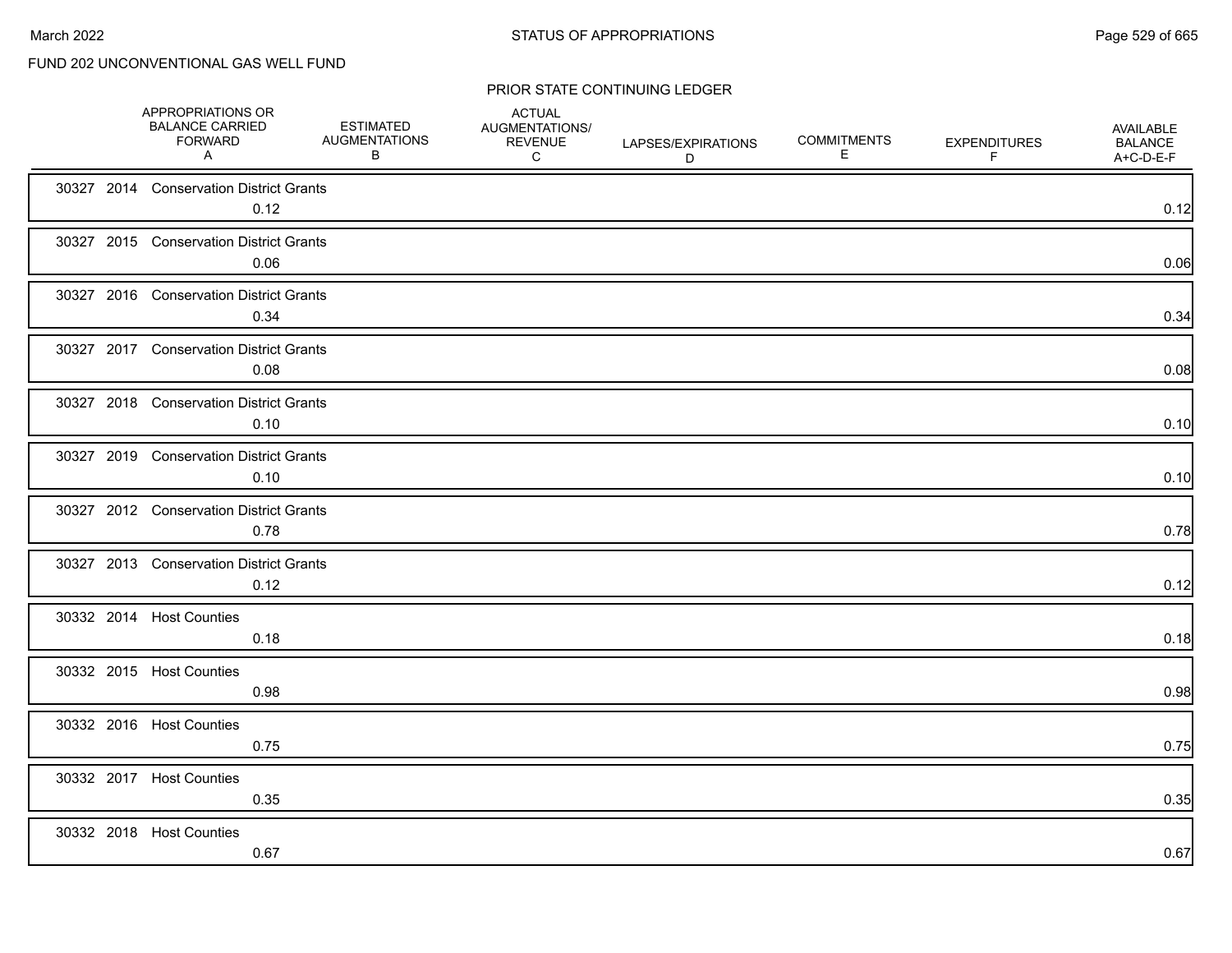|                                                              | APPROPRIATIONS OR<br><b>BALANCE CARRIED</b><br><b>FORWARD</b><br>A | <b>ESTIMATED</b><br><b>AUGMENTATIONS</b><br>В | <b>ACTUAL</b><br>AUGMENTATIONS/<br><b>REVENUE</b><br>C | LAPSES/EXPIRATIONS<br>D | <b>COMMITMENTS</b><br>E | <b>EXPENDITURES</b><br>F | <b>AVAILABLE</b><br><b>BALANCE</b><br>A+C-D-E-F |
|--------------------------------------------------------------|--------------------------------------------------------------------|-----------------------------------------------|--------------------------------------------------------|-------------------------|-------------------------|--------------------------|-------------------------------------------------|
|                                                              | 30332 2019 Host Counties<br>0.15                                   |                                               |                                                        |                         |                         |                          | 0.15                                            |
|                                                              | 30332 2012 Host Counties<br>0.39                                   |                                               |                                                        |                         |                         |                          | 0.39                                            |
|                                                              | 30332 2013 Host Counties<br>0.20                                   |                                               |                                                        |                         |                         |                          | 0.20                                            |
|                                                              | 30334 2015 Host Municipalities<br>110.16                           |                                               |                                                        |                         |                         |                          | 110.16                                          |
|                                                              | 30334 2018 Host Municipalities<br>0.79                             |                                               |                                                        |                         |                         |                          | 0.79                                            |
|                                                              | 30334 2019 Host Municipalities<br>0.28                             |                                               |                                                        |                         |                         |                          | 0.28                                            |
|                                                              | 30335 2017 Local Municipalities<br>0.06                            |                                               |                                                        |                         |                         |                          | 0.06                                            |
|                                                              | 30335 2018 Local Municipalities<br>0.40                            |                                               |                                                        |                         |                         |                          | 0.40                                            |
|                                                              | 30335 2019 Local Municipalities<br>0.14                            |                                               |                                                        |                         |                         |                          | 0.14                                            |
|                                                              | 30335 2013 Local Municipalities<br>32.52                           |                                               |                                                        |                         |                         |                          | 32.52                                           |
| <b>DEPT TOTAL</b>                                            | 4,528,044.83                                                       |                                               |                                                        |                         |                         | 223,825.11               | 4,304,219.72                                    |
| <b>BA 78 - Transportation</b><br><b>GRANTS AND SUBSIDIES</b> |                                                                    |                                               |                                                        |                         |                         |                          |                                                 |
|                                                              | 30333 2014 Rail Freight Assistance<br>277,115.00                   |                                               |                                                        |                         | 215,223.00              | 61,892.00                |                                                 |
|                                                              | 30333 2015 Rail Freight Assistance<br>2.90                         |                                               |                                                        |                         | 2.00                    |                          | 0.90                                            |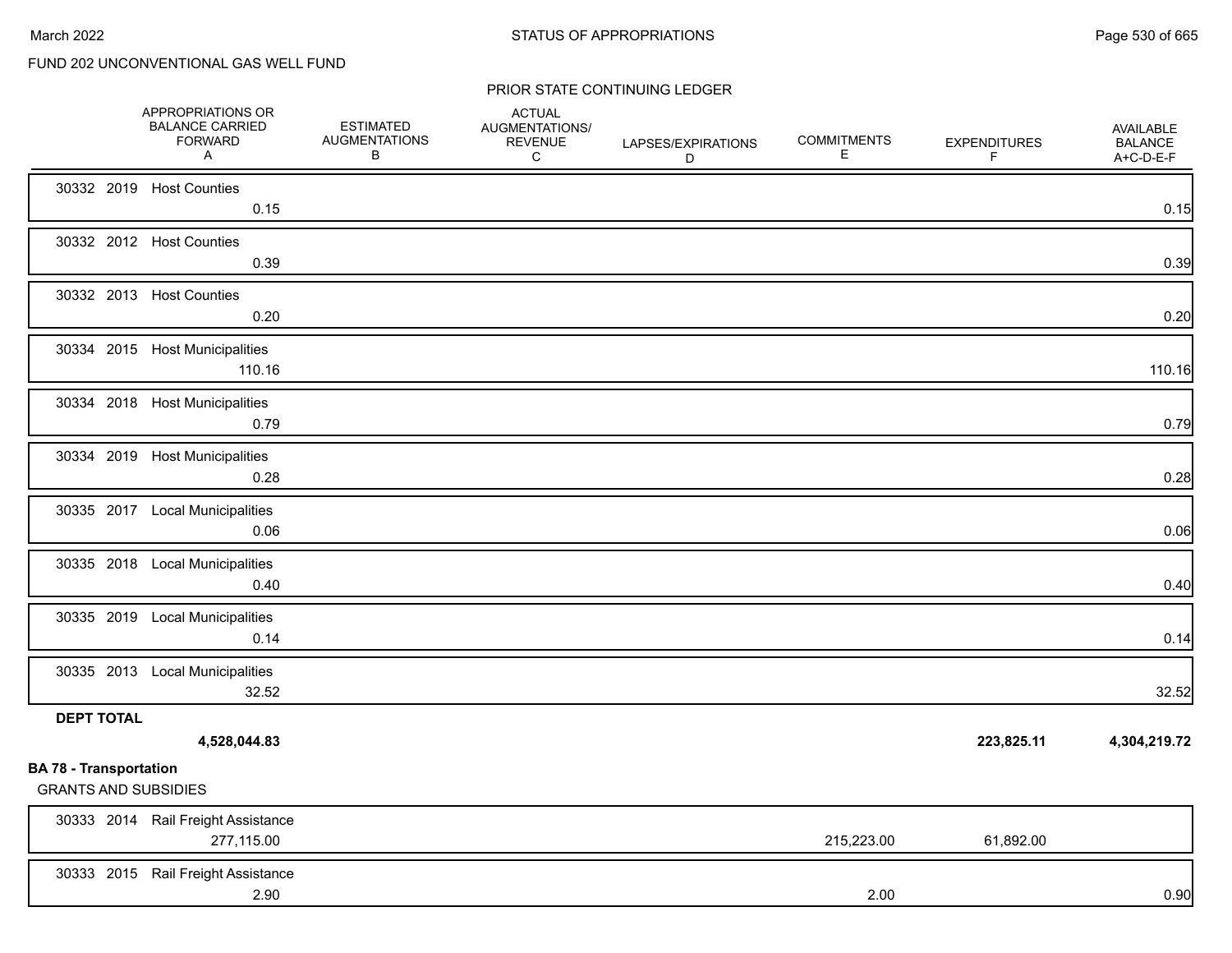|                     | APPROPRIATIONS OR<br><b>BALANCE CARRIED</b><br><b>FORWARD</b><br>A | <b>ESTIMATED</b><br><b>AUGMENTATIONS</b><br>В | <b>ACTUAL</b><br><b>AUGMENTATIONS/</b><br><b>REVENUE</b><br>C | LAPSES/EXPIRATIONS<br>D | <b>COMMITMENTS</b><br>Е | <b>EXPENDITURES</b><br>F | <b>AVAILABLE</b><br><b>BALANCE</b><br>A+C-D-E-F |
|---------------------|--------------------------------------------------------------------|-----------------------------------------------|---------------------------------------------------------------|-------------------------|-------------------------|--------------------------|-------------------------------------------------|
| 30333<br>2016       | Rail Freight Assistance<br>209,100.00                              |                                               |                                                               |                         | 204,792.00              |                          | 4,308.00                                        |
| 30333 2017          | Rail Freight Assistance<br>63,402.00                               |                                               |                                                               |                         | 9,447.00                |                          | 53,955.00                                       |
| 30333 2018          | Rail Freight Assistance<br>198,546.00                              |                                               |                                                               |                         | 164,067.00              |                          | 34,479.00                                       |
| 30333 2019          | Rail Freight Assistance<br>1,000,000.00                            |                                               |                                                               |                         | 1,000,000.00            |                          |                                                 |
| 30333 2020          | Rail Freight Assistance<br>1,000,000.00                            |                                               |                                                               |                         |                         |                          | 1,000,000.00                                    |
| 30333 2012          | Rail Freight Assistance<br>512,102.00                              |                                               |                                                               |                         | 307,310.00              |                          | 204,792.00                                      |
| 30333 2013          | Rail Freight Assistance<br>112,476.00                              |                                               |                                                               |                         | 112,476.00              |                          |                                                 |
| <b>DEPT TOTAL</b>   |                                                                    |                                               |                                                               |                         |                         |                          |                                                 |
|                     | 3,372,743.90                                                       |                                               |                                                               |                         | 2,013,317.00            | 61,892.00                | 1,297,534.90                                    |
| <b>LEDGER TOTAL</b> |                                                                    |                                               |                                                               |                         |                         |                          |                                                 |
|                     | 14,334,770.90                                                      |                                               |                                                               |                         | 2,078,583.89            | 1,957,893.99             | 10,298,293.02                                   |
|                     | TOTAL TOTAL ALL PRIOR STATE LEDGERS                                |                                               |                                                               |                         |                         |                          |                                                 |
|                     | 14,334,770.90                                                      |                                               |                                                               |                         | 2,078,583.89            | 1,957,893.99             | 10,298,293.02                                   |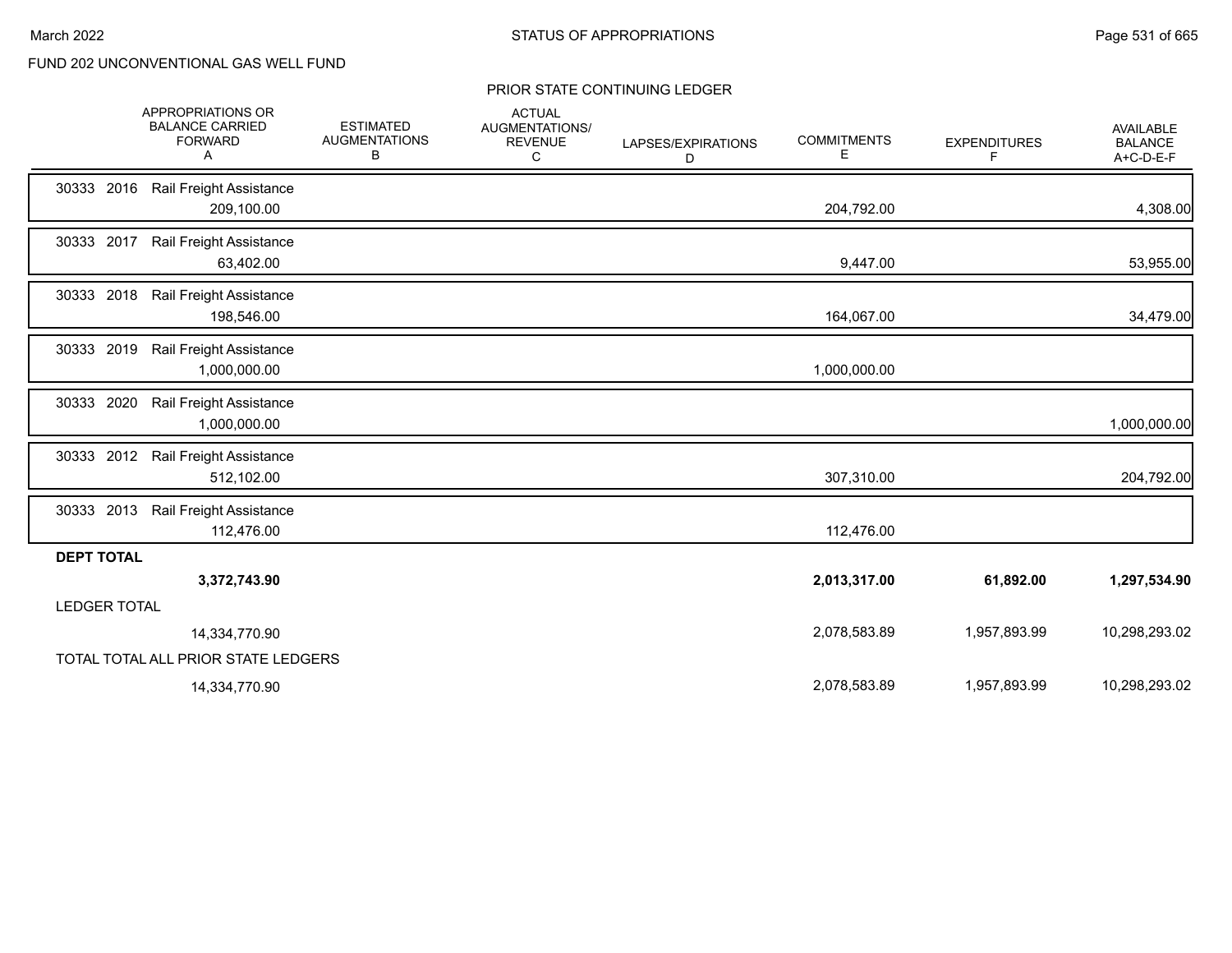$\overline{\phantom{0}}$ 

FUND 203 MARCELLUS LEGACY FUND

### CURRENT STATE EXECUTIVE AUTHORIZATIONS - RESTRICTED LEDGER

|                           | APPROPRIATIONS OR<br><b>BALANCE CARRIED</b><br><b>FORWARD</b><br>A | <b>ESTIMATED</b><br><b>AUGMENTATIONS</b><br>в | <b>ACTUAL</b><br>AUGMENTATIONS/<br><b>REVENUE</b> | LAPSES/EXPIRATIONS<br>D | <b>COMMITMENTS</b><br>Ε | <b>EXPENDITURES</b> | AVAILABLE<br><b>BALANCE</b><br>A+C-D-E-F |
|---------------------------|--------------------------------------------------------------------|-----------------------------------------------|---------------------------------------------------|-------------------------|-------------------------|---------------------|------------------------------------------|
|                           | <b>BA 17 - Public Utility Commission</b>                           |                                               |                                                   |                         |                         |                     |                                          |
| <b>GENERAL GOVERNMENT</b> |                                                                    |                                               |                                                   |                         |                         |                     |                                          |
| 2021<br>26511             | Transfer-HazardousSites Cleanup Fund (T)                           |                                               |                                                   |                         |                         |                     |                                          |
|                           |                                                                    | 15,000,000.00                                 | 15,000,000.00                                     |                         |                         | 7,500,000.00        | 7,500,000.00                             |
| <b>DEPT TOTAL</b>         |                                                                    |                                               |                                                   |                         |                         |                     |                                          |
|                           |                                                                    | 15,000,000.00                                 | 15,000,000.00                                     |                         |                         | 7,500,000.00        | 7,500,000.00                             |
| <b>LEDGER TOTAL</b>       |                                                                    |                                               |                                                   |                         |                         |                     |                                          |
|                           |                                                                    | 15,000,000.00                                 | 15,000,000.00                                     |                         |                         | 7,500,000.00        | 7,500,000.00                             |
|                           | TOTAL TOTAL ALL CURRENT STATE LEDGERS                              |                                               |                                                   |                         |                         |                     |                                          |
|                           |                                                                    | 15,000,000.00                                 | 15,000,000.00                                     |                         |                         | 7,500,000.00        | 7,500,000.00                             |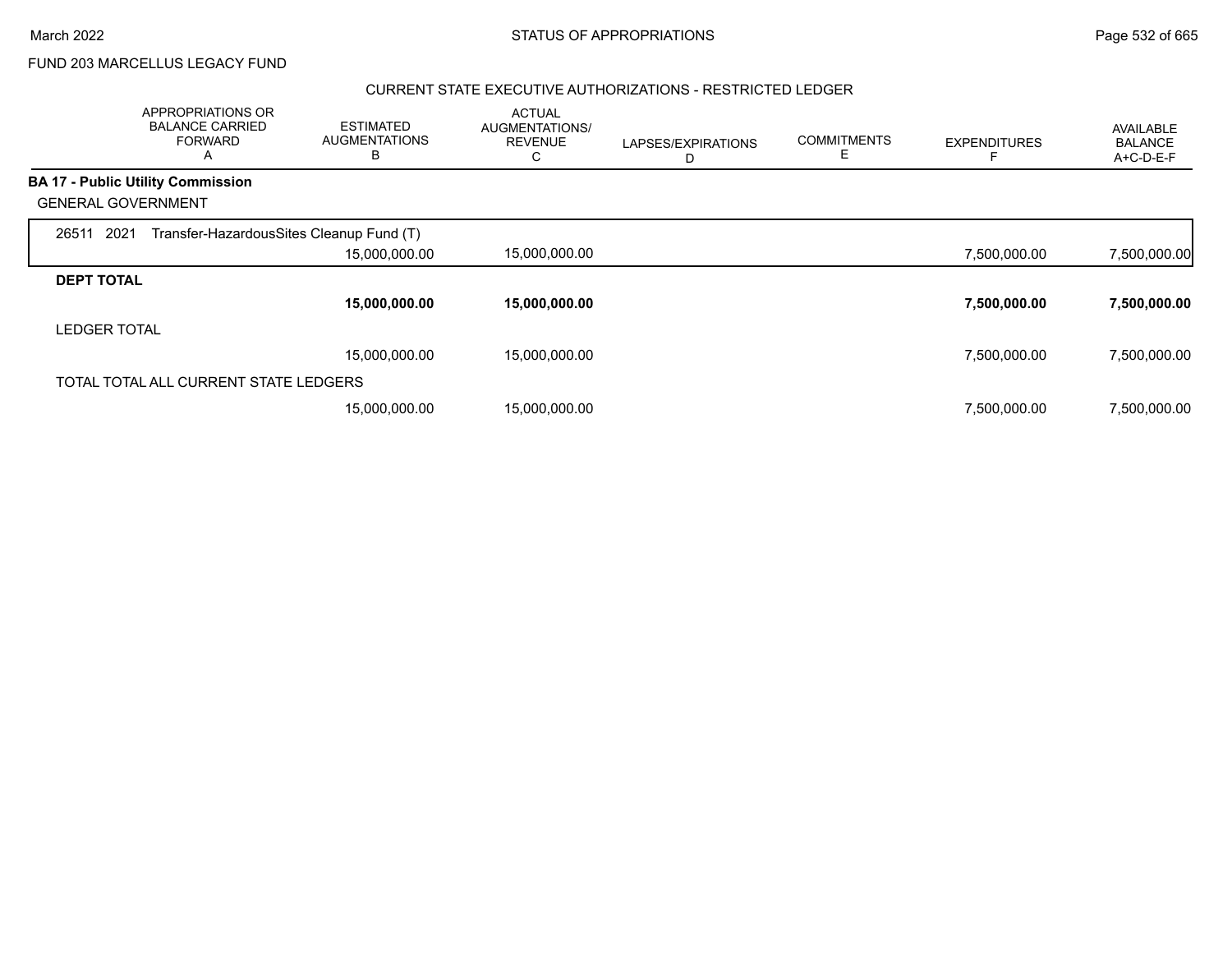## FUND 203 MARCELLUS LEGACY FUND

|                             | APPROPRIATIONS OR<br><b>BALANCE CARRIED</b><br><b>FORWARD</b><br>A | <b>ESTIMATED</b><br><b>AUGMENTATIONS</b><br>В | <b>ACTUAL</b><br>AUGMENTATIONS/<br><b>REVENUE</b><br>С | LAPSES/EXPIRATIONS<br>D | <b>COMMITMENTS</b><br>Е | <b>EXPENDITURES</b><br>F | <b>AVAILABLE</b><br><b>BALANCE</b><br>A+C-D-E-F |
|-----------------------------|--------------------------------------------------------------------|-----------------------------------------------|--------------------------------------------------------|-------------------------|-------------------------|--------------------------|-------------------------------------------------|
|                             | <b>BA 35 - Environmental Protection</b>                            |                                               |                                                        |                         |                         |                          |                                                 |
| <b>GRANTS AND SUBSIDIES</b> |                                                                    |                                               |                                                        |                         |                         |                          |                                                 |
|                             | 30345 2012 Natural Gas Energy Development Program<br>5,027,269.91  |                                               |                                                        |                         |                         |                          | 5,027,269.91                                    |
| 30345 2013                  | Natural Gas Energy Development Program<br>973,483.67               |                                               |                                                        |                         |                         |                          | 973,483.67                                      |
| <b>DEPT TOTAL</b>           |                                                                    |                                               |                                                        |                         |                         |                          |                                                 |
|                             | 6,000,753.58                                                       |                                               |                                                        |                         |                         |                          | 6,000,753.58                                    |
| <b>GRANTS AND SUBSIDIES</b> | <b>BA 17 - Public Utility Commission</b>                           |                                               |                                                        |                         |                         |                          |                                                 |
|                             | 30341 2014 County Recreational Plan, Develop&Rehab<br>0.31         |                                               |                                                        |                         |                         |                          | 0.31                                            |
|                             | 30341 2015 County Recreational Plan, Develop&Rehab<br>0.38         |                                               |                                                        |                         |                         |                          | 0.38                                            |
|                             | 30341 2016 County Recreational Plan, Develop&Rehab<br>0.24         |                                               |                                                        |                         |                         |                          | 0.24                                            |
|                             | 30341 2017 County Recreational Plan, Develop&Rehab<br>0.30         |                                               |                                                        |                         |                         |                          | 0.30                                            |
| 30341 2018                  | County Recreational Plan, Develop&Rehab<br>0.12                    |                                               |                                                        |                         |                         |                          | 0.12                                            |
|                             | 30341 2019 County Recreational Plan, Develop&Rehab<br>0.30         |                                               |                                                        |                         |                         |                          | 0.30                                            |
| <b>DEPT TOTAL</b>           |                                                                    |                                               |                                                        |                         |                         |                          |                                                 |
|                             | 1.65                                                               |                                               |                                                        |                         |                         |                          | 1.65                                            |
| <b>LEDGER TOTAL</b>         |                                                                    |                                               |                                                        |                         |                         |                          |                                                 |
|                             | 6,000,755.23                                                       |                                               |                                                        |                         |                         |                          | 6,000,755.23                                    |
|                             | TOTAL TOTAL ALL PRIOR STATE LEDGERS                                |                                               |                                                        |                         |                         |                          |                                                 |
|                             | 6,000,755.23                                                       |                                               |                                                        |                         |                         |                          | 6,000,755.23                                    |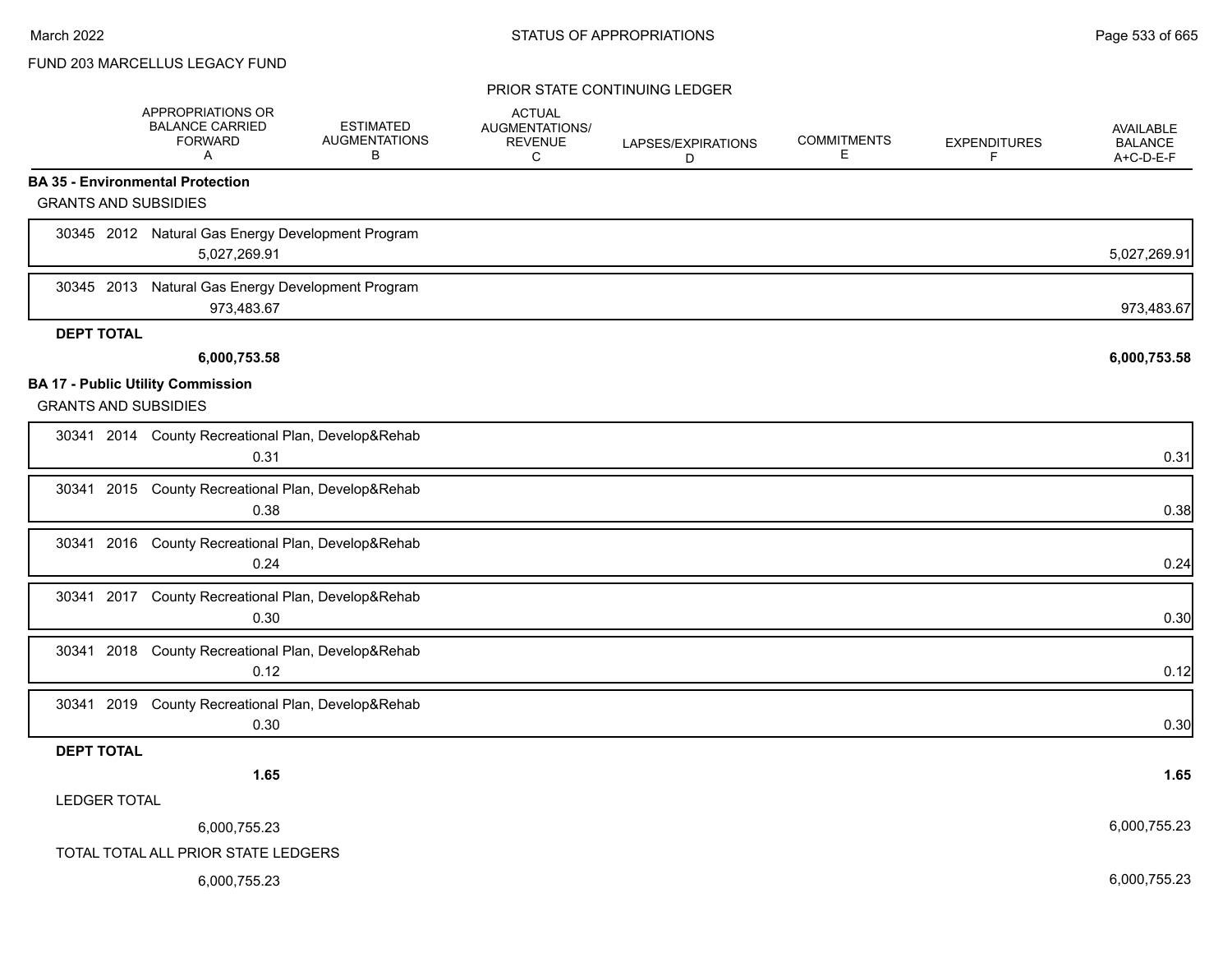# FUND 204 HOMEOWNER ASSISTANCE SETTLEMNT FUND

|                                  | APPROPRIATIONS OR<br><b>BALANCE CARRIED</b><br><b>FORWARD</b><br>A | <b>ESTIMATED</b><br><b>AUGMENTATIONS</b><br>B | <b>ACTUAL</b><br><b>AUGMENTATIONS/</b><br><b>REVENUE</b><br>С | LAPSES/EXPIRATIONS<br>D | <b>COMMITMENTS</b><br>E. | <b>EXPENDITURES</b><br>F. | <b>AVAILABLE</b><br><b>BALANCE</b><br>A+C-D-E-F |
|----------------------------------|--------------------------------------------------------------------|-----------------------------------------------|---------------------------------------------------------------|-------------------------|--------------------------|---------------------------|-------------------------------------------------|
| <b>BA 81 - Executive Offices</b> |                                                                    |                                               |                                                               |                         |                          |                           |                                                 |
| <b>GENERAL GOVERNMENT</b>        |                                                                    |                                               |                                                               |                         |                          |                           |                                                 |
| 30318 2017                       | Transfer To The Access Justice Account<br>361.64                   |                                               |                                                               |                         |                          |                           | 361.64                                          |
| <b>DEPT TOTAL</b>                |                                                                    |                                               |                                                               |                         |                          |                           |                                                 |
|                                  | 361.64                                                             |                                               |                                                               |                         |                          |                           | 361.64                                          |
| <b>GRANTS AND SUBSIDIES</b>      | BA 94 - PA Housing Finance Agency                                  |                                               |                                                               |                         |                          |                           |                                                 |
| 30320 2017                       | Homeowner's Emergency Mortgage Assistanc                           |                                               |                                                               |                         |                          |                           |                                                 |
|                                  | 6,509.57                                                           |                                               |                                                               |                         |                          |                           | 6,509.57                                        |
| <b>DEPT TOTAL</b>                |                                                                    |                                               |                                                               |                         |                          |                           |                                                 |
|                                  | 6,509.57                                                           |                                               |                                                               |                         |                          |                           | 6,509.57                                        |
| <b>LEDGER TOTAL</b>              |                                                                    |                                               |                                                               |                         |                          |                           |                                                 |
|                                  | 6,871.21                                                           |                                               |                                                               |                         |                          |                           | 6,871.21                                        |
|                                  | TOTAL TOTAL ALL PRIOR STATE LEDGERS                                |                                               |                                                               |                         |                          |                           |                                                 |
|                                  | 6,871.21                                                           |                                               |                                                               |                         |                          |                           | 6,871.21                                        |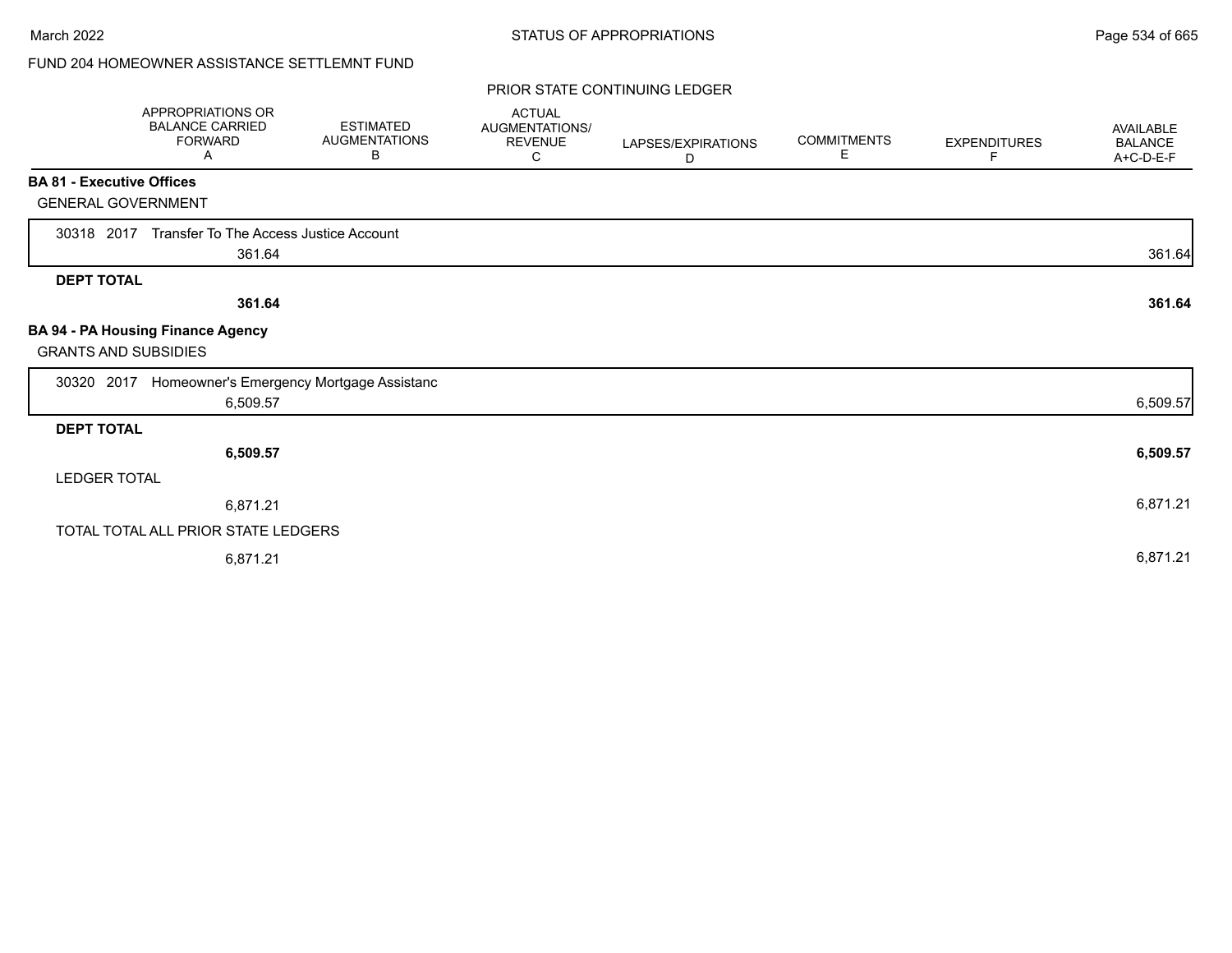## FUND 206 VETERANS' TRUST FUND

### CURRENT STATE EXECUTIVE AUTHORIZATIONS LEDGER

|                             | APPROPRIATIONS OR<br><b>BALANCE CARRIED</b><br><b>FORWARD</b><br>A | <b>ESTIMATED</b><br><b>AUGMENTATIONS</b><br>в | <b>ACTUAL</b><br>AUGMENTATIONS/<br><b>REVENUE</b><br>С | LAPSES/EXPIRATIONS<br>D | <b>COMMITMENTS</b><br>E | <b>EXPENDITURES</b> | AVAILABLE<br><b>BALANCE</b><br>A+C-D-E-F |
|-----------------------------|--------------------------------------------------------------------|-----------------------------------------------|--------------------------------------------------------|-------------------------|-------------------------|---------------------|------------------------------------------|
|                             | BA 13 - Military & Veterans Affairs                                |                                               |                                                        |                         |                         |                     |                                          |
| <b>GRANTS AND SUBSIDIES</b> |                                                                    |                                               |                                                        |                         |                         |                     |                                          |
| 29412 2021                  | <b>Grants and Assistance</b>                                       |                                               |                                                        |                         |                         |                     |                                          |
|                             | 1,755,000.00                                                       |                                               |                                                        |                         |                         | 463,538.00          | 1,291,462.00                             |
| <b>DEPT TOTAL</b>           |                                                                    |                                               |                                                        |                         |                         |                     |                                          |
|                             | 1,755,000.00                                                       |                                               |                                                        |                         |                         | 463,538.00          | 1,291,462.00                             |
| <b>LEDGER TOTAL</b>         |                                                                    |                                               |                                                        |                         |                         |                     |                                          |
|                             | 1,755,000.00                                                       |                                               |                                                        |                         |                         | 463,538.00          | 1,291,462.00                             |
|                             | TOTAL TOTAL ALL CURRENT STATE LEDGERS                              |                                               |                                                        |                         |                         |                     |                                          |
|                             | 1,755,000.00                                                       |                                               |                                                        |                         |                         | 463,538.00          | 1,291,462.00                             |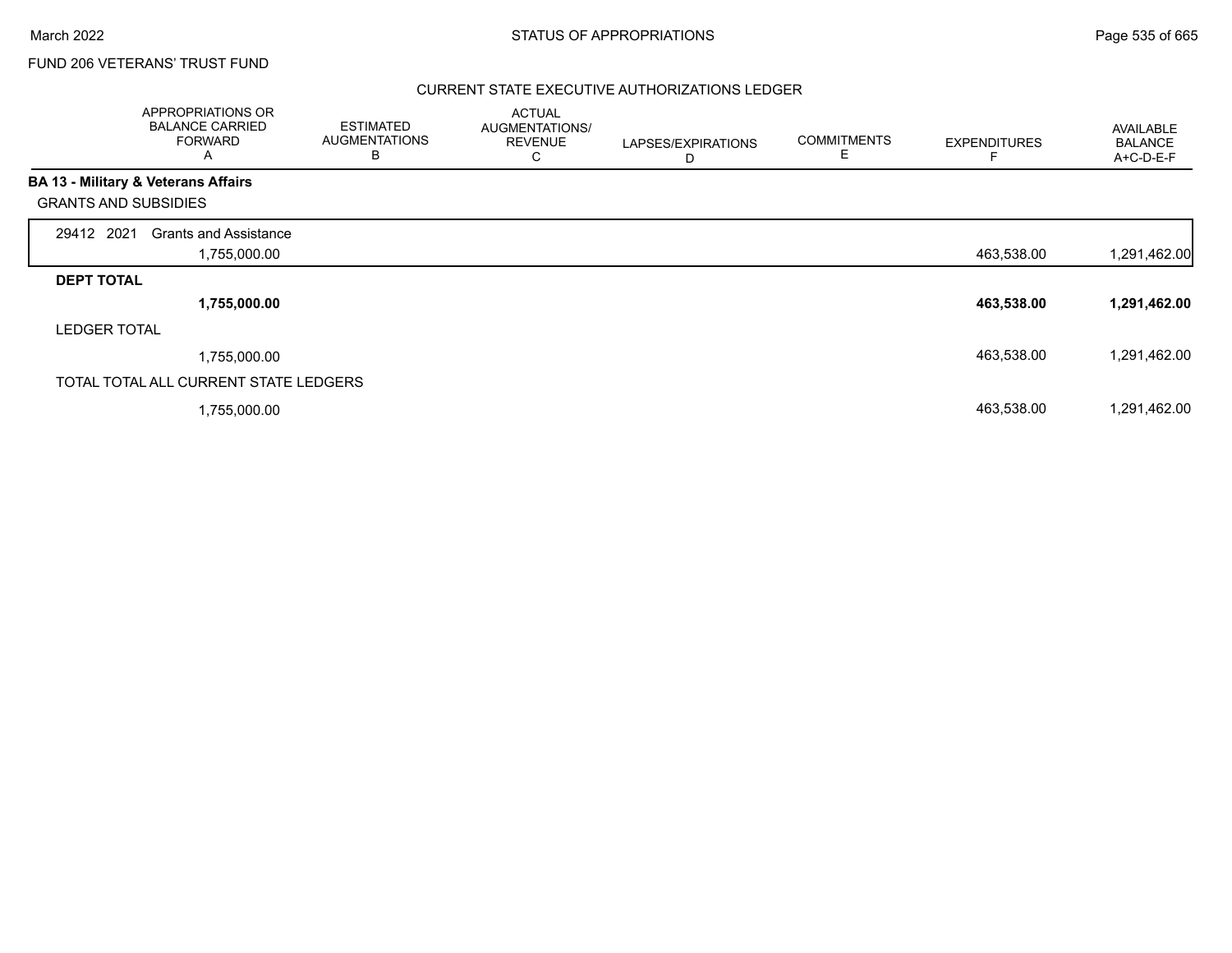# FUND 206 VETERANS' TRUST FUND

## PRIOR STATE EXECUTIVE AUTHORIZATIONS LEDGER

|                                                | <b>APPROPRIATIONS OR</b><br><b>BALANCE CARRIED</b><br><b>FORWARD</b><br>A | <b>ESTIMATED</b><br><b>AUGMENTATIONS</b><br>В | <b>ACTUAL</b><br>AUGMENTATIONS/<br><b>REVENUE</b><br>C | LAPSES/EXPIRATIONS<br>D | <b>COMMITMENTS</b><br>Е | <b>EXPENDITURES</b><br>F. | <b>AVAILABLE</b><br><b>BALANCE</b><br>A+C-D-E-F |
|------------------------------------------------|---------------------------------------------------------------------------|-----------------------------------------------|--------------------------------------------------------|-------------------------|-------------------------|---------------------------|-------------------------------------------------|
| <b>BA 13 - Military &amp; Veterans Affairs</b> |                                                                           |                                               |                                                        |                         |                         |                           |                                                 |
| <b>GRANTS AND SUBSIDIES</b>                    |                                                                           |                                               |                                                        |                         |                         |                           |                                                 |
|                                                | 29412 2014 Grants and Assistance<br>18,098.00                             |                                               |                                                        |                         |                         |                           | 18,098.00                                       |
| 29412 2015                                     | <b>Grants and Assistance</b><br>27,631.12                                 |                                               |                                                        |                         |                         |                           | 27,631.12                                       |
| 29412 2016                                     | <b>Grants and Assistance</b><br>8,670.25                                  |                                               |                                                        |                         |                         |                           | 8,670.25                                        |
| 29412 2017                                     | <b>Grants and Assistance</b><br>394,417.52                                |                                               |                                                        |                         |                         |                           | 394,417.52                                      |
| 29412 2018                                     | <b>Grants and Assistance</b><br>171,150.54                                |                                               |                                                        |                         |                         | $-9,819.08$               | 180,969.62                                      |
| 29412 2019                                     | <b>Grants and Assistance</b><br>250,213.00                                |                                               |                                                        |                         |                         | $-7,235.94$               | 257,448.94                                      |
| 29412 2020                                     | <b>Grants and Assistance</b><br>544,828.00                                |                                               |                                                        |                         |                         | 43,022.00                 | 501,806.00                                      |
| <b>DEPT TOTAL</b>                              |                                                                           |                                               |                                                        |                         |                         |                           |                                                 |
|                                                | 1,415,008.43                                                              |                                               |                                                        |                         |                         | 25,966.98                 | 1,389,041.45                                    |
| <b>LEDGER TOTAL</b>                            |                                                                           |                                               |                                                        |                         |                         |                           |                                                 |
|                                                | 1,415,008.43                                                              |                                               |                                                        |                         |                         | 25,966.98                 | 1,389,041.45                                    |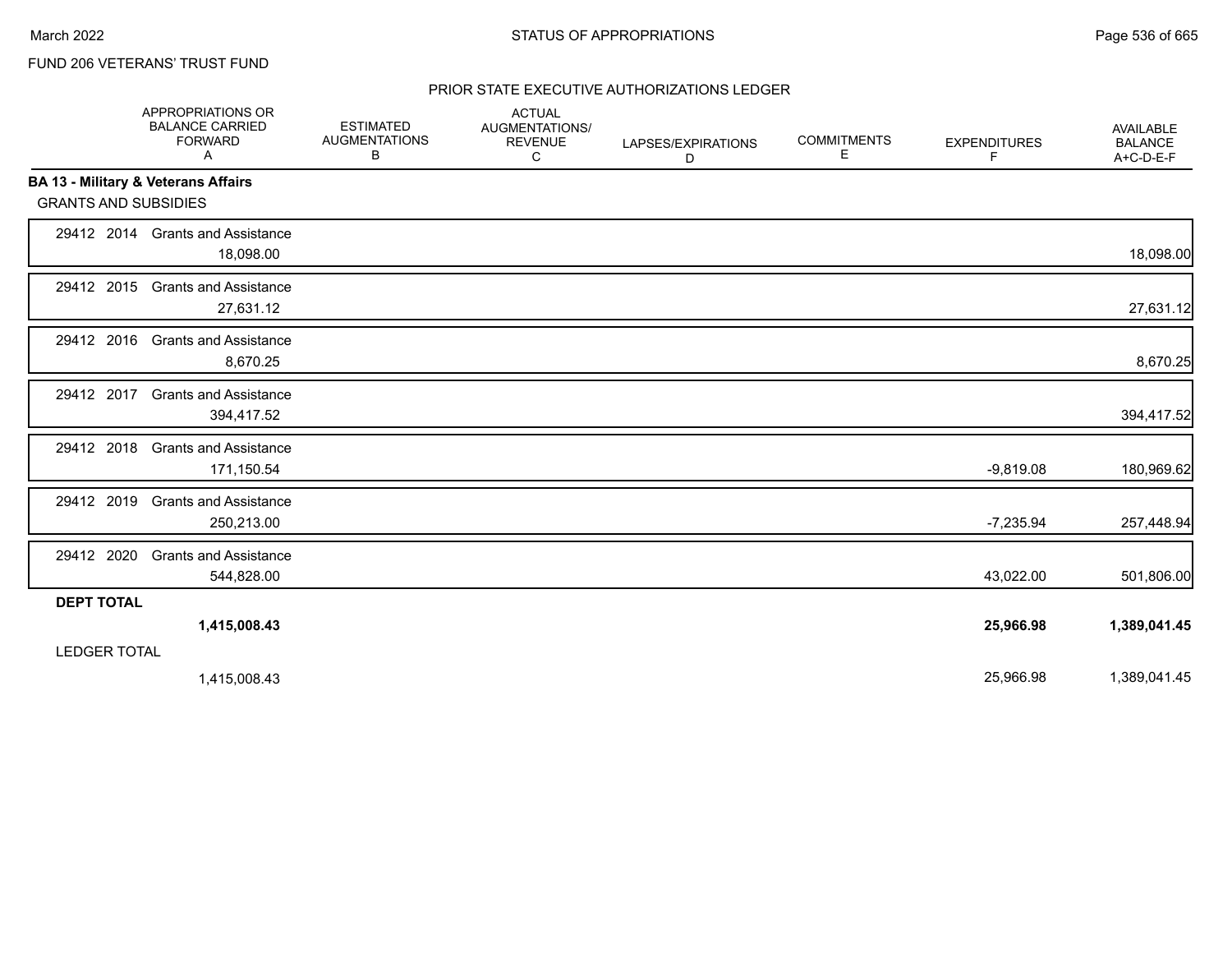г

## FUND 206 VETERANS' TRUST FUND

|                             | APPROPRIATIONS OR<br><b>BALANCE CARRIED</b><br><b>FORWARD</b><br>Α | <b>ESTIMATED</b><br><b>AUGMENTATIONS</b><br>B | <b>ACTUAL</b><br>AUGMENTATIONS/<br><b>REVENUE</b><br>С | LAPSES/EXPIRATIONS<br>D | <b>COMMITMENTS</b> | <b>EXPENDITURES</b> | AVAILABLE<br><b>BALANCE</b><br>A+C-D-E-F |
|-----------------------------|--------------------------------------------------------------------|-----------------------------------------------|--------------------------------------------------------|-------------------------|--------------------|---------------------|------------------------------------------|
|                             | <b>BA 13 - Military &amp; Veterans Affairs</b>                     |                                               |                                                        |                         |                    |                     |                                          |
| <b>GRANTS AND SUBSIDIES</b> |                                                                    |                                               |                                                        |                         |                    |                     |                                          |
| 30349 2012                  | <b>Grants and Assistance</b>                                       |                                               |                                                        |                         |                    |                     |                                          |
|                             | 62,972.68                                                          |                                               |                                                        |                         |                    |                     | 62,972.68                                |
| <b>DEPT TOTAL</b>           |                                                                    |                                               |                                                        |                         |                    |                     |                                          |
|                             | 62,972.68                                                          |                                               |                                                        |                         |                    |                     | 62,972.68                                |
| <b>LEDGER TOTAL</b>         |                                                                    |                                               |                                                        |                         |                    |                     |                                          |
|                             | 62,972.68                                                          |                                               |                                                        |                         |                    |                     | 62,972.68                                |
|                             | TOTAL TOTAL ALL PRIOR STATE LEDGERS                                |                                               |                                                        |                         |                    |                     |                                          |
|                             | 1,477,981.11                                                       |                                               |                                                        |                         |                    | 25,966.98           | 1,452,014.13                             |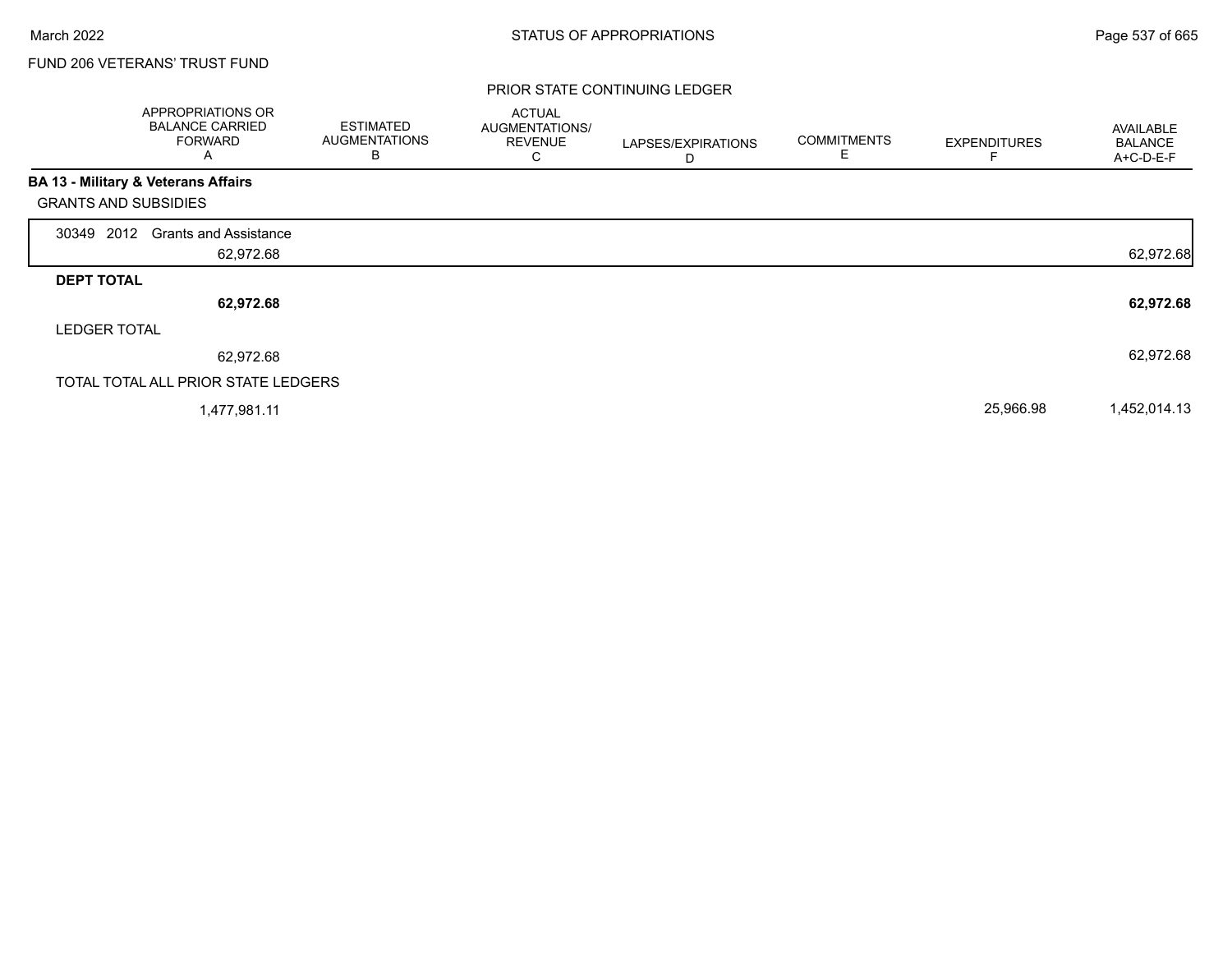## FUND 207 JUSTICE REINVESTMENT FUND

### CURRENT STATE EXECUTIVE AUTHORIZATIONS - RESTRICTED LEDGER

|                                  | <b>APPROPRIATIONS OR</b><br><b>BALANCE CARRIED</b><br><b>FORWARD</b><br>A | <b>ESTIMATED</b><br><b>AUGMENTATIONS</b><br>в | <b>ACTUAL</b><br><b>AUGMENTATIONS/</b><br><b>REVENUE</b><br>C | LAPSES/EXPIRATIONS<br>D | <b>COMMITMENTS</b><br>Е | <b>EXPENDITURES</b><br>F | AVAILABLE<br><b>BALANCE</b><br>A+C-D-E-F |
|----------------------------------|---------------------------------------------------------------------------|-----------------------------------------------|---------------------------------------------------------------|-------------------------|-------------------------|--------------------------|------------------------------------------|
| <b>BA 81 - Executive Offices</b> |                                                                           |                                               |                                                               |                         |                         |                          |                                          |
| <b>GRANTS AND SUBSIDIES</b>      |                                                                           |                                               |                                                               |                         |                         |                          |                                          |
| 26522 2021                       | <b>Victim Services</b>                                                    |                                               |                                                               |                         |                         |                          |                                          |
|                                  |                                                                           | 250,000.00                                    | 250,000.00                                                    |                         |                         |                          | 250,000.00                               |
| 2021<br>26523                    | <b>County Probation Grants</b>                                            |                                               |                                                               |                         |                         |                          |                                          |
|                                  |                                                                           | 570,000.00                                    | 570,000.00                                                    |                         |                         |                          | 570,000.00                               |
| <b>DEPT TOTAL</b>                |                                                                           |                                               |                                                               |                         |                         |                          |                                          |
|                                  |                                                                           | 820,000.00                                    | 820,000.00                                                    |                         |                         |                          | 820,000.00                               |
| <b>GRANTS AND SUBSIDIES</b>      | BA 45 - Legislative Misc & Commissions                                    |                                               |                                                               |                         |                         |                          |                                          |
| 26524 2021                       | <b>Commission on Sentencing</b>                                           |                                               |                                                               |                         |                         |                          |                                          |
|                                  |                                                                           | 400,000.00                                    | 400,000.00                                                    |                         |                         |                          | 400,000.00                               |
| <b>DEPT TOTAL</b>                |                                                                           |                                               |                                                               |                         |                         |                          |                                          |
|                                  |                                                                           | 400,000.00                                    | 400,000.00                                                    |                         |                         |                          | 400,000.00                               |
| <b>LEDGER TOTAL</b>              |                                                                           |                                               |                                                               |                         |                         |                          |                                          |
|                                  |                                                                           | 1,220,000.00                                  | 1,220,000.00                                                  |                         |                         |                          | 1,220,000.00                             |
|                                  | TOTAL TOTAL ALL CURRENT STATE LEDGERS                                     |                                               |                                                               |                         |                         |                          |                                          |
|                                  |                                                                           | 1,220,000.00                                  | 1,220,000.00                                                  |                         |                         |                          | 1,220,000.00                             |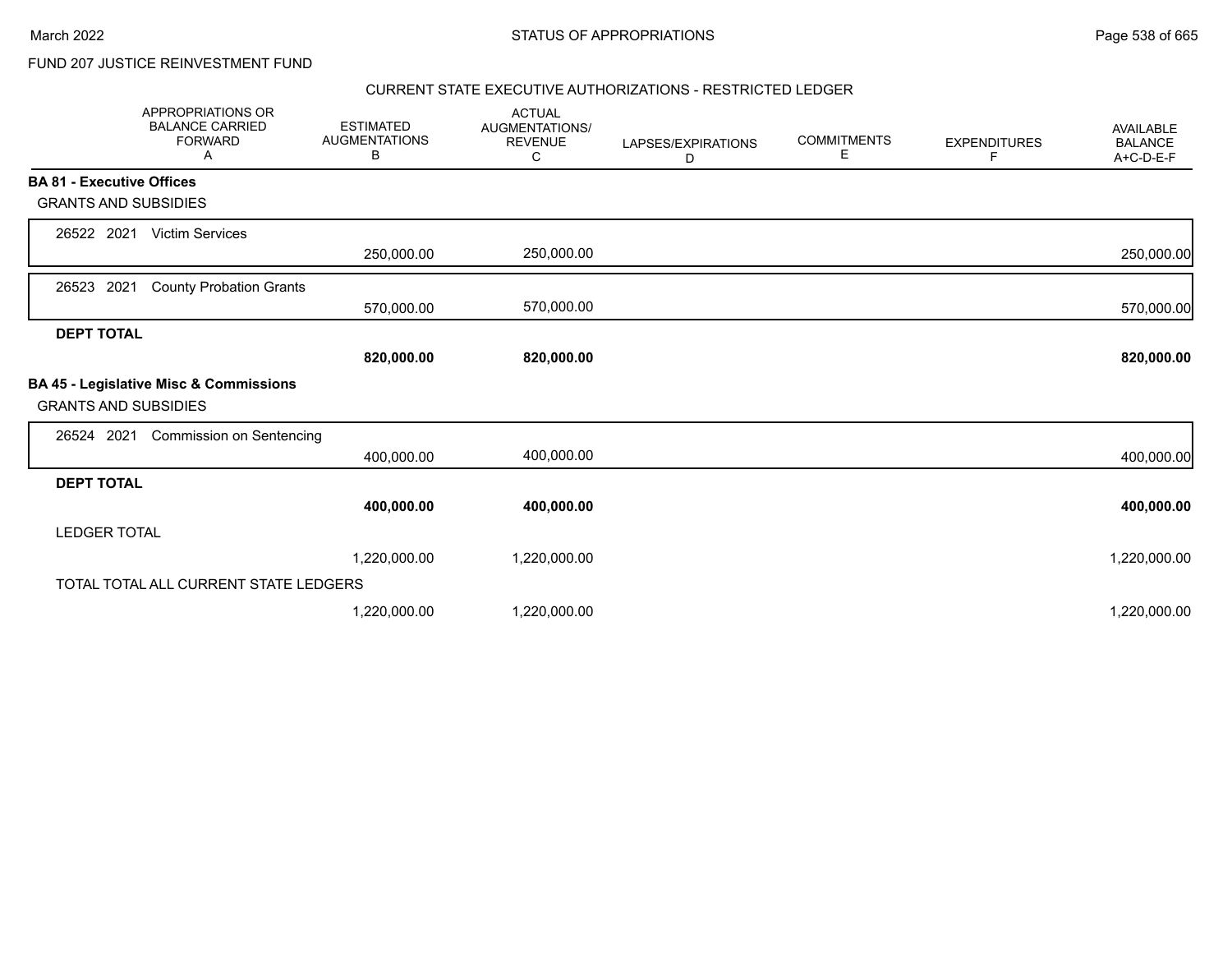# FUND 207 JUSTICE REINVESTMENT FUND

#### PRIOR STATE APPROPRIATIONS LEDGER

|       | <b>APPROPRIATIONS OR</b><br><b>BALANCE CARRIED</b><br><b>FORWARD</b><br>Α | <b>ESTIMATED</b><br><b>AUGMENTATIONS</b><br>B | <b>ACTUAL</b><br>AUGMENTATIONS/<br><b>REVENUE</b><br>С | LAPSES/EXPIRATIONS<br>D | <b>COMMITMENTS</b><br>Е | <b>EXPENDITURES</b> | <b>AVAILABLE</b><br><b>BALANCE</b><br>A+C-D-E-F |
|-------|---------------------------------------------------------------------------|-----------------------------------------------|--------------------------------------------------------|-------------------------|-------------------------|---------------------|-------------------------------------------------|
|       | <b>BA 81 - Executive Offices</b>                                          |                                               |                                                        |                         |                         |                     |                                                 |
|       | <b>GRANTS AND SUBSIDIES</b>                                               |                                               |                                                        |                         |                         |                     |                                                 |
| 11083 | Innovative Policing Grants<br>2019<br>9,530.43                            |                                               |                                                        |                         |                         |                     | 9,530.43                                        |
| 11083 | 2020<br>Innovative Policing Grants<br>544,000.00                          |                                               |                                                        |                         | 273,259.88              | 270,740.12          |                                                 |
|       | <b>DEPT TOTAL</b>                                                         |                                               |                                                        |                         |                         |                     |                                                 |
|       | 553,530.43                                                                |                                               |                                                        |                         | 273,259.88              | 270,740.12          | 9,530.43                                        |
|       | <b>LEDGER TOTAL</b>                                                       |                                               |                                                        |                         |                         |                     |                                                 |
|       | 553,530.43                                                                |                                               |                                                        |                         | 273,259.88              | 270,740.12          | 9,530.43                                        |
|       | TOTAL TOTAL ALL PRIOR STATE LEDGERS                                       |                                               |                                                        |                         |                         |                     |                                                 |
|       | 553,530.43                                                                |                                               |                                                        |                         | 273,259.88              | 270,740.12          | 9,530.43                                        |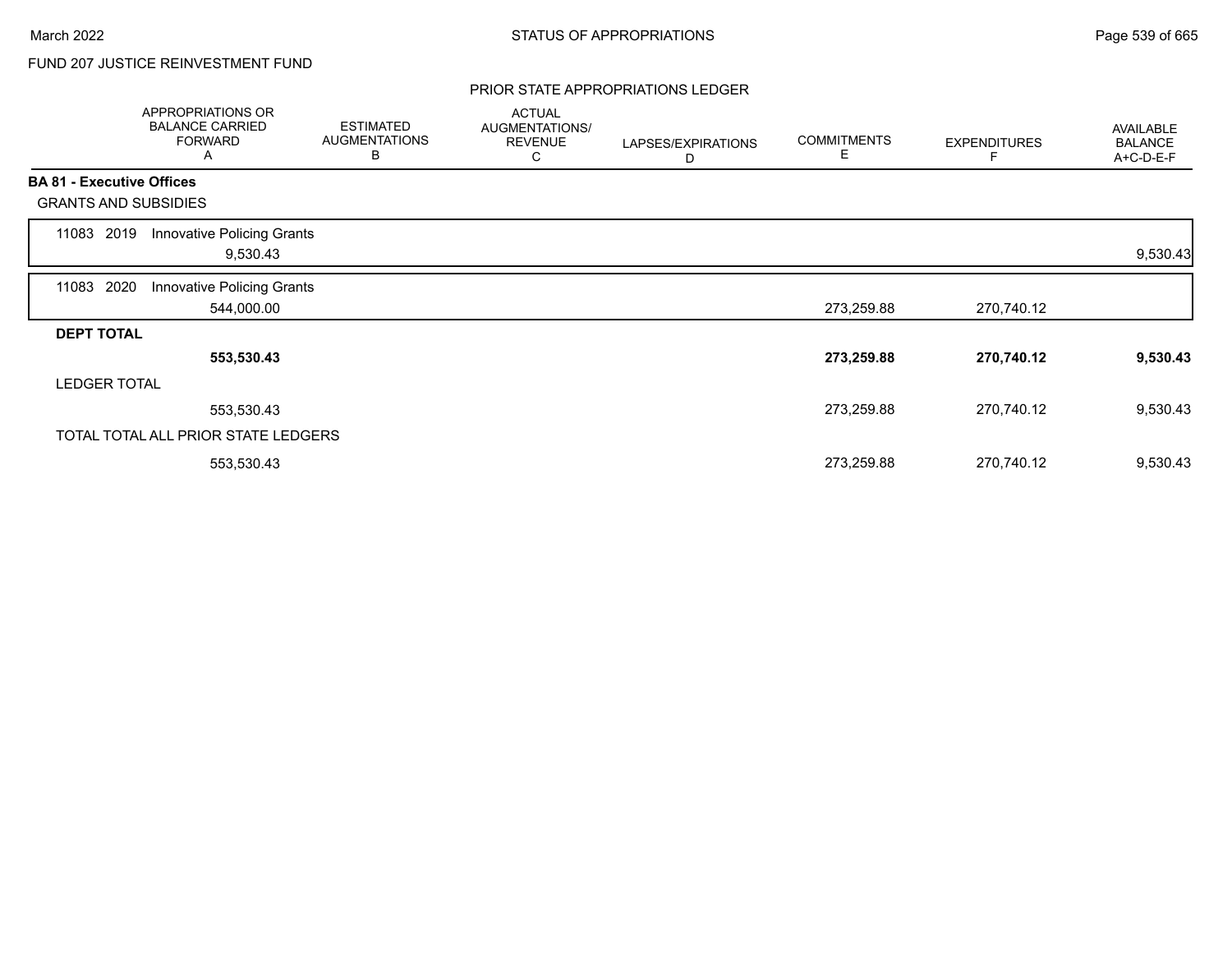# FUND 208 INSURANCE REG AND OVERSIGHT FUND

### CURRENT STATE APPROPRIATIONS LEDGER

|                          | APPROPRIATIONS OR<br><b>BALANCE CARRIED</b><br><b>FORWARD</b><br>A | <b>ESTIMATED</b><br><b>AUGMENTATIONS</b><br>В | <b>ACTUAL</b><br>AUGMENTATIONS/<br><b>REVENUE</b><br>С | LAPSES/EXPIRATIONS<br>D | <b>COMMITMENTS</b><br>Е | <b>EXPENDITURES</b> | AVAILABLE<br><b>BALANCE</b><br>A+C-D-E-F |
|--------------------------|--------------------------------------------------------------------|-----------------------------------------------|--------------------------------------------------------|-------------------------|-------------------------|---------------------|------------------------------------------|
| <b>BA 79 - Insurance</b> |                                                                    |                                               |                                                        |                         |                         |                     |                                          |
|                          | <b>GENERAL GOVERNMENT</b>                                          |                                               |                                                        |                         |                         |                     |                                          |
| 11061                    | 2021<br><b>General Government Operations</b>                       |                                               |                                                        |                         |                         |                     |                                          |
|                          | 31,649,000.00                                                      |                                               |                                                        |                         | 1,221,494.74            | 19,690,463.13       | 10,737,042.13                            |
| <b>DEPT TOTAL</b>        |                                                                    |                                               |                                                        |                         |                         |                     |                                          |
|                          | 31,649,000.00                                                      |                                               |                                                        |                         | 1,221,494.74            | 19,690,463.13       | 10,737,042.13                            |
| <b>LEDGER TOTAL</b>      |                                                                    |                                               |                                                        |                         |                         |                     |                                          |
|                          | 31,649,000.00                                                      |                                               |                                                        |                         | 1,221,494.74            | 19,690,463.13       | 10,737,042.13                            |
|                          | TOTAL TOTAL ALL CURRENT STATE LEDGERS                              |                                               |                                                        |                         |                         |                     |                                          |
|                          | 31,649,000.00                                                      |                                               |                                                        |                         | 1,221,494.74            | 19,690,463.13       | 10,737,042.13                            |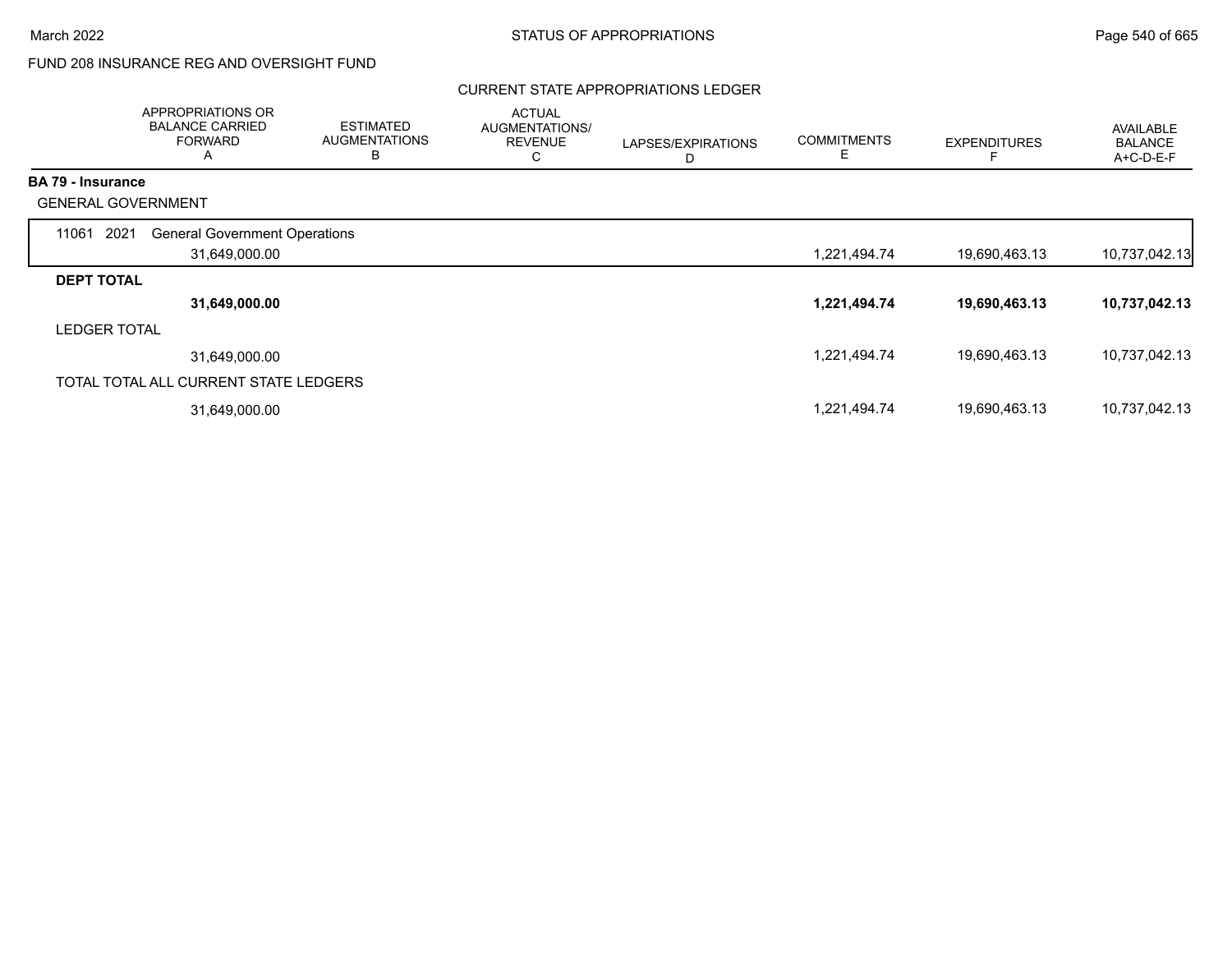# FUND 208 INSURANCE REG AND OVERSIGHT FUND

#### PRIOR STATE APPROPRIATIONS LEDGER

|                           | APPROPRIATIONS OR<br><b>BALANCE CARRIED</b><br><b>FORWARD</b><br>A | <b>ESTIMATED</b><br><b>AUGMENTATIONS</b><br>В | <b>ACTUAL</b><br>AUGMENTATIONS/<br><b>REVENUE</b><br>С | LAPSES/EXPIRATIONS<br>D | <b>COMMITMENTS</b><br>Е | <b>EXPENDITURES</b><br>F | AVAILABLE<br><b>BALANCE</b><br>A+C-D-E-F |
|---------------------------|--------------------------------------------------------------------|-----------------------------------------------|--------------------------------------------------------|-------------------------|-------------------------|--------------------------|------------------------------------------|
| <b>BA 79 - Insurance</b>  |                                                                    |                                               |                                                        |                         |                         |                          |                                          |
| <b>GENERAL GOVERNMENT</b> |                                                                    |                                               |                                                        |                         |                         |                          |                                          |
| 11061<br>2018             | <b>General Government Operations</b><br>1,699,328.61               |                                               |                                                        |                         |                         |                          | 1,699,328.61                             |
| 2019<br>11061             | <b>General Government Operations</b><br>1,912,457.07               |                                               |                                                        |                         | 75,582.88               | 75,304.79                | 1,761,569.40                             |
| 2020<br>11061             | <b>General Government Operations</b><br>5,093,235.48               |                                               |                                                        |                         | 476,551.00              | 1,648,136.43             | 2,968,548.05                             |
| <b>DEPT TOTAL</b>         |                                                                    |                                               |                                                        |                         |                         |                          |                                          |
|                           | 8,705,021.16                                                       |                                               |                                                        |                         | 552,133.88              | 1,723,441.22             | 6,429,446.06                             |
| <b>LEDGER TOTAL</b>       |                                                                    |                                               |                                                        |                         |                         |                          |                                          |
|                           | 8,705,021.16                                                       |                                               |                                                        |                         | 552,133.88              | 1,723,441.22             | 6,429,446.06                             |
|                           | TOTAL TOTAL ALL PRIOR STATE LEDGERS                                |                                               |                                                        |                         |                         |                          |                                          |
|                           | 8,705,021.16                                                       |                                               |                                                        |                         | 552,133.88              | 1,723,441.22             | 6,429,446.06                             |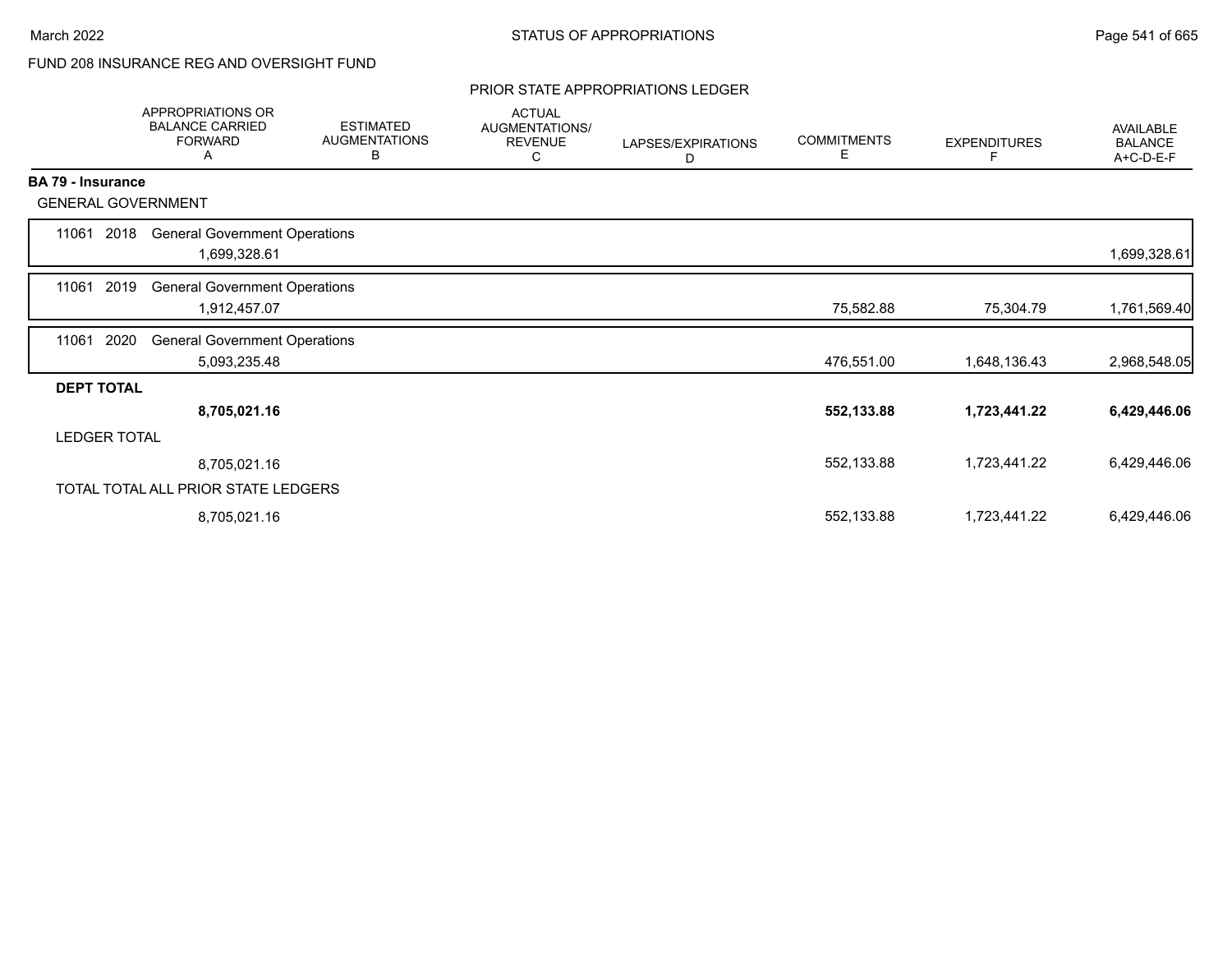# FUND 209 PHILA TAXI AND LIMO REG FUND

### CURRENT STATE APPROPRIATIONS LEDGER

|                                  | APPROPRIATIONS OR<br><b>BALANCE CARRIED</b><br><b>FORWARD</b><br>Α | <b>ESTIMATED</b><br><b>AUGMENTATIONS</b><br>B | <b>ACTUAL</b><br>AUGMENTATIONS/<br><b>REVENUE</b><br>С | LAPSES/EXPIRATIONS<br>D | <b>COMMITMENTS</b> | <b>EXPENDITURES</b> | AVAILABLE<br><b>BALANCE</b><br>A+C-D-E-F |
|----------------------------------|--------------------------------------------------------------------|-----------------------------------------------|--------------------------------------------------------|-------------------------|--------------------|---------------------|------------------------------------------|
| <b>BA 81 - Executive Offices</b> |                                                                    |                                               |                                                        |                         |                    |                     |                                          |
|                                  | <b>GENERAL GOVERNMENT</b>                                          |                                               |                                                        |                         |                    |                     |                                          |
| 11062 2021                       | Transfer to PhiladelphiaParkingAuthority                           |                                               |                                                        |                         |                    |                     |                                          |
|                                  | 2,749,000.00                                                       |                                               |                                                        |                         |                    | 1,397,345.00        | 1,351,655.00                             |
| <b>DEPT TOTAL</b>                |                                                                    |                                               |                                                        |                         |                    |                     |                                          |
|                                  | 2,749,000.00                                                       |                                               |                                                        |                         |                    | 1,397,345.00        | 1,351,655.00                             |
| <b>LEDGER TOTAL</b>              |                                                                    |                                               |                                                        |                         |                    |                     |                                          |
|                                  | 2,749,000.00                                                       |                                               |                                                        |                         |                    | 1,397,345.00        | 1,351,655.00                             |
|                                  | TOTAL TOTAL ALL CURRENT STATE LEDGERS                              |                                               |                                                        |                         |                    |                     |                                          |
|                                  | 2,749,000.00                                                       |                                               |                                                        |                         |                    | 1,397,345.00        | 1,351,655.00                             |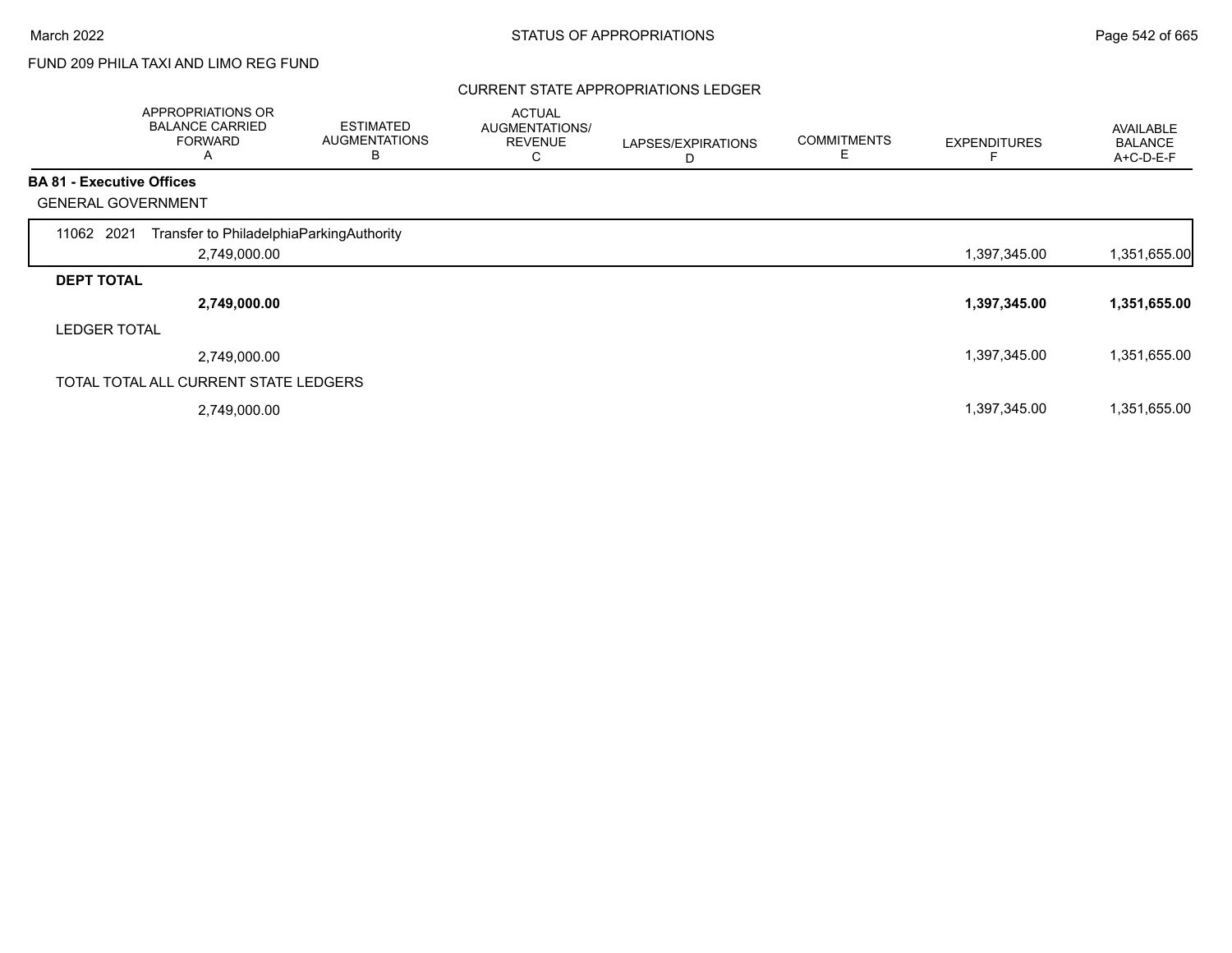# FUND 209 PHILA TAXI AND LIMO REG FUND

#### PRIOR STATE APPROPRIATIONS LEDGER

|                                  | APPROPRIATIONS OR<br><b>BALANCE CARRIED</b><br><b>FORWARD</b><br>A | <b>ESTIMATED</b><br><b>AUGMENTATIONS</b><br>B | <b>ACTUAL</b><br><b>AUGMENTATIONS/</b><br><b>REVENUE</b><br>С | LAPSES/EXPIRATIONS<br>D | <b>COMMITMENTS</b> | <b>EXPENDITURES</b> | AVAILABLE<br><b>BALANCE</b><br>A+C-D-E-F |
|----------------------------------|--------------------------------------------------------------------|-----------------------------------------------|---------------------------------------------------------------|-------------------------|--------------------|---------------------|------------------------------------------|
| <b>BA 81 - Executive Offices</b> |                                                                    |                                               |                                                               |                         |                    |                     |                                          |
|                                  | <b>GENERAL GOVERNMENT</b>                                          |                                               |                                                               |                         |                    |                     |                                          |
| 11062 2020                       | Transfer to PhiladelphiaParkingAuthority                           |                                               |                                                               |                         |                    |                     |                                          |
|                                  | 1,352,760.00                                                       |                                               |                                                               |                         |                    | 310,195.00          | 1,042,565.00                             |
| <b>DEPT TOTAL</b>                |                                                                    |                                               |                                                               |                         |                    |                     |                                          |
|                                  | 1,352,760.00                                                       |                                               |                                                               |                         |                    | 310,195.00          | 1,042,565.00                             |
| <b>LEDGER TOTAL</b>              |                                                                    |                                               |                                                               |                         |                    |                     |                                          |
|                                  | 1,352,760.00                                                       |                                               |                                                               |                         |                    | 310,195.00          | 1,042,565.00                             |
|                                  | TOTAL TOTAL ALL PRIOR STATE LEDGERS                                |                                               |                                                               |                         |                    |                     |                                          |
|                                  | 1,352,760.00                                                       |                                               |                                                               |                         |                    | 310,195.00          | 1,042,565.00                             |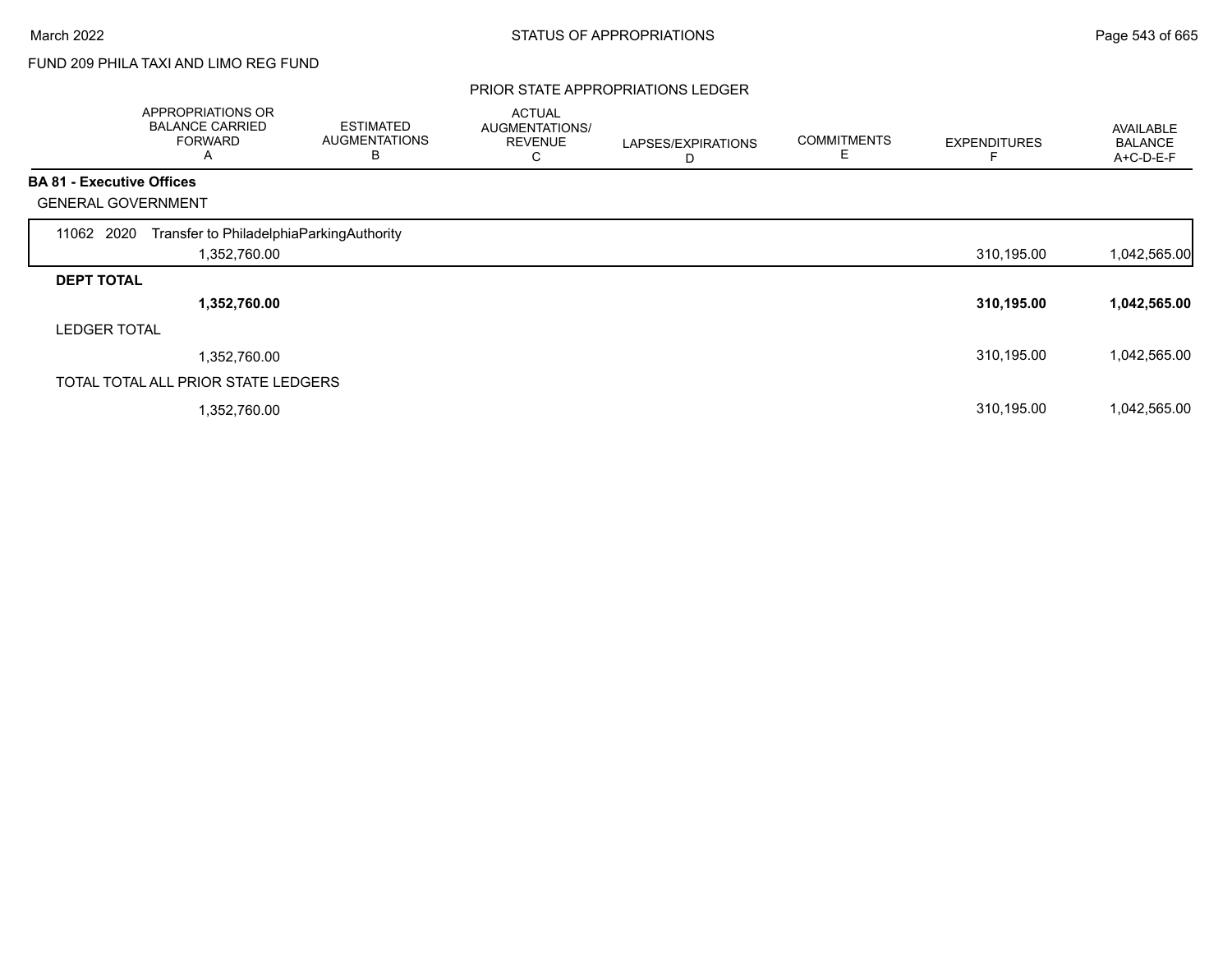# FUND 210 PHILA TAXI MEDALLION FUND

### CURRENT STATE APPROPRIATIONS LEDGER

|                                  | APPROPRIATIONS OR<br><b>BALANCE CARRIED</b><br><b>FORWARD</b><br>A | <b>ESTIMATED</b><br><b>AUGMENTATIONS</b><br>В | <b>ACTUAL</b><br><b>AUGMENTATIONS/</b><br><b>REVENUE</b><br>С | LAPSES/EXPIRATIONS<br>D | <b>COMMITMENTS</b> | <b>EXPENDITURES</b> | AVAILABLE<br><b>BALANCE</b><br>A+C-D-E-F |
|----------------------------------|--------------------------------------------------------------------|-----------------------------------------------|---------------------------------------------------------------|-------------------------|--------------------|---------------------|------------------------------------------|
| <b>BA 81 - Executive Offices</b> |                                                                    |                                               |                                                               |                         |                    |                     |                                          |
| <b>GENERAL GOVERNMENT</b>        |                                                                    |                                               |                                                               |                         |                    |                     |                                          |
| 2021<br>11063                    | Philadelphia Taxicab Medallion Program                             |                                               |                                                               |                         |                    |                     |                                          |
|                                  | 100,000.00                                                         |                                               |                                                               |                         |                    |                     | 100,000.00                               |
| <b>DEPT TOTAL</b>                |                                                                    |                                               |                                                               |                         |                    |                     |                                          |
|                                  | 100,000.00                                                         |                                               |                                                               |                         |                    |                     | 100,000.00                               |
| <b>LEDGER TOTAL</b>              |                                                                    |                                               |                                                               |                         |                    |                     |                                          |
|                                  | 100,000.00                                                         |                                               |                                                               |                         |                    |                     | 100,000.00                               |
|                                  | TOTAL TOTAL ALL CURRENT STATE LEDGERS                              |                                               |                                                               |                         |                    |                     |                                          |
|                                  | 100,000.00                                                         |                                               |                                                               |                         |                    |                     | 100,000.00                               |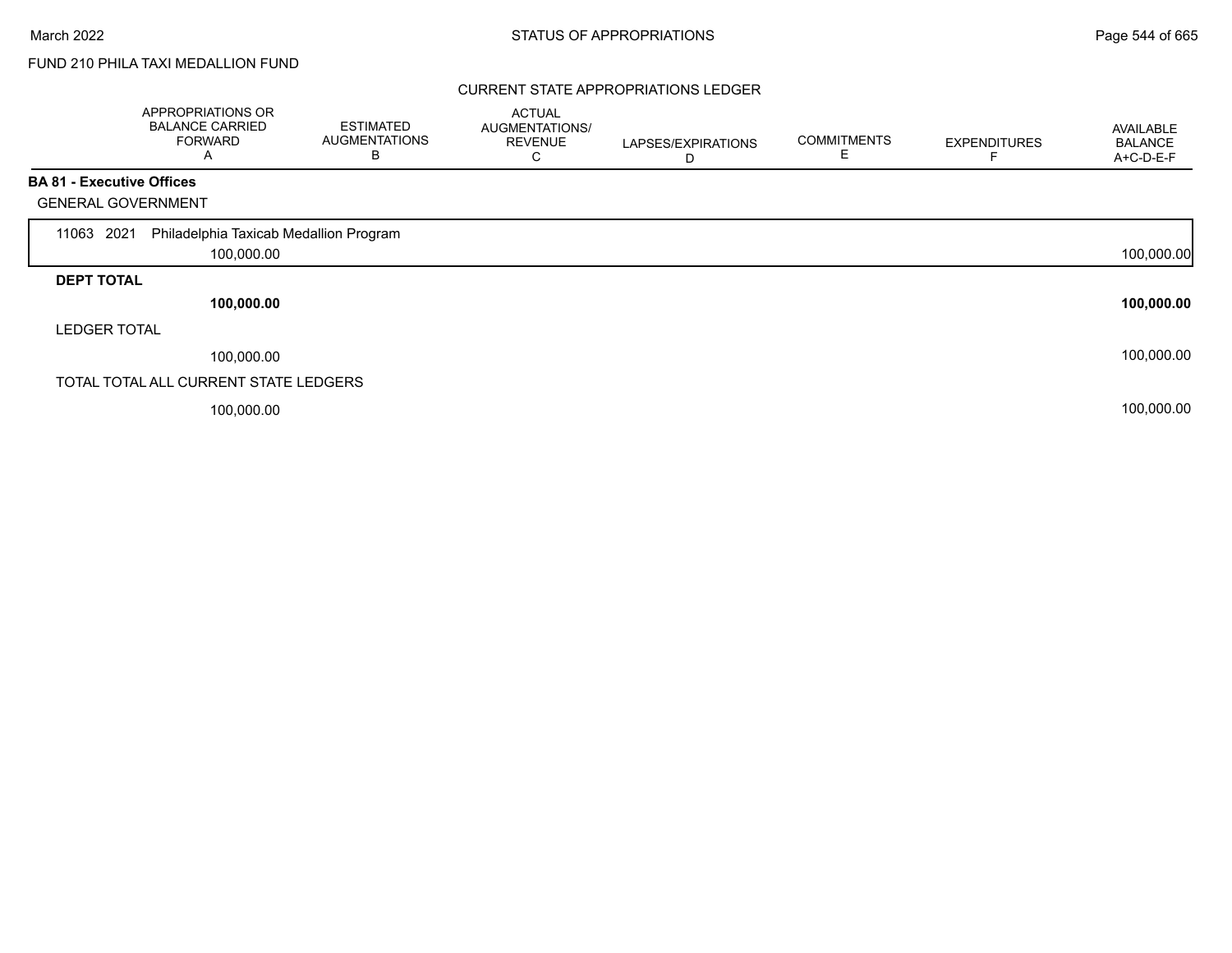Г

# FUND 210 PHILA TAXI MEDALLION FUND

#### PRIOR STATE APPROPRIATIONS LEDGER

|                                  | APPROPRIATIONS OR<br><b>BALANCE CARRIED</b><br><b>FORWARD</b><br>Α | <b>ESTIMATED</b><br><b>AUGMENTATIONS</b><br>В | <b>ACTUAL</b><br>AUGMENTATIONS/<br><b>REVENUE</b><br>С | LAPSES/EXPIRATIONS<br>D | <b>COMMITMENTS</b> | <b>EXPENDITURES</b> | <b>AVAILABLE</b><br><b>BALANCE</b><br>A+C-D-E-F |
|----------------------------------|--------------------------------------------------------------------|-----------------------------------------------|--------------------------------------------------------|-------------------------|--------------------|---------------------|-------------------------------------------------|
| <b>BA 81 - Executive Offices</b> |                                                                    |                                               |                                                        |                         |                    |                     |                                                 |
| <b>GENERAL GOVERNMENT</b>        |                                                                    |                                               |                                                        |                         |                    |                     |                                                 |
| 2020<br>11063                    | Philadelphia Taxicab Medallion Program                             |                                               |                                                        |                         |                    |                     |                                                 |
|                                  | 100,000.00                                                         |                                               |                                                        |                         |                    |                     | 100,000.00                                      |
| <b>DEPT TOTAL</b>                |                                                                    |                                               |                                                        |                         |                    |                     |                                                 |
|                                  | 100,000.00                                                         |                                               |                                                        |                         |                    |                     | 100,000.00                                      |
| <b>LEDGER TOTAL</b>              |                                                                    |                                               |                                                        |                         |                    |                     |                                                 |
|                                  | 100,000.00                                                         |                                               |                                                        |                         |                    |                     | 100,000.00                                      |
|                                  | TOTAL TOTAL ALL PRIOR STATE LEDGERS                                |                                               |                                                        |                         |                    |                     |                                                 |
|                                  | 100,000.00                                                         |                                               |                                                        |                         |                    |                     | 100,000.00                                      |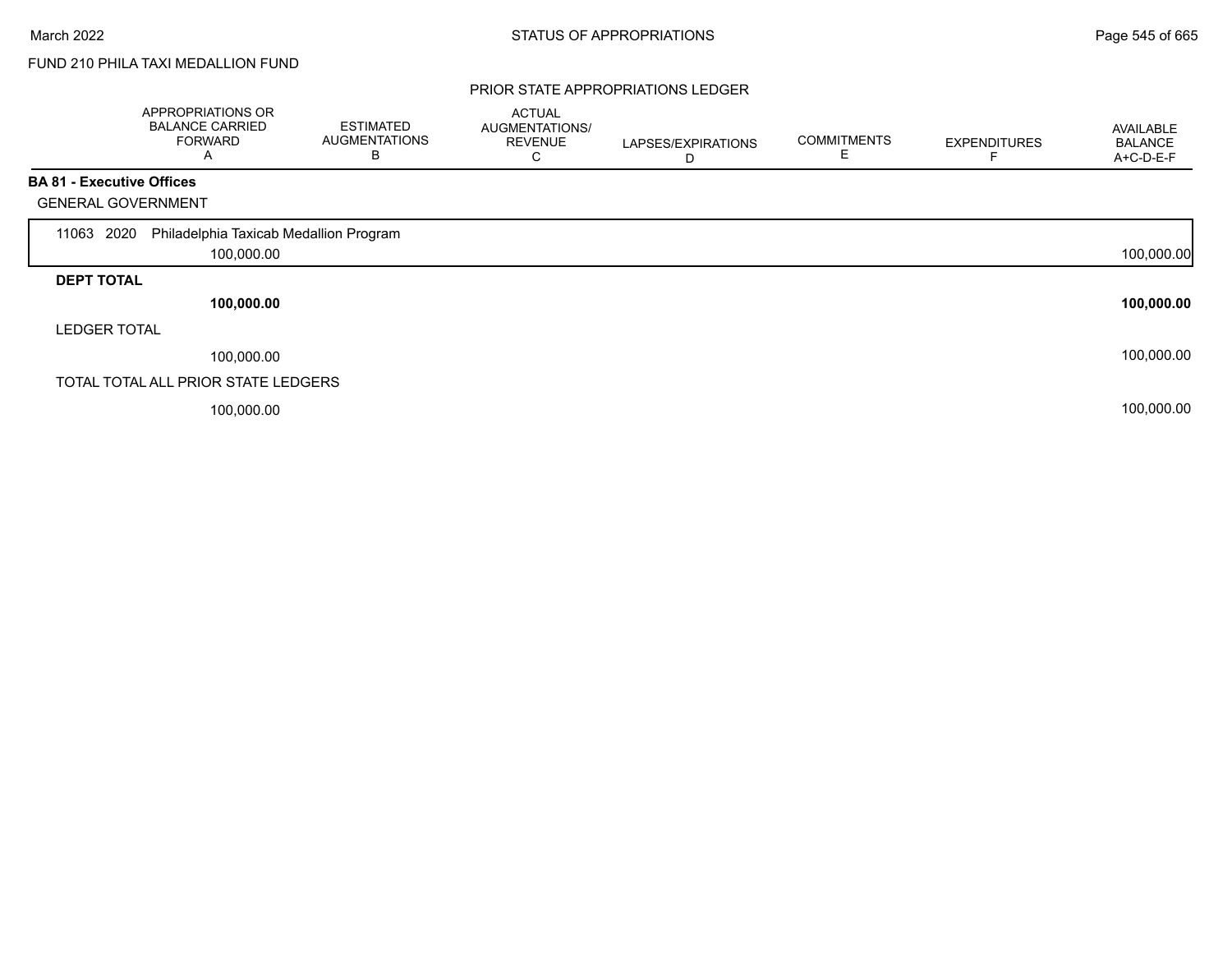|                               | APPROPRIATIONS OR<br><b>BALANCE CARRIED</b><br><b>FORWARD</b><br>Α | <b>ESTIMATED</b><br><b>AUGMENTATIONS</b><br>В | <b>ACTUAL</b><br>AUGMENTATIONS/<br><b>REVENUE</b><br>C | LAPSES/EXPIRATIONS<br>D | <b>COMMITMENTS</b><br>Е | <b>EXPENDITURES</b><br>F. | <b>AVAILABLE</b><br><b>BALANCE</b><br>$A+C-D-E-F$ |
|-------------------------------|--------------------------------------------------------------------|-----------------------------------------------|--------------------------------------------------------|-------------------------|-------------------------|---------------------------|---------------------------------------------------|
| <b>BA 78 - Transportation</b> |                                                                    |                                               |                                                        |                         |                         |                           |                                                   |
| <b>GENERAL GOVERNMENT</b>     |                                                                    |                                               |                                                        |                         |                         |                           |                                                   |
| 29408 2021                    | Multimodal Administration & Oversight                              |                                               |                                                        |                         |                         |                           |                                                   |
|                               | 4,317,000.00                                                       |                                               |                                                        |                         | 3,141.55                | 1,317,132.62              | 2,996,725.83                                      |
| <b>GRANTS AND SUBSIDIES</b>   |                                                                    |                                               |                                                        |                         |                         |                           |                                                   |
| 29403 2021                    | <b>Aviation Grants</b>                                             |                                               |                                                        |                         |                         |                           |                                                   |
|                               | 6,720,000.00                                                       |                                               |                                                        |                         |                         |                           | 6,720,000.00                                      |
| 29404<br>2021                 | Rail Freight Grants                                                |                                               |                                                        |                         |                         |                           |                                                   |
|                               | 11,197,000.00                                                      |                                               |                                                        |                         |                         |                           | 11,197,000.00                                     |
| 29405 2021                    | Passenger Rail Grants                                              |                                               |                                                        |                         |                         |                           |                                                   |
|                               | 8,959,000.00                                                       |                                               |                                                        |                         |                         |                           | 8,959,000.00                                      |
| 29406 2021                    | Ports & Waterways Grants                                           |                                               |                                                        |                         |                         |                           |                                                   |
|                               | 11,197,000.00                                                      |                                               |                                                        |                         |                         |                           | 11,197,000.00                                     |
| 29407 2021                    | <b>Bicycle &amp; Pedestrian Facilities Grants</b>                  |                                               |                                                        |                         |                         |                           |                                                   |
|                               | 2,239,000.00                                                       |                                               |                                                        |                         | 1,993,542.62            | 271.34                    | 245,186.04                                        |
| 29411 2021                    | <b>Statewide Programs Grants</b>                                   |                                               |                                                        |                         |                         |                           |                                                   |
|                               | 40,000,000.00                                                      |                                               |                                                        |                         | 12,735,172.16           | 1,704,065.34              | 25,560,762.50                                     |
| <b>DEPT TOTAL</b>             |                                                                    |                                               |                                                        |                         |                         |                           |                                                   |
|                               | 84,629,000.00                                                      |                                               |                                                        |                         | 14,731,856.33           | 3,021,469.30              | 66,875,674.37                                     |
| <b>LEDGER TOTAL</b>           |                                                                    |                                               |                                                        |                         |                         |                           |                                                   |
|                               | 84,629,000.00                                                      |                                               |                                                        |                         | 14,731,856.33           | 3,021,469.30              | 66,875,674.37                                     |
|                               | TOTAL TOTAL ALL CURRENT STATE LEDGERS                              |                                               |                                                        |                         |                         |                           |                                                   |
|                               | 84,629,000.00                                                      |                                               |                                                        |                         | 14,731,856.33           | 3,021,469.30              | 66,875,674.37                                     |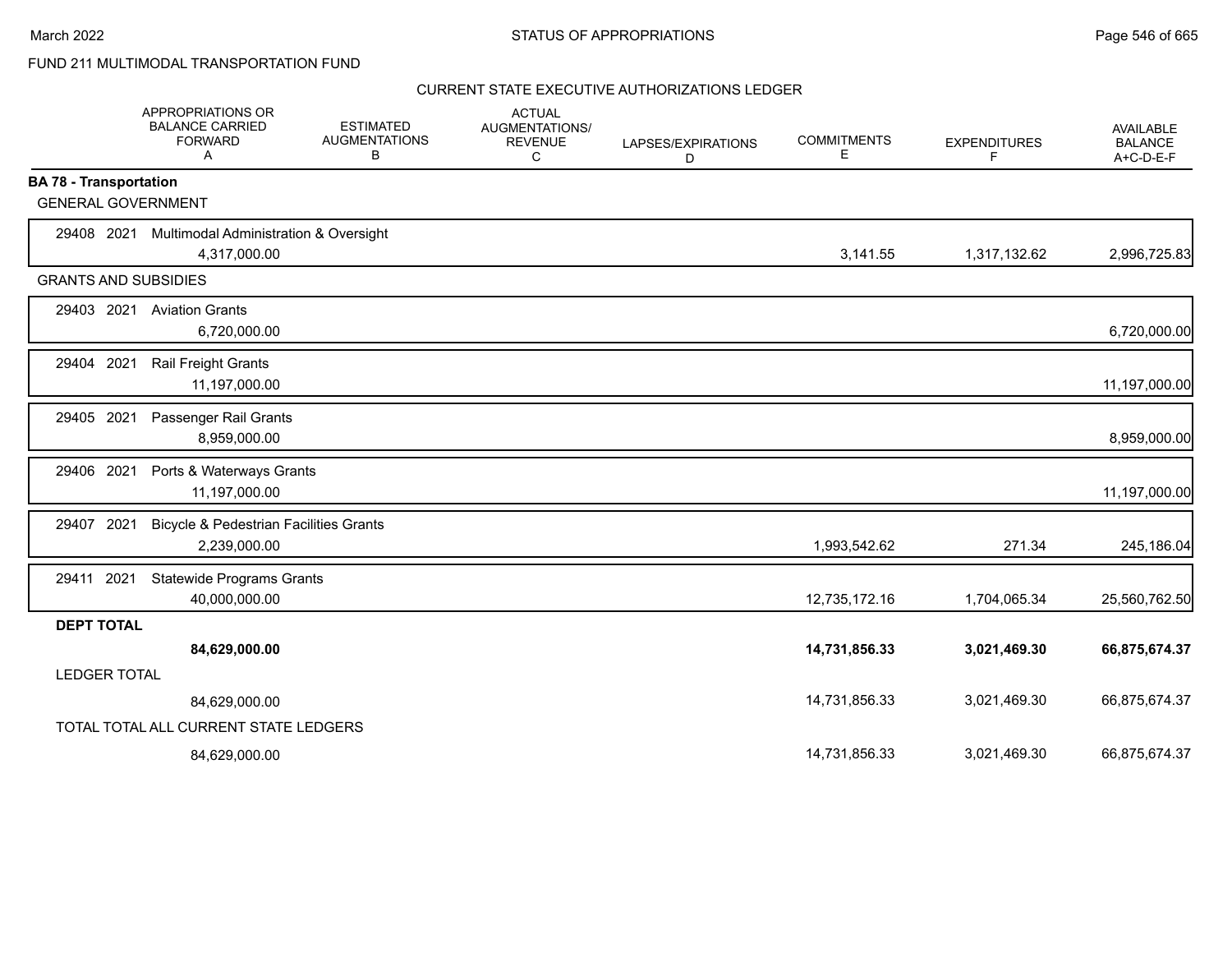#### PRIOR STATE APPROPRIATIONS LEDGER

|                               | APPROPRIATIONS OR<br><b>BALANCE CARRIED</b><br><b>FORWARD</b><br>A | <b>ESTIMATED</b><br><b>AUGMENTATIONS</b><br>B | <b>ACTUAL</b><br><b>AUGMENTATIONS/</b><br><b>REVENUE</b><br>С | LAPSES/EXPIRATIONS<br>D | <b>COMMITMENTS</b> | <b>EXPENDITURES</b> | AVAILABLE<br><b>BALANCE</b><br>A+C-D-E-F |
|-------------------------------|--------------------------------------------------------------------|-----------------------------------------------|---------------------------------------------------------------|-------------------------|--------------------|---------------------|------------------------------------------|
| <b>BA 78 - Transportation</b> |                                                                    |                                               |                                                               |                         |                    |                     |                                          |
| <b>GENERAL GOVERNMENT</b>     |                                                                    |                                               |                                                               |                         |                    |                     |                                          |
| 2019<br>11100                 | PennPORTS-PRPA Debt Service<br>80,668.72                           |                                               |                                                               |                         |                    |                     | 80,668.72                                |
| 2020<br>11100                 | PennPORTS-PRPA Debt Service<br>4,240,418.66                        |                                               |                                                               |                         |                    |                     | 4,240,418.66                             |
| <b>DEPT TOTAL</b>             |                                                                    |                                               |                                                               |                         |                    |                     |                                          |
|                               | 4,321,087.38                                                       |                                               |                                                               |                         |                    |                     | 4,321,087.38                             |
| <b>LEDGER TOTAL</b>           |                                                                    |                                               |                                                               |                         |                    |                     |                                          |
|                               | 4,321,087.38                                                       |                                               |                                                               |                         |                    |                     | 4,321,087.38                             |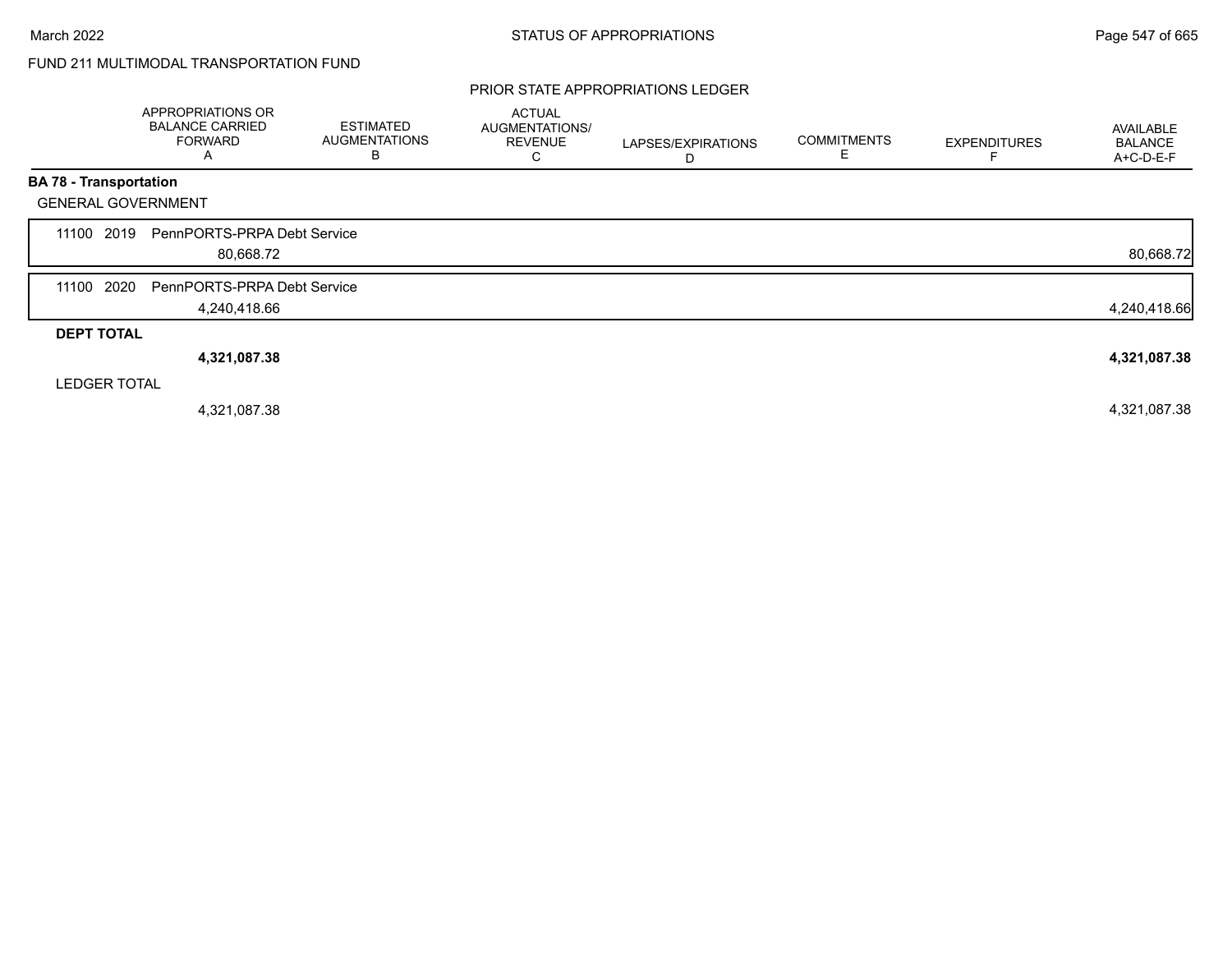|                               | APPROPRIATIONS OR<br><b>BALANCE CARRIED</b><br><b>FORWARD</b><br>$\mathsf{A}$ | <b>ESTIMATED</b><br><b>AUGMENTATIONS</b><br>В | <b>ACTUAL</b><br>AUGMENTATIONS/<br><b>REVENUE</b><br>C | LAPSES/EXPIRATIONS<br>D | <b>COMMITMENTS</b><br>Е | <b>EXPENDITURES</b><br>F | AVAILABLE<br><b>BALANCE</b><br>A+C-D-E-F |
|-------------------------------|-------------------------------------------------------------------------------|-----------------------------------------------|--------------------------------------------------------|-------------------------|-------------------------|--------------------------|------------------------------------------|
| <b>BA 78 - Transportation</b> |                                                                               |                                               |                                                        |                         |                         |                          |                                          |
| <b>GENERAL GOVERNMENT</b>     |                                                                               |                                               |                                                        |                         |                         |                          |                                          |
|                               | 29408 2014 Multimodal Administration & Oversight<br>135,576.72                |                                               |                                                        |                         | 85,323.67               | 50,253.05                |                                          |
|                               | 29408 2015 Multimodal Administration & Oversight<br>49,963.16                 |                                               |                                                        |                         |                         | 17,825.78                | 32,137.38                                |
|                               | 29408 2016 Multimodal Administration & Oversight<br>48,494.45                 |                                               |                                                        |                         |                         | 48,494.45                |                                          |
|                               | 29408 2017 Multimodal Administration & Oversight<br>1,175,283.31              |                                               |                                                        |                         | 289,182.15              | 573,399.69               | 312,701.47                               |
|                               | 29408 2018 Multimodal Administration & Oversight<br>982,975.33                |                                               |                                                        |                         |                         | $-151.48$                | 983,126.81                               |
|                               | 29408 2019 Multimodal Administration & Oversight<br>621,684.69                |                                               |                                                        |                         | 62,714.33               | 66,035.96                | 492,934.40                               |
|                               | 29408 2020 Multimodal Administration & Oversight<br>1,670,386.48              |                                               |                                                        |                         | 414,122.05              | 645,348.39               | 610,916.04                               |
| <b>GRANTS AND SUBSIDIES</b>   |                                                                               |                                               |                                                        |                         |                         |                          |                                          |
|                               | 29403 2014 Aviation Grants<br>146,205.45                                      |                                               |                                                        |                         | 146,205.45              |                          |                                          |
|                               | 29403 2015 Aviation Grants<br>95,251.35                                       |                                               |                                                        |                         | 60,687.79               | 34,563.56                |                                          |
|                               | 29403 2016 Aviation Grants<br>1,448,411.47                                    |                                               |                                                        |                         | 1,257,074.30            | 191,337.17               |                                          |
|                               | 29403 2017 Aviation Grants<br>538,147.21                                      |                                               |                                                        |                         | 263,159.16              | 274,988.05               |                                          |
|                               | 29403 2018 Aviation Grants<br>3,068,086.00                                    |                                               |                                                        |                         | 810,563.70              | 2,257,522.30             |                                          |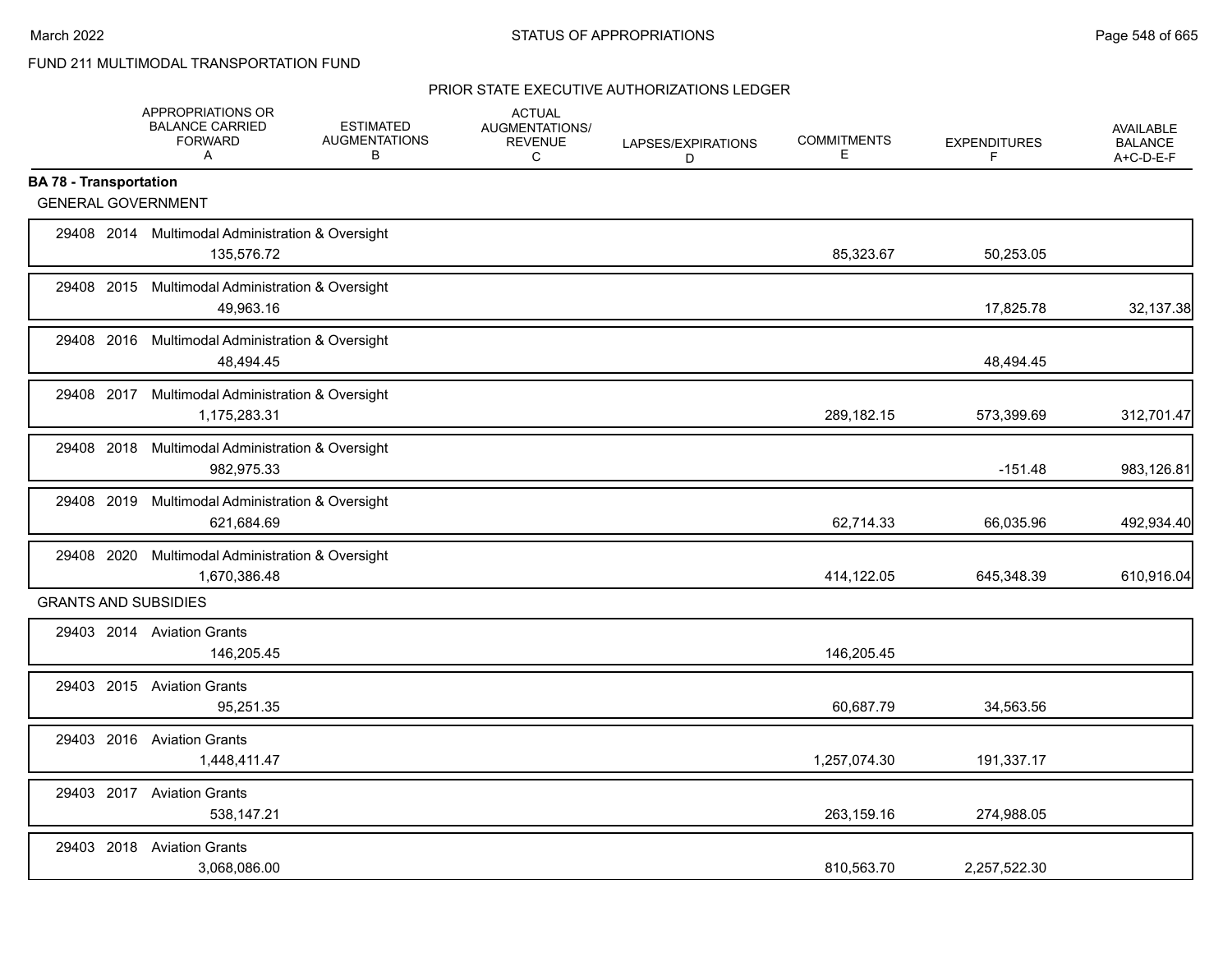|            |      | APPROPRIATIONS OR<br><b>BALANCE CARRIED</b><br><b>FORWARD</b><br>Α | <b>ESTIMATED</b><br><b>AUGMENTATIONS</b><br>B | <b>ACTUAL</b><br>AUGMENTATIONS/<br><b>REVENUE</b><br>C | LAPSES/EXPIRATIONS<br>D | <b>COMMITMENTS</b><br>Ε | <b>EXPENDITURES</b><br>F | AVAILABLE<br><b>BALANCE</b><br>A+C-D-E-F |
|------------|------|--------------------------------------------------------------------|-----------------------------------------------|--------------------------------------------------------|-------------------------|-------------------------|--------------------------|------------------------------------------|
|            |      | 29403 2019 Aviation Grants<br>3,254,131.67                         |                                               |                                                        |                         | 1,584,705.88            | 335,101.11               | 1,334,324.68                             |
| 29403 2020 |      | <b>Aviation Grants</b><br>6,322,961.82                             |                                               |                                                        |                         | 1,942.31                | 3,011.01                 | 6,318,008.50                             |
| 29404 2014 |      | <b>Rail Freight Grants</b><br>3,007,811.87                         |                                               |                                                        |                         | 1,276,730.87            | 1,731,081.00             |                                          |
|            |      | 29404 2015 Rail Freight Grants<br>3,568,889.85                     |                                               |                                                        |                         | 2,740,261.35            | 828,628.50               |                                          |
|            |      | 29404 2016 Rail Freight Grants<br>7,294,478.68                     |                                               |                                                        |                         | 4,131,538.24            | 3,154,312.47             | 8,627.97                                 |
|            |      | 29404 2017 Rail Freight Grants<br>7,837,444.00                     |                                               |                                                        |                         | 5,745,507.00            | 2,091,937.00             |                                          |
|            |      | 29404 2018 Rail Freight Grants<br>9,636,207.00                     |                                               |                                                        |                         | 8,191,804.49            | 599,300.00               | 845,102.51                               |
|            |      | 29404 2019 Rail Freight Grants<br>10,243,273.00                    |                                               |                                                        |                         | 5,550,883.00            | 73,235.77                | 4,619,154.23                             |
| 29404      | 2020 | <b>Rail Freight Grants</b><br>10,775,000.00                        |                                               |                                                        |                         |                         |                          | 10,775,000.00                            |
| 29404 2013 |      | <b>Rail Freight Grants</b><br>240,822.73                           |                                               |                                                        |                         | 69,872.00               | 170,950.73               |                                          |
| 29405 2020 |      | Passenger Rail Grants<br>4,029,653.95                              |                                               |                                                        |                         |                         | 4,029,653.95             |                                          |
| 29406 2015 |      | Ports & Waterways Grants<br>400,000.00                             |                                               |                                                        |                         |                         | 400,000.00               |                                          |
|            |      | 29406 2016 Ports & Waterways Grants<br>5,600.00                    |                                               |                                                        |                         |                         | 5,600.00                 |                                          |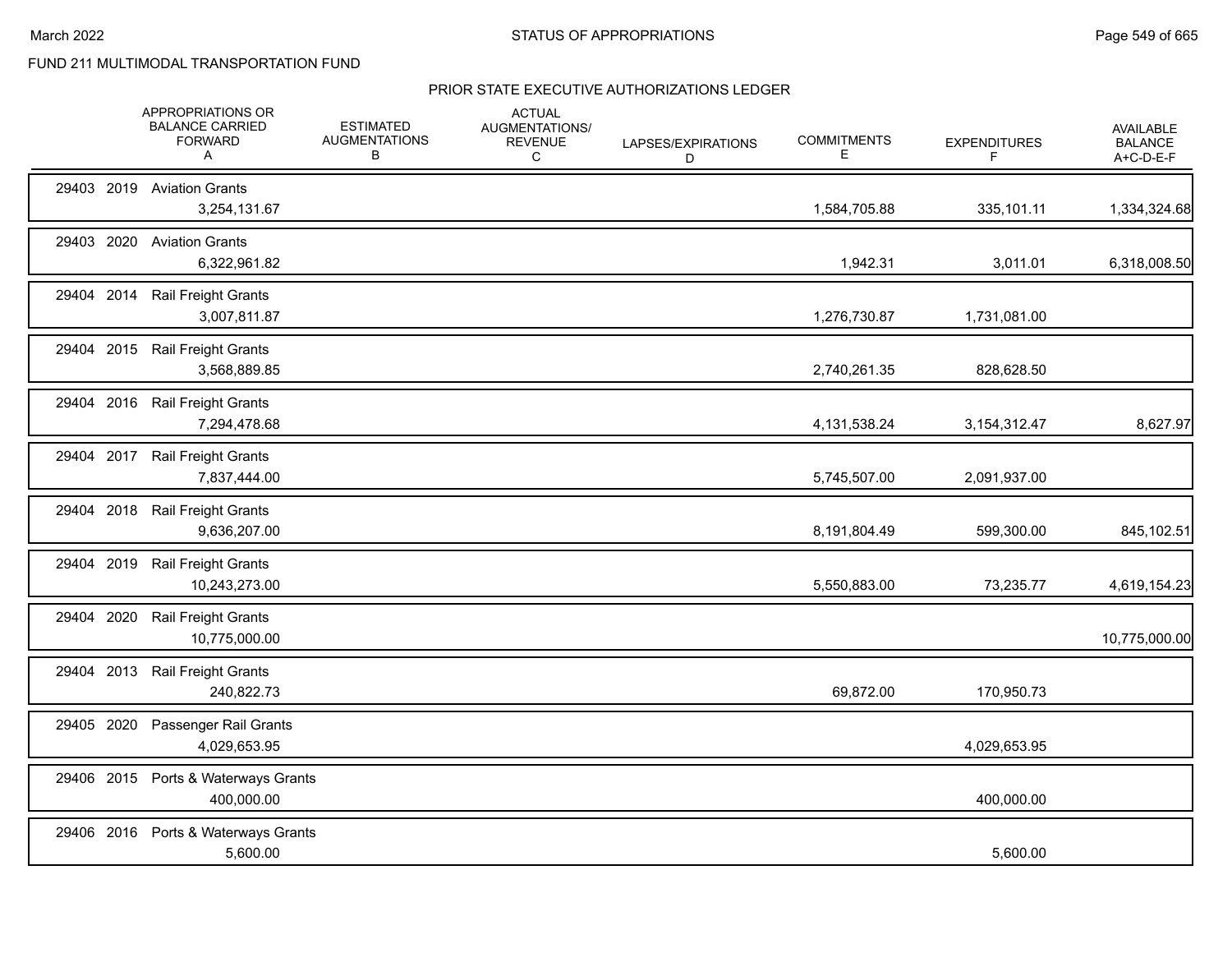|            | APPROPRIATIONS OR<br><b>BALANCE CARRIED</b><br><b>FORWARD</b><br>A | <b>ESTIMATED</b><br><b>AUGMENTATIONS</b><br>в | <b>ACTUAL</b><br>AUGMENTATIONS/<br><b>REVENUE</b><br>С | LAPSES/EXPIRATIONS<br>D | <b>COMMITMENTS</b><br>Е | <b>EXPENDITURES</b><br>F | <b>AVAILABLE</b><br><b>BALANCE</b><br>A+C-D-E-F |
|------------|--------------------------------------------------------------------|-----------------------------------------------|--------------------------------------------------------|-------------------------|-------------------------|--------------------------|-------------------------------------------------|
|            | 29406 2018 Ports & Waterways Grants<br>2,121,031.98                |                                               |                                                        |                         | 1,500,000.00            | 621,031.98               |                                                 |
|            | 29406 2019 Ports & Waterways Grants<br>3,933,191.20                |                                               |                                                        |                         | 723,014.79              | 2,979,242.46             | 230,933.95                                      |
| 29406 2020 | Ports & Waterways Grants<br>10,775,000.00                          |                                               |                                                        |                         | 637,200.00              | 7,488,210.63             | 2,649,589.37                                    |
| 29407 2014 | <b>Bicycle &amp; Pedestrian Facilities Grants</b><br>489,602.60    |                                               |                                                        |                         | 215,062.96              | 274,539.64               |                                                 |
| 29407 2015 | <b>Bicycle &amp; Pedestrian Facilities Grants</b><br>961,378.39    |                                               |                                                        |                         | 10,000.00               |                          | 951,378.39                                      |
| 29407 2016 | <b>Bicycle &amp; Pedestrian Facilities Grants</b><br>365,608.07    |                                               |                                                        |                         | 33,660.89               | 166,324.70               | 165,622.48                                      |
| 29407 2017 | <b>Bicycle &amp; Pedestrian Facilities Grants</b><br>1,304,155.05  |                                               |                                                        |                         | 131,351.37              | 475,061.78               | 697,741.90                                      |
| 29407 2018 | <b>Bicycle &amp; Pedestrian Facilities Grants</b><br>1,817,645.17  |                                               |                                                        |                         | 74,020.64               | 1,410,559.08             | 333,065.45                                      |
| 29407 2019 | <b>Bicycle &amp; Pedestrian Facilities Grants</b><br>2,170,968.47  |                                               |                                                        |                         | 812,799.12              | 437,497.26               | 920,672.09                                      |
| 29407 2020 | <b>Bicycle &amp; Pedestrian Facilities Grants</b><br>2,155,000.00  |                                               |                                                        |                         | 1,156,451.68            | 77,353.46                | 921,194.86                                      |
| 29407 2013 | <b>Bicycle &amp; Pedestrian Facilities Grants</b><br>280,691.30    |                                               |                                                        |                         |                         | 142,234.38               | 138,456.92                                      |
| 29411 2014 | <b>Statewide Programs Grants</b><br>7,948,062.21                   |                                               |                                                        |                         | 6,141,082.36            | 1,741,699.85             | 65,280.00                                       |
| 29411 2015 | <b>Statewide Programs Grants</b><br>14,299,063.34                  |                                               |                                                        |                         | 9,883,161.68            | 4,268,026.15             | 147,875.51                                      |
|            |                                                                    |                                               |                                                        |                         |                         |                          |                                                 |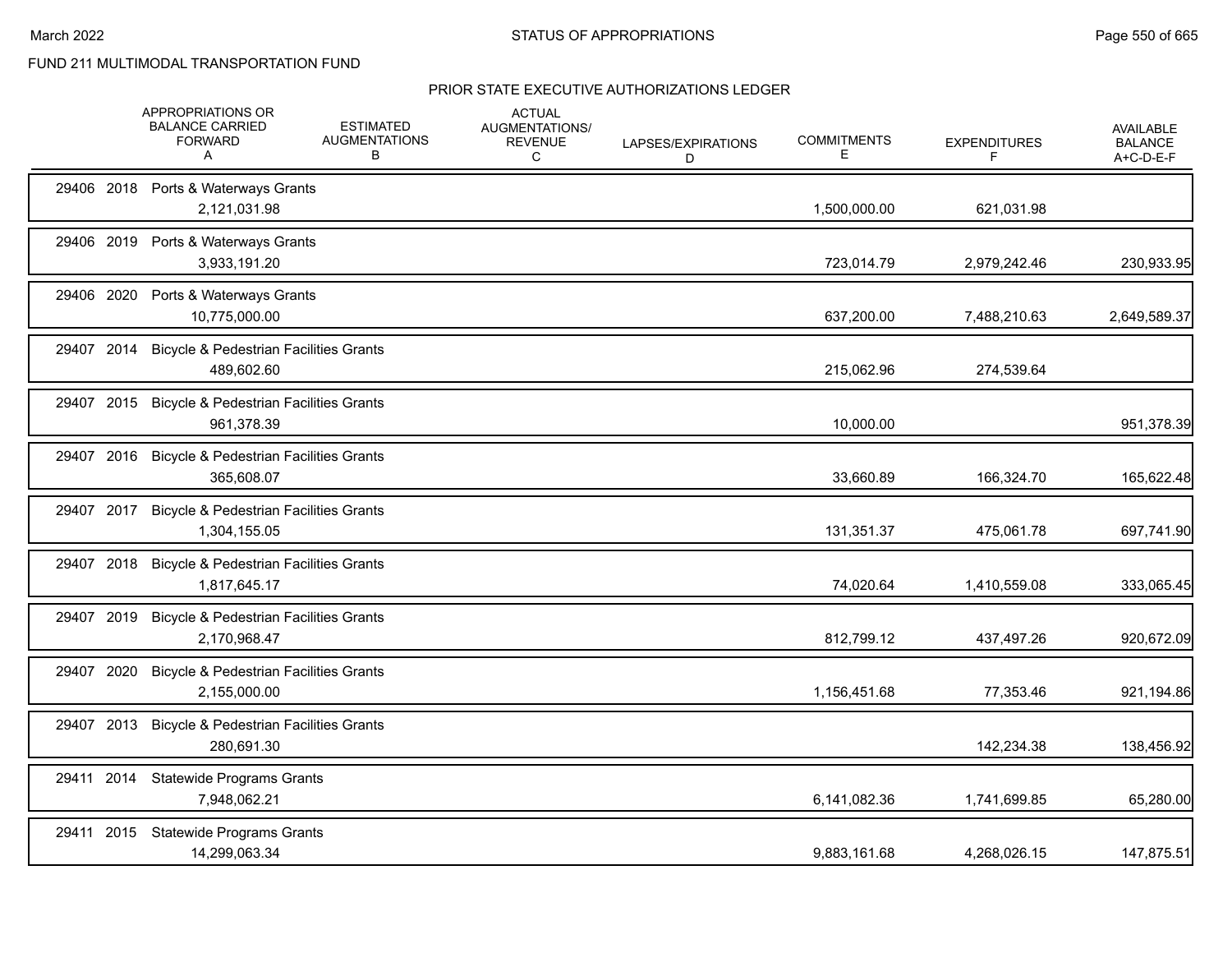|                     | <b>APPROPRIATIONS OR</b><br><b>BALANCE CARRIED</b><br><b>FORWARD</b> | <b>ESTIMATED</b><br><b>AUGMENTATIONS</b><br>В | <b>ACTUAL</b><br>AUGMENTATIONS/<br><b>REVENUE</b><br>C | LAPSES/EXPIRATIONS<br>D | <b>COMMITMENTS</b><br>E. | <b>EXPENDITURES</b><br>F | <b>AVAILABLE</b><br><b>BALANCE</b><br>A+C-D-E-F |
|---------------------|----------------------------------------------------------------------|-----------------------------------------------|--------------------------------------------------------|-------------------------|--------------------------|--------------------------|-------------------------------------------------|
| 2016<br>29411       | <b>Statewide Programs Grants</b><br>21,100,919.00                    |                                               |                                                        |                         | 17,037,591.99            | 2,757,837.70             | 1,305,489.31                                    |
| 29411 2017          | <b>Statewide Programs Grants</b><br>29,042,577.46                    |                                               |                                                        |                         | 18,782,741.35            | 3,158,210.41             | 7,101,625.70                                    |
| 2018<br>29411       | <b>Statewide Programs Grants</b><br>32,303,803.95                    |                                               |                                                        |                         | 16,980,222.37            | 3,308,794.78             | 12,014,786.80                                   |
| 2019<br>29411       | <b>Statewide Programs Grants</b><br>39,785,843.60                    |                                               |                                                        |                         | 22,228,864.44            | 2,881,887.15             | 14,675,092.01                                   |
| 2020<br>29411       | <b>Statewide Programs Grants</b><br>40,044,099.89                    |                                               |                                                        |                         | 35,358,793.00            | 1,006.95                 | 4,684,299.94                                    |
| <b>DEPT TOTAL</b>   | 287,495,381.87                                                       |                                               |                                                        |                         | 164,388,296.38           | 49,771,946.82            | 73,335,138.67                                   |
| <b>LEDGER TOTAL</b> |                                                                      |                                               |                                                        |                         |                          |                          |                                                 |
|                     | 287,495,381.87                                                       |                                               |                                                        |                         | 164,388,296.38           | 49,771,946.82            | 73,335,138.67                                   |
|                     | TOTAL TOTAL ALL PRIOR STATE LEDGERS                                  |                                               |                                                        |                         |                          |                          |                                                 |
|                     | 291,816,469.25                                                       |                                               |                                                        |                         | 164,388,296.38           | 49,771,946.82            | 77,656,226.05                                   |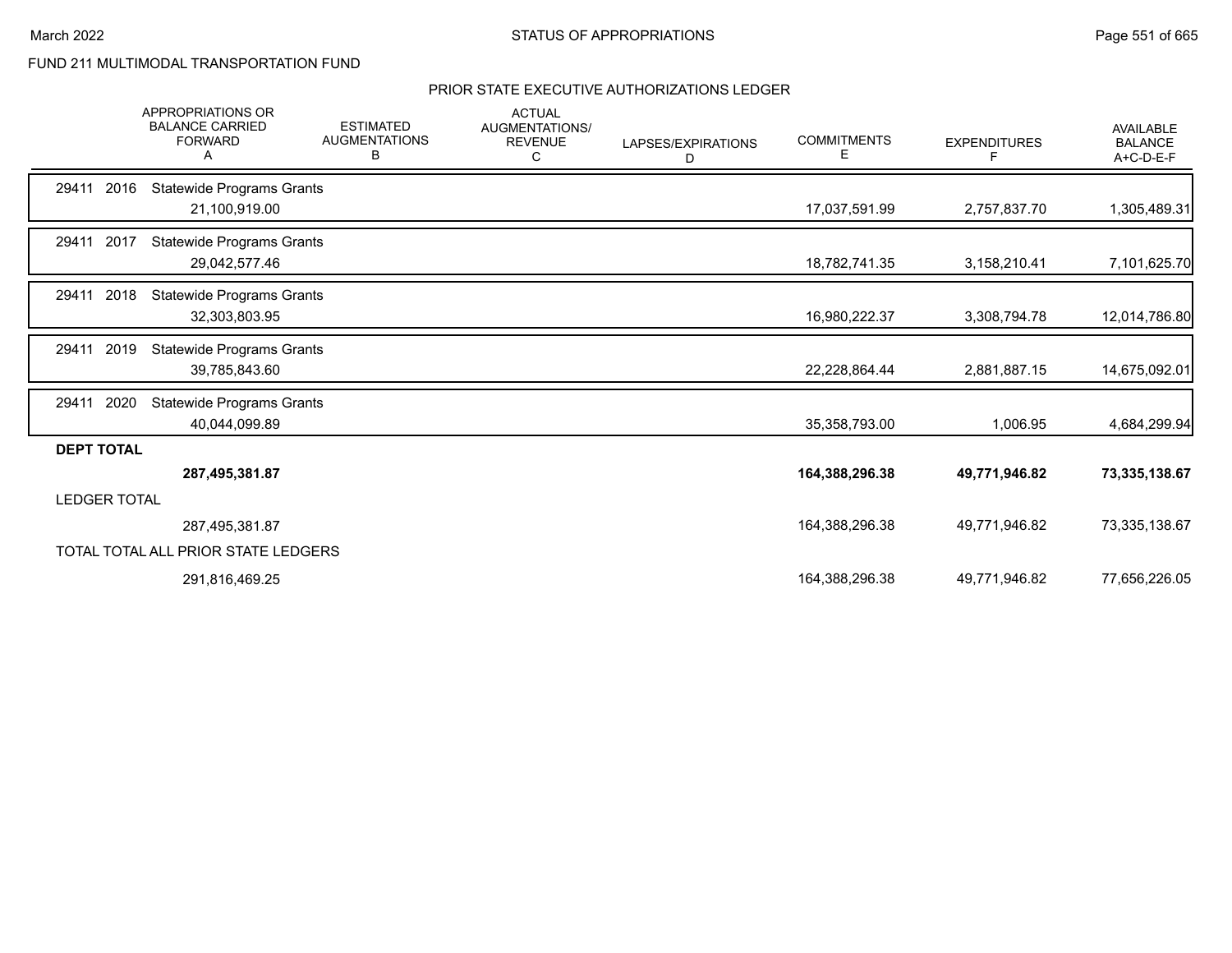# FUND 212 CITY REVITALIZATION & IMPROVEMENT

#### RESTRICTED RECEIPTS LEDGER

|                             | <b>APPROPRIATIONS OR</b><br><b>BALANCE CARRIED</b><br><b>FORWARD</b><br>Α | <b>ESTIMATED</b><br><b>AUGMENTATIONS</b><br>В | <b>ACTUAL</b><br>AUGMENTATIONS/<br><b>REVENUE</b><br>C | LAPSES/EXPIRATIONS<br>D | <b>COMMITMENTS</b><br>E | <b>EXPENDITURES</b><br>F. | <b>AVAILABLE</b><br><b>BALANCE</b><br>A+C-D-E-F |
|-----------------------------|---------------------------------------------------------------------------|-----------------------------------------------|--------------------------------------------------------|-------------------------|-------------------------|---------------------------|-------------------------------------------------|
| BA 73 - Treasury            |                                                                           |                                               |                                                        |                         |                         |                           |                                                 |
| <b>GRANTS AND SUBSIDIES</b> |                                                                           |                                               |                                                        |                         |                         |                           |                                                 |
| 40234 2021                  | CRIZ-Bethlehem                                                            |                                               |                                                        |                         |                         |                           |                                                 |
|                             |                                                                           |                                               | 488,992.53                                             |                         |                         | 488,992.53                |                                                 |
| 40235 2021                  | <b>CRIZ-Lancaster</b>                                                     |                                               |                                                        |                         |                         |                           |                                                 |
|                             |                                                                           |                                               | 7,597,543.30                                           |                         |                         | 7,597,543.30              |                                                 |
| 40239 2021                  | <b>CRIZ-Local Share Bethlehem</b>                                         |                                               |                                                        |                         |                         |                           |                                                 |
|                             |                                                                           |                                               | 54,440.00                                              |                         |                         | 54,440.00                 |                                                 |
| 40240 2021                  | <b>CRIZ-Local Share Lancaster</b>                                         |                                               |                                                        |                         |                         |                           |                                                 |
|                             |                                                                           |                                               | 236,077.12                                             |                         |                         | 236,077.12                |                                                 |
| 40243 2021                  | CRIZ - Tamaqua                                                            |                                               |                                                        |                         |                         |                           |                                                 |
|                             |                                                                           |                                               | 581,156.17                                             |                         |                         | 581,156.17                |                                                 |
| 40244 2021                  | CRIZ - Local Share - Tamaqua                                              |                                               |                                                        |                         |                         |                           |                                                 |
|                             |                                                                           |                                               | 27,405.22                                              |                         |                         | 27,405.22                 |                                                 |
| <b>DEPT TOTAL</b>           |                                                                           |                                               |                                                        |                         |                         |                           |                                                 |
|                             |                                                                           |                                               | 8,985,614.34                                           |                         |                         | 8,985,614.34              |                                                 |
| <b>LEDGER TOTAL</b>         |                                                                           |                                               |                                                        |                         |                         |                           |                                                 |
|                             |                                                                           |                                               | 8,985,614.34                                           |                         |                         | 8,985,614.34              |                                                 |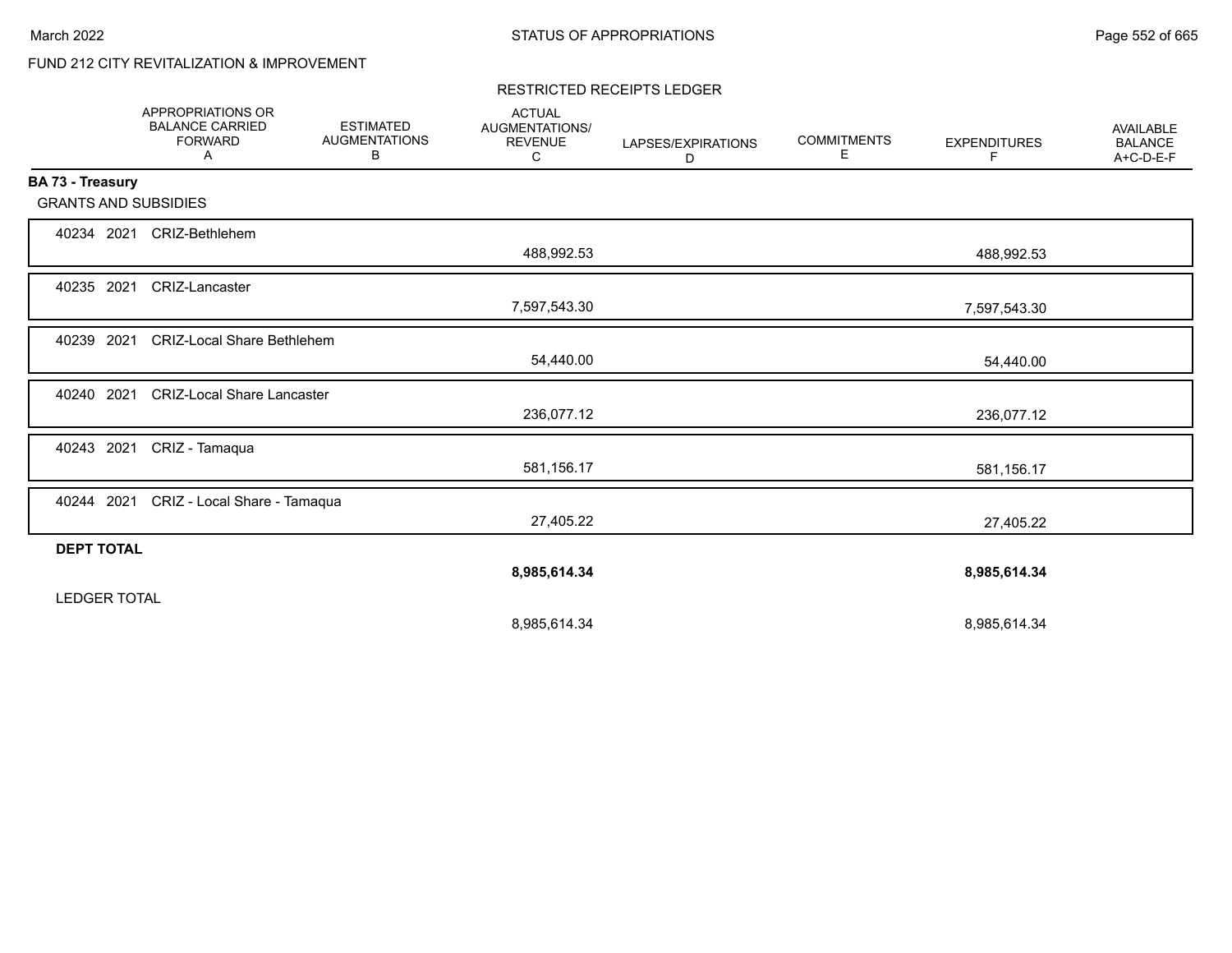# FUND 213 LOCAL CIGARETTE TAX FUND

#### RESTRICTED RECEIPTS LEDGER

|                             | APPROPRIATIONS OR<br><b>BALANCE CARRIED</b><br>FORWARD<br>A | <b>ESTIMATED</b><br><b>AUGMENTATIONS</b><br>в | <b>ACTUAL</b><br><b>AUGMENTATIONS/</b><br><b>REVENUE</b><br>С | LAPSES/EXPIRATIONS<br>D | <b>COMMITMENTS</b> | <b>EXPENDITURES</b> | AVAILABLE<br><b>BALANCE</b><br>A+C-D-E-F |
|-----------------------------|-------------------------------------------------------------|-----------------------------------------------|---------------------------------------------------------------|-------------------------|--------------------|---------------------|------------------------------------------|
| <b>BA 73 - Treasury</b>     |                                                             |                                               |                                                               |                         |                    |                     |                                          |
| <b>GRANTS AND SUBSIDIES</b> |                                                             |                                               |                                                               |                         |                    |                     |                                          |
| 2021<br>40236               | DistributionPhiladelphiaSchoolDistrict                      |                                               |                                                               |                         |                    |                     |                                          |
|                             | 2,796,487.01                                                |                                               | 48,347,271.17                                                 |                         |                    | 48,917,106.98       | 2,226,651.20                             |
| <b>DEPT TOTAL</b>           |                                                             |                                               |                                                               |                         |                    |                     |                                          |
|                             | 2,796,487.01                                                |                                               | 48,347,271.17                                                 |                         |                    | 48,917,106.98       | 2,226,651.20                             |
| <b>LEDGER TOTAL</b>         |                                                             |                                               |                                                               |                         |                    |                     |                                          |
|                             | 2,796,487.01                                                |                                               | 48.347.271.17                                                 |                         |                    | 48,917,106.98       | 2,226,651.20                             |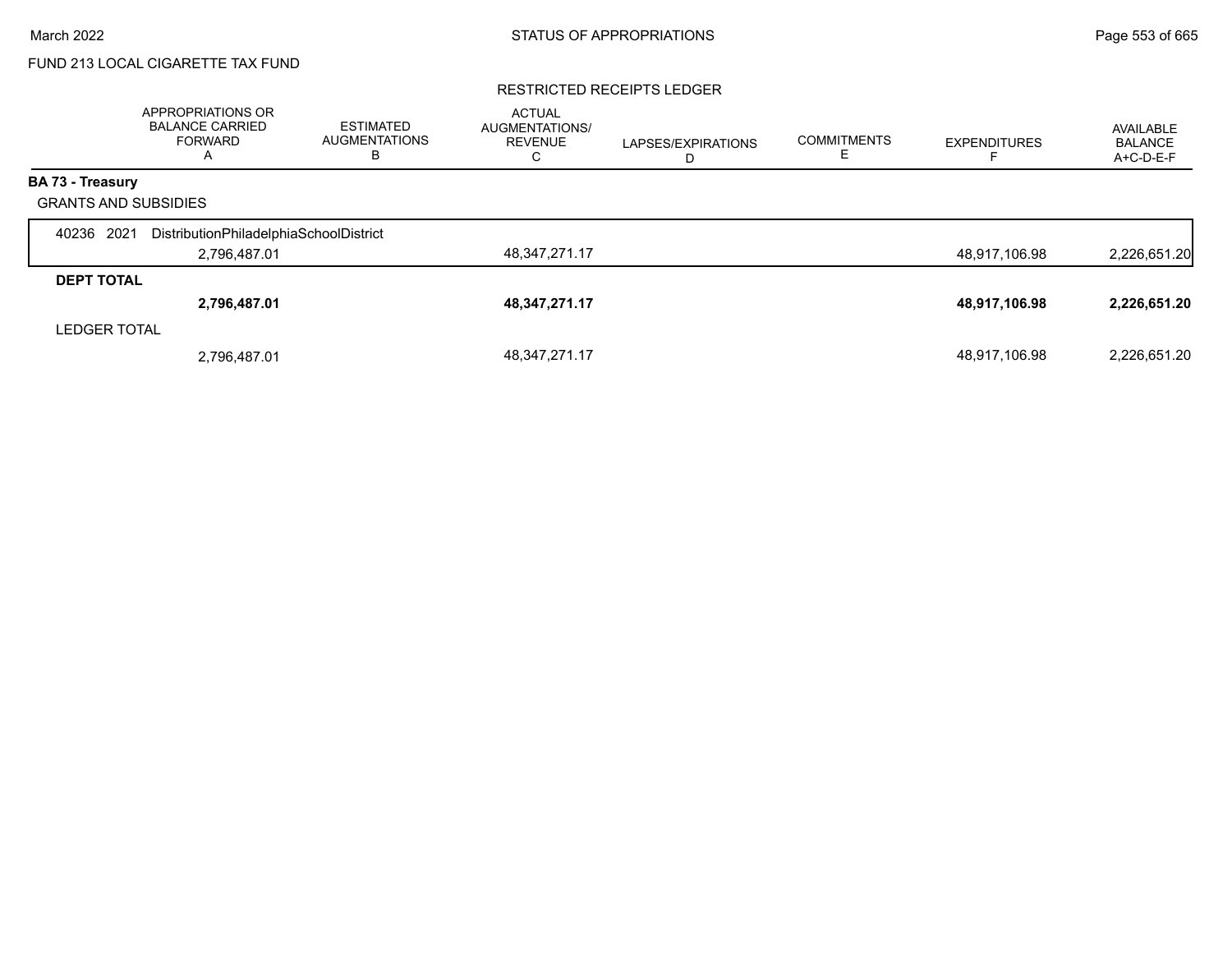## FUND 215 MONETARY PENALTY ENDOWMNTS TRST FND

#### CURRENT STATE EXECUTIVE AUTHORIZATIONS - RESTRICTED LEDGER

|                                  | APPROPRIATIONS OR<br><b>BALANCE CARRIED</b><br><b>FORWARD</b><br>A | <b>ESTIMATED</b><br><b>AUGMENTATIONS</b><br>B | <b>ACTUAL</b><br>AUGMENTATIONS/<br><b>REVENUE</b><br>С | LAPSES/EXPIRATIONS<br>D | <b>COMMITMENTS</b><br>E. | <b>EXPENDITURES</b> | <b>AVAILABLE</b><br><b>BALANCE</b><br>A+C-D-E-F |
|----------------------------------|--------------------------------------------------------------------|-----------------------------------------------|--------------------------------------------------------|-------------------------|--------------------------|---------------------|-------------------------------------------------|
| <b>BA 81 - Executive Offices</b> |                                                                    |                                               |                                                        |                         |                          |                     |                                                 |
|                                  | <b>GRANTS AND SUBSIDIES</b>                                        |                                               |                                                        |                         |                          |                     |                                                 |
| 2021<br>26420                    | NCAA Penn State Settlement                                         |                                               |                                                        |                         |                          |                     |                                                 |
|                                  |                                                                    | 4,800,000.00                                  | 4,800,000.00                                           |                         | 2,479,592.64             | 1,076,635.20        | 1,243,772.16                                    |
| <b>DEPT TOTAL</b>                |                                                                    |                                               |                                                        |                         |                          |                     |                                                 |
|                                  |                                                                    | 4,800,000.00                                  | 4,800,000.00                                           |                         | 2,479,592.64             | 1,076,635.20        | 1,243,772.16                                    |
| <b>LEDGER TOTAL</b>              |                                                                    |                                               |                                                        |                         |                          |                     |                                                 |
|                                  |                                                                    | 4,800,000.00                                  | 4,800,000.00                                           |                         | 2,479,592.64             | 1,076,635.20        | 1,243,772.16                                    |
|                                  | TOTAL TOTAL ALL CURRENT STATE LEDGERS                              |                                               |                                                        |                         |                          |                     |                                                 |
|                                  |                                                                    | 4,800,000.00                                  | 4,800,000.00                                           |                         | 2,479,592.64             | 1,076,635.20        | 1,243,772.16                                    |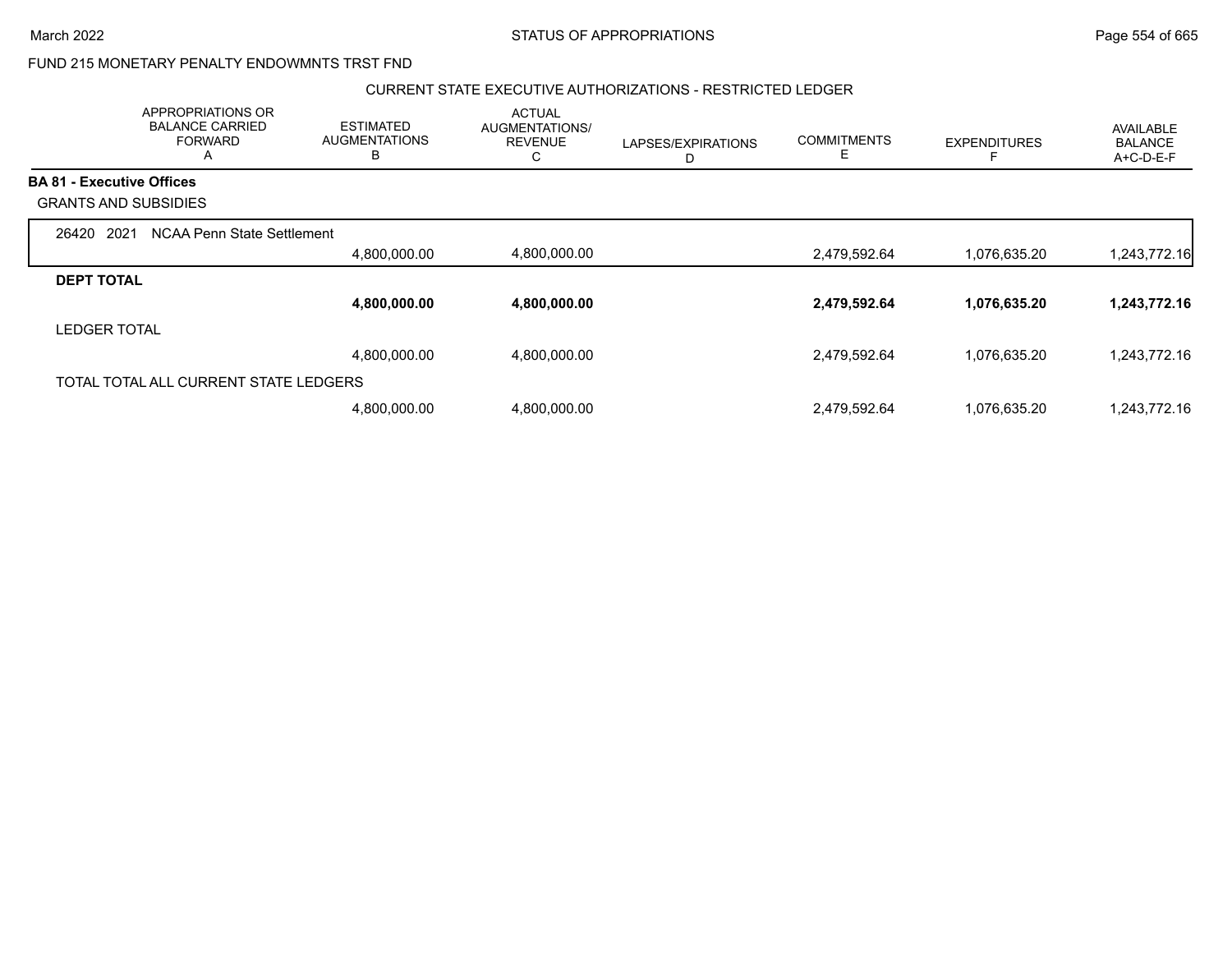### FUND 215 MONETARY PENALTY ENDOWMNTS TRST FND

#### PRIOR STATE EXECUTIVE AUTHORIZATIONS - RESTRICTED LEDGER

|                   | APPROPRIATIONS OR<br><b>BALANCE CARRIED</b><br><b>FORWARD</b><br>Α | <b>ESTIMATED</b><br><b>AUGMENTATIONS</b><br>В | <b>ACTUAL</b><br>AUGMENTATIONS/<br><b>REVENUE</b><br>С | LAPSES/EXPIRATIONS<br>D | <b>COMMITMENTS</b><br>E | <b>EXPENDITURES</b> | AVAILABLE<br><b>BALANCE</b><br>A+C-D-E-F |
|-------------------|--------------------------------------------------------------------|-----------------------------------------------|--------------------------------------------------------|-------------------------|-------------------------|---------------------|------------------------------------------|
|                   | <b>BA 81 - Executive Offices</b>                                   |                                               |                                                        |                         |                         |                     |                                          |
|                   | <b>GRANTS AND SUBSIDIES</b>                                        |                                               |                                                        |                         |                         |                     |                                          |
| 26420             | <b>NCAA Penn State Settlement</b><br>2019<br>130,051.18            |                                               |                                                        |                         |                         |                     | 130,051.18                               |
| 26420             | 2020<br>NCAA Penn State Settlement<br>3,159,566.45                 |                                               | -2,567,633.69                                          |                         |                         | 450,280.58          | 141,652.18                               |
| <b>DEPT TOTAL</b> |                                                                    |                                               |                                                        |                         |                         |                     |                                          |
|                   | 3,289,617.63                                                       |                                               | $-2,567,633.69$                                        |                         |                         | 450,280.58          | 271,703.36                               |
|                   | <b>LEDGER TOTAL</b>                                                |                                               |                                                        |                         |                         |                     |                                          |
|                   | 3,289,617.63                                                       |                                               | -2,567,633.69                                          |                         |                         | 450,280.58          | 271,703.36                               |
|                   | TOTAL TOTAL ALL PRIOR STATE LEDGERS                                |                                               |                                                        |                         |                         |                     |                                          |
|                   | 3,289,617.63                                                       |                                               | -2,567,633.69                                          |                         |                         | 450,280.58          | 271,703.36                               |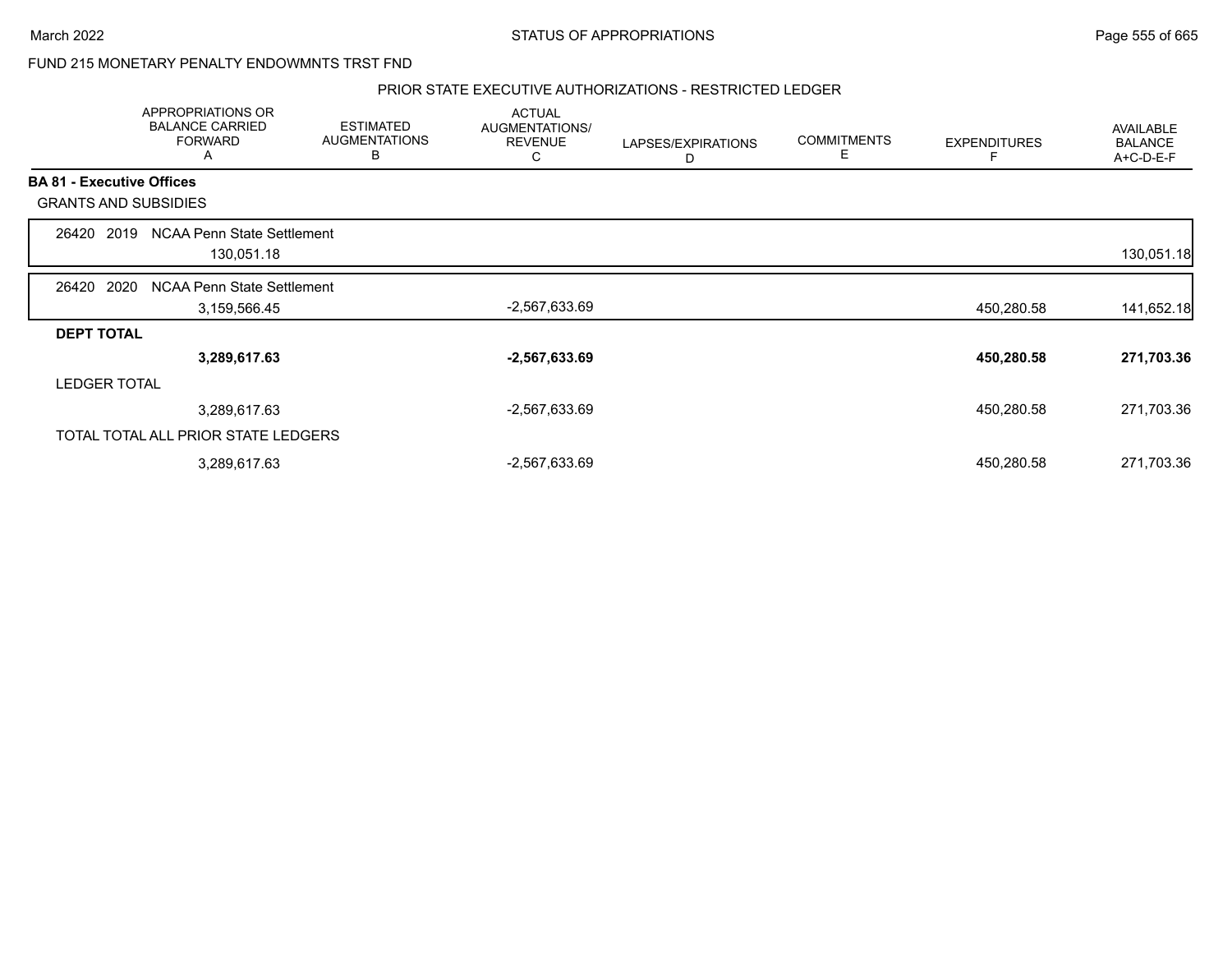## FUND 215 MONETARY PENALTY ENDOWMNTS TRST FND

#### RESTRICTED REVENUE LEDGER

|                                  | APPROPRIATIONS OR<br><b>BALANCE CARRIED</b><br><b>FORWARD</b><br>A | <b>ESTIMATED</b><br><b>AUGMENTATIONS</b><br>В | <b>ACTUAL</b><br>AUGMENTATIONS/<br><b>REVENUE</b><br>⌒<br>◡ | LAPSES/EXPIRATIONS | <b>COMMITMENTS</b> | <b>EXPENDITURES</b> | AVAILABLE<br><b>BALANCE</b><br>A+C-D-E-F |
|----------------------------------|--------------------------------------------------------------------|-----------------------------------------------|-------------------------------------------------------------|--------------------|--------------------|---------------------|------------------------------------------|
| <b>BA 81 - Executive Offices</b> |                                                                    |                                               |                                                             |                    |                    |                     |                                          |
| <b>GRANTS AND SUBSIDIES</b>      |                                                                    |                                               |                                                             |                    |                    |                     |                                          |
| 2021<br>60379                    | NCAA-Penn State Settlement                                         |                                               |                                                             |                    |                    |                     |                                          |
|                                  | 40,415,780.62                                                      |                                               |                                                             |                    |                    | 2,232,366.31        | 38, 183, 414. 31                         |
| <b>DEPT TOTAL</b>                |                                                                    |                                               |                                                             |                    |                    |                     |                                          |
|                                  | 40,415,780.62                                                      |                                               |                                                             |                    |                    | 2,232,366.31        | 38, 183, 414. 31                         |
| <b>LEDGER TOTAL</b>              |                                                                    |                                               |                                                             |                    |                    |                     |                                          |
|                                  | 40,415,780.62                                                      |                                               |                                                             |                    |                    | 2,232,366.31        | 38, 183, 414. 31                         |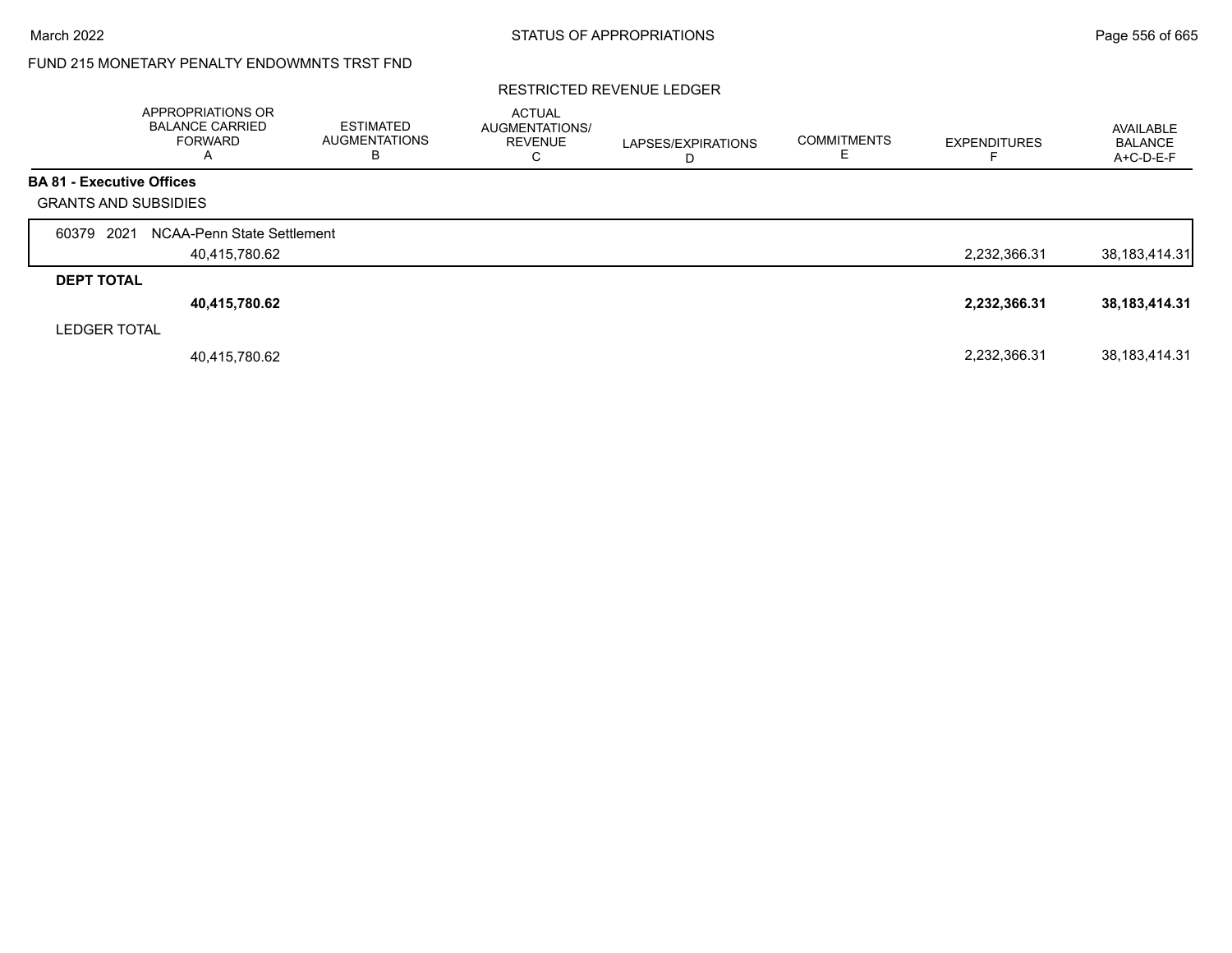# FUND 216 ACHIEVING A BETTER LIFE EXPERIENCE

### CURRENT STATE APPROPRIATIONS LEDGER

|                           | APPROPRIATIONS OR<br><b>BALANCE CARRIED</b><br><b>FORWARD</b><br>A | <b>ESTIMATED</b><br><b>AUGMENTATIONS</b><br>В | <b>ACTUAL</b><br>AUGMENTATIONS/<br><b>REVENUE</b><br>C | LAPSES/EXPIRATIONS<br>D | <b>COMMITMENTS</b><br>Е | <b>EXPENDITURES</b> | <b>AVAILABLE</b><br><b>BALANCE</b><br>A+C-D-E-F |
|---------------------------|--------------------------------------------------------------------|-----------------------------------------------|--------------------------------------------------------|-------------------------|-------------------------|---------------------|-------------------------------------------------|
| <b>BA 73 - Treasury</b>   |                                                                    |                                               |                                                        |                         |                         |                     |                                                 |
| <b>GENERAL GOVERNMENT</b> |                                                                    |                                               |                                                        |                         |                         |                     |                                                 |
| 11111 2021                | <b>General Operations</b><br>1,130,000.00                          |                                               |                                                        |                         |                         | 490,433.85          | 639,566.15                                      |
| <b>DEPT TOTAL</b>         |                                                                    |                                               |                                                        |                         |                         |                     |                                                 |
|                           | 1,130,000.00                                                       |                                               |                                                        |                         |                         | 490,433.85          | 639,566.15                                      |
| <b>LEDGER TOTAL</b>       |                                                                    |                                               |                                                        |                         |                         |                     |                                                 |
|                           | 1,130,000.00                                                       |                                               |                                                        |                         |                         | 490,433.85          | 639,566.15                                      |
|                           | TOTAL TOTAL ALL CURRENT STATE LEDGERS                              |                                               |                                                        |                         |                         |                     |                                                 |
|                           | 1,130,000.00                                                       |                                               |                                                        |                         |                         | 490,433.85          | 639,566.15                                      |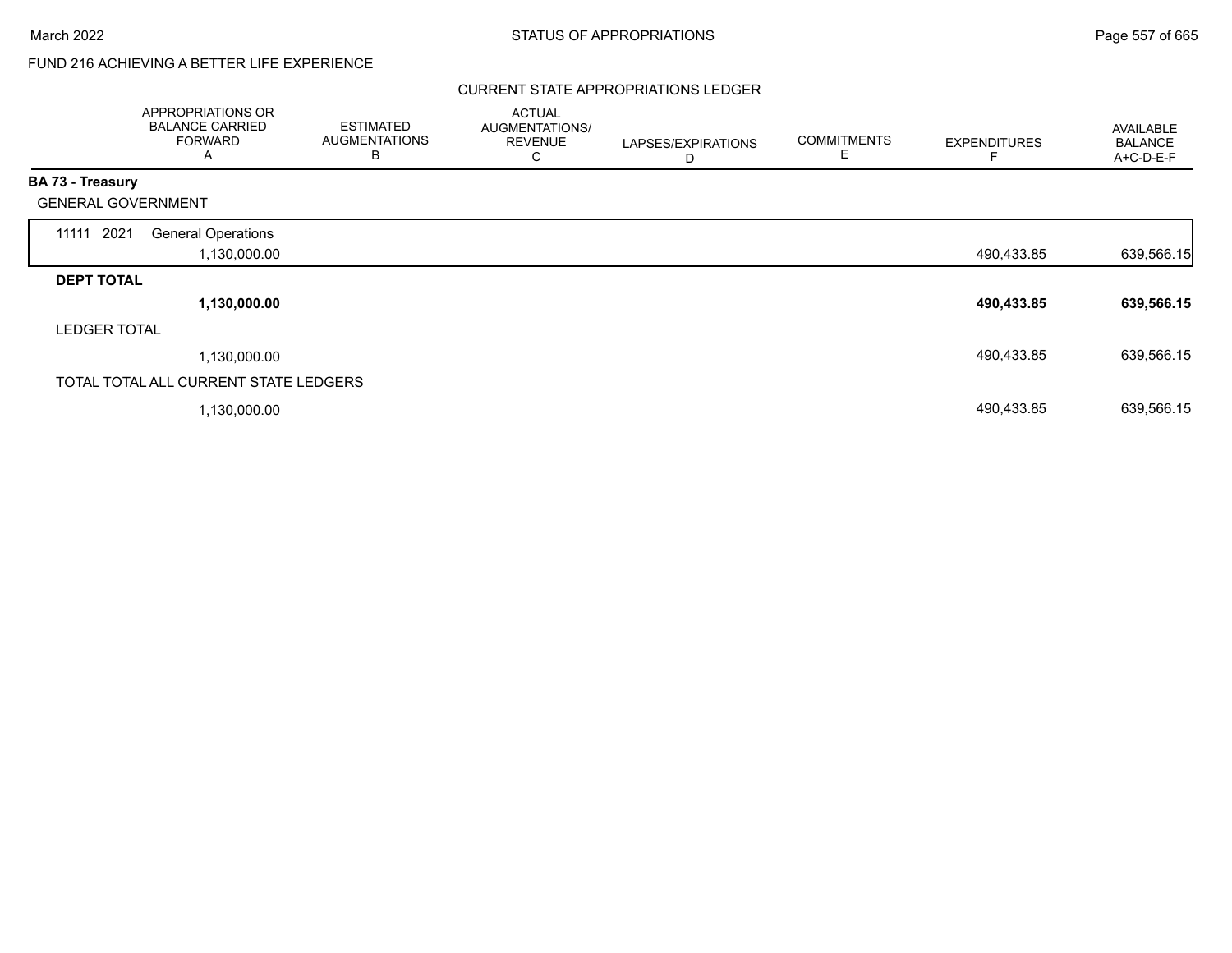# FUND 216 ACHIEVING A BETTER LIFE EXPERIENCE

#### PRIOR STATE APPROPRIATIONS LEDGER

|                     |      | APPROPRIATIONS OR<br><b>BALANCE CARRIED</b><br><b>FORWARD</b><br>A | <b>ESTIMATED</b><br><b>AUGMENTATIONS</b><br>B | <b>ACTUAL</b><br>AUGMENTATIONS/<br><b>REVENUE</b><br>С | LAPSES/EXPIRATIONS<br>D | <b>COMMITMENTS</b><br>Е | <b>EXPENDITURES</b><br>F | <b>AVAILABLE</b><br><b>BALANCE</b><br>A+C-D-E-F |
|---------------------|------|--------------------------------------------------------------------|-----------------------------------------------|--------------------------------------------------------|-------------------------|-------------------------|--------------------------|-------------------------------------------------|
| BA 73 - Treasury    |      |                                                                    |                                               |                                                        |                         |                         |                          |                                                 |
|                     |      | <b>GENERAL GOVERNMENT</b>                                          |                                               |                                                        |                         |                         |                          |                                                 |
| 11111               | 2018 | <b>General Operations</b><br>41,149.17                             |                                               |                                                        |                         |                         |                          | 41,149.17                                       |
| 11111 2019          |      | <b>General Operations</b><br>51,631.37                             |                                               |                                                        |                         |                         |                          | 51,631.37                                       |
| 11111               | 2020 | <b>General Operations</b><br>253,336.54                            |                                               |                                                        |                         |                         | 246,282.96               | 7,053.58                                        |
| <b>DEPT TOTAL</b>   |      |                                                                    |                                               |                                                        |                         |                         |                          |                                                 |
|                     |      | 346,117.08                                                         |                                               |                                                        |                         |                         | 246,282.96               | 99,834.12                                       |
| <b>LEDGER TOTAL</b> |      |                                                                    |                                               |                                                        |                         |                         |                          |                                                 |
|                     |      | 346,117.08                                                         |                                               |                                                        |                         |                         | 246,282.96               | 99,834.12                                       |
|                     |      | TOTAL TOTAL ALL PRIOR STATE LEDGERS                                |                                               |                                                        |                         |                         |                          |                                                 |
|                     |      | 346,117.08                                                         |                                               |                                                        |                         |                         | 246,282.96               | 99,834.12                                       |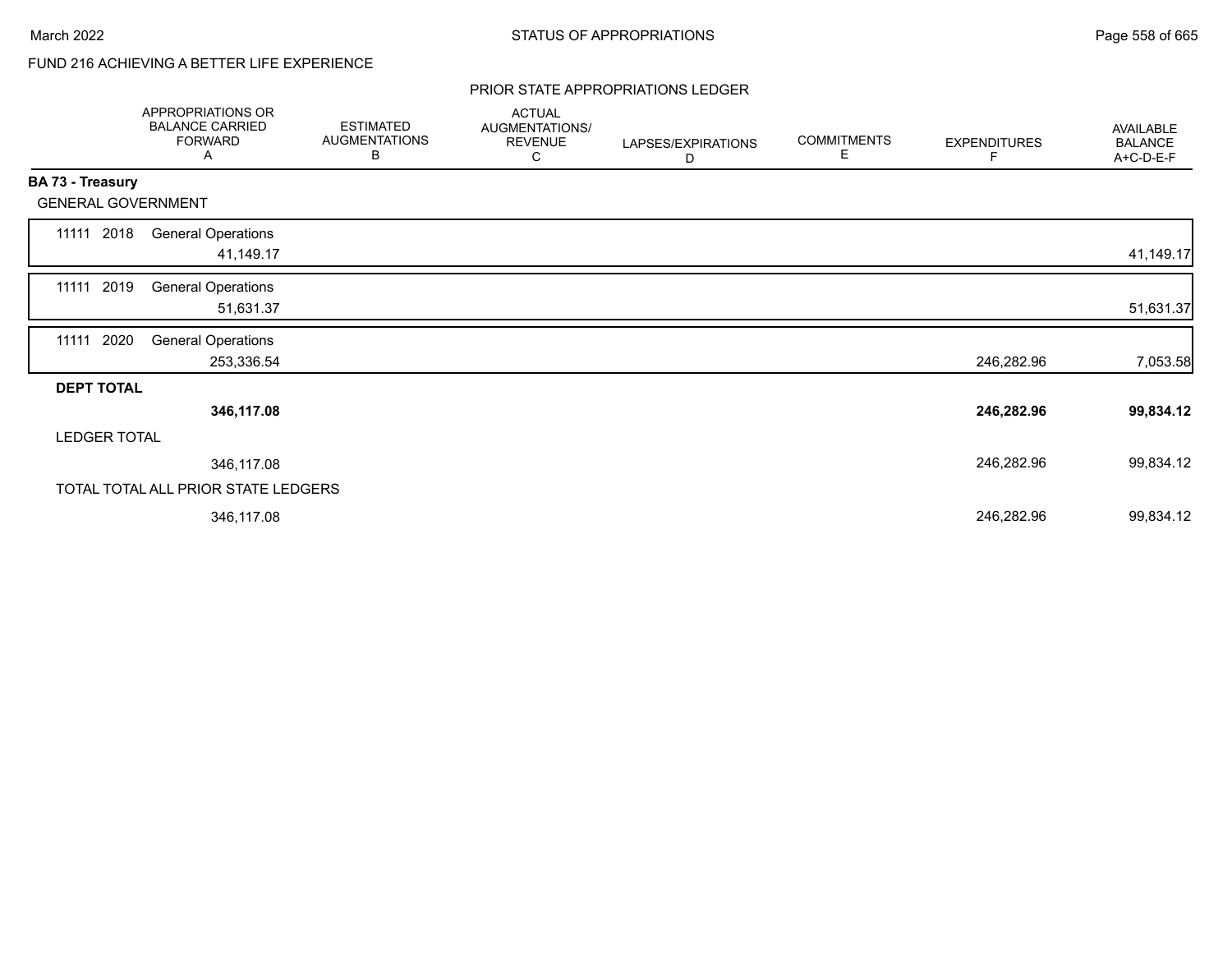## FUND 217 MEDICAL MARIJUANA PROGRAM FUND

|                                  | APPROPRIATIONS OR<br><b>BALANCE CARRIED</b><br><b>FORWARD</b><br>A | <b>ESTIMATED</b><br><b>AUGMENTATIONS</b><br>В | <b>ACTUAL</b><br>AUGMENTATIONS/<br><b>REVENUE</b><br>C | LAPSES/EXPIRATIONS<br>D | <b>COMMITMENTS</b><br>Е | <b>EXPENDITURES</b><br>F | <b>AVAILABLE</b><br><b>BALANCE</b><br>A+C-D-E-F |
|----------------------------------|--------------------------------------------------------------------|-----------------------------------------------|--------------------------------------------------------|-------------------------|-------------------------|--------------------------|-------------------------------------------------|
| <b>BA 81 - Executive Offices</b> |                                                                    |                                               |                                                        |                         |                         |                          |                                                 |
| <b>GRANTS AND SUBSIDIES</b>      |                                                                    |                                               |                                                        |                         |                         |                          |                                                 |
|                                  | 20521 2021 Enforcement Costs                                       |                                               |                                                        |                         |                         |                          |                                                 |
|                                  | 2,593,000.00                                                       |                                               |                                                        |                         |                         |                          | 2,593,000.00                                    |
| <b>DEPT TOTAL</b>                |                                                                    |                                               |                                                        |                         |                         |                          |                                                 |
|                                  | 2,593,000.00                                                       |                                               |                                                        |                         |                         |                          | 2,593,000.00                                    |
| <b>GRANTS AND SUBSIDIES</b>      | <b>BA 74 - Drug and Alcohol Programs</b>                           |                                               |                                                        |                         |                         |                          |                                                 |
|                                  |                                                                    |                                               |                                                        |                         |                         |                          |                                                 |
|                                  | 20520 2021 Prevention & Treatment Services<br>5,186,000.00         |                                               |                                                        |                         |                         |                          | 5,186,000.00                                    |
| <b>DEPT TOTAL</b>                |                                                                    |                                               |                                                        |                         |                         |                          |                                                 |
|                                  | 5,186,000.00                                                       |                                               |                                                        |                         |                         |                          | 5,186,000.00                                    |
| BA 67 - Health                   |                                                                    |                                               |                                                        |                         |                         |                          |                                                 |
| <b>GENERAL GOVERNMENT</b>        |                                                                    |                                               |                                                        |                         |                         |                          |                                                 |
| 20429 2021                       | <b>General Operations</b>                                          |                                               |                                                        |                         |                         |                          |                                                 |
|                                  | 20,743,000.00                                                      |                                               |                                                        |                         | 4,587,829.60            | 8,241,975.15             | 7,913,195.25                                    |
| 20435 2021                       | Loan Repayment to General Fund                                     |                                               |                                                        |                         |                         |                          |                                                 |
|                                  | 3,000,000.00                                                       |                                               |                                                        |                         |                         | 3,000,000.00             |                                                 |
| 20518 2021                       | Patient Financial Hardship Program                                 |                                               |                                                        |                         |                         |                          |                                                 |
|                                  | 7,779,000.00                                                       |                                               |                                                        |                         | 24,320.00               |                          | 7,754,680.00                                    |
| <b>GRANTS AND SUBSIDIES</b>      |                                                                    |                                               |                                                        |                         |                         |                          |                                                 |
| 20519 2021                       | Medical Marijuana Research                                         |                                               |                                                        |                         |                         |                          |                                                 |
|                                  | 15,557,000.00                                                      |                                               |                                                        |                         |                         |                          | 15,557,000.00                                   |
| <b>DEPT TOTAL</b>                |                                                                    |                                               |                                                        |                         |                         |                          |                                                 |
|                                  | 47,079,000.00                                                      |                                               |                                                        |                         | 4,612,149.60            | 11,241,975.15            | 31,224,875.25                                   |
| <b>LEDGER TOTAL</b>              |                                                                    |                                               |                                                        |                         |                         |                          |                                                 |
|                                  | 54,858,000.00                                                      |                                               |                                                        |                         | 4,612,149.60            | 11,241,975.15            | 39,003,875.25                                   |
|                                  | TOTAL TOTAL ALL CURRENT STATE LEDGERS                              |                                               |                                                        |                         |                         |                          |                                                 |
|                                  | 54,858,000.00                                                      |                                               |                                                        |                         | 4,612,149.60            | 11,241,975.15            | 39,003,875.25                                   |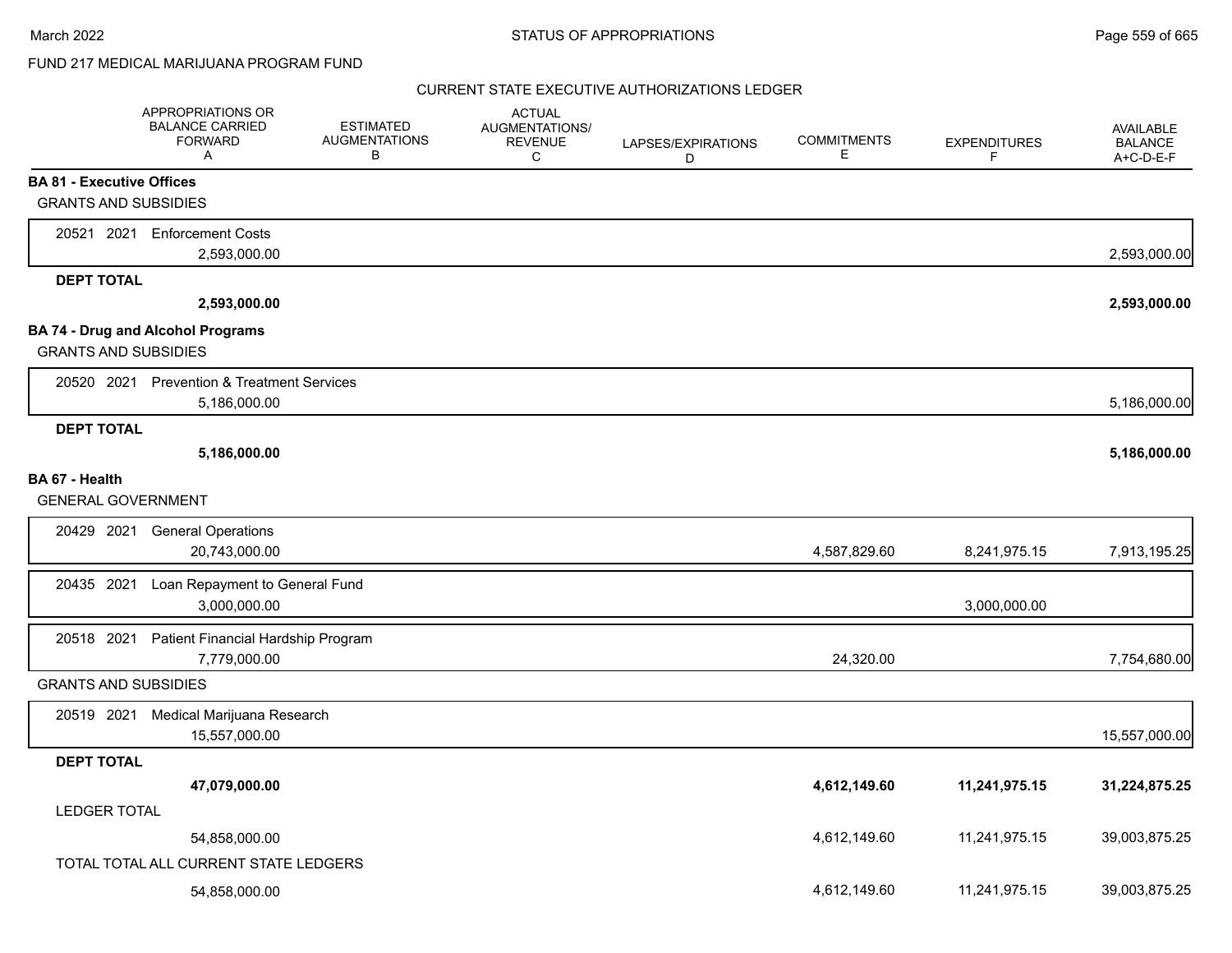## FUND 217 MEDICAL MARIJUANA PROGRAM FUND

|                           | APPROPRIATIONS OR<br><b>BALANCE CARRIED</b><br><b>FORWARD</b><br>A | <b>ESTIMATED</b><br><b>AUGMENTATIONS</b><br>B | <b>ACTUAL</b><br>AUGMENTATIONS/<br><b>REVENUE</b><br>С | LAPSES/EXPIRATIONS<br>D | <b>COMMITMENTS</b> | <b>EXPENDITURES</b> | <b>AVAILABLE</b><br><b>BALANCE</b><br>A+C-D-E-F |
|---------------------------|--------------------------------------------------------------------|-----------------------------------------------|--------------------------------------------------------|-------------------------|--------------------|---------------------|-------------------------------------------------|
| <b>BA 67 - Health</b>     |                                                                    |                                               |                                                        |                         |                    |                     |                                                 |
| <b>GENERAL GOVERNMENT</b> |                                                                    |                                               |                                                        |                         |                    |                     |                                                 |
| 2020<br>20429             | <b>General Operations</b>                                          |                                               |                                                        |                         |                    |                     |                                                 |
|                           | 2,758,544.91                                                       |                                               |                                                        |                         | 23,700.00          | 2,570,284.30        | 164,560.61                                      |
| <b>DEPT TOTAL</b>         |                                                                    |                                               |                                                        |                         |                    |                     |                                                 |
|                           | 2,758,544.91                                                       |                                               |                                                        |                         | 23,700.00          | 2,570,284.30        | 164,560.61                                      |
| <b>LEDGER TOTAL</b>       |                                                                    |                                               |                                                        |                         |                    |                     |                                                 |
|                           | 2,758,544.91                                                       |                                               |                                                        |                         | 23,700.00          | 2,570,284.30        | 164,560.61                                      |
|                           | TOTAL TOTAL ALL PRIOR STATE LEDGERS                                |                                               |                                                        |                         |                    |                     |                                                 |
|                           | 2,758,544.91                                                       |                                               |                                                        |                         | 23,700.00          | 2,570,284.30        | 164,560.61                                      |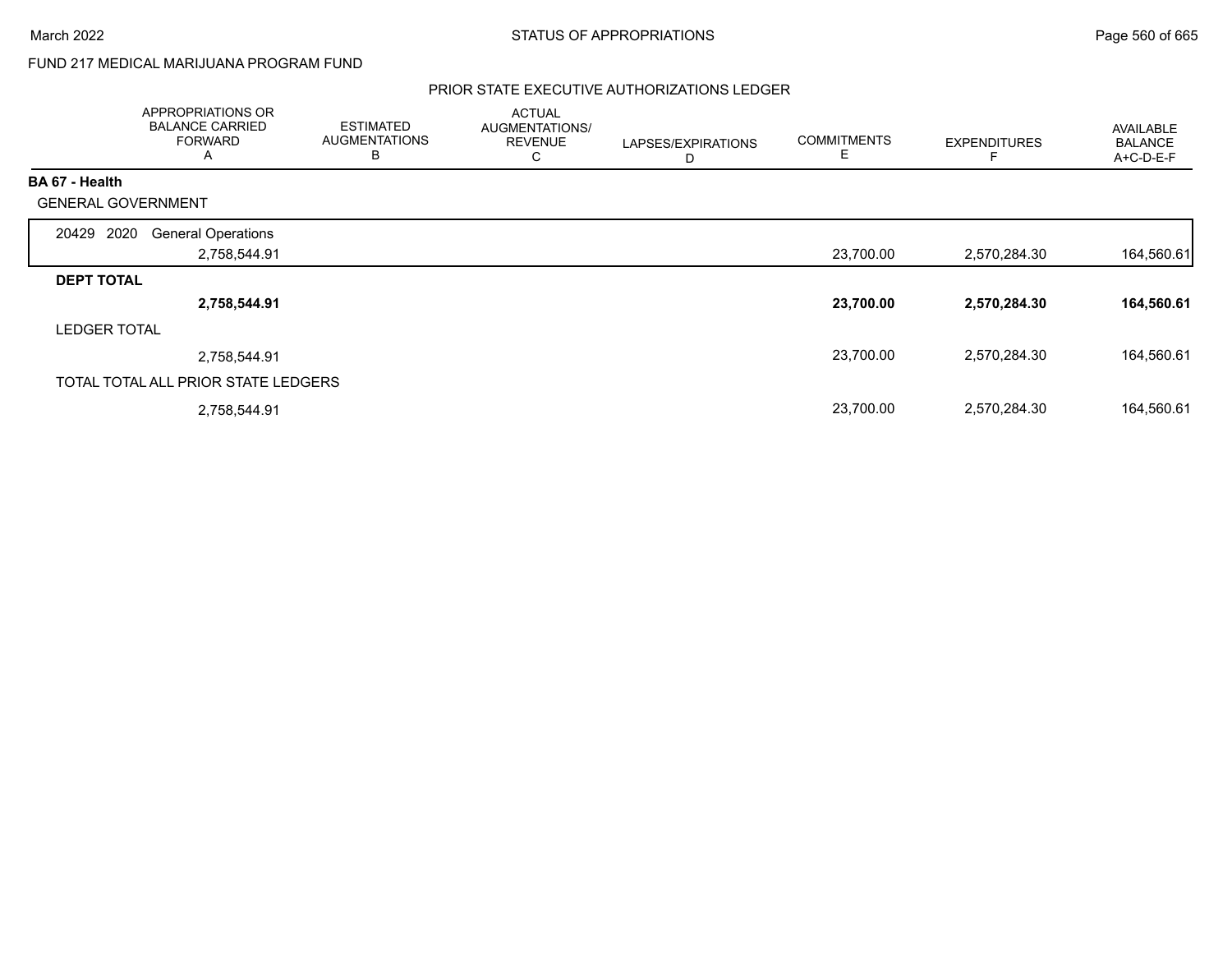# FUND 218 PLANCON BOND PROJECTS FUND

#### RESTRICTED REVENUE LEDGER

|                           | <b>APPROPRIATIONS OR</b><br><b>BALANCE CARRIED</b><br><b>FORWARD</b><br>A | <b>ESTIMATED</b><br><b>AUGMENTATIONS</b><br>в | <b>ACTUAL</b><br>AUGMENTATIONS/<br><b>REVENUE</b><br>С | LAPSES/EXPIRATIONS<br>D | <b>COMMITMENTS</b> | <b>EXPENDITURES</b> | AVAILABLE<br><b>BALANCE</b><br>$A+C-D-E-F$ |
|---------------------------|---------------------------------------------------------------------------|-----------------------------------------------|--------------------------------------------------------|-------------------------|--------------------|---------------------|--------------------------------------------|
| <b>BA 16 - Education</b>  |                                                                           |                                               |                                                        |                         |                    |                     |                                            |
| <b>GENERAL GOVERNMENT</b> |                                                                           |                                               |                                                        |                         |                    |                     |                                            |
| 2021<br>60421             | <b>School Construction Bond Proceeds</b>                                  |                                               |                                                        |                         |                    |                     |                                            |
|                           | 282,647,343.81                                                            |                                               |                                                        |                         |                    | 11,271,951.53       | 271,375,392.28                             |
| <b>DEPT TOTAL</b>         |                                                                           |                                               |                                                        |                         |                    |                     |                                            |
|                           | 282,647,343.81                                                            |                                               |                                                        |                         |                    | 11,271,951.53       | 271,375,392.28                             |
| <b>LEDGER TOTAL</b>       |                                                                           |                                               |                                                        |                         |                    |                     |                                            |
|                           | 282,647,343.81                                                            |                                               |                                                        |                         |                    | 11,271,951.53       | 271,375,392.28                             |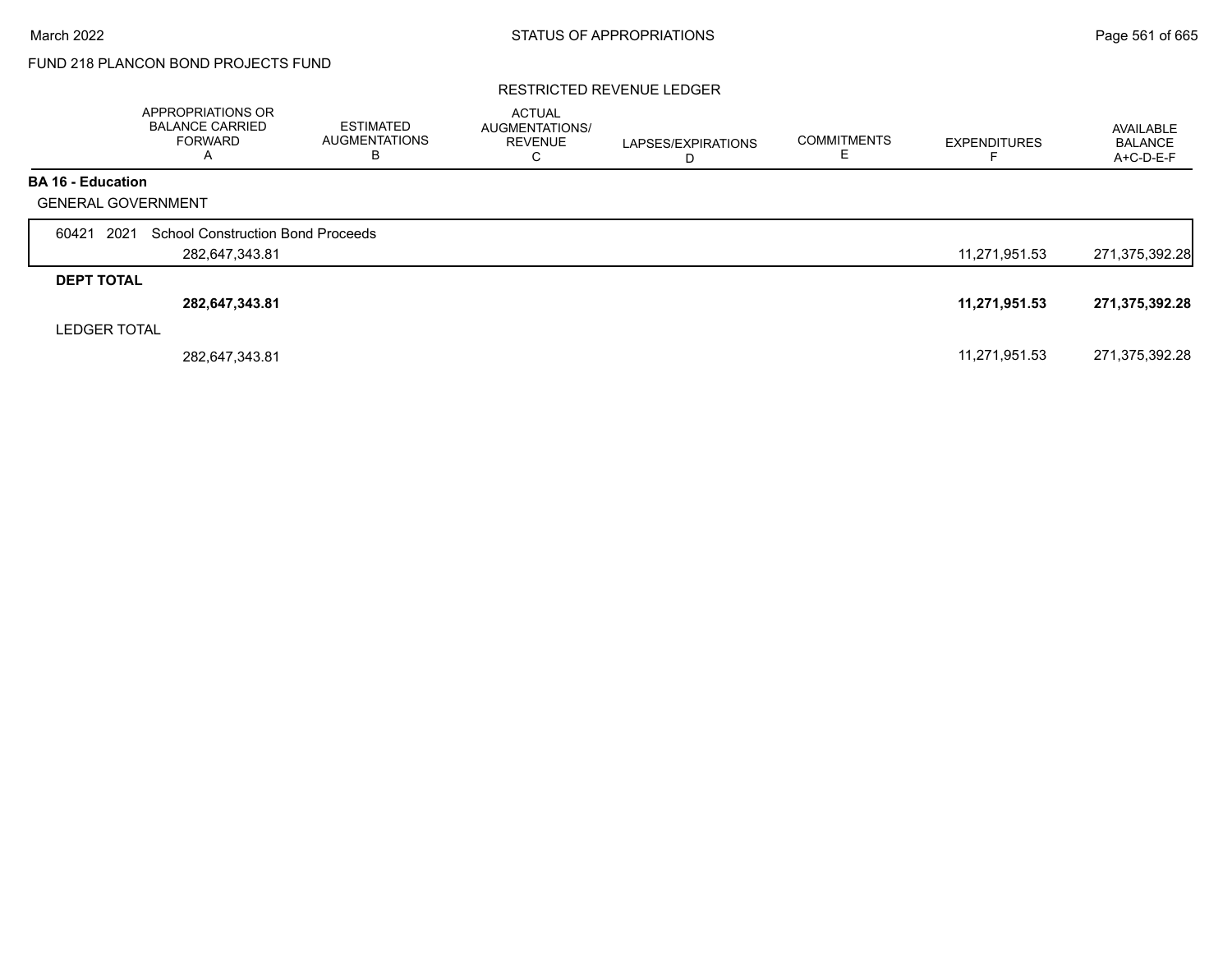#### CURRENT STATE RESTRICTED APPROPRIATIONS LEDGER

|                     | APPROPRIATIONS OR<br><b>BALANCE CARRIED</b><br><b>FORWARD</b><br>A | <b>ESTIMATED</b><br><b>AUGMENTATIONS</b><br>B | <b>ACTUAL</b><br>AUGMENTATIONS/<br><b>REVENUE</b><br>С | LAPSES/EXPIRATIONS<br>D | <b>COMMITMENTS</b> | <b>EXPENDITURES</b> | AVAILABLE<br><b>BALANCE</b><br>A+C-D-E-F |
|---------------------|--------------------------------------------------------------------|-----------------------------------------------|--------------------------------------------------------|-------------------------|--------------------|---------------------|------------------------------------------|
|                     | <b>BA 70 - State Employees' Ret Sys</b>                            |                                               |                                                        |                         |                    |                     |                                          |
|                     | <b>GENERAL GOVERNMENT</b>                                          |                                               |                                                        |                         |                    |                     |                                          |
| 2021<br>16131       | Admin-SERS Defined Contribution Plan                               |                                               |                                                        |                         |                    |                     |                                          |
|                     |                                                                    | 4,398,000.00                                  | 4,398,000.00                                           |                         | 490,680.69         | 2,441,245.30        | 1,466,074.01                             |
| <b>DEPT TOTAL</b>   |                                                                    |                                               |                                                        |                         |                    |                     |                                          |
|                     |                                                                    | 4,398,000.00                                  | 4,398,000.00                                           |                         | 490,680.69         | 2,441,245.30        | 1,466,074.01                             |
| <b>LEDGER TOTAL</b> |                                                                    |                                               |                                                        |                         |                    |                     |                                          |
|                     |                                                                    | 4,398,000.00                                  | 4.398.000.00                                           |                         | 490,680.69         | 2,441,245.30        | 1,466,074.01                             |
|                     | TOTAL TOTAL ALL CURRENT STATE LEDGERS                              |                                               |                                                        |                         |                    |                     |                                          |
|                     |                                                                    | 4,398,000.00                                  | 4,398,000.00                                           |                         | 490,680.69         | 2,441,245.30        | 1,466,074.01                             |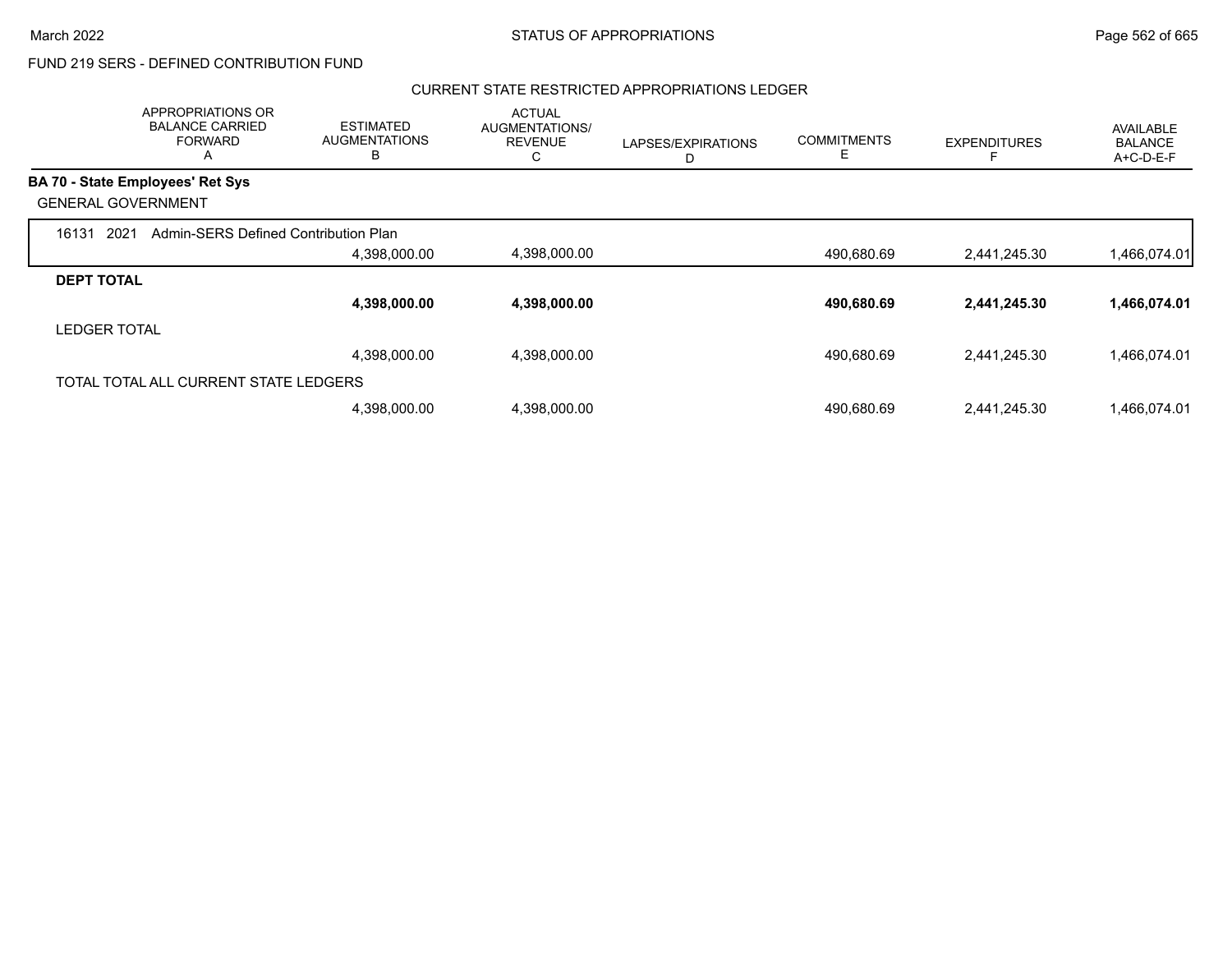### PRIOR STATE RESTRICTED APPROPRIATIONS LEDGER

|                     | <b>APPROPRIATIONS OR</b><br><b>BALANCE CARRIED</b><br><b>FORWARD</b><br>A | <b>ESTIMATED</b><br><b>AUGMENTATIONS</b><br>в | <b>ACTUAL</b><br>AUGMENTATIONS/<br><b>REVENUE</b><br>C | LAPSES/EXPIRATIONS<br>D | <b>COMMITMENTS</b><br>Е | <b>EXPENDITURES</b> | AVAILABLE<br><b>BALANCE</b><br>A+C-D-E-F |
|---------------------|---------------------------------------------------------------------------|-----------------------------------------------|--------------------------------------------------------|-------------------------|-------------------------|---------------------|------------------------------------------|
|                     | BA 70 - State Employees' Ret Sys                                          |                                               |                                                        |                         |                         |                     |                                          |
|                     | <b>GENERAL GOVERNMENT</b>                                                 |                                               |                                                        |                         |                         |                     |                                          |
| 16131               | Admin-SERS Defined Contribution Plan<br>2019                              |                                               |                                                        |                         |                         |                     |                                          |
|                     | 695,438.90                                                                |                                               | -686,860.78                                            |                         | 8,523.50                | 14,807.11           | $-14,752.49$                             |
| 16131               | 2020<br>Admin-SERS Defined Contribution Plan                              |                                               |                                                        |                         |                         |                     |                                          |
|                     | 1,607,341.10                                                              |                                               | $-1,008,839.22$                                        |                         | 26,510.08               | 388,072.13          | 183,919.67                               |
| <b>DEPT TOTAL</b>   |                                                                           |                                               |                                                        |                         |                         |                     |                                          |
|                     | 2,302,780.00                                                              |                                               | $-1,695,700.00$                                        |                         | 35,033.58               | 402,879.24          | 169,167.18                               |
| <b>LEDGER TOTAL</b> |                                                                           |                                               |                                                        |                         |                         |                     |                                          |
|                     | 2,302,780.00                                                              |                                               | $-1,695,700.00$                                        |                         | 35,033.58               | 402,879.24          | 169,167.18                               |
|                     | TOTAL TOTAL ALL PRIOR STATE LEDGERS                                       |                                               |                                                        |                         |                         |                     |                                          |
|                     | 2,302,780.00                                                              |                                               | $-1,695,700.00$                                        |                         | 35,033.58               | 402,879.24          | 169, 167. 18                             |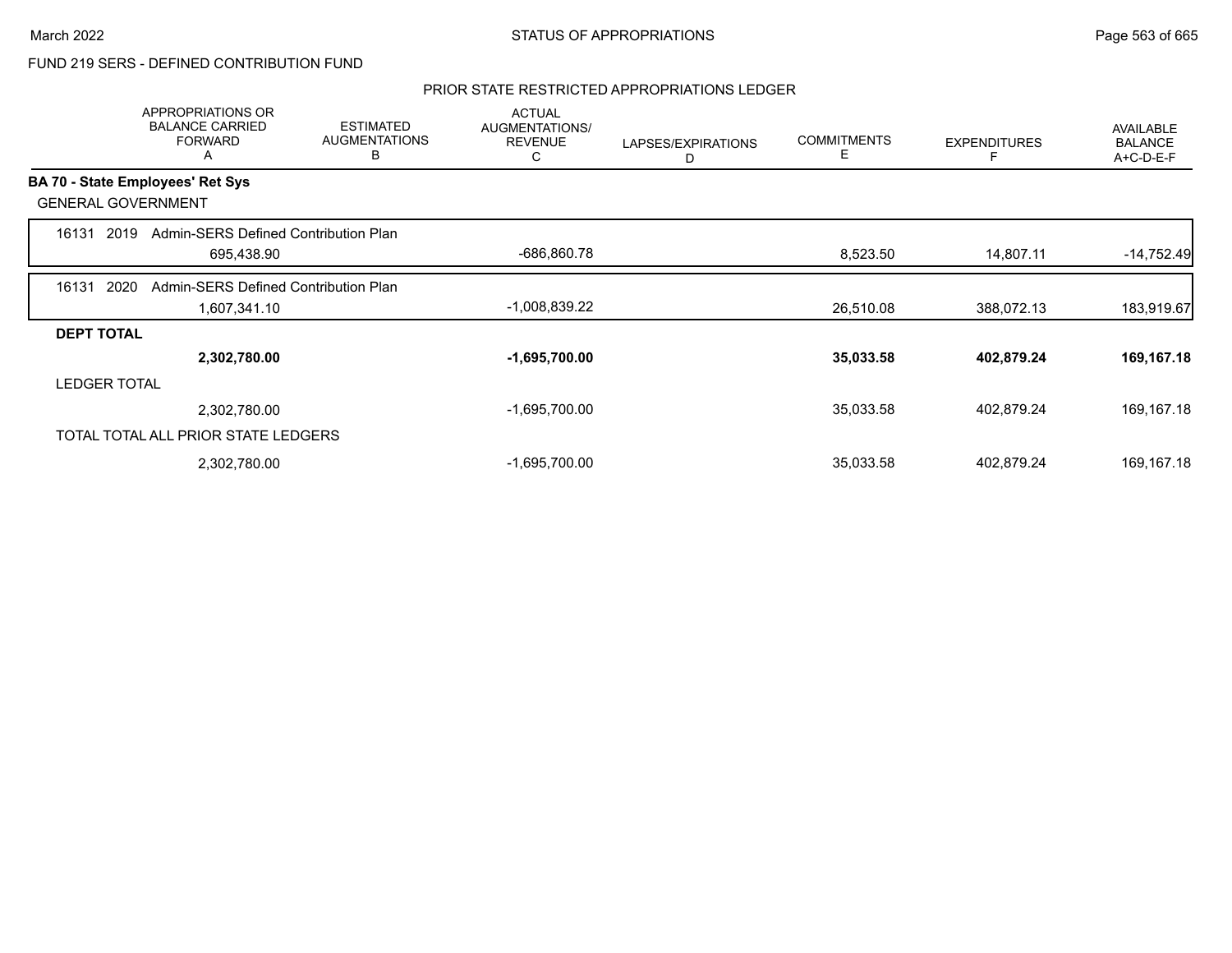#### RESTRICTED RECEIPTS LEDGER

|                           | <b>APPROPRIATIONS OR</b><br><b>BALANCE CARRIED</b><br><b>FORWARD</b><br>A | <b>ESTIMATED</b><br><b>AUGMENTATIONS</b><br>в | <b>ACTUAL</b><br><b>AUGMENTATIONS/</b><br><b>REVENUE</b><br>С | LAPSES/EXPIRATIONS<br>D | <b>COMMITMENTS</b> | <b>EXPENDITURES</b> | AVAILABLE<br><b>BALANCE</b><br>A+C-D-E-F |
|---------------------------|---------------------------------------------------------------------------|-----------------------------------------------|---------------------------------------------------------------|-------------------------|--------------------|---------------------|------------------------------------------|
|                           | <b>BA 70 - State Employees' Ret Sys</b>                                   |                                               |                                                               |                         |                    |                     |                                          |
| <b>GENERAL GOVERNMENT</b> |                                                                           |                                               |                                                               |                         |                    |                     |                                          |
| 2021<br>40248             | Contributions and Rollovers-401a                                          |                                               |                                                               |                         |                    |                     |                                          |
|                           | 44,360,309.30                                                             |                                               | 29,538,143.36                                                 |                         |                    | 2,737,305.67        | 71,161,146.99                            |
| <b>DEPT TOTAL</b>         |                                                                           |                                               |                                                               |                         |                    |                     |                                          |
|                           | 44,360,309.30                                                             |                                               | 29,538,143.36                                                 |                         |                    | 2,737,305.67        | 71,161,146.99                            |
| <b>LEDGER TOTAL</b>       |                                                                           |                                               |                                                               |                         |                    |                     |                                          |
|                           | 44,360,309.30                                                             |                                               | 29,538,143.36                                                 |                         |                    | 2,737,305.67        | 71,161,146.99                            |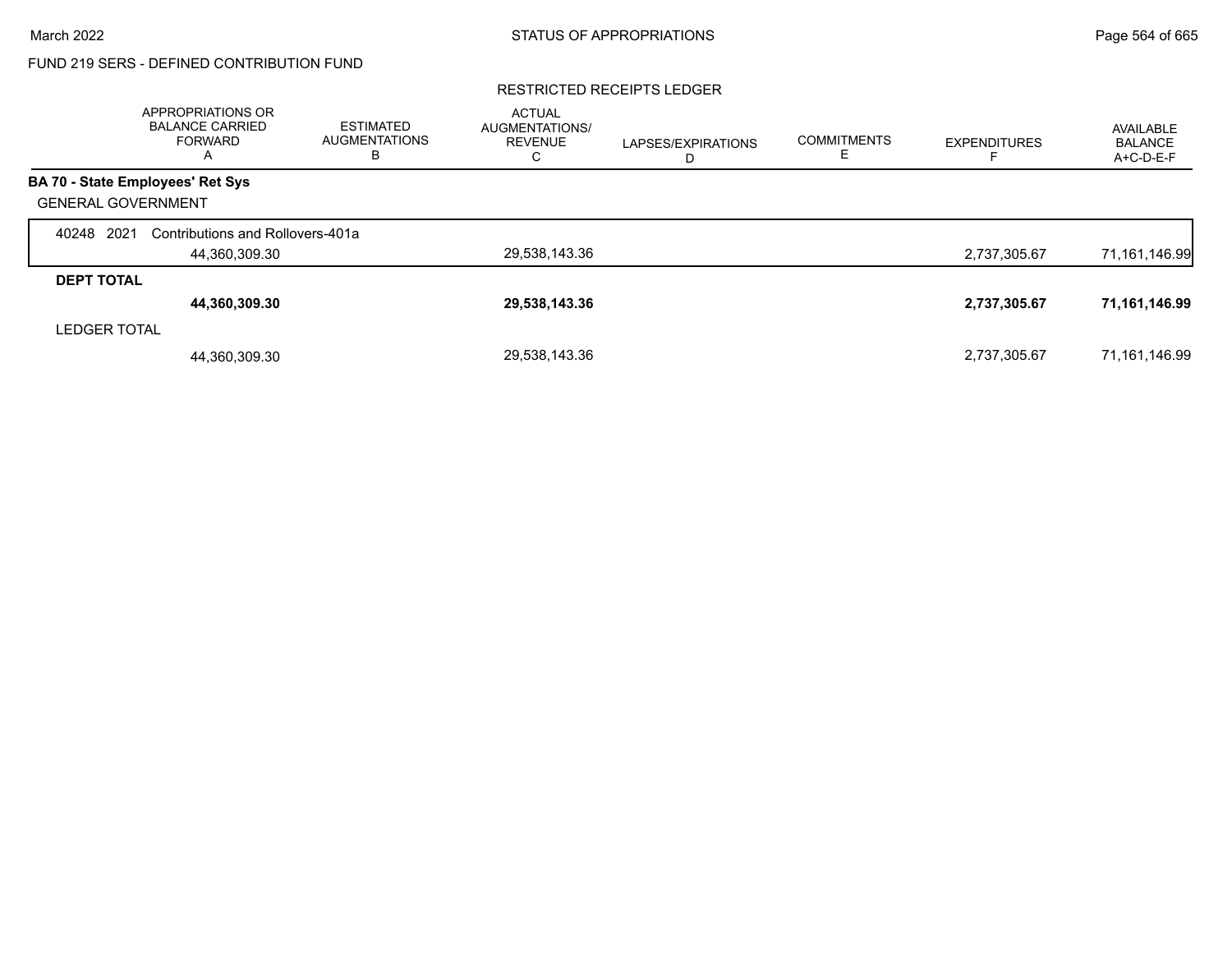$\Gamma$ 

# FUND 219 SERS - DEFINED CONTRIBUTION FUND

#### NON-BUDGETED LEDGER

|                           | APPROPRIATIONS OR<br><b>BALANCE CARRIED</b><br>FORWARD<br>A | <b>ESTIMATED</b><br><b>AUGMENTATIONS</b><br>в | <b>ACTUAL</b><br>AUGMENTATIONS/<br><b>REVENUE</b><br>С | LAPSES/EXPIRATIONS<br>D | <b>COMMITMENTS</b> | <b>EXPENDITURES</b> | AVAILABLE<br><b>BALANCE</b><br>$A+C-D-E-F$ |
|---------------------------|-------------------------------------------------------------|-----------------------------------------------|--------------------------------------------------------|-------------------------|--------------------|---------------------|--------------------------------------------|
|                           | <b>BA 70 - State Employees' Ret Sys</b>                     |                                               |                                                        |                         |                    |                     |                                            |
| <b>GENERAL GOVERNMENT</b> |                                                             |                                               |                                                        |                         |                    |                     |                                            |
| 2021<br>50320             | Benefit Payments and Refunds-401a                           |                                               |                                                        |                         |                    |                     |                                            |
|                           |                                                             |                                               |                                                        |                         |                    | 1,828,641.81        | $-1,828,641.81$                            |
| <b>DEPT TOTAL</b>         |                                                             |                                               |                                                        |                         |                    |                     |                                            |
|                           |                                                             |                                               |                                                        |                         |                    | 1,828,641.81        | -1,828,641.81                              |
| <b>LEDGER TOTAL</b>       |                                                             |                                               |                                                        |                         |                    |                     |                                            |
|                           |                                                             |                                               |                                                        |                         |                    | 1,828,641.81        | $-1,828,641.81$                            |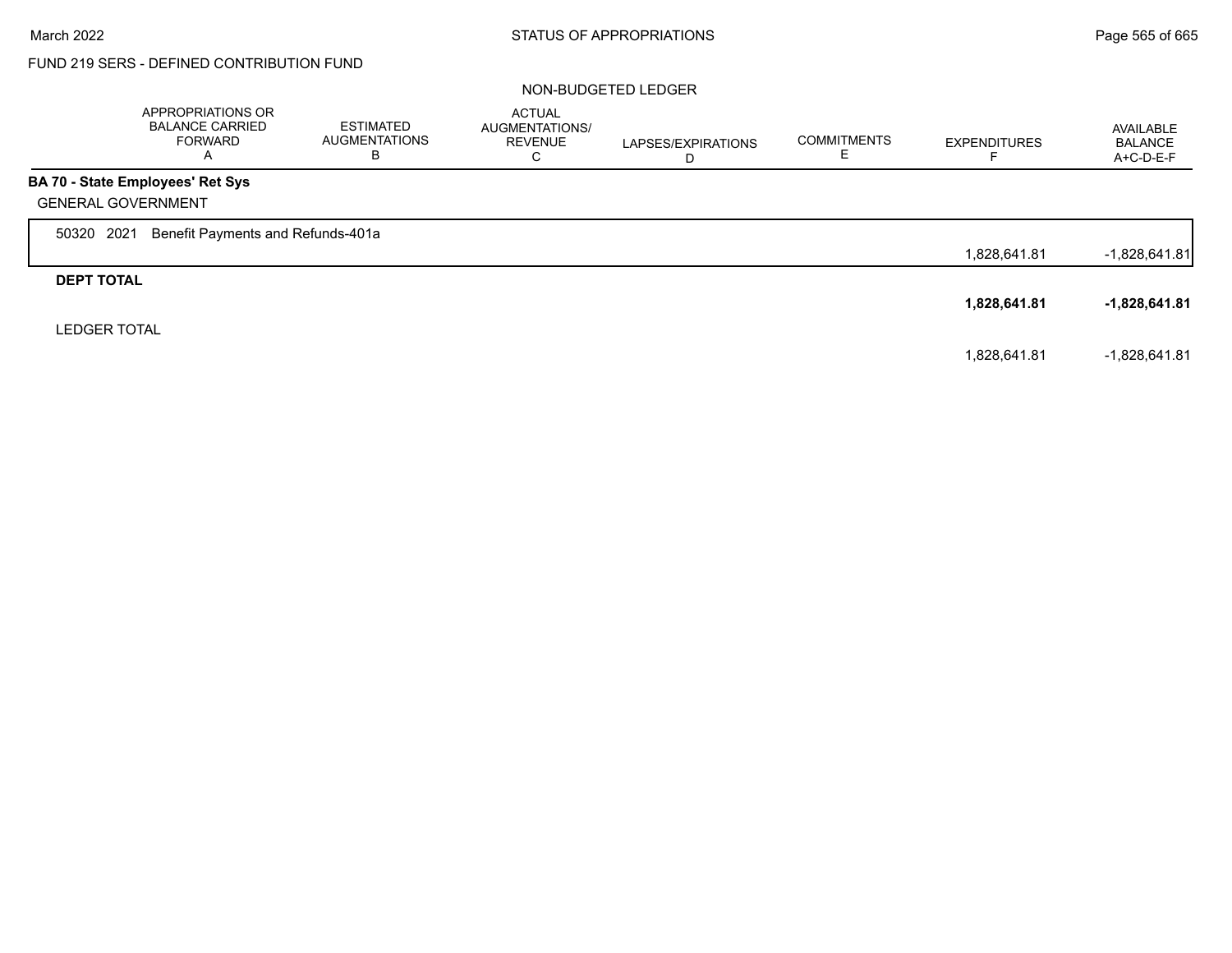#### RESTRICTED REVENUE LEDGER

|                     | APPROPRIATIONS OR<br><b>BALANCE CARRIED</b><br><b>FORWARD</b><br>A | ESTIMATED<br><b>AUGMENTATIONS</b><br>В | <b>ACTUAL</b><br><b>AUGMENTATIONS/</b><br><b>REVENUE</b><br>С | LAPSES/EXPIRATIONS<br>D | <b>COMMITMENTS</b> | <b>EXPENDITURES</b> | AVAILABLE<br><b>BALANCE</b><br>A+C-D-E-F |
|---------------------|--------------------------------------------------------------------|----------------------------------------|---------------------------------------------------------------|-------------------------|--------------------|---------------------|------------------------------------------|
|                     | BA 70 - State Employees' Ret Sys                                   |                                        |                                                               |                         |                    |                     |                                          |
|                     | <b>GENERAL GOVERNMENT</b>                                          |                                        |                                                               |                         |                    |                     |                                          |
| 60433 2021          | Defined Contribution Plan                                          |                                        |                                                               |                         |                    |                     |                                          |
|                     | 433,768.48                                                         |                                        |                                                               |                         |                    |                     | 433,768.48                               |
| <b>DEPT TOTAL</b>   |                                                                    |                                        |                                                               |                         |                    |                     |                                          |
|                     | 433,768.48                                                         |                                        |                                                               |                         |                    |                     | 433,768.48                               |
| <b>LEDGER TOTAL</b> |                                                                    |                                        |                                                               |                         |                    |                     |                                          |
|                     | 433.768.48                                                         |                                        |                                                               |                         |                    |                     | 433,768.48                               |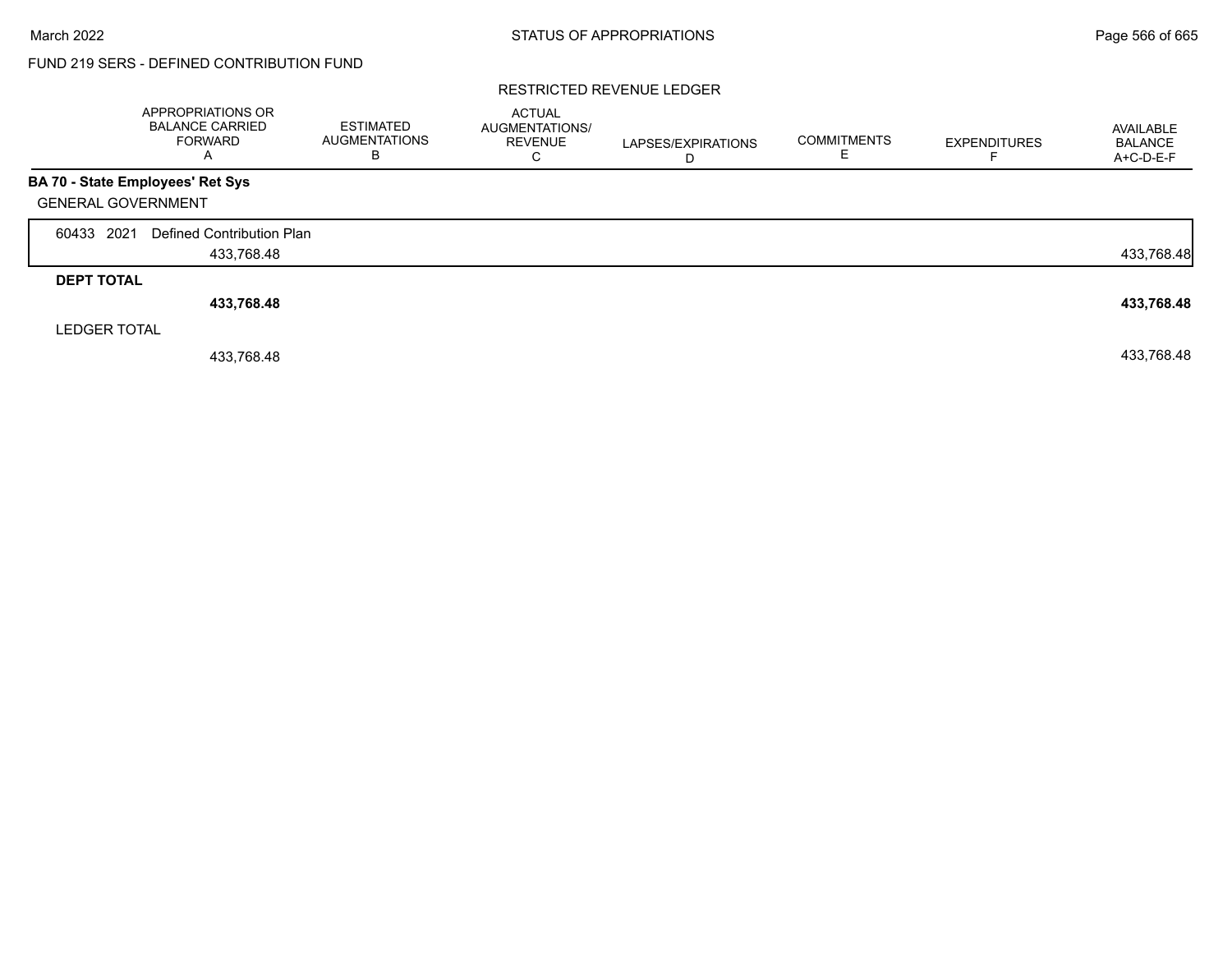$\overline{\phantom{a}}$ 

## FUND 220 PSERS - DEFINED CONTRIBUTION FUND

#### CURRENT STATE RESTRICTED APPROPRIATIONS LEDGER

|                           | <b>APPROPRIATIONS OR</b><br><b>BALANCE CARRIED</b><br><b>FORWARD</b><br>A | <b>ESTIMATED</b><br><b>AUGMENTATIONS</b><br>в | <b>ACTUAL</b><br>AUGMENTATIONS/<br><b>REVENUE</b><br>C | LAPSES/EXPIRATIONS<br>D | <b>COMMITMENTS</b><br>E | <b>EXPENDITURES</b> | AVAILABLE<br><b>BALANCE</b><br>A+C-D-E-F |
|---------------------------|---------------------------------------------------------------------------|-----------------------------------------------|--------------------------------------------------------|-------------------------|-------------------------|---------------------|------------------------------------------|
|                           | BA 72 - Pub School Employees' Ret Sys                                     |                                               |                                                        |                         |                         |                     |                                          |
| <b>GENERAL GOVERNMENT</b> |                                                                           |                                               |                                                        |                         |                         |                     |                                          |
| 2021<br>16140             | Admin-PSERS Defined Contribution Plan                                     |                                               |                                                        |                         |                         |                     |                                          |
|                           |                                                                           | 955,000.00                                    | 955,000.00                                             |                         | 168,436.67              | 565,418.72          | 221,144.61                               |
| <b>DEPT TOTAL</b>         |                                                                           |                                               |                                                        |                         |                         |                     |                                          |
|                           |                                                                           | 955,000.00                                    | 955,000.00                                             |                         | 168,436.67              | 565,418.72          | 221,144.61                               |
| <b>LEDGER TOTAL</b>       |                                                                           |                                               |                                                        |                         |                         |                     |                                          |
|                           |                                                                           | 955,000.00                                    | 955,000.00                                             |                         | 168,436.67              | 565.418.72          | 221,144.61                               |
|                           | TOTAL TOTAL ALL CURRENT STATE LEDGERS                                     |                                               |                                                        |                         |                         |                     |                                          |
|                           |                                                                           | 955,000.00                                    | 955,000.00                                             |                         | 168,436.67              | 565.418.72          | 221,144.61                               |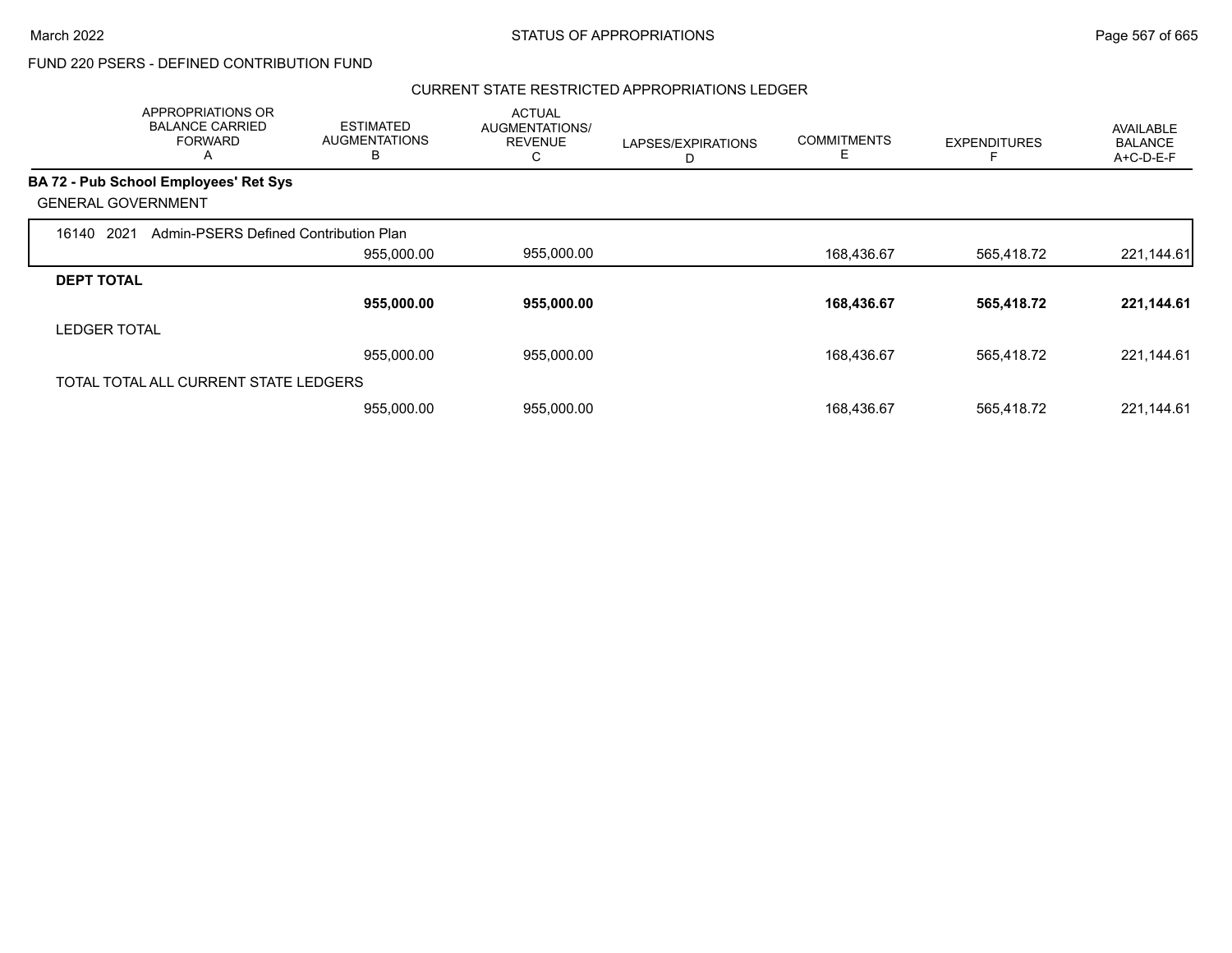#### PRIOR STATE RESTRICTED APPROPRIATIONS LEDGER

|                           | APPROPRIATIONS OR<br><b>BALANCE CARRIED</b><br><b>FORWARD</b><br>Α | <b>ESTIMATED</b><br><b>AUGMENTATIONS</b><br>В | <b>ACTUAL</b><br>AUGMENTATIONS/<br><b>REVENUE</b><br>С | LAPSES/EXPIRATIONS<br>D | <b>COMMITMENTS</b><br>Е | <b>EXPENDITURES</b><br>F | AVAILABLE<br><b>BALANCE</b><br>A+C-D-E-F |
|---------------------------|--------------------------------------------------------------------|-----------------------------------------------|--------------------------------------------------------|-------------------------|-------------------------|--------------------------|------------------------------------------|
|                           | BA 72 - Pub School Employees' Ret Sys                              |                                               |                                                        |                         |                         |                          |                                          |
| <b>GENERAL GOVERNMENT</b> |                                                                    |                                               |                                                        |                         |                         |                          |                                          |
| 16140 2018                | Admin-PSERS Defined Contribution Plan<br>230,802.65                |                                               |                                                        |                         |                         |                          | 230,802.65                               |
| 16140 2019                | Admin-PSERS Defined Contribution Plan<br>1,414,895.75              |                                               |                                                        |                         |                         |                          | 1,414,895.75                             |
| 2020<br>16140             | Admin-PSERS Defined Contribution Plan<br>506,531.18                |                                               |                                                        |                         |                         | 42,502.36                | 464,028.82                               |
| <b>DEPT TOTAL</b>         |                                                                    |                                               |                                                        |                         |                         |                          |                                          |
|                           | 2,152,229.58                                                       |                                               |                                                        |                         |                         | 42,502.36                | 2,109,727.22                             |
| <b>LEDGER TOTAL</b>       |                                                                    |                                               |                                                        |                         |                         |                          |                                          |
|                           | 2,152,229.58                                                       |                                               |                                                        |                         |                         | 42,502.36                | 2,109,727.22                             |
|                           | TOTAL TOTAL ALL PRIOR STATE LEDGERS                                |                                               |                                                        |                         |                         |                          |                                          |
|                           | 2,152,229.58                                                       |                                               |                                                        |                         |                         | 42,502.36                | 2,109,727.22                             |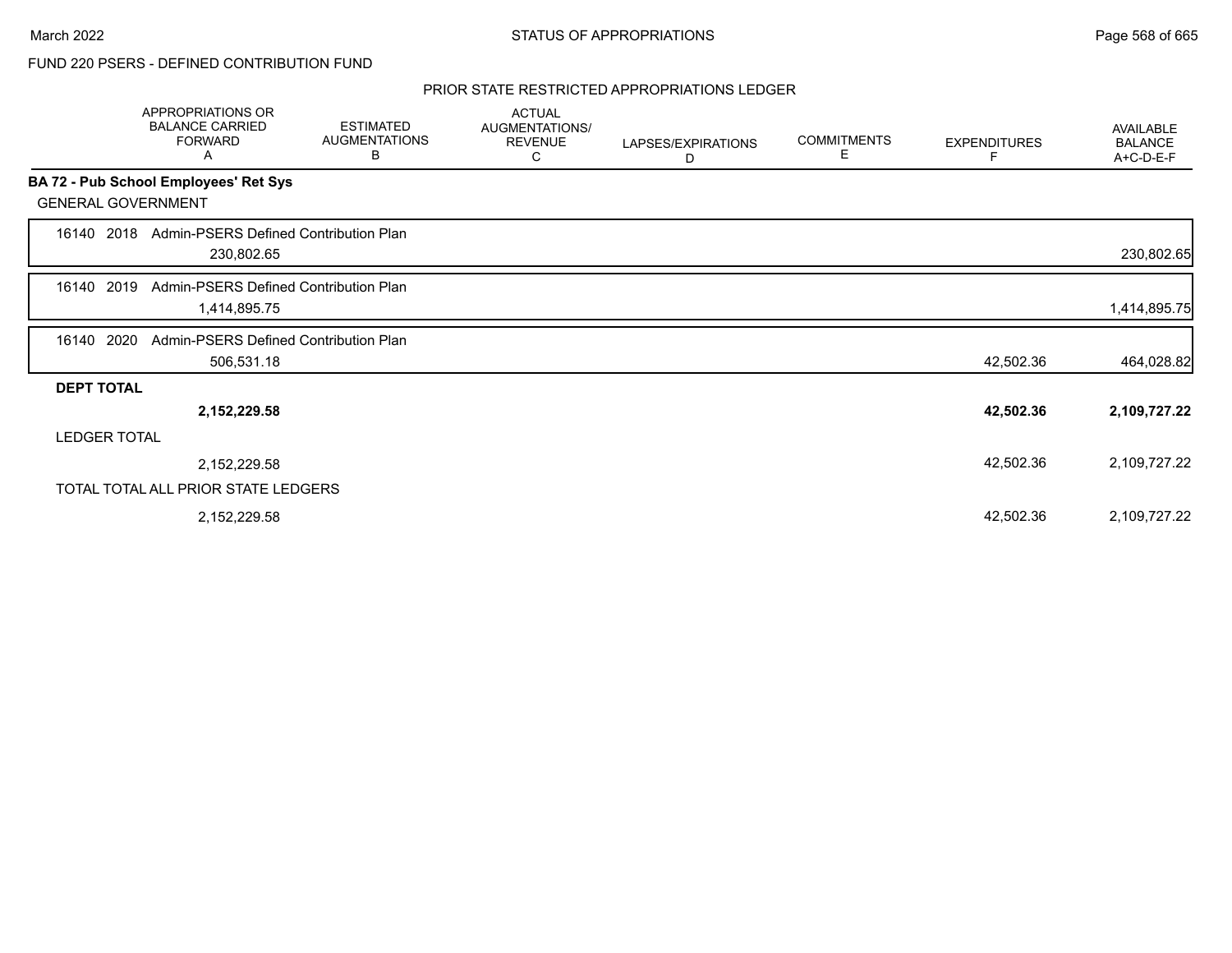#### RESTRICTED REVENUE LEDGER

|                           | APPROPRIATIONS OR<br><b>BALANCE CARRIED</b><br><b>FORWARD</b><br>$\overline{A}$ | <b>ESTIMATED</b><br><b>AUGMENTATIONS</b><br>в | <b>ACTUAL</b><br><b>AUGMENTATIONS/</b><br><b>REVENUE</b><br>U | LAPSES/EXPIRATIONS<br>D | <b>COMMITMENTS</b> | <b>EXPENDITURES</b> | AVAILABLE<br><b>BALANCE</b><br>A+C-D-E-F |
|---------------------------|---------------------------------------------------------------------------------|-----------------------------------------------|---------------------------------------------------------------|-------------------------|--------------------|---------------------|------------------------------------------|
|                           | BA 72 - Pub School Employees' Ret Sys                                           |                                               |                                                               |                         |                    |                     |                                          |
| <b>GENERAL GOVERNMENT</b> |                                                                                 |                                               |                                                               |                         |                    |                     |                                          |
| 60434 2021                | Defined Contribution Plan                                                       |                                               |                                                               |                         |                    |                     |                                          |
|                           | 3,424,804.77                                                                    |                                               | $-955,000.00$                                                 |                         | 560,000.00         |                     | 1,909,804.77                             |
| <b>DEPT TOTAL</b>         |                                                                                 |                                               |                                                               |                         |                    |                     |                                          |
|                           | 3,424,804.77                                                                    |                                               | $-955,000.00$                                                 |                         | 560,000.00         |                     | 1,909,804.77                             |
| <b>LEDGER TOTAL</b>       |                                                                                 |                                               |                                                               |                         |                    |                     |                                          |
|                           | 3,424,804.77                                                                    |                                               | $-955.000.00$                                                 |                         | 560.000.00         |                     | 1,909,804.77                             |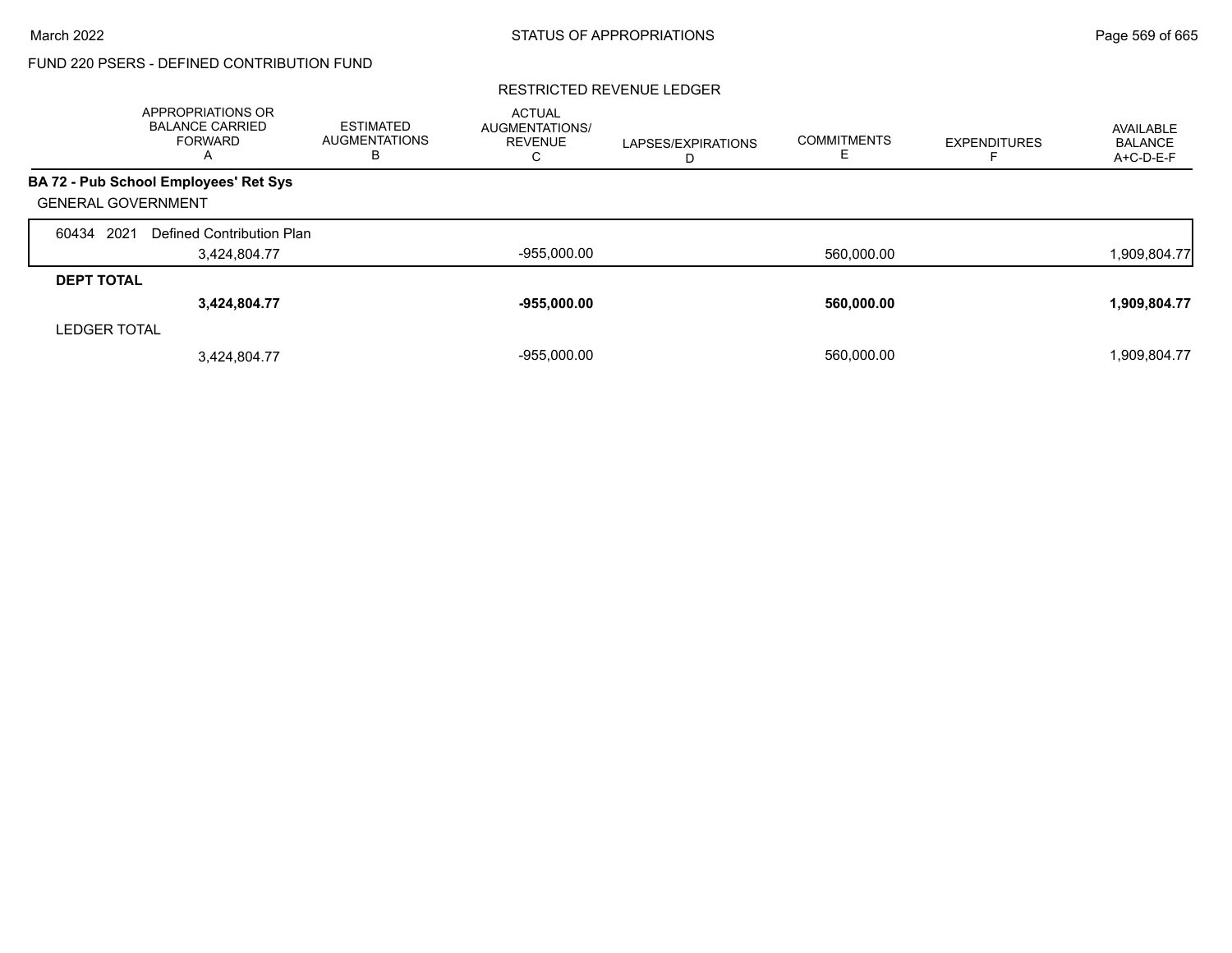### CURRENT STATE RESTRICTED APPROPRIATIONS LEDGER

|                           | <b>APPROPRIATIONS OR</b><br><b>BALANCE CARRIED</b><br><b>FORWARD</b><br>A | <b>ESTIMATED</b><br><b>AUGMENTATIONS</b><br>В | <b>ACTUAL</b><br><b>AUGMENTATIONS/</b><br><b>REVENUE</b><br>С | LAPSES/EXPIRATIONS<br>D | <b>COMMITMENTS</b><br>Е | <b>EXPENDITURES</b><br>F | <b>AVAILABLE</b><br><b>BALANCE</b><br>A+C-D-E-F |
|---------------------------|---------------------------------------------------------------------------|-----------------------------------------------|---------------------------------------------------------------|-------------------------|-------------------------|--------------------------|-------------------------------------------------|
| <b>BA 18 - Revenue</b>    |                                                                           |                                               |                                                               |                         |                         |                          |                                                 |
| <b>GENERAL GOVERNMENT</b> |                                                                           |                                               |                                                               |                         |                         |                          |                                                 |
| 2021<br>14900             | <b>Video Gaming Operations</b>                                            |                                               |                                                               |                         |                         |                          |                                                 |
|                           |                                                                           | 231,000.00                                    | 231,000.00                                                    |                         | 29,157.25               | 86,406.91                | 115,435.84                                      |
| 2021<br>14909             | Loan Repayment to General Fund                                            |                                               |                                                               |                         |                         |                          |                                                 |
|                           |                                                                           | 898,000.00                                    | 898,000.00                                                    |                         |                         | 898,000.00               |                                                 |
| <b>DEPT TOTAL</b>         |                                                                           |                                               |                                                               |                         |                         |                          |                                                 |
|                           |                                                                           | 1,129,000.00                                  | 1,129,000.00                                                  |                         | 29, 157. 25             | 984,406.91               | 115,435.84                                      |
| <b>GENERAL GOVERNMENT</b> | BA 65 - PA Gaming Control Board                                           |                                               |                                                               |                         |                         |                          |                                                 |
| 2021<br>14901             | Video Gaming Administration                                               |                                               |                                                               |                         |                         |                          |                                                 |
|                           |                                                                           | 475,000.00                                    | 475,000.00                                                    |                         |                         | 49,936.62                | 425,063.38                                      |
| <b>DEPT TOTAL</b>         |                                                                           |                                               |                                                               |                         |                         |                          |                                                 |
|                           |                                                                           | 475,000.00                                    | 475,000.00                                                    |                         |                         | 49,936.62                | 425,063.38                                      |
| <b>LEDGER TOTAL</b>       |                                                                           |                                               |                                                               |                         |                         |                          |                                                 |
|                           |                                                                           | 1,604,000.00                                  | 1,604,000.00                                                  |                         | 29,157.25               | 1,034,343.53             | 540,499.22                                      |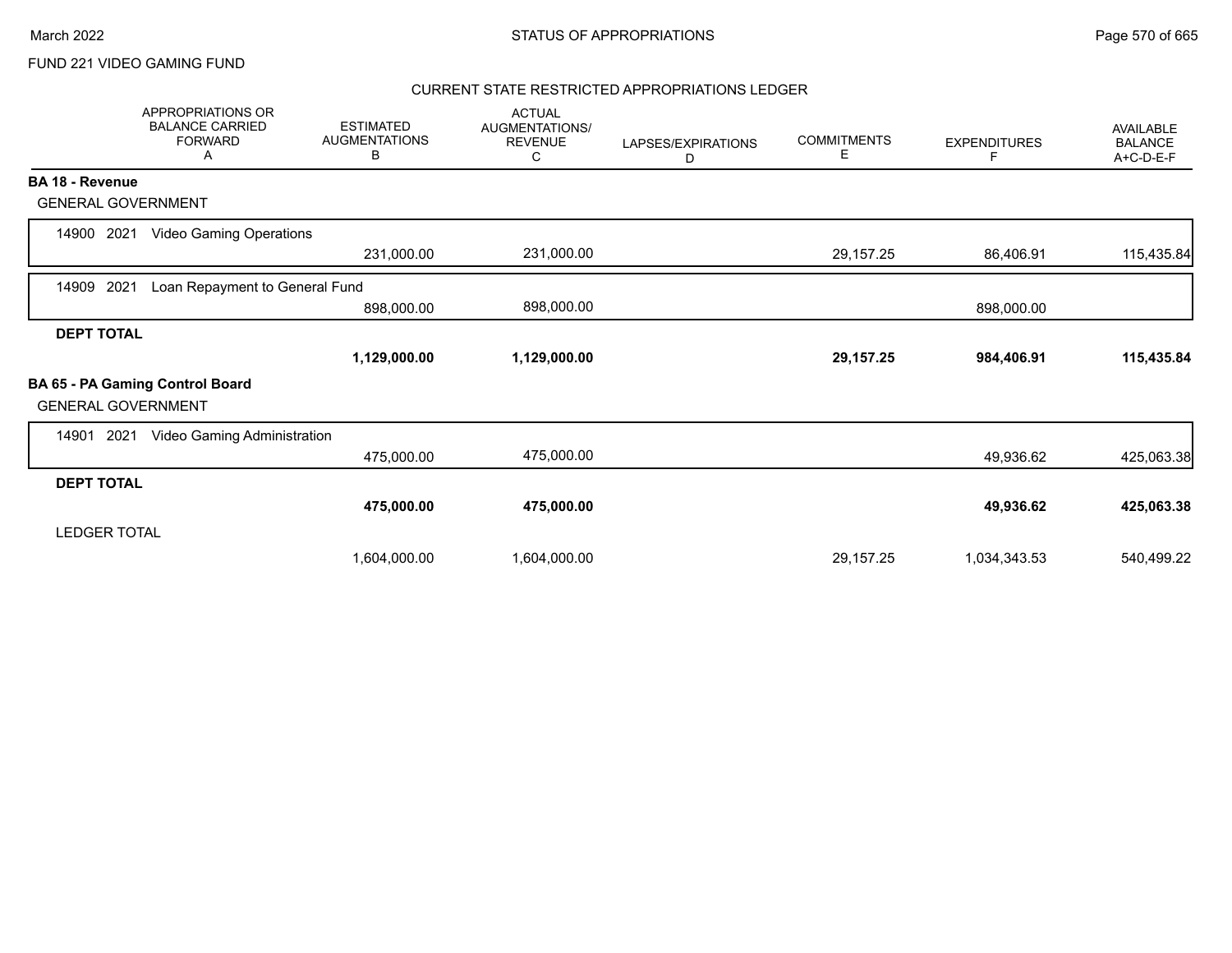Г

FUND 221 VIDEO GAMING FUND

#### CURRENT STATE EXECUTIVE AUTHORIZATIONS - RESTRICTED LEDGER

|                           | APPROPRIATIONS OR<br><b>BALANCE CARRIED</b><br><b>FORWARD</b><br>Α | <b>ESTIMATED</b><br><b>AUGMENTATIONS</b><br>В | <b>ACTUAL</b><br>AUGMENTATIONS/<br><b>REVENUE</b><br>U | LAPSES/EXPIRATIONS<br>D | <b>COMMITMENTS</b><br>Ε | <b>EXPENDITURES</b> | <b>AVAILABLE</b><br><b>BALANCE</b><br>A+C-D-E-F |
|---------------------------|--------------------------------------------------------------------|-----------------------------------------------|--------------------------------------------------------|-------------------------|-------------------------|---------------------|-------------------------------------------------|
|                           | <b>BA 65 - PA Gaming Control Board</b>                             |                                               |                                                        |                         |                         |                     |                                                 |
| <b>GENERAL GOVERNMENT</b> |                                                                    |                                               |                                                        |                         |                         |                     |                                                 |
| 26462 2021                | VGT Testing and Certification                                      |                                               |                                                        |                         |                         |                     |                                                 |
|                           |                                                                    | 50,000.00                                     |                                                        |                         |                         |                     |                                                 |
| <b>DEPT TOTAL</b>         |                                                                    |                                               |                                                        |                         |                         |                     |                                                 |
|                           |                                                                    | 50,000.00                                     |                                                        |                         |                         |                     |                                                 |
| <b>LEDGER TOTAL</b>       |                                                                    |                                               |                                                        |                         |                         |                     |                                                 |
|                           |                                                                    | 50,000.00                                     |                                                        |                         |                         |                     |                                                 |
|                           | TOTAL TOTAL ALL CURRENT STATE LEDGERS                              |                                               |                                                        |                         |                         |                     |                                                 |
|                           |                                                                    | 1,654,000.00                                  | 1,604,000.00                                           |                         | 29,157.25               | 1,034,343.53        | 540,499.22                                      |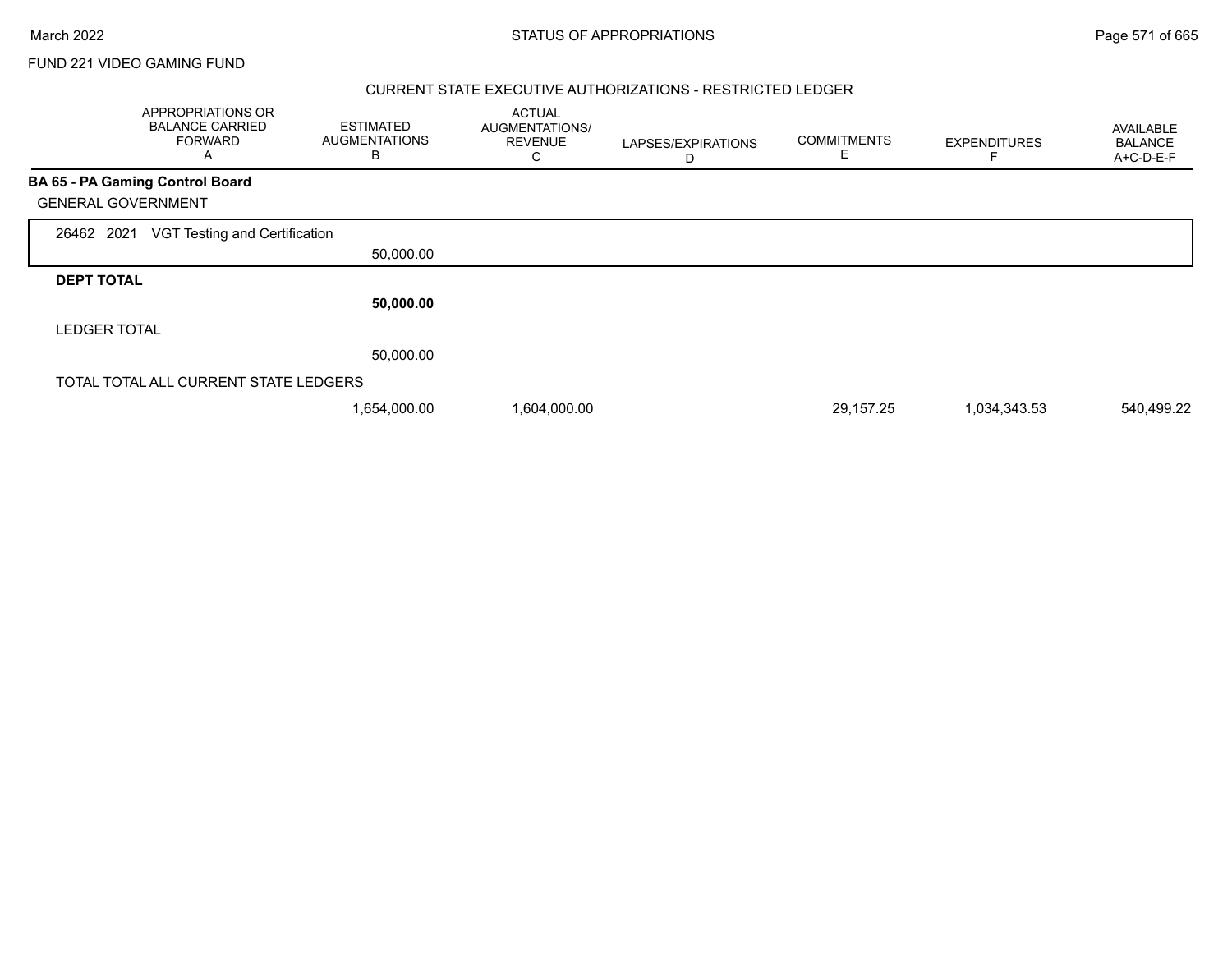#### PRIOR STATE RESTRICTED APPROPRIATIONS LEDGER

|                           | APPROPRIATIONS OR<br><b>BALANCE CARRIED</b><br><b>FORWARD</b><br>Α | <b>ESTIMATED</b><br><b>AUGMENTATIONS</b><br>В | <b>ACTUAL</b><br>AUGMENTATIONS/<br><b>REVENUE</b><br>С | LAPSES/EXPIRATIONS<br>D | <b>COMMITMENTS</b><br>Е | <b>EXPENDITURES</b><br>F | AVAILABLE<br><b>BALANCE</b><br>A+C-D-E-F |
|---------------------------|--------------------------------------------------------------------|-----------------------------------------------|--------------------------------------------------------|-------------------------|-------------------------|--------------------------|------------------------------------------|
| BA 18 - Revenue           |                                                                    |                                               |                                                        |                         |                         |                          |                                          |
| <b>GENERAL GOVERNMENT</b> |                                                                    |                                               |                                                        |                         |                         |                          |                                          |
| 14900 2020                | <b>Video Gaming Operations</b><br>150,790.60                       |                                               | $-145,073.39$                                          |                         |                         | 5,717.21                 |                                          |
| <b>DEPT TOTAL</b>         |                                                                    |                                               |                                                        |                         |                         |                          |                                          |
|                           | 150,790.60                                                         |                                               | $-145,073.39$                                          |                         |                         | 5,717.21                 |                                          |
| <b>GENERAL GOVERNMENT</b> | BA 65 - PA Gaming Control Board                                    |                                               |                                                        |                         |                         |                          |                                          |
|                           | 14901 2019 Video Gaming Administration<br>30.00                    |                                               |                                                        |                         |                         |                          | 30.00                                    |
| 14901<br>2020             | Video Gaming Administration<br>428,745.83                          |                                               | -406,996.50                                            |                         |                         | 21,749.33                |                                          |
| <b>DEPT TOTAL</b>         |                                                                    |                                               |                                                        |                         |                         |                          |                                          |
|                           | 428,775.83                                                         |                                               | $-406,996.50$                                          |                         |                         | 21,749.33                | 30.00                                    |
| <b>LEDGER TOTAL</b>       |                                                                    |                                               |                                                        |                         |                         |                          |                                          |
|                           | 579,566.43                                                         |                                               | -552,069.89                                            |                         |                         | 27,466.54                | 30.00                                    |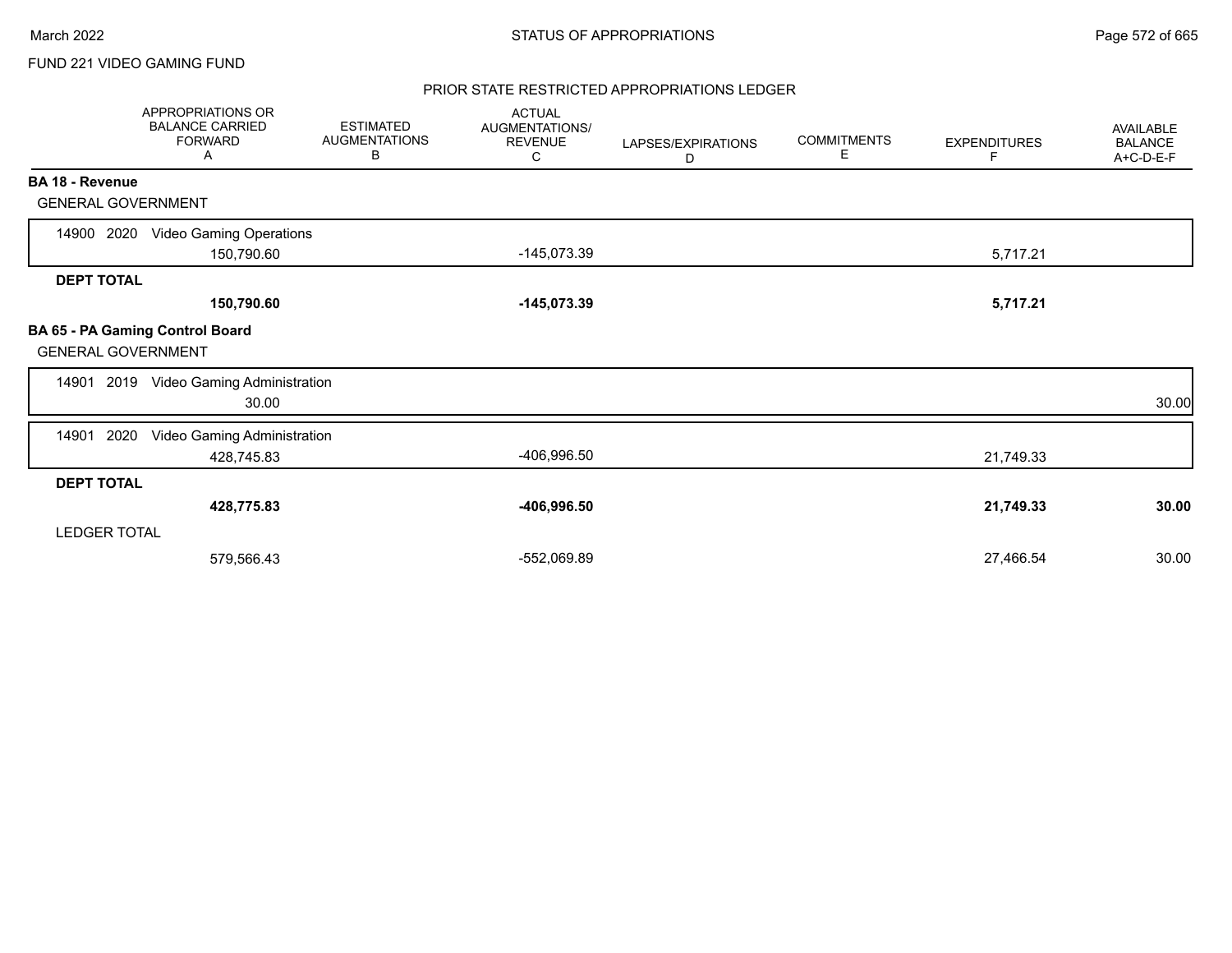#### PRIOR STATE EXECUTIVE AUTHORIZATIONS - RESTRICTED LEDGER

|                           | APPROPRIATIONS OR<br><b>BALANCE CARRIED</b><br><b>FORWARD</b><br>A | <b>ESTIMATED</b><br><b>AUGMENTATIONS</b><br>B | <b>ACTUAL</b><br>AUGMENTATIONS/<br><b>REVENUE</b><br>С | LAPSES/EXPIRATIONS<br>D | <b>COMMITMENTS</b><br>E | <b>EXPENDITURES</b> | AVAILABLE<br><b>BALANCE</b><br>A+C-D-E-F |
|---------------------------|--------------------------------------------------------------------|-----------------------------------------------|--------------------------------------------------------|-------------------------|-------------------------|---------------------|------------------------------------------|
|                           | <b>BA 65 - PA Gaming Control Board</b>                             |                                               |                                                        |                         |                         |                     |                                          |
| <b>GENERAL GOVERNMENT</b> |                                                                    |                                               |                                                        |                         |                         |                     |                                          |
| 26462 2019                | VGT Testing and Certification<br>11,000.00                         |                                               |                                                        |                         |                         |                     | 11,000.00                                |
| <b>DEPT TOTAL</b>         |                                                                    |                                               |                                                        |                         |                         |                     |                                          |
|                           | 11,000.00                                                          |                                               |                                                        |                         |                         |                     | 11,000.00                                |
| <b>LEDGER TOTAL</b>       |                                                                    |                                               |                                                        |                         |                         |                     |                                          |
|                           | 11,000.00                                                          |                                               |                                                        |                         |                         |                     | 11,000.00                                |
|                           | TOTAL TOTAL ALL PRIOR STATE LEDGERS                                |                                               |                                                        |                         |                         |                     |                                          |
|                           | 590,566.43                                                         |                                               | -552,069.89                                            |                         |                         | 27,466.54           | 11,030.00                                |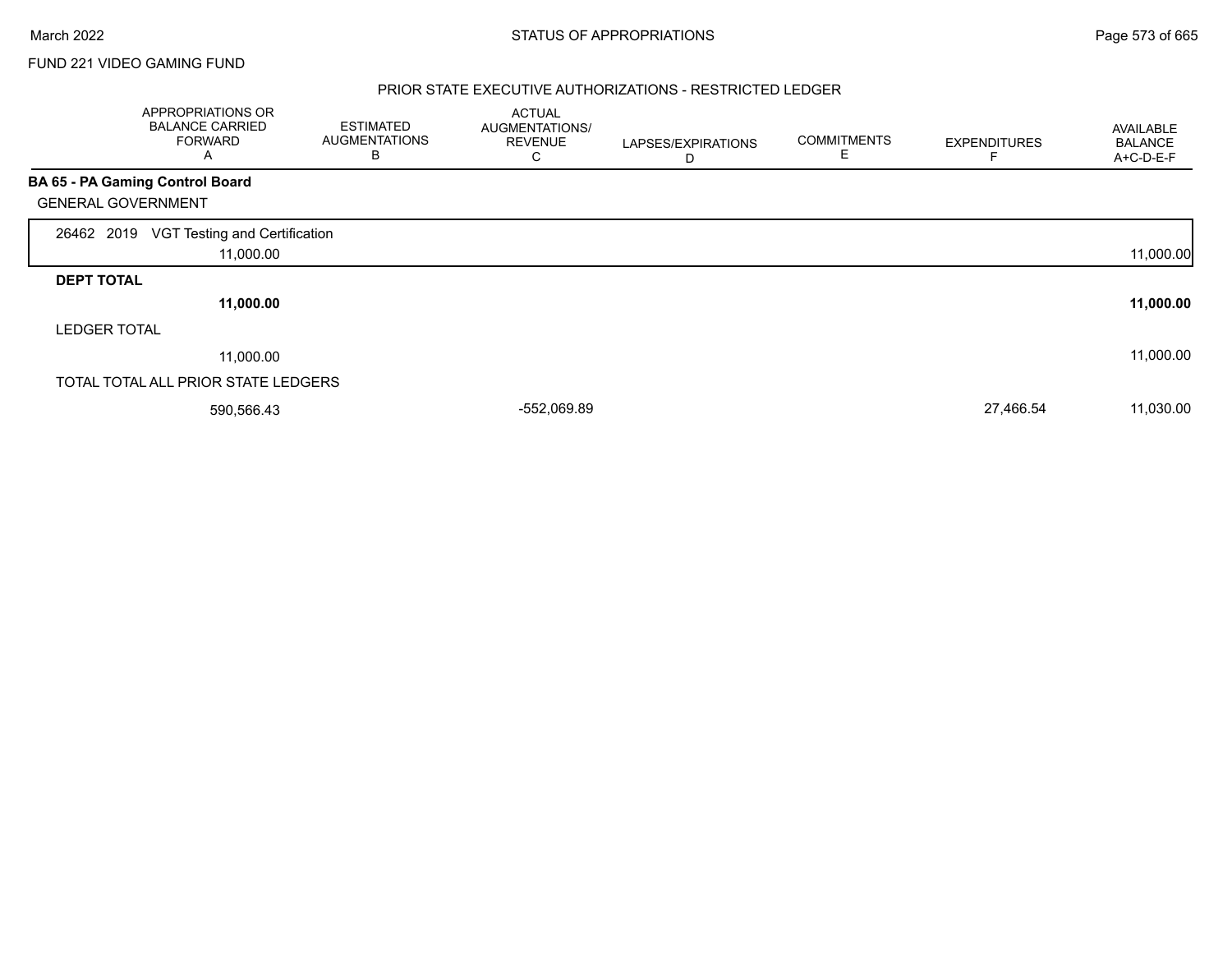#### RESTRICTED RECEIPTS LEDGER

|                           | <b>APPROPRIATIONS OR</b><br><b>BALANCE CARRIED</b><br><b>FORWARD</b><br>A | <b>ESTIMATED</b><br><b>AUGMENTATIONS</b><br>В | <b>ACTUAL</b><br>AUGMENTATIONS/<br><b>REVENUE</b><br>С | LAPSES/EXPIRATIONS<br>D | <b>COMMITMENTS</b><br>Е | <b>EXPENDITURES</b><br>F | <b>AVAILABLE</b><br><b>BALANCE</b><br>A+C-D-E-F |
|---------------------------|---------------------------------------------------------------------------|-----------------------------------------------|--------------------------------------------------------|-------------------------|-------------------------|--------------------------|-------------------------------------------------|
| <b>BA 18 - Revenue</b>    |                                                                           |                                               |                                                        |                         |                         |                          |                                                 |
| <b>GENERAL GOVERNMENT</b> |                                                                           |                                               |                                                        |                         |                         |                          |                                                 |
| 40249<br>2021             | VGLDA-Commonwealth Gaming LLC                                             |                                               | 155,934.85                                             |                         |                         | 155,934.85               |                                                 |
| 40250 2021                | VGLDA-Marquee by Penn LLC                                                 |                                               | 779,450.23                                             |                         |                         | 779,450.23               |                                                 |
| 40255 2021                | VGLDA-Second State Gaming LLC                                             |                                               | 66,942.74                                              |                         |                         | 66,942.74                |                                                 |
| 40260<br>2021             | VGLDA-J&J Ventures Gaming of PA LLC                                       |                                               | 36,358.05                                              |                         |                         | 36,358.05                |                                                 |
| 2021<br>40267             |                                                                           | VideoGamngLicensDepost-JangoEntertainmnt      | 119,314.13                                             |                         |                         | 119,314.13               |                                                 |
| <b>DEPT TOTAL</b>         |                                                                           |                                               |                                                        |                         |                         |                          |                                                 |
| <b>LEDGER TOTAL</b>       |                                                                           |                                               | 1,158,000.00                                           |                         |                         | 1,158,000.00             |                                                 |
|                           |                                                                           |                                               | 1,158,000.00                                           |                         |                         | 1,158,000.00             |                                                 |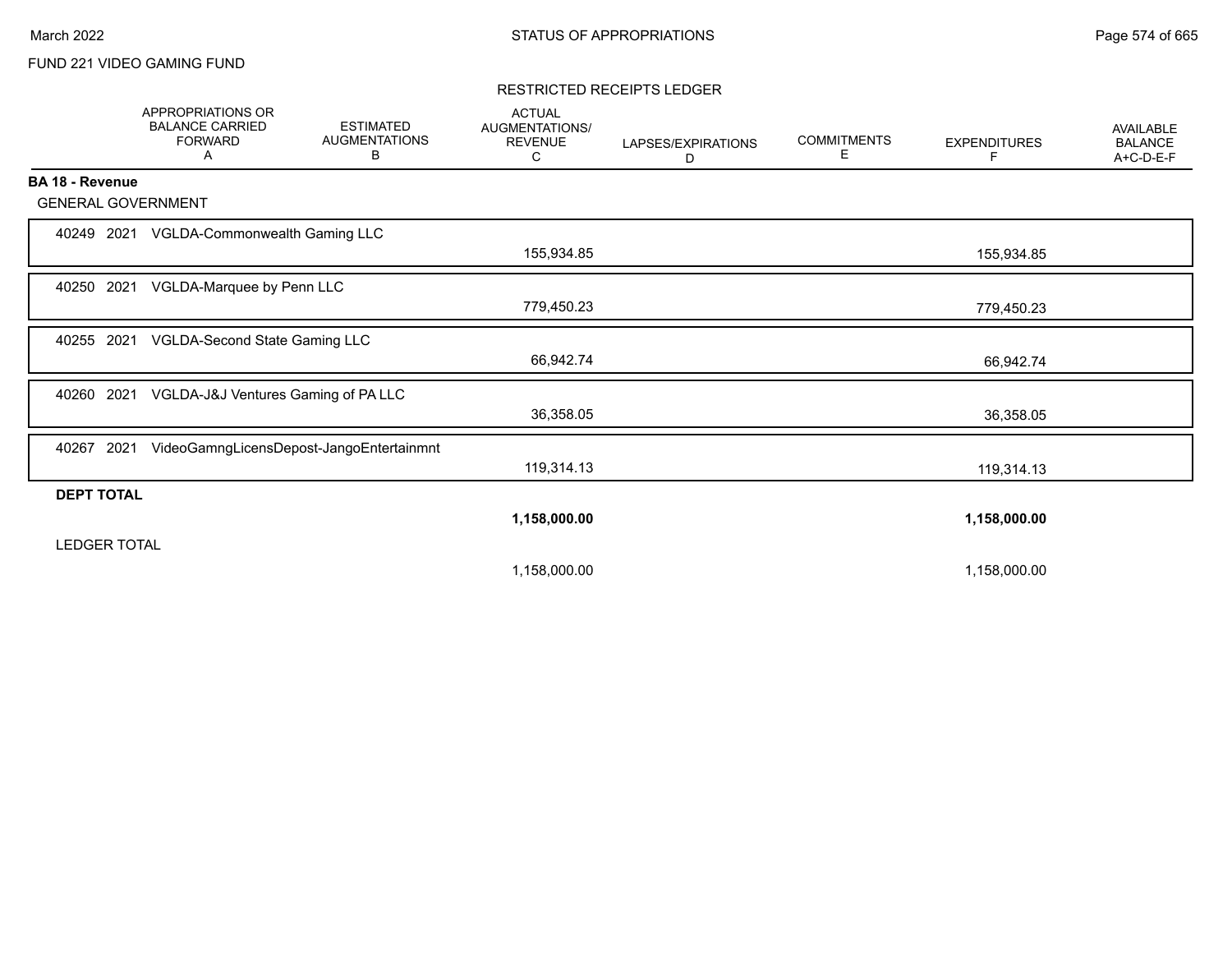#### RESTRICTED REVENUE LEDGER

|                                                       | <b>APPROPRIATIONS OR</b><br><b>BALANCE CARRIED</b><br><b>FORWARD</b><br>A | <b>ESTIMATED</b><br><b>AUGMENTATIONS</b><br>В | <b>ACTUAL</b><br>AUGMENTATIONS/<br><b>REVENUE</b><br>C | LAPSES/EXPIRATIONS<br>D | <b>COMMITMENTS</b><br>E | <b>EXPENDITURES</b><br>F | <b>AVAILABLE</b><br><b>BALANCE</b><br>$A+C-D-E-F$ |
|-------------------------------------------------------|---------------------------------------------------------------------------|-----------------------------------------------|--------------------------------------------------------|-------------------------|-------------------------|--------------------------|---------------------------------------------------|
|                                                       | <b>BA 24 - Community &amp; Economic Develop</b>                           |                                               |                                                        |                         |                         |                          |                                                   |
| <b>GRANTS AND SUBSIDIES</b>                           |                                                                           |                                               |                                                        |                         |                         |                          |                                                   |
| 60460 2021                                            | Local Share Assessment Video Gaming                                       |                                               |                                                        |                         |                         |                          |                                                   |
|                                                       | 2,737,625.06                                                              |                                               | 3,145,323.14                                           |                         |                         |                          | 5,882,948.20                                      |
| <b>DEPT TOTAL</b>                                     |                                                                           |                                               |                                                        |                         |                         |                          |                                                   |
|                                                       | 2,737,625.06                                                              |                                               | 3, 145, 323. 14                                        |                         |                         |                          | 5,882,948.20                                      |
| <b>BA 18 - Revenue</b><br><b>GRANTS AND SUBSIDIES</b> |                                                                           |                                               |                                                        |                         |                         |                          |                                                   |
| 60459 2021                                            | Local Share Assessment Video Gaming                                       |                                               |                                                        |                         |                         |                          |                                                   |
|                                                       | 910,912.59                                                                |                                               | $-114,227.72$                                          |                         |                         |                          | 796,684.87                                        |
| <b>DEPT TOTAL</b>                                     |                                                                           |                                               |                                                        |                         |                         |                          |                                                   |
|                                                       | 910,912.59                                                                |                                               | $-114,227.72$                                          |                         |                         |                          | 796,684.87                                        |
| <b>GENERAL GOVERNMENT</b>                             | <b>BA 65 - PA Gaming Control Board</b>                                    |                                               |                                                        |                         |                         |                          |                                                   |
|                                                       | 60468 2021 VGT Testing and Certification Fees                             |                                               |                                                        |                         |                         |                          |                                                   |
|                                                       | 100.00                                                                    |                                               | 3,253.75                                               |                         |                         |                          | 3,353.75                                          |
| <b>DEPT TOTAL</b>                                     |                                                                           |                                               |                                                        |                         |                         |                          |                                                   |
|                                                       | 100.00                                                                    |                                               | 3,253.75                                               |                         |                         |                          | 3,353.75                                          |
| <b>LEDGER TOTAL</b>                                   |                                                                           |                                               |                                                        |                         |                         |                          |                                                   |
|                                                       | 3,648,637.65                                                              |                                               | 3,034,349.17                                           |                         |                         |                          | 6,682,986.82                                      |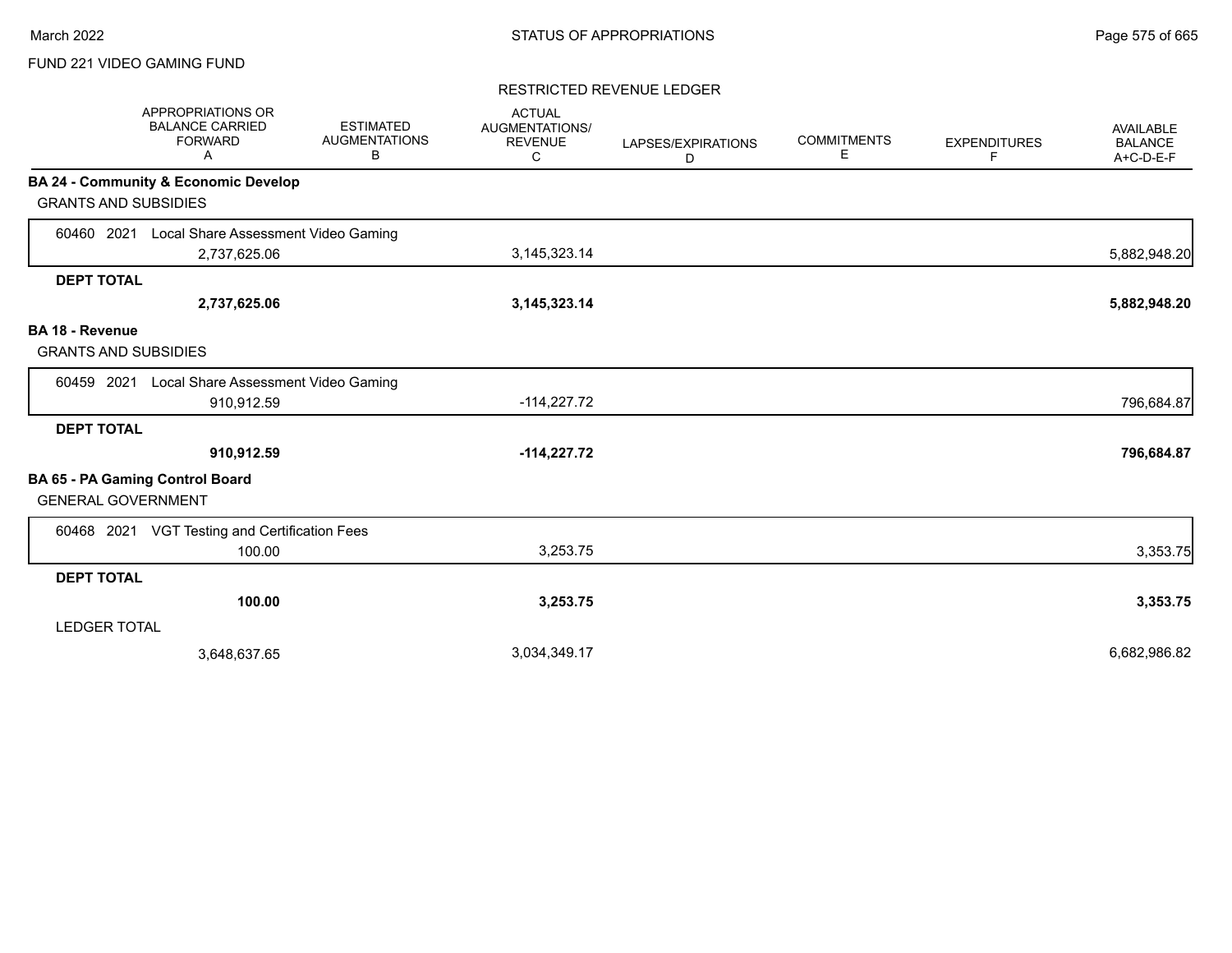# FUND 222 FANTASY CONTEST FUND

### CURRENT STATE RESTRICTED APPROPRIATIONS LEDGER

|                           | APPROPRIATIONS OR<br><b>BALANCE CARRIED</b><br><b>FORWARD</b><br>A | <b>ESTIMATED</b><br><b>AUGMENTATIONS</b><br>В | <b>ACTUAL</b><br>AUGMENTATIONS/<br><b>REVENUE</b><br>C | LAPSES/EXPIRATIONS<br>D | <b>COMMITMENTS</b><br>Е | <b>EXPENDITURES</b> | AVAILABLE<br><b>BALANCE</b><br>A+C-D-E-F |
|---------------------------|--------------------------------------------------------------------|-----------------------------------------------|--------------------------------------------------------|-------------------------|-------------------------|---------------------|------------------------------------------|
| <b>BA 18 - Revenue</b>    |                                                                    |                                               |                                                        |                         |                         |                     |                                          |
| <b>GENERAL GOVERNMENT</b> |                                                                    |                                               |                                                        |                         |                         |                     |                                          |
| 2021<br>14890             | <b>Fantasy Contest Operations</b>                                  |                                               |                                                        |                         |                         |                     |                                          |
|                           |                                                                    | 418,000.00                                    | 397,083.55                                             |                         |                         | 9,110.98            | 387,972.57                               |
| <b>DEPT TOTAL</b>         |                                                                    |                                               |                                                        |                         |                         |                     |                                          |
|                           |                                                                    | 418,000.00                                    | 397,083.55                                             |                         |                         | 9,110.98            | 387,972.57                               |
| <b>GENERAL GOVERNMENT</b> | BA 65 - PA Gaming Control Board                                    |                                               |                                                        |                         |                         |                     |                                          |
| 14892<br>2021             | <b>Fantasy Contest Administration</b>                              |                                               |                                                        |                         |                         |                     |                                          |
|                           |                                                                    | 100,000.00                                    | 100,000.00                                             |                         |                         | 23,309.78           | 76,690.22                                |
| <b>DEPT TOTAL</b>         |                                                                    |                                               |                                                        |                         |                         |                     |                                          |
|                           |                                                                    | 100,000.00                                    | 100,000.00                                             |                         |                         | 23,309.78           | 76,690.22                                |
| <b>LEDGER TOTAL</b>       |                                                                    |                                               |                                                        |                         |                         |                     |                                          |
|                           |                                                                    | 518,000.00                                    | 497,083.55                                             |                         |                         | 32,420.76           | 464,662.79                               |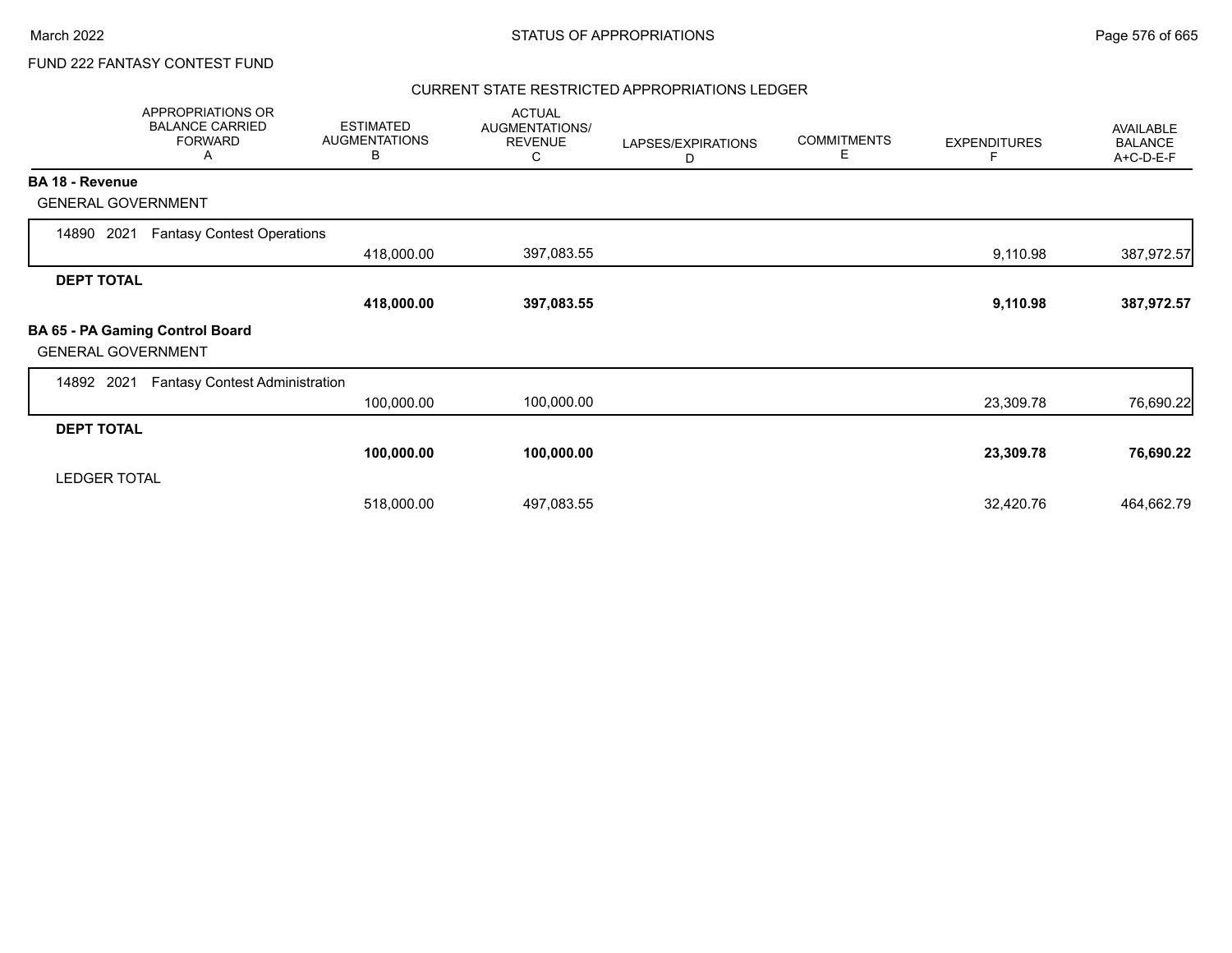## CURRENT STATE EXECUTIVE AUTHORIZATIONS - RESTRICTED LEDGER

|                           | APPROPRIATIONS OR<br><b>BALANCE CARRIED</b><br><b>FORWARD</b><br>A | <b>ESTIMATED</b><br><b>AUGMENTATIONS</b><br>B | <b>ACTUAL</b><br>AUGMENTATIONS/<br><b>REVENUE</b><br>С | LAPSES/EXPIRATIONS<br>D | <b>COMMITMENTS</b><br>E | <b>EXPENDITURES</b> | AVAILABLE<br><b>BALANCE</b><br>A+C-D-E-F |
|---------------------------|--------------------------------------------------------------------|-----------------------------------------------|--------------------------------------------------------|-------------------------|-------------------------|---------------------|------------------------------------------|
|                           | <b>BA 65 - PA Gaming Control Board</b>                             |                                               |                                                        |                         |                         |                     |                                          |
| <b>GENERAL GOVERNMENT</b> |                                                                    |                                               |                                                        |                         |                         |                     |                                          |
| 2021<br>26461             | FC Administration-Application/Licensure                            |                                               |                                                        |                         |                         |                     |                                          |
|                           |                                                                    | 20,000.00                                     |                                                        |                         |                         |                     |                                          |
| <b>DEPT TOTAL</b>         |                                                                    |                                               |                                                        |                         |                         |                     |                                          |
|                           |                                                                    | 20,000.00                                     |                                                        |                         |                         |                     |                                          |
| <b>LEDGER TOTAL</b>       |                                                                    |                                               |                                                        |                         |                         |                     |                                          |
|                           |                                                                    | 20,000.00                                     |                                                        |                         |                         |                     |                                          |
|                           | TOTAL TOTAL ALL CURRENT STATE LEDGERS                              |                                               |                                                        |                         |                         |                     |                                          |
|                           |                                                                    | 538,000.00                                    | 497,083.55                                             |                         |                         | 32,420.76           | 464,662.79                               |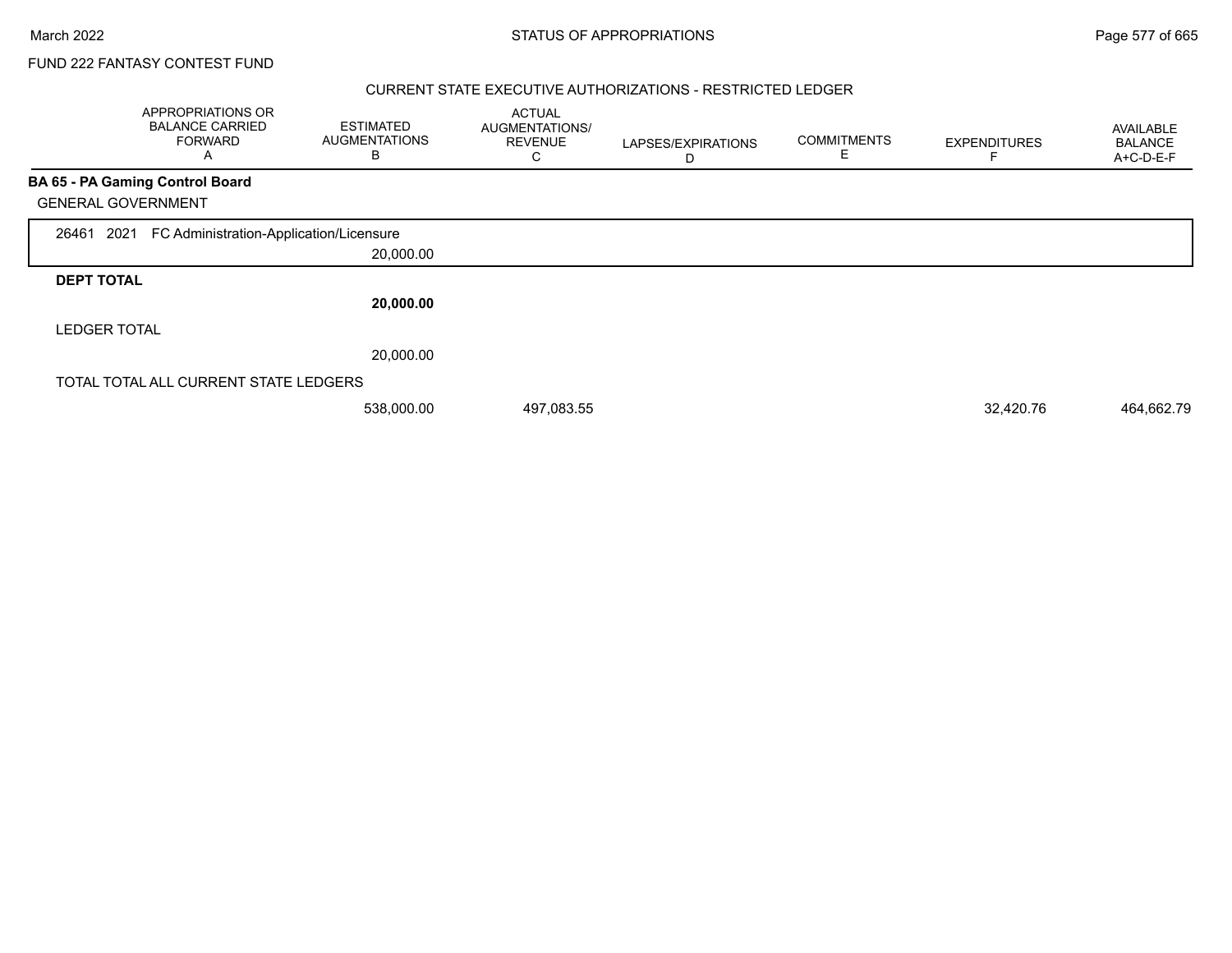## PRIOR STATE RESTRICTED APPROPRIATIONS LEDGER

|                           | APPROPRIATIONS OR<br><b>BALANCE CARRIED</b><br><b>FORWARD</b><br>Α | <b>ESTIMATED</b><br><b>AUGMENTATIONS</b><br>В | <b>ACTUAL</b><br>AUGMENTATIONS/<br><b>REVENUE</b><br>C | LAPSES/EXPIRATIONS<br>D | <b>COMMITMENTS</b><br>Е | <b>EXPENDITURES</b><br>F | AVAILABLE<br><b>BALANCE</b><br>A+C-D-E-F |
|---------------------------|--------------------------------------------------------------------|-----------------------------------------------|--------------------------------------------------------|-------------------------|-------------------------|--------------------------|------------------------------------------|
| <b>BA 18 - Revenue</b>    |                                                                    |                                               |                                                        |                         |                         |                          |                                          |
| <b>GENERAL GOVERNMENT</b> |                                                                    |                                               |                                                        |                         |                         |                          |                                          |
| 14890 2020                | <b>Fantasy Contest Operations</b>                                  |                                               |                                                        |                         |                         |                          |                                          |
|                           | 354,139.98                                                         |                                               | $-353,697.15$                                          |                         |                         | 442.83                   |                                          |
| <b>DEPT TOTAL</b>         |                                                                    |                                               |                                                        |                         |                         |                          |                                          |
|                           | 354,139.98                                                         |                                               | $-353,697.15$                                          |                         |                         | 442.83                   |                                          |
| <b>GENERAL GOVERNMENT</b> | BA 65 - PA Gaming Control Board                                    |                                               |                                                        |                         |                         |                          |                                          |
|                           | 14892 2018 Fantasy Contest Administration<br>61,789.97             |                                               |                                                        |                         |                         |                          | 61,789.97                                |
| 14892 2019                | <b>Fantasy Contest Administration</b><br>157,759.55                |                                               |                                                        |                         |                         |                          | 157,759.55                               |
| 14892 2020                | <b>Fantasy Contest Administration</b><br>42,923.93                 |                                               |                                                        |                         |                         | 2,210.02                 | 40,713.91                                |
| <b>DEPT TOTAL</b>         |                                                                    |                                               |                                                        |                         |                         |                          |                                          |
|                           | 262,473.45                                                         |                                               |                                                        |                         |                         | 2,210.02                 | 260,263.43                               |
| <b>LEDGER TOTAL</b>       |                                                                    |                                               |                                                        |                         |                         |                          |                                          |
|                           | 616,613.43                                                         |                                               | $-353,697.15$                                          |                         |                         | 2,652.85                 | 260,263.43                               |
|                           | TOTAL TOTAL ALL PRIOR STATE LEDGERS                                |                                               |                                                        |                         |                         |                          |                                          |
|                           | 616,613.43                                                         |                                               | $-353,697.15$                                          |                         |                         | 2,652.85                 | 260,263.43                               |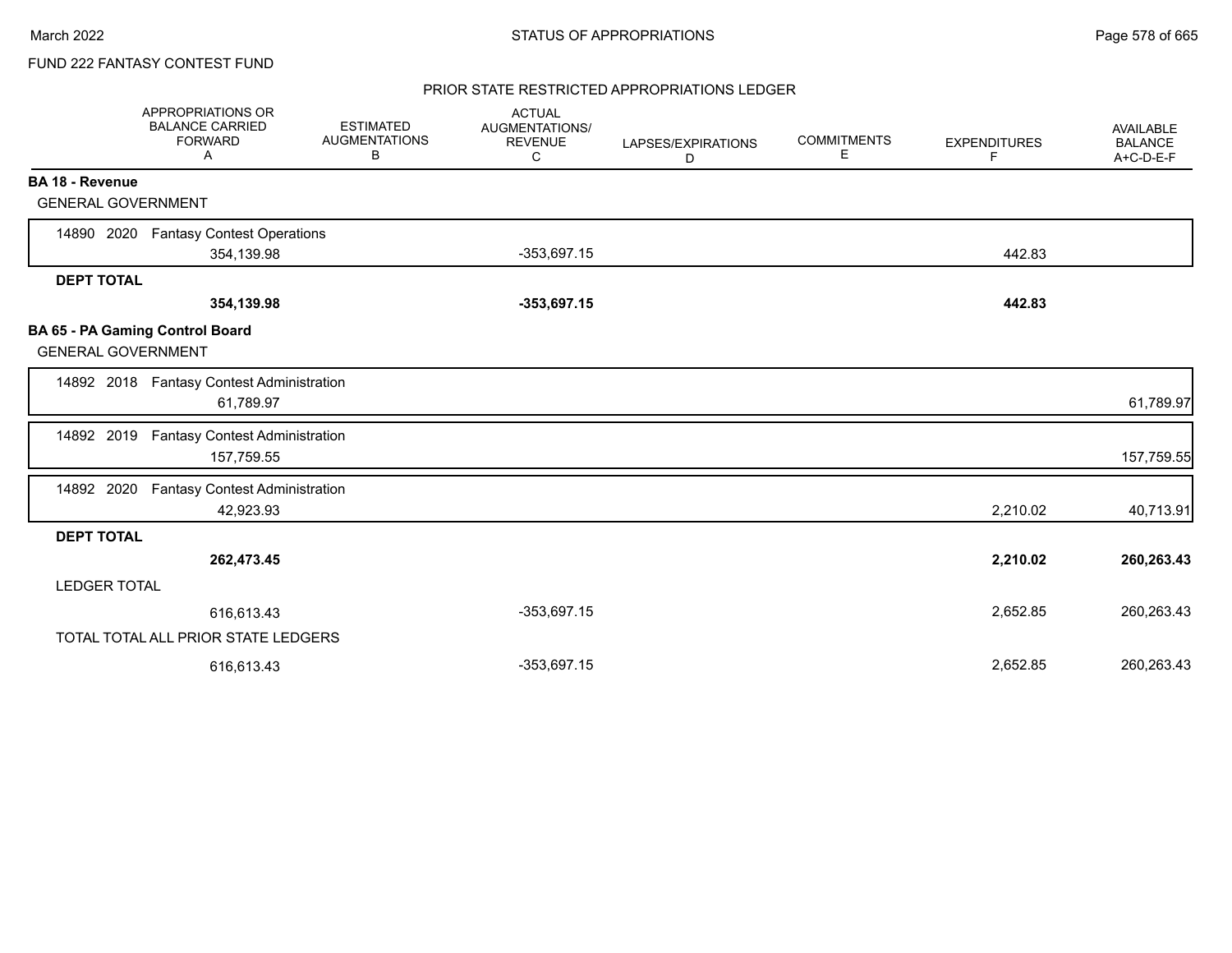## RESTRICTED RECEIPTS LEDGER

|                           | APPROPRIATIONS OR<br><b>BALANCE CARRIED</b><br><b>FORWARD</b><br>$\mathsf{A}$ | <b>ESTIMATED</b><br><b>AUGMENTATIONS</b><br>В | <b>ACTUAL</b><br>AUGMENTATIONS/<br><b>REVENUE</b><br>C | LAPSES/EXPIRATIONS<br>D | <b>COMMITMENTS</b><br>Е. | <b>EXPENDITURES</b><br>F | <b>AVAILABLE</b><br><b>BALANCE</b><br>A+C-D-E-F |
|---------------------------|-------------------------------------------------------------------------------|-----------------------------------------------|--------------------------------------------------------|-------------------------|--------------------------|--------------------------|-------------------------------------------------|
| <b>BA 18 - Revenue</b>    |                                                                               |                                               |                                                        |                         |                          |                          |                                                 |
| <b>GENERAL GOVERNMENT</b> |                                                                               |                                               |                                                        |                         |                          |                          |                                                 |
|                           | 40274 2021 FantasyLicenseeDpstAccount-DataForceLLC                            |                                               | 458.82                                                 |                         |                          | 458.82                   |                                                 |
|                           | 40275 2021 FantasyLicenseeDpstAccount-UnderdogSport                           |                                               | 4,292.26                                               |                         |                          | 4,292.26                 |                                                 |
| 40276 2021                |                                                                               | FantsyLicnsDpstAcct-FantsySportsGamesLLC      | 1,047.67                                               |                         |                          | 1,047.67                 |                                                 |
| 40277 2021                |                                                                               | FantasyLicenseeDepositAccoun-NHA PA, LLC      | 3.18                                                   |                         |                          | 3.18                     |                                                 |
| 40491 2021                |                                                                               | FLDAcct-FantasyFootballPlayrsChampionshp      | 6,176.92                                               |                         |                          | 6,176.92                 |                                                 |
| 40492 2021                | FantasyLicenseeDeposit Account-Fanduel                                        |                                               | 215,827.06                                             |                         |                          | 215,827.06               |                                                 |
| 40493 2021                | FantasyLicenseeDepositAcct-DraftKingsInc                                      |                                               | 264,969.84                                             |                         |                          | 264,969.84               |                                                 |
| 2021<br>40494             |                                                                               | FantasyLicenseeDepositAcct-Boom Fantasy       | 15.86                                                  |                         |                          | 15.86                    |                                                 |
| 40496 2021                |                                                                               | FantasyLcnsDptAcct-SportshubTechnologies      | 1,854.70                                               |                         |                          | 1,854.70                 |                                                 |
| 40497 2021                | 0.36                                                                          | FantasyLicenseDepstAcct-FantasyDraftLLC       |                                                        |                         |                          |                          | 0.36                                            |
| 40498 2021                |                                                                               | FantasyLicnsDpAcct-YahooFantasySportsLLC      | 2,336.32                                               |                         |                          | 2,336.32                 |                                                 |
| 40499 2021                | FLDA-Full Time Fantasy Sport LLC                                              |                                               | 100.92                                                 |                         |                          | 100.92                   |                                                 |
| <b>DEPT TOTAL</b>         | 0.36                                                                          |                                               | 497,083.55                                             |                         |                          | 497,083.55               | 0.36                                            |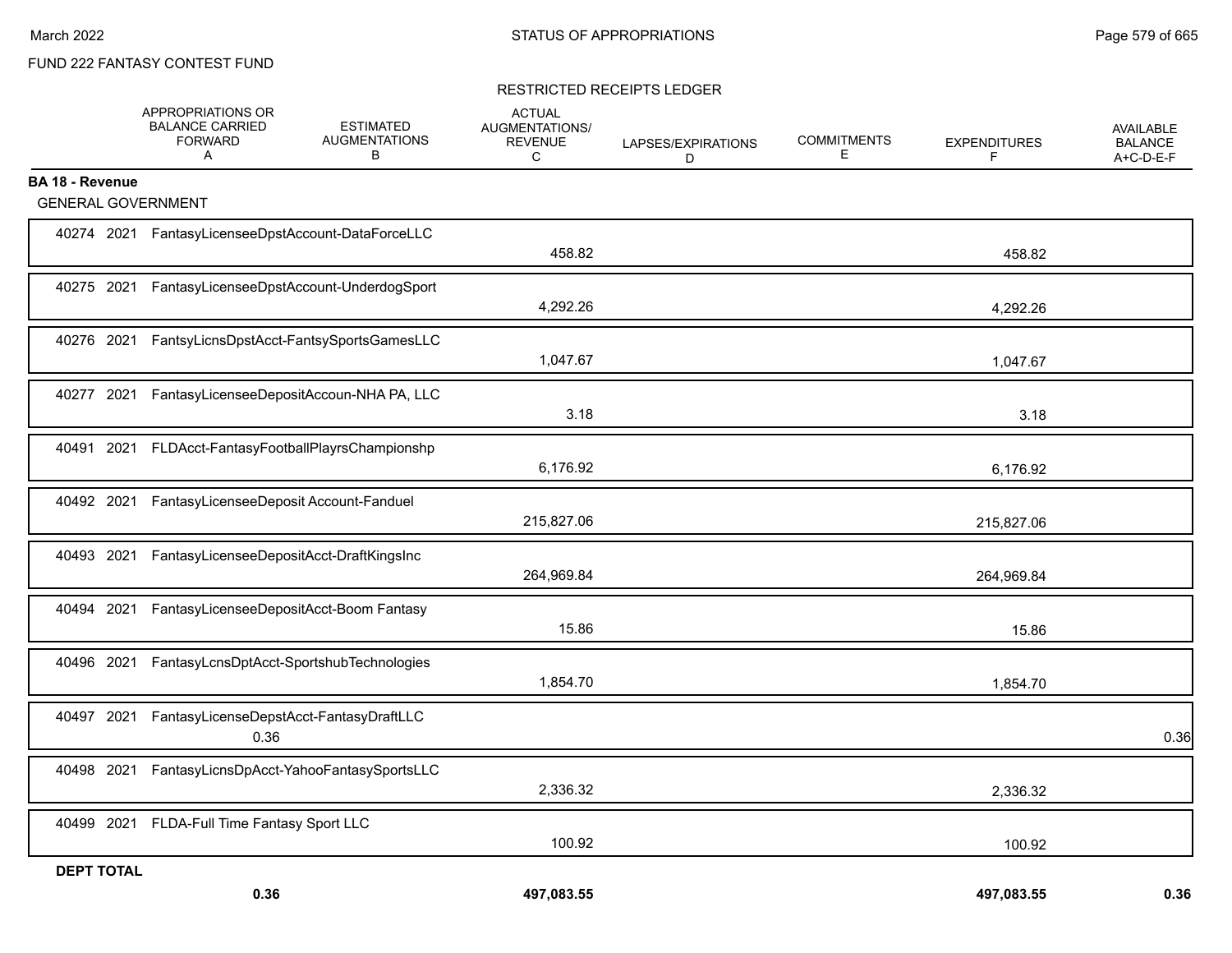# FUND 222 FANTASY CONTEST FUND LEDGER TOTAL

0.36 497,083.55 497,083.55 0.36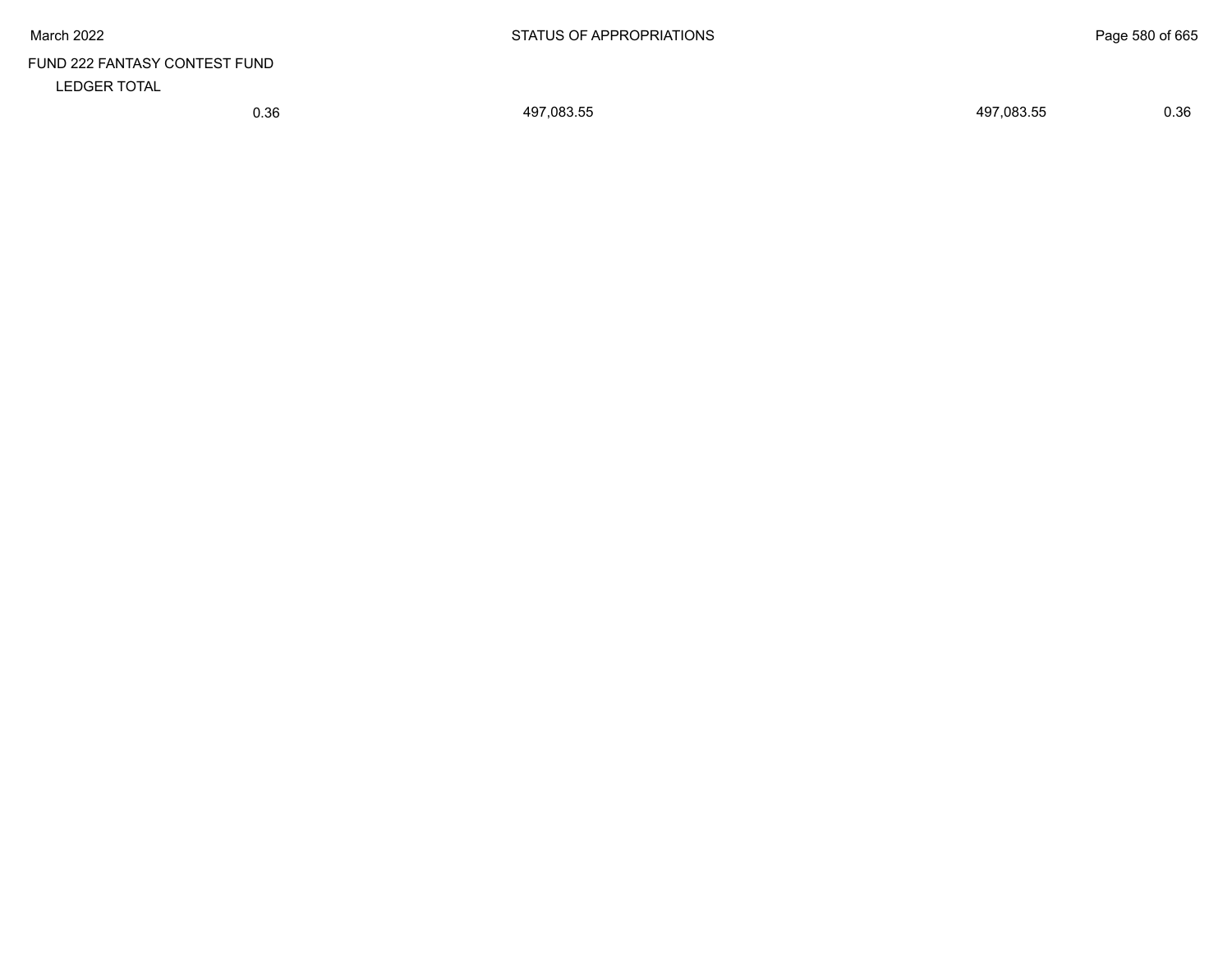### RESTRICTED REVENUE LEDGER

|                           | APPROPRIATIONS OR<br><b>BALANCE CARRIED</b><br><b>FORWARD</b><br>A | ESTIMATED<br><b>AUGMENTATIONS</b><br>в | <b>ACTUAL</b><br>AUGMENTATIONS/<br><b>REVENUE</b><br>С | LAPSES/EXPIRATIONS<br>D | <b>COMMITMENTS</b> | <b>EXPENDITURES</b> | AVAILABLE<br><b>BALANCE</b><br>A+C-D-E-F |
|---------------------------|--------------------------------------------------------------------|----------------------------------------|--------------------------------------------------------|-------------------------|--------------------|---------------------|------------------------------------------|
|                           | BA 65 - PA Gaming Control Board                                    |                                        |                                                        |                         |                    |                     |                                          |
| <b>GENERAL GOVERNMENT</b> |                                                                    |                                        |                                                        |                         |                    |                     |                                          |
| 2021<br>60467             | <b>Fantasy Contest Application Fees</b>                            |                                        |                                                        |                         |                    |                     |                                          |
|                           | 65,266.28                                                          |                                        | 20,000.00                                              |                         |                    |                     | 85,266.28                                |
| <b>DEPT TOTAL</b>         |                                                                    |                                        |                                                        |                         |                    |                     |                                          |
|                           | 65,266.28                                                          |                                        | 20,000.00                                              |                         |                    |                     | 85,266.28                                |
| <b>LEDGER TOTAL</b>       |                                                                    |                                        |                                                        |                         |                    |                     |                                          |
|                           | 65,266.28                                                          |                                        | 20,000.00                                              |                         |                    |                     | 85,266.28                                |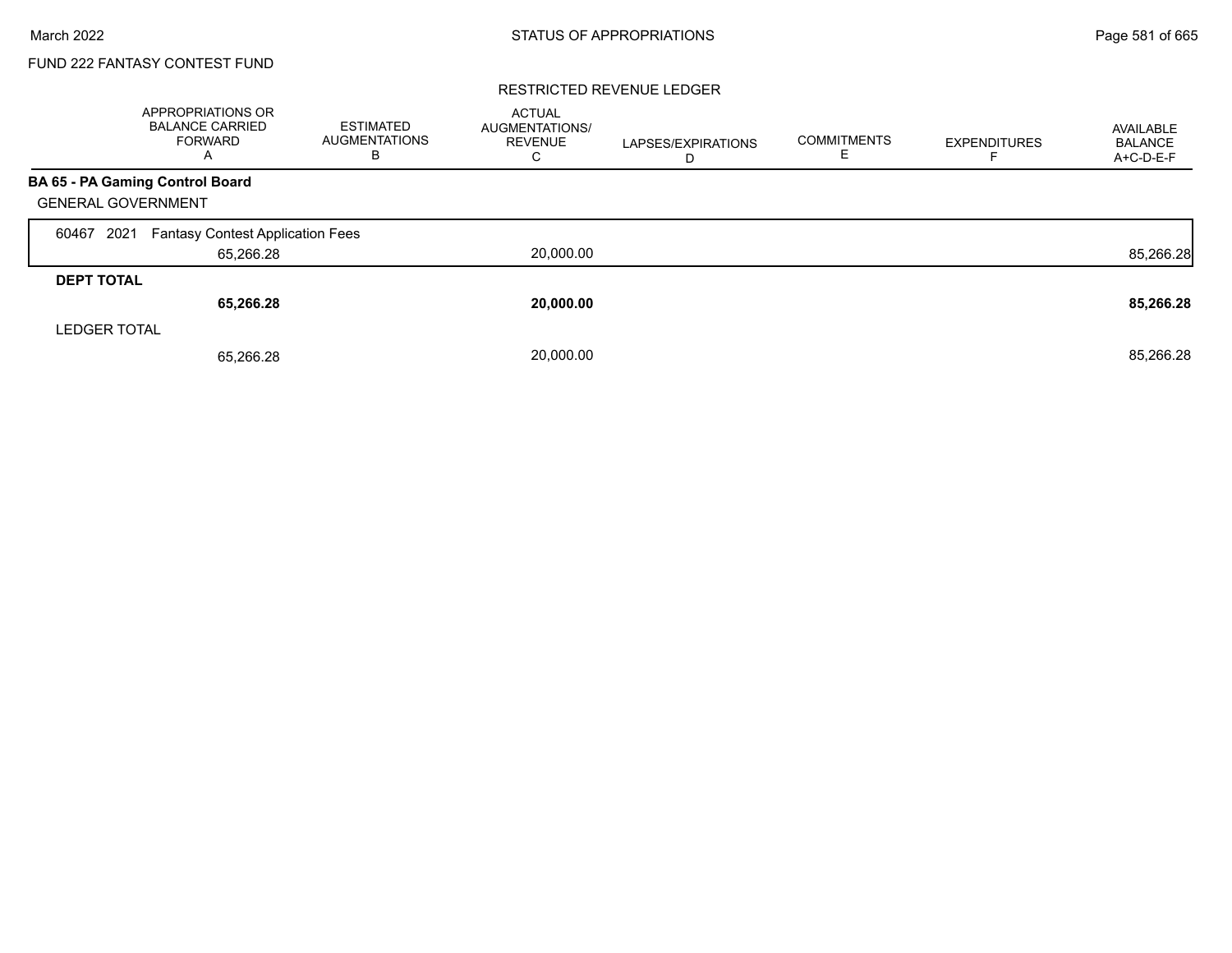# FUND 223 SCHOOL SAFETY AND SECURITY FUND

## CURRENT STATE EXECUTIVE AUTHORIZATIONS LEDGER

|                                  | APPROPRIATIONS OR<br><b>BALANCE CARRIED</b><br><b>FORWARD</b><br>A | <b>ESTIMATED</b><br><b>AUGMENTATIONS</b><br>B | <b>ACTUAL</b><br>AUGMENTATIONS/<br><b>REVENUE</b><br>С | LAPSES/EXPIRATIONS<br>D | <b>COMMITMENTS</b><br>Е | <b>EXPENDITURES</b> | AVAILABLE<br><b>BALANCE</b><br>A+C-D-E-F |
|----------------------------------|--------------------------------------------------------------------|-----------------------------------------------|--------------------------------------------------------|-------------------------|-------------------------|---------------------|------------------------------------------|
| <b>BA 81 - Executive Offices</b> |                                                                    |                                               |                                                        |                         |                         |                     |                                          |
|                                  | <b>GRANTS AND SUBSIDIES</b>                                        |                                               |                                                        |                         |                         |                     |                                          |
| 20458 2021                       | School Safety & Security Program                                   |                                               |                                                        |                         |                         |                     |                                          |
|                                  | 24,556,000.00                                                      |                                               |                                                        |                         | 15,595,501.48           | 8,958,603.66        | 1,894.86                                 |
| <b>DEPT TOTAL</b>                |                                                                    |                                               |                                                        |                         |                         |                     |                                          |
|                                  | 24,556,000.00                                                      |                                               |                                                        |                         | 15,595,501.48           | 8,958,603.66        | 1,894.86                                 |
| <b>LEDGER TOTAL</b>              |                                                                    |                                               |                                                        |                         |                         |                     |                                          |
|                                  | 24,556,000.00                                                      |                                               |                                                        |                         | 15,595,501.48           | 8,958,603.66        | 1,894.86                                 |
|                                  | TOTAL TOTAL ALL CURRENT STATE LEDGERS                              |                                               |                                                        |                         |                         |                     |                                          |
|                                  | 24,556,000.00                                                      |                                               |                                                        |                         | 15,595,501.48           | 8,958,603.66        | 1,894.86                                 |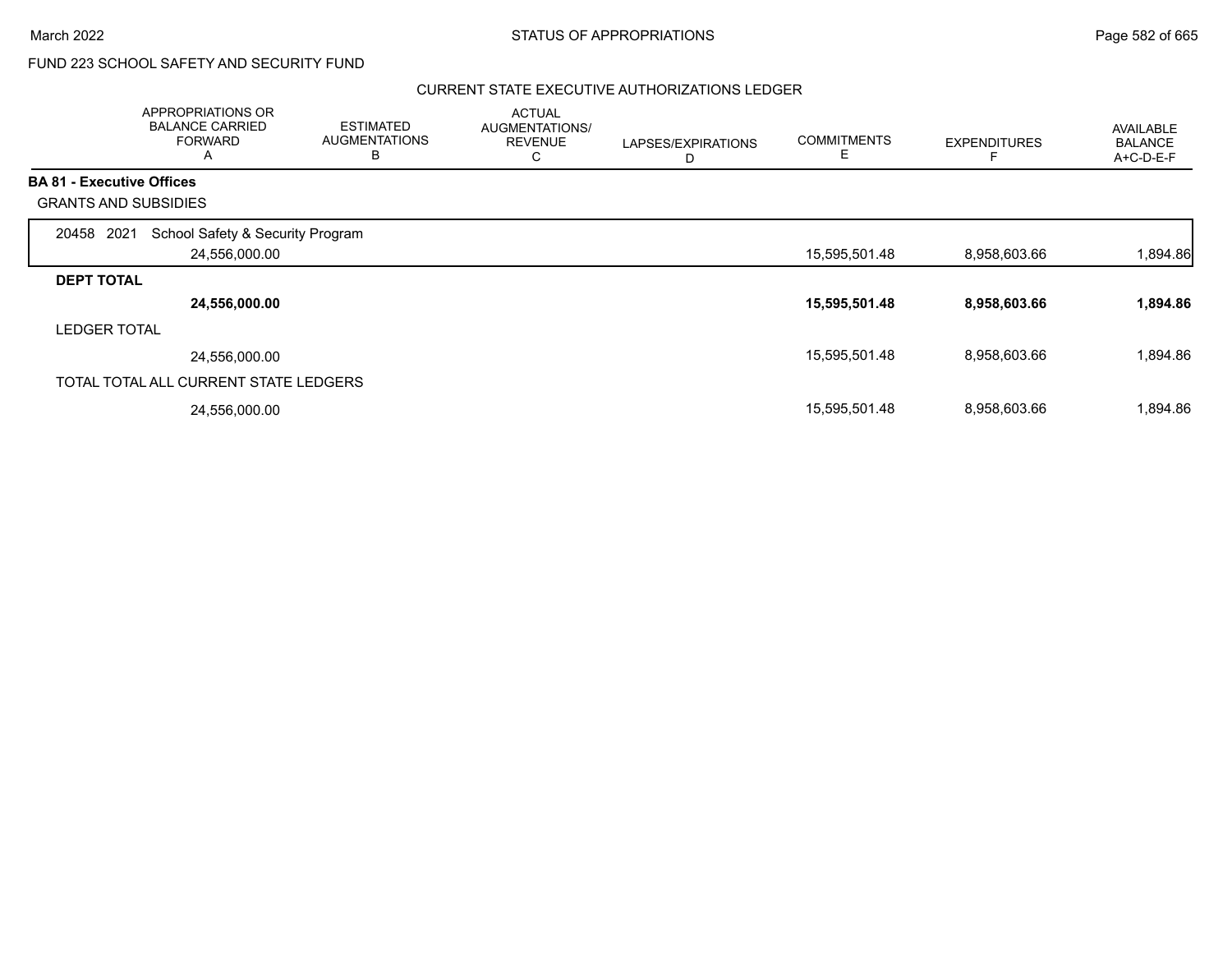# FUND 223 SCHOOL SAFETY AND SECURITY FUND

## PRIOR STATE EXECUTIVE AUTHORIZATIONS LEDGER

|                                  | APPROPRIATIONS OR<br><b>BALANCE CARRIED</b><br><b>FORWARD</b><br>A | <b>ESTIMATED</b><br><b>AUGMENTATIONS</b><br>в | <b>ACTUAL</b><br>AUGMENTATIONS/<br><b>REVENUE</b><br>С | LAPSES/EXPIRATIONS<br>D | <b>COMMITMENTS</b><br>Е | <b>EXPENDITURES</b> | AVAILABLE<br><b>BALANCE</b><br>A+C-D-E-F |
|----------------------------------|--------------------------------------------------------------------|-----------------------------------------------|--------------------------------------------------------|-------------------------|-------------------------|---------------------|------------------------------------------|
| <b>BA 81 - Executive Offices</b> |                                                                    |                                               |                                                        |                         |                         |                     |                                          |
| <b>GRANTS AND SUBSIDIES</b>      |                                                                    |                                               |                                                        |                         |                         |                     |                                          |
| 2018<br>20458                    | School Safety & Security Program                                   |                                               |                                                        |                         |                         |                     |                                          |
|                                  |                                                                    |                                               |                                                        |                         |                         | $-32,818.46$        | 32,818.46                                |
| 2019<br>20458                    | School Safety & Security Program                                   |                                               |                                                        |                         |                         |                     |                                          |
|                                  | 472,314.97                                                         |                                               |                                                        |                         |                         | $-2,587.66$         | 474,902.63                               |
| 20458<br>2020                    | School Safety & Security Program                                   |                                               |                                                        |                         |                         |                     |                                          |
|                                  | 30,096,855.96                                                      |                                               |                                                        |                         | 4,210,399.24            | 11,782,114.32       | 14, 104, 342. 40                         |
| <b>DEPT TOTAL</b>                |                                                                    |                                               |                                                        |                         |                         |                     |                                          |
|                                  | 30,569,170.93                                                      |                                               |                                                        |                         | 4,210,399.24            | 11,746,708.20       | 14,612,063.49                            |
| <b>LEDGER TOTAL</b>              |                                                                    |                                               |                                                        |                         |                         |                     |                                          |
|                                  | 30,569,170.93                                                      |                                               |                                                        |                         | 4,210,399.24            | 11,746,708.20       | 14,612,063.49                            |
|                                  | TOTAL TOTAL ALL PRIOR STATE LEDGERS                                |                                               |                                                        |                         |                         |                     |                                          |
|                                  | 30,569,170.93                                                      |                                               |                                                        |                         | 4,210,399.24            | 11,746,708.20       | 14,612,063.49                            |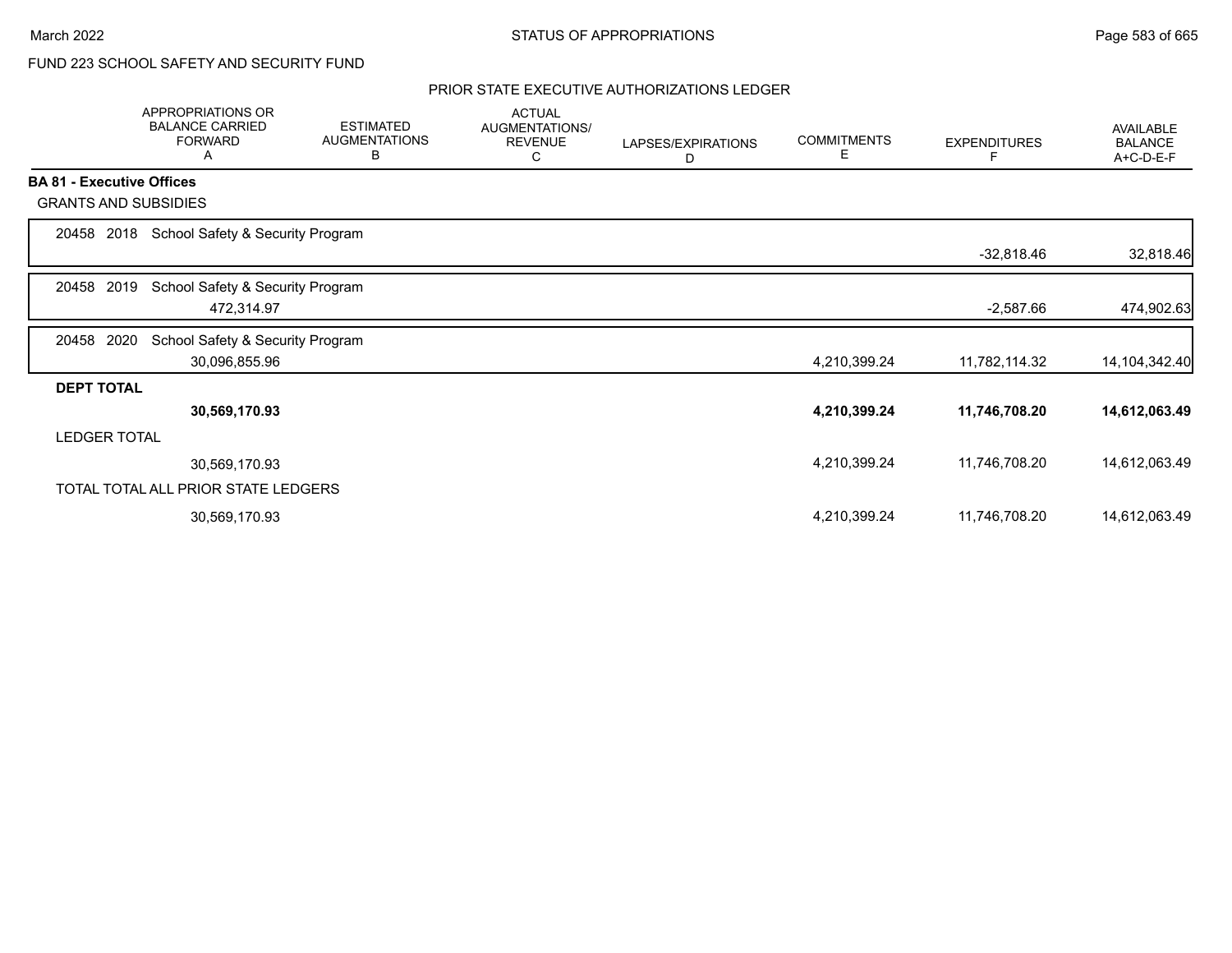# FUND 224 PA HEALTH INSURANCE EXCHANGE FUND

## CURRENT STATE EXECUTIVE AUTHORIZATIONS LEDGER

|                          | APPROPRIATIONS OR<br><b>BALANCE CARRIED</b><br><b>FORWARD</b><br>Α | <b>ESTIMATED</b><br><b>AUGMENTATIONS</b><br>B | <b>ACTUAL</b><br>AUGMENTATIONS/<br><b>REVENUE</b><br>С | LAPSES/EXPIRATIONS<br>D | <b>COMMITMENTS</b><br>Е | <b>EXPENDITURES</b> | AVAILABLE<br><b>BALANCE</b><br>A+C-D-E-F |
|--------------------------|--------------------------------------------------------------------|-----------------------------------------------|--------------------------------------------------------|-------------------------|-------------------------|---------------------|------------------------------------------|
| <b>BA 79 - Insurance</b> |                                                                    |                                               |                                                        |                         |                         |                     |                                          |
|                          | <b>GENERAL GOVERNMENT</b>                                          |                                               |                                                        |                         |                         |                     |                                          |
| 20474                    | <b>General Government Operations</b><br>2021                       |                                               |                                                        |                         |                         |                     |                                          |
|                          | 49,106,000.00                                                      |                                               |                                                        |                         | 18,197,915.83           | 22,636,560.54       | 8,271,523.63                             |
| 20513                    | 2021<br>Transfer to Reinsurance Fund                               |                                               |                                                        |                         |                         |                     |                                          |
|                          | 275,000.00                                                         |                                               |                                                        |                         |                         | 275,000.00          |                                          |
| <b>DEPT TOTAL</b>        |                                                                    |                                               |                                                        |                         |                         |                     |                                          |
|                          | 49,381,000.00                                                      |                                               |                                                        |                         | 18,197,915.83           | 22,911,560.54       | 8,271,523.63                             |
| <b>LEDGER TOTAL</b>      |                                                                    |                                               |                                                        |                         |                         |                     |                                          |
|                          | 49,381,000.00                                                      |                                               |                                                        |                         | 18, 197, 915.83         | 22,911,560.54       | 8,271,523.63                             |
|                          | TOTAL TOTAL ALL CURRENT STATE LEDGERS                              |                                               |                                                        |                         |                         |                     |                                          |
|                          | 49,381,000.00                                                      |                                               |                                                        |                         | 18,197,915.83           | 22,911,560.54       | 8,271,523.63                             |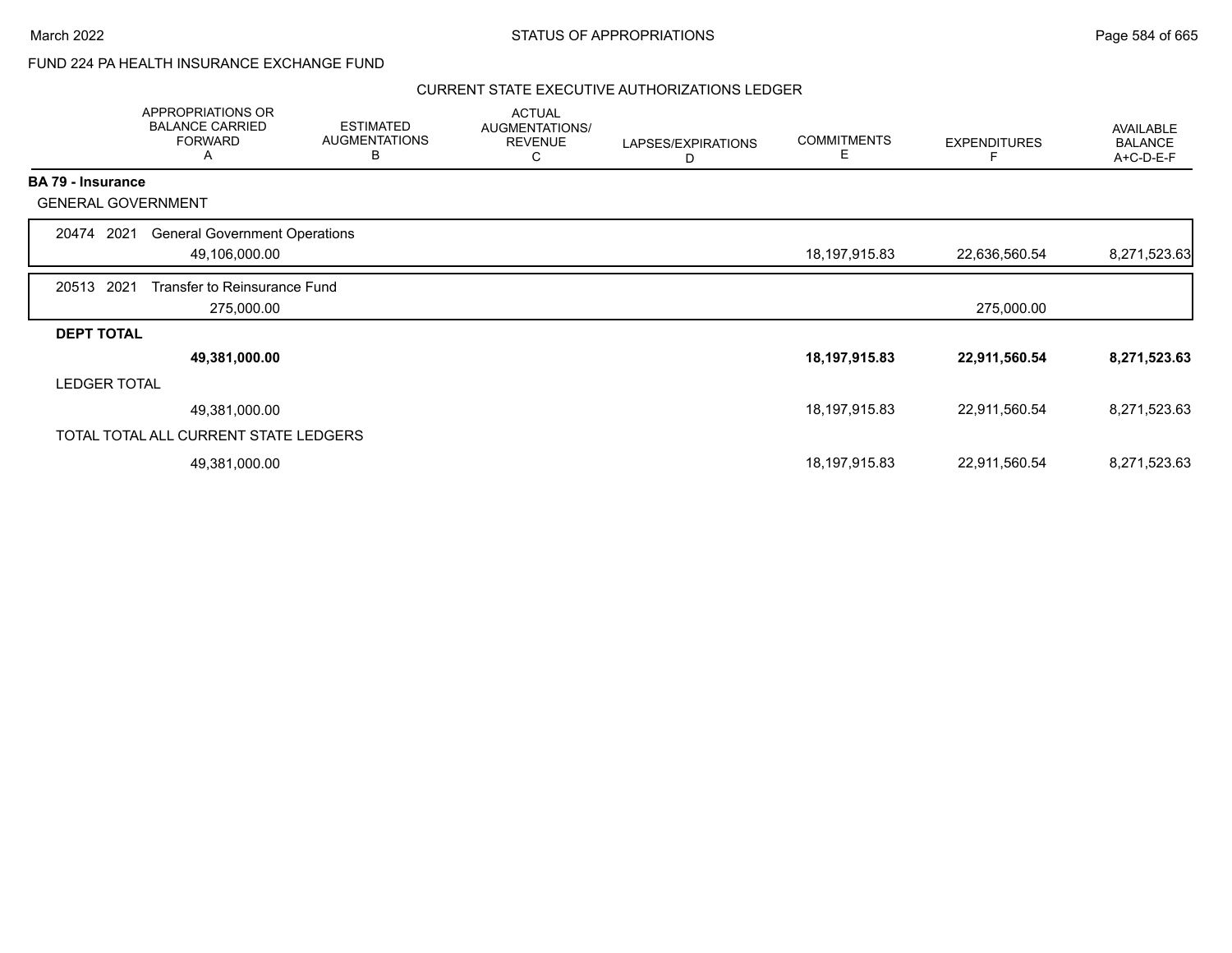# FUND 224 PA HEALTH INSURANCE EXCHANGE FUND

## PRIOR STATE EXECUTIVE AUTHORIZATIONS LEDGER

|                          | APPROPRIATIONS OR<br><b>BALANCE CARRIED</b><br><b>FORWARD</b><br>Α | <b>ESTIMATED</b><br><b>AUGMENTATIONS</b><br>В | <b>ACTUAL</b><br>AUGMENTATIONS/<br><b>REVENUE</b><br>С | LAPSES/EXPIRATIONS<br>D | <b>COMMITMENTS</b><br>Е | <b>EXPENDITURES</b> | AVAILABLE<br><b>BALANCE</b><br>A+C-D-E-F |
|--------------------------|--------------------------------------------------------------------|-----------------------------------------------|--------------------------------------------------------|-------------------------|-------------------------|---------------------|------------------------------------------|
| <b>BA 79 - Insurance</b> |                                                                    |                                               |                                                        |                         |                         |                     |                                          |
|                          | <b>GENERAL GOVERNMENT</b>                                          |                                               |                                                        |                         |                         |                     |                                          |
| 20474                    | <b>General Government Operations</b><br>2020                       |                                               |                                                        |                         |                         |                     |                                          |
|                          | 8,810,275.39                                                       |                                               |                                                        |                         |                         | 1,420,232.82        | 7,390,042.57                             |
| 20513                    | 2020<br>Transfer to Reinsurance Fund                               |                                               |                                                        |                         |                         |                     |                                          |
|                          | 83,068.97                                                          |                                               |                                                        |                         |                         |                     | 83,068.97                                |
| <b>DEPT TOTAL</b>        |                                                                    |                                               |                                                        |                         |                         |                     |                                          |
|                          | 8,893,344.36                                                       |                                               |                                                        |                         |                         | 1,420,232.82        | 7,473,111.54                             |
| <b>LEDGER TOTAL</b>      |                                                                    |                                               |                                                        |                         |                         |                     |                                          |
|                          | 8,893,344.36                                                       |                                               |                                                        |                         |                         | 1,420,232.82        | 7,473,111.54                             |
|                          | TOTAL TOTAL ALL PRIOR STATE LEDGERS                                |                                               |                                                        |                         |                         |                     |                                          |
|                          | 8,893,344.36                                                       |                                               |                                                        |                         |                         | 1,420,232.82        | 7,473,111.54                             |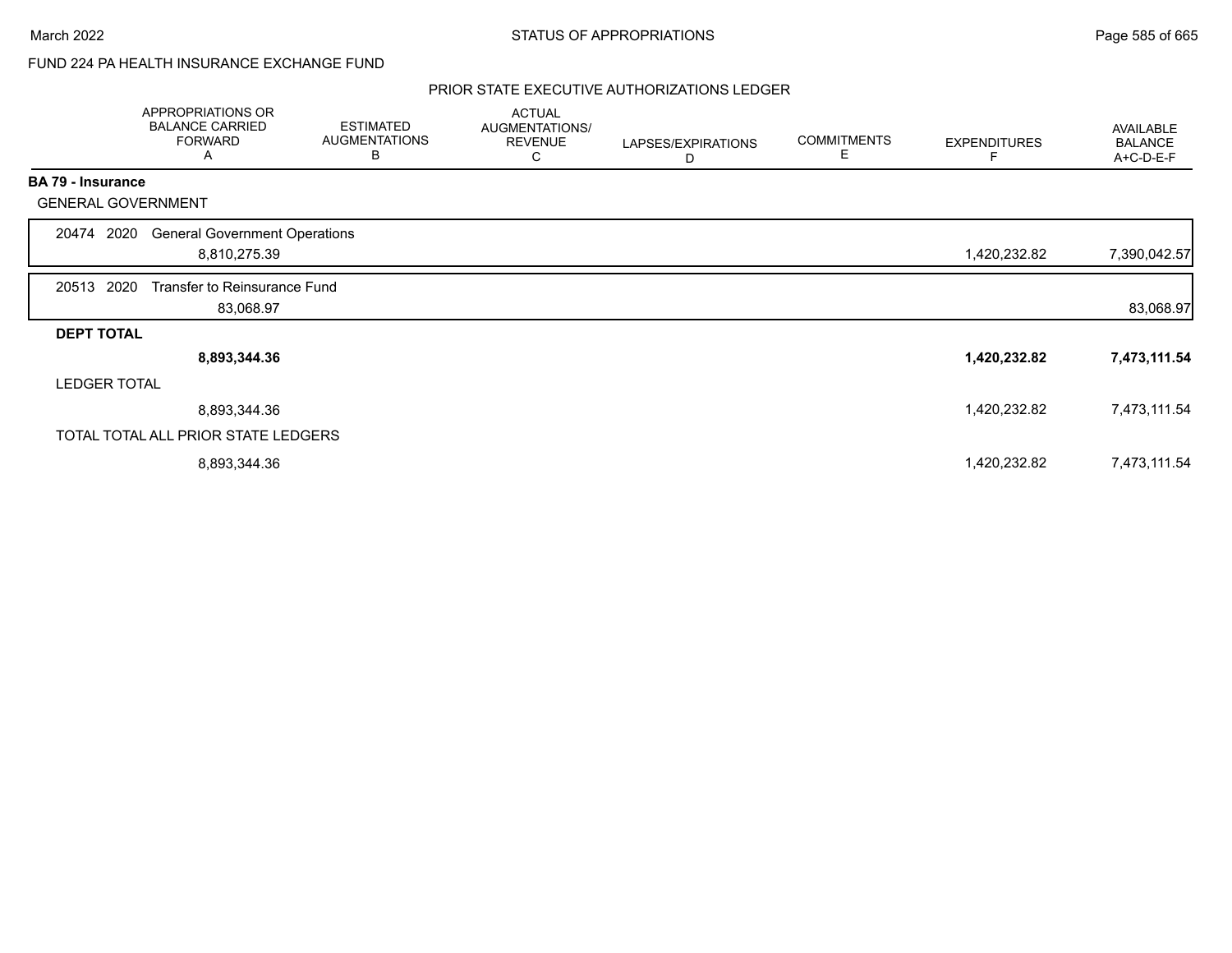## FUND 225 REINSURANCE FUND

## CURRENT STATE EXECUTIVE AUTHORIZATIONS LEDGER

|                          | APPROPRIATIONS OR<br><b>BALANCE CARRIED</b><br><b>FORWARD</b><br>A | <b>ESTIMATED</b><br><b>AUGMENTATIONS</b><br>B | <b>ACTUAL</b><br>AUGMENTATIONS/<br><b>REVENUE</b><br>С | LAPSES/EXPIRATIONS<br>D | <b>COMMITMENTS</b><br>E | <b>EXPENDITURES</b> | <b>AVAILABLE</b><br><b>BALANCE</b><br>A+C-D-E-F |
|--------------------------|--------------------------------------------------------------------|-----------------------------------------------|--------------------------------------------------------|-------------------------|-------------------------|---------------------|-------------------------------------------------|
| <b>BA 79 - Insurance</b> |                                                                    |                                               |                                                        |                         |                         |                     |                                                 |
|                          | <b>GENERAL GOVERNMENT</b>                                          |                                               |                                                        |                         |                         |                     |                                                 |
| 20492 2021               | Reinsurance Administration                                         |                                               |                                                        |                         |                         |                     |                                                 |
|                          | 275,000.00                                                         |                                               |                                                        |                         | 51,300.00               | 151,780.07          | 71,919.93                                       |
| <b>DEPT TOTAL</b>        |                                                                    |                                               |                                                        |                         |                         |                     |                                                 |
|                          | 275,000.00                                                         |                                               |                                                        |                         | 51,300.00               | 151,780.07          | 71,919.93                                       |
| <b>LEDGER TOTAL</b>      |                                                                    |                                               |                                                        |                         |                         |                     |                                                 |
|                          | 275,000.00                                                         |                                               |                                                        |                         | 51,300.00               | 151,780.07          | 71,919.93                                       |
|                          | TOTAL TOTAL ALL CURRENT STATE LEDGERS                              |                                               |                                                        |                         |                         |                     |                                                 |
|                          | 275,000.00                                                         |                                               |                                                        |                         | 51,300.00               | 151,780.07          | 71,919.93                                       |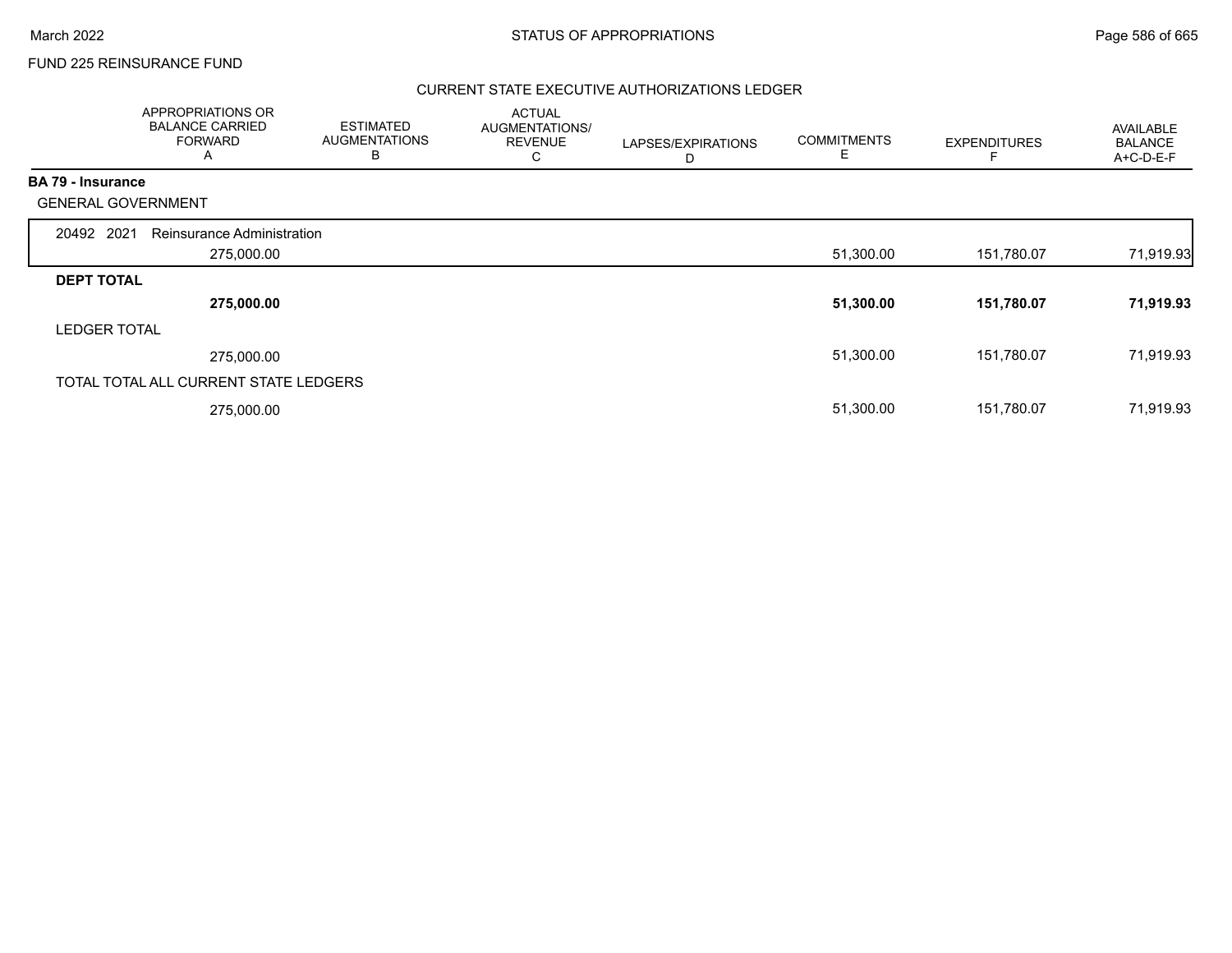## FUND 225 REINSURANCE FUND

## PRIOR STATE EXECUTIVE AUTHORIZATIONS LEDGER

|                           | APPROPRIATIONS OR<br><b>BALANCE CARRIED</b><br><b>FORWARD</b><br>A | <b>ESTIMATED</b><br><b>AUGMENTATIONS</b><br>В | <b>ACTUAL</b><br>AUGMENTATIONS/<br><b>REVENUE</b><br>C | LAPSES/EXPIRATIONS<br>D | <b>COMMITMENTS</b><br>Е | <b>EXPENDITURES</b> | AVAILABLE<br><b>BALANCE</b><br>A+C-D-E-F |
|---------------------------|--------------------------------------------------------------------|-----------------------------------------------|--------------------------------------------------------|-------------------------|-------------------------|---------------------|------------------------------------------|
| <b>BA 79 - Insurance</b>  |                                                                    |                                               |                                                        |                         |                         |                     |                                          |
| <b>GENERAL GOVERNMENT</b> |                                                                    |                                               |                                                        |                         |                         |                     |                                          |
| 20492 2020                | <b>Reinsurance Administration</b>                                  |                                               |                                                        |                         |                         |                     |                                          |
|                           | 119,038.22                                                         |                                               |                                                        |                         |                         |                     | 119,038.22                               |
| <b>DEPT TOTAL</b>         |                                                                    |                                               |                                                        |                         |                         |                     |                                          |
|                           | 119,038.22                                                         |                                               |                                                        |                         |                         |                     | 119,038.22                               |
| <b>LEDGER TOTAL</b>       |                                                                    |                                               |                                                        |                         |                         |                     |                                          |
|                           | 119,038.22                                                         |                                               |                                                        |                         |                         |                     | 119,038.22                               |
|                           | TOTAL TOTAL ALL PRIOR STATE LEDGERS                                |                                               |                                                        |                         |                         |                     |                                          |
|                           | 119,038.22                                                         |                                               |                                                        |                         |                         |                     | 119,038.22                               |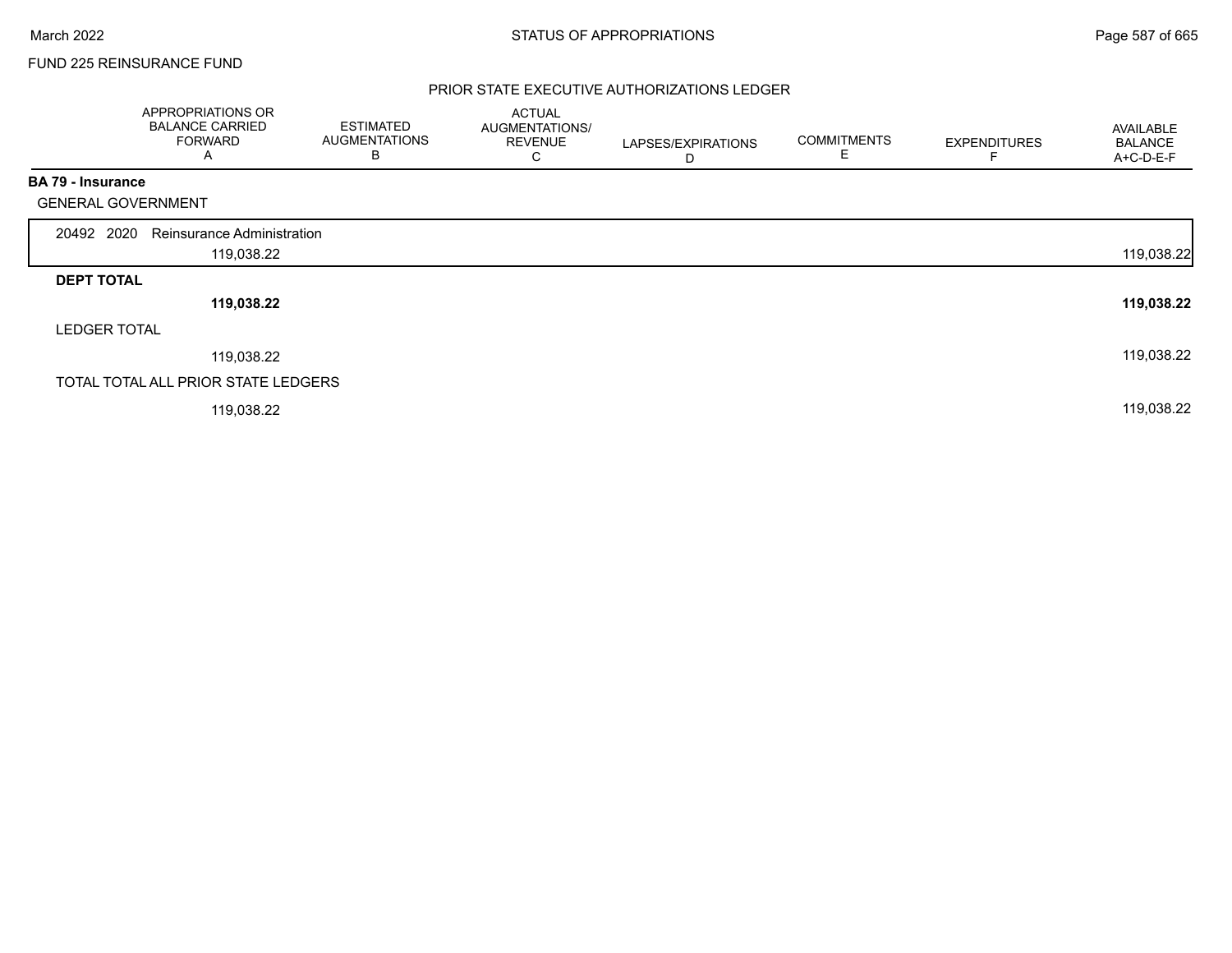# FUND 226 PA RURAL HEALTH REDESIGN CTR FUND

## CURRENT STATE EXECUTIVE AUTHORIZATIONS LEDGER

|                     | APPROPRIATIONS OR<br><b>BALANCE CARRIED</b><br><b>FORWARD</b><br>A | <b>ESTIMATED</b><br><b>AUGMENTATIONS</b><br>в | ACTUAL<br>AUGMENTATIONS/<br><b>REVENUE</b><br>⌒<br>Ü | LAPSES/EXPIRATIONS<br>D | <b>COMMITMENTS</b> | <b>EXPENDITURES</b> | AVAILABLE<br><b>BALANCE</b><br>A+C-D-E-F |
|---------------------|--------------------------------------------------------------------|-----------------------------------------------|------------------------------------------------------|-------------------------|--------------------|---------------------|------------------------------------------|
| BA 67 - Health      |                                                                    |                                               |                                                      |                         |                    |                     |                                          |
|                     | <b>GENERAL GOVERNMENT</b>                                          |                                               |                                                      |                         |                    |                     |                                          |
|                     |                                                                    |                                               |                                                      |                         |                    |                     |                                          |
| 20491 2021          | <b>RHRCA-General Operations</b>                                    |                                               |                                                      |                         |                    |                     |                                          |
|                     | 350,000.00                                                         |                                               |                                                      |                         |                    |                     | 350,000.00                               |
| <b>DEPT TOTAL</b>   |                                                                    |                                               |                                                      |                         |                    |                     |                                          |
|                     | 350,000.00                                                         |                                               |                                                      |                         |                    |                     | 350,000.00                               |
| <b>LEDGER TOTAL</b> |                                                                    |                                               |                                                      |                         |                    |                     |                                          |
|                     | 350,000.00                                                         |                                               |                                                      |                         |                    |                     | 350,000.00                               |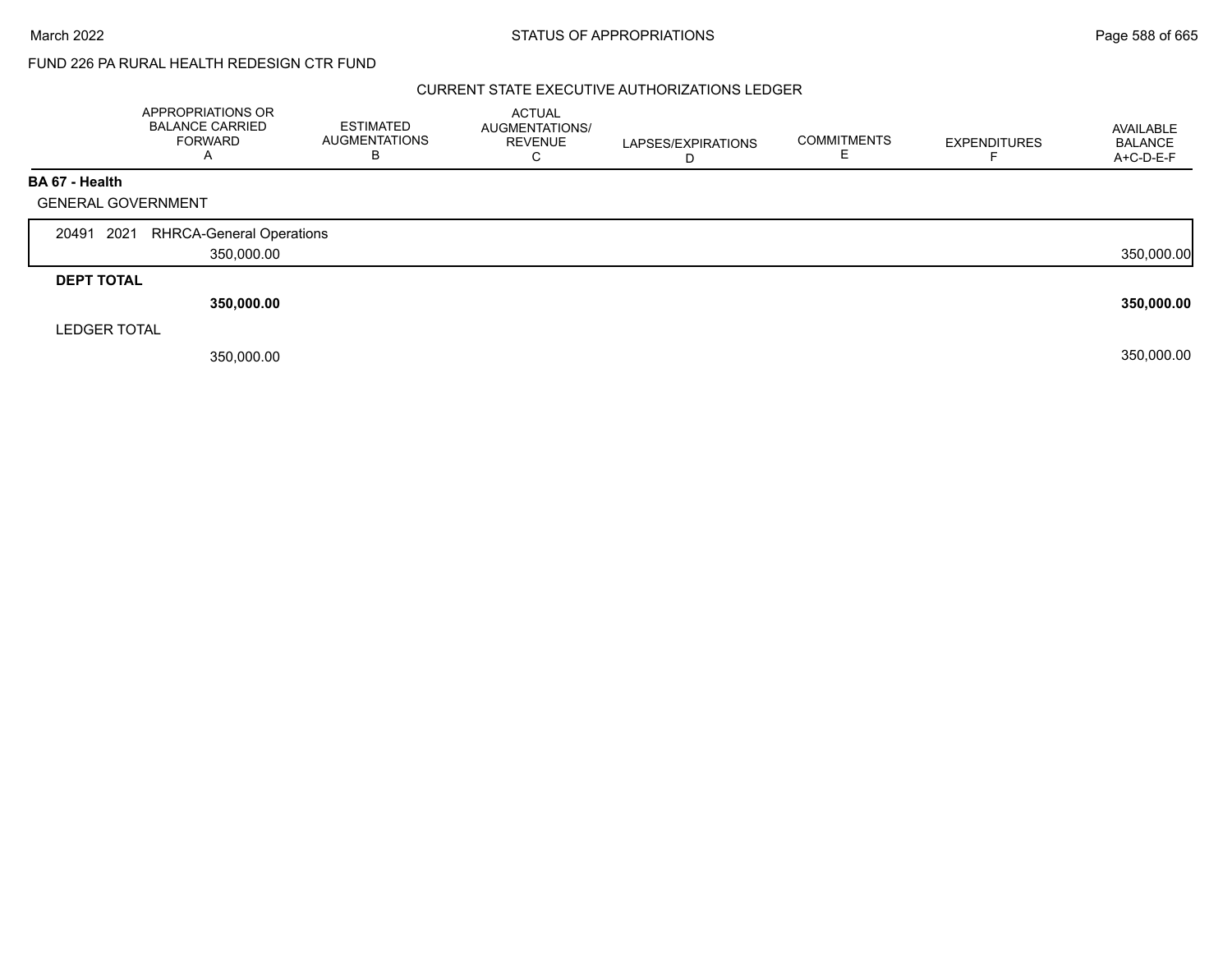# FUND 226 PA RURAL HEALTH REDESIGN CTR FUND

#### CURRENT STATE EXECUTIVE AUTHORIZATIONS - RESTRICTED LEDGER

|                           | APPROPRIATIONS OR<br><b>BALANCE CARRIED</b><br><b>FORWARD</b><br>A | <b>ESTIMATED</b><br><b>AUGMENTATIONS</b><br>В | <b>ACTUAL</b><br>AUGMENTATIONS/<br><b>REVENUE</b><br>С | LAPSES/EXPIRATIONS<br>D | <b>COMMITMENTS</b><br>Е | <b>EXPENDITURES</b> | AVAILABLE<br><b>BALANCE</b><br>A+C-D-E-F |
|---------------------------|--------------------------------------------------------------------|-----------------------------------------------|--------------------------------------------------------|-------------------------|-------------------------|---------------------|------------------------------------------|
| <b>BA 67 - Health</b>     |                                                                    |                                               |                                                        |                         |                         |                     |                                          |
| <b>GENERAL GOVERNMENT</b> |                                                                    |                                               |                                                        |                         |                         |                     |                                          |
| 2021<br>26506             | <b>RHRCA-Private Grants</b>                                        |                                               |                                                        |                         |                         |                     |                                          |
|                           |                                                                    | 150,000.00                                    | 558,252.91                                             |                         |                         | 514,867.58          | 43,385.33                                |
| <b>DEPT TOTAL</b>         |                                                                    |                                               |                                                        |                         |                         |                     |                                          |
|                           |                                                                    | 150,000.00                                    | 558,252.91                                             |                         |                         | 514,867.58          | 43,385.33                                |
| <b>LEDGER TOTAL</b>       |                                                                    |                                               |                                                        |                         |                         |                     |                                          |
|                           |                                                                    | 150,000.00                                    | 558,252.91                                             |                         |                         | 514,867.58          | 43,385.33                                |
|                           | TOTAL TOTAL ALL CURRENT STATE LEDGERS                              |                                               |                                                        |                         |                         |                     |                                          |
|                           | 350,000.00                                                         | 150,000.00                                    | 558,252.91                                             |                         |                         | 514,867.58          | 393,385.33                               |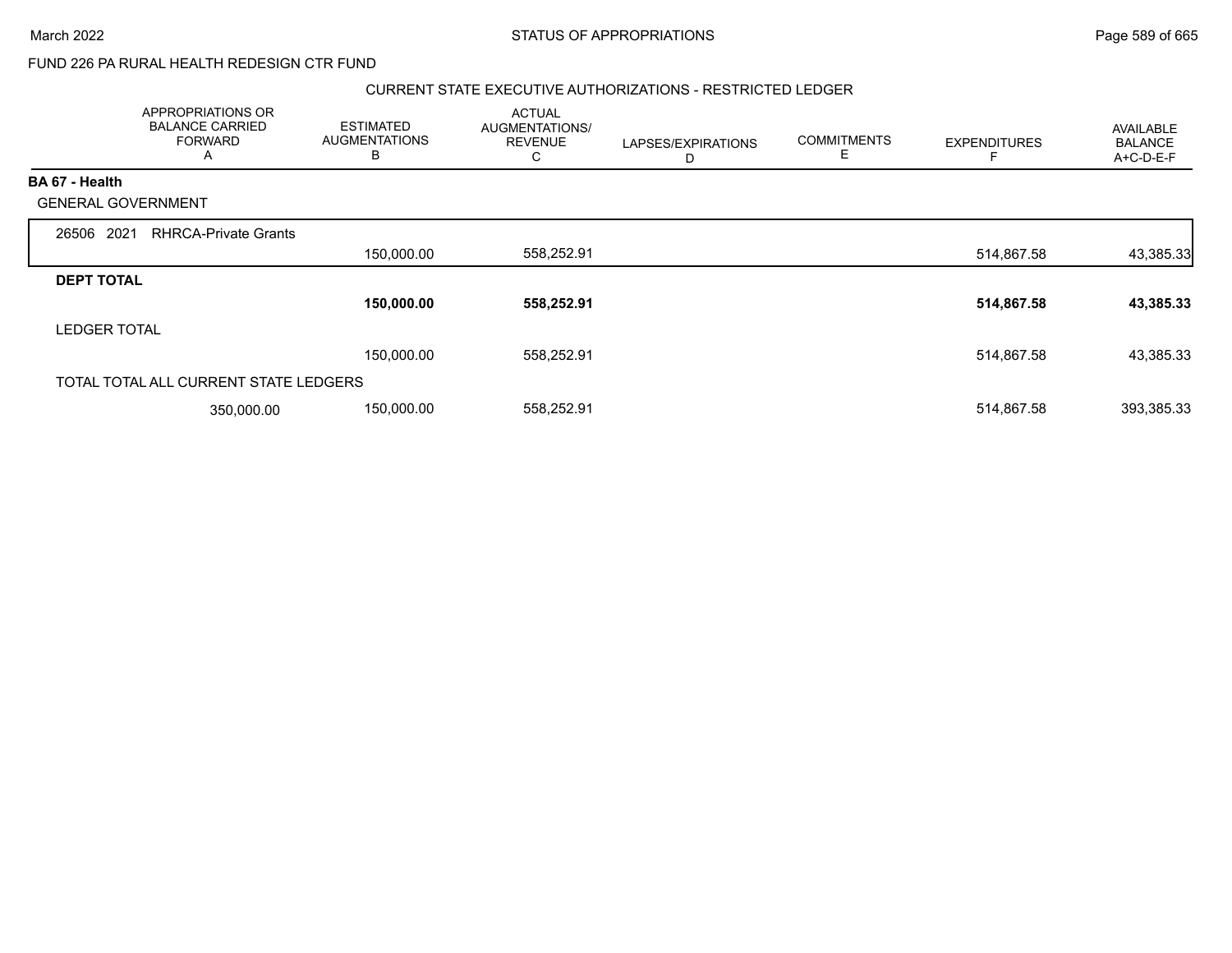# FUND 226 PA RURAL HEALTH REDESIGN CTR FUND

## PRIOR STATE EXECUTIVE AUTHORIZATIONS LEDGER

|                           | APPROPRIATIONS OR<br><b>BALANCE CARRIED</b><br><b>FORWARD</b><br>A | <b>ESTIMATED</b><br><b>AUGMENTATIONS</b><br>В | <b>ACTUAL</b><br>AUGMENTATIONS/<br><b>REVENUE</b><br>C | LAPSES/EXPIRATIONS<br>D | <b>COMMITMENTS</b> | <b>EXPENDITURES</b> | AVAILABLE<br><b>BALANCE</b><br>A+C-D-E-F |
|---------------------------|--------------------------------------------------------------------|-----------------------------------------------|--------------------------------------------------------|-------------------------|--------------------|---------------------|------------------------------------------|
| BA 67 - Health            |                                                                    |                                               |                                                        |                         |                    |                     |                                          |
| <b>GENERAL GOVERNMENT</b> |                                                                    |                                               |                                                        |                         |                    |                     |                                          |
|                           | 20489 2020 PA Rural Health Redesign CenterAuthority<br>370,686.89  |                                               |                                                        |                         |                    |                     | 370,686.89                               |
| 2020<br>20491             | <b>RHRCA-General Operations</b><br>113,119.69                      |                                               |                                                        |                         |                    |                     | 113,119.69                               |
| <b>DEPT TOTAL</b>         |                                                                    |                                               |                                                        |                         |                    |                     |                                          |
|                           | 483,806.58                                                         |                                               |                                                        |                         |                    |                     | 483,806.58                               |
| <b>LEDGER TOTAL</b>       |                                                                    |                                               |                                                        |                         |                    |                     |                                          |
|                           | 483,806.58                                                         |                                               |                                                        |                         |                    |                     | 483,806.58                               |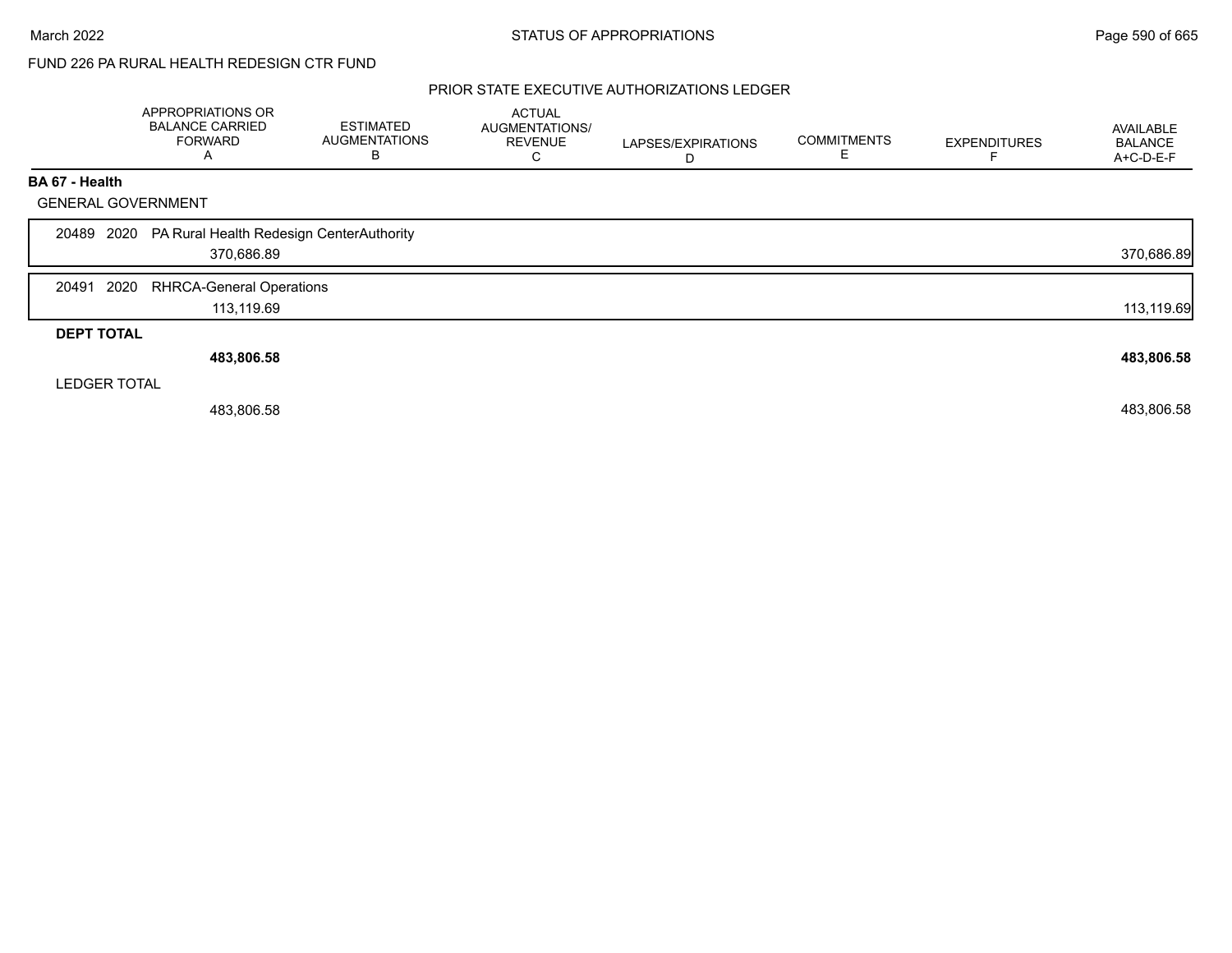# FUND 226 PA RURAL HEALTH REDESIGN CTR FUND

### PRIOR STATE EXECUTIVE AUTHORIZATIONS - RESTRICTED LEDGER

|                           | APPROPRIATIONS OR<br><b>BALANCE CARRIED</b><br>FORWARD<br>A | <b>ESTIMATED</b><br><b>AUGMENTATIONS</b><br>B | <b>ACTUAL</b><br>AUGMENTATIONS/<br><b>REVENUE</b><br>C | LAPSES/EXPIRATIONS<br>D | <b>COMMITMENTS</b><br>Ε | <b>EXPENDITURES</b> | <b>AVAILABLE</b><br><b>BALANCE</b><br>A+C-D-E-F |
|---------------------------|-------------------------------------------------------------|-----------------------------------------------|--------------------------------------------------------|-------------------------|-------------------------|---------------------|-------------------------------------------------|
| BA 67 - Health            |                                                             |                                               |                                                        |                         |                         |                     |                                                 |
| <b>GENERAL GOVERNMENT</b> |                                                             |                                               |                                                        |                         |                         |                     |                                                 |
| 26506 2020                | <b>RHRCA-Private Grants</b>                                 |                                               |                                                        |                         |                         |                     |                                                 |
|                           | 22,304.99                                                   |                                               | $-8,252.91$                                            |                         |                         | 14,052.08           |                                                 |
| <b>DEPT TOTAL</b>         |                                                             |                                               |                                                        |                         |                         |                     |                                                 |
|                           | 22,304.99                                                   |                                               | $-8,252.91$                                            |                         |                         | 14,052.08           |                                                 |
| <b>LEDGER TOTAL</b>       |                                                             |                                               |                                                        |                         |                         |                     |                                                 |
|                           | 22,304.99                                                   |                                               | $-8,252.91$                                            |                         |                         | 14,052.08           |                                                 |
|                           | TOTAL TOTAL ALL PRIOR STATE LEDGERS                         |                                               |                                                        |                         |                         |                     |                                                 |
|                           | 506,111.57                                                  |                                               | $-8,252.91$                                            |                         |                         | 14,052.08           | 483,806.58                                      |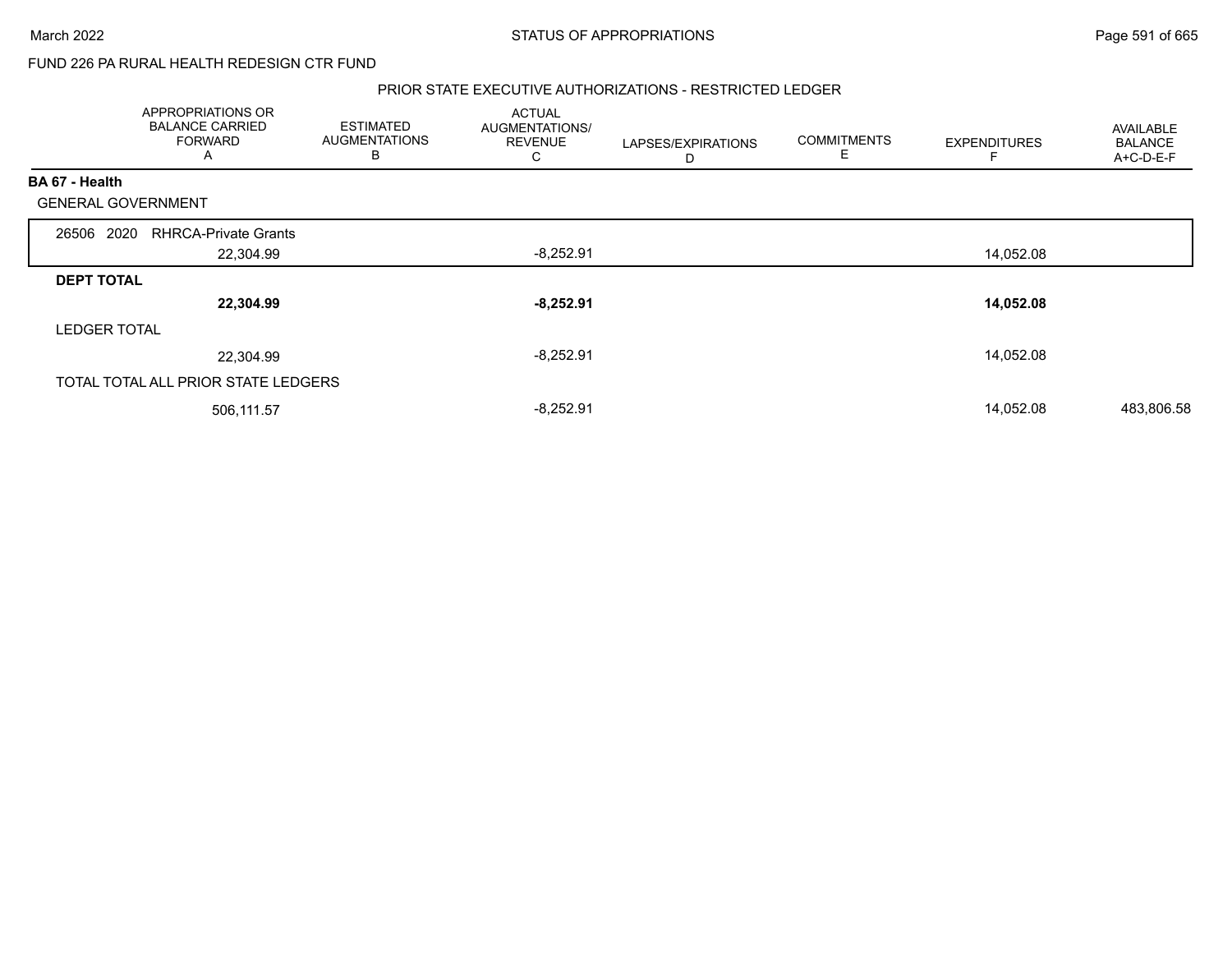# FUND 227 COUNTY VOTING APPARATUS FUND

## PRIOR STATE EXECUTIVE AUTHORIZATIONS LEDGER

|                                 | APPROPRIATIONS OR<br><b>BALANCE CARRIED</b><br><b>FORWARD</b><br>Α | <b>ESTIMATED</b><br><b>AUGMENTATIONS</b><br>B | <b>ACTUAL</b><br><b>AUGMENTATIONS/</b><br><b>REVENUE</b><br>С | LAPSES/EXPIRATIONS<br>D | <b>COMMITMENTS</b><br>Е | <b>EXPENDITURES</b> | AVAILABLE<br><b>BALANCE</b><br>A+C-D-E-F |
|---------------------------------|--------------------------------------------------------------------|-----------------------------------------------|---------------------------------------------------------------|-------------------------|-------------------------|---------------------|------------------------------------------|
| <b>BA 19 - State Department</b> |                                                                    |                                               |                                                               |                         |                         |                     |                                          |
| <b>GRANTS AND SUBSIDIES</b>     |                                                                    |                                               |                                                               |                         |                         |                     |                                          |
| 29490<br>2020                   | <b>County Voting Apparatus Reimbursements</b><br>47,218,029.02     |                                               |                                                               |                         | 14,621,032.00           | 778,720.15          | 31,818,276.87                            |
| <b>DEPT TOTAL</b>               |                                                                    |                                               |                                                               |                         |                         |                     |                                          |
|                                 | 47,218,029.02                                                      |                                               |                                                               |                         | 14,621,032.00           | 778,720.15          | 31,818,276.87                            |
| <b>LEDGER TOTAL</b>             |                                                                    |                                               |                                                               |                         |                         |                     |                                          |
|                                 | 47,218,029.02                                                      |                                               |                                                               |                         | 14,621,032.00           | 778.720.15          | 31,818,276.87                            |
|                                 | TOTAL TOTAL ALL PRIOR STATE LEDGERS                                |                                               |                                                               |                         |                         |                     |                                          |
|                                 | 47,218,029.02                                                      |                                               |                                                               |                         | 14,621,032.00           | 778.720.15          | 31,818,276.87                            |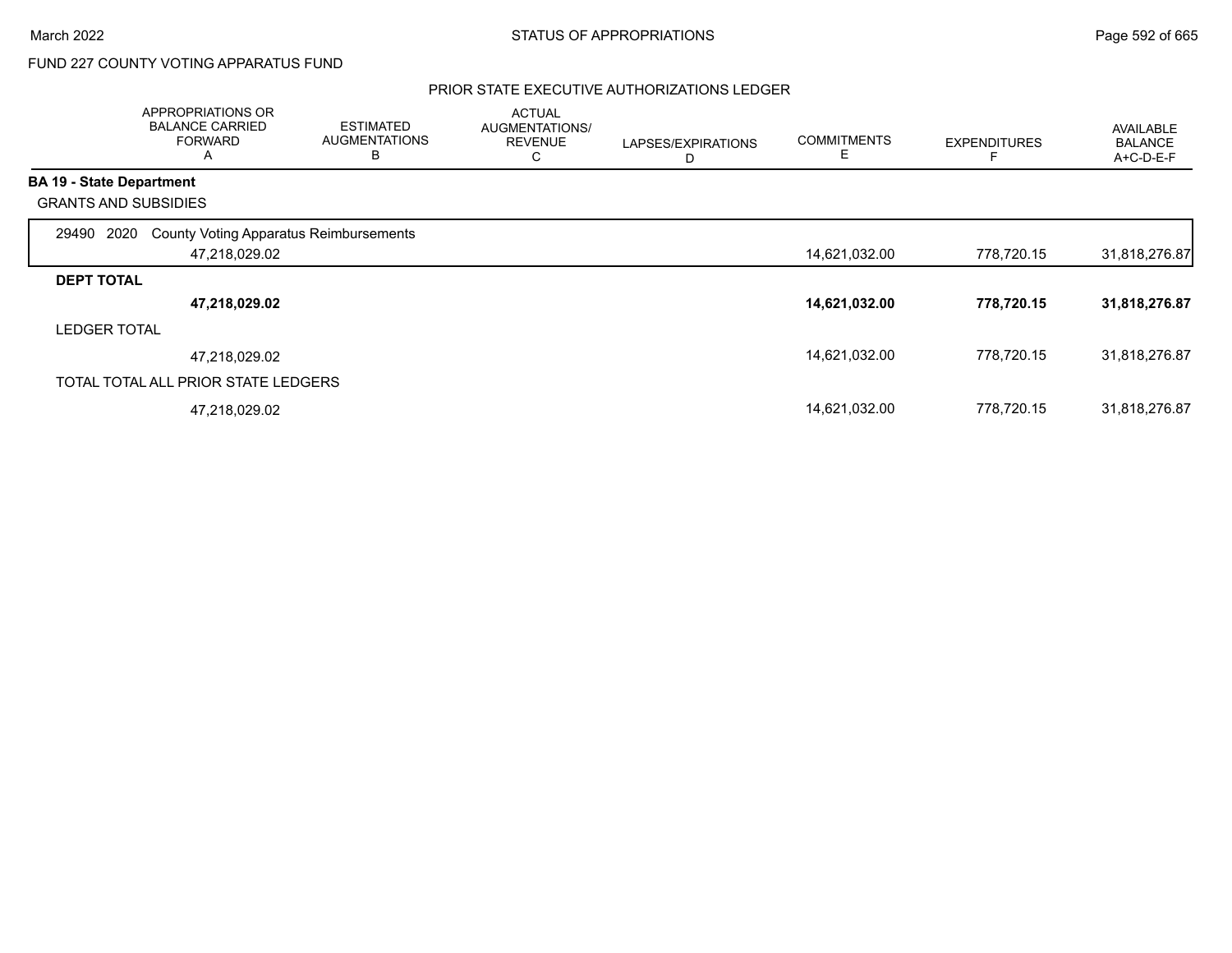# FUND 229 MILITARY INSTALLATION REMED FUND

### RESTRICTED RECEIPTS LEDGER

|                             | <b>APPROPRIATIONS OR</b><br><b>BALANCE CARRIED</b><br>FORWARD<br>A | <b>ESTIMATED</b><br><b>AUGMENTATIONS</b><br>в | <b>ACTUAL</b><br>AUGMENTATIONS/<br><b>REVENUE</b><br>С | LAPSES/EXPIRATIONS<br>D | <b>COMMITMENTS</b> | <b>EXPENDITURES</b> | AVAILABLE<br><b>BALANCE</b><br>A+C-D-E-F |
|-----------------------------|--------------------------------------------------------------------|-----------------------------------------------|--------------------------------------------------------|-------------------------|--------------------|---------------------|------------------------------------------|
| <b>BA 73 - Treasury</b>     |                                                                    |                                               |                                                        |                         |                    |                     |                                          |
| <b>GRANTS AND SUBSIDIES</b> |                                                                    |                                               |                                                        |                         |                    |                     |                                          |
| 2021<br>40270               | MIRP Horsham Twp                                                   |                                               |                                                        |                         |                    |                     |                                          |
|                             |                                                                    |                                               | 15,803,505.09                                          |                         |                    | 15,803,371.10       | 133.99                                   |
| <b>DEPT TOTAL</b>           |                                                                    |                                               |                                                        |                         |                    |                     |                                          |
|                             |                                                                    |                                               | 15,803,505.09                                          |                         |                    | 15,803,371.10       | 133.99                                   |
| <b>LEDGER TOTAL</b>         |                                                                    |                                               |                                                        |                         |                    |                     |                                          |
|                             |                                                                    |                                               | 15,803,505.09                                          |                         |                    | 15.803.371.10       | 133.99                                   |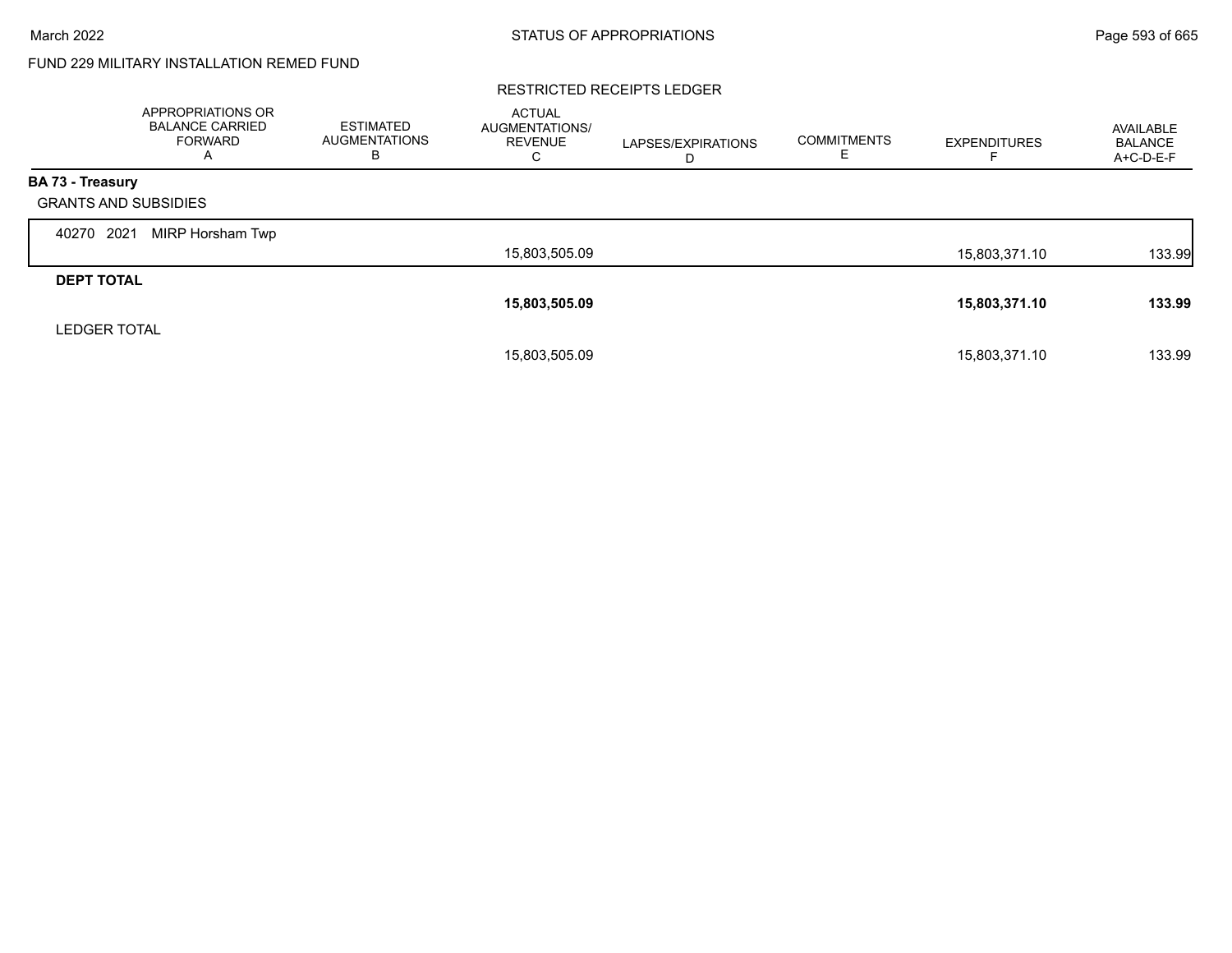## FUND ALL SPECIAL FUNDS

#### FUND SUMMARY OF FEDERAL LEDGERS BY TYPE

| <b>APPROPRIATIONS OR</b><br><b>BALANCE CARRIED</b><br><b>FORWARD</b><br>A | <b>ESTIMATED</b><br><b>AUGMENTATIONS</b><br>в | <b>ACTUAL</b><br>AUGMENTATIONS/<br><b>REVENUE</b><br>C | LAPSES/EXPIRATIONS<br>D | <b>COMMITMENTS</b><br>Е | <b>EXPENDITURES</b><br>F | <b>AVAILABLE</b><br><b>BALANCE</b><br>A+C-D-E-F |
|---------------------------------------------------------------------------|-----------------------------------------------|--------------------------------------------------------|-------------------------|-------------------------|--------------------------|-------------------------------------------------|
| <b>ICURRENT FEDERAL APPROPRIATIONS LEDGER</b>                             |                                               |                                                        |                         |                         |                          |                                                 |
| 199,660,000.00                                                            |                                               | 93,203,080.03                                          |                         | 36, 347, 146. 12        | 95,772,528.02            | 67,540,325.86                                   |
| <b>ICURRENT FEDERAL EXECUTIVE AUTHORIZATIONS LEDGER</b>                   |                                               |                                                        |                         |                         |                          |                                                 |
| 1,248,762,834.00                                                          |                                               | 542,755,333.92                                         |                         | 99,754,172.01           | 619,233,434.24           | 529,775,227.75                                  |
| TOTAL ALL CURRENT FEDERAL LEDGERS                                         |                                               |                                                        |                         |                         |                          |                                                 |
| 1,448,422,834.00                                                          |                                               | 635,958,413.95                                         |                         | 136, 101, 318. 13       | 715,005,962.26           | 597,315,553.61                                  |
| <b>IPRIOR FEDERAL APPROPRIATIONS LEDGER</b>                               |                                               |                                                        |                         |                         |                          |                                                 |
| 6,339,706.27                                                              |                                               | 5,057,897.45                                           |                         | 178,954.66              | 916,802.74               | 5,243,948.87                                    |
| <b>PRIOR FEDERAL EXECUTIVE AUTHORIZATIONS LEDGER</b>                      |                                               |                                                        |                         |                         |                          |                                                 |
| 798.803.802.94                                                            |                                               | 190,804,303.23                                         |                         | 24,093,352.28           | -247,244,466.55          | 1,021,954,917.21                                |
| TOTAL ALL PRIOR FEDERAL LEDGERS                                           |                                               |                                                        |                         |                         |                          |                                                 |
| 805,143,509.21                                                            |                                               | 195,862,200.68                                         |                         | 24,272,306.94           | -246,327,663.81          | 1,027,198,866.08                                |
| FEDERAL RESTRICTED RECEIPTS LEDGER                                        |                                               |                                                        |                         |                         |                          |                                                 |
| 3,005.09                                                                  |                                               |                                                        |                         |                         |                          | 3,005.09                                        |
| <b>GRAND TOTAL</b>                                                        |                                               |                                                        |                         |                         |                          |                                                 |
| 2,253,569,348.30                                                          |                                               | 831,820,614.63                                         |                         | 160,373,625.07          | 468,678,298.45           | 1,624,517,424.78                                |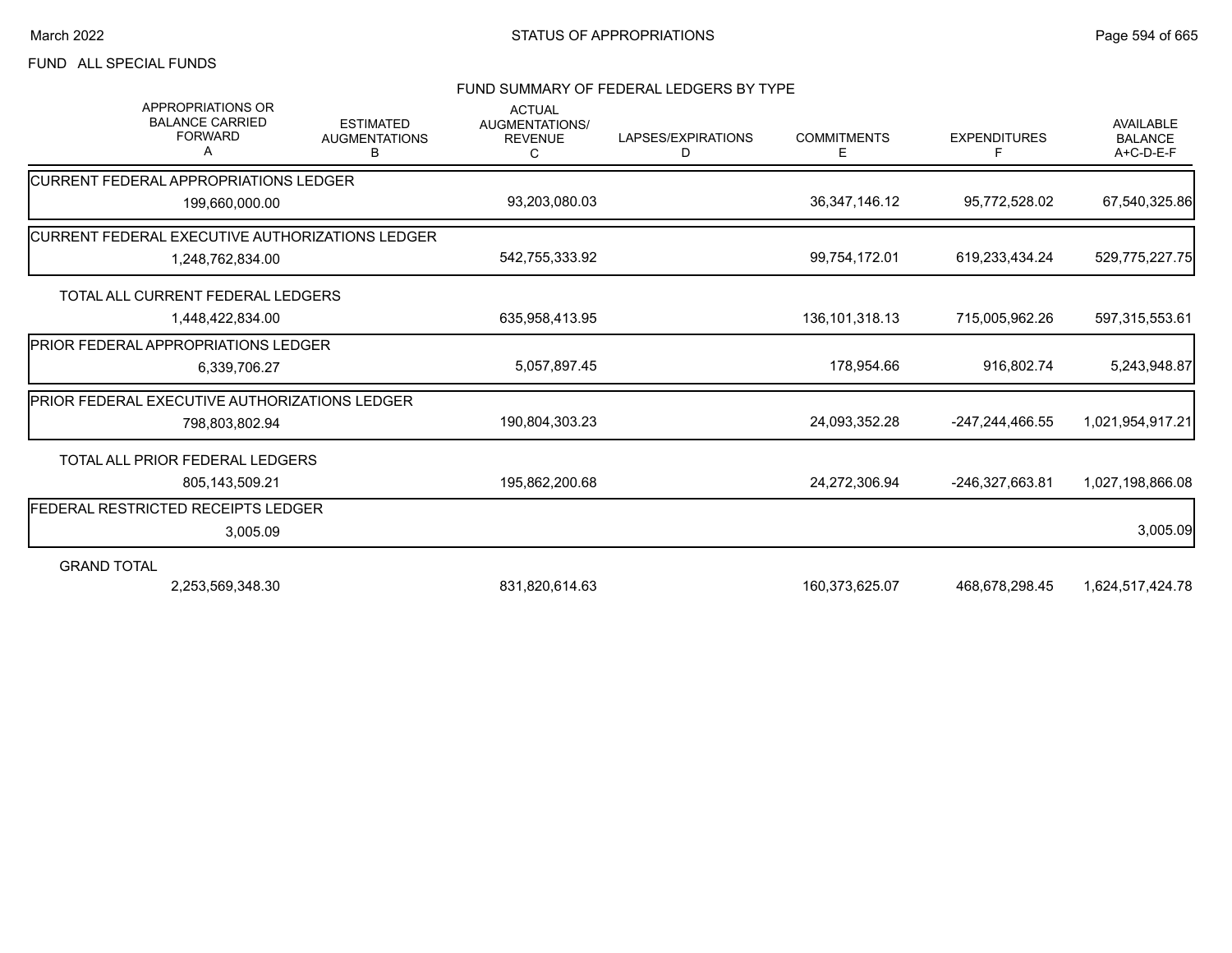# FUND 002 STATE LOTTERY FUND

## FUND SUMMARY OF FEDERAL LEDGERS BY TYPE

| APPROPRIATIONS OR<br>BALANCE CARRIED<br>FORWARD | ESTIMATED<br><b>AUGMENTATIONS</b> | <b>ACTUAL</b><br>AUGMENTATIONS/<br><b>REVENUE</b> | LAPSES/EXPIRATIONS | <b>COMMITMENTS</b> | <b>EXPENDITURES</b> | AVAILABLE<br><b>BALANCE</b><br>$A+C-D-E-F$ |  |  |
|-------------------------------------------------|-----------------------------------|---------------------------------------------------|--------------------|--------------------|---------------------|--------------------------------------------|--|--|
| PRIOR FEDERAL APPROPRIATIONS LEDGER             |                                   |                                                   |                    |                    |                     |                                            |  |  |

TOTAL ALL PRIOR FEDERAL LEDGERS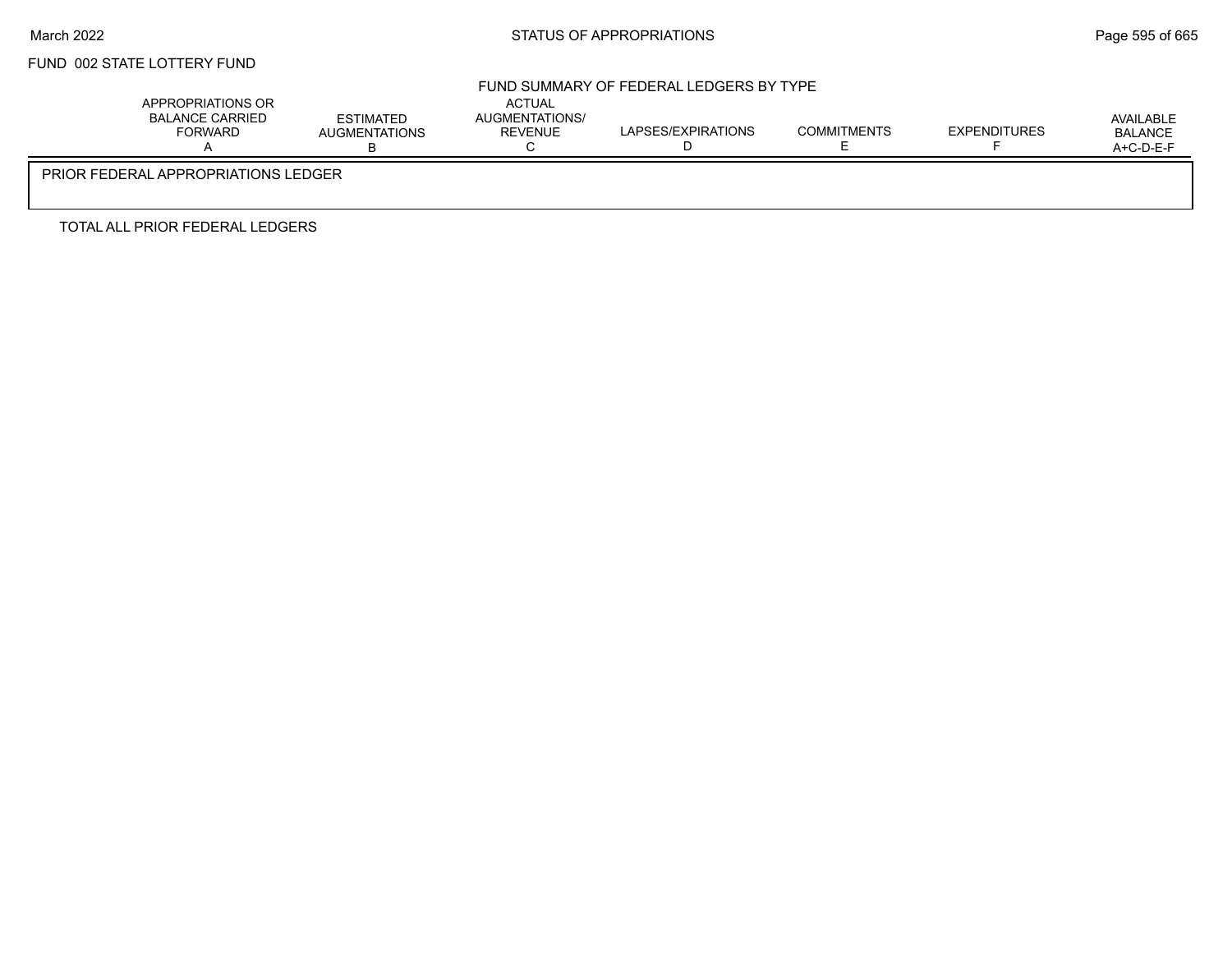# FUND 010 MOTOR LICENSE FUND

| <b>APPROPRIATIONS OR</b>                        |                                               | <b>ACTUAL</b>                    | FUND SUMMARY OF FEDERAL LEDGERS BY TYPE |                         |                     |                                                 |
|-------------------------------------------------|-----------------------------------------------|----------------------------------|-----------------------------------------|-------------------------|---------------------|-------------------------------------------------|
| <b>BALANCE CARRIED</b><br><b>FORWARD</b>        | <b>ESTIMATED</b><br><b>AUGMENTATIONS</b><br>в | AUGMENTATIONS/<br><b>REVENUE</b> | LAPSES/EXPIRATIONS<br>D                 | <b>COMMITMENTS</b><br>Е | <b>EXPENDITURES</b> | <b>AVAILABLE</b><br><b>BALANCE</b><br>A+C-D-E-F |
| <b>CURRENT FEDERAL APPROPRIATIONS LEDGER</b>    |                                               |                                  |                                         |                         |                     |                                                 |
| 8,335,000.00                                    |                                               | 3,886,053.64                     |                                         | 355,289.96              | 6,479,696.84        | 1,500,013.20                                    |
| CURRENT FEDERAL EXECUTIVE AUTHORIZATIONS LEDGER |                                               |                                  |                                         |                         |                     |                                                 |
| 355,790,000.00                                  |                                               | 286,993,242.76                   |                                         | 19,952,842.46           | 289,799,070.97      | 46,038,086.57                                   |
| TOTAL ALL CURRENT FEDERAL LEDGERS               |                                               |                                  |                                         |                         |                     |                                                 |
| 364,125,000.00                                  |                                               | 290,879,296.40                   |                                         | 20,308,132.42           | 296,278,767.81      | 47,538,099.77                                   |
| PRIOR FEDERAL APPROPRIATIONS LEDGER             |                                               |                                  |                                         |                         |                     |                                                 |
| 3,279,769.10                                    |                                               | 4,150,222.46                     |                                         | 178,954.66              | 882,907.44          | 2,217,907.00                                    |
| PRIOR FEDERAL EXECUTIVE AUTHORIZATIONS LEDGER   |                                               |                                  |                                         |                         |                     |                                                 |
| 173,005,566.62                                  |                                               | 15,311,078.13                    |                                         | 5,160,154.77            | -396,689,778.77     | 564,535,190.62                                  |
| TOTAL ALL PRIOR FEDERAL LEDGERS                 |                                               |                                  |                                         |                         |                     |                                                 |
| 176,285,335.72                                  |                                               | 19,461,300.59                    |                                         | 5,339,109.43            | -395,806,871.33     | 566,753,097.62                                  |
| FEDERAL RESTRICTED RECEIPTS LEDGER              |                                               |                                  |                                         |                         |                     |                                                 |
| 3,005.08                                        |                                               |                                  |                                         |                         |                     | 3,005.08                                        |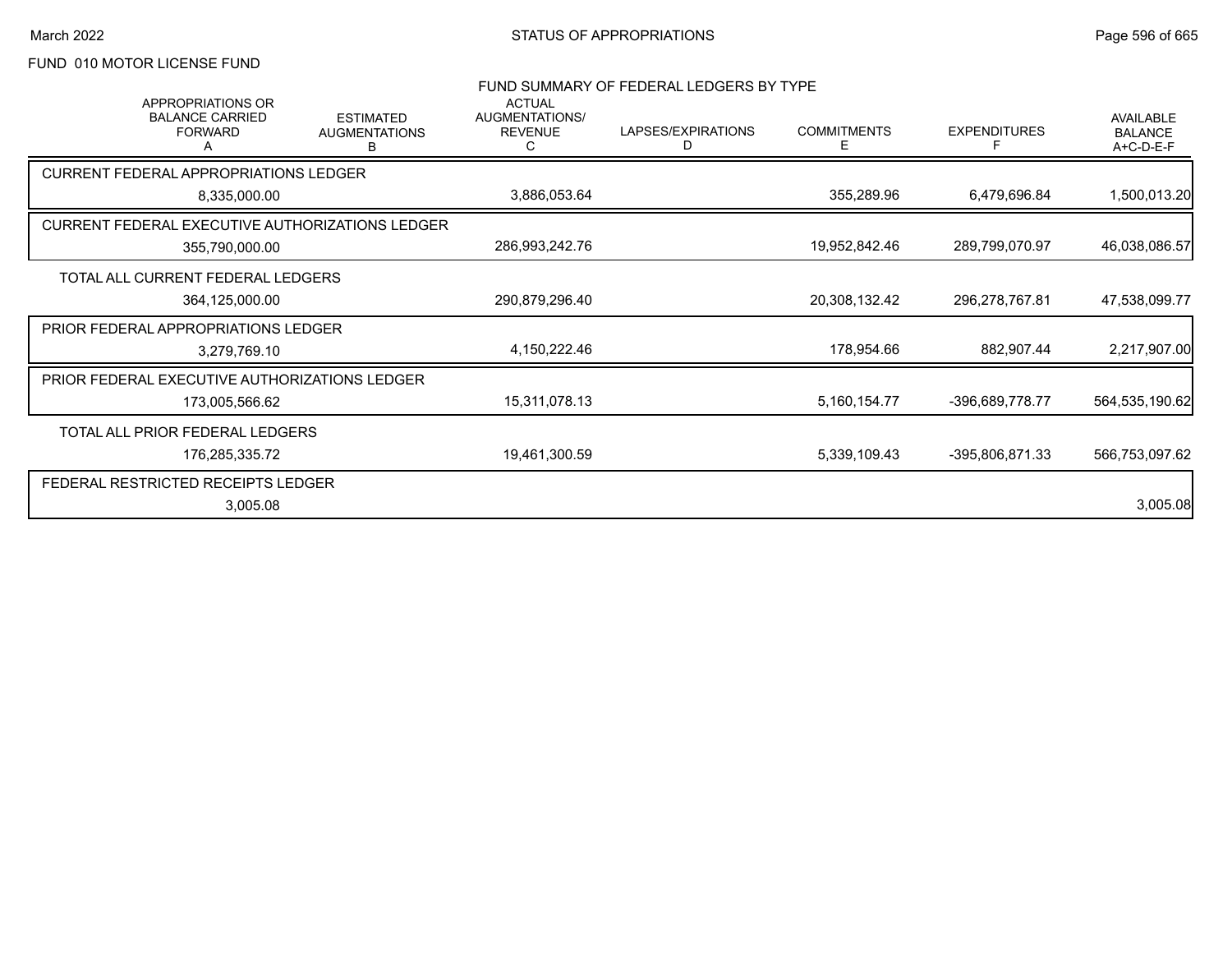## March 2022 **STATUS OF APPROPRIATIONS** STATUS OF APPROPRIATIONS

## FUND 011 GAME FUND

|                                                                    |                                               |                                                        | FUND SUMMARY OF FEDERAL LEDGERS BY TYPE |                    |                     |                                          |
|--------------------------------------------------------------------|-----------------------------------------------|--------------------------------------------------------|-----------------------------------------|--------------------|---------------------|------------------------------------------|
| APPROPRIATIONS OR<br><b>BALANCE CARRIED</b><br><b>FORWARD</b><br>А | <b>ESTIMATED</b><br><b>AUGMENTATIONS</b><br>в | <b>ACTUAL</b><br>AUGMENTATIONS/<br><b>REVENUE</b><br>С | LAPSES/EXPIRATIONS                      | <b>COMMITMENTS</b> | <b>EXPENDITURES</b> | AVAILABLE<br><b>BALANCE</b><br>A+C-D-E-F |
| CURRENT FEDERAL EXECUTIVE AUTHORIZATIONS LEDGER                    |                                               |                                                        |                                         |                    |                     |                                          |
| 37,818,000.00                                                      |                                               | 16,258,936.68                                          |                                         |                    | 21,489,552.53       | 16,328,447.47                            |
| TOTAL ALL CURRENT FEDERAL LEDGERS                                  |                                               |                                                        |                                         |                    |                     |                                          |
| 37.818.000.00                                                      |                                               | 16,258,936.68                                          |                                         |                    | 21.489.552.53       | 16,328,447.47                            |
| <b>PRIOR FEDERAL EXECUTIVE AUTHORIZATIONS LEDGER</b>               |                                               |                                                        |                                         |                    |                     |                                          |
| 1.870.143.95                                                       |                                               | 32.781.81                                              |                                         |                    |                     | 1,870,143.95                             |
| TOTAL ALL PRIOR FEDERAL LEDGERS                                    |                                               |                                                        |                                         |                    |                     |                                          |
| 1.870.143.95                                                       |                                               | 32.781.81                                              |                                         |                    |                     | 1.870.143.95                             |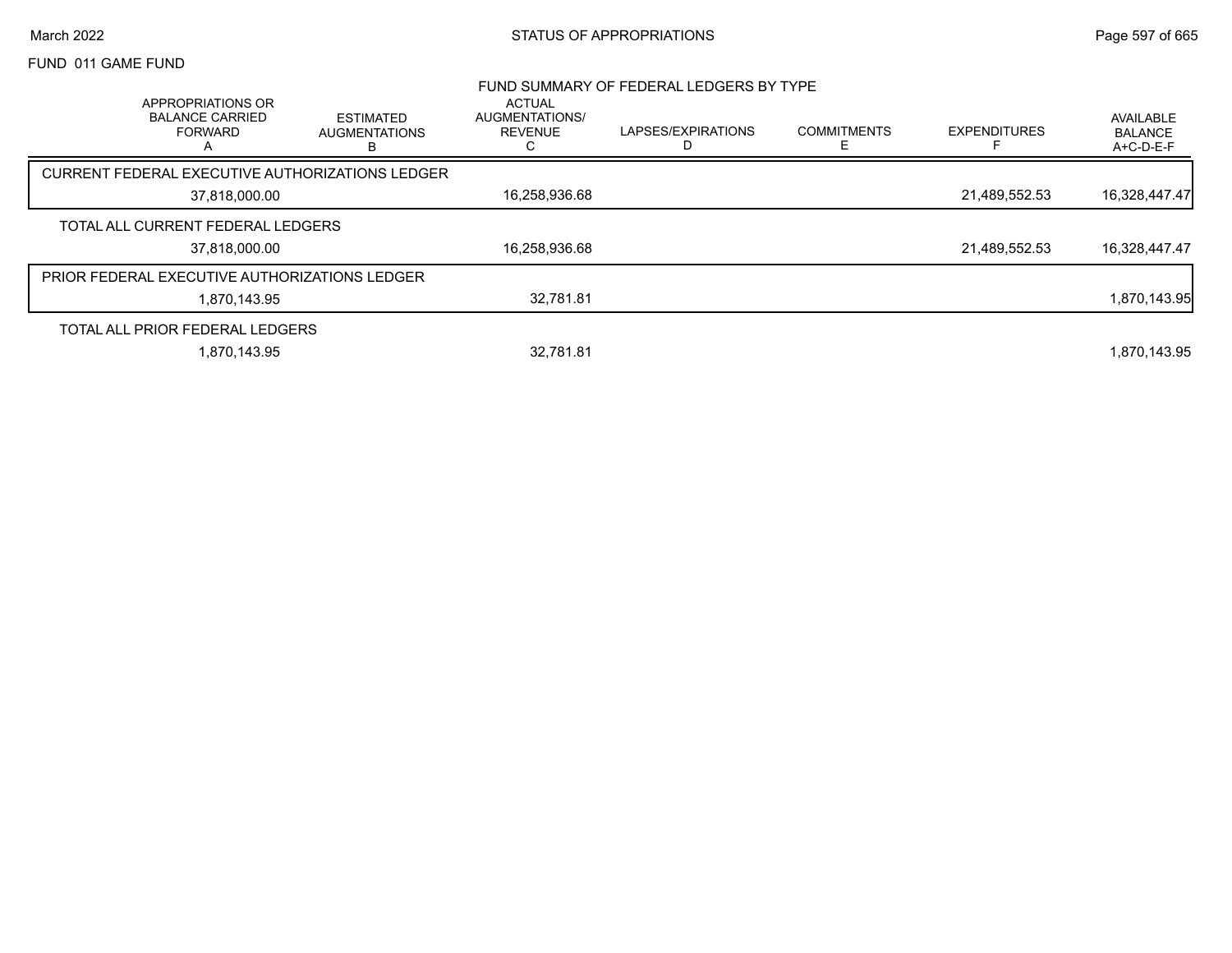## March 2022 **Example 2022** Page 598 of 665

## FUND 012 FISH FUND

|                                                                    |                                        |                                                        | FUND SUMMARY OF FEDERAL LEDGERS BY TYPE |                    |                     |                                          |
|--------------------------------------------------------------------|----------------------------------------|--------------------------------------------------------|-----------------------------------------|--------------------|---------------------|------------------------------------------|
| APPROPRIATIONS OR<br><b>BALANCE CARRIED</b><br><b>FORWARD</b><br>A | ESTIMATED<br><b>AUGMENTATIONS</b><br>В | <b>ACTUAL</b><br>AUGMENTATIONS/<br><b>REVENUE</b><br>◡ | LAPSES/EXPIRATIONS                      | <b>COMMITMENTS</b> | <b>EXPENDITURES</b> | AVAILABLE<br><b>BALANCE</b><br>A+C-D-E-F |
| CURRENT FEDERAL EXECUTIVE AUTHORIZATIONS LEDGER                    |                                        |                                                        |                                         |                    |                     |                                          |
| 11.246.000.00                                                      |                                        | 6,204,754.99                                           |                                         |                    | 6.204.754.99        | 5,041,245.01                             |
| TOTAL ALL CURRENT FEDERAL LEDGERS                                  |                                        |                                                        |                                         |                    |                     |                                          |
| 11.246.000.00                                                      |                                        | 6.204.754.99                                           |                                         |                    | 6.204.754.99        | 5,041,245.01                             |
| PRIOR FEDERAL EXECUTIVE AUTHORIZATIONS LEDGER                      |                                        |                                                        |                                         |                    |                     |                                          |
| 925,396.17                                                         |                                        |                                                        |                                         |                    |                     | 925,396.17                               |
| TOTAL ALL PRIOR FEDERAL LEDGERS                                    |                                        |                                                        |                                         |                    |                     |                                          |
| 925.396.17                                                         |                                        |                                                        |                                         |                    |                     | 925,396.17                               |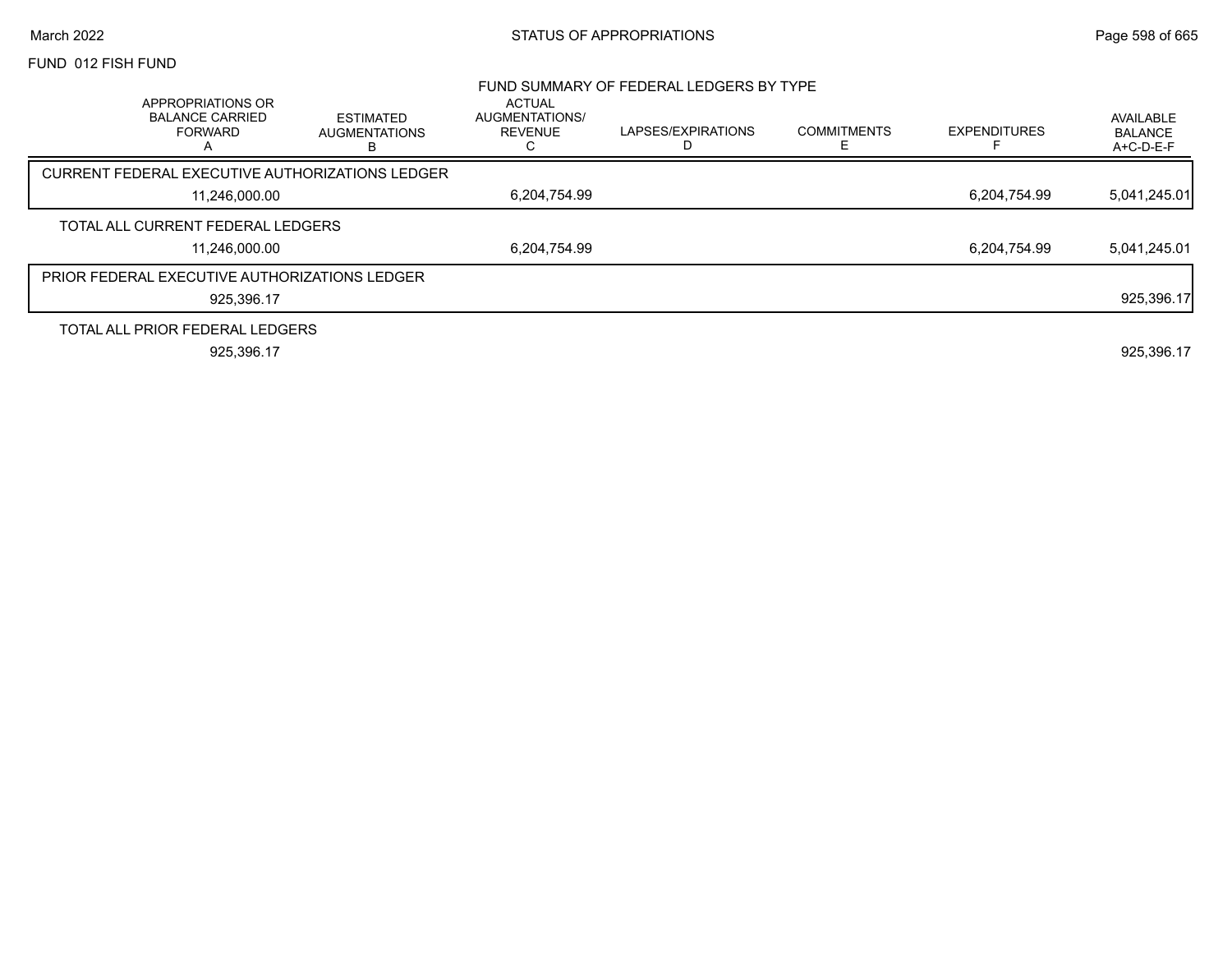# FUND 023 VOCATIONAL REHABILITATION FUND

| APPROPRIATIONS OR                                    |                                               | <b>ACTUAL</b>                    | FUND SUMMARY OF FEDERAL LEDGERS BY TYPE |                         |                     |                                          |
|------------------------------------------------------|-----------------------------------------------|----------------------------------|-----------------------------------------|-------------------------|---------------------|------------------------------------------|
| <b>BALANCE CARRIED</b><br><b>FORWARD</b>             | <b>ESTIMATED</b><br><b>AUGMENTATIONS</b><br>в | AUGMENTATIONS/<br><b>REVENUE</b> | LAPSES/EXPIRATIONS                      | <b>COMMITMENTS</b><br>F | <b>EXPENDITURES</b> | AVAILABLE<br><b>BALANCE</b><br>A+C-D-E-F |
| CURRENT FEDERAL EXECUTIVE AUTHORIZATIONS LEDGER      |                                               |                                  |                                         |                         |                     |                                          |
| 125,000,000.00                                       |                                               | 60,824,293.72                    |                                         | 35,618,387.44           | 65,568,098.41       | 23,813,514.15                            |
| TOTAL ALL CURRENT FEDERAL LEDGERS                    |                                               |                                  |                                         |                         |                     |                                          |
| 125,000,000.00                                       |                                               | 60,824,293.72                    |                                         | 35,618,387.44           | 65,568,098.41       | 23,813,514.15                            |
| <b>PRIOR FEDERAL EXECUTIVE AUTHORIZATIONS LEDGER</b> |                                               |                                  |                                         |                         |                     |                                          |
| 106,077,049.55                                       |                                               | 6.554.574.20                     |                                         | 751,193.53              | 2.663.160.42        | 102,662,695.60                           |
| TOTAL ALL PRIOR FEDERAL LEDGERS                      |                                               |                                  |                                         |                         |                     |                                          |
| 106.077.049.55                                       |                                               | 6.554.574.20                     |                                         | 751.193.53              | 2.663.160.42        | 102.662.695.60                           |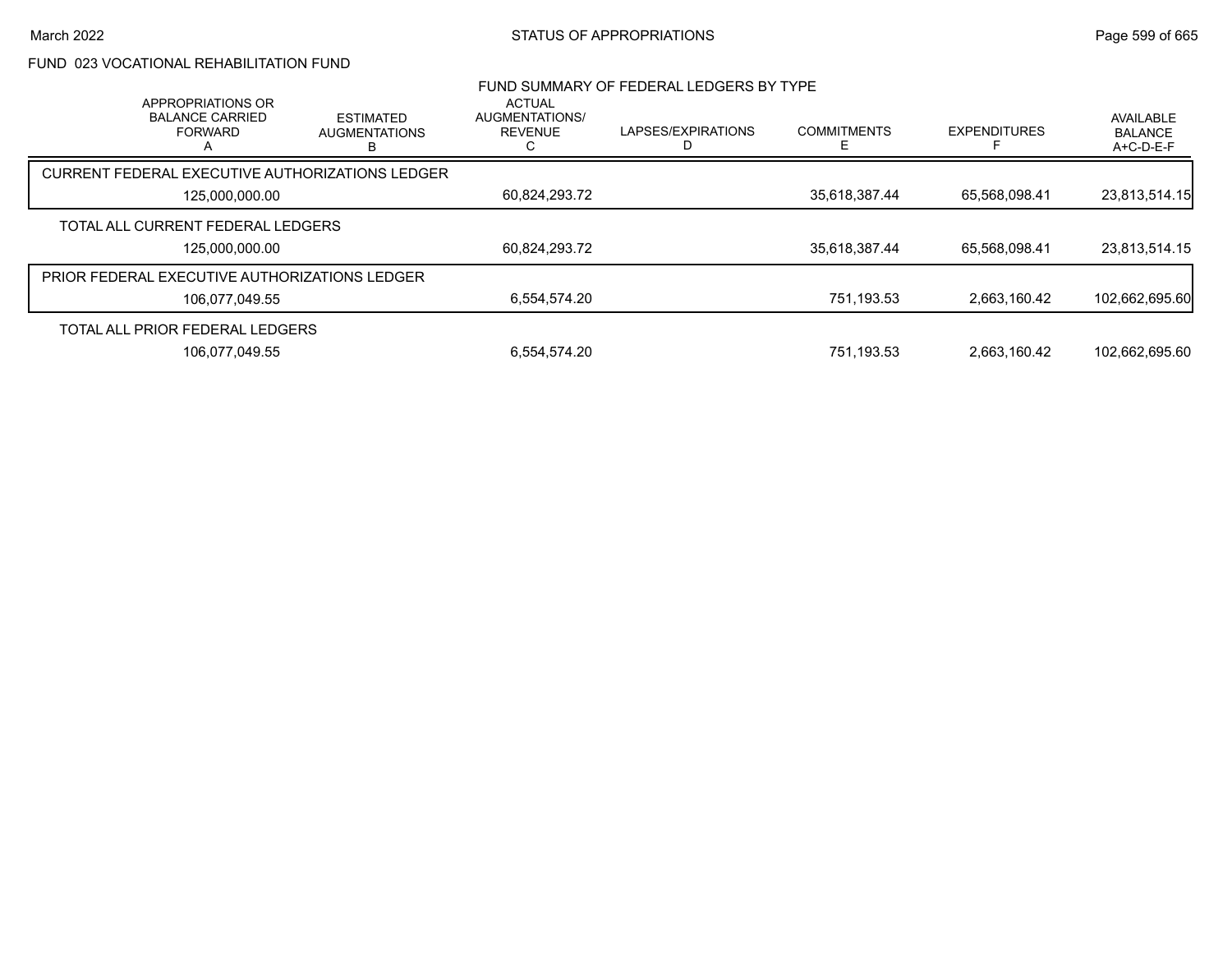## FUND 024 PHARMACEUTICAL ASSISTANCE FUND

| APPROPRIATIONS OR<br><b>BALANCE CARRIED</b><br><b>FORWARD</b><br>A | <b>ESTIMATED</b><br><b>AUGMENTATIONS</b>        | <b>ACTUAL</b><br>AUGMENTATIONS/<br>REVENUE<br>С | FUND SUMMARY OF FEDERAL LEDGERS BY TYPE<br>LAPSES/EXPIRATIONS | <b>COMMITMENTS</b> | <b>EXPENDITURES</b> | AVAILABLE<br><b>BALANCE</b><br>A+C-D-E-F |
|--------------------------------------------------------------------|-------------------------------------------------|-------------------------------------------------|---------------------------------------------------------------|--------------------|---------------------|------------------------------------------|
|                                                                    | CURRENT FEDERAL EXECUTIVE AUTHORIZATIONS LEDGER |                                                 |                                                               |                    |                     |                                          |
| 60,000.00                                                          |                                                 |                                                 |                                                               |                    |                     | 60,000.00                                |
| TOTAL ALL CURRENT FEDERAL LEDGERS                                  |                                                 |                                                 |                                                               |                    |                     |                                          |
| 60,000.00                                                          |                                                 |                                                 |                                                               |                    |                     | 60,000.00                                |
| PRIOR FEDERAL EXECUTIVE AUTHORIZATIONS LEDGER                      |                                                 |                                                 |                                                               |                    |                     |                                          |
| 15,206.38                                                          |                                                 | 9,954.36                                        |                                                               |                    | 9,954.36            | 5,252.02                                 |
| TOTAL ALL PRIOR FEDERAL LEDGERS                                    |                                                 |                                                 |                                                               |                    |                     |                                          |
| 15,206.38                                                          |                                                 | 9,954.36                                        |                                                               |                    | 9.954.36            | 5,252.02                                 |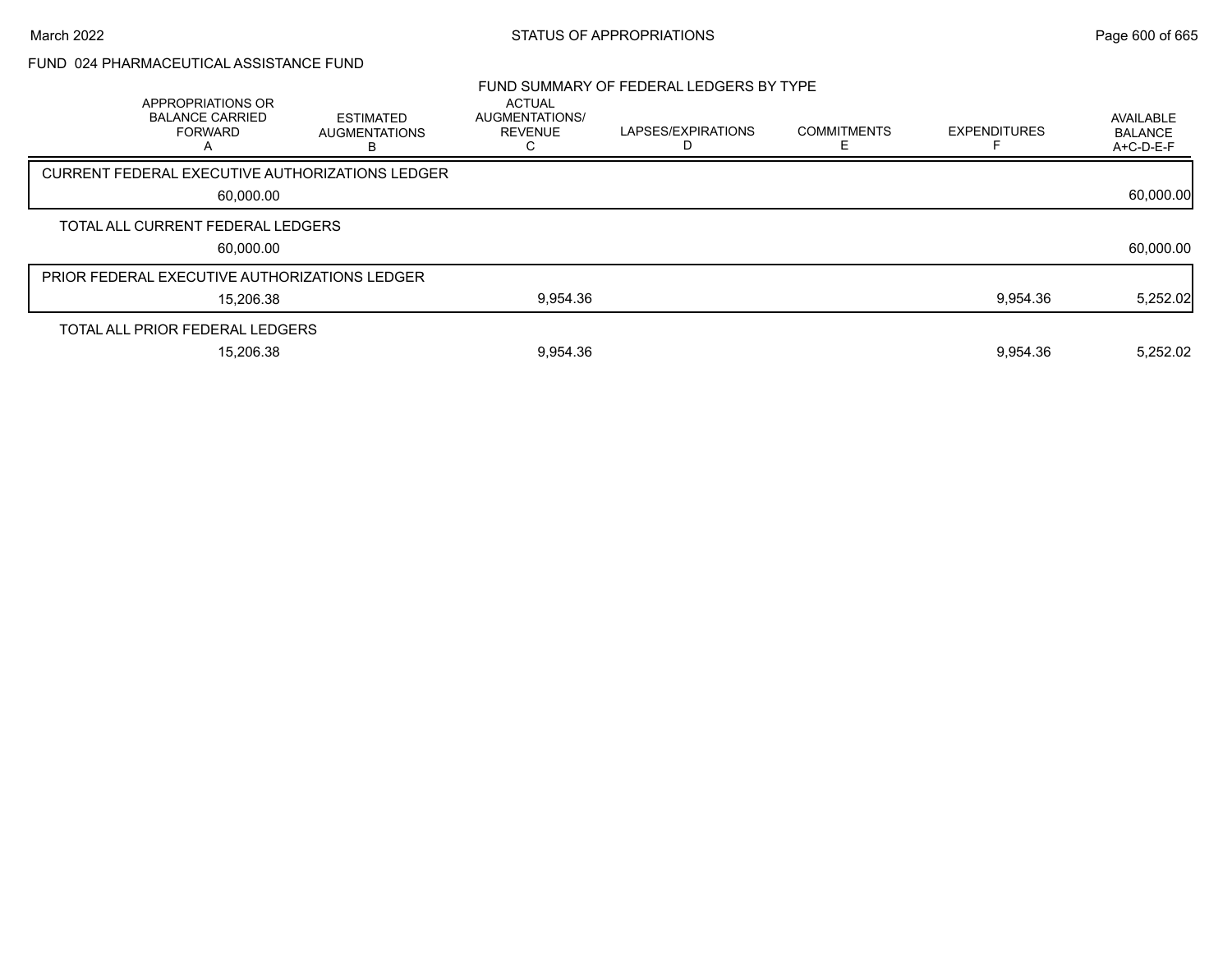## March 2022 **STATUS OF APPROPRIATIONS** STATUS OF APPROPRIATIONS

## FUND 025 BOAT FUND

|                                                                    |                                               |                                                        | FUND SUMMARY OF FEDERAL LEDGERS BY TYPE |                    |                     |                                   |
|--------------------------------------------------------------------|-----------------------------------------------|--------------------------------------------------------|-----------------------------------------|--------------------|---------------------|-----------------------------------|
| APPROPRIATIONS OR<br><b>BALANCE CARRIED</b><br><b>FORWARD</b><br>A | <b>ESTIMATED</b><br><b>AUGMENTATIONS</b><br>В | <b>ACTUAL</b><br>AUGMENTATIONS/<br><b>REVENUE</b><br>С | LAPSES/EXPIRATIONS                      | <b>COMMITMENTS</b> | <b>EXPENDITURES</b> | AVAILABLE<br>BALANCE<br>A+C-D-E-F |
| CURRENT FEDERAL EXECUTIVE AUTHORIZATIONS LEDGER                    |                                               |                                                        |                                         |                    |                     |                                   |
| 5,684,000.00                                                       |                                               | 3.448.065.01                                           |                                         |                    | 3.448.065.01        | 2,235,934.99                      |
| TOTAL ALL CURRENT FEDERAL LEDGERS                                  |                                               |                                                        |                                         |                    |                     |                                   |
| 5.684.000.00                                                       |                                               | 3.448.065.01                                           |                                         |                    | 3.448.065.01        | 2,235,934.99                      |
| <b>PRIOR FEDERAL EXECUTIVE AUTHORIZATIONS LEDGER</b>               |                                               |                                                        |                                         |                    |                     |                                   |
| 2,211,325.00                                                       |                                               |                                                        |                                         |                    |                     | 2,211,325.00                      |
| TOTAL ALL PRIOR FEDERAL LEDGERS                                    |                                               |                                                        |                                         |                    |                     |                                   |
| 2,211,325.00                                                       |                                               |                                                        |                                         |                    |                     | 2,211,325.00                      |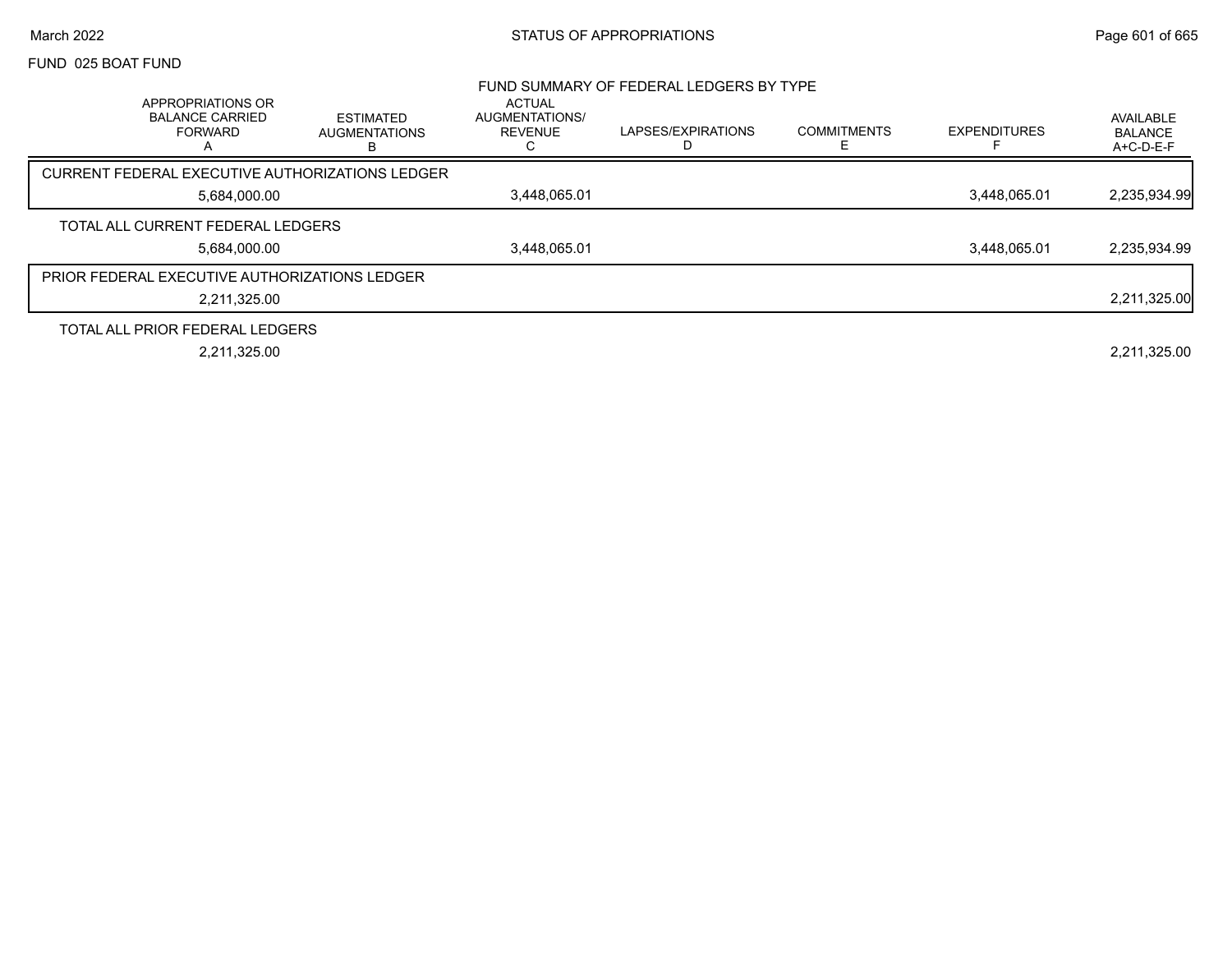# FUND 026 ADMINISTRATION FUND

|                                                      | APPROPRIATIONS OR                        |                                          | <b>ACTUAL</b>                    | FUND SUMMARY OF FEDERAL LEDGERS BY TYPE |                    |                     |                                          |
|------------------------------------------------------|------------------------------------------|------------------------------------------|----------------------------------|-----------------------------------------|--------------------|---------------------|------------------------------------------|
|                                                      | <b>BALANCE CARRIED</b><br><b>FORWARD</b> | <b>ESTIMATED</b><br><b>AUGMENTATIONS</b> | AUGMENTATIONS/<br><b>REVENUE</b> | LAPSES/EXPIRATIONS                      | <b>COMMITMENTS</b> | <b>EXPENDITURES</b> | AVAILABLE<br><b>BALANCE</b><br>A+C-D-E-F |
| CURRENT FEDERAL EXECUTIVE AUTHORIZATIONS LEDGER      |                                          |                                          |                                  |                                         |                    |                     |                                          |
|                                                      | 478,979,834.00                           |                                          | 157,822,922.68                   |                                         | 39, 397, 152. 25   | 219,327,818.66      | 220,254,863.09                           |
| TOTAL ALL CURRENT FEDERAL LEDGERS                    |                                          |                                          |                                  |                                         |                    |                     |                                          |
|                                                      | 478.979.834.00                           |                                          | 157,822,922.68                   |                                         | 39,397,152.25      | 219,327,818.66      | 220.254.863.09                           |
| <b>PRIOR FEDERAL EXECUTIVE AUTHORIZATIONS LEDGER</b> |                                          |                                          |                                  |                                         |                    |                     |                                          |
|                                                      | 144,888,379.74                           |                                          | 73,235,655.34                    |                                         | 9.527.218.50       | 41.534.912.56       | 93,826,248.68                            |
| TOTAL ALL PRIOR FEDERAL LEDGERS                      |                                          |                                          |                                  |                                         |                    |                     |                                          |
|                                                      | 144.888.379.74                           |                                          | 73.235.655.34                    |                                         | 9.527.218.50       | 41.534.912.56       | 93.826.248.68                            |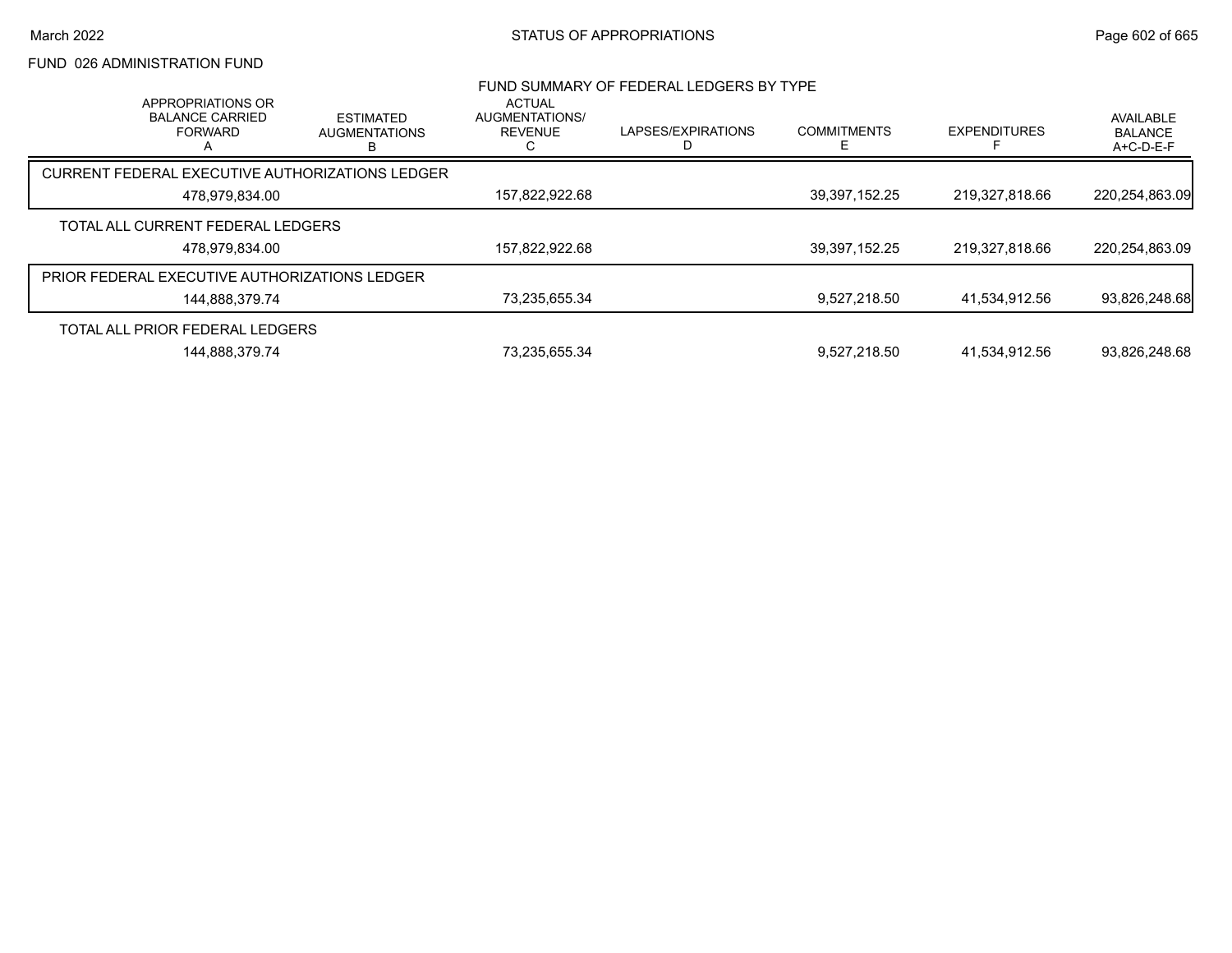# FUND 033 EMPLOYMENT FUND FOR THE BLIND

| APPROPRIATIONS OR<br>BALANCE CARRIED<br><b>FORWARD</b> | ESTIMATED<br><b>AUGMENTATIONS</b> | ACTUAL<br>AUGMENTATIONS/<br>REVENUE | FUND SUMMARY OF FEDERAL LEDGERS BY TYPE<br>LAPSES/EXPIRATIONS | <b>COMMITMENTS</b> | <b>EXPENDITURES</b> | AVAILABLE<br><b>BALANCE</b><br>$A+C-D-E-F$ |
|--------------------------------------------------------|-----------------------------------|-------------------------------------|---------------------------------------------------------------|--------------------|---------------------|--------------------------------------------|
| PRIOR FEDERAL EXECUTIVE AUTHORIZATIONS LEDGER          |                                   |                                     |                                                               |                    |                     |                                            |
| 396.601.00                                             |                                   | 396,600.97                          |                                                               |                    | 396.600.97          | 0.03                                       |
| TOTAL ALL PRIOR FEDERAL LEDGERS                        |                                   |                                     |                                                               |                    |                     |                                            |
| 396.601.00                                             |                                   | 396,600.97                          |                                                               |                    | 396.600.97          | 0.03                                       |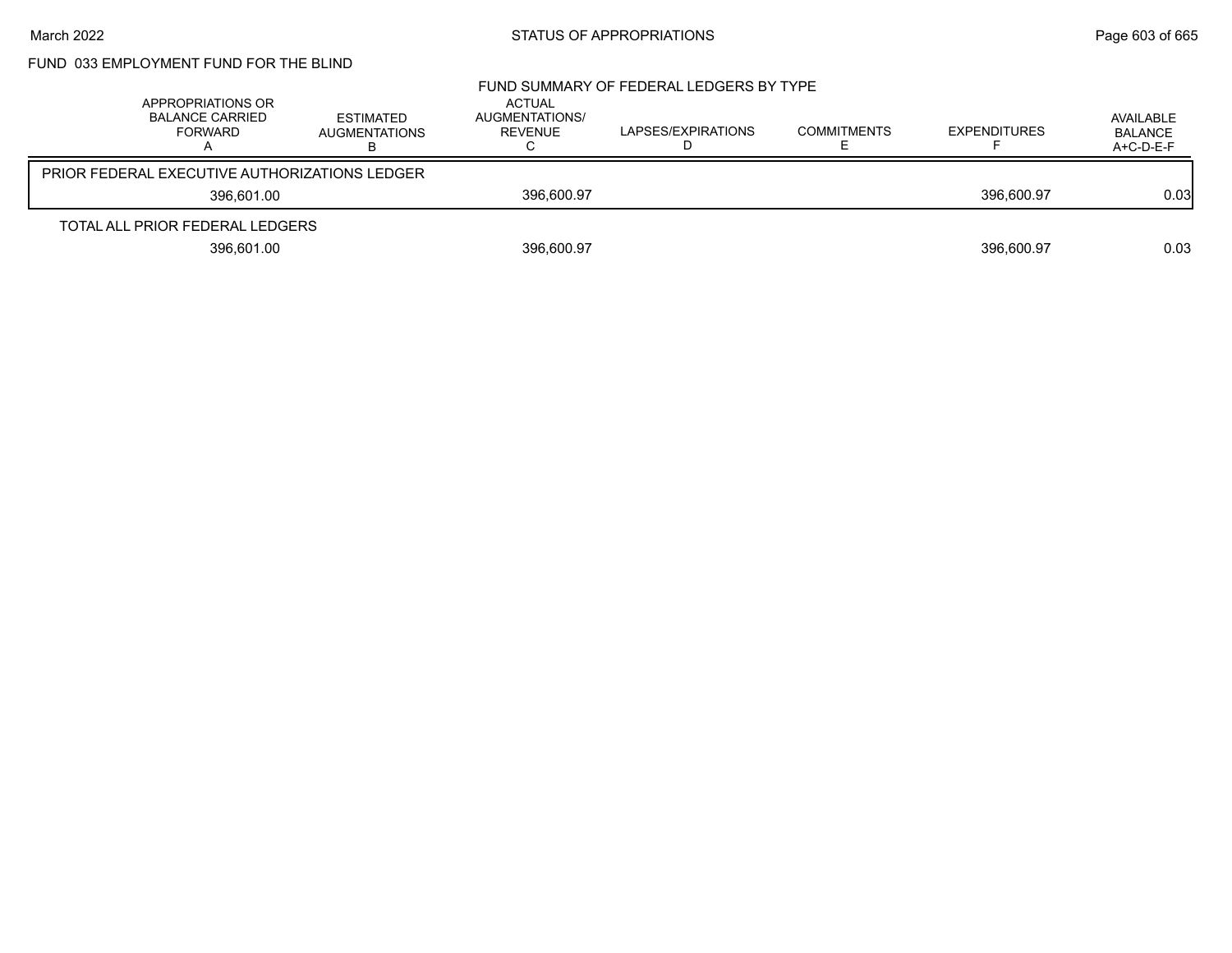## FUND 037 PENNVEST DRINKING WATER REVOLVING

|               | APPROPRIATIONS OR<br><b>BALANCE CARRIED</b><br><b>FORWARD</b> | <b>ESTIMATED</b><br><b>AUGMENTATIONS</b><br>в | <b>ACTUAL</b><br>AUGMENTATIONS/<br><b>REVENUE</b> | FUND SUMMARY OF FEDERAL LEDGERS BY TYPE<br>LAPSES/EXPIRATIONS | <b>COMMITMENTS</b><br>F | <b>EXPENDITURES</b> | <b>AVAILABLE</b><br><b>BALANCE</b><br>$A+C-D-E-F$ |
|---------------|---------------------------------------------------------------|-----------------------------------------------|---------------------------------------------------|---------------------------------------------------------------|-------------------------|---------------------|---------------------------------------------------|
|               | CURRENT FEDERAL APPROPRIATIONS LEDGER                         |                                               |                                                   |                                                               |                         |                     |                                                   |
|               | 63,800,000.00                                                 |                                               | 25,710,124.53                                     |                                                               | 6,935,179.03            | 25,726,448.03       | 31,138,372.94                                     |
|               | <b>CURRENT FEDERAL EXECUTIVE AUTHORIZATIONS LEDGER</b>        |                                               |                                                   |                                                               |                         |                     |                                                   |
|               | TOTAL ALL CURRENT FEDERAL LEDGERS                             |                                               |                                                   |                                                               |                         |                     |                                                   |
| 63.800.000.00 |                                                               |                                               | 25,710,124.53                                     |                                                               | 6,935,179.03            | 25,726,448.03       | 31, 138, 372. 94                                  |
|               | PRIOR FEDERAL EXECUTIVE AUTHORIZATIONS LEDGER                 |                                               |                                                   |                                                               |                         |                     |                                                   |
|               | 33,374,563.48                                                 |                                               | 48,073.99                                         |                                                               |                         | 39,469.61           | 33,335,093.87                                     |
|               | TOTAL ALL PRIOR FEDERAL LEDGERS                               |                                               |                                                   |                                                               |                         |                     |                                                   |
|               | 33,374,563.48                                                 |                                               | 48.073.99                                         |                                                               |                         | 39.469.61           | 33,335,093.87                                     |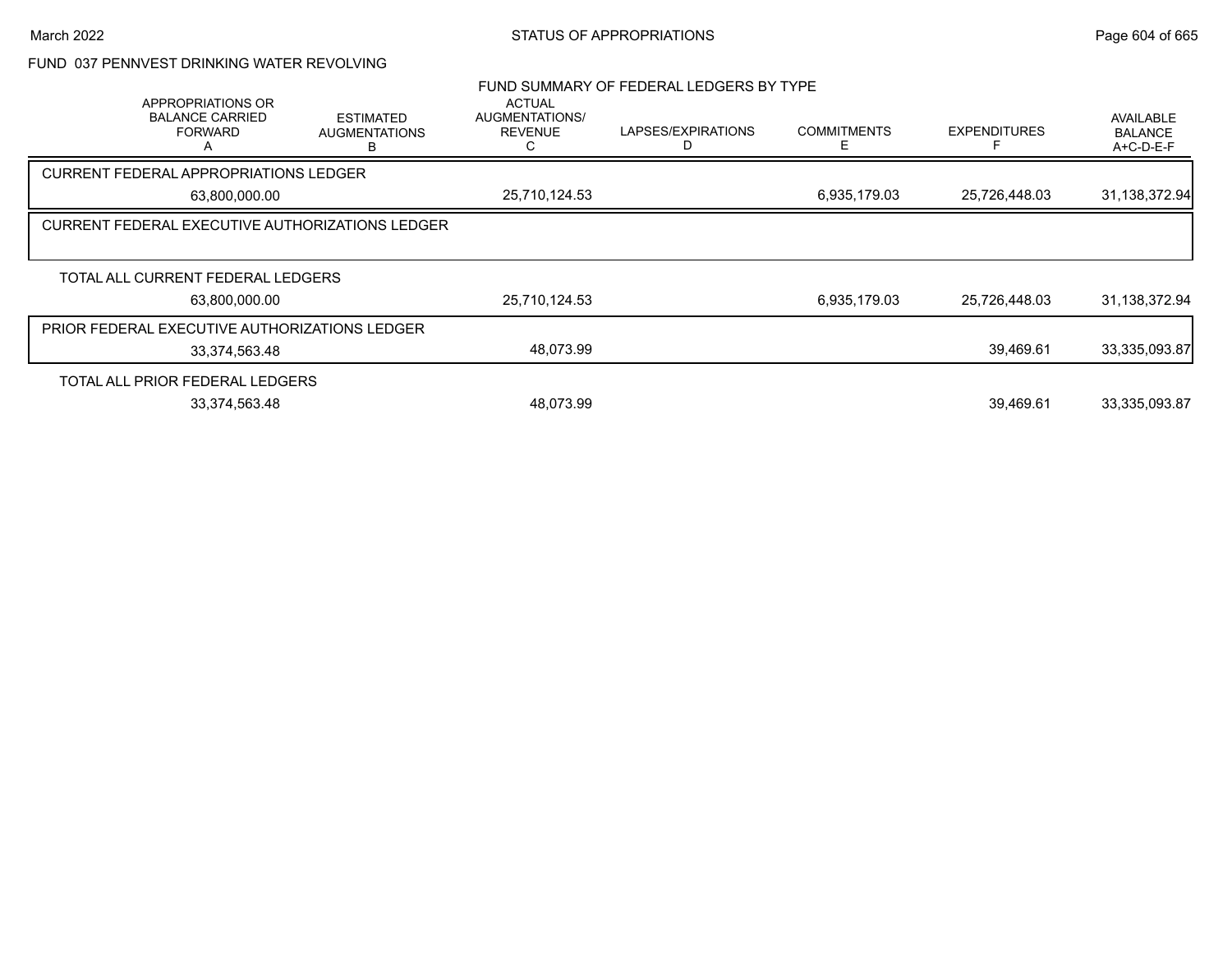# FUND 071 TOBACCO SETTLEMENT FUND

| APPROPRIATIONS OR                                    |                                               | <b>ACTUAL</b>                    | FUND SUMMARY OF FEDERAL LEDGERS BY TYPE |                         |                     |                                          |
|------------------------------------------------------|-----------------------------------------------|----------------------------------|-----------------------------------------|-------------------------|---------------------|------------------------------------------|
| <b>BALANCE CARRIED</b><br><b>FORWARD</b>             | <b>ESTIMATED</b><br><b>AUGMENTATIONS</b><br>B | AUGMENTATIONS/<br><b>REVENUE</b> | LAPSES/EXPIRATIONS                      | <b>COMMITMENTS</b><br>F | <b>EXPENDITURES</b> | AVAILABLE<br><b>BALANCE</b><br>A+C-D-E-F |
| CURRENT FEDERAL EXECUTIVE AUTHORIZATIONS LEDGER      |                                               |                                  |                                         |                         |                     |                                          |
| 177,133,000.00                                       |                                               | -6,700,764.00                    |                                         |                         | -5,338,572.53       | 182,471,572.53                           |
| TOTAL ALL CURRENT FEDERAL LEDGERS                    |                                               |                                  |                                         |                         |                     |                                          |
| 177,133,000.00                                       |                                               | -6,700,764.00                    |                                         |                         | -5,338,572.53       | 182,471,572.53                           |
| <b>PRIOR FEDERAL EXECUTIVE AUTHORIZATIONS LEDGER</b> |                                               |                                  |                                         |                         |                     |                                          |
| 72,827,033.85                                        |                                               | 56,832,784.57                    |                                         |                         | 71,432,292.37       | 1,394,741.48                             |
| TOTAL ALL PRIOR FEDERAL LEDGERS                      |                                               |                                  |                                         |                         |                     |                                          |
| 72,827,033.85                                        |                                               | 56,832,784.57                    |                                         |                         | 71,432,292.37       | 1,394,741.48                             |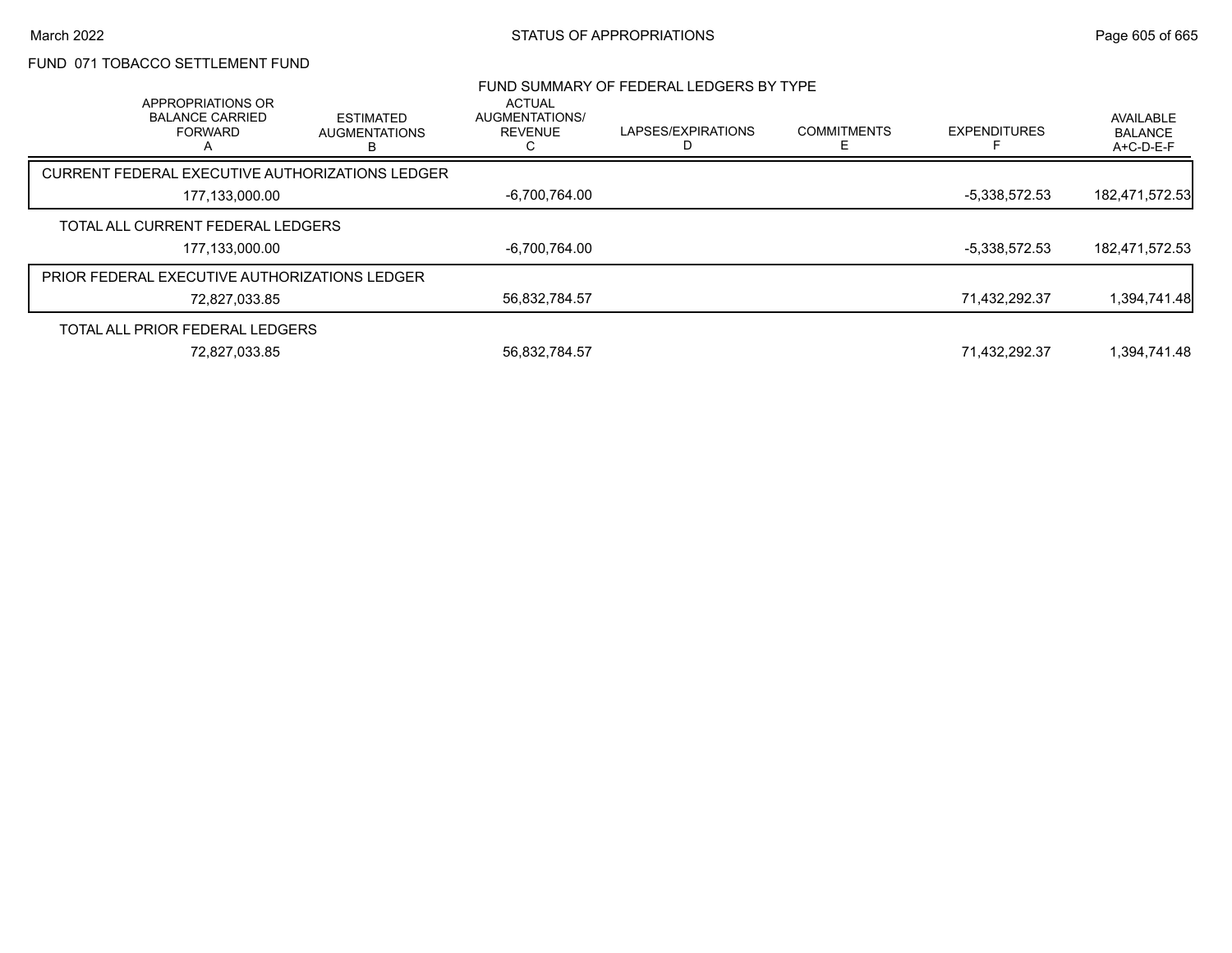# FUND 085 REHABILITATION CENTER FUND

| APPROPRIATIONS OR<br>BALANCE CARRIED<br><b>FORWARD</b> | ESTIMATED<br><b>AUGMENTATIONS</b> | ACTUAL<br>AUGMENTATIONS/<br>REVENUE | FUND SUMMARY OF FEDERAL LEDGERS BY TYPE<br>LAPSES/EXPIRATIONS | <b>COMMITMENTS</b> | <b>EXPENDITURES</b> | AVAILABLE<br><b>BALANCE</b><br>A+C-D-E-F |
|--------------------------------------------------------|-----------------------------------|-------------------------------------|---------------------------------------------------------------|--------------------|---------------------|------------------------------------------|
| PRIOR FEDERAL EXECUTIVE AUTHORIZATIONS LEDGER          |                                   |                                     |                                                               |                    |                     |                                          |
|                                                        | 1.371.193.00                      | 529,898.50                          |                                                               |                    | 761.748.50          | 609,444.50                               |
| TOTAL ALL PRIOR FEDERAL LEDGERS                        |                                   |                                     |                                                               |                    |                     |                                          |
|                                                        | 1,371,193.00                      | 529,898.50                          |                                                               |                    | 761,748.50          | 609.444.50                               |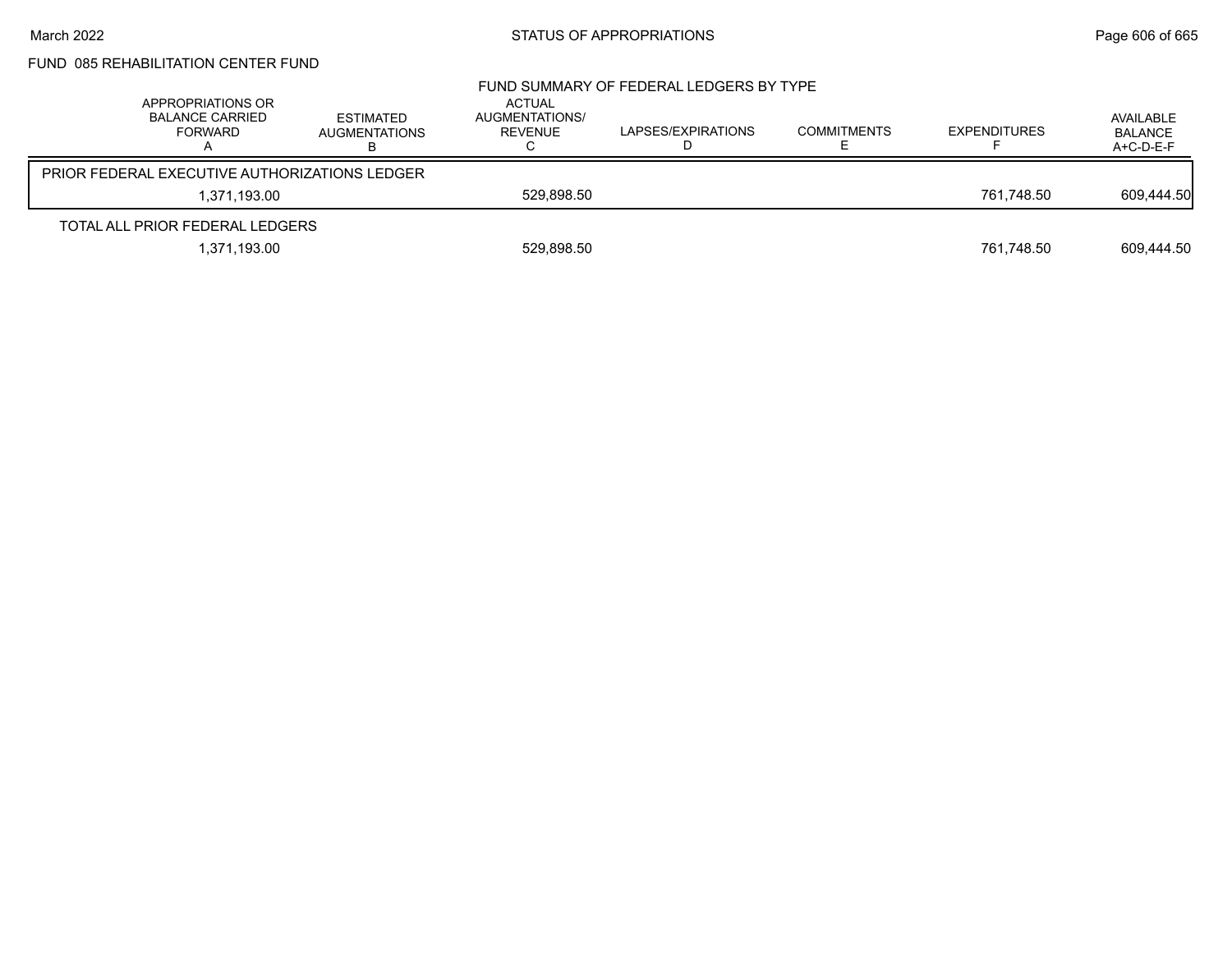## FUND 109 PENNVEST WATER POLLUTION CONTROL RE

|                                                               |                                                        |                                                   | FUND SUMMARY OF FEDERAL LEDGERS BY TYPE |                    |                     |                                                 |
|---------------------------------------------------------------|--------------------------------------------------------|---------------------------------------------------|-----------------------------------------|--------------------|---------------------|-------------------------------------------------|
| APPROPRIATIONS OR<br><b>BALANCE CARRIED</b><br><b>FORWARD</b> | <b>ESTIMATED</b><br><b>AUGMENTATIONS</b><br>B.         | <b>ACTUAL</b><br>AUGMENTATIONS/<br><b>REVENUE</b> | LAPSES/EXPIRATIONS                      | <b>COMMITMENTS</b> | <b>EXPENDITURES</b> | <b>AVAILABLE</b><br><b>BALANCE</b><br>A+C-D-E-F |
| <b>CURRENT FEDERAL APPROPRIATIONS LEDGER</b>                  |                                                        |                                                   |                                         |                    |                     |                                                 |
| 123,525,000.00                                                |                                                        | 62,939,000.00                                     |                                         | 29,056,677.13      | 62,939,000.00       | 31,529,322.87                                   |
|                                                               | <b>CURRENT FEDERAL EXECUTIVE AUTHORIZATIONS LEDGER</b> |                                                   |                                         |                    |                     |                                                 |
|                                                               |                                                        |                                                   |                                         |                    |                     |                                                 |
| TOTAL ALL CURRENT FEDERAL LEDGERS                             |                                                        |                                                   |                                         |                    |                     |                                                 |
| 123,525,000.00                                                |                                                        | 62,939,000.00                                     |                                         | 29,056,677.13      | 62,939,000.00       | 31,529,322.87                                   |
| PRIOR FEDERAL EXECUTIVE AUTHORIZATIONS LEDGER                 |                                                        |                                                   |                                         |                    |                     |                                                 |
| 64,253,000.00                                                 |                                                        |                                                   |                                         |                    |                     | 64,253,000.00                                   |
| TOTAL ALL PRIOR FEDERAL LEDGERS                               |                                                        |                                                   |                                         |                    |                     |                                                 |
| 64,253,000.00                                                 |                                                        |                                                   |                                         |                    |                     | 64,253,000.00                                   |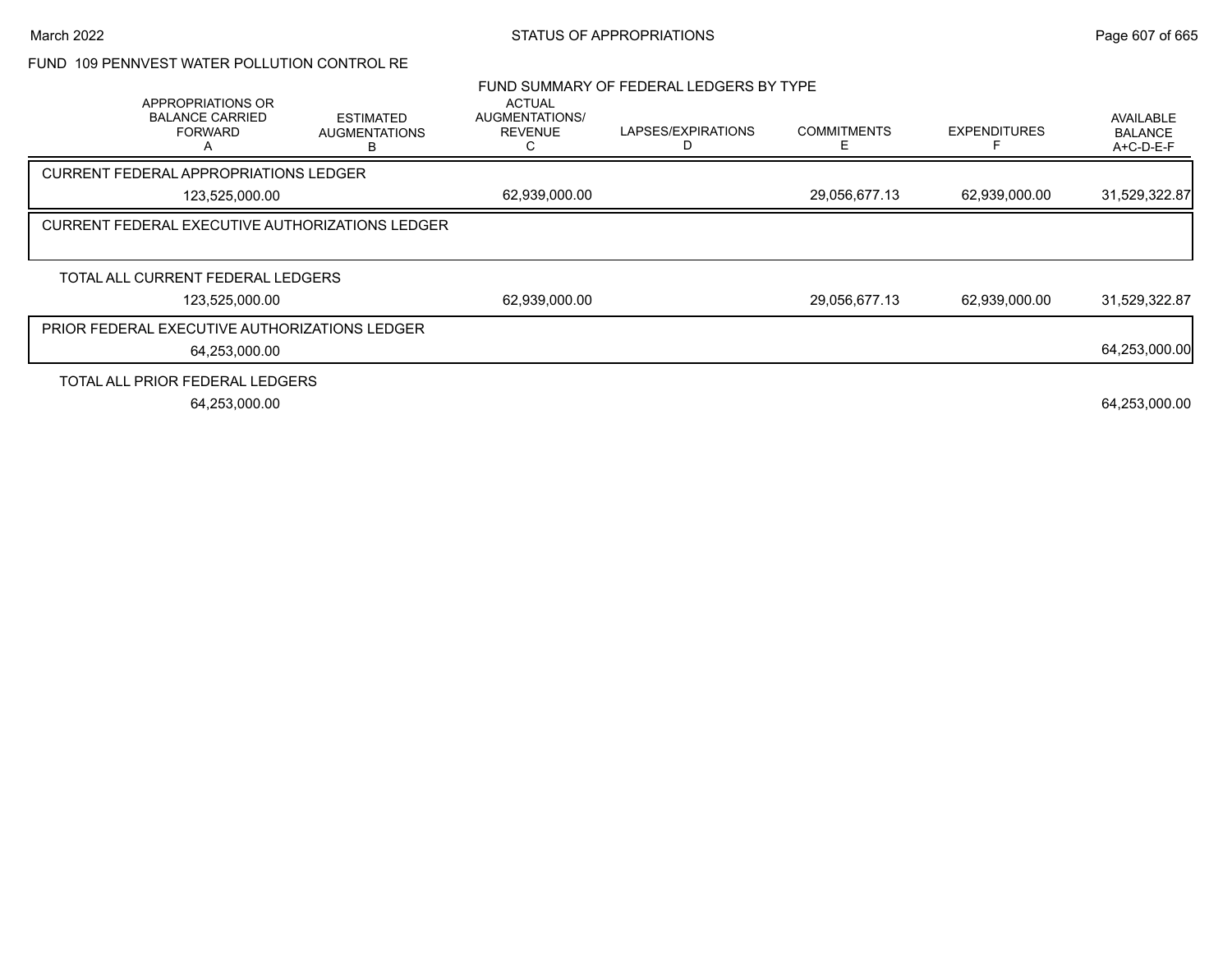## March 2022 **STATUS OF APPROPRIATIONS** STATUS OF APPROPRIATIONS

## FUND 118 STORAGE TANK FUND

| FUND SUMMARY OF FEDERAL LEDGERS BY TYPE<br>ACTUAL<br>APPROPRIATIONS OR |                                                      |                                               |                                  |                    |                    |                     |                                          |
|------------------------------------------------------------------------|------------------------------------------------------|-----------------------------------------------|----------------------------------|--------------------|--------------------|---------------------|------------------------------------------|
|                                                                        | <b>BALANCE CARRIED</b><br><b>FORWARD</b>             | <b>ESTIMATED</b><br><b>AUGMENTATIONS</b><br>в | AUGMENTATIONS/<br><b>REVENUE</b> | LAPSES/EXPIRATIONS | <b>COMMITMENTS</b> | <b>EXPENDITURES</b> | AVAILABLE<br><b>BALANCE</b><br>A+C-D-E-F |
|                                                                        | CURRENT FEDERAL EXECUTIVE AUTHORIZATIONS LEDGER      |                                               |                                  |                    |                    |                     |                                          |
|                                                                        | 4,740,000.00                                         |                                               | 849,997.46                       |                    |                    | 1.163.987.31        | 3,576,012.69                             |
|                                                                        | TOTAL ALL CURRENT FEDERAL LEDGERS                    |                                               |                                  |                    |                    |                     |                                          |
|                                                                        | 4,740,000.00                                         |                                               | 849,997.46                       |                    |                    | 1,163,987.31        | 3,576,012.69                             |
|                                                                        | <b>PRIOR FEDERAL EXECUTIVE AUTHORIZATIONS LEDGER</b> |                                               |                                  |                    |                    |                     |                                          |
|                                                                        | 2.464.400.88                                         |                                               | $-375,108.51$                    |                    |                    | $-320.321.16$       | 2,784,722.04                             |
|                                                                        | TOTAL ALL PRIOR FEDERAL LEDGERS                      |                                               |                                  |                    |                    |                     |                                          |
|                                                                        | 2.464.400.88                                         |                                               | $-375.108.51$                    |                    |                    | $-320.321.16$       | 2.784.722.04                             |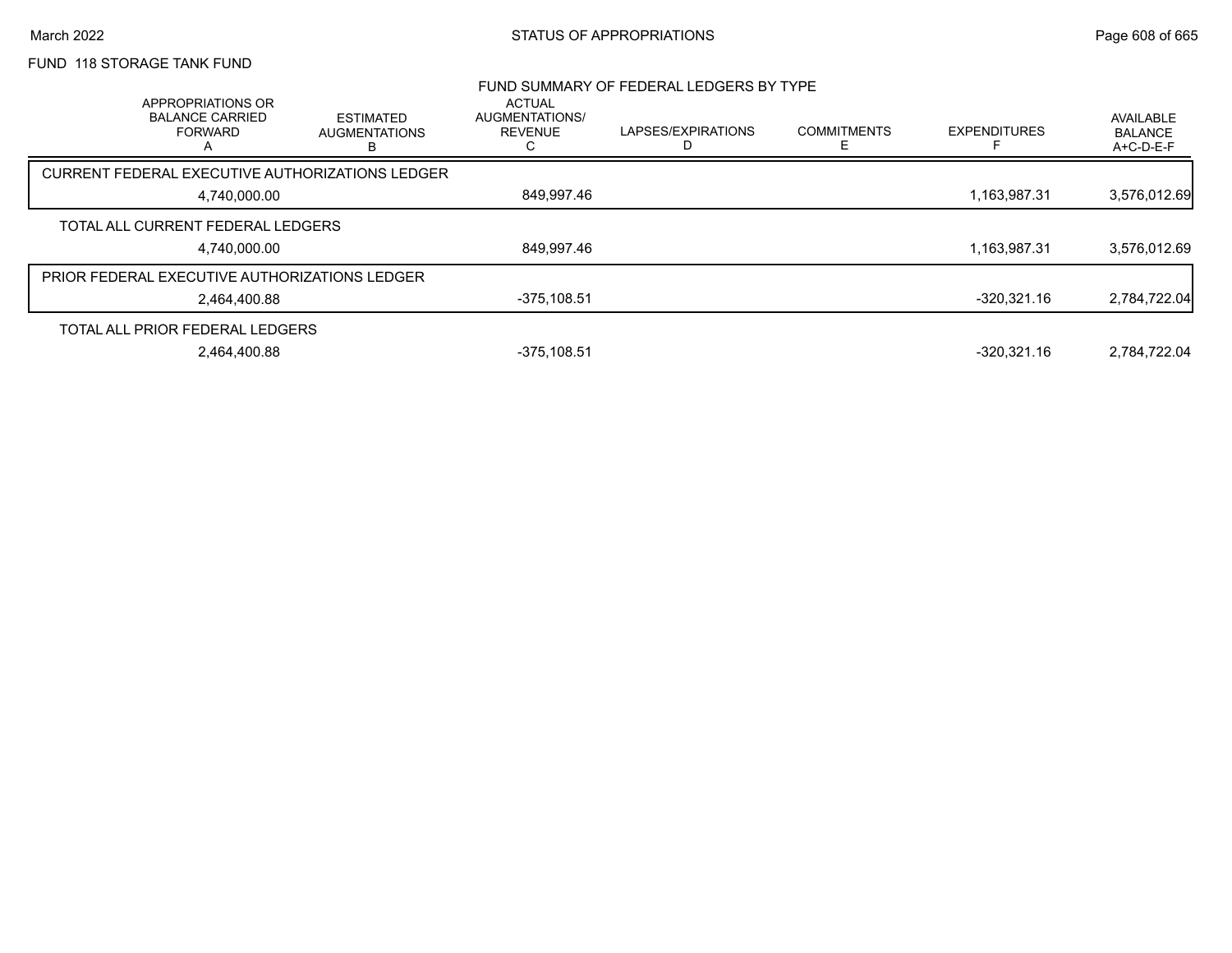# FUND 131 ACID MINE DRAINAGE ABATEMENT&TREATM

|               | APPROPRIATIONS OR                                    |                                               | <b>ACTUAL</b>                    | FUND SUMMARY OF FEDERAL LEDGERS BY TYPE |                    |                     |                                          |
|---------------|------------------------------------------------------|-----------------------------------------------|----------------------------------|-----------------------------------------|--------------------|---------------------|------------------------------------------|
|               | <b>BALANCE CARRIED</b><br><b>FORWARD</b>             | <b>ESTIMATED</b><br><b>AUGMENTATIONS</b><br>в | AUGMENTATIONS/<br><b>REVENUE</b> | LAPSES/EXPIRATIONS                      | <b>COMMITMENTS</b> | <b>EXPENDITURES</b> | AVAILABLE<br><b>BALANCE</b><br>A+C-D-E-F |
|               | CURRENT FEDERAL EXECUTIVE AUTHORIZATIONS LEDGER      |                                               |                                  |                                         |                    |                     |                                          |
| 25.014.000.00 |                                                      | 3,942,858.73                                  |                                  | 4,741,039.50                            | 3.944.175.32       | 16,328,785.18       |                                          |
|               | TOTAL ALL CURRENT FEDERAL LEDGERS                    |                                               |                                  |                                         |                    |                     |                                          |
|               | 25,014,000.00                                        |                                               | 3,942,858.73                     |                                         | 4,741,039.50       | 3.944.175.32        | 16,328,785.18                            |
|               | <b>PRIOR FEDERAL EXECUTIVE AUTHORIZATIONS LEDGER</b> |                                               |                                  |                                         |                    |                     |                                          |
|               | 17.143.370.42                                        |                                               | 3,103,744.33                     |                                         | 579.780.18         | 3,101,578.11        | 13,462,012.13                            |
|               | TOTAL ALL PRIOR FEDERAL LEDGERS                      |                                               |                                  |                                         |                    |                     |                                          |
|               | 17, 143, 370. 42                                     |                                               | 3,103,744.33                     |                                         | 579.780.18         | 3.101.578.11        | 13,462,012.13                            |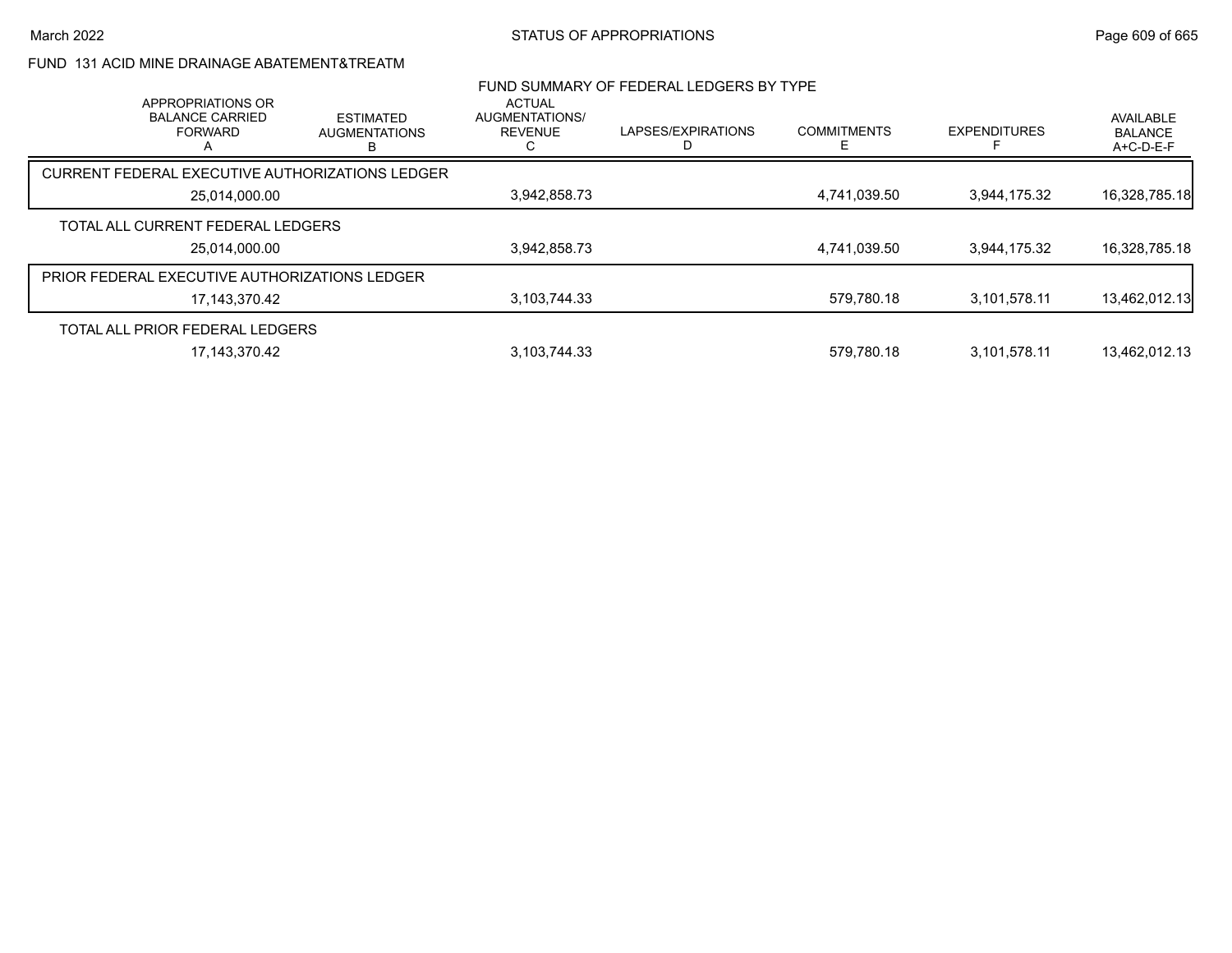## March 2022 **STATUS OF APPROPRIATIONS** STATUS OF APPROPRIATIONS

# FUND 139 HOME INVESTMENT TRUST FUND

| <b>BALANCE CARRIED</b><br><b>FORWARD</b><br>A | <b>ESTIMATED</b><br><b>AUGMENTATIONS</b><br>В | AUGMENTATIONS/<br><b>REVENUE</b><br>C                                                                                                                                                                                                                           | LAPSES/EXPIRATIONS<br>D | <b>COMMITMENTS</b><br>Е | <b>EXPENDITURES</b>                     | <b>AVAILABLE</b><br><b>BALANCE</b><br>A+C-D-E-F |
|-----------------------------------------------|-----------------------------------------------|-----------------------------------------------------------------------------------------------------------------------------------------------------------------------------------------------------------------------------------------------------------------|-------------------------|-------------------------|-----------------------------------------|-------------------------------------------------|
|                                               |                                               |                                                                                                                                                                                                                                                                 |                         |                         |                                         |                                                 |
| 4,000,000.00                                  |                                               | 667,901.86                                                                                                                                                                                                                                                      |                         |                         | 627,383.15                              | 3,372,616.85                                    |
|                                               |                                               |                                                                                                                                                                                                                                                                 |                         |                         |                                         |                                                 |
| 500,000.00                                    |                                               | 16,389.79                                                                                                                                                                                                                                                       |                         |                         | 16,389.79                               | 483,610.21                                      |
|                                               |                                               |                                                                                                                                                                                                                                                                 |                         |                         |                                         |                                                 |
| 4,500,000.00                                  |                                               | 684,291.65                                                                                                                                                                                                                                                      |                         |                         | 643,772.94                              | 3,856,227.06                                    |
|                                               |                                               |                                                                                                                                                                                                                                                                 |                         |                         |                                         |                                                 |
| 3,059,937.17                                  |                                               | 907,674.99                                                                                                                                                                                                                                                      |                         |                         | 33,895.30                               | 3,026,041.87                                    |
|                                               |                                               |                                                                                                                                                                                                                                                                 |                         |                         |                                         |                                                 |
| 10,464,161.00                                 |                                               |                                                                                                                                                                                                                                                                 |                         |                         |                                         | 10,464,161.00                                   |
|                                               |                                               |                                                                                                                                                                                                                                                                 |                         |                         |                                         |                                                 |
| 13,524,098.17                                 |                                               | 907,674.99                                                                                                                                                                                                                                                      |                         |                         | 33,895.30                               | 13,490,202.87                                   |
|                                               | APPROPRIATIONS OR                             | <b>CURRENT FEDERAL APPROPRIATIONS LEDGER</b><br>CURRENT FEDERAL EXECUTIVE AUTHORIZATIONS LEDGER<br>TOTAL ALL CURRENT FEDERAL LEDGERS<br>PRIOR FEDERAL APPROPRIATIONS LEDGER<br>PRIOR FEDERAL EXECUTIVE AUTHORIZATIONS LEDGER<br>TOTAL ALL PRIOR FEDERAL LEDGERS | <b>ACTUAL</b>           |                         | FUND SUMMARY OF FEDERAL LEDGERS BY TYPE |                                                 |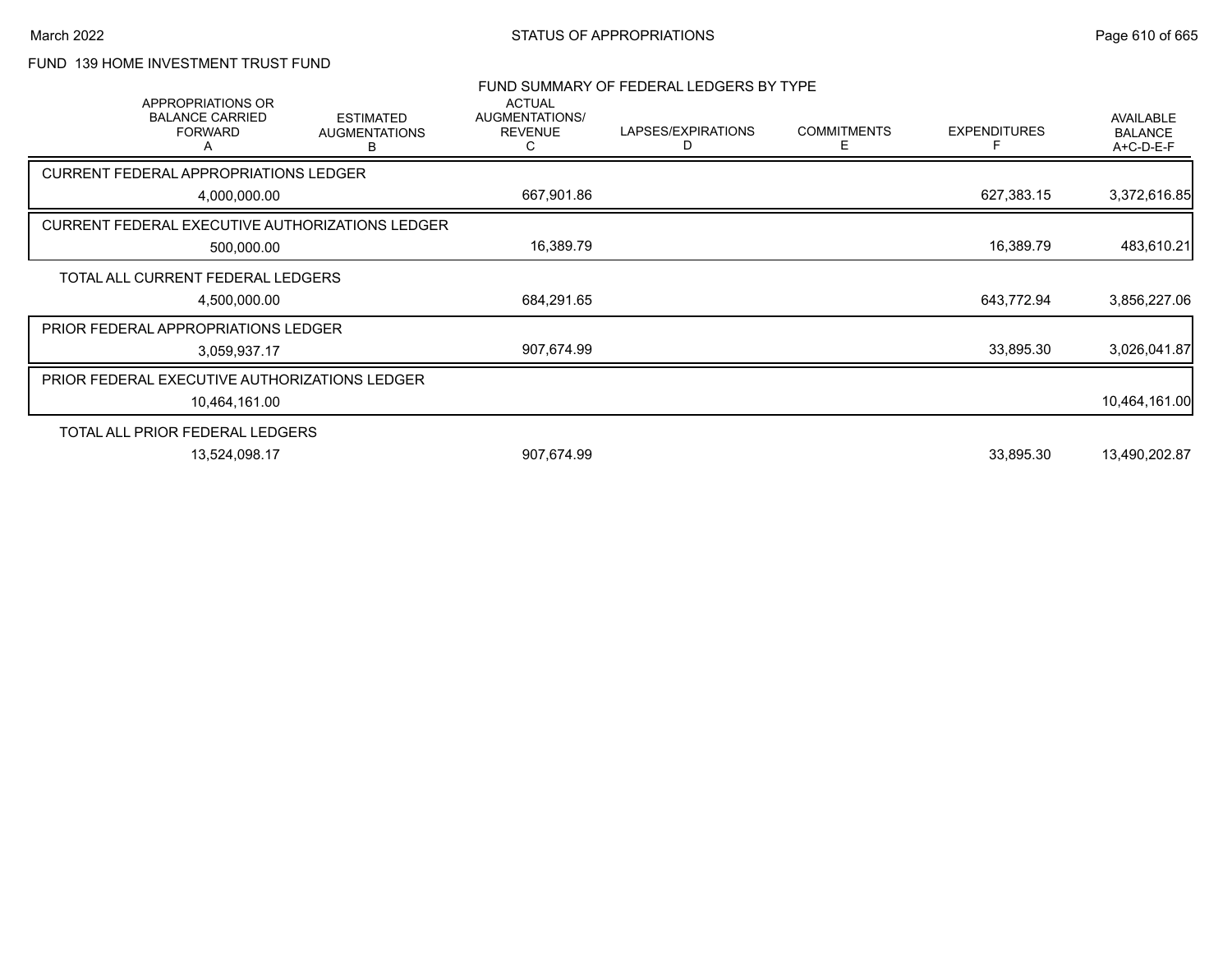## FUND 141 PORT OF PITTSBURGH COMMISSION FUND

| APPROPRIATIONS OR                                    |                                               | <b>ACTUAL</b>                    | FUND SUMMARY OF FEDERAL LEDGERS BY TYPE |                    |                     |                                          |
|------------------------------------------------------|-----------------------------------------------|----------------------------------|-----------------------------------------|--------------------|---------------------|------------------------------------------|
| <b>BALANCE CARRIED</b><br><b>FORWARD</b>             | <b>ESTIMATED</b><br><b>AUGMENTATIONS</b><br>в | AUGMENTATIONS/<br><b>REVENUE</b> | LAPSES/EXPIRATIONS                      | <b>COMMITMENTS</b> | <b>EXPENDITURES</b> | AVAILABLE<br><b>BALANCE</b><br>A+C-D-E-F |
| CURRENT FEDERAL EXECUTIVE AUTHORIZATIONS LEDGER      |                                               |                                  |                                         |                    |                     |                                          |
| 4.500.000.00                                         |                                               | 797,596.14                       |                                         | 44,750.36          | 797.596.14          | 3,657,653.50                             |
| TOTAL ALL CURRENT FEDERAL LEDGERS                    |                                               |                                  |                                         |                    |                     |                                          |
| 4,500,000.00                                         |                                               | 797,596.14                       |                                         | 44,750.36          | 797.596.14          | 3,657,653.50                             |
| <b>PRIOR FEDERAL EXECUTIVE AUTHORIZATIONS LEDGER</b> |                                               |                                  |                                         |                    |                     |                                          |
| 14.542.754.89                                        |                                               | 1,821,559.28                     |                                         |                    | 1,821,559.28        | 12,721,195.61                            |
| TOTAL ALL PRIOR FEDERAL LEDGERS                      |                                               |                                  |                                         |                    |                     |                                          |
| 14,542,754.89                                        |                                               | 1,821,559.28                     |                                         |                    | 1,821,559.28        | 12,721,195.61                            |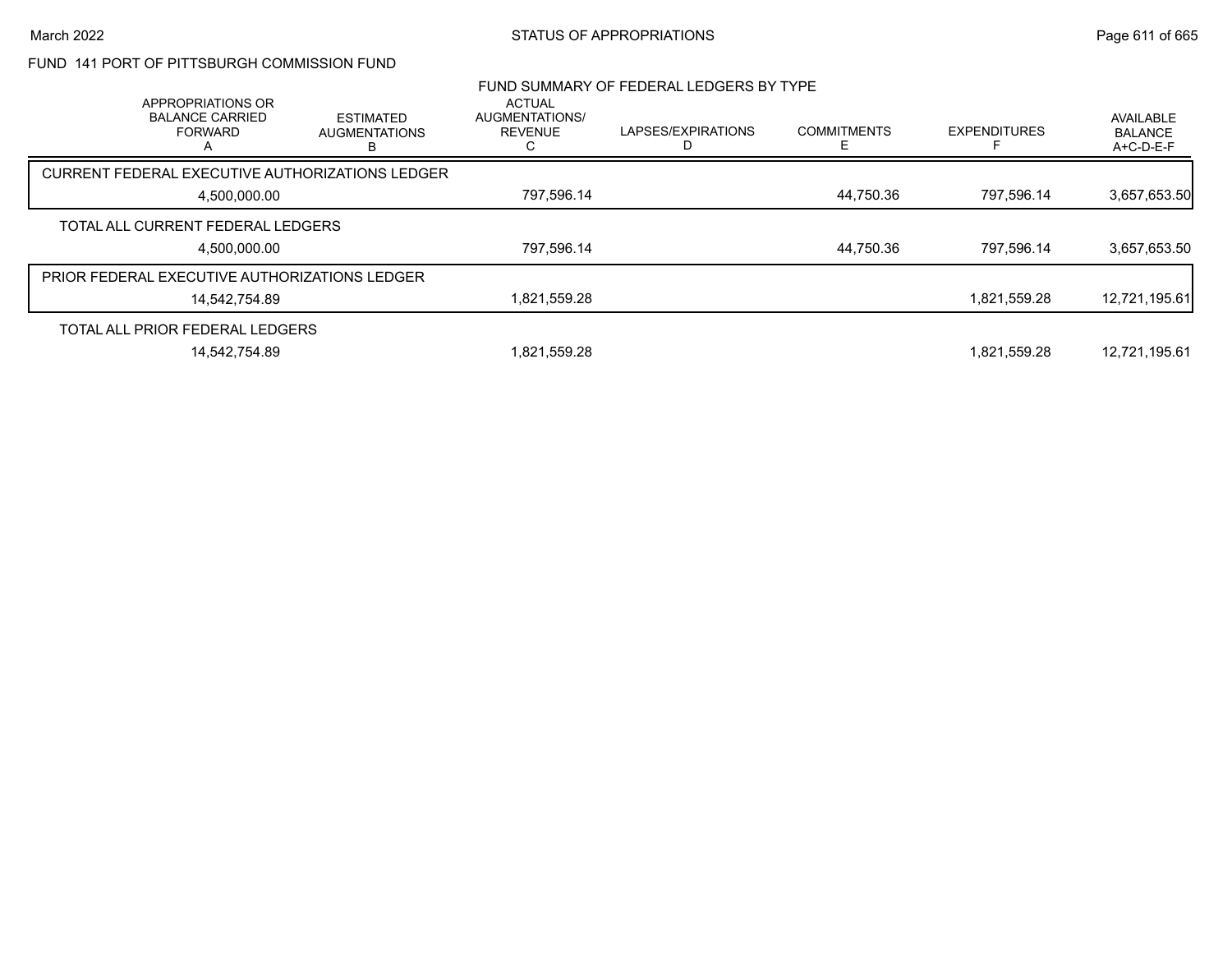# FUND 148 SELF-INSURANCE GUARANTY FUND

|                                    | APPROPRIATIONS OR<br>BALANCE CARRIED<br><b>FORWARD</b> | <b>ESTIMATED</b><br><b>AUGMENTATIONS</b> | <b>ACTUAL</b><br>AUGMENTATIONS/<br><b>REVENUE</b> | FUND SUMMARY OF FEDERAL LEDGERS BY TYPE<br>LAPSES/EXPIRATIONS | <b>COMMITMENTS</b> | <b>EXPENDITURES</b> | AVAILABLE<br><b>BALANCE</b><br>A+C-D-E-F |
|------------------------------------|--------------------------------------------------------|------------------------------------------|---------------------------------------------------|---------------------------------------------------------------|--------------------|---------------------|------------------------------------------|
| FEDERAL RESTRICTED RECEIPTS LEDGER |                                                        |                                          |                                                   |                                                               |                    |                     |                                          |
|                                    | 0.01                                                   |                                          |                                                   |                                                               |                    |                     | 0.01                                     |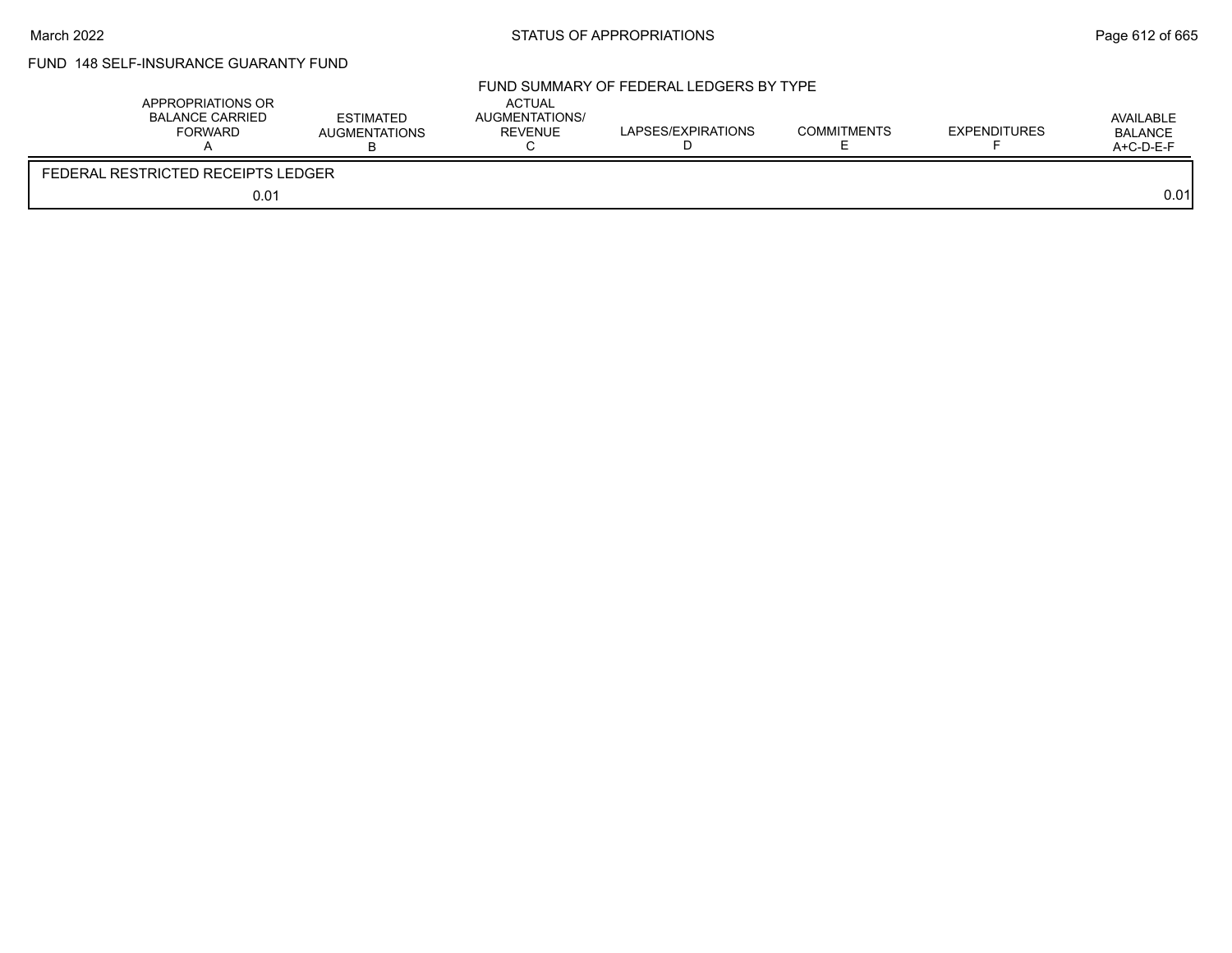# FUND 187 PUBLIC TRANSPORTATION TRUST FUND

| APPROPRIATIONS OR<br><b>BALANCE CARRIED</b><br>FORWARD | <b>ESTIMATED</b><br><b>AUGMENTATIONS</b> | ACTUAL<br>AUGMENTATIONS/<br>REVENUE | FUND SUMMARY OF FEDERAL LEDGERS BY TYPE<br>LAPSES/EXPIRATIONS | <b>COMMITMENTS</b> | <b>EXPENDITURES</b> | AVAILABLE<br><b>BALANCE</b><br>$A+C-D-E-F$ |
|--------------------------------------------------------|------------------------------------------|-------------------------------------|---------------------------------------------------------------|--------------------|---------------------|--------------------------------------------|
| <b>PRIOR FEDERAL EXECUTIVE AUTHORIZATIONS LEDGER</b>   |                                          |                                     |                                                               |                    |                     |                                            |
| 9.812.508.00                                           |                                          |                                     |                                                               |                    |                     | 9,812,508.00                               |
| TOTAL ALL PRIOR FEDERAL LEDGERS                        |                                          |                                     |                                                               |                    |                     |                                            |
| 9.812.508.00                                           |                                          |                                     |                                                               |                    |                     | 9.812.508.00                               |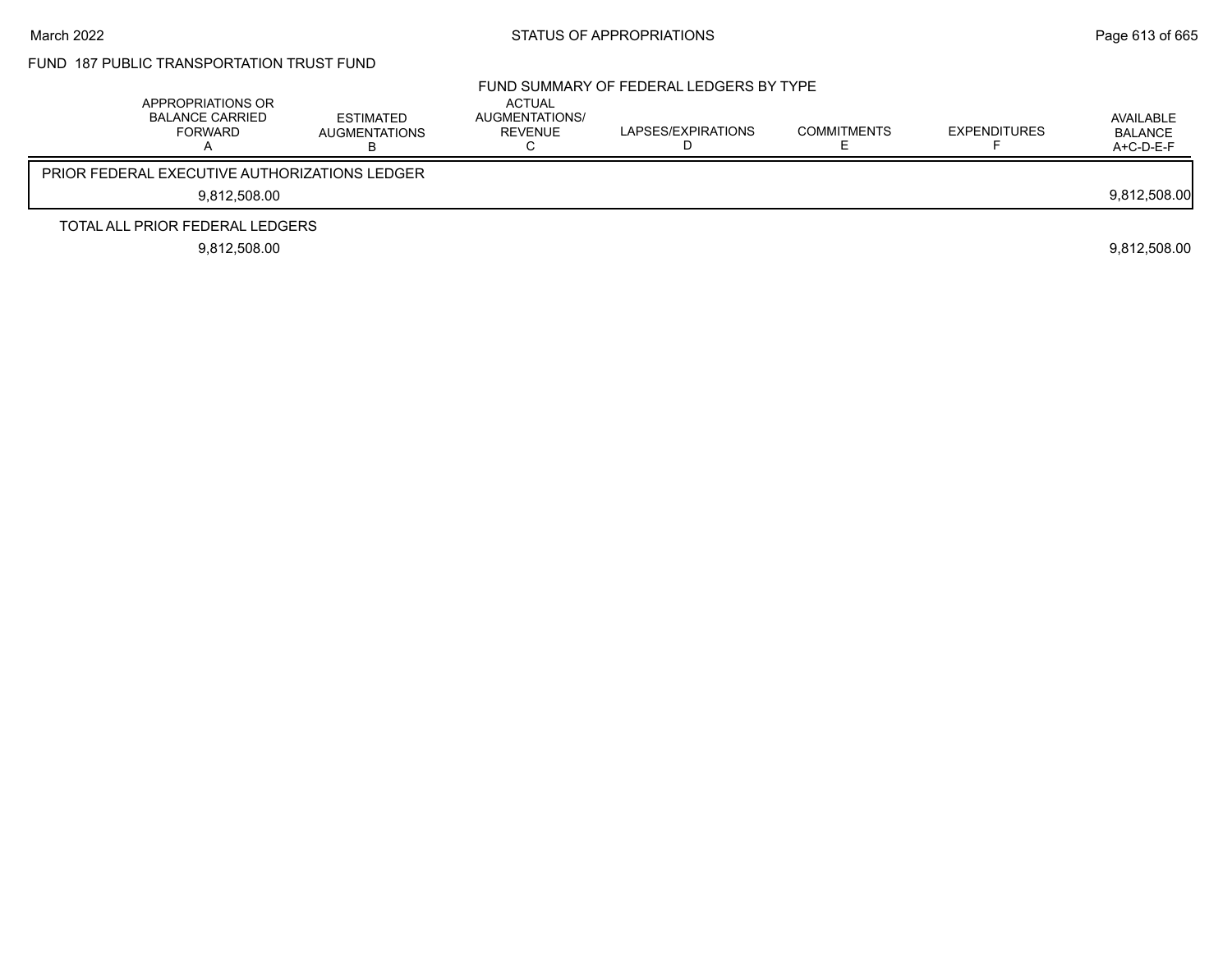## FUND 208 INSURANCE REG AND OVERSIGHT FUND

| APPROPRIATIONS OR<br><b>BALANCE CARRIED</b><br>FORWARD |           | ESTIMATED<br><b>AUGMENTATIONS</b> | ACTUAL<br>AUGMENTATIONS/<br>REVENUE | FUND SUMMARY OF FEDERAL LEDGERS BY TYPE<br>LAPSES/EXPIRATIONS | <b>COMMITMENTS</b> | <b>EXPENDITURES</b> | AVAILABLE<br><b>BALANCE</b><br>$A+C-D-E-F$ |
|--------------------------------------------------------|-----------|-----------------------------------|-------------------------------------|---------------------------------------------------------------|--------------------|---------------------|--------------------------------------------|
| <b>PRIOR FEDERAL EXECUTIVE AUTHORIZATIONS LEDGER</b>   |           |                                   |                                     |                                                               |                    |                     |                                            |
|                                                        | 63.000.00 |                                   | 65,000.00                           |                                                               |                    | 55,000.00           | 8,000.00                                   |
| TOTAL ALL PRIOR FEDERAL LEDGERS                        |           |                                   |                                     |                                                               |                    |                     |                                            |
|                                                        | 63,000.00 |                                   | 65,000.00                           |                                                               |                    | 55,000.00           | 8.000.00                                   |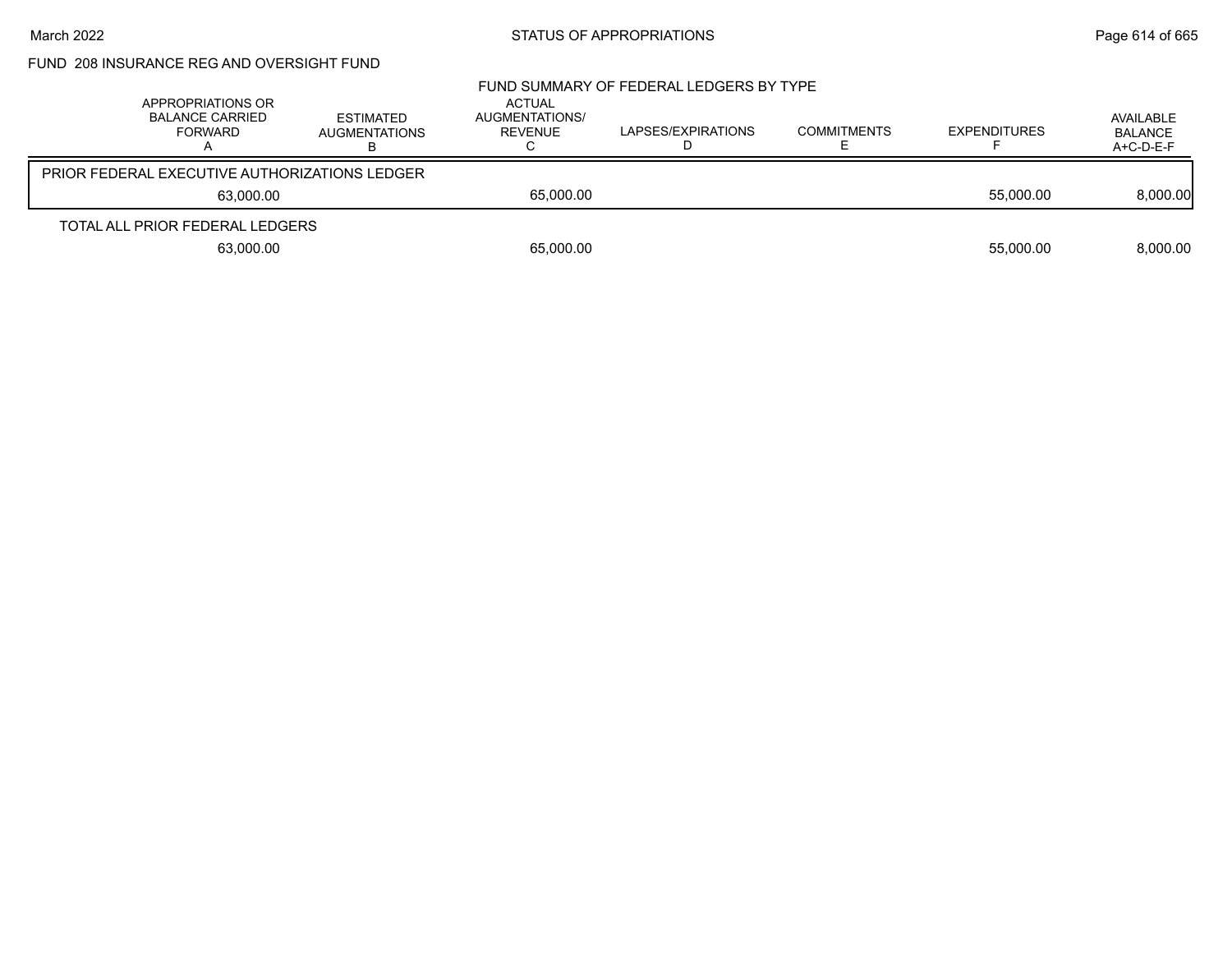# FUND 223 SCHOOL SAFETY AND SECURITY FUND

| APPROPRIATIONS OR<br><b>BALANCE CARRIED</b><br>FORWARD | <b>ESTIMATED</b><br>AUGMENTATIONS<br>в | <b>ACTUAL</b><br>AUGMENTATIONS/<br>REVENUE | FUND SUMMARY OF FEDERAL LEDGERS BY TYPE<br>LAPSES/EXPIRATIONS | <b>COMMITMENTS</b> | <b>EXPENDITURES</b> | AVAILABLE<br><b>BALANCE</b><br>A+C-D-E-F |
|--------------------------------------------------------|----------------------------------------|--------------------------------------------|---------------------------------------------------------------|--------------------|---------------------|------------------------------------------|
| <b>PRIOR FEDERAL EXECUTIVE AUTHORIZATIONS LEDGER</b>   |                                        |                                            |                                                               |                    |                     |                                          |
| 31.118.460.77                                          |                                        | 26,618,427.80                              |                                                               | 8.074.883.74       | 23,018,435.39       | 25,141.64                                |
| TOTAL ALL PRIOR FEDERAL LEDGERS                        |                                        |                                            |                                                               |                    |                     |                                          |
| 31,118,460.77                                          |                                        | 26,618,427.80                              |                                                               | 8,074,883.74       | 23,018,435.39       | 25,141.64                                |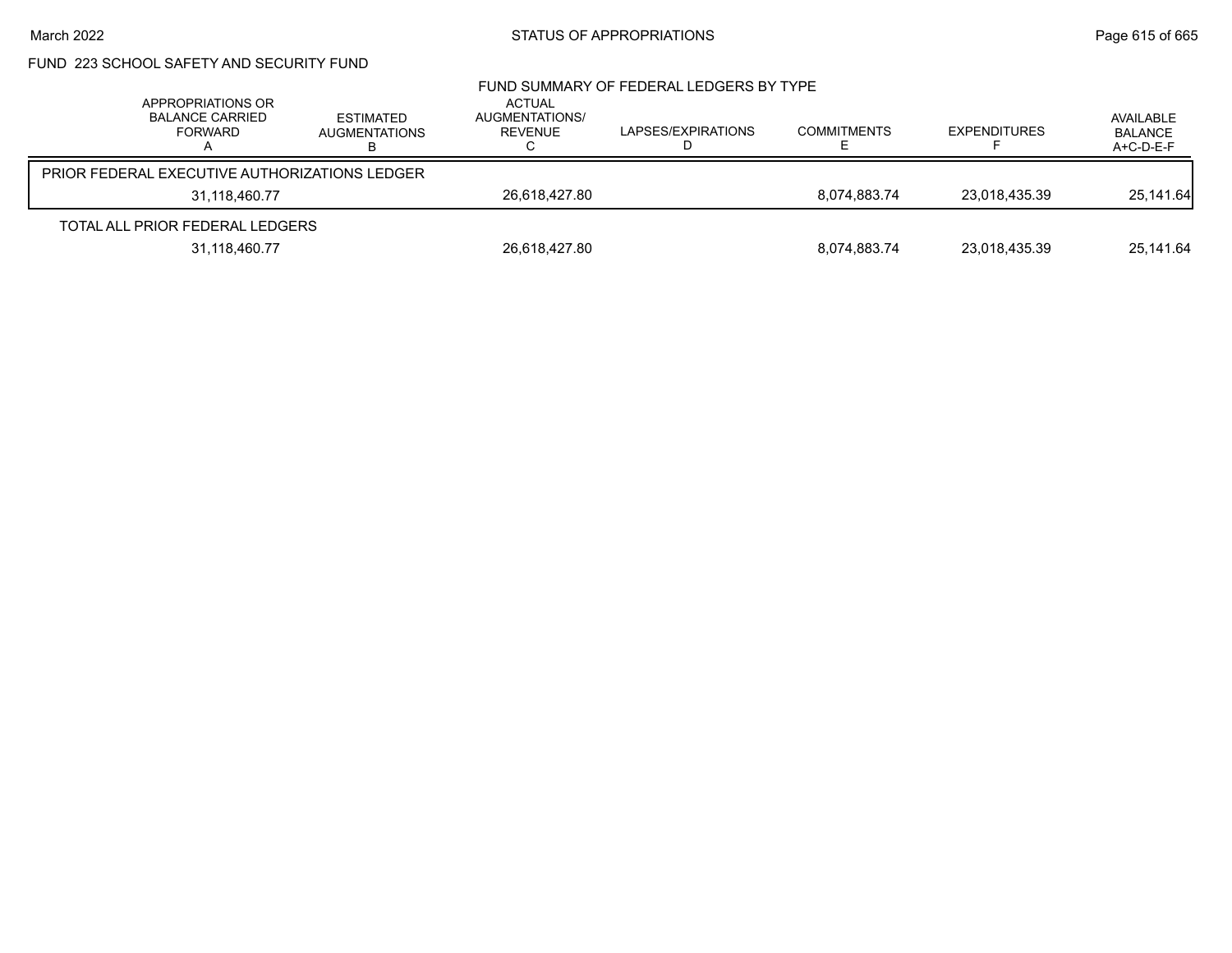### FUND 224 PA HEALTH INSURANCE EXCHANGE FUND

|                                                               |                                               |                                                   | FUND SUMMARY OF FEDERAL LEDGERS BY TYPE |                    |                     |                                          |
|---------------------------------------------------------------|-----------------------------------------------|---------------------------------------------------|-----------------------------------------|--------------------|---------------------|------------------------------------------|
| APPROPRIATIONS OR<br><b>BALANCE CARRIED</b><br><b>FORWARD</b> | <b>ESTIMATED</b><br><b>AUGMENTATIONS</b><br>в | <b>ACTUAL</b><br>AUGMENTATIONS/<br><b>REVENUE</b> | LAPSES/EXPIRATIONS                      | <b>COMMITMENTS</b> | <b>EXPENDITURES</b> | AVAILABLE<br><b>BALANCE</b><br>A+C-D-E-F |
| CURRENT FEDERAL EXECUTIVE AUTHORIZATIONS LEDGER               |                                               |                                                   |                                         |                    |                     |                                          |
| 18,298,000.00                                                 |                                               | 11,171,111.26                                     |                                         |                    | 11, 171, 111. 26    | 7,126,888.74                             |
| TOTAL ALL CURRENT FEDERAL LEDGERS                             |                                               |                                                   |                                         |                    |                     |                                          |
| 18,298,000.00                                                 |                                               | 11,171,111.26                                     |                                         |                    | 11.171.111.26       | 7,126,888.74                             |
| <b>PRIOR FEDERAL EXECUTIVE AUTHORIZATIONS LEDGER</b>          |                                               |                                                   |                                         |                    |                     |                                          |
| 2.026.093.08                                                  |                                               | 2.025.734.98                                      |                                         |                    | 2.025.734.98        | 358.10                                   |
| TOTAL ALL PRIOR FEDERAL LEDGERS                               |                                               |                                                   |                                         |                    |                     |                                          |
| 2.026.093.08                                                  |                                               | 2.025.734.98                                      |                                         |                    | 2.025.734.98        | 358.10                                   |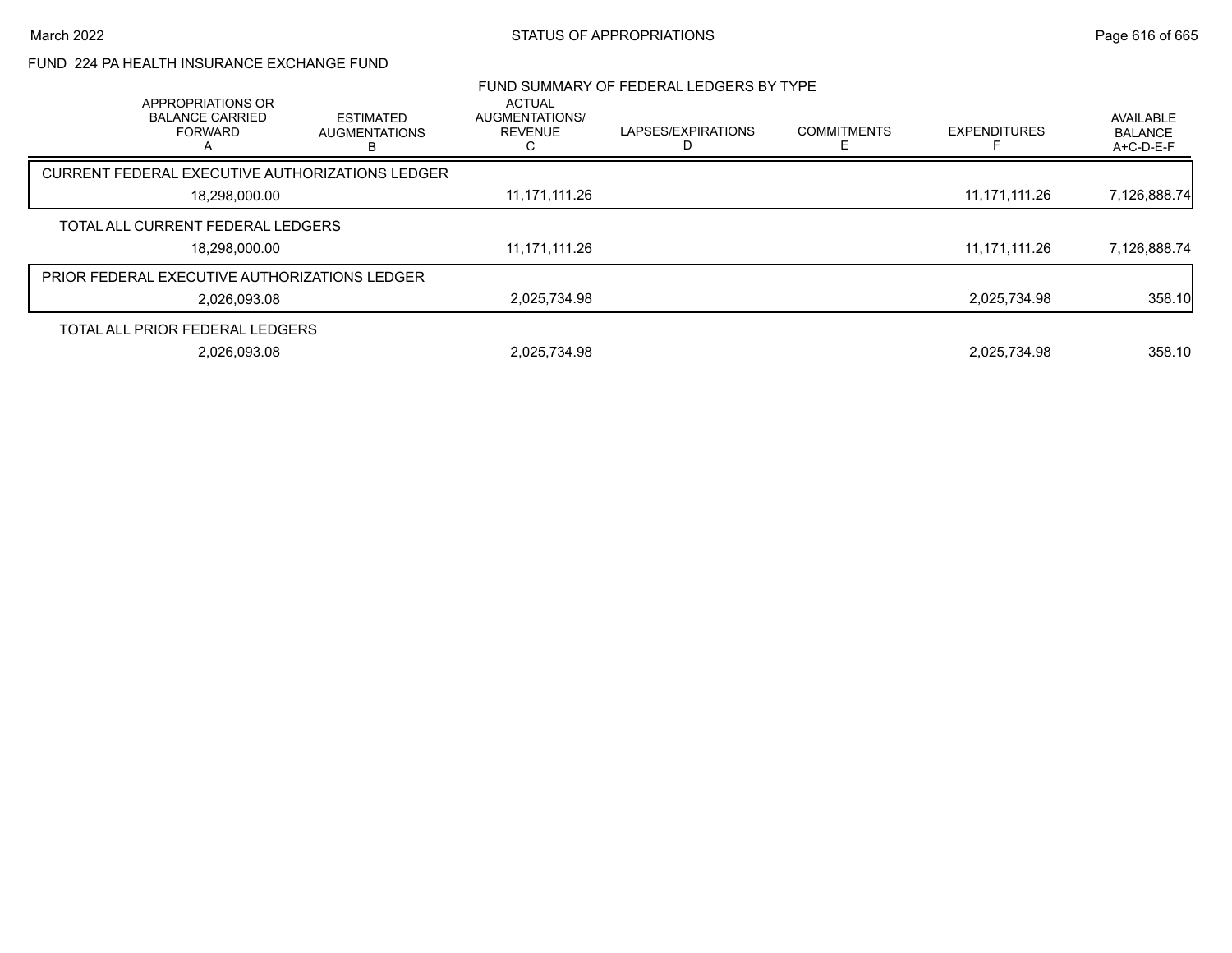### FUND 226 PA RURAL HEALTH REDESIGN CTR FUND

| APPROPRIATIONS OR                                    |                                               | <b>ACTUAL</b>                    | FUND SUMMARY OF FEDERAL LEDGERS BY TYPE |                         |                     |                                          |
|------------------------------------------------------|-----------------------------------------------|----------------------------------|-----------------------------------------|-------------------------|---------------------|------------------------------------------|
| <b>BALANCE CARRIED</b><br><b>FORWARD</b>             | <b>ESTIMATED</b><br><b>AUGMENTATIONS</b><br>B | AUGMENTATIONS/<br><b>REVENUE</b> | LAPSES/EXPIRATIONS                      | <b>COMMITMENTS</b><br>F | <b>EXPENDITURES</b> | AVAILABLE<br><b>BALANCE</b><br>A+C-D-E-F |
| CURRENT FEDERAL EXECUTIVE AUTHORIZATIONS LEDGER      |                                               |                                  |                                         |                         |                     |                                          |
| 3,000,000.00                                         |                                               | 1,558,835.64                     |                                         |                         | 1,601,347.87        | 1,398,652.13                             |
| TOTAL ALL CURRENT FEDERAL LEDGERS                    |                                               |                                  |                                         |                         |                     |                                          |
| 3,000,000.00                                         |                                               | 1,558,835.64                     |                                         |                         | 1,601,347.87        | 1,398,652.13                             |
| <b>PRIOR FEDERAL EXECUTIVE AUTHORIZATIONS LEDGER</b> |                                               |                                  |                                         |                         |                     |                                          |
| 356.931.69                                           |                                               | 942,277.84                       |                                         |                         | 328.041.16          | 28,890.53                                |
| TOTAL ALL PRIOR FEDERAL LEDGERS                      |                                               |                                  |                                         |                         |                     |                                          |
| 356,931.69                                           |                                               | 942.277.84                       |                                         |                         | 328.041.16          | 28,890.53                                |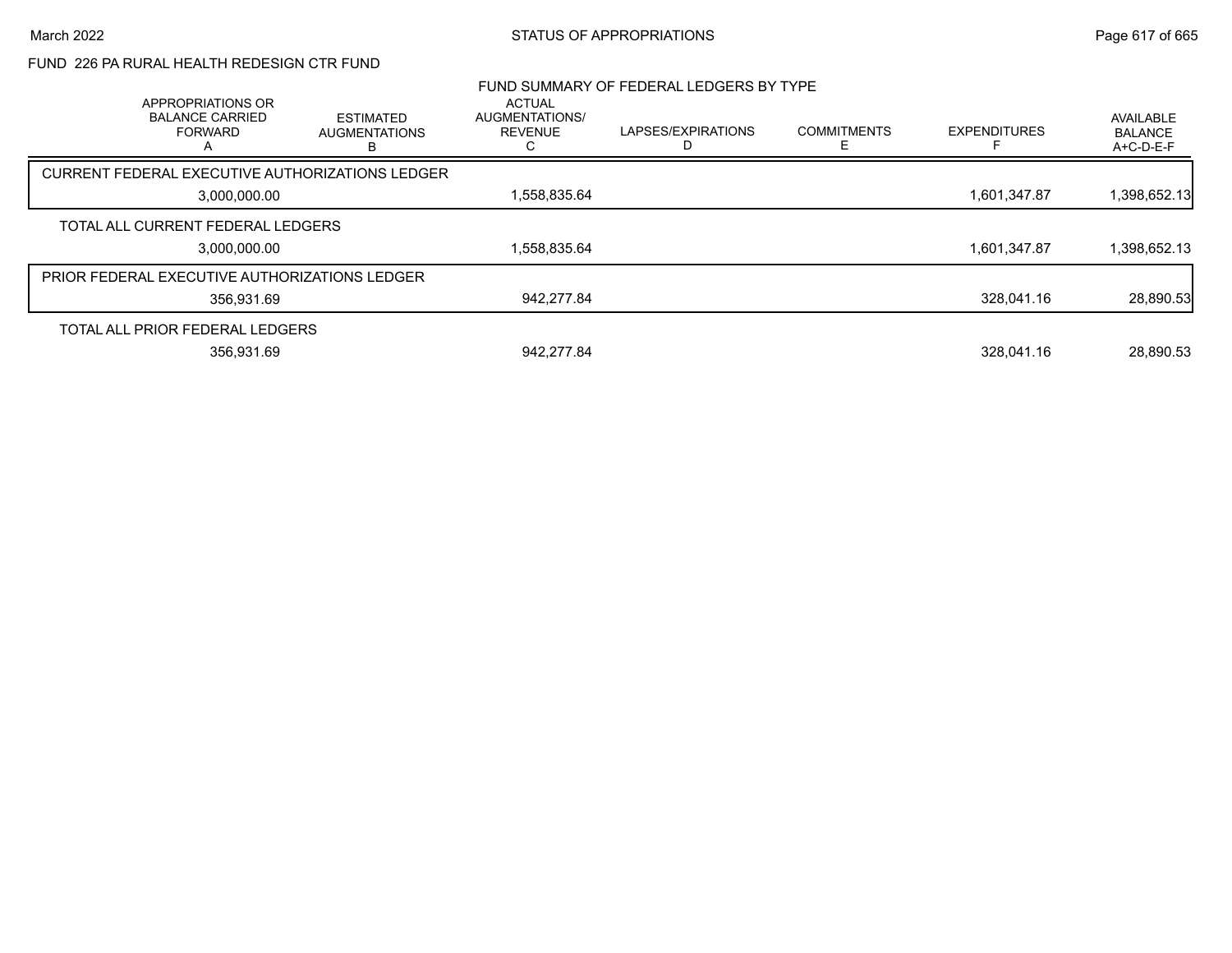### FUND 228 UC-FEMA ONA /LOST WAGES FUND

| APPROPRIATIONS OR                                    |                                               | <b>ACTUAL</b>                    | FUND SUMMARY OF FEDERAL LEDGERS BY TYPE |                    |                     |                                          |
|------------------------------------------------------|-----------------------------------------------|----------------------------------|-----------------------------------------|--------------------|---------------------|------------------------------------------|
| <b>BALANCE CARRIED</b><br><b>FORWARD</b>             | <b>ESTIMATED</b><br><b>AUGMENTATIONS</b><br>в | AUGMENTATIONS/<br><b>REVENUE</b> | LAPSES/EXPIRATIONS                      | <b>COMMITMENTS</b> | <b>EXPENDITURES</b> | AVAILABLE<br><b>BALANCE</b><br>A+C-D-E-F |
| CURRENT FEDERAL EXECUTIVE AUTHORIZATIONS LEDGER      |                                               |                                  |                                         |                    |                     |                                          |
| 1,000,000.00                                         |                                               | -432,906.94                      |                                         |                    | 40,038.51           | 959,961.49                               |
| TOTAL ALL CURRENT FEDERAL LEDGERS                    |                                               |                                  |                                         |                    |                     |                                          |
| 1,000,000.00                                         |                                               | -432,906.94                      |                                         |                    | 40,038.51           | 959,961.49                               |
| <b>PRIOR FEDERAL EXECUTIVE AUTHORIZATIONS LEDGER</b> |                                               |                                  |                                         |                    |                     |                                          |
| 109,596,663.47                                       |                                               | 3,651,265.64                     |                                         | 121.56             | 2.577.145.67        | 107,019,396.24                           |
| TOTAL ALL PRIOR FEDERAL LEDGERS                      |                                               |                                  |                                         |                    |                     |                                          |
| 109,596,663.47                                       |                                               | 3,651,265.64                     |                                         | 121.56             | 2.577.145.67        | 107,019,396.24                           |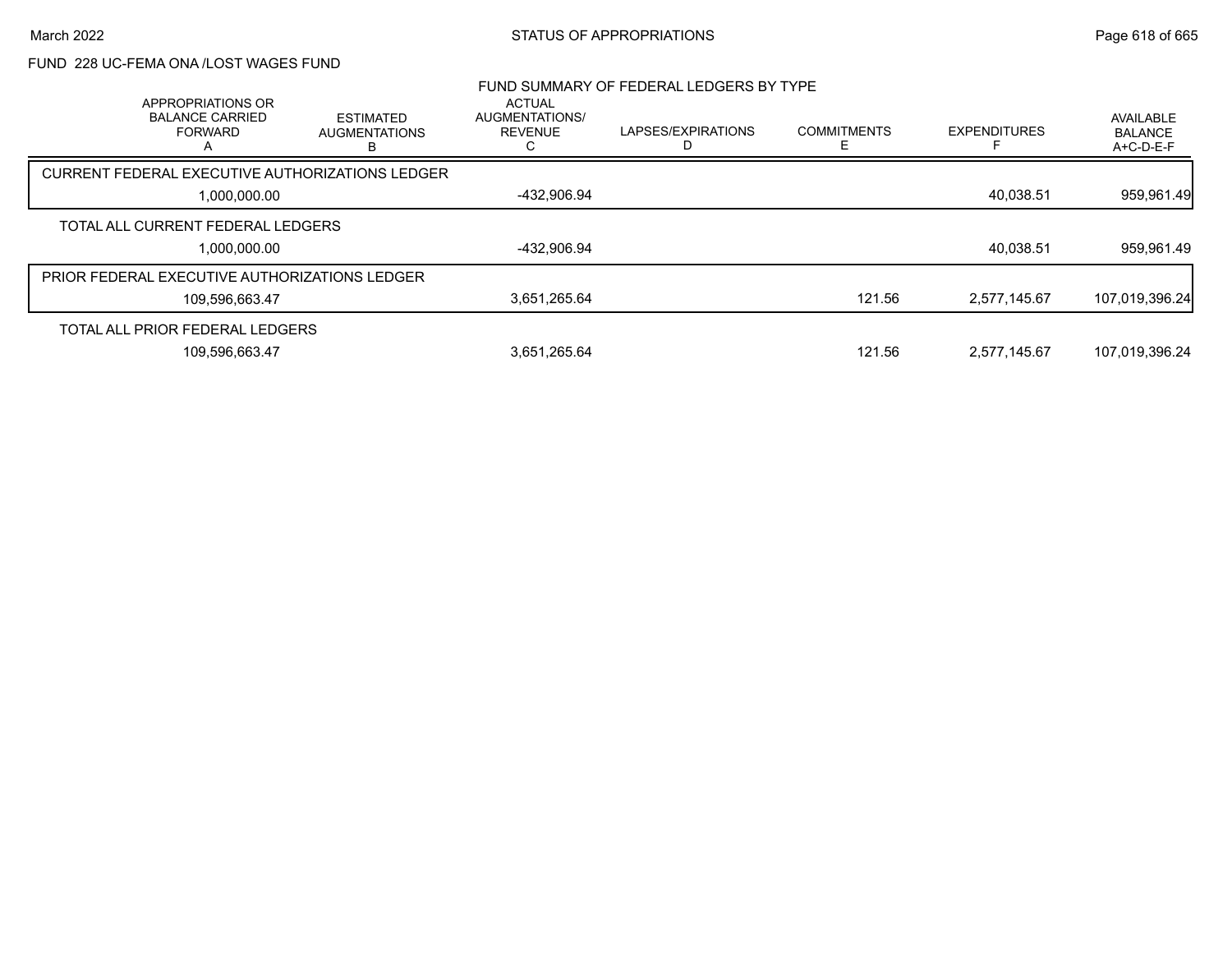#### CURRENT FEDERAL APPROPRIATIONS LEDGER

|                             | APPROPRIATIONS OR<br><b>BALANCE CARRIED</b><br><b>FORWARD</b><br>A | ESTIMATED<br><b>AUGMENTATIONS</b><br>В | <b>ACTUAL</b><br>AUGMENTATIONS/<br><b>REVENUE</b> | LAPSES/EXPIRATIONS<br>D | <b>COMMITMENTS</b> | <b>EXPENDITURES</b> | AVAILABLE<br><b>BALANCE</b><br>A+C-D-E-F |
|-----------------------------|--------------------------------------------------------------------|----------------------------------------|---------------------------------------------------|-------------------------|--------------------|---------------------|------------------------------------------|
| <b>BA 20 - State Police</b> |                                                                    |                                        |                                                   |                         |                    |                     |                                          |
| <b>GENERAL GOVERNMENT</b>   |                                                                    |                                        |                                                   |                         |                    |                     |                                          |
| 2021<br>71069               | Motor Carrier Safety                                               |                                        |                                                   |                         |                    |                     |                                          |
|                             | 8.335.000.00                                                       |                                        | 3.886.053.64                                      |                         | 355.289.96         | 6,479,696.84        | 1,500,013.20                             |
| <b>DEPT TOTAL</b>           |                                                                    |                                        |                                                   |                         |                    |                     |                                          |
|                             | 8,335,000.00                                                       |                                        | 3,886,053.64                                      |                         | 355,289.96         | 6,479,696.84        | 1,500,013.20                             |
| <b>LEDGER TOTAL</b>         |                                                                    |                                        |                                                   |                         |                    |                     |                                          |
|                             | 8.335.000.00                                                       |                                        | 3.886.053.64                                      |                         | 355.289.96         | 6,479,696.84        | 1.500.013.20                             |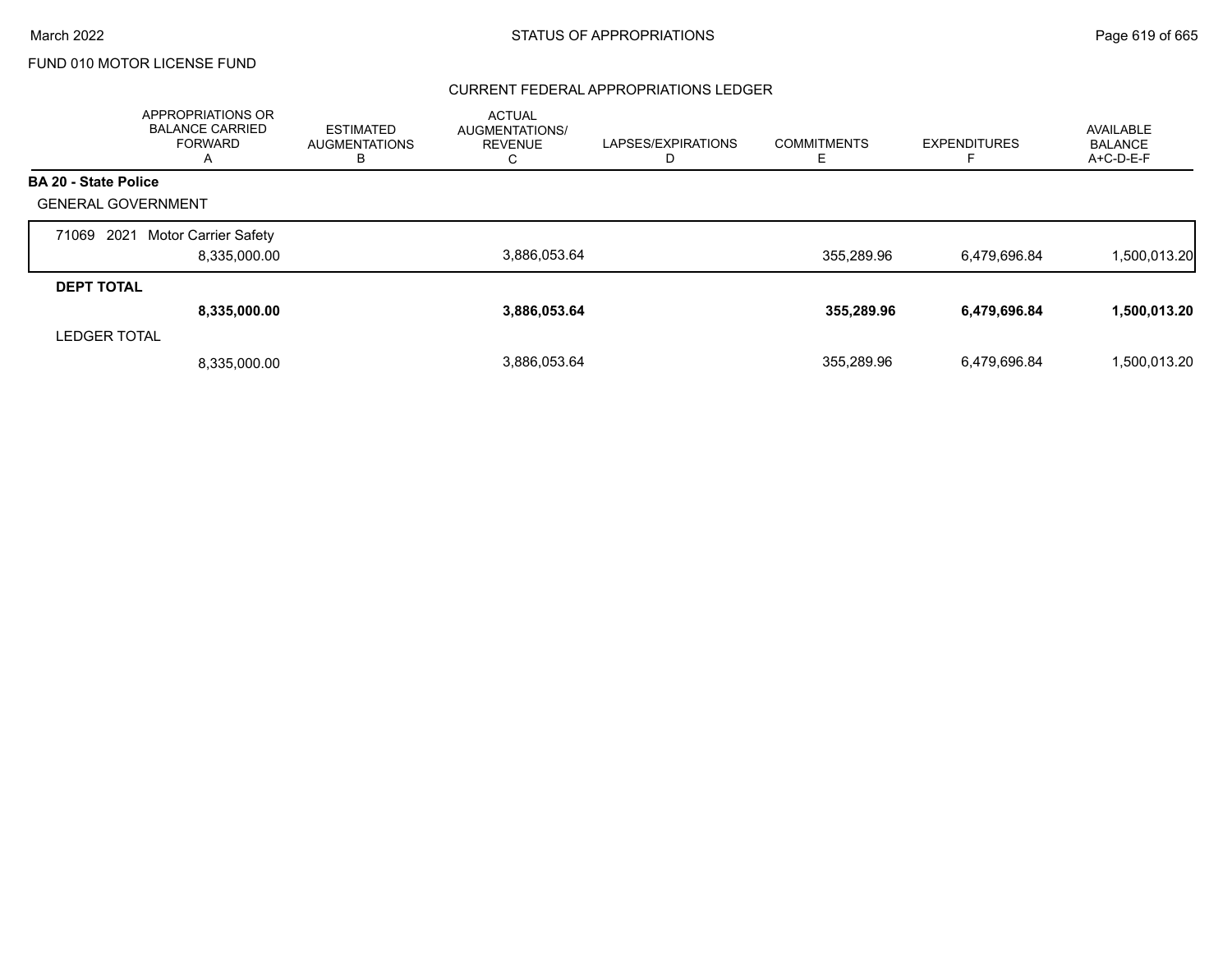|                               | APPROPRIATIONS OR<br><b>BALANCE CARRIED</b><br><b>FORWARD</b><br>A | ESTIMATED<br><b>AUGMENTATIONS</b><br>B | <b>ACTUAL</b><br>AUGMENTATIONS/<br><b>REVENUE</b><br>С | LAPSES/EXPIRATIONS<br>D | <b>COMMITMENTS</b><br>E. | <b>EXPENDITURES</b><br>F | AVAILABLE<br><b>BALANCE</b><br>A+C-D-E-F |
|-------------------------------|--------------------------------------------------------------------|----------------------------------------|--------------------------------------------------------|-------------------------|--------------------------|--------------------------|------------------------------------------|
| <b>BA 18 - Revenue</b>        |                                                                    |                                        |                                                        |                         |                          |                          |                                          |
|                               | <b>GENERAL GOVERNMENT</b>                                          |                                        |                                                        |                         |                          |                          |                                          |
|                               | 82456 2021 Federal Fuel Tax Evasion Project                        |                                        |                                                        |                         |                          |                          |                                          |
|                               | 150,000.00                                                         |                                        |                                                        |                         |                          | 2,114.00                 | 147,886.00                               |
| <b>DEPT TOTAL</b>             |                                                                    |                                        |                                                        |                         |                          |                          |                                          |
|                               | 150,000.00                                                         |                                        |                                                        |                         |                          | 2,114.00                 | 147,886.00                               |
| <b>BA 78 - Transportation</b> |                                                                    |                                        |                                                        |                         |                          |                          |                                          |
| <b>GENERAL GOVERNMENT</b>     |                                                                    |                                        |                                                        |                         |                          |                          |                                          |
|                               | 82275 2021 Aviation Planning                                       |                                        |                                                        |                         |                          |                          |                                          |
|                               | 600,000.00                                                         |                                        | 429,003.08                                             |                         | 126,945.04               | 429,003.08               | 44,051.88                                |
|                               | 82277 2021 Highway Safety Maintainance                             |                                        |                                                        |                         |                          |                          |                                          |
|                               | 28,540,000.00                                                      |                                        | 2,166,498.29                                           |                         | 10,039,893.89            | 4,665,760.48             | 13,834,345.63                            |
|                               | 82473 2021 Motor Carrier Safety Improvements                       |                                        |                                                        |                         |                          |                          |                                          |
|                               | 4,000,000.00                                                       |                                        | 23,375.00                                              |                         | 280,620.00               | 90,280.00                | 3,629,100.00                             |
|                               | 87331 2021 COVID-SFR Highway&SafetyCapitalProjects                 |                                        |                                                        |                         |                          |                          |                                          |
|                               | 279,000,000.00                                                     |                                        | 279,000,000.00                                         |                         |                          | 279,000,000.00           |                                          |
|                               | <b>GRANTS AND SUBSIDIES</b>                                        |                                        |                                                        |                         |                          |                          |                                          |
|                               | 82276 2021 Airport Development                                     |                                        |                                                        |                         |                          |                          |                                          |
|                               | 40,000,000.00                                                      |                                        | 4,895,366.39                                           |                         | 9,389,383.53             | 5,109,913.41             | 25,500,703.06                            |
|                               | 87687 2021 COVID-Airport Operations                                |                                        |                                                        |                         |                          |                          |                                          |
|                               | 3,500,000.00                                                       |                                        | 479,000.00                                             |                         | 116,000.00               | 502,000.00               | 2,882,000.00                             |
| <b>DEPT TOTAL</b>             |                                                                    |                                        |                                                        |                         |                          |                          |                                          |
|                               | 355,640,000.00                                                     |                                        | 286,993,242.76                                         |                         | 19,952,842.46            | 289,796,956.97           | 45,890,200.57                            |
| <b>LEDGER TOTAL</b>           |                                                                    |                                        |                                                        |                         |                          |                          |                                          |
|                               | 355,790,000.00                                                     |                                        | 286,993,242.76                                         |                         | 19,952,842.46            | 289,799,070.97           | 46,038,086.57                            |
|                               | TOTAL TOTAL ALL CURRENT FEDERAL LEDGERS                            |                                        |                                                        |                         |                          |                          |                                          |
|                               | 364,125,000.00                                                     |                                        | 290,879,296.40                                         |                         | 20,308,132.42            | 296,278,767.81           | 47,538,099.77                            |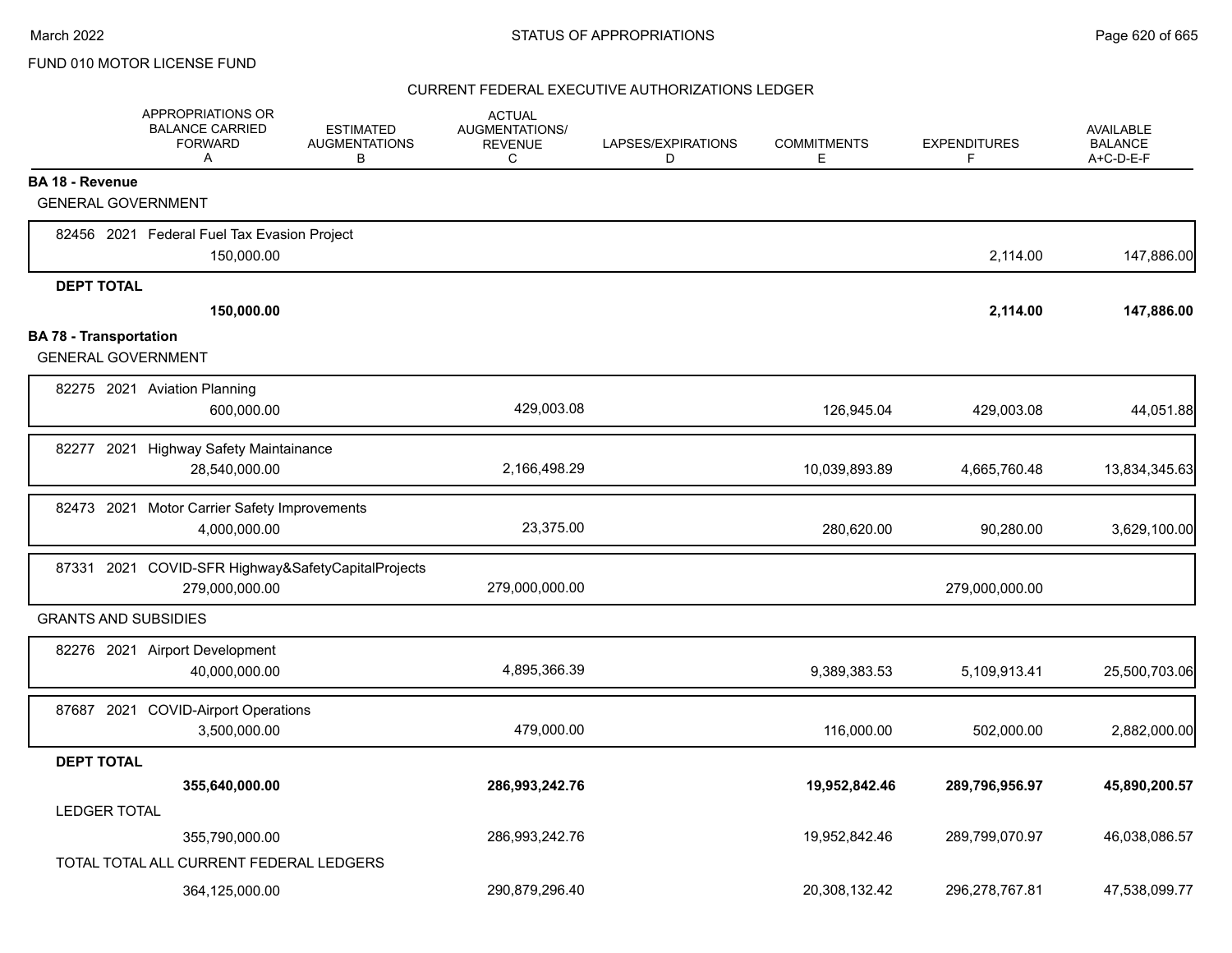### PRIOR FEDERAL APPROPRIATIONS LEDGER

|                             | APPROPRIATIONS OR<br><b>BALANCE CARRIED</b><br><b>FORWARD</b><br>A | <b>ESTIMATED</b><br><b>AUGMENTATIONS</b><br>В | <b>ACTUAL</b><br>AUGMENTATIONS/<br><b>REVENUE</b><br>C | LAPSES/EXPIRATIONS<br>D | <b>COMMITMENTS</b><br>Е | <b>EXPENDITURES</b><br>F | AVAILABLE<br><b>BALANCE</b><br>A+C-D-E-F |
|-----------------------------|--------------------------------------------------------------------|-----------------------------------------------|--------------------------------------------------------|-------------------------|-------------------------|--------------------------|------------------------------------------|
| <b>BA 20 - State Police</b> |                                                                    |                                               |                                                        |                         |                         |                          |                                          |
| <b>GENERAL GOVERNMENT</b>   |                                                                    |                                               |                                                        |                         |                         |                          |                                          |
| 71069                       | 2018 Motor Carrier Safety<br>5,922.21                              |                                               |                                                        |                         |                         |                          | 5,922.21                                 |
| 71069                       | 2019 Motor Carrier Safety<br>1,438,317.78                          |                                               |                                                        |                         |                         |                          | 1,438,317.78                             |
| 2020<br>71069               | <b>Motor Carrier Safety</b><br>1,835,529.11                        |                                               | 4,150,222.46                                           |                         | 178,954.66              | 882,907.44               | 773,667.01                               |
| <b>DEPT TOTAL</b>           |                                                                    |                                               |                                                        |                         |                         |                          |                                          |
|                             | 3,279,769.10                                                       |                                               | 4,150,222.46                                           |                         | 178,954.66              | 882,907.44               | 2,217,907.00                             |
| <b>LEDGER TOTAL</b>         |                                                                    |                                               |                                                        |                         |                         |                          |                                          |
|                             | 3,279,769.10                                                       |                                               | 4,150,222.46                                           |                         | 178,954.66              | 882,907.44               | 2,217,907.00                             |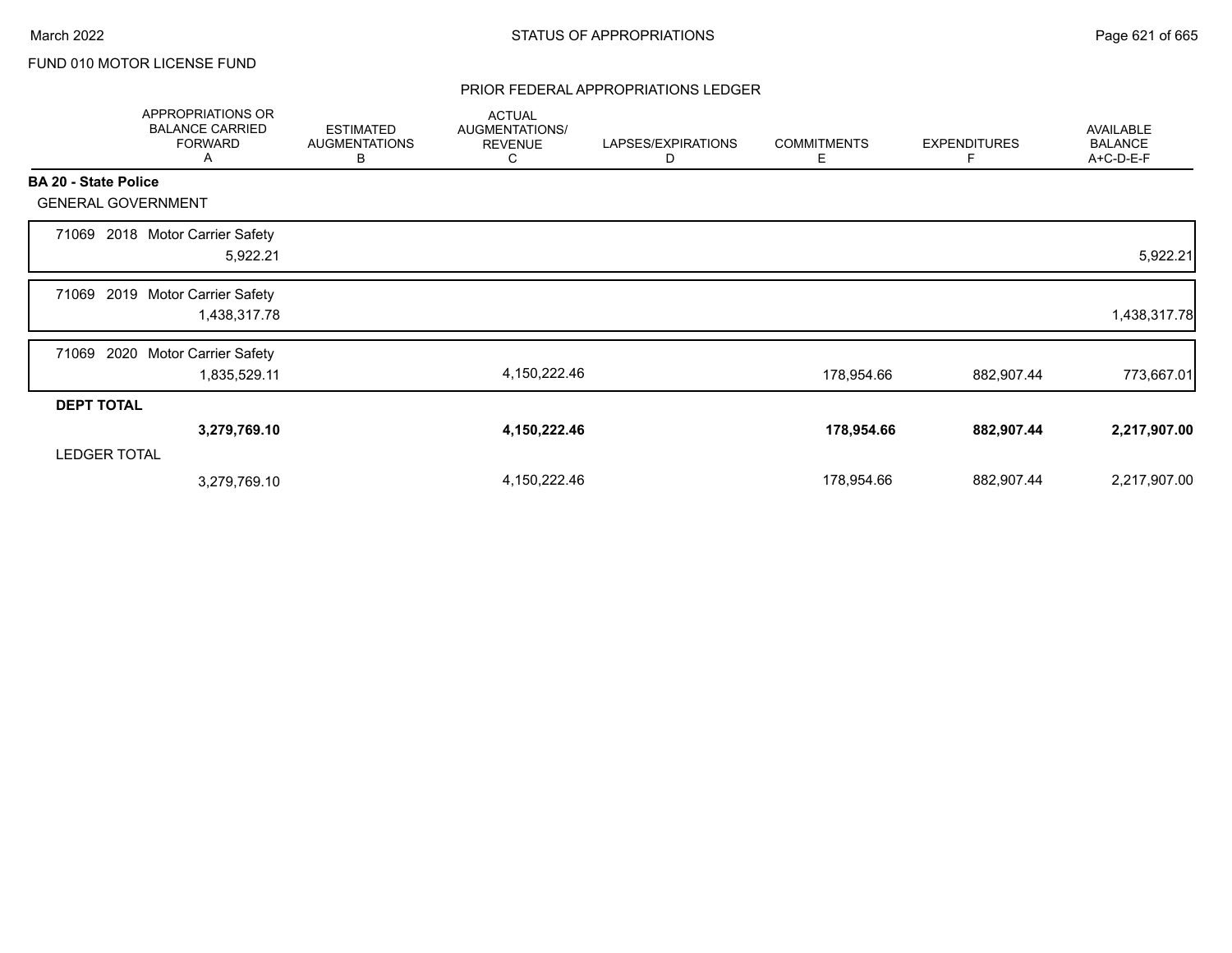|                               | APPROPRIATIONS OR<br><b>BALANCE CARRIED</b><br><b>FORWARD</b><br>Α | <b>ESTIMATED</b><br><b>AUGMENTATIONS</b><br>В | <b>ACTUAL</b><br>AUGMENTATIONS/<br><b>REVENUE</b><br>C | LAPSES/EXPIRATIONS<br>D | <b>COMMITMENTS</b><br>Е | <b>EXPENDITURES</b><br>F | <b>AVAILABLE</b><br><b>BALANCE</b><br>A+C-D-E-F |
|-------------------------------|--------------------------------------------------------------------|-----------------------------------------------|--------------------------------------------------------|-------------------------|-------------------------|--------------------------|-------------------------------------------------|
|                               | <b>BA 38 - Conservation &amp; Natural Resourc</b>                  |                                               |                                                        |                         |                         |                          |                                                 |
|                               | <b>GENERAL GOVERNMENT</b>                                          |                                               |                                                        |                         |                         |                          |                                                 |
|                               | 80560 2017 Delaware Canal State Park Improvement<br>130,636.89     |                                               |                                                        |                         |                         |                          | 130,636.89                                      |
| <b>DEPT TOTAL</b>             |                                                                    |                                               |                                                        |                         |                         |                          |                                                 |
|                               | 130,636.89                                                         |                                               |                                                        |                         |                         |                          | 130,636.89                                      |
| <b>BA 18 - Revenue</b>        |                                                                    |                                               |                                                        |                         |                         |                          |                                                 |
|                               | <b>GENERAL GOVERNMENT</b>                                          |                                               |                                                        |                         |                         |                          |                                                 |
|                               | 82456 2020 Federal Fuel Tax Evasion Project                        |                                               |                                                        |                         |                         |                          |                                                 |
|                               | 21,782.50                                                          |                                               | 68,672.50                                              |                         |                         |                          | 21,782.50                                       |
| <b>DEPT TOTAL</b>             |                                                                    |                                               |                                                        |                         |                         |                          |                                                 |
|                               | 21,782.50                                                          |                                               | 68,672.50                                              |                         |                         |                          | 21,782.50                                       |
| <b>BA 78 - Transportation</b> | <b>GENERAL GOVERNMENT</b>                                          |                                               |                                                        |                         |                         |                          |                                                 |
|                               | 82275 2019 Aviation Planning<br>184,576.40                         |                                               |                                                        |                         |                         |                          | 184,576.40                                      |
|                               | 82275 2020 Aviation Planning<br>354,171.72                         |                                               | 224,460.11                                             |                         |                         |                          | 354,171.72                                      |
|                               | 82277 2016 Highway Safety Maintainance<br>68,451.20                |                                               |                                                        |                         |                         |                          | 68,451.20                                       |
|                               | 82277 2017 Highway Safety Maintainance<br>45,649.42                |                                               |                                                        |                         |                         |                          | 45,649.42                                       |
|                               | 82277 2018 Highway Safety Maintainance<br>18,276,765.08            |                                               |                                                        |                         |                         |                          | 18,276,765.08                                   |
|                               | 82277 2019 Highway Safety Maintainance<br>13,337,833.56            |                                               |                                                        |                         |                         |                          | 13,337,833.56                                   |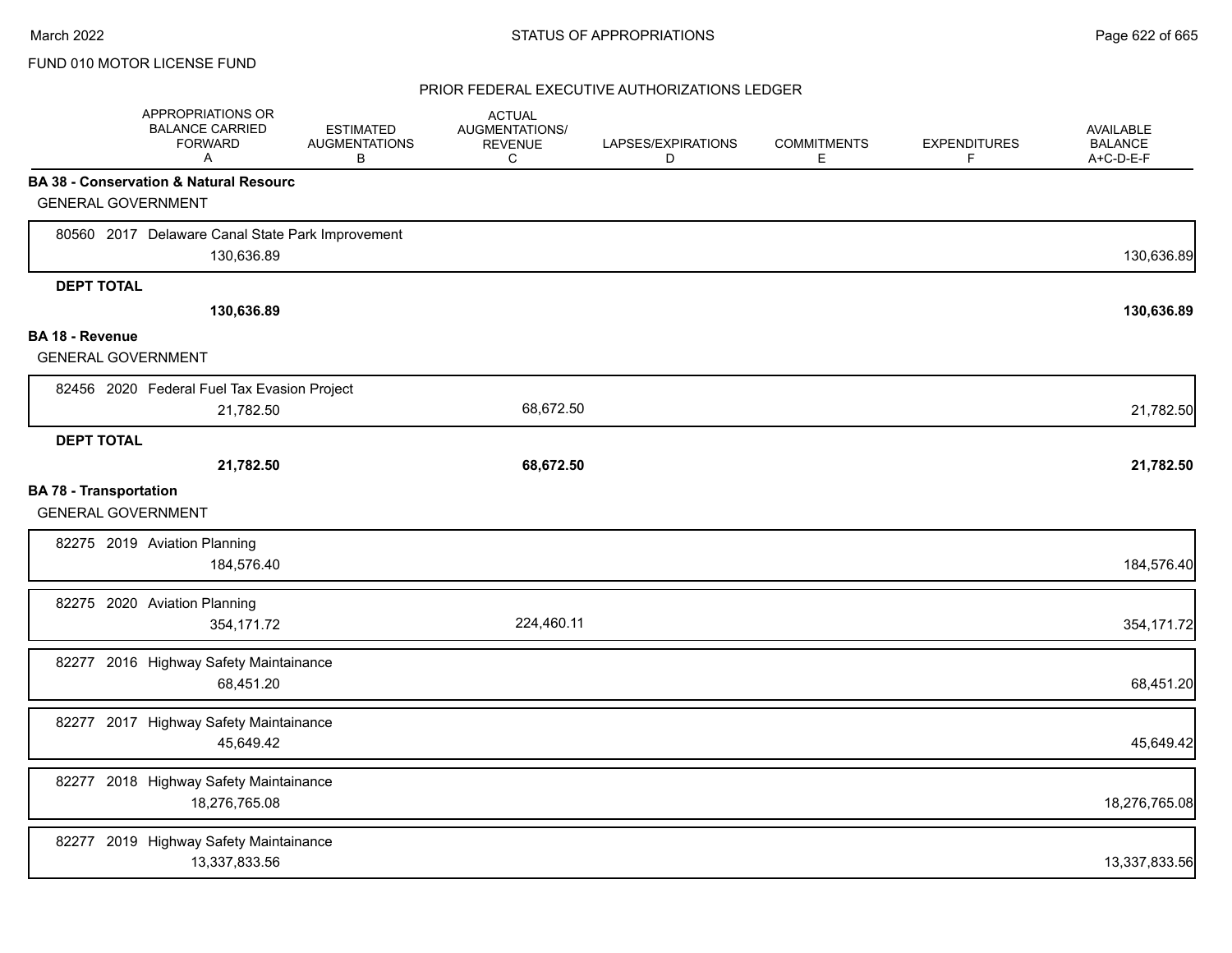|                   | APPROPRIATIONS OR<br><b>BALANCE CARRIED</b><br><b>FORWARD</b><br>A | <b>ESTIMATED</b><br><b>AUGMENTATIONS</b><br>В | <b>ACTUAL</b><br><b>AUGMENTATIONS/</b><br><b>REVENUE</b><br>С | LAPSES/EXPIRATIONS<br>D | <b>COMMITMENTS</b><br>Е | <b>EXPENDITURES</b><br>F | AVAILABLE<br><b>BALANCE</b><br>A+C-D-E-F |
|-------------------|--------------------------------------------------------------------|-----------------------------------------------|---------------------------------------------------------------|-------------------------|-------------------------|--------------------------|------------------------------------------|
|                   | 82277 2020 Highway Safety Maintainance                             |                                               |                                                               |                         |                         |                          |                                          |
|                   | 14,484,652.95                                                      |                                               | 8,450,230.14                                                  |                         | 4,482,314.59            | 5,275,222.23             | 4,727,116.13                             |
|                   | 82473 2019 Motor Carrier Safety Improvements                       |                                               |                                                               |                         |                         |                          |                                          |
|                   | 2,366,184.37                                                       |                                               |                                                               |                         |                         |                          | 2,366,184.37                             |
|                   | 82473 2020 Motor Carrier Safety Improvements                       |                                               |                                                               |                         |                         |                          |                                          |
|                   | 3,735,542.71                                                       |                                               | 85,680.00                                                     |                         |                         | 48,498.55                | 3,687,044.16                             |
|                   | <b>GRANTS AND SUBSIDIES</b>                                        |                                               |                                                               |                         |                         |                          |                                          |
|                   | 82276 2019 Airport Development                                     |                                               |                                                               |                         |                         |                          |                                          |
|                   | 25,698,598.02                                                      |                                               |                                                               |                         |                         |                          | 25,698,598.02                            |
|                   | 82276 2020 Airport Development                                     |                                               |                                                               |                         |                         |                          |                                          |
|                   | 28,736,642.46                                                      |                                               | 5,977,427.64                                                  |                         | 197,841.44              | 4,671,918.30             | 23,866,882.72                            |
|                   | 87686 2020 COVID-Airport Development                               |                                               |                                                               |                         |                         |                          |                                          |
|                   | 65,113,791.04                                                      |                                               | 415,075.16                                                    |                         | 476,209.02              | 376,975.57               | 64,260,606.45                            |
|                   | 87687 2020 COVID-Airport Operations                                |                                               |                                                               |                         |                         |                          |                                          |
|                   | 450,288.30                                                         |                                               | 89,532.58                                                     |                         | 3,789.72                | 89,532.58                | 356,966.00                               |
| <b>DEPT TOTAL</b> |                                                                    |                                               |                                                               |                         |                         |                          |                                          |
|                   | 172,853,147.23                                                     |                                               | 15,242,405.63                                                 |                         | 5,160,154.77            | 10,462,147.23            | 157,230,845.23                           |
|                   | <b>LEDGER TOTAL</b>                                                |                                               |                                                               |                         |                         |                          |                                          |
|                   | 173,005,566.62                                                     |                                               | 15,311,078.13                                                 |                         | 5,160,154.77            | 10,462,147.23            | 157,383,264.62                           |
|                   | TOTAL TOTAL ALL PRIOR FEDERAL LEDGERS                              |                                               |                                                               |                         |                         |                          |                                          |
|                   | 176,285,335.72                                                     |                                               | 19,461,300.59                                                 |                         | 5,339,109.43            | 11,345,054.67            | 159,601,171.62                           |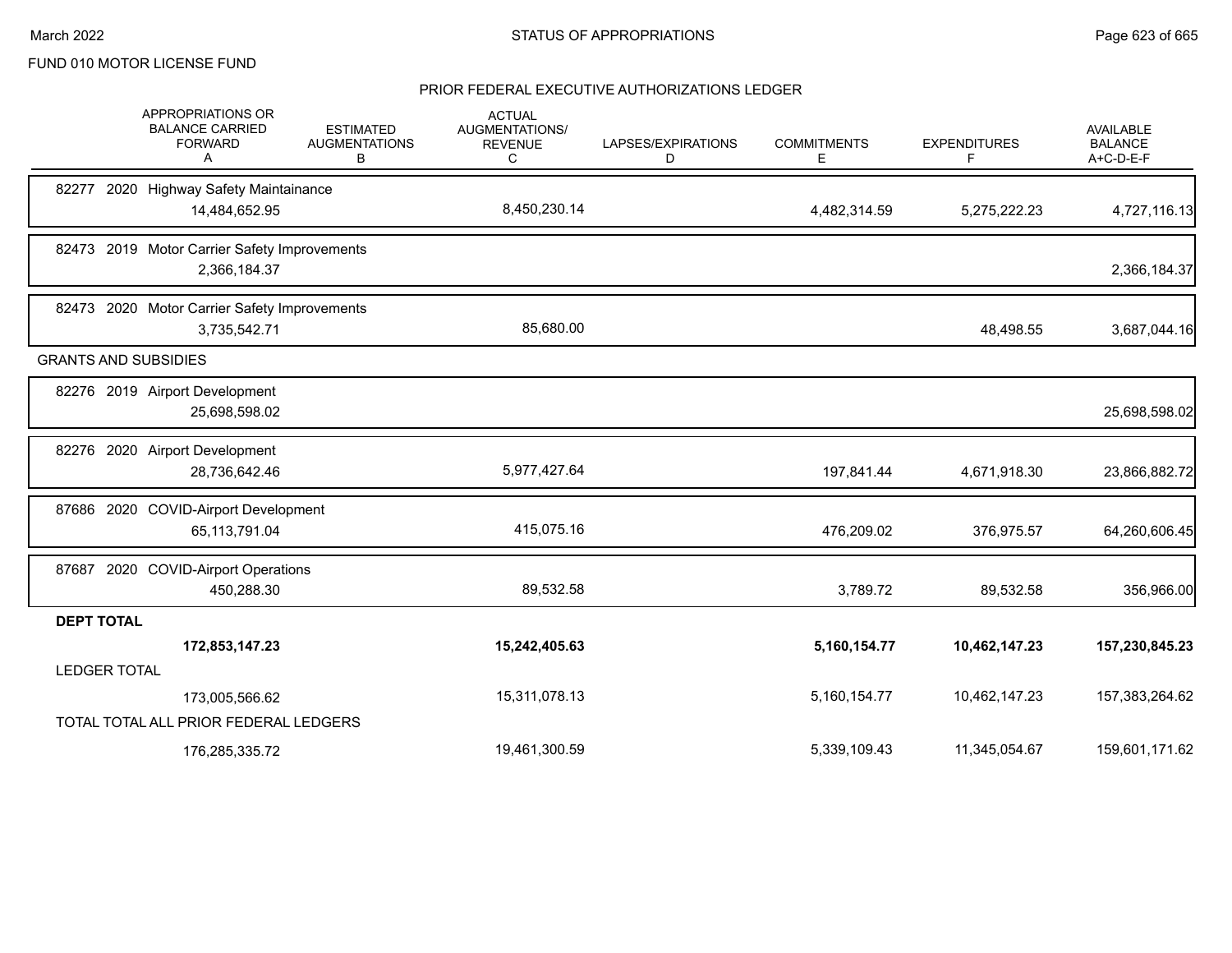### FEDERAL RESTRICTED RECEIPTS LEDGER

|                               | <b>APPROPRIATIONS OR</b><br><b>BALANCE CARRIED</b><br>FORWARD<br>A | <b>ESTIMATED</b><br><b>AUGMENTATIONS</b><br>В | <b>ACTUAL</b><br>AUGMENTATIONS/<br><b>REVENUE</b><br>С | LAPSES/EXPIRATIONS<br>D | <b>COMMITMENTS</b> | <b>EXPENDITURES</b> | AVAILABLE<br><b>BALANCE</b><br>A+C-D-E-F |
|-------------------------------|--------------------------------------------------------------------|-----------------------------------------------|--------------------------------------------------------|-------------------------|--------------------|---------------------|------------------------------------------|
| <b>BA 78 - Transportation</b> |                                                                    |                                               |                                                        |                         |                    |                     |                                          |
| <b>GENERAL GOVERNMENT</b>     |                                                                    |                                               |                                                        |                         |                    |                     |                                          |
| 2021<br>40080                 | Highway Safety Program                                             |                                               |                                                        |                         |                    |                     |                                          |
|                               | 3,005.08                                                           |                                               |                                                        |                         |                    |                     | 3,005.08                                 |
| <b>DEPT TOTAL</b>             |                                                                    |                                               |                                                        |                         |                    |                     |                                          |
|                               | 3,005.08                                                           |                                               |                                                        |                         |                    |                     | 3,005.08                                 |
| <b>LEDGER TOTAL</b>           |                                                                    |                                               |                                                        |                         |                    |                     |                                          |
|                               | 3,005.08                                                           |                                               |                                                        |                         |                    |                     | 3,005.08                                 |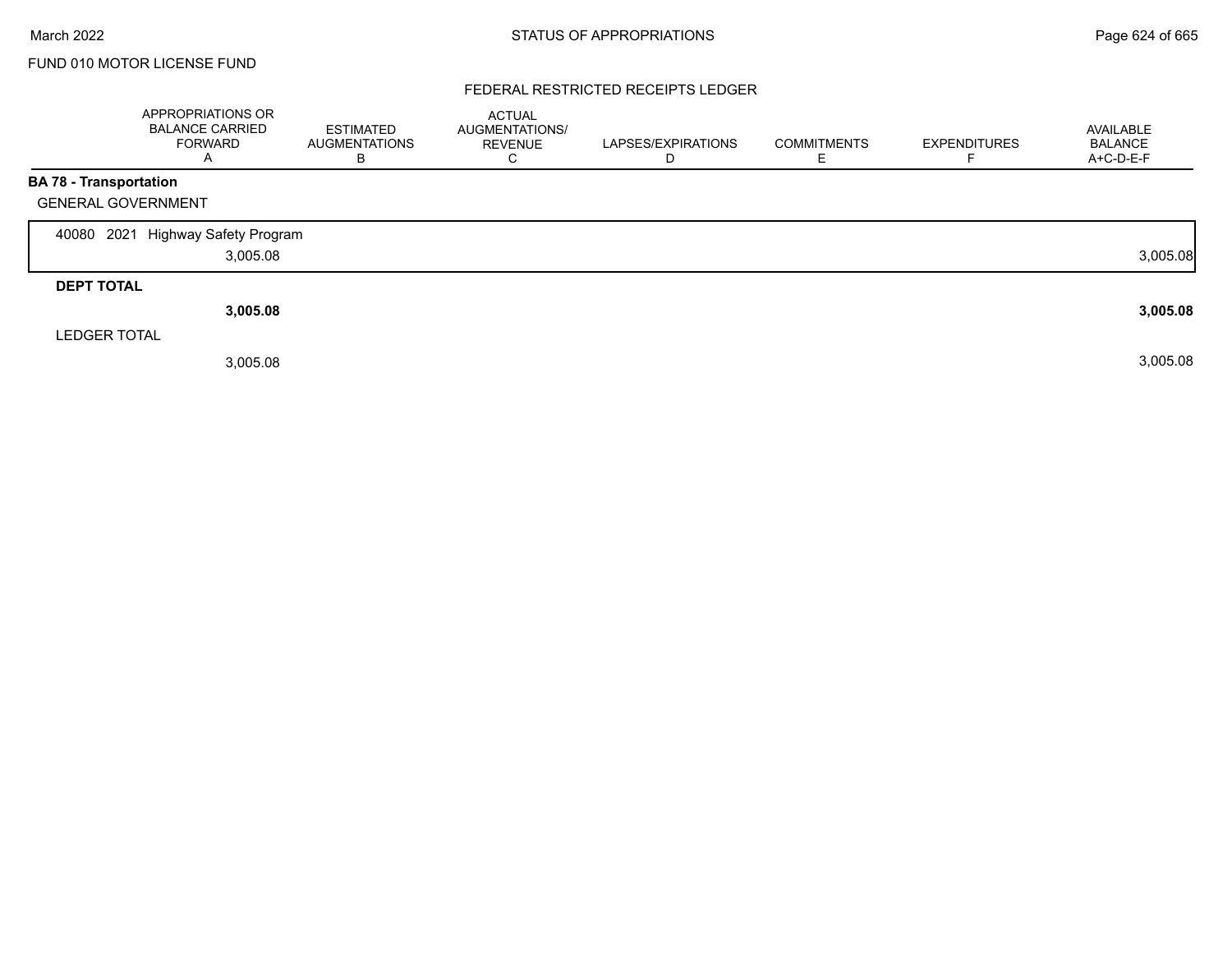### FUND 011 GAME FUND

|                   | <b>APPROPRIATIONS OR</b><br><b>BALANCE CARRIED</b><br><b>FORWARD</b><br>A | <b>ESTIMATED</b><br><b>AUGMENTATIONS</b><br>В | <b>ACTUAL</b><br>AUGMENTATIONS/<br><b>REVENUE</b><br>С | LAPSES/EXPIRATIONS<br>D | <b>COMMITMENTS</b><br>Е | <b>EXPENDITURES</b><br>F | <b>AVAILABLE</b><br><b>BALANCE</b><br>A+C-D-E-F |
|-------------------|---------------------------------------------------------------------------|-----------------------------------------------|--------------------------------------------------------|-------------------------|-------------------------|--------------------------|-------------------------------------------------|
|                   | <b>BA 23 - Game Commission</b>                                            |                                               |                                                        |                         |                         |                          |                                                 |
|                   | <b>GENERAL GOVERNMENT</b>                                                 |                                               |                                                        |                         |                         |                          |                                                 |
| 82835             | 2021<br>Pittman - Robertson Act<br>35,000,000.00                          |                                               | 14,460,186.05                                          |                         |                         | 19,690,801.90            | 15,309,198.10                                   |
| 82836             | 2021<br>Miscellaneous Wildlife Grants<br>2,818,000.00                     |                                               | 1,798,750.63                                           |                         |                         | 1,798,750.63             | 1,019,249.37                                    |
| <b>DEPT TOTAL</b> |                                                                           |                                               |                                                        |                         |                         |                          |                                                 |
|                   | 37,818,000.00                                                             |                                               | 16,258,936.68                                          |                         |                         | 21,489,552.53            | 16,328,447.47                                   |
|                   | <b>LEDGER TOTAL</b>                                                       |                                               |                                                        |                         |                         |                          |                                                 |
|                   | 37,818,000.00                                                             |                                               | 16,258,936.68                                          |                         |                         | 21,489,552.53            | 16,328,447.47                                   |
|                   | TOTAL TOTAL ALL CURRENT FEDERAL LEDGERS                                   |                                               |                                                        |                         |                         |                          |                                                 |
|                   | 37,818,000.00                                                             |                                               | 16,258,936.68                                          |                         |                         | 21,489,552.53            | 16,328,447.47                                   |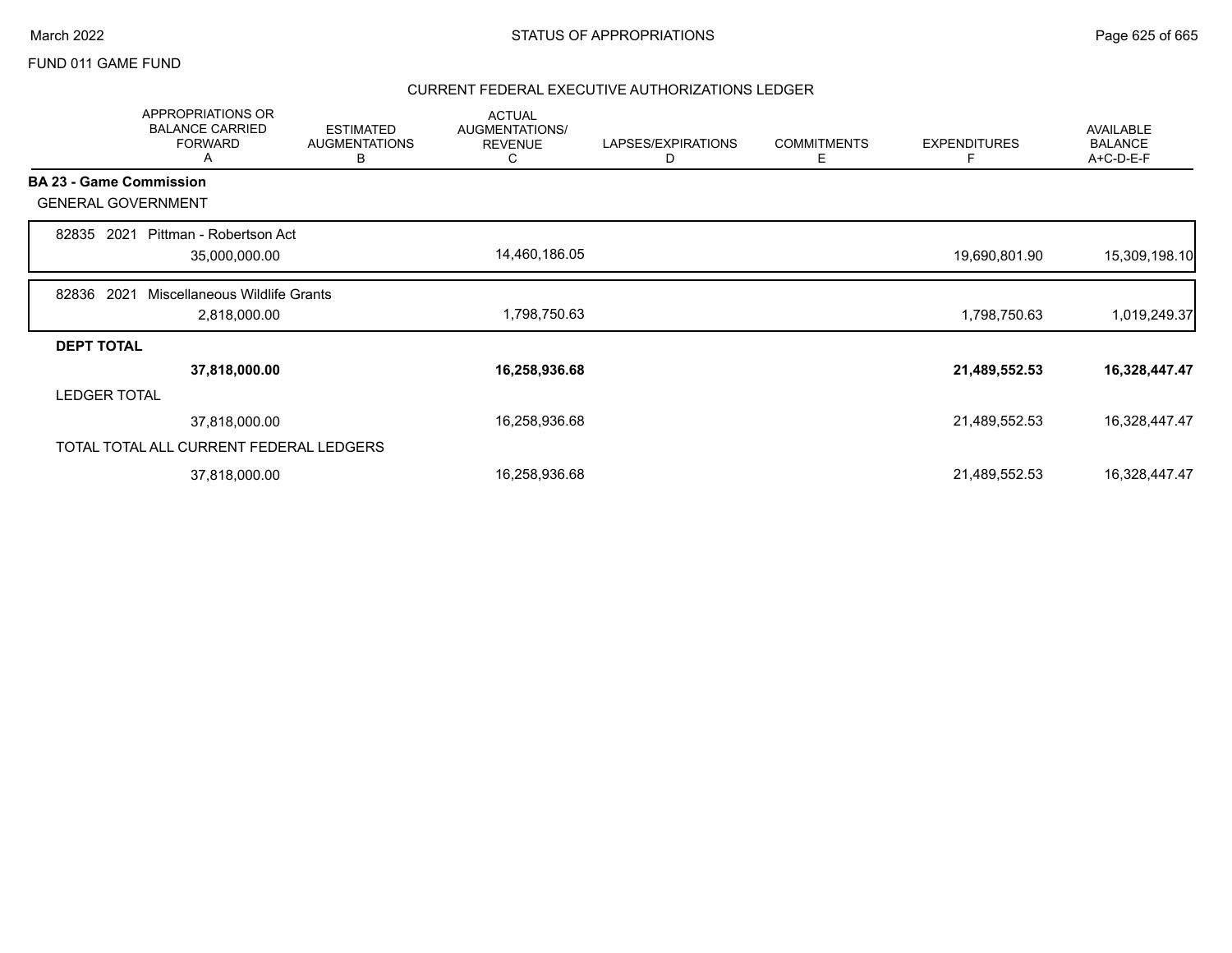### FUND 011 GAME FUND

|                                | APPROPRIATIONS OR<br><b>BALANCE CARRIED</b><br><b>FORWARD</b><br>A | ESTIMATED<br><b>AUGMENTATIONS</b><br>В | <b>ACTUAL</b><br>AUGMENTATIONS/<br><b>REVENUE</b><br>C | LAPSES/EXPIRATIONS | <b>COMMITMENTS</b><br>Е | <b>EXPENDITURES</b><br>F | <b>AVAILABLE</b><br><b>BALANCE</b><br>A+C-D-E-F |
|--------------------------------|--------------------------------------------------------------------|----------------------------------------|--------------------------------------------------------|--------------------|-------------------------|--------------------------|-------------------------------------------------|
| <b>BA 23 - Game Commission</b> |                                                                    |                                        |                                                        |                    |                         |                          |                                                 |
| <b>GENERAL GOVERNMENT</b>      |                                                                    |                                        |                                                        |                    |                         |                          |                                                 |
| 2020<br>82836                  | Miscellaneous Wildlife Grants                                      |                                        |                                                        |                    |                         |                          |                                                 |
|                                | 1,870,143.95                                                       |                                        | 32,781.81                                              |                    |                         |                          | 1,870,143.95                                    |
| <b>DEPT TOTAL</b>              |                                                                    |                                        |                                                        |                    |                         |                          |                                                 |
|                                | 1,870,143.95                                                       |                                        | 32,781.81                                              |                    |                         |                          | 1,870,143.95                                    |
| <b>LEDGER TOTAL</b>            |                                                                    |                                        |                                                        |                    |                         |                          |                                                 |
|                                | 1,870,143.95                                                       |                                        | 32,781.81                                              |                    |                         |                          | 1,870,143.95                                    |
|                                | TOTAL TOTAL ALL PRIOR FEDERAL LEDGERS                              |                                        |                                                        |                    |                         |                          |                                                 |
|                                | 1,870,143.95                                                       |                                        | 32,781.81                                              |                    |                         |                          | 1,870,143.95                                    |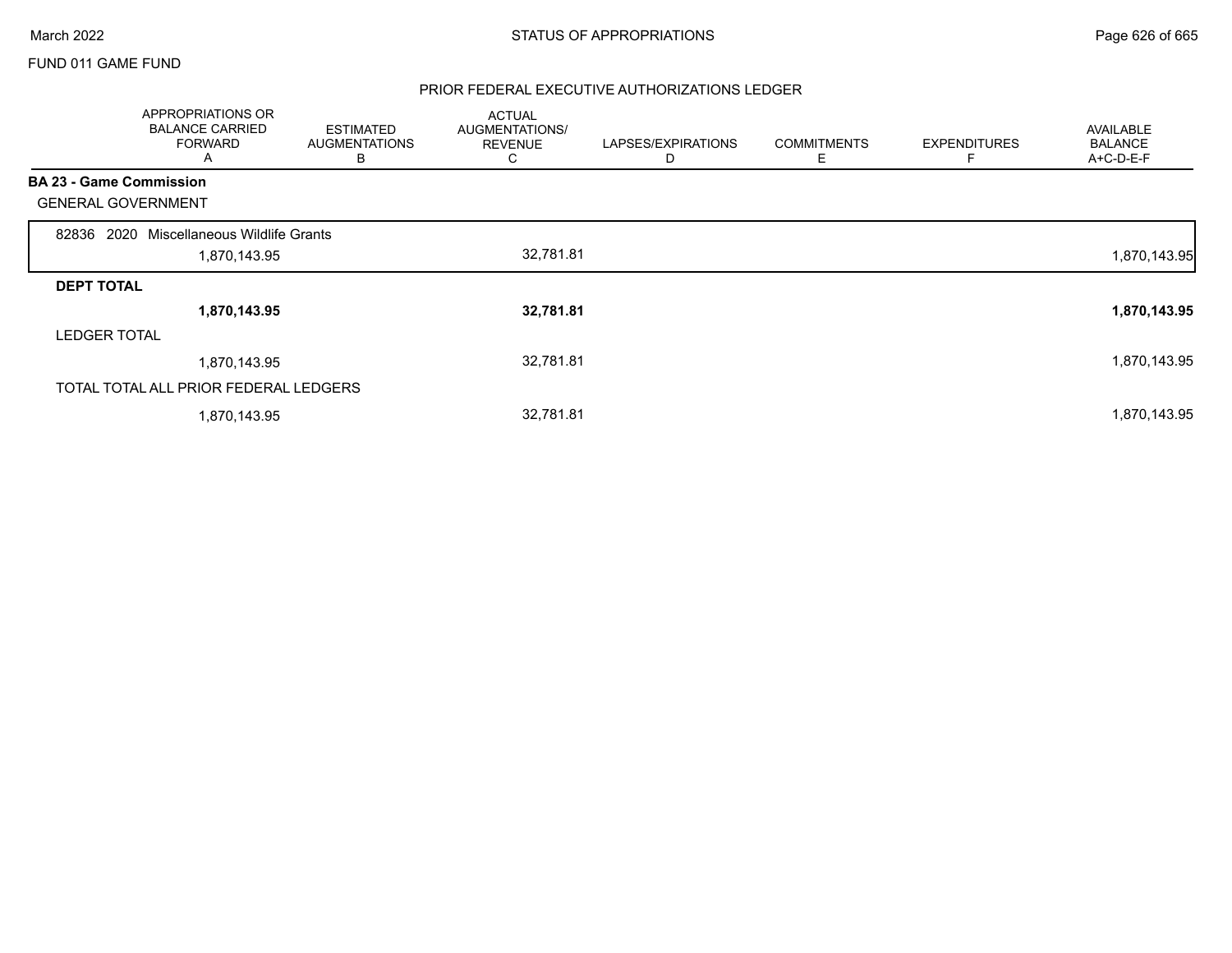#### FUND 012 FISH FUND

|                           | APPROPRIATIONS OR<br><b>BALANCE CARRIED</b><br><b>FORWARD</b><br>A | <b>ESTIMATED</b><br><b>AUGMENTATIONS</b><br>B | <b>ACTUAL</b><br>AUGMENTATIONS/<br><b>REVENUE</b><br>C | LAPSES/EXPIRATIONS | <b>COMMITMENTS</b><br>Ε | <b>EXPENDITURES</b> | <b>AVAILABLE</b><br><b>BALANCE</b><br>A+C-D-E-F |
|---------------------------|--------------------------------------------------------------------|-----------------------------------------------|--------------------------------------------------------|--------------------|-------------------------|---------------------|-------------------------------------------------|
|                           | <b>BA 22 - Fish &amp; Boat Commission</b>                          |                                               |                                                        |                    |                         |                     |                                                 |
| <b>GENERAL GOVERNMENT</b> |                                                                    |                                               |                                                        |                    |                         |                     |                                                 |
| 2021<br>82845             | Miscellaneous Fish Grants                                          |                                               |                                                        |                    |                         |                     |                                                 |
|                           | 11,246,000.00                                                      |                                               | 6,204,754.99                                           |                    |                         | 6,204,754.99        | 5,041,245.01                                    |
| <b>DEPT TOTAL</b>         |                                                                    |                                               |                                                        |                    |                         |                     |                                                 |
|                           | 11,246,000.00                                                      |                                               | 6,204,754.99                                           |                    |                         | 6,204,754.99        | 5,041,245.01                                    |
| <b>LEDGER TOTAL</b>       |                                                                    |                                               |                                                        |                    |                         |                     |                                                 |
|                           | 11,246,000.00                                                      |                                               | 6,204,754.99                                           |                    |                         | 6,204,754.99        | 5,041,245.01                                    |
|                           | TOTAL TOTAL ALL CURRENT FEDERAL LEDGERS                            |                                               |                                                        |                    |                         |                     |                                                 |
|                           | 11,246,000.00                                                      |                                               | 6,204,754.99                                           |                    |                         | 6,204,754.99        | 5,041,245.01                                    |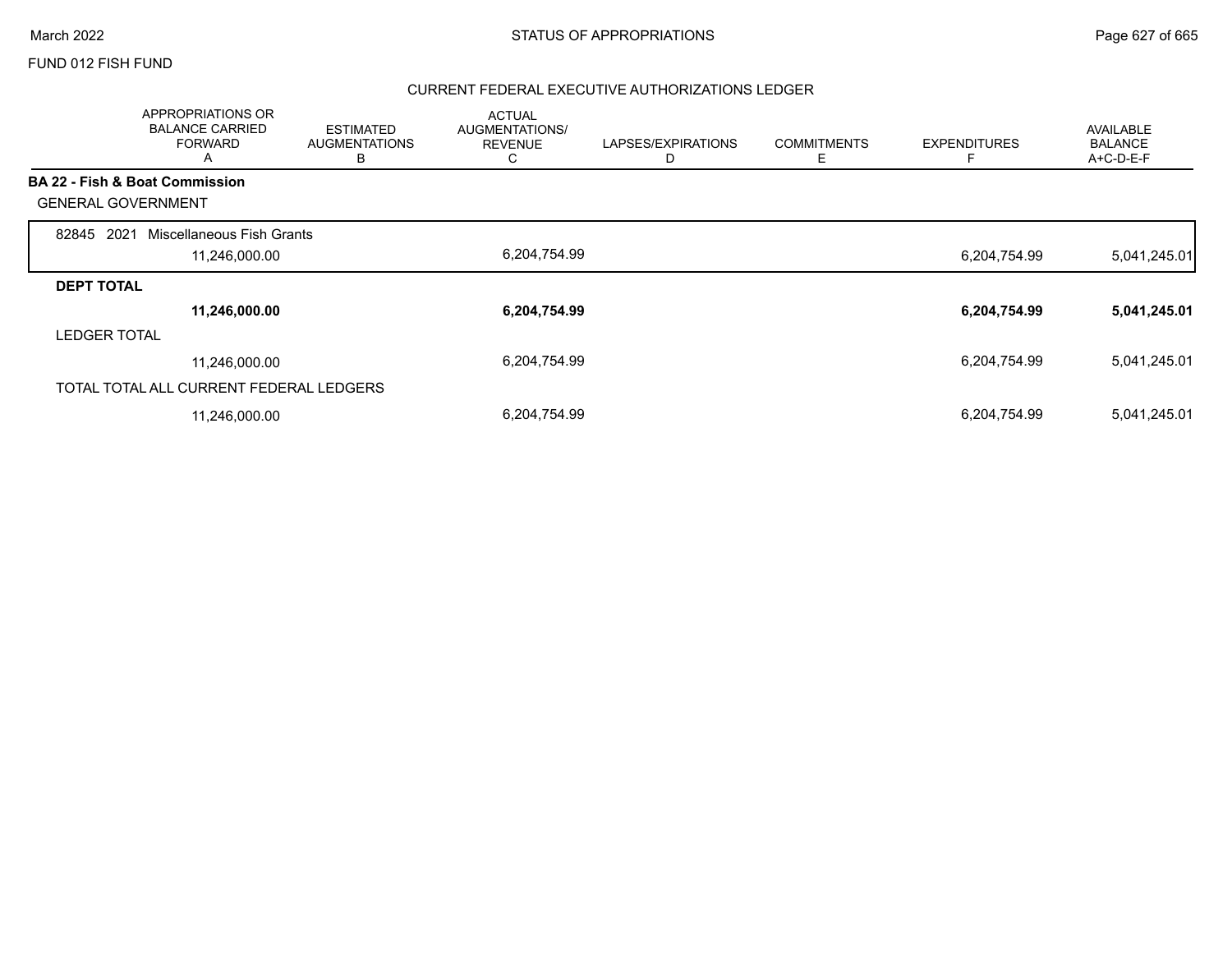Г

### FUND 012 FISH FUND

|                           | APPROPRIATIONS OR<br><b>BALANCE CARRIED</b><br><b>FORWARD</b><br>A | <b>ESTIMATED</b><br><b>AUGMENTATIONS</b><br>B | <b>ACTUAL</b><br>AUGMENTATIONS/<br><b>REVENUE</b><br>C | LAPSES/EXPIRATIONS<br>D | <b>COMMITMENTS</b><br>Ε | <b>EXPENDITURES</b><br>F | <b>AVAILABLE</b><br><b>BALANCE</b><br>A+C-D-E-F |
|---------------------------|--------------------------------------------------------------------|-----------------------------------------------|--------------------------------------------------------|-------------------------|-------------------------|--------------------------|-------------------------------------------------|
|                           | BA 22 - Fish & Boat Commission                                     |                                               |                                                        |                         |                         |                          |                                                 |
| <b>GENERAL GOVERNMENT</b> |                                                                    |                                               |                                                        |                         |                         |                          |                                                 |
| 2020<br>82845             | Miscellaneous Fish Grants                                          |                                               |                                                        |                         |                         |                          |                                                 |
|                           | 925,396.17                                                         |                                               |                                                        |                         |                         |                          | 925,396.17                                      |
| <b>DEPT TOTAL</b>         |                                                                    |                                               |                                                        |                         |                         |                          |                                                 |
|                           | 925,396.17                                                         |                                               |                                                        |                         |                         |                          | 925,396.17                                      |
| <b>LEDGER TOTAL</b>       |                                                                    |                                               |                                                        |                         |                         |                          |                                                 |
|                           | 925,396.17                                                         |                                               |                                                        |                         |                         |                          | 925,396.17                                      |
|                           | TOTAL TOTAL ALL PRIOR FEDERAL LEDGERS                              |                                               |                                                        |                         |                         |                          |                                                 |
|                           | 925,396.17                                                         |                                               |                                                        |                         |                         |                          | 925,396.17                                      |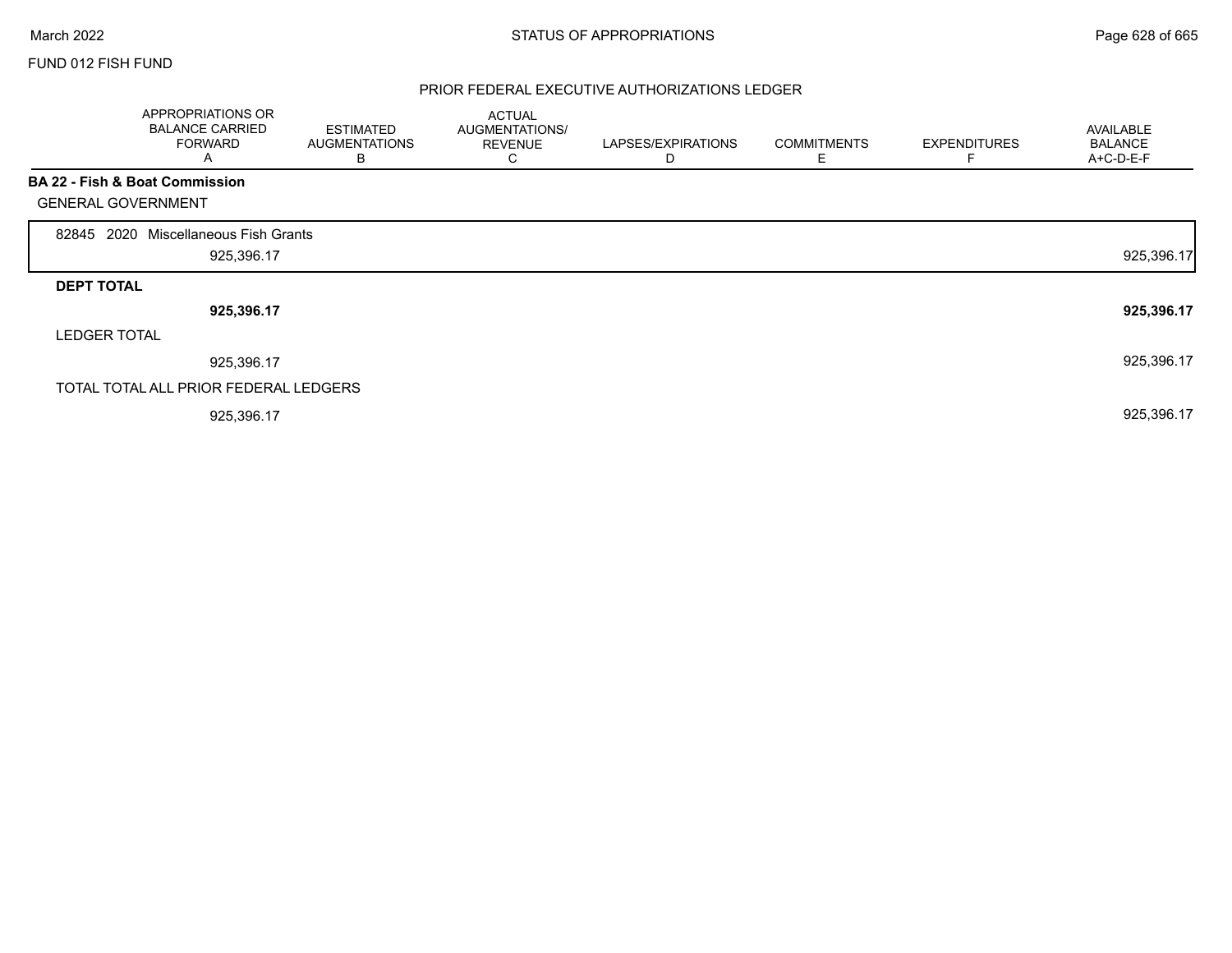# FUND 023 VOCATIONAL REHABILITATION FUND

|                           | <b>APPROPRIATIONS OR</b><br><b>BALANCE CARRIED</b><br><b>FORWARD</b><br>A | <b>ESTIMATED</b><br><b>AUGMENTATIONS</b><br>в | <b>ACTUAL</b><br><b>AUGMENTATIONS/</b><br><b>REVENUE</b><br>◡ | LAPSES/EXPIRATIONS<br>D | <b>COMMITMENTS</b><br>Е | <b>EXPENDITURES</b><br>E | <b>AVAILABLE</b><br><b>BALANCE</b><br>$A+C-D-E-F$ |
|---------------------------|---------------------------------------------------------------------------|-----------------------------------------------|---------------------------------------------------------------|-------------------------|-------------------------|--------------------------|---------------------------------------------------|
| BA 12 - Labor & Industry  |                                                                           |                                               |                                                               |                         |                         |                          |                                                   |
| <b>GENERAL GOVERNMENT</b> |                                                                           |                                               |                                                               |                         |                         |                          |                                                   |
| 82293<br>2021             | <b>Vocational Rehabilitation Services</b>                                 |                                               |                                                               |                         |                         |                          |                                                   |
|                           | 125,000,000.00                                                            |                                               | 60,824,293.72                                                 |                         | 35,618,387.44           | 65,568,098.41            | 23,813,514.15                                     |
| <b>DEPT TOTAL</b>         |                                                                           |                                               |                                                               |                         |                         |                          |                                                   |
|                           | 125,000,000.00                                                            |                                               | 60,824,293.72                                                 |                         | 35,618,387.44           | 65,568,098.41            | 23,813,514.15                                     |
| <b>LEDGER TOTAL</b>       |                                                                           |                                               |                                                               |                         |                         |                          |                                                   |
|                           | 125,000,000.00                                                            |                                               | 60,824,293.72                                                 |                         | 35,618,387.44           | 65,568,098.41            | 23,813,514.15                                     |
|                           | TOTAL TOTAL ALL CURRENT FEDERAL LEDGERS                                   |                                               |                                                               |                         |                         |                          |                                                   |
|                           | 125,000,000.00                                                            |                                               | 60,824,293.72                                                 |                         | 35,618,387.44           | 65,568,098.41            | 23,813,514.15                                     |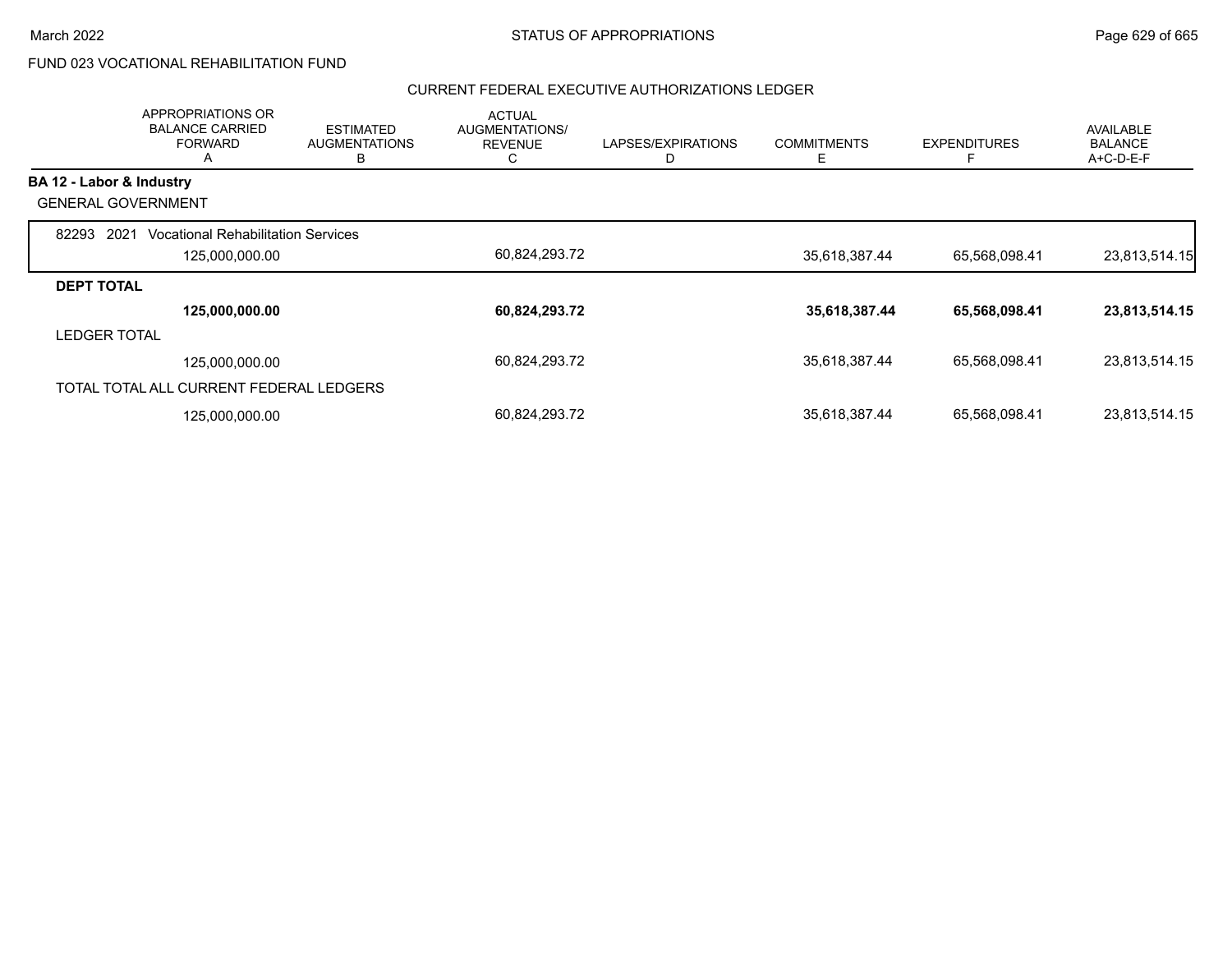# FUND 023 VOCATIONAL REHABILITATION FUND

|                     | APPROPRIATIONS OR<br><b>BALANCE CARRIED</b><br><b>FORWARD</b><br>Α | <b>ESTIMATED</b><br><b>AUGMENTATIONS</b><br>В | <b>ACTUAL</b><br><b>AUGMENTATIONS/</b><br><b>REVENUE</b><br>С | LAPSES/EXPIRATIONS<br>D | <b>COMMITMENTS</b><br>Е | <b>EXPENDITURES</b><br>F | <b>AVAILABLE</b><br><b>BALANCE</b><br>A+C-D-E-F |
|---------------------|--------------------------------------------------------------------|-----------------------------------------------|---------------------------------------------------------------|-------------------------|-------------------------|--------------------------|-------------------------------------------------|
|                     | BA 12 - Labor & Industry                                           |                                               |                                                               |                         |                         |                          |                                                 |
|                     | <b>GENERAL GOVERNMENT</b>                                          |                                               |                                                               |                         |                         |                          |                                                 |
|                     | 82293 2015 Vocational Rehabilitation Services                      |                                               | 67,074.81                                                     |                         |                         | $-3,285.04$              | 3,285.04                                        |
|                     | 82293 2016 Vocational Rehabilitation Services<br>107.49            |                                               | $-67,074.81$                                                  |                         |                         | $-6,141.68$              | 6,249.17                                        |
|                     | 82293 2017 Vocational Rehabilitation Services<br>152.15            |                                               |                                                               |                         |                         | $-153,528.15$            | 153,680.30                                      |
|                     | 82293 2018 Vocational Rehabilitation Services<br>14.99             |                                               |                                                               |                         |                         | $-56.66$                 | 71.65                                           |
| 82293               | 2019 Vocational Rehabilitation Services<br>73,163,319.60           |                                               | 10,773.90                                                     |                         | 790.94                  | $-2,632.30$              | 73,165,160.96                                   |
|                     | 82293 2020 Vocational Rehabilitation Services<br>32,913,455.32     |                                               | 6,544,226.52                                                  |                         | 750,402.59              | 2,830,976.35             | 29,332,076.38                                   |
| <b>DEPT TOTAL</b>   |                                                                    |                                               |                                                               |                         |                         |                          |                                                 |
|                     | 106,077,049.55                                                     |                                               | 6,555,000.42                                                  |                         | 751,193.53              | 2,665,332.52             | 102,660,523.50                                  |
| <b>LEDGER TOTAL</b> |                                                                    |                                               |                                                               |                         |                         |                          |                                                 |
|                     | 106,077,049.55                                                     |                                               | 6,555,000.42                                                  |                         | 751,193.53              | 2,665,332.52             | 102,660,523.50                                  |
|                     | TOTAL TOTAL ALL PRIOR FEDERAL LEDGERS                              |                                               |                                                               |                         |                         |                          |                                                 |
|                     | 106,077,049.55                                                     |                                               | 6,555,000.42                                                  |                         | 751,193.53              | 2,665,332.52             | 102,660,523.50                                  |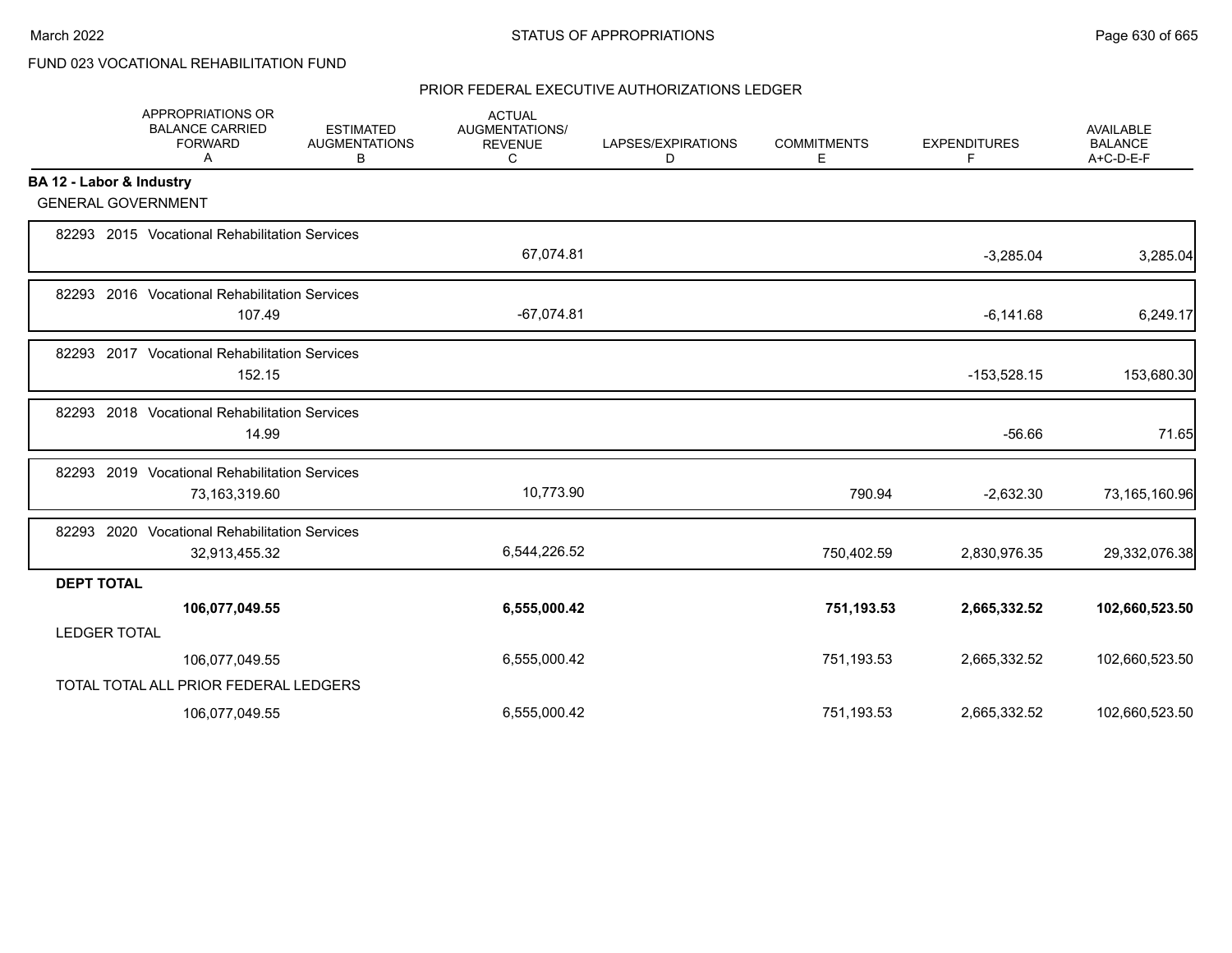# FUND 024 PHARMACEUTICAL ASSISTANCE FUND

|                             | APPROPRIATIONS OR<br><b>BALANCE CARRIED</b><br><b>FORWARD</b><br>A | <b>ESTIMATED</b><br><b>AUGMENTATIONS</b><br>в | <b>ACTUAL</b><br>AUGMENTATIONS/<br><b>REVENUE</b><br>С | LAPSES/EXPIRATIONS<br>D | <b>COMMITMENTS</b><br>Е | <b>EXPENDITURES</b> | AVAILABLE<br><b>BALANCE</b><br>A+C-D-E-F |
|-----------------------------|--------------------------------------------------------------------|-----------------------------------------------|--------------------------------------------------------|-------------------------|-------------------------|---------------------|------------------------------------------|
| BA 10 - Aging               |                                                                    |                                               |                                                        |                         |                         |                     |                                          |
| <b>GRANTS AND SUBSIDIES</b> |                                                                    |                                               |                                                        |                         |                         |                     |                                          |
| 80597<br>2021               | <b>Diabetes Prevention</b><br>60,000.00                            |                                               |                                                        |                         |                         |                     | 60,000.00                                |
| <b>DEPT TOTAL</b>           |                                                                    |                                               |                                                        |                         |                         |                     |                                          |
|                             | 60,000.00                                                          |                                               |                                                        |                         |                         |                     | 60,000.00                                |
| <b>LEDGER TOTAL</b>         |                                                                    |                                               |                                                        |                         |                         |                     |                                          |
|                             | 60,000.00                                                          |                                               |                                                        |                         |                         |                     | 60,000.00                                |
|                             | TOTAL TOTAL ALL CURRENT FEDERAL LEDGERS                            |                                               |                                                        |                         |                         |                     |                                          |
|                             | 60,000.00                                                          |                                               |                                                        |                         |                         |                     | 60,000.00                                |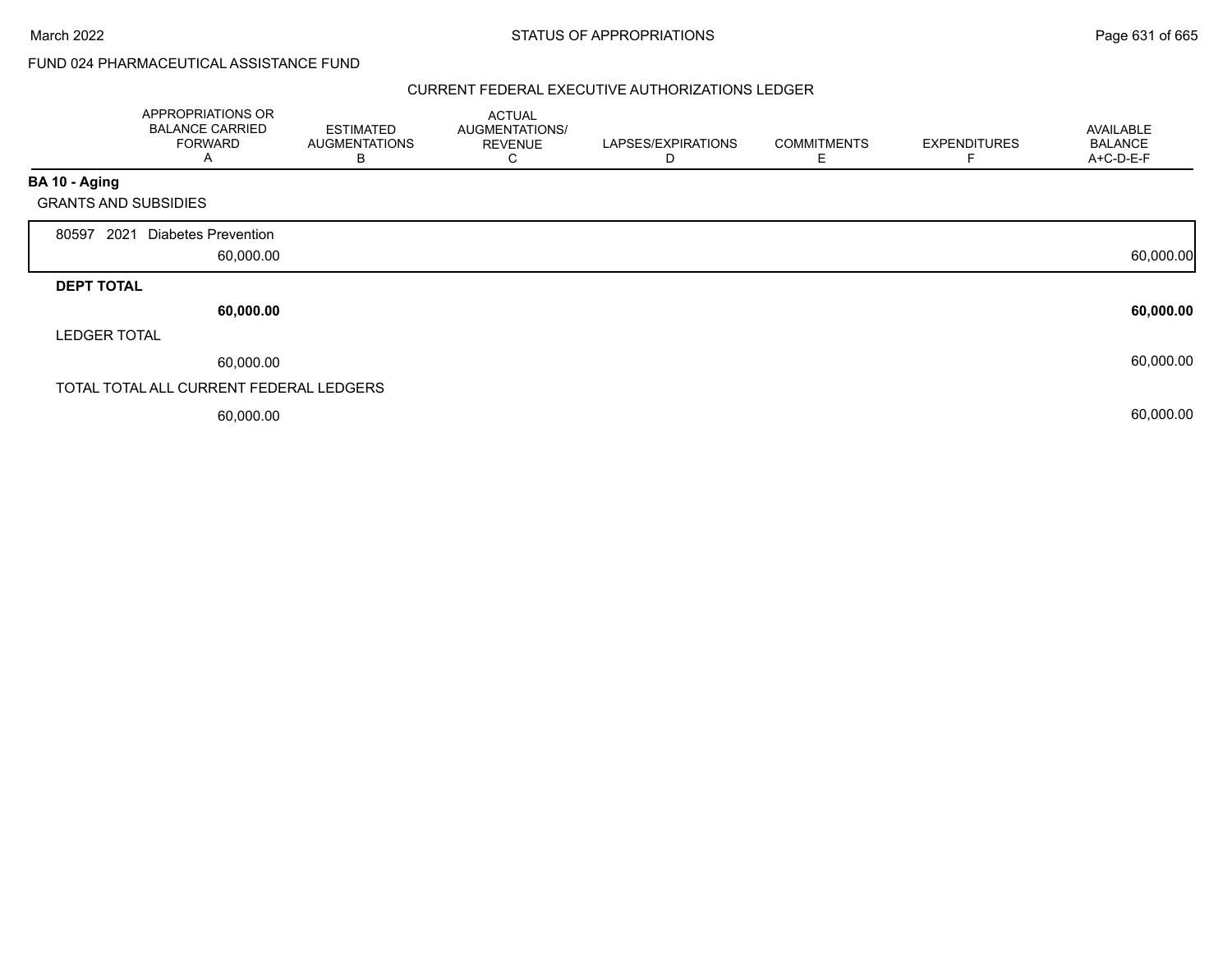# FUND 024 PHARMACEUTICAL ASSISTANCE FUND

|                             | APPROPRIATIONS OR<br><b>BALANCE CARRIED</b><br><b>FORWARD</b><br>A | <b>ESTIMATED</b><br><b>AUGMENTATIONS</b><br>В | <b>ACTUAL</b><br>AUGMENTATIONS/<br><b>REVENUE</b><br>⌒<br>◡ | LAPSES/EXPIRATIONS<br>D | <b>COMMITMENTS</b><br>Е | <b>EXPENDITURES</b> | <b>AVAILABLE</b><br><b>BALANCE</b><br>A+C-D-E-F |
|-----------------------------|--------------------------------------------------------------------|-----------------------------------------------|-------------------------------------------------------------|-------------------------|-------------------------|---------------------|-------------------------------------------------|
| BA 10 - Aging               |                                                                    |                                               |                                                             |                         |                         |                     |                                                 |
| <b>GRANTS AND SUBSIDIES</b> |                                                                    |                                               |                                                             |                         |                         |                     |                                                 |
| 2020<br>80597               | <b>Diabetes Prevention</b>                                         |                                               |                                                             |                         |                         |                     |                                                 |
|                             | 15,206.38                                                          |                                               | 9,954.36                                                    |                         |                         | 9,954.36            | 5,252.02                                        |
| <b>DEPT TOTAL</b>           |                                                                    |                                               |                                                             |                         |                         |                     |                                                 |
|                             | 15,206.38                                                          |                                               | 9,954.36                                                    |                         |                         | 9,954.36            | 5,252.02                                        |
| <b>LEDGER TOTAL</b>         |                                                                    |                                               |                                                             |                         |                         |                     |                                                 |
|                             | 15,206.38                                                          |                                               | 9,954.36                                                    |                         |                         | 9,954.36            | 5,252.02                                        |
|                             | TOTAL TOTAL ALL PRIOR FEDERAL LEDGERS                              |                                               |                                                             |                         |                         |                     |                                                 |
|                             | 15,206.38                                                          |                                               | 9,954.36                                                    |                         |                         | 9,954.36            | 5,252.02                                        |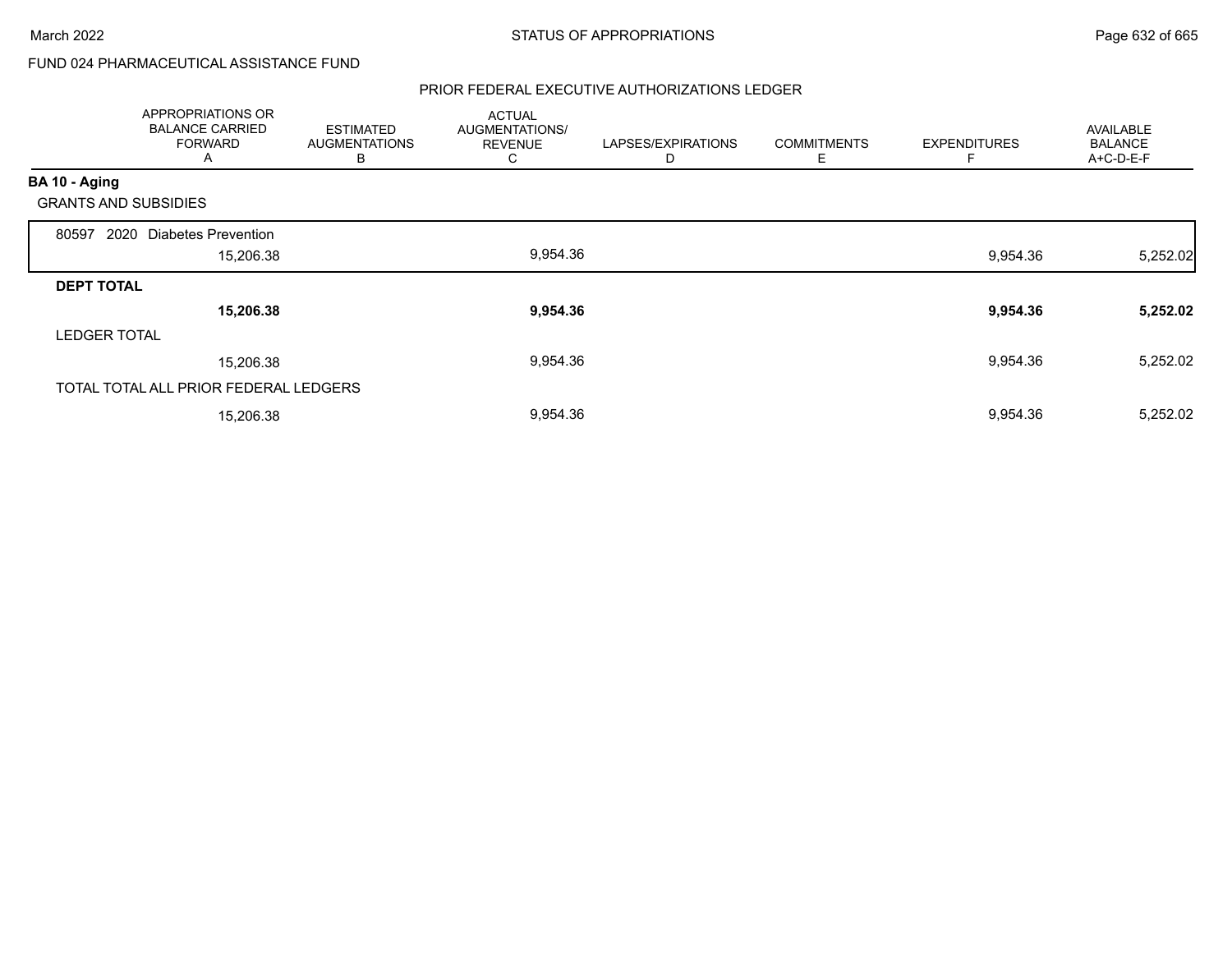#### FUND 025 BOAT FUND

|                           | <b>APPROPRIATIONS OR</b><br><b>BALANCE CARRIED</b><br><b>FORWARD</b><br>A | <b>ESTIMATED</b><br><b>AUGMENTATIONS</b><br>В | <b>ACTUAL</b><br>AUGMENTATIONS/<br><b>REVENUE</b><br>C. | LAPSES/EXPIRATIONS<br>D | <b>COMMITMENTS</b><br>Ε | <b>EXPENDITURES</b> | <b>AVAILABLE</b><br><b>BALANCE</b><br>A+C-D-E-F |
|---------------------------|---------------------------------------------------------------------------|-----------------------------------------------|---------------------------------------------------------|-------------------------|-------------------------|---------------------|-------------------------------------------------|
|                           | <b>BA 22 - Fish &amp; Boat Commission</b>                                 |                                               |                                                         |                         |                         |                     |                                                 |
| <b>GENERAL GOVERNMENT</b> |                                                                           |                                               |                                                         |                         |                         |                     |                                                 |
| 82846<br>2021             | Miscellaneous Boat Grants                                                 |                                               |                                                         |                         |                         |                     |                                                 |
|                           | 5,684,000.00                                                              |                                               | 3,448,065.01                                            |                         |                         | 3,448,065.01        | 2,235,934.99                                    |
| <b>DEPT TOTAL</b>         |                                                                           |                                               |                                                         |                         |                         |                     |                                                 |
|                           | 5,684,000.00                                                              |                                               | 3,448,065.01                                            |                         |                         | 3,448,065.01        | 2,235,934.99                                    |
| <b>LEDGER TOTAL</b>       |                                                                           |                                               |                                                         |                         |                         |                     |                                                 |
|                           | 5,684,000.00                                                              |                                               | 3,448,065.01                                            |                         |                         | 3,448,065.01        | 2,235,934.99                                    |
|                           | TOTAL TOTAL ALL CURRENT FEDERAL LEDGERS                                   |                                               |                                                         |                         |                         |                     |                                                 |
|                           | 5,684,000.00                                                              |                                               | 3,448,065.01                                            |                         |                         | 3,448,065.01        | 2,235,934.99                                    |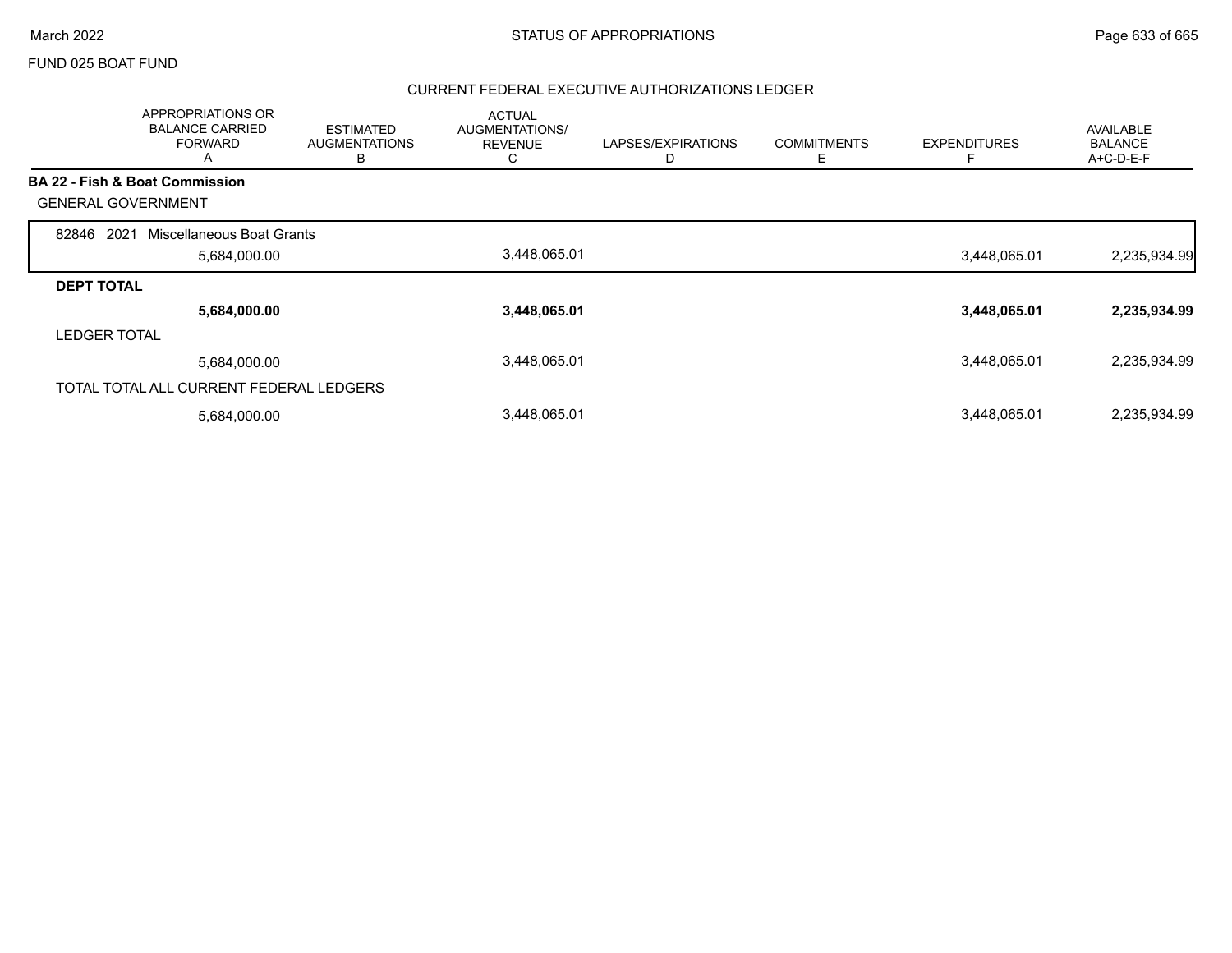$\Gamma$ 

### FUND 025 BOAT FUND

|                           | APPROPRIATIONS OR<br><b>BALANCE CARRIED</b><br><b>FORWARD</b><br>A | <b>ESTIMATED</b><br><b>AUGMENTATIONS</b><br>в | <b>ACTUAL</b><br>AUGMENTATIONS/<br><b>REVENUE</b><br>C | LAPSES/EXPIRATIONS<br>D | <b>COMMITMENTS</b><br>Е | <b>EXPENDITURES</b><br>F | <b>AVAILABLE</b><br><b>BALANCE</b><br>A+C-D-E-F |
|---------------------------|--------------------------------------------------------------------|-----------------------------------------------|--------------------------------------------------------|-------------------------|-------------------------|--------------------------|-------------------------------------------------|
|                           | BA 22 - Fish & Boat Commission                                     |                                               |                                                        |                         |                         |                          |                                                 |
| <b>GENERAL GOVERNMENT</b> |                                                                    |                                               |                                                        |                         |                         |                          |                                                 |
| 2020<br>82846             | Miscellaneous Boat Grants                                          |                                               |                                                        |                         |                         |                          |                                                 |
|                           | 2,211,325.00                                                       |                                               |                                                        |                         |                         |                          | 2,211,325.00                                    |
| <b>DEPT TOTAL</b>         |                                                                    |                                               |                                                        |                         |                         |                          |                                                 |
|                           | 2,211,325.00                                                       |                                               |                                                        |                         |                         |                          | 2,211,325.00                                    |
| <b>LEDGER TOTAL</b>       |                                                                    |                                               |                                                        |                         |                         |                          |                                                 |
|                           | 2,211,325.00                                                       |                                               |                                                        |                         |                         |                          | 2,211,325.00                                    |
|                           | TOTAL TOTAL ALL PRIOR FEDERAL LEDGERS                              |                                               |                                                        |                         |                         |                          |                                                 |
|                           | 2,211,325.00                                                       |                                               |                                                        |                         |                         |                          | 2,211,325.00                                    |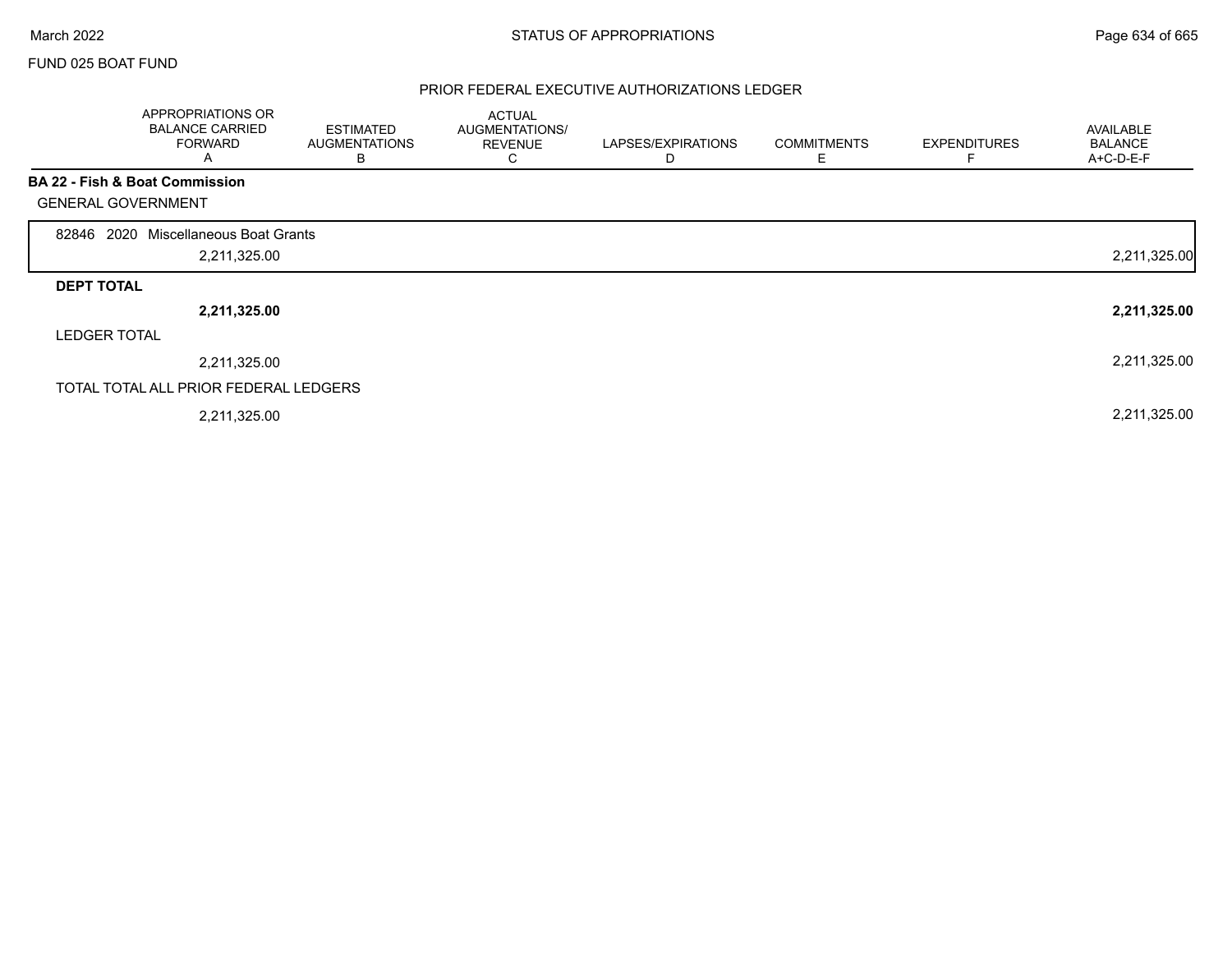# FUND 026 ADMINISTRATION FUND

|                             | <b>APPROPRIATIONS OR</b><br><b>BALANCE CARRIED</b><br><b>FORWARD</b><br>A | <b>ESTIMATED</b><br><b>AUGMENTATIONS</b><br>В | <b>ACTUAL</b><br>AUGMENTATIONS/<br><b>REVENUE</b><br>С | LAPSES/EXPIRATIONS<br>D | <b>COMMITMENTS</b><br>E. | <b>EXPENDITURES</b><br>F | <b>AVAILABLE</b><br><b>BALANCE</b><br>A+C-D-E-F |
|-----------------------------|---------------------------------------------------------------------------|-----------------------------------------------|--------------------------------------------------------|-------------------------|--------------------------|--------------------------|-------------------------------------------------|
| BA 12 - Labor & Industry    |                                                                           |                                               |                                                        |                         |                          |                          |                                                 |
| <b>GENERAL GOVERNMENT</b>   |                                                                           |                                               |                                                        |                         |                          |                          |                                                 |
|                             | 89553 2021 Administrationof UnemployCompensation(F)                       |                                               |                                                        |                         |                          |                          |                                                 |
|                             | 241,000,000.00                                                            |                                               | 74,200,188.01                                          |                         | 12,314,270.79            | 113,109,349.50           | 115,576,379.71                                  |
|                             | 89554 2021 Workforce Development (F)                                      |                                               |                                                        |                         |                          |                          |                                                 |
|                             | 93,219,000.00                                                             |                                               | 38,843,544.39                                          |                         | 10,669,189.47            | 40,038,309.79            | 42,511,500.74                                   |
| <b>GRANTS AND SUBSIDIES</b> |                                                                           |                                               |                                                        |                         |                          |                          |                                                 |
|                             | 87642 2021 COVID-Administration of UnemploymntComp                        |                                               |                                                        |                         |                          |                          |                                                 |
|                             | 23,477,141.00                                                             |                                               | 5,302,015.64                                           |                         | 204,666.45               | 16,130,412.66            | 7,142,061.89                                    |
| 87643 2021                  | <b>COVID-FPUC Administration</b>                                          |                                               |                                                        |                         |                          |                          |                                                 |
|                             | 5,598,456.00                                                              |                                               | 69,237.84                                              |                         | 39,641.89                | 69,237.84                | 5,489,576.27                                    |
| 87644 2021                  | <b>COVID-PUA Administration</b>                                           |                                               |                                                        |                         |                          |                          |                                                 |
|                             | 82,763,324.00                                                             |                                               | 30,509,441.77                                          |                         | 11,562,839.01            | 38,465,639.02            | 32,734,845.97                                   |
| 87648 2021                  | <b>COVID-PEUC Administration</b>                                          |                                               |                                                        |                         |                          |                          |                                                 |
|                             | 32,921,913.00                                                             |                                               | 8,898,495.03                                           |                         | 4,606,544.64             | 11,514,869.85            | 16,800,498.51                                   |
| <b>DEPT TOTAL</b>           |                                                                           |                                               |                                                        |                         |                          |                          |                                                 |
|                             | 478,979,834.00                                                            |                                               | 157,822,922.68                                         |                         | 39,397,152.25            | 219,327,818.66           | 220,254,863.09                                  |
| <b>LEDGER TOTAL</b>         |                                                                           |                                               |                                                        |                         |                          |                          |                                                 |
|                             | 478,979,834.00                                                            |                                               | 157,822,922.68                                         |                         | 39,397,152.25            | 219,327,818.66           | 220,254,863.09                                  |
|                             | TOTAL TOTAL ALL CURRENT FEDERAL LEDGERS                                   |                                               |                                                        |                         |                          |                          |                                                 |
|                             | 478,979,834.00                                                            |                                               | 157,822,922.68                                         |                         | 39,397,152.25            | 219,327,818.66           | 220,254,863.09                                  |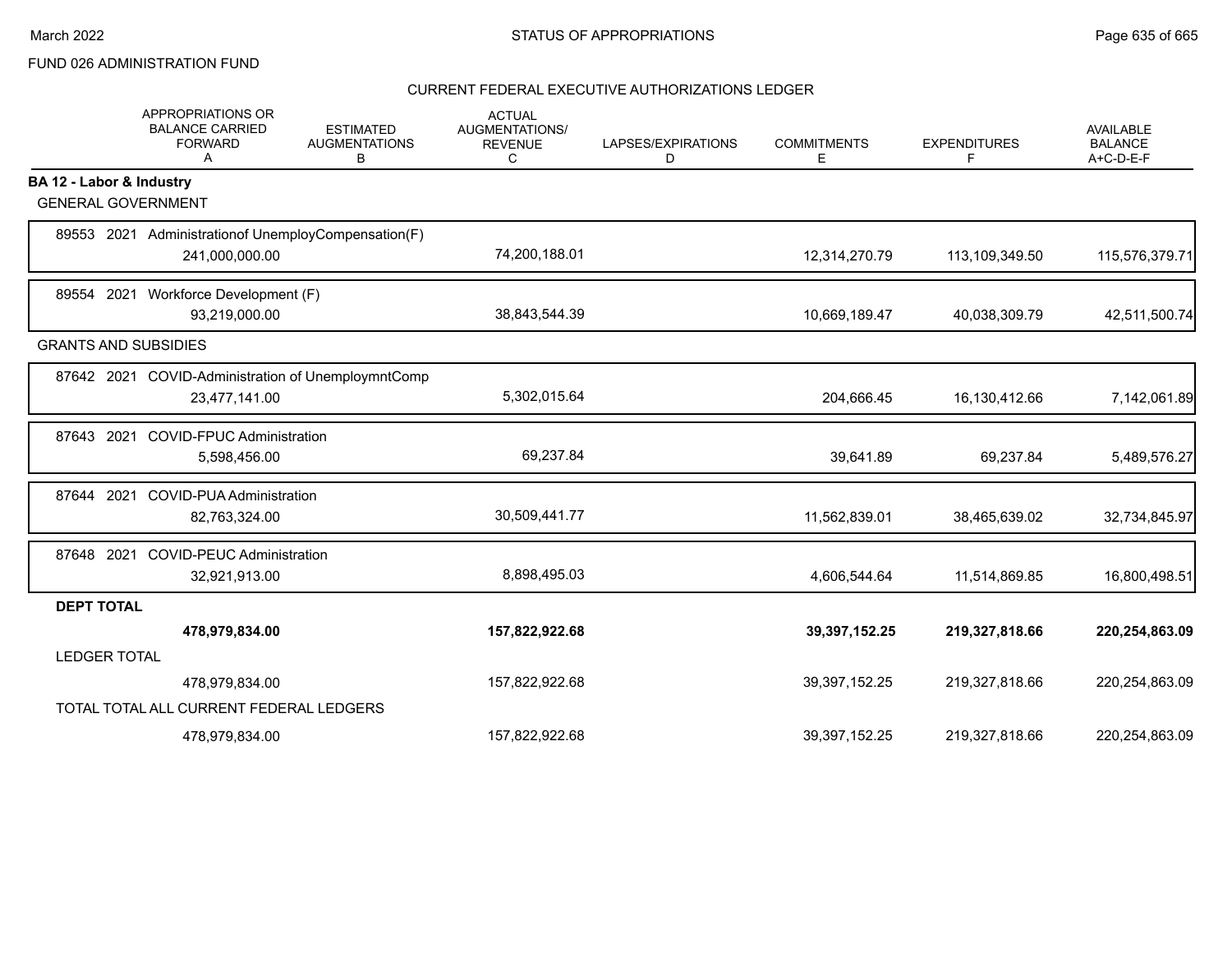# FUND 026 ADMINISTRATION FUND

|                          | APPROPRIATIONS OR<br><b>BALANCE CARRIED</b><br><b>FORWARD</b><br>$\mathsf{A}$ | <b>ESTIMATED</b><br><b>AUGMENTATIONS</b><br>B | <b>ACTUAL</b><br>AUGMENTATIONS/<br><b>REVENUE</b><br>C | LAPSES/EXPIRATIONS<br>D | <b>COMMITMENTS</b><br>E. | <b>EXPENDITURES</b><br>F | <b>AVAILABLE</b><br><b>BALANCE</b><br>A+C-D-E-F |
|--------------------------|-------------------------------------------------------------------------------|-----------------------------------------------|--------------------------------------------------------|-------------------------|--------------------------|--------------------------|-------------------------------------------------|
| BA 12 - Labor & Industry |                                                                               |                                               |                                                        |                         |                          |                          |                                                 |
|                          | <b>GENERAL GOVERNMENT</b>                                                     |                                               |                                                        |                         |                          |                          |                                                 |
|                          | 89553 2019 Administration of Unemploy Compensation (F)<br>2,594,604.84        |                                               | -22,850,072.20                                         |                         | 55,117.12                | $-8,442.77$              | 2,547,930.49                                    |
|                          | 89553 2020 Administrationof UnemployCompensation(F)<br>26,784,149.38          |                                               | 37, 317, 771. 70                                       |                         | 1,737,380.77             | -28,829,089.03           | 53,875,857.64                                   |
|                          | 89554 2019 Workforce Development (F)                                          |                                               | 10,720.33                                              |                         |                          | $-3,799.72$              | 3,799.72                                        |
|                          | 89554 2020 Workforce Development (F)<br>39,467,944.81                         |                                               | 4,863,437.00                                           |                         | 191,259.43               | 3,897,505.43             | 35,379,179.95                                   |
|                          | <b>GRANTS AND SUBSIDIES</b>                                                   |                                               |                                                        |                         |                          |                          |                                                 |
|                          | 87642 2019 COVID-Administration of UnemploymntComp<br>0.73                    |                                               | $-2,190,001.09$                                        |                         |                          |                          | 0.73                                            |
|                          | 87642 2020 COVID-Administration of UnemploymntComp<br>37,104,540.65           |                                               | 21,326,067.32                                          |                         | 628,715.99               | 36, 371, 227. 26         | 104,597.40                                      |
|                          | 87643 2019 COVID-FPUC Administration<br>994.36                                |                                               |                                                        |                         |                          |                          | 994.36                                          |
|                          | 87643 2020 COVID-FPUC Administration<br>173,352.43                            |                                               | 149,829.22                                             |                         |                          | 149,829.22               | 23,523.21                                       |
|                          | 87644 2019 COVID-PUA Administration<br>9,657.15                               |                                               |                                                        |                         | 9,518.76                 |                          | 138.39                                          |
|                          | 87644 2020 COVID-PUA Administration<br>33,780,004.23                          |                                               | 29,686,988.31                                          |                         | 6,905,109.36             | 25,199,884.22            | 1,675,010.65                                    |
|                          | 87648 2019 COVID-PEUC Administration<br>47.65                                 |                                               |                                                        |                         |                          |                          | 47.65                                           |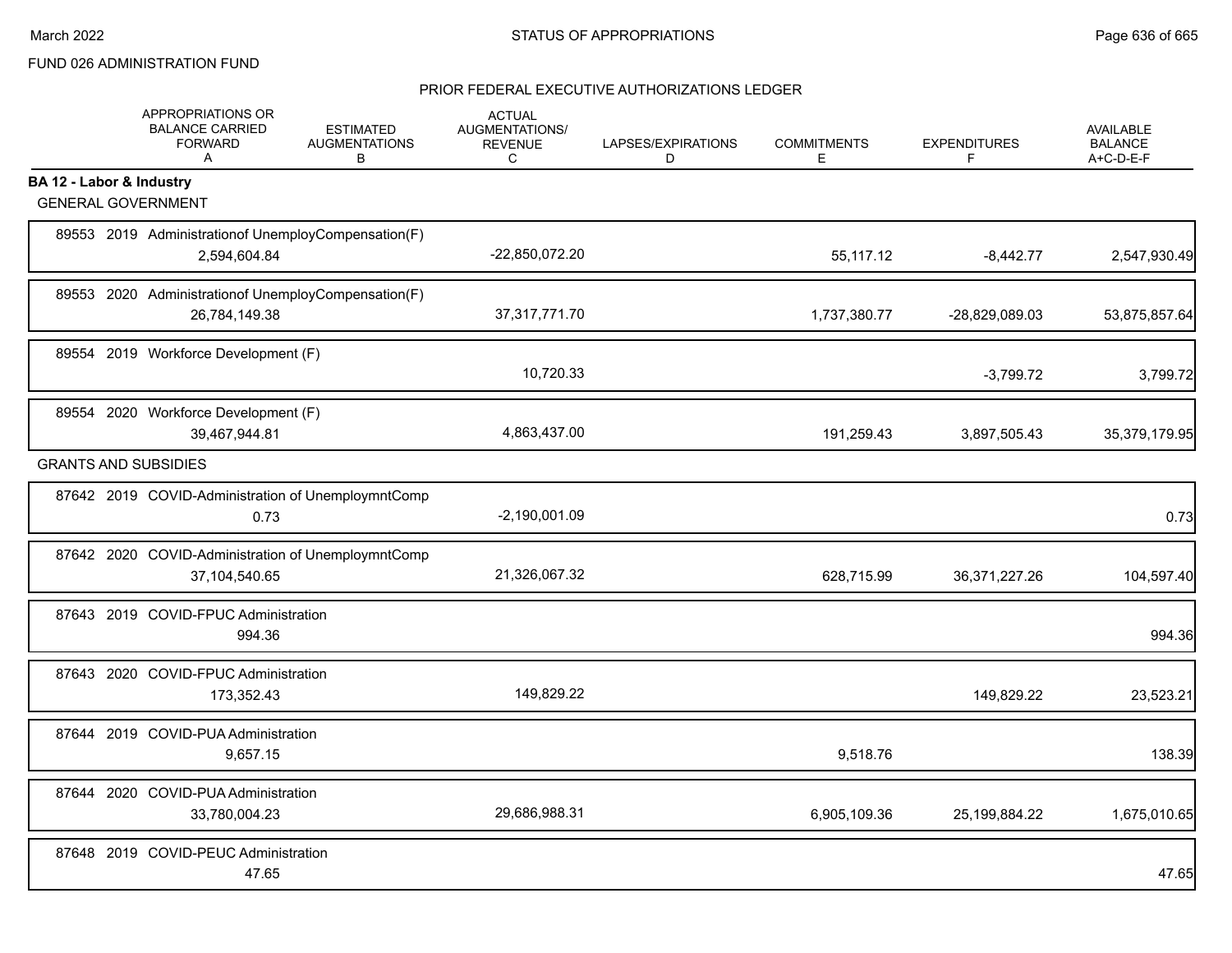### FUND 026 ADMINISTRATION FUND

| APPROPRIATIONS OR<br><b>BALANCE CARRIED</b><br><b>FORWARD</b><br>А | <b>ESTIMATED</b><br><b>AUGMENTATIONS</b><br>в | <b>ACTUAL</b><br>AUGMENTATIONS/<br><b>REVENUE</b> | LAPSES/EXPIRATIONS | <b>COMMITMENTS</b><br>Е | <b>EXPENDITURES</b> | AVAILABLE<br><b>BALANCE</b><br>$A+C-D-E-F$ |
|--------------------------------------------------------------------|-----------------------------------------------|---------------------------------------------------|--------------------|-------------------------|---------------------|--------------------------------------------|
| 2020 COVID-PEUC Administration<br>87648                            |                                               |                                                   |                    |                         |                     |                                            |
| 4,973,083.51                                                       |                                               | 4,926,278.45                                      |                    | 117.07                  | 4,759,192.92        | 213,773.52                                 |
| <b>DEPT TOTAL</b>                                                  |                                               |                                                   |                    |                         |                     |                                            |
| 144,888,379.74                                                     |                                               | 73,241,019.04                                     |                    | 9,527,218.50            | 41,536,307.53       | 93,824,853.71                              |
| <b>LEDGER TOTAL</b>                                                |                                               |                                                   |                    |                         |                     |                                            |
| 144,888,379.74                                                     |                                               | 73,241,019.04                                     |                    | 9,527,218.50            | 41,536,307.53       | 93,824,853.71                              |
| TOTAL TOTAL ALL PRIOR FEDERAL LEDGERS                              |                                               |                                                   |                    |                         |                     |                                            |
| 144,888,379.74                                                     |                                               | 73,241,019.04                                     |                    | 9,527,218.50            | 41,536,307.53       | 93,824,853.71                              |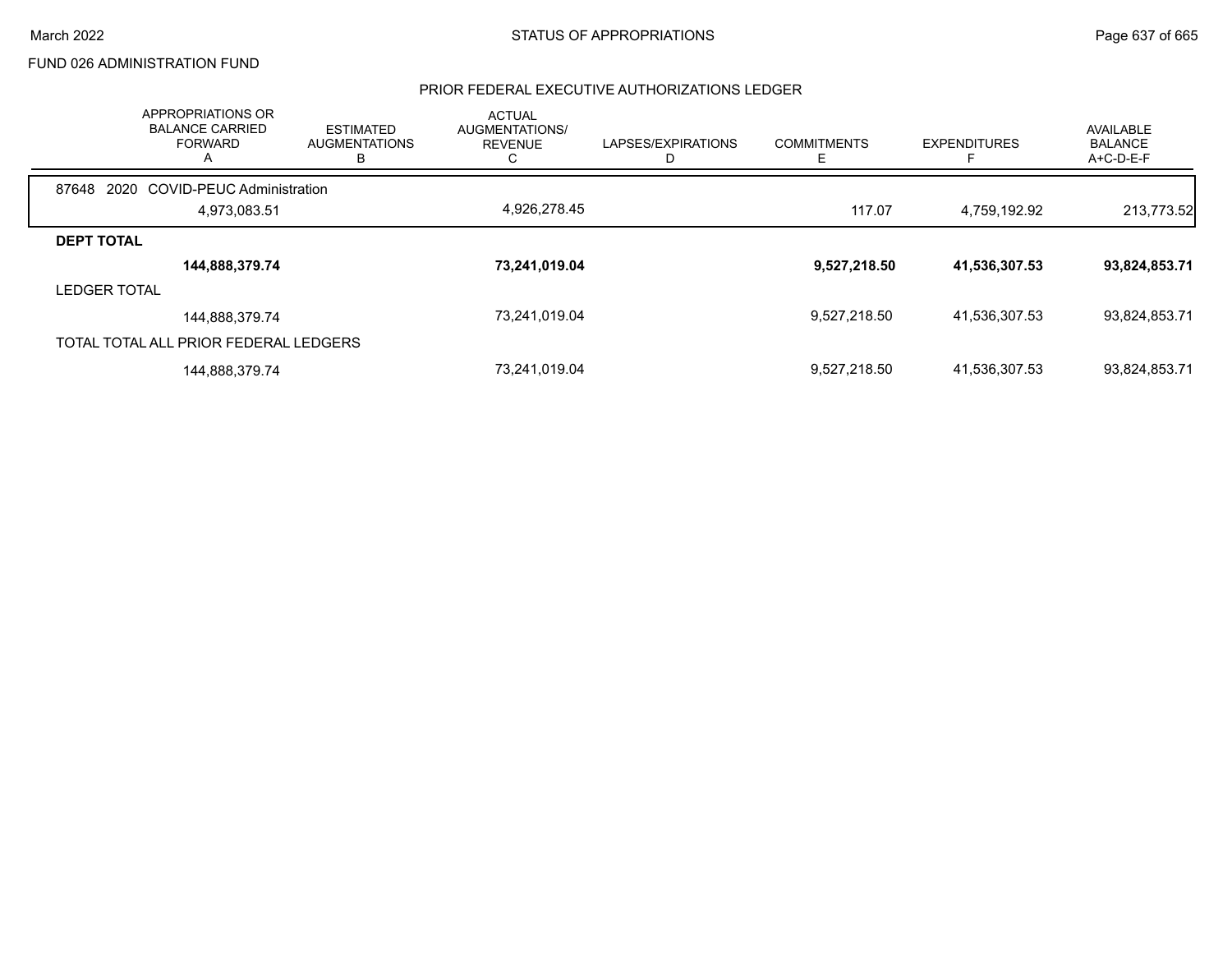# FUND 033 EMPLOYMENT FUND FOR THE BLIND

|                          | APPROPRIATIONS OR<br><b>BALANCE CARRIED</b><br><b>FORWARD</b><br>A | <b>ESTIMATED</b><br>AUGMENTATIONS<br>В | <b>ACTUAL</b><br>AUGMENTATIONS/<br><b>REVENUE</b><br>U | LAPSES/EXPIRATIONS<br>D | <b>COMMITMENTS</b><br>Е | <b>EXPENDITURES</b> | <b>AVAILABLE</b><br><b>BALANCE</b><br>$A+C-D-E-F$ |
|--------------------------|--------------------------------------------------------------------|----------------------------------------|--------------------------------------------------------|-------------------------|-------------------------|---------------------|---------------------------------------------------|
| BA 12 - Labor & Industry |                                                                    |                                        |                                                        |                         |                         |                     |                                                   |
|                          | <b>GENERAL GOVERNMENT</b>                                          |                                        |                                                        |                         |                         |                     |                                                   |
|                          | 87434 2020 COVID-Business Enterprise Program                       |                                        |                                                        |                         |                         |                     |                                                   |
|                          | 396,601.00                                                         |                                        | 396,600.97                                             |                         |                         | 396,600.97          | 0.03                                              |
| <b>DEPT TOTAL</b>        |                                                                    |                                        |                                                        |                         |                         |                     |                                                   |
|                          | 396,601.00                                                         |                                        | 396,600.97                                             |                         |                         | 396,600.97          | 0.03                                              |
| <b>LEDGER TOTAL</b>      |                                                                    |                                        |                                                        |                         |                         |                     |                                                   |
|                          | 396,601.00                                                         |                                        | 396,600.97                                             |                         |                         | 396,600.97          | 0.03                                              |
|                          | TOTAL TOTAL ALL PRIOR FEDERAL LEDGERS                              |                                        |                                                        |                         |                         |                     |                                                   |
|                          | 396,601.00                                                         |                                        | 396,600.97                                             |                         |                         | 396,600.97          | 0.03                                              |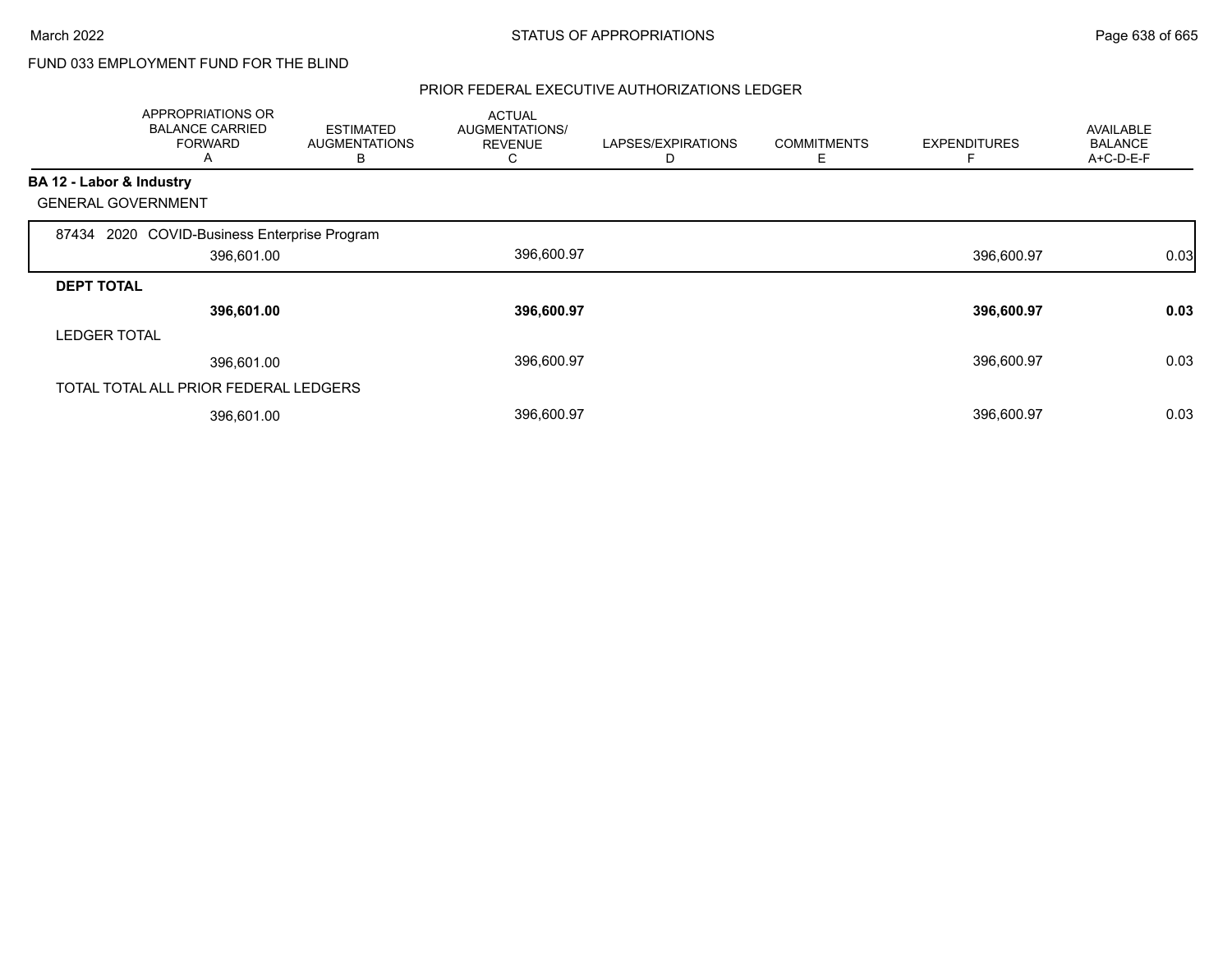# FUND 037 PENNVEST DRINKING WATER REVOLVING

#### CURRENT FEDERAL APPROPRIATIONS LEDGER

|                             | <b>APPROPRIATIONS OR</b><br><b>BALANCE CARRIED</b><br><b>FORWARD</b><br>A | <b>ESTIMATED</b><br><b>AUGMENTATIONS</b><br>В | <b>ACTUAL</b><br>AUGMENTATIONS/<br><b>REVENUE</b><br>C | LAPSES/EXPIRATIONS<br>D | <b>COMMITMENTS</b><br>E. | <b>EXPENDITURES</b><br>F | <b>AVAILABLE</b><br><b>BALANCE</b><br>A+C-D-E-F |
|-----------------------------|---------------------------------------------------------------------------|-----------------------------------------------|--------------------------------------------------------|-------------------------|--------------------------|--------------------------|-------------------------------------------------|
|                             | <b>BA 33 - PA Infrastructure Investment</b>                               |                                               |                                                        |                         |                          |                          |                                                 |
| <b>GRANTS AND SUBSIDIES</b> |                                                                           |                                               |                                                        |                         |                          |                          |                                                 |
|                             | 71131 2021 Local Assistance-Source Water Pollution<br>8,500,000.00        |                                               | 311,221.56                                             |                         |                          | 311,221.56               | 8,188,778.44                                    |
| 71132 2021                  | Assistance to State Programs<br>7,000,000.00                              |                                               | 922,770.82                                             |                         |                          | 922,770.82               | 6,077,229.18                                    |
| 71133 2021                  | <b>Technical Assistance to Small Systems</b><br>1,750,000.00              |                                               | 13,529.06                                              |                         |                          | 13,529.06                | 1,736,470.94                                    |
| 71134 2021                  | Loan Program Administration<br>2,532,000.00                               |                                               | 1,052,803.09                                           |                         | 156,146.25               | 1,069,126.59             | 1,306,727.16                                    |
| 71135 2021                  | Drinking Water Projects Revolving Loan<br>44,018,000.00                   |                                               | 23,409,800.00                                          |                         | 6,779,032.78             | 23,409,800.00            | 13,829,167.22                                   |
| <b>DEPT TOTAL</b>           |                                                                           |                                               |                                                        |                         |                          |                          |                                                 |
|                             | 63,800,000.00                                                             |                                               | 25,710,124.53                                          |                         | 6,935,179.03             | 25,726,448.03            | 31,138,372.94                                   |
| <b>LEDGER TOTAL</b>         |                                                                           |                                               |                                                        |                         |                          |                          |                                                 |
|                             | 63,800,000.00                                                             |                                               | 25,710,124.53                                          |                         | 6,935,179.03             | 25,726,448.03            | 31,138,372.94                                   |
|                             | TOTAL TOTAL ALL CURRENT FEDERAL LEDGERS                                   |                                               |                                                        |                         |                          |                          |                                                 |
|                             | 63,800,000.00                                                             |                                               | 25,710,124.53                                          |                         | 6,935,179.03             | 25,726,448.03            | 31,138,372.94                                   |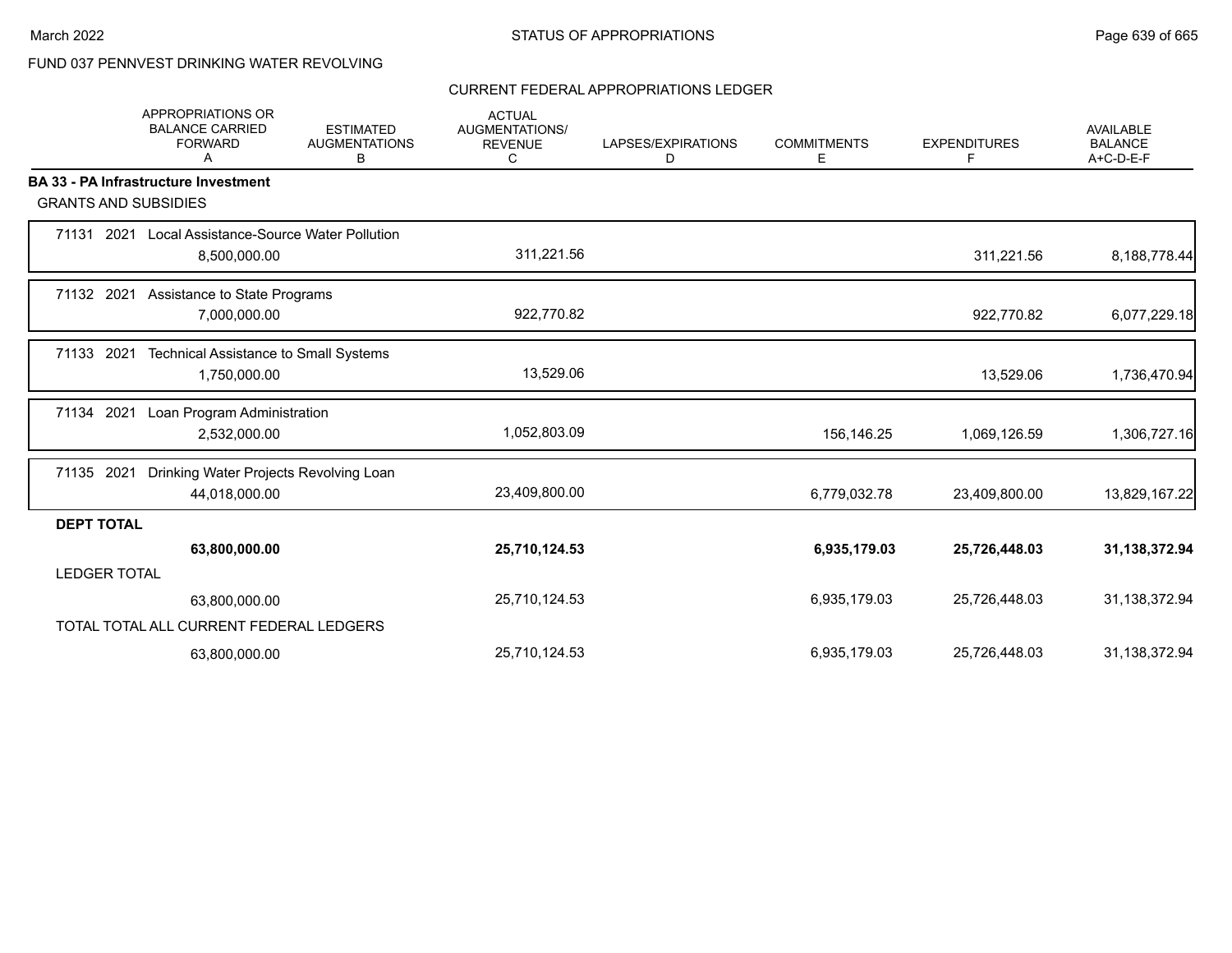# FUND 037 PENNVEST DRINKING WATER REVOLVING

|                     | APPROPRIATIONS OR<br><b>BALANCE CARRIED</b><br><b>FORWARD</b><br>A | <b>ESTIMATED</b><br><b>AUGMENTATIONS</b><br>В | <b>ACTUAL</b><br><b>AUGMENTATIONS/</b><br><b>REVENUE</b><br>C | LAPSES/EXPIRATIONS<br>D | <b>COMMITMENTS</b><br>E | <b>EXPENDITURES</b><br>F | <b>AVAILABLE</b><br><b>BALANCE</b><br>A+C-D-E-F |
|---------------------|--------------------------------------------------------------------|-----------------------------------------------|---------------------------------------------------------------|-------------------------|-------------------------|--------------------------|-------------------------------------------------|
|                     | <b>BA 33 - PA Infrastructure Investment</b>                        |                                               |                                                               |                         |                         |                          |                                                 |
|                     | <b>GRANTS AND SUBSIDIES</b>                                        |                                               |                                                               |                         |                         |                          |                                                 |
|                     | 80176 2020 Local Assistance-Source Water Pollut(F)<br>4,186,227.37 |                                               |                                                               |                         |                         |                          | 4,186,227.37                                    |
|                     | 80177 2020 Assistance To State Programs (F)<br>3,513,727.58        |                                               |                                                               |                         |                         |                          | 3,513,727.58                                    |
|                     | 80178 2020 Technical Assistance to Small System<br>935,594.71      |                                               |                                                               |                         |                         |                          | 935,594.71                                      |
|                     | 80180 2020 Drinking Water Projects Revolving Loan<br>23,974,670.00 |                                               |                                                               |                         |                         |                          | 23,974,670.00                                   |
|                     | 80181 2019 Loan Program Administration (F)<br>28.67                |                                               |                                                               |                         |                         |                          | 28.67                                           |
|                     | 80181 2020 Loan Program Administration (F)<br>764,315.15           |                                               | 48,073.99                                                     |                         |                         | 39,469.61                | 724,845.54                                      |
| <b>DEPT TOTAL</b>   |                                                                    |                                               |                                                               |                         |                         |                          |                                                 |
|                     | 33,374,563.48                                                      |                                               | 48,073.99                                                     |                         |                         | 39,469.61                | 33,335,093.87                                   |
| <b>LEDGER TOTAL</b> |                                                                    |                                               |                                                               |                         |                         |                          |                                                 |
|                     | 33,374,563.48                                                      |                                               | 48,073.99                                                     |                         |                         | 39,469.61                | 33,335,093.87                                   |
|                     | TOTAL TOTAL ALL PRIOR FEDERAL LEDGERS                              |                                               |                                                               |                         |                         |                          |                                                 |
|                     | 33,374,563.48                                                      |                                               | 48,073.99                                                     |                         |                         | 39,469.61                | 33,335,093.87                                   |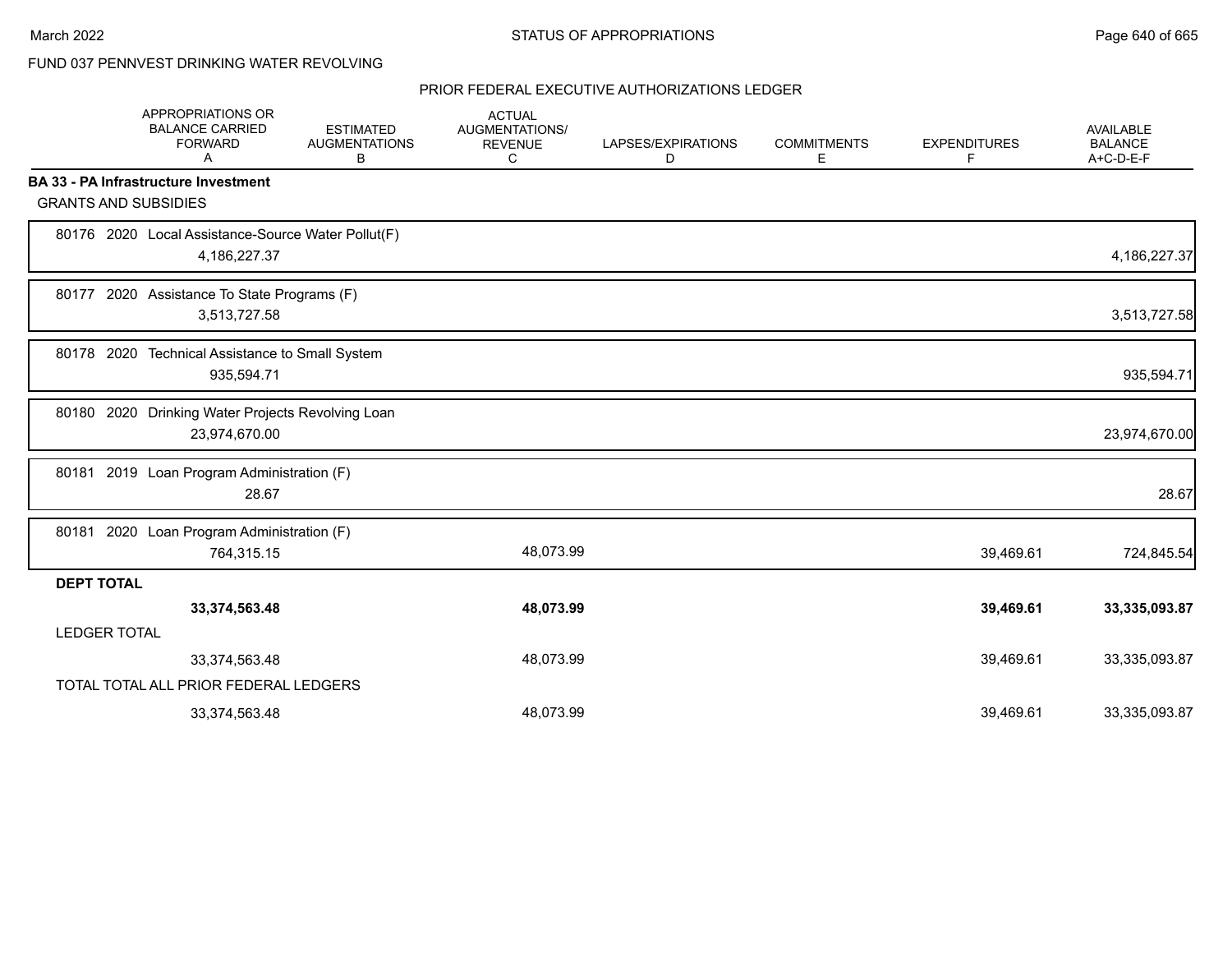# FUND 071 TOBACCO SETTLEMENT FUND

|                               | <b>APPROPRIATIONS OR</b><br><b>BALANCE CARRIED</b><br><b>FORWARD</b><br>А | <b>ESTIMATED</b><br><b>AUGMENTATIONS</b><br>B | <b>ACTUAL</b><br>AUGMENTATIONS/<br><b>REVENUE</b><br>C | LAPSES/EXPIRATIONS<br>D | <b>COMMITMENTS</b><br>E. | <b>EXPENDITURES</b><br>F | AVAILABLE<br><b>BALANCE</b><br>A+C-D-E-F |
|-------------------------------|---------------------------------------------------------------------------|-----------------------------------------------|--------------------------------------------------------|-------------------------|--------------------------|--------------------------|------------------------------------------|
| <b>BA 21 - Human Services</b> |                                                                           |                                               |                                                        |                         |                          |                          |                                          |
| <b>GRANTS AND SUBSIDIES</b>   |                                                                           |                                               |                                                        |                         |                          |                          |                                          |
| 82068<br>2021                 | Medical Assistance-Uncompensated Care                                     |                                               |                                                        |                         |                          |                          |                                          |
|                               | 33,161,000.00                                                             |                                               | 629,181.48                                             |                         |                          | 745,013.36               | 32,415,986.64                            |
| 2021<br>82069                 | Med Assist-Workers with Disabilities                                      |                                               |                                                        |                         |                          |                          |                                          |
|                               | 135,953,000.00                                                            |                                               | -7,329,945.48                                          |                         |                          | -6,083,585.89            | 142,036,585.89                           |
| 87639<br>2021                 | <b>COVID-MA-Workers with Disabilities</b>                                 |                                               |                                                        |                         |                          |                          |                                          |
|                               | 8,019,000.00                                                              |                                               |                                                        |                         |                          |                          | 8,019,000.00                             |
| <b>DEPT TOTAL</b>             |                                                                           |                                               |                                                        |                         |                          |                          |                                          |
|                               | 177,133,000.00                                                            |                                               | $-6,700,764.00$                                        |                         |                          | $-5,338,572.53$          | 182,471,572.53                           |
| <b>LEDGER TOTAL</b>           |                                                                           |                                               |                                                        |                         |                          |                          |                                          |
|                               | 177,133,000.00                                                            |                                               | $-6,700,764.00$                                        |                         |                          | $-5,338,572.53$          | 182,471,572.53                           |
|                               | TOTAL TOTAL ALL CURRENT FEDERAL LEDGERS                                   |                                               |                                                        |                         |                          |                          |                                          |
|                               | 177,133,000.00                                                            |                                               | $-6,700,764.00$                                        |                         |                          | $-5,338,572.53$          | 182,471,572.53                           |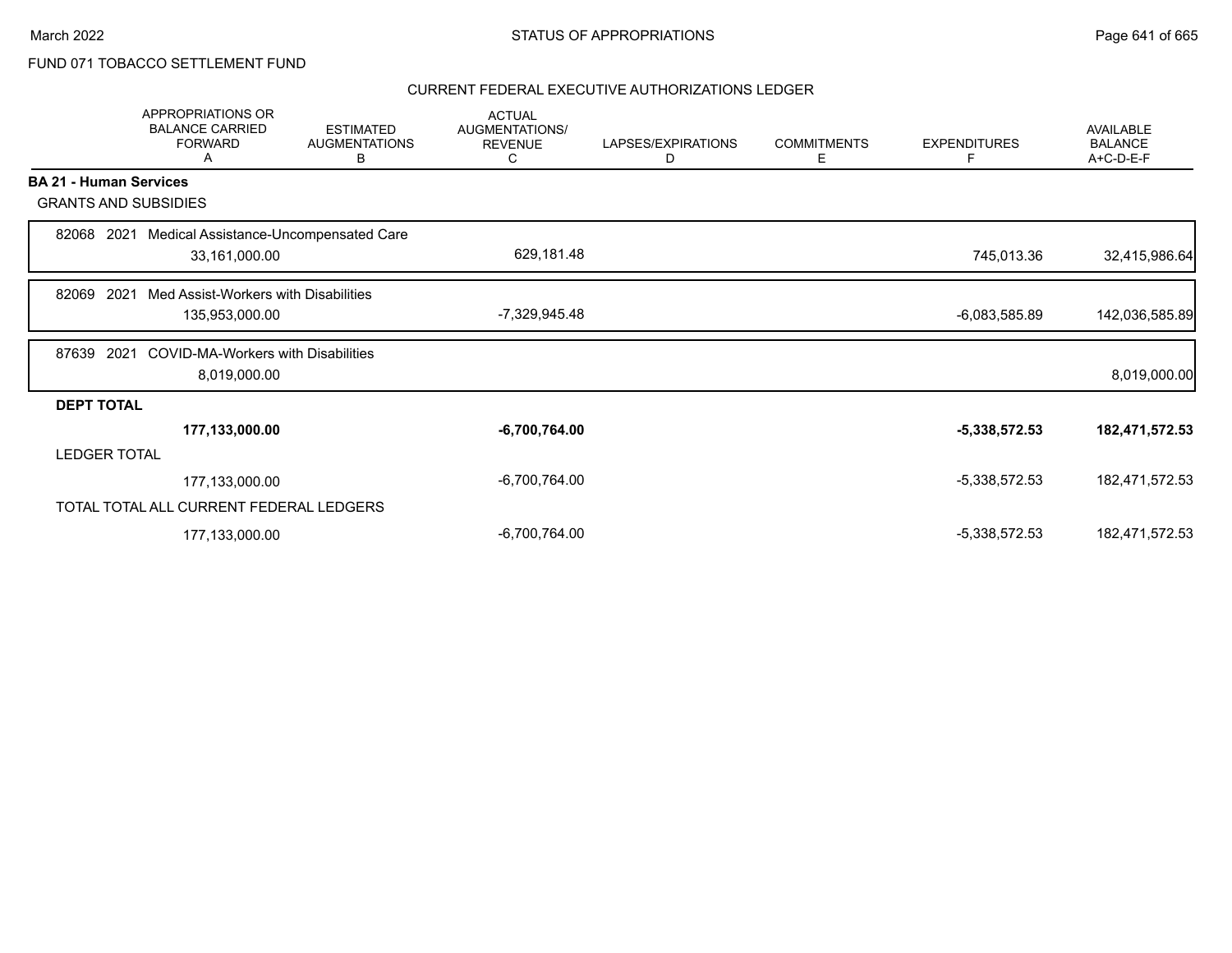# FUND 071 TOBACCO SETTLEMENT FUND

|                               | <b>APPROPRIATIONS OR</b><br><b>BALANCE CARRIED</b><br><b>FORWARD</b><br>A | <b>ESTIMATED</b><br><b>AUGMENTATIONS</b><br>В | <b>ACTUAL</b><br>AUGMENTATIONS/<br><b>REVENUE</b><br>С | LAPSES/EXPIRATIONS<br>D | <b>COMMITMENTS</b><br>Е | <b>EXPENDITURES</b><br>F | <b>AVAILABLE</b><br><b>BALANCE</b><br>A+C-D-E-F |
|-------------------------------|---------------------------------------------------------------------------|-----------------------------------------------|--------------------------------------------------------|-------------------------|-------------------------|--------------------------|-------------------------------------------------|
| <b>BA 21 - Human Services</b> |                                                                           |                                               |                                                        |                         |                         |                          |                                                 |
| <b>GRANTS AND SUBSIDIES</b>   |                                                                           |                                               |                                                        |                         |                         |                          |                                                 |
| 82068                         | 2019 Medical Assistance-Uncompensated Care<br>14,419.03                   |                                               |                                                        |                         |                         |                          | 14,419.03                                       |
| 82068<br>2020                 | Medical Assistance-Uncompensated Care                                     |                                               |                                                        |                         |                         |                          |                                                 |
|                               | 37,201,000.00                                                             |                                               | 36,765,315.91                                          |                         |                         | 36,456,284.52            | 744,715.48                                      |
| 82069<br>2020                 | Med Assist-Workers with Disabilities                                      |                                               |                                                        |                         |                         |                          |                                                 |
|                               | 30,510,232.37                                                             |                                               | 31,823,672.63                                          |                         |                         | 30,510,113.27            | 119.10                                          |
| 87640                         | 2020 COVID-MA-Uncompensated Care                                          |                                               |                                                        |                         |                         |                          |                                                 |
|                               | 5,101,382.45                                                              |                                               | 4,452,796.03                                           |                         |                         | 4,465,894.58             | 635,487.87                                      |
| <b>DEPT TOTAL</b>             |                                                                           |                                               |                                                        |                         |                         |                          |                                                 |
|                               | 72,827,033.85                                                             |                                               | 73,041,784.57                                          |                         |                         | 71,432,292.37            | 1,394,741.48                                    |
| <b>LEDGER TOTAL</b>           |                                                                           |                                               |                                                        |                         |                         |                          |                                                 |
|                               | 72,827,033.85                                                             |                                               | 73,041,784.57                                          |                         |                         | 71,432,292.37            | 1,394,741.48                                    |
|                               | TOTAL TOTAL ALL PRIOR FEDERAL LEDGERS                                     |                                               |                                                        |                         |                         |                          |                                                 |
|                               | 72,827,033.85                                                             |                                               | 73,041,784.57                                          |                         |                         | 71,432,292.37            | 1,394,741.48                                    |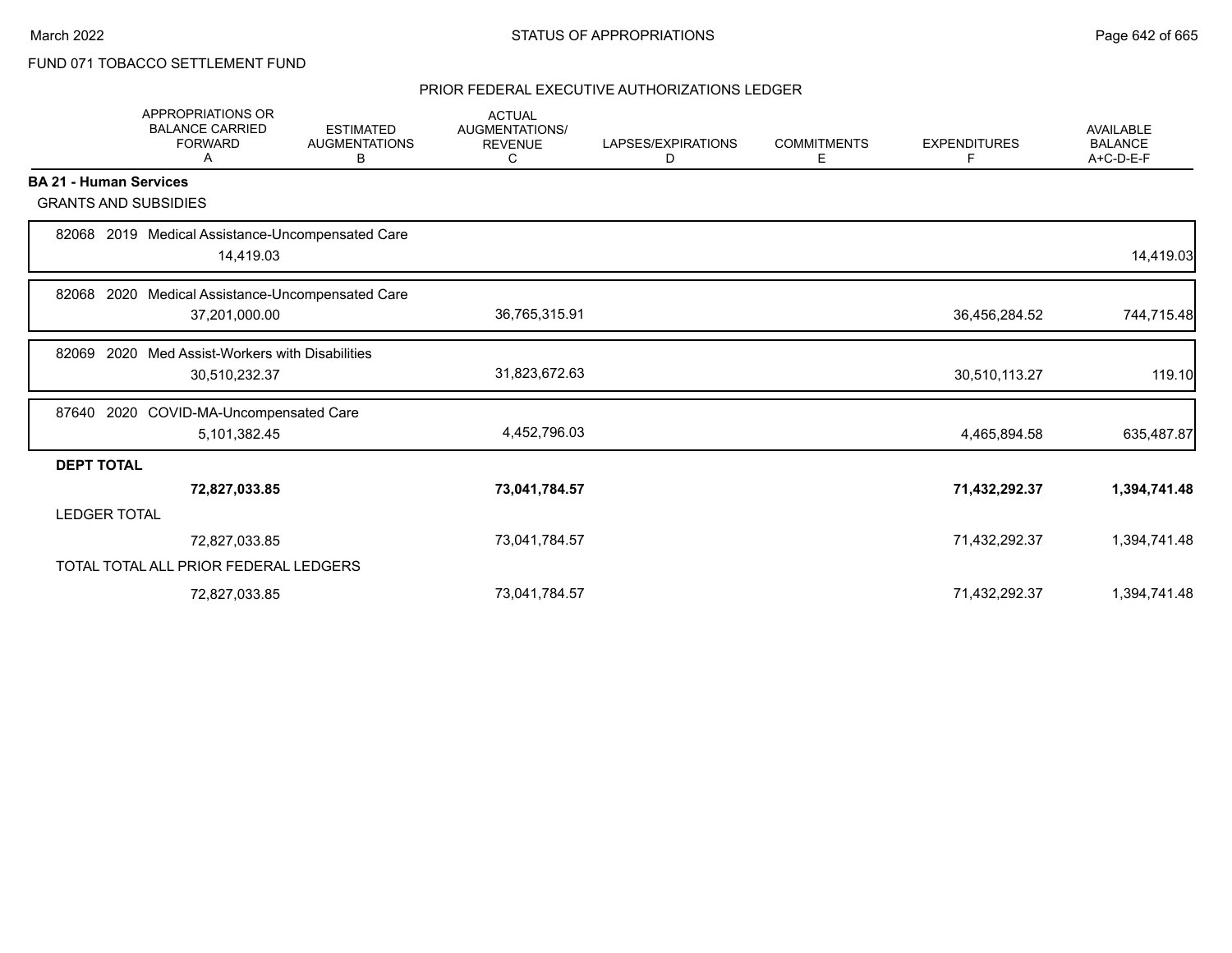# FUND 085 REHABILITATION CENTER FUND

|                          | <b>APPROPRIATIONS OR</b><br><b>BALANCE CARRIED</b><br><b>FORWARD</b><br>A | <b>ESTIMATED</b><br><b>AUGMENTATIONS</b><br>В | <b>ACTUAL</b><br>AUGMENTATIONS/<br><b>REVENUE</b><br>C | LAPSES/EXPIRATIONS | <b>COMMITMENTS</b><br>Е | <b>EXPENDITURES</b> | <b>AVAILABLE</b><br><b>BALANCE</b><br>A+C-D-E-F |
|--------------------------|---------------------------------------------------------------------------|-----------------------------------------------|--------------------------------------------------------|--------------------|-------------------------|---------------------|-------------------------------------------------|
| BA 12 - Labor & Industry |                                                                           |                                               |                                                        |                    |                         |                     |                                                 |
|                          | <b>GENERAL GOVERNMENT</b>                                                 |                                               |                                                        |                    |                         |                     |                                                 |
| 87662                    | 2020 COVID-Hiram G. Andrews Center                                        |                                               |                                                        |                    |                         |                     |                                                 |
|                          | 1,371,193.00                                                              |                                               | 529,898.50                                             |                    |                         | 761,748.50          | 609,444.50                                      |
| <b>DEPT TOTAL</b>        |                                                                           |                                               |                                                        |                    |                         |                     |                                                 |
|                          | 1,371,193.00                                                              |                                               | 529,898.50                                             |                    |                         | 761,748.50          | 609,444.50                                      |
| <b>LEDGER TOTAL</b>      |                                                                           |                                               |                                                        |                    |                         |                     |                                                 |
|                          | 1,371,193.00                                                              |                                               | 529,898.50                                             |                    |                         | 761,748.50          | 609,444.50                                      |
|                          | TOTAL TOTAL ALL PRIOR FEDERAL LEDGERS                                     |                                               |                                                        |                    |                         |                     |                                                 |
|                          | 1,371,193.00                                                              |                                               | 529,898.50                                             |                    |                         | 761,748.50          | 609,444.50                                      |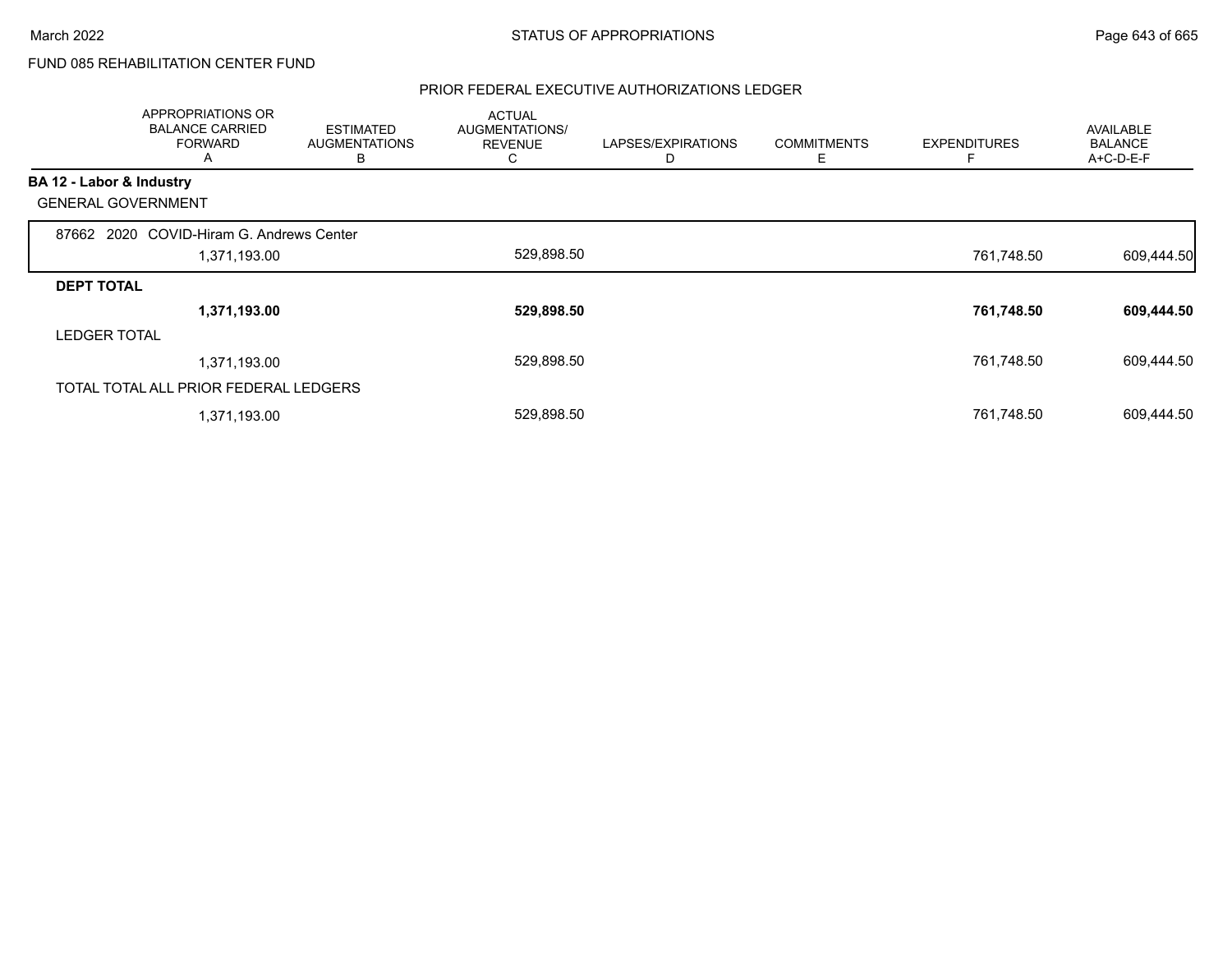# FUND 109 PENNVEST WATER POLLUTION CONTROL RE

#### CURRENT FEDERAL APPROPRIATIONS LEDGER

|                   | <b>APPROPRIATIONS OR</b><br><b>BALANCE CARRIED</b><br><b>FORWARD</b><br>A | <b>ESTIMATED</b><br><b>AUGMENTATIONS</b><br>В | <b>ACTUAL</b><br><b>AUGMENTATIONS/</b><br><b>REVENUE</b><br>С | LAPSES/EXPIRATIONS<br>D | <b>COMMITMENTS</b><br>Е | <b>EXPENDITURES</b><br>F | <b>AVAILABLE</b><br><b>BALANCE</b><br>A+C-D-E-F |
|-------------------|---------------------------------------------------------------------------|-----------------------------------------------|---------------------------------------------------------------|-------------------------|-------------------------|--------------------------|-------------------------------------------------|
|                   | <b>BA 33 - PA Infrastructure Investment</b>                               |                                               |                                                               |                         |                         |                          |                                                 |
|                   | <b>GRANTS AND SUBSIDIES</b>                                               |                                               |                                                               |                         |                         |                          |                                                 |
| 71136             | Sewage Projects Revolving Loan Fund<br>2021                               |                                               |                                                               |                         |                         |                          |                                                 |
|                   | 121,145,000.00                                                            |                                               | 62,939,000.00                                                 |                         | 29,056,677.13           | 62,939,000.00            | 29,149,322.87                                   |
| 71137             | 2021<br>Sewer Overflow and Stormwater Grants                              |                                               |                                                               |                         |                         |                          |                                                 |
|                   | 2,380,000.00                                                              |                                               |                                                               |                         |                         |                          | 2,380,000.00                                    |
| <b>DEPT TOTAL</b> |                                                                           |                                               |                                                               |                         |                         |                          |                                                 |
|                   | 123,525,000.00                                                            |                                               | 62,939,000.00                                                 |                         | 29,056,677.13           | 62,939,000.00            | 31,529,322.87                                   |
|                   | <b>LEDGER TOTAL</b>                                                       |                                               |                                                               |                         |                         |                          |                                                 |
|                   | 123,525,000.00                                                            |                                               | 62,939,000.00                                                 |                         | 29,056,677.13           | 62,939,000.00            | 31,529,322.87                                   |
|                   | TOTAL TOTAL ALL CURRENT FEDERAL LEDGERS                                   |                                               |                                                               |                         |                         |                          |                                                 |
|                   | 123,525,000.00                                                            |                                               | 62,939,000.00                                                 |                         | 29,056,677.13           | 62,939,000.00            | 31,529,322.87                                   |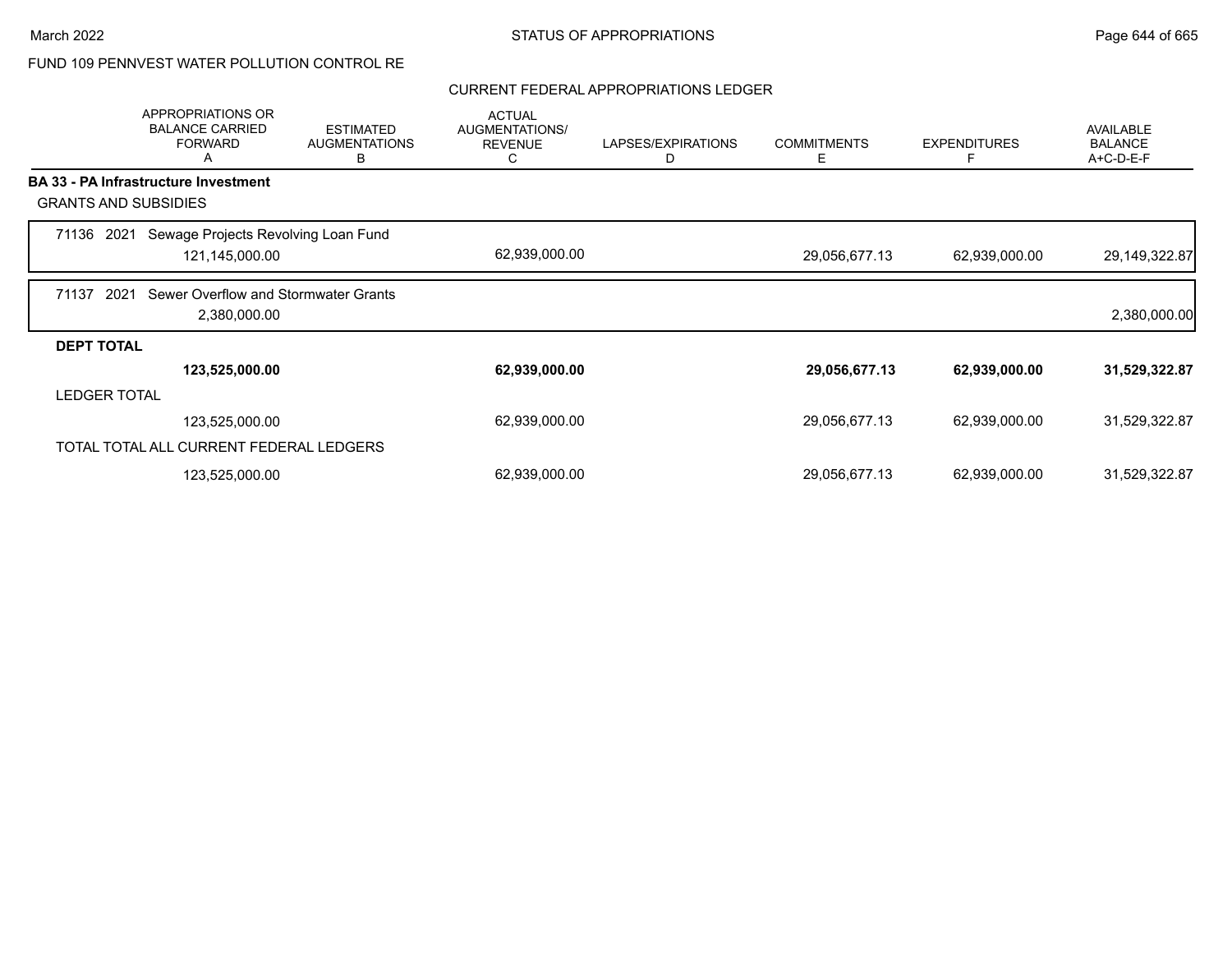### FUND 109 PENNVEST WATER POLLUTION CONTROL RE

|                             | APPROPRIATIONS OR<br><b>BALANCE CARRIED</b><br><b>FORWARD</b><br>A | <b>ESTIMATED</b><br><b>AUGMENTATIONS</b><br>в | <b>ACTUAL</b><br>AUGMENTATIONS/<br><b>REVENUE</b><br>Ü | LAPSES/EXPIRATIONS | <b>COMMITMENTS</b> | <b>EXPENDITURES</b> | <b>AVAILABLE</b><br><b>BALANCE</b><br>A+C-D-E-F |
|-----------------------------|--------------------------------------------------------------------|-----------------------------------------------|--------------------------------------------------------|--------------------|--------------------|---------------------|-------------------------------------------------|
|                             | BA 33 - PA Infrastructure Investment                               |                                               |                                                        |                    |                    |                     |                                                 |
| <b>GRANTS AND SUBSIDIES</b> |                                                                    |                                               |                                                        |                    |                    |                     |                                                 |
| 80183                       | 2020 Sewage Projects Revolving Loan Fund (F)<br>64,253,000.00      |                                               |                                                        |                    |                    |                     | 64,253,000.00                                   |
| <b>DEPT TOTAL</b>           |                                                                    |                                               |                                                        |                    |                    |                     |                                                 |
|                             | 64,253,000.00                                                      |                                               |                                                        |                    |                    |                     | 64,253,000.00                                   |
| <b>LEDGER TOTAL</b>         |                                                                    |                                               |                                                        |                    |                    |                     |                                                 |
|                             | 64,253,000.00                                                      |                                               |                                                        |                    |                    |                     | 64,253,000.00                                   |
|                             | TOTAL TOTAL ALL PRIOR FEDERAL LEDGERS                              |                                               |                                                        |                    |                    |                     |                                                 |
|                             | 64,253,000.00                                                      |                                               |                                                        |                    |                    |                     | 64,253,000.00                                   |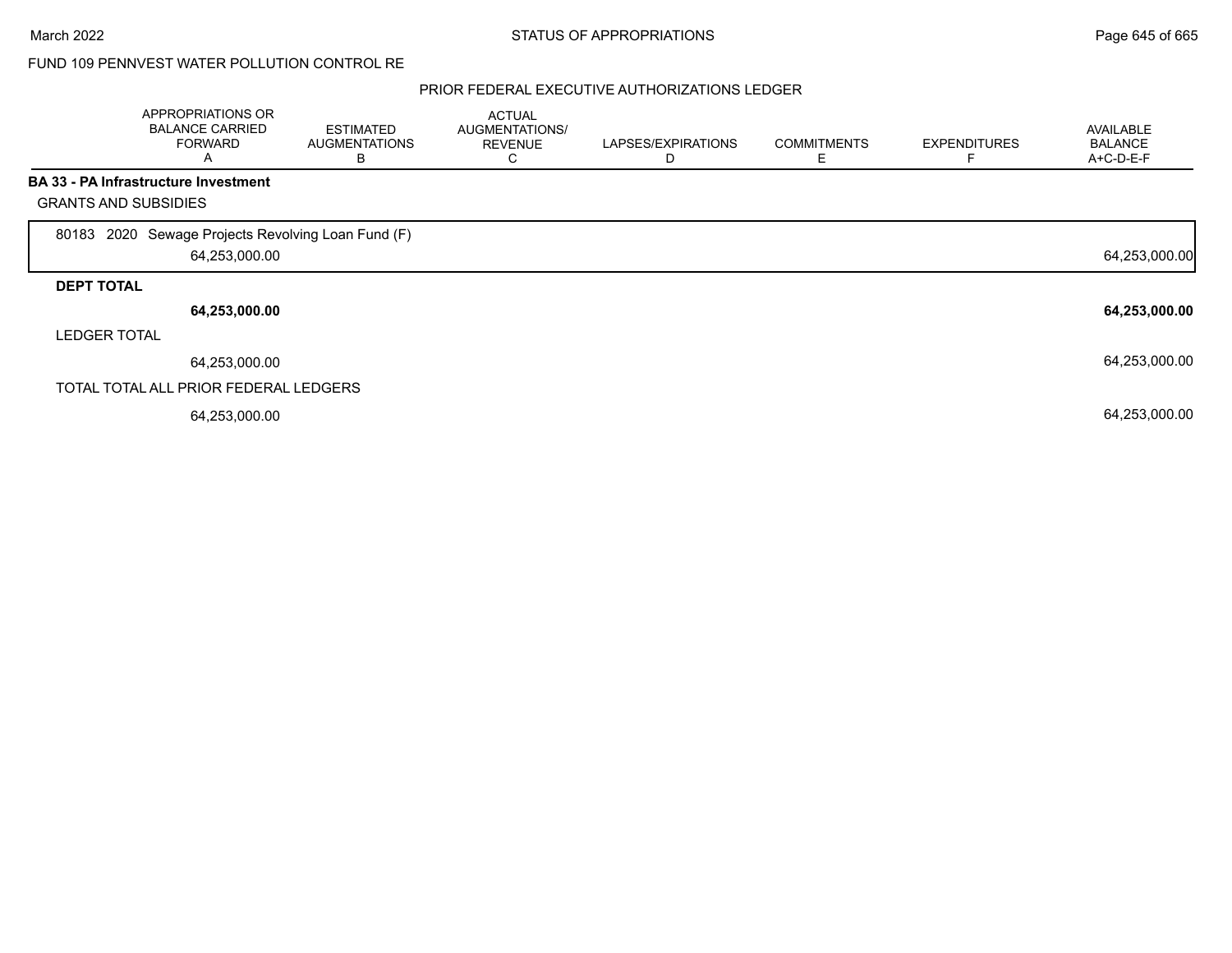# FUND 118 STORAGE TANK FUND

|                     | APPROPRIATIONS OR<br><b>BALANCE CARRIED</b><br><b>FORWARD</b><br>A | <b>ESTIMATED</b><br><b>AUGMENTATIONS</b><br>В | <b>ACTUAL</b><br>AUGMENTATIONS/<br><b>REVENUE</b><br>C | LAPSES/EXPIRATIONS<br>D | <b>COMMITMENTS</b><br>Ε | <b>EXPENDITURES</b><br>Е | <b>AVAILABLE</b><br><b>BALANCE</b><br>A+C-D-E-F |
|---------------------|--------------------------------------------------------------------|-----------------------------------------------|--------------------------------------------------------|-------------------------|-------------------------|--------------------------|-------------------------------------------------|
|                     | <b>BA 35 - Environmental Protection</b>                            |                                               |                                                        |                         |                         |                          |                                                 |
|                     | <b>GENERAL GOVERNMENT</b>                                          |                                               |                                                        |                         |                         |                          |                                                 |
| 82123               | <b>Underground Storage Tanks</b><br>2021                           |                                               |                                                        |                         |                         |                          |                                                 |
|                     | 1,750,000.00                                                       |                                               | 481,574.41                                             |                         |                         | 490,370.78               | 1,259,629.22                                    |
| 82124               | Leaking Underground Storage Tanks<br>2021                          |                                               |                                                        |                         |                         |                          |                                                 |
|                     | 2,990,000.00                                                       |                                               | 368,423.05                                             |                         |                         | 673,616.53               | 2,316,383.47                                    |
| <b>DEPT TOTAL</b>   |                                                                    |                                               |                                                        |                         |                         |                          |                                                 |
|                     | 4,740,000.00                                                       |                                               | 849,997.46                                             |                         |                         | 1,163,987.31             | 3,576,012.69                                    |
| <b>LEDGER TOTAL</b> |                                                                    |                                               |                                                        |                         |                         |                          |                                                 |
|                     | 4,740,000.00                                                       |                                               | 849,997.46                                             |                         |                         | 1,163,987.31             | 3,576,012.69                                    |
|                     | TOTAL TOTAL ALL CURRENT FEDERAL LEDGERS                            |                                               |                                                        |                         |                         |                          |                                                 |
|                     | 4,740,000.00                                                       |                                               | 849,997.46                                             |                         |                         | 1,163,987.31             | 3,576,012.69                                    |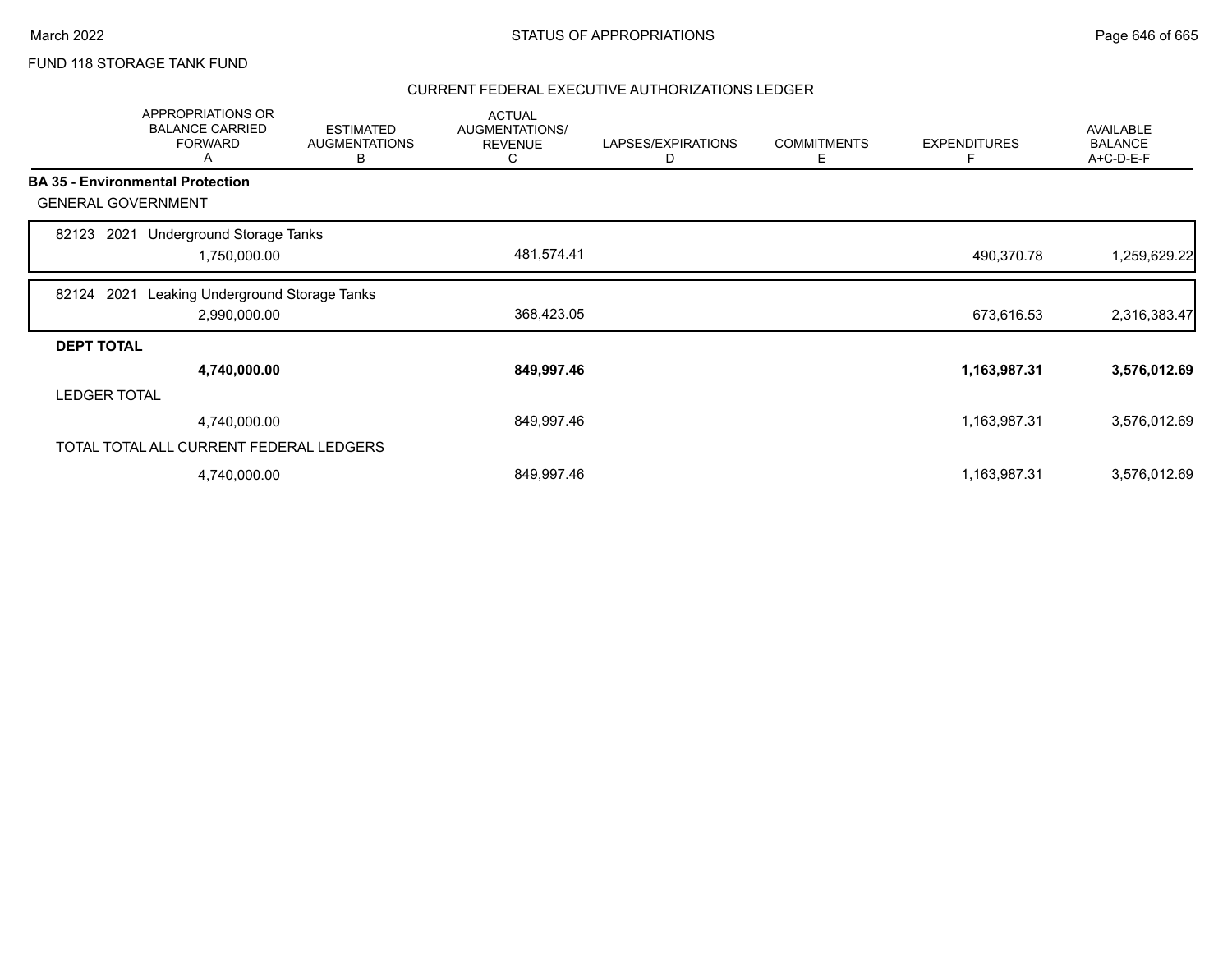# FUND 118 STORAGE TANK FUND

|                     | <b>APPROPRIATIONS OR</b><br><b>BALANCE CARRIED</b><br><b>FORWARD</b><br>A | <b>ESTIMATED</b><br><b>AUGMENTATIONS</b><br>В | <b>ACTUAL</b><br>AUGMENTATIONS/<br><b>REVENUE</b><br>С | LAPSES/EXPIRATIONS<br>D | <b>COMMITMENTS</b><br>Е | <b>EXPENDITURES</b><br>Е | <b>AVAILABLE</b><br><b>BALANCE</b><br>A+C-D-E-F |
|---------------------|---------------------------------------------------------------------------|-----------------------------------------------|--------------------------------------------------------|-------------------------|-------------------------|--------------------------|-------------------------------------------------|
|                     | <b>BA 35 - Environmental Protection</b>                                   |                                               |                                                        |                         |                         |                          |                                                 |
|                     | <b>GENERAL GOVERNMENT</b>                                                 |                                               |                                                        |                         |                         |                          |                                                 |
| 82123               | 2020 Underground Storage Tanks<br>1,289,502.91                            |                                               | -70,469.93                                             |                         |                         |                          | 1,289,502.91                                    |
|                     |                                                                           |                                               |                                                        |                         |                         |                          |                                                 |
| 82124               | Leaking Underground Storage Tanks<br>2020                                 |                                               |                                                        |                         |                         |                          |                                                 |
|                     | 1,174,897.97                                                              |                                               | $-304,638.58$                                          |                         |                         | $-320,321.16$            | 1,495,219.13                                    |
| <b>DEPT TOTAL</b>   |                                                                           |                                               |                                                        |                         |                         |                          |                                                 |
|                     | 2,464,400.88                                                              |                                               | $-375,108.51$                                          |                         |                         | $-320,321.16$            | 2,784,722.04                                    |
| <b>LEDGER TOTAL</b> |                                                                           |                                               |                                                        |                         |                         |                          |                                                 |
|                     | 2,464,400.88                                                              |                                               | $-375, 108.51$                                         |                         |                         | $-320,321.16$            | 2,784,722.04                                    |
|                     | TOTAL TOTAL ALL PRIOR FEDERAL LEDGERS                                     |                                               |                                                        |                         |                         |                          |                                                 |
|                     | 2,464,400.88                                                              |                                               | $-375,108.51$                                          |                         |                         | $-320,321.16$            | 2,784,722.04                                    |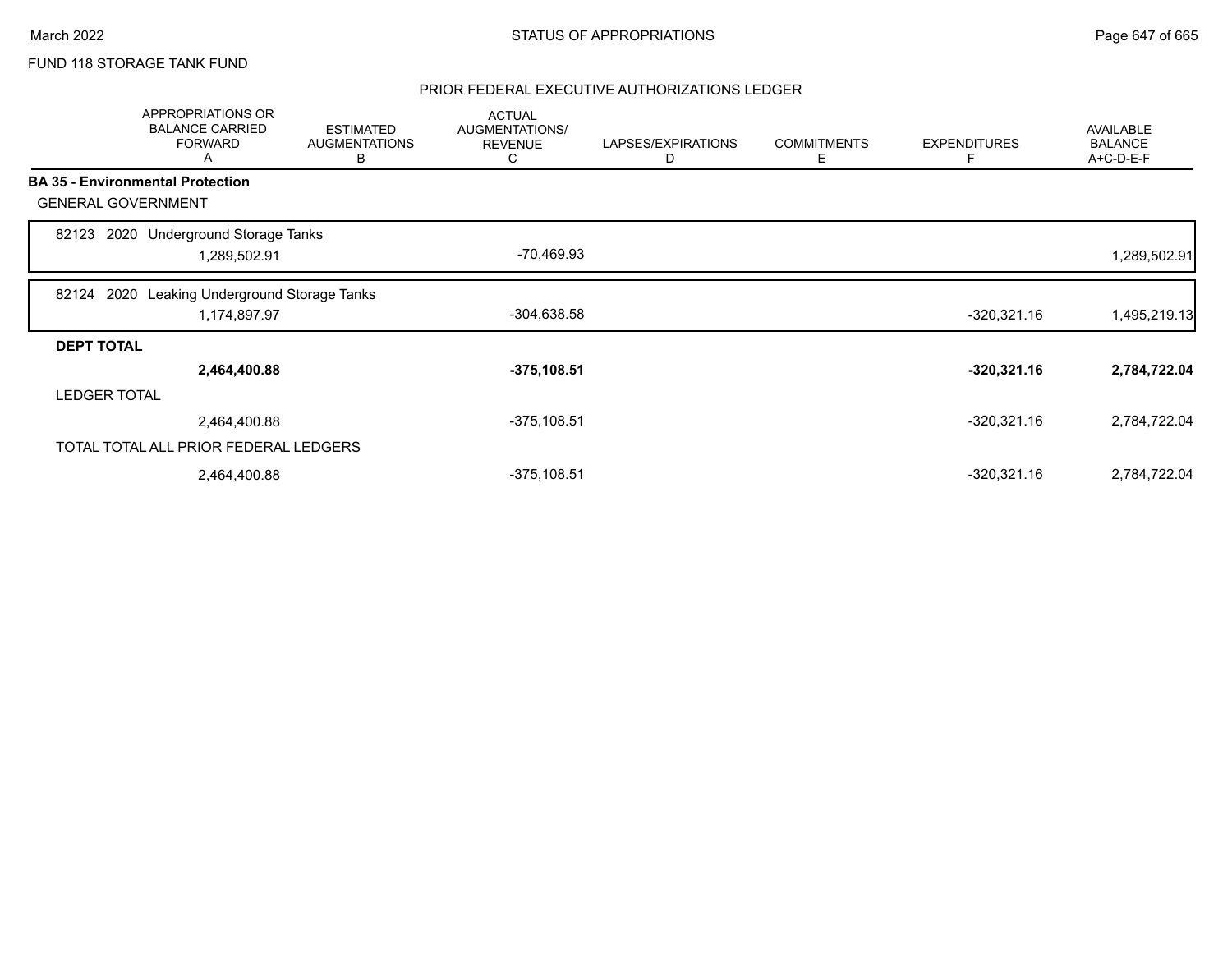### FUND 131 ACID MINE DRAINAGE ABATEMENT&TREATM

|                           | <b>APPROPRIATIONS OR</b><br><b>BALANCE CARRIED</b><br><b>FORWARD</b><br>A | <b>ESTIMATED</b><br><b>AUGMENTATIONS</b><br>в | <b>ACTUAL</b><br><b>AUGMENTATIONS/</b><br><b>REVENUE</b><br>◡ | LAPSES/EXPIRATIONS | <b>COMMITMENTS</b><br>Е | <b>EXPENDITURES</b><br>E | <b>AVAILABLE</b><br><b>BALANCE</b><br>$A+C-D-E-F$ |
|---------------------------|---------------------------------------------------------------------------|-----------------------------------------------|---------------------------------------------------------------|--------------------|-------------------------|--------------------------|---------------------------------------------------|
|                           | <b>BA 35 - Environmental Protection</b>                                   |                                               |                                                               |                    |                         |                          |                                                   |
| <b>GENERAL GOVERNMENT</b> |                                                                           |                                               |                                                               |                    |                         |                          |                                                   |
| 2021<br>82126             | Acid Mine Drainage-Abatement & Treatment                                  |                                               |                                                               |                    |                         |                          |                                                   |
|                           | 25,014,000.00                                                             |                                               | 3,942,858.73                                                  |                    | 4,741,039.50            | 3,944,175.32             | 16,328,785.18                                     |
| <b>DEPT TOTAL</b>         |                                                                           |                                               |                                                               |                    |                         |                          |                                                   |
|                           | 25,014,000.00                                                             |                                               | 3,942,858.73                                                  |                    | 4,741,039.50            | 3,944,175.32             | 16,328,785.18                                     |
| <b>LEDGER TOTAL</b>       |                                                                           |                                               |                                                               |                    |                         |                          |                                                   |
|                           | 25.014.000.00                                                             |                                               | 3,942,858.73                                                  |                    | 4,741,039.50            | 3,944,175.32             | 16,328,785.18                                     |
|                           | TOTAL TOTAL ALL CURRENT FEDERAL LEDGERS                                   |                                               |                                                               |                    |                         |                          |                                                   |
|                           | 25,014,000.00                                                             |                                               | 3,942,858.73                                                  |                    | 4,741,039.50            | 3,944,175.32             | 16,328,785.18                                     |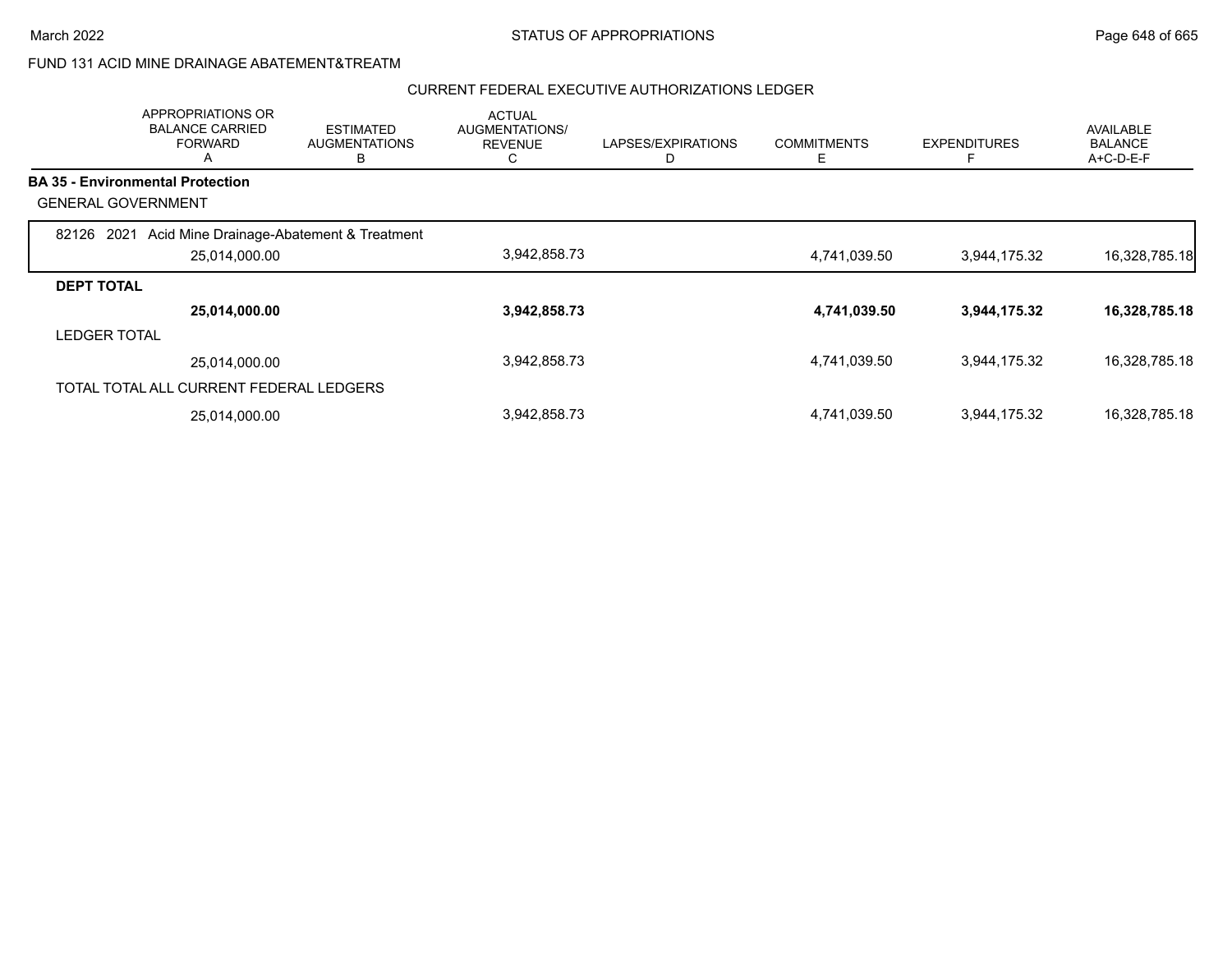### FUND 131 ACID MINE DRAINAGE ABATEMENT&TREATM

|                           | APPROPRIATIONS OR<br><b>BALANCE CARRIED</b><br><b>FORWARD</b><br>A | <b>ESTIMATED</b><br><b>AUGMENTATIONS</b><br>В | <b>ACTUAL</b><br>AUGMENTATIONS/<br><b>REVENUE</b><br>C | LAPSES/EXPIRATIONS<br>D | <b>COMMITMENTS</b><br>Е | <b>EXPENDITURES</b><br>F | AVAILABLE<br><b>BALANCE</b><br>A+C-D-E-F |
|---------------------------|--------------------------------------------------------------------|-----------------------------------------------|--------------------------------------------------------|-------------------------|-------------------------|--------------------------|------------------------------------------|
|                           | <b>BA 35 - Environmental Protection</b>                            |                                               |                                                        |                         |                         |                          |                                          |
| <b>GENERAL GOVERNMENT</b> |                                                                    |                                               |                                                        |                         |                         |                          |                                          |
|                           | 82126 2019 Acid Mine Drainage-Abatement & Treatment<br>758,393.39  |                                               | 201,193.79                                             |                         |                         | 201,193.79               | 557,199.60                               |
| 82126                     | 2020 Acid Mine Drainage-Abatement & Treatment                      |                                               |                                                        |                         |                         |                          |                                          |
|                           | 16,384,977.03                                                      |                                               | 2,902,550.54                                           |                         | 579,780.18              | 2,900,384.32             | 12,904,812.53                            |
| <b>DEPT TOTAL</b>         |                                                                    |                                               |                                                        |                         |                         |                          |                                          |
|                           | 17,143,370.42                                                      |                                               | 3,103,744.33                                           |                         | 579,780.18              | 3,101,578.11             | 13,462,012.13                            |
| <b>LEDGER TOTAL</b>       |                                                                    |                                               |                                                        |                         |                         |                          |                                          |
|                           | 17,143,370.42                                                      |                                               | 3,103,744.33                                           |                         | 579,780.18              | 3,101,578.11             | 13,462,012.13                            |
|                           | TOTAL TOTAL ALL PRIOR FEDERAL LEDGERS                              |                                               |                                                        |                         |                         |                          |                                          |
|                           | 17, 143, 370. 42                                                   |                                               | 3,103,744.33                                           |                         | 579,780.18              | 3,101,578.11             | 13,462,012.13                            |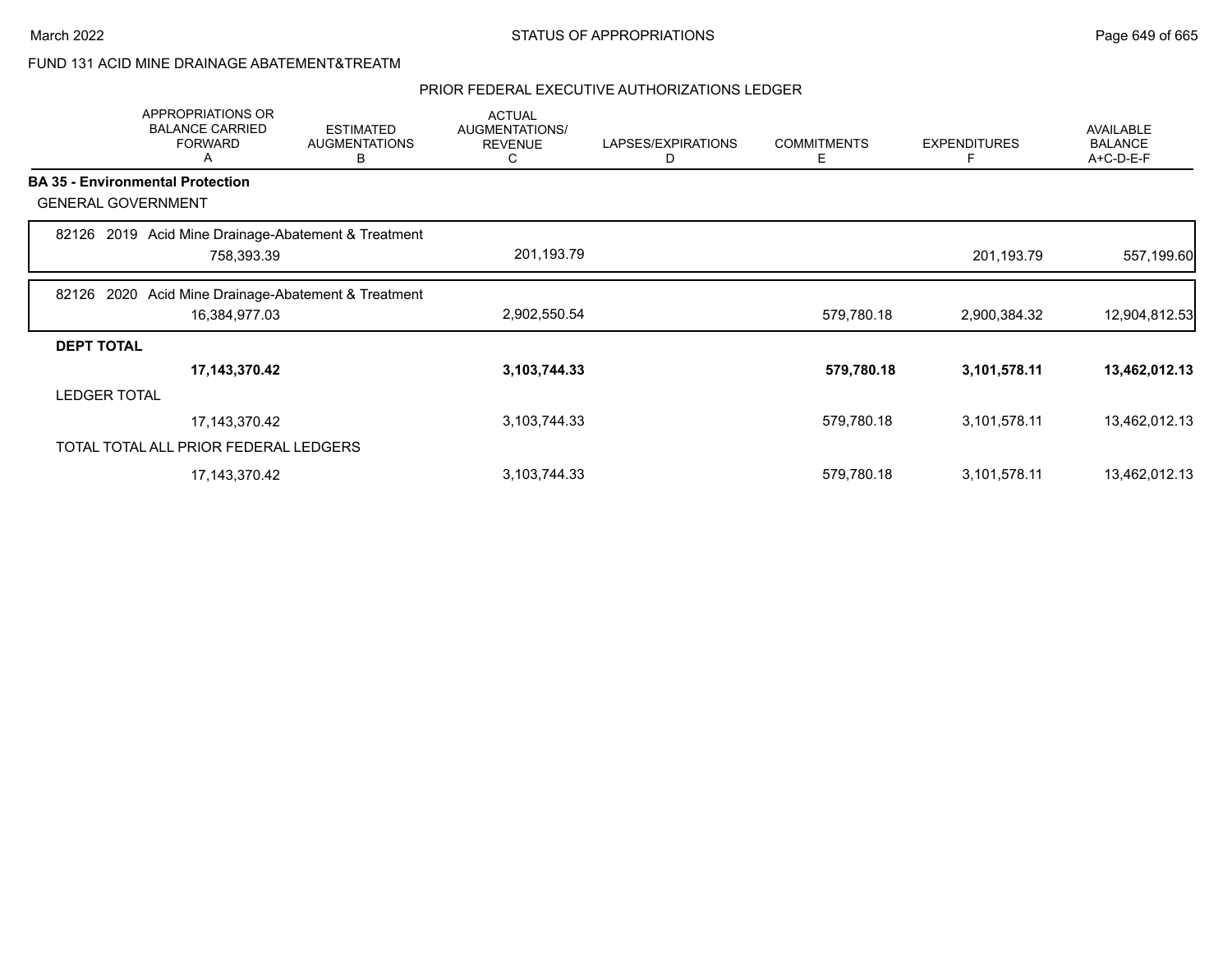#### CURRENT FEDERAL APPROPRIATIONS LEDGER

|                           | APPROPRIATIONS OR<br><b>BALANCE CARRIED</b><br><b>FORWARD</b><br>A | <b>ESTIMATED</b><br><b>AUGMENTATIONS</b><br>в | <b>ACTUAL</b><br>AUGMENTATIONS/<br><b>REVENUE</b><br>◡ | LAPSES/EXPIRATIONS | <b>COMMITMENTS</b> | <b>EXPENDITURES</b> | AVAILABLE<br><b>BALANCE</b><br>A+C-D-E-F |
|---------------------------|--------------------------------------------------------------------|-----------------------------------------------|--------------------------------------------------------|--------------------|--------------------|---------------------|------------------------------------------|
|                           | BA 24 - Community & Economic Develop                               |                                               |                                                        |                    |                    |                     |                                          |
| <b>GENERAL GOVERNMENT</b> |                                                                    |                                               |                                                        |                    |                    |                     |                                          |
| 71042 2021                | Affordable Housing Act Administration                              |                                               |                                                        |                    |                    |                     |                                          |
|                           | 4,000,000.00                                                       |                                               | 667.901.86                                             |                    |                    | 627.383.15          | 3,372,616.85                             |
| <b>DEPT TOTAL</b>         |                                                                    |                                               |                                                        |                    |                    |                     |                                          |
|                           | 4,000,000.00                                                       |                                               | 667,901.86                                             |                    |                    | 627,383.15          | 3,372,616.85                             |
| <b>LEDGER TOTAL</b>       |                                                                    |                                               |                                                        |                    |                    |                     |                                          |
|                           | 4,000,000.00                                                       |                                               | 667.901.86                                             |                    |                    | 627,383.15          | 3,372,616.85                             |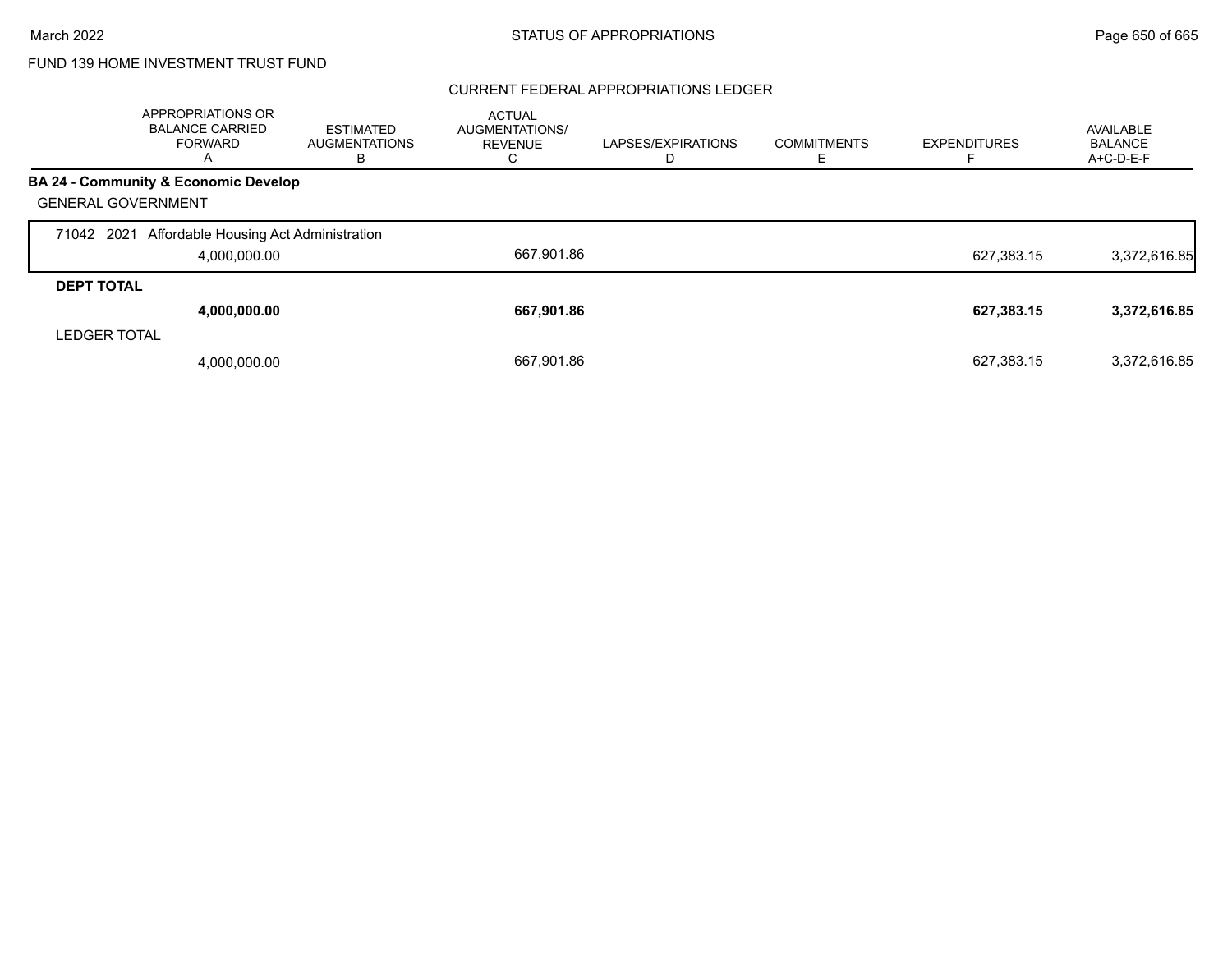|                             | APPROPRIATIONS OR<br><b>BALANCE CARRIED</b><br><b>FORWARD</b><br>A | <b>ESTIMATED</b><br><b>AUGMENTATIONS</b><br>В | <b>ACTUAL</b><br>AUGMENTATIONS/<br><b>REVENUE</b><br>C | LAPSES/EXPIRATIONS<br>D | <b>COMMITMENTS</b><br>Ε | <b>EXPENDITURES</b> | AVAILABLE<br><b>BALANCE</b><br>A+C-D-E-F |
|-----------------------------|--------------------------------------------------------------------|-----------------------------------------------|--------------------------------------------------------|-------------------------|-------------------------|---------------------|------------------------------------------|
| <b>GRANTS AND SUBSIDIES</b> | BA 24 - Community & Economic Develop                               |                                               |                                                        |                         |                         |                     |                                          |
| 87433                       | 2021 COVID-HOME InvstmtPrtnrshpPgmNon-entitIm                      |                                               |                                                        |                         |                         |                     |                                          |
|                             | 500,000.00                                                         |                                               | 16,389.79                                              |                         |                         | 16,389.79           | 483,610.21                               |
| <b>DEPT TOTAL</b>           |                                                                    |                                               |                                                        |                         |                         |                     |                                          |
|                             | 500,000.00                                                         |                                               | 16,389.79                                              |                         |                         | 16,389.79           | 483,610.21                               |
| <b>LEDGER TOTAL</b>         |                                                                    |                                               |                                                        |                         |                         |                     |                                          |
|                             | 500,000.00                                                         |                                               | 16,389.79                                              |                         |                         | 16,389.79           | 483.610.21                               |
|                             | TOTAL TOTAL ALL CURRENT FEDERAL LEDGERS                            |                                               |                                                        |                         |                         |                     |                                          |
|                             | 4,500,000.00                                                       |                                               | 684,291.65                                             |                         |                         | 643,772.94          | 3,856,227.06                             |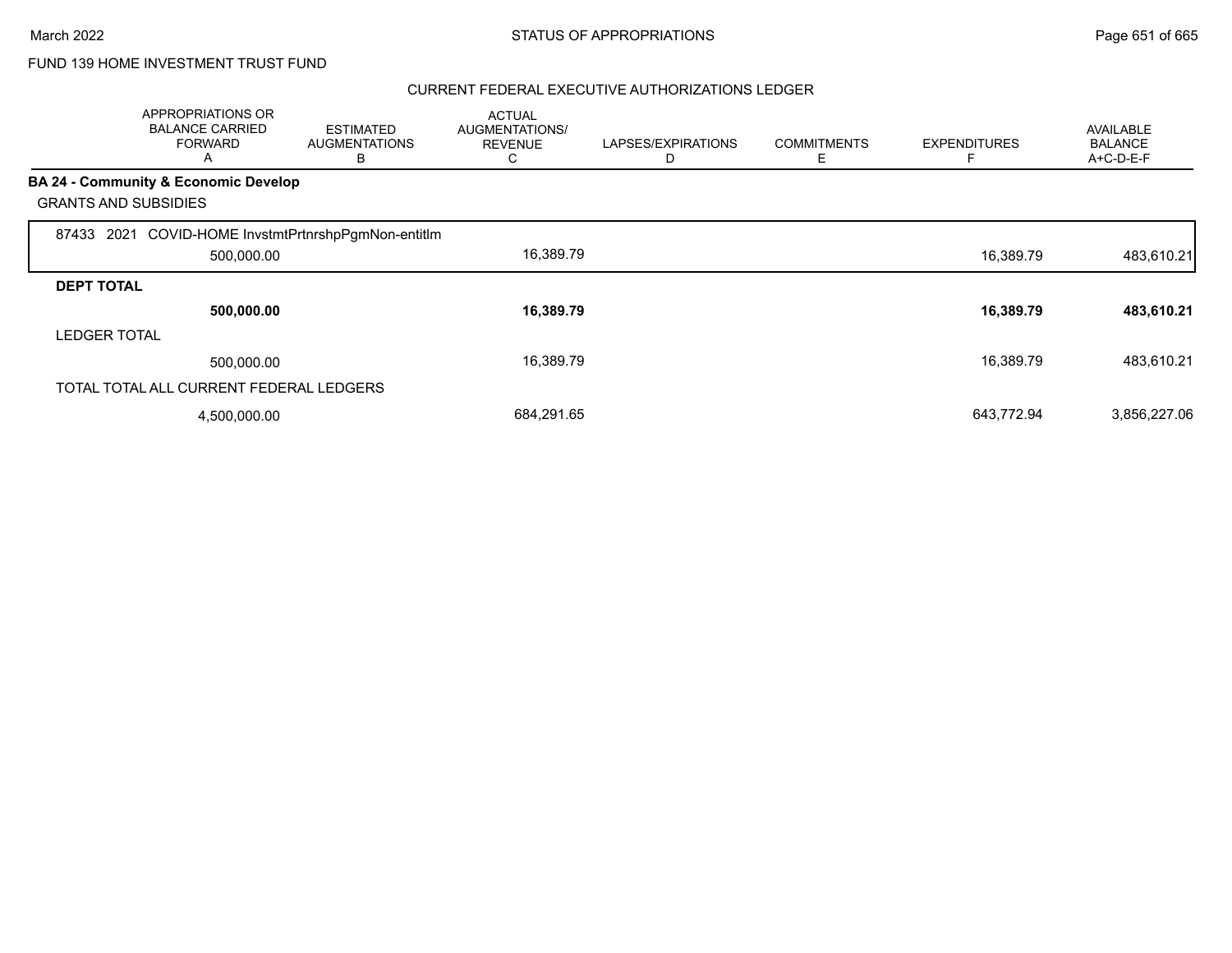### PRIOR FEDERAL APPROPRIATIONS LEDGER

|                     | APPROPRIATIONS OR<br><b>BALANCE CARRIED</b><br><b>FORWARD</b><br>Α | <b>ESTIMATED</b><br><b>AUGMENTATIONS</b><br>В | <b>ACTUAL</b><br>AUGMENTATIONS/<br><b>REVENUE</b><br>С | LAPSES/EXPIRATIONS<br>D | <b>COMMITMENTS</b><br>Е | <b>EXPENDITURES</b> | <b>AVAILABLE</b><br><b>BALANCE</b><br>A+C-D-E-F |
|---------------------|--------------------------------------------------------------------|-----------------------------------------------|--------------------------------------------------------|-------------------------|-------------------------|---------------------|-------------------------------------------------|
|                     | <b>BA 24 - Community &amp; Economic Develop</b>                    |                                               |                                                        |                         |                         |                     |                                                 |
|                     | <b>GENERAL GOVERNMENT</b>                                          |                                               |                                                        |                         |                         |                     |                                                 |
|                     | 71042 2019 Affordable Housing Act Administration                   |                                               |                                                        |                         |                         |                     |                                                 |
|                     |                                                                    |                                               | 92,466.26                                              |                         |                         |                     |                                                 |
| 71042 2020          | Affordable Housing Act Administration                              |                                               |                                                        |                         |                         |                     |                                                 |
|                     | 3,059,937.17                                                       |                                               | 815,208.73                                             |                         |                         | 33,895.30           | 3,026,041.87                                    |
| <b>DEPT TOTAL</b>   |                                                                    |                                               |                                                        |                         |                         |                     |                                                 |
|                     | 3,059,937.17                                                       |                                               | 907,674.99                                             |                         |                         | 33,895.30           | 3,026,041.87                                    |
| <b>LEDGER TOTAL</b> |                                                                    |                                               |                                                        |                         |                         |                     |                                                 |
|                     | 3,059,937.17                                                       |                                               | 907,674.99                                             |                         |                         | 33,895.30           | 3,026,041.87                                    |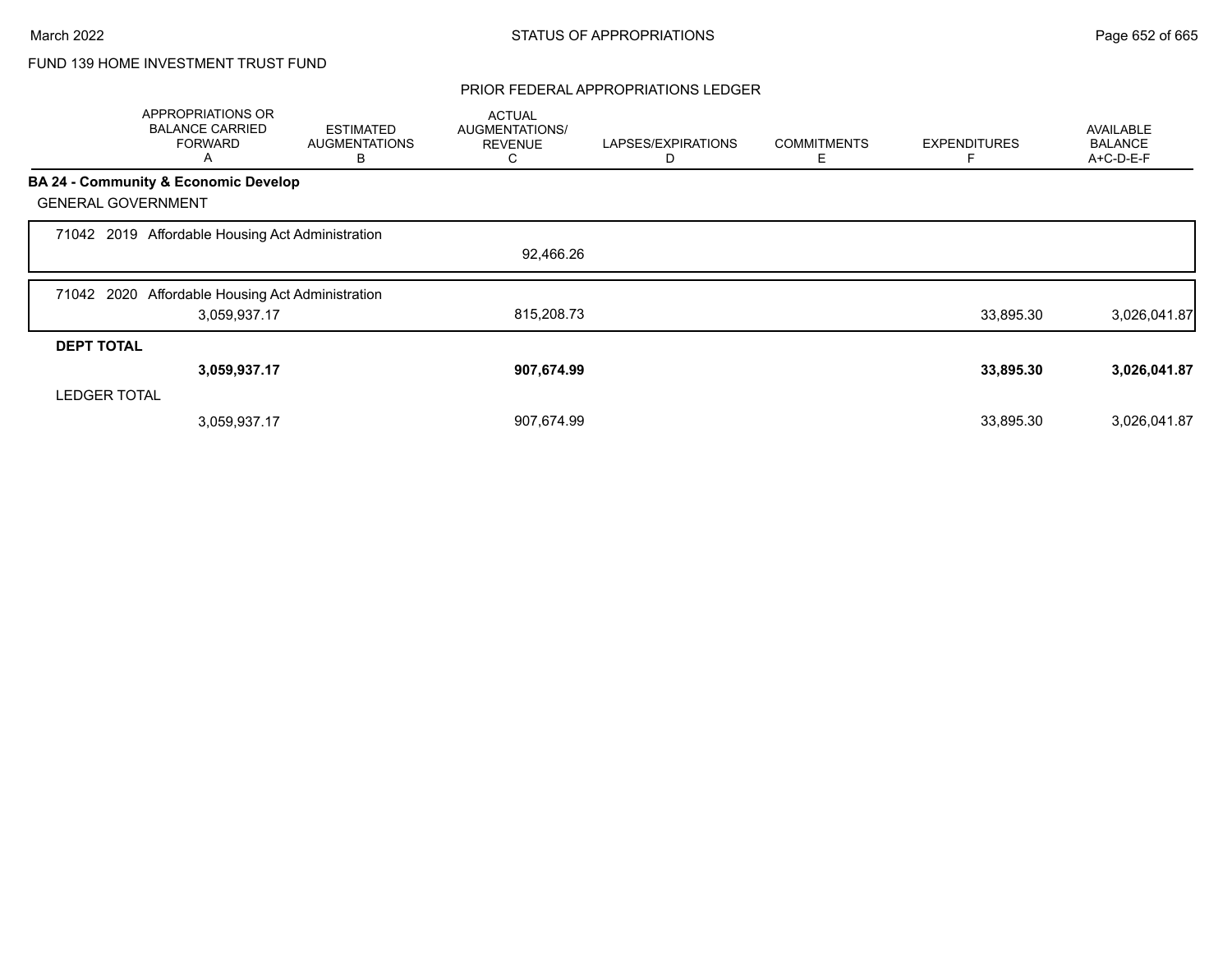|                             | APPROPRIATIONS OR<br><b>BALANCE CARRIED</b><br><b>FORWARD</b><br>A | <b>ESTIMATED</b><br><b>AUGMENTATIONS</b><br>B | <b>ACTUAL</b><br>AUGMENTATIONS/<br><b>REVENUE</b><br>С | LAPSES/EXPIRATIONS<br>D | <b>COMMITMENTS</b><br>Ε | <b>EXPENDITURES</b> | <b>AVAILABLE</b><br><b>BALANCE</b><br>A+C-D-E-F |
|-----------------------------|--------------------------------------------------------------------|-----------------------------------------------|--------------------------------------------------------|-------------------------|-------------------------|---------------------|-------------------------------------------------|
|                             | <b>BA 24 - Community &amp; Economic Develop</b>                    |                                               |                                                        |                         |                         |                     |                                                 |
| <b>GRANTS AND SUBSIDIES</b> |                                                                    |                                               |                                                        |                         |                         |                     |                                                 |
| 87433                       | 2020 COVID-HOME InvstmtPrtnrshpPgmNon-entitIm<br>10,464,161.00     |                                               |                                                        |                         |                         |                     | 10,464,161.00                                   |
| <b>DEPT TOTAL</b>           |                                                                    |                                               |                                                        |                         |                         |                     |                                                 |
|                             | 10,464,161.00                                                      |                                               |                                                        |                         |                         |                     | 10,464,161.00                                   |
| <b>LEDGER TOTAL</b>         |                                                                    |                                               |                                                        |                         |                         |                     |                                                 |
|                             | 10,464,161.00                                                      |                                               |                                                        |                         |                         |                     | 10,464,161.00                                   |
|                             | TOTAL TOTAL ALL PRIOR FEDERAL LEDGERS                              |                                               |                                                        |                         |                         |                     |                                                 |
|                             | 13,524,098.17                                                      |                                               | 907,674.99                                             |                         |                         | 33,895.30           | 13,490,202.87                                   |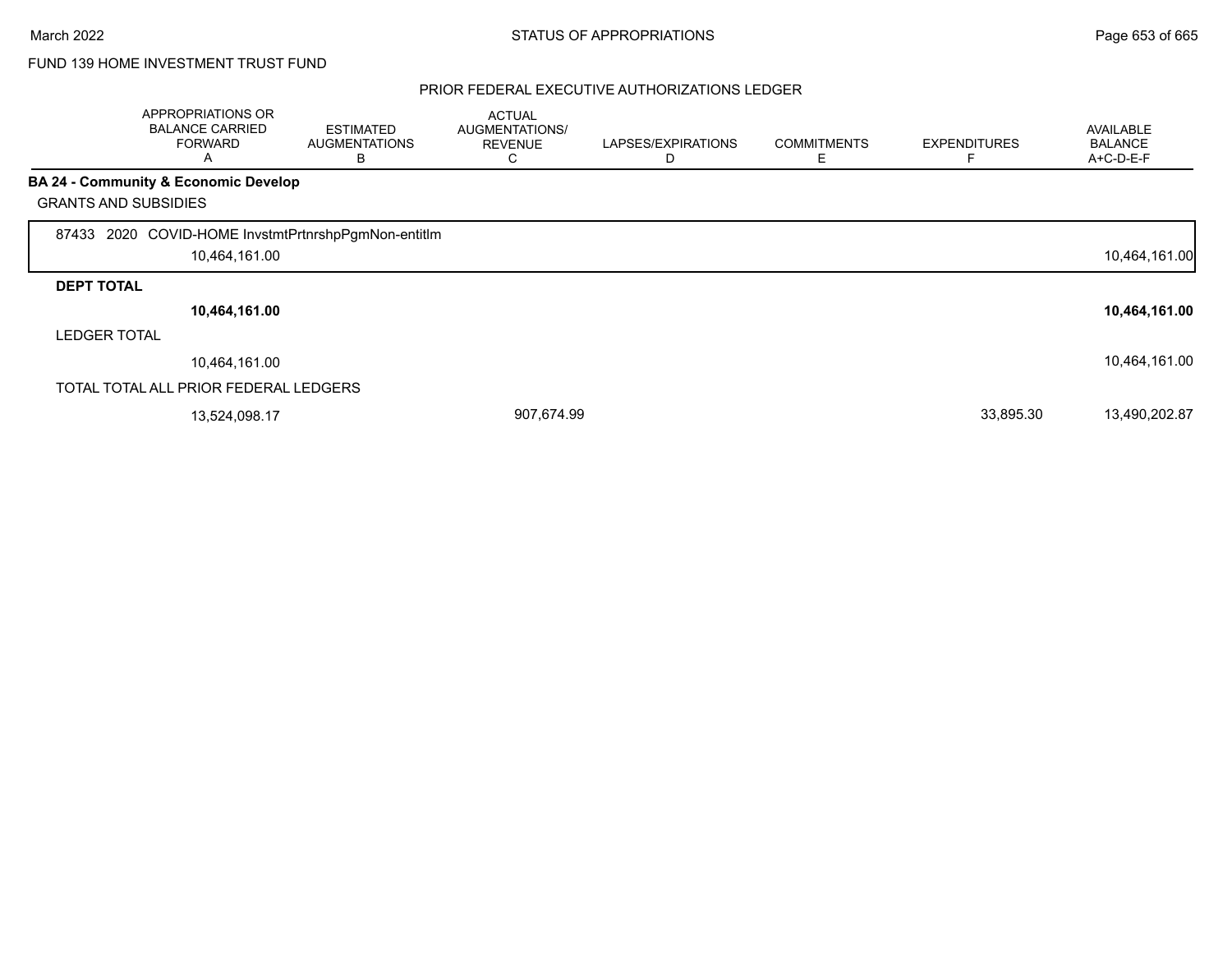### FUND 141 PORT OF PITTSBURGH COMMISSION FUND

| APPROPRIATIONS OR<br><b>BALANCE CARRIED</b><br><b>FORWARD</b><br>A | <b>ESTIMATED</b><br><b>AUGMENTATIONS</b><br>в | <b>ACTUAL</b><br>AUGMENTATIONS/<br><b>REVENUE</b><br>Ü | LAPSES/EXPIRATIONS<br>D | <b>COMMITMENTS</b><br>Е | <b>EXPENDITURES</b><br>F | AVAILABLE<br><b>BALANCE</b><br>A+C-D-E-F |
|--------------------------------------------------------------------|-----------------------------------------------|--------------------------------------------------------|-------------------------|-------------------------|--------------------------|------------------------------------------|
| <b>BA 88 - PA Port Authorities</b>                                 |                                               |                                                        |                         |                         |                          |                                          |
| <b>GENERAL GOVERNMENT</b>                                          |                                               |                                                        |                         |                         |                          |                                          |
| 89491<br>2021<br>CMAQ Clean Diesel                                 |                                               |                                                        |                         |                         |                          |                                          |
|                                                                    | 4,500,000.00                                  | 797,596.14                                             |                         | 44,750.36               | 797,596.14               | 3,657,653.50                             |
| <b>DEPT TOTAL</b>                                                  |                                               |                                                        |                         |                         |                          |                                          |
|                                                                    | 4,500,000.00                                  | 797,596.14                                             |                         | 44,750.36               | 797,596.14               | 3,657,653.50                             |
| <b>LEDGER TOTAL</b>                                                |                                               |                                                        |                         |                         |                          |                                          |
|                                                                    | 4,500,000.00                                  | 797,596.14                                             |                         | 44,750.36               | 797,596.14               | 3,657,653.50                             |
| TOTAL TOTAL ALL CURRENT FEDERAL LEDGERS                            |                                               |                                                        |                         |                         |                          |                                          |
|                                                                    | 4,500,000.00                                  | 797,596.14                                             |                         | 44,750.36               | 797,596.14               | 3,657,653.50                             |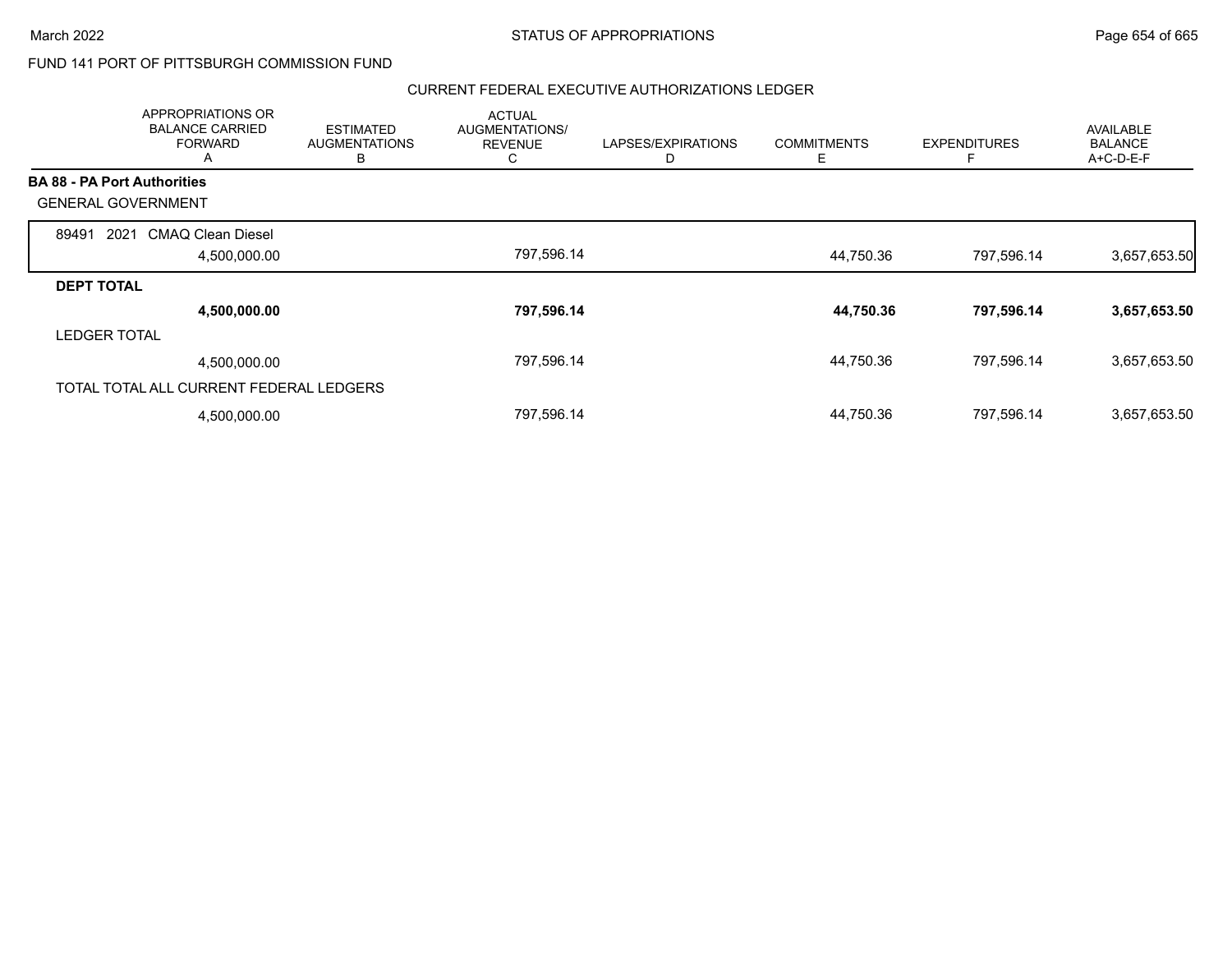### FUND 141 PORT OF PITTSBURGH COMMISSION FUND

|                                    | <b>APPROPRIATIONS OR</b><br><b>BALANCE CARRIED</b><br><b>FORWARD</b><br>Α | <b>ESTIMATED</b><br><b>AUGMENTATIONS</b><br>В | <b>ACTUAL</b><br><b>AUGMENTATIONS/</b><br><b>REVENUE</b><br>C | LAPSES/EXPIRATIONS<br>D | <b>COMMITMENTS</b><br>Е | <b>EXPENDITURES</b><br>F | <b>AVAILABLE</b><br><b>BALANCE</b><br>A+C-D-E-F |
|------------------------------------|---------------------------------------------------------------------------|-----------------------------------------------|---------------------------------------------------------------|-------------------------|-------------------------|--------------------------|-------------------------------------------------|
| <b>BA 88 - PA Port Authorities</b> |                                                                           |                                               |                                                               |                         |                         |                          |                                                 |
| <b>GENERAL GOVERNMENT</b>          |                                                                           |                                               |                                                               |                         |                         |                          |                                                 |
| 89491                              | 2017 CMAQ Clean Diesel<br>3,269,220.77                                    |                                               |                                                               |                         |                         |                          | 3,269,220.77                                    |
| 89491                              | 2018 CMAQ Clean Diesel<br>3,721,966.15                                    |                                               |                                                               |                         |                         |                          | 3,721,966.15                                    |
| 89491                              | 2019 CMAQ Clean Diesel<br>3,551,567.97                                    |                                               | 1,662,017.08                                                  |                         |                         | 1,662,017.08             | 1,889,550.89                                    |
| 89491                              | 2020 CMAQ Clean Diesel<br>4,000,000.00                                    |                                               | 159,542.20                                                    |                         |                         | 159,542.20               | 3,840,457.80                                    |
| <b>DEPT TOTAL</b>                  |                                                                           |                                               |                                                               |                         |                         |                          |                                                 |
|                                    | 14,542,754.89                                                             |                                               | 1,821,559.28                                                  |                         |                         | 1,821,559.28             | 12,721,195.61                                   |
| <b>LEDGER TOTAL</b>                |                                                                           |                                               |                                                               |                         |                         |                          |                                                 |
|                                    | 14,542,754.89                                                             |                                               | 1,821,559.28                                                  |                         |                         | 1,821,559.28             | 12,721,195.61                                   |
|                                    | TOTAL TOTAL ALL PRIOR FEDERAL LEDGERS                                     |                                               |                                                               |                         |                         |                          |                                                 |
|                                    | 14,542,754.89                                                             |                                               | 1,821,559.28                                                  |                         |                         | 1,821,559.28             | 12,721,195.61                                   |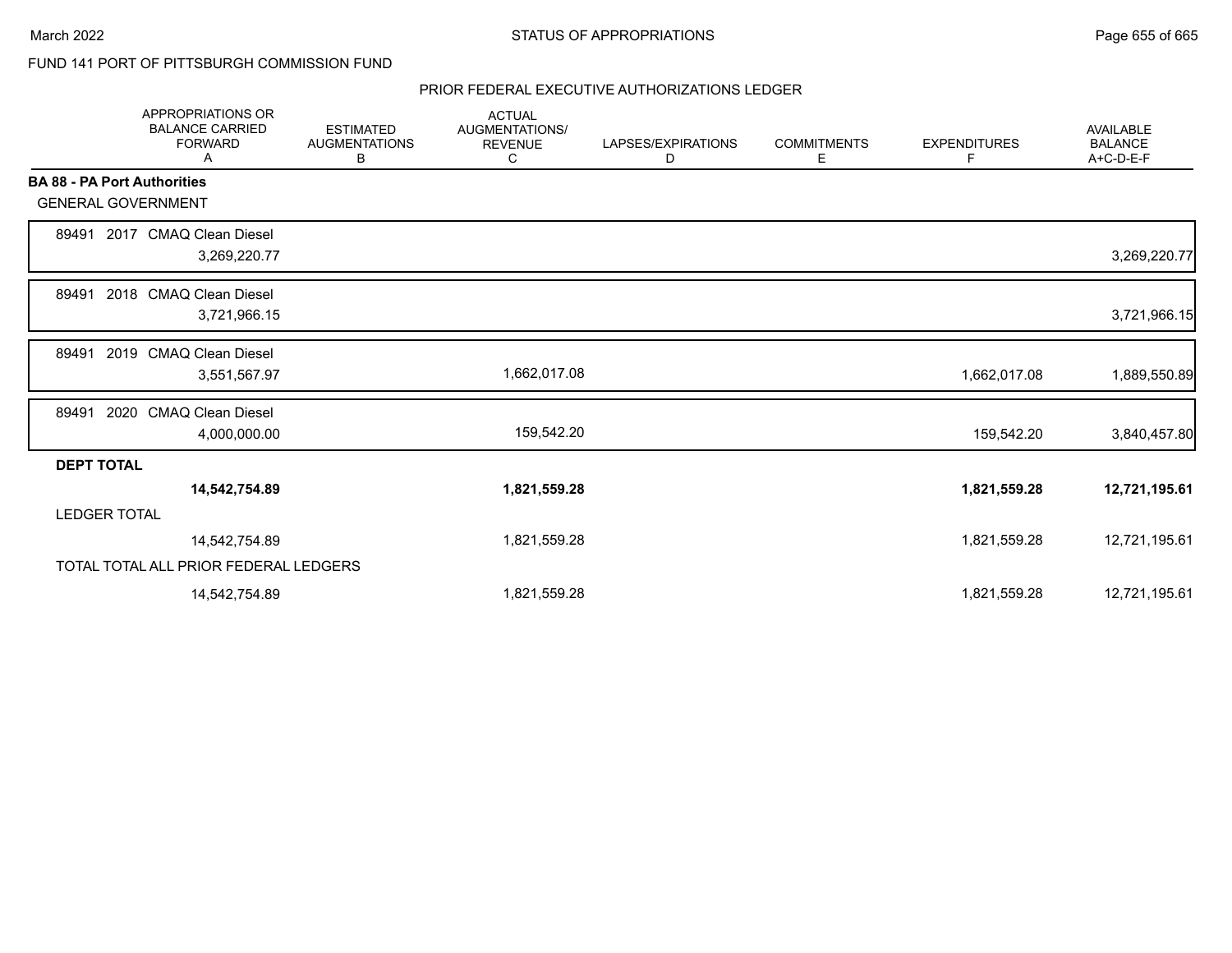## FUND 148 SELF-INSURANCE GUARANTY FUND

### FEDERAL RESTRICTED RECEIPTS LEDGER

|                           | APPROPRIATIONS OR<br><b>BALANCE CARRIED</b><br><b>FORWARD</b><br>A | <b>ESTIMATED</b><br><b>AUGMENTATIONS</b><br>B | ACTUAL<br>AUGMENTATIONS/<br>REVENUE<br>⌒<br>◡ | LAPSES/EXPIRATIONS<br>D | <b>COMMITMENTS</b> | <b>EXPENDITURES</b> | AVAILABLE<br><b>BALANCE</b><br>A+C-D-E-F |
|---------------------------|--------------------------------------------------------------------|-----------------------------------------------|-----------------------------------------------|-------------------------|--------------------|---------------------|------------------------------------------|
| BA 12 - Labor & Industry  |                                                                    |                                               |                                               |                         |                    |                     |                                          |
| <b>GENERAL GOVERNMENT</b> |                                                                    |                                               |                                               |                         |                    |                     |                                          |
|                           | 40144 2021 C & K Coal                                              |                                               |                                               |                         |                    |                     |                                          |
|                           | 0.01                                                               |                                               |                                               |                         |                    |                     | 0.01                                     |
| <b>DEPT TOTAL</b>         |                                                                    |                                               |                                               |                         |                    |                     |                                          |
|                           | 0.01                                                               |                                               |                                               |                         |                    |                     | 0.01                                     |
| <b>LEDGER TOTAL</b>       |                                                                    |                                               |                                               |                         |                    |                     |                                          |
|                           | 0.01                                                               |                                               |                                               |                         |                    |                     | 0.01                                     |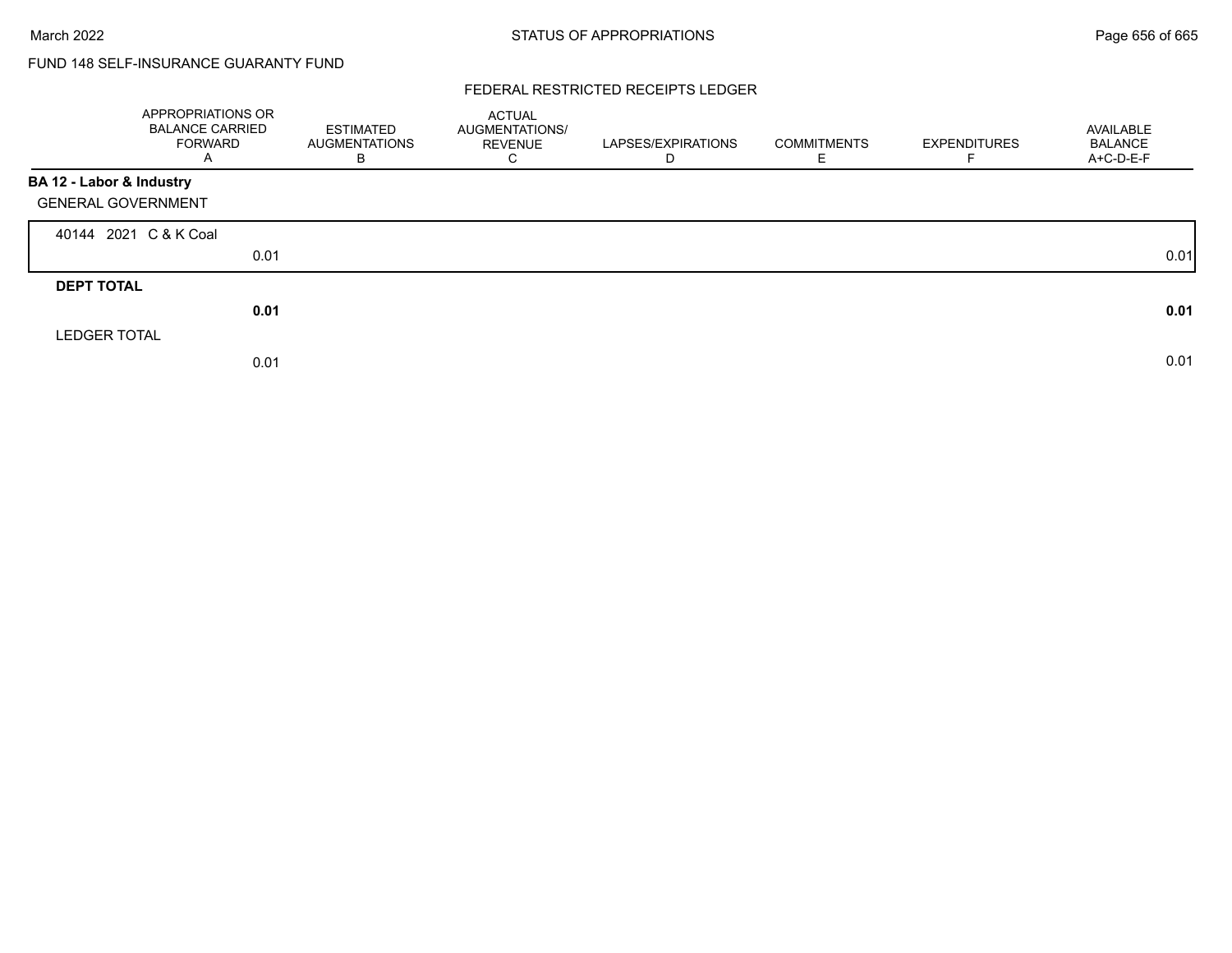## FUND 187 PUBLIC TRANSPORTATION TRUST FUND

|                               | APPROPRIATIONS OR<br><b>BALANCE CARRIED</b><br><b>FORWARD</b><br>A | <b>ESTIMATED</b><br><b>AUGMENTATIONS</b><br>В | <b>ACTUAL</b><br>AUGMENTATIONS/<br><b>REVENUE</b><br>С | LAPSES/EXPIRATIONS<br>D | <b>COMMITMENTS</b><br>Е | <b>EXPENDITURES</b> | <b>AVAILABLE</b><br><b>BALANCE</b><br>A+C-D-E-F |
|-------------------------------|--------------------------------------------------------------------|-----------------------------------------------|--------------------------------------------------------|-------------------------|-------------------------|---------------------|-------------------------------------------------|
| <b>BA 78 - Transportation</b> |                                                                    |                                               |                                                        |                         |                         |                     |                                                 |
| <b>GRANTS AND SUBSIDIES</b>   |                                                                    |                                               |                                                        |                         |                         |                     |                                                 |
| 80903                         | 2020 Passenger Rail Capital (F)<br>9,812,508.00                    |                                               |                                                        |                         |                         |                     | 9,812,508.00                                    |
| <b>DEPT TOTAL</b>             |                                                                    |                                               |                                                        |                         |                         |                     |                                                 |
|                               | 9,812,508.00                                                       |                                               |                                                        |                         |                         |                     | 9,812,508.00                                    |
| <b>LEDGER TOTAL</b>           |                                                                    |                                               |                                                        |                         |                         |                     |                                                 |
|                               | 9,812,508.00                                                       |                                               |                                                        |                         |                         |                     | 9,812,508.00                                    |
|                               | TOTAL TOTAL ALL PRIOR FEDERAL LEDGERS                              |                                               |                                                        |                         |                         |                     |                                                 |
|                               | 9,812,508.00                                                       |                                               |                                                        |                         |                         |                     | 9,812,508.00                                    |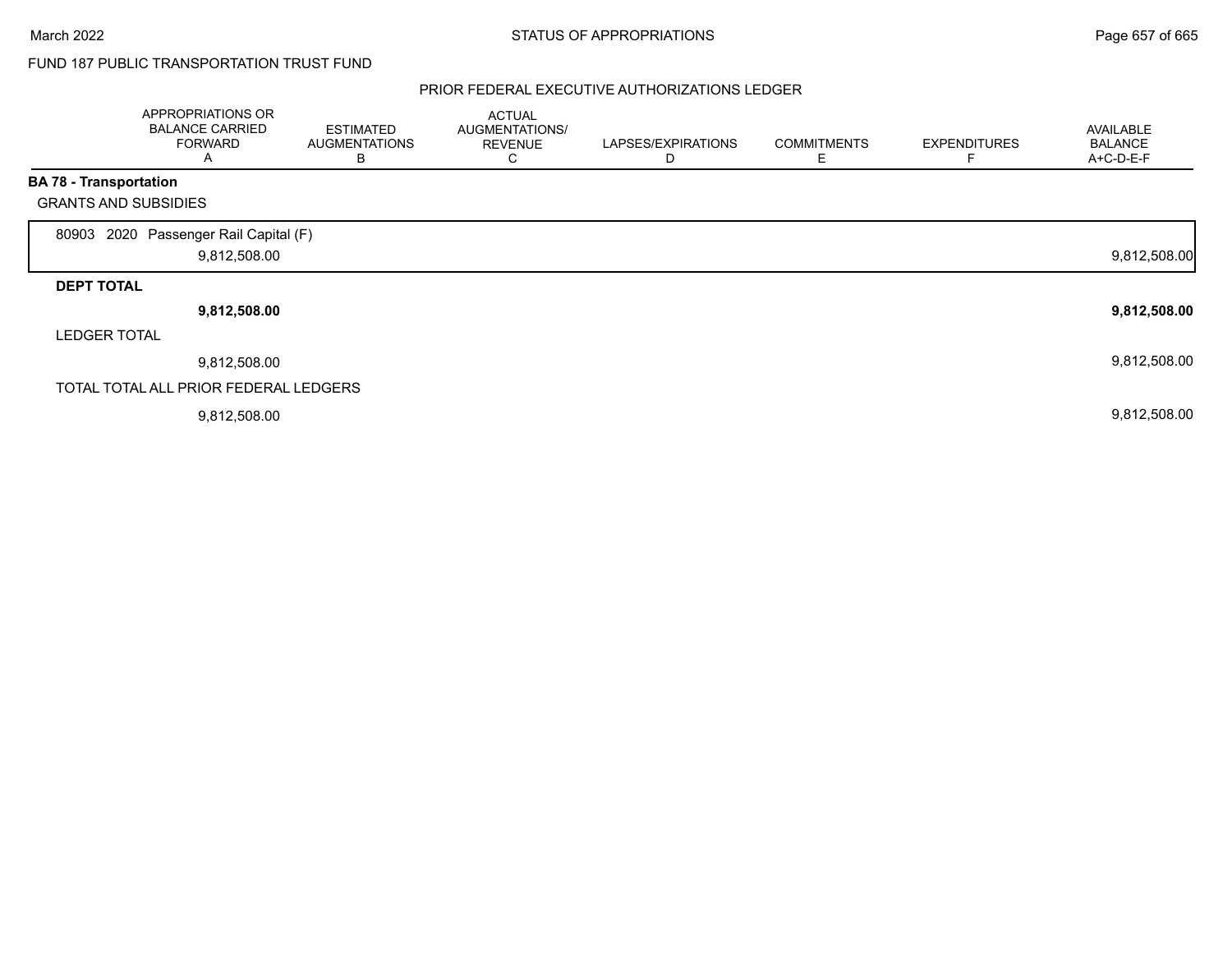## FUND 208 INSURANCE REG AND OVERSIGHT FUND

|                           | APPROPRIATIONS OR<br><b>BALANCE CARRIED</b><br><b>FORWARD</b><br>$\mathsf{A}$ | <b>ESTIMATED</b><br><b>AUGMENTATIONS</b><br>В | <b>ACTUAL</b><br>AUGMENTATIONS/<br><b>REVENUE</b><br>С | LAPSES/EXPIRATIONS | <b>COMMITMENTS</b><br>Ε | <b>EXPENDITURES</b> | <b>AVAILABLE</b><br><b>BALANCE</b><br>A+C-D-E-F |
|---------------------------|-------------------------------------------------------------------------------|-----------------------------------------------|--------------------------------------------------------|--------------------|-------------------------|---------------------|-------------------------------------------------|
| BA 79 - Insurance         |                                                                               |                                               |                                                        |                    |                         |                     |                                                 |
| <b>GENERAL GOVERNMENT</b> |                                                                               |                                               |                                                        |                    |                         |                     |                                                 |
| 80993                     | 2020 SOR-MH SUD Parity Rights Outreach                                        |                                               |                                                        |                    |                         |                     |                                                 |
|                           | 63,000.00                                                                     |                                               | 65,000.00                                              |                    |                         | 55,000.00           | 8,000.00                                        |
| <b>DEPT TOTAL</b>         |                                                                               |                                               |                                                        |                    |                         |                     |                                                 |
|                           | 63,000.00                                                                     |                                               | 65,000.00                                              |                    |                         | 55,000.00           | 8,000.00                                        |
| <b>LEDGER TOTAL</b>       |                                                                               |                                               |                                                        |                    |                         |                     |                                                 |
|                           | 63,000.00                                                                     |                                               | 65,000.00                                              |                    |                         | 55,000.00           | 8,000.00                                        |
|                           | TOTAL TOTAL ALL PRIOR FEDERAL LEDGERS                                         |                                               |                                                        |                    |                         |                     |                                                 |
|                           | 63,000.00                                                                     |                                               | 65,000.00                                              |                    |                         | 55,000.00           | 8,000.00                                        |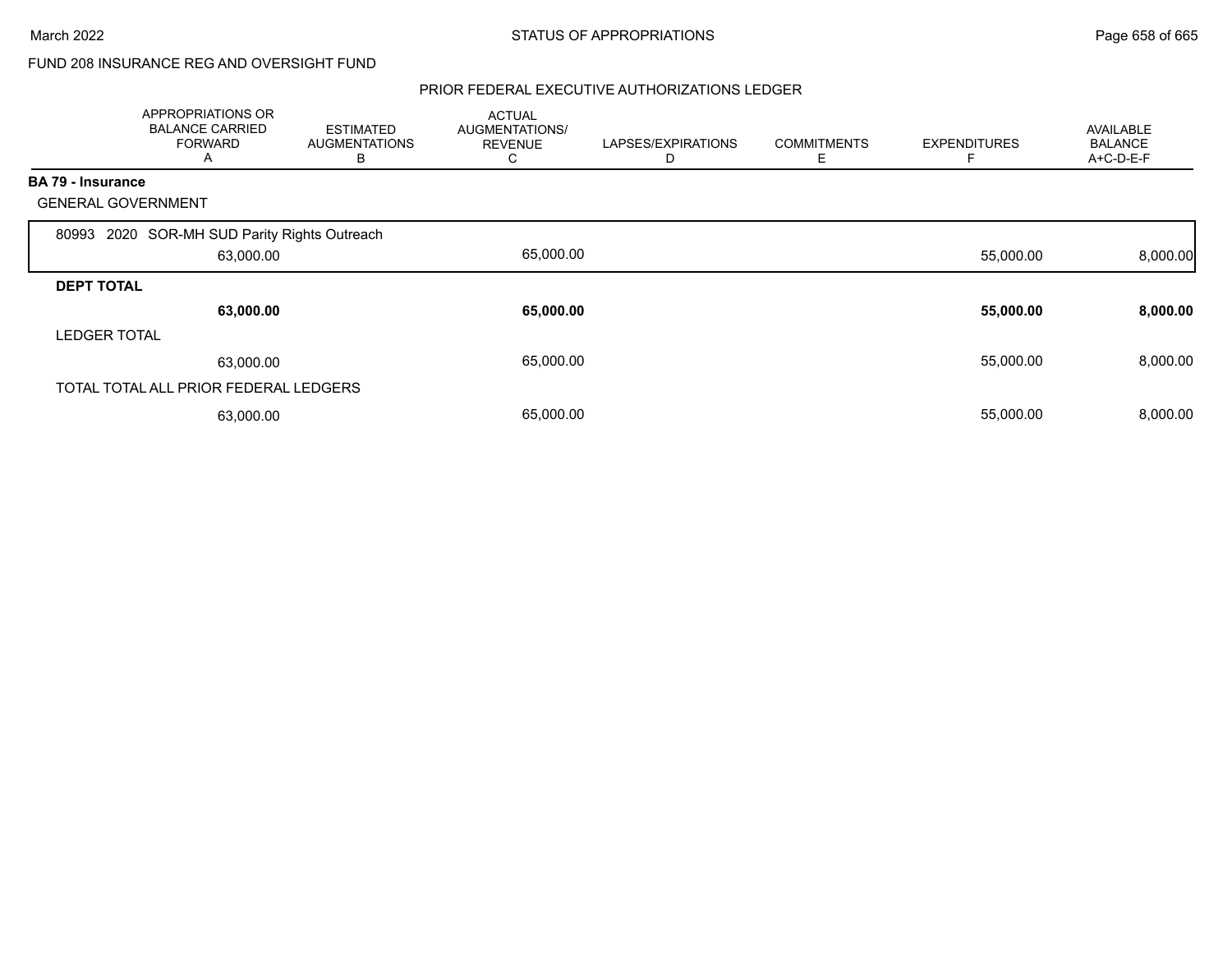## FUND 223 SCHOOL SAFETY AND SECURITY FUND

|                                  | APPROPRIATIONS OR<br><b>BALANCE CARRIED</b><br><b>FORWARD</b><br>A | <b>ESTIMATED</b><br><b>AUGMENTATIONS</b><br>В | <b>ACTUAL</b><br><b>AUGMENTATIONS/</b><br><b>REVENUE</b><br>C | LAPSES/EXPIRATIONS<br>D | <b>COMMITMENTS</b><br>Е | <b>EXPENDITURES</b> | AVAILABLE<br><b>BALANCE</b><br>A+C-D-E-F |
|----------------------------------|--------------------------------------------------------------------|-----------------------------------------------|---------------------------------------------------------------|-------------------------|-------------------------|---------------------|------------------------------------------|
| <b>BA 81 - Executive Offices</b> |                                                                    |                                               |                                                               |                         |                         |                     |                                          |
|                                  | <b>GRANTS AND SUBSIDIES</b>                                        |                                               |                                                               |                         |                         |                     |                                          |
| 87634                            | 2020<br>31,166,552.59                                              | COVID-ESSER-CommissionCrime&Delinquency       | 26,666,519.62                                                 |                         | 8,074,883.74            | 23,066,527.21       | 25,141.64                                |
| <b>DEPT TOTAL</b>                |                                                                    |                                               |                                                               |                         |                         |                     |                                          |
|                                  | 31,166,552.59                                                      |                                               | 26,666,519.62                                                 |                         | 8,074,883.74            | 23,066,527.21       | 25,141.64                                |
| <b>LEDGER TOTAL</b>              |                                                                    |                                               |                                                               |                         |                         |                     |                                          |
|                                  | 31,166,552.59                                                      |                                               | 26,666,519.62                                                 |                         | 8,074,883.74            | 23,066,527.21       | 25,141.64                                |
|                                  | TOTAL TOTAL ALL PRIOR FEDERAL LEDGERS                              |                                               |                                                               |                         |                         |                     |                                          |
|                                  | 31,166,552.59                                                      |                                               | 26,666,519.62                                                 |                         | 8,074,883.74            | 23,066,527.21       | 25,141.64                                |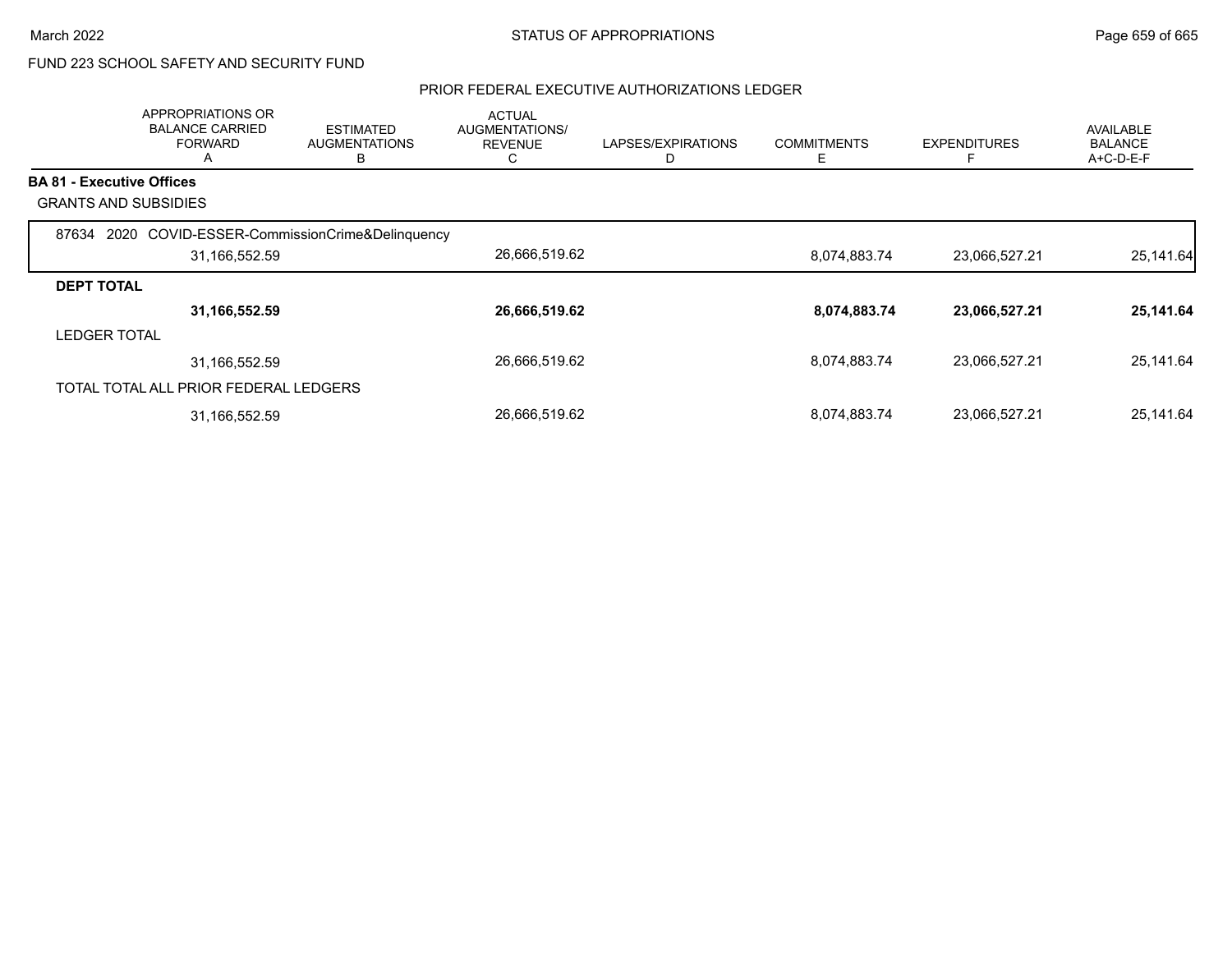### FUND 224 PA HEALTH INSURANCE EXCHANGE FUND

|                   | APPROPRIATIONS OR<br><b>BALANCE CARRIED</b><br><b>FORWARD</b><br>Α | <b>ESTIMATED</b><br><b>AUGMENTATIONS</b><br>В | <b>ACTUAL</b><br>AUGMENTATIONS/<br><b>REVENUE</b><br>C | LAPSES/EXPIRATIONS<br>D | <b>COMMITMENTS</b><br>Ε | <b>EXPENDITURES</b><br>F | <b>AVAILABLE</b><br><b>BALANCE</b><br>A+C-D-E-F |
|-------------------|--------------------------------------------------------------------|-----------------------------------------------|--------------------------------------------------------|-------------------------|-------------------------|--------------------------|-------------------------------------------------|
| BA 79 - Insurance |                                                                    |                                               |                                                        |                         |                         |                          |                                                 |
|                   | <b>GENERAL GOVERNMENT</b>                                          |                                               |                                                        |                         |                         |                          |                                                 |
| 80598             | Transitioning to State Based Exchanged<br>2021                     |                                               |                                                        |                         |                         |                          |                                                 |
|                   | 17,190,000.00                                                      |                                               | 10,771,192.06                                          |                         |                         | 10,771,192.06            | 6,418,807.94                                    |
| 87449             | <b>COVID-State Exchange Modernization</b><br>2021                  |                                               |                                                        |                         |                         |                          |                                                 |
|                   | 1,108,000.00                                                       |                                               | 399,919.20                                             |                         |                         | 399,919.20               | 708,080.80                                      |
| <b>DEPT TOTAL</b> |                                                                    |                                               |                                                        |                         |                         |                          |                                                 |
|                   | 18,298,000.00                                                      |                                               | 11,171,111.26                                          |                         |                         | 11, 171, 111.26          | 7,126,888.74                                    |
|                   | <b>LEDGER TOTAL</b>                                                |                                               |                                                        |                         |                         |                          |                                                 |
|                   | 18,298,000.00                                                      |                                               | 11,171,111.26                                          |                         |                         | 11,171,111.26            | 7,126,888.74                                    |
|                   | TOTAL TOTAL ALL CURRENT FEDERAL LEDGERS                            |                                               |                                                        |                         |                         |                          |                                                 |
|                   | 18,298,000.00                                                      |                                               | 11,171,111.26                                          |                         |                         | 11,171,111.26            | 7,126,888.74                                    |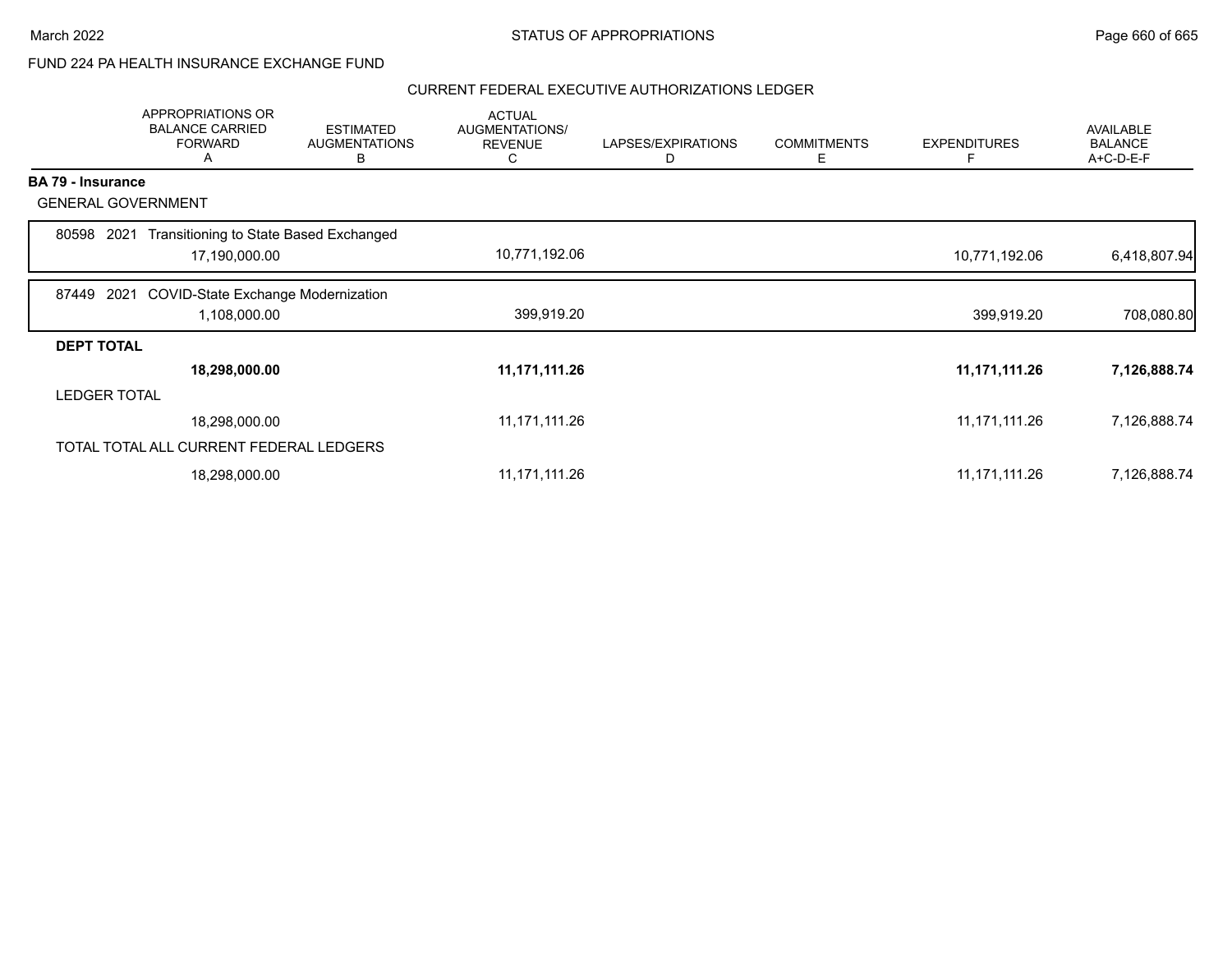### FUND 224 PA HEALTH INSURANCE EXCHANGE FUND

|                           | APPROPRIATIONS OR<br><b>BALANCE CARRIED</b><br><b>FORWARD</b><br>A | <b>ESTIMATED</b><br><b>AUGMENTATIONS</b><br>B | <b>ACTUAL</b><br>AUGMENTATIONS/<br><b>REVENUE</b><br>С | LAPSES/EXPIRATIONS<br>D | <b>COMMITMENTS</b><br>Е | <b>EXPENDITURES</b> | AVAILABLE<br><b>BALANCE</b><br>$A+C-D-E-F$ |
|---------------------------|--------------------------------------------------------------------|-----------------------------------------------|--------------------------------------------------------|-------------------------|-------------------------|---------------------|--------------------------------------------|
| <b>BA 79 - Insurance</b>  |                                                                    |                                               |                                                        |                         |                         |                     |                                            |
| <b>GENERAL GOVERNMENT</b> |                                                                    |                                               |                                                        |                         |                         |                     |                                            |
| 80598<br>2020             | Transitioning to State Based Exchanged                             |                                               |                                                        |                         |                         |                     |                                            |
|                           | 2,026,093.08                                                       |                                               | 2,025,734.98                                           |                         |                         | 2,025,734.98        | 358.10                                     |
| <b>DEPT TOTAL</b>         |                                                                    |                                               |                                                        |                         |                         |                     |                                            |
|                           | 2,026,093.08                                                       |                                               | 2,025,734.98                                           |                         |                         | 2,025,734.98        | 358.10                                     |
| <b>LEDGER TOTAL</b>       |                                                                    |                                               |                                                        |                         |                         |                     |                                            |
|                           | 2,026,093.08                                                       |                                               | 2,025,734.98                                           |                         |                         | 2,025,734.98        | 358.10                                     |
|                           | TOTAL TOTAL ALL PRIOR FEDERAL LEDGERS                              |                                               |                                                        |                         |                         |                     |                                            |
|                           | 2,026,093.08                                                       |                                               | 2,025,734.98                                           |                         |                         | 2,025,734.98        | 358.10                                     |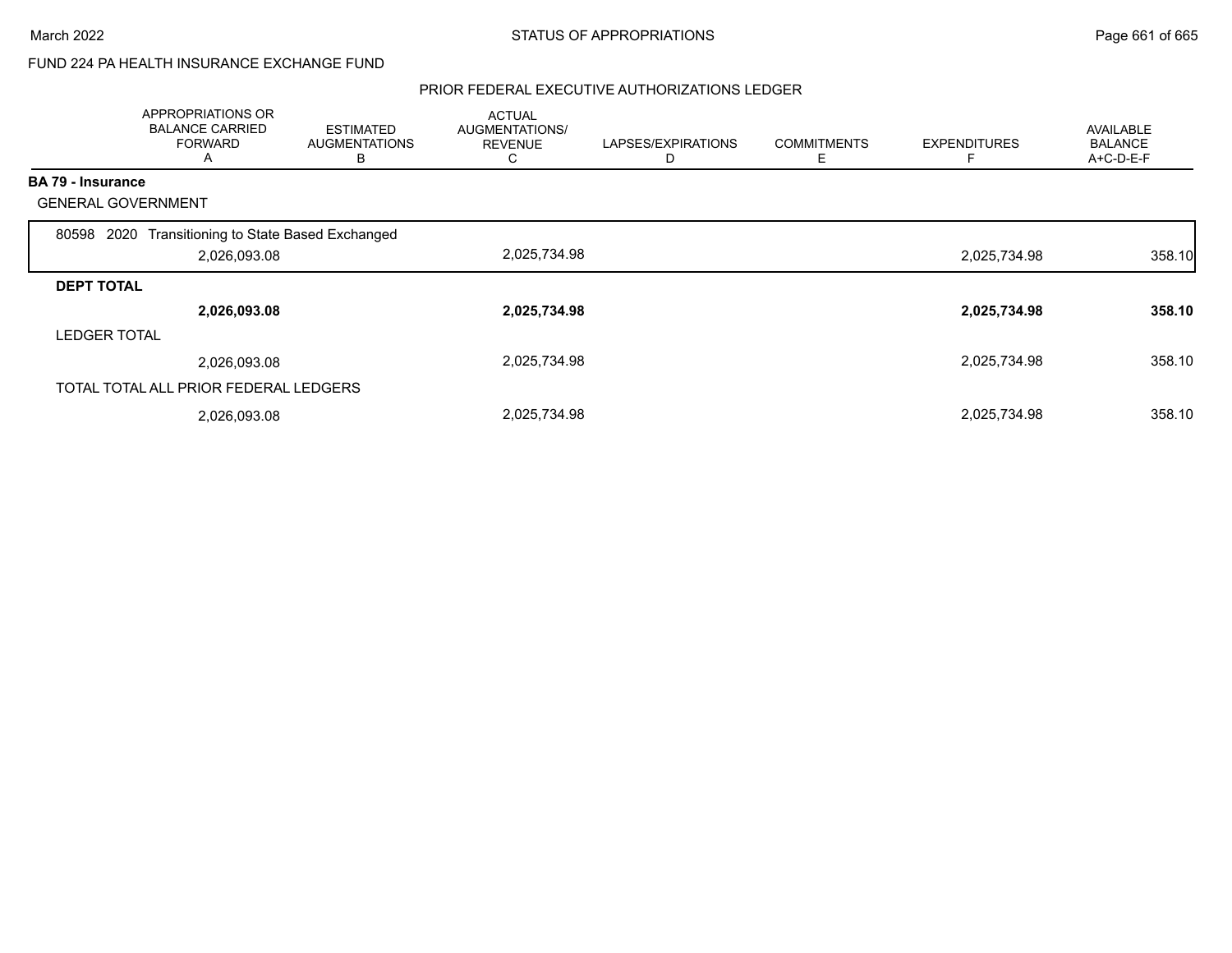## FUND 226 PA RURAL HEALTH REDESIGN CTR FUND

|                           | APPROPRIATIONS OR<br><b>BALANCE CARRIED</b><br><b>FORWARD</b><br>A | <b>ESTIMATED</b><br><b>AUGMENTATIONS</b><br>в | <b>ACTUAL</b><br>AUGMENTATIONS/<br><b>REVENUE</b><br>C | LAPSES/EXPIRATIONS<br>D | <b>COMMITMENTS</b><br>Ε | <b>EXPENDITURES</b> | AVAILABLE<br><b>BALANCE</b><br>A+C-D-E-F |
|---------------------------|--------------------------------------------------------------------|-----------------------------------------------|--------------------------------------------------------|-------------------------|-------------------------|---------------------|------------------------------------------|
| BA 67 - Health            |                                                                    |                                               |                                                        |                         |                         |                     |                                          |
| <b>GENERAL GOVERNMENT</b> |                                                                    |                                               |                                                        |                         |                         |                     |                                          |
| 2021<br>80994             | <b>CMMI PA Rural Health Model</b>                                  |                                               |                                                        |                         |                         |                     |                                          |
|                           | 3,000,000.00                                                       |                                               | 1,558,835.64                                           |                         |                         | 1,601,347.87        | 1,398,652.13                             |
| <b>DEPT TOTAL</b>         |                                                                    |                                               |                                                        |                         |                         |                     |                                          |
|                           | 3,000,000.00                                                       |                                               | 1,558,835.64                                           |                         |                         | 1,601,347.87        | 1,398,652.13                             |
| <b>LEDGER TOTAL</b>       |                                                                    |                                               |                                                        |                         |                         |                     |                                          |
|                           | 3,000,000.00                                                       |                                               | 1,558,835.64                                           |                         |                         | 1,601,347.87        | 1,398,652.13                             |
|                           | TOTAL TOTAL ALL CURRENT FEDERAL LEDGERS                            |                                               |                                                        |                         |                         |                     |                                          |
|                           | 3,000,000.00                                                       |                                               | 1,558,835.64                                           |                         |                         | 1,601,347.87        | 1,398,652.13                             |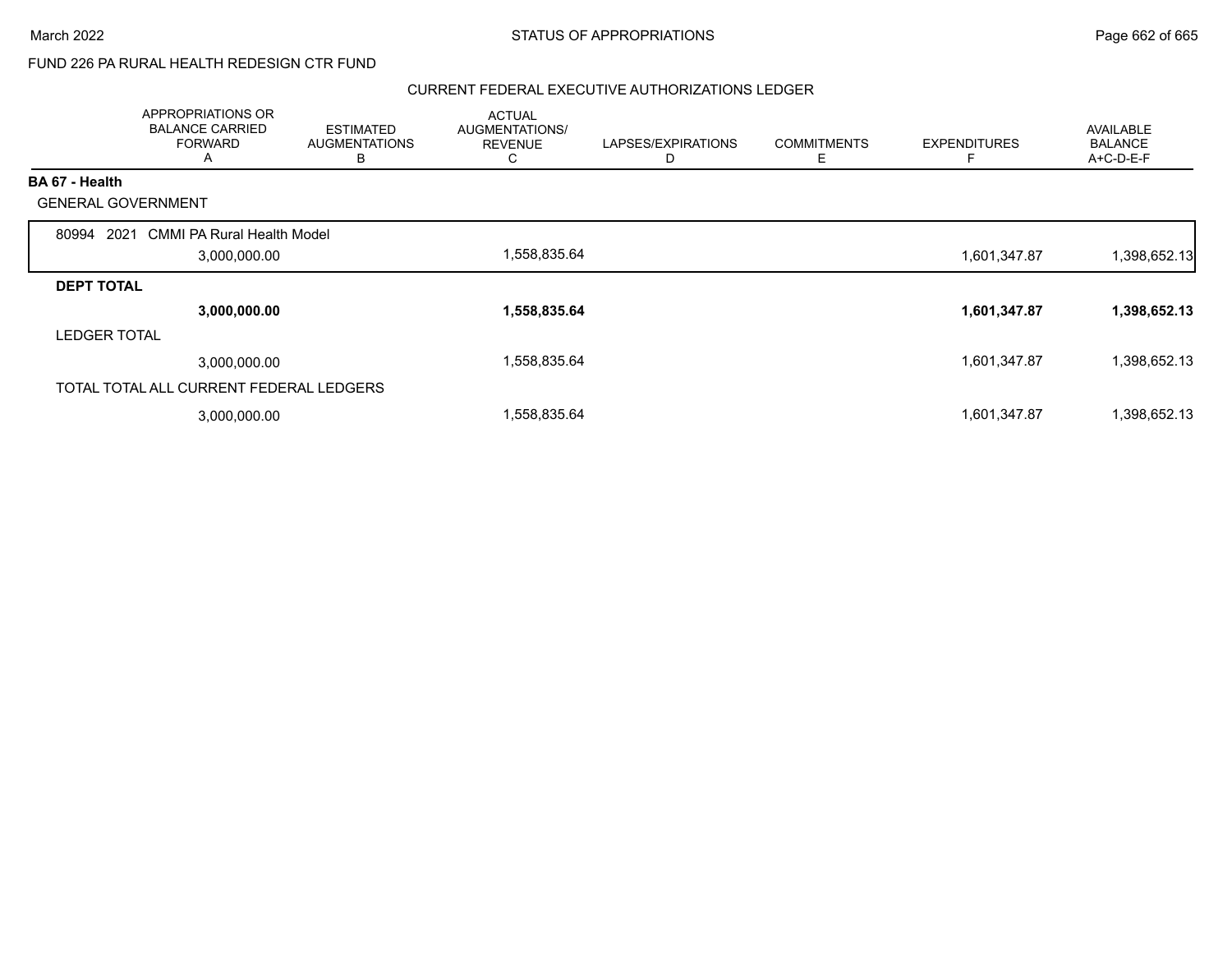## FUND 226 PA RURAL HEALTH REDESIGN CTR FUND

|                     | APPROPRIATIONS OR<br><b>BALANCE CARRIED</b><br><b>FORWARD</b><br>A | <b>ESTIMATED</b><br><b>AUGMENTATIONS</b><br>В | <b>ACTUAL</b><br>AUGMENTATIONS/<br><b>REVENUE</b><br>C | LAPSES/EXPIRATIONS<br>D | <b>COMMITMENTS</b><br>Ε | <b>EXPENDITURES</b><br>F | <b>AVAILABLE</b><br><b>BALANCE</b><br>A+C-D-E-F |
|---------------------|--------------------------------------------------------------------|-----------------------------------------------|--------------------------------------------------------|-------------------------|-------------------------|--------------------------|-------------------------------------------------|
| BA 67 - Health      |                                                                    |                                               |                                                        |                         |                         |                          |                                                 |
|                     | <b>GENERAL GOVERNMENT</b>                                          |                                               |                                                        |                         |                         |                          |                                                 |
| 80994               | <b>CMMI PA Rural Health Model</b><br>2020                          |                                               |                                                        |                         |                         |                          |                                                 |
|                     | 356,931.69                                                         |                                               | 942,277.84                                             |                         |                         | 328,041.16               | 28,890.53                                       |
| <b>DEPT TOTAL</b>   |                                                                    |                                               |                                                        |                         |                         |                          |                                                 |
|                     | 356,931.69                                                         |                                               | 942,277.84                                             |                         |                         | 328,041.16               | 28,890.53                                       |
| <b>LEDGER TOTAL</b> |                                                                    |                                               |                                                        |                         |                         |                          |                                                 |
|                     | 356,931.69                                                         |                                               | 942,277.84                                             |                         |                         | 328,041.16               | 28,890.53                                       |
|                     | TOTAL TOTAL ALL PRIOR FEDERAL LEDGERS                              |                                               |                                                        |                         |                         |                          |                                                 |
|                     | 356,931.69                                                         |                                               | 942,277.84                                             |                         |                         | 328,041.16               | 28,890.53                                       |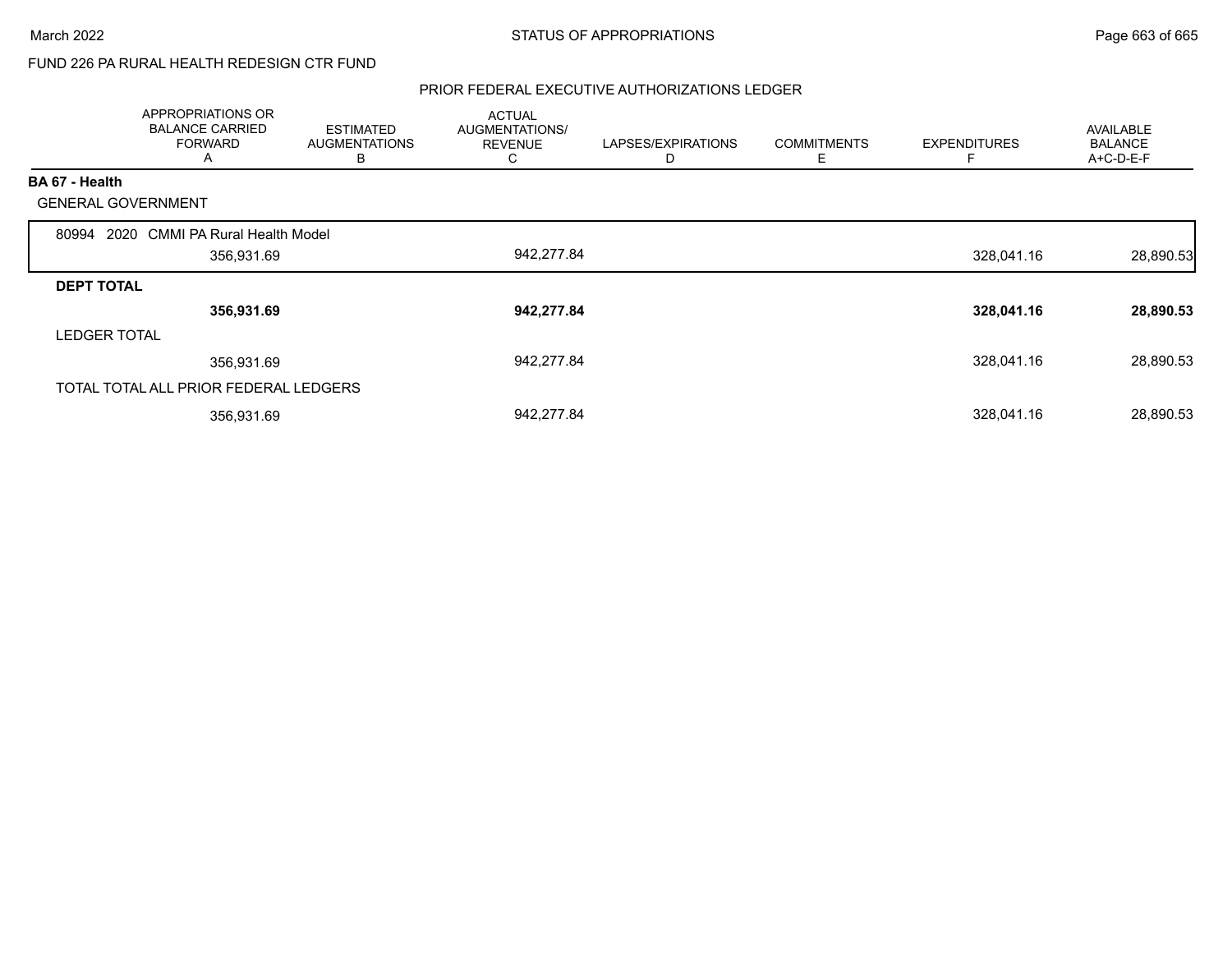## FUND 228 UC-FEMA ONA /LOST WAGES FUND

|                          | APPROPRIATIONS OR<br><b>BALANCE CARRIED</b><br><b>FORWARD</b><br>A | <b>ESTIMATED</b><br><b>AUGMENTATIONS</b><br>в | <b>ACTUAL</b><br>AUGMENTATIONS/<br><b>REVENUE</b><br>C | LAPSES/EXPIRATIONS<br>D | <b>COMMITMENTS</b><br>Е | <b>EXPENDITURES</b> | AVAILABLE<br><b>BALANCE</b><br>A+C-D-E-F |
|--------------------------|--------------------------------------------------------------------|-----------------------------------------------|--------------------------------------------------------|-------------------------|-------------------------|---------------------|------------------------------------------|
| BA 12 - Labor & Industry |                                                                    |                                               |                                                        |                         |                         |                     |                                          |
|                          | <b>GRANTS AND SUBSIDIES</b>                                        |                                               |                                                        |                         |                         |                     |                                          |
| 87694                    | COVID-UC-FEMA ONA/Lost Wages<br>2021                               |                                               |                                                        |                         |                         |                     |                                          |
|                          | 1,000,000.00                                                       |                                               | -432,906.94                                            |                         |                         | 40,038.51           | 959,961.49                               |
| <b>DEPT TOTAL</b>        |                                                                    |                                               |                                                        |                         |                         |                     |                                          |
|                          | 1,000,000.00                                                       |                                               | -432,906.94                                            |                         |                         | 40,038.51           | 959,961.49                               |
| <b>LEDGER TOTAL</b>      |                                                                    |                                               |                                                        |                         |                         |                     |                                          |
|                          | 1,000,000.00                                                       |                                               | -432,906.94                                            |                         |                         | 40,038.51           | 959,961.49                               |
|                          | TOTAL TOTAL ALL CURRENT FEDERAL LEDGERS                            |                                               |                                                        |                         |                         |                     |                                          |
|                          | 1,000,000.00                                                       |                                               | -432,906.94                                            |                         |                         | 40,038.51           | 959,961.49                               |